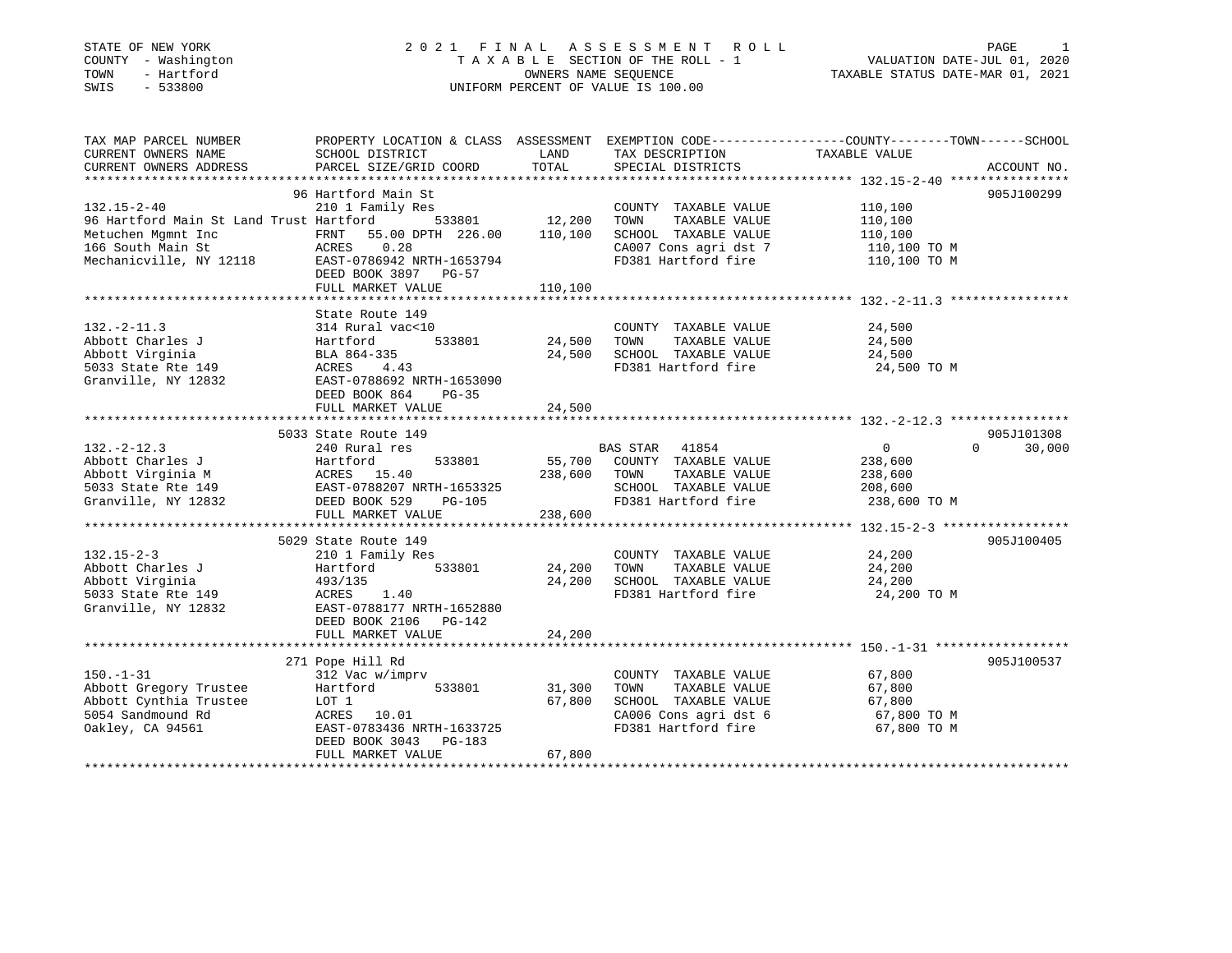| STATE OF NEW YORK<br>COUNTY - Washington<br>- Hartford<br>TOWN<br>$-533800$<br>SWIS |                                                                                                 |                   | 2021 FINAL ASSESSMENT<br>ROLL<br>TAXABLE SECTION OF THE ROLL - 1<br>OWNERS NAME SEQUENCE<br>UNIFORM PERCENT OF VALUE IS 100.00 | VALUATION DATE-JUL 01, 2020<br>TAXABLE STATUS DATE-MAR 01, 2021 | PAGE                   |
|-------------------------------------------------------------------------------------|-------------------------------------------------------------------------------------------------|-------------------|--------------------------------------------------------------------------------------------------------------------------------|-----------------------------------------------------------------|------------------------|
| TAX MAP PARCEL NUMBER                                                               | PROPERTY LOCATION & CLASS ASSESSMENT EXEMPTION CODE---------------COUNTY-------TOWN------SCHOOL |                   |                                                                                                                                |                                                                 |                        |
| CURRENT OWNERS NAME                                                                 | SCHOOL DISTRICT                                                                                 | LAND              | TAX DESCRIPTION                                                                                                                | TAXABLE VALUE                                                   |                        |
| CURRENT OWNERS ADDRESS                                                              | PARCEL SIZE/GRID COORD                                                                          | TOTAL             | SPECIAL DISTRICTS                                                                                                              |                                                                 | ACCOUNT NO.            |
|                                                                                     |                                                                                                 |                   |                                                                                                                                |                                                                 |                        |
|                                                                                     | 7930 State Route 40                                                                             |                   |                                                                                                                                |                                                                 |                        |
| $141. - 1 - 32.1$                                                                   | 210 1 Family Res                                                                                |                   | ENH STAR<br>41834                                                                                                              | $\overline{0}$                                                  | 70,700<br>0            |
| Abbott John R<br>PO Box 128                                                         | Hartford<br>533801<br>LOT 2                                                                     | 31,600<br>276,000 | COUNTY TAXABLE VALUE<br>TAXABLE VALUE                                                                                          | 276,000                                                         |                        |
| Hartford, NY 12838                                                                  | ACRES<br>1.96                                                                                   |                   | TOWN<br>SCHOOL TAXABLE VALUE                                                                                                   | 276,000<br>205,300                                              |                        |
|                                                                                     | EAST-0784544 NRTH-1648656                                                                       |                   | CA007 Cons agri dst 7                                                                                                          | 276,000 ТО М                                                    |                        |
|                                                                                     | DEED BOOK 1827 PG-98                                                                            |                   | FD381 Hartford fire                                                                                                            | 276,000 TO M                                                    |                        |
|                                                                                     | FULL MARKET VALUE                                                                               | 276,000           |                                                                                                                                |                                                                 |                        |
|                                                                                     |                                                                                                 |                   |                                                                                                                                |                                                                 |                        |
|                                                                                     | Blood St                                                                                        |                   |                                                                                                                                |                                                                 | 905J100010             |
| $142. - 1 - 20$                                                                     | 311 Res vac land                                                                                |                   | COUNTY TAXABLE VALUE                                                                                                           | 1,000                                                           |                        |
| Abbott Stephen A                                                                    | Hartford<br>533801                                                                              | 1,000             | TAXABLE VALUE<br>TOWN                                                                                                          | 1,000                                                           |                        |
| Duval Angelia L                                                                     | FRNT 235.00 DPTH 196.00                                                                         | 1,000             | SCHOOL TAXABLE VALUE                                                                                                           | 1,000                                                           |                        |
| 199 Blood St                                                                        | EAST-0792886 NRTH-1645514                                                                       |                   | FD381 Hartford fire                                                                                                            | 1,000 TO M                                                      |                        |
| Granville, NY 12832                                                                 | DEED BOOK 2448 PG-113                                                                           |                   |                                                                                                                                |                                                                 |                        |
|                                                                                     | FULL MARKET VALUE                                                                               | 1,000             |                                                                                                                                |                                                                 |                        |
|                                                                                     |                                                                                                 |                   |                                                                                                                                |                                                                 |                        |
|                                                                                     | 199 Blood St                                                                                    |                   |                                                                                                                                |                                                                 | 905J100334             |
| $142. - 1 - 21$                                                                     | 210 1 Family Res                                                                                |                   | BAS STAR 41854                                                                                                                 | $\overline{0}$                                                  | 30,000<br>$\Omega$     |
| Abbott Stephen A                                                                    | Hartford<br>533801                                                                              | 27,100            | COUNTY TAXABLE VALUE                                                                                                           | 200,800                                                         |                        |
| Duval Angelia L                                                                     | ACRES<br>2.08 BANK<br>999                                                                       | 200,800           | TAXABLE VALUE<br>TOWN                                                                                                          | 200,800                                                         |                        |
| 199 Blood St                                                                        | EAST-0792694 NRTH-1645407                                                                       |                   | SCHOOL TAXABLE VALUE                                                                                                           | 170,800                                                         |                        |
| Granville, NY 12832                                                                 | DEED BOOK 2448 PG-113                                                                           |                   | FD381 Hartford fire                                                                                                            | 200,800 TO M                                                    |                        |
|                                                                                     | FULL MARKET VALUE                                                                               | 200,800           |                                                                                                                                |                                                                 |                        |
|                                                                                     |                                                                                                 |                   |                                                                                                                                |                                                                 |                        |
|                                                                                     | 52 Baker Rd                                                                                     |                   |                                                                                                                                |                                                                 | 905J101050<br>$\Omega$ |
| $132. -2 - 19.3$                                                                    | 210 1 Family Res                                                                                |                   | ENH STAR<br>41834                                                                                                              | $\overline{0}$                                                  | 70,700                 |
| Abolafia Andrew<br>52 Baker Rd                                                      | Hartford<br>533801<br>ACRES                                                                     | 25,300<br>121,600 | COUNTY TAXABLE VALUE<br>TOWN                                                                                                   | 121,600                                                         |                        |
| Granville, NY 12832                                                                 | 1.60 BANK<br>999<br>EAST-0791802 NRTH-1653391                                                   |                   | TAXABLE VALUE<br>SCHOOL TAXABLE VALUE                                                                                          | 121,600<br>50,900                                               |                        |
|                                                                                     | DEED BOOK 821<br>$PG-119$                                                                       |                   | FD381 Hartford fire                                                                                                            | 121,600 TO M                                                    |                        |
|                                                                                     | FULL MARKET VALUE                                                                               | 121,600           |                                                                                                                                |                                                                 |                        |
|                                                                                     |                                                                                                 |                   |                                                                                                                                |                                                                 |                        |
|                                                                                     | 48 Gilchrist Hill Ext                                                                           |                   |                                                                                                                                |                                                                 | 905J100547             |
| $141. - 3 - 8$                                                                      | 210 1 Family Res                                                                                |                   | BAS STAR<br>41854                                                                                                              | $\mathbf 0$                                                     | $\Omega$<br>30,000     |
| Adams Robert L                                                                      | Hartford<br>533801                                                                              | 28,500            | COUNTY TAXABLE VALUE                                                                                                           | 206,000                                                         |                        |
| Higgins Betty A                                                                     | ACRES<br>2.44 BANK<br>998                                                                       | 206,000           | TOWN<br>TAXABLE VALUE                                                                                                          | 206,000                                                         |                        |
| 48 Gilchrist Hill Ext                                                               | EAST-0784538 NRTH-1644146                                                                       |                   | SCHOOL TAXABLE VALUE                                                                                                           | 176,000                                                         |                        |
| Hartford, NY 12838                                                                  | DEED BOOK 3112<br>$PG-309$                                                                      |                   | FD381 Hartford fire                                                                                                            | 206,000 TO M                                                    |                        |
|                                                                                     | FULL MARKET VALUE                                                                               | 206,000           |                                                                                                                                |                                                                 |                        |
|                                                                                     |                                                                                                 |                   |                                                                                                                                |                                                                 |                        |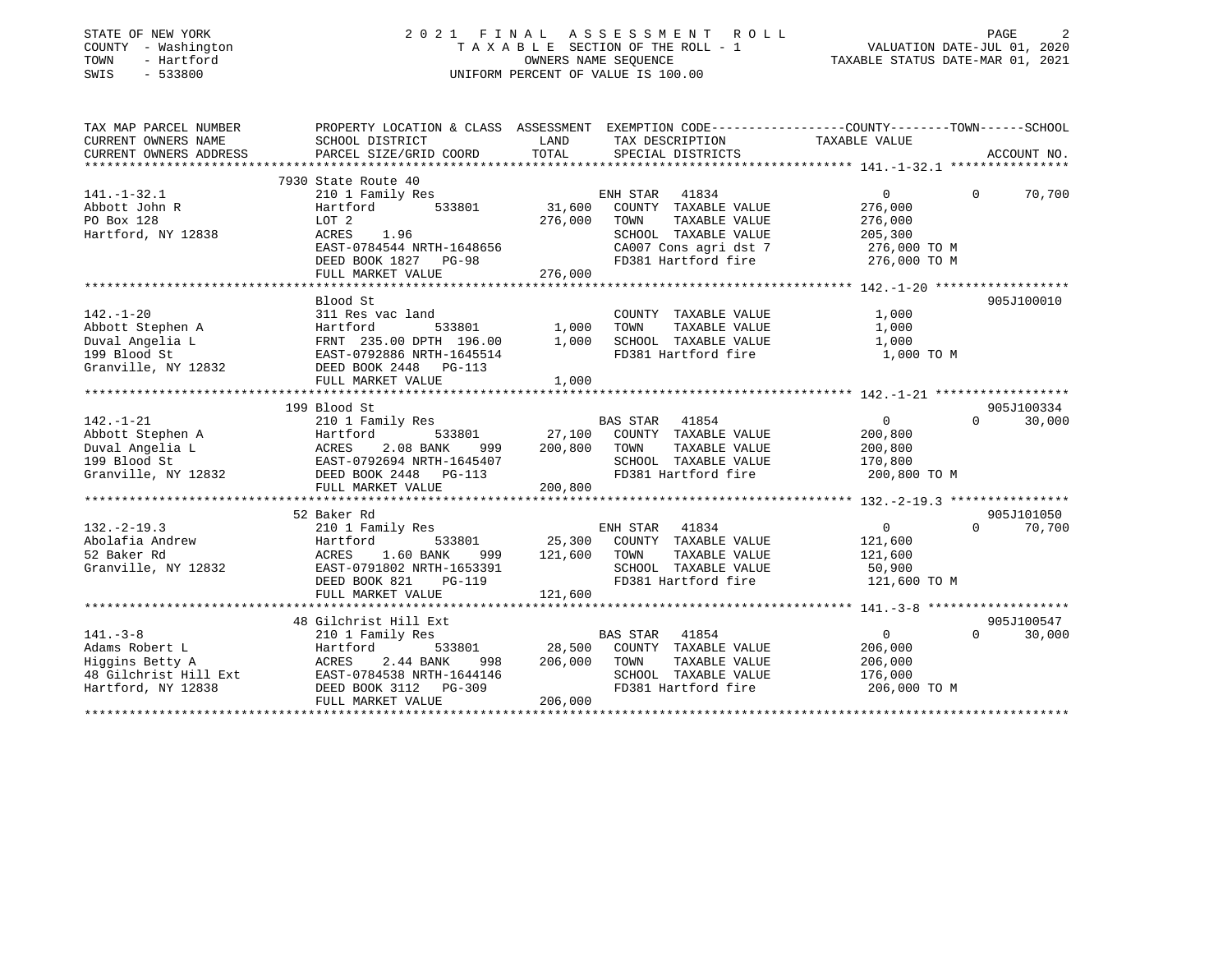### STATE OF NEW YORK 2 0 2 1 F I N A L A S S E S S M E N T R O L L PAGE 3 COUNTY - Washington T A X A B L E SECTION OF THE ROLL - 1 VALUATION DATE-JUL 01, 2020 TOWN - Hartford OWNERS NAME SEQUENCE TAXABLE STATUS DATE-MAR 01, 2021 SWIS - 533800 UNIFORM PERCENT OF VALUE IS 100.00UNIFORM PERCENT OF VALUE IS 100.00

| TAX MAP PARCEL NUMBER                                | PROPERTY LOCATION & CLASS ASSESSMENT EXEMPTION CODE---------------COUNTY-------TOWN-----SCHOOL |               |                                                                        |                              |             |
|------------------------------------------------------|------------------------------------------------------------------------------------------------|---------------|------------------------------------------------------------------------|------------------------------|-------------|
| CURRENT OWNERS NAME                                  | SCHOOL DISTRICT                                                                                | LAND          | TAX DESCRIPTION                                                        | TAXABLE VALUE                |             |
| CURRENT OWNERS ADDRESS                               | PARCEL SIZE/GRID COORD                                                                         | TOTAL         | SPECIAL DISTRICTS                                                      |                              | ACCOUNT NO. |
|                                                      |                                                                                                |               |                                                                        |                              |             |
|                                                      | 39 Country Ln                                                                                  |               |                                                                        |                              | 905J101126  |
| $122. - 1 - 42$                                      | $322$ Rural vac > 10                                                                           |               | COUNTY TAXABLE VALUE                                                   | 45,700                       |             |
| Aguero Victor                                        | Hartford                                                                                       | 533801 45,700 | TAXABLE VALUE<br>TOWN                                                  | 45,700                       |             |
| Aguero Maria                                         |                                                                                                | 45,700        | SCHOOL TAXABLE VALUE                                                   |                              |             |
|                                                      |                                                                                                |               |                                                                        | 45,700 TO M<br>45,700 TO M   |             |
|                                                      | Granville, NY 12832 DEED BOOK 3717 PG-24                                                       |               |                                                                        |                              |             |
|                                                      | FULL MARKET VALUE                                                                              | 45,700        |                                                                        |                              |             |
|                                                      |                                                                                                |               |                                                                        |                              |             |
|                                                      | 90 Hartford Main St                                                                            |               |                                                                        |                              | 905J100281  |
| $132.15 - 2 - 1$                                     | 210 1 Family Res                                                                               |               | COUNTY TAXABLE VALUE                                                   | 156,500                      |             |
| Aquiar Kayla L                                       | $533801$ $32,600$<br>Hartford                                                                  |               | TAXABLE VALUE<br>TOWN                                                  | 156,500                      |             |
| 90 Hartford Main St                                  | ACRES<br>9.70                                                                                  | 156,500       | SCHOOL TAXABLE VALUE                                                   | 156,500                      |             |
| Hartford, NY 12838                                   | EAST-0787222 NRTH-1653348                                                                      |               | SCHOOL TAXABLE VALUE<br>CA007 Cons agri dst 7<br>--000                 | $156,500$ TO M<br>$-60$ TO M |             |
|                                                      |                                                                                                |               | FD381 Hartford fire 156,500 TO M                                       |                              |             |
| MAY BE SUBJECT TO PAYMENT                            | DEED BOOK 20200 PG-3497<br>FULL MARKET VALUE 156,500                                           |               |                                                                        |                              |             |
| UNDER AGDIST LAW TIL 2024                            |                                                                                                |               |                                                                        |                              |             |
|                                                      |                                                                                                |               |                                                                        |                              |             |
|                                                      | 41 Lily Pond Rd                                                                                |               |                                                                        |                              |             |
| $150. - 1 - 8.2$                                     |                                                                                                |               |                                                                        | 3,800<br>3,800               | 3,800       |
| Allen John                                           |                                                                                                |               |                                                                        | 5,800<br>5,800               | 5,800       |
| Allen Rebecca                                        | Sub Div Lot 2                                                                                  |               | 184,700 COUNTY TAXABLE VALUE                                           | 175,100                      |             |
| 41 Lily Pond Rd                                      | ACRES 7.93                                                                                     |               | TAXABLE VALUE<br>TOWN                                                  | 175,100                      |             |
| Granville, NY 12832                                  | EAST-0792100 NRTH-1641838                                                                      |               | SCHOOL TAXABLE VALUE                                                   | 175,100                      |             |
|                                                      |                                                                                                |               | CA008 Cons agri dst 8 184,700 TO M                                     |                              |             |
| MAY BE SUBJECT TO PAYMENT                            | DEED BOOK 2801 PG-309 CA008 Cons agri dst 8<br>FULL MARKET VALUE 184,700 FD381 Hartford fire   |               |                                                                        | 184,700 TO M                 |             |
| UNDER RPTL483 UNTIL 2026                             |                                                                                                |               |                                                                        |                              |             |
|                                                      |                                                                                                |               |                                                                        |                              |             |
|                                                      | 263 Wright Rd                                                                                  |               |                                                                        |                              | 905J100048  |
| $122. - 1 - 14$                                      | 210 1 Family Res                                                                               |               | COUNTY TAXABLE VALUE 94,600                                            |                              |             |
| Allen Thomas P                                       | 533801<br>Hartford                                                                             | 13,500 TOWN   |                                                                        |                              |             |
| 263 Wright Rd                                        | ACRES<br>0.56                                                                                  |               | 13,500 TOWN TAXABLE VALUE 94,600<br>94,600 SCHOOL TAXABLE VALUE 94,600 |                              |             |
| Granville, NY 12832                                  | EAST-0781467 NRTH-1656938                                                                      |               | CA007 Cons agri dst 7                                                  | 94,600 TO M                  |             |
|                                                      | DEED BOOK 20191 PG-30456                                                                       |               | FD381 Hartford fire                                                    | 94,600 TO M                  |             |
|                                                      | FULL MARKET VALUE                                                                              | 94,600        |                                                                        |                              |             |
|                                                      |                                                                                                |               |                                                                        |                              |             |
|                                                      | 46 Townsend Rd                                                                                 |               |                                                                        |                              |             |
| $141. - 1 - 1.6$                                     | 210 1 Family Res                                                                               |               | COUNTY TAXABLE VALUE                                                   | 136,000                      |             |
| Almy Shelby S                                        | Hartford<br>533801                                                                             | 34,900        | TOWN<br>TAXABLE VALUE                                                  | 136,000                      |             |
| Boyea Mark J<br>46 Townsend Rd<br>Hartford, NY 12838 | 4.97<br>ACRES                                                                                  | 136,000       | SCHOOL TAXABLE VALUE                                                   | 136,000                      |             |
|                                                      | EAST-0782536 NRTH-1647458                                                                      |               | CA007 Cons agri dst 7                                                  | 136,000 TO M                 |             |
|                                                      | DEED BOOK 3722 PG-59                                                                           |               | FD381 Hartford fire                                                    | 136,000 TO M                 |             |
|                                                      | FULL MARKET VALUE                                                                              | 136,000       |                                                                        |                              |             |
|                                                      |                                                                                                |               |                                                                        |                              |             |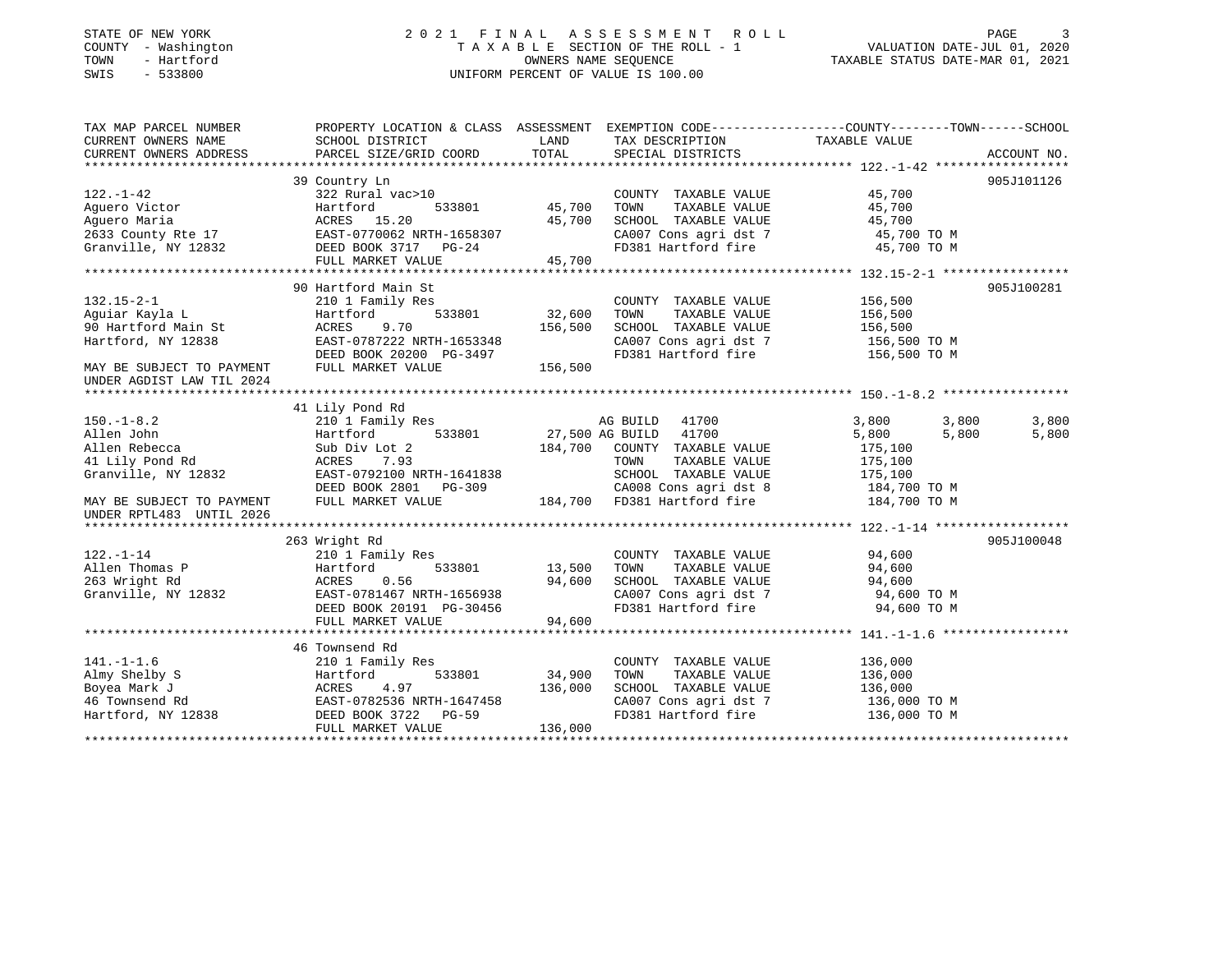| STATE OF NEW YORK<br>COUNTY - Washington<br>- Hartford<br>TOWN<br>SWIS<br>$-533800$ |                                                                                                                                                                                                 | 2021 FINAL ASSESSMENT ROLL<br>T A X A B L E SECTION OF THE ROLL - 1<br>OWNERS NAME SEQUENCE<br>UNIFORM PERCENT OF VALUE IS 100.00                                                                                                                                          | PAGE 4<br>VALUATION DATE-JUL 01, 2020<br>TAXABLE STATUS DATE-MAR 01, 2021 |
|-------------------------------------------------------------------------------------|-------------------------------------------------------------------------------------------------------------------------------------------------------------------------------------------------|----------------------------------------------------------------------------------------------------------------------------------------------------------------------------------------------------------------------------------------------------------------------------|---------------------------------------------------------------------------|
|                                                                                     |                                                                                                                                                                                                 | TAX MAP PARCEL NUMBER THE PROPERTY LOCATION & CLASS ASSESSMENT EXEMPTION CODE---------------COUNTY--------TOWN------SCHOOL                                                                                                                                                 |                                                                           |
| CURRENT OWNERS NAME                                                                 | SCHOOL DISTRICT<br>CURRENT OWNERS ADDRESS PARCEL SIZE/GRID COORD                                                                                                                                | LAND<br>TAX DESCRIPTION TAXABLE VALUE<br>TOTAL<br>SPECIAL DISTRICTS                                                                                                                                                                                                        | ACCOUNT NO.                                                               |
|                                                                                     | 1400 Baldwin Corners Rd                                                                                                                                                                         |                                                                                                                                                                                                                                                                            |                                                                           |
| $121. -4 - 7.1$                                                                     | 323 Vacant rural                                                                                                                                                                                | AG DIST 41720                                                                                                                                                                                                                                                              | 33,587<br>33,587 33,587                                                   |
| Amato Giulio                                                                        | Hartford 533801                                                                                                                                                                                 | 81,900 COUNTY TAXABLE VALUE                                                                                                                                                                                                                                                | 48,313                                                                    |
| Amato Giulio<br>Amato Loretta                                                       |                                                                                                                                                                                                 |                                                                                                                                                                                                                                                                            | 48,313                                                                    |
|                                                                                     |                                                                                                                                                                                                 |                                                                                                                                                                                                                                                                            | 48,313                                                                    |
|                                                                                     |                                                                                                                                                                                                 | CA007 Cons agri dst 7                                                                                                                                                                                                                                                      | 48,313 TO M                                                               |
|                                                                                     |                                                                                                                                                                                                 |                                                                                                                                                                                                                                                                            |                                                                           |
| UNDER AGDIST LAW TIL 2025                                                           |                                                                                                                                                                                                 | Amato Loretta<br>1374 Baldwin Corners Rd<br>Fort Ann, NY 12827 EAST-0768880 NRTH-1662034 CA007 Cons agri dst 7<br>Text Ann, NY 12827 EAST-0768880 NRTH-1662034 CA007 Cons agri dst 7<br>TEXE BOOK 940 PG-163 33,587 EX<br>TELL MARKET VA                                   | 81,900 TO M                                                               |
|                                                                                     |                                                                                                                                                                                                 |                                                                                                                                                                                                                                                                            |                                                                           |
|                                                                                     | 1374 Baldwin Corners Rd                                                                                                                                                                         |                                                                                                                                                                                                                                                                            |                                                                           |
| $121. - 4 - 7.2$                                                                    | 210 1 Family Res                                                                                                                                                                                | BAS STAR 41854                                                                                                                                                                                                                                                             | $\Omega$<br>30,000<br>$\overline{0}$                                      |
| Amato Giulio                                                                        | Hartford 533801                                                                                                                                                                                 | 29,100 COUNTY TAXABLE VALUE                                                                                                                                                                                                                                                | 238,700                                                                   |
|                                                                                     |                                                                                                                                                                                                 | 238,700 TOWN TAXABLE VALUE                                                                                                                                                                                                                                                 | 238,700                                                                   |
|                                                                                     |                                                                                                                                                                                                 | SCHOOL TAXABLE VALUE 208,700<br>CA007 Cons agri dst 7 238,700 TO M                                                                                                                                                                                                         |                                                                           |
|                                                                                     |                                                                                                                                                                                                 |                                                                                                                                                                                                                                                                            |                                                                           |
|                                                                                     | Amato Loretta<br>1374 Baldwin Corners Rd<br>Fort Ann, NY 12827<br>Fort Ann, NY 12827<br>DEED BOOK 940 PG-163<br>FULL MARKET VALUE 238,700                                                       | FD381 Hartford fire                                                                                                                                                                                                                                                        | 238,700 TO M                                                              |
|                                                                                     |                                                                                                                                                                                                 |                                                                                                                                                                                                                                                                            |                                                                           |
|                                                                                     | 171 Gilchrist Hill Rd                                                                                                                                                                           |                                                                                                                                                                                                                                                                            | 905J100674                                                                |
|                                                                                     |                                                                                                                                                                                                 | BAS STAR 41854                                                                                                                                                                                                                                                             | $\overline{0}$<br>$0 \t 30,000$                                           |
|                                                                                     |                                                                                                                                                                                                 | 33,200 COUNTY TAXABLE VALUE                                                                                                                                                                                                                                                | 98,800                                                                    |
|                                                                                     |                                                                                                                                                                                                 | 98,800 TOWN TAXABLE VALUE                                                                                                                                                                                                                                                  | 98,800                                                                    |
|                                                                                     |                                                                                                                                                                                                 | SCHOOL TAXABLE VALUE                                                                                                                                                                                                                                                       | 68,800                                                                    |
|                                                                                     |                                                                                                                                                                                                 | FD381 Hartford fire                                                                                                                                                                                                                                                        | 98,800 TO M                                                               |
|                                                                                     |                                                                                                                                                                                                 |                                                                                                                                                                                                                                                                            |                                                                           |
|                                                                                     |                                                                                                                                                                                                 | 98,800                                                                                                                                                                                                                                                                     |                                                                           |
|                                                                                     | 141.-3-19<br>Andersen Bruce Hartronu<br>Andersen April LOT H<br>171 Gilchrist Hill Rd ACRES 6.80<br>The Ford, NY 12838<br>EAST-0784795 NRTH-1643114<br>DEED BOOK 496 PG-302<br>THE MARKET VALUE |                                                                                                                                                                                                                                                                            |                                                                           |
| $132. -4 - 4.5$                                                                     | 176 Baker Rd                                                                                                                                                                                    |                                                                                                                                                                                                                                                                            |                                                                           |
|                                                                                     | 210 1 Family Res                                                                                                                                                                                | ENH STAR 41834<br>Hartford 533801 25,900 COUNTY TAXABLE VALUE                                                                                                                                                                                                              | $\Omega$<br>70,700<br>$\overline{0}$                                      |
|                                                                                     |                                                                                                                                                                                                 |                                                                                                                                                                                                                                                                            | 137,300<br>137,300                                                        |
|                                                                                     |                                                                                                                                                                                                 | SCHOOL TAXABLE VALUE                                                                                                                                                                                                                                                       | 66,600                                                                    |
|                                                                                     |                                                                                                                                                                                                 | Anderson Charles E<br>Anderson Lorraine FRNT 338.00 DPTH 251.00 25,900 COUNTY TAXABLE VALUE<br>Anderson Lorraine FRNT 338.00 DPTH 251.00 137,300 TOWN TAXABLE VALUE<br>176 Baker Rd EAST-0794494 NRTH-1654282 SCHOOL TAXABLE VALUE<br><br>FD381 Hartford fire 137,300 TO M |                                                                           |
|                                                                                     | FULL MARKET VALUE                                                                                                                                                                               | 137,300                                                                                                                                                                                                                                                                    |                                                                           |
|                                                                                     |                                                                                                                                                                                                 |                                                                                                                                                                                                                                                                            |                                                                           |
|                                                                                     | Warren Rd                                                                                                                                                                                       |                                                                                                                                                                                                                                                                            |                                                                           |
| $123. -1 - 11.9$                                                                    | 260 Seasonal res                                                                                                                                                                                | COUNTY TAXABLE VALUE 31,900                                                                                                                                                                                                                                                |                                                                           |
|                                                                                     | 123.-1-11.9<br>Andrews Daniel L<br>427 Hasting Rd<br>Granville, NY 12832<br>EAST-0792303 NRTH-1664006<br>EAST-0792303 NRTH-1664006                                                              | 533801 15,600<br>TOWN TAXABLE VALUE                                                                                                                                                                                                                                        | 31,900                                                                    |
|                                                                                     |                                                                                                                                                                                                 | 31,900 SCHOOL TAXABLE VALUE                                                                                                                                                                                                                                                | 31,900                                                                    |
|                                                                                     |                                                                                                                                                                                                 | CA007 Cons agri dst 7                                                                                                                                                                                                                                                      | 31,900 TO M                                                               |
|                                                                                     | DEED BOOK 3004 PG-20                                                                                                                                                                            | FD381 Hartford fire                                                                                                                                                                                                                                                        | 31,900 TO M                                                               |
|                                                                                     | FULL MARKET VALUE                                                                                                                                                                               | 31,900                                                                                                                                                                                                                                                                     |                                                                           |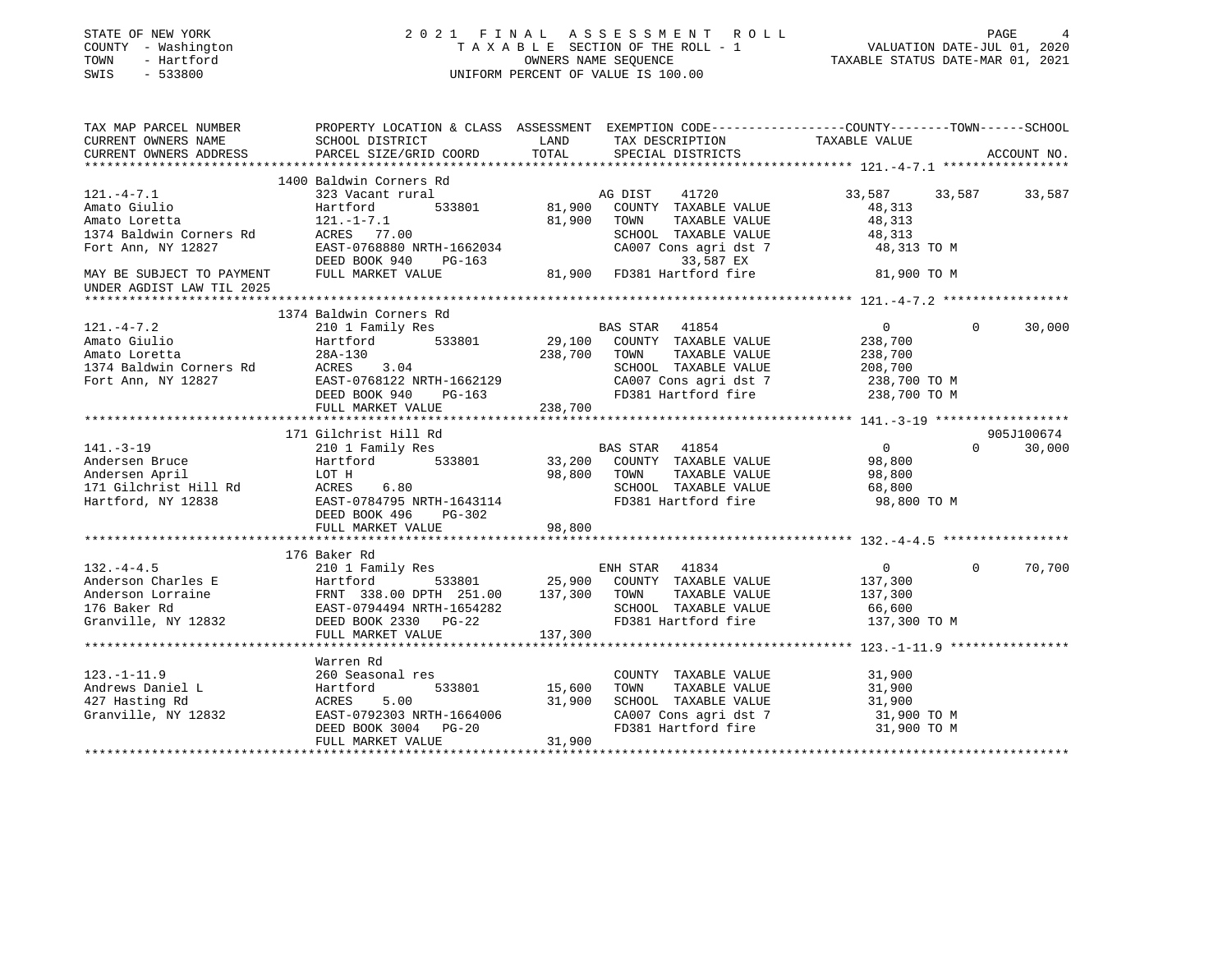| STATE OF NEW YORK<br>COUNTY - Washington<br>- Hartford<br>TOWN<br>SWIS<br>$-533800$ |                                           |                   | 2021 FINAL ASSESSMENT ROLL<br>TAXABLE SECTION OF THE ROLL - 1<br>OWNERS NAME SEOUENCE<br>UNIFORM PERCENT OF VALUE IS 100.00 | PAGE<br>VALUATION DATE-JUL 01, 2020<br>TAXABLE STATUS DATE-MAR 01, 2021                         |
|-------------------------------------------------------------------------------------|-------------------------------------------|-------------------|-----------------------------------------------------------------------------------------------------------------------------|-------------------------------------------------------------------------------------------------|
| TAX MAP PARCEL NUMBER                                                               |                                           |                   |                                                                                                                             | PROPERTY LOCATION & CLASS ASSESSMENT EXEMPTION CODE---------------COUNTY-------TOWN------SCHOOL |
| CURRENT OWNERS NAME<br>CURRENT OWNERS ADDRESS                                       | SCHOOL DISTRICT<br>PARCEL SIZE/GRID COORD | LAND<br>TOTAL     | TAX DESCRIPTION<br>SPECIAL DISTRICTS                                                                                        | TAXABLE VALUE<br>ACCOUNT NO.                                                                    |
| **********************                                                              |                                           |                   |                                                                                                                             |                                                                                                 |
|                                                                                     | 46 Hastings Rd                            |                   |                                                                                                                             | 905J100006                                                                                      |
| $132. - 1 - 11.1$                                                                   | 210 1 Family Res                          |                   | ENH STAR 41834                                                                                                              | $\mathbf{0}$<br>$\Omega$<br>70,700                                                              |
| Andrews George M Sr                                                                 | Hartford<br>533801                        | 25,300            | COUNTY TAXABLE VALUE                                                                                                        | 156,000                                                                                         |
| 46 Hastings Rd                                                                      | BLA 764/233                               | 156,000           | TAXABLE VALUE<br>TOWN                                                                                                       | 156,000                                                                                         |
| Granville, NY 12832                                                                 | ACRES<br>8.30                             |                   | SCHOOL TAXABLE VALUE                                                                                                        | 85,300                                                                                          |
|                                                                                     | EAST-0787585 NRTH-1656818                 |                   | CA007 Cons agri dst 7                                                                                                       | 156,000 TO M                                                                                    |
|                                                                                     | DEED BOOK 401<br>PG-224                   |                   | FD381 Hartford fire                                                                                                         | 156,000 TO M                                                                                    |
|                                                                                     | FULL MARKET VALUE                         | 156,000           |                                                                                                                             |                                                                                                 |
|                                                                                     | 95 Hastings Rd                            |                   |                                                                                                                             | 905J100007                                                                                      |
| $132. - 1 - 8$                                                                      | 210 1 Family Res                          |                   | ENH STAR<br>41834                                                                                                           | $\overline{0}$<br>$\Omega$<br>53,100                                                            |
| Andrews Robert F                                                                    | 533801<br>Hartford                        | 21,200            | COUNTY TAXABLE VALUE                                                                                                        | 53,100                                                                                          |
| 95 Hastings Rd                                                                      | FRNT 116.00 DPTH 300.00                   | 53,100            | TAXABLE VALUE<br>TOWN                                                                                                       | 53,100                                                                                          |
| Granville, NY 12832                                                                 | EAST-0786485 NRTH-1657274                 |                   | SCHOOL TAXABLE VALUE                                                                                                        | $\overline{0}$                                                                                  |
|                                                                                     | DEED BOOK 423<br>PG-751                   |                   | CA007 Cons agri dst 7                                                                                                       | 53,100 TO M                                                                                     |
|                                                                                     | FULL MARKET VALUE                         | 53,100            | FD381 Hartford fire                                                                                                         | 53,100 TO M                                                                                     |
|                                                                                     | *************************                 |                   |                                                                                                                             |                                                                                                 |
|                                                                                     | 8291 State Route 40                       |                   |                                                                                                                             | 905J101231                                                                                      |
| $132. - 1 - 18.3$                                                                   | 210 1 Family Res                          |                   | COUNTY TAXABLE VALUE                                                                                                        | 182,000                                                                                         |
| Appling William<br>8291 State Route 40                                              | Hartford<br>533801<br>3.97<br>ACRES       | 31,900<br>182,000 | TOWN<br>TAXABLE VALUE<br>SCHOOL TAXABLE VALUE                                                                               | 182,000<br>182,000                                                                              |
| Granville, NY 12832                                                                 | EAST-0789463 NRTH-1656596                 |                   | CA007 Cons agri dst 7                                                                                                       | 182,000 TO M                                                                                    |
|                                                                                     | DEED BOOK 858<br>$PG-308$                 |                   | FD381 Hartford fire                                                                                                         | 182,000 TO M                                                                                    |
|                                                                                     | FULL MARKET VALUE                         | 182,000           |                                                                                                                             |                                                                                                 |
|                                                                                     |                                           |                   |                                                                                                                             |                                                                                                 |
|                                                                                     | 177 Marlboro Country Rd                   |                   |                                                                                                                             | 905J100102                                                                                      |
| $141. - 3 - 24.1$                                                                   | 210 1 Family Res                          |                   | 41854<br>BAS STAR                                                                                                           | 30,000<br>$\overline{0}$<br>$\Omega$                                                            |
| Arberger Shawn                                                                      | Hartford<br>533801                        | 16,600            | COUNTY TAXABLE VALUE                                                                                                        | 104,400                                                                                         |
| 177 Marlboro Country Rd                                                             | 2567/321                                  | 104,400           | TAXABLE VALUE<br>TOWN                                                                                                       | 104,400                                                                                         |
| Hartford, NY 12838                                                                  | FRNT 102.00 DPTH 199.00                   |                   | SCHOOL TAXABLE VALUE<br>FD381 Hartford fire                                                                                 | 74,400                                                                                          |
|                                                                                     | BANK<br>999<br>EAST-0785144 NRTH-1643279  |                   |                                                                                                                             | 104,400 TO M                                                                                    |
|                                                                                     | DEED BOOK 3027 PG-174                     |                   |                                                                                                                             |                                                                                                 |
|                                                                                     | FULL MARKET VALUE                         | 104,400           |                                                                                                                             |                                                                                                 |
|                                                                                     |                                           |                   |                                                                                                                             |                                                                                                 |
|                                                                                     | 416 Gilchrist Hill Rd                     |                   |                                                                                                                             | 905J101243                                                                                      |
| $150. - 1 - 48$                                                                     | 210 1 Family Res                          |                   | BAS STAR<br>41854                                                                                                           | 30,000<br>$\overline{0}$<br>$\Omega$                                                            |
| Archambault Michael B                                                               | 533801<br>Hartford                        | 33,800            | COUNTY TAXABLE VALUE                                                                                                        | 153,000                                                                                         |
| Archambault Nancy                                                                   | ACRES<br>6.84                             | 153,000           | TAXABLE VALUE<br>TOWN                                                                                                       | 153,000                                                                                         |
| 416 Gilchrist Hill Rd                                                               | EAST-0783139 NRTH-1639291                 |                   | SCHOOL TAXABLE VALUE                                                                                                        | 123,000                                                                                         |
| Hartford, NY 12838                                                                  | DEED BOOK 507<br>PG-752                   |                   | FD381 Hartford fire                                                                                                         | 153,000 TO M                                                                                    |
|                                                                                     | FULL MARKET VALUE                         | 153,000           |                                                                                                                             |                                                                                                 |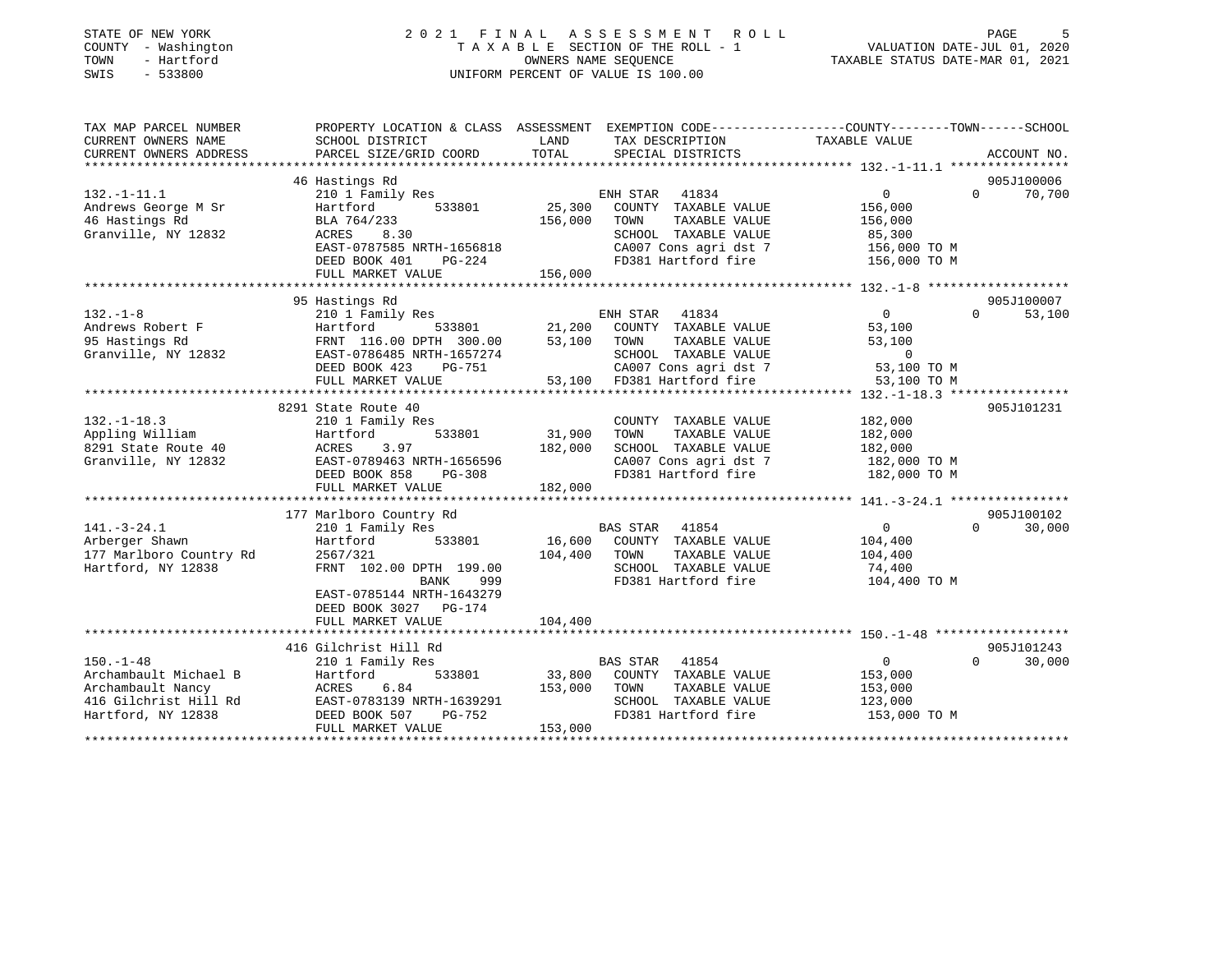## STATE OF NEW YORK GOOD CONSULTED A LIMINAL ASSESSMENT ROLL CONSUMER AGE 6 COUNTY - Washington  $T A X A B L E$  SECTION OF THE ROLL - 1<br>TOWN - Hartford SWIS - 533800 UNIFORM PERCENT OF VALUE IS 100.00

VALUATION DATE-JUL 01, 2020 TAXABLE STATUS DATE-MAR 01, 2021

| TAX MAP PARCEL NUMBER                         | PROPERTY LOCATION & CLASS ASSESSMENT EXEMPTION CODE---------------COUNTY-------TOWN-----SCHOOL                                                                                                                                       |                    |                                            |                        |                       |        |
|-----------------------------------------------|--------------------------------------------------------------------------------------------------------------------------------------------------------------------------------------------------------------------------------------|--------------------|--------------------------------------------|------------------------|-----------------------|--------|
| CURRENT OWNERS NAME                           | SCHOOL DISTRICT                                                                                                                                                                                                                      | LAND               | TAX DESCRIPTION                            | TAXABLE VALUE          |                       |        |
| CURRENT OWNERS NAME<br>CURRENT OWNERS ADDRESS |                                                                                                                                                                                                                                      |                    |                                            |                        |                       |        |
|                                               |                                                                                                                                                                                                                                      |                    |                                            |                        |                       |        |
|                                               |                                                                                                                                                                                                                                      |                    |                                            |                        | 905J100254            |        |
|                                               |                                                                                                                                                                                                                                      |                    | COUNTY TAXABLE VALUE 56,400                |                        |                       |        |
|                                               |                                                                                                                                                                                                                                      | 533801 56,400 TOWN |                                            | TAXABLE VALUE 56,400   |                       |        |
|                                               |                                                                                                                                                                                                                                      |                    | 56,400 SCHOOL TAXABLE VALUE 56,400         |                        |                       |        |
|                                               |                                                                                                                                                                                                                                      |                    | FD381 Hartford fire                        | 56,400 TO M            |                       |        |
|                                               |                                                                                                                                                                                                                                      |                    |                                            |                        |                       |        |
|                                               |                                                                                                                                                                                                                                      |                    |                                            |                        |                       |        |
|                                               |                                                                                                                                                                                                                                      |                    |                                            |                        |                       |        |
|                                               |                                                                                                                                                                                                                                      |                    |                                            |                        | 905J101077            |        |
|                                               |                                                                                                                                                                                                                                      |                    |                                            |                        | $\Omega$ and $\Omega$ | 70,700 |
|                                               |                                                                                                                                                                                                                                      |                    |                                            |                        |                       |        |
|                                               |                                                                                                                                                                                                                                      |                    |                                            |                        |                       |        |
|                                               |                                                                                                                                                                                                                                      |                    |                                            |                        |                       |        |
|                                               |                                                                                                                                                                                                                                      |                    |                                            | 89,900<br>160,600 TO M |                       |        |
|                                               |                                                                                                                                                                                                                                      |                    |                                            |                        |                       |        |
|                                               |                                                                                                                                                                                                                                      |                    |                                            |                        |                       |        |
|                                               |                                                                                                                                                                                                                                      |                    |                                            |                        |                       |        |
|                                               | 29 Gibson Rd                                                                                                                                                                                                                         |                    |                                            |                        |                       |        |
| $141. - 1 - 20.5$                             | 714 Lite Ind Man                                                                                                                                                                                                                     |                    | COUNTY TAXABLE VALUE 136,600               |                        |                       |        |
|                                               | 533801 28,000 TOWN                                                                                                                                                                                                                   |                    | TAXABLE VALUE                              | 136,600                |                       |        |
|                                               |                                                                                                                                                                                                                                      |                    |                                            |                        |                       |        |
|                                               |                                                                                                                                                                                                                                      |                    | 136,600 SCHOOL TAXABLE VALUE 136,600       |                        |                       |        |
|                                               |                                                                                                                                                                                                                                      |                    | FD381 Hartford fire                        | 136,600 TO M           |                       |        |
|                                               |                                                                                                                                                                                                                                      |                    |                                            |                        |                       |        |
|                                               | DEED BOOK 841<br>PG-185                                                                                                                                                                                                              |                    |                                            |                        |                       |        |
|                                               |                                                                                                                                                                                                                                      |                    |                                            |                        |                       |        |
|                                               |                                                                                                                                                                                                                                      |                    |                                            |                        |                       |        |
|                                               | 10 Hinck Ln                                                                                                                                                                                                                          |                    |                                            |                        |                       |        |
|                                               |                                                                                                                                                                                                                                      |                    | BAS STAR 41854                             | $\overline{0}$         | $\overline{0}$        | 30,000 |
|                                               |                                                                                                                                                                                                                                      |                    | 533801 39,200 COUNTY TAXABLE VALUE 182,300 |                        |                       |        |
|                                               |                                                                                                                                                                                                                                      | 182,300 TOWN       | TAXABLE VALUE                              | 182,300                |                       |        |
|                                               |                                                                                                                                                                                                                                      |                    | SCHOOL TAXABLE VALUE                       | 152, 300               |                       |        |
|                                               | $PG-188$<br>DEED BOOK 841                                                                                                                                                                                                            |                    | FD381 Hartford fire 182,300 TO M           |                        |                       |        |
|                                               | FULL MARKET VALUE                                                                                                                                                                                                                    | 182,300            |                                            |                        |                       |        |
|                                               |                                                                                                                                                                                                                                      |                    |                                            |                        |                       |        |
|                                               | 8774 State Route 40<br>state Route 40<br>210 1 Family Res                                                                                                                                                                            |                    |                                            |                        | 905J100092            |        |
|                                               |                                                                                                                                                                                                                                      |                    | <b>BAS STAR</b> 41854                      | $\overline{0}$         | $\Omega$              | 30,000 |
|                                               |                                                                                                                                                                                                                                      |                    |                                            |                        |                       |        |
|                                               |                                                                                                                                                                                                                                      |                    |                                            |                        |                       |        |
|                                               | 114.-1-11 210 1 Family Res BAS STAR 41854 0<br>Armenio Matthew W Hartford 533801 41,500 COUNTY TAXABLE VALUE 175,400<br>8774 State Route 40 ACRES 7.16 BANK 999 175,400 TOWN TAXABLE VALUE 175,400<br>Fort Ann, NY 12827 EAST-079235 |                    |                                            |                        |                       |        |
|                                               | DEED BOOK 2743 PG-103                                                                                                                                                                                                                |                    | CA007 Cons agri dst 7 175,400 TO M         |                        |                       |        |
|                                               | FULL MARKET VALUE                                                                                                                                                                                                                    |                    | 175,400 FD381 Hartford fire                | 175,400 TO M           |                       |        |
|                                               |                                                                                                                                                                                                                                      |                    |                                            |                        |                       |        |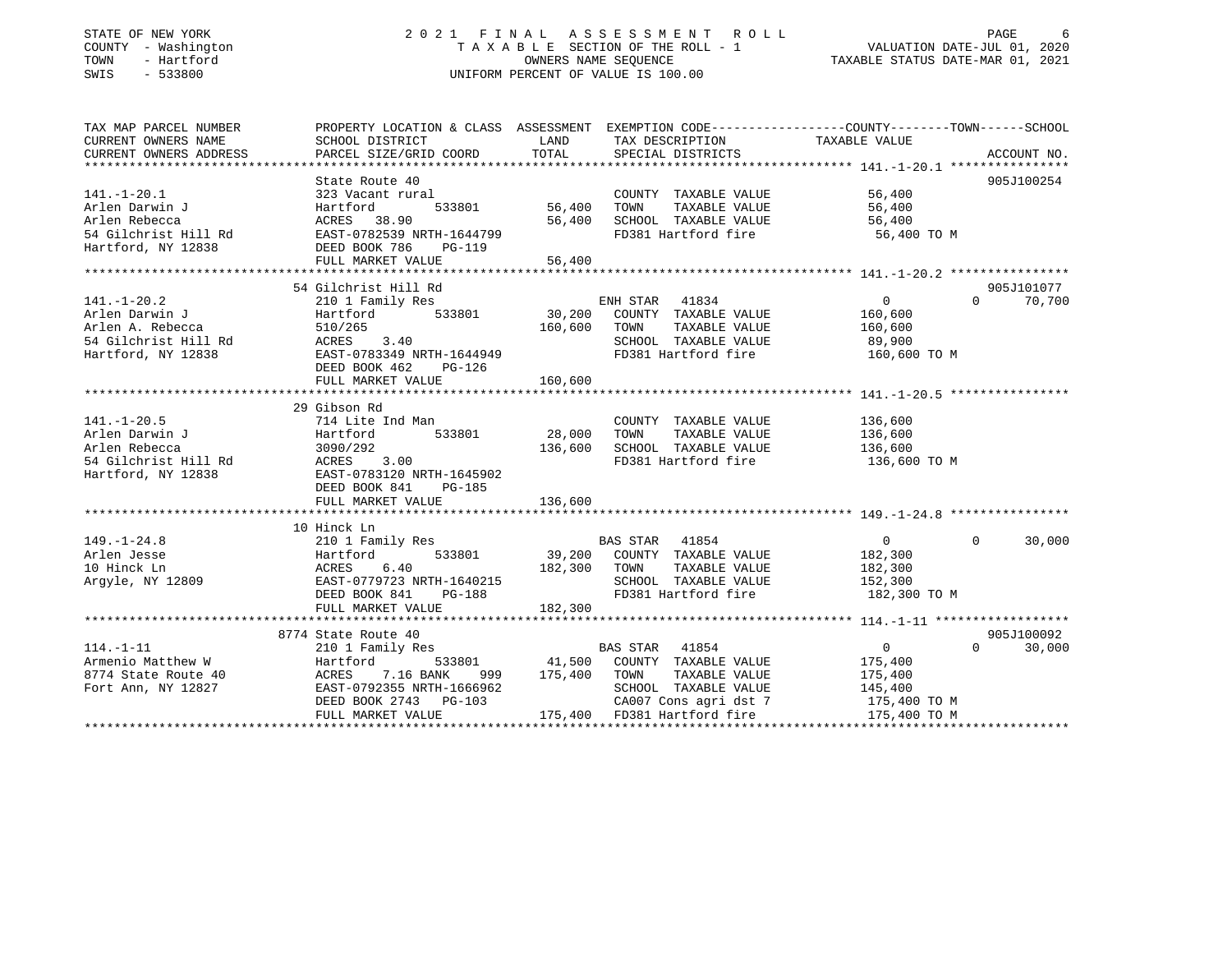| TOWN<br>SWIS | STATE OF NEW YORK<br>COUNTY - Washington<br>- Hartford<br>$-533800$ |                                                         |       | 2021 FINAL ASSESSMENT ROLL<br>TAXABLE SECTION OF THE ROLL - 1<br>OWNERS NAME SEOUENCE<br>UNIFORM PERCENT OF VALUE IS 100.00 |                                                                               | VALUATION DATE-JUL 01, 2020<br>TAXABLE STATUS DATE-MAR 01, 2021 | PAGE | 7 |
|--------------|---------------------------------------------------------------------|---------------------------------------------------------|-------|-----------------------------------------------------------------------------------------------------------------------------|-------------------------------------------------------------------------------|-----------------------------------------------------------------|------|---|
|              | TAX MAP PARCEL NUMBER<br>CURRENT OWNERS NAME                        | PROPERTY LOCATION & CLASS ASSESSMENT<br>SCHOOL DISTRICT | LAND. | TAX DESCRIPTION                                                                                                             | EXEMPTION CODE-----------------COUNTY-------TOWN------SCHOOL<br>TAXARLE VALUE |                                                                 |      |   |

| CURRENI UWNERS NAME                                                           | POUND DIPIKICI                            | <b>THIAD</b> | IAA DESCRIFIIUN                                                                                                                | IAAADLL VALUL                      |                          |
|-------------------------------------------------------------------------------|-------------------------------------------|--------------|--------------------------------------------------------------------------------------------------------------------------------|------------------------------------|--------------------------|
| CURRENT OWNERS ADDRESS                                                        | PARCEL SIZE/GRID COORD                    | TOTAL        | SPECIAL DISTRICTS                                                                                                              |                                    | ACCOUNT NO.              |
|                                                                               |                                           |              |                                                                                                                                |                                    |                          |
|                                                                               | 92 Hartford Main St                       |              |                                                                                                                                |                                    | 905J100402               |
| $132.15 - 2 - 39$                                                             | 210 1 Family Res                          |              | VET COM CT 41131                                                                                                               | 26,350                             | 26,350<br>$\overline{0}$ |
| Armstrong Donald H                                                            | Hartford                                  |              | $\frac{1}{20,900}$ ENH STAR 41834                                                                                              | $\bigcirc$                         | 70,700<br>$\Omega$       |
| Armstrong Sharon L                                                            | FRNT 150.00 DPTH 225.00                   | 105,400      | COUNTY TAXABLE VALUE                                                                                                           | 79,050                             |                          |
| PO Box 117                                                                    | EAST-0786910 NRTH-1653697                 |              | TOWN<br>TAXABLE VALUE                                                                                                          | 79,050                             |                          |
| Hartford, NY 12838                                                            | DEED BOOK 464<br>PG-311                   |              | SCHOOL TAXABLE VALUE                                                                                                           | 34,700                             |                          |
|                                                                               | FULL MARKET VALUE                         |              | 105,400 CA007 Cons agri dst 7                                                                                                  | 34,700<br>105,400 TO M             |                          |
|                                                                               |                                           |              |                                                                                                                                |                                    |                          |
|                                                                               |                                           |              | FD381 Hartford fire                                                                                                            | 105,400 TO M                       |                          |
|                                                                               |                                           |              |                                                                                                                                |                                    |                          |
|                                                                               | 143 Wright Rd                             |              |                                                                                                                                |                                    | 905J100012               |
| $132 - 1 - 31$                                                                | 112 Dairy farm                            |              | AG DIST<br>41720                                                                                                               | 190,035                            | 190,035<br>190,035       |
| Armstrong Family Irrevoc Trust Hartford                                       |                                           |              | 533801 349,200 ENH STAR 41834                                                                                                  | $\overline{0}$                     | $\Omega$<br>70,700       |
| Pruiksma, Trustee Trudy Life Estate to house & 1 493,700 COUNTY TAXABLE VALUE |                                           |              |                                                                                                                                | 303,665                            |                          |
| Care of: Richard L Armstrong 440/719 470/915                                  |                                           |              | TOWN<br>TAXABLE VALUE                                                                                                          | 303,665                            |                          |
| 143 Wright Rd                                                                 | ACRES 318.60                              |              | SCHOOL TAXABLE VALUE                                                                                                           | 232,965                            |                          |
| Granville, NY 12832                                                           | EAST-0782125 NRTH-1655051                 |              |                                                                                                                                | CA007 Cons agri dst 7 303,665 TO M |                          |
|                                                                               |                                           |              |                                                                                                                                |                                    |                          |
|                                                                               | DEED BOOK 3198 PG-173                     |              | 190,035 EX                                                                                                                     |                                    |                          |
| MAY BE SUBJECT TO PAYMENT                                                     | FULL MARKET VALUE                         |              | 493,700 FD381 Hartford fire 493,700 TO M                                                                                       |                                    |                          |
| UNDER AGDIST LAW TIL 2025                                                     |                                           |              |                                                                                                                                |                                    |                          |
|                                                                               |                                           |              |                                                                                                                                |                                    |                          |
|                                                                               | 98 Hartford Main St                       |              |                                                                                                                                |                                    | 905J100304               |
| $132.15 - 2 - 41$                                                             | 210 1 Family Res                          |              | BAS STAR 41854                                                                                                                 | $\overline{0}$                     | $\Omega$<br>30,000       |
| Armstrong Kevin D                                                             | 533801<br>Hartford                        |              | 21,000 COUNTY TAXABLE VALUE                                                                                                    | 70,800                             |                          |
| PO Box 72                                                                     | Survey12595                               | 70,800       | TOWN<br>TAXABLE VALUE                                                                                                          | 70,800                             |                          |
| Hartford, NY 12838                                                            | FRNT 147.00 DPTH                          |              | SCHOOL TAXABLE VALUE                                                                                                           | 40,800                             |                          |
|                                                                               | 0.78 BANK<br>ACRES<br>40                  |              | SCHOOL   TAXABLE  VALUE                           40,800<br>CA007  Cons  agri  dst  7                            70,800  TO  M |                                    |                          |
|                                                                               |                                           |              |                                                                                                                                |                                    |                          |
|                                                                               | EAST-0786974 NRTH-1653891                 |              | FD381 Hartford fire                                                                                                            | 70,800 TO M                        |                          |
|                                                                               | DEED BOOK 3414 PG-54                      |              |                                                                                                                                |                                    |                          |
|                                                                               | FULL MARKET VALUE                         | 70,800       |                                                                                                                                |                                    |                          |
|                                                                               |                                           |              |                                                                                                                                |                                    |                          |
|                                                                               | 69 Rowe Hill Rd                           |              |                                                                                                                                |                                    | 905J100627               |
| $141. - 1 - 37$                                                               | 210 1 Family Res                          |              | BAS STAR 41854                                                                                                                 | $\overline{0}$                     | 30,000<br>$\Omega$       |
| Armstrong Kyle                                                                | Hartford                                  |              | 533801 24,400 COUNTY TAXABLE VALUE                                                                                             | 170,000                            |                          |
| 69 Rowe Hill Rd                                                               | ACRES 1.48 BANK<br>998                    | 170,000 TOWN | TAXABLE VALUE                                                                                                                  | 170,000                            |                          |
| Hartford, NY 12838                                                            | EAST-0786011 NRTH-1649767                 |              | SCHOOL TAXABLE VALUE                                                                                                           | 140,000                            |                          |
|                                                                               | DEED BOOK 2439 PG-348                     |              |                                                                                                                                | 170,000 TO M                       |                          |
|                                                                               |                                           |              | 48 CA007 Cons agri dst 7<br>170,000 FD381 Hartford fire                                                                        |                                    |                          |
|                                                                               | FULL MARKET VALUE                         |              |                                                                                                                                | 170,000 TO M                       |                          |
|                                                                               |                                           |              |                                                                                                                                |                                    |                          |
|                                                                               | 1156 Lundy Rd                             |              | 87 PCT OF VALUE USED FOR EXEMPTION PURPOSES                                                                                    |                                    | 905J100014               |
| $158. - 2 - 4$                                                                | 240 Rural res                             |              | VET COM CT 41131                                                                                                               | 22,620                             | 22,620<br>$\overline{0}$ |
| Arnado Edward P                                                               | Hartford<br>533801                        |              | 38,300 VET DIS CT 41141                                                                                                        | 45,240                             | $\overline{0}$<br>45,240 |
| 1156 Lundy Rd                                                                 | $158. - 1 - 4$                            | 104,000      | COUNTY TAXABLE VALUE                                                                                                           | 36,140                             |                          |
| Granville, NY 12832                                                           | ACRES 10.01                               |              | TOWN<br>TAXABLE VALUE                                                                                                          | 36,140                             |                          |
|                                                                               | EAST-0787008 NRTH-1633456                 |              |                                                                                                                                |                                    |                          |
|                                                                               | $11 - 1033456$<br>PG-868<br>DEED BOOK 504 |              | SCHOOL TAXABLE VALUE 104,000<br>FD381 Hartford fire                                                                            | 104,000 TO M                       |                          |
|                                                                               |                                           |              |                                                                                                                                |                                    |                          |
|                                                                               | FULL MARKET VALUE                         | 104,000      |                                                                                                                                |                                    |                          |
|                                                                               |                                           |              |                                                                                                                                |                                    |                          |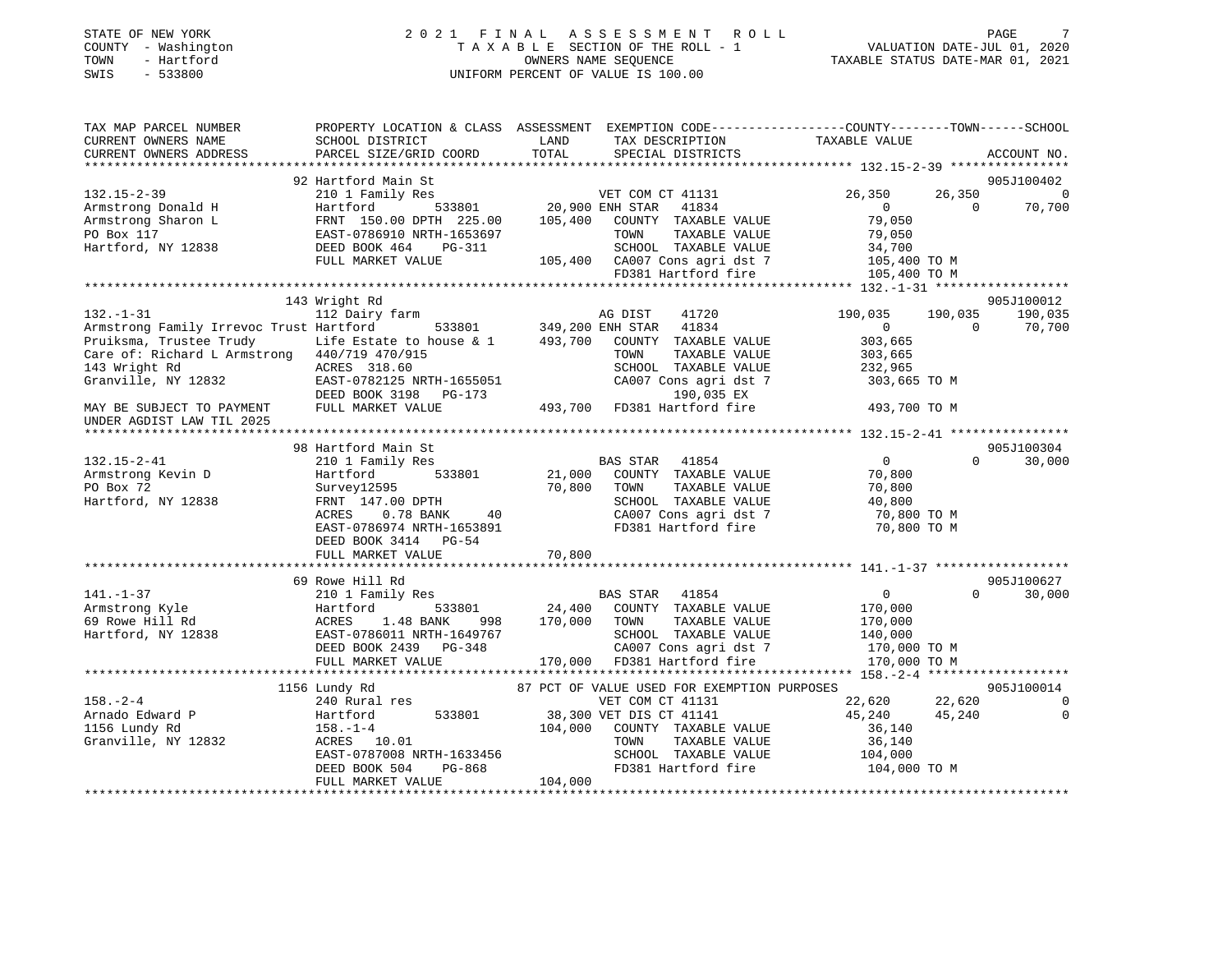| STATE OF NEW YORK<br>COUNTY - Washington<br>TOWN<br>- Hartford<br>SWIS<br>$-533800$                                                                                                                                                                                          |                                                                                                                       |         | 2021 FINAL ASSESSMENT ROLL<br>T A X A B L E SECTION OF THE ROLL - 1<br>OWNERS NAME SEQUENCE<br>UNIFORM PERCENT OF VALUE IS 100.00 |                                                     | PAGE 9<br>1, VALUATION DATE-JUL 01<br>2021, TAXABLE STATUS DATE-MAR 01 |
|------------------------------------------------------------------------------------------------------------------------------------------------------------------------------------------------------------------------------------------------------------------------------|-----------------------------------------------------------------------------------------------------------------------|---------|-----------------------------------------------------------------------------------------------------------------------------------|-----------------------------------------------------|------------------------------------------------------------------------|
| TAX MAP PARCEL NUMBER          PROPERTY LOCATION & CLASS ASSESSMENT EXEMPTION CODE---------------COUNTY-------TOWN------SCHOOL CURRENT OWNERS NAME              SCHOOL DISTRICT                 LAND        TAX DESCRIPTION<br>CURRENT OWNERS ADDRESS PARCEL SIZE/GRID COORD |                                                                                                                       | TOTAL   | SPECIAL DISTRICTS                                                                                                                 |                                                     | ACCOUNT NO.                                                            |
|                                                                                                                                                                                                                                                                              | 3470 State Route 196                                                                                                  |         |                                                                                                                                   |                                                     | 905J100694                                                             |
| $140. - 1 - 39$                                                                                                                                                                                                                                                              | 210 1 Family Res<br>Hartford 533801 11,500 COUNTY TAXABLE VALUE<br>FRNT 100.00 DPTH 109.00 157,600 TOWN TAXABLE VALUE |         |                                                                                                                                   | $\overline{0}$                                      | $0 \t 30,000$                                                          |
|                                                                                                                                                                                                                                                                              |                                                                                                                       |         | AS STAR 41854 U<br>COUNTY TAXABLE VALUE 157,600<br>TOWN TAXABLE VALUE 157,600<br>SCHOOL TAXABLE VALUE 127,600                     |                                                     |                                                                        |
|                                                                                                                                                                                                                                                                              |                                                                                                                       |         |                                                                                                                                   |                                                     |                                                                        |
|                                                                                                                                                                                                                                                                              |                                                                                                                       |         |                                                                                                                                   |                                                     |                                                                        |
| Ashe Kenneth<br>Martens Deborah Martford 533801 11,500<br>3470 State Route 196 BANK 998<br>Fort Ann, NY 12827 EAST-0770198 NRTH-1643883<br>Fort Ann, NY 12827 EAST-0770198 NRTH-1643883                                                                                      | DEED BOOK 2032    PG-111<br>FULL MARKET VALUE                                                                         | 157,600 | FD381 Hartford fire 157,600 TO M                                                                                                  |                                                     |                                                                        |
|                                                                                                                                                                                                                                                                              |                                                                                                                       |         |                                                                                                                                   |                                                     |                                                                        |
|                                                                                                                                                                                                                                                                              |                                                                                                                       |         |                                                                                                                                   |                                                     | 905J101342                                                             |
|                                                                                                                                                                                                                                                                              |                                                                                                                       |         |                                                                                                                                   | 7,325                                               | 7,325 0                                                                |
|                                                                                                                                                                                                                                                                              |                                                                                                                       |         |                                                                                                                                   |                                                     | $\overline{0}$<br>70,700                                               |
|                                                                                                                                                                                                                                                                              |                                                                                                                       |         |                                                                                                                                   | $\begin{smallmatrix}&&0\139\,,175\end{smallmatrix}$ |                                                                        |
|                                                                                                                                                                                                                                                                              |                                                                                                                       |         |                                                                                                                                   | 139,175                                             |                                                                        |
|                                                                                                                                                                                                                                                                              |                                                                                                                       |         | SCHOOL TAXABLE VALUE 75,800                                                                                                       |                                                     |                                                                        |
|                                                                                                                                                                                                                                                                              |                                                                                                                       |         |                                                                                                                                   | 146,500 TO M                                        |                                                                        |
| 49.-1-41.1<br>AgED-CO/TN 41801<br>AgED-CO/TN 41801<br>AgED-CO/TN 41801<br>AgED-CO/TN 41801<br>AgED-CO/TN 41801<br>AgED-CO/TN 41801<br>AgED-CO/TN 41801<br>AgED-CO/TN 41801<br>AgeD-CO/TN 41801<br>AgeD-CO/TN 41801<br>AgeD-CO/TN 41801<br>AgeD-CO/TN 4                       |                                                                                                                       |         |                                                                                                                                   |                                                     |                                                                        |
|                                                                                                                                                                                                                                                                              | 23 Blood St                                                                                                           |         |                                                                                                                                   |                                                     |                                                                        |
|                                                                                                                                                                                                                                                                              |                                                                                                                       |         |                                                                                                                                   |                                                     | 19,095<br>$\mathbf{0}$                                                 |
|                                                                                                                                                                                                                                                                              |                                                                                                                       |         |                                                                                                                                   |                                                     |                                                                        |
|                                                                                                                                                                                                                                                                              |                                                                                                                       |         |                                                                                                                                   |                                                     |                                                                        |
| 142.-1-30.1<br>Ashe Philip and 1011 Family Res<br>Martford 533801 28,500 COUNTY TAXABLE VALUE 108,205<br>Petteys Kimberly A LOT 1<br>23 Blood St ACRES 2.45 BANK 997<br>Granville, NY 12832 EAST-0790171 NRTH-1642362 CA008 Cons agri ds                                     |                                                                                                                       |         |                                                                                                                                   |                                                     |                                                                        |
|                                                                                                                                                                                                                                                                              |                                                                                                                       |         |                                                                                                                                   |                                                     |                                                                        |
|                                                                                                                                                                                                                                                                              | FULL MARKET VALUE                                                                                                     | 127,300 |                                                                                                                                   |                                                     |                                                                        |
|                                                                                                                                                                                                                                                                              |                                                                                                                       |         |                                                                                                                                   |                                                     |                                                                        |
|                                                                                                                                                                                                                                                                              |                                                                                                                       |         |                                                                                                                                   |                                                     | 905J100024                                                             |
|                                                                                                                                                                                                                                                                              |                                                                                                                       |         |                                                                                                                                   | 76,161                                              | 76,161 76,161                                                          |
|                                                                                                                                                                                                                                                                              |                                                                                                                       |         |                                                                                                                                   |                                                     |                                                                        |
|                                                                                                                                                                                                                                                                              |                                                                                                                       |         |                                                                                                                                   | 277,039<br>277,039                                  |                                                                        |
|                                                                                                                                                                                                                                                                              |                                                                                                                       |         |                                                                                                                                   | 277,039                                             |                                                                        |
|                                                                                                                                                                                                                                                                              |                                                                                                                       |         | FD381 Hartford fire 353,200 TO M                                                                                                  |                                                     |                                                                        |
|                                                                                                                                                                                                                                                                              |                                                                                                                       |         |                                                                                                                                   |                                                     |                                                                        |
|                                                                                                                                                                                                                                                                              |                                                                                                                       |         |                                                                                                                                   |                                                     |                                                                        |
|                                                                                                                                                                                                                                                                              |                                                                                                                       |         |                                                                                                                                   |                                                     |                                                                        |
|                                                                                                                                                                                                                                                                              | 141 Baker Rd 6 6 90 PCT OF VALUE USED FOR EXEMPTION PURPOSES                                                          |         |                                                                                                                                   |                                                     | 905J100595                                                             |
| $132. -4 - 1$                                                                                                                                                                                                                                                                | 240 Rural res                                                                                                         |         | AGED-CO/TN 41801                                                                                                                  | 109,665                                             | 109,665<br>$\sim$ 0                                                    |
|                                                                                                                                                                                                                                                                              |                                                                                                                       |         |                                                                                                                                   | $\begin{matrix}0&&&&0\\&0&&&&0\end{matrix}$         | 87,732                                                                 |
|                                                                                                                                                                                                                                                                              |                                                                                                                       |         |                                                                                                                                   |                                                     | $\bigcirc$<br>70,700                                                   |
|                                                                                                                                                                                                                                                                              |                                                                                                                       |         | COUNTY TAXABLE VALUE                                                                                                              | 134,035                                             |                                                                        |
|                                                                                                                                                                                                                                                                              |                                                                                                                       |         | TAXABLE VALUE                                                                                                                     | 134,035                                             |                                                                        |
|                                                                                                                                                                                                                                                                              |                                                                                                                       |         | SCHOOL TAXABLE VALUE 85,268<br>FD381 Hartford fire 243,700 TO M                                                                   |                                                     |                                                                        |
|                                                                                                                                                                                                                                                                              |                                                                                                                       |         |                                                                                                                                   |                                                     |                                                                        |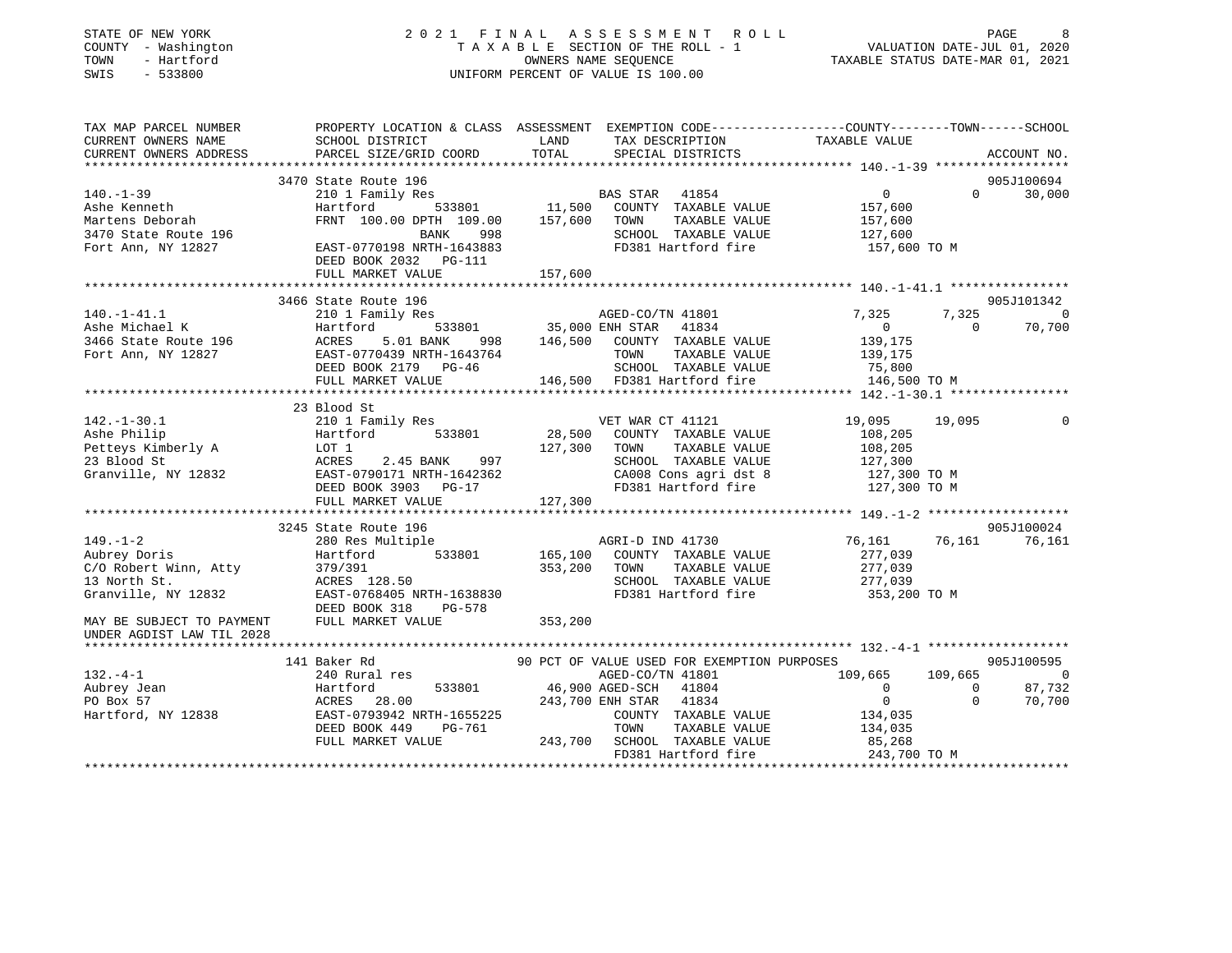### STATE OF NEW YORK 2 0 2 1 F I N A L A S S E S S M E N T R O L L PAGE 9 COUNTY - Washington T A X A B L E SECTION OF THE ROLL - 1 VALUATION DATE-JUL 01, 2020 TOWN - Hartford OWNERS NAME SEQUENCE TAXABLE STATUS DATE-MAR 01, 2021 SWIS - 533800 UNIFORM PERCENT OF VALUE IS 100.00

| TAX MAP PARCEL NUMBER                                                                                                     | PROPERTY LOCATION & CLASS ASSESSMENT EXEMPTION CODE----------------COUNTY-------TOWN------SCHOOL |               |                                                                           |                            |             |
|---------------------------------------------------------------------------------------------------------------------------|--------------------------------------------------------------------------------------------------|---------------|---------------------------------------------------------------------------|----------------------------|-------------|
| CURRENT OWNERS NAME                                                                                                       | SCHOOL DISTRICT                                                                                  | LAND          | TAX DESCRIPTION                                                           | TAXABLE VALUE              |             |
| CURRENT OWNERS ADDRESS                                                                                                    | PARCEL SIZE/GRID COORD                                                                           | TOTAL         | SPECIAL DISTRICTS                                                         |                            | ACCOUNT NO. |
|                                                                                                                           |                                                                                                  |               |                                                                           |                            |             |
|                                                                                                                           | 41 Winch Way                                                                                     |               |                                                                           |                            |             |
| $149. - 1 - 26.19$                                                                                                        | 210 1 Family Res                                                                                 |               | COUNTY TAXABLE VALUE                                                      | 111,500                    |             |
| Aubrey Joshua S                                                                                                           | Hartford                                                                                         | 533801 22,900 | TOWN<br>TAXABLE VALUE                                                     | 111,500                    |             |
| 41 Winch Way                                                                                                              | 1.57 BANK<br>ACRES<br>998                                                                        | 111,500       | SCHOOL TAXABLE VALUE                                                      | 111,500                    |             |
| Argyle, NY 12809                                                                                                          | EAST-0779557 NRTH-1636342                                                                        |               | FD381 Hartford fire                                                       | 111,500 TO M               |             |
|                                                                                                                           | DEED BOOK 3605 PG-101                                                                            |               |                                                                           |                            |             |
|                                                                                                                           | FULL MARKET VALUE                                                                                | 111,500       |                                                                           |                            |             |
|                                                                                                                           |                                                                                                  |               |                                                                           |                            |             |
|                                                                                                                           | Hall Rd                                                                                          |               |                                                                           |                            |             |
| $122. - 1 - 27.3$                                                                                                         | 314 Rural vac<10                                                                                 |               | COUNTY TAXABLE VALUE                                                      | 20,000                     |             |
| Aubrey Nathan H                                                                                                           | Hartford<br>533801                                                                               | 20,000        | TAXABLE VALUE<br>TOWN                                                     | 20,000                     |             |
| Aubrey Amy L                                                                                                              | LOT 3                                                                                            | 20,000        | SCHOOL TAXABLE VALUE                                                      | 20,000                     |             |
| 295 Hall Rd                                                                                                               | ACRES<br>3.17                                                                                    |               | CA007 Cons agri dst 7 20,000 TO M                                         |                            |             |
| Fort Ann, NY 12827                                                                                                        | EAST-0772925 NRTH-1661894                                                                        |               | FD381 Hartford fire                                                       | 20,000 TO M                |             |
|                                                                                                                           | DEED BOOK 935<br>PG-213                                                                          |               |                                                                           |                            |             |
|                                                                                                                           | FULL MARKET VALUE                                                                                | 20,000        |                                                                           |                            |             |
|                                                                                                                           |                                                                                                  |               |                                                                           |                            |             |
|                                                                                                                           | 295 Hall Rd                                                                                      |               |                                                                           |                            |             |
| $122. - 1 - 27.4$                                                                                                         |                                                                                                  |               | <b>BAS STAR</b>                                                           | $\Omega$                   | 30,000      |
|                                                                                                                           | 210 1 Family Res                                                                                 | BA<br>34,200  | 41854                                                                     | $\overline{0}$             |             |
| Aubrey Nathan H                                                                                                           | 533801<br>Hartford                                                                               |               | COUNTY TAXABLE VALUE                                                      | 232,400                    |             |
| Aubrey Amy L                                                                                                              | LOT 3                                                                                            | 232,400       | TAXABLE VALUE<br>TOWN                                                     | 232,400                    |             |
| 295 Hall Rd                                                                                                               | 4.73<br>ACRES                                                                                    |               | SCHOOL TAXABLE VALUE<br>CA007 Cons agri dst 7<br>FD201 The Canadian dst 7 | 202,400<br>232,400 TO M    |             |
| Fort Ann, NY 12827                                                                                                        | EAST-0772649 NRTH-1661913                                                                        |               |                                                                           |                            |             |
|                                                                                                                           | DEED BOOK 935<br>PG-213                                                                          |               | FD381 Hartford fire 232,400 TO M                                          |                            |             |
|                                                                                                                           | FULL MARKET VALUE                                                                                | 232,400       |                                                                           |                            |             |
|                                                                                                                           |                                                                                                  |               |                                                                           |                            |             |
|                                                                                                                           | 5625 County Route 30                                                                             |               |                                                                           |                            |             |
| $141. - 3 - 29.4$                                                                                                         | 240 Rural res                                                                                    |               | COUNTY TAXABLE VALUE                                                      | 131,800                    |             |
| Aubrey Rebecca M                                                                                                          | 533801<br>Hartford                                                                               | 36,000        | TOWN<br>TAXABLE VALUE                                                     | 131,800                    |             |
| 5625 County Route 30                                                                                                      | LOT 3                                                                                            | 131,800       | SCHOOL TAXABLE VALUE                                                      | 131,800                    |             |
| Granville, NY 12832                                                                                                       | ACRES 13.94 BANK<br>999                                                                          |               | CA008 Cons agri dst 8                                                     | 131,800 TO M               |             |
|                                                                                                                           | EAST-0787486 NRTH-1643420                                                                        |               | FD381 Hartford fire                                                       | 131,800 TO M               |             |
|                                                                                                                           | DEED BOOK 3474 PG-151                                                                            |               |                                                                           |                            |             |
|                                                                                                                           | FULL MARKET VALUE                                                                                | 131,800       |                                                                           |                            |             |
|                                                                                                                           |                                                                                                  |               |                                                                           |                            |             |
|                                                                                                                           | 3236 County Route 43<br>240 Pural res                                                            |               |                                                                           |                            | 905J100020  |
| $148. - 1 - 5.1$                                                                                                          | 240 Rural res                                                                                    |               | ENH STAR 41834                                                            | $\overline{0}$<br>$\Omega$ | 70,700      |
| Aubrey Richard J                                                                                                          | Hartford                                                                                         |               | 533801 106,200 COUNTY TAXABLE VALUE                                       | 243,000                    |             |
|                                                                                                                           |                                                                                                  | 243,000       | TOWN<br>TAXABLE VALUE                                                     | 243,000                    |             |
|                                                                                                                           |                                                                                                  |               | SCHOOL TAXABLE VALUE                                                      | 172,300                    |             |
| Aubrey Betty Ann MCRES 65.00<br>3236 County Route 43 EAST-0766163 NRTH-1640451<br>Fort Ann, NY 12827 DEED BOOK 341 PG-482 | PG-482                                                                                           |               | CA007 Cons agri dst 7                                                     | 243,000 TO M               |             |
|                                                                                                                           | FULL MARKET VALUE                                                                                |               | 243,000 FD381 Hartford fire                                               | 243,000 TO M               |             |
|                                                                                                                           |                                                                                                  |               |                                                                           |                            |             |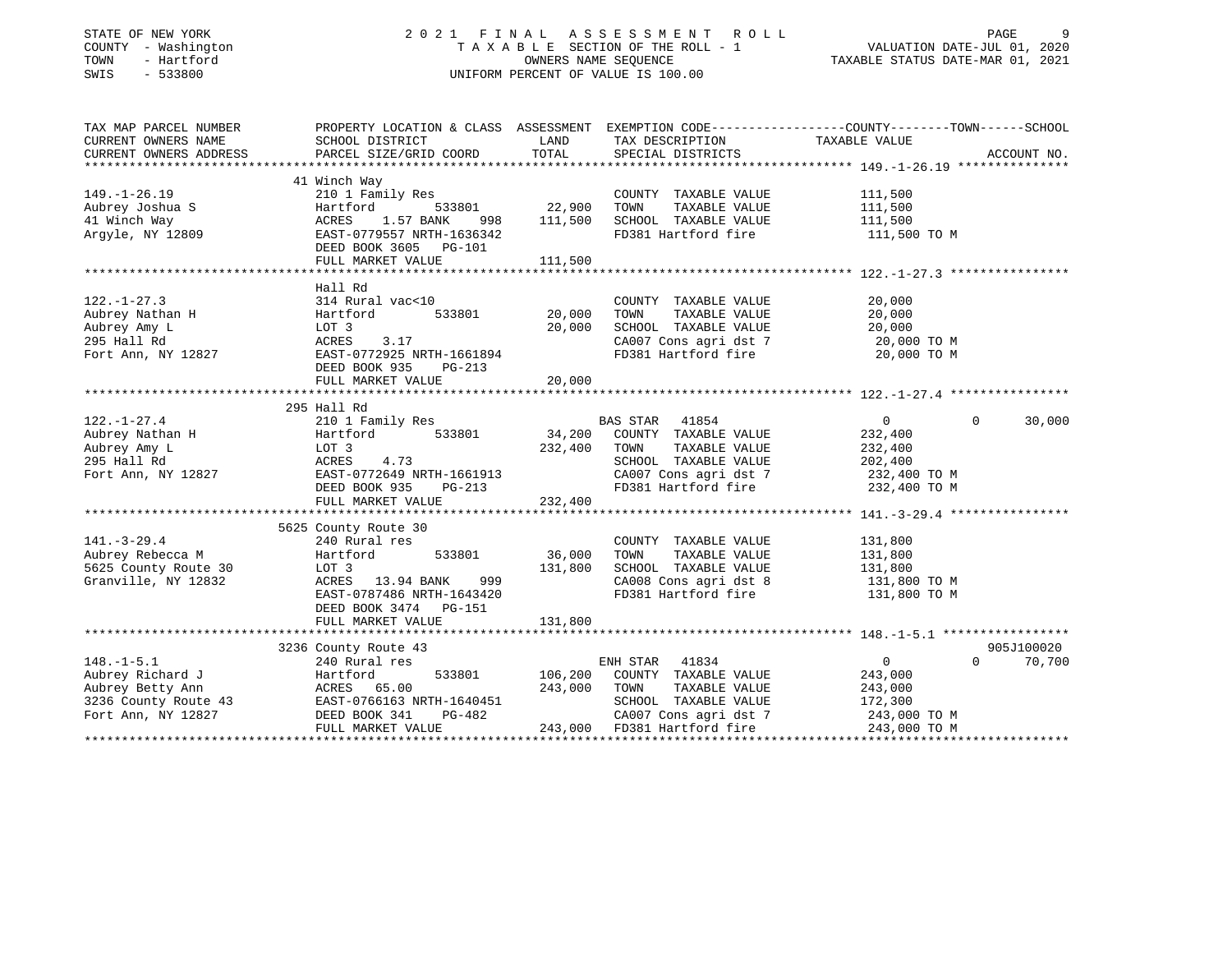### STATE OF NEW YORK 2 0 2 1 F I N A L A S S E S S M E N T R O L L PAGE 10 COUNTY - Washington T A X A B L E SECTION OF THE ROLL - 1 VALUATION DATE-JUL 01, 2020 TOWN - Hartford OWNERS NAME SEQUENCE TAXABLE STATUS DATE-MAR 01, 2021 SWIS - 533800 UNIFORM PERCENT OF VALUE IS 100.00

| TAX MAP PARCEL NUMBER                                                  |                                                                                           |                                                                                                                                                                                                                                         | PROPERTY LOCATION & CLASS ASSESSMENT EXEMPTION CODE----------------COUNTY-------TOWN------SCHOOL |
|------------------------------------------------------------------------|-------------------------------------------------------------------------------------------|-----------------------------------------------------------------------------------------------------------------------------------------------------------------------------------------------------------------------------------------|--------------------------------------------------------------------------------------------------|
| CURRENT OWNERS NAME                                                    | SCHOOL DISTRICT                                                                           | LAND TAX DESCRIPTION TAXABLE VALUE                                                                                                                                                                                                      |                                                                                                  |
| CURRENT OWNERS ADDRESS                                                 | PARCEL SIZE/GRID COORD                                                                    | TOTAL SPECIAL DISTRICTS                                                                                                                                                                                                                 | ACCOUNT NO.                                                                                      |
|                                                                        |                                                                                           |                                                                                                                                                                                                                                         |                                                                                                  |
|                                                                        | 13 Rowe Hill Rd                                                                           |                                                                                                                                                                                                                                         | 905J100396                                                                                       |
| $141. - 1 - 42$                                                        |                                                                                           |                                                                                                                                                                                                                                         | $\overline{0}$<br>$\Omega$<br>30,000                                                             |
|                                                                        |                                                                                           |                                                                                                                                                                                                                                         |                                                                                                  |
|                                                                        |                                                                                           |                                                                                                                                                                                                                                         |                                                                                                  |
|                                                                        |                                                                                           |                                                                                                                                                                                                                                         |                                                                                                  |
|                                                                        |                                                                                           |                                                                                                                                                                                                                                         |                                                                                                  |
|                                                                        |                                                                                           |                                                                                                                                                                                                                                         |                                                                                                  |
|                                                                        |                                                                                           |                                                                                                                                                                                                                                         |                                                                                                  |
|                                                                        | Rowe Hill Rd                                                                              |                                                                                                                                                                                                                                         |                                                                                                  |
| $141. - 1 - 70.3$                                                      | mprv<br>533801 13,500<br>312 Vac w/imprv                                                  | COUNTY TAXABLE VALUE 15,500                                                                                                                                                                                                             |                                                                                                  |
|                                                                        | Aubrey Robert<br>Aubrey Lynne E (ACRES 2.80<br>13 Rowe Hill Rd (BAST-0786314 NRTH-1648162 | TOWN                                                                                                                                                                                                                                    | TAXABLE VALUE<br>TAXABLE VALUE 15,500<br>TAXARLE VALUE 15,500                                    |
|                                                                        |                                                                                           | 15,500<br>SCHOOL TAXABLE VALUE 15,500<br>CA007 Cons agri dst 7 15,500 TO M                                                                                                                                                              |                                                                                                  |
|                                                                        |                                                                                           |                                                                                                                                                                                                                                         |                                                                                                  |
| Granville, NY 12832 DEED BOOK 824                                      | $PG-42$                                                                                   | FD381 Hartford fire 15,500 TO M                                                                                                                                                                                                         |                                                                                                  |
|                                                                        | FULL MARKET VALUE                                                                         | 15,500                                                                                                                                                                                                                                  |                                                                                                  |
|                                                                        |                                                                                           |                                                                                                                                                                                                                                         |                                                                                                  |
|                                                                        | 186 Gilchrist Hill Rd                                                                     |                                                                                                                                                                                                                                         | 905J100030                                                                                       |
| $141. - 3 - 49$                                                        |                                                                                           |                                                                                                                                                                                                                                         | $\sim$ 0                                                                                         |
|                                                                        |                                                                                           |                                                                                                                                                                                                                                         |                                                                                                  |
| in.<br>186 Gilchrist Hill Rd<br>Hartford, NY 12838                     |                                                                                           |                                                                                                                                                                                                                                         | $39,150$ 0<br>0 46,980                                                                           |
|                                                                        |                                                                                           |                                                                                                                                                                                                                                         | 57,420                                                                                           |
|                                                                        |                                                                                           |                                                                                                                                                                                                                                         |                                                                                                  |
|                                                                        |                                                                                           |                                                                                                                                                                                                                                         |                                                                                                  |
|                                                                        |                                                                                           |                                                                                                                                                                                                                                         |                                                                                                  |
|                                                                        |                                                                                           | Gilchrist Hill Rd<br>2010 Family Res<br>Hartford 533801 25,700 AGED-CO/TN 41801 39,150 39,150 39,150<br>ERST-0784615 NRTH-1642519 104,400 AGED-SCH 41804 0<br>DEED BOOK 925 PG-167 COUNTY TAXABLE VALUE 39,150 0<br>FULL MARKET VALUE 1 |                                                                                                  |
|                                                                        |                                                                                           |                                                                                                                                                                                                                                         |                                                                                                  |
|                                                                        | 93 Dick Hill Rd                                                                           |                                                                                                                                                                                                                                         | 905J100025                                                                                       |
| $141. - 1 - 67$                                                        | 210 1 Family Res                                                                          | VET WAR CT 41121                                                                                                                                                                                                                        | 19,950<br>19,950<br>$\overline{0}$                                                               |
|                                                                        |                                                                                           | $\begin{array}{cc}\n 28,400 \text{ BAS STAR} & 41854 \\  \hline\n 122,400 \text{ BAS STAR} & 41854\n \end{array}$                                                                                                                       | 30,000<br>$\overline{0}$<br>$\bigcap$                                                            |
|                                                                        |                                                                                           | 133,000 COUNTY TAXABLE VALUE                                                                                                                                                                                                            | 113,050                                                                                          |
|                                                                        |                                                                                           | TOWN                                                                                                                                                                                                                                    | TAXABLE VALUE 113,050                                                                            |
|                                                                        |                                                                                           |                                                                                                                                                                                                                                         |                                                                                                  |
|                                                                        | FULL MARKET VALUE                                                                         |                                                                                                                                                                                                                                         |                                                                                                  |
|                                                                        |                                                                                           | 3-1023 SCHOOL TAXABLE VALUE 103,000<br>133,000 CA007 Cons agri dst 7 133,000 TO M<br>FD381 Hartford fire 133,000 TO M                                                                                                                   |                                                                                                  |
|                                                                        |                                                                                           |                                                                                                                                                                                                                                         |                                                                                                  |
|                                                                        | 7859 State Route 40                                                                       |                                                                                                                                                                                                                                         | 905J100027                                                                                       |
| $141. - 1 - 9$                                                         | 270 Mfg housing                                                                           | $\begin{tabular}{lllllllllll} \multicolumn{2}{c}{\textbf{COUNTY}} & \textbf{TAXABLE VALUE} & & & 18\,600 \\ \multicolumn{2}{c}{\textbf{TOWN}} & \textbf{TAXABLE VALUE} & & 18\,600 \\ \end{tabular}$                                    |                                                                                                  |
|                                                                        | Hartford                                                                                  | 533801 18,600<br>TOWN                                                                                                                                                                                                                   |                                                                                                  |
|                                                                        |                                                                                           | SCHOOL TAXABLE VALUE<br>CANOT Cons agri dst 7 18,600 TO M                                                                                                                                                                               |                                                                                                  |
| 141.-1-9<br>Backus Curtis<br>7841 State Route 40<br>Hartford, NY 12838 | ACRES 0.61 18,600<br>EAST-0783507 NRTH-1647437 DEED BOOK 20200 PG-4708                    | CA007 Cons agri dst 7<br>FD381 Hartford fire                                                                                                                                                                                            |                                                                                                  |
|                                                                        |                                                                                           |                                                                                                                                                                                                                                         | 18,600 TO M                                                                                      |
|                                                                        | FULL MARKET VALUE                                                                         | 18,600                                                                                                                                                                                                                                  |                                                                                                  |
|                                                                        |                                                                                           |                                                                                                                                                                                                                                         |                                                                                                  |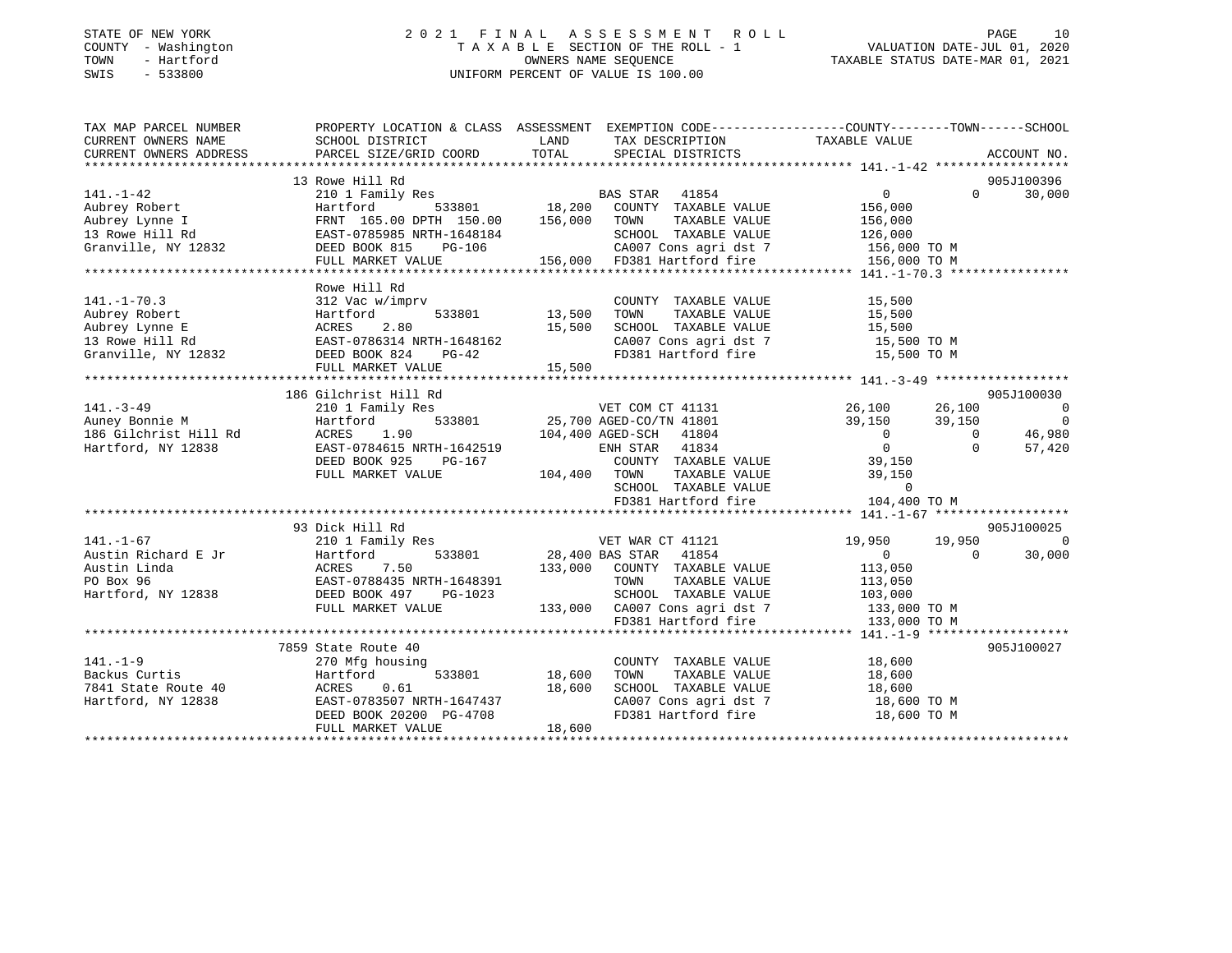### STATE OF NEW YORK 2 0 2 1 F I N A L A S S E S S M E N T R O L L PAGE 11 COUNTY - Washington T A X A B L E SECTION OF THE ROLL - 1 VALUATION DATE-JUL 01, 2020 TOWN - Hartford OWNERS NAME SEQUENCE TAXABLE STATUS DATE-MAR 01, 2021 SWIS - 533800 UNIFORM PERCENT OF VALUE IS 100.00

| TAX MAP PARCEL NUMBER<br>CURRENT OWNERS NAME                                                                                                                                                                                                     | PROPERTY LOCATION & CLASS ASSESSMENT EXEMPTION CODE---------------COUNTY-------TOWN-----SCHOOL<br>SCHOOL DISTRICT                                                   |                    | LAND TAX DESCRIPTION                                                                     |                                                                |                |             |
|--------------------------------------------------------------------------------------------------------------------------------------------------------------------------------------------------------------------------------------------------|---------------------------------------------------------------------------------------------------------------------------------------------------------------------|--------------------|------------------------------------------------------------------------------------------|----------------------------------------------------------------|----------------|-------------|
| CURRENT OWNERS ADDRESS                                                                                                                                                                                                                           | PARCEL SIZE/GRID COORD TOTAL SPECIAL DISTRICTS                                                                                                                      |                    |                                                                                          | TAXABLE VALUE                                                  |                | ACCOUNT NO. |
|                                                                                                                                                                                                                                                  |                                                                                                                                                                     |                    |                                                                                          |                                                                |                |             |
|                                                                                                                                                                                                                                                  |                                                                                                                                                                     |                    |                                                                                          |                                                                |                |             |
|                                                                                                                                                                                                                                                  |                                                                                                                                                                     |                    |                                                                                          | 500                                                            |                |             |
|                                                                                                                                                                                                                                                  |                                                                                                                                                                     |                    | TAXABLE VALUE<br>TAXABLE VALUE<br>TAXABLE VALUE                                          |                                                                |                |             |
|                                                                                                                                                                                                                                                  |                                                                                                                                                                     |                    |                                                                                          | 500<br>500                                                     |                |             |
| Hartford, NY 12838                                                                                                                                                                                                                               | EAST-0783386 NRTH-1647315<br>DEED BOOK 875 PG-76<br>FULL MARKET VALUE 500                                                                                           |                    |                                                                                          |                                                                |                |             |
|                                                                                                                                                                                                                                                  |                                                                                                                                                                     |                    |                                                                                          | CA007 Cons agri dst 7 500 TO M<br>FD381 Hartford fire 500 TO M |                |             |
|                                                                                                                                                                                                                                                  | FULL MARKET VALUE                                                                                                                                                   |                    |                                                                                          |                                                                |                |             |
|                                                                                                                                                                                                                                                  |                                                                                                                                                                     |                    |                                                                                          |                                                                |                |             |
|                                                                                                                                                                                                                                                  | 7841 State Route 40 38 PCT OF VALUE USED FOR EXEMPTION PURPOSES                                                                                                     |                    |                                                                                          |                                                                |                | 905J100265  |
|                                                                                                                                                                                                                                                  | 36, 917<br>433 Auto body<br>Hartford 533801 43, 900 ENH STAR 41834 0<br>ACRES 2.30 194, 300 COUNTY TAXABLE VALUE 157, 383<br>194, 300 COUNTY TAXABLE VALUE 157, 383 |                    |                                                                                          | 36,917 36,917                                                  |                | $\Omega$    |
|                                                                                                                                                                                                                                                  |                                                                                                                                                                     |                    |                                                                                          |                                                                | $\overline{0}$ | 70,700      |
|                                                                                                                                                                                                                                                  |                                                                                                                                                                     |                    |                                                                                          |                                                                |                |             |
|                                                                                                                                                                                                                                                  |                                                                                                                                                                     |                    |                                                                                          |                                                                |                |             |
|                                                                                                                                                                                                                                                  |                                                                                                                                                                     |                    |                                                                                          |                                                                |                |             |
|                                                                                                                                                                                                                                                  |                                                                                                                                                                     |                    |                                                                                          |                                                                |                |             |
|                                                                                                                                                                                                                                                  |                                                                                                                                                                     |                    |                                                                                          |                                                                |                |             |
|                                                                                                                                                                                                                                                  |                                                                                                                                                                     |                    |                                                                                          |                                                                |                |             |
|                                                                                                                                                                                                                                                  | 11 Hartford Main St                                                                                                                                                 |                    |                                                                                          |                                                                |                |             |
| 132.-1-27.6<br>132.-1-27.6<br>210 1 Family Res<br>210 1 Family Res<br>27,200 COUNTY TAXABLE VALUE<br>27,200 COUNTY TAXABLE VALUE<br>27,200 COUNTY TAXABLE VALUE<br>27,200 COUNTY TAXABLE VALUE<br>27,200 COUNTY TAXABLE VALUE<br>28,000 TOWN TAX |                                                                                                                                                                     |                    |                                                                                          | $\overline{0}$                                                 | $\Omega$       | 30,000      |
|                                                                                                                                                                                                                                                  |                                                                                                                                                                     |                    |                                                                                          | 188,000                                                        |                |             |
|                                                                                                                                                                                                                                                  |                                                                                                                                                                     |                    |                                                                                          |                                                                |                |             |
|                                                                                                                                                                                                                                                  |                                                                                                                                                                     |                    |                                                                                          |                                                                |                |             |
|                                                                                                                                                                                                                                                  |                                                                                                                                                                     |                    |                                                                                          |                                                                |                |             |
|                                                                                                                                                                                                                                                  |                                                                                                                                                                     |                    |                                                                                          |                                                                |                |             |
| 11 Hartford Main St and Startford Main St and Startford Main St and Startford Main St and Startford Main St and Startford Main St and Startford Main St and Startford Main St and Startford Main St and Startford Den Startfor                   |                                                                                                                                                                     |                    |                                                                                          |                                                                |                |             |
|                                                                                                                                                                                                                                                  |                                                                                                                                                                     |                    |                                                                                          |                                                                |                |             |
|                                                                                                                                                                                                                                                  | 7823 State Route 40                                                                                                                                                 |                    |                                                                                          |                                                                |                | 905J101041  |
| $141. - 1 - 2.3$                                                                                                                                                                                                                                 |                                                                                                                                                                     |                    |                                                                                          | 20,205                                                         | 20,205         | $\Omega$    |
|                                                                                                                                                                                                                                                  |                                                                                                                                                                     |                    |                                                                                          | $\overline{0}$                                                 | $\Omega$       | 30,000      |
|                                                                                                                                                                                                                                                  |                                                                                                                                                                     |                    |                                                                                          |                                                                |                |             |
| 7823 State Route 40 FRNT 355.00 DPTH 270.00 134,700 COUNTY TAXABLE VALUE 114,495<br>Hartford, NY 12838 EAST-0783285 NRTH-1646950 TOWN TAXABLE VALUE 114,495<br>DEED BOOK 1734 PG-3 SCHOOL TAXABLE VALUE 104,700                                  |                                                                                                                                                                     |                    |                                                                                          |                                                                |                |             |
|                                                                                                                                                                                                                                                  |                                                                                                                                                                     | TOWN<br>SCHOO      | SCHOOL TAXABLE VALUE 104,700                                                             |                                                                |                |             |
|                                                                                                                                                                                                                                                  | FULL MARKET VALUE                                                                                                                                                   |                    | 134,700 FD381 Hartford fire                                                              | 134,700 TO M                                                   |                |             |
|                                                                                                                                                                                                                                                  |                                                                                                                                                                     |                    |                                                                                          |                                                                |                |             |
|                                                                                                                                                                                                                                                  | Baldwin Corners Rd                                                                                                                                                  |                    |                                                                                          |                                                                |                | 905J101359  |
| $122. - 1 - 33.2$                                                                                                                                                                                                                                | 323 Vacant rural                                                                                                                                                    |                    |                                                                                          |                                                                |                |             |
|                                                                                                                                                                                                                                                  |                                                                                                                                                                     | 533801 55,000 TOWN | COUNTY TAXABLE VALUE 55,000<br>TOWN TAXABLE VALUE 55,000                                 |                                                                |                |             |
| 122.-1-33.2<br>Bacon Newell Hartford 533801 55,000<br>Bacon Nancy ACRES 54.45 55,000<br>1546 County Route 42 Rd EAST-0770350 NRTH-1662044<br>Fort Edward, NY 12828 DEED BOOK 2873 PG-136                                                         |                                                                                                                                                                     |                    |                                                                                          |                                                                |                |             |
|                                                                                                                                                                                                                                                  |                                                                                                                                                                     |                    | SCHOOL TAXABLE VALUE<br>SCHOOL TAXABLE VALUE 55,000<br>CA007 Cons agri dst 7 55,000 TO M |                                                                |                |             |
|                                                                                                                                                                                                                                                  |                                                                                                                                                                     |                    | CA007 Cons agri dst 7<br>FD381 Hartford fire                                             | 55,000 TO M                                                    |                |             |
|                                                                                                                                                                                                                                                  |                                                                                                                                                                     | 55,000             |                                                                                          |                                                                |                |             |
|                                                                                                                                                                                                                                                  | FULL MARKET VALUE                                                                                                                                                   |                    |                                                                                          |                                                                |                |             |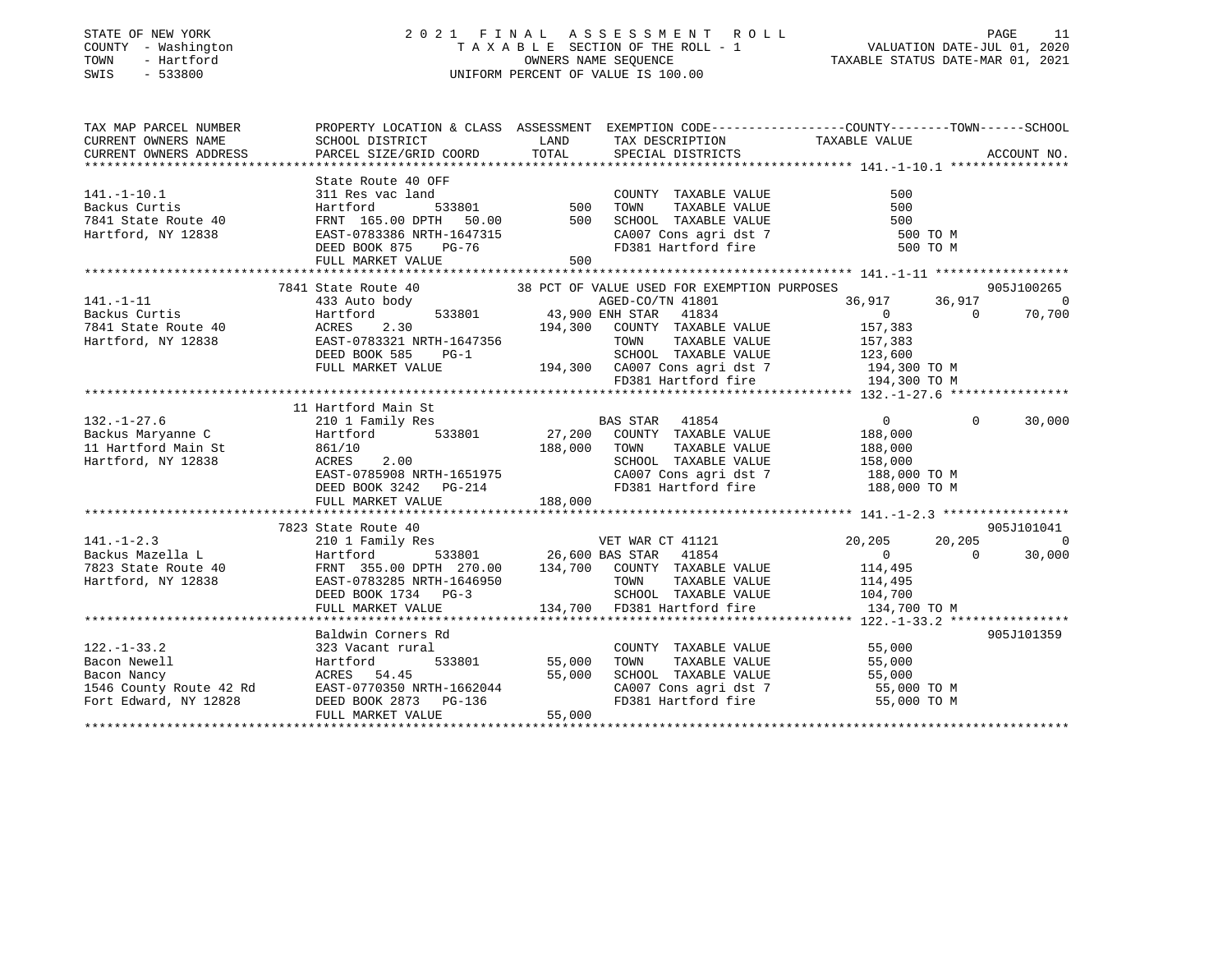### STATE OF NEW YORK 2 0 2 1 F I N A L A S S E S S M E N T R O L L PAGE 12 COUNTY - Washington T A X A B L E SECTION OF THE ROLL - 1 VALUATION DATE-JUL 01, 2020 TOWN - Hartford OWNERS NAME SEQUENCE TAXABLE STATUS DATE-MAR 01, 2021 SWIS - 533800 UNIFORM PERCENT OF VALUE IS 100.00

| TAX MAP PARCEL NUMBER<br>CURRENT OWNERS NAME<br>CURRENT OWNERS ADDRESS                                                     | PROPERTY LOCATION & CLASS ASSESSMENT EXEMPTION CODE----------------COUNTY-------TOWN------SCHOOL<br>SCHOOL DISTRICT<br>PARCEL SIZE/GRID COORD                                                                                    | LAND<br>TOTAL            | TAX DESCRIPTION<br>SPECIAL DISTRICTS                                                                                                                                                                               | TAXABLE VALUE                                                                                       | ACCOUNT NO.                                |
|----------------------------------------------------------------------------------------------------------------------------|----------------------------------------------------------------------------------------------------------------------------------------------------------------------------------------------------------------------------------|--------------------------|--------------------------------------------------------------------------------------------------------------------------------------------------------------------------------------------------------------------|-----------------------------------------------------------------------------------------------------|--------------------------------------------|
| $122. - 1 - 33.7$<br>Bacon Newell<br>Bacon Nancy<br>1546 County Route 42 Rd<br>Fort Edward, NY 12828                       | Baldwin Corners Rd<br>311 Res vac land<br>533801<br>Hartford<br>2041/166 2873/136<br>2041/166 2073/133<br>FRNT 37.00 DPTH 583.00<br>DEED BOOK 2873 PG-136                                                                        | 1,500<br>1,500           | COUNTY TAXABLE VALUE<br>TOWN<br>TAXABLE VALUE<br>SCHOOL TAXABLE VALUE                                                                                                                                              | 1,500<br>1,500<br>1,500<br>$CA007$ Cons agri dst 7 $1,500$ TO M<br>FD381 Hartford fire $1,500$ TO M |                                            |
|                                                                                                                            | FULL MARKET VALUE                                                                                                                                                                                                                | 1,500                    |                                                                                                                                                                                                                    |                                                                                                     |                                            |
|                                                                                                                            | 260 Blood St                                                                                                                                                                                                                     |                          |                                                                                                                                                                                                                    |                                                                                                     | 905J100609                                 |
| $142. - 1 - 14$<br>Bailey James M LE Hartford                                                                              | 270 Mfg housing<br>St. Louis-Dudley Zenova<br>260 Blood St<br>370-0793709 NRTH-1646501<br>370-29169<br>260 Blood St<br>371-1646501<br>271-1646501<br>2721-0793709 NRTH-1646501<br>2721-0793709 NRTH-1646501<br>FULL MARKET VALUE |                          | AGED-ALL 41800<br>533801 17,900 ENH STAR 41834<br>36,000 COUNTY TAXABLE VALUE<br>TAXABLE VALUE<br>TOWN<br>SCHOOL TAXABLE VALUE<br>36,000 FD381 Hartford fire                                                       | 18,000<br>18,000<br>$\overline{0}$<br>18,000<br>18,000<br>$\mathbf 0$<br>36,000 TO M                | 18,000<br>$\Omega$<br>18,000               |
|                                                                                                                            |                                                                                                                                                                                                                                  |                          |                                                                                                                                                                                                                    |                                                                                                     |                                            |
| $142. - 1 - 16.1$                                                                                                          | 258 Blood St<br>311 Res vac land<br>Pailey James M LE<br>Bailey James M LE<br>St.Louis-Dudley Zenova<br>260 Blood St<br>Granville, NY 12832<br>EED BOOK 20191 PG-29170<br>FULL MARKET VALUE                                      | 2,100<br>2,100<br>2,100  | COUNTY TAXABLE VALUE<br>TAXABLE VALUE<br>TOWN<br>SCHOOL TAXABLE VALUE<br>FD381 Hartford fire                                                                                                                       | 2,100<br>2,100<br>2,100<br>2,100 TO M                                                               | 905J101258                                 |
|                                                                                                                            |                                                                                                                                                                                                                                  |                          |                                                                                                                                                                                                                    |                                                                                                     |                                            |
| $132. - 1 - 25.1$<br>132.-1-25.1<br>Baker Amanda M<br>8185 State Route 40<br>Granville, NY 12832<br>DEED BOOK<br>DEED BOOK | 8185 State Route 40<br>210 1 Family Res<br>7.71 BANK<br>999<br>EAST-0787949 NRTH-1654311<br>DEED BOOK 3446 PG-72                                                                                                                 | 533801 43,100<br>193,600 | COUNTY TAXABLE VALUE<br>TAXABLE VALUE<br>TOWN<br>SCHOOL TAXABLE VALUE<br>CA007 Cons agri dst 7<br>FD381 Hartford fire                                                                                              | 193,600<br>193,600<br>193,600<br>193,600 TO M<br>193,600 TO M                                       | 905J100319                                 |
|                                                                                                                            | FULL MARKET VALUE                                                                                                                                                                                                                | 193,600                  |                                                                                                                                                                                                                    |                                                                                                     |                                            |
| $132 - 2 - 4$<br>Baker Dennis J<br>129 Baker Rd<br>Granville, NY 12832                                                     | 129 Baker Rd<br>240 Rural res<br>Hartford<br>533801<br>ACRES 33.90<br>EAST-0793312 M<br>EAST-0793312 NRTH-1655207<br>DEED BOOK 507<br>$PG-43$<br>FULL MARKET VALUE                                                               | 106,600<br>106,600       | 75 PCT OF VALUE USED FOR EXEMPTION PURPOSES<br>AGED-ALL<br>41800<br>51,500 ENH STAR 41834<br>COUNTY TAXABLE VALUE<br>TAXABLE VALUE<br>TOWN<br>SCHOOL TAXABLE VALUE<br>CA007 Cons agri dst 7<br>FD381 Hartford fire | 39,975<br>39,975<br>0<br>66,625<br>66,625<br>$\mathbf 0$<br>106,600 TO M<br>106,600 TO M            | 905J100028<br>39,975<br>$\Omega$<br>66,625 |
|                                                                                                                            |                                                                                                                                                                                                                                  |                          |                                                                                                                                                                                                                    |                                                                                                     |                                            |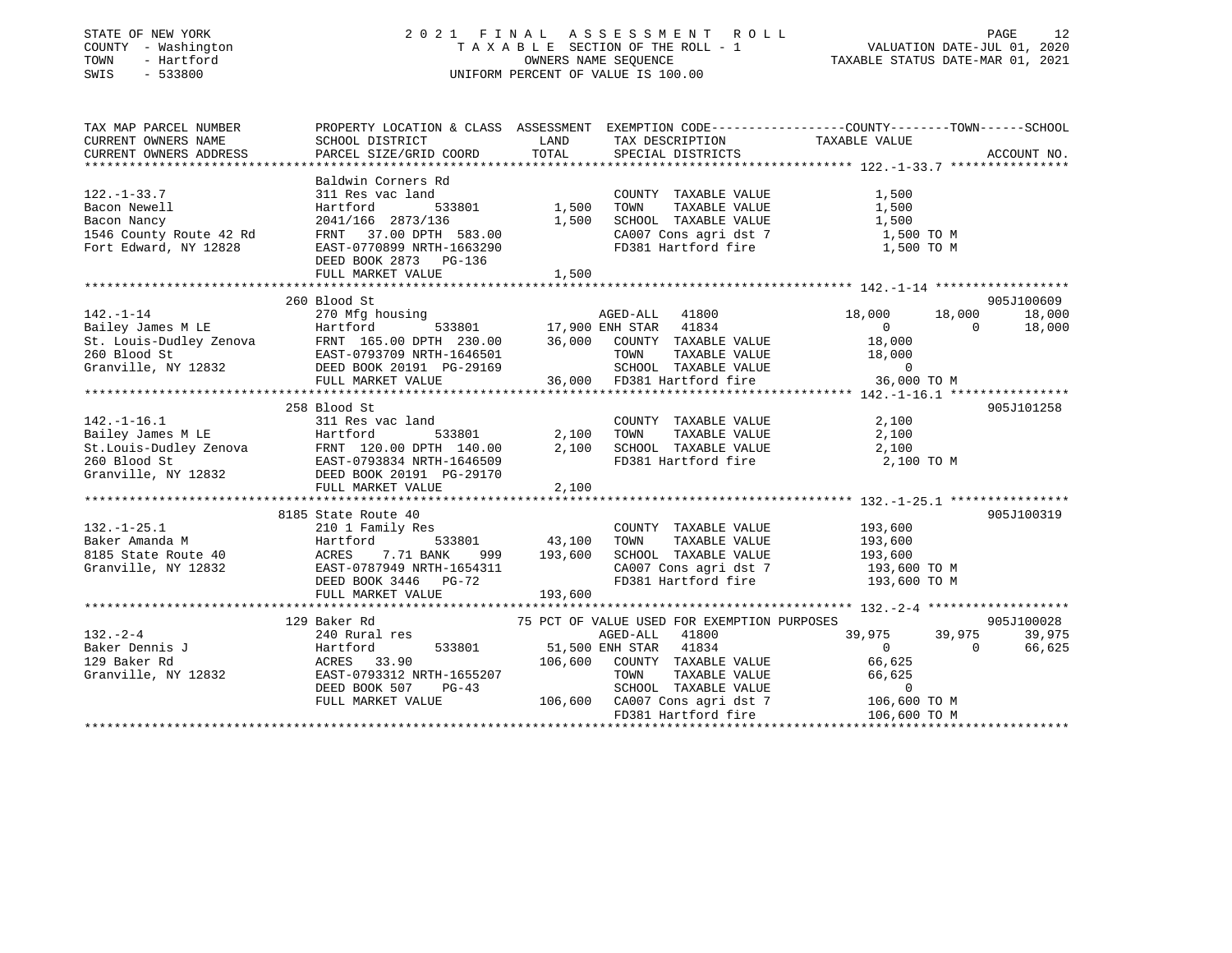### STATE OF NEW YORK 2 0 2 1 F I N A L A S S E S S M E N T R O L L PAGE 13COUNTY - Washington  $\begin{array}{ccc} 1 & 0 & 0 \\ -1 & 0 & 0 \end{array}$  T A X A B L E SECTION OF THE ROLL - 1 SWIS - 533800 UNIFORM PERCENT OF VALUE IS 100.00

VALUATION DATE-JUL 01, 2020

TAXABLE STATUS DATE-MAR 01, 2021

| TAX MAP PARCEL NUMBER                                                                                                           | PROPERTY LOCATION & CLASS ASSESSMENT EXEMPTION CODE----------------COUNTY-------TOWN------SCHOOL                                                                            |                                   |                                                                                                                       |                                                               |                    |
|---------------------------------------------------------------------------------------------------------------------------------|-----------------------------------------------------------------------------------------------------------------------------------------------------------------------------|-----------------------------------|-----------------------------------------------------------------------------------------------------------------------|---------------------------------------------------------------|--------------------|
| CURRENT OWNERS NAME<br>CURRENT OWNERS ADDRESS                                                                                   | SCHOOL DISTRICT<br>PARCEL SIZE/GRID COORD                                                                                                                                   | LAND<br>TOTAL                     | TAX DESCRIPTION<br>SPECIAL DISTRICTS                                                                                  | TAXABLE VALUE                                                 | ACCOUNT NO.        |
|                                                                                                                                 |                                                                                                                                                                             |                                   |                                                                                                                       |                                                               |                    |
| $140. -2 - 10$<br>Baker Jeffrey W<br>408 Pooles Hill Rd<br>Ancram, NY 12502                                                     | 7797 State Route 40<br>311 Res vac land<br>Hartford<br>FRNT 78.00 DPTH 165.00<br>EAST-0782727 NRTH-1646241<br>DEED BOOK 815<br>PG-306<br>FULL MARKET VALUE                  | 533801 3,000<br>3,000<br>3,000    | COUNTY TAXABLE VALUE<br>TOWN<br>TAXABLE VALUE<br>SCHOOL TAXABLE VALUE<br>FD381 Hartford fire                          | 3,000<br>3,000<br>3,000<br>3,000 TO M                         | 905J100040         |
|                                                                                                                                 | 8 Cedar Ridge Way                                                                                                                                                           |                                   |                                                                                                                       |                                                               | 905J101127         |
| $122. - 1 - 46$<br>Baker Marqueritte<br>Barrachina Michael A Jr<br>8 Cedar Ridge Way<br>o ceuar Kinge way<br>Fort Ann, NY 12827 | 210 1 Family Res<br>533801<br>Hartford<br>3467/329<br>ACRES 2.47<br>EAST-0769582 NRTH-1659454<br>DEED BOOK 3868 PG-61<br>FULL MARKET VALUE                                  | 27,400<br>121,300<br>121,300      | COUNTY TAXABLE VALUE<br>TAXABLE VALUE<br>TOWN<br>SCHOOL TAXABLE VALUE<br>CA007 Cons agri dst 7<br>FD381 Hartford fire | 121,300<br>121,300<br>121,300<br>121,300 TO M<br>121,300 TO M |                    |
|                                                                                                                                 |                                                                                                                                                                             |                                   |                                                                                                                       |                                                               |                    |
| $141. - 3 - 45$<br>Baker Richard C<br>360 Rock City Rd<br>Hudson Falls, NY 12839                                                | Gilchrist Hill Rd<br>323 Vacant rural<br>Hartford<br>ACRES 43.40<br>EAST-0784497 NRTH-1641651<br>DEED BOOK 2184 PG-311<br>FULL MARKET VALUE                                 | 533801 40,600<br>40,600<br>40,600 | COUNTY TAXABLE VALUE<br>TOWN<br>TAXABLE VALUE<br>SCHOOL TAXABLE VALUE<br>FD381 Hartford fire                          | 40,600<br>40,600<br>40,600<br>40,600 TO M                     | 905J100234         |
|                                                                                                                                 |                                                                                                                                                                             |                                   |                                                                                                                       |                                                               |                    |
| $158. - 2 - 9$<br>Baker Richard P<br>9400 Woodington Dr<br>Potomac, MD 20850                                                    | 501 Halls Pond Rd<br>323 Vacant rural<br>Bas vacan<br>533801<br>891/193 + 196+ 198<br>$158. - 1 - 9$<br>ACRES 50.90<br>EAST-0789445 NRTH-1632303<br>DEED BOOK 891<br>PG-198 | 48,400<br>48,400                  | COUNTY TAXABLE VALUE<br>TAXABLE VALUE<br>TOWN<br>SCHOOL TAXABLE VALUE<br>CA008 Cons agri dst 8<br>FD381 Hartford fire | 48,400<br>48,400<br>48,400<br>48,400 TO M<br>48,400 TO M      | 905J100649         |
|                                                                                                                                 | FULL MARKET VALUE                                                                                                                                                           | 48,400                            |                                                                                                                       |                                                               |                    |
|                                                                                                                                 | 122 Gilchrist Hill Rd                                                                                                                                                       |                                   |                                                                                                                       |                                                               |                    |
| $141. - 3 - 53.1$<br>Baker Walter L<br>Baker Marilyn J<br>122 Gilchrist Hill Rd<br>Hartford, NY 12838                           | 210 1 Family Res<br>Hartford 533801<br>Lot A<br>ACRES<br>1.27 BANK<br>998<br>EAST-0783574 NRTH-1643334<br>DEED BOOK 3139 PG-147<br>FULL MARKET VALUE                        | 23,800<br>79,400<br>79,400        | ENH STAR 41834<br>COUNTY TAXABLE VALUE<br>TAXABLE VALUE<br>TOWN<br>SCHOOL TAXABLE VALUE<br>FD381 Hartford fire        | $\overline{0}$<br>79,400<br>79,400<br>8,700<br>79,400 TO M    | $\Omega$<br>70,700 |
|                                                                                                                                 |                                                                                                                                                                             |                                   |                                                                                                                       |                                                               |                    |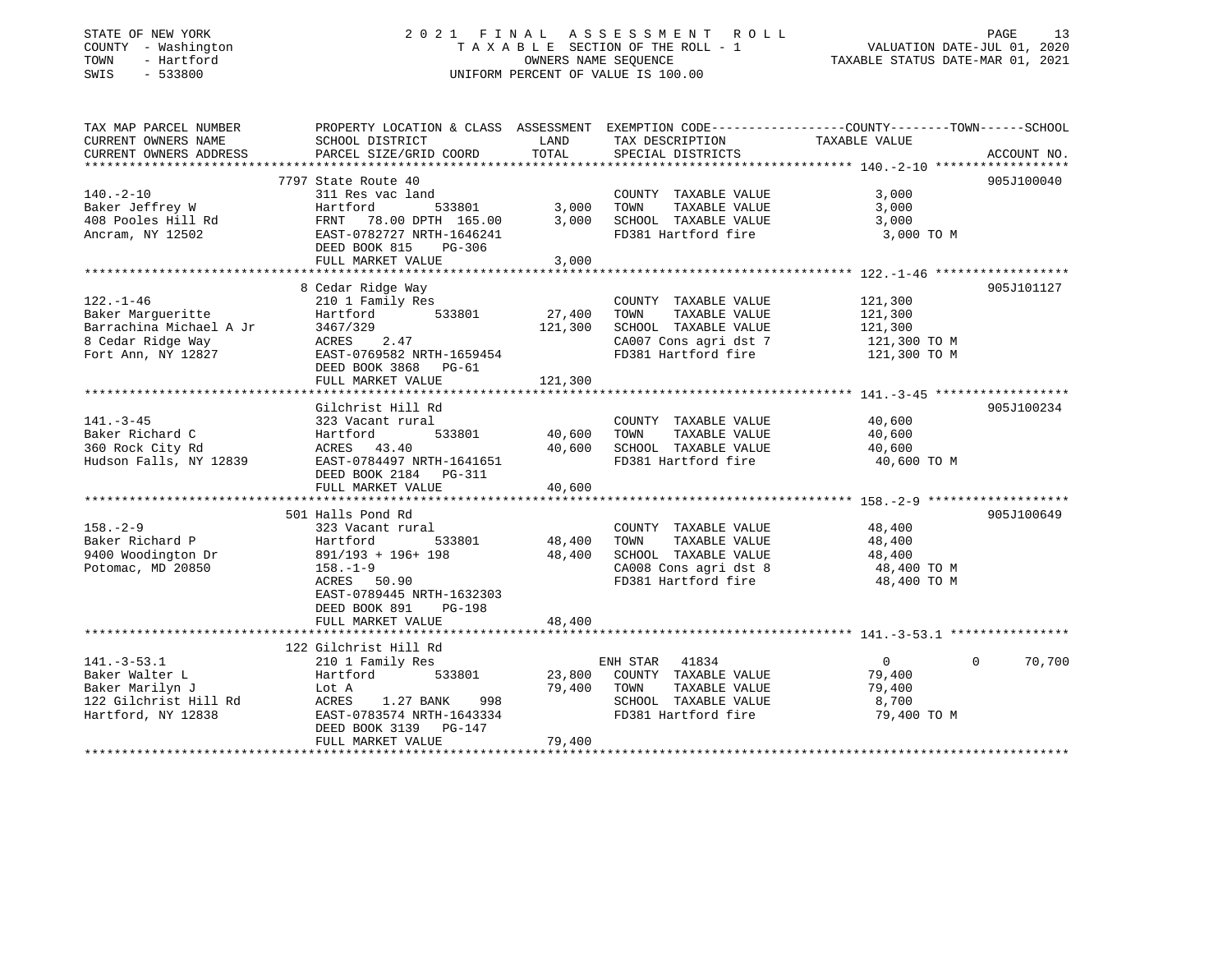### STATE OF NEW YORK 2 0 2 1 F I N A L A S S E S S M E N T R O L L PAGE 14 COUNTY - Washington T A X A B L E SECTION OF THE ROLL - 1 VALUATION DATE-JUL 01, 2020 TOWN - Hartford OWNERS NAME SEQUENCE TAXABLE STATUS DATE-MAR 01, 2021 SWIS - 533800 UNIFORM PERCENT OF VALUE IS 100.00

| TAX MAP PARCEL NUMBER                                   | PROPERTY LOCATION & CLASS ASSESSMENT EXEMPTION CODE----------------COUNTY-------TOWN------SCHOOL |               |                                                                       |                    |                    |
|---------------------------------------------------------|--------------------------------------------------------------------------------------------------|---------------|-----------------------------------------------------------------------|--------------------|--------------------|
| CURRENT OWNERS NAME<br>CURRENT OWNERS ADDRESS           | SCHOOL DISTRICT<br>PARCEL SIZE/GRID COORD                                                        | LAND<br>TOTAL | TAX DESCRIPTION<br>SPECIAL DISTRICTS                                  | TAXABLE VALUE      | ACCOUNT NO.        |
|                                                         |                                                                                                  |               |                                                                       |                    |                    |
|                                                         | 79 Gilchrist Hill Ext                                                                            |               |                                                                       |                    | 905J100171         |
| $141. - 3 - 11$                                         | 210 1 Family Res                                                                                 |               | BAS STAR 41854                                                        | $\overline{0}$     | $\Omega$<br>30,000 |
| Baldwin Karen                                           | 533801<br>Hartford                                                                               | 26,800        | COUNTY TAXABLE VALUE                                                  | 158,600            |                    |
| 79 Gilchrist Hill Ext                                   | ACRES<br>1.89                                                                                    | 158,600       | TOWN<br>TAXABLE VALUE                                                 | 158,600            |                    |
| Hartford, NY 12838                                      | EAST-0785020 NRTH-1644850                                                                        |               | SCHOOL TAXABLE VALUE                                                  | 128,600            |                    |
|                                                         | DEED BOOK 2878 PG-144                                                                            |               | FD381 Hartford fire 158,600 TO M                                      |                    |                    |
|                                                         | FULL MARKET VALUE                                                                                | 158,600       |                                                                       |                    |                    |
|                                                         |                                                                                                  |               |                                                                       |                    |                    |
|                                                         | 172 Washburn Hill Rd                                                                             |               |                                                                       |                    |                    |
| $151. - 2 - 14.3$                                       | 210 1 Family Res                                                                                 |               | BAS STAR<br>41854                                                     | $\Omega$           | 30,000<br>$\Omega$ |
| Bardin Louise                                           | 533801<br>Hartford                                                                               | 24,400        | COUNTY TAXABLE VALUE                                                  | 80,400             |                    |
| 172 Washburn Hill Rd                                    | $151. - 1 - 14.3$                                                                                | 80,400        | TAXABLE VALUE<br>TOWN                                                 | 80,400             |                    |
| Granville, NY 12832                                     | FRNT 215.00 DPTH 300.00                                                                          |               | SCHOOL TAXABLE VALUE<br>SCHOOL TAXABLE VALUE<br>CA008 Cons agri dst 8 | 50,400             |                    |
|                                                         | EAST-0793317 NRTH-1637620                                                                        |               |                                                                       | 80,400 TO M        |                    |
|                                                         | DEED BOOK 658<br>PG-293                                                                          | 80,400        | FD381 Hartford fire                                                   | 80,400 TO M        |                    |
|                                                         | FULL MARKET VALUE                                                                                |               |                                                                       |                    |                    |
|                                                         | 1427 Baldwin Corners Rd                                                                          |               |                                                                       |                    | 905J101320         |
|                                                         |                                                                                                  |               |                                                                       |                    |                    |
| $122. - 1 - 33.1$                                       | 210 1 Family Res<br>533801                                                                       |               | COUNTY TAXABLE VALUE                                                  | 130,600            |                    |
| Bardin Michael R                                        | Hartford                                                                                         | 23,500        | TOWN<br>TAXABLE VALUE                                                 | 130,600<br>130,600 |                    |
| Bardin Janice L                                         | ACRES<br>2.00                                                                                    | 130,600       | SCHOOL TAXABLE VALUE<br>FD381 Hartford fire                           |                    |                    |
| 1427 Baldwin Corners Rd                                 | EAST-0769557 NRTH-1663478                                                                        |               |                                                                       | 130,600 TO M       |                    |
| Fort Ann, NY 12827                                      | $\overline{D}$<br>DEED BOOK 3489 PG-308                                                          |               |                                                                       |                    |                    |
|                                                         | FULL MARKET VALUE                                                                                | 130,600       |                                                                       |                    |                    |
|                                                         | Washburn Hill Rd                                                                                 |               |                                                                       |                    | 905J100273         |
| $151. - 2 - 13$                                         | 323 Vacant rural                                                                                 |               | AG DIST<br>41720                                                      | 66,862             | 66,862<br>66,862   |
| Bardin Raymond A                                        | 533801<br>Hartford                                                                               | 116,500       | COUNTY TAXABLE VALUE                                                  | 49,638             |                    |
| Gibson Jane                                             | $151.-1-13$                                                                                      | 116,500       | TAXABLE VALUE<br>TOWN                                                 | 49,638             |                    |
| 702 Halls Pond Rd                                       | ACRES 86.35                                                                                      |               | SCHOOL TAXABLE VALUE                                                  | 49,638             |                    |
| Granville, NY 12832                                     | EAST-0793037 NRTH-1636812                                                                        |               | CA008 Cons agri dst 8                                                 | 49,638 TO M        |                    |
|                                                         | DEED BOOK 658<br>PG-299                                                                          |               | 66,862 EX                                                             |                    |                    |
| MAY BE SUBJECT TO PAYMENT                               | FULL MARKET VALUE                                                                                |               | 5-299 66,862 EX<br>116,500 FD381 Hartford fire                        | 116,500 TO M       |                    |
| UNDER AGDIST LAW TIL 2025                               |                                                                                                  |               |                                                                       |                    |                    |
|                                                         |                                                                                                  |               |                                                                       |                    |                    |
|                                                         | 702 Halls Pond Rd                                                                                |               |                                                                       |                    | 905J101398         |
| $151. - 2 - 14.1$                                       | 210 1 Family Res                                                                                 |               | BAS STAR 41854                                                        | $\overline{0}$     | $\Omega$<br>30,000 |
| Bardin Raymond A                                        | 533801<br>Hartford                                                                               | 38,200        | COUNTY TAXABLE VALUE                                                  | 148,300            |                    |
| Bardin Elizabeth A 151.-1-14<br>702 Halls Pond Rd ACRES | 151.-1-14.1                                                                                      | 148,300       | TAXABLE VALUE<br>TOWN                                                 | 148,300            |                    |
|                                                         | 2.23                                                                                             |               | SCHOOL TAXABLE VALUE                                                  | 118,300            |                    |
| Granville, NY 12832                                     | EAST-0791929 NRTH-1636298                                                                        |               | CA008 Cons agri dst 8                                                 | 148,300 TO M       |                    |
|                                                         | PG-229<br>DEED BOOK 595                                                                          |               | FD381 Hartford fire                                                   | 148,300 TO M       |                    |
|                                                         | FULL MARKET VALUE                                                                                | 148,300       |                                                                       |                    |                    |
|                                                         |                                                                                                  |               |                                                                       |                    |                    |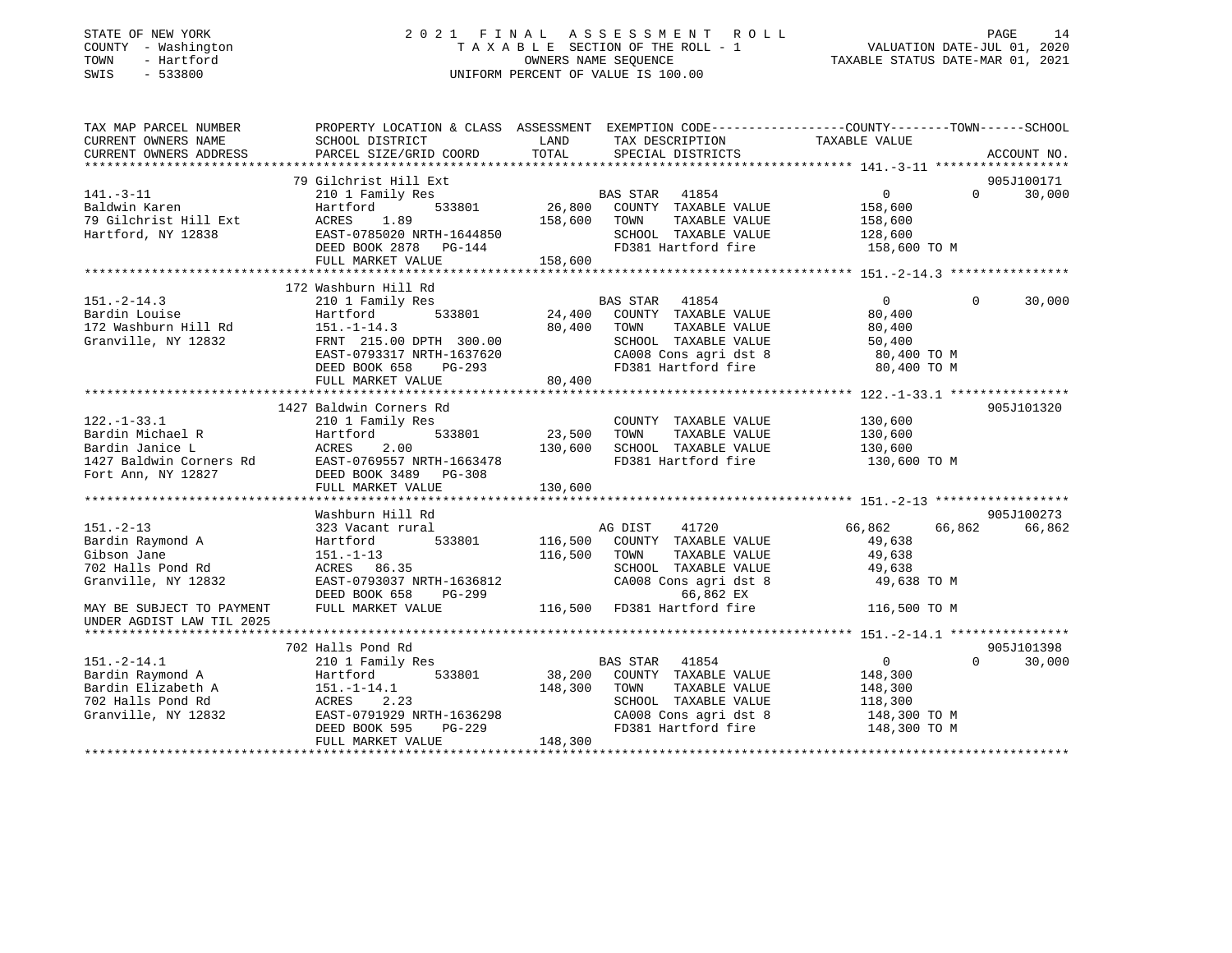| STATE OF NEW YORK<br>COUNTY - Washington<br>TOWN<br>- Hartford<br>SWIS<br>$-533800$                 |                                                                                                       |                    | 2021 FINAL ASSESSMENT ROLL<br>T A X A B L E SECTION OF THE ROLL - 1<br>OWNERS NAME SEQUENCE<br>UNIFORM PERCENT OF VALUE IS 100.00                     | VALUATION DATE-JUL 01, 2020<br>TAXABLE STATUS DATE-MAR 01, 2021     | PAGE<br>15         |
|-----------------------------------------------------------------------------------------------------|-------------------------------------------------------------------------------------------------------|--------------------|-------------------------------------------------------------------------------------------------------------------------------------------------------|---------------------------------------------------------------------|--------------------|
| TAX MAP PARCEL NUMBER<br>CURRENT OWNERS NAME<br>CURRENT OWNERS ADDRESS                              | SCHOOL DISTRICT<br>PARCEL SIZE/GRID COORD                                                             | LAND<br>TOTAL      | PROPERTY LOCATION & CLASS ASSESSMENT EXEMPTION CODE---------------COUNTY-------TOWN------SCHOOL<br>TAX DESCRIPTION TAXABLE VALUE<br>SPECIAL DISTRICTS |                                                                     | ACCOUNT NO.        |
|                                                                                                     |                                                                                                       |                    |                                                                                                                                                       |                                                                     |                    |
| $151 - 2 - 14.2$<br>Bardin Raymond A<br>Bardin Elizabeth                                            | 748 Halls Pond Rd<br>210 1 Family Res<br>Hartford<br>533801<br>$151. - 1 - 14.2$                      | 17,000<br>50,300   | COUNTY TAXABLE VALUE<br>TOWN<br>TAXABLE VALUE<br>SCHOOL TAXABLE VALUE                                                                                 | 50,300<br>50,300<br>50,300                                          |                    |
| 702 Halls Pond Rd<br>Granville, NY 12832                                                            | FRNT 130.00 DPTH 165.00<br>EAST-0791526 NRTH-1637320<br>DEED BOOK 658 PG-290<br>FULL MARKET VALUE     | 50,300             | CA008 Cons agri dst 8<br>FD381 Hartford fire                                                                                                          | 50,300 TO M<br>50,300 TO M                                          |                    |
|                                                                                                     |                                                                                                       |                    |                                                                                                                                                       |                                                                     |                    |
|                                                                                                     | Washburn Hill Rd                                                                                      |                    |                                                                                                                                                       |                                                                     | 905J100033         |
| $151. - 2 - 14$<br>Bardin Raymond etal<br>Bardin Louise<br>702 Halls Pond Rd<br>Granville, NY 12832 | 120 Field crops<br>533801<br>Hartford<br>$151. - 1 - 14$<br>ACRES 248.00<br>EAST-0793207 NRTH-1638376 | 269,000<br>279,000 | AG DIST<br>41720<br>COUNTY TAXABLE VALUE<br>TOWN<br>TAXABLE VALUE<br>SCHOOL TAXABLE VALUE<br>CA008 Cons agri dst 8                                    | 137,278<br>137,278<br>141,722<br>141,722<br>141,722<br>141,722 TO M | 137,278            |
|                                                                                                     | DEED BOOK 658 PG-302                                                                                  |                    | 137,278 EX                                                                                                                                            |                                                                     |                    |
| MAY BE SUBJECT TO PAYMENT<br>UNDER AGDIST LAW TIL 2025                                              | FULL MARKET VALUE                                                                                     |                    | 279,000 FD381 Hartford fire                                                                                                                           | 279,000 TO M                                                        |                    |
|                                                                                                     | 1624 Burch Rd                                                                                         |                    |                                                                                                                                                       |                                                                     | 905J100036         |
| $151. - 2 - 5$                                                                                      | 210 1 Family Res                                                                                      |                    |                                                                                                                                                       | 17,850<br>17,850                                                    | $\sim$ 0           |
| Bardwell Lewis G                                                                                    | Hartford 533801                                                                                       |                    | 33,900 ENH STAR 41834                                                                                                                                 | $\sim$ 0<br>$\sim$ 0                                                | 70,700             |
| Bardwell Carol A                                                                                    | $151. - 1 - 5$                                                                                        |                    | 119,000 COUNTY TAXABLE VALUE                                                                                                                          | 101,150                                                             |                    |
| 1624 Burch Rd                                                                                       | ACRES 3.86                                                                                            |                    | TAXABLE VALUE<br>TOWN                                                                                                                                 | 101,150                                                             |                    |
| Granville, NY 12832                                                                                 | EAST-0795981 NRTH-1639524                                                                             |                    | SCHOOL TAXABLE VALUE                                                                                                                                  | 48,300                                                              |                    |
|                                                                                                     | DEED BOOK 950 PG-86                                                                                   |                    | CA008 Cons agri dst 8                                                                                                                                 | 119,000 TO M                                                        |                    |
|                                                                                                     |                                                                                                       |                    | FULL MARKET VALUE 119,000 FD381 Hartford fire                                                                                                         | 119,000 TO M                                                        |                    |
|                                                                                                     |                                                                                                       |                    |                                                                                                                                                       |                                                                     |                    |
|                                                                                                     | 153 Gulf Ln                                                                                           |                    |                                                                                                                                                       |                                                                     | 905J100037         |
| $139. -4 - 6$                                                                                       | 280 Res Multiple                                                                                      |                    | ENH STAR 41834                                                                                                                                        | $\overline{0}$                                                      | 70,700<br>$\Omega$ |
| Barker C.Dale LE<br>Barker Elaine G LE                                                              | Hartford<br>533801                                                                                    | 29,600             | COUNTY TAXABLE VALUE                                                                                                                                  | 84,300                                                              |                    |
| 153 Gulf Ln                                                                                         | 449/90<br>Bdy Line Agmt 805-119                                                                       | 84,300             | TOWN<br>TAXABLE VALUE<br>SCHOOL TAXABLE VALUE                                                                                                         | 84,300<br>13,600                                                    |                    |
| Fort Ann, NY 12827                                                                                  | $139. - 1 - 6$                                                                                        |                    | CA007 Cons agri dst 7                                                                                                                                 | 84,300 TO M                                                         |                    |
|                                                                                                     | 3.20<br>ACRES<br>EAST-0764733 NRTH-1643722<br>DEED BOOK 3624 PG-246<br>FULL MARKET VALUE              | 84,300             | FD381 Hartford fire                                                                                                                                   | 84,300 TO M                                                         |                    |
|                                                                                                     |                                                                                                       |                    |                                                                                                                                                       |                                                                     |                    |
|                                                                                                     | State Route 196                                                                                       |                    |                                                                                                                                                       |                                                                     | 905J100039         |
| $140. - 2 - 5$                                                                                      | 311 Res vac land                                                                                      |                    | COUNTY TAXABLE VALUE                                                                                                                                  | 300                                                                 |                    |
| Barker Deborah                                                                                      | 533801<br>Hartford                                                                                    | 300                | TAXABLE VALUE<br>TOWN                                                                                                                                 | 300                                                                 |                    |
| 503 Blood St                                                                                        | FRNT 200.00 DPTH 156.00                                                                               | 300                | SCHOOL TAXABLE VALUE                                                                                                                                  | 300                                                                 |                    |
| Granville, NY 12832                                                                                 | EAST-0781575 NRTH-1645661                                                                             |                    | CA007 Cons agri dst 7                                                                                                                                 | 300 TO M                                                            |                    |
|                                                                                                     | DEED BOOK 684<br>PG-66<br>FULL MARKET VALUE                                                           | 300                | FD381 Hartford fire                                                                                                                                   | 300 TO M<br>****************************                            |                    |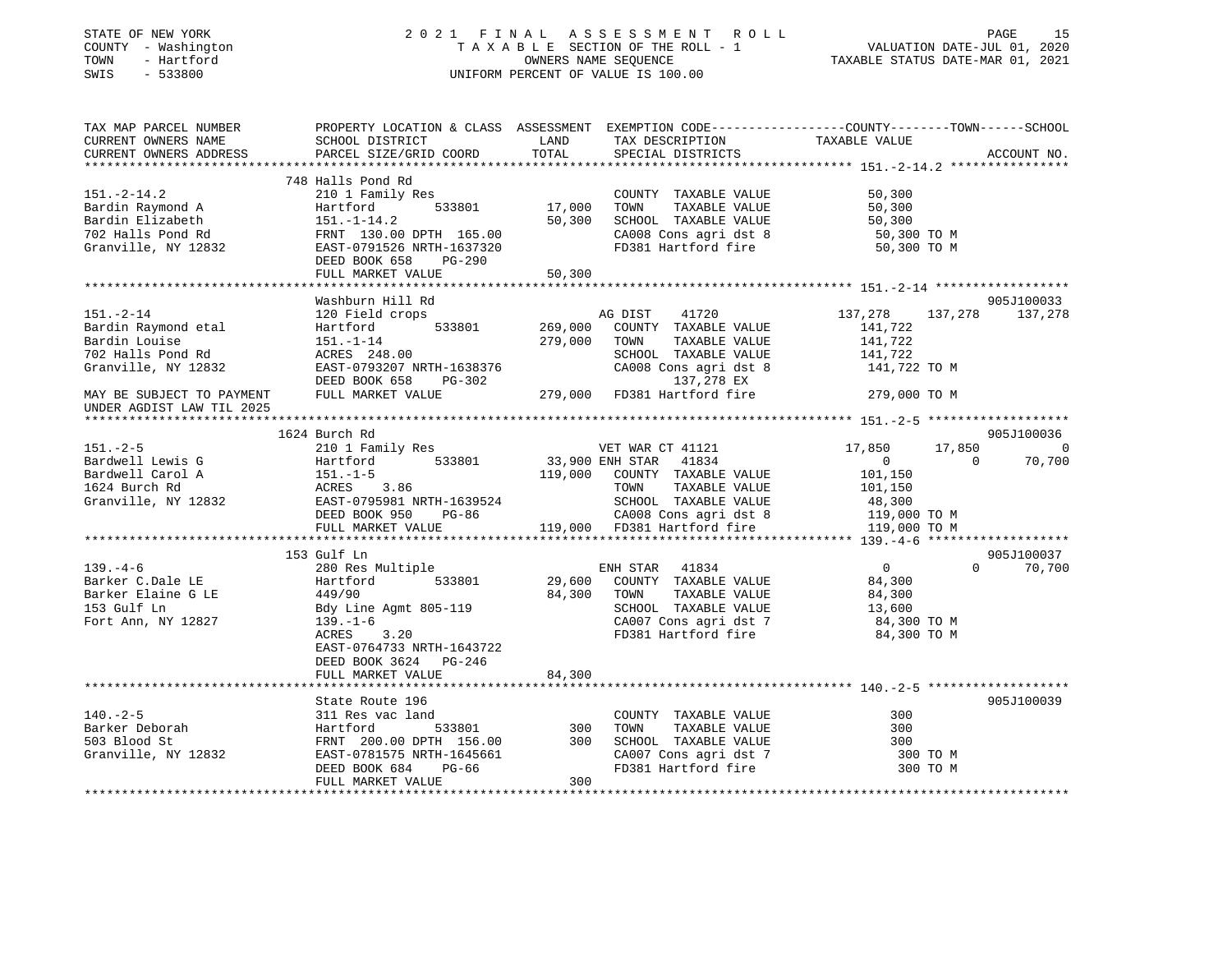| STATE OF NEW YORK      |                                                                                                 |             | 2021 FINAL ASSESSMENT ROLL         |                                  | 16<br>PAGE  |
|------------------------|-------------------------------------------------------------------------------------------------|-------------|------------------------------------|----------------------------------|-------------|
| - Washington<br>COUNTY |                                                                                                 |             | TAXABLE SECTION OF THE ROLL - 1    | VALUATION DATE-JUL 01, 2020      |             |
| - Hartford<br>TOWN     |                                                                                                 |             | OWNERS NAME SEQUENCE               | TAXABLE STATUS DATE-MAR 01, 2021 |             |
| $-533800$<br>SWIS      |                                                                                                 |             | UNIFORM PERCENT OF VALUE IS 100.00 |                                  |             |
|                        |                                                                                                 |             |                                    |                                  |             |
|                        |                                                                                                 |             |                                    |                                  |             |
| TAX MAP PARCEL NUMBER  | PROPERTY LOCATION & CLASS ASSESSMENT EXEMPTION CODE---------------COUNTY-------TOWN------SCHOOL |             |                                    |                                  |             |
| CURRENT OWNERS NAME    | SCHOOL DISTRICT                                                                                 | <b>LAND</b> | TAX DESCRIPTION TAXABLE VALUE      |                                  |             |
| CURRENT OWNERS ADDRESS | PARCEL SIZE/GRID COORD TOTAL                                                                    |             | SPECIAL DISTRICTS                  |                                  | ACCOUNT NO. |
|                        |                                                                                                 |             |                                    |                                  |             |
|                        | 1787 Burch Rd                                                                                   |             |                                    |                                  | 905J100041  |
| $150. -1 - 11$         | 210 1 Family Res AGED-CO/TN 41801                                                               |             |                                    | 13,180 13,180                    |             |
| Barnes William M Sr LE | Hartford 533801 24,200 ENH STAR 41834                                                           |             |                                    | $\Omega$<br>$\Omega$             | 65,900      |
| Barnes Joann LE        | ACRES 1.40                                                                                      | 65,900      | COUNTY TAXABLE VALUE               | 52,720                           |             |
| 1787 Burch Rd          | EAST-0792673 NRTH-1641232                                                                       |             | TOWN<br>TAXABLE VALUE              | 52,720                           |             |
| Granville, NY 12832    | DEED BOOK 20200 PG-5465                                                                         |             | TAXABLE VALUE<br>SCHOOL            | $\sim$ 0                         |             |
|                        | FULL MARKET VALUE                                                                               | 65,900      | CA008 Cons agri dst 8 65,900 TO M  |                                  |             |
|                        |                                                                                                 |             | FD381 Hartford fire 65,900 TO M    |                                  |             |
|                        |                                                                                                 |             |                                    |                                  |             |
|                        | 125 Country Ln                                                                                  |             |                                    |                                  |             |
|                        | 122.-1-46.2 210 1 Family Res                                                                    |             | 41854<br>BAS STAR                  | $\Omega$<br>$\overline{0}$       | 30,000      |
| Barrachina Michael A   | Hartford<br>533801                                                                              | 25,000      | COUNTY TAXABLE VALUE               | 155,500                          |             |
| Barrachina Deborah     | $695 - 46$                                                                                      | 155,500     | TAXABLE VALUE<br>TOWN              | 155,500                          |             |

DEED BOOK 684 PG-252 FD381 Hartford fire 155,500 TO M

FULL MARKET VALUE 447,000 CA007 Cons agri dst 7 370,836 TO M

3696 State Route 149 98 PCT OF VALUE USED FOR EXEMPTION PURPOSES 905J100109

76,164 EX

 $\begin{array}{cccc} 33\,, 000 & \quad & 27\,, 000 & \quad & 0 \\ 76\,, 164 & \quad & 76\,, 164 & \quad & 76\,, 164 \\ 337\,, 836 & \quad & \end{array}$ 

\*\*\*\*\*\*\*\*\*\*\*\*\*\*\*\*\*\*\*\*\*\*\*\*\*\*\*\*\*\*\*\*\*\*\*\*\*\*\*\*\*\*\*\*\*\*\*\*\*\*\*\*\*\*\*\*\*\*\*\*\*\*\*\*\*\*\*\*\*\*\*\*\*\*\*\*\*\*\*\*\*\*\*\*\*\*\*\*\*\*\*\*\*\*\*\*\*\*\*\*\*\*\* 122.-1-46.4 \*\*\*\*\*\*\*\*\*\*\*\*\*\*\*\*

\*\*\*\*\*\*\*\*\*\*\*\*\*\*\*\*\*\*\*\*\*\*\*\*\*\*\*\*\*\*\*\*\*\*\*\*\*\*\*\*\*\*\*\*\*\*\*\*\*\*\*\*\*\*\*\*\*\*\*\*\*\*\*\*\*\*\*\*\*\*\*\*\*\*\*\*\*\*\*\*\*\*\*\*\*\*\*\*\*\*\*\*\*\*\*\*\*\*\*\*\*\*\* 130.-1-10 \*\*\*\*\*\*\*\*\*\*\*\*\*\*\*\*\*\*

130.-1-10 240 Rural res VET WAR CT 41121 33,000 27,000 0 Barrett Shawn M Hudson Falls 534401 159,400 AG DIST 41720 76,164 76,164 76,164

\*\*\*\*\*\*\*\*\*\*\*\*\*\*\*\*\*\*\*\*\*\*\*\*\*\*\*\*\*\*\*\*\*\*\*\*\*\*\*\*\*\*\*\*\*\*\*\*\*\*\*\*\*\*\*\*\*\*\*\*\*\*\*\*\*\*\*\*\*\*\*\*\*\*\*\*\*\*\*\*\*\*\*\*\*\*\*\*\*\*\*\*\*\*\*\*\*\*\*\*\*\*\* 122.-1-33.10 \*\*\*\*\*\*\*\*\*\*\*\*\*\*\*

\*\*\*\*\*\*\*\*\*\*\*\*\*\*\*\*\*\*\*\*\*\*\*\*\*\*\*\*\*\*\*\*\*\*\*\*\*\*\*\*\*\*\*\*\*\*\*\*\*\*\*\*\*\*\*\*\*\*\*\*\*\*\*\*\*\*\*\*\*\*\*\*\*\*\*\*\*\*\*\*\*\*\*\*\*\*\*\*\*\*\*\*\*\*\*\*\*\*\*\*\*\*\*\*\*\*\*\*\*\*\*\*\*\*\*\*\*\*\*\*\*\*\*\*\*\*\*\*\*\*\*\*

125 Country Ln ACRES 1.65 BANK 997 SCHOOL TAXABLE VALUE 125,500 Fort Ann, NY 12827 EAST-0769283 NRTH-1659625 CA007 Cons agri dst 7 155,500 TO M

122.-1-46.4 210 1 Family Res COUNTY TAXABLE VALUE 176,700 Barrachina Michael A Jr Hartford 533801 24,500 TOWN TAXABLE VALUE 176,700 Barrachina Daniel L ACRES 1.50 176,700 SCHOOL TAXABLE VALUE 176,700 12117 Sunnyview Dr EAST-0769507 NRTH-1659653 CA007 Cons agri dst 7 176,700 TO M Germantown, MD 20876 DEED BOOK 3818 PG-240 FD381 Hartford fire 176,700 TO M

Barrett Virginia D ACRES 119.50 447,000 COUNTY TAXABLE VALUE 337,836 3696 State Route 149 EAST-0764960 NRTH-1649942 TOWN TAXABLE VALUE 343,836 Fort Ann, NY 12827 DEED BOOK 2985 PG-41 SCHOOL TAXABLE VALUE 370,836

 122.-1-33.10 323 Vacant rural COUNTY TAXABLE VALUE 36,100 Bassett Lisa M Hartford 533801 36,100 TOWN TAXABLE VALUE 36,100 Woodward Randy S Survey13073 36,100 SCHOOL TAXABLE VALUE 36,100 1461 Baldwin Corners Rd Surey13107 FD381 Hartford fire 36,100 TO M

UNDER AGDIST LAW TIL 2025 TO A 1999 TO ME TO A 1999 TO ME TO A 1999 TO ME TO A 1999 TO ME TO A 1999 TO ME TO A

FULL MARKET VALUE 155,500

FULL MARKET VALUE 176,700

123 Country Ln

1433 Baldwin Corners Rd

DEED BOOK 3914 PG-201

FULL MARKET VALUE 36,100

Fort Ann, NY 12827 ACRES 41.43 EAST-0770039 NRTH-1664459

MAY BE SUBJECT TO PAYMENT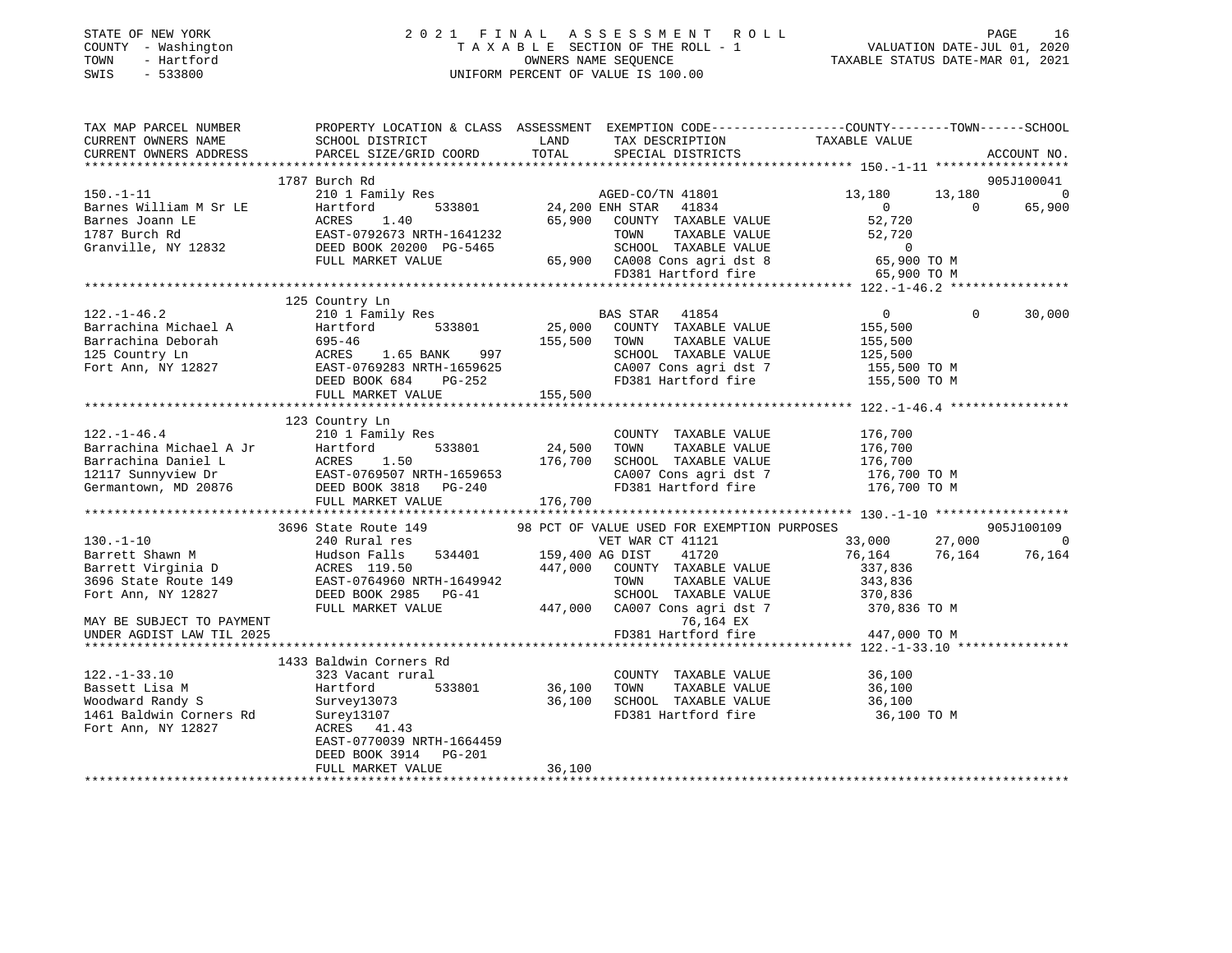### STATE OF NEW YORK 2 0 2 1 F I N A L A S S E S S M E N T R O L L PAGE 17 COUNTY - Washington T A X A B L E SECTION OF THE ROLL - 1 VALUATION DATE-JUL 01, 2020 TOWN - Hartford OWNERS NAME SEQUENCE TAXABLE STATUS DATE-MAR 01, 2021 SWIS - 533800 UNIFORM PERCENT OF VALUE IS 100.00

| TAX MAP PARCEL NUMBER                                                                                                                                                                                                               | PROPERTY LOCATION & CLASS ASSESSMENT EXEMPTION CODE---------------COUNTY-------TOWN-----SCHOOL                                                                                                                                         |                                    |                                                                                     |                                              |          |             |
|-------------------------------------------------------------------------------------------------------------------------------------------------------------------------------------------------------------------------------------|----------------------------------------------------------------------------------------------------------------------------------------------------------------------------------------------------------------------------------------|------------------------------------|-------------------------------------------------------------------------------------|----------------------------------------------|----------|-------------|
| CURRENT OWNERS NAME                                                                                                                                                                                                                 | SCHOOL DISTRICT                                                                                                                                                                                                                        | LAND                               | TAX DESCRIPTION TAXABLE VALUE                                                       |                                              |          |             |
| CURRENT OWNERS ADDRESS                                                                                                                                                                                                              | PARCEL SIZE/GRID COORD                                                                                                                                                                                                                 | TOTAL                              | SPECIAL DISTRICTS                                                                   |                                              |          | ACCOUNT NO. |
|                                                                                                                                                                                                                                     |                                                                                                                                                                                                                                        |                                    |                                                                                     |                                              |          |             |
|                                                                                                                                                                                                                                     |                                                                                                                                                                                                                                        |                                    |                                                                                     |                                              |          | 905L100541  |
|                                                                                                                                                                                                                                     | Hartford 533801 AGED-ALL 41800 19,550 19,550 19,550 19,550<br>ACRES 4.80 39,100 COUNTY TAXABLE VALUE 10,550 19,550 19,550<br>EAST-0793625 NRTH-1646157 TOWN TAXABLE VALUE 12,550<br>EAST-0793625 NRTH-1646157 TOWN TAXABLE VALUE 12,50 |                                    |                                                                                     |                                              |          |             |
|                                                                                                                                                                                                                                     |                                                                                                                                                                                                                                        |                                    |                                                                                     |                                              |          |             |
|                                                                                                                                                                                                                                     |                                                                                                                                                                                                                                        |                                    |                                                                                     |                                              |          |             |
|                                                                                                                                                                                                                                     |                                                                                                                                                                                                                                        |                                    |                                                                                     |                                              |          |             |
|                                                                                                                                                                                                                                     |                                                                                                                                                                                                                                        |                                    |                                                                                     |                                              |          |             |
|                                                                                                                                                                                                                                     |                                                                                                                                                                                                                                        |                                    |                                                                                     |                                              |          |             |
| 330 51000 50<br>Granville, NY 12832 5 EAST-0793625 NRTH-1646157 50000 70 526 5 NRTH-1646157 50000 74XABLE VALUE<br>EED BOOK 718 PG-19 55,100 FD381 Hartford fire 39,100 TO M<br>FULL MARKET VALUE 39,100 FD381 Hartford fire 39,100 |                                                                                                                                                                                                                                        |                                    |                                                                                     |                                              |          |             |
|                                                                                                                                                                                                                                     | 1508 Baldwin Corners Rd                                                                                                                                                                                                                |                                    |                                                                                     |                                              |          | 905J101319  |
|                                                                                                                                                                                                                                     |                                                                                                                                                                                                                                        |                                    |                                                                                     |                                              | $\cap$   | 30,000      |
|                                                                                                                                                                                                                                     |                                                                                                                                                                                                                                        |                                    |                                                                                     |                                              |          |             |
|                                                                                                                                                                                                                                     |                                                                                                                                                                                                                                        |                                    |                                                                                     |                                              |          |             |
|                                                                                                                                                                                                                                     |                                                                                                                                                                                                                                        |                                    |                                                                                     |                                              |          |             |
|                                                                                                                                                                                                                                     |                                                                                                                                                                                                                                        |                                    |                                                                                     |                                              |          |             |
|                                                                                                                                                                                                                                     |                                                                                                                                                                                                                                        |                                    |                                                                                     |                                              |          |             |
|                                                                                                                                                                                                                                     |                                                                                                                                                                                                                                        |                                    |                                                                                     |                                              |          |             |
|                                                                                                                                                                                                                                     |                                                                                                                                                                                                                                        |                                    |                                                                                     |                                              |          | 905J100561  |
| $141. - 3 - 2$                                                                                                                                                                                                                      | 210 1 Family Res                                                                                                                                                                                                                       |                                    | BAS STAR 41854                                                                      | $\overline{0}$                               | $\Omega$ | 30,000      |
| Bates Janet R<br>103 Gilchrist Hill Rd<br>103 Gilchrist Hill Rd<br>103 Gilchrist Hill Rd<br>103 Gilchrist Hill Rd<br>103 Gilchrist Hill Rd<br>103 Gilchrist Hill Rd<br>103 Gilchrist Hill Rd                                        |                                                                                                                                                                                                                                        |                                    | $\overline{1}$ 533801 33,300 COUNTY TAXABLE VALUE<br>.00 132,500 TOWN TAXABLE VALUE | 132,500<br>132,500                           |          |             |
|                                                                                                                                                                                                                                     |                                                                                                                                                                                                                                        |                                    |                                                                                     |                                              |          |             |
| Hartford, NY 12838 EAST-0783992 NRTH-1644115                                                                                                                                                                                        |                                                                                                                                                                                                                                        |                                    | SCHOOL TAXABLE VALUE 102,500                                                        |                                              |          |             |
|                                                                                                                                                                                                                                     | DEED BOOK 851 PG-197                                                                                                                                                                                                                   |                                    | FD381 Hartford fire                                                                 | 132,500 TO M                                 |          |             |
|                                                                                                                                                                                                                                     | FULL MARKET VALUE                                                                                                                                                                                                                      | 132,500                            |                                                                                     |                                              |          |             |
|                                                                                                                                                                                                                                     |                                                                                                                                                                                                                                        |                                    |                                                                                     |                                              |          |             |
|                                                                                                                                                                                                                                     | 114 Swamp Ln                                                                                                                                                                                                                           |                                    |                                                                                     |                                              |          | 905J101265  |
| $149. - 1 - 30.6$                                                                                                                                                                                                                   | 210 1 Family Res                                                                                                                                                                                                                       |                                    | BAS STAR 41854                                                                      | $\overline{0}$                               | $\Omega$ | 30,000      |
| Bates Stephanie A Martford 533801<br>Bates James M LOT 6                                                                                                                                                                            |                                                                                                                                                                                                                                        | 184,300 COUNTY<br>998 184,300 TOWN | 40,800 COUNTY TAXABLE VALUE 184,300<br>184,300 TOWN TAXABLE VALUE 184,300           |                                              |          |             |
|                                                                                                                                                                                                                                     |                                                                                                                                                                                                                                        |                                    |                                                                                     |                                              |          |             |
| 114 Swamp Ln                                                                                                                                                                                                                        | ACRES<br>6.94 BANK                                                                                                                                                                                                                     |                                    | SCHOOL TAXABLE VALUE 154,300                                                        |                                              |          |             |
| Argyle, NY 12809                                                                                                                                                                                                                    | EAST-0775838 NRTH-1634596                                                                                                                                                                                                              |                                    | CA006 Cons agri dst 6 184,300 TO M<br>FD381 Hartford fire 184,300 TO M              |                                              |          |             |
|                                                                                                                                                                                                                                     | DEED BOOK 2156 PG-76                                                                                                                                                                                                                   |                                    |                                                                                     |                                              |          |             |
|                                                                                                                                                                                                                                     | FULL MARKET VALUE                                                                                                                                                                                                                      | 184,300                            |                                                                                     |                                              |          |             |
|                                                                                                                                                                                                                                     |                                                                                                                                                                                                                                        |                                    |                                                                                     |                                              |          |             |
| $149. - 1 - 30.7$                                                                                                                                                                                                                   | Swamp Ln                                                                                                                                                                                                                               |                                    |                                                                                     |                                              |          | 905J101266  |
|                                                                                                                                                                                                                                     | 314 Rural vac<10<br>533801                                                                                                                                                                                                             |                                    | COUNTY TAXABLE VALUE                                                                | 27,500                                       |          |             |
| Bates Stephanie A<br>Deter James M                                                                                                                                                                                                  | Hartford                                                                                                                                                                                                                               | 27,500                             | TOWN<br>SCHOOL TAXABLE VALUE                                                        | TAXABLE VALUE 27,500<br>TAXABLE VALUE 27,500 |          |             |
|                                                                                                                                                                                                                                     | LOT 7                                                                                                                                                                                                                                  | 27,500                             |                                                                                     |                                              |          |             |
| 114 Swamp Ln                                                                                                                                                                                                                        | 6.29<br>AUKES 6.29<br>EAST-0775956 NRTH-1634437                                                                                                                                                                                        |                                    | CA006 Cons agri dst 6<br>FD381 Hartford fire                                        | 27,500 TO M                                  |          |             |
| Argyle, NY 12809                                                                                                                                                                                                                    | DEED BOOK 3011 PG-117                                                                                                                                                                                                                  |                                    |                                                                                     | 27,500 TO M                                  |          |             |
|                                                                                                                                                                                                                                     | FULL MARKET VALUE                                                                                                                                                                                                                      | 27,500                             |                                                                                     |                                              |          |             |
|                                                                                                                                                                                                                                     |                                                                                                                                                                                                                                        |                                    |                                                                                     |                                              |          |             |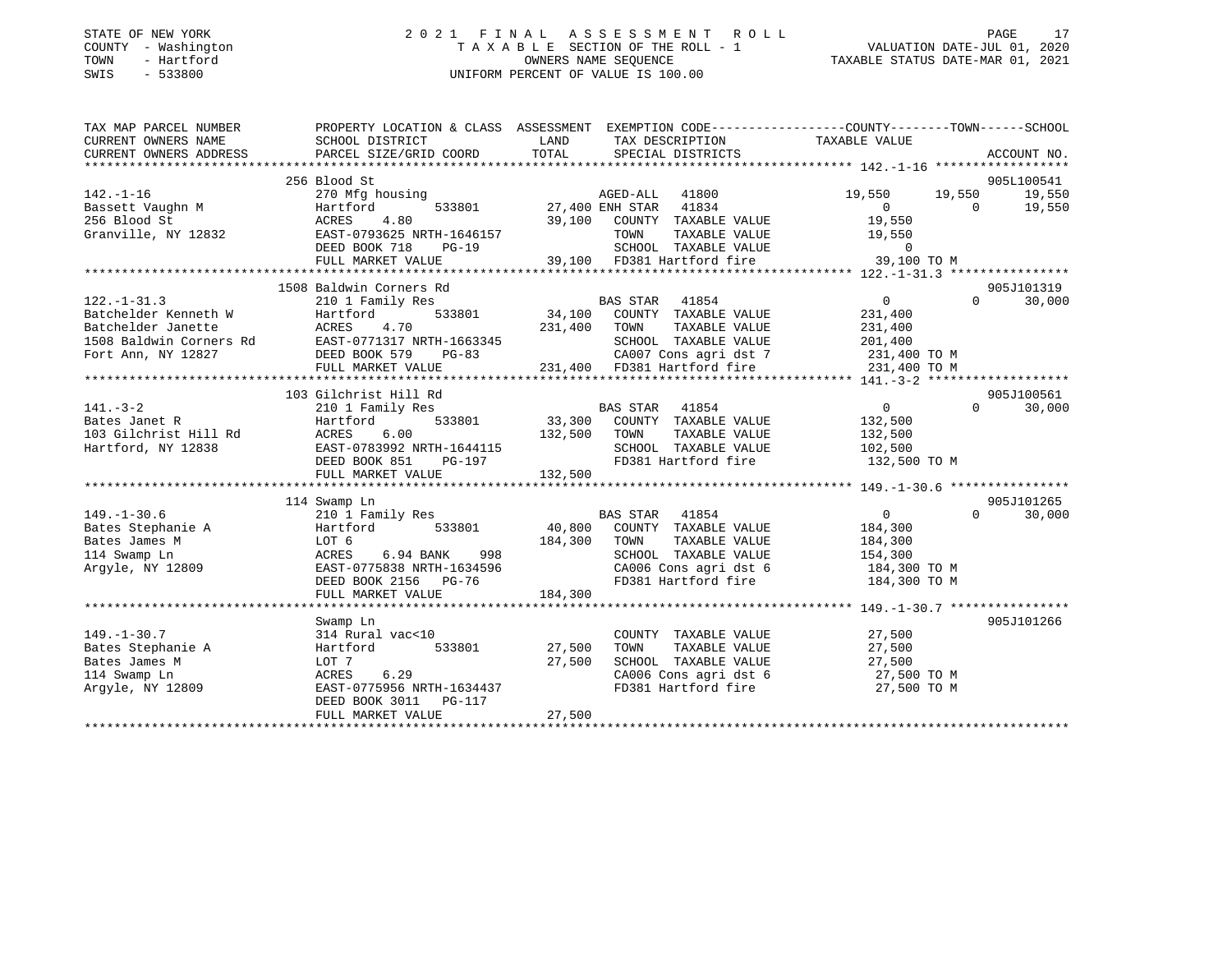### STATE OF NEW YORK 2 0 2 1 F I N A L A S S E S S M E N T R O L L PAGE 18 COUNTY - Washington T A X A B L E SECTION OF THE ROLL - 1 VALUATION DATE-JUL 01, 2020 TOWN - Hartford OWNERS NAME SEQUENCE TAXABLE STATUS DATE-MAR 01, 2021 SWIS - 533800 UNIFORM PERCENT OF VALUE IS 100.00

|                                                                               | TAX MAP PARCEL NUMBER PROPERTY LOCATION & CLASS ASSESSMENT EXEMPTION CODE---------------COUNTY--------TOWN------SCHOOL                                                                                                                                                                        |                                    |                             |                             |                  |                    |                 |        |                             |         |   |        |             |       |      |        |                             |   |  |
|-------------------------------------------------------------------------------|-----------------------------------------------------------------------------------------------------------------------------------------------------------------------------------------------------------------------------------------------------------------------------------------------|------------------------------------|-----------------------------|-----------------------------|------------------|--------------------|-----------------|--------|-----------------------------|---------|---|--------|-------------|-------|------|--------|-----------------------------|---|--|
|                                                                               |                                                                                                                                                                                                                                                                                               | ACCOUNT NO.                        |                             |                             |                  |                    |                 |        |                             |         |   |        |             |       |      |        |                             |   |  |
|                                                                               |                                                                                                                                                                                                                                                                                               |                                    |                             |                             |                  |                    |                 |        |                             |         |   |        |             |       |      |        |                             |   |  |
| 8098 State Route 40                                                           |                                                                                                                                                                                                                                                                                               | 905J100045<br>79,721 79,721 79,721 |                             |                             |                  |                    |                 |        |                             |         |   |        |             |       |      |        |                             |   |  |
|                                                                               |                                                                                                                                                                                                                                                                                               |                                    |                             |                             |                  |                    |                 |        |                             |         |   |        |             |       |      |        |                             |   |  |
|                                                                               |                                                                                                                                                                                                                                                                                               |                                    |                             |                             |                  |                    |                 |        |                             |         |   |        |             |       |      |        |                             |   |  |
|                                                                               |                                                                                                                                                                                                                                                                                               |                                    |                             |                             |                  |                    |                 |        |                             |         |   |        |             |       |      |        |                             |   |  |
|                                                                               |                                                                                                                                                                                                                                                                                               |                                    |                             |                             |                  |                    |                 |        |                             |         |   |        |             |       |      |        |                             |   |  |
|                                                                               |                                                                                                                                                                                                                                                                                               |                                    |                             |                             |                  |                    |                 |        |                             |         |   |        |             |       |      |        |                             |   |  |
|                                                                               |                                                                                                                                                                                                                                                                                               |                                    |                             |                             |                  |                    |                 |        |                             |         |   |        |             |       |      |        |                             |   |  |
|                                                                               |                                                                                                                                                                                                                                                                                               |                                    |                             |                             |                  |                    |                 |        |                             |         |   |        |             |       |      |        |                             |   |  |
|                                                                               | $[132. -2-39$ DIST 41720<br>Battease Richard J<br>PO Box 103<br>Hartford, NY 12838<br>MAY BE SUBJECT TO PAYMENT EAST-0787927 NRTH-1650975<br>MAY BE SUBJECT TO PAYMENT EAST-0787927 NRTH-1650975<br>TO EASEMENT 2417/216<br>MAY BE SUBJECT T                                                  |                                    |                             |                             |                  |                    |                 |        |                             |         |   |        |             |       |      |        |                             |   |  |
| 3890 State Route 196                                                          |                                                                                                                                                                                                                                                                                               |                                    |                             |                             |                  |                    |                 |        |                             |         |   |        |             |       |      |        |                             |   |  |
|                                                                               | 38,430 38,430                                                                                                                                                                                                                                                                                 |                                    |                             |                             |                  |                    |                 |        |                             |         |   |        |             |       |      |        |                             |   |  |
|                                                                               |                                                                                                                                                                                                                                                                                               |                                    |                             |                             |                  |                    |                 |        |                             |         |   |        |             |       |      |        |                             |   |  |
|                                                                               |                                                                                                                                                                                                                                                                                               |                                    |                             |                             |                  |                    |                 |        |                             |         |   |        |             |       |      |        |                             |   |  |
|                                                                               |                                                                                                                                                                                                                                                                                               |                                    |                             |                             |                  |                    |                 |        |                             |         |   |        |             |       |      |        |                             |   |  |
|                                                                               |                                                                                                                                                                                                                                                                                               |                                    |                             |                             |                  |                    |                 |        |                             |         |   |        |             |       |      |        |                             |   |  |
|                                                                               | 3890 State Route 196 3890 State Route 196 270 Mg housing<br>Bawlick Gregory L Sr<br>Bawlick Patricia E ACRES 5.90<br>3890 State Route 196 200 Mg housing<br>3890 State Route 196 200 Mg housing<br>3890 State Route 196 200 Mg Housing<br>                                                    |                                    |                             |                             |                  |                    |                 |        |                             |         |   |        |             |       |      |        |                             |   |  |
|                                                                               |                                                                                                                                                                                                                                                                                               |                                    |                             |                             |                  |                    |                 |        |                             |         |   |        |             |       |      |        |                             |   |  |
| 7188 State Route 40 71 PCT OF VALUE USED FOR EXEMPTION PURPOSES 240 Rural res |                                                                                                                                                                                                                                                                                               |                                    |                             |                             |                  |                    |                 |        |                             |         |   |        |             |       |      |        |                             |   |  |
|                                                                               |                                                                                                                                                                                                                                                                                               | $\overline{0}$                     |                             |                             |                  |                    |                 |        |                             |         |   |        |             |       |      |        |                             |   |  |
|                                                                               |                                                                                                                                                                                                                                                                                               | $\overline{\phantom{0}}$<br>32,552 |                             |                             |                  |                    |                 |        |                             |         |   |        |             |       |      |        |                             |   |  |
|                                                                               |                                                                                                                                                                                                                                                                                               | 70,700                             |                             |                             |                  |                    |                 |        |                             |         |   |        |             |       |      |        |                             |   |  |
|                                                                               |                                                                                                                                                                                                                                                                                               |                                    |                             |                             |                  |                    |                 |        |                             |         |   |        |             |       |      |        |                             |   |  |
|                                                                               |                                                                                                                                                                                                                                                                                               |                                    |                             |                             |                  |                    |                 |        |                             |         |   |        |             |       |      |        |                             |   |  |
|                                                                               |                                                                                                                                                                                                                                                                                               |                                    |                             |                             |                  |                    |                 |        |                             |         |   |        |             |       |      |        |                             |   |  |
|                                                                               |                                                                                                                                                                                                                                                                                               |                                    |                             |                             |                  |                    |                 |        |                             |         |   |        |             |       |      |        |                             |   |  |
|                                                                               |                                                                                                                                                                                                                                                                                               |                                    |                             |                             |                  |                    |                 |        |                             |         |   |        |             |       |      |        |                             |   |  |
|                                                                               |                                                                                                                                                                                                                                                                                               |                                    |                             |                             |                  |                    |                 |        |                             |         |   |        |             |       |      |        |                             |   |  |
|                                                                               |                                                                                                                                                                                                                                                                                               |                                    |                             |                             |                  |                    |                 |        |                             |         |   |        |             |       |      |        |                             |   |  |
| 124 Rowe Hill Rd                                                              |                                                                                                                                                                                                                                                                                               | 905J100049                         |                             |                             |                  |                    |                 |        |                             |         |   |        |             |       |      |        |                             |   |  |
|                                                                               |                                                                                                                                                                                                                                                                                               |                                    |                             |                             |                  |                    |                 |        |                             |         |   |        |             |       |      |        |                             |   |  |
|                                                                               |                                                                                                                                                                                                                                                                                               |                                    |                             |                             |                  |                    |                 |        |                             |         |   |        |             |       |      |        |                             |   |  |
|                                                                               |                                                                                                                                                                                                                                                                                               |                                    |                             |                             |                  |                    |                 |        |                             |         |   |        |             |       |      |        |                             |   |  |
|                                                                               |                                                                                                                                                                                                                                                                                               |                                    |                             |                             |                  |                    |                 |        |                             |         |   |        |             |       |      |        |                             |   |  |
|                                                                               |                                                                                                                                                                                                                                                                                               |                                    |                             |                             |                  |                    |                 |        |                             |         |   |        |             |       |      |        |                             |   |  |
|                                                                               | $\n\n\n141.-1-48\n124 Rowe Hill Rd\n20\n210 J Family Res\n\n\nBebo Particia J LE\n121. Family Res\n533801\n32,300 COUNTY TAXABLE VALUE\n123,000\n0\n70,700\n\n\nBurke Bruce\nACRES\n4.10\n533801\n32,300 COUNTY TAXABLE VALUE\n1$                                                             | 141.-1-48                          | 124 Rowe Hill Rd            | 20                          | 210 J Family Res | Bebo Particia J LE | 121. Family Res | 533801 | 32,300 COUNTY TAXABLE VALUE | 123,000 | 0 | 70,700 | Burke Bruce | ACRES | 4.10 | 533801 | 32,300 COUNTY TAXABLE VALUE | 1 |  |
| 141.-1-48                                                                     | 124 Rowe Hill Rd                                                                                                                                                                                                                                                                              | 20                                 | 210 J Family Res            |                             |                  |                    |                 |        |                             |         |   |        |             |       |      |        |                             |   |  |
| Bebo Particia J LE                                                            | 121. Family Res                                                                                                                                                                                                                                                                               | 533801                             | 32,300 COUNTY TAXABLE VALUE | 123,000                     | 0                | 70,700             |                 |        |                             |         |   |        |             |       |      |        |                             |   |  |
| Burke Bruce                                                                   | ACRES                                                                                                                                                                                                                                                                                         | 4.10                               | 533801                      | 32,300 COUNTY TAXABLE VALUE | 1                |                    |                 |        |                             |         |   |        |             |       |      |        |                             |   |  |
|                                                                               |                                                                                                                                                                                                                                                                                               |                                    |                             |                             |                  |                    |                 |        |                             |         |   |        |             |       |      |        |                             |   |  |
| 3939 State Route 196                                                          |                                                                                                                                                                                                                                                                                               |                                    |                             |                             |                  |                    |                 |        |                             |         |   |        |             |       |      |        |                             |   |  |
|                                                                               |                                                                                                                                                                                                                                                                                               | $\overline{\phantom{0}}$           |                             |                             |                  |                    |                 |        |                             |         |   |        |             |       |      |        |                             |   |  |
|                                                                               |                                                                                                                                                                                                                                                                                               | $\overline{\phantom{0}}$           |                             |                             |                  |                    |                 |        |                             |         |   |        |             |       |      |        |                             |   |  |
|                                                                               |                                                                                                                                                                                                                                                                                               | $\overline{0}$<br>70,700           |                             |                             |                  |                    |                 |        |                             |         |   |        |             |       |      |        |                             |   |  |
|                                                                               |                                                                                                                                                                                                                                                                                               |                                    |                             |                             |                  |                    |                 |        |                             |         |   |        |             |       |      |        |                             |   |  |
|                                                                               |                                                                                                                                                                                                                                                                                               |                                    |                             |                             |                  |                    |                 |        |                             |         |   |        |             |       |      |        |                             |   |  |
|                                                                               |                                                                                                                                                                                                                                                                                               |                                    |                             |                             |                  |                    |                 |        |                             |         |   |        |             |       |      |        |                             |   |  |
|                                                                               |                                                                                                                                                                                                                                                                                               |                                    |                             |                             |                  |                    |                 |        |                             |         |   |        |             |       |      |        |                             |   |  |
|                                                                               | $\begin{array}{cccccccc} 140.-2-2.4 & 3939 \text{ State Route } 196 & 2101 \text{ Femily} & 18,795 & 18,795 & 18,795 & 18,795 & 18,795 & 18,795 & 18,795 & 18,795 & 18,795 & 18,795 & 18,795 & 18,795 & 18,795 & 18,795 & 18,795 & 18,795 & 18,795 & 18,795 & 18,795 & 18,795 & 18,795 & 18,$ |                                    |                             |                             |                  |                    |                 |        |                             |         |   |        |             |       |      |        |                             |   |  |
|                                                                               |                                                                                                                                                                                                                                                                                               |                                    |                             |                             |                  |                    |                 |        |                             |         |   |        |             |       |      |        |                             |   |  |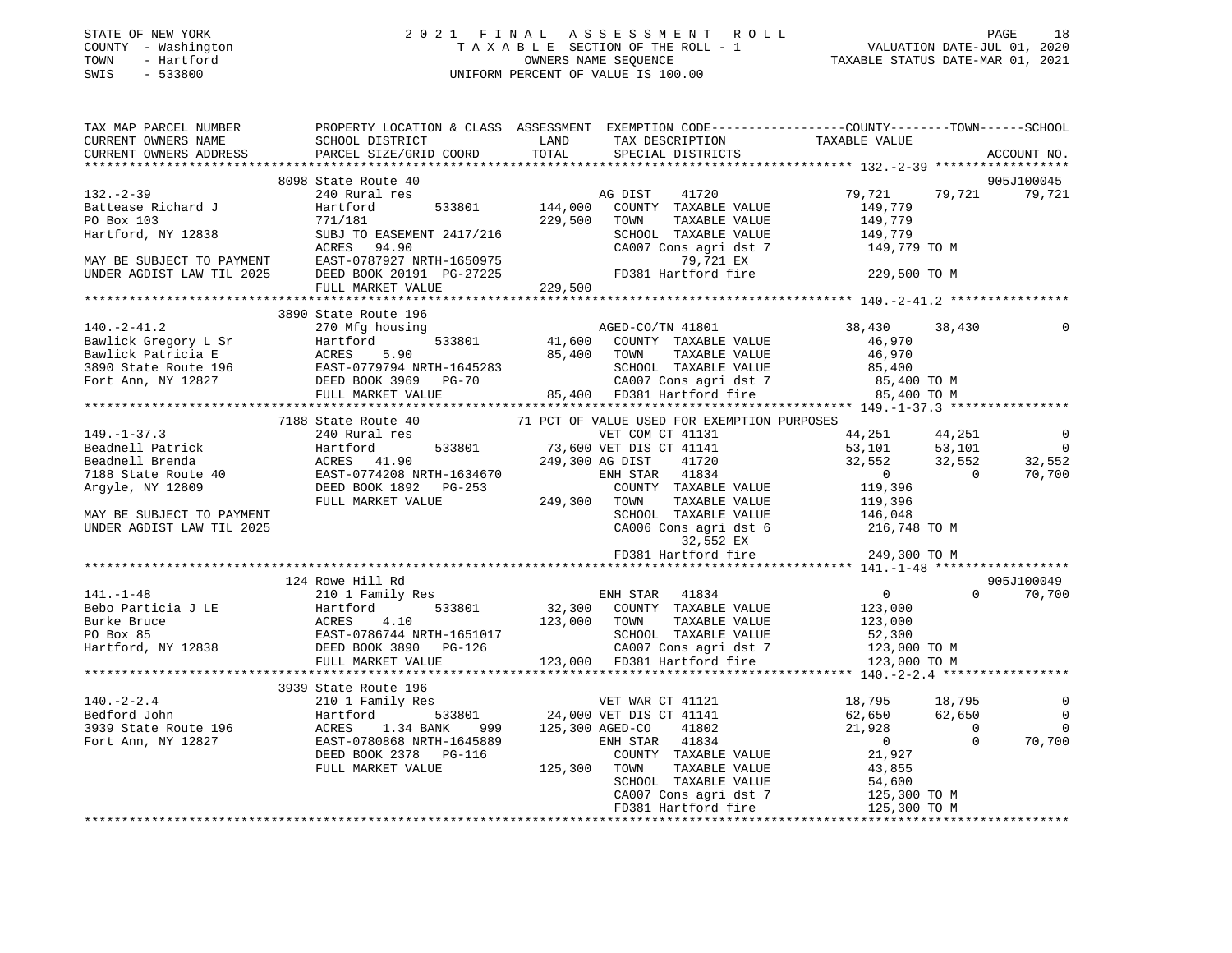### STATE OF NEW YORK 2 0 2 1 F I N A L A S S E S S M E N T R O L L PAGE 19 COUNTY - Washington T A X A B L E SECTION OF THE ROLL - 1 VALUATION DATE-JUL 01, 2020 TOWN - Hartford OWNERS NAME SEQUENCE TAXABLE STATUS DATE-MAR 01, 2021 SWIS - 533800 UNIFORM PERCENT OF VALUE IS 100.00

| TAX MAP PARCEL NUMBER     | PROPERTY LOCATION & CLASS ASSESSMENT EXEMPTION CODE---------------COUNTY-------TOWN------SCHOOL |                 |                                              |                                                                                                                                                          |                    |
|---------------------------|-------------------------------------------------------------------------------------------------|-----------------|----------------------------------------------|----------------------------------------------------------------------------------------------------------------------------------------------------------|--------------------|
| CURRENT OWNERS NAME       | SCHOOL DISTRICT                                                                                 | LAND            | TAX DESCRIPTION                              | TAXABLE VALUE                                                                                                                                            |                    |
| CURRENT OWNERS ADDRESS    | PARCEL SIZE/GRID COORD                                                                          | TOTAL           | SPECIAL DISTRICTS                            |                                                                                                                                                          | ACCOUNT NO.        |
|                           |                                                                                                 |                 |                                              |                                                                                                                                                          |                    |
|                           | 221 Pope Hill Rd                                                                                |                 |                                              |                                                                                                                                                          | 905J101333         |
| $150.-1-30.1$             | 240 Rural res                                                                                   |                 | BAS STAR 41854                               | $\mathbf{0}$                                                                                                                                             | $\Omega$<br>30,000 |
| Beebe Donald V            | 533801<br>Hartford                                                                              | 40,600          | COUNTY TAXABLE VALUE                         | 249,200                                                                                                                                                  |                    |
| Beebe Crystal D           | LOT 1                                                                                           | 249,200         | TOWN<br>TAXABLE VALUE                        | 249,200                                                                                                                                                  |                    |
| 221 Pope Hill Rd          | ACRES 13.14<br>ACRES 13.14<br>EAST-0782152 NRTH-1634901                                         |                 | SCHOOL TAXABLE VALUE                         | 219,200                                                                                                                                                  |                    |
| Argyle, NY 12809          |                                                                                                 |                 | FD381 Hartford fire                          | 249,200 TO M                                                                                                                                             |                    |
|                           | DEED BOOK 554<br>PG-215                                                                         |                 |                                              |                                                                                                                                                          |                    |
|                           | FULL MARKET VALUE                                                                               | 249,200         |                                              |                                                                                                                                                          |                    |
|                           |                                                                                                 |                 |                                              |                                                                                                                                                          |                    |
|                           | Swamp Ln                                                                                        |                 |                                              |                                                                                                                                                          | 905J101278         |
| $149. - 1 - 30.20$        | 314 Rural vac<10                                                                                |                 | COUNTY TAXABLE VALUE                         | 27,500                                                                                                                                                   |                    |
| Beebe Thomas J Sr         | 533801<br>Hartford                                                                              | 27,500          | TOWN<br>TAXABLE VALUE                        | 27,500                                                                                                                                                   |                    |
| Beebe Barbara A           | LOT 20                                                                                          | 27,500          | SCHOOL TAXABLE VALUE                         | 27,500                                                                                                                                                   |                    |
| 7 North St                | 6.32<br>ACRES                                                                                   |                 | CA006 Cons agri dst 6                        | 27,500 TO M                                                                                                                                              |                    |
| Hudson Falls, NY 12839    | EAST-0776319 NRTH-1635566                                                                       |                 | FD381 Hartford fire                          | 27,500 TO M                                                                                                                                              |                    |
|                           | DEED BOOK 20200 PG-4436                                                                         |                 |                                              |                                                                                                                                                          |                    |
|                           | FULL MARKET VALUE                                                                               | 27,500          |                                              |                                                                                                                                                          |                    |
|                           |                                                                                                 |                 |                                              |                                                                                                                                                          |                    |
|                           | Swamp Ln                                                                                        |                 |                                              |                                                                                                                                                          | 905J101279         |
| $149. - 1 - 30.21$        | 314 Rural vac<10                                                                                |                 | COUNTY TAXABLE VALUE                         | 26,500                                                                                                                                                   |                    |
| Beebe Thomas J Sr         | 533801<br>Hartford                                                                              | 26,500          | TOWN<br>TAXABLE VALUE                        | 26,500                                                                                                                                                   |                    |
| Beebe Barbara A           | LOT 21                                                                                          | 26,500          | SCHOOL TAXABLE VALUE                         | 26,500                                                                                                                                                   |                    |
| 7 North St                | ACRES<br>5.23                                                                                   |                 | CA006 Cons agri dst 6<br>FD381 Hartford fire | 26,500 TO M                                                                                                                                              |                    |
| Hudson Falls, NY 12839    | EAST-0776480 NRTH-1635411                                                                       |                 |                                              | 26,500 TO M                                                                                                                                              |                    |
|                           | DEED BOOK 20200 PG-4436                                                                         |                 |                                              |                                                                                                                                                          |                    |
|                           | FULL MARKET VALUE                                                                               | 26,500          |                                              |                                                                                                                                                          |                    |
|                           |                                                                                                 |                 |                                              |                                                                                                                                                          |                    |
|                           | 390 Gibbs Rd                                                                                    |                 |                                              |                                                                                                                                                          |                    |
| $123. - 1 - 8.1$          | 210 1 Family Res                                                                                |                 | BAS STAR 41854                               | $\overline{0}$                                                                                                                                           | $\Omega$<br>30,000 |
| Beecher Bridget           |                                                                                                 |                 | 25,300 COUNTY TAXABLE VALUE                  | 140,800                                                                                                                                                  |                    |
| 390 Gibbs Rd              |                                                                                                 | 140,800 TOWN    | TAXABLE VALUE                                | 140,800                                                                                                                                                  |                    |
| Fort Ann, NY 12827        |                                                                                                 |                 | SCHOOL TAXABLE VALUE                         | 110,800                                                                                                                                                  |                    |
|                           | Hartford 533801 25,500<br>ACRES 2.95 140,800<br>EAST-0788554 NRTH-1663730                       |                 | CA007 Cons agri dst 7                        | 140,800 TO M                                                                                                                                             |                    |
|                           | FULL MARKET VALUE                                                                               |                 | $140,800$ FD381 Hartford fire                | 140,800 TO M                                                                                                                                             |                    |
|                           |                                                                                                 |                 |                                              |                                                                                                                                                          |                    |
|                           | 590 Warren Rd                                                                                   |                 | 46 PCT OF VALUE USED FOR EXEMPTION PURPOSES  |                                                                                                                                                          | 905J100565         |
| $123. - 1 - 8$            | 112 Dairy farm                                                                                  |                 | VET COM CT 41131                             | $\begin{array}{cc} 43\,,781 & \quad \quad \  \, 43\,,781 \\ 76\,,505 & \quad \quad \  \, 76\,,505 \\ \quad \  \  0 & \quad \quad \  \  \, 0 \end{array}$ | $\overline{0}$     |
| Beecher Lawrence W        | 533801<br>Hartford                                                                              | 159,500 AG DIST | 41720                                        |                                                                                                                                                          | 76,505             |
| Beecher Barbara S         | 440-489                                                                                         |                 | 380,700 BAS STAR 41854                       |                                                                                                                                                          | 30,000             |
| 590 Warren Rd             | 96.80<br>ACRES                                                                                  |                 | COUNTY TAXABLE VALUE                         | 260,414                                                                                                                                                  |                    |
| Fort Ann, NY 12827        | EAST-0790039 NRTH-1663456                                                                       |                 | TOWN<br>TAXABLE VALUE                        | 260,414                                                                                                                                                  |                    |
|                           | DEED BOOK 589<br>PG-225                                                                         |                 | SCHOOL TAXABLE VALUE                         | 274,195                                                                                                                                                  |                    |
| MAY BE SUBJECT TO PAYMENT | FULL MARKET VALUE                                                                               | 380,700         | CA007 Cons agri dst 7                        | 304,195 TO M                                                                                                                                             |                    |
| UNDER AGDIST LAW TIL 2025 |                                                                                                 |                 | 76,505 EX                                    |                                                                                                                                                          |                    |
|                           |                                                                                                 |                 | FD381 Hartford fire                          | 380,700 TO M                                                                                                                                             |                    |
|                           |                                                                                                 |                 |                                              | **************************************                                                                                                                   |                    |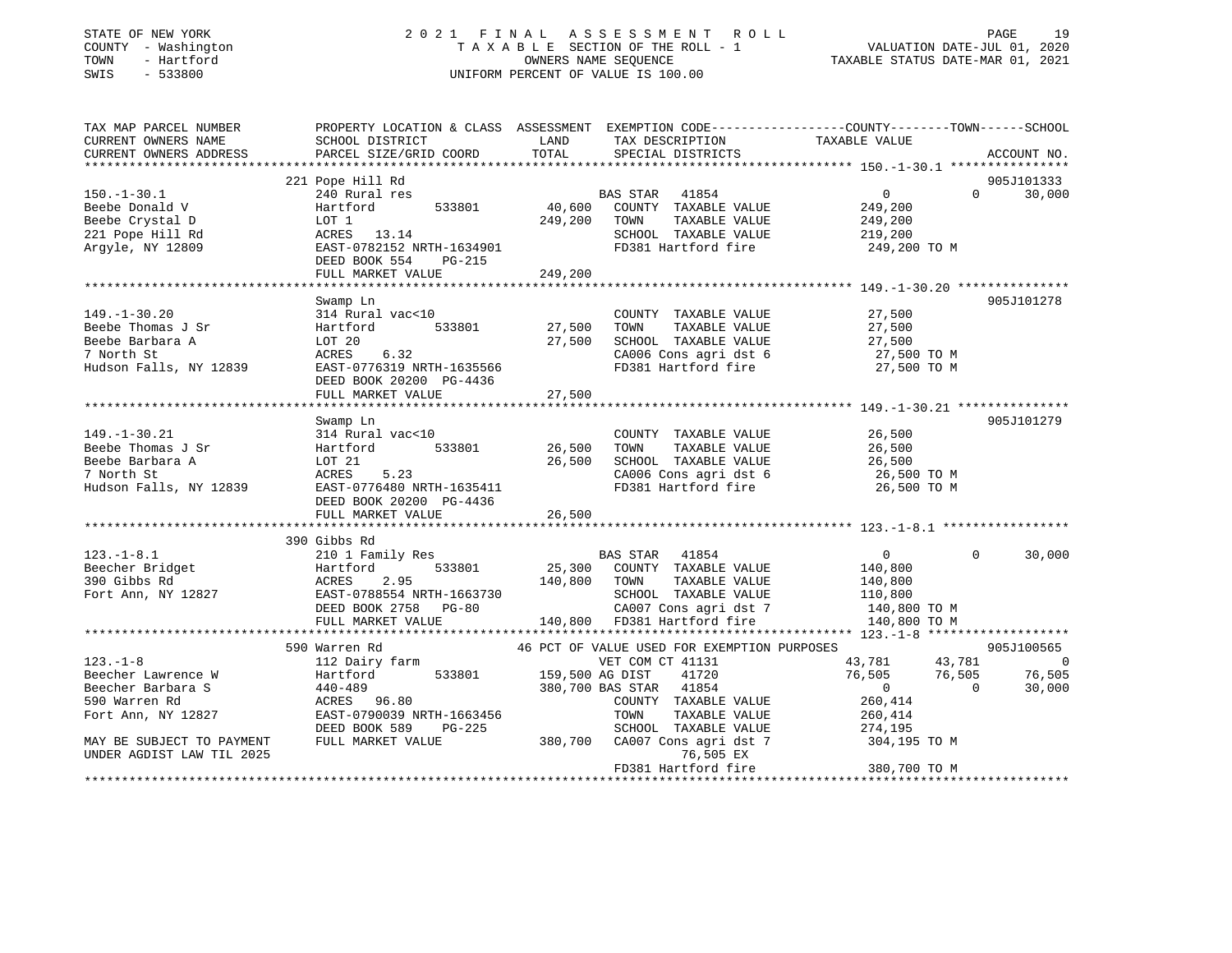### STATE OF NEW YORK 2 0 2 1 F I N A L A S S E S S M E N T R O L L PAGE 20COUNTY - Washington  $T A X A B L E$  SECTION OF THE ROLL - 1<br>TOWN - Hartford TOWN - Hartford **Taxable STATUS DATE-MAR 01, 2021** OWNERS NAME SEQUENCE TAXABLE STATUS DATE-MAR 01, 2021 SWIS - 533800 UNIFORM PERCENT OF VALUE IS 100.00

VALUATION DATE-JUL  $01$ , 2020

| TAX MAP PARCEL NUMBER<br>CURRENT OWNERS NAME<br>CURRENT OWNERS ADDRESS | SCHOOL DISTRICT<br>PARCEL SIZE/GRID COORD                                                                       | LAND<br>TOTAL          | TAX DESCRIPTION<br>SPECIAL DISTRICTS                                            | PROPERTY LOCATION & CLASS ASSESSMENT EXEMPTION CODE----------------COUNTY-------TOWN-----SCHOOL<br>$\begin{tabular}{ll} \multicolumn{2}{l}{{\small{\textbf{-U}U}}{\small{NTY--}}}\label{fig:1}}\\ \multicolumn{2}{l}{\small{\textbf{TAXABLE}}}\end{tabular}$ | ACCOUNT NO.    |
|------------------------------------------------------------------------|-----------------------------------------------------------------------------------------------------------------|------------------------|---------------------------------------------------------------------------------|--------------------------------------------------------------------------------------------------------------------------------------------------------------------------------------------------------------------------------------------------------------|----------------|
|                                                                        |                                                                                                                 |                        |                                                                                 |                                                                                                                                                                                                                                                              |                |
|                                                                        | 68 Blood St                                                                                                     |                        |                                                                                 |                                                                                                                                                                                                                                                              | 905J100055     |
| $142. - 1 - 28$                                                        | 280 Res Multiple                                                                                                |                        | COUNTY TAXABLE VALUE                                                            | 90,000                                                                                                                                                                                                                                                       |                |
| Belden Dorothy Estate                                                  | Hartford<br>533801                                                                                              | 43,500                 | TOWN<br>TAXABLE VALUE                                                           | 90,000                                                                                                                                                                                                                                                       |                |
| Belden Estate Foster Jr                                                | Prior Owner-Dorothy Belde 90,000                                                                                |                        | SCHOOL TAXABLE VALUE                                                            | 90,000                                                                                                                                                                                                                                                       |                |
| 70 Blood St                                                            | ACRES 24.30                                                                                                     |                        | CA008 Cons agri dst 8                                                           | 90,000 TO M                                                                                                                                                                                                                                                  |                |
| Granville, NY 12832                                                    | EAST-0791003 NRTH-1642333                                                                                       |                        |                                                                                 | FD381 Hartford fire 90,000 TO M                                                                                                                                                                                                                              |                |
|                                                                        | DEED BOOK 3505 PG-84                                                                                            |                        |                                                                                 |                                                                                                                                                                                                                                                              |                |
|                                                                        | FULL MARKET VALUE                                                                                               | 90,000                 |                                                                                 |                                                                                                                                                                                                                                                              |                |
|                                                                        |                                                                                                                 |                        |                                                                                 |                                                                                                                                                                                                                                                              |                |
|                                                                        | 51 Skyview Meadows Ln                                                                                           |                        |                                                                                 |                                                                                                                                                                                                                                                              | 905J101016     |
| $141. - 1 - 53$                                                        | 210 1 Family Res                                                                                                |                        | VET COM CT 41131                                                                | 37,250<br>37,250                                                                                                                                                                                                                                             | $\overline{0}$ |
| Benincasa Elaine I -LE-                                                | 533801<br>Hartford                                                                                              | 31,500 ENH STAR        | 41834                                                                           | 0<br>$\Omega$                                                                                                                                                                                                                                                | 70,700         |
| Benincasa Michael K                                                    | 1.90<br>ACRES                                                                                                   |                        | 149,000 COUNTY TAXABLE VALUE                                                    | 111,750                                                                                                                                                                                                                                                      |                |
| PO Box 123                                                             | EAST-0787312 NRTH-1648897                                                                                       |                        | TOWN<br>TAXABLE VALUE                                                           | 111,750                                                                                                                                                                                                                                                      |                |
| Hartford, NY 12838                                                     | DEED BOOK 775<br>PG-27                                                                                          |                        | SCHOOL TAXABLE VALUE                                                            | 78,300                                                                                                                                                                                                                                                       |                |
|                                                                        | FULL MARKET VALUE                                                                                               |                        | 149,000 CA007 Cons agri dst 7                                                   | 149,000 TO M                                                                                                                                                                                                                                                 |                |
|                                                                        |                                                                                                                 |                        | FD381 Hartford fire                                                             | 149,000 TO M                                                                                                                                                                                                                                                 |                |
|                                                                        |                                                                                                                 |                        |                                                                                 |                                                                                                                                                                                                                                                              |                |
|                                                                        | 276 Eldridge Ln                                                                                                 |                        | 95 PCT OF VALUE USED FOR EXEMPTION PURPOSES                                     |                                                                                                                                                                                                                                                              | 905J100483     |
| $140. - 1 - 1.1$                                                       | 210 1 Family Res                                                                                                |                        | VET WAR CT 41121                                                                | 25,622                                                                                                                                                                                                                                                       | $\bigcirc$     |
| Bennett Ann S LE                                                       | Hartford                                                                                                        |                        | 533801 36,200 VET DIS CT 41141                                                  | 25,622<br>8,541<br>8,541                                                                                                                                                                                                                                     | $\overline{0}$ |
| White Randy                                                            | 9.68<br>ACRES                                                                                                   |                        | 179,800 AGRI-D IND 41730                                                        | 7,034<br>7,034                                                                                                                                                                                                                                               | 7,034          |
| 276 Eldridge Ln                                                        | EAST-0770738 NRTH-1650212                                                                                       |                        | ENH STAR 41834                                                                  | $\overline{0}$<br>$\overline{0}$                                                                                                                                                                                                                             | 70,700         |
| Fort Ann, NY 12827                                                     |                                                                                                                 |                        |                                                                                 |                                                                                                                                                                                                                                                              |                |
|                                                                        | DEED BOOK 20191 PG-26106                                                                                        |                        | COUNTY TAXABLE VALUE                                                            | 138,603                                                                                                                                                                                                                                                      |                |
|                                                                        | FULL MARKET VALUE                                                                                               | 179,800 TOWN           | TAXABLE VALUE                                                                   | 138,603                                                                                                                                                                                                                                                      |                |
| MAY BE SUBJECT TO PAYMENT                                              |                                                                                                                 |                        | SCHOOL TAXABLE VALUE                                                            | 102,066                                                                                                                                                                                                                                                      |                |
| UNDER AGDIST LAW TIL 2028                                              |                                                                                                                 |                        | FD381 Hartford fire                                                             | 179,800 TO M                                                                                                                                                                                                                                                 |                |
|                                                                        |                                                                                                                 |                        |                                                                                 |                                                                                                                                                                                                                                                              |                |
|                                                                        | 8 Marlboro Country Rd                                                                                           |                        |                                                                                 |                                                                                                                                                                                                                                                              | 905J100624     |
| $141. - 3 - 44.1$                                                      | 210 1 Family Res                                                                                                |                        | VET COM CT 41131                                                                | 30,125<br>30,125                                                                                                                                                                                                                                             | $\Omega$       |
| Benson Dennis F                                                        | Hartford                                                                                                        | 533801 30,200 ENH STAR | 41834                                                                           | $\overline{0}$<br>$\Omega$                                                                                                                                                                                                                                   | 70,700         |
|                                                                        |                                                                                                                 |                        | 999 120,500 COUNTY TAXABLE VALUE                                                | 90,375                                                                                                                                                                                                                                                       |                |
|                                                                        | Benson Shirley<br>8 Marlboro Country Rd BAST-0785542 NRTH-1641355<br>COMPTER STRIP-1061355<br>COMPTER STRIP-101 |                        | TOWN<br>TAXABLE VALUE                                                           | 90,375                                                                                                                                                                                                                                                       |                |
| Hartford, NY 12838                                                     | DEED BOOK 466 PG-631                                                                                            |                        | SCHOOL TAXABLE VALUE<br>SCHOOL   TAXABLE VALUE<br>120,500   FD381 Hartford fire | 49,800                                                                                                                                                                                                                                                       |                |
|                                                                        | FULL MARKET VALUE                                                                                               |                        |                                                                                 | 120,500 TO M                                                                                                                                                                                                                                                 |                |
|                                                                        |                                                                                                                 |                        |                                                                                 |                                                                                                                                                                                                                                                              |                |
|                                                                        | 5584 County Route 30                                                                                            |                        |                                                                                 |                                                                                                                                                                                                                                                              | 905J100612     |
| $141. - 3 - 31$                                                        | 210 1 Family Res                                                                                                |                        | <b>BAS STAR</b><br>41854                                                        | 0<br>$\Omega$                                                                                                                                                                                                                                                | 30,000         |
| Benson Jacob A                                                         | Hartford<br>533801                                                                                              |                        | 33,100 COUNTY TAXABLE VALUE                                                     | 146,200                                                                                                                                                                                                                                                      |                |
| 5584 County Route 30                                                   | 3.98 BANK<br>ACRES<br>999                                                                                       | 146,200                | TOWN<br>TAXABLE VALUE                                                           | 146,200                                                                                                                                                                                                                                                      |                |
| Granville, NY 12832                                                    | EAST-0788694 NRTH-1643126                                                                                       |                        | SCHOOL TAXABLE VALUE                                                            | 116,200                                                                                                                                                                                                                                                      |                |
|                                                                        | DEED BOOK 3262 PG-180                                                                                           |                        | CA008 Cons agri dst 8                                                           | 146,200 TO M                                                                                                                                                                                                                                                 |                |
|                                                                        | FULL MARKET VALUE                                                                                               |                        | 146,200 FD381 Hartford fire                                                     | 146,200 TO M                                                                                                                                                                                                                                                 |                |
|                                                                        |                                                                                                                 |                        |                                                                                 |                                                                                                                                                                                                                                                              |                |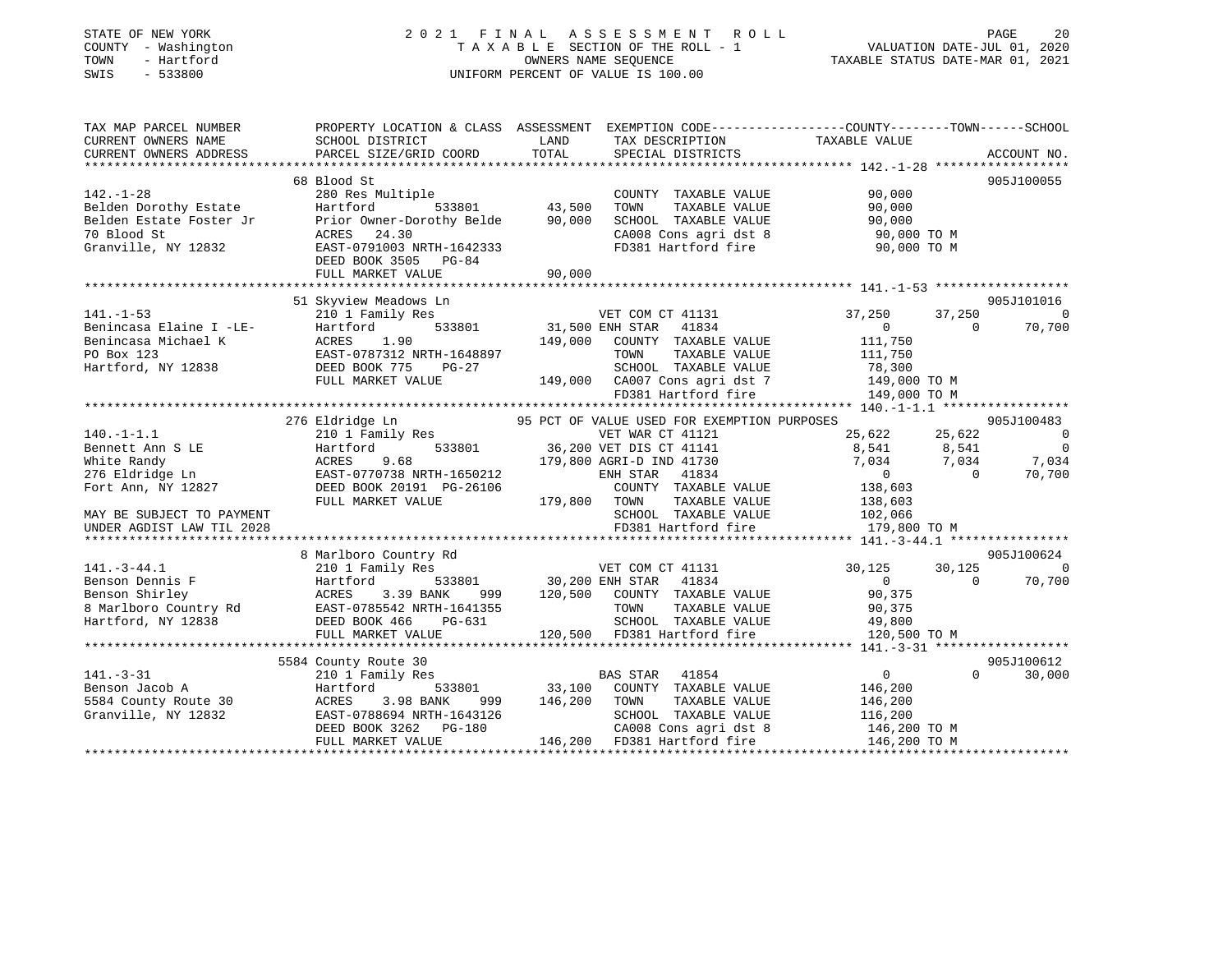### STATE OF NEW YORK 2 0 2 1 F I N A L A S S E S S M E N T R O L L PAGE 21 COUNTY - Washington T A X A B L E SECTION OF THE ROLL - 1 VALUATION DATE-JUL 01, 2020 TOWN - Hartford OWNERS NAME SEQUENCE TAXABLE STATUS DATE-MAR 01, 2021 SWIS - 533800 UNIFORM PERCENT OF VALUE IS 100.00

| TAX MAP PARCEL NUMBER<br>CURRENT OWNERS NAME                                                        | SCHOOL DISTRICT                         | LAND          | TAX DESCRIPTION TAXABLE VALUE SPECIAL DISTRICTS                                                     | PROPERTY LOCATION & CLASS ASSESSMENT EXEMPTION CODE----------------COUNTY-------TOWN------SCHOOL |                    |
|-----------------------------------------------------------------------------------------------------|-----------------------------------------|---------------|-----------------------------------------------------------------------------------------------------|--------------------------------------------------------------------------------------------------|--------------------|
| CURRENT OWNERS ADDRESS                                                                              | PARCEL SIZE/GRID COORD                  | TOTAL         |                                                                                                     |                                                                                                  | ACCOUNT NO.        |
|                                                                                                     | 57 Cedar Ridge Way                      |               |                                                                                                     |                                                                                                  | 905J101154         |
| $122. - 1 - 53$                                                                                     | 210 1 Family Res                        |               | COUNTY TAXABLE VALUE                                                                                | 193,000                                                                                          |                    |
| Bessette Joshua J                                                                                   | Hartford<br>533801                      | 28,600        | TOWN<br>TAXABLE VALUE                                                                               | 193,000                                                                                          |                    |
| Bessette Amber D                                                                                    | ACRES<br>9.56                           | 193,000       | SCHOOL TAXABLE VALUE                                                                                | 193,000                                                                                          |                    |
|                                                                                                     |                                         |               | CA007 Cons agri dst 7                                                                               |                                                                                                  |                    |
| 112 Whippoorwill Way<br>EAST-0768803 NRTH-1658141<br>Comstock, NY 12821<br>DEED BOOK 20191 PG-25467 |                                         |               | CA007 Cons agri dst 7 193,000 TO M<br>FD381 Hartford fire 193,000 TO M                              |                                                                                                  |                    |
|                                                                                                     | FULL MARKET VALUE                       | 193,000       |                                                                                                     |                                                                                                  |                    |
|                                                                                                     |                                         |               |                                                                                                     |                                                                                                  |                    |
|                                                                                                     | 3701 State Route 196                    |               |                                                                                                     |                                                                                                  | 905J101367         |
| $140.-1-6.1$                                                                                        | 210 1 Family Res                        |               | COUNTY TAXABLE VALUE                                                                                | 56,000                                                                                           |                    |
| Bishop Tina                                                                                         | 533801<br>Hartford                      | 26,000        | TOWN<br>TAXABLE VALUE                                                                               | 56,000                                                                                           |                    |
| 3701 State Route 196                                                                                | ACRES<br>2.00                           | 56,000        |                                                                                                     |                                                                                                  |                    |
| Fort Ann, NY 12827                                                                                  | EAST-0775231 NRTH-1646616               |               | SCHOOL TAXABLE VALUE 56,000<br>CA007 Cons agri dst 7 56,000 TO M<br>FD381 Hartford fire 56,000 TO M |                                                                                                  |                    |
|                                                                                                     | DEED BOOK 20200 PG-3139                 |               |                                                                                                     |                                                                                                  |                    |
|                                                                                                     | FULL MARKET VALUE                       | 56,000        |                                                                                                     |                                                                                                  |                    |
|                                                                                                     |                                         |               |                                                                                                     |                                                                                                  |                    |
|                                                                                                     | 58 Hastings Rd                          |               |                                                                                                     |                                                                                                  | 905J101046         |
| $132. - 1 - 11.2$                                                                                   | 281 Multiple res                        |               | B STAR MH 41864                                                                                     | $\overline{0}$<br>$\Omega$                                                                       | 28,000             |
| Blackstone Cindy M                                                                                  | Hartford                                | 533801 13,400 | COUNTY TAXABLE VALUE                                                                                | 109,400                                                                                          |                    |
| Dewey Milton M LE                                                                                   | BLA 764/233                             | 109,400       | TAXABLE VALUE<br>TOWN                                                                               | 109,400                                                                                          |                    |
| PO Box 4                                                                                            | 2 Star exemptions                       |               | SCHOOL TAXABLE VALUE                                                                                | 81,400                                                                                           |                    |
| Hartford, NY 12838                                                                                  | 2.00<br>ACRES                           |               | CA007 Cons agri dst 7                                                                               | 109,400 TO M                                                                                     |                    |
|                                                                                                     | EAST-0787358 NRTH-1656868               |               | FD381 Hartford fire                                                                                 | 109,400 TO M                                                                                     |                    |
|                                                                                                     | DEED BOOK 3561 PG-48                    |               |                                                                                                     |                                                                                                  |                    |
|                                                                                                     | FULL MARKET VALUE                       | 109,400       |                                                                                                     |                                                                                                  |                    |
|                                                                                                     |                                         |               |                                                                                                     |                                                                                                  |                    |
|                                                                                                     | 59 Townsend Rd                          |               |                                                                                                     |                                                                                                  |                    |
| $140. -2 - 2.2$                                                                                     | 210 1 Family Res                        |               | VET COM CT 41131                                                                                    | 32,950<br>32,950                                                                                 | $\Omega$           |
| Blanchette Edmund N                                                                                 | 533801<br>Hartford                      |               | 23,700 COUNTY TAXABLE VALUE                                                                         | 98,850                                                                                           |                    |
| 59 Townsend Rd                                                                                      | ACRES 1.24                              | 131,800 TOWN  | TAXABLE VALUE                                                                                       | 98,850                                                                                           |                    |
| Hartford, NY 12838                                                                                  |                                         |               | SCHOOL TAXABLE VALUE 131,800                                                                        |                                                                                                  |                    |
|                                                                                                     | ACRES 1.24<br>EAST-0782030 NRTH-1647347 |               |                                                                                                     |                                                                                                  |                    |
|                                                                                                     | FULL MARKET VALUE                       |               | G-4210 CA007 Cons agri dst 7 131,800 TO M<br>131,800 FD381 Hartford fire 131,800 TO M               |                                                                                                  |                    |
|                                                                                                     |                                         |               |                                                                                                     |                                                                                                  |                    |
|                                                                                                     | 1215 Baldwin Corners Rd                 |               |                                                                                                     |                                                                                                  | 905J101065         |
| $121. - 4 - 12$                                                                                     | 210 1 Family Res                        |               | ENH STAR 41834                                                                                      | $\overline{0}$                                                                                   | $\Omega$<br>70,700 |
| Blanford Sharon M                                                                                   | 532802<br>Fort Ann                      | 34,100        | COUNTY TAXABLE VALUE                                                                                | 125,000                                                                                          |                    |
| 1215 Baldwin Corners Rd                                                                             | 121.-1-12                               | 125,000       | TOWN<br>TAXABLE VALUE                                                                               | 125,000                                                                                          |                    |
| Fort Ann, NY 12827                                                                                  | ACRES 4.71                              |               | SCHOOL TAXABLE VALUE                                                                                | 54,300                                                                                           |                    |
|                                                                                                     | EAST-0764696 NRTH-1661636               |               | FD381 Hartford fire                                                                                 | 125,000 TO M                                                                                     |                    |
|                                                                                                     | DEED BOOK 461<br>PG-444                 |               |                                                                                                     |                                                                                                  |                    |
|                                                                                                     | FULL MARKET VALUE                       | 125,000       |                                                                                                     |                                                                                                  |                    |
|                                                                                                     |                                         |               |                                                                                                     |                                                                                                  |                    |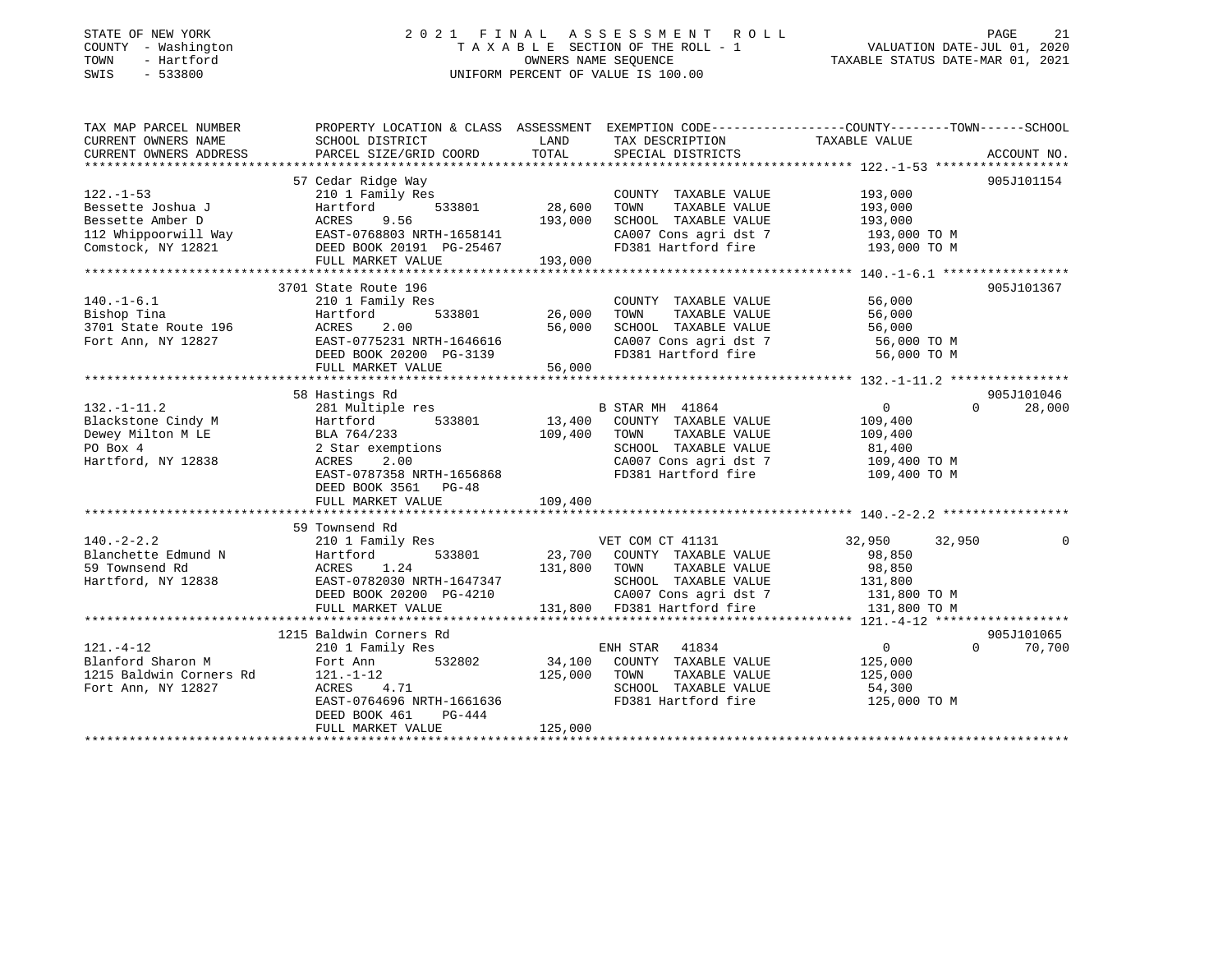| STATE OF NEW YORK |              |
|-------------------|--------------|
| COUNTY            | - Washington |
| TOWN              | - Hartford   |
| <b>CMTC</b>       | 533800       |

## STATE OF NEW YORK 2 0 2 1 F I N A L A S S E S S M E N T R O L L PAGE 22T A X A B L E SECTION OF THE ROLL - 1<br>OWNERS NAME SEQUENCE SWIS - 533800 UNIFORM PERCENT OF VALUE IS 100.00

TAXABLE STATUS DATE-MAR 01, 2021

| TAX MAP PARCEL NUMBER<br>CURRENT OWNERS NAME | SCHOOL DISTRICT           | LAND    | TAX DESCRIPTION                | PROPERTY LOCATION & CLASS ASSESSMENT EXEMPTION CODE----------------COUNTY-------TOWN------SCHOOL<br>TAXABLE VALUE |                    |
|----------------------------------------------|---------------------------|---------|--------------------------------|-------------------------------------------------------------------------------------------------------------------|--------------------|
| CURRENT OWNERS ADDRESS                       | PARCEL SIZE/GRID COORD    | TOTAL   | SPECIAL DISTRICTS              |                                                                                                                   | ACCOUNT NO.        |
|                                              |                           |         |                                |                                                                                                                   |                    |
|                                              | 61 Winch Way              |         |                                |                                                                                                                   | 905J100259         |
| $149. - 1 - 26.17$                           | 240 Rural res             |         | BAS STAR 41854                 | $0 \qquad \qquad$                                                                                                 | $\Omega$<br>30,000 |
| Bleau Shirley A                              | Hartford<br>533801        |         | 27,000 COUNTY TAXABLE VALUE    | 77,100                                                                                                            |                    |
| 61 Winch Way                                 | ACRES 10.14 BANK<br>997   | 77,100  | TOWN<br>TAXABLE VALUE          | 77,100                                                                                                            |                    |
| Arqyle, NY 12809                             | EAST-0780424 NRTH-1636975 |         | SCHOOL TAXABLE VALUE           | 47,100                                                                                                            |                    |
|                                              | DEED BOOK 892<br>PG-162   |         | FD381 Hartford fire            | 77,100 TO M                                                                                                       |                    |
|                                              | FULL MARKET VALUE         | 77,100  |                                |                                                                                                                   |                    |
|                                              |                           |         |                                |                                                                                                                   |                    |
|                                              | 2064 County Route 43      |         |                                |                                                                                                                   |                    |
| $148. - 1 - 25.2$                            | 270 Mfg housing           |         | ENH STAR 41834                 | $\overline{0}$<br>$\Omega$                                                                                        | 62,800             |
| Bogardus Harry F                             | Hartford<br>533801        | 28,600  | COUNTY TAXABLE VALUE           | 62,800                                                                                                            |                    |
| Bogardus Peggy A                             | LOT 3                     | 62,800  | TOWN<br>TAXABLE VALUE          | 62,800                                                                                                            |                    |
| 2064 County Route 43                         | ACRES<br>6.00             |         | SCHOOL TAXABLE VALUE           | $\overline{0}$                                                                                                    |                    |
| Fort Edward, NY 12828                        | EAST-0765727 NRTH-1635313 |         | CA006 Cons agri dst 6          | 62,800 TO M                                                                                                       |                    |
|                                              | DEED BOOK 726<br>PG-347   |         | FD381 Hartford fire            | 62,800 TO M                                                                                                       |                    |
|                                              | FULL MARKET VALUE         | 62,800  |                                |                                                                                                                   |                    |
|                                              |                           |         |                                |                                                                                                                   |                    |
|                                              | 326 Warren Rd             |         |                                |                                                                                                                   | 905J100634         |
| $123. - 1 - 18$                              | 210 1 Family Res          |         | COUNTY TAXABLE VALUE           | 110,300                                                                                                           |                    |
| Boisvenue Joan R                             | Hartford<br>533801        | 37,400  | TAXABLE VALUE<br>TOWN          | 110,300                                                                                                           |                    |
| Boisvenue Albert L                           | ACRES<br>5.80             | 110,300 | SCHOOL TAXABLE VALUE           | 110,300                                                                                                           |                    |
| 140 Glenwood Dr SW                           | EAST-0785708 NRTH-1662411 |         | CA007 Cons agri dst 7          | 110,300 TO M                                                                                                      |                    |
| Concord, NC 28025                            | DEED BOOK 1774    PG-270  |         | FD381 Hartford fire            | 110,300 TO M                                                                                                      |                    |
|                                              | FULL MARKET VALUE         | 110,300 |                                |                                                                                                                   |                    |
|                                              |                           |         |                                |                                                                                                                   |                    |
|                                              | 3092 Coach Rd             |         |                                |                                                                                                                   | 905J101435         |
| $149. - 1 - 26.18$                           | 210 1 Family Res          |         | COUNTY TAXABLE VALUE           | 103,500                                                                                                           |                    |
| Bolduc Schuyler                              | Hartford<br>533801        | 23,900  | TAXABLE VALUE<br>TOWN          | 103,500                                                                                                           |                    |
| 3092 Coach Rd                                | 1.57<br>ACRES             | 103,500 | SCHOOL TAXABLE VALUE           | 103,500                                                                                                           |                    |
| Argyle, NY 12809                             | EAST-0779303 NRTH-1636308 |         | FD381 Hartford fire            | 103,500 TO M                                                                                                      |                    |
|                                              | DEED BOOK 3842 PG-250     |         |                                |                                                                                                                   |                    |
|                                              | FULL MARKET VALUE         | 103,500 |                                |                                                                                                                   |                    |
|                                              |                           |         |                                |                                                                                                                   |                    |
|                                              | 7849 State Route 40       |         |                                |                                                                                                                   | 905J100266         |
| $141. - 1 - 10$                              | 270 Mfg housing           |         | VET WAR CT 41121               | 5,775                                                                                                             | 5,775 0            |
| Bonner Violet E                              | Hartford                  |         | 533801 16,600 AGED-CO/TN 41801 | 16,363<br>16,363                                                                                                  | $\overline{0}$     |
| 7849 State Route 40                          | FRNT 165.00 DPTH 125.00   |         | 38,500 ENH STAR 41834          | $\Omega$<br>$\overline{0}$                                                                                        | 38,500             |
| Hartford, NY 12838                           | EAST-0783463 NRTH-1647288 |         | COUNTY TAXABLE VALUE           | 16,362                                                                                                            |                    |
|                                              | DEED BOOK 606<br>PG-213   |         | TOWN<br>TAXABLE VALUE          | 16,362                                                                                                            |                    |
|                                              | FULL MARKET VALUE         | 38,500  | SCHOOL TAXABLE VALUE           | $\overline{0}$                                                                                                    |                    |
|                                              |                           |         | CA007 Cons agri dst 7          | 38,500 TO M                                                                                                       |                    |
|                                              |                           |         | FD381 Hartford fire            | 38,500 TO M                                                                                                       |                    |
|                                              |                           |         |                                |                                                                                                                   |                    |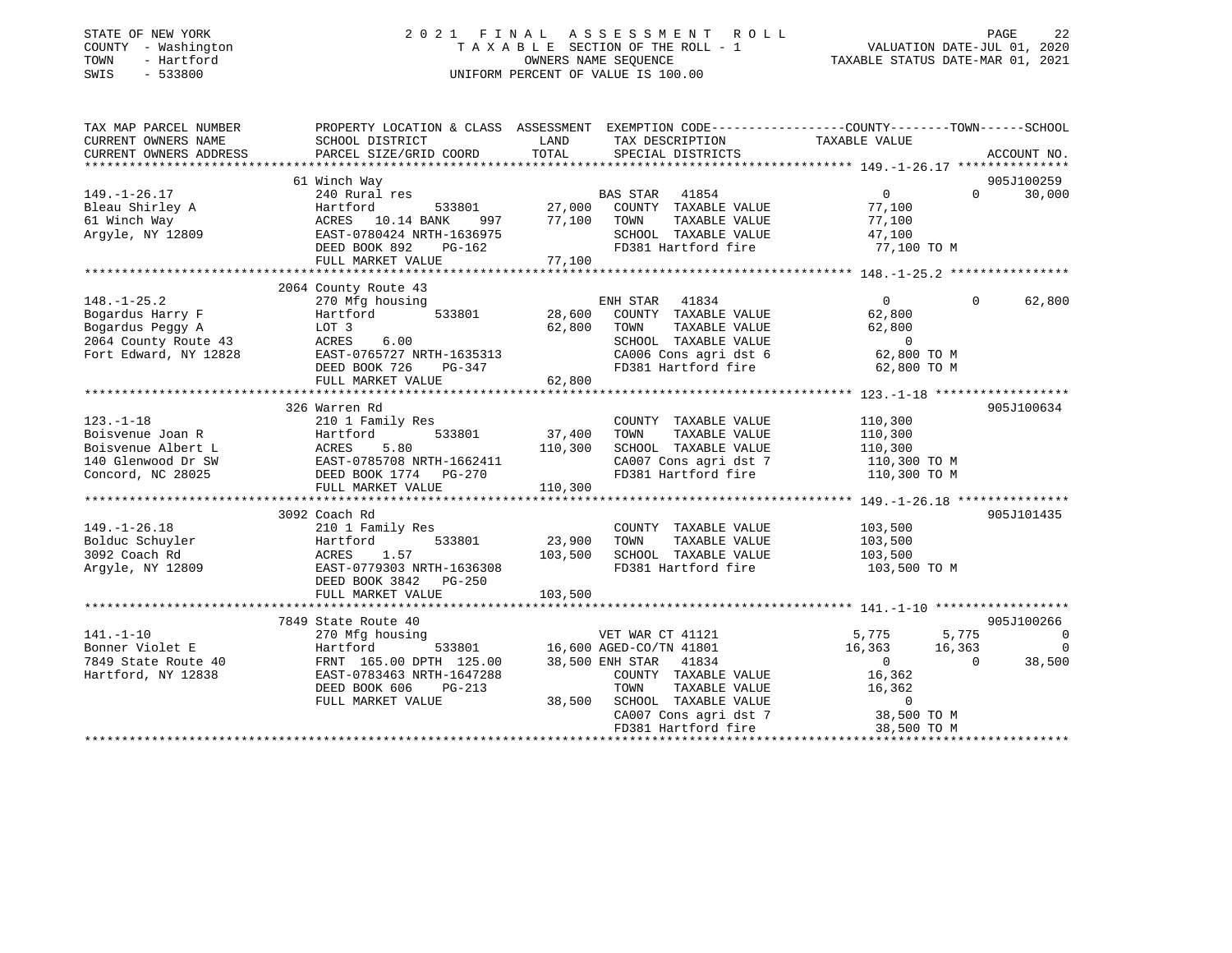### STATE OF NEW YORK 2 0 2 1 F I N A L A S S E S S M E N T R O L L PAGE 23 COUNTY - Washington T A X A B L E SECTION OF THE ROLL - 1 VALUATION DATE-JUL 01, 2020 TOWN - Hartford OWNERS NAME SEQUENCE TAXABLE STATUS DATE-MAR 01, 2021 SWIS - 533800 UNIFORM PERCENT OF VALUE IS 100.00

| TAXABLE VALUE<br>TOTAL<br>CURRENT OWNERS ADDRESS<br>PARCEL SIZE/GRID COORD<br>SPECIAL DISTRICTS<br>ACCOUNT NO.<br>275 Blood St<br>90 PCT OF VALUE USED FOR EXEMPTION PURPOSES<br>905J100070<br>240 Rural res<br>AGED-CO/TN 41801<br>6,066<br>6,066<br>$\Omega$<br>39,300 ENH STAR<br>$\overline{0}$<br>67,400<br>Borden Phyllis<br>Hartford<br>533801<br>41834<br>$\bigcap$<br>ACRES 16.60<br>67,400 COUNTY TAXABLE VALUE<br>61,334<br>Granville, NY 12832<br>EAST-0793307 NRTH-1646778<br>TOWN<br>TAXABLE VALUE<br>61,334<br>SCHOOL TAXABLE VALUE<br>67,400 FD381 Hartford fire<br>DEED BOOK 913<br>$\overline{0}$<br>PG-51<br>FULL MARKET VALUE<br>67,400 TO M<br>7787&7789 State Route 40<br>905J100280<br>$140. - 2 - 12$<br>136,100<br>280 Res Multiple<br>COUNTY TAXABLE VALUE<br>23,000<br>136,100<br>TAXABLE VALUE<br>Boucher Brian D<br>Hartford<br>533801<br>TOWN<br>136,100<br>136,100<br>SCHOOL TAXABLE VALUE<br>7785 State Route 40<br>1 Bldg comml w/apt<br>FD381 Hartford fire<br>Hartford, NY 12838<br>2nd bldg 2 family<br>136,100 TO M<br>FRNT 132.00 DPTH 165.00<br>EAST-0782632 NRTH-1646114<br>DEED BOOK 561<br>PG-135<br>136,100<br>FULL MARKET VALUE<br>905J100248<br>7785 State Route 40<br>BAS STAR 41854<br>12,000 COUNTY TAXABLE VALUE<br>$140. -2 - 13$<br>0<br>$\Omega$<br>30,000<br>210 1 Family Res<br>Boucher Brian D<br>533801<br>Hartford<br>103,700<br>103,700 TOWN<br>7785 State Route 40<br>61.00 DPTH 191.00<br>TAXABLE VALUE<br>FRNT<br>103,700<br>Hartford, NY 12838<br>EAST-0782587 NRTH-1646027<br>SCHOOL TAXABLE VALUE<br>FD381 Hartford fire<br>73,700<br>103,700 TO M<br>DEED BOOK 529 PG-15<br>FULL MARKET VALUE<br>103,700<br>905J100681<br>7804 State Route 40<br>$141. - 1 - 13$<br>210 1 Family Res<br>BAS STAR 41854<br>$\overline{0}$<br>$\Omega$<br>30,000<br>533801 21,800 COUNTY TAXABLE VALUE<br>Boucher Delores C<br>Boucher Delores C<br>Hartford<br>226,600<br>226,600<br>TOWN<br>TAXABLE VALUE<br>FRNT 192.00 DPTH 198.00<br>226,600<br>Hartford, NY 12838<br>EAST-0782986 NRTH-1646219<br>SCHOOL TAXABLE VALUE 196,600<br>FD381 Hartford fire<br>DEED BOOK 3264 PG-29<br>226,600 TO M<br>FULL MARKET VALUE<br>226,600<br>905J100408<br>208 Hartford Main St<br>$132. - 1 - 20$<br>ENH STAR 41834<br>$\overline{0}$<br>$\Omega$<br>270 Mfg housing<br>70,700<br>Boucher Douglas<br>533801<br>14,000 COUNTY TAXABLE VALUE<br>Hartford<br>81,000<br>Boucher Zoeann<br>685/176<br>81,000<br>TAXABLE VALUE<br>TOWN<br>81,000<br>208 Hartford Main St<br>SCHOOL TAXABLE VALUE<br>FRNT 126.00 DPTH 126.00<br>10,300<br>81,000 TO M<br>CA007 Cons agri dst 7<br>Granville, NY 12832<br>BANK<br>997<br>FD381 Hartford fire<br>EAST-0788676 NRTH-1655743<br>81,000 TO M<br>DEED BOOK 3226 PG-343<br>81,000<br>FULL MARKET VALUE | TAX MAP PARCEL NUMBER<br>CURRENT OWNERS NAME | SCHOOL DISTRICT | LAND<br>TAX DESCRIPTION | PROPERTY LOCATION & CLASS ASSESSMENT EXEMPTION CODE----------------COUNTY-------TOWN------SCHOOL |
|------------------------------------------------------------------------------------------------------------------------------------------------------------------------------------------------------------------------------------------------------------------------------------------------------------------------------------------------------------------------------------------------------------------------------------------------------------------------------------------------------------------------------------------------------------------------------------------------------------------------------------------------------------------------------------------------------------------------------------------------------------------------------------------------------------------------------------------------------------------------------------------------------------------------------------------------------------------------------------------------------------------------------------------------------------------------------------------------------------------------------------------------------------------------------------------------------------------------------------------------------------------------------------------------------------------------------------------------------------------------------------------------------------------------------------------------------------------------------------------------------------------------------------------------------------------------------------------------------------------------------------------------------------------------------------------------------------------------------------------------------------------------------------------------------------------------------------------------------------------------------------------------------------------------------------------------------------------------------------------------------------------------------------------------------------------------------------------------------------------------------------------------------------------------------------------------------------------------------------------------------------------------------------------------------------------------------------------------------------------------------------------------------------------------------------------------------------------------------------------------------------------------------------------------------------------------------------------------------------------------------------------------------------------------------------------------------------------------------------------------------------------------------------|----------------------------------------------|-----------------|-------------------------|--------------------------------------------------------------------------------------------------|
|                                                                                                                                                                                                                                                                                                                                                                                                                                                                                                                                                                                                                                                                                                                                                                                                                                                                                                                                                                                                                                                                                                                                                                                                                                                                                                                                                                                                                                                                                                                                                                                                                                                                                                                                                                                                                                                                                                                                                                                                                                                                                                                                                                                                                                                                                                                                                                                                                                                                                                                                                                                                                                                                                                                                                                                    |                                              |                 |                         |                                                                                                  |
|                                                                                                                                                                                                                                                                                                                                                                                                                                                                                                                                                                                                                                                                                                                                                                                                                                                                                                                                                                                                                                                                                                                                                                                                                                                                                                                                                                                                                                                                                                                                                                                                                                                                                                                                                                                                                                                                                                                                                                                                                                                                                                                                                                                                                                                                                                                                                                                                                                                                                                                                                                                                                                                                                                                                                                                    |                                              |                 |                         |                                                                                                  |
|                                                                                                                                                                                                                                                                                                                                                                                                                                                                                                                                                                                                                                                                                                                                                                                                                                                                                                                                                                                                                                                                                                                                                                                                                                                                                                                                                                                                                                                                                                                                                                                                                                                                                                                                                                                                                                                                                                                                                                                                                                                                                                                                                                                                                                                                                                                                                                                                                                                                                                                                                                                                                                                                                                                                                                                    |                                              |                 |                         |                                                                                                  |
|                                                                                                                                                                                                                                                                                                                                                                                                                                                                                                                                                                                                                                                                                                                                                                                                                                                                                                                                                                                                                                                                                                                                                                                                                                                                                                                                                                                                                                                                                                                                                                                                                                                                                                                                                                                                                                                                                                                                                                                                                                                                                                                                                                                                                                                                                                                                                                                                                                                                                                                                                                                                                                                                                                                                                                                    | $142. - 1 - 13$                              |                 |                         |                                                                                                  |
|                                                                                                                                                                                                                                                                                                                                                                                                                                                                                                                                                                                                                                                                                                                                                                                                                                                                                                                                                                                                                                                                                                                                                                                                                                                                                                                                                                                                                                                                                                                                                                                                                                                                                                                                                                                                                                                                                                                                                                                                                                                                                                                                                                                                                                                                                                                                                                                                                                                                                                                                                                                                                                                                                                                                                                                    |                                              |                 |                         |                                                                                                  |
|                                                                                                                                                                                                                                                                                                                                                                                                                                                                                                                                                                                                                                                                                                                                                                                                                                                                                                                                                                                                                                                                                                                                                                                                                                                                                                                                                                                                                                                                                                                                                                                                                                                                                                                                                                                                                                                                                                                                                                                                                                                                                                                                                                                                                                                                                                                                                                                                                                                                                                                                                                                                                                                                                                                                                                                    | 275 Blood St                                 |                 |                         |                                                                                                  |
|                                                                                                                                                                                                                                                                                                                                                                                                                                                                                                                                                                                                                                                                                                                                                                                                                                                                                                                                                                                                                                                                                                                                                                                                                                                                                                                                                                                                                                                                                                                                                                                                                                                                                                                                                                                                                                                                                                                                                                                                                                                                                                                                                                                                                                                                                                                                                                                                                                                                                                                                                                                                                                                                                                                                                                                    |                                              |                 |                         |                                                                                                  |
|                                                                                                                                                                                                                                                                                                                                                                                                                                                                                                                                                                                                                                                                                                                                                                                                                                                                                                                                                                                                                                                                                                                                                                                                                                                                                                                                                                                                                                                                                                                                                                                                                                                                                                                                                                                                                                                                                                                                                                                                                                                                                                                                                                                                                                                                                                                                                                                                                                                                                                                                                                                                                                                                                                                                                                                    |                                              |                 |                         |                                                                                                  |
|                                                                                                                                                                                                                                                                                                                                                                                                                                                                                                                                                                                                                                                                                                                                                                                                                                                                                                                                                                                                                                                                                                                                                                                                                                                                                                                                                                                                                                                                                                                                                                                                                                                                                                                                                                                                                                                                                                                                                                                                                                                                                                                                                                                                                                                                                                                                                                                                                                                                                                                                                                                                                                                                                                                                                                                    |                                              |                 |                         |                                                                                                  |
|                                                                                                                                                                                                                                                                                                                                                                                                                                                                                                                                                                                                                                                                                                                                                                                                                                                                                                                                                                                                                                                                                                                                                                                                                                                                                                                                                                                                                                                                                                                                                                                                                                                                                                                                                                                                                                                                                                                                                                                                                                                                                                                                                                                                                                                                                                                                                                                                                                                                                                                                                                                                                                                                                                                                                                                    |                                              |                 |                         |                                                                                                  |
|                                                                                                                                                                                                                                                                                                                                                                                                                                                                                                                                                                                                                                                                                                                                                                                                                                                                                                                                                                                                                                                                                                                                                                                                                                                                                                                                                                                                                                                                                                                                                                                                                                                                                                                                                                                                                                                                                                                                                                                                                                                                                                                                                                                                                                                                                                                                                                                                                                                                                                                                                                                                                                                                                                                                                                                    |                                              |                 |                         |                                                                                                  |
|                                                                                                                                                                                                                                                                                                                                                                                                                                                                                                                                                                                                                                                                                                                                                                                                                                                                                                                                                                                                                                                                                                                                                                                                                                                                                                                                                                                                                                                                                                                                                                                                                                                                                                                                                                                                                                                                                                                                                                                                                                                                                                                                                                                                                                                                                                                                                                                                                                                                                                                                                                                                                                                                                                                                                                                    |                                              |                 |                         |                                                                                                  |
|                                                                                                                                                                                                                                                                                                                                                                                                                                                                                                                                                                                                                                                                                                                                                                                                                                                                                                                                                                                                                                                                                                                                                                                                                                                                                                                                                                                                                                                                                                                                                                                                                                                                                                                                                                                                                                                                                                                                                                                                                                                                                                                                                                                                                                                                                                                                                                                                                                                                                                                                                                                                                                                                                                                                                                                    |                                              |                 |                         |                                                                                                  |
|                                                                                                                                                                                                                                                                                                                                                                                                                                                                                                                                                                                                                                                                                                                                                                                                                                                                                                                                                                                                                                                                                                                                                                                                                                                                                                                                                                                                                                                                                                                                                                                                                                                                                                                                                                                                                                                                                                                                                                                                                                                                                                                                                                                                                                                                                                                                                                                                                                                                                                                                                                                                                                                                                                                                                                                    |                                              |                 |                         |                                                                                                  |
|                                                                                                                                                                                                                                                                                                                                                                                                                                                                                                                                                                                                                                                                                                                                                                                                                                                                                                                                                                                                                                                                                                                                                                                                                                                                                                                                                                                                                                                                                                                                                                                                                                                                                                                                                                                                                                                                                                                                                                                                                                                                                                                                                                                                                                                                                                                                                                                                                                                                                                                                                                                                                                                                                                                                                                                    |                                              |                 |                         |                                                                                                  |
|                                                                                                                                                                                                                                                                                                                                                                                                                                                                                                                                                                                                                                                                                                                                                                                                                                                                                                                                                                                                                                                                                                                                                                                                                                                                                                                                                                                                                                                                                                                                                                                                                                                                                                                                                                                                                                                                                                                                                                                                                                                                                                                                                                                                                                                                                                                                                                                                                                                                                                                                                                                                                                                                                                                                                                                    |                                              |                 |                         |                                                                                                  |
|                                                                                                                                                                                                                                                                                                                                                                                                                                                                                                                                                                                                                                                                                                                                                                                                                                                                                                                                                                                                                                                                                                                                                                                                                                                                                                                                                                                                                                                                                                                                                                                                                                                                                                                                                                                                                                                                                                                                                                                                                                                                                                                                                                                                                                                                                                                                                                                                                                                                                                                                                                                                                                                                                                                                                                                    |                                              |                 |                         |                                                                                                  |
|                                                                                                                                                                                                                                                                                                                                                                                                                                                                                                                                                                                                                                                                                                                                                                                                                                                                                                                                                                                                                                                                                                                                                                                                                                                                                                                                                                                                                                                                                                                                                                                                                                                                                                                                                                                                                                                                                                                                                                                                                                                                                                                                                                                                                                                                                                                                                                                                                                                                                                                                                                                                                                                                                                                                                                                    |                                              |                 |                         |                                                                                                  |
|                                                                                                                                                                                                                                                                                                                                                                                                                                                                                                                                                                                                                                                                                                                                                                                                                                                                                                                                                                                                                                                                                                                                                                                                                                                                                                                                                                                                                                                                                                                                                                                                                                                                                                                                                                                                                                                                                                                                                                                                                                                                                                                                                                                                                                                                                                                                                                                                                                                                                                                                                                                                                                                                                                                                                                                    |                                              |                 |                         |                                                                                                  |
|                                                                                                                                                                                                                                                                                                                                                                                                                                                                                                                                                                                                                                                                                                                                                                                                                                                                                                                                                                                                                                                                                                                                                                                                                                                                                                                                                                                                                                                                                                                                                                                                                                                                                                                                                                                                                                                                                                                                                                                                                                                                                                                                                                                                                                                                                                                                                                                                                                                                                                                                                                                                                                                                                                                                                                                    |                                              |                 |                         |                                                                                                  |
|                                                                                                                                                                                                                                                                                                                                                                                                                                                                                                                                                                                                                                                                                                                                                                                                                                                                                                                                                                                                                                                                                                                                                                                                                                                                                                                                                                                                                                                                                                                                                                                                                                                                                                                                                                                                                                                                                                                                                                                                                                                                                                                                                                                                                                                                                                                                                                                                                                                                                                                                                                                                                                                                                                                                                                                    |                                              |                 |                         |                                                                                                  |
|                                                                                                                                                                                                                                                                                                                                                                                                                                                                                                                                                                                                                                                                                                                                                                                                                                                                                                                                                                                                                                                                                                                                                                                                                                                                                                                                                                                                                                                                                                                                                                                                                                                                                                                                                                                                                                                                                                                                                                                                                                                                                                                                                                                                                                                                                                                                                                                                                                                                                                                                                                                                                                                                                                                                                                                    |                                              |                 |                         |                                                                                                  |
|                                                                                                                                                                                                                                                                                                                                                                                                                                                                                                                                                                                                                                                                                                                                                                                                                                                                                                                                                                                                                                                                                                                                                                                                                                                                                                                                                                                                                                                                                                                                                                                                                                                                                                                                                                                                                                                                                                                                                                                                                                                                                                                                                                                                                                                                                                                                                                                                                                                                                                                                                                                                                                                                                                                                                                                    |                                              |                 |                         |                                                                                                  |
|                                                                                                                                                                                                                                                                                                                                                                                                                                                                                                                                                                                                                                                                                                                                                                                                                                                                                                                                                                                                                                                                                                                                                                                                                                                                                                                                                                                                                                                                                                                                                                                                                                                                                                                                                                                                                                                                                                                                                                                                                                                                                                                                                                                                                                                                                                                                                                                                                                                                                                                                                                                                                                                                                                                                                                                    |                                              |                 |                         |                                                                                                  |
|                                                                                                                                                                                                                                                                                                                                                                                                                                                                                                                                                                                                                                                                                                                                                                                                                                                                                                                                                                                                                                                                                                                                                                                                                                                                                                                                                                                                                                                                                                                                                                                                                                                                                                                                                                                                                                                                                                                                                                                                                                                                                                                                                                                                                                                                                                                                                                                                                                                                                                                                                                                                                                                                                                                                                                                    |                                              |                 |                         |                                                                                                  |
|                                                                                                                                                                                                                                                                                                                                                                                                                                                                                                                                                                                                                                                                                                                                                                                                                                                                                                                                                                                                                                                                                                                                                                                                                                                                                                                                                                                                                                                                                                                                                                                                                                                                                                                                                                                                                                                                                                                                                                                                                                                                                                                                                                                                                                                                                                                                                                                                                                                                                                                                                                                                                                                                                                                                                                                    |                                              |                 |                         |                                                                                                  |
|                                                                                                                                                                                                                                                                                                                                                                                                                                                                                                                                                                                                                                                                                                                                                                                                                                                                                                                                                                                                                                                                                                                                                                                                                                                                                                                                                                                                                                                                                                                                                                                                                                                                                                                                                                                                                                                                                                                                                                                                                                                                                                                                                                                                                                                                                                                                                                                                                                                                                                                                                                                                                                                                                                                                                                                    |                                              |                 |                         |                                                                                                  |
|                                                                                                                                                                                                                                                                                                                                                                                                                                                                                                                                                                                                                                                                                                                                                                                                                                                                                                                                                                                                                                                                                                                                                                                                                                                                                                                                                                                                                                                                                                                                                                                                                                                                                                                                                                                                                                                                                                                                                                                                                                                                                                                                                                                                                                                                                                                                                                                                                                                                                                                                                                                                                                                                                                                                                                                    |                                              |                 |                         |                                                                                                  |
|                                                                                                                                                                                                                                                                                                                                                                                                                                                                                                                                                                                                                                                                                                                                                                                                                                                                                                                                                                                                                                                                                                                                                                                                                                                                                                                                                                                                                                                                                                                                                                                                                                                                                                                                                                                                                                                                                                                                                                                                                                                                                                                                                                                                                                                                                                                                                                                                                                                                                                                                                                                                                                                                                                                                                                                    |                                              |                 |                         |                                                                                                  |
|                                                                                                                                                                                                                                                                                                                                                                                                                                                                                                                                                                                                                                                                                                                                                                                                                                                                                                                                                                                                                                                                                                                                                                                                                                                                                                                                                                                                                                                                                                                                                                                                                                                                                                                                                                                                                                                                                                                                                                                                                                                                                                                                                                                                                                                                                                                                                                                                                                                                                                                                                                                                                                                                                                                                                                                    |                                              |                 |                         |                                                                                                  |
|                                                                                                                                                                                                                                                                                                                                                                                                                                                                                                                                                                                                                                                                                                                                                                                                                                                                                                                                                                                                                                                                                                                                                                                                                                                                                                                                                                                                                                                                                                                                                                                                                                                                                                                                                                                                                                                                                                                                                                                                                                                                                                                                                                                                                                                                                                                                                                                                                                                                                                                                                                                                                                                                                                                                                                                    |                                              |                 |                         |                                                                                                  |
|                                                                                                                                                                                                                                                                                                                                                                                                                                                                                                                                                                                                                                                                                                                                                                                                                                                                                                                                                                                                                                                                                                                                                                                                                                                                                                                                                                                                                                                                                                                                                                                                                                                                                                                                                                                                                                                                                                                                                                                                                                                                                                                                                                                                                                                                                                                                                                                                                                                                                                                                                                                                                                                                                                                                                                                    |                                              |                 |                         |                                                                                                  |
|                                                                                                                                                                                                                                                                                                                                                                                                                                                                                                                                                                                                                                                                                                                                                                                                                                                                                                                                                                                                                                                                                                                                                                                                                                                                                                                                                                                                                                                                                                                                                                                                                                                                                                                                                                                                                                                                                                                                                                                                                                                                                                                                                                                                                                                                                                                                                                                                                                                                                                                                                                                                                                                                                                                                                                                    |                                              |                 |                         |                                                                                                  |
|                                                                                                                                                                                                                                                                                                                                                                                                                                                                                                                                                                                                                                                                                                                                                                                                                                                                                                                                                                                                                                                                                                                                                                                                                                                                                                                                                                                                                                                                                                                                                                                                                                                                                                                                                                                                                                                                                                                                                                                                                                                                                                                                                                                                                                                                                                                                                                                                                                                                                                                                                                                                                                                                                                                                                                                    |                                              |                 |                         |                                                                                                  |
|                                                                                                                                                                                                                                                                                                                                                                                                                                                                                                                                                                                                                                                                                                                                                                                                                                                                                                                                                                                                                                                                                                                                                                                                                                                                                                                                                                                                                                                                                                                                                                                                                                                                                                                                                                                                                                                                                                                                                                                                                                                                                                                                                                                                                                                                                                                                                                                                                                                                                                                                                                                                                                                                                                                                                                                    |                                              |                 |                         |                                                                                                  |
|                                                                                                                                                                                                                                                                                                                                                                                                                                                                                                                                                                                                                                                                                                                                                                                                                                                                                                                                                                                                                                                                                                                                                                                                                                                                                                                                                                                                                                                                                                                                                                                                                                                                                                                                                                                                                                                                                                                                                                                                                                                                                                                                                                                                                                                                                                                                                                                                                                                                                                                                                                                                                                                                                                                                                                                    |                                              |                 |                         |                                                                                                  |
|                                                                                                                                                                                                                                                                                                                                                                                                                                                                                                                                                                                                                                                                                                                                                                                                                                                                                                                                                                                                                                                                                                                                                                                                                                                                                                                                                                                                                                                                                                                                                                                                                                                                                                                                                                                                                                                                                                                                                                                                                                                                                                                                                                                                                                                                                                                                                                                                                                                                                                                                                                                                                                                                                                                                                                                    |                                              |                 |                         |                                                                                                  |
|                                                                                                                                                                                                                                                                                                                                                                                                                                                                                                                                                                                                                                                                                                                                                                                                                                                                                                                                                                                                                                                                                                                                                                                                                                                                                                                                                                                                                                                                                                                                                                                                                                                                                                                                                                                                                                                                                                                                                                                                                                                                                                                                                                                                                                                                                                                                                                                                                                                                                                                                                                                                                                                                                                                                                                                    |                                              |                 |                         |                                                                                                  |
|                                                                                                                                                                                                                                                                                                                                                                                                                                                                                                                                                                                                                                                                                                                                                                                                                                                                                                                                                                                                                                                                                                                                                                                                                                                                                                                                                                                                                                                                                                                                                                                                                                                                                                                                                                                                                                                                                                                                                                                                                                                                                                                                                                                                                                                                                                                                                                                                                                                                                                                                                                                                                                                                                                                                                                                    |                                              |                 |                         |                                                                                                  |
|                                                                                                                                                                                                                                                                                                                                                                                                                                                                                                                                                                                                                                                                                                                                                                                                                                                                                                                                                                                                                                                                                                                                                                                                                                                                                                                                                                                                                                                                                                                                                                                                                                                                                                                                                                                                                                                                                                                                                                                                                                                                                                                                                                                                                                                                                                                                                                                                                                                                                                                                                                                                                                                                                                                                                                                    |                                              |                 |                         |                                                                                                  |
|                                                                                                                                                                                                                                                                                                                                                                                                                                                                                                                                                                                                                                                                                                                                                                                                                                                                                                                                                                                                                                                                                                                                                                                                                                                                                                                                                                                                                                                                                                                                                                                                                                                                                                                                                                                                                                                                                                                                                                                                                                                                                                                                                                                                                                                                                                                                                                                                                                                                                                                                                                                                                                                                                                                                                                                    |                                              |                 |                         |                                                                                                  |
|                                                                                                                                                                                                                                                                                                                                                                                                                                                                                                                                                                                                                                                                                                                                                                                                                                                                                                                                                                                                                                                                                                                                                                                                                                                                                                                                                                                                                                                                                                                                                                                                                                                                                                                                                                                                                                                                                                                                                                                                                                                                                                                                                                                                                                                                                                                                                                                                                                                                                                                                                                                                                                                                                                                                                                                    |                                              |                 |                         |                                                                                                  |
|                                                                                                                                                                                                                                                                                                                                                                                                                                                                                                                                                                                                                                                                                                                                                                                                                                                                                                                                                                                                                                                                                                                                                                                                                                                                                                                                                                                                                                                                                                                                                                                                                                                                                                                                                                                                                                                                                                                                                                                                                                                                                                                                                                                                                                                                                                                                                                                                                                                                                                                                                                                                                                                                                                                                                                                    |                                              |                 |                         |                                                                                                  |
|                                                                                                                                                                                                                                                                                                                                                                                                                                                                                                                                                                                                                                                                                                                                                                                                                                                                                                                                                                                                                                                                                                                                                                                                                                                                                                                                                                                                                                                                                                                                                                                                                                                                                                                                                                                                                                                                                                                                                                                                                                                                                                                                                                                                                                                                                                                                                                                                                                                                                                                                                                                                                                                                                                                                                                                    |                                              |                 |                         |                                                                                                  |
|                                                                                                                                                                                                                                                                                                                                                                                                                                                                                                                                                                                                                                                                                                                                                                                                                                                                                                                                                                                                                                                                                                                                                                                                                                                                                                                                                                                                                                                                                                                                                                                                                                                                                                                                                                                                                                                                                                                                                                                                                                                                                                                                                                                                                                                                                                                                                                                                                                                                                                                                                                                                                                                                                                                                                                                    |                                              |                 |                         |                                                                                                  |
|                                                                                                                                                                                                                                                                                                                                                                                                                                                                                                                                                                                                                                                                                                                                                                                                                                                                                                                                                                                                                                                                                                                                                                                                                                                                                                                                                                                                                                                                                                                                                                                                                                                                                                                                                                                                                                                                                                                                                                                                                                                                                                                                                                                                                                                                                                                                                                                                                                                                                                                                                                                                                                                                                                                                                                                    |                                              |                 |                         |                                                                                                  |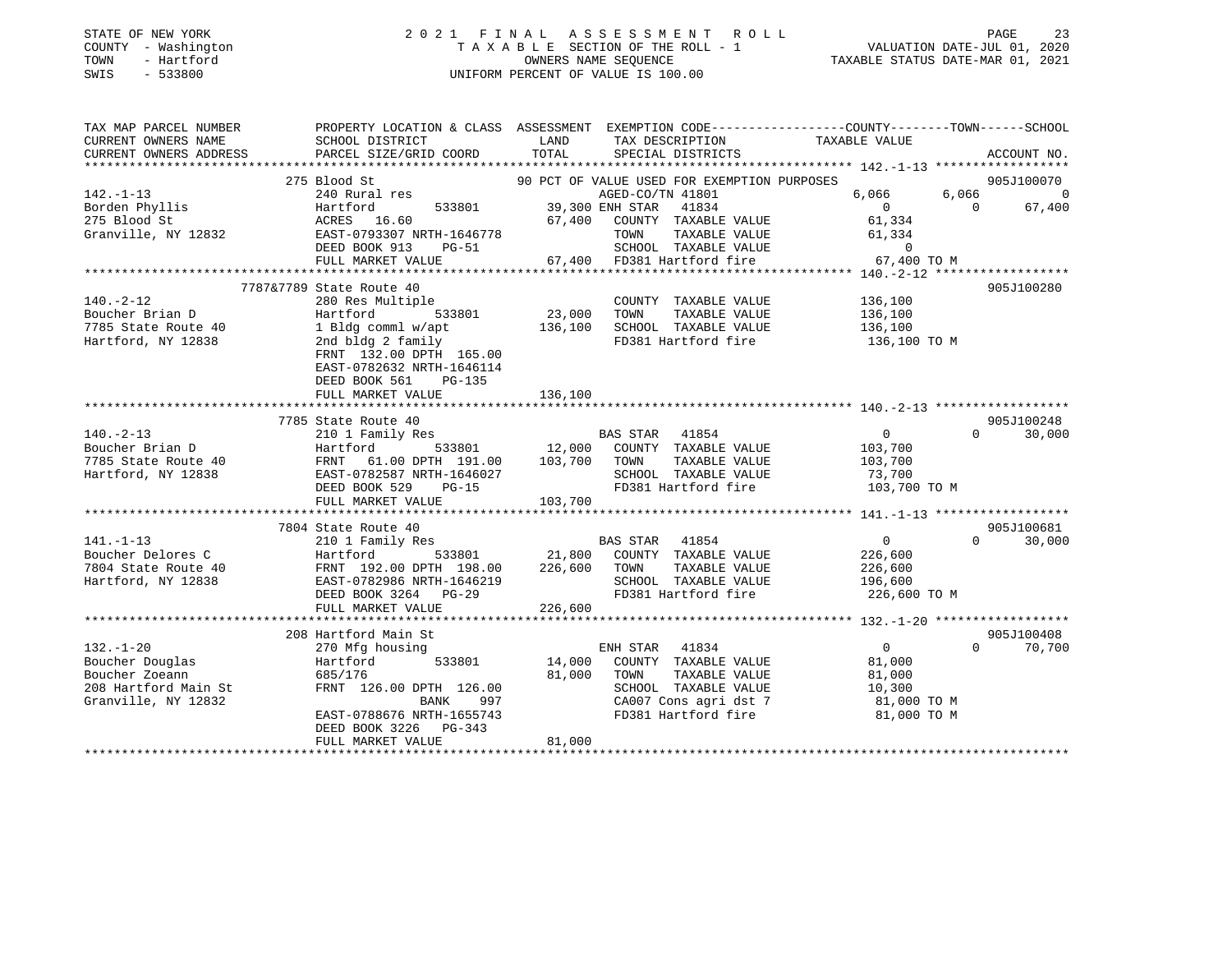### STATE OF NEW YORK 2 0 2 1 F I N A L A S S E S S M E N T R O L L PAGE 24 COUNTY - Washington T A X A B L E SECTION OF THE ROLL - 1 VALUATION DATE-JUL 01, 2020 TOWN - Hartford OWNERS NAME SEQUENCE TAXABLE STATUS DATE-MAR 01, 2021 SWIS - 533800 UNIFORM PERCENT OF VALUE IS 100.00

| TAXABLE VALUE<br>LAND<br>TAX DESCRIPTION<br>CURRENT OWNERS NAME<br>SCHOOL DISTRICT<br>TOTAL<br>CURRENT OWNERS ADDRESS<br>PARCEL SIZE/GRID COORD<br>SPECIAL DISTRICTS<br>ACCOUNT NO.<br>27 East St<br>905J100074<br>210 1 Family Res<br>BAS STAR 41854<br>$\overline{0}$<br>$0 \t 30,000$<br>$132.15 - 2 - 6$<br>Hartford 533801 27,200 COUNTY TAXABLE VALUE<br>ACRES 2.40 BANK 999 136,300 COUNTY TAXABLE VALUE<br>EAST-0787070 NRTH-1652470 SCHOOL TAXABLE VALUE<br>DEED BOOK 931 PG-80 CA007 Cons agri dst 7<br>132.15-2<br>Boucher Janet E<br>136,300<br>136,300<br>Hartford, NY 12838<br>SCHOOL TAXABLE VALUE 106,300<br>CA007 Cons agri dst 7 136,300 TO M<br>136,300 FD381 Hartford fire<br>FULL MARKET VALUE<br>136,300 TO M<br>7941 State Route 40<br>905J100075<br>$141. - 1 - 7$<br>210 1 Family Res<br>COUNTY TAXABLE VALUE<br>191,000<br>27,200<br>Hartford 533801<br>Boucher Scott<br>TOWN<br>TAXABLE VALUE<br>191,000<br>191,000<br>191,000<br>SCHOOL TAXABLE VALUE<br>7941 State Route 40<br>626/57<br>ACRES 1.80<br>Hartford, NY 12838<br>CA007 Cons agri dst 7<br>FD381 Hartford fire<br>191,000 TO M<br>191,000 TO M<br>EAST-0784643 NRTH-1649376<br>DEED BOOK 2745 PG-215<br>191,000<br>FULL MARKET VALUE<br>905J101389<br>COUNTY TAXABLE VALUE<br>TOWN      TAXABLE VALUE<br>1,000<br>1,000<br>SCHOOL TAXABLE VALUE<br>1,000<br>$C A 007$ Cons agri dst 7<br>FD291 West $\sim$<br>$1,000$ TO M<br>FD381 Hartford fire<br>1,000 TO M<br>1418 Burch Rd<br>210 1 Family Res<br>$\begin{tabular}{llllllll} \multicolumn{2}{c}{\textbf{COUNTY}} & \textbf{TAXABLE VALUE} & & & 86,600 \\ \multicolumn{2}{c}{\textbf{TONN}} & \textbf{TAXABLE VALUE} & & & 86,600 \\ \end{tabular}$<br>210 1 Fam<br>Hartford<br>Sub div 1<br>Boucher Shellie<br>1418 Burch Rd<br>Sub div 12272 lot 2 86,600<br>SCHOOL TAXABLE VALUE 86,600<br>CA008 Cons agri dst 8 86,600<br>985/240<br>86,600 TO M<br>FD381 Hartford fire<br>ACRES 5.15 BANK 998<br>86,600 TO M<br>EAST-0796847 NRTH-1634775<br>DEED BOOK 3427 PG-4<br>86,600<br>FULL MARKET VALUE<br>905L100303<br>190 Hartford Main St<br>$132. - 1 - 24$<br>VET COM CT 41131<br>21,850 21,850<br>39,330 39,330<br>270 Mfg housing<br>$\overline{\phantom{0}}$<br>Hartford<br>533801<br>23,900 VET DIS CT 41141<br>Boucher Timothy A<br>$\overline{0}$<br>$13,110$<br>0<br>PO Box 93<br>87,400 AGED-CO 41802<br>3678/1<br>$\begin{array}{c} 0 \\ 0 \end{array}$<br>$\overline{0}$<br>70,700<br>Hartford, NY 12838<br>ENH STAR 41834<br>$\Omega$<br>FRNT 136.00 DPTH 202.00<br>ACRES<br>1.29 BANK<br>997<br>COUNTY TAXABLE VALUE<br>13,110<br>EAST-0788347 NRTH-1655449<br>TAXABLE VALUE<br>TOWN<br>26,220<br>16,700<br>DEED BOOK 1887 PG-171<br>FULL MARKET VALUE<br>87,400 TO M<br>FD381 Hartford fire 87,400 TO M | TAX MAP PARCEL NUMBER | PROPERTY LOCATION & CLASS ASSESSMENT EXEMPTION CODE----------------COUNTY-------TOWN------SCHOOL |  |  |
|-----------------------------------------------------------------------------------------------------------------------------------------------------------------------------------------------------------------------------------------------------------------------------------------------------------------------------------------------------------------------------------------------------------------------------------------------------------------------------------------------------------------------------------------------------------------------------------------------------------------------------------------------------------------------------------------------------------------------------------------------------------------------------------------------------------------------------------------------------------------------------------------------------------------------------------------------------------------------------------------------------------------------------------------------------------------------------------------------------------------------------------------------------------------------------------------------------------------------------------------------------------------------------------------------------------------------------------------------------------------------------------------------------------------------------------------------------------------------------------------------------------------------------------------------------------------------------------------------------------------------------------------------------------------------------------------------------------------------------------------------------------------------------------------------------------------------------------------------------------------------------------------------------------------------------------------------------------------------------------------------------------------------------------------------------------------------------------------------------------------------------------------------------------------------------------------------------------------------------------------------------------------------------------------------------------------------------------------------------------------------------------------------------------------------------------------------------------------------------------------------------------------------------------------------------------------------------------------------------------------------------------------------------------------------------------------------------------------------------------------------------------------------|-----------------------|--------------------------------------------------------------------------------------------------|--|--|
|                                                                                                                                                                                                                                                                                                                                                                                                                                                                                                                                                                                                                                                                                                                                                                                                                                                                                                                                                                                                                                                                                                                                                                                                                                                                                                                                                                                                                                                                                                                                                                                                                                                                                                                                                                                                                                                                                                                                                                                                                                                                                                                                                                                                                                                                                                                                                                                                                                                                                                                                                                                                                                                                                                                                                                       |                       |                                                                                                  |  |  |
|                                                                                                                                                                                                                                                                                                                                                                                                                                                                                                                                                                                                                                                                                                                                                                                                                                                                                                                                                                                                                                                                                                                                                                                                                                                                                                                                                                                                                                                                                                                                                                                                                                                                                                                                                                                                                                                                                                                                                                                                                                                                                                                                                                                                                                                                                                                                                                                                                                                                                                                                                                                                                                                                                                                                                                       |                       |                                                                                                  |  |  |
|                                                                                                                                                                                                                                                                                                                                                                                                                                                                                                                                                                                                                                                                                                                                                                                                                                                                                                                                                                                                                                                                                                                                                                                                                                                                                                                                                                                                                                                                                                                                                                                                                                                                                                                                                                                                                                                                                                                                                                                                                                                                                                                                                                                                                                                                                                                                                                                                                                                                                                                                                                                                                                                                                                                                                                       |                       |                                                                                                  |  |  |
|                                                                                                                                                                                                                                                                                                                                                                                                                                                                                                                                                                                                                                                                                                                                                                                                                                                                                                                                                                                                                                                                                                                                                                                                                                                                                                                                                                                                                                                                                                                                                                                                                                                                                                                                                                                                                                                                                                                                                                                                                                                                                                                                                                                                                                                                                                                                                                                                                                                                                                                                                                                                                                                                                                                                                                       |                       |                                                                                                  |  |  |
|                                                                                                                                                                                                                                                                                                                                                                                                                                                                                                                                                                                                                                                                                                                                                                                                                                                                                                                                                                                                                                                                                                                                                                                                                                                                                                                                                                                                                                                                                                                                                                                                                                                                                                                                                                                                                                                                                                                                                                                                                                                                                                                                                                                                                                                                                                                                                                                                                                                                                                                                                                                                                                                                                                                                                                       |                       |                                                                                                  |  |  |
|                                                                                                                                                                                                                                                                                                                                                                                                                                                                                                                                                                                                                                                                                                                                                                                                                                                                                                                                                                                                                                                                                                                                                                                                                                                                                                                                                                                                                                                                                                                                                                                                                                                                                                                                                                                                                                                                                                                                                                                                                                                                                                                                                                                                                                                                                                                                                                                                                                                                                                                                                                                                                                                                                                                                                                       |                       |                                                                                                  |  |  |
|                                                                                                                                                                                                                                                                                                                                                                                                                                                                                                                                                                                                                                                                                                                                                                                                                                                                                                                                                                                                                                                                                                                                                                                                                                                                                                                                                                                                                                                                                                                                                                                                                                                                                                                                                                                                                                                                                                                                                                                                                                                                                                                                                                                                                                                                                                                                                                                                                                                                                                                                                                                                                                                                                                                                                                       |                       |                                                                                                  |  |  |
|                                                                                                                                                                                                                                                                                                                                                                                                                                                                                                                                                                                                                                                                                                                                                                                                                                                                                                                                                                                                                                                                                                                                                                                                                                                                                                                                                                                                                                                                                                                                                                                                                                                                                                                                                                                                                                                                                                                                                                                                                                                                                                                                                                                                                                                                                                                                                                                                                                                                                                                                                                                                                                                                                                                                                                       |                       |                                                                                                  |  |  |
|                                                                                                                                                                                                                                                                                                                                                                                                                                                                                                                                                                                                                                                                                                                                                                                                                                                                                                                                                                                                                                                                                                                                                                                                                                                                                                                                                                                                                                                                                                                                                                                                                                                                                                                                                                                                                                                                                                                                                                                                                                                                                                                                                                                                                                                                                                                                                                                                                                                                                                                                                                                                                                                                                                                                                                       |                       |                                                                                                  |  |  |
|                                                                                                                                                                                                                                                                                                                                                                                                                                                                                                                                                                                                                                                                                                                                                                                                                                                                                                                                                                                                                                                                                                                                                                                                                                                                                                                                                                                                                                                                                                                                                                                                                                                                                                                                                                                                                                                                                                                                                                                                                                                                                                                                                                                                                                                                                                                                                                                                                                                                                                                                                                                                                                                                                                                                                                       |                       |                                                                                                  |  |  |
|                                                                                                                                                                                                                                                                                                                                                                                                                                                                                                                                                                                                                                                                                                                                                                                                                                                                                                                                                                                                                                                                                                                                                                                                                                                                                                                                                                                                                                                                                                                                                                                                                                                                                                                                                                                                                                                                                                                                                                                                                                                                                                                                                                                                                                                                                                                                                                                                                                                                                                                                                                                                                                                                                                                                                                       |                       |                                                                                                  |  |  |
|                                                                                                                                                                                                                                                                                                                                                                                                                                                                                                                                                                                                                                                                                                                                                                                                                                                                                                                                                                                                                                                                                                                                                                                                                                                                                                                                                                                                                                                                                                                                                                                                                                                                                                                                                                                                                                                                                                                                                                                                                                                                                                                                                                                                                                                                                                                                                                                                                                                                                                                                                                                                                                                                                                                                                                       |                       |                                                                                                  |  |  |
|                                                                                                                                                                                                                                                                                                                                                                                                                                                                                                                                                                                                                                                                                                                                                                                                                                                                                                                                                                                                                                                                                                                                                                                                                                                                                                                                                                                                                                                                                                                                                                                                                                                                                                                                                                                                                                                                                                                                                                                                                                                                                                                                                                                                                                                                                                                                                                                                                                                                                                                                                                                                                                                                                                                                                                       |                       |                                                                                                  |  |  |
|                                                                                                                                                                                                                                                                                                                                                                                                                                                                                                                                                                                                                                                                                                                                                                                                                                                                                                                                                                                                                                                                                                                                                                                                                                                                                                                                                                                                                                                                                                                                                                                                                                                                                                                                                                                                                                                                                                                                                                                                                                                                                                                                                                                                                                                                                                                                                                                                                                                                                                                                                                                                                                                                                                                                                                       |                       |                                                                                                  |  |  |
|                                                                                                                                                                                                                                                                                                                                                                                                                                                                                                                                                                                                                                                                                                                                                                                                                                                                                                                                                                                                                                                                                                                                                                                                                                                                                                                                                                                                                                                                                                                                                                                                                                                                                                                                                                                                                                                                                                                                                                                                                                                                                                                                                                                                                                                                                                                                                                                                                                                                                                                                                                                                                                                                                                                                                                       |                       |                                                                                                  |  |  |
|                                                                                                                                                                                                                                                                                                                                                                                                                                                                                                                                                                                                                                                                                                                                                                                                                                                                                                                                                                                                                                                                                                                                                                                                                                                                                                                                                                                                                                                                                                                                                                                                                                                                                                                                                                                                                                                                                                                                                                                                                                                                                                                                                                                                                                                                                                                                                                                                                                                                                                                                                                                                                                                                                                                                                                       |                       |                                                                                                  |  |  |
|                                                                                                                                                                                                                                                                                                                                                                                                                                                                                                                                                                                                                                                                                                                                                                                                                                                                                                                                                                                                                                                                                                                                                                                                                                                                                                                                                                                                                                                                                                                                                                                                                                                                                                                                                                                                                                                                                                                                                                                                                                                                                                                                                                                                                                                                                                                                                                                                                                                                                                                                                                                                                                                                                                                                                                       |                       |                                                                                                  |  |  |
|                                                                                                                                                                                                                                                                                                                                                                                                                                                                                                                                                                                                                                                                                                                                                                                                                                                                                                                                                                                                                                                                                                                                                                                                                                                                                                                                                                                                                                                                                                                                                                                                                                                                                                                                                                                                                                                                                                                                                                                                                                                                                                                                                                                                                                                                                                                                                                                                                                                                                                                                                                                                                                                                                                                                                                       |                       |                                                                                                  |  |  |
|                                                                                                                                                                                                                                                                                                                                                                                                                                                                                                                                                                                                                                                                                                                                                                                                                                                                                                                                                                                                                                                                                                                                                                                                                                                                                                                                                                                                                                                                                                                                                                                                                                                                                                                                                                                                                                                                                                                                                                                                                                                                                                                                                                                                                                                                                                                                                                                                                                                                                                                                                                                                                                                                                                                                                                       |                       |                                                                                                  |  |  |
|                                                                                                                                                                                                                                                                                                                                                                                                                                                                                                                                                                                                                                                                                                                                                                                                                                                                                                                                                                                                                                                                                                                                                                                                                                                                                                                                                                                                                                                                                                                                                                                                                                                                                                                                                                                                                                                                                                                                                                                                                                                                                                                                                                                                                                                                                                                                                                                                                                                                                                                                                                                                                                                                                                                                                                       |                       |                                                                                                  |  |  |
|                                                                                                                                                                                                                                                                                                                                                                                                                                                                                                                                                                                                                                                                                                                                                                                                                                                                                                                                                                                                                                                                                                                                                                                                                                                                                                                                                                                                                                                                                                                                                                                                                                                                                                                                                                                                                                                                                                                                                                                                                                                                                                                                                                                                                                                                                                                                                                                                                                                                                                                                                                                                                                                                                                                                                                       |                       |                                                                                                  |  |  |
|                                                                                                                                                                                                                                                                                                                                                                                                                                                                                                                                                                                                                                                                                                                                                                                                                                                                                                                                                                                                                                                                                                                                                                                                                                                                                                                                                                                                                                                                                                                                                                                                                                                                                                                                                                                                                                                                                                                                                                                                                                                                                                                                                                                                                                                                                                                                                                                                                                                                                                                                                                                                                                                                                                                                                                       |                       |                                                                                                  |  |  |
|                                                                                                                                                                                                                                                                                                                                                                                                                                                                                                                                                                                                                                                                                                                                                                                                                                                                                                                                                                                                                                                                                                                                                                                                                                                                                                                                                                                                                                                                                                                                                                                                                                                                                                                                                                                                                                                                                                                                                                                                                                                                                                                                                                                                                                                                                                                                                                                                                                                                                                                                                                                                                                                                                                                                                                       |                       |                                                                                                  |  |  |
|                                                                                                                                                                                                                                                                                                                                                                                                                                                                                                                                                                                                                                                                                                                                                                                                                                                                                                                                                                                                                                                                                                                                                                                                                                                                                                                                                                                                                                                                                                                                                                                                                                                                                                                                                                                                                                                                                                                                                                                                                                                                                                                                                                                                                                                                                                                                                                                                                                                                                                                                                                                                                                                                                                                                                                       |                       |                                                                                                  |  |  |
|                                                                                                                                                                                                                                                                                                                                                                                                                                                                                                                                                                                                                                                                                                                                                                                                                                                                                                                                                                                                                                                                                                                                                                                                                                                                                                                                                                                                                                                                                                                                                                                                                                                                                                                                                                                                                                                                                                                                                                                                                                                                                                                                                                                                                                                                                                                                                                                                                                                                                                                                                                                                                                                                                                                                                                       |                       |                                                                                                  |  |  |
|                                                                                                                                                                                                                                                                                                                                                                                                                                                                                                                                                                                                                                                                                                                                                                                                                                                                                                                                                                                                                                                                                                                                                                                                                                                                                                                                                                                                                                                                                                                                                                                                                                                                                                                                                                                                                                                                                                                                                                                                                                                                                                                                                                                                                                                                                                                                                                                                                                                                                                                                                                                                                                                                                                                                                                       |                       |                                                                                                  |  |  |
|                                                                                                                                                                                                                                                                                                                                                                                                                                                                                                                                                                                                                                                                                                                                                                                                                                                                                                                                                                                                                                                                                                                                                                                                                                                                                                                                                                                                                                                                                                                                                                                                                                                                                                                                                                                                                                                                                                                                                                                                                                                                                                                                                                                                                                                                                                                                                                                                                                                                                                                                                                                                                                                                                                                                                                       |                       |                                                                                                  |  |  |
|                                                                                                                                                                                                                                                                                                                                                                                                                                                                                                                                                                                                                                                                                                                                                                                                                                                                                                                                                                                                                                                                                                                                                                                                                                                                                                                                                                                                                                                                                                                                                                                                                                                                                                                                                                                                                                                                                                                                                                                                                                                                                                                                                                                                                                                                                                                                                                                                                                                                                                                                                                                                                                                                                                                                                                       |                       |                                                                                                  |  |  |
|                                                                                                                                                                                                                                                                                                                                                                                                                                                                                                                                                                                                                                                                                                                                                                                                                                                                                                                                                                                                                                                                                                                                                                                                                                                                                                                                                                                                                                                                                                                                                                                                                                                                                                                                                                                                                                                                                                                                                                                                                                                                                                                                                                                                                                                                                                                                                                                                                                                                                                                                                                                                                                                                                                                                                                       | $151. - 2 - 8.3$      |                                                                                                  |  |  |
|                                                                                                                                                                                                                                                                                                                                                                                                                                                                                                                                                                                                                                                                                                                                                                                                                                                                                                                                                                                                                                                                                                                                                                                                                                                                                                                                                                                                                                                                                                                                                                                                                                                                                                                                                                                                                                                                                                                                                                                                                                                                                                                                                                                                                                                                                                                                                                                                                                                                                                                                                                                                                                                                                                                                                                       |                       |                                                                                                  |  |  |
|                                                                                                                                                                                                                                                                                                                                                                                                                                                                                                                                                                                                                                                                                                                                                                                                                                                                                                                                                                                                                                                                                                                                                                                                                                                                                                                                                                                                                                                                                                                                                                                                                                                                                                                                                                                                                                                                                                                                                                                                                                                                                                                                                                                                                                                                                                                                                                                                                                                                                                                                                                                                                                                                                                                                                                       | 1418 Burch Rd         |                                                                                                  |  |  |
|                                                                                                                                                                                                                                                                                                                                                                                                                                                                                                                                                                                                                                                                                                                                                                                                                                                                                                                                                                                                                                                                                                                                                                                                                                                                                                                                                                                                                                                                                                                                                                                                                                                                                                                                                                                                                                                                                                                                                                                                                                                                                                                                                                                                                                                                                                                                                                                                                                                                                                                                                                                                                                                                                                                                                                       | Granville, NY 12832   |                                                                                                  |  |  |
|                                                                                                                                                                                                                                                                                                                                                                                                                                                                                                                                                                                                                                                                                                                                                                                                                                                                                                                                                                                                                                                                                                                                                                                                                                                                                                                                                                                                                                                                                                                                                                                                                                                                                                                                                                                                                                                                                                                                                                                                                                                                                                                                                                                                                                                                                                                                                                                                                                                                                                                                                                                                                                                                                                                                                                       |                       |                                                                                                  |  |  |
|                                                                                                                                                                                                                                                                                                                                                                                                                                                                                                                                                                                                                                                                                                                                                                                                                                                                                                                                                                                                                                                                                                                                                                                                                                                                                                                                                                                                                                                                                                                                                                                                                                                                                                                                                                                                                                                                                                                                                                                                                                                                                                                                                                                                                                                                                                                                                                                                                                                                                                                                                                                                                                                                                                                                                                       |                       |                                                                                                  |  |  |
|                                                                                                                                                                                                                                                                                                                                                                                                                                                                                                                                                                                                                                                                                                                                                                                                                                                                                                                                                                                                                                                                                                                                                                                                                                                                                                                                                                                                                                                                                                                                                                                                                                                                                                                                                                                                                                                                                                                                                                                                                                                                                                                                                                                                                                                                                                                                                                                                                                                                                                                                                                                                                                                                                                                                                                       |                       |                                                                                                  |  |  |
|                                                                                                                                                                                                                                                                                                                                                                                                                                                                                                                                                                                                                                                                                                                                                                                                                                                                                                                                                                                                                                                                                                                                                                                                                                                                                                                                                                                                                                                                                                                                                                                                                                                                                                                                                                                                                                                                                                                                                                                                                                                                                                                                                                                                                                                                                                                                                                                                                                                                                                                                                                                                                                                                                                                                                                       |                       |                                                                                                  |  |  |
|                                                                                                                                                                                                                                                                                                                                                                                                                                                                                                                                                                                                                                                                                                                                                                                                                                                                                                                                                                                                                                                                                                                                                                                                                                                                                                                                                                                                                                                                                                                                                                                                                                                                                                                                                                                                                                                                                                                                                                                                                                                                                                                                                                                                                                                                                                                                                                                                                                                                                                                                                                                                                                                                                                                                                                       |                       |                                                                                                  |  |  |
|                                                                                                                                                                                                                                                                                                                                                                                                                                                                                                                                                                                                                                                                                                                                                                                                                                                                                                                                                                                                                                                                                                                                                                                                                                                                                                                                                                                                                                                                                                                                                                                                                                                                                                                                                                                                                                                                                                                                                                                                                                                                                                                                                                                                                                                                                                                                                                                                                                                                                                                                                                                                                                                                                                                                                                       |                       |                                                                                                  |  |  |
|                                                                                                                                                                                                                                                                                                                                                                                                                                                                                                                                                                                                                                                                                                                                                                                                                                                                                                                                                                                                                                                                                                                                                                                                                                                                                                                                                                                                                                                                                                                                                                                                                                                                                                                                                                                                                                                                                                                                                                                                                                                                                                                                                                                                                                                                                                                                                                                                                                                                                                                                                                                                                                                                                                                                                                       |                       |                                                                                                  |  |  |
|                                                                                                                                                                                                                                                                                                                                                                                                                                                                                                                                                                                                                                                                                                                                                                                                                                                                                                                                                                                                                                                                                                                                                                                                                                                                                                                                                                                                                                                                                                                                                                                                                                                                                                                                                                                                                                                                                                                                                                                                                                                                                                                                                                                                                                                                                                                                                                                                                                                                                                                                                                                                                                                                                                                                                                       |                       |                                                                                                  |  |  |
|                                                                                                                                                                                                                                                                                                                                                                                                                                                                                                                                                                                                                                                                                                                                                                                                                                                                                                                                                                                                                                                                                                                                                                                                                                                                                                                                                                                                                                                                                                                                                                                                                                                                                                                                                                                                                                                                                                                                                                                                                                                                                                                                                                                                                                                                                                                                                                                                                                                                                                                                                                                                                                                                                                                                                                       |                       |                                                                                                  |  |  |
|                                                                                                                                                                                                                                                                                                                                                                                                                                                                                                                                                                                                                                                                                                                                                                                                                                                                                                                                                                                                                                                                                                                                                                                                                                                                                                                                                                                                                                                                                                                                                                                                                                                                                                                                                                                                                                                                                                                                                                                                                                                                                                                                                                                                                                                                                                                                                                                                                                                                                                                                                                                                                                                                                                                                                                       |                       |                                                                                                  |  |  |
|                                                                                                                                                                                                                                                                                                                                                                                                                                                                                                                                                                                                                                                                                                                                                                                                                                                                                                                                                                                                                                                                                                                                                                                                                                                                                                                                                                                                                                                                                                                                                                                                                                                                                                                                                                                                                                                                                                                                                                                                                                                                                                                                                                                                                                                                                                                                                                                                                                                                                                                                                                                                                                                                                                                                                                       |                       |                                                                                                  |  |  |
|                                                                                                                                                                                                                                                                                                                                                                                                                                                                                                                                                                                                                                                                                                                                                                                                                                                                                                                                                                                                                                                                                                                                                                                                                                                                                                                                                                                                                                                                                                                                                                                                                                                                                                                                                                                                                                                                                                                                                                                                                                                                                                                                                                                                                                                                                                                                                                                                                                                                                                                                                                                                                                                                                                                                                                       |                       |                                                                                                  |  |  |
|                                                                                                                                                                                                                                                                                                                                                                                                                                                                                                                                                                                                                                                                                                                                                                                                                                                                                                                                                                                                                                                                                                                                                                                                                                                                                                                                                                                                                                                                                                                                                                                                                                                                                                                                                                                                                                                                                                                                                                                                                                                                                                                                                                                                                                                                                                                                                                                                                                                                                                                                                                                                                                                                                                                                                                       |                       |                                                                                                  |  |  |
|                                                                                                                                                                                                                                                                                                                                                                                                                                                                                                                                                                                                                                                                                                                                                                                                                                                                                                                                                                                                                                                                                                                                                                                                                                                                                                                                                                                                                                                                                                                                                                                                                                                                                                                                                                                                                                                                                                                                                                                                                                                                                                                                                                                                                                                                                                                                                                                                                                                                                                                                                                                                                                                                                                                                                                       |                       |                                                                                                  |  |  |
|                                                                                                                                                                                                                                                                                                                                                                                                                                                                                                                                                                                                                                                                                                                                                                                                                                                                                                                                                                                                                                                                                                                                                                                                                                                                                                                                                                                                                                                                                                                                                                                                                                                                                                                                                                                                                                                                                                                                                                                                                                                                                                                                                                                                                                                                                                                                                                                                                                                                                                                                                                                                                                                                                                                                                                       |                       |                                                                                                  |  |  |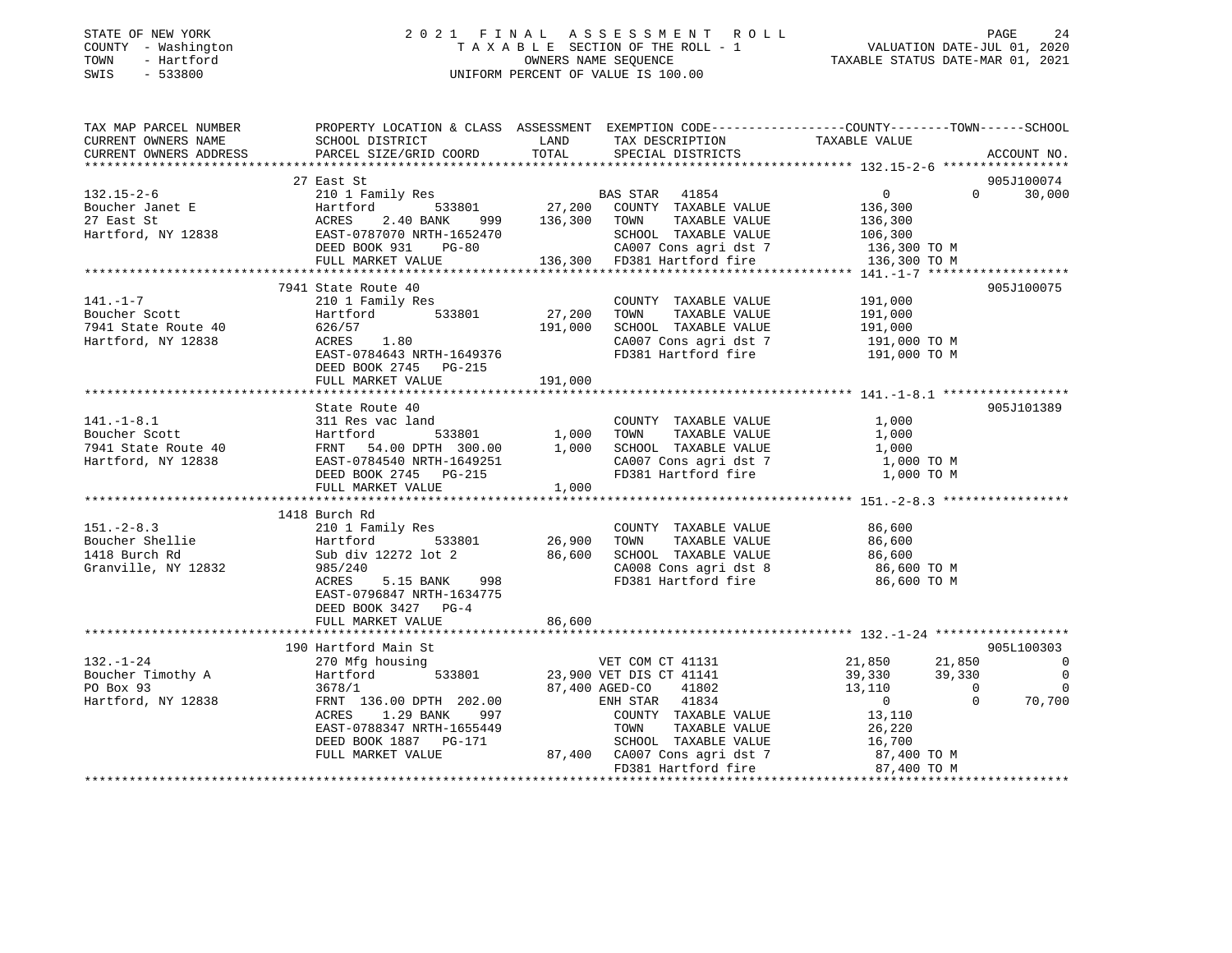| STATE OF NEW YORK<br>COUNTY - Washington<br>TOWN<br>- Hartford<br>SWIS<br>$-533800$ |                                                                                                   | OWNERS NAME SEOUENCE | 2021 FINAL ASSESSMENT ROLL<br>TAXABLE SECTION OF THE ROLL - 1<br>UNIFORM PERCENT OF VALUE IS 100.00 | VALUATION DATE-JUL 01, 2020<br>TAXABLE STATUS DATE-MAR 01, 2021 | 25<br>PAGE  |
|-------------------------------------------------------------------------------------|---------------------------------------------------------------------------------------------------|----------------------|-----------------------------------------------------------------------------------------------------|-----------------------------------------------------------------|-------------|
| TAX MAP PARCEL NUMBER                                                               | PROPERTY LOCATION & CLASS ASSESSMENT EXEMPTION CODE-----------------COUNTY-------TOWN------SCHOOL |                      |                                                                                                     |                                                                 |             |
| CURRENT OWNERS NAME                                                                 | SCHOOL DISTRICT                                                                                   | LAND                 | TAX DESCRIPTION                                                                                     | TAXABLE VALUE                                                   |             |
| CURRENT OWNERS ADDRESS                                                              | PARCEL SIZE/GRID COORD                                                                            | TOTAL                | SPECIAL DISTRICTS                                                                                   |                                                                 | ACCOUNT NO. |
|                                                                                     |                                                                                                   |                      |                                                                                                     |                                                                 |             |
|                                                                                     | 7800 State Route 40                                                                               |                      |                                                                                                     |                                                                 | 905J100300  |
| 141.-1-14                                                                           | 210 1 Family Res                                                                                  |                      | COUNTY TAXABLE VALUE                                                                                | 116,600                                                         |             |
| Bounds Scott A                                                                      | Hartford<br>533801                                                                                | 11,000               | TOWN<br>TAXABLE VALUE                                                                               | 116,600                                                         |             |
| 7800 State Route 40                                                                 | 399/619                                                                                           | 116,600              | SCHOOL TAXABLE VALUE<br>FD381 Hartford fire                                                         | 116,600                                                         |             |
| Hartford, NY 12838                                                                  | FRNT 64.00 DPTH 160.00<br>EAST-0782928 NRTH-1646122<br>DEED BOOK 20191 PG-28646                   |                      |                                                                                                     | 116,600 TO M                                                    |             |
|                                                                                     | FULL MARKET VALUE                                                                                 | 116,600              |                                                                                                     |                                                                 |             |
|                                                                                     |                                                                                                   |                      |                                                                                                     |                                                                 |             |
|                                                                                     | Camp A Way                                                                                        |                      |                                                                                                     |                                                                 | 905J100236  |
| $142. - 1 - 38$<br>Boyer Lisa R                                                     | 322 Rural vac>10<br>Hartford<br>533801                                                            | 14,900               | COUNTY TAXABLE VALUE<br>TOWN<br>TAXABLE VALUE                                                       | 14,900<br>14,900                                                |             |
| 2326 Burgoyne Ave                                                                   | ACRES 12.36                                                                                       |                      | 14,900 SCHOOL TAXABLE VALUE                                                                         | 14,900                                                          |             |
| Hudson Falls, NY 12839                                                              | EAST-0790537 NRTH-1645601                                                                         |                      | FD381 Hartford fire                                                                                 | 14,900 TO M                                                     |             |
|                                                                                     | DEED BOOK 20191 PG-29517<br>FULL MARKET VALUE                                                     | 14,900               |                                                                                                     |                                                                 |             |
|                                                                                     |                                                                                                   |                      |                                                                                                     |                                                                 |             |
|                                                                                     | 107 Camp A Way                                                                                    |                      |                                                                                                     |                                                                 | 905J100707  |
| $142. - 1 - 40$                                                                     | 314 Rural vac<10                                                                                  |                      | COUNTY TAXABLE VALUE                                                                                | 2,000                                                           |             |
| Boyer Lisa R                                                                        | 533801<br>Hartford                                                                                | 2,000                | TOWN<br>TAXABLE VALUE                                                                               | 2,000                                                           |             |
| 2326 Burgoyne Ave                                                                   | 3.30<br>ACRES                                                                                     |                      | 2,000 SCHOOL TAXABLE VALUE                                                                          | 2,000                                                           |             |
| Hudson Falls, NY 12839                                                              | EAST-0789752 NRTH-1646254                                                                         |                      | FD381 Hartford fire                                                                                 | 2,000 TO M                                                      |             |
|                                                                                     | DEED BOOK 20191 PG-29517                                                                          |                      |                                                                                                     |                                                                 |             |
|                                                                                     | FULL MARKET VALUE                                                                                 | 2,000                |                                                                                                     |                                                                 |             |
|                                                                                     | **********************                                                                            |                      |                                                                                                     | ********************* 142.-1-40.1 ****************              |             |
|                                                                                     | 107 Camp A Way                                                                                    |                      |                                                                                                     |                                                                 |             |
| $142. - 1 - 40.1$                                                                   | 260 Seasonal res                                                                                  |                      | COUNTY TAXABLE VALUE                                                                                | 44,400                                                          |             |
| Boyer Lisa R                                                                        | Hartford<br>533801                                                                                | 14,500               | TOWN<br>TAXABLE VALUE                                                                               | 44,400                                                          |             |
| 2326 Burgoyne Ave                                                                   | 3.28<br>ACRES                                                                                     | 44,400               | SCHOOL TAXABLE VALUE                                                                                | 44,400                                                          |             |
| Hudson Falls, NY 12839                                                              | EAST-0790132 NRTH-1646243<br>DEED BOOK 20191 PG-29517                                             |                      | FD381 Hartford fire                                                                                 | 44,400 TO M                                                     |             |
|                                                                                     | FULL MARKET VALUE                                                                                 | 44,400               |                                                                                                     |                                                                 |             |
|                                                                                     |                                                                                                   |                      |                                                                                                     |                                                                 |             |
|                                                                                     | 115 Camp A Way                                                                                    |                      |                                                                                                     |                                                                 | 905J100708  |
| $142. - 1 - 41$                                                                     | 314 Rural vac<10                                                                                  |                      | COUNTY TAXABLE VALUE                                                                                | 11,200                                                          |             |
| Boyer Lisa R                                                                        | 533801<br>Hartford                                                                                | 11,200               | TOWN<br>TAXABLE VALUE                                                                               | 11,200                                                          |             |
| 2326 Burgoyne Ave                                                                   | 8.14<br>ACRES                                                                                     | 11,200               | SCHOOL TAXABLE VALUE                                                                                | 11,200                                                          |             |
| Hudson Falls, NY 12839                                                              | EAST-0790002 NRTH-1646646                                                                         |                      | FD381 Hartford fire                                                                                 | 11,200 TO M                                                     |             |
|                                                                                     | DEED BOOK 20191 PG-29517<br>FULL MARKET VALUE                                                     | 11,200               |                                                                                                     |                                                                 |             |
|                                                                                     |                                                                                                   |                      |                                                                                                     |                                                                 |             |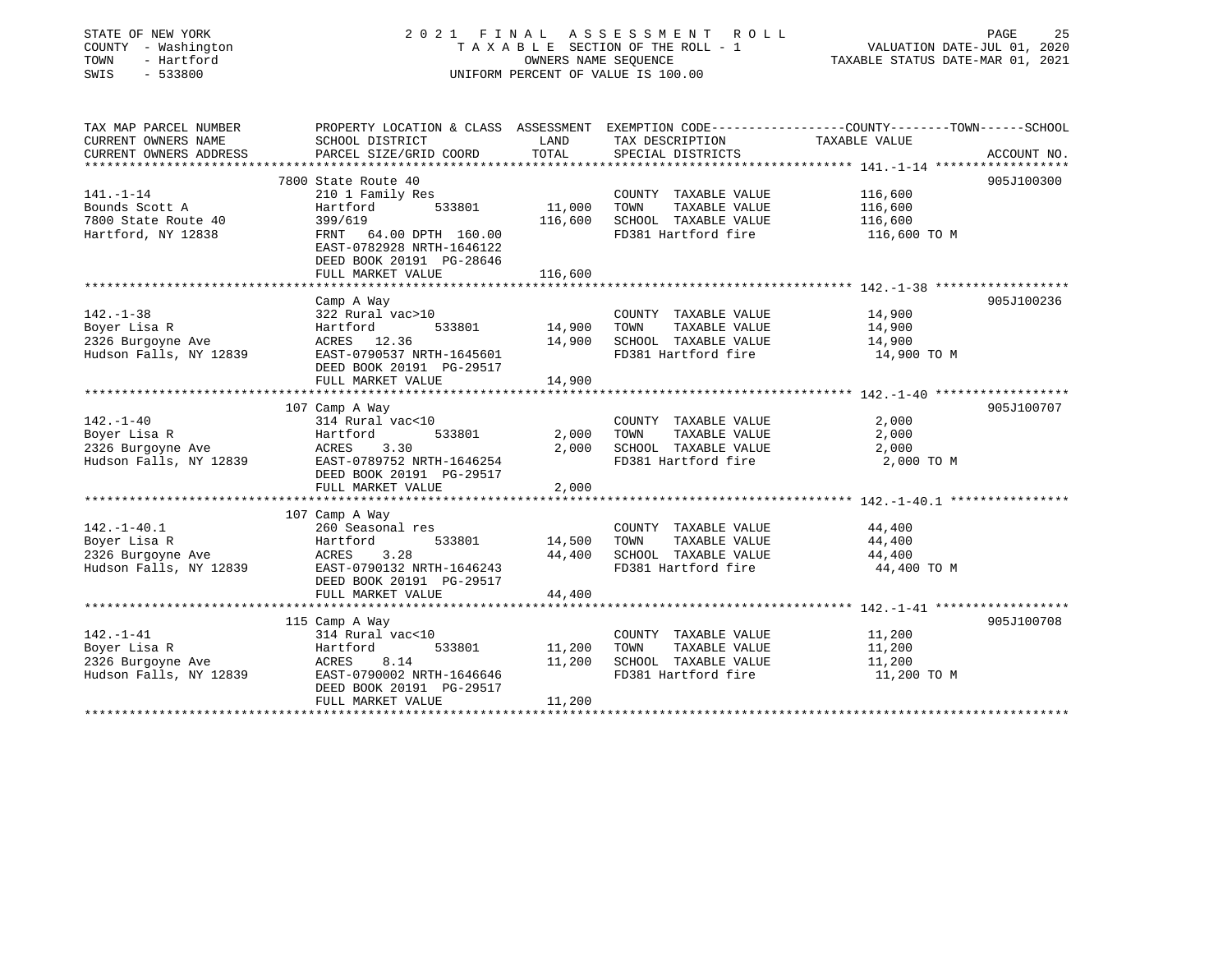| STATE OF NEW YORK<br>COUNTY - Washington<br>TOWN<br>- Hartford<br>SWIS<br>$-533800$                                                                                    |                                                                                                |               | 2021 FINAL ASSESSMENT ROLL<br>T A X A B L E SECTION OF THE ROLL - 1<br>OWNERS NAME SEQUENCE<br>UNIFORM PERCENT OF VALUE IS 100.00 | VALUATION DATE-JUL 01, 2020<br>TAXABLE STATUS DATE-MAR 01, 2021 | PAGE<br>26         |
|------------------------------------------------------------------------------------------------------------------------------------------------------------------------|------------------------------------------------------------------------------------------------|---------------|-----------------------------------------------------------------------------------------------------------------------------------|-----------------------------------------------------------------|--------------------|
| TAX MAP PARCEL NUMBER                                                                                                                                                  | PROPERTY LOCATION & CLASS ASSESSMENT EXEMPTION CODE---------------COUNTY-------TOWN-----SCHOOL |               |                                                                                                                                   |                                                                 |                    |
| CURRENT OWNERS NAME                                                                                                                                                    | SCHOOL DISTRICT                                                                                | LAND          | TAX DESCRIPTION TAXABLE VALUE                                                                                                     |                                                                 |                    |
| CURRENT OWNERS ADDRESS                                                                                                                                                 | PARCEL SIZE/GRID COORD                                                                         | TOTAL         | SPECIAL DISTRICTS                                                                                                                 |                                                                 | ACCOUNT NO.        |
|                                                                                                                                                                        | 13 Guilder Hollow Rd                                                                           |               |                                                                                                                                   |                                                                 | 905J100459         |
| $123. - 1 - 11$                                                                                                                                                        | 240 Rural res                                                                                  |               | AG DIST<br>41720                                                                                                                  | 68,188<br>68,188                                                | 68,188             |
| Brand Jessica L                                                                                                                                                        | Hartford<br>533801                                                                             | 229,900       | COUNTY TAXABLE VALUE                                                                                                              | 449,812                                                         |                    |
| Brand Robert S                                                                                                                                                         | map12923 dec ftge 1/17                                                                         | 518,000       | TOWN<br>TAXABLE VALUE                                                                                                             | 449,812                                                         |                    |
| 10923 Valley Forge Circle                                                                                                                                              | ACRES 236.90                                                                                   |               | SCHOOL TAXABLE VALUE                                                                                                              | 449,812                                                         |                    |
| Carmel, IN 46032                                                                                                                                                       | EAST-0792615 NRTH-1660490<br>DEED BOOK 3570 PG-189                                             |               | CA007 Cons agri dst 7<br>CA007 Cons agri dst<br>68,188 EX<br>518,000 FD381 Hartford fire<br>68,188 EX                             | 449,812 TO M                                                    |                    |
| MAY BE SUBJECT TO PAYMENT<br>UNDER AGDIST LAW TIL 2025                                                                                                                 | FULL MARKET VALUE                                                                              |               |                                                                                                                                   | 518,000 TO M                                                    |                    |
|                                                                                                                                                                        |                                                                                                |               |                                                                                                                                   |                                                                 |                    |
|                                                                                                                                                                        | 4221 State Route 149                                                                           |               |                                                                                                                                   |                                                                 | 905J101362         |
| $131. - 1 - 8.2$                                                                                                                                                       | 210 1 Family Res                                                                               |               | BAS STAR 41854                                                                                                                    | $\overline{0}$                                                  | $\Omega$<br>30,000 |
| Examples of Wayne R<br>Braundsdorf Shirley<br>PO Box 131 EAST-0<br>Hartford, NY 12838 DEED B                                                                           | 533801<br>Hartford                                                                             |               | 19,000 COUNTY TAXABLE VALUE                                                                                                       | 156,200                                                         |                    |
|                                                                                                                                                                        | 3.73                                                                                           | 156,200       | TOWN<br>TAXABLE VALUE                                                                                                             | 156,200                                                         |                    |
|                                                                                                                                                                        | EAST-0776101 NRTH-1653718<br>DEED BOOK 579 PG-117                                              |               | SCHOOL TAXABLE VALUE                                                                                                              | 126,200<br>$156,200$ TO M                                       |                    |
|                                                                                                                                                                        | FULL MARKET VALUE                                                                              |               | CA007 Cons agri dst 7<br>156,200 FD381 Hartford fire                                                                              | 156,200 TO M                                                    |                    |
|                                                                                                                                                                        |                                                                                                |               |                                                                                                                                   |                                                                 |                    |
|                                                                                                                                                                        | State Route 196                                                                                |               |                                                                                                                                   |                                                                 | 905J101394         |
| $148. - 1 - 27$                                                                                                                                                        | 314 Rural vac<10                                                                               |               | COUNTY TAXABLE VALUE                                                                                                              | 1,600                                                           |                    |
| Brayman Mickey                                                                                                                                                         | Hartford                                                                                       | 533801 1,600  | TAXABLE VALUE<br>TOWN                                                                                                             | 1,600                                                           |                    |
| Griffin Mary S                                                                                                                                                         | 688/240                                                                                        | 1,600         | SCHOOL TAXABLE VALUE                                                                                                              | 1,600                                                           |                    |
| Griffin $max_1$ $\omega$<br>3151 State Route 196                                                                                                                       | 688/127 Thru 130                                                                               |               | FD381 Hartford fire                                                                                                               | 1,600 TO M                                                      |                    |
| Fort Ann, NY 12827                                                                                                                                                     | FRNT 204.00 DPTH 234.00<br>EAST-0766978 NRTH-1637659                                           |               |                                                                                                                                   |                                                                 |                    |
|                                                                                                                                                                        | DEED BOOK 407<br>PG-112                                                                        |               |                                                                                                                                   |                                                                 |                    |
|                                                                                                                                                                        | FULL MARKET VALUE                                                                              | 1,600         |                                                                                                                                   |                                                                 |                    |
|                                                                                                                                                                        |                                                                                                |               |                                                                                                                                   |                                                                 |                    |
|                                                                                                                                                                        | 3151 State Route 196                                                                           |               |                                                                                                                                   |                                                                 | 905J100703         |
|                                                                                                                                                                        |                                                                                                |               | SOL/WINDSY 49500<br>101,700 COUNTY TAXABLE VALUE                                                                                  | 18,300                                                          | 18,300 18,300      |
|                                                                                                                                                                        |                                                                                                |               | TAXABLE VALUE<br>TOWN                                                                                                             | 285,000<br>285,000                                              |                    |
|                                                                                                                                                                        |                                                                                                |               | SCHOOL TAXABLE VALUE                                                                                                              | 285,000                                                         |                    |
|                                                                                                                                                                        |                                                                                                |               | FD381 Hartford fire                                                                                                               | 303,300 TO M                                                    |                    |
|                                                                                                                                                                        | FULL MARKET VALUE                                                                              | 303,300       |                                                                                                                                   |                                                                 |                    |
|                                                                                                                                                                        |                                                                                                |               |                                                                                                                                   |                                                                 |                    |
|                                                                                                                                                                        | 3739 State Route 196                                                                           |               |                                                                                                                                   |                                                                 | 905J101136         |
| $140. -2 - 1.3$                                                                                                                                                        | 210 1 Family Res                                                                               |               | COUNTY TAXABLE VALUE                                                                                                              | 93,400                                                          |                    |
|                                                                                                                                                                        |                                                                                                | 533801 16,800 | TOWN<br>TAXABLE VALUE                                                                                                             | 93,400                                                          |                    |
|                                                                                                                                                                        |                                                                                                | 93,400        | SCHOOL TAXABLE VALUE                                                                                                              | 93,400                                                          |                    |
| Brayman Nicholas I (1938)<br>Bush Joan F LE (1948)<br>215 Gore St (1948)<br>RAST-0776231 NRTH-1646566<br>Nelson, B.C., Canada (1958)<br>DEED BOOK 3438 (1959)<br>PG-94 |                                                                                                |               | CA007 Cons agri dst 7                                                                                                             | 93,400 TO M                                                     |                    |
| VIL5B6                                                                                                                                                                 | FULL MARKET VALUE                                                                              | 93,400        | FD381 Hartford fire                                                                                                               | 93,400 TO M                                                     |                    |
|                                                                                                                                                                        |                                                                                                |               |                                                                                                                                   |                                                                 |                    |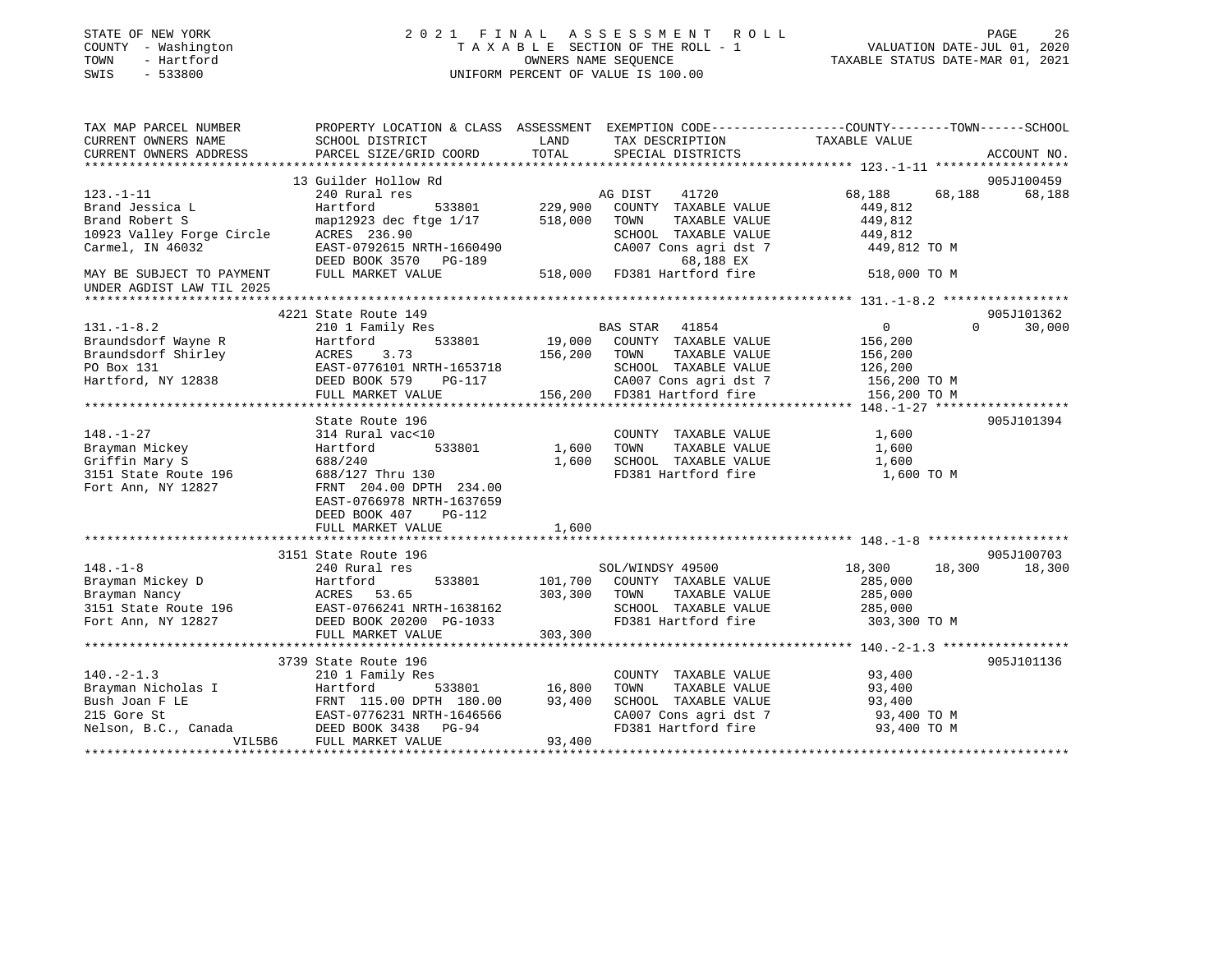### STATE OF NEW YORK 2 0 2 1 F I N A L A S S E S S M E N T R O L L PAGE 27 COUNTY - Washington T A X A B L E SECTION OF THE ROLL - 1 VALUATION DATE-JUL 01, 2020 TOWN - Hartford OWNERS NAME SEQUENCE TAXABLE STATUS DATE-MAR 01, 2021 SWIS - 533800 UNIFORM PERCENT OF VALUE IS 100.00

| TAX MAP PARCEL NUMBER<br>CURRENT OWNERS NAME       | PROPERTY LOCATION & CLASS ASSESSMENT EXEMPTION CODE---------------COUNTY-------TOWN------SCHOOL<br>SCHOOL DISTRICT | LAND            | TAX DESCRIPTION                             | TAXABLE VALUE                                               |             |
|----------------------------------------------------|--------------------------------------------------------------------------------------------------------------------|-----------------|---------------------------------------------|-------------------------------------------------------------|-------------|
| CURRENT OWNERS ADDRESS<br>************************ | PARCEL SIZE/GRID COORD                                                                                             | TOTAL           | SPECIAL DISTRICTS                           |                                                             | ACCOUNT NO. |
|                                                    | Baker Rd                                                                                                           |                 |                                             |                                                             | 905J100689  |
| $132 - 4 - 3.1$                                    | 314 Rural vac<10                                                                                                   |                 | COUNTY TAXABLE VALUE                        | 13,000                                                      |             |
| Breault Dale L                                     | 533801<br>Hartford                                                                                                 | 13,000          | TOWN<br>TAXABLE VALUE                       | 13,000                                                      |             |
| 163 Baker Rd                                       | 1.00<br>ACRES                                                                                                      | 13,000          | SCHOOL TAXABLE VALUE                        | 13,000                                                      |             |
| Granville, NY 12832                                | EAST-0794449 NRTH-1654574                                                                                          |                 | FD381 Hartford fire                         | 13,000 TO M                                                 |             |
|                                                    | DEED BOOK 819<br>PG-143                                                                                            |                 |                                             |                                                             |             |
|                                                    | FULL MARKET VALUE                                                                                                  | 13,000          |                                             |                                                             |             |
|                                                    |                                                                                                                    |                 |                                             |                                                             |             |
|                                                    | 163 Baker Rd                                                                                                       |                 |                                             |                                                             | 905J101133  |
| $132. - 4 - 3.2$                                   | 210 1 Family Res                                                                                                   |                 | VET WAR CT 41121                            | 17,220<br>17,220                                            | $\Omega$    |
| Breault Dale L                                     | 533801<br>Hartford                                                                                                 | 23,000 ENH STAR | 41834                                       | $\circ$<br>$\Omega$                                         | 70,700      |
| 163 Baker Rd                                       | ACRES<br>1.00                                                                                                      | 114,800         | COUNTY TAXABLE VALUE                        | 97,580                                                      |             |
| Granville, NY 12832                                | EAST-0794296 NRTH-1654592                                                                                          |                 | TOWN<br>TAXABLE VALUE                       | 97,580                                                      |             |
|                                                    | DEED BOOK 819<br>$PG-143$                                                                                          |                 | SCHOOL TAXABLE VALUE                        | 44,100                                                      |             |
|                                                    | FULL MARKET VALUE                                                                                                  |                 | 114,800 FD381 Hartford fire                 | 114,800 TO M                                                |             |
|                                                    |                                                                                                                    |                 |                                             |                                                             |             |
|                                                    | Baker Rd                                                                                                           |                 |                                             |                                                             | 905J101218  |
| $132. -4 - 4.1$                                    | 314 Rural vac<10                                                                                                   |                 | COUNTY TAXABLE VALUE                        | 15,400                                                      |             |
| Breault Dale L                                     | 533801<br>Hartford                                                                                                 | 15,400          | TOWN<br>TAXABLE VALUE                       | 15,400                                                      |             |
| Breault Linda                                      | 4.70<br>ACRES                                                                                                      | 15,400          | SCHOOL TAXABLE VALUE                        | 15,400                                                      |             |
| 163 Baker Rd                                       | EAST-0794402 NRTH-1654921                                                                                          |                 | FD381 Hartford fire                         | 15,400 TO M                                                 |             |
| Granville, NY 12832                                | DEED BOOK 2483<br>$PG-1$                                                                                           |                 |                                             |                                                             |             |
|                                                    | FULL MARKET VALUE                                                                                                  | 15,400          |                                             |                                                             |             |
|                                                    |                                                                                                                    |                 |                                             |                                                             |             |
|                                                    | 32 Cedar Ridge Way                                                                                                 |                 |                                             |                                                             | 905J101382  |
| $122. - 1 - 46.1$                                  | 210 1 Family Res                                                                                                   |                 | BAS STAR<br>41854                           | $\overline{0}$<br>$\Omega$                                  | 30,000      |
| Breault Michael L                                  | 533801<br>Hartford                                                                                                 | 29,000          | COUNTY TAXABLE VALUE                        | 163,000                                                     |             |
| Breault Lorraine                                   | 3.00<br>ACRES                                                                                                      | 163,000         | TAXABLE VALUE<br>TOWN                       | 163,000                                                     |             |
| 32 Cedar Ridge Way                                 | EAST-0769194 NRTH-1659297                                                                                          |                 | SCHOOL TAXABLE VALUE                        | 133,000                                                     |             |
| Fort Ann, NY 12827                                 | DEED BOOK 603<br><b>PG-118</b>                                                                                     |                 | CA007 Cons agri dst 7                       | 163,000 TO M                                                |             |
|                                                    | FULL MARKET VALUE                                                                                                  |                 | 163,000 FD381 Hartford fire                 | 163,000 TO M                                                |             |
|                                                    |                                                                                                                    |                 |                                             |                                                             |             |
|                                                    | 8329 State Route 40                                                                                                |                 |                                             |                                                             |             |
| $123. - 1 - 15.3$                                  | 210 1 Family Res                                                                                                   |                 | 41854<br>BAS STAR                           | $\mathbf 0$<br>$\Omega$                                     | 30,000      |
| Britton David B                                    | 533801<br>Hartford                                                                                                 | 27,600          | COUNTY TAXABLE VALUE                        | 131,200                                                     |             |
| Britton Diana M                                    | Lot 2                                                                                                              | 131,200         | TAXABLE VALUE<br>TOWN                       | 131,200                                                     |             |
| 8329 State Route 40                                | ACRES<br>2.20 BANK<br>999                                                                                          |                 | SCHOOL TAXABLE VALUE                        | 101,200                                                     |             |
| Granville, NY 12832                                | EAST-0789957 NRTH-1657569                                                                                          |                 | CA007 Cons agri dst 7                       | 131,200 TO M                                                |             |
|                                                    | DEED BOOK 2554<br>$PG-225$                                                                                         |                 | FD381 Hartford fire                         | 131,200 TO M                                                |             |
|                                                    | FULL MARKET VALUE<br>**************************                                                                    | 131,200         |                                             | ****************************** 149.-1-12 ****************** |             |
|                                                    |                                                                                                                    |                 |                                             |                                                             | 905J100521  |
|                                                    | 24 North Rd                                                                                                        |                 |                                             |                                                             |             |
| $149. - 1 - 12$                                    | 210 1 Family Res                                                                                                   |                 | COUNTY TAXABLE VALUE                        | 130,800                                                     |             |
| Brooking Gary                                      | Hartford<br>533801                                                                                                 | 29,000          | TOWN<br>TAXABLE VALUE                       | 130,800                                                     |             |
| Brooking Kelly<br>24 North Rd                      | 3.00 BANK<br>ACRES<br>999                                                                                          | 130,800         | SCHOOL TAXABLE VALUE<br>FD381 Hartford fire | 130,800                                                     |             |
|                                                    | EAST-0773861 NRTH-1639530<br>DEED BOOK 2260<br>PG-53                                                               |                 |                                             | 130,800 TO M                                                |             |
| Fort Ann, NY 12827                                 | FULL MARKET VALUE                                                                                                  | 130,800         |                                             |                                                             |             |
|                                                    |                                                                                                                    |                 |                                             |                                                             |             |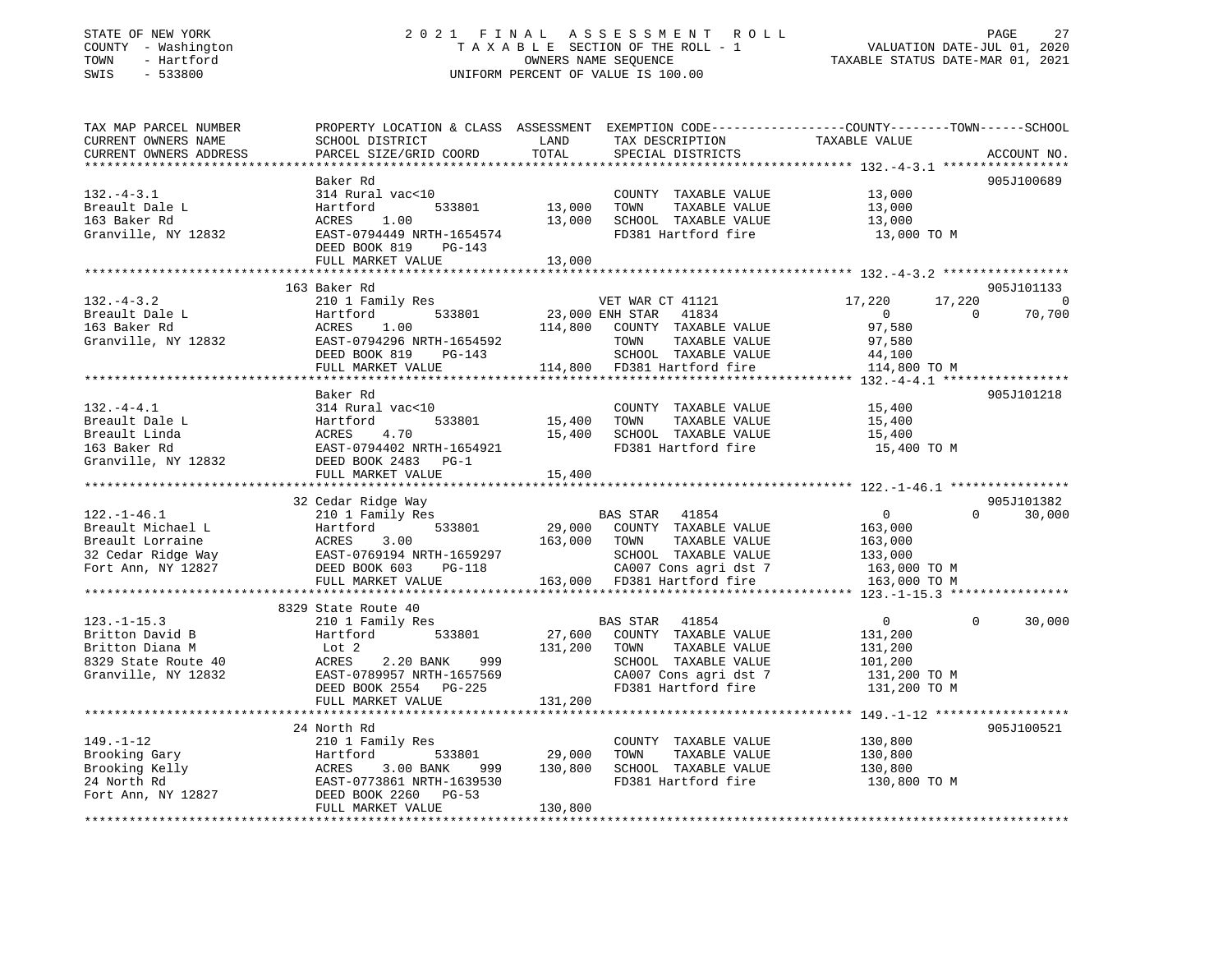| STATE OF NEW YORK<br>COUNTY - Washington<br>TOWN<br>- Hartford<br>SWIS<br>$-533800$ |                                                                                                                    |               | 2021 FINAL ASSESSMENT<br>R O L L<br>TAXABLE SECTION OF THE ROLL - 1<br>OWNERS NAME SEQUENCE<br>UNIFORM PERCENT OF VALUE IS 100.00 | PAGE<br>28<br>VALUATION DATE-JUL 01, 2020<br>TAXABLE STATUS DATE-MAR 01, 2021                                                   |
|-------------------------------------------------------------------------------------|--------------------------------------------------------------------------------------------------------------------|---------------|-----------------------------------------------------------------------------------------------------------------------------------|---------------------------------------------------------------------------------------------------------------------------------|
| TAX MAP PARCEL NUMBER<br>CURRENT OWNERS NAME<br>CURRENT OWNERS ADDRESS              | SCHOOL DISTRICT<br>PARCEL SIZE/GRID COORD                                                                          | LAND<br>TOTAL | TAX DESCRIPTION<br>SPECIAL DISTRICTS                                                                                              | PROPERTY LOCATION & CLASS ASSESSMENT EXEMPTION CODE---------------COUNTY-------TOWN------SCHOOL<br>TAXABLE VALUE<br>ACCOUNT NO. |
|                                                                                     |                                                                                                                    |               |                                                                                                                                   |                                                                                                                                 |
|                                                                                     | 37 Shadow Mt Way                                                                                                   |               |                                                                                                                                   | 905J100400                                                                                                                      |
| $158. - 2 - 5$                                                                      | 240 Rural res                                                                                                      |               | BAS STAR<br>41854                                                                                                                 | $\mathbf 0$<br>0<br>30,000                                                                                                      |
| Brophy Thomas                                                                       | 533801<br>Hartford                                                                                                 | 37,800        | COUNTY TAXABLE VALUE                                                                                                              | 139,000                                                                                                                         |
| 37 Shadow Mt Way                                                                    | ROW 609/102                                                                                                        | 139,000       | TAXABLE VALUE<br>TOWN                                                                                                             | 139,000                                                                                                                         |
| Granville, NY 12832                                                                 | $158. - 1 - 5$<br>ACRES 10.09 BANK<br>998<br>EAST-0787646 NRTH-1633541<br>DEED BOOK 3445 PG-169                    |               | SCHOOL TAXABLE VALUE<br>FD381 Hartford fire                                                                                       | 109,000<br>139,000 TO M                                                                                                         |
|                                                                                     | FULL MARKET VALUE                                                                                                  | 139,000       |                                                                                                                                   |                                                                                                                                 |
|                                                                                     |                                                                                                                    |               |                                                                                                                                   |                                                                                                                                 |
|                                                                                     | 212 West Starbuck Ln                                                                                               |               |                                                                                                                                   | 905J101054                                                                                                                      |
| $112.-2-4$                                                                          | 210 1 Family Res                                                                                                   |               | 41854<br>BAS STAR                                                                                                                 | $\Omega$<br>30,000<br>$\mathbf{0}$                                                                                              |
| Brown Douglas                                                                       | 532802<br>Fort Ann                                                                                                 | 21,500        | COUNTY TAXABLE VALUE                                                                                                              | 128,000                                                                                                                         |
| 212 West Starbuck Ln                                                                | $112. - 1 - 4$                                                                                                     | 128,000       | TOWN<br>TAXABLE VALUE                                                                                                             | 128,000                                                                                                                         |
| Fort Ann, NY 12827                                                                  | FRNT 364.00 DPTH 100.00                                                                                            |               | SCHOOL TAXABLE VALUE                                                                                                              | 98,000                                                                                                                          |
|                                                                                     | BANK<br>999<br>EAST-0768168 NRTH-1668338<br>DEED BOOK 664<br>PG-217<br>FULL MARKET VALUE                           | 128,000       | FD381 Hartford fire                                                                                                               | 128,000 TO M                                                                                                                    |
|                                                                                     |                                                                                                                    |               |                                                                                                                                   |                                                                                                                                 |
|                                                                                     | Brayton Rd                                                                                                         |               |                                                                                                                                   | 905J100477                                                                                                                      |
| $113. - 2 - 3$                                                                      | 311 Res vac land                                                                                                   |               | COUNTY TAXABLE VALUE                                                                                                              | 2,400                                                                                                                           |
| Brown Gregory F                                                                     | Hartford<br>533801                                                                                                 | 2,400         | TAXABLE VALUE<br>TOWN                                                                                                             | 2,400                                                                                                                           |
| Brown Susan M                                                                       | 373/364                                                                                                            | 2,400         | SCHOOL TAXABLE VALUE                                                                                                              | 2,400                                                                                                                           |
| 39 Brayton Rd                                                                       | Ex & Res 563/194                                                                                                   |               | CA007 Cons agri dst 7                                                                                                             | 2,400 TO M                                                                                                                      |
| Fort Ann, NY 12827                                                                  | $113. - 1 - 3$<br>FRNT 160.00 DPTH 219.00<br>0.80<br>ACRES<br>EAST-0779799 NRTH-1668179<br>DEED BOOK 3848<br>PG-54 |               | FD381 Hartford fire                                                                                                               | 2,400 TO M                                                                                                                      |
|                                                                                     | FULL MARKET VALUE                                                                                                  | 2,400         |                                                                                                                                   |                                                                                                                                 |
|                                                                                     |                                                                                                                    |               |                                                                                                                                   |                                                                                                                                 |
|                                                                                     | 39 Brayton Rd                                                                                                      |               |                                                                                                                                   | 905J101227                                                                                                                      |
| $113.-2-3.1$                                                                        | 210 1 Family Res                                                                                                   |               | 41854<br>BAS STAR                                                                                                                 | $\mathbf 0$<br>$\Omega$<br>30,000                                                                                               |
| Brown Gregory F                                                                     | Hartford<br>533801                                                                                                 | 22,400        | COUNTY TAXABLE VALUE                                                                                                              | 135,000                                                                                                                         |
| Brown Susan                                                                         | $113. - 1 - 3.1$                                                                                                   | 135,000       | TOWN<br>TAXABLE VALUE                                                                                                             | 135,000                                                                                                                         |
| 39 Brayton Rd                                                                       | ACRES<br>0.93                                                                                                      |               | SCHOOL TAXABLE VALUE                                                                                                              | 105,000                                                                                                                         |
| Fort Ann, NY 12827                                                                  | EAST-0779805 NRTH-1668357                                                                                          |               | CA007 Cons agri dst 7                                                                                                             | 135,000 TO M                                                                                                                    |
|                                                                                     | DEED BOOK 501<br>PG-140                                                                                            |               | FD381 Hartford fire                                                                                                               | 135,000 TO M                                                                                                                    |
|                                                                                     | FULL MARKET VALUE                                                                                                  | 135,000       |                                                                                                                                   |                                                                                                                                 |
|                                                                                     |                                                                                                                    |               |                                                                                                                                   |                                                                                                                                 |
| $112.-2-5.2$                                                                        | 160 West Starbuck Ln<br>210 1 Family Res                                                                           |               | COUNTY TAXABLE VALUE                                                                                                              | 134,000                                                                                                                         |
| Brown Jeremiah                                                                      | Fort Ann<br>532802                                                                                                 | 26,200        | TOWN<br>TAXABLE VALUE                                                                                                             | 134,000                                                                                                                         |
| 160 West Starbuck Ln                                                                | LOT 2                                                                                                              | 134,000       | SCHOOL TAXABLE VALUE                                                                                                              | 134,000                                                                                                                         |
| Fort Ann, NY 12827                                                                  | $112.-1-5.2$                                                                                                       |               | FD381 Hartford fire                                                                                                               | 134,000 TO M                                                                                                                    |
|                                                                                     | ACRES<br>2.08                                                                                                      |               |                                                                                                                                   |                                                                                                                                 |
|                                                                                     | EAST-0766864 NRTH-1667986<br>DEED BOOK 3572<br><b>PG-70</b>                                                        |               |                                                                                                                                   |                                                                                                                                 |
|                                                                                     | FULL MARKET VALUE                                                                                                  | 134,000       |                                                                                                                                   |                                                                                                                                 |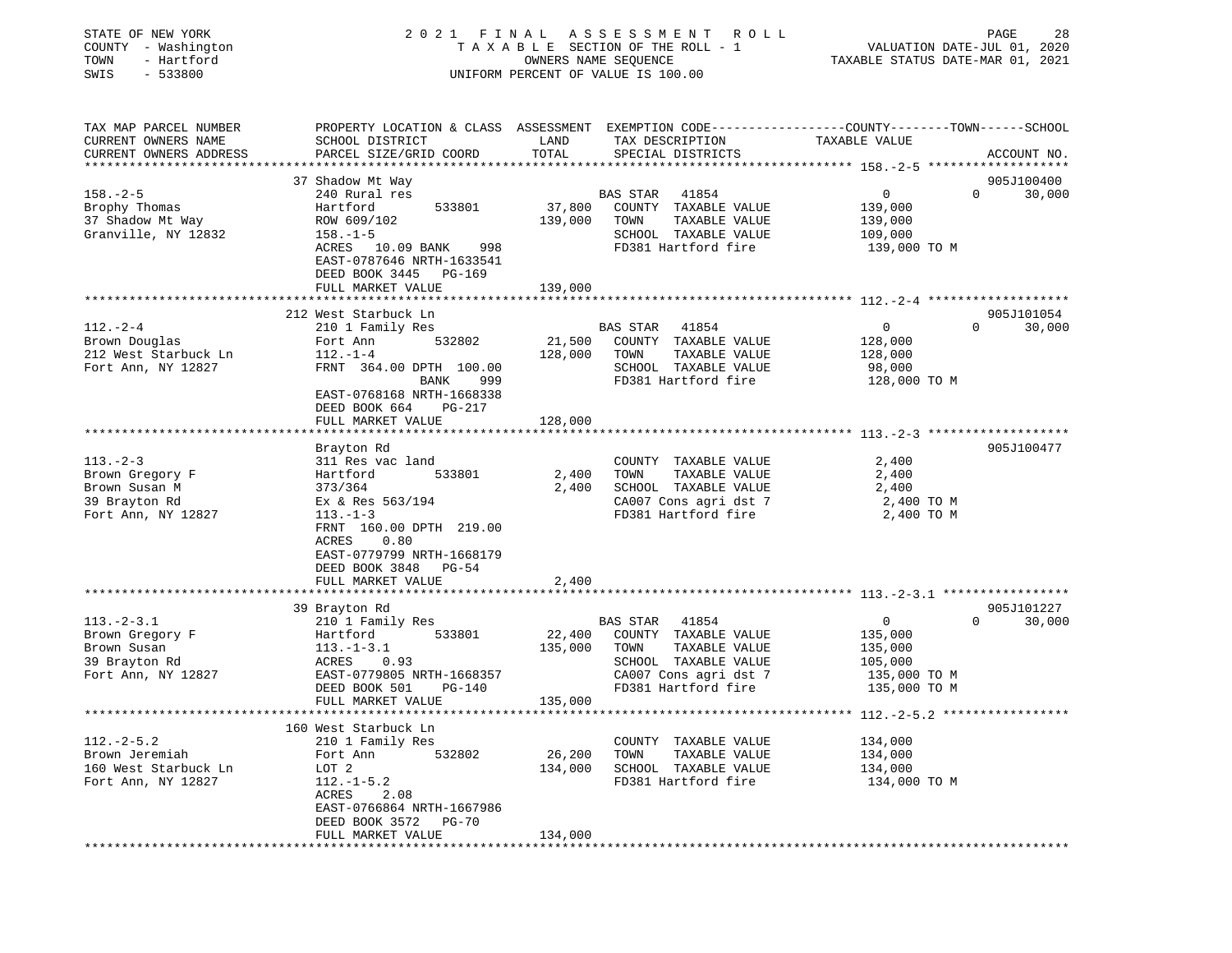### STATE OF NEW YORK 2 0 2 1 F I N A L A S S E S S M E N T R O L L PAGE 29 COUNTY - Washington T A X A B L E SECTION OF THE ROLL - 1 VALUATION DATE-JUL 01, 2020 TOWN - Hartford OWNERS NAME SEQUENCE TAXABLE STATUS DATE-MAR 01, 2021 SWIS - 533800 UNIFORM PERCENT OF VALUE IS 100.00

| TAX MAP PARCEL NUMBER                                                                                                                                                                                                                                                                                                                                                                                                               |                                                                               |            |                                                                                                     | PROPERTY LOCATION & CLASS ASSESSMENT EXEMPTION CODE----------------COUNTY-------TOWN------SCHOOL |  |
|-------------------------------------------------------------------------------------------------------------------------------------------------------------------------------------------------------------------------------------------------------------------------------------------------------------------------------------------------------------------------------------------------------------------------------------|-------------------------------------------------------------------------------|------------|-----------------------------------------------------------------------------------------------------|--------------------------------------------------------------------------------------------------|--|
| CURRENT OWNERS NAME                                                                                                                                                                                                                                                                                                                                                                                                                 | SCHOOL DISTRICT                                                               |            | LAND TAX DESCRIPTION TAXABLE VALUE                                                                  |                                                                                                  |  |
|                                                                                                                                                                                                                                                                                                                                                                                                                                     |                                                                               |            |                                                                                                     |                                                                                                  |  |
|                                                                                                                                                                                                                                                                                                                                                                                                                                     |                                                                               |            |                                                                                                     |                                                                                                  |  |
|                                                                                                                                                                                                                                                                                                                                                                                                                                     | Pope Hill Rd                                                                  |            |                                                                                                     |                                                                                                  |  |
| $150. - 1 - 29.12$                                                                                                                                                                                                                                                                                                                                                                                                                  | Pope niii ku<br>314 Rural vac<10<br>Argyle 532001 33,500<br>ACRES 6.01 33,500 |            | COUNTY TAXABLE VALUE                                                                                | 33,500                                                                                           |  |
|                                                                                                                                                                                                                                                                                                                                                                                                                                     |                                                                               |            | TOWN TAXABLE VALUE 33,500<br>SCHOOL TAXABLE VALUE 33,500                                            |                                                                                                  |  |
|                                                                                                                                                                                                                                                                                                                                                                                                                                     |                                                                               |            |                                                                                                     |                                                                                                  |  |
|                                                                                                                                                                                                                                                                                                                                                                                                                                     |                                                                               |            |                                                                                                     | CA006 Cons agri dst 6 33,500 TO M                                                                |  |
|                                                                                                                                                                                                                                                                                                                                                                                                                                     |                                                                               |            | FD381 Hartford fire                                                                                 | 33,500 TO M                                                                                      |  |
|                                                                                                                                                                                                                                                                                                                                                                                                                                     |                                                                               |            |                                                                                                     |                                                                                                  |  |
| $\begin{tabular}{l l l l} 150.-1-29.12 & \rule{0mm}{3.5mm} \text{Brown Terry L} & \rule{0mm}{3.5mm} \text{Arrown} & \rule{0mm}{3.5mm} \text{Term Rd} & \rule{0mm}{3.5mm} \text{Argument} & \rule{0mm}{3.5mm} \text{Argument} & \rule{0mm}{3.5mm} \text{Group} & \rule{0mm}{3.5mm} \text{Common C} & \rule{0mm}{3.5mm} \text{Convn} & \rule{0mm}{3.5mm} \text{Car} & \rule{0mm}{3.5mm} \text{R} & \rule{0mm}{3.5mm} \text{REES} & \$ |                                                                               |            |                                                                                                     |                                                                                                  |  |
|                                                                                                                                                                                                                                                                                                                                                                                                                                     | 77 Country Ln                                                                 |            |                                                                                                     | 905J101177                                                                                       |  |
| $122. - 1 - 44$                                                                                                                                                                                                                                                                                                                                                                                                                     | 210 1 Family Res                                                              |            | COUNTY TAXABLE VALUE 92,500                                                                         |                                                                                                  |  |
|                                                                                                                                                                                                                                                                                                                                                                                                                                     |                                                                               |            | TOWN                                                                                                | TAXABLE VALUE 92,500                                                                             |  |
|                                                                                                                                                                                                                                                                                                                                                                                                                                     |                                                                               |            |                                                                                                     |                                                                                                  |  |
|                                                                                                                                                                                                                                                                                                                                                                                                                                     |                                                                               |            |                                                                                                     |                                                                                                  |  |
| Brown Travis B<br>Brown Natalie G<br>77 Country Ln<br>Fort Ann, NY 12827<br>Fort Ann, NY 12827<br>PEED BOOK 3509<br>PC-231                                                                                                                                                                                                                                                                                                          |                                                                               |            | SCHOOL TAXABLE VALUE 92,500<br>CA007 Cons agri dst 7 92,500 TO M<br>FD381 Hartford fire 92,500 TO M |                                                                                                  |  |
|                                                                                                                                                                                                                                                                                                                                                                                                                                     |                                                                               |            |                                                                                                     |                                                                                                  |  |
|                                                                                                                                                                                                                                                                                                                                                                                                                                     |                                                                               |            |                                                                                                     |                                                                                                  |  |
|                                                                                                                                                                                                                                                                                                                                                                                                                                     | Christian Hill Rd                                                             |            |                                                                                                     | 905J101415                                                                                       |  |
|                                                                                                                                                                                                                                                                                                                                                                                                                                     |                                                                               |            |                                                                                                     |                                                                                                  |  |
|                                                                                                                                                                                                                                                                                                                                                                                                                                     |                                                                               |            |                                                                                                     |                                                                                                  |  |
|                                                                                                                                                                                                                                                                                                                                                                                                                                     |                                                                               |            |                                                                                                     |                                                                                                  |  |
|                                                                                                                                                                                                                                                                                                                                                                                                                                     |                                                                               |            |                                                                                                     | 500 TO M                                                                                         |  |
|                                                                                                                                                                                                                                                                                                                                                                                                                                     |                                                                               |            |                                                                                                     | 500 TO M                                                                                         |  |
|                                                                                                                                                                                                                                                                                                                                                                                                                                     | FULL MARKET VALUE                                                             | 500        |                                                                                                     |                                                                                                  |  |
|                                                                                                                                                                                                                                                                                                                                                                                                                                     |                                                                               |            |                                                                                                     |                                                                                                  |  |
|                                                                                                                                                                                                                                                                                                                                                                                                                                     | 62 Christian Hill Rd                                                          |            |                                                                                                     | 905J100123                                                                                       |  |
| $132.15 - 1 - 24$                                                                                                                                                                                                                                                                                                                                                                                                                   | 210 1 Family Res                                                              |            | COUNTY TAXABLE VALUE 100,800                                                                        |                                                                                                  |  |
|                                                                                                                                                                                                                                                                                                                                                                                                                                     |                                                                               |            | TOWN                                                                                                | TAXABLE VALUE 100,800                                                                            |  |
|                                                                                                                                                                                                                                                                                                                                                                                                                                     | Hartford 533801 22,300<br>FRNT 117.00 DPTH 202.00 100,800                     |            | SCHOOL TAXABLE VALUE                                                                                | 100,800                                                                                          |  |
|                                                                                                                                                                                                                                                                                                                                                                                                                                     |                                                                               | 999 (1989) |                                                                                                     | CA007 Cons agri dst 7 100,800 TO M                                                               |  |
| Brucculeri Michele<br>Donovan Breanna C<br>PO Box 71 BANK 999<br>Hartford, NY 12838 EAST-0785645 NRTH-1652223                                                                                                                                                                                                                                                                                                                       |                                                                               |            | FD381 Hartford fire 100,800 TO M                                                                    |                                                                                                  |  |
|                                                                                                                                                                                                                                                                                                                                                                                                                                     | DEED BOOK 3691 PG-288                                                         |            |                                                                                                     |                                                                                                  |  |
|                                                                                                                                                                                                                                                                                                                                                                                                                                     | FULL MARKET VALUE                                                             | 100,800    |                                                                                                     |                                                                                                  |  |
|                                                                                                                                                                                                                                                                                                                                                                                                                                     |                                                                               |            |                                                                                                     |                                                                                                  |  |
|                                                                                                                                                                                                                                                                                                                                                                                                                                     | 23 Country Ln                                                                 |            |                                                                                                     |                                                                                                  |  |
| $122. - 1 - 41.1$                                                                                                                                                                                                                                                                                                                                                                                                                   | 240 Rural res                                                                 |            | BAS STAR 41854                                                                                      | 30,000<br>$\overline{0}$<br>$\mathbf{0}$                                                         |  |
| Examinglyn Bo Bartford 533801 31,000 COUNTY<br>23 Country Ln ACRES 15.88 209,200 TOWN Fort Ann, NY 12827 EAST-0770157 NRTH-1658015 SCHOOL                                                                                                                                                                                                                                                                                           |                                                                               |            | 533801 31,000 COUNTY TAXABLE VALUE 209,200<br>5.88 209,200 TOWN TAXABLE VALUE 209,200               |                                                                                                  |  |
|                                                                                                                                                                                                                                                                                                                                                                                                                                     |                                                                               |            |                                                                                                     |                                                                                                  |  |
|                                                                                                                                                                                                                                                                                                                                                                                                                                     |                                                                               |            | SCHOOL TAXABLE VALUE 179,200                                                                        |                                                                                                  |  |
|                                                                                                                                                                                                                                                                                                                                                                                                                                     |                                                                               |            |                                                                                                     |                                                                                                  |  |
|                                                                                                                                                                                                                                                                                                                                                                                                                                     |                                                                               |            |                                                                                                     |                                                                                                  |  |
|                                                                                                                                                                                                                                                                                                                                                                                                                                     |                                                                               |            |                                                                                                     |                                                                                                  |  |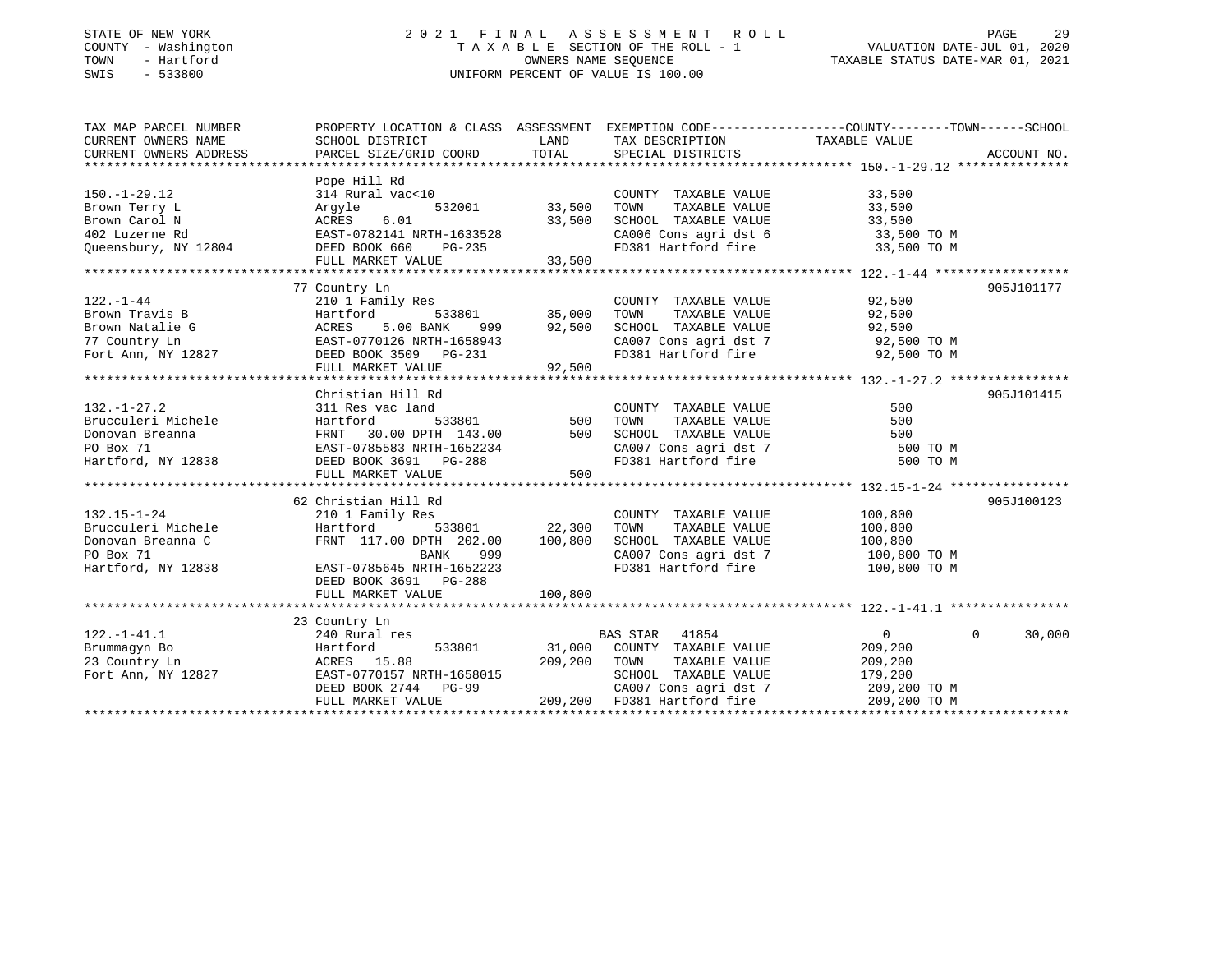## STATE OF NEW YORK 2 0 2 1 F I N A L A S S E S S M E N T R O L L PAGE 30COUNTY - Washington  $T A X A B L E$  SECTION OF THE ROLL - 1<br>TOWN - Hartford SWIS - 533800 UNIFORM PERCENT OF VALUE IS 100.00

VALUATION DATE-JUL 01, 2020

TAXABLE STATUS DATE-MAR 01, 2021

| TAX MAP PARCEL NUMBER                                                                                | PROPERTY LOCATION & CLASS ASSESSMENT EXEMPTION CODE----------------COUNTY-------TOWN------SCHOOL                                                                                |                  |                                                                        |                                   |                    |
|------------------------------------------------------------------------------------------------------|---------------------------------------------------------------------------------------------------------------------------------------------------------------------------------|------------------|------------------------------------------------------------------------|-----------------------------------|--------------------|
| CURRENT OWNERS NAME                                                                                  | SCHOOL DISTRICT                                                                                                                                                                 | LAND             | TAX DESCRIPTION                                                        | TAXABLE VALUE                     |                    |
| CURRENT OWNERS ADDRESS                                                                               | PARCEL SIZE/GRID COORD                                                                                                                                                          | TOTAL            | SPECIAL DISTRICTS                                                      |                                   | ACCOUNT NO.        |
|                                                                                                      |                                                                                                                                                                                 |                  |                                                                        |                                   |                    |
|                                                                                                      | 77 Christian Hill Rd                                                                                                                                                            |                  |                                                                        |                                   | 905J100482         |
| $132.15 - 1 - 30$                                                                                    | 425 Bar                                                                                                                                                                         |                  | COUNTY TAXABLE VALUE                                                   | 120,000                           |                    |
| Brummagyn LLC                                                                                        | 533801 33,800<br>Hartford                                                                                                                                                       |                  | TOWN<br>TAXABLE VALUE                                                  | 120,000                           |                    |
| 19 Country Ln                                                                                        |                                                                                                                                                                                 |                  | SCHOOL TAXABLE VALUE                                                   | 120,000                           |                    |
| Fort Ann, NY 12827                                                                                   |                                                                                                                                                                                 |                  |                                                                        |                                   |                    |
|                                                                                                      |                                                                                                                                                                                 |                  | CA007 Cons agri dst 7 120,000 TO M<br>FD381 Hartford fire 120,000 TO M |                                   |                    |
|                                                                                                      | FRNT 120.00 DFTH 200.00<br>EAST-0786041 NRTH-1652524<br>DEED BOOK 3118 PG-174<br>120,000                                                                                        |                  |                                                                        |                                   |                    |
|                                                                                                      |                                                                                                                                                                                 |                  |                                                                        |                                   |                    |
|                                                                                                      | 19 Country Ln                                                                                                                                                                   |                  |                                                                        |                                   | 905J101195         |
| $122. - 1 - 40$                                                                                      | 240 Rural res                                                                                                                                                                   |                  | BAS STAR 41854                                                         | 0                                 | 30,000<br>$\Omega$ |
| Brummagyn Paul F                                                                                     | Hartford                                                                                                                                                                        |                  |                                                                        | 240,000                           |                    |
|                                                                                                      |                                                                                                                                                                                 | 240,000          | TOWN<br>TAXABLE VALUE                                                  | 240,000                           |                    |
|                                                                                                      |                                                                                                                                                                                 |                  | SCHOOL TAXABLE VALUE                                                   | 210,000                           |                    |
| Examinagyn Cecilia S<br>Brummagyn Cecilia S<br>19 Country Ln<br>Fort Ann, NY 12827<br>EAST-0770229 N | EAST-0770229 NRTH-1657724                                                                                                                                                       |                  | SCHOOL TAXABLE VALUE<br>CA007 Cons agri dst 7                          | $240,000$ TO M<br>$-240,000$ TO M |                    |
|                                                                                                      | DEED BOOK 519<br>$PG-3$                                                                                                                                                         |                  | FD381 Hartford fire 240,000 TO M                                       |                                   |                    |
|                                                                                                      | FULL MARKET VALUE                                                                                                                                                               | 240,000          |                                                                        |                                   |                    |
|                                                                                                      |                                                                                                                                                                                 |                  |                                                                        |                                   |                    |
|                                                                                                      | 137 Townsend Rd                                                                                                                                                                 |                  |                                                                        |                                   | 905J101369         |
| $141. - 1 - 1.2$                                                                                     | 210 1 Family Res                                                                                                                                                                |                  | ENH STAR 41834                                                         | $\overline{0}$                    | $0 \t 70,700$      |
|                                                                                                      |                                                                                                                                                                                 |                  | 27,800 COUNTY TAXABLE VALUE                                            | 125,200                           |                    |
|                                                                                                      |                                                                                                                                                                                 | 125,200 TOWN     | TAXABLE VALUE                                                          | 125,200                           |                    |
|                                                                                                      |                                                                                                                                                                                 |                  | SCHOOL TAXABLE VALUE                                                   | 54,500                            |                    |
|                                                                                                      | First-1.-2<br>Bryer Arthur E Hartford 533801 27,800<br>Bryer Susan K ACRES 2.61 125,200<br>137 Townsend Rd EAST-0780806 NRTH-1648910<br>Hartford, NY 12838 DEED BOOK 569 PG-280 |                  | CA007 Cons agri dst 7 125,200 TO M                                     |                                   |                    |
|                                                                                                      | FULL MARKET VALUE                                                                                                                                                               |                  | 125,200 FD381 Hartford fire                                            | 125,200 TO M                      |                    |
|                                                                                                      |                                                                                                                                                                                 |                  |                                                                        |                                   |                    |
|                                                                                                      | 12 Old Mill Ln                                                                                                                                                                  |                  |                                                                        |                                   | 905J100495         |
| $141. - 1 - 23$                                                                                      |                                                                                                                                                                                 |                  | COUNTY TAXABLE VALUE                                                   | 110,000                           |                    |
| Brynes Keith R                                                                                       | 210 1 Family Res<br>Hartford         !<br>533801                                                                                                                                | 23,700           | TAXABLE VALUE<br>TOWN                                                  | 110,000                           |                    |
| Brynes Marlene L                                                                                     |                                                                                                                                                                                 | 110,000          | SCHOOL TAXABLE VALUE                                                   | 110,000                           |                    |
| PO Box 26                                                                                            |                                                                                                                                                                                 |                  | FD381 Hartford fire                                                    | 110,000 TO M                      |                    |
| Hartford, NY 12838                                                                                   | -----<br>543/223<br>FRNT 185.00 DPTH 224.00<br>BAST-0783414 NRTH-1646313                                                                                                        |                  |                                                                        |                                   |                    |
|                                                                                                      | DEED BOOK 3350 PG-59                                                                                                                                                            |                  |                                                                        |                                   |                    |
|                                                                                                      | FULL MARKET VALUE                                                                                                                                                               | 110,000          |                                                                        |                                   |                    |
|                                                                                                      |                                                                                                                                                                                 |                  |                                                                        |                                   |                    |
|                                                                                                      | 13 Old Mill Ln                                                                                                                                                                  |                  |                                                                        |                                   | 905J100436         |
| $141. - 1 - 25$                                                                                      | 210 1 Family Res                                                                                                                                                                |                  | BAS STAR 41854                                                         | $\overline{0}$                    | $0 \t 30,000$      |
| Brynes Keith R                                                                                       | Hartford                                                                                                                                                                        |                  | 533801 37,800 COUNTY TAXABLE VALUE                                     | 189,300                           |                    |
| Brynes Marlene                                                                                       | ACRES 9.05 BANK 999<br>EAST-0783788 NRTH-1646477                                                                                                                                | 999 189,300 TOWN | TAXABLE VALUE                                                          | 189,300                           |                    |
| PO Box 26                                                                                            |                                                                                                                                                                                 |                  | SCHOOL TAXABLE VALUE                                                   | 159,300                           |                    |
| Hartford, NY 12838                                                                                   | DEED BOOK 764<br>PG-219                                                                                                                                                         |                  | FD381 Hartford fire                                                    | 189,300 TO M                      |                    |
|                                                                                                      | FULL MARKET VALUE                                                                                                                                                               | 189,300          |                                                                        |                                   |                    |
|                                                                                                      |                                                                                                                                                                                 |                  |                                                                        |                                   |                    |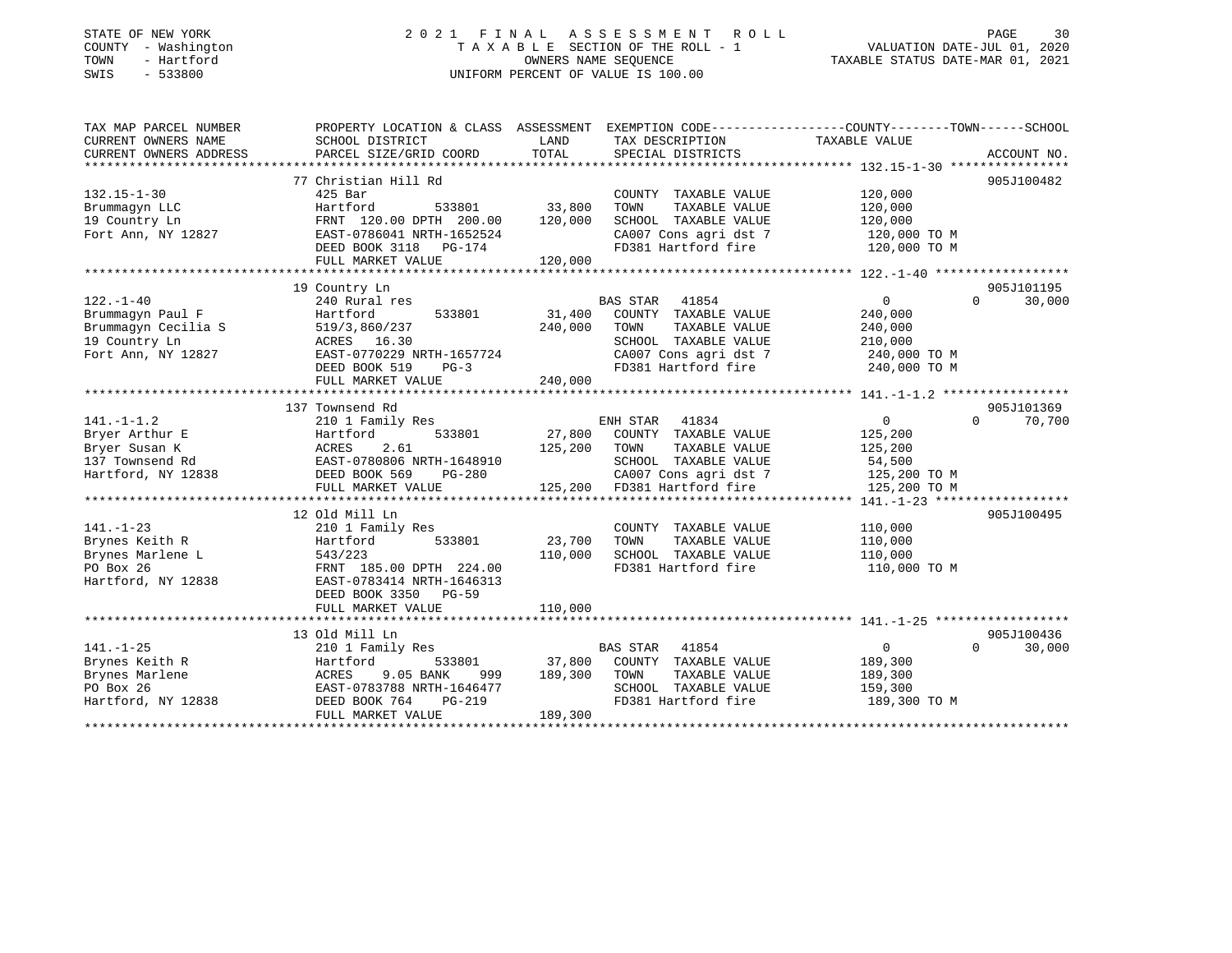## STATE OF NEW YORK 2 0 2 1 F I N A L A S S E S S M E N T R O L L PAGE 31COUNTY - Washington  $T A X A B L E$  SECTION OF THE ROLL - 1<br>TOWN - Hartford SWIS - 533800 UNIFORM PERCENT OF VALUE IS 100.00

VALUATION DATE-JUL 01, 2020

TAXABLE STATUS DATE-MAR 01, 2021

| TAX MAP PARCEL NUMBER<br>CURRENT OWNERS NAME<br>CURRENT OWNERS ADDRESS                                                                                                               | SCHOOL DISTRICT<br>PARCEL SIZE/GRID COORD                                                                                                                         | LAND<br>TOTAL                     | TAX DESCRIPTION<br>SPECIAL DISTRICTS                                                                                                                                                                                                                                                                                                                                                                  | PROPERTY LOCATION & CLASS ASSESSMENT EXEMPTION CODE---------------COUNTY-------TOWN------SCHOOL<br>TAXABLE VALUE<br>ACCOUNT NO.                                                                                                                                                                                                                                                                                                                                                                |
|--------------------------------------------------------------------------------------------------------------------------------------------------------------------------------------|-------------------------------------------------------------------------------------------------------------------------------------------------------------------|-----------------------------------|-------------------------------------------------------------------------------------------------------------------------------------------------------------------------------------------------------------------------------------------------------------------------------------------------------------------------------------------------------------------------------------------------------|------------------------------------------------------------------------------------------------------------------------------------------------------------------------------------------------------------------------------------------------------------------------------------------------------------------------------------------------------------------------------------------------------------------------------------------------------------------------------------------------|
| $141. - 1 - 25.1$<br>Brynes Keith R<br>Brynes Marlene L<br>PO Box 26<br>Hartford, NY 12838                                                                                           | Old Mill Ln OFF<br>311 Res vac land<br>Hartford<br>570/113-133<br>FRNT 37.00 DPTH 69.00<br>EAST-0783534 NRTH-1646362<br>DEED BOOK 3350 PG-59<br>FULL MARKET VALUE | d<br>533801 500<br>500<br>500     | COUNTY TAXABLE VALUE<br>TAXABLE VALUE<br>TOWN<br>SCHOOL TAXABLE VALUE 500<br>FD381 Hartford fire                                                                                                                                                                                                                                                                                                      | 905J101310<br>500<br>500<br>500 TO M                                                                                                                                                                                                                                                                                                                                                                                                                                                           |
| $151. - 2 - 4.10$<br>Burch Benjamin C<br>1466 Burch Rd                                                                                                                               | Burch Rd<br>323 Vacant rural<br>Hartford<br>Sub div Lot 2                                                                                                         | 33,500                            | AG DIST<br>41720<br>533801 33,500 COUNTY TAXABLE VALUE<br>TOWN<br>TAXABLE VALUE                                                                                                                                                                                                                                                                                                                       | 21,752<br>21,752<br>21,752<br>11,748<br>11,748<br>SCHOOL TAXABLE VALUE 11,748<br>CA008 Cons agri dst 8 11,748 TO M                                                                                                                                                                                                                                                                                                                                                                             |
| $150. - 1 - 28$<br>Parch Brian S<br>Burch Linda<br>183 Pope Hill Rd<br>183 Pope Hill Rd<br>183 Pope Hill Rd<br>183 Pope Hill Rd<br>184 EAST-0781123 NRTH-1633887<br>Argyle, NY 12809 | 183 Pope Hill Rd<br>210 1 Family Res<br>EASI-0781123 NRTH-1633887<br>DEED BOOK 2747 PG-269<br>FIILL MADVET 121111<br>FULL MARKET VALUE                            | 999 165,600 TOWN                  | $\begin{tabular}{lllllllllll} \multicolumn{2}{c}{\textbf{532001}} & \multicolumn{2}{c}{\textbf{BAS STAR}} & \multicolumn{2}{c}{\textbf{41854}} \\ \multicolumn{2}{c}{\textbf{532001}} & \multicolumn{2}{c}{\textbf{27,200}} & \multicolumn{2}{c}{\textbf{COMITY}} & \multicolumn{2}{c}{\textbf{TAXABLE VALUE}} \end{tabular}$<br>TAXABLE VALUE<br>SCHOOL TAXABLE VALUE<br>165,600 FD381 Hartford fire | 905J100222<br>$\overline{0}$<br>$\Omega$<br>30,000<br>165,600<br>165,600<br>135,600<br>CA006 Cons agri dst 6 165,600 TO M<br>165,600 TO M                                                                                                                                                                                                                                                                                                                                                      |
| $150.-1-29.11$<br>Burch Brian S<br>183 Pope Hill Rd<br>Arqyle, NY 12809                                                                                                              | Pope Hill Rd<br>314 Rural vac<10<br>Argyle<br>ACRES 2.36<br>EAST-0781287 NRTH-1634023<br>FULL MARKET VALUE                                                        | 532001 30,000<br>30,000<br>30,000 | COUNTY TAXABLE VALUE<br>TOWN<br>TAXABLE VALUE<br>FD381 Hartford fire                                                                                                                                                                                                                                                                                                                                  | 30,000<br>$30,000$<br>$30,000$<br>$\begin{tabular}{lllllllll} \multicolumn{2}{l}{{\bf SCHODL}} & \multicolumn{2}{l}{\bf TAXABLE} & \multicolumn{2}{l}{\bf VALUE} & \multicolumn{2}{l}{\bf 30,000} & \multicolumn{2}{l}{\bf CAO06} & \multicolumn{2}{l}{\bf CONO} & \multicolumn{2}{l}{\bf 31,000} & \multicolumn{2}{l}{\bf TO} & \multicolumn{2}{l}{\bf M} & \multicolumn{2}{l}{\bf 32,000} & \multicolumn{2}{l}{\bf TO} & \multicolumn{2}{l}{\bf M} & \multicolumn{2}{l}{\bf $<br>30,000 TO M |
| $151. - 2 - 9$<br>Burch Brian S<br>King David J<br>183 Pope Hill Rd<br>Argyle, NY 12809                                                                                              | Burch Rd OFF<br>314 Rural vac<10<br>533801<br>Hartford<br>151.-1-9<br>ACRES 9.50<br>EAST-0794791 NRTH-1634249<br>DEED BOOK 2190 PG-338<br>FULL MARKET VALUE       | 5,800<br>5,800<br>5,800           | COUNTY TAXABLE VALUE<br>TAXABLE VALUE<br>TOWN<br>SCHOOL TAXABLE VALUE<br>FD381 Hartford fire                                                                                                                                                                                                                                                                                                          | 905J100105<br>5,800<br>5,800<br>5,800<br>CA008 Cons agri dst 8 5,800 TO M<br>5,800 TO M                                                                                                                                                                                                                                                                                                                                                                                                        |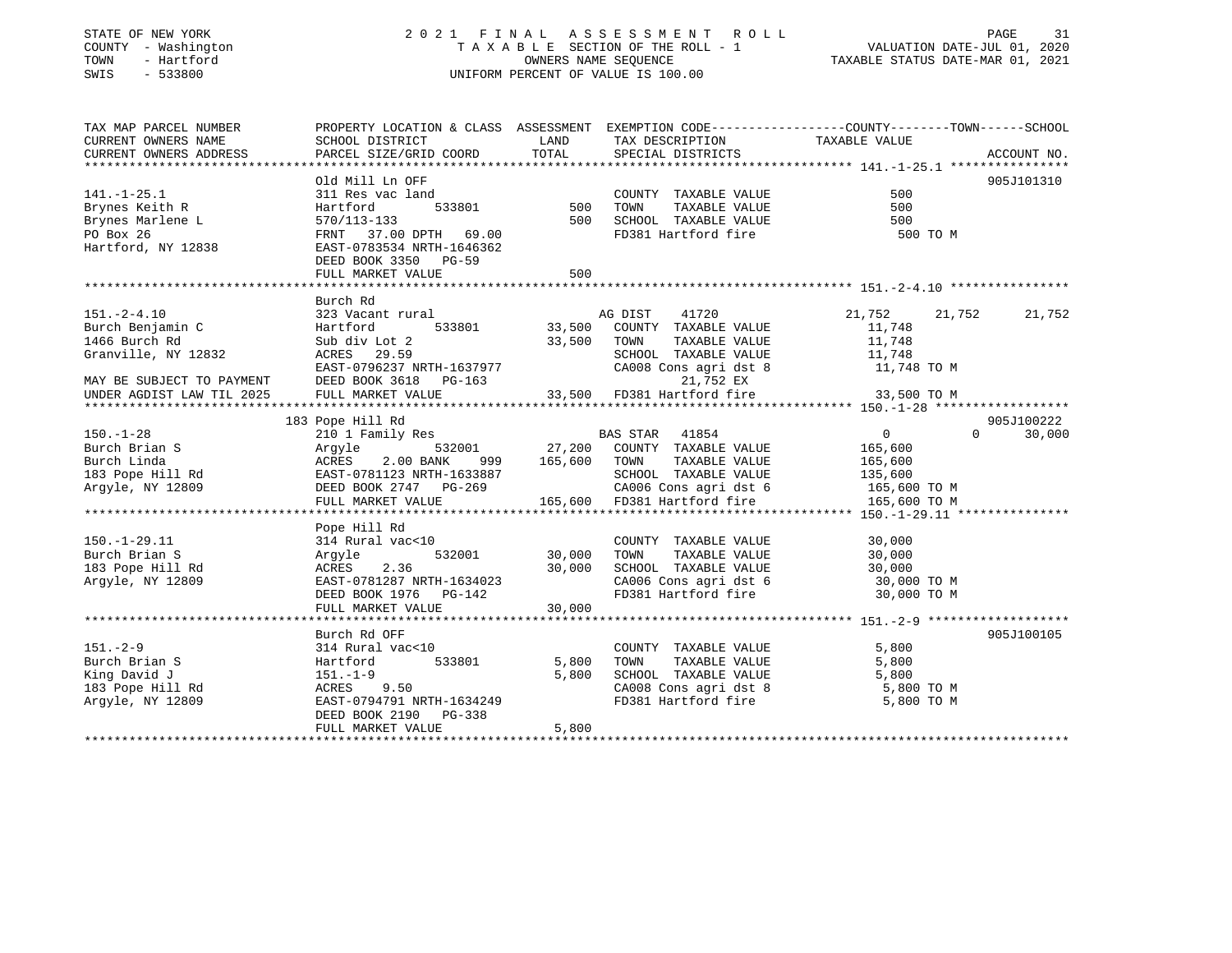### STATE OF NEW YORK 2 0 2 1 F I N A L A S S E S S M E N T R O L L PAGE 32 COUNTY - Washington T A X A B L E SECTION OF THE ROLL - 1 VALUATION DATE-JUL 01, 2020 TOWN - Hartford OWNERS NAME SEQUENCE TAXABLE STATUS DATE-MAR 01, 2021 SWIS - 533800 UNIFORM PERCENT OF VALUE IS 100.00

| TAX MAP PARCEL NUMBER<br>CURRENT OWNERS NAME                                                                                                         | PROPERTY LOCATION & CLASS ASSESSMENT EXEMPTION CODE---------------COUNTY-------TOWN------SCHOOL<br>SCHOOL DISTRICT                                                                   | LAND                         | TAX DESCRIPTION                                                                                                       | TAXABLE VALUE                                                                                           |                                  |
|------------------------------------------------------------------------------------------------------------------------------------------------------|--------------------------------------------------------------------------------------------------------------------------------------------------------------------------------------|------------------------------|-----------------------------------------------------------------------------------------------------------------------|---------------------------------------------------------------------------------------------------------|----------------------------------|
| CURRENT OWNERS ADDRESS                                                                                                                               | PARCEL SIZE/GRID COORD                                                                                                                                                               | TOTAL                        | SPECIAL DISTRICTS                                                                                                     |                                                                                                         | ACCOUNT NO.                      |
|                                                                                                                                                      | Burch Rd OFF                                                                                                                                                                         |                              |                                                                                                                       |                                                                                                         | 905J100062                       |
| $151. - 2 - 10$<br>Burch Brian S<br>King David J<br>183 Pope Hill Rd<br>Argyle, NY 12809                                                             | 322 Rural vac>10<br>Hartford<br>151.-1-10<br>ACRES 12.00<br>EAST-0794932 NRTH-1634572<br>DEED BOOK 2190 PG-338                                                                       | 533801 7,400<br>7,400        | COUNTY TAXABLE VALUE<br>TOWN<br>TAXABLE VALUE<br>SCHOOL TAXABLE VALUE<br>CA008 Cons agri dst 8<br>FD381 Hartford fire | 7,400<br>7,400<br>7,400<br>7,400 TO M<br>7,400 TO M                                                     |                                  |
|                                                                                                                                                      | FULL MARKET VALUE                                                                                                                                                                    | 7,400                        |                                                                                                                       |                                                                                                         |                                  |
|                                                                                                                                                      | 5059 State Route 149                                                                                                                                                                 |                              |                                                                                                                       |                                                                                                         | 905J101210                       |
| $132.-2-11.1$<br>Burch Bruce<br>Burch Carolyn 2806/125,2806/<br>5059 State Route 149 2806/125,2806/<br>Granville, NY 12832 EAST-0789004 NRTH-1653173 | 230 3 Family Res<br>533801 37,300<br>Hartford<br>2806/125,2806/128 138,600 SCHOOL TAXABLE VALUE<br>DEED BOOK 3183 PG-67<br>FULL MARKET VALUE                                         | 138,600                      | COUNTY TAXABLE VALUE<br>TAXABLE VALUE<br>TOWN<br>FD381 Hartford fire                                                  | 138,600<br>138,600<br>138,600<br>138,600 TO M                                                           |                                  |
|                                                                                                                                                      |                                                                                                                                                                                      |                              |                                                                                                                       |                                                                                                         |                                  |
|                                                                                                                                                      | 4388 State Route 149<br>State Route 149<br>210 1 Family Res                                                                                                                          |                              | BAS STAR 41854<br>CA007 Cons agri dst 7 105,600 TO M                                                                  | $\overline{0}$<br>105,600<br>105,600<br>75,600<br>105,600 TO M                                          | 905J101067<br>$0 \t 30,000$      |
|                                                                                                                                                      | State Route 196                                                                                                                                                                      |                              |                                                                                                                       |                                                                                                         | 905J100104                       |
| $140. -2 - 15$<br>Burch Daniel H<br>4388 State Route 149<br>Fort Ann, NY 12827                                                                       | 311 Res vac land<br>Hartford 533801 3,000<br>FRNT 65.00 DPTH 307.00 3,000<br>EAST-0782353 NRTH-1645943<br>DEED BOOK 530<br>PG-87<br>FULL MARKET VALUE                                | 3,000                        | COUNTY TAXABLE VALUE<br>TOWN<br>TAXABLE VALUE<br>SCHOOL TAXABLE VALUE<br>FD381 Hartford fire                          | 3,000<br>3,000<br>3,000<br>3,000 TO M                                                                   |                                  |
|                                                                                                                                                      |                                                                                                                                                                                      |                              |                                                                                                                       |                                                                                                         |                                  |
| $151. - 2 - 4.2$<br>Burch Duane L<br>Burch Stephanie<br>1466 Burch Rd<br>1466 Burch Rd<br>Granville, NY 12832                                        | 1466 Burch Rd<br>210 1 Family Res<br>533801<br>Hartford<br>1747/60<br>$151. - 1 - 4.2$<br>ACRES<br>1.65<br>EAST-0796229 NRTH-1635848<br>DEED BOOK 466<br>PG-305<br>FULL MARKET VALUE | 25,000<br>123,900<br>123,900 | ENH STAR 41834<br>COUNTY TAXABLE VALUE<br>TAXABLE VALUE<br>TOWN<br>SCHOOL TAXABLE VALUE<br>FD381 Hartford fire        | $0 \qquad \qquad$<br>123,900<br>123,900<br>53,200<br>CA008 Cons agri dst 8 123,900 TO M<br>123,900 TO M | 905J101089<br>$\Omega$<br>70,700 |
|                                                                                                                                                      |                                                                                                                                                                                      |                              |                                                                                                                       |                                                                                                         |                                  |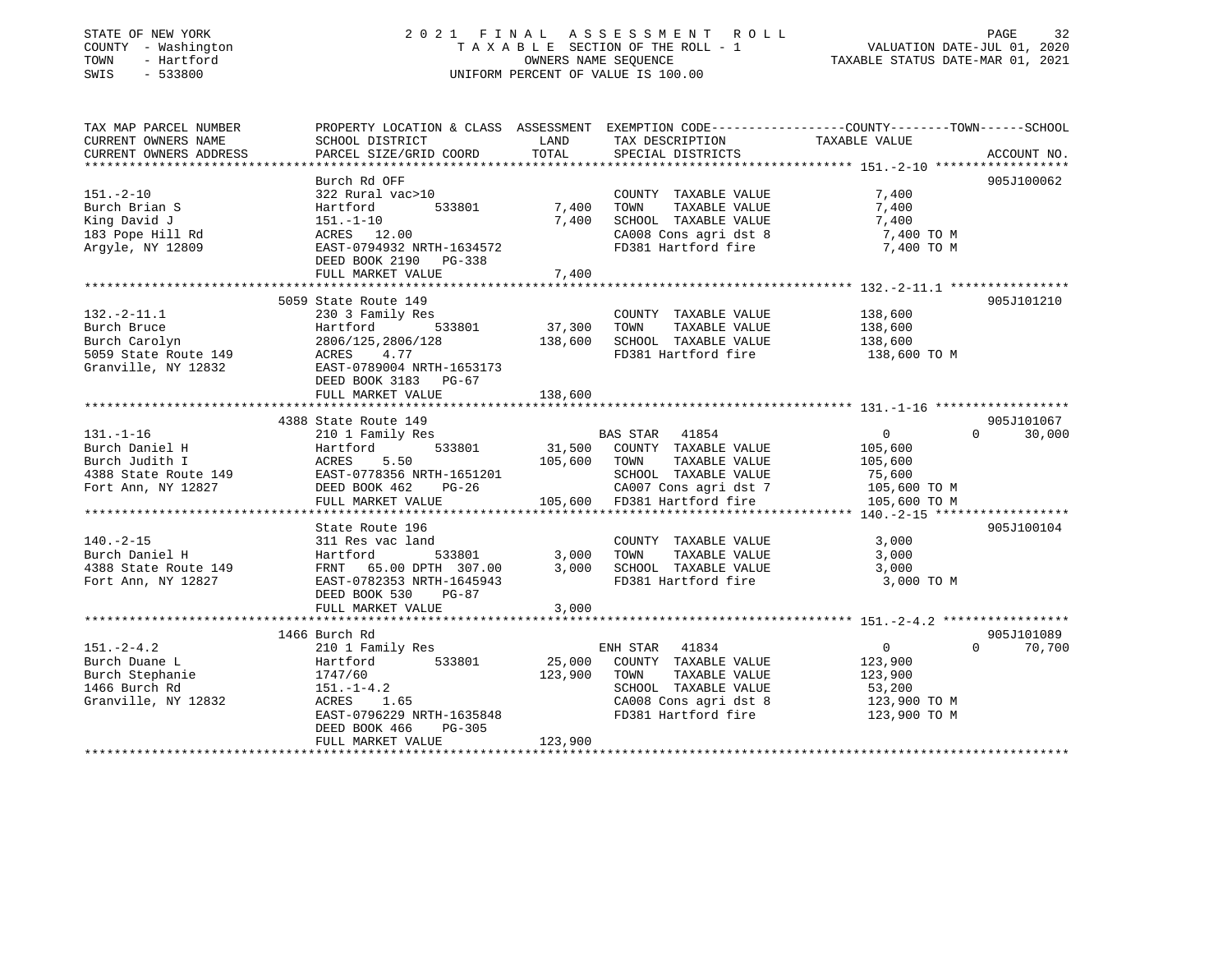| STATE OF NEW YORK<br>- Washington<br>COUNTY<br>- Hartford<br>TOWN<br>$-533800$<br>SWIS | 2021 FINAL                                                             | ASSESSMENT ROLL<br>TAXABLE SECTION OF THE ROLL - 1<br>OWNERS NAME SEOUENCE<br>UNIFORM PERCENT OF VALUE IS 100.00 | 33<br>PAGE<br>VALUATION DATE-JUL 01, 2020<br>TAXABLE STATUS DATE-MAR 01, 2021                 |
|----------------------------------------------------------------------------------------|------------------------------------------------------------------------|------------------------------------------------------------------------------------------------------------------|-----------------------------------------------------------------------------------------------|
| TAX MAP PARCEL NUMBER<br>CURRENT OWNERS NAME<br>CURRENT OWNERS ADDRESS                 | PROPERTY LOCATION & CLASS<br>SCHOOL DISTRICT<br>PARCEL SIZE/GRID COORD | ASSESSMENT<br>LAND<br>TAX DESCRIPTION<br>SPECIAL DISTRICTS<br>TOTAL                                              | EXEMPTION CODE-----------------COUNTY--------TOWN------SCHOOL<br>TAXABLE VALUE<br>ACCOUNT NO. |
|                                                                                        |                                                                        |                                                                                                                  |                                                                                               |
|                                                                                        | 1471 Burch Rd                                                          |                                                                                                                  | 905J100094                                                                                    |
| $151. - 2 - 8$                                                                         | 117 Horse farm                                                         | 41720<br>AG DIST                                                                                                 | 34,642<br>34,642<br>34,642                                                                    |
| Burch Duane L                                                                          | Hartford<br>533801                                                     | 101,300 TEMP GRHSE 42120                                                                                         | 55,000<br>55,000<br>55,000                                                                    |
| Burch Stephanie M                                                                      | 895/240                                                                | 156,300<br>COUNTY<br>TAXABLE VALUE                                                                               | 66,658                                                                                        |
| 1466 Burch Rd                                                                          | $151. - 1 - 8$                                                         | TAXABLE VALUE<br>TOWN                                                                                            | 66,658                                                                                        |

EAST-0795490 NRTH-1635278 CA008 Cons agri dst 8 66,658 TO M

Granville, NY 12832 ACRES 111.40 SCHOOL TAXABLE VALUE 66,658

| MAY BE SUBJECT TO PAYMENT        DEED BOOK 3618    PG-107 |                                                                                                                                                                                                                                                                                                                                                | 89,642 EX                                                                                                  |                                               |
|-----------------------------------------------------------|------------------------------------------------------------------------------------------------------------------------------------------------------------------------------------------------------------------------------------------------------------------------------------------------------------------------------------------------|------------------------------------------------------------------------------------------------------------|-----------------------------------------------|
|                                                           |                                                                                                                                                                                                                                                                                                                                                | UNDER AGDIST LAW TIL 2025 FULL MARKET VALUE 156,300 FD381 Hartford fire 101,300 TO M                       |                                               |
|                                                           |                                                                                                                                                                                                                                                                                                                                                | 55,000 EX                                                                                                  |                                               |
|                                                           |                                                                                                                                                                                                                                                                                                                                                |                                                                                                            |                                               |
|                                                           | James Rd OFF                                                                                                                                                                                                                                                                                                                                   |                                                                                                            | 905J100628                                    |
|                                                           |                                                                                                                                                                                                                                                                                                                                                | AG DIST 41720                                                                                              | 2,170 2,170<br>2,170                          |
|                                                           |                                                                                                                                                                                                                                                                                                                                                |                                                                                                            | 4,330                                         |
|                                                           |                                                                                                                                                                                                                                                                                                                                                |                                                                                                            | TAXABLE VALUE 4,330                           |
| 1466 Burch Rd                                             | ACRES 10.00                                                                                                                                                                                                                                                                                                                                    | SCHOOL TAXABLE VALUE                                                                                       | 4,330                                         |
|                                                           |                                                                                                                                                                                                                                                                                                                                                | CA008 Cons agri dst 8 4,330 TO M                                                                           |                                               |
|                                                           |                                                                                                                                                                                                                                                                                                                                                |                                                                                                            |                                               |
| MAY BE SUBJECT TO PAYMENT FULL MARKET VALUE               |                                                                                                                                                                                                                                                                                                                                                | EASI-0733333 MAIN 100000<br>DEED BOOK 1747 PG-60<br>FULL MARKET VALUE 6,500 FD381 Hartford fire 6,500 TO M |                                               |
| UNDER AGDIST LAW TIL 2025                                 |                                                                                                                                                                                                                                                                                                                                                |                                                                                                            |                                               |
|                                                           |                                                                                                                                                                                                                                                                                                                                                |                                                                                                            |                                               |
|                                                           | 1678 Burch Rd                                                                                                                                                                                                                                                                                                                                  |                                                                                                            | 905J101137                                    |
| $151. -2 - 4.3$                                           |                                                                                                                                                                                                                                                                                                                                                | 210 1 Family Res WET WAR CT 41121                                                                          | 21, 135 21, 135<br>$\sim$ 0                   |
| Burch Gary E                                              |                                                                                                                                                                                                                                                                                                                                                | Hartford 533801 23,900 ENH STAR 41834                                                                      | $0 \qquad \qquad$<br>70,700<br>$\overline{0}$ |
| 1678 Burch Rd                                             | $151.-1-4.3$                                                                                                                                                                                                                                                                                                                                   | 140,900 COUNTY TAXABLE VALUE 119,765                                                                       |                                               |
| Granville, NY 12832 ACRES 1.31                            |                                                                                                                                                                                                                                                                                                                                                | TOWN                                                                                                       | TAXABLE VALUE 119,765                         |
|                                                           | EAST-0795167 NRTH-1640778                                                                                                                                                                                                                                                                                                                      | SCHOOL TAXABLE VALUE 70,200                                                                                |                                               |
|                                                           |                                                                                                                                                                                                                                                                                                                                                |                                                                                                            |                                               |
|                                                           |                                                                                                                                                                                                                                                                                                                                                |                                                                                                            |                                               |
|                                                           |                                                                                                                                                                                                                                                                                                                                                |                                                                                                            |                                               |
|                                                           | Burch Rd                                                                                                                                                                                                                                                                                                                                       |                                                                                                            |                                               |
| $151. - 2 - 4.4$                                          |                                                                                                                                                                                                                                                                                                                                                | 323 Vacant rural The Research Store Robert Robert Store and FOR 480A 47460                                 | 15,100 15,100 15,100                          |
| Burch Gary E                                              |                                                                                                                                                                                                                                                                                                                                                | Hartford 533801 18,900 COUNTY TAXABLE VALUE                                                                | 3,800                                         |
| Burch Donna                                               | $f{\rm or}$ $f{\rm or}$ $f{\rm or}$ $f{\rm or}$ $f{\rm or}$ $f{\rm or}$ $f{\rm or}$ $f{\rm or}$ $f{\rm or}$ $f{\rm or}$ $f{\rm or}$ $f{\rm or}$ $f{\rm or}$ $f{\rm or}$ $f{\rm or}$ $f{\rm or}$ $f{\rm or}$ $f{\rm or}$ $f{\rm or}$ $f{\rm or}$ $f{\rm or}$ $f{\rm or}$ $f{\rm or}$ $f{\rm or}$ $f{\rm or}$ $f{\rm or}$ $f{\rm or}$ $f{\rm or$ |                                                                                                            |                                               |
| 1678 Burch Rd                                             |                                                                                                                                                                                                                                                                                                                                                |                                                                                                            |                                               |
| Granville, NY 12832 ACRES 29.00                           | ACRES 29.00<br>EAST-0795946 NRTH-1641090                                                                                                                                                                                                                                                                                                       | CA008 Cons agri dst 8 18,900 TO M                                                                          |                                               |
|                                                           |                                                                                                                                                                                                                                                                                                                                                | FD381 Hartford fire                                                                                        | 18,900 TO M                                   |
|                                                           | MAY BE SUBJECT TO PAYMENT      DEED BOOK 776    PG-65<br>UNDER RPTL480A UNTIL 2030       FULL MARKET VALUE                             18,900                                                                                                                                                                                                  |                                                                                                            |                                               |
|                                                           |                                                                                                                                                                                                                                                                                                                                                |                                                                                                            |                                               |
|                                                           |                                                                                                                                                                                                                                                                                                                                                |                                                                                                            |                                               |
|                                                           |                                                                                                                                                                                                                                                                                                                                                |                                                                                                            |                                               |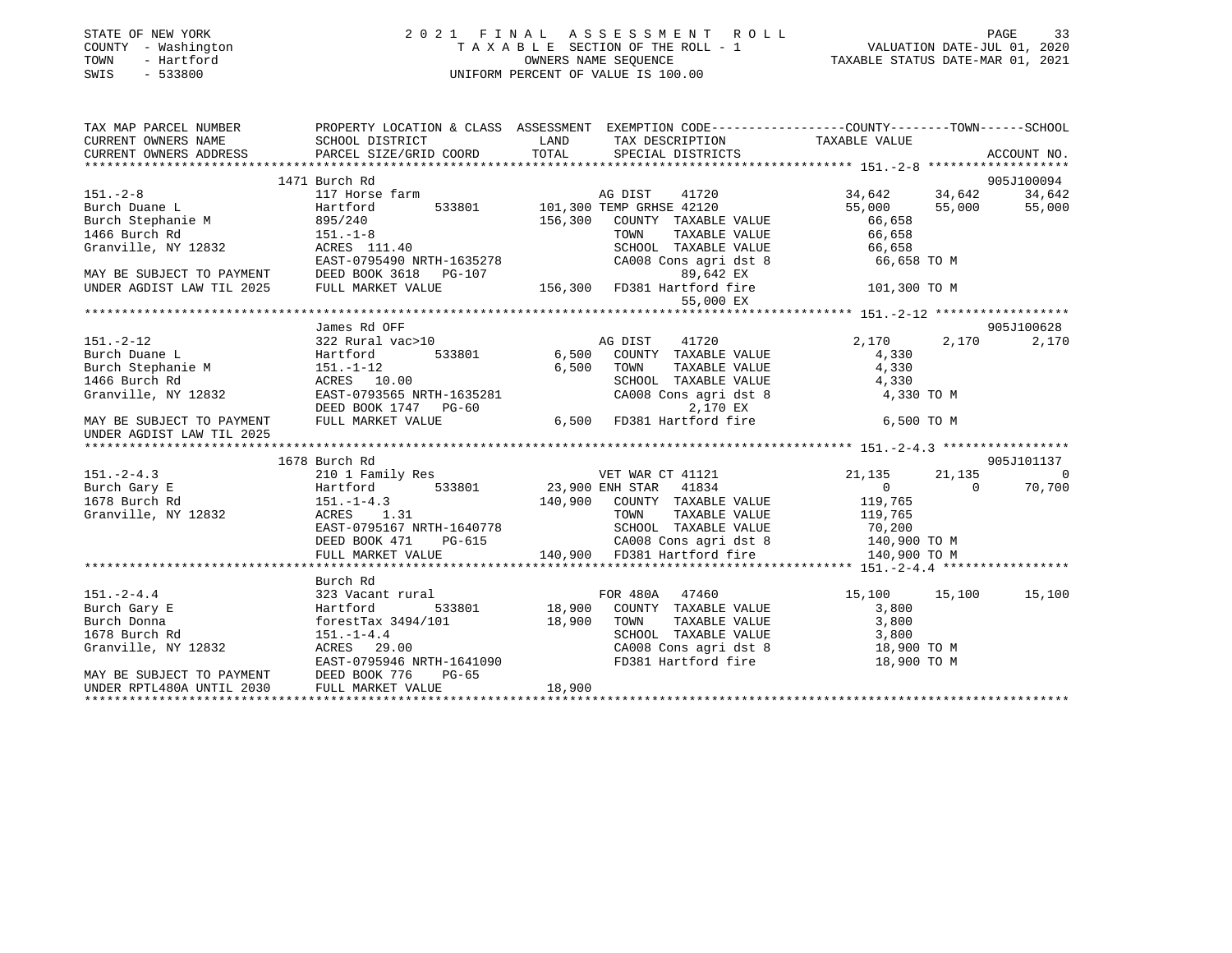| PROPERTY LOCATION & CLASS ASSESSMENT EXEMPTION CODE----------------COUNTY-------TOWN------SCHOOL<br>TAX MAP PARCEL NUMBER<br>LAND<br>TAXABLE VALUE<br>CURRENT OWNERS NAME<br>SCHOOL DISTRICT<br>TAX DESCRIPTION<br>TOTAL<br>CURRENT OWNERS ADDRESS<br>PARCEL SIZE/GRID COORD<br>SPECIAL DISTRICTS<br>ACCOUNT NO.<br>1395 Burch Rd<br>$151. - 2 - 8.2$<br>270 Mfg housing<br>BAS STAR 41854<br>$\mathbf{0}$<br>$\Omega$<br>30,000<br>Burch Gary E Jr<br>533801<br>27,300<br>COUNTY TAXABLE VALUE<br>79,100<br>Hartford<br>79,100<br>Burch Keri A<br>$151. - 1 - 8.2$<br>TOWN<br>TAXABLE VALUE<br>79,100<br>1395 Burch Rd<br>ACRES 4.79<br>SCHOOL TAXABLE VALUE<br>49,100<br>Granville, NY 12832<br>EAST-0796800 NRTH-1633964<br>CA008 Cons agri dst 8<br>79,100 TO M<br>DEED BOOK 2708 PG-303<br>FD381 Hartford fire<br>79,100 TO M<br>79,100<br>FULL MARKET VALUE<br>4437 State Route 149<br>905J100296<br>$\overline{0}$<br>$\Omega$<br>30,000<br>$131. - 1 - 6$<br>210 1 Family Res<br>BAS STAR 41854<br>533801<br>27,100 COUNTY TAXABLE VALUE<br>Burch Heide<br>70,500<br>Hartford<br>4437 State Route 149<br>70,500<br>TAXABLE VALUE<br>ACRES<br>2.38<br>TOWN<br>70,500<br>Fort Ann, NY 12827<br>EAST-0779353 NRTH-1651555<br>SCHOOL TAXABLE VALUE<br>40,500<br>CA007 Cons agri dst 7<br>DEED BOOK 2965<br>70,500 TO M<br>PG-191<br>70,500 FD381 Hartford fire<br>FULL MARKET VALUE<br>70,500 TO M<br>*************************<br>905J100660<br>12 Mcdougal Rd<br>$148. - 1 - 13$<br>15,300<br>15,300<br>210 1 Family Res<br>VET WAR CT 41121<br>$\sim$ 0<br>533801<br>10,900 ENH STAR<br>41834<br>70,700<br>Burch James A<br>Hartford<br>$\overline{0}$<br>$\Omega$<br>12 Mcdougal Rd<br>102,000<br>COUNTY TAXABLE VALUE<br>86,700<br>FRNT 167.00 DPTH 100.00<br>Fort Ann, NY 12827<br>EAST-0766673 NRTH-1636923<br>TOWN<br>TAXABLE VALUE<br>86,700<br>DEED BOOK 521<br>SCHOOL TAXABLE VALUE<br>31,300<br>PG-251<br>FULL MARKET VALUE<br>102,000 FD381 Hartford fire<br>102,000 TO M<br>8137 State Route 40<br>905J100002<br>$0 \qquad \qquad$<br>30,000<br>$132. - 2 - 12.2$<br>210 1 Family Res<br>41854<br>$\overline{0}$<br>BAS STAR<br>Burch Justin Patrick<br>533801<br>25,100<br>COUNTY TAXABLE VALUE<br>Hartford<br>150,200<br>Carroll Heather Ann<br>ACRES<br>1.70<br>150,200<br>TOWN<br>TAXABLE VALUE<br>150,200<br>8137 State Route 40<br>EAST-0787502 NRTH-1653280<br>SCHOOL TAXABLE VALUE<br>120,200<br>Granville, NY 12832<br>CA007 Cons agri dst 7<br>DEED BOOK 3442 PG-102<br>150,200 TO M<br>150,200 FD381 Hartford fire<br>FULL MARKET VALUE<br>150,200 TO M<br>************************<br>905J101113<br>82 Camp A Way<br>$142. - 1 - 46$<br>260 Seasonal res<br>COUNTY TAXABLE VALUE<br>59,600<br>Burch Ronald F<br>TAXABLE VALUE<br>Hartford<br>533801<br>13,700<br>TOWN<br>59,600<br>Burch Patricia<br>59,600<br>SCHOOL TAXABLE VALUE<br>LOT K<br>59,600<br>36 Burch Rd<br>ACRES 10.06<br>FD381 Hartford fire<br>59,600 TO M<br>Queensbury, NY 12804<br>EAST-0791147 NRTH-1646997<br>DEED BOOK 539<br>$PG-1$<br>FULL MARKET VALUE<br>59,600 | STATE OF NEW YORK<br>COUNTY - Washington<br>- Hartford<br>TOWN<br>SWIS<br>$-533800$ | 2021 FINAL ASSESSMENT ROLL<br>PAGE<br>VALUATION DATE-JUL 01, 2020<br>TAXABLE STATUS DATE-MAR 01, 2021<br>TAXABLE SECTION OF THE ROLL - 1<br>OWNERS NAME SEQUENCE<br>UNIFORM PERCENT OF VALUE IS 100.00 |  |  |  |  |
|-------------------------------------------------------------------------------------------------------------------------------------------------------------------------------------------------------------------------------------------------------------------------------------------------------------------------------------------------------------------------------------------------------------------------------------------------------------------------------------------------------------------------------------------------------------------------------------------------------------------------------------------------------------------------------------------------------------------------------------------------------------------------------------------------------------------------------------------------------------------------------------------------------------------------------------------------------------------------------------------------------------------------------------------------------------------------------------------------------------------------------------------------------------------------------------------------------------------------------------------------------------------------------------------------------------------------------------------------------------------------------------------------------------------------------------------------------------------------------------------------------------------------------------------------------------------------------------------------------------------------------------------------------------------------------------------------------------------------------------------------------------------------------------------------------------------------------------------------------------------------------------------------------------------------------------------------------------------------------------------------------------------------------------------------------------------------------------------------------------------------------------------------------------------------------------------------------------------------------------------------------------------------------------------------------------------------------------------------------------------------------------------------------------------------------------------------------------------------------------------------------------------------------------------------------------------------------------------------------------------------------------------------------------------------------------------------------------------------------------------------------------------------------------------------------------------------------------------------------------------------------------------------------------------------------------------------------------------------------------------------------------------------------------------------------------------------|-------------------------------------------------------------------------------------|--------------------------------------------------------------------------------------------------------------------------------------------------------------------------------------------------------|--|--|--|--|
|                                                                                                                                                                                                                                                                                                                                                                                                                                                                                                                                                                                                                                                                                                                                                                                                                                                                                                                                                                                                                                                                                                                                                                                                                                                                                                                                                                                                                                                                                                                                                                                                                                                                                                                                                                                                                                                                                                                                                                                                                                                                                                                                                                                                                                                                                                                                                                                                                                                                                                                                                                                                                                                                                                                                                                                                                                                                                                                                                                                                                                                                         |                                                                                     |                                                                                                                                                                                                        |  |  |  |  |
|                                                                                                                                                                                                                                                                                                                                                                                                                                                                                                                                                                                                                                                                                                                                                                                                                                                                                                                                                                                                                                                                                                                                                                                                                                                                                                                                                                                                                                                                                                                                                                                                                                                                                                                                                                                                                                                                                                                                                                                                                                                                                                                                                                                                                                                                                                                                                                                                                                                                                                                                                                                                                                                                                                                                                                                                                                                                                                                                                                                                                                                                         |                                                                                     |                                                                                                                                                                                                        |  |  |  |  |
|                                                                                                                                                                                                                                                                                                                                                                                                                                                                                                                                                                                                                                                                                                                                                                                                                                                                                                                                                                                                                                                                                                                                                                                                                                                                                                                                                                                                                                                                                                                                                                                                                                                                                                                                                                                                                                                                                                                                                                                                                                                                                                                                                                                                                                                                                                                                                                                                                                                                                                                                                                                                                                                                                                                                                                                                                                                                                                                                                                                                                                                                         |                                                                                     |                                                                                                                                                                                                        |  |  |  |  |
|                                                                                                                                                                                                                                                                                                                                                                                                                                                                                                                                                                                                                                                                                                                                                                                                                                                                                                                                                                                                                                                                                                                                                                                                                                                                                                                                                                                                                                                                                                                                                                                                                                                                                                                                                                                                                                                                                                                                                                                                                                                                                                                                                                                                                                                                                                                                                                                                                                                                                                                                                                                                                                                                                                                                                                                                                                                                                                                                                                                                                                                                         |                                                                                     |                                                                                                                                                                                                        |  |  |  |  |
|                                                                                                                                                                                                                                                                                                                                                                                                                                                                                                                                                                                                                                                                                                                                                                                                                                                                                                                                                                                                                                                                                                                                                                                                                                                                                                                                                                                                                                                                                                                                                                                                                                                                                                                                                                                                                                                                                                                                                                                                                                                                                                                                                                                                                                                                                                                                                                                                                                                                                                                                                                                                                                                                                                                                                                                                                                                                                                                                                                                                                                                                         |                                                                                     |                                                                                                                                                                                                        |  |  |  |  |
|                                                                                                                                                                                                                                                                                                                                                                                                                                                                                                                                                                                                                                                                                                                                                                                                                                                                                                                                                                                                                                                                                                                                                                                                                                                                                                                                                                                                                                                                                                                                                                                                                                                                                                                                                                                                                                                                                                                                                                                                                                                                                                                                                                                                                                                                                                                                                                                                                                                                                                                                                                                                                                                                                                                                                                                                                                                                                                                                                                                                                                                                         |                                                                                     |                                                                                                                                                                                                        |  |  |  |  |
|                                                                                                                                                                                                                                                                                                                                                                                                                                                                                                                                                                                                                                                                                                                                                                                                                                                                                                                                                                                                                                                                                                                                                                                                                                                                                                                                                                                                                                                                                                                                                                                                                                                                                                                                                                                                                                                                                                                                                                                                                                                                                                                                                                                                                                                                                                                                                                                                                                                                                                                                                                                                                                                                                                                                                                                                                                                                                                                                                                                                                                                                         |                                                                                     |                                                                                                                                                                                                        |  |  |  |  |
|                                                                                                                                                                                                                                                                                                                                                                                                                                                                                                                                                                                                                                                                                                                                                                                                                                                                                                                                                                                                                                                                                                                                                                                                                                                                                                                                                                                                                                                                                                                                                                                                                                                                                                                                                                                                                                                                                                                                                                                                                                                                                                                                                                                                                                                                                                                                                                                                                                                                                                                                                                                                                                                                                                                                                                                                                                                                                                                                                                                                                                                                         |                                                                                     |                                                                                                                                                                                                        |  |  |  |  |
|                                                                                                                                                                                                                                                                                                                                                                                                                                                                                                                                                                                                                                                                                                                                                                                                                                                                                                                                                                                                                                                                                                                                                                                                                                                                                                                                                                                                                                                                                                                                                                                                                                                                                                                                                                                                                                                                                                                                                                                                                                                                                                                                                                                                                                                                                                                                                                                                                                                                                                                                                                                                                                                                                                                                                                                                                                                                                                                                                                                                                                                                         |                                                                                     |                                                                                                                                                                                                        |  |  |  |  |
|                                                                                                                                                                                                                                                                                                                                                                                                                                                                                                                                                                                                                                                                                                                                                                                                                                                                                                                                                                                                                                                                                                                                                                                                                                                                                                                                                                                                                                                                                                                                                                                                                                                                                                                                                                                                                                                                                                                                                                                                                                                                                                                                                                                                                                                                                                                                                                                                                                                                                                                                                                                                                                                                                                                                                                                                                                                                                                                                                                                                                                                                         |                                                                                     |                                                                                                                                                                                                        |  |  |  |  |
|                                                                                                                                                                                                                                                                                                                                                                                                                                                                                                                                                                                                                                                                                                                                                                                                                                                                                                                                                                                                                                                                                                                                                                                                                                                                                                                                                                                                                                                                                                                                                                                                                                                                                                                                                                                                                                                                                                                                                                                                                                                                                                                                                                                                                                                                                                                                                                                                                                                                                                                                                                                                                                                                                                                                                                                                                                                                                                                                                                                                                                                                         |                                                                                     |                                                                                                                                                                                                        |  |  |  |  |
|                                                                                                                                                                                                                                                                                                                                                                                                                                                                                                                                                                                                                                                                                                                                                                                                                                                                                                                                                                                                                                                                                                                                                                                                                                                                                                                                                                                                                                                                                                                                                                                                                                                                                                                                                                                                                                                                                                                                                                                                                                                                                                                                                                                                                                                                                                                                                                                                                                                                                                                                                                                                                                                                                                                                                                                                                                                                                                                                                                                                                                                                         |                                                                                     |                                                                                                                                                                                                        |  |  |  |  |
|                                                                                                                                                                                                                                                                                                                                                                                                                                                                                                                                                                                                                                                                                                                                                                                                                                                                                                                                                                                                                                                                                                                                                                                                                                                                                                                                                                                                                                                                                                                                                                                                                                                                                                                                                                                                                                                                                                                                                                                                                                                                                                                                                                                                                                                                                                                                                                                                                                                                                                                                                                                                                                                                                                                                                                                                                                                                                                                                                                                                                                                                         |                                                                                     |                                                                                                                                                                                                        |  |  |  |  |
|                                                                                                                                                                                                                                                                                                                                                                                                                                                                                                                                                                                                                                                                                                                                                                                                                                                                                                                                                                                                                                                                                                                                                                                                                                                                                                                                                                                                                                                                                                                                                                                                                                                                                                                                                                                                                                                                                                                                                                                                                                                                                                                                                                                                                                                                                                                                                                                                                                                                                                                                                                                                                                                                                                                                                                                                                                                                                                                                                                                                                                                                         |                                                                                     |                                                                                                                                                                                                        |  |  |  |  |
|                                                                                                                                                                                                                                                                                                                                                                                                                                                                                                                                                                                                                                                                                                                                                                                                                                                                                                                                                                                                                                                                                                                                                                                                                                                                                                                                                                                                                                                                                                                                                                                                                                                                                                                                                                                                                                                                                                                                                                                                                                                                                                                                                                                                                                                                                                                                                                                                                                                                                                                                                                                                                                                                                                                                                                                                                                                                                                                                                                                                                                                                         |                                                                                     |                                                                                                                                                                                                        |  |  |  |  |
|                                                                                                                                                                                                                                                                                                                                                                                                                                                                                                                                                                                                                                                                                                                                                                                                                                                                                                                                                                                                                                                                                                                                                                                                                                                                                                                                                                                                                                                                                                                                                                                                                                                                                                                                                                                                                                                                                                                                                                                                                                                                                                                                                                                                                                                                                                                                                                                                                                                                                                                                                                                                                                                                                                                                                                                                                                                                                                                                                                                                                                                                         |                                                                                     |                                                                                                                                                                                                        |  |  |  |  |
|                                                                                                                                                                                                                                                                                                                                                                                                                                                                                                                                                                                                                                                                                                                                                                                                                                                                                                                                                                                                                                                                                                                                                                                                                                                                                                                                                                                                                                                                                                                                                                                                                                                                                                                                                                                                                                                                                                                                                                                                                                                                                                                                                                                                                                                                                                                                                                                                                                                                                                                                                                                                                                                                                                                                                                                                                                                                                                                                                                                                                                                                         |                                                                                     |                                                                                                                                                                                                        |  |  |  |  |
|                                                                                                                                                                                                                                                                                                                                                                                                                                                                                                                                                                                                                                                                                                                                                                                                                                                                                                                                                                                                                                                                                                                                                                                                                                                                                                                                                                                                                                                                                                                                                                                                                                                                                                                                                                                                                                                                                                                                                                                                                                                                                                                                                                                                                                                                                                                                                                                                                                                                                                                                                                                                                                                                                                                                                                                                                                                                                                                                                                                                                                                                         |                                                                                     |                                                                                                                                                                                                        |  |  |  |  |
|                                                                                                                                                                                                                                                                                                                                                                                                                                                                                                                                                                                                                                                                                                                                                                                                                                                                                                                                                                                                                                                                                                                                                                                                                                                                                                                                                                                                                                                                                                                                                                                                                                                                                                                                                                                                                                                                                                                                                                                                                                                                                                                                                                                                                                                                                                                                                                                                                                                                                                                                                                                                                                                                                                                                                                                                                                                                                                                                                                                                                                                                         |                                                                                     |                                                                                                                                                                                                        |  |  |  |  |
|                                                                                                                                                                                                                                                                                                                                                                                                                                                                                                                                                                                                                                                                                                                                                                                                                                                                                                                                                                                                                                                                                                                                                                                                                                                                                                                                                                                                                                                                                                                                                                                                                                                                                                                                                                                                                                                                                                                                                                                                                                                                                                                                                                                                                                                                                                                                                                                                                                                                                                                                                                                                                                                                                                                                                                                                                                                                                                                                                                                                                                                                         |                                                                                     |                                                                                                                                                                                                        |  |  |  |  |
|                                                                                                                                                                                                                                                                                                                                                                                                                                                                                                                                                                                                                                                                                                                                                                                                                                                                                                                                                                                                                                                                                                                                                                                                                                                                                                                                                                                                                                                                                                                                                                                                                                                                                                                                                                                                                                                                                                                                                                                                                                                                                                                                                                                                                                                                                                                                                                                                                                                                                                                                                                                                                                                                                                                                                                                                                                                                                                                                                                                                                                                                         |                                                                                     |                                                                                                                                                                                                        |  |  |  |  |
|                                                                                                                                                                                                                                                                                                                                                                                                                                                                                                                                                                                                                                                                                                                                                                                                                                                                                                                                                                                                                                                                                                                                                                                                                                                                                                                                                                                                                                                                                                                                                                                                                                                                                                                                                                                                                                                                                                                                                                                                                                                                                                                                                                                                                                                                                                                                                                                                                                                                                                                                                                                                                                                                                                                                                                                                                                                                                                                                                                                                                                                                         |                                                                                     |                                                                                                                                                                                                        |  |  |  |  |
|                                                                                                                                                                                                                                                                                                                                                                                                                                                                                                                                                                                                                                                                                                                                                                                                                                                                                                                                                                                                                                                                                                                                                                                                                                                                                                                                                                                                                                                                                                                                                                                                                                                                                                                                                                                                                                                                                                                                                                                                                                                                                                                                                                                                                                                                                                                                                                                                                                                                                                                                                                                                                                                                                                                                                                                                                                                                                                                                                                                                                                                                         |                                                                                     |                                                                                                                                                                                                        |  |  |  |  |
|                                                                                                                                                                                                                                                                                                                                                                                                                                                                                                                                                                                                                                                                                                                                                                                                                                                                                                                                                                                                                                                                                                                                                                                                                                                                                                                                                                                                                                                                                                                                                                                                                                                                                                                                                                                                                                                                                                                                                                                                                                                                                                                                                                                                                                                                                                                                                                                                                                                                                                                                                                                                                                                                                                                                                                                                                                                                                                                                                                                                                                                                         |                                                                                     |                                                                                                                                                                                                        |  |  |  |  |
|                                                                                                                                                                                                                                                                                                                                                                                                                                                                                                                                                                                                                                                                                                                                                                                                                                                                                                                                                                                                                                                                                                                                                                                                                                                                                                                                                                                                                                                                                                                                                                                                                                                                                                                                                                                                                                                                                                                                                                                                                                                                                                                                                                                                                                                                                                                                                                                                                                                                                                                                                                                                                                                                                                                                                                                                                                                                                                                                                                                                                                                                         |                                                                                     |                                                                                                                                                                                                        |  |  |  |  |
|                                                                                                                                                                                                                                                                                                                                                                                                                                                                                                                                                                                                                                                                                                                                                                                                                                                                                                                                                                                                                                                                                                                                                                                                                                                                                                                                                                                                                                                                                                                                                                                                                                                                                                                                                                                                                                                                                                                                                                                                                                                                                                                                                                                                                                                                                                                                                                                                                                                                                                                                                                                                                                                                                                                                                                                                                                                                                                                                                                                                                                                                         |                                                                                     |                                                                                                                                                                                                        |  |  |  |  |
|                                                                                                                                                                                                                                                                                                                                                                                                                                                                                                                                                                                                                                                                                                                                                                                                                                                                                                                                                                                                                                                                                                                                                                                                                                                                                                                                                                                                                                                                                                                                                                                                                                                                                                                                                                                                                                                                                                                                                                                                                                                                                                                                                                                                                                                                                                                                                                                                                                                                                                                                                                                                                                                                                                                                                                                                                                                                                                                                                                                                                                                                         |                                                                                     |                                                                                                                                                                                                        |  |  |  |  |
|                                                                                                                                                                                                                                                                                                                                                                                                                                                                                                                                                                                                                                                                                                                                                                                                                                                                                                                                                                                                                                                                                                                                                                                                                                                                                                                                                                                                                                                                                                                                                                                                                                                                                                                                                                                                                                                                                                                                                                                                                                                                                                                                                                                                                                                                                                                                                                                                                                                                                                                                                                                                                                                                                                                                                                                                                                                                                                                                                                                                                                                                         |                                                                                     |                                                                                                                                                                                                        |  |  |  |  |
|                                                                                                                                                                                                                                                                                                                                                                                                                                                                                                                                                                                                                                                                                                                                                                                                                                                                                                                                                                                                                                                                                                                                                                                                                                                                                                                                                                                                                                                                                                                                                                                                                                                                                                                                                                                                                                                                                                                                                                                                                                                                                                                                                                                                                                                                                                                                                                                                                                                                                                                                                                                                                                                                                                                                                                                                                                                                                                                                                                                                                                                                         |                                                                                     |                                                                                                                                                                                                        |  |  |  |  |
|                                                                                                                                                                                                                                                                                                                                                                                                                                                                                                                                                                                                                                                                                                                                                                                                                                                                                                                                                                                                                                                                                                                                                                                                                                                                                                                                                                                                                                                                                                                                                                                                                                                                                                                                                                                                                                                                                                                                                                                                                                                                                                                                                                                                                                                                                                                                                                                                                                                                                                                                                                                                                                                                                                                                                                                                                                                                                                                                                                                                                                                                         |                                                                                     |                                                                                                                                                                                                        |  |  |  |  |
|                                                                                                                                                                                                                                                                                                                                                                                                                                                                                                                                                                                                                                                                                                                                                                                                                                                                                                                                                                                                                                                                                                                                                                                                                                                                                                                                                                                                                                                                                                                                                                                                                                                                                                                                                                                                                                                                                                                                                                                                                                                                                                                                                                                                                                                                                                                                                                                                                                                                                                                                                                                                                                                                                                                                                                                                                                                                                                                                                                                                                                                                         |                                                                                     |                                                                                                                                                                                                        |  |  |  |  |
|                                                                                                                                                                                                                                                                                                                                                                                                                                                                                                                                                                                                                                                                                                                                                                                                                                                                                                                                                                                                                                                                                                                                                                                                                                                                                                                                                                                                                                                                                                                                                                                                                                                                                                                                                                                                                                                                                                                                                                                                                                                                                                                                                                                                                                                                                                                                                                                                                                                                                                                                                                                                                                                                                                                                                                                                                                                                                                                                                                                                                                                                         |                                                                                     |                                                                                                                                                                                                        |  |  |  |  |
|                                                                                                                                                                                                                                                                                                                                                                                                                                                                                                                                                                                                                                                                                                                                                                                                                                                                                                                                                                                                                                                                                                                                                                                                                                                                                                                                                                                                                                                                                                                                                                                                                                                                                                                                                                                                                                                                                                                                                                                                                                                                                                                                                                                                                                                                                                                                                                                                                                                                                                                                                                                                                                                                                                                                                                                                                                                                                                                                                                                                                                                                         |                                                                                     |                                                                                                                                                                                                        |  |  |  |  |
|                                                                                                                                                                                                                                                                                                                                                                                                                                                                                                                                                                                                                                                                                                                                                                                                                                                                                                                                                                                                                                                                                                                                                                                                                                                                                                                                                                                                                                                                                                                                                                                                                                                                                                                                                                                                                                                                                                                                                                                                                                                                                                                                                                                                                                                                                                                                                                                                                                                                                                                                                                                                                                                                                                                                                                                                                                                                                                                                                                                                                                                                         |                                                                                     |                                                                                                                                                                                                        |  |  |  |  |
|                                                                                                                                                                                                                                                                                                                                                                                                                                                                                                                                                                                                                                                                                                                                                                                                                                                                                                                                                                                                                                                                                                                                                                                                                                                                                                                                                                                                                                                                                                                                                                                                                                                                                                                                                                                                                                                                                                                                                                                                                                                                                                                                                                                                                                                                                                                                                                                                                                                                                                                                                                                                                                                                                                                                                                                                                                                                                                                                                                                                                                                                         |                                                                                     |                                                                                                                                                                                                        |  |  |  |  |
|                                                                                                                                                                                                                                                                                                                                                                                                                                                                                                                                                                                                                                                                                                                                                                                                                                                                                                                                                                                                                                                                                                                                                                                                                                                                                                                                                                                                                                                                                                                                                                                                                                                                                                                                                                                                                                                                                                                                                                                                                                                                                                                                                                                                                                                                                                                                                                                                                                                                                                                                                                                                                                                                                                                                                                                                                                                                                                                                                                                                                                                                         |                                                                                     |                                                                                                                                                                                                        |  |  |  |  |
|                                                                                                                                                                                                                                                                                                                                                                                                                                                                                                                                                                                                                                                                                                                                                                                                                                                                                                                                                                                                                                                                                                                                                                                                                                                                                                                                                                                                                                                                                                                                                                                                                                                                                                                                                                                                                                                                                                                                                                                                                                                                                                                                                                                                                                                                                                                                                                                                                                                                                                                                                                                                                                                                                                                                                                                                                                                                                                                                                                                                                                                                         |                                                                                     |                                                                                                                                                                                                        |  |  |  |  |
|                                                                                                                                                                                                                                                                                                                                                                                                                                                                                                                                                                                                                                                                                                                                                                                                                                                                                                                                                                                                                                                                                                                                                                                                                                                                                                                                                                                                                                                                                                                                                                                                                                                                                                                                                                                                                                                                                                                                                                                                                                                                                                                                                                                                                                                                                                                                                                                                                                                                                                                                                                                                                                                                                                                                                                                                                                                                                                                                                                                                                                                                         |                                                                                     |                                                                                                                                                                                                        |  |  |  |  |
|                                                                                                                                                                                                                                                                                                                                                                                                                                                                                                                                                                                                                                                                                                                                                                                                                                                                                                                                                                                                                                                                                                                                                                                                                                                                                                                                                                                                                                                                                                                                                                                                                                                                                                                                                                                                                                                                                                                                                                                                                                                                                                                                                                                                                                                                                                                                                                                                                                                                                                                                                                                                                                                                                                                                                                                                                                                                                                                                                                                                                                                                         |                                                                                     |                                                                                                                                                                                                        |  |  |  |  |
|                                                                                                                                                                                                                                                                                                                                                                                                                                                                                                                                                                                                                                                                                                                                                                                                                                                                                                                                                                                                                                                                                                                                                                                                                                                                                                                                                                                                                                                                                                                                                                                                                                                                                                                                                                                                                                                                                                                                                                                                                                                                                                                                                                                                                                                                                                                                                                                                                                                                                                                                                                                                                                                                                                                                                                                                                                                                                                                                                                                                                                                                         |                                                                                     |                                                                                                                                                                                                        |  |  |  |  |
|                                                                                                                                                                                                                                                                                                                                                                                                                                                                                                                                                                                                                                                                                                                                                                                                                                                                                                                                                                                                                                                                                                                                                                                                                                                                                                                                                                                                                                                                                                                                                                                                                                                                                                                                                                                                                                                                                                                                                                                                                                                                                                                                                                                                                                                                                                                                                                                                                                                                                                                                                                                                                                                                                                                                                                                                                                                                                                                                                                                                                                                                         |                                                                                     |                                                                                                                                                                                                        |  |  |  |  |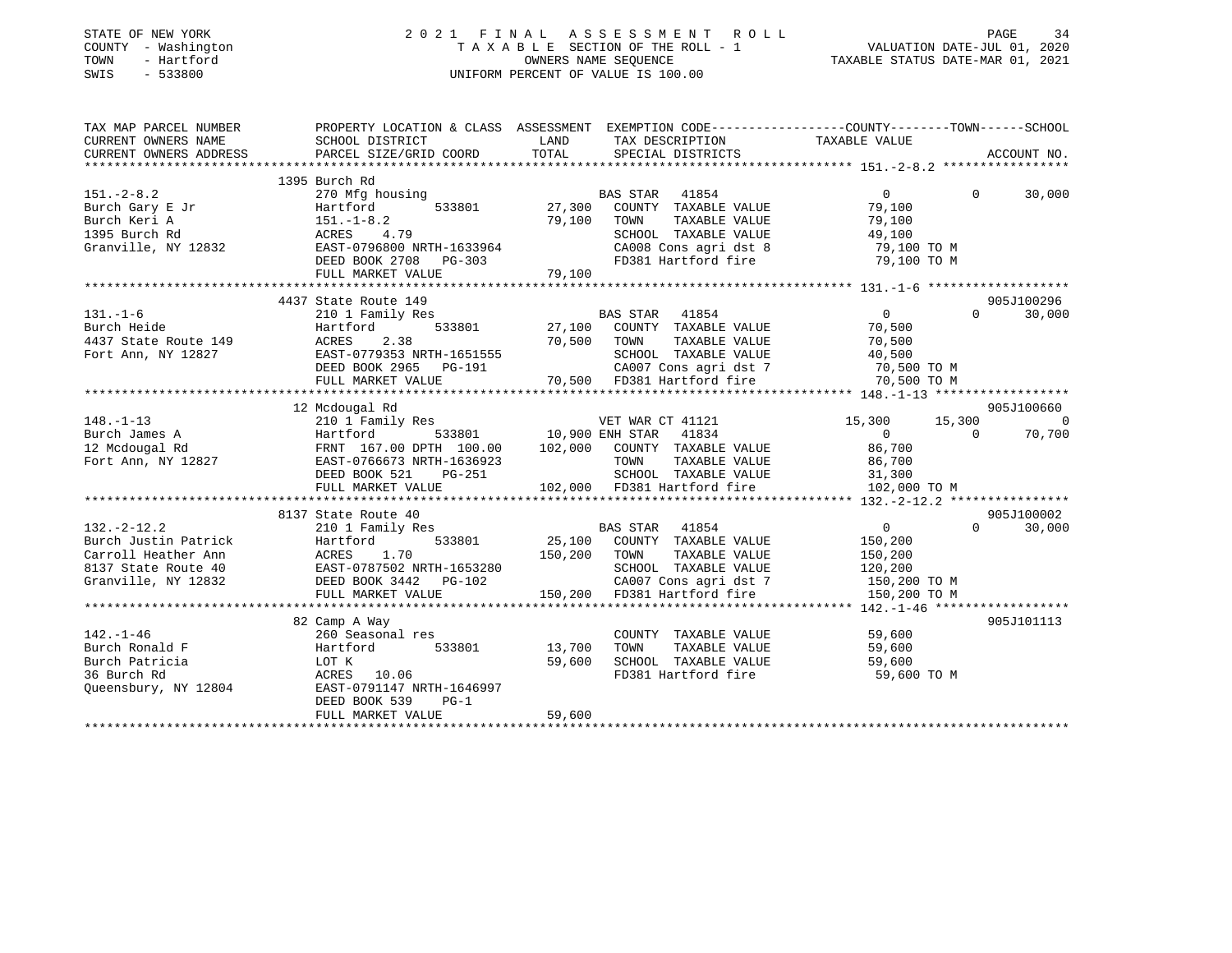### STATE OF NEW YORK 2 0 2 1 F I N A L A S S E S S M E N T R O L L PAGE 35 COUNTY - Washington T A X A B L E SECTION OF THE ROLL - 1 VALUATION DATE-JUL 01, 2020 TOWN - Hartford OWNERS NAME SEQUENCE TAXABLE STATUS DATE-MAR 01, 2021 SWIS - 533800 UNIFORM PERCENT OF VALUE IS 100.00

| TAX MAP PARCEL NUMBER<br>CURRENT OWNERS NAME<br>CURRENT OWNERS ADDRESS | SCHOOL DISTRICT<br>PARCEL SIZE/GRID COORD                                                                                                                                                  | LAND<br>TOTAL | TAX DESCRIPTION<br>SPECIAL DISTRICTS | PROPERTY LOCATION & CLASS ASSESSMENT EXEMPTION CODE---------------COUNTY-------TOWN------SCHOOL<br>TAXABLE VALUE | ACCOUNT NO. |
|------------------------------------------------------------------------|--------------------------------------------------------------------------------------------------------------------------------------------------------------------------------------------|---------------|--------------------------------------|------------------------------------------------------------------------------------------------------------------|-------------|
|                                                                        |                                                                                                                                                                                            |               |                                      |                                                                                                                  |             |
|                                                                        | 40 Mcdougal Rd                                                                                                                                                                             |               |                                      |                                                                                                                  |             |
| $148. - 1 - 25.8$                                                      | 314 Rural vac<10                                                                                                                                                                           |               | COUNTY TAXABLE VALUE                 | 26,000                                                                                                           |             |
|                                                                        |                                                                                                                                                                                            | 26,000        | TOWN<br>TAXABLE VALUE                | 26,000                                                                                                           |             |
|                                                                        |                                                                                                                                                                                            | 26,000        | SCHOOL TAXABLE VALUE                 | 26,000                                                                                                           |             |
|                                                                        |                                                                                                                                                                                            |               | CA006 Cons agri dst 6                | 26,000 TO M                                                                                                      |             |
|                                                                        | Burch Steve A II Hartford 533801 26,<br>Daley Lauren M ACRES 5.00 26,<br>17 Patten Mills Rd EAST-0765922 NRTH-1636034<br>Queensbury, NY 12804 DEED BOOK 20200 PG-4227<br>FUIL MAPKET VALUE |               | FD381 Hartford fire                  | 26,000 TO M                                                                                                      |             |
|                                                                        | FULL MARKET VALUE                                                                                                                                                                          | 26,000        |                                      |                                                                                                                  |             |
|                                                                        |                                                                                                                                                                                            |               |                                      |                                                                                                                  |             |
|                                                                        | 255 Wright Rd                                                                                                                                                                              |               |                                      |                                                                                                                  | 905J100664  |
| $122. - 1 - 15$                                                        | 112 Dairy farm                                                                                                                                                                             |               | 41720<br>AG DIST                     | 45,000<br>45,000                                                                                                 | 45,000      |
| Burch Thomas E                                                         | 533801<br>Hartford                                                                                                                                                                         |               | 170,500 BAS STAR 41854               | $0 \qquad \qquad$<br>$\Omega$                                                                                    | 30,000      |
| PO Box 183                                                             | 958/315                                                                                                                                                                                    | 292,100       | COUNTY TAXABLE VALUE                 | 247,100                                                                                                          |             |
| Hartford, NY 12838                                                     | ACRES 113.10                                                                                                                                                                               |               | TOWN<br>TAXABLE VALUE                | 247,100                                                                                                          |             |
|                                                                        | EAST-0780686 NRTH-1657090                                                                                                                                                                  |               | SCHOOL TAXABLE VALUE                 | 217,100                                                                                                          |             |
| MAY BE SUBJECT TO PAYMENT                                              | DEED BOOK 753<br>$PG-112$                                                                                                                                                                  |               | CA007 Cons agri dst 7                | 247,100 TO M                                                                                                     |             |
| UNDER AGDIST LAW TIL 2025                                              | FULL MARKET VALUE                                                                                                                                                                          | 292,100       | 45,000 EX                            |                                                                                                                  |             |
|                                                                        |                                                                                                                                                                                            |               | FD381 Hartford fire                  | 292,100 TO M                                                                                                     |             |
|                                                                        |                                                                                                                                                                                            |               |                                      |                                                                                                                  |             |
|                                                                        | 3841 State Route 196                                                                                                                                                                       |               |                                      |                                                                                                                  |             |
| $140. - 2 - 2.6$                                                       | 105 Vac farmland                                                                                                                                                                           |               | AG DIST<br>41720                     | 120,887 120,887                                                                                                  | 120,887     |
| Burch Thomas E                                                         | 533801<br>Hartford                                                                                                                                                                         |               | 331,600 FOR 480A 47460               | 45,760<br>45,760                                                                                                 | 45,760      |
| Burch Holly M                                                          | Forest Tax 3223/219                                                                                                                                                                        |               | 331,600 COUNTY TAXABLE VALUE         | 164,953                                                                                                          |             |
| PO Box 183                                                             | ACRES 304.00                                                                                                                                                                               |               | TAXABLE VALUE<br>TOWN                | 164,953                                                                                                          |             |
| Hartford, NY 12838                                                     | EAST-0779305 NRTH-1647855                                                                                                                                                                  |               | SCHOOL TAXABLE VALUE                 | 164,953                                                                                                          |             |
|                                                                        | DEED BOOK 1874 PG-91                                                                                                                                                                       |               | CA007 Cons agri dst 7                | 210,713 TO M                                                                                                     |             |
| MAY BE SUBJECT TO PAYMENT                                              | FULL MARKET VALUE                                                                                                                                                                          | 331,600       | 120,887 EX                           |                                                                                                                  |             |
| UNDER RPTL480A UNTIL 2030                                              |                                                                                                                                                                                            |               | FD381 Hartford fire                  | 331,600 TO M                                                                                                     |             |
|                                                                        |                                                                                                                                                                                            |               |                                      |                                                                                                                  |             |
|                                                                        | 34 Deer Run Way                                                                                                                                                                            |               |                                      |                                                                                                                  | 905J101350  |
| $141. - 3 - 59$                                                        | 210 1 Family Res                                                                                                                                                                           |               | COUNTY TAXABLE VALUE                 | 202,700                                                                                                          |             |
| Burns Daniel                                                           | Hartford<br>533801                                                                                                                                                                         | 32,400        | TAXABLE VALUE<br>TOWN                | 202,700                                                                                                          |             |
| Burns Kendra                                                           | LOT 10                                                                                                                                                                                     | 202,700       | SCHOOL TAXABLE VALUE                 | 202,700                                                                                                          |             |
| 34 Deer Run Way                                                        | 998<br>ACRES<br>6.10 BANK                                                                                                                                                                  |               | FD381 Hartford fire                  | 202,700 TO M                                                                                                     |             |
| Hartford, NY 12838                                                     | EAST-0783337 NRTH-1642556                                                                                                                                                                  |               |                                      |                                                                                                                  |             |
|                                                                        | DEED BOOK 3522 PG-294                                                                                                                                                                      |               |                                      |                                                                                                                  |             |
|                                                                        | FULL MARKET VALUE                                                                                                                                                                          | 202,700       |                                      |                                                                                                                  |             |
|                                                                        |                                                                                                                                                                                            |               |                                      |                                                                                                                  |             |
|                                                                        | 9 East St                                                                                                                                                                                  |               |                                      |                                                                                                                  | 905J100429  |
| $132.15 - 2 - 10$                                                      | 210 1 Family Res                                                                                                                                                                           |               | COUNTY TAXABLE VALUE                 | 95,600                                                                                                           |             |
| Burns James                                                            | 533801<br>Hartford                                                                                                                                                                         | 10,100        | TOWN<br>TAXABLE VALUE                | 95,600                                                                                                           |             |
| Burns Charlene                                                         | 60.00 DPTH 160.00<br>FRNT                                                                                                                                                                  | 95,600        | SCHOOL TAXABLE VALUE                 | 95,600                                                                                                           |             |
| 9 East St                                                              | EAST-0786597 NRTH-1652463                                                                                                                                                                  |               | CA007 Cons agri dst 7                | 95,600 TO M                                                                                                      |             |
| Hartford, NY 12838                                                     | DEED BOOK 2138 PG-5                                                                                                                                                                        |               | FD381 Hartford fire                  | 95,600 TO M                                                                                                      |             |
|                                                                        | FULL MARKET VALUE                                                                                                                                                                          | 95,600        |                                      |                                                                                                                  |             |
|                                                                        |                                                                                                                                                                                            |               |                                      |                                                                                                                  |             |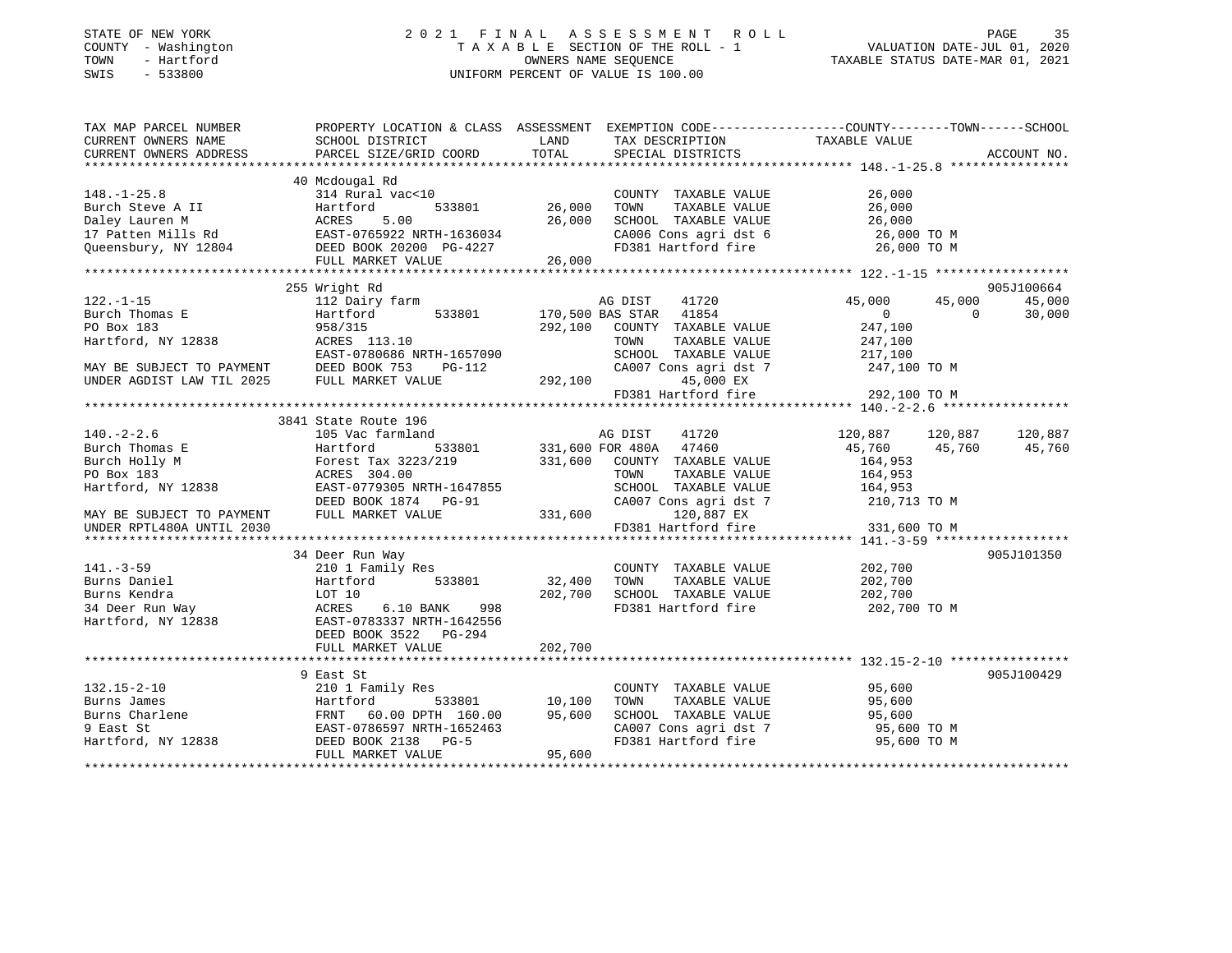### STATE OF NEW YORK 2 0 2 1 F I N A L A S S E S S M E N T R O L L PAGE 36 COUNTY - Washington T A X A B L E SECTION OF THE ROLL - 1 VALUATION DATE-JUL 01, 2020 TOWN - Hartford OWNERS NAME SEQUENCE TAXABLE STATUS DATE-MAR 01, 2021 SWIS - 533800 UNIFORM PERCENT OF VALUE IS 100.00

| TAX MAP PARCEL NUMBER | PROPERTY LOCATION & CLASS ASSESSMENT EXEMPTION CODE----------------COUNTY--------TOWN------SCHOOL                                                                                                                                                        |                                                                                                                                                                                                    |                    |                    |
|-----------------------|----------------------------------------------------------------------------------------------------------------------------------------------------------------------------------------------------------------------------------------------------------|----------------------------------------------------------------------------------------------------------------------------------------------------------------------------------------------------|--------------------|--------------------|
|                       |                                                                                                                                                                                                                                                          |                                                                                                                                                                                                    |                    |                    |
|                       |                                                                                                                                                                                                                                                          |                                                                                                                                                                                                    |                    |                    |
|                       |                                                                                                                                                                                                                                                          |                                                                                                                                                                                                    |                    |                    |
|                       |                                                                                                                                                                                                                                                          |                                                                                                                                                                                                    |                    | 905J101130         |
|                       | 3776 State Route 149<br>130.-1-9.2 210 1 Family Res<br>210 1 Family Res<br>20,800 COUNTY TAXABLE VALUE<br>20,800 COUNTY TAXABLE VALUE<br>20,800 COUNTY TAXABLE VALUE<br>20,800 COUNTY TAXABLE VALUE<br>20,800 COUNTY TAXABLE VALUE<br>20,800 C           |                                                                                                                                                                                                    |                    | $\Omega$<br>30,000 |
|                       |                                                                                                                                                                                                                                                          |                                                                                                                                                                                                    |                    |                    |
|                       |                                                                                                                                                                                                                                                          |                                                                                                                                                                                                    |                    |                    |
|                       |                                                                                                                                                                                                                                                          |                                                                                                                                                                                                    |                    |                    |
|                       |                                                                                                                                                                                                                                                          |                                                                                                                                                                                                    |                    |                    |
|                       |                                                                                                                                                                                                                                                          |                                                                                                                                                                                                    |                    |                    |
|                       |                                                                                                                                                                                                                                                          |                                                                                                                                                                                                    |                    |                    |
|                       |                                                                                                                                                                                                                                                          |                                                                                                                                                                                                    |                    |                    |
|                       | 3814 State Route 196                                                                                                                                                                                                                                     |                                                                                                                                                                                                    |                    | 905J100244         |
|                       | 3814 State Route 196<br>3814 State Route 196<br>3814 State Route 196<br>3814 State Route 196<br>3814 State Route 196<br>3814 State Route 196<br>489/908<br>3814 State Route 196<br>489/908<br>352,000 COUNTY TAXABLE VALUE<br>3814 State Route 196       |                                                                                                                                                                                                    |                    | 109,985            |
|                       |                                                                                                                                                                                                                                                          |                                                                                                                                                                                                    |                    | 30,000             |
|                       |                                                                                                                                                                                                                                                          |                                                                                                                                                                                                    |                    |                    |
|                       |                                                                                                                                                                                                                                                          |                                                                                                                                                                                                    |                    |                    |
|                       |                                                                                                                                                                                                                                                          |                                                                                                                                                                                                    |                    |                    |
|                       |                                                                                                                                                                                                                                                          |                                                                                                                                                                                                    |                    |                    |
|                       |                                                                                                                                                                                                                                                          |                                                                                                                                                                                                    |                    |                    |
|                       |                                                                                                                                                                                                                                                          | FD381 Hartford fire 352,000 TO M                                                                                                                                                                   |                    |                    |
|                       |                                                                                                                                                                                                                                                          |                                                                                                                                                                                                    |                    |                    |
|                       | 17 Miller Rdg                                                                                                                                                                                                                                            |                                                                                                                                                                                                    |                    | 905J101140         |
| 141. $-3-39.4$        |                                                                                                                                                                                                                                                          |                                                                                                                                                                                                    |                    | 30,000<br>$\Omega$ |
|                       |                                                                                                                                                                                                                                                          |                                                                                                                                                                                                    |                    |                    |
|                       |                                                                                                                                                                                                                                                          |                                                                                                                                                                                                    |                    |                    |
|                       |                                                                                                                                                                                                                                                          |                                                                                                                                                                                                    |                    |                    |
|                       |                                                                                                                                                                                                                                                          |                                                                                                                                                                                                    |                    |                    |
|                       | EAST-0786119 NRTH-1641652                                                                                                                                                                                                                                | FD381 Hartford fire 77,000 TO M                                                                                                                                                                    |                    |                    |
|                       | DEED BOOK 3572 PG-18                                                                                                                                                                                                                                     |                                                                                                                                                                                                    |                    |                    |
|                       |                                                                                                                                                                                                                                                          |                                                                                                                                                                                                    |                    |                    |
|                       |                                                                                                                                                                                                                                                          |                                                                                                                                                                                                    |                    |                    |
|                       | 26 Hastings Rd                                                                                                                                                                                                                                           |                                                                                                                                                                                                    |                    | 905J100638         |
|                       |                                                                                                                                                                                                                                                          |                                                                                                                                                                                                    |                    |                    |
|                       |                                                                                                                                                                                                                                                          | $\begin{tabular}{lllllllll} \multicolumn{2}{c}{\textbf{COUNTY}} & \textbf{TXABLE VALUE} & & & & 43,800 \\ \multicolumn{2}{c}{\textbf{TOWN}} & \textbf{TXABLE VALUE} & & & 43,800 \\ \end{tabular}$ |                    |                    |
|                       |                                                                                                                                                                                                                                                          |                                                                                                                                                                                                    |                    |                    |
|                       |                                                                                                                                                                                                                                                          | 19,100 TOWN TAXABLE VALUE 19,100 TOWN TAXABLE VALUE 43,800<br>43,800 SCHOOL TAXABLE VALUE 43,800 TO M                                                                                              |                    |                    |
|                       | 132.-1-13<br>Bush Thomas D Jr Hartford 533801 19,100 TOWN<br>Bush Tara 417/686 43,800 SCHOO<br>193 Maple Grv ACRES 6.10 CA007<br>Pawlet, VT 05761 EAST-0787713 NRTH-1656061 FD381                                                                        | CA007 Cons agri dst 7 43,800 TO M<br>FD381 Hartford fire 43,800 TO M                                                                                                                               |                    |                    |
|                       | DEED BOOK 3717 PG-16                                                                                                                                                                                                                                     |                                                                                                                                                                                                    |                    |                    |
|                       |                                                                                                                                                                                                                                                          |                                                                                                                                                                                                    |                    |                    |
|                       |                                                                                                                                                                                                                                                          |                                                                                                                                                                                                    |                    |                    |
|                       | 27 Old Town Way                                                                                                                                                                                                                                          |                                                                                                                                                                                                    |                    |                    |
|                       |                                                                                                                                                                                                                                                          | COUNTY TAXABLE VALUE                                                                                                                                                                               |                    |                    |
|                       |                                                                                                                                                                                                                                                          | TAXABLE VALUE<br>TOWN                                                                                                                                                                              | 300,100<br>300,100 |                    |
|                       |                                                                                                                                                                                                                                                          | SCHOOL TAXABLE VALUE 300,100                                                                                                                                                                       |                    |                    |
|                       |                                                                                                                                                                                                                                                          |                                                                                                                                                                                                    |                    |                    |
|                       |                                                                                                                                                                                                                                                          | FD381 Hartford fire 300,100 TO M                                                                                                                                                                   |                    |                    |
|                       |                                                                                                                                                                                                                                                          |                                                                                                                                                                                                    |                    |                    |
|                       | 150.-1-34.6<br>Butler Adam R<br>Butler Wendy A B<br>533801 48,600<br>533801 48,600<br>533801 48,600<br>533801 48,600<br>533801 48,600<br>533801 48,600<br>533801 48,600<br>533801 48,600<br>5335 State Route 149<br>EAST-0784722 NRTH-1633632<br>Cranvil |                                                                                                                                                                                                    |                    |                    |
|                       |                                                                                                                                                                                                                                                          |                                                                                                                                                                                                    |                    |                    |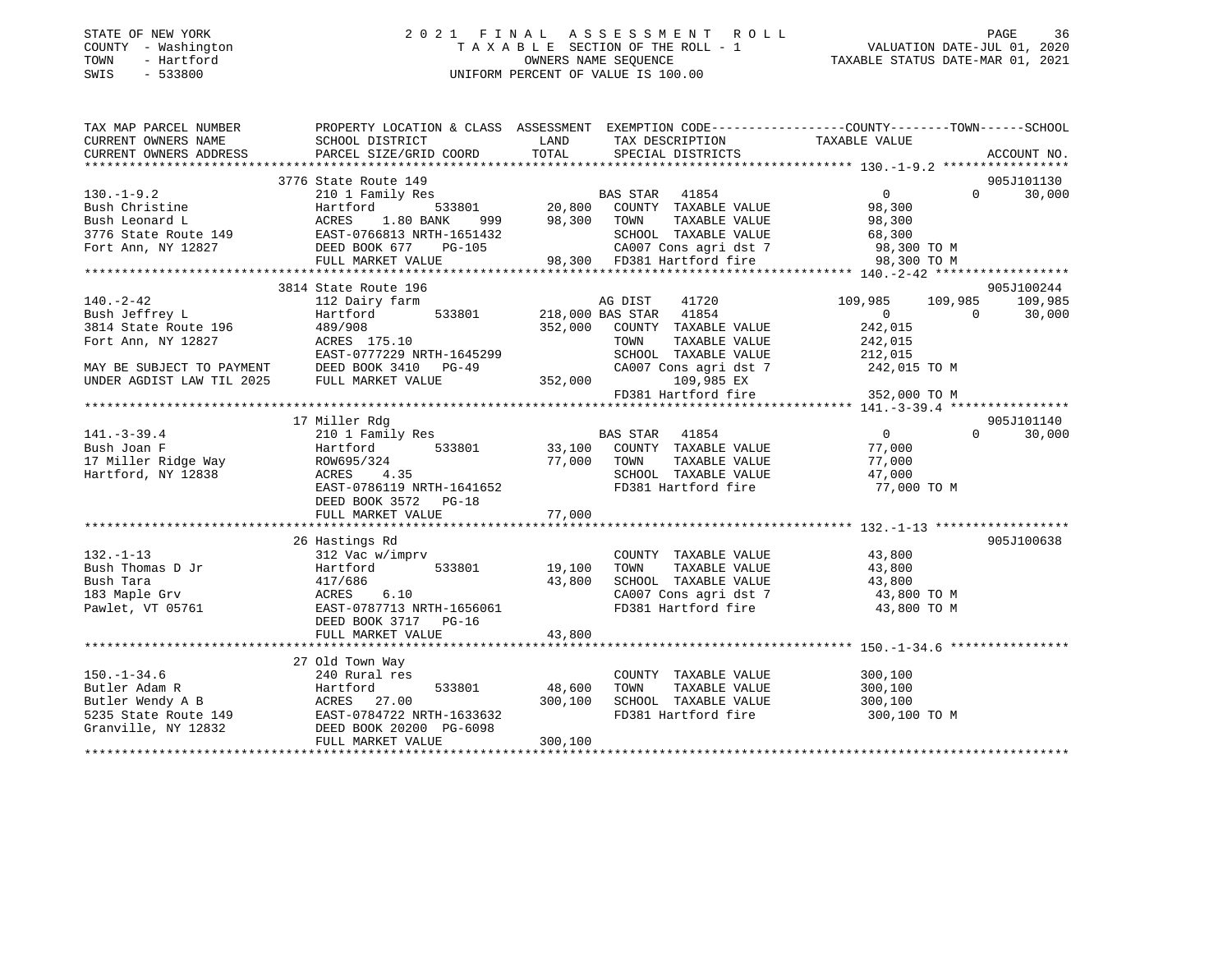## STATE OF NEW YORK 2 0 2 1 F I N A L A S S E S S M E N T R O L L PAGE 37 COUNTY - Washington T A X A B L E SECTION OF THE ROLL - 1 VALUATION DATE-JUL 01, 2020 TOWN - Hartford OWNERS NAME SEQUENCE TAXABLE STATUS DATE-MAR 01, 2021 SWIS - 533800 UNIFORM PERCENT OF VALUE IS 100.00

| TAX MAP PARCEL NUMBER<br>CURRENT OWNERS NAME                                                    | PROPERTY LOCATION & CLASS ASSESSMENT<br>SCHOOL DISTRICT                                                                                                               | LAND                         | EXEMPTION CODE-----------------COUNTY-------TOWN------SCHOOL<br>TAX DESCRIPTION                                                | TAXABLE VALUE                                                              |                                        |
|-------------------------------------------------------------------------------------------------|-----------------------------------------------------------------------------------------------------------------------------------------------------------------------|------------------------------|--------------------------------------------------------------------------------------------------------------------------------|----------------------------------------------------------------------------|----------------------------------------|
| CURRENT OWNERS ADDRESS                                                                          | PARCEL SIZE/GRID COORD                                                                                                                                                | TOTAL                        | SPECIAL DISTRICTS                                                                                                              |                                                                            | ACCOUNT NO.                            |
|                                                                                                 |                                                                                                                                                                       |                              |                                                                                                                                |                                                                            |                                        |
| $132 - 4 - 8.5$<br>Buxton Kevin P<br>Buxton Deborah<br>266 Main St<br>Salem, NY 12865           | Blood St<br>322 Rural vac>10<br>Hartford<br>533801<br>ACRES 11.45<br>EAST-0794736 NRTH-1652325<br>DEED BOOK 3562 PG-24<br>FULL MARKET VALUE                           | 19,800<br>19,800<br>19,800   | COUNTY TAXABLE VALUE<br>TOWN<br>TAXABLE VALUE<br>SCHOOL TAXABLE VALUE<br>FD381 Hartford fire                                   | 19,800<br>19,800<br>19,800<br>19,800 TO M                                  |                                        |
|                                                                                                 |                                                                                                                                                                       |                              |                                                                                                                                |                                                                            |                                        |
| $122. - 1 - 16.3$<br>Cameron Pamela<br>284 Hall Rd<br>Fort Ann, NY 12827                        | 284 Hall Rd<br>210 1 Family Res<br>Hartford<br>533801<br>LOT A<br>999<br>ACRES<br>4.76 BANK<br>EAST-0773584 NRTH-1661450<br>DEED BOOK 3624 PG-13<br>FULL MARKET VALUE | 34,300<br>223,000<br>223,000 | COUNTY TAXABLE VALUE<br>TAXABLE VALUE<br>TOWN<br>SCHOOL TAXABLE VALUE<br>CA007 Cons agri dst 7<br>FD381 Hartford fire          | 223,000<br>223,000<br>223,000<br>223,000 TO M<br>223,000 TO M              |                                        |
|                                                                                                 | 35 Shadow Mt Way                                                                                                                                                      |                              |                                                                                                                                |                                                                            | 905J101100                             |
| $158. - 2 - 6.6$<br>Campbell James<br>Campbell Kelly<br>35 Shadow Mt Way<br>Granville, NY 12832 | 210 1 Family Res<br>533801<br>Hartford<br>ROW 834/247<br>$158. - 1 - 6.6$<br>6.00 BANK 999<br>ACRES<br>EAST-0786853 NRTH-1632943<br>DEED BOOK 942<br>PG-232           | 42,000<br>126,200            | BAS STAR 41854<br>COUNTY TAXABLE VALUE<br>TOWN<br>TAXABLE VALUE<br>SCHOOL TAXABLE VALUE<br>FD381 Hartford fire                 | $\overline{0}$<br>$\Omega$<br>126,200<br>126,200<br>96,200<br>126,200 TO M | 30,000                                 |
|                                                                                                 | FULL MARKET VALUE                                                                                                                                                     | 126,200                      |                                                                                                                                |                                                                            |                                        |
| $149. - 1 - 32.6$<br>Campbell Kelsey D<br>336 County Route 19<br>Fort Ann, NY 12827             | 336 County Route 19<br>210 1 Family Res<br>533801<br>Hartford<br>LOT 3<br>5.41 BANK<br>999<br>ACRES<br>EAST-0774769 NRTH-1637956<br>DEED BOOK 3957 PG-152             | 35,400<br>80,300             | COUNTY TAXABLE VALUE<br>TAXABLE VALUE<br>TOWN<br>SCHOOL TAXABLE VALUE<br>CA006 Cons agri dst 6<br>FD381 Hartford fire          | 80,300<br>80,300<br>80,300<br>80,300 TO M<br>80,300 TO M                   | 905J101379                             |
|                                                                                                 | FULL MARKET VALUE                                                                                                                                                     | 80,300                       |                                                                                                                                |                                                                            |                                        |
| $150. - 1 - 43$<br>Capone Gerry J                                                               | 451 Gilchrist Hill Rd<br>210 1 Family Res<br>533801<br>Hartford                                                                                                       |                              | AGED-CO/TN 41801<br>26,600 AGED-SCH 41804                                                                                      | 50,700<br>50,700<br>$\Omega$<br>$\Omega$                                   | 905J100017<br>$\overline{0}$<br>20,280 |
| 451 Gilchrist Hill Rd<br>Hartford, NY 12838                                                     | ACRES<br>2.20<br>EAST-0782029 NRTH-1639068<br>DEED BOOK 2852 PG-84<br>FULL MARKET VALUE                                                                               |                              | 101,400 ENH STAR 41834<br>COUNTY TAXABLE VALUE<br>TOWN<br>TAXABLE VALUE<br>101,400 SCHOOL TAXABLE VALUE<br>FD381 Hartford fire | $\overline{0}$<br>$\Omega$<br>50,700<br>50,700<br>10,420<br>101,400 TO M   | 70,700                                 |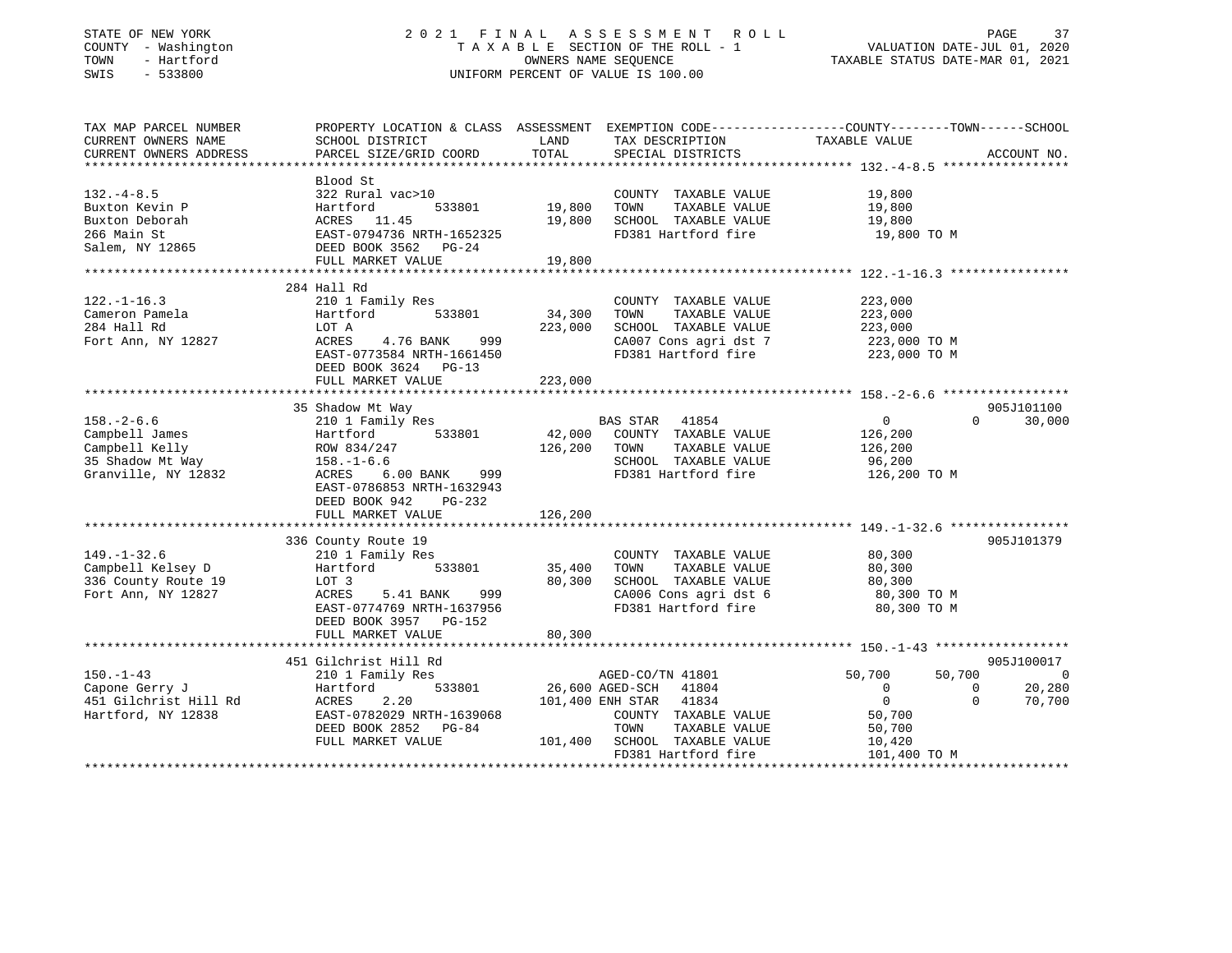| STATE OF NEW YORK   | 2021 FINAL ASSESSMENT ROLL         | 38<br>PAGE                       |
|---------------------|------------------------------------|----------------------------------|
| COUNTY - Washington | TAXABLE SECTION OF THE ROLL - 1    | VALUATION DATE-JUL 01, 2020      |
| TOWN<br>- Hartford  | OWNERS NAME SEOUENCE               | TAXABLE STATUS DATE-MAR 01, 2021 |
| SWIS<br>- 533800    | UNIFORM PERCENT OF VALUE IS 100.00 |                                  |
|                     |                                    |                                  |

| SCHOOL DISTRICT       | LAND<br>TAX DESCRIPTION                                                                                                                                                                                                                                                                                                                                                                                                                                                                                                                                                                                                                                          | TAXABLE VALUE                                                                                                                                                                                                                                                                                                                                                                                                                                                                                                                                                                                                                                                                                                                                                                                                                                                                                                                                                                                                                                  |
|-----------------------|------------------------------------------------------------------------------------------------------------------------------------------------------------------------------------------------------------------------------------------------------------------------------------------------------------------------------------------------------------------------------------------------------------------------------------------------------------------------------------------------------------------------------------------------------------------------------------------------------------------------------------------------------------------|------------------------------------------------------------------------------------------------------------------------------------------------------------------------------------------------------------------------------------------------------------------------------------------------------------------------------------------------------------------------------------------------------------------------------------------------------------------------------------------------------------------------------------------------------------------------------------------------------------------------------------------------------------------------------------------------------------------------------------------------------------------------------------------------------------------------------------------------------------------------------------------------------------------------------------------------------------------------------------------------------------------------------------------------|
|                       |                                                                                                                                                                                                                                                                                                                                                                                                                                                                                                                                                                                                                                                                  |                                                                                                                                                                                                                                                                                                                                                                                                                                                                                                                                                                                                                                                                                                                                                                                                                                                                                                                                                                                                                                                |
|                       |                                                                                                                                                                                                                                                                                                                                                                                                                                                                                                                                                                                                                                                                  |                                                                                                                                                                                                                                                                                                                                                                                                                                                                                                                                                                                                                                                                                                                                                                                                                                                                                                                                                                                                                                                |
|                       |                                                                                                                                                                                                                                                                                                                                                                                                                                                                                                                                                                                                                                                                  | 905J100072                                                                                                                                                                                                                                                                                                                                                                                                                                                                                                                                                                                                                                                                                                                                                                                                                                                                                                                                                                                                                                     |
|                       |                                                                                                                                                                                                                                                                                                                                                                                                                                                                                                                                                                                                                                                                  | 19,170<br>19,170<br>$\Omega$                                                                                                                                                                                                                                                                                                                                                                                                                                                                                                                                                                                                                                                                                                                                                                                                                                                                                                                                                                                                                   |
|                       |                                                                                                                                                                                                                                                                                                                                                                                                                                                                                                                                                                                                                                                                  | 70,700<br>$\Omega$<br>$\Omega$                                                                                                                                                                                                                                                                                                                                                                                                                                                                                                                                                                                                                                                                                                                                                                                                                                                                                                                                                                                                                 |
|                       |                                                                                                                                                                                                                                                                                                                                                                                                                                                                                                                                                                                                                                                                  | 108,630                                                                                                                                                                                                                                                                                                                                                                                                                                                                                                                                                                                                                                                                                                                                                                                                                                                                                                                                                                                                                                        |
|                       |                                                                                                                                                                                                                                                                                                                                                                                                                                                                                                                                                                                                                                                                  | 108,630                                                                                                                                                                                                                                                                                                                                                                                                                                                                                                                                                                                                                                                                                                                                                                                                                                                                                                                                                                                                                                        |
|                       |                                                                                                                                                                                                                                                                                                                                                                                                                                                                                                                                                                                                                                                                  | 57,100                                                                                                                                                                                                                                                                                                                                                                                                                                                                                                                                                                                                                                                                                                                                                                                                                                                                                                                                                                                                                                         |
|                       |                                                                                                                                                                                                                                                                                                                                                                                                                                                                                                                                                                                                                                                                  | 127,800 TO M                                                                                                                                                                                                                                                                                                                                                                                                                                                                                                                                                                                                                                                                                                                                                                                                                                                                                                                                                                                                                                   |
|                       |                                                                                                                                                                                                                                                                                                                                                                                                                                                                                                                                                                                                                                                                  |                                                                                                                                                                                                                                                                                                                                                                                                                                                                                                                                                                                                                                                                                                                                                                                                                                                                                                                                                                                                                                                |
|                       |                                                                                                                                                                                                                                                                                                                                                                                                                                                                                                                                                                                                                                                                  | 905J101432                                                                                                                                                                                                                                                                                                                                                                                                                                                                                                                                                                                                                                                                                                                                                                                                                                                                                                                                                                                                                                     |
|                       |                                                                                                                                                                                                                                                                                                                                                                                                                                                                                                                                                                                                                                                                  |                                                                                                                                                                                                                                                                                                                                                                                                                                                                                                                                                                                                                                                                                                                                                                                                                                                                                                                                                                                                                                                |
|                       |                                                                                                                                                                                                                                                                                                                                                                                                                                                                                                                                                                                                                                                                  | 25,650 25,650 0                                                                                                                                                                                                                                                                                                                                                                                                                                                                                                                                                                                                                                                                                                                                                                                                                                                                                                                                                                                                                                |
|                       |                                                                                                                                                                                                                                                                                                                                                                                                                                                                                                                                                                                                                                                                  | $\overline{0}$<br>20,520<br>$\overline{0}$                                                                                                                                                                                                                                                                                                                                                                                                                                                                                                                                                                                                                                                                                                                                                                                                                                                                                                                                                                                                     |
|                       |                                                                                                                                                                                                                                                                                                                                                                                                                                                                                                                                                                                                                                                                  | $\overline{0}$<br>$\Omega$<br>30,780                                                                                                                                                                                                                                                                                                                                                                                                                                                                                                                                                                                                                                                                                                                                                                                                                                                                                                                                                                                                           |
|                       |                                                                                                                                                                                                                                                                                                                                                                                                                                                                                                                                                                                                                                                                  | 25,650                                                                                                                                                                                                                                                                                                                                                                                                                                                                                                                                                                                                                                                                                                                                                                                                                                                                                                                                                                                                                                         |
|                       |                                                                                                                                                                                                                                                                                                                                                                                                                                                                                                                                                                                                                                                                  | 25,650                                                                                                                                                                                                                                                                                                                                                                                                                                                                                                                                                                                                                                                                                                                                                                                                                                                                                                                                                                                                                                         |
|                       |                                                                                                                                                                                                                                                                                                                                                                                                                                                                                                                                                                                                                                                                  | $\overline{0}$                                                                                                                                                                                                                                                                                                                                                                                                                                                                                                                                                                                                                                                                                                                                                                                                                                                                                                                                                                                                                                 |
|                       |                                                                                                                                                                                                                                                                                                                                                                                                                                                                                                                                                                                                                                                                  | 51,300 TO M                                                                                                                                                                                                                                                                                                                                                                                                                                                                                                                                                                                                                                                                                                                                                                                                                                                                                                                                                                                                                                    |
|                       | FD381 Hartford fire                                                                                                                                                                                                                                                                                                                                                                                                                                                                                                                                                                                                                                              | 51,300 TO M                                                                                                                                                                                                                                                                                                                                                                                                                                                                                                                                                                                                                                                                                                                                                                                                                                                                                                                                                                                                                                    |
|                       |                                                                                                                                                                                                                                                                                                                                                                                                                                                                                                                                                                                                                                                                  |                                                                                                                                                                                                                                                                                                                                                                                                                                                                                                                                                                                                                                                                                                                                                                                                                                                                                                                                                                                                                                                |
| 391 Gilchrist Hill Rd |                                                                                                                                                                                                                                                                                                                                                                                                                                                                                                                                                                                                                                                                  | 905J101397                                                                                                                                                                                                                                                                                                                                                                                                                                                                                                                                                                                                                                                                                                                                                                                                                                                                                                                                                                                                                                     |
|                       |                                                                                                                                                                                                                                                                                                                                                                                                                                                                                                                                                                                                                                                                  | $\overline{0}$<br>$\Omega$<br>30,000                                                                                                                                                                                                                                                                                                                                                                                                                                                                                                                                                                                                                                                                                                                                                                                                                                                                                                                                                                                                           |
|                       |                                                                                                                                                                                                                                                                                                                                                                                                                                                                                                                                                                                                                                                                  | 130,800                                                                                                                                                                                                                                                                                                                                                                                                                                                                                                                                                                                                                                                                                                                                                                                                                                                                                                                                                                                                                                        |
|                       |                                                                                                                                                                                                                                                                                                                                                                                                                                                                                                                                                                                                                                                                  | 130,800                                                                                                                                                                                                                                                                                                                                                                                                                                                                                                                                                                                                                                                                                                                                                                                                                                                                                                                                                                                                                                        |
|                       |                                                                                                                                                                                                                                                                                                                                                                                                                                                                                                                                                                                                                                                                  | 100,800                                                                                                                                                                                                                                                                                                                                                                                                                                                                                                                                                                                                                                                                                                                                                                                                                                                                                                                                                                                                                                        |
|                       |                                                                                                                                                                                                                                                                                                                                                                                                                                                                                                                                                                                                                                                                  | 130,800 TO M                                                                                                                                                                                                                                                                                                                                                                                                                                                                                                                                                                                                                                                                                                                                                                                                                                                                                                                                                                                                                                   |
|                       |                                                                                                                                                                                                                                                                                                                                                                                                                                                                                                                                                                                                                                                                  |                                                                                                                                                                                                                                                                                                                                                                                                                                                                                                                                                                                                                                                                                                                                                                                                                                                                                                                                                                                                                                                |
|                       |                                                                                                                                                                                                                                                                                                                                                                                                                                                                                                                                                                                                                                                                  |                                                                                                                                                                                                                                                                                                                                                                                                                                                                                                                                                                                                                                                                                                                                                                                                                                                                                                                                                                                                                                                |
|                       |                                                                                                                                                                                                                                                                                                                                                                                                                                                                                                                                                                                                                                                                  |                                                                                                                                                                                                                                                                                                                                                                                                                                                                                                                                                                                                                                                                                                                                                                                                                                                                                                                                                                                                                                                |
|                       |                                                                                                                                                                                                                                                                                                                                                                                                                                                                                                                                                                                                                                                                  |                                                                                                                                                                                                                                                                                                                                                                                                                                                                                                                                                                                                                                                                                                                                                                                                                                                                                                                                                                                                                                                |
|                       |                                                                                                                                                                                                                                                                                                                                                                                                                                                                                                                                                                                                                                                                  | 905J100669                                                                                                                                                                                                                                                                                                                                                                                                                                                                                                                                                                                                                                                                                                                                                                                                                                                                                                                                                                                                                                     |
|                       |                                                                                                                                                                                                                                                                                                                                                                                                                                                                                                                                                                                                                                                                  | 127,700                                                                                                                                                                                                                                                                                                                                                                                                                                                                                                                                                                                                                                                                                                                                                                                                                                                                                                                                                                                                                                        |
|                       |                                                                                                                                                                                                                                                                                                                                                                                                                                                                                                                                                                                                                                                                  | 127,700                                                                                                                                                                                                                                                                                                                                                                                                                                                                                                                                                                                                                                                                                                                                                                                                                                                                                                                                                                                                                                        |
|                       |                                                                                                                                                                                                                                                                                                                                                                                                                                                                                                                                                                                                                                                                  | 127,700                                                                                                                                                                                                                                                                                                                                                                                                                                                                                                                                                                                                                                                                                                                                                                                                                                                                                                                                                                                                                                        |
|                       |                                                                                                                                                                                                                                                                                                                                                                                                                                                                                                                                                                                                                                                                  | 127,700 TO M                                                                                                                                                                                                                                                                                                                                                                                                                                                                                                                                                                                                                                                                                                                                                                                                                                                                                                                                                                                                                                   |
|                       |                                                                                                                                                                                                                                                                                                                                                                                                                                                                                                                                                                                                                                                                  |                                                                                                                                                                                                                                                                                                                                                                                                                                                                                                                                                                                                                                                                                                                                                                                                                                                                                                                                                                                                                                                |
| DEED BOOK 2692 PG-196 |                                                                                                                                                                                                                                                                                                                                                                                                                                                                                                                                                                                                                                                                  |                                                                                                                                                                                                                                                                                                                                                                                                                                                                                                                                                                                                                                                                                                                                                                                                                                                                                                                                                                                                                                                |
| FULL MARKET VALUE     |                                                                                                                                                                                                                                                                                                                                                                                                                                                                                                                                                                                                                                                                  |                                                                                                                                                                                                                                                                                                                                                                                                                                                                                                                                                                                                                                                                                                                                                                                                                                                                                                                                                                                                                                                |
|                       |                                                                                                                                                                                                                                                                                                                                                                                                                                                                                                                                                                                                                                                                  |                                                                                                                                                                                                                                                                                                                                                                                                                                                                                                                                                                                                                                                                                                                                                                                                                                                                                                                                                                                                                                                |
| 59 Slate Way          |                                                                                                                                                                                                                                                                                                                                                                                                                                                                                                                                                                                                                                                                  |                                                                                                                                                                                                                                                                                                                                                                                                                                                                                                                                                                                                                                                                                                                                                                                                                                                                                                                                                                                                                                                |
| 210 1 Family Res      | BAS STAR 41854                                                                                                                                                                                                                                                                                                                                                                                                                                                                                                                                                                                                                                                   | $\overline{0}$<br>$\Omega$<br>30,000                                                                                                                                                                                                                                                                                                                                                                                                                                                                                                                                                                                                                                                                                                                                                                                                                                                                                                                                                                                                           |
| 533801<br>Hartford    | COUNTY TAXABLE VALUE<br>45,500                                                                                                                                                                                                                                                                                                                                                                                                                                                                                                                                                                                                                                   | 78,500                                                                                                                                                                                                                                                                                                                                                                                                                                                                                                                                                                                                                                                                                                                                                                                                                                                                                                                                                                                                                                         |
|                       |                                                                                                                                                                                                                                                                                                                                                                                                                                                                                                                                                                                                                                                                  | 78,500                                                                                                                                                                                                                                                                                                                                                                                                                                                                                                                                                                                                                                                                                                                                                                                                                                                                                                                                                                                                                                         |
|                       |                                                                                                                                                                                                                                                                                                                                                                                                                                                                                                                                                                                                                                                                  | 48,500                                                                                                                                                                                                                                                                                                                                                                                                                                                                                                                                                                                                                                                                                                                                                                                                                                                                                                                                                                                                                                         |
|                       |                                                                                                                                                                                                                                                                                                                                                                                                                                                                                                                                                                                                                                                                  | 78,500 TO M                                                                                                                                                                                                                                                                                                                                                                                                                                                                                                                                                                                                                                                                                                                                                                                                                                                                                                                                                                                                                                    |
|                       |                                                                                                                                                                                                                                                                                                                                                                                                                                                                                                                                                                                                                                                                  |                                                                                                                                                                                                                                                                                                                                                                                                                                                                                                                                                                                                                                                                                                                                                                                                                                                                                                                                                                                                                                                |
|                       |                                                                                                                                                                                                                                                                                                                                                                                                                                                                                                                                                                                                                                                                  |                                                                                                                                                                                                                                                                                                                                                                                                                                                                                                                                                                                                                                                                                                                                                                                                                                                                                                                                                                                                                                                |
|                       |                                                                                                                                                                                                                                                                                                                                                                                                                                                                                                                                                                                                                                                                  |                                                                                                                                                                                                                                                                                                                                                                                                                                                                                                                                                                                                                                                                                                                                                                                                                                                                                                                                                                                                                                                |
|                       | 339 Pope Hill Rd<br>210 1 Family Res<br>533801<br>Hartford<br>7.58<br>ACRES<br>EAST-0784599 NRTH-1632867<br>DEED BOOK 3288 PG-46<br>FULL MARKET VALUE<br>211 Dick Hill Rd<br>210 1 Family Res<br>533801<br>Hartford<br>2.90<br>ACRES<br>EAST-0789891 NRTH-1650400<br>DEED BOOK 633<br>PG-122<br>FULL MARKET VALUE<br>210 1 Family Res<br>Hartford<br>533801<br>LOT 1<br>ACRES<br>EAST-0783665 NRTH-1639104<br>DEED BOOK 939<br>PG-118<br>FULL MARKET VALUE<br>54 Pope Hill Rd<br>210 1 Family Res<br>533801<br>Hartford<br>Sub Div Lot 1<br>ACRES<br>2.25<br>EAST-0778506 NRTH-1632679<br>LOT 1<br>6.91<br>ACRES<br>DEED BOOK 715<br>PG-325<br>FULL MARKET VALUE | PROPERTY LOCATION & CLASS ASSESSMENT EXEMPTION CODE---------------COUNTY-------TOWN------SCHOOL<br>CURRENT OWNERS ADDRESS FORCEL SIZE/GRID COORD TOTAL SPECIAL DISTRICTS ACCOUNT NO.<br>TERRENT OWNERS ADDRESS PARCEL SIZE/GRID COORD TOTAL SPECIAL DISTRICTS ACCOUNT NO.<br>VET WAR CT 41121<br>26,800 ENH STAR 41834<br>127,800 COUNTY TAXABLE VALUE<br>TAXABLE VALUE<br>TOWN<br>SCHOOL TAXABLE VALUE<br>127,800 FD381 Hartford fire<br>AGED-CO/TN 41801<br>24,200 AGED-SCH 41804<br>51,300 ENH STAR 41834<br>COUNTY TAXABLE VALUE<br>TOWN<br>TAXABLE VALUE<br>51,300 SCHOOL TAXABLE VALUE<br>CA007 Cons agri dst 7<br>BAS STAR 41854<br>27,500 COUNTY TAXABLE VALUE<br>130,800<br>TOWN<br>TAXABLE VALUE<br>SCHOOL TAXABLE VALUE<br>2.50 BANK 999<br>FD381 Hartford fire<br>130,800<br>COUNTY TAXABLE VALUE<br>26,800<br>TOWN<br>TAXABLE VALUE<br>SCHOOL TAXABLE VALUE<br>127,700<br>FD381 Hartford fire<br>127,700<br>TAXABLE VALUE<br>78,500<br>TOWN<br>SCHOOL TAXABLE VALUE<br>FD381 Hartford fire<br>EAST-0770525 NRTH-1641806<br>78,500 |

 $\begin{array}{c} 38 \\ 2020 \end{array}$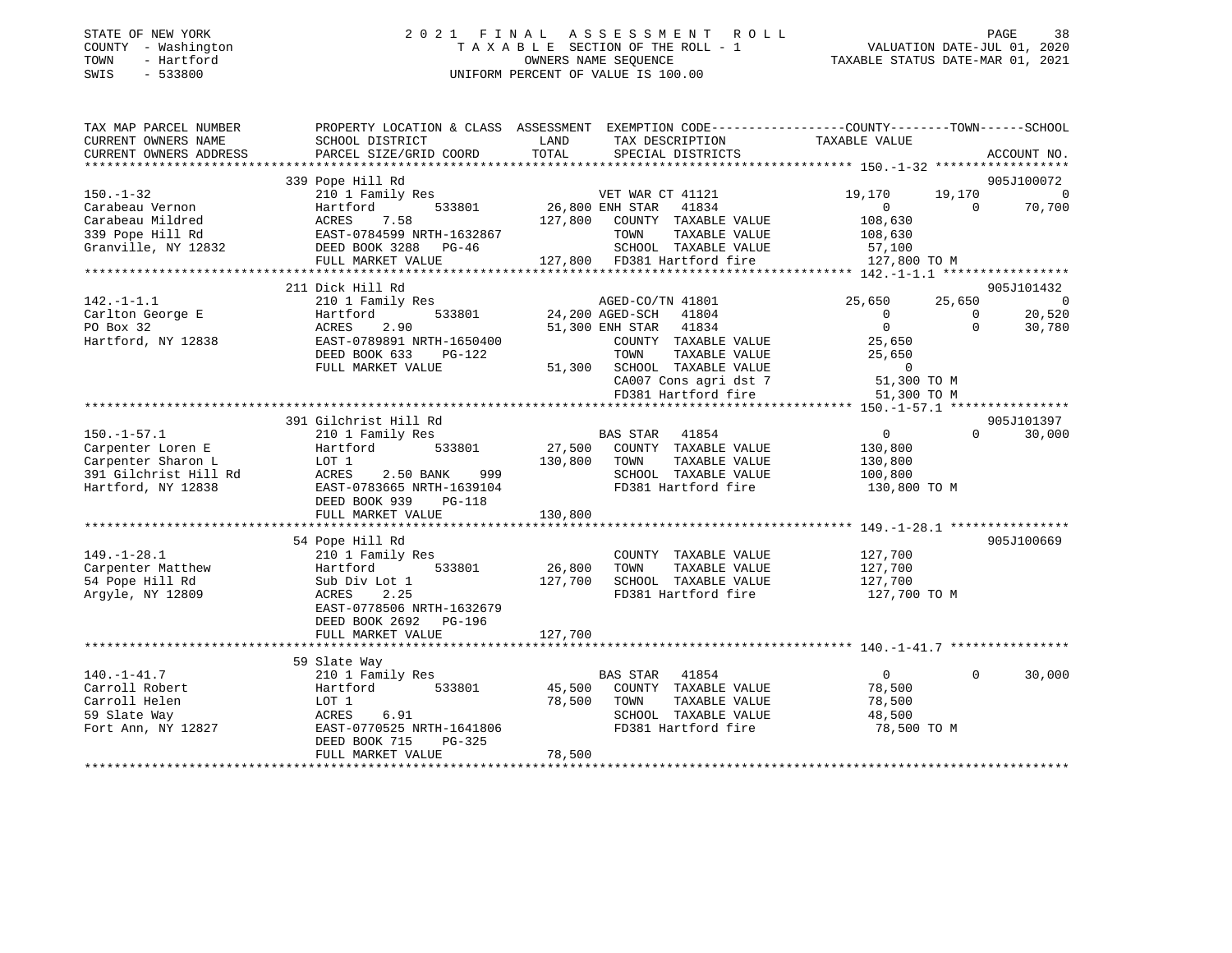| STATE OF NEW YORK<br>COUNTY - Washington<br>TOWN<br>- Hartford<br>SWIS<br>$-533800$ | 2021 FINAL ASSESSMENT<br>TAXABLE SECTION OF THE ROLL - 1<br>UNIFORM PERCENT OF VALUE IS 100.00                                                | R O L L           | PAGE<br>39<br>VALUATION DATE-JUL 01, 2020<br>TAXABLE STATUS DATE-MAR 01, 2021 |                              |                                  |
|-------------------------------------------------------------------------------------|-----------------------------------------------------------------------------------------------------------------------------------------------|-------------------|-------------------------------------------------------------------------------|------------------------------|----------------------------------|
| TAX MAP PARCEL NUMBER<br>CURRENT OWNERS NAME<br>CURRENT OWNERS ADDRESS              | PROPERTY LOCATION & CLASS ASSESSMENT EXEMPTION CODE----------------COUNTY-------TOWN------SCHOOL<br>SCHOOL DISTRICT<br>PARCEL SIZE/GRID COORD | LAND<br>TOTAL     | TAX DESCRIPTION<br>SPECIAL DISTRICTS                                          | TAXABLE VALUE                | ACCOUNT NO.                      |
| **********************                                                              |                                                                                                                                               |                   |                                                                               |                              |                                  |
|                                                                                     | 7935 State Route 40                                                                                                                           |                   |                                                                               |                              | 905J101390                       |
| $141. - 1 - 8.2$                                                                    | 210 1 Family Res                                                                                                                              |                   | COUNTY TAXABLE VALUE                                                          | 146,700                      |                                  |
| Case Bridget<br>7935 State Route 40                                                 | Hartford<br>533801<br>ROW released @2826/99                                                                                                   | 24,400<br>146,700 | TOWN<br>TAXABLE VALUE<br>SCHOOL TAXABLE VALUE                                 | 146,700<br>146,700           |                                  |
| Hartford, NY 12838                                                                  | 1.74 BANK<br>ACRES<br>999<br>EAST-0784340 NRTH-1648989<br>DEED BOOK 2733 PG-27                                                                |                   | CA007 Cons agri dst 7<br>FD381 Hartford fire                                  | 146,700 TO M<br>146,700 TO M |                                  |
|                                                                                     | FULL MARKET VALUE                                                                                                                             | 146,700           |                                                                               |                              |                                  |
|                                                                                     |                                                                                                                                               |                   |                                                                               |                              |                                  |
| $149. - 1 - 22.6$                                                                   | 7395 State Route 40<br>210 1 Family Res                                                                                                       |                   | COUNTY TAXABLE VALUE                                                          | 107,000                      |                                  |
| Case Paul E                                                                         | Hartford<br>533801                                                                                                                            | 22,600            | TOWN<br>TAXABLE VALUE                                                         | 107,000                      |                                  |
| 7395 State Route 40                                                                 | FRNT 139.00 DPTH 300.00                                                                                                                       | 107,000           | SCHOOL TAXABLE VALUE                                                          | 107,000                      |                                  |
| Fort Ann, NY 12827                                                                  | EAST-0775956 NRTH-1639215<br>DEED BOOK 3049<br><b>PG-125</b><br>FULL MARKET VALUE                                                             | 107,000           | FD381 Hartford fire                                                           | 107,000 TO M                 |                                  |
|                                                                                     |                                                                                                                                               | ***********       |                                                                               |                              |                                  |
|                                                                                     | 22 Skyview Meadows Ln                                                                                                                         |                   |                                                                               |                              |                                  |
| $141. - 1 - 66.5$                                                                   | 210 1 Family Res                                                                                                                              |                   | VET COM CT 41131                                                              | 55,000                       | 45,000<br>$\Omega$               |
| Casey Timothy P                                                                     | 533801<br>Hartford                                                                                                                            | 24,600 BAS STAR   | 41854                                                                         | $\overline{0}$               | 30,000<br>$\Omega$               |
| Casey Colleen E                                                                     | 1.52<br>ACRES                                                                                                                                 | 263,300           | COUNTY TAXABLE VALUE                                                          | 208,300                      |                                  |
| 22 Skyview Meadows                                                                  | EAST-0787448 NRTH-1648201                                                                                                                     |                   | TAXABLE VALUE<br>TOWN                                                         | 218,300                      |                                  |
| Granville, NY 12832                                                                 | DEED BOOK 2570<br>PG-200                                                                                                                      |                   | SCHOOL TAXABLE VALUE                                                          | 233,300                      |                                  |
|                                                                                     | FULL MARKET VALUE                                                                                                                             | 263,300           | CA007 Cons agri dst 7                                                         | 263,300 TO M                 |                                  |
|                                                                                     |                                                                                                                                               |                   | FD381 Hartford fire                                                           | 263,300 TO M                 |                                  |
|                                                                                     |                                                                                                                                               |                   |                                                                               |                              |                                  |
|                                                                                     | 34 Toad Ln                                                                                                                                    |                   |                                                                               | $\overline{0}$               | 905J100126<br>$\Omega$<br>30,000 |
| $141. - 3 - 23$<br>Cassant Lawrence                                                 | 210 1 Family Res<br>533801                                                                                                                    | 26,000            | <b>BAS STAR</b><br>41854<br>COUNTY TAXABLE VALUE                              | 121,500                      |                                  |
| Cassant Vicki                                                                       | Hartford<br>ACRES<br>2.00                                                                                                                     | 121,500           | TOWN<br>TAXABLE VALUE                                                         | 121,500                      |                                  |
| 34 Toad Ln                                                                          | EAST-0785501 NRTH-1644167                                                                                                                     |                   | SCHOOL TAXABLE VALUE                                                          | 91,500                       |                                  |
| Hartford, NY 12838                                                                  | DEED BOOK 444<br>PG-1093                                                                                                                      |                   | FD381 Hartford fire                                                           | 121,500 TO M                 |                                  |
|                                                                                     | FULL MARKET VALUE                                                                                                                             | 121,500           |                                                                               |                              |                                  |
|                                                                                     |                                                                                                                                               |                   |                                                                               |                              |                                  |
|                                                                                     | Gilchrist Hill Rd OFF                                                                                                                         |                   |                                                                               |                              | 905J101199                       |
| $141. - 3 - 24.6$                                                                   | 322 Rural vac>10                                                                                                                              |                   | COUNTY TAXABLE VALUE                                                          | 34,500                       |                                  |
| Catone Anthony                                                                      | Hartford<br>533801                                                                                                                            | 34,500            | TOWN<br>TAXABLE VALUE                                                         | 34,500                       |                                  |
| 5 Marlboro Country Rd                                                               | ACRES 24.00                                                                                                                                   | 34,500            | SCHOOL TAXABLE VALUE                                                          | 34,500                       |                                  |
| Hartford, NY 12838                                                                  | EAST-0785672 NRTH-1643041<br>DEED BOOK 2834<br>PG-332                                                                                         |                   | FD381 Hartford fire                                                           | 34,500 TO M                  |                                  |
|                                                                                     | FULL MARKET VALUE                                                                                                                             | 34,500            |                                                                               |                              |                                  |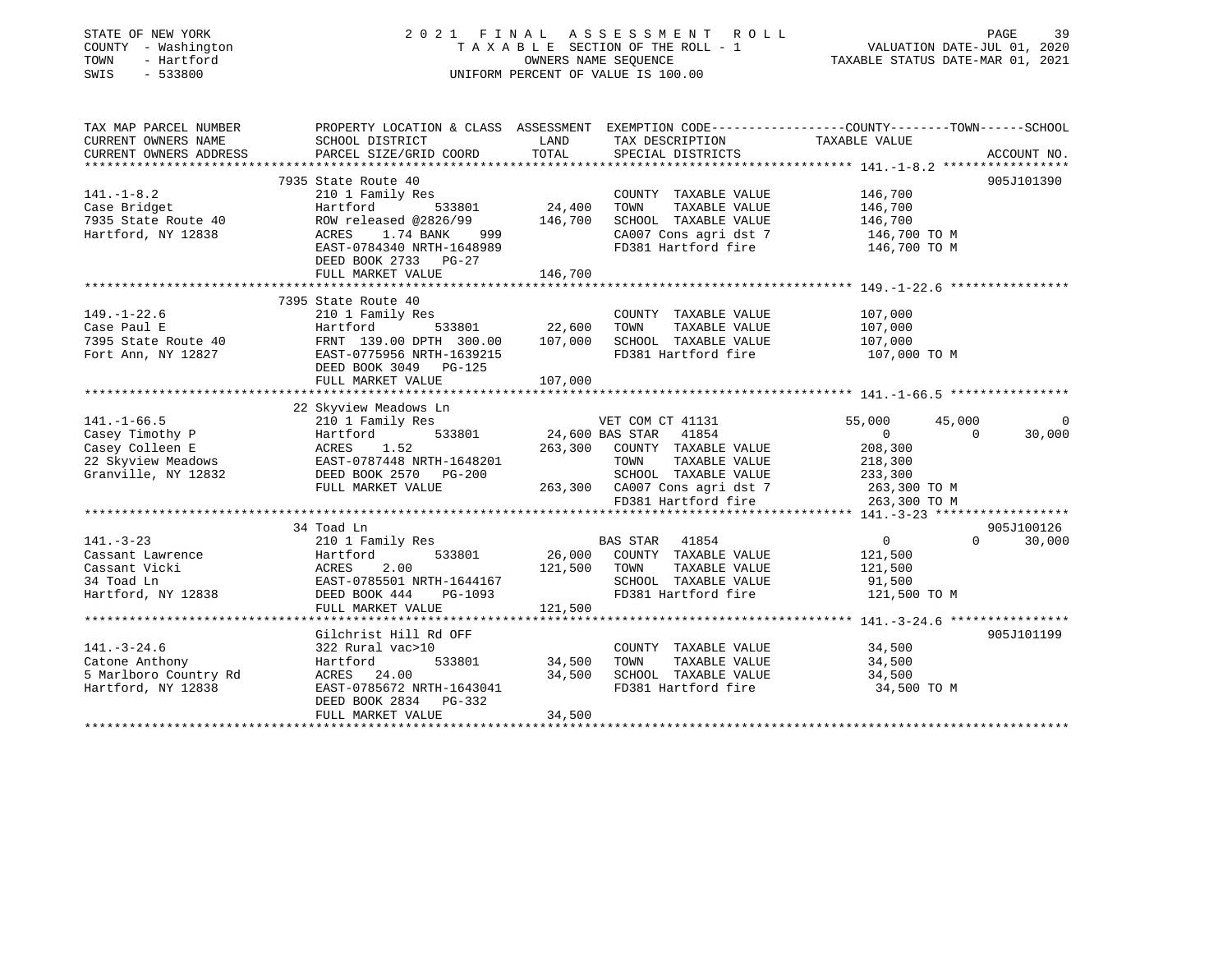### STATE OF NEW YORK 2 0 2 1 F I N A L A S S E S S M E N T R O L L PAGE 40 COUNTY - Washington T A X A B L E SECTION OF THE ROLL - 1 VALUATION DATE-JUL 01, 2020 TOWN - Hartford OWNERS NAME SEQUENCE TAXABLE STATUS DATE-MAR 01, 2021 SWIS - 533800 UNIFORM PERCENT OF VALUE IS 100.00

| TAX MAP PARCEL NUMBER<br>CURRENT OWNERS NAME | PROPERTY LOCATION & CLASS ASSESSMENT EXEMPTION CODE---------------COUNTY-------TOWN-----SCHOOL<br>SCHOOL DISTRICT | LAND             | TAX DESCRIPTION             | TAXABLE VALUE  |          |                      |
|----------------------------------------------|-------------------------------------------------------------------------------------------------------------------|------------------|-----------------------------|----------------|----------|----------------------|
| CURRENT OWNERS ADDRESS                       | PARCEL SIZE/GRID COORD                                                                                            | TOTAL            | SPECIAL DISTRICTS           |                |          | ACCOUNT NO.          |
|                                              |                                                                                                                   |                  |                             |                |          |                      |
|                                              | 5 Marlboro Country Rd                                                                                             |                  |                             |                |          | 905J100388           |
| $141. - 3 - 43$                              | 210 1 Family Res                                                                                                  |                  | BAS STAR 41854              | $\overline{0}$ | $\Omega$ | 30,000               |
| Catone Anthony                               | 533801<br>Hartford                                                                                                |                  | 44,100 COUNTY TAXABLE VALUE | 171,000        |          |                      |
| 5 Marlboro Country Rd                        | ACRES 6.10                                                                                                        | 171,000          | TAXABLE VALUE<br>TOWN       | 171,000        |          |                      |
| Hartford, NY 12838                           | EAST-0785539 NRTH-1642305                                                                                         |                  | SCHOOL TAXABLE VALUE        | 141,000        |          |                      |
|                                              | DEED BOOK 2834 PG-332                                                                                             |                  | FD381 Hartford fire         | 171,000 TO M   |          |                      |
|                                              | FULL MARKET VALUE                                                                                                 | 171,000          |                             |                |          |                      |
|                                              |                                                                                                                   |                  |                             |                |          |                      |
| $132. - 1 - 21.1$                            | 1 Kittie Mae Way<br>210 1 Family Res                                                                              |                  | <b>BAS STAR</b><br>41854    | 0              | $\Omega$ | 905J101235<br>30,000 |
| Catone Karin E                               | 533801<br>Hartford                                                                                                |                  | 25,300 COUNTY TAXABLE VALUE | 172,000        |          |                      |
| Catone Karin E<br>1 Kittie Mae Way           | 1.76 BANK<br>ACRES                                                                                                | 999 172,000 TOWN | TAXABLE VALUE               | 172,000        |          |                      |
| Granville, NY 12832                          | EAST-0788431 NRTH-1654571                                                                                         |                  | SCHOOL TAXABLE VALUE        | 142,000        |          |                      |
|                                              | DEED BOOK 3098 PG-325                                                                                             |                  | CA007 Cons agri dst 7       | 172,000 TO M   |          |                      |
|                                              | FULL MARKET VALUE                                                                                                 |                  | 172,000 FD381 Hartford fire | 172,000 TO M   |          |                      |
|                                              |                                                                                                                   |                  |                             |                |          |                      |
|                                              | 264 Pope Hill Rd                                                                                                  |                  |                             |                |          |                      |
| $150. - 1 - 29.5$                            | 314 Rural vac<10                                                                                                  |                  | COUNTY TAXABLE VALUE        | 25,200         |          |                      |
| Cavanaugh Robert Jr                          | 533801<br>Hartford                                                                                                | 25,200           | TOWN<br>TAXABLE VALUE       | 25,200         |          |                      |
| Mello Tracy                                  | ACRES<br>5.08                                                                                                     | 25,200           | SCHOOL TAXABLE VALUE        | 25,200         |          |                      |
| 232 Pope Hill Rd                             | EAST-0782917 NRTH-1633125                                                                                         |                  | CA006 Cons agri dst 6       | 25,200 TO M    |          |                      |
| Argyle, NY 12809                             | DEED BOOK 825<br>PG-53                                                                                            |                  | FD381 Hartford fire         | 25,200 TO M    |          |                      |
|                                              | FULL MARKET VALUE                                                                                                 | 25,200           |                             |                |          |                      |
|                                              |                                                                                                                   |                  |                             |                |          |                      |
|                                              | 232 Pope Hill Rd                                                                                                  |                  |                             |                |          |                      |
| $150. - 1 - 29.13$                           | 210 1 Family Res                                                                                                  |                  | BAS STAR 41854              | $\overline{0}$ | $\Omega$ | 30,000               |
| Cavanaugh Robert Jr                          | 532001<br>Argyle                                                                                                  |                  | 37,100 COUNTY TAXABLE VALUE | 183,700        |          |                      |
| 232 Pope Hill Rd                             | 5.32<br>ACRES                                                                                                     | 183,700 TOWN     | TAXABLE VALUE               | 183,700        |          |                      |
| Argyle, NY 12809                             | EAST-0782543 NRTH-1633468                                                                                         |                  | SCHOOL TAXABLE VALUE        | 153,700        |          |                      |
|                                              | DEED BOOK 737 PG-341                                                                                              |                  | CA006 Cons agri dst 6       | 183,700 TO M   |          |                      |
|                                              | FULL MARKET VALUE                                                                                                 |                  | 183,700 FD381 Hartford fire | 183,700 TO M   |          |                      |
|                                              |                                                                                                                   |                  |                             |                |          |                      |
| $141. - 1 - 74$                              | 200 Townsend Rd                                                                                                   |                  | COUNTY TAXABLE VALUE        | 154,500        |          | 905J100470           |
| Chadwick Joshua T                            | 210 1 Family Res<br>Hartford<br>533801                                                                            | 25,600           | TOWN<br>TAXABLE VALUE       | 154,500        |          |                      |
| 200 Townsend Rd                              | 1.69 BANK<br>ACRES<br>999 — 1                                                                                     | 154,500          | SCHOOL TAXABLE VALUE        | 154,500        |          |                      |
| Hartford, NY 12838                           | EAST-0779591 NRTH-1649523                                                                                         |                  | CA007 Cons agri dst 7       | 154,500 TO M   |          |                      |
|                                              | DEED BOOK 3845 PG-51                                                                                              |                  | FD381 Hartford fire         | 154,500 TO M   |          |                      |
|                                              | FULL MARKET VALUE                                                                                                 | 154,500          |                             |                |          |                      |
|                                              |                                                                                                                   |                  |                             |                |          |                      |
|                                              | 3562 State Route 196                                                                                              |                  |                             |                |          | 905J100695           |
| $140. - 1 - 25$                              | 210 1 Family Res                                                                                                  |                  | BAS STAR 41854              | $\overline{0}$ | $\Omega$ | 30,000               |
| Chadwick Laura B                             | 533801<br>Hartford                                                                                                |                  | 30,500 COUNTY TAXABLE VALUE | 153,000        |          |                      |
| Chadwick Rock E                              | 3422/114                                                                                                          | 153,000          | TOWN<br>TAXABLE VALUE       | 153,000        |          |                      |
| 3562 State Route 196                         | ACRES<br>3.50                                                                                                     |                  | SCHOOL TAXABLE VALUE        | 123,000        |          |                      |
| Fort Ann, NY 12827                           | EAST-0772373 NRTH-1644503                                                                                         |                  | FD381 Hartford fire         | 153,000 TO M   |          |                      |
|                                              | DEED BOOK 574<br>PG-116                                                                                           |                  |                             |                |          |                      |
|                                              | FULL MARKET VALUE                                                                                                 | 153,000          |                             |                |          |                      |
|                                              |                                                                                                                   |                  |                             |                |          |                      |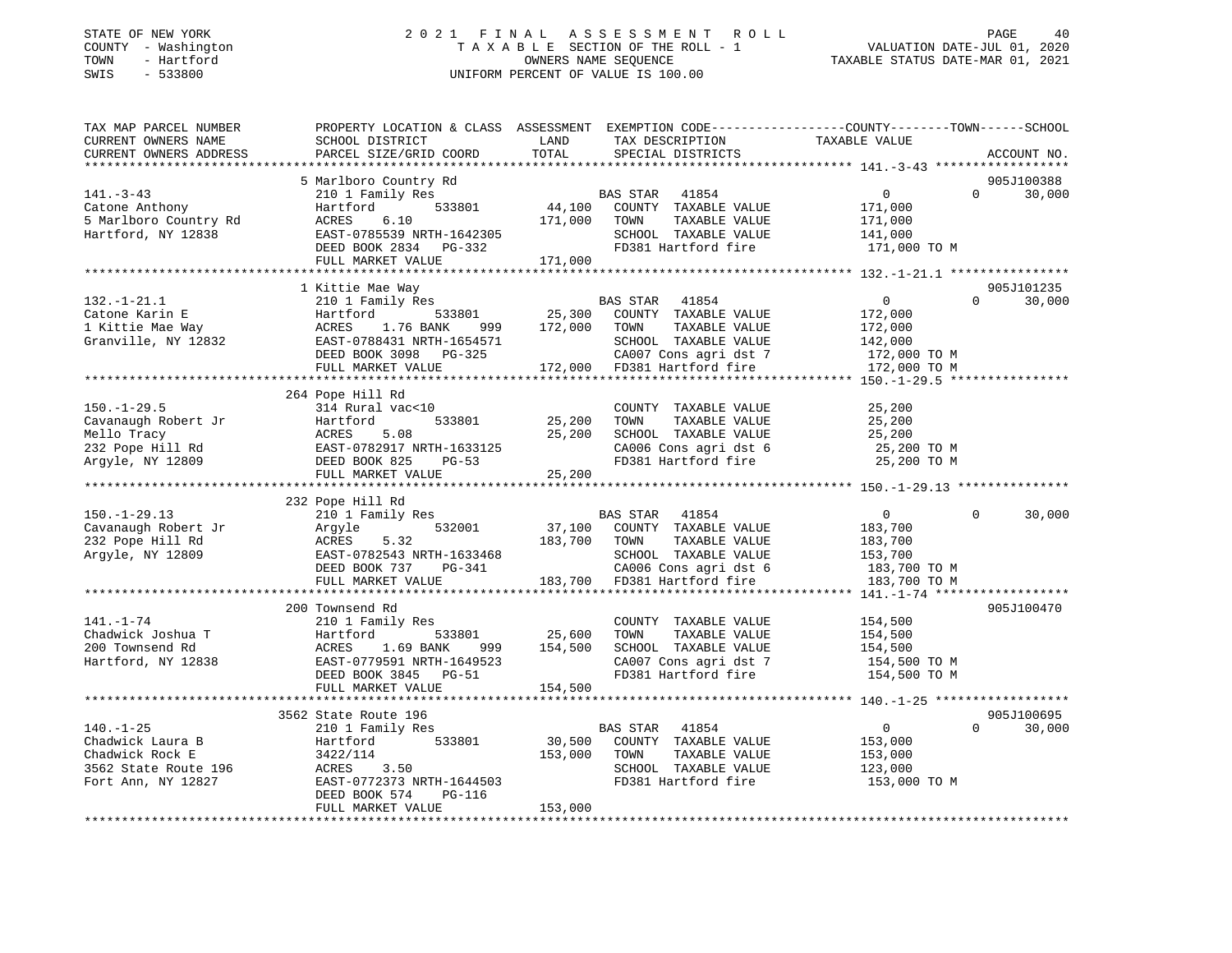### STATE OF NEW YORK 2 0 2 1 F I N A L A S S E S S M E N T R O L L PAGE 41 COUNTY - Washington T A X A B L E SECTION OF THE ROLL - 1 VALUATION DATE-JUL 01, 2020 TOWN - Hartford OWNERS NAME SEQUENCE TAXABLE STATUS DATE-MAR 01, 2021 SWIS - 533800 UNIFORM PERCENT OF VALUE IS 100.00

| TAX MAP PARCEL NUMBER                                                                                                                                                                                                                                                                                                                                                                                                                                                                   | PROPERTY LOCATION & CLASS ASSESSMENT EXEMPTION CODE---------------COUNTY-------TOWN------SCHOOL |                                      |                                             |                    |                             |
|-----------------------------------------------------------------------------------------------------------------------------------------------------------------------------------------------------------------------------------------------------------------------------------------------------------------------------------------------------------------------------------------------------------------------------------------------------------------------------------------|-------------------------------------------------------------------------------------------------|--------------------------------------|---------------------------------------------|--------------------|-----------------------------|
| CURRENT OWNERS NAME                                                                                                                                                                                                                                                                                                                                                                                                                                                                     | SCHOOL DISTRICT                                                                                 | LAND                                 | TAX DESCRIPTION TAXABLE VALUE               |                    |                             |
| CURRENT OWNERS ADDRESS                                                                                                                                                                                                                                                                                                                                                                                                                                                                  | PARCEL SIZE/GRID COORD TOTAL                                                                    |                                      | SPECIAL DISTRICTS                           |                    | ACCOUNT NO.                 |
|                                                                                                                                                                                                                                                                                                                                                                                                                                                                                         |                                                                                                 |                                      |                                             |                    |                             |
|                                                                                                                                                                                                                                                                                                                                                                                                                                                                                         | 7799 State Route 40                                                                             |                                      |                                             |                    | 905J100127                  |
| $140. -2 - 9$                                                                                                                                                                                                                                                                                                                                                                                                                                                                           |                                                                                                 |                                      |                                             | $\overline{0}$     | $0 \t 70,700$               |
| Chadwick Richard                                                                                                                                                                                                                                                                                                                                                                                                                                                                        | Hartford                                                                                        |                                      |                                             | 97,800             |                             |
|                                                                                                                                                                                                                                                                                                                                                                                                                                                                                         |                                                                                                 |                                      | TAXABLE VALUE 97,800                        |                    |                             |
|                                                                                                                                                                                                                                                                                                                                                                                                                                                                                         |                                                                                                 |                                      | SCHOOL TAXABLE VALUE<br>FD381 Hartford fire | 27,100             |                             |
|                                                                                                                                                                                                                                                                                                                                                                                                                                                                                         |                                                                                                 |                                      |                                             | 97,800 TO M        |                             |
| Chadwick Janice<br>Chadwick Janice<br>79.00 DPTH 165.00 97,800 TOWN<br>7799 State Route 40 EAST-0782774 NRTH-1646303 SCHOO<br>Hartford, NY 12838 DEED BOOK 447 PG-72 FD381<br>FULL MARKET VALUE 97,800 97,800                                                                                                                                                                                                                                                                           |                                                                                                 |                                      |                                             |                    |                             |
|                                                                                                                                                                                                                                                                                                                                                                                                                                                                                         |                                                                                                 |                                      |                                             |                    |                             |
| $\begin{tabular}{lllllllllllllllllllllll} \multicolumn{4}{c }{\text{\small 132.15--1-25}} & \multicolumn{4}{c }{\text{\small 66\textsmall{ Christ1au~null~null}} & \multicolumn{4}{c }{\text{\small 86\textsmall{ Christ1au~null~null}} & \multicolumn{4}{c }{\text{\small 874.100}} & \multicolumn{4}{c }{\text{\small 88\textsmall{N}} & \multicolumn{4}{c }{\text{\small 88\textsmall{N}} & \multicolumn{4}{c }{\text{\small 89\textsmall{N}} & \multicolumn{4}{c }{\text{\small 99$ |                                                                                                 |                                      |                                             |                    | 905J100130                  |
|                                                                                                                                                                                                                                                                                                                                                                                                                                                                                         |                                                                                                 |                                      |                                             |                    | $0 \t 70,700$               |
|                                                                                                                                                                                                                                                                                                                                                                                                                                                                                         |                                                                                                 |                                      |                                             |                    |                             |
|                                                                                                                                                                                                                                                                                                                                                                                                                                                                                         |                                                                                                 |                                      |                                             |                    |                             |
|                                                                                                                                                                                                                                                                                                                                                                                                                                                                                         |                                                                                                 |                                      |                                             |                    |                             |
|                                                                                                                                                                                                                                                                                                                                                                                                                                                                                         |                                                                                                 |                                      |                                             |                    |                             |
|                                                                                                                                                                                                                                                                                                                                                                                                                                                                                         |                                                                                                 |                                      |                                             |                    |                             |
|                                                                                                                                                                                                                                                                                                                                                                                                                                                                                         |                                                                                                 |                                      |                                             |                    |                             |
|                                                                                                                                                                                                                                                                                                                                                                                                                                                                                         | 70 Christian Hill Rd                                                                            |                                      |                                             |                    | 905J100326                  |
| $132.15 - 1 - 26$                                                                                                                                                                                                                                                                                                                                                                                                                                                                       | 210 1 Family Res                                                                                |                                      | COUNTY TAXABLE VALUE 108,400                |                    |                             |
| Chadwick Robert E                                                                                                                                                                                                                                                                                                                                                                                                                                                                       |                                                                                                 |                                      | TOWN<br>TAXABLE VALUE                       | 108,400<br>108,400 |                             |
| Chadwick Christine                                                                                                                                                                                                                                                                                                                                                                                                                                                                      | Hartford 533801 17,300<br>FRNT 60.00 DPTH 110.00 108,400                                        |                                      | SCHOOL TAXABLE VALUE                        |                    |                             |
| PO Box 125                                                                                                                                                                                                                                                                                                                                                                                                                                                                              | ACRES 0.50                                                                                      |                                      | CA007 Cons agri dst 7 108,400 TO M          |                    |                             |
| Hartford, NY 12838                                                                                                                                                                                                                                                                                                                                                                                                                                                                      | EAST-0785786 NRTH-1652232                                                                       |                                      | FD381 Hartford fire                         | 108,400 TO M       |                             |
|                                                                                                                                                                                                                                                                                                                                                                                                                                                                                         | DEED BOOK 4019 PG-47                                                                            |                                      |                                             |                    |                             |
|                                                                                                                                                                                                                                                                                                                                                                                                                                                                                         | FULL MARKET VALUE                                                                               | 108,400                              |                                             |                    |                             |
|                                                                                                                                                                                                                                                                                                                                                                                                                                                                                         |                                                                                                 |                                      |                                             |                    |                             |
|                                                                                                                                                                                                                                                                                                                                                                                                                                                                                         | Blood St                                                                                        |                                      |                                             |                    | 905J100128                  |
|                                                                                                                                                                                                                                                                                                                                                                                                                                                                                         |                                                                                                 | 0<br>533801                   18,900 | COUNTY TAXABLE VALUE 18,900                 |                    |                             |
|                                                                                                                                                                                                                                                                                                                                                                                                                                                                                         |                                                                                                 |                                      | TOWN<br>TAXABLE VALUE                       | 18,900             |                             |
|                                                                                                                                                                                                                                                                                                                                                                                                                                                                                         |                                                                                                 | 18,900                               | SCHOOL TAXABLE VALUE 18,900                 |                    |                             |
|                                                                                                                                                                                                                                                                                                                                                                                                                                                                                         |                                                                                                 |                                      | FD381 Hartford fire                         | 18,900 TO M        |                             |
|                                                                                                                                                                                                                                                                                                                                                                                                                                                                                         |                                                                                                 |                                      |                                             |                    |                             |
|                                                                                                                                                                                                                                                                                                                                                                                                                                                                                         | FULL MARKET VALUE                                                                               | 18,900                               |                                             |                    |                             |
|                                                                                                                                                                                                                                                                                                                                                                                                                                                                                         |                                                                                                 |                                      |                                             |                    |                             |
|                                                                                                                                                                                                                                                                                                                                                                                                                                                                                         | 462 Blood St                                                                                    |                                      |                                             |                    | 905J101366                  |
|                                                                                                                                                                                                                                                                                                                                                                                                                                                                                         |                                                                                                 |                                      | BAS STAR 41854                              | 0                  | $0 \qquad \qquad$<br>30,000 |
| 132.-4-8.1<br>Chadwick Royal C<br>Chadwick Stephanie<br>462 Blood St<br>Granville, NY 12832<br>Chadwick Stephanie<br>2832<br>EAST-0794913 NRTH-1651222<br>FACRES<br>2837-0794913 NRTH-1651222<br>2837-0794913 NRTH-1651222<br>2837-0794913 NRTH-1651                                                                                                                                                                                                                                    |                                                                                                 |                                      | 32,600 COUNTY TAXABLE VALUE                 | 185,000            |                             |
|                                                                                                                                                                                                                                                                                                                                                                                                                                                                                         |                                                                                                 | 185,000 TOWN                         | TAXABLE VALUE                               | 185,000            |                             |
|                                                                                                                                                                                                                                                                                                                                                                                                                                                                                         |                                                                                                 |                                      | SCHOOL TAXABLE VALUE 155,000                |                    |                             |
|                                                                                                                                                                                                                                                                                                                                                                                                                                                                                         |                                                                                                 |                                      |                                             | 185,000 TO M       |                             |
|                                                                                                                                                                                                                                                                                                                                                                                                                                                                                         | PG-220<br>DEED BOOK 604                                                                         |                                      |                                             |                    |                             |
|                                                                                                                                                                                                                                                                                                                                                                                                                                                                                         | FULL MARKET VALUE                                                                               | 185,000                              |                                             |                    |                             |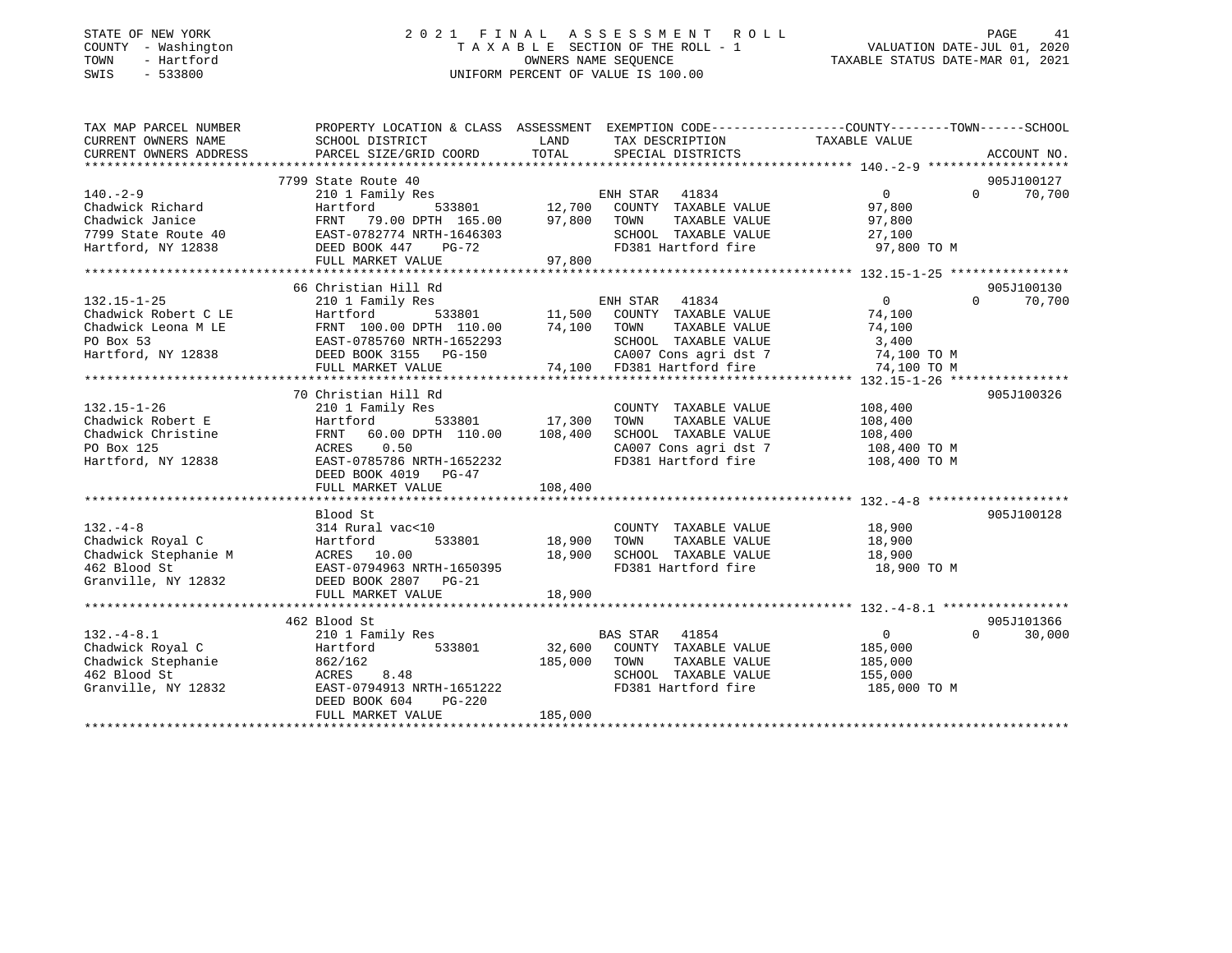## STATE OF NEW YORK 2 0 2 1 F I N A L A S S E S S M E N T R O L L PAGE 42 COUNTY - Washington T A X A B L E SECTION OF THE ROLL - 1 VALUATION DATE-JUL 01, 2020 TOWN - Hartford OWNERS NAME SEQUENCE TAXABLE STATUS DATE-MAR 01, 2021 SWIS - 533800 UNIFORM PERCENT OF VALUE IS 100.00

| TAX MAP PARCEL NUMBER<br>CURRENT OWNERS NAME | SCHOOL DISTRICT                        | LAND             | TAX DESCRIPTION                               | PROPERTY LOCATION & CLASS ASSESSMENT EXEMPTION CODE---------------COUNTY-------TOWN------SCHOOL<br>TAXABLE VALUE |                          |
|----------------------------------------------|----------------------------------------|------------------|-----------------------------------------------|------------------------------------------------------------------------------------------------------------------|--------------------------|
| CURRENT OWNERS ADDRESS                       | PARCEL SIZE/GRID COORD                 | TOTAL            | SPECIAL DISTRICTS                             |                                                                                                                  | ACCOUNT NO.              |
|                                              | State Route 40                         |                  |                                               |                                                                                                                  | 905J101254               |
| $123. - 1 - 13.5$                            | 314 Rural vac<10                       |                  | COUNTY TAXABLE VALUE                          | 24,700                                                                                                           |                          |
| Chaney Kyle                                  | 533801<br>Hartford                     | 24,700           | TOWN<br>TAXABLE VALUE                         | 24,700                                                                                                           |                          |
| Chaney Kim                                   | ACRES<br>4.08                          | 24,700           | SCHOOL TAXABLE VALUE                          | 24,700                                                                                                           |                          |
| 8395 State Route 40                          | EAST-0790305 NRTH-1658215              |                  | CA007 Cons agri dst 7                         | 24,700 TO M                                                                                                      |                          |
| Granville, NY 12832                          | DEED BOOK 3961 PG-323                  |                  | FD381 Hartford fire                           | 24,700 TO M                                                                                                      |                          |
|                                              | FULL MARKET VALUE                      | 24,700           |                                               |                                                                                                                  |                          |
|                                              |                                        |                  |                                               |                                                                                                                  |                          |
|                                              | 8395 State Route 40                    |                  |                                               |                                                                                                                  |                          |
| $123. - 1 - 13.6$                            | 240 Rural res                          |                  | COUNTY TAXABLE VALUE                          | 165,400                                                                                                          |                          |
| Chaney Warren M                              | 533801<br>Hartford                     | 69,800           | TOWN<br>TAXABLE VALUE                         | 165,400                                                                                                          |                          |
| 8395 State Route 40                          | ACRES 57.10                            | 165,400          | SCHOOL TAXABLE VALUE                          | 165,400                                                                                                          |                          |
| Granville, NY 12832                          | EAST-0790449 NRTH-1659305              |                  | CA007 Cons agri dst 7                         | 165,400 TO M                                                                                                     |                          |
|                                              | DEED BOOK 20191 PG-29996               |                  | FD381 Hartford fire                           | 165,400 TO M                                                                                                     |                          |
|                                              | FULL MARKET VALUE                      | 165,400          |                                               |                                                                                                                  |                          |
|                                              | Brayton Rd                             |                  |                                               |                                                                                                                  | 905J100083               |
| $114. - 1 - 1$                               | 120 Field crops                        |                  | 41720<br>AG DIST                              | 69,868<br>69,868                                                                                                 | 69,868                   |
| Chapin Raymond Trustee                       | 533801<br>Hartford                     | 138,300          | COUNTY TAXABLE VALUE                          | 82,632                                                                                                           |                          |
| Chapin Sharon Trustee                        | 572/243                                | 152,500          | TOWN<br>TAXABLE VALUE                         | 82,632                                                                                                           |                          |
| 18 Chapin Farm Ln                            | ACRES 103.90                           |                  | SCHOOL TAXABLE VALUE                          | 82,632                                                                                                           |                          |
| Fort Ann, NY 12827                           | EAST-0781137 NRTH-1669672              |                  | CA007 Cons agri dst 7                         | 82,632 TO M                                                                                                      |                          |
|                                              | DEED BOOK 3087 PG-296                  |                  | 69,868 EX                                     |                                                                                                                  |                          |
| MAY BE SUBJECT TO PAYMENT                    | FULL MARKET VALUE                      |                  | 152,500 FD381 Hartford fire                   | 152,500 TO M                                                                                                     |                          |
| UNDER AGDIST LAW TIL 2025                    |                                        |                  |                                               |                                                                                                                  |                          |
|                                              |                                        |                  |                                               |                                                                                                                  |                          |
|                                              | 18 Chapin Farm Ln                      |                  | 38 PCT OF VALUE USED FOR EXEMPTION PURPOSES   |                                                                                                                  | 905J100133               |
| $114. - 1 - 2$                               | 112 Dairy farm                         |                  | AG DIST<br>41720                              | 115,019<br>115,019                                                                                               | 115,019                  |
| Chapin Raymond Trustee                       | 533801<br>Hartford                     |                  | 245,400 AGED-CO/TN 41801                      | 47,149<br>47,149                                                                                                 | $\overline{\phantom{0}}$ |
| Chapin Sharon Trustee                        | 442/1071                               |                  | 354,500 ENH STAR 41834                        | $\overline{0}$<br>$\overline{0}$                                                                                 | 70,700                   |
| 18 Chapin Farm Ln                            | ACRES 204.90                           |                  | COUNTY TAXABLE VALUE                          | 192,332                                                                                                          |                          |
| Fort Ann, NY 12827                           | EAST-0781932 NRTH-1667450              |                  | TOWN<br>TAXABLE VALUE                         | 192,332                                                                                                          |                          |
|                                              | DEED BOOK 3087 PG-291                  |                  | SCHOOL TAXABLE VALUE                          | 168,781                                                                                                          |                          |
| MAY BE SUBJECT TO PAYMENT                    | FULL MARKET VALUE                      | 354,500          | CA007 Cons agri dst 7                         | 239,481 TO M                                                                                                     |                          |
| UNDER AGDIST LAW TIL 2025                    |                                        |                  | 115,019 EX                                    |                                                                                                                  |                          |
|                                              |                                        |                  | FD381 Hartford fire                           | 354,500 TO M                                                                                                     |                          |
|                                              | 8327 State Route 40                    |                  |                                               |                                                                                                                  |                          |
|                                              |                                        |                  |                                               |                                                                                                                  |                          |
| $123. - 1 - 15.2$                            | 314 Rural vac<10<br>Hartford<br>533801 |                  | COUNTY TAXABLE VALUE<br>TOWN<br>TAXABLE VALUE | 13,500                                                                                                           |                          |
| Chapman Carlene C<br>25 Hillview Ave         | LOT 1                                  | 13,500<br>13,500 | SCHOOL TAXABLE VALUE                          | 13,500<br>13,500                                                                                                 |                          |
| Fort Edward, NY 12828                        | ACRES<br>1.28                          |                  | CA007 Cons agri dst 7                         | 13,500 TO M                                                                                                      |                          |
|                                              | EAST-0789851 NRTH-1657378              |                  | FD381 Hartford fire                           | 13,500 TO M                                                                                                      |                          |
|                                              | DEED BOOK 2066<br>$PG-14$              |                  |                                               |                                                                                                                  |                          |
|                                              | FULL MARKET VALUE                      | 13,500           |                                               |                                                                                                                  |                          |
|                                              |                                        |                  |                                               |                                                                                                                  |                          |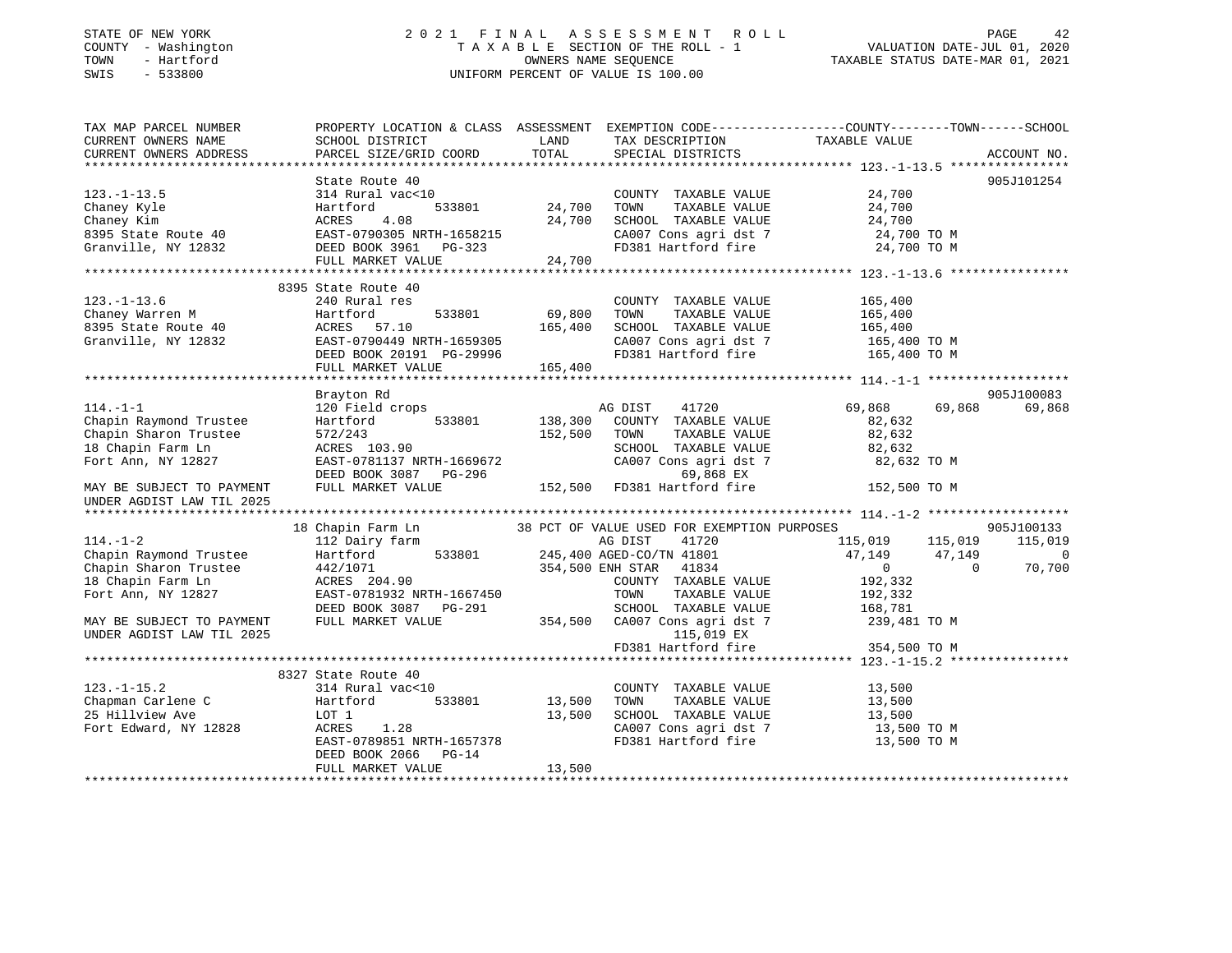# STATE OF NEW YORK 2 0 2 1 F I N A L A S S E S S M E N T R O L L PAGE 43COUNTY - Washington  $\begin{array}{ccc} 1 & 0 & 0 \\ 0 & 0 & 0 \end{array}$  T A X A B L E SECTION OF THE ROLL - 1 SWIS - 533800 UNIFORM PERCENT OF VALUE IS 100.00

TAXABLE STATUS DATE-MAR 01, 2021

| TAX MAP PARCEL NUMBER                   | PROPERTY LOCATION & CLASS ASSESSMENT EXEMPTION CODE----------------COUNTY-------TOWN------SCHOOL |         |                       |               |             |
|-----------------------------------------|--------------------------------------------------------------------------------------------------|---------|-----------------------|---------------|-------------|
| CURRENT OWNERS NAME                     | SCHOOL DISTRICT                                                                                  | LAND    | TAX DESCRIPTION       | TAXABLE VALUE |             |
| CURRENT OWNERS ADDRESS                  | PARCEL SIZE/GRID COORD                                                                           | TOTAL   | SPECIAL DISTRICTS     |               | ACCOUNT NO. |
|                                         |                                                                                                  |         |                       |               |             |
|                                         | State Route 40                                                                                   |         |                       |               |             |
| $123. - 1 - 15.5$                       | 311 Res vac land                                                                                 |         | COUNTY TAXABLE VALUE  | 11,500        |             |
| Chapman Carlene C                       | Hartford<br>533801                                                                               | 11,500  | TAXABLE VALUE<br>TOWN | 11,500        |             |
| 25 Hillview Ave                         | FRNT 33.00 DPTH 387.00                                                                           | 11,500  | SCHOOL TAXABLE VALUE  | 11,500        |             |
| Fort Edward, NY 12828                   | EAST-0789797 NRTH-1657267                                                                        |         | CA007 Cons agri dst 7 | 11,500 TO M   |             |
|                                         | DEED BOOK 2268 PG-245                                                                            |         | FD381 Hartford fire   | 11,500 TO M   |             |
|                                         | FULL MARKET VALUE                                                                                | 11,500  |                       |               |             |
|                                         |                                                                                                  |         |                       |               |             |
|                                         | Camp A Way                                                                                       |         |                       |               | 905J100516  |
| $142. - 1 - 42$                         | 314 Rural vac<10                                                                                 |         | COUNTY TAXABLE VALUE  | 8,300         |             |
| Chapman John P                          | Hartford<br>533801                                                                               | 8,300   | TOWN<br>TAXABLE VALUE | 8,300         |             |
| Brooks Robert                           | ACRES<br>2.30                                                                                    | 8,300   | SCHOOL TAXABLE VALUE  | 8,300         |             |
|                                         |                                                                                                  |         | FD381 Hartford fire   | 8,300 TO M    |             |
| 73 Perkins Dr                           | DEED BOOK 545<br>PG-168                                                                          |         |                       |               |             |
| Hudson Falls, NY 12839                  | FULL MARKET VALUE                                                                                | 8,300   |                       |               |             |
|                                         |                                                                                                  |         |                       |               |             |
|                                         | 96 Camp A Way                                                                                    |         |                       |               | 905J100386  |
| $142. - 1 - 43$                         | 260 Seasonal res                                                                                 |         | COUNTY TAXABLE VALUE  | 31,000        |             |
| Chapman John P ETAL                     | 533801<br>Hartford                                                                               | 8,400   | TAXABLE VALUE<br>TOWN | 31,000        |             |
| Flores Frank D                          | 2.31<br>ACRES                                                                                    | 31,000  | SCHOOL TAXABLE VALUE  | 31,000        |             |
| C/O Loran Chapman                       | EAST-0790760 NRTH-1646254                                                                        |         | FD381 Hartford fire   | 31,000 TO M   |             |
| 73 Perkins Dr<br>Hudson Falls, NY 12839 | DEED BOOK 545<br>PG-164                                                                          |         |                       |               |             |
|                                         | FULL MARKET VALUE                                                                                | 31,000  |                       |               |             |
|                                         |                                                                                                  |         |                       |               |             |
|                                         | 7180 State Route 40                                                                              |         |                       |               | 905J101351  |
| $149. - 1 - 38.1$                       | 210 1 Family Res                                                                                 |         | COUNTY TAXABLE VALUE  | 44,300        |             |
| Chapman Marcus M                        | 533801<br>Hartford                                                                               | 25,300  | TOWN<br>TAXABLE VALUE | 44,300        |             |
| 7180 State Route 40                     | 890/238                                                                                          | 44,300  | SCHOOL TAXABLE VALUE  | 44,300        |             |
| Argyle, NY 12809                        | Survey13419                                                                                      |         | CA006 Cons agri dst 6 | 44,300 TO M   |             |
|                                         | 1.59<br>ACRES                                                                                    |         | FD381 Hartford fire   | 44,300 TO M   |             |
|                                         | EAST-0772808 NRTH-1634756                                                                        |         |                       |               |             |
|                                         | DEED BOOK 2538<br>$PG-188$                                                                       |         |                       |               |             |
|                                         | FULL MARKET VALUE                                                                                | 44,300  |                       |               |             |
|                                         |                                                                                                  |         |                       |               |             |
|                                         | 7166 State Route 40                                                                              |         |                       |               | 905J100134  |
| $149. - 1 - 38$                         | 210 1 Family Res                                                                                 |         | COUNTY TAXABLE VALUE  | 130,500       |             |
| Chapman Webster L                       | 533801<br>Hartford                                                                               | 24,500  | TAXABLE VALUE<br>TOWN | 130,500       |             |
| 7166 State Route 40                     | 1.50 BANK<br>ACRES<br>999                                                                        | 130,500 | SCHOOL TAXABLE VALUE  | 130,500       |             |
| Argyle, NY 12809                        | EAST-0772637 NRTH-1634571                                                                        |         | CA006 Cons agri dst 6 | 130,500 TO M  |             |
|                                         | DEED BOOK 592<br>PG-87                                                                           |         | FD381 Hartford fire   | 130,500 TO M  |             |
|                                         | FULL MARKET VALUE                                                                                | 130,500 |                       |               |             |
|                                         |                                                                                                  |         |                       |               |             |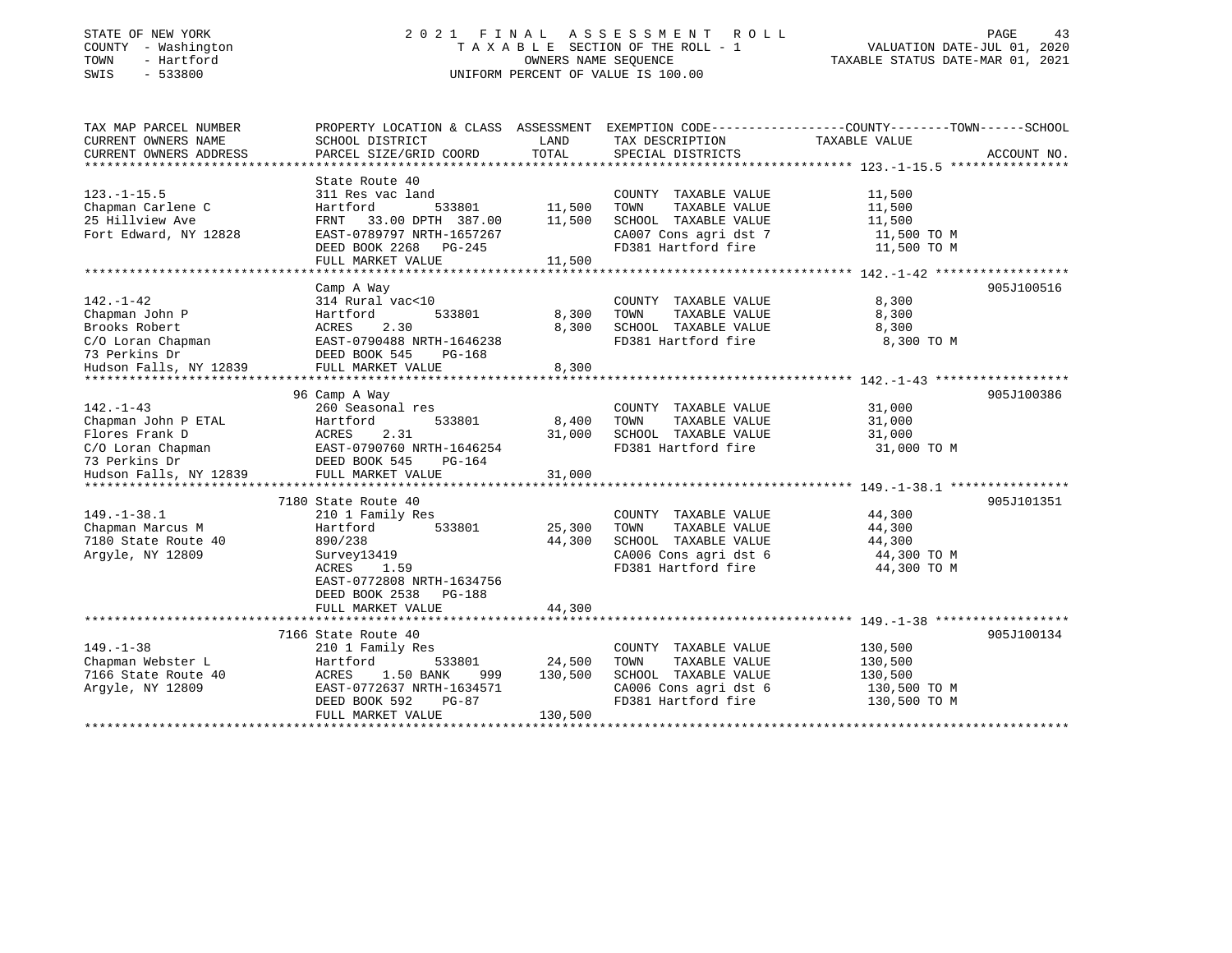| STATE OF NEW YORK<br>COUNTY - Washington<br>TOWN<br>- Hartford<br>SWIS<br>$-533800$                       |                                                                                                                                  |                   | 2021 FINAL ASSESSMENT ROLL<br>TAXABLE SECTION OF THE ROLL - 1<br>OWNERS NAME SEOUENCE<br>UNIFORM PERCENT OF VALUE IS 100.00              | VALUATION DATE-JUL 01, 2020<br>TAXABLE STATUS DATE-MAR 01, 2021 | PAGE<br>44                   |
|-----------------------------------------------------------------------------------------------------------|----------------------------------------------------------------------------------------------------------------------------------|-------------------|------------------------------------------------------------------------------------------------------------------------------------------|-----------------------------------------------------------------|------------------------------|
| TAX MAP PARCEL NUMBER<br>CURRENT OWNERS NAME<br>CURRENT OWNERS ADDRESS                                    | SCHOOL DISTRICT<br>PARCEL SIZE/GRID COORD                                                                                        | LAND<br>TOTAL     | PROPERTY LOCATION & CLASS ASSESSMENT EXEMPTION CODE----------------COUNTY-------TOWN------SCHOOL<br>TAX DESCRIPTION<br>SPECIAL DISTRICTS | TAXABLE VALUE                                                   | ACCOUNT NO.                  |
|                                                                                                           | 3665 State Route 196                                                                                                             |                   |                                                                                                                                          |                                                                 |                              |
| $140. - 1 - 4.1$<br>Charles Michaela L<br>Charles Kaitlyn N<br>3814 State Route 196<br>Fort Ann, NY 12827 | 323 Vacant rural<br>Hartford<br>533801<br>ACRES 47.00<br>EAST-0774227 NRTH-1648121<br>DEED BOOK 3537 PG-161<br>FULL MARKET VALUE | 49,300<br>49,300  | AG DIST<br>41720<br>49,300 COUNTY TAXABLE VALUE<br>TOWN<br>TAXABLE VALUE<br>SCHOOL TAXABLE VALUE<br>CA007 Cons agri dst 7<br>21,899 EX   | 21,899<br>27,401<br>27,401<br>27,401<br>27,401 TO M             | 21,899<br>21,899             |
| MAY BE SUBJECT TO PAYMENT                                                                                 |                                                                                                                                  |                   | FD381 Hartford fire                                                                                                                      | 49,300 TO M                                                     |                              |
| UNDER AGDIST LAW TIL 2025                                                                                 |                                                                                                                                  |                   |                                                                                                                                          |                                                                 |                              |
|                                                                                                           |                                                                                                                                  |                   |                                                                                                                                          |                                                                 |                              |
| $140. - 1 - 7$                                                                                            | State Route 196<br>314 Rural vac<10                                                                                              |                   | AG DIST<br>41720                                                                                                                         | 5,456                                                           | 905J101042<br>5,456<br>5,456 |
| Charles Michaela L                                                                                        | Hartford<br>533801                                                                                                               | 9,700             | COUNTY TAXABLE VALUE                                                                                                                     | 4,244                                                           |                              |
| Charles Kaitlyn N                                                                                         | ACRES<br>8.00                                                                                                                    | 9,700             | TOWN<br>TAXABLE VALUE                                                                                                                    | 4,244                                                           |                              |
| 3814 State Route 196                                                                                      | EAST-0774090 NRTH-1646393                                                                                                        |                   | SCHOOL TAXABLE VALUE                                                                                                                     | 4,244                                                           |                              |
| Fort Ann, NY 12827                                                                                        | DEED BOOK 3537 PG-161                                                                                                            |                   | CA007 Cons agri dst 7                                                                                                                    | 4,244 TO M                                                      |                              |
|                                                                                                           | FULL MARKET VALUE                                                                                                                | 9,700             | 5,456 EX                                                                                                                                 |                                                                 |                              |
| MAY BE SUBJECT TO PAYMENT<br>UNDER AGDIST LAW TIL 2025                                                    |                                                                                                                                  |                   | FD381 Hartford fire                                                                                                                      | 9,700 TO M                                                      |                              |
| **************************                                                                                |                                                                                                                                  |                   |                                                                                                                                          |                                                                 |                              |
|                                                                                                           | State Route 196 OFF                                                                                                              |                   |                                                                                                                                          |                                                                 | 905J101309                   |
| $140. - 2 - 1.4$                                                                                          | 323 Vacant rural                                                                                                                 |                   | AG DIST<br>41720                                                                                                                         | 17,292                                                          | 17,292<br>17,292             |
| Charles Michaela L                                                                                        | Hartford<br>533801                                                                                                               |                   | 45,300 COUNTY TAXABLE VALUE                                                                                                              | 28,008                                                          |                              |
| Charles Kaitlyn N<br>3814 State Route 196                                                                 | ACRES 46.50<br>EAST-0775206 NRTH-1649321                                                                                         | 45,300            | TOWN<br>TAXABLE VALUE<br>SCHOOL TAXABLE VALUE                                                                                            | 28,008<br>28,008                                                |                              |
| Fort Ann, NY 12827                                                                                        | DEED BOOK 3537 PG-161                                                                                                            |                   | CA007 Cons agri dst 7                                                                                                                    | 28,008 TO M                                                     |                              |
|                                                                                                           | FULL MARKET VALUE                                                                                                                |                   | 17,292 EX<br>45,300                                                                                                                      |                                                                 |                              |
| MAY BE SUBJECT TO PAYMENT                                                                                 |                                                                                                                                  |                   | FD381 Hartford fire                                                                                                                      | 45,300 TO M                                                     |                              |
| UNDER AGDIST LAW TIL 2025                                                                                 |                                                                                                                                  |                   |                                                                                                                                          |                                                                 |                              |
|                                                                                                           |                                                                                                                                  |                   |                                                                                                                                          |                                                                 |                              |
| $140. - 2 - 11$                                                                                           | 7791 State Route 40<br>210 1 Family Res                                                                                          |                   | COUNTY TAXABLE VALUE                                                                                                                     | 35,500                                                          | 905J100579                   |
| Charon Ryan A                                                                                             | Hartford<br>533801                                                                                                               | 9,200             | TAXABLE VALUE<br>TOWN                                                                                                                    | 35,500                                                          |                              |
| Charon Bailey E                                                                                           | ACRES<br>0.20                                                                                                                    | 35,500            | SCHOOL TAXABLE VALUE                                                                                                                     | 35,500                                                          |                              |
| 7791 State Route 40                                                                                       | EAST-0782688 NRTH-1646189                                                                                                        |                   | FD381 Hartford fire                                                                                                                      | 35,500 TO M                                                     |                              |
| Hartford, NY 12838                                                                                        | DEED BOOK 20210 PG-1055                                                                                                          |                   |                                                                                                                                          |                                                                 |                              |
|                                                                                                           | FULL MARKET VALUE                                                                                                                | 35,500            |                                                                                                                                          |                                                                 |                              |
|                                                                                                           |                                                                                                                                  |                   |                                                                                                                                          |                                                                 |                              |
|                                                                                                           | LOT 1 Provincial Pat                                                                                                             |                   |                                                                                                                                          |                                                                 | 905J100138                   |
| $112.-2-1$<br>Cheney Family Trust                                                                         | 312 Vac w/imprv<br>Fort Ann<br>532802                                                                                            |                   | AG DIST<br>41720<br>COUNTY TAXABLE VALUE                                                                                                 | 36,032<br>71,968                                                | 36,032<br>36,032             |
| 3 Ormond St                                                                                               | 100 Ad                                                                                                                           | 80,900<br>108,000 | TOWN<br>TAXABLE VALUE                                                                                                                    | 71,968                                                          |                              |
| Concord, NH 03301                                                                                         | $112. - 1 - 1$                                                                                                                   |                   | SCHOOL TAXABLE VALUE                                                                                                                     | 71,968                                                          |                              |
|                                                                                                           | ACRES 89.80                                                                                                                      |                   | FD381 Hartford fire                                                                                                                      | 108,000 TO M                                                    |                              |
| MAY BE SUBJECT TO PAYMENT                                                                                 | EAST-0763626 NRTH-1666348                                                                                                        |                   |                                                                                                                                          |                                                                 |                              |
| UNDER AGDIST LAW TIL 2025                                                                                 | DEED BOOK 3574 PG-67                                                                                                             |                   |                                                                                                                                          |                                                                 |                              |
|                                                                                                           | FULL MARKET VALUE                                                                                                                | 108,000           |                                                                                                                                          |                                                                 |                              |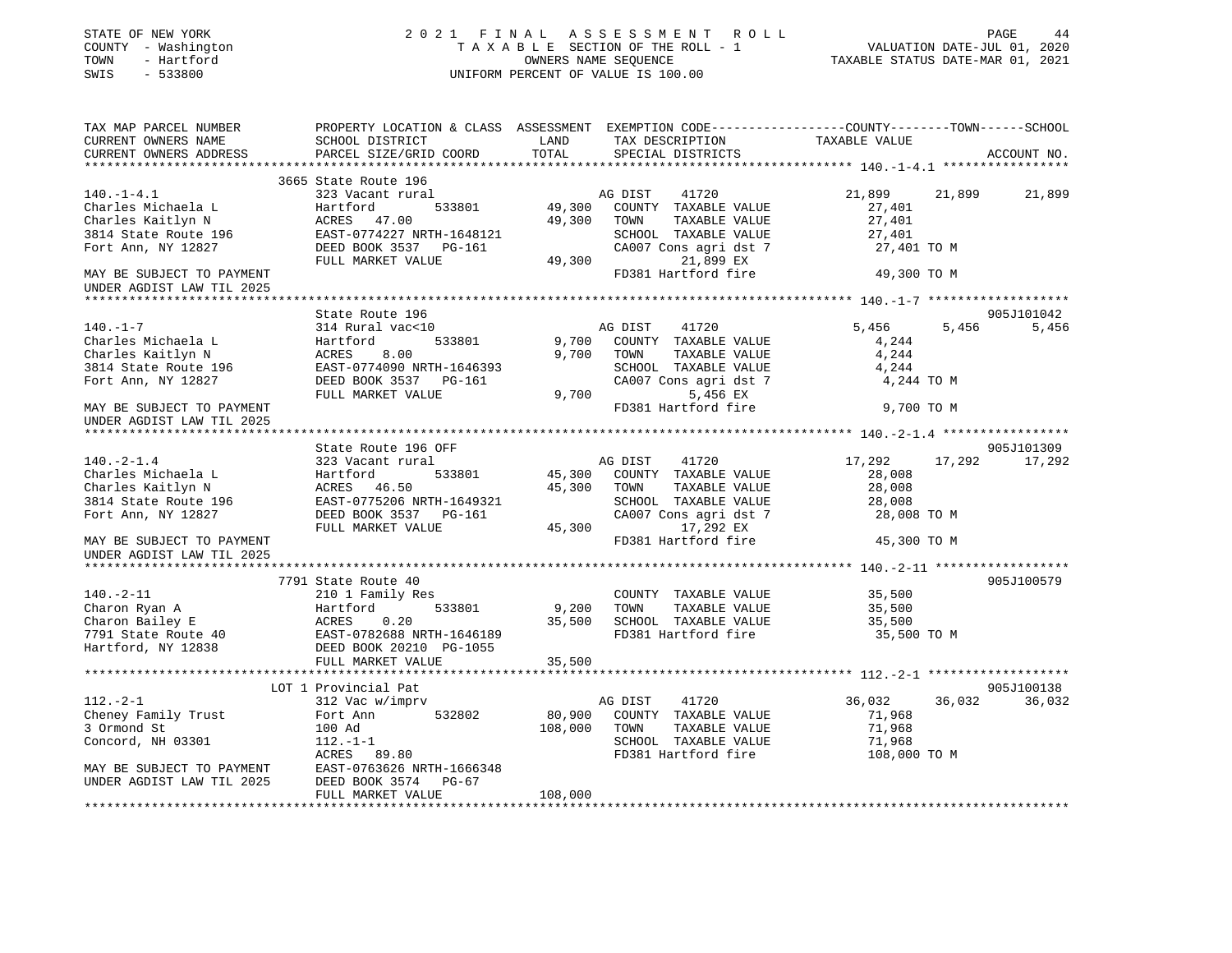| STATE OF NEW YORK<br>COUNTY - Washington<br>- Hartford<br>TOWN<br>SWIS<br>$-533800$ | 2021 FINAL                                                                                                         |                  | A S S E S S M E N T<br>ROLL<br>TAXABLE SECTION OF THE ROLL - 1<br>OWNERS NAME SEOUENCE<br>UNIFORM PERCENT OF VALUE IS 100.00 | VALUATION DATE-JUL 01, 2020<br>TAXABLE STATUS DATE-MAR 01, 2021 | PAGE<br>45  |
|-------------------------------------------------------------------------------------|--------------------------------------------------------------------------------------------------------------------|------------------|------------------------------------------------------------------------------------------------------------------------------|-----------------------------------------------------------------|-------------|
| TAX MAP PARCEL NUMBER<br>CURRENT OWNERS NAME                                        | PROPERTY LOCATION & CLASS ASSESSMENT EXEMPTION CODE---------------COUNTY-------TOWN------SCHOOL<br>SCHOOL DISTRICT | LAND             | TAX DESCRIPTION                                                                                                              | TAXABLE VALUE                                                   |             |
| CURRENT OWNERS ADDRESS                                                              | PARCEL SIZE/GRID COORD                                                                                             | TOTAL            | SPECIAL DISTRICTS                                                                                                            |                                                                 | ACCOUNT NO. |
|                                                                                     |                                                                                                                    |                  |                                                                                                                              |                                                                 |             |
|                                                                                     | West Starbuck Ln OFF                                                                                               |                  |                                                                                                                              |                                                                 | 905J100646  |
| $112. - 2 - 3$                                                                      | 314 Rural vac<10                                                                                                   |                  | 41720<br>AG DIST                                                                                                             | 8,741<br>8,741                                                  | 8,741       |
| Cheney Revocable Trust<br>Cheney Arthur F Trustee                                   | Fort Ann<br>532802<br>$112. - 1 - 3$                                                                               | 12,500<br>12,500 | COUNTY TAXABLE VALUE<br>TOWN<br>TAXABLE VALUE                                                                                | 3,759<br>3,759                                                  |             |
| 3 Ormond St                                                                         | ACRES<br>6.60                                                                                                      |                  | SCHOOL TAXABLE VALUE                                                                                                         | 3,759                                                           |             |
| Concord, NH 03301                                                                   | EAST-0764620 NRTH-1667643                                                                                          |                  | CA007 Cons agri dst 7                                                                                                        | 3,759 TO M                                                      |             |
|                                                                                     | DEED BOOK 3570 PG-179                                                                                              |                  | 8,741 EX                                                                                                                     |                                                                 |             |
| MAY BE SUBJECT TO PAYMENT<br>UNDER AGDIST LAW TIL 2025                              | FULL MARKET VALUE                                                                                                  | 12,500           | FD381 Hartford fire                                                                                                          | 12,500 TO M                                                     |             |
|                                                                                     |                                                                                                                    |                  |                                                                                                                              |                                                                 |             |
|                                                                                     | 125 Hartford Main St                                                                                               |                  |                                                                                                                              |                                                                 | 905J100139  |
| $132. - 1 - 4$                                                                      | 210 1 Family Res                                                                                                   |                  | VET WAR CT 41121                                                                                                             | 18,270<br>18,270                                                | $\mathbf 0$ |
| Churchill Glen H Jr -LE-                                                            | Hartford<br>533801                                                                                                 |                  | 27,500 ENH STAR<br>41834                                                                                                     | $\overline{0}$<br>$\Omega$                                      | 70,700      |
| Ward Glen H                                                                         | ACRES<br>3.80                                                                                                      | 121,800          | COUNTY TAXABLE VALUE                                                                                                         | 103,530                                                         |             |
| 125 Hartford Main St                                                                | EAST-0786999 NRTH-1654688                                                                                          |                  | TOWN<br>TAXABLE VALUE                                                                                                        | 103,530                                                         |             |
| Granville, NY 12832                                                                 | DEED BOOK 1678 PG-136                                                                                              |                  | SCHOOL TAXABLE VALUE                                                                                                         | 51,100                                                          |             |
|                                                                                     | FULL MARKET VALUE                                                                                                  |                  | 121,800 CA007 Cons agri dst 7<br>FD381 Hartford fire                                                                         | 121,800 TO M                                                    |             |
|                                                                                     |                                                                                                                    |                  |                                                                                                                              | 121,800 TO M                                                    |             |
|                                                                                     | 65 Baker Rd                                                                                                        |                  |                                                                                                                              |                                                                 | 905J100448  |
| $132 - 2 - 8$                                                                       | 240 Rural res                                                                                                      |                  | COUNTY TAXABLE VALUE                                                                                                         | 175,000                                                         |             |
| Cirino Richard P                                                                    | Hartford<br>533801                                                                                                 | 30,500           | TOWN<br>TAXABLE VALUE                                                                                                        | 175,000                                                         |             |
| 65 Baker Rd                                                                         | ACRES 12.60                                                                                                        | 175,000          | SCHOOL TAXABLE VALUE                                                                                                         | 175,000                                                         |             |
| Granville, NY 12832                                                                 | EAST-0791714 NRTH-1654157                                                                                          |                  | FD381 Hartford fire                                                                                                          | 175,000 TO M                                                    |             |
|                                                                                     | DEED BOOK 20200 PG-2670                                                                                            |                  |                                                                                                                              |                                                                 |             |
|                                                                                     | FULL MARKET VALUE                                                                                                  | 175,000          |                                                                                                                              |                                                                 |             |
|                                                                                     |                                                                                                                    |                  |                                                                                                                              |                                                                 |             |
|                                                                                     | Baker Rd                                                                                                           |                  |                                                                                                                              |                                                                 |             |
| $132. - 2 - 9.1$<br>Cirino Richard P                                                | 311 Res vac land<br>Hartford<br>533801                                                                             | 13,900           | COUNTY TAXABLE VALUE<br>TOWN<br>TAXABLE VALUE                                                                                | 13,900<br>13,900                                                |             |
| Cirino Margot                                                                       | ACRES<br>1.24                                                                                                      | 13,900           | SCHOOL TAXABLE VALUE                                                                                                         | 13,900                                                          |             |
| 65 Baker Rd                                                                         | EAST-0791198 NRTH-1653583                                                                                          |                  | FD381 Hartford fire                                                                                                          | 13,900 TO M                                                     |             |
| Granville, NY 12832                                                                 | DEED BOOK 662<br>$PG-102$                                                                                          |                  |                                                                                                                              |                                                                 |             |
|                                                                                     | FULL MARKET VALUE                                                                                                  | 13,900           |                                                                                                                              |                                                                 |             |
|                                                                                     |                                                                                                                    |                  |                                                                                                                              |                                                                 |             |
|                                                                                     | 38 Marlboro Country Rd                                                                                             |                  |                                                                                                                              |                                                                 | 905J101116  |
| $141. - 3 - 39.2$                                                                   | 240 Rural res                                                                                                      |                  | <b>BAS STAR</b><br>41854                                                                                                     | $\overline{0}$<br>$\Omega$                                      | 30,000      |
| Cirino William P                                                                    | 533801<br>Hartford                                                                                                 | 50,500           | COUNTY TAXABLE VALUE                                                                                                         | 177,000                                                         |             |
| Cirino Debra                                                                        | 1683-292                                                                                                           | 177,000          | TOWN<br>TAXABLE VALUE                                                                                                        | 177,000                                                         |             |
| 38 Marlboro Country Rd                                                              | ACRES 35.23                                                                                                        |                  | SCHOOL TAXABLE VALUE                                                                                                         | 147,000                                                         |             |
| Hartford, NY 12838                                                                  | EAST-0787443 NRTH-1641971<br>DEED BOOK 474<br>$PG-453$                                                             |                  | FD381 Hartford fire                                                                                                          | 177,000 TO M                                                    |             |

177,000

\*\*\*\*\*\*\*\*\*\*\*\*\*\*\*\*\*\*\*\*\*\*\*\*\*\*\*\*\*\*\*\*\*\*\*\*\*\*\*\*\*\*\*\*\*\*\*\*\*\*\*\*\*\*\*\*\*\*\*\*\*\*\*\*\*\*\*\*\*\*\*\*\*\*\*\*\*\*\*\*\*\*\*\*\*\*\*\*\*\*\*\*\*\*\*\*\*\*\*\*\*\*\*\*\*\*\*\*\*\*\*\*\*\*\*\*\*\*\*\*\*\*\*\*\*\*\*\*\*\*\*\*

FULL MARKET VALUE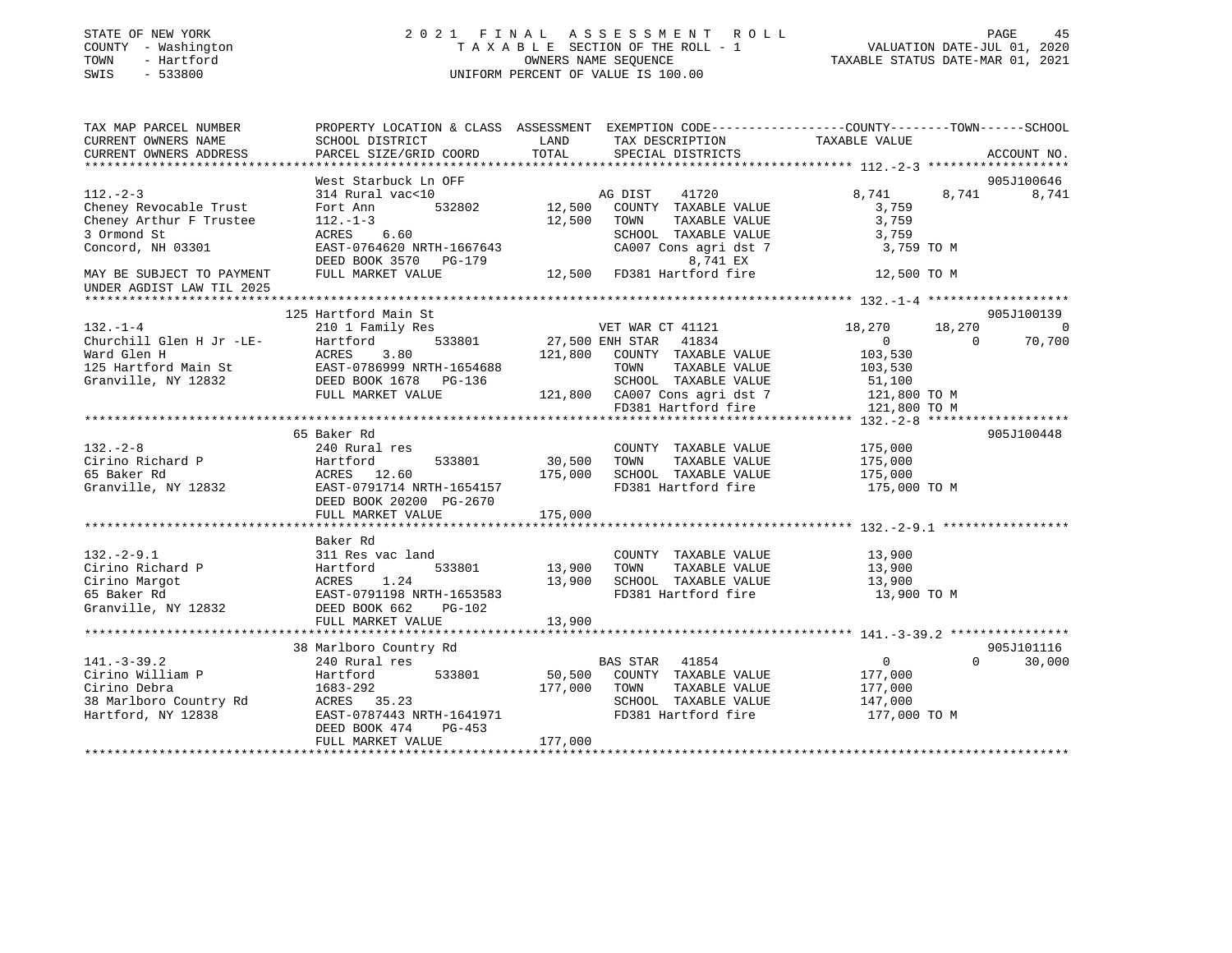#### STATE OF NEW YORK 2 0 2 1 F I N A L A S S E S S M E N T R O L L PAGE 46COUNTY - Washington  $T A X A B L E$  SECTION OF THE ROLL - 1<br>TOWN - Hartford TOWN - Hartford **Taxable STATUS DATE-MAR 01, 2021** OWNERS NAME SEQUENCE TAXABLE STATUS DATE-MAR 01, 2021 SWIS - 533800 UNIFORM PERCENT OF VALUE IS 100.00

# VALUATION DATE-JUL 01, 2020

| SCHOOL DISTRICT<br>PARCEL SIZE/GRID COORD                                                                                                                              | LAND<br>TOTAL                                         | SPECIAL DISTRICTS                                                                                                              |                                                                                                | ACCOUNT NO.                                                                                                                                                |
|------------------------------------------------------------------------------------------------------------------------------------------------------------------------|-------------------------------------------------------|--------------------------------------------------------------------------------------------------------------------------------|------------------------------------------------------------------------------------------------|------------------------------------------------------------------------------------------------------------------------------------------------------------|
| Marlboro Country Rd<br>311 Res vac land<br>Hartford<br>533801<br>FRNT 284.00 DPTH 73.00<br>EAST-0786031 NRTH-1642021<br>DEED BOOK 635<br>$PG-213$<br>FULL MARKET VALUE | 1,000<br>1,000<br>1,000                               | COUNTY TAXABLE VALUE<br>TAXABLE VALUE<br>TOWN<br>SCHOOL TAXABLE VALUE<br>FD381 Hartford fire                                   | 1,000<br>1,000<br>1,000<br>1,000 TO M                                                          | 905J101431                                                                                                                                                 |
|                                                                                                                                                                        |                                                       |                                                                                                                                |                                                                                                |                                                                                                                                                            |
| 8 Miller Rdg<br>210 1 Family Res<br>Hartford<br>533801<br>FRNT 298.00 DPTH 401.00<br>EAST-0785767 NRTH-1641628<br>DEED BOOK 778<br>$PG-85$<br>FULL MARKET VALUE        | 131,000<br>131,000                                    | 41834<br>COUNTY TAXABLE VALUE<br>TOWN<br>TAXABLE VALUE<br>SCHOOL TAXABLE VALUE<br>FD381 Hartford fire                          | $\overline{0}$<br>131,000<br>131,000<br>60,300<br>131,000 TO M                                 | $\mathbf 0$<br>70,700                                                                                                                                      |
|                                                                                                                                                                        |                                                       |                                                                                                                                |                                                                                                |                                                                                                                                                            |
| 240 Rural res<br>533801<br>Hartford<br>495/331<br>ACRES 10.04<br>EAST-0779208 NRTH-1635416<br>DEED BOOK 495<br>PG-329<br>FULL MARKET VALUE                             | 150,300<br>150,300                                    | COUNTY TAXABLE VALUE<br>TAXABLE VALUE<br>TOWN<br>SCHOOL TAXABLE VALUE<br>FD381 Hartford fire                                   | $\Omega$<br>150,300<br>150,300<br>120,300<br>150,300 TO M                                      | 905J101222<br>$\Omega$<br>30,000                                                                                                                           |
|                                                                                                                                                                        |                                                       |                                                                                                                                |                                                                                                | 905J101281                                                                                                                                                 |
| 270 Mfg housing<br>Hartford<br>533801<br>LOT 23<br>ACRES<br>6.14<br>EAST-0776848 NRTH-1635219<br>PG-248<br>DEED BOOK 810<br>FULL MARKET VALUE                          | 46,400<br>46,400                                      | 41854<br>COUNTY TAXABLE VALUE<br>TOWN<br>TAXABLE VALUE<br>SCHOOL TAXABLE VALUE<br>FD381 Hartford fire                          | $\Omega$<br>46,400<br>46,400<br>16,400<br>46,400 TO M<br>46,400 TO M                           | 30,000<br>$\Omega$                                                                                                                                         |
|                                                                                                                                                                        |                                                       |                                                                                                                                |                                                                                                |                                                                                                                                                            |
| 210 1 Family Res<br>533801<br>Hartford<br>Sub Div Lot 1<br>2.01 BANK<br>997<br>ACRES<br>EAST-0788117 NRTH-1655202<br>DEED BOOK 2917 PG-252<br>FULL MARKET VALUE        | 22,600<br>102,000<br>102,000                          | 41854<br>COUNTY TAXABLE VALUE<br>TOWN<br>TAXABLE VALUE<br>SCHOOL TAXABLE VALUE<br>CA007 Cons agri dst 7<br>FD381 Hartford fire | $\overline{0}$<br>102,000<br>102,000<br>72,000<br>102,000 TO M<br>102,000 TO M                 | 905J100008<br>$\Omega$<br>30,000                                                                                                                           |
|                                                                                                                                                                        | 3054 Coach Rd<br>125 Swamp Ln<br>176 Hartford Main St |                                                                                                                                | ENH STAR<br>28,200<br>BAS STAR 41854<br>50,100<br><b>BAS STAR</b><br>26,900<br><b>BAS STAR</b> | PROPERTY LOCATION & CLASS ASSESSMENT EXEMPTION CODE----------------COUNTY-------TOWN------SCHOOL<br>TAX DESCRIPTION TAXABLE VALUE<br>CA006 Cons agri dst 6 |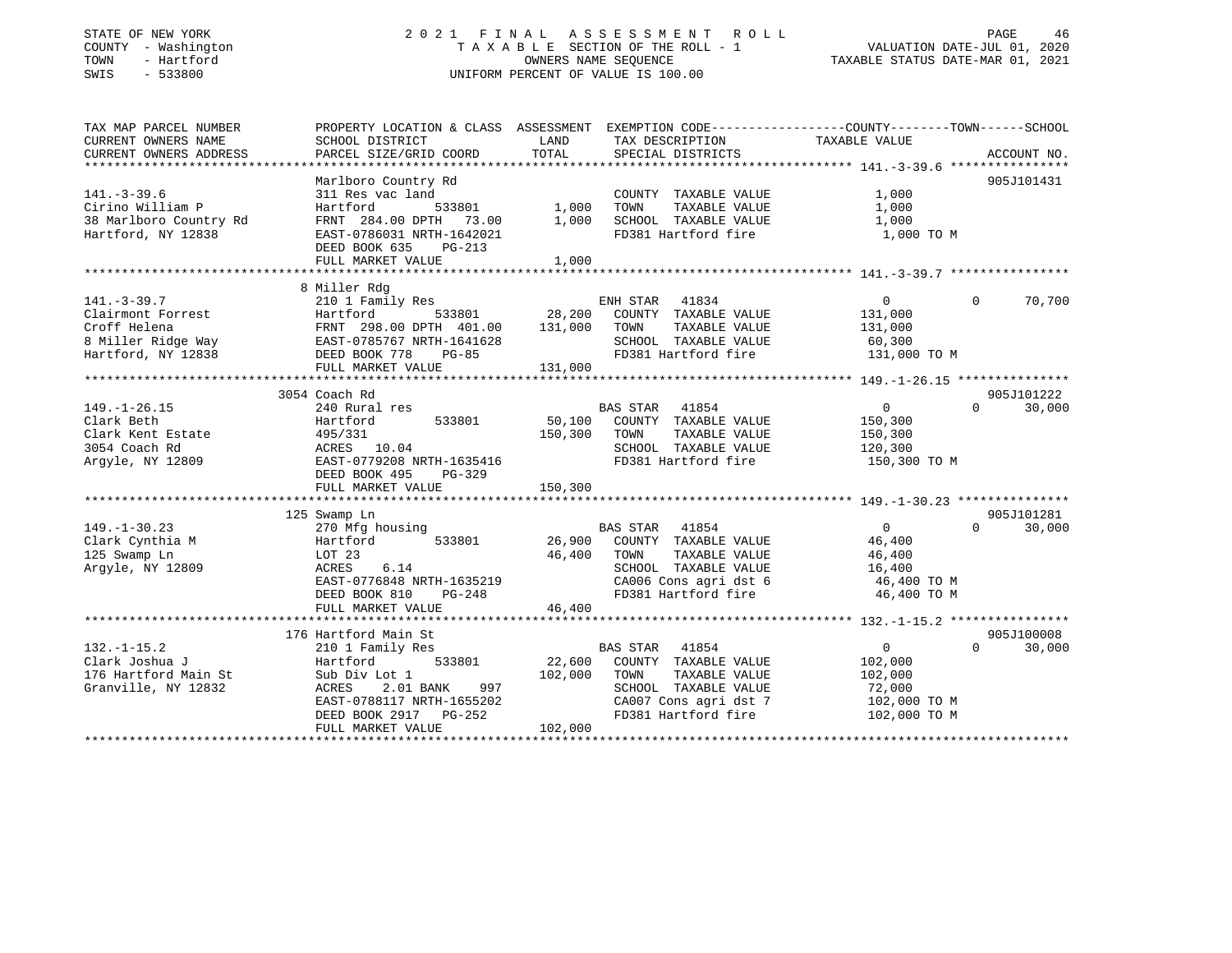#### STATE OF NEW YORK 2 0 2 1 F I N A L A S S E S S M E N T R O L L PAGE 47COUNTY - Washington  $T A X A B L E$  SECTION OF THE ROLL - 1<br>TOWN - Hartford TOWN - Hartford **Taxable STATUS DATE-MAR 01, 2021** OWNERS NAME SEQUENCE TAXABLE STATUS DATE-MAR 01, 2021 SWIS - 533800 UNIFORM PERCENT OF VALUE IS 100.00

VALUATION DATE-JUL  $01$ , 2020

| TAX MAP PARCEL NUMBER<br>CURRENT OWNERS NAME                                                                                                                                                           | SCHOOL DISTRICT           | LAND                   | TAX DESCRIPTION       | PROPERTY LOCATION & CLASS ASSESSMENT EXEMPTION CODE---------------COUNTY-------TOWN-----SCHOOL<br>TAXABLE VALUE |                |
|--------------------------------------------------------------------------------------------------------------------------------------------------------------------------------------------------------|---------------------------|------------------------|-----------------------|-----------------------------------------------------------------------------------------------------------------|----------------|
| CURRENT OWNERS ADDRESS                                                                                                                                                                                 | PARCEL SIZE/GRID COORD    | TOTAL                  | SPECIAL DISTRICTS     |                                                                                                                 | ACCOUNT NO.    |
|                                                                                                                                                                                                        |                           |                        |                       |                                                                                                                 |                |
|                                                                                                                                                                                                        | 8186 State Route 40       |                        |                       |                                                                                                                 | 905J100090     |
| $132. - 2 - 11$                                                                                                                                                                                        | 210 1 Family Res          |                        | VET WAR CT 41121      | 23,220<br>23,220                                                                                                | $\overline{0}$ |
| Clark Kenneth                                                                                                                                                                                          | Hartford                  | 533801 27,700 ENH STAR | 41834                 | $\overline{0}$<br>$\overline{0}$                                                                                | 70,700         |
|                                                                                                                                                                                                        |                           |                        |                       | 131,580                                                                                                         |                |
|                                                                                                                                                                                                        |                           |                        |                       | 131,580                                                                                                         |                |
| Clark Audrey<br>8186 State Route 40<br>Granville, NY 12832                                                                                                                                             |                           |                        |                       | 84,100                                                                                                          |                |
|                                                                                                                                                                                                        | FULL MARKET VALUE         |                        |                       |                                                                                                                 |                |
|                                                                                                                                                                                                        |                           |                        |                       | 154,800 TO M                                                                                                    |                |
|                                                                                                                                                                                                        |                           |                        |                       |                                                                                                                 |                |
|                                                                                                                                                                                                        | 5052 State Route 149      |                        |                       | $\Omega$                                                                                                        | 905J101224     |
| $132 - 2 - 38.2$                                                                                                                                                                                       | 240 Rural res             |                        | BAS STAR<br>41854     | $\overline{0}$                                                                                                  | 30,000         |
| Clark Russell A                                                                                                                                                                                        | Hartford                  | 533801 28,900          | COUNTY TAXABLE VALUE  | 147,800                                                                                                         |                |
|                                                                                                                                                                                                        | 999                       | 147,800                | TOWN<br>TAXABLE VALUE | 147,800                                                                                                         |                |
|                                                                                                                                                                                                        |                           |                        | SCHOOL TAXABLE VALUE  | 117,800                                                                                                         |                |
|                                                                                                                                                                                                        |                           |                        | FD381 Hartford fire   | 147,800 TO M                                                                                                    |                |
|                                                                                                                                                                                                        | FULL MARKET VALUE         | 147,800                |                       |                                                                                                                 |                |
|                                                                                                                                                                                                        |                           |                        |                       |                                                                                                                 |                |
|                                                                                                                                                                                                        | 49 Hartford Main St       |                        |                       |                                                                                                                 | 9079900721     |
| $132.15 - 1 - 12$                                                                                                                                                                                      |                           |                        | COUNTY TAXABLE VALUE  | 113,000                                                                                                         |                |
|                                                                                                                                                                                                        |                           | 533801 13,300          | TAXABLE VALUE<br>TOWN | 113,000                                                                                                         |                |
|                                                                                                                                                                                                        | FRNT 76.00 DPTH 187.00    | 113,000                | SCHOOL TAXABLE VALUE  | 113,000                                                                                                         |                |
|                                                                                                                                                                                                        |                           |                        |                       |                                                                                                                 |                |
|                                                                                                                                                                                                        |                           |                        |                       | CA007 Cons agri dst 7 113,000 TO M<br>FD381 Hartford fire 113,000 TO M                                          |                |
| 132.15-1-12<br>Clark Ryan Hartford 533801<br>Clark Kristin FRNT 76.00 DPTH 187.00<br>432 Gilchrist Hill Rd EAST-0786305 NRTH-1652769<br>Tartford NY 12838 DEED BOOK 20191 PG-28522<br>The MADKET VALUE | FULL MARKET VALUE         | 113,000                |                       |                                                                                                                 |                |
|                                                                                                                                                                                                        |                           |                        |                       |                                                                                                                 |                |
|                                                                                                                                                                                                        | 432 Gilchrist Hill Rd     |                        |                       |                                                                                                                 | 905J101242     |
| $150. - 1 - 43.1$                                                                                                                                                                                      | 210 1 Family Res          |                        | ENH STAR 41834        | 0<br>$\Omega$                                                                                                   | 70,700         |
| Clark Steven                                                                                                                                                                                           | Hartford<br>533801        | 37,400                 | COUNTY TAXABLE VALUE  | 208,000                                                                                                         |                |
| Clark Linda                                                                                                                                                                                            | ACRES<br>5.80             | 208,000                | TAXABLE VALUE<br>TOWN | 208,000                                                                                                         |                |
| 432 Gilchrist Hill Rd<br>EAST-0782533 NRTH-1639331                                                                                                                                                     |                           |                        | SCHOOL TAXABLE VALUE  | 137,300                                                                                                         |                |
| Hartford, NY 12838                                                                                                                                                                                     | DEED BOOK 2224 PG-350     |                        | FD381 Hartford fire   | 208,000 TO M                                                                                                    |                |
|                                                                                                                                                                                                        | FULL MARKET VALUE         | 208,000                |                       |                                                                                                                 |                |
|                                                                                                                                                                                                        |                           |                        |                       |                                                                                                                 |                |
|                                                                                                                                                                                                        | LOT 1 Provincial Pat      |                        |                       |                                                                                                                 | 905J101147     |
|                                                                                                                                                                                                        |                           |                        |                       |                                                                                                                 |                |
| $112. - 2 - 6$                                                                                                                                                                                         | 322 Rural vac>10          |                        | COUNTY TAXABLE VALUE  | 16,200                                                                                                          |                |
| Clay Hill Estates LLC                                                                                                                                                                                  | Fort Ann<br>532802        | 16,200                 | TOWN<br>TAXABLE VALUE | 16,200                                                                                                          |                |
| 7 Mary Ann Ln                                                                                                                                                                                          | $112. - 1 - 6$            | 16,200                 | SCHOOL TAXABLE VALUE  | 16,200                                                                                                          |                |
| Wallingford, CT 06492-4914                                                                                                                                                                             | ACRES 11.60               |                        | FD381 Hartford fire   | 16,200 TO M                                                                                                     |                |
|                                                                                                                                                                                                        | EAST-0762628 NRTH-1667117 |                        |                       |                                                                                                                 |                |
|                                                                                                                                                                                                        | DEED BOOK 2696 PG-55      |                        |                       |                                                                                                                 |                |
|                                                                                                                                                                                                        | FULL MARKET VALUE         | 16,200                 |                       |                                                                                                                 |                |
|                                                                                                                                                                                                        |                           |                        |                       |                                                                                                                 |                |
|                                                                                                                                                                                                        | LOT 1 Provincial Pat      |                        |                       |                                                                                                                 | 905J101148     |
| $112. - 2 - 7$                                                                                                                                                                                         | 314 Rural vac<10          |                        | COUNTY TAXABLE VALUE  | 3,800                                                                                                           |                |
| Clay Hill Estates LLC                                                                                                                                                                                  | Fort Ann<br>532802        | 3,800                  | TAXABLE VALUE<br>TOWN | 3,800                                                                                                           |                |
| 7 Mary Ann Ln                                                                                                                                                                                          | $112. - 1 - 7$            | 3,800                  | SCHOOL TAXABLE VALUE  | 3,800                                                                                                           |                |
| Wallingford, CT 06492-4914                                                                                                                                                                             | ACRES<br>5.80             |                        | FD381 Hartford fire   | 3,800 TO M                                                                                                      |                |
|                                                                                                                                                                                                        | EAST-0763069 NRTH-1667266 |                        |                       |                                                                                                                 |                |
|                                                                                                                                                                                                        | DEED BOOK 2696<br>$PG-55$ |                        |                       |                                                                                                                 |                |
|                                                                                                                                                                                                        | FULL MARKET VALUE         | 3,800                  |                       |                                                                                                                 |                |
|                                                                                                                                                                                                        |                           |                        |                       |                                                                                                                 |                |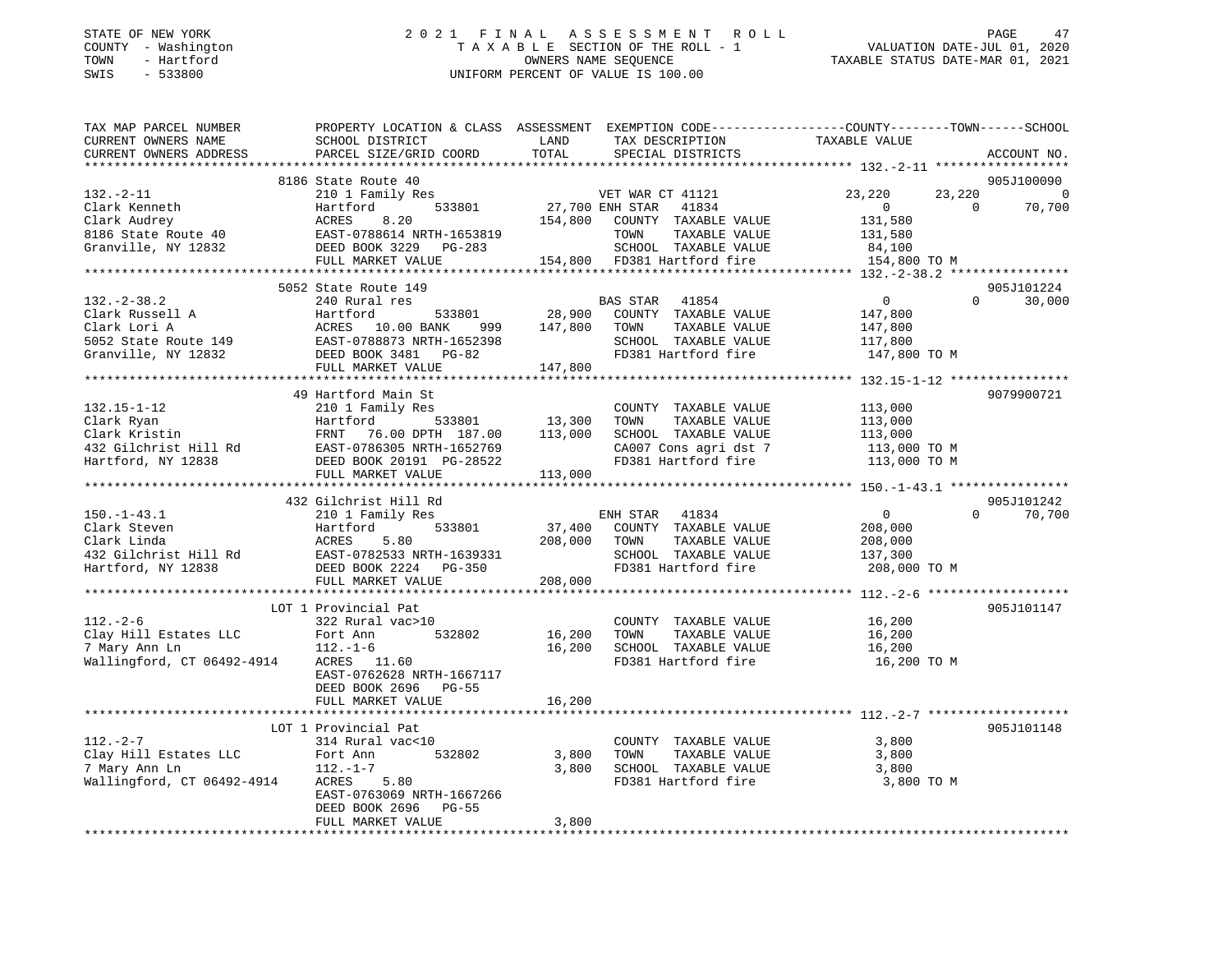| TAX MAP PARCEL NUMBER<br>PROPERTY LOCATION & CLASS ASSESSMENT EXEMPTION CODE----------------COUNTY-------TOWN------SCHOOL<br>CURRENT OWNERS NAME<br>LAND<br>TAXABLE VALUE<br>SCHOOL DISTRICT<br>TAX DESCRIPTION<br>TOTAL<br>PARCEL SIZE/GRID COORD<br>CURRENT OWNERS ADDRESS<br>SPECIAL DISTRICTS<br>ACCOUNT NO.<br>7115 State Route 40<br>905J100210<br>148,300<br>$149. - 1 - 43.1$<br>210 1 Family Res<br>COUNTY TAXABLE VALUE<br>32,900<br>TAXABLE VALUE<br>148,300<br>Collins Garth E<br>Hartford<br>533801<br>TOWN<br>148,300<br>SCHOOL TAXABLE VALUE<br>7115 State Route 40<br>Lot 1<br>148,300<br>999<br>CA006 Cons agri dst 6<br>Argyle, NY 12809<br>ACRES<br>8.01 BANK<br>148,300 TO M<br>EAST-0771528 NRTH-1633650<br>FD381 Hartford fire<br>148,300 TO M<br>DEED BOOK 3289 PG-220<br>FULL MARKET VALUE<br>148,300<br>905J101421<br>3164 County Route 43<br>BAS STAR 41854<br>$\overline{0}$<br>$\Omega$<br>30,000<br>$148. - 1 - 8.3$<br>210 1 Family Res<br>32,700 COUNTY TAXABLE VALUE<br>533801<br>Collins Thomas E<br>205,000<br>Hartford<br>205,000<br>Collins Dawn M<br>TAXABLE VALUE<br>205,000<br>ACRES<br>3.84<br>TOWN<br>3164 County Route 43<br>EAST-0765511 NRTH-1637993<br>SCHOOL TAXABLE VALUE<br>175,000<br>Fort Ann, NY 12827<br>FD381 Hartford fire<br>DEED BOOK 627<br>PG-276<br>205,000 TO M<br>205,000<br>FULL MARKET VALUE<br>7312 State Route 40<br>905J100337<br>$149. - 1 - 33$<br>210 1 Family Res<br>161,700<br>COUNTY TAXABLE VALUE<br>35,000<br>Colton Brian<br>533801<br>TOWN<br>TAXABLE VALUE<br>161,700<br>Hartford<br>5.00<br>161,700<br>Colton Grace<br>ACRES<br>SCHOOL TAXABLE VALUE<br>161,700<br>EAST-0775199 NRTH-1637214<br>DEED BOOK 3671 PG-43<br>CA006 Cons agri dst 6<br>7312 State Route 40<br>161,700 TO M<br>DEED BOOK 3671 PG-43<br>FD381 Hartford fire<br>161,700 TO M<br>Fort Ann, NY 12827<br>FULL MARKET VALUE<br>161,700<br>1488 Baldwin Corners Rd<br>905J100115<br>$0 \qquad \qquad$<br>$122. - 1 - 31.1$<br>270 Mfg housing<br>41854<br>$\Omega$<br>30,000<br><b>BAS STAR</b><br>Columbetti Wendy<br>Hartford<br>533801<br>27,400<br>COUNTY TAXABLE VALUE<br>86,300<br>86,300<br>1488 Baldwin Corners Rd<br>ACRES<br>2.46<br>TOWN<br>TAXABLE VALUE<br>86,300<br>Fort Ann, NY 12827<br>EAST-0771025 NRTH-1663200<br>SCHOOL TAXABLE VALUE<br>56,300<br>CA007 Cons agri dst 7<br>DEED BOOK 939<br>PG-294<br>86,300 TO M<br>86,300 FD381 Hartford fire<br>FULL MARKET VALUE<br>86,300 TO M<br>5068 State Route 149<br>905J101237<br>$132 - 2 - 38.4$<br>40,000<br>40,000<br>210 1 Family Res<br>AGED-CO/TN 41801<br>$\overline{0}$<br>533801<br>Colvin Joan M LE<br>24,500 ENH STAR<br>41834<br>$\Omega$<br>$\Omega$<br>70,700<br>Hartford<br>Colvin Joan M LE<br>St Louis Brenda<br>80,000<br>COUNTY TAXABLE VALUE<br>40,000<br>612/23<br>PO Box 134<br>ACRES<br>1.40<br>TAXABLE VALUE<br>40,000<br>TOWN<br>Hartford, NY 12838<br>EAST-0789259 NRTH-1652734<br>SCHOOL TAXABLE VALUE<br>9,300<br>FD381 Hartford fire<br>80,000 TO M<br>DEED BOOK 3365<br>$PG-66$<br>80,000<br>FULL MARKET VALUE | STATE OF NEW YORK<br>COUNTY - Washington<br>- Hartford<br>TOWN<br>SWIS<br>$-533800$ | 2021 FINAL ASSESSMENT<br>R O L L<br>TAXABLE SECTION OF THE ROLL - 1<br>OWNERS NAME SEQUENCE<br>UNIFORM PERCENT OF VALUE IS 100.00 | PAGE<br>48<br>VALUATION DATE-JUL 01, 2020<br>TAXABLE STATUS DATE-MAR 01, 2021 |
|---------------------------------------------------------------------------------------------------------------------------------------------------------------------------------------------------------------------------------------------------------------------------------------------------------------------------------------------------------------------------------------------------------------------------------------------------------------------------------------------------------------------------------------------------------------------------------------------------------------------------------------------------------------------------------------------------------------------------------------------------------------------------------------------------------------------------------------------------------------------------------------------------------------------------------------------------------------------------------------------------------------------------------------------------------------------------------------------------------------------------------------------------------------------------------------------------------------------------------------------------------------------------------------------------------------------------------------------------------------------------------------------------------------------------------------------------------------------------------------------------------------------------------------------------------------------------------------------------------------------------------------------------------------------------------------------------------------------------------------------------------------------------------------------------------------------------------------------------------------------------------------------------------------------------------------------------------------------------------------------------------------------------------------------------------------------------------------------------------------------------------------------------------------------------------------------------------------------------------------------------------------------------------------------------------------------------------------------------------------------------------------------------------------------------------------------------------------------------------------------------------------------------------------------------------------------------------------------------------------------------------------------------------------------------------------------------------------------------------------------------------------------------------------------------------------------------------------------------------------------------------------------------------------------------------------------------------------------------------------------------------------------------------------------------------------|-------------------------------------------------------------------------------------|-----------------------------------------------------------------------------------------------------------------------------------|-------------------------------------------------------------------------------|
|                                                                                                                                                                                                                                                                                                                                                                                                                                                                                                                                                                                                                                                                                                                                                                                                                                                                                                                                                                                                                                                                                                                                                                                                                                                                                                                                                                                                                                                                                                                                                                                                                                                                                                                                                                                                                                                                                                                                                                                                                                                                                                                                                                                                                                                                                                                                                                                                                                                                                                                                                                                                                                                                                                                                                                                                                                                                                                                                                                                                                                                               |                                                                                     |                                                                                                                                   |                                                                               |
|                                                                                                                                                                                                                                                                                                                                                                                                                                                                                                                                                                                                                                                                                                                                                                                                                                                                                                                                                                                                                                                                                                                                                                                                                                                                                                                                                                                                                                                                                                                                                                                                                                                                                                                                                                                                                                                                                                                                                                                                                                                                                                                                                                                                                                                                                                                                                                                                                                                                                                                                                                                                                                                                                                                                                                                                                                                                                                                                                                                                                                                               |                                                                                     |                                                                                                                                   |                                                                               |
|                                                                                                                                                                                                                                                                                                                                                                                                                                                                                                                                                                                                                                                                                                                                                                                                                                                                                                                                                                                                                                                                                                                                                                                                                                                                                                                                                                                                                                                                                                                                                                                                                                                                                                                                                                                                                                                                                                                                                                                                                                                                                                                                                                                                                                                                                                                                                                                                                                                                                                                                                                                                                                                                                                                                                                                                                                                                                                                                                                                                                                                               |                                                                                     |                                                                                                                                   |                                                                               |
|                                                                                                                                                                                                                                                                                                                                                                                                                                                                                                                                                                                                                                                                                                                                                                                                                                                                                                                                                                                                                                                                                                                                                                                                                                                                                                                                                                                                                                                                                                                                                                                                                                                                                                                                                                                                                                                                                                                                                                                                                                                                                                                                                                                                                                                                                                                                                                                                                                                                                                                                                                                                                                                                                                                                                                                                                                                                                                                                                                                                                                                               |                                                                                     |                                                                                                                                   |                                                                               |
|                                                                                                                                                                                                                                                                                                                                                                                                                                                                                                                                                                                                                                                                                                                                                                                                                                                                                                                                                                                                                                                                                                                                                                                                                                                                                                                                                                                                                                                                                                                                                                                                                                                                                                                                                                                                                                                                                                                                                                                                                                                                                                                                                                                                                                                                                                                                                                                                                                                                                                                                                                                                                                                                                                                                                                                                                                                                                                                                                                                                                                                               |                                                                                     |                                                                                                                                   |                                                                               |
|                                                                                                                                                                                                                                                                                                                                                                                                                                                                                                                                                                                                                                                                                                                                                                                                                                                                                                                                                                                                                                                                                                                                                                                                                                                                                                                                                                                                                                                                                                                                                                                                                                                                                                                                                                                                                                                                                                                                                                                                                                                                                                                                                                                                                                                                                                                                                                                                                                                                                                                                                                                                                                                                                                                                                                                                                                                                                                                                                                                                                                                               |                                                                                     |                                                                                                                                   |                                                                               |
|                                                                                                                                                                                                                                                                                                                                                                                                                                                                                                                                                                                                                                                                                                                                                                                                                                                                                                                                                                                                                                                                                                                                                                                                                                                                                                                                                                                                                                                                                                                                                                                                                                                                                                                                                                                                                                                                                                                                                                                                                                                                                                                                                                                                                                                                                                                                                                                                                                                                                                                                                                                                                                                                                                                                                                                                                                                                                                                                                                                                                                                               |                                                                                     |                                                                                                                                   |                                                                               |
|                                                                                                                                                                                                                                                                                                                                                                                                                                                                                                                                                                                                                                                                                                                                                                                                                                                                                                                                                                                                                                                                                                                                                                                                                                                                                                                                                                                                                                                                                                                                                                                                                                                                                                                                                                                                                                                                                                                                                                                                                                                                                                                                                                                                                                                                                                                                                                                                                                                                                                                                                                                                                                                                                                                                                                                                                                                                                                                                                                                                                                                               |                                                                                     |                                                                                                                                   |                                                                               |
|                                                                                                                                                                                                                                                                                                                                                                                                                                                                                                                                                                                                                                                                                                                                                                                                                                                                                                                                                                                                                                                                                                                                                                                                                                                                                                                                                                                                                                                                                                                                                                                                                                                                                                                                                                                                                                                                                                                                                                                                                                                                                                                                                                                                                                                                                                                                                                                                                                                                                                                                                                                                                                                                                                                                                                                                                                                                                                                                                                                                                                                               |                                                                                     |                                                                                                                                   |                                                                               |
|                                                                                                                                                                                                                                                                                                                                                                                                                                                                                                                                                                                                                                                                                                                                                                                                                                                                                                                                                                                                                                                                                                                                                                                                                                                                                                                                                                                                                                                                                                                                                                                                                                                                                                                                                                                                                                                                                                                                                                                                                                                                                                                                                                                                                                                                                                                                                                                                                                                                                                                                                                                                                                                                                                                                                                                                                                                                                                                                                                                                                                                               |                                                                                     |                                                                                                                                   |                                                                               |
|                                                                                                                                                                                                                                                                                                                                                                                                                                                                                                                                                                                                                                                                                                                                                                                                                                                                                                                                                                                                                                                                                                                                                                                                                                                                                                                                                                                                                                                                                                                                                                                                                                                                                                                                                                                                                                                                                                                                                                                                                                                                                                                                                                                                                                                                                                                                                                                                                                                                                                                                                                                                                                                                                                                                                                                                                                                                                                                                                                                                                                                               |                                                                                     |                                                                                                                                   |                                                                               |
|                                                                                                                                                                                                                                                                                                                                                                                                                                                                                                                                                                                                                                                                                                                                                                                                                                                                                                                                                                                                                                                                                                                                                                                                                                                                                                                                                                                                                                                                                                                                                                                                                                                                                                                                                                                                                                                                                                                                                                                                                                                                                                                                                                                                                                                                                                                                                                                                                                                                                                                                                                                                                                                                                                                                                                                                                                                                                                                                                                                                                                                               |                                                                                     |                                                                                                                                   |                                                                               |
|                                                                                                                                                                                                                                                                                                                                                                                                                                                                                                                                                                                                                                                                                                                                                                                                                                                                                                                                                                                                                                                                                                                                                                                                                                                                                                                                                                                                                                                                                                                                                                                                                                                                                                                                                                                                                                                                                                                                                                                                                                                                                                                                                                                                                                                                                                                                                                                                                                                                                                                                                                                                                                                                                                                                                                                                                                                                                                                                                                                                                                                               |                                                                                     |                                                                                                                                   |                                                                               |
|                                                                                                                                                                                                                                                                                                                                                                                                                                                                                                                                                                                                                                                                                                                                                                                                                                                                                                                                                                                                                                                                                                                                                                                                                                                                                                                                                                                                                                                                                                                                                                                                                                                                                                                                                                                                                                                                                                                                                                                                                                                                                                                                                                                                                                                                                                                                                                                                                                                                                                                                                                                                                                                                                                                                                                                                                                                                                                                                                                                                                                                               |                                                                                     |                                                                                                                                   |                                                                               |
|                                                                                                                                                                                                                                                                                                                                                                                                                                                                                                                                                                                                                                                                                                                                                                                                                                                                                                                                                                                                                                                                                                                                                                                                                                                                                                                                                                                                                                                                                                                                                                                                                                                                                                                                                                                                                                                                                                                                                                                                                                                                                                                                                                                                                                                                                                                                                                                                                                                                                                                                                                                                                                                                                                                                                                                                                                                                                                                                                                                                                                                               |                                                                                     |                                                                                                                                   |                                                                               |
|                                                                                                                                                                                                                                                                                                                                                                                                                                                                                                                                                                                                                                                                                                                                                                                                                                                                                                                                                                                                                                                                                                                                                                                                                                                                                                                                                                                                                                                                                                                                                                                                                                                                                                                                                                                                                                                                                                                                                                                                                                                                                                                                                                                                                                                                                                                                                                                                                                                                                                                                                                                                                                                                                                                                                                                                                                                                                                                                                                                                                                                               |                                                                                     |                                                                                                                                   |                                                                               |
|                                                                                                                                                                                                                                                                                                                                                                                                                                                                                                                                                                                                                                                                                                                                                                                                                                                                                                                                                                                                                                                                                                                                                                                                                                                                                                                                                                                                                                                                                                                                                                                                                                                                                                                                                                                                                                                                                                                                                                                                                                                                                                                                                                                                                                                                                                                                                                                                                                                                                                                                                                                                                                                                                                                                                                                                                                                                                                                                                                                                                                                               |                                                                                     |                                                                                                                                   |                                                                               |
|                                                                                                                                                                                                                                                                                                                                                                                                                                                                                                                                                                                                                                                                                                                                                                                                                                                                                                                                                                                                                                                                                                                                                                                                                                                                                                                                                                                                                                                                                                                                                                                                                                                                                                                                                                                                                                                                                                                                                                                                                                                                                                                                                                                                                                                                                                                                                                                                                                                                                                                                                                                                                                                                                                                                                                                                                                                                                                                                                                                                                                                               |                                                                                     |                                                                                                                                   |                                                                               |
|                                                                                                                                                                                                                                                                                                                                                                                                                                                                                                                                                                                                                                                                                                                                                                                                                                                                                                                                                                                                                                                                                                                                                                                                                                                                                                                                                                                                                                                                                                                                                                                                                                                                                                                                                                                                                                                                                                                                                                                                                                                                                                                                                                                                                                                                                                                                                                                                                                                                                                                                                                                                                                                                                                                                                                                                                                                                                                                                                                                                                                                               |                                                                                     |                                                                                                                                   |                                                                               |
|                                                                                                                                                                                                                                                                                                                                                                                                                                                                                                                                                                                                                                                                                                                                                                                                                                                                                                                                                                                                                                                                                                                                                                                                                                                                                                                                                                                                                                                                                                                                                                                                                                                                                                                                                                                                                                                                                                                                                                                                                                                                                                                                                                                                                                                                                                                                                                                                                                                                                                                                                                                                                                                                                                                                                                                                                                                                                                                                                                                                                                                               |                                                                                     |                                                                                                                                   |                                                                               |
|                                                                                                                                                                                                                                                                                                                                                                                                                                                                                                                                                                                                                                                                                                                                                                                                                                                                                                                                                                                                                                                                                                                                                                                                                                                                                                                                                                                                                                                                                                                                                                                                                                                                                                                                                                                                                                                                                                                                                                                                                                                                                                                                                                                                                                                                                                                                                                                                                                                                                                                                                                                                                                                                                                                                                                                                                                                                                                                                                                                                                                                               |                                                                                     |                                                                                                                                   |                                                                               |
|                                                                                                                                                                                                                                                                                                                                                                                                                                                                                                                                                                                                                                                                                                                                                                                                                                                                                                                                                                                                                                                                                                                                                                                                                                                                                                                                                                                                                                                                                                                                                                                                                                                                                                                                                                                                                                                                                                                                                                                                                                                                                                                                                                                                                                                                                                                                                                                                                                                                                                                                                                                                                                                                                                                                                                                                                                                                                                                                                                                                                                                               |                                                                                     |                                                                                                                                   |                                                                               |
|                                                                                                                                                                                                                                                                                                                                                                                                                                                                                                                                                                                                                                                                                                                                                                                                                                                                                                                                                                                                                                                                                                                                                                                                                                                                                                                                                                                                                                                                                                                                                                                                                                                                                                                                                                                                                                                                                                                                                                                                                                                                                                                                                                                                                                                                                                                                                                                                                                                                                                                                                                                                                                                                                                                                                                                                                                                                                                                                                                                                                                                               |                                                                                     |                                                                                                                                   |                                                                               |
|                                                                                                                                                                                                                                                                                                                                                                                                                                                                                                                                                                                                                                                                                                                                                                                                                                                                                                                                                                                                                                                                                                                                                                                                                                                                                                                                                                                                                                                                                                                                                                                                                                                                                                                                                                                                                                                                                                                                                                                                                                                                                                                                                                                                                                                                                                                                                                                                                                                                                                                                                                                                                                                                                                                                                                                                                                                                                                                                                                                                                                                               |                                                                                     |                                                                                                                                   |                                                                               |
|                                                                                                                                                                                                                                                                                                                                                                                                                                                                                                                                                                                                                                                                                                                                                                                                                                                                                                                                                                                                                                                                                                                                                                                                                                                                                                                                                                                                                                                                                                                                                                                                                                                                                                                                                                                                                                                                                                                                                                                                                                                                                                                                                                                                                                                                                                                                                                                                                                                                                                                                                                                                                                                                                                                                                                                                                                                                                                                                                                                                                                                               |                                                                                     |                                                                                                                                   |                                                                               |
|                                                                                                                                                                                                                                                                                                                                                                                                                                                                                                                                                                                                                                                                                                                                                                                                                                                                                                                                                                                                                                                                                                                                                                                                                                                                                                                                                                                                                                                                                                                                                                                                                                                                                                                                                                                                                                                                                                                                                                                                                                                                                                                                                                                                                                                                                                                                                                                                                                                                                                                                                                                                                                                                                                                                                                                                                                                                                                                                                                                                                                                               |                                                                                     |                                                                                                                                   |                                                                               |
|                                                                                                                                                                                                                                                                                                                                                                                                                                                                                                                                                                                                                                                                                                                                                                                                                                                                                                                                                                                                                                                                                                                                                                                                                                                                                                                                                                                                                                                                                                                                                                                                                                                                                                                                                                                                                                                                                                                                                                                                                                                                                                                                                                                                                                                                                                                                                                                                                                                                                                                                                                                                                                                                                                                                                                                                                                                                                                                                                                                                                                                               |                                                                                     |                                                                                                                                   |                                                                               |
|                                                                                                                                                                                                                                                                                                                                                                                                                                                                                                                                                                                                                                                                                                                                                                                                                                                                                                                                                                                                                                                                                                                                                                                                                                                                                                                                                                                                                                                                                                                                                                                                                                                                                                                                                                                                                                                                                                                                                                                                                                                                                                                                                                                                                                                                                                                                                                                                                                                                                                                                                                                                                                                                                                                                                                                                                                                                                                                                                                                                                                                               |                                                                                     |                                                                                                                                   |                                                                               |
|                                                                                                                                                                                                                                                                                                                                                                                                                                                                                                                                                                                                                                                                                                                                                                                                                                                                                                                                                                                                                                                                                                                                                                                                                                                                                                                                                                                                                                                                                                                                                                                                                                                                                                                                                                                                                                                                                                                                                                                                                                                                                                                                                                                                                                                                                                                                                                                                                                                                                                                                                                                                                                                                                                                                                                                                                                                                                                                                                                                                                                                               |                                                                                     |                                                                                                                                   |                                                                               |
|                                                                                                                                                                                                                                                                                                                                                                                                                                                                                                                                                                                                                                                                                                                                                                                                                                                                                                                                                                                                                                                                                                                                                                                                                                                                                                                                                                                                                                                                                                                                                                                                                                                                                                                                                                                                                                                                                                                                                                                                                                                                                                                                                                                                                                                                                                                                                                                                                                                                                                                                                                                                                                                                                                                                                                                                                                                                                                                                                                                                                                                               |                                                                                     |                                                                                                                                   |                                                                               |
|                                                                                                                                                                                                                                                                                                                                                                                                                                                                                                                                                                                                                                                                                                                                                                                                                                                                                                                                                                                                                                                                                                                                                                                                                                                                                                                                                                                                                                                                                                                                                                                                                                                                                                                                                                                                                                                                                                                                                                                                                                                                                                                                                                                                                                                                                                                                                                                                                                                                                                                                                                                                                                                                                                                                                                                                                                                                                                                                                                                                                                                               |                                                                                     |                                                                                                                                   |                                                                               |
|                                                                                                                                                                                                                                                                                                                                                                                                                                                                                                                                                                                                                                                                                                                                                                                                                                                                                                                                                                                                                                                                                                                                                                                                                                                                                                                                                                                                                                                                                                                                                                                                                                                                                                                                                                                                                                                                                                                                                                                                                                                                                                                                                                                                                                                                                                                                                                                                                                                                                                                                                                                                                                                                                                                                                                                                                                                                                                                                                                                                                                                               |                                                                                     |                                                                                                                                   |                                                                               |
|                                                                                                                                                                                                                                                                                                                                                                                                                                                                                                                                                                                                                                                                                                                                                                                                                                                                                                                                                                                                                                                                                                                                                                                                                                                                                                                                                                                                                                                                                                                                                                                                                                                                                                                                                                                                                                                                                                                                                                                                                                                                                                                                                                                                                                                                                                                                                                                                                                                                                                                                                                                                                                                                                                                                                                                                                                                                                                                                                                                                                                                               |                                                                                     |                                                                                                                                   |                                                                               |
|                                                                                                                                                                                                                                                                                                                                                                                                                                                                                                                                                                                                                                                                                                                                                                                                                                                                                                                                                                                                                                                                                                                                                                                                                                                                                                                                                                                                                                                                                                                                                                                                                                                                                                                                                                                                                                                                                                                                                                                                                                                                                                                                                                                                                                                                                                                                                                                                                                                                                                                                                                                                                                                                                                                                                                                                                                                                                                                                                                                                                                                               |                                                                                     |                                                                                                                                   |                                                                               |
|                                                                                                                                                                                                                                                                                                                                                                                                                                                                                                                                                                                                                                                                                                                                                                                                                                                                                                                                                                                                                                                                                                                                                                                                                                                                                                                                                                                                                                                                                                                                                                                                                                                                                                                                                                                                                                                                                                                                                                                                                                                                                                                                                                                                                                                                                                                                                                                                                                                                                                                                                                                                                                                                                                                                                                                                                                                                                                                                                                                                                                                               |                                                                                     |                                                                                                                                   |                                                                               |
|                                                                                                                                                                                                                                                                                                                                                                                                                                                                                                                                                                                                                                                                                                                                                                                                                                                                                                                                                                                                                                                                                                                                                                                                                                                                                                                                                                                                                                                                                                                                                                                                                                                                                                                                                                                                                                                                                                                                                                                                                                                                                                                                                                                                                                                                                                                                                                                                                                                                                                                                                                                                                                                                                                                                                                                                                                                                                                                                                                                                                                                               |                                                                                     |                                                                                                                                   |                                                                               |
|                                                                                                                                                                                                                                                                                                                                                                                                                                                                                                                                                                                                                                                                                                                                                                                                                                                                                                                                                                                                                                                                                                                                                                                                                                                                                                                                                                                                                                                                                                                                                                                                                                                                                                                                                                                                                                                                                                                                                                                                                                                                                                                                                                                                                                                                                                                                                                                                                                                                                                                                                                                                                                                                                                                                                                                                                                                                                                                                                                                                                                                               |                                                                                     |                                                                                                                                   |                                                                               |
|                                                                                                                                                                                                                                                                                                                                                                                                                                                                                                                                                                                                                                                                                                                                                                                                                                                                                                                                                                                                                                                                                                                                                                                                                                                                                                                                                                                                                                                                                                                                                                                                                                                                                                                                                                                                                                                                                                                                                                                                                                                                                                                                                                                                                                                                                                                                                                                                                                                                                                                                                                                                                                                                                                                                                                                                                                                                                                                                                                                                                                                               |                                                                                     |                                                                                                                                   |                                                                               |
|                                                                                                                                                                                                                                                                                                                                                                                                                                                                                                                                                                                                                                                                                                                                                                                                                                                                                                                                                                                                                                                                                                                                                                                                                                                                                                                                                                                                                                                                                                                                                                                                                                                                                                                                                                                                                                                                                                                                                                                                                                                                                                                                                                                                                                                                                                                                                                                                                                                                                                                                                                                                                                                                                                                                                                                                                                                                                                                                                                                                                                                               |                                                                                     |                                                                                                                                   |                                                                               |
|                                                                                                                                                                                                                                                                                                                                                                                                                                                                                                                                                                                                                                                                                                                                                                                                                                                                                                                                                                                                                                                                                                                                                                                                                                                                                                                                                                                                                                                                                                                                                                                                                                                                                                                                                                                                                                                                                                                                                                                                                                                                                                                                                                                                                                                                                                                                                                                                                                                                                                                                                                                                                                                                                                                                                                                                                                                                                                                                                                                                                                                               |                                                                                     |                                                                                                                                   |                                                                               |
|                                                                                                                                                                                                                                                                                                                                                                                                                                                                                                                                                                                                                                                                                                                                                                                                                                                                                                                                                                                                                                                                                                                                                                                                                                                                                                                                                                                                                                                                                                                                                                                                                                                                                                                                                                                                                                                                                                                                                                                                                                                                                                                                                                                                                                                                                                                                                                                                                                                                                                                                                                                                                                                                                                                                                                                                                                                                                                                                                                                                                                                               |                                                                                     |                                                                                                                                   |                                                                               |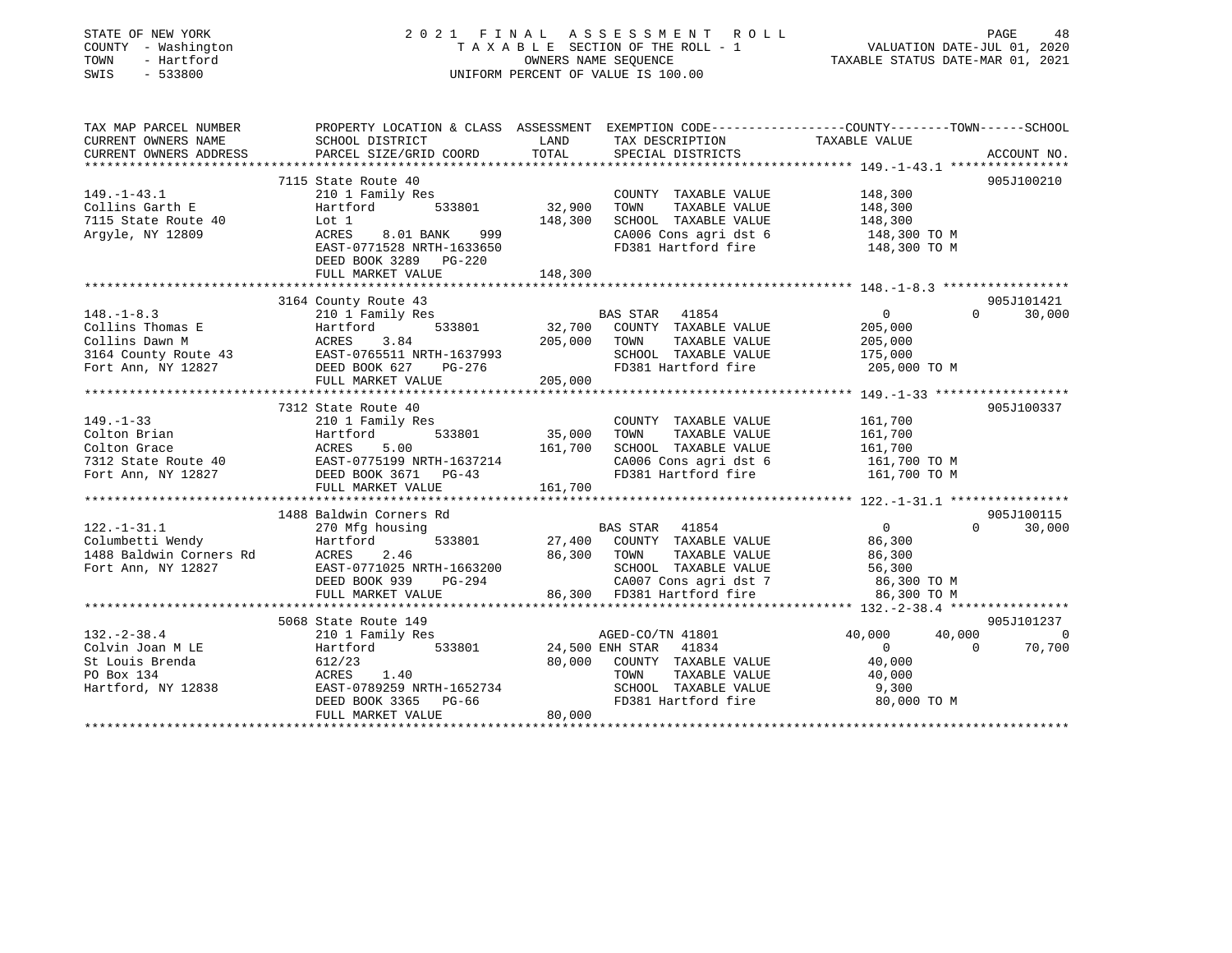## STATE OF NEW YORK 2 0 2 1 F I N A L A S S E S S M E N T R O L L PAGE 49 COUNTY - Washington T A X A B L E SECTION OF THE ROLL - 1 VALUATION DATE-JUL 01, 2020 TOWN - Hartford OWNERS NAME SEQUENCE TAXABLE STATUS DATE-MAR 01, 2021 SWIS - 533800 UNIFORM PERCENT OF VALUE IS 100.00

| TAX MAP PARCEL NUMBER<br>CURRENT OWNERS NAME<br>CURRENT OWNERS ADDRESS | SCHOOL DISTRICT<br>PARCEL SIZE/GRID COORD                                                          | LAND<br>TOTAL | TAX DESCRIPTION TAXABLE VALUE<br>SPECIAL DISTRICTS  | PROPERTY LOCATION & CLASS ASSESSMENT EXEMPTION CODE---------------COUNTY-------TOWN------SCHOOL | ACCOUNT NO. |
|------------------------------------------------------------------------|----------------------------------------------------------------------------------------------------|---------------|-----------------------------------------------------|-------------------------------------------------------------------------------------------------|-------------|
|                                                                        |                                                                                                    |               |                                                     |                                                                                                 |             |
|                                                                        | 5234 State Route 149                                                                               |               |                                                     |                                                                                                 | 905J101181  |
| $132 - 2 - 28.2$                                                       | 311 Res vac land                                                                                   |               | COUNTY TAXABLE VALUE                                | 12,500                                                                                          |             |
| Combs Jonathan E                                                       | 533801<br>Hartford                                                                                 | 12,500        | TAXABLE VALUE<br>TOWN                               | 12,500                                                                                          |             |
|                                                                        |                                                                                                    | 12,500        | SCHOOL TAXABLE VALUE                                | 12,500                                                                                          |             |
|                                                                        | EAST-0793318 NRTH-1653253                                                                          |               | FD381 Hartford fire                                 | 12,500 TO M                                                                                     |             |
|                                                                        | Rodd Jaime<br>20 Church St<br>31 Church St<br>32 Cranville, NY 12832<br>32 DEED BOOK 20200 PG-6198 |               |                                                     |                                                                                                 |             |
|                                                                        | FULL MARKET VALUE                                                                                  | 12,500        |                                                     |                                                                                                 |             |
|                                                                        |                                                                                                    |               |                                                     |                                                                                                 |             |
|                                                                        | 7798 State Route 40                                                                                |               |                                                     |                                                                                                 | 905J100605  |
| $141. - 1 - 15$                                                        | 280 Res Multiple                                                                                   |               | COUNTY TAXABLE VALUE                                | 145,000                                                                                         |             |
| Congdon Rodney H                                                       | Hartford                                                                                           | 533801 16,100 | TOWN<br>TAXABLE VALUE                               | 145,000                                                                                         |             |
| 419 Goggins Rd                                                         | 4Apts/1Family                                                                                      | 145,000       | SCHOOL TAXABLE VALUE                                | 145,000                                                                                         |             |
| Lake George, NY 12845                                                  | FRNT 85.00 DPTH 179.00                                                                             |               | FD381 Hartford fire                                 | 145,000 TO M                                                                                    |             |
|                                                                        | EAST-0782891 NRTH-1646044                                                                          |               |                                                     |                                                                                                 |             |
|                                                                        | DEED BOOK 3540 PG-40                                                                               |               |                                                     |                                                                                                 |             |
|                                                                        | FULL MARKET VALUE                                                                                  | 145,000       |                                                     |                                                                                                 |             |
|                                                                        |                                                                                                    |               |                                                     |                                                                                                 |             |
|                                                                        | 7792 State Route 40                                                                                |               |                                                     |                                                                                                 | 905J100292  |
| $141. - 1 - 16$                                                        | 312 Vac w/imprv                                                                                    |               | COUNTY TAXABLE VALUE                                | 5,100                                                                                           |             |
| Congdon Rodney H                                                       | 533801                                                                                             | 1,200         | TOWN<br>TAXABLE VALUE                               | 5,100                                                                                           |             |
| 419 Goggins Rd                                                         |                                                                                                    | 5,100         | SCHOOL TAXABLE VALUE                                | 5,100                                                                                           |             |
| Lake George, NY 12845                                                  | EAST-0782823 NRTH-1646028                                                                          |               | FD381 Hartford fire                                 | 5,100 TO M                                                                                      |             |
|                                                                        | DEED BOOK 3540 PG-36                                                                               |               |                                                     |                                                                                                 |             |
|                                                                        | FULL MARKET VALUE                                                                                  | 5,100         |                                                     |                                                                                                 |             |
|                                                                        |                                                                                                    |               |                                                     |                                                                                                 |             |
|                                                                        | 8958 State Route 40                                                                                |               |                                                     |                                                                                                 | 905J100159  |
| $114. - 1 - 5$                                                         | 210 1 Family Res                                                                                   |               | AGED-CO/TN 41801                                    | 46,350<br>46,350                                                                                | $\bigcirc$  |
| Conklin Richard E                                                      | 533801<br>Hartford                                                                                 |               | 28,600 ENH STAR 41834                               | $\overline{0}$<br>$\overline{0}$                                                                | 70,700      |
| Conklin Carol                                                          |                                                                                                    | 92,700        | COUNTY TAXABLE VALUE                                | 46,350                                                                                          |             |
| 8958 State Route 40                                                    | ACRES 2.88<br>0 EAST-0791985 NRTH-1670729<br>DEED BOOK 466 PG-155                                  |               | TAXABLE VALUE<br>TOWN                               | 46,350                                                                                          |             |
| Fort Ann, NY 12827                                                     |                                                                                                    |               | SCHOOL TAXABLE VALUE 22,000                         |                                                                                                 |             |
|                                                                        | FULL MARKET VALUE                                                                                  |               | 92,700 CA007 Cons agri dst 7<br>FD381 Hartford fire | 92,700 TO M                                                                                     |             |
|                                                                        |                                                                                                    |               |                                                     | 92,700 TO M                                                                                     |             |
|                                                                        |                                                                                                    |               |                                                     |                                                                                                 |             |
|                                                                        | 54 Skyview Meadows Ln                                                                              |               |                                                     |                                                                                                 | 905J101022  |
| $141. - 1 - 60$                                                        | 210 1 Family Res                                                                                   |               | COUNTY TAXABLE VALUE                                | 183,000                                                                                         |             |
| Connor Mark D                                                          | Hartford<br>533801                                                                                 | 23,000        | TOWN<br>TAXABLE VALUE                               | 183,000                                                                                         |             |
| Connor Renee J                                                         | LOT 13                                                                                             | 183,000       | SCHOOL TAXABLE VALUE                                | 183,000                                                                                         |             |
| 54 Skyview Meadows Ln                                                  | ACRES<br>1.00                                                                                      |               | CA007 Cons agri dst 7                               | 183,000 TO M                                                                                    |             |
| Granville, NY 12832                                                    | EAST-0787725 NRTH-1648753                                                                          |               | FD381 Hartford fire                                 | 183,000 TO M                                                                                    |             |
|                                                                        | DEED BOOK 3609<br>PG-126                                                                           |               |                                                     |                                                                                                 |             |
|                                                                        | FULL MARKET VALUE                                                                                  | 183,000       |                                                     |                                                                                                 |             |
|                                                                        |                                                                                                    |               |                                                     |                                                                                                 |             |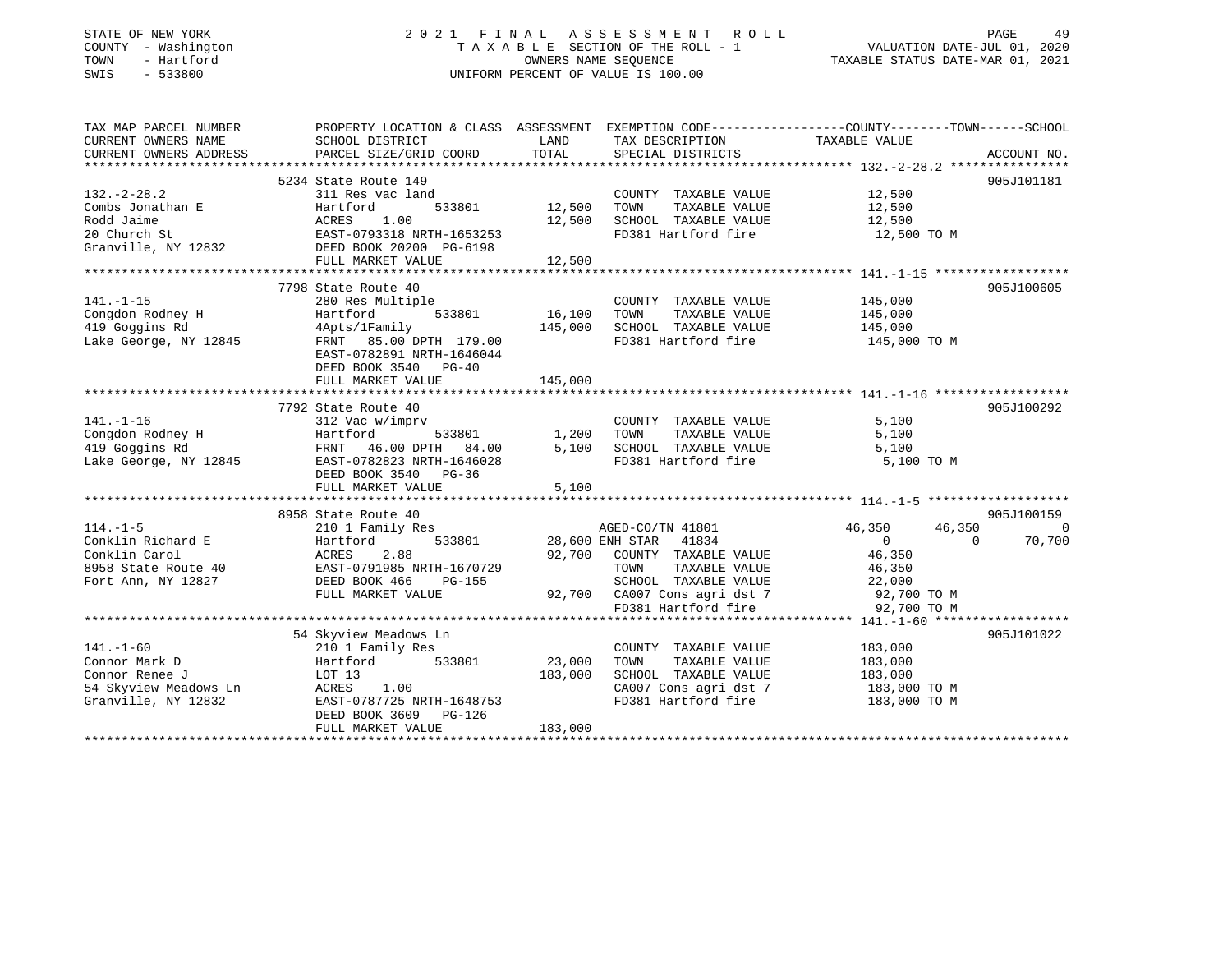|      | STATE OF NEW YORK   | 2021 FINAL ASSESSMENT ROLL         |                                  | PAGE | 50 |
|------|---------------------|------------------------------------|----------------------------------|------|----|
|      | COUNTY - Washington | TAXABLE SECTION OF THE ROLL - 1    | VALUATION DATE-JUL 01, 2020      |      |    |
| TOWN | - Hartford          | OWNERS NAME SEOUENCE               | TAXABLE STATUS DATE-MAR 01, 2021 |      |    |
| SWIS | - 533800            | UNIFORM PERCENT OF VALUE IS 100.00 |                                  |      |    |
|      |                     |                                    |                                  |      |    |
|      |                     |                                    |                                  |      |    |

| TAX MAP PARCEL NUMBER               | PROPERTY LOCATION & CLASS ASSESSMENT EXEMPTION CODE-----------------COUNTY-------TOWN------SCHOOL |                       |                                                                                |                              |            |                      |
|-------------------------------------|---------------------------------------------------------------------------------------------------|-----------------------|--------------------------------------------------------------------------------|------------------------------|------------|----------------------|
| CURRENT OWNERS NAME                 | SCHOOL DISTRICT                                                                                   | LAND                  | TAX DESCRIPTION                                                                | TAXABLE VALUE                |            |                      |
| CURRENT OWNERS ADDRESS              | PARCEL SIZE/GRID COORD                                                                            | TOTAL                 | SPECIAL DISTRICTS                                                              |                              |            | ACCOUNT NO.          |
|                                     |                                                                                                   |                       |                                                                                |                              |            |                      |
| $158. - 2 - 2$                      | 533 Scott Hill Rd<br>240 Rural res                                                                |                       | AG DIST<br>41720                                                               | 16,674                       | 16,674     | 905J100676<br>16,674 |
|                                     | 533801                                                                                            |                       | 82,100 BAS STAR 41854                                                          | $\overline{0}$               | $\bigcirc$ | 30,000               |
| Conte Darryl Jr<br>Perez Jennifer M | Hartford<br>ACRES 75.47                                                                           |                       | 226,300 COUNTY TAXABLE VALUE                                                   | 209,626                      |            |                      |
| 533 Scott Hill Rd                   | EAST-0783376 NRTH-1631133                                                                         |                       | TAXABLE VALUE<br>TOWN                                                          | 209,626                      |            |                      |
| Granville, NY 12832                 | DEED BOOK 3242 PG-318                                                                             |                       | SCHOOL TAXABLE VALUE                                                           | 179,626                      |            |                      |
|                                     | FULL MARKET VALUE                                                                                 |                       | 226,300 CA008 Cons agri dst 8 209,626 TO M                                     |                              |            |                      |
| MAY BE SUBJECT TO PAYMENT           |                                                                                                   |                       | 16,674 EX                                                                      |                              |            |                      |
| UNDER AGDIST LAW TIL 2025           |                                                                                                   |                       | FD381 Hartford fire                                                            | 226,300 TO M                 |            |                      |
|                                     |                                                                                                   |                       |                                                                                |                              |            |                      |
|                                     | 34 Skyview Meadows Ln                                                                             |                       |                                                                                |                              |            | 905J101063           |
| $141. - 1 - 66.2$                   | 210 1 Family Res                                                                                  |                       | BAS STAR 41854                                                                 | $\overline{0}$               | $\Omega$   | 30,000               |
| Cook Andrew                         | Hartford                                                                                          |                       | 533801 26,600 COUNTY TAXABLE VALUE                                             | 240,000                      |            |                      |
| Cook Elizabeth                      | ACRES 2.21 BANK<br>999 — 1                                                                        |                       | 240,000 TOWN<br>TAXABLE VALUE                                                  | 240,000                      |            |                      |
| 34 Skyview Meadows Ln               | EAST-0787511 NRTH-1648381                                                                         |                       | SCHOOL TAXABLE VALUE                                                           | 210,000                      |            |                      |
| Granville, NY 12832                 | DEED BOOK 3283 PG-259                                                                             |                       |                                                                                |                              |            |                      |
|                                     |                                                                                                   |                       | CA007 Cons agri dst 7 240,000 TO M<br>240,000 FD381 Hartford fire 240,000 TO M |                              |            |                      |
|                                     | FULL MARKET VALUE                                                                                 |                       |                                                                                |                              |            |                      |
|                                     |                                                                                                   |                       |                                                                                |                              |            |                      |
|                                     | County Route 19                                                                                   |                       |                                                                                |                              |            | 905J101372           |
| $149. - 1 - 32.5$                   | 314 Rural vac<10<br>533801                                                                        | COUNTY<br>15,500 TOWN | COUNTY TAXABLE VALUE                                                           | 15,500                       |            |                      |
| Cook Craig M<br>9 Woodcrest Dr      | Hartford                                                                                          |                       | TAXABLE VALUE                                                                  | 15,500                       |            |                      |
|                                     | $P/O$ LOT $2$                                                                                     |                       | 15,500 SCHOOL TAXABLE VALUE 15,500<br>CA006 Cons agri dst 6 15,500 TO M        |                              |            |                      |
| Hudson, NH 03051                    | ACRES 2.80                                                                                        |                       | FD381 Hartford fire                                                            |                              |            |                      |
|                                     | EAST-0774433 NRTH-1637941                                                                         |                       |                                                                                | 15,500 TO M                  |            |                      |
|                                     | DEED BOOK 860<br>$PG-3$                                                                           |                       |                                                                                |                              |            |                      |
|                                     | FULL MARKET VALUE                                                                                 | 15,500                |                                                                                |                              |            |                      |
|                                     |                                                                                                   |                       |                                                                                |                              |            |                      |
|                                     | 44 Marlboro Country Rd                                                                            |                       |                                                                                |                              |            | 905J100206           |
| $141. - 3 - 40$                     | 210 1 Family Res                                                                                  |                       | COUNTY TAXABLE VALUE                                                           | 200,000                      |            |                      |
| Cook Robert N                       | Hartford 533801                                                                                   | 29,600                | TOWN<br>TAXABLE VALUE                                                          | 200,000                      |            |                      |
| Cook Carol A                        | 812/217                                                                                           | 200,000               | SCHOOL TAXABLE VALUE                                                           | 200,000                      |            |                      |
| 44 Marlboro Country Rd              | ACRES 3.20                                                                                        |                       | FD381 Hartford fire                                                            | 200,000 TO M                 |            |                      |
| Hartford, NY 12838                  | EAST-0786266 NRTH-1642075                                                                         |                       |                                                                                |                              |            |                      |
|                                     | DEED BOOK 3776 PG-180                                                                             |                       |                                                                                |                              |            |                      |
|                                     | FULL MARKET VALUE                                                                                 | 200,000               |                                                                                |                              |            |                      |
|                                     |                                                                                                   |                       |                                                                                |                              |            |                      |
|                                     | 318 County Route 19                                                                               |                       |                                                                                |                              |            | 905J101371           |
| $149. - 1 - 32.4$                   | 210 1 Family Res                                                                                  |                       | SOL/WINDSY 49500                                                               | 4,500                        | 4,500      | 4,500                |
| Coppens Thomas B                    | Hartford 533801                                                                                   |                       | 37,700 COUNTY TAXABLE VALUE                                                    | 250,700                      |            |                      |
| Coppens Elizabeth M                 | LOT 1                                                                                             | 255,200               | TOWN<br>TAXABLE VALUE                                                          | 250,700                      |            |                      |
| 318 County Route 19                 | ACRES<br>5.50                                                                                     |                       | SCHOOL TAXABLE VALUE                                                           | 250,700                      |            |                      |
| Fort Ann, NY 12827                  |                                                                                                   |                       | CA006 Cons agri dst 6<br>FD381 Hartford fire                                   | 255,200 ТО М<br>255,200 ТО М |            |                      |
|                                     | EAST-0774258 NRTH-1638213<br>DEED BOOK 645 PG-65<br>RHII 11200K 645 PG-65                         |                       |                                                                                |                              |            |                      |
|                                     | FULL MARKET VALUE                                                                                 | 255, 200              |                                                                                |                              |            |                      |
|                                     |                                                                                                   |                       |                                                                                |                              |            |                      |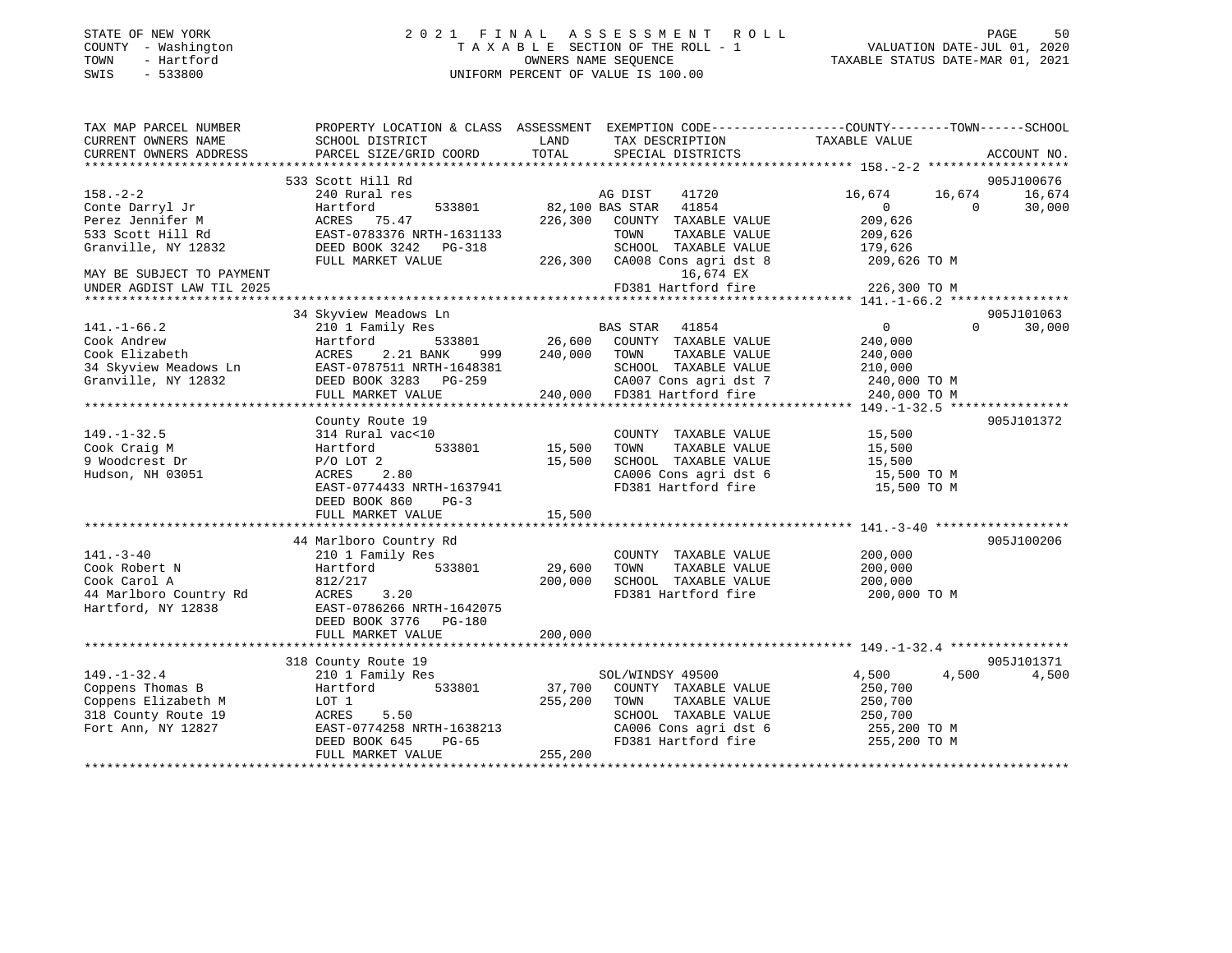## STATE OF NEW YORK 2 0 2 1 F I N A L A S S E S S M E N T R O L L PAGE 51 COUNTY - Washington T A X A B L E SECTION OF THE ROLL - 1 VALUATION DATE-JUL 01, 2020 TOWN - Hartford OWNERS NAME SEQUENCE TAXABLE STATUS DATE-MAR 01, 2021 SWIS - 533800 UNIFORM PERCENT OF VALUE IS 100.00

| TAX MAP PARCEL NUMBER<br>CURRENT OWNERS NAME<br>CURRENT OWNERS ADDRESS                                    | SCHOOL DISTRICT<br>PARCEL SIZE/GRID COORD                                                                                                                               | LAND<br>TOTAL                | TAX DESCRIPTION<br>SPECIAL DISTRICTS                                                                                  | PROPERTY LOCATION & CLASS ASSESSMENT EXEMPTION CODE----------------COUNTY-------TOWN-----SCHOOL<br>TAXABLE VALUE<br>ACCOUNT NO. |
|-----------------------------------------------------------------------------------------------------------|-------------------------------------------------------------------------------------------------------------------------------------------------------------------------|------------------------------|-----------------------------------------------------------------------------------------------------------------------|---------------------------------------------------------------------------------------------------------------------------------|
|                                                                                                           |                                                                                                                                                                         |                              |                                                                                                                       |                                                                                                                                 |
| $149. - 1 - 32.8$<br>Coppens Thomas B<br>Coppens Elizabeth M<br>318 County Route 19<br>Fort Ann, NY 12827 | County Route 19<br>314 Rural vac<10<br>533801<br>Hartford<br>$P/O$ LOT 2B<br>1.57<br>ACRES<br>EAST-0774568 NRTH-1638165<br>DEED BOOK 866<br>PG-136<br>FULL MARKET VALUE | 14,700<br>14,700<br>14,700   | COUNTY TAXABLE VALUE<br>TOWN<br>TAXABLE VALUE<br>SCHOOL TAXABLE VALUE<br>CA006 Cons agri dst 6<br>FD381 Hartford fire | 905J101395<br>14,700<br>14,700<br>14,700<br>14,700 TO M<br>14,700 TO M                                                          |
| $149. - 1 - 32.15$<br>Coppens Thomas B<br>Coppens Elizabeth<br>318 County Route 19<br>Fort Ann, NY 12827  | County Route 19<br>311 Res vac land<br>533801<br>Hartford<br>778/253 876/194<br>8.96<br>ACRES<br>EAST-0773476 NRTH-1637797<br>DEED BOOK 3763 PG-85<br>FULL MARKET VALUE | 11,700<br>11,700<br>11,700   | COUNTY TAXABLE VALUE<br>TAXABLE VALUE<br>TOWN<br>SCHOOL TAXABLE VALUE<br>CA006 Cons agri dst 6<br>FD381 Hartford fire | 11,700<br>11,700<br>11,700<br>11,700 TO M<br>11,700 TO M                                                                        |
|                                                                                                           | County Route 19/OFF                                                                                                                                                     |                              |                                                                                                                       |                                                                                                                                 |
| $149. - 1 - 52.1$<br>Coppens Thomas B<br>Coppens Elizabeth M<br>318 County Route 19<br>Fort Ann, NY 12827 | 311 Res vac land<br>533801<br>Hartford<br>8.70<br>ACRES<br>EAST-0773073 NRTH-1637248<br>DEED BOOK 3292 PG-173<br>FULL MARKET VALUE                                      | 10,900<br>10,900<br>10,900   | COUNTY TAXABLE VALUE<br>TOWN<br>TAXABLE VALUE<br>SCHOOL TAXABLE VALUE<br>CA006 Cons agri dst 6<br>FD381 Hartford fire | 10,900<br>10,900<br>10,900<br>10,900 TO M<br>10,900 TO M                                                                        |
|                                                                                                           | County Route 19                                                                                                                                                         |                              |                                                                                                                       |                                                                                                                                 |
| $149. - 1 - 53.8$<br>Coppens Thomas B<br>Coppens Elizabeth<br>318 County Route 19<br>Fort Ann, NY 12827   | 314 Rural vac<10<br>533801<br>Hartford<br>LOT 1<br>876-70<br>8.10<br>ACRES<br>EAST-0773885 NRTH-1638361<br>DEED BOOK 2723 PG-133                                        | 17,600<br>17,600             | COUNTY TAXABLE VALUE<br>TOWN<br>TAXABLE VALUE<br>SCHOOL TAXABLE VALUE<br>CA006 Cons agri dst 6<br>FD381 Hartford fire | 17,600<br>17,600<br>17,600<br>17,600 TO M<br>17,600 TO M                                                                        |
|                                                                                                           | FULL MARKET VALUE                                                                                                                                                       | 17,600                       |                                                                                                                       |                                                                                                                                 |
|                                                                                                           | 8149 State Route 40                                                                                                                                                     |                              |                                                                                                                       | 905J100260                                                                                                                      |
| $132. - 2 - 12.1$<br>Corey Donna R<br>8149 State Route 40<br>Granville, NY 12832                          | 210 1 Family Res<br>Hartford<br>533801<br>650/126-130<br>ACRES<br>3.00<br>EAST-0787639 NRTH-1653621<br>DEED BOOK 3508 PG-275<br>FULL MARKET VALUE                       | 30,600<br>155,600<br>155,600 | COUNTY TAXABLE VALUE<br>TOWN<br>TAXABLE VALUE<br>SCHOOL TAXABLE VALUE<br>CA007 Cons agri dst 7<br>FD381 Hartford fire | 155,600<br>155,600<br>155,600<br>155,600 TO M<br>155,600 TO M                                                                   |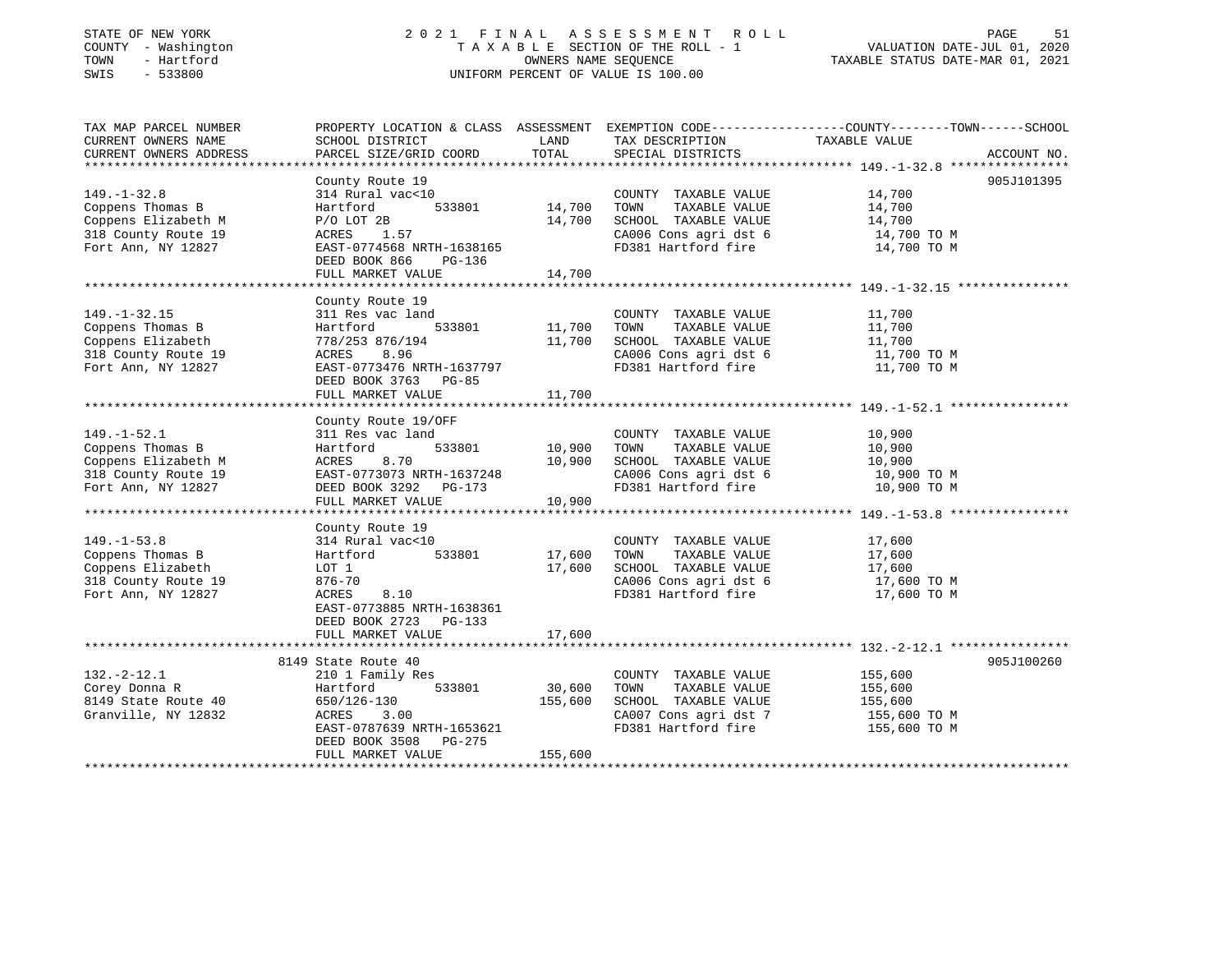| STATE OF NEW YORK<br>COUNTY - Washington<br>- Hartford<br>TOWN<br>SWIS<br>$-533800$                                                                                                   |                                                                                                                                                                                            |                         | 2021 FINAL ASSESSMENT ROLL<br>TAXABLE SECTION OF THE ROLL - 1<br>OWNERS NAME SEQUENCE<br>UNIFORM PERCENT OF VALUE IS 100.00                                                     | PAGE<br>52<br>VALUATION DATE-JUL 01, 2020<br>TAXABLE STATUS DATE-MAR 01, 2021                                 |
|---------------------------------------------------------------------------------------------------------------------------------------------------------------------------------------|--------------------------------------------------------------------------------------------------------------------------------------------------------------------------------------------|-------------------------|---------------------------------------------------------------------------------------------------------------------------------------------------------------------------------|---------------------------------------------------------------------------------------------------------------|
| TAX MAP PARCEL NUMBER<br>CURRENT OWNERS NAME<br>CURRENT OWNERS ADDRESS                                                                                                                | SCHOOL DISTRICT<br>PARCEL SIZE/GRID COORD                                                                                                                                                  | LAND<br>TOTAL           | TAX DESCRIPTION TAXABLE VALUE<br>SPECIAL DISTRICTS<br>SPECIAL DISTRICTS                                                                                                         | PROPERTY LOCATION & CLASS ASSESSMENT EXEMPTION CODE---------------COUNTY-------TOWN-----SCHOOL<br>ACCOUNT NO. |
| $148. - 1 - 6.4$<br>Cornell Carol<br>Cornell Jeffrey J<br>3341 State Route 196<br>Fort Ann, NY 12827                                                                                  | State Route 196<br>314 Rural vac<10<br>Hartford 533801 15,100<br>LOT 4<br>$\frac{\text{NOT} 4}{\text{ACRES}}$ 5.10<br>EAST-0768648 NRTH-1640162<br>DEED BOOK 815 PG-8<br>FULL MARKET VALUE | 15,100<br>15,100        | COUNTY TAXABLE VALUE<br>TAXABLE VALUE<br>TOWN<br>SCHOOL TAXABLE VALUE<br>FD381 Hartford fire                                                                                    | 15,100<br>15,100<br>15,100<br>15,100 TO M                                                                     |
|                                                                                                                                                                                       |                                                                                                                                                                                            |                         |                                                                                                                                                                                 |                                                                                                               |
| $148. - 1 - 7$<br>Cornell Donald J LE<br>Cornell Carol A LE<br>3293/213 187,400<br>3341 State Route 196 ACRES<br>Fort Ann, NY 12827 EAST-0768897 NRTH-1640653<br>EEST-07683745 PC-131 | 3341 State Route 196<br>210 1 Family Res<br>Hartford 533801<br>DEED BOOK 3345 PG-131                                                                                                       |                         | <b>BAS STAR</b> 41854<br>11094<br>39,000 COUNTY TAXABLE VALUE<br>187,400 TOWN TAXABLE VALUE<br>SCHOOL TAXABLE VALUE<br>FD381 Hartford fire                                      | 905J100150<br>$\overline{0}$<br>$0 \t 30,000$<br>187,400<br>187,400<br>157,400<br>187,400 TO M                |
|                                                                                                                                                                                       | FULL MARKET VALUE                                                                                                                                                                          | 187,400                 |                                                                                                                                                                                 |                                                                                                               |
|                                                                                                                                                                                       |                                                                                                                                                                                            |                         |                                                                                                                                                                                 |                                                                                                               |
| $150. - 1 - 29.6$<br>Cornell Glenn S<br>Cornell Karen M<br>194 Pope Hill Rd<br>Argyle, NY 12809                                                                                       | 194 Pope Hill Rd<br>210 1 Family Res<br>Argyle 532001 50,300<br>654/211-214 302,600<br>ACRES 6.26<br>EAST-0781509 NRTH-1633362<br>DEED BOOK 3787 PG-319<br>FULL MARKET VALUE               | 302,600                 | AGED-CO/TN 41801<br>50,300 COUNTY TAXABLE VALUE<br>302,600 TOWN TAXABLE VALUE<br>SCHOOL TAXABLE VALUE<br>CA006 Cons agri dst 6 302,600 TO M<br>FD381 Hartford fire 302,600 TO M | 45,390<br>45,390<br>257,210<br>257,210<br>302,600                                                             |
|                                                                                                                                                                                       |                                                                                                                                                                                            |                         |                                                                                                                                                                                 |                                                                                                               |
| $148. - 1 - 8.1$<br>Cornell Jeffrey J<br>Cornell Lisa 621/261 533801<br>3188 County Route 43<br>Fort Ann, NY 12827                                                                    | 3188 County Route 43<br>240 Rural res<br>$ACRES$ 20.73<br>$FCRES$ 20.73<br>EAST-0765538 NRTH-1638891<br>DEED BOOK 621 PG-263<br>FULL MARKET VALUE                                          | 184,000 TOWN<br>184,000 | BAS STAR 41854<br>49,600 COUNTY TAXABLE VALUE<br>TAXABLE VALUE<br>SCHOOL TAXABLE VALUE<br>FD381 Hartford fire                                                                   | 905J101422<br>$\overline{0}$<br>$0 \t 30,000$<br>184,000<br>184,000<br>154,000<br>184,000 TO M                |
|                                                                                                                                                                                       |                                                                                                                                                                                            |                         |                                                                                                                                                                                 |                                                                                                               |
| $149. - 1 - 30.22$<br>Cornell Jeffrey J<br>Cornell Lisa<br>3188 County Route 43<br>Fort Ann, NY 12827                                                                                 | Swamp Ln<br>314 Rural vac<10<br>Hartford 533801 26,500<br>LOT 22<br>5.13<br>ACRES<br>ACRES 5.13<br>EAST-0776658 NRTH-1635314<br>DEED BOOK 531<br>PG-267                                    | 26,500                  | COUNTY TAXABLE VALUE<br>TOWN<br>TAXABLE VALUE<br>SCHOOL TAXABLE VALUE<br>CA006 Cons agri dst 6<br>$FD381$ Hartford fire 26,500 TO M                                             | 905J101280<br>26,500<br>26,500<br>26,500<br>26,500 TO M                                                       |
|                                                                                                                                                                                       | FULL MARKET VALUE                                                                                                                                                                          | 26,500                  |                                                                                                                                                                                 |                                                                                                               |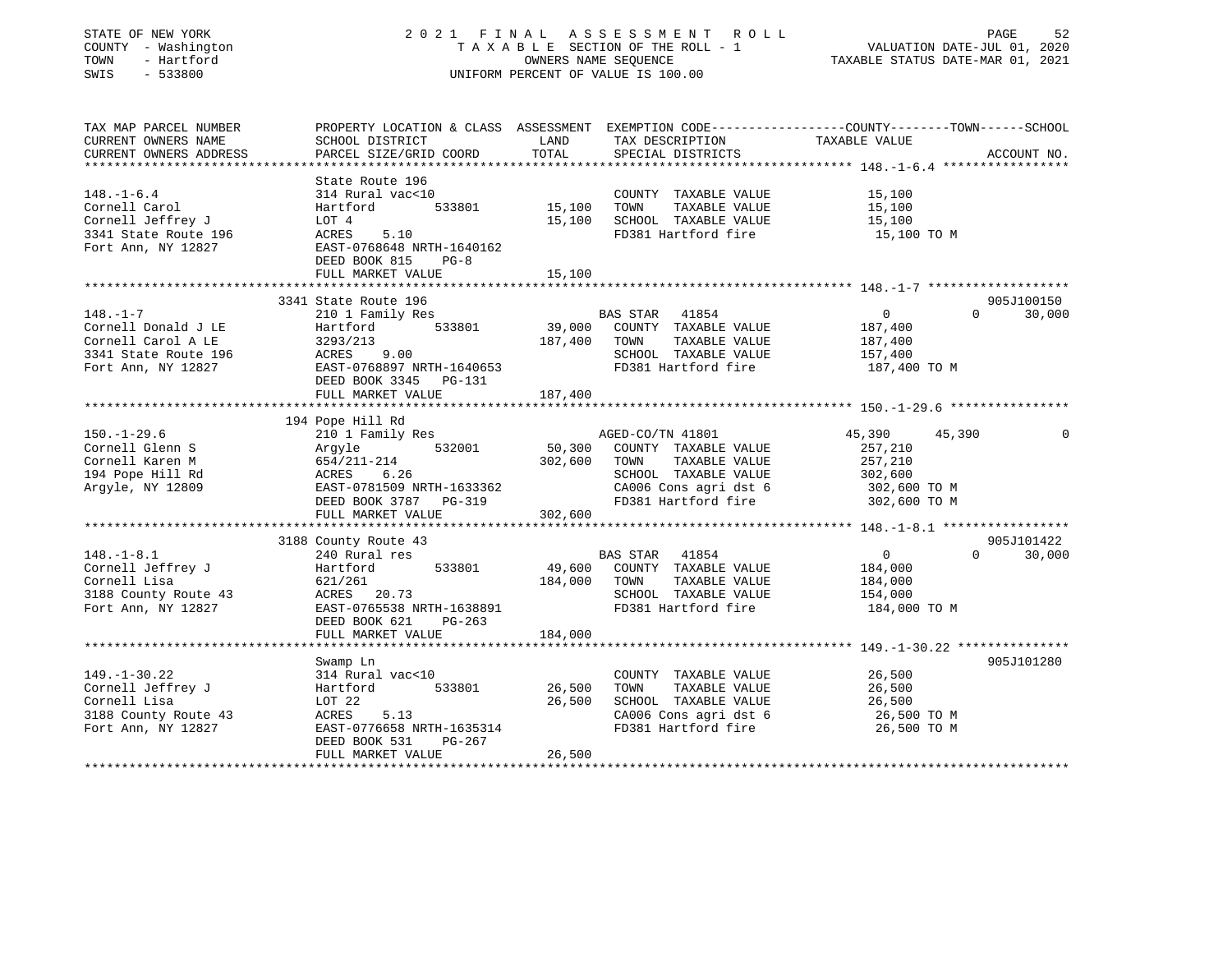| STATE OF NEW YORK<br>COUNTY - Washington<br>TOWN<br>- Hartford<br>$-533800$<br>SWIS | 2021 FINAL                                                                                                                                   |                  | A S S E S S M E N T R O L L<br>TAXABLE SECTION OF THE ROLL - 1<br>OWNERS NAME SEQUENCE<br>UNIFORM PERCENT OF VALUE IS 100.00 | VALUATION DATE-JUL 01, 2020<br>TAXABLE STATUS DATE-MAR 01, 2021 |                       | PAGE<br>53                 |
|-------------------------------------------------------------------------------------|----------------------------------------------------------------------------------------------------------------------------------------------|------------------|------------------------------------------------------------------------------------------------------------------------------|-----------------------------------------------------------------|-----------------------|----------------------------|
| TAX MAP PARCEL NUMBER<br>CURRENT OWNERS NAME<br>CURRENT OWNERS ADDRESS              | PROPERTY LOCATION & CLASS ASSESSMENT EXEMPTION CODE----------------COUNTY-------TOWN-----SCHOOL<br>SCHOOL DISTRICT<br>PARCEL SIZE/GRID COORD | LAND<br>TOTAL    | TAX DESCRIPTION<br>SPECIAL DISTRICTS                                                                                         | TAXABLE VALUE                                                   |                       | ACCOUNT NO.                |
|                                                                                     |                                                                                                                                              |                  | ************************************** 139.-4-4.2 ******************                                                         |                                                                 |                       |                            |
|                                                                                     | 3391 State Route 196                                                                                                                         |                  |                                                                                                                              |                                                                 |                       | 905J101166                 |
| $139. -4 - 4.2$                                                                     | 240 Rural res                                                                                                                                |                  | COUNTY TAXABLE VALUE                                                                                                         | 51,800                                                          |                       |                            |
| Cosey Marquerite M<br>Bannon Leslie M                                               | Hartford<br>533801<br>$139. - 1 - 4.2$                                                                                                       | 26,400<br>51,800 | TOWN<br>TAXABLE VALUE<br>SCHOOL TAXABLE VALUE                                                                                | 51,800<br>51,800                                                |                       |                            |
| 10501 State Route 22<br>Granville, NY 12832                                         | ACRES 13.80<br>EAST-0767508 NRTH-1642280<br>DEED BOOK 2155 PG-321                                                                            |                  | FD381 Hartford fire                                                                                                          | 51,800 TO M                                                     |                       |                            |
|                                                                                     | FULL MARKET VALUE                                                                                                                            | 51,800           |                                                                                                                              |                                                                 |                       |                            |
|                                                                                     |                                                                                                                                              |                  |                                                                                                                              |                                                                 |                       |                            |
| $139. -4 - 4.6$<br>Cosey Marquerite M                                               | State Route 196<br>692 Road/str/hwy<br>533801<br>Hartford                                                                                    | 1,200            | RPTL1138<br>29700<br>COUNTY TAXABLE VALUE                                                                                    | 1,200<br>$\mathbf 0$                                            | 1,200                 | 1,200                      |
| Bannon Leslie E                                                                     | Roadway                                                                                                                                      | 1,200            | TOWN<br>TAXABLE VALUE                                                                                                        | $\mathbf 0$                                                     |                       |                            |
| 10501 State Route 22                                                                | $139. - 1 - 4.6$                                                                                                                             |                  | SCHOOL TAXABLE VALUE                                                                                                         | $\mathbf 0$                                                     |                       |                            |
| Granville, NY 12832                                                                 | ACRES<br>2.67<br>EAST-0768994 NRTH-1642270<br>DEED BOOK 847<br>PG-117                                                                        |                  | FD381 Hartford fire<br>1,200 EX                                                                                              |                                                                 | 0 TO M                |                            |
|                                                                                     | FULL MARKET VALUE<br>* * * * * * * * * * * * * * * * * * *                                                                                   | 1,200            |                                                                                                                              |                                                                 |                       |                            |
|                                                                                     | Mcdougal Rd OFF                                                                                                                              |                  |                                                                                                                              |                                                                 |                       | 905J100437                 |
| $148. - 1 - 20$                                                                     | 314 Rural vac<10                                                                                                                             |                  | COUNTY TAXABLE VALUE                                                                                                         | 2,800                                                           |                       |                            |
| County Rt 43 Compost LLC                                                            | 533801<br>Hartford                                                                                                                           | 2,800            | TOWN<br>TAXABLE VALUE                                                                                                        | 2,800                                                           |                       |                            |
| 15 Hall Rd                                                                          | ACRES<br>5.50                                                                                                                                | 2,800            | SCHOOL TAXABLE VALUE                                                                                                         | 2,800                                                           |                       |                            |
| Queensbury, NY 12804                                                                | EAST-0766293 NRTH-1632365                                                                                                                    |                  | CA006 Cons agri dst 6                                                                                                        | 2,800 TO M                                                      |                       |                            |
|                                                                                     | DEED BOOK 4004 PG-287                                                                                                                        |                  | FD381 Hartford fire                                                                                                          | 2,800 TO M                                                      |                       |                            |
|                                                                                     | FULL MARKET VALUE                                                                                                                            | 2,800            |                                                                                                                              |                                                                 |                       |                            |
|                                                                                     | **********************                                                                                                                       |                  | *********************                                                                                                        | ********************* 142.-1-36 *******************             |                       |                            |
|                                                                                     | 83 Camp A Way                                                                                                                                |                  |                                                                                                                              |                                                                 |                       | 905J100531                 |
| $142. - 1 - 36$<br>Courville Mark ETAL                                              | 240 Rural res                                                                                                                                |                  | VET WAR CT 41121                                                                                                             | 11,805                                                          | 11,805                | $\Omega$<br>$\overline{0}$ |
| McIntosh Andrew J ETAL                                                              | Hartford<br>533801<br>ACRES 11.75                                                                                                            |                  | 14,800 AGED-CO/TN 41801<br>78,700 AGED-SCH<br>41804                                                                          | 33,448<br>$\overline{0}$                                        | 33,448<br>$\mathbf 0$ | 27,545                     |
| PO Box 205                                                                          | EAST-0791613 NRTH-1646377                                                                                                                    |                  | BAS STAR<br>41854                                                                                                            | $\mathbf 0$                                                     | $\mathbf 0$           | 30,000                     |
| Hartford, NY 12838                                                                  | DEED BOOK 2635<br>PG-195                                                                                                                     |                  | COUNTY TAXABLE VALUE                                                                                                         | 33,447                                                          |                       |                            |
|                                                                                     | FULL MARKET VALUE                                                                                                                            | 78,700           | TOWN<br>TAXABLE VALUE                                                                                                        | 33,447                                                          |                       |                            |
|                                                                                     |                                                                                                                                              |                  | SCHOOL TAXABLE VALUE                                                                                                         | 21,155                                                          |                       |                            |
|                                                                                     |                                                                                                                                              |                  | FD381 Hartford fire                                                                                                          | 78,700 TO M                                                     |                       |                            |
|                                                                                     |                                                                                                                                              |                  |                                                                                                                              |                                                                 |                       |                            |
|                                                                                     | 172 Gilchrist Hill Rd                                                                                                                        |                  |                                                                                                                              |                                                                 |                       | 905J100137                 |
| $141. - 3 - 50$                                                                     | 210 1 Family Res                                                                                                                             |                  | <b>BAS STAR</b><br>41854                                                                                                     | $\overline{0}$                                                  | $\Omega$              | 30,000                     |
| Crawford Wayne M                                                                    | 533801<br>Hartford                                                                                                                           | 26,800           | COUNTY TAXABLE VALUE                                                                                                         | 114,300                                                         |                       |                            |
| 172 Gilchrist Hill Rd                                                               | LOT 1                                                                                                                                        | 114,300          | TOWN<br>TAXABLE VALUE                                                                                                        | 114,300                                                         |                       |                            |
| Hartford, NY 12838                                                                  | 2.25<br>ACRES                                                                                                                                |                  | SCHOOL TAXABLE VALUE                                                                                                         | 84,300                                                          |                       |                            |
|                                                                                     | EAST-0784535 NRTH-1642766<br>DEED BOOK 738<br>PG-211<br>FULL MARKET VALUE                                                                    | 114,300          | FD381 Hartford fire                                                                                                          | 114,300 TO M                                                    |                       |                            |
|                                                                                     |                                                                                                                                              |                  |                                                                                                                              |                                                                 |                       |                            |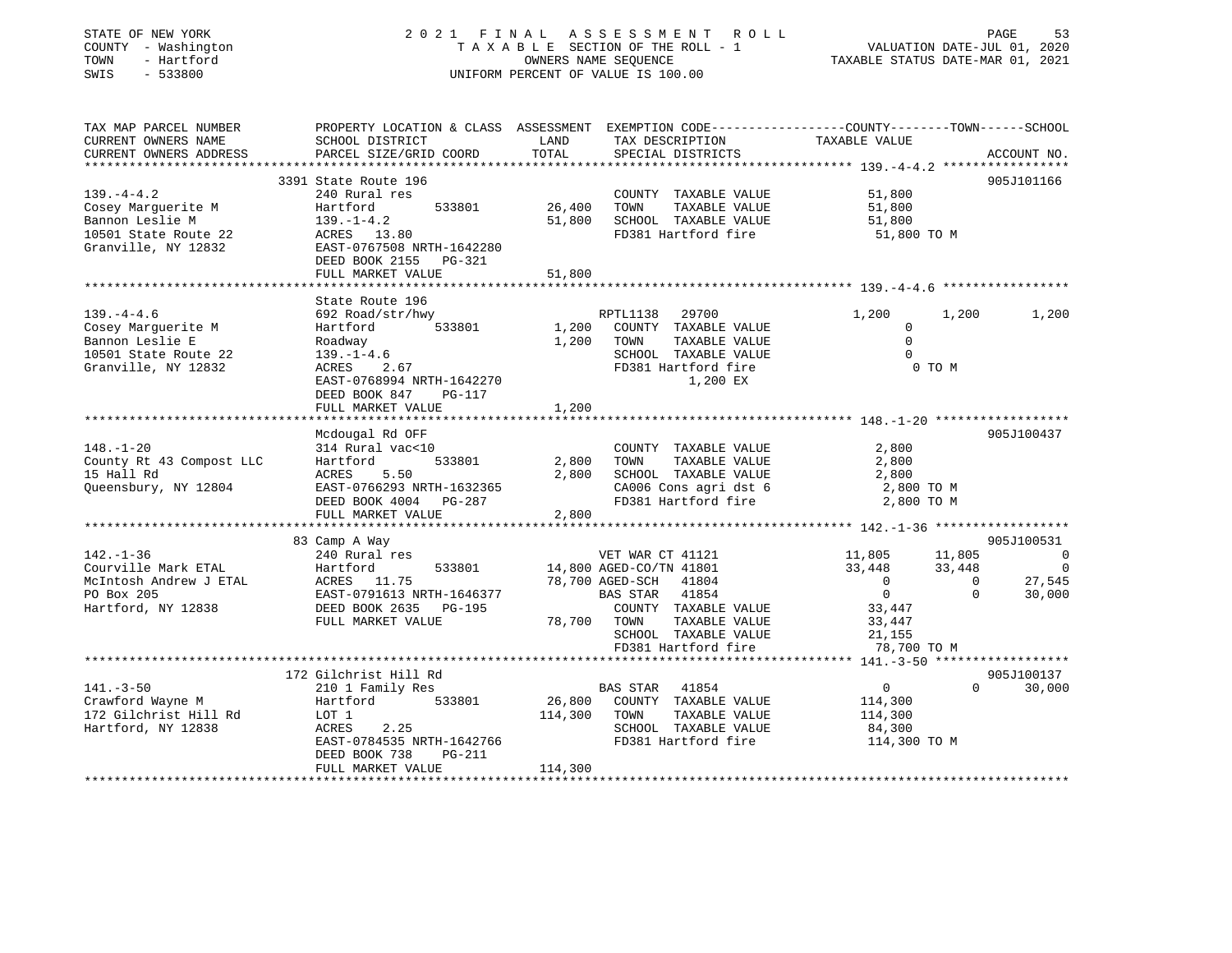### STATE OF NEW YORK 2 0 2 1 F I N A L A S S E S S M E N T R O L L PAGE 54 COUNTY - Washington T A X A B L E SECTION OF THE ROLL - 1 VALUATION DATE-JUL 01, 2020 TOWN - Hartford OWNERS NAME SEQUENCE TAXABLE STATUS DATE-MAR 01, 2021 SWIS - 533800 UNIFORM PERCENT OF VALUE IS 100.00

TAX MAP PARCEL NUMBER PROPERTY LOCATION & CLASS ASSESSMENT EXEMPTION CODE------------------COUNTY--------TOWN------SCHOOL CURRENT OWNERS NAME SCHOOL DISTRICT THE LAND TAX DESCRIPTION TAXABLE VALUE CURRENT OWNERS ADDRESS PARCEL SIZE/GRID COORD TOTAL SPECIAL DISTRICTS ACCOUNT NO. \*\*\*\*\*\*\*\*\*\*\*\*\*\*\*\*\*\*\*\*\*\*\*\*\*\*\*\*\*\*\*\*\*\*\*\*\*\*\*\*\*\*\*\*\*\*\*\*\*\*\*\*\*\*\*\*\*\*\*\*\*\*\*\*\*\*\*\*\*\*\*\*\*\*\*\*\*\*\*\*\*\*\*\*\*\*\*\*\*\*\*\*\*\*\*\*\*\*\*\*\*\*\* 132.15-2-4 \*\*\*\*\*\*\*\*\*\*\*\*\*\*\*\*\* 8136 State Route 40 905J100425 132.15-2-4 442 MiniWhseSelf COUNTY TAXABLE VALUE 144,400 CRN Self Storage, LLC Hartford 533801 39,600 TOWN TAXABLE VALUE 144,400 PO Box 42 ACRES 2.69 144,400 SCHOOL TAXABLE VALUE 144,400 Argyle, NY 12809 EAST-0787801 NRTH-1652888 CA007 Cons agri dst 7 144,400 TO M DEED BOOK 3464 PG-208 FD381 Hartford fire 144,400 TO M FULL MARKET VALUE 144,400 \*\*\*\*\*\*\*\*\*\*\*\*\*\*\*\*\*\*\*\*\*\*\*\*\*\*\*\*\*\*\*\*\*\*\*\*\*\*\*\*\*\*\*\*\*\*\*\*\*\*\*\*\*\*\*\*\*\*\*\*\*\*\*\*\*\*\*\*\*\*\*\*\*\*\*\*\*\*\*\*\*\*\*\*\*\*\*\*\*\*\*\*\*\*\*\*\*\*\*\*\*\*\* 132.-2-32 \*\*\*\*\*\*\*\*\*\*\*\*\*\*\*\*\*\* 236 Dick Hill Rd 905J100496132.-2-32 323 Vacant rural COUNTY TAXABLE VALUE 34,700 Crossman John F Hartford 533801 34,700 TOWN TAXABLE VALUE 34,700 20 John St ACRES 34.40 34,700 SCHOOL TAXABLE VALUE 34,700 Cohoes, NY 12047 EAST-0791257 NRTH-1651043 FD381 Hartford fire 34,700 TO M DEED BOOK 20191 PG-27034 FULL MARKET VALUE 34,700 \*\*\*\*\*\*\*\*\*\*\*\*\*\*\*\*\*\*\*\*\*\*\*\*\*\*\*\*\*\*\*\*\*\*\*\*\*\*\*\*\*\*\*\*\*\*\*\*\*\*\*\*\*\*\*\*\*\*\*\*\*\*\*\*\*\*\*\*\*\*\*\*\*\*\*\*\*\*\*\*\*\*\*\*\*\*\*\*\*\*\*\*\*\*\*\*\*\*\*\*\*\*\* 132.-2-32.1 \*\*\*\*\*\*\*\*\*\*\*\*\*\*\*\* Dick Hill Rd OFF322 Rural vac>10 132.-2-32.1 322 Rural vac>10 COUNTY TAXABLE VALUE 8,400 Crossman John F Hartford 533801 8,400 TOWN TAXABLE VALUE 8,400 20 John St ACRES 14.32 8,400 SCHOOL TAXABLE VALUE 8,400 Cohoes, NY 12047 EAST-0792731 NRTH-1651300 FD381 Hartford fire 8,400 TO M DEED BOOK 20191 PG-27034  $FULL$  MARKET VALUE  $8,400$ \*\*\*\*\*\*\*\*\*\*\*\*\*\*\*\*\*\*\*\*\*\*\*\*\*\*\*\*\*\*\*\*\*\*\*\*\*\*\*\*\*\*\*\*\*\*\*\*\*\*\*\*\*\*\*\*\*\*\*\*\*\*\*\*\*\*\*\*\*\*\*\*\*\*\*\*\*\*\*\*\*\*\*\*\*\*\*\*\*\*\*\*\*\*\*\*\*\*\*\*\*\*\* 132.-2-32.2 \*\*\*\*\*\*\*\*\*\*\*\*\*\*\*\* 244 Dick Hill Rd 132.-2-32.2 322 Rural vac>10 COUNTY TAXABLE VALUE 11,100 Crossman John F Hartford 533801 11,100 TOWN TAXABLE VALUE 11,100 20 John St ACRES 17.00 11,100 SCHOOL TAXABLE VALUE 11,100 Cohoes, NY 12047 **EAST-0792245 NRTH-1651289** FD381 Hartford fire 11,100 TO M DEED BOOK 20191 PG-27034FULL MARKET VALUE 11,100 \*\*\*\*\*\*\*\*\*\*\*\*\*\*\*\*\*\*\*\*\*\*\*\*\*\*\*\*\*\*\*\*\*\*\*\*\*\*\*\*\*\*\*\*\*\*\*\*\*\*\*\*\*\*\*\*\*\*\*\*\*\*\*\*\*\*\*\*\*\*\*\*\*\*\*\*\*\*\*\*\*\*\*\*\*\*\*\*\*\*\*\*\*\*\*\*\*\*\*\*\*\*\* 132.-2-32.3 \*\*\*\*\*\*\*\*\*\*\*\*\*\*\*\* 242 Dick Hill Rd 132.-2-32.3 311 Res vac land COUNTY TAXABLE VALUE 300Crossman John F Hartford 533801 300 TOWN TAXABLE VALUE 30020 John St FRNT 105.00 DPTH 170.00 300 SCHOOL TAXABLE VALUE 300Cohoes, NY 12047 EAST-0790917 NRTH-1650735 FD381 Hartford fire 300 TO M DEED BOOK 20191 PG-27034 FULL MARKET VALUE 300 \*\*\*\*\*\*\*\*\*\*\*\*\*\*\*\*\*\*\*\*\*\*\*\*\*\*\*\*\*\*\*\*\*\*\*\*\*\*\*\*\*\*\*\*\*\*\*\*\*\*\*\*\*\*\*\*\*\*\*\*\*\*\*\*\*\*\*\*\*\*\*\*\*\*\*\*\*\*\*\*\*\*\*\*\*\*\*\*\*\*\*\*\*\*\*\*\*\*\*\*\*\*\* 132.-2-32.5 \*\*\*\*\*\*\*\*\*\*\*\*\*\*\*\* Dick Hill Rd311 Res vac land 132.-2-32.5 311 Res vac land COUNTY TAXABLE VALUE 10,800 Crossman John F Hartford 533801 10,800 TOWN TAXABLE VALUE 10,800 20 John St Survey12962 10,800 SCHOOL TAXABLE VALUE 10,800 Cohoes, NY 12047 FRNT 208.00 DPTH 208.00 FD381 Hartford fire 10,800 TO M ACRES 0.83 EAST-0790968 NRTH-1651632 DEED BOOK 20191 PG-27034FULL MARKET VALUE 10,800 \*\*\*\*\*\*\*\*\*\*\*\*\*\*\*\*\*\*\*\*\*\*\*\*\*\*\*\*\*\*\*\*\*\*\*\*\*\*\*\*\*\*\*\*\*\*\*\*\*\*\*\*\*\*\*\*\*\*\*\*\*\*\*\*\*\*\*\*\*\*\*\*\*\*\*\*\*\*\*\*\*\*\*\*\*\*\*\*\*\*\*\*\*\*\*\*\*\*\*\*\*\*\*\*\*\*\*\*\*\*\*\*\*\*\*\*\*\*\*\*\*\*\*\*\*\*\*\*\*\*\*\*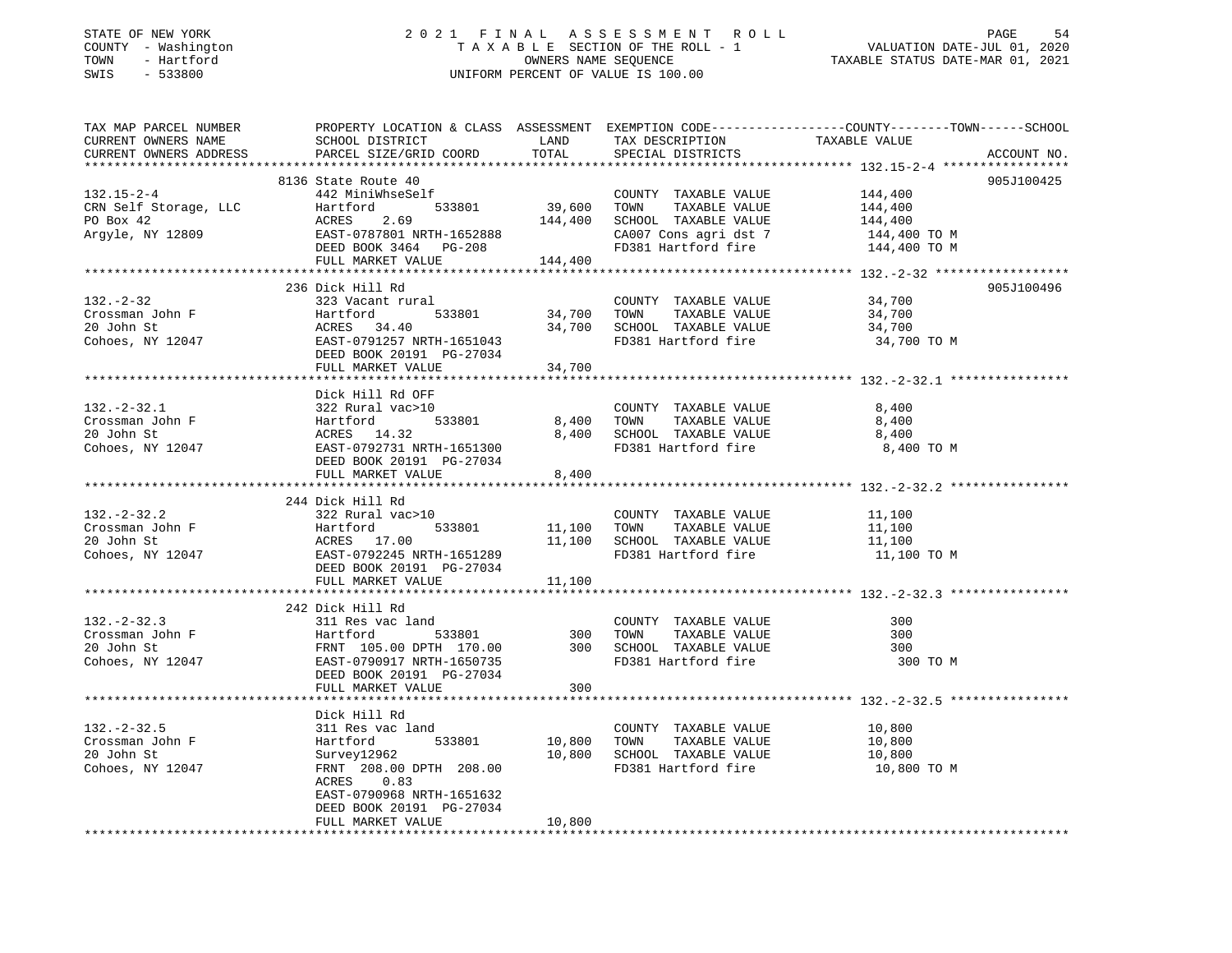| STATE OF NEW YORK<br>COUNTY - Washington<br>- Hartford<br>TOWN<br>SWIS<br>$-533800$ |                                           |                        | 2021 FINAL ASSESSMENT<br>R O L L<br>TAXABLE SECTION OF THE ROLL - 1<br>OWNERS NAME SEQUENCE<br>UNIFORM PERCENT OF VALUE IS 100.00 | 55<br>PAGE<br>VALUATION DATE-JUL 01, 2020<br>TAXABLE STATUS DATE-MAR 01, 2021                                                    |
|-------------------------------------------------------------------------------------|-------------------------------------------|------------------------|-----------------------------------------------------------------------------------------------------------------------------------|----------------------------------------------------------------------------------------------------------------------------------|
| TAX MAP PARCEL NUMBER<br>CURRENT OWNERS NAME<br>CURRENT OWNERS ADDRESS              | SCHOOL DISTRICT<br>PARCEL SIZE/GRID COORD | LAND<br>TOTAL          | TAX DESCRIPTION<br>SPECIAL DISTRICTS                                                                                              | PROPERTY LOCATION & CLASS ASSESSMENT EXEMPTION CODE----------------COUNTY-------TOWN------SCHOOL<br>TAXABLE VALUE<br>ACCOUNT NO. |
|                                                                                     | 477 Blood St                              |                        |                                                                                                                                   | 905J100354                                                                                                                       |
| $132. -4 - 11.1$                                                                    | 240 Rural res                             |                        | <b>BAS STAR</b><br>41854                                                                                                          | $\overline{0}$<br>$\Omega$<br>30,000                                                                                             |
| Crumley Timothy S                                                                   | 533801<br>Hartford                        | 80,500                 | COUNTY TAXABLE VALUE                                                                                                              | 194,000                                                                                                                          |
| Crumley Hannah R                                                                    | BLA 802/21-23                             | 194,000                | TOWN<br>TAXABLE VALUE                                                                                                             | 194,000                                                                                                                          |
| 477 Blood St                                                                        | ACRES 74.80                               |                        | SCHOOL TAXABLE VALUE                                                                                                              | 164,000                                                                                                                          |
| Granville, NY 12832                                                                 | EAST-0793679 NRTH-1650980                 |                        | FD381 Hartford fire                                                                                                               | 194,000 TO M                                                                                                                     |
|                                                                                     | DEED BOOK 882<br>PG-144                   |                        |                                                                                                                                   |                                                                                                                                  |
|                                                                                     | FULL MARKET VALUE                         | 194,000                |                                                                                                                                   |                                                                                                                                  |
|                                                                                     |                                           |                        |                                                                                                                                   |                                                                                                                                  |
|                                                                                     | 1660 Burch Rd                             |                        |                                                                                                                                   |                                                                                                                                  |
| $151. - 2 - 4.8$<br>Cuddy William                                                   | 240 Rural res<br>533801<br>Hartford       | 33,800                 | COUNTY TAXABLE VALUE<br>TOWN<br>TAXABLE VALUE                                                                                     | 235,000<br>235,000                                                                                                               |
| Cuddy Mary                                                                          | Subdiv 12357 Lot 3                        | 235,000                | SCHOOL TAXABLE VALUE                                                                                                              | 235,000                                                                                                                          |
| 1660 Burch Rd                                                                       | ACRES 10.01                               |                        | CA008 Cons agri dst 8                                                                                                             | 235,000 TO M                                                                                                                     |
| Granville, NY 12832                                                                 | EAST-0795595 NRTH-1640527                 |                        | FD381 Hartford fire                                                                                                               | 235,000 TO M                                                                                                                     |
|                                                                                     | DEED BOOK 3718<br>PG-215                  |                        |                                                                                                                                   |                                                                                                                                  |
|                                                                                     | FULL MARKET VALUE                         | 235,000                |                                                                                                                                   |                                                                                                                                  |
|                                                                                     |                                           |                        |                                                                                                                                   |                                                                                                                                  |
|                                                                                     | 1886 Burch Rd                             |                        |                                                                                                                                   |                                                                                                                                  |
| $150. - 1 - 8.1$                                                                    | 240 Rural res                             |                        | 41854<br>BAS STAR                                                                                                                 | $\Omega$<br>$\Omega$<br>30,000                                                                                                   |
| Cummings Joshua                                                                     | Hartford<br>533801                        | 46,700                 | COUNTY TAXABLE VALUE                                                                                                              | 103,000                                                                                                                          |
| Oswald Emily H                                                                      | Rel Of Option 775/119                     | 103,000                | TOWN<br>TAXABLE VALUE                                                                                                             | 103,000                                                                                                                          |
| 1886 Burch Rd                                                                       | 2535/194                                  |                        | SCHOOL TAXABLE VALUE                                                                                                              | 73,000                                                                                                                           |
| Granville, NY 12832                                                                 | ACRES 25.93                               |                        | CA008 Cons agri dst 8                                                                                                             | 103,000 TO M                                                                                                                     |
|                                                                                     | EAST-0790871 NRTH-1641526                 |                        | FD381 Hartford fire                                                                                                               | 103,000 TO M                                                                                                                     |
|                                                                                     | DEED BOOK 2752 PG-75                      |                        |                                                                                                                                   |                                                                                                                                  |
|                                                                                     | FULL MARKET VALUE                         | 103,000<br>*********** |                                                                                                                                   |                                                                                                                                  |
|                                                                                     | Burch Rd                                  |                        |                                                                                                                                   |                                                                                                                                  |
| $150. - 1 - 8.3$                                                                    | 323 Vacant rural                          |                        | COUNTY TAXABLE VALUE                                                                                                              | 42,500                                                                                                                           |
| Cummings Joshua                                                                     | Hartford<br>533801                        | 42,500                 | TOWN<br>TAXABLE VALUE                                                                                                             | 42,500                                                                                                                           |
| Oswald Emily H                                                                      | Sub Div Lot 3                             | 42,500                 | SCHOOL TAXABLE VALUE                                                                                                              | 42,500                                                                                                                           |
| 1886 Burch Rd                                                                       | to be combined in 2011 w/                 |                        | CA008 Cons agri dst 8                                                                                                             | 42,500 TO M                                                                                                                      |
| Granville, NY 12832                                                                 | ACRES 46.36                               |                        | FD381 Hartford fire                                                                                                               | 42,500 TO M                                                                                                                      |
|                                                                                     | EAST-0791647 NRTH-1640631                 |                        |                                                                                                                                   |                                                                                                                                  |
|                                                                                     | DEED BOOK 2752<br>$PG-75$                 |                        |                                                                                                                                   |                                                                                                                                  |
|                                                                                     | FULL MARKET VALUE                         | 42,500                 |                                                                                                                                   |                                                                                                                                  |
|                                                                                     |                                           |                        |                                                                                                                                   |                                                                                                                                  |
|                                                                                     | 114 Hartford Main St                      |                        |                                                                                                                                   | 905J100700                                                                                                                       |
| $132.11 - 3 - 3$                                                                    | 312 Vac w/imprv                           |                        | COUNTY TAXABLE VALUE                                                                                                              | 6,400                                                                                                                            |
| Cummings Scott J                                                                    | Hartford<br>533801                        | 6,400                  | TOWN<br>TAXABLE VALUE                                                                                                             | 6,400                                                                                                                            |
| 108 Hartford Main St<br>Granville, NY 12832                                         | BLA 876/190<br>$132 - 3 - 3$              | 6,400                  | SCHOOL TAXABLE VALUE                                                                                                              | 6,400                                                                                                                            |
|                                                                                     | ACRES<br>0.47                             |                        | CA007 Cons agri dst 7<br>FD381 Hartford fire                                                                                      | 6,400 TO M<br>6,400 TO M                                                                                                         |
|                                                                                     | EAST-0787061 NRTH-1654232                 |                        |                                                                                                                                   |                                                                                                                                  |
|                                                                                     | DEED BOOK 20200 PG-3776                   |                        |                                                                                                                                   |                                                                                                                                  |
|                                                                                     | FULL MARKET VALUE                         | 6,400                  |                                                                                                                                   |                                                                                                                                  |
|                                                                                     | ****************                          |                        |                                                                                                                                   |                                                                                                                                  |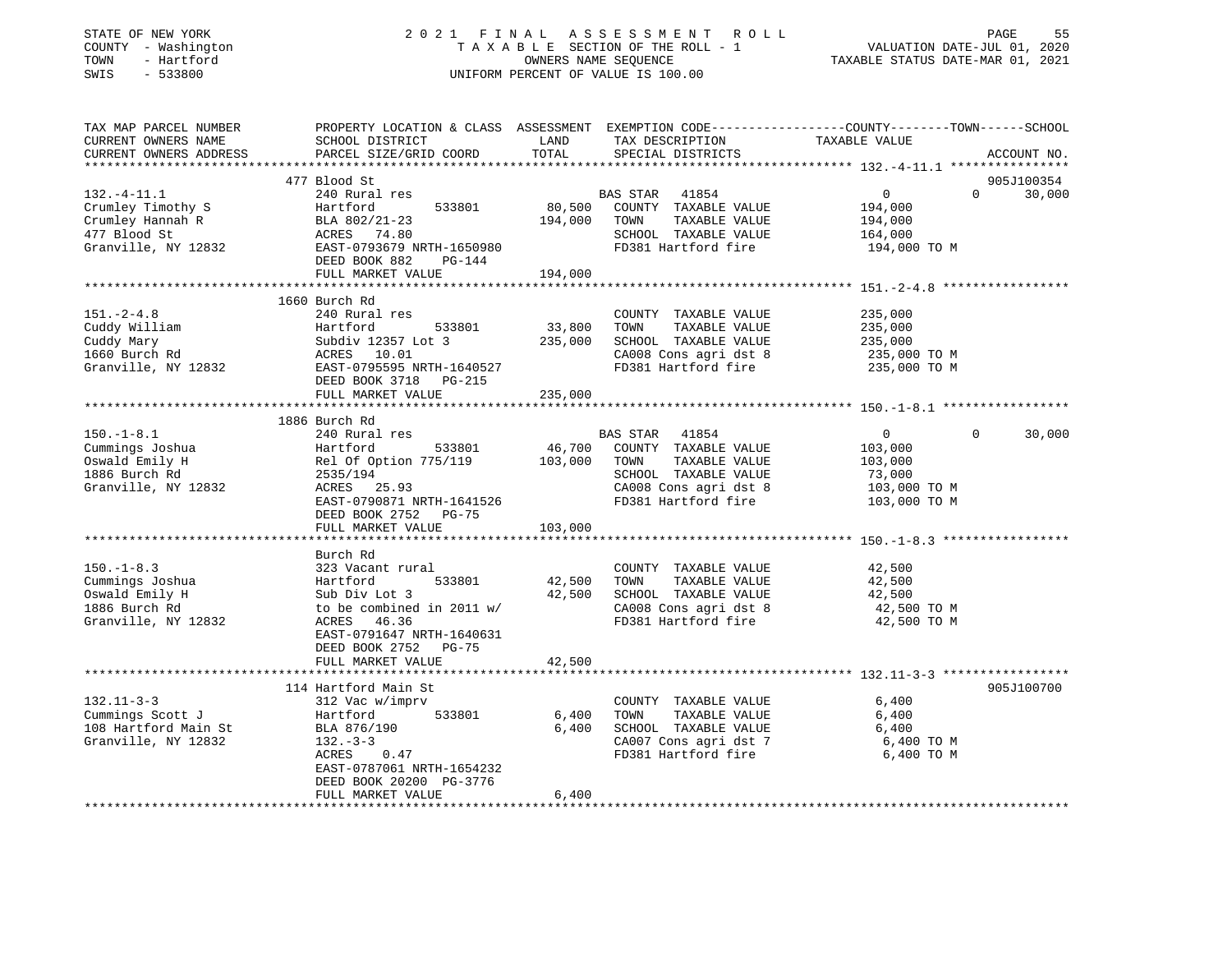| STATE OF NEW YORK<br>COUNTY - Washington<br>TOWN<br>- Hartford<br>SWIS<br>$-533800$                                                                   |                                                                                                                                                                                             | OWNERS NAME SEQUENCE         | 2021 FINAL ASSESSMENT ROLL<br>TAXABLE SECTION OF THE ROLL - 1<br>UNIFORM PERCENT OF VALUE IS 100.00                   | PAGE<br>56<br>VALUATION DATE-JUL 01, 2020<br>TAXABLE STATUS DATE-MAR 01, 2021                                                   |
|-------------------------------------------------------------------------------------------------------------------------------------------------------|---------------------------------------------------------------------------------------------------------------------------------------------------------------------------------------------|------------------------------|-----------------------------------------------------------------------------------------------------------------------|---------------------------------------------------------------------------------------------------------------------------------|
| TAX MAP PARCEL NUMBER<br>CURRENT OWNERS NAME<br>CURRENT OWNERS ADDRESS<br>**********************                                                      | SCHOOL DISTRICT<br>PARCEL SIZE/GRID COORD                                                                                                                                                   | LAND<br>TOTAL                | TAX DESCRIPTION<br>SPECIAL DISTRICTS                                                                                  | PROPERTY LOCATION & CLASS ASSESSMENT EXEMPTION CODE---------------COUNTY-------TOWN------SCHOOL<br>TAXABLE VALUE<br>ACCOUNT NO. |
| $132.11 - 3 - 4.1$<br>Cummings Scott J<br>108 Hartford Main St<br>Granville, NY 12832                                                                 | Hartford Main St<br>311 Res vac land<br>Hartford<br>533801<br>BLA 876/186+190<br>$132.-3-4.1$<br>ACRES<br>0.02<br>EAST-0787058 NRTH-1654159<br>DEED BOOK 20200 PG-3776<br>FULL MARKET VALUE | 100<br>100<br>100            | COUNTY TAXABLE VALUE<br>TOWN<br>TAXABLE VALUE<br>SCHOOL TAXABLE VALUE<br>CA007 Cons agri dst 7<br>FD381 Hartford fire | 100<br>100<br>100<br>100 TO M<br>100 TO M                                                                                       |
|                                                                                                                                                       |                                                                                                                                                                                             |                              |                                                                                                                       |                                                                                                                                 |
| $140. - 1 - 11$<br>Cuomo Properties<br>C/O Frank McFarren<br>83 Rojcewicz Ln<br>Fort Ann, NY 12827                                                    | 83 Rojcewicz Ln<br>270 Mfg housing<br>Hartford<br>533801<br>Ex & Res 466/115<br>ACRES<br>1.00<br>EAST-0775448 NRTH-1644198<br>DEED BOOK 2724 PG-288<br>FULL MARKET VALUE                    | 23,000<br>53,000<br>53,000   | COUNTY TAXABLE VALUE<br>TOWN<br>TAXABLE VALUE<br>SCHOOL TAXABLE VALUE<br>CA007 Cons agri dst 7<br>FD381 Hartford fire | 905J100550<br>53,000<br>53,000<br>53,000<br>53,000 TO M<br>53,000 TO M                                                          |
|                                                                                                                                                       |                                                                                                                                                                                             |                              |                                                                                                                       |                                                                                                                                 |
| $142. - 1 - 26$<br>Cuomo Sophia<br>Ehntholt Peter<br>62 Honeyhill Ln<br>Granville, NY 12832<br>MAY BE SUBJECT TO PAYMENT<br>UNDER RPTL480A UNTIL 2027 | 1776 Burch Rd<br>210 1 Family Res<br>533801<br>Hartford<br>Survey13084<br>Lot 2<br>ACRES<br>1.84<br>EAST-0793069 NRTH-1641479<br>DEED BOOK 20200 PG-4696<br>FULL MARKET VALUE               | 25,500<br>126,400<br>126,400 | COUNTY TAXABLE VALUE<br>TOWN<br>TAXABLE VALUE<br>SCHOOL TAXABLE VALUE<br>CA008 Cons agri dst 8<br>FD381 Hartford fire | 905J100194<br>126,400<br>126,400<br>126,400<br>126,400 ТО М<br>126,400 TO M                                                     |
| ******************************                                                                                                                        | ******************                                                                                                                                                                          |                              |                                                                                                                       | *********************************** 142.-1-26.1 *****************                                                               |
| $142. - 1 - 26.1$<br>Cuomo Sophia<br>Ehntholt Peter<br>62 Honeyhill Ln<br>Granville, NY 12832                                                         | Burch Rd<br>311 Res vac land<br>533801<br>Hartford<br>13084<br>Lot 1<br>1.96<br>ACRES<br>EAST-0792750 NRTH-1641556<br>DEED BOOK 20200 PG-4696<br>FULL MARKET VALUE                          | 15,900<br>15,900<br>15,900   | COUNTY TAXABLE VALUE<br>TAXABLE VALUE<br>TOWN<br>SCHOOL TAXABLE VALUE<br>CA008 Cons agri dst 8<br>FD381 Hartford fire | 15,900<br>15,900<br>15,900<br>15,900 TO M<br>15,900 TO M                                                                        |
|                                                                                                                                                       | * * * * * * * * * * * * * * * * * * *                                                                                                                                                       |                              |                                                                                                                       | ********************************* 142.-1-26.2 ************                                                                      |
| $142. - 1 - 26.2$<br>Cuomo Sophia<br>Ehntholt Peter<br>62 Honeyhill Ln<br>Granville, NY 12832                                                         | Burch Rd<br>323 Vacant rural<br>Hartford<br>533801<br>13084<br>Lot 3<br>99.20<br>ACRES                                                                                                      | 74,300<br>74,300             | COUNTY TAXABLE VALUE<br>TOWN<br>TAXABLE VALUE<br>SCHOOL TAXABLE VALUE<br>CA008 Cons agri dst 8<br>FD381 Hartford fire | 74,300<br>74,300<br>74,300<br>74,300 TO M<br>74,300 TO M                                                                        |
| MAY BE SUBJECT TO PAYMENT<br>UNDER RPTL480A UNTIL 2030                                                                                                | EAST-0794652 NRTH-1642077<br>DEED BOOK 20200 PG-4696<br>FULL MARKET VALUE                                                                                                                   | 74,300                       |                                                                                                                       |                                                                                                                                 |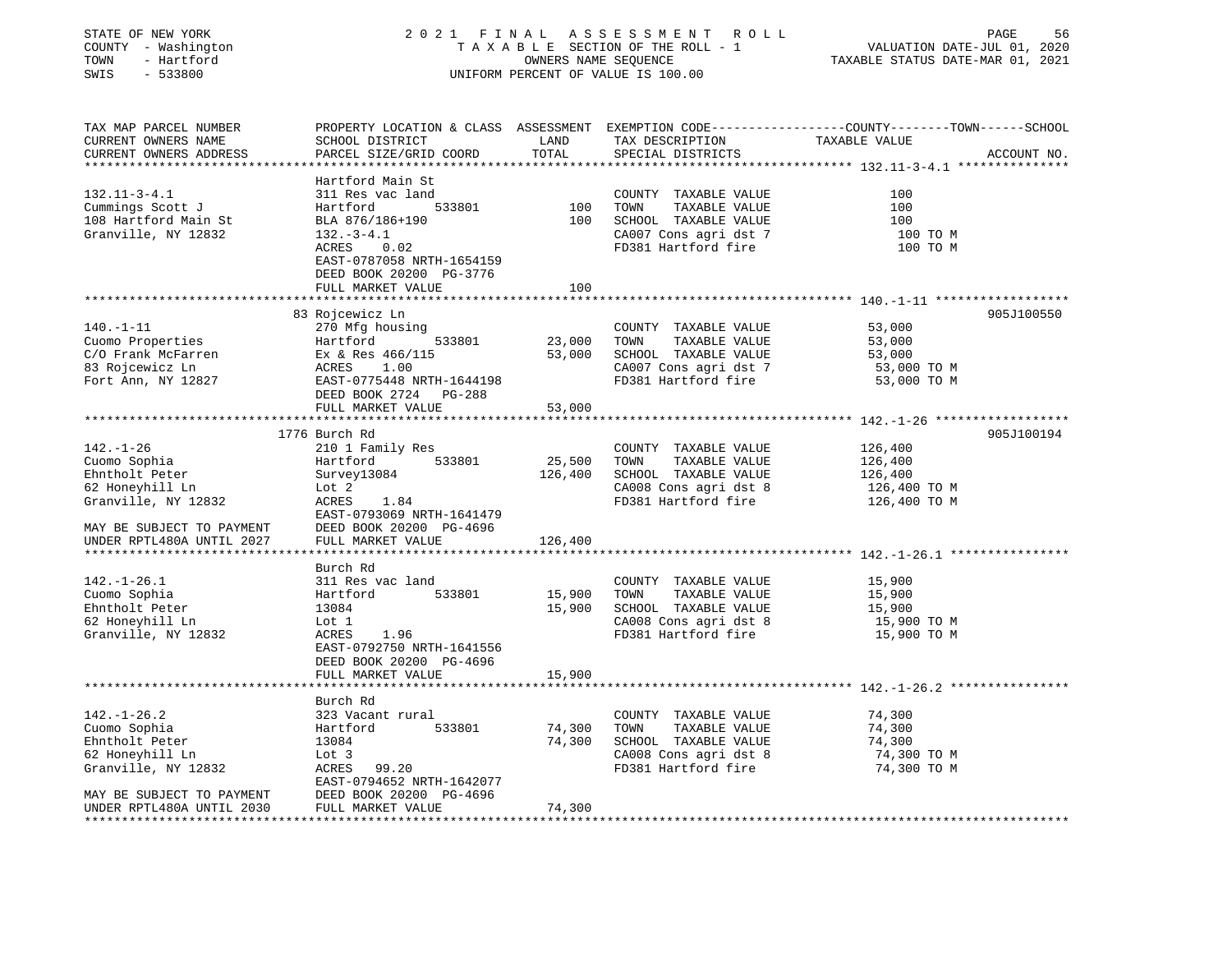| COUNTY - Washington                                                                                                                                                                                   |                                                                                                                                                                                                                                                                                                                                                                                                               |             | T A T IN A L A S S E S S M E N T R O L L<br>T A X A B L E SECTION OF THE ROLL - 1 VALUATION DATE-JUL 01, 2020<br>OWNERS NAME SEQUENCE  TAXABLE STATUS DATE-MAR 01, 2021                          |                         |                 |                    |
|-------------------------------------------------------------------------------------------------------------------------------------------------------------------------------------------------------|---------------------------------------------------------------------------------------------------------------------------------------------------------------------------------------------------------------------------------------------------------------------------------------------------------------------------------------------------------------------------------------------------------------|-------------|--------------------------------------------------------------------------------------------------------------------------------------------------------------------------------------------------|-------------------------|-----------------|--------------------|
| TOWN<br>- Hartford                                                                                                                                                                                    |                                                                                                                                                                                                                                                                                                                                                                                                               |             | OWNERS NAME SEQUENCE<br>UNIFORM PERCENT OF VALUE IS 100.00                                                                                                                                       |                         |                 |                    |
| SWIS<br>$-533800$                                                                                                                                                                                     |                                                                                                                                                                                                                                                                                                                                                                                                               |             |                                                                                                                                                                                                  |                         |                 |                    |
|                                                                                                                                                                                                       |                                                                                                                                                                                                                                                                                                                                                                                                               |             |                                                                                                                                                                                                  |                         |                 |                    |
| TAX MAP PARCEL NUMBER<br>CURRENT OWNERS NAME                                                                                                                                                          | PROPERTY LOCATION & CLASS ASSESSMENT EXEMPTION CODE----------------COUNTY--------TOWN------SCHOOL<br>SCHOOL DISTRICT               LAND       TAX DESCRIPTION               TAXABLE VALUE<br>PARCEL SIZE/GRID COORD         TOTAL                                                                                                                                                                             |             |                                                                                                                                                                                                  |                         |                 |                    |
| CURRENT OWNERS ADDRESS                                                                                                                                                                                |                                                                                                                                                                                                                                                                                                                                                                                                               |             |                                                                                                                                                                                                  |                         |                 |                    |
|                                                                                                                                                                                                       |                                                                                                                                                                                                                                                                                                                                                                                                               |             |                                                                                                                                                                                                  |                         |                 |                    |
|                                                                                                                                                                                                       | 289 Hall Rd                                                                                                                                                                                                                                                                                                                                                                                                   |             |                                                                                                                                                                                                  |                         |                 |                    |
| $122. - 1 - 27.2$                                                                                                                                                                                     | 210 1 Family Res                                                                                                                                                                                                                                                                                                                                                                                              |             |                                                                                                                                                                                                  |                         |                 |                    |
| Curlis Karen I<br>200 Hall Rd                                                                                                                                                                         |                                                                                                                                                                                                                                                                                                                                                                                                               | 29,900 TOWN | $\begin{tabular}{lllllllllllll} \multicolumn{2}{c}{\text{COUNTY}} & \text{TAXABLE VALUE} & & & 214,900 \\ \multicolumn{2}{c}{\text{TOWN}} & \text{TAXABLE VALUE} & & & 214,900 \\ \end{tabular}$ |                         |                 |                    |
|                                                                                                                                                                                                       |                                                                                                                                                                                                                                                                                                                                                                                                               |             | 214,900 SCHOOL TAXABLE VALUE                                                                                                                                                                     |                         |                 |                    |
| Fort Ann, NY 12827                                                                                                                                                                                    | LOT 1<br>ACRES 4.45                                                                                                                                                                                                                                                                                                                                                                                           |             | CA007 Cons agri dst 7                                                                                                                                                                            | 214,900<br>214,900 TO M |                 |                    |
|                                                                                                                                                                                                       | EAST-0772849 NRTH-1661684                                                                                                                                                                                                                                                                                                                                                                                     |             | CA007 Cons agri dst 7<br>FD381 Hartford fire                                                                                                                                                     | 214,900 TO M            |                 |                    |
|                                                                                                                                                                                                       | DEED BOOK 3594 PG-46                                                                                                                                                                                                                                                                                                                                                                                          |             |                                                                                                                                                                                                  |                         |                 |                    |
|                                                                                                                                                                                                       | FULL MARKET VALUE                                                                                                                                                                                                                                                                                                                                                                                             | 214,900     |                                                                                                                                                                                                  |                         |                 |                    |
|                                                                                                                                                                                                       | ***************************                                                                                                                                                                                                                                                                                                                                                                                   |             |                                                                                                                                                                                                  |                         |                 |                    |
|                                                                                                                                                                                                       | 1+2+54 Wooddell Ln                                                                                                                                                                                                                                                                                                                                                                                            |             |                                                                                                                                                                                                  |                         |                 | 905J100163         |
|                                                                                                                                                                                                       | 114.-1-4<br>Curtis Lloyd D<br>Curtis Cynthia Hartford 533801 329,000 BAS STAR 41854<br>Curtis Cynthia ACRES 326.80<br>1 Woodell Ln EAST-0787656 NRTH-1669195<br>Fort Ann, NY 12827 DEED BOOK 662<br>TOWN TAXABLE VALUE<br>ENDER DOOK 662<br>TO                                                                                                                                                                |             |                                                                                                                                                                                                  | 41720 118,369           | 118,369 118,369 |                    |
|                                                                                                                                                                                                       |                                                                                                                                                                                                                                                                                                                                                                                                               |             |                                                                                                                                                                                                  | $\overline{0}$          | $\overline{0}$  | 30,000             |
|                                                                                                                                                                                                       |                                                                                                                                                                                                                                                                                                                                                                                                               |             |                                                                                                                                                                                                  | 272,231<br>272,231      |                 |                    |
|                                                                                                                                                                                                       |                                                                                                                                                                                                                                                                                                                                                                                                               |             |                                                                                                                                                                                                  |                         |                 |                    |
| Fort Ann, NY 12827                                                                                                                                                                                    |                                                                                                                                                                                                                                                                                                                                                                                                               |             |                                                                                                                                                                                                  | 242,231                 |                 |                    |
|                                                                                                                                                                                                       |                                                                                                                                                                                                                                                                                                                                                                                                               |             |                                                                                                                                                                                                  |                         |                 |                    |
|                                                                                                                                                                                                       |                                                                                                                                                                                                                                                                                                                                                                                                               |             |                                                                                                                                                                                                  |                         |                 |                    |
|                                                                                                                                                                                                       |                                                                                                                                                                                                                                                                                                                                                                                                               |             | 118,369 EX                                                                                                                                                                                       |                         |                 |                    |
|                                                                                                                                                                                                       |                                                                                                                                                                                                                                                                                                                                                                                                               |             | FD381 Hartford fire                                                                                                                                                                              | 390,600 TO M            |                 |                    |
|                                                                                                                                                                                                       |                                                                                                                                                                                                                                                                                                                                                                                                               |             |                                                                                                                                                                                                  |                         |                 |                    |
|                                                                                                                                                                                                       | 56 North Rd                                                                                                                                                                                                                                                                                                                                                                                                   |             |                                                                                                                                                                                                  | $\overline{0}$          | $\Omega$        |                    |
|                                                                                                                                                                                                       | 210 1 Family Res                                                                                                                                                                                                                                                                                                                                                                                              |             | ENH STAR 41834                                                                                                                                                                                   |                         |                 |                    |
|                                                                                                                                                                                                       |                                                                                                                                                                                                                                                                                                                                                                                                               |             |                                                                                                                                                                                                  |                         |                 |                    |
|                                                                                                                                                                                                       |                                                                                                                                                                                                                                                                                                                                                                                                               |             | 26,100 COUNTY TAXABLE VALUE 211,000<br>211,000 TOWN TAXABLE VALUE 211,000<br>211,000 COUNTY TAXABLE VALUE 211,000<br>SCHOOL TAXABLE VALUE                                                        | 140,300                 |                 |                    |
|                                                                                                                                                                                                       |                                                                                                                                                                                                                                                                                                                                                                                                               |             |                                                                                                                                                                                                  |                         |                 | 70,700             |
|                                                                                                                                                                                                       | Cushine Jon<br>Cushine Melinda<br>S5 North Rd<br>Fort Ann, NY 12827<br>The S53801<br>Cushine Melinda<br>28A-127<br>ACRES<br>2.03 BANK<br>28A-17<br>2.03 BANK<br>28A-17<br>2.03 BANK<br>28A-17<br>2.03 BANK<br>28A-17<br>2.03 BANK<br>28A-17<br>2.03 BANK<br>2.03 RAN<br>DEED BOOK 2636 PG-342                                                                                                                 |             | $FD381$ Hartford fire 211,000 TO M                                                                                                                                                               |                         |                 |                    |
|                                                                                                                                                                                                       | FULL MARKET VALUE                                                                                                                                                                                                                                                                                                                                                                                             | 211,000     |                                                                                                                                                                                                  |                         |                 |                    |
|                                                                                                                                                                                                       |                                                                                                                                                                                                                                                                                                                                                                                                               |             |                                                                                                                                                                                                  |                         |                 |                    |
|                                                                                                                                                                                                       | 57 Country Ln                                                                                                                                                                                                                                                                                                                                                                                                 |             |                                                                                                                                                                                                  |                         |                 | 905J101095         |
|                                                                                                                                                                                                       | 240 Rural res                                                                                                                                                                                                                                                                                                                                                                                                 |             | BAS STAR 41854                                                                                                                                                                                   | $\overline{0}$          |                 |                    |
|                                                                                                                                                                                                       |                                                                                                                                                                                                                                                                                                                                                                                                               |             |                                                                                                                                                                                                  |                         |                 |                    |
|                                                                                                                                                                                                       |                                                                                                                                                                                                                                                                                                                                                                                                               |             |                                                                                                                                                                                                  |                         |                 |                    |
|                                                                                                                                                                                                       |                                                                                                                                                                                                                                                                                                                                                                                                               |             |                                                                                                                                                                                                  |                         |                 |                    |
|                                                                                                                                                                                                       |                                                                                                                                                                                                                                                                                                                                                                                                               |             |                                                                                                                                                                                                  |                         |                 |                    |
|                                                                                                                                                                                                       | $\begin{tabular}{lllllllllllllllllllll} \hline 122.-1-43 & 240 \; \text{Kural} \; \text{res} & 533801 & 32,200 & \; \text{COMITY} \; \text{TAXABLE VALUE} & 146,800 \\ \hline \text{Cusing Kathleen} & \text{Achleen} & \text{ACRES} & 16.41 \; \text{BANK} & 997 & 146,800 & \; \text{COMITY} \; \text{TAXABLE VALUE} & 146,800 \\ \text{57 Country Ln} & \text{EAST-0769912 NRFH-1658607} & \text{SCHOOL T$ |             |                                                                                                                                                                                                  |                         |                 |                    |
|                                                                                                                                                                                                       |                                                                                                                                                                                                                                                                                                                                                                                                               |             |                                                                                                                                                                                                  |                         |                 | $0 \t 30,000$      |
|                                                                                                                                                                                                       | 3180 Coach Rd                                                                                                                                                                                                                                                                                                                                                                                                 |             |                                                                                                                                                                                                  |                         |                 | 905J100167         |
|                                                                                                                                                                                                       | 210 1 Family Res                                                                                                                                                                                                                                                                                                                                                                                              |             | VET WAR CT 41121                                                                                                                                                                                 | 27,450                  | $\overline{0}$  |                    |
|                                                                                                                                                                                                       |                                                                                                                                                                                                                                                                                                                                                                                                               |             |                                                                                                                                                                                                  | 0                       |                 |                    |
|                                                                                                                                                                                                       |                                                                                                                                                                                                                                                                                                                                                                                                               |             | 40,300 ENH STAR 41834<br>183,000 COUNTY TAXABLE VALUE                                                                                                                                            | 155,550                 |                 |                    |
|                                                                                                                                                                                                       |                                                                                                                                                                                                                                                                                                                                                                                                               |             |                                                                                                                                                                                                  |                         |                 |                    |
| MAY BE SUBJECT TO PAYMENT<br>UNDER AGDIST LAW TIL 2025<br>$149. - 1 - 9.2$<br>$122. - 1 - 43$<br>$149. - 1 - 25$<br>Cuthbert Robert G LE<br>Cuthbert Helene L LE<br>3180 Coach Rd<br>Argyle, NY 12809 | ALL Family Res<br>Hartford 533801<br>957-334<br>ACRES 6.77<br>EAST-0779622 NRTH-1638267<br>DEED BOOK 2662 DO 102<br>DEED BOOK 3663 PG-170                                                                                                                                                                                                                                                                     |             |                                                                                                                                                                                                  |                         |                 | 27,000 0<br>70,700 |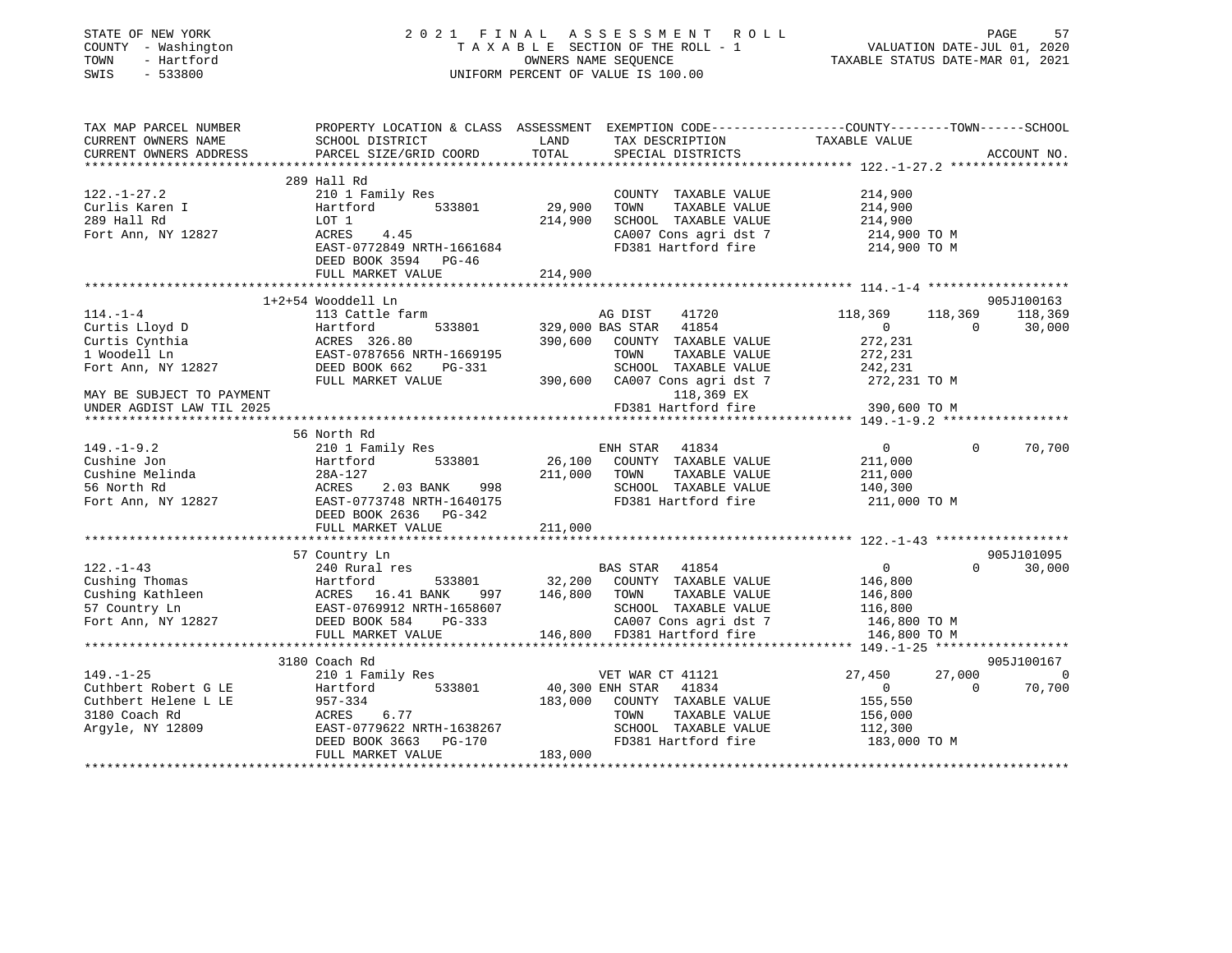## STATE OF NEW YORK 2 0 2 1 F I N A L A S S E S S M E N T R O L L PAGE 58 COUNTY - Washington T A X A B L E SECTION OF THE ROLL - 1 VALUATION DATE-JUL 01, 2020 TOWN - Hartford OWNERS NAME SEQUENCE TAXABLE STATUS DATE-MAR 01, 2021 SWIS - 533800 UNIFORM PERCENT OF VALUE IS 100.00

| TAX MAP PARCEL NUMBER                                                                                                                                                                                                                           |                                                                  |                                     | PROPERTY LOCATION & CLASS ASSESSMENT EXEMPTION CODE-----------------COUNTY--------TOWN------SCHOOL   |                  |                |             |
|-------------------------------------------------------------------------------------------------------------------------------------------------------------------------------------------------------------------------------------------------|------------------------------------------------------------------|-------------------------------------|------------------------------------------------------------------------------------------------------|------------------|----------------|-------------|
| CURRENT OWNERS NAME                                                                                                                                                                                                                             | SCHOOL DISTRICT                                                  |                                     | LAND TAX DESCRIPTION TAXABLE VALUE                                                                   |                  |                |             |
| CURRENT OWNERS ADDRESS                                                                                                                                                                                                                          | PARCEL SIZE/GRID COORD                                           |                                     | TOTAL SPECIAL DISTRICTS                                                                              |                  |                | ACCOUNT NO. |
|                                                                                                                                                                                                                                                 |                                                                  |                                     |                                                                                                      |                  |                |             |
|                                                                                                                                                                                                                                                 | 4083 State Route 149                                             |                                     |                                                                                                      |                  |                |             |
| $131. - 1 - 2.1$                                                                                                                                                                                                                                |                                                                  |                                     |                                                                                                      | 69,280           | 69,280         | $\mathbf 0$ |
| Cutler Barbara                                                                                                                                                                                                                                  |                                                                  |                                     |                                                                                                      | $\overline{0}$   | $\Omega$       | 70,700      |
|                                                                                                                                                                                                                                                 |                                                                  |                                     |                                                                                                      | 103,920          |                |             |
| PO Box 141 $\texttt{ACKES}$ 1.30 173,200 COUNTY TAXABLE VALUE Hartford, NY 12838 EAST-0772694 NRTH-1654990 TOWN TAXABLE VALUE                                                                                                                   |                                                                  |                                     | TAXABLE VALUE                                                                                        | 103,920          |                |             |
|                                                                                                                                                                                                                                                 | DEED BOOK W776 PG-254                                            |                                     |                                                                                                      |                  |                |             |
|                                                                                                                                                                                                                                                 | FULL MARKET VALUE                                                |                                     |                                                                                                      |                  |                |             |
|                                                                                                                                                                                                                                                 |                                                                  |                                     | 254<br>254<br>273,200 CA007 Cons agri dst 7 173,200 TO M<br>273,200 FD381 Hartford fire 173,200 TO M |                  |                |             |
|                                                                                                                                                                                                                                                 |                                                                  |                                     |                                                                                                      |                  |                |             |
|                                                                                                                                                                                                                                                 | 46 Hartford Main St                                              |                                     |                                                                                                      |                  |                | 905J100329  |
| $132.15 - 2 - 28$                                                                                                                                                                                                                               | 483 Converted Re                                                 | -<br>e COUNTY<br>533801 10,200 TOWN | COUNTY TAXABLE VALUE 130,900                                                                         |                  |                |             |
|                                                                                                                                                                                                                                                 |                                                                  |                                     | TAXABLE VALUE 130,900                                                                                |                  |                |             |
|                                                                                                                                                                                                                                                 |                                                                  |                                     | SCHOOL TAXABLE VALUE 130,900<br>CA007 Cons agri dst 7 130,900 TO M                                   |                  |                |             |
|                                                                                                                                                                                                                                                 |                                                                  |                                     |                                                                                                      |                  |                |             |
| Paigle Dwayne<br>Daigle Dwayne<br>Daigle Elaine<br>90 Honey Hill Ln<br>90 Honey Hill Ln<br>Granville, NY 12832<br>POST-07064544 NRTH-1652561<br>POST-0706443 NRTH-1652561<br>POST-0706443 NRTH-1652561                                          |                                                                  |                                     | FD381 Hartford fire 130,900 TO M                                                                     |                  |                |             |
|                                                                                                                                                                                                                                                 | DEED BOOK 493<br>PG-587                                          |                                     |                                                                                                      |                  |                |             |
|                                                                                                                                                                                                                                                 | FULL MARKET VALUE                                                | 130,900                             |                                                                                                      |                  |                |             |
|                                                                                                                                                                                                                                                 |                                                                  |                                     |                                                                                                      |                  |                |             |
|                                                                                                                                                                                                                                                 | Gilchrist Hill Ext                                               |                                     |                                                                                                      |                  |                |             |
| $141. - 3 - 17$                                                                                                                                                                                                                                 | 314 Rural vac<10                                                 |                                     | COUNTY TAXABLE VALUE<br>TAXABLE VALUE<br>TAXABLE VALUE                                               | 13,500<br>13,500 |                |             |
| Darrow Brothers Construction Hartford                                                                                                                                                                                                           |                                                                  | 533801 13,500 TOWN                  |                                                                                                      |                  |                |             |
| 538 Gansevoort Rd                                                                                                                                                                                                                               | 1917/37                                                          |                                     | $1.21$<br>1.21 $1.21$<br>1.21 $1.21$<br>1.21 $1.21$                                                  |                  |                |             |
| Fort Edward, NY 12828                                                                                                                                                                                                                           | ACRES 1.21                                                       |                                     |                                                                                                      | 13,500 TO M      |                |             |
|                                                                                                                                                                                                                                                 | EAST-0784791 NRTH-1643815                                        |                                     |                                                                                                      |                  |                |             |
|                                                                                                                                                                                                                                                 | DEED BOOK 2059 PG-284                                            |                                     |                                                                                                      |                  |                |             |
|                                                                                                                                                                                                                                                 | FULL MARKET VALUE                                                | 13,500                              |                                                                                                      |                  |                |             |
|                                                                                                                                                                                                                                                 |                                                                  |                                     |                                                                                                      |                  |                |             |
|                                                                                                                                                                                                                                                 | 3759 State Route 149 85 PCT OF VALUE USED FOR EXEMPTION PURPOSES |                                     |                                                                                                      |                  |                |             |
| $130. -1 - 9.61$                                                                                                                                                                                                                                | 240 Rural res                                                    |                                     | CW_10_VET/ 41151                                                                                     | 8,000            | 8,000          |             |
| 130.-1-9.61 8,000<br>Davidson Richard E Hartford 533801 77,200 BAS STAR 41854 0<br>Davidson Kerry L ACRES 59.10 356,800 COUNTY TAXABLE VALUE 348,800<br>PO Box 2557 EAST-0766089 NRTH-1651947 TOWN TAXABLE VALUE 348,800<br>Glens Fall          |                                                                  |                                     |                                                                                                      |                  | $\overline{0}$ | 30,000      |
|                                                                                                                                                                                                                                                 |                                                                  |                                     |                                                                                                      |                  |                |             |
|                                                                                                                                                                                                                                                 |                                                                  |                                     |                                                                                                      |                  |                |             |
|                                                                                                                                                                                                                                                 |                                                                  |                                     |                                                                                                      |                  |                |             |
|                                                                                                                                                                                                                                                 | FULL MARKET VALUE                                                |                                     | 356,800 CA007 Cons agri dst 7 356,800 TO M<br>FD381 Hartford fire 356,800 TO M                       |                  |                |             |
|                                                                                                                                                                                                                                                 |                                                                  |                                     |                                                                                                      |                  |                |             |
|                                                                                                                                                                                                                                                 |                                                                  |                                     |                                                                                                      |                  |                |             |
|                                                                                                                                                                                                                                                 | State Route 149                                                  |                                     |                                                                                                      |                  |                |             |
|                                                                                                                                                                                                                                                 |                                                                  |                                     | COUNTY TAXABLE VALUE 19,400                                                                          |                  |                |             |
|                                                                                                                                                                                                                                                 | 534401 19,400                                                    |                                     | TAXABLE VALUE 19,400<br>TAXABLE VALUE 19,400<br>TOWN                                                 |                  |                |             |
|                                                                                                                                                                                                                                                 |                                                                  | 19,400                              | SCHOOL TAXABLE VALUE                                                                                 |                  |                |             |
| 130.-1-10.2<br>2 314 Rural vac<10<br>Davidson Richard E<br>Davidson Kerry L<br>PO Box 2557<br>Clens Falls, NY 12801<br>2008 Detail Davidson Falls 314401<br>2008 BAST-0765153 NRTH-1651427<br>2008 Detail David DEED BOOK 2925<br>2008 Details, |                                                                  |                                     | CA007 Cons agri dst 7                                                                                | 19,400 TO M      |                |             |
|                                                                                                                                                                                                                                                 |                                                                  | 19,400                              | FD381 Hartford fire                                                                                  | 19,400 TO M      |                |             |
|                                                                                                                                                                                                                                                 | FULL MARKET VALUE                                                |                                     |                                                                                                      |                  |                |             |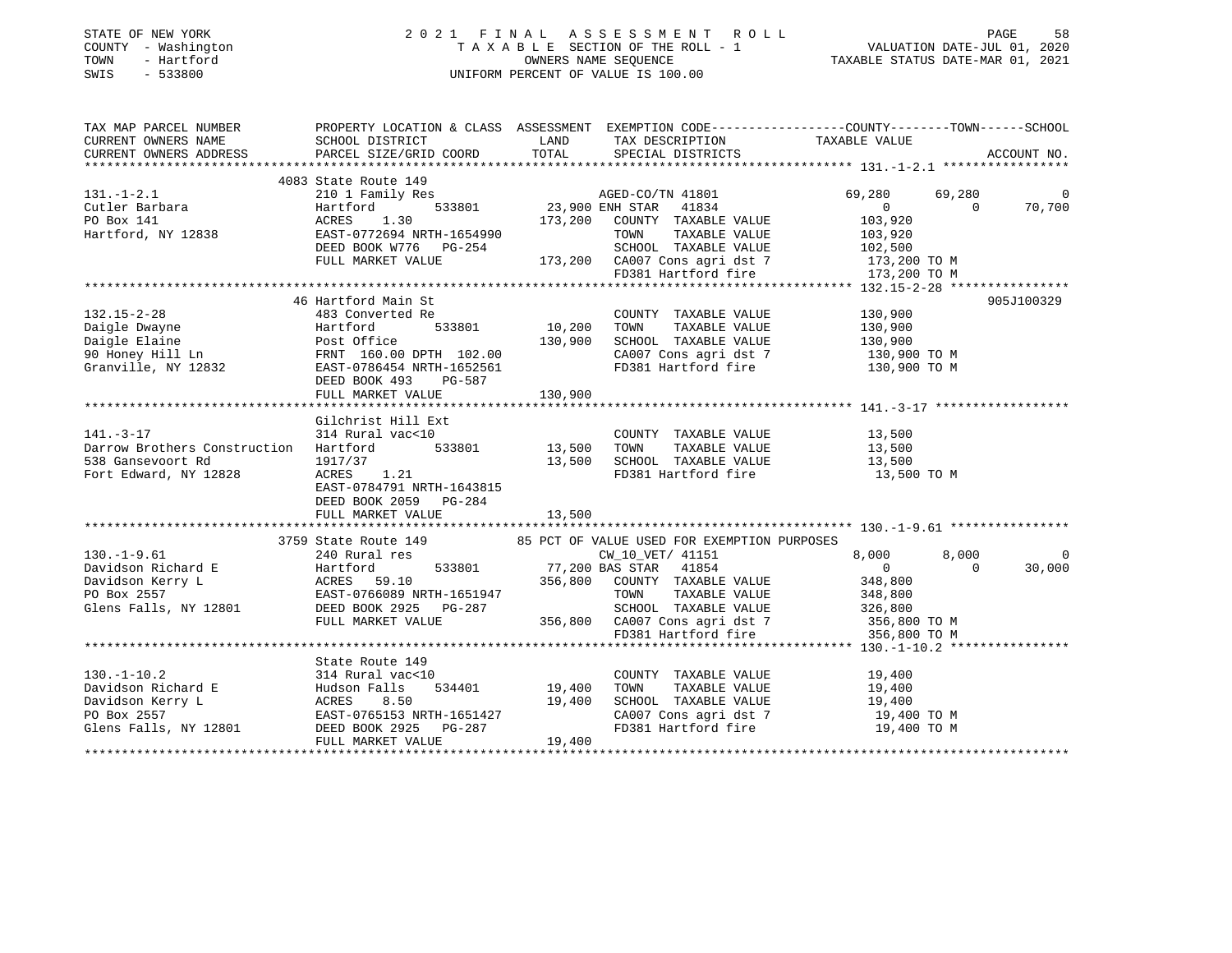## STATE OF NEW YORK 2 0 2 1 F I N A L A S S E S S M E N T R O L L PAGE 59 COUNTY - Washington T A X A B L E SECTION OF THE ROLL - 1 VALUATION DATE-JUL 01, 2020 TOWN - Hartford OWNERS NAME SEQUENCE TAXABLE STATUS DATE-MAR 01, 2021 SWIS - 533800 UNIFORM PERCENT OF VALUE IS 100.00

| TAX MAP PARCEL NUMBER                                                                                                                                                                                                          | PROPERTY LOCATION & CLASS ASSESSMENT EXEMPTION CODE-----------------COUNTY--------TOWN------SCHOOL               |               |                                                                                                           |                 |          |             |
|--------------------------------------------------------------------------------------------------------------------------------------------------------------------------------------------------------------------------------|------------------------------------------------------------------------------------------------------------------|---------------|-----------------------------------------------------------------------------------------------------------|-----------------|----------|-------------|
| CURRENT OWNERS NAME                                                                                                                                                                                                            | SCHOOL DISTRICT                                                                                                  | LAND          | TAX DESCRIPTION                                                                                           | TAXABLE VALUE   |          |             |
| CURRENT OWNERS ADDRESS                                                                                                                                                                                                         | PARCEL SIZE/GRID COORD                                                                                           | TOTAL         | SPECIAL DISTRICTS                                                                                         |                 |          | ACCOUNT NO. |
|                                                                                                                                                                                                                                |                                                                                                                  |               |                                                                                                           |                 |          |             |
|                                                                                                                                                                                                                                | 24 Winch Way                                                                                                     |               | 78 PCT OF VALUE USED FOR EXEMPTION PURPOSES                                                               |                 |          | 905J101174  |
| $149. - 1 - 26.2$                                                                                                                                                                                                              | 240 Rural res                                                                                                    |               | VET WAR CT 41121                                                                                          | 15,397 15,397 0 |          |             |
| DeCota Helen LE                                                                                                                                                                                                                | Hartford                                                                                                         |               |                                                                                                           |                 |          |             |
| DeCota Michael S                                                                                                                                                                                                               | ACRES 22.40                                                                                                      |               | VET WAR CT 41121<br>533801 34,600 AGED-CO/TN 41801<br>131,600 AGED-SCH 41804<br>FH-1635614 ENH STAR 41834 |                 |          |             |
| 24 Winch Way                                                                                                                                                                                                                   |                                                                                                                  |               |                                                                                                           |                 |          |             |
| Argyle, NY 12809                                                                                                                                                                                                               | ACRES 22.40<br>EAST-0780167 NRTH-1635614<br>DEED BOOK 3101 PG-304 131,600 TOWN<br>FULL MARKET VALUE 131,600 TOWN |               | COUNTY TAXABLE VALUE                                                                                      | 72,577          |          |             |
|                                                                                                                                                                                                                                |                                                                                                                  |               | TAXABLE VALUE                                                                                             | 72,577          |          |             |
|                                                                                                                                                                                                                                |                                                                                                                  |               | SCHOOL TAXABLE VALUE<br>FD381 Hartford fire                                                               | 24,973          |          |             |
|                                                                                                                                                                                                                                |                                                                                                                  |               |                                                                                                           | 131,600 TO M    |          |             |
|                                                                                                                                                                                                                                |                                                                                                                  |               |                                                                                                           |                 |          |             |
|                                                                                                                                                                                                                                | State Route 196                                                                                                  |               |                                                                                                           |                 |          | 905J101109  |
| $140. - 1 - 10$                                                                                                                                                                                                                | 322 Rural vac>10                                                                                                 |               | COUNTY TAXABLE VALUE                                                                                      | 20,100          |          |             |
| Delacruz Jesse Jr                                                                                                                                                                                                              | Hartford                                                                                                         | 533801 20,100 | TOWN<br>TAXABLE VALUE                                                                                     | 20,100          |          |             |
| Scuderi-Delacruz Alicia Ann 730/268 Hwy App                                                                                                                                                                                    |                                                                                                                  | 20,100        | SCHOOL TAXABLE VALUE                                                                                      | 20,100          |          |             |
| 110 Rojcewicz Ln                                                                                                                                                                                                               | ACRES 11.90<br>EAST-0775271 NRTH-1645742                                                                         |               | CA007 Cons agri dst 7 20,100 TO M                                                                         |                 |          |             |
| Fort Ann, NY 12827                                                                                                                                                                                                             |                                                                                                                  |               | FD381 Hartford fire                                                                                       | 20,100 TO M     |          |             |
|                                                                                                                                                                                                                                | DEED BOOK 3423 PG-89                                                                                             |               |                                                                                                           |                 |          |             |
|                                                                                                                                                                                                                                | FULL MARKET VALUE                                                                                                | 20,100        |                                                                                                           |                 |          |             |
|                                                                                                                                                                                                                                | 110 Rojcewicz Ln                                                                                                 |               |                                                                                                           |                 |          | 905J101437  |
| $140. - 1 - 12.1$                                                                                                                                                                                                              | 210 1 Family Res                                                                                                 |               |                                                                                                           | 43,750          | 43,750   | $\Omega$    |
| Delacruz Jesse Jr                                                                                                                                                                                                              | Hartford                                                                                                         |               | VET COM CT 41131<br>533801 23,300 VET DIS CT 41141                                                        | 52,500          | 52,500   | 0           |
| Scuderi-Delacruz Alicia Ann ACRES                                                                                                                                                                                              | 1.11                                                                                                             |               | 175,000 COUNTY TAXABLE VALUE                                                                              | 78,750          |          |             |
|                                                                                                                                                                                                                                |                                                                                                                  |               | TOWN<br>TAXABLE VALUE                                                                                     | 78,750          |          |             |
| 110 Rojcewicz Ln EAST-0775294 NRTH-1643691<br>Fort Ann, NY 12827 DEED BOOK 2544 PG-53                                                                                                                                          |                                                                                                                  |               |                                                                                                           |                 |          |             |
|                                                                                                                                                                                                                                | FULL MARKET VALUE                                                                                                |               | 99-53 SCHOOL TAXABLE VALUE 175,000 175,000 CA007 Cons agri dst 7 175,000 TO M                             |                 |          |             |
|                                                                                                                                                                                                                                |                                                                                                                  |               | FD381 Hartford fire                                                                                       | 175,000 TO M    |          |             |
|                                                                                                                                                                                                                                |                                                                                                                  |               |                                                                                                           |                 |          |             |
|                                                                                                                                                                                                                                | 30 Mcdougal Rd                                                                                                   |               |                                                                                                           |                 |          |             |
| Contains the Contains of the Contains of the Contains of the Contains of the Contains of the Contains the Contains of the Contains of the Contains of the Contains of the Contains of the Contains of the Contains of the Cont |                                                                                                                  |               | BAS STAR 41854                                                                                            | $\overline{0}$  | $\Omega$ | 30,000      |
|                                                                                                                                                                                                                                |                                                                                                                  |               | 25,700 COUNTY TAXABLE VALUE                                                                               | 346,400         |          |             |
|                                                                                                                                                                                                                                |                                                                                                                  | 346,400 TOWN  | TAXABLE VALUE                                                                                             | 346,400         |          |             |
|                                                                                                                                                                                                                                | 897/249                                                                                                          |               | SCHOOL TAXABLE VALUE                                                                                      | 316,400         |          |             |
| Fort Ann, NY 12827                                                                                                                                                                                                             | ACRES<br>1.90 BANK 999                                                                                           |               | CA006 Cons agri dst 6 346,400 TO M                                                                        |                 |          |             |
|                                                                                                                                                                                                                                | EAST-0766490 NRTH-1636481                                                                                        |               | FD381 Hartford fire                                                                                       | 346,400 TO M    |          |             |
|                                                                                                                                                                                                                                | DEED BOOK 3378 PG-131                                                                                            |               |                                                                                                           |                 |          |             |
|                                                                                                                                                                                                                                | FULL MARKET VALUE                                                                                                | 346,400       |                                                                                                           |                 |          |             |
|                                                                                                                                                                                                                                |                                                                                                                  |               |                                                                                                           |                 |          |             |
|                                                                                                                                                                                                                                | Mcdougal Rd                                                                                                      |               |                                                                                                           |                 |          |             |
| $148. - 1 - 25.9$                                                                                                                                                                                                              | 311 Res vac land                                                                                                 |               | COUNTY TAXABLE VALUE<br>TOWN TAXABLE VALUE                                                                | 500             |          |             |
| Delisle Anthony J II                                                                                                                                                                                                           | 533801<br>Hartford                                                                                               | 500           |                                                                                                           | 500             |          |             |
| Delisle Verna L                                                                                                                                                                                                                | LOT 3                                                                                                            | 500           | SCHOOL TAXABLE VALUE<br>CA006 Cons agri dst 6                                                             | 500             |          |             |
| 30 McDougal Rd                                                                                                                                                                                                                 | FRNT 36.00 DPTH 221.00                                                                                           |               |                                                                                                           | 500 TO M        |          |             |
| Fort Ann, NY 12827                                                                                                                                                                                                             | EAST-0766551 NRTH-1636619                                                                                        |               | FD381 Hartford fire                                                                                       | 500 TO M        |          |             |
|                                                                                                                                                                                                                                | DEED BOOK 3935 PG-228                                                                                            |               |                                                                                                           |                 |          |             |
|                                                                                                                                                                                                                                | FULL MARKET VALUE                                                                                                | 500           |                                                                                                           |                 |          |             |
|                                                                                                                                                                                                                                |                                                                                                                  |               |                                                                                                           |                 |          |             |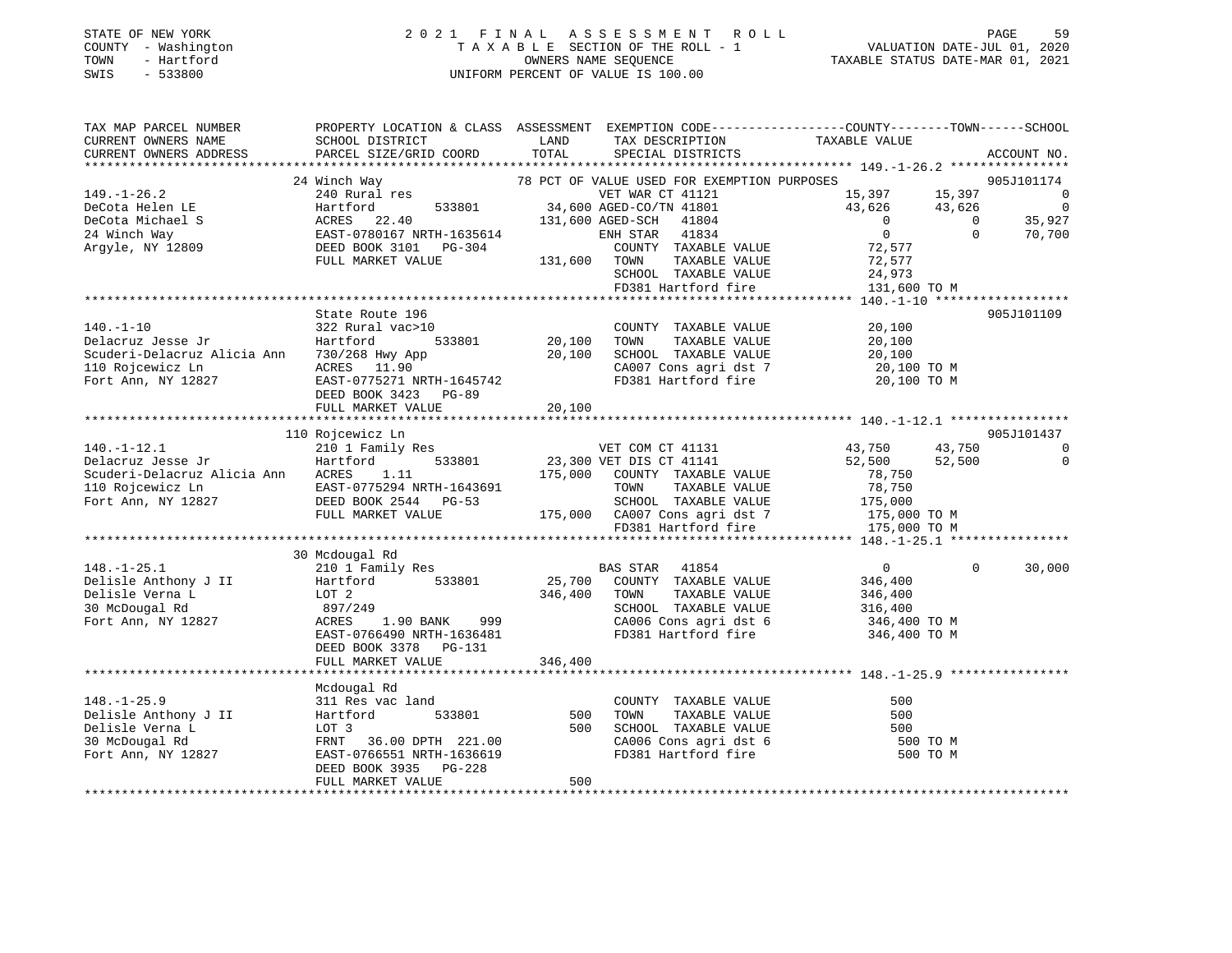### STATE OF NEW YORK 2 0 2 1 F I N A L A S S E S S M E N T R O L L PAGE 60 COUNTY - Washington T A X A B L E SECTION OF THE ROLL - 1 VALUATION DATE-JUL 01, 2020 TOWN - Hartford OWNERS NAME SEQUENCE TAXABLE STATUS DATE-MAR 01, 2021 SWIS - 533800 UNIFORM PERCENT OF VALUE IS 100.00

| TAX MAP PARCEL NUMBER               | PROPERTY LOCATION & CLASS ASSESSMENT EXEMPTION CODE----------------COUNTY-------TOWN------SCHOOL |                  |                                               |                                           |                    |
|-------------------------------------|--------------------------------------------------------------------------------------------------|------------------|-----------------------------------------------|-------------------------------------------|--------------------|
| CURRENT OWNERS NAME                 | SCHOOL DISTRICT                                                                                  | LAND             | TAX DESCRIPTION                               | TAXABLE VALUE                             |                    |
| CURRENT OWNERS ADDRESS              | PARCEL SIZE/GRID COORD                                                                           | TOTAL            | SPECIAL DISTRICTS                             |                                           | ACCOUNT NO.        |
|                                     |                                                                                                  |                  |                                               |                                           |                    |
|                                     | 7201 State Route 40                                                                              |                  |                                               |                                           | 905J101114         |
| $149. - 1 - 37.2$                   | 240 Rural res                                                                                    |                  | BAS STAR 41854                                | $\Omega$                                  | $\Omega$<br>30,000 |
| Deluca Lucy                         | Hartford<br>533801                                                                               | 64,000           | COUNTY TAXABLE VALUE                          | 154,500                                   |                    |
| Cavallari Vito                      | 59.30<br>ACRES                                                                                   | 154,500          | TOWN<br>TAXABLE VALUE                         | 154,500                                   |                    |
| 7201 State Route 40                 | EAST-0772648 NRTH-1636179                                                                        |                  | SCHOOL TAXABLE VALUE                          | 124,500                                   |                    |
| Argyle, NY 12809                    | DEED BOOK 473<br>PG-177                                                                          |                  | CA006 Cons agri dst 6                         | 154,500 TO M                              |                    |
|                                     | FULL MARKET VALUE                                                                                |                  | 154,500 FD381 Hartford fire                   | 154,500 TO M                              |                    |
|                                     |                                                                                                  |                  |                                               |                                           |                    |
|                                     | 66 Deer Run Way                                                                                  |                  |                                               |                                           | 905J101347         |
| $141. - 3 - 55$                     | 210 1 Family Res                                                                                 |                  | COUNTY TAXABLE VALUE                          | 208,300                                   |                    |
| Demarsh Tina M                      | 533801<br>Hartford                                                                               | 50,000           | TOWN<br>TAXABLE VALUE                         | 208,300                                   |                    |
| 81 Old West Rd                      | LOT 6                                                                                            | 208,300          | SCHOOL TAXABLE VALUE                          | 208,300                                   |                    |
| Gansevoort, NY 12831                | ACRES<br>8.11 BANK<br>999                                                                        |                  | FD381 Hartford fire                           | 208,300 TO M                              |                    |
|                                     | EAST-0783056 NRTH-1643152                                                                        |                  |                                               |                                           |                    |
|                                     | DEED BOOK 2643 PG-16                                                                             |                  |                                               |                                           |                    |
|                                     | FULL MARKET VALUE                                                                                | 208,300          |                                               |                                           |                    |
|                                     |                                                                                                  |                  |                                               |                                           |                    |
|                                     | 43 Cedar Ridge Way                                                                               |                  |                                               |                                           | 905J101178         |
| $122. - 1 - 51$                     | 210 1 Family Res                                                                                 |                  | COUNTY TAXABLE VALUE                          | 93,500                                    |                    |
| Desourdy Desiree                    | 533801<br>Hartford                                                                               | 32,000           | TOWN<br>TAXABLE VALUE                         | 93,500                                    |                    |
| Desourdy Joshua Michael             | ACRES<br>4.00 BANK<br>999                                                                        | 93,500           | SCHOOL TAXABLE VALUE                          | 93,500                                    |                    |
| 43 Cedar Ridge Way                  | EAST-0769374 NRTH-1659055                                                                        |                  | CA007 Cons agri dst 7                         | 93,500 TO M                               |                    |
| Fort Ann, NY 12827                  | DEED BOOK 3865 PG-218                                                                            |                  | FD381 Hartford fire                           | 93,500 TO M                               |                    |
|                                     | FULL MARKET VALUE                                                                                | 93,500           |                                               |                                           |                    |
|                                     |                                                                                                  |                  |                                               |                                           |                    |
|                                     | 59 Dick Hill Rd                                                                                  |                  |                                               |                                           | 905J100375         |
| $141. - 1 - 66.1$                   | 210 1 Family Res                                                                                 |                  | BAS STAR<br>41854                             | $\mathbf 0$                               | $\Omega$<br>30,000 |
| Dessaint Jeffrey W                  | Hartford<br>533801                                                                               | 41,900           | COUNTY TAXABLE VALUE                          | 220,000                                   |                    |
| 59 Dick Hill Rd                     | ACRES<br>7.30                                                                                    | 220,000          | TOWN<br>TAXABLE VALUE                         | 220,000                                   |                    |
| Granville, NY 12832                 | EAST-0787862 NRTH-1648144                                                                        |                  | SCHOOL TAXABLE VALUE                          | 190,000                                   |                    |
|                                     | DEED BOOK 489<br>PG-807                                                                          |                  | CA007 Cons agri dst 7                         | 220,000 TO M                              |                    |
|                                     | FULL MARKET VALUE                                                                                |                  | 220,000 FD381 Hartford fire                   | 220,000 TO M                              |                    |
|                                     |                                                                                                  |                  |                                               |                                           |                    |
|                                     | 5 Skyview Meadows Ln                                                                             |                  |                                               |                                           | 905J101081         |
| $141. - 1 - 70.2$                   | 210 1 Family Res                                                                                 |                  | ENH STAR 41834                                | $\overline{0}$                            | $\Omega$<br>70,700 |
| Dessaint Raymond G                  | 533801<br>Hartford                                                                               | 33,700           | COUNTY TAXABLE VALUE                          | 153,400                                   |                    |
| Dessaint Linda J                    | ACRES<br>9.71 BANK<br>999                                                                        | 153,400          | TAXABLE VALUE<br>TOWN                         | 153,400                                   |                    |
| 5 Skyview Meadows Ln                | EAST-0786734 NRTH-1647982                                                                        |                  | SCHOOL TAXABLE VALUE                          | 82,700                                    |                    |
| Granville, NY 12832                 | DEED BOOK 892<br>PG-297                                                                          |                  | CA007 Cons agri dst 7                         | 153,400 TO M                              |                    |
|                                     | FULL MARKET VALUE<br>**********************                                                      | 153,400          | FD381 Hartford fire                           | 153,400 TO M                              |                    |
|                                     |                                                                                                  |                  |                                               | ******* $149 - 1 - 26.13$ *************** |                    |
|                                     | 7 Winch Way                                                                                      |                  |                                               |                                           | 905J101221         |
| $149. - 1 - 26.13$                  | 314 Rural vac<10                                                                                 |                  | COUNTY TAXABLE VALUE                          | 14,500                                    |                    |
| Deuel Finn                          | Hartford<br>533801<br>1.57                                                                       | 14,500<br>14,500 | TOWN<br>TAXABLE VALUE<br>SCHOOL TAXABLE VALUE | 14,500                                    |                    |
| Davis Luppy Marion R<br>5 Winch Way | ACRES<br>EAST-0779312 NRTH-1636083                                                               |                  | FD381 Hartford fire                           | 14,500<br>14,500 TO M                     |                    |
| Argyle, NY 12809                    | DEED BOOK 20210 PG-381                                                                           |                  |                                               |                                           |                    |
|                                     | FULL MARKET VALUE                                                                                | 14,500           |                                               |                                           |                    |
|                                     |                                                                                                  |                  |                                               |                                           |                    |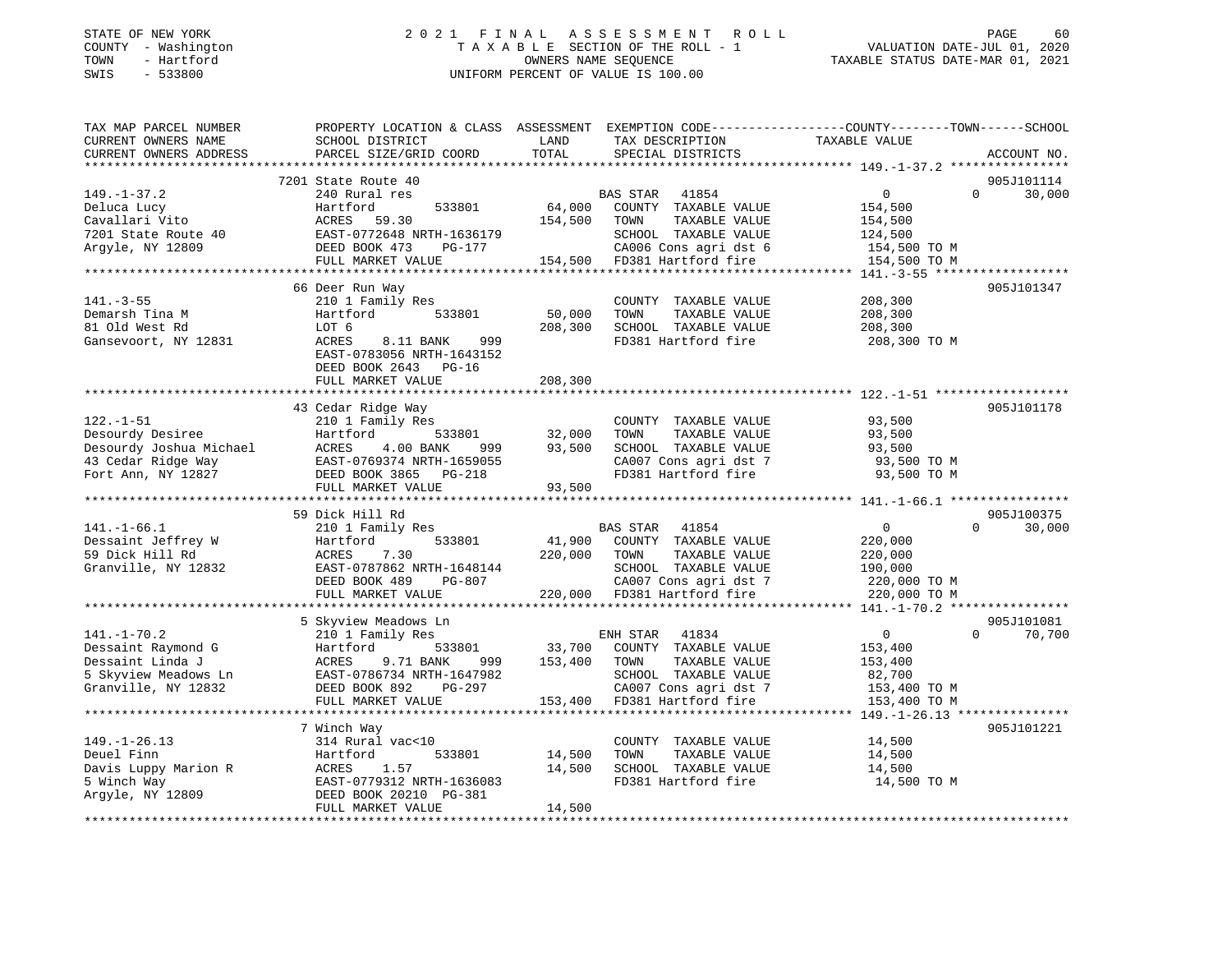## STATE OF NEW YORK 2 0 2 1 F I N A L A S S E S S M E N T R O L L PAGE 61 COUNTY - Washington T A X A B L E SECTION OF THE ROLL - 1 VALUATION DATE-JUL 01, 2020 TOWN - Hartford OWNERS NAME SEQUENCE TAXABLE STATUS DATE-MAR 01, 2021 SWIS - 533800 UNIFORM PERCENT OF VALUE IS 100.00

| TAX MAP PARCEL NUMBER                          |                                                   |                                       |                                    | PROPERTY LOCATION & CLASS ASSESSMENT EXEMPTION CODE----------------COUNTY-------TOWN------SCHOOL |
|------------------------------------------------|---------------------------------------------------|---------------------------------------|------------------------------------|--------------------------------------------------------------------------------------------------|
| CURRENT OWNERS NAME                            | SCHOOL DISTRICT                                   | LAND                                  | TAX DESCRIPTION                    | TAXABLE VALUE                                                                                    |
| CURRENT OWNERS ADDRESS                         | PARCEL SIZE/GRID COORD                            | TOTAL                                 | SPECIAL DISTRICTS                  | ACCOUNT NO.                                                                                      |
|                                                |                                                   |                                       |                                    |                                                                                                  |
|                                                | 7 Winch Way                                       |                                       |                                    |                                                                                                  |
| $149. - 1 - 26.20$                             | 210 1 Family Res                                  |                                       | COUNTY TAXABLE VALUE               | 76,200                                                                                           |
| Deuel Finn                                     | 533801<br>Hartford                                | 22,400                                | TOWN<br>TAXABLE VALUE              | 76,200                                                                                           |
| Davis Luppy Marion R                           | 1.56<br>ACRES                                     | 76,200                                | SCHOOL TAXABLE VALUE               | 76,200                                                                                           |
| 5 Winch Way<br>5 Winch Way<br>Argyle, NY 12809 | EAST-0779132 NRTH-1635825<br>Derd rook 20110 -- 1 |                                       | FD381 Hartford fire                | 76,200 TO M                                                                                      |
|                                                | DEED BOOK 20210 PG-381                            |                                       |                                    |                                                                                                  |
|                                                | FULL MARKET VALUE                                 | 76,200                                |                                    |                                                                                                  |
|                                                |                                                   |                                       |                                    |                                                                                                  |
|                                                | 5521 County Route 30                              |                                       |                                    | 905J100172                                                                                       |
| $150. - 1 - 4$                                 | 210 1 Family Res                                  | з<br>533801                    18,600 | COUNTY TAXABLE VALUE               | 117,200                                                                                          |
| Dewey Michael A                                | Hartford                                          |                                       | TOWN<br>TAXABLE VALUE              | 117,200                                                                                          |
| 5521 State Route 40                            | FRNT 155.00 DPTH 170.00 117,200                   |                                       | SCHOOL TAXABLE VALUE               | 117,200                                                                                          |
| Argyle, NY 12809                               | EAST-0789058 NRTH-1641711                         |                                       | CA008 Cons agri dst 8 117,200 TO M |                                                                                                  |
|                                                | DEED BOOK 538<br>PG-132                           |                                       | FD381 Hartford fire                | 117,200 TO M                                                                                     |
|                                                | FULL MARKET VALUE                                 | 117,200                               |                                    |                                                                                                  |
|                                                |                                                   |                                       |                                    |                                                                                                  |
|                                                | County Route 30                                   |                                       |                                    | 905J100699                                                                                       |
| $150. - 1 - 5$                                 | 312 Vac w/imprv                                   |                                       | COUNTY TAXABLE VALUE               | 5,900                                                                                            |
| Dewey Michael A                                | Hartford<br>533801                                | $\frac{4}{5}$ , 300                   | TOWN<br>TAXABLE VALUE              | 5,900                                                                                            |
| 5521 State Route 40                            | FRNT 71.00 DPTH 201.00                            |                                       | SCHOOL TAXABLE VALUE               | 5,900                                                                                            |
| Argyle, NY 12809                               | EAST-0788991 NRTH-1641792                         |                                       | CA008 Cons agri dst 8 5,900 TO M   |                                                                                                  |
|                                                | DEED BOOK 1754 PG-105                             |                                       | FD381 Hartford fire                | 5,900 TO M                                                                                       |
|                                                | FULL MARKET VALUE                                 | 5,900                                 |                                    |                                                                                                  |
|                                                |                                                   |                                       |                                    |                                                                                                  |
|                                                | 340 Pope Hill Rd                                  |                                       |                                    |                                                                                                  |
| $150. - 1 - 23.3$                              | 210 1 Family Res                                  |                                       | COUNTY TAXABLE VALUE 105,800       |                                                                                                  |
| Dewey Scott H                                  | 533801<br>Hartford                                | 35,100                                | TOWN<br>TAXABLE VALUE              | 105,800                                                                                          |
| Dewey Arlene B                                 | LOT 3                                             | 105,800                               | SCHOOL TAXABLE VALUE               | 105,800                                                                                          |
| 340 Pope Hill Rd                               | ACRES<br>5.02                                     |                                       | FD381 Hartford fire 105,800 TO M   |                                                                                                  |
| Granville, NY 12832                            | EAST-0784559 NRTH-1632120                         |                                       |                                    |                                                                                                  |
|                                                | DEED BOOK 763<br>PG-142                           |                                       |                                    |                                                                                                  |
|                                                | FULL MARKET VALUE                                 | 105,800                               |                                    |                                                                                                  |
|                                                |                                                   |                                       |                                    |                                                                                                  |
|                                                | Pope Hill Rd                                      |                                       |                                    |                                                                                                  |
| $150. - 1 - 23.4$                              | 314 Rural vac<10                                  |                                       | COUNTY TAXABLE VALUE               | 19,400                                                                                           |
| Dewey Scott H                                  | 533801<br>Hartford                                | 19,400                                | TAXABLE VALUE<br>TOWN              | 19,400                                                                                           |
| Dewey Arlene B                                 | LOT 2B                                            | 19,400                                | SCHOOL TAXABLE VALUE               | 19,400                                                                                           |
| 340 Pope Hill Rd                               | ACRES 3.14                                        |                                       | FD381 Hartford fire                | 19,400 TO M                                                                                      |
| Granville, NY 12832                            | EAST-0784207 NRTH-1632055                         |                                       |                                    |                                                                                                  |
|                                                | DEED BOOK 2564 PG-6                               |                                       |                                    |                                                                                                  |
|                                                | FULL MARKET VALUE                                 | 19,400                                |                                    |                                                                                                  |
|                                                |                                                   |                                       |                                    |                                                                                                  |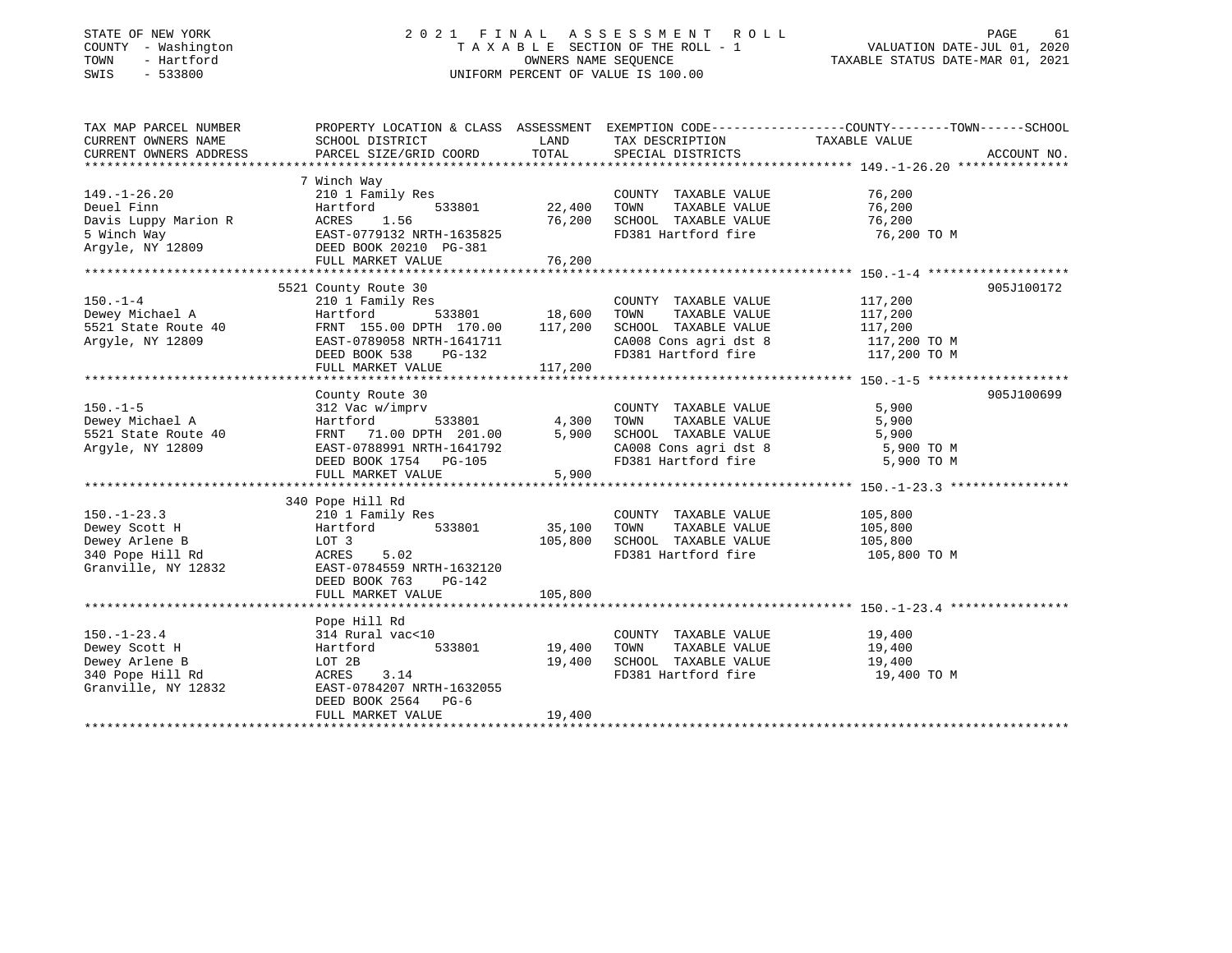|      | STATE OF NEW YORK   | 2021 FINAL ASSESSMENT ROLL                                     | PAGE | -62 |
|------|---------------------|----------------------------------------------------------------|------|-----|
|      | COUNTY - Washington | VALUATION DATE-JUL 01, 2020<br>TAXABLE SECTION OF THE ROLL - 1 |      |     |
| TOWN | - Hartford          | TAXABLE STATUS DATE-MAR 01, 2021<br>OWNERS NAME SEOUENCE       |      |     |
| SWIS | $-533800$           | UNIFORM PERCENT OF VALUE IS 100.00                             |      |     |
|      |                     |                                                                |      |     |
|      |                     |                                                                |      |     |
|      |                     |                                                                |      |     |

TAX MAP PARCEL NUMBER PROPERTY LOCATION & CLASS ASSESSMENT EXEMPTION CODE------------------COUNTY--------TOWN------SCHOOL

| CURRENT OWNERS NAME     | SCHOOL DISTRICT           | LAND    | TAX DESCRIPTION             | TAXABLE VALUE    |                    |
|-------------------------|---------------------------|---------|-----------------------------|------------------|--------------------|
| CURRENT OWNERS ADDRESS  | PARCEL SIZE/GRID COORD    | TOTAL   | SPECIAL DISTRICTS           |                  | ACCOUNT NO.        |
|                         | 12 Rowe Hill Rd           |         |                             |                  | 905J101327         |
| $141. - 1 - 43.1$       | 210 1 Family Res          |         | 41854<br>BAS STAR           | 0                | $\Omega$<br>30,000 |
| Deyoe Michael J         | Hartford<br>533801        | 32,400  | COUNTY TAXABLE VALUE        | 287,000          |                    |
| Deyoe Joanne L          | 4.47<br>ACRES             | 287,000 | TAXABLE VALUE<br>TOWN       | 287,000          |                    |
| 12 Rowe Hill Rd         | EAST-0786420 NRTH-1648498 |         | SCHOOL TAXABLE VALUE        | 257,000          |                    |
| Hartford, NY 12838      | DEED BOOK 923<br>PG-92    |         | CA007 Cons agri dst 7       | 287,000 TO M     |                    |
|                         | FULL MARKET VALUE         |         | 287,000 FD381 Hartford fire | 287,000 TO M     |                    |
|                         |                           |         |                             |                  |                    |
|                         | 5641 County Route 30      |         |                             |                  | 905J100576         |
| $141. - 3 - 29$         | 210 1 Family Res          |         | <b>BAS STAR</b><br>41854    | $\overline{0}$   | $\Omega$<br>30,000 |
| Dibble Daniel W         | 533801<br>Hartford        | 35,400  | COUNTY TAXABLE VALUE        | 170,900          |                    |
| 5641 County Route 30    | LOT 1                     | 170,900 | TAXABLE VALUE<br>TOWN       | 170,900          |                    |
| Granville, NY 12832     | ACRES<br>5.13             |         | SCHOOL TAXABLE VALUE        | 140,900          |                    |
|                         | EAST-0787468 NRTH-1644245 |         | CA008 Cons agri dst 8       | 170,900 TO M     |                    |
|                         | DEED BOOK 858<br>PG-272   |         | FD381 Hartford fire         | 170,900 TO M     |                    |
|                         | FULL MARKET VALUE         | 170,900 |                             |                  |                    |
|                         |                           |         |                             |                  |                    |
|                         | County Route 30           |         |                             |                  |                    |
| $141. - 3 - 29.3$       | 314 Rural vac<10          |         | COUNTY TAXABLE VALUE        | 29,000           |                    |
| Dibble Daniel W         | 533801<br>Hartford        | 29,000  | TAXABLE VALUE<br>TOWN       | 29,000           |                    |
| 5641 County Route 30    | LOT 2                     | 29,000  | SCHOOL TAXABLE VALUE        | 29,000           |                    |
| Granville, NY 12832     | ACRES<br>7.73             |         | CA008 Cons agri dst 8       | 29,000 TO M      |                    |
|                         | EAST-0787324 NRTH-1643795 |         | FD381 Hartford fire         | 29,000 TO M      |                    |
|                         | DEED BOOK 2402 PG-312     |         |                             |                  |                    |
|                         | FULL MARKET VALUE         | 29,000  |                             |                  |                    |
|                         |                           |         |                             |                  |                    |
|                         | 1486 Baldwin Corners Rd   |         |                             |                  |                    |
| $122. - 1 - 33.6$       | 210 1 Family Res          |         | AGED-CO/TN 41801            | 48,000<br>48,000 | $\Omega$           |
| Dickinson Linda A       | Hartford<br>533801        |         | 37,900 ENH STAR<br>41834    | $\overline{0}$   | 70,700<br>$\Omega$ |
| Dickinson Dennis C      | 9.87<br>ACRES             | 160,000 | COUNTY TAXABLE VALUE        | 112,000          |                    |
| 1486 Baldwin Corners Rd | EAST-0770869 NRTH-1662478 |         | TOWN<br>TAXABLE VALUE       | 112,000          |                    |
| Fort Ann, NY 12827      | DEED BOOK 2070 PG-261     |         | SCHOOL TAXABLE VALUE        | 89,300           |                    |
|                         | FULL MARKET VALUE         | 160,000 | CA007 Cons agri dst 7       | 160,000 TO M     |                    |
|                         |                           |         | FD381 Hartford fire         | 160,000 TO M     |                    |
|                         |                           |         |                             |                  |                    |
|                         | 71 Marlboro Country Rd    |         |                             |                  | 905J101091         |
| $141. - 3 - 24.5$       | 210 1 Family Res          |         | ENH STAR 41834              | $\overline{0}$   | $\Omega$<br>70,700 |
| Didas Margaret A        | Hartford<br>533801        | 37,700  | COUNTY TAXABLE VALUE        | 177,400          |                    |
| 71 Marlboro Country Rd  | 5.51<br>ACRES             | 177,400 | TOWN<br>TAXABLE VALUE       | 177,400          |                    |
| Hartford, NY 12838      | EAST-0786404 NRTH-1643106 |         | SCHOOL TAXABLE VALUE        | 106,700          |                    |
|                         | DEED BOOK 468<br>PG-244   |         | FD381 Hartford fire         | 177,400 TO M     |                    |
|                         | FULL MARKET VALUE         | 177,400 |                             |                  |                    |
|                         |                           |         |                             |                  |                    |

62<br>020: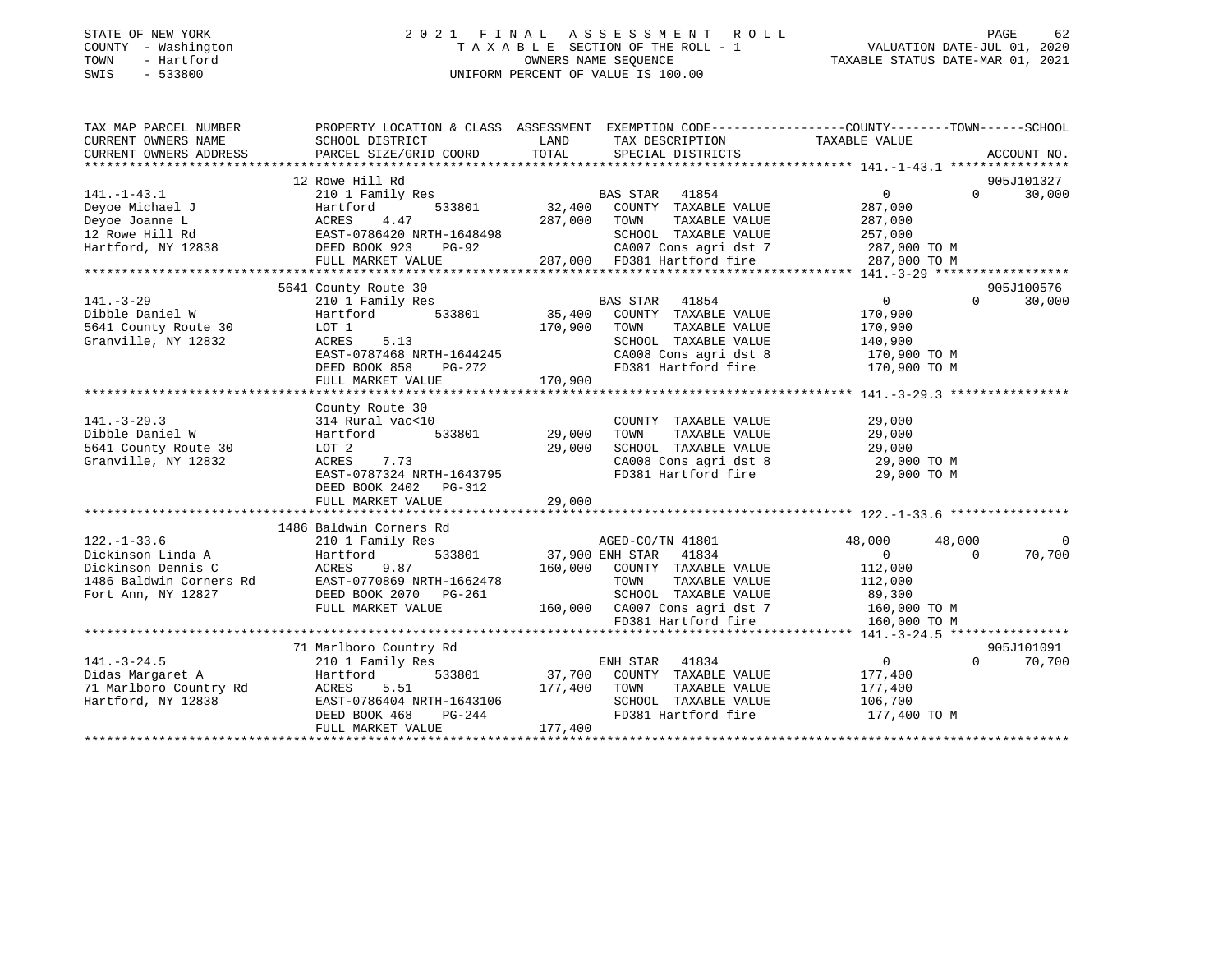# STATE OF NEW YORK GOOD CONSULTED A LIMIT A S S E S S M E N T R O L L CONSULTED AGE 63 COUNTY - Washington  $T A X A B L E$  SECTION OF THE ROLL - 1<br>TOWN - Hartford SWIS - 533800 UNIFORM PERCENT OF VALUE IS 100.00

VALUATION DATE-JUL 01, 2020

TAXABLE STATUS DATE-MAR 01, 2021

| TAX MAP PARCEL NUMBER<br>CURRENT OWNERS NAME | PROPERTY LOCATION & CLASS ASSESSMENT EXEMPTION CODE----------------COUNTY-------TOWN------SCHOOL<br>SCHOOL DISTRICT | LAND          | TAX DESCRIPTION                    | TAXABLE VALUE  |                    |
|----------------------------------------------|---------------------------------------------------------------------------------------------------------------------|---------------|------------------------------------|----------------|--------------------|
| CURRENT OWNERS ADDRESS                       | PARCEL SIZE/GRID COORD                                                                                              | TOTAL         | SPECIAL DISTRICTS                  |                | ACCOUNT NO.        |
|                                              |                                                                                                                     |               |                                    |                |                    |
|                                              | 22 East St                                                                                                          |               |                                    |                | 905J100559         |
| 132.15-2-14                                  | 210 1 Family Res                                                                                                    |               | COUNTY TAXABLE VALUE               | 120,600        |                    |
| Dillon Michelle L                            | Hartford                                                                                                            | 533801 18,100 | TAXABLE VALUE<br>TOWN              | 120,600        |                    |
| 22 East St                                   | FRNT 155.00 DPTH 158.00                                                                                             | 120,600       | SCHOOL TAXABLE VALUE               | 120,600        |                    |
| Hartford, NY 12838                           | EAST-0786787 NRTH-1652155                                                                                           |               | CA007 Cons agri dst 7              | 120,600 TO M   |                    |
|                                              | DEED BOOK 20191 PG-27012<br>FULL MARKET VALUE                                                                       | 120,600       | FD381 Hartford fire                | 120,600 TO M   |                    |
|                                              |                                                                                                                     |               |                                    |                |                    |
|                                              | 23 Acorn Hill Way                                                                                                   |               |                                    |                | 905J100144         |
| $150. - 1 - 40$                              | 210 1 Family Res                                                                                                    |               | BAS STAR 41854                     | $\overline{0}$ | $\Omega$<br>30,000 |
| Dillon Robert E                              | 533801<br>Hartford                                                                                                  |               | 45,800 COUNTY TAXABLE VALUE        | 167,600        |                    |
| PO Box 5                                     | LOT 1                                                                                                               | 167,600       | TOWN<br>TAXABLE VALUE              | 167,600        |                    |
| Hartford, NY 12838                           | ACRES<br>8.21                                                                                                       |               | SCHOOL TAXABLE VALUE               | 137,600        |                    |
|                                              | EAST-0782651 NRTH-1639874                                                                                           |               | FD381 Hartford fire                | 167,600 TO M   |                    |
|                                              | DEED BOOK 518<br>$PG-330$                                                                                           |               |                                    |                |                    |
|                                              | FULL MARKET VALUE                                                                                                   | 167,600       |                                    |                |                    |
|                                              |                                                                                                                     |               |                                    |                |                    |
|                                              | 11 Blood St Ext                                                                                                     |               |                                    |                |                    |
| $132. -4 - 4.2$                              | 210 1 Family Res                                                                                                    |               | COUNTY TAXABLE VALUE               | 114,700        |                    |
| DKC Holding, Inc.                            | 533801 22,400<br>DPTH 296.00 114,700<br>Hartford                                                                    |               | TOWN<br>TAXABLE VALUE              | 114,700        |                    |
| 6 Holden Ave                                 | FRNT 137.00 DPTH 296.00                                                                                             |               | SCHOOL TAXABLE VALUE               | 114,700        |                    |
| Oueensbury, NY 12804                         | ACRES 0.93                                                                                                          |               | FD381 Hartford fire                | 114,700 TO M   |                    |
|                                              | EAST-0794513 NRTH-1653989                                                                                           |               |                                    |                |                    |
|                                              | DEED BOOK 3931 PG-206                                                                                               |               |                                    |                |                    |
|                                              | FULL MARKET VALUE                                                                                                   | 114,700       |                                    |                |                    |
|                                              | 5 Smith Ln                                                                                                          |               |                                    |                | 905J100175         |
| $148. - 1 - 16$                              | 240 Rural res                                                                                                       |               | COUNTY TAXABLE VALUE               | 112,600        |                    |
| Doetsch Jason                                | 533801<br>Hartford                                                                                                  | 82,900        | TAXABLE VALUE<br>TOWN              | 112,600        |                    |
| 5 Smith Ln                                   | ACRES 63.20                                                                                                         | 112,600       | SCHOOL TAXABLE VALUE               | 112,600        |                    |
| Argyle, NY 12809                             | EAST-0768858 NRTH-1635181                                                                                           |               | CA006 Cons agri dst 6 112,600 TO M |                |                    |
|                                              | DEED BOOK 3820 PG-259                                                                                               |               | FD381 Hartford fire                | 112,600 TO M   |                    |
|                                              | FULL MARKET VALUE                                                                                                   | 112,600       |                                    |                |                    |
|                                              |                                                                                                                     |               |                                    |                |                    |
|                                              | 360 Gilchrist Hill Rd                                                                                               |               |                                    |                | 905J101233         |
| $150. - 1 - 47$                              | 240 Rural res                                                                                                       |               | COUNTY TAXABLE VALUE               | 197,700        |                    |
| Dolderer Theodore                            | 533801<br>Hartford                                                                                                  | 54,000        | TAXABLE VALUE<br>TOWN              | 197,700        |                    |
| Dolderer Nancy                               | 528/200 531/174 533/149 197,700                                                                                     |               | SCHOOL TAXABLE VALUE               | 197,700        |                    |
| 360 Gilchrist Hill Rd<br>"12838              | 572/125 866/64                                                                                                      |               | FD381 Hartford fire                | 197,700 TO M   |                    |
| Hartford, NY 12838                           | ACRES 17.20 BANK<br>998                                                                                             |               |                                    |                |                    |
|                                              | EAST-0783599 NRTH-1640478                                                                                           |               |                                    |                |                    |
|                                              | DEED BOOK 3024 PG-126                                                                                               |               |                                    |                |                    |
|                                              | FULL MARKET VALUE                                                                                                   | 197,700       |                                    |                |                    |
|                                              |                                                                                                                     |               |                                    |                |                    |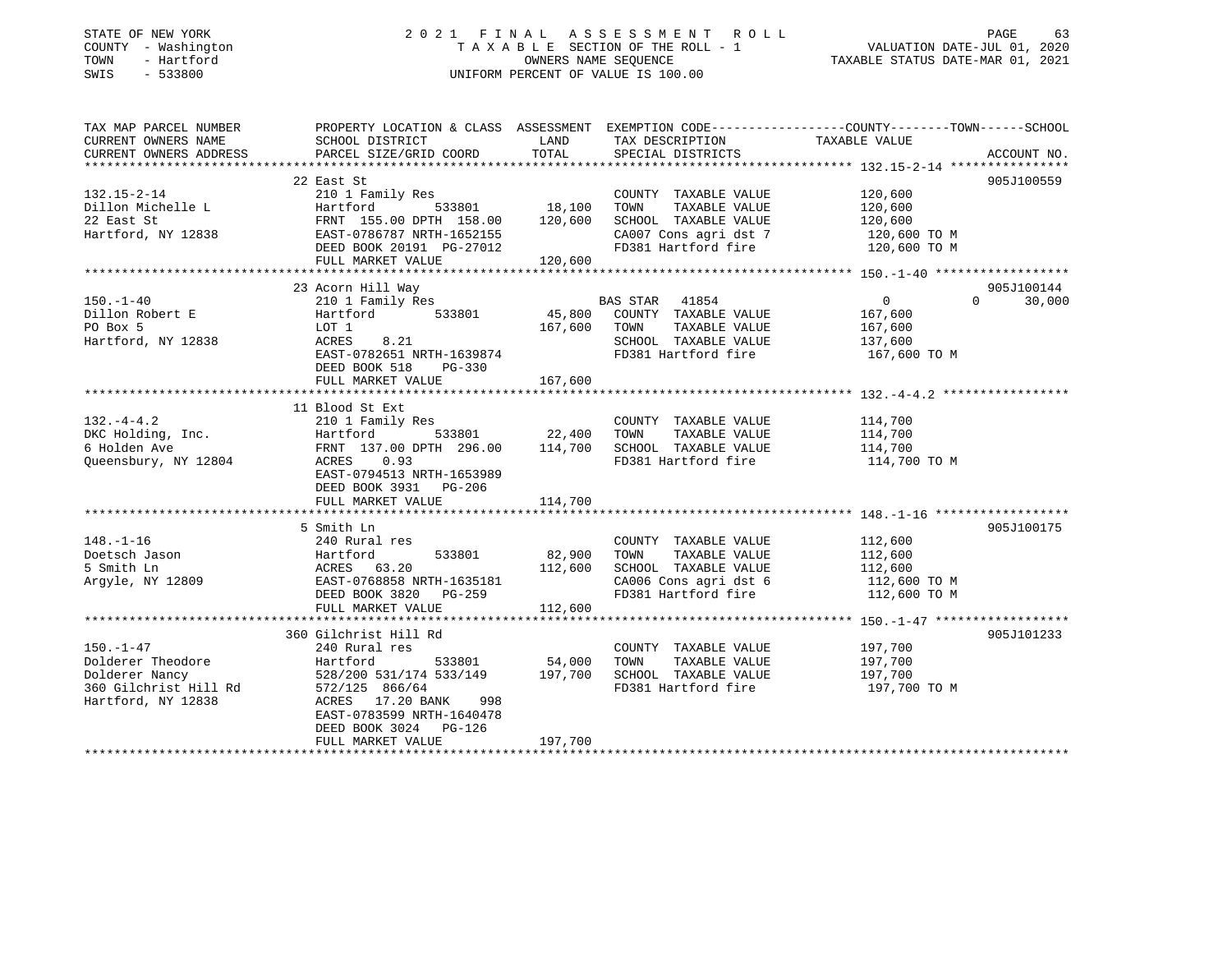## STATE OF NEW YORK 2 0 2 1 F I N A L A S S E S S M E N T R O L L PAGE 64 COUNTY - Washington T A X A B L E SECTION OF THE ROLL - 1 VALUATION DATE-JUL 01, 2020 TOWN - Hartford OWNERS NAME SEQUENCE TAXABLE STATUS DATE-MAR 01, 2021 SWIS - 533800 UNIFORM PERCENT OF VALUE IS 100.00

| TAX MAP PARCEL NUMBER                                                    | PROPERTY LOCATION & CLASS ASSESSMENT EXEMPTION CODE---------------COUNTY-------TOWN------SCHOOL                                                                                                                                                                                                                                                                                                                      |                    |                                                                             |                                               |                                                      |
|--------------------------------------------------------------------------|----------------------------------------------------------------------------------------------------------------------------------------------------------------------------------------------------------------------------------------------------------------------------------------------------------------------------------------------------------------------------------------------------------------------|--------------------|-----------------------------------------------------------------------------|-----------------------------------------------|------------------------------------------------------|
| CURRENT OWNERS NAME                                                      | SCHOOL DISTRICT                                                                                                                                                                                                                                                                                                                                                                                                      | <b>LAND</b>        | TAX DESCRIPTION                                                             | TAXABLE VALUE                                 |                                                      |
| CURRENT OWNERS ADDRESS                                                   | PARCEL SIZE/GRID COORD                                                                                                                                                                                                                                                                                                                                                                                               | TOTAL              | SPECIAL DISTRICTS                                                           |                                               | ACCOUNT NO.                                          |
|                                                                          |                                                                                                                                                                                                                                                                                                                                                                                                                      |                    |                                                                             |                                               |                                                      |
|                                                                          | State Route 196                                                                                                                                                                                                                                                                                                                                                                                                      |                    |                                                                             |                                               | 905J100176                                           |
| $149. - 1 - 1$                                                           | 323 Vacant rural                                                                                                                                                                                                                                                                                                                                                                                                     |                    | AGRI-D IND 41730                                                            |                                               | 17,771 17,771 17,771                                 |
| Donaldson Paul P                                                         | Hartford                                                                                                                                                                                                                                                                                                                                                                                                             |                    | 533801 56,100 COUNTY TAXABLE VALUE                                          | 38,329                                        |                                                      |
| 275 Church St                                                            | sub div 12299                                                                                                                                                                                                                                                                                                                                                                                                        |                    | 56,100 TOWN TAXABLE VALUE<br>SCHOOL TAXABLE VALUE                           | 38,329                                        |                                                      |
| Poultney, VT 05764                                                       | ACRES 46.20                                                                                                                                                                                                                                                                                                                                                                                                          |                    |                                                                             | 38,329                                        |                                                      |
|                                                                          | EAST-0770478 NRTH-1640154                                                                                                                                                                                                                                                                                                                                                                                            |                    | FD381 Hartford fire 56,100 TO M                                             |                                               |                                                      |
| MAY BE SUBJECT TO PAYMENT                                                | DEED BOOK 462<br>PG-691                                                                                                                                                                                                                                                                                                                                                                                              |                    |                                                                             |                                               |                                                      |
| UNDER AGDIST LAW TIL 2028                                                | FULL MARKET VALUE                                                                                                                                                                                                                                                                                                                                                                                                    | 56,100             |                                                                             |                                               |                                                      |
|                                                                          |                                                                                                                                                                                                                                                                                                                                                                                                                      |                    |                                                                             |                                               |                                                      |
|                                                                          |                                                                                                                                                                                                                                                                                                                                                                                                                      |                    |                                                                             |                                               |                                                      |
|                                                                          |                                                                                                                                                                                                                                                                                                                                                                                                                      |                    | COUNTY TAXABLE VALUE                                                        | 49,900                                        |                                                      |
|                                                                          |                                                                                                                                                                                                                                                                                                                                                                                                                      | -<br>533801 49,900 | TOWN                                                                        | TAXABLE VALUE 49,900                          |                                                      |
|                                                                          |                                                                                                                                                                                                                                                                                                                                                                                                                      | 49,900             | SCHOOL TAXABLE VALUE 49,900<br>FD381 Hartford fire 49,900                   |                                               |                                                      |
|                                                                          |                                                                                                                                                                                                                                                                                                                                                                                                                      |                    |                                                                             | 49,900 TO M                                   |                                                      |
|                                                                          | 149.-1-1.4<br>Donaldson Paul P<br>275 Church St<br>$\begin{array}{ccc}\n & 323 \text{ vacuum.} & 53380 \text{ J.} \\ 275 \text{ Church St} & \text{Surve}y13237 \text{ Lot1} \\ -\text{m} & \text{n}5764 & \text{ACRES} & 16.77 \\ & & \text{m} & \text{MAKEY VALUE} \\ & & & \text{m} & \text{MARKET VALUE} \\ & & & & \text{MAKKT} \\ & & & & \text{MAKKT} \\ & & & & \text{MAKKT} \\ & & & & \text{MAKKT} \\ & &$ | 49,900             |                                                                             |                                               |                                                      |
|                                                                          |                                                                                                                                                                                                                                                                                                                                                                                                                      |                    |                                                                             |                                               |                                                      |
|                                                                          | 3302 State Route 196                                                                                                                                                                                                                                                                                                                                                                                                 |                    |                                                                             |                                               |                                                      |
|                                                                          |                                                                                                                                                                                                                                                                                                                                                                                                                      |                    |                                                                             | $\overline{0}$                                | $\Omega$<br>30,000                                   |
|                                                                          |                                                                                                                                                                                                                                                                                                                                                                                                                      |                    | BAS STAR 41854 0<br>533801 49,100 COUNTY TAXABLE VALUE 228,500              |                                               |                                                      |
|                                                                          |                                                                                                                                                                                                                                                                                                                                                                                                                      | 999 228,500 TOWN   | TAXABLE VALUE                                                               |                                               |                                                      |
|                                                                          |                                                                                                                                                                                                                                                                                                                                                                                                                      |                    | SCHOOL TAXABLE VALUE                                                        | 228,500<br>198,500                            |                                                      |
|                                                                          | 149.-1-1.1 240 Rural res<br>Donaldson William R<br>3302 State Route 196 ACRES 18.80 BANK 999 228,500<br>Fort Ann, NY 12827 EAST-0769319 NRTH-1639840<br>EAST-0769319 NRTH-1639840<br>DEED BOOK 2496 PG-219<br>DEED BOOK 2496 PG-219                                                                                                                                                                                  |                    | FD381 Hartford fire 228,500 TO M                                            |                                               |                                                      |
|                                                                          | FULL MARKET VALUE                                                                                                                                                                                                                                                                                                                                                                                                    | 228,500            |                                                                             |                                               |                                                      |
|                                                                          |                                                                                                                                                                                                                                                                                                                                                                                                                      |                    |                                                                             |                                               |                                                      |
|                                                                          | 7405 State Route 40 42 PCT OF VALUE USED FOR EXEMPTION PURPOSES<br>280 Res Multiple 6 6 AG DIST 41720 112,070                                                                                                                                                                                                                                                                                                        |                    |                                                                             |                                               | 905J100177                                           |
| $140. - 2 - 39$                                                          |                                                                                                                                                                                                                                                                                                                                                                                                                      |                    |                                                                             | 41720 112,070 112,070 112,070                 |                                                      |
|                                                                          |                                                                                                                                                                                                                                                                                                                                                                                                                      |                    |                                                                             | 52,710                                        | 52,710<br>$\begin{array}{c} 0 \\ 70.700 \end{array}$ |
| Doniguian Michel<br>7405 State Route 40                                  | Hartford 533801 327,500 AGED-CO/TN 41801<br>440/286 502,000 ENH STAR 41834                                                                                                                                                                                                                                                                                                                                           |                    |                                                                             | $\overline{0}$                                | 70,700<br>$\overline{0}$                             |
| 7405 State Roule To<br>Fort Ann, NY 12827                                | ACRES 319.60                                                                                                                                                                                                                                                                                                                                                                                                         |                    | COUNTY TAXABLE VALUE 337,220                                                |                                               |                                                      |
|                                                                          | EAST-0776876 NRTH-1641181                                                                                                                                                                                                                                                                                                                                                                                            |                    | TAXABLE VALUE<br>TOWN                                                       | 337,220                                       |                                                      |
|                                                                          | MAY BE SUBJECT TO PAYMENT DEED BOOK 3040 PG-112                                                                                                                                                                                                                                                                                                                                                                      |                    | SCHOOL TAXABLE VALUE 319,230                                                |                                               |                                                      |
| UNDER AGDIST LAW TIL 2025                                                | FULL MARKET VALUE                                                                                                                                                                                                                                                                                                                                                                                                    |                    | 502,000 CA007 Cons agri dst 7 389,930 TO M                                  |                                               |                                                      |
|                                                                          |                                                                                                                                                                                                                                                                                                                                                                                                                      |                    | 112,070 EX                                                                  |                                               |                                                      |
|                                                                          |                                                                                                                                                                                                                                                                                                                                                                                                                      |                    | FD381 Hartford fire                                                         | 502,000 TO M                                  |                                                      |
|                                                                          |                                                                                                                                                                                                                                                                                                                                                                                                                      |                    |                                                                             |                                               |                                                      |
|                                                                          | 3445 State Route 196                                                                                                                                                                                                                                                                                                                                                                                                 |                    |                                                                             |                                               | 905J101399                                           |
| $140. - 1 - 47.1$                                                        | State Route 196 75 PCT OF VALUE USED FOR EXEMPTION PURPOSES 905J10<br>280 Res Multiple 75 905J10<br>Hartford 533801 51,500 VET DIS CT 41141 64,275 64,275                                                                                                                                                                                                                                                            |                    |                                                                             |                                               | $\sim$ 0                                             |
| 170.-1-47.1<br>Donovan Charles P<br>2445.0116.00 (1991)                  |                                                                                                                                                                                                                                                                                                                                                                                                                      |                    |                                                                             |                                               | $\overline{0}$                                       |
|                                                                          |                                                                                                                                                                                                                                                                                                                                                                                                                      |                    |                                                                             | $\overline{0}$                                | $\overline{0}$<br>70,700                             |
| 3445 State Route 196 775/218 Hwy Appr Fort Ann, NY 12827 ACRES 2.96 BANK |                                                                                                                                                                                                                                                                                                                                                                                                                      |                    | 171,400 ENH STAR 41834<br>997 COUNTY TAXABLE<br>COUNTY TAXABLE VALUE 87,842 |                                               |                                                      |
|                                                                          |                                                                                                                                                                                                                                                                                                                                                                                                                      |                    | TOWN                                                                        |                                               |                                                      |
|                                                                          | EAST-0769838 NRTH-1643356<br>DEED BOOK 618 PG-342                                                                                                                                                                                                                                                                                                                                                                    |                    | SCHOOL TAXABLE VALUE                                                        | TAXABLE VALUE 87,842<br>TAXABLE VALUE 100,700 |                                                      |
|                                                                          | FULL MARKET VALUE                                                                                                                                                                                                                                                                                                                                                                                                    |                    | 171,400 FD381 Hartford fire 171,400 TO M                                    |                                               |                                                      |
|                                                                          |                                                                                                                                                                                                                                                                                                                                                                                                                      |                    |                                                                             |                                               |                                                      |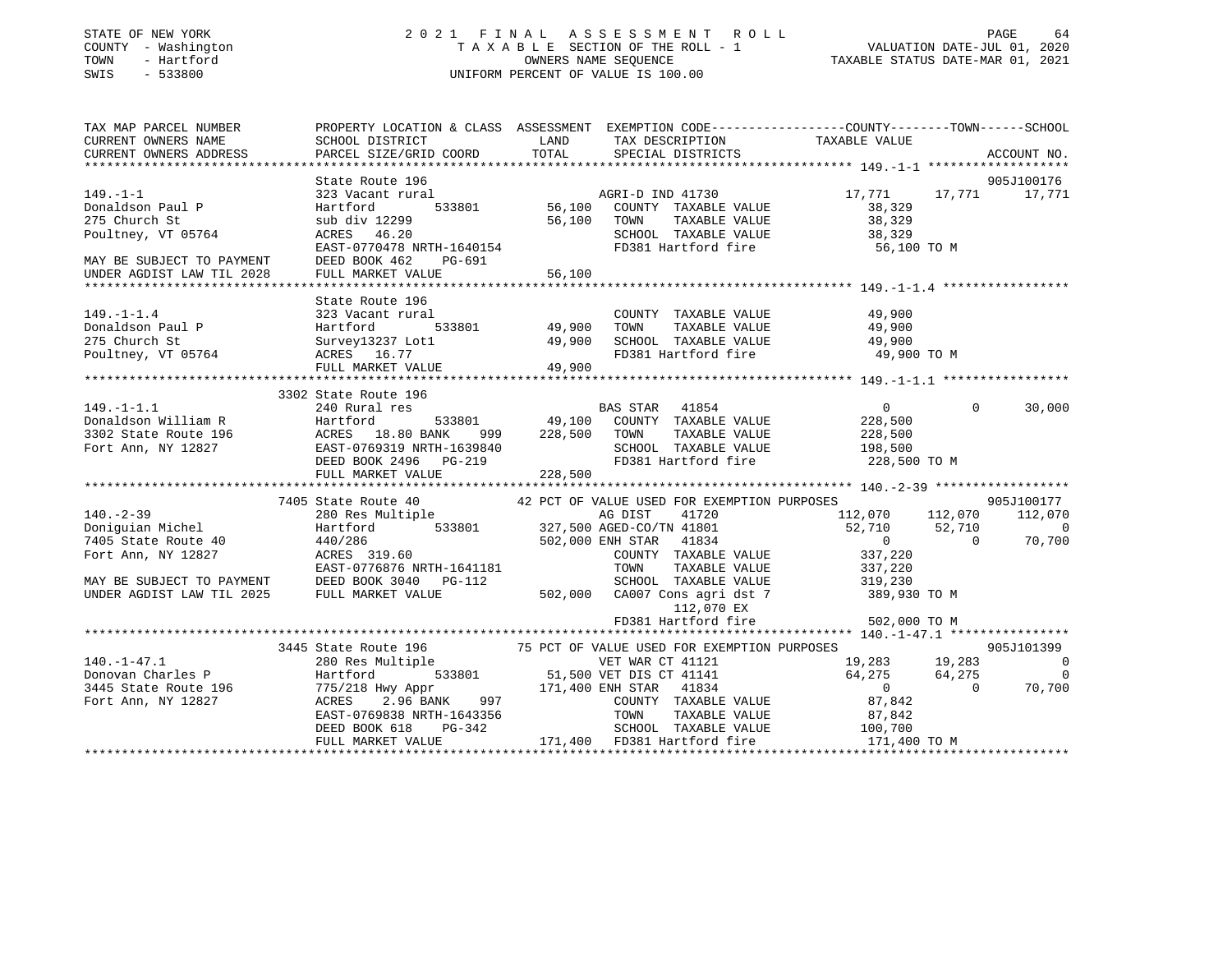#### STATE OF NEW YORK 2 0 2 1 F I N A L A S S E S S M E N T R O L L PAGE 65COUNTY - Washington  $T A X A B L E$  SECTION OF THE ROLL - 1<br>TOWN - Hartford TOWN - Hartford **Taxable STATUS DATE-MAR 01, 2021** OWNERS NAME SEQUENCE TAXABLE STATUS DATE-MAR 01, 2021 SWIS - 533800 UNIFORM PERCENT OF VALUE IS 100.00

VALUATION DATE-JUL 01, 2020

| TAX MAP PARCEL NUMBER                                                                                                                                 | PROPERTY LOCATION & CLASS ASSESSMENT EXEMPTION CODE---------------COUNTY-------TOWN------SCHOOL |               |                                                                   |                            |                |
|-------------------------------------------------------------------------------------------------------------------------------------------------------|-------------------------------------------------------------------------------------------------|---------------|-------------------------------------------------------------------|----------------------------|----------------|
| CURRENT OWNERS NAME                                                                                                                                   | SCHOOL DISTRICT                                                                                 | LAND          | TAX DESCRIPTION                                                   | TAXABLE VALUE              |                |
| CURRENT OWNERS ADDRESS                                                                                                                                | PARCEL SIZE/GRID COORD                                                                          | TOTAL         | SPECIAL DISTRICTS                                                 |                            | ACCOUNT NO.    |
|                                                                                                                                                       |                                                                                                 |               |                                                                   |                            |                |
|                                                                                                                                                       | 503 Blood St                                                                                    |               |                                                                   |                            | 905J100086     |
| $132 - 4 - 12$                                                                                                                                        | 210 1 Family Res<br>Hartford 533801 33,100                                                      |               | ENH STAR 41834                                                    | $0 \qquad \qquad$          | $0 \t 70,700$  |
| Downing Brian D                                                                                                                                       |                                                                                                 |               | COUNTY TAXABLE VALUE                                              | 127,000                    |                |
| 503 Blood St                                                                                                                                          | ACRES<br>6.70                                                                                   | 127,000 TOWN  | TAXABLE VALUE                                                     | 127,000                    |                |
| Granville, NY 12832                                                                                                                                   | EAST-0793764 NRTH-1652034                                                                       |               | SCHOOL TAXABLE VALUE                                              | 56,300                     |                |
|                                                                                                                                                       | DEED BOOK 632 PG-21                                                                             |               | FD381 Hartford fire                                               | 127,000 TO M               |                |
|                                                                                                                                                       | FULL MARKET VALUE                                                                               | 127,000       |                                                                   |                            |                |
|                                                                                                                                                       |                                                                                                 |               |                                                                   |                            |                |
|                                                                                                                                                       | Camp A Way                                                                                      |               |                                                                   |                            | 905J100567     |
| $142. - 1 - 48$                                                                                                                                       | 322 Rural vac>10                                                                                |               | COUNTY TAXABLE VALUE                                              | 13,400                     |                |
|                                                                                                                                                       | 533801<br>Hartford                                                                              | 13,400        | TOWN<br>TAXABLE VALUE                                             | 13,400                     |                |
| 142.-1-40<br>Downing Brian D                                                                                                                          | ACRES 10.08                                                                                     | 13,400        | SCHOOL TAXABLE VALUE 13,400                                       |                            |                |
| Granville, NY 12832                                                                                                                                   | EAST-0792161 NRTH-1647663                                                                       |               | FD381 Hartford fire                                               | 13,400 TO M                |                |
|                                                                                                                                                       | DEED BOOK 632<br>$PG-19$                                                                        |               |                                                                   |                            |                |
|                                                                                                                                                       | FULL MARKET VALUE                                                                               | 13,400        |                                                                   |                            |                |
|                                                                                                                                                       |                                                                                                 |               |                                                                   |                            |                |
|                                                                                                                                                       | North Rd                                                                                        |               |                                                                   |                            | 905J100178     |
| $140. - 1 - 17$                                                                                                                                       | 322 Rural vac>10                                                                                |               | COUNTY TAXABLE VALUE 35,500                                       |                            |                |
| Doyle Kathleen M                                                                                                                                      | Hartford                                                                                        | 533801 35,500 | TAXABLE VALUE<br>TOWN                                             | 35,500                     |                |
|                                                                                                                                                       |                                                                                                 | 35,500        | SCHOOL TAXABLE VALUE                                              | 35,500                     |                |
|                                                                                                                                                       |                                                                                                 |               | FD381 Hartford fire                                               | 35,500 TO M                |                |
| Doyle Natilies M<br>C/O Patricia Sovoie, Exec (ACRES 13.60<br>114 James St (BAST-0772213 NRTH-1642311<br>Schenectady, NY 12304 (DEED BOOK 480 PG-508) |                                                                                                 |               |                                                                   |                            |                |
|                                                                                                                                                       | FULL MARKET VALUE                                                                               | 35,500        |                                                                   |                            |                |
|                                                                                                                                                       |                                                                                                 |               |                                                                   |                            |                |
|                                                                                                                                                       | 76 Mcdougal Rd                                                                                  |               |                                                                   |                            |                |
| $148. - 1 - 25.6$                                                                                                                                     | 210 1 Family Res                                                                                |               | VET WAR CT 41121                                                  | 15,300<br>15,300           | $\overline{0}$ |
| Dudley Russell E Sr                                                                                                                                   | Hartford 533801                                                                                 |               | 29,400 ENH STAR 41834                                             | $\Omega$<br>$\overline{0}$ | 70,700         |
| 76 McDougall Rd                                                                                                                                       | LOT 4                                                                                           |               | 102,000 COUNTY TAXABLE VALUE                                      | 86,700                     |                |
| Fort Ann, NY 12827                                                                                                                                    | 7.50<br>ACRES                                                                                   |               | TAXABLE VALUE<br>TOWN                                             | 86,700                     |                |
|                                                                                                                                                       | EAST-0766383 NRTH-1635085<br>DEED BOOK 2241 PG-93                                               |               | SCHOOL TAXABLE VALUE 31,300<br>CA006 Cons agri dst 6 102,000 TO M |                            |                |
|                                                                                                                                                       |                                                                                                 |               |                                                                   |                            |                |
|                                                                                                                                                       | FULL MARKET VALUE                                                                               |               | 102,000 FD381 Hartford fire                                       | 102,000 TO M               |                |
|                                                                                                                                                       |                                                                                                 |               |                                                                   |                            |                |
|                                                                                                                                                       | 7369 State Route 40                                                                             |               |                                                                   |                            | 905J100004     |
| $149. - 1 - 17$                                                                                                                                       | 210 1 Family Res                                                                                |               | COUNTY TAXABLE VALUE                                              | 260,800                    |                |
| Duffy Devin Fellows                                                                                                                                   | Hartford<br>533801                                                                              | 39,000        | TOWN<br>TAXABLE VALUE                                             | 260,800                    |                |
| Duffy Sarah                                                                                                                                           | Trans Exempt Repay 2021 260,800                                                                 |               | SCHOOL TAXABLE VALUE                                              | 260,800                    |                |
| 5 Winch Way                                                                                                                                           | ACRES<br>9.10                                                                                   |               | FD381 Hartford fire                                               | 260,800 TO M               |                |
| Argyle, NY 12809                                                                                                                                      | EAST-0775395 NRTH-1638719                                                                       |               | TE533 Trans exempt flq                                            | 1456.11 MT                 |                |
|                                                                                                                                                       | DEED BOOK 20200 PG-4035                                                                         |               |                                                                   |                            |                |
|                                                                                                                                                       | FULL MARKET VALUE                                                                               | 260,800       |                                                                   |                            |                |
|                                                                                                                                                       |                                                                                                 |               |                                                                   |                            |                |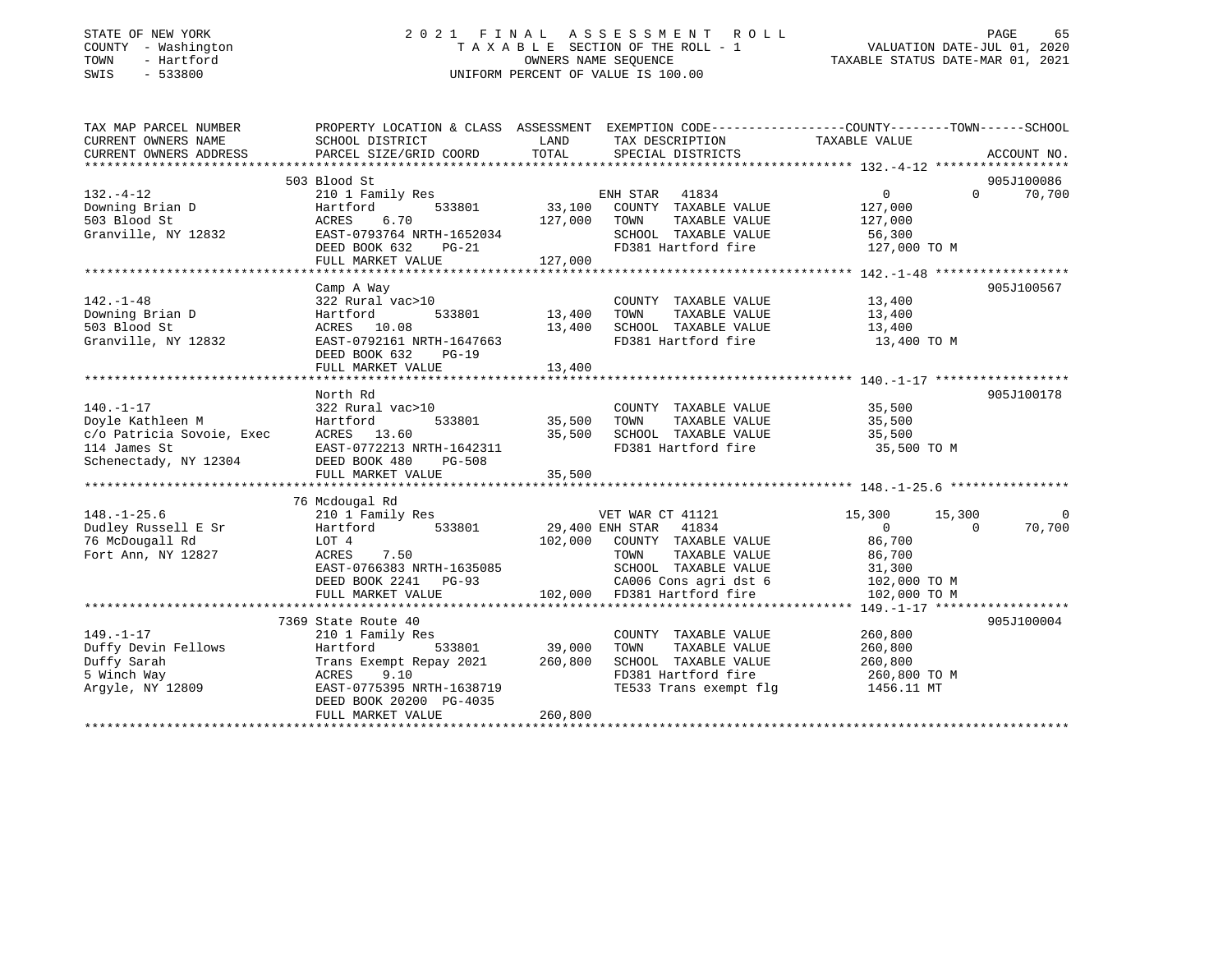| STATE OF NEW YORK |              |
|-------------------|--------------|
| COUNTY            | - Washington |
| TOWN              | - Hartford   |
| <b>CMTC</b>       | 533800       |

### STATE OF NEW YORK 2 0 2 1 F I N A L A S S E S S M E N T R O L L PAGE 66 COUNTY - Washington T A X A B L E SECTION OF THE ROLL - 1 VALUATION DATE-JUL 01, 2020 TOWN - Hartford OWNERS NAME SEQUENCE TAXABLE STATUS DATE-MAR 01, 2021 SWIS - 533800 UNIFORM PERCENT OF VALUE IS 100.00

| TAX MAP PARCEL NUMBER<br>CURRENT OWNERS NAME | PROPERTY LOCATION & CLASS ASSESSMENT EXEMPTION CODE---------------COUNTY-------TOWN-----SCHOOL<br>SCHOOL DISTRICT | LAND         | TAX DESCRIPTION             | TAXABLE VALUE  |          |             |
|----------------------------------------------|-------------------------------------------------------------------------------------------------------------------|--------------|-----------------------------|----------------|----------|-------------|
| CURRENT OWNERS ADDRESS                       | PARCEL SIZE/GRID COORD                                                                                            | TOTAL        | SPECIAL DISTRICTS           |                |          | ACCOUNT NO. |
|                                              |                                                                                                                   |              |                             |                |          |             |
|                                              | 58 Brayton Rd                                                                                                     |              |                             |                |          |             |
| $114. - 1 - 1.3$                             | 210 1 Family Res                                                                                                  |              | <b>BAS STAR</b><br>41854    | 0              | $\Omega$ | 30,000      |
| DuFore Thomas                                | 533801<br>Hartford                                                                                                | 30,200       | COUNTY TAXABLE VALUE        | 222,000        |          |             |
| DuFore Tanya                                 | ACRES<br>3.41 BANK<br>998                                                                                         | 222,000      | TOWN<br>TAXABLE VALUE       | 222,000        |          |             |
| 58 Brayton Rd                                | EAST-0780011 NRTH-1669074                                                                                         |              | SCHOOL TAXABLE VALUE        | 192,000        |          |             |
| Ft Ann, NY 12827                             | DEED BOOK 3267 PG-113                                                                                             |              | CA007 Cons agri dst 7       | 222,000 TO M   |          |             |
|                                              | FULL MARKET VALUE                                                                                                 |              | 222,000 FD381 Hartford fire | 222,000 TO M   |          |             |
|                                              |                                                                                                                   |              |                             |                |          |             |
|                                              | 280 Pope Hill Rd                                                                                                  |              |                             |                |          | 905J100666  |
| $150. - 1 - 24$                              | 312 Vac w/imprv                                                                                                   |              | COUNTY TAXABLE VALUE        | 30,300         |          |             |
| Dufour Donald A                              | Hartford<br>533801                                                                                                | 27,100       | TAXABLE VALUE<br>TOWN       | 30,300         |          |             |
| 359 Frazier Hill Rd                          | 36 Ad                                                                                                             | 30,300       | SCHOOL TAXABLE VALUE        | 30,300         |          |             |
| Benson, VT 05743                             | ACRES 28.50                                                                                                       |              | FD381 Hartford fire         | 30,300 TO M    |          |             |
|                                              | EAST-0783012 NRTH-1632472                                                                                         |              |                             |                |          |             |
|                                              | DEED BOOK 20191 PG-26207                                                                                          |              |                             |                |          |             |
|                                              | FULL MARKET VALUE                                                                                                 | 30,300       |                             |                |          |             |
|                                              |                                                                                                                   |              |                             |                |          |             |
|                                              | 241 Pope Hill Rd                                                                                                  |              |                             |                |          | 905J101334  |
| $150. - 1 - 30.2$                            | 240 Rural res                                                                                                     |              | ENH STAR<br>41834           | $\overline{0}$ | $\Omega$ | 70,700      |
| Dufour Michael                               | 533801<br>Hartford                                                                                                |              | 42,500 COUNTY TAXABLE VALUE | 218,000        |          |             |
| Dufour Sherry                                | LOT 2                                                                                                             | 218,000      | TAXABLE VALUE<br>TOWN       | 218,000        |          |             |
| 241 Pope Hill Rd                             | ACRES 13.78 BANK<br>999                                                                                           |              | SCHOOL TAXABLE VALUE        | 147,300        |          |             |
| Argyle, NY 12809                             | EAST-0782425 NRTH-1634873                                                                                         |              | FD381 Hartford fire         | 218,000 TO M   |          |             |
|                                              | DEED BOOK 706<br>$PG-54$                                                                                          |              |                             |                |          |             |
|                                              | FULL MARKET VALUE                                                                                                 | 218,000      |                             |                |          |             |
|                                              |                                                                                                                   |              |                             |                |          |             |
|                                              | 501 Blood St                                                                                                      |              |                             |                |          | 905J101203  |
| $132. - 4 - 11.3$                            | 210 1 Family Res                                                                                                  |              | ENH STAR 41834              | 0              | $\Omega$ | 70,700      |
| Dunster Richard                              | 533801<br>Hartford                                                                                                |              | 28,100 COUNTY TAXABLE VALUE | 157,000        |          |             |
| Dunster Marsha                               | 2.70<br>ACRES                                                                                                     | 157,000 TOWN | TAXABLE VALUE               | 157,000        |          |             |
| 501 Blood St                                 | EAST-0794219 NRTH-1651831                                                                                         |              | SCHOOL TAXABLE VALUE        | 86,300         |          |             |
| Granville, NY 12832                          | PG-695<br>DEED BOOK 488                                                                                           |              | FD381 Hartford fire         | 157,000 TO M   |          |             |
|                                              | FULL MARKET VALUE                                                                                                 | 157,000      |                             |                |          |             |
|                                              |                                                                                                                   |              |                             |                |          |             |
|                                              | 46 Pope Hill Rd                                                                                                   |              |                             |                |          | 905J101232  |
| $149. - 1 - 29.4$                            | 210 1 Family Res                                                                                                  |              | COUNTY TAXABLE VALUE        | 92,700         |          |             |
| Durant Michael J Jr                          | 533801<br>Hartford                                                                                                | 22,300       | TOWN<br>TAXABLE VALUE       | 92,700         |          |             |
| Durant Rhonda M                              | FRNT 100.00 DPTH 400.00                                                                                           | 92,700       | SCHOOL TAXABLE VALUE        | 92,700         |          |             |
| 46 Pope Hill Rd                              | 40<br>BANK                                                                                                        |              | CA006 Cons agri dst 6       | 92,700 TO M    |          |             |
| Argyle, NY 12809                             | EAST-0778180 NRTH-1632997                                                                                         |              | FD381 Hartford fire         | 92,700 TO M    |          |             |
|                                              | DEED BOOK 3550 PG-34                                                                                              |              |                             |                |          |             |
|                                              | FULL MARKET VALUE                                                                                                 | 92,700       |                             |                |          |             |
|                                              |                                                                                                                   |              |                             |                |          |             |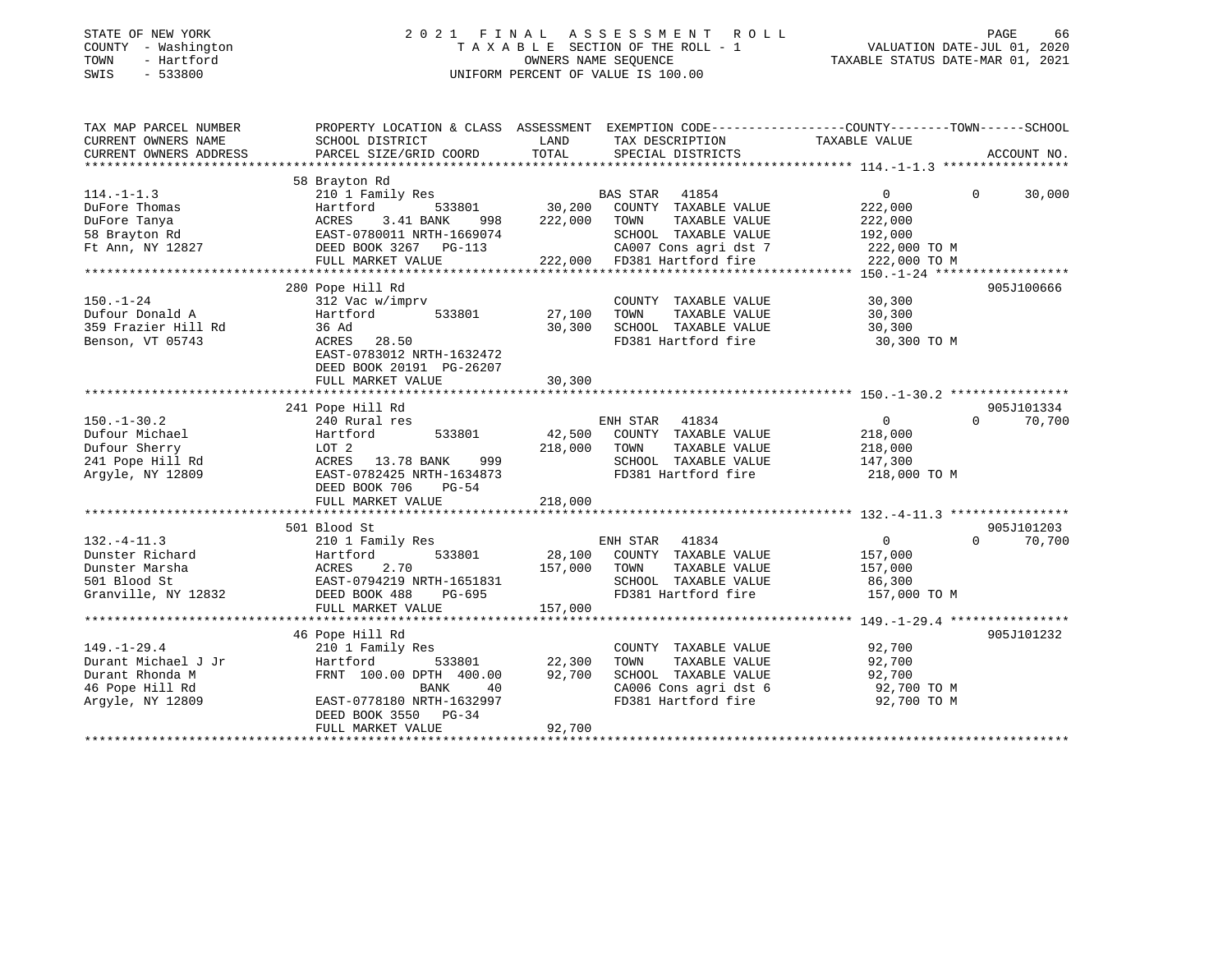### STATE OF NEW YORK 2 0 2 1 F I N A L A S S E S S M E N T R O L L PAGE 67 COUNTY - Washington T A X A B L E SECTION OF THE ROLL - 1 VALUATION DATE-JUL 01, 2020 TOWN - Hartford OWNERS NAME SEQUENCE TAXABLE STATUS DATE-MAR 01, 2021 SWIS - 533800 UNIFORM PERCENT OF VALUE IS 100.00

| TAX MAP PARCEL NUMBER                                          | PROPERTY LOCATION & CLASS ASSESSMENT EXEMPTION CODE----------------COUNTY-------TOWN------SCHOOL |                                    |                                               |                         |          |                 |
|----------------------------------------------------------------|--------------------------------------------------------------------------------------------------|------------------------------------|-----------------------------------------------|-------------------------|----------|-----------------|
| CURRENT OWNERS NAME                                            | SCHOOL DISTRICT                                                                                  | LAND                               | TAX DESCRIPTION                               | TAXABLE VALUE           |          |                 |
| CURRENT OWNERS ADDRESS                                         | PARCEL SIZE/GRID COORD                                                                           | TOTAL                              | SPECIAL DISTRICTS                             |                         |          | ACCOUNT NO.     |
|                                                                |                                                                                                  |                                    |                                               |                         |          |                 |
|                                                                | 198 County Route 17<br>210 1 Family Res                                                          |                                    |                                               |                         | $\Omega$ | 905J100620      |
| $122. - 1 - 18$                                                |                                                                                                  |                                    | BAS STAR 41854                                | 0                       |          | 30,000          |
| Durkee Dale R                                                  | 533801<br>Hartford                                                                               | 170,600                            | 25,700 COUNTY TAXABLE VALUE                   | 170,600                 |          |                 |
| Durkee Sonia R                                                 | ACRES<br>1.89 BANK<br>998                                                                        |                                    | TOWN<br>TAXABLE VALUE                         | 170,600                 |          |                 |
| 198 County Route 17                                            | EAST-0773348 NRTH-1658413                                                                        |                                    | SCHOOL TAXABLE VALUE<br>CA007 Cons agri dst 7 | 140,600<br>170,600 TO M |          |                 |
| Fort Ann, NY 12827                                             | DEED BOOK 3438 PG-45                                                                             |                                    | 170,600 FD381 Hartford fire                   | 170,600 TO M            |          |                 |
|                                                                | FULL MARKET VALUE                                                                                |                                    |                                               |                         |          |                 |
|                                                                | 188 & 231 County Route 17                                                                        |                                    |                                               |                         |          | 905J100189      |
| $122. - 1 - 17$                                                | 112 Dairy farm                                                                                   |                                    | AG BUILD 41700                                | 54,000                  | 54,000   | 54,000          |
| Durkee Donald M                                                | Hartford                                                                                         | AG BUILD<br>533801 434,800 AG DIST | 41720                                         |                         |          | 178,046 178,046 |
| Durkee Amy B                                                   | 449/1049 424/105-408/245 759,400 TEMP GRHSE 42120                                                |                                    |                                               | 178,046<br>50,000       | 50,000   | 50,000          |
| 231 County Route 17                                            | LC3541/105                                                                                       |                                    | COUNTY TAXABLE VALUE                          | 477,354                 |          |                 |
| Fort Ann, NY 12827                                             | ACRES 383.40                                                                                     |                                    | TOWN<br>TAXABLE VALUE                         | 477,354                 |          |                 |
|                                                                | EAST-0773790 NRTH-1658697                                                                        |                                    | SCHOOL TAXABLE VALUE                          | 477,354                 |          |                 |
| MAY BE SUBJECT TO PAYMENT                                      | DEED BOOK 20191 PG-27751                                                                         |                                    | CA007 Cons agri dst 7                         | 531,354 TO M            |          |                 |
| UNDER AGDIST LAW TIL 2026                                      | FULL MARKET VALUE                                                                                | 759,400                            | 228,046 EX                                    |                         |          |                 |
|                                                                |                                                                                                  |                                    | FD381 Hartford fire                           | 709,400 TO M            |          |                 |
|                                                                |                                                                                                  |                                    | 50,000 EX                                     |                         |          |                 |
|                                                                |                                                                                                  |                                    |                                               |                         |          |                 |
|                                                                | 143 County Route 17                                                                              |                                    |                                               |                         |          |                 |
| $122. - 1 - 17.1$                                              | 210 1 Family Res                                                                                 |                                    | BAS STAR 41854                                | 0                       | $\Omega$ | 30,000          |
| Durkee Douglas W                                               | 533801<br>Hartford                                                                               |                                    | 32,600 COUNTY TAXABLE VALUE                   | 206,000                 |          |                 |
| Durkee Sandra L                                                | ACRES<br>3.83                                                                                    | 206,000                            | TAXABLE VALUE<br>TOWN                         | 206,000                 |          |                 |
|                                                                | EAST-0772101 NRTH-1658178                                                                        |                                    | SCHOOL TAXABLE VALUE                          | 176,000                 |          |                 |
| 143 County Route 17<br>Fort Ann NV 12827<br>Fort Ann, NY 12827 | DEED BOOK 722<br>$PG-82$                                                                         |                                    | CA007 Cons agri dst 7                         | 206,000 TO M            |          |                 |
|                                                                | FULL MARKET VALUE                                                                                | 206,000                            | FD381 Hartford fire                           | 206,000 TO M            |          |                 |
|                                                                |                                                                                                  |                                    |                                               |                         |          |                 |
|                                                                | Hartford Main St                                                                                 |                                    |                                               |                         |          | 905J101099      |
| $132. - 1 - 18.2$                                              | 323 Vacant rural                                                                                 |                                    | COUNTY TAXABLE VALUE                          | 75,700                  |          |                 |
| Durkee Gordon                                                  | 533801<br>Hartford                                                                               | 75,700                             | TOWN<br>TAXABLE VALUE                         | 75,700                  |          |                 |
| Durkee Mary Lou                                                | 507/453                                                                                          | 75,700                             | SCHOOL TAXABLE VALUE                          | 75,700                  |          |                 |
| PO Box 44                                                      | ACRES 55.10                                                                                      |                                    | CA007 Cons agri dst 7                         | 75,700 TO M             |          |                 |
| Fort Ann, NY 12827                                             | EAST-0788482 NRTH-1657504                                                                        |                                    | FD381 Hartford fire                           | 75,700 TO M             |          |                 |
|                                                                | DEED BOOK 502<br>PG-248                                                                          |                                    |                                               |                         |          |                 |
|                                                                | FULL MARKET VALUE                                                                                | 75,700                             |                                               |                         |          |                 |
|                                                                |                                                                                                  |                                    |                                               |                         |          |                 |
|                                                                | 300 Wright Rd                                                                                    |                                    |                                               |                         |          | 905J101228      |
| $122. - 1 - 15.1$                                              | 312 Vac w/imprv                                                                                  |                                    | COUNTY TAXABLE VALUE                          | 25,300                  |          |                 |
| Durkee Kathy                                                   | 533801<br>Hartford                                                                               | 25,300                             | TOWN<br>TAXABLE VALUE                         | 25,300                  |          |                 |
| 102 Feeder Dam Rd                                              | LOT 1                                                                                            | 25,300                             | SCHOOL TAXABLE VALUE                          | 25,300                  |          |                 |
| South Glens Falls, NY 12803                                    | 1.77<br>ACRES                                                                                    |                                    | CA007 Cons agri dst 7                         | 25,300 TO M             |          |                 |
|                                                                | EAST-0781447 NRTH-1657887                                                                        |                                    | FD381 Hartford fire                           | 25,300 TO M             |          |                 |
|                                                                | DEED BOOK 20191 PG-30335                                                                         |                                    |                                               |                         |          |                 |
|                                                                | FULL MARKET VALUE                                                                                | 25,300                             |                                               |                         |          |                 |
|                                                                |                                                                                                  |                                    |                                               |                         |          |                 |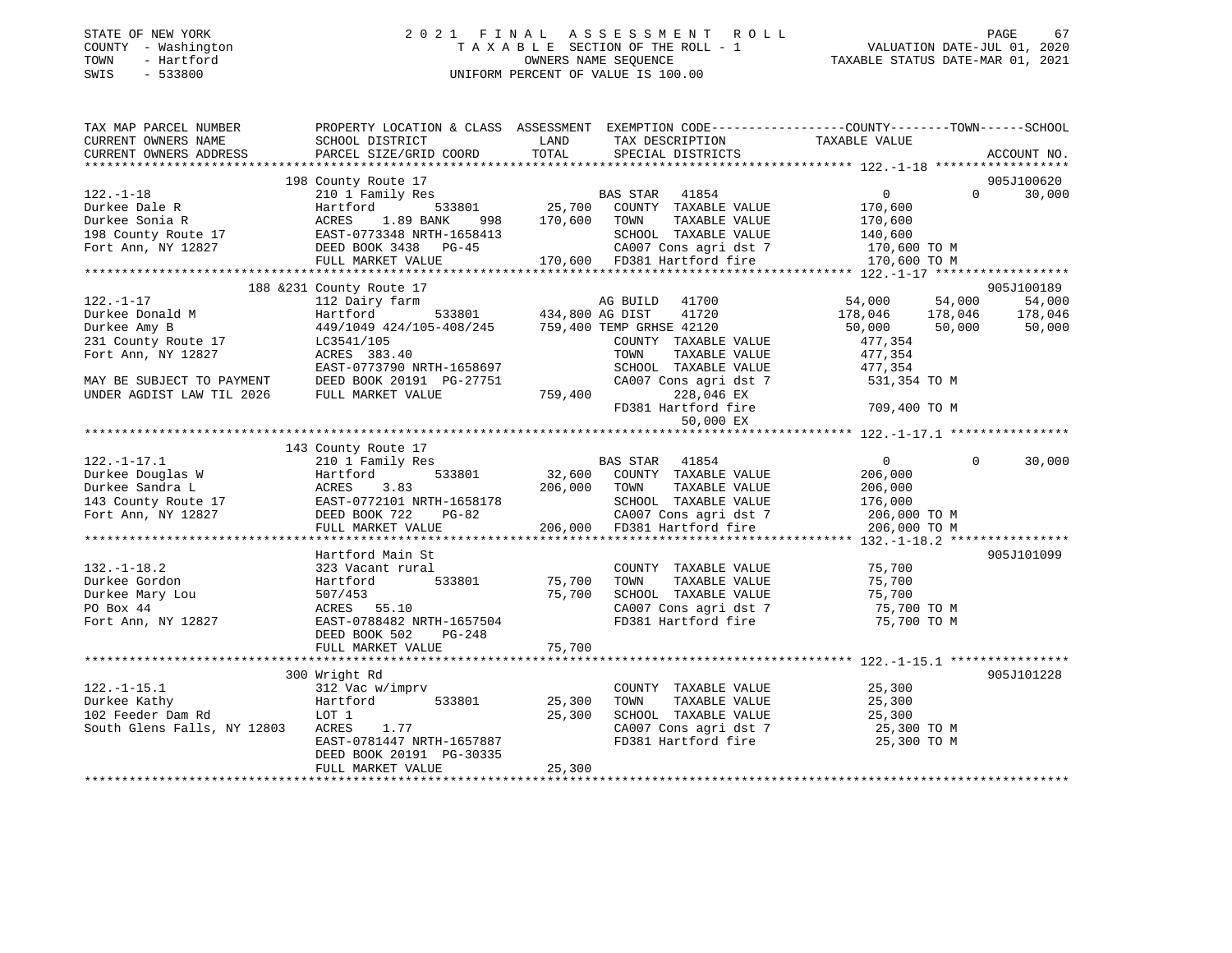### STATE OF NEW YORK 2 0 2 1 F I N A L A S S E S S M E N T R O L L PAGE 68 COUNTY - Washington T A X A B L E SECTION OF THE ROLL - 1 VALUATION DATE-JUL 01, 2020 TOWN - Hartford OWNERS NAME SEQUENCE TAXABLE STATUS DATE-MAR 01, 2021 SWIS - 533800 UNIFORM PERCENT OF VALUE IS 100.00

| TAXABLE VALUE<br>CURRENT OWNERS NAME<br>SCHOOL DISTRICT<br>LAND<br>TAX DESCRIPTION<br>TOTAL<br>PARCEL SIZE/GRID COORD<br>SPECIAL DISTRICTS<br>CURRENT OWNERS ADDRESS<br>ACCOUNT NO.<br>17 PCT OF VALUE USED FOR EXEMPTION PURPOSES<br>AG DIST 41720 50,666 50,666 50,666<br>123,800 AGED-ALL 41800 15,768 15,768 15,768 15,768<br>185,500 ENH STAR 41834 0 70,700<br>COUNTY TAXABLE VALUE 119,066 15,066 70,700<br>$114. - 1 - 20$<br>%THE COORL<br>% **********************<br>% Durkee Ln<br>112 Dairy farm<br>Hartford 533801<br>2628/181Covenant<br>farm<br>533801 123,800 AGED-ALL 41800<br>Durkee Rev Living Trust<br>Durkee Celia LE<br>56 Durkee Ln<br>Fort Ann, NY 12827<br>134,834 TO M<br>MAY BE SUBJECT TO PAYMENT<br>UNDER AGDIST LAW TIL 2025<br>185,500 TO M<br>905J100339<br>County Route 17<br>COUNTY TAXABLE VALUE 15,500<br>TOWN TAXABLE VALUE 15,500<br>314 Rural vac<10 COUNT<br>Hartford 533801 15,500 TOWN<br>$122. - 1 - 26$<br>Durkee Sandra L<br>15,500<br>$870/72$<br>ACRES 4.00 15,500 SCHOOL TAXABLE VALUE<br>CA007 Cons agri <sup>dst 7</sup><br>Durkee Douglas W<br>Durkee Douglas W<br>143 County Route 17<br>Fort Ann, NY 12827<br>CA007 Cons agri dst 7 15,500 TO M<br>ACKES 4.00<br>EAST-0771824 NRTH-1658138<br>DEED POOK 2741 - DO 000<br>FD381 Hartford fire<br>15,500 TO M<br>DEED BOOK 3741 PG-289<br>143 Hall Rd<br>905J100275<br>210 1 Family Res<br>$122. - 1 - 19$<br>$\overline{0}$<br>$\Omega$<br>30,000<br>BAS STAR 41854<br>533801 23,600 COUNTY TAXABLE VALUE<br>172,700<br>172,700 TOWN<br>TOWN TAXABLE VALUE<br>SCHOOL TAXABLE VALUE 142,700<br>2002 Care agri dst. 7 172,700 TO M<br>172,700 FD381 Hartford fire 172,700 TO M |
|-----------------------------------------------------------------------------------------------------------------------------------------------------------------------------------------------------------------------------------------------------------------------------------------------------------------------------------------------------------------------------------------------------------------------------------------------------------------------------------------------------------------------------------------------------------------------------------------------------------------------------------------------------------------------------------------------------------------------------------------------------------------------------------------------------------------------------------------------------------------------------------------------------------------------------------------------------------------------------------------------------------------------------------------------------------------------------------------------------------------------------------------------------------------------------------------------------------------------------------------------------------------------------------------------------------------------------------------------------------------------------------------------------------------------------------------------------------------------------------------------------------------------------------------------------------------------------------------------------------------------------------------------------------------------------------|
|                                                                                                                                                                                                                                                                                                                                                                                                                                                                                                                                                                                                                                                                                                                                                                                                                                                                                                                                                                                                                                                                                                                                                                                                                                                                                                                                                                                                                                                                                                                                                                                                                                                                                   |
|                                                                                                                                                                                                                                                                                                                                                                                                                                                                                                                                                                                                                                                                                                                                                                                                                                                                                                                                                                                                                                                                                                                                                                                                                                                                                                                                                                                                                                                                                                                                                                                                                                                                                   |
|                                                                                                                                                                                                                                                                                                                                                                                                                                                                                                                                                                                                                                                                                                                                                                                                                                                                                                                                                                                                                                                                                                                                                                                                                                                                                                                                                                                                                                                                                                                                                                                                                                                                                   |
|                                                                                                                                                                                                                                                                                                                                                                                                                                                                                                                                                                                                                                                                                                                                                                                                                                                                                                                                                                                                                                                                                                                                                                                                                                                                                                                                                                                                                                                                                                                                                                                                                                                                                   |
|                                                                                                                                                                                                                                                                                                                                                                                                                                                                                                                                                                                                                                                                                                                                                                                                                                                                                                                                                                                                                                                                                                                                                                                                                                                                                                                                                                                                                                                                                                                                                                                                                                                                                   |
|                                                                                                                                                                                                                                                                                                                                                                                                                                                                                                                                                                                                                                                                                                                                                                                                                                                                                                                                                                                                                                                                                                                                                                                                                                                                                                                                                                                                                                                                                                                                                                                                                                                                                   |
|                                                                                                                                                                                                                                                                                                                                                                                                                                                                                                                                                                                                                                                                                                                                                                                                                                                                                                                                                                                                                                                                                                                                                                                                                                                                                                                                                                                                                                                                                                                                                                                                                                                                                   |
|                                                                                                                                                                                                                                                                                                                                                                                                                                                                                                                                                                                                                                                                                                                                                                                                                                                                                                                                                                                                                                                                                                                                                                                                                                                                                                                                                                                                                                                                                                                                                                                                                                                                                   |
|                                                                                                                                                                                                                                                                                                                                                                                                                                                                                                                                                                                                                                                                                                                                                                                                                                                                                                                                                                                                                                                                                                                                                                                                                                                                                                                                                                                                                                                                                                                                                                                                                                                                                   |
|                                                                                                                                                                                                                                                                                                                                                                                                                                                                                                                                                                                                                                                                                                                                                                                                                                                                                                                                                                                                                                                                                                                                                                                                                                                                                                                                                                                                                                                                                                                                                                                                                                                                                   |
|                                                                                                                                                                                                                                                                                                                                                                                                                                                                                                                                                                                                                                                                                                                                                                                                                                                                                                                                                                                                                                                                                                                                                                                                                                                                                                                                                                                                                                                                                                                                                                                                                                                                                   |
|                                                                                                                                                                                                                                                                                                                                                                                                                                                                                                                                                                                                                                                                                                                                                                                                                                                                                                                                                                                                                                                                                                                                                                                                                                                                                                                                                                                                                                                                                                                                                                                                                                                                                   |
|                                                                                                                                                                                                                                                                                                                                                                                                                                                                                                                                                                                                                                                                                                                                                                                                                                                                                                                                                                                                                                                                                                                                                                                                                                                                                                                                                                                                                                                                                                                                                                                                                                                                                   |
|                                                                                                                                                                                                                                                                                                                                                                                                                                                                                                                                                                                                                                                                                                                                                                                                                                                                                                                                                                                                                                                                                                                                                                                                                                                                                                                                                                                                                                                                                                                                                                                                                                                                                   |
|                                                                                                                                                                                                                                                                                                                                                                                                                                                                                                                                                                                                                                                                                                                                                                                                                                                                                                                                                                                                                                                                                                                                                                                                                                                                                                                                                                                                                                                                                                                                                                                                                                                                                   |
|                                                                                                                                                                                                                                                                                                                                                                                                                                                                                                                                                                                                                                                                                                                                                                                                                                                                                                                                                                                                                                                                                                                                                                                                                                                                                                                                                                                                                                                                                                                                                                                                                                                                                   |
|                                                                                                                                                                                                                                                                                                                                                                                                                                                                                                                                                                                                                                                                                                                                                                                                                                                                                                                                                                                                                                                                                                                                                                                                                                                                                                                                                                                                                                                                                                                                                                                                                                                                                   |
|                                                                                                                                                                                                                                                                                                                                                                                                                                                                                                                                                                                                                                                                                                                                                                                                                                                                                                                                                                                                                                                                                                                                                                                                                                                                                                                                                                                                                                                                                                                                                                                                                                                                                   |
|                                                                                                                                                                                                                                                                                                                                                                                                                                                                                                                                                                                                                                                                                                                                                                                                                                                                                                                                                                                                                                                                                                                                                                                                                                                                                                                                                                                                                                                                                                                                                                                                                                                                                   |
|                                                                                                                                                                                                                                                                                                                                                                                                                                                                                                                                                                                                                                                                                                                                                                                                                                                                                                                                                                                                                                                                                                                                                                                                                                                                                                                                                                                                                                                                                                                                                                                                                                                                                   |
|                                                                                                                                                                                                                                                                                                                                                                                                                                                                                                                                                                                                                                                                                                                                                                                                                                                                                                                                                                                                                                                                                                                                                                                                                                                                                                                                                                                                                                                                                                                                                                                                                                                                                   |
|                                                                                                                                                                                                                                                                                                                                                                                                                                                                                                                                                                                                                                                                                                                                                                                                                                                                                                                                                                                                                                                                                                                                                                                                                                                                                                                                                                                                                                                                                                                                                                                                                                                                                   |
|                                                                                                                                                                                                                                                                                                                                                                                                                                                                                                                                                                                                                                                                                                                                                                                                                                                                                                                                                                                                                                                                                                                                                                                                                                                                                                                                                                                                                                                                                                                                                                                                                                                                                   |
|                                                                                                                                                                                                                                                                                                                                                                                                                                                                                                                                                                                                                                                                                                                                                                                                                                                                                                                                                                                                                                                                                                                                                                                                                                                                                                                                                                                                                                                                                                                                                                                                                                                                                   |
|                                                                                                                                                                                                                                                                                                                                                                                                                                                                                                                                                                                                                                                                                                                                                                                                                                                                                                                                                                                                                                                                                                                                                                                                                                                                                                                                                                                                                                                                                                                                                                                                                                                                                   |
|                                                                                                                                                                                                                                                                                                                                                                                                                                                                                                                                                                                                                                                                                                                                                                                                                                                                                                                                                                                                                                                                                                                                                                                                                                                                                                                                                                                                                                                                                                                                                                                                                                                                                   |
|                                                                                                                                                                                                                                                                                                                                                                                                                                                                                                                                                                                                                                                                                                                                                                                                                                                                                                                                                                                                                                                                                                                                                                                                                                                                                                                                                                                                                                                                                                                                                                                                                                                                                   |
|                                                                                                                                                                                                                                                                                                                                                                                                                                                                                                                                                                                                                                                                                                                                                                                                                                                                                                                                                                                                                                                                                                                                                                                                                                                                                                                                                                                                                                                                                                                                                                                                                                                                                   |
|                                                                                                                                                                                                                                                                                                                                                                                                                                                                                                                                                                                                                                                                                                                                                                                                                                                                                                                                                                                                                                                                                                                                                                                                                                                                                                                                                                                                                                                                                                                                                                                                                                                                                   |
|                                                                                                                                                                                                                                                                                                                                                                                                                                                                                                                                                                                                                                                                                                                                                                                                                                                                                                                                                                                                                                                                                                                                                                                                                                                                                                                                                                                                                                                                                                                                                                                                                                                                                   |
| Pope Hill Rd                                                                                                                                                                                                                                                                                                                                                                                                                                                                                                                                                                                                                                                                                                                                                                                                                                                                                                                                                                                                                                                                                                                                                                                                                                                                                                                                                                                                                                                                                                                                                                                                                                                                      |
| 322 Rural vac>10<br>COUNTY TAXABLE VALUE 22,000                                                                                                                                                                                                                                                                                                                                                                                                                                                                                                                                                                                                                                                                                                                                                                                                                                                                                                                                                                                                                                                                                                                                                                                                                                                                                                                                                                                                                                                                                                                                                                                                                                   |
| 150.-1-31.2<br>Durling Paul A<br>Durling Marjorie M<br>37 Old Town Way<br>Granville, NY 12832<br>28 REAST-0783935 NRTH-1633358<br>28 REAST-0783935 NRTH-1633358<br>22,000 TOWN TAXABLE VALUE 22,000<br>22,000 SCHOOL TAXABLE VALUE 22,000<br>CA006 Cons agri dst 6 22,000 TO M                                                                                                                                                                                                                                                                                                                                                                                                                                                                                                                                                                                                                                                                                                                                                                                                                                                                                                                                                                                                                                                                                                                                                                                                                                                                                                                                                                                                    |
|                                                                                                                                                                                                                                                                                                                                                                                                                                                                                                                                                                                                                                                                                                                                                                                                                                                                                                                                                                                                                                                                                                                                                                                                                                                                                                                                                                                                                                                                                                                                                                                                                                                                                   |
| CA006 Cons agri dst 6 22,000 TO M<br>FD381 Hartford fire 22,000 TO M                                                                                                                                                                                                                                                                                                                                                                                                                                                                                                                                                                                                                                                                                                                                                                                                                                                                                                                                                                                                                                                                                                                                                                                                                                                                                                                                                                                                                                                                                                                                                                                                              |
|                                                                                                                                                                                                                                                                                                                                                                                                                                                                                                                                                                                                                                                                                                                                                                                                                                                                                                                                                                                                                                                                                                                                                                                                                                                                                                                                                                                                                                                                                                                                                                                                                                                                                   |
|                                                                                                                                                                                                                                                                                                                                                                                                                                                                                                                                                                                                                                                                                                                                                                                                                                                                                                                                                                                                                                                                                                                                                                                                                                                                                                                                                                                                                                                                                                                                                                                                                                                                                   |
|                                                                                                                                                                                                                                                                                                                                                                                                                                                                                                                                                                                                                                                                                                                                                                                                                                                                                                                                                                                                                                                                                                                                                                                                                                                                                                                                                                                                                                                                                                                                                                                                                                                                                   |
| 22,000<br>FULL MARKET VALUE                                                                                                                                                                                                                                                                                                                                                                                                                                                                                                                                                                                                                                                                                                                                                                                                                                                                                                                                                                                                                                                                                                                                                                                                                                                                                                                                                                                                                                                                                                                                                                                                                                                       |
|                                                                                                                                                                                                                                                                                                                                                                                                                                                                                                                                                                                                                                                                                                                                                                                                                                                                                                                                                                                                                                                                                                                                                                                                                                                                                                                                                                                                                                                                                                                                                                                                                                                                                   |
| 37 Old Town Way<br>905J101401                                                                                                                                                                                                                                                                                                                                                                                                                                                                                                                                                                                                                                                                                                                                                                                                                                                                                                                                                                                                                                                                                                                                                                                                                                                                                                                                                                                                                                                                                                                                                                                                                                                     |
| $\overline{0}$<br>$0 \t 70,700$<br>$150. - 1 - 34.5$<br>240 Rural res<br>ENH STAR 41834                                                                                                                                                                                                                                                                                                                                                                                                                                                                                                                                                                                                                                                                                                                                                                                                                                                                                                                                                                                                                                                                                                                                                                                                                                                                                                                                                                                                                                                                                                                                                                                           |
| 150.-1-34.5<br>Durling Paul A<br>Durling Marjorie M<br>37 Old Town Way<br>Granville, NY 12832<br>Hartford 533801 41,200 COUNTY TAXABLE VALUE 173,600                                                                                                                                                                                                                                                                                                                                                                                                                                                                                                                                                                                                                                                                                                                                                                                                                                                                                                                                                                                                                                                                                                                                                                                                                                                                                                                                                                                                                                                                                                                              |
| 173,600 TOWN<br>940/292<br>TAXABLE VALUE<br>173,600<br>00                                                                                                                                                                                                                                                                                                                                                                                                                                                                                                                                                                                                                                                                                                                                                                                                                                                                                                                                                                                                                                                                                                                                                                                                                                                                                                                                                                                                                                                                                                                                                                                                                         |
| SCHOOL TAXABLE VALUE 102,900<br>ACRES 18.00<br>ACRES 16.00<br>EAST-0784764 NRTH-1634419                                                                                                                                                                                                                                                                                                                                                                                                                                                                                                                                                                                                                                                                                                                                                                                                                                                                                                                                                                                                                                                                                                                                                                                                                                                                                                                                                                                                                                                                                                                                                                                           |
| FD381 Hartford fire<br>Granville, NY 12832<br>173,600 TO M                                                                                                                                                                                                                                                                                                                                                                                                                                                                                                                                                                                                                                                                                                                                                                                                                                                                                                                                                                                                                                                                                                                                                                                                                                                                                                                                                                                                                                                                                                                                                                                                                        |
|                                                                                                                                                                                                                                                                                                                                                                                                                                                                                                                                                                                                                                                                                                                                                                                                                                                                                                                                                                                                                                                                                                                                                                                                                                                                                                                                                                                                                                                                                                                                                                                                                                                                                   |
| DEED BOOK 3780 PG-1                                                                                                                                                                                                                                                                                                                                                                                                                                                                                                                                                                                                                                                                                                                                                                                                                                                                                                                                                                                                                                                                                                                                                                                                                                                                                                                                                                                                                                                                                                                                                                                                                                                               |
| FULL MARKET VALUE 173,600<br>MAY BE SUBJECT TO PAYMENT<br>UNDER AGDIST LAW TIL 2026                                                                                                                                                                                                                                                                                                                                                                                                                                                                                                                                                                                                                                                                                                                                                                                                                                                                                                                                                                                                                                                                                                                                                                                                                                                                                                                                                                                                                                                                                                                                                                                               |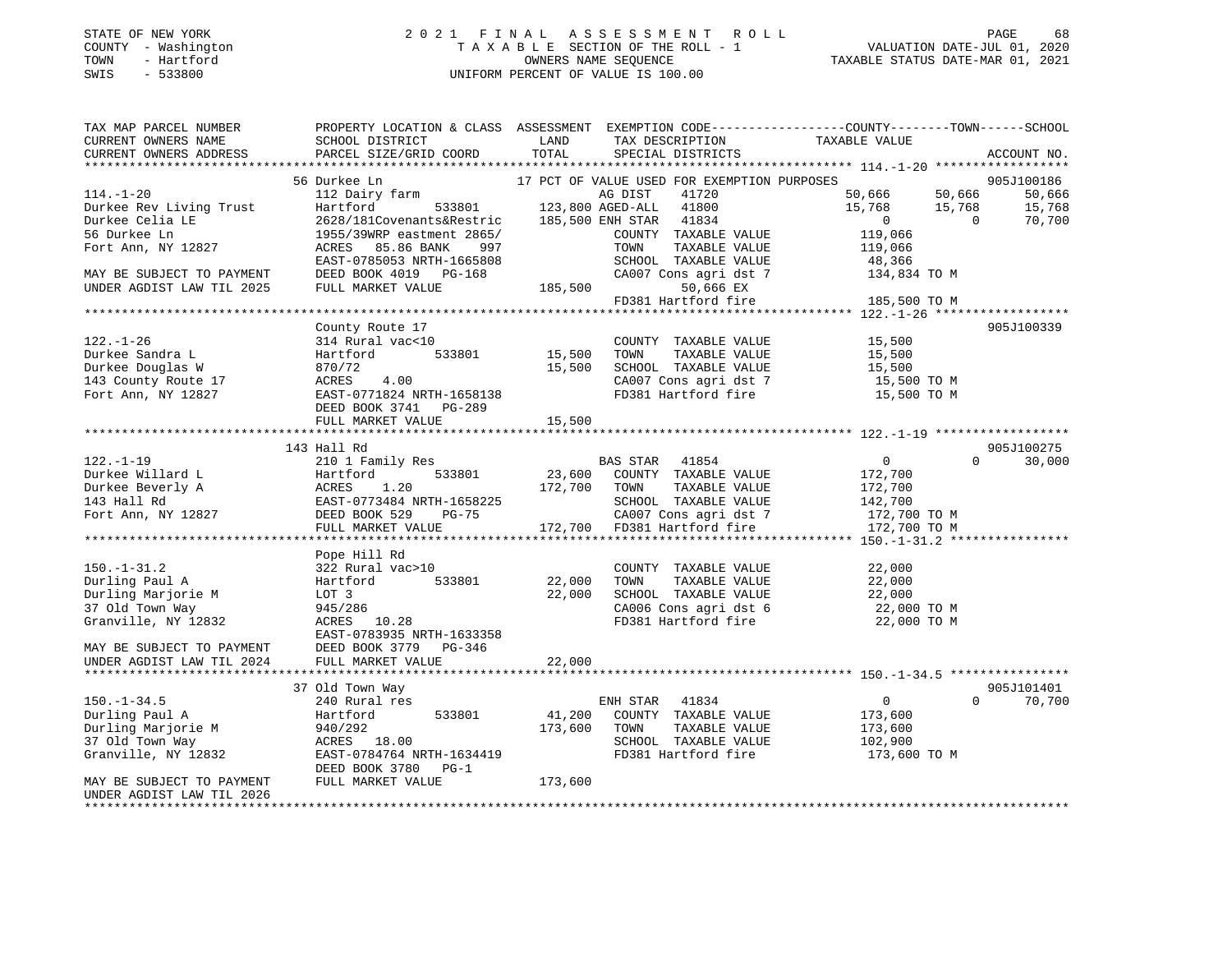| STATE OF NEW YORK<br>COUNTY - Washington<br>TOWN<br>- Hartford<br>SWIS<br>$-533800$ |                                                      | OWNERS NAME SEQUENCE | 2021 FINAL ASSESSMENT ROLL<br>T A X A B L E SECTION OF THE ROLL - 1<br>UNIFORM PERCENT OF VALUE IS 100.00 | PAGE<br>69<br>VALUATION DATE-JUL 01, 2020<br>TAXABLE STATUS DATE-MAR 01, 2021                    |
|-------------------------------------------------------------------------------------|------------------------------------------------------|----------------------|-----------------------------------------------------------------------------------------------------------|--------------------------------------------------------------------------------------------------|
| TAX MAP PARCEL NUMBER                                                               |                                                      |                      |                                                                                                           | PROPERTY LOCATION & CLASS ASSESSMENT EXEMPTION CODE----------------COUNTY-------TOWN------SCHOOL |
| CURRENT OWNERS NAME                                                                 | SCHOOL DISTRICT                                      | LAND                 | TAX DESCRIPTION                                                                                           | TAXABLE VALUE                                                                                    |
| CURRENT OWNERS ADDRESS                                                              | PARCEL SIZE/GRID COORD                               | TOTAL                | SPECIAL DISTRICTS                                                                                         | ACCOUNT NO.                                                                                      |
|                                                                                     | 201 Blood St                                         |                      |                                                                                                           | 905J101311                                                                                       |
| $142. - 1 - 21.1$                                                                   | 210 1 Family Res                                     |                      | BAS STAR 41854                                                                                            | $\overline{0}$<br>$\Omega$<br>30,000                                                             |
| Duval Andre E II                                                                    | Hartford 533801                                      |                      | 30,500 COUNTY TAXABLE VALUE                                                                               | 132,000                                                                                          |
| Duval Linda                                                                         | ROW 551/180                                          |                      | 132,000 TOWN TAXABLE VALUE                                                                                | 132,000                                                                                          |
| 201 Blood St                                                                        | ACRES<br>3.50                                        |                      | SCHOOL TAXABLE VALUE                                                                                      | 102,000                                                                                          |
| Granville, NY 12832                                                                 | EAST-0792624 NRTH-1645784<br>DEED BOOK 551<br>PG-179 |                      | FD381 Hartford fire                                                                                       | 132,000 TO M                                                                                     |
|                                                                                     | FULL MARKET VALUE                                    | 132,000              |                                                                                                           |                                                                                                  |
|                                                                                     |                                                      |                      |                                                                                                           |                                                                                                  |
| $142. - 1 - 9$                                                                      | 322 Blood St<br>210 1 Family Res                     |                      | BAS STAR 41854                                                                                            | 905J101200<br>$\overline{0}$<br>$\Omega$<br>30,000                                               |
| Duval Pauline                                                                       | Hartford 533801                                      |                      | 37,100 COUNTY TAXABLE VALUE                                                                               | 80,900                                                                                           |
| Duval Pierre Estate                                                                 | $142. - 1 - 9. - 1$                                  | 80,900               | TOWN<br>TAXABLE VALUE                                                                                     | 80,900                                                                                           |
| 322 Blood St                                                                        | ACRES 5.70 BANK<br>999                               |                      | SCHOOL TAXABLE VALUE                                                                                      | 50,900                                                                                           |
| Granville, NY 12832                                                                 | EAST-0794934 NRTH-1647854<br>DEED BOOK 488<br>PG-620 |                      | FD381 Hartford fire                                                                                       | 80,900 TO M                                                                                      |
|                                                                                     | FULL MARKET VALUE                                    | 80,900               |                                                                                                           |                                                                                                  |
|                                                                                     |                                                      |                      |                                                                                                           |                                                                                                  |
|                                                                                     | 4229 State Route 149                                 |                      |                                                                                                           | 905J100124                                                                                       |
| $131. - 1 - 8$<br>Dyer Christy A                                                    | 210 1 Family Res<br>Hartford 533801                  |                      | AGED-CO/TN 41801<br>39,700 ENH STAR 41834                                                                 | 77,700<br>77,700<br>$\overline{0}$<br>70,700<br>$\Omega$<br>$\overline{0}$                       |
| 4229 State Route 149                                                                | ACRES<br>6.55                                        |                      | 155,400 COUNTY TAXABLE VALUE                                                                              | 77,700                                                                                           |
| Fort Ann, NY 12827                                                                  | EAST-0776085 NRTH-1653418                            |                      | TOWN TAXABLE VALUE                                                                                        | 77,700                                                                                           |
|                                                                                     | DEED BOOK 916<br>PG-246                              |                      | SCHOOL TAXABLE VALUE                                                                                      | 84,700                                                                                           |
|                                                                                     | FULL MARKET VALUE                                    |                      | 155,400 CA007 Cons agri dst 7                                                                             | 155,400 TO M                                                                                     |
|                                                                                     |                                                      |                      | FD381 Hartford fire                                                                                       | 155,400 TO M                                                                                     |
|                                                                                     |                                                      |                      |                                                                                                           |                                                                                                  |
|                                                                                     | Baldwin Corners Rd                                   |                      |                                                                                                           | 905J100345                                                                                       |
| $122. - 1 - 3$                                                                      | 720 Mine/quarry                                      |                      | COUNTY TAXABLE VALUE                                                                                      | 140,700                                                                                          |
| Eagles Nest LLC                                                                     | Hartford 533801                                      | 140,700              | TOWN<br>TAXABLE VALUE                                                                                     | 140,700                                                                                          |
| 648 Truesdale Hill Rd                                                               | 815/212<br>ACRES 49.00                               | 140,700              | SCHOOL TAXABLE VALUE                                                                                      | 140,700                                                                                          |
| Lake George, NY 12845                                                               | EAST-0771632 NRTH-1664543                            |                      | CA007 Cons agri dst 7<br>FD381 Hartford fire                                                              | 140,700 TO M<br>140,700 TO M                                                                     |
|                                                                                     | DEED BOOK 794 PG-315                                 |                      |                                                                                                           |                                                                                                  |
|                                                                                     | FULL MARKET VALUE                                    | 140,700              |                                                                                                           |                                                                                                  |
|                                                                                     |                                                      |                      |                                                                                                           |                                                                                                  |
|                                                                                     | Miller Rdg                                           |                      |                                                                                                           | 905J101143                                                                                       |
| $141. - 3 - 39.3$                                                                   | 311 Res vac land                                     |                      | COUNTY TAXABLE VALUE                                                                                      | 500                                                                                              |
| Efficacy Holdings LLC                                                               | Hartford<br>533801                                   | 500                  | TOWN<br>TAXABLE VALUE                                                                                     | 500                                                                                              |
| 8216 Revels Rd                                                                      | FRNT 97.00 DPTH 66.00                                | 500                  | SCHOOL TAXABLE VALUE                                                                                      | 500                                                                                              |
| Riverview, FL 33569                                                                 | EAST-0785866 NRTH-1641408<br>DEED BOOK 3020 PG-317   | 500                  | FD381 Hartford fire                                                                                       | 500 TO M                                                                                         |
|                                                                                     | FULL MARKET VALUE                                    |                      |                                                                                                           |                                                                                                  |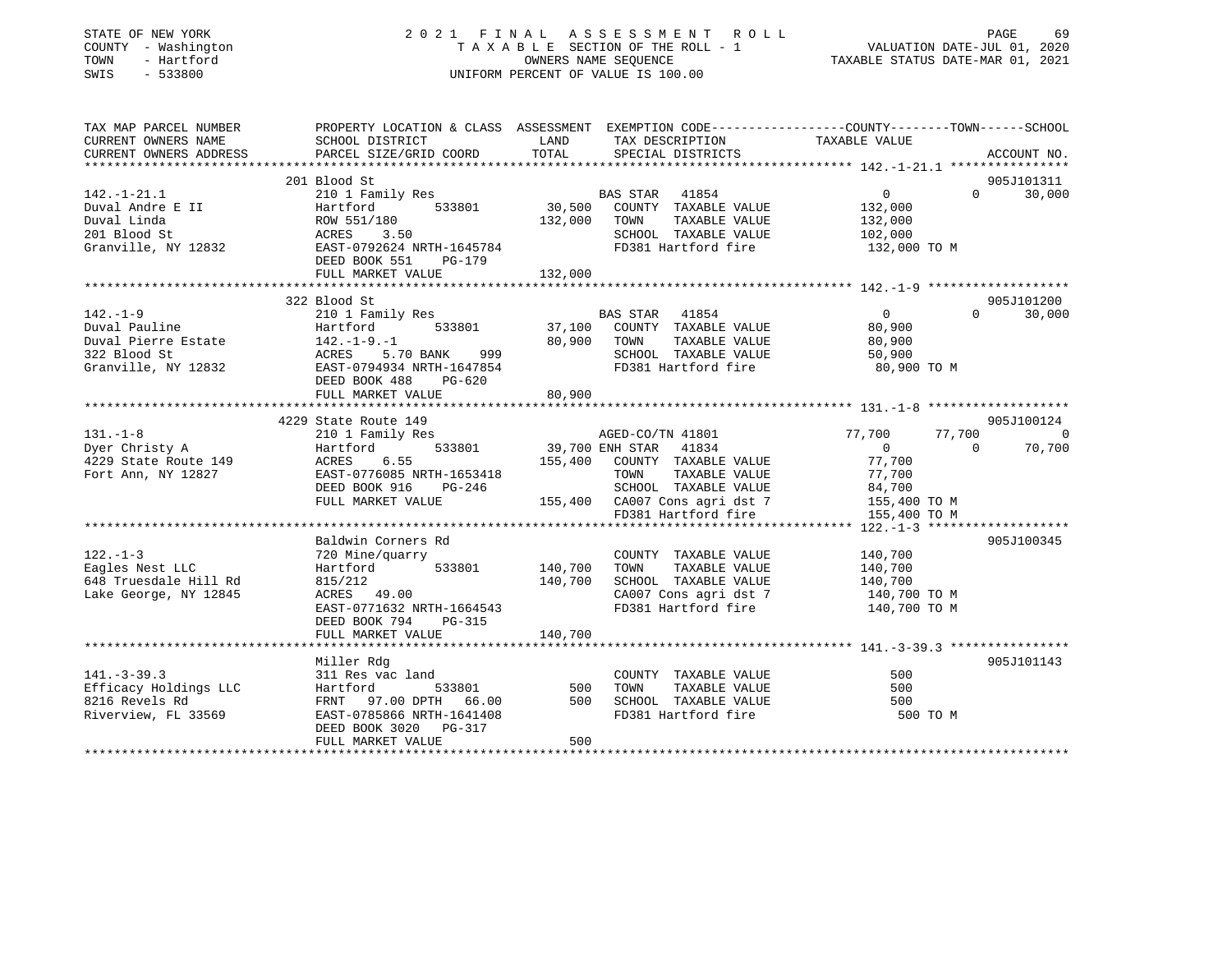## STATE OF NEW YORK 2 0 2 1 F I N A L A S S E S S M E N T R O L L PAGE 70 COUNTY - Washington T A X A B L E SECTION OF THE ROLL - 1 VALUATION DATE-JUL 01, 2020 TOWN - Hartford OWNERS NAME SEQUENCE TAXABLE STATUS DATE-MAR 01, 2021 SWIS - 533800 UNIFORM PERCENT OF VALUE IS 100.00

| TAX MAP PARCEL NUMBER<br>CURRENT OWNERS NAME | PROPERTY LOCATION & CLASS ASSESSMENT EXEMPTION CODE---------------COUNTY-------TOWN-----SCHOOL<br>SCHOOL DISTRICT            | LAND   | TAX DESCRIPTION                                                                                           | TAXABLE VALUE        |                          |
|----------------------------------------------|------------------------------------------------------------------------------------------------------------------------------|--------|-----------------------------------------------------------------------------------------------------------|----------------------|--------------------------|
| CURRENT OWNERS ADDRESS                       | PARCEL SIZE/GRID COORD                                                                                                       | TOTAL  | SPECIAL DISTRICTS                                                                                         |                      | ACCOUNT NO.              |
|                                              |                                                                                                                              |        |                                                                                                           |                      |                          |
|                                              | State Route 149 OFF                                                                                                          |        |                                                                                                           |                      | 905J101386               |
| $132 - 2 - 38.7$                             | 314 Rural vac<10                                                                                                             |        | COUNTY TAXABLE VALUE 10,500                                                                               |                      |                          |
| Efthimiou Basil                              | 533801 10,500<br>Hartford                                                                                                    |        | TOWN                                                                                                      | TAXABLE VALUE 10,500 |                          |
| Efthimiou Claudia                            | Ease 611/238                                                                                                                 |        | 10,500 SCHOOL TAXABLE VALUE 10,500<br>FD381 Hartford fire 10,500 TO M                                     |                      |                          |
| 95 Stratford Ave                             | ACRES 3.15                                                                                                                   |        |                                                                                                           |                      |                          |
| Garden City, NY 11530                        | EAST-0788993 NRTH-1651690                                                                                                    |        |                                                                                                           |                      |                          |
|                                              | DEED BOOK 609<br>$PG-243$                                                                                                    |        |                                                                                                           |                      |                          |
|                                              | FULL MARKET VALUE                                                                                                            | 10,500 |                                                                                                           |                      |                          |
|                                              | 71 Gilchrist Hill Ext                                                                                                        |        |                                                                                                           |                      | 905J100228               |
| $141.-3-10.2$                                | 210 1 Family Res                                                                                                             |        |                                                                                                           |                      | $\Omega$<br>70,700       |
| Elizabeth M Ward Rev Trust                   | Hartford                                                                                                                     |        |                                                                                                           |                      |                          |
| 71 Gilchrist Hill Ext                        |                                                                                                                              |        | TAXABLE VALUE                                                                                             | 178,000              |                          |
| Hartford, NY 12838                           |                                                                                                                              |        | 176,000<br>SCHOOL TAXABLE VALUE 107,300                                                                   |                      |                          |
|                                              |                                                                                                                              |        | FD381 Hartford fire 178,000 TO M                                                                          |                      |                          |
| PRIOR OWNER ON 3/01/2021 FULL MARKET VALUE   | ACRES 3.96 178,000 TOWN<br>EAST-0784843 NRTH-1644609 SCHOOL<br>DEED BOOK 20210 PG-2223 FD381 Hz<br>PULL MARKET VALUE 178,000 |        |                                                                                                           |                      |                          |
| Elizabeth M Ward Rev Trust                   |                                                                                                                              |        |                                                                                                           |                      |                          |
|                                              |                                                                                                                              |        |                                                                                                           |                      |                          |
|                                              | Swamp Ln                                                                                                                     |        |                                                                                                           |                      | 905J101277               |
| $149. - 1 - 30.19$                           | 314 Rural vac<10                                                                                                             |        | COUNTY TAXABLE VALUE                                                                                      | 28,500<br>28,500     |                          |
| Elliott David A Jr                           | 533801 28,500<br>Hartfor<br>Hartfor<br>LOT 19<br>ACRES<br>Hartford                                                           |        | TAXABLE VALUE<br>TOWN                                                                                     | 28,500               |                          |
| Elliott Marlena N                            |                                                                                                                              | 28,500 |                                                                                                           |                      |                          |
| 74 Jenkinsville Rd                           | 7.02                                                                                                                         |        | SCHOOL TAXABLE VALUE $28,500$<br>CA006 Cons agri dst 6 $28,500$ TO M<br>FD381 Hartford fire $28,500$ TO M |                      |                          |
|                                              | Queensbury, NY 12804 EAST-0776164 NRTH-1635776                                                                               |        |                                                                                                           |                      |                          |
|                                              | DEED BOOK 20200 PG-3344                                                                                                      |        |                                                                                                           |                      |                          |
|                                              | FULL MARKET VALUE                                                                                                            | 28,500 |                                                                                                           |                      |                          |
|                                              | 1944 Burch Rd                                                                                                                |        |                                                                                                           |                      | 905L100427               |
| $150. - 1 - 6$                               | 210 1 Family Res                                                                                                             |        | VET COM CT 41131                                                                                          | 25,750               | 25,750<br>$\Omega$       |
| Ellis Mark                                   | 533801 18,500 BAS STAR 41854<br>Hartford                                                                                     |        |                                                                                                           | $\sim$ 0             | 30,000<br>$\overline{0}$ |
| Ellis Sarah                                  | FRNT 157.00 DPTH 234.00 103,000 COUNTY TAXABLE VALUE                                                                         |        |                                                                                                           | 77,250               |                          |
| 1944 Burch Rd                                | BANK<br>999                                                                                                                  |        | TOWN<br>TAXABLE VALUE                                                                                     | 77,250               |                          |
| Granville, NY 12832                          |                                                                                                                              |        | TOWN TAXABLE VALUE<br>SCHOOL TAXABLE VALUE 73,000<br>CALLO Constanti dst. 8 103,000 TO M                  |                      |                          |
|                                              | $\frac{1}{2}$ EAST-0789233 NRTH-1641799                                                                                      |        |                                                                                                           |                      |                          |
|                                              | DEED BOOK 2951 PG-131 CA008 Cons agri dst 8<br>FULL MARKET VALUE 103,000 FD381 Hartford fire                                 |        |                                                                                                           | 103,000 TO M         |                          |
|                                              |                                                                                                                              |        |                                                                                                           |                      |                          |
|                                              | 7748 State Route 40                                                                                                          |        |                                                                                                           |                      | 905J100286               |
| $140. - 2 - 26$                              | 210 1 Family Res                                                                                                             |        |                                                                                                           | 8,910                | 8,910<br>0               |
| Elms Joy                                     | Hartford                                                                                                                     |        | s<br>533801 14,800 BAS STAR 41854                                                                         | $\overline{0}$       | $\bigcap$<br>30,000      |
|                                              |                                                                                                                              |        |                                                                                                           |                      |                          |
|                                              |                                                                                                                              |        |                                                                                                           |                      |                          |
|                                              |                                                                                                                              |        |                                                                                                           |                      |                          |
|                                              | FULL MARKET VALUE                                                                                                            |        | 59,400 FD381 Hartford fire                                                                                | 59,400 TO M          |                          |
|                                              |                                                                                                                              |        |                                                                                                           |                      |                          |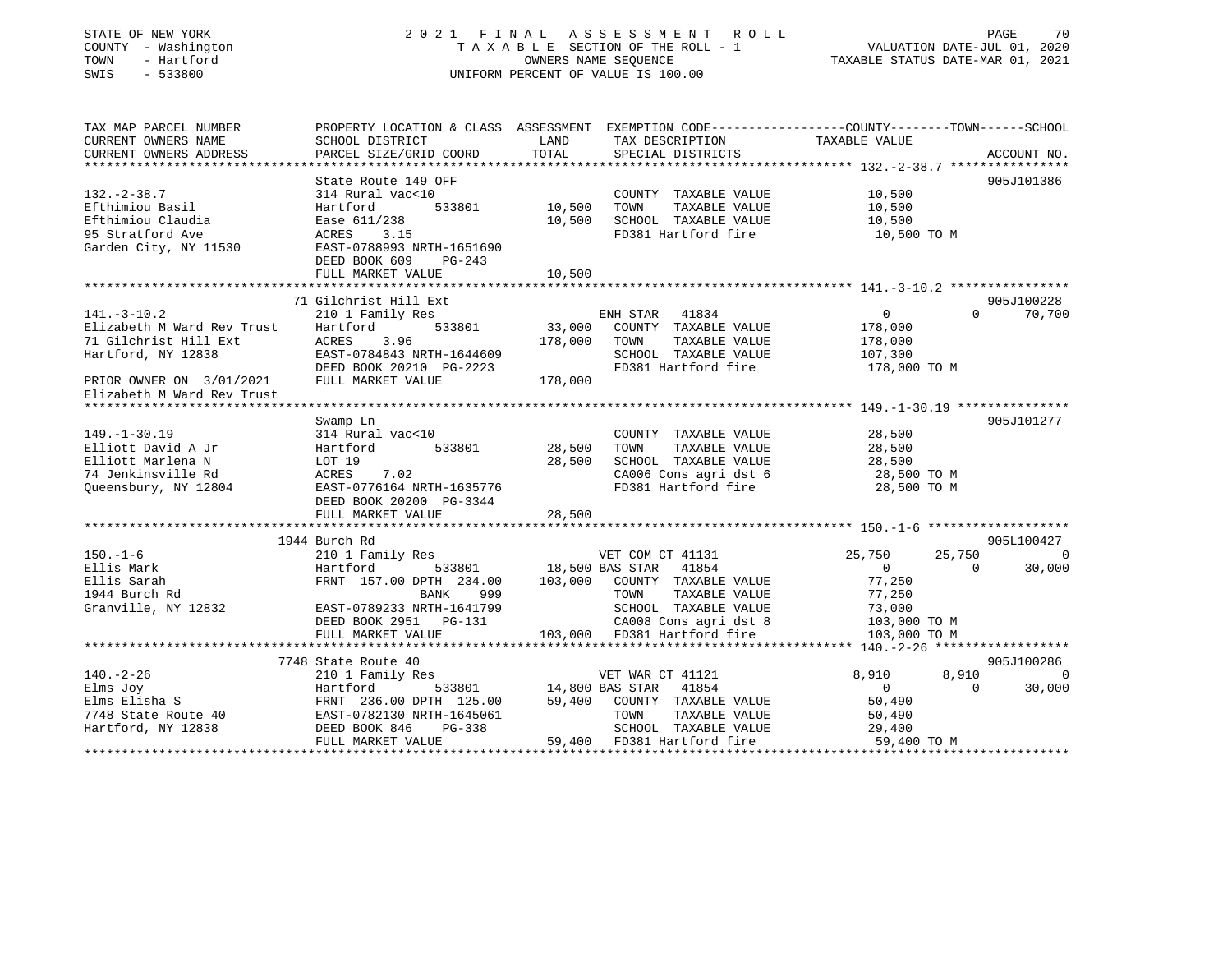| STATE OF NEW YORK<br>COUNTY - Washington<br>TOWN - Hartford<br>SWIS - 533800                                                                                  |                                                                                                                                                                                     |        | 2021 FINAL ASSESSMENT ROLL<br>I FINAL ASSESSMENT ROLL<br>TAXABLE SECTION OF THE ROLL - 1 VALUATION DATE-JUL 01, 2020<br>OWNERS NAME SEQUENCE TAXABLE STATUS DATE-MAR 01, 2021<br>UNIFORM PERCENT OF VALUE IS 100.00 |                                      | PAGE<br>71               |
|---------------------------------------------------------------------------------------------------------------------------------------------------------------|-------------------------------------------------------------------------------------------------------------------------------------------------------------------------------------|--------|---------------------------------------------------------------------------------------------------------------------------------------------------------------------------------------------------------------------|--------------------------------------|--------------------------|
| TAX MAP PARCEL NUMBER<br>CURRENT OWNERS NAME                                                                                                                  | PROPERTY LOCATION & CLASS ASSESSMENT EXEMPTION CODE----------------COUNTY-------TOWN------SCHOOL<br>SCHOOL DISTRICT THE TAND TAX DESCRIPTION TAXABLE VALUE                          |        |                                                                                                                                                                                                                     |                                      |                          |
| CURRENT OWNERS ADDRESS                                                                                                                                        | PARCEL SIZE/GRID COORD                                                                                                                                                              | TOTAL  | SPECIAL DISTRICTS                                                                                                                                                                                                   |                                      | ACCOUNT NO.              |
|                                                                                                                                                               | County Route 30                                                                                                                                                                     |        |                                                                                                                                                                                                                     |                                      | 905J101009               |
| $141. - 3 - 37$                                                                                                                                               | 322 Rural vac>10                                                                                                                                                                    |        | COUNTY TAXABLE VALUE                                                                                                                                                                                                | 31,500                               |                          |
| Elms Kevin                                                                                                                                                    | 322 Audit valent 533801<br>Hartford 533801 31,500 TOWN TAXABLE VALUE<br>LOT 2 31,500 SCHOOL TAXABLE VALUE<br>3145 3032/165 2A008 Cons agri dst 8<br>ACRES 10.20 FD381 Hartford fire |        |                                                                                                                                                                                                                     | 31,500                               |                          |
| 380 Reynolds Rd                                                                                                                                               |                                                                                                                                                                                     |        |                                                                                                                                                                                                                     | 31,500<br>31,500 TO M<br>31,500 TO M |                          |
| Fort Edward, NY 12828                                                                                                                                         |                                                                                                                                                                                     |        |                                                                                                                                                                                                                     |                                      |                          |
|                                                                                                                                                               |                                                                                                                                                                                     |        | CA008 Cons agri dst 8<br>FD381 Hartford fire                                                                                                                                                                        |                                      |                          |
|                                                                                                                                                               | EAST-0787672 NRTH-1642677                                                                                                                                                           |        |                                                                                                                                                                                                                     |                                      |                          |
|                                                                                                                                                               | DEED BOOK 3944 PG-103                                                                                                                                                               |        |                                                                                                                                                                                                                     |                                      |                          |
|                                                                                                                                                               | FULL MARKET VALUE                                                                                                                                                                   | 31,500 |                                                                                                                                                                                                                     |                                      |                          |
|                                                                                                                                                               | County Route 30 OFF                                                                                                                                                                 |        |                                                                                                                                                                                                                     |                                      | 905J100208               |
| $158. - 2 - 1$                                                                                                                                                | 322 Rural vac>10                                                                                                                                                                    |        | COUNTY TAXABLE VALUE                                                                                                                                                                                                | 6,500                                |                          |
| Ely Joseph L                                                                                                                                                  |                                                                                                                                                                                     |        |                                                                                                                                                                                                                     | 6,500                                |                          |
| 4304 County Route 30                                                                                                                                          |                                                                                                                                                                                     |        |                                                                                                                                                                                                                     | 6,500                                |                          |
| Granville, NY 12832                                                                                                                                           | Hartford 533801 6,500 TOWN TAXABLE VALUE<br>158.-1-1 6,500 SCHOOL TAXABLE VALUE<br>ACRES 10.00 FD381 Hartford fire                                                                  |        |                                                                                                                                                                                                                     | 6,500 ТО М                           |                          |
|                                                                                                                                                               | EAST-0782374 NRTH-1631886                                                                                                                                                           |        |                                                                                                                                                                                                                     |                                      |                          |
|                                                                                                                                                               | DEED BOOK 2137 PG-67                                                                                                                                                                |        |                                                                                                                                                                                                                     |                                      |                          |
|                                                                                                                                                               | FULL MARKET VALUE                                                                                                                                                                   | 6,500  |                                                                                                                                                                                                                     |                                      |                          |
|                                                                                                                                                               |                                                                                                                                                                                     |        |                                                                                                                                                                                                                     |                                      | 905J101111               |
| $122. - 1 - 13.2$                                                                                                                                             | Wright Rd                                                                                                                                                                           |        |                                                                                                                                                                                                                     |                                      | 17,038 17,038            |
| EMB Land Holdings LLC                                                                                                                                         |                                                                                                                                                                                     |        |                                                                                                                                                                                                                     |                                      |                          |
| 331 Warren Rd                                                                                                                                                 |                                                                                                                                                                                     |        |                                                                                                                                                                                                                     |                                      |                          |
| Fort Ann, NY 12827                                                                                                                                            |                                                                                                                                                                                     |        |                                                                                                                                                                                                                     |                                      |                          |
|                                                                                                                                                               |                                                                                                                                                                                     |        |                                                                                                                                                                                                                     |                                      |                          |
| MAY BE SUBJECT TO PAYMENT                                                                                                                                     |                                                                                                                                                                                     |        |                                                                                                                                                                                                                     |                                      |                          |
| UNDER AGDIST LAW TIL 2025                                                                                                                                     |                                                                                                                                                                                     |        | FD381 Hartford fire                                                                                                                                                                                                 | 19,900 TO M                          |                          |
|                                                                                                                                                               |                                                                                                                                                                                     |        |                                                                                                                                                                                                                     |                                      |                          |
| $123. - 1 - 19.1$                                                                                                                                             | 331 Warren Rd                                                                                                                                                                       |        |                                                                                                                                                                                                                     | 27,751                               | 27,751<br>27,751         |
|                                                                                                                                                               |                                                                                                                                                                                     |        |                                                                                                                                                                                                                     | $\overline{0}$                       | $\overline{0}$<br>30,000 |
| EMB Land Holdings LLC<br>331 Warren Rd                                                                                                                        | 240 Rural res<br>Hartford 533801 57,600 BAS STAR 41854<br>ACRES 25.74 BANK 997 138,700 COUNTY TAXABLE VALUE<br>FAST-0785314 NPTH-166997 138,700 COUNTY TAXABLE VALUE                |        |                                                                                                                                                                                                                     |                                      |                          |
| 331 Warren<br>Fort Ann, NY 12827                                                                                                                              |                                                                                                                                                                                     |        |                                                                                                                                                                                                                     | 110,949<br>110,949                   |                          |
| Fort Ann, NY 12827<br>RAST-0785314 NRTH-1662827<br>DEED BOOK 3974 PG-334<br>RESUBJECT TO PAYMENT FULL MARKET VALUE 138,700 CA007 Cons agri dst 7 110,949 TO M |                                                                                                                                                                                     |        |                                                                                                                                                                                                                     |                                      |                          |
|                                                                                                                                                               |                                                                                                                                                                                     |        |                                                                                                                                                                                                                     |                                      |                          |
| UNDER AGDIST LAW TIL 2025                                                                                                                                     |                                                                                                                                                                                     |        | 27,751 EX                                                                                                                                                                                                           |                                      |                          |
|                                                                                                                                                               |                                                                                                                                                                                     |        | FD381 Hartford fire                                                                                                                                                                                                 | 138,700 TO M                         |                          |
|                                                                                                                                                               |                                                                                                                                                                                     |        |                                                                                                                                                                                                                     |                                      |                          |
|                                                                                                                                                               | 188 Warren Rd                                                                                                                                                                       |        |                                                                                                                                                                                                                     |                                      | 905J100650               |
|                                                                                                                                                               |                                                                                                                                                                                     |        |                                                                                                                                                                                                                     |                                      | 133,087 133,087 133,087  |
|                                                                                                                                                               |                                                                                                                                                                                     |        |                                                                                                                                                                                                                     | 406,013<br>406,013                   |                          |
|                                                                                                                                                               |                                                                                                                                                                                     |        |                                                                                                                                                                                                                     | 406,013                              |                          |
|                                                                                                                                                               |                                                                                                                                                                                     |        |                                                                                                                                                                                                                     | 406,013 TO M                         |                          |
|                                                                                                                                                               |                                                                                                                                                                                     |        |                                                                                                                                                                                                                     |                                      |                          |
| UNDER AGDIST LAW TIL 2025                                                                                                                                     |                                                                                                                                                                                     |        | FD381 Hartford fire                                                                                                                                                                                                 | 539,100 TO M                         |                          |
|                                                                                                                                                               |                                                                                                                                                                                     |        |                                                                                                                                                                                                                     |                                      |                          |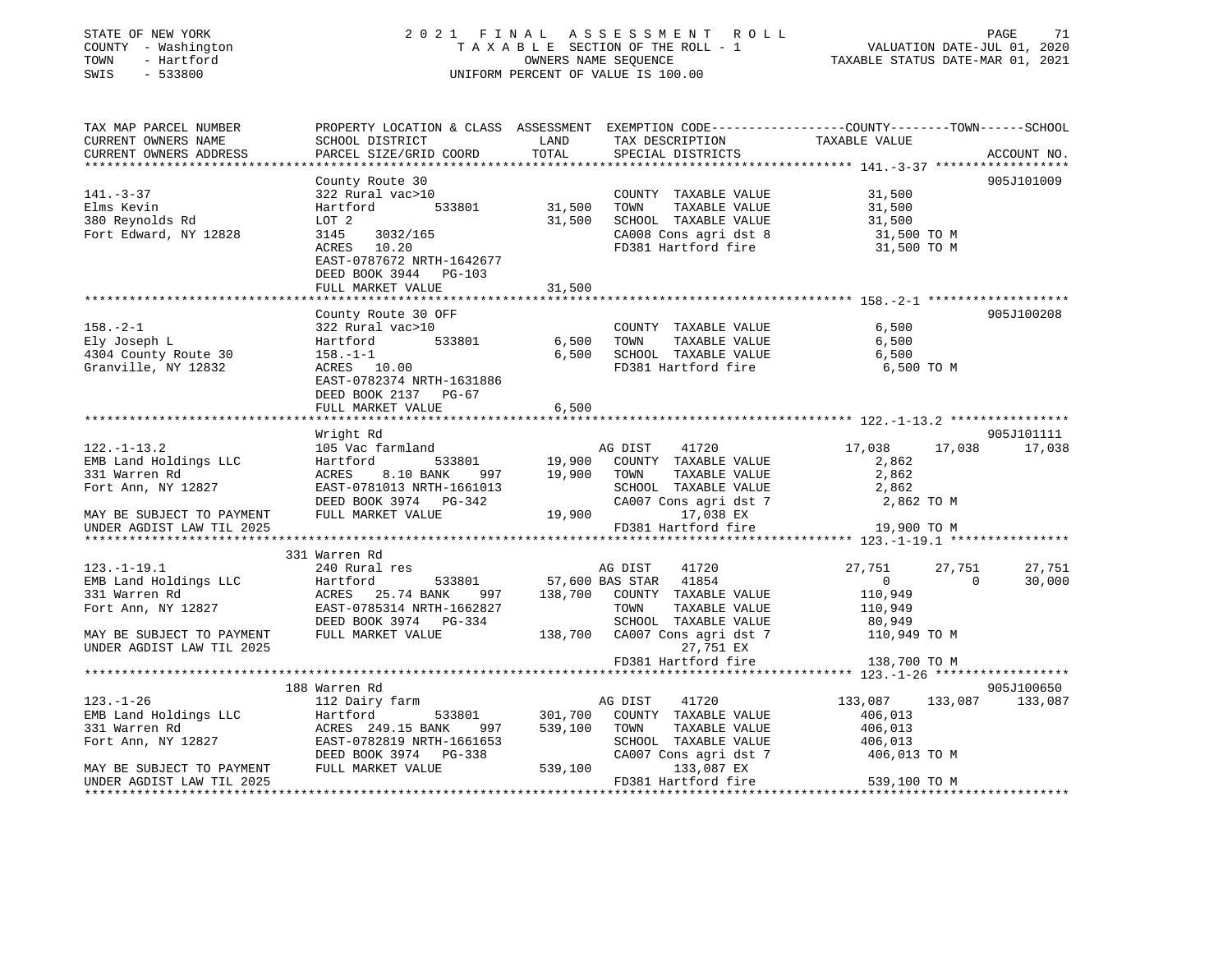| STATE OF NEW YORK   | 2021 FINAL ASSESSMENT ROLL         | PAGE                             |
|---------------------|------------------------------------|----------------------------------|
| COUNTY - Washington | TAXABLE SECTION OF THE ROLL - 1    | VALUATION DATE-JUL 01, 2020      |
| TOWN<br>- Hartford  | OWNERS NAME SEOUENCE               | TAXABLE STATUS DATE-MAR 01, 2021 |
| SWIS<br>- 533800    | UNIFORM PERCENT OF VALUE IS 100.00 |                                  |

| TAX MAP PARCEL NUMBER                      |                                                                                                                                                                                                                                                                      |             | PROPERTY LOCATION & CLASS ASSESSMENT EXEMPTION CODE--------------COUNTY-------TOWN-----SCHOOL                                                                   |                                                                     |          |             |
|--------------------------------------------|----------------------------------------------------------------------------------------------------------------------------------------------------------------------------------------------------------------------------------------------------------------------|-------------|-----------------------------------------------------------------------------------------------------------------------------------------------------------------|---------------------------------------------------------------------|----------|-------------|
| CURRENT OWNERS NAME                        | SCHOOL DISTRICT                                                                                                                                                                                                                                                      | <b>LAND</b> | TAX DESCRIPTION                                                                                                                                                 | TAXABLE VALUE                                                       |          |             |
|                                            | CURRENT OWNERS ADDRESS PARCEL SIZE/GRID COORD TOTAL                                                                                                                                                                                                                  |             | SPECIAL DISTRICTS                                                                                                                                               |                                                                     |          | ACCOUNT NO. |
|                                            |                                                                                                                                                                                                                                                                      |             |                                                                                                                                                                 |                                                                     |          |             |
|                                            | 1269 James Rd                                                                                                                                                                                                                                                        |             | 57 PCT OF VALUE USED FOR EXEMPTION PURPOSES                                                                                                                     |                                                                     |          | 905J100528  |
|                                            |                                                                                                                                                                                                                                                                      |             | VET COM CT 41131                                                                                                                                                | $41,154$ $41,154$ 0<br>$53,047$ $53,047$ $53,047$<br>0<br>$194,599$ |          |             |
|                                            |                                                                                                                                                                                                                                                                      |             | 162,300 AG DIST 41720<br>288,800 ENH STAR 41834                                                                                                                 |                                                                     |          |             |
| 1269 James Ln                              |                                                                                                                                                                                                                                                                      |             |                                                                                                                                                                 |                                                                     |          |             |
| Salem, NY 12865                            | 151.-1-11<br>ACRES 162.50                                                                                                                                                                                                                                            |             | COUNTY TAXABLE VALUE                                                                                                                                            |                                                                     |          |             |
|                                            | EAST-0793178 NRTH-1633536                                                                                                                                                                                                                                            |             |                                                                                                                                                                 |                                                                     |          |             |
|                                            |                                                                                                                                                                                                                                                                      |             | TAXABLE VALUE 194,599<br>TAXABLE VALUE 165,053<br>TOWN                                                                                                          |                                                                     |          |             |
|                                            |                                                                                                                                                                                                                                                                      |             |                                                                                                                                                                 |                                                                     |          |             |
|                                            | EAST-0793178 NRTH-1633536 TOWN TAXABLE VALUE 194, 194, 199<br>MAY BE SUBJECT TO PAYMENT DEED BOOK 789 PG-5 SCHOOL TAXABLE VALUE 165, 053<br>UNDER AGDIST LAW TIL 2025 FULL MARKET VALUE 288,800 CA008 Consequent and the 235, 753 TO                                 |             |                                                                                                                                                                 |                                                                     |          |             |
|                                            |                                                                                                                                                                                                                                                                      |             | 53,047 EX                                                                                                                                                       |                                                                     |          |             |
|                                            |                                                                                                                                                                                                                                                                      |             | FD381 Hartford fire 288,800 TO M                                                                                                                                |                                                                     |          |             |
|                                            |                                                                                                                                                                                                                                                                      |             |                                                                                                                                                                 |                                                                     |          |             |
|                                            | 32 Russell Ln                                                                                                                                                                                                                                                        |             |                                                                                                                                                                 | $\begin{array}{c}\n0 \\ 69\n\end{array}$                            |          | 905J100209  |
|                                            |                                                                                                                                                                                                                                                                      |             |                                                                                                                                                                 |                                                                     | $\Omega$ | 69,900      |
|                                            |                                                                                                                                                                                                                                                                      |             |                                                                                                                                                                 |                                                                     |          |             |
|                                            |                                                                                                                                                                                                                                                                      |             | TAXABLE VALUE 69,900                                                                                                                                            |                                                                     |          |             |
|                                            |                                                                                                                                                                                                                                                                      |             |                                                                                                                                                                 |                                                                     |          |             |
|                                            |                                                                                                                                                                                                                                                                      |             | SCHOOL TAXABLE VALUE 0<br>CA006 Cons agri dst 6 69,900 TO M                                                                                                     |                                                                     |          |             |
|                                            |                                                                                                                                                                                                                                                                      |             |                                                                                                                                                                 |                                                                     |          |             |
|                                            |                                                                                                                                                                                                                                                                      |             |                                                                                                                                                                 | 69,900 TO M                                                         |          |             |
|                                            |                                                                                                                                                                                                                                                                      |             |                                                                                                                                                                 |                                                                     |          |             |
|                                            | 3107 State Route 196<br>148.-1-10<br>Evens Family Trust Hartford 533801 28,400<br>ATT:Jared L Evens Trustee 869-308 61,800<br>3107 State Route 196<br>ACRES 2.80<br>Fort Ann, NY 12827<br>BED BOOK 835 PG-161<br>POOK 835 PG-161<br>POOK 835 PG-161<br>POOK 835 PG-1 |             |                                                                                                                                                                 |                                                                     |          | 905J100268  |
|                                            |                                                                                                                                                                                                                                                                      |             | COUNTY TAXABLE VALUE 61,800                                                                                                                                     |                                                                     |          |             |
|                                            |                                                                                                                                                                                                                                                                      |             | TAXABLE VALUE 61,800<br>TAXABLE VALUE 61,800<br>TOWN                                                                                                            |                                                                     |          |             |
|                                            |                                                                                                                                                                                                                                                                      |             | SCHOOL TAXABLE VALUE                                                                                                                                            |                                                                     |          |             |
|                                            |                                                                                                                                                                                                                                                                      |             | FD381 Hartford fire 61,800 TO M                                                                                                                                 |                                                                     |          |             |
|                                            |                                                                                                                                                                                                                                                                      |             |                                                                                                                                                                 |                                                                     |          |             |
|                                            |                                                                                                                                                                                                                                                                      |             |                                                                                                                                                                 |                                                                     |          |             |
|                                            | FULL MARKET VALUE 61,800                                                                                                                                                                                                                                             |             |                                                                                                                                                                 |                                                                     |          |             |
|                                            |                                                                                                                                                                                                                                                                      |             |                                                                                                                                                                 |                                                                     |          |             |
|                                            | State Route 196                                                                                                                                                                                                                                                      |             |                                                                                                                                                                 |                                                                     |          | 905J100053  |
| $140. -1 - 5$                              | 330 Vacant comm                                                                                                                                                                                                                                                      |             | COUNTY TAXABLE VALUE 47,200                                                                                                                                     |                                                                     |          |             |
|                                            |                                                                                                                                                                                                                                                                      |             |                                                                                                                                                                 |                                                                     |          |             |
| Faille Holdings LLC<br>924 County Route 17 | 330 Vacant comm<br>Hartford 533801 47,200<br>Part of Golf Course 47,200<br>ACRES 43.95<br>EAST-0775140 NRTH-1647602                                                                                                                                                  |             | TOWN TAXABLE VALUE 47,200<br>SCHOOL TAXABLE VALUE 47,200                                                                                                        |                                                                     |          |             |
| Fort Ann, NY 12827                         |                                                                                                                                                                                                                                                                      |             |                                                                                                                                                                 |                                                                     |          |             |
|                                            |                                                                                                                                                                                                                                                                      |             | CA007 Cons agri dst 7 47,200 TO M<br>FD381 Hartford fire                                                                                                        |                                                                     |          |             |
|                                            |                                                                                                                                                                                                                                                                      |             |                                                                                                                                                                 | 47,200 TO M                                                         |          |             |
|                                            | DEED BOOK 20200 PG-4522<br>FULL MARKET VALUE 47,200                                                                                                                                                                                                                  |             |                                                                                                                                                                 |                                                                     |          |             |
|                                            |                                                                                                                                                                                                                                                                      |             |                                                                                                                                                                 |                                                                     |          |             |
|                                            |                                                                                                                                                                                                                                                                      |             |                                                                                                                                                                 |                                                                     |          |             |
|                                            | 3737 State Route 196                                                                                                                                                                                                                                                 |             |                                                                                                                                                                 |                                                                     |          | 905J100552  |
| $140.-2-1.1$                               | 552 Golf course                                                                                                                                                                                                                                                      |             | COUNTY TAXABLE VALUE                                                                                                                                            | 527,800                                                             |          |             |
|                                            | 533801 215,500<br>Faille Holdings LLC<br>924 County Route 17<br>Fort Ann, NY 12827<br>Fort Ann, NY 12827<br>EAST-0776582 NRTH-1648251<br>DEED BOOK 20200 PG-4521                                                                                                     |             | TOWN      TAXABLE VALUE<br>SCHOOL   TAXABLE VALUE                                                                                                               | 527,800                                                             |          |             |
|                                            |                                                                                                                                                                                                                                                                      | 527,800     |                                                                                                                                                                 | 527,800                                                             |          |             |
|                                            |                                                                                                                                                                                                                                                                      |             |                                                                                                                                                                 |                                                                     |          |             |
|                                            |                                                                                                                                                                                                                                                                      |             |                                                                                                                                                                 |                                                                     |          |             |
|                                            | FULL MARKET VALUE                                                                                                                                                                                                                                                    |             | CAOUT IMMADE VALUE 1527,800 TO M<br>EZ014 Empire Zone-Site 14<br>FD381 Hartford fire 527,800 TO FD381 Hartford fire 527,800 TO M<br>527,800 FD381 Hartford fire |                                                                     |          |             |
|                                            |                                                                                                                                                                                                                                                                      |             |                                                                                                                                                                 |                                                                     |          |             |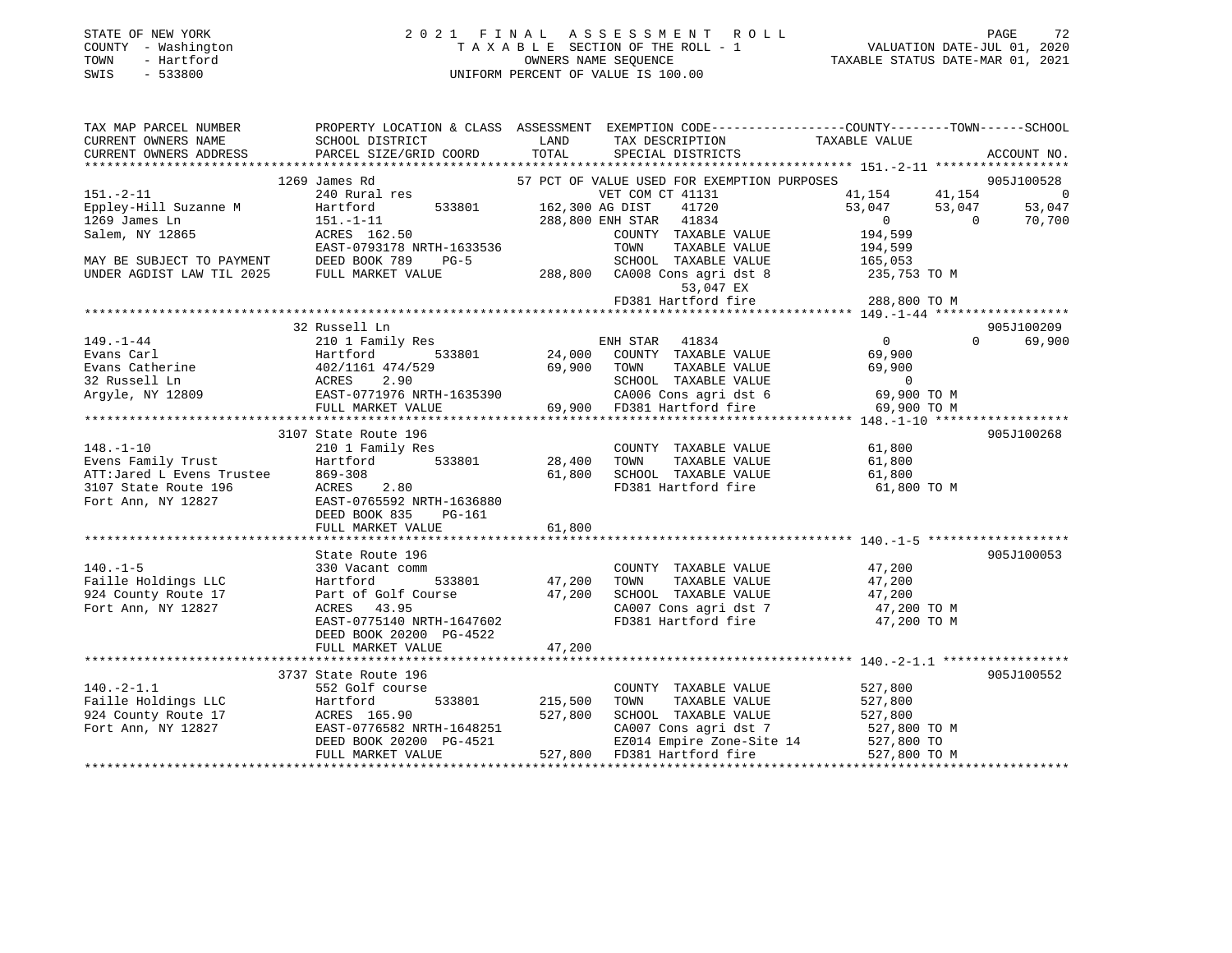# STATE OF NEW YORK 2 0 2 1 F I N A L A S S E S S M E N T R O L L PAGE 73 COUNTY - Washington T A X A B L E SECTION OF THE ROLL - 1 VALUATION DATE-JUL 01, 2020 TOWN - Hartford OWNERS NAME SEQUENCE TAXABLE STATUS DATE-MAR 01, 2021 SWIS - 533800 UNIFORM PERCENT OF VALUE IS 100.00

| TAX MAP PARCEL NUMBER                                  |                                                                                                                                                                                                                                                                                       |                                                                                                                                                                                                                                                    | PROPERTY LOCATION & CLASS ASSESSMENT EXEMPTION CODE----------------COUNTY-------TOWN------SCHOOL    |  |
|--------------------------------------------------------|---------------------------------------------------------------------------------------------------------------------------------------------------------------------------------------------------------------------------------------------------------------------------------------|----------------------------------------------------------------------------------------------------------------------------------------------------------------------------------------------------------------------------------------------------|-----------------------------------------------------------------------------------------------------|--|
|                                                        |                                                                                                                                                                                                                                                                                       |                                                                                                                                                                                                                                                    |                                                                                                     |  |
|                                                        |                                                                                                                                                                                                                                                                                       |                                                                                                                                                                                                                                                    | ACCOUNT NO.                                                                                         |  |
|                                                        |                                                                                                                                                                                                                                                                                       |                                                                                                                                                                                                                                                    |                                                                                                     |  |
|                                                        | 91 Brayton Rd                                                                                                                                                                                                                                                                         |                                                                                                                                                                                                                                                    |                                                                                                     |  |
| $113. - 2 - 3.3$                                       | 105 Vac farmland                                                                                                                                                                                                                                                                      | AG DIST 41720<br>533801 182,900 COUNTY TAXABLE VALUE                                                                                                                                                                                               | 91,305 91,305<br>91,305                                                                             |  |
| Faille Mark<br>raille Mark<br>1932U Highway 206        | Hartford                                                                                                                                                                                                                                                                              |                                                                                                                                                                                                                                                    | 91,595                                                                                              |  |
|                                                        |                                                                                                                                                                                                                                                                                       |                                                                                                                                                                                                                                                    |                                                                                                     |  |
|                                                        |                                                                                                                                                                                                                                                                                       |                                                                                                                                                                                                                                                    |                                                                                                     |  |
|                                                        |                                                                                                                                                                                                                                                                                       |                                                                                                                                                                                                                                                    |                                                                                                     |  |
|                                                        |                                                                                                                                                                                                                                                                                       |                                                                                                                                                                                                                                                    |                                                                                                     |  |
|                                                        |                                                                                                                                                                                                                                                                                       |                                                                                                                                                                                                                                                    |                                                                                                     |  |
|                                                        |                                                                                                                                                                                                                                                                                       | Faille Mark 206 Skillman, NJ 08558 Survivey 13169<br>MAY BE SUBJECT TO PAYMENT EAST-0777761 NRTH-1669012 CMDER AGDIST LAW TIL 2025 DEED BOOK 20191 PG-27890 TOM 182,900 TOM TAXABLE VALUE 182,900 TO MAY BE SUBJECT TO PAYMENT E                   |                                                                                                     |  |
|                                                        | 924 County Route 17                                                                                                                                                                                                                                                                   |                                                                                                                                                                                                                                                    | 905J100352                                                                                          |  |
| $114. - 1 - 3$                                         |                                                                                                                                                                                                                                                                                       |                                                                                                                                                                                                                                                    | 126,084                                                                                             |  |
| Faille Mark L                                          |                                                                                                                                                                                                                                                                                       | 113 Cattle farm<br>113 Cattle farm<br>533801 246,300 COUNTY TAXABLE VALUE 408,916                                                                                                                                                                  |                                                                                                     |  |
|                                                        |                                                                                                                                                                                                                                                                                       |                                                                                                                                                                                                                                                    |                                                                                                     |  |
| 1932 US Highway 206<br>Skillman, NJ 08558              | $3939/41$ Con Eas<br>Survey13125<br>SCHOOL<br>SCHOOL<br>SCHOOL<br>SCHOOL<br>SCHOOL<br>SCHOOL<br>SCHOOL<br>SCHOOL<br>SCHOOL<br>SCHOOL<br>SCHOOL<br>SCHOOL<br>SCHOOL<br>SCHOOL<br>SCHOOL<br>SCHOOL<br>DIED<br>DIED<br>DIED<br>DIED<br>DIED<br>DIED<br>DIED<br>DIED<br>DIED<br>DIED<br>D | TOWN TAXABLE VALUE 408,916<br>SCHOOL TAXABLE VALUE 408,916                                                                                                                                                                                         |                                                                                                     |  |
|                                                        |                                                                                                                                                                                                                                                                                       |                                                                                                                                                                                                                                                    |                                                                                                     |  |
|                                                        |                                                                                                                                                                                                                                                                                       |                                                                                                                                                                                                                                                    |                                                                                                     |  |
|                                                        |                                                                                                                                                                                                                                                                                       |                                                                                                                                                                                                                                                    |                                                                                                     |  |
|                                                        |                                                                                                                                                                                                                                                                                       | SKillman, NJ 08558<br>SURJECT TO PAYMENT<br>MAY BE SUBJECT TO PAYMENT<br>EAST-0784207 NRTH-1669287<br>DEED BOOK 2830 PG-1<br>FULL MARKET VALUE<br>FULL MARKET VALUE<br>SCHOOL TAXABLE VALUE<br>SCHOOL TAXABLE VALUE<br>SCHOOL TAXABLE VALUE<br>SCH |                                                                                                     |  |
|                                                        |                                                                                                                                                                                                                                                                                       |                                                                                                                                                                                                                                                    |                                                                                                     |  |
|                                                        |                                                                                                                                                                                                                                                                                       |                                                                                                                                                                                                                                                    |                                                                                                     |  |
|                                                        |                                                                                                                                                                                                                                                                                       |                                                                                                                                                                                                                                                    | 48,931 48,931<br>48,931                                                                             |  |
| 114.-1-20.3<br>Faille Mark L                           |                                                                                                                                                                                                                                                                                       |                                                                                                                                                                                                                                                    |                                                                                                     |  |
|                                                        |                                                                                                                                                                                                                                                                                       |                                                                                                                                                                                                                                                    |                                                                                                     |  |
|                                                        |                                                                                                                                                                                                                                                                                       |                                                                                                                                                                                                                                                    |                                                                                                     |  |
|                                                        |                                                                                                                                                                                                                                                                                       |                                                                                                                                                                                                                                                    |                                                                                                     |  |
|                                                        |                                                                                                                                                                                                                                                                                       |                                                                                                                                                                                                                                                    |                                                                                                     |  |
|                                                        |                                                                                                                                                                                                                                                                                       |                                                                                                                                                                                                                                                    |                                                                                                     |  |
|                                                        |                                                                                                                                                                                                                                                                                       |                                                                                                                                                                                                                                                    |                                                                                                     |  |
|                                                        | 501 County Route 17                                                                                                                                                                                                                                                                   |                                                                                                                                                                                                                                                    | 905J100066                                                                                          |  |
|                                                        |                                                                                                                                                                                                                                                                                       |                                                                                                                                                                                                                                                    |                                                                                                     |  |
|                                                        |                                                                                                                                                                                                                                                                                       |                                                                                                                                                                                                                                                    | 136,775 136,775 136,775<br>234,825                                                                  |  |
|                                                        |                                                                                                                                                                                                                                                                                       |                                                                                                                                                                                                                                                    |                                                                                                     |  |
|                                                        |                                                                                                                                                                                                                                                                                       |                                                                                                                                                                                                                                                    |                                                                                                     |  |
|                                                        |                                                                                                                                                                                                                                                                                       |                                                                                                                                                                                                                                                    |                                                                                                     |  |
|                                                        |                                                                                                                                                                                                                                                                                       | 501 County Route 17<br>Faille Mark L<br>Faille Mark L<br>Hartford 533801 279,500 COUNTY TAXABLE VALUE 234,825<br>136,775 136,7<br>136,775 136,7<br>136,775 136,7<br>234,825<br>Skillman, NJ 08558 EAST-0778723 NRTH-1663911 DEED BOOK 3805 PG-     |                                                                                                     |  |
| UNDER AGDIST LAW TIL 2025                              |                                                                                                                                                                                                                                                                                       | FD381 Hartford fire 371,600 TO M                                                                                                                                                                                                                   |                                                                                                     |  |
|                                                        |                                                                                                                                                                                                                                                                                       |                                                                                                                                                                                                                                                    |                                                                                                     |  |
|                                                        | 65 Gibbs Rd                                                                                                                                                                                                                                                                           |                                                                                                                                                                                                                                                    | 905J100491                                                                                          |  |
| $123. - 1 - 23$                                        | 113 Cattle farm                                                                                                                                                                                                                                                                       | AG DIST 41720                                                                                                                                                                                                                                      | 105,186 105,186 105,186                                                                             |  |
| Faille Mark L                                          |                                                                                                                                                                                                                                                                                       | Hartford 533801 195,800 COUNTY TAXABLE VALUE                                                                                                                                                                                                       | 453,014                                                                                             |  |
| 1932 U.S. highway 206                                  |                                                                                                                                                                                                                                                                                       | 558,200 TOWN<br>TAXABLE VALUE                                                                                                                                                                                                                      | 453,014<br>TOWN TAXABLE VALUE<br>SCHOOL TAXABLE VALUE 453,014<br>2007 Cars agri dst. 7 453,014 TO M |  |
| Skillman, NJ 08558                                     |                                                                                                                                                                                                                                                                                       |                                                                                                                                                                                                                                                    |                                                                                                     |  |
|                                                        |                                                                                                                                                                                                                                                                                       | CA007 Cons agri dst 7                                                                                                                                                                                                                              |                                                                                                     |  |
| MAY BE SUBJECT TO PAYMENT<br>UNDER AGDIST LAW TIL 2025 | Harttora<br>2123/302 558,200<br>Survey13123 558,200<br>3939/1Cons easmt (ASA)<br>138.96                                                                                                                                                                                               | 105,186 EX                                                                                                                                                                                                                                         |                                                                                                     |  |
|                                                        |                                                                                                                                                                                                                                                                                       | EAST-0784961 NRTH-1657212 FD381 Hartford fire 558,200 TO M                                                                                                                                                                                         |                                                                                                     |  |
|                                                        | DEED BOOK 3622 PG-225                                                                                                                                                                                                                                                                 |                                                                                                                                                                                                                                                    |                                                                                                     |  |
|                                                        | FULL MARKET VALUE                                                                                                                                                                                                                                                                     | 558,200                                                                                                                                                                                                                                            |                                                                                                     |  |
|                                                        |                                                                                                                                                                                                                                                                                       |                                                                                                                                                                                                                                                    |                                                                                                     |  |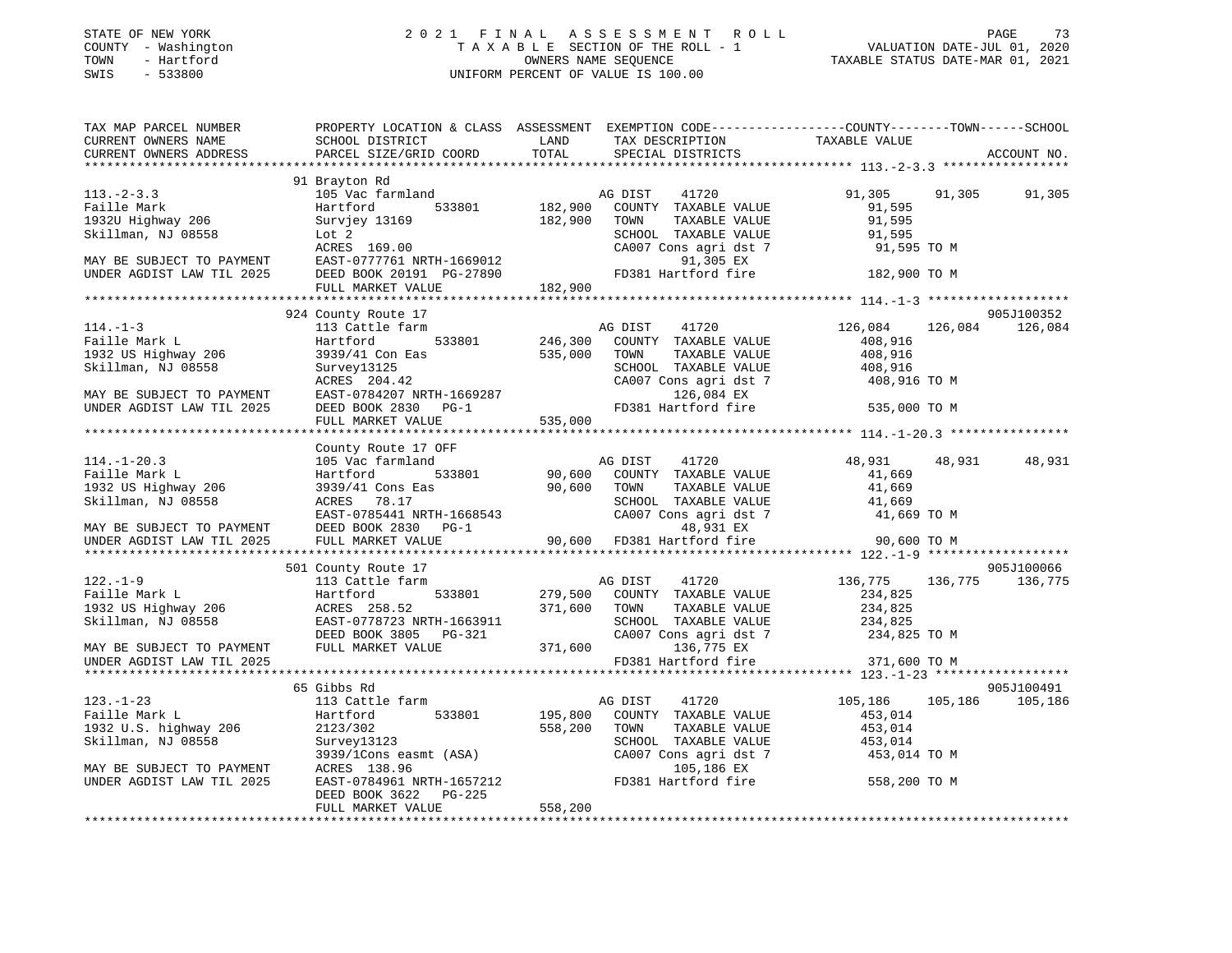# STATE OF NEW YORK 2 0 2 1 F I N A L A S S E S S M E N T R O L L PAGE 74 COUNTY - Washington T A X A B L E SECTION OF THE ROLL - 1 VALUATION DATE-JUL 01, 2020 TOWN - Hartford OWNERS NAME SEQUENCE TAXABLE STATUS DATE-MAR 01, 2021 SWIS - 533800 UNIFORM PERCENT OF VALUE IS 100.00

| TAX MAP PARCEL NUMBER             |                                                                       |                                                                                                                                                                                                                                      | PROPERTY LOCATION & CLASS ASSESSMENT EXEMPTION CODE---------------COUNTY-------TOWN------SCHOOL                                                                                                                                |
|-----------------------------------|-----------------------------------------------------------------------|--------------------------------------------------------------------------------------------------------------------------------------------------------------------------------------------------------------------------------------|--------------------------------------------------------------------------------------------------------------------------------------------------------------------------------------------------------------------------------|
| CURRENT OWNERS NAME               | SCHOOL DISTRICT                                                       | LAND<br>TAX DESCRIPTION                                                                                                                                                                                                              | TAXABLE VALUE                                                                                                                                                                                                                  |
| CURRENT OWNERS ADDRESS            |                                                                       |                                                                                                                                                                                                                                      | .CURRENT OWNERS ADDRESS PARCEL SIZE/GRID COORD TOTAL SPECIAL DISTRICTS AND ACCOUNT NO ACCOUNT NO ACCOUNT NO AND A ALLY A AND A LOCOUNT A A LARGE AND HER A LARGE AND A LARGE AND A LARGE AND A LARGE AND A LARGE AND LARGE AND |
|                                   |                                                                       |                                                                                                                                                                                                                                      |                                                                                                                                                                                                                                |
|                                   | 21 Kittie Mae Way                                                     |                                                                                                                                                                                                                                      |                                                                                                                                                                                                                                |
| $132. - 1 - 21.4$                 |                                                                       | Example was made way<br>20 1 Family Res (29,200 CONTY TAXABLE VALUE)<br>29,200 CONTY TAXABLE VALUE<br>29,200 CONTY TAXABLE VALUE<br>29,000 TOWN TAXABLE VALUE                                                                        | $0 \qquad \qquad$<br>$0 \t 30,000$                                                                                                                                                                                             |
|                                   |                                                                       |                                                                                                                                                                                                                                      | 100,000                                                                                                                                                                                                                        |
| Falk Kathy K<br>21 Kittie Mae Way |                                                                       |                                                                                                                                                                                                                                      | 100,000                                                                                                                                                                                                                        |
|                                   | Granville, NY 12832 EAST-0788507 NRTH-1655145<br>DEED BOOK 782 PG-329 | SCHOOL TAXABLE VALUE                                                                                                                                                                                                                 | 70,000                                                                                                                                                                                                                         |
|                                   |                                                                       |                                                                                                                                                                                                                                      |                                                                                                                                                                                                                                |
|                                   | FULL MARKET VALUE                                                     | VG-329 CA007 Cons agri dst 7 100,000 TO M<br>100,000 FD381 Hartford fire 100,000 TO M                                                                                                                                                |                                                                                                                                                                                                                                |
|                                   |                                                                       |                                                                                                                                                                                                                                      |                                                                                                                                                                                                                                |
|                                   | 3114 Coach Rd                                                         |                                                                                                                                                                                                                                      | 905J101220                                                                                                                                                                                                                     |
| $149. - 1 - 26.12$                | 210 1 Family Res                                                      | BAS STAR 41854                                                                                                                                                                                                                       | $\overline{0}$<br>$0 \qquad \qquad$<br>30,000                                                                                                                                                                                  |
|                                   |                                                                       | 533801 41,900 COUNTY TAXABLE VALUE                                                                                                                                                                                                   | 227,500                                                                                                                                                                                                                        |
|                                   |                                                                       | TAXABLE VALUE                                                                                                                                                                                                                        | 227,500                                                                                                                                                                                                                        |
|                                   |                                                                       | SCHOOL TAXABLE VALUE 227,500                                                                                                                                                                                                         |                                                                                                                                                                                                                                |
|                                   |                                                                       |                                                                                                                                                                                                                                      | FD381 Hartford fire 227,500 TO M                                                                                                                                                                                               |
|                                   |                                                                       |                                                                                                                                                                                                                                      |                                                                                                                                                                                                                                |
|                                   |                                                                       |                                                                                                                                                                                                                                      |                                                                                                                                                                                                                                |
|                                   | 264 Gilchrist Hill Rd                                                 |                                                                                                                                                                                                                                      | 905J101292                                                                                                                                                                                                                     |
| $150. - 1 - 55$                   |                                                                       | VET COM CT 41131                                                                                                                                                                                                                     | 28,325<br>28,325<br>$\overline{0}$                                                                                                                                                                                             |
| Fassler Joan M                    |                                                                       |                                                                                                                                                                                                                                      | $\overline{0}$<br>30,000<br>$\overline{0}$                                                                                                                                                                                     |
| 264 Gilchrist Hill Rd             | LOT 8                                                                 | 113,300 COUNTY TAXABLE VALUE 84,975                                                                                                                                                                                                  |                                                                                                                                                                                                                                |
| Hartford, NY 12838                | ACRES 5.20 BANK 999                                                   |                                                                                                                                                                                                                                      | 84,975                                                                                                                                                                                                                         |
|                                   | EAST-0784951 NRTH-1640820                                             | TOWN      TAXABLE  VALUE<br>SCHOOL   TAXABLE  VALUE                                                                                                                                                                                  | 83,300                                                                                                                                                                                                                         |
|                                   | DEED BOOK 3483 PG-246                                                 | FD381 Hartford fire                                                                                                                                                                                                                  | 113,300 TO M                                                                                                                                                                                                                   |
|                                   | FULL MARKET VALUE                                                     | 113,300                                                                                                                                                                                                                              |                                                                                                                                                                                                                                |
|                                   |                                                                       |                                                                                                                                                                                                                                      |                                                                                                                                                                                                                                |
|                                   | 3817 State Route 149                                                  |                                                                                                                                                                                                                                      | 905J101072                                                                                                                                                                                                                     |
| $130. - 1 - 6$                    | 210 1 Family Res                                                      | <b>BAS STAR</b> 41854                                                                                                                                                                                                                | 0<br>$0 \t 30,000$                                                                                                                                                                                                             |
|                                   |                                                                       |                                                                                                                                                                                                                                      | 132,500                                                                                                                                                                                                                        |
|                                   |                                                                       |                                                                                                                                                                                                                                      | 132,500                                                                                                                                                                                                                        |
|                                   |                                                                       | 130.-1-6 210 1 Family Res BAS STAR 41854<br>Fawcett Natalee R Hudson Falls 534401 20,000 COUNTY TAXABLE VALUE<br>Fawcett Gavan C ACRES 1.54 132,500 TOWN TAXABLE VALUE<br>3817 State Route 149 EAST-0767124 NRTH-1652639 SCHOOL TAXA |                                                                                                                                                                                                                                |
|                                   |                                                                       | CA007 Cons agri dst 7                                                                                                                                                                                                                | 102,500<br>132,500 TO M                                                                                                                                                                                                        |
|                                   | FULL MARKET VALUE                                                     | 132,500 FD381 Hartford fire                                                                                                                                                                                                          | 132,500 TO M                                                                                                                                                                                                                   |
|                                   |                                                                       |                                                                                                                                                                                                                                      |                                                                                                                                                                                                                                |
|                                   | 228 Pope Hill Rd                                                      |                                                                                                                                                                                                                                      | 905J101001                                                                                                                                                                                                                     |
| $150. - 1 - 25$                   | 240 Rural res                                                         | COUNTY TAXABLE VALUE                                                                                                                                                                                                                 | 176,600                                                                                                                                                                                                                        |
| Felice Laurie                     | 533801<br>Hartford                                                    | 53,000<br>TOWN<br>TAXABLE VALUE                                                                                                                                                                                                      | 176,600                                                                                                                                                                                                                        |
| 228 Pope Hill Rd                  | ACRES 15.00                                                           | 176,600<br>SCHOOL TAXABLE VALUE                                                                                                                                                                                                      | 176,600                                                                                                                                                                                                                        |
| Argyle, NY 12809                  | EAST-0782114 NRTH-1632640                                             | FD381 Hartford fire                                                                                                                                                                                                                  | 176,600 TO M                                                                                                                                                                                                                   |
|                                   | DEED BOOK 2715 PG-135                                                 |                                                                                                                                                                                                                                      |                                                                                                                                                                                                                                |
|                                   | FULL MARKET VALUE                                                     | 176,600                                                                                                                                                                                                                              |                                                                                                                                                                                                                                |
|                                   |                                                                       |                                                                                                                                                                                                                                      |                                                                                                                                                                                                                                |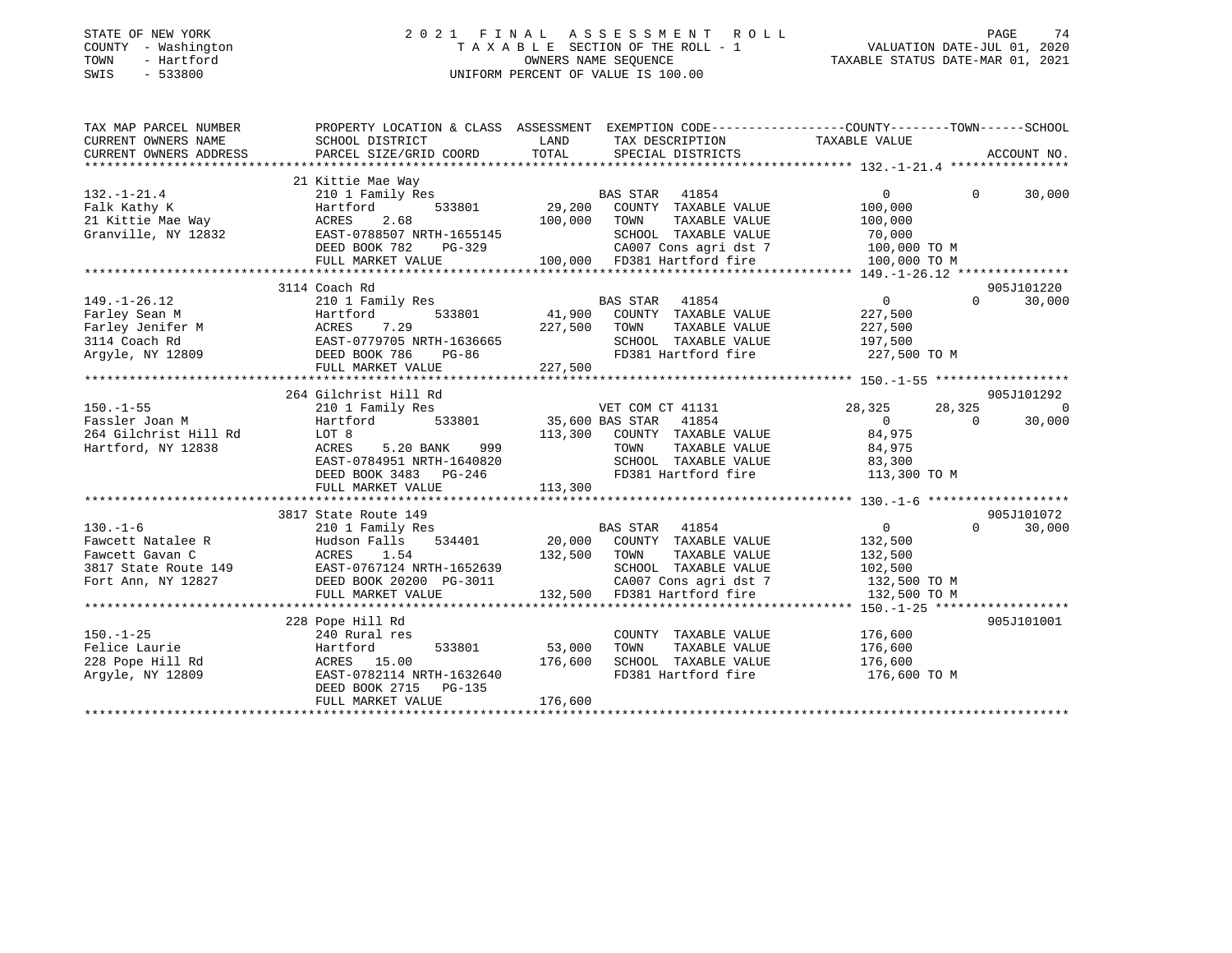| STATE OF NEW YORK<br>COUNTY - Washington<br>TOWN<br>- Hartford<br>SWIS<br>$-533800$                                                                                                                                                                                                                                                                                                                                        |                                                               |                | PAGE 75<br>TAXABLE SECTION OF THE ROLL - 1 VALUATION DATE-JUL 01, 2020<br>OWNERS NAME SEQUENCE TAXABLE STATUS DATE-MAR 01, 2021<br>UNIFORM PERCENT OF VALUE IS 100.00<br>2021 FINAL ASSESSMENT ROLL |                                    |                  |
|----------------------------------------------------------------------------------------------------------------------------------------------------------------------------------------------------------------------------------------------------------------------------------------------------------------------------------------------------------------------------------------------------------------------------|---------------------------------------------------------------|----------------|-----------------------------------------------------------------------------------------------------------------------------------------------------------------------------------------------------|------------------------------------|------------------|
| TAX MAP PARCEL NUMBER<br>CURPENT OWNERS NAME COUNCIL DIGUION DIGTERY OF A SERIGNENT EXEMPTION CODE---------------COUNTY-------TOWN------SCHOOL                                                                                                                                                                                                                                                                             |                                                               |                |                                                                                                                                                                                                     |                                    |                  |
| CURRENT OWNERS NAME                                                                                                                                                                                                                                                                                                                                                                                                        | SCHOOL DISTRICT                                               | LAND           | TAX DESCRIPTION                                                                                                                                                                                     | TAXABLE VALUE                      |                  |
| CURRENT OWNERS ADDRESS                                                                                                                                                                                                                                                                                                                                                                                                     | PARCEL SIZE/GRID COORD                                        | TOTAL          | SPECIAL DISTRICTS                                                                                                                                                                                   |                                    | ACCOUNT NO.      |
|                                                                                                                                                                                                                                                                                                                                                                                                                            |                                                               |                |                                                                                                                                                                                                     |                                    |                  |
| $150. - 1 - 35$                                                                                                                                                                                                                                                                                                                                                                                                            | 5173 County Route 30<br><u>e de la compa</u><br>240 Rural res |                |                                                                                                                                                                                                     |                                    | 905J100211       |
|                                                                                                                                                                                                                                                                                                                                                                                                                            |                                                               | 533801 206,700 | COUNTY TAXABLE VALUE 293,500<br>TOWN<br>TAXABLE VALUE                                                                                                                                               | 293,500                            |                  |
|                                                                                                                                                                                                                                                                                                                                                                                                                            |                                                               |                | SCHOOL TAXABLE VALUE                                                                                                                                                                                |                                    |                  |
|                                                                                                                                                                                                                                                                                                                                                                                                                            |                                                               |                | CA008 Cons agri dst 8                                                                                                                                                                               | 293,500<br>293,500 TO M            |                  |
|                                                                                                                                                                                                                                                                                                                                                                                                                            |                                                               |                | FD381 Hartford fire 293,500 TO M                                                                                                                                                                    |                                    |                  |
| $\begin{tabular}{lllllllllllllllllllllll} 150.-1-35 & 240~\text{Rural res} \\ \hline \texttt{Fessenden Janet A} & Hartford & 533801 & 206,700 \\ \texttt{Robbins Sarah J Trustee} & A & A & A & 533801 & 293,500 \\ \texttt{C/O Sarah J Robbins} & EAST-0786041~\texttt{NRTH}-1636341 & 293,500 \\ \texttt{16 E State St} & DEED BOK 2723 & PG-20 \\ \texttt{Glens Falls, NY 12801} & FULL MARKET VALUE & 293,500 \\ \end$ |                                                               |                |                                                                                                                                                                                                     |                                    |                  |
| MAY BE SUBJECT TO PAYMENT<br>UNDER AGDIST LAW TIL 2023                                                                                                                                                                                                                                                                                                                                                                     |                                                               |                |                                                                                                                                                                                                     |                                    |                  |
|                                                                                                                                                                                                                                                                                                                                                                                                                            |                                                               |                |                                                                                                                                                                                                     |                                    |                  |
| 130.-1-7.1<br>Fioretti Edward J<br>Fioretti Lora Lin<br>3812 State Route 149<br>Foretti Lora Lin<br>3812 State Route 149<br>Fort Ann, NY 12827<br>The ERST-0768102 NRTH-1652107<br>Fort Ann, NY 12827<br>FILL MARKET VALUE PIG-334<br>FILL MARKET                                                                                                                                                                          | 3812 State Route 149                                          |                |                                                                                                                                                                                                     |                                    | 905J100220       |
|                                                                                                                                                                                                                                                                                                                                                                                                                            |                                                               |                | AG DIST 41720<br>137,100 BAS STAR 41854<br>AG DIST 41720                                                                                                                                            | 76,922<br>76,922<br>$\overline{0}$ | 76,922           |
|                                                                                                                                                                                                                                                                                                                                                                                                                            |                                                               |                | 350,400 COUNTY TAXABLE VALUE                                                                                                                                                                        | $\overline{0}$                     | 30,000           |
|                                                                                                                                                                                                                                                                                                                                                                                                                            |                                                               |                | TAXABLE VALUE<br>TOWN                                                                                                                                                                               | 273,478<br>273,478                 |                  |
|                                                                                                                                                                                                                                                                                                                                                                                                                            |                                                               |                | SCHOOL TAXABLE VALUE                                                                                                                                                                                |                                    |                  |
|                                                                                                                                                                                                                                                                                                                                                                                                                            |                                                               |                | 350,400 CA007 Cons agri dst 7                                                                                                                                                                       | 243,478<br>273,478 TO M            |                  |
| MAY BE SUBJECT TO PAYMENT                                                                                                                                                                                                                                                                                                                                                                                                  |                                                               |                | 76,922 EX                                                                                                                                                                                           |                                    |                  |
|                                                                                                                                                                                                                                                                                                                                                                                                                            |                                                               |                |                                                                                                                                                                                                     |                                    |                  |
| or 24 aA (24 aA (25 A) 24 aA (25 A) 24 aA (25 A) 24 aA (26 A) 26 aA (27 A) 24 aA (27 A) 24 aA (27 A) 26 aA (27<br>UNDER AGDIST LAW TIL 2025 2025 FD381 Hartford fire 2025 250,400 TO M (27 and 28 attil 2025 20 aA (27 A) 24 aA                                                                                                                                                                                            |                                                               |                |                                                                                                                                                                                                     |                                    |                  |
|                                                                                                                                                                                                                                                                                                                                                                                                                            | LOT 59 Provincial Pat                                         |                |                                                                                                                                                                                                     |                                    | 905J100218       |
| $130. -1 - 8$                                                                                                                                                                                                                                                                                                                                                                                                              |                                                               |                |                                                                                                                                                                                                     | 27,384 27,384 27,384               |                  |
|                                                                                                                                                                                                                                                                                                                                                                                                                            |                                                               |                | 50,500 COUNTY TAXABLE VALUE                                                                                                                                                                         | 23,116                             |                  |
|                                                                                                                                                                                                                                                                                                                                                                                                                            |                                                               | 50,500 TOWN    | TAXABLE VALUE                                                                                                                                                                                       | 23,116                             |                  |
| 130.-1-8<br>Fioretti Edward J<br>Fioretti Lora Lin<br>3812 State Route 149<br>Fort Ann, NY 12827<br>FULL MARKET VALUE<br>FULL MARKET VALUE                                                                                                                                                                                                                                                                                 |                                                               |                | SCHOOL TAXABLE VALUE                                                                                                                                                                                | 23,116<br>23,116 TO M              |                  |
|                                                                                                                                                                                                                                                                                                                                                                                                                            |                                                               |                | SCHOOL TAXABLE VALUE<br>CA007 Cons agri dst 7                                                                                                                                                       |                                    |                  |
|                                                                                                                                                                                                                                                                                                                                                                                                                            |                                                               |                | 50,500<br>27,384 EX                                                                                                                                                                                 |                                    |                  |
| MAY BE SUBJECT TO PAYMENT                                                                                                                                                                                                                                                                                                                                                                                                  |                                                               |                | FD381 Hartford fire 50,500 TO M                                                                                                                                                                     |                                    |                  |
|                                                                                                                                                                                                                                                                                                                                                                                                                            |                                                               |                |                                                                                                                                                                                                     |                                    |                  |
|                                                                                                                                                                                                                                                                                                                                                                                                                            |                                                               |                |                                                                                                                                                                                                     |                                    |                  |
|                                                                                                                                                                                                                                                                                                                                                                                                                            | 3758 State Route 149                                          |                |                                                                                                                                                                                                     |                                    | 905J100110       |
|                                                                                                                                                                                                                                                                                                                                                                                                                            |                                                               |                |                                                                                                                                                                                                     | 59,705                             | 59,705<br>59,705 |
|                                                                                                                                                                                                                                                                                                                                                                                                                            |                                                               |                |                                                                                                                                                                                                     | 100,995                            |                  |
|                                                                                                                                                                                                                                                                                                                                                                                                                            |                                                               |                |                                                                                                                                                                                                     | 100,995<br>100,995                 |                  |
|                                                                                                                                                                                                                                                                                                                                                                                                                            |                                                               |                |                                                                                                                                                                                                     | 100,995 TO M                       |                  |
|                                                                                                                                                                                                                                                                                                                                                                                                                            |                                                               |                |                                                                                                                                                                                                     |                                    |                  |
|                                                                                                                                                                                                                                                                                                                                                                                                                            |                                                               |                |                                                                                                                                                                                                     | 160,700 TO M                       |                  |
| 130.-1-9.1 130.-1-9.1 130.-1-9.1 130.-1-9.1 130.-1-9.1 130.-1-9.1 130.-1-9.1 130.-1-9.1 130.-1-9.1 130.-1-9.1 130.<br>Fioretti Edward J<br>Field Survey 12839 160,700 COUNTY TAXABLE VALUE<br>Field Survey 12839 160,700 TOWN TAXABL<br>UNDER AGDIST LAW TIL 2025                                                                                                                                                          |                                                               |                |                                                                                                                                                                                                     |                                    |                  |
|                                                                                                                                                                                                                                                                                                                                                                                                                            |                                                               |                |                                                                                                                                                                                                     |                                    |                  |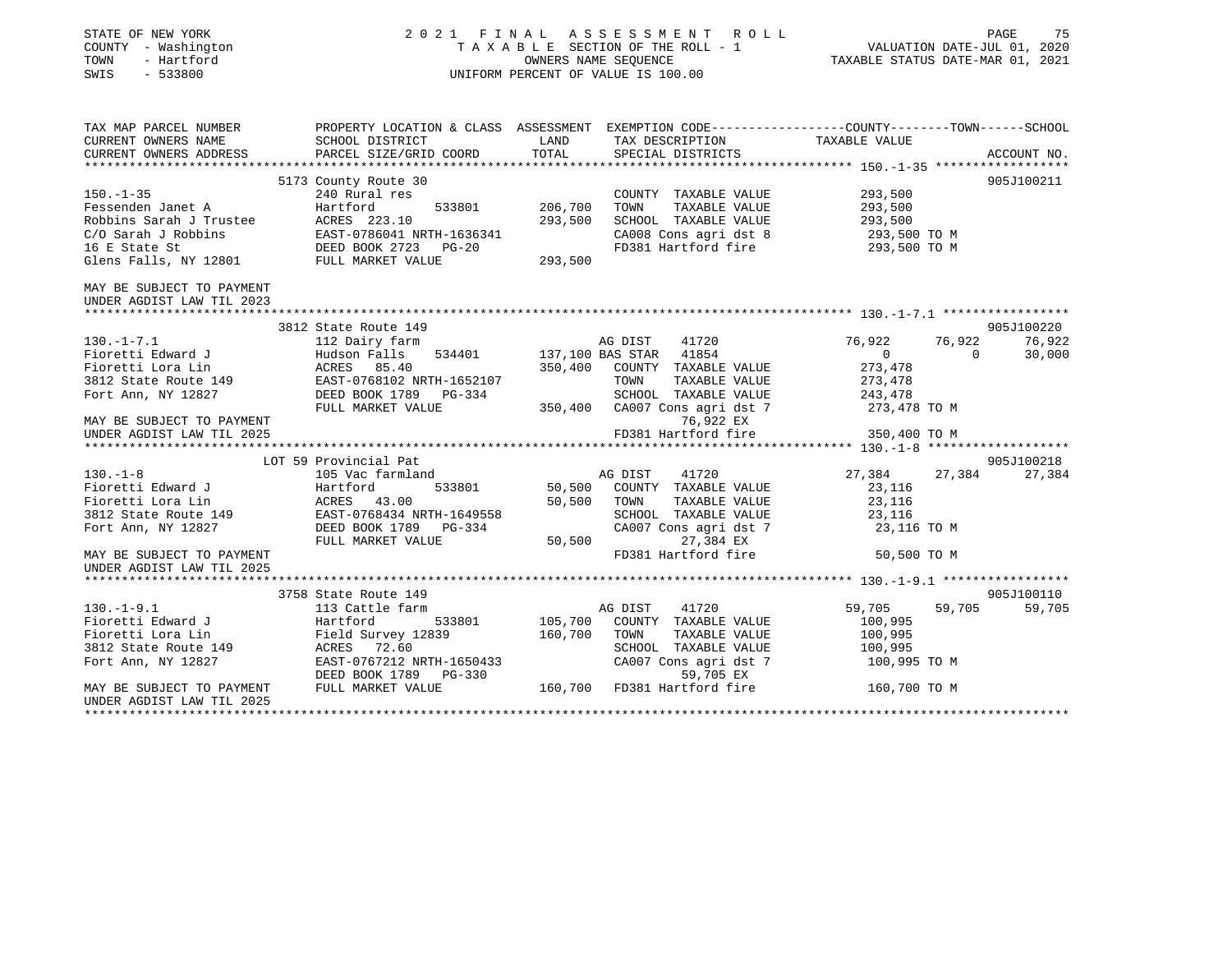| STATE OF NEW YORK<br>COUNTY - Washington<br>TOWN<br>- Hartford<br>SWIS<br>$-533800$                                                                                                                                                     |                                                |         | 2021 FINAL ASSESSMENT ROLL<br>T A X A B L E SECTION OF THE ROLL - 1<br>OWNERS NAME SEQUENCE<br>UNIFORM PERCENT OF VALUE IS 100.00                                                 | VALUATION DATE-JUL 01, 2020<br>TAXABLE STATUS DATE-MAR 01, 2021 | PAGE<br>76                  |
|-----------------------------------------------------------------------------------------------------------------------------------------------------------------------------------------------------------------------------------------|------------------------------------------------|---------|-----------------------------------------------------------------------------------------------------------------------------------------------------------------------------------|-----------------------------------------------------------------|-----------------------------|
| TAX MAP PARCEL NUMBER THE PROPERTY LOCATION & CLASS ASSESSMENT EXEMPTION CODE---------------COUNTY--------TOWN------SCHOOL                                                                                                              |                                                |         |                                                                                                                                                                                   |                                                                 |                             |
| CURRENT OWNERS NAME<br>CURRENT OWNERS ADDRESS                                                                                                                                                                                           | SCHOOL DISTRICT LAND<br>PARCEL SIZE/GRID COORD | TOTAL   | TAX DESCRIPTION TAXABLE VALUE<br>SPECIAL DISTRICTS                                                                                                                                |                                                                 | ACCOUNT NO.                 |
|                                                                                                                                                                                                                                         |                                                |         |                                                                                                                                                                                   |                                                                 |                             |
|                                                                                                                                                                                                                                         | 3784 State Route 149                           |         |                                                                                                                                                                                   |                                                                 |                             |
| $130. - 1 - 9.8$                                                                                                                                                                                                                        | 210 1 Family Res                               |         | COUNTY TAXABLE VALUE                                                                                                                                                              | 232,100                                                         |                             |
|                                                                                                                                                                                                                                         |                                                | 22,500  | TOWN TAXABLE VALUE                                                                                                                                                                | 232,100                                                         |                             |
|                                                                                                                                                                                                                                         |                                                | 232,100 | SCHOOL TAXABLE VALUE                                                                                                                                                              | 232,100                                                         |                             |
|                                                                                                                                                                                                                                         |                                                |         | CA007 Cons agri dst 7                                                                                                                                                             | 232,100 TO M                                                    |                             |
| Fioretti Edward J<br>Fioretti Lora Lin Field Survey 12839<br>3812 State Route 149 ACRES 4.16<br>Fort Ann, NY 12827 EAST-0767203 NRTH-1651640<br>DEED BOOK 20191 PG-29231                                                                |                                                |         | FD381 Hartford fire                                                                                                                                                               | 232,100 TO M                                                    |                             |
|                                                                                                                                                                                                                                         | FULL MARKET VALUE                              | 232,100 |                                                                                                                                                                                   |                                                                 |                             |
|                                                                                                                                                                                                                                         | 7336 State Route 40                            |         |                                                                                                                                                                                   |                                                                 | 905J101189                  |
| $149. - 1 - 32.3$                                                                                                                                                                                                                       | 210 1 Family Res                               |         | VET COM CT 41131                                                                                                                                                                  | 55,000                                                          | 45,000 0                    |
|                                                                                                                                                                                                                                         |                                                |         |                                                                                                                                                                                   |                                                                 | 90,000<br>$\overline{0}$    |
|                                                                                                                                                                                                                                         |                                                |         |                                                                                                                                                                                   |                                                                 |                             |
|                                                                                                                                                                                                                                         |                                                |         |                                                                                                                                                                                   |                                                                 |                             |
|                                                                                                                                                                                                                                         |                                                |         |                                                                                                                                                                                   |                                                                 |                             |
|                                                                                                                                                                                                                                         |                                                |         |                                                                                                                                                                                   |                                                                 |                             |
| 149.-1-32.3<br>Fischer Andrew Hartford 533801 66,900 VET COM CT 41131<br>7336 State Route 40<br>Fort Ann, NY 12827 EAST-0775459 NRTH-1637745<br>Fort Ann, NY 12827 EAST-0775459 NRTH-1637745<br>FULL MARKET VALUE 255,000 CA006 Cons ag |                                                |         |                                                                                                                                                                                   |                                                                 |                             |
|                                                                                                                                                                                                                                         |                                                |         |                                                                                                                                                                                   |                                                                 |                             |
| $149. - 1 - 36$                                                                                                                                                                                                                         | 7236 State Route 40                            |         | ENH STAR 41834                                                                                                                                                                    | $\overline{0}$                                                  | 905J100016<br>$0 \t 70,700$ |
| Fish Owen Jr                                                                                                                                                                                                                            | 210 1 Family Res                               |         | $\frac{25,400}{25,400}$ COUNTY TAXABLE VALUE                                                                                                                                      | 94,700                                                          |                             |
| Fish Juanita                                                                                                                                                                                                                            |                                                |         |                                                                                                                                                                                   |                                                                 |                             |
|                                                                                                                                                                                                                                         |                                                |         |                                                                                                                                                                                   |                                                                 |                             |
| 7236 State Route 40<br>Argyle NY 12809<br>Argyle, NY 12809                                                                                                                                                                              |                                                |         |                                                                                                                                                                                   |                                                                 |                             |
|                                                                                                                                                                                                                                         | FULL MARKET VALUE                              |         | 94,700 TOWN TAXABLE VALUE 94,700<br>RTH-1635915 SCHOOL TAXABLE VALUE 24,000<br>PG-1001 2A006 Cons agri dst 6 94,700 TO M<br>24,700 PG-1001 94,700 FD381 Hartford fire 94,700 TO M |                                                                 |                             |
|                                                                                                                                                                                                                                         |                                                |         |                                                                                                                                                                                   |                                                                 |                             |
|                                                                                                                                                                                                                                         | Gilchrist Hill Rd OFF                          |         |                                                                                                                                                                                   |                                                                 | 905J101295                  |
| $150. - 1 - 59$                                                                                                                                                                                                                         | 322 Rural vac>10                               |         | COUNTY TAXABLE VALUE                                                                                                                                                              | 6,800                                                           |                             |
| Fisher John L                                                                                                                                                                                                                           | Hartford 533801                                | 6,800   | TOWN TAXABLE VALUE                                                                                                                                                                | 6,800                                                           |                             |
| 421 Gilchrist Hill Rd                                                                                                                                                                                                                   | LOT 12<br>ACRES 10.53                          |         | 6,800 SCHOOL TAXABLE VALUE<br>FD381 Hartford fire                                                                                                                                 | 6,800<br>6,800 TO M                                             |                             |
| Hartford, NY 12838                                                                                                                                                                                                                      | EAST-0783783 NRTH-1638480                      |         |                                                                                                                                                                                   |                                                                 |                             |
| MAY BE SUBJECT TO PAYMENT<br>DEED BOOK 3960 - DEED BOOK 3960 - 154<br>UNDER AGDIST LAW TIL 2021 - FULL MARKET VALUE                                                                                                                     |                                                |         |                                                                                                                                                                                   |                                                                 |                             |
|                                                                                                                                                                                                                                         |                                                | 6,800   |                                                                                                                                                                                   |                                                                 |                             |
|                                                                                                                                                                                                                                         |                                                |         |                                                                                                                                                                                   |                                                                 |                             |
|                                                                                                                                                                                                                                         | Gilchrist Hill Rd OFF                          |         |                                                                                                                                                                                   |                                                                 | 905J101296                  |
| $150. - 1 - 60$                                                                                                                                                                                                                         | 312 Vac w/imprv                                |         | COUNTY TAXABLE VALUE                                                                                                                                                              | 50,700                                                          |                             |
| Fisher John L                                                                                                                                                                                                                           | Hartford 533801                                | 24,100  | TOWN<br>TAXABLE VALUE                                                                                                                                                             | 50,700                                                          |                             |
| 421 Gilchrist Hill Rd                                                                                                                                                                                                                   | LOT 13                                         |         | 50,700 SCHOOL TAXABLE VALUE                                                                                                                                                       | 50,700                                                          |                             |
| Hartford, NY 12838                                                                                                                                                                                                                      | 3.91<br>ACRES                                  |         | FD381 Hartford fire                                                                                                                                                               | 50,700 TO M                                                     |                             |
|                                                                                                                                                                                                                                         | EAST-0783867 NRTH-1638099                      |         |                                                                                                                                                                                   |                                                                 |                             |
|                                                                                                                                                                                                                                         | DEED BOOK 3960 PG-154<br>FULL MARKET VALUE     | 50,700  |                                                                                                                                                                                   |                                                                 |                             |
|                                                                                                                                                                                                                                         |                                                |         |                                                                                                                                                                                   |                                                                 |                             |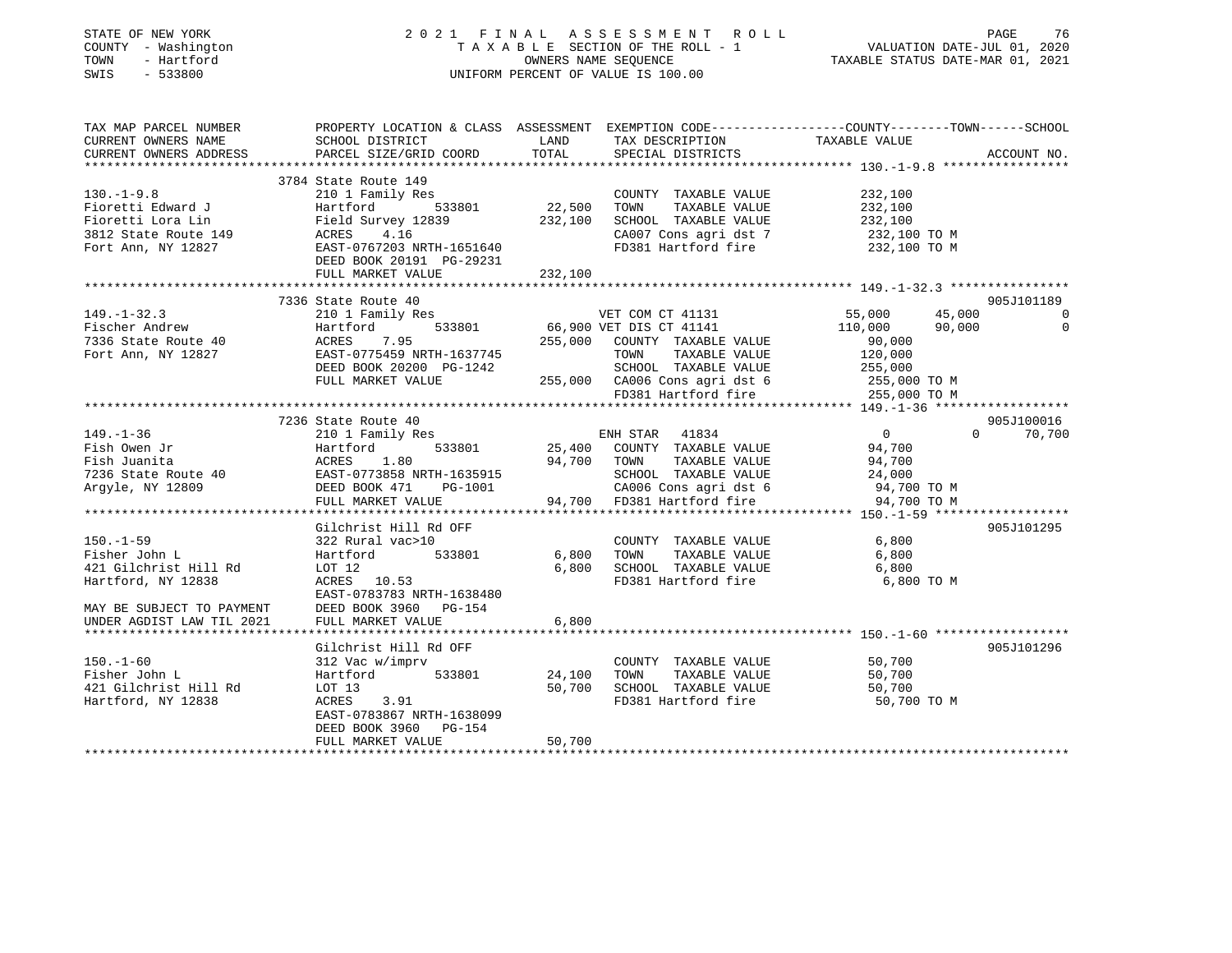| STATE OF NEW YORK<br>COUNTY - Washington<br>TOWN<br>- Hartford<br>$-533800$<br>SWIS | 2021 FINAL                                                                                                          |                    | A S S E S S M E N T<br>ROLL<br>TAXABLE SECTION OF THE ROLL - 1<br>OWNERS NAME SEQUENCE<br>UNIFORM PERCENT OF VALUE IS 100.00 | VALUATION DATE-JUL 01, 2020<br>TAXABLE STATUS DATE-MAR 01, 2021 | PAGE<br>77               |
|-------------------------------------------------------------------------------------|---------------------------------------------------------------------------------------------------------------------|--------------------|------------------------------------------------------------------------------------------------------------------------------|-----------------------------------------------------------------|--------------------------|
| TAX MAP PARCEL NUMBER<br>CURRENT OWNERS NAME                                        | PROPERTY LOCATION & CLASS ASSESSMENT EXEMPTION CODE----------------COUNTY-------TOWN------SCHOOL<br>SCHOOL DISTRICT | LAND               | TAX DESCRIPTION                                                                                                              | TAXABLE VALUE                                                   |                          |
| CURRENT OWNERS ADDRESS                                                              | PARCEL SIZE/GRID COORD                                                                                              | TOTAL              | SPECIAL DISTRICTS                                                                                                            |                                                                 | ACCOUNT NO.              |
|                                                                                     |                                                                                                                     |                    |                                                                                                                              |                                                                 |                          |
| $150. - 1 - 62$                                                                     | Gilchrist Hill Rd OFF<br>322 Rural vac>10                                                                           |                    | COUNTY TAXABLE VALUE                                                                                                         | 21,400                                                          | 905J101297               |
| Fisher John L                                                                       | 533801<br>Hartford                                                                                                  | 21,400             | TOWN<br>TAXABLE VALUE                                                                                                        | 21,400                                                          |                          |
| 421 Gilchrist Hill Rd                                                               | LOTS 14 & 15                                                                                                        | 21,400             | SCHOOL TAXABLE VALUE                                                                                                         | 21,400                                                          |                          |
| Hartford, NY 12838                                                                  | 517/212 622/340                                                                                                     |                    | FD381 Hartford fire                                                                                                          | 21,400 TO M                                                     |                          |
|                                                                                     | ACRES 22.87<br>EAST-0783927 NRTH-1637540                                                                            |                    |                                                                                                                              |                                                                 |                          |
|                                                                                     | DEED BOOK 3960 PG-154                                                                                               |                    |                                                                                                                              |                                                                 |                          |
|                                                                                     | FULL MARKET VALUE<br>**********************                                                                         | 21,400<br>******** |                                                                                                                              |                                                                 |                          |
|                                                                                     | 421 Gilchrist Hill Rd                                                                                               |                    |                                                                                                                              | ************************** 150.-1-64 *******************        | 905J101295               |
| $150. - 1 - 64$                                                                     | 240 Rural res                                                                                                       |                    | COUNTY TAXABLE VALUE                                                                                                         | 265,300                                                         |                          |
| Fisher John L                                                                       | Hartford<br>533801                                                                                                  | 39,400             | TAXABLE VALUE<br>TOWN                                                                                                        | 265,300                                                         |                          |
| 421 Gilchrist Hill Rd                                                               | P/O LOT 11 & LOTS 16, 17                                                                                            | 265,300            | SCHOOL TAXABLE VALUE                                                                                                         | 265,300                                                         |                          |
| Hartford, NY 2838                                                                   | ACRES 15.70                                                                                                         |                    | FD381 Hartford fire                                                                                                          | 265,300 TO M                                                    |                          |
|                                                                                     | EAST-0783360 NRTH-1637861<br>DEED BOOK 3960 PG-154                                                                  |                    |                                                                                                                              |                                                                 |                          |
|                                                                                     | FULL MARKET VALUE                                                                                                   | 265,300            |                                                                                                                              |                                                                 |                          |
|                                                                                     |                                                                                                                     |                    |                                                                                                                              |                                                                 |                          |
|                                                                                     | 70 Townsend Rd                                                                                                      |                    |                                                                                                                              |                                                                 |                          |
| $141. - 1 - 1.8$                                                                    | 240 Rural res                                                                                                       |                    | BAS STAR 41854                                                                                                               | $\overline{0}$                                                  | $\Omega$<br>30,000       |
| Fiske Nathan                                                                        | 533801<br>Hartford                                                                                                  | 38,300             | COUNTY TAXABLE VALUE                                                                                                         | 278,900                                                         |                          |
| Fiske Hillary                                                                       | 2048-54, 1996/239, 2726/47                                                                                          | 278,900            | TAXABLE VALUE<br>TOWN                                                                                                        | 278,900                                                         |                          |
| 70 Townsend Rd                                                                      | ACRES 10.00<br>EAST-0782433 NRTH-1647888                                                                            |                    | SCHOOL TAXABLE VALUE                                                                                                         | 248,900                                                         |                          |
| Hartford, NY 12838                                                                  |                                                                                                                     |                    | CA007 Cons agri dst 7<br>FD381 Hartford fire                                                                                 | 278,900 TO M<br>278,900 TO M                                    |                          |
|                                                                                     | DEED BOOK 1996 PG-239<br>FULL MARKET VALUE                                                                          | 278,900            |                                                                                                                              |                                                                 |                          |
| **********************                                                              | ******************************                                                                                      |                    |                                                                                                                              |                                                                 |                          |
|                                                                                     | 169 North Rd                                                                                                        |                    |                                                                                                                              |                                                                 | 905J100221               |
| $140. - 1 - 19$                                                                     | 210 1 Family Res                                                                                                    |                    | VET WAR CT 41121                                                                                                             | 17,640<br>17,640                                                | $\overline{\phantom{0}}$ |
| Fleming Denzel B                                                                    | 533801<br>Hartford                                                                                                  |                    | 31,000 ENH STAR<br>41834                                                                                                     | $\overline{0}$                                                  | 70,700<br>$\Omega$       |
| Fleming Cynthia                                                                     | 537-109                                                                                                             | 117,600            | COUNTY TAXABLE VALUE                                                                                                         | 99,960                                                          |                          |
| 169 North Rd                                                                        | 7.80<br>ACRES                                                                                                       |                    | TAXABLE VALUE<br>TOWN                                                                                                        | 99,960                                                          |                          |
| Fort Ann, NY 12827                                                                  | EAST-0772067 NRTH-1642577                                                                                           |                    | SCHOOL TAXABLE VALUE                                                                                                         | 46,900                                                          |                          |
|                                                                                     | DEED BOOK 424<br>PG-224                                                                                             |                    | FD381 Hartford fire                                                                                                          | 117,600 TO M                                                    |                          |
|                                                                                     | FULL MARKET VALUE                                                                                                   | 117,600            |                                                                                                                              |                                                                 |                          |
|                                                                                     |                                                                                                                     |                    |                                                                                                                              |                                                                 |                          |
|                                                                                     | 121 County Route 17                                                                                                 |                    |                                                                                                                              |                                                                 |                          |
| $122. - 1 - 25.1$                                                                   | 311 Res vac land                                                                                                    |                    | COUNTY TAXABLE VALUE                                                                                                         | 13,000                                                          |                          |
| Fleming Dwayne                                                                      | 533801<br>Hartford                                                                                                  | 13,000             | TOWN<br>TAXABLE VALUE                                                                                                        | 13,000                                                          |                          |
| Fleming Deborah Ann                                                                 | Survey13126                                                                                                         | 13,000             | SCHOOL TAXABLE VALUE                                                                                                         | 13,000                                                          |                          |
| 19 Maple Ave                                                                        | ACRES<br>1.01                                                                                                       |                    | CA007 Cons agri dst 7                                                                                                        | 13,000 TO M                                                     |                          |
| Hudson Falls, NY 12839                                                              | EAST-0771573 NRTH-1657810<br>DEED BOOK 3942 PG-169                                                                  |                    | FD381 Hartford fire                                                                                                          | 13,000 TO M                                                     |                          |
|                                                                                     | FULL MARKET VALUE                                                                                                   | 13,000             |                                                                                                                              |                                                                 |                          |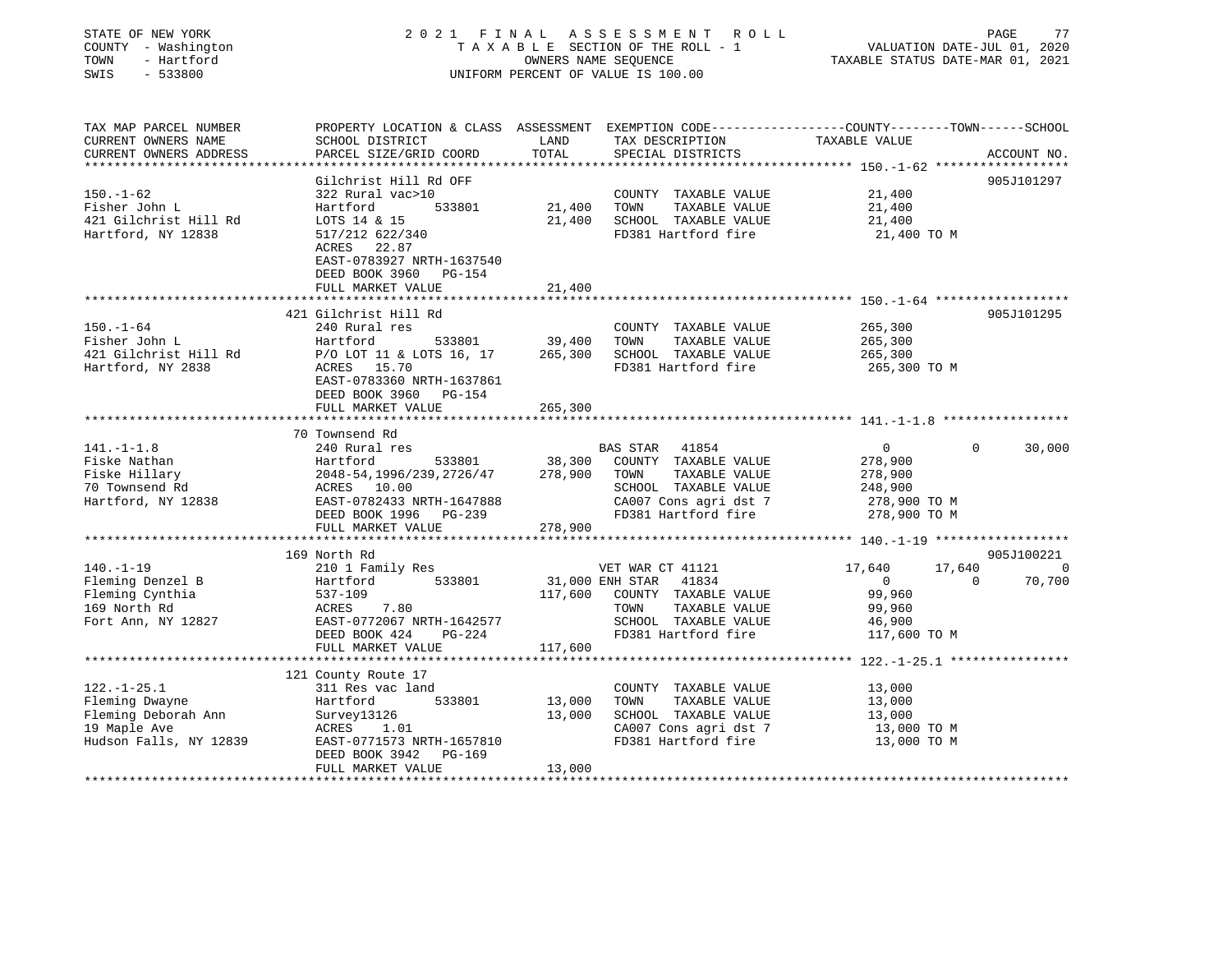# STATE OF NEW YORK 2 0 2 1 F I N A L A S S E S S M E N T R O L L PAGE 78 COUNTY - Washington T A X A B L E SECTION OF THE ROLL - 1 VALUATION DATE-JUL 01, 2020 TOWN - Hartford OWNERS NAME SEQUENCE TAXABLE STATUS DATE-MAR 01, 2021 SWIS - 533800 UNIFORM PERCENT OF VALUE IS 100.00

| TAX MAP PARCEL NUMBER<br>CURRENT OWNERS NAME | PROPERTY LOCATION & CLASS ASSESSMENT EXEMPTION CODE----------------COUNTY-------TOWN------SCHOOL<br>SCHOOL DISTRICT | <b>LAND</b>      | TAX DESCRIPTION                                                    | TAXABLE VALUE      |                       |
|----------------------------------------------|---------------------------------------------------------------------------------------------------------------------|------------------|--------------------------------------------------------------------|--------------------|-----------------------|
| CURRENT OWNERS ADDRESS                       | PARCEL SIZE/GRID COORD                                                                                              | TOTAL            | SPECIAL DISTRICTS                                                  |                    | ACCOUNT NO.           |
|                                              | State Route 149                                                                                                     |                  |                                                                    |                    | 905J101307            |
| $131. -1 - 19$                               | 311 Res vac land                                                                                                    |                  | COUNTY TAXABLE VALUE                                               | 100                |                       |
| Florian Lori F                               | 533801 100<br>Hartford                                                                                              |                  | TAXABLE VALUE<br>TOWN                                              | 100                |                       |
| 92 Tee Hill Rd                               | Roadway                                                                                                             | 100              | SCHOOL TAXABLE VALUE                                               | 100                |                       |
| Queensbury, NY 12804                         | FRNT 17.00 DPTH 900.00                                                                                              |                  | CA007 Cons agri dst 7<br>FD381 Hartford fire                       | 100 TO M           |                       |
|                                              | EAST-0776312 NRTH-1651221                                                                                           |                  |                                                                    | 100 TO M           |                       |
|                                              | DEED BOOK 679<br>PG-343                                                                                             |                  |                                                                    |                    |                       |
|                                              | FULL MARKET VALUE                                                                                                   | 100              |                                                                    |                    |                       |
|                                              |                                                                                                                     |                  |                                                                    |                    |                       |
|                                              | State Route 196                                                                                                     |                  |                                                                    |                    | 905J101105            |
| $140. - 1 - 4$                               | 323 Vacant rural                                                                                                    |                  | COUNTY TAXABLE VALUE<br>TOWN                                       | 111,100            |                       |
| Florian Lori F                               | Hartford<br>Green Mountain Explosives 111,100                                                                       |                  | TAXABLE VALUE                                                      | 111,100            |                       |
| 92 Tee Hill Rd<br>Queensbury, NY 12804       | ACRES 40.20                                                                                                         |                  | SCHOOL TAXABLE VALUE 111,100<br>CA007 Cons agri dst 7 111,100 TO M |                    |                       |
|                                              | EAST-0773581 NRTH-1647654                                                                                           |                  | FD381 Hartford fire 111,100 TO M                                   |                    |                       |
|                                              | DEED BOOK 2468 PG-259                                                                                               |                  |                                                                    |                    |                       |
|                                              | FULL MARKET VALUE                                                                                                   | 111,100          |                                                                    |                    |                       |
|                                              |                                                                                                                     |                  |                                                                    |                    |                       |
|                                              | Townsend Rd                                                                                                         |                  |                                                                    |                    | 905J100640            |
| $141. - 1 - 1$                               | 105 Vac farmland                                                                                                    |                  | 41720<br>AG DIST                                                   | 50,928             | 50,928<br>50,928      |
| Foot-Hill Farm LLC                           | Hartford                                                                                                            |                  | 533801 93,200 COUNTY TAXABLE VALUE                                 | 42,272             |                       |
| 7969 State Route 40                          | ACRES 80.70                                                                                                         | 93,200 TOWN      | TAXABLE VALUE                                                      | 42,272             |                       |
| Hartford, NY 12838                           | EAST-0780527 NRTH-1648665                                                                                           |                  | SCHOOL TAXABLE VALUE<br>CA007 Cons agri dst 7                      | 42,272             |                       |
|                                              | DEED BOOK 920<br>PG-250                                                                                             |                  |                                                                    | 42,272 TO M        |                       |
| MAY BE SUBJECT TO PAYMENT                    | FULL MARKET VALUE                                                                                                   | $93,200$ FD38    | 50,928 EX<br>FD381 Hartford fire 93,200 TO M                       |                    |                       |
| UNDER AGDIST LAW TIL 2025                    |                                                                                                                     |                  |                                                                    |                    |                       |
|                                              |                                                                                                                     |                  |                                                                    |                    |                       |
| $141. - 1 - 2.1$                             | 7969 State Route 40<br>112 Dairy farm                                                                               |                  | 41720<br>AG DIST                                                   | 148,429 148,429    | 905J100196<br>148,429 |
| Foot-Hill Farm LLC                           | Hartford<br>533801                                                                                                  |                  | 311,100 BAS STAR 41854                                             | $\overline{0}$     | $\sim$ 0<br>30,000    |
| 7969 State Route 40                          |                                                                                                                     |                  | 480,900 COUNTY TAXABLE VALUE                                       |                    |                       |
| Hartford, NY 12838                           | ACRES 255.40<br>EAST-0783582 NRTH-1650070                                                                           |                  | TOWN<br>TAXABLE VALUE                                              | 332,471<br>332,471 |                       |
|                                              | DEED BOOK 920<br>PG-250                                                                                             |                  | SCHOOL TAXABLE VALUE                                               | 302,471            |                       |
| MAY BE SUBJECT TO PAYMENT                    | FULL MARKET VALUE                                                                                                   |                  | SCHOOL TAXABLE VALUE<br>480,900 CA007 Cons agri dst 7              | 332,471 TO M       |                       |
| UNDER AGDIST LAW TIL 2025                    |                                                                                                                     |                  | 148,429 EX                                                         |                    |                       |
|                                              |                                                                                                                     |                  | FD381 Hartford fire                                                | 480,900 TO M       |                       |
|                                              |                                                                                                                     |                  |                                                                    |                    |                       |
|                                              | State Route 40                                                                                                      |                  |                                                                    |                    | 905J100099            |
| $141. - 1 - 8$                               | 105 Vac farmland                                                                                                    |                  | 41720<br>AG DIST                                                   | 8,652              | 8,652<br>8,652        |
| Foot-Hill Farm LLC                           | 533801<br>Hartford                                                                                                  |                  | 16,800 COUNTY TAXABLE VALUE                                        | 8,148              |                       |
| 7969 State Route 40                          | ACRES 12.00<br>EAST-0783838 NRTH-1648219                                                                            | 16,800           | TOWN<br>TAXABLE VALUE                                              | 8,148              |                       |
| Hartford, NY 12838                           |                                                                                                                     |                  | SCHOOL TAXABLE VALUE                                               | 8,148              |                       |
|                                              | DEED BOOK 920<br>PG-250                                                                                             | / CAUU<br>16,800 | CA007 Cons agri dst 7                                              | 8,148 TO M         |                       |
| MAY BE SUBJECT TO PAYMENT                    | FULL MARKET VALUE                                                                                                   |                  | 8,652 EX<br>FD381 Hartford fire                                    | 16,800 TO M        |                       |
| UNDER AGDIST LAW TIL 2025                    |                                                                                                                     |                  |                                                                    |                    |                       |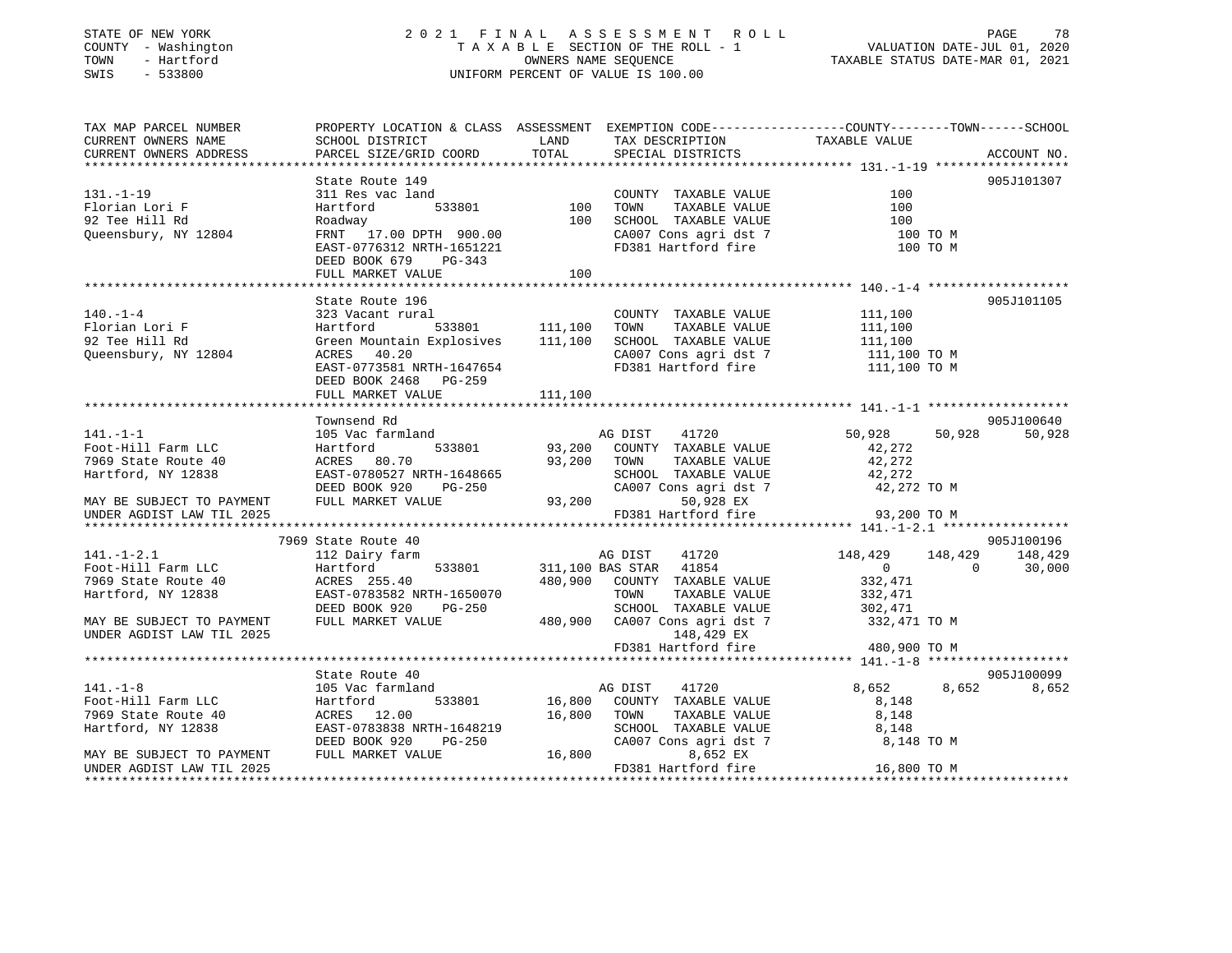| STATE OF NEW YORK                      |              |
|----------------------------------------|--------------|
| COUNTY                                 | - Washington |
| TOWN                                   | - Hartford   |
| CM <sub>T</sub> C<br>$\sim$ 100 $\sim$ | 533800       |

# STATE OF NEW YORK 2 0 2 1 F I N A L A S S E S S M E N T R O L L PAGE 79 COUNTY - Washington T A X A B L E SECTION OF THE ROLL - 1 VALUATION DATE-JUL 01, 2020 TOWN - Hartford OWNERS NAME SEQUENCE TAXABLE STATUS DATE-MAR 01, 2021 SWIS - 533800 UNIFORM PERCENT OF VALUE IS 100.00

| TAX MAP PARCEL NUMBER                                                                                                          | PROPERTY LOCATION & CLASS ASSESSMENT EXEMPTION CODE---------------COUNTY-------TOWN-----SCHOOL                            |        |                       |                                                                 |                   |
|--------------------------------------------------------------------------------------------------------------------------------|---------------------------------------------------------------------------------------------------------------------------|--------|-----------------------|-----------------------------------------------------------------|-------------------|
| CURRENT OWNERS NAME                                                                                                            | SCHOOL DISTRICT                                                                                                           | LAND   | TAX DESCRIPTION       | TAXABLE VALUE                                                   |                   |
| CURRENT OWNERS ADDRESS                                                                                                         | PARCEL SIZE/GRID COORD                                                                                                    | TOTAL  | SPECIAL DISTRICTS     |                                                                 | ACCOUNT NO.       |
|                                                                                                                                |                                                                                                                           |        |                       |                                                                 |                   |
|                                                                                                                                | 7635 State Route 40                                                                                                       |        |                       |                                                                 | 905J100363        |
| $140. - 2 - 40$                                                                                                                | 112 Dairy farm                                                                                                            |        | AG BUILD 41700        | 100,000 100,000 100,000                                         |                   |
|                                                                                                                                | Hartford 533801 124,700 AG DIST 41720<br>922/243 319,400 BAS STAR 41854                                                   |        |                       |                                                                 |                   |
| Foote Wayne E<br>Foote Elizabeth                                                                                               |                                                                                                                           |        |                       |                                                                 |                   |
| 7635 State Route 40                                                                                                            | 922/243<br>ACRES 86.41                                                                                                    |        | COUNTY TAXABLE VALUE  | $58,383$ $58,383$ $58,383$<br>0<br>161,017 0 30,000             |                   |
| Hartford, NY 12838                                                                                                             | EAST-0779309 NRTH-1643203                                                                                                 |        | TOWN<br>TAXABLE VALUE |                                                                 |                   |
|                                                                                                                                |                                                                                                                           |        |                       | 161,017<br>131,017                                              |                   |
| MAY BE SUBJECT TO PAYMENT                                                                                                      | EAST-0779309 NKIH-1043203<br>DEED BOOK 623 PG-313 SCHOOL TAXABLE VALUE<br>FULL MARKET VALUE 319,400 CA007 Cons agri dst 7 |        |                       | 261,017 TO M                                                    |                   |
| UNDER AGDIST LAW TIL 2025                                                                                                      |                                                                                                                           |        |                       |                                                                 |                   |
|                                                                                                                                |                                                                                                                           |        |                       | 58,383 EX<br>FD381 Hartford fire 319,400 TO M                   |                   |
|                                                                                                                                |                                                                                                                           |        |                       |                                                                 |                   |
|                                                                                                                                |                                                                                                                           |        |                       |                                                                 |                   |
|                                                                                                                                | James Rd OFF<br>322 Rural vac>10                                                                                          |        |                       |                                                                 | 905J100442        |
| $151.-2-7.1$                                                                                                                   |                                                                                                                           |        | FOR 480A 47460        |                                                                 | 9,300 9,300 9,300 |
| For a Richard P Estate Hartford 533801 14,200 COUNTY TAXABLE VALUE<br>PO Box 456 Forest Tax 3219/160 14,200 TOWN TAXABLE VALUE |                                                                                                                           |        |                       | 4,900                                                           |                   |
|                                                                                                                                |                                                                                                                           |        |                       | 4,900                                                           |                   |
| Fort Ann, NY 12827                                                                                                             | 151.-1-7.1<br>ACRES 21.90 CAO08 Cons agri dst 8<br>EAST-0793944 NRTH-1632624 FD381 Hartford fire                          |        |                       | SCHOOL TAXABLE VALUE 4,900<br>CA008 Cons agri dst 8 14,200 TO M |                   |
|                                                                                                                                |                                                                                                                           |        |                       |                                                                 |                   |
| MAY BE SUBJECT TO PAYMENT                                                                                                      |                                                                                                                           |        |                       | 14,200 TO M                                                     |                   |
| UNDER RPTL480A UNTIL 2030                                                                                                      | DEED BOOK 675<br>PG-154                                                                                                   |        |                       |                                                                 |                   |
|                                                                                                                                | FULL MARKET VALUE                                                                                                         | 14,200 |                       |                                                                 |                   |
|                                                                                                                                |                                                                                                                           |        |                       |                                                                 |                   |
|                                                                                                                                | Burch Rd OFF                                                                                                              |        |                       |                                                                 | 905J101062        |
| $151 - 2 - 7.2$                                                                                                                | 314 Rural vac<10                                                                                                          |        | FOR 480A 47460        | 2,400                                                           | 2,400 2,400       |
| Foran Richard P Estate                                                                                                         | Hartford 533801 3,000 COUNTY TAXABLE VALUE<br>Forest Tax 3219/160 3,000 TOWN TAXABLE VALUE                                |        |                       | 600                                                             |                   |
| PO Box 456                                                                                                                     |                                                                                                                           |        |                       | 600                                                             |                   |
| Fort Ann, NY 12827                                                                                                             | 151.-1-7.2<br>ACRES 4.60                                                                                                  |        |                       | SCHOOL TAXABLE VALUE 600<br>CA008 Cons agri dst 8 3,000 TO M    |                   |
|                                                                                                                                |                                                                                                                           |        |                       |                                                                 |                   |
| MAY BE SUBJECT TO PAYMENT                                                                                                      | 151.-1-7.2<br>ACRES 4.60 CA008 Cons agri dst 8<br>EAST-0795652 NRTH-1633053 FD381 Hartford fire                           |        |                       | 3,000 TO M                                                      |                   |
| UNDER RPTL480A UNTIL 2030                                                                                                      | DEED BOOK 886 PG-128                                                                                                      |        |                       |                                                                 |                   |
|                                                                                                                                | FULL MARKET VALUE                                                                                                         | 3,000  |                       |                                                                 |                   |
|                                                                                                                                |                                                                                                                           |        |                       |                                                                 |                   |
|                                                                                                                                | James Rd OFF                                                                                                              |        |                       |                                                                 | 905J101070        |
| $151. - 2 - 7.3$                                                                                                               | 323 Vacant rural                                                                                                          |        | FOR 480A 47460        | 14,480 14,480 14,480                                            |                   |
|                                                                                                                                |                                                                                                                           |        |                       | 3,620                                                           |                   |
|                                                                                                                                | Forest Tax 3219/60                                                                                                        |        |                       | 3,620                                                           |                   |
| Fort Ann, NY 12827                                                                                                             |                                                                                                                           |        |                       |                                                                 |                   |
|                                                                                                                                | 151.-1-7.3<br>ACRES 27.80                                                                                                 |        |                       | SCHOOL TAXABLE VALUE 3,620<br>CA008 Cons agri dst 8 18,100 TO M |                   |
| MAY BE SUBJECT TO PAYMENT                                                                                                      |                                                                                                                           |        |                       | 18,100 TO M                                                     |                   |
| UNDER RPTL480A UNTIL 2030                                                                                                      | DEED BOOK 524<br>PG-86                                                                                                    |        |                       |                                                                 |                   |
|                                                                                                                                | FULL MARKET VALUE                                                                                                         | 18,100 |                       |                                                                 |                   |
|                                                                                                                                |                                                                                                                           |        |                       |                                                                 |                   |
|                                                                                                                                |                                                                                                                           |        |                       |                                                                 | 905J101328        |
|                                                                                                                                | 65 Deer Run Way<br>$322$ Rural vac>10                                                                                     |        |                       |                                                                 |                   |
| $141. - 3 - 56$                                                                                                                |                                                                                                                           |        | COUNTY TAXABLE VALUE  | 19,500                                                          |                   |
| Ford Paul                                                                                                                      | Hartford 533801 19,500<br>LOT 7 19,500                                                                                    |        |                       | TOWN TAXABLE VALUE 19,500<br>SCHOOL TAXABLE VALUE 19,500        |                   |
| Ford Carol L                                                                                                                   | $LOT$ 7                                                                                                                   |        |                       |                                                                 |                   |
| PO Box 878                                                                                                                     | $ACRES$ 10.97                                                                                                             |        | FD381 Hartford fire   | 19,500 TO M                                                     |                   |
| Crystal Beach, FL 34681-0878 EAST-0782616 NRTH-1642344                                                                         |                                                                                                                           |        |                       |                                                                 |                   |
|                                                                                                                                | DEED BOOK 562<br>$PG-38$                                                                                                  |        |                       |                                                                 |                   |
|                                                                                                                                | FULL MARKET VALUE                                                                                                         | 19,500 |                       |                                                                 |                   |
|                                                                                                                                |                                                                                                                           |        |                       |                                                                 |                   |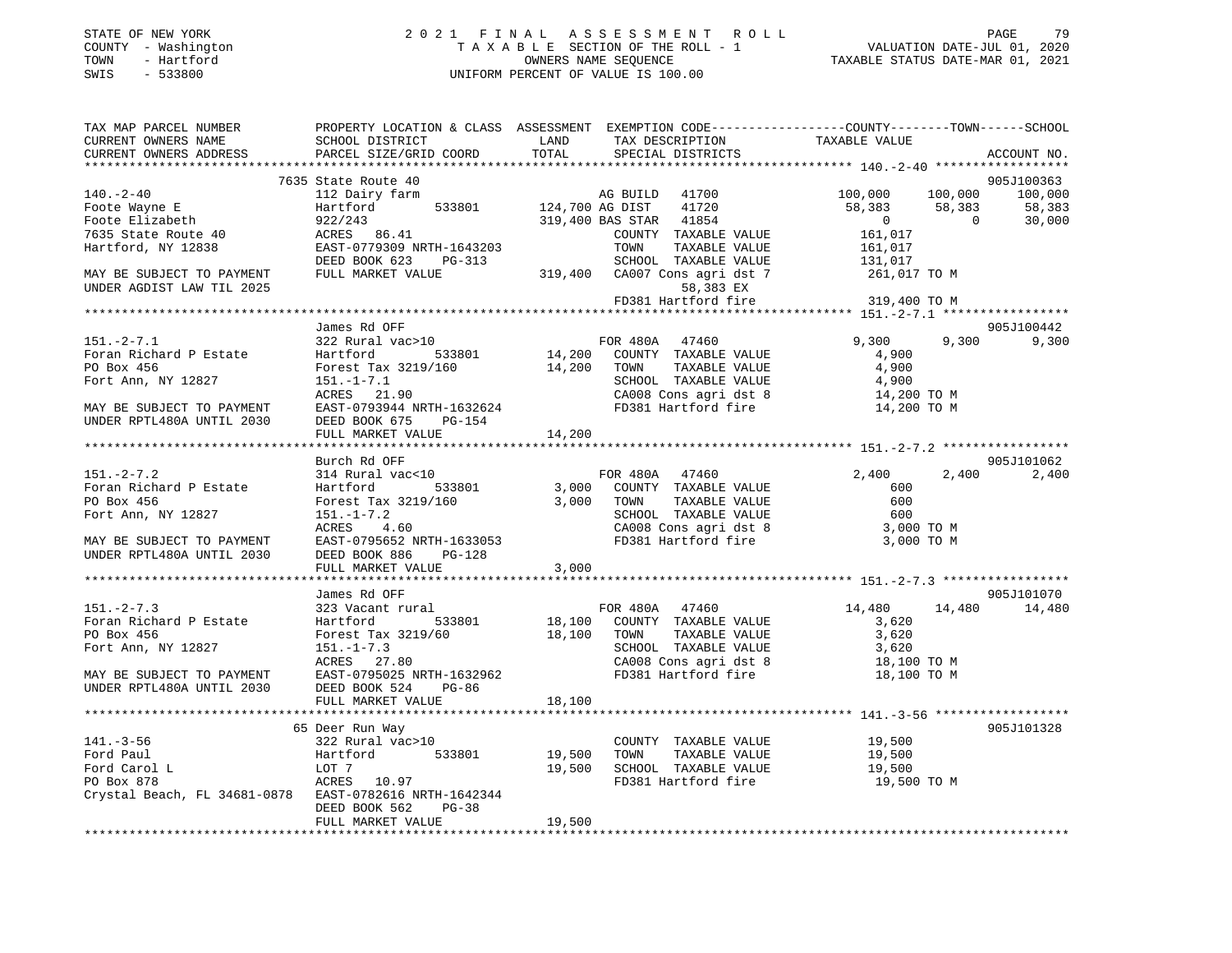# STATE OF NEW YORK 2 0 2 1 F I N A L A S S E S S M E N T R O L L PAGE 80 COUNTY - Washington T A X A B L E SECTION OF THE ROLL - 1 VALUATION DATE-JUL 01, 2020 TOWN - Hartford OWNERS NAME SEQUENCE TAXABLE STATUS DATE-MAR 01, 2021 SWIS - 533800 UNIFORM PERCENT OF VALUE IS 100.00

| TAX MAP PARCEL NUMBER                                                                                                                                                                                                           |                                                    |                          |                                                                    | PROPERTY LOCATION & CLASS ASSESSMENT EXEMPTION CODE---------------COUNTY-------TOWN------SCHOOL |        |
|---------------------------------------------------------------------------------------------------------------------------------------------------------------------------------------------------------------------------------|----------------------------------------------------|--------------------------|--------------------------------------------------------------------|-------------------------------------------------------------------------------------------------|--------|
| CURRENT OWNERS NAME SCHOOL DISTRICT                                                                                                                                                                                             |                                                    | <b>EXAMPLE TO A LAND</b> | TAX DESCRIPTION TAXABLE VALUE                                      |                                                                                                 |        |
|                                                                                                                                                                                                                                 |                                                    |                          |                                                                    |                                                                                                 |        |
|                                                                                                                                                                                                                                 |                                                    |                          |                                                                    |                                                                                                 |        |
|                                                                                                                                                                                                                                 | 82 Hartford Main St                                |                          |                                                                    | 905J100023                                                                                      |        |
| $132.15 - 2 - 37$                                                                                                                                                                                                               | ily Res<br>533801 21,100<br>210 1 Family Res       |                          | COUNTY TAXABLE VALUE                                               | $104,000$<br>$104,000$                                                                          |        |
| Forrest William B                                                                                                                                                                                                               | Hartford                                           |                          | TOWN<br>TAXABLE VALUE                                              |                                                                                                 |        |
| 82 Hartford Main St March 2007 2008                                                                                                                                                                                             |                                                    | $999$ $104,000$          | SCHOOL TAXABLE VALUE 104,000                                       |                                                                                                 |        |
| Hartford, NY 12838                                                                                                                                                                                                              | EAST-0786812 NRTH-1653381                          |                          | CA007 Cons agri dst 7 104,000 TO M                                 |                                                                                                 |        |
|                                                                                                                                                                                                                                 | EAST-0786812 NRTH-1653381<br>DEED BOOK 3706 PG-30  |                          | FD381 Hartford fire                                                | 104,000 TO M                                                                                    |        |
|                                                                                                                                                                                                                                 | FULL MARKET VALUE                                  | 104,000                  |                                                                    |                                                                                                 |        |
|                                                                                                                                                                                                                                 |                                                    |                          |                                                                    |                                                                                                 |        |
|                                                                                                                                                                                                                                 | 14 Russell Ln                                      |                          |                                                                    |                                                                                                 |        |
| $149. - 1 - 37.4$                                                                                                                                                                                                               | 714 Lite Ind Man                                   |                          | COUNTY TAXABLE VALUE 103,100                                       |                                                                                                 |        |
|                                                                                                                                                                                                                                 |                                                    |                          | TOWN                                                               | TAXABLE VALUE 103,100                                                                           |        |
|                                                                                                                                                                                                                                 |                                                    |                          | SCHOOL TAXABLE VALUE 103,100<br>CA006 Cons agri dst 6 103,100 TO M |                                                                                                 |        |
|                                                                                                                                                                                                                                 |                                                    |                          |                                                                    |                                                                                                 |        |
|                                                                                                                                                                                                                                 |                                                    |                          | FD381 Hartford fire 103,100 TO M                                   |                                                                                                 |        |
| 149.-1-37.4<br>Fort Edward, NY 12828<br>Fort Edward, NY 12828<br>FULL MARKET VALUE<br>FORES PORT CRES FORES 103,100<br>FULL MARKET VALUE<br>FULL MARKET VALUE<br>103,100<br>103,100<br>103,100<br>103,100<br>103,100<br>103,100 |                                                    |                          |                                                                    |                                                                                                 |        |
|                                                                                                                                                                                                                                 |                                                    |                          |                                                                    |                                                                                                 |        |
|                                                                                                                                                                                                                                 | 3220 Coach Rd                                      |                          |                                                                    | 905J101332                                                                                      |        |
| $149. - 1 - 24.6$<br>$149. -1 - 24.6$ $\textbf{Foster Jessica F} \qquad \qquad 240 \text{ Rural} \\ \textbf{Foster Jessica F} \qquad \qquad 440.$                                                                               | 240 Rural res                                      |                          | COUNTY TAXABLE VALUE 198,600                                       |                                                                                                 |        |
|                                                                                                                                                                                                                                 | $533801$ $34,700$                                  |                          | TAXABLE VALUE<br>TOWN                                              | 198,600                                                                                         |        |
|                                                                                                                                                                                                                                 |                                                    |                          | SCHOOL TAXABLE VALUE 198,600                                       |                                                                                                 |        |
|                                                                                                                                                                                                                                 |                                                    |                          | FD381 Hartford fire                                                | 198,600 TO M                                                                                    |        |
| Poster Kevin Michael (1987)<br>Poster Kevin Michael (1987)<br>220 Coach Rd (1987–0779984 NRTH-1639208<br>220 Coach Rd (1988–1998)<br>DEED BOOK 20191 PG-29326                                                                   |                                                    |                          |                                                                    |                                                                                                 |        |
|                                                                                                                                                                                                                                 |                                                    |                          |                                                                    |                                                                                                 |        |
|                                                                                                                                                                                                                                 |                                                    |                          |                                                                    |                                                                                                 |        |
|                                                                                                                                                                                                                                 | 60 County Route 17                                 |                          |                                                                    | 905J100224                                                                                      |        |
| $131. - 1 - 21$                                                                                                                                                                                                                 | 210 1 Family Res                                   |                          | BAS STAR 41854                                                     | $0 \qquad \qquad$<br>$\Omega$                                                                   | 30,000 |
| Fountaine Craig M<br>60 County Route 17                                                                                                                                                                                         | Hartford 533801 26,600 COUNTY TAXABLE VALUE        |                          |                                                                    | 152,000<br>152,000                                                                              |        |
|                                                                                                                                                                                                                                 |                                                    | 152,000                  | TAXABLE VALUE<br>TOWN                                              |                                                                                                 |        |
| Fort Ann, NY 12827                                                                                                                                                                                                              | 870/80<br>ACRES 1.80                               |                          | SCHOOL TAXABLE VALUE 122,000                                       |                                                                                                 |        |
|                                                                                                                                                                                                                                 |                                                    |                          | CA007 Cons agri dst 7 $152,000$ TO M                               |                                                                                                 |        |
|                                                                                                                                                                                                                                 | EAST-0771338 NRTH-1656138<br>DEED BOOK 3481 PG-260 |                          | FD381 Hartford fire                                                | 152,000 TO M                                                                                    |        |
|                                                                                                                                                                                                                                 | FULL MARKET VALUE                                  | 152,000                  |                                                                    |                                                                                                 |        |
|                                                                                                                                                                                                                                 |                                                    |                          |                                                                    |                                                                                                 |        |
|                                                                                                                                                                                                                                 | East St                                            |                          |                                                                    | 905J100428                                                                                      |        |
| $132.15 - 2 - 11$                                                                                                                                                                                                               | 312 Vac w/imprv                                    |                          | COUNTY TAXABLE VALUE 1,700                                         |                                                                                                 |        |
| Fowler Jessica Fartford 533801 500<br>31 Woodcrest Dr FRNT 41.00 DPTH 52.00 1,700<br>South Glens Falls, NY 12803 EAST-0786585 NRTH-1652302                                                                                      |                                                    |                          | TOWN<br>TAXABLE VALUE<br>TAXABLE VALUE                             | 1,700                                                                                           |        |
|                                                                                                                                                                                                                                 |                                                    |                          | SCHOOL TAXABLE VALUE                                               | 1,700                                                                                           |        |
|                                                                                                                                                                                                                                 |                                                    |                          | CA007 Cons agri dst 7 1,700 TO M                                   |                                                                                                 |        |
|                                                                                                                                                                                                                                 | DEED BOOK 875<br>PG-29                             |                          | FD381 Hartford fire                                                | 1,700 TO M                                                                                      |        |
|                                                                                                                                                                                                                                 | FULL MARKET VALUE                                  | 1,700                    |                                                                    |                                                                                                 |        |
|                                                                                                                                                                                                                                 |                                                    |                          |                                                                    |                                                                                                 |        |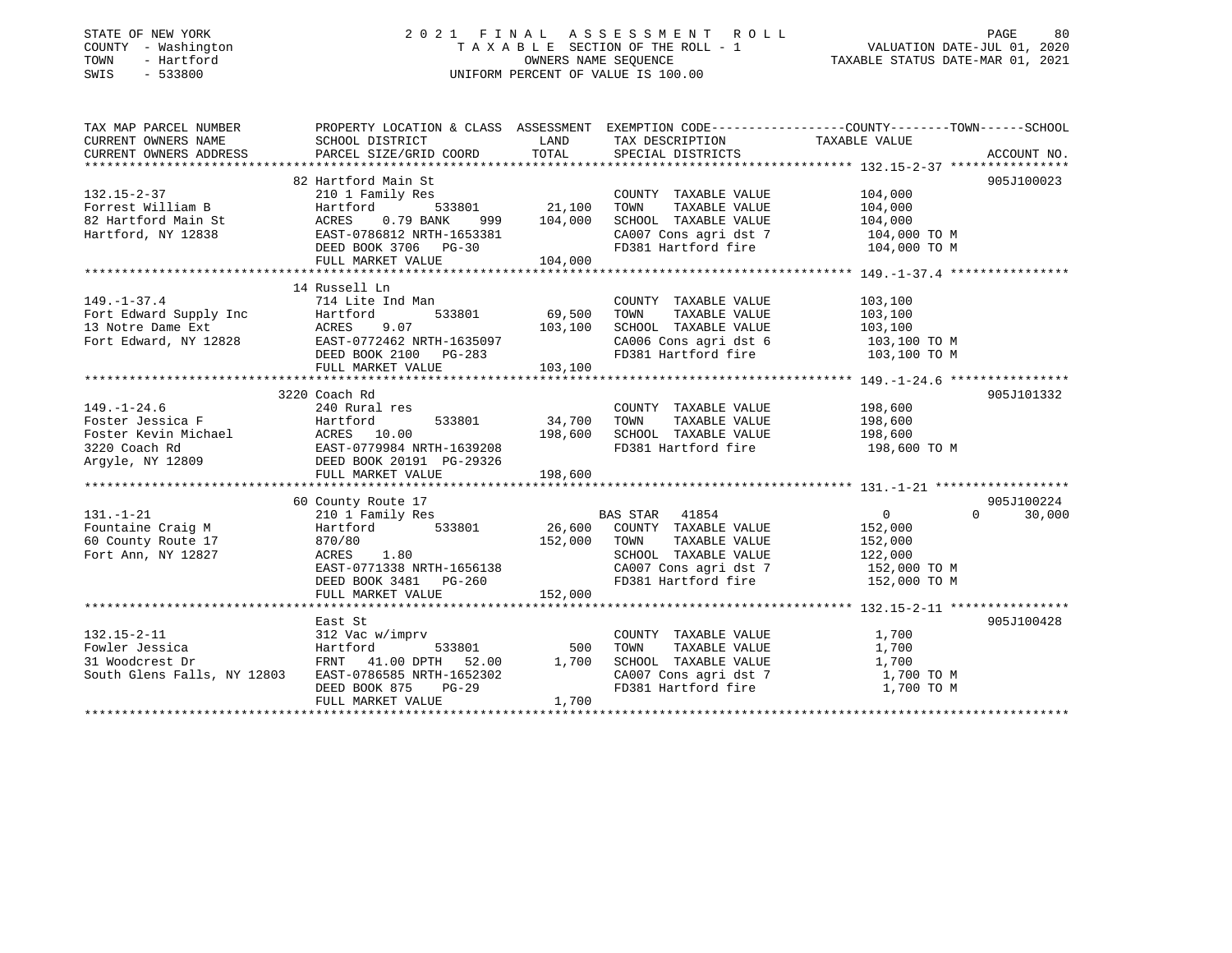| STATE OF NEW YORK<br>COUNTY - Washington<br>TOWN<br>- Hartford<br>$-533800$<br>SWIS                                                |                                                                                                                                                                                                                                                    |                    | 2021 FINAL ASSESSMENT ROLL<br>T A X A B L E SECTION OF THE ROLL - 1<br>OWNERS NAME SEQUENCE<br>UNIFORM PERCENT OF VALUE IS 100.00 | PAGE 61<br>VALUATION DATE-JUL 01, 2020<br>TAXABLE STATUS DATE-MAR 01, 2021 | PAGE<br>81               |
|------------------------------------------------------------------------------------------------------------------------------------|----------------------------------------------------------------------------------------------------------------------------------------------------------------------------------------------------------------------------------------------------|--------------------|-----------------------------------------------------------------------------------------------------------------------------------|----------------------------------------------------------------------------|--------------------------|
| TAX MAP PARCEL NUMBER                                                                                                              | PROPERTY LOCATION & CLASS ASSESSMENT EXEMPTION CODE-----------------COUNTY-------TOWN------SCHOOL                                                                                                                                                  |                    |                                                                                                                                   |                                                                            |                          |
| CURRENT OWNERS NAME<br>CURRENT OWNERS ADDRESS                                                                                      | SCHOOL DISTRICT<br>PARCEL SIZE/GRID COORD                                                                                                                                                                                                          | LAND<br>TOTAL      | TAX DESCRIPTION<br>SPECIAL DISTRICTS                                                                                              | TAXABLE VALUE                                                              | ACCOUNT NO.              |
|                                                                                                                                    |                                                                                                                                                                                                                                                    |                    |                                                                                                                                   |                                                                            |                          |
|                                                                                                                                    | 4352 State Route 149                                                                                                                                                                                                                               |                    |                                                                                                                                   |                                                                            | 905J101410               |
| $131. -1 - 5.2$                                                                                                                    | 240 Rural res                                                                                                                                                                                                                                      |                    | AGED-ALL 41800                                                                                                                    | 151,000                                                                    | 151,000<br>151,000       |
| Fox John F                                                                                                                         | Hartford<br>533801                                                                                                                                                                                                                                 |                    | AGED-ALL 41800<br>50,000 ENH STAR 41834                                                                                           | 0                                                                          | $\sim$ 0<br>70,700       |
| Fox Mary E                                                                                                                         | LOT 4                                                                                                                                                                                                                                              |                    | 302,000 COUNTY TAXABLE VALUE                                                                                                      | 151,000                                                                    |                          |
|                                                                                                                                    | 4352 State Route 149<br>Hartford, NY 12838<br>EAST-0777234 NRTH-1650785<br>DEED BOOK 20210 PG-2207                                                                                                                                                 |                    | TAXABLE VALUE<br>TOWN                                                                                                             | 151,000                                                                    |                          |
|                                                                                                                                    |                                                                                                                                                                                                                                                    |                    | SCHOOL TAXABLE VALUE                                                                                                              | 80,300                                                                     |                          |
|                                                                                                                                    |                                                                                                                                                                                                                                                    |                    | 2007 60007 CA007 CONS agrid st 7<br>202,000 6007 CA007 CONS agrid st 7<br>302,000 6007 Hartford fire 302,000 TO M                 |                                                                            |                          |
| PRIOR OWNER ON 3/01/2021 FULL MARKET VALUE<br>Fox John F                                                                           |                                                                                                                                                                                                                                                    |                    |                                                                                                                                   |                                                                            |                          |
|                                                                                                                                    |                                                                                                                                                                                                                                                    |                    |                                                                                                                                   |                                                                            |                          |
|                                                                                                                                    | 8802 State Route 40                                                                                                                                                                                                                                |                    |                                                                                                                                   |                                                                            |                          |
| $114. - 1 - 9.4$                                                                                                                   | 210 1 Family Res                                                                                                                                                                                                                                   |                    | BAS STAR 41854                                                                                                                    | $\overline{0}$                                                             | $\Omega$<br>30,000       |
|                                                                                                                                    | Franck Ruth R<br>Whitney Kendrick B<br>Whitney Kendrick B<br>8802 State Route 40<br>Fort Ann, NY 12827<br>The CHOOL Fort Ann, NY 12827<br>The CHOOL Fort Ann, NY 12827<br>The CAOL COMPOSITIES<br>The CAOL COMPOSITIES<br>The CAOL COMPOSITIES<br> |                    | 533801 24,100 COUNTY TAXABLE VALUE                                                                                                | 169,900                                                                    |                          |
|                                                                                                                                    |                                                                                                                                                                                                                                                    |                    | TAXABLE VALUE                                                                                                                     | 169,900                                                                    |                          |
|                                                                                                                                    |                                                                                                                                                                                                                                                    |                    | SCHOOL TAXABLE VALUE<br>CA007 Cons agri dst 7                                                                                     | 139,900<br>$169,900$ TO M                                                  |                          |
|                                                                                                                                    | FULL MARKET VALUE                                                                                                                                                                                                                                  |                    | 169,900 FD381 Hartford fire                                                                                                       | 169,900 TO M                                                               |                          |
|                                                                                                                                    |                                                                                                                                                                                                                                                    |                    |                                                                                                                                   |                                                                            |                          |
|                                                                                                                                    | 18 Miller Rdg                                                                                                                                                                                                                                      |                    |                                                                                                                                   |                                                                            | 905J101160               |
| $141. - 3 - 44.2$                                                                                                                  | 210 1 Family Res                                                                                                                                                                                                                                   |                    | COUNTY TAXABLE VALUE                                                                                                              | 48,400                                                                     |                          |
| Franck William                                                                                                                     | Hartford 533801                                                                                                                                                                                                                                    | 23,000             | TOWN<br>TAXABLE VALUE                                                                                                             | 48,400<br>48,400                                                           |                          |
| 294 Gilchrist Hill Rd                                                                                                              |                                                                                                                                                                                                                                                    | 48,400             | SCHOOL TAXABLE VALUE                                                                                                              |                                                                            |                          |
| Hartford, NY 12838                                                                                                                 | 3420/36<br>ACRES 1.00<br>EAST-0785732 NRTH-1641344<br>DEED BOOK 20191 PG-29489<br>FULL MARKET VALUE                                                                                                                                                | 48,400             | FD381 Hartford fire                                                                                                               | 48,400 TO M                                                                |                          |
|                                                                                                                                    |                                                                                                                                                                                                                                                    |                    |                                                                                                                                   |                                                                            |                          |
|                                                                                                                                    | 291 & 294 Gilchrist Hill Rd                                                                                                                                                                                                                        |                    | 79 PCT OF VALUE USED FOR EXEMPTION PURPOSES                                                                                       |                                                                            | 905J101207               |
| $150. - 1 - 46$                                                                                                                    | 240 Rural res                                                                                                                                                                                                                                      |                    | VET COM CT 41131<br>98,300 VET DIS CT 41141<br>273,000 ENH STAR 41834                                                             | 53,918<br>45,000                                                           | $\overline{0}$           |
| Franck William Scott<br>Franck Stephanie R 3304/249<br>294 Gilchrist Hill Rd ACRES 61.95 BA<br>Hartford, NY 12838 EAST-0785059 NRT | 533801                                                                                                                                                                                                                                             |                    |                                                                                                                                   | 107,835                                                                    | 90,000<br>$\overline{0}$ |
|                                                                                                                                    |                                                                                                                                                                                                                                                    |                    |                                                                                                                                   | $\overline{0}$                                                             | 70,700<br>$\overline{0}$ |
|                                                                                                                                    | ACRES 61.95 BANK                                                                                                                                                                                                                                   | 999<br>9356        | COUNTY TAXABLE VALUE                                                                                                              | 111,247<br>138,000                                                         |                          |
|                                                                                                                                    | EAST-0785059 NRTH-1639356                                                                                                                                                                                                                          |                    | TOWN<br>TAXABLE VALUE                                                                                                             |                                                                            |                          |
|                                                                                                                                    | DEED BOOK 2700 PG-294                                                                                                                                                                                                                              |                    | SCHOOL TAXABLE VALUE<br>273,000 FD381 Hartford fire                                                                               | 202,300                                                                    |                          |
|                                                                                                                                    | FULL MARKET VALUE                                                                                                                                                                                                                                  |                    |                                                                                                                                   | 273,000 TO M                                                               |                          |
|                                                                                                                                    | 97 Gilchrist Hill Ext                                                                                                                                                                                                                              |                    |                                                                                                                                   |                                                                            | 905J100103               |
| $141.-3-10.1$                                                                                                                      | 210 1 Family Res                                                                                                                                                                                                                                   |                    | COUNTY TAXABLE VALUE                                                                                                              | 98,000                                                                     |                          |
|                                                                                                                                    | Hartford                                                                                                                                                                                                                                           | 533801 27,200 TOWN | TAXABLE VALUE                                                                                                                     | 98,000                                                                     |                          |
|                                                                                                                                    | ACRES<br>2.40                                                                                                                                                                                                                                      | 98,000             | SCHOOL TAXABLE VALUE                                                                                                              | 98,000                                                                     |                          |
| 141.-3-10.1<br>Frawley Donna C<br>95 Gilchrist Hill Ext<br>Wartford, NY 12838                                                      | EAST-0785257 NRTH-1645260<br>DEED BOOK 698<br>PG-76                                                                                                                                                                                                |                    | FD381 Hartford fire                                                                                                               | 98,000 TO M                                                                |                          |
|                                                                                                                                    | FULL MARKET VALUE                                                                                                                                                                                                                                  | 98,000             |                                                                                                                                   |                                                                            |                          |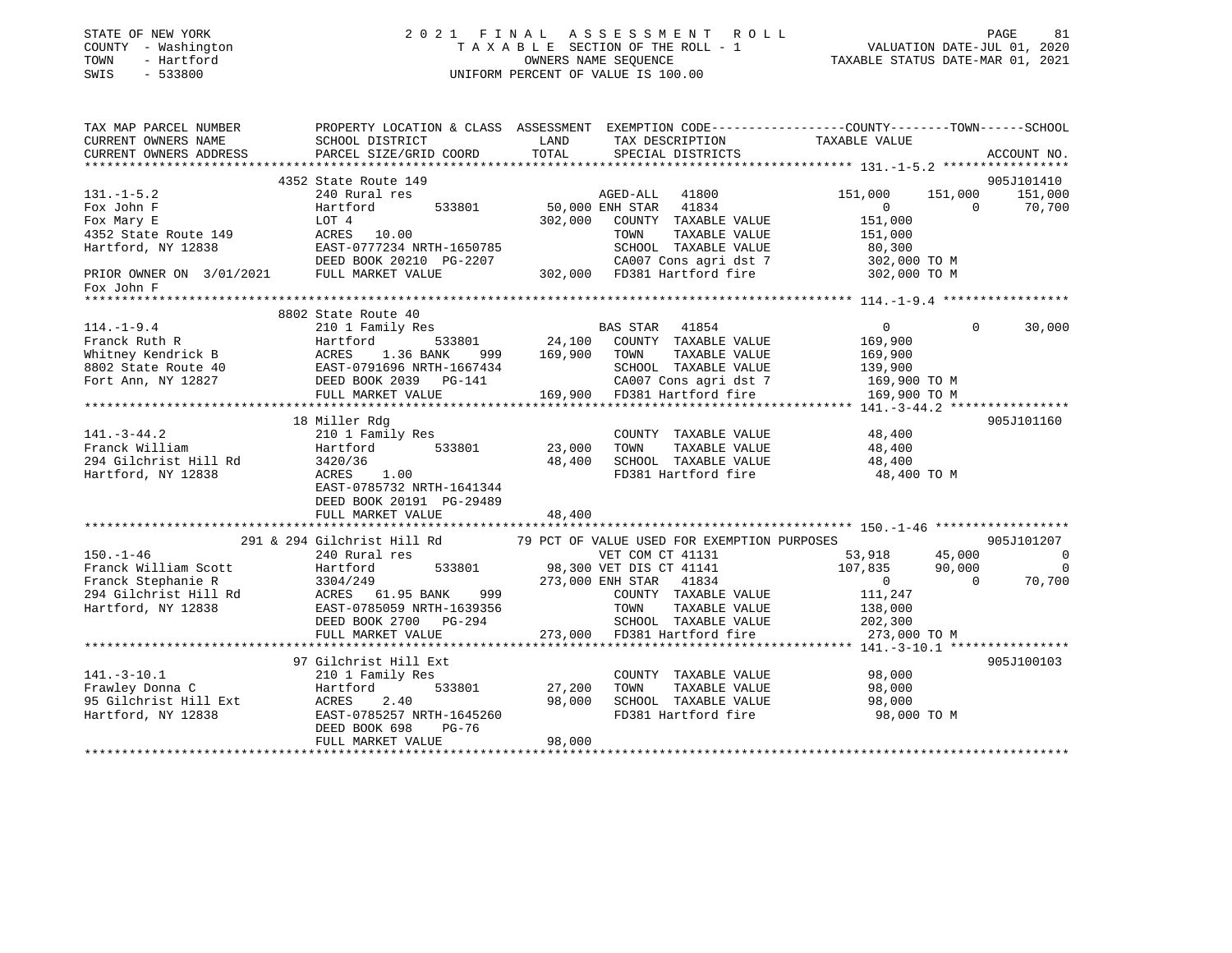# STATE OF NEW YORK 2 0 2 1 F I N A L A S S E S S M E N T R O L L PAGE 82 COUNTY - Washington T A X A B L E SECTION OF THE ROLL - 1 VALUATION DATE-JUL 01, 2020 TOWN - Hartford OWNERS NAME SEQUENCE TAXABLE STATUS DATE-MAR 01, 2021 SWIS - 533800 UNIFORM PERCENT OF VALUE IS 100.00

| TAX MAP PARCEL NUMBER     | PROPERTY LOCATION & CLASS ASSESSMENT EXEMPTION CODE----------------COUNTY-------TOWN------SCHOOL |               |                                  |                |                    |
|---------------------------|--------------------------------------------------------------------------------------------------|---------------|----------------------------------|----------------|--------------------|
| CURRENT OWNERS NAME       | SCHOOL DISTRICT                                                                                  | LAND          | TAX DESCRIPTION                  | TAXABLE VALUE  |                    |
| CURRENT OWNERS ADDRESS    | PARCEL SIZE/GRID COORD                                                                           | TOTAL         | SPECIAL DISTRICTS                |                | ACCOUNT NO.        |
|                           |                                                                                                  |               |                                  |                |                    |
|                           | 95 Gilchrist Hill Ext                                                                            |               |                                  |                | 905J100229         |
| $141. - 3 - 12$           | 210 1 Family Res                                                                                 |               | ENH STAR 41834                   | $\overline{0}$ | $0 \t 70,700$      |
| Frawley Donna C           | 533801<br>Hartford                                                                               |               | 26,100 COUNTY TAXABLE VALUE      | 184,300        |                    |
| 95 Gilchrist Hill Ext     | ACRES<br>1.65                                                                                    | 184,300       | TOWN<br>TAXABLE VALUE            | 184,300        |                    |
| Hartford, NY 12838        | EAST-0785123 NRTH-1645029                                                                        |               | SCHOOL TAXABLE VALUE             | 113,600        |                    |
|                           | DEED BOOK 567 PG-252                                                                             |               | FD381 Hartford fire              | 184,300 TO M   |                    |
|                           | FULL MARKET VALUE                                                                                | 184,300       |                                  |                |                    |
|                           | Marlboro Country Rd                                                                              |               |                                  |                | 905J101074         |
| $141. - 3 - 24.4$         | 323 Vacant rural                                                                                 |               | COUNTY TAXABLE VALUE             | 83,000         |                    |
| Frawley Donna C           | Hartford                                                                                         | 533801 83,000 | TOWN<br>TAXABLE VALUE            | 83,000         |                    |
| 95 Gilchrist Hill Ext     | ACRES 62.30                                                                                      | 83,000        | SCHOOL TAXABLE VALUE             | 83,000         |                    |
| Hartford, NY 12838        | EAST-0786302 NRTH-1644606                                                                        |               | FD381 Hartford fire              | 83,000 TO M    |                    |
|                           | DEED BOOK 567 PG-254                                                                             |               |                                  |                |                    |
|                           | FULL MARKET VALUE                                                                                | 83,000        |                                  |                |                    |
|                           |                                                                                                  |               |                                  |                |                    |
|                           | Pope Hill Rd                                                                                     |               |                                  |                |                    |
| $150. - 1 - 30.5$         | 323 Vacant rural                                                                                 |               | COUNTY TAXABLE VALUE             | 81,100         |                    |
| Fredette Daniel           | Hartford                                                                                         | 533801 81,100 | TAXABLE VALUE<br>TOWN            | 81,100         |                    |
| 9015 State Route 4        | FRNT 296.00 DPTH                                                                                 | 81,100        | SCHOOL TAXABLE VALUE             | 81,100         |                    |
| Whitehall, NY 12887       | ACRES 51.34                                                                                      |               | FD381 Hartford fire              | 81,100 TO M    |                    |
|                           | EAST-0783352 NRTH-1634969                                                                        |               |                                  |                |                    |
|                           | DEED BOOK 20200 PG-5573                                                                          |               |                                  |                |                    |
|                           | FULL MARKET VALUE                                                                                | 81,100        |                                  |                |                    |
|                           |                                                                                                  |               |                                  |                |                    |
|                           | 7212 State Route 40                                                                              |               |                                  |                | 905J100365         |
| $149. - 1 - 37.1$         | State noute 40<br>312 Vac w/imprv                                                                |               | AG DIST 41720                    | 8,768          | 8,768<br>8,768     |
| Friedman Charles E        | Hartford                                                                                         | 533801 55,000 | COUNTY TAXABLE VALUE             | 66,932         |                    |
| 54 North St               | ACRES 25.50                                                                                      |               | 75,700 TOWN<br>TAXABLE VALUE     | 66,932         |                    |
| Hudson Falls, NY 12839    | EAST-0774140 NRTH-1635460                                                                        |               | SCHOOL TAXABLE VALUE             | 66,932         |                    |
|                           | DEED BOOK 2841 PG-150                                                                            |               | CA006 Cons agri dst 6            | 66,932 TO M    |                    |
| MAY BE SUBJECT TO PAYMENT | FULL MARKET VALUE                                                                                | 75,700        | 8,768 EX                         |                |                    |
| UNDER AGDIST LAW TIL 2025 |                                                                                                  |               | FD381 Hartford fire              | 75,700 TO M    |                    |
|                           |                                                                                                  |               |                                  |                |                    |
|                           | 5 Wright Rd                                                                                      |               |                                  |                | 905J100349         |
| $132.11 - 3 - 1$          | 210 1 Family Res                                                                                 |               | BAS STAR 41854                   | $\overline{0}$ | $\Omega$<br>30,000 |
| Fronhofer Leonard V       | 533801<br>Hartford                                                                               |               | 28,900 COUNTY TAXABLE VALUE      | 123,600        |                    |
| PO Box 23                 | 3312/305                                                                                         | 123,600       | TOWN<br>TAXABLE VALUE            | 123,600        |                    |
| Hartford, NY 12838        | survey 12420 lot 2                                                                               |               | SCHOOL TAXABLE VALUE             | 93,600         |                    |
|                           | $132 - 3 - 1$                                                                                    |               | CA007 Cons agri dst 7            | 123,600 TO M   |                    |
|                           | 5.20<br>ACRES                                                                                    |               | FD381 Hartford fire 123,600 TO M |                |                    |
|                           | EAST-0786691 NRTH-1654155                                                                        |               |                                  |                |                    |
|                           | DEED BOOK 766<br>PG-298                                                                          |               |                                  |                |                    |
|                           | FULL MARKET VALUE                                                                                | 123,600       |                                  |                |                    |
|                           |                                                                                                  |               |                                  |                |                    |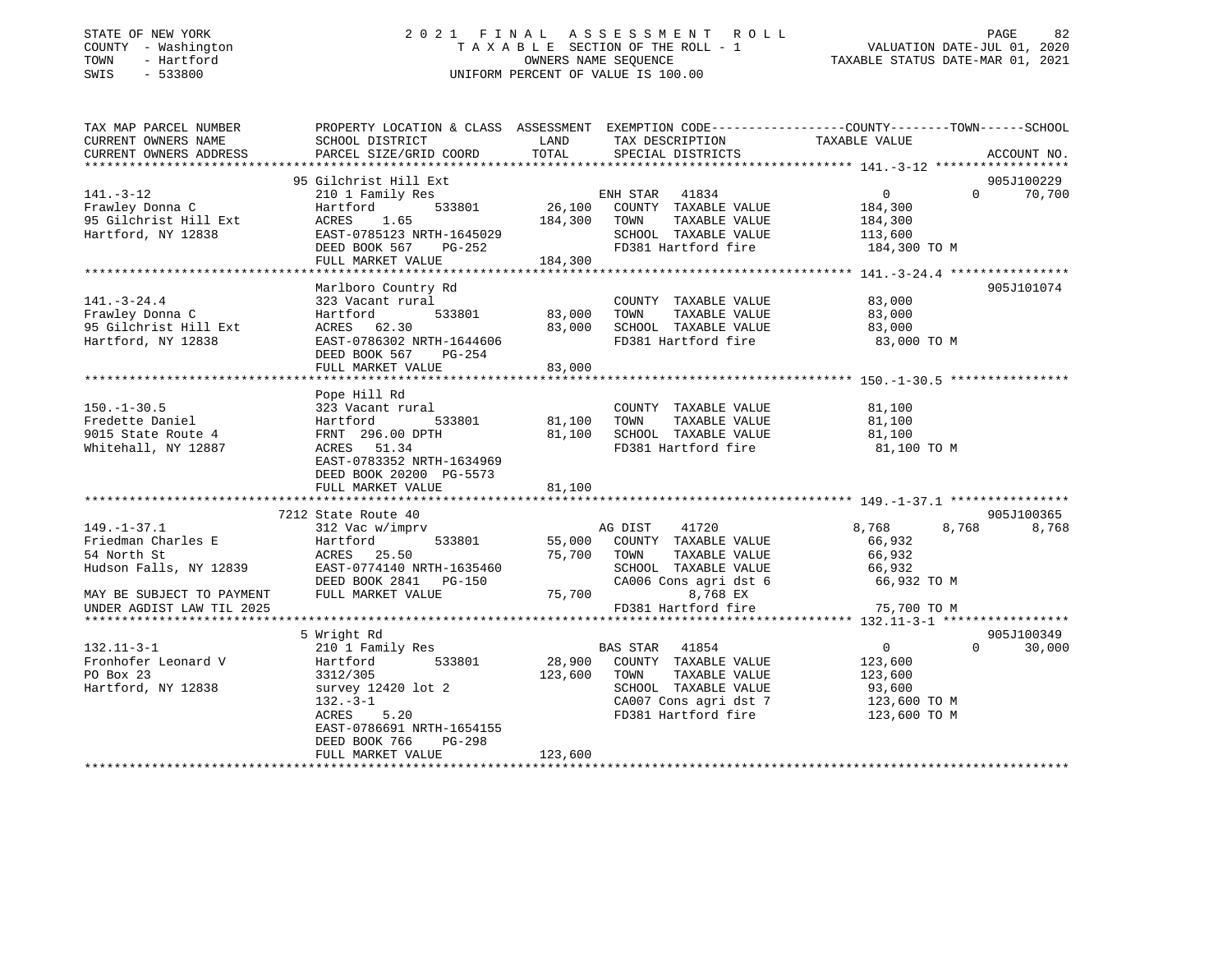# STATE OF NEW YORK 2 0 2 1 F I N A L A S S E S S M E N T R O L L PAGE 83 COUNTY - Washington T A X A B L E SECTION OF THE ROLL - 1 VALUATION DATE-JUL 01, 2020 TOWN - Hartford OWNERS NAME SEQUENCE TAXABLE STATUS DATE-MAR 01, 2021 SWIS - 533800 UNIFORM PERCENT OF VALUE IS 100.00

| TAX MAP PARCEL NUMBER<br>CURRENT OWNERS NAME<br>CURRENT OWNERS ADDRESS                       | SCHOOL DISTRICT<br>PARCEL SIZE/GRID COORD                                                                                                                                                                                                                                               | LAND<br>TOTAL           | TAX DESCRIPTION<br>SPECIAL DISTRICTS                                                                      | PROPERTY LOCATION & CLASS ASSESSMENT EXEMPTION CODE----------------COUNTY-------TOWN------SCHOOL<br>TAXABLE VALUE<br>ACCOUNT NO. |
|----------------------------------------------------------------------------------------------|-----------------------------------------------------------------------------------------------------------------------------------------------------------------------------------------------------------------------------------------------------------------------------------------|-------------------------|-----------------------------------------------------------------------------------------------------------|----------------------------------------------------------------------------------------------------------------------------------|
| $148. - 1 - 8.5$<br>Fuller Daniel Sr, Est<br>3152 County Route 43<br>Fort Ann, NY 12827      | 3152 County Route 43<br>Hartford 533801 31,000 TOWN TAXABLE VALUE 153,000<br>ACRES 3.66 153,000 SCHOOL TAXABLE VALUE 153,000<br>EAST-0765495 NRTH-1637688 FD381 Hartford fire 153,000 TO M<br>DEED BOOK 677 PG-102                                                                      |                         | COUNTY TAXABLE VALUE 153,000                                                                              |                                                                                                                                  |
| $149. - 1 - 20$<br>Fort Ann, NY 12827                                                        | 7389 State Route 40<br>210 1 Family Res<br>Hartford 533801 25,400 COUNTY TAXABLE VALUE 93,800<br>451/483-461/309 93,800 TOWN TAXABLE VALUE 93,800<br>ACRES 1.80 BANK 997 SCHOOL TAXABLE VALUE 23,100<br>EAST-0775834 NRTH-1639094 FD381 Hartford fire 93,800<br>DEED BOOK 740<br>PG-148 |                         |                                                                                                           | 905J100267<br>$\overline{0}$<br>$\Omega$ and $\Omega$<br>70,700                                                                  |
| $140. - 1 - 1$<br>Argyle, NY 12809<br>MAY BE SUBJECT TO PAYMENT<br>UNDER AGDIST LAW TIL 2028 | Eldridge Ln<br>105 Vac farmland<br>662/73 663/272<br>ACRES 241.40<br>EAST-0770455 NRTH-1649233<br>DEED BOOK 3766 PG-166<br>FULL MARKET VALUE                                                                                                                                            | 268,700                 | AGRI-D IND 41730<br>SCHOOL TAXABLE VALUE 128,472<br>FD381 Hartford fire                                   | 905J100202<br>140,228<br>140,228 140,228<br>268,700 TO M                                                                         |
| $140. - 1 - 1.2$<br>Fullerton Farms, LLC<br>382 County Route 44<br>Argyle, NY 12809          | Eldridge Ln<br>105 Vac farmland<br>533801 200 TOWN<br>Hartford<br>Ts #14715<br>FRNT 335.00 DPTH 40.00<br>EAST-0772285 NRTH-1648828<br>DEED BOOK 3766 PG-166<br>FULL MARKET VALUE                                                                                                        | 200                     | COUNTY TAXABLE VALUE<br>TAXABLE VALUE<br>TAXABLE VALUE<br>200 SCHOOL TAXABLE VALUE<br>FD381 Hartford fire | 200<br>200<br>200<br>200 TO M                                                                                                    |
| $140. - 1 - 1.4$<br>Fullerton Farms, LLC<br>382 County Route 44<br>Argyle, NY 12809          | Eldridge Ln<br>311 Res vac land<br>Hartford<br>FRNT 249.00 DPTH 165.00 12,200 SCHOOL TAXABLE VALUE 12,200<br>EAST-0772083 NRTH-1644791<br>DEED BOOK 3766 PG-166<br>FULL MARKET VALUE                                                                                                    | $12,200$ TOWN<br>12,200 | COUNTY TAXABLE VALUE<br>TAXABLE VALUE<br>FD381 Hartford fire                                              | 12,200<br>12,200<br>12,200 TO M                                                                                                  |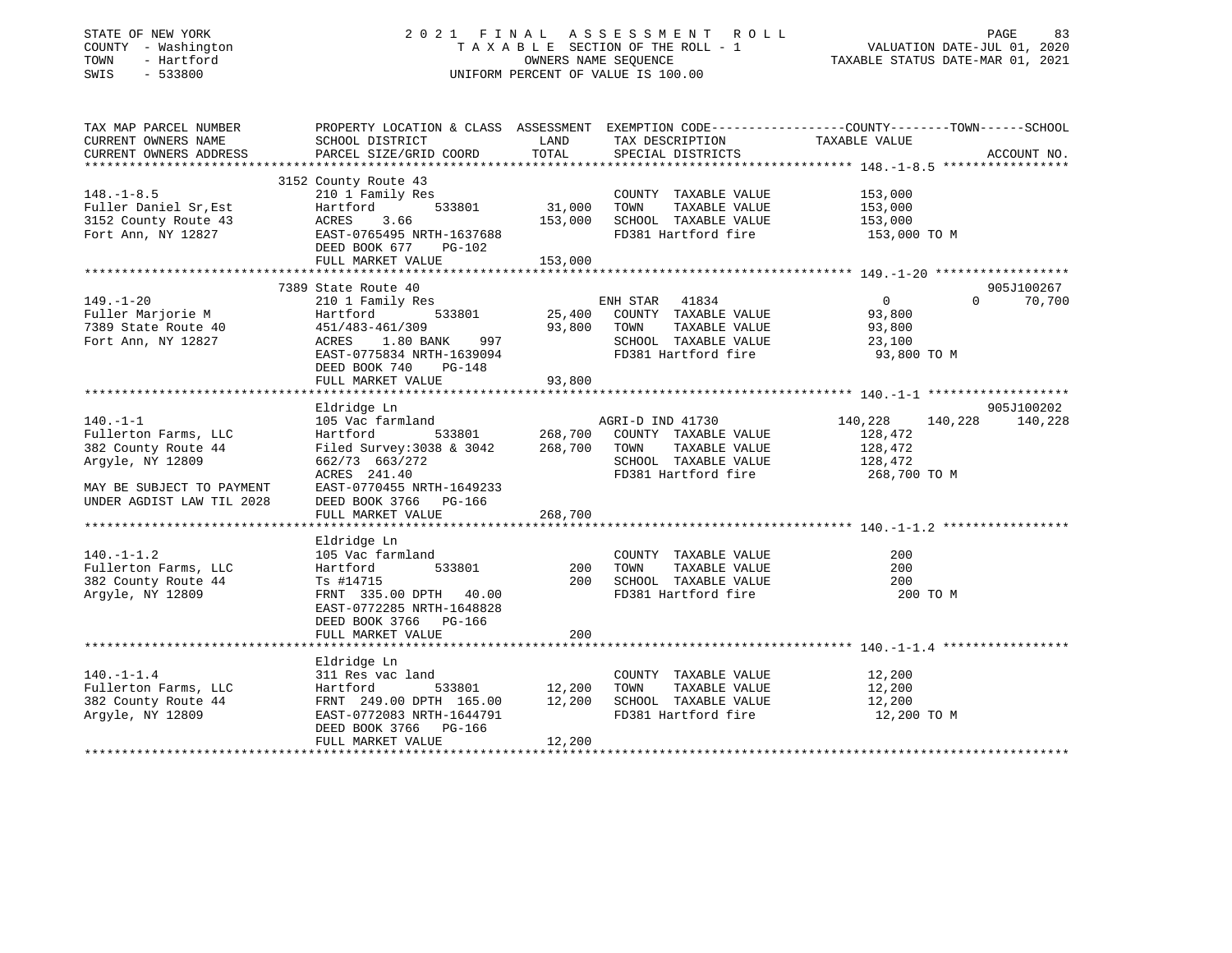# STATE OF NEW YORK 2 0 2 1 F I N A L A S S E S S M E N T R O L L PAGE 84 COUNTY - Washington T A X A B L E SECTION OF THE ROLL - 1 VALUATION DATE-JUL 01, 2020 TOWN - Hartford OWNERS NAME SEQUENCE TAXABLE STATUS DATE-MAR 01, 2021 SWIS - 533800 UNIFORM PERCENT OF VALUE IS 100.00

| TAX MAP PARCEL NUMBER<br>CURRENT OWNERS NAME<br>CURRENT OWNERS ADDRESS                                                                        | PROPERTY LOCATION & CLASS ASSESSMENT EXEMPTION CODE----------------COUNTY-------TOWN------SCHOOL<br>SCHOOL DISTRICT<br>PARCEL SIZE/GRID COORD                                    | LAND<br>TOTAL                        | TAX DESCRIPTION<br>SPECIAL DISTRICTS                                                                                    | TAXABLE VALUE                                               |              | ACCOUNT NO. |
|-----------------------------------------------------------------------------------------------------------------------------------------------|----------------------------------------------------------------------------------------------------------------------------------------------------------------------------------|--------------------------------------|-------------------------------------------------------------------------------------------------------------------------|-------------------------------------------------------------|--------------|-------------|
| $140. - 1 - 1.6$<br>Fullerton Farms, LLC<br>382 County Route 44<br>Argyle, NY 12809<br>MAY BE SUBJECT TO PAYMENT<br>UNDER AGDIST LAW TIL 2028 | Eldridge Ln<br>105 Vac farmland<br>Hartford<br>Filed Survey 3039&3042<br>ACRES 114.50<br>EAST-0771261 NRTH-1646702<br>DEED BOOK 3766 PG-166<br>FULL MARKET VALUE                 | 533801 121,700<br>121,700<br>121,700 | AGRI-D IND 41730<br>COUNTY TAXABLE VALUE<br>TOWN<br>TAXABLE VALUE<br>SCHOOL TAXABLE VALUE<br>FD381 Hartford fire        | 62,252<br>59,448<br>59,448<br>59,448<br>121,700 TO M        | 62,252       | 62,252      |
| $140. - 1 - 1.7$<br>Fullerton Farms, LLC<br>382 County Route 44<br>Argyle, NY 12809<br>MAY BE SUBJECT TO PAYMENT<br>UNDER AGDIST LAW TIL 2028 | Eldridge Ln<br>105 Vac farmland<br>Hartford<br>field Survey3041;3042;124 139,100 TOWN<br>ACRES 129.38<br>EAST-0769062 NRTH-1645655<br>DEED BOOK 3766 PG-166<br>FULL MARKET VALUE | 139,100                              | AGRI-D IND 41730<br>533801 139,100 COUNTY TAXABLE VALUE<br>TAXABLE VALUE<br>SCHOOL TAXABLE VALUE<br>FD381 Hartford fire | 69,593<br>69,507<br>69,507<br>69,507<br>139,100 TO M        | 69,593       | 69,593      |
| $141. - 3 - 34.1$<br>Gage Richard<br>Gage Kathy J<br>5549 County Route 30<br>Granville, NY 12832                                              | 5549 County Route 30<br>210 1 Family Res<br>533801<br>Hartford<br>LOT A<br>937/305<br>1.71<br>ACRES<br>EAST-0788452 NRTH-1642062<br>DEED BOOK 937 PG-307<br>FULL MARKET VALUE    | 93,000 TOWN<br>93,000                | BAS STAR 41854<br>25,100 COUNTY TAXABLE VALUE<br>TAXABLE VALUE<br>SCHOOL TAXABLE VALUE<br>FD381 Hartford fire           | $\overline{0}$<br>93,000<br>93,000<br>63,000<br>93,000 TO M | $\mathbf{0}$ | 30,000      |
| $141. - 3 - 34.3$<br>Gage Richard<br>Gage Kathy<br>5549 County Route 30<br>Granville, NY 12832                                                | County Route 30<br>311 Res vac land<br>533801<br>Hartford<br>FRNT 31.00 DPTH 235.00<br>EAST-0788594 NRTH-1642222<br>DEED BOOK 1686 PG-247<br>FULL MARKET VALUE                   | 500<br>500<br>500                    | COUNTY TAXABLE VALUE<br>TAXABLE VALUE<br>TOWN<br>SCHOOL TAXABLE VALUE<br>FD381 Hartford fire                            | 500<br>500<br>500<br>500 TO M                               |              |             |
| $158. - 2 - 10$<br>Gallagher James M<br>Leary Margaret J<br>461 Halls Pond Rd<br>Salem, NY 12865                                              | Halls Pond Rd<br>322 Rural vac>10<br>533801<br>Hartford<br>$158. - 1 - 10$<br>ACRES 11.10 BANK<br>999<br>EAST-0791203 NRTH-1631965<br>DEED BOOK 3631 PG-148<br>FULL MARKET VALUE | 21,800<br>21,800<br>21,800           | COUNTY TAXABLE VALUE<br>TOWN<br>TAXABLE VALUE<br>SCHOOL TAXABLE VALUE<br>CA008 Cons agri dst 8<br>FD381 Hartford fire   | 21,800<br>21,800<br>21,800<br>21,800 TO M<br>21,800 TO M    |              | 905J100710  |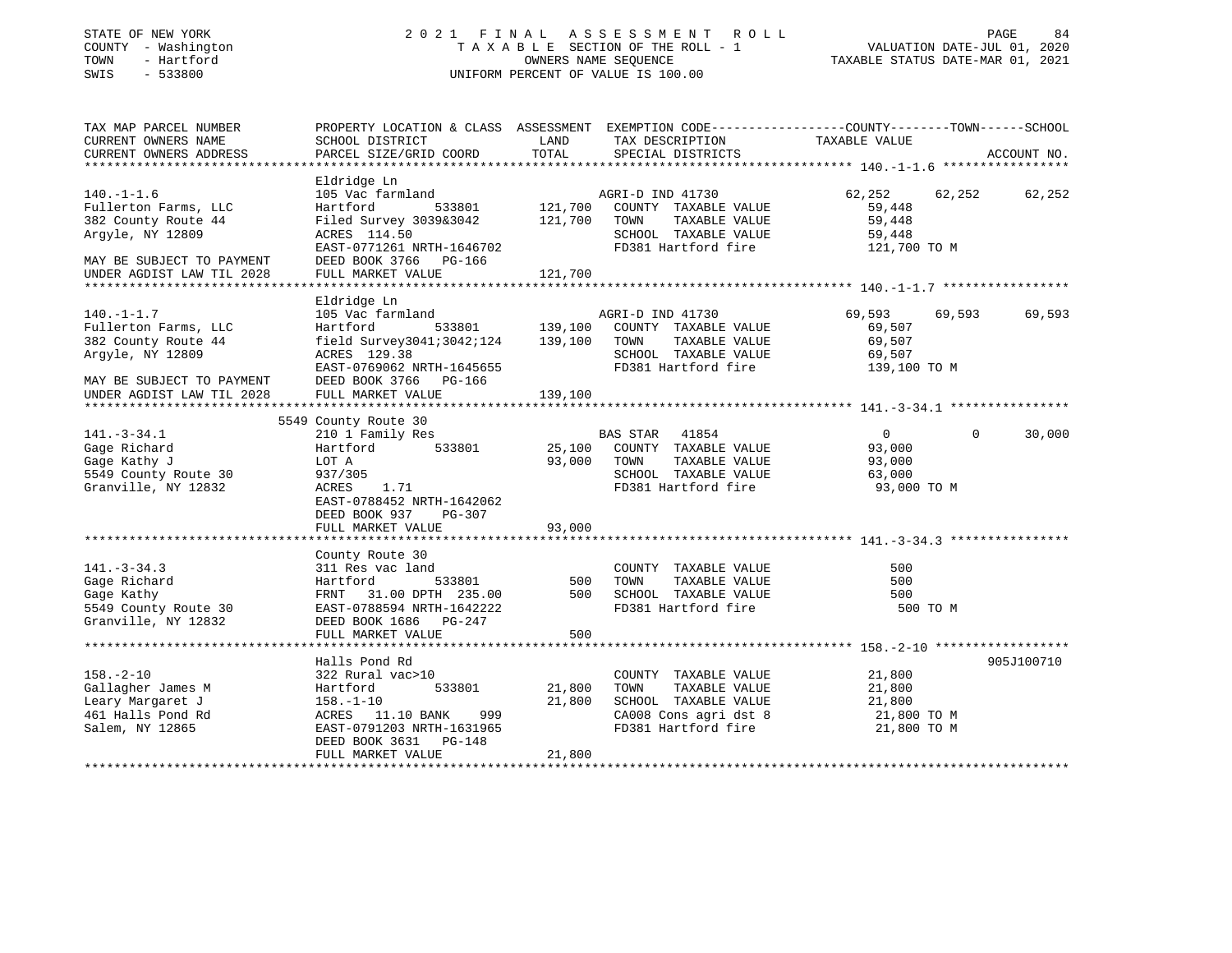| STATE OF NEW YORK<br>COUNTY - Washington<br>TOWN<br>- Hartford<br>SWIS<br>$-533800$           | 2021 FINAL ASSESSMENT ROLL<br>TAXABLE SECTION OF THE ROLL - 1<br>OWNERS NAME SEOUENCE<br>UNIFORM PERCENT OF VALUE IS 100.00                                                                         |                                                                              |                                                       | 85 PAGE<br>1, VALUATION DATE-JUL 01<br>1, TAXABLE STATUS DATE-MAR 01 |                |                          |
|-----------------------------------------------------------------------------------------------|-----------------------------------------------------------------------------------------------------------------------------------------------------------------------------------------------------|------------------------------------------------------------------------------|-------------------------------------------------------|----------------------------------------------------------------------|----------------|--------------------------|
| CURRENT OWNERS NAME                                                                           | TAX MAP PARCEL NUMBER PROPERTY LOCATION & CLASS ASSESSMENT EXEMPTION CODE----------------COUNTY-------TOWN------SCHOOL<br>SCHOOL DISTRICT                                                           |                                                                              |                                                       |                                                                      |                |                          |
| CURRENT OWNERS ADDRESS                                                                        | PARCEL SIZE/GRID COORD                                                                                                                                                                              | $\begin{array}{cc}\n\text{M} & \alpha & \text{Carno} \\ \hline\n\end{array}$ | TAX DESCRIPTION TAXABLE VALUE<br>SPECIAL DISTRICTS    |                                                                      |                | ACCOUNT NO.              |
|                                                                                               |                                                                                                                                                                                                     |                                                                              |                                                       |                                                                      |                |                          |
|                                                                                               | 175 Blood St                                                                                                                                                                                        |                                                                              |                                                       |                                                                      |                | 905J100314               |
| $142. - 1 - 34$                                                                               | 240 Rural res                                                                                                                                                                                       |                                                                              | ENH STAR 41834                                        | $\Omega$                                                             |                | $0 \t 70,700$            |
|                                                                                               | 533801                                                                                                                                                                                              | 57,800                                                                       | COUNTY TAXABLE VALUE                                  | 166,200                                                              |                |                          |
| Gallinari Theresa L<br>PO Box 56<br>Hartford, NY 12838<br>Hartford, NY 12838<br>DEED BOOK 449 |                                                                                                                                                                                                     | 166,200                                                                      | TOWN<br>TAXABLE VALUE                                 | 166,200                                                              |                |                          |
|                                                                                               |                                                                                                                                                                                                     |                                                                              | SCHOOL TAXABLE VALUE                                  | 95,500                                                               |                |                          |
|                                                                                               | EAST-0792350 NRTH-1645819<br>DEED BOOK 449 PG-956<br>FULL MARKET VALUE 166,200                                                                                                                      |                                                                              | FD381 Hartford fire                                   | 166,200 TO M                                                         |                |                          |
|                                                                                               |                                                                                                                                                                                                     |                                                                              |                                                       |                                                                      |                |                          |
|                                                                                               | 3228 Coach Rd                                                                                                                                                                                       |                                                                              |                                                       |                                                                      |                | 905J101080               |
| $149. - 1 - 24.2$                                                                             | 210 1 Family Res                                                                                                                                                                                    |                                                                              | CW_10_VET/ 41151                                      | 8,000                                                                | 8,000          | $\overline{0}$           |
|                                                                                               | 533801<br>Galusha Dennis<br>Galusha Colleen<br>3228 Coach Rd<br>Argyle, NY 12809<br>Case Corp. 2006 920<br>CAST-0779794 NRTH-1639727<br>DEED BOOK 920<br>DEED BOOK 920<br>DEED DEED DEED DEED PG-33 |                                                                              | 30,900 CW_DISBLD_ 41171                               | 40,000                                                               | 40,000         | $\overline{\phantom{0}}$ |
|                                                                                               |                                                                                                                                                                                                     |                                                                              | 245,100 BAS STAR 41854                                | $\overline{0}$                                                       | $\overline{0}$ | 30,000                   |
|                                                                                               |                                                                                                                                                                                                     |                                                                              | COUNTY TAXABLE VALUE                                  | 197,100                                                              |                |                          |
|                                                                                               |                                                                                                                                                                                                     |                                                                              | TOWN<br>TAXABLE VALUE                                 | 197,100                                                              |                |                          |
|                                                                                               | FULL MARKET VALUE                                                                                                                                                                                   |                                                                              | 245,100 SCHOOL TAXABLE VALUE                          | 215,100                                                              |                |                          |
|                                                                                               |                                                                                                                                                                                                     |                                                                              | FD381 Hartford fire                                   | 245,100 TO M                                                         |                |                          |
|                                                                                               |                                                                                                                                                                                                     |                                                                              |                                                       |                                                                      |                |                          |
|                                                                                               | 163 Pope Hill Rd<br>Pope 1<br>210 1<br>Argyle<br>ACRES<br>EAST                                                                                                                                      |                                                                              |                                                       |                                                                      |                |                          |
| $150. - 1 - 29.16$                                                                            | 210 1 Family Res                                                                                                                                                                                    |                                                                              | BAS STAR 41854                                        | $\mathbf 0$                                                          | $\overline{0}$ | 30,000                   |
| Gann Julie P                                                                                  | 532001                                                                                                                                                                                              |                                                                              | 36,200 SOL/WINDSY 49500                               | 7,900                                                                | 7,900          | 7,900                    |
| 163 Pope Hill Rd                                                                              | 5.03                                                                                                                                                                                                |                                                                              | 380,000 COUNTY TAXABLE VALUE                          | 372,100                                                              |                |                          |
| Argyle, NY 12809                                                                              | EAST-0780738 NRTH-1633738                                                                                                                                                                           |                                                                              | TOWN<br>TAXABLE VALUE                                 | 372,100<br>342,100                                                   |                |                          |
|                                                                                               | DEED BOOK 20191 PG-26791<br>FULL MARKET VALUE                                                                                                                                                       |                                                                              | SCHOOL TAXABLE VALUE<br>380,000 CA006 Cons agri dst 6 |                                                                      |                |                          |
|                                                                                               |                                                                                                                                                                                                     |                                                                              | FD381 Hartford fire                                   | 380,000 TO M<br>380,000 TO M                                         |                |                          |
|                                                                                               |                                                                                                                                                                                                     |                                                                              |                                                       |                                                                      |                |                          |
|                                                                                               | Burch Rd                                                                                                                                                                                            |                                                                              |                                                       |                                                                      |                |                          |
| $150. - 1 - 3.3$                                                                              | 311 Res vac land                                                                                                                                                                                    |                                                                              | 41720<br>AG DIST                                      | 4,835                                                                | 4,835          | 4,835                    |
| Garcia Joseph                                                                                 | Hartford 533801                                                                                                                                                                                     |                                                                              | 21,400 COUNTY TAXABLE VALUE                           | 16,565                                                               |                |                          |
| Garcia Jared                                                                                  | Filed Survey: 12845 21,400                                                                                                                                                                          |                                                                              | TOWN<br>TAXABLE VALUE                                 | 16,565                                                               |                |                          |
| 89 S Zoranne Dr                                                                               | ACRES<br>8.13                                                                                                                                                                                       |                                                                              | SCHOOL TAXABLE VALUE                                  | 16,565                                                               |                |                          |
| Farmingdale, NY 11735                                                                         | EAST-0789637 NRTH-1641964                                                                                                                                                                           |                                                                              | CA008 Cons agri dst 8                                 | 16,565 TO M                                                          |                |                          |
|                                                                                               |                                                                                                                                                                                                     |                                                                              |                                                       |                                                                      |                |                          |
| MAY BE SUBJECT TO PAYMENT<br>UNDER AGDIST LAW TIL 2025                                        | EAST-0789637 EXERCISE 21,400 FD381 Hartford fire                                                                                                                                                    |                                                                              |                                                       | 21,400 TO M                                                          |                |                          |
|                                                                                               |                                                                                                                                                                                                     |                                                                              |                                                       |                                                                      |                |                          |
|                                                                                               | 7679 State Route 40                                                                                                                                                                                 |                                                                              |                                                       |                                                                      |                | 905J101368               |
| 140.-2-37.5<br>Gates Caleb A<br>Boerem Brianna M<br>Charles Poute 40                          | 210 1 Family Res                                                                                                                                                                                    |                                                                              | COUNTY TAXABLE VALUE                                  | 148,600                                                              |                |                          |
|                                                                                               | Hartford<br>533801                                                                                                                                                                                  | 24,200                                                                       | TOWN<br>TAXABLE VALUE                                 | 148,600                                                              |                |                          |
|                                                                                               | FRNT 387.00 DPTH 331.00                                                                                                                                                                             | 148,600                                                                      | SCHOOL TAXABLE VALUE                                  | 148,600                                                              |                |                          |
|                                                                                               | 999<br>BANK                                                                                                                                                                                         |                                                                              | CA007 Cons agri dst 7                                 | 148,600 TO M                                                         |                |                          |
| Hartford, NY 12838                                                                            | EAST-0780970 NRTH-1643987                                                                                                                                                                           |                                                                              | FD381 Hartford fire                                   | 148,600 TO M                                                         |                |                          |

\*\*\*\*\*\*\*\*\*\*\*\*\*\*\*\*\*\*\*\*\*\*\*\*\*\*\*\*\*\*\*\*\*\*\*\*\*\*\*\*\*\*\*\*\*\*\*\*\*\*\*\*\*\*\*\*\*\*\*\*\*\*\*\*\*\*\*\*\*\*\*\*\*\*\*\*\*\*\*\*\*\*\*\*\*\*\*\*\*\*\*\*\*\*\*\*\*\*\*\*\*\*\*\*\*\*\*\*\*\*\*\*\*\*\*\*\*\*\*\*\*\*\*\*\*\*\*\*\*\*\*\*

DEED BOOK 3564 PG-15

FULL MARKET VALUE 148,600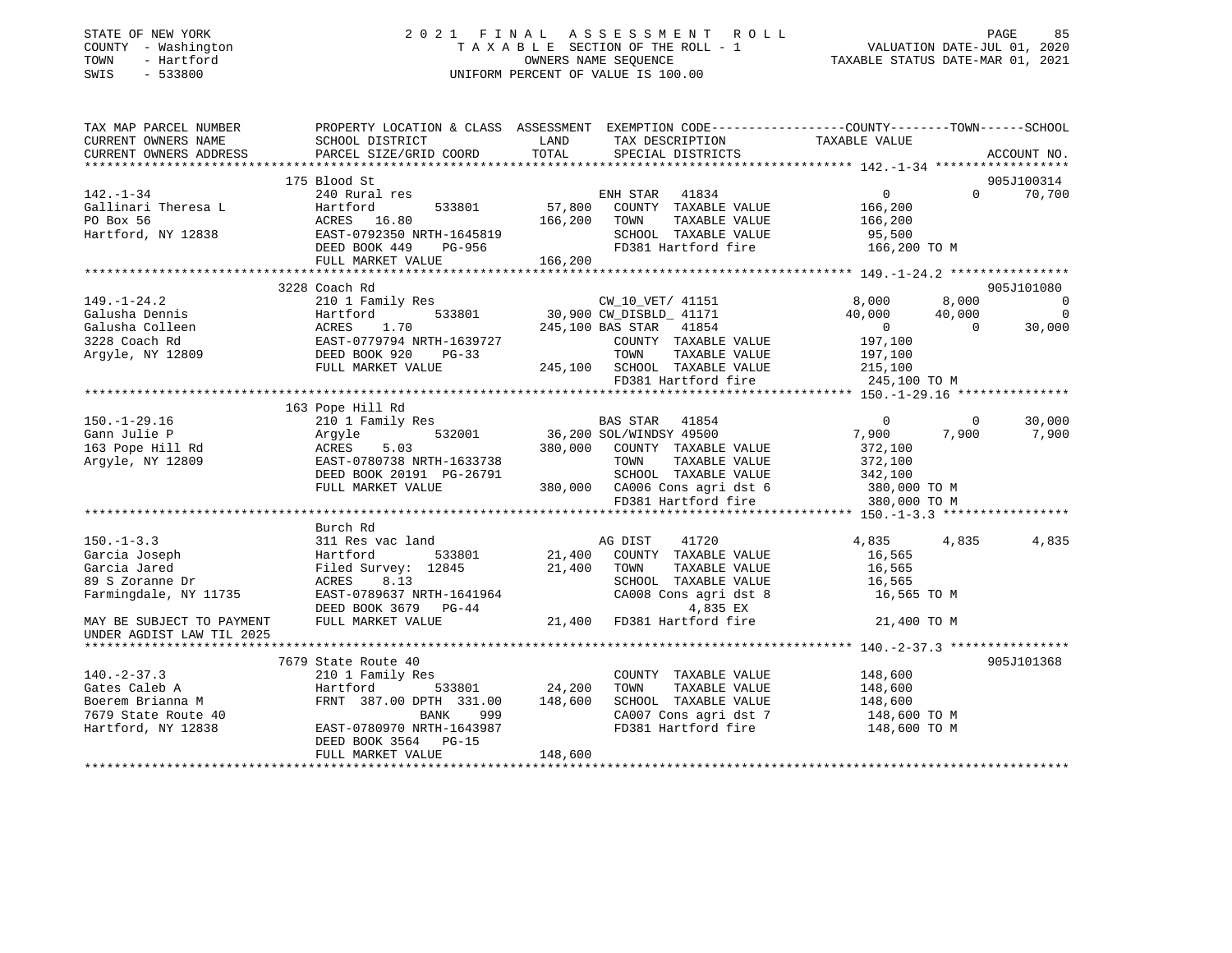| STATE OF NEW YORK |  |              |  |
|-------------------|--|--------------|--|
| COUNTY            |  | - Washington |  |
| TOWN              |  | - Hartford   |  |
| <b>CMTC</b>       |  | 533800       |  |

# STATE OF NEW YORK 2 0 2 1 F I N A L A S S E S S M E N T R O L L PAGE 86 COUNTY - Washington T A X A B L E SECTION OF THE ROLL - 1 VALUATION DATE-JUL 01, 2020 TOWN - Hartford OWNERS NAME SEQUENCE TAXABLE STATUS DATE-MAR 01, 2021 SWIS - 533800 UNIFORM PERCENT OF VALUE IS 100.00

| TAX MAP PARCEL NUMBER                                                                                                                                                                                                                                                                                                                                                                                                                              | PROPERTY LOCATION & CLASS ASSESSMENT EXEMPTION CODE----------------COUNTY-------TOWN------SCHOOL                                                  |             |                                                                         |                            |          |            |
|----------------------------------------------------------------------------------------------------------------------------------------------------------------------------------------------------------------------------------------------------------------------------------------------------------------------------------------------------------------------------------------------------------------------------------------------------|---------------------------------------------------------------------------------------------------------------------------------------------------|-------------|-------------------------------------------------------------------------|----------------------------|----------|------------|
|                                                                                                                                                                                                                                                                                                                                                                                                                                                    |                                                                                                                                                   |             |                                                                         |                            |          |            |
|                                                                                                                                                                                                                                                                                                                                                                                                                                                    |                                                                                                                                                   |             |                                                                         |                            |          |            |
|                                                                                                                                                                                                                                                                                                                                                                                                                                                    |                                                                                                                                                   |             |                                                                         |                            |          |            |
|                                                                                                                                                                                                                                                                                                                                                                                                                                                    | 60 Dick Hill Rd                                                                                                                                   |             |                                                                         |                            | $\Omega$ | 905J100235 |
| $141. - 1 - 69$                                                                                                                                                                                                                                                                                                                                                                                                                                    |                                                                                                                                                   |             |                                                                         | $\overline{0}$             |          | 70,700     |
|                                                                                                                                                                                                                                                                                                                                                                                                                                                    | DICK HILL NU<br>210 1 Family Res<br>Hartford 533801 32,100 COUNTY TAXABLE VALUE<br>LOT 1 139,000 TOWN TAXABLE VALUE<br>139,000 TOWN TAXABLE VALUE |             |                                                                         | 139,000                    |          |            |
| Gauthier Charlotte<br>60 Dick Hill Rd<br>Granville, NY 12832                                                                                                                                                                                                                                                                                                                                                                                       | ACRES 2.40 BANK 999                                                                                                                               |             | TAXABLE VALUE 139,000<br>SCHOOL TAXABLE VALUE                           | 68,300                     |          |            |
|                                                                                                                                                                                                                                                                                                                                                                                                                                                    |                                                                                                                                                   |             | CA007 Cons agri dst 7 139,000 TO M                                      |                            |          |            |
|                                                                                                                                                                                                                                                                                                                                                                                                                                                    | ACRES 2.40 BANK 999<br>EAST-0787786 NRTH-1647677<br>DEED BOOK 2564 PG-87                                                                          |             | FD381 Hartford fire                                                     | 139,000 TO M               |          |            |
|                                                                                                                                                                                                                                                                                                                                                                                                                                                    | FULL MARKET VALUE                                                                                                                                 | 139,000     |                                                                         |                            |          |            |
|                                                                                                                                                                                                                                                                                                                                                                                                                                                    |                                                                                                                                                   |             |                                                                         |                            |          |            |
|                                                                                                                                                                                                                                                                                                                                                                                                                                                    | Dick Hill Rd                                                                                                                                      |             |                                                                         |                            |          |            |
|                                                                                                                                                                                                                                                                                                                                                                                                                                                    |                                                                                                                                                   |             |                                                                         |                            |          |            |
| $[141.-1-69.3 \qquad 314 \text{ Rural vac} < 10 \qquad \text{COUNTY} \\ \text{Gauthier Charlotte} \qquad \qquad 314 \text{ Rural vac} < 10 \qquad \qquad 10,000 \qquad \text{TOWN} \\ \text{Dessaint Tina} \qquad \qquad \text{LOT 4} \qquad \qquad 10,000 \qquad \text{SCHODL} \\ \text{60 Dick Hill Rd} \qquad \qquad \text{ACRES} \qquad \qquad 1.22 \qquad \qquad 10,000 \qquad \text{SCHODL} \\ \text{CA007 Ccc} \qquad \qquad 1.22 \qquad \$ |                                                                                                                                                   |             |                                                                         |                            |          |            |
|                                                                                                                                                                                                                                                                                                                                                                                                                                                    |                                                                                                                                                   |             |                                                                         |                            |          |            |
|                                                                                                                                                                                                                                                                                                                                                                                                                                                    |                                                                                                                                                   |             | 10,000 SCHOOL TAXABLE VALUE 10,000<br>CA007 Cons agri dst 7 10,000 TO M |                            |          |            |
| Granville, NY 12832                                                                                                                                                                                                                                                                                                                                                                                                                                |                                                                                                                                                   |             | FD381 Hartford fire 10,000 TO M                                         |                            |          |            |
|                                                                                                                                                                                                                                                                                                                                                                                                                                                    | $2.22$<br>EAST-0788446 NRTH-1647984<br>DEED BOOK 652 PG-301                                                                                       |             |                                                                         |                            |          |            |
|                                                                                                                                                                                                                                                                                                                                                                                                                                                    | FULL MARKET VALUE 10,000                                                                                                                          |             |                                                                         |                            |          |            |
|                                                                                                                                                                                                                                                                                                                                                                                                                                                    |                                                                                                                                                   |             |                                                                         |                            |          |            |
|                                                                                                                                                                                                                                                                                                                                                                                                                                                    | Dick Hill Rd                                                                                                                                      |             |                                                                         |                            |          |            |
|                                                                                                                                                                                                                                                                                                                                                                                                                                                    |                                                                                                                                                   |             | COUNTY TAXABLE VALUE                                                    | 20,500                     |          |            |
|                                                                                                                                                                                                                                                                                                                                                                                                                                                    |                                                                                                                                                   | 20,500 TOWN |                                                                         |                            |          |            |
|                                                                                                                                                                                                                                                                                                                                                                                                                                                    |                                                                                                                                                   | 20,500      | TOWN      TAXABLE  VALUE<br>SCHOOL    TAXABLE  VALUE                    | 20,500<br>20,500           |          |            |
|                                                                                                                                                                                                                                                                                                                                                                                                                                                    |                                                                                                                                                   |             |                                                                         |                            |          |            |
| 141.-1-69.4 314 Rural vac<10<br>Gauthier Charlotte Hartford 533801 20,500<br>Dessaint Tina LOT 5 20,500<br>60 Dick Hill Rd ACRES 5.39<br>Granville, NY 12832 EAST-0788631 NRTH-1647788                                                                                                                                                                                                                                                             |                                                                                                                                                   |             | CA007 Cons agri dst 7<br>FD381 Hartford fire                            | 20,500 ТО М<br>20,500 ТО М |          |            |
|                                                                                                                                                                                                                                                                                                                                                                                                                                                    | DEED BOOK 908 PG-231                                                                                                                              |             |                                                                         |                            |          |            |
|                                                                                                                                                                                                                                                                                                                                                                                                                                                    | FULL MARKET VALUE                                                                                                                                 | 20,500      |                                                                         |                            |          |            |
|                                                                                                                                                                                                                                                                                                                                                                                                                                                    |                                                                                                                                                   |             |                                                                         |                            |          |            |
|                                                                                                                                                                                                                                                                                                                                                                                                                                                    | 72 Dick Hill Rd                                                                                                                                   |             |                                                                         |                            |          |            |
| Examples and the main of the same of the state of the state of the state of the state of the state of the state of the state of the state of the state of the state of the state of the state of the state of the state of the                                                                                                                                                                                                                     |                                                                                                                                                   |             |                                                                         | $\overline{0}$             | $\Omega$ | 30,000     |
|                                                                                                                                                                                                                                                                                                                                                                                                                                                    |                                                                                                                                                   |             |                                                                         | 73,200                     |          |            |
|                                                                                                                                                                                                                                                                                                                                                                                                                                                    |                                                                                                                                                   |             |                                                                         |                            |          |            |
|                                                                                                                                                                                                                                                                                                                                                                                                                                                    |                                                                                                                                                   |             | 73,200 TOWN TAXABLE VALUE 73,200<br>SCHOOL TAXABLE VALUE 43,200         |                            |          |            |
|                                                                                                                                                                                                                                                                                                                                                                                                                                                    | 1.20<br>ACRES                                                                                                                                     |             |                                                                         |                            |          |            |
|                                                                                                                                                                                                                                                                                                                                                                                                                                                    | EAST-0788045 NRTH-1647717                                                                                                                         |             | CA007 Cons agri dst 7 3,200 TO M<br>FD381 Hartford fire 73,200 TO M     |                            |          |            |
|                                                                                                                                                                                                                                                                                                                                                                                                                                                    | DEED BOOK 773 PG-119                                                                                                                              |             |                                                                         |                            |          |            |
|                                                                                                                                                                                                                                                                                                                                                                                                                                                    | FULL MARKET VALUE                                                                                                                                 | 73,200      |                                                                         |                            |          |            |
|                                                                                                                                                                                                                                                                                                                                                                                                                                                    |                                                                                                                                                   |             |                                                                         |                            |          |            |
|                                                                                                                                                                                                                                                                                                                                                                                                                                                    | Dick Hill Rd                                                                                                                                      |             |                                                                         |                            |          |            |
| $141. - 1 - 69.2$                                                                                                                                                                                                                                                                                                                                                                                                                                  |                                                                                                                                                   |             |                                                                         |                            |          |            |
|                                                                                                                                                                                                                                                                                                                                                                                                                                                    | 314 Rural vac<10            COUNTY<br>Hartford     533801      13,000   TOWN                                                                      |             | COUNTY TAXABLE VALUE 13,000<br>TOWN TAXABLE VALUE 13,000                |                            |          |            |
| Gauthier Roger G Jr                                                                                                                                                                                                                                                                                                                                                                                                                                |                                                                                                                                                   |             |                                                                         |                            |          |            |
| 72 Dick Hill Rd                                                                                                                                                                                                                                                                                                                                                                                                                                    | LOT 3<br>ACRES 1.10                                                                                                                               | 13,000      | SCHOOL TAXABLE VALUE 13,000<br>CA007 Cons agri dst 7 13,000 TO M        |                            |          |            |
| Granville, NY 12832                                                                                                                                                                                                                                                                                                                                                                                                                                |                                                                                                                                                   |             | FD381 Hartford fire 13,000 TO M                                         |                            |          |            |
|                                                                                                                                                                                                                                                                                                                                                                                                                                                    | EAST-0788188 NRTH-1647780                                                                                                                         |             |                                                                         |                            |          |            |
|                                                                                                                                                                                                                                                                                                                                                                                                                                                    | DEED BOOK 878 PG-248                                                                                                                              | 13,000      |                                                                         |                            |          |            |
|                                                                                                                                                                                                                                                                                                                                                                                                                                                    | FULL MARKET VALUE                                                                                                                                 |             |                                                                         |                            |          |            |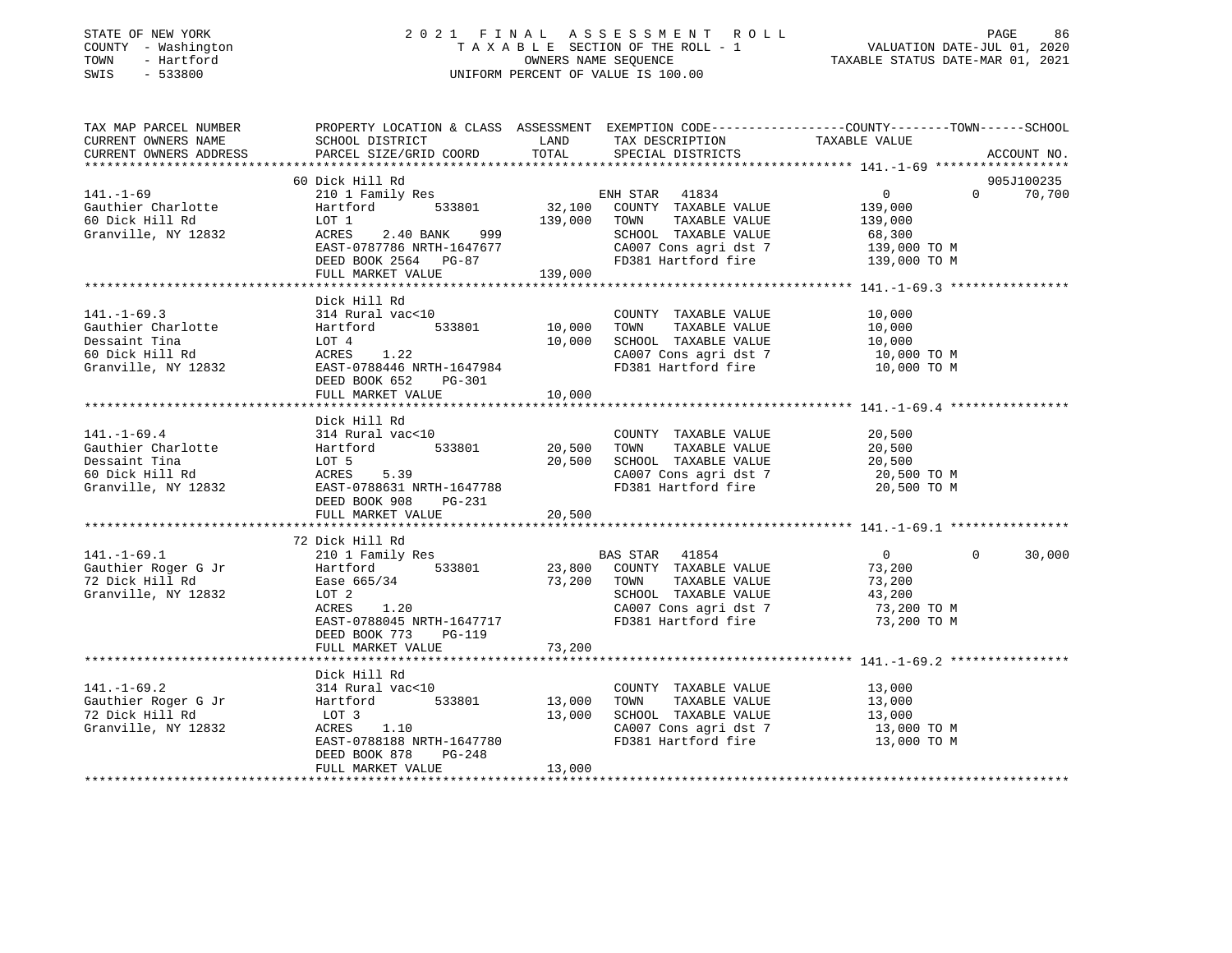| STATE OF NEW YORK<br>COUNTY - Washington<br>- Hartford<br>TOWN<br>$-533800$<br>SWIS |                                                                                                                    |         | 2021 FINAL ASSESSMENT ROLL<br>TAXABLE SECTION OF THE ROLL - 1<br>OWNERS NAME SEOUENCE<br>UNIFORM PERCENT OF VALUE IS 100.00 | VALUATION DATE-JUL 01, 2020<br>TAXABLE STATUS DATE-MAR 01, 2021 | PAGE<br>87  |
|-------------------------------------------------------------------------------------|--------------------------------------------------------------------------------------------------------------------|---------|-----------------------------------------------------------------------------------------------------------------------------|-----------------------------------------------------------------|-------------|
| TAX MAP PARCEL NUMBER<br>CURRENT OWNERS NAME                                        | PROPERTY LOCATION & CLASS ASSESSMENT EXEMPTION CODE----------------COUNTY-------TOWN-----SCHOOL<br>SCHOOL DISTRICT | LAND    | TAX DESCRIPTION                                                                                                             | TAXABLE VALUE                                                   |             |
| CURRENT OWNERS ADDRESS                                                              | PARCEL SIZE/GRID COORD                                                                                             | TOTAL   | SPECIAL DISTRICTS                                                                                                           |                                                                 | ACCOUNT NO. |
|                                                                                     |                                                                                                                    |         |                                                                                                                             |                                                                 |             |
|                                                                                     | 44 Dick Hill Rd                                                                                                    |         |                                                                                                                             | $\overline{0}$<br>$\Omega$                                      |             |
| $141. - 1 - 70.6$<br>Gauthier Tina                                                  | 210 1 Family Res<br>Hartford<br>533801                                                                             | 33,700  | BAS STAR 41854<br>COUNTY TAXABLE VALUE                                                                                      | 138,000                                                         | 30,000      |
| Kurjiaka Charles                                                                    | LOT 3                                                                                                              | 138,000 | TOWN<br>TAXABLE VALUE                                                                                                       | 138,000                                                         |             |
| 44 Dick Hill Rd                                                                     | ACRES<br>7.19                                                                                                      |         | SCHOOL TAXABLE VALUE                                                                                                        | 108,000                                                         |             |
| Granville, NY 12832                                                                 | EAST-0787340 NRTH-1647359                                                                                          |         | CA007 Cons agri dst 7                                                                                                       | 138,000 TO M                                                    |             |
|                                                                                     | DEED BOOK 2032 PG-192                                                                                              |         | FD381 Hartford fire                                                                                                         | 138,000 TO M                                                    |             |
|                                                                                     | FULL MARKET VALUE                                                                                                  | 138,000 |                                                                                                                             |                                                                 |             |
|                                                                                     |                                                                                                                    |         |                                                                                                                             |                                                                 |             |
|                                                                                     | 108 Dick Hill Rd                                                                                                   |         |                                                                                                                             |                                                                 |             |
| $141. - 1 - 69.5$                                                                   | 270 Mfg housing                                                                                                    |         | COUNTY TAXABLE VALUE                                                                                                        | 63,300                                                          |             |
| Gauthier-Berry Charlotte                                                            | 533801<br>Hartford                                                                                                 | 26,800  | TOWN<br>TAXABLE VALUE                                                                                                       | 63,300                                                          |             |
| 60 Dick Hill Rd                                                                     | LOT 6                                                                                                              | 63,300  | SCHOOL TAXABLE VALUE                                                                                                        | 63,300                                                          |             |
| Granville, NY 12832                                                                 | ACRES<br>5.39                                                                                                      |         | CA007 Cons agri dst 7                                                                                                       | 63,300 TO M                                                     |             |
|                                                                                     | EAST-0788937 NRTH-1648091                                                                                          |         | FD381 Hartford fire                                                                                                         | 63,300 TO M                                                     |             |
|                                                                                     | DEED BOOK 3936 PG-136                                                                                              |         |                                                                                                                             |                                                                 |             |
|                                                                                     | FULL MARKET VALUE                                                                                                  | 63,300  |                                                                                                                             |                                                                 |             |
|                                                                                     |                                                                                                                    |         |                                                                                                                             |                                                                 |             |
|                                                                                     | 269 Townsend Rd                                                                                                    |         |                                                                                                                             |                                                                 |             |
| $131. -1 - 5.9$                                                                     | 210 1 Family Res                                                                                                   |         | BAS STAR<br>41854                                                                                                           | $\overline{0}$<br>$\Omega$                                      | 30,000      |
| Gebo Michael                                                                        | 533801<br>Hartford                                                                                                 | 48,600  | COUNTY TAXABLE VALUE                                                                                                        | 270,700                                                         |             |
| Vannamee Jaclyn                                                                     | 9.16<br>ACRES                                                                                                      | 270,700 | TOWN<br>TAXABLE VALUE                                                                                                       | 270,700                                                         |             |
| PO Box 113                                                                          | EAST-0779266 NRTH-1650762                                                                                          |         | SCHOOL TAXABLE VALUE                                                                                                        | 240,700                                                         |             |
| Hartford, NY 12838                                                                  | DEED BOOK 2112 PG-194                                                                                              |         | CA007 Cons agri dst 7                                                                                                       | 270,700 TO M                                                    |             |
|                                                                                     | FULL MARKET VALUE                                                                                                  |         | 270,700 FD381 Hartford fire                                                                                                 | 270,700 TO M                                                    |             |
|                                                                                     |                                                                                                                    |         |                                                                                                                             |                                                                 |             |
|                                                                                     | 1730 Burch Rd                                                                                                      |         |                                                                                                                             |                                                                 | 905J100644  |
| $142. - 1 - 27$                                                                     | 210 1 Family Res                                                                                                   |         | BAS STAR<br>41854                                                                                                           | $\Omega$<br>$\overline{0}$                                      | 30,000      |
| Gee Lawrence                                                                        | 533801<br>Hartford                                                                                                 |         | 28,400 COUNTY TAXABLE VALUE                                                                                                 | 138,600                                                         |             |
| Gee Sheryl<br>1730 Burch Rd                                                         | ACRES<br>2.81 BANK<br>997<br>EAST-0794311 NRTH-1641568                                                             | 138,600 | TAXABLE VALUE<br>TOWN<br>SCHOOL TAXABLE VALUE                                                                               | 138,600                                                         |             |
|                                                                                     | DEED BOOK 2854 PG-285                                                                                              |         |                                                                                                                             | 108,600                                                         |             |
| Granville, NY 12832                                                                 | FULL MARKET VALUE                                                                                                  |         | CA008 Cons agri dst 8<br>138,600 FD381 Hartford fire                                                                        | 138,600 ТО М<br>138,600 TO M                                    |             |
|                                                                                     |                                                                                                                    |         |                                                                                                                             |                                                                 |             |
|                                                                                     | 86 Hartford Main St                                                                                                |         |                                                                                                                             |                                                                 | 905J100672  |
| $132.15 - 2 - 38$                                                                   | 210 1 Family Res                                                                                                   |         | 41854<br>BAS STAR                                                                                                           | $\Omega$<br>$\overline{0}$                                      | 30,000      |
| Gentry-Zeno Amber R                                                                 | Hartford<br>533801                                                                                                 | 17,700  | COUNTY TAXABLE VALUE                                                                                                        | 118,400                                                         |             |
| 86 Hartford Main St                                                                 | FRNT 100.00 DPTH 230.00                                                                                            | 118,400 | TOWN<br>TAXABLE VALUE                                                                                                       | 118,400                                                         |             |
| Hartford, NY 12838                                                                  | 999<br>BANK                                                                                                        |         | SCHOOL TAXABLE VALUE                                                                                                        | 88,400                                                          |             |
|                                                                                     | EAST-0786853 NRTH-1653499                                                                                          |         | CA007 Cons agri dst 7                                                                                                       | 118,400 TO M                                                    |             |
|                                                                                     | DEED BOOK 3154 PG-150                                                                                              |         | FD381 Hartford fire                                                                                                         | 118,400 TO M                                                    |             |
|                                                                                     | FULL MARKET VALUE                                                                                                  | 118,400 |                                                                                                                             |                                                                 |             |

\*\*\*\*\*\*\*\*\*\*\*\*\*\*\*\*\*\*\*\*\*\*\*\*\*\*\*\*\*\*\*\*\*\*\*\*\*\*\*\*\*\*\*\*\*\*\*\*\*\*\*\*\*\*\*\*\*\*\*\*\*\*\*\*\*\*\*\*\*\*\*\*\*\*\*\*\*\*\*\*\*\*\*\*\*\*\*\*\*\*\*\*\*\*\*\*\*\*\*\*\*\*\*\*\*\*\*\*\*\*\*\*\*\*\*\*\*\*\*\*\*\*\*\*\*\*\*\*\*\*\*\*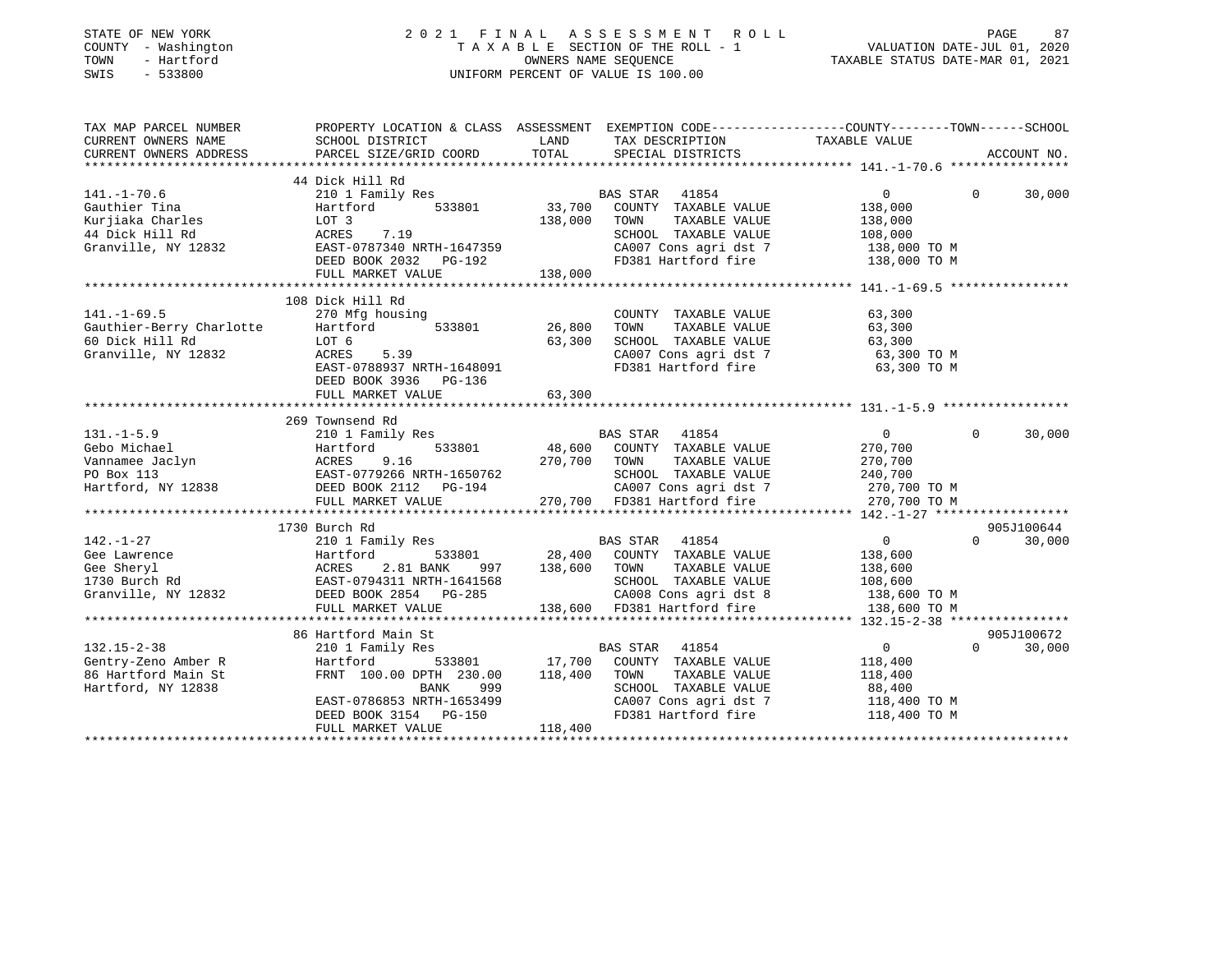| STATE OF NEW YORK<br>COUNTY - Washington<br>- Hartford<br>TOWN<br>SWIS<br>$-533800$ | 2021 FINAL ASSESSMENT<br>TAXABLE SECTION OF THE ROLL - 1<br>UNIFORM PERCENT OF VALUE IS 100.00   | VALUATION DATE-JUL 01, 2020<br>TAXABLE STATUS DATE-MAR 01, 2021 | PAGE<br>88                                    |                            |             |
|-------------------------------------------------------------------------------------|--------------------------------------------------------------------------------------------------|-----------------------------------------------------------------|-----------------------------------------------|----------------------------|-------------|
| TAX MAP PARCEL NUMBER                                                               | PROPERTY LOCATION & CLASS ASSESSMENT EXEMPTION CODE----------------COUNTY-------TOWN------SCHOOL | LAND                                                            |                                               | TAXABLE VALUE              |             |
| CURRENT OWNERS NAME<br>CURRENT OWNERS ADDRESS                                       | SCHOOL DISTRICT<br>PARCEL SIZE/GRID COORD                                                        | TOTAL                                                           | TAX DESCRIPTION<br>SPECIAL DISTRICTS          |                            | ACCOUNT NO. |
|                                                                                     |                                                                                                  |                                                                 |                                               |                            |             |
|                                                                                     | Swamp Ln                                                                                         |                                                                 |                                               |                            | 905J101275  |
| $149. - 1 - 30.17$                                                                  | 314 Rural vac<10                                                                                 |                                                                 | COUNTY TAXABLE VALUE                          | 28,500                     |             |
| George Paul                                                                         | Hartford<br>533801                                                                               | 28,500                                                          | TAXABLE VALUE<br>TOWN                         | 28,500                     |             |
| 620 Main St 2                                                                       | LOT 17                                                                                           | 28,500                                                          | SCHOOL TAXABLE VALUE                          | 28,500                     |             |
| Hampstead, NH 03841                                                                 | ACRES<br>7.31                                                                                    |                                                                 | CA006 Cons agri dst 6                         | 28,500 TO M                |             |
|                                                                                     | EAST-0777080 NRTH-1634203                                                                        |                                                                 | FD381 Hartford fire                           | 28,500 TO M                |             |
|                                                                                     | DEED BOOK 2622 PG-96                                                                             |                                                                 |                                               |                            |             |
|                                                                                     | FULL MARKET VALUE                                                                                | 28,500                                                          |                                               |                            |             |
|                                                                                     |                                                                                                  |                                                                 |                                               |                            |             |
|                                                                                     | 142 Baker Rd                                                                                     |                                                                 |                                               |                            | 905J101069  |
| $132 - 2 - 21.3$                                                                    | 210 1 Family Res                                                                                 |                                                                 | COUNTY TAXABLE VALUE                          | 137,300                    |             |
| Geraghty Brian C<br>Wilson Samantha L                                               | Hartford<br>533801<br>ACRES<br>4.03 BANK<br>997                                                  | 34,500<br>137,300                                               | TAXABLE VALUE<br>TOWN<br>SCHOOL TAXABLE VALUE | 137,300<br>137,300         |             |
| 142 Baker Rd                                                                        | EAST-0793666 NRTH-1654121                                                                        |                                                                 | FD381 Hartford fire                           | 137,300 TO M               |             |
| Granville, NY 12832                                                                 | DEED BOOK 3854 PG-93                                                                             |                                                                 |                                               |                            |             |
|                                                                                     | FULL MARKET VALUE                                                                                | 137,300                                                         |                                               |                            |             |
|                                                                                     |                                                                                                  |                                                                 |                                               |                            |             |
|                                                                                     | 27 Hartford Main St                                                                              |                                                                 |                                               |                            | 905J100243  |
| $132.15 - 1 - 20$                                                                   | 220 2 Family Res                                                                                 |                                                                 | BAS STAR<br>41854                             | $\mathbf{0}$<br>$\Omega$   | 30,000      |
| Gibbs David A                                                                       | Hartford<br>533801                                                                               | 12,400                                                          | COUNTY TAXABLE VALUE                          | 125,000                    |             |
| St John Linda                                                                       | FRNT 50.00 DPTH 254.00                                                                           | 125,000                                                         | TOWN<br>TAXABLE VALUE                         | 125,000                    |             |
| 27 Hartford Main St                                                                 | BANK<br>999                                                                                      |                                                                 | SCHOOL TAXABLE VALUE                          | 95,000                     |             |
| Hartford, NY 12838                                                                  | EAST-0786083 NRTH-1652266                                                                        |                                                                 | CA007 Cons agri dst 7                         | 125,000 TO M               |             |
|                                                                                     | DEED BOOK 1787 PG-333                                                                            |                                                                 | FD381 Hartford fire                           | 125,000 TO M               |             |
|                                                                                     | FULL MARKET VALUE                                                                                | 125,000                                                         |                                               |                            |             |
|                                                                                     |                                                                                                  |                                                                 |                                               |                            |             |
|                                                                                     | 30 Hartford Main St                                                                              |                                                                 |                                               |                            | 905J100290  |
| $132.15 - 2 - 22$                                                                   | 480 Mult-use bld                                                                                 |                                                                 | COUNTY TAXABLE VALUE                          | 75,500                     |             |
| Gibson Dale                                                                         | Hartford<br>533801                                                                               | 4,400                                                           | TOWN<br>TAXABLE VALUE                         | 75,500                     |             |
| 241 Washburn Hill Rd<br>Granville, NY 12832                                         | FRNT 28.00 DPTH 159.00<br>EAST-0786331 NRTH-1652175                                              | 75,500                                                          | SCHOOL TAXABLE VALUE<br>CA007 Cons agri dst 7 | 75,500<br>75,500 TO M      |             |
|                                                                                     | DEED BOOK 3780 PG-296                                                                            |                                                                 | FD381 Hartford fire                           | 75,500 TO M                |             |
|                                                                                     | FULL MARKET VALUE                                                                                | 75,500                                                          |                                               |                            |             |
|                                                                                     | ***********************                                                                          |                                                                 |                                               |                            |             |
|                                                                                     | 7745 State Route 40                                                                              |                                                                 |                                               |                            | 905J100247  |
| $140. - 2 - 30$                                                                     | 210 1 Family Res                                                                                 |                                                                 | AGED-ALL<br>41800                             | 76,700<br>76,700           | 76,700      |
| Gibson Family Irrv Trust                                                            | Hartford<br>533801                                                                               |                                                                 | 10,100 BAS STAR<br>41854                      | $\overline{0}$<br>$\Omega$ | 30,000      |
| Hren Mary C Trustee                                                                 | FRNT 208.00 DPTH 198.00                                                                          | 153,400                                                         | COUNTY TAXABLE VALUE                          | 76,700                     |             |
| 7745 State Route 40                                                                 | EAST-0782022 NRTH-1645282                                                                        |                                                                 | TAXABLE VALUE<br>TOWN                         | 76,700                     |             |
| Hartford, NY 12838                                                                  | DEED BOOK 3672 PG-10                                                                             |                                                                 | SCHOOL TAXABLE VALUE                          | 46,700                     |             |
|                                                                                     | FULL MARKET VALUE                                                                                |                                                                 | 153,400 FD381 Hartford fire                   | 153,400 TO M               |             |
|                                                                                     |                                                                                                  |                                                                 |                                               |                            |             |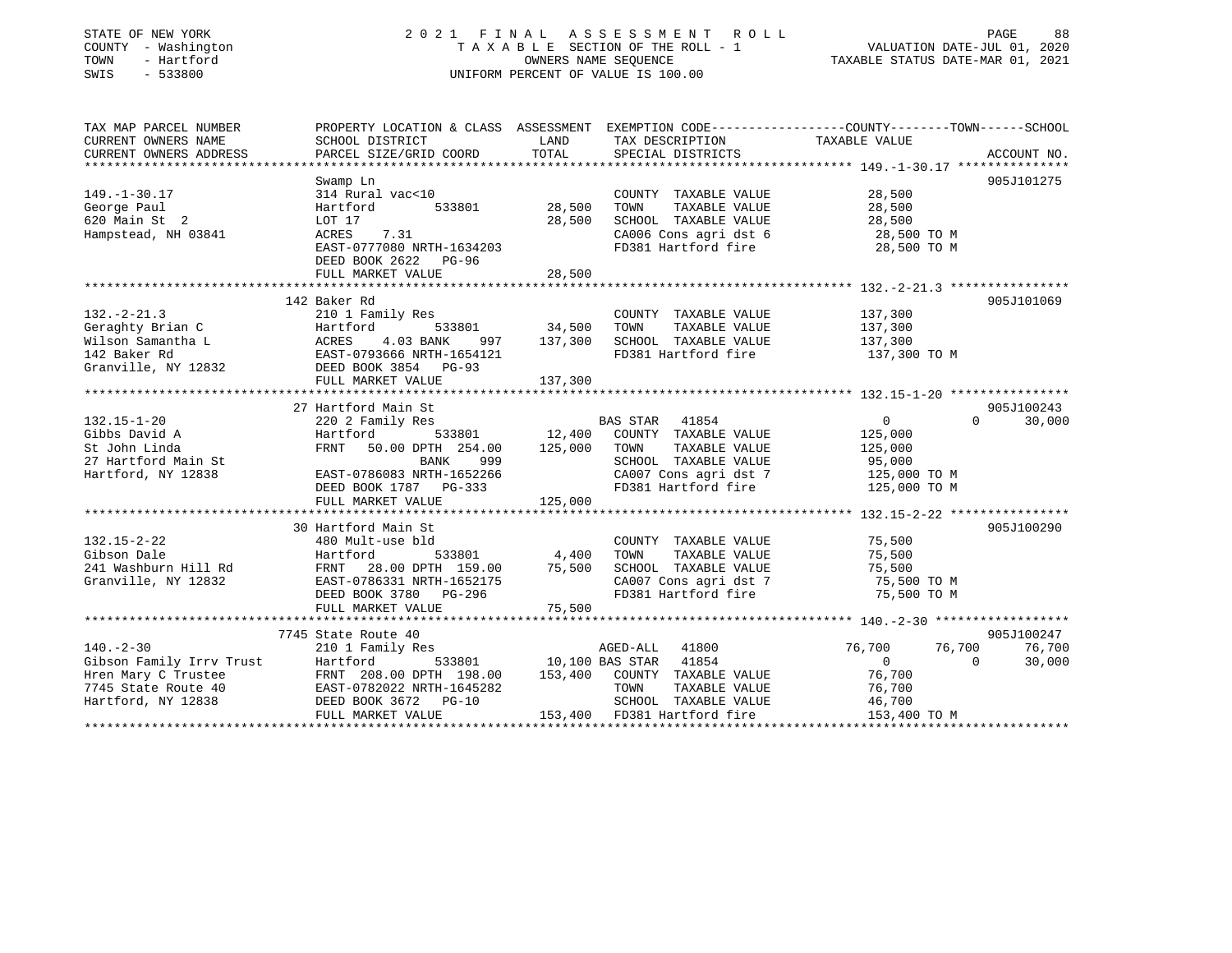| STATE OF NEW YORK<br>COUNTY - Washington<br>- Hartford<br>TOWN<br>$-533800$<br>SWIS |                                                                                         |         | 2021 FINAL ASSESSMENT ROLL<br>TAXABLE SECTION OF THE ROLL - 1<br>OWNERS NAME SEQUENCE<br>UNIFORM PERCENT OF VALUE IS 100.00 | PAGE<br>89<br>VALUATION DATE-JUL 01, 2020<br>TAXABLE STATUS DATE-MAR 01, 2021                                    |
|-------------------------------------------------------------------------------------|-----------------------------------------------------------------------------------------|---------|-----------------------------------------------------------------------------------------------------------------------------|------------------------------------------------------------------------------------------------------------------|
| TAX MAP PARCEL NUMBER<br>CURRENT OWNERS NAME                                        | SCHOOL DISTRICT                                                                         | LAND    | TAX DESCRIPTION                                                                                                             | PROPERTY LOCATION & CLASS ASSESSMENT EXEMPTION CODE----------------COUNTY-------TOWN-----SCHOOL<br>TAXABLE VALUE |
| CURRENT OWNERS ADDRESS                                                              | PARCEL SIZE/GRID COORD                                                                  | TOTAL   | SPECIAL DISTRICTS                                                                                                           | ACCOUNT NO.                                                                                                      |
|                                                                                     |                                                                                         |         |                                                                                                                             |                                                                                                                  |
|                                                                                     | 3938 & 3942 State Route 196                                                             |         |                                                                                                                             | 905J100245                                                                                                       |
| $140. - 2 - 36$                                                                     | 240 Rural res                                                                           |         | AG DIST<br>41720                                                                                                            | 26,883<br>26,883<br>26,883                                                                                       |
| Gibson Family Irrv Trust                                                            | Hartford<br>533801                                                                      | 79,600  | COUNTY TAXABLE VALUE                                                                                                        | 141,017                                                                                                          |
| Hren Mary C Trustee                                                                 | 52.10 BANK<br>ACRES<br>997                                                              | 167,900 | TOWN<br>TAXABLE VALUE                                                                                                       | 141,017                                                                                                          |
| 7745 State Route 40                                                                 | EAST-0780917 NRTH-1644921                                                               |         | SCHOOL TAXABLE VALUE                                                                                                        | 141,017                                                                                                          |
| Hartford, NY 12838                                                                  | DEED BOOK 3672 PG-1                                                                     |         | CA007 Cons agri dst 7                                                                                                       | 141,017 TO M                                                                                                     |
|                                                                                     | FULL MARKET VALUE                                                                       | 167,900 | 26,883 EX                                                                                                                   |                                                                                                                  |
| MAY BE SUBJECT TO PAYMENT<br>UNDER AGDIST LAW TIL 2025<br>********************      |                                                                                         |         | FD381 Hartford fire                                                                                                         | 167,900 TO M                                                                                                     |
|                                                                                     |                                                                                         |         |                                                                                                                             |                                                                                                                  |
| $132.15 - 2 - 25$                                                                   | 36 Hartford Main St<br>210 1 Family Res                                                 |         | COUNTY TAXABLE VALUE                                                                                                        | 905J100328<br>72,200                                                                                             |
| Gibson Jane                                                                         | Hartford<br>533801                                                                      | 11,500  | TAXABLE VALUE<br>TOWN                                                                                                       | 72,200                                                                                                           |
| 28 Hartford Main St                                                                 | 640-250                                                                                 | 72,200  | SCHOOL TAXABLE VALUE                                                                                                        | 72,200                                                                                                           |
| Hartford, NY 12838                                                                  | FRNT<br>39.00 DPTH 279.00                                                               |         | CA007 Cons agri dst 7                                                                                                       | 72,200 TO M                                                                                                      |
|                                                                                     | 0.25<br>ACRES<br>EAST-0786421 NRTH-1652267<br>DEED BOOK 3837 PG-46<br>FULL MARKET VALUE | 72,200  | FD381 Hartford fire                                                                                                         | 72,200 TO M                                                                                                      |
|                                                                                     |                                                                                         |         |                                                                                                                             |                                                                                                                  |
|                                                                                     | 41 Hartford Main St                                                                     |         |                                                                                                                             | 905J100250                                                                                                       |
| $132.15 - 1 - 16$                                                                   | 331 Com vac w/im                                                                        |         | COUNTY TAXABLE VALUE                                                                                                        | 6,000                                                                                                            |
| Gibson Jane P                                                                       | Hartford<br>533801                                                                      | 1,900   | TAXABLE VALUE<br>TOWN                                                                                                       | 6,000                                                                                                            |
| Gibson Kenneth                                                                      | FRNT 35.00 DPTH 100.00                                                                  | 6,000   | SCHOOL TAXABLE VALUE                                                                                                        | 6,000                                                                                                            |
| 28 Hartford Main St                                                                 | EAST-0786258 NRTH-1652478                                                               |         | CA007 Cons agri dst 7                                                                                                       | 6,000 TO M                                                                                                       |
| Hartford, NY 12838                                                                  | DEED BOOK 424<br>PG-1055                                                                |         | FD381 Hartford fire                                                                                                         | 6,000 TO M                                                                                                       |
|                                                                                     | FULL MARKET VALUE<br>**************************                                         | 6,000   |                                                                                                                             | ******************************* 132        .15-1-21 ****************                                             |
|                                                                                     | 25 Hartford Main St                                                                     |         |                                                                                                                             | 905J100302                                                                                                       |
| $132.15 - 1 - 21$                                                                   | 210 1 Family Res                                                                        |         | COUNTY TAXABLE VALUE                                                                                                        | 118,400                                                                                                          |
| Gibson Jane P                                                                       | 533801<br>Hartford                                                                      | 12,700  | TAXABLE VALUE<br>TOWN                                                                                                       | 118,400                                                                                                          |
| 28 Hartford Main St                                                                 | 54.00 DPTH 246.00<br>FRNT                                                               | 118,400 | SCHOOL TAXABLE VALUE                                                                                                        | 118,400                                                                                                          |
| Hartford, NY 12838                                                                  | EAST-0786087 NRTH-1652215                                                               |         | CA007 Cons agri dst 7                                                                                                       | 118,400 TO M                                                                                                     |
|                                                                                     | DEED BOOK 950<br>PG-117                                                                 |         | FD381 Hartford fire                                                                                                         | 118,400 TO M                                                                                                     |
|                                                                                     | FULL MARKET VALUE                                                                       | 118,400 |                                                                                                                             |                                                                                                                  |
|                                                                                     |                                                                                         |         |                                                                                                                             |                                                                                                                  |
|                                                                                     | 26 Hartford Main St                                                                     |         |                                                                                                                             | 905J101058                                                                                                       |
| $132.15 - 2 - 15$                                                                   | 312 Vac w/imprv                                                                         |         | COUNTY TAXABLE VALUE                                                                                                        | 17,700                                                                                                           |
| Gibson Jane P                                                                       | Hartford<br>533801                                                                      | 8,200   | TOWN<br>TAXABLE VALUE                                                                                                       | 17,700                                                                                                           |
| Gibson Kenneth M                                                                    | 459/33 465/397 476/187                                                                  | 17,700  | SCHOOL TAXABLE VALUE                                                                                                        | 17,700                                                                                                           |
| 28 Hartford Main St                                                                 | ACRES<br>2.10                                                                           |         | CA007 Cons agri dst 7                                                                                                       | 17,700 TO M                                                                                                      |
| Hartford, NY 12838                                                                  | EAST-0786553 NRTH-1651973<br>FULL MARKET VALUE                                          | 17,700  | FD381 Hartford fire                                                                                                         | 17,700 TO M                                                                                                      |

\*\*\*\*\*\*\*\*\*\*\*\*\*\*\*\*\*\*\*\*\*\*\*\*\*\*\*\*\*\*\*\*\*\*\*\*\*\*\*\*\*\*\*\*\*\*\*\*\*\*\*\*\*\*\*\*\*\*\*\*\*\*\*\*\*\*\*\*\*\*\*\*\*\*\*\*\*\*\*\*\*\*\*\*\*\*\*\*\*\*\*\*\*\*\*\*\*\*\*\*\*\*\*\*\*\*\*\*\*\*\*\*\*\*\*\*\*\*\*\*\*\*\*\*\*\*\*\*\*\*\*\*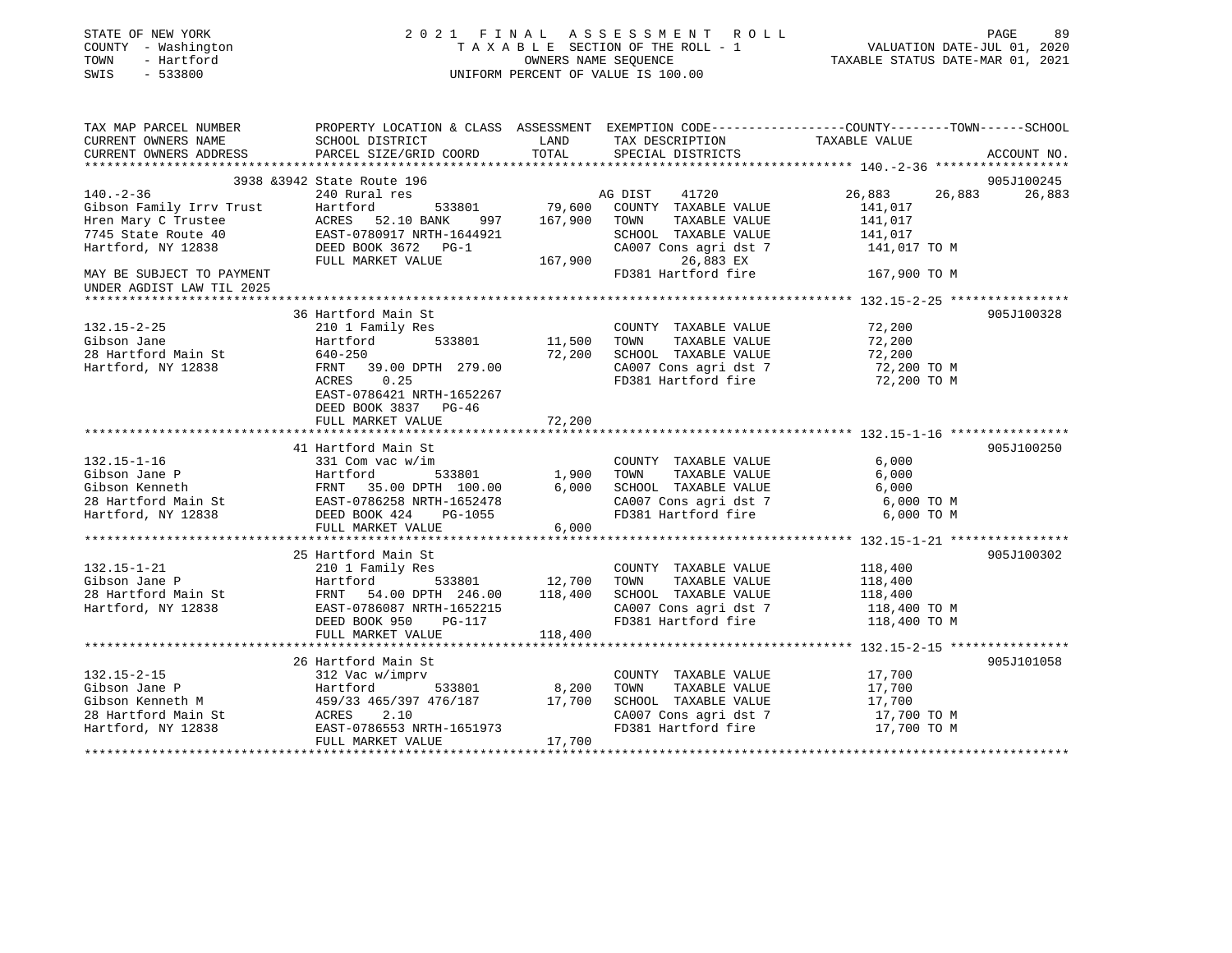# STATE OF NEW YORK 2 0 2 1 F I N A L A S S E S S M E N T R O L L PAGE 90 COUNTY - Washington T A X A B L E SECTION OF THE ROLL - 1 VALUATION DATE-JUL 01, 2020 TOWN - Hartford OWNERS NAME SEQUENCE TAXABLE STATUS DATE-MAR 01, 2021 SWIS - 533800 UNIFORM PERCENT OF VALUE IS 100.00

| TAX MAP PARCEL NUMBER  |                                                                                                                                                                                                                                                    |                        |                                                                                                                                       | PROPERTY LOCATION & CLASS ASSESSMENT EXEMPTION CODE---------------COUNTY-------TOWN------SCHOOL                                                                                                                                                                                                                                               |             |
|------------------------|----------------------------------------------------------------------------------------------------------------------------------------------------------------------------------------------------------------------------------------------------|------------------------|---------------------------------------------------------------------------------------------------------------------------------------|-----------------------------------------------------------------------------------------------------------------------------------------------------------------------------------------------------------------------------------------------------------------------------------------------------------------------------------------------|-------------|
| CURRENT OWNERS NAME    | SCHOOL DISTRICT                                                                                                                                                                                                                                    | <b>Example 12</b> LAND | TAX DESCRIPTION                                                                                                                       | TAXABLE VALUE                                                                                                                                                                                                                                                                                                                                 |             |
| CURRENT OWNERS ADDRESS | PARCEL SIZE/GRID COORD                                                                                                                                                                                                                             | TOTAL                  | SPECIAL DISTRICTS                                                                                                                     |                                                                                                                                                                                                                                                                                                                                               | ACCOUNT NO. |
|                        |                                                                                                                                                                                                                                                    |                        |                                                                                                                                       |                                                                                                                                                                                                                                                                                                                                               |             |
|                        | 24 Hartford Main St                                                                                                                                                                                                                                |                        |                                                                                                                                       |                                                                                                                                                                                                                                                                                                                                               | 905J100291  |
|                        |                                                                                                                                                                                                                                                    |                        | COUNTY TAXABLE VALUE                                                                                                                  | $104,000$<br>$104,000$                                                                                                                                                                                                                                                                                                                        |             |
|                        |                                                                                                                                                                                                                                                    |                        | TOWN<br>TAXABLE VALUE                                                                                                                 |                                                                                                                                                                                                                                                                                                                                               |             |
|                        |                                                                                                                                                                                                                                                    |                        |                                                                                                                                       |                                                                                                                                                                                                                                                                                                                                               |             |
|                        |                                                                                                                                                                                                                                                    |                        |                                                                                                                                       |                                                                                                                                                                                                                                                                                                                                               |             |
|                        |                                                                                                                                                                                                                                                    |                        |                                                                                                                                       | $\begin{tabular}{l l l l l} \multicolumn{1}{c}{\textbf{SCHODL}} & \textbf{TAXABLE VALUE} & & & 104,000 \\ \multicolumn{1}{c}{\textbf{CAO07 Cons2}} & \textbf{COS1} & \textbf{SST1} & \textbf{SST1} & & 104,000 & \textbf{TO M} \\ \multicolumn{1}{c}{\textbf{FD381} & \textbf{Hartford fire}} & & & 104,000 & \textbf{TO M} \\ \end{tabular}$ |             |
|                        | 132.15-2-20<br>Gibson Jane P<br>28 Hartford Main St<br>Hartford, NY 12838<br>Hartford, NY 12838<br>Hartford, NY 12838<br>28 EAST-0786282 NRTH-1652045<br>DEED BOOK 846<br>PG-195<br>204,000<br>204,000<br>204,000<br>204,000<br>204,000<br>204,000 |                        |                                                                                                                                       |                                                                                                                                                                                                                                                                                                                                               |             |
|                        |                                                                                                                                                                                                                                                    |                        |                                                                                                                                       |                                                                                                                                                                                                                                                                                                                                               |             |
|                        | 28 Hartford Main St                                                                                                                                                                                                                                |                        |                                                                                                                                       |                                                                                                                                                                                                                                                                                                                                               | 905J100251  |
| 132.15-2-21            | 210 1 Family Res                                                                                                                                                                                                                                   |                        | s<br>533801 12,200 COUNTY TAXABLE VALUE 145,600                                                                                       | $\Omega$                                                                                                                                                                                                                                                                                                                                      | 30,000      |
|                        | 132.15-2-21 210 1 Family Res<br>Gibson Jane P<br>Gibson Kenneth M<br>28 Hartford Main St<br>Hartford, NY 12838 DEED BOOK 434<br>THE PG-241<br>PG-241                                                                                               |                        |                                                                                                                                       |                                                                                                                                                                                                                                                                                                                                               |             |
|                        |                                                                                                                                                                                                                                                    | 145,600 TOWN           | TAXABLE VALUE                                                                                                                         | 145,600                                                                                                                                                                                                                                                                                                                                       |             |
|                        |                                                                                                                                                                                                                                                    |                        |                                                                                                                                       | 115,600                                                                                                                                                                                                                                                                                                                                       |             |
|                        |                                                                                                                                                                                                                                                    |                        |                                                                                                                                       |                                                                                                                                                                                                                                                                                                                                               |             |
|                        | FULL MARKET VALUE                                                                                                                                                                                                                                  |                        | RTH-1652118 SCHOOL TAXABLE VALUE 115,600<br>PG-241 CA007 Cons agri dst 7 145,600 TO M<br>LUE 145,600 FD381 Hartford fire 145,600 TO M |                                                                                                                                                                                                                                                                                                                                               |             |
|                        |                                                                                                                                                                                                                                                    |                        |                                                                                                                                       |                                                                                                                                                                                                                                                                                                                                               |             |
|                        | 38 Hartford Main St                                                                                                                                                                                                                                |                        |                                                                                                                                       |                                                                                                                                                                                                                                                                                                                                               | 905J100264  |
| 132.15-2-26            | 449 Other Storag                                                                                                                                                                                                                                   |                        | COUNTY TAXABLE VALUE 120,500                                                                                                          |                                                                                                                                                                                                                                                                                                                                               |             |
|                        |                                                                                                                                                                                                                                                    |                        | TOWN<br>TAXABLE VALUE                                                                                                                 | 120,500                                                                                                                                                                                                                                                                                                                                       |             |
|                        |                                                                                                                                                                                                                                                    |                        | SCHOOL TAXABLE VALUE                                                                                                                  | 120,500                                                                                                                                                                                                                                                                                                                                       |             |
|                        |                                                                                                                                                                                                                                                    |                        |                                                                                                                                       | CA007 Cons agri dst 7 120,500 TO M                                                                                                                                                                                                                                                                                                            |             |
|                        |                                                                                                                                                                                                                                                    |                        |                                                                                                                                       | FD381 Hartford fire 120,500 TO M                                                                                                                                                                                                                                                                                                              |             |
|                        | 132.15-2-26<br>Gibson Jane P Hartford 533801 9,700<br>Gibson Kenneth M FRNT 235.00 DPTH 111.00 120,500<br>28 Hartford Main St EAST-0786458 NRTH-1652327<br>Hartford, NY 12838 DEED BOOK 562 PG-63<br>FULL MARKET VALUE 120,500                     |                        |                                                                                                                                       |                                                                                                                                                                                                                                                                                                                                               |             |
|                        |                                                                                                                                                                                                                                                    |                        |                                                                                                                                       |                                                                                                                                                                                                                                                                                                                                               |             |
|                        | 235 Washburn Hill Rd                                                                                                                                                                                                                               |                        |                                                                                                                                       |                                                                                                                                                                                                                                                                                                                                               | 905J101088  |
| $151. - 2 - 15$        |                                                                                                                                                                                                                                                    |                        |                                                                                                                                       |                                                                                                                                                                                                                                                                                                                                               |             |
|                        | 210 1 Family Res                                                                                                                                                                                                                                   |                        | COUNTY TAXABLE VALUE                                                                                                                  | 254,000                                                                                                                                                                                                                                                                                                                                       |             |
| Gibson Jane P          | 533801<br>Hartford                                                                                                                                                                                                                                 | 26,200                 | TOWN<br>TAXABLE VALUE                                                                                                                 | 254,000<br>254,000                                                                                                                                                                                                                                                                                                                            |             |
| 28 Hartford Main St    | 3078/224                                                                                                                                                                                                                                           | 254,000                | SCHOOL TAXABLE VALUE                                                                                                                  |                                                                                                                                                                                                                                                                                                                                               |             |
| Hartford, NY 12838     | $151.-1-15$                                                                                                                                                                                                                                        |                        |                                                                                                                                       | CA008 Cons agri dst 8 254,000 TO M                                                                                                                                                                                                                                                                                                            |             |
|                        | FRNT 270.00 DPTH 169.00                                                                                                                                                                                                                            |                        | FD381 Hartford fire                                                                                                                   | 254,000 TO M                                                                                                                                                                                                                                                                                                                                  |             |
|                        | 2.08<br>ACRES                                                                                                                                                                                                                                      |                        |                                                                                                                                       |                                                                                                                                                                                                                                                                                                                                               |             |
|                        | EAST-0794543 NRTH-1638803                                                                                                                                                                                                                          |                        |                                                                                                                                       |                                                                                                                                                                                                                                                                                                                                               |             |
|                        | DEED BOOK 808<br>PG-326                                                                                                                                                                                                                            |                        |                                                                                                                                       |                                                                                                                                                                                                                                                                                                                                               |             |
|                        | FULL MARKET VALUE                                                                                                                                                                                                                                  | 254,000                |                                                                                                                                       |                                                                                                                                                                                                                                                                                                                                               |             |
|                        |                                                                                                                                                                                                                                                    |                        |                                                                                                                                       |                                                                                                                                                                                                                                                                                                                                               |             |
|                        | 1939 Burch Rd                                                                                                                                                                                                                                      |                        |                                                                                                                                       |                                                                                                                                                                                                                                                                                                                                               | 905J100698  |
| $150. - 1 - 7$         | 210 1 Family Res<br>210 1 Fan<br>Hartford                                                                                                                                                                                                          |                        | COUNTY TAXABLE VALUE                                                                                                                  | 95,300<br>95,300                                                                                                                                                                                                                                                                                                                              |             |
| Gilbert David          |                                                                                                                                                                                                                                                    | 533801 20,300          | TAXABLE VALUE<br>TOWN                                                                                                                 |                                                                                                                                                                                                                                                                                                                                               |             |
|                        |                                                                                                                                                                                                                                                    |                        | SCHOOL TAXABLE VALUE                                                                                                                  | 95,300<br>95,300 TO M                                                                                                                                                                                                                                                                                                                         |             |
|                        |                                                                                                                                                                                                                                                    |                        |                                                                                                                                       | CA008 Cons agri dst 8 95,300 TO M<br>FD381 Hartford fire 95,300 TO M                                                                                                                                                                                                                                                                          |             |
|                        | CONSTRUCT AND HOLD FINIT 185.00 DPTH 170.00 295,300<br>PO Box 152 EAST-0789329 NRTH-1641591<br>Comstock, NY 12821 DEED BOOK 3939 PG-197                                                                                                            |                        |                                                                                                                                       |                                                                                                                                                                                                                                                                                                                                               |             |
|                        | FULL MARKET VALUE                                                                                                                                                                                                                                  | 95,300                 |                                                                                                                                       |                                                                                                                                                                                                                                                                                                                                               |             |
|                        |                                                                                                                                                                                                                                                    |                        |                                                                                                                                       |                                                                                                                                                                                                                                                                                                                                               |             |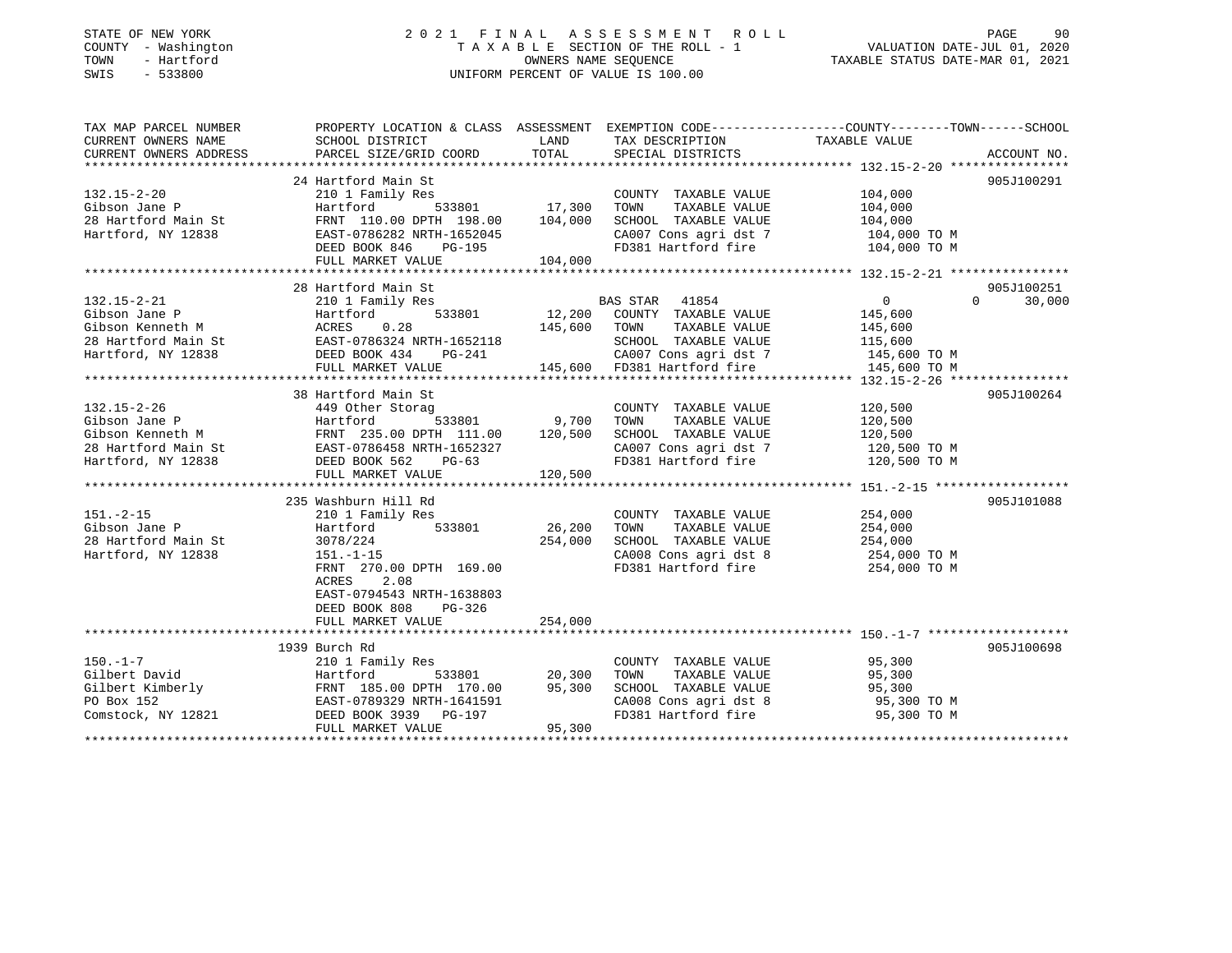# STATE OF NEW YORK 2 0 2 1 F I N A L A S S E S S M E N T R O L L PAGE 91 COUNTY - Washington T A X A B L E SECTION OF THE ROLL - 1 VALUATION DATE-JUL 01, 2020 TOWN - Hartford OWNERS NAME SEQUENCE TAXABLE STATUS DATE-MAR 01, 2021 SWIS - 533800 UNIFORM PERCENT OF VALUE IS 100.00

| TAX MAP PARCEL NUMBER                   | PROPERTY LOCATION & CLASS ASSESSMENT EXEMPTION CODE---------------COUNTY-------TOWN-----SCHOOL                                                                                                                                                     |             |                                    |                                      |                |                |
|-----------------------------------------|----------------------------------------------------------------------------------------------------------------------------------------------------------------------------------------------------------------------------------------------------|-------------|------------------------------------|--------------------------------------|----------------|----------------|
| CURRENT OWNERS NAME                     | SCHOOL DISTRICT                                                                                                                                                                                                                                    |             | LAND TAX DESCRIPTION TAXABLE VALUE |                                      |                |                |
| CURRENT OWNERS ADDRESS                  | PARCEL SIZE/GRID COORD TOTAL SPECIAL DISTRICTS                                                                                                                                                                                                     |             |                                    |                                      |                | ACCOUNT NO.    |
|                                         |                                                                                                                                                                                                                                                    |             |                                    |                                      |                |                |
|                                         | 192 Marlboro Country Rd                                                                                                                                                                                                                            |             |                                    |                                      |                | 905J100545     |
| $141. - 3 - 16$                         |                                                                                                                                                                                                                                                    |             | COUNTY TAXABLE VALUE 178,600       |                                      |                |                |
|                                         | 141.-3-16    COUNT<br>Gillis Jessica E    COUNT    Example    COUNT    Gillis Jessica E    E    Example    COUNT                                                                                                                                   |             |                                    | TAXABLE VALUE 178,600                |                |                |
| 192 Marlboro Country Rd ACRES 1.06 BANK |                                                                                                                                                                                                                                                    | 999 178,600 | SCHOOL TAXABLE VALUE 178,600       |                                      |                |                |
| Hartford, NY 12838                      | EAST-0784907 NRTH-1643750                                                                                                                                                                                                                          |             | FD381 Hartford fire 178,600 TO M   |                                      |                |                |
|                                         | DEED BOOK 3661 PG-180                                                                                                                                                                                                                              |             |                                    |                                      |                |                |
|                                         |                                                                                                                                                                                                                                                    |             |                                    |                                      |                |                |
|                                         |                                                                                                                                                                                                                                                    |             |                                    |                                      |                |                |
|                                         | 45 Rowe Hill Rd                                                                                                                                                                                                                                    |             |                                    |                                      |                | 905J100258     |
|                                         | 141.-1-40<br>210 1 Family Res<br>210 1 Family Res<br>24,500 AGED-SCH 41804<br>24,500 AGED-SCH 41804<br>24,500 AGED-SCH 41804<br>24,500 AGED-SCH 41804<br>24,500 AGED-SCH 41804<br>24,500 AGED-SCH 41804<br>25,800 ENH STAR 41834<br>25,800 ENH STA |             |                                    | 67,900 67,900                        |                | $\overline{0}$ |
|                                         |                                                                                                                                                                                                                                                    |             |                                    | $\begin{matrix} 0 \\ 0 \end{matrix}$ | $\overline{0}$ | 40,740         |
|                                         |                                                                                                                                                                                                                                                    |             |                                    |                                      | $\Omega$       | 70,700         |
|                                         |                                                                                                                                                                                                                                                    |             | COUNTY TAXABLE VALUE 67,900        |                                      |                |                |
|                                         |                                                                                                                                                                                                                                                    |             |                                    |                                      |                |                |
|                                         | Hartford, NY 12838 EXERCIBIOOK 875 PG-328 TOWN TAXABLE VALUE 67,900<br>Hartford, NY 12838 FULL MARKET VALUE 135,800 SCHOOL TAXABLE VALUE 24,360<br>FULL MARKET VALUE 135,800 CA007 Cons agri dst 7 135,800 TO M<br>FD381 Hartford fi               |             |                                    |                                      |                |                |
|                                         |                                                                                                                                                                                                                                                    |             |                                    |                                      |                |                |
|                                         |                                                                                                                                                                                                                                                    |             |                                    |                                      |                |                |
|                                         |                                                                                                                                                                                                                                                    |             |                                    |                                      |                |                |
|                                         | County Route 17                                                                                                                                                                                                                                    |             |                                    |                                      |                | 905J100278     |
|                                         |                                                                                                                                                                                                                                                    |             |                                    | 1,500                                | 1,500          | 1,500          |
|                                         |                                                                                                                                                                                                                                                    |             |                                    | $\Omega$                             |                |                |
| Bomoseen, VT 05732                      | Road                                                                                                                                                                                                                                               | 1,500 TOWN  | TAXABLE VALUE                      | $\Omega$                             |                |                |
|                                         | 5.80<br>ACRES                                                                                                                                                                                                                                      |             | SCHOOL TAXABLE VALUE               | $\bigcap$                            |                |                |
|                                         | EAST-0768634 NRTH-1658696<br>DEED BOOK 657 PG-327                                                                                                                                                                                                  |             | CA007 Cons agri dst 7              | $0$ TO M                             |                |                |
|                                         |                                                                                                                                                                                                                                                    |             | 1,500 EX                           |                                      |                |                |
|                                         | FULL MARKET VALUE                                                                                                                                                                                                                                  |             | 1,500 FD381 Hartford fire          |                                      | 0 TO M         |                |
|                                         |                                                                                                                                                                                                                                                    |             | 1,500 EX                           |                                      |                |                |
|                                         |                                                                                                                                                                                                                                                    |             |                                    |                                      |                |                |
|                                         | County Route 17 OFF                                                                                                                                                                                                                                |             |                                    |                                      |                |                |
| $122. - 1 - 54.1$                       | 692 Road/str/hwy                                                                                                                                                                                                                                   |             | RPTL1138 29700                     | 100                                  | 100            | 100            |
| Gilmore Harold Estate                   | Hartford 533801 100 COUNTY TAXABLE VALUE                                                                                                                                                                                                           |             |                                    | $\Omega$                             |                |                |
| Bomoseen, VT 05732                      | Road                                                                                                                                                                                                                                               |             | 100 TOWN<br>TAXABLE VALUE          | $\Omega$                             |                |                |
|                                         | FRNT 50.00 DPTH 349.00                                                                                                                                                                                                                             |             | SCHOOL TAXABLE VALUE               | $\bigcap$                            |                |                |
|                                         |                                                                                                                                                                                                                                                    |             | CA007 Cons agri dst 7              | 0 TO M                               |                |                |
|                                         | EAST-0769643 NRTH-1659999<br>DEED BOOK 456<br>PUIL MARWING PG-261                                                                                                                                                                                  |             | 100 EX                             |                                      |                |                |
|                                         | FULL MARKET VALUE                                                                                                                                                                                                                                  |             | 100 FD381 Hartford fire            |                                      | 0 TO M         |                |
|                                         |                                                                                                                                                                                                                                                    |             | 100 EX                             |                                      |                |                |
|                                         |                                                                                                                                                                                                                                                    |             |                                    |                                      |                |                |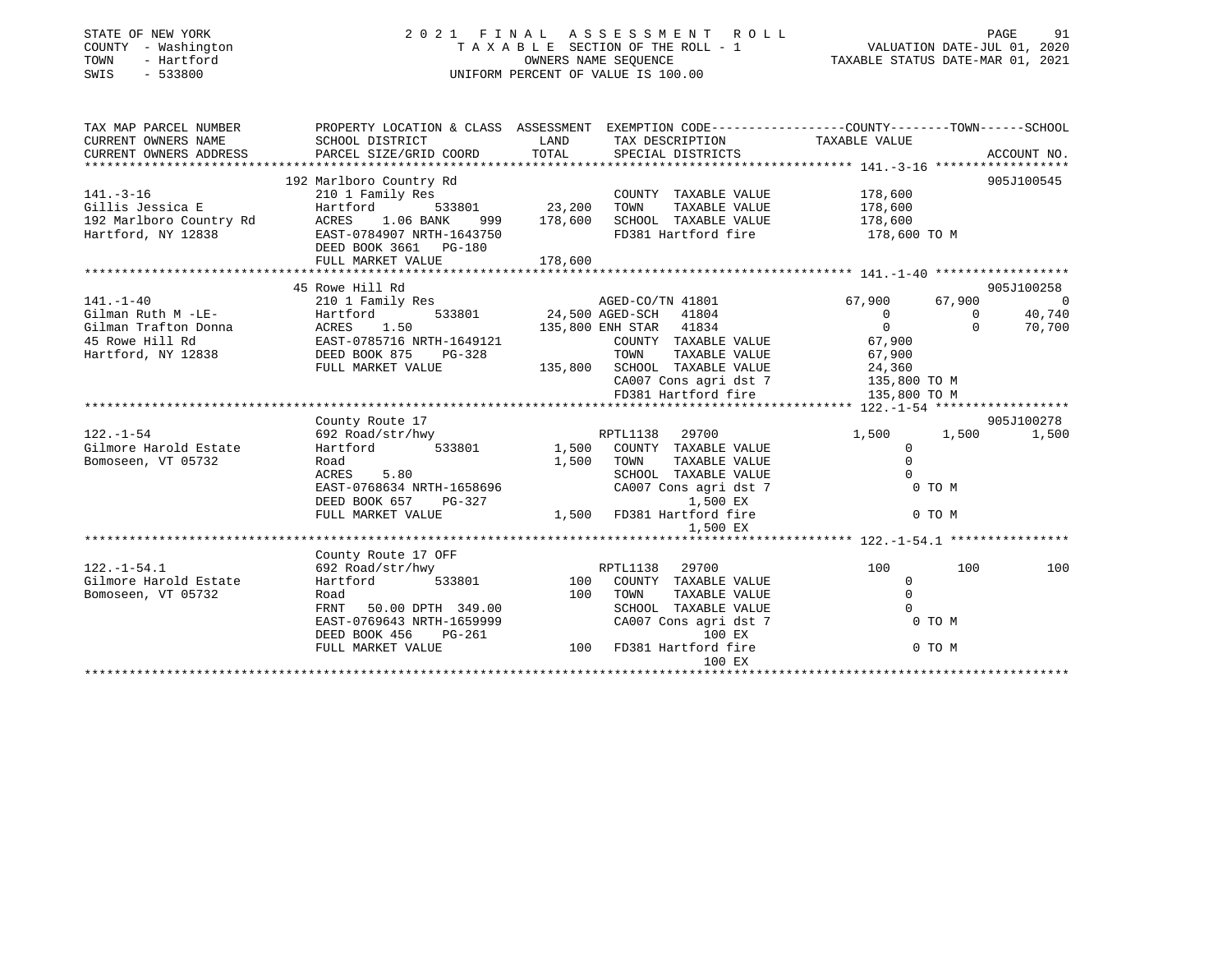| STATE OF NEW YORK<br>COUNTY - Washington<br>- Hartford<br>TOWN<br>SWIS<br>$-533800$ |                                                                                                  |               | 2021 FINAL ASSESSMENT ROLL<br>TAXABLE SECTION OF THE ROLL - 1<br>OWNERS NAME SEQUENCE<br>UNIFORM PERCENT OF VALUE IS 100.00 | VALUATION DATE-JUL 01, 2020<br>TAXABLE STATUS DATE-MAR 01, 2021 | PAGE<br>92         |
|-------------------------------------------------------------------------------------|--------------------------------------------------------------------------------------------------|---------------|-----------------------------------------------------------------------------------------------------------------------------|-----------------------------------------------------------------|--------------------|
| TAX MAP PARCEL NUMBER                                                               | PROPERTY LOCATION & CLASS ASSESSMENT EXEMPTION CODE----------------COUNTY-------TOWN------SCHOOL |               |                                                                                                                             |                                                                 |                    |
| CURRENT OWNERS NAME                                                                 | SCHOOL DISTRICT<br>PARCEL SIZE/GRID COORD                                                        | LAND<br>TOTAL | TAX DESCRIPTION<br>SPECIAL DISTRICTS                                                                                        | TAXABLE VALUE                                                   | ACCOUNT NO.        |
| CURRENT OWNERS ADDRESS                                                              |                                                                                                  |               |                                                                                                                             |                                                                 |                    |
|                                                                                     | County Route 17 OFF                                                                              |               |                                                                                                                             |                                                                 |                    |
| $122. - 1 - 54.2$                                                                   | 692 Road/str/hwy                                                                                 |               | RPTL1138<br>29700                                                                                                           | 400                                                             | 400<br>400         |
| Gilmore Harold Estate                                                               | Hartford 533801                                                                                  |               | 400 COUNTY TAXABLE VALUE                                                                                                    | $\mathbf 0$                                                     |                    |
| Bomoseen, VT 05732                                                                  | Road                                                                                             | 400           | TOWN<br>TAXABLE VALUE                                                                                                       | $\mathbf{0}$                                                    |                    |
|                                                                                     | 1.90<br>ACRES                                                                                    |               | SCHOOL TAXABLE VALUE                                                                                                        | $\Omega$                                                        |                    |
|                                                                                     | EAST-0770840 NRTH-1660703                                                                        |               | CA007 Cons agri dst 7                                                                                                       | 0 TO M                                                          |                    |
|                                                                                     | DEED BOOK 456<br>PG-261                                                                          |               | 400 EX                                                                                                                      |                                                                 |                    |
|                                                                                     | FULL MARKET VALUE                                                                                |               | 400 FD381 Hartford fire                                                                                                     | 0 TO M                                                          |                    |
|                                                                                     |                                                                                                  |               | 400 EX                                                                                                                      |                                                                 |                    |
|                                                                                     |                                                                                                  |               |                                                                                                                             |                                                                 |                    |
|                                                                                     | 3950 State Route 149                                                                             |               |                                                                                                                             |                                                                 | 905J101057         |
| $131. - 1 - 12$                                                                     | 210 1 Family Res                                                                                 | 533801 43,500 | COUNTY TAXABLE VALUE<br>TOWN<br>TAXABLE VALUE                                                                               | 167,000                                                         |                    |
| Giorgianni Geon<br>Marusic Heather E                                                | Hartford<br>6.40 BANK 999 167,000<br>ACRES                                                       |               | SCHOOL TAXABLE VALUE                                                                                                        | 167,000<br>167,000                                              |                    |
|                                                                                     |                                                                                                  |               | CA007 Cons agri dst 7                                                                                                       | 167,000 TO M                                                    |                    |
|                                                                                     | 3950 State Route 149 EAST-0769224 NRTH-1654316<br>Fort Ann, NY 12827 DEED BOOK 3582 PG-295       |               | FD381 Hartford fire                                                                                                         | 167,000 TO M                                                    |                    |
|                                                                                     | FULL MARKET VALUE                                                                                | 167,000       |                                                                                                                             |                                                                 |                    |
|                                                                                     |                                                                                                  |               |                                                                                                                             |                                                                 |                    |
|                                                                                     | 20 Mcdougal Rd                                                                                   |               |                                                                                                                             |                                                                 | 905J100237         |
| $148. - 1 - 12$                                                                     | 210 1 Family Res                                                                                 |               | BAS STAR<br>41854                                                                                                           | $\overline{0}$                                                  | 30,000<br>$\Omega$ |
| Girard Peter J                                                                      | 533801<br>Hartford                                                                               |               | 42,500 COUNTY TAXABLE VALUE                                                                                                 | 152,400                                                         |                    |
| Girard Martha                                                                       | 887/168                                                                                          | 152,400       | TOWN<br>TAXABLE VALUE                                                                                                       | 152,400                                                         |                    |
|                                                                                     | ACRES 7.10                                                                                       |               | SCHOOL TAXABLE VALUE                                                                                                        | 122,400                                                         |                    |
| 20 McDougal Rd<br>Fort Ann, NY 12827                                                | EAST-0766148 NRTH-1636899                                                                        |               | FD381 Hartford fire                                                                                                         | 152,400 TO M                                                    |                    |
|                                                                                     | DEED BOOK 433<br>PG-1031                                                                         |               |                                                                                                                             |                                                                 |                    |
|                                                                                     | FULL MARKET VALUE                                                                                | 152,400       |                                                                                                                             |                                                                 |                    |
|                                                                                     |                                                                                                  |               |                                                                                                                             |                                                                 |                    |
| $151. - 2 - 4.9$                                                                    | 23 Big Burch Hill Rd                                                                             |               |                                                                                                                             |                                                                 | 9,507              |
|                                                                                     | 113 Cattle farm<br>Hartford<br>533801                                                            |               | AG DIST<br>41720<br>41,500 COUNTY TAXABLE VALUE                                                                             | 9,507<br>75,693                                                 | 9,507              |
| Glens Falls Lawn Care LLC<br>183 Pope Hill Rd                                       | Subdiv12367 Lot 2                                                                                | 85,200 TOWN   | TAXABLE VALUE                                                                                                               | 75,693                                                          |                    |
| Argyle, NY 12809                                                                    | ACRES 36.37                                                                                      |               | SCHOOL TAXABLE VALUE                                                                                                        | 75,693                                                          |                    |
|                                                                                     | EAST-0796249 NRTH-1639587                                                                        |               | CA008 Cons agri dst 8                                                                                                       | 75,693 TO M                                                     |                    |
| MAY BE SUBJECT TO PAYMENT                                                           | DEED BOOK 3242 PG-135                                                                            |               | 9,507 EX                                                                                                                    |                                                                 |                    |
| UNDER AGDIST LAW TIL 2025                                                           | FULL MARKET VALUE                                                                                |               | 85,200 FD381 Hartford fire                                                                                                  | 85,200 TO M                                                     |                    |
|                                                                                     |                                                                                                  |               |                                                                                                                             |                                                                 |                    |
|                                                                                     | 7134 State Route 40                                                                              |               |                                                                                                                             |                                                                 | 905J100560         |
| $149. - 1 - 42$                                                                     | 210 1 Family Res                                                                                 |               | BAS STAR 41854                                                                                                              | $\overline{0}$                                                  | 30,000<br>$\Omega$ |
| Golden Kirstin P                                                                    | Hartford<br>533801                                                                               | 31,600        | COUNTY TAXABLE VALUE                                                                                                        | 145,400                                                         |                    |
| 7134 State Route 40                                                                 | ACRES<br>3.88 BANK<br>998                                                                        | 145,400       | TOWN<br>TAXABLE VALUE                                                                                                       | 145,400                                                         |                    |
| Argyle, NY 12809                                                                    | EAST-0772249 NRTH-1634023                                                                        |               | SCHOOL TAXABLE VALUE                                                                                                        | 115,400                                                         |                    |
|                                                                                     | DEED BOOK 3502 PG-84                                                                             |               | CA006 Cons agri dst 6                                                                                                       | 145,400 TO M                                                    |                    |
|                                                                                     | FULL MARKET VALUE                                                                                |               | 145,400 FD381 Hartford fire                                                                                                 |                                                                 |                    |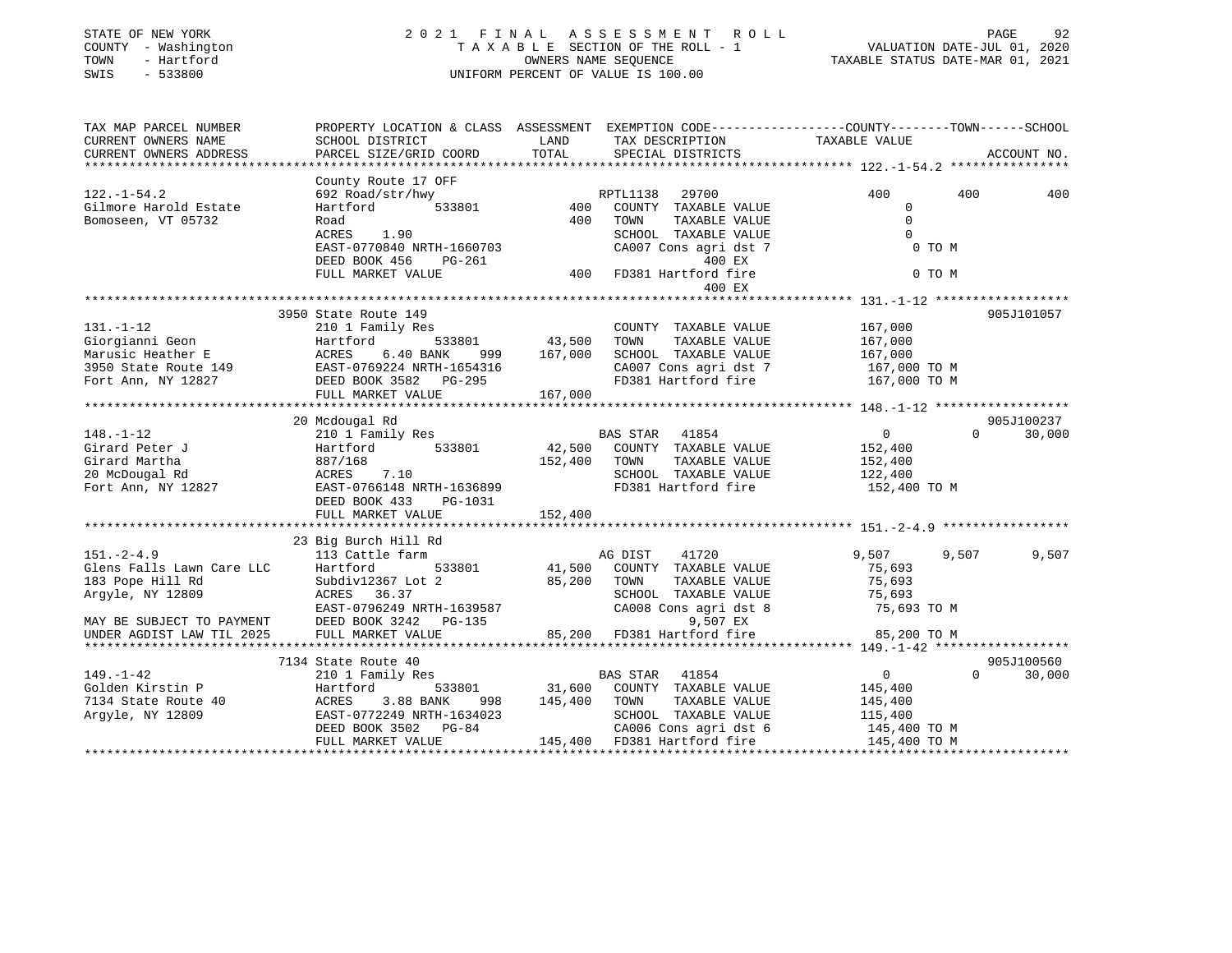# STATE OF NEW YORK 2 0 2 1 F I N A L A S S E S S M E N T R O L L PAGE 93 COUNTY - Washington T A X A B L E SECTION OF THE ROLL - 1 VALUATION DATE-JUL 01, 2020 TOWN - Hartford OWNERS NAME SEQUENCE TAXABLE STATUS DATE-MAR 01, 2021 SWIS - 533800 UNIFORM PERCENT OF VALUE IS 100.00

| TAX MAP PARCEL NUMBER                                                                                                                                                                                                                                                                                                                                                                                                                               | PROPERTY LOCATION & CLASS ASSESSMENT EXEMPTION CODE---------------COUNTY-------TOWN------SCHOOL |               |                                                                |                      |                    |
|-----------------------------------------------------------------------------------------------------------------------------------------------------------------------------------------------------------------------------------------------------------------------------------------------------------------------------------------------------------------------------------------------------------------------------------------------------|-------------------------------------------------------------------------------------------------|---------------|----------------------------------------------------------------|----------------------|--------------------|
| CURRENT OWNERS NAME<br>CURRENT OWNERS ADDRESS                                                                                                                                                                                                                                                                                                                                                                                                       | SCHOOL DISTRICT<br>PARCEL SIZE/GRID COORD                                                       | LAND<br>TOTAL | TAX DESCRIPTION<br>SPECIAL DISTRICTS                           | TAXABLE VALUE        | ACCOUNT NO.        |
|                                                                                                                                                                                                                                                                                                                                                                                                                                                     |                                                                                                 |               |                                                                |                      |                    |
|                                                                                                                                                                                                                                                                                                                                                                                                                                                     | LOT 22 Provincial Pat                                                                           |               |                                                                |                      | 905J100344         |
| $121. - 4 - 10$                                                                                                                                                                                                                                                                                                                                                                                                                                     | 322 Rural vac>10                                                                                |               | COUNTY TAXABLE VALUE                                           | 5,000                |                    |
| Goldfarb Rona                                                                                                                                                                                                                                                                                                                                                                                                                                       | Hartford                                                                                        | 533801 5,000  | TAXABLE VALUE<br>TOWN                                          | 5,000                |                    |
|                                                                                                                                                                                                                                                                                                                                                                                                                                                     |                                                                                                 | 5,000         | SCHOOL TAXABLE VALUE 5,000<br>CA007 Cons agri dst 7 5,000 TO M |                      |                    |
|                                                                                                                                                                                                                                                                                                                                                                                                                                                     |                                                                                                 |               |                                                                |                      |                    |
|                                                                                                                                                                                                                                                                                                                                                                                                                                                     | EAST-0767476 NRTH-1660359                                                                       |               | FD381 Hartford fire                                            | 5,000 TO M           |                    |
|                                                                                                                                                                                                                                                                                                                                                                                                                                                     | DEED BOOK 810<br>PG-144                                                                         |               |                                                                |                      |                    |
|                                                                                                                                                                                                                                                                                                                                                                                                                                                     | FULL MARKET VALUE                                                                               | 5,000         |                                                                |                      |                    |
|                                                                                                                                                                                                                                                                                                                                                                                                                                                     |                                                                                                 |               |                                                                |                      |                    |
|                                                                                                                                                                                                                                                                                                                                                                                                                                                     | 1678 Baldwin Corners Rd                                                                         |               |                                                                |                      | 905J100346         |
| $122. - 1 - 8$                                                                                                                                                                                                                                                                                                                                                                                                                                      | 240 Rural res                                                                                   |               | AG DIST 41720                                                  | 70,209 70,209 70,209 |                    |
| Goldfarb Rona                                                                                                                                                                                                                                                                                                                                                                                                                                       | Hartford                                                                                        |               | 533801 243,300 COUNTY TAXABLE VALUE                            | 393,291              |                    |
|                                                                                                                                                                                                                                                                                                                                                                                                                                                     |                                                                                                 |               |                                                                | 393,291<br>393,291   |                    |
|                                                                                                                                                                                                                                                                                                                                                                                                                                                     |                                                                                                 |               |                                                                |                      |                    |
|                                                                                                                                                                                                                                                                                                                                                                                                                                                     |                                                                                                 |               | CA007 Cons agri dst 7 393,291 TO M                             |                      |                    |
| $\begin{tabular}{lllllllllllllllllllll} \hline 60\ &\text{Warren Rd} & \text{ACRES} & 194.40 & 463,500 & \text{TOWN} & \text{TAXABLE VALUE} \\ \hline \text{West Orange, NJ} & 07052 & \text{EAST}-0775594\ &\text{NRTH}-1665443 & \text{SCHOOL} & \text{TAXABLE VALUE} \\ \hline \text{DEED BOOK 810} & \text{PG}-144 & \text{CA007 Cons agri dst 7} \\ \hline \text{MAX BE SUBJECT TO PAYMENT} & \text{FULL MARKET VALUE} & 463,500 & \text{TOON$ |                                                                                                 |               |                                                                |                      |                    |
| UNDER AGDIST LAW TIL 2025                                                                                                                                                                                                                                                                                                                                                                                                                           |                                                                                                 |               | FD381 Hartford fire 463,500 TO M                               |                      |                    |
|                                                                                                                                                                                                                                                                                                                                                                                                                                                     |                                                                                                 |               |                                                                |                      |                    |
|                                                                                                                                                                                                                                                                                                                                                                                                                                                     | 4711 State Route 149                                                                            |               |                                                                |                      | 905J100200         |
| $132.15 - 2 - 16$                                                                                                                                                                                                                                                                                                                                                                                                                                   | 210 1 Family Res                                                                                |               | COUNTY TAXABLE VALUE 131,800<br>TOWN TAXABLE VALUE 131,800     |                      |                    |
|                                                                                                                                                                                                                                                                                                                                                                                                                                                     |                                                                                                 |               |                                                                |                      |                    |
|                                                                                                                                                                                                                                                                                                                                                                                                                                                     |                                                                                                 |               |                                                                |                      |                    |
|                                                                                                                                                                                                                                                                                                                                                                                                                                                     |                                                                                                 |               |                                                                |                      |                    |
|                                                                                                                                                                                                                                                                                                                                                                                                                                                     |                                                                                                 |               |                                                                |                      |                    |
| 132.15-2-16 210 1 Family Res<br>COUNTY TAXABLE VALUE 131,800<br>45 2nd St<br>30,400 TOWN TAXABLE VALUE 131,800<br>45 2nd St<br>30 30,400 TOWN TAXABLE VALUE 131,800<br>45 2nd St<br>30 30,400 TOWN TAXABLE VALUE 131,800<br>2007 CONSITY TAXAB                                                                                                                                                                                                      |                                                                                                 |               |                                                                |                      |                    |
|                                                                                                                                                                                                                                                                                                                                                                                                                                                     |                                                                                                 |               |                                                                |                      |                    |
|                                                                                                                                                                                                                                                                                                                                                                                                                                                     | Dick Hill Rd                                                                                    |               |                                                                |                      | 905J101365         |
| $132. - 2 - 38.6$                                                                                                                                                                                                                                                                                                                                                                                                                                   | 322 Rural vac>10                                                                                |               | COUNTY TAXABLE VALUE 61,400                                    |                      |                    |
|                                                                                                                                                                                                                                                                                                                                                                                                                                                     | $533801$ 61,400                                                                                 |               | TOWN<br>TAXABLE VALUE                                          | 61,400               |                    |
|                                                                                                                                                                                                                                                                                                                                                                                                                                                     |                                                                                                 | 61,400        | SCHOOL TAXABLE VALUE                                           | 61,400               |                    |
|                                                                                                                                                                                                                                                                                                                                                                                                                                                     |                                                                                                 |               | FD381 Hartford fire 61,400 TO M                                |                      |                    |
|                                                                                                                                                                                                                                                                                                                                                                                                                                                     |                                                                                                 |               |                                                                |                      |                    |
|                                                                                                                                                                                                                                                                                                                                                                                                                                                     | DEED BOOK 586<br>PG-332                                                                         |               |                                                                |                      |                    |
|                                                                                                                                                                                                                                                                                                                                                                                                                                                     | FULL MARKET VALUE                                                                               | 61,400        |                                                                |                      |                    |
|                                                                                                                                                                                                                                                                                                                                                                                                                                                     |                                                                                                 |               |                                                                |                      |                    |
| $150. - 1 - 54$                                                                                                                                                                                                                                                                                                                                                                                                                                     | 328 Gilchrist Hill Rd                                                                           |               |                                                                |                      | 905J101291         |
|                                                                                                                                                                                                                                                                                                                                                                                                                                                     | 210 1 Family Res                                                                                |               | <b>BAS STAR 41854</b>                                          | $\overline{0}$       | $\Omega$<br>30,000 |
| Goodsell Ronald F                 Hartford          533801          36,000  COUNTY TAXABLE VALUE                87,500                                                                                                                                                                                                                                                                                                                              |                                                                                                 |               |                                                                |                      |                    |
| 328 Gilchrist Hill Rd                                                                                                                                                                                                                                                                                                                                                                                                                               | LOT 7                                                                                           | 87,500 TOWN   | TAXABLE VALUE                                                  | 87,500               |                    |
| Hartford, NY 12838                                                                                                                                                                                                                                                                                                                                                                                                                                  | ACRES 5.32 BANK                                                                                 | 998           | SCHOOL TAXABLE VALUE 57,500                                    |                      |                    |
|                                                                                                                                                                                                                                                                                                                                                                                                                                                     | EAST-0784614 NRTH-1640560                                                                       |               | FD381 Hartford fire                                            | 87,500 TO M          |                    |
|                                                                                                                                                                                                                                                                                                                                                                                                                                                     | DEED BOOK 2244 PG-98                                                                            |               |                                                                |                      |                    |
|                                                                                                                                                                                                                                                                                                                                                                                                                                                     | FULL MARKET VALUE                                                                               | 87,500        |                                                                |                      |                    |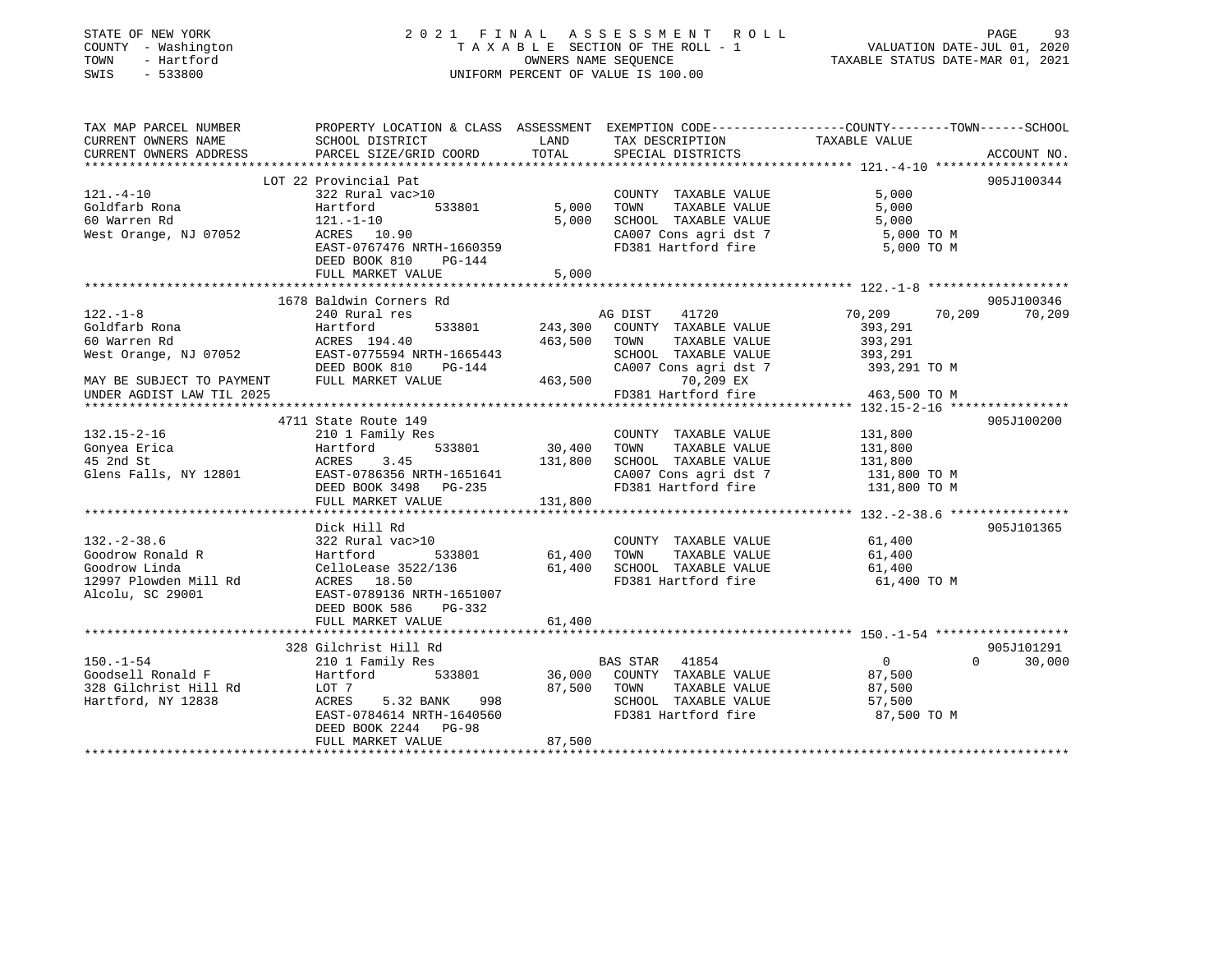# STATE OF NEW YORK 2 0 2 1 F I N A L A S S E S S M E N T R O L L PAGE 94 COUNTY - Washington T A X A B L E SECTION OF THE ROLL - 1 VALUATION DATE-JUL 01, 2020 TOWN - Hartford OWNERS NAME SEQUENCE TAXABLE STATUS DATE-MAR 01, 2021 SWIS - 533800 UNIFORM PERCENT OF VALUE IS 100.00

| TAX MAP PARCEL NUMBER  | PROPERTY LOCATION & CLASS ASSESSMENT EXEMPTION CODE----------------COUNTY-------TOWN------SCHOOL                                                                                                                                                                                                                                                                                                                                         |                                                                                                                       |                                                                |                      |                         |
|------------------------|------------------------------------------------------------------------------------------------------------------------------------------------------------------------------------------------------------------------------------------------------------------------------------------------------------------------------------------------------------------------------------------------------------------------------------------|-----------------------------------------------------------------------------------------------------------------------|----------------------------------------------------------------|----------------------|-------------------------|
| CURRENT OWNERS NAME    | SCHOOL DISTRICT                                                                                                                                                                                                                                                                                                                                                                                                                          | <b>EXAMPLE DESCRIPTION OF STREET AND STREET AND STREET AND STREET AND STREET AND STREET AND STREET AND STREET AND</b> | TAX DESCRIPTION                                                | TAXABLE VALUE        |                         |
| CURRENT OWNERS ADDRESS | PARCEL SIZE/GRID COORD                                                                                                                                                                                                                                                                                                                                                                                                                   | TOTAL                                                                                                                 | SPECIAL DISTRICTS                                              |                      | ACCOUNT NO.             |
|                        |                                                                                                                                                                                                                                                                                                                                                                                                                                          |                                                                                                                       |                                                                |                      |                         |
|                        |                                                                                                                                                                                                                                                                                                                                                                                                                                          |                                                                                                                       |                                                                |                      |                         |
|                        |                                                                                                                                                                                                                                                                                                                                                                                                                                          |                                                                                                                       |                                                                | $\overline{0}$       | $0 \t 30,000$           |
|                        |                                                                                                                                                                                                                                                                                                                                                                                                                                          |                                                                                                                       |                                                                | 68,000               |                         |
|                        |                                                                                                                                                                                                                                                                                                                                                                                                                                          |                                                                                                                       |                                                                |                      |                         |
|                        |                                                                                                                                                                                                                                                                                                                                                                                                                                          |                                                                                                                       |                                                                |                      |                         |
|                        |                                                                                                                                                                                                                                                                                                                                                                                                                                          |                                                                                                                       | CA007 Cons agri dst 7 68,000 TO M                              |                      |                         |
|                        |                                                                                                                                                                                                                                                                                                                                                                                                                                          |                                                                                                                       |                                                                | 68,000 TO M          |                         |
|                        | $\begin{tabular}{lllllllllllllllllllllll} \multicolumn{4}{c }{\text{\small 122. -1-28.4}} & \multicolumn{4}{c }{\text{\small 210.1--2}} & \multicolumn{4}{c }{\text{\small 31.400}} & \multicolumn{4}{c }{\text{\small 31.400}} & \multicolumn{4}{c }{\text{\small 31.400}} & \multicolumn{4}{c }{\text{\small 31.400}} & \multicolumn{4}{c }{\text{\small 31.400}} & \multicolumn{4}{c }{\text{\small 31.400}} & \multicolumn{4}{c }{\$ |                                                                                                                       |                                                                |                      |                         |
|                        | 312 Blood St                                                                                                                                                                                                                                                                                                                                                                                                                             |                                                                                                                       |                                                                |                      |                         |
|                        |                                                                                                                                                                                                                                                                                                                                                                                                                                          |                                                                                                                       | BAS STAR 41854                                                 | $\overline{0}$       | 30,000<br>$\Omega$      |
|                        |                                                                                                                                                                                                                                                                                                                                                                                                                                          |                                                                                                                       | COUNTY TAXABLE VALUE 280,000                                   |                      |                         |
|                        |                                                                                                                                                                                                                                                                                                                                                                                                                                          |                                                                                                                       | TOWN<br>TAXABLE VALUE                                          | 280,000              |                         |
|                        |                                                                                                                                                                                                                                                                                                                                                                                                                                          |                                                                                                                       | SCHOOL TAXABLE VALUE                                           | 250,000              |                         |
|                        |                                                                                                                                                                                                                                                                                                                                                                                                                                          |                                                                                                                       | FD381 Hartford fire 280,000 TO M                               |                      |                         |
|                        |                                                                                                                                                                                                                                                                                                                                                                                                                                          |                                                                                                                       |                                                                |                      |                         |
|                        |                                                                                                                                                                                                                                                                                                                                                                                                                                          |                                                                                                                       |                                                                |                      |                         |
|                        | Gilchrist Hill Rd                                                                                                                                                                                                                                                                                                                                                                                                                        |                                                                                                                       |                                                                |                      | 905J101293              |
| $150. - 1 - 56$        | 314 Rural vac<10                                                                                                                                                                                                                                                                                                                                                                                                                         |                                                                                                                       | COUNTY TAXABLE VALUE 34,000                                    |                      |                         |
| Goulet Michael J       | Hartford 533801 34,000<br>LOT 9 34,000<br>ACRES 6.25                                                                                                                                                                                                                                                                                                                                                                                     |                                                                                                                       | TOWN                                                           | TAXABLE VALUE 34,000 |                         |
| Goulet Tracey M        |                                                                                                                                                                                                                                                                                                                                                                                                                                          | 34,000                                                                                                                |                                                                |                      |                         |
| 68 Mountain Ave        |                                                                                                                                                                                                                                                                                                                                                                                                                                          |                                                                                                                       | SCHOOL TAXABLE VALUE 34,000<br>FD381 Hartford fire 34,000 TO M |                      |                         |
| Winsted, CT 06098      | EAST-0784798 NRTH-1639931                                                                                                                                                                                                                                                                                                                                                                                                                |                                                                                                                       |                                                                |                      |                         |
|                        | DEED BOOK 2392 PG-323                                                                                                                                                                                                                                                                                                                                                                                                                    |                                                                                                                       |                                                                |                      |                         |
|                        | FULL MARKET VALUE                                                                                                                                                                                                                                                                                                                                                                                                                        | 34,000                                                                                                                |                                                                |                      |                         |
|                        |                                                                                                                                                                                                                                                                                                                                                                                                                                          |                                                                                                                       |                                                                |                      |                         |
|                        | 5051 County Route 30                                                                                                                                                                                                                                                                                                                                                                                                                     |                                                                                                                       |                                                                |                      | 905J100145              |
| $150. - 1 - 23$        | County Route 30<br>210 1 Family Res                                                                                                                                                                                                                                                                                                                                                                                                      |                                                                                                                       |                                                                |                      |                         |
|                        |                                                                                                                                                                                                                                                                                                                                                                                                                                          |                                                                                                                       | COUNTY TAXABLE VALUE 155,300<br>TOWN TAXABLE VALUE 155,300     |                      |                         |
|                        |                                                                                                                                                                                                                                                                                                                                                                                                                                          |                                                                                                                       | 155,300 SCHOOL TAXABLE VALUE 155,300                           |                      |                         |
|                        | $\begin{array}{lllllllllllllllllllll} \text{150.-1-23} & \text{210 1 Family Res} & \text{COUNT} \\ \text{Graham James R} & \text{Hartford} & \text{533801} & \text{23,500} & \text{TOWN} \\ \text{Graham Laura A} & \text{LOT 4} & \text{155,300} & \text{SCHOO} \\ \text{5051 County Route 30} & \text{ACRES} & \text{1.16 BANK} & \text{999} & \text{FD381} \\ \text{Granville, NY 12832} & \text{EAST-0784659 NRH-1631949}$           |                                                                                                                       | FD381 Hartford fire                                            | 155,300 TO M         |                         |
|                        |                                                                                                                                                                                                                                                                                                                                                                                                                                          |                                                                                                                       |                                                                |                      |                         |
|                        | DEED BOOK 2080 PG-39                                                                                                                                                                                                                                                                                                                                                                                                                     |                                                                                                                       |                                                                |                      |                         |
|                        |                                                                                                                                                                                                                                                                                                                                                                                                                                          |                                                                                                                       |                                                                |                      |                         |
|                        |                                                                                                                                                                                                                                                                                                                                                                                                                                          |                                                                                                                       |                                                                |                      |                         |
|                        |                                                                                                                                                                                                                                                                                                                                                                                                                                          |                                                                                                                       |                                                                |                      | 905J100042              |
|                        |                                                                                                                                                                                                                                                                                                                                                                                                                                          |                                                                                                                       | VET WAR CT 41121                                               | 18,450 18,450        | $\overline{0}$          |
|                        |                                                                                                                                                                                                                                                                                                                                                                                                                                          |                                                                                                                       |                                                                | 6,150                | 6,150<br>$\overline{0}$ |
|                        |                                                                                                                                                                                                                                                                                                                                                                                                                                          |                                                                                                                       | 123,000 COUNTY TAXABLE VALUE                                   | 98,400               |                         |
|                        |                                                                                                                                                                                                                                                                                                                                                                                                                                          |                                                                                                                       |                                                                |                      |                         |
|                        |                                                                                                                                                                                                                                                                                                                                                                                                                                          |                                                                                                                       | TOWN TAXABLE VALUE 98,400<br>SCHOOL TAXABLE VALUE 123,000      |                      |                         |
|                        |                                                                                                                                                                                                                                                                                                                                                                                                                                          |                                                                                                                       | 123,000 CA007 Cons agri dst 7 123,000 TO M                     |                      |                         |
|                        | $\begin{tabular}{lllllllllllll} $\texttt{111} & $\texttt{111} & $\texttt{111} & $\texttt{111} & $\texttt{111} & $\texttt{111} & $\texttt{111} & $\texttt{111} & $\texttt{111} & $\texttt{111} & $\texttt{111} & $\texttt{111} & $\texttt{111} & $\texttt{111} & $\texttt{111} & $\texttt{111} & $\texttt{111} & $\texttt{111} & $\texttt{111} & $\texttt{111} & $\texttt{111} & $\texttt{111} & $\texttt{111}$                           |                                                                                                                       | FD381 Hartford fire 123,000 TO M                               |                      |                         |
|                        |                                                                                                                                                                                                                                                                                                                                                                                                                                          |                                                                                                                       |                                                                |                      |                         |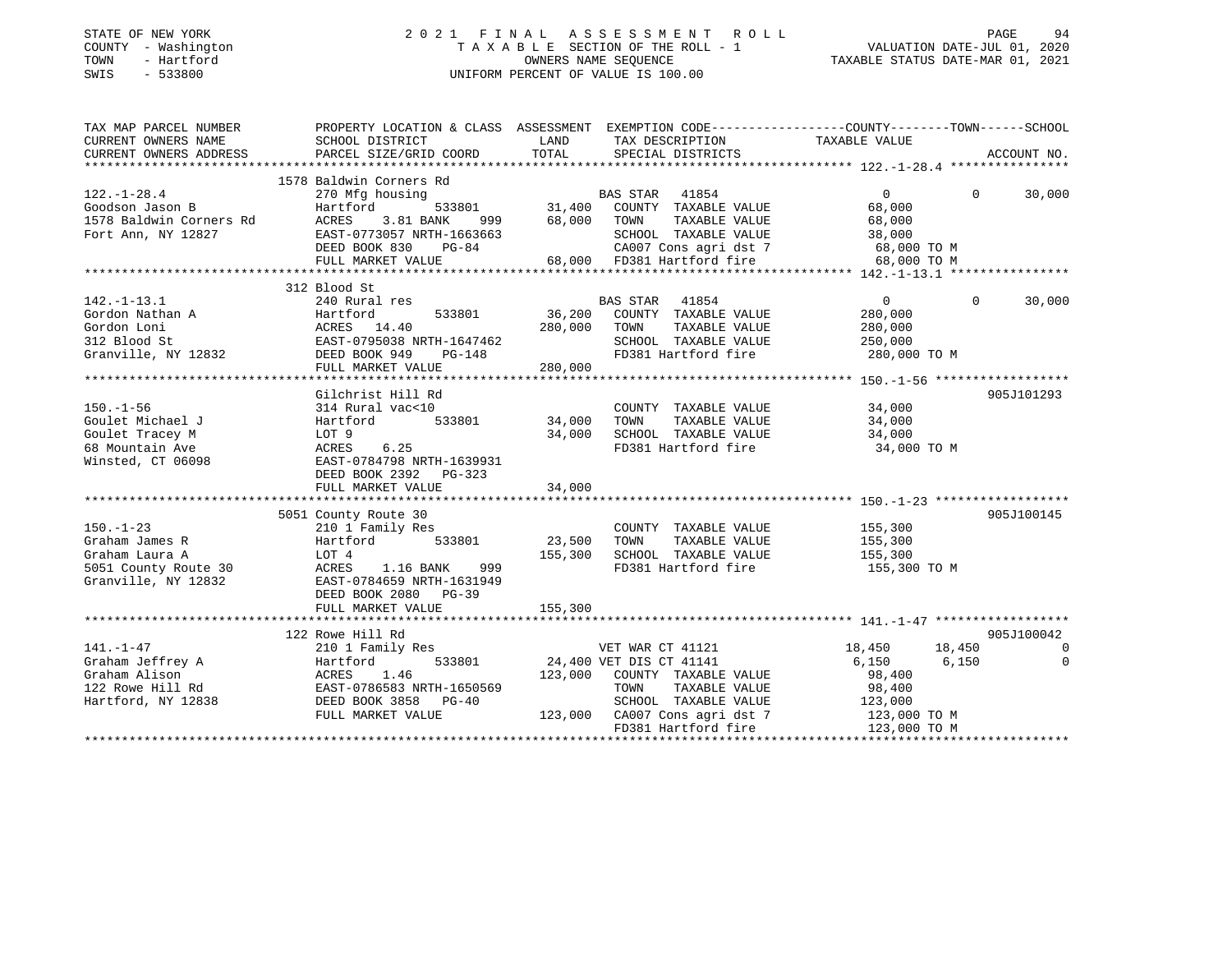# STATE OF NEW YORK 2 0 2 1 F I N A L A S S E S S M E N T R O L L PAGE 95 COUNTY - Washington T A X A B L E SECTION OF THE ROLL - 1 VALUATION DATE-JUL 01, 2020 TOWN - Hartford OWNERS NAME SEQUENCE TAXABLE STATUS DATE-MAR 01, 2021 SWIS - 533800 UNIFORM PERCENT OF VALUE IS 100.00UNIFORM PERCENT OF VALUE IS 100.00

| TAX MAP PARCEL NUMBER<br>CURRENT OWNERS NAME<br>CURRENT OWNERS ADDRESS                             | SCHOOL DISTRICT<br>PARCEL SIZE/GRID COORD                                                                                                                      | LAND<br>TOTAL                       | TAX DESCRIPTION<br>SERCIAL DISTRICTS<br>SPECIAL DISTRICTS                                                                                        | PROPERTY LOCATION & CLASS ASSESSMENT EXEMPTION CODE----------------COUNTY-------TOWN-----SCHOOL                                                                                                                                                                                 | ACCOUNT NO.              |
|----------------------------------------------------------------------------------------------------|----------------------------------------------------------------------------------------------------------------------------------------------------------------|-------------------------------------|--------------------------------------------------------------------------------------------------------------------------------------------------|---------------------------------------------------------------------------------------------------------------------------------------------------------------------------------------------------------------------------------------------------------------------------------|--------------------------|
| $141. - 1 - 49$<br>Graham Jeffrey A<br>Graham Alison<br>122 Rowe Hill Rd<br>Hartford, NY 12838     | Rowe Hill Rd/off<br>323 Vacant rural<br>Hartford<br>533801<br>3792/230<br>ACRES 43.69<br>EAST-0787042 NRTH-1649747<br>DEED BOOK 3858 PG-40                     | 28,400<br>28,400                    | COUNTY TAXABLE VALUE<br>TOWN<br>TAXABLE VALUE<br>SCHOOL TAXABLE VALUE<br>CA007 Cons agri dst 7<br>----- "---ford fire<br>FD381 Hartford fire     | 28,400<br>28,400<br>28,400<br>28,400 TO M<br>28,400 TO M                                                                                                                                                                                                                        | 905J100659               |
|                                                                                                    |                                                                                                                                                                |                                     |                                                                                                                                                  |                                                                                                                                                                                                                                                                                 |                          |
|                                                                                                    | 1465 Baldwin Corners Rd                                                                                                                                        |                                     |                                                                                                                                                  |                                                                                                                                                                                                                                                                                 | 905J101360               |
| $122. - 1 - 33.3$<br>Grant Marsha A<br>1465 Baldwin Corners Rd<br>Fort Ann, NY 12827               | 210 1 Family Res<br>Hartford<br>635/264<br>5.39 BANK<br>997<br>ACRES<br>EAST-0770490 NRTH-1663896<br><b>PG-145</b><br>DEED BOOK 575<br>FULL MARKET VALUE       | 90,600<br>90,600                    | AGED-CO/TN 41801<br>533801 28,300 ENH STAR 41834<br>COUNTY TAXABLE VALUE<br>TAXABLE VALUE<br>TOWN<br>SCHOOL TAXABLE VALUE<br>FD381 Hartford fire | 45,300<br>45,300<br>$\overline{0}$<br>$\Omega$<br>45,300<br>45,300<br>19,900<br>90,600 TO M                                                                                                                                                                                     | $\overline{0}$<br>70,700 |
|                                                                                                    | 12 Country Ln Ext                                                                                                                                              |                                     |                                                                                                                                                  |                                                                                                                                                                                                                                                                                 |                          |
| $122. - 1 - 35.2$<br>Graves Steven<br>Graves Amy<br>10203 Regency Park N<br>Oueensbury, NY 12804   | 2159/302<br>ACRES 1.09<br>EAST-0770348 NRTH-1659636<br>DEED BOOK 832<br>$PG-36$<br>FULL MARKET VALUE                                                           | 44,600<br>44,600                    | COUNTY TAXABLE VALUE<br>TOWN<br>TAXABLE VALUE<br>CA007 Cons agri dst 7<br>FD381 Hartford fire                                                    | 44,600<br>44,600<br>$\begin{tabular}{lllllllll} \texttt{SCHOOL} & \texttt{TAXABLE} & \texttt{VALUE} & & \texttt{44,600} \\ \texttt{CA007} & \texttt{Cons}\ \texttt{agri}\ \texttt{dst}\ \texttt{7} & & \texttt{44,600} & \texttt{TO} \ \texttt{M} \end{tabular}$<br>44,600 TO M |                          |
|                                                                                                    | 7840 State Route 40                                                                                                                                            |                                     |                                                                                                                                                  |                                                                                                                                                                                                                                                                                 | 905J100432               |
| $141. - 1 - 26$<br>Hartford, NY 12838                                                              | 210 1 Family Res<br>----- -------<br>EAST-0783504 NRTH-1646852<br>PFFD BOOK 2965 - PG-236<br>DEED BOOK 2965 PG-236<br>FULL MARKET VALUE                        | 57,000                              | BAS STAR 41854<br>SCHOOL TAXABLE VALUE<br>FD381 Hartford fire                                                                                    | $\Omega$<br>$\overline{0}$<br>57,000<br>57,000<br>27,000<br>57,000 TO M                                                                                                                                                                                                         | 30,000                   |
|                                                                                                    |                                                                                                                                                                |                                     |                                                                                                                                                  |                                                                                                                                                                                                                                                                                 |                          |
| $140. - 2 - 29$<br>Greco Michael L<br>Greco Deborah L<br>7755 State Route 40<br>Hartford, NY 12838 | 7755 State Route 40<br>210 1 Family Res<br>Hartford<br>997<br>1.40 BANK<br>ACRES<br>EAST-0782145 NRTH-1645457<br>DEED BOOK 1997    PG-197<br>FULL MARKET VALUE | 533801 24,200<br>203,000<br>203,000 | BAS STAR<br>41854<br>COUNTY TAXABLE VALUE<br>TOWN<br>TAXABLE VALUE<br>SCHOOL TAXABLE VALUE<br>FD381 Hartford fire                                | $\overline{0}$<br>$\Omega$<br>203,000<br>203,000<br>173,000<br>203,000 TO M                                                                                                                                                                                                     | 905J100298<br>30,000     |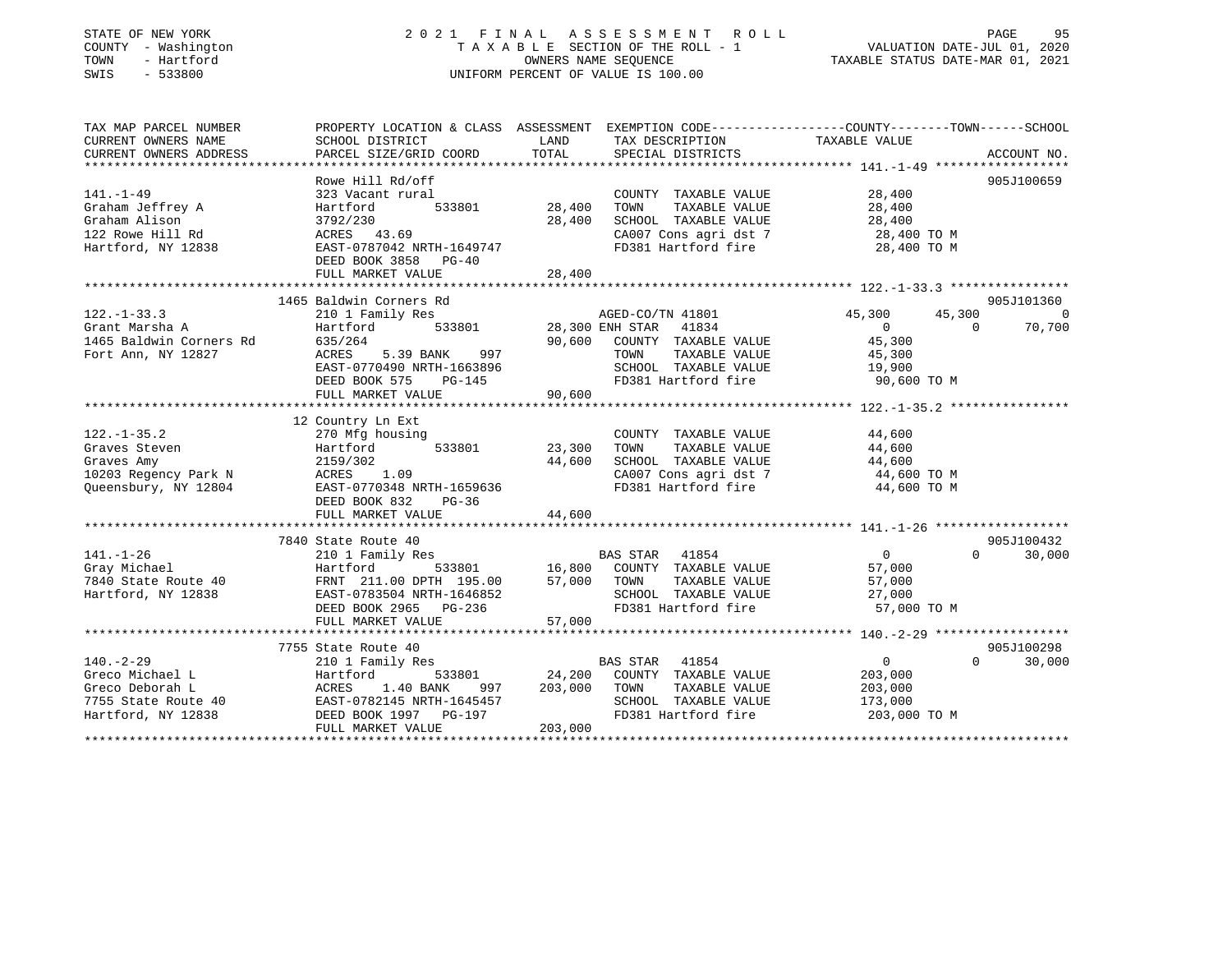| STATE OF NEW YORK<br>COUNTY - Washington<br>- Hartford<br>TOWN<br>$-533800$<br>SWIS              |                                                                                                                                                      | OWNERS NAME SEOUENCE | 2021 FINAL ASSESSMENT<br>R O L L<br>TAXABLE SECTION OF THE ROLL - 1<br>UNIFORM PERCENT OF VALUE IS 100.00 | PAGE<br>96<br>VALUATION DATE-JUL 01, 2020<br>TAXABLE STATUS DATE-MAR 01, 2021                                                    |
|--------------------------------------------------------------------------------------------------|------------------------------------------------------------------------------------------------------------------------------------------------------|----------------------|-----------------------------------------------------------------------------------------------------------|----------------------------------------------------------------------------------------------------------------------------------|
| TAX MAP PARCEL NUMBER<br>CURRENT OWNERS NAME<br>CURRENT OWNERS ADDRESS<br>********************** | SCHOOL DISTRICT<br>PARCEL SIZE/GRID COORD                                                                                                            | LAND<br>TOTAL        | TAX DESCRIPTION<br>SPECIAL DISTRICTS                                                                      | PROPERTY LOCATION & CLASS ASSESSMENT EXEMPTION CODE----------------COUNTY-------TOWN------SCHOOL<br>TAXABLE VALUE<br>ACCOUNT NO. |
|                                                                                                  | 8982 State Route 40                                                                                                                                  |                      |                                                                                                           |                                                                                                                                  |
| $114. -1 - 5.1$                                                                                  | 240 Rural res                                                                                                                                        |                      | COUNTY TAXABLE VALUE                                                                                      | 232,900                                                                                                                          |
| Greenery One LLC The<br>8982 State Route 40<br>Fort Ann, NY 12827                                | Hartford<br>533801<br>130.495 Deeded<br>ACRES 120.20                                                                                                 | 180,400<br>232,900   | TAXABLE VALUE<br>TOWN<br>SCHOOL TAXABLE VALUE<br>CA007 Cons agri dst 7                                    | 232,900<br>232,900<br>232,900 TO M                                                                                               |
| MAY BE SUBJECT TO PAYMENT                                                                        | EAST-0790517 NRTH-1671126<br>DEED BOOK 2323 PG-1                                                                                                     |                      | FD381 Hartford fire                                                                                       | 232,900 TO M                                                                                                                     |
| UNDER AGDIST LAW TIL 2021                                                                        | FULL MARKET VALUE                                                                                                                                    | 232,900              |                                                                                                           |                                                                                                                                  |
|                                                                                                  | County Route 19                                                                                                                                      |                      |                                                                                                           | 905J100668                                                                                                                       |
| $149. - 1 - 4.1$<br>Greenwood Builders LLC<br>PO Box 4737                                        | 314 Rural vac<10<br>Hartford<br>533801<br>1.30<br>ACRES                                                                                              | 14,100<br>14,100     | COUNTY TAXABLE VALUE<br>TAXABLE VALUE<br>TOWN<br>SCHOOL TAXABLE VALUE                                     | 14,100<br>14,100<br>14,100                                                                                                       |
| Queensbury, NY 12804                                                                             | EAST-0770547 NRTH-1638348<br>DEED BOOK 20191 PG-28358<br>FULL MARKET VALUE                                                                           | 14,100               | FD381 Hartford fire                                                                                       | 14,100 TO M                                                                                                                      |
|                                                                                                  |                                                                                                                                                      |                      |                                                                                                           |                                                                                                                                  |
|                                                                                                  | County Route 19                                                                                                                                      |                      |                                                                                                           | 905J101073                                                                                                                       |
| $149. - 1 - 4.2$                                                                                 | 314 Rural vac<10                                                                                                                                     |                      | COUNTY TAXABLE VALUE                                                                                      | 13,800                                                                                                                           |
| Greenwood Builders LLC                                                                           | Hartford<br>533801                                                                                                                                   | 13,800               | TAXABLE VALUE<br>TOWN                                                                                     | 13,800                                                                                                                           |
| PO Box 4737                                                                                      | 1.21<br>ACRES                                                                                                                                        | 13,800               | SCHOOL TAXABLE VALUE                                                                                      | 13,800                                                                                                                           |
| Oueensbury, NY 12804                                                                             | EAST-0770350 NRTH-1638325<br>DEED BOOK 20191 PG-28358<br>FULL MARKET VALUE                                                                           | 13,800               | FD381 Hartford fire                                                                                       | 13,800 TO M                                                                                                                      |
|                                                                                                  |                                                                                                                                                      |                      |                                                                                                           |                                                                                                                                  |
|                                                                                                  | County Route 19                                                                                                                                      |                      |                                                                                                           |                                                                                                                                  |
| $149. - 1 - 4.4$<br>Greenwood Builders LLC                                                       | 314 Rural vac<10<br>Hartford<br>533801                                                                                                               | 20,000               | COUNTY TAXABLE VALUE<br>TOWN<br>TAXABLE VALUE                                                             | 20,000<br>20,000                                                                                                                 |
| PO Box 4737<br>Queensbury, NY 12804                                                              | Sub DIv Lot 3<br>2.85<br>ACRES<br>EAST-0770448 NRTH-1638730<br>DEED BOOK 20191 PG-28358                                                              | 20,000               | SCHOOL TAXABLE VALUE<br>FD381 Hartford fire                                                               | 20,000<br>20,000 TO M                                                                                                            |
|                                                                                                  | FULL MARKET VALUE                                                                                                                                    | 20,000               |                                                                                                           |                                                                                                                                  |
|                                                                                                  |                                                                                                                                                      |                      |                                                                                                           |                                                                                                                                  |
| $149. - 1 - 4.5$<br>Greenwood Builders LLC<br>PO Box 4737<br>Queensbury, NY 12804                | County Route 19<br>314 Rural vac<10<br>Hartford<br>533801<br>Sub Div Lot 4<br>ACRES<br>2.92<br>EAST-0770217 NRTH-1638661<br>DEED BOOK 20191 PG-28358 | 20,300<br>20,300     | COUNTY TAXABLE VALUE<br>TAXABLE VALUE<br>TOWN<br>SCHOOL TAXABLE VALUE<br>FD381 Hartford fire              | 20,300<br>20,300<br>20,300<br>20,300 TO M                                                                                        |

\*\*\*\*\*\*\*\*\*\*\*\*\*\*\*\*\*\*\*\*\*\*\*\*\*\*\*\*\*\*\*\*\*\*\*\*\*\*\*\*\*\*\*\*\*\*\*\*\*\*\*\*\*\*\*\*\*\*\*\*\*\*\*\*\*\*\*\*\*\*\*\*\*\*\*\*\*\*\*\*\*\*\*\*\*\*\*\*\*\*\*\*\*\*\*\*\*\*\*\*\*\*\*\*\*\*\*\*\*\*\*\*\*\*\*\*\*\*\*\*\*\*\*\*\*\*\*\*\*\*\*\*

FULL MARKET VALUE 20,300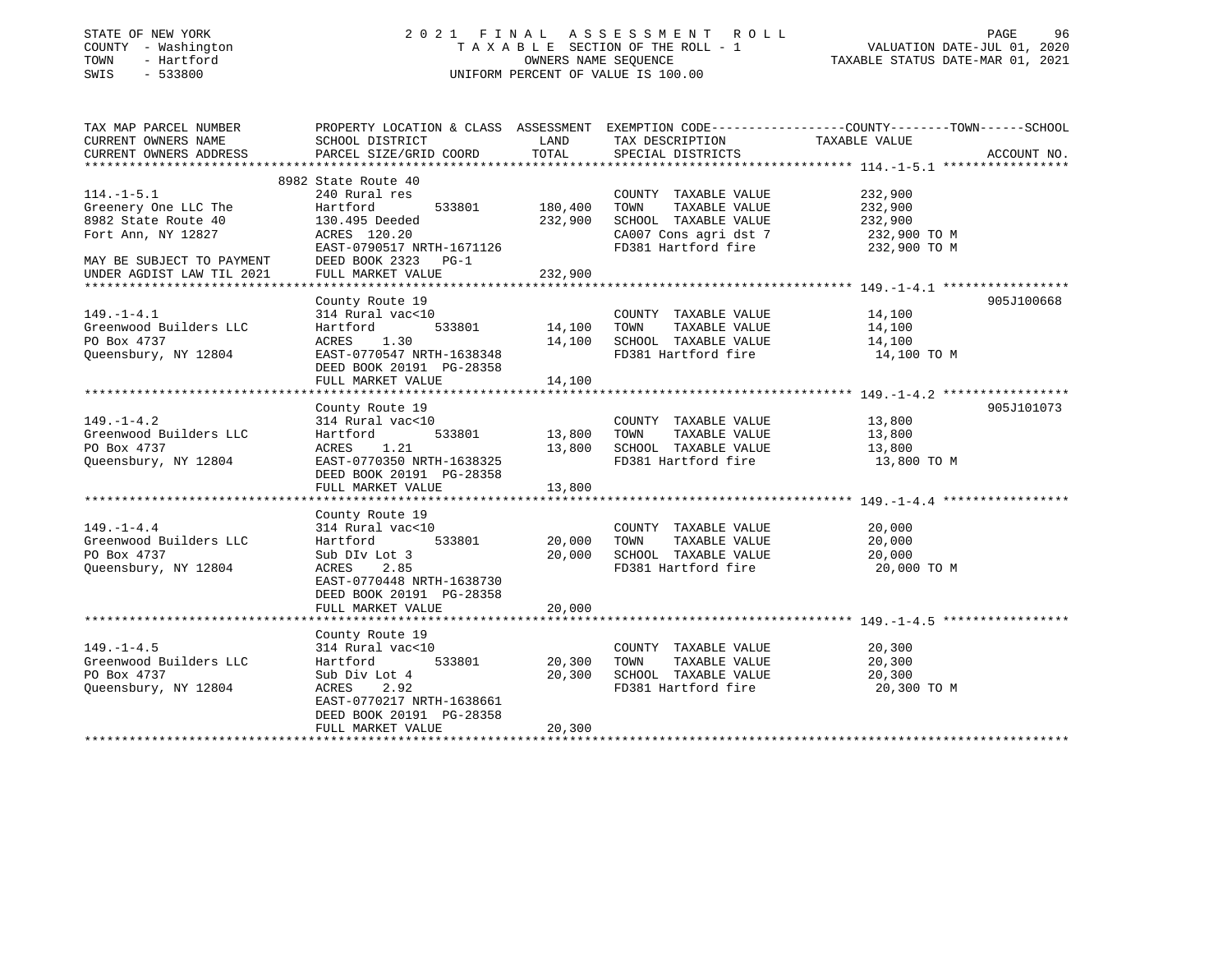# STATE OF NEW YORK 2 0 2 1 F I N A L A S S E S S M E N T R O L L PAGE 97 COUNTY - Washington T A X A B L E SECTION OF THE ROLL - 1 VALUATION DATE-JUL 01, 2020 TOWN - Hartford OWNERS NAME SEQUENCE TAXABLE STATUS DATE-MAR 01, 2021 SWIS - 533800 UNIFORM PERCENT OF VALUE IS 100.00

| PARCEL SIZE/GRID COORD<br>TOTAL<br>SPECIAL DISTRICTS<br>ACCOUNT NO.<br>CURRENT OWNERS ADDRESS<br>County Route 19<br>$149. - 1 - 4.6$<br>300<br>Greenwood Builders LLC<br>300<br>PO Box 4737<br>300<br>Queensbury, NY 12804<br>FD381 Hartford fire<br>EAST-0770289 NRTH-1638250<br>300 TO M<br>DEED BOOK 20191 PG-28358<br>FULL MARKET VALUE<br>300<br>905J101322<br>8552 State Route 40<br>$123. - 1 - 11.2$<br>210 1 Family Res<br>BAS STAR 41854<br>$\overline{0}$<br>$\Omega$<br>30,000<br>3430 State Route 196<br>$140. - 1 - 41.4$<br>210 1 Family Res<br>AGED-CO/TN 41801<br>49,350<br>49,350<br>$\overline{0}$<br>533801 39,400 ENH STAR 41834<br>12 141,000 COUNTY TAXABLE VALUE<br>$\overline{0}$<br>70,700<br>$\Omega$<br>91,650<br>8.12 | TAX MAP PARCEL NUMBER<br>CURRENT OWNERS NAME | PROPERTY LOCATION & CLASS ASSESSMENT EXEMPTION CODE---------------COUNTY-------TOWN-----SCHOOL<br>SCHOOL DISTRICT | LAND TAX DESCRIPTION | TAXABLE VALUE |  |
|----------------------------------------------------------------------------------------------------------------------------------------------------------------------------------------------------------------------------------------------------------------------------------------------------------------------------------------------------------------------------------------------------------------------------------------------------------------------------------------------------------------------------------------------------------------------------------------------------------------------------------------------------------------------------------------------------------------------------------------------------|----------------------------------------------|-------------------------------------------------------------------------------------------------------------------|----------------------|---------------|--|
|                                                                                                                                                                                                                                                                                                                                                                                                                                                                                                                                                                                                                                                                                                                                                    |                                              |                                                                                                                   |                      |               |  |
|                                                                                                                                                                                                                                                                                                                                                                                                                                                                                                                                                                                                                                                                                                                                                    |                                              |                                                                                                                   |                      |               |  |
|                                                                                                                                                                                                                                                                                                                                                                                                                                                                                                                                                                                                                                                                                                                                                    |                                              |                                                                                                                   |                      |               |  |
|                                                                                                                                                                                                                                                                                                                                                                                                                                                                                                                                                                                                                                                                                                                                                    |                                              |                                                                                                                   |                      |               |  |
|                                                                                                                                                                                                                                                                                                                                                                                                                                                                                                                                                                                                                                                                                                                                                    |                                              |                                                                                                                   |                      |               |  |
|                                                                                                                                                                                                                                                                                                                                                                                                                                                                                                                                                                                                                                                                                                                                                    |                                              |                                                                                                                   |                      |               |  |
|                                                                                                                                                                                                                                                                                                                                                                                                                                                                                                                                                                                                                                                                                                                                                    |                                              |                                                                                                                   |                      |               |  |
|                                                                                                                                                                                                                                                                                                                                                                                                                                                                                                                                                                                                                                                                                                                                                    |                                              |                                                                                                                   |                      |               |  |
|                                                                                                                                                                                                                                                                                                                                                                                                                                                                                                                                                                                                                                                                                                                                                    |                                              |                                                                                                                   |                      |               |  |
|                                                                                                                                                                                                                                                                                                                                                                                                                                                                                                                                                                                                                                                                                                                                                    |                                              |                                                                                                                   |                      |               |  |
|                                                                                                                                                                                                                                                                                                                                                                                                                                                                                                                                                                                                                                                                                                                                                    |                                              |                                                                                                                   |                      |               |  |
|                                                                                                                                                                                                                                                                                                                                                                                                                                                                                                                                                                                                                                                                                                                                                    |                                              |                                                                                                                   |                      |               |  |
|                                                                                                                                                                                                                                                                                                                                                                                                                                                                                                                                                                                                                                                                                                                                                    |                                              |                                                                                                                   |                      |               |  |
|                                                                                                                                                                                                                                                                                                                                                                                                                                                                                                                                                                                                                                                                                                                                                    |                                              |                                                                                                                   |                      |               |  |
|                                                                                                                                                                                                                                                                                                                                                                                                                                                                                                                                                                                                                                                                                                                                                    |                                              |                                                                                                                   |                      |               |  |
|                                                                                                                                                                                                                                                                                                                                                                                                                                                                                                                                                                                                                                                                                                                                                    |                                              |                                                                                                                   |                      |               |  |
|                                                                                                                                                                                                                                                                                                                                                                                                                                                                                                                                                                                                                                                                                                                                                    |                                              |                                                                                                                   |                      |               |  |
|                                                                                                                                                                                                                                                                                                                                                                                                                                                                                                                                                                                                                                                                                                                                                    |                                              |                                                                                                                   |                      |               |  |
|                                                                                                                                                                                                                                                                                                                                                                                                                                                                                                                                                                                                                                                                                                                                                    |                                              |                                                                                                                   |                      |               |  |
|                                                                                                                                                                                                                                                                                                                                                                                                                                                                                                                                                                                                                                                                                                                                                    |                                              |                                                                                                                   |                      |               |  |
|                                                                                                                                                                                                                                                                                                                                                                                                                                                                                                                                                                                                                                                                                                                                                    |                                              |                                                                                                                   |                      |               |  |
|                                                                                                                                                                                                                                                                                                                                                                                                                                                                                                                                                                                                                                                                                                                                                    |                                              |                                                                                                                   |                      |               |  |
| EAST-0770495 NRTH-1642780<br>Fort Ann, NY 12827                                                                                                                                                                                                                                                                                                                                                                                                                                                                                                                                                                                                                                                                                                    |                                              |                                                                                                                   |                      |               |  |
| TOWN TAXABLE VALUE 91,650<br>SCHOOL TAXABLE VALUE 70,300<br>141,000 FD381 Hartford fire 141,000<br>DEED BOOK 669<br>PG-114                                                                                                                                                                                                                                                                                                                                                                                                                                                                                                                                                                                                                         |                                              |                                                                                                                   |                      |               |  |
| 141,000 TO M<br>FULL MARKET VALUE                                                                                                                                                                                                                                                                                                                                                                                                                                                                                                                                                                                                                                                                                                                  |                                              |                                                                                                                   |                      |               |  |
|                                                                                                                                                                                                                                                                                                                                                                                                                                                                                                                                                                                                                                                                                                                                                    |                                              |                                                                                                                   |                      |               |  |
| 289 Gilchrist Hill Rd<br>905J101301                                                                                                                                                                                                                                                                                                                                                                                                                                                                                                                                                                                                                                                                                                                |                                              |                                                                                                                   |                      |               |  |
| $150. - 1 - 67$<br>240 Rural res<br>COUNTY TAXABLE VALUE 62,000                                                                                                                                                                                                                                                                                                                                                                                                                                                                                                                                                                                                                                                                                    |                                              |                                                                                                                   |                      |               |  |
| TAXABLE VALUE 62,000<br>TAXABLE VALUE 62,000<br>Grgecic Christy Quatannens Hartford 533801<br>9 Kent Cornwall Rd LOT 20<br>28,900 TOWN                                                                                                                                                                                                                                                                                                                                                                                                                                                                                                                                                                                                             |                                              |                                                                                                                   |                      |               |  |
| 62,000 SCHOOL TAXABLE VALUE                                                                                                                                                                                                                                                                                                                                                                                                                                                                                                                                                                                                                                                                                                                        |                                              |                                                                                                                   |                      |               |  |
| FD381 Hartford fire 62,000 TO M<br>Kent, CT 06757<br>ACRES 10.15                                                                                                                                                                                                                                                                                                                                                                                                                                                                                                                                                                                                                                                                                   |                                              |                                                                                                                   |                      |               |  |
| EAST-0785049 NRTH-1638473                                                                                                                                                                                                                                                                                                                                                                                                                                                                                                                                                                                                                                                                                                                          |                                              |                                                                                                                   |                      |               |  |
| DEED BOOK 20200 PG-5186                                                                                                                                                                                                                                                                                                                                                                                                                                                                                                                                                                                                                                                                                                                            |                                              |                                                                                                                   |                      |               |  |
| 62,000<br>FULL MARKET VALUE                                                                                                                                                                                                                                                                                                                                                                                                                                                                                                                                                                                                                                                                                                                        |                                              |                                                                                                                   |                      |               |  |
|                                                                                                                                                                                                                                                                                                                                                                                                                                                                                                                                                                                                                                                                                                                                                    |                                              |                                                                                                                   |                      |               |  |
| Blood St                                                                                                                                                                                                                                                                                                                                                                                                                                                                                                                                                                                                                                                                                                                                           |                                              |                                                                                                                   |                      |               |  |
| $132. -4 - 5.1$<br>311 Res vac land<br>COUNTY TAXABLE VALUE<br>1,000<br>א 311 Res<br>Hartford                                                                                                                                                                                                                                                                                                                                                                                                                                                                                                                                                                                                                                                      |                                              |                                                                                                                   |                      |               |  |
| 533801<br>Grinnell Stephen<br>1,000 TOWN<br>TAXABLE VALUE<br>1,000                                                                                                                                                                                                                                                                                                                                                                                                                                                                                                                                                                                                                                                                                 |                                              |                                                                                                                   |                      |               |  |
| 559 Blood St<br>1,000<br>SCHOOL TAXABLE VALUE<br>$P/O$ Lot 3<br>1,000                                                                                                                                                                                                                                                                                                                                                                                                                                                                                                                                                                                                                                                                              |                                              |                                                                                                                   |                      |               |  |
| Granville, NY 12832<br>ACRES 0.46<br>FD381 Hartford fire<br>1,000 TO M                                                                                                                                                                                                                                                                                                                                                                                                                                                                                                                                                                                                                                                                             |                                              |                                                                                                                   |                      |               |  |
| EAST-0794765 NRTH-1653302                                                                                                                                                                                                                                                                                                                                                                                                                                                                                                                                                                                                                                                                                                                          |                                              |                                                                                                                   |                      |               |  |
| DEED BOOK 20191 PG-30561                                                                                                                                                                                                                                                                                                                                                                                                                                                                                                                                                                                                                                                                                                                           |                                              |                                                                                                                   |                      |               |  |
| FULL MARKET VALUE<br>1,000                                                                                                                                                                                                                                                                                                                                                                                                                                                                                                                                                                                                                                                                                                                         |                                              |                                                                                                                   |                      |               |  |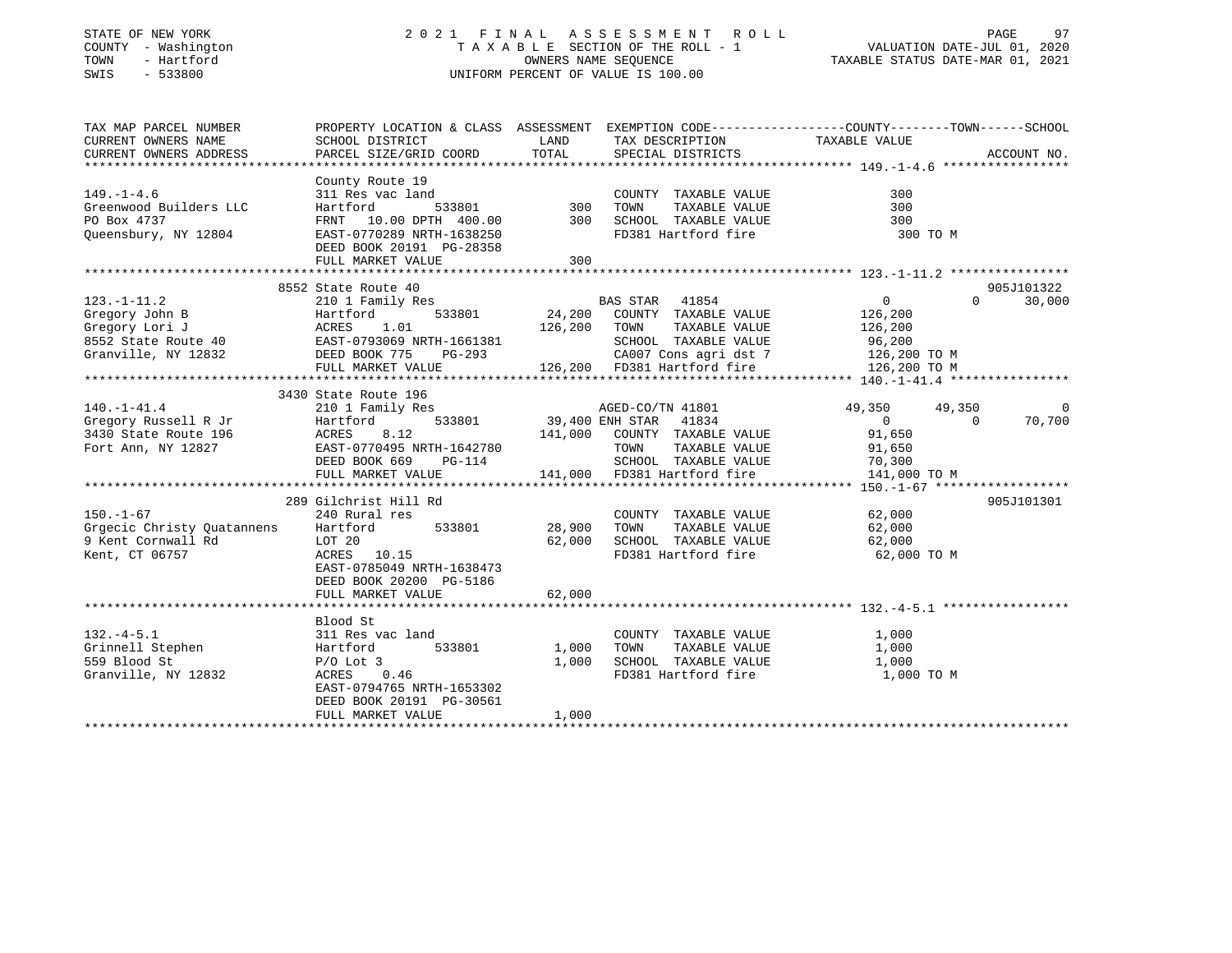| $-533800$<br>SWIS                                                      |                                                                                                                                              | TAXABLE SECTION OF THE ROLL - 1<br>OWNERS NAME SEQUENCE<br>UNIFORM PERCENT OF VALUE IS 100.00 |                |                                              | VALUATION DATE-JUL 01, 2020<br>TAXABLE STATUS DATE-MAR 01, 2021 |          |             |
|------------------------------------------------------------------------|----------------------------------------------------------------------------------------------------------------------------------------------|-----------------------------------------------------------------------------------------------|----------------|----------------------------------------------|-----------------------------------------------------------------|----------|-------------|
| TAX MAP PARCEL NUMBER<br>CURRENT OWNERS NAME<br>CURRENT OWNERS ADDRESS | PROPERTY LOCATION & CLASS ASSESSMENT EXEMPTION CODE----------------COUNTY-------TOWN-----SCHOOL<br>SCHOOL DISTRICT<br>PARCEL SIZE/GRID COORD | LAND<br>TOTAL                                                                                 |                | TAX DESCRIPTION<br>SPECIAL DISTRICTS         | TAXABLE VALUE                                                   |          | ACCOUNT NO. |
|                                                                        | Blood St                                                                                                                                     |                                                                                               |                |                                              |                                                                 |          | 905J100564  |
| $132 - 4 - 5$                                                          | 311 Res vac land                                                                                                                             |                                                                                               |                | COUNTY TAXABLE VALUE                         | 1,000                                                           |          |             |
| Grinnell Stephen W                                                     | 533801<br>Hartford                                                                                                                           | 1,000                                                                                         | TOWN           | TAXABLE VALUE                                | 1,000                                                           |          |             |
| Benson Joshua P                                                        | $P/O$ Lot 5                                                                                                                                  | 1,000                                                                                         |                | SCHOOL TAXABLE VALUE                         | 1,000                                                           |          |             |
| 559 Blood St<br>Granville, NY 12832                                    | FRNT 256.00 DPTH 22.00<br>EAST-0794742 NRTH-1653560<br>DEED BOOK 3822 PG-276                                                                 |                                                                                               |                | FD381 Hartford fire                          | 1,000 TO M                                                      |          |             |
|                                                                        | FULL MARKET VALUE                                                                                                                            | 1,000                                                                                         |                |                                              |                                                                 |          |             |
|                                                                        | 559 Blood St                                                                                                                                 |                                                                                               |                |                                              |                                                                 |          | 905J100112  |
| $132. -4 - 14$                                                         | 210 1 Family Res                                                                                                                             |                                                                                               | BAS STAR 41854 |                                              | $\overline{0}$                                                  |          | 30,000      |
| Grinnell Stephen W                                                     | 533801<br>Hartford                                                                                                                           |                                                                                               |                | 31,100 COUNTY TAXABLE VALUE                  | 81,400                                                          |          |             |
| 559 Blood St                                                           | ACRES<br>3.70 BANK<br>999                                                                                                                    |                                                                                               | 81,400 TOWN    | TAXABLE VALUE                                | 81,400                                                          |          |             |
| Granville, NY 12832                                                    | EAST-0794494 NRTH-1653421                                                                                                                    |                                                                                               |                | SCHOOL TAXABLE VALUE                         | 51,400                                                          |          |             |
|                                                                        | PG-325<br>DEED BOOK 931                                                                                                                      |                                                                                               |                | FD381 Hartford fire                          | 81,400 TO M                                                     |          |             |
|                                                                        | FULL MARKET VALUE                                                                                                                            | 81,400                                                                                        |                |                                              | ******************************* 150.-1-57 ******************    |          |             |
|                                                                        | 379 Gilchrist Hill Rd                                                                                                                        |                                                                                               |                |                                              |                                                                 |          | 905J101294  |
| $150. - 1 - 57$                                                        | 210 1 Family Res                                                                                                                             |                                                                                               | ENH STAR       | 41834                                        | $\overline{0}$                                                  | $\Omega$ | 70,700      |
| Guarino Mark A                                                         | 533801<br>Hartford                                                                                                                           |                                                                                               |                | 28,700 COUNTY TAXABLE VALUE                  | 113,800                                                         |          |             |
| Brodeen Melody A                                                       | LOT 2                                                                                                                                        | 113,800 TOWN                                                                                  |                | TAXABLE VALUE                                | 113,800                                                         |          |             |
| 379 Gilchrist Hill Rd                                                  | 2.89<br>ACRES                                                                                                                                |                                                                                               |                | SCHOOL TAXABLE VALUE                         | 43,100                                                          |          |             |
| Hartford, NY 12838                                                     | EAST-0783841 NRTH-1639289<br>DEED BOOK 786<br>PG-233                                                                                         |                                                                                               |                | FD381 Hartford fire                          | 113,800 TO M                                                    |          |             |
|                                                                        |                                                                                                                                              |                                                                                               |                |                                              |                                                                 |          |             |
|                                                                        | FULL MARKET VALUE                                                                                                                            | 113,800                                                                                       |                |                                              |                                                                 |          |             |
|                                                                        |                                                                                                                                              |                                                                                               |                |                                              |                                                                 |          |             |
|                                                                        | Eldridge Ln                                                                                                                                  |                                                                                               |                |                                              |                                                                 |          |             |
| $140. - 1 - 28.4$                                                      | 314 Rural vac<10<br>533801<br>Hartford                                                                                                       |                                                                                               | TOWN           | COUNTY TAXABLE VALUE<br>TAXABLE VALUE        | 32,600                                                          |          |             |
| Guns Realty LLC<br>1702 Central Ave                                    | Lot 2                                                                                                                                        | 32,600<br>32,600                                                                              |                | SCHOOL TAXABLE VALUE                         | 32,600<br>32,600                                                |          |             |
| Albany, NY 12205                                                       | ACRES 15.00                                                                                                                                  |                                                                                               |                | CA007 Cons agri dst 7                        | 32,600 TO M                                                     |          |             |
|                                                                        | EAST-0772934 NRTH-1647641                                                                                                                    |                                                                                               |                | FD381 Hartford fire                          | 32,600 TO M                                                     |          |             |
|                                                                        | DEED BOOK 4010 PG-280                                                                                                                        |                                                                                               |                |                                              |                                                                 |          |             |
| UNDER AGDIST LAW TIL 2021                                              | FULL MARKET VALUE                                                                                                                            | 32,600                                                                                        |                |                                              |                                                                 |          |             |
| MAY BE SUBJECT TO PAYMENT                                              |                                                                                                                                              |                                                                                               |                |                                              |                                                                 |          |             |
|                                                                        | Eldridge Ln                                                                                                                                  |                                                                                               |                |                                              |                                                                 |          |             |
| $140.-1-28.5$                                                          | 311 Res vac land                                                                                                                             |                                                                                               |                | COUNTY TAXABLE VALUE                         | 18,600                                                          |          |             |
| Guns Realty LLC                                                        | 533801<br>Hartford                                                                                                                           | 18,600                                                                                        | TOWN           | TAXABLE VALUE                                | 18,600                                                          |          |             |
| 1702 Central Ave                                                       | Lot 1                                                                                                                                        | 18,600                                                                                        |                | SCHOOL TAXABLE VALUE                         | 18,600                                                          |          |             |
| Albany, NY 12205                                                       | ACRES<br>5.00<br>EAST-0772761 NRTH-1647692<br>DEED BOOK 4010 PG-280                                                                          |                                                                                               |                | CA007 Cons agri dst 7<br>FD381 Hartford fire | 18,600 TO M<br>18,600 TO M                                      |          |             |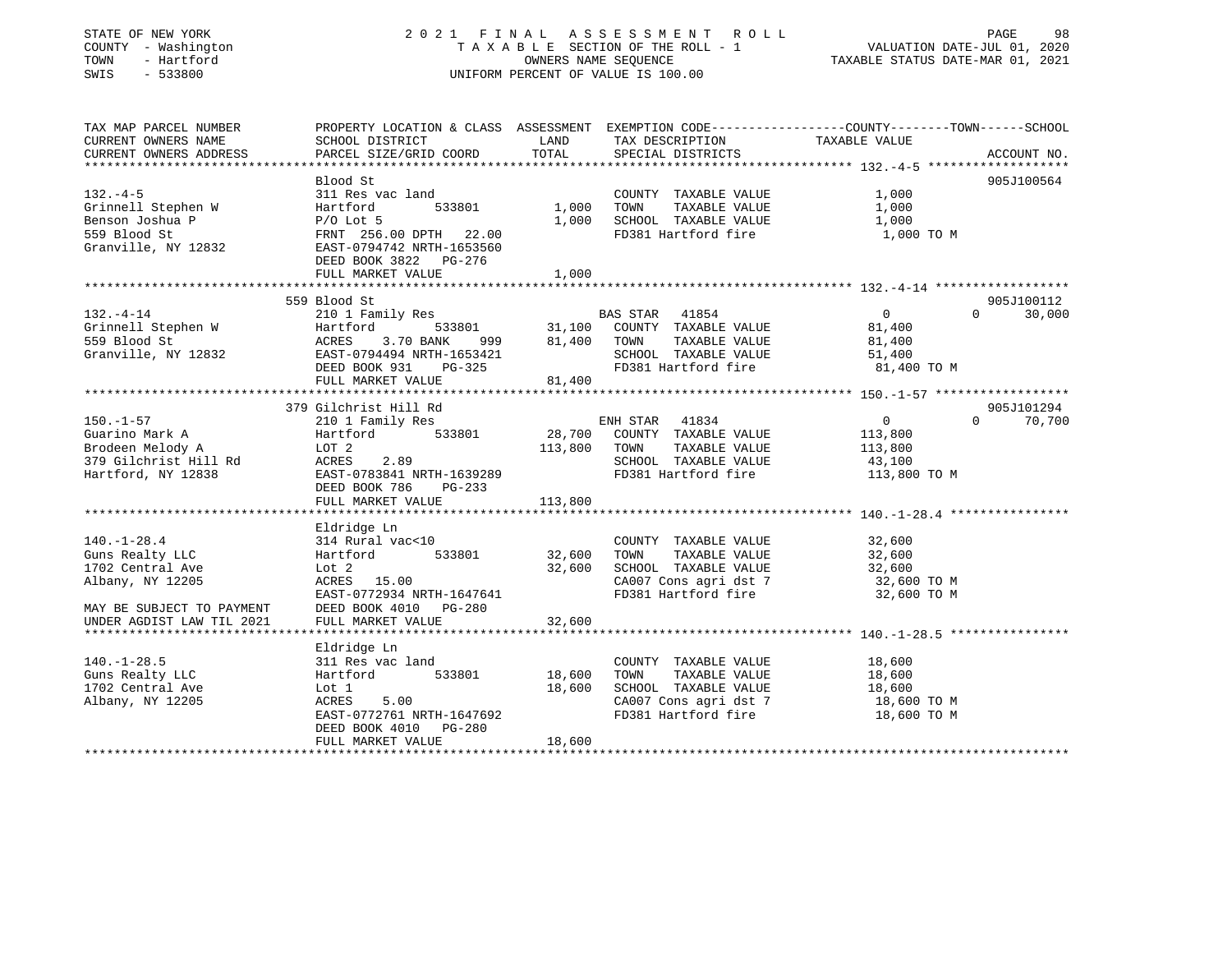# STATE OF NEW YORK 2 0 2 1 F I N A L A S S E S S M E N T R O L L PAGE 99 COUNTY - Washington T A X A B L E SECTION OF THE ROLL - 1 VALUATION DATE-JUL 01, 2020 TOWN - Hartford OWNERS NAME SEQUENCE TAXABLE STATUS DATE-MAR 01, 2021 SWIS - 533800 UNIFORM PERCENT OF VALUE IS 100.00

| TAX MAP PARCEL NUMBER<br>CURRENT OWNERS NAME                                                                                                                                                                                                                    | PROPERTY LOCATION & CLASS ASSESSMENT EXEMPTION CODE----------------COUNTY-------TOWN------SCHOOL                                                                        |                  |                                                                                                                                                                                                                                                                                                                                                                                                                               |                                                                 |                                  |
|-----------------------------------------------------------------------------------------------------------------------------------------------------------------------------------------------------------------------------------------------------------------|-------------------------------------------------------------------------------------------------------------------------------------------------------------------------|------------------|-------------------------------------------------------------------------------------------------------------------------------------------------------------------------------------------------------------------------------------------------------------------------------------------------------------------------------------------------------------------------------------------------------------------------------|-----------------------------------------------------------------|----------------------------------|
| $122. - 1 - 46.3$<br>Hadrick Dennis<br>Hadrick Susan D<br>14216 Roland Ct<br>Woodbridge, VA 22193 DEED BOOK 875                                                                                                                                                 | Country Ln<br>314 Rural vac<10<br>Hartford 533801 15,000<br>ACRES 1.65 15,000<br>EAST-0769118 NRTH-1659627 15,000<br>PG-255<br>FULL MARKET VALUE                        | 15,000           | COUNTY TAXABLE VALUE<br>TAXABLE VALUE<br>TOWN<br>$\begin{tabular}{lllllllll} \texttt{SCHOOL} & \texttt{TAXABLE} & \texttt{VALUE} & & \texttt{15,000} \\ \texttt{CA007} & \texttt{Cons}\ & \texttt{agt}\ & \texttt{15,000}} & \texttt{TO}\ & \texttt{M} \\ \end{tabular}$<br>FD381 Hartford fire 15,000 TO M                                                                                                                   | 15,000<br>15,000                                                |                                  |
|                                                                                                                                                                                                                                                                 |                                                                                                                                                                         |                  |                                                                                                                                                                                                                                                                                                                                                                                                                               |                                                                 |                                  |
| $131. - 1 - 13.4$<br>Hafele David R<br>Hafele Cathy A<br>Hafele Cathy A<br>3967 State Route 149<br>Fort Ann, NY 12827<br>EED BOOK 548 PG-17                                                                                                                     | 3967 State Route 149<br>240 Rural res<br>Hartford<br>FULL MARKET VALUE                                                                                                  | 998 190,000 TOWN | $\begin{tabular}{lcccccc} & & & \text{BAS STAR} & & \text{41854} & & & & & 0 \\ & & & \text{BAS STAR} & & \text{41854} & & & & & 0 \\ & & & \text{35,000} & & \text{COUNTY} & \text{TAXABLE VALUE} & & \text{410,000} & \text{53801} & & & \text{56,000} & \text{6600} \\ \end{tabular}$<br>1655105 SCHOOL TAXABLE VALUE 160,000<br>G-17 190,000 FD381 Hartford fire 190,000 TO M<br>190,000 FD381 Hartford fire 190,000 TO M | $\overline{0}$<br>TAXABLE VALUE 190,000                         | 905J101325<br>$\Omega$<br>30,000 |
|                                                                                                                                                                                                                                                                 |                                                                                                                                                                         |                  |                                                                                                                                                                                                                                                                                                                                                                                                                               |                                                                 |                                  |
| $149. - 1 - 32.2$<br>Haff Dana Edgar<br>7315 State Route 40<br>Fort Ann, NY 12827                                                                                                                                                                               | 7315 State Route 40<br>240 Rural res<br>Hartford<br>876/194 and 778/253 187,500 TOWN<br>ACRES 12.00<br>FULL MARKET VALUE                                                | 187,500          | TAXABLE VALUE<br>SCHOOL TAXABLE VALUE                                                                                                                                                                                                                                                                                                                                                                                         | $\overline{0}$<br>187,500<br>187,500<br>157,500<br>187,500 TO M | 905J101119<br>$\Omega$<br>30,000 |
|                                                                                                                                                                                                                                                                 |                                                                                                                                                                         |                  |                                                                                                                                                                                                                                                                                                                                                                                                                               |                                                                 |                                  |
| 149.-1-32.10<br>Haff Dana Edgar<br>7315 State Route 40<br>Fort Ann, NY 12827                                                                                                                                                                                    | State Route 40<br>322 Rural vac>10<br>Hartford 533801 23,800<br>ACRES 11.15 23,800<br>EAST-0774384 NRTH-1637177<br>DEED BOOK 20191 PG-28319<br>FULL MARKET VALUE 23,800 |                  | COUNTY TAXABLE VALUE<br>TAXABLE VALUE<br>TOWN<br>SCHOOL TAXABLE VALUE<br>CA006 Cons agri dst 6 23,800 TO M<br>FD381 Hartford fire                                                                                                                                                                                                                                                                                             | 23,800<br>23,800<br>23,800<br>23,800 TO M                       |                                  |
|                                                                                                                                                                                                                                                                 |                                                                                                                                                                         |                  |                                                                                                                                                                                                                                                                                                                                                                                                                               |                                                                 |                                  |
|                                                                                                                                                                                                                                                                 | 5675 County Route 30                                                                                                                                                    |                  |                                                                                                                                                                                                                                                                                                                                                                                                                               |                                                                 | 905J100364                       |
| $141. - 3 - 28$<br>Hafner Erik G<br>Hafner Lynda M<br>Hafner Lynda M<br>ACRES 16.59 BANK 997 241,000 TOWN TAXABLE VALUE 241,000<br>5675 County Route 30<br>Granville, NY 12832 DEED BOOK 3482 PG-123<br>FDS81 Hartford fire 241,000<br>FDS81 Hartford fire 241, | 240 Rural res<br>FULL MARKET VALUE                                                                                                                                      | 241,000          | <b>BAS STAR</b> 41854<br>FD381 Hartford fire 241,000 TO M                                                                                                                                                                                                                                                                                                                                                                     | $\overline{0}$                                                  | 30,000<br>$\Omega$               |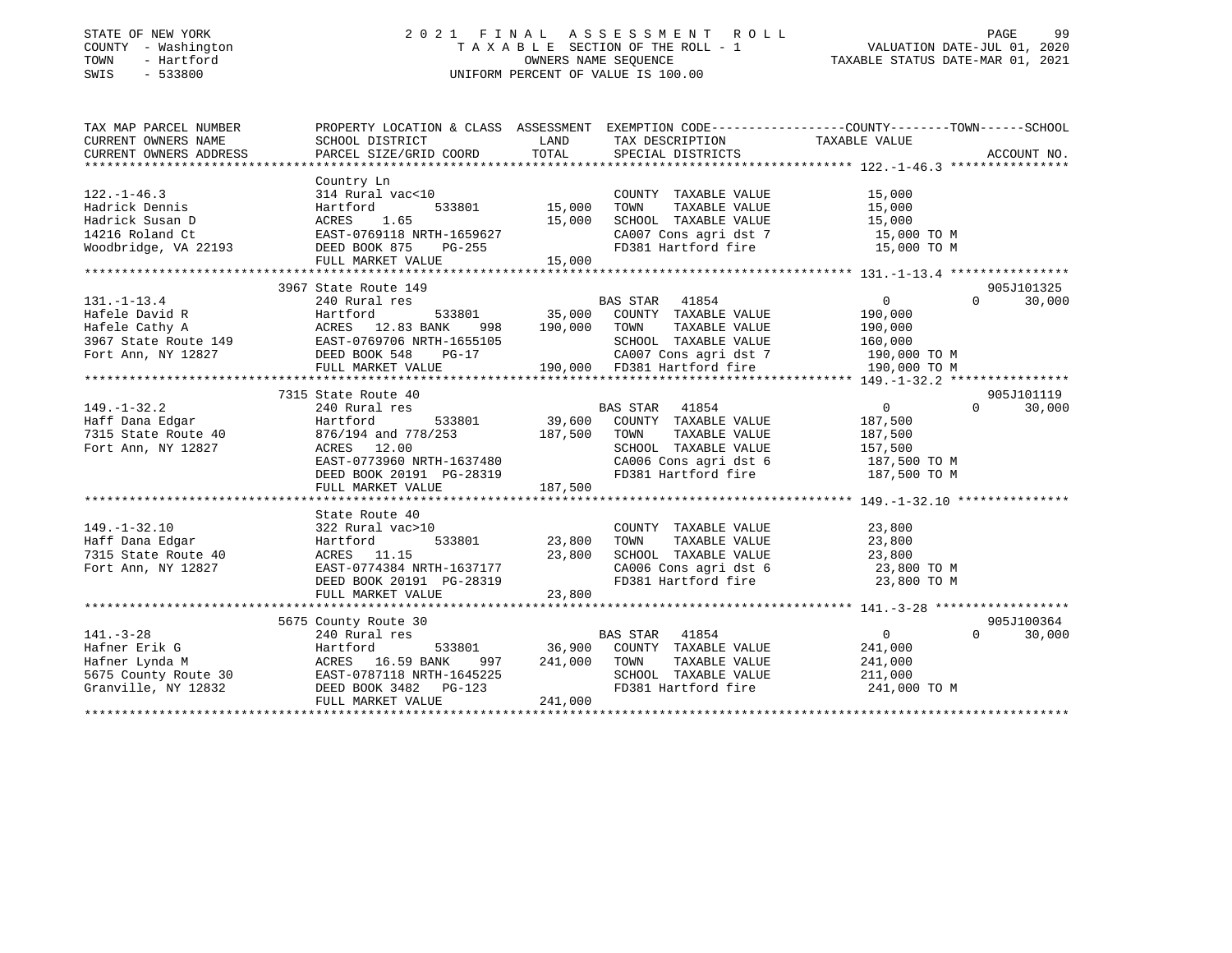| STATE OF NEW YORK<br>COUNTY - Washington<br>TOWN - Hartford<br>SWIS<br>$-533800$ |                                                                                 |         | 2021 FINAL ASSESSMENT ROLL<br>UNIFORM PERCENT OF VALUE IS 100.00 | 100<br>PAGE<br>$\begin{tabular}{lllllllllllll} \multicolumn{4}{c }{\begin{tabular}{lcccccc} \multicolumn{4}{c }{\begin{tabular}{lcccccc} \multicolumn{4}{c }{\begin{tabular}{lcccccc} \multicolumn{4}{c }{\begin{tabular}{lcccccc} \multicolumn{4}{c }{\begin{tabular}{lcccccc} \multicolumn{4}{c }{\begin{tabular}{c} \multicolumn{4}{c }{\multicolumn{4}{c}{} & \multicolumn{4}{c}{} & \multicolumn{4}{c}{} & \multicolumn{4}{c}{} & \multicolumn{4}{c}{} & \multicolumn{4}{c}{} & \multicolumn{4}{c}{} & \$ |
|----------------------------------------------------------------------------------|---------------------------------------------------------------------------------|---------|------------------------------------------------------------------|----------------------------------------------------------------------------------------------------------------------------------------------------------------------------------------------------------------------------------------------------------------------------------------------------------------------------------------------------------------------------------------------------------------------------------------------------------------------------------------------------------------|
| TAX MAP PARCEL NUMBER<br>CURRENT OWNERS NAME<br>CURRENT OWNERS ADDRESS           | SCHOOL DISTRICT<br>PARCEL SIZE/GRID COORD                                       | TOTAL   | LAND TAX DESCRIPTION TAXABLE VALUE<br>SPECIAL DISTRICTS          | PROPERTY LOCATION & CLASS ASSESSMENT EXEMPTION CODE-----------------COUNTY-------TOWN------SCHOOL<br>ACCOUNT NO.                                                                                                                                                                                                                                                                                                                                                                                               |
|                                                                                  | 45 Gilchrist Hill Ext                                                           |         |                                                                  | 905J100230                                                                                                                                                                                                                                                                                                                                                                                                                                                                                                     |
| $141. - 3 - 9$                                                                   | 210 1 Family Res                                                                |         | <b>BAS STAR 41854</b>                                            | $\overline{0}$<br>$\Omega$<br>30,000                                                                                                                                                                                                                                                                                                                                                                                                                                                                           |
| Hahn Scott D                                                                     | 533801<br>Hartford                                                              |         | 31,000 COUNTY TAXABLE VALUE                                      | 150,000                                                                                                                                                                                                                                                                                                                                                                                                                                                                                                        |
| наши scocc <i>D</i><br>Meyers Cheryl A                                           | ACRES 3.28                                                                      |         | 150,000 TOWN<br>TAXABLE VALUE                                    | 150,000                                                                                                                                                                                                                                                                                                                                                                                                                                                                                                        |
| 45 Gilchrist Hill Ext                                                            | EAST-0784698 NRTH-1644327<br>DEED BOOK 20210 PG-1796                            |         | SCHOOL TAXABLE VALUE                                             | 120,000                                                                                                                                                                                                                                                                                                                                                                                                                                                                                                        |
| Hartford, NY                                                                     | DEED BOOK 20210 PG-1796                                                         |         | FD381 Hartford fire                                              | 150,000 TO M                                                                                                                                                                                                                                                                                                                                                                                                                                                                                                   |
|                                                                                  | FULL MARKET VALUE 150,000                                                       |         |                                                                  |                                                                                                                                                                                                                                                                                                                                                                                                                                                                                                                |
| PRIOR OWNER ON 3/01/2021                                                         |                                                                                 |         |                                                                  |                                                                                                                                                                                                                                                                                                                                                                                                                                                                                                                |
| Grow, Trustee Anne S Estate                                                      |                                                                                 |         |                                                                  |                                                                                                                                                                                                                                                                                                                                                                                                                                                                                                                |
|                                                                                  |                                                                                 |         |                                                                  |                                                                                                                                                                                                                                                                                                                                                                                                                                                                                                                |
| $132 - 2 - 2.5$                                                                  | 25 Hillcrest Way<br>210 1 Family Res                                            |         | COUNTY TAXABLE VALUE                                             | 905J101150<br>95,100                                                                                                                                                                                                                                                                                                                                                                                                                                                                                           |
| Hahn She Renee                                                                   | Hartford 533801                                                                 |         | 23,400 TOWN TAXABLE VALUE                                        | 95,100                                                                                                                                                                                                                                                                                                                                                                                                                                                                                                         |
| 25 Hillcrest Way                                                                 |                                                                                 |         | 95,100 SCHOOL TAXABLE VALUE                                      | 95,100                                                                                                                                                                                                                                                                                                                                                                                                                                                                                                         |
| Granville, NY 12832                                                              | ACRES 1.12<br>EAST-0790507 NRTH-1656706                                         |         | FD381 Hartford fire                                              | 95,100 TO M                                                                                                                                                                                                                                                                                                                                                                                                                                                                                                    |
|                                                                                  | DEED BOOK 20191 PG-27620                                                        |         |                                                                  |                                                                                                                                                                                                                                                                                                                                                                                                                                                                                                                |
|                                                                                  | FULL MARKET VALUE                                                               | 95,100  |                                                                  |                                                                                                                                                                                                                                                                                                                                                                                                                                                                                                                |
|                                                                                  |                                                                                 |         |                                                                  |                                                                                                                                                                                                                                                                                                                                                                                                                                                                                                                |
|                                                                                  | LOT 5 Provincial Pat                                                            |         |                                                                  | 905J100282                                                                                                                                                                                                                                                                                                                                                                                                                                                                                                     |
| $113. - 2 - 6$                                                                   | 322 Rural vac>10                                                                |         | COUNTY TAXABLE VALUE                                             | 11,700                                                                                                                                                                                                                                                                                                                                                                                                                                                                                                         |
| Hall David R Estate                                                              | 533801<br>Hartford                                                              | 11,700  | TAXABLE VALUE<br>TOWN                                            |                                                                                                                                                                                                                                                                                                                                                                                                                                                                                                                |
| Elaine Hall, Exec                                                                | 113.-1-6<br>ACRES 18.00                                                         | 11,700  | SCHOOL TAXABLE VALUE                                             | 11,700<br>11,700<br>11,700 TO M                                                                                                                                                                                                                                                                                                                                                                                                                                                                                |
| 68 Hall Rd                                                                       |                                                                                 |         |                                                                  |                                                                                                                                                                                                                                                                                                                                                                                                                                                                                                                |
| Fort Ann, NY 12827                                                               | EAST-0773537 NRTH-1666172                                                       |         |                                                                  |                                                                                                                                                                                                                                                                                                                                                                                                                                                                                                                |
|                                                                                  | DEED BOOK W776 PG-254                                                           |         |                                                                  |                                                                                                                                                                                                                                                                                                                                                                                                                                                                                                                |
|                                                                                  | FULL MARKET VALUE                                                               | 11,700  |                                                                  |                                                                                                                                                                                                                                                                                                                                                                                                                                                                                                                |
|                                                                                  |                                                                                 |         |                                                                  | 905J100068                                                                                                                                                                                                                                                                                                                                                                                                                                                                                                     |
| $122. - 1 - 10.1$                                                                | County Route 17<br>323 Vacant rural                                             |         | AG DIST<br>41720                                                 | 41,233 41,233<br>41,233                                                                                                                                                                                                                                                                                                                                                                                                                                                                                        |
| Hall David R Estate                                                              | Hartford 533801                                                                 |         | 51,600 COUNTY TAXABLE VALUE                                      | 10,367                                                                                                                                                                                                                                                                                                                                                                                                                                                                                                         |
| Elaine Hall Exec                                                                 | 1774/262                                                                        | 51,600  | TOWN<br>TAXABLE VALUE                                            | 10,367                                                                                                                                                                                                                                                                                                                                                                                                                                                                                                         |
| 68 Hall Rd                                                                       | ACRES 33.10                                                                     |         | SCHOOL TAXABLE VALUE                                             | 10,367                                                                                                                                                                                                                                                                                                                                                                                                                                                                                                         |
| Fort Ann, NY 12827                                                               | EAST-0779114 NRTH-1662886                                                       |         | CA007 Cons agri dst 7                                            | 10,367 TO M                                                                                                                                                                                                                                                                                                                                                                                                                                                                                                    |
|                                                                                  | DEED BOOK 3442 PG-303<br>FULL MARKET VALUE                                      |         | 41,233 EX                                                        |                                                                                                                                                                                                                                                                                                                                                                                                                                                                                                                |
| MAY BE SUBJECT TO PAYMENT                                                        |                                                                                 |         | 51,600 FD381 Hartford fire                                       | 51,600 TO M                                                                                                                                                                                                                                                                                                                                                                                                                                                                                                    |
| UNDER AGDIST LAW TIL 2025                                                        |                                                                                 |         |                                                                  |                                                                                                                                                                                                                                                                                                                                                                                                                                                                                                                |
|                                                                                  |                                                                                 |         |                                                                  |                                                                                                                                                                                                                                                                                                                                                                                                                                                                                                                |
|                                                                                  | 612 + 619 County Route 17                                                       |         |                                                                  | 905J101214                                                                                                                                                                                                                                                                                                                                                                                                                                                                                                     |
| $122. - 1 - 10.3$                                                                | 112 Dairy farm                                                                  |         | 41720<br>AG DIST                                                 | 92,646<br>92,646<br>92,646                                                                                                                                                                                                                                                                                                                                                                                                                                                                                     |
| Hall David R Estate                                                              | Hartford<br>533801                                                              | 180,200 | COUNTY TAXABLE VALUE                                             | 186,854                                                                                                                                                                                                                                                                                                                                                                                                                                                                                                        |
| Elaine Hall, Exec                                                                | ACRES 127.00                                                                    | 279,500 | TAXABLE VALUE<br>TOWN                                            | 186,854                                                                                                                                                                                                                                                                                                                                                                                                                                                                                                        |
| 68 Hall Rd                                                                       | EAST-0779356 NRTH-1665798<br>EAST-0779356 NRTH-1665798<br>DEED BOOK 3442 PG-303 |         | SCHOOL TAXABLE VALUE                                             | 186,854                                                                                                                                                                                                                                                                                                                                                                                                                                                                                                        |
| Fort Ann, NY 12827                                                               | FULL MARKET VALUE                                                               |         | CA007 Cons agri dst 7<br>279,500<br>92,646 EX                    | 186,854 TO M                                                                                                                                                                                                                                                                                                                                                                                                                                                                                                   |
| MAY BE SUBJECT TO PAYMENT                                                        |                                                                                 |         | FD381 Hartford fire                                              | 279,500 TO M                                                                                                                                                                                                                                                                                                                                                                                                                                                                                                   |
| UNDER AGDIST LAW TIL 2025                                                        |                                                                                 |         |                                                                  |                                                                                                                                                                                                                                                                                                                                                                                                                                                                                                                |
|                                                                                  |                                                                                 |         |                                                                  |                                                                                                                                                                                                                                                                                                                                                                                                                                                                                                                |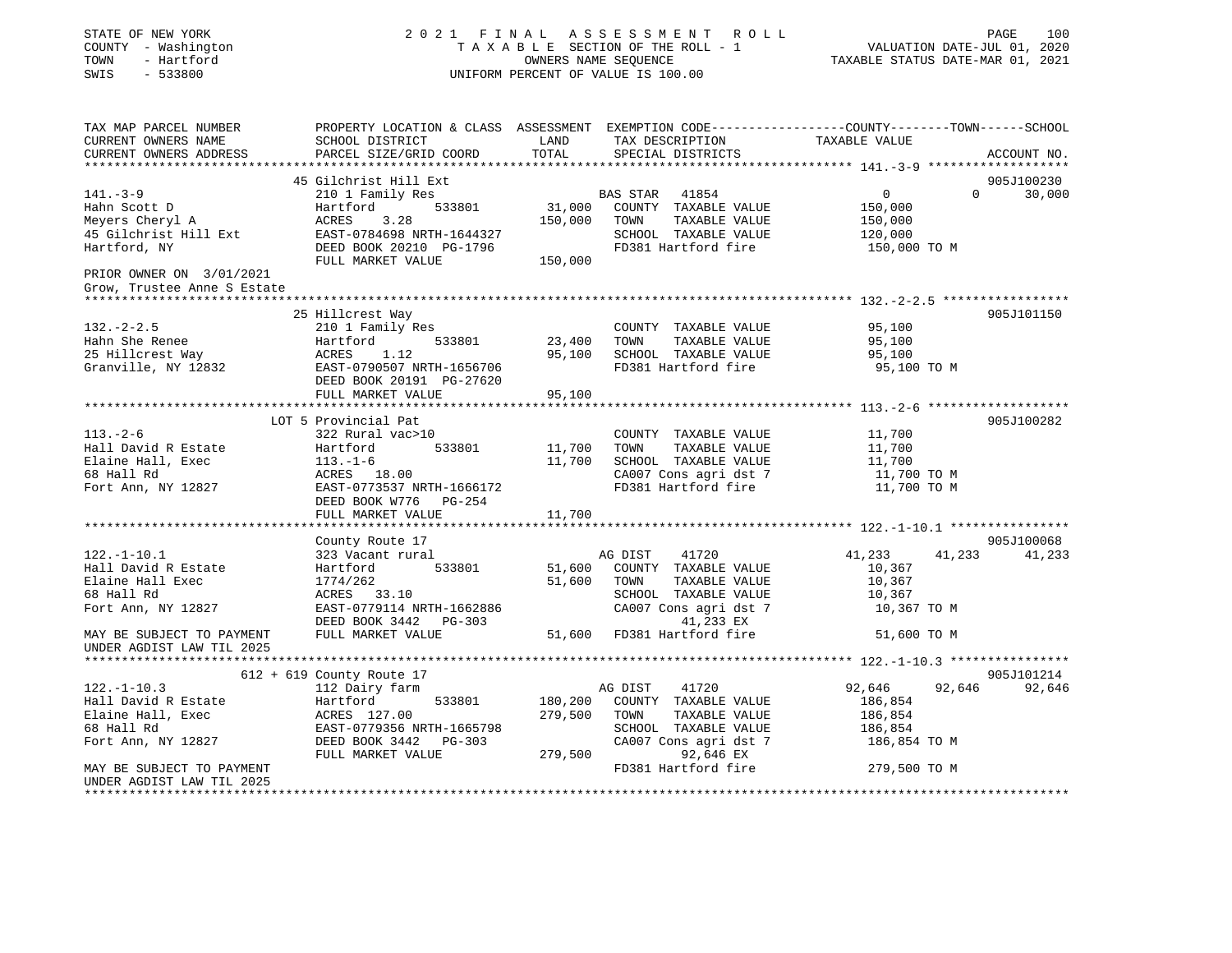| STATE OF NEW YORK<br>COUNTY - Washington<br>TOWN<br>- Hartford<br>$-533800$<br>SWIS |                                                                                                 |         | 2021 FINAL ASSESSMENT ROLL<br>T A X A B L E SECTION OF THE ROLL - 1<br>OWNERS NAME SEQUENCE<br>UNIFORM PERCENT OF VALUE IS 100.00 | VALUATION DATE-JUL 01, 2020<br>TAXABLE STATUS DATE-MAR 01, 2021 | PAGE<br>101        |
|-------------------------------------------------------------------------------------|-------------------------------------------------------------------------------------------------|---------|-----------------------------------------------------------------------------------------------------------------------------------|-----------------------------------------------------------------|--------------------|
| TAX MAP PARCEL NUMBER                                                               | PROPERTY LOCATION & CLASS ASSESSMENT EXEMPTION CODE----------------COUNTY-------TOWN-----SCHOOL |         |                                                                                                                                   |                                                                 |                    |
| CURRENT OWNERS NAME                                                                 | SCHOOL DISTRICT                                                                                 | LAND    | TAX DESCRIPTION TAXABLE VALUE                                                                                                     |                                                                 |                    |
| CURRENT OWNERS ADDRESS<br>**********************                                    | PARCEL SIZE/GRID COORD                                                                          | TOTAL   | SPECIAL DISTRICTS                                                                                                                 |                                                                 | ACCOUNT NO.        |
|                                                                                     | State Route 149                                                                                 |         |                                                                                                                                   |                                                                 | 905J100277         |
| $131. - 1 - 2$                                                                      | 120 Field crops                                                                                 |         | AG DIST<br>41720                                                                                                                  | 106,702                                                         | 106,702<br>106,702 |
| Hall David R Estate                                                                 | 533801<br>Hartford                                                                              | 215,800 | COUNTY TAXABLE VALUE                                                                                                              | 129,998                                                         |                    |
| Elaine Hall, Exec                                                                   | ACRES 173.20                                                                                    | 236,700 | TOWN<br>TAXABLE VALUE                                                                                                             | 129,998                                                         |                    |
| 68 Hall Rd                                                                          | EAST-0772474 NRTH-1654078                                                                       |         | SCHOOL TAXABLE VALUE                                                                                                              | 129,998                                                         |                    |
| Fort Ann, NY 12827                                                                  | DEED BOOK W776 PG-254                                                                           |         | CA007 Cons agri dst 7                                                                                                             | 129,998 TO M                                                    |                    |
|                                                                                     | FULL MARKET VALUE                                                                               | 236,700 | 106,702 EX                                                                                                                        |                                                                 |                    |
| MAY BE SUBJECT TO PAYMENT                                                           |                                                                                                 |         | FD381 Hartford fire                                                                                                               | 236,700 TO M                                                    |                    |
| UNDER AGDIST LAW TIL 2025                                                           |                                                                                                 |         |                                                                                                                                   |                                                                 |                    |
|                                                                                     |                                                                                                 |         |                                                                                                                                   |                                                                 |                    |
|                                                                                     | 68 Hall Rd                                                                                      |         |                                                                                                                                   |                                                                 | 905J100283         |
| $131. -1 - 3$                                                                       | 112 Dairy farm                                                                                  |         | AG DIST<br>41720                                                                                                                  | 167,400                                                         | 167,400<br>167,400 |
| Hall David R Estate                                                                 | 533801<br>Hartford                                                                              |         | 301,600 COUNTY TAXABLE VALUE                                                                                                      | 454,900                                                         |                    |
| Elaine Hall, Exec                                                                   | ACRES 226.19                                                                                    | 622,300 | TOWN<br>TAXABLE VALUE                                                                                                             | 454,900                                                         |                    |
| 68 Hall Rd<br>Fort Ann, NY 12827                                                    | EAST-0774553 NRTH-1654999<br>DEED BOOK W776 PG-254                                              |         | SCHOOL TAXABLE VALUE                                                                                                              | 454,900<br>454,900 TO M                                         |                    |
|                                                                                     | FULL MARKET VALUE                                                                               | 622,300 | CA007 Cons agri dst 7<br>167,400 EX                                                                                               |                                                                 |                    |
| MAY BE SUBJECT TO PAYMENT                                                           |                                                                                                 |         | FD381 Hartford fire                                                                                                               | 622,300 TO M                                                    |                    |
| UNDER AGDIST LAW TIL 2025                                                           |                                                                                                 |         |                                                                                                                                   |                                                                 |                    |
|                                                                                     |                                                                                                 |         |                                                                                                                                   |                                                                 |                    |
|                                                                                     | 178 Townsend Rd                                                                                 |         |                                                                                                                                   |                                                                 | 905J101226         |
| $141. - 1 - 1.1$                                                                    | 210 1 Family Res                                                                                |         | <b>BAS STAR</b> 41854                                                                                                             | $\overline{0}$                                                  | $\Omega$<br>30,000 |
| Haltermann Daniel J                                                                 | 533801<br>Hartford                                                                              |         | 22,300 COUNTY TAXABLE VALUE                                                                                                       | 95,500                                                          |                    |
| 178 Townsend Rd N                                                                   | 0.92<br>ACRES                                                                                   |         | 95,500 TOWN<br>TAXABLE VALUE                                                                                                      | 95,500                                                          |                    |
| Hartford, NY 12838                                                                  | EAST-0779971 NRTH-1649395                                                                       |         | SCHOOL TAXABLE VALUE                                                                                                              | 65,500                                                          |                    |
|                                                                                     | DEED BOOK 2212 PG-305                                                                           |         |                                                                                                                                   | 95,500 TO M                                                     |                    |
|                                                                                     | FULL MARKET VALUE                                                                               |         |                                                                                                                                   | 95,500 TO M                                                     |                    |
|                                                                                     |                                                                                                 |         |                                                                                                                                   |                                                                 |                    |
| $132.-2-11.2$                                                                       | 5069 State Route 149<br>210 1 Family Res                                                        |         | COUNTY TAXABLE VALUE                                                                                                              | 224,600                                                         | 905J101236         |
| Hamilton Scott M                                                                    | Hartford 533801                                                                                 | 35,600  | TOWN<br>TAXABLE VALUE                                                                                                             | 224,600                                                         |                    |
| 8455 State Route 40                                                                 | 1833/209 3207/326                                                                               | 224,600 | SCHOOL TAXABLE VALUE                                                                                                              | 224,600                                                         |                    |
| Hartford, NY 12838                                                                  | ACRES<br>6.81                                                                                   |         | FD381 Hartford fire                                                                                                               | 224,600 TO M                                                    |                    |
|                                                                                     | EAST-0788988 NRTH-1653810                                                                       |         |                                                                                                                                   |                                                                 |                    |
|                                                                                     | DEED BOOK 20200 PG-4270                                                                         |         |                                                                                                                                   |                                                                 |                    |
|                                                                                     | FULL MARKET VALUE                                                                               | 224,600 |                                                                                                                                   |                                                                 |                    |
|                                                                                     |                                                                                                 |         |                                                                                                                                   |                                                                 |                    |
|                                                                                     | 51 Christian Hill Rd                                                                            |         |                                                                                                                                   |                                                                 | 905J100262         |
| $132. - 1 - 26.2$                                                                   | 210 1 Family Res<br>$\frac{1}{533801}$<br>30 DDTH $\frac{214.00}{100}$                          |         | BAS STAR 41854                                                                                                                    | $\overline{0}$                                                  | $\Omega$<br>30,000 |
| Hamilton Shawn                                                                      | Hartford 533801<br>FRNT 203.00 DPTH 214.00<br>EAST-0785347 NRTH-1652427                         |         | 23,000 COUNTY TAXABLE VALUE                                                                                                       | 92,600                                                          |                    |
| Lemaire Veronica                                                                    |                                                                                                 |         | 92,600 TOWN<br>TAXABLE VALUE                                                                                                      | 92,600                                                          |                    |
| PO Box 54                                                                           | EAST-0785347 NRTH-1652427                                                                       |         | SCHOOL TAXABLE VALUE                                                                                                              | 62,600                                                          |                    |
| Hartford, NY 12838                                                                  | DEED BOOK 1984    PG-149                                                                        |         | CA007 Cons agri dst 7                                                                                                             | 92,600 TO M                                                     |                    |
|                                                                                     | FULL MARKET VALUE                                                                               |         | 92,600 FD381 Hartford fire                                                                                                        | 92,600 TO M                                                     |                    |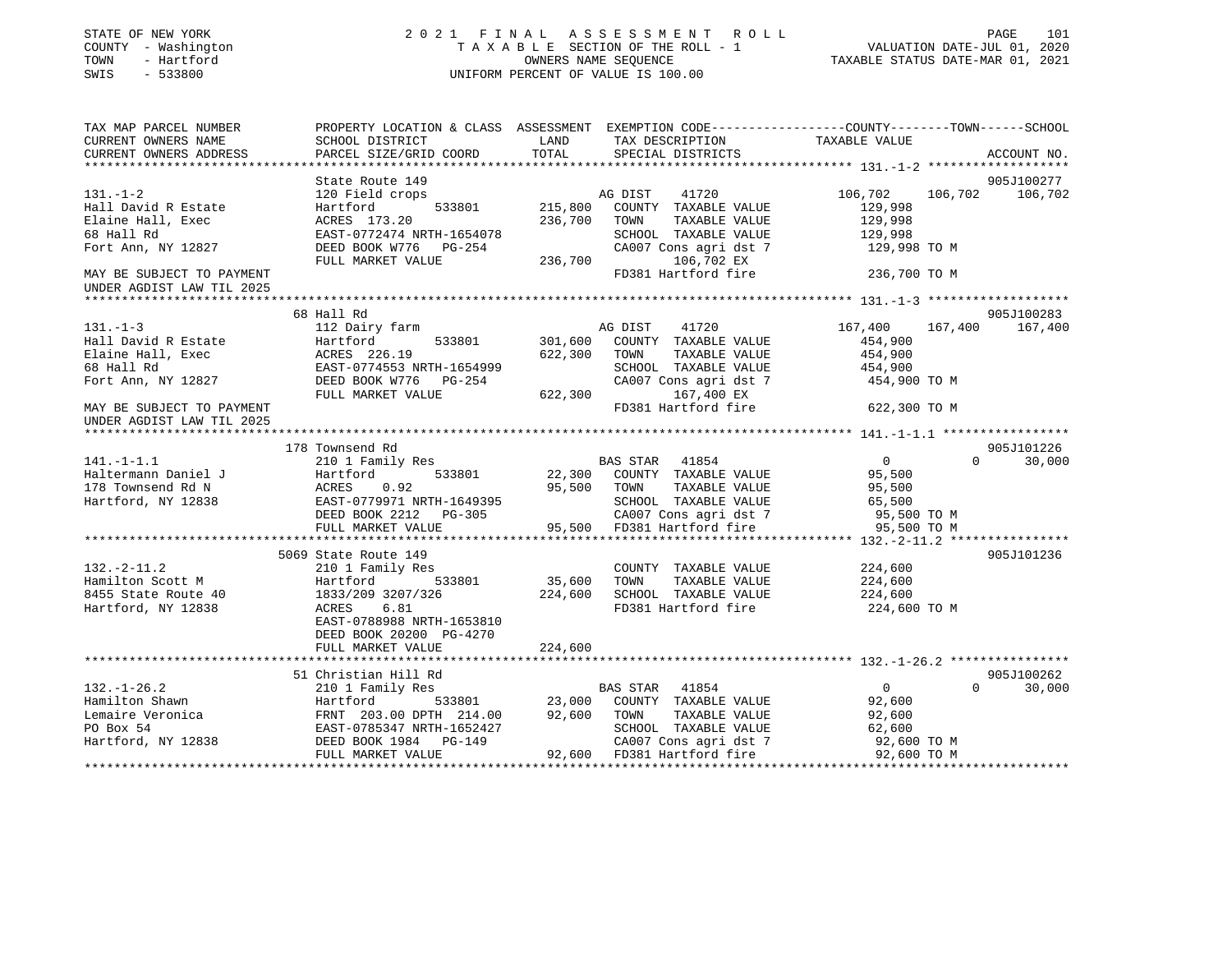| STATE OF NEW YORK |        |              |
|-------------------|--------|--------------|
| COUNTY            |        | - Washington |
| TOWN              |        | - Hartford   |
| <b>CMTC</b>       | $\sim$ | 533800       |

# STATE OF NEW YORK 2 0 2 1 F I N A L A S S E S S M E N T R O L L PAGE 102 COUNTY - Washington T A X A B L E SECTION OF THE ROLL - 1 VALUATION DATE-JUL 01, 2020 OWNERS NAME SEQUENCE TAXABLE STATUS DATE-MAR 01, 2021 SWIS - 533800 UNIFORM PERCENT OF VALUE IS 100.00

| LAND<br>TAXABLE VALUE<br>CURRENT OWNERS NAME<br>SCHOOL DISTRICT<br>TAX DESCRIPTION<br>TOTAL<br>SPECIAL DISTRICTS<br>CURRENT OWNERS ADDRESS<br>PARCEL SIZE/GRID COORD<br>ACCOUNT NO.<br>8455+8457 State Route 40<br>905J101201<br>$\overline{0}$<br>70,700<br>$123. - 1 - 12.1$<br>ENH STAR<br>41834<br>$\Omega$<br>280 Res Multiple<br>29,300<br>Hamilton Steven P<br>Hartford<br>533801<br>COUNTY TAXABLE VALUE<br>193,800<br>Hamilton Kendra J<br>7.00<br>193,800<br>TAXABLE VALUE<br>ACRES<br>TOWN<br>193,800<br>8455 State Route 40<br>EAST-0792023 NRTH-1659648<br>SCHOOL TAXABLE VALUE<br>123,100<br>CA007 Cons agri dst 7<br>Granville, NY 12832<br>DEED BOOK 569<br>PG-333<br>193,800 TO M<br>193,800 FD381 Hartford fire<br>FULL MARKET VALUE<br>193,800 TO M<br>75 Cedar Ridge Way<br>905J101120<br>$121. -4 - 18$<br>270 Mfg housing<br>BAS STAR 41854<br>$\mathbf{0}$<br>$\Omega$<br>30,000<br>Hammond Steven D<br>Hartford<br>533801<br>26,000<br>COUNTY TAXABLE VALUE<br>50,400<br>Hammond Nicolette G<br>$121. - 1 - 18$<br>50,400<br>TOWN<br>TAXABLE VALUE<br>50,400<br>2.01<br>SCHOOL TAXABLE VALUE<br>75 Cedar Ridge Way<br>ACRES<br>20,400<br>Fort Ann, NY 12827<br>EAST-0768244 NRTH-1659033<br>CA007 Cons agri dst 7<br>50,400 TO M<br>FD381 Hartford fire<br>DEED BOOK 2233 PG-154<br>50,400 TO M<br>FULL MARKET VALUE<br>50,400<br>905J100060<br>30 Rowe Hill Rd<br>ENH STAR<br>41834<br>$\overline{0}$<br>210 1 Family Res<br>$\Omega$<br>70,700<br>533801<br>28,300 COUNTY TAXABLE VALUE<br>Hartford<br>169,000<br>2.76<br>169,000<br>TAXABLE VALUE<br>ACRES<br>TOWN<br>169,000<br>EAST-0786287 NRTH-1648718<br>SCHOOL TAXABLE VALUE<br>98,300<br>Hartford, NY 12838<br>DEED BOOK 787<br>CA007 Cons agri dst 7<br>169,000 TO M<br>PG-231<br>169,000<br>FD381 Hartford fire<br>FULL MARKET VALUE<br>169,000 TO M<br>7772 State Route 40<br>$140. -2 - 18.1$<br>COUNTY TAXABLE VALUE<br>37,600<br>312 Vac w/imprv<br>Hanna Edna Est<br>Hartford<br>533801<br>13,600<br>TOWN<br>TAXABLE VALUE<br>37,600<br>ACRES<br>FULL N<br>C/O Sandra Foley<br>1.21<br>37,600<br>SCHOOL TAXABLE VALUE<br>37,600<br>FULL MARKET VALUE<br>37,600<br>FD381 Hartford fire<br>31 Black Point Rd<br>37,600 TO M<br>Ticonderoga, NY 12883<br>905J100287<br>7780 State Route 40<br>$140. -2 - 18$<br>COUNTY TAXABLE VALUE<br>120,500<br>210 1 Family Res<br>533801<br>23,100<br>TAXABLE VALUE<br>120,500<br>Hanna Edna Estate<br>Hartford<br>TOWN<br>395-1017, 418-1153, 836-278<br>120,500<br>SCHOOL TAXABLE VALUE<br>120,500<br>C/O Dana Hanna<br>FD381 Hartford fire<br>$434 - 538$<br>120,500 TO M<br>7780 State Route 40<br>TE533 Trans exempt flg<br>Hartford, NY 12838<br>Trans Exempt Repay 2021<br>560.38 MT<br>ACRES<br>1.03<br>EAST-0782679 NRTH-1645582<br>DEED BOOK 267<br>PG-580<br>120,500<br>FULL MARKET VALUE | TAX MAP PARCEL NUMBER | PROPERTY LOCATION & CLASS ASSESSMENT EXEMPTION CODE---------------COUNTY-------TOWN-----SCHOOL |  |  |
|---------------------------------------------------------------------------------------------------------------------------------------------------------------------------------------------------------------------------------------------------------------------------------------------------------------------------------------------------------------------------------------------------------------------------------------------------------------------------------------------------------------------------------------------------------------------------------------------------------------------------------------------------------------------------------------------------------------------------------------------------------------------------------------------------------------------------------------------------------------------------------------------------------------------------------------------------------------------------------------------------------------------------------------------------------------------------------------------------------------------------------------------------------------------------------------------------------------------------------------------------------------------------------------------------------------------------------------------------------------------------------------------------------------------------------------------------------------------------------------------------------------------------------------------------------------------------------------------------------------------------------------------------------------------------------------------------------------------------------------------------------------------------------------------------------------------------------------------------------------------------------------------------------------------------------------------------------------------------------------------------------------------------------------------------------------------------------------------------------------------------------------------------------------------------------------------------------------------------------------------------------------------------------------------------------------------------------------------------------------------------------------------------------------------------------------------------------------------------------------------------------------------------------------------------------------------------------------------------------------------------------------------------------------------------------------------------------------------------------------------------------------------------------------------------------------------------------|-----------------------|------------------------------------------------------------------------------------------------|--|--|
|                                                                                                                                                                                                                                                                                                                                                                                                                                                                                                                                                                                                                                                                                                                                                                                                                                                                                                                                                                                                                                                                                                                                                                                                                                                                                                                                                                                                                                                                                                                                                                                                                                                                                                                                                                                                                                                                                                                                                                                                                                                                                                                                                                                                                                                                                                                                                                                                                                                                                                                                                                                                                                                                                                                                                                                                                                 |                       |                                                                                                |  |  |
|                                                                                                                                                                                                                                                                                                                                                                                                                                                                                                                                                                                                                                                                                                                                                                                                                                                                                                                                                                                                                                                                                                                                                                                                                                                                                                                                                                                                                                                                                                                                                                                                                                                                                                                                                                                                                                                                                                                                                                                                                                                                                                                                                                                                                                                                                                                                                                                                                                                                                                                                                                                                                                                                                                                                                                                                                                 |                       |                                                                                                |  |  |
|                                                                                                                                                                                                                                                                                                                                                                                                                                                                                                                                                                                                                                                                                                                                                                                                                                                                                                                                                                                                                                                                                                                                                                                                                                                                                                                                                                                                                                                                                                                                                                                                                                                                                                                                                                                                                                                                                                                                                                                                                                                                                                                                                                                                                                                                                                                                                                                                                                                                                                                                                                                                                                                                                                                                                                                                                                 |                       |                                                                                                |  |  |
|                                                                                                                                                                                                                                                                                                                                                                                                                                                                                                                                                                                                                                                                                                                                                                                                                                                                                                                                                                                                                                                                                                                                                                                                                                                                                                                                                                                                                                                                                                                                                                                                                                                                                                                                                                                                                                                                                                                                                                                                                                                                                                                                                                                                                                                                                                                                                                                                                                                                                                                                                                                                                                                                                                                                                                                                                                 |                       |                                                                                                |  |  |
|                                                                                                                                                                                                                                                                                                                                                                                                                                                                                                                                                                                                                                                                                                                                                                                                                                                                                                                                                                                                                                                                                                                                                                                                                                                                                                                                                                                                                                                                                                                                                                                                                                                                                                                                                                                                                                                                                                                                                                                                                                                                                                                                                                                                                                                                                                                                                                                                                                                                                                                                                                                                                                                                                                                                                                                                                                 |                       |                                                                                                |  |  |
|                                                                                                                                                                                                                                                                                                                                                                                                                                                                                                                                                                                                                                                                                                                                                                                                                                                                                                                                                                                                                                                                                                                                                                                                                                                                                                                                                                                                                                                                                                                                                                                                                                                                                                                                                                                                                                                                                                                                                                                                                                                                                                                                                                                                                                                                                                                                                                                                                                                                                                                                                                                                                                                                                                                                                                                                                                 |                       |                                                                                                |  |  |
|                                                                                                                                                                                                                                                                                                                                                                                                                                                                                                                                                                                                                                                                                                                                                                                                                                                                                                                                                                                                                                                                                                                                                                                                                                                                                                                                                                                                                                                                                                                                                                                                                                                                                                                                                                                                                                                                                                                                                                                                                                                                                                                                                                                                                                                                                                                                                                                                                                                                                                                                                                                                                                                                                                                                                                                                                                 |                       |                                                                                                |  |  |
|                                                                                                                                                                                                                                                                                                                                                                                                                                                                                                                                                                                                                                                                                                                                                                                                                                                                                                                                                                                                                                                                                                                                                                                                                                                                                                                                                                                                                                                                                                                                                                                                                                                                                                                                                                                                                                                                                                                                                                                                                                                                                                                                                                                                                                                                                                                                                                                                                                                                                                                                                                                                                                                                                                                                                                                                                                 |                       |                                                                                                |  |  |
|                                                                                                                                                                                                                                                                                                                                                                                                                                                                                                                                                                                                                                                                                                                                                                                                                                                                                                                                                                                                                                                                                                                                                                                                                                                                                                                                                                                                                                                                                                                                                                                                                                                                                                                                                                                                                                                                                                                                                                                                                                                                                                                                                                                                                                                                                                                                                                                                                                                                                                                                                                                                                                                                                                                                                                                                                                 |                       |                                                                                                |  |  |
|                                                                                                                                                                                                                                                                                                                                                                                                                                                                                                                                                                                                                                                                                                                                                                                                                                                                                                                                                                                                                                                                                                                                                                                                                                                                                                                                                                                                                                                                                                                                                                                                                                                                                                                                                                                                                                                                                                                                                                                                                                                                                                                                                                                                                                                                                                                                                                                                                                                                                                                                                                                                                                                                                                                                                                                                                                 |                       |                                                                                                |  |  |
|                                                                                                                                                                                                                                                                                                                                                                                                                                                                                                                                                                                                                                                                                                                                                                                                                                                                                                                                                                                                                                                                                                                                                                                                                                                                                                                                                                                                                                                                                                                                                                                                                                                                                                                                                                                                                                                                                                                                                                                                                                                                                                                                                                                                                                                                                                                                                                                                                                                                                                                                                                                                                                                                                                                                                                                                                                 |                       |                                                                                                |  |  |
|                                                                                                                                                                                                                                                                                                                                                                                                                                                                                                                                                                                                                                                                                                                                                                                                                                                                                                                                                                                                                                                                                                                                                                                                                                                                                                                                                                                                                                                                                                                                                                                                                                                                                                                                                                                                                                                                                                                                                                                                                                                                                                                                                                                                                                                                                                                                                                                                                                                                                                                                                                                                                                                                                                                                                                                                                                 |                       |                                                                                                |  |  |
|                                                                                                                                                                                                                                                                                                                                                                                                                                                                                                                                                                                                                                                                                                                                                                                                                                                                                                                                                                                                                                                                                                                                                                                                                                                                                                                                                                                                                                                                                                                                                                                                                                                                                                                                                                                                                                                                                                                                                                                                                                                                                                                                                                                                                                                                                                                                                                                                                                                                                                                                                                                                                                                                                                                                                                                                                                 |                       |                                                                                                |  |  |
|                                                                                                                                                                                                                                                                                                                                                                                                                                                                                                                                                                                                                                                                                                                                                                                                                                                                                                                                                                                                                                                                                                                                                                                                                                                                                                                                                                                                                                                                                                                                                                                                                                                                                                                                                                                                                                                                                                                                                                                                                                                                                                                                                                                                                                                                                                                                                                                                                                                                                                                                                                                                                                                                                                                                                                                                                                 |                       |                                                                                                |  |  |
|                                                                                                                                                                                                                                                                                                                                                                                                                                                                                                                                                                                                                                                                                                                                                                                                                                                                                                                                                                                                                                                                                                                                                                                                                                                                                                                                                                                                                                                                                                                                                                                                                                                                                                                                                                                                                                                                                                                                                                                                                                                                                                                                                                                                                                                                                                                                                                                                                                                                                                                                                                                                                                                                                                                                                                                                                                 |                       |                                                                                                |  |  |
|                                                                                                                                                                                                                                                                                                                                                                                                                                                                                                                                                                                                                                                                                                                                                                                                                                                                                                                                                                                                                                                                                                                                                                                                                                                                                                                                                                                                                                                                                                                                                                                                                                                                                                                                                                                                                                                                                                                                                                                                                                                                                                                                                                                                                                                                                                                                                                                                                                                                                                                                                                                                                                                                                                                                                                                                                                 |                       |                                                                                                |  |  |
|                                                                                                                                                                                                                                                                                                                                                                                                                                                                                                                                                                                                                                                                                                                                                                                                                                                                                                                                                                                                                                                                                                                                                                                                                                                                                                                                                                                                                                                                                                                                                                                                                                                                                                                                                                                                                                                                                                                                                                                                                                                                                                                                                                                                                                                                                                                                                                                                                                                                                                                                                                                                                                                                                                                                                                                                                                 |                       |                                                                                                |  |  |
|                                                                                                                                                                                                                                                                                                                                                                                                                                                                                                                                                                                                                                                                                                                                                                                                                                                                                                                                                                                                                                                                                                                                                                                                                                                                                                                                                                                                                                                                                                                                                                                                                                                                                                                                                                                                                                                                                                                                                                                                                                                                                                                                                                                                                                                                                                                                                                                                                                                                                                                                                                                                                                                                                                                                                                                                                                 |                       |                                                                                                |  |  |
|                                                                                                                                                                                                                                                                                                                                                                                                                                                                                                                                                                                                                                                                                                                                                                                                                                                                                                                                                                                                                                                                                                                                                                                                                                                                                                                                                                                                                                                                                                                                                                                                                                                                                                                                                                                                                                                                                                                                                                                                                                                                                                                                                                                                                                                                                                                                                                                                                                                                                                                                                                                                                                                                                                                                                                                                                                 |                       |                                                                                                |  |  |
|                                                                                                                                                                                                                                                                                                                                                                                                                                                                                                                                                                                                                                                                                                                                                                                                                                                                                                                                                                                                                                                                                                                                                                                                                                                                                                                                                                                                                                                                                                                                                                                                                                                                                                                                                                                                                                                                                                                                                                                                                                                                                                                                                                                                                                                                                                                                                                                                                                                                                                                                                                                                                                                                                                                                                                                                                                 |                       |                                                                                                |  |  |
|                                                                                                                                                                                                                                                                                                                                                                                                                                                                                                                                                                                                                                                                                                                                                                                                                                                                                                                                                                                                                                                                                                                                                                                                                                                                                                                                                                                                                                                                                                                                                                                                                                                                                                                                                                                                                                                                                                                                                                                                                                                                                                                                                                                                                                                                                                                                                                                                                                                                                                                                                                                                                                                                                                                                                                                                                                 |                       |                                                                                                |  |  |
|                                                                                                                                                                                                                                                                                                                                                                                                                                                                                                                                                                                                                                                                                                                                                                                                                                                                                                                                                                                                                                                                                                                                                                                                                                                                                                                                                                                                                                                                                                                                                                                                                                                                                                                                                                                                                                                                                                                                                                                                                                                                                                                                                                                                                                                                                                                                                                                                                                                                                                                                                                                                                                                                                                                                                                                                                                 | $141. - 1 - 43$       |                                                                                                |  |  |
|                                                                                                                                                                                                                                                                                                                                                                                                                                                                                                                                                                                                                                                                                                                                                                                                                                                                                                                                                                                                                                                                                                                                                                                                                                                                                                                                                                                                                                                                                                                                                                                                                                                                                                                                                                                                                                                                                                                                                                                                                                                                                                                                                                                                                                                                                                                                                                                                                                                                                                                                                                                                                                                                                                                                                                                                                                 | Handley Albert J      |                                                                                                |  |  |
|                                                                                                                                                                                                                                                                                                                                                                                                                                                                                                                                                                                                                                                                                                                                                                                                                                                                                                                                                                                                                                                                                                                                                                                                                                                                                                                                                                                                                                                                                                                                                                                                                                                                                                                                                                                                                                                                                                                                                                                                                                                                                                                                                                                                                                                                                                                                                                                                                                                                                                                                                                                                                                                                                                                                                                                                                                 | Handley Nancy M       |                                                                                                |  |  |
|                                                                                                                                                                                                                                                                                                                                                                                                                                                                                                                                                                                                                                                                                                                                                                                                                                                                                                                                                                                                                                                                                                                                                                                                                                                                                                                                                                                                                                                                                                                                                                                                                                                                                                                                                                                                                                                                                                                                                                                                                                                                                                                                                                                                                                                                                                                                                                                                                                                                                                                                                                                                                                                                                                                                                                                                                                 | 30 Rowe Hill Rd       |                                                                                                |  |  |
|                                                                                                                                                                                                                                                                                                                                                                                                                                                                                                                                                                                                                                                                                                                                                                                                                                                                                                                                                                                                                                                                                                                                                                                                                                                                                                                                                                                                                                                                                                                                                                                                                                                                                                                                                                                                                                                                                                                                                                                                                                                                                                                                                                                                                                                                                                                                                                                                                                                                                                                                                                                                                                                                                                                                                                                                                                 |                       |                                                                                                |  |  |
|                                                                                                                                                                                                                                                                                                                                                                                                                                                                                                                                                                                                                                                                                                                                                                                                                                                                                                                                                                                                                                                                                                                                                                                                                                                                                                                                                                                                                                                                                                                                                                                                                                                                                                                                                                                                                                                                                                                                                                                                                                                                                                                                                                                                                                                                                                                                                                                                                                                                                                                                                                                                                                                                                                                                                                                                                                 |                       |                                                                                                |  |  |
|                                                                                                                                                                                                                                                                                                                                                                                                                                                                                                                                                                                                                                                                                                                                                                                                                                                                                                                                                                                                                                                                                                                                                                                                                                                                                                                                                                                                                                                                                                                                                                                                                                                                                                                                                                                                                                                                                                                                                                                                                                                                                                                                                                                                                                                                                                                                                                                                                                                                                                                                                                                                                                                                                                                                                                                                                                 |                       |                                                                                                |  |  |
|                                                                                                                                                                                                                                                                                                                                                                                                                                                                                                                                                                                                                                                                                                                                                                                                                                                                                                                                                                                                                                                                                                                                                                                                                                                                                                                                                                                                                                                                                                                                                                                                                                                                                                                                                                                                                                                                                                                                                                                                                                                                                                                                                                                                                                                                                                                                                                                                                                                                                                                                                                                                                                                                                                                                                                                                                                 |                       |                                                                                                |  |  |
|                                                                                                                                                                                                                                                                                                                                                                                                                                                                                                                                                                                                                                                                                                                                                                                                                                                                                                                                                                                                                                                                                                                                                                                                                                                                                                                                                                                                                                                                                                                                                                                                                                                                                                                                                                                                                                                                                                                                                                                                                                                                                                                                                                                                                                                                                                                                                                                                                                                                                                                                                                                                                                                                                                                                                                                                                                 |                       |                                                                                                |  |  |
|                                                                                                                                                                                                                                                                                                                                                                                                                                                                                                                                                                                                                                                                                                                                                                                                                                                                                                                                                                                                                                                                                                                                                                                                                                                                                                                                                                                                                                                                                                                                                                                                                                                                                                                                                                                                                                                                                                                                                                                                                                                                                                                                                                                                                                                                                                                                                                                                                                                                                                                                                                                                                                                                                                                                                                                                                                 |                       |                                                                                                |  |  |
|                                                                                                                                                                                                                                                                                                                                                                                                                                                                                                                                                                                                                                                                                                                                                                                                                                                                                                                                                                                                                                                                                                                                                                                                                                                                                                                                                                                                                                                                                                                                                                                                                                                                                                                                                                                                                                                                                                                                                                                                                                                                                                                                                                                                                                                                                                                                                                                                                                                                                                                                                                                                                                                                                                                                                                                                                                 |                       |                                                                                                |  |  |
|                                                                                                                                                                                                                                                                                                                                                                                                                                                                                                                                                                                                                                                                                                                                                                                                                                                                                                                                                                                                                                                                                                                                                                                                                                                                                                                                                                                                                                                                                                                                                                                                                                                                                                                                                                                                                                                                                                                                                                                                                                                                                                                                                                                                                                                                                                                                                                                                                                                                                                                                                                                                                                                                                                                                                                                                                                 |                       |                                                                                                |  |  |
|                                                                                                                                                                                                                                                                                                                                                                                                                                                                                                                                                                                                                                                                                                                                                                                                                                                                                                                                                                                                                                                                                                                                                                                                                                                                                                                                                                                                                                                                                                                                                                                                                                                                                                                                                                                                                                                                                                                                                                                                                                                                                                                                                                                                                                                                                                                                                                                                                                                                                                                                                                                                                                                                                                                                                                                                                                 |                       |                                                                                                |  |  |
|                                                                                                                                                                                                                                                                                                                                                                                                                                                                                                                                                                                                                                                                                                                                                                                                                                                                                                                                                                                                                                                                                                                                                                                                                                                                                                                                                                                                                                                                                                                                                                                                                                                                                                                                                                                                                                                                                                                                                                                                                                                                                                                                                                                                                                                                                                                                                                                                                                                                                                                                                                                                                                                                                                                                                                                                                                 |                       |                                                                                                |  |  |
|                                                                                                                                                                                                                                                                                                                                                                                                                                                                                                                                                                                                                                                                                                                                                                                                                                                                                                                                                                                                                                                                                                                                                                                                                                                                                                                                                                                                                                                                                                                                                                                                                                                                                                                                                                                                                                                                                                                                                                                                                                                                                                                                                                                                                                                                                                                                                                                                                                                                                                                                                                                                                                                                                                                                                                                                                                 |                       |                                                                                                |  |  |
|                                                                                                                                                                                                                                                                                                                                                                                                                                                                                                                                                                                                                                                                                                                                                                                                                                                                                                                                                                                                                                                                                                                                                                                                                                                                                                                                                                                                                                                                                                                                                                                                                                                                                                                                                                                                                                                                                                                                                                                                                                                                                                                                                                                                                                                                                                                                                                                                                                                                                                                                                                                                                                                                                                                                                                                                                                 |                       |                                                                                                |  |  |
|                                                                                                                                                                                                                                                                                                                                                                                                                                                                                                                                                                                                                                                                                                                                                                                                                                                                                                                                                                                                                                                                                                                                                                                                                                                                                                                                                                                                                                                                                                                                                                                                                                                                                                                                                                                                                                                                                                                                                                                                                                                                                                                                                                                                                                                                                                                                                                                                                                                                                                                                                                                                                                                                                                                                                                                                                                 |                       |                                                                                                |  |  |
|                                                                                                                                                                                                                                                                                                                                                                                                                                                                                                                                                                                                                                                                                                                                                                                                                                                                                                                                                                                                                                                                                                                                                                                                                                                                                                                                                                                                                                                                                                                                                                                                                                                                                                                                                                                                                                                                                                                                                                                                                                                                                                                                                                                                                                                                                                                                                                                                                                                                                                                                                                                                                                                                                                                                                                                                                                 |                       |                                                                                                |  |  |
|                                                                                                                                                                                                                                                                                                                                                                                                                                                                                                                                                                                                                                                                                                                                                                                                                                                                                                                                                                                                                                                                                                                                                                                                                                                                                                                                                                                                                                                                                                                                                                                                                                                                                                                                                                                                                                                                                                                                                                                                                                                                                                                                                                                                                                                                                                                                                                                                                                                                                                                                                                                                                                                                                                                                                                                                                                 |                       |                                                                                                |  |  |
|                                                                                                                                                                                                                                                                                                                                                                                                                                                                                                                                                                                                                                                                                                                                                                                                                                                                                                                                                                                                                                                                                                                                                                                                                                                                                                                                                                                                                                                                                                                                                                                                                                                                                                                                                                                                                                                                                                                                                                                                                                                                                                                                                                                                                                                                                                                                                                                                                                                                                                                                                                                                                                                                                                                                                                                                                                 |                       |                                                                                                |  |  |
|                                                                                                                                                                                                                                                                                                                                                                                                                                                                                                                                                                                                                                                                                                                                                                                                                                                                                                                                                                                                                                                                                                                                                                                                                                                                                                                                                                                                                                                                                                                                                                                                                                                                                                                                                                                                                                                                                                                                                                                                                                                                                                                                                                                                                                                                                                                                                                                                                                                                                                                                                                                                                                                                                                                                                                                                                                 |                       |                                                                                                |  |  |
|                                                                                                                                                                                                                                                                                                                                                                                                                                                                                                                                                                                                                                                                                                                                                                                                                                                                                                                                                                                                                                                                                                                                                                                                                                                                                                                                                                                                                                                                                                                                                                                                                                                                                                                                                                                                                                                                                                                                                                                                                                                                                                                                                                                                                                                                                                                                                                                                                                                                                                                                                                                                                                                                                                                                                                                                                                 |                       |                                                                                                |  |  |
|                                                                                                                                                                                                                                                                                                                                                                                                                                                                                                                                                                                                                                                                                                                                                                                                                                                                                                                                                                                                                                                                                                                                                                                                                                                                                                                                                                                                                                                                                                                                                                                                                                                                                                                                                                                                                                                                                                                                                                                                                                                                                                                                                                                                                                                                                                                                                                                                                                                                                                                                                                                                                                                                                                                                                                                                                                 |                       |                                                                                                |  |  |
|                                                                                                                                                                                                                                                                                                                                                                                                                                                                                                                                                                                                                                                                                                                                                                                                                                                                                                                                                                                                                                                                                                                                                                                                                                                                                                                                                                                                                                                                                                                                                                                                                                                                                                                                                                                                                                                                                                                                                                                                                                                                                                                                                                                                                                                                                                                                                                                                                                                                                                                                                                                                                                                                                                                                                                                                                                 |                       |                                                                                                |  |  |
|                                                                                                                                                                                                                                                                                                                                                                                                                                                                                                                                                                                                                                                                                                                                                                                                                                                                                                                                                                                                                                                                                                                                                                                                                                                                                                                                                                                                                                                                                                                                                                                                                                                                                                                                                                                                                                                                                                                                                                                                                                                                                                                                                                                                                                                                                                                                                                                                                                                                                                                                                                                                                                                                                                                                                                                                                                 |                       |                                                                                                |  |  |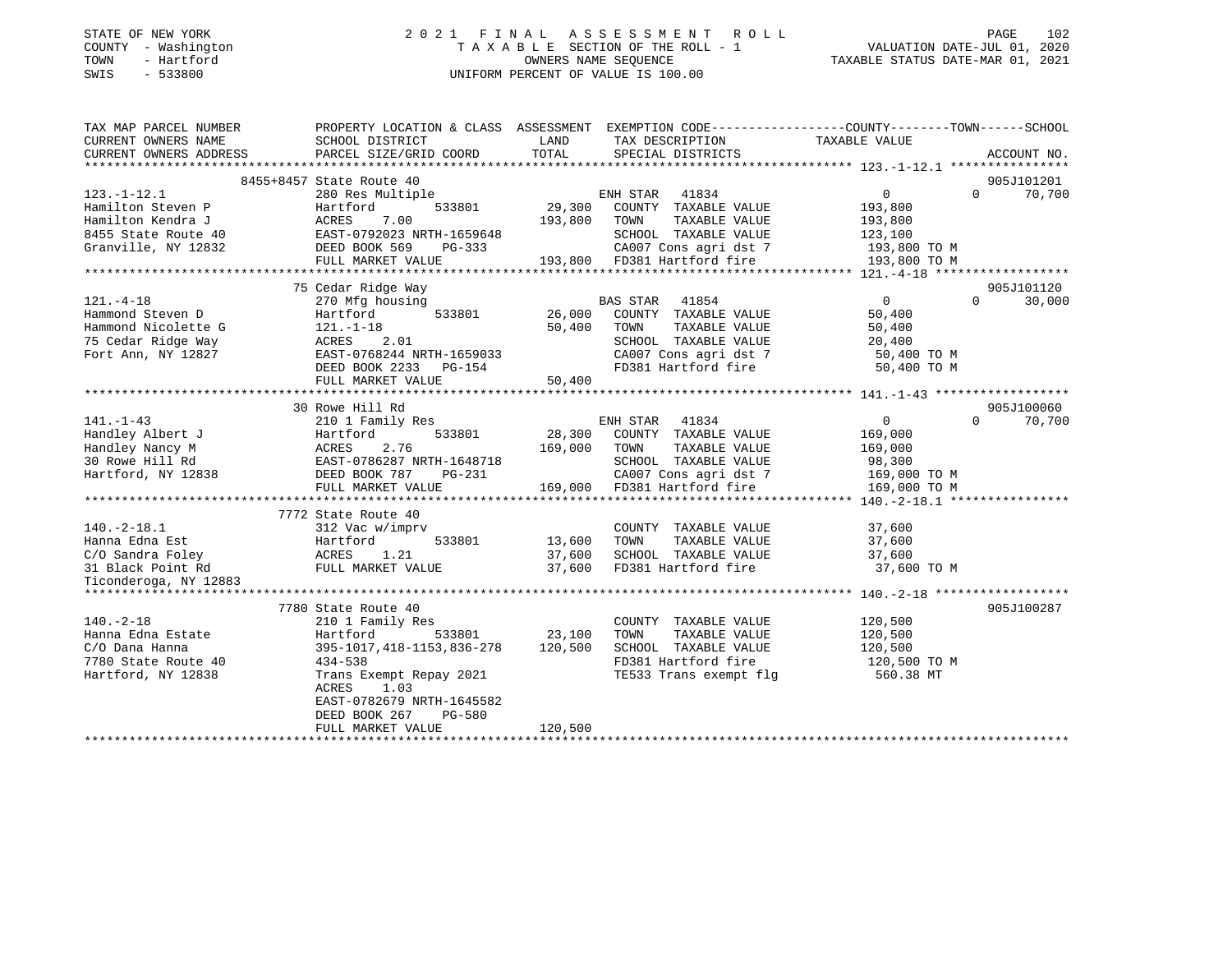# STATE OF NEW YORK 2 0 2 1 F I N A L A S S E S S M E N T R O L L PAGE 103 COUNTY - Washington T A X A B L E SECTION OF THE ROLL - 1 VALUATION DATE-JUL 01, 2020 TOWN - Hartford OWNERS NAME SEQUENCE TAXABLE STATUS DATE-MAR 01, 2021 SWIS - 533800 UNIFORM PERCENT OF VALUE IS 100.00

| TAX MAP PARCEL NUMBER                                                                                                                                                                                                         | PROPERTY LOCATION & CLASS ASSESSMENT EXEMPTION CODE----------------COUNTY-------TOWN------SCHOOL |               |                                  |                                  |               |
|-------------------------------------------------------------------------------------------------------------------------------------------------------------------------------------------------------------------------------|--------------------------------------------------------------------------------------------------|---------------|----------------------------------|----------------------------------|---------------|
| CURRENT OWNERS NAME                                                                                                                                                                                                           | SCHOOL DISTRICT                                                                                  | LAND          | TAX DESCRIPTION TAXABLE VALUE    |                                  |               |
|                                                                                                                                                                                                                               |                                                                                                  |               |                                  |                                  |               |
|                                                                                                                                                                                                                               |                                                                                                  |               |                                  |                                  |               |
|                                                                                                                                                                                                                               | 419 Lily Pond Rd                                                                                 |               |                                  |                                  | 905J101053    |
|                                                                                                                                                                                                                               |                                                                                                  |               | COUNTY TAXABLE VALUE             | 11,400                           |               |
|                                                                                                                                                                                                                               |                                                                                                  | 533801 11,400 | TOWN<br>TAXABLE VALUE            | 11,400                           |               |
|                                                                                                                                                                                                                               |                                                                                                  | 11,400        | SCHOOL TAXABLE VALUE             | 11,400                           |               |
| 1990 - 1991 - 1991 - 1991 - 1991 - 1991 - 1991 - 1991 - 1991 - 1991 - 1991 - 1991 - 1991 - 1991 - 1991 - 1991 - 1991 - 1991 - 1991 - 1991 - 1991 - 1991 - 1991 - 1991 - 1991 - 1991 - 1991 - 1991 - 1991 - 1991 - 1991 - 1991 |                                                                                                  |               | FD381 Hartford fire              | 11,400 TO M                      |               |
|                                                                                                                                                                                                                               |                                                                                                  |               |                                  |                                  |               |
|                                                                                                                                                                                                                               |                                                                                                  | 11,400        |                                  |                                  |               |
|                                                                                                                                                                                                                               |                                                                                                  |               |                                  |                                  |               |
|                                                                                                                                                                                                                               | Lily Pond Rd OFF                                                                                 |               |                                  |                                  | 905J100562    |
| $142. - 1 - 24$                                                                                                                                                                                                               | 322 Rural vac>10                                                                                 |               | COUNTY TAXABLE VALUE 11,800      |                                  |               |
| Hannon Peter J<br>Hannon Natalie (1897)<br>600 West End Ave Apt 4F (1897–0795627 NRTH-1645362<br>New York, NY 10024 (1898)<br>DEED BOOK 604 (1898–49)                                                                         |                                                                                                  | 533801 11,800 | TOWN<br>TAXABLE VALUE            | 11,800                           |               |
|                                                                                                                                                                                                                               |                                                                                                  | 11,800        | SCHOOL TAXABLE VALUE             | 11,800                           |               |
|                                                                                                                                                                                                                               |                                                                                                  |               | FD381 Hartford fire              | 11,800 TO M                      |               |
|                                                                                                                                                                                                                               |                                                                                                  |               |                                  |                                  |               |
|                                                                                                                                                                                                                               | FULL MARKET VALUE                                                                                | 11,800        |                                  |                                  |               |
|                                                                                                                                                                                                                               |                                                                                                  |               |                                  |                                  |               |
|                                                                                                                                                                                                                               | 7 Gibbs Rd                                                                                       |               |                                  |                                  | 905J101155    |
| $132. - 1 - 32.2$                                                                                                                                                                                                             | 240 Rural res                                                                                    |               | AG BUILD 41700                   | 30,000<br>30,000                 | 30,000        |
| Happy Joseph D                                                                                                                                                                                                                | 533801<br>Hartford                                                                               |               | 93,900 AG DIST 41720             | 47,836<br>47,836                 | 47,836        |
| Happy Joseph D<br>Happy Patricia A                                                                                                                                                                                            | Hartford<br>949/137<br>ACRES                                                                     |               | 307,000 ENH STAR 41834           | $\overline{0}$<br>$\overline{0}$ | 70,700        |
| 7 Gibbs Rd                                                                                                                                                                                                                    | 998<br>ACRES 52.70 BANK                                                                          |               | COUNTY TAXABLE VALUE             | 229,164                          |               |
| Granville, NY 12832                                                                                                                                                                                                           | EAST-0783432 NRTH-1656808                                                                        |               | TAXABLE VALUE<br>TOWN            | 229,164                          |               |
|                                                                                                                                                                                                                               | DEED BOOK 957 PG-194                                                                             |               | SCHOOL TAXABLE VALUE             | 158,464                          |               |
| MAY BE SUBJECT TO PAYMENT                                                                                                                                                                                                     | FULL MARKET VALUE                                                                                |               | 307,000 CA007 Cons agri dst 7    | 259,164 TO M                     |               |
| UNDER AGDIST LAW TIL 2025                                                                                                                                                                                                     |                                                                                                  |               | 47,836 EX                        |                                  |               |
|                                                                                                                                                                                                                               |                                                                                                  |               | FD381 Hartford fire 307,000 TO M |                                  |               |
|                                                                                                                                                                                                                               |                                                                                                  |               |                                  |                                  |               |
|                                                                                                                                                                                                                               | Halls Pond Rd                                                                                    |               |                                  |                                  |               |
| $150.-1-18.1$                                                                                                                                                                                                                 | 105 Vac farmland                                                                                 |               | 41720<br>AG DIST                 | 72,664                           | 72,664 72,664 |
|                                                                                                                                                                                                                               |                                                                                                  | 102,600       | COUNTY TAXABLE VALUE             | 29,936                           |               |
|                                                                                                                                                                                                                               |                                                                                                  | 102,600       | TOWN<br>TAXABLE VALUE            | 29,936                           |               |
| 7 Gibbs Rd                                                                                                                                                                                                                    | Sub Div Lot 1                                                                                    |               | SCHOOL TAXABLE VALUE             | 29,936                           |               |
| Granville, NY 12832                                                                                                                                                                                                           | ACRES 65.00                                                                                      |               | CA008 Cons agri dst 8            | 29,936 TO M                      |               |
|                                                                                                                                                                                                                               | EAST-0790740 NRTH-1636500                                                                        |               | 72,664 EX                        |                                  |               |
| MAY BE SUBJECT TO PAYMENT<br>UNDER AGDIST LAW TIL 2025                                                                                                                                                                        | DEED BOOK 3369 PG-161                                                                            |               | FD381 Hartford fire 102,600 TO M |                                  |               |
|                                                                                                                                                                                                                               | FULL MARKET VALUE                                                                                | 102,600       |                                  |                                  |               |
|                                                                                                                                                                                                                               |                                                                                                  |               |                                  |                                  |               |
|                                                                                                                                                                                                                               | 719 Halls Pond Rd                                                                                |               |                                  |                                  |               |
| $150. - 1 - 18.2$                                                                                                                                                                                                             | 210 1 Family Res                                                                                 |               | COUNTY TAXABLE VALUE             | 276,500                          |               |
| Happy Joseph M<br>Happy Ashley E<br>719 Halls Pond Rd                                                                                                                                                                         | 533801<br>Hartford                                                                               | 28,600        | TOWN<br>TAXABLE VALUE            | 276,500                          |               |
|                                                                                                                                                                                                                               | Filed Survey 12965                                                                               | 276,500       | SCHOOL TAXABLE VALUE             | 276,500                          |               |
|                                                                                                                                                                                                                               | ACRES 2.85                                                                                       |               | CA008 Cons agri dst 8            | 276,500 TO M                     |               |
| Granville, NY 12832                                                                                                                                                                                                           | EAST-0791057 NRTH-1636072                                                                        |               | FD381 Hartford fire 276,500 TO M |                                  |               |
|                                                                                                                                                                                                                               | DEED BOOK 3784 PG-291                                                                            |               |                                  |                                  |               |
|                                                                                                                                                                                                                               | FULL MARKET VALUE                                                                                | 276,500       |                                  |                                  |               |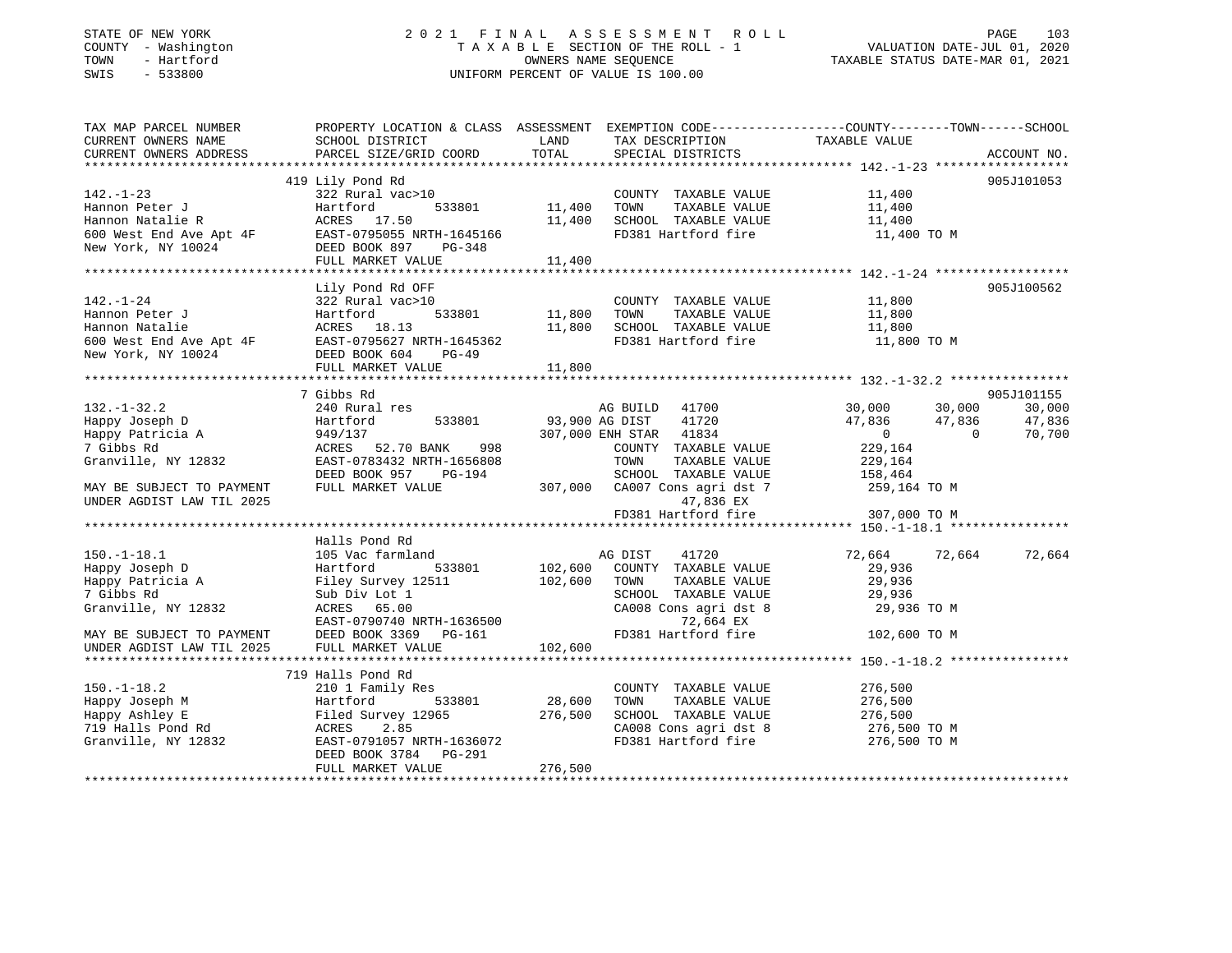|      | STATE OF NEW YORK   | 2021 FINAL ASSESSMENT ROLL |                                    |                                  | PAGE | 104 |
|------|---------------------|----------------------------|------------------------------------|----------------------------------|------|-----|
|      | COUNTY - Washington |                            | TAXABLE SECTION OF THE ROLL - 1    | VALUATION DATE-JUL 01, 2020      |      |     |
| TOWN | - Hartford          |                            | OWNERS NAME SEOUENCE               | TAXABLE STATUS DATE-MAR 01, 2021 |      |     |
| SWIS | $-533800$           |                            | UNIFORM PERCENT OF VALUE IS 100.00 |                                  |      |     |
|      |                     |                            |                                    |                                  |      |     |
|      |                     |                            |                                    |                                  |      |     |

| TAX MAP PARCEL NUMBER   |                           | PROPERTY LOCATION & CLASS ASSESSMENT EXEMPTION CODE--------------COUNTY-------TOWN-----SCHOOL |                                         |
|-------------------------|---------------------------|-----------------------------------------------------------------------------------------------|-----------------------------------------|
| CURRENT OWNERS NAME     | SCHOOL DISTRICT           | LAND<br>TAX DESCRIPTION                                                                       | TAXABLE VALUE                           |
| CURRENT OWNERS ADDRESS  | PARCEL SIZE/GRID COORD    | TOTAL<br>SPECIAL DISTRICTS                                                                    | ACCOUNT NO.                             |
| *********************** |                           |                                                                                               |                                         |
|                         | 74 Hartford Main St       |                                                                                               | 905J100493                              |
| $132.15 - 2 - 36$       | 210 1 Family Res          | VET WAR CT 41121                                                                              | 12,405<br>$\overline{0}$<br>12,405      |
| Harrington Armand N     | Hartford<br>533801        | 23,300 ENH STAR<br>41834                                                                      | 70,700<br>$\Omega$<br>$\Omega$          |
| Harrington Karen M      | FRNT 105.00 DPTH 427.00   | 82,700<br>COUNTY TAXABLE VALUE                                                                | 70,295                                  |
| 74 Hartford Main St     | EAST-0786849 NRTH-1653242 | TAXABLE VALUE<br>TOWN                                                                         | 70,295                                  |
| Hartford, NY 12838      | DEED BOOK 953<br>PG-296   | SCHOOL TAXABLE VALUE                                                                          | 12,000                                  |
|                         | FULL MARKET VALUE         | 82,700 CA007 Cons agri dst 7                                                                  | 82,700 TO M                             |
|                         |                           | CA007 Cons agri dst 7<br>FD381 Hartford fire                                                  | 82,700 TO M                             |
|                         |                           |                                                                                               |                                         |
|                         | 96 Blood St               |                                                                                               | 905J101329                              |
| $142. - 1 - 31.1$       | 210 1 Family Res          | <b>BAS STAR</b><br>41854                                                                      | $\Omega$<br>30,000<br>$\overline{0}$    |
| Harrington David T      | 533801<br>Hartford        | 23,400<br>COUNTY TAXABLE VALUE                                                                | 114,200                                 |
| Harrington Jody L       | 1.10<br>ACRES             | 114,200<br>TOWN<br>TAXABLE VALUE                                                              | 114,200                                 |
| 96 Blood St             | EAST-0791457 NRTH-1643020 | SCHOOL TAXABLE VALUE                                                                          | 84,200                                  |
| Granville, NY 12832     | DEED BOOK 763<br>PG-190   | CA008 Cons agri dst 8                                                                         | 114,200 TO M                            |
|                         | FULL MARKET VALUE         | 114,200 FD381 Hartford fire                                                                   | 114,200 TO M                            |
|                         |                           |                                                                                               |                                         |
|                         | 133 Swamp Ln              | 91 PCT OF VALUE USED FOR EXEMPTION PURPOSES                                                   | 905J101282                              |
| $149. - 1 - 30.24$      | 240 Rural res             | VET WAR CT 41121                                                                              | 26,208<br>26,208<br>$\Omega$            |
| Harrington Gary LE      | 533801<br>Hartford        | 24,600 ENH STAR<br>41834                                                                      | $\Omega$<br>70,700<br>$\cap$            |
| Harrington Theresa LE   | LOT 24                    | 192,000<br>COUNTY TAXABLE VALUE                                                               | 165,792                                 |
| 133 Swamp Ln            | ACRES 25.22               | TOWN<br>TAXABLE VALUE                                                                         | 165,792                                 |
| Argyle, NY 12809        | EAST-0777474 NRTH-1635644 | SCHOOL TAXABLE VALUE                                                                          | 121,300                                 |
|                         | DEED BOOK 20210 PG-511    | CA006 Cons agri dst 6                                                                         | 192,000 TO M                            |
|                         | FULL MARKET VALUE         | 192,000 FD381 Hartford fire                                                                   | 192,000 TO M                            |
|                         |                           |                                                                                               |                                         |
|                         | 28 Pope Hill Rd           |                                                                                               | 905J100231                              |
| $149. - 1 - 29.1$       | 210 1 Family Res          | <b>BAS STAR</b><br>41854                                                                      | $\Omega$<br>$\Omega$<br>30,000          |
| Harrington Jason C      | 533801                    | 28,200<br>COUNTY TAXABLE VALUE                                                                | 188,500                                 |
| Harrington Wendy G      | Hartford<br>8.97<br>ACRES | TAXABLE VALUE<br>188,500<br>TOWN                                                              | 188,500                                 |
| 28 Pope Hill Rd         |                           | SCHOOL TAXABLE VALUE                                                                          |                                         |
|                         | EAST-0777852 NRTH-1632903 | CA006 Cons agri dst 6                                                                         | 158,500                                 |
| Arqyle, NY 12809        | DEED BOOK 761<br>PG-177   |                                                                                               | 188,500 TO M                            |
|                         | FULL MARKET VALUE         | 188,500 FD381 Hartford fire                                                                   | 188,500 TO M                            |
|                         |                           |                                                                                               |                                         |
|                         | 55 Skyview Meadows Ln     |                                                                                               | 905J101015                              |
| $141. - 1 - 52$         | 210 1 Family Res          | <b>BAS STAR</b><br>41854                                                                      | $0 \qquad \qquad$<br>$\Omega$<br>30,000 |
| Harrington Keith A      | Hartford<br>533801        | 21,100<br>COUNTY TAXABLE VALUE                                                                | 157,500                                 |
| Harrington Armand       | 0.79 BANK<br>ACRES<br>997 | 157,500<br>TOWN<br>TAXABLE VALUE                                                              | 157,500                                 |
| 74 County Route 23      | EAST-0787501 NRTH-1648998 | SCHOOL TAXABLE VALUE                                                                          | 127,500                                 |
| Hartford, NY 12838      | DEED BOOK 2881 PG-227     | CA007 Cons agri dst 7                                                                         | 157,500 TO M                            |
|                         | FULL MARKET VALUE         | 157,500 FD381 Hartford fire                                                                   | 157,500 TO M                            |
|                         |                           |                                                                                               |                                         |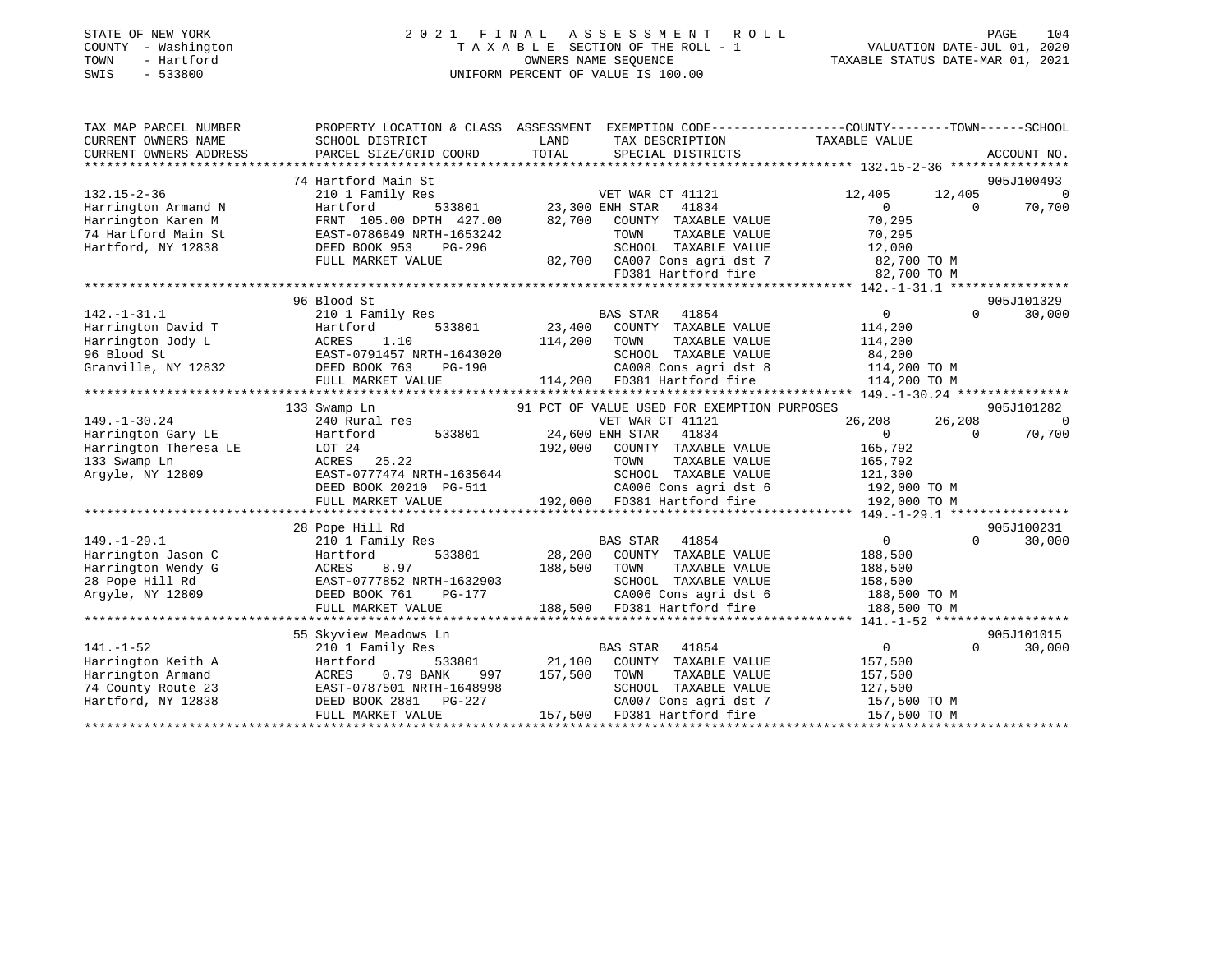# STATE OF NEW YORK 2 0 2 1 F I N A L A S S E S S M E N T R O L L PAGE 105 COUNTY - Washington T A X A B L E SECTION OF THE ROLL - 1 VALUATION DATE-JUL 01, 2020 TOWN - Hartford OWNERS NAME SEQUENCE TAXABLE STATUS DATE-MAR 01, 2021 SWIS - 533800 UNIFORM PERCENT OF VALUE IS 100.00

| TAX MAP PARCEL NUMBER<br>CURRENT OWNERS NAME<br>CURRENT OWNERS ADDRESS                                                                                                                                                                                  | PROPERTY LOCATION & CLASS ASSESSMENT EXEMPTION CODE----------------COUNTY-------TOWN------SCHOOL<br><b>EXAMPLE SERVICE SERVICE SERVICE SERVICE SERVICE SERVICE SERVICE SERVICE SERVICE SERVICE SERVICE SERVICE SERVICE</b><br>SCHOOL DISTRICT<br>PARCEL SIZE/GRID COORD TOTAL |         | TAX DESCRIPTION TAXABLE VALUE<br>SPECIAL DISTRICTS |                                                 | ACCOUNT NO. |
|---------------------------------------------------------------------------------------------------------------------------------------------------------------------------------------------------------------------------------------------------------|-------------------------------------------------------------------------------------------------------------------------------------------------------------------------------------------------------------------------------------------------------------------------------|---------|----------------------------------------------------|-------------------------------------------------|-------------|
|                                                                                                                                                                                                                                                         |                                                                                                                                                                                                                                                                               |         |                                                    |                                                 |             |
|                                                                                                                                                                                                                                                         | 236 Eldridge Ln                                                                                                                                                                                                                                                               |         |                                                    |                                                 | 905J101196  |
|                                                                                                                                                                                                                                                         | 312 Vac w/imprv                                                                                                                                                                                                                                                               |         | COUNTY TAXABLE VALUE 15,500                        |                                                 |             |
|                                                                                                                                                                                                                                                         |                                                                                                                                                                                                                                                                               |         | TOWN                                               | TAXABLE VALUE 15,500                            |             |
|                                                                                                                                                                                                                                                         |                                                                                                                                                                                                                                                                               |         | SCHOOL TAXABLE VALUE                               | 15,500                                          |             |
|                                                                                                                                                                                                                                                         |                                                                                                                                                                                                                                                                               |         | CA007 Cons agri dst 7 15,500 TO M                  |                                                 |             |
| 131.-1-1.2<br>Harsha Barbara J<br>3344 County Route 43<br>Fort Ann, NY 12827<br>Fort Ann, NY 12827<br>Fort Ann, NY 12827<br>Fort Ann, NY 12827<br>Fort Ann, NY 12827<br>Fort Ann, NY 12827<br>Fort Ann, NY 12827<br>Fort Ann, NY 12827<br>Fort Ann,     |                                                                                                                                                                                                                                                                               |         | FD381 Hartford fire                                | 15,500 TO M                                     |             |
|                                                                                                                                                                                                                                                         |                                                                                                                                                                                                                                                                               |         |                                                    |                                                 |             |
|                                                                                                                                                                                                                                                         | 220 Gulf Ln                                                                                                                                                                                                                                                                   |         |                                                    |                                                 | 905J100390  |
| $139. -4 - 1$                                                                                                                                                                                                                                           |                                                                                                                                                                                                                                                                               |         |                                                    |                                                 |             |
| Harsha Farmlands LLC                                                                                                                                                                                                                                    |                                                                                                                                                                                                                                                                               |         |                                                    | 154,453 154,453 154,453<br>67,000 67,000 67,000 |             |
| 3466 County route 43                                                                                                                                                                                                                                    | foresttx3768/244 435,600 COUNTY TAXABLE VALUE                                                                                                                                                                                                                                 |         |                                                    | 214,147                                         |             |
| Fort Ann, NY 12827                                                                                                                                                                                                                                      | $139. - 1 - 1$                                                                                                                                                                                                                                                                |         | TOWN<br>TAXABLE VALUE                              | 214,147                                         |             |
|                                                                                                                                                                                                                                                         | ACRES 436.20                                                                                                                                                                                                                                                                  |         | SCHOOL TAXABLE VALUE 214,147                       |                                                 |             |
|                                                                                                                                                                                                                                                         |                                                                                                                                                                                                                                                                               |         |                                                    | 281,147 TO M                                    |             |
|                                                                                                                                                                                                                                                         |                                                                                                                                                                                                                                                                               |         |                                                    |                                                 |             |
| MAY BE SUBJECT TO PAYMENT<br>MAY BE SUBJECT TO PAYMENT EAST-0766200 NRTH-1647256 CA007 Cons agri dst 7<br>UNDER RPTL480A UNTIL 2030 DEED BOOK 3743 PG-136 435,600 FD381 Hartford fire<br>FULL MARKET VALUE 435,600 FD381 Hartford fi                    |                                                                                                                                                                                                                                                                               |         |                                                    | 435,600 TO M                                    |             |
|                                                                                                                                                                                                                                                         |                                                                                                                                                                                                                                                                               |         |                                                    |                                                 |             |
|                                                                                                                                                                                                                                                         | Gulf Ln                                                                                                                                                                                                                                                                       |         |                                                    |                                                 | 905J100619  |
| $139. -4-5$                                                                                                                                                                                                                                             | 105 Vac farmland                                                                                                                                                                                                                                                              |         | 41720<br>AG DIST                                   | 56,962 56,962                                   | 56,962      |
| Harsha Farmlands LLC<br>3466 County Rte 43                                                                                                                                                                                                              | Hartford 533801 96,200 COUNTY TAXABLE VALUE                                                                                                                                                                                                                                   |         |                                                    | 39,238                                          |             |
|                                                                                                                                                                                                                                                         | $139. - 1 - 5$                                                                                                                                                                                                                                                                | 96,200  | TOWN<br>TAXABLE VALUE                              | 39,238                                          |             |
| Fort Ann, NY 12827                                                                                                                                                                                                                                      | ACRES 70.30                                                                                                                                                                                                                                                                   |         | SCHOOL TAXABLE VALUE                               | 39,238                                          |             |
|                                                                                                                                                                                                                                                         |                                                                                                                                                                                                                                                                               |         | CA007 Cons agri dst 7                              |                                                 |             |
| MAY BE SUBJECT TO PAYMENT<br>UNDER AGDIST LAW TIL 2025                                                                                                                                                                                                  | EAST-0765317 NRTH-1642710<br>DEED BOOK 3882 PG-215<br>FULL MARKET VALUE 96,200 FD381 Hartford fire 96,200 TO M                                                                                                                                                                |         |                                                    |                                                 |             |
|                                                                                                                                                                                                                                                         |                                                                                                                                                                                                                                                                               |         |                                                    |                                                 |             |
|                                                                                                                                                                                                                                                         |                                                                                                                                                                                                                                                                               |         |                                                    |                                                 |             |
|                                                                                                                                                                                                                                                         | County Route 43                                                                                                                                                                                                                                                               |         |                                                    |                                                 |             |
| $148. - 1 - 3.1$                                                                                                                                                                                                                                        | 105 Vac farmland MG DIST 41720<br>Hartford 533801 16,800 COUNTY TAXABLE VALUE                                                                                                                                                                                                 |         |                                                    | 10,641 10,641                                   | 10,641      |
| Harsha Farmlands LLC                                                                                                                                                                                                                                    |                                                                                                                                                                                                                                                                               | 16,800  |                                                    | 6,159                                           |             |
| 3466 County Route 43<br>Fort Ann, NY 12827                                                                                                                                                                                                              | ACRES 13.30<br>EAST-0765586 NRTH-1641441                                                                                                                                                                                                                                      |         | TAXABLE VALUE<br>TOWN<br>SCHOOL TAXABLE VALUE      | 6,159<br>6,159                                  |             |
|                                                                                                                                                                                                                                                         |                                                                                                                                                                                                                                                                               |         | CA007 Cons agri dst 7                              | 6,159 TO M                                      |             |
| MAY BE SUBJECT TO PAYMENT                                                                                                                                                                                                                               | DEED BOOK 3882 PG-211<br>PHILI. MADEET ******<br>FULL MARKET VALUE                                                                                                                                                                                                            | 16,800  | 10,641 EX                                          |                                                 |             |
| UNDER AGDIST LAW TIL 2025                                                                                                                                                                                                                               |                                                                                                                                                                                                                                                                               |         | FD381 Hartford fire                                | 16,800 TO M                                     |             |
|                                                                                                                                                                                                                                                         |                                                                                                                                                                                                                                                                               |         |                                                    |                                                 |             |
|                                                                                                                                                                                                                                                         | 3260 County Route 43                                                                                                                                                                                                                                                          |         |                                                    |                                                 | 905J101007  |
| $148. - 1 - 4$                                                                                                                                                                                                                                          |                                                                                                                                                                                                                                                                               |         | 41720                                              | 11,745 11,745                                   | 11,745      |
| Harsha Farmlands LLC                                                                                                                                                                                                                                    | 220 2 Family Res AG DIST<br>Hartford 533801 47,700 COUNTY                                                                                                                                                                                                                     |         | COUNTY TAXABLE VALUE                               | 178,055                                         |             |
| 3466 County Rte 43                                                                                                                                                                                                                                      | 499/101                                                                                                                                                                                                                                                                       | 189,800 | TAXABLE VALUE<br>TOWN                              | 178,055                                         |             |
| Fort Ann, NY 12827                                                                                                                                                                                                                                      | ACRES 20.08                                                                                                                                                                                                                                                                   |         | SCHOOL TAXABLE VALUE                               | 178,055                                         |             |
|                                                                                                                                                                                                                                                         | EAST-0765470 NRTH-1640725                                                                                                                                                                                                                                                     |         | CA007 Cons agri dst 7                              | 178,055 TO M                                    |             |
| $\begin{minipage}{.4\linewidth} \texttt{EAST-0765470 NRTH-1640725} \\ \texttt{MAX BE SUBJECT TO PAYMENT} \end{minipage} \begin{minipage}{.4\linewidth} \begin{minipage}{.4\linewidth} \texttt{EAST-0765470 NRTH-1640725} \end{minipage} \end{minipage}$ |                                                                                                                                                                                                                                                                               |         | 11,745 EX                                          |                                                 |             |
| UNDER AGDIST LAW TIL 2025                                                                                                                                                                                                                               | FULL MARKET VALUE                                                                                                                                                                                                                                                             |         | 189,800 FD381 Hartford fire                        | 189,800 TO M                                    |             |
|                                                                                                                                                                                                                                                         |                                                                                                                                                                                                                                                                               |         |                                                    |                                                 |             |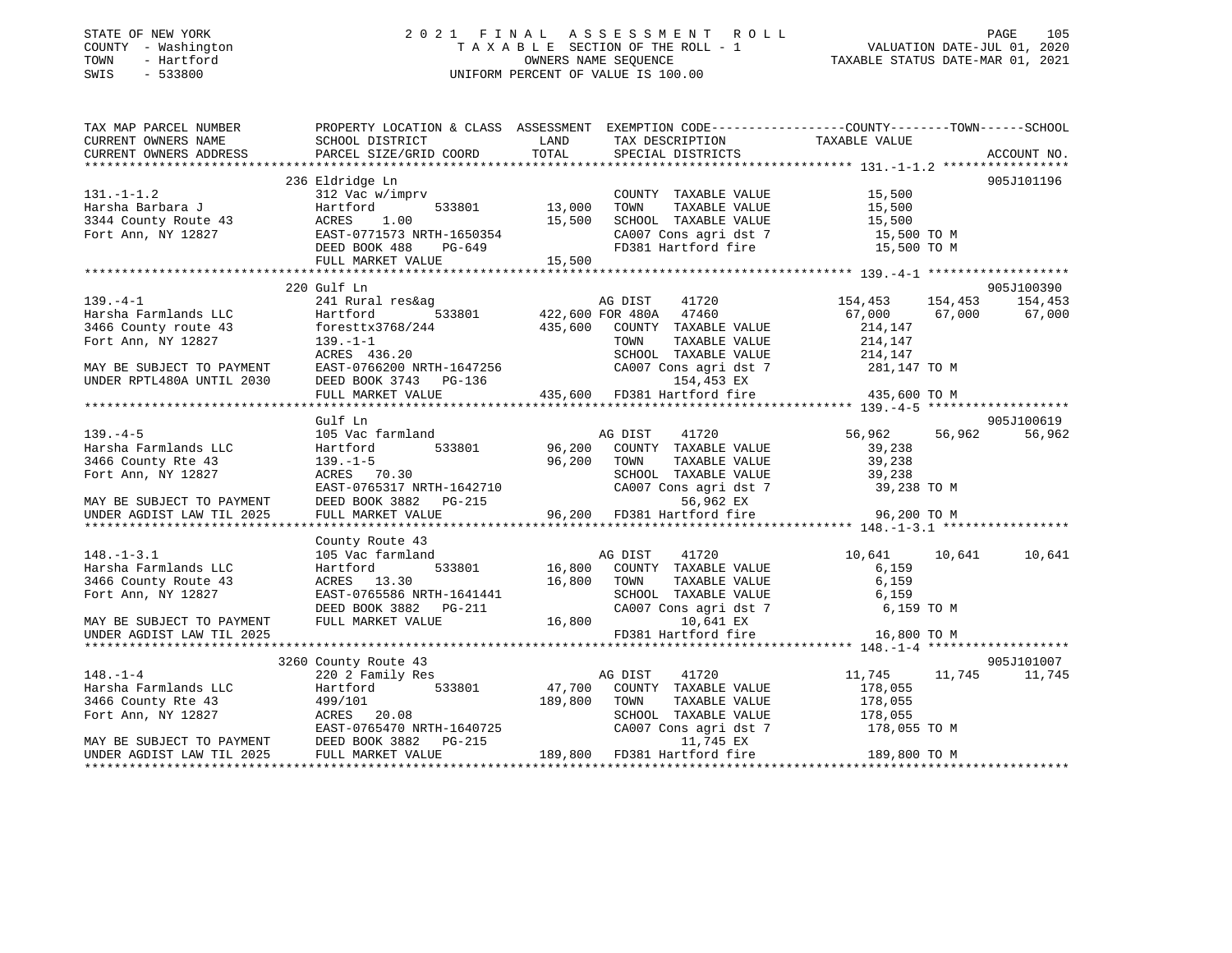# STATE OF NEW YORK 2 0 2 1 F I N A L A S S E S S M E N T R O L L PAGE 106 COUNTY - Washington T A X A B L E SECTION OF THE ROLL - 1 VALUATION DATE-JUL 01, 2020 TOWN - Hartford OWNERS NAME SEQUENCE TAXABLE STATUS DATE-MAR 01, 2021 SWIS - 533800 UNIFORM PERCENT OF VALUE IS 100.00UNIFORM PERCENT OF VALUE IS 100.00

| TAX MAP PARCEL NUMBER                   | PROPERTY LOCATION & CLASS ASSESSMENT EXEMPTION CODE---------------COUNTY-------TOWN-----SCHOOL |         |                                                                  |                       |             |
|-----------------------------------------|------------------------------------------------------------------------------------------------|---------|------------------------------------------------------------------|-----------------------|-------------|
| CURRENT OWNERS NAME                     | SCHOOL DISTRICT                                                                                | LAND    | TAX DESCRIPTION                                                  | TAXABLE VALUE         |             |
| CURRENT OWNERS ADDRESS                  | PARCEL SIZE/GRID COORD                                                                         | TOTAL   | SPECIAL DISTRICTS                                                |                       | ACCOUNT NO. |
|                                         |                                                                                                |         |                                                                  |                       |             |
|                                         | County Route 43 OFF                                                                            |         |                                                                  |                       | 905J101079  |
| $148. - 1 - 5.2$                        | 314 Rural vac<10                                                                               |         | COUNTY TAXABLE VALUE                                             | 2,000                 |             |
| Harsha Farmlands LLC                    | 533801<br>Hartford                                                                             | 2,000   | TOWN<br>TAXABLE VALUE                                            | 2,000                 |             |
| 3466 County Rte 43                      | 1.75<br>ACRES                                                                                  | 2,000   | SCHOOL TAXABLE VALUE                                             | 2,000                 |             |
| Fort Ann, NY 12827                      | EAST-0766213 NRTH-1639611                                                                      |         | FD381 Hartford fire                                              | 2,000 TO M            |             |
|                                         | DEED BOOK 3882 PG-215                                                                          |         |                                                                  |                       |             |
|                                         | FULL MARKET VALUE                                                                              | 2,000   |                                                                  |                       |             |
|                                         |                                                                                                |         |                                                                  |                       |             |
|                                         | County Route 43 OFF                                                                            |         |                                                                  |                       | 905J101078  |
| $148. - 1 - 5.3$                        | 314 Rural vac<10                                                                               |         | COUNTY TAXABLE VALUE                                             | 2,000                 |             |
| Harsha Farmlands LLC                    | 533801<br>Hartford                                                                             | 2,000   | TAXABLE VALUE<br>TOWN                                            | 2,000                 |             |
| 3466 County Rte 43                      | ACRES 1.75                                                                                     | 2,000   | SCHOOL TAXABLE VALUE                                             | 2,000                 |             |
| Fort Ann, NY 12827                      | EAST-0765957 NRTH-1639580                                                                      |         | FD381 Hartford fire 2,000 TO M                                   |                       |             |
|                                         | DEED BOOK 3882 PG-215                                                                          |         |                                                                  |                       |             |
|                                         | FULL MARKET VALUE                                                                              | 2,000   |                                                                  |                       |             |
|                                         |                                                                                                |         |                                                                  |                       |             |
|                                         | Eldridge Ln OFF                                                                                |         |                                                                  |                       | 905J101408  |
| $131. -1 - 1.3$                         | 314 Rural vac<10                                                                               |         | COUNTY TAXABLE VALUE                                             | 16,500                |             |
|                                         | ,<br>533801<br>Hartford                                                                        | 16,500  | TOWN                                                             |                       |             |
| Harsha Myron R                          |                                                                                                |         | TAXABLE VALUE                                                    | 16,500                |             |
| Harsha Barbara J                        | 2.02<br>ACRES<br>EAST-0771689 NRTH-1650433                                                     |         | 16,500 SCHOOL TAXABLE VALUE                                      | 16,500<br>16,500 TO M |             |
| 3344 County Route 43                    |                                                                                                |         | CA007 Cons agri dst 7<br>CA007 Cons agri dst 7<br>FD381 Hertf: 1 |                       |             |
| Fort Ann, NY 12827                      | DEED BOOK 623 PG-202                                                                           | 16,500  | FD381 Hartford fire                                              | 16,500 TO M           |             |
|                                         | FULL MARKET VALUE                                                                              |         |                                                                  |                       |             |
|                                         |                                                                                                |         |                                                                  |                       |             |
|                                         | State Route 40                                                                                 |         |                                                                  |                       | 905J100199  |
| $141. - 1 - 35$                         | 400 Commercial                                                                                 |         | COUNTY TAXABLE VALUE                                             | 20,000                |             |
| Hartford DG, LLC                        | 533801<br>Hartford                                                                             | 20,000  | TOWN<br>TAXABLE VALUE                                            | 20,000                |             |
| 1245 Deer Valley Dr Ste 300             | FRNT 402.00 DPTH 76.00                                                                         | 20,000  | SCHOOL TAXABLE VALUE                                             | 20,000                |             |
| Park City, UT 84060                     | EAST-0786315 NRTH-1651016                                                                      |         | CA007 Cons agri dst 7<br>FD381 Hartford fire                     | 20,000 TO M           |             |
|                                         | DEED BOOK 20200 PG-2050                                                                        |         |                                                                  | 20,000 TO M           |             |
|                                         | FULL MARKET VALUE                                                                              | 20,000  |                                                                  |                       |             |
|                                         |                                                                                                |         |                                                                  |                       |             |
|                                         | 123 Rowe Hill Rd                                                                               |         |                                                                  |                       | 905J100201  |
| $141. - 1 - 36$                         | 457 Small Retail                                                                               |         | COUNTY TAXABLE VALUE                                             | 484,575               |             |
| Hartford<br>Hartford DG, LLC            | 533801                                                                                         | 150,000 | TAXABLE VALUE<br>TOWN                                            | 484,575               |             |
| 1245 Deer Valley Dr Ste 300 ACRES       | 2.26                                                                                           | 484,575 | SCHOOL TAXABLE VALUE                                             | 484,575               |             |
| Park City, UT 84060                     | EAST-0786304 NRTH-1650773                                                                      |         | CA007 Cons agri dst 7                                            | 484,575 TO M          |             |
|                                         | DEED BOOK 20200 PG-2049                                                                        |         | FD381 Hartford fire                                              | 484,575 TO M          |             |
|                                         | FULL MARKET VALUE                                                                              | 484,575 |                                                                  |                       |             |
|                                         | ***************************                                                                    |         |                                                                  |                       |             |
|                                         | 3913 State Route 196                                                                           |         |                                                                  |                       | 905J100216  |
| $140. -2 - 4$                           | 682 Rec facility                                                                               |         | COUNTY TAXABLE VALUE                                             | 75,200                |             |
| Hartford Fish and Game Club In Hartford | 533801                                                                                         | 34,800  | TOWN<br>TAXABLE VALUE                                            | 75,200                |             |
| PO Box 182                              | 329/87 743/195                                                                                 | 75,200  | SCHOOL TAXABLE VALUE                                             | 75,200                |             |
| Hartford, NY 12838                      | ACRES<br>4.36                                                                                  |         | CA007 Cons agri dst 7                                            | 75,200 TO M           |             |
|                                         | EAST-0780277 NRTH-1645653                                                                      |         | FD381 Hartford fire                                              | 75,200 TO M           |             |
|                                         | PG-324<br>DEED BOOK 274                                                                        |         |                                                                  |                       |             |
|                                         | FULL MARKET VALUE                                                                              | 75,200  |                                                                  |                       |             |
|                                         |                                                                                                |         |                                                                  |                       |             |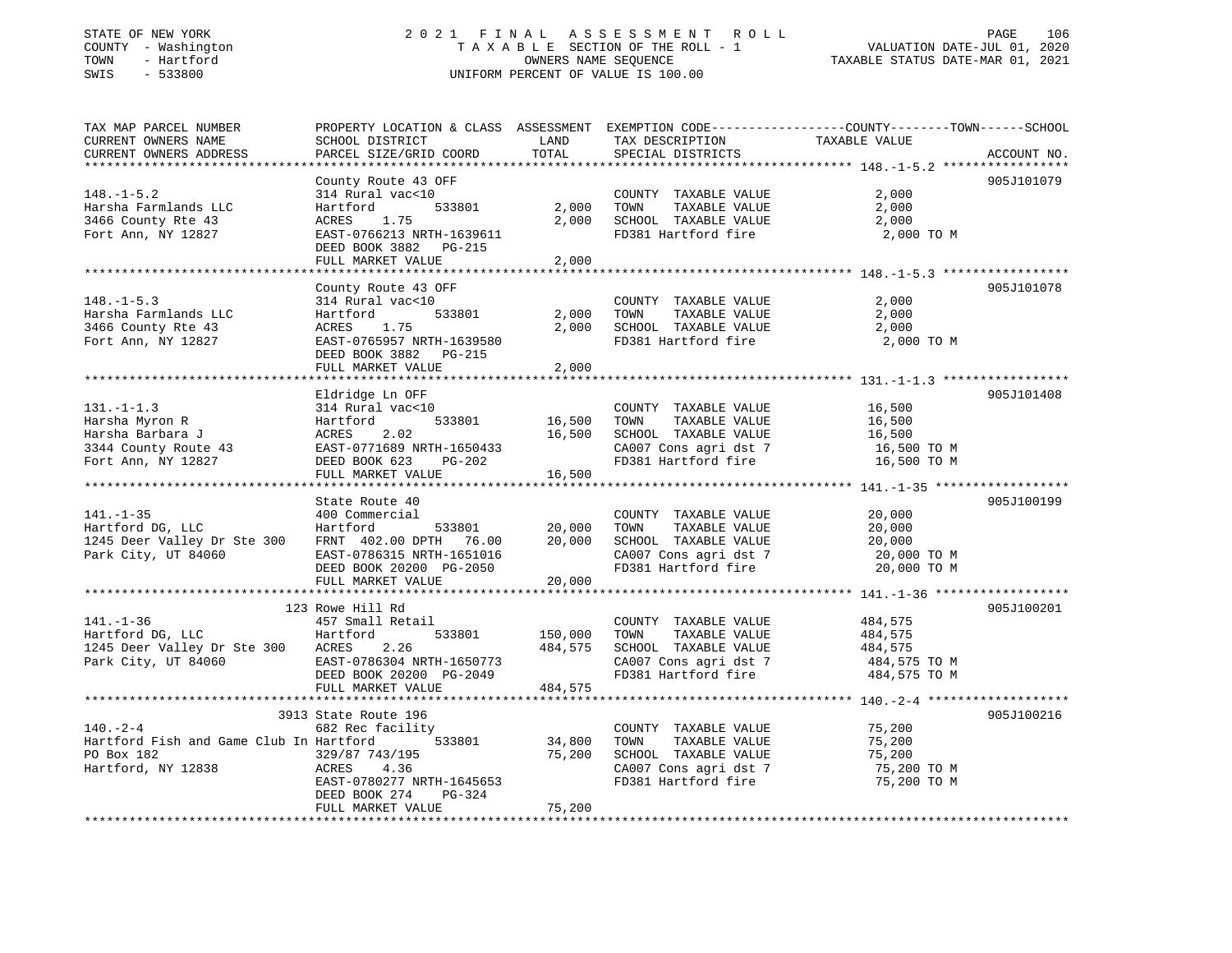| STATE OF NEW YORK |  |                     |  |
|-------------------|--|---------------------|--|
|                   |  | COUNTY - Washington |  |
| TOWN              |  | - Hartford          |  |
| $\Gamma$          |  | raann               |  |

# STATE OF NEW YORK 2 0 2 1 F I N A L A S S E S S M E N T R O L L PAGE 107 COUNTY - Washington T A X A B L E SECTION OF THE ROLL - 1 VALUATION DATE-JUL 01, 2020 TOWN - Hartford OWNERS NAME SEQUENCE TAXABLE STATUS DATE-MAR 01, 2021 SWIS - 533800 UNIFORM PERCENT OF VALUE IS 100.00

| TAX MAP PARCEL NUMBER<br>CURRENT OWNERS NAME           | SCHOOL DISTRICT                                                         | LAND        | TAX DESCRIPTION                             | PROPERTY LOCATION & CLASS ASSESSMENT EXEMPTION CODE----------------COUNTY-------TOWN------SCHOOL<br>TAXABLE VALUE |
|--------------------------------------------------------|-------------------------------------------------------------------------|-------------|---------------------------------------------|-------------------------------------------------------------------------------------------------------------------|
| CURRENT OWNERS ADDRESS                                 | PARCEL SIZE/GRID COORD                                                  | TOTAL       | SPECIAL DISTRICTS                           | ACCOUNT NO.                                                                                                       |
|                                                        |                                                                         |             |                                             |                                                                                                                   |
|                                                        | State Route 196                                                         |             |                                             |                                                                                                                   |
| $148. - 1 - 6.2$                                       | 314 Rural vac<10                                                        |             | COUNTY TAXABLE VALUE 15,400                 |                                                                                                                   |
| Hartung Christian                                      | 533801<br>Hartford                                                      | 15,400      | TOWN<br>TAXABLE VALUE                       | 15,400                                                                                                            |
| 1313 Sawyer Bend Cir                                   | LOT 2                                                                   | 15,400      | SCHOOL TAXABLE VALUE                        | 15,400                                                                                                            |
| Franklin, TN 37069                                     | ACRES 4.62<br>EAST-0767522 NRTH-1640120<br>DEED BOOK 777<br>PG-285      |             | FD381 Hartford fire                         | 15,400 TO M                                                                                                       |
|                                                        | FULL MARKET VALUE                                                       | 15,400      |                                             |                                                                                                                   |
|                                                        |                                                                         |             |                                             |                                                                                                                   |
|                                                        | 1319 Baldwin Corners Rd                                                 |             |                                             | 905J100373                                                                                                        |
| $121.-4-5.1$                                           | 240 Rural res                                                           |             | COUNTY TAXABLE VALUE                        | 155,100                                                                                                           |
| Hartung Robert S                                       | 532802<br>Fort Ann                                                      | 32,100 TOWN | TAXABLE VALUE                               | 155,100                                                                                                           |
| Hartung Janet<br>1500 Cenith Dr D401 MCRES 15.02 BANK  | $121.-1-5.1$                                                            | 155,100     | SCHOOL TAXABLE VALUE<br>FD381 Hartford fire | 155,100                                                                                                           |
| North Myrtle Beach, SC 29582 EAST-0766975 NRTH-1662883 | 999<br>DEED BOOK 748<br>PG-54<br>FULL MARKET VALUE                      |             |                                             | 155,100 TO M                                                                                                      |
|                                                        |                                                                         | 155,100     |                                             |                                                                                                                   |
|                                                        | State Route 196                                                         |             |                                             |                                                                                                                   |
| $148. - 1 - 6.1$                                       | 314 Rural vac<10                                                        |             | COUNTY TAXABLE VALUE                        | 17,600                                                                                                            |
| Hartung Scott                                          | 533801<br>Hartford                                                      | 17,600 TOWN | TAXABLE VALUE                               | 17,600                                                                                                            |
| Hartung Margaret                                       | LOT 1                                                                   | 17,600      | SCHOOL TAXABLE VALUE                        | 17,600                                                                                                            |
| 22 Eighth Ave                                          | ACRES<br>8.07                                                           |             | FD381 Hartford fire                         | 17,600 TO M                                                                                                       |
| Hudson Falls, NY 12839                                 | EAST-0767574 NRTH-1639863<br>DEED BOOK 20191 PG-28891                   |             |                                             |                                                                                                                   |
|                                                        | FULL MARKET VALUE                                                       | 17,600      |                                             |                                                                                                                   |
|                                                        |                                                                         |             |                                             |                                                                                                                   |
|                                                        | State Route 196                                                         |             |                                             |                                                                                                                   |
| $148. - 1 - 6.3$                                       | 314 Rural vac<10                                                        |             | COUNTY TAXABLE VALUE                        | 16,600                                                                                                            |
| Hartung Scott R                                        | Hartford<br>533801                                                      | 16,600 TOWN | TAXABLE VALUE                               | 16,600                                                                                                            |
| 22 8th Ave                                             | LOT 3                                                                   | 16,600      | SCHOOL TAXABLE VALUE                        | 16,600                                                                                                            |
| Hudson Falls, NY 12839                                 | ACRES<br>5.25<br>EAST-0768190 NRTH-1640065<br>DEED BOOK 757<br>$PG-315$ |             | FD381 Hartford fire                         | 16,600 TO M                                                                                                       |
|                                                        | FULL MARKET VALUE                                                       | 16,600      |                                             |                                                                                                                   |
|                                                        |                                                                         |             |                                             |                                                                                                                   |
|                                                        | 287 Gilchrist Hill Rd                                                   |             |                                             | 905J100309                                                                                                        |
| $150. - 1 - 2$                                         | 240 Rural res                                                           |             | FOR 480A 47460                              | 38,480<br>38,480<br>38,480                                                                                        |
| Harwood F Douglas                                      | Hartford<br>533801                                                      |             | 90,300 COUNTY TAXABLE VALUE                 | 111,120                                                                                                           |
| Harwood Joanne M                                       | 682/127 2801/314                                                        | 149,600     | TOWN<br>TAXABLE VALUE                       | 111,120                                                                                                           |
| 287 Gilchrist Hill Rd                                  | Forest Tax 3230/160                                                     |             | SCHOOL TAXABLE VALUE                        | 111,120                                                                                                           |
| Hartford, NY 12838                                     | ACRES 96.60                                                             |             | CA008 Cons agri dst 8                       | 149,600 TO M                                                                                                      |
|                                                        | EAST-0786427 NRTH-1639735                                               |             | FD381 Hartford fire                         | 149,600 TO M                                                                                                      |
| MAY BE SUBJECT TO PAYMENT                              | DEED BOOK 682<br>$PG-129$                                               |             |                                             |                                                                                                                   |
| UNDER RPTL480A UNTIL 2030                              | FULL MARKET VALUE                                                       | 149,600     |                                             |                                                                                                                   |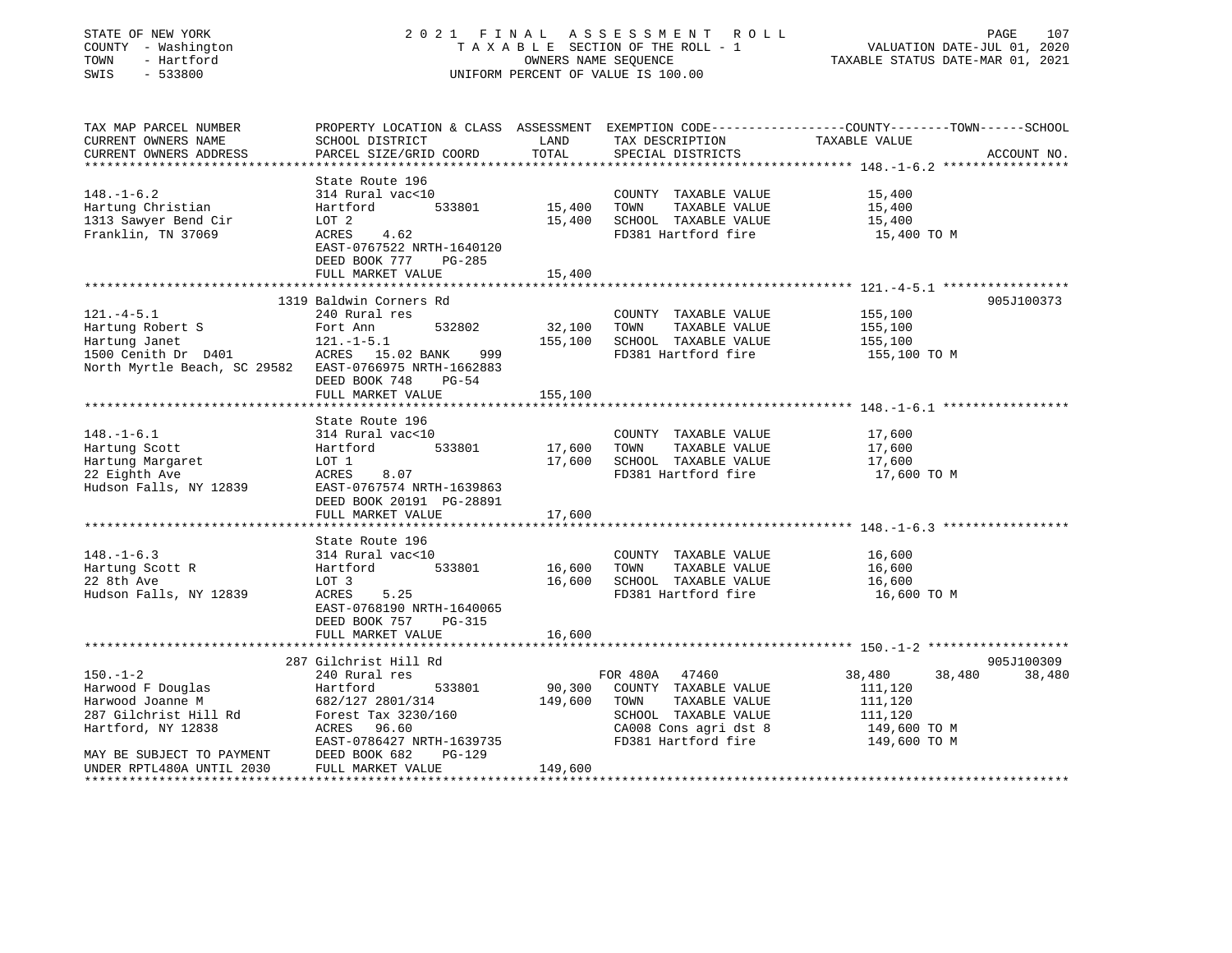#### STATE OF NEW YORK 2 0 2 1 F I N A L A S S E S S M E N T R O L L PAGE 108COUNTY - Washington  $T A X A B L E$  SECTION OF THE ROLL - 1<br>TOWN - Hartford TOWN - Hartford **Taxable STATUS DATE-MAR 01, 2021** OWNERS NAME SEQUENCE TAXABLE STATUS DATE-MAR 01, 2021 SWIS - 533800 UNIFORM PERCENT OF VALUE IS 100.00

VALUATION DATE-JUL 01, 2020

| TAX MAP PARCEL NUMBER                                                                                                                    | PROPERTY LOCATION & CLASS ASSESSMENT EXEMPTION CODE----------------COUNTY-------TOWN------SCHOOL |                  |                                                                                         |                                             |                   |             |
|------------------------------------------------------------------------------------------------------------------------------------------|--------------------------------------------------------------------------------------------------|------------------|-----------------------------------------------------------------------------------------|---------------------------------------------|-------------------|-------------|
| CURRENT OWNERS NAME                                                                                                                      | SCHOOL DISTRICT                                                                                  | LAND             | TAX DESCRIPTION                                                                         | TAXABLE VALUE                               |                   |             |
| CURRENT OWNERS ADDRESS                                                                                                                   | PARCEL SIZE/GRID COORD                                                                           | TOTAL            | SPECIAL DISTRICTS                                                                       |                                             |                   | ACCOUNT NO. |
|                                                                                                                                          |                                                                                                  |                  |                                                                                         |                                             |                   |             |
|                                                                                                                                          | 1 Townsend Rd                                                                                    |                  |                                                                                         |                                             |                   | 905J100577  |
| $140. - 2 - 7$                                                                                                                           | 411 Apartment                                                                                    |                  | COUNTY TAXABLE VALUE                                                                    | 267,300<br>267,300                          |                   |             |
| Harwood Mark                                                                                                                             | Hartford                                                                                         | 533801 45,000    | TOWN<br>TAXABLE VALUE                                                                   |                                             |                   |             |
| PO Box 91                                                                                                                                | 1.50<br>ACRES                                                                                    | 267,300          | SCHOOL TAXABLE VALUE                                                                    | 267,300                                     |                   |             |
| Cossayuna, NY 12823                                                                                                                      | EAST-0782819 NRTH-1646607                                                                        |                  | FD381 Hartford fire                                                                     | 267,300 TO M                                |                   |             |
|                                                                                                                                          | DEED BOOK 681<br>PG-272                                                                          |                  |                                                                                         |                                             |                   |             |
|                                                                                                                                          | FULL MARKET VALUE                                                                                | 267,300          |                                                                                         |                                             |                   |             |
|                                                                                                                                          |                                                                                                  |                  |                                                                                         |                                             |                   |             |
|                                                                                                                                          | 5232 State Route 149                                                                             |                  |                                                                                         |                                             |                   | 905J101229  |
|                                                                                                                                          |                                                                                                  |                  |                                                                                         | $\begin{array}{c} 0 \\ 131,600 \end{array}$ | $\Omega$          | 30,000      |
|                                                                                                                                          |                                                                                                  |                  |                                                                                         |                                             |                   |             |
|                                                                                                                                          | 9.10 BANK                                                                                        | 999 131,600 TOWN | TAXABLE VALUE                                                                           | 131,600                                     |                   |             |
| Granville, NY 12832                                                                                                                      |                                                                                                  |                  |                                                                                         |                                             |                   |             |
|                                                                                                                                          | EAST-0793118 NRTH-1652710<br>EAST-0793118 NRTH-1652710                                           |                  | SCHOOL TAXABLE VALUE 101,600<br>FD381 Hartford fire 131,600 TO M<br>FD381 Hartford fire |                                             |                   |             |
|                                                                                                                                          | FULL MARKET VALUE                                                                                | 131,600          |                                                                                         |                                             |                   |             |
|                                                                                                                                          |                                                                                                  |                  |                                                                                         |                                             |                   |             |
|                                                                                                                                          | 5197 State Route 149                                                                             |                  |                                                                                         |                                             |                   | 905J100449  |
| $132 - 2 - 23$                                                                                                                           | 210 1 Family Res                                                                                 |                  | ENH STAR 41834                                                                          | 0                                           | $0 \qquad \qquad$ | 70,700      |
|                                                                                                                                          |                                                                                                  |                  | $5.09$ 533801 38,500 COUNTY TAXABLE VALUE<br>5.09 122,000 TOWN TAXABLE VALUE            | 122,000                                     |                   |             |
|                                                                                                                                          |                                                                                                  |                  |                                                                                         | 122,000                                     |                   |             |
|                                                                                                                                          |                                                                                                  |                  | SCHOOL TAXABLE VALUE 51,300                                                             |                                             |                   |             |
| Hayes James A<br>Hayes Lettie A<br>5197 State Route 149<br>67 Granville, NY 12832<br>ERST-0792476 NRTH-1653421<br>FEED BOOK 683<br>PG-39 | $PG-39$                                                                                          |                  | FD381 Hartford fire                                                                     | 122,000 TO M                                |                   |             |
|                                                                                                                                          | FULL MARKET VALUE                                                                                | 122,000          |                                                                                         |                                             |                   |             |
|                                                                                                                                          |                                                                                                  |                  |                                                                                         |                                             |                   |             |
|                                                                                                                                          | 3874 State Route 149                                                                             |                  |                                                                                         |                                             |                   |             |
| $130. -1 - 7.3$                                                                                                                          |                                                                                                  |                  |                                                                                         |                                             |                   | - 0         |
|                                                                                                                                          |                                                                                                  |                  |                                                                                         | $0 \qquad \qquad$                           | $\overline{0}$    | 30,000      |
|                                                                                                                                          |                                                                                                  |                  |                                                                                         | 111,435                                     |                   |             |
| Fort Ann, NY 12827                                                                                                                       | EAST-0767980 NRTH-1653716                                                                        |                  | TOWN<br>TAXABLE VALUE                                                                   | 111,435                                     |                   |             |
|                                                                                                                                          | DEED BOOK 3388 PG-102                                                                            |                  |                                                                                         | 101,100                                     |                   |             |
|                                                                                                                                          | FULL MARKET VALUE                                                                                |                  | 102 SCHOOL TAXABLE VALUE 101,100<br>131,100 CA007 Cons agri dst 7 131,100 TO M          |                                             |                   |             |
|                                                                                                                                          |                                                                                                  |                  | FD381 Hartford fire                                                                     | 131,100 TO M                                |                   |             |
|                                                                                                                                          |                                                                                                  |                  |                                                                                         |                                             |                   |             |
|                                                                                                                                          | 63 Hartford Main St                                                                              |                  |                                                                                         |                                             |                   | 905J100406  |
| $132.15 - 1 - 7$                                                                                                                         | 312 Vac w/imprv                                                                                  |                  | COUNTY TAXABLE VALUE                                                                    | $\frac{1}{2}$ , $\frac{1}{2}$<br>4,900      |                   |             |
| Hayes Raymond A                                                                                                                          | Hartford<br>533801                                                                               | 4,600            | TAXABLE VALUE<br>TOWN                                                                   | 4,900                                       |                   |             |
| Hayes Rebecca M                                                                                                                          | 3062/255                                                                                         | 4,900            | SCHOOL TAXABLE VALUE                                                                    | 4,900                                       |                   |             |
|                                                                                                                                          |                                                                                                  |                  | CA007 Cons agri dst 7<br>The Ulumber of time                                            | 4,900 TO M                                  |                   |             |
| 386 County Route 12 FRNT 42.00 DPTH 104.00<br>Whitehall, NY 12887 EAST-0786482 NRTH-1653105                                              |                                                                                                  |                  | FD381 Hartford fire                                                                     | 4,900 TO M                                  |                   |             |
|                                                                                                                                          | DEED BOOK 3364 PG-267                                                                            |                  |                                                                                         |                                             |                   |             |
|                                                                                                                                          | FULL MARKET VALUE                                                                                | 4,900            |                                                                                         |                                             |                   |             |
|                                                                                                                                          |                                                                                                  |                  |                                                                                         |                                             |                   |             |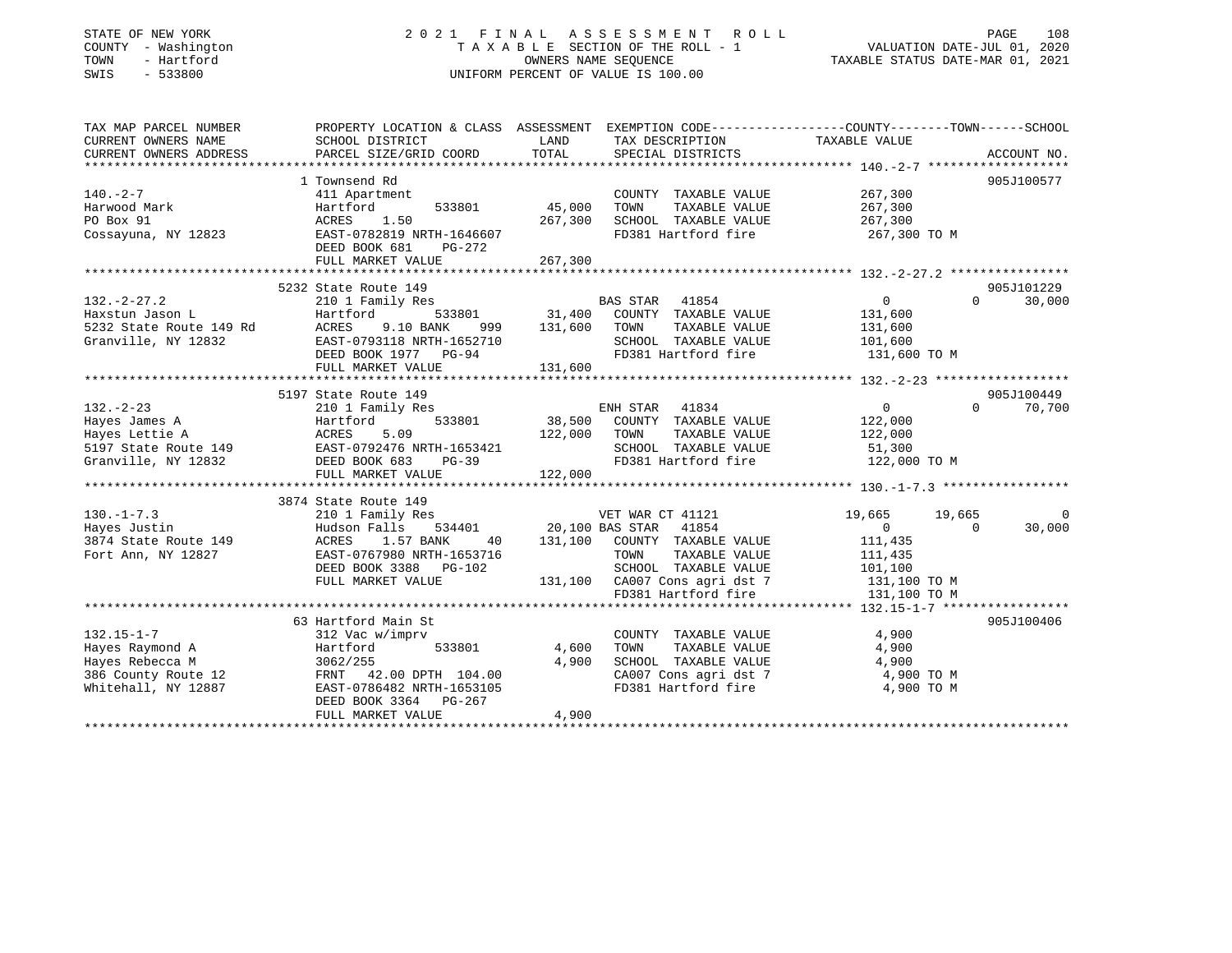| STATE OF NEW YORK<br>COUNTY - Washington<br>TOWN<br>- Hartford<br>SWIS<br>$-533800$                     | 2021 FINAL ASSESSMENT ROLL<br>UNIFORM PERCENT OF VALUE IS 100.00                                                                                                                                       | TAXABLE SECTION OF THE ROLL - 1 VALUATION DATE-JUL 01, 2020<br>TAXABLE STATUS DATE-MAR 01, 2021 | 109<br>PAGE                                                                                                                                                |                                                                |                                  |
|---------------------------------------------------------------------------------------------------------|--------------------------------------------------------------------------------------------------------------------------------------------------------------------------------------------------------|-------------------------------------------------------------------------------------------------|------------------------------------------------------------------------------------------------------------------------------------------------------------|----------------------------------------------------------------|----------------------------------|
| TAX MAP PARCEL NUMBER<br>CURRENT OWNERS NAME<br>CURRENT OWNERS ADDRESS                                  | PROPERTY LOCATION & CLASS ASSESSMENT EXEMPTION CODE----------------COUNTY-------TOWN------SCHOOL<br>SCHOOL DISTRICT<br>PARCEL SIZE/GRID COORD                                                          | <b>LAND</b><br>TOTAL                                                                            | TAX DESCRIPTION TAXABLE VALUE<br>SPECIAL DISTRICTS                                                                                                         |                                                                | ACCOUNT NO.                      |
| $132. - 1 - 29.2$<br>Hayes Sean<br>Hayes Stephanie<br>PO Box 172<br>Hartford, NY 12838                  | 35 Christian Hill Rd<br>210 1 Family Res<br>Hartford 533801<br>Survey 12722<br>ACRES 0.64<br>EAST-0784916 NRTH-1652360<br>DEED BOOK 20200 PG-5560<br>FULL MARKET VALUE                                 | 20,100<br>160,000<br>160,000                                                                    | COUNTY TAXABLE VALUE<br>TOWN<br>TAXABLE VALUE<br>SCHOOL TAXABLE VALUE<br>CA007 Cons agri dst 7 160,000 TO M<br>FD381 Hartford fire 160,000 TO M            | 160,000<br>160,000<br>160,000<br>160,000 TO M                  |                                  |
|                                                                                                         |                                                                                                                                                                                                        |                                                                                                 |                                                                                                                                                            |                                                                |                                  |
| $149. - 1 - 22.2$<br>Hayes Shawn C<br>$355$ County Route 19<br>Fort Ann, NY 12827                       | 355 County Route 19<br>210 1 Family Res 633801 BAS STAR 41854<br>Hartford 533801 26,800 COUNTY TAXABLE VALUE<br>ACRES 2.00 BANK<br>EAST-0775372 NRTH-1638335<br>- FAST 2078 PG-62<br>FULL MARKET VALUE | 999 106,800 TOWN<br>106,800                                                                     | TAXABLE VALUE<br>SCHOOL TAXABLE VALUE<br>FD381 Hartford fire                                                                                               | $\overline{0}$<br>106,800<br>106,800<br>76,800<br>106,800 TO M | 905J101035<br>$\Omega$<br>30,000 |
|                                                                                                         | 8555 State Route 40                                                                                                                                                                                    |                                                                                                 |                                                                                                                                                            |                                                                | 905J101383                       |
| $123. - 1 - 11.6$<br>Healy Edward B II<br>Healy Kimberly L<br>8555 State Route 40<br>Hartford, NY 12832 | 210 1 Family Res<br>Hartford<br>533801<br>1993/219<br>Trans Exempt Repay 2021<br>7.00<br>ACRES<br>EAST-0792399 NRTH-1661836<br>DEED BOOK 20200 PG-3165                                                 | 26,900<br>194,700                                                                               | COUNTY TAXABLE VALUE<br>TAXABLE VALUE<br>TOWN<br>SCHOOL TAXABLE VALUE<br>CA007 Cons agri dst 7<br>FD381 Hartford fire<br>TE533 Trans exempt flg 2180.97 MT | 194,700<br>194,700<br>194,700<br>194,700 TO M<br>194,700 TO M  |                                  |
|                                                                                                         | FULL MARKET VALUE                                                                                                                                                                                      | 194,700                                                                                         |                                                                                                                                                            |                                                                |                                  |
| $123. - 1 - 11.7$<br>Healy Edward B II<br>Healy Kimberly L<br>8555 State Route 40<br>Hartford, NY 12832 | State Route 40<br>314 Rural vac<10<br>Hartford<br>ACRES 5.50 13,500<br>EAST-0792409 NRTH-1662055 13,500<br>DEED BOOK 20200 PG-3165<br>FULL MARKET VALUE                                                | 533801 13,500<br>13,500                                                                         | COUNTY TAXABLE VALUE<br>TAXABLE VALUE<br>TOWN<br>SCHOOL TAXABLE VALUE<br>CA007 Cons agri dst 7 13,500 TO M<br>FD381 Hartford fire 13,500 TO M              | 13,500<br>13,500<br>13,500                                     | 905J101407                       |
|                                                                                                         | Gilchrist Hill Rd                                                                                                                                                                                      |                                                                                                 |                                                                                                                                                            |                                                                | 905J101287                       |

150.-1-50 314 Rural vac<10 COUNTY TAXABLE VALUE 16,300 Heath Russell W **Hartford** 533801 16,300 TOWN TAXABLE VALUE Heath Jody LOT 3 16,300 SCHOOL TAXABLE VALUE 16,300 366 Gilchrist Hill Rd ACRES 6.60 FD381 Hartford fire 16,300 TO M Hartford, NY 12838 EAST-0783247 NRTH-1639642 DEED BOOK 3799 PG-106 FULL MARKET VALUE 16,300

\*\*\*\*\*\*\*\*\*\*\*\*\*\*\*\*\*\*\*\*\*\*\*\*\*\*\*\*\*\*\*\*\*\*\*\*\*\*\*\*\*\*\*\*\*\*\*\*\*\*\*\*\*\*\*\*\*\*\*\*\*\*\*\*\*\*\*\*\*\*\*\*\*\*\*\*\*\*\*\*\*\*\*\*\*\*\*\*\*\*\*\*\*\*\*\*\*\*\*\*\*\*\*\*\*\*\*\*\*\*\*\*\*\*\*\*\*\*\*\*\*\*\*\*\*\*\*\*\*\*\*\*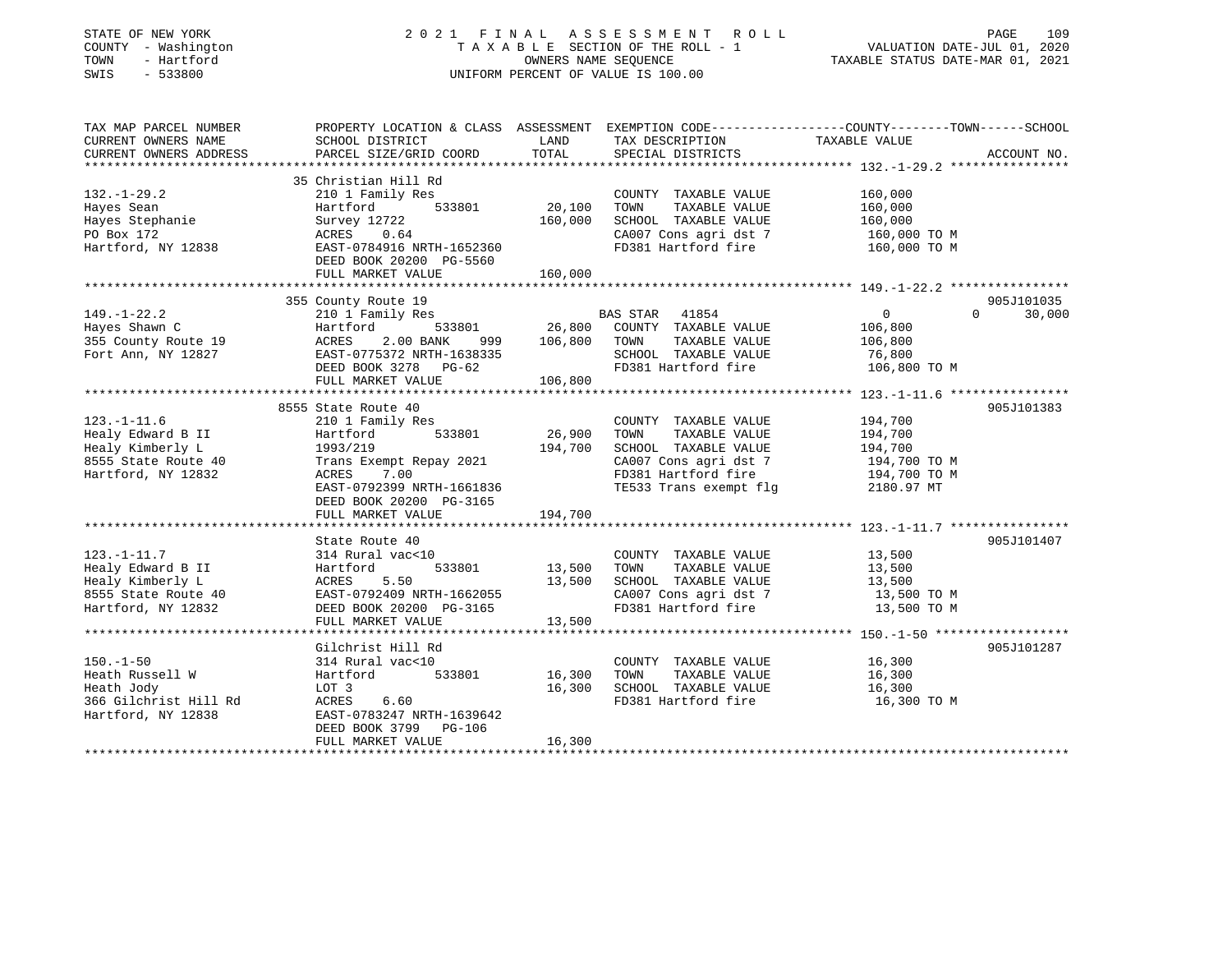| COUNTY - Washington<br>- Hartford<br>TOWN<br>$-533800$<br>SWIS |                           |         | TAXABLE SECTION OF THE ROLL - 1<br>OWNERS NAME SEQUENCE<br>UNIFORM PERCENT OF VALUE IS 100.00 | VALUATION DATE-JUL 01, 2020<br>TAXABLE STATUS DATE-MAR 01, 2021                                                 |
|----------------------------------------------------------------|---------------------------|---------|-----------------------------------------------------------------------------------------------|-----------------------------------------------------------------------------------------------------------------|
| TAX MAP PARCEL NUMBER<br>CURRENT OWNERS NAME                   | SCHOOL DISTRICT           | LAND    | TAX DESCRIPTION                                                                               | PROPERTY LOCATION & CLASS ASSESSMENT EXEMPTION CODE---------------COUNTY-------TOWN-----SCHOOL<br>TAXABLE VALUE |
| CURRENT OWNERS ADDRESS<br>******************                   | PARCEL SIZE/GRID COORD    | TOTAL   | SPECIAL DISTRICTS                                                                             | ACCOUNT NO.                                                                                                     |
|                                                                | 366 Gilchrist Hill Rd     |         |                                                                                               | *************** 150.-1-51 *******************<br>905J101288                                                     |
| $150. - 1 - 51$                                                | 210 1 Family Res          |         | COUNTY TAXABLE VALUE                                                                          | 155,100                                                                                                         |
| Heath Russell W                                                | 533801<br>Hartford        | 26,000  | TOWN<br>TAXABLE VALUE                                                                         | 155,100                                                                                                         |
| Heath Jody A                                                   | $P/O$ LOT 4               |         | 155,100 SCHOOL TAXABLE VALUE                                                                  | 155,100                                                                                                         |
| 366 Gilchrist Hill Rd                                          | ACRES 5.56 BANK<br>997    |         | FD381 Hartford fire                                                                           | 155,100 TO M                                                                                                    |
| Hartford, NY 12838                                             | EAST-0783479 NRTH-1639936 |         |                                                                                               |                                                                                                                 |
|                                                                | DEED BOOK 3176 PG-102     |         |                                                                                               |                                                                                                                 |
|                                                                | FULL MARKET VALUE         | 155,100 |                                                                                               |                                                                                                                 |
|                                                                | 7803 State Route 40       |         |                                                                                               | 905J100395                                                                                                      |
| $140. - 2 - 8.1$                                               | 210 1 Family Res          |         | COUNTY TAXABLE VALUE                                                                          | 135,200                                                                                                         |
| Hecht Anna                                                     | Hartford<br>533801        | 29,200  | TOWN<br>TAXABLE VALUE                                                                         | 135,200                                                                                                         |
| 7803 State Route 40                                            | ACRES<br>4.30             |         | 135,200 SCHOOL TAXABLE VALUE                                                                  | 135,200                                                                                                         |
| Hartford, NY 12838                                             | EAST-0782577 NRTH-1646359 |         | FD381 Hartford fire                                                                           | 135,200 TO M                                                                                                    |
|                                                                | DEED BOOK 3620 PG-38      |         |                                                                                               |                                                                                                                 |
|                                                                | FULL MARKET VALUE         | 135,200 |                                                                                               |                                                                                                                 |
|                                                                | Coach Rd                  |         |                                                                                               | ***************** 149.-1-27 *******************<br>905J100315                                                   |
| $149. - 1 - 27$                                                | 323 Vacant rural          |         | COUNTY TAXABLE VALUE                                                                          | 50,400                                                                                                          |
| Held Milton                                                    | Hartford<br>533801        | 50,400  | TOWN<br>TAXABLE VALUE                                                                         | 50,400                                                                                                          |
| Held Kalman M                                                  | W 644/140                 |         | 50,400 SCHOOL TAXABLE VALUE                                                                   | 50,400                                                                                                          |
| Attn: Linda Held, Co-Administr ACRES 75.80                     |                           |         | FD381 Hartford fire                                                                           | 50,400 TO M                                                                                                     |
| 801 Rensens Ln                                                 | EAST-0778587 NRTH-1636782 |         |                                                                                               |                                                                                                                 |
| Oyster Bay, NY 11771                                           | DEED BOOK 419 PG-1141     |         |                                                                                               |                                                                                                                 |
|                                                                | FULL MARKET VALUE         | 50,400  |                                                                                               |                                                                                                                 |
|                                                                | Pope Hill Rd              |         |                                                                                               |                                                                                                                 |
| $150. - 1 - 29.21$                                             | 314 Rural vac<10          |         | COUNTY TAXABLE VALUE                                                                          | 2,700                                                                                                           |
| Hemsing Robert C                                               | 532001<br>Argyle          |         | 2,700 TOWN<br>TAXABLE VALUE                                                                   | 2,700                                                                                                           |
| Hemsing Melissa J                                              | ACRES 1.00                |         | 2,700 SCHOOL TAXABLE VALUE                                                                    | 2,700                                                                                                           |
| 70 Pope Hill Rd                                                | EAST-0778778 NRTH-1632606 |         | CA006 Cons agri dst 6                                                                         | 2,700 TO M                                                                                                      |
| Argyle, NY 12809                                               | PG-257<br>DEED BOOK 843   |         | FD381 Hartford fire                                                                           | 2,700 TO M                                                                                                      |
|                                                                | FULL MARKET VALUE         | 2,700   |                                                                                               |                                                                                                                 |
|                                                                | 1355 Baldwin Corners Rd   |         |                                                                                               |                                                                                                                 |
| $121. -4 - 5.6$                                                | 240 Rural res             |         | BAS STAR 41854                                                                                | $\Omega$<br>$\Omega$<br>30,000                                                                                  |
| Hennessy Kevin                                                 | Fort Ann<br>532802        |         | 139,000 FOR 480A 47460                                                                        | 52,000<br>52,000<br>52,000                                                                                      |
| Hennessy Nancy                                                 | 928/225                   | 388,000 | COUNTY TAXABLE VALUE                                                                          | 336,000                                                                                                         |
| 1355 Baldwin Corners Rd                                        | Forest Tax 2305/134(1/200 |         | TAXABLE VALUE<br>TOWN                                                                         | 336,000                                                                                                         |
| Fort Ann, NY 12827                                             | $121. - 1 - 5.6$          |         | SCHOOL TAXABLE VALUE                                                                          | 306,000                                                                                                         |
|                                                                | ACRES 145.87              |         | FD381 Hartford fire                                                                           | 388,000 TO M                                                                                                    |
| PRIOR OWNER ON 3/01/2021                                       | EAST-0766141 NRTH-1663234 |         |                                                                                               |                                                                                                                 |
| Winfield Peter M                                               | DEED BOOK 20210 PG-2002   |         |                                                                                               |                                                                                                                 |
|                                                                | FULL MARKET VALUE         | 388,000 |                                                                                               |                                                                                                                 |
|                                                                |                           |         |                                                                                               |                                                                                                                 |
| MAY BE SUBJECT TO PAYMENT<br>UNDER RPTL480A UNTIL 2030         |                           |         |                                                                                               |                                                                                                                 |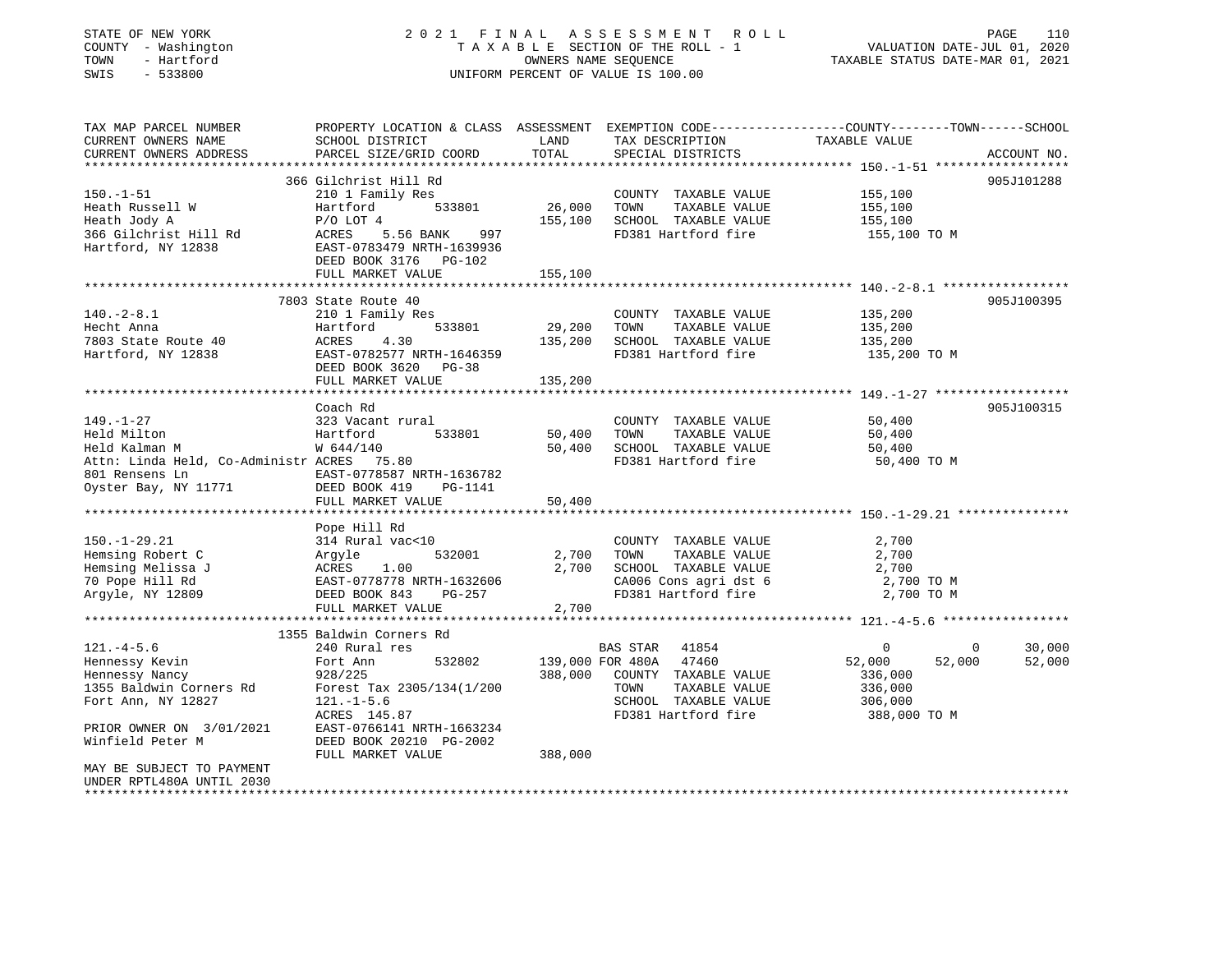| COUNTY - Washington<br>TOWN<br>- Hartford<br>SWIS<br>$-533800$                                    | TAXABLE SECTION OF THE ROLL - 1<br>OWNERS NAME SEQUENCE<br>UNIFORM PERCENT OF VALUE IS 100.00                                                                  |                            |                                                                                                                       | VALUATION DATE-JUL 01, 2020<br>TAXABLE STATUS DATE-MAR 01, 2021                                                                 |  |
|---------------------------------------------------------------------------------------------------|----------------------------------------------------------------------------------------------------------------------------------------------------------------|----------------------------|-----------------------------------------------------------------------------------------------------------------------|---------------------------------------------------------------------------------------------------------------------------------|--|
| TAX MAP PARCEL NUMBER<br>CURRENT OWNERS NAME<br>CURRENT OWNERS ADDRESS                            | SCHOOL DISTRICT<br>PARCEL SIZE/GRID COORD                                                                                                                      | LAND<br>TOTAL              | TAX DESCRIPTION<br>SPECIAL DISTRICTS                                                                                  | PROPERTY LOCATION & CLASS ASSESSMENT EXEMPTION CODE---------------COUNTY-------TOWN------SCHOOL<br>TAXABLE VALUE<br>ACCOUNT NO. |  |
|                                                                                                   | 1490 Burch Rd                                                                                                                                                  |                            |                                                                                                                       | 905J100106                                                                                                                      |  |
| $151. - 2 - 4.1$<br>Hensel Jeffrey                                                                | 113 Cattle farm<br>533801<br>Hartford                                                                                                                          | 102,500                    | TEMP GRHSE 42120<br>COUNTY TAXABLE VALUE                                                                              | 60,000<br>60,000<br>60,000<br>102,500                                                                                           |  |
| 10 Duncan Dr<br>Troy, NY 12182                                                                    | sub div 12357<br>$151. - 1 - 4.1$<br>ACRES 78.60                                                                                                               | 162,500                    | TOWN<br>TAXABLE VALUE<br>SCHOOL TAXABLE VALUE<br>CA008 Cons agri dst 8                                                | 102,500<br>102,500<br>102,500 TO M                                                                                              |  |
| MAY BE SUBJECT TO PAYMENT<br>UNDER AGDIST LAW TIL 2021                                            | EAST-0796700 NRTH-1636457<br>DEED BOOK 3431 PG-326<br>FULL MARKET VALUE                                                                                        | 162,500                    | 60,000 EX<br>FD381 Hartford fire<br>60,000 EX                                                                         | 102,500 TO M                                                                                                                    |  |
|                                                                                                   |                                                                                                                                                                |                            |                                                                                                                       |                                                                                                                                 |  |
| $151. - 2 - 6$                                                                                    | Big Burch Hill Rd<br>105 Vac farmland                                                                                                                          |                            | COUNTY TAXABLE VALUE                                                                                                  | 905J101005<br>2,300                                                                                                             |  |
| Hensel Jeffrey J<br>10 Duncan Dr<br>Troy, NY 12182                                                | 533801<br>Hartford<br>507/531<br>$151. - 1 - 6$                                                                                                                | 2,300<br>2,300             | TAXABLE VALUE<br>TOWN<br>SCHOOL TAXABLE VALUE<br>CA008 Cons agri dst 8                                                | 2,300<br>2,300<br>2,300 TO M                                                                                                    |  |
|                                                                                                   | ACRES 4.60<br>EAST-0796695 NRTH-1639407<br>DEED BOOK 3400 PG-114<br>FULL MARKET VALUE                                                                          | 2,300                      | FD381 Hartford fire                                                                                                   | 2,300 TO M                                                                                                                      |  |
|                                                                                                   |                                                                                                                                                                |                            |                                                                                                                       |                                                                                                                                 |  |
|                                                                                                   | 100 Swamp Ln                                                                                                                                                   |                            |                                                                                                                       | 905J101264                                                                                                                      |  |
| $149. - 1 - 30.5$<br>Hermance Theresa L<br>Pelkey Shawn M<br>PO Box 2678<br>Glens Falls, NY 12801 | 312 Vac w/imprv<br>Hartford<br>533801<br>LOT 5<br>ACRES<br>6.71<br>EAST-0775648 NRTH-1634764<br>DEED BOOK 908<br><b>PG-90</b>                                  | 24,500<br>24,600           | COUNTY TAXABLE VALUE<br>TOWN<br>TAXABLE VALUE<br>SCHOOL TAXABLE VALUE<br>CA006 Cons agri dst 6<br>FD381 Hartford fire | 24,600<br>24,600<br>24,600<br>24,600 TO M<br>24,600 TO M                                                                        |  |
|                                                                                                   | FULL MARKET VALUE                                                                                                                                              | 24,600                     |                                                                                                                       |                                                                                                                                 |  |
|                                                                                                   |                                                                                                                                                                |                            |                                                                                                                       |                                                                                                                                 |  |
| $150. - 1 - 34.3$<br>Hernandez Rafael<br>24 Old Town Way<br>Granville, NY 12832                   | 24 Old Town Way<br>210 1 Family Res<br>533801<br>Hartford<br><b>ACRES</b><br>6.10<br>EAST-0785802 NRTH-1634134<br>DEED BOOK 915<br>PG-205<br>FULL MARKET VALUE | 38,300<br>92,700<br>92,700 | COUNTY TAXABLE VALUE<br>TOWN<br>TAXABLE VALUE<br>SCHOOL TAXABLE VALUE<br>FD381 Hartford fire                          | 905J101230<br>92,700<br>92,700<br>92,700<br>92,700 TO M                                                                         |  |
|                                                                                                   |                                                                                                                                                                |                            |                                                                                                                       |                                                                                                                                 |  |
| $141. - 3 - 25$<br>Hernandez Ulices<br>768 Brady Ave Apt 104<br>Bronx, NY 10462                   | 105 Marlboro Country Rd<br>210 1 Family Res<br>533801<br>Hartford<br>ACRES<br>2.13<br>EAST-0786440 NRTH-1643569                                                | 27,500<br>175,000          | COUNTY TAXABLE VALUE<br>TOWN<br>TAXABLE VALUE<br>SCHOOL TAXABLE VALUE<br>FD381 Hartford fire                          | 905J100191<br>175,000<br>175,000<br>175,000<br>175,000 TO M                                                                     |  |

\*\*\*\*\*\*\*\*\*\*\*\*\*\*\*\*\*\*\*\*\*\*\*\*\*\*\*\*\*\*\*\*\*\*\*\*\*\*\*\*\*\*\*\*\*\*\*\*\*\*\*\*\*\*\*\*\*\*\*\*\*\*\*\*\*\*\*\*\*\*\*\*\*\*\*\*\*\*\*\*\*\*\*\*\*\*\*\*\*\*\*\*\*\*\*\*\*\*\*\*\*\*\*\*\*\*\*\*\*\*\*\*\*\*\*\*\*\*\*\*\*\*\*\*\*\*\*\*\*\*\*\*

FULL MARKET VALUE 175,000

DEED BOOK 20200 PG-6047

# STATE OF NEW YORK 2 0 2 1 F I N A L A S S E S S M E N T R O L L PAGE 111

111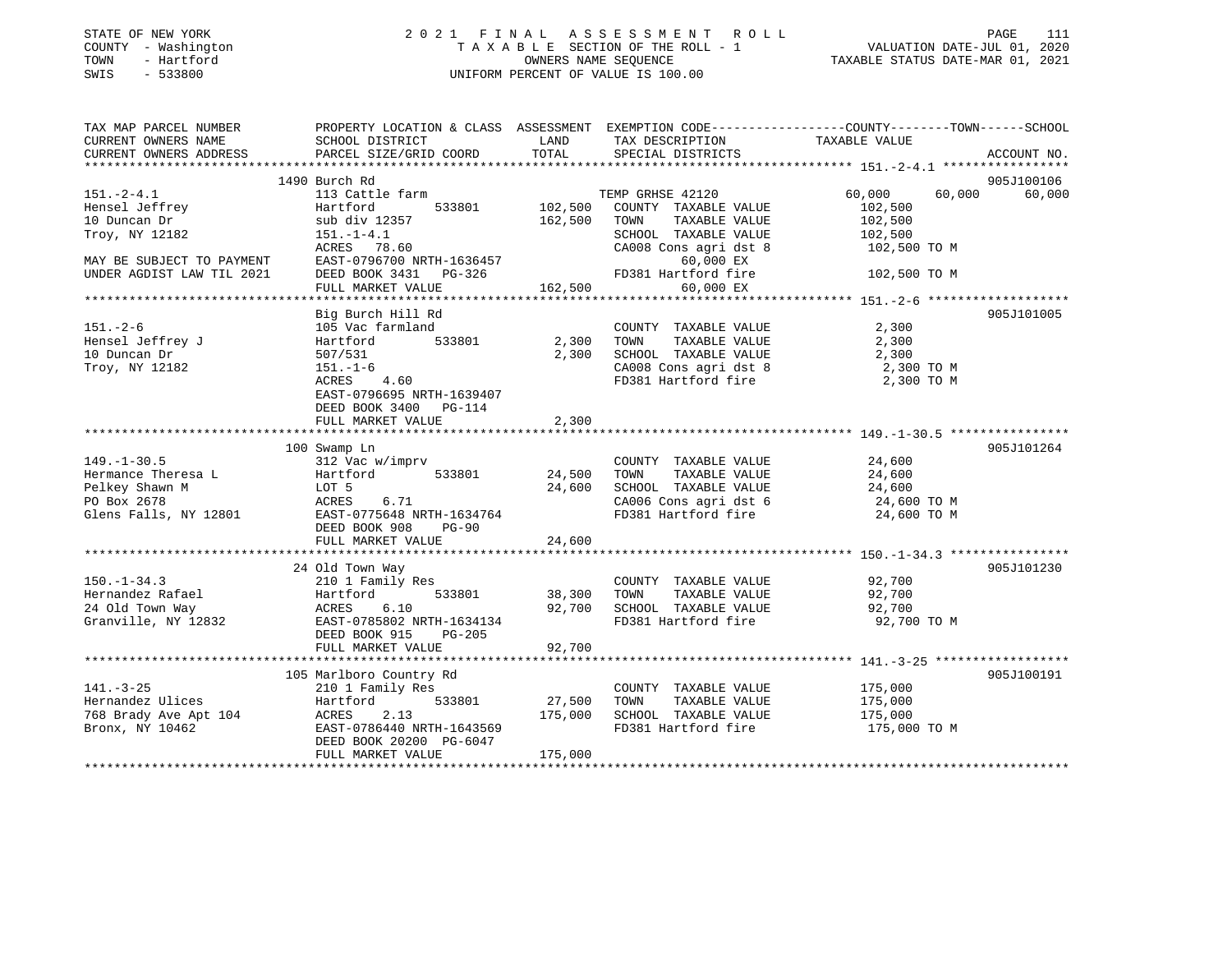| STATE OF NEW YORK<br>COUNTY - Washington<br>TOWN<br>- Hartford<br>$-533800$<br>SWIS                 |                                                                                                                                              |               | 2021 FINAL ASSESSMENT ROLL<br>TAXABLE SECTION OF THE ROLL - 1<br>OWNERS NAME SEOUENCE<br>UNIFORM PERCENT OF VALUE IS 100.00 | VALUATION DATE-JUL 01, 2020<br>TAXABLE STATUS DATE-MAR 01, 2021 | PAGE<br>112          |
|-----------------------------------------------------------------------------------------------------|----------------------------------------------------------------------------------------------------------------------------------------------|---------------|-----------------------------------------------------------------------------------------------------------------------------|-----------------------------------------------------------------|----------------------|
| TAX MAP PARCEL NUMBER<br>CURRENT OWNERS NAME<br>CURRENT OWNERS ADDRESS<br>************************* | PROPERTY LOCATION & CLASS ASSESSMENT EXEMPTION CODE---------------COUNTY-------TOWN------SCHOOL<br>SCHOOL DISTRICT<br>PARCEL SIZE/GRID COORD | LAND<br>TOTAL | TAX DESCRIPTION<br>SPECIAL DISTRICTS                                                                                        | TAXABLE VALUE                                                   | ACCOUNT NO.          |
|                                                                                                     | Baldwin Corners Rd                                                                                                                           |               |                                                                                                                             |                                                                 |                      |
| $121. -4 - 5.11$                                                                                    | 314 Rural vac<10                                                                                                                             |               | COUNTY TAXABLE VALUE                                                                                                        | 15,500                                                          |                      |
| Herringshaw Joshua M                                                                                | Fort Ann<br>532802                                                                                                                           | 15,500        | TOWN<br>TAXABLE VALUE                                                                                                       | 15,500                                                          |                      |
| 1288 Baldwin Corners Rd                                                                             | LOT 2                                                                                                                                        | 15,500        | SCHOOL TAXABLE VALUE                                                                                                        | 15,500                                                          |                      |
| Fort Ann, NY 12827                                                                                  | $121.-1-5.11$                                                                                                                                |               | CA007 Cons agri dst 7                                                                                                       | 15,500 TO M                                                     |                      |
|                                                                                                     | ACRES 1.83<br>EAST-0766391 NRTH-1661547<br>DEED BOOK 3507 PG-186                                                                             |               | FD381 Hartford fire                                                                                                         | 15,500 TO M                                                     |                      |
|                                                                                                     | FULL MARKET VALUE                                                                                                                            | 15,500        |                                                                                                                             |                                                                 |                      |
|                                                                                                     |                                                                                                                                              |               |                                                                                                                             |                                                                 |                      |
| $121. -4-3$                                                                                         | 1187 Baldwin Corners Rd<br>240 Rural res                                                                                                     |               | AG DIST<br>41720                                                                                                            | 36,500<br>36,500                                                | 905J100462<br>36,500 |
| Herringshaw Melton H Jr                                                                             | Fort Ann<br>532802                                                                                                                           | 149,500       | COUNTY TAXABLE VALUE                                                                                                        | 320,300                                                         |                      |
| Herringshaw Shonah M                                                                                | $121. - 1 - 3$                                                                                                                               | 356,800       | TOWN<br>TAXABLE VALUE                                                                                                       | 320,300                                                         |                      |
| 1187 Baldwin Corners Rd                                                                             | ACRES 173.80                                                                                                                                 |               | SCHOOL TAXABLE VALUE                                                                                                        | 320,300                                                         |                      |
| Fort Ann, NY 12827                                                                                  | EAST-0764082 NRTH-1662703                                                                                                                    |               | FD381 Hartford fire                                                                                                         | 356,800 TO M                                                    |                      |
|                                                                                                     | DEED BOOK 3667 PG-200                                                                                                                        |               |                                                                                                                             |                                                                 |                      |
| MAY BE SUBJECT TO PAYMENT                                                                           | FULL MARKET VALUE                                                                                                                            | 356,800       |                                                                                                                             |                                                                 |                      |
| UNDER AGDIST LAW TIL 2025                                                                           |                                                                                                                                              |               |                                                                                                                             |                                                                 |                      |
|                                                                                                     | 1288 Baldwin Corners Rd                                                                                                                      |               |                                                                                                                             |                                                                 |                      |
| $121. -4 - 5.10$                                                                                    | 210 1 Family Res                                                                                                                             |               | VET WAR CT 41121                                                                                                            | 15,435<br>15,435                                                | $\overline{0}$       |
| Herringshaw Sharon LE                                                                               | Fort Ann<br>532802                                                                                                                           |               | 25,500 ENH STAR 41834                                                                                                       | $\overline{0}$<br>$\overline{0}$                                | 70,700               |
| Schneideler Bonnie S                                                                                | LOT 1                                                                                                                                        |               | 102,900 COUNTY TAXABLE VALUE                                                                                                | 87,465                                                          |                      |
| 273 Ridge St                                                                                        | $121.-1-5.10$                                                                                                                                |               | TOWN<br>TAXABLE VALUE                                                                                                       | 87,465                                                          |                      |
| Glens Falls, NY 12801                                                                               | ACRES 1.66                                                                                                                                   |               | SCHOOL TAXABLE VALUE                                                                                                        | 32,200                                                          |                      |
|                                                                                                     | EAST-0766202 NRTH-1661496<br>DEED BOOK 3565 PG-232                                                                                           |               | CA007 Cons agri dst 7<br>FD381 Hartford fire                                                                                | 102,900 TO M<br>102,900 TO M                                    |                      |
|                                                                                                     | FULL MARKET VALUE                                                                                                                            | 102,900       |                                                                                                                             |                                                                 |                      |
|                                                                                                     |                                                                                                                                              |               |                                                                                                                             |                                                                 |                      |
|                                                                                                     | 34 Hartford Main St                                                                                                                          |               |                                                                                                                             |                                                                 |                      |
| $132.15 - 2 - 24.1$                                                                                 | 311 Res vac land                                                                                                                             |               | COUNTY TAXABLE VALUE                                                                                                        | 3,500                                                           |                      |
| Hershel Lodge No. 508                                                                               | Hartford<br>533801                                                                                                                           | 3,500         | TOWN<br>TAXABLE VALUE                                                                                                       | 3,500                                                           |                      |
| ATT:David Townsend                                                                                  | 1711/343                                                                                                                                     | 3,500         | SCHOOL TAXABLE VALUE                                                                                                        | 3,500                                                           |                      |
| 11 Spring St<br>Hudson Falls, NY 12839                                                              | FRNT 58.00 DPTH 245.00<br>EAST-0786425 NRTH-1652202                                                                                          |               | CA007 Cons agri dst 7<br>FD381 Hartford fire                                                                                | 3,500 TO M<br>3,500 TO M                                        |                      |
|                                                                                                     | DEED BOOK 1871 PG-179                                                                                                                        |               |                                                                                                                             |                                                                 |                      |
|                                                                                                     | FULL MARKET VALUE                                                                                                                            | 3,500         |                                                                                                                             |                                                                 |                      |
|                                                                                                     |                                                                                                                                              |               |                                                                                                                             |                                                                 |                      |
|                                                                                                     | Rowe Hill Rd                                                                                                                                 |               |                                                                                                                             |                                                                 |                      |
| $141. - 1 - 43.2$                                                                                   | 314 Rural vac<10                                                                                                                             |               | COUNTY TAXABLE VALUE                                                                                                        | 19,000                                                          |                      |
| Heuser Jennifer                                                                                     | Hartford<br>533801                                                                                                                           | 19,000        | TAXABLE VALUE<br>TOWN                                                                                                       | 19,000                                                          |                      |
| C/O Albert Handley                                                                                  | 2573/67                                                                                                                                      | 19,000        | SCHOOL TAXABLE VALUE                                                                                                        | 19,000                                                          |                      |
| 30 Rowe Hill Rd<br>Hartford, NY 12838                                                               | ACRES 2.57<br>EAST-0786224 NRTH-1648923                                                                                                      |               | CA007 Cons agri dst 7<br>FD381 Hartford fire                                                                                | 19,000 TO M<br>19,000 TO M                                      |                      |
|                                                                                                     |                                                                                                                                              |               |                                                                                                                             |                                                                 |                      |
|                                                                                                     |                                                                                                                                              |               |                                                                                                                             |                                                                 |                      |
|                                                                                                     | DEED BOOK 3435 PG-302<br>FULL MARKET VALUE                                                                                                   | 19,000        |                                                                                                                             |                                                                 |                      |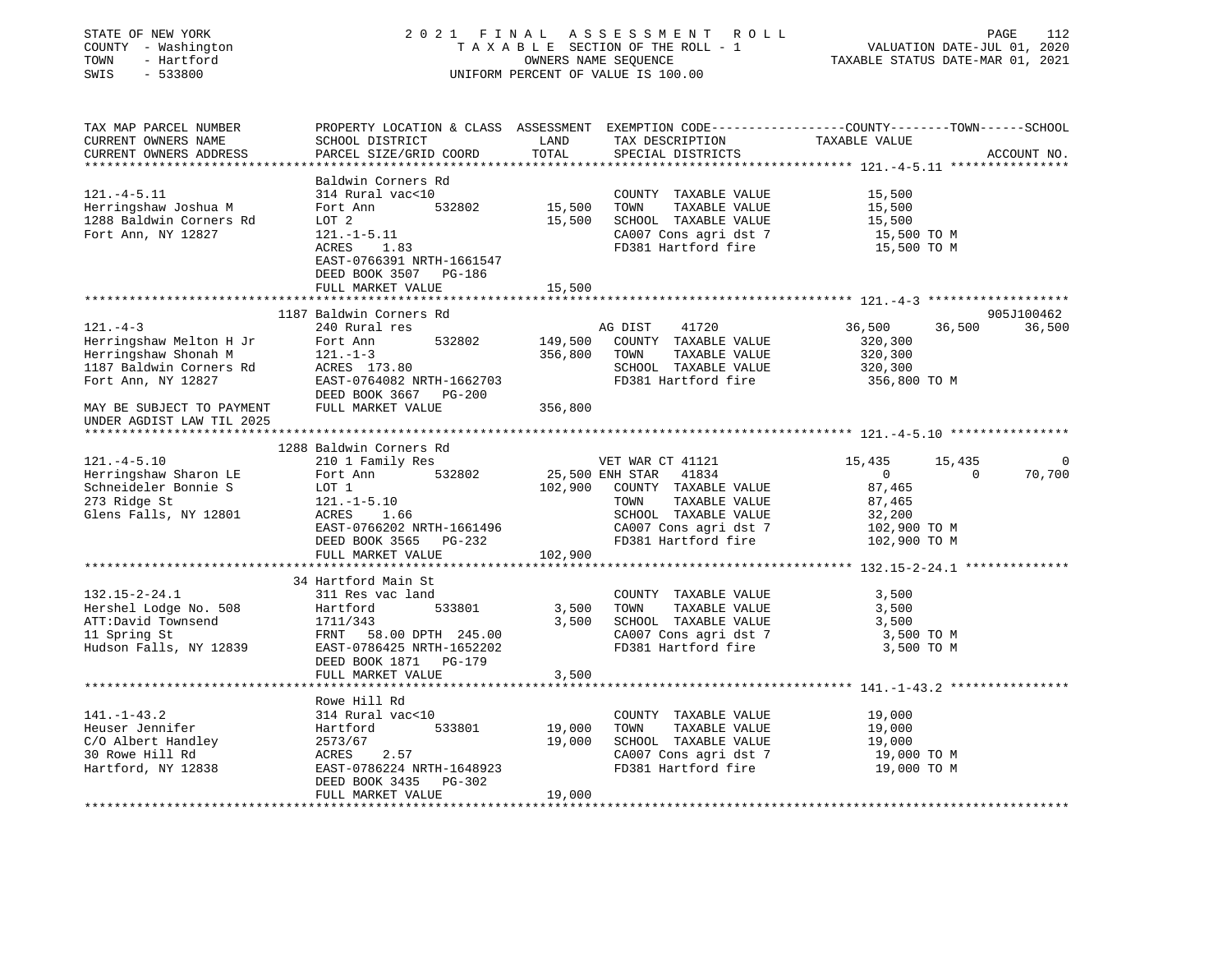|      | STATE OF NEW YORK   | 2021 FINAL ASSESSMENT ROLL |                                    |                                  | PAGE | 113 |
|------|---------------------|----------------------------|------------------------------------|----------------------------------|------|-----|
|      | COUNTY - Washington |                            | TAXABLE SECTION OF THE ROLL - 1    | VALUATION DATE-JUL 01, 2020      |      |     |
| TOWN | - Hartford          |                            | OWNERS NAME SEOUENCE               | TAXABLE STATUS DATE-MAR 01, 2021 |      |     |
| SWIS | - 533800            |                            | UNIFORM PERCENT OF VALUE IS 100.00 |                                  |      |     |
|      |                     |                            |                                    |                                  |      |     |
|      |                     |                            |                                    |                                  |      |     |

| TAX MAP PARCEL NUMBER     | PROPERTY LOCATION & CLASS ASSESSMENT EXEMPTION CODE---------------COUNTY-------TOWN------SCHOOL |                                    |             |                                                   |                                      |                |             |
|---------------------------|-------------------------------------------------------------------------------------------------|------------------------------------|-------------|---------------------------------------------------|--------------------------------------|----------------|-------------|
| CURRENT OWNERS NAME       | SCHOOL DISTRICT                                                                                 | LAND                               |             | TAX DESCRIPTION                                   | TAXABLE VALUE                        |                |             |
| CURRENT OWNERS ADDRESS    | PARCEL SIZE/GRID COORD                                                                          | TOTAL                              |             | SPECIAL DISTRICTS                                 |                                      |                | ACCOUNT NO. |
|                           |                                                                                                 |                                    |             |                                                   |                                      |                |             |
|                           | 8422 State Route 40                                                                             |                                    |             |                                                   |                                      |                | 905J100285  |
| $123. - 1 - 12$           | 230 3 Family Res                                                                                | 3<br>533801 117,800 BAS STAR 41854 |             |                                                   | 11,019                               | 11,019         | 11,019      |
| Hicks Davis A             | Hartford                                                                                        |                                    |             |                                                   | $\overline{0}$                       | $\overline{0}$ | 30,000      |
| PO Box 90                 | ACRES 137.10 BANK                                                                               | 997 285,600 FOR 480A 47460         |             |                                                   | 58,880                               | 58,880         | 58,880      |
| Granville, NY 12832       | EAST-0792537 NRTH-1656882                                                                       |                                    |             | COUNTY TAXABLE VALUE                              | 215,701                              |                |             |
|                           | DEED BOOK 605<br>PG-181                                                                         |                                    | TOWN        | TAXABLE VALUE                                     | 215,701                              |                |             |
| MAY BE SUBJECT TO PAYMENT | FULL MARKET VALUE                                                                               |                                    |             | 285,600 SCHOOL TAXABLE VALUE                      | 185,701                              |                |             |
| UNDER RPTL480A UNTIL 2030 |                                                                                                 |                                    |             |                                                   | CA007 Cons agri dst 7 274,581 TO M   |                |             |
|                           |                                                                                                 |                                    |             | 11,019 EX                                         |                                      |                |             |
|                           |                                                                                                 |                                    |             | FD381 Hartford fire                               | 285,600 TO M                         |                |             |
|                           |                                                                                                 |                                    |             |                                                   |                                      |                |             |
|                           | LOT 50 Provincial Pat                                                                           |                                    |             |                                                   |                                      |                | 905J101033  |
| $132 - 2 - 2.2$           | 323 Vacant rural                                                                                | FOR 480A 47460                     |             |                                                   | 18,200 18,200                        |                | 18,200      |
| Hicks Davis A             | Hartford                                                                                        |                                    |             | 533801 22,800 COUNTY TAXABLE VALUE                | 4,600                                |                |             |
| PO Box 90                 | ACRES 35.00                                                                                     |                                    | 22,800 TOWN | TAXABLE VALUE                                     | 4,600                                |                |             |
| Granville, NY 12832       | EAST-0791611 NRTH-1655863                                                                       |                                    |             | SCHOOL TAXABLE VALUE                              | 4,600                                |                |             |
|                           | DEED BOOK 875 PG-201                                                                            |                                    |             | FD381 Hartford fire                               | 22,800 TO M                          |                |             |
| MAY BE SUBJECT TO PAYMENT | FULL MARKET VALUE                                                                               | 22,800                             |             |                                                   |                                      |                |             |
| UNDER RPTL480A UNTIL 2030 |                                                                                                 |                                    |             |                                                   |                                      |                |             |
|                           |                                                                                                 |                                    |             |                                                   |                                      |                |             |
|                           | 54 Marlboro Country Rd                                                                          |                                    |             |                                                   |                                      |                | 905J100434  |
| $141.-3-38.1$             | 210 1 Family Res                                                                                |                                    |             | COUNTY TAXABLE VALUE<br>43,100 TOWN TAXABLE VALUE | COUNTY TAXABLE VALUE 220,600         |                |             |
| Hier Jared W              | Hartford 533801                                                                                 |                                    |             |                                                   | 220,600                              |                |             |
| 54 Marlboro Country Rd    | ACRES 7.70 BANK<br>999                                                                          |                                    |             |                                                   | 220,600 SCHOOL TAXABLE VALUE 220,600 |                |             |
| Hartford, NY 12838        | EAST-0786630 NRTH-1642558                                                                       |                                    |             | FD381 Hartford fire                               | 220,600 TO M                         |                |             |
|                           | DEED BOOK 3954 PG-185                                                                           |                                    |             |                                                   |                                      |                |             |
|                           | FULL MARKET VALUE                                                                               | 220,600                            |             |                                                   |                                      |                |             |
|                           |                                                                                                 |                                    |             |                                                   |                                      |                |             |
|                           | 5202 State Route 149                                                                            |                                    |             |                                                   |                                      |                | 905J100330  |
| $132. - 2 - 26$           | 220 2 Family Res                                                                                |                                    |             |                                                   | COUNTY TAXABLE VALUE 189,800         |                |             |
| Hiersche Steven C         | Hartford 533801                                                                                 | 32,900                             | TOWN        | TAXABLE VALUE                                     | 189,800                              |                |             |
| Hiersche Tamara L         | 386/86-446/373                                                                                  |                                    |             | 189,800 SCHOOL TAXABLE VALUE                      | 189,800                              |                |             |
| 62912 Pansy Rd            | ACRES 16.30                                                                                     |                                    |             | FD381 Hartford fire                               | 189,800 TO M                         |                |             |
| Coos Bay, OR 97420        | EAST-0791972 NRTH-1652798                                                                       |                                    |             |                                                   |                                      |                |             |
|                           | DEED BOOK 20191 PG-30473                                                                        |                                    |             |                                                   |                                      |                |             |
|                           | FULL MARKET VALUE                                                                               | 189,800                            |             |                                                   |                                      |                |             |
|                           |                                                                                                 |                                    |             |                                                   |                                      |                |             |
|                           | State Route 149                                                                                 |                                    |             |                                                   |                                      |                | 905J100377  |
| $132. - 2 - 27.1$         | 322 Rural vac>10                                                                                | 25,500                             |             | COUNTY TAXABLE VALUE                              | 25,500                               |                |             |
| Hiersche Steven C         | Hartford<br>533801                                                                              |                                    | TOWN        | TAXABLE VALUE                                     | 25,500                               |                |             |
| Hiersche Tamara L         | 503/4                                                                                           | 25,500                             |             | SCHOOL TAXABLE VALUE                              | 25,500                               |                |             |
| 62912 Pansy Rd            | ACRES 15.90                                                                                     |                                    |             | FD381 Hartford fire                               | 25,500 TO M                          |                |             |
| Coos Bay, OR 97420        | EAST-0792638 NRTH-1652501                                                                       |                                    |             |                                                   |                                      |                |             |
|                           | DEED BOOK 20191 PG-30473                                                                        |                                    |             |                                                   |                                      |                |             |
|                           | FULL MARKET VALUE                                                                               | 25,500                             |             |                                                   |                                      |                |             |
|                           |                                                                                                 |                                    |             |                                                   |                                      |                |             |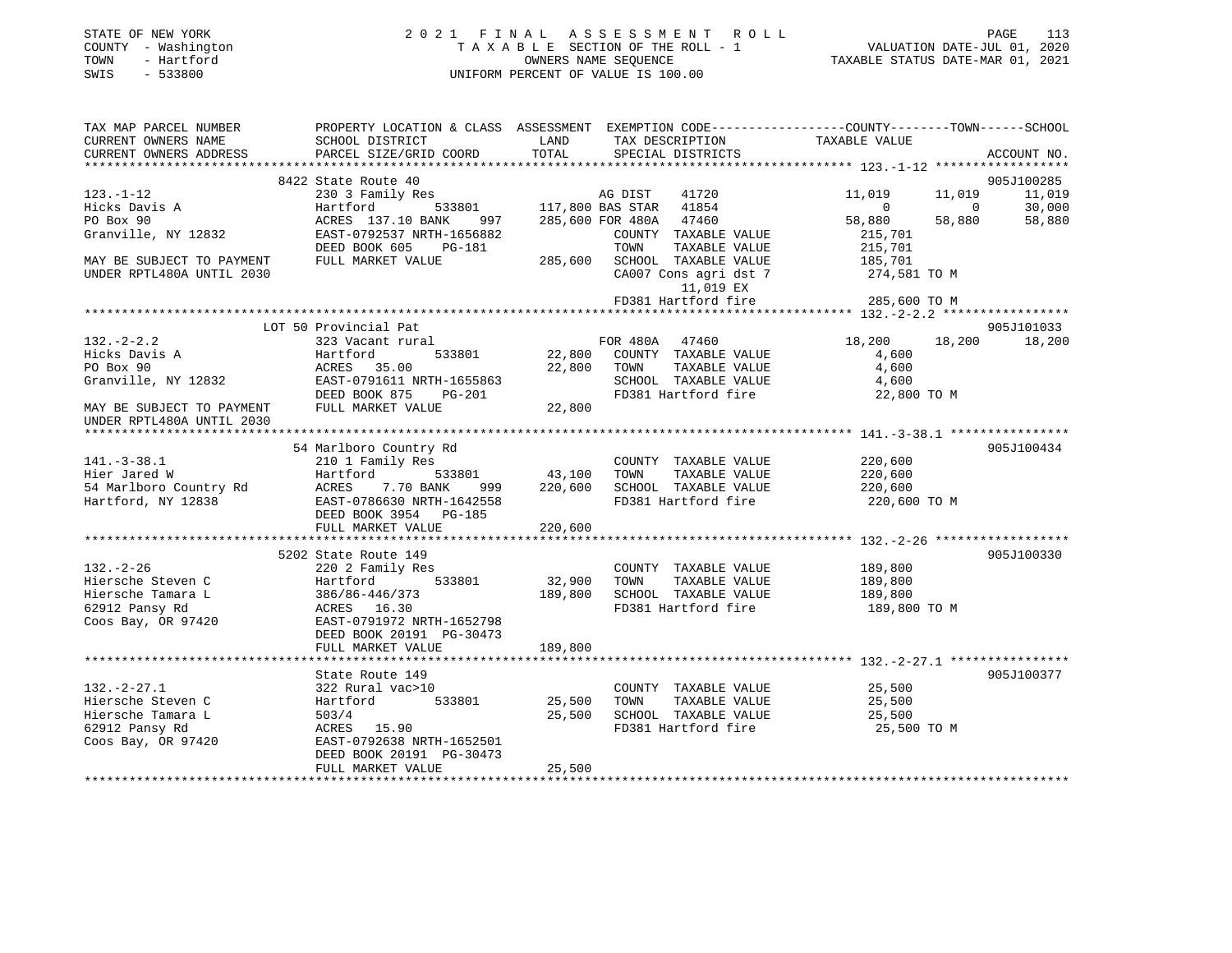| STATE OF NEW YORK |  |              |
|-------------------|--|--------------|
| COUNTY            |  | - Washington |
| TOWN              |  | - Hartford   |
| CMT C             |  | ECCOON       |

### STATE OF NEW YORK 2 0 2 1 F I N A L A S S E S S M E N T R O L L PAGE 114 COUNTY - Washington T A X A B L E SECTION OF THE ROLL - 1 VALUATION DATE-JUL 01, 2020 TOWN - Hartford OWNERS NAME SEQUENCE TAXABLE STATUS DATE-MAR 01, 2021 SWIS - 533800 UNIFORM PERCENT OF VALUE IS 100.00

| TAX MAP PARCEL NUMBER<br>CURRENT OWNERS NAME<br>CURRENT OWNERS ADDRESS                               | PROPERTY LOCATION & CLASS ASSESSMENT EXEMPTION CODE----------------COUNTY-------TOWN------SCHOOL<br>SCHOOL DISTRICT<br>PARCEL SIZE/GRID COORD                                                       | LAND<br>TOTAL                                      | TAX DESCRIPTION<br>SPECIAL DISTRICTS                                                                                                                           | TAXABLE VALUE                                                                  | ACCOUNT NO.                      |
|------------------------------------------------------------------------------------------------------|-----------------------------------------------------------------------------------------------------------------------------------------------------------------------------------------------------|----------------------------------------------------|----------------------------------------------------------------------------------------------------------------------------------------------------------------|--------------------------------------------------------------------------------|----------------------------------|
|                                                                                                      |                                                                                                                                                                                                     |                                                    |                                                                                                                                                                |                                                                                |                                  |
|                                                                                                      | 1 East St                                                                                                                                                                                           |                                                    |                                                                                                                                                                |                                                                                | 905J100327                       |
| $132.15 - 2 - 27$<br>Higgins Bradley D<br>PO Box 191<br>Hartford, NY 12838                           | 210 1 Family Res<br>533801<br>Hartford<br>FRNT 176.00 DPTH 160.00<br>EAST-0786515 NRTH-1652492                                                                                                      | 62,400                                             | AGED-ALL 41800<br>9,700 ENH STAR 41834<br>COUNTY TAXABLE VALUE<br>TOWN<br>TAXABLE VALUE                                                                        | 31,200<br>31,200<br>$\overline{0}$<br>31,200<br>31,200                         | 31,200<br>$\Omega$<br>31,200     |
|                                                                                                      | DEED BOOK 512<br>PG-135<br>FULL MARKET VALUE                                                                                                                                                        |                                                    | SCHOOL TAXABLE VALUE<br>62,400 CA007 Cons agri dst 7<br>FD381 Hartford fire                                                                                    | $\overline{0}$<br>62,400 TO M                                                  |                                  |
|                                                                                                      |                                                                                                                                                                                                     |                                                    |                                                                                                                                                                | 62,400 TO M                                                                    |                                  |
|                                                                                                      | 77 Hartford Main St                                                                                                                                                                                 |                                                    |                                                                                                                                                                |                                                                                | 905J100084                       |
| $132.15 - 1 - 5$<br>Hilder Floyd R<br>77 Hartford Main St<br>Hartford, NY 12838                      | 210 1 Family Res<br>533801<br>Hartford<br>ACRES<br>3.20<br>EAST-0786397 NRTH-1653419<br>DEED BOOK 20200 PG-4533<br>FULL MARKET VALUE                                                                | 29,600<br>101,900<br>101,900                       | COUNTY TAXABLE VALUE 101,900<br>TOWN<br>TAXABLE VALUE<br>SCHOOL TAXABLE VALUE<br>CA007 Cons agri dst 7<br>FD381 Hartford fire                                  | 101,900<br>101,900<br>101,900 TO M<br>101,900 TO M                             |                                  |
|                                                                                                      |                                                                                                                                                                                                     |                                                    |                                                                                                                                                                |                                                                                |                                  |
| $141. - 3 - 6$<br>Hinchliffe James T<br>29 Gilchrist Hill Ext                                        | 29 Gilchrist Hill Ext<br>210 1 Family Res<br>533801<br>Hartford<br>2.54<br>ACRES                                                                                                                    | 28,800<br>93,800                                   | ENH STAR 41834<br>COUNTY TAXABLE VALUE<br>TAXABLE VALUE<br>TOWN                                                                                                | $\overline{0}$<br>93,800<br>93,800                                             | 905J100321<br>70,700<br>$\Omega$ |
| Hartford, NY 12838                                                                                   | EAST-0784330 NRTH-1643789<br>DEED BOOK 444<br>PG-292<br>FULL MARKET VALUE                                                                                                                           | 93,800                                             | SCHOOL TAXABLE VALUE<br>FD381 Hartford fire                                                                                                                    | 23,100<br>93,800 TO M                                                          |                                  |
|                                                                                                      |                                                                                                                                                                                                     |                                                    |                                                                                                                                                                |                                                                                |                                  |
| $141. - 1 - 70.5$<br>Hitchcock Lisa K<br>12 Dick Hill Rd<br>Granville, NY 12832                      | 12 Dick Hill Rd<br>210 1 Family Res<br>Hartford<br>533801<br>ACRES<br>2.96 BANK<br>998<br>EAST-0786987 NRTH-1647504<br>DEED BOOK 2858 PG-106<br>FULL MARKET VALUE                                   |                                                    | BAS STAR 41854<br>30,000 COUNTY TAXABLE VALUE<br>105,000 TOWN<br>TAXABLE VALUE<br>SCHOOL TAXABLE VALUE<br>CA007 Cons agri dst 7<br>105,000 FD381 Hartford fire | $\overline{0}$<br>105,000<br>105,000<br>75,000<br>105,000 TO M<br>105,000 TO M | $\mathbf{0}$<br>30,000           |
|                                                                                                      |                                                                                                                                                                                                     |                                                    |                                                                                                                                                                |                                                                                |                                  |
| $150. - 1 - 8$<br>Hladik David<br>Tracy Renee<br>1842 Burch Rd<br>Granville, NY 12832                | 1842 Burch Rd<br>210 1 Family Res<br>533801<br>Hartford 533801<br>ACRES 8.43 BANK 997<br>EAST-0791501 NRTH-1641264<br>DEED BOOK 3885 PG-317<br>997<br>FULL MARKET VALUE<br>************************ | 31,200<br>137,200<br>137,200<br>****************** | COUNTY TAXABLE VALUE<br>TAXABLE VALUE<br>TOWN<br>SCHOOL TAXABLE VALUE<br>CA008 Cons agri dst 8<br>FD381 Hartford fire                                          | 137,200<br>137,200<br>137,200<br>137,200 TO M<br>137,200 TO M                  | 905J100320                       |
|                                                                                                      | 3149 State Route 196                                                                                                                                                                                |                                                    |                                                                                                                                                                |                                                                                |                                  |
| $148. - 1 - 8.6$<br>Hoag James R<br>Brayman Brittany M<br>3149 State Route 196<br>Fort Ann, NY 12827 | 210 1 Family Res<br>533801<br>Hartford<br>13374<br>Lot 1<br>ACRES<br>3.53<br>DEED BOOK 20200 PG-1031<br>FULL MARKET VALUE                                                                           | 30,600<br>354,400<br>354,400                       | COUNTY TAXABLE VALUE<br>TOWN<br>TAXABLE VALUE<br>SCHOOL TAXABLE VALUE<br>FD381 Hartford fire                                                                   | 354,400<br>354,400<br>354,400<br>354,400 TO M                                  |                                  |
|                                                                                                      |                                                                                                                                                                                                     |                                                    |                                                                                                                                                                |                                                                                |                                  |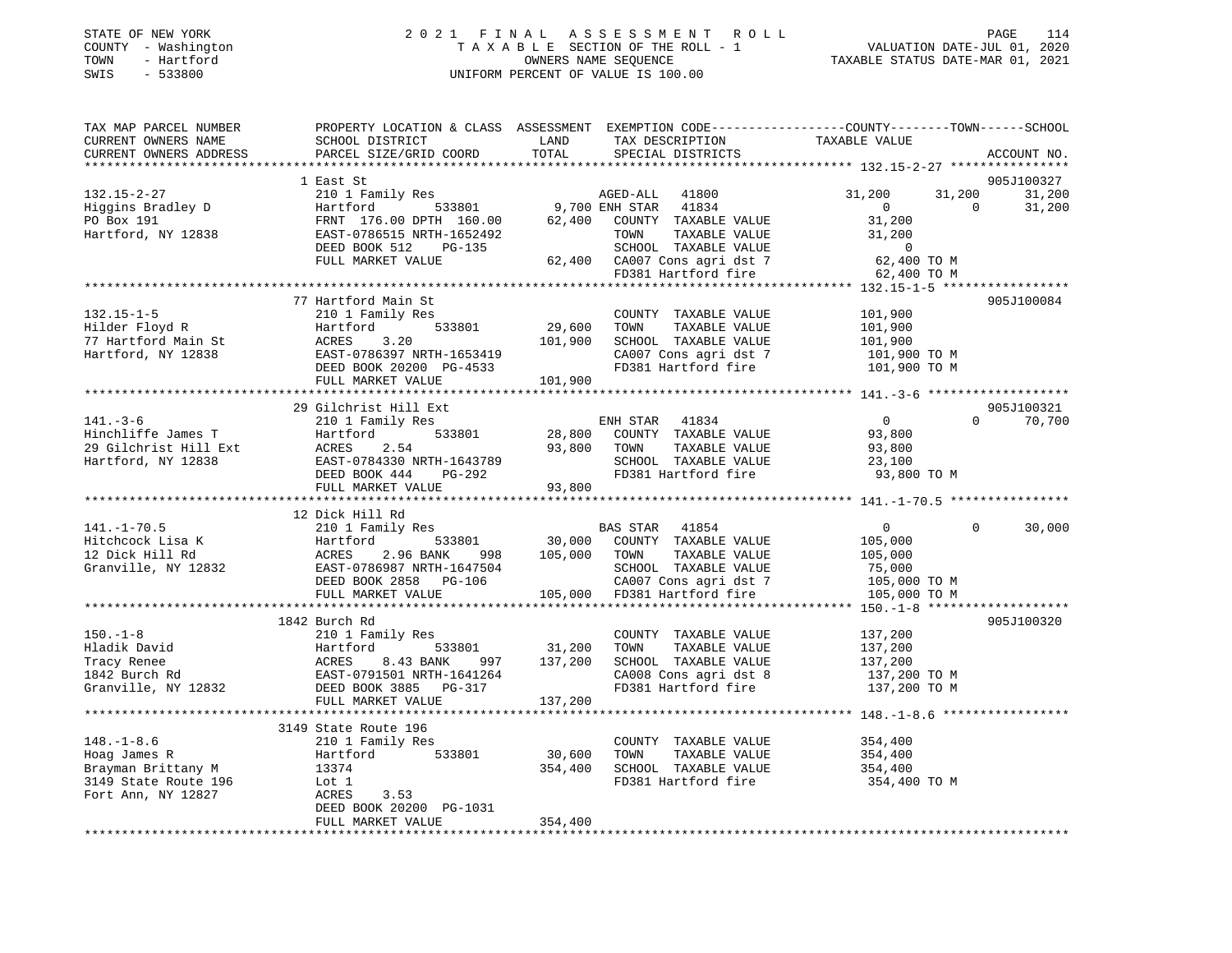#### STATE OF NEW YORK 2 0 2 1 F I N A L A S S E S S M E N T R O L L PAGE 115COUNTY - Washington  $T A X A B L E$  SECTION OF THE ROLL - 1<br>TOWN - Hartford OWNERS NAME SEQUENCE TAXABLE STATUS DATE-MAR 01, 2021 SWIS - 533800 UNIFORM PERCENT OF VALUE IS 100.00

VALUATION DATE-JUL 01, 2020

| TAX MAP PARCEL NUMBER                                                                                                                                                                     | PROPERTY LOCATION & CLASS ASSESSMENT EXEMPTION CODE---------------COUNTY-------TOWN-----SCHOOL |               |                                              |                                                                        |                |
|-------------------------------------------------------------------------------------------------------------------------------------------------------------------------------------------|------------------------------------------------------------------------------------------------|---------------|----------------------------------------------|------------------------------------------------------------------------|----------------|
| CURRENT OWNERS NAME                                                                                                                                                                       | SCHOOL DISTRICT                                                                                | LAND<br>TOTAL | TAX DESCRIPTION                              | TAXABLE VALUE                                                          |                |
| CURRENT OWNERS ADDRESS                                                                                                                                                                    | PARCEL SIZE/GRID COORD                                                                         |               | SPECIAL DISTRICTS                            |                                                                        | ACCOUNT NO.    |
|                                                                                                                                                                                           | 51 Cedar Ridge Way                                                                             |               |                                              |                                                                        | 905J101068     |
| $122. - 1 - 52$                                                                                                                                                                           | 210 1 Family Res                                                                               |               | COUNTY TAXABLE VALUE                         | 42,900                                                                 |                |
| Hoag Rolland G                                                                                                                                                                            | 533801<br>Hartford                                                                             | 25,611        | TOWN<br>TAXABLE VALUE                        | 42,900                                                                 |                |
| C/O Compassionate Funeral Care ACRES                                                                                                                                                      | 5.00                                                                                           | 42,900        | SCHOOL TAXABLE VALUE                         | 42,900                                                                 |                |
| 402 Maple Ave                                                                                                                                                                             | EAST-0769304 NRTH-1658822                                                                      |               | CA007 Cons agri dst 7                        | 42,900 TO M                                                            |                |
| Saratoga Springs, NY 12866 DEED BOOK 2631 PG-100                                                                                                                                          |                                                                                                |               |                                              | FD381 Hartford fire 42,900 TO M                                        |                |
|                                                                                                                                                                                           | FULL MARKET VALUE                                                                              | 42,900        |                                              |                                                                        |                |
|                                                                                                                                                                                           |                                                                                                |               |                                              |                                                                        |                |
|                                                                                                                                                                                           | 176 Blood St                                                                                   |               |                                              |                                                                        | 905J100652     |
| $142. - 1 - 22$                                                                                                                                                                           | 240 Rural res                                                                                  |               | COUNTY TAXABLE VALUE                         | 148,300                                                                |                |
|                                                                                                                                                                                           |                                                                                                | 53,400        | TOWN<br>TAXABLE VALUE                        | 148,300                                                                |                |
|                                                                                                                                                                                           |                                                                                                | 148,300       | SCHOOL TAXABLE VALUE                         | 148,300                                                                |                |
|                                                                                                                                                                                           |                                                                                                |               | FD381 Hartford fire                          | 148,300 TO M                                                           |                |
|                                                                                                                                                                                           |                                                                                                |               |                                              |                                                                        |                |
| Hoard Raymond K (Eartford 533801<br>Hoard Kelly J (EARES 47.70<br>176 Blood St (EAST-0793622 NRTH-1644965<br>Granville, NY 12832 (EAST-0793622 NRTH-1644965<br>PG-24<br>FULL MARKET VALUE | FULL MARKET VALUE                                                                              | 148,300       |                                              |                                                                        |                |
|                                                                                                                                                                                           |                                                                                                |               |                                              |                                                                        |                |
|                                                                                                                                                                                           | 4377 State Route 149                                                                           |               |                                              |                                                                        |                |
| $131. -1 - 5.5$                                                                                                                                                                           | 240 Rural res                                                                                  |               | AG DIST<br>41720                             | 50,916<br>50,916                                                       | 50,916         |
| Hodge Philip W                                                                                                                                                                            | Hartford<br>533801                                                                             |               | 107,600 ENH STAR 41834                       | $\overline{0}$<br>$\Omega$                                             | 70,700         |
| Hodge Carolyn C                                                                                                                                                                           | ACRES 67.90                                                                                    | 372,300       | COUNTY TAXABLE VALUE                         |                                                                        |                |
| 4377 State Route 149                                                                                                                                                                      | EAST-0778460 NRTH-1652178                                                                      |               | TOWN<br>TAXABLE VALUE                        | 321,384<br>321,384                                                     |                |
| Fort Ann, NY 12827                                                                                                                                                                        | DEED BOOK 956<br>PG-289                                                                        |               | SCHOOL TAXABLE VALUE                         | 250,684                                                                |                |
|                                                                                                                                                                                           | FULL MARKET VALUE                                                                              |               | 372,300 CA007 Cons agri dst 7                | 321,384 TO M                                                           |                |
| MAY BE SUBJECT TO PAYMENT                                                                                                                                                                 |                                                                                                |               | 50,916 EX                                    |                                                                        |                |
| UNDER AGDIST LAW TIL 2025                                                                                                                                                                 |                                                                                                |               | FD381 Hartford fire                          | 372,300 TO M                                                           |                |
|                                                                                                                                                                                           |                                                                                                |               |                                              |                                                                        |                |
|                                                                                                                                                                                           | 86 Wright Rd                                                                                   |               |                                              |                                                                        | 905J100323     |
| $132. - 1 - 2$                                                                                                                                                                            | 210 1 Family Res                                                                               |               | VET COM CT 41131                             | 36,275<br>36,275                                                       | $\overline{0}$ |
| Hoffer Rodney K LE                                                                                                                                                                        | Hartford                                                                                       |               | 533801 23,600 VET DIS CT 41141               | 72,550 72,550                                                          | $\overline{0}$ |
| Hoffer Joanne K LE                                                                                                                                                                        | ACRES<br>1.20                                                                                  |               | 145,100 ENH STAR 41834                       | $\overline{0}$<br>$\overline{0}$                                       | 70,700         |
| 27 East St                                                                                                                                                                                | EAST-0785020 NRTH-1655134                                                                      |               | COUNTY TAXABLE VALUE                         | 36,275                                                                 |                |
| Hartford, NY 12838                                                                                                                                                                        | DEED BOOK 3058 PG-112                                                                          |               | TOWN<br>TAXABLE VALUE                        | 36,275                                                                 |                |
|                                                                                                                                                                                           | FULL MARKET VALUE                                                                              |               | $145,100$ SCHOOL TAXABLE VALUE 74,400        |                                                                        |                |
|                                                                                                                                                                                           |                                                                                                |               |                                              |                                                                        |                |
|                                                                                                                                                                                           |                                                                                                |               |                                              | CA007 Cons agri dst 7 145,100 TO M<br>FD381 Hartford fire 145,100 TO M |                |
|                                                                                                                                                                                           |                                                                                                |               |                                              |                                                                        |                |
|                                                                                                                                                                                           | 8922 State Route 40                                                                            |               |                                              |                                                                        | 905J101305     |
| $114. - 1 - 6.1$                                                                                                                                                                          | 322 Rural vac>10                                                                               |               | COUNTY TAXABLE VALUE                         | 38,000                                                                 |                |
| Hogan Patrick T                                                                                                                                                                           | Hartford<br>533801                                                                             | 38,000        | TAXABLE VALUE<br>TOWN                        | 38,000                                                                 |                |
|                                                                                                                                                                                           |                                                                                                | 38,000        | SCHOOL TAXABLE VALUE                         | 38,000                                                                 |                |
|                                                                                                                                                                                           | EAST-0792004 NRTH-1670011                                                                      |               |                                              | 38,000 TO M                                                            |                |
|                                                                                                                                                                                           | PG-69                                                                                          |               | CA007 Cons agri dst 7<br>En201 Wartford fire | 38,000 TO M                                                            |                |
|                                                                                                                                                                                           | FULL MARKET VALUE                                                                              | 38,000        |                                              |                                                                        |                |
|                                                                                                                                                                                           |                                                                                                |               |                                              |                                                                        |                |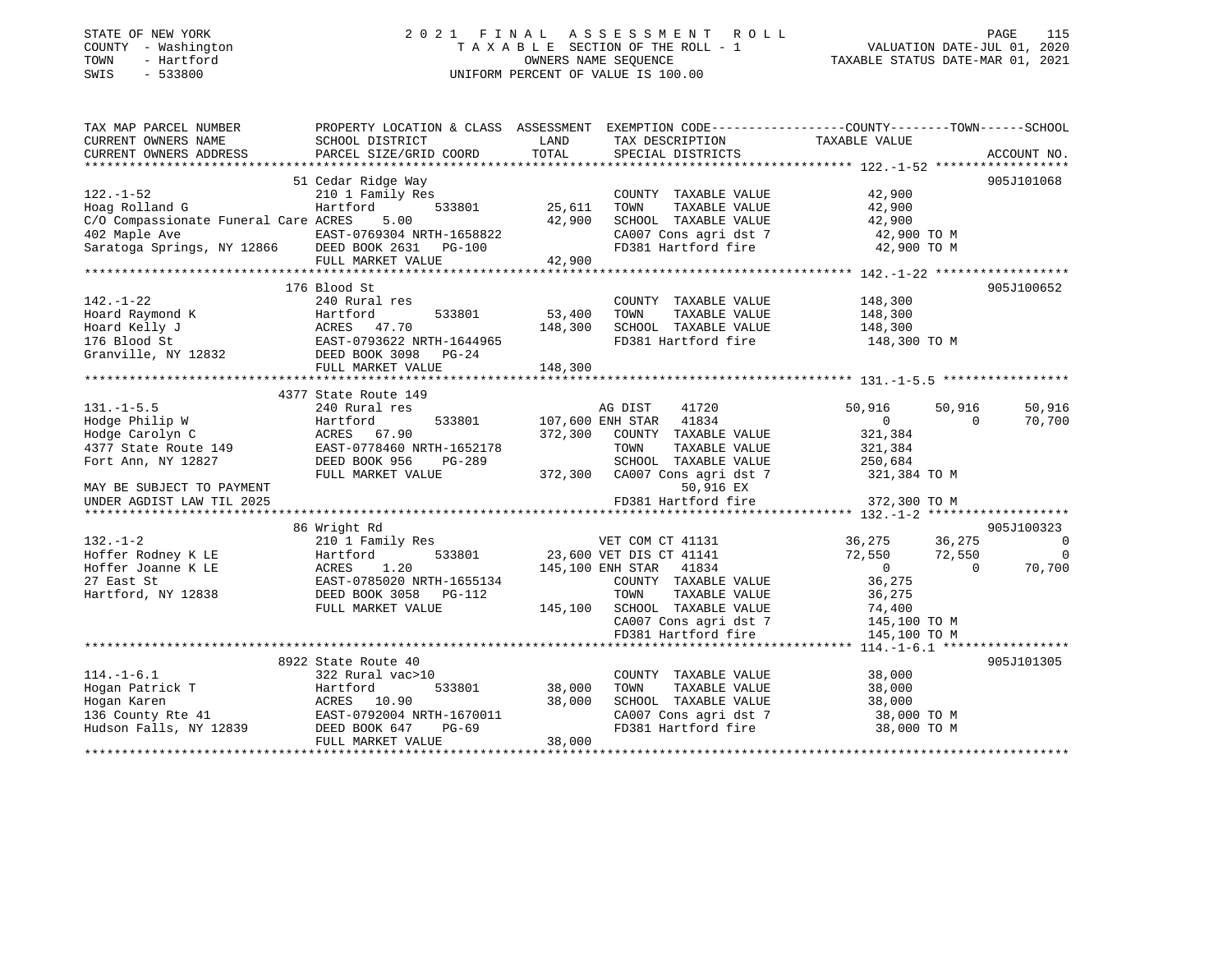### STATE OF NEW YORK 2 0 2 1 F I N A L A S S E S S M E N T R O L L PAGE 116 COUNTY - Washington T A X A B L E SECTION OF THE ROLL - 1 VALUATION DATE-JUL 01, 2020 TOWN - Hartford OWNERS NAME SEQUENCE TAXABLE STATUS DATE-MAR 01, 2021 SWIS - 533800 UNIFORM PERCENT OF VALUE IS 100.00

| TAX MAP PARCEL NUMBER<br>CURRENT OWNERS NAME<br>CURRENT OWNERS ADDRESS                             | SCHOOL DISTRICT<br>PARCEL SIZE/GRID COORD                                                                                                            | LAND<br>TOTAL                   | TAX DESCRIPTION<br>SPECIAL DISTRICTS                                                                                                                      | PROPERTY LOCATION & CLASS ASSESSMENT EXEMPTION CODE---------------COUNTY-------TOWN-----SCHOOL<br>TAXABLE VALUE | ACCOUNT NO.                          |
|----------------------------------------------------------------------------------------------------|------------------------------------------------------------------------------------------------------------------------------------------------------|---------------------------------|-----------------------------------------------------------------------------------------------------------------------------------------------------------|-----------------------------------------------------------------------------------------------------------------|--------------------------------------|
|                                                                                                    |                                                                                                                                                      |                                 |                                                                                                                                                           |                                                                                                                 |                                      |
| $140. - 1 - 48$<br>Holcomb Wanda<br>3459 State Route 196<br>Fort Ann, NY 12827                     | 3459 State Route 196<br>270 Mfg housing<br>Hartford<br>FRNT 125.00 DPTH 144.00<br>EAST-0769960 NRTH-1643719<br>DEED BOOK 2692 PG-20                  | 31,500                          | BAS STAR 41854<br>533801 15,200 COUNTY TAXABLE VALUE<br>TOWN<br>TAXABLE VALUE<br>SCHOOL TAXABLE VALUE<br>FD381 Hartford fire                              | $\overline{0}$<br>$\Omega$<br>31,500<br>31,500<br>1,500<br>31,500 TO M                                          | 905J100677<br>30,000                 |
|                                                                                                    | FULL MARKET VALUE                                                                                                                                    | 31,500                          |                                                                                                                                                           |                                                                                                                 |                                      |
|                                                                                                    |                                                                                                                                                      |                                 |                                                                                                                                                           |                                                                                                                 |                                      |
| $142. - 1 - 2.1$<br>Hollister Miles<br>Cleaver Mary<br>170 Dick Hill Rd<br>Granville, NY 12832     | 170 Dick Hill Rd<br>210 1 Family Res<br>Hartford<br>533801<br>596/94<br>1.10 BANK<br>997<br>ACRES<br>EAST-0790026 NRTH-1649881                       | 24,500<br>158,600               | COUNTY TAXABLE VALUE<br>TOWN<br>TAXABLE VALUE<br>SCHOOL TAXABLE VALUE<br>CA007 Cons agri dst 7<br>FD381 Hartford fire                                     | 158,600<br>158,600<br>158,600<br>158,600 TO M<br>158,600 TO M                                                   | 905J101393                           |
|                                                                                                    | DEED BOOK 3170 PG-217<br>FULL MARKET VALUE                                                                                                           | 158,600                         |                                                                                                                                                           |                                                                                                                 |                                      |
|                                                                                                    | 136 Dick Hill Rd                                                                                                                                     |                                 |                                                                                                                                                           |                                                                                                                 | 905J100120                           |
| $142. - 1 - 2$                                                                                     | 210 1 Family Res<br>DEED BOOK 20191 PG-27061<br>FULL MARKET VALUE                                                                                    | 22,900<br>64,900<br>64,900      | COUNTY TAXABLE VALUE<br>TAXABLE VALUE<br>TOWN<br>SCHOOL TAXABLE VALUE<br>CA007 Cons agri dst 7<br>FD381 Hartford fire                                     | 64,900<br>64,900<br>64,900<br>64,900 TO M<br>64,900 TO M                                                        |                                      |
|                                                                                                    |                                                                                                                                                      |                                 |                                                                                                                                                           |                                                                                                                 |                                      |
| $142. - 1 - 2.2$<br>Hollister Miles A<br>Cleaver Mary R<br>170 Dick Hill Rd<br>Granville, NY 12832 | 166 Dick Hill Rd<br>120 Field crops<br>533801<br>Hartford<br>ACRES 197.30<br>EAST-0790594 NRTH-1648728<br>DEED BOOK 3223 PG-213<br>FULL MARKET VALUE |                                 | AG BUILD 41700<br>171,800 AG DIST 41720<br>228,300 COUNTY TAXABLE VALUE<br>TOWN<br>TAXABLE VALUE<br>SCHOOL TAXABLE VALUE<br>228,300 CA007 Cons agri dst 7 | 50,000<br>50,000<br>65,753<br>65,753<br>112,547<br>112,547<br>112,547<br>162,547 TO M                           | 50,000<br>65,753                     |
| MAY BE SUBJECT TO PAYMENT<br>UNDER AGDIST LAW TIL 2025                                             |                                                                                                                                                      |                                 | 65,753 EX<br>FD381 Hartford fire                                                                                                                          | 228,300 TO M                                                                                                    |                                      |
|                                                                                                    |                                                                                                                                                      |                                 |                                                                                                                                                           |                                                                                                                 |                                      |
|                                                                                                    | 83 Hinck Ln                                                                                                                                          |                                 |                                                                                                                                                           |                                                                                                                 | 905J100322                           |
| $150. - 1 - 1$<br>Holmes John U<br>Holmes Linda P<br>PO Box 114<br>Hartford, NY 12838              | 240 Rural res<br>Hartford<br>533801<br>ACRES 226.50<br>EAST-0781686 NRTH-1641778<br>DEED BOOK 913<br>PG-206<br>FULL MARKET VALUE                     | 178,300 AG DIST<br>342,000 TOWN | AG BUILD 41700<br>41720<br>342,000 ENH STAR 41834<br>FOR 480A 47460<br>COUNTY TAXABLE VALUE<br>TAXABLE VALUE                                              | 33,000<br>33,000<br>20,734<br>20,734<br>$\overline{0}$<br>$\bigcirc$<br>88,160<br>88,160<br>200,106<br>200,106  | 33,000<br>20,734<br>70,700<br>88,160 |
| MAY BE SUBJECT TO PAYMENT<br>UNDER RPTL480A UNTIL 2030                                             |                                                                                                                                                      |                                 | SCHOOL TAXABLE VALUE<br>CA007 Cons agri dst 7<br>20,734 EX<br>FD381 Hartford fire                                                                         | 129,406<br>321,266 TO M<br>342,000 TO M                                                                         |                                      |
|                                                                                                    |                                                                                                                                                      |                                 |                                                                                                                                                           |                                                                                                                 |                                      |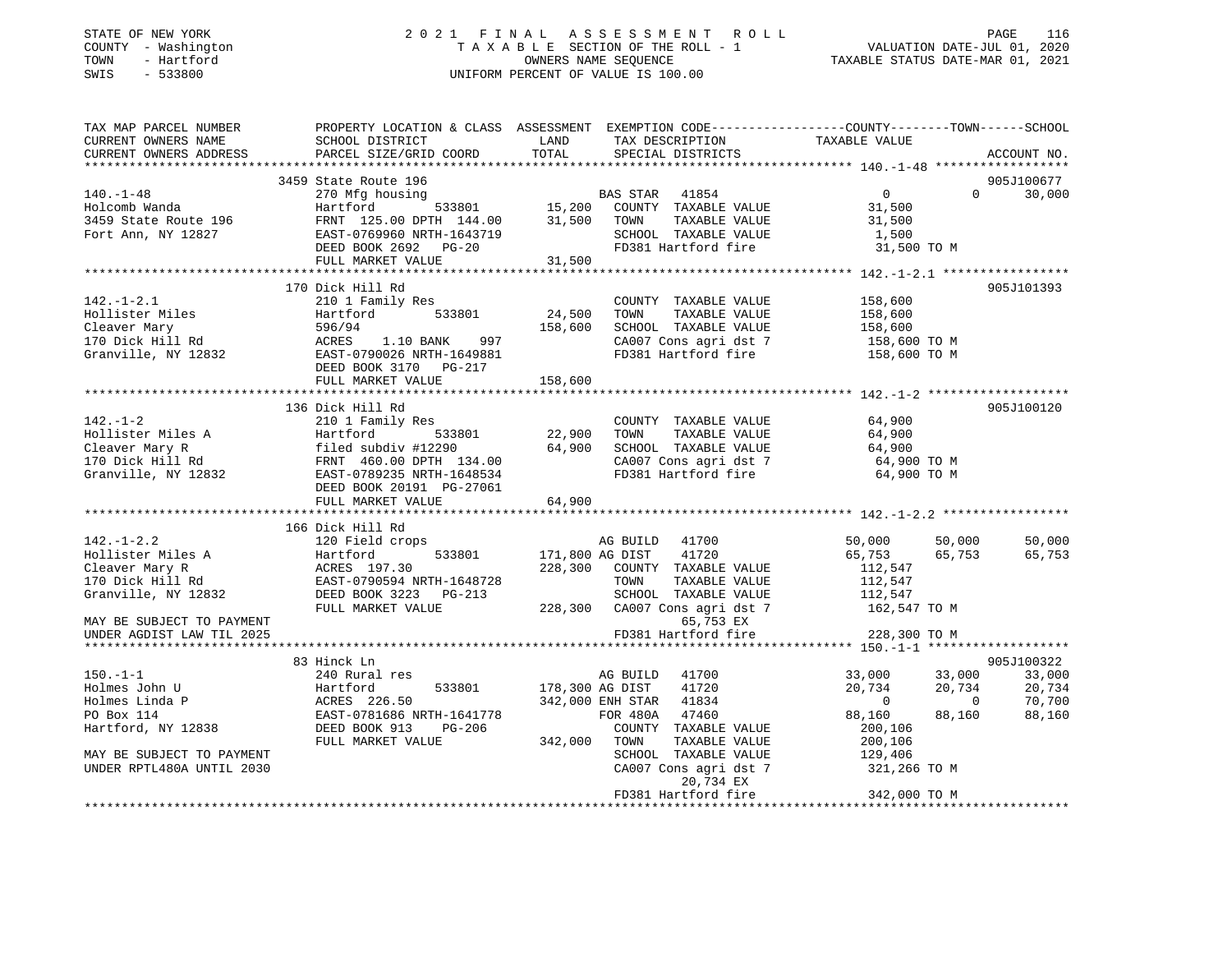### STATE OF NEW YORK 2 0 2 1 F I N A L A S S E S S M E N T R O L L PAGE 117 COUNTY - Washington T A X A B L E SECTION OF THE ROLL - 1 VALUATION DATE-JUL 01, 2020 TOWN - Hartford OWNERS NAME SEQUENCE TAXABLE STATUS DATE-MAR 01, 2021 SWIS - 533800 UNIFORM PERCENT OF VALUE IS 100.00

| TAX MAP PARCEL NUMBER  | PROPERTY LOCATION & CLASS ASSESSMENT EXEMPTION CODE-----------------COUNTY-------TOWN------SCHOOL                                                                                                                                  |                  |                                                                                                                                                              |                      |                          |
|------------------------|------------------------------------------------------------------------------------------------------------------------------------------------------------------------------------------------------------------------------------|------------------|--------------------------------------------------------------------------------------------------------------------------------------------------------------|----------------------|--------------------------|
| CURRENT OWNERS NAME    | SCHOOL DISTRICT                                                                                                                                                                                                                    | LAND             | TAX DESCRIPTION                                                                                                                                              | TAXABLE VALUE        |                          |
| CURRENT OWNERS ADDRESS | PARCEL SIZE/GRID COORD                                                                                                                                                                                                             | TOTAL            | SPECIAL DISTRICTS                                                                                                                                            |                      | ACCOUNT NO.              |
|                        |                                                                                                                                                                                                                                    |                  |                                                                                                                                                              |                      |                          |
|                        | 42 Swamp Ln                                                                                                                                                                                                                        |                  |                                                                                                                                                              |                      | 905J100611               |
| $149. - 1 - 35$        | 240 Rural res                                                                                                                                                                                                                      |                  | COUNTY TAXABLE VALUE                                                                                                                                         | 375,000              |                          |
| Holmes Robert M        | Hartford<br>533801                                                                                                                                                                                                                 | 43,500           | TAXABLE VALUE<br>TOWN                                                                                                                                        | 375,000              |                          |
| Holmes Debra L         | ACRES 16.26                                                                                                                                                                                                                        | 375,000          | SCHOOL TAXABLE VALUE                                                                                                                                         | 375,000              |                          |
|                        |                                                                                                                                                                                                                                    |                  | CA006 Cons agri dst 6 375,000 TO M                                                                                                                           |                      |                          |
|                        |                                                                                                                                                                                                                                    |                  | FD381 Hartford fire                                                                                                                                          | 375,000 TO M         |                          |
|                        | FULL MARKET VALUE                                                                                                                                                                                                                  | 375,000          |                                                                                                                                                              |                      |                          |
|                        |                                                                                                                                                                                                                                    |                  |                                                                                                                                                              |                      |                          |
|                        | 45 Hinck Ln                                                                                                                                                                                                                        |                  |                                                                                                                                                              |                      |                          |
| $150.-1-1.1$           | 210 1 Family Res                                                                                                                                                                                                                   |                  | BAS STAR 41854                                                                                                                                               | $\overline{0}$       | $\overline{0}$<br>30,000 |
|                        |                                                                                                                                                                                                                                    |                  |                                                                                                                                                              |                      |                          |
|                        |                                                                                                                                                                                                                                    |                  |                                                                                                                                                              |                      |                          |
|                        |                                                                                                                                                                                                                                    |                  |                                                                                                                                                              |                      |                          |
|                        |                                                                                                                                                                                                                                    |                  |                                                                                                                                                              |                      |                          |
|                        | Holmes Robert U II and Hartford 533801 26,000 COUNTY TAXABLE VALUE 198,700<br>Holmes Catherine Nichol ACRES 2.00 198,700 TOWN TAXABLE VALUE 198,700<br>45 Hinck Ln EAST-0780520 NRTH-1640896 EST-0780520 EXTH-1640896 20191 PG-253 |                  |                                                                                                                                                              |                      |                          |
|                        |                                                                                                                                                                                                                                    |                  |                                                                                                                                                              |                      |                          |
|                        | 4 Rojcewicz Ln                                                                                                                                                                                                                     |                  |                                                                                                                                                              |                      |                          |
| $140. -1 - 9.1$        | 210 1 Family Res                                                                                                                                                                                                                   |                  | $\begin{tabular}{lllllllllll} \rule{0.2cm}{0.2cm} \text{BAS STAR} & 41854 \\ \text{533801} & 26,200 & \text{COUNTY} & \text{TAXABLE VALUE} \\ \end{tabular}$ | $\overline{0}$       | $\Omega$<br>30,000       |
| Houle Michael          | Hartford                                                                                                                                                                                                                           |                  |                                                                                                                                                              | 175,000              |                          |
| 4 Rojcewicz Ln         | 2.06 BANK<br>ACRES                                                                                                                                                                                                                 | 999 175,000 TOWN | TAXABLE VALUE                                                                                                                                                | 175,000              |                          |
| Fort Ann, NY 12827     | EAST-0774678 NRTH-1646044                                                                                                                                                                                                          |                  |                                                                                                                                                              |                      |                          |
|                        | DEED BOOK 825<br>$PG-93$                                                                                                                                                                                                           |                  |                                                                                                                                                              |                      |                          |
|                        | FULL MARKET VALUE                                                                                                                                                                                                                  |                  |                                                                                                                                                              |                      |                          |
|                        |                                                                                                                                                                                                                                    |                  |                                                                                                                                                              |                      |                          |
|                        | 3668 State Route 196                                                                                                                                                                                                               |                  |                                                                                                                                                              |                      | 905J101134               |
| $140. - 1 - 9$         | 240 Rural res                                                                                                                                                                                                                      |                  | ENH STAR<br>41834                                                                                                                                            | $\overline{0}$       | 70,700<br>$\Omega$       |
|                        |                                                                                                                                                                                                                                    |                  | 533801 45,200 COUNTY TAXABLE VALUE                                                                                                                           | 127,300              |                          |
|                        |                                                                                                                                                                                                                                    | 999 127,300 TOWN | TAXABLE VALUE                                                                                                                                                | 127,300<br>$-56,600$ |                          |
|                        |                                                                                                                                                                                                                                    |                  | SCHOOL TAXABLE VALUE                                                                                                                                         |                      |                          |
| Fort Ann, NY 12827     | DEED BOOK 2948 PG-261                                                                                                                                                                                                              |                  | CA007 Cons agri dst 7 127,300 TO M                                                                                                                           |                      |                          |
|                        | FULL MARKET VALUE                                                                                                                                                                                                                  |                  | 127,300 FD381 Hartford fire                                                                                                                                  | 127,300 TO M         |                          |
|                        |                                                                                                                                                                                                                                    |                  |                                                                                                                                                              |                      |                          |
|                        | 7370 State Route 40                                                                                                                                                                                                                |                  |                                                                                                                                                              |                      | 905J100317               |
| $149. - 1 - 16$        | 210 1 Family Res                                                                                                                                                                                                                   |                  | BAS STAR 41854                                                                                                                                               | $\overline{0}$       | 30,000<br>$\Omega$       |
| Howard Melissa         | 533801<br>Hartford                                                                                                                                                                                                                 |                  | 25,800 COUNTY TAXABLE VALUE                                                                                                                                  | 161,700              |                          |
| 7370 State Route 40    | BLA 772/5                                                                                                                                                                                                                          | 161,700 TOWN     | TAXABLE VALUE                                                                                                                                                | 161,700              |                          |
| Fort Ann, NY 12827     | 997<br>ACRES 1.92 BANK                                                                                                                                                                                                             |                  | SCHOOL TAXABLE VALUE                                                                                                                                         | 131,700              |                          |
|                        | EAST-0776005 NRTH-1638413                                                                                                                                                                                                          |                  | FD381 Hartford fire                                                                                                                                          | 161,700 TO M         |                          |
|                        | DEED BOOK 3048 PG-294                                                                                                                                                                                                              |                  |                                                                                                                                                              |                      |                          |
|                        | FULL MARKET VALUE                                                                                                                                                                                                                  | 161,700          |                                                                                                                                                              |                      |                          |
|                        |                                                                                                                                                                                                                                    |                  |                                                                                                                                                              |                      |                          |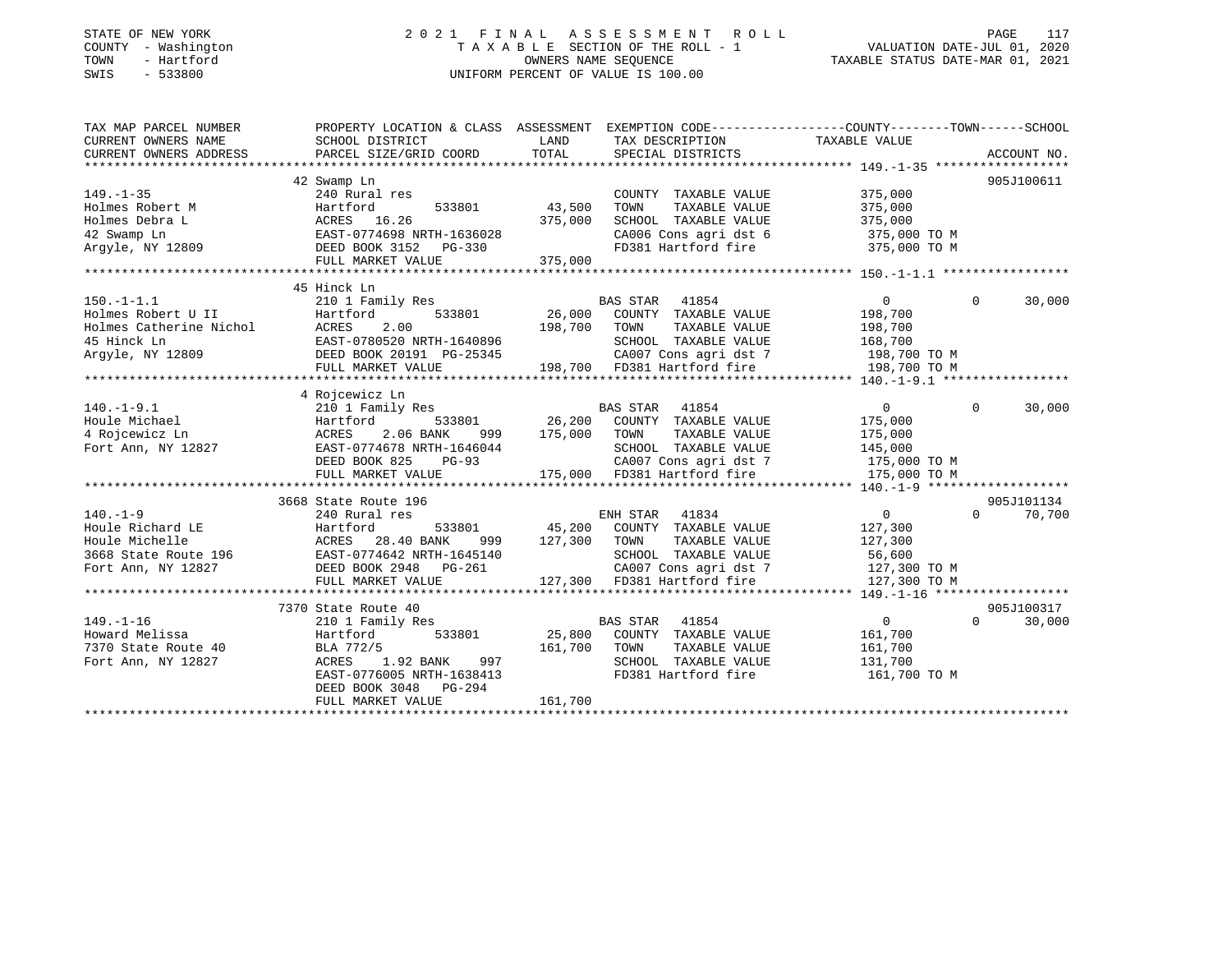| STATE OF NEW YORK<br>COUNTY - Washington<br>TOWN<br>- Hartford<br>SWIS - 533800                                                               | 2021 FINAL ASSESSMENT ROLL<br>UNIFORM PERCENT OF VALUE IS 100.00                                                                                                                                            | TAXABLE SECTION OF THE ROLL - 1<br>TAXABLE SECTION OF THE ROLL - 1<br>OWNERS NAME SEQUENCE TAXABLE STATUS DATE-MAR 01, 2021 | PAGE<br>118                                                                                                                                                                                              |                                                                                                          |                                  |
|-----------------------------------------------------------------------------------------------------------------------------------------------|-------------------------------------------------------------------------------------------------------------------------------------------------------------------------------------------------------------|-----------------------------------------------------------------------------------------------------------------------------|----------------------------------------------------------------------------------------------------------------------------------------------------------------------------------------------------------|----------------------------------------------------------------------------------------------------------|----------------------------------|
| TAX MAP PARCEL NUMBER<br>CURRENT OWNERS NAME<br>CURRENT OWNERS ADDRESS                                                                        | SCHOOL DISTRICT<br>PARCEL SIZE/GRID COORD                                                                                                                                                                   | LAND<br>TOTAL                                                                                                               | PROPERTY LOCATION & CLASS ASSESSMENT EXEMPTION CODE----------------COUNTY-------TOWN------SCHOOL<br>TAX DESCRIPTION<br>SPECIAL DISTRICTS                                                                 | TAXABLE VALUE                                                                                            | ACCOUNT NO.                      |
|                                                                                                                                               |                                                                                                                                                                                                             |                                                                                                                             |                                                                                                                                                                                                          |                                                                                                          |                                  |
| $122. - 1 - 15.4$<br>Howard Scott<br>343 Wright Rd<br>Granville, NY 12832                                                                     | 343 Wright Rd<br>312 Vac w/imprv<br>Hartford 533801<br>Lot 1- Subject to Debt to $91,200$<br>Nature Cnsrvtn Cntract 95<br>ACRES 103.73 BANK 997<br>EAST-0779241 NRTH-1657936<br>DEED BOOK 2455 PG-170       | 81,200                                                                                                                      | COUNTY TAXABLE VALUE<br>TOWN<br>TAXABLE VALUE<br>SCHOOL TAXABLE VALUE<br>CA007 Cons agri dst 7<br>FD381 Hartford fire                                                                                    | 91,200<br>91,200<br>91,200<br>91,200 TO M<br>91,200 TO M                                                 |                                  |
|                                                                                                                                               | FULL MARKET VALUE                                                                                                                                                                                           | 91,200                                                                                                                      |                                                                                                                                                                                                          |                                                                                                          |                                  |
|                                                                                                                                               |                                                                                                                                                                                                             |                                                                                                                             |                                                                                                                                                                                                          |                                                                                                          |                                  |
| $131. - 1 - 13.5$<br>Howe Adam<br>Howe Shannon<br>3962 State Route 149 Rd<br>Fort Ann, NY 12827                                               | 3962 State Route 149<br>240 Rural res<br>533801<br>Hartford<br>ACRES 10.96<br>LAST-0769433 NRTH-1653924<br>DRED BOOK 3572 PG-23<br>FULL MARKET VALUE                                                        | $29,500$<br>$318$ For<br>318,500                                                                                            | COUNTY TAXABLE VALUE<br>TOWN TAXABLE VALUE<br>SCHOOL TAXABLE VALUE<br>CA007 Cons agri dst 7<br>FD381 Hartford fire                                                                                       | 318,500<br>318,500<br>318,500<br>318,500 TO M<br>318,500 TO M                                            | 905J101363                       |
|                                                                                                                                               |                                                                                                                                                                                                             |                                                                                                                             |                                                                                                                                                                                                          |                                                                                                          |                                  |
| $149. - 1 - 53.5$<br>Howe Keith<br>228 County Route 19<br>Fort Ann, NY 12827                                                                  | 228 County Route 19<br>210 1 Family Res<br>Hartford 533801<br>ACRES 3.07 178,000 TOWN TAXABLE VALUE<br>ILAST-0772424 NRTH-1638954<br>RAST-0772424 NRTH-1638954<br>PERD ROOK 732 PG-255<br>FULL MARKET VALUE |                                                                                                                             | BAS STAR 41854<br>29,200 COUNTY TAXABLE VALUE<br>SCHOOL TAXABLE VALUE<br>CA006 Cons agri dst 6<br>178,000 FD381 Hartford fire                                                                            | 0<br>$\Omega$<br>178,000<br>178,000<br>148,000<br>178,000 TO M<br>178,000 TO M                           | 30,000                           |
|                                                                                                                                               |                                                                                                                                                                                                             |                                                                                                                             |                                                                                                                                                                                                          |                                                                                                          |                                  |
| $141. - 1 - 12$<br>Howk Phyllis<br>Howk Elroy<br>2 Townsend Rd<br>Hartford, NY 12838                                                          | 2 Townsend Rd<br>210 1 Family Res<br>Hartford 533801<br>ACRES<br>3.09<br>EAST-0783074 NRTH-1646924<br>DEED BOOK 2990 PG-74                                                                                  | 29,300<br>146,200                                                                                                           | COUNTY TAXABLE VALUE<br>TOWN<br>TAXABLE VALUE<br>SCHOOL TAXABLE VALUE<br>FD381 Hartford fire                                                                                                             | 146,200<br>146,200<br>146,200<br>146,200 TO M                                                            | 905J100569                       |
|                                                                                                                                               | FULL MARKET VALUE                                                                                                                                                                                           | 146,200                                                                                                                     |                                                                                                                                                                                                          |                                                                                                          |                                  |
|                                                                                                                                               |                                                                                                                                                                                                             |                                                                                                                             |                                                                                                                                                                                                          |                                                                                                          |                                  |
| $123. - 1 - 19$<br>Hoyt W Jason<br>Hoyt Lori<br>304 Warren Rd<br>Fort Ann, NY 12827<br>MAY BE SUBJECT TO PAYMENT<br>UNDER AGDIST LAW TIL 2025 | 298 Warren Rd<br>113 Cattle farm<br>533801<br>Hartford<br>ACRES 38.80<br>EAST-0786132 NRTH-1661839<br>DEED BOOK 792 PG-108<br>FULL MARKET VALUE                                                             |                                                                                                                             | AG DIST 41720<br>54,100 TEMP GRHSE 42120<br>163,400 COUNTY TAXABLE VALUE<br>TOWN<br>TAXABLE VALUE<br>SCHOOL TAXABLE VALUE<br>163,400 CA007 Cons agri dst 7<br>17,866 EX<br>FD381 Hartford fire<br>$1$ EX | 17,865<br>17,865<br>$\overline{1}$<br>1<br>145,534<br>145,534<br>145,534<br>145,534 TO M<br>163,399 TO M | 905J100631<br>17,865<br>$\sim$ 1 |
|                                                                                                                                               |                                                                                                                                                                                                             |                                                                                                                             | .                                                                                                                                                                                                        |                                                                                                          |                                  |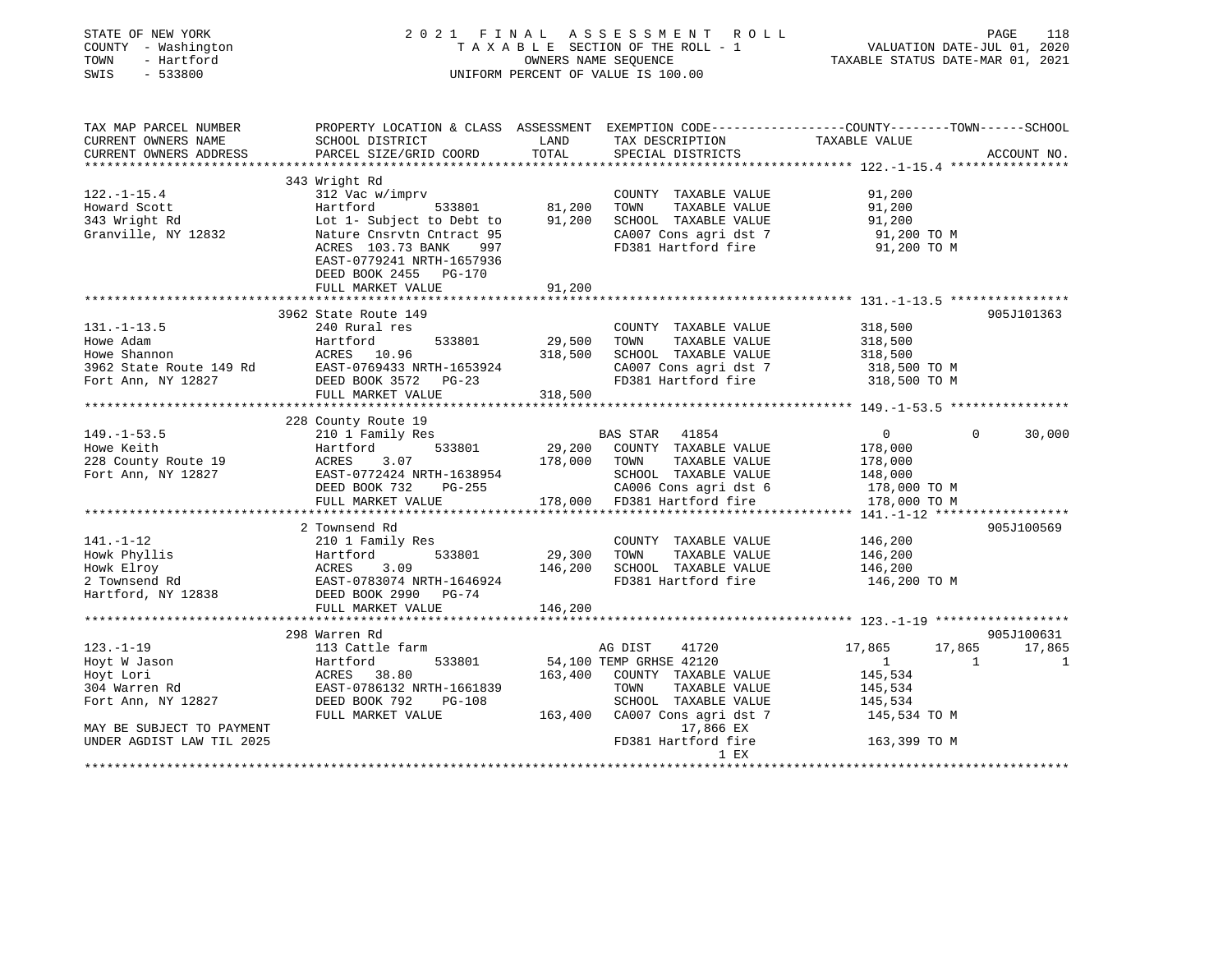### STATE OF NEW YORK 2 0 2 1 F I N A L A S S E S S M E N T R O L L PAGE 119 COUNTY - Washington T A X A B L E SECTION OF THE ROLL - 1 VALUATION DATE-JUL 01, 2020 TOWN - Hartford OWNERS NAME SEQUENCE TAXABLE STATUS DATE-MAR 01, 2021 SWIS - 533800 UNIFORM PERCENT OF VALUE IS 100.00

| TAX MAP PARCEL NUMBER                                  | PROPERTY LOCATION & CLASS ASSESSMENT EXEMPTION CODE---------------COUNTY-------TOWN-----SCHOOL |             |                          |                            |             |
|--------------------------------------------------------|------------------------------------------------------------------------------------------------|-------------|--------------------------|----------------------------|-------------|
| CURRENT OWNERS NAME                                    | SCHOOL DISTRICT                                                                                | LAND        | TAX DESCRIPTION          | TAXABLE VALUE              |             |
| CURRENT OWNERS ADDRESS                                 | PARCEL SIZE/GRID COORD                                                                         | TOTAL       | SPECIAL DISTRICTS        |                            | ACCOUNT NO. |
|                                                        |                                                                                                |             |                          |                            |             |
|                                                        | 318 County Route 19                                                                            |             |                          |                            |             |
| $149. - 1 - 32.4 - 8801$                               | 837 Cell Tower                                                                                 |             | COUNTY TAXABLE VALUE     | 15,000                     |             |
| Hudson Valley Wireless                                 | Hartford<br>533801                                                                             | $\mathbf 0$ | TAXABLE VALUE<br>TOWN    | 15,000                     |             |
| 34 Russell Rd                                          | ACRES<br>0.05                                                                                  | 15,000      | SCHOOL TAXABLE VALUE     | 15,000                     |             |
| Albany, NY 12205                                       | FULL MARKET VALUE                                                                              | 15,000      |                          |                            |             |
|                                                        |                                                                                                |             |                          |                            |             |
|                                                        | Swamp Ln                                                                                       |             |                          |                            | 905J101261  |
| $149. - 1 - 30.2$                                      | 314 Rural vac<10                                                                               |             | COUNTY TAXABLE VALUE     | 27,000                     |             |
| Hufnagel John S                                        | Hartford<br>533801                                                                             | 27,000      | TAXABLE VALUE<br>TOWN    | 27,000                     |             |
| Hufnagel Barbara A                                     | LOT 2                                                                                          | 27,000      | SCHOOL TAXABLE VALUE     | 27,000                     |             |
| 352 Warburton Ave                                      | ACRES<br>5.71                                                                                  |             | CA006 Cons agri dst 6    | 27,000 TO M                |             |
| Hastings On Hudson, NY 10706 EAST-0775259 NRTH-1635498 |                                                                                                |             | FD381 Hartford fire      | 27,000 TO M                |             |
|                                                        | DEED BOOK 525<br>PG-224                                                                        |             |                          |                            |             |
|                                                        | FULL MARKET VALUE                                                                              | 27,000      |                          |                            |             |
|                                                        |                                                                                                |             |                          |                            |             |
|                                                        | 19 East St                                                                                     |             |                          |                            | 905J100342  |
| $132.15 - 2 - 8$                                       | 281 Multiple res                                                                               |             | <b>BAS STAR</b><br>41854 | $\overline{0}$<br>$\Omega$ | 30,000      |
| Huguley Joanne                                         | Hartford<br>533801                                                                             | 22,400      | COUNTY TAXABLE VALUE     | 110,000                    |             |
| 21 East St                                             | 68.00 DPTH 365.00<br>FRNT                                                                      | 110,000     | TAXABLE VALUE<br>TOWN    | 110,000                    |             |
| Hartford, NY 12838                                     | 0.61 BANK<br>ACRES<br>999                                                                      |             | SCHOOL TAXABLE VALUE     | 80,000                     |             |
|                                                        | EAST-0786841 NRTH-1652470                                                                      |             | CA007 Cons agri dst 7    | 110,000 TO M               |             |
|                                                        | DEED BOOK W1780 PG-266                                                                         |             | FD381 Hartford fire      | 110,000 TO M               |             |
|                                                        | FULL MARKET VALUE                                                                              | 110,000     |                          |                            |             |
|                                                        |                                                                                                |             |                          |                            |             |
|                                                        | 614 Warren Rd                                                                                  |             |                          |                            | 905J101426  |
| $123. - 1 - 11.8$                                      | 260 Seasonal res                                                                               |             | COUNTY TAXABLE VALUE     | 123,300                    |             |
| Hurley John C                                          | Hartford<br>533801                                                                             | 38,300      | TAXABLE VALUE<br>TOWN    | 123,300                    |             |
| Hurley Susan R                                         | ACRES 10.00                                                                                    | 123,300     | SCHOOL TAXABLE VALUE     | 123,300                    |             |
| 6 Potter Ave                                           | EAST-0791763 NRTH-1663910                                                                      |             | CA007 Cons agri dst 7    | 123,300 TO M               |             |
| Granville, NY 12832                                    | DEED BOOK 4006 PG-46                                                                           |             | FD381 Hartford fire      | 123,300 TO M               |             |
|                                                        | FULL MARKET VALUE                                                                              | 123,300     |                          |                            |             |
|                                                        |                                                                                                |             |                          |                            |             |
|                                                        | 216 Hartford Main St                                                                           |             |                          |                            | 905J101404  |
| $132. - 1 - 19.1$                                      | 220 2 Family Res                                                                               |             | COUNTY TAXABLE VALUE     | 232,000                    |             |
| Ignea Remo                                             | Hartford<br>533801                                                                             | 17,900      | TOWN<br>TAXABLE VALUE    | 232,000                    |             |
| Gardner Mallery                                        | FRNT 119.00 DPTH 203.00                                                                        | 232,000     | SCHOOL TAXABLE VALUE     | 232,000                    |             |
| 216 Hartford Main St                                   | 999<br>BANK                                                                                    |             | CA007 Cons agri dst 7    | 232,000 TO M               |             |
| Granville, NY 12832                                    | EAST-0788795 NRTH-1655823                                                                      |             | FD381 Hartford fire      | 232,000 TO M               |             |
|                                                        | DEED BOOK 3841 PG-305                                                                          |             |                          |                            |             |
|                                                        | FULL MARKET VALUE                                                                              | 232,000     |                          |                            |             |
|                                                        |                                                                                                |             |                          |                            |             |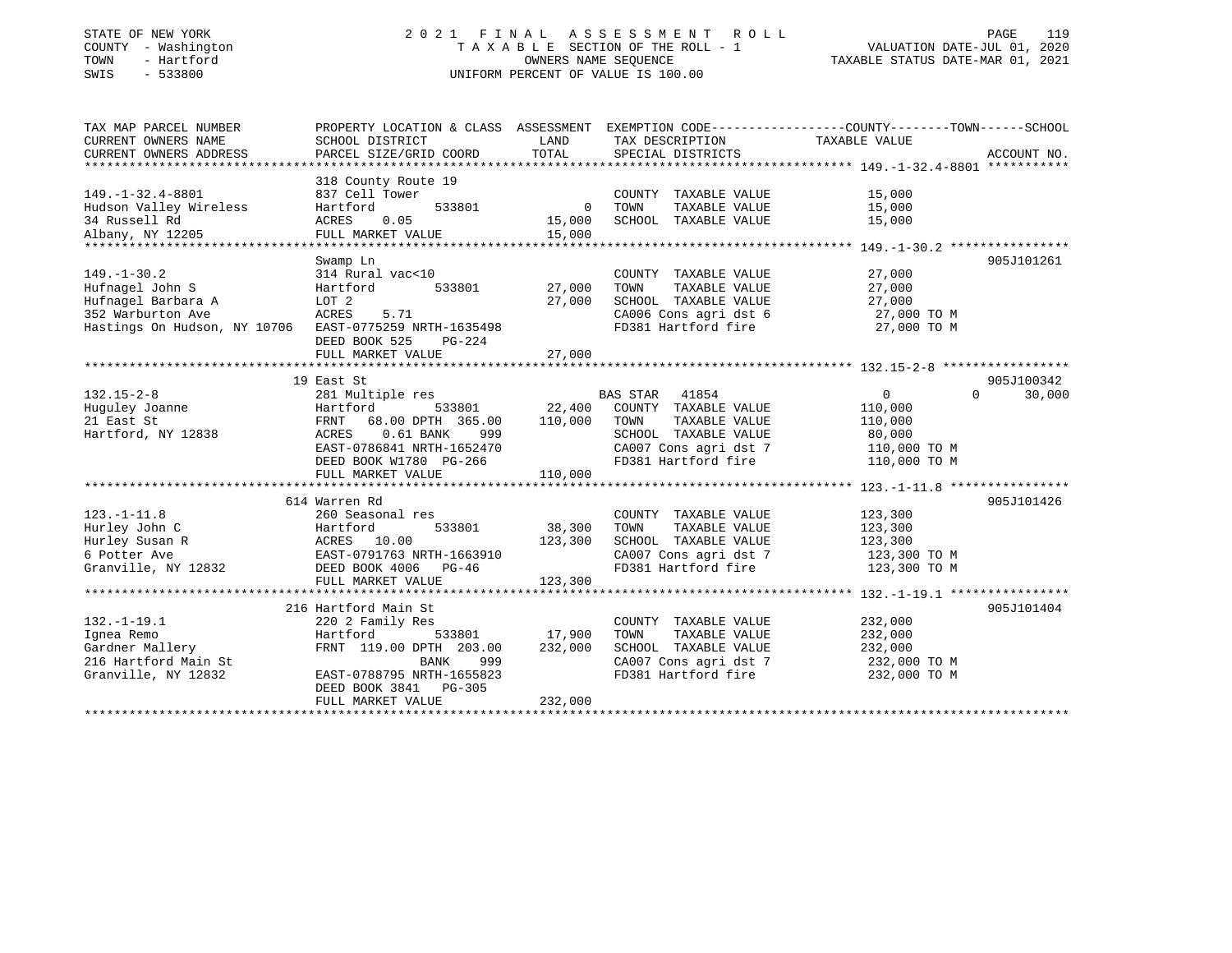### STATE OF NEW YORK 2 0 2 1 F I N A L A S S E S S M E N T R O L L PAGE 120 COUNTY - Washington T A X A B L E SECTION OF THE ROLL - 1 VALUATION DATE-JUL 01, 2020 TOWN - Hartford OWNERS NAME SEQUENCE TAXABLE STATUS DATE-MAR 01, 2021 SWIS - 533800 UNIFORM PERCENT OF VALUE IS 100.00

| TAX MAP PARCEL NUMBER   | PROPERTY LOCATION & CLASS ASSESSMENT EXEMPTION CODE----------------COUNTY-------TOWN------SCHOOL |              |                                                                                                               |                              |          |             |
|-------------------------|--------------------------------------------------------------------------------------------------|--------------|---------------------------------------------------------------------------------------------------------------|------------------------------|----------|-------------|
| CURRENT OWNERS NAME     | SCHOOL DISTRICT                                                                                  | LAND         | TAX DESCRIPTION                                                                                               | TAXABLE VALUE                |          |             |
| CURRENT OWNERS ADDRESS  | PARCEL SIZE/GRID COORD                                                                           | TOTAL        | SPECIAL DISTRICTS                                                                                             |                              |          | ACCOUNT NO. |
|                         |                                                                                                  |              |                                                                                                               |                              |          |             |
|                         | 64 Hartford Main St                                                                              |              |                                                                                                               |                              |          | 905J100057  |
| $132.15 - 2 - 32$       | 210 1 Family Res                                                                                 |              | ENH STAR<br>41834                                                                                             | 0                            | $\Omega$ | 70,700      |
| Ingersoll Arlene -LE-   | Hartford<br>533801                                                                               | 24,700       | COUNTY TAXABLE VALUE                                                                                          | 125,600                      |          |             |
| Brynes Marlene Ingers   | 1.45<br>ACRES                                                                                    | 125,600      | TOWN<br>TAXABLE VALUE                                                                                         | 125,600                      |          |             |
| 64 Hartford Main St     | EAST-0786921 NRTH-1653028<br>DEED BOOK 2291 PG-137                                               |              | SCHOOL TAXABLE VALUE 54,900<br>CA007 Cons agri dst 7 125,600 TO M<br>125,600 FD381 Hartford fire 125,600 TO M |                              |          |             |
| Hartford, NY 12838      |                                                                                                  |              |                                                                                                               |                              |          |             |
|                         | FULL MARKET VALUE                                                                                |              |                                                                                                               |                              |          |             |
|                         |                                                                                                  |              |                                                                                                               |                              |          |             |
|                         | 20 Old Mill Ln                                                                                   |              |                                                                                                               |                              |          | 905J100141  |
| $141. - 1 - 24$         | 210 1 Family Res                                                                                 |              | BAS STAR<br>41854                                                                                             | $\overline{0}$               | $\Omega$ | 30,000      |
| Ingraham Scott          | Hartford                                                                                         |              | 533801 23,000 COUNTY TAXABLE VALUE                                                                            | 47,300                       |          |             |
| Currie-Ingraham Correna | 764/297                                                                                          | 47,300 TOWN  | TAXABLE VALUE                                                                                                 | 47,300                       |          |             |
| PO Box 194              | ACRES 1.00                                                                                       |              | SCHOOL TAXABLE VALUE                                                                                          | 17,300                       |          |             |
| Hartford, NY 12838      | EAST-0783671 NRTH-1646400                                                                        |              | FD381 Hartford fire 47,300 TO M                                                                               |                              |          |             |
|                         | DEED BOOK 2904 PG-13                                                                             |              |                                                                                                               |                              |          |             |
|                         |                                                                                                  |              |                                                                                                               |                              |          |             |
|                         |                                                                                                  |              |                                                                                                               |                              |          |             |
|                         | Old Mill Ln OFF                                                                                  |              |                                                                                                               |                              |          |             |
| $141. - 1 - 25.2$       | 311 Res vac land                                                                                 |              | COUNTY TAXABLE VALUE                                                                                          | 100                          |          |             |
| Ingraham Scott          | Hartford                                                                                         | 533801 100   | TOWN<br>TAXABLE VALUE                                                                                         | 100                          |          |             |
| Currie-Ingraham Correna | FRNT 15.00 DPTH 69.00                                                                            | 100          | SCHOOL TAXABLE VALUE                                                                                          | 100                          |          |             |
| PO Box 194              | EAST-0783541 NRTH-1646382                                                                        |              | FD381 Hartford fire                                                                                           | 100 TO M                     |          |             |
| Hartford, NY 12838      | DEED BOOK 2904 PG-13                                                                             |              |                                                                                                               |                              |          |             |
|                         | FULL MARKET VALUE                                                                                | 100          |                                                                                                               |                              |          |             |
|                         |                                                                                                  |              |                                                                                                               |                              |          |             |
|                         | 89 Hastings Rd                                                                                   |              |                                                                                                               |                              |          | 905J100479  |
| $132 - 1 - 7$           | 210 1 Family Res                                                                                 |              | ENH STAR 41834                                                                                                | $\overline{0}$               | $\Omega$ | 70,700      |
| Introne James J         | Hartford<br>533801<br>3.00                                                                       |              | 29,000 COUNTY TAXABLE VALUE                                                                                   | 122,500                      |          |             |
| Introne Holly M         | ACRES                                                                                            | 122,500 TOWN | TAXABLE VALUE<br>SCHOOL TAXABLE VALUE                                                                         | 122,500                      |          |             |
| 89 Hastings Rd          | EAST-0786608 NRTH-1656980                                                                        |              |                                                                                                               | 51,800<br>122,500 TO M       |          |             |
| Granville, NY 12832     | DEED BOOK 513<br>PG-286                                                                          |              | CA007 Cons agri dst 7<br>122,500 FD381 Hartford fire                                                          |                              |          |             |
|                         | FULL MARKET VALUE                                                                                |              |                                                                                                               | 122,500 TO M                 |          |             |
|                         |                                                                                                  |              |                                                                                                               |                              |          |             |
|                         | 7251 State Route 40                                                                              |              |                                                                                                               |                              |          | 905J100272  |
| $149. - 1 - 52$         | 240 Rural res                                                                                    |              | <b>BAS STAR</b><br>41854                                                                                      | $\overline{0}$               | $\Omega$ | 30,000      |
| Irion John V            | Hartford<br>533801<br>ACRES 16.51 BANK                                                           | 42,500       | COUNTY TAXABLE VALUE                                                                                          | 190,000                      |          |             |
| Irion Patricia A        | 999<br>EAST-0773650 NRTH-1636730                                                                 | 190,000 TOWN | TAXABLE VALUE<br>SCHOOL TAXABLE VALUE                                                                         | 190,000<br>160,000           |          |             |
| 7251 State Route 40     | DEED BOOK 3253 PG-152                                                                            |              |                                                                                                               |                              |          |             |
| Argyle, NY 12809        | FULL MARKET VALUE                                                                                |              | 152 CA006 Cons agri dst 6<br>190,000 FD381 Hartford fire<br>CA006 Cons agri dst 6                             | 190,000 TO M<br>190,000 TO M |          |             |
|                         |                                                                                                  |              |                                                                                                               |                              |          |             |
|                         |                                                                                                  |              |                                                                                                               |                              |          |             |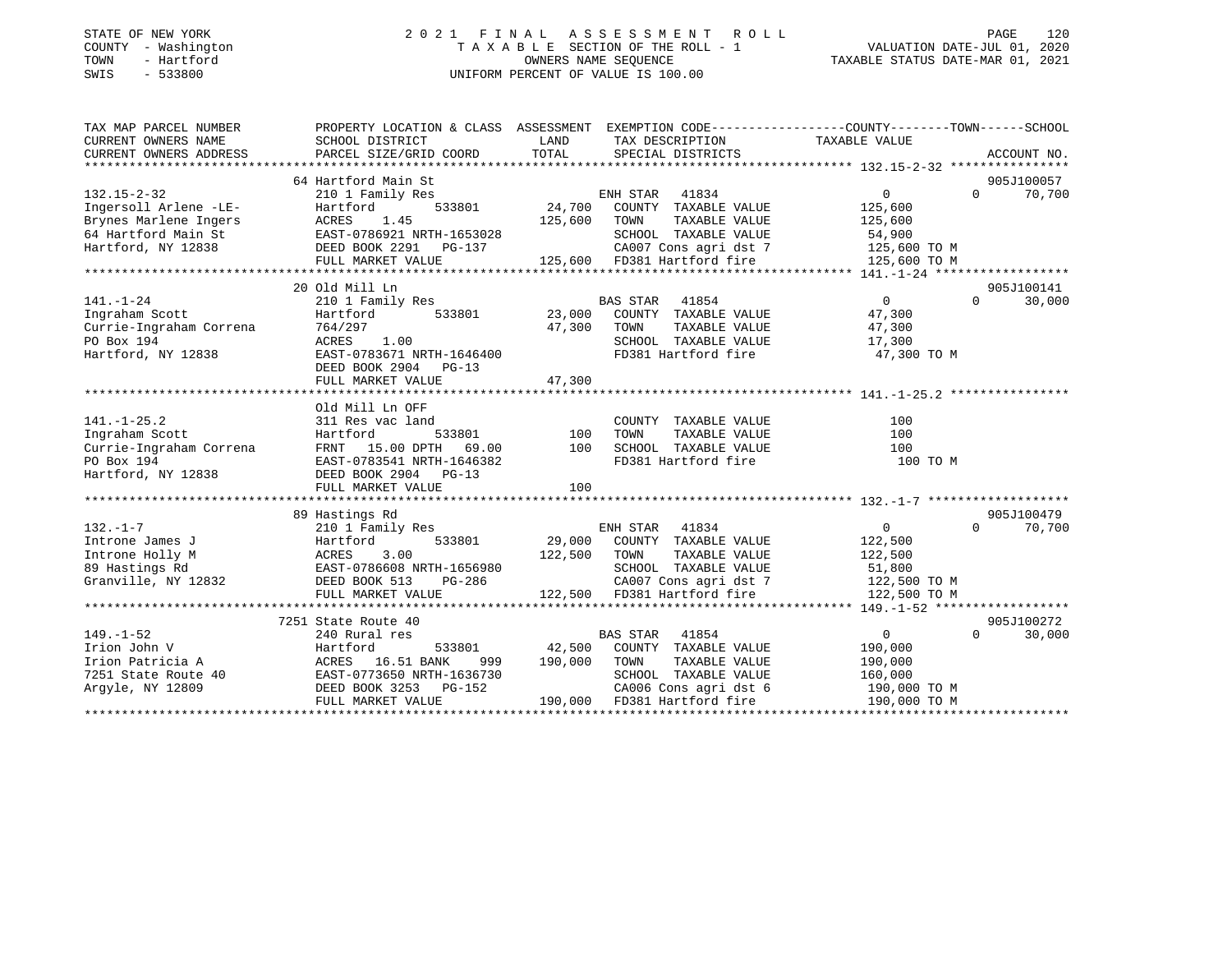| STATE OF NEW YORK |              |
|-------------------|--------------|
| COUNTY            | - Washington |
| TOWN              | - Hartford   |
| <b>CMTC</b>       | 533800       |

### STATE OF NEW YORK 2 0 2 1 F I N A L A S S E S S M E N T R O L L PAGE 121 COUNTY - Washington T A X A B L E SECTION OF THE ROLL - 1 VALUATION DATE-JUL 01, 2020 TOWN - Hartford OWNERS NAME SEQUENCE TAXABLE STATUS DATE-MAR 01, 2021 SWIS - 533800 UNIFORM PERCENT OF VALUE IS 100.00

| TAX MAP PARCEL NUMBER     | PROPERTY LOCATION & CLASS ASSESSMENT    |              | EXEMPTION CODE-----------------COUNTY-------TOWN------SCHOOL |                              |                    |
|---------------------------|-----------------------------------------|--------------|--------------------------------------------------------------|------------------------------|--------------------|
| CURRENT OWNERS NAME       | SCHOOL DISTRICT                         | LAND         | TAX DESCRIPTION                                              | TAXABLE VALUE                |                    |
| CURRENT OWNERS ADDRESS    | PARCEL SIZE/GRID COORD                  | TOTAL        | SPECIAL DISTRICTS                                            |                              | ACCOUNT NO.        |
|                           |                                         |              |                                                              |                              |                    |
|                           | 74 County Route 17                      |              |                                                              |                              | 905J100225         |
| $131. - 1 - 20$           | 120 Field crops                         |              | 41720<br>AG DIST                                             | 96,199<br>96,199             | 96,199             |
| Irwin Joyce I LE          | 533801<br>Hartford                      | 175,900      | COUNTY TAXABLE VALUE                                         | 86,701                       |                    |
| Fountaine Craig M         | 870/83                                  | 182,900      | TOWN<br>TAXABLE VALUE                                        | 86,701                       |                    |
| 60 County Route 17        | $122. - 1 - 23$                         |              | SCHOOL TAXABLE VALUE                                         | 86,701                       |                    |
| Fort Ann, NY 12827        | ACRES 131.00                            |              | CA007 Cons agri dst 7                                        | 86,701 TO M                  |                    |
|                           | EAST-0770396 NRTH-1656632               |              | 96,199 EX                                                    |                              |                    |
| MAY BE SUBJECT TO PAYMENT | DEED BOOK 3481<br>PG-256                |              | FD381 Hartford fire                                          | 182,900 TO M                 |                    |
| UNDER AGDIST LAW TIL 2025 | FULL MARKET VALUE                       | 182,900      |                                                              |                              |                    |
|                           |                                         |              |                                                              |                              |                    |
|                           | 48 County Route 17                      |              |                                                              |                              | 905J100340         |
| $131. - 1 - 22$           | 210 1 Family Res                        |              | ENH STAR<br>41834                                            | $\overline{0}$               | 70,700<br>$\Omega$ |
| Irwin Joyce LE            | 533801<br>Hartford                      | 25,400       | COUNTY TAXABLE VALUE                                         | 121,000                      |                    |
| Fountaine Michelle C      | $122. - 1 - 22$                         | 121,000      | TOWN<br>TAXABLE VALUE                                        | 121,000                      |                    |
| 48 County Route 17        | ACRES<br>1.40                           |              | SCHOOL TAXABLE VALUE                                         | 50,300                       |                    |
| Fort Ann, NY 12827        | EAST-0771248 NRTH-1655892               |              | CA007 Cons agri dst 7                                        | 121,000 TO M                 |                    |
|                           | DEED BOOK 3481 PG-268                   |              | FD381 Hartford fire                                          | 121,000 TO M                 |                    |
|                           | FULL MARKET VALUE                       | 121,000      |                                                              |                              |                    |
|                           |                                         |              |                                                              |                              |                    |
|                           | 59 Russell Ln                           |              |                                                              |                              | 905J100341         |
| $149. - 1 - 46$           | 210 1 Family Res                        |              | BAS STAR 41854                                               | $\sim$ 0                     | $\Omega$<br>30,000 |
| Irwin Michael E           | 533801<br>Hartford                      |              | 45,900 COUNTY TAXABLE VALUE                                  | 178,000                      |                    |
| Irwin Claudia             |                                         | 178,000 TOWN | TAXABLE VALUE                                                | 178,000                      |                    |
| 59 Russell Ln             | ACRES 6.70<br>EAST-0771370 NRTH-1635631 |              | SCHOOL TAXABLE VALUE                                         | 148,000                      |                    |
| Arqyle, NY 12809          | DEED BOOK 441<br>PG-704                 |              | CA006 Cons agri dst 6                                        |                              |                    |
|                           |                                         |              | <sup>31</sup> 178,000 FD381 Hartford fire                    | 178,000 TO M<br>178 NAO TO M |                    |
|                           | FULL MARKET VALUE                       |              |                                                              | 178,000 TO M                 |                    |
|                           |                                         |              |                                                              |                              |                    |
|                           | 640 Warren Rd                           |              |                                                              |                              |                    |
| $123. - 1 - 11.10$        | 270 Mfg housing                         |              | BAS STAR 41854                                               | $\overline{0}$               | 30,000<br>$\Omega$ |
| Irwin Russell C           | Hartford<br>533801                      |              | 28,000 COUNTY TAXABLE VALUE                                  | 73,000                       |                    |
| 640 Warren Rd             | 5.00<br>ACRES                           | 73,000       | TAXABLE VALUE<br>TOWN                                        | 73,000                       |                    |
| Fort Ann, NY 12827        | EAST-0792523 NRTH-1664032               |              | SCHOOL TAXABLE VALUE                                         | 43,000                       |                    |
|                           | PG-308<br>DEED BOOK 782                 |              | CA007 Cons agri dst 7                                        | 73,000 TO M                  |                    |
|                           | FULL MARKET VALUE                       | 73,000       | FD381 Hartford fire                                          | 73,000 TO M                  |                    |
|                           |                                         |              |                                                              |                              |                    |
|                           | 7143 State Route 40                     |              |                                                              |                              |                    |
| $149. - 1 - 43.2$         | 210 1 Family Res                        |              | COUNTY TAXABLE VALUE                                         | 105,000                      |                    |
| Iuliucci John James       | 533801<br>Hartford                      | 25,800       | TAXABLE VALUE<br>TOWN                                        | 105,000                      |                    |
| 7143 State Route 40       | Lot 2                                   | 105,000      | SCHOOL TAXABLE VALUE                                         | 105,000                      |                    |
| Argyle, NY 12809          | ACRES<br>3.00                           |              | CA006 Cons agri dst 6                                        | 105,000 TO M                 |                    |
|                           | EAST-0771932 NRTH-1634251               |              | FD381 Hartford fire                                          | 105,000 TO M                 |                    |
|                           | DEED BOOK 3325<br>PG-327                |              |                                                              |                              |                    |
|                           | FULL MARKET VALUE                       | 105,000      |                                                              |                              |                    |
|                           |                                         |              |                                                              |                              |                    |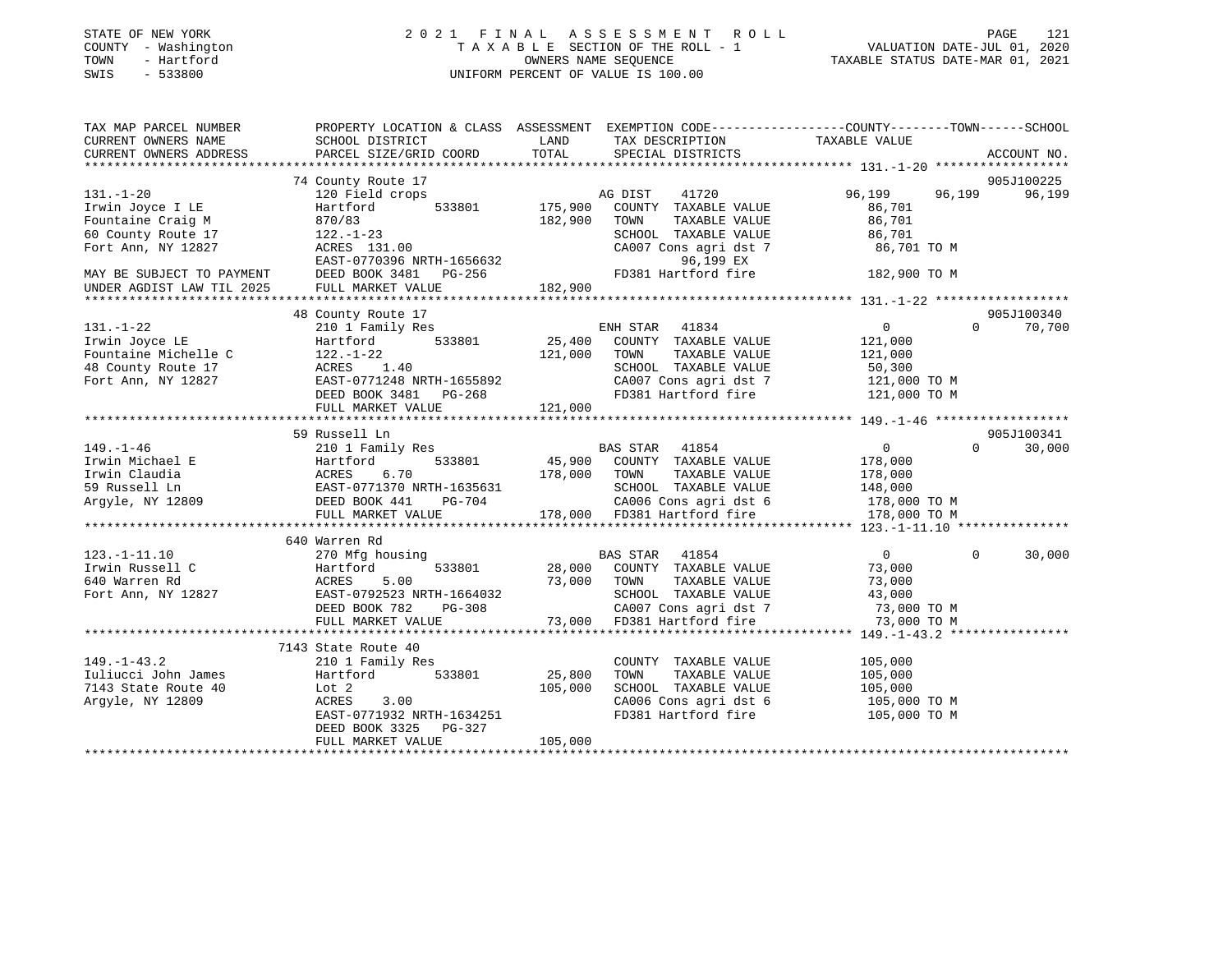| STATE OF NEW YORK<br>COUNTY - Washington<br>TOWN<br>- Hartford<br>SWIS<br>$-533800$                                                                                                                                                              |                                                                                                                                                                                                                                                               |         | 2021 FINAL ASSESSMENT ROLL<br>T A X A B L E SECTION OF THE ROLL - 1<br>OWNERS NAME SEQUENCE<br>UNIFORM PERCENT OF VALUE IS 100.00 | 421 FAGE<br>1220 VALUATION DATE-JUL<br>1202 TAXABLE STATUS DATE-MAR                                                                                                                                                     | PAGE<br>122 |
|--------------------------------------------------------------------------------------------------------------------------------------------------------------------------------------------------------------------------------------------------|---------------------------------------------------------------------------------------------------------------------------------------------------------------------------------------------------------------------------------------------------------------|---------|-----------------------------------------------------------------------------------------------------------------------------------|-------------------------------------------------------------------------------------------------------------------------------------------------------------------------------------------------------------------------|-------------|
| TAX MAP PARCEL NUMBER                                                                                                                                                                                                                            |                                                                                                                                                                                                                                                               |         |                                                                                                                                   | PROPERTY LOCATION & CLASS ASSESSMENT EXEMPTION CODE------------------COUNTY--------TOWN------SCHOOL<br>SCHOOL DISTRICT LAND TAX DESCRIPTION TAXABLE VALUE<br>PARCEL SIZE/GRID COORD TOTAL SPECIAL DISTRICTS ACCOUNT NO. |             |
| CURRENT OWNERS NAME<br>CURRENT OWNERS ADDRESS                                                                                                                                                                                                    | PARCEL SIZE/GRID COORD                                                                                                                                                                                                                                        | TOTAL   | SPECIAL DISTRICTS                                                                                                                 |                                                                                                                                                                                                                         | ACCOUNT NO. |
| **********************                                                                                                                                                                                                                           |                                                                                                                                                                                                                                                               |         |                                                                                                                                   |                                                                                                                                                                                                                         |             |
| $149. - 1 - 43.4$                                                                                                                                                                                                                                | 7143 State Route 40                                                                                                                                                                                                                                           |         |                                                                                                                                   |                                                                                                                                                                                                                         |             |
|                                                                                                                                                                                                                                                  | 311 Res vac land<br>533801                                                                                                                                                                                                                                    | 7,000   | COUNTY TAXABLE VALUE<br>TOWN TAXABLE VALUE                                                                                        | 7,000<br>7,000                                                                                                                                                                                                          |             |
|                                                                                                                                                                                                                                                  |                                                                                                                                                                                                                                                               |         | 7,000 SCHOOL TAXABLE VALUE                                                                                                        | 7,000                                                                                                                                                                                                                   |             |
| Iuliucci John James<br>7143 State Route 40<br>Argyle, NY 12809<br>Filed Survey: 12395<br>Filed Survey: 12395                                                                                                                                     |                                                                                                                                                                                                                                                               |         | CA006 Cons agri dst 6                                                                                                             | 7,000 TO M                                                                                                                                                                                                              |             |
|                                                                                                                                                                                                                                                  | $\mathcal{L}(\mathcal{L})$ and $\mathcal{L}(\mathcal{L})$<br>ACRES<br>5.01                                                                                                                                                                                    |         |                                                                                                                                   | FD381 Hartford fire 7,000 TO M                                                                                                                                                                                          |             |
|                                                                                                                                                                                                                                                  | EAST-0772112 NRTH-1634615                                                                                                                                                                                                                                     |         |                                                                                                                                   |                                                                                                                                                                                                                         |             |
|                                                                                                                                                                                                                                                  | DEED BOOK 3325 PG-331                                                                                                                                                                                                                                         |         |                                                                                                                                   |                                                                                                                                                                                                                         |             |
|                                                                                                                                                                                                                                                  | FULL MARKET VALUE                                                                                                                                                                                                                                             | 7,000   |                                                                                                                                   |                                                                                                                                                                                                                         |             |
|                                                                                                                                                                                                                                                  |                                                                                                                                                                                                                                                               |         |                                                                                                                                   |                                                                                                                                                                                                                         |             |
|                                                                                                                                                                                                                                                  | East St                                                                                                                                                                                                                                                       |         |                                                                                                                                   |                                                                                                                                                                                                                         | 905J100078  |
|                                                                                                                                                                                                                                                  |                                                                                                                                                                                                                                                               |         | COUNTY TAXABLE VALUE 1,000                                                                                                        |                                                                                                                                                                                                                         |             |
|                                                                                                                                                                                                                                                  |                                                                                                                                                                                                                                                               |         | TOWN TAXABLE VALUE                                                                                                                | 1,000                                                                                                                                                                                                                   |             |
| 132.15-2-12<br>Jabot Deborah 1,000<br>Jabot Arthur D Est FRNT 76.00 DPTH 159.00 1,000<br>1,000<br>1,000<br>1,000<br>1,000<br>1,000<br>1,000<br>1,000<br>1,000<br>2007 EAST-0786614 NRTH-1652229                                                  |                                                                                                                                                                                                                                                               |         | 1,000 SCHOOL TAXABLE VALUE<br>SCHOOL IAAABLE VALUE<br>CA007 Cons agridst 7 1,000 TO M                                             | 1,000                                                                                                                                                                                                                   |             |
|                                                                                                                                                                                                                                                  |                                                                                                                                                                                                                                                               |         |                                                                                                                                   | 1,000 TO M                                                                                                                                                                                                              |             |
|                                                                                                                                                                                                                                                  | FULL MARKET VALUE 1,000                                                                                                                                                                                                                                       |         | FD381 Hartford fire                                                                                                               |                                                                                                                                                                                                                         |             |
|                                                                                                                                                                                                                                                  |                                                                                                                                                                                                                                                               |         |                                                                                                                                   |                                                                                                                                                                                                                         |             |
|                                                                                                                                                                                                                                                  | 18 East St                                                                                                                                                                                                                                                    |         |                                                                                                                                   |                                                                                                                                                                                                                         | 905J100343  |
| $132.15 - 2 - 13$                                                                                                                                                                                                                                | 210 1 Family Res                                                                                                                                                                                                                                              |         | VET WAR CT 41121                                                                                                                  | $14,055$ $14,055$<br>$4,685$ $4,685$ 0<br>0<br>0<br>0<br>70,700                                                                                                                                                         |             |
| Jabot Deborah                                                                                                                                                                                                                                    | 410 1 Family Res 533801 VET WAR CT 41121<br>Hartford 533801 13,100 VET DIS CT 41141<br>FRNT 88.00 DPTH 158.00 93,700 ENH STAR 41834<br>ACRES 0.32 BANK 999 COUNTY TAXABLE VALUE<br>EAST-0786692 NRTH-1652197 TOWN TAXABLE VALUE                               |         |                                                                                                                                   |                                                                                                                                                                                                                         |             |
| Jabot Arthur D Est<br>PO Box 74                                                                                                                                                                                                                  |                                                                                                                                                                                                                                                               |         |                                                                                                                                   |                                                                                                                                                                                                                         |             |
| PO Box 74                                                                                                                                                                                                                                        | ACRES 0.32 BANK 999<br>EAST-0786692 NRTH-1652197 TOWN TAXABLE VALUE 74,960<br>DEED BOOK 448 PG-79 SCHOOL TAXABLE VALUE 23,000<br>FULL MARKET VALUE 93,700 CA007 Cons agri dst 7 93,700 TO M<br>FD381 Hartford fire 93,700 TO M                                |         |                                                                                                                                   |                                                                                                                                                                                                                         |             |
| Hartford, NY 12838                                                                                                                                                                                                                               |                                                                                                                                                                                                                                                               |         |                                                                                                                                   |                                                                                                                                                                                                                         |             |
|                                                                                                                                                                                                                                                  |                                                                                                                                                                                                                                                               |         |                                                                                                                                   |                                                                                                                                                                                                                         |             |
|                                                                                                                                                                                                                                                  |                                                                                                                                                                                                                                                               |         |                                                                                                                                   |                                                                                                                                                                                                                         |             |
|                                                                                                                                                                                                                                                  |                                                                                                                                                                                                                                                               |         |                                                                                                                                   |                                                                                                                                                                                                                         |             |
|                                                                                                                                                                                                                                                  |                                                                                                                                                                                                                                                               |         |                                                                                                                                   |                                                                                                                                                                                                                         |             |
| 131.-1-8.1<br>131.-1-8.1<br>141,700<br>141,700<br>141,700<br>141,700<br>141,700<br>141,700<br>141,700<br>141,700<br>141,700<br>141,700<br>141,700<br>141,700<br>141,700<br>141,700<br>141,700<br>141,700<br>141,700<br>EAST-0775698 NRTH-1654084 |                                                                                                                                                                                                                                                               |         |                                                                                                                                   |                                                                                                                                                                                                                         | 905J101324  |
|                                                                                                                                                                                                                                                  |                                                                                                                                                                                                                                                               |         |                                                                                                                                   |                                                                                                                                                                                                                         |             |
|                                                                                                                                                                                                                                                  |                                                                                                                                                                                                                                                               |         |                                                                                                                                   |                                                                                                                                                                                                                         |             |
|                                                                                                                                                                                                                                                  |                                                                                                                                                                                                                                                               |         |                                                                                                                                   |                                                                                                                                                                                                                         |             |
|                                                                                                                                                                                                                                                  |                                                                                                                                                                                                                                                               |         |                                                                                                                                   |                                                                                                                                                                                                                         |             |
|                                                                                                                                                                                                                                                  |                                                                                                                                                                                                                                                               | 141,700 |                                                                                                                                   |                                                                                                                                                                                                                         |             |
|                                                                                                                                                                                                                                                  |                                                                                                                                                                                                                                                               |         |                                                                                                                                   |                                                                                                                                                                                                                         |             |
|                                                                                                                                                                                                                                                  | Pope Hill Rd                                                                                                                                                                                                                                                  |         |                                                                                                                                   |                                                                                                                                                                                                                         | 905J101090  |
|                                                                                                                                                                                                                                                  |                                                                                                                                                                                                                                                               |         | COUNTY TAXABLE VALUE                                                                                                              | 27,500<br>27,500                                                                                                                                                                                                        |             |
|                                                                                                                                                                                                                                                  |                                                                                                                                                                                                                                                               |         |                                                                                                                                   |                                                                                                                                                                                                                         |             |
|                                                                                                                                                                                                                                                  | 533801 27,500                                                                                                                                                                                                                                                 |         | TOWN TAXABLE VALUE                                                                                                                |                                                                                                                                                                                                                         |             |
|                                                                                                                                                                                                                                                  |                                                                                                                                                                                                                                                               |         | SCHOOL TAXABLE VALUE                                                                                                              | 27,500                                                                                                                                                                                                                  |             |
|                                                                                                                                                                                                                                                  |                                                                                                                                                                                                                                                               |         | CA006 Cons agri dst 6                                                                                                             |                                                                                                                                                                                                                         |             |
|                                                                                                                                                                                                                                                  |                                                                                                                                                                                                                                                               |         | FD381 Hartford fire                                                                                                               | 27,500 ТО М<br>27,500 ТО М                                                                                                                                                                                              |             |
|                                                                                                                                                                                                                                                  | 149.-1-29.3<br>Jamieson Keiko Hartford 533801 27,500<br>Cole, Trustee Edward C Jr ROW 797-278 Dusty Hy Way 27,500<br>C/O Edward Cole ACRES 6.40<br>3170 Whipple Hollow Rd EAST-0778102 NRTH-1632642<br>Florence, VT 05744 DEED BOOK 2019<br>FULL MARKET VALUE | 27,500  |                                                                                                                                   |                                                                                                                                                                                                                         |             |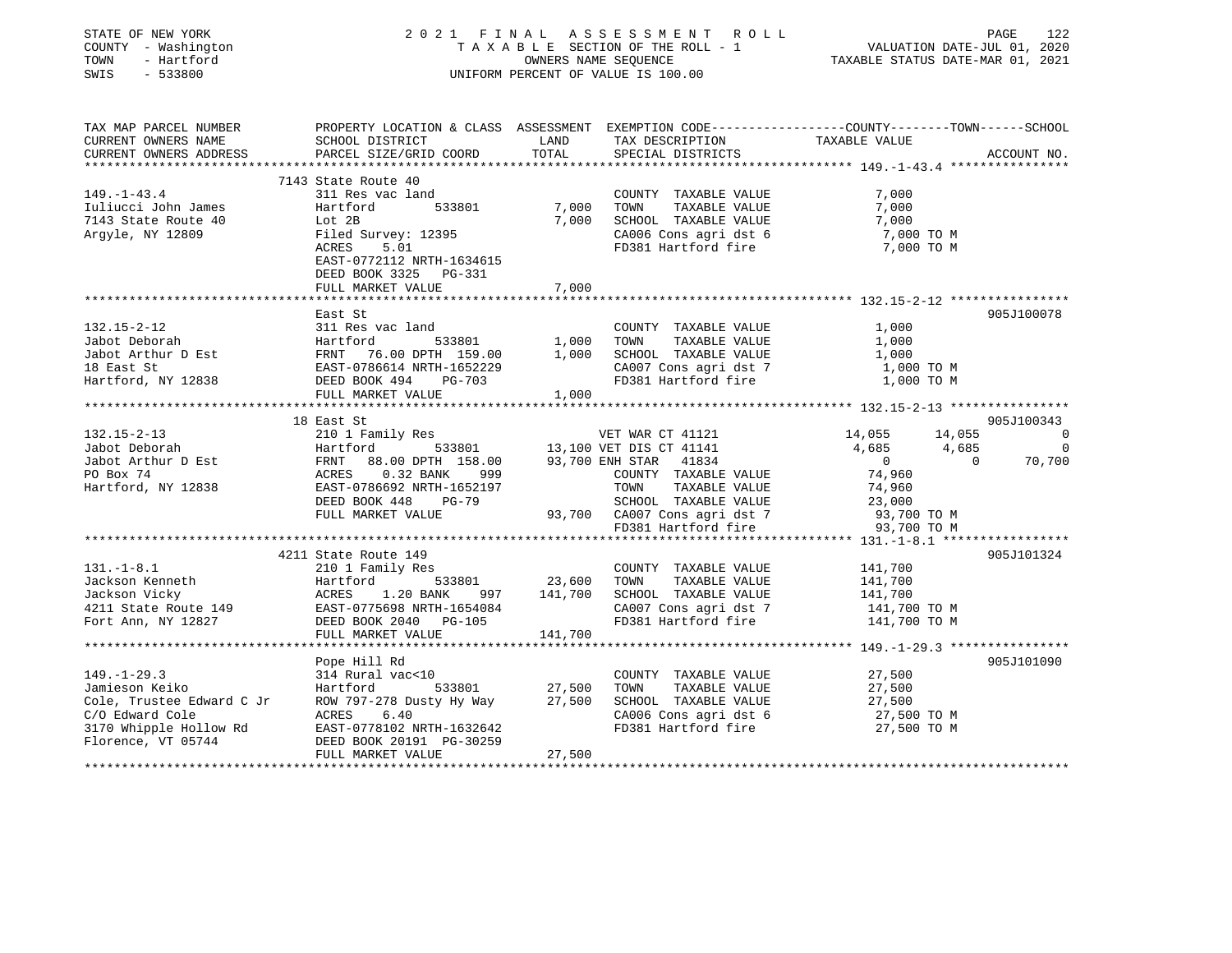| STATE OF NEW YORK |  |              |
|-------------------|--|--------------|
| COUNTY            |  | - Washington |
| TOWN              |  | - Hartford   |
| SWTS              |  | $-533800$    |

### STATE OF NEW YORK 2 0 2 1 F I N A L A S S E S S M E N T R O L L PAGE 123 COUNTY - Washington T A X A B L E SECTION OF THE ROLL - 1 VALUATION DATE-JUL 01, 2020 OWNERS NAME SEQUENCE TAXABLE STATUS DATE-MAR 01, 2021 SWIS - 533800 UNIFORM PERCENT OF VALUE IS 100.00

| TAX MAP PARCEL NUMBER<br>CURRENT OWNERS NAME                                                                                                                             | PROPERTY LOCATION & CLASS ASSESSMENT EXEMPTION CODE---------------COUNTY-------TOWN------SCHOOL<br>SCHOOL DISTRICT                                                   | LAND                                | TAX DESCRIPTION                                                                                                                 | TAXABLE VALUE                                                   |                                        |                                                      |
|--------------------------------------------------------------------------------------------------------------------------------------------------------------------------|----------------------------------------------------------------------------------------------------------------------------------------------------------------------|-------------------------------------|---------------------------------------------------------------------------------------------------------------------------------|-----------------------------------------------------------------|----------------------------------------|------------------------------------------------------|
| CURRENT OWNERS ADDRESS                                                                                                                                                   | PARCEL SIZE/GRID COORD                                                                                                                                               | TOTAL                               | SPECIAL DISTRICTS                                                                                                               |                                                                 |                                        | ACCOUNT NO.                                          |
|                                                                                                                                                                          | 74 Gilchrist Hill Ext                                                                                                                                                |                                     |                                                                                                                                 |                                                                 |                                        | 905J100091                                           |
| $141. - 3 - 14$<br>Jessen Philip R<br>Jessen Marion<br>74 Gilchrist Hill Ext EAST-0785429 NRTH-1644801<br>Hartford, NY 12838 DEED BOOK 477 PG-1046<br>Hartford, NY 12838 | 210 1 Family Res<br>533801<br>Hartford<br>ACRES<br>3.40<br>FULL MARKET VALUE                                                                                         | 30,200<br>144,000<br>144,000        | BAS STAR 41854<br>COUNTY TAXABLE VALUE<br>TOWN<br>TAXABLE VALUE<br>SCHOOL TAXABLE VALUE<br>FD381 Hartford fire                  | $\overline{0}$<br>144,000<br>144,000<br>114,000<br>144,000 TO M | $\Omega$                               | 30,000                                               |
|                                                                                                                                                                          |                                                                                                                                                                      |                                     |                                                                                                                                 |                                                                 |                                        |                                                      |
| $141. - 1 - 44.1$<br>Jett Donald<br>Jett Heather N<br>68 Rowe Hill Rd<br>Hartford, NY 12838                                                                              | 68 Rowe Hill Rd<br>210 1 Family Res<br>533801<br>Hartford<br>628-115,636-33<br>ACRES 4.81<br>EAST-0786176 NRTH-1649326<br>DEED BOOK 3998 PG-247<br>FULL MARKET VALUE | 34,400<br>176,000<br>176,000        | COUNTY TAXABLE VALUE<br>TAXABLE VALUE<br>TOWN<br>SCHOOL TAXABLE VALUE<br>CA007 Cons agri dst 7<br>FD381 Hartford fire           | 176,000<br>176,000<br>176,000<br>176,000 то м<br>176,000 TO M   |                                        | 905J101392                                           |
|                                                                                                                                                                          | 3803 State Route 149                                                                                                                                                 |                                     |                                                                                                                                 |                                                                 |                                        | 905J101094                                           |
| $130. -1 - 7.2$<br>Johnsen Deborah G<br>3803 State Route 149<br>Fort Ann, NY 12827                                                                                       | 210 1 Family Res<br>Hudson Falls<br>ACRES<br>7.80 BANK<br>EAST-0766922 NRTH-1652730                                                                                  |                                     | VET WAR CT 41121<br>534401 24,700 VET DIS CT 41141<br>ANK 997 177,500 BAS STAR 41854<br>SOL/WINDSY 49500                        | 24,324<br>32,432<br>$\overline{0}$<br>15,340                    | 24,324<br>32,432<br>$\sim$ 0<br>15,340 | $\overline{0}$<br>$\overline{0}$<br>30,000<br>15,340 |
|                                                                                                                                                                          | DEED BOOK 676<br>PG-311<br>FULL MARKET VALUE                                                                                                                         | 177,500 TOWN                        | COUNTY TAXABLE VALUE<br>TAXABLE VALUE<br>SCHOOL TAXABLE VALUE<br>CA007 Cons agri dst 7<br>FD381 Hartford fire                   | 105,404<br>105,404<br>132,160<br>177,500 TO M<br>177,500 TO M   |                                        |                                                      |
|                                                                                                                                                                          |                                                                                                                                                                      |                                     |                                                                                                                                 |                                                                 |                                        |                                                      |
|                                                                                                                                                                          | 276 County Route 19                                                                                                                                                  |                                     |                                                                                                                                 |                                                                 |                                        | 905J100043                                           |
| $149. - 1 - 53$<br>Johnson Karen<br>276 County Route 19<br>Fort Ann, NY 12827<br>MAY BE SUBJECT TO PAYMENT                                                               | 240 Rural res<br>Hartford<br>ACRES 41.10 BANK<br>999<br>EAST-0772776 NRTH-1638071<br>DEED BOOK 20200 PG-3948<br>FULL MARKET VALUE                                    | 533801 79,900<br>316,300<br>316,300 | 41720<br>AG DIST<br>COUNTY TAXABLE VALUE<br>TOWN<br>TAXABLE VALUE<br>SCHOOL TAXABLE VALUE<br>CA006 Cons agri dst 6<br>42,151 EX | 42,151<br>274,149<br>274,149<br>274,149<br>274,149 TO M         | 42,151                                 | 42,151                                               |
| UNDER AGDIST LAW TIL 2025                                                                                                                                                |                                                                                                                                                                      |                                     | FD381 Hartford fire                                                                                                             | 316,300 TO M                                                    |                                        |                                                      |
|                                                                                                                                                                          |                                                                                                                                                                      |                                     |                                                                                                                                 |                                                                 |                                        |                                                      |
| $122. - 1 - 11$<br>Johnson Rachel                                                                                                                                        | 41 Warren Rd<br>210 1 Family Res<br>Hartford<br>533801                                                                                                               |                                     | 41854<br>BAS STAR<br>26,000 COUNTY TAXABLE VALUE                                                                                | $\overline{0}$<br>159,000                                       | $\Omega$                               | 905J100064<br>30,000                                 |
| 41 Warren Rd                                                                                                                                                             | 2.00 BANK<br>ACRES<br>999                                                                                                                                            | 159,000                             | TOWN<br>TAXABLE VALUE                                                                                                           | 159,000                                                         |                                        |                                                      |
| Fort Ann, NY 12827                                                                                                                                                       | EAST-0779419 NRTH-1662149<br><b>PG-50</b><br>DEED BOOK 3262<br>FULL MARKET VALUE                                                                                     |                                     | SCHOOL TAXABLE VALUE<br>CA007 Cons agri dst 7<br>159,000 FD381 Hartford fire                                                    | 129,000<br>159,000 TO M<br>159,000 TO M                         |                                        |                                                      |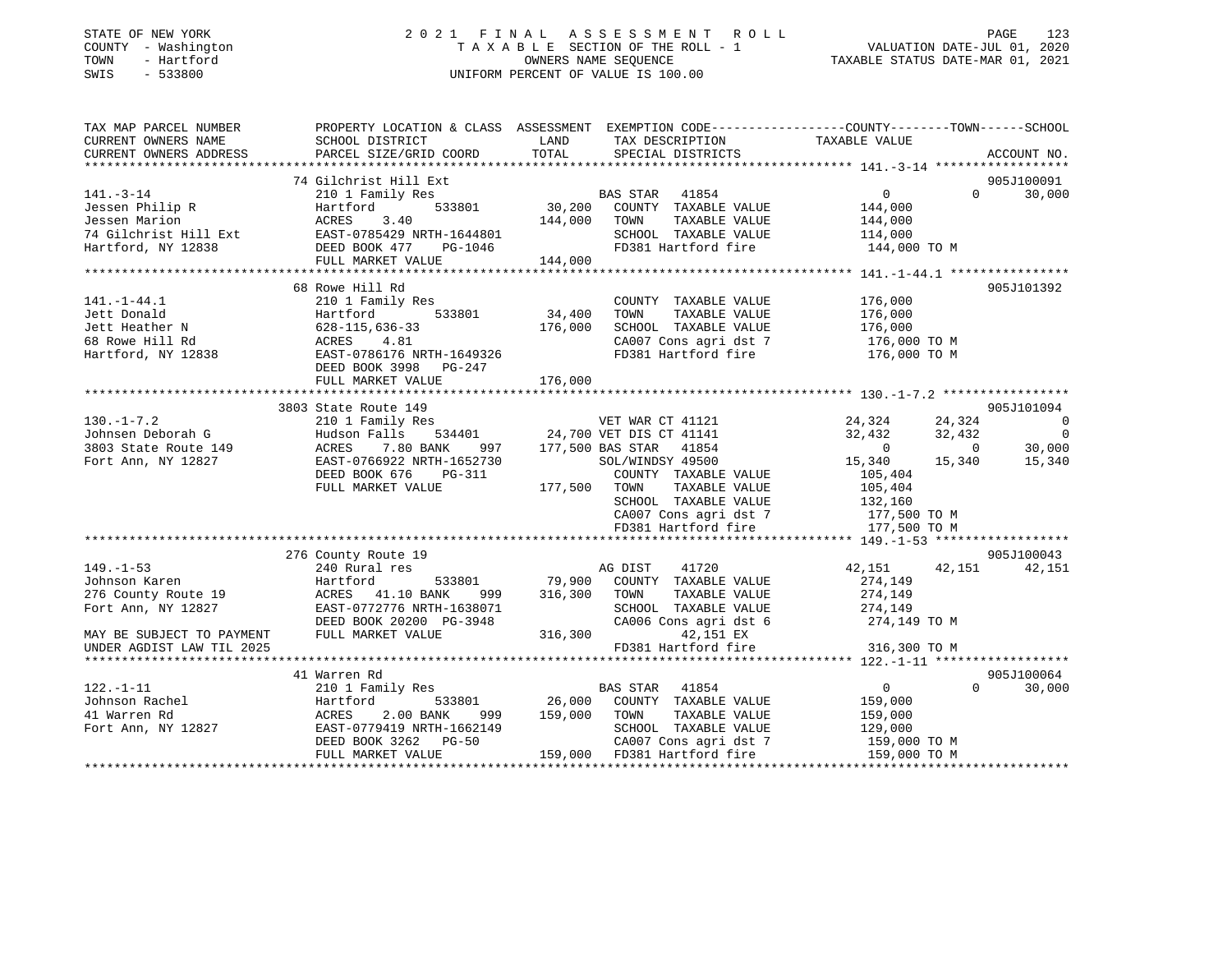| STATE OF NEW YORK<br>COUNTY - Washington<br>TOWN<br>- Hartford<br>SWIS<br>$-533800$ |                                              | OWNERS NAME SEQUENCE | 2021 FINAL ASSESSMENT ROLL<br>TAXABLE SECTION OF THE ROLL - 1<br>UNIFORM PERCENT OF VALUE IS 100.00 | VALUATION DATE-JUL 01, 2020<br>TAXABLE STATUS DATE-MAR 01, 2021                                                   | PAGE<br>124 |
|-------------------------------------------------------------------------------------|----------------------------------------------|----------------------|-----------------------------------------------------------------------------------------------------|-------------------------------------------------------------------------------------------------------------------|-------------|
| TAX MAP PARCEL NUMBER<br>CURRENT OWNERS NAME<br>CURRENT OWNERS ADDRESS              | SCHOOL DISTRICT<br>PARCEL SIZE/GRID COORD    | LAND<br>TOTAL        | TAX DESCRIPTION<br>SPECIAL DISTRICTS                                                                | PROPERTY LOCATION & CLASS ASSESSMENT EXEMPTION CODE----------------COUNTY-------TOWN------SCHOOL<br>TAXABLE VALUE | ACCOUNT NO. |
|                                                                                     | **********************                       |                      |                                                                                                     |                                                                                                                   |             |
| $148. - 1 - 25.10$                                                                  | 3128 State Route 196<br>270 Mfg housing      |                      | COUNTY TAXABLE VALUE                                                                                | 82,500                                                                                                            |             |
| Johnson Thomas J                                                                    | Hartford<br>533801                           | 29,300               | TOWN<br>TAXABLE VALUE                                                                               | 82,500                                                                                                            |             |
| 3128 State Route 196                                                                | LOT 1                                        | 82,500               | SCHOOL TAXABLE VALUE                                                                                | 82,500                                                                                                            |             |
| Fort Ann, NY 12827                                                                  | ACRES 3.11                                   |                      | CA006 Cons agri dst 6                                                                               | 82,500 TO M                                                                                                       |             |
|                                                                                     | EAST-0766117 NRTH-1636376                    |                      | FD381 Hartford fire                                                                                 | 82,500 TO M                                                                                                       |             |
|                                                                                     | DEED BOOK 3575 PG-85                         |                      |                                                                                                     |                                                                                                                   |             |
|                                                                                     | FULL MARKET VALUE                            | 82,500               |                                                                                                     |                                                                                                                   |             |
|                                                                                     | Baldwin Corners Rd OFF                       |                      |                                                                                                     |                                                                                                                   | 905J101161  |
| $121. -4 - 5.2$                                                                     | 340 Vacant indus                             |                      | COUNTY TAXABLE VALUE                                                                                | 4,000                                                                                                             |             |
| Jointa Galusha LLC                                                                  | Fort Ann<br>532802                           | 4,000                | TOWN<br>TAXABLE VALUE                                                                               | 4,000                                                                                                             |             |
| 269 Ballard Rd                                                                      | $121.-1-5.2$                                 | 4,000                | SCHOOL TAXABLE VALUE                                                                                | 4,000                                                                                                             |             |
| Wilton, NY 12831                                                                    | ACRES 10.00                                  |                      | CA007 Cons agri dst 7                                                                               | 4,000 TO M                                                                                                        |             |
|                                                                                     | EAST-0765829 NRTH-1660708<br>PG-94           |                      | FD381 Hartford fire                                                                                 | 4,000 TO M                                                                                                        |             |
|                                                                                     | DEED BOOK 899<br>FULL MARKET VALUE           | 4,000                |                                                                                                     |                                                                                                                   |             |
|                                                                                     |                                              |                      |                                                                                                     |                                                                                                                   |             |
|                                                                                     | 1168 Baldwin Corners Rd                      |                      |                                                                                                     |                                                                                                                   | 905J100663  |
| 121.-4-11                                                                           | $341$ Ind vac w/im                           |                      | COUNTY TAXABLE VALUE                                                                                | 521,889                                                                                                           |             |
| Jointa Galusha LLC                                                                  | 532802<br>Fort Ann                           | 350,100              | TAXABLE VALUE<br>TOWN                                                                               | 521,889                                                                                                           |             |
| 269 Ballard Rd                                                                      | 506/68                                       | 521,889              | SCHOOL TAXABLE VALUE                                                                                | 521,889                                                                                                           |             |
| Wilton, NY 12831                                                                    | 488/210<br>$121. - 1 - 11$                   |                      | CA007 Cons agri dst 7<br>FD381 Hartford fire                                                        | 521,889 TO M<br>521,889 TO M                                                                                      |             |
|                                                                                     | ACRES 288.70                                 |                      |                                                                                                     |                                                                                                                   |             |
|                                                                                     | EAST-0763982 NRTH-1659511                    |                      |                                                                                                     |                                                                                                                   |             |
|                                                                                     | $PG-78$<br>DEED BOOK 891                     |                      |                                                                                                     |                                                                                                                   |             |
|                                                                                     | FULL MARKET VALUE                            | 521,889              |                                                                                                     |                                                                                                                   |             |
|                                                                                     |                                              |                      |                                                                                                     |                                                                                                                   |             |
| $121. - 4 - 11.1$                                                                   | 1154 Baldwin Corners Rd<br>341 Ind vac w/im  |                      | COUNTY TAXABLE VALUE                                                                                | 87,300                                                                                                            | 905J101340  |
| Jointa Galusha LLC                                                                  | 532802<br>Fort Ann                           | 50,200               | TAXABLE VALUE<br>TOWN                                                                               | 87,300                                                                                                            |             |
| 269 Ballard Rd                                                                      | $121.-1-11.1$                                | 87,300               | SCHOOL TAXABLE VALUE                                                                                | 87,300                                                                                                            |             |
| Wilton, NY 12831                                                                    | ACRES 1.30                                   |                      | CA007 Cons agri dst 7                                                                               | 87,300 ТО М                                                                                                       |             |
|                                                                                     | EAST-0763164 NRTH-1660957                    |                      | FD381 Hartford fire                                                                                 | 87,300 TO M                                                                                                       |             |
|                                                                                     | DEED BOOK 891<br><b>PG-78</b>                |                      |                                                                                                     |                                                                                                                   |             |
|                                                                                     | FULL MARKET VALUE                            | 87,300               |                                                                                                     |                                                                                                                   |             |
|                                                                                     | Baldwin Corners Rd OFF                       |                      |                                                                                                     |                                                                                                                   | 905J1010317 |
| $121. - 4 - 15$                                                                     | 340 Vacant indus                             |                      | COUNTY TAXABLE VALUE                                                                                | 1,200                                                                                                             |             |
| Jointa Galusha LLC                                                                  | Fort Ann<br>532802                           | 1,200                | TAXABLE VALUE<br>TOWN                                                                               | 1,200                                                                                                             |             |
| 269 Ballard Rd                                                                      | $121. - 1 - 15$                              | 1,200                | SCHOOL TAXABLE VALUE                                                                                | 1,200                                                                                                             |             |
| Wilton, NY 12831                                                                    | ACRES<br>3.08                                |                      | CA007 Cons agri dst 7                                                                               | 1,200 TO M                                                                                                        |             |
|                                                                                     | EAST-0766571 NRTH-1660203                    |                      | FD381 Hartford fire                                                                                 | 1,200 TO M                                                                                                        |             |
|                                                                                     | DEED BOOK 894<br>PG-335<br>FULL MARKET VALUE | 1,200                |                                                                                                     |                                                                                                                   |             |
|                                                                                     |                                              |                      |                                                                                                     |                                                                                                                   |             |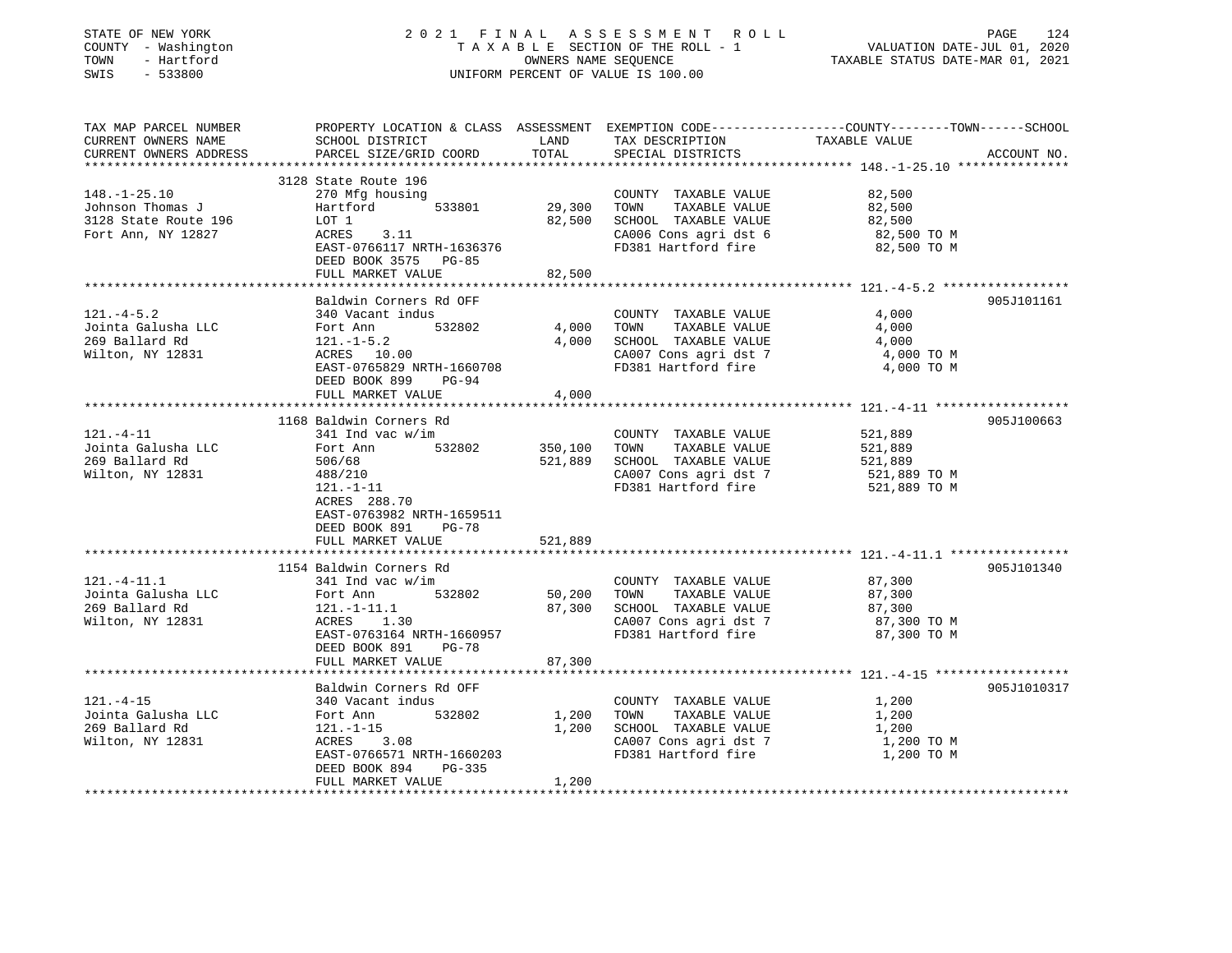|                                                                                                                                  | 2021 FINAL                                                               |                  | A S S E S S M E N T R O L L                   |                                                                                                  |  |  |
|----------------------------------------------------------------------------------------------------------------------------------|--------------------------------------------------------------------------|------------------|-----------------------------------------------|--------------------------------------------------------------------------------------------------|--|--|
| COUNTY - Washington                                                                                                              | TAXABLE SECTION OF THE ROLL - 1                                          |                  |                                               |                                                                                                  |  |  |
| TOWN                                                                                                                             | - Hartford<br>OWNERS NAME SEQUENCE<br>UNIFORM PERCENT OF VALUE IS 100.00 |                  |                                               | TAXABLE STATUS DATE-MAR 01, 2021                                                                 |  |  |
| SWIS<br>$-533800$                                                                                                                |                                                                          |                  |                                               |                                                                                                  |  |  |
| TAX MAP PARCEL NUMBER                                                                                                            |                                                                          |                  |                                               | PROPERTY LOCATION & CLASS ASSESSMENT EXEMPTION CODE----------------COUNTY-------TOWN------SCHOOL |  |  |
| CURRENT OWNERS NAME                                                                                                              | SCHOOL DISTRICT                                                          | LAND             | TAX DESCRIPTION                               | TAXABLE VALUE                                                                                    |  |  |
| CURRENT OWNERS ADDRESS                                                                                                           | PARCEL SIZE/GRID COORD                                                   | TOTAL            | SPECIAL DISTRICTS                             | ACCOUNT NO.                                                                                      |  |  |
|                                                                                                                                  |                                                                          |                  |                                               |                                                                                                  |  |  |
|                                                                                                                                  | LOT 22 Provincial Pat                                                    |                  |                                               | 905J101216                                                                                       |  |  |
| $121. - 4 - 16$                                                                                                                  | 340 Vacant indus                                                         |                  | COUNTY TAXABLE VALUE                          | 2,300                                                                                            |  |  |
| Jointa Galusha LLC                                                                                                               | Hartford<br>533801                                                       | 2,300            | TOWN<br>TAXABLE VALUE                         | 2,300                                                                                            |  |  |
| 269 Ballard Rd                                                                                                                   | $121.-1-16$                                                              | 2,300            | SCHOOL TAXABLE VALUE                          | 2,300                                                                                            |  |  |
| Wilton, NY 12831                                                                                                                 | 5.74<br>ACRES                                                            |                  | CA007 Cons agri dst 7                         | 2,300 TO M                                                                                       |  |  |
|                                                                                                                                  | EAST-0766919 NRTH-1660315                                                |                  | FD381 Hartford fire                           | 2,300 TO M                                                                                       |  |  |
|                                                                                                                                  | DEED BOOK 2211 PG-180                                                    |                  |                                               |                                                                                                  |  |  |
|                                                                                                                                  | FULL MARKET VALUE                                                        | 2,300            |                                               |                                                                                                  |  |  |
|                                                                                                                                  |                                                                          | ********         |                                               | *********************** 121._4_19 ******************                                             |  |  |
|                                                                                                                                  | LOT Provincial Pat                                                       |                  |                                               | 905J101121                                                                                       |  |  |
| $121. -4-19$                                                                                                                     | 340 Vacant indus                                                         |                  | COUNTY TAXABLE VALUE                          | 11,300                                                                                           |  |  |
| Jointa Galusha LLC<br>269 Ballard Rd                                                                                             | 533801<br>Hartford                                                       | 11,300<br>11,300 | TOWN<br>TAXABLE VALUE<br>SCHOOL TAXABLE VALUE | 11,300<br>11,300                                                                                 |  |  |
| Wilton, NY 12831                                                                                                                 | 121.-1-19<br>ACRES 18.81                                                 |                  | CA007 Cons agri dst 7                         | 11,300 TO M                                                                                      |  |  |
|                                                                                                                                  | EAST-0768397 NRTH-1657968                                                |                  | FD381 Hartford fire                           | 11,300 TO M                                                                                      |  |  |
|                                                                                                                                  | DEED BOOK 1864 PG-191                                                    |                  |                                               |                                                                                                  |  |  |
|                                                                                                                                  | FULL MARKET VALUE                                                        | 11,300           |                                               |                                                                                                  |  |  |
|                                                                                                                                  |                                                                          |                  |                                               |                                                                                                  |  |  |
|                                                                                                                                  | LOT 22 Provincial Pat                                                    |                  |                                               | 905J101122                                                                                       |  |  |
| $121. - 4 - 20$                                                                                                                  | 340 Vacant indus                                                         |                  | COUNTY TAXABLE VALUE                          | 6,100                                                                                            |  |  |
| Jointa Galusha LLC                                                                                                               | 533801<br>Hartford                                                       | 6,100            | TOWN<br>TAXABLE VALUE                         | 6,100                                                                                            |  |  |
| 269 Ballard Rd                                                                                                                   | 594/286                                                                  | 6,100            | SCHOOL TAXABLE VALUE                          | 6,100                                                                                            |  |  |
| Wilton, NY 12831                                                                                                                 | 121.-1-20                                                                |                  | CA007 Cons agri dst 7                         | 6,100 ТО М                                                                                       |  |  |
|                                                                                                                                  | ACRES 10.10                                                              |                  | FD381 Hartford fire                           | 6,100 то м                                                                                       |  |  |
|                                                                                                                                  | EAST-0767916 NRTH-1657797                                                |                  |                                               |                                                                                                  |  |  |
|                                                                                                                                  | DEED BOOK 848<br>PG-208                                                  |                  |                                               |                                                                                                  |  |  |
|                                                                                                                                  | FULL MARKET VALUE                                                        | 6,100            |                                               |                                                                                                  |  |  |
|                                                                                                                                  |                                                                          |                  |                                               |                                                                                                  |  |  |
|                                                                                                                                  |                                                                          |                  |                                               |                                                                                                  |  |  |
|                                                                                                                                  | 95 Kelly Way                                                             |                  |                                               | 905J101138                                                                                       |  |  |
|                                                                                                                                  | 340 Vacant indus                                                         |                  | COUNTY TAXABLE VALUE                          | 15,600                                                                                           |  |  |
|                                                                                                                                  | 533801<br>Hartford                                                       | 15,600           | TOWN<br>TAXABLE VALUE                         | 15,600                                                                                           |  |  |
|                                                                                                                                  | 121.-1-21                                                                | 15,600           | SCHOOL TAXABLE VALUE                          | 15,600                                                                                           |  |  |
|                                                                                                                                  | ACRES 31.45                                                              |                  | CA007 Cons agri dst 7                         | 15,600 TO M                                                                                      |  |  |
|                                                                                                                                  | EAST-0766780 NRTH-1657582                                                |                  | FD381 Hartford fire                           | 15,600 TO M                                                                                      |  |  |
|                                                                                                                                  | PG-336<br>DEED BOOK 860                                                  |                  |                                               |                                                                                                  |  |  |
|                                                                                                                                  | FULL MARKET VALUE                                                        | 15,600           |                                               |                                                                                                  |  |  |
|                                                                                                                                  | LOT 22 Provincial Pat                                                    |                  |                                               | 905J101124                                                                                       |  |  |
|                                                                                                                                  | 340 Vacant indus                                                         |                  | COUNTY TAXABLE VALUE                          | 6,000                                                                                            |  |  |
|                                                                                                                                  | 533801<br>Hartford                                                       | 6,000            | TOWN<br>TAXABLE VALUE                         | 6,000                                                                                            |  |  |
| $121. - 4 - 21$<br>Jointa Galusha LLC<br>269 Ballard Rd<br>Wilton, NY 12831<br>121.-4-22<br>Jointa Galusha LLC<br>269 Ballard Rd | 121.-1-22                                                                | 6,000            | SCHOOL TAXABLE VALUE                          | 6,000                                                                                            |  |  |
|                                                                                                                                  | ACRES 10.01                                                              |                  | CA007 Cons agri dst 7                         | 6,000 TO M                                                                                       |  |  |
| Wilton, NY 12831                                                                                                                 | EAST-0767539 NRTH-1657772                                                |                  | FD381 Hartford fire                           | 6,000 TO M                                                                                       |  |  |
|                                                                                                                                  | DEED BOOK 844<br>PG-194                                                  |                  |                                               |                                                                                                  |  |  |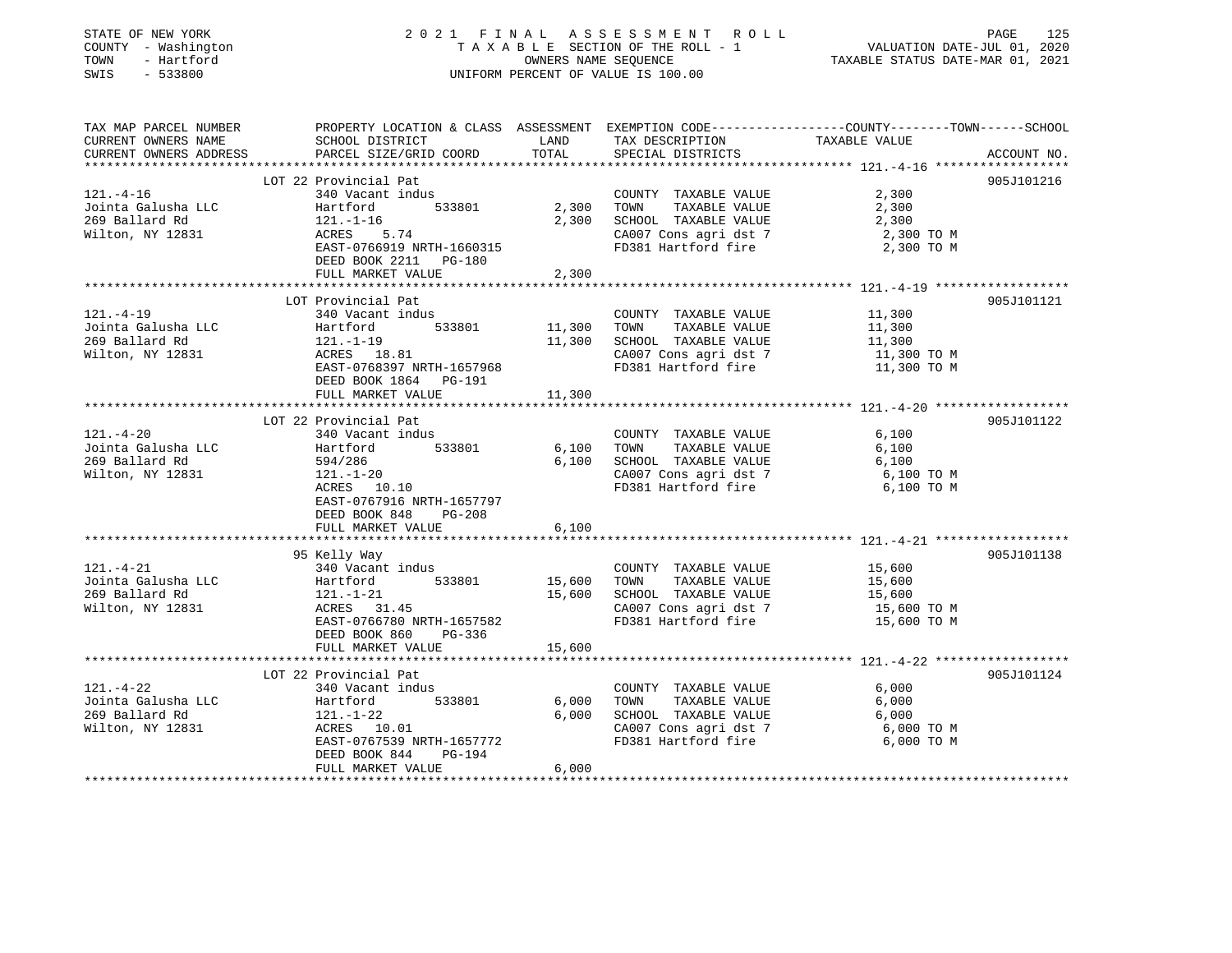| STATE OF NEW YORK<br>COUNTY - Washington<br>- Hartford<br>TOWN<br>SWIS<br>$-533800$ |                                                                                                                     | OWNERS NAME SEQUENCE | 2021 FINAL ASSESSMENT ROLL<br>TAXABLE SECTION OF THE ROLL - 1<br>UNIFORM PERCENT OF VALUE IS 100.00 | VALUATION DATE-JUL 01, 2020<br>TAXABLE STATUS DATE-MAR 01, 2021 | PAGE<br>126 |
|-------------------------------------------------------------------------------------|---------------------------------------------------------------------------------------------------------------------|----------------------|-----------------------------------------------------------------------------------------------------|-----------------------------------------------------------------|-------------|
| TAX MAP PARCEL NUMBER<br>CURRENT OWNERS NAME                                        | PROPERTY LOCATION & CLASS ASSESSMENT EXEMPTION CODE----------------COUNTY-------TOWN------SCHOOL<br>SCHOOL DISTRICT | LAND                 | TAX DESCRIPTION                                                                                     | TAXABLE VALUE                                                   |             |
| CURRENT OWNERS ADDRESS                                                              | PARCEL SIZE/GRID COORD                                                                                              | TOTAL                | SPECIAL DISTRICTS                                                                                   |                                                                 | ACCOUNT NO. |
|                                                                                     | LOT 22 Provincial Pat                                                                                               |                      |                                                                                                     |                                                                 | 905J101123  |
| $121. - 4 - 23$                                                                     | 340 Vacant indus                                                                                                    |                      | COUNTY TAXABLE VALUE                                                                                | 22,600                                                          |             |
| Jointa Galusha LLC                                                                  | Hartford<br>533801                                                                                                  | 22,600               | TOWN<br>TAXABLE VALUE                                                                               | 22,600                                                          |             |
| 269 Ballard Rd                                                                      | $121. - 1 - 23$                                                                                                     | 22,600               | SCHOOL TAXABLE VALUE                                                                                | 22,600                                                          |             |
| Wilton, NY 12831                                                                    | ACRES 37.71                                                                                                         |                      | CA007 Cons agri dst 7                                                                               | 22,600 TO M                                                     |             |
|                                                                                     | EAST-0766844 NRTH-1658698                                                                                           |                      | FD381 Hartford fire                                                                                 | 22,600 TO M                                                     |             |
|                                                                                     | DEED BOOK 843<br>$PG-69$<br>FULL MARKET VALUE                                                                       | 22,600               |                                                                                                     |                                                                 |             |
|                                                                                     |                                                                                                                     |                      |                                                                                                     |                                                                 |             |
|                                                                                     | 116 Country Ln                                                                                                      |                      |                                                                                                     |                                                                 | 905J101129  |
| 122.-1-47                                                                           | 340 Vacant indus                                                                                                    |                      | COUNTY TAXABLE VALUE                                                                                | 6,000                                                           |             |
| Jointa Galusha LLC                                                                  | 533801<br>Hartford                                                                                                  | 6,000                | TOWN<br>TAXABLE VALUE                                                                               | 6,000                                                           |             |
| 269 Ballard Rd                                                                      | ACRES 10.03                                                                                                         | 6,000                | SCHOOL TAXABLE VALUE                                                                                | 6,000                                                           |             |
| Wilton, NY 12831                                                                    | EAST-0769809 NRTH-1660263                                                                                           |                      | CA007 Cons agri dst 7                                                                               | 6,000 TO M                                                      |             |
|                                                                                     | DEED BOOK 1997 PG-56                                                                                                |                      | FD381 Hartford fire                                                                                 | 6,000 TO M                                                      |             |
|                                                                                     | FULL MARKET VALUE<br>******************************                                                                 | 6,000                |                                                                                                     |                                                                 |             |
|                                                                                     | LOT 21 Provincial Pat                                                                                               |                      |                                                                                                     |                                                                 | 905J100501  |
| $130. - 1 - 1$                                                                      | 340 Vacant indus                                                                                                    |                      | COUNTY TAXABLE VALUE                                                                                | 354,800                                                         |             |
| Jointa Galusha LLC                                                                  | 532802<br>Fort Ann                                                                                                  | 354,800              | TOWN<br>TAXABLE VALUE                                                                               | 354,800                                                         |             |
| 269 Ballard Rd                                                                      | ACRES 117.00                                                                                                        | 354,800              | SCHOOL TAXABLE VALUE                                                                                | 354,800                                                         |             |
| Wilton, NY 12831                                                                    | EAST-0764337 NRTH-1657314                                                                                           |                      | CA007 Cons agri dst 7                                                                               | 354,800 TO M                                                    |             |
|                                                                                     | DEED BOOK 839<br>PG-104                                                                                             |                      | FD381 Hartford fire                                                                                 | 354,800 TO M                                                    |             |
|                                                                                     | FULL MARKET VALUE                                                                                                   | 354,800              |                                                                                                     |                                                                 |             |
|                                                                                     | Reynolds Ln                                                                                                         |                      |                                                                                                     |                                                                 | 905J100219  |
| $130. - 1 - 2$                                                                      | 484 1 use sm bld                                                                                                    |                      | COUNTY TAXABLE VALUE                                                                                | 317,300                                                         |             |
| Jointa Galusha LLC                                                                  | Hudson Falls<br>534401                                                                                              | 92,800               | TAXABLE VALUE<br>TOWN                                                                               | 317,300                                                         |             |
| 269 Ballard Rd                                                                      | 12/16 lease to DA Collins                                                                                           | 317,300              | SCHOOL TAXABLE VALUE                                                                                | 317,300                                                         |             |
| Wilton, NY 12831                                                                    | ACRES 122.00                                                                                                        |                      | CA007 Cons agri dst 7                                                                               | 317,300 TO M                                                    |             |
|                                                                                     | EAST-0766368 NRTH-1655591                                                                                           |                      | FD381 Hartford fire                                                                                 | 317,300 TO M                                                    |             |
|                                                                                     | DEED BOOK 839<br>$PG-104$                                                                                           |                      |                                                                                                     |                                                                 |             |
|                                                                                     | FULL MARKET VALUE                                                                                                   | 317,300              |                                                                                                     |                                                                 |             |
|                                                                                     | Reynolds Ln OFF                                                                                                     |                      |                                                                                                     |                                                                 | 905J100122  |
| $130. -1 - 3$                                                                       | 340 Vacant indus                                                                                                    |                      | COUNTY TAXABLE VALUE                                                                                | 1,700                                                           |             |
| Jointa Galusha LLC                                                                  | Hartford<br>533801                                                                                                  | 1,700                | TOWN<br>TAXABLE VALUE                                                                               | 1,700                                                           |             |
| 269 Ballard Rd                                                                      | 2.80<br>ACRES                                                                                                       | 1,700                | SCHOOL TAXABLE VALUE                                                                                | 1,700                                                           |             |
| Wilton, NY 12831                                                                    | EAST-0766256 NRTH-1654122                                                                                           |                      | CA007 Cons agri dst 7                                                                               | 1,700 TO M                                                      |             |
|                                                                                     | DEED BOOK 845<br>$PG-53$                                                                                            |                      | FD381 Hartford fire                                                                                 | 1,700 TO M                                                      |             |
|                                                                                     | FULL MARKET VALUE                                                                                                   | 1,700                |                                                                                                     |                                                                 |             |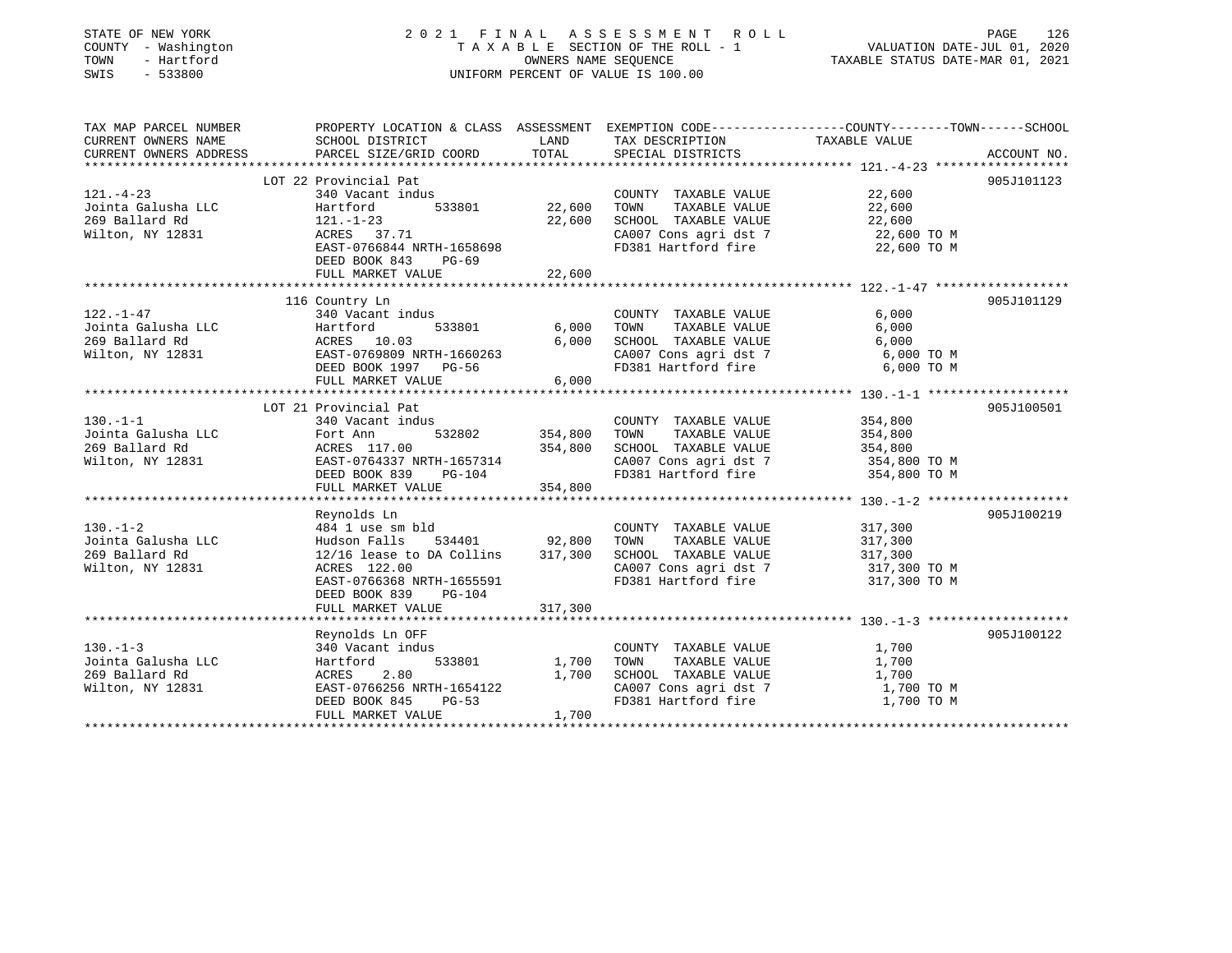### STATE OF NEW YORK 2 0 2 1 F I N A L A S S E S S M E N T R O L L PAGE 127 COUNTY - Washington T A X A B L E SECTION OF THE ROLL - 1 VALUATION DATE-JUL 01, 2020 TOWN - Hartford OWNERS NAME SEQUENCE TAXABLE STATUS DATE-MAR 01, 2021 SWIS - 533800 UNIFORM PERCENT OF VALUE IS 100.00

| TAX MAP PARCEL NUMBER                                                                                                                                                                                                            | PROPERTY LOCATION & CLASS ASSESSMENT EXEMPTION CODE-----------------COUNTY-------TOWN------SCHOOL |         |                                                                                                   |              |             |
|----------------------------------------------------------------------------------------------------------------------------------------------------------------------------------------------------------------------------------|---------------------------------------------------------------------------------------------------|---------|---------------------------------------------------------------------------------------------------|--------------|-------------|
|                                                                                                                                                                                                                                  |                                                                                                   |         |                                                                                                   |              |             |
|                                                                                                                                                                                                                                  |                                                                                                   |         |                                                                                                   |              | ACCOUNT NO. |
|                                                                                                                                                                                                                                  |                                                                                                   |         |                                                                                                   |              |             |
|                                                                                                                                                                                                                                  | 3847 State Route 149                                                                              |         |                                                                                                   |              | 905L100572  |
|                                                                                                                                                                                                                                  |                                                                                                   |         | COUNTY TAXABLE VALUE<br>TAXABLE VALUE<br>TAXABLE VALUE                                            | 600          |             |
|                                                                                                                                                                                                                                  |                                                                                                   |         | TOWN                                                                                              | 600          |             |
|                                                                                                                                                                                                                                  |                                                                                                   |         | SCHOOL TAXABLE VALUE                                                                              | 600          |             |
|                                                                                                                                                                                                                                  |                                                                                                   |         | CA007 Cons agri dst 7 600 TO M                                                                    |              |             |
|                                                                                                                                                                                                                                  |                                                                                                   |         | FD381 Hartford fire                                                                               | 600 TO M     |             |
| 130.-1-4<br>Jointa Galusha LLC Hartford 533801<br>269 Ballard Rd ACRES 1.00 600 S<br>Wilton, NY 12831 EAST-0767241 NRTH-1653119 (<br>DEED BOOK 1997 PG-66 J<br>THIT. MARKET VALUE 600                                            |                                                                                                   |         |                                                                                                   |              |             |
|                                                                                                                                                                                                                                  |                                                                                                   |         |                                                                                                   |              |             |
|                                                                                                                                                                                                                                  | 3837 State Route 149                                                                              |         |                                                                                                   |              | 905J100485  |
| $130. - 1 - 5$                                                                                                                                                                                                                   | 340 Vacant indus                                                                                  |         | COUNTY TAXABLE VALUE                                                                              | 700          |             |
|                                                                                                                                                                                                                                  |                                                                                                   | 700     | TOWN        TAXABLE  VALUE<br>SCHOOL    TAXABLE  VALUE                                            | 700          |             |
|                                                                                                                                                                                                                                  |                                                                                                   | 700     |                                                                                                   | 700          |             |
|                                                                                                                                                                                                                                  |                                                                                                   |         | CA007 Cons agri dst 7<br>FD381 Hartford fire                                                      | 700 TO M     |             |
|                                                                                                                                                                                                                                  |                                                                                                   |         |                                                                                                   | 700 TO M     |             |
|                                                                                                                                                                                                                                  |                                                                                                   |         |                                                                                                   |              |             |
|                                                                                                                                                                                                                                  |                                                                                                   |         |                                                                                                   |              |             |
|                                                                                                                                                                                                                                  | Reynolds Ln                                                                                       |         |                                                                                                   |              | 905J101131  |
|                                                                                                                                                                                                                                  |                                                                                                   |         | COUNTY TAXABLE VALUE                                                                              | 20,400       |             |
|                                                                                                                                                                                                                                  |                                                                                                   |         | TOWN TAXABLE VALUE                                                                                | 20,400       |             |
|                                                                                                                                                                                                                                  |                                                                                                   |         | SCHOOL TAXABLE VALUE<br>CA007 Cons agri dst 7                                                     | 20,400       |             |
|                                                                                                                                                                                                                                  |                                                                                                   |         | FD381 Hartford fire 20,400 TO M                                                                   | 20,400 TO M  |             |
|                                                                                                                                                                                                                                  | DEED BOOK 842 $PG-247$<br>FULL MARKET VALUE 20,400                                                |         |                                                                                                   |              |             |
|                                                                                                                                                                                                                                  |                                                                                                   |         |                                                                                                   |              |             |
|                                                                                                                                                                                                                                  | State Route 149                                                                                   |         |                                                                                                   |              | 905J101180  |
| $130. -1 - 9.4$                                                                                                                                                                                                                  | 340 Vacant indus                                                                                  |         | COUNTY TAXABLE VALUE                                                                              | 3,300        |             |
|                                                                                                                                                                                                                                  |                                                                                                   |         | TAXABLE VALUE<br>TOWN                                                                             | 3,300        |             |
|                                                                                                                                                                                                                                  |                                                                                                   |         | SCHOOL TAXABLE VALUE                                                                              | 3,300        |             |
|                                                                                                                                                                                                                                  |                                                                                                   |         | $\frac{1}{2}$ CA007 Cons agri dst 7 3,300 TO M                                                    |              |             |
|                                                                                                                                                                                                                                  |                                                                                                   |         | FD381 Hartford fire                                                                               | 3,300 TO M   |             |
|                                                                                                                                                                                                                                  | FULL MARKET VALUE                                                                                 | 3,300   |                                                                                                   |              |             |
|                                                                                                                                                                                                                                  |                                                                                                   |         |                                                                                                   |              |             |
|                                                                                                                                                                                                                                  | 3863 State Route 149                                                                              |         |                                                                                                   |              |             |
|                                                                                                                                                                                                                                  |                                                                                                   |         | COUNTY TAXABLE VALUE 107,800                                                                      |              |             |
|                                                                                                                                                                                                                                  |                                                                                                   |         | $533801 \t\t 51,600\t\t\t 70WN\t\t  TAXABLE VALUE\n107,800\t\t\t  SCHOOL\nTAXABLE VALUE$          | 107,800      |             |
|                                                                                                                                                                                                                                  |                                                                                                   |         | 10000 1828 1828 1848 1848 185 1860 1872<br>SCHOOL TAXABLE VALUE 107,800<br>CA007 Cons.agri dst. 7 |              |             |
| 130.-1-9.5<br>Jointa Galusha LLC (10 1 Family 100 533801 51,000 51,000 533801 51,000 51,000 51,000 107,800 107,800 51,000 51,000 51,000 51,000 51,000 51,000 51,000 51,000 51,000 51,000 51,000 51,000 51,000 51,000 51,000 51,0 |                                                                                                   |         | CA007 Cons agri dst 7                                                                             | 107,800 TO M |             |
|                                                                                                                                                                                                                                  |                                                                                                   |         | FD381 Hartford fire 107,800 TO M                                                                  |              |             |
|                                                                                                                                                                                                                                  | FULL MARKET VALUE                                                                                 | 107,800 |                                                                                                   |              |             |
|                                                                                                                                                                                                                                  |                                                                                                   |         |                                                                                                   |              |             |
|                                                                                                                                                                                                                                  |                                                                                                   |         |                                                                                                   |              |             |
|                                                                                                                                                                                                                                  |                                                                                                   |         |                                                                                                   | 3,700        |             |
|                                                                                                                                                                                                                                  |                                                                                                   |         | COUNTY TAXABLE VALUE<br>TOWN TAXABLE VALUE                                                        | 3,700        |             |
|                                                                                                                                                                                                                                  |                                                                                                   |         |                                                                                                   |              |             |
|                                                                                                                                                                                                                                  |                                                                                                   |         | SCHOOL TAXABLE VALUE 3,700<br>CA007 Cons agri dst 7 3,700 TO M                                    |              |             |
|                                                                                                                                                                                                                                  |                                                                                                   |         | FD381 Hartford fire                                                                               | 3,700 TO M   |             |
|                                                                                                                                                                                                                                  | FULL MARKET VALUE                                                                                 | 3,700   |                                                                                                   |              |             |
|                                                                                                                                                                                                                                  |                                                                                                   |         |                                                                                                   |              |             |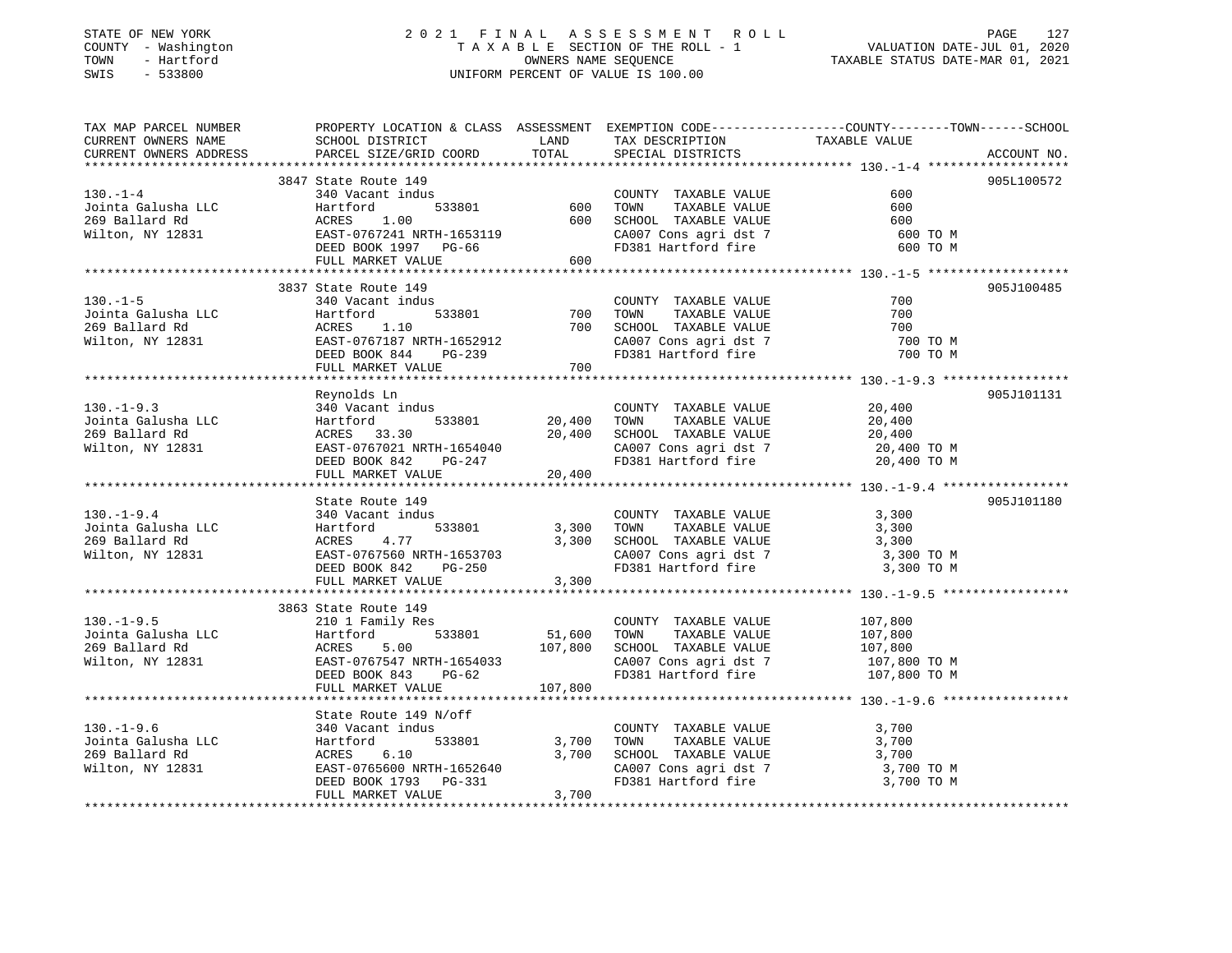### STATE OF NEW YORK 2 0 2 1 F I N A L A S S E S S M E N T R O L L PAGE 128 COUNTY - Washington T A X A B L E SECTION OF THE ROLL - 1 VALUATION DATE-JUL 01, 2020 TOWN - Hartford OWNERS NAME SEQUENCE TAXABLE STATUS DATE-MAR 01, 2021 SWIS - 533800 UNIFORM PERCENT OF VALUE IS 100.00

| TAX MAP PARCEL NUMBER<br>CURRENT OWNERS NAME<br>CURRENT OWNERS ADDRESS        | PROPERTY LOCATION & CLASS ASSESSMENT EXEMPTION CODE----------------COUNTY-------TOWN------SCHOOL<br>SCHOOL DISTRICT<br>PARCEL SIZE/GRID COORD                         | LAND<br>TOTAL                 | TAX DESCRIPTION<br>SPECIAL DISTRICTS                                                                                  | TAXABLE VALUE                                                 | ACCOUNT NO. |
|-------------------------------------------------------------------------------|-----------------------------------------------------------------------------------------------------------------------------------------------------------------------|-------------------------------|-----------------------------------------------------------------------------------------------------------------------|---------------------------------------------------------------|-------------|
|                                                                               |                                                                                                                                                                       |                               |                                                                                                                       |                                                               |             |
| $130. - 1 - 9.7$<br>Jointa Galusha LLC<br>269 Ballard Rd<br>Wilton, NY 12831  | State Route 149 N/off<br>340 Vacant indus<br>533801<br>Hartford<br>FRNT 100.00 DPTH 840.00<br>EAST-0765395 NRTH-1652393<br>DEED BOOK 1793 PG-331<br>FULL MARKET VALUE | 1,200<br>1,200<br>1,200       | COUNTY TAXABLE VALUE<br>TAXABLE VALUE<br>TOWN<br>SCHOOL TAXABLE VALUE<br>CA007 Cons agri dst 7<br>FD381 Hartford fire | 1,200<br>1,200<br>1,200<br>1,200 TO M<br>1,200 TO M           |             |
|                                                                               | State Route 149 N/off                                                                                                                                                 |                               |                                                                                                                       |                                                               |             |
| $130. - 1 - 10.1$<br>Jointa Galusha LLC<br>269 Ballard Rd<br>Wilton, NY 12831 | 340 Vacant indus<br>Hudson Falls<br>534401<br>ACRES 71.30<br>EAST-0764388 NRTH-1651845<br>DEED BOOK 1793 PG-331<br>FULL MARKET VALUE                                  | 28,500<br>28,500<br>28,500    | COUNTY TAXABLE VALUE<br>TAXABLE VALUE<br>TOWN<br>SCHOOL TAXABLE VALUE<br>CA007 Cons agri dst 7<br>FD381 Hartford fire | 28,500<br>28,500<br>28,500<br>28,500 TO M<br>28,500 TO M      |             |
|                                                                               |                                                                                                                                                                       |                               |                                                                                                                       |                                                               |             |
| $130. - 1 - 11$<br>Jointa Galusha LLC<br>269 Ballard Rd<br>Wilton, NY 12831   | 119 Reynolds Ln<br>340 Vacant indus<br>Hudson Falls<br>534401<br>ACRES 24.70<br>EAST-0765856 NRTH-1653407<br>DEED BOOK 1875 PG-109<br>FULL MARKET VALUE               | 14,800<br>14,800<br>14,800    | COUNTY TAXABLE VALUE<br>TOWN<br>TAXABLE VALUE<br>SCHOOL TAXABLE VALUE<br>CA007 Cons agri dst 7<br>FD381 Hartford fire | 14,800<br>14,800<br>14,800<br>14,800 TO M<br>14,800 TO M      | 905J100162  |
|                                                                               |                                                                                                                                                                       |                               |                                                                                                                       |                                                               |             |
| $130. - 1 - 12$<br>Jointa Galusha LLC<br>269 Ballard Rd<br>Wilton, NY 12831   | 3865 State Route 149<br>340 Vacant indus<br>534401<br>Hudson Falls<br>ACRES 240.80<br>EAST-0764058 NRTH-1654602<br>DEED BOOK 839<br>PG-104<br>FULL MARKET VALUE       | 692,300<br>692,300<br>692,300 | COUNTY TAXABLE VALUE<br>TAXABLE VALUE<br>TOWN<br>SCHOOL TAXABLE VALUE<br>CA007 Cons agri dst 7<br>FD381 Hartford fire | 692,300<br>692,300<br>692,300<br>692,300 TO M<br>692,300 TO M | 905J100502  |
|                                                                               |                                                                                                                                                                       |                               |                                                                                                                       |                                                               | 905J100509  |
| $131. - 1 - 13.1$<br>Jointa Galusha LLC<br>269 Ballard Rd<br>Wilton, NY 12831 | State Route 149<br>340 Vacant indus<br>Hartford<br>533801<br>ACRES 93.00<br>EAST-0768236 NRTH-1655923<br>DEED BOOK 885<br>PG-166                                      | 83,700<br>83,700              | COUNTY TAXABLE VALUE<br>TOWN<br>TAXABLE VALUE<br>SCHOOL TAXABLE VALUE<br>CA007 Cons agri dst 7<br>FD381 Hartford fire | 83,700<br>83,700<br>83,700<br>83,700 TO M<br>83,700 TO M      |             |
|                                                                               | FULL MARKET VALUE                                                                                                                                                     | 83,700                        |                                                                                                                       |                                                               |             |
|                                                                               | 24 Reynolds Ln                                                                                                                                                        |                               |                                                                                                                       |                                                               | 905J100207  |
| 131.-1-14<br>Jointa Galusha LLC<br>269 Ballard Rd<br>Wilton, NY 12831         | 340 Vacant indus<br>533801<br>Hartford<br>FRNT 200.00 DPTH 150.00<br>EAST-0767940 NRTH-1654685<br>DEED BOOK 843<br>PG-64<br>FULL MARKET VALUE                         | 400<br>400<br>400             | COUNTY TAXABLE VALUE<br>TOWN<br>TAXABLE VALUE<br>SCHOOL TAXABLE VALUE<br>CA007 Cons agri dst 7<br>FD381 Hartford fire | 400<br>400<br>400<br>400 TO M<br>400 TO M                     |             |
|                                                                               |                                                                                                                                                                       |                               |                                                                                                                       |                                                               |             |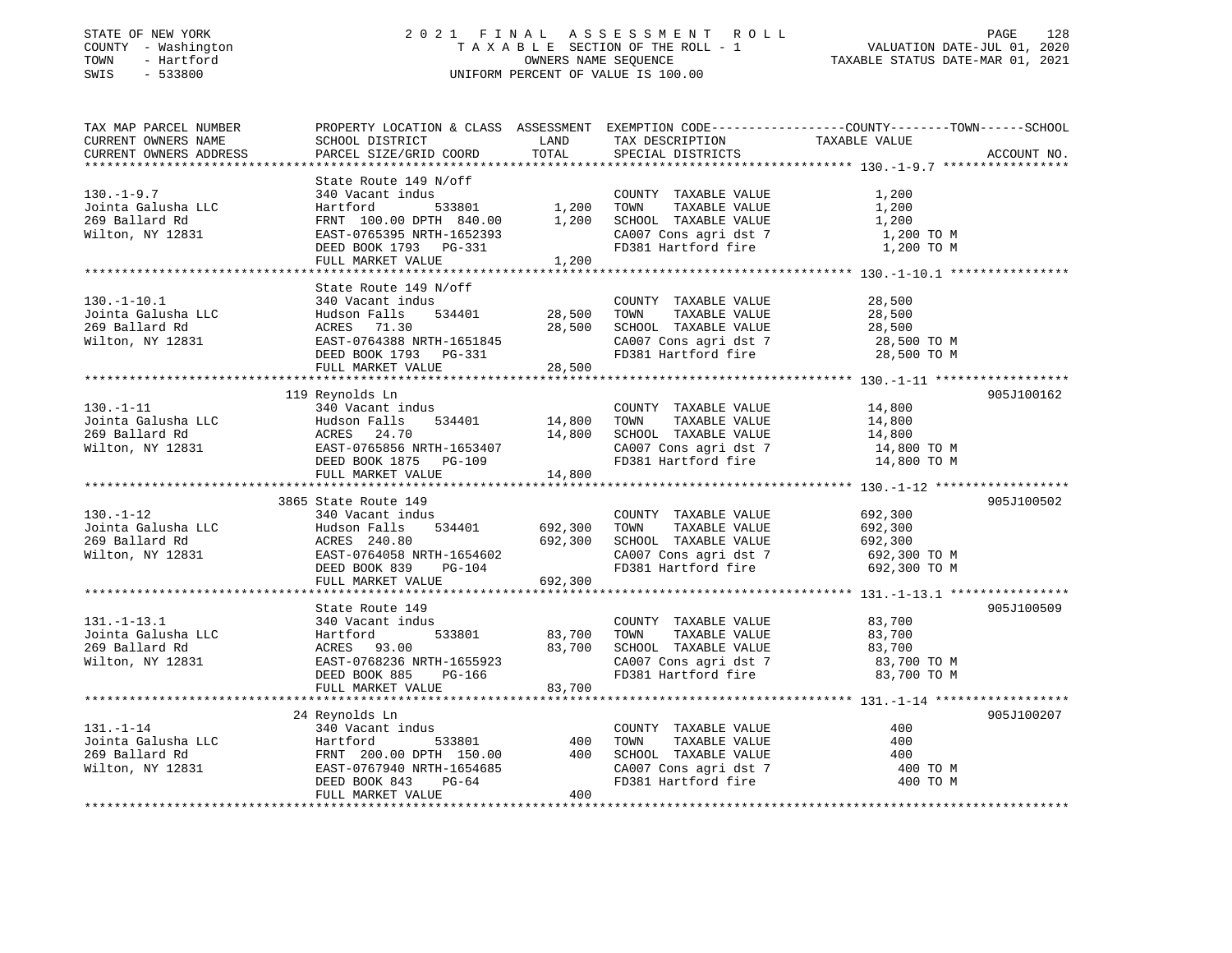### STATE OF NEW YORK 2 0 2 1 F I N A L A S S E S S M E N T R O L L PAGE 129 COUNTY - Washington T A X A B L E SECTION OF THE ROLL - 1 VALUATION DATE-JUL 01, 2020 TOWN - Hartford OWNERS NAME SEQUENCE TAXABLE STATUS DATE-MAR 01, 2021 SWIS - 533800 UNIFORM PERCENT OF VALUE IS 100.00

| TAX MAP PARCEL NUMBER<br>CURRENT OWNERS NAME | SCHOOL DISTRICT           | LAND<br>TAX DESCRIPTION                     | PROPERTY LOCATION & CLASS ASSESSMENT EXEMPTION CODE----------------COUNTY-------TOWN------SCHOOL<br>TAXABLE VALUE |
|----------------------------------------------|---------------------------|---------------------------------------------|-------------------------------------------------------------------------------------------------------------------|
| CURRENT OWNERS ADDRESS                       | PARCEL SIZE/GRID COORD    | TOTAL<br>SPECIAL DISTRICTS                  | ACCOUNT NO.                                                                                                       |
|                                              |                           |                                             |                                                                                                                   |
|                                              | 34 Reynolds Ln            |                                             | 905J100535                                                                                                        |
| $131. - 1 - 15$                              | 681 Culture bldg          | COUNTY TAXABLE VALUE                        | 108,600                                                                                                           |
| Jointa Galusha LLC                           | Hartford<br>533801        | 23,600<br>TAXABLE VALUE<br>TOWN             | 108,600                                                                                                           |
| 269 Ballard Rd                               | 2.00<br>ACRES             | 108,600<br>SCHOOL TAXABLE VALUE             | 108,600                                                                                                           |
| Wilton, NY 12831                             | EAST-0767801 NRTH-1655050 | CA007 Cons agri dst 7                       | 108,600 TO M                                                                                                      |
|                                              | DEED BOOK 844<br>PG-106   | FD381 Hartford fire                         | 108,600 TO M                                                                                                      |
|                                              | FULL MARKET VALUE         | 108,600                                     |                                                                                                                   |
|                                              |                           |                                             |                                                                                                                   |
|                                              | 95 Country Ln             | 63 PCT OF VALUE USED FOR EXEMPTION PURPOSES | 905J101176                                                                                                        |
| $122. - 1 - 45$                              | 280 Res Multiple          | AGED-CO/TN 41801                            | 40,824<br>$\overline{0}$<br>40,824                                                                                |
| Jones Anthony InterVivos Trust Hartford      | 533801                    | 47,500 AGED-SCH<br>41804                    | 32,659<br>$\overline{0}$<br>$\mathbf{0}$                                                                          |
| Jones Anthony                                | ACRES<br>4.06             | 129,600 ENH STAR<br>41834                   | $\Omega$<br>$\Omega$<br>70,700                                                                                    |
| 5 Cedar Ridge Way                            | EAST-0769967 NRTH-1659252 | COUNTY TAXABLE VALUE                        | 88,776                                                                                                            |
| Fort Ann, NY 12827                           | DEED BOOK 2344 PG-105     | TOWN<br>TAXABLE VALUE                       |                                                                                                                   |
|                                              |                           |                                             | 88,776                                                                                                            |
|                                              | FULL MARKET VALUE         | 129,600 SCHOOL TAXABLE VALUE                | 26,241                                                                                                            |
|                                              |                           | CA007 Cons agri dst 7                       | 129,600 TO M                                                                                                      |
|                                              |                           | FD381 Hartford fire                         | 129,600 TO M                                                                                                      |
|                                              |                           |                                             |                                                                                                                   |
|                                              | 5841 County Route 30      |                                             | 905J100533                                                                                                        |
| $141. - 1 - 29$                              | 210 1 Family Res          | ENH STAR<br>41834                           | $0 \qquad \qquad$<br>$\Omega$<br>70,700                                                                           |
| Jones Brian F                                | 533801<br>Hartford        | 27,200<br>COUNTY TAXABLE VALUE              | 189,600                                                                                                           |
| 5841 County Route 30                         | 2.00<br>ACRES             | 189,600<br>TOWN<br>TAXABLE VALUE            | 189,600                                                                                                           |
| Granville, NY 12832                          | EAST-0785210 NRTH-1647745 | SCHOOL TAXABLE VALUE                        | 118,900                                                                                                           |
|                                              | DEED BOOK 460<br>PG-668   | FD381 Hartford fire                         | 189,600 TO M                                                                                                      |
|                                              | FULL MARKET VALUE         | 189,600                                     |                                                                                                                   |
|                                              |                           |                                             |                                                                                                                   |
|                                              | 5871 County Route 30      |                                             | 905J100359                                                                                                        |
| $141. - 1 - 28$                              | 210 1 Family Res          | COUNTY TAXABLE VALUE                        | 153,500                                                                                                           |
| Jones Daniel                                 | 533801<br>Hartford        | 27,800<br>TAXABLE VALUE<br>TOWN             | 153,500                                                                                                           |
| PO Box 101                                   | 2.59<br>ACRES             | 153,500<br>SCHOOL TAXABLE VALUE             | 153,500                                                                                                           |
| Hartford, NY 12838                           | EAST-0784674 NRTH-1647509 | FD381 Hartford fire                         | 153,500 TO M                                                                                                      |
|                                              | DEED BOOK 20210 PG-2588   |                                             |                                                                                                                   |
| PRIOR OWNER ON 3/01/2021 FULL MARKET VALUE   |                           | 153,500                                     |                                                                                                                   |
| Jones Daniel                                 |                           |                                             |                                                                                                                   |
|                                              |                           |                                             |                                                                                                                   |
|                                              | 1735 Burch Rd             |                                             | 905J100578                                                                                                        |
| $151 - 2 - 3$                                | 240 Rural res             | BAS STAR 41854                              | $\overline{0}$<br>$\Omega$<br>30,000                                                                              |
| Jones Daniel                                 | 533801<br>Hartford        | 40,300<br>COUNTY TAXABLE VALUE              | 103,600                                                                                                           |
| Jones Laura E                                | $151. - 1 - 3$            | 103,600<br>TAXABLE VALUE<br>TOWN            | 103,600                                                                                                           |
| PO Box 101                                   | ACRES 10.38               | SCHOOL TAXABLE VALUE                        | 73,600                                                                                                            |
| Hartford, NY 12838                           | EAST-0794018 NRTH-1641167 | CA008 Cons agri dst 8                       |                                                                                                                   |
|                                              |                           | FD381 Hartford fire                         | 103,600 ТО М                                                                                                      |
|                                              | DEED BOOK 624<br>PG-245   |                                             | 103,600 TO M                                                                                                      |
|                                              | FULL MARKET VALUE         | 103,600                                     |                                                                                                                   |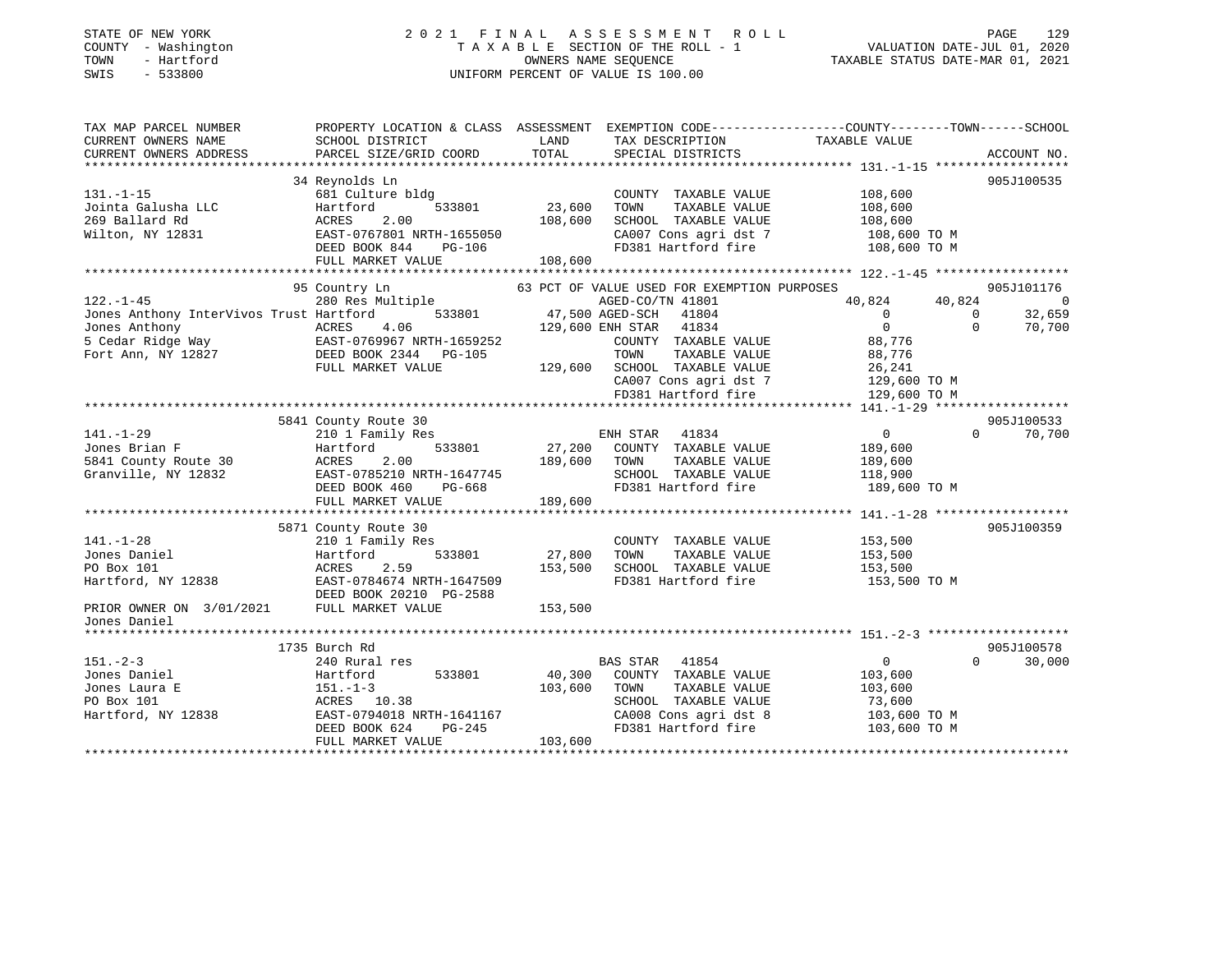| COUNTY - Washington<br>TOWN<br>- Hartford<br>SWIS<br>$-533800$ | TAXABLE SECTION OF THE ROLL - 1<br>OWNERS NAME SEOUENCE<br>UNIFORM PERCENT OF VALUE IS 100.00  |         | VALUATION DATE-JUL 01, 2020<br>TAXABLE STATUS DATE-MAR 01, 2021 |               |                    |
|----------------------------------------------------------------|------------------------------------------------------------------------------------------------|---------|-----------------------------------------------------------------|---------------|--------------------|
| TAX MAP PARCEL NUMBER                                          | PROPERTY LOCATION & CLASS ASSESSMENT EXEMPTION CODE---------------COUNTY-------TOWN-----SCHOOL |         |                                                                 |               |                    |
| CURRENT OWNERS NAME                                            | SCHOOL DISTRICT                                                                                | LAND    | TAX DESCRIPTION                                                 | TAXABLE VALUE |                    |
| CURRENT OWNERS ADDRESS                                         | PARCEL SIZE/GRID COORD                                                                         | TOTAL   | SPECIAL DISTRICTS                                               |               | ACCOUNT NO.        |
|                                                                | Camp A Way                                                                                     |         |                                                                 |               | 905J100450         |
| $142. - 1 - 7$                                                 | 323 Vacant rural                                                                               |         | COUNTY TAXABLE VALUE                                            | 26,400        |                    |
| Jones Danny                                                    | 533801<br>Hartford                                                                             | 26,400  | TAXABLE VALUE<br>TOWN                                           | 26,400        |                    |
| Mahoney John                                                   | $142. - 1 - 7. - 1$                                                                            | 26,400  | SCHOOL TAXABLE VALUE                                            | 26,400        |                    |
| PO Box 168                                                     | ACRES 30.10                                                                                    |         | FD381 Hartford fire                                             | 26,400 TO M   |                    |
| Poultney, VT 05764                                             | EAST-0793486 NRTH-1648480                                                                      |         |                                                                 |               |                    |
|                                                                | DEED BOOK 3386<br>PG-186                                                                       |         |                                                                 |               |                    |
|                                                                | FULL MARKET VALUE                                                                              | 26,400  |                                                                 |               |                    |
|                                                                |                                                                                                |         |                                                                 |               |                    |
|                                                                | 45 Camp A Way                                                                                  |         |                                                                 |               | 905J100174         |
| $142. - 1 - 3$                                                 | 260 Seasonal res                                                                               |         | COUNTY TAXABLE VALUE                                            | 92,500        |                    |
| Jones Danny S                                                  | Hartford<br>533801                                                                             | 26,900  | TOWN<br>TAXABLE VALUE                                           | 92,500        |                    |
| 99 Grove St                                                    | $142. - 1 - 3. - 1$                                                                            | 92,500  | SCHOOL TAXABLE VALUE                                            | 92,500        |                    |
| Poultney, VT 05764                                             | ACRES 30.37<br>EAST-0792540 NRTH-1649886<br>DEED BOOK 2478 PG-225                              |         | FD381 Hartford fire                                             | 92,500 TO M   |                    |
|                                                                | FULL MARKET VALUE                                                                              | 92,500  |                                                                 |               |                    |
|                                                                |                                                                                                |         |                                                                 |               |                    |
|                                                                | Camp A Way                                                                                     |         |                                                                 |               | 905J100648         |
| $142. - 1 - 4$                                                 | 322 Rural vac>10                                                                               |         | COUNTY TAXABLE VALUE                                            | 13,700        |                    |
| Jones Danny S                                                  | Hartford<br>533801                                                                             | 13,700  | TOWN<br>TAXABLE VALUE                                           | 13,700        |                    |
| 99 Grove St                                                    | ACRES 10.63                                                                                    | 13,700  | SCHOOL TAXABLE VALUE                                            | 13,700        |                    |
| Poultney, VT 05764                                             | EAST-0792335 NRTH-1649037                                                                      |         | FD381 Hartford fire                                             | 13,700 TO M   |                    |
|                                                                | DEED BOOK 2478<br>PG-225                                                                       |         |                                                                 |               |                    |
|                                                                | FULL MARKET VALUE                                                                              | 13,700  |                                                                 |               |                    |
|                                                                | 1227 Baldwin Corners Rd                                                                        |         |                                                                 |               | 905J100598         |
| $121. -4 -4$                                                   | 210 1 Family Res                                                                               |         | COUNTY TAXABLE VALUE                                            | 60,000        |                    |
| Jones Gary                                                     | 532802<br>Fort Ann                                                                             | 32,300  | TOWN<br>TAXABLE VALUE                                           | 60,000        |                    |
| Jones Jacqueline M                                             | $121. - 1 - 4$                                                                                 | 60,000  | SCHOOL TAXABLE VALUE                                            | 60,000        |                    |
| 1227 Baldwin Corners Rd                                        | ACRES<br>4.10                                                                                  |         | FD381 Hartford fire                                             | 60,000 TO M   |                    |
| Fort Ann, NY 12827                                             | EAST-0765032 NRTH-1661968                                                                      |         |                                                                 |               |                    |
|                                                                | DEED BOOK 3903 PG-255                                                                          |         |                                                                 |               |                    |
|                                                                | FULL MARKET VALUE                                                                              | 60,000  |                                                                 |               |                    |
|                                                                |                                                                                                |         |                                                                 |               |                    |
|                                                                | 212 Hartford Main St                                                                           |         |                                                                 |               |                    |
| $132. - 1 - 20.1$                                              | 210 1 Family Res                                                                               |         | <b>BAS STAR</b><br>41854                                        | 0             | $\Omega$<br>30,000 |
| Jones James M                                                  | Hartford<br>533801                                                                             | 15,200  | COUNTY TAXABLE VALUE                                            | 115,200       |                    |
| Jones Jodie L                                                  | FRNT 110.00 DPTH 161.00                                                                        | 115,200 | TOWN<br>TAXABLE VALUE                                           | 115,200       |                    |
| 212 Hartford Main St                                           | EAST-0788757 NRTH-1655696                                                                      |         | SCHOOL TAXABLE VALUE                                            | 85,200        |                    |

Granville, NY 12832 DEED BOOK 752 PG-178 CA007 Cons agri dst 7 115,200 TO M

FULL MARKET VALUE 115,200 FD381 Hartford fire 115,200 TO M

\*\*\*\*\*\*\*\*\*\*\*\*\*\*\*\*\*\*\*\*\*\*\*\*\*\*\*\*\*\*\*\*\*\*\*\*\*\*\*\*\*\*\*\*\*\*\*\*\*\*\*\*\*\*\*\*\*\*\*\*\*\*\*\*\*\*\*\*\*\*\*\*\*\*\*\*\*\*\*\*\*\*\*\*\*\*\*\*\*\*\*\*\*\*\*\*\*\*\*\*\*\*\*\*\*\*\*\*\*\*\*\*\*\*\*\*\*\*\*\*\*\*\*\*\*\*\*\*\*\*\*\*

PAGE 130

STATE OF NEW YORK 2021 FINAL ASSESSMENT ROLL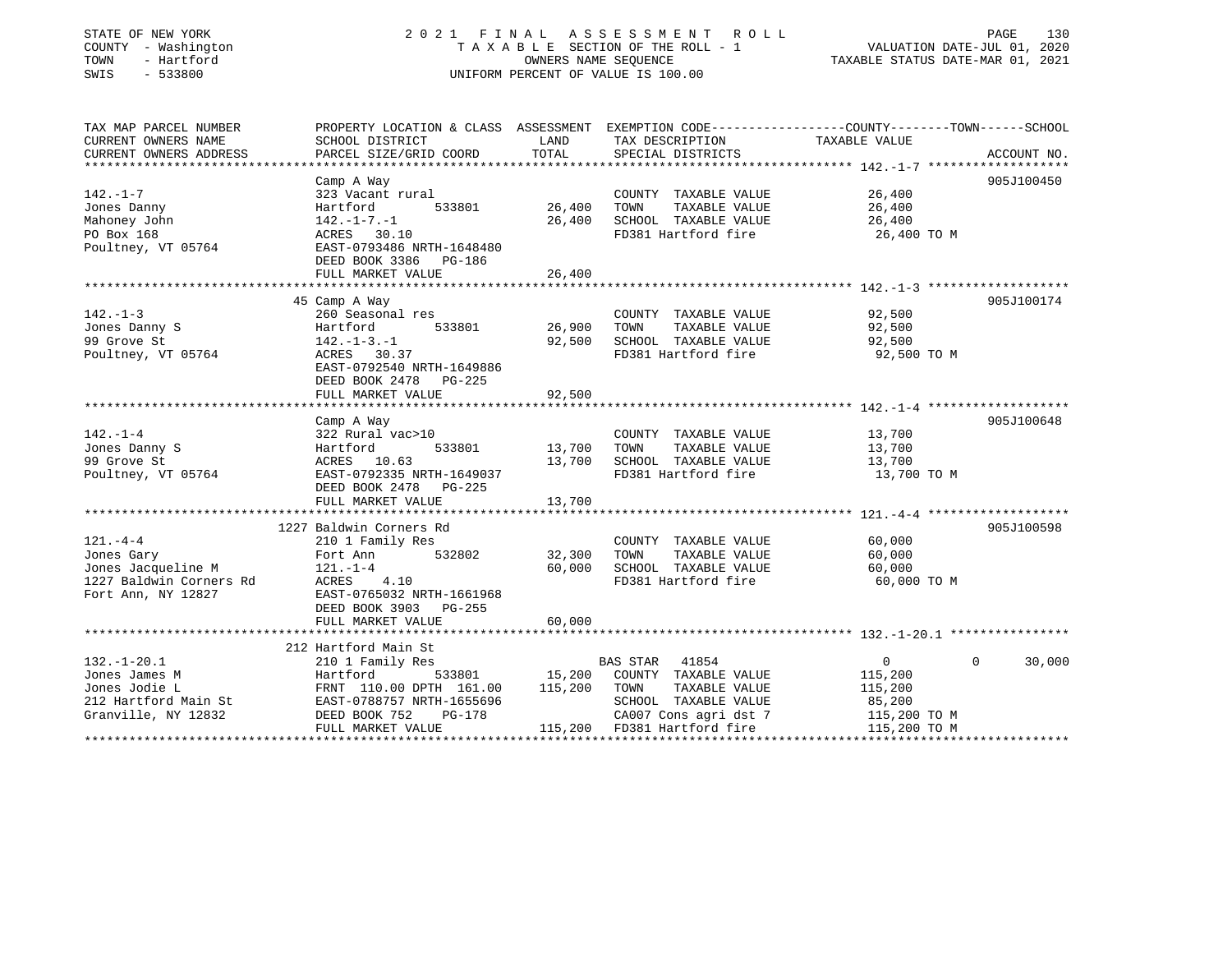| STATE OF NEW YORK<br>COUNTY - Washington<br>TOWN<br>- Hartford<br>SWIS<br>$-533800$ | 2021 FINAL ASSESSMENT ROLL<br>T A X A B L E SECTION OF THE ROLL - 1<br>OWNERS NAME SEQUENCE<br>UNIFORM PERCENT OF VALUE IS 100.00                                                                                                                                                | PAGE<br>131<br>VALUATION DATE-JUL 01, 2020<br>TAXABLE STATUS DATE-MAR 01, 2021                                                                                                                                                                                                                                                                                                                                                                                             |                                                                                                         |
|-------------------------------------------------------------------------------------|----------------------------------------------------------------------------------------------------------------------------------------------------------------------------------------------------------------------------------------------------------------------------------|----------------------------------------------------------------------------------------------------------------------------------------------------------------------------------------------------------------------------------------------------------------------------------------------------------------------------------------------------------------------------------------------------------------------------------------------------------------------------|---------------------------------------------------------------------------------------------------------|
| TAX MAP PARCEL NUMBER<br>CURRENT OWNERS NAME<br>CURRENT OWNERS ADDRESS              | SCHOOL DISTRICT<br>PARCEL SIZE/GRID COORD                                                                                                                                                                                                                                        | PROPERTY LOCATION & CLASS ASSESSMENT EXEMPTION CODE---------------COUNTY-------TOWN------SCHOOL<br>TAX DESCRIPTION TAXABLE VALUE<br>LAND<br>LAND<br>TOTAL<br>SPECIAL DISTRICTS                                                                                                                                                                                                                                                                                             | ACCOUNT NO.                                                                                             |
|                                                                                     |                                                                                                                                                                                                                                                                                  |                                                                                                                                                                                                                                                                                                                                                                                                                                                                            |                                                                                                         |
|                                                                                     | 48 Wright Rd                                                                                                                                                                                                                                                                     | $\begin{tabular}{lllllllllllllllllll} \begin{tabular}{l} \multicolumn{2}{l}{{\small 132.-1-3.1}} & & & {\small 132.-1-3.1} & & \\ & & & & 210 & \text{Family Res} & & \\ & & & & {\small 140 & \text{Family Res}} & & \\ & & & & {\small 152 & \text{Family Res}} & & \\ & & & & {\small 152 & \text{Family Res}} & & \\ & & & & & {\small 152 & \text{Fanily Res}} & & \\ & & & & & & {\small 152 & \text{Finily Res}} & & \\ & & & & & & {\small 152 & \text{Finily Res$ |                                                                                                         |
|                                                                                     |                                                                                                                                                                                                                                                                                  |                                                                                                                                                                                                                                                                                                                                                                                                                                                                            | 30,000<br>$\overline{0}$<br>$\sim$ 0<br>11,100<br>11,100<br>$\overline{0}$                              |
|                                                                                     |                                                                                                                                                                                                                                                                                  |                                                                                                                                                                                                                                                                                                                                                                                                                                                                            | 184,400                                                                                                 |
|                                                                                     |                                                                                                                                                                                                                                                                                  |                                                                                                                                                                                                                                                                                                                                                                                                                                                                            | 184,400                                                                                                 |
|                                                                                     |                                                                                                                                                                                                                                                                                  |                                                                                                                                                                                                                                                                                                                                                                                                                                                                            |                                                                                                         |
|                                                                                     |                                                                                                                                                                                                                                                                                  | 195,500 CA007 Cons agri dst 7                                                                                                                                                                                                                                                                                                                                                                                                                                              |                                                                                                         |
|                                                                                     |                                                                                                                                                                                                                                                                                  | SCHOOL TAXABLE VALUE 165,500<br>CA007 Cons agri dst 7 195,500 TO M<br>FD381 Hartford fire 195,500 TO M                                                                                                                                                                                                                                                                                                                                                                     |                                                                                                         |
|                                                                                     |                                                                                                                                                                                                                                                                                  |                                                                                                                                                                                                                                                                                                                                                                                                                                                                            |                                                                                                         |
|                                                                                     | 519 Blood St                                                                                                                                                                                                                                                                     |                                                                                                                                                                                                                                                                                                                                                                                                                                                                            |                                                                                                         |
| $132. -4 - 13.1$                                                                    | 210 1 Family Res<br>Hartford 533801                                                                                                                                                                                                                                              | COUNTY TAXABLE VALUE 191,000                                                                                                                                                                                                                                                                                                                                                                                                                                               |                                                                                                         |
|                                                                                     |                                                                                                                                                                                                                                                                                  | 29,100<br>TOWN<br>TAXABLE VALUE                                                                                                                                                                                                                                                                                                                                                                                                                                            | 191,000                                                                                                 |
|                                                                                     |                                                                                                                                                                                                                                                                                  | SCHOOL TAXABLE VALUE<br>191,000                                                                                                                                                                                                                                                                                                                                                                                                                                            | 191,000                                                                                                 |
|                                                                                     | Jones Maureen A<br>Jones Christopher J<br>533801<br>519 Blood St<br>Granville, NY 12832<br>519 Blood St<br>533801<br>533801<br>533801<br>533801<br>533801<br>533801<br>542<br>539 Blood St<br>542<br>542<br>542<br>542<br>552582<br>552<br>552<br>562<br>562<br>562<br>562<br>56 | FD381 Hartford fire                                                                                                                                                                                                                                                                                                                                                                                                                                                        | 191,000 TO M                                                                                            |
|                                                                                     | FULL MARKET VALUE                                                                                                                                                                                                                                                                | 191,000                                                                                                                                                                                                                                                                                                                                                                                                                                                                    |                                                                                                         |
|                                                                                     |                                                                                                                                                                                                                                                                                  |                                                                                                                                                                                                                                                                                                                                                                                                                                                                            |                                                                                                         |
|                                                                                     | 140.-1-6<br>Jones Theresa V<br>3685 State Route 196<br>ACRES 4.30<br>ACRES 4.30<br>ACRES 4.30<br>EAST-0774895 NRTH-1646548<br>DEED BOOK 470 PG-607<br>PG-607<br>PHIL, MARKET VALUE                                                                                               |                                                                                                                                                                                                                                                                                                                                                                                                                                                                            | 905J101103                                                                                              |
|                                                                                     |                                                                                                                                                                                                                                                                                  | EFVET CL/T 41003                                                                                                                                                                                                                                                                                                                                                                                                                                                           | $\overline{0}$<br>71,600<br>$\overline{\phantom{0}}$                                                    |
|                                                                                     | 533801                                                                                                                                                                                                                                                                           | 35,500 ELG FVT/CO 41102                                                                                                                                                                                                                                                                                                                                                                                                                                                    | $\overline{0}$<br>$\overline{0}$                                                                        |
|                                                                                     |                                                                                                                                                                                                                                                                                  | 71,600 AGED-CO<br>41802                                                                                                                                                                                                                                                                                                                                                                                                                                                    | $\begin{array}{c} 5 \end{array}, 000 \\ 23 \end{array}, 310$<br>$\mathbf 0$<br>$\overline{\phantom{0}}$ |
|                                                                                     |                                                                                                                                                                                                                                                                                  | AGED-TOWN 41803<br>ENH STAR 41834<br>71,600 COUNTY TAXABLE VALUE                                                                                                                                                                                                                                                                                                                                                                                                           | $\mathbf{0}$<br>$\mathbf 0$                                                                             |
|                                                                                     |                                                                                                                                                                                                                                                                                  |                                                                                                                                                                                                                                                                                                                                                                                                                                                                            | $\Omega$<br>70,700                                                                                      |
|                                                                                     |                                                                                                                                                                                                                                                                                  |                                                                                                                                                                                                                                                                                                                                                                                                                                                                            | $\begin{bmatrix} 0 \\ 0 \\ 43,290 \end{bmatrix}$                                                        |
|                                                                                     |                                                                                                                                                                                                                                                                                  | TOWN<br>TAXABLE VALUE                                                                                                                                                                                                                                                                                                                                                                                                                                                      | $\begin{array}{c}\n0 \\ 900\n\end{array}$                                                               |
|                                                                                     |                                                                                                                                                                                                                                                                                  | SCHOOL TAXABLE VALUE                                                                                                                                                                                                                                                                                                                                                                                                                                                       |                                                                                                         |
|                                                                                     |                                                                                                                                                                                                                                                                                  | SCHOOL Income<br>CA007 Cons agri dst 7<br>CA007 Cons agri fire                                                                                                                                                                                                                                                                                                                                                                                                             | 71,600 TO M                                                                                             |
|                                                                                     |                                                                                                                                                                                                                                                                                  |                                                                                                                                                                                                                                                                                                                                                                                                                                                                            | 71,600 TO M                                                                                             |
|                                                                                     |                                                                                                                                                                                                                                                                                  |                                                                                                                                                                                                                                                                                                                                                                                                                                                                            | 905J100599                                                                                              |
| $121. - 4 - 6$                                                                      | 1350 Baldwin Corners Rd<br>210 1 Family Res<br>210 1 Family Res                                                                                                                                                                                                                  | BAS STAR 41854                                                                                                                                                                                                                                                                                                                                                                                                                                                             | $\Omega$<br>30,000                                                                                      |
| Jordan Amy M                                                                        | 532802<br>Fort Ann                                                                                                                                                                                                                                                               | 24,600 COUNTY TAXABLE VALUE                                                                                                                                                                                                                                                                                                                                                                                                                                                | $\begin{array}{c} 0 \\ 92,600 \end{array}$                                                              |
| 1350 Baldwin Corners Rd                                                             | $121. - 1 - 6$                                                                                                                                                                                                                                                                   | 92,600<br>TOWN<br>TAXABLE VALUE                                                                                                                                                                                                                                                                                                                                                                                                                                            | 92,600                                                                                                  |
| Fort Ann, NY 12827                                                                  | 998<br>ACRES 1.52 BANK                                                                                                                                                                                                                                                           | SCHOOL TAXABLE VALUE                                                                                                                                                                                                                                                                                                                                                                                                                                                       | 62,600                                                                                                  |
|                                                                                     | ACRES 1.52 BANK 998<br>EAST-0767739 NRTH-1662746<br>DEED BOOK 2876 PG-159                                                                                                                                                                                                        | CA007 Cons agri dst 7                                                                                                                                                                                                                                                                                                                                                                                                                                                      | 92,600 TO M                                                                                             |
|                                                                                     |                                                                                                                                                                                                                                                                                  | FD381 Hartford fire                                                                                                                                                                                                                                                                                                                                                                                                                                                        | 92,600 TO M                                                                                             |
|                                                                                     | FULL MARKET VALUE                                                                                                                                                                                                                                                                | 92,600                                                                                                                                                                                                                                                                                                                                                                                                                                                                     |                                                                                                         |
|                                                                                     | ************************                                                                                                                                                                                                                                                         |                                                                                                                                                                                                                                                                                                                                                                                                                                                                            |                                                                                                         |
|                                                                                     | 177 Hartford Main St                                                                                                                                                                                                                                                             |                                                                                                                                                                                                                                                                                                                                                                                                                                                                            | 905J100009                                                                                              |
| $132.-1-15.1$                                                                       | 270 Mfg housing                                                                                                                                                                                                                                                                  | BAS STAR 41854<br>COUNTY TAXABLE VALUE                                                                                                                                                                                                                                                                                                                                                                                                                                     | $\overline{0}$<br>$\Omega$ and $\Omega$<br>30,000<br>$98,600$<br>$98,600$<br>$98,600$                   |
|                                                                                     |                                                                                                                                                                                                                                                                                  | 23,000<br>98,600<br>TOWN<br>TAXABLE VALUE                                                                                                                                                                                                                                                                                                                                                                                                                                  |                                                                                                         |
|                                                                                     |                                                                                                                                                                                                                                                                                  |                                                                                                                                                                                                                                                                                                                                                                                                                                                                            |                                                                                                         |
|                                                                                     | Fordan Craig<br>Fordan Craig<br>Jordan Cherry<br>177 Hartford Main St<br>Granville, NY 12832<br>SEED BOOK 494<br>THE PG-846<br>THE PG-846<br>CREED BOOK 494<br>THE PG-846                                                                                                        | H-1655469 SCHOOL TAXABLE VALUE 68,600<br>PG-846 CA007 Cons agri dst 7 98,600 TO M<br>Extra 198,600 FD381 Hartford fire 98,600 TO M                                                                                                                                                                                                                                                                                                                                         |                                                                                                         |
|                                                                                     | FULL MARKET VALUE                                                                                                                                                                                                                                                                |                                                                                                                                                                                                                                                                                                                                                                                                                                                                            |                                                                                                         |
|                                                                                     |                                                                                                                                                                                                                                                                                  |                                                                                                                                                                                                                                                                                                                                                                                                                                                                            |                                                                                                         |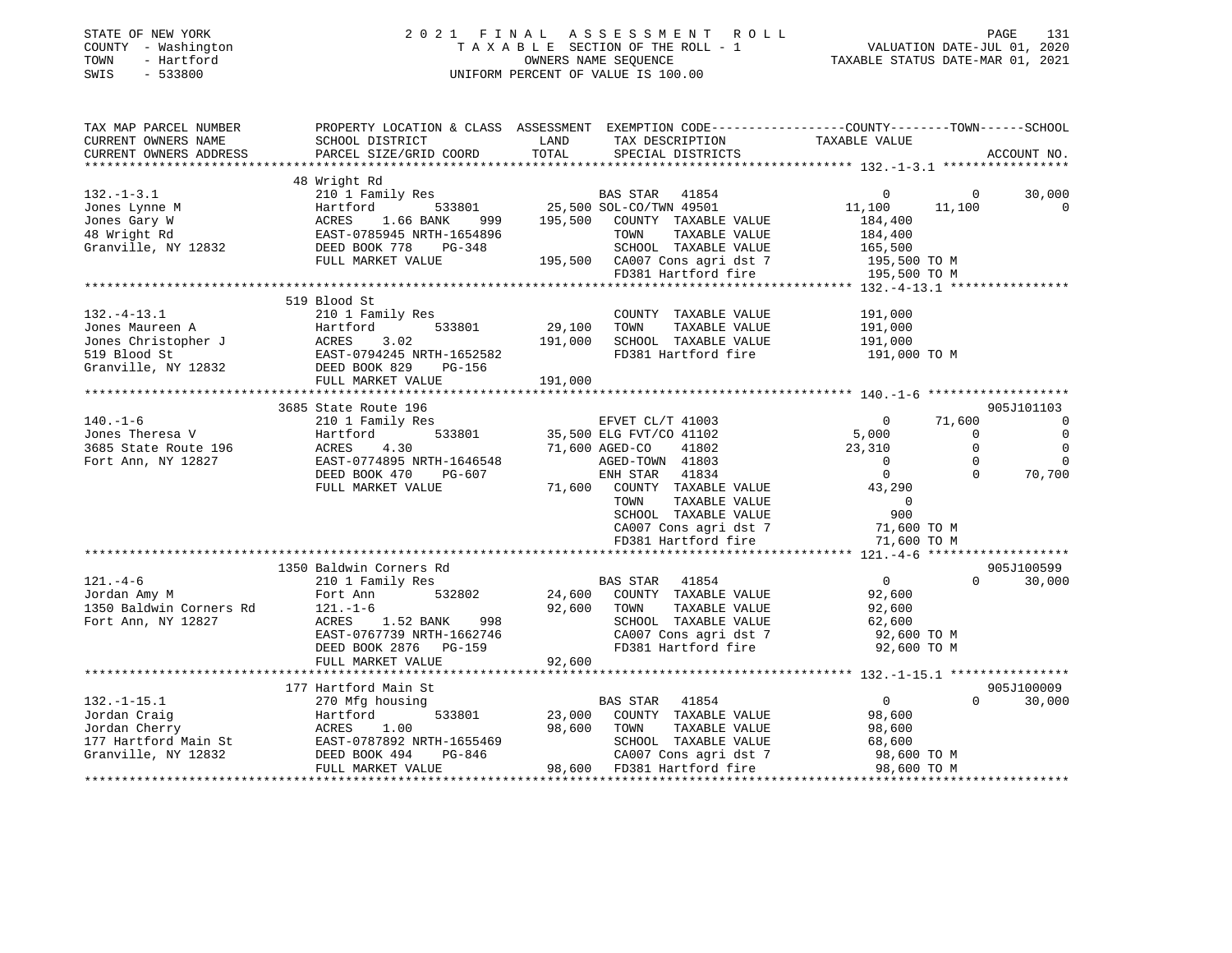### STATE OF NEW YORK 2 0 2 1 F I N A L A S S E S S M E N T R O L L PAGE 132 COUNTY - Washington T A X A B L E SECTION OF THE ROLL - 1 VALUATION DATE-JUL 01, 2020 TOWN - Hartford OWNERS NAME SEQUENCE TAXABLE STATUS DATE-MAR 01, 2021 SWIS - 533800 UNIFORM PERCENT OF VALUE IS 100.00UNIFORM PERCENT OF VALUE IS 100.00

| TAX MAP PARCEL NUMBER  |                                               |               |                                                                                          | PROPERTY LOCATION & CLASS ASSESSMENT EXEMPTION CODE---------------COUNTY-------TOWN------SCHOOL |             |
|------------------------|-----------------------------------------------|---------------|------------------------------------------------------------------------------------------|-------------------------------------------------------------------------------------------------|-------------|
| CURRENT OWNERS NAME    | SCHOOL DISTRICT                               | LAND          | TAX DESCRIPTION                                                                          | TAXABLE VALUE                                                                                   |             |
| CURRENT OWNERS ADDRESS | PARCEL SIZE/GRID COORD                        | TOTAL         | SPECIAL DISTRICTS                                                                        |                                                                                                 | ACCOUNT NO. |
|                        |                                               |               |                                                                                          |                                                                                                 |             |
|                        | 3868 State Route 196                          |               |                                                                                          |                                                                                                 | 905J100054  |
| $140. - 2 - 41$        | 240 Rural res                                 |               | BAS STAR 41854                                                                           | $0 \qquad \qquad$<br>$\Omega$                                                                   | 30,000      |
| Joy Edward S           | 533801<br>Hartford                            |               | 66,300 COUNTY TAXABLE VALUE                                                              | 140,500                                                                                         |             |
| 3868 State Route 196   | ACRES 33.30                                   | 140,500 TOWN  | TAXABLE VALUE                                                                            | 140,500                                                                                         |             |
| Fort Ann, NY 12827     | EAST-0779171 NRTH-1644596                     |               | SCHOOL TAXABLE VALUE                                                                     | 110,500                                                                                         |             |
|                        | $PG-176$<br>DEED BOOK 882                     |               | CA007 Cons agri dst 7 140,500 TO M                                                       |                                                                                                 |             |
|                        | FULL MARKET VALUE 140,500 FD381 Hartford fire |               |                                                                                          | 140,500 TO M                                                                                    |             |
|                        |                                               |               |                                                                                          |                                                                                                 |             |
| $140. -2 - 41.5$       | State Route 196<br>311 Res vac land           |               | COUNTY TAXABLE VALUE                                                                     | 13,000                                                                                          |             |
|                        |                                               | 533801 13,000 | TAXABLE VALUE                                                                            |                                                                                                 |             |
| Joy Seth L             | Hartford<br>ACRES 1.01                        | 13,000        | TOWN                                                                                     | 13,000                                                                                          |             |
| Hooper Angela          | EAST-0778899 NRTH-1645347                     |               | SCHOOL TAXABLE VALUE<br>SCHOOL TAXABLE VALUE 13,000<br>CA007 Cons agri dst 7 13,000 TO M | 13,000                                                                                          |             |
| 3868 State Route 196   |                                               |               |                                                                                          |                                                                                                 |             |
| Fort Ann, NY 12827     | DEED BOOK 3364 PG-170<br>FULL MARKET VALUE    | 13,000        | FD381 Hartford fire 13,000 TO M                                                          |                                                                                                 |             |
|                        |                                               |               |                                                                                          |                                                                                                 |             |
|                        | Pope Hill Rd                                  |               |                                                                                          |                                                                                                 | 905J100669  |
| $149. - 1 - 28.3$      | 322 Rural vac>10                              |               | COUNTY TAXABLE VALUE                                                                     | 21,900                                                                                          |             |
| Kameda Tetsuo          | Hartford 533801                               | 21,900        | TOWN<br>TAXABLE VALUE                                                                    | 21,900                                                                                          |             |
| Kameda Helen P         | Sub Div Lot 3                                 | 21,900        |                                                                                          | 21,900                                                                                          |             |
| 3026 Coach Rd          | 3561/236                                      |               | SCHOOL TAXABLE VALUE<br>FD381 Hartford fire                                              | 21,900 TO M                                                                                     |             |
| Argyle, NY 12809       | ACRES 14.87                                   |               |                                                                                          |                                                                                                 |             |
|                        | EAST-0778288 NRTH-1634158                     |               |                                                                                          |                                                                                                 |             |
|                        | DEED BOOK 3561 PG-236                         |               |                                                                                          |                                                                                                 |             |
|                        | FULL MARKET VALUE                             | 21,900        |                                                                                          |                                                                                                 |             |
|                        |                                               |               |                                                                                          |                                                                                                 |             |
|                        | 3026 Coach Rd                                 |               |                                                                                          |                                                                                                 | 905J100669  |
| $149. - 1 - 28.4$      | 240 Rural res                                 |               | ENH STAR 41834                                                                           | $\overline{0}$<br>$\Omega$                                                                      | 70,700      |
| Kameda Tetsuo          | Hartford                                      |               | 533801 28,800 COUNTY TAXABLE VALUE                                                       | 170,500                                                                                         |             |
| Kameda Helen           | Sub Div Lot 4                                 | 170,500 TOWN  | TAXABLE VALUE                                                                            | 170,500                                                                                         |             |
| 3026 Coach Rd          | ACRES 10.57                                   |               | SCHOOL TAXABLE VALUE                                                                     | 99,800                                                                                          |             |
| Arqyle, NY 12809       | EAST-0778486 NRTH-1634785                     |               | FD381 Hartford fire                                                                      | 170,500 TO M                                                                                    |             |
|                        | DEED BOOK 2432 PG-230                         |               |                                                                                          |                                                                                                 |             |
|                        | FULL MARKET VALUE                             | 170,500       |                                                                                          |                                                                                                 |             |
|                        |                                               |               |                                                                                          |                                                                                                 |             |
|                        | 16 Hartford Main St                           |               |                                                                                          |                                                                                                 | 905J100679  |
| $132.15 - 2 - 18$      | 210 1 Family Res                              |               | CW 10 VET/ 41151                                                                         | 8,000<br>8,000                                                                                  | - 0         |
| Keeler John J Jr       | Hartford                                      |               | 533801 14,300 COUNTY TAXABLE VALUE                                                       | 77,700                                                                                          |             |
| 16 Hartford Main St    | 84.00 DPTH 190.00<br>FRNT                     |               | 85,700 TOWN<br>TAXABLE VALUE                                                             | 77,700                                                                                          |             |
| Hartford, NY 12838     | EAST-0786207 NRTH-1651872                     |               | SCHOOL TAXABLE VALUE                                                                     |                                                                                                 |             |
|                        | DEED BOOK 20191 PG-26364                      |               | CA007 Cons agri dst 7                                                                    | 85,700 TO M<br>85,700 TO M<br>-- 700 TO M                                                       |             |
|                        | FULL MARKET VALUE                             |               | 85,700 FD381 Hartford fire                                                               |                                                                                                 |             |
|                        |                                               |               |                                                                                          |                                                                                                 |             |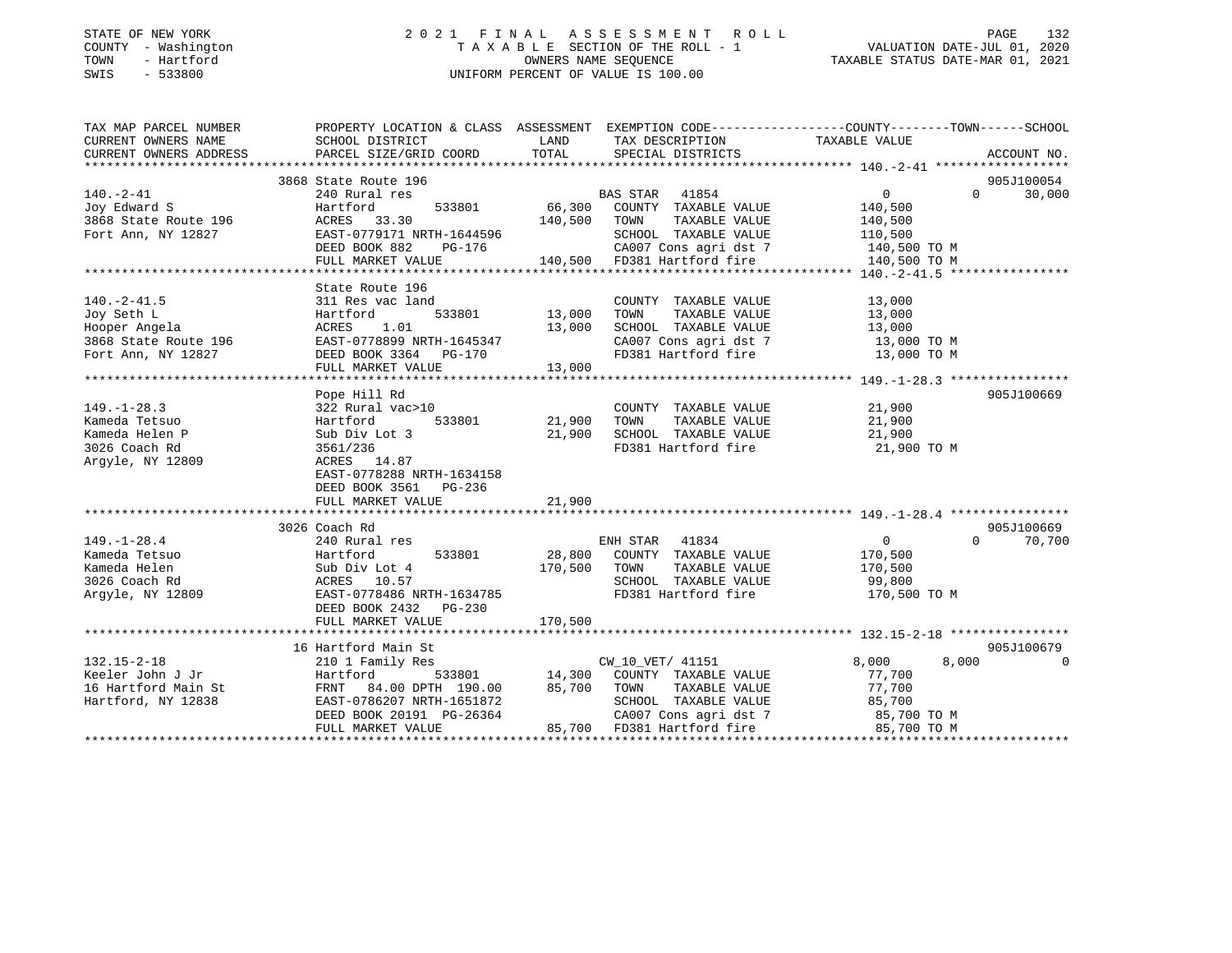| STATE OF NEW YORK |           |              |
|-------------------|-----------|--------------|
| COUNTY            |           | - Washington |
| TOWN              |           | - Hartford   |
| SMTS              | $-533800$ |              |

### STATE OF NEW YORK 2 0 2 1 F I N A L A S S E S S M E N T R O L L PAGE 133T A X A B L E SECTION OF THE ROLL - 1<br>OWNERS NAME SEQUENCE SWIS - 533800 UNIFORM PERCENT OF VALUE IS 100.00

VALUATION DATE-JUL 01, 2020

TAXABLE STATUS DATE-MAR 01, 2021

| CURRENT OWNERS NAME<br>SCHOOL DISTRICT<br>TAXABLE VALUE<br>LAND<br>TAX DESCRIPTION<br>TOTAL<br>CURRENT OWNERS ADDRESS<br>PARCEL SIZE/GRID COORD<br>SPECIAL DISTRICTS<br>ACCOUNT NO.<br>51 Rowe Hill Rd<br>905J100422<br>$141. - 1 - 39$<br>210 1 Family Res<br>COUNTY TAXABLE VALUE<br>150,200<br>22,100<br>Kerr Irrevocable Trust June M Hartford<br>533801<br>TOWN<br>TAXABLE VALUE<br>150,200<br>51 Rowe Hill Rd<br>FRNT 152.00 DPTH 259.00<br>150,200<br>SCHOOL TAXABLE VALUE<br>150,200<br>Hartford, NY 12838<br>CA007 Cons agri dst 7<br>EAST-0785791 NRTH-1649260<br>150,200 TO M<br>DEED BOOK 3969 PG-147<br>FD381 Hartford fire<br>150,200 TO M<br>FULL MARKET VALUE<br>150,200<br>Shadow Mt Way<br>314 Rural vac<10<br>COUNTY TAXABLE VALUE<br>23,800<br>533801<br>23,800<br>TAXABLE VALUE<br>Keys David<br>Hartford<br>TOWN<br>23,800<br>1080 Lundy Rd<br>23,800<br>SCHOOL TAXABLE VALUE<br>3761/324<br>23,800<br>FD381 Hartford fire<br>Granville, NY 12832<br>23,800 TO M<br>ACRES 17.61<br>EAST-0787346 NRTH-1632261<br>DEED BOOK 3716 PG-328<br>FULL MARKET VALUE<br>23,800<br>Lundy Rd<br>AGRI-D IND 41730<br>8,143<br>8,143<br>8,143<br>311 Res vac land<br>533801<br>13,200<br>COUNTY TAXABLE VALUE<br>5,057<br>Hartford<br>13,200<br>1080 Lundy Rd<br>ACRES<br>8.71<br>TOWN<br>TAXABLE VALUE<br>5,057<br>Granville, NY 12832<br>EAST-0786043 NRTH-1632569<br>SCHOOL TAXABLE VALUE<br>5,057<br>DEED BOOK 3716 PG-328<br>FD381 Hartford fire<br>13,200 TO M<br>FULL MARKET VALUE<br>13,200<br>MAY BE SUBJECT TO PAYMENT<br>UNDER AGDIST LAW TIL 2028<br>1080 Lundy Rd<br>905J100361<br>$158. - 2 - 7$<br>BAS STAR 41854<br>240 Rural res<br>$\overline{0}$<br>$\Omega$<br>30,000<br>533801<br>31,300 COUNTY TAXABLE VALUE<br>Keys David<br>180,300<br>Hartford<br>1080 Lundy Rd<br>180,300<br>Survey 12890<br>TOWN<br>TAXABLE VALUE<br>180,300<br>Granville, NY 12832<br>564/243<br>SCHOOL TAXABLE VALUE<br>150,300<br>$158. - 1 - 7$<br>FD381 Hartford fire<br>180,300 TO M<br>ACRES 10.34<br>EAST-0786631 NRTH-1632040<br>DEED BOOK 3988 PG-147<br>180,300<br>FULL MARKET VALUE<br>7779 State Route 40<br>905J101115<br>$140. - 2 - 16$<br>210 1 Family Res<br>AGED-CO/TN 41801<br>52,350<br>52,350<br>$\overline{0}$<br>Keyser Sandra K<br>533801 19,500 ENH STAR 41834<br>70,700<br>Hartford<br>$\overline{0}$<br>$\Omega$<br>7779 State Route 40<br>FRNT 266.00 DPTH 216.00 104,700<br>COUNTY TAXABLE VALUE<br>52,350<br>EAST-0782472 NRTH-1645883<br>TOWN<br>TAXABLE VALUE<br>52,350<br>DEED BOOK 502<br>PG-918<br>SCHOOL TAXABLE VALUE<br>34,000<br>FULL MARKET VALUE<br>104,700 FD381 Hartford fire<br>104,700 TO M | TAX MAP PARCEL NUMBER |  | PROPERTY LOCATION & CLASS ASSESSMENT EXEMPTION CODE----------------COUNTY-------TOWN------SCHOOL |  |
|----------------------------------------------------------------------------------------------------------------------------------------------------------------------------------------------------------------------------------------------------------------------------------------------------------------------------------------------------------------------------------------------------------------------------------------------------------------------------------------------------------------------------------------------------------------------------------------------------------------------------------------------------------------------------------------------------------------------------------------------------------------------------------------------------------------------------------------------------------------------------------------------------------------------------------------------------------------------------------------------------------------------------------------------------------------------------------------------------------------------------------------------------------------------------------------------------------------------------------------------------------------------------------------------------------------------------------------------------------------------------------------------------------------------------------------------------------------------------------------------------------------------------------------------------------------------------------------------------------------------------------------------------------------------------------------------------------------------------------------------------------------------------------------------------------------------------------------------------------------------------------------------------------------------------------------------------------------------------------------------------------------------------------------------------------------------------------------------------------------------------------------------------------------------------------------------------------------------------------------------------------------------------------------------------------------------------------------------------------------------------------------------------------------------------------------------------------------------------------------------------------------------------------------------------------------------------------------------------------------------------------------------|-----------------------|--|--------------------------------------------------------------------------------------------------|--|
|                                                                                                                                                                                                                                                                                                                                                                                                                                                                                                                                                                                                                                                                                                                                                                                                                                                                                                                                                                                                                                                                                                                                                                                                                                                                                                                                                                                                                                                                                                                                                                                                                                                                                                                                                                                                                                                                                                                                                                                                                                                                                                                                                                                                                                                                                                                                                                                                                                                                                                                                                                                                                                              |                       |  |                                                                                                  |  |
|                                                                                                                                                                                                                                                                                                                                                                                                                                                                                                                                                                                                                                                                                                                                                                                                                                                                                                                                                                                                                                                                                                                                                                                                                                                                                                                                                                                                                                                                                                                                                                                                                                                                                                                                                                                                                                                                                                                                                                                                                                                                                                                                                                                                                                                                                                                                                                                                                                                                                                                                                                                                                                              |                       |  |                                                                                                  |  |
|                                                                                                                                                                                                                                                                                                                                                                                                                                                                                                                                                                                                                                                                                                                                                                                                                                                                                                                                                                                                                                                                                                                                                                                                                                                                                                                                                                                                                                                                                                                                                                                                                                                                                                                                                                                                                                                                                                                                                                                                                                                                                                                                                                                                                                                                                                                                                                                                                                                                                                                                                                                                                                              |                       |  |                                                                                                  |  |
|                                                                                                                                                                                                                                                                                                                                                                                                                                                                                                                                                                                                                                                                                                                                                                                                                                                                                                                                                                                                                                                                                                                                                                                                                                                                                                                                                                                                                                                                                                                                                                                                                                                                                                                                                                                                                                                                                                                                                                                                                                                                                                                                                                                                                                                                                                                                                                                                                                                                                                                                                                                                                                              |                       |  |                                                                                                  |  |
|                                                                                                                                                                                                                                                                                                                                                                                                                                                                                                                                                                                                                                                                                                                                                                                                                                                                                                                                                                                                                                                                                                                                                                                                                                                                                                                                                                                                                                                                                                                                                                                                                                                                                                                                                                                                                                                                                                                                                                                                                                                                                                                                                                                                                                                                                                                                                                                                                                                                                                                                                                                                                                              |                       |  |                                                                                                  |  |
|                                                                                                                                                                                                                                                                                                                                                                                                                                                                                                                                                                                                                                                                                                                                                                                                                                                                                                                                                                                                                                                                                                                                                                                                                                                                                                                                                                                                                                                                                                                                                                                                                                                                                                                                                                                                                                                                                                                                                                                                                                                                                                                                                                                                                                                                                                                                                                                                                                                                                                                                                                                                                                              |                       |  |                                                                                                  |  |
|                                                                                                                                                                                                                                                                                                                                                                                                                                                                                                                                                                                                                                                                                                                                                                                                                                                                                                                                                                                                                                                                                                                                                                                                                                                                                                                                                                                                                                                                                                                                                                                                                                                                                                                                                                                                                                                                                                                                                                                                                                                                                                                                                                                                                                                                                                                                                                                                                                                                                                                                                                                                                                              |                       |  |                                                                                                  |  |
|                                                                                                                                                                                                                                                                                                                                                                                                                                                                                                                                                                                                                                                                                                                                                                                                                                                                                                                                                                                                                                                                                                                                                                                                                                                                                                                                                                                                                                                                                                                                                                                                                                                                                                                                                                                                                                                                                                                                                                                                                                                                                                                                                                                                                                                                                                                                                                                                                                                                                                                                                                                                                                              |                       |  |                                                                                                  |  |
|                                                                                                                                                                                                                                                                                                                                                                                                                                                                                                                                                                                                                                                                                                                                                                                                                                                                                                                                                                                                                                                                                                                                                                                                                                                                                                                                                                                                                                                                                                                                                                                                                                                                                                                                                                                                                                                                                                                                                                                                                                                                                                                                                                                                                                                                                                                                                                                                                                                                                                                                                                                                                                              |                       |  |                                                                                                  |  |
|                                                                                                                                                                                                                                                                                                                                                                                                                                                                                                                                                                                                                                                                                                                                                                                                                                                                                                                                                                                                                                                                                                                                                                                                                                                                                                                                                                                                                                                                                                                                                                                                                                                                                                                                                                                                                                                                                                                                                                                                                                                                                                                                                                                                                                                                                                                                                                                                                                                                                                                                                                                                                                              |                       |  |                                                                                                  |  |
|                                                                                                                                                                                                                                                                                                                                                                                                                                                                                                                                                                                                                                                                                                                                                                                                                                                                                                                                                                                                                                                                                                                                                                                                                                                                                                                                                                                                                                                                                                                                                                                                                                                                                                                                                                                                                                                                                                                                                                                                                                                                                                                                                                                                                                                                                                                                                                                                                                                                                                                                                                                                                                              |                       |  |                                                                                                  |  |
|                                                                                                                                                                                                                                                                                                                                                                                                                                                                                                                                                                                                                                                                                                                                                                                                                                                                                                                                                                                                                                                                                                                                                                                                                                                                                                                                                                                                                                                                                                                                                                                                                                                                                                                                                                                                                                                                                                                                                                                                                                                                                                                                                                                                                                                                                                                                                                                                                                                                                                                                                                                                                                              |                       |  |                                                                                                  |  |
|                                                                                                                                                                                                                                                                                                                                                                                                                                                                                                                                                                                                                                                                                                                                                                                                                                                                                                                                                                                                                                                                                                                                                                                                                                                                                                                                                                                                                                                                                                                                                                                                                                                                                                                                                                                                                                                                                                                                                                                                                                                                                                                                                                                                                                                                                                                                                                                                                                                                                                                                                                                                                                              | $158. - 2 - 6.8$      |  |                                                                                                  |  |
|                                                                                                                                                                                                                                                                                                                                                                                                                                                                                                                                                                                                                                                                                                                                                                                                                                                                                                                                                                                                                                                                                                                                                                                                                                                                                                                                                                                                                                                                                                                                                                                                                                                                                                                                                                                                                                                                                                                                                                                                                                                                                                                                                                                                                                                                                                                                                                                                                                                                                                                                                                                                                                              |                       |  |                                                                                                  |  |
|                                                                                                                                                                                                                                                                                                                                                                                                                                                                                                                                                                                                                                                                                                                                                                                                                                                                                                                                                                                                                                                                                                                                                                                                                                                                                                                                                                                                                                                                                                                                                                                                                                                                                                                                                                                                                                                                                                                                                                                                                                                                                                                                                                                                                                                                                                                                                                                                                                                                                                                                                                                                                                              |                       |  |                                                                                                  |  |
|                                                                                                                                                                                                                                                                                                                                                                                                                                                                                                                                                                                                                                                                                                                                                                                                                                                                                                                                                                                                                                                                                                                                                                                                                                                                                                                                                                                                                                                                                                                                                                                                                                                                                                                                                                                                                                                                                                                                                                                                                                                                                                                                                                                                                                                                                                                                                                                                                                                                                                                                                                                                                                              |                       |  |                                                                                                  |  |
|                                                                                                                                                                                                                                                                                                                                                                                                                                                                                                                                                                                                                                                                                                                                                                                                                                                                                                                                                                                                                                                                                                                                                                                                                                                                                                                                                                                                                                                                                                                                                                                                                                                                                                                                                                                                                                                                                                                                                                                                                                                                                                                                                                                                                                                                                                                                                                                                                                                                                                                                                                                                                                              |                       |  |                                                                                                  |  |
|                                                                                                                                                                                                                                                                                                                                                                                                                                                                                                                                                                                                                                                                                                                                                                                                                                                                                                                                                                                                                                                                                                                                                                                                                                                                                                                                                                                                                                                                                                                                                                                                                                                                                                                                                                                                                                                                                                                                                                                                                                                                                                                                                                                                                                                                                                                                                                                                                                                                                                                                                                                                                                              |                       |  |                                                                                                  |  |
|                                                                                                                                                                                                                                                                                                                                                                                                                                                                                                                                                                                                                                                                                                                                                                                                                                                                                                                                                                                                                                                                                                                                                                                                                                                                                                                                                                                                                                                                                                                                                                                                                                                                                                                                                                                                                                                                                                                                                                                                                                                                                                                                                                                                                                                                                                                                                                                                                                                                                                                                                                                                                                              |                       |  |                                                                                                  |  |
|                                                                                                                                                                                                                                                                                                                                                                                                                                                                                                                                                                                                                                                                                                                                                                                                                                                                                                                                                                                                                                                                                                                                                                                                                                                                                                                                                                                                                                                                                                                                                                                                                                                                                                                                                                                                                                                                                                                                                                                                                                                                                                                                                                                                                                                                                                                                                                                                                                                                                                                                                                                                                                              |                       |  |                                                                                                  |  |
|                                                                                                                                                                                                                                                                                                                                                                                                                                                                                                                                                                                                                                                                                                                                                                                                                                                                                                                                                                                                                                                                                                                                                                                                                                                                                                                                                                                                                                                                                                                                                                                                                                                                                                                                                                                                                                                                                                                                                                                                                                                                                                                                                                                                                                                                                                                                                                                                                                                                                                                                                                                                                                              |                       |  |                                                                                                  |  |
|                                                                                                                                                                                                                                                                                                                                                                                                                                                                                                                                                                                                                                                                                                                                                                                                                                                                                                                                                                                                                                                                                                                                                                                                                                                                                                                                                                                                                                                                                                                                                                                                                                                                                                                                                                                                                                                                                                                                                                                                                                                                                                                                                                                                                                                                                                                                                                                                                                                                                                                                                                                                                                              | $158. - 2 - 6.9$      |  |                                                                                                  |  |
|                                                                                                                                                                                                                                                                                                                                                                                                                                                                                                                                                                                                                                                                                                                                                                                                                                                                                                                                                                                                                                                                                                                                                                                                                                                                                                                                                                                                                                                                                                                                                                                                                                                                                                                                                                                                                                                                                                                                                                                                                                                                                                                                                                                                                                                                                                                                                                                                                                                                                                                                                                                                                                              | Keys David            |  |                                                                                                  |  |
|                                                                                                                                                                                                                                                                                                                                                                                                                                                                                                                                                                                                                                                                                                                                                                                                                                                                                                                                                                                                                                                                                                                                                                                                                                                                                                                                                                                                                                                                                                                                                                                                                                                                                                                                                                                                                                                                                                                                                                                                                                                                                                                                                                                                                                                                                                                                                                                                                                                                                                                                                                                                                                              |                       |  |                                                                                                  |  |
|                                                                                                                                                                                                                                                                                                                                                                                                                                                                                                                                                                                                                                                                                                                                                                                                                                                                                                                                                                                                                                                                                                                                                                                                                                                                                                                                                                                                                                                                                                                                                                                                                                                                                                                                                                                                                                                                                                                                                                                                                                                                                                                                                                                                                                                                                                                                                                                                                                                                                                                                                                                                                                              |                       |  |                                                                                                  |  |
|                                                                                                                                                                                                                                                                                                                                                                                                                                                                                                                                                                                                                                                                                                                                                                                                                                                                                                                                                                                                                                                                                                                                                                                                                                                                                                                                                                                                                                                                                                                                                                                                                                                                                                                                                                                                                                                                                                                                                                                                                                                                                                                                                                                                                                                                                                                                                                                                                                                                                                                                                                                                                                              |                       |  |                                                                                                  |  |
|                                                                                                                                                                                                                                                                                                                                                                                                                                                                                                                                                                                                                                                                                                                                                                                                                                                                                                                                                                                                                                                                                                                                                                                                                                                                                                                                                                                                                                                                                                                                                                                                                                                                                                                                                                                                                                                                                                                                                                                                                                                                                                                                                                                                                                                                                                                                                                                                                                                                                                                                                                                                                                              |                       |  |                                                                                                  |  |
|                                                                                                                                                                                                                                                                                                                                                                                                                                                                                                                                                                                                                                                                                                                                                                                                                                                                                                                                                                                                                                                                                                                                                                                                                                                                                                                                                                                                                                                                                                                                                                                                                                                                                                                                                                                                                                                                                                                                                                                                                                                                                                                                                                                                                                                                                                                                                                                                                                                                                                                                                                                                                                              |                       |  |                                                                                                  |  |
|                                                                                                                                                                                                                                                                                                                                                                                                                                                                                                                                                                                                                                                                                                                                                                                                                                                                                                                                                                                                                                                                                                                                                                                                                                                                                                                                                                                                                                                                                                                                                                                                                                                                                                                                                                                                                                                                                                                                                                                                                                                                                                                                                                                                                                                                                                                                                                                                                                                                                                                                                                                                                                              |                       |  |                                                                                                  |  |
|                                                                                                                                                                                                                                                                                                                                                                                                                                                                                                                                                                                                                                                                                                                                                                                                                                                                                                                                                                                                                                                                                                                                                                                                                                                                                                                                                                                                                                                                                                                                                                                                                                                                                                                                                                                                                                                                                                                                                                                                                                                                                                                                                                                                                                                                                                                                                                                                                                                                                                                                                                                                                                              |                       |  |                                                                                                  |  |
|                                                                                                                                                                                                                                                                                                                                                                                                                                                                                                                                                                                                                                                                                                                                                                                                                                                                                                                                                                                                                                                                                                                                                                                                                                                                                                                                                                                                                                                                                                                                                                                                                                                                                                                                                                                                                                                                                                                                                                                                                                                                                                                                                                                                                                                                                                                                                                                                                                                                                                                                                                                                                                              |                       |  |                                                                                                  |  |
|                                                                                                                                                                                                                                                                                                                                                                                                                                                                                                                                                                                                                                                                                                                                                                                                                                                                                                                                                                                                                                                                                                                                                                                                                                                                                                                                                                                                                                                                                                                                                                                                                                                                                                                                                                                                                                                                                                                                                                                                                                                                                                                                                                                                                                                                                                                                                                                                                                                                                                                                                                                                                                              |                       |  |                                                                                                  |  |
|                                                                                                                                                                                                                                                                                                                                                                                                                                                                                                                                                                                                                                                                                                                                                                                                                                                                                                                                                                                                                                                                                                                                                                                                                                                                                                                                                                                                                                                                                                                                                                                                                                                                                                                                                                                                                                                                                                                                                                                                                                                                                                                                                                                                                                                                                                                                                                                                                                                                                                                                                                                                                                              |                       |  |                                                                                                  |  |
|                                                                                                                                                                                                                                                                                                                                                                                                                                                                                                                                                                                                                                                                                                                                                                                                                                                                                                                                                                                                                                                                                                                                                                                                                                                                                                                                                                                                                                                                                                                                                                                                                                                                                                                                                                                                                                                                                                                                                                                                                                                                                                                                                                                                                                                                                                                                                                                                                                                                                                                                                                                                                                              |                       |  |                                                                                                  |  |
|                                                                                                                                                                                                                                                                                                                                                                                                                                                                                                                                                                                                                                                                                                                                                                                                                                                                                                                                                                                                                                                                                                                                                                                                                                                                                                                                                                                                                                                                                                                                                                                                                                                                                                                                                                                                                                                                                                                                                                                                                                                                                                                                                                                                                                                                                                                                                                                                                                                                                                                                                                                                                                              |                       |  |                                                                                                  |  |
|                                                                                                                                                                                                                                                                                                                                                                                                                                                                                                                                                                                                                                                                                                                                                                                                                                                                                                                                                                                                                                                                                                                                                                                                                                                                                                                                                                                                                                                                                                                                                                                                                                                                                                                                                                                                                                                                                                                                                                                                                                                                                                                                                                                                                                                                                                                                                                                                                                                                                                                                                                                                                                              |                       |  |                                                                                                  |  |
|                                                                                                                                                                                                                                                                                                                                                                                                                                                                                                                                                                                                                                                                                                                                                                                                                                                                                                                                                                                                                                                                                                                                                                                                                                                                                                                                                                                                                                                                                                                                                                                                                                                                                                                                                                                                                                                                                                                                                                                                                                                                                                                                                                                                                                                                                                                                                                                                                                                                                                                                                                                                                                              |                       |  |                                                                                                  |  |
|                                                                                                                                                                                                                                                                                                                                                                                                                                                                                                                                                                                                                                                                                                                                                                                                                                                                                                                                                                                                                                                                                                                                                                                                                                                                                                                                                                                                                                                                                                                                                                                                                                                                                                                                                                                                                                                                                                                                                                                                                                                                                                                                                                                                                                                                                                                                                                                                                                                                                                                                                                                                                                              |                       |  |                                                                                                  |  |
|                                                                                                                                                                                                                                                                                                                                                                                                                                                                                                                                                                                                                                                                                                                                                                                                                                                                                                                                                                                                                                                                                                                                                                                                                                                                                                                                                                                                                                                                                                                                                                                                                                                                                                                                                                                                                                                                                                                                                                                                                                                                                                                                                                                                                                                                                                                                                                                                                                                                                                                                                                                                                                              |                       |  |                                                                                                  |  |
|                                                                                                                                                                                                                                                                                                                                                                                                                                                                                                                                                                                                                                                                                                                                                                                                                                                                                                                                                                                                                                                                                                                                                                                                                                                                                                                                                                                                                                                                                                                                                                                                                                                                                                                                                                                                                                                                                                                                                                                                                                                                                                                                                                                                                                                                                                                                                                                                                                                                                                                                                                                                                                              |                       |  |                                                                                                  |  |
|                                                                                                                                                                                                                                                                                                                                                                                                                                                                                                                                                                                                                                                                                                                                                                                                                                                                                                                                                                                                                                                                                                                                                                                                                                                                                                                                                                                                                                                                                                                                                                                                                                                                                                                                                                                                                                                                                                                                                                                                                                                                                                                                                                                                                                                                                                                                                                                                                                                                                                                                                                                                                                              |                       |  |                                                                                                  |  |
|                                                                                                                                                                                                                                                                                                                                                                                                                                                                                                                                                                                                                                                                                                                                                                                                                                                                                                                                                                                                                                                                                                                                                                                                                                                                                                                                                                                                                                                                                                                                                                                                                                                                                                                                                                                                                                                                                                                                                                                                                                                                                                                                                                                                                                                                                                                                                                                                                                                                                                                                                                                                                                              |                       |  |                                                                                                  |  |
|                                                                                                                                                                                                                                                                                                                                                                                                                                                                                                                                                                                                                                                                                                                                                                                                                                                                                                                                                                                                                                                                                                                                                                                                                                                                                                                                                                                                                                                                                                                                                                                                                                                                                                                                                                                                                                                                                                                                                                                                                                                                                                                                                                                                                                                                                                                                                                                                                                                                                                                                                                                                                                              |                       |  |                                                                                                  |  |
|                                                                                                                                                                                                                                                                                                                                                                                                                                                                                                                                                                                                                                                                                                                                                                                                                                                                                                                                                                                                                                                                                                                                                                                                                                                                                                                                                                                                                                                                                                                                                                                                                                                                                                                                                                                                                                                                                                                                                                                                                                                                                                                                                                                                                                                                                                                                                                                                                                                                                                                                                                                                                                              |                       |  |                                                                                                  |  |
|                                                                                                                                                                                                                                                                                                                                                                                                                                                                                                                                                                                                                                                                                                                                                                                                                                                                                                                                                                                                                                                                                                                                                                                                                                                                                                                                                                                                                                                                                                                                                                                                                                                                                                                                                                                                                                                                                                                                                                                                                                                                                                                                                                                                                                                                                                                                                                                                                                                                                                                                                                                                                                              | Hartford, NY 12838    |  |                                                                                                  |  |
|                                                                                                                                                                                                                                                                                                                                                                                                                                                                                                                                                                                                                                                                                                                                                                                                                                                                                                                                                                                                                                                                                                                                                                                                                                                                                                                                                                                                                                                                                                                                                                                                                                                                                                                                                                                                                                                                                                                                                                                                                                                                                                                                                                                                                                                                                                                                                                                                                                                                                                                                                                                                                                              |                       |  |                                                                                                  |  |
|                                                                                                                                                                                                                                                                                                                                                                                                                                                                                                                                                                                                                                                                                                                                                                                                                                                                                                                                                                                                                                                                                                                                                                                                                                                                                                                                                                                                                                                                                                                                                                                                                                                                                                                                                                                                                                                                                                                                                                                                                                                                                                                                                                                                                                                                                                                                                                                                                                                                                                                                                                                                                                              |                       |  |                                                                                                  |  |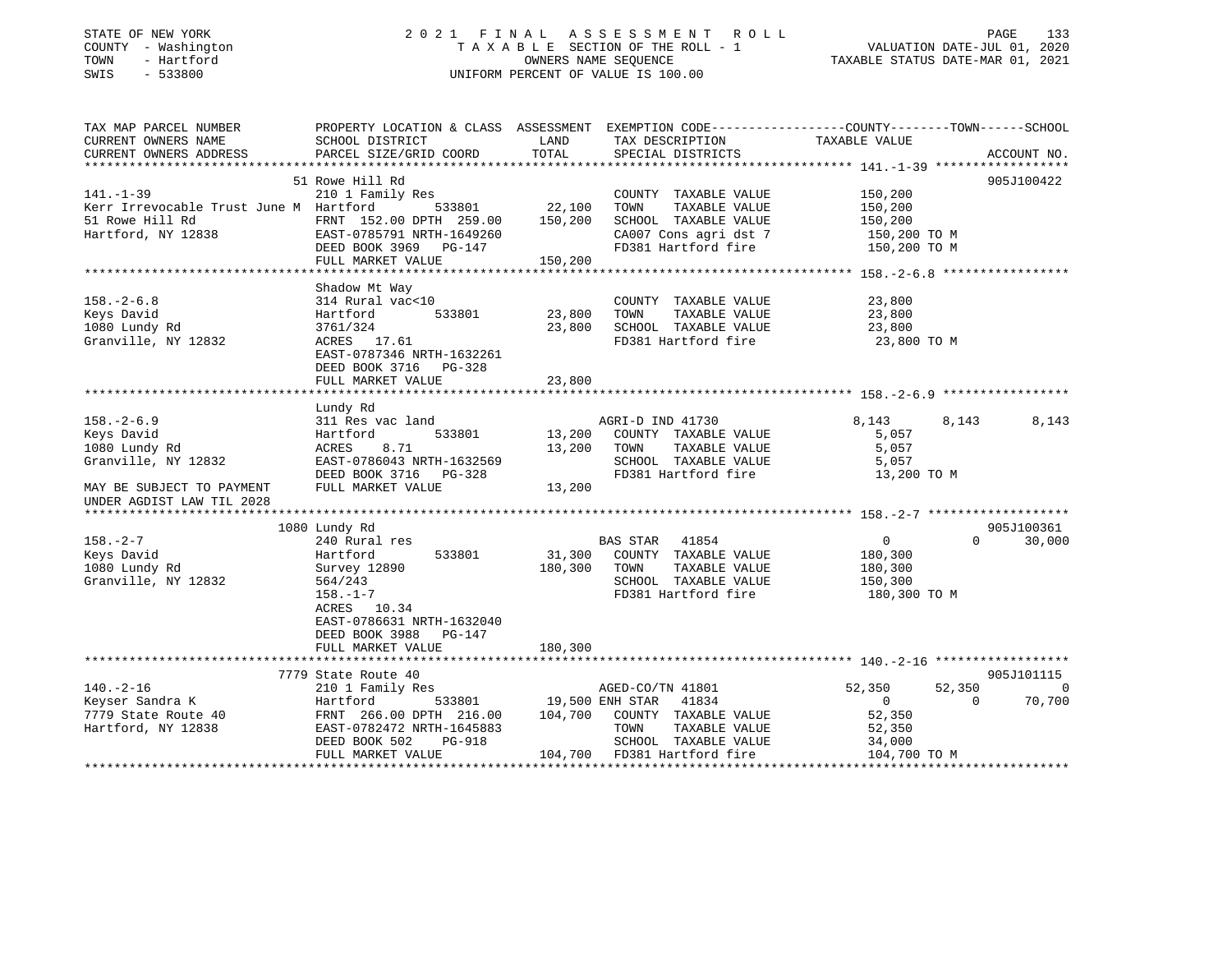### STATE OF NEW YORK 2 0 2 1 F I N A L A S S E S S M E N T R O L L PAGE 134 COUNTY - Washington T A X A B L E SECTION OF THE ROLL - 1 VALUATION DATE-JUL 01, 2020 TOWN - Hartford OWNERS NAME SEQUENCE TAXABLE STATUS DATE-MAR 01, 2021 SWIS - 533800 UNIFORM PERCENT OF VALUE IS 100.00

| TAX MAP PARCEL NUMBER                                                                                                                                                                                                             | PROPERTY LOCATION & CLASS ASSESSMENT EXEMPTION CODE---------------COUNTY-------TOWN-----SCHOOL |              |                                                                                                                                                                                                                         |                |                    |
|-----------------------------------------------------------------------------------------------------------------------------------------------------------------------------------------------------------------------------------|------------------------------------------------------------------------------------------------|--------------|-------------------------------------------------------------------------------------------------------------------------------------------------------------------------------------------------------------------------|----------------|--------------------|
| CURRENT OWNERS NAME SCHOOL DISTRICT                                                                                                                                                                                               |                                                                                                |              | LAND TAX DESCRIPTION TAXABLE VALUE                                                                                                                                                                                      |                |                    |
| CURRENT OWNERS ADDRESS                                                                                                                                                                                                            | PARCEL SIZE/GRID COORD                                                                         |              | TOTAL SPECIAL DISTRICTS                                                                                                                                                                                                 |                | ACCOUNT NO.        |
|                                                                                                                                                                                                                                   |                                                                                                |              |                                                                                                                                                                                                                         |                |                    |
|                                                                                                                                                                                                                                   | 351 Gilchrist Hill Rd                                                                          |              |                                                                                                                                                                                                                         |                | 905J101425         |
| $150. - 1 - 57.2$                                                                                                                                                                                                                 | 210 1 Family Res                                                                               |              |                                                                                                                                                                                                                         | $\overline{0}$ | 30,000<br>$\Omega$ |
| Kibling Glenn                                                                                                                                                                                                                     | Hartford                                                                                       |              |                                                                                                                                                                                                                         | 134,800        |                    |
|                                                                                                                                                                                                                                   | LOT 5                                                                                          | 134,800 TOWN | TAXABLE VALUE 134,800                                                                                                                                                                                                   |                |                    |
| Kibiling Gienn<br>Kibling Kimberly<br>351 Gilchrist Hill Rd<br>¤artford. NY 12838                                                                                                                                                 | ACRES 3.57 BANK 999                                                                            |              |                                                                                                                                                                                                                         |                |                    |
| Hartford, NY 12838                                                                                                                                                                                                                | AURES 3.57 BANK 999<br>EAST-0784363 NRTH-1639807                                               |              |                                                                                                                                                                                                                         |                |                    |
|                                                                                                                                                                                                                                   | DEED BOOK 910 PG-12                                                                            |              |                                                                                                                                                                                                                         |                |                    |
|                                                                                                                                                                                                                                   |                                                                                                |              |                                                                                                                                                                                                                         |                |                    |
|                                                                                                                                                                                                                                   |                                                                                                |              |                                                                                                                                                                                                                         |                |                    |
|                                                                                                                                                                                                                                   | 135 North Rd                                                                                   |              |                                                                                                                                                                                                                         |                |                    |
| $140. - 1 - 16.1$                                                                                                                                                                                                                 | 210 1 Family Res                                                                               |              | COUNTY TAXABLE VALUE                                                                                                                                                                                                    | 177,000        |                    |
|                                                                                                                                                                                                                                   |                                                                                                |              | TAXABLE VALUE 177,000<br>TOWN                                                                                                                                                                                           |                |                    |
|                                                                                                                                                                                                                                   |                                                                                                |              | SCHOOL TAXABLE VALUE 177,000                                                                                                                                                                                            |                |                    |
|                                                                                                                                                                                                                                   |                                                                                                |              | FD381 Hartford fire                                                                                                                                                                                                     | 177,000 TO M   |                    |
|                                                                                                                                                                                                                                   |                                                                                                |              |                                                                                                                                                                                                                         |                |                    |
|                                                                                                                                                                                                                                   | DEED BOOK 3785 PG-55                                                                           |              |                                                                                                                                                                                                                         |                |                    |
|                                                                                                                                                                                                                                   | FULL MARKET VALUE                                                                              | 177,000      |                                                                                                                                                                                                                         |                |                    |
|                                                                                                                                                                                                                                   |                                                                                                |              |                                                                                                                                                                                                                         |                |                    |
|                                                                                                                                                                                                                                   | Christian Hill Rd                                                                              |              |                                                                                                                                                                                                                         |                | 9079900733         |
| $132.15 - 1 - 17$                                                                                                                                                                                                                 | 330 Vacant comm                                                                                |              | COUNTY TAXABLE VALUE                                                                                                                                                                                                    | 1,000          |                    |
| Xing Burch LLC Hartford 533801 1,000 TOWN TAXABLE VALUE 1,000<br>Attn: Brian Burch FRNT 75.00 DPTH 151.00 1,000 SCHOOL TAXABLE VALUE 1,000<br>183 Pope Hill Rd EAST-0786132 NRTH-1652513 CA007 Cons agri dst 7 1,000 TOWN Argyle, |                                                                                                |              |                                                                                                                                                                                                                         |                |                    |
|                                                                                                                                                                                                                                   |                                                                                                |              |                                                                                                                                                                                                                         |                |                    |
|                                                                                                                                                                                                                                   |                                                                                                |              |                                                                                                                                                                                                                         |                |                    |
|                                                                                                                                                                                                                                   |                                                                                                |              |                                                                                                                                                                                                                         |                |                    |
|                                                                                                                                                                                                                                   | FULL MARKET VALUE                                                                              | 1,000        |                                                                                                                                                                                                                         |                |                    |
|                                                                                                                                                                                                                                   |                                                                                                |              |                                                                                                                                                                                                                         |                |                    |
|                                                                                                                                                                                                                                   | 85 Christian Hill Rd                                                                           |              |                                                                                                                                                                                                                         |                | 9079900727         |
| $132.15 - 1 - 18$                                                                                                                                                                                                                 | 449 Other Storag                                                                               |              | COUNTY TAXABLE VALUE                                                                                                                                                                                                    | 75,100         |                    |
|                                                                                                                                                                                                                                   | $533801$ 3,500 TOWN                                                                            |              | TAXABLE VALUE                                                                                                                                                                                                           | 75,100         |                    |
|                                                                                                                                                                                                                                   |                                                                                                |              |                                                                                                                                                                                                                         |                |                    |
| 449 Uther Storag<br>King Burch LLC Hartford 533801<br>Attn: Brian Burch FRNT 49.00 DPTH 71.00<br>183 Pope Hill Rd EAST-0786194 NRTH-1652485<br>Argyle, NY 12809 DEED BOOK 2017 PG-62                                              | FRNT 49.00 DPTH 71.00 75,100<br>EAST-0786194 NRTH-1652485                                      |              | SCHOOL TAXABLE VALUE 75,100<br>CA007 Cons agri dst 7 75,100 TO M                                                                                                                                                        |                |                    |
|                                                                                                                                                                                                                                   |                                                                                                |              | FD381 Hartford fire 75,100 TO M                                                                                                                                                                                         |                |                    |
|                                                                                                                                                                                                                                   |                                                                                                |              |                                                                                                                                                                                                                         |                |                    |
|                                                                                                                                                                                                                                   |                                                                                                |              |                                                                                                                                                                                                                         |                |                    |
|                                                                                                                                                                                                                                   | Hartford Main St                                                                               |              |                                                                                                                                                                                                                         |                | 905J100430         |
| $132. - 1 - 17$                                                                                                                                                                                                                   | 312 Vac w/imprv                                                                                |              |                                                                                                                                                                                                                         |                |                    |
| King David J                                                                                                                                                                                                                      | 533801 38,600<br>Hartford                                                                      |              | $\begin{tabular}{lllllllll} \multicolumn{2}{c}{\textbf{COUNTY}} & \textbf{TXABLE VALUE} & & & \textbf{43,700} \\ \multicolumn{2}{c}{\textbf{TOWN}} & \textbf{TXABLE VALUE} & & & \textbf{43,700} \end{tabular}$<br>TOWN |                |                    |
|                                                                                                                                                                                                                                   |                                                                                                | 43,700       | SCHOOL TAXABLE VALUE 43,700                                                                                                                                                                                             |                |                    |
|                                                                                                                                                                                                                                   |                                                                                                |              |                                                                                                                                                                                                                         | 43,700 TO M    |                    |
| Eurch Brian S<br>218 Hartford Main St<br>Granville, NY 12832<br>DEED BOOK 924 PG-254                                                                                                                                              | H-1656416<br>PG-254                                                                            |              | CA007 Cons agri dst 7<br>FD381 Hartford fire                                                                                                                                                                            | 43,700 TO M    |                    |
|                                                                                                                                                                                                                                   | FULL MARKET VALUE                                                                              | 43,700       |                                                                                                                                                                                                                         |                |                    |
|                                                                                                                                                                                                                                   |                                                                                                |              |                                                                                                                                                                                                                         |                |                    |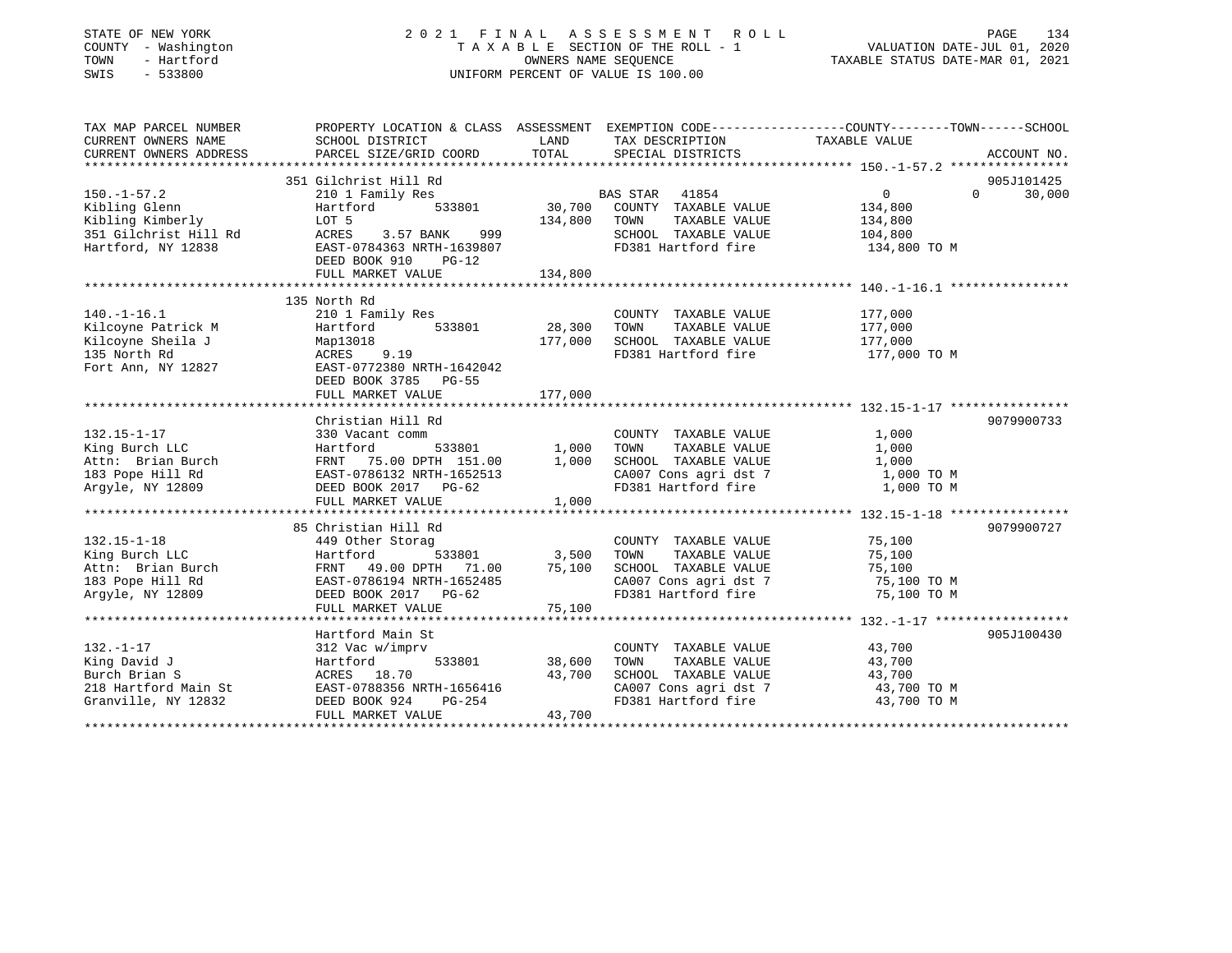#### STATE OF NEW YORK 2 0 2 1 F I N A L A S S E S S M E N T R O L L PAGE 135COUNTY - Washington T A X A B L E SECTION OF THE ROLL - 1 TOWN - Hartford **Taxable State of the CONNERS OWNERS NAME SEQUENCE** TAXABLE STATUS DATE-MAR 01, 2021 SWIS - 533800 UNIFORM PERCENT OF VALUE IS 100.00

## VALUATION DATE-JUL 01, 2020

| TAX MAP PARCEL NUMBER  | PROPERTY LOCATION & CLASS ASSESSMENT EXEMPTION CODE---------------COUNTY-------TOWN-----SCHOOL   |                                   |                                                                       |                |                    |
|------------------------|--------------------------------------------------------------------------------------------------|-----------------------------------|-----------------------------------------------------------------------|----------------|--------------------|
| CURRENT OWNERS NAME    | SCHOOL DISTRICT                                                                                  | <b>EXAMPLE TO A LAND THE LAND</b> | TAX DESCRIPTION                                                       | TAXABLE VALUE  |                    |
| CURRENT OWNERS ADDRESS | PARCEL SIZE/GRID COORD                                                                           | TOTAL                             | SPECIAL DISTRICTS                                                     |                | ACCOUNT NO.        |
|                        |                                                                                                  |                                   |                                                                       |                |                    |
|                        | Hartford Main OFF St                                                                             |                                   |                                                                       |                | 905J100073         |
| $132. - 1 - 19$        | 311 Res vac land                                                                                 |                                   | COUNTY TAXABLE VALUE                                                  | 3,000          |                    |
| King David J           | Hartford                                                                                         |                                   | TAXABLE VALUE<br>TOWN                                                 | 3,000          |                    |
| 218 Hartford Main St   | FRNT 260.00 DPTH 150.00                                                                          | 3,000                             | SCHOOL TAXABLE VALUE                                                  | 3,000          |                    |
| Granville, NY 12832    | EAST-0788872 NRTH-1655652                                                                        |                                   | CA007 Cons agri dst 7                                                 | 3,000 TO M     |                    |
|                        | DEED BOOK 2375 PG-184                                                                            |                                   | FD381 Hartford fire                                                   | 3,000 TO M     |                    |
|                        | FULL MARKET VALUE                                                                                | 3,000                             |                                                                       |                |                    |
|                        |                                                                                                  |                                   |                                                                       |                |                    |
|                        | 218 Hartford Main St                                                                             |                                   |                                                                       |                | 905J100081         |
| $132. - 1 - 21$        | 210 1 Family Res                                                                                 |                                   | COUNTY TAXABLE VALUE                                                  | 153,000        |                    |
| King David J           | 533801<br>Hartford                                                                               | 39,300                            |                                                                       |                |                    |
| 218 Hartford Main St   | ACRES<br>4.50                                                                                    | 153,000                           |                                                                       |                |                    |
| Granville, NY 12832    | EAST-0789003 NRTH-1655802                                                                        |                                   | CA007 Cons agri dst 7 153,000 TO M                                    |                |                    |
|                        | DEED BOOK 2375 PG-184                                                                            |                                   | FD381 Hartford fire                                                   | 153,000 TO M   |                    |
|                        | FULL MARKET VALUE                                                                                | 153,000                           |                                                                       |                |                    |
|                        |                                                                                                  |                                   |                                                                       |                |                    |
|                        | Kittie Mae Way                                                                                   |                                   |                                                                       |                |                    |
| $132. - 1 - 21.6$      | 311 Res vac land                                                                                 |                                   | COUNTY TAXABLE VALUE                                                  | 6,500          |                    |
| King Donna G           | Hartford<br>533801                                                                               | 6,500                             | TAXABLE VALUE<br>TOWN                                                 | 6,500          |                    |
| 3 Kittie Mae Way       | 22.00 DPTH 366.00<br>FRNT                                                                        | 6,500                             | SCHOOL TAXABLE VALUE                                                  | 6,500          |                    |
| Granville, NY 12832    | EAST-0788388 NRTH-1654743                                                                        |                                   | CA007 Cons agri dst 7                                                 | 6,500 TO M     |                    |
|                        | DEED BOOK 862<br>$PG-72$                                                                         |                                   | FD381 Hartford fire                                                   | 6,500 TO M     |                    |
|                        | FULL MARKET VALUE                                                                                | 6,500                             |                                                                       |                |                    |
|                        |                                                                                                  |                                   |                                                                       |                |                    |
|                        | 3 Kittie Mae Way                                                                                 |                                   |                                                                       |                |                    |
| $132. - 1 - 21.7$      | 210 1 Family Res                                                                                 |                                   | BAS STAR 41854                                                        | $\overline{0}$ | 30,000<br>$\Omega$ |
| King Donna G           |                                                                                                  |                                   |                                                                       | 86,600         |                    |
| 3 Kittie Mae Way       | Hartford 533801 18,500 COUNTY TAXABLE VALUE<br>FRNT 148.00 DPTH 157.00 86,600 TOWN TAXABLE VALUE |                                   |                                                                       | 86,600         |                    |
| Granville, NY 12832    | ACRES<br>0.53                                                                                    |                                   | SCHOOL TAXABLE VALUE                                                  | 56,600         |                    |
|                        | EAST-0788332 NRTH-1654875                                                                        |                                   |                                                                       | 86,600 TO M    |                    |
|                        | DEED BOOK 862<br>$PG-78$                                                                         |                                   | CA007 Cons agri dst 7<br>FD381 Hartford fire                          | 86,600 TO M    |                    |
|                        |                                                                                                  | 86,600                            |                                                                       |                |                    |
|                        | FULL MARKET VALUE                                                                                |                                   |                                                                       |                |                    |
|                        |                                                                                                  |                                   |                                                                       |                | 905J101413         |
|                        | 5 Kittie Mae Way                                                                                 |                                   | <b>BAS STAR</b>                                                       | $\overline{0}$ | $\Omega$           |
| $132. - 1 - 21.2$      | 210 1 Family Res                                                                                 |                                   | 41854                                                                 |                | 30,000             |
| King Lisa E            | 533801<br>Hartford                                                                               |                                   | 18,700 COUNTY TAXABLE VALUE                                           | 170,000        |                    |
| 5 Kittie Mae Wa        | 52.00 DPTH 209.00<br>FRNT                                                                        | 170,000                           | TOWN<br>TAXABLE VALUE                                                 | 170,000        |                    |
| Granville, NY 12832    | 999<br>BANK                                                                                      |                                   | SCHOOL TAXABLE VALUE<br>SCHOOL TAXABLE VALUE<br>CA007 Cons agri dst 7 | 140,000        |                    |
|                        | EAST-0788378 NRTH-1654942                                                                        |                                   |                                                                       | 170,000 TO M   |                    |
|                        | DEED BOOK 2111 PG-25                                                                             |                                   | FD381 Hartford fire                                                   | 170,000 TO M   |                    |
|                        | FULL MARKET VALUE                                                                                | 170,000                           |                                                                       |                |                    |
|                        |                                                                                                  |                                   |                                                                       |                |                    |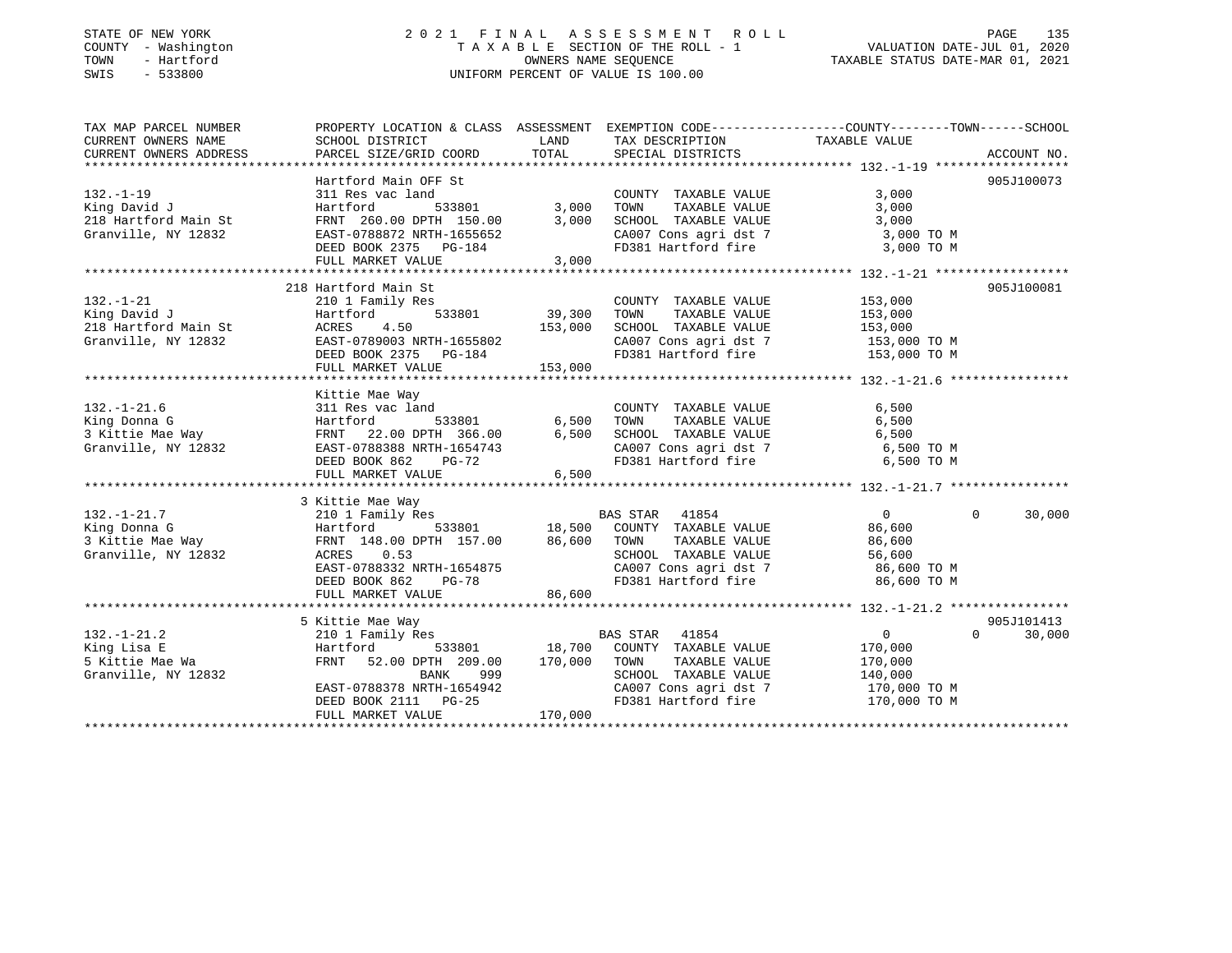| STATE OF NEW YORK<br>COUNTY - Washington<br>TOWN<br>- Hartford<br>SWIS<br>$-533800$ |                                                                                                                     | OWNERS NAME SEQUENCE                       | 2021 FINAL ASSESSMENT<br>R O L L<br>TAXABLE SECTION OF THE ROLL - 1<br>UNIFORM PERCENT OF VALUE IS 100.00 | PAGE<br>136<br>VALUATION DATE-JUL 01, 2020<br>TAXABLE STATUS DATE-MAR 01, 2021 |                    |
|-------------------------------------------------------------------------------------|---------------------------------------------------------------------------------------------------------------------|--------------------------------------------|-----------------------------------------------------------------------------------------------------------|--------------------------------------------------------------------------------|--------------------|
| TAX MAP PARCEL NUMBER<br>CURRENT OWNERS NAME                                        | PROPERTY LOCATION & CLASS ASSESSMENT EXEMPTION CODE----------------COUNTY-------TOWN------SCHOOL<br>SCHOOL DISTRICT | LAND                                       | TAX DESCRIPTION                                                                                           | TAXABLE VALUE                                                                  |                    |
| CURRENT OWNERS ADDRESS                                                              | PARCEL SIZE/GRID COORD                                                                                              | TOTAL                                      | SPECIAL DISTRICTS                                                                                         |                                                                                | ACCOUNT NO.        |
|                                                                                     | *******************************                                                                                     |                                            | *******************************                                                                           | *************** 132.-2-3 *******************                                   |                    |
|                                                                                     | LOT 49 Provincial Pat                                                                                               |                                            |                                                                                                           |                                                                                | 905J100082         |
| $132 - 2 - 3$                                                                       | 314 Rural vac<10                                                                                                    |                                            | COUNTY TAXABLE VALUE                                                                                      | 5,600                                                                          |                    |
| King Raymond E                                                                      | 533801<br>Hartford                                                                                                  | 5,600                                      | TAXABLE VALUE<br>TOWN                                                                                     | 5,600                                                                          |                    |
| 210 County Route 23                                                                 | 2.75 Ad                                                                                                             | 5,600                                      | SCHOOL TAXABLE VALUE<br>FD381 Hartford fire                                                               | 5,600                                                                          |                    |
| Granville, NY 12832                                                                 | ACRES<br>8.60<br>EAST-0791066 NRTH-1655291                                                                          |                                            |                                                                                                           | 5,600 TO M                                                                     |                    |
|                                                                                     | DEED BOOK 899<br>PG-232                                                                                             |                                            |                                                                                                           |                                                                                |                    |
|                                                                                     | FULL MARKET VALUE                                                                                                   | 5,600                                      |                                                                                                           |                                                                                |                    |
|                                                                                     |                                                                                                                     |                                            |                                                                                                           |                                                                                |                    |
|                                                                                     | 128 Blood St                                                                                                        |                                            |                                                                                                           |                                                                                | 905J100088         |
| $142. - 1 - 33$                                                                     | 312 Vac w/imprv                                                                                                     |                                            | COUNTY TAXABLE VALUE                                                                                      | 27,600                                                                         |                    |
| King Scott                                                                          | 533801<br>Hartford                                                                                                  | 21,900                                     | TAXABLE VALUE<br>TOWN                                                                                     | 27,600                                                                         |                    |
| PO Box 131                                                                          | ACRES<br>14.74                                                                                                      | 27,600                                     | SCHOOL TAXABLE VALUE                                                                                      | 27,600                                                                         |                    |
| Hudson Falls, NY 12939                                                              | EAST-0792500 NRTH-1644106                                                                                           |                                            | FD381 Hartford fire                                                                                       | 27,600 TO M                                                                    |                    |
|                                                                                     | DEED BOOK 1797 PG-271                                                                                               |                                            |                                                                                                           |                                                                                |                    |
|                                                                                     | FULL MARKET VALUE                                                                                                   | 27,600                                     |                                                                                                           |                                                                                |                    |
|                                                                                     |                                                                                                                     |                                            |                                                                                                           |                                                                                |                    |
| $132. - 1 - 21.5$                                                                   | Kittie Mae Way                                                                                                      |                                            |                                                                                                           | 20,000                                                                         |                    |
| King Thomas E                                                                       | 314 Rural vac<10<br>533801<br>Hartford                                                                              | 20,000                                     | COUNTY TAXABLE VALUE<br>TOWN<br>TAXABLE VALUE                                                             | 20,000                                                                         |                    |
| 15 Berry Dr                                                                         | ACRES<br>3.16                                                                                                       | 20,000                                     | SCHOOL TAXABLE VALUE                                                                                      | 20,000                                                                         |                    |
| Queensbury, NY 12804                                                                | EAST-0788674 NRTH-1655343                                                                                           |                                            | CA007 Cons agri dst 7                                                                                     | 20,000 TO M                                                                    |                    |
|                                                                                     | DEED BOOK 782<br>PG-326                                                                                             |                                            | FD381 Hartford fire                                                                                       | 20,000 TO M                                                                    |                    |
|                                                                                     | FULL MARKET VALUE                                                                                                   | 20,000                                     |                                                                                                           |                                                                                |                    |
|                                                                                     |                                                                                                                     |                                            |                                                                                                           |                                                                                |                    |
|                                                                                     | 209 Gilchrist Hill Rd                                                                                               |                                            |                                                                                                           |                                                                                | 905J100297         |
| $141. - 3 - 48$                                                                     | 210 1 Family Res                                                                                                    |                                            | CW_10_VET/ 41151                                                                                          | 8,000                                                                          | 8,000<br>- 0       |
| Klaiber Peter J                                                                     | 533801<br>Hartford                                                                                                  | 26,400 ENH STAR                            | 41834                                                                                                     | $\mathbf{0}$                                                                   | $\Omega$<br>70,700 |
| 209 Gilchrist Hill Rd                                                               | 3368/250; 3368/246                                                                                                  | 121,500                                    | COUNTY TAXABLE VALUE                                                                                      | 113,500                                                                        |                    |
| Hartford, NY 12838                                                                  | 2.14<br>ACRES                                                                                                       |                                            | TOWN<br>TAXABLE VALUE                                                                                     | 113,500                                                                        |                    |
|                                                                                     | EAST-0784945 NRTH-1642340                                                                                           |                                            | SCHOOL TAXABLE VALUE                                                                                      | 50,800                                                                         |                    |
|                                                                                     | DEED BOOK 830<br>$PG-12$                                                                                            |                                            | FD381 Hartford fire                                                                                       | 121,500 TO M                                                                   |                    |
|                                                                                     | FULL MARKET VALUE                                                                                                   | 121,500                                    |                                                                                                           |                                                                                |                    |
|                                                                                     | 293 County Route 19                                                                                                 |                                            |                                                                                                           |                                                                                | 905J101373         |
| $149. - 1 - 53.1$                                                                   | 210 1 Family Res                                                                                                    |                                            | COUNTY TAXABLE VALUE                                                                                      | 216,000                                                                        |                    |
| Klick Anthony                                                                       | Hartford<br>533801                                                                                                  | 30,600                                     | TOWN<br>TAXABLE VALUE                                                                                     | 216,000                                                                        |                    |
| Klick Melissa                                                                       | LOT 1                                                                                                               | 216,000                                    | SCHOOL TAXABLE VALUE                                                                                      | 216,000                                                                        |                    |
| 293 County Route 19                                                                 | 700/293. 2707/111                                                                                                   |                                            | CA007 Cons agri dst 7                                                                                     | 216,000 TO M                                                                   |                    |
| Fort Ann, NY 12827                                                                  | ACRES<br>3.00 BANK<br>999                                                                                           |                                            | FD381 Hartford fire                                                                                       | 216,000 TO M                                                                   |                    |
|                                                                                     | EAST-0774002 NRTH-1638938                                                                                           |                                            |                                                                                                           |                                                                                |                    |
|                                                                                     | PG-288<br>DEED BOOK 3718                                                                                            |                                            |                                                                                                           |                                                                                |                    |
|                                                                                     | FULL MARKET VALUE                                                                                                   | 216,000<br>+ + + + + + + + + + + + + + + + |                                                                                                           |                                                                                |                    |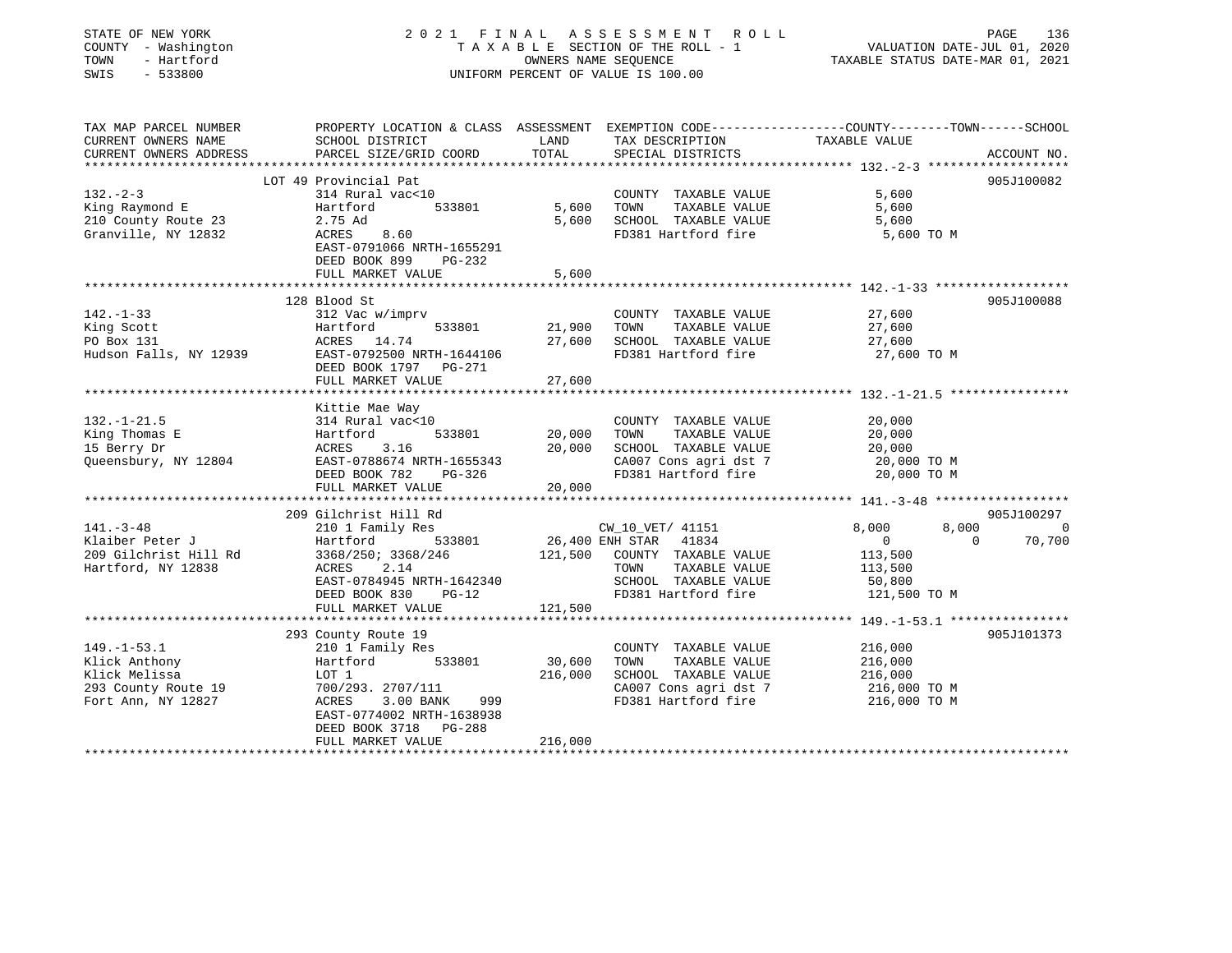#### STATE OF NEW YORK 2 0 2 1 F I N A L A S S E S S M E N T R O L L PAGE 137COUNTY - Washington  $T A X A B L E$  SECTION OF THE ROLL - 1<br>TOWN - Hartford TOWN - Hartford OWNERS NAME SEQUENCE TAXABLE STATUS DATE-MAR 01, 2021 SWIS - 533800 UNIFORM PERCENT OF VALUE IS 100.00

VALUATION DATE-JUL 01, 2020

| TAX MAP PARCEL NUMBER<br>CURRENT OWNERS NAME SCHOOL DISTRICT              |                                                                                                                                                                                                                                                     | LAND TAX DESCRIPTION TAXABLE VALUE                                                                                                                                                                                                                                     | PROPERTY LOCATION & CLASS ASSESSMENT EXEMPTION CODE---------------COUNTY-------TOWN-----SCHOOL                                                                                                                                                                                                                                                     |
|---------------------------------------------------------------------------|-----------------------------------------------------------------------------------------------------------------------------------------------------------------------------------------------------------------------------------------------------|------------------------------------------------------------------------------------------------------------------------------------------------------------------------------------------------------------------------------------------------------------------------|----------------------------------------------------------------------------------------------------------------------------------------------------------------------------------------------------------------------------------------------------------------------------------------------------------------------------------------------------|
| CURRENT OWNERS ADDRESS                                                    |                                                                                                                                                                                                                                                     | PARCEL SIZE/GRID COORD TOTAL SPECIAL DISTRICTS                                                                                                                                                                                                                         | ACCOUNT NO.                                                                                                                                                                                                                                                                                                                                        |
| $114. - 1 - 9.5$                                                          | 8850 State Route 40<br>State Route 40<br>210 1 Family Res<br>210 1 Family Res<br>Hartford 533801 41,900 TOWN                                                                                                                                        | COUNTY TAXABLE VALUE 258,000<br>114.-1-9.5<br>Xnapp Barry Hartford 533801 41,900 TOWN TAXABLE VALUE<br>Xnapp Cheryl ACRES 6.92 BANK 999 258,000 SCHOOL TAXABLE VALUE 258,000<br>8650 State Route 40 EAST-0791534 NRTH-1668108 CA007 Cons agri dst 7 258,000 TO M<br>FO |                                                                                                                                                                                                                                                                                                                                                    |
| Knapp Catherine<br>MAY BE SUBJECT TO PAYMENT<br>UNDER AGDIST LAW TIL 2025 | 240 Rural res                                                                                                                                                                                                                                       | 8880 State Route 40 64 PCT OF VALUE USED FOR EXEMPTION PURPOSES<br>TOWN<br>44,721 EX                                                                                                                                                                                   | 905J100370<br>$\overline{\phantom{0}}$<br>$\overline{0}$<br>44,721<br>$\sim$ 0<br>38,880<br>70,700<br>TAXABLE VALUE 70,686<br>TAXABLE VALUE 88,699<br>$\begin{tabular}{lllllllll} \texttt{SCHODL} & \texttt{TAXABLE VALUE} & & & 88,699 \\ \texttt{CA007 Cons agri dst 7} & & & 198,279 TO M \\ \end{tabular}$<br>FD381 Hartford fire 343,000 TO M |
|                                                                           |                                                                                                                                                                                                                                                     |                                                                                                                                                                                                                                                                        |                                                                                                                                                                                                                                                                                                                                                    |
| PRIOR OWNER ON 3/01/2021<br>Knapp Catherine                               | State Route 40                                                                                                                                                                                                                                      | 323 Vacant rural<br>Example 2 and 28,800 COUNTY TAXABLE VALUE<br>EXAMPLE VALUE<br>Fort Ann, NY 12827 BEED BOOK 20210 PG-1925<br>PRIOR OWNER ON 3/01/2021<br>PRIOR OWNER ON 3/01/2021<br>PRIOR OWNER ON 3/01/2021<br>PRIOR OWNER ON 3/01/2021                           | 905J100371<br>17,032 17,032<br>17,032<br>11,768<br>TOWN TAXABLE VALUE<br>TOWN TAXABLE VALUE<br>SCHOOL TAXABLE VALUE<br>CA007 Cons agri dst 7 11,768 TO M<br>FD381 Hartford fire 28,800 TO M                                                                                                                                                        |
| MAY BE SUBJECT TO PAYMENT<br>UNDER AGDIST LAW TIL 2025                    |                                                                                                                                                                                                                                                     |                                                                                                                                                                                                                                                                        |                                                                                                                                                                                                                                                                                                                                                    |
| $114. - 1 - 9.6$<br>PRIOR OWNER ON 3/01/2021<br>Knapp Catherine           | State Route 40<br>311 Res vac land<br>Example Catherine D<br>Example Barry<br>Example Barry<br>FRNT 219.00 DPTH 180.00 3,000<br>8880 State Route 40<br>Fort Ann, NY 12827<br>DEED BOOK 20210 PG-1925<br>THE MONE 20210 PG-1925<br>FULL MARKET VALUE | COUNTY TAXABLE VALUE<br>TOWN<br>TAXABLE VALUE<br>SCHOOL TAXABLE VALUE<br>FD381 Hartford fire<br>3,000                                                                                                                                                                  | 3,000<br>3,000<br>3,000<br>CA007 Cons agri dst 7 3,000 TO M<br>3,000 TO M                                                                                                                                                                                                                                                                          |

Knapp Catherine \*\*\*\*\*\*\*\*\*\*\*\*\*\*\*\*\*\*\*\*\*\*\*\*\*\*\*\*\*\*\*\*\*\*\*\*\*\*\*\*\*\*\*\*\*\*\*\*\*\*\*\*\*\*\*\*\*\*\*\*\*\*\*\*\*\*\*\*\*\*\*\*\*\*\*\*\*\*\*\*\*\*\*\*\*\*\*\*\*\*\*\*\*\*\*\*\*\*\*\*\*\*\*\*\*\*\*\*\*\*\*\*\*\*\*\*\*\*\*\*\*\*\*\*\*\*\*\*\*\*\*\*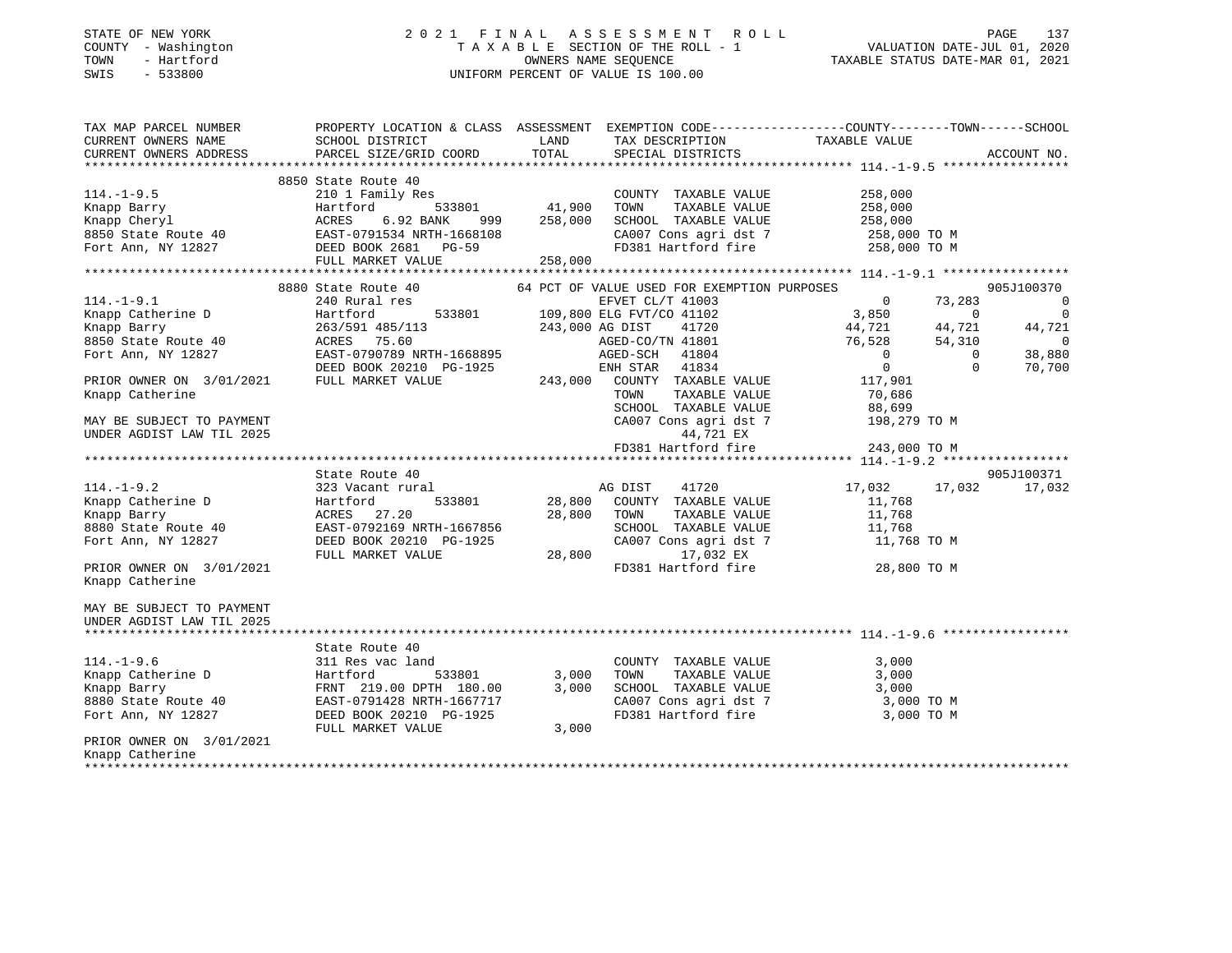### STATE OF NEW YORK 2 0 2 1 F I N A L A S S E S S M E N T R O L L PAGE 138 COUNTY - Washington T A X A B L E SECTION OF THE ROLL - 1 VALUATION DATE-JUL 01, 2020 TOWN - Hartford OWNERS NAME SEQUENCE TAXABLE STATUS DATE-MAR 01, 2021 SWIS - 533800 UNIFORM PERCENT OF VALUE IS 100.00

| TAX MAP PARCEL NUMBER<br>CURRENT OWNERS NAME<br>CURRENT OWNERS ADDRESS                            | PROPERTY LOCATION & CLASS ASSESSMENT EXEMPTION CODE---------------COUNTY-------TOWN-----SCHOOL<br>SCHOOL DISTRICT<br>PARCEL SIZE/GRID COORD                                                    | LAND<br>TOTAL                | TAX DESCRIPTION<br>SPECIAL DISTRICTS                                                                                                                   | TAXABLE VALUE                                                      | ACCOUNT NO.                      |
|---------------------------------------------------------------------------------------------------|------------------------------------------------------------------------------------------------------------------------------------------------------------------------------------------------|------------------------------|--------------------------------------------------------------------------------------------------------------------------------------------------------|--------------------------------------------------------------------|----------------------------------|
| $122. - 1 - 35$<br>Knapp Gary<br>1272B Tripoli Rd<br>Fort Ann, NY 12827                           | 22 Country Ln Ext<br>314 Rural vac<10<br>533801<br>Hartford<br>7.74<br>ACRES<br>EAST-0770820 NRTH-1659787<br>DEED BOOK 20191 PG-26551<br>FULL MARKET VALUE                                     | 17,400<br>17,400<br>17,400   | COUNTY TAXABLE VALUE<br>TAXABLE VALUE<br>TOWN<br>SCHOOL TAXABLE VALUE<br>CA007 Cons agri dst 7<br>FD381 Hartford fire                                  | 17,400<br>17,400<br>17,400<br>17,400 TO M<br>17,400 TO M           | 905J101159                       |
| $122. - 1 - 35.1$<br>Knapp William F<br>Knapp Gail<br>PO Box 16<br>Comstock, NY 12821             | 6 Country Ln Ext<br>270 Mfg housing<br>533801<br>Hartford<br>2159/307<br>FRNT 198.00 DPTH 186.00<br>ACRES<br>1.02<br>EAST-0770282 NRTH-1659574<br>DEED BOOK 811<br>PG-254<br>FULL MARKET VALUE | 23,200<br>51,000<br>51,000   | COUNTY TAXABLE VALUE<br>TOWN<br>TAXABLE VALUE<br>SCHOOL TAXABLE VALUE<br>CA007 Cons agri dst 7<br>FD381 Hartford fire                                  | 51,000<br>51,000<br>51,000<br>51,000 TO M<br>51,000 TO M           |                                  |
| $150. - 1 - 41$<br>Knowlton Michael<br>Smith Terri<br>407 Gilchrist Hill Rd<br>Hartford, NY 12838 | 407 Gilchrist Hill Rd<br>210 1 Family Res<br>Hartford<br>533801<br>5.17<br>ACRES<br>EAST-0783424 NRTH-1638838<br>DEED BOOK 913<br>$PG-154$<br>FULL MARKET VALUE                                | 70,000 TOWN<br>70,000        | BAS STAR 41854<br>28,500 COUNTY TAXABLE VALUE<br>TAXABLE VALUE<br>SCHOOL TAXABLE VALUE<br>FD381 Hartford fire                                          | $\overline{0}$<br>70,000<br>70,000<br>40,000<br>70,000 TO M        | 905J100205<br>30,000<br>$\Omega$ |
|                                                                                                   |                                                                                                                                                                                                |                              |                                                                                                                                                        |                                                                    |                                  |
| $132.15 - 2 - 4.1$<br>Korn Frederick B<br>PO Box 190<br>Hartford, NY 12838                        | 8115 State Route 40<br>210 1 Family Res<br>533801<br>Hartford<br>2.62<br>ACRES<br>EAST-0787205 NRTH-1652744<br>DEED BOOK 1737 PG-124<br>FULL MARKET VALUE                                      | 207,000                      | ENH STAR 41834<br>29,000 COUNTY TAXABLE VALUE<br>TOWN<br>TAXABLE VALUE<br>SCHOOL TAXABLE VALUE<br>CA007 Cons agri dst 7<br>207,000 FD381 Hartford fire | 0<br>207,000<br>207,000<br>136,300<br>207,000 TO M<br>207,000 TO M | $\Omega$<br>70,700               |
|                                                                                                   |                                                                                                                                                                                                |                              |                                                                                                                                                        |                                                                    |                                  |
| $140. - 1 - 43$<br>Kresgies Holdings LLC<br>1546 State Route 196<br>Fort Edward, NY 12828         | 3378 State Route 196<br>714 Lite Ind Man<br>533801<br>Hartford<br>FRNT 198.00 DPTH 150.00<br>EAST-0769828 NRTH-1641683<br>DEED BOOK 3431 PG-222<br>FULL MARKET VALUE                           | 18,900<br>119,900<br>119,900 | COUNTY TAXABLE VALUE<br>TAXABLE VALUE<br>TOWN<br>SCHOOL TAXABLE VALUE<br>FD381 Hartford fire                                                           | 119,900<br>119,900<br>119,900<br>119,900 TO M                      | 905J100692                       |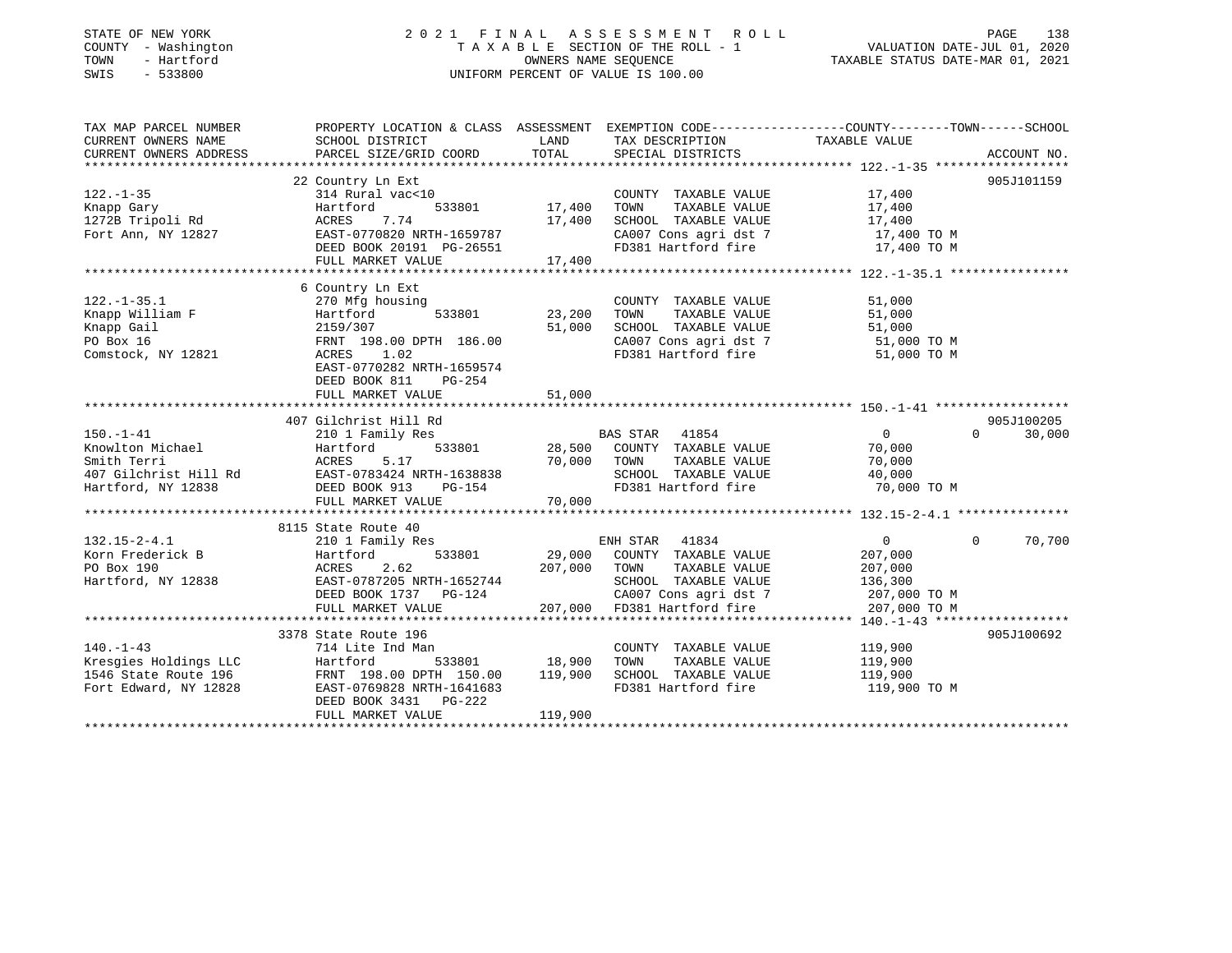| STATE OF NEW YORK<br>COUNTY - Washington<br>- Hartford<br>TOWN<br>SWIS<br>$-533800$ | 2021 FINAL                                | OWNERS NAME SEQUENCE | A S S E S S M E N T<br>ROLL<br>TAXABLE SECTION OF THE ROLL - 1<br>UNIFORM PERCENT OF VALUE IS 100.00 | PAGE<br>139<br>VALUATION DATE-JUL 01, 2020<br>TAXABLE STATUS DATE-MAR 01, 2021                   |
|-------------------------------------------------------------------------------------|-------------------------------------------|----------------------|------------------------------------------------------------------------------------------------------|--------------------------------------------------------------------------------------------------|
| TAX MAP PARCEL NUMBER                                                               |                                           |                      |                                                                                                      | PROPERTY LOCATION & CLASS ASSESSMENT EXEMPTION CODE----------------COUNTY-------TOWN------SCHOOL |
| CURRENT OWNERS NAME<br>CURRENT OWNERS ADDRESS                                       | SCHOOL DISTRICT<br>PARCEL SIZE/GRID COORD | LAND<br>TOTAL        | TAX DESCRIPTION<br>SPECIAL DISTRICTS                                                                 | TAXABLE VALUE<br>ACCOUNT NO.                                                                     |
|                                                                                     |                                           |                      |                                                                                                      |                                                                                                  |
|                                                                                     | 3244 Coach Rd                             |                      |                                                                                                      | 905J100453                                                                                       |
| $149. - 1 - 23$                                                                     | 210 1 Family Res                          |                      | 41854<br>BAS STAR                                                                                    | $\overline{0}$<br>30,000<br>$\Omega$                                                             |
| Kroosz Jeffrey M                                                                    | 533801<br>Hartford                        | 29,700               | COUNTY TAXABLE VALUE                                                                                 | 114,800                                                                                          |
| 3244 Coach Rd                                                                       | ACRES<br>1.30                             | 114,800              | TAXABLE VALUE<br>TOWN                                                                                | 114,800                                                                                          |
| Argyle, NY 12809                                                                    | EAST-0779602 NRTH-1639842                 |                      | SCHOOL TAXABLE VALUE                                                                                 | 84,800                                                                                           |
|                                                                                     | DEED BOOK 2387<br>PG-207                  |                      | FD381 Hartford fire                                                                                  | 114,800 TO M                                                                                     |
|                                                                                     | FULL MARKET VALUE                         | 114,800              |                                                                                                      |                                                                                                  |
|                                                                                     | 61 Pope Hill Rd                           |                      |                                                                                                      | 905J100669                                                                                       |
| $149. - 1 - 28$                                                                     | 240 Rural res                             |                      | COUNTY TAXABLE VALUE                                                                                 | 409,600                                                                                          |
| Krug Matthew                                                                        | Hartford<br>533801                        | 53,600               | TAXABLE VALUE<br>TOWN                                                                                | 409,600                                                                                          |
| 61 Pope Hill Rd                                                                     | Sub Div Lot 5                             | 409,600              | SCHOOL TAXABLE VALUE                                                                                 | 409,600                                                                                          |
| Argyle, NY 12809                                                                    | ACRES<br>48.00                            |                      | FD381 Hartford fire                                                                                  | 409,600 TO M                                                                                     |
|                                                                                     | EAST-0779309 NRTH-1634306                 |                      |                                                                                                      |                                                                                                  |
|                                                                                     | DEED BOOK 3524<br>PG-250                  |                      |                                                                                                      |                                                                                                  |
|                                                                                     | FULL MARKET VALUE                         | 409,600              |                                                                                                      |                                                                                                  |
|                                                                                     |                                           |                      |                                                                                                      |                                                                                                  |
|                                                                                     | 163 Dick Hill Rd                          |                      |                                                                                                      | 905J101206                                                                                       |
| $142. - 1 - 1$                                                                      | 240 Rural res                             |                      | COUNTY TAXABLE VALUE                                                                                 | 47,300                                                                                           |
| Kurjiaka Tina                                                                       | Hartford<br>533801                        | 37,500               | TOWN<br>TAXABLE VALUE                                                                                | 47,300                                                                                           |
| 44 Dick Hill Rd<br>Granville, NY 12832                                              | Ex & Res 489/817<br>ACRES 23.10           | 47,300               | SCHOOL TAXABLE VALUE<br>CA007 Cons agri dst 7                                                        | 47,300<br>47,300 TO M                                                                            |
|                                                                                     | EAST-0789304 NRTH-1649939                 |                      | FD381 Hartford fire                                                                                  | 47,300 TO M                                                                                      |
|                                                                                     | DEED BOOK 2020 PG-393                     |                      |                                                                                                      |                                                                                                  |
|                                                                                     | FULL MARKET VALUE                         | 47,300               |                                                                                                      |                                                                                                  |
|                                                                                     |                                           |                      |                                                                                                      |                                                                                                  |
|                                                                                     | 210 Gulf Ln                               |                      |                                                                                                      | 905J100019                                                                                       |
| $139. -4 -7$                                                                        | 240 Rural res                             |                      | BAS STAR 41854                                                                                       | $\overline{0}$<br>30,000<br>$\Omega$                                                             |
| Labarge Patrick M                                                                   | Hartford<br>533801                        | 43,200               | COUNTY TAXABLE VALUE                                                                                 | 103,700                                                                                          |
| Labarge Lorraine C                                                                  | LOT 1                                     | 103,700              | TOWN<br>TAXABLE VALUE                                                                                | 103,700                                                                                          |
| 210 Gulf Ln                                                                         | $139. - 1 - 7$                            |                      | SCHOOL TAXABLE VALUE                                                                                 | 73,700                                                                                           |
| Fort Ann, NY 12827                                                                  | ACRES 15.56                               |                      | CA007 Cons agri dst 7                                                                                | 103,700 TO M                                                                                     |
|                                                                                     | EAST-0766038 NRTH-1645193                 |                      | FD381 Hartford fire                                                                                  | 103,700 TO M                                                                                     |
|                                                                                     | DEED BOOK 1925<br>PG-27                   |                      |                                                                                                      |                                                                                                  |
|                                                                                     | FULL MARKET VALUE                         | 103,700              |                                                                                                      |                                                                                                  |
|                                                                                     | 221 Dick Hill Rd                          |                      |                                                                                                      |                                                                                                  |
| $132 - 2 - 32.4$                                                                    | 240 Rural res                             |                      | COUNTY TAXABLE VALUE                                                                                 | 264,000                                                                                          |
| LaCross Misty                                                                       | Hartford<br>533801                        | 58,800               | TAXABLE VALUE<br>TOWN                                                                                | 264,000                                                                                          |
| DeCaro Michael                                                                      | ACRES<br>32.76                            | 264,000              | SCHOOL TAXABLE VALUE                                                                                 | 264,000                                                                                          |
| 221 Dick Hill Rd                                                                    | EAST-0790111 NRTH-1651498                 |                      | FD381 Hartford fire                                                                                  | 264,000 TO M                                                                                     |

\*\*\*\*\*\*\*\*\*\*\*\*\*\*\*\*\*\*\*\*\*\*\*\*\*\*\*\*\*\*\*\*\*\*\*\*\*\*\*\*\*\*\*\*\*\*\*\*\*\*\*\*\*\*\*\*\*\*\*\*\*\*\*\*\*\*\*\*\*\*\*\*\*\*\*\*\*\*\*\*\*\*\*\*\*\*\*\*\*\*\*\*\*\*\*\*\*\*\*\*\*\*\*\*\*\*\*\*\*\*\*\*\*\*\*\*\*\*\*\*\*\*\*\*\*\*\*\*\*\*\*\*

Granville, NY 12832 DEED BOOK 3857 PG-24

FULL MARKET VALUE 264,000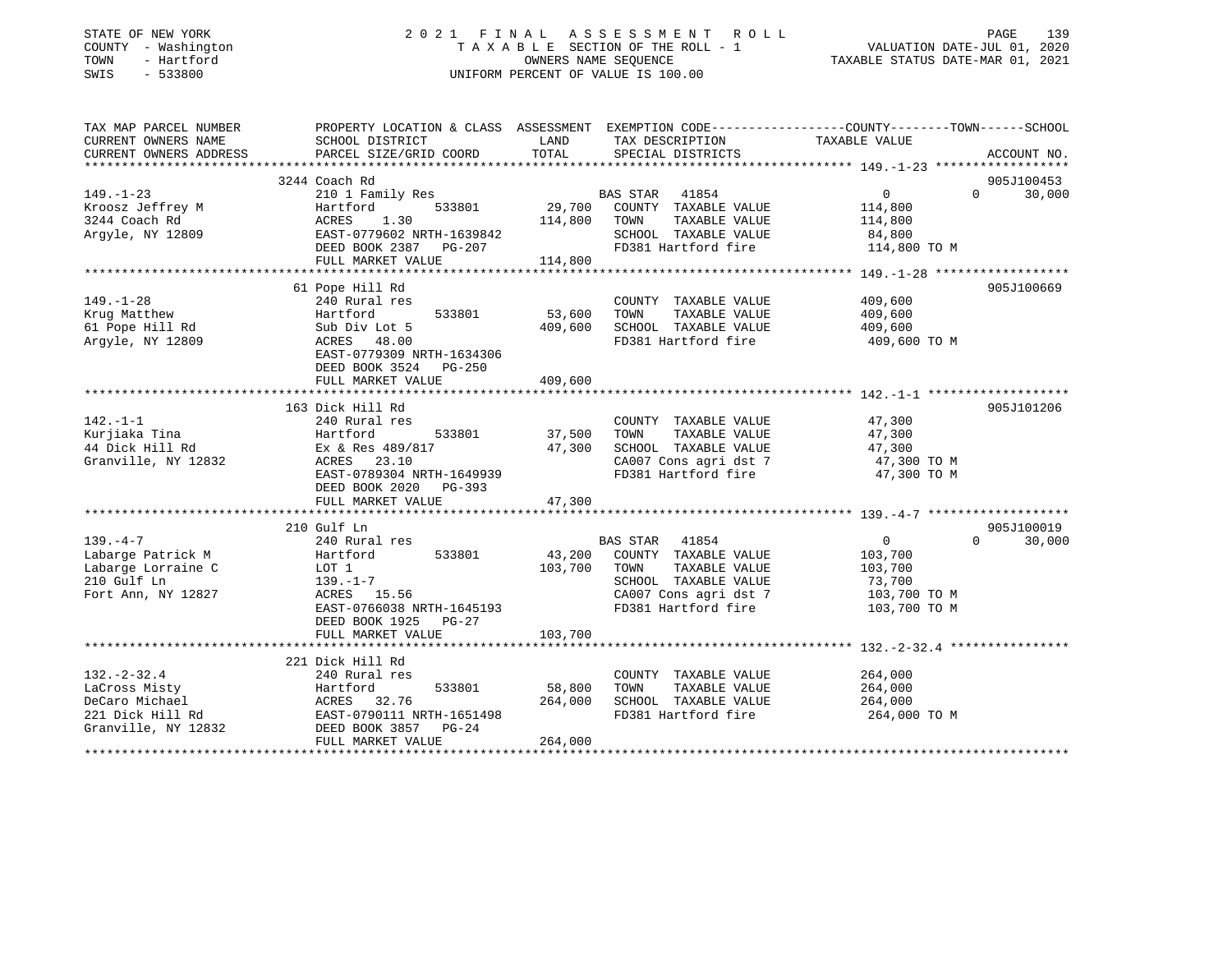### STATE OF NEW YORK 2 0 2 1 F I N A L A S S E S S M E N T R O L L PAGE 140 COUNTY - Washington T A X A B L E SECTION OF THE ROLL - 1 VALUATION DATE-JUL 01, 2020 TOWN - Hartford OWNERS NAME SEQUENCE TAXABLE STATUS DATE-MAR 01, 2021 SWIS - 533800 UNIFORM PERCENT OF VALUE IS 100.00

| TAX MAP PARCEL NUMBER<br>CURRENT OWNERS NAME<br>CURRENT OWNERS ADDRESS | PROPERTY LOCATION & CLASS ASSESSMENT EXEMPTION CODE---------------COUNTY-------TOWN------SCHOOL<br>SCHOOL DISTRICT<br>PARCEL SIZE/GRID COORD | LAND<br>TOTAL    | TAX DESCRIPTION<br>SPECIAL DISTRICTS                                                         | TAXABLE VALUE                             | ACCOUNT NO.          |
|------------------------------------------------------------------------|----------------------------------------------------------------------------------------------------------------------------------------------|------------------|----------------------------------------------------------------------------------------------|-------------------------------------------|----------------------|
| **********************                                                 |                                                                                                                                              |                  |                                                                                              |                                           |                      |
| $132. - 2 - 38.3$<br>LaCross Misty<br>DeCaro Michael                   | Dick Hill Rd OFF<br>314 Rural vac<10<br>Hartford<br>533801<br>ACRES<br>7.43                                                                  | 4,800<br>4,800   | COUNTY TAXABLE VALUE<br>TOWN<br>TAXABLE VALUE<br>SCHOOL TAXABLE VALUE                        | 4,800<br>4,800<br>4,800                   | 905J101211           |
| 221 Dick Hill Rd<br>Granville, NY 12832                                | EAST-0789913 NRTH-1651228<br>DEED BOOK 3857<br>PG-24<br>FULL MARKET VALUE                                                                    | 4,800            | FD381 Hartford fire                                                                          | 4,800 TO M                                |                      |
|                                                                        |                                                                                                                                              |                  |                                                                                              |                                           |                      |
| $132 - 2 - 38.8$<br>LaCross Misty                                      | State Route 149 OFF<br>314 Rural vac<10<br>Hartford<br>533801                                                                                | 1,900            | COUNTY TAXABLE VALUE<br>TOWN<br>TAXABLE VALUE                                                | 1,900<br>1,900                            | 915J101387           |
| DeCaro Michael<br>221 Dick Hill Rd<br>Granville, NY 12832              | ACRES<br>2.91<br>EAST-0789365 NRTH-1651867<br>DEED BOOK 3857 PG-24                                                                           | 1,900            | SCHOOL TAXABLE VALUE<br>FD381 Hartford fire                                                  | 1,900<br>1,900 TO M                       |                      |
|                                                                        | FULL MARKET VALUE                                                                                                                            | 1,900            |                                                                                              |                                           |                      |
|                                                                        |                                                                                                                                              |                  |                                                                                              |                                           |                      |
| $132. - 2 - 16$                                                        | 5082 State Route 149<br>270 Mfg housing                                                                                                      |                  | BAS STAR<br>41854                                                                            | $\overline{0}$<br>$\Omega$                | 905J100306<br>30,000 |
| Lacross Paul<br>Lacross Darcy<br>5082 State Route 149                  | Hartford<br>533801<br>ACRES 10.48<br>------<br>EAST-0789618 NRTH-1652359<br>DEED BOOK 646<br>PG-333                                          | 29,200<br>82,600 | COUNTY TAXABLE VALUE<br>TOWN<br>TAXABLE VALUE<br>SCHOOL TAXABLE VALUE<br>FD381 Hartford fire | 82,600<br>82,600<br>52,600<br>82,600 TO M |                      |
| Granville, NY 12832                                                    | FULL MARKET VALUE                                                                                                                            | 82,600           |                                                                                              |                                           |                      |
| **********************                                                 |                                                                                                                                              |                  |                                                                                              |                                           |                      |
|                                                                        | 3640 State Route 196                                                                                                                         |                  |                                                                                              |                                           | 905J101135           |
| $140. - 1 - 8$                                                         | 240 Rural res                                                                                                                                |                  | BAS STAR 41854                                                                               | $\overline{0}$<br>$\Omega$                | 30,000               |
| Lafond Gabriel J                                                       | Hartford<br>533801                                                                                                                           | 63,400           | COUNTY TAXABLE VALUE                                                                         | 164,900                                   |                      |
| Lafond Karen E                                                         | ACRES<br>21.00                                                                                                                               | 164,900          | TOWN<br>TAXABLE VALUE                                                                        | 164,900                                   |                      |
| 3640 State Route 196                                                   | EAST-0773997 NRTH-1645296                                                                                                                    |                  | SCHOOL TAXABLE VALUE                                                                         | 134,900                                   |                      |
| Fort Ann, NY 12827                                                     | DEED BOOK 862<br>$PG-70$                                                                                                                     |                  | CA007 Cons agri dst 7                                                                        | 164,900 TO M                              |                      |
|                                                                        | FULL MARKET VALUE<br>****************************                                                                                            |                  | 164,900 FD381 Hartford fire                                                                  | 164,900 TO M                              |                      |
|                                                                        | 3513 State Route 196                                                                                                                         |                  |                                                                                              |                                           | 905J100116           |
| $140. - 1 - 34$                                                        | 210 1 Family Res                                                                                                                             |                  | 41854<br>BAS STAR                                                                            | $\overline{0}$<br>$\Omega$                | 30,000               |
| Lafountain Heidi                                                       | Hartford<br>533801                                                                                                                           | 24,800           | COUNTY TAXABLE VALUE                                                                         | 84,000                                    |                      |
| 3513 State Route 196                                                   | 2.21 BANK<br>ACRES<br>998                                                                                                                    | 84,000           | TOWN<br>TAXABLE VALUE                                                                        | 84,000                                    |                      |
| Fort Ann, NY 12827                                                     | EAST-0771057 NRTH-1644786                                                                                                                    |                  | SCHOOL TAXABLE VALUE                                                                         | 54,000                                    |                      |
|                                                                        | DEED BOOK 1926 PG-301                                                                                                                        |                  | FD381 Hartford fire                                                                          | 84,000 TO M                               |                      |
|                                                                        | FULL MARKET VALUE                                                                                                                            | 84,000           |                                                                                              |                                           |                      |
|                                                                        |                                                                                                                                              |                  |                                                                                              |                                           |                      |
|                                                                        | 5021 State Route 149                                                                                                                         |                  |                                                                                              |                                           | 905J100376           |
| $132.15 - 2 - 2$                                                       | 210 1 Family Res                                                                                                                             |                  | COUNTY TAXABLE VALUE                                                                         | 37,000                                    |                      |
| LaGoy Richard X                                                        | Hartford<br>533801                                                                                                                           | 22,300           | TAXABLE VALUE<br>TOWN                                                                        | 37,000                                    |                      |
| PO Box 44                                                              | FRNT 115.00 DPTH 350.00                                                                                                                      | 37,000           | SCHOOL TAXABLE VALUE                                                                         | 37,000                                    |                      |
| Hartford, NY 12838                                                     | EAST-0788016 NRTH-1652882<br>DEED BOOK 2466<br>PG-35                                                                                         |                  | FD381 Hartford fire                                                                          | 37,000 TO M                               |                      |
|                                                                        | FULL MARKET VALUE                                                                                                                            | 37,000           |                                                                                              |                                           |                      |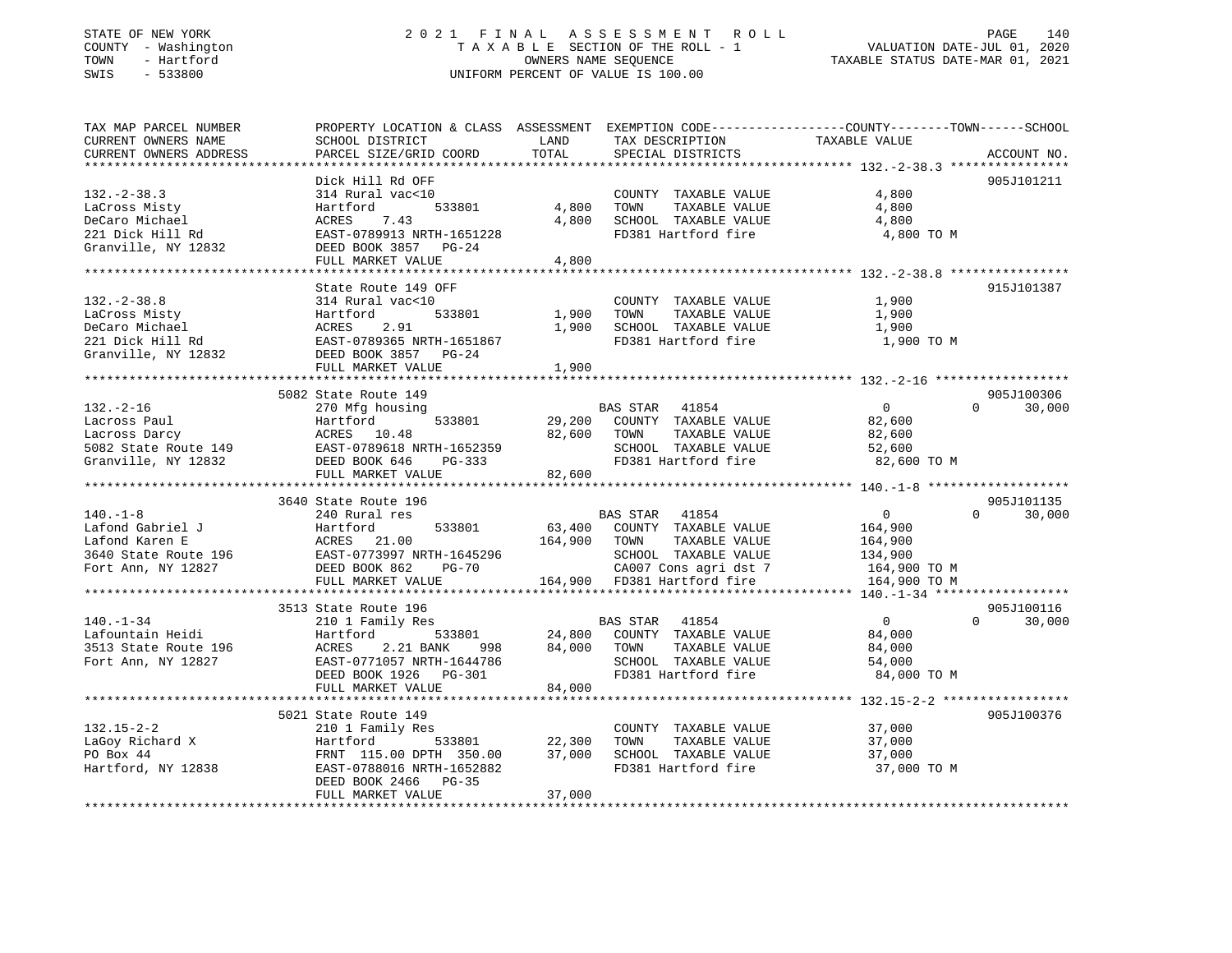### STATE OF NEW YORK 2 0 2 1 F I N A L A S S E S S M E N T R O L L PAGE 141 COUNTY - Washington T A X A B L E SECTION OF THE ROLL - 1 VALUATION DATE-JUL 01, 2020 TOWN - Hartford OWNERS NAME SEQUENCE TAXABLE STATUS DATE-MAR 01, 2021 SWIS - 533800 UNIFORM PERCENT OF VALUE IS 100.00

| TAX MAP PARCEL NUMBER                         | PROPERTY LOCATION & CLASS ASSESSMENT EXEMPTION CODE----------------COUNTY-------TOWN------SCHOOL |                |                                                                                                                                                                                                                                     |                |                          |
|-----------------------------------------------|--------------------------------------------------------------------------------------------------|----------------|-------------------------------------------------------------------------------------------------------------------------------------------------------------------------------------------------------------------------------------|----------------|--------------------------|
| CURRENT OWNERS NAME<br>CURRENT OWNERS ADDRESS | SCHOOL DISTRICT<br>PARCEL SIZE/GRID COORD                                                        | LAND<br>TOTAL  | TAX DESCRIPTION                                                                                                                                                                                                                     | TAXABLE VALUE  | ACCOUNT NO.              |
|                                               |                                                                                                  |                | SPECIAL DISTRICTS                                                                                                                                                                                                                   |                |                          |
|                                               | Swamp Ln                                                                                         |                |                                                                                                                                                                                                                                     |                | 905J101262               |
| $149. - 1 - 30.3$                             | 314 Rural vac<10                                                                                 |                | COUNTY TAXABLE VALUE                                                                                                                                                                                                                | 26,500         |                          |
| Lalla Shirley Ann                             | 533801<br>Hartford                                                                               | 26,500         | TOWN<br>TAXABLE VALUE                                                                                                                                                                                                               | 26,500         |                          |
| 165 Twin Bridges Rd                           | LOT 3                                                                                            | 26,500         | SCHOOL TAXABLE VALUE                                                                                                                                                                                                                | 26,500         |                          |
| PO Box 676                                    | 5.29<br>ACRES                                                                                    |                | CA006 Cons agri dst 6                                                                                                                                                                                                               | 26,500 TO M    |                          |
| Copake, NY 12516                              | EAST-0775391 NRTH-1635240                                                                        |                | FD381 Hartford fire                                                                                                                                                                                                                 | 26,500 TO M    |                          |
|                                               | DEED BOOK 527<br>PG-154                                                                          |                |                                                                                                                                                                                                                                     |                |                          |
|                                               | FULL MARKET VALUE                                                                                | 26,500         |                                                                                                                                                                                                                                     |                |                          |
|                                               |                                                                                                  |                |                                                                                                                                                                                                                                     |                |                          |
|                                               | Swamp Ln                                                                                         |                |                                                                                                                                                                                                                                     |                | 905J101263               |
| $149. - 1 - 30.4$                             | 314 Rural vac<10                                                                                 |                | COUNTY TAXABLE VALUE                                                                                                                                                                                                                | 28,500         |                          |
| Lalla Shirley Ann                             | Hartford                                                                                         | 533801 28,500  | TAXABLE VALUE<br>TOWN                                                                                                                                                                                                               | 28,500         |                          |
| Lalla Joseph C                                | LOT 4                                                                                            | 28,500         | SCHOOL TAXABLE VALUE                                                                                                                                                                                                                | 28,500         |                          |
| 165 Twin Bridges Rd                           | 6.99<br>ACRES                                                                                    |                | CA006 Cons agri dst 6                                                                                                                                                                                                               | 28,500 TO M    |                          |
| PO Box 676                                    | EAST-0775487 NRTH-1634986                                                                        |                | FD381 Hartford fire                                                                                                                                                                                                                 | 28,500 TO M    |                          |
| Copake, NY 12516                              | DEED BOOK 527<br>PG-157                                                                          |                |                                                                                                                                                                                                                                     |                |                          |
|                                               | FULL MARKET VALUE                                                                                | 28,500         |                                                                                                                                                                                                                                     |                |                          |
|                                               |                                                                                                  |                |                                                                                                                                                                                                                                     |                |                          |
|                                               | 68 Hartford Main St                                                                              |                |                                                                                                                                                                                                                                     |                | 905J100487               |
| $132.15 - 2 - 33$                             | 210 1 Family Res<br>533801                                                                       | 9,700          | ENH STAR 41834<br>COUNTY TAXABLE VALUE                                                                                                                                                                                              | $\overline{0}$ | 46,700<br>$\Omega$       |
| Lamoureux Raymond L                           | Hartford                                                                                         |                |                                                                                                                                                                                                                                     | 46,700         |                          |
| Lamoureux Florence<br>68 Hartford Main St     | FRNT 47.00 LL 1.1<br>EAST-0786704 NRTH-1653106<br>COLLACE DG-288                                 | 46,700         | TOWN<br>TAXABLE VALUE                                                                                                                                                                                                               | 46,700         |                          |
| Hartford, NY 12838                            | DEED BOOK 465<br>PG-288                                                                          | $\overline{a}$ | ${\tt SCH OOL} \quad {\tt TAXABLE} \quad {\tt VALUE} \qquad \qquad {\tt O} \nonumber \\ {\tt C A007} \quad {\tt Cons} \quad {\tt agri} \quad {\tt dt} \quad {\tt 7} \qquad \qquad {\tt 46,700} \, {\tt TO} \, {\tt M} \nonumber \\$ |                |                          |
|                                               | FULL MARKET VALUE                                                                                |                | 46,700 FD381 Hartford fire                                                                                                                                                                                                          | 46,700 TO M    |                          |
|                                               |                                                                                                  |                |                                                                                                                                                                                                                                     |                |                          |
|                                               | 1230 Baldwin Corners Rd                                                                          |                |                                                                                                                                                                                                                                     |                | 905J101252               |
| $121. -4 - 5.5$                               | 210 1 Family Res                                                                                 |                | BAS STAR 41854                                                                                                                                                                                                                      | $\overline{0}$ | $\Omega$<br>30,000       |
| Lancette Carol Lee                            | 532802<br>Fort Ann                                                                               | 24,900         | COUNTY TAXABLE VALUE                                                                                                                                                                                                                | 124,000        |                          |
| 1230 Baldwin Corners Rd                       | $121. - 1 - 5.5$                                                                                 | 124,000        | TAXABLE VALUE<br>TOWN                                                                                                                                                                                                               | 124,000        |                          |
| Fort Ann, NY 12827                            | 1.50 BANK<br>998<br>ACRES                                                                        |                | SCHOOL TAXABLE VALUE                                                                                                                                                                                                                | 94,000         |                          |
|                                               | EAST-0765114 NRTH-1661376                                                                        |                | CA007 Cons agri dst 7                                                                                                                                                                                                               | 124,000 TO M   |                          |
|                                               | DEED BOOK 3269 PG-345                                                                            |                | FD381 Hartford fire                                                                                                                                                                                                                 | 124,000 TO M   |                          |
|                                               | FULL MARKET VALUE                                                                                | 124,000        |                                                                                                                                                                                                                                     |                |                          |
|                                               |                                                                                                  |                |                                                                                                                                                                                                                                     |                |                          |
|                                               | 3511 State Route 196                                                                             |                |                                                                                                                                                                                                                                     |                | 905J100465               |
| $140. - 1 - 35$                               | 210 1 Family Res                                                                                 |                | VET COM CT 41131                                                                                                                                                                                                                    | 34,250         | 34,250<br>$\overline{0}$ |
| Lancette Sharron L                            | Hartford                                                                                         |                | 533801 27,000 VET DIS CT 41141                                                                                                                                                                                                      | 54,800         | 54,800<br>$\overline{0}$ |
| 3511 State Route 196                          | 3.68 BANK<br>ACRES<br>999                                                                        |                | 137,000 BAS STAR 41854                                                                                                                                                                                                              | $\sim$ 0       | 30,000<br>$\Omega$       |
| Fort Ann, NY 12827                            | EAST-0770874 NRTH-1644782                                                                        |                | COUNTY TAXABLE VALUE                                                                                                                                                                                                                | 47,950         |                          |
|                                               | DEED BOOK 3210 PG-273                                                                            |                | TOWN<br>TAXABLE VALUE                                                                                                                                                                                                               | 47,950         |                          |
|                                               | FULL MARKET VALUE                                                                                | 137,000        | SCHOOL TAXABLE VALUE                                                                                                                                                                                                                | 107,000        |                          |
|                                               |                                                                                                  |                | FD381 Hartford fire                                                                                                                                                                                                                 | 137,000 TO M   |                          |
|                                               |                                                                                                  |                |                                                                                                                                                                                                                                     |                |                          |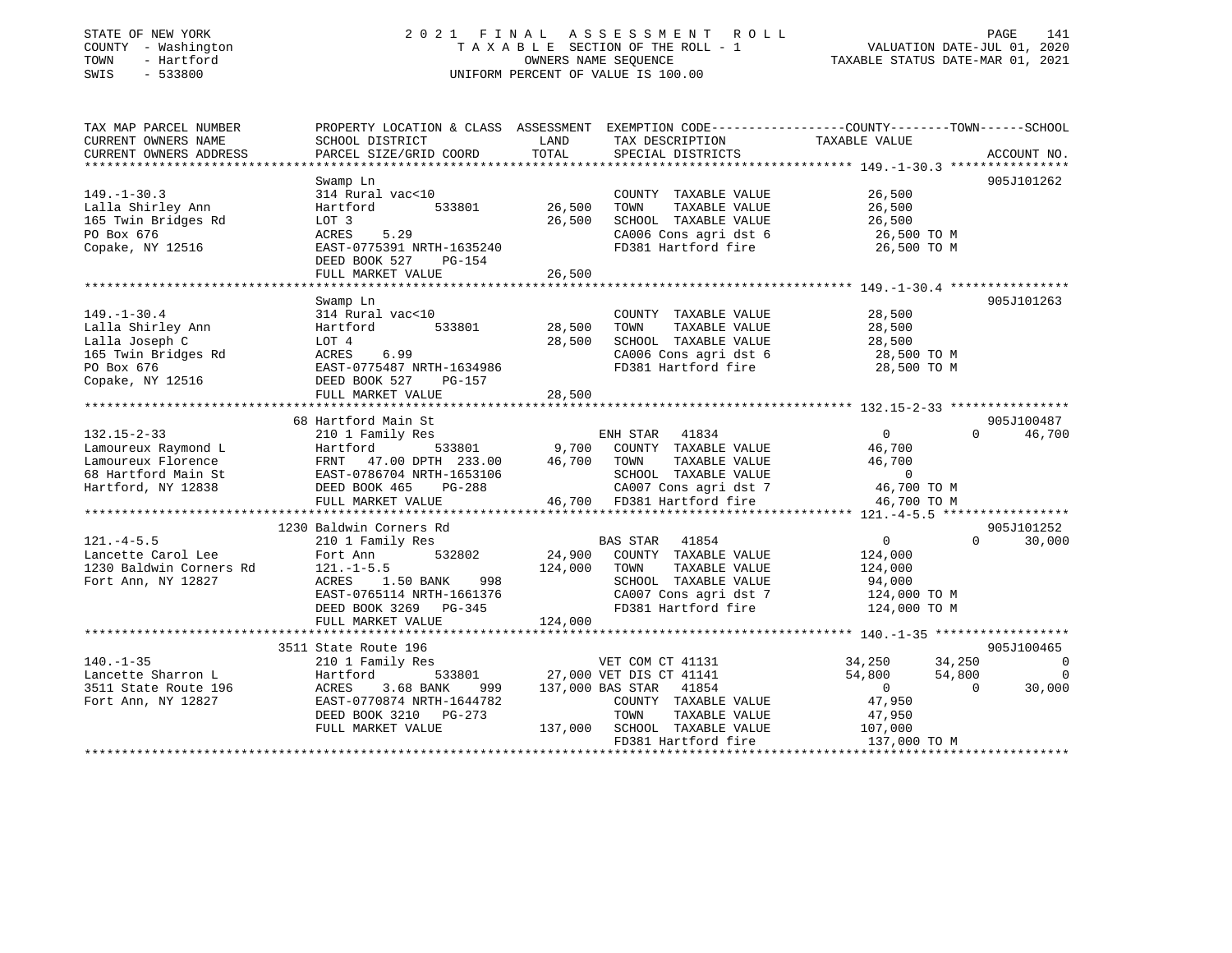### STATE OF NEW YORK 2 0 2 1 F I N A L A S S E S S M E N T R O L L PAGE 142 COUNTY - Washington T A X A B L E SECTION OF THE ROLL - 1 VALUATION DATE-JUL 01, 2020 TOWN - Hartford OWNERS NAME SEQUENCE TAXABLE STATUS DATE-MAR 01, 2021 SWIS - 533800 UNIFORM PERCENT OF VALUE IS 100.00

| TAX MAP PARCEL NUMBER                                  | PROPERTY LOCATION & CLASS ASSESSMENT EXEMPTION CODE----------------COUNTY-------TOWN------SCHOOL                         |                                   |                                                                                                                             |                                       |                |                          |
|--------------------------------------------------------|--------------------------------------------------------------------------------------------------------------------------|-----------------------------------|-----------------------------------------------------------------------------------------------------------------------------|---------------------------------------|----------------|--------------------------|
| CURRENT OWNERS NAME                                    | SCHOOL DISTRICT                                                                                                          | <b>EXAMPLE THE STATE OF STATE</b> | TAX DESCRIPTION                                                                                                             | TAXABLE VALUE                         |                |                          |
| CURRENT OWNERS ADDRESS                                 | PARCEL SIZE/GRID COORD                                                                                                   | TOTAL                             | SPECIAL DISTRICTS                                                                                                           |                                       |                | ACCOUNT NO.              |
|                                                        |                                                                                                                          |                                   |                                                                                                                             |                                       |                |                          |
|                                                        | 57 Rowe Hill Rd                                                                                                          |                                   |                                                                                                                             |                                       |                | 905J100378               |
| $141. - 1 - 38$                                        |                                                                                                                          |                                   |                                                                                                                             | $\overline{0}$                        |                | 70,700<br>$\Omega$       |
|                                                        |                                                                                                                          |                                   |                                                                                                                             |                                       |                |                          |
|                                                        |                                                                                                                          |                                   |                                                                                                                             |                                       |                |                          |
|                                                        |                                                                                                                          |                                   |                                                                                                                             |                                       |                |                          |
|                                                        |                                                                                                                          |                                   |                                                                                                                             |                                       |                |                          |
|                                                        |                                                                                                                          |                                   |                                                                                                                             |                                       |                |                          |
|                                                        |                                                                                                                          |                                   |                                                                                                                             |                                       |                |                          |
|                                                        |                                                                                                                          |                                   |                                                                                                                             |                                       |                |                          |
| $141. - 3 - 28.2$                                      | 210 1 Family Res                                                                                                         |                                   | 1.1y Res - 3.3801 - 26,500 BAS STAR - 41730<br>533801 - 26,500 BAS STAR - 41854<br>1.00 BANK - 999 - 122,500 COUNTY TAXABLE | 2,330                                 | 2,330          | 2,330                    |
| Lane Amy                                               | Hartford                                                                                                                 |                                   |                                                                                                                             | $\overline{0}$                        | $\Omega$       | 30,000                   |
| 5682 County Route 30                                   | 4.00 BANK<br>ACRES                                                                                                       |                                   | COUNTY TAXABLE VALUE                                                                                                        | 120,170                               |                |                          |
| Granville, NY 12832                                    |                                                                                                                          |                                   | TOWN TAXABLE VALUE 120,170<br>SCHOOL TAXABLE VALUE 190,170                                                                  |                                       |                |                          |
|                                                        | DEED BOOK 3002 PG-76<br>FULL MARKET WATER                                                                                |                                   |                                                                                                                             |                                       |                |                          |
| MAY BE SUBJECT TO PAYMENT<br>UNDER AGDIST LAW TIL 2028 | FULL MARKET VALUE                                                                                                        |                                   | 122,500 FD381 Hartford fire 122,500 TO M                                                                                    |                                       |                |                          |
|                                                        |                                                                                                                          |                                   |                                                                                                                             |                                       |                |                          |
|                                                        |                                                                                                                          |                                   |                                                                                                                             |                                       |                | 905J100089               |
| $140. - 1 - 47$                                        | 240 Rural res                                                                                                            |                                   | 41700<br>AG BUILD                                                                                                           | 60,000 60,000                         |                | 60,000                   |
| Lane Daryl B                                           | Hartford<br>ACRES 16.16                                                                                                  |                                   | 533801 42,600 AGRI-D IND 41730<br>375.000 AGED-CO/TN 41801                                                                  | 12,437 12,437<br>181,875 181,875      |                | 12,437                   |
| Lane Nancy B                                           |                                                                                                                          |                                   |                                                                                                                             |                                       |                | $\overline{\phantom{0}}$ |
|                                                        |                                                                                                                          |                                   |                                                                                                                             |                                       | $\overline{0}$ | 90,938                   |
|                                                        | 2433 State Route 196 EAST-0769504 NRTH-1642744 AGED-SCH 41804<br>Fort Ann, NY 12827 DEED BOOK 3416 PG-110 ENH STAR 41834 |                                   |                                                                                                                             | $\begin{array}{c} 0 \\ 0 \end{array}$ | $\Omega$       | 70,700                   |
|                                                        | FULL MARKET VALUE                                                                                                        |                                   | 375,000 COUNTY TAXABLE VALUE 120,688                                                                                        |                                       |                |                          |
| MAY BE SUBJECT TO PAYMENT                              |                                                                                                                          |                                   | TAXABLE VALUE<br>TOWN                                                                                                       | 120,688                               |                |                          |
| UNDER AGDIST LAW TIL 2028                              |                                                                                                                          |                                   | SCHOOL TAXABLE VALUE 140,925                                                                                                |                                       |                |                          |
|                                                        |                                                                                                                          |                                   | FD381 Hartford fire                                                                                                         | 375,000 TO M                          |                |                          |
|                                                        |                                                                                                                          |                                   |                                                                                                                             |                                       |                |                          |
|                                                        | 70 Camp A Way                                                                                                            |                                   |                                                                                                                             |                                       |                | 905J100029               |
| $142. - 1 - 47$                                        | 260 Seasonal res                                                                                                         |                                   | COUNTY TAXABLE VALUE 62,700                                                                                                 |                                       |                |                          |
|                                                        |                                                                                                                          |                                   |                                                                                                                             |                                       |                |                          |
|                                                        |                                                                                                                          |                                   |                                                                                                                             |                                       |                |                          |
|                                                        |                                                                                                                          |                                   |                                                                                                                             |                                       |                |                          |
|                                                        | DEED BOOK 20191 PG-28689                                                                                                 |                                   |                                                                                                                             |                                       |                |                          |
|                                                        | FULL MARKET VALUE                                                                                                        | 62,700                            |                                                                                                                             |                                       |                |                          |
|                                                        |                                                                                                                          |                                   |                                                                                                                             |                                       |                |                          |
|                                                        | 105 Camp A Way                                                                                                           |                                   |                                                                                                                             |                                       |                | 905J100614               |
| $142. - 1 - 39$                                        | 322 Rural vac>10                                                                                                         |                                   | COUNTY TAXABLE VALUE                                                                                                        | 13,500                                |                |                          |
| Lapan Wade                                             | 533801 13,500<br>Hartford                                                                                                |                                   | TAXABLE VALUE<br>TOWN                                                                                                       | 13,500                                |                |                          |
| 8 Cherry St                                            | ACRES 10.18                                                                                                              | 13,500                            | SCHOOL TAXABLE VALUE                                                                                                        | $\frac{1}{13}, \frac{1}{500}$         |                |                          |
| Hudson Falls, NY 12839                                 | EAST-0789912 NRTH-1645688                                                                                                |                                   | FD381 Hartford fire                                                                                                         | 13,500 TO M                           |                |                          |
|                                                        | DEED BOOK 855<br>PG-131                                                                                                  |                                   |                                                                                                                             |                                       |                |                          |
|                                                        | FULL MARKET VALUE                                                                                                        | 13,500                            |                                                                                                                             |                                       |                |                          |
|                                                        |                                                                                                                          |                                   |                                                                                                                             |                                       |                |                          |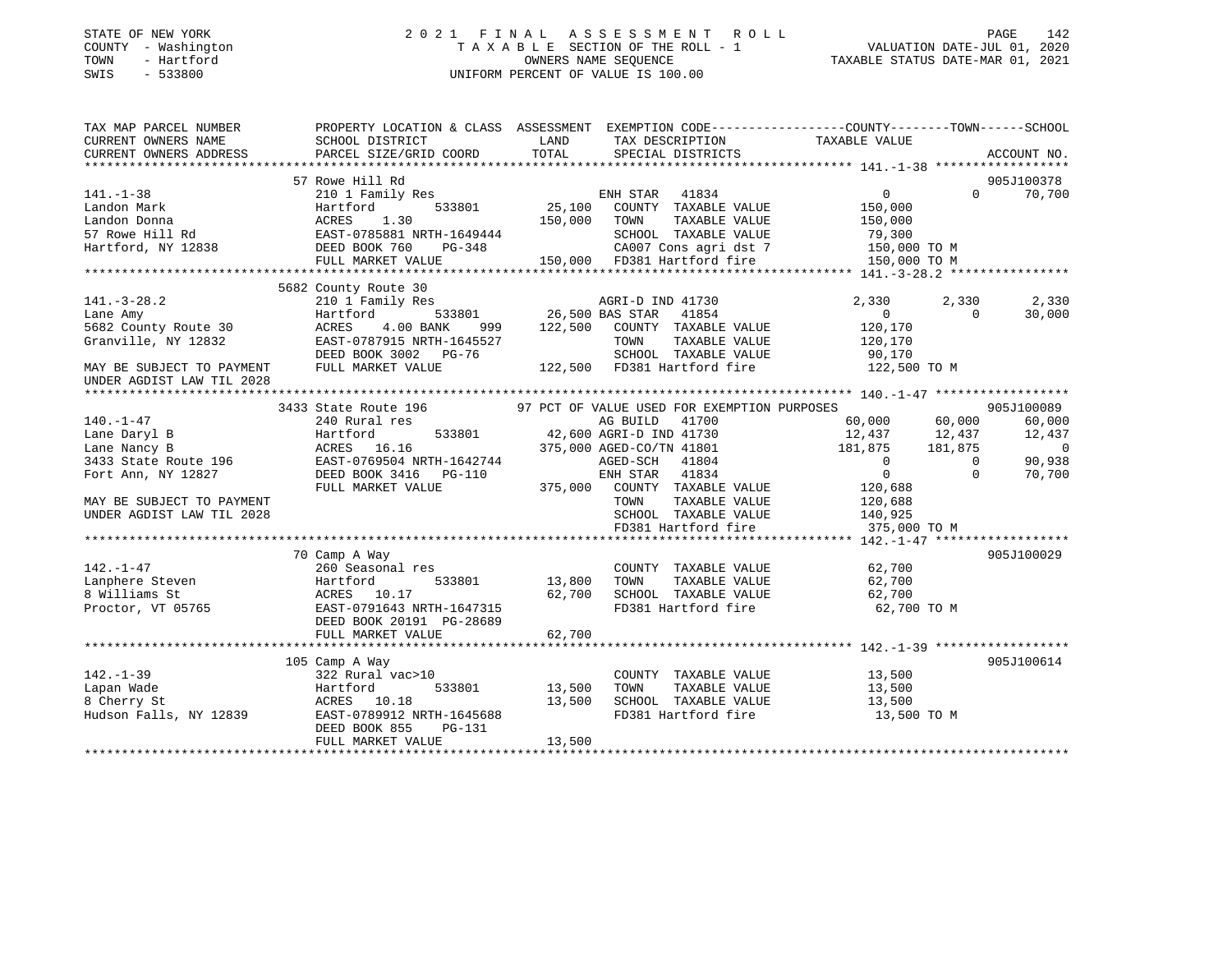| STATE OF NEW YORK                                                                                                                                                                                                                                                      |                                                                                                |                                                                 |                                               |                  |             |
|------------------------------------------------------------------------------------------------------------------------------------------------------------------------------------------------------------------------------------------------------------------------|------------------------------------------------------------------------------------------------|-----------------------------------------------------------------|-----------------------------------------------|------------------|-------------|
| COUNTY - Washington                                                                                                                                                                                                                                                    | TAXABLE SECTION OF THE ROLL - 1                                                                | VALUATION DATE-JUL 01, 2020<br>TAXABLE STATUS DATE-MAR 01, 2021 |                                               |                  |             |
| TOWN<br>- Hartford                                                                                                                                                                                                                                                     |                                                                                                | OWNERS NAME SEOUENCE<br>UNIFORM PERCENT OF VALUE IS 100.00      |                                               |                  |             |
| SWIS<br>$-533800$                                                                                                                                                                                                                                                      |                                                                                                |                                                                 |                                               |                  |             |
| TAX MAP PARCEL NUMBER                                                                                                                                                                                                                                                  | PROPERTY LOCATION & CLASS ASSESSMENT EXEMPTION CODE---------------COUNTY-------TOWN-----SCHOOL |                                                                 |                                               |                  |             |
| CURRENT OWNERS NAME                                                                                                                                                                                                                                                    | SCHOOL DISTRICT                                                                                | LAND                                                            | TAX DESCRIPTION                               | TAXABLE VALUE    |             |
| CURRENT OWNERS ADDRESS                                                                                                                                                                                                                                                 | PARCEL SIZE/GRID COORD                                                                         | TOTAL<br>************                                           | SPECIAL DISTRICTS                             |                  | ACCOUNT NO. |
|                                                                                                                                                                                                                                                                        | Camp A Way                                                                                     |                                                                 |                                               |                  | 905J100047  |
| $142. - 1 - 45$                                                                                                                                                                                                                                                        | 322 Rural vac>10                                                                               |                                                                 | COUNTY TAXABLE VALUE                          | 14,000           |             |
| Lapan Wade                                                                                                                                                                                                                                                             | 533801<br>Hartford                                                                             | 14,000                                                          | TAXABLE VALUE<br>TOWN                         | 14,000           |             |
| 8 Cherry St                                                                                                                                                                                                                                                            | LOT Q                                                                                          | 14,000                                                          | SCHOOL TAXABLE VALUE                          | 14,000           |             |
| Hudson Falls, NY 12839                                                                                                                                                                                                                                                 | ACRES 11.06<br>EAST-0790712 NRTH-1646737<br>DEED BOOK 785<br>PG-231                            |                                                                 | FD381 Hartford fire                           | 14,000 TO M      |             |
|                                                                                                                                                                                                                                                                        | FULL MARKET VALUE                                                                              | 14,000                                                          |                                               |                  |             |
|                                                                                                                                                                                                                                                                        |                                                                                                |                                                                 |                                               |                  |             |
| $140. - 1 - 33$                                                                                                                                                                                                                                                        | 3519 State Route 196<br>210 1 Family Res                                                       |                                                                 |                                               | 83,500           | 905J101076  |
| LaPier David S                                                                                                                                                                                                                                                         | Hartford<br>533801                                                                             | 24,200                                                          | COUNTY TAXABLE VALUE<br>TOWN<br>TAXABLE VALUE | 83,500           |             |
| 3519 State Route 196                                                                                                                                                                                                                                                   | ACRES<br>1.80                                                                                  | 83,500                                                          | SCHOOL TAXABLE VALUE                          | 83,500           |             |
|                                                                                                                                                                                                                                                                        |                                                                                                |                                                                 |                                               |                  |             |
|                                                                                                                                                                                                                                                                        |                                                                                                |                                                                 |                                               |                  |             |
|                                                                                                                                                                                                                                                                        | EAST-0771204 NRTH-1644680<br>DEED BOOK 20191 PG-28779                                          |                                                                 | FD381 Hartford fire                           | 83,500 TO M      |             |
|                                                                                                                                                                                                                                                                        | FULL MARKET VALUE                                                                              | 83,500                                                          |                                               |                  |             |
|                                                                                                                                                                                                                                                                        | *****************************                                                                  |                                                                 |                                               |                  |             |
|                                                                                                                                                                                                                                                                        | 216+218 County Route 19                                                                        |                                                                 |                                               |                  | 905J101396  |
|                                                                                                                                                                                                                                                                        | 280 Res Multiple                                                                               |                                                                 | COUNTY TAXABLE VALUE                          | 313,000          |             |
|                                                                                                                                                                                                                                                                        | 533801<br>Hartford                                                                             | 71,000                                                          | TOWN<br>TAXABLE VALUE                         | 313,000          |             |
|                                                                                                                                                                                                                                                                        | ACRES 25.16                                                                                    | 313,000                                                         | SCHOOL TAXABLE VALUE                          | 313,000          |             |
|                                                                                                                                                                                                                                                                        | EAST-0771976 NRTH-1638325                                                                      |                                                                 | CA006 Cons agri dst 6                         | 313,000 TO M     |             |
|                                                                                                                                                                                                                                                                        | DEED BOOK 3258<br>PG-286                                                                       |                                                                 | FD381 Hartford fire                           | 313,000 TO M     |             |
|                                                                                                                                                                                                                                                                        | FULL MARKET VALUE                                                                              | 313,000                                                         |                                               |                  |             |
|                                                                                                                                                                                                                                                                        | 3395 State Route 196                                                                           |                                                                 |                                               |                  |             |
|                                                                                                                                                                                                                                                                        | 433 Auto body                                                                                  |                                                                 | COUNTY TAXABLE VALUE                          | 105,300          |             |
|                                                                                                                                                                                                                                                                        | Hartford<br>533801                                                                             | 38,500                                                          | TAXABLE VALUE<br>TOWN                         | 105,300          |             |
|                                                                                                                                                                                                                                                                        | $139. - 1 - 4.5$                                                                               | 105,300                                                         | SCHOOL TAXABLE VALUE                          | 105,300          |             |
|                                                                                                                                                                                                                                                                        | ACRES<br>2.10                                                                                  |                                                                 | FD381 Hartford fire                           | 105,300 TO M     |             |
|                                                                                                                                                                                                                                                                        | EAST-0769756 NRTH-1642261                                                                      |                                                                 |                                               |                  |             |
|                                                                                                                                                                                                                                                                        | DEED BOOK 2590<br>PG-258                                                                       |                                                                 |                                               |                  |             |
|                                                                                                                                                                                                                                                                        | FULL MARKET VALUE                                                                              | 105,300                                                         |                                               |                  |             |
|                                                                                                                                                                                                                                                                        |                                                                                                |                                                                 |                                               |                  |             |
|                                                                                                                                                                                                                                                                        | 20 Deer Run Way                                                                                |                                                                 |                                               |                  | 905J101345  |
|                                                                                                                                                                                                                                                                        | 210 1 Family Res                                                                               |                                                                 | VET WAR CT 41121                              | 32,550<br>27,000 |             |
|                                                                                                                                                                                                                                                                        | 533801<br>Hartford                                                                             |                                                                 | 34,200 ENH STAR<br>41834                      | $\bigcirc$       | $\Omega$    |
|                                                                                                                                                                                                                                                                        | Lots B C D                                                                                     | 217,000                                                         | COUNTY TAXABLE VALUE                          | 184,450          | 0<br>70,700 |
| Fort Ann, NY 12827<br>$149. - 1 - 53.2$<br>LaPoint Jeffrey S<br>218 County Route 19<br>Fort Ann, NY 12827<br>$139. -4 - 4.5$<br>Lapointe Robert<br>3395 State Route 196<br>Fort Ann, NY 12827<br>$141. - 3 - 53$<br>Larson Thomas<br>Larson Deborah<br>20 Deer Run Way | ACRES<br>4.74                                                                                  |                                                                 | TOWN<br>TAXABLE VALUE                         | 190,000          |             |
| Hartford, NY 12838                                                                                                                                                                                                                                                     | EAST-0783525 NRTH-1643053                                                                      |                                                                 | SCHOOL TAXABLE VALUE                          | 146,300          |             |
|                                                                                                                                                                                                                                                                        | DEED BOOK 948<br>PG-240                                                                        |                                                                 | FD381 Hartford fire                           | 217,000 TO M     |             |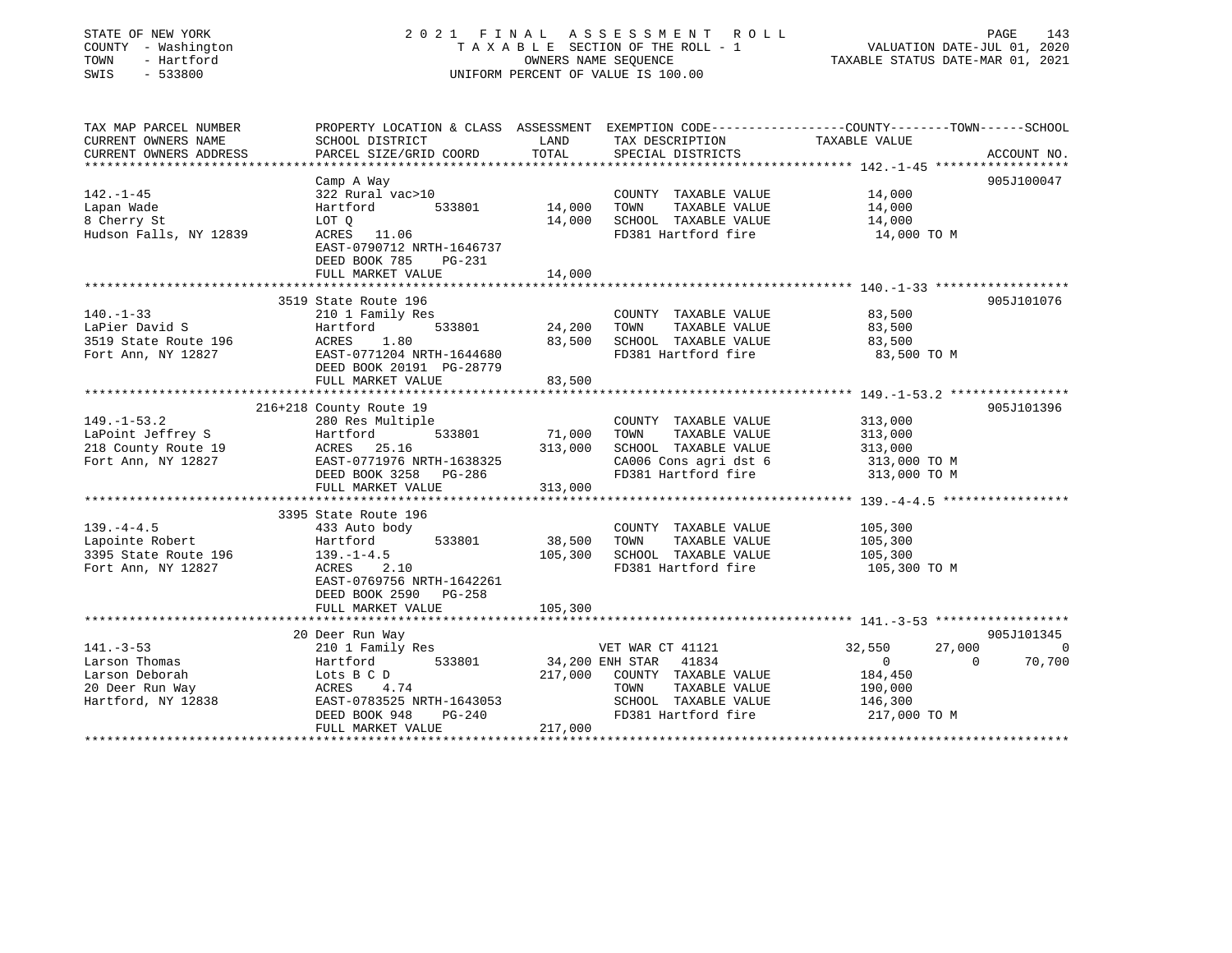| STATE OF NEW YORK<br>COUNTY - Washington<br>TOWN<br>- Hartford<br>SWIS<br>$-533800$ |                                                   | OWNERS NAME SEQUENCE              | 2021 FINAL ASSESSMENT<br>R O L L<br>TAXABLE SECTION OF THE ROLL - 1<br>UNIFORM PERCENT OF VALUE IS 100.00 | PAGE<br>VALUATION DATE-JUL 01, 2020<br>TAXABLE STATUS DATE-MAR 01, 2021                         | 144         |
|-------------------------------------------------------------------------------------|---------------------------------------------------|-----------------------------------|-----------------------------------------------------------------------------------------------------------|-------------------------------------------------------------------------------------------------|-------------|
| TAX MAP PARCEL NUMBER                                                               |                                                   |                                   |                                                                                                           | PROPERTY LOCATION & CLASS ASSESSMENT EXEMPTION CODE---------------COUNTY-------TOWN------SCHOOL |             |
| CURRENT OWNERS NAME                                                                 | SCHOOL DISTRICT                                   | LAND                              | TAX DESCRIPTION                                                                                           | TAXABLE VALUE                                                                                   |             |
| CURRENT OWNERS ADDRESS<br>**********************                                    | PARCEL SIZE/GRID COORD                            | TOTAL                             | SPECIAL DISTRICTS                                                                                         |                                                                                                 | ACCOUNT NO. |
|                                                                                     | 42 Mcdougal Rd                                    |                                   |                                                                                                           |                                                                                                 |             |
| $148. - 1 - 25.5$                                                                   | 210 1 Family Res                                  |                                   | <b>BAS STAR</b><br>41854                                                                                  | $\overline{0}$<br>$\Omega$                                                                      | 30,000      |
| Latour John                                                                         | Hartford<br>533801                                | 29,100                            | COUNTY TAXABLE VALUE                                                                                      | 118,900                                                                                         |             |
| Therrien Melissa                                                                    | LOT 7                                             | 118,900                           | TOWN<br>TAXABLE VALUE                                                                                     | 118,900                                                                                         |             |
| 42 Mcdougal Rd                                                                      | 2.64 BANK<br>999<br>ACRES                         |                                   | SCHOOL TAXABLE VALUE                                                                                      | 88,900                                                                                          |             |
| Fort Ann, NY 12827                                                                  | EAST-0766237 NRTH-1636046                         |                                   | CA006 Cons agri dst 6                                                                                     | 118,900 TO M                                                                                    |             |
|                                                                                     | DEED BOOK 2762 PG-229                             |                                   | FD381 Hartford fire                                                                                       | 118,900 TO M                                                                                    |             |
|                                                                                     | FULL MARKET VALUE                                 | 118,900                           |                                                                                                           |                                                                                                 |             |
|                                                                                     | Lundy Rd                                          |                                   |                                                                                                           |                                                                                                 |             |
| $158. - 2 - 6.1$                                                                    | 692 Road/str/hwy                                  |                                   | COUNTY TAXABLE VALUE                                                                                      | 800                                                                                             |             |
| Lauzon David                                                                        | 533801<br>Hartford                                | 800                               | TOWN<br>TAXABLE VALUE                                                                                     | 800                                                                                             |             |
| 4037 Coolidge Highway                                                               | 3917/52                                           | 800                               | SCHOOL TAXABLE VALUE                                                                                      | 800                                                                                             |             |
| Guilford, VT 05301                                                                  | 3917/55                                           |                                   | FD381 Hartford fire                                                                                       | 800 TO M                                                                                        |             |
|                                                                                     | FRNT<br>50.00 DPTH                                |                                   |                                                                                                           |                                                                                                 |             |
|                                                                                     | ACRES<br>1.60                                     |                                   |                                                                                                           |                                                                                                 |             |
|                                                                                     | EAST-0786972 NRTH-1632657                         |                                   |                                                                                                           |                                                                                                 |             |
|                                                                                     | DEED BOOK 4020<br>PG-52                           |                                   |                                                                                                           |                                                                                                 |             |
|                                                                                     | FULL MARKET VALUE                                 | 800                               |                                                                                                           |                                                                                                 |             |
|                                                                                     | 66 Shadow Mtr Way                                 |                                   |                                                                                                           | 905J100154                                                                                      |             |
| $158. - 2 - 6.3$                                                                    | 312 Vac w/imprv                                   |                                   | COUNTY TAXABLE VALUE                                                                                      | 70,000                                                                                          |             |
| Lauzon David                                                                        | 533801<br>Hartford                                | 18,800                            | TOWN<br>TAXABLE VALUE                                                                                     | 70,000                                                                                          |             |
| 4037 Coolidge Highway                                                               | 3206/57                                           | 70,000                            | SCHOOL TAXABLE VALUE                                                                                      | 70,000                                                                                          |             |
| Guilford, VT 05301                                                                  | $158. - 1 - 6.3$                                  |                                   | FD381 Hartford fire                                                                                       | 70,000 TO M                                                                                     |             |
|                                                                                     | ACRES<br>9.94                                     |                                   |                                                                                                           |                                                                                                 |             |
|                                                                                     | EAST-0788191 NRTH-1632351                         |                                   |                                                                                                           |                                                                                                 |             |
|                                                                                     | DEED BOOK 4020<br>$PG-52$                         |                                   |                                                                                                           |                                                                                                 |             |
|                                                                                     | FULL MARKET VALUE<br>**************************** | 70,000<br>* * * * * * * * * * * * |                                                                                                           |                                                                                                 |             |
|                                                                                     | Shadow Mt Way                                     |                                   |                                                                                                           | 905J101118                                                                                      |             |
| $158. - 2 - 6.7$                                                                    | 322 Rural vac>10                                  |                                   | COUNTY TAXABLE VALUE                                                                                      | 20,000                                                                                          |             |
| Lauzon David                                                                        | 533801<br>Hartford                                | 20,000                            | TOWN<br>TAXABLE VALUE                                                                                     | 20,000                                                                                          |             |
| 4037 Coolidge Highway                                                               | $158. - 1 - 6.7$                                  | 20,000                            | SCHOOL TAXABLE VALUE                                                                                      | 20,000                                                                                          |             |
| Guilford, VT 05301                                                                  | ACRES 23.31                                       |                                   | FD381 Hartford fire                                                                                       | 20,000 TO M                                                                                     |             |
|                                                                                     | EAST-0787996 NRTH-1632966                         |                                   |                                                                                                           |                                                                                                 |             |
|                                                                                     | DEED BOOK 4020<br><b>PG-52</b>                    |                                   |                                                                                                           |                                                                                                 |             |
|                                                                                     | FULL MARKET VALUE                                 | 20,000                            |                                                                                                           |                                                                                                 |             |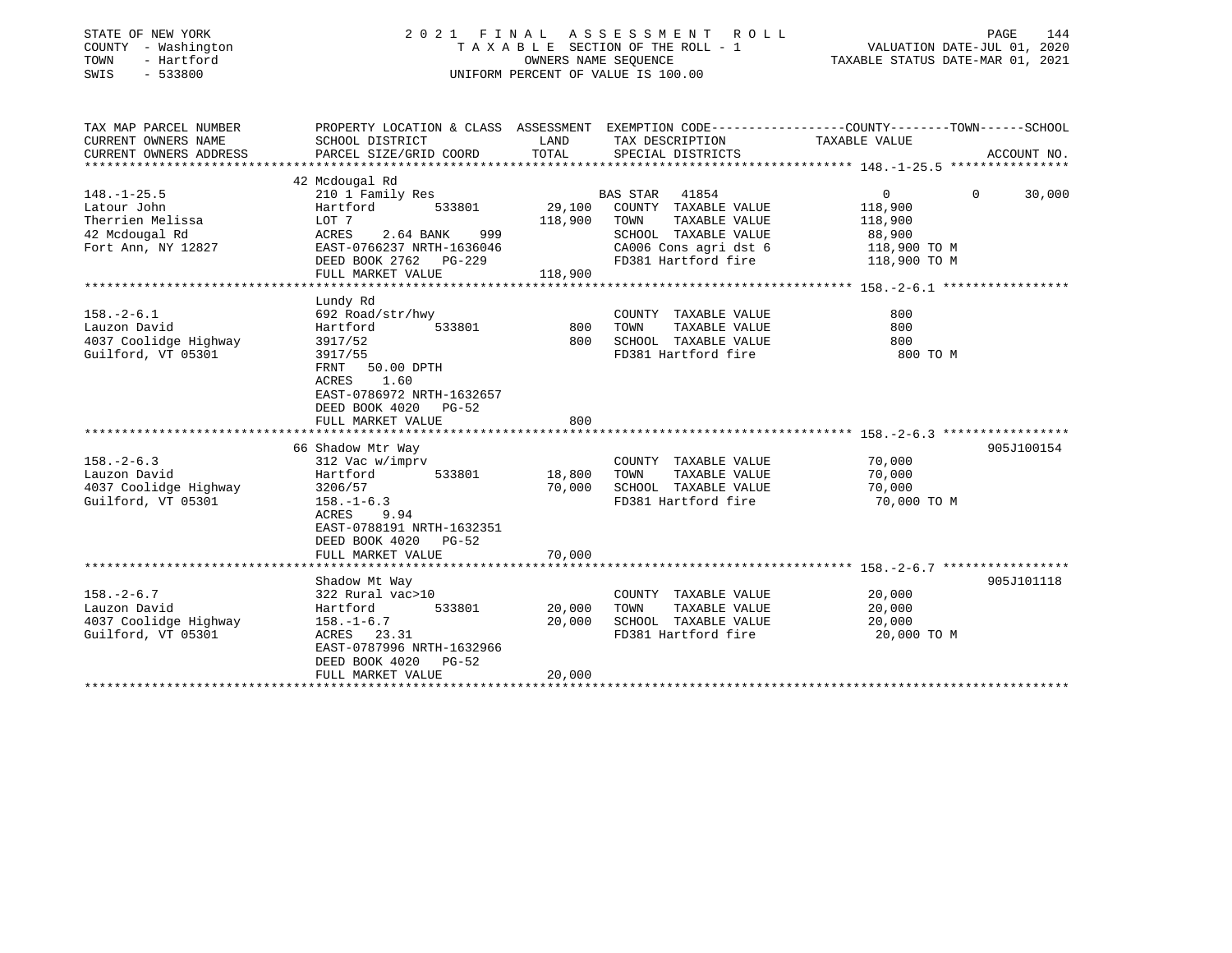| STATE OF NEW YORK<br>COUNTY - Washington<br>- Hartford<br>TOWN<br>SWIS<br>$-533800$                                                                                                    | 2021 FINAL ASSESSMENT ROLL<br>UNIFORM PERCENT OF VALUE IS 100.00 | PAGE 145    PAGE 145    PAGE 145<br>TAXABLE SECTION OF THE ROLL - 1    VALUATION DATE-JUL 01, 2020<br>OWNERS NAME SEQUENCE TAXABLE STATUS DATE-MAR 01, 2021                         |                                  |                |
|----------------------------------------------------------------------------------------------------------------------------------------------------------------------------------------|------------------------------------------------------------------|-------------------------------------------------------------------------------------------------------------------------------------------------------------------------------------|----------------------------------|----------------|
| CURRENT OWNERS NAME<br>CURRENT OWNERS ADDRESS                                                                                                                                          | SCHOOL DISTRICT<br>PARCEL SIZE/GRID COORD                        | TAX MAP PARCEL NUMBER THE PROPERTY LOCATION & CLASS ASSESSMENT EXEMPTION CODE---------------COUNTY--------TOWN------SCHOOL<br>LAND<br>TAX DESCRIPTION<br>TOTAL<br>SPECIAL DISTRICTS | TAXABLE VALUE                    | ACCOUNT NO.    |
|                                                                                                                                                                                        | 206 North Rd                                                     |                                                                                                                                                                                     |                                  |                |
| $140.-1-28.1$                                                                                                                                                                          | 240 Rural res                                                    | AG BUILD 41700                                                                                                                                                                      | 50,700<br>50,700                 | 50,700         |
| Lavin Christopher M                                                                                                                                                                    | 533801<br>Hartford                                               | AG BUILD<br>73,400 AG DIST<br>41720                                                                                                                                                 | 28,169<br>28,169                 | 28,169         |
| Lavin Michele D                                                                                                                                                                        | 747/172, 3099/42                                                 | 275,000 BAS STAR 41854                                                                                                                                                              | $\overline{0}$<br>$\overline{0}$ | 30,000         |
| 206 North Rd                                                                                                                                                                           | ACRES 41.63                                                      | COUNTY TAXABLE VALUE                                                                                                                                                                | 196,131                          |                |
| Fort Ann, NY 12827                                                                                                                                                                     | EAST-0773142 NRTH-1644355                                        | TOWN<br>TAXABLE VALUE                                                                                                                                                               | 196,131                          |                |
|                                                                                                                                                                                        | DEED BOOK 665<br>PG-84                                           | SCHOOL TAXABLE VALUE                                                                                                                                                                | 166,131                          |                |
| MAY BE SUBJECT TO PAYMENT                                                                                                                                                              | FULL MARKET VALUE                                                | 275,000<br>CA007 Cons agri dst 7                                                                                                                                                    | 246,831 TO M                     |                |
| UNDER AGDIST LAW TIL 2025                                                                                                                                                              |                                                                  | 28,169 EX                                                                                                                                                                           |                                  |                |
|                                                                                                                                                                                        |                                                                  | FD381 Hartford fire                                                                                                                                                                 | 275,000 TO M                     |                |
|                                                                                                                                                                                        |                                                                  |                                                                                                                                                                                     |                                  |                |
|                                                                                                                                                                                        | State Route 196                                                  |                                                                                                                                                                                     |                                  |                |
| $140. - 1 - 28.8$                                                                                                                                                                      | 120 Field crops                                                  | AG DIST<br>41720<br>AC<br>25,400                                                                                                                                                    | 8,148<br>8,148                   | 8,148          |
| 140.-1-26.0<br>Lavin Christopher M<br>Lavin Michele D<br>206 North Rd<br>Fort Ann, NY 12827<br>FULL MARKET VALUE                                                                       |                                                                  | COUNTY TAXABLE VALUE<br>39,500<br>TAXABLE VALUE<br>TOWN                                                                                                                             | 31,352<br>31,352                 |                |
|                                                                                                                                                                                        |                                                                  | SCHOOL TAXABLE VALUE                                                                                                                                                                | 31,352                           |                |
|                                                                                                                                                                                        |                                                                  | 39,500<br>CA007 Cons agri dst 7                                                                                                                                                     | 31,352 TO M                      |                |
|                                                                                                                                                                                        |                                                                  | 8,148 EX                                                                                                                                                                            |                                  |                |
| PRIOR OWNER ON 3/01/2021                                                                                                                                                               |                                                                  | FD381 Hartford fire                                                                                                                                                                 | 39,500 TO M                      |                |
| Lavin Christopher M                                                                                                                                                                    |                                                                  |                                                                                                                                                                                     |                                  |                |
| MAY BE SUBJECT TO PAYMENT<br>UNDER AGDIST LAW TIL 2025                                                                                                                                 |                                                                  |                                                                                                                                                                                     |                                  |                |
| $140. - 1 - 22.2$                                                                                                                                                                      | 233 North Rd<br>270 Mfg housing                                  | BAS STAR 41854                                                                                                                                                                      | $\overline{0}$<br>$\Omega$       | 30,000         |
|                                                                                                                                                                                        |                                                                  | 26,000<br>COUNTY TAXABLE VALUE                                                                                                                                                      | 37,000                           |                |
| Extra Secret Martford 533801<br>233 North Rd ACRES 2.00<br>Fort Ann, NY 12827 EAST-0771980 NRTH-1644056                                                                                |                                                                  | 37,000 TOWN<br>TAXABLE VALUE                                                                                                                                                        | 37,000                           |                |
|                                                                                                                                                                                        |                                                                  | SCHOOL TAXABLE VALUE                                                                                                                                                                | 7,000                            |                |
|                                                                                                                                                                                        | DEED BOOK 676<br>PG-127                                          | FD381 Hartford fire                                                                                                                                                                 | 37,000 TO M                      |                |
|                                                                                                                                                                                        | FULL MARKET VALUE                                                | 37,000                                                                                                                                                                              |                                  |                |
|                                                                                                                                                                                        |                                                                  |                                                                                                                                                                                     |                                  |                |
|                                                                                                                                                                                        | 3484 State Route 196                                             |                                                                                                                                                                                     |                                  |                |
| $140. - 1 - 37.1$                                                                                                                                                                      | 210 1 Family Res                                                 | VET WAR CT 41121                                                                                                                                                                    | 12,510<br>12,510                 | $\overline{0}$ |
|                                                                                                                                                                                        |                                                                  | 533801 21,100 VET DIS CT 41141<br>TH 300.00 83,400 BAS STAR 41854                                                                                                                   | 12,510<br>12,510                 | $\overline{0}$ |
| 140.-1-37.1<br>Lavin James J<br>3484 State Route 196<br>FOTT Ann, NY 12827<br>FOTT Ann, NY 12827<br>DEED BOOK 20191 PG-25638<br>TEAST-0770452 NRTH-1644092<br>DEED BOOK 20191 PG-25638 |                                                                  |                                                                                                                                                                                     | $\overline{0}$<br>$\overline{0}$ | 30,000         |
|                                                                                                                                                                                        |                                                                  | COUNTY TAXABLE VALUE                                                                                                                                                                | 58,380                           |                |
|                                                                                                                                                                                        |                                                                  |                                                                                                                                                                                     |                                  |                |
|                                                                                                                                                                                        | FULL MARKET VALUE                                                | 83,400 SCHOOL TAXABLE VALUE                                                                                                                                                         |                                  |                |
|                                                                                                                                                                                        |                                                                  |                                                                                                                                                                                     | 83,400 TO M                      |                |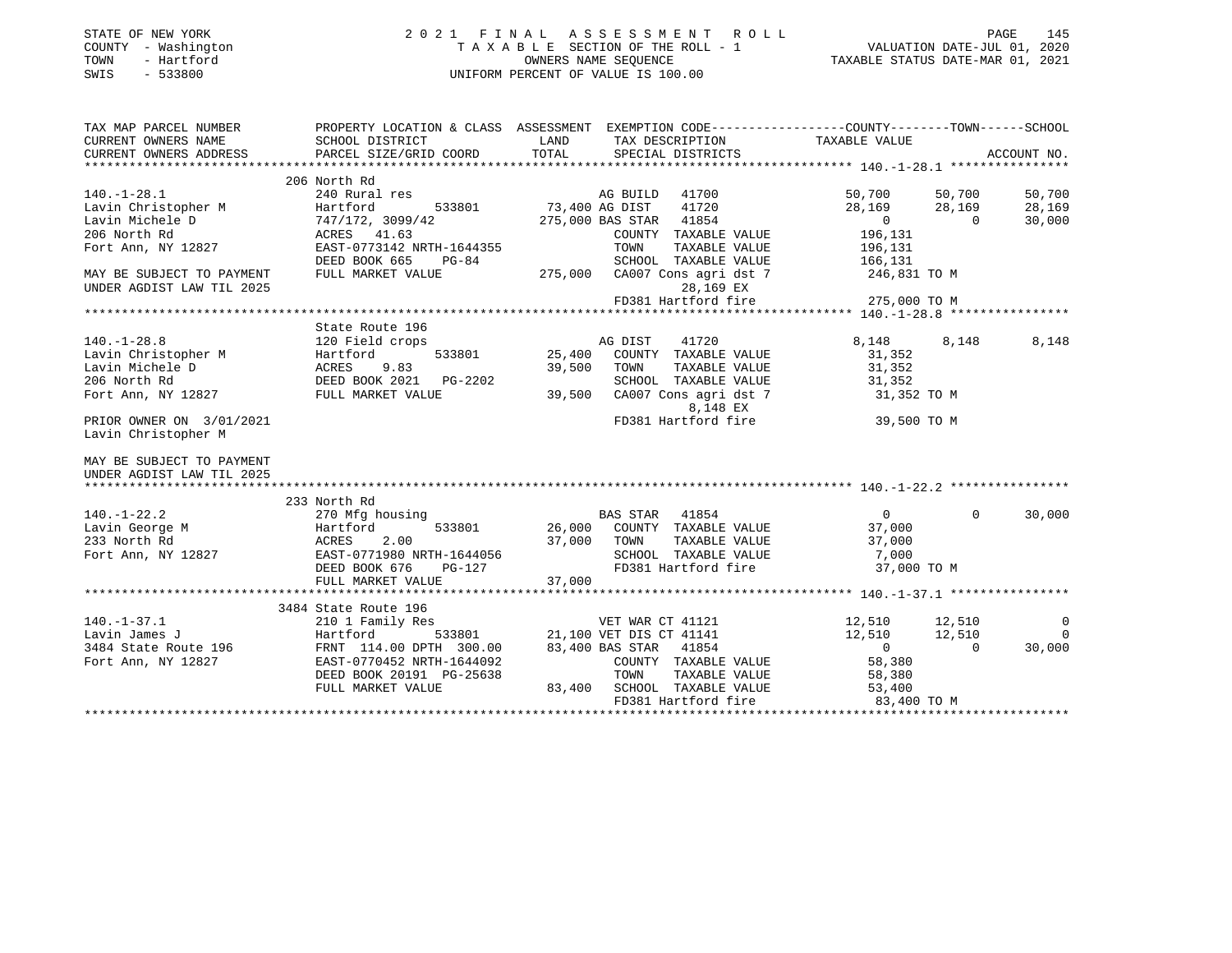| STATE OF NEW YORK |              |
|-------------------|--------------|
| COUNTY            | - Washington |
| TOWN              | - Hartford   |
| CITJTC1           | 533000       |

### STATE OF NEW YORK 2 0 2 1 F I N A L A S S E S S M E N T R O L L PAGE 146 COUNTY - Washington T A X A B L E SECTION OF THE ROLL - 1 VALUATION DATE-JUL 01, 2020 TOWN - Hartford OWNERS NAME SEQUENCE TAXABLE STATUS DATE-MAR 01, 2021 SWIS - 533800 UNIFORM PERCENT OF VALUE IS 100.00

| TAX MAP PARCEL NUMBER<br>CURRENT OWNERS NAME                           | PROPERTY LOCATION & CLASS ASSESSMENT EXEMPTION CODE---------------COUNTY-------TOWN-----SCHOOL<br>SCHOOL DISTRICT                                                                                                                                                         |         | LAND TAX DESCRIPTION                                                                                                                       | TAXABLE VALUE                                                                                    |                                                    |
|------------------------------------------------------------------------|---------------------------------------------------------------------------------------------------------------------------------------------------------------------------------------------------------------------------------------------------------------------------|---------|--------------------------------------------------------------------------------------------------------------------------------------------|--------------------------------------------------------------------------------------------------|----------------------------------------------------|
| CURRENT OWNERS ADDRESS                                                 | PARCEL SIZE/GRID COORD                                                                                                                                                                                                                                                    |         | TOTAL SPECIAL DISTRICTS                                                                                                                    |                                                                                                  | ACCOUNT NO.                                        |
|                                                                        |                                                                                                                                                                                                                                                                           |         |                                                                                                                                            |                                                                                                  |                                                    |
|                                                                        | 234 North Rd<br>140.-1-28.3<br>Lavin Kalub Hartford 533801 23,000 CONN-234 North Rd acres 1.00 159,600 TOWN<br>Fort Ann, NY 12827 EAST-0772185 NRTH-1644219 SCHOOL<br>DEED BOOK 2855 PG-120 28007 C 28007 C                                                               |         | TAXABLE VALUE<br>SCHOOL TAXABLE VALUE<br>CA007 Cons agri dst 7 159,600 TO M                                                                | $\overline{0}$<br>159,600<br>159,600<br>129,600                                                  | 30,000<br>$\Omega$                                 |
|                                                                        | FULL MARKET VALUE 159,600 FD381 Hartford fire                                                                                                                                                                                                                             |         |                                                                                                                                            | 159,600 TO M                                                                                     |                                                    |
|                                                                        |                                                                                                                                                                                                                                                                           |         |                                                                                                                                            |                                                                                                  |                                                    |
| $140. - 1 - 28.7$<br>Lavin Kalub<br>234 North Rd<br>Fort Ann, NY 12827 | North Rd<br>484 1 use sm bld<br>Hartford<br>FRNT 100.00 DPTH 203.00 77,900<br>ACRES 0.45<br>EAST-0772263 NRTH-1644080<br>DEED BOOK 3555 PG-141                                                                                                                            |         | COUNTY TAXABLE VALUE<br>SCHOOL TAXABLE VALUE 77,900<br>CA007 Cons agri dst 7 7 77,900 TO M<br>FD381 Hartford fire 77,900 TO M              | 77,900<br>TAXABLE VALUE 77,900                                                                   |                                                    |
|                                                                        | FULL MARKET VALUE                                                                                                                                                                                                                                                         | 77,900  |                                                                                                                                            |                                                                                                  |                                                    |
|                                                                        |                                                                                                                                                                                                                                                                           |         |                                                                                                                                            |                                                                                                  |                                                    |
| $150. - 1 - 42$                                                        | 447 Gilchrist Hill Rd<br>270 Mfg housing 633801 BAS STAR 41854<br>Hartford 533801 25,400 DISAB-C/T 41931                                                                                                                                                                  |         | BAS STAR 41854<br>79,000 COUNTY TAXABLE VALUE                                                                                              | $\mathbf{0}$<br>39,500   39,500<br>39,500                                                        | 905J100069<br>30,000<br>$\Omega$<br>$\overline{0}$ |
|                                                                        |                                                                                                                                                                                                                                                                           |         |                                                                                                                                            |                                                                                                  |                                                    |
| $140. - 1 - 23$<br>Lavin Linda<br>237 North Rd<br>Fort Ann, NY 12827   | 237 North Rd<br>Hartford<br>FRNT 130.00 DPTH 260.00 72,100 TOWN<br>BANK 999<br>EAST-0771895 NRTH-1644383<br>DEED BOOK 479 PG-359                                                                                                                                          |         | SCHOOL TAXABLE VALUE<br>FD381 Hartford fire                                                                                                | $\begin{array}{c}0\\72.100\end{array}$<br>72,100<br>TAXABLE VALUE 72,100<br>1,400<br>72,100 TO M | 905J100584<br>$\Omega$<br>70,700                   |
|                                                                        | 3512 State Route 196                                                                                                                                                                                                                                                      |         |                                                                                                                                            |                                                                                                  | 905J100581                                         |
| $140. - 1 - 22$                                                        | 312 Vac w/imprv<br>1.0.1 avin Matthew S<br>148,700<br>Lavin Linda L<br>237 North Rd<br>Fort Ann, NY 12827<br>164,400<br>237 North Rd<br>237 EAST-0772053 NRTH-1643131<br>237 North Rd<br>237 North Rd<br>237 NRTH-1643131<br>DEED BOOK 739<br>PG-166<br>FULL MARKET VALUE | 164,400 | COUNTY TAXABLE VALUE 164,400<br>TAXABLE VALUE<br>TOWN<br>SCHOOL TAXABLE VALUE<br>CA007 Cons agri dst 7 164,400 TO M<br>FD381 Hartford fire | 164,400<br>164,400<br>164,400 TO M                                                               |                                                    |
|                                                                        |                                                                                                                                                                                                                                                                           |         |                                                                                                                                            |                                                                                                  |                                                    |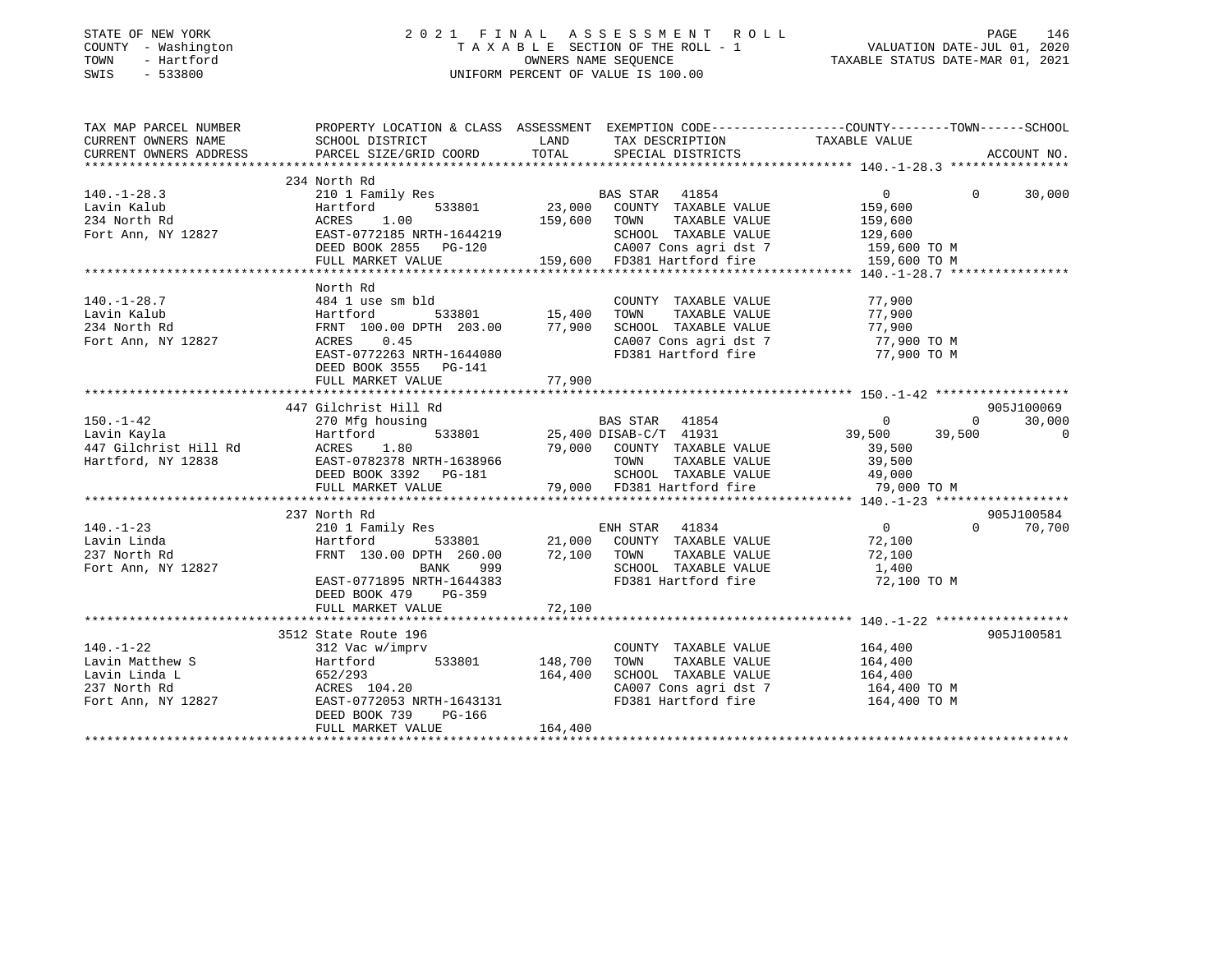### STATE OF NEW YORK 2 0 2 1 F I N A L A S S E S S M E N T R O L L PAGE 147 COUNTY - Washington T A X A B L E SECTION OF THE ROLL - 1 VALUATION DATE-JUL 01, 2020 TOWN - Hartford OWNERS NAME SEQUENCE TAXABLE STATUS DATE-MAR 01, 2021 SWIS - 533800 UNIFORM PERCENT OF VALUE IS 100.00

| TAX MAP PARCEL NUMBER                                                                                                                                                                                                                                      | PROPERTY LOCATION & CLASS ASSESSMENT EXEMPTION CODE----------------COUNTY-------TOWN------SCHOOL                     |               |                                                                   |                       |                             |
|------------------------------------------------------------------------------------------------------------------------------------------------------------------------------------------------------------------------------------------------------------|----------------------------------------------------------------------------------------------------------------------|---------------|-------------------------------------------------------------------|-----------------------|-----------------------------|
| CURRENT OWNERS NAME                                                                                                                                                                                                                                        | SCHOOL DISTRICT                                                                                                      | LAND          | TAX DESCRIPTION TAXABLE VALUE                                     |                       |                             |
| CURRENT OWNERS ADDRESS                                                                                                                                                                                                                                     |                                                                                                                      |               |                                                                   |                       |                             |
|                                                                                                                                                                                                                                                            |                                                                                                                      |               |                                                                   |                       |                             |
|                                                                                                                                                                                                                                                            | 3496 State Route 196                                                                                                 |               |                                                                   |                       | 905J101036                  |
| $140. - 1 - 37$                                                                                                                                                                                                                                            | 270 Mfg housing                                                                                                      |               | BAS STAR 41854                                                    | $\overline{0}$        | $0 \t 30,000$               |
|                                                                                                                                                                                                                                                            |                                                                                                                      |               | 533801 23,000 COUNTY TAXABLE VALUE                                | 50,000                |                             |
|                                                                                                                                                                                                                                                            |                                                                                                                      | 50,000        | TOWN<br>TAXABLE VALUE                                             | 50,000                |                             |
|                                                                                                                                                                                                                                                            |                                                                                                                      |               | SCHOOL TAXABLE VALUE 20,000                                       |                       |                             |
|                                                                                                                                                                                                                                                            | DEED BOOK 2087    PG-341                                                                                             |               | FD381 Hartford fire 50,000 TO M                                   |                       |                             |
|                                                                                                                                                                                                                                                            | FULL MARKET VALUE                                                                                                    | 50,000        |                                                                   |                       |                             |
|                                                                                                                                                                                                                                                            |                                                                                                                      |               |                                                                   |                       |                             |
|                                                                                                                                                                                                                                                            | State Route 149                                                                                                      |               |                                                                   |                       | 905J101385                  |
| $131. - 1 - 8.4$                                                                                                                                                                                                                                           | 314 Rural vac<10                                                                                                     |               | COUNTY TAXABLE VALUE                                              | 13,500                |                             |
| Law Jason                                                                                                                                                                                                                                                  | $533801$ $13,500$<br>Hartford                                                                                        |               | TAXABLE VALUE<br>TOWN                                             | 13,500<br>13,500      |                             |
| 2809 Bath Rd                                                                                                                                                                                                                                               | ACRES 3.14                                                                                                           | 13,500        | SCHOOL TAXABLE VALUE                                              |                       |                             |
| Bristol, PA 19007 EAST-0776026 NRTH-1653034                                                                                                                                                                                                                |                                                                                                                      |               | CA007 Cons agri dst 7 13,500 TO M                                 |                       |                             |
|                                                                                                                                                                                                                                                            | DEED BOOK 3378 PG-40                                                                                                 |               | FD381 Hartford fire                                               | 13,500 TO M           |                             |
|                                                                                                                                                                                                                                                            | FULL MARKET VALUE                                                                                                    | 13,500        |                                                                   |                       |                             |
|                                                                                                                                                                                                                                                            |                                                                                                                      |               |                                                                   |                       |                             |
|                                                                                                                                                                                                                                                            | 15 Baker Rd                                                                                                          |               |                                                                   |                       | 905J101171                  |
|                                                                                                                                                                                                                                                            | 210 1 Family Res                                                                                                     |               | COUNTY TAXABLE VALUE                                              | 260,000               |                             |
|                                                                                                                                                                                                                                                            |                                                                                                                      | 533801 27,100 | TAXABLE VALUE<br>TOWN                                             | 260,000               |                             |
|                                                                                                                                                                                                                                                            |                                                                                                                      | 999 260,000   | SCHOOL TAXABLE VALUE 260,000                                      |                       |                             |
|                                                                                                                                                                                                                                                            |                                                                                                                      |               | FD381 Hartford fire                                               | 260,000 TO M          |                             |
| 132.-2-10.2<br>Lawrence Jeffrey G<br>Lawrence Jennifer M<br>15 Baker Rd<br>2.37 BANK 999<br>15 Baker Rd<br>2.37 BANK 999<br>15 Baker Rd<br>2.37 BANK 999<br>2.37 BANK 999<br>2.37 BANK 999<br>2.37 BANK 999<br>2.37 BANK 999<br>2.57 BANK 53401<br>2.00000 |                                                                                                                      |               |                                                                   |                       |                             |
|                                                                                                                                                                                                                                                            | FULL MARKET VALUE                                                                                                    | 260,000       |                                                                   |                       |                             |
|                                                                                                                                                                                                                                                            |                                                                                                                      |               |                                                                   |                       |                             |
|                                                                                                                                                                                                                                                            | 7765 State Route 40<br>210 1 Family Res                                                                              |               |                                                                   |                       | 905J100152                  |
| $140. - 2 - 28$                                                                                                                                                                                                                                            |                                                                                                                      |               | COUNTY TAXABLE VALUE 165,000                                      |                       |                             |
| Lawrence John W Jr                                                                                                                                                                                                                                         | Hartford 533801 19,500 TOWN                                                                                          |               |                                                                   | TAXABLE VALUE 165,000 |                             |
| 7765 State Route 40                                                                                                                                                                                                                                        | FRNT 89.00 DPTH 190.00 165,000 SCHOOL TAXABLE-VALUE 165,000<br>EAST-0782241 NRTH-1645625 FD381 Hartford fire 165 000 |               |                                                                   |                       |                             |
| Hartford, NY 12838                                                                                                                                                                                                                                         | EAST-0782241 NRTH-1645625                                                                                            |               | FD381 Hartford fire                                               | 165,000 TO M          |                             |
|                                                                                                                                                                                                                                                            | DEED BOOK 20210 PG-366                                                                                               |               |                                                                   |                       |                             |
|                                                                                                                                                                                                                                                            |                                                                                                                      |               |                                                                   |                       |                             |
|                                                                                                                                                                                                                                                            |                                                                                                                      |               |                                                                   |                       | 905J101363                  |
|                                                                                                                                                                                                                                                            | 4215 State Route 149<br>210 1 Family Res                                                                             |               |                                                                   |                       |                             |
| $131. - 1 - 8.3$                                                                                                                                                                                                                                           |                                                                                                                      |               | BAS STAR 41854                                                    | $\overline{0}$        | $0 \qquad \qquad$<br>30,000 |
| Lawrence Robert L<br>Lawrence Jennifer M<br>27,800 COUNTY TAXABLE VALUE<br>4215 State Route 149<br>Fort Ann, NY 12827<br>286,900 TOWN TAXABLE VALUE<br>286,900 TOWN TAXABLE VALUE<br>286,900 TOWN TAXABLE VALUE<br>286,900 TOWN TAXABLE VALUE<br>          |                                                                                                                      |               |                                                                   | 286,900               |                             |
|                                                                                                                                                                                                                                                            |                                                                                                                      |               | SCHOOL TAXABLE VALUE 256,900                                      | 286,900               |                             |
|                                                                                                                                                                                                                                                            |                                                                                                                      |               |                                                                   |                       |                             |
|                                                                                                                                                                                                                                                            | FULL MARKET VALUE                                                                                                    |               | CA007 Cons agri dst 7 286,900 TO M<br>286,900 FD381 Hartford fire | 286,900 TO M          |                             |
|                                                                                                                                                                                                                                                            |                                                                                                                      |               |                                                                   |                       |                             |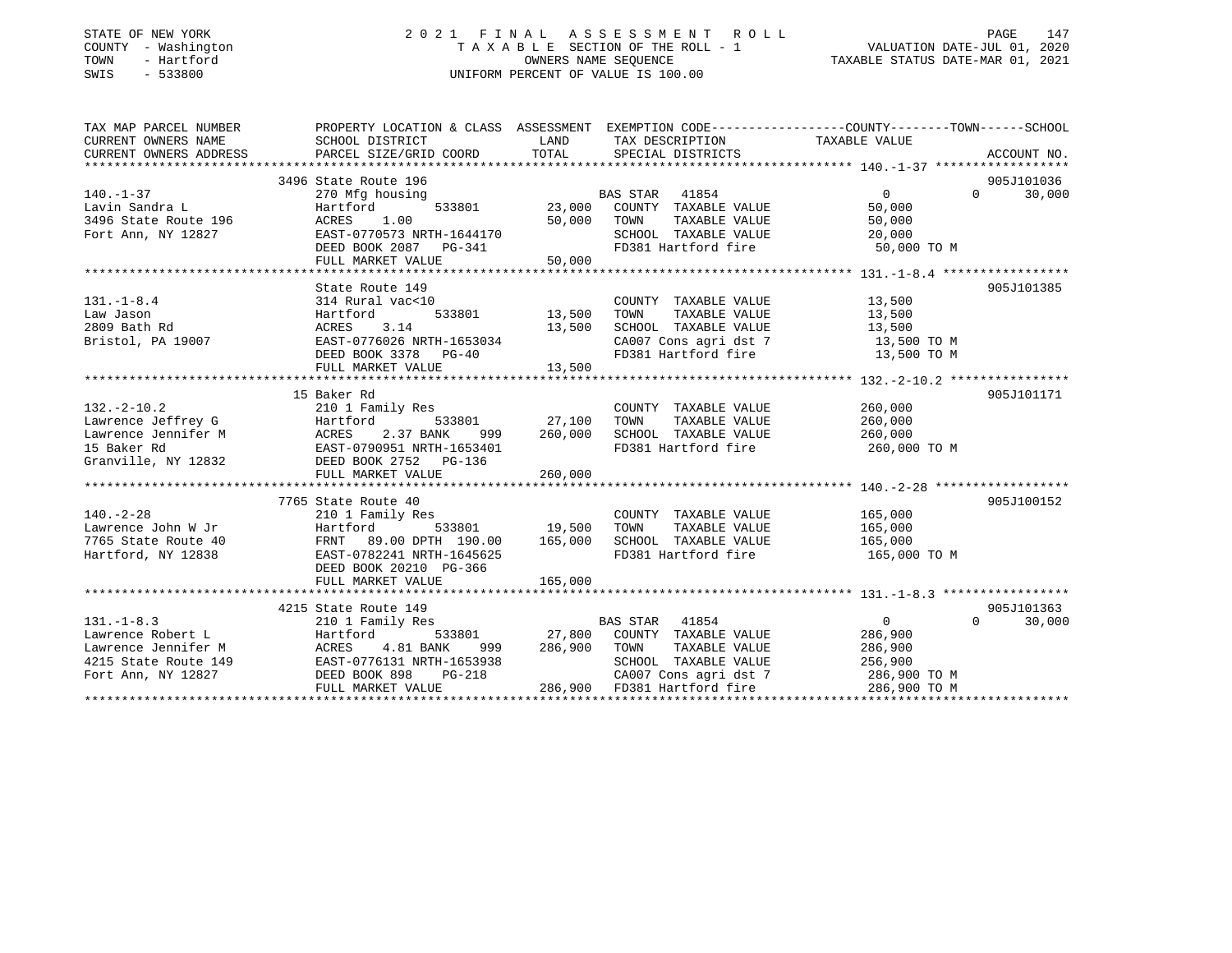#### STATE OF NEW YORK 2 0 2 1 F I N A L A S S E S S M E N T R O L L PAGE 148COUNTY - Washington T A X A B L E SECTION OF THE ROLL - 1 VALUATION DATE-JUL 01, 2020 OWNERS NAME SEQUENCE TAXABLE STATUS DATE-MAR 01, 2021 SWIS - 533800 UNIFORM PERCENT OF VALUE IS 100.00

VALUATION DATE-JUL 01, 2020

| TAX MAP PARCEL NUMBER                                                                                                                                                                                                                   | PROPERTY LOCATION & CLASS ASSESSMENT EXEMPTION CODE----------------COUNTY-------TOWN------SCHOOL |         |                                                                                    |                         |          |             |
|-----------------------------------------------------------------------------------------------------------------------------------------------------------------------------------------------------------------------------------------|--------------------------------------------------------------------------------------------------|---------|------------------------------------------------------------------------------------|-------------------------|----------|-------------|
| CURRENT OWNERS NAME                                                                                                                                                                                                                     | SCHOOL DISTRICT                                                                                  | LAND    | TAX DESCRIPTION                                                                    | TAXABLE VALUE           |          |             |
| CURRENT OWNERS ADDRESS                                                                                                                                                                                                                  | PARCEL SIZE/GRID COORD                                                                           | TOTAL   | SPECIAL DISTRICTS                                                                  |                         |          | ACCOUNT NO. |
|                                                                                                                                                                                                                                         |                                                                                                  |         |                                                                                    |                         |          |             |
|                                                                                                                                                                                                                                         | 304 Warren Rd                                                                                    |         |                                                                                    |                         |          | 905J101384  |
| $123.-1-18.1$                                                                                                                                                                                                                           | 210 1 Family Res                                                                                 |         | BAS STAR 41854                                                                     | $\overline{0}$          | $\Omega$ | 30,000      |
| Lebarron Lori                                                                                                                                                                                                                           | 533801<br>Hartford                                                                               |         | 23,600 COUNTY TAXABLE VALUE                                                        | 136,000                 |          |             |
| 304 Warren Rd                                                                                                                                                                                                                           | 1.15<br>ACRES                                                                                    | 136,000 | TOWN<br>TAXABLE VALUE                                                              | 136,000                 |          |             |
| Fort Ann, NY 12827                                                                                                                                                                                                                      | EAST-0785432 NRTH-1661967                                                                        |         | SCHOOL TAXABLE VALUE                                                               | 106,000<br>136,000 TO M |          |             |
|                                                                                                                                                                                                                                         | DEED BOOK 599<br>PG-232                                                                          |         | 232 CA007 Cons agri dst 7 136,000 TO M<br>136,000 FD381 Hartford fire 136,000 TO M |                         |          |             |
|                                                                                                                                                                                                                                         | FULL MARKET VALUE                                                                                |         |                                                                                    |                         |          |             |
|                                                                                                                                                                                                                                         |                                                                                                  |         |                                                                                    |                         |          |             |
|                                                                                                                                                                                                                                         | 544 Halls Pond Rd                                                                                |         |                                                                                    |                         |          |             |
| $150. - 1 - 17.3$                                                                                                                                                                                                                       | 240 Rural res                                                                                    |         | BAS STAR 41854                                                                     | $\overline{0}$          | $\Omega$ | 30,000      |
|                                                                                                                                                                                                                                         |                                                                                                  |         |                                                                                    |                         |          |             |
|                                                                                                                                                                                                                                         |                                                                                                  |         |                                                                                    |                         |          |             |
|                                                                                                                                                                                                                                         |                                                                                                  |         |                                                                                    |                         |          |             |
|                                                                                                                                                                                                                                         |                                                                                                  |         |                                                                                    |                         |          |             |
|                                                                                                                                                                                                                                         |                                                                                                  |         |                                                                                    |                         |          |             |
| 150.-1-17.3<br>Leblanc Stephen D<br>Martford 533801 62,900 COUNTI TAXABLE VALUE<br>201,400 TOWN TAXABLE VALUE 201,400<br>544 Halls Pond Rd EAST-0791390 NRTH-1633354 SCHOOL TAXABLE VALUE 171,400<br>Granville, NY 12832 DEED BOOK 2083 |                                                                                                  |         |                                                                                    |                         |          |             |
|                                                                                                                                                                                                                                         | Pope Hill Rd                                                                                     |         |                                                                                    |                         |          | 905J100538  |
| $150. - 1 - 29.1$                                                                                                                                                                                                                       | 323 Vacant rural                                                                                 |         | COUNTY TAXABLE VALUE                                                               | $44,100$<br>$44.100$    |          |             |
| Lemieux Robert D                                                                                                                                                                                                                        | 532001<br>Argyle                                                                                 | 44,100  | TAXABLE VALUE<br>TOWN                                                              | 44,100                  |          |             |
| Lemieux Linda                                                                                                                                                                                                                           | LOT 1                                                                                            | 44,100  | SCHOOL TAXABLE VALUE                                                               | 44,100                  |          |             |
| 219 Pope Hill Rd                                                                                                                                                                                                                        | ACRES<br>37.18                                                                                   |         | CA006 Cons agri dst 6<br>FD381 Hartford fire                                       | 44,100 TO M             |          |             |
| Argyle, NY 12809                                                                                                                                                                                                                        | EAST-0780908 NRTH-1634532                                                                        |         |                                                                                    | 44,100 TO M             |          |             |
|                                                                                                                                                                                                                                         | DEED BOOK 958<br>PG-84                                                                           |         |                                                                                    |                         |          |             |
|                                                                                                                                                                                                                                         | FULL MARKET VALUE                                                                                | 44,100  |                                                                                    |                         |          |             |
|                                                                                                                                                                                                                                         |                                                                                                  |         |                                                                                    |                         |          |             |
|                                                                                                                                                                                                                                         | 219 Pope Hill Rd                                                                                 |         |                                                                                    |                         |          |             |
| $150. - 1 - 29.22$                                                                                                                                                                                                                      | 240 Rural res                                                                                    |         | BAS STAR 41854                                                                     | $\overline{0}$          | $\Omega$ | 30,000      |
| Lemieux Robert D                                                                                                                                                                                                                        | 532001<br>Argyle                                                                                 | 50,800  | COUNTY TAXABLE VALUE                                                               | 250,000                 |          |             |
| Lemieux Linda                                                                                                                                                                                                                           | LOT 2                                                                                            | 250,000 | TOWN<br>TAXABLE VALUE                                                              | 250,000<br>220,000      |          |             |
| 219 Pope Hill Rd                                                                                                                                                                                                                        | 30.00<br>ACRES                                                                                   |         | SCHOOL TAXABLE VALUE                                                               |                         |          |             |
| Argyle, NY 12809                                                                                                                                                                                                                        | EAST-0781526 NRTH-1635173                                                                        |         | CA006 Cons agri dst 6<br>FD381 Hartford fire                                       | 250,000 TO M            |          |             |
|                                                                                                                                                                                                                                         | DEED BOOK 1962 PG-222                                                                            |         |                                                                                    | 250,000 TO M            |          |             |
| MAY BE SUBJECT TO PAYMENT                                                                                                                                                                                                               | FULL MARKET VALUE                                                                                | 250,000 |                                                                                    |                         |          |             |
| UNDER AGDIST LAW TIL 2024                                                                                                                                                                                                               |                                                                                                  |         |                                                                                    |                         |          |             |
|                                                                                                                                                                                                                                         |                                                                                                  |         |                                                                                    |                         |          |             |
|                                                                                                                                                                                                                                         | 47 Wright Rd                                                                                     |         | 70 PCT OF VALUE USED FOR EXEMPTION PURPOSES                                        |                         |          | 905J100131  |
| $132 - 1 - 3$                                                                                                                                                                                                                           | 113 Cattle farm<br>Hartford 533801 105,700 AG DIST                                               |         | VET COM CT 41131                                                                   | 35,875 35,875           |          | 0           |
| Lennox Byron C                                                                                                                                                                                                                          |                                                                                                  |         | 41720                                                                              | 52,075                  | 52,075   | 52,075      |
| Lennox Margaret M                                                                                                                                                                                                                       | ACRES 67.30                                                                                      | 205,000 | COUNTY TAXABLE VALUE                                                               | 117,050                 |          |             |
| 47 Wright Rd                                                                                                                                                                                                                            | EAST-0785146 NRTH-1654150                                                                        |         | TOWN<br>TAXABLE VALUE                                                              | 117,050                 |          |             |
| Granville, NY 12832                                                                                                                                                                                                                     | DEED BOOK 3661 PG-345                                                                            |         | SCHOOL TAXABLE VALUE                                                               | 152,925                 |          |             |
|                                                                                                                                                                                                                                         | FULL MARKET VALUE                                                                                | 205,000 | CA007 Cons agri dst 7                                                              | 152,925 TO M            |          |             |
| MAY BE SUBJECT TO PAYMENT                                                                                                                                                                                                               |                                                                                                  |         | 52,075 EX                                                                          |                         |          |             |
| UNDER AGDIST LAW TIL 2025                                                                                                                                                                                                               |                                                                                                  |         | FD381 Hartford fire                                                                | 205,000 TO M            |          |             |
|                                                                                                                                                                                                                                         |                                                                                                  |         |                                                                                    |                         |          |             |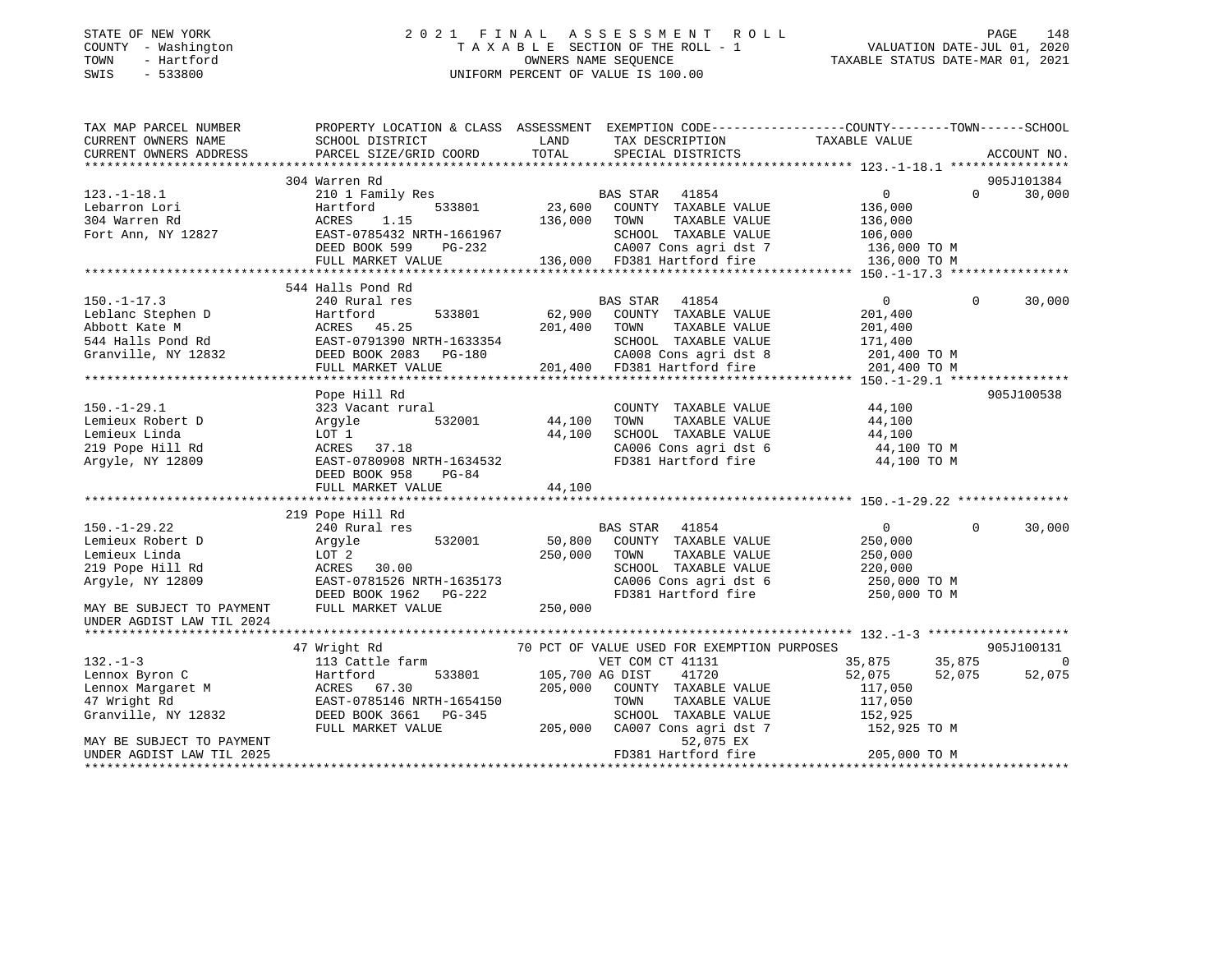### STATE OF NEW YORK 2 0 2 1 F I N A L A S S E S S M E N T R O L L PAGE 149 COUNTY - Washington T A X A B L E SECTION OF THE ROLL - 1 VALUATION DATE-JUL 01, 2020 TOWN - Hartford OWNERS NAME SEQUENCE TAXABLE STATUS DATE-MAR 01, 2021 SWIS - 533800 UNIFORM PERCENT OF VALUE IS 100.00

| TAX MAP PARCEL NUMBER                                                                                                                                                                                                                | PROPERTY LOCATION & CLASS ASSESSMENT EXEMPTION CODE----------------COUNTY-------TOWN------SCHOOL |                                                                                         |                                                            |                                             |          |             |
|--------------------------------------------------------------------------------------------------------------------------------------------------------------------------------------------------------------------------------------|--------------------------------------------------------------------------------------------------|-----------------------------------------------------------------------------------------|------------------------------------------------------------|---------------------------------------------|----------|-------------|
| CURRENT OWNERS NAME                                                                                                                                                                                                                  | SCHOOL DISTRICT                                                                                  | <b>EXAMPLE THE STATE OF STATE OF STATE OF STATE OF STATE OF STATE OF STATE OF STATE</b> | TAX DESCRIPTION TAXABLE VALUE                              |                                             |          |             |
| CURRENT OWNERS ADDRESS                                                                                                                                                                                                               | PARCEL SIZE/GRID COORD                                                                           | TOTAL                                                                                   | SPECIAL DISTRICTS                                          |                                             |          | ACCOUNT NO. |
|                                                                                                                                                                                                                                      |                                                                                                  |                                                                                         |                                                            |                                             |          |             |
|                                                                                                                                                                                                                                      | 197&199 County Route 19                                                                          |                                                                                         |                                                            |                                             |          | 905J100085  |
| $149. - 1 - 6.1$                                                                                                                                                                                                                     | $\frac{15}{25}$<br>ousing 533801 31,000<br>270 Mfg housing<br>Hartford<br>ACRES 6.00             |                                                                                         | COUNTY TAXABLE VALUE 43,500                                |                                             |          |             |
| Leonbruno Peter<br>35 John St                                                                                                                                                                                                        |                                                                                                  |                                                                                         | TOWN<br>TAXABLE VALUE                                      | 43,500                                      |          |             |
|                                                                                                                                                                                                                                      |                                                                                                  | 43,500                                                                                  | SCHOOL TAXABLE VALUE 43,500                                |                                             |          |             |
| Hudson Falls, NY 12839 EAST-0771620 NRTH-1639798                                                                                                                                                                                     |                                                                                                  |                                                                                         | FD381 Hartford fire                                        | 43,500 TO M                                 |          |             |
|                                                                                                                                                                                                                                      | DEED BOOK 3808 PG-203                                                                            |                                                                                         |                                                            |                                             |          |             |
|                                                                                                                                                                                                                                      | FULL MARKET VALUE                                                                                | 43,500                                                                                  |                                                            |                                             |          |             |
|                                                                                                                                                                                                                                      |                                                                                                  |                                                                                         |                                                            |                                             |          |             |
|                                                                                                                                                                                                                                      | 17 Swamp Ln                                                                                      |                                                                                         |                                                            |                                             |          |             |
| $149. - 1 - 32.13$                                                                                                                                                                                                                   | 210 1 Family Res                                                                                 |                                                                                         | BAS STAR 41854                                             | $\begin{array}{c} 0 \\ 104,600 \end{array}$ | $\Omega$ | 30,000      |
|                                                                                                                                                                                                                                      |                                                                                                  |                                                                                         |                                                            |                                             |          |             |
|                                                                                                                                                                                                                                      |                                                                                                  |                                                                                         |                                                            |                                             |          |             |
|                                                                                                                                                                                                                                      |                                                                                                  |                                                                                         |                                                            |                                             |          |             |
|                                                                                                                                                                                                                                      |                                                                                                  |                                                                                         |                                                            |                                             |          |             |
| EXERIBILIZE SERVIT ON THE MATHEMATICS AND MANUSE VALUE 104,600<br>17 Swamp Ln ACRES 2.77 BANK 997 104,600 TOWN TAXABLE VALUE 104,600<br>Argyle, NY 12809 EAST-0774827 NRTH-1636508 SCHOOL TAXABLE VALUE 74,600<br>DEED BOOK 954 PG-3 |                                                                                                  |                                                                                         |                                                            |                                             |          |             |
|                                                                                                                                                                                                                                      |                                                                                                  |                                                                                         |                                                            |                                             |          |             |
|                                                                                                                                                                                                                                      | 158 Washburn Hill Rd                                                                             |                                                                                         |                                                            |                                             |          |             |
| $151. - 2 - 13.2$                                                                                                                                                                                                                    | 220 2 Family Res                                                                                 |                                                                                         | COUNTY TAXABLE VALUE                                       | 60,300                                      |          |             |
|                                                                                                                                                                                                                                      | 533801 15,000                                                                                    |                                                                                         | TAXABLE VALUE 60,300<br>TOWN                               |                                             |          |             |
|                                                                                                                                                                                                                                      |                                                                                                  | 60,300                                                                                  | SCHOOL TAXABLE VALUE                                       | 60,300                                      |          |             |
| Hartford, NY 12838 FRNT 125.00 DPTH 140.00                                                                                                                                                                                           |                                                                                                  |                                                                                         | CA008 Cons agri dst 8 60,300 TO M                          |                                             |          |             |
|                                                                                                                                                                                                                                      | EAST-0792914 NRTH-1637348                                                                        |                                                                                         | FD381 Hartford fire                                        | 60,300 TO M                                 |          |             |
|                                                                                                                                                                                                                                      | DEED BOOK 3775 PG-179                                                                            |                                                                                         |                                                            |                                             |          |             |
|                                                                                                                                                                                                                                      | FULL MARKET VALUE                                                                                | 60, 300                                                                                 |                                                            |                                             |          |             |
|                                                                                                                                                                                                                                      |                                                                                                  |                                                                                         |                                                            |                                             |          |             |
|                                                                                                                                                                                                                                      | 158 Washburn Hill Rd                                                                             |                                                                                         |                                                            |                                             |          |             |
| $151. - 2 - 13.3$<br>151.-2-15.5<br>LeRoy Kimberly A                                                                                                                                                                                 |                                                                                                  |                                                                                         | COUNTY TAXABLE VALUE 265,500                               |                                             |          |             |
|                                                                                                                                                                                                                                      |                                                                                                  |                                                                                         | TOWN TAXABLE VALUE 265,500<br>SCHOOL TAXABLE VALUE 265,500 |                                             |          |             |
| PO Box 163                                                                                                                                                                                                                           | Survey12892<br>ACRES 1.62                                                                        | 265,500                                                                                 |                                                            |                                             |          |             |
| Hartford, NY 12838                                                                                                                                                                                                                   | ACRES 1.62                                                                                       |                                                                                         | CA008 Cons agri dst 8 $265,500$ TO M                       |                                             |          |             |
|                                                                                                                                                                                                                                      | EAST-0793024 NRTH-1637198                                                                        |                                                                                         | FD381 Hartford fire                                        | 265,500 TO M                                |          |             |
|                                                                                                                                                                                                                                      | DEED BOOK 3775 PG-179                                                                            |                                                                                         |                                                            |                                             |          |             |
|                                                                                                                                                                                                                                      | FULL MARKET VALUE                                                                                | 265,500                                                                                 |                                                            |                                             |          |             |
|                                                                                                                                                                                                                                      |                                                                                                  |                                                                                         |                                                            |                                             |          |             |
|                                                                                                                                                                                                                                      | Washburn Hill Rd                                                                                 |                                                                                         |                                                            |                                             |          |             |
| $151. - 2 - 13.4$                                                                                                                                                                                                                    | 311 Res vac land                                                                                 |                                                                                         | COUNTY TAXABLE VALUE<br>TAXABLE VALUE                      | 200                                         |          |             |
| LeRoy Kimberly A<br>PO Box 163                                                                                                                                                                                                       | 533801 200<br>Hartford                                                                           | 200                                                                                     | TOWN<br>SCHOOL TAXABLE VALUE                               | 200                                         |          |             |
|                                                                                                                                                                                                                                      | Survey13260                                                                                      |                                                                                         |                                                            | 200                                         |          |             |
| Hartford, NY 12838                                                                                                                                                                                                                   | ACRES 0.05<br>DEED BOOK 20191 PG-26942                                                           |                                                                                         | CA008 Cons agri dst 8<br>FD381 Hartford fire               | 200 TO M                                    |          |             |
|                                                                                                                                                                                                                                      |                                                                                                  | 200                                                                                     |                                                            | 200 TO M                                    |          |             |
|                                                                                                                                                                                                                                      | FULL MARKET VALUE                                                                                |                                                                                         |                                                            |                                             |          |             |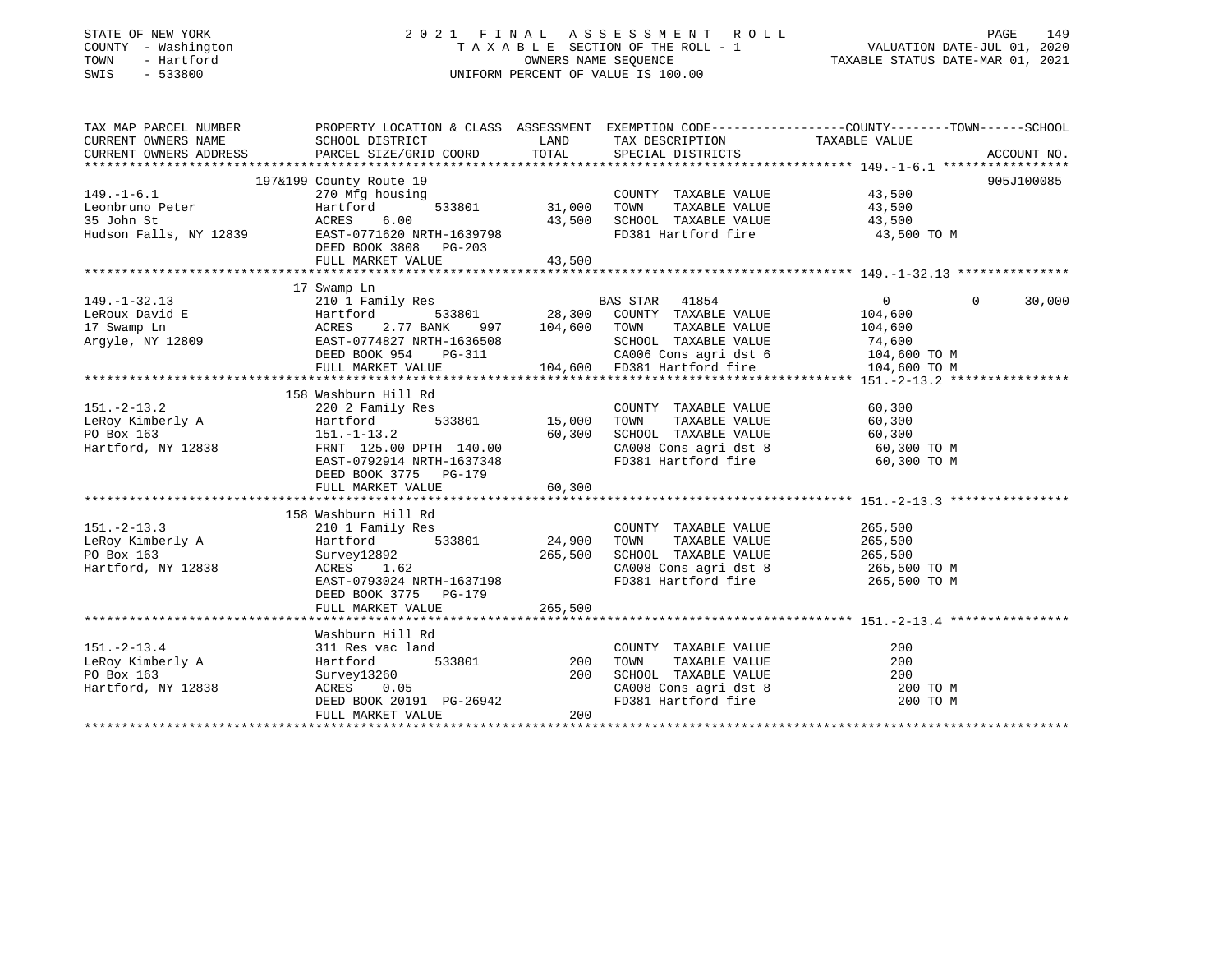| STATE OF NEW YORK<br>COUNTY - Washington<br>- Hartford<br>TOWN<br>SWIS<br>$-533800$                                                   | 2021 FINAL ASSESSMENT ROLL                                                                                                                                                                                               | TAXABLE SECTION OF THE ROLL - 1<br>OWNERS NAME SEQUENCE<br>UNIFORM PERCENT OF VALUE IS 100.00 | PAGE<br>150<br>VALUATION DATE-JUL 01, 2020<br>TAXABLE STATUS DATE-MAR 01, 2021                                        |                                                                                                                                                          |
|---------------------------------------------------------------------------------------------------------------------------------------|--------------------------------------------------------------------------------------------------------------------------------------------------------------------------------------------------------------------------|-----------------------------------------------------------------------------------------------|-----------------------------------------------------------------------------------------------------------------------|----------------------------------------------------------------------------------------------------------------------------------------------------------|
| CURRENT OWNERS NAME<br>CURRENT OWNERS ADDRESS                                                                                         | SCHOOL DISTRICT<br>PARCEL SIZE/GRID COORD                                                                                                                                                                                | LAND<br>TOTAL                                                                                 | TAX DESCRIPTION<br>SPECIAL DISTRICTS                                                                                  | TAX MAP PARCEL NUMBER THE PROPERTY LOCATION & CLASS ASSESSMENT EXEMPTION CODE---------------COUNTY-------TOWN-----SCHOOL<br>TAXABLE VALUE<br>ACCOUNT NO. |
| $141.-3-29.1$<br>Letts Jean C<br>5622 County Route 30<br>Granville, NY 12832<br>MAY BE SUBJECT TO PAYMENT<br>UNDER RPTL483 UNTIL 2021 | 5622 County Route 30<br>210 1 Family Res<br>Hartford<br>533801<br>4.00<br>ACRES<br>EAST-0788271 NRTH-1643859<br>DEED BOOK 3852 PG-343<br>FULL MARKET VALUE                                                               | 28,700<br>244,000<br>244,000                                                                  | COUNTY TAXABLE VALUE<br>TOWN<br>TAXABLE VALUE<br>SCHOOL TAXABLE VALUE<br>CA008 Cons agri dst 8<br>FD381 Hartford fire | 244,000<br>244,000<br>244,000<br>244,000 TO M<br>244,000 TO M                                                                                            |
| $131. - 1 - 2.2$<br>131.-1-2.2<br>Lewis John J<br>Fioretti Catherine<br>56 Strainer Ln<br>Fort Ann, NY 12827                          | 57 Strainer Ln<br>210 1 Family Res<br>Hartford<br>533801<br>2.47<br>ACRES<br>EAST-0771215 NRTH-1653995<br>DEED BOOK 3544 PG-84<br>FULL MARKET VALUE                                                                      | 27,400<br>175,100<br>175,100                                                                  | COUNTY TAXABLE VALUE<br>TAXABLE VALUE<br>TOWN<br>SCHOOL TAXABLE VALUE<br>CA007 Cons agri dst 7<br>FD381 Hartford fire | 175,100<br>175,100<br>175,100<br>175,100 TO M<br>175,100 TO M                                                                                            |
| $140. - 1 - 41$                                                                                                                       | State Route 196<br>311 Res vac land<br>Lewis Michael Bartford 533801<br>Lewis Carol Anne Hartford 533801<br>PO Box 113<br>EAST-0770195 NRTH-1642539<br>Katskill Bay, NY 12844 DEED BOOK 2647 PG-188<br>FULL MARKET VALUE | 2,000<br>2,000<br>2,000                                                                       | COUNTY TAXABLE VALUE<br>TAXABLE VALUE<br>TOWN<br>SCHOOL TAXABLE VALUE<br>FD381 Hartford fire                          | 905J101006<br>2,000<br>2,000<br>2,000<br>2,000 TO M                                                                                                      |
| Katskill Bay, NY 12844 DEED BOOK 2771 PG-106                                                                                          | 3414 State Route 196<br>533801<br>FULL MARKET VALUE                                                                                                                                                                      | 10,600<br>52,100<br>52,100                                                                    | COUNTY TAXABLE VALUE<br>TOWN<br>TAXABLE VALUE<br>SCHOOL TAXABLE VALUE<br>FD381 Hartford fire                          | 905J100059<br>52,100<br>52,100<br>52,100<br>52,100 TO M                                                                                                  |
| $132.15 - 1 - 28$<br>Lewis Michael K<br>290 R North St<br>Newburgh, NY 12550                                                          | 71 Christian Hill Rd<br>220 2 Family Res<br>Hartford<br>FRNT 134.00 DPTH 298.00 46,300<br>EAST-0785871 NRTH-1652509<br>DEED BOOK 3867 PG-8<br>FULL MARKET VALUE                                                          | 533801 22,300<br>46,300                                                                       | COUNTY TAXABLE VALUE<br>TAXABLE VALUE<br>TOWN<br>SCHOOL TAXABLE VALUE<br>CA007 Cons agri dst 7<br>FD381 Hartford fire | 905J100079<br>46,300<br>46,300<br>46,300<br>46,300 TO M<br>46,300 TO M                                                                                   |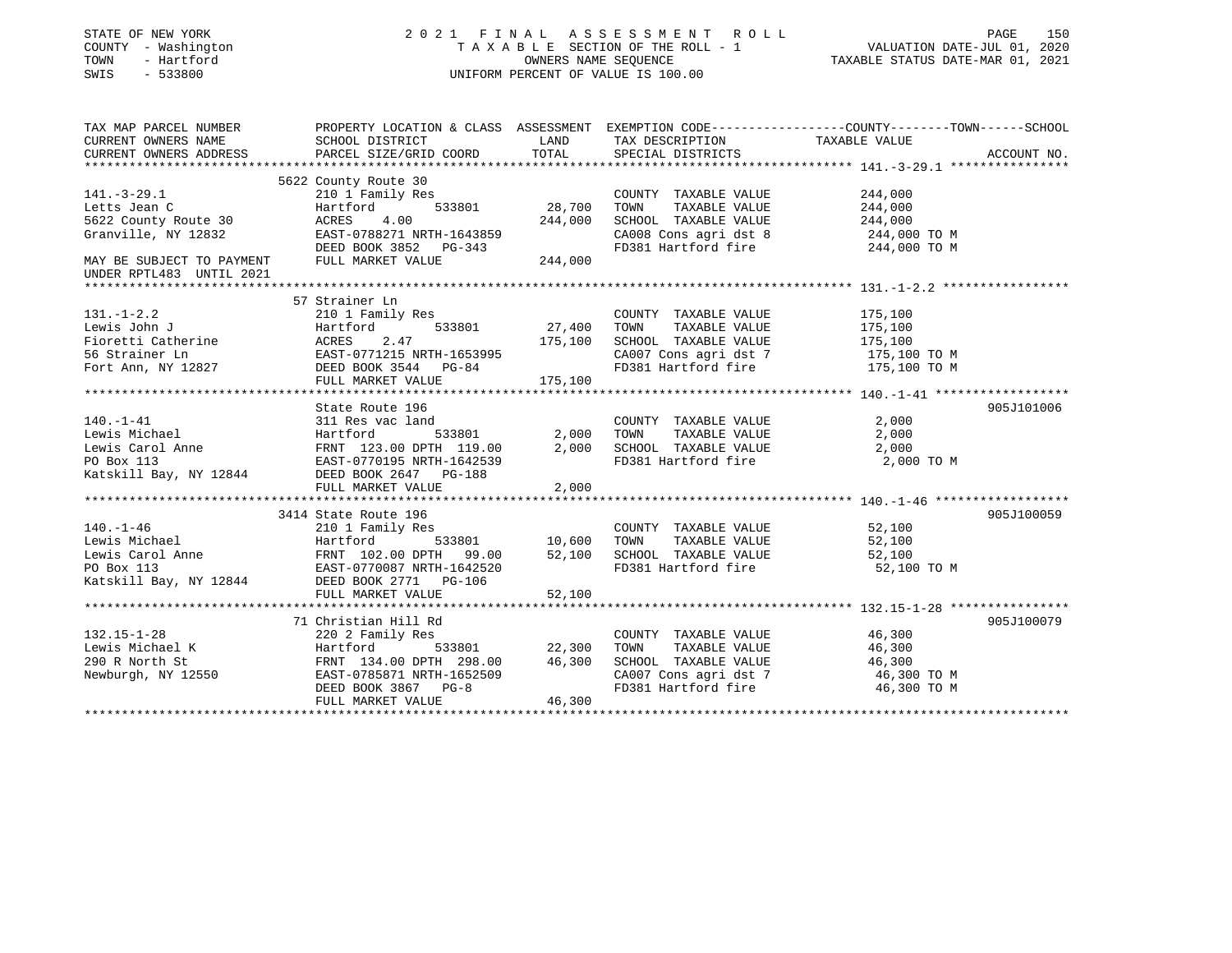### STATE OF NEW YORK 2 0 2 1 F I N A L A S S E S S M E N T R O L L PAGE 151 COUNTY - Washington T A X A B L E SECTION OF THE ROLL - 1 VALUATION DATE-JUL 01, 2020 TOWN - Hartford OWNERS NAME SEQUENCE TAXABLE STATUS DATE-MAR 01, 2021 SWIS - 533800 UNIFORM PERCENT OF VALUE IS 100.00

| TAX MAP PARCEL NUMBER<br>CURRENT OWNERS NAME    | SCHOOL DISTRICT                                                                                                     | <b>EXAMPLE SETTING STATE</b><br>TAX DESCRIPTION                                                                                                                                                                                         | PROPERTY LOCATION & CLASS ASSESSMENT EXEMPTION CODE---------------COUNTY-------TOWN------SCHOOL<br>TAXABLE VALUE                                                                                                                                                                                                                                                                                                                                                                        |
|-------------------------------------------------|---------------------------------------------------------------------------------------------------------------------|-----------------------------------------------------------------------------------------------------------------------------------------------------------------------------------------------------------------------------------------|-----------------------------------------------------------------------------------------------------------------------------------------------------------------------------------------------------------------------------------------------------------------------------------------------------------------------------------------------------------------------------------------------------------------------------------------------------------------------------------------|
| CURRENT OWNERS ADDRESS                          | PARCEL SIZE/GRID COORD                                                                                              | TOTAL<br>SPECIAL DISTRICTS                                                                                                                                                                                                              | ACCOUNT NO.                                                                                                                                                                                                                                                                                                                                                                                                                                                                             |
|                                                 | 40 Strainer Ln                                                                                                      |                                                                                                                                                                                                                                         |                                                                                                                                                                                                                                                                                                                                                                                                                                                                                         |
| $131. -1 - 1.4$                                 |                                                                                                                     |                                                                                                                                                                                                                                         | $0 \qquad \qquad$<br>$\Omega$<br>30,000                                                                                                                                                                                                                                                                                                                                                                                                                                                 |
| Lewis Neal                                      |                                                                                                                     |                                                                                                                                                                                                                                         | 214,100                                                                                                                                                                                                                                                                                                                                                                                                                                                                                 |
|                                                 |                                                                                                                     |                                                                                                                                                                                                                                         |                                                                                                                                                                                                                                                                                                                                                                                                                                                                                         |
|                                                 |                                                                                                                     |                                                                                                                                                                                                                                         |                                                                                                                                                                                                                                                                                                                                                                                                                                                                                         |
|                                                 |                                                                                                                     |                                                                                                                                                                                                                                         |                                                                                                                                                                                                                                                                                                                                                                                                                                                                                         |
|                                                 |                                                                                                                     |                                                                                                                                                                                                                                         | EWIS Nearly 1999<br>Here Indicates and the MCRES 11 BANK 999 214,100 TOWN TAXABLE VALUE<br>40 Strainer Ln EAST-0770153 NRTH-1653532 SCHOOL TAXABLE VALUE 184,100<br>Fort Ann, NY 12827 DEED BOOK 663 PG-318 214,100 FD381 Hartford f                                                                                                                                                                                                                                                    |
|                                                 |                                                                                                                     | 11. - 3-30 (17 Amily Res UET COM CT 41131<br>Liebig Frederick W Hartford 533801 29,300 VET DIS CT 41141 32,975 32,975 32,975<br>Liebig Deborah A Bdy Line Agmt 897/17 131,900 BAS STAR 41854 0 65,950 65,950<br>0 30,975 SE 55th P1     | 905J100217                                                                                                                                                                                                                                                                                                                                                                                                                                                                              |
|                                                 |                                                                                                                     |                                                                                                                                                                                                                                         | $\sim$ 0                                                                                                                                                                                                                                                                                                                                                                                                                                                                                |
|                                                 |                                                                                                                     |                                                                                                                                                                                                                                         | $\overline{0}$                                                                                                                                                                                                                                                                                                                                                                                                                                                                          |
|                                                 |                                                                                                                     |                                                                                                                                                                                                                                         | 30,000                                                                                                                                                                                                                                                                                                                                                                                                                                                                                  |
|                                                 |                                                                                                                     |                                                                                                                                                                                                                                         |                                                                                                                                                                                                                                                                                                                                                                                                                                                                                         |
|                                                 |                                                                                                                     |                                                                                                                                                                                                                                         |                                                                                                                                                                                                                                                                                                                                                                                                                                                                                         |
|                                                 |                                                                                                                     |                                                                                                                                                                                                                                         |                                                                                                                                                                                                                                                                                                                                                                                                                                                                                         |
|                                                 | FULL MARKET VALUE                                                                                                   | 12405 TOWN TAXABLE VALUE 32,975<br>16 SCHOOL TAXABLE VALUE 101,900<br>131,900 FD381 Hartford fire 131,900 TO M                                                                                                                          |                                                                                                                                                                                                                                                                                                                                                                                                                                                                                         |
|                                                 |                                                                                                                     |                                                                                                                                                                                                                                         |                                                                                                                                                                                                                                                                                                                                                                                                                                                                                         |
|                                                 | 25 Marlboro Country Rd                                                                                              |                                                                                                                                                                                                                                         | 905J100387                                                                                                                                                                                                                                                                                                                                                                                                                                                                              |
| $141. - 3 - 41$                                 |                                                                                                                     | ENH STAR 41834<br>210 1 Family Res ENH STAR 41834<br>Hartford 533801 32,300 COUNTY TAXABLE VALUE<br>ACRES 3.73 130,000 TOWN TAXABLE VALUE<br>EAST-0785918 NRTH-1642252 SCHOOL TAXABLE VALUE<br>DEED BOOK 674 PG-259 FD381 Hartford fire | $\overline{0}$<br>$\Omega$<br>70,700                                                                                                                                                                                                                                                                                                                                                                                                                                                    |
|                                                 |                                                                                                                     |                                                                                                                                                                                                                                         | 130,000                                                                                                                                                                                                                                                                                                                                                                                                                                                                                 |
|                                                 |                                                                                                                     |                                                                                                                                                                                                                                         | TAXABLE VALUE 130,000                                                                                                                                                                                                                                                                                                                                                                                                                                                                   |
|                                                 |                                                                                                                     |                                                                                                                                                                                                                                         |                                                                                                                                                                                                                                                                                                                                                                                                                                                                                         |
|                                                 |                                                                                                                     | SCHOOL TAXABLE VALUE 59,300<br>FD381 Hartford fire 130,000 TO M                                                                                                                                                                         |                                                                                                                                                                                                                                                                                                                                                                                                                                                                                         |
|                                                 | FULL MARKET VALUE                                                                                                   | 130,000                                                                                                                                                                                                                                 |                                                                                                                                                                                                                                                                                                                                                                                                                                                                                         |
|                                                 |                                                                                                                     |                                                                                                                                                                                                                                         |                                                                                                                                                                                                                                                                                                                                                                                                                                                                                         |
|                                                 |                                                                                                                     |                                                                                                                                                                                                                                         |                                                                                                                                                                                                                                                                                                                                                                                                                                                                                         |
|                                                 |                                                                                                                     |                                                                                                                                                                                                                                         |                                                                                                                                                                                                                                                                                                                                                                                                                                                                                         |
|                                                 |                                                                                                                     |                                                                                                                                                                                                                                         |                                                                                                                                                                                                                                                                                                                                                                                                                                                                                         |
|                                                 |                                                                                                                     |                                                                                                                                                                                                                                         |                                                                                                                                                                                                                                                                                                                                                                                                                                                                                         |
|                                                 |                                                                                                                     |                                                                                                                                                                                                                                         |                                                                                                                                                                                                                                                                                                                                                                                                                                                                                         |
|                                                 |                                                                                                                     |                                                                                                                                                                                                                                         |                                                                                                                                                                                                                                                                                                                                                                                                                                                                                         |
|                                                 |                                                                                                                     |                                                                                                                                                                                                                                         |                                                                                                                                                                                                                                                                                                                                                                                                                                                                                         |
|                                                 |                                                                                                                     |                                                                                                                                                                                                                                         |                                                                                                                                                                                                                                                                                                                                                                                                                                                                                         |
|                                                 |                                                                                                                     |                                                                                                                                                                                                                                         | $\begin{array}{cccccccc} \texttt{7331 State Route 40} & \texttt{7331 State Route 40} & \texttt{7331 State Route 40} & \texttt{7331 State Route 40} & \texttt{7331 State Route 40} & \texttt{7331 State Route 40} & \texttt{731 State Route 40} & \texttt{731 State Route 40} & \texttt{731 State Route 40} & \texttt{731 State Route 40} & \texttt{731 State Route 40} & \texttt{731 State Route 40} & \texttt{731 State Route 40} & \texttt{7321 State Route 40} & \texttt{7331 State$ |
|                                                 | 43 Hartford Main St                                                                                                 |                                                                                                                                                                                                                                         | 905J100384                                                                                                                                                                                                                                                                                                                                                                                                                                                                              |
| $132.15 - 1 - 15$                               | 210 1 Family Res                                                                                                    | BAS STAR 41854                                                                                                                                                                                                                          | $\overline{0}$<br>30,000<br>$\Omega$                                                                                                                                                                                                                                                                                                                                                                                                                                                    |
|                                                 |                                                                                                                     | Hartford 533801 8,700 COUNTY TAXABLE VALUE<br>FRNT 48.00 DPTH 170.00 95,900 TOWN TAXABLE VALUE                                                                                                                                          | 95,900                                                                                                                                                                                                                                                                                                                                                                                                                                                                                  |
| Liebig Robert E<br>Liebig Karen B<br>PO Box 151 |                                                                                                                     |                                                                                                                                                                                                                                         | 95,900                                                                                                                                                                                                                                                                                                                                                                                                                                                                                  |
| Hartford, NY 12838                              |                                                                                                                     | SCHOOL TAXABLE VALUE 65,900                                                                                                                                                                                                             |                                                                                                                                                                                                                                                                                                                                                                                                                                                                                         |
|                                                 |                                                                                                                     |                                                                                                                                                                                                                                         |                                                                                                                                                                                                                                                                                                                                                                                                                                                                                         |
|                                                 | FRNT 48.00 DFIA 170.00<br>BANK 999<br>EAST-0786232 NRTH-1652534<br>DEED BOOK 728 PG-90<br>FIILL MARKET VALUE 95,900 |                                                                                                                                                                                                                                         |                                                                                                                                                                                                                                                                                                                                                                                                                                                                                         |
|                                                 |                                                                                                                     |                                                                                                                                                                                                                                         |                                                                                                                                                                                                                                                                                                                                                                                                                                                                                         |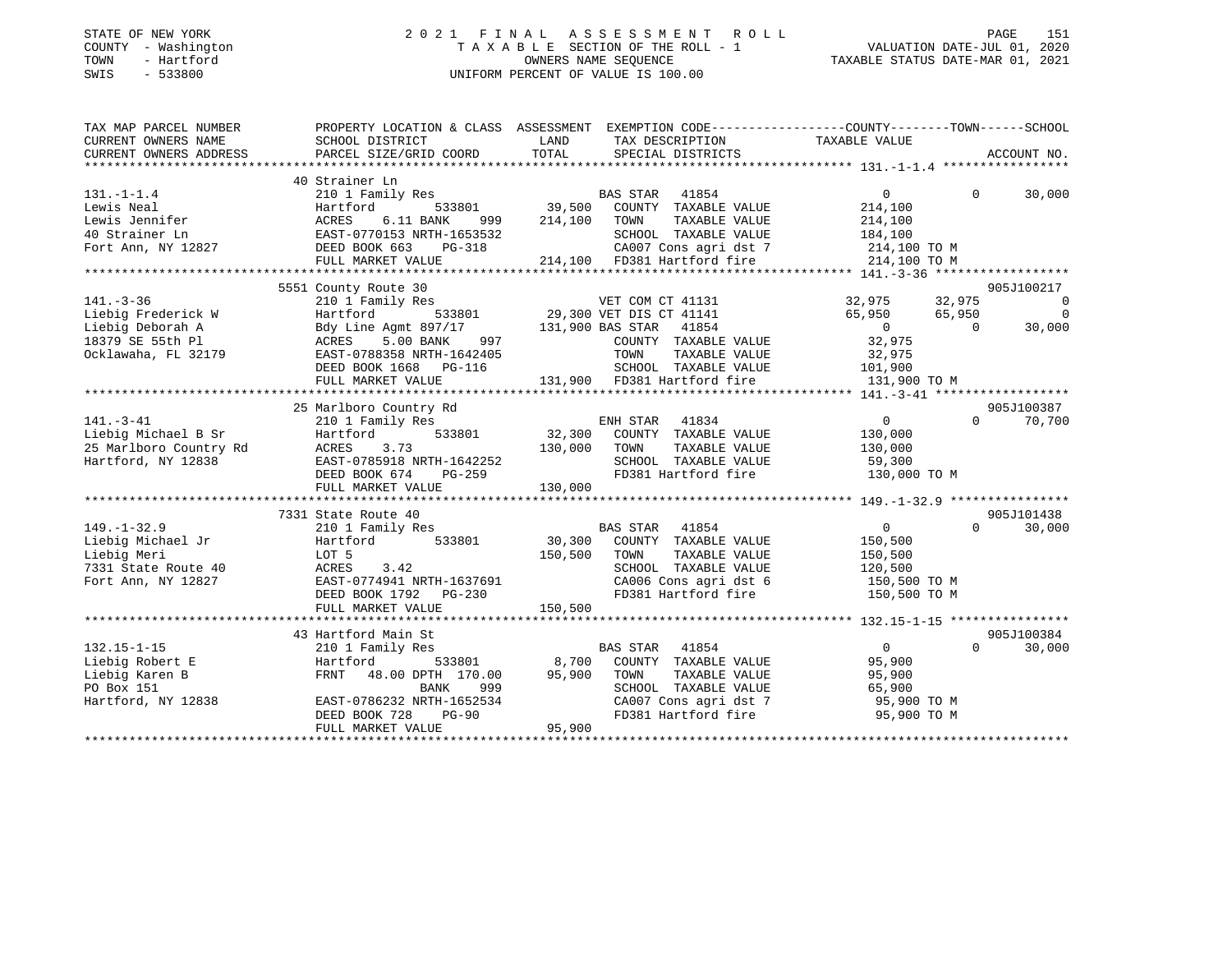### STATE OF NEW YORK 2 0 2 1 F I N A L A S S E S S M E N T R O L L PAGE 152 COUNTY - Washington T A X A B L E SECTION OF THE ROLL - 1 VALUATION DATE-JUL 01, 2020 TOWN - Hartford OWNERS NAME SEQUENCE TAXABLE STATUS DATE-MAR 01, 2021 SWIS - 533800 UNIFORM PERCENT OF VALUE IS 100.00UNIFORM PERCENT OF VALUE IS 100.00

| TAX MAP PARCEL NUMBER<br>CURRENT OWNERS NAME                                                                                                                                                                                                                                                                                                                                                                                   | SCHOOL DISTRICT                 | LAND                    | TAX DESCRIPTION TAXABLE VALUE SPECIAL DISTRICTS       | PROPERTY LOCATION & CLASS ASSESSMENT EXEMPTION CODE---------------COUNTY-------TOWN------SCHOOL |               |
|--------------------------------------------------------------------------------------------------------------------------------------------------------------------------------------------------------------------------------------------------------------------------------------------------------------------------------------------------------------------------------------------------------------------------------|---------------------------------|-------------------------|-------------------------------------------------------|-------------------------------------------------------------------------------------------------|---------------|
| CURRENT OWNERS ADDRESS                                                                                                                                                                                                                                                                                                                                                                                                         | PARCEL SIZE/GRID COORD          | TOTAL                   |                                                       |                                                                                                 | ACCOUNT NO.   |
|                                                                                                                                                                                                                                                                                                                                                                                                                                | 7769 State Route 40             |                         |                                                       |                                                                                                 | 905J100101    |
|                                                                                                                                                                                                                                                                                                                                                                                                                                |                                 |                         | COUNTY TAXABLE VALUE                                  | 149,100                                                                                         |               |
|                                                                                                                                                                                                                                                                                                                                                                                                                                | $\frac{1}{533801}$ 6,600        |                         | TOWN<br>TAXABLE VALUE                                 | 149,100                                                                                         |               |
|                                                                                                                                                                                                                                                                                                                                                                                                                                | FRNT 150.00 DPTH 250.00 149,100 |                         | SCHOOL TAXABLE VALUE 149,100                          |                                                                                                 |               |
|                                                                                                                                                                                                                                                                                                                                                                                                                                |                                 |                         | FD381 Hartford fire                                   | 149,100 TO M                                                                                    |               |
|                                                                                                                                                                                                                                                                                                                                                                                                                                |                                 |                         |                                                       |                                                                                                 |               |
|                                                                                                                                                                                                                                                                                                                                                                                                                                |                                 | 149,100                 |                                                       |                                                                                                 |               |
| 140.-2-27<br>Liebig Robert E Sr<br>Liebig Barbara L<br>PO Box 84<br>NGC 213<br>PO Box 84<br>NGC 213<br>PO Box 84<br>NGC 213<br>PO BOX 34<br>PO BOX 84<br>PO BOX 21<br>PG-213<br>PG-213<br>PG-213<br>PG-213<br>PG-213<br>PG-213<br>PG-213                                                                                                                                                                                       |                                 |                         |                                                       |                                                                                                 |               |
|                                                                                                                                                                                                                                                                                                                                                                                                                                | 7767 State Route 40             |                         |                                                       |                                                                                                 | 905J101326    |
| $140.-2-28.1$                                                                                                                                                                                                                                                                                                                                                                                                                  | 220 2 Family Res                |                         | COUNTY TAXABLE VALUE                                  | 103,900                                                                                         |               |
|                                                                                                                                                                                                                                                                                                                                                                                                                                |                                 | <sup>533801</sup> 7,900 | TOWN<br>TAXABLE VALUE                                 | 103,900                                                                                         |               |
|                                                                                                                                                                                                                                                                                                                                                                                                                                |                                 |                         | SCHOOL TAXABLE VALUE 103,900                          |                                                                                                 |               |
|                                                                                                                                                                                                                                                                                                                                                                                                                                |                                 |                         | FD381 Hartford fire                                   | 103,900 ТО М                                                                                    |               |
| $\begin{tabular}{lllllllllllllllllllll} \rule{0pt}{0pt} 140.-2-28.1 & 220\ 2\ \texttt{Family Res} \\ \rule{0pt}{0pt} \texttt{Liebig Robert E Sr} & \rule{0pt}{0pt} \texttt{Hartford} & 533801 & 7,900 \\ \rule{0pt}{0pt} \texttt{Liebig Barbara} & \rule{0pt}{0pt} \texttt{Frankford} & \rule{0pt}{0pt} \texttt{533801} & 7,900 \\ \rule{0pt}{0pt} \texttt{Liebig Barbara} & \rule{0pt}{0pt} \texttt{FRNT} & 60.00\ \texttt{D$ |                                 |                         |                                                       |                                                                                                 |               |
|                                                                                                                                                                                                                                                                                                                                                                                                                                | FULL MARKET VALUE               | 103,900                 |                                                       |                                                                                                 |               |
|                                                                                                                                                                                                                                                                                                                                                                                                                                |                                 |                         |                                                       |                                                                                                 |               |
|                                                                                                                                                                                                                                                                                                                                                                                                                                | 5860 County Route 30            |                         |                                                       |                                                                                                 | 905J100415    |
| $141. - 1 - 30$                                                                                                                                                                                                                                                                                                                                                                                                                | 240 Rural res                   |                         | AG DIST<br>41720                                      | 29,496<br>29,496                                                                                | 29,496        |
| Liebig Robert E Sr                                                                                                                                                                                                                                                                                                                                                                                                             | 533801<br>Hartford              | 77,500                  | COUNTY TAXABLE VALUE                                  | 260,504                                                                                         |               |
| Liebig Barbara L                                                                                                                                                                                                                                                                                                                                                                                                               | 766/347                         | 290,000                 | TOWN<br>TAXABLE VALUE                                 | 260,504                                                                                         |               |
| PO Box 84                                                                                                                                                                                                                                                                                                                                                                                                                      | ACRES 35.80                     |                         | SCHOOL TAXABLE VALUE                                  | 260, 504                                                                                        |               |
| Hartford, NY 12838                                                                                                                                                                                                                                                                                                                                                                                                             | EAST-0785003 NRTH-1648366       |                         | CA007 Cons agri dst 7 260,504 TO M                    |                                                                                                 |               |
|                                                                                                                                                                                                                                                                                                                                                                                                                                | DEED BOOK 20200 PG-2056         |                         | 29,496 EX                                             |                                                                                                 |               |
| MAY BE SUBJECT TO PAYMENT                                                                                                                                                                                                                                                                                                                                                                                                      | FULL MARKET VALUE               |                         | 290,000 FD381 Hartford fire                           | 290,000 TO M                                                                                    |               |
| UNDER AGDIST LAW TIL 2025                                                                                                                                                                                                                                                                                                                                                                                                      |                                 |                         |                                                       |                                                                                                 |               |
|                                                                                                                                                                                                                                                                                                                                                                                                                                |                                 |                         |                                                       |                                                                                                 |               |
| $151. - 2 - 4.6$                                                                                                                                                                                                                                                                                                                                                                                                               | Burch Rd<br>323 Vacant rural    |                         | 41720<br>AG DIST                                      | 17,794                                                                                          | 17,794 17,794 |
| Lindgren Mark A                                                                                                                                                                                                                                                                                                                                                                                                                | Hartford                        |                         | 533801 39,700 COUNTY TAXABLE VALUE                    | 21,906                                                                                          |               |
| 1420 Big Burch Rd                                                                                                                                                                                                                                                                                                                                                                                                              | ACRES 41.50 BANK<br>997         |                         | 39,700 TOWN                                           | 21,906                                                                                          |               |
| Granville, NY 12832                                                                                                                                                                                                                                                                                                                                                                                                            | EAST-0795266 NRTH-1637719       |                         | TOWN       TAXABLE  VALUE<br>SCHOOL    TAXABLE  VALUE | 21,906                                                                                          |               |
|                                                                                                                                                                                                                                                                                                                                                                                                                                | DEED BOOK 3848 PG-270           |                         | CA008 Cons agri dst 8 21,906 TO M                     |                                                                                                 |               |
| MAY BE SUBJECT TO PAYMENT                                                                                                                                                                                                                                                                                                                                                                                                      | FULL MARKET VALUE               | 39,700                  | 17,794 EX                                             |                                                                                                 |               |
| UNDER AGDIST LAW TIL 2025                                                                                                                                                                                                                                                                                                                                                                                                      |                                 |                         | FD381 Hartford fire 39,700 TO M                       |                                                                                                 |               |
|                                                                                                                                                                                                                                                                                                                                                                                                                                |                                 |                         |                                                       |                                                                                                 |               |
|                                                                                                                                                                                                                                                                                                                                                                                                                                | Washburn Hill Rd                |                         |                                                       |                                                                                                 |               |
| $151. - 2 - 4.14$                                                                                                                                                                                                                                                                                                                                                                                                              | 311 Res vac land                |                         | COUNTY TAXABLE VALUE                                  | 13,000                                                                                          |               |
| Lindgren Mark A                                                                                                                                                                                                                                                                                                                                                                                                                | 533801<br>Hartford              | 13,000                  | TOWN<br>TAXABLE VALUE                                 | 13,000                                                                                          |               |
| 1420 Big Birch Hill Rd                                                                                                                                                                                                                                                                                                                                                                                                         | Survey 13270                    | 13,000                  | SCHOOL TAXABLE VALUE 13,000                           |                                                                                                 |               |
| Granville, NY 12832                                                                                                                                                                                                                                                                                                                                                                                                            | ACRES 1.01                      |                         |                                                       | 13,000 TO M                                                                                     |               |
|                                                                                                                                                                                                                                                                                                                                                                                                                                | DEED BOOK 3848 PG-270           |                         | CA008 Cons agri dst 8<br>FD381 Hartford fire          | 13,000 TO M                                                                                     |               |
|                                                                                                                                                                                                                                                                                                                                                                                                                                | FULL MARKET VALUE               | 13,000                  |                                                       |                                                                                                 |               |
|                                                                                                                                                                                                                                                                                                                                                                                                                                |                                 |                         |                                                       |                                                                                                 |               |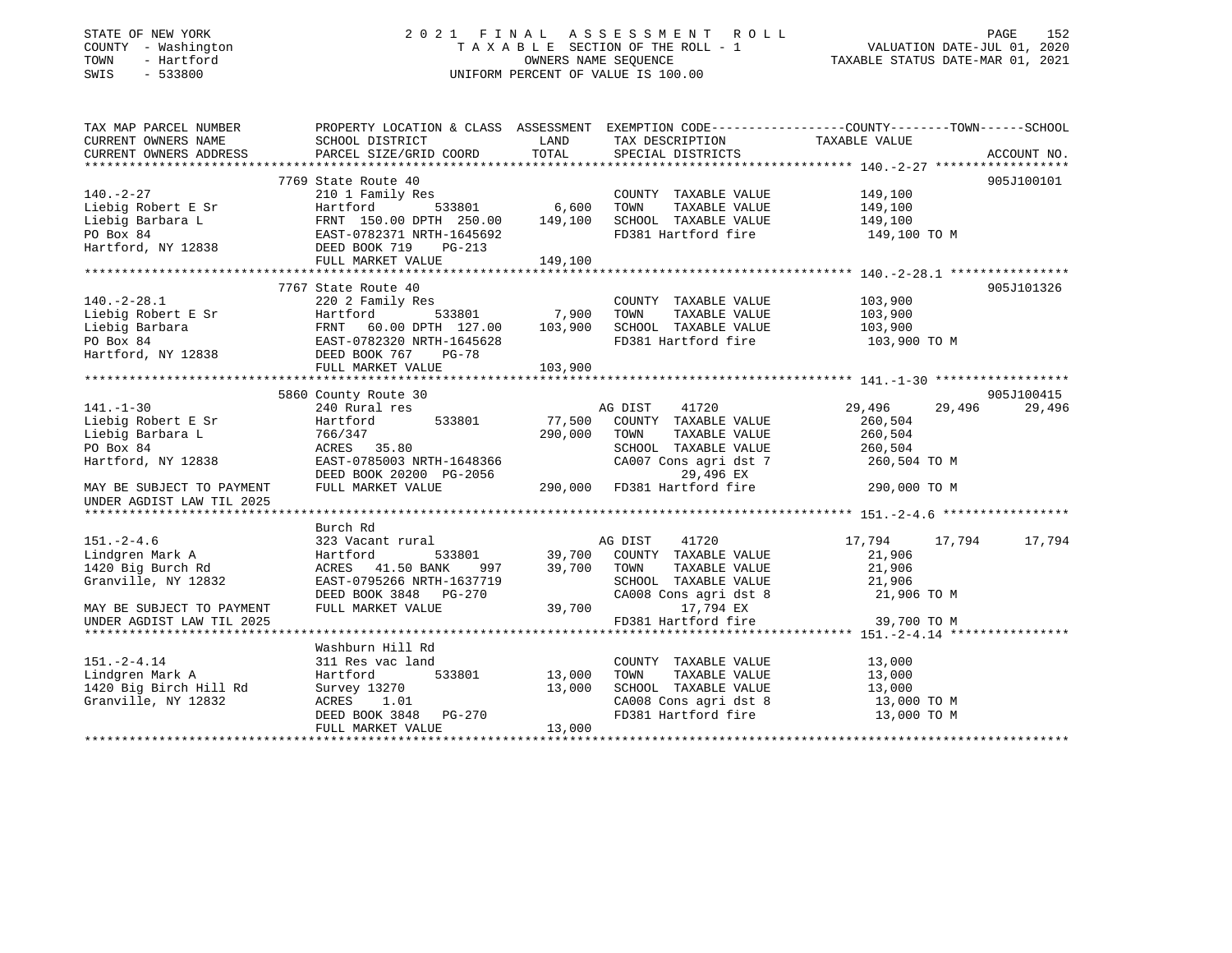### STATE OF NEW YORK 2 0 2 1 F I N A L A S S E S S M E N T R O L L PAGE 153 COUNTY - Washington T A X A B L E SECTION OF THE ROLL - 1 VALUATION DATE-JUL 01, 2020 TOWN - Hartford OWNERS NAME SEQUENCE TAXABLE STATUS DATE-MAR 01, 2021 SWIS - 533800 UNIFORM PERCENT OF VALUE IS 100.00

| TAX MAP PARCEL NUMBER                                                                                                                                                | PROPERTY LOCATION & CLASS ASSESSMENT EXEMPTION CODE----------------COUNTY-------TOWN------SCHOOL |               |                                                                                                    |                    |                    |
|----------------------------------------------------------------------------------------------------------------------------------------------------------------------|--------------------------------------------------------------------------------------------------|---------------|----------------------------------------------------------------------------------------------------|--------------------|--------------------|
| CURRENT OWNERS NAME                                                                                                                                                  | SCHOOL DISTRICT                                                                                  | LAND          | TAX DESCRIPTION TAXABLE VALUE                                                                      |                    |                    |
| CURRENT OWNERS ADDRESS                                                                                                                                               | PARCEL SIZE/GRID COORD                                                                           | TOTAL         | SPECIAL DISTRICTS                                                                                  |                    | ACCOUNT NO.        |
|                                                                                                                                                                      |                                                                                                  |               |                                                                                                    |                    |                    |
|                                                                                                                                                                      | 60 Country Ln                                                                                    |               |                                                                                                    |                    | 905J101153         |
| $122. - 1 - 38$                                                                                                                                                      |                                                                                                  |               |                                                                                                    | 0                  | $0 \t 30,000$      |
| Livingston Robert H Martford 533801<br>Dunkowski Christine ACRES 5.57 BANK 998<br>60 Country Ln EAST-0771245 NRTH-1658877<br>Fort Ann, NY 12827 DEED BOOK 954 PG-156 |                                                                                                  |               |                                                                                                    | 123,600            |                    |
|                                                                                                                                                                      |                                                                                                  |               |                                                                                                    | 123,600            |                    |
|                                                                                                                                                                      |                                                                                                  |               | SCHOOL TAXABLE VALUE                                                                               | 93,600             |                    |
|                                                                                                                                                                      |                                                                                                  |               |                                                                                                    |                    |                    |
|                                                                                                                                                                      | FULL MARKET VALUE                                                                                |               |                                                                                                    |                    |                    |
|                                                                                                                                                                      |                                                                                                  |               |                                                                                                    |                    |                    |
|                                                                                                                                                                      | 5263 County Route 30                                                                             |               |                                                                                                    |                    | 905J101175         |
| $150. - 1 - 37.2$                                                                                                                                                    | 210 1 Family Res                                                                                 |               | <b>BAS STAR</b> 41854                                                                              | $\overline{0}$     | $\Omega$<br>30,000 |
| Logan John W Jr.                                                                                                                                                     | $533801$ 22,800<br>Hartford                                                                      |               | COUNTY TAXABLE VALUE                                                                               | 166,000            |                    |
| Logan Shari L                                                                                                                                                        | FRNT 315.00 DPTH 225.00 166,000 TOWN                                                             |               | TAXABLE VALUE                                                                                      | 166,000            |                    |
| ⊔ogan snari L<br>5263 County Route 30                                                                                                                                | 997<br>BANK                                                                                      |               | SCHOOL TAXABLE VALUE                                                                               | 136,000            |                    |
| Granville, NY 12832                                                                                                                                                  | EAST-0788319 NRTH-1635674                                                                        |               | CA008 Cons agri dst 8 166,000 TO M                                                                 |                    |                    |
|                                                                                                                                                                      |                                                                                                  |               |                                                                                                    |                    |                    |
|                                                                                                                                                                      |                                                                                                  |               |                                                                                                    |                    |                    |
|                                                                                                                                                                      |                                                                                                  |               |                                                                                                    |                    |                    |
|                                                                                                                                                                      | Mcdougal Rd OFF                                                                                  |               |                                                                                                    |                    | 905J100005         |
| $148. - 1 - 19$                                                                                                                                                      | 314 Rural vac<10                                                                                 |               | COUNTY TAXABLE VALUE                                                                               | 3,800              |                    |
| Lomax Drew R                                                                                                                                                         | Hartford                                                                                         | 533801 3,800  | TAXABLE VALUE<br>TOWN                                                                              | 3,800              |                    |
|                                                                                                                                                                      |                                                                                                  | 3,800         |                                                                                                    |                    |                    |
| Lomax Nancy<br>1896 County Route 43 8G EAST-0766352 NRTH-1631946                                                                                                     |                                                                                                  |               |                                                                                                    |                    |                    |
| Fort Edward, NY 12828                                                                                                                                                | DEED BOOK 20200 PG-86                                                                            |               | SCHOOL TAXABLE VALUE $3,800$<br>CA006 Cons agri dst 6 3,800 TO M<br>FD381 Hartford fire 3,800 TO M |                    |                    |
|                                                                                                                                                                      | FULL MARKET VALUE                                                                                | 3,800         |                                                                                                    |                    |                    |
|                                                                                                                                                                      |                                                                                                  |               |                                                                                                    |                    |                    |
|                                                                                                                                                                      | 3124 Coach Rd                                                                                    |               |                                                                                                    |                    | 905J101188         |
| $149. - 1 - 26.11$                                                                                                                                                   | 210 1 Family Res                                                                                 |               | COUNTY TAXABLE VALUE                                                                               | 207,000<br>207.000 |                    |
| Lorenzo James F                                                                                                                                                      | 533801 35,000<br>Hartford                                                                        |               | TAXABLE VALUE<br>TOWN                                                                              | 207,000            |                    |
| 3124 Coach Rd                                                                                                                                                        | ACRES<br>5.01                                                                                    | 207,000       | SCHOOL TAXABLE VALUE                                                                               | 207,000            |                    |
| Argyle, NY 12809                                                                                                                                                     | EAST-0779614 NRTH-1636992                                                                        |               | FD381 Hartford fire                                                                                | 207,000 TO M       |                    |
|                                                                                                                                                                      | DEED BOOK 20191 PG-29900                                                                         |               |                                                                                                    |                    |                    |
|                                                                                                                                                                      | FULL MARKET VALUE                                                                                | 207,000       |                                                                                                    |                    |                    |
|                                                                                                                                                                      |                                                                                                  |               |                                                                                                    |                    |                    |
|                                                                                                                                                                      | 231 Gibbs Rd                                                                                     |               |                                                                                                    |                    | 905J101163         |
| $123. - 1 - 16.2$                                                                                                                                                    | 210 1 Family Res                                                                                 |               | BAS STAR 41854                                                                                     | $\overline{0}$     | $\Omega$<br>30,000 |
| Loscalzo Sarah                                                                                                                                                       | Hartford                                                                                         | 533801 26,100 | COUNTY TAXABLE VALUE                                                                               | 80,000             |                    |
| 231 Gibbs Rd                                                                                                                                                         | ACRES 2.04                                                                                       |               | 80,000 TOWN<br>TAXABLE VALUE                                                                       | 80,000             |                    |
| Fort Ann, NY 12827                                                                                                                                                   | EAST-0786587 NRTH-1660590                                                                        |               | SCHOOL TAXABLE VALUE                                                                               | 50,000             |                    |
|                                                                                                                                                                      | DEED BOOK 931<br>PG-55                                                                           |               | -55<br>7 CA007 Cons agri dst<br>80,000 FD381 Hartford fire<br>CA007 Cons agri dst 7                | 80,000 TO M        |                    |
|                                                                                                                                                                      | FULL MARKET VALUE                                                                                |               |                                                                                                    | 80,000 TO M        |                    |
|                                                                                                                                                                      |                                                                                                  |               |                                                                                                    |                    |                    |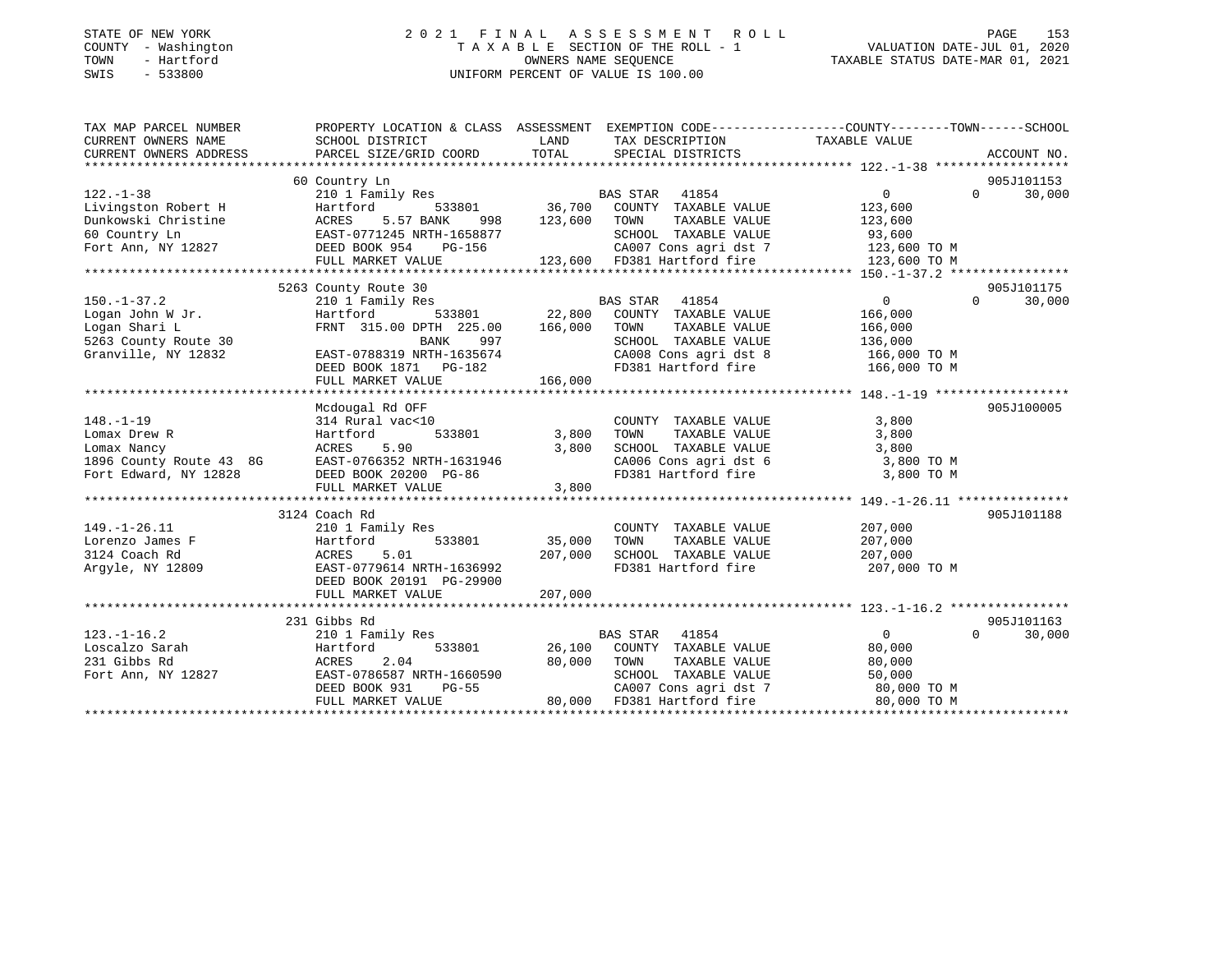# STATE OF NEW YORK 2 0 2 1 F I N A L A S S E S S M E N T R O L L PAGE 154COUNTY - Washington  $\begin{array}{ccc} 1 & 0 & 0 \\ -1 & 0 & 0 \end{array}$  T A X A B L E SECTION OF THE ROLL - 1 SWIS - 533800 UNIFORM PERCENT OF VALUE IS 100.00

# VALUATION DATE-JUL 01, 2020

TAXABLE STATUS DATE-MAR 01, 2021

| TAX MAP PARCEL NUMBER<br>CURRENT OWNERS NAME | PROPERTY LOCATION & CLASS ASSESSMENT EXEMPTION CODE---------------COUNTY-------TOWN-----SCHOOL<br>SCHOOL DISTRICT | LAND        | TAX DESCRIPTION                                                                              | TAXABLE VALUE    |                    |
|----------------------------------------------|-------------------------------------------------------------------------------------------------------------------|-------------|----------------------------------------------------------------------------------------------|------------------|--------------------|
| CURRENT OWNERS ADDRESS                       | PARCEL SIZE/GRID COORD                                                                                            | TOTAL       | SPECIAL DISTRICTS                                                                            |                  | ACCOUNT NO.        |
|                                              | Gibbs Rd                                                                                                          |             |                                                                                              |                  | 905J101427         |
| $123. - 1 - 16.3$                            | 323 Vacant rural                                                                                                  |             | COUNTY TAXABLE VALUE                                                                         | 45,900           |                    |
| Loscalzo Sarah                               | Hartford<br>533801                                                                                                | 45,900      | TAXABLE VALUE<br>TOWN                                                                        | 45,900           |                    |
| 231 Gibbs Rd                                 | ACRES 33.60                                                                                                       | 45,900      | SCHOOL TAXABLE VALUE                                                                         | 45,900           |                    |
| Fort Ann, NY 12827                           | EAST-0785872 NRTH-1660505                                                                                         |             | CA007 Cons agri dst 7                                                                        | 45,900 TO M      |                    |
|                                              | DEED BOOK 931<br><b>PG-55</b>                                                                                     |             | FD381 Hartford fire                                                                          | 45,900 TO M      |                    |
|                                              | FULL MARKET VALUE                                                                                                 | 45,900      |                                                                                              |                  |                    |
|                                              |                                                                                                                   |             |                                                                                              |                  |                    |
|                                              | 105 County Route 19                                                                                               |             |                                                                                              |                  |                    |
| $149. - 1 - 3.1$                             | 280 Res Multiple                                                                                                  |             | BAS STAR 41854                                                                               | $\Omega$         | $\Omega$<br>30,000 |
| Louie Leanna                                 | 533801<br>Hartford                                                                                                | 57,800      | COUNTY TAXABLE VALUE                                                                         | 117,400          |                    |
| Waters Mark                                  | ACRES<br>5.10                                                                                                     | 117,400     | TOWN<br>TAXABLE VALUE                                                                        | 117,400          |                    |
| 105 County Route 19                          | EAST-0769932 NRTH-1638489                                                                                         |             | SCHOOL TAXABLE VALUE                                                                         | 87,400           |                    |
| Fort Ann, NY 12827                           | DEED BOOK 2785 PG-37                                                                                              |             | FD381 Hartford fire 117,400 TO M                                                             |                  |                    |
|                                              | FULL MARKET VALUE                                                                                                 | 117,400     |                                                                                              |                  |                    |
|                                              |                                                                                                                   |             |                                                                                              |                  |                    |
|                                              | 7741 State Route 40                                                                                               |             |                                                                                              |                  | 905J100641         |
| $140. - 2 - 31$                              | 312 Vac w/imprv                                                                                                   |             | COUNTY TAXABLE VALUE                                                                         | 13,500           |                    |
| Lovett Lorri A                               | 533801<br>Hartford                                                                                                | 10,000      | TOWN<br>TAXABLE VALUE                                                                        | 13,500           |                    |
| Lovett Howard T Jr                           | 830/24:1731/46                                                                                                    | 13,500      | SCHOOL TAXABLE VALUE                                                                         | 13,500           |                    |
| 7737 State Route 40                          | FRNT 42.00 DPTH 340.00                                                                                            |             | FD381 Hartford fire                                                                          | 13,500 TO M      |                    |
| Hartford, NY 12838                           | EAST-0781869 NRTH-1645209                                                                                         |             |                                                                                              |                  |                    |
|                                              | DEED BOOK 3953 PG-51                                                                                              |             |                                                                                              |                  |                    |
|                                              | FULL MARKET VALUE                                                                                                 | 13,500      |                                                                                              |                  |                    |
|                                              |                                                                                                                   |             |                                                                                              |                  |                    |
|                                              | 7737 State Route 40                                                                                               |             |                                                                                              |                  | 905J100076         |
| $140. - 2 - 32$                              | 210 1 Family Res                                                                                                  |             | BAS STAR 41854                                                                               | 0                | 30,000<br>$\Omega$ |
| Lovett Lorri A                               | Hartford<br>533801                                                                                                |             | 12,100 COUNTY TAXABLE VALUE                                                                  | 69,800           |                    |
| Lovett Howard T Jr                           | 57.00 DPTH 345.00<br>FRNT                                                                                         | 69,800 TOWN | TAXABLE VALUE                                                                                | 69,800           |                    |
| 7737 State Route 40                          | BANK<br>997                                                                                                       |             | SCHOOL TAXABLE VALUE                                                                         | 39,800           |                    |
| Hartford, NY 12838                           | EAST-0781834 NRTH-1645172                                                                                         |             | FD381 Hartford fire                                                                          | 69,800 TO M      |                    |
|                                              | DEED BOOK 3953 PG-51                                                                                              |             |                                                                                              |                  |                    |
|                                              | FULL MARKET VALUE                                                                                                 | 69,800      |                                                                                              |                  |                    |
|                                              |                                                                                                                   |             |                                                                                              |                  |                    |
|                                              | 8393 State Route 40                                                                                               |             |                                                                                              |                  | 905J100393         |
| $123. - 1 - 13.1$                            | 210 1 Family Res                                                                                                  |             | AGED-ALL 41800                                                                               | 36,150<br>36,150 | 36,150             |
| Luedders Gertrude                            | Hartford                                                                                                          |             | 533801 22,500 ENH STAR 41834                                                                 | $\overline{0}$   | 36,150<br>$\Omega$ |
| Luedders Robert H                            | FRNT 358.00 DPTH 116.00                                                                                           | 72,300      | COUNTY TAXABLE VALUE                                                                         | 36,150           |                    |
| 8393 State Route 40                          | EAST-0791298 NRTH-1658661                                                                                         |             | TOWN<br>TAXABLE VALUE                                                                        | 36,150           |                    |
| Granville, NY 12832                          | DEED BOOK 532<br>PG-281                                                                                           |             | SCHOOL TAXABLE VALUE<br>SCHOOL TAXABLE VALUE 0<br>72,300 CA007 Cons agri dst 7 7 72,300 TO M | $\mathbf 0$      |                    |
|                                              | FULL MARKET VALUE                                                                                                 |             |                                                                                              |                  |                    |
|                                              |                                                                                                                   |             | FD381 Hartford fire                                                                          | 72,300 TO M      |                    |
|                                              |                                                                                                                   |             |                                                                                              |                  |                    |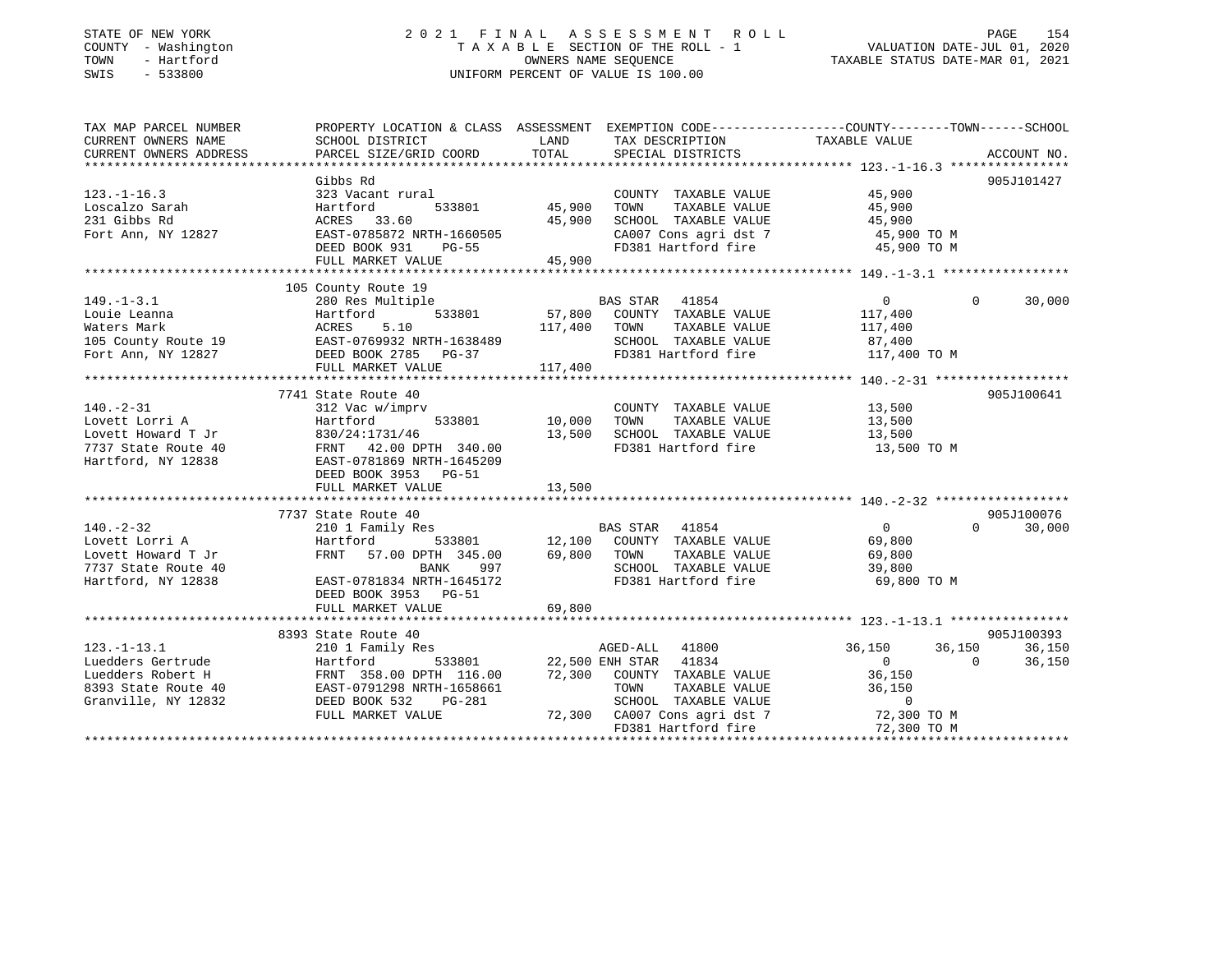| STATE OF NEW YORK    |  |              |  |
|----------------------|--|--------------|--|
| COUNTY               |  | - Washington |  |
| TOWN                 |  | - Hartford   |  |
| $\sim$ $\sim$ $\sim$ |  | $-2222$      |  |

### STATE OF NEW YORK 2 0 2 1 F I N A L A S S E S S M E N T R O L L PAGE 155 COUNTY - Washington T A X A B L E SECTION OF THE ROLL - 1 VALUATION DATE-JUL 01, 2020 TOWN - Hartford OWNERS NAME SEQUENCE TAXABLE STATUS DATE-MAR 01, 2021 SWIS - 533800 UNIFORM PERCENT OF VALUE IS 100.00

| TAX MAP PARCEL NUMBER<br>CURRENT OWNERS NAME                                                                                                                                                                                                         | PROPERTY LOCATION & CLASS ASSESSMENT EXEMPTION CODE---------------COUNTY-------TOWN-----SCHOOL<br>SCHOOL DISTRICT | LAND    | TAX DESCRIPTION                                                   | TAXABLE VALUE                                                                                     |               |
|------------------------------------------------------------------------------------------------------------------------------------------------------------------------------------------------------------------------------------------------------|-------------------------------------------------------------------------------------------------------------------|---------|-------------------------------------------------------------------|---------------------------------------------------------------------------------------------------|---------------|
| CURRENT OWNERS ADDRESS                                                                                                                                                                                                                               | PARCEL SIZE/GRID COORD                                                                                            | TOTAL   | SPECIAL DISTRICTS                                                 |                                                                                                   | ACCOUNT NO.   |
|                                                                                                                                                                                                                                                      | 1040 Lundy Rd                                                                                                     |         |                                                                   |                                                                                                   | 905J100394    |
| $158. - 2 - 3$                                                                                                                                                                                                                                       | 112 Dairy farm                                                                                                    |         |                                                                   | 61,776                                                                                            | 61,776 61,776 |
|                                                                                                                                                                                                                                                      | 112 Dairy farm<br>Hartford 533801 127,500 BAS STAR 41854                                                          |         |                                                                   |                                                                                                   |               |
| 1908. -2-3<br>Lundy Regina C<br>Lundy Regina C<br>19140 Lundy Regina C<br>1940 Lundy Regina C<br>1940 Lundy Regina C<br>1958. -1-3<br>197,500 COUNTY TAXABLE VALUE<br>277,500 COUNTY TAXABLE VALUE<br>215,724<br>277,500 COUNTY TAXABLE VALUE<br>215 |                                                                                                                   |         |                                                                   |                                                                                                   |               |
|                                                                                                                                                                                                                                                      |                                                                                                                   |         |                                                                   |                                                                                                   |               |
|                                                                                                                                                                                                                                                      |                                                                                                                   |         |                                                                   |                                                                                                   |               |
|                                                                                                                                                                                                                                                      |                                                                                                                   |         |                                                                   |                                                                                                   |               |
|                                                                                                                                                                                                                                                      |                                                                                                                   |         |                                                                   |                                                                                                   |               |
|                                                                                                                                                                                                                                                      |                                                                                                                   |         |                                                                   |                                                                                                   |               |
|                                                                                                                                                                                                                                                      |                                                                                                                   |         |                                                                   |                                                                                                   |               |
|                                                                                                                                                                                                                                                      | 8210 State Route 40                                                                                               |         |                                                                   |                                                                                                   | 905J101364    |
| $132 - 2 - 1.1$                                                                                                                                                                                                                                      | 210 1 Family Res                                                                                                  |         | COUNTY TAXABLE VALUE                                              | 140,000                                                                                           |               |
| Lunt Keith R II<br>1.2.1 Partford, NY 12838 EAST-0789488 NRTH-1654667<br>Hartford, NY 12838 EAST-0789488 NRTH-1654667<br>Hartford, NY 12838 EAST-0789488 NRTH-1654667<br>DEED BOOK 20191 PG-28511                                                    |                                                                                                                   |         | TAXABLE VALUE<br>TOWN                                             | 140,000                                                                                           |               |
|                                                                                                                                                                                                                                                      |                                                                                                                   |         | SCHOOL TAXABLE VALUE<br>FD381 Hartford fire                       | 140,000                                                                                           |               |
|                                                                                                                                                                                                                                                      |                                                                                                                   |         |                                                                   | 140,000 TO M                                                                                      |               |
|                                                                                                                                                                                                                                                      |                                                                                                                   |         |                                                                   |                                                                                                   |               |
|                                                                                                                                                                                                                                                      | FULL MARKET VALUE                                                                                                 | 140,000 |                                                                   |                                                                                                   |               |
|                                                                                                                                                                                                                                                      |                                                                                                                   |         |                                                                   |                                                                                                   |               |
|                                                                                                                                                                                                                                                      | 7711 State Route 40                                                                                               |         |                                                                   |                                                                                                   | 905J100038    |
| $140. - 2 - 35$                                                                                                                                                                                                                                      | 230 3 Family Res                                                                                                  |         | COUNTY TAXABLE VALUE                                              | 102,400                                                                                           |               |
|                                                                                                                                                                                                                                                      | Hartford 533801 7,900<br>FRNT 100.00 DPTH 100.00 102,400                                                          |         | TOWN<br>TAXABLE VALUE                                             | 102,400                                                                                           |               |
| For the Martford<br>That Hartford<br>Hartford, NY 12838<br>Hartford, NY 12838                                                                                                                                                                        |                                                                                                                   |         | SCHOOL TAXABLE VALUE                                              | 102,400                                                                                           |               |
|                                                                                                                                                                                                                                                      | BANK<br>997                                                                                                       |         | FD381 Hartford fire 102,400 TO M                                  |                                                                                                   |               |
|                                                                                                                                                                                                                                                      | EAST-0781537 NRTH-1644595                                                                                         |         |                                                                   |                                                                                                   |               |
|                                                                                                                                                                                                                                                      | DEED BOOK 3934 PG-180                                                                                             |         |                                                                   |                                                                                                   |               |
|                                                                                                                                                                                                                                                      | FULL MARKET VALUE                                                                                                 | 102,400 |                                                                   |                                                                                                   |               |
|                                                                                                                                                                                                                                                      |                                                                                                                   |         |                                                                   |                                                                                                   |               |
| $113.-2-1.1$                                                                                                                                                                                                                                         | East Starbuck Ln<br>323 Vacant rural                                                                              |         |                                                                   |                                                                                                   | 905J100223    |
| Lupo Realty LLC                                                                                                                                                                                                                                      | Fort Ann                                                                                                          |         | AG DIST 41720<br>EOD 480A 47460                                   | 35,710              35,710              35,710<br>53,800               53,800              53,800 | 53,800        |
| 149 Soundview Dr                                                                                                                                                                                                                                     | Forest Tax 3624/129 141,400 COUNTY TAXABLE VALUE                                                                  |         |                                                                   | 51,890                                                                                            |               |
| Rocky Point, NY 11778                                                                                                                                                                                                                                | $113.-1-1.1$                                                                                                      |         | TAXABLE VALUE<br>TOWN                                             | 51,890                                                                                            |               |
|                                                                                                                                                                                                                                                      |                                                                                                                   |         |                                                                   |                                                                                                   |               |
| MAY BE SUBJECT TO PAYMENT                                                                                                                                                                                                                            | 113.-1-1.1<br>ACRES 149.71<br>EAST-0772209 NRTH-1667106<br>DEED BOOK 2527 PG-144                                  |         | SCHOOL TAXABLE VALUE 51,890<br>CA007 Cons agri dst 7 105,690 TO M |                                                                                                   |               |
| UNDER RPTL480A UNTIL 2030                                                                                                                                                                                                                            |                                                                                                                   |         | 35,710 EX                                                         |                                                                                                   |               |
|                                                                                                                                                                                                                                                      | FULL MARKET VALUE                                                                                                 |         | $141,400$ FD381 Hartford fire $141,400$ TO M                      |                                                                                                   |               |
|                                                                                                                                                                                                                                                      |                                                                                                                   |         |                                                                   |                                                                                                   |               |
|                                                                                                                                                                                                                                                      | East Starbuck Ln                                                                                                  |         |                                                                   |                                                                                                   | 905J101056    |
| $113. - 2 - 1.2$                                                                                                                                                                                                                                     | 323 Vacant rural                                                                                                  |         | AG DIST<br>41720                                                  | 38,189 38,189 38,189                                                                              |               |
| Fort Ann<br>Lupo Realty LLC                                                                                                                                                                                                                          | 532802 67,900                                                                                                     |         | COUNTY TAXABLE VALUE                                              | 29,711                                                                                            |               |
| 149 Soundview Dr                                                                                                                                                                                                                                     | Forest Tax 3624/129 67,90<br>113.-1-1.2<br>ACRES 41.54<br>EAST-0773407 NRTH-1668409<br>DEED BOOK 2527 PG-144      | 67,900  | TOWN<br>TAXABLE VALUE                                             | 29,711                                                                                            |               |
| Rocky Point, NY 11778                                                                                                                                                                                                                                |                                                                                                                   |         | SCHOOL TAXABLE VALUE                                              | 29,711                                                                                            |               |
|                                                                                                                                                                                                                                                      |                                                                                                                   |         | CA007 Cons agri dst 7                                             | 29,711 TO M                                                                                       |               |
| MAY BE SUBJECT TO PAYMENT                                                                                                                                                                                                                            |                                                                                                                   |         | 38,189 EX                                                         |                                                                                                   |               |
| UNDER AGDIST LAW TIL 2025                                                                                                                                                                                                                            | DEED BOOK 2527 PG-144                                                                                             |         | FD381 Hartford fire 67,900 TO M                                   |                                                                                                   |               |
|                                                                                                                                                                                                                                                      | FULL MARKET VALUE                                                                                                 | 67,900  |                                                                   |                                                                                                   |               |
|                                                                                                                                                                                                                                                      |                                                                                                                   |         |                                                                   |                                                                                                   |               |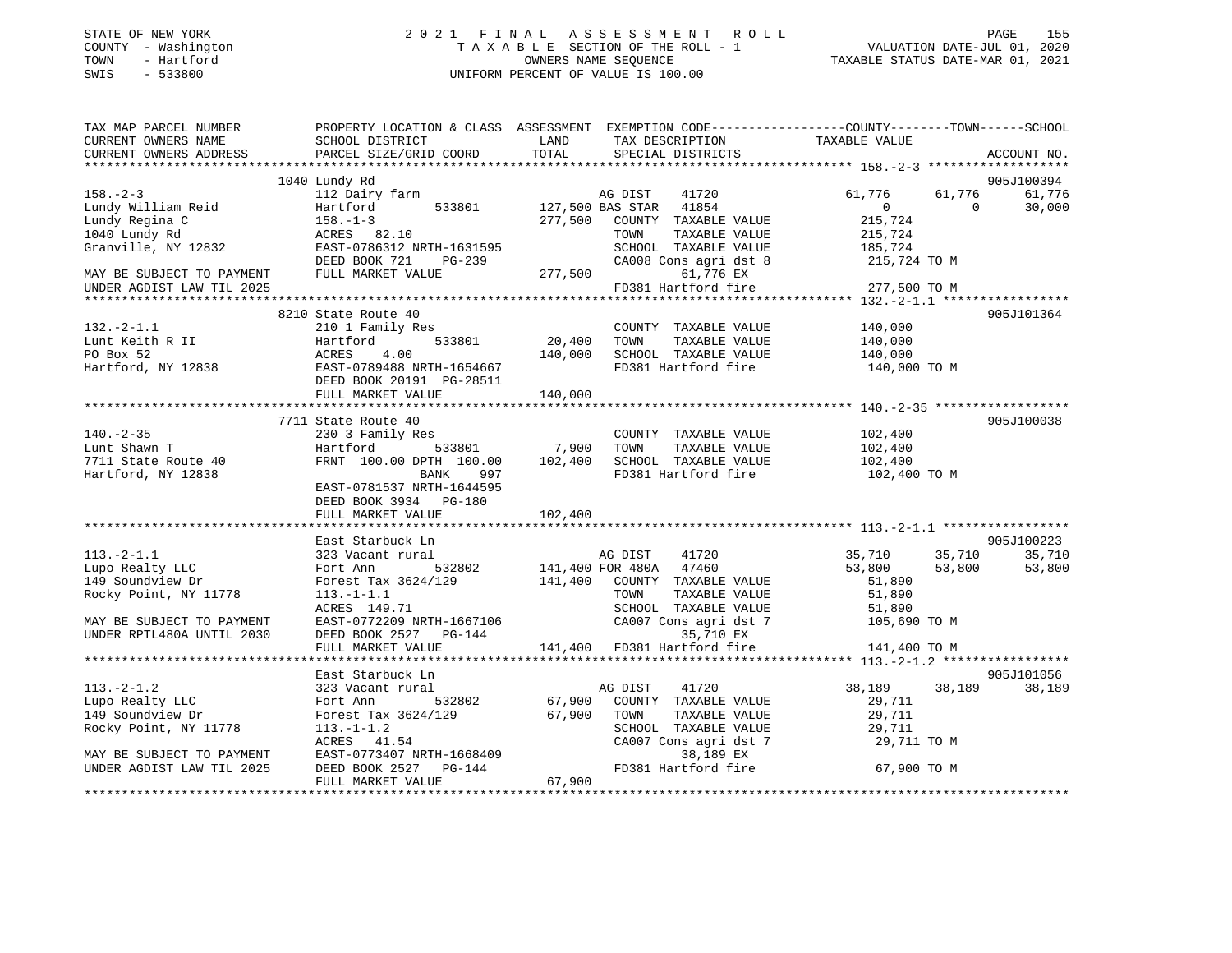| STATE OF NEW YORK |              |
|-------------------|--------------|
| COUNTY            | - Washington |
| TOWN              | - Hartford   |
| CM <sub>T</sub> C | 533800       |

#### STATE OF NEW YORK 2 0 2 1 F I N A L A S S E S S M E N T R O L L PAGE 156TA X A B L E SECTION OF THE ROLL - 1 OWNERS NAME SEQUENCE TAXABLE STATUS DATE-MAR 01, 2021 SWIS - 533800 UNIFORM PERCENT OF VALUE IS 100.00

VALUATION DATE-JUL 01, 2020

| TAX MAP PARCEL NUMBER                                                                                                           |                                                                             |         | PROPERTY LOCATION & CLASS ASSESSMENT EXEMPTION CODE----------------COUNTY-------TOWN------SCHOOL                                                        |                            |             |
|---------------------------------------------------------------------------------------------------------------------------------|-----------------------------------------------------------------------------|---------|---------------------------------------------------------------------------------------------------------------------------------------------------------|----------------------------|-------------|
| CURRENT OWNERS NAME                                                                                                             | SCHOOL DISTRICT                                                             | LAND    | TAX DESCRIPTION TAXABLE VALUE                                                                                                                           |                            |             |
| CURRENT OWNERS ADDRESS                                                                                                          | PARCEL SIZE/GRID COORD                                                      | TOTAL   | SPECIAL DISTRICTS                                                                                                                                       |                            | ACCOUNT NO. |
|                                                                                                                                 |                                                                             |         |                                                                                                                                                         |                            |             |
|                                                                                                                                 | 98 West Starbuck Ln                                                         |         |                                                                                                                                                         |                            | 905J101047  |
| $112. - 2 - 5$                                                                                                                  | 113 Cattle farm                                                             |         |                                                                                                                                                         | 138,810 138,810 138,810    |             |
| Lupo Realty, LLC                                                                                                                | Fort Ann                                                                    |         | $\begin{tabular}{lllllll} \texttt{farm} & & \texttt{AG DIST} & \texttt{41720} \\ & 532802 & & \texttt{464,900 FOR 480A} & \texttt{47460} \end{tabular}$ | 135,600 135,600 135,600    |             |
| 149 Soundview Dr                                                                                                                |                                                                             |         |                                                                                                                                                         |                            |             |
| Rocky Point, NY 11778                                                                                                           | Forest Tax 3624/129 589,800 COUNTY TAXABLE VALUE<br>$112. - 1 - 5$          |         | TAXABLE VALUE<br>TOWN                                                                                                                                   | 315,390<br>315,390         |             |
|                                                                                                                                 |                                                                             |         |                                                                                                                                                         |                            |             |
| ACRES 548.10<br>MAY BE SUBJECT TO PAYMENT EAST-0768099 NRTH-1666541<br>UNDER RPTL480A UNTIL 2030 DEED BOOK 3545 PG-62           |                                                                             |         | SCHOOL TAXABLE VALUE                                                                                                                                    | 315,390                    |             |
|                                                                                                                                 |                                                                             |         | FD381 Hartford fire                                                                                                                                     | 589,800 TO M               |             |
|                                                                                                                                 |                                                                             |         |                                                                                                                                                         |                            |             |
|                                                                                                                                 | FULL MARKET VALUE                                                           | 589,800 |                                                                                                                                                         |                            |             |
|                                                                                                                                 |                                                                             |         |                                                                                                                                                         |                            |             |
|                                                                                                                                 | 697 East Starbuck Ln                                                        |         |                                                                                                                                                         |                            | 905J101193  |
| $113.-2-1.3$                                                                                                                    | 312 Vac w/imprv                                                             |         | COUNTY TAXABLE VALUE 13,000                                                                                                                             |                            |             |
|                                                                                                                                 |                                                                             | 4,500   | TOWN<br>TAXABLE VALUE                                                                                                                                   | 13,000                     |             |
|                                                                                                                                 |                                                                             | 13,000  | SCHOOL TAXABLE VALUE 13,000                                                                                                                             |                            |             |
| Lupo Realty, LLC Fort Ann 532802<br>17 Peconic Ave 113.-1-1.3<br>Medford, NY 11763 FRNT 314.00 DPTH 130.00<br>Medford, NY 11763 | 113.-1-1.5<br>FRNT 314.00 DPTH 130.00<br>™™™-0772963 NRTH-1669202           |         | CA007 Cons agri dst 7 13,000 TO M<br>FD381 Hartford fire 13,000 TO M                                                                                    |                            |             |
|                                                                                                                                 |                                                                             |         |                                                                                                                                                         |                            |             |
|                                                                                                                                 | DEED BOOK 560 PG-223                                                        |         |                                                                                                                                                         |                            |             |
|                                                                                                                                 | FULL MARKET VALUE                                                           | 13,000  |                                                                                                                                                         |                            |             |
|                                                                                                                                 |                                                                             |         |                                                                                                                                                         |                            |             |
|                                                                                                                                 | East Starbuck Ln OFF                                                        |         |                                                                                                                                                         |                            | 905J100629  |
| $113. - 2 - 2$                                                                                                                  | 322 Rural vac>10                                                            |         | COUNTY TAXABLE VALUE                                                                                                                                    | 8,600                      |             |
| Lupo Realty, LLC                                                                                                                | Hartford 533801 8,600                                                       |         | TAXABLE VALUE<br>TOWN                                                                                                                                   | 8,600                      |             |
| 17 Peconic Ave                                                                                                                  | $113. - 1 - 2$                                                              | 8,600   | SCHOOL TAXABLE VALUE                                                                                                                                    | 8,600                      |             |
|                                                                                                                                 | ACRES 15.50                                                                 |         | CA007 Cons agri dst 7 8,600 TO M                                                                                                                        |                            |             |
| Medford, NY 11763                                                                                                               |                                                                             |         |                                                                                                                                                         |                            |             |
|                                                                                                                                 | EAST-0775031 NRTH-1669271                                                   |         | FD381 Hartford fire                                                                                                                                     | 8,600 TO M                 |             |
|                                                                                                                                 | DEED BOOK 20200 PG-1241                                                     |         |                                                                                                                                                         |                            |             |
|                                                                                                                                 | FULL MARKET VALUE                                                           | 8,600   |                                                                                                                                                         |                            |             |
|                                                                                                                                 |                                                                             |         |                                                                                                                                                         |                            |             |
|                                                                                                                                 | 123 County Route 17                                                         |         |                                                                                                                                                         |                            | 905J100398  |
| $122. - 1 - 25$                                                                                                                 | 270 Mfg housing                                                             |         | COUNTY TAXABLE VALUE 55,000                                                                                                                             |                            |             |
| Lyman Dorothy A Estate                                                                                                          | Hartford 533801                                                             | 30,200  | TOWN TAXABLE VALUE                                                                                                                                      | 55,000                     |             |
| PO Box 133                                                                                                                      | Trans Exempt Repay 2021 55,000                                              |         | SCHOOL TAXABLE VALUE                                                                                                                                    | 55,000                     |             |
| Hartford, NY 12838                                                                                                              | 2.40<br>ACRES                                                               |         | CA007 Cons agri dst 7<br>FD381 Hartford fire                                                                                                            | 55,000 TO M<br>55,000 TO M |             |
|                                                                                                                                 | EAST-0771566 NRTH-1658052                                                   |         |                                                                                                                                                         |                            |             |
|                                                                                                                                 | DEED BOOK 411<br>PG-975                                                     |         | TE533 Trans exempt flg 372.75 MT                                                                                                                        |                            |             |
|                                                                                                                                 | FULL MARKET VALUE                                                           | 55,000  |                                                                                                                                                         |                            |             |
|                                                                                                                                 |                                                                             |         |                                                                                                                                                         |                            |             |
|                                                                                                                                 | 24 Lily Pond Rd                                                             |         |                                                                                                                                                         |                            | 905J100355  |
| $150. - 1 - 9$                                                                                                                  | 210 1 Family Res                                                            |         | BAS STAR 41854                                                                                                                                          | $\Omega$<br>$\overline{0}$ | 30,000      |
| Lyman Tobey                                                                                                                     | Hartford 533801                                                             | 27,900  | COUNTY TAXABLE VALUE                                                                                                                                    | 99,000                     |             |
| PO Box 193                                                                                                                      | LOT 1                                                                       | 99,000  | TOWN<br>TAXABLE VALUE                                                                                                                                   | 99,000                     |             |
| Hartford, NY 12838                                                                                                              | 2.64 BANK<br>999<br>ACRES                                                   |         | SCHOOL TAXABLE VALUE                                                                                                                                    | 69,000                     |             |
|                                                                                                                                 |                                                                             |         |                                                                                                                                                         | 99,000 TO M                |             |
|                                                                                                                                 | EAST-0792071 NRTH-1641377<br>DEED BOOK 2582 PG-129<br>DEED BOOK 2582 PG-129 |         | CA008 Cons agri dst 8<br>FD381 Hartford fire                                                                                                            | 99,000 TO M                |             |
|                                                                                                                                 | FULL MARKET VALUE                                                           | 99,000  |                                                                                                                                                         |                            |             |
|                                                                                                                                 |                                                                             |         |                                                                                                                                                         |                            |             |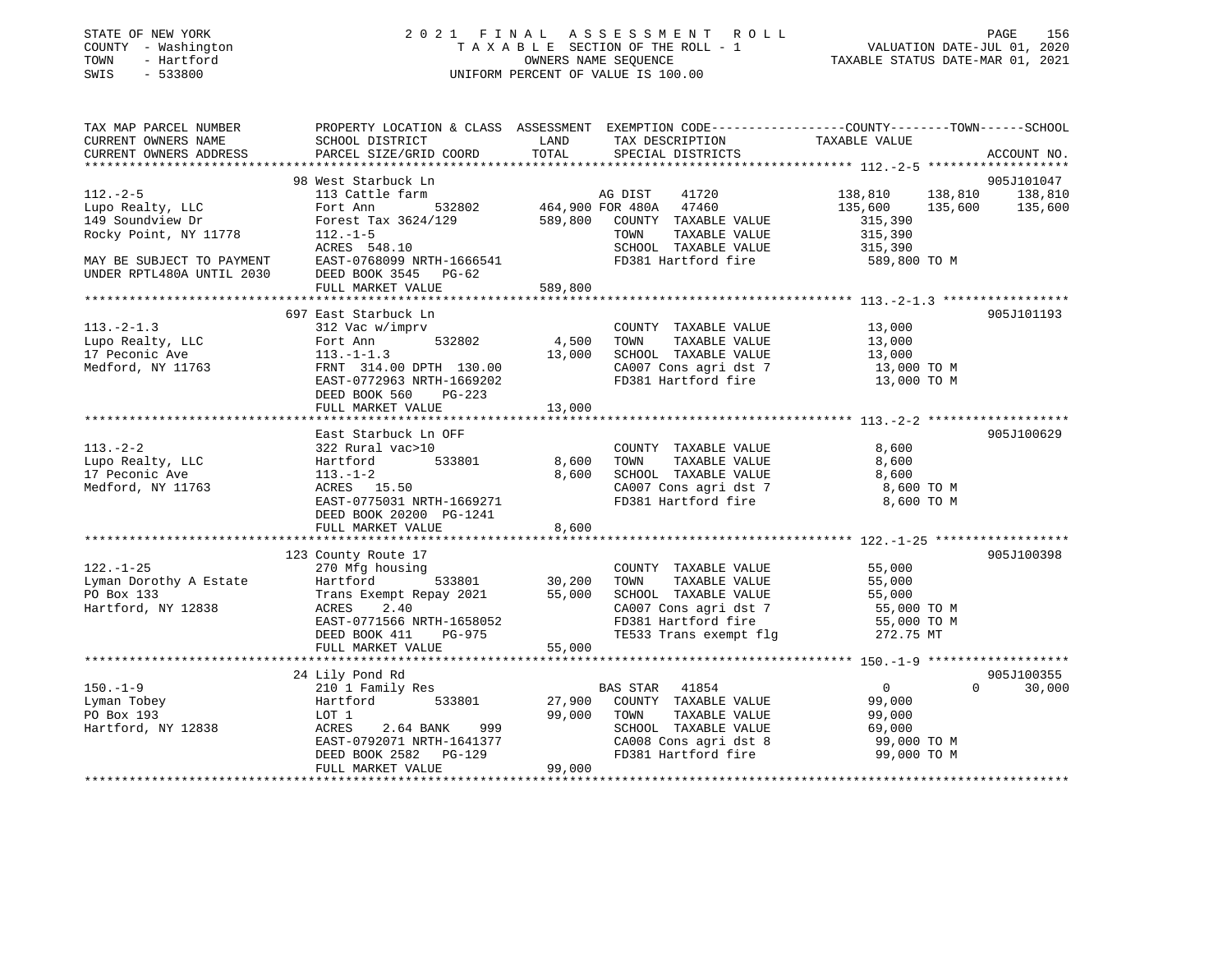| STATE OF NEW YORK   | 2021 FINAL ASSESSMENT ROLL         | 157<br>PAGE                      |
|---------------------|------------------------------------|----------------------------------|
| COUNTY - Washington | TAXABLE SECTION OF THE ROLL - 1    | VALUATION DATE-JUL 01, 2020      |
| TOWN<br>- Hartford  | OWNERS NAME SEOUENCE               | TAXABLE STATUS DATE-MAR 01, 2021 |
| SWIS<br>$-533800$   | UNIFORM PERCENT OF VALUE IS 100.00 |                                  |
|                     |                                    |                                  |

| TAX MAP PARCEL NUMBER                                                                                                                                                                                                          |                                                                                                                                                                                                                                               |         |                                                                                                   | PROPERTY LOCATION & CLASS ASSESSMENT EXEMPTION CODE---------------COUNTY-------TOWN-----SCHOOL                                                |        |
|--------------------------------------------------------------------------------------------------------------------------------------------------------------------------------------------------------------------------------|-----------------------------------------------------------------------------------------------------------------------------------------------------------------------------------------------------------------------------------------------|---------|---------------------------------------------------------------------------------------------------|-----------------------------------------------------------------------------------------------------------------------------------------------|--------|
| CURRENT OWNERS NAME                                                                                                                                                                                                            | SCHOOL DISTRICT                                                                                                                                                                                                                               | LAND    |                                                                                                   |                                                                                                                                               |        |
|                                                                                                                                                                                                                                | CURRENT OWNERS ADDRESS PARCEL SIZE/GRID COORD TOTAL                                                                                                                                                                                           |         |                                                                                                   | ACCOUNT NO.                                                                                                                                   |        |
|                                                                                                                                                                                                                                |                                                                                                                                                                                                                                               |         |                                                                                                   |                                                                                                                                               |        |
|                                                                                                                                                                                                                                | 104 Blood St                                                                                                                                                                                                                                  |         |                                                                                                   | 41 PCT OF VALUE USED FOR EXEMPTION PURPOSES                                                                                                   |        |
| $142. - 1 - 25$                                                                                                                                                                                                                | 240 Rural res                                                                                                                                                                                                                                 |         | VET WAR CT 41121                                                                                  |                                                                                                                                               |        |
| Lynch Mark                                                                                                                                                                                                                     |                                                                                                                                                                                                                                               |         |                                                                                                   |                                                                                                                                               |        |
| Lynch Peggy                                                                                                                                                                                                                    |                                                                                                                                                                                                                                               |         |                                                                                                   |                                                                                                                                               |        |
| 104 Blood St                                                                                                                                                                                                                   | Hartford 533801 194,300 AG DIST 41720<br>Filed Survey: 12517 342,000 BAS STAR 41854<br>ACRES 200 20                                                                                                                                           |         | COUNTY TAXABLE VALUE                                                                              | $21,033$<br>$58,675$<br>$21,033$<br>$58,675$<br>$0$<br>$262,292$<br>$260$<br>$262$                                                            |        |
| Granville, NY 12832                                                                                                                                                                                                            |                                                                                                                                                                                                                                               |         | TOWN                                                                                              |                                                                                                                                               |        |
|                                                                                                                                                                                                                                | RIFIED $308.20$<br>RAST-0793732 NRTH-1643424<br>$208.20$<br>$208.20$<br>$208.20$<br>$208.20$<br>$208.20$                                                                                                                                      |         | TAXABLE VALUE                                                                                     | 262,292                                                                                                                                       |        |
|                                                                                                                                                                                                                                | DEED BOOK 3377 PG-202                                                                                                                                                                                                                         |         | SCHOOL TAXABLE VALUE                                                                              | 253,325                                                                                                                                       |        |
| MAY BE SUBJECT TO PAYMENT                                                                                                                                                                                                      | FULL MARKET VALUE 342,000 CA008 Cons agri dst 8 283,325 TO M                                                                                                                                                                                  |         |                                                                                                   |                                                                                                                                               |        |
| UNDER AGDIST LAW TIL 2025                                                                                                                                                                                                      |                                                                                                                                                                                                                                               |         | 58,675 EX                                                                                         |                                                                                                                                               |        |
|                                                                                                                                                                                                                                |                                                                                                                                                                                                                                               |         | FD381 Hartford fire                                                                               | 342,000 TO M                                                                                                                                  |        |
|                                                                                                                                                                                                                                |                                                                                                                                                                                                                                               |         |                                                                                                   |                                                                                                                                               |        |
|                                                                                                                                                                                                                                | 208 Gulf Ln                                                                                                                                                                                                                                   |         |                                                                                                   |                                                                                                                                               |        |
|                                                                                                                                                                                                                                |                                                                                                                                                                                                                                               |         |                                                                                                   | $\overline{0}$<br>$\Omega$                                                                                                                    | 30,000 |
|                                                                                                                                                                                                                                | 139.-4-7.4<br>Macduff Thomas W Hartford 533801 20,700 COUNTY TAXABLE VALUE<br>Macduff Jodi L Sub Div Lot 2<br>208 Gulf Rd 139.-1-7.4<br>Fort Ann, NY 12827<br>EAS STAR 41854<br>Macduff Jodi L Sub Div Lot 2<br>208 Gulf Rd 139.-1-7.4<br>For |         | --7 1122<br>533801 20,700 COUNTY TAXABLE VALUE 103,700<br>bt 2 103,700 TOWN TAXABLE VALUE 103,700 |                                                                                                                                               |        |
|                                                                                                                                                                                                                                |                                                                                                                                                                                                                                               |         |                                                                                                   |                                                                                                                                               |        |
|                                                                                                                                                                                                                                |                                                                                                                                                                                                                                               |         |                                                                                                   |                                                                                                                                               |        |
|                                                                                                                                                                                                                                |                                                                                                                                                                                                                                               |         |                                                                                                   | TOWN TAXABLE VALUE<br>SCHOOL TAXABLE VALUE 73,700<br>CA007 Cons agri dst 7 103,700 TO M<br>CA007 Cons agri dst 7 103,700 TO M<br>103,700 TO M |        |
|                                                                                                                                                                                                                                |                                                                                                                                                                                                                                               |         |                                                                                                   |                                                                                                                                               |        |
|                                                                                                                                                                                                                                | DEED BOOK 2369 PG-158                                                                                                                                                                                                                         |         |                                                                                                   |                                                                                                                                               |        |
|                                                                                                                                                                                                                                |                                                                                                                                                                                                                                               |         |                                                                                                   |                                                                                                                                               |        |
|                                                                                                                                                                                                                                | FULL MARKET VALUE                                                                                                                                                                                                                             | 103,700 |                                                                                                   |                                                                                                                                               |        |
|                                                                                                                                                                                                                                |                                                                                                                                                                                                                                               |         |                                                                                                   |                                                                                                                                               |        |
|                                                                                                                                                                                                                                | 170 West Starbuck Ln                                                                                                                                                                                                                          |         |                                                                                                   |                                                                                                                                               |        |
| $112 - 2 - 5.3$                                                                                                                                                                                                                | 210 1 Family Res COUNT COUNT<br>Fort Ann 532802 28,300 TOWN                                                                                                                                                                                   |         | COUNTY TAXABLE VALUE                                                                              | 142,800<br>142,800                                                                                                                            |        |
| 112.-2-5. <i>3</i><br>Macedo John R<br>Cirdy L                                                                                                                                                                                 |                                                                                                                                                                                                                                               |         | TAXABLE VALUE                                                                                     |                                                                                                                                               |        |
|                                                                                                                                                                                                                                | LOT 3                                                                                                                                                                                                                                         |         |                                                                                                   | 142,800 SCHOOL TAXABLE VALUE 142,800<br>FD381 Hartford fire 142,800 TO M                                                                      |        |
|                                                                                                                                                                                                                                |                                                                                                                                                                                                                                               |         |                                                                                                   |                                                                                                                                               |        |
| maceuve chapter and the model of the method of the method of the method of the method of the method of the method of the method of the method of the method of the method of the method of the method of the method of the met | ACRES 2.77 BANK 40                                                                                                                                                                                                                            |         |                                                                                                   |                                                                                                                                               |        |
|                                                                                                                                                                                                                                | EAST-0767122 NRTH-1668025                                                                                                                                                                                                                     |         |                                                                                                   |                                                                                                                                               |        |
|                                                                                                                                                                                                                                | DEED BOOK 3560 PG-113                                                                                                                                                                                                                         |         |                                                                                                   |                                                                                                                                               |        |
|                                                                                                                                                                                                                                | FULL MARKET VALUE                                                                                                                                                                                                                             | 142,800 |                                                                                                   |                                                                                                                                               |        |
|                                                                                                                                                                                                                                |                                                                                                                                                                                                                                               |         |                                                                                                   |                                                                                                                                               |        |
|                                                                                                                                                                                                                                |                                                                                                                                                                                                                                               |         |                                                                                                   | 905J100143                                                                                                                                    |        |
|                                                                                                                                                                                                                                |                                                                                                                                                                                                                                               |         |                                                                                                   | $\overline{0}$<br>$0 \t 30,000$                                                                                                               |        |
|                                                                                                                                                                                                                                | Macura Joseph M (210 1 Family Res )<br>Macura Joseph M (210 1 Family Res )<br>Macura Emily J (210 1 Family Res )<br>Macura Emily J (210 20 28,400 COUNTY TAXABLE VALUE<br>Macura Emily J (22,000 TOWN TAXABLE VALUE<br>172,000 TOWN TAXA      |         |                                                                                                   |                                                                                                                                               |        |
|                                                                                                                                                                                                                                |                                                                                                                                                                                                                                               |         |                                                                                                   | 172,000<br>172,000                                                                                                                            |        |
|                                                                                                                                                                                                                                |                                                                                                                                                                                                                                               |         |                                                                                                   |                                                                                                                                               |        |
|                                                                                                                                                                                                                                |                                                                                                                                                                                                                                               |         |                                                                                                   | SCHOOL TAXABLE VALUE 142,000<br>FD381 Hartford fire 172,000 TO M                                                                              |        |
|                                                                                                                                                                                                                                |                                                                                                                                                                                                                                               |         |                                                                                                   |                                                                                                                                               |        |
|                                                                                                                                                                                                                                |                                                                                                                                                                                                                                               |         |                                                                                                   |                                                                                                                                               |        |
|                                                                                                                                                                                                                                |                                                                                                                                                                                                                                               |         |                                                                                                   |                                                                                                                                               |        |
|                                                                                                                                                                                                                                | 1 Deer Run Way                                                                                                                                                                                                                                |         |                                                                                                   | 905J101344                                                                                                                                    |        |
|                                                                                                                                                                                                                                |                                                                                                                                                                                                                                               |         |                                                                                                   |                                                                                                                                               |        |
|                                                                                                                                                                                                                                | Community Rest<br>Mahoney Jason T<br>1 Deer Run Way<br>Hartford, NY 12838<br>Hartford, NY 12838<br>ACRES 5.00                                                                                                                                 | 25,600  | COUNTY TAXABLE VALUE 188,400<br>TOWN TAXABLE VALUE 188,400                                        |                                                                                                                                               |        |
|                                                                                                                                                                                                                                | 188,400 188,400 188,400 188,400 CHOOL TAXABLE VALUE 188,400 188,400 ED381 Hartford fire 189,400 189,400 ED381 Hartford fire                                                                                                                   |         |                                                                                                   |                                                                                                                                               |        |
|                                                                                                                                                                                                                                |                                                                                                                                                                                                                                               |         |                                                                                                   | 188,400 TO M                                                                                                                                  |        |
|                                                                                                                                                                                                                                |                                                                                                                                                                                                                                               |         |                                                                                                   |                                                                                                                                               |        |
|                                                                                                                                                                                                                                | DEED BOOK 20191 PG-29301                                                                                                                                                                                                                      |         |                                                                                                   |                                                                                                                                               |        |
|                                                                                                                                                                                                                                | FULL MARKET VALUE                                                                                                                                                                                                                             | 188,400 |                                                                                                   |                                                                                                                                               |        |
|                                                                                                                                                                                                                                |                                                                                                                                                                                                                                               |         |                                                                                                   |                                                                                                                                               |        |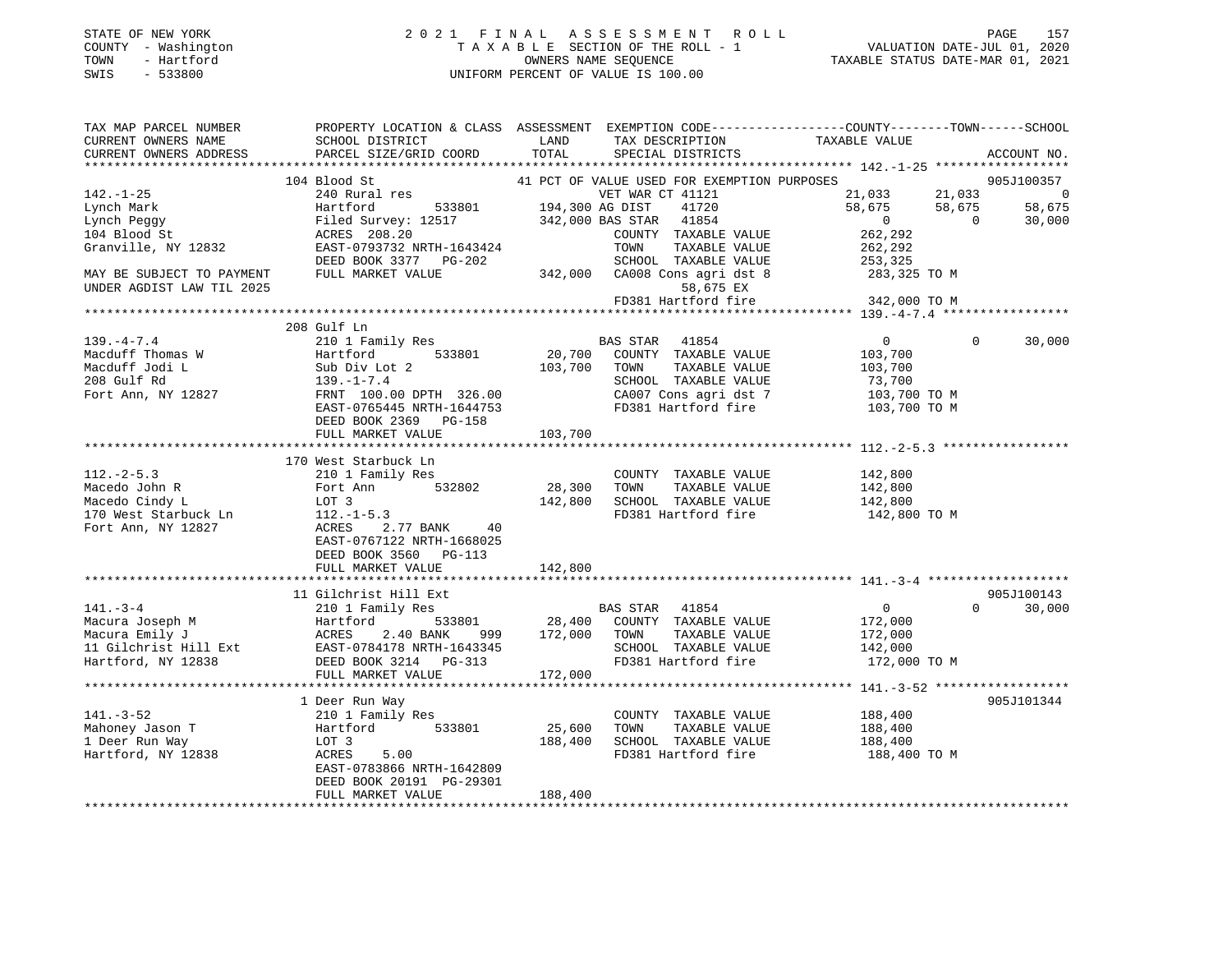| STATE OF NEW YORK |  |              |
|-------------------|--|--------------|
| COUNTY            |  | - Washington |
| TOWN              |  | - Hartford   |
| SMTS              |  | $-533800$    |

### STATE OF NEW YORK 2 0 2 1 F I N A L A S S E S S M E N T R O L L PAGE 158 COUNTY - Washington T A X A B L E SECTION OF THE ROLL - 1 VALUATION DATE-JUL 01, 2020 TOWN - Hartford OWNERS NAME SEQUENCE TAXABLE STATUS DATE-MAR 01, 2021 SWIS - 533800 UNIFORM PERCENT OF VALUE IS 100.00

| TAX MAP PARCEL NUMBER                          | PROPERTY LOCATION & CLASS ASSESSMENT EXEMPTION CODE----------------COUNTY-------TOWN------SCHOOL |                |                                                                  |                   |                |                |
|------------------------------------------------|--------------------------------------------------------------------------------------------------|----------------|------------------------------------------------------------------|-------------------|----------------|----------------|
| CURRENT OWNERS NAME                            | SCHOOL DISTRICT                                                                                  | LAND           | TAX DESCRIPTION                                                  | TAXABLE VALUE     |                |                |
| CURRENT OWNERS ADDRESS                         | PARCEL SIZE/GRID COORD                                                                           | TOTAL          | SPECIAL DISTRICTS                                                |                   |                | ACCOUNT NO.    |
|                                                |                                                                                                  |                |                                                                  |                   |                |                |
|                                                | 7774 State Route 40                                                                              |                |                                                                  |                   |                | 905J100051     |
| $140. -2 - 20$                                 | 210 1 Family Res                                                                                 |                | AGED-ALL 41800                                                   | 33,500            |                | 33,500 33,500  |
| Mallison Karen M LE                            | Hartford                                                                                         | 533801 12,000  | COUNTY TAXABLE VALUE                                             | 33,500            |                |                |
| Mallison Victor                                | FRNT 63.00 DPTH 186.00                                                                           | 67,000         | TOWN<br>TAXABLE VALUE                                            | 33,500            |                |                |
| 7774 State Route 40                            |                                                                                                  |                | SCHOOL TAXABLE VALUE                                             | 33,500            |                |                |
| Hartford, NY 12838                             | FRNT 63.00 DPTH 186.00<br>EAST-0782617 NRTH-1645638<br>DEED BOOK 3968 PG-152                     |                | FD381 Hartford fire 67,000 TO M                                  |                   |                |                |
|                                                | FULL MARKET VALUE                                                                                | 67,000         |                                                                  |                   |                |                |
|                                                |                                                                                                  |                |                                                                  |                   |                |                |
|                                                | 5601 County Route 30                                                                             |                |                                                                  |                   |                | 905J100548     |
| $141. - 3 - 30$                                | 240 Rural res                                                                                    |                | COUNTY TAXABLE VALUE                                             | 247,200           |                |                |
| Mallory Jeremy G                               | 533801 35,000<br>Hartford                                                                        |                | TOWN<br>TAXABLE VALUE                                            | 247,200           |                |                |
| Mallory Karissa L                              |                                                                                                  | 247,200        | SCHOOL TAXABLE VALUE                                             | 247,200           |                |                |
| 5601 County Route 30                           | $0.70 - 64$<br>ACRES 12.44                                                                       |                | CA008 Cons agri dst 8                                            | 247,200 TO M      |                |                |
| Granville, NY 12832                            | EAST-0787677 NRTH-1643032                                                                        |                | FD381 Hartford fire 247,200 TO M                                 |                   |                |                |
|                                                | DEED BOOK 3935 PG-267                                                                            |                |                                                                  |                   |                |                |
|                                                | FULL MARKET VALUE                                                                                | 247,200        |                                                                  |                   |                |                |
|                                                |                                                                                                  |                |                                                                  |                   |                |                |
|                                                | 1624 Baldwin Corners Rd                                                                          |                |                                                                  |                   |                | 905J100403     |
| $122. - 1 - 7$                                 | 210 1 Family Res                                                                                 |                | BAS STAR 41854                                                   | $\overline{0}$    | $\Omega$       | 30,000         |
| Mallory Samuel S Jr                            | Hartford                                                                                         |                | 533801 10,100 COUNTY TAXABLE VALUE                               | 60,800            |                |                |
| Mallory Samuel S Jr<br>1624 Baldwin Corners Rd | FRNT 80.00 DPTH 120.00                                                                           | 60,800 TOWN    | TAXABLE VALUE                                                    | 60,800            |                |                |
| Fort Ann, NY 12827                             | EAST-0774065 NRTH-1664333                                                                        |                |                                                                  |                   |                |                |
|                                                | DEED BOOK 2418 PG-313                                                                            | $\frac{33}{2}$ | SCHOOL TAXABLE VALUE 30,800<br>CA007 Cons agri dst 7 60,800 TO M |                   |                |                |
|                                                | FULL MARKET VALUE                                                                                |                | 60,800 FD381 Hartford fire                                       | 60,800 TO M       |                |                |
|                                                |                                                                                                  |                |                                                                  |                   |                |                |
|                                                | 76 Christian Hill Rd                                                                             |                |                                                                  |                   |                | 905J100678     |
| $132.15 - 1 - 27$                              | 220 2 Family Res                                                                                 |                | AGED-CO/TN 41801                                                 | 25,200 25,200     |                | $\overline{0}$ |
| Mangan-Lagoy Paula E                           | Hartford                                                                                         |                | 533801 12,400 AGED-SCH 41804                                     | $\overline{0}$    | $\overline{0}$ | 22,680         |
| Lagoy Richard X                                | FRNT 135.00 DPTH 95.00                                                                           |                | 50,400 BAS STAR 41854                                            | $0 \qquad \qquad$ | $\Omega$       | 27,720         |
| PO Box 138                                     | EAST-0785930 NRTH-1652331                                                                        |                | COUNTY TAXABLE VALUE                                             | 25,200            |                |                |
| Hartford, NY 12838                             | DEED BOOK 720<br>PG-273                                                                          |                | TAXABLE VALUE<br>TOWN                                            | 25,200            |                |                |
|                                                | FULL MARKET VALUE                                                                                | 50,400         |                                                                  | $\sim$ 0          |                |                |
|                                                |                                                                                                  |                | SCHOOL TAXABLE VALUE<br>CA007 Cons agri dst 7                    | 50,400 TO M       |                |                |
|                                                |                                                                                                  |                | FD381 Hartford fire                                              | 50,400 TO M       |                |                |
|                                                |                                                                                                  |                |                                                                  |                   |                |                |
|                                                | 101 North Rd                                                                                     |                |                                                                  |                   |                | 905J100404     |
| $140. - 1 - 14$                                | 210 1 Family Res                                                                                 |                | COUNTY TAXABLE VALUE                                             | 132,800           |                |                |
| Manning Michael                                | 533801<br>Hartford                                                                               | 23,000         | TOWN<br>TAXABLE VALUE                                            | 132,800           |                |                |
| 11 Factory St                                  | 1.00<br>ACRES                                                                                    | 132,800        | SCHOOL TAXABLE VALUE                                             | 132,800           |                |                |
| Fort Edward, NY 12828                          | EAST-0773147 NRTH-1641208                                                                        |                | FD381 Hartford fire                                              | 132,800 TO M      |                |                |
|                                                | DEED BOOK 443<br>PG-941                                                                          |                |                                                                  |                   |                |                |
|                                                | FULL MARKET VALUE                                                                                | 132,800        |                                                                  |                   |                |                |
|                                                |                                                                                                  |                |                                                                  |                   |                |                |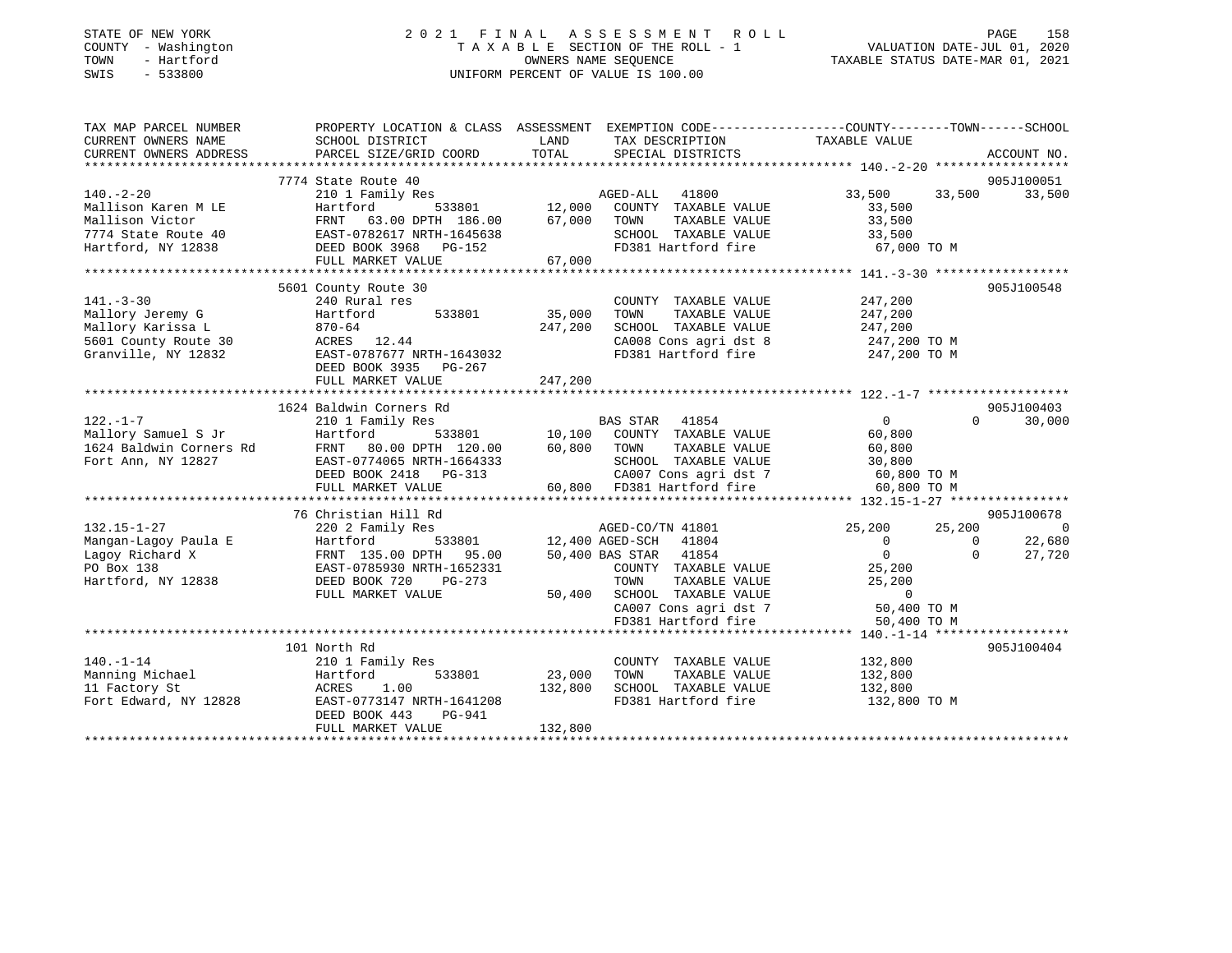#### STATE OF NEW YORK 2 0 2 1 F I N A L A S S E S S M E N T R O L L PAGE 159COUNTY - Washington  $T A X A B L E$  SECTION OF THE ROLL - 1<br>TOWN - Hartford  $\bullet$  2000 - 2021 - 2021 - 2020 - 2020 - 2020 - 2020 - 2020 - 2020 - 2020 - 2020 - 2020 - 2020 OWNERS NAME SEQUENCE TAXABLE STATUS DATE-MAR 01, 2021 SWIS - 533800 UNIFORM PERCENT OF VALUE IS 100.00

VALUATION DATE-JUL 01, 2020

| TAX MAP PARCEL NUMBER                          | PROPERTY LOCATION & CLASS ASSESSMENT EXEMPTION CODE----------------COUNTY-------TOWN-----SCHOOL |         |                                  |                   |                             |
|------------------------------------------------|-------------------------------------------------------------------------------------------------|---------|----------------------------------|-------------------|-----------------------------|
| CURRENT OWNERS NAME                            | SCHOOL DISTRICT                                                                                 | LAND    | TAX DESCRIPTION                  | TAXABLE VALUE     |                             |
| CURRENT OWNERS ADDRESS                         | PARCEL SIZE/GRID COORD                                                                          | TOTAL   | SPECIAL DISTRICTS                |                   | ACCOUNT NO.                 |
|                                                |                                                                                                 |         |                                  |                   |                             |
|                                                | 137 Marlboro Country Rd                                                                         |         |                                  |                   | 905J101049                  |
| $141. - 3 - 24.3$                              | 210 1 Family Res                                                                                |         | BAS STAR 41854                   | $\overline{0}$    | $0 \qquad \qquad$<br>30,000 |
| Martin Randy A                                 | 533801<br>Hartford                                                                              | 28,500  | COUNTY TAXABLE VALUE             | 99,900            |                             |
| Martin Alisa L                                 | 2.45<br>ACRES                                                                                   | 99,900  | TOWN<br>TAXABLE VALUE            | 99,900            |                             |
| PO Box 207                                     | EAST-0786217 NRTH-1643775                                                                       |         | SCHOOL TAXABLE VALUE             | 69,900            |                             |
| Hartford, NY 12838                             | DEED BOOK 539<br>PG-257                                                                         |         | FD381 Hartford fire              | 99,900 TO M       |                             |
|                                                | FULL MARKET VALUE                                                                               | 99,900  |                                  |                   |                             |
|                                                |                                                                                                 |         |                                  |                   |                             |
|                                                | Swamp Ln OFF                                                                                    |         |                                  |                   | 905J101283                  |
| $149. - 1 - 30.25$                             | 322 Rural vac>10                                                                                |         | COUNTY TAXABLE VALUE             | 6,300             |                             |
| Martindale Raymond                             | 533801<br>Hartford                                                                              | 6,300   | TAXABLE VALUE<br>TOWN            | 6,300             |                             |
| Martindale Michelle                            | LOT 25                                                                                          | 6,300   | SCHOOL TAXABLE VALUE             | 6,300             |                             |
| 139 Swamp Ln                                   | ACRES 12.65                                                                                     |         | CA006 Cons agri dst 6            | 6,300 TO M        |                             |
| Arqyle, NY 12809                               | EAST-0777607 NRTH-1634851                                                                       |         | FD381 Hartford fire              | 6,300 TO M        |                             |
|                                                | DEED BOOK 804<br>PG-150                                                                         |         |                                  |                   |                             |
|                                                | FULL MARKET VALUE                                                                               | 6,300   |                                  |                   |                             |
|                                                |                                                                                                 |         |                                  |                   |                             |
|                                                | 139 Swamp Ln                                                                                    |         |                                  |                   | 905J101284                  |
| $149. - 1 - 30.26$                             | 210 1 Family Res                                                                                |         | ENH STAR 41834                   | $0 \qquad \qquad$ | $\Omega$<br>70,700          |
| Martindale Raymond                             | Hartford<br>533801                                                                              | 26,700  | COUNTY TAXABLE VALUE             | 137,000           |                             |
| Martindale Michelle                            | LOT 26                                                                                          | 137,000 | TOWN<br>TAXABLE VALUE            | 137,000           |                             |
| 139 Swamp Ln                                   | 7.64<br>ACRES                                                                                   |         | SCHOOL TAXABLE VALUE             | 66,300            |                             |
| Arqyle, NY 12809                               | EAST-0777397 NRTH-1634510                                                                       |         | CA006 Cons agri dst 6            | 137,000 TO M      |                             |
|                                                | PG-216<br>DEED BOOK 699                                                                         |         | FD381 Hartford fire 137,000 TO M |                   |                             |
|                                                | FULL MARKET VALUE                                                                               | 137,000 |                                  |                   |                             |
|                                                |                                                                                                 |         |                                  |                   |                             |
|                                                | 5 Northrup Ln                                                                                   |         |                                  |                   | 905J100445                  |
| $131. - 1 - 7$                                 | 210 1 Family Res                                                                                |         | COUNTY TAXABLE VALUE             | 55,800            |                             |
| Martindale Raymond L                           | 533801<br>Hartford                                                                              | 22,300  | TOWN<br>TAXABLE VALUE            | 55,800            |                             |
| Martindale Judith                              | FRNT 200.00 DPTH 200.00                                                                         | 55,800  | SCHOOL TAXABLE VALUE             | 55,800            |                             |
| 92 Martindale Way 62 EAST-0776403 NRTH-1651823 |                                                                                                 |         | CA007 Cons agri dst 7            | 55,800 TO M       |                             |
| Salem, NY 12865                                | DEED BOOK 454<br>PG-968                                                                         |         | FD381 Hartford fire              | 55,800 TO M       |                             |
|                                                | FULL MARKET VALUE                                                                               | 55,800  |                                  |                   |                             |
|                                                |                                                                                                 |         |                                  |                   |                             |
|                                                | 5235 County Route 30                                                                            |         |                                  |                   | 905J100135                  |
| $150. - 1 - 37.1$                              | 240 Rural res                                                                                   |         |                                  | 78,700            |                             |
|                                                |                                                                                                 |         | COUNTY TAXABLE VALUE<br>TOWN     |                   |                             |
| Martindale Raymond L                           | 533801<br>Hartford                                                                              | 40,800  | TAXABLE VALUE                    | 78,700            |                             |
| Martindale Judith                              | ACRES 13.20                                                                                     | 78,700  | SCHOOL TAXABLE VALUE             | 78,700            |                             |
| 92 Martindale Way                              | EAST-0787822 NRTH-1635483                                                                       |         | CA008 Cons agri dst 8            | 78,700 TO M       |                             |
| Salem, NY 12865                                | DEED BOOK 20191 PG-27738                                                                        |         | FD381 Hartford fire              | 78,700 TO M       |                             |
|                                                | FULL MARKET VALUE                                                                               | 78,700  |                                  |                   |                             |
| MAY BE SUBJECT TO PAYMENT                      |                                                                                                 |         |                                  |                   |                             |
| UNDER AGDIST LAW TIL 2024                      |                                                                                                 |         |                                  |                   |                             |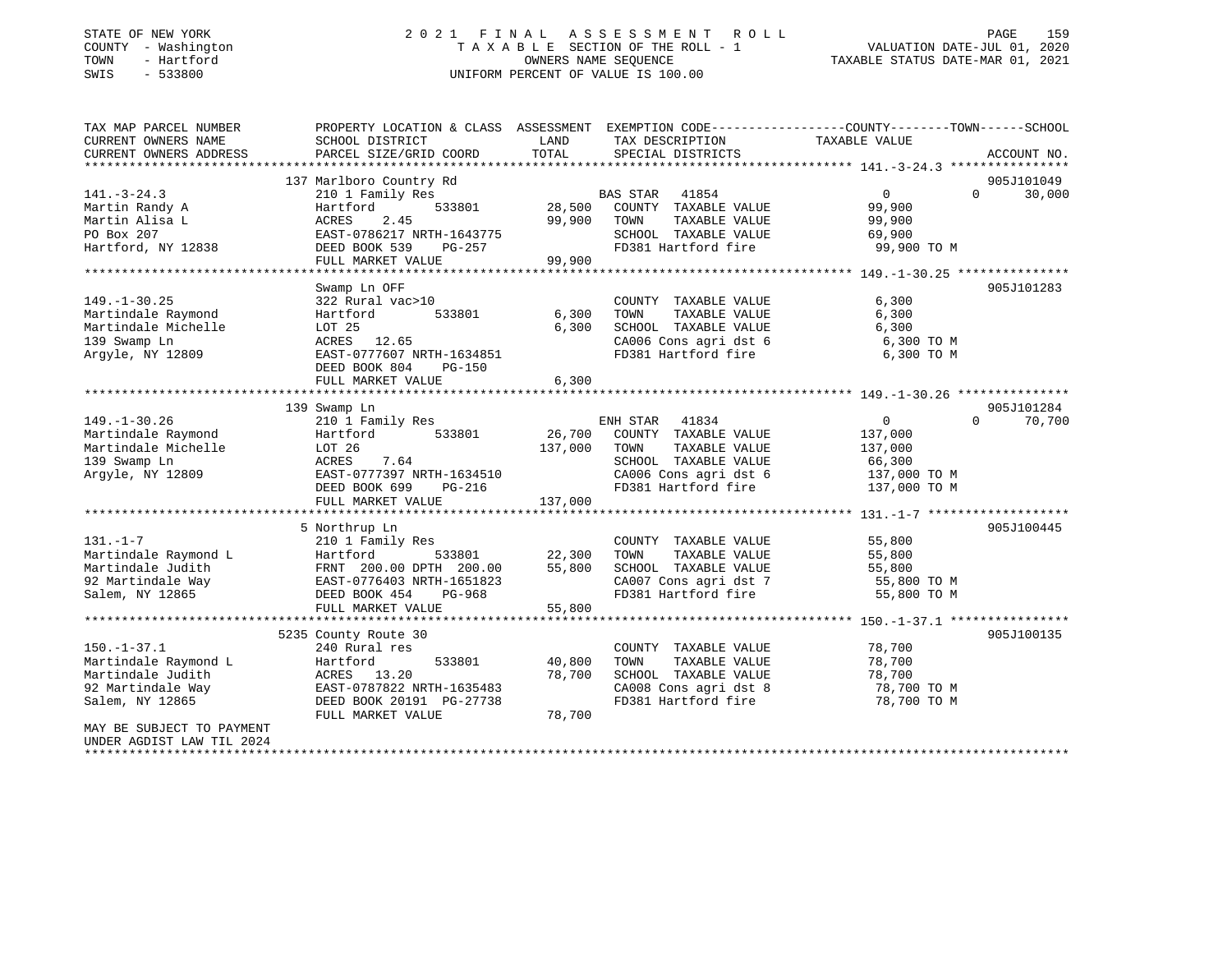### STATE OF NEW YORK 2 0 2 1 F I N A L A S S E S S M E N T R O L L PAGE 160 COUNTY - Washington T A X A B L E SECTION OF THE ROLL - 1 VALUATION DATE-JUL 01, 2020 TOWN - Hartford OWNERS NAME SEQUENCE TAXABLE STATUS DATE-MAR 01, 2021 SWIS - 533800 UNIFORM PERCENT OF VALUE IS 100.00

| TAXABLE VALUE<br>CURRENT OWNERS NAME<br>SCHOOL DISTRICT<br>LAND<br>TAX DESCRIPTION<br>TOTAL<br>CURRENT OWNERS ADDRESS<br>SPECIAL DISTRICTS<br>PARCEL SIZE/GRID COORD<br>ACCOUNT NO.<br>32 Hartford Main St<br>905J100407<br>COUNTY TAXABLE VALUE<br>132.15-2-23<br>56,600<br>632 Benevolent<br>533801 4,000<br>Masonic Hall<br>TOWN<br>TAXABLE VALUE<br>56,600<br>Masonic Hall<br>ATT: David Townsend FRNT 36.00 DPTH 109.00<br>EAST-0786322 NRTH-1652216<br>FAST-0786322 NRTH-1652216<br>FRNT 36.00 DPTH 109.00 56,600<br>SCHOOL TAXABLE VALUE 56,600<br>CA007 Cons agri dst 7 56,600 TO M<br>Hudson Falls, NY 12839 DEED BOOK 144<br>FD381 Hartford fire 56,600 TO M<br>PG-378<br>70 Hartford Main St<br>905J100276<br>VET COM CT 41131<br>$132.15 - 2 - 34$<br>210 1 Family Res<br>16,475<br>16,475<br>$\sim$ 0<br>533801 11,500 ENH STAR 41834<br>Matte Joel N<br>Hartford<br>$\overline{0}$<br>$\Omega$<br>65,900<br>FRNT 47.00 DPTH 233.00 65,900 COUNTY TAXABLE VALUE<br>49,425<br>Matte Linda C<br>49,425<br>999<br>TAXABLE VALUE<br>70 Hartford Main St<br>BANK<br>TOWN<br>Hartford, NY 12838<br>65,900 FD381 Hartford fire<br>FULL MARKET VALUE<br>65,900 TO M<br>905J100568<br>Camp A Way<br>$142. - 1 - 5$<br>COUNTY TAXABLE VALUE<br>13,500<br>TOWN<br>TAXABLE VALUE<br>13,500<br>Mattes David<br>Mattes Justin<br>$142. - 1 - 5. - 1$<br>13,500<br>SCHOOL TAXABLE VALUE 13,500<br>FD381 Hartford fire<br>13,500 TO M<br>43 Margaret St Ext<br>ACRES 10.34<br>EAST-0792551 NRTH-1648452<br>Hudson Falls, NY 12839<br>DEED BOOK 3594 PG-108<br>13,500<br>FULL MARKET VALUE<br>905J101377<br>State Route 149<br>COUNTY TAXABLE VALUE 9,100<br>$132. - 2 - 10.3$<br>322 Rural vac>10<br>Hartford 533801<br>9,100<br>9,100<br>TOWN TAXABLE VALUE<br>Mattia Ronald T<br>9,100<br>9,100<br>2 Kensington Rd<br>FRNT 580.00 DPTH<br>SCHOOL TAXABLE VALUE<br>FD381 Hartford fire 9,100 TO M<br>Glens Falls, NY 12801<br>ACRES 14.00<br>EAST-0790143 NRTH-1652561<br>DEED BOOK 3842 PG-274<br>9,100<br>FULL MARKET VALUE<br>5106 State Route 149<br>905J100389<br>COUNTY TAXABLE VALUE 39,500<br>$132 - 2 - 37$<br>312 Vac w/imprv<br>TAXABLE VALUE 39,500<br>Mattia Ronald T<br>Hartford 533801 32,400<br>TOWN<br>2 Kensington Rd<br>Glens Falls, NY 12801<br>ACRES 4.14<br>39,500<br>SCHOOL TAXABLE VALUE 39,500<br>EAST-0790498 NRTH-1652890<br>FD381 Hartford fire<br>39,500 TO M<br>DEED BOOK 3842 PG-274<br>FULL MARKET VALUE<br>39,500 | TAX MAP PARCEL NUMBER | PROPERTY LOCATION & CLASS ASSESSMENT EXEMPTION CODE----------------COUNTY-------TOWN------SCHOOL |  |  |
|--------------------------------------------------------------------------------------------------------------------------------------------------------------------------------------------------------------------------------------------------------------------------------------------------------------------------------------------------------------------------------------------------------------------------------------------------------------------------------------------------------------------------------------------------------------------------------------------------------------------------------------------------------------------------------------------------------------------------------------------------------------------------------------------------------------------------------------------------------------------------------------------------------------------------------------------------------------------------------------------------------------------------------------------------------------------------------------------------------------------------------------------------------------------------------------------------------------------------------------------------------------------------------------------------------------------------------------------------------------------------------------------------------------------------------------------------------------------------------------------------------------------------------------------------------------------------------------------------------------------------------------------------------------------------------------------------------------------------------------------------------------------------------------------------------------------------------------------------------------------------------------------------------------------------------------------------------------------------------------------------------------------------------------------------------------------------------------------------------------------------------------------------------------------------------------------------------------------------------------------------------------------------------------------------------------------------------------------------------------------------------------------------------------------------------------------------|-----------------------|--------------------------------------------------------------------------------------------------|--|--|
|                                                                                                                                                                                                                                                                                                                                                                                                                                                                                                                                                                                                                                                                                                                                                                                                                                                                                                                                                                                                                                                                                                                                                                                                                                                                                                                                                                                                                                                                                                                                                                                                                                                                                                                                                                                                                                                                                                                                                                                                                                                                                                                                                                                                                                                                                                                                                                                                                                                  |                       |                                                                                                  |  |  |
|                                                                                                                                                                                                                                                                                                                                                                                                                                                                                                                                                                                                                                                                                                                                                                                                                                                                                                                                                                                                                                                                                                                                                                                                                                                                                                                                                                                                                                                                                                                                                                                                                                                                                                                                                                                                                                                                                                                                                                                                                                                                                                                                                                                                                                                                                                                                                                                                                                                  |                       |                                                                                                  |  |  |
|                                                                                                                                                                                                                                                                                                                                                                                                                                                                                                                                                                                                                                                                                                                                                                                                                                                                                                                                                                                                                                                                                                                                                                                                                                                                                                                                                                                                                                                                                                                                                                                                                                                                                                                                                                                                                                                                                                                                                                                                                                                                                                                                                                                                                                                                                                                                                                                                                                                  |                       |                                                                                                  |  |  |
|                                                                                                                                                                                                                                                                                                                                                                                                                                                                                                                                                                                                                                                                                                                                                                                                                                                                                                                                                                                                                                                                                                                                                                                                                                                                                                                                                                                                                                                                                                                                                                                                                                                                                                                                                                                                                                                                                                                                                                                                                                                                                                                                                                                                                                                                                                                                                                                                                                                  |                       |                                                                                                  |  |  |
|                                                                                                                                                                                                                                                                                                                                                                                                                                                                                                                                                                                                                                                                                                                                                                                                                                                                                                                                                                                                                                                                                                                                                                                                                                                                                                                                                                                                                                                                                                                                                                                                                                                                                                                                                                                                                                                                                                                                                                                                                                                                                                                                                                                                                                                                                                                                                                                                                                                  |                       |                                                                                                  |  |  |
|                                                                                                                                                                                                                                                                                                                                                                                                                                                                                                                                                                                                                                                                                                                                                                                                                                                                                                                                                                                                                                                                                                                                                                                                                                                                                                                                                                                                                                                                                                                                                                                                                                                                                                                                                                                                                                                                                                                                                                                                                                                                                                                                                                                                                                                                                                                                                                                                                                                  |                       |                                                                                                  |  |  |
|                                                                                                                                                                                                                                                                                                                                                                                                                                                                                                                                                                                                                                                                                                                                                                                                                                                                                                                                                                                                                                                                                                                                                                                                                                                                                                                                                                                                                                                                                                                                                                                                                                                                                                                                                                                                                                                                                                                                                                                                                                                                                                                                                                                                                                                                                                                                                                                                                                                  |                       |                                                                                                  |  |  |
|                                                                                                                                                                                                                                                                                                                                                                                                                                                                                                                                                                                                                                                                                                                                                                                                                                                                                                                                                                                                                                                                                                                                                                                                                                                                                                                                                                                                                                                                                                                                                                                                                                                                                                                                                                                                                                                                                                                                                                                                                                                                                                                                                                                                                                                                                                                                                                                                                                                  |                       |                                                                                                  |  |  |
|                                                                                                                                                                                                                                                                                                                                                                                                                                                                                                                                                                                                                                                                                                                                                                                                                                                                                                                                                                                                                                                                                                                                                                                                                                                                                                                                                                                                                                                                                                                                                                                                                                                                                                                                                                                                                                                                                                                                                                                                                                                                                                                                                                                                                                                                                                                                                                                                                                                  |                       |                                                                                                  |  |  |
|                                                                                                                                                                                                                                                                                                                                                                                                                                                                                                                                                                                                                                                                                                                                                                                                                                                                                                                                                                                                                                                                                                                                                                                                                                                                                                                                                                                                                                                                                                                                                                                                                                                                                                                                                                                                                                                                                                                                                                                                                                                                                                                                                                                                                                                                                                                                                                                                                                                  |                       |                                                                                                  |  |  |
|                                                                                                                                                                                                                                                                                                                                                                                                                                                                                                                                                                                                                                                                                                                                                                                                                                                                                                                                                                                                                                                                                                                                                                                                                                                                                                                                                                                                                                                                                                                                                                                                                                                                                                                                                                                                                                                                                                                                                                                                                                                                                                                                                                                                                                                                                                                                                                                                                                                  |                       |                                                                                                  |  |  |
|                                                                                                                                                                                                                                                                                                                                                                                                                                                                                                                                                                                                                                                                                                                                                                                                                                                                                                                                                                                                                                                                                                                                                                                                                                                                                                                                                                                                                                                                                                                                                                                                                                                                                                                                                                                                                                                                                                                                                                                                                                                                                                                                                                                                                                                                                                                                                                                                                                                  |                       |                                                                                                  |  |  |
|                                                                                                                                                                                                                                                                                                                                                                                                                                                                                                                                                                                                                                                                                                                                                                                                                                                                                                                                                                                                                                                                                                                                                                                                                                                                                                                                                                                                                                                                                                                                                                                                                                                                                                                                                                                                                                                                                                                                                                                                                                                                                                                                                                                                                                                                                                                                                                                                                                                  |                       |                                                                                                  |  |  |
|                                                                                                                                                                                                                                                                                                                                                                                                                                                                                                                                                                                                                                                                                                                                                                                                                                                                                                                                                                                                                                                                                                                                                                                                                                                                                                                                                                                                                                                                                                                                                                                                                                                                                                                                                                                                                                                                                                                                                                                                                                                                                                                                                                                                                                                                                                                                                                                                                                                  |                       |                                                                                                  |  |  |
|                                                                                                                                                                                                                                                                                                                                                                                                                                                                                                                                                                                                                                                                                                                                                                                                                                                                                                                                                                                                                                                                                                                                                                                                                                                                                                                                                                                                                                                                                                                                                                                                                                                                                                                                                                                                                                                                                                                                                                                                                                                                                                                                                                                                                                                                                                                                                                                                                                                  |                       |                                                                                                  |  |  |
|                                                                                                                                                                                                                                                                                                                                                                                                                                                                                                                                                                                                                                                                                                                                                                                                                                                                                                                                                                                                                                                                                                                                                                                                                                                                                                                                                                                                                                                                                                                                                                                                                                                                                                                                                                                                                                                                                                                                                                                                                                                                                                                                                                                                                                                                                                                                                                                                                                                  |                       |                                                                                                  |  |  |
|                                                                                                                                                                                                                                                                                                                                                                                                                                                                                                                                                                                                                                                                                                                                                                                                                                                                                                                                                                                                                                                                                                                                                                                                                                                                                                                                                                                                                                                                                                                                                                                                                                                                                                                                                                                                                                                                                                                                                                                                                                                                                                                                                                                                                                                                                                                                                                                                                                                  |                       |                                                                                                  |  |  |
|                                                                                                                                                                                                                                                                                                                                                                                                                                                                                                                                                                                                                                                                                                                                                                                                                                                                                                                                                                                                                                                                                                                                                                                                                                                                                                                                                                                                                                                                                                                                                                                                                                                                                                                                                                                                                                                                                                                                                                                                                                                                                                                                                                                                                                                                                                                                                                                                                                                  |                       |                                                                                                  |  |  |
|                                                                                                                                                                                                                                                                                                                                                                                                                                                                                                                                                                                                                                                                                                                                                                                                                                                                                                                                                                                                                                                                                                                                                                                                                                                                                                                                                                                                                                                                                                                                                                                                                                                                                                                                                                                                                                                                                                                                                                                                                                                                                                                                                                                                                                                                                                                                                                                                                                                  |                       |                                                                                                  |  |  |
|                                                                                                                                                                                                                                                                                                                                                                                                                                                                                                                                                                                                                                                                                                                                                                                                                                                                                                                                                                                                                                                                                                                                                                                                                                                                                                                                                                                                                                                                                                                                                                                                                                                                                                                                                                                                                                                                                                                                                                                                                                                                                                                                                                                                                                                                                                                                                                                                                                                  |                       |                                                                                                  |  |  |
|                                                                                                                                                                                                                                                                                                                                                                                                                                                                                                                                                                                                                                                                                                                                                                                                                                                                                                                                                                                                                                                                                                                                                                                                                                                                                                                                                                                                                                                                                                                                                                                                                                                                                                                                                                                                                                                                                                                                                                                                                                                                                                                                                                                                                                                                                                                                                                                                                                                  |                       |                                                                                                  |  |  |
|                                                                                                                                                                                                                                                                                                                                                                                                                                                                                                                                                                                                                                                                                                                                                                                                                                                                                                                                                                                                                                                                                                                                                                                                                                                                                                                                                                                                                                                                                                                                                                                                                                                                                                                                                                                                                                                                                                                                                                                                                                                                                                                                                                                                                                                                                                                                                                                                                                                  |                       |                                                                                                  |  |  |
|                                                                                                                                                                                                                                                                                                                                                                                                                                                                                                                                                                                                                                                                                                                                                                                                                                                                                                                                                                                                                                                                                                                                                                                                                                                                                                                                                                                                                                                                                                                                                                                                                                                                                                                                                                                                                                                                                                                                                                                                                                                                                                                                                                                                                                                                                                                                                                                                                                                  |                       |                                                                                                  |  |  |
|                                                                                                                                                                                                                                                                                                                                                                                                                                                                                                                                                                                                                                                                                                                                                                                                                                                                                                                                                                                                                                                                                                                                                                                                                                                                                                                                                                                                                                                                                                                                                                                                                                                                                                                                                                                                                                                                                                                                                                                                                                                                                                                                                                                                                                                                                                                                                                                                                                                  |                       |                                                                                                  |  |  |
|                                                                                                                                                                                                                                                                                                                                                                                                                                                                                                                                                                                                                                                                                                                                                                                                                                                                                                                                                                                                                                                                                                                                                                                                                                                                                                                                                                                                                                                                                                                                                                                                                                                                                                                                                                                                                                                                                                                                                                                                                                                                                                                                                                                                                                                                                                                                                                                                                                                  |                       |                                                                                                  |  |  |
|                                                                                                                                                                                                                                                                                                                                                                                                                                                                                                                                                                                                                                                                                                                                                                                                                                                                                                                                                                                                                                                                                                                                                                                                                                                                                                                                                                                                                                                                                                                                                                                                                                                                                                                                                                                                                                                                                                                                                                                                                                                                                                                                                                                                                                                                                                                                                                                                                                                  |                       |                                                                                                  |  |  |
|                                                                                                                                                                                                                                                                                                                                                                                                                                                                                                                                                                                                                                                                                                                                                                                                                                                                                                                                                                                                                                                                                                                                                                                                                                                                                                                                                                                                                                                                                                                                                                                                                                                                                                                                                                                                                                                                                                                                                                                                                                                                                                                                                                                                                                                                                                                                                                                                                                                  |                       |                                                                                                  |  |  |
|                                                                                                                                                                                                                                                                                                                                                                                                                                                                                                                                                                                                                                                                                                                                                                                                                                                                                                                                                                                                                                                                                                                                                                                                                                                                                                                                                                                                                                                                                                                                                                                                                                                                                                                                                                                                                                                                                                                                                                                                                                                                                                                                                                                                                                                                                                                                                                                                                                                  |                       |                                                                                                  |  |  |
|                                                                                                                                                                                                                                                                                                                                                                                                                                                                                                                                                                                                                                                                                                                                                                                                                                                                                                                                                                                                                                                                                                                                                                                                                                                                                                                                                                                                                                                                                                                                                                                                                                                                                                                                                                                                                                                                                                                                                                                                                                                                                                                                                                                                                                                                                                                                                                                                                                                  |                       |                                                                                                  |  |  |
|                                                                                                                                                                                                                                                                                                                                                                                                                                                                                                                                                                                                                                                                                                                                                                                                                                                                                                                                                                                                                                                                                                                                                                                                                                                                                                                                                                                                                                                                                                                                                                                                                                                                                                                                                                                                                                                                                                                                                                                                                                                                                                                                                                                                                                                                                                                                                                                                                                                  |                       |                                                                                                  |  |  |
|                                                                                                                                                                                                                                                                                                                                                                                                                                                                                                                                                                                                                                                                                                                                                                                                                                                                                                                                                                                                                                                                                                                                                                                                                                                                                                                                                                                                                                                                                                                                                                                                                                                                                                                                                                                                                                                                                                                                                                                                                                                                                                                                                                                                                                                                                                                                                                                                                                                  |                       |                                                                                                  |  |  |
|                                                                                                                                                                                                                                                                                                                                                                                                                                                                                                                                                                                                                                                                                                                                                                                                                                                                                                                                                                                                                                                                                                                                                                                                                                                                                                                                                                                                                                                                                                                                                                                                                                                                                                                                                                                                                                                                                                                                                                                                                                                                                                                                                                                                                                                                                                                                                                                                                                                  |                       |                                                                                                  |  |  |
|                                                                                                                                                                                                                                                                                                                                                                                                                                                                                                                                                                                                                                                                                                                                                                                                                                                                                                                                                                                                                                                                                                                                                                                                                                                                                                                                                                                                                                                                                                                                                                                                                                                                                                                                                                                                                                                                                                                                                                                                                                                                                                                                                                                                                                                                                                                                                                                                                                                  |                       |                                                                                                  |  |  |
|                                                                                                                                                                                                                                                                                                                                                                                                                                                                                                                                                                                                                                                                                                                                                                                                                                                                                                                                                                                                                                                                                                                                                                                                                                                                                                                                                                                                                                                                                                                                                                                                                                                                                                                                                                                                                                                                                                                                                                                                                                                                                                                                                                                                                                                                                                                                                                                                                                                  |                       |                                                                                                  |  |  |
|                                                                                                                                                                                                                                                                                                                                                                                                                                                                                                                                                                                                                                                                                                                                                                                                                                                                                                                                                                                                                                                                                                                                                                                                                                                                                                                                                                                                                                                                                                                                                                                                                                                                                                                                                                                                                                                                                                                                                                                                                                                                                                                                                                                                                                                                                                                                                                                                                                                  |                       |                                                                                                  |  |  |
|                                                                                                                                                                                                                                                                                                                                                                                                                                                                                                                                                                                                                                                                                                                                                                                                                                                                                                                                                                                                                                                                                                                                                                                                                                                                                                                                                                                                                                                                                                                                                                                                                                                                                                                                                                                                                                                                                                                                                                                                                                                                                                                                                                                                                                                                                                                                                                                                                                                  |                       |                                                                                                  |  |  |
|                                                                                                                                                                                                                                                                                                                                                                                                                                                                                                                                                                                                                                                                                                                                                                                                                                                                                                                                                                                                                                                                                                                                                                                                                                                                                                                                                                                                                                                                                                                                                                                                                                                                                                                                                                                                                                                                                                                                                                                                                                                                                                                                                                                                                                                                                                                                                                                                                                                  |                       |                                                                                                  |  |  |
|                                                                                                                                                                                                                                                                                                                                                                                                                                                                                                                                                                                                                                                                                                                                                                                                                                                                                                                                                                                                                                                                                                                                                                                                                                                                                                                                                                                                                                                                                                                                                                                                                                                                                                                                                                                                                                                                                                                                                                                                                                                                                                                                                                                                                                                                                                                                                                                                                                                  |                       |                                                                                                  |  |  |
|                                                                                                                                                                                                                                                                                                                                                                                                                                                                                                                                                                                                                                                                                                                                                                                                                                                                                                                                                                                                                                                                                                                                                                                                                                                                                                                                                                                                                                                                                                                                                                                                                                                                                                                                                                                                                                                                                                                                                                                                                                                                                                                                                                                                                                                                                                                                                                                                                                                  |                       |                                                                                                  |  |  |
|                                                                                                                                                                                                                                                                                                                                                                                                                                                                                                                                                                                                                                                                                                                                                                                                                                                                                                                                                                                                                                                                                                                                                                                                                                                                                                                                                                                                                                                                                                                                                                                                                                                                                                                                                                                                                                                                                                                                                                                                                                                                                                                                                                                                                                                                                                                                                                                                                                                  |                       |                                                                                                  |  |  |
|                                                                                                                                                                                                                                                                                                                                                                                                                                                                                                                                                                                                                                                                                                                                                                                                                                                                                                                                                                                                                                                                                                                                                                                                                                                                                                                                                                                                                                                                                                                                                                                                                                                                                                                                                                                                                                                                                                                                                                                                                                                                                                                                                                                                                                                                                                                                                                                                                                                  |                       |                                                                                                  |  |  |
|                                                                                                                                                                                                                                                                                                                                                                                                                                                                                                                                                                                                                                                                                                                                                                                                                                                                                                                                                                                                                                                                                                                                                                                                                                                                                                                                                                                                                                                                                                                                                                                                                                                                                                                                                                                                                                                                                                                                                                                                                                                                                                                                                                                                                                                                                                                                                                                                                                                  |                       |                                                                                                  |  |  |
|                                                                                                                                                                                                                                                                                                                                                                                                                                                                                                                                                                                                                                                                                                                                                                                                                                                                                                                                                                                                                                                                                                                                                                                                                                                                                                                                                                                                                                                                                                                                                                                                                                                                                                                                                                                                                                                                                                                                                                                                                                                                                                                                                                                                                                                                                                                                                                                                                                                  |                       |                                                                                                  |  |  |
|                                                                                                                                                                                                                                                                                                                                                                                                                                                                                                                                                                                                                                                                                                                                                                                                                                                                                                                                                                                                                                                                                                                                                                                                                                                                                                                                                                                                                                                                                                                                                                                                                                                                                                                                                                                                                                                                                                                                                                                                                                                                                                                                                                                                                                                                                                                                                                                                                                                  |                       |                                                                                                  |  |  |
|                                                                                                                                                                                                                                                                                                                                                                                                                                                                                                                                                                                                                                                                                                                                                                                                                                                                                                                                                                                                                                                                                                                                                                                                                                                                                                                                                                                                                                                                                                                                                                                                                                                                                                                                                                                                                                                                                                                                                                                                                                                                                                                                                                                                                                                                                                                                                                                                                                                  |                       |                                                                                                  |  |  |
|                                                                                                                                                                                                                                                                                                                                                                                                                                                                                                                                                                                                                                                                                                                                                                                                                                                                                                                                                                                                                                                                                                                                                                                                                                                                                                                                                                                                                                                                                                                                                                                                                                                                                                                                                                                                                                                                                                                                                                                                                                                                                                                                                                                                                                                                                                                                                                                                                                                  |                       |                                                                                                  |  |  |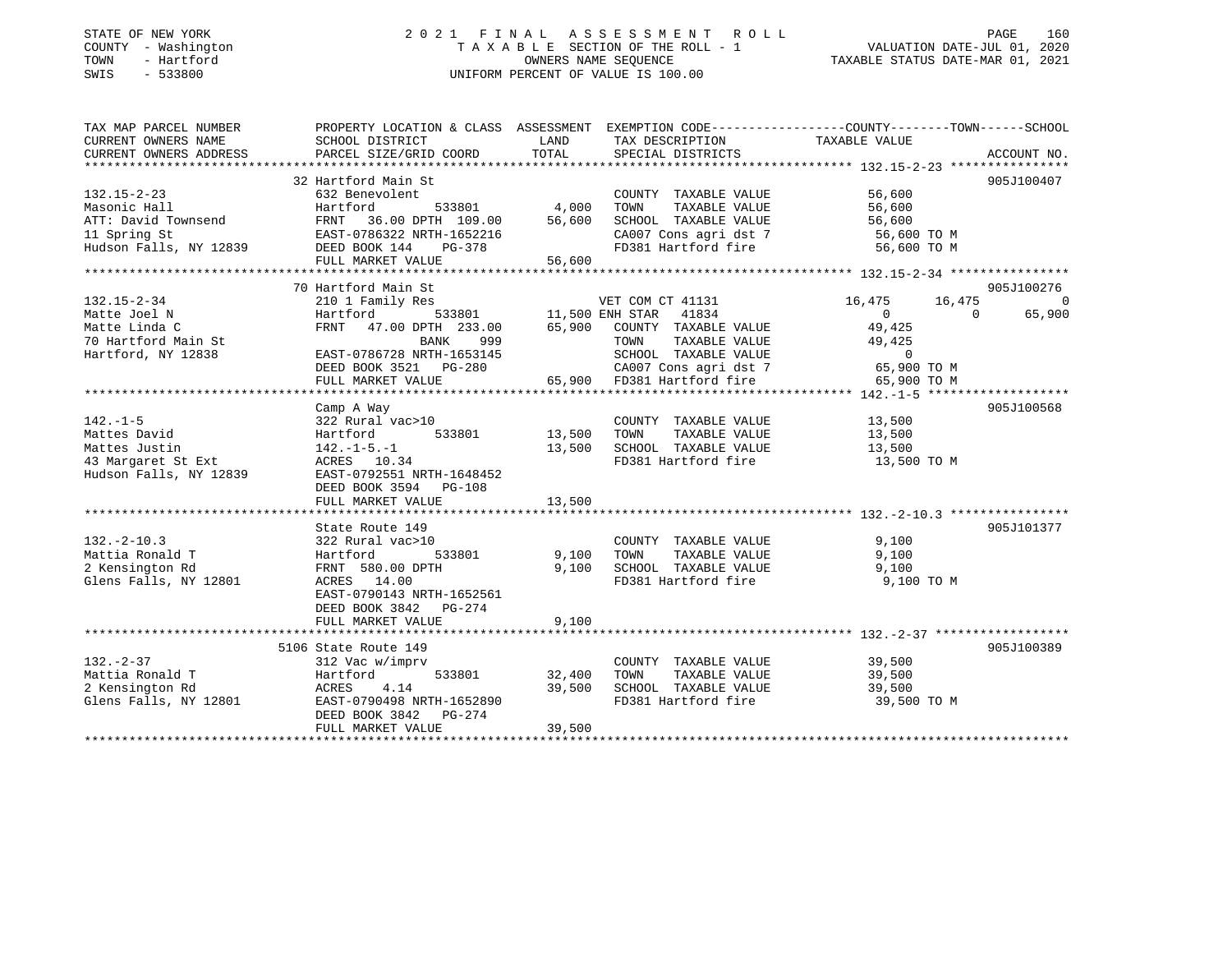| STATE OF NEW YORK<br>COUNTY - Washington<br>TOWN<br>- Hartford<br>SWIS<br>$-533800$                                                                                                                                                                                                                                                                                                                                          |                                                                                                                                          |               | 2021 FINAL ASSESSMENT ROLL<br>UNIFORM PERCENT OF VALUE IS 100.00 | PAGE<br>PAGE 161<br>TAXABLE SECTION OF THE ROLL - 1<br>OWNERS NAME SEQUENCE CONCERT OF THE ROLL - 1<br>TAXABLE STATUS DATE-MAR 01, 2021<br>NIFORM DEDGENT OF VALUATION CONCERT OF SALUATION CONCERT OF SALUATION | 161         |
|------------------------------------------------------------------------------------------------------------------------------------------------------------------------------------------------------------------------------------------------------------------------------------------------------------------------------------------------------------------------------------------------------------------------------|------------------------------------------------------------------------------------------------------------------------------------------|---------------|------------------------------------------------------------------|------------------------------------------------------------------------------------------------------------------------------------------------------------------------------------------------------------------|-------------|
| TAX MAP PARCEL NUMBER<br>CURRENT OWNERS NAME                                                                                                                                                                                                                                                                                                                                                                                 | SCHOOL DISTRICT LAND                                                                                                                     |               |                                                                  | PROPERTY LOCATION & CLASS ASSESSMENT EXEMPTION CODE----------------COUNTY-------TOWN------SCHOOL                                                                                                                 |             |
| CURRENT OWNERS ADDRESS                                                                                                                                                                                                                                                                                                                                                                                                       | PARCEL SIZE/GRID COORD                                                                                                                   | TOTAL         | TAX DESCRIPTION TAXABLE VALUE SPECIAL DISTRICTS                  |                                                                                                                                                                                                                  | ACCOUNT NO. |
|                                                                                                                                                                                                                                                                                                                                                                                                                              |                                                                                                                                          |               |                                                                  |                                                                                                                                                                                                                  |             |
|                                                                                                                                                                                                                                                                                                                                                                                                                              | 326 Pope Hill Rd                                                                                                                         |               |                                                                  |                                                                                                                                                                                                                  |             |
| $150.-1-23.1$                                                                                                                                                                                                                                                                                                                                                                                                                |                                                                                                                                          |               | BAS STAR 41854                                                   | $\Omega$<br>$\begin{array}{c} 0 \\ 56,100 \end{array}$                                                                                                                                                           | 30,000      |
| Mattison Brian S                                                                                                                                                                                                                                                                                                                                                                                                             | Pope Hill ka<br>270 Mfg housing 633801 BAS STAR 41854<br>11 Martford 533801 32,800 COUNTY TAXABLE VALUE                                  |               |                                                                  |                                                                                                                                                                                                                  |             |
| Mattison Kellie J                                                                                                                                                                                                                                                                                                                                                                                                            |                                                                                                                                          |               | 56,100 TOWN TAXABLE VALUE                                        | 56,100<br>26,100                                                                                                                                                                                                 |             |
| 326 Pope Hill Rd                                                                                                                                                                                                                                                                                                                                                                                                             |                                                                                                                                          |               | SCHOOL TAXABLE VALUE                                             |                                                                                                                                                                                                                  |             |
| Argyle, NY 12809                                                                                                                                                                                                                                                                                                                                                                                                             | LOT 1 56,100<br>ACRES 8.84 BANK 999 56,100<br>EAST-0783747 NRTH-1632202                                                                  |               | FD381 Hartford fire                                              | 56,100 TO M                                                                                                                                                                                                      |             |
|                                                                                                                                                                                                                                                                                                                                                                                                                              | DEED BOOK 1739    PG-138                                                                                                                 |               |                                                                  |                                                                                                                                                                                                                  |             |
|                                                                                                                                                                                                                                                                                                                                                                                                                              | FULL MARKET VALUE                                                                                                                        | 56,100        |                                                                  |                                                                                                                                                                                                                  |             |
|                                                                                                                                                                                                                                                                                                                                                                                                                              | Pope Hill Rd                                                                                                                             |               |                                                                  |                                                                                                                                                                                                                  |             |
| $150. - 1 - 23.2$                                                                                                                                                                                                                                                                                                                                                                                                            | 314 Rural vac<10                                                                                                                         |               | COUNTY TAXABLE VALUE                                             |                                                                                                                                                                                                                  |             |
| Mattison Brian S                                                                                                                                                                                                                                                                                                                                                                                                             | Hartford                                                                                                                                 | 533801 21,400 | TAXABLE VALUE<br>TOWN                                            |                                                                                                                                                                                                                  |             |
| Mattison Kellie J                                                                                                                                                                                                                                                                                                                                                                                                            | LOT 2A                                                                                                                                   |               | 21,400 SCHOOL TAXABLE VALUE                                      | 21,400<br>21,400<br>21,400                                                                                                                                                                                       |             |
| 326 Pope Hill Rd                                                                                                                                                                                                                                                                                                                                                                                                             | ACRES 3.79 BANK<br>999                                                                                                                   |               | FD381 Hartford fire                                              | 21,400 TO M                                                                                                                                                                                                      |             |
| Argyle, NY 12809                                                                                                                                                                                                                                                                                                                                                                                                             | EAST-0783999 NRTH-1632086                                                                                                                |               |                                                                  |                                                                                                                                                                                                                  |             |
|                                                                                                                                                                                                                                                                                                                                                                                                                              | DEED BOOK 1739 PG-138                                                                                                                    |               |                                                                  |                                                                                                                                                                                                                  |             |
|                                                                                                                                                                                                                                                                                                                                                                                                                              | FULL MARKET VALUE                                                                                                                        | 21,400        |                                                                  |                                                                                                                                                                                                                  |             |
|                                                                                                                                                                                                                                                                                                                                                                                                                              |                                                                                                                                          |               |                                                                  |                                                                                                                                                                                                                  |             |
|                                                                                                                                                                                                                                                                                                                                                                                                                              | 1550 Baldwin Corners Rd                                                                                                                  |               |                                                                  |                                                                                                                                                                                                                  |             |
|                                                                                                                                                                                                                                                                                                                                                                                                                              |                                                                                                                                          |               |                                                                  | $\Omega$<br>$\overline{0}$                                                                                                                                                                                       | 30,000      |
|                                                                                                                                                                                                                                                                                                                                                                                                                              |                                                                                                                                          |               |                                                                  |                                                                                                                                                                                                                  |             |
|                                                                                                                                                                                                                                                                                                                                                                                                                              |                                                                                                                                          |               |                                                                  |                                                                                                                                                                                                                  |             |
|                                                                                                                                                                                                                                                                                                                                                                                                                              |                                                                                                                                          |               |                                                                  |                                                                                                                                                                                                                  |             |
|                                                                                                                                                                                                                                                                                                                                                                                                                              |                                                                                                                                          |               |                                                                  | COUNTY TAXABLE VALUE 131,700<br>TOWN TAXABLE VALUE 131,700<br>SCHOOL TAXABLE VALUE 101,700<br>CA007 Cons agri dst 7 131,700 TO M                                                                                 |             |
|                                                                                                                                                                                                                                                                                                                                                                                                                              |                                                                                                                                          |               |                                                                  | 131,700 TO M                                                                                                                                                                                                     |             |
| $\begin{tabular}{lllllllllllll} \rule{0pt}{0pt} \texttt{122.-1-28.6} & \rule{0pt}{0pt} \rule{0pt}{0pt} \texttt{Maynard George A Jr} & \rule{0pt}{0pt} \texttt{Hartford} & \rule{0pt}{0pt} \texttt{B33801} & \rule{0pt}{0pt} \rule{0pt}{0pt} \texttt{Palmer Kimberly M} & \rule{0pt}{0pt} \texttt{ACRES} & \rule{0pt}{0pt} \texttt{131,700} & \rule{0pt}{0pt} \texttt{TOWN} & \rule{0pt}{0pt} \texttt{ITAAPDE} & \rule{0pt}{$ |                                                                                                                                          |               |                                                                  |                                                                                                                                                                                                                  |             |
|                                                                                                                                                                                                                                                                                                                                                                                                                              |                                                                                                                                          |               |                                                                  |                                                                                                                                                                                                                  | 905J100305  |
| $142. - 1 - 31$                                                                                                                                                                                                                                                                                                                                                                                                              | Executed<br>210 1 Family Res<br>Hartford 533801 25,400 COUNTY TAXABLE VALUE                                                              |               |                                                                  | $\overline{0}$<br>$0 \qquad \qquad$                                                                                                                                                                              | 30,000      |
| Maynard Thomas E                                                                                                                                                                                                                                                                                                                                                                                                             |                                                                                                                                          |               |                                                                  | 125,300                                                                                                                                                                                                          |             |
| 88 Blood St                                                                                                                                                                                                                                                                                                                                                                                                                  | ACRES 1.62 125,300 TOWN TAXABLE VALUE<br>EAST-0791297 NRTH-1642910 SCHOOL TAXABLE VALUE<br>DEED BOOK 20200 PG-1441 CA008 Cons agri dst 8 |               |                                                                  | 125,300                                                                                                                                                                                                          |             |
| Granville, NY 12832 EAST-0791297 NRTH-1642910                                                                                                                                                                                                                                                                                                                                                                                |                                                                                                                                          |               |                                                                  | 95,300<br>125,300 TO M                                                                                                                                                                                           |             |
|                                                                                                                                                                                                                                                                                                                                                                                                                              |                                                                                                                                          |               |                                                                  |                                                                                                                                                                                                                  |             |
|                                                                                                                                                                                                                                                                                                                                                                                                                              | FULL MARKET VALUE                                                                                                                        |               | 125,300 FD381 Hartford fire                                      | 125,300 TO M                                                                                                                                                                                                     |             |
|                                                                                                                                                                                                                                                                                                                                                                                                                              |                                                                                                                                          |               |                                                                  |                                                                                                                                                                                                                  |             |
|                                                                                                                                                                                                                                                                                                                                                                                                                              |                                                                                                                                          |               |                                                                  |                                                                                                                                                                                                                  | 905J100270  |
|                                                                                                                                                                                                                                                                                                                                                                                                                              |                                                                                                                                          |               |                                                                  | 19,155<br>19,155 0                                                                                                                                                                                               |             |
|                                                                                                                                                                                                                                                                                                                                                                                                                              |                                                                                                                                          |               |                                                                  | 108,545                                                                                                                                                                                                          |             |
|                                                                                                                                                                                                                                                                                                                                                                                                                              |                                                                                                                                          |               | 2.86 BANK 999 127,700 TOWN TAXABLE VALUE                         | 108,545<br>127,700                                                                                                                                                                                               |             |
|                                                                                                                                                                                                                                                                                                                                                                                                                              |                                                                                                                                          |               | SCHOOL TAXABLE VALUE                                             |                                                                                                                                                                                                                  |             |
| 33 Gilchrist Hill Ext<br>141.-3-7 210 1 Family Res<br>MCAvoy Robert H Hartford 533801 28,600 COUNTY TAXABLE VALUE<br>PO Box 11 ACRES 2.86 BANK 999 127,700 TOWN TAXABLE VALUE<br>Glens Falls, NY 12801 EAST-0784414 NRTH-1643988 SCHOO                                                                                                                                                                                       |                                                                                                                                          |               | FD381 Hartford fire                                              | 127,700 TO M                                                                                                                                                                                                     |             |
|                                                                                                                                                                                                                                                                                                                                                                                                                              | FULL MARKET VALUE                                                                                                                        | 127,700       |                                                                  |                                                                                                                                                                                                                  |             |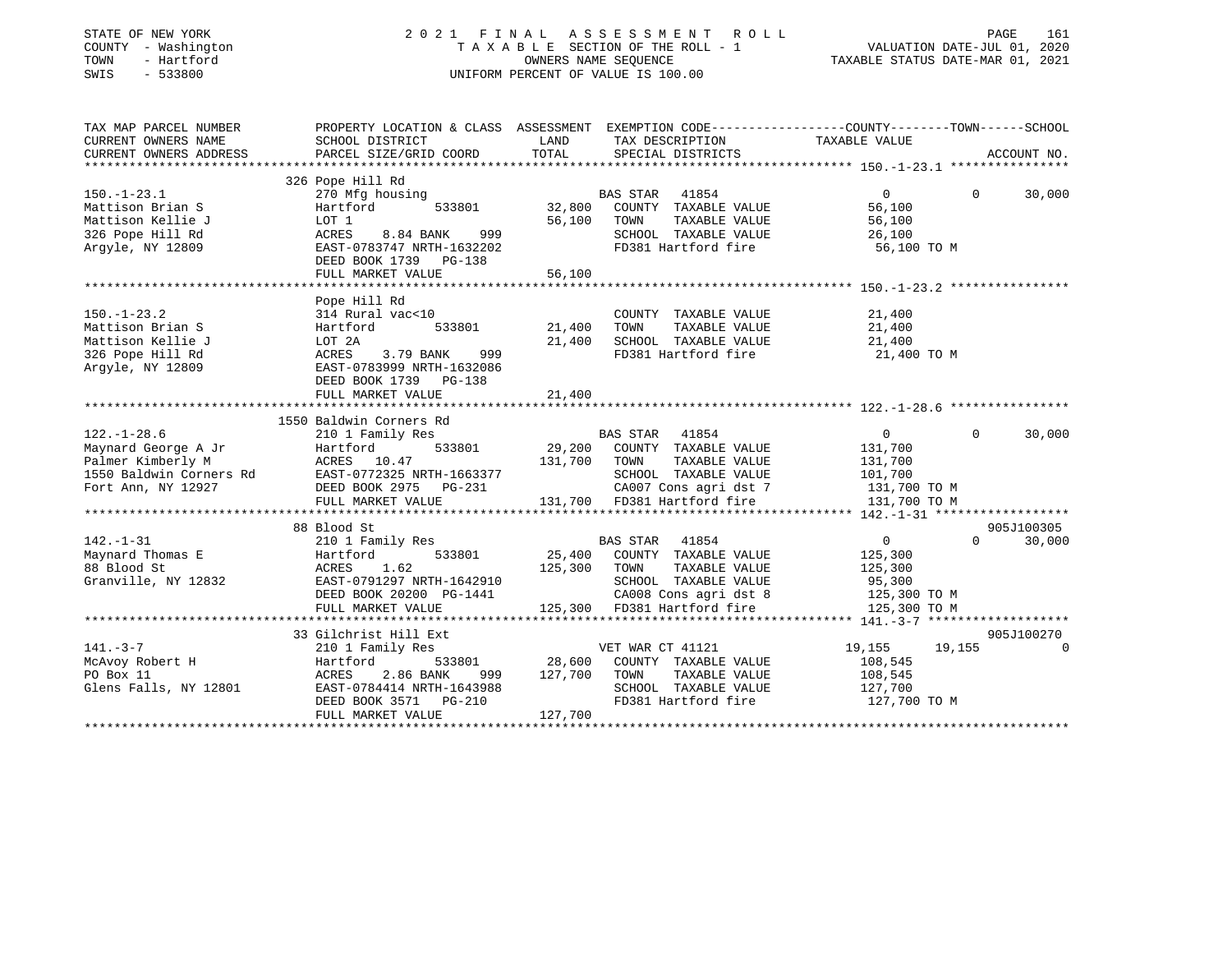| STATE OF NEW YORK |              |
|-------------------|--------------|
| <b>COUNTY</b>     | - Washington |
| TOWN              | - Hartford   |
| CMT C             | につつOOO       |

### STATE OF NEW YORK 2 0 2 1 F I N A L A S S E S S M E N T R O L L PAGE 162 COUNTY - Washington T A X A B L E SECTION OF THE ROLL - 1 VALUATION DATE-JUL 01, 2020 TOWN - Hartford OWNERS NAME SEQUENCE TAXABLE STATUS DATE-MAR 01, 2021 SWIS - 533800 UNIFORM PERCENT OF VALUE IS 100.00

| TAX MAP PARCEL NUMBER |                                                                      |                                                                                                                                                                                                                                                                                                                                                                                                                                                                          | PROPERTY LOCATION & CLASS ASSESSMENT EXEMPTION CODE-----------------COUNTY-------TOWN------SCHOOL                                                                                                                                                                                                                                                                                                              |
|-----------------------|----------------------------------------------------------------------|--------------------------------------------------------------------------------------------------------------------------------------------------------------------------------------------------------------------------------------------------------------------------------------------------------------------------------------------------------------------------------------------------------------------------------------------------------------------------|----------------------------------------------------------------------------------------------------------------------------------------------------------------------------------------------------------------------------------------------------------------------------------------------------------------------------------------------------------------------------------------------------------------|
|                       |                                                                      |                                                                                                                                                                                                                                                                                                                                                                                                                                                                          |                                                                                                                                                                                                                                                                                                                                                                                                                |
|                       |                                                                      |                                                                                                                                                                                                                                                                                                                                                                                                                                                                          |                                                                                                                                                                                                                                                                                                                                                                                                                |
|                       |                                                                      |                                                                                                                                                                                                                                                                                                                                                                                                                                                                          |                                                                                                                                                                                                                                                                                                                                                                                                                |
|                       | 5545 County Route 30                                                 |                                                                                                                                                                                                                                                                                                                                                                                                                                                                          |                                                                                                                                                                                                                                                                                                                                                                                                                |
| $141. - 3 - 34.2$     | 210 1 Family Res                                                     |                                                                                                                                                                                                                                                                                                                                                                                                                                                                          |                                                                                                                                                                                                                                                                                                                                                                                                                |
| McBride Wayne         | Hartford                                                             |                                                                                                                                                                                                                                                                                                                                                                                                                                                                          |                                                                                                                                                                                                                                                                                                                                                                                                                |
| 5545 County Route 30  | LOT B 204,500 i<br>ACRES 6.09 204,500 i<br>EAST-0788465 NRTH-1641797 | 1131 51,125 45,000<br>12,250 533801 31,900 VET DIS CT 41141 102,250 90,000<br>204,500 AGED-CO/TN 41801 25,563 34,750                                                                                                                                                                                                                                                                                                                                                     |                                                                                                                                                                                                                                                                                                                                                                                                                |
| Granville, NY 12832   |                                                                      | COUNTY TAXABLE VALUE 25,562                                                                                                                                                                                                                                                                                                                                                                                                                                              |                                                                                                                                                                                                                                                                                                                                                                                                                |
|                       | EAST-0788465 NRTH-1641797<br>DEED BOOK 20200 PG-841                  |                                                                                                                                                                                                                                                                                                                                                                                                                                                                          |                                                                                                                                                                                                                                                                                                                                                                                                                |
|                       |                                                                      |                                                                                                                                                                                                                                                                                                                                                                                                                                                                          |                                                                                                                                                                                                                                                                                                                                                                                                                |
|                       | FULL MARKET VALUE                                                    |                                                                                                                                                                                                                                                                                                                                                                                                                                                                          |                                                                                                                                                                                                                                                                                                                                                                                                                |
|                       |                                                                      |                                                                                                                                                                                                                                                                                                                                                                                                                                                                          |                                                                                                                                                                                                                                                                                                                                                                                                                |
|                       | 5537 County Route 30                                                 |                                                                                                                                                                                                                                                                                                                                                                                                                                                                          | 905J100173                                                                                                                                                                                                                                                                                                                                                                                                     |
|                       |                                                                      |                                                                                                                                                                                                                                                                                                                                                                                                                                                                          |                                                                                                                                                                                                                                                                                                                                                                                                                |
|                       |                                                                      |                                                                                                                                                                                                                                                                                                                                                                                                                                                                          |                                                                                                                                                                                                                                                                                                                                                                                                                |
|                       |                                                                      | 141.-3-35<br>McBride Wayne<br>McBride Wayne<br>McBride Wayne<br>McBride Wayne<br>21,500<br>McBride Wayne<br>21,500<br>21,500<br>21,500<br>21,500<br>21,500<br>21,500<br>21,500<br>21,500<br>21,500<br>21,500<br>21,500<br>21,500<br>21,500<br>21,500<br>21,500<br>21,500<br>                                                                                                                                                                                             |                                                                                                                                                                                                                                                                                                                                                                                                                |
|                       |                                                                      |                                                                                                                                                                                                                                                                                                                                                                                                                                                                          |                                                                                                                                                                                                                                                                                                                                                                                                                |
|                       | DEED BOOK 20200 PG-841                                               | 1,500                                                                                                                                                                                                                                                                                                                                                                                                                                                                    |                                                                                                                                                                                                                                                                                                                                                                                                                |
|                       | FULL MARKET VALUE                                                    |                                                                                                                                                                                                                                                                                                                                                                                                                                                                          |                                                                                                                                                                                                                                                                                                                                                                                                                |
|                       | 8796 State Route 40                                                  |                                                                                                                                                                                                                                                                                                                                                                                                                                                                          | 905J101405                                                                                                                                                                                                                                                                                                                                                                                                     |
| $114. - 1 - 9.3$      | 270 Mfg housing                                                      |                                                                                                                                                                                                                                                                                                                                                                                                                                                                          | $\Omega$<br>43,500                                                                                                                                                                                                                                                                                                                                                                                             |
|                       |                                                                      | ing<br>533801 27,500 COUNTY TAXABLE VALUE 43,500                                                                                                                                                                                                                                                                                                                                                                                                                         |                                                                                                                                                                                                                                                                                                                                                                                                                |
|                       |                                                                      |                                                                                                                                                                                                                                                                                                                                                                                                                                                                          |                                                                                                                                                                                                                                                                                                                                                                                                                |
|                       |                                                                      |                                                                                                                                                                                                                                                                                                                                                                                                                                                                          |                                                                                                                                                                                                                                                                                                                                                                                                                |
|                       |                                                                      |                                                                                                                                                                                                                                                                                                                                                                                                                                                                          |                                                                                                                                                                                                                                                                                                                                                                                                                |
|                       |                                                                      |                                                                                                                                                                                                                                                                                                                                                                                                                                                                          |                                                                                                                                                                                                                                                                                                                                                                                                                |
|                       |                                                                      |                                                                                                                                                                                                                                                                                                                                                                                                                                                                          | $\begin{array}{cccccccc} 114.-1-9.3 & 270 Mfg housing & \text{ENH STAR} & 41834 & 0 & 33900 \\ \text{McCabe Brenda J} & \text{Hartford} & 533801 & 27,500 & \text{COUNT} & \text{TAXABLE VALUE} & 43,500 \\ \text{8796 State Route 40} & \text{ACRES} & 4.34 BANK & 999 & 43,500 & \text{TAXABLE VALUE} & 0 \\ \text{Fort Ann, NY} & 12827 & \text{EABST} & 0 & 283801 & 0 & 43,500 \\ \text{PEED BOOK} & 350$ |
|                       | Country Ln                                                           |                                                                                                                                                                                                                                                                                                                                                                                                                                                                          | 905J101152                                                                                                                                                                                                                                                                                                                                                                                                     |
|                       |                                                                      |                                                                                                                                                                                                                                                                                                                                                                                                                                                                          |                                                                                                                                                                                                                                                                                                                                                                                                                |
|                       |                                                                      |                                                                                                                                                                                                                                                                                                                                                                                                                                                                          |                                                                                                                                                                                                                                                                                                                                                                                                                |
|                       |                                                                      |                                                                                                                                                                                                                                                                                                                                                                                                                                                                          |                                                                                                                                                                                                                                                                                                                                                                                                                |
|                       |                                                                      |                                                                                                                                                                                                                                                                                                                                                                                                                                                                          | CA007 Cons agri dst 7 31,500 TO M                                                                                                                                                                                                                                                                                                                                                                              |
|                       |                                                                      | FD381 Hartford fire                                                                                                                                                                                                                                                                                                                                                                                                                                                      | 31,500 TO M                                                                                                                                                                                                                                                                                                                                                                                                    |
|                       |                                                                      |                                                                                                                                                                                                                                                                                                                                                                                                                                                                          |                                                                                                                                                                                                                                                                                                                                                                                                                |
|                       |                                                                      |                                                                                                                                                                                                                                                                                                                                                                                                                                                                          |                                                                                                                                                                                                                                                                                                                                                                                                                |
|                       | 76 Country Ln                                                        |                                                                                                                                                                                                                                                                                                                                                                                                                                                                          | 905J101165                                                                                                                                                                                                                                                                                                                                                                                                     |
| $122. - 1 - 37$       | 210 1 Family Res                                                     | BAS STAR 41854                                                                                                                                                                                                                                                                                                                                                                                                                                                           | $\overline{a}$<br>$\Omega$<br>30,000                                                                                                                                                                                                                                                                                                                                                                           |
|                       |                                                                      |                                                                                                                                                                                                                                                                                                                                                                                                                                                                          |                                                                                                                                                                                                                                                                                                                                                                                                                |
|                       |                                                                      |                                                                                                                                                                                                                                                                                                                                                                                                                                                                          |                                                                                                                                                                                                                                                                                                                                                                                                                |
|                       |                                                                      |                                                                                                                                                                                                                                                                                                                                                                                                                                                                          |                                                                                                                                                                                                                                                                                                                                                                                                                |
|                       |                                                                      |                                                                                                                                                                                                                                                                                                                                                                                                                                                                          |                                                                                                                                                                                                                                                                                                                                                                                                                |
|                       |                                                                      | $\begin{tabular}{lllllllllllllllllllll} \multicolumn{4}{c}{\texttt{McCane Darleen}} & \multicolumn{4}{c}{\texttt{McCane Darleen}} & \multicolumn{4}{c}{\texttt{McCane Darleen}} & \multicolumn{4}{c}{\texttt{McCane Darleen}} & \multicolumn{4}{c}{\texttt{McCane Darleen}} & \multicolumn{4}{c}{\texttt{McCane Danie1}} & \multicolumn{4}{c}{\texttt{McCane Danie1}} & \multicolumn{4}{c}{\texttt{ACRES}} & 5.48 \text{ BANK} & 997 & 167,800 & \texttt{TONNN} & \text$ |                                                                                                                                                                                                                                                                                                                                                                                                                |
|                       |                                                                      |                                                                                                                                                                                                                                                                                                                                                                                                                                                                          |                                                                                                                                                                                                                                                                                                                                                                                                                |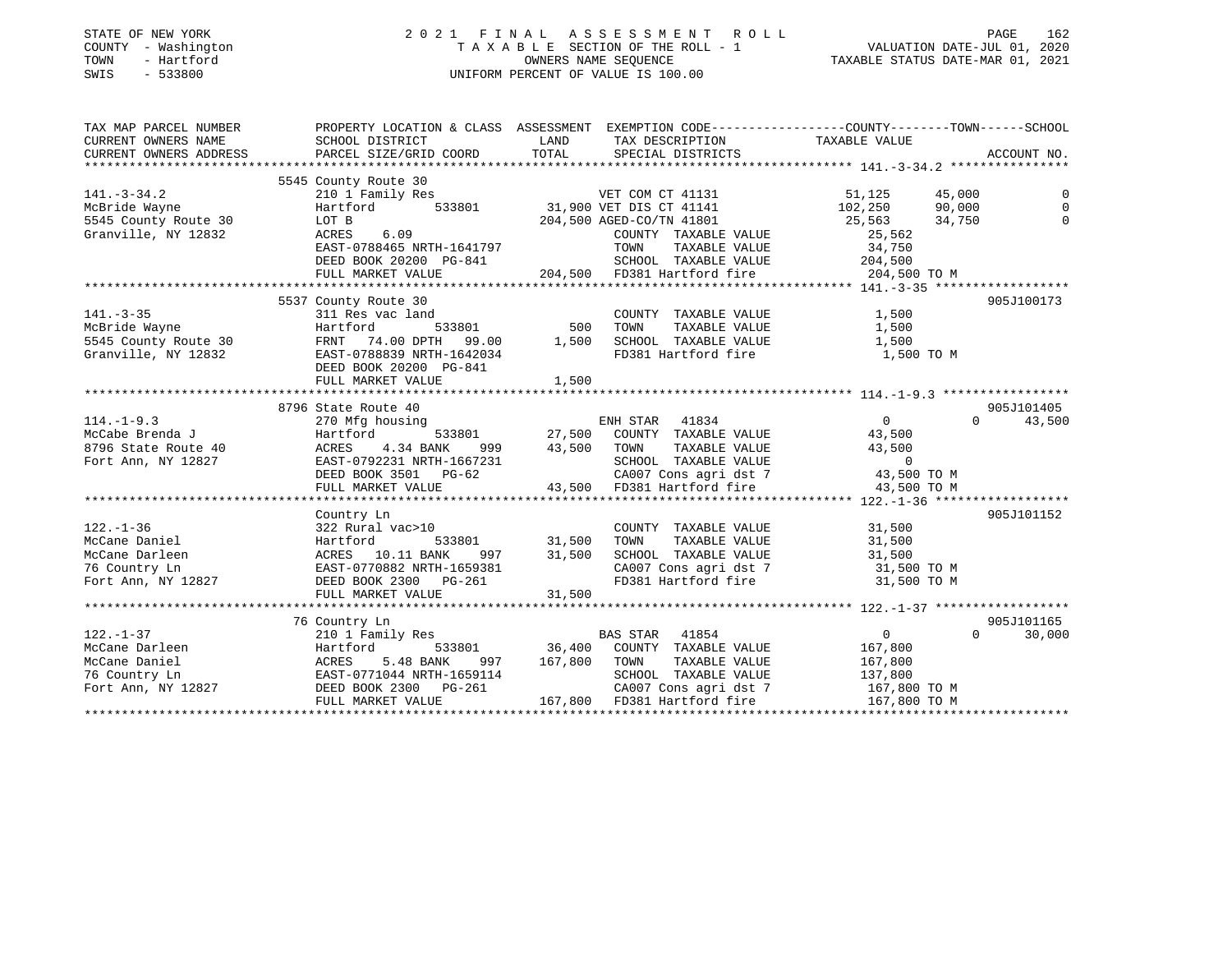### STATE OF NEW YORK 2 0 2 1 F I N A L A S S E S S M E N T R O L L PAGE 163 COUNTY - Washington T A X A B L E SECTION OF THE ROLL - 1 VALUATION DATE-JUL 01, 2020 TOWN - Hartford OWNERS NAME SEQUENCE TAXABLE STATUS DATE-MAR 01, 2021 SWIS - 533800 UNIFORM PERCENT OF VALUE IS 100.00

| TAX MAP PARCEL NUMBER  | PROPERTY LOCATION & CLASS ASSESSMENT EXEMPTION CODE---------------COUNTY-------TOWN-----SCHOOL |               |                                    |                |                   |             |
|------------------------|------------------------------------------------------------------------------------------------|---------------|------------------------------------|----------------|-------------------|-------------|
| CURRENT OWNERS NAME    | SCHOOL DISTRICT                                                                                | LAND          | TAX DESCRIPTION                    | TAXABLE VALUE  |                   |             |
| CURRENT OWNERS ADDRESS | PARCEL SIZE/GRID COORD                                                                         | TOTAL         | SPECIAL DISTRICTS                  |                |                   | ACCOUNT NO. |
|                        |                                                                                                |               |                                    |                |                   |             |
|                        | 7754 State Route 40                                                                            |               |                                    |                |                   | 905J100414  |
| $140. - 2 - 24$        | 210 1 Family Res                                                                               |               | BAS STAR 41854                     | $\Omega$       | $\Omega$          | 30,000      |
| McCarthy Charles E     | Hartford                                                                                       |               | 533801 17,000 COUNTY TAXABLE VALUE | 56,600         |                   |             |
| 7754 State Route 40    | FRNT 175.00 DPTH 122.00                                                                        | 56,600        | TOWN<br>TAXABLE VALUE              | 56,600         |                   |             |
| Hartford, NY 12838     | EAST-0782325 NRTH-1645317                                                                      |               | SCHOOL TAXABLE VALUE               | 26,600         |                   |             |
|                        | DEED BOOK 3127 PG-93                                                                           |               | FD381 Hartford fire                | 56,600 TO M    |                   |             |
|                        | FULL MARKET VALUE                                                                              | 56,600        |                                    |                |                   |             |
|                        |                                                                                                |               |                                    |                |                   |             |
|                        | 48 Winch Way                                                                                   |               |                                    |                |                   | 905J101194  |
| $149. - 1 - 26.3$      | 240 Rural res                                                                                  |               | BAS STAR 41854                     | $\overline{0}$ | $0 \qquad \qquad$ | 30,000      |
| McCarthy Dale          | Hartford<br>533801                                                                             |               | 28,600 COUNTY TAXABLE VALUE        | 139,000        |                   |             |
| 41 Winch Way           | ACRES 13.11                                                                                    | 139,000       | TAXABLE VALUE<br>TOWN              | 139,000        |                   |             |
| Argyle, NY 12809       | EAST-0780171 NRTH-1636134                                                                      |               | SCHOOL TAXABLE VALUE 109,000       |                |                   |             |
|                        | DEED BOOK 1951    PG-223                                                                       |               | FD381 Hartford fire                | 139,000 TO M   |                   |             |
|                        | FULL MARKET VALUE                                                                              | 139,000       |                                    |                |                   |             |
|                        |                                                                                                |               |                                    |                |                   |             |
| $132 - 2 - 35.5$       | 15 Brodie Way<br>210 1 Family Res                                                              |               | CW 10 VET/ 41151                   | 8,000          | 8,000             | $\Omega$    |
| McCarthy Duane F       | 533801<br>Hartford                                                                             |               | 26,000 ENH STAR 41834              | $\overline{0}$ | $\bigcap$         | 70,700      |
| McCarthy Holly J       | 2.00<br>ACRES                                                                                  | 210,800       | COUNTY TAXABLE VALUE               | 202,800        |                   |             |
| PO Box 82              | EAST-0791394 NRTH-1652130                                                                      |               | TOWN<br>TAXABLE VALUE              | 202,800        |                   |             |
| Hartford, NY 12838     | DEED BOOK 3896 PG-89                                                                           |               | SCHOOL TAXABLE VALUE               | 140,100        |                   |             |
|                        | FULL MARKET VALUE                                                                              |               | 210,800 FD381 Hartford fire        | 210,800 TO M   |                   |             |
|                        |                                                                                                |               |                                    |                |                   |             |
|                        | 18 Brodie Way                                                                                  |               |                                    |                |                   | 905J101084  |
| $132 - 2 - 35.3$       | 312 Vac w/imprv                                                                                |               | COUNTY TAXABLE VALUE               | 26,300         |                   |             |
| McCarthy Holly J       | Hartford                                                                                       | 533801 19,700 | TAXABLE VALUE<br>TOWN              | 26,300         |                   |             |
| McCarthy Duane F       | 0.68<br>ACRES                                                                                  | 26,300        | SCHOOL TAXABLE VALUE               | 26,300         |                   |             |
| PO Box 82              | EAST-0791440 NRTH-1652338                                                                      |               | FD381 Hartford fire                | 26,300 TO M    |                   |             |
| Hartford, NY 12838     | DEED BOOK 860<br>$PG-10$                                                                       |               |                                    |                |                   |             |
|                        | FULL MARKET VALUE                                                                              | 26,300        |                                    |                |                   |             |
|                        |                                                                                                |               |                                    |                |                   |             |
|                        | 286 Hall Rd                                                                                    |               |                                    |                |                   | 905J101357  |
| $122. - 1 - 27.1$      | 210 1 Family Res                                                                               |               | <b>BAS STAR</b><br>41854           | $\sim$ 0       | $\Omega$          | 30,000      |
| McCarthy Jeffrey J     | 533801<br>Hartford                                                                             |               | 41,800 COUNTY TAXABLE VALUE        | 250,800        |                   |             |
| 286 Hall Rd            | ACRES<br>8.84                                                                                  |               | 250,800 TOWN<br>TAXABLE VALUE      | 250,800        |                   |             |
| Fort Ann, NY 12827     | EAST-0774048 NRTH-1661996                                                                      |               | SCHOOL TAXABLE VALUE               | 220,800        |                   |             |
|                        | PG-222<br>DEED BOOK 571                                                                        |               | CA007 Cons agri dst 7              | 250,800 TO M   |                   |             |
|                        | FULL MARKET VALUE                                                                              |               | 250,800 FD381 Hartford fire        | 250,800 TO M   |                   |             |
|                        |                                                                                                |               |                                    |                |                   |             |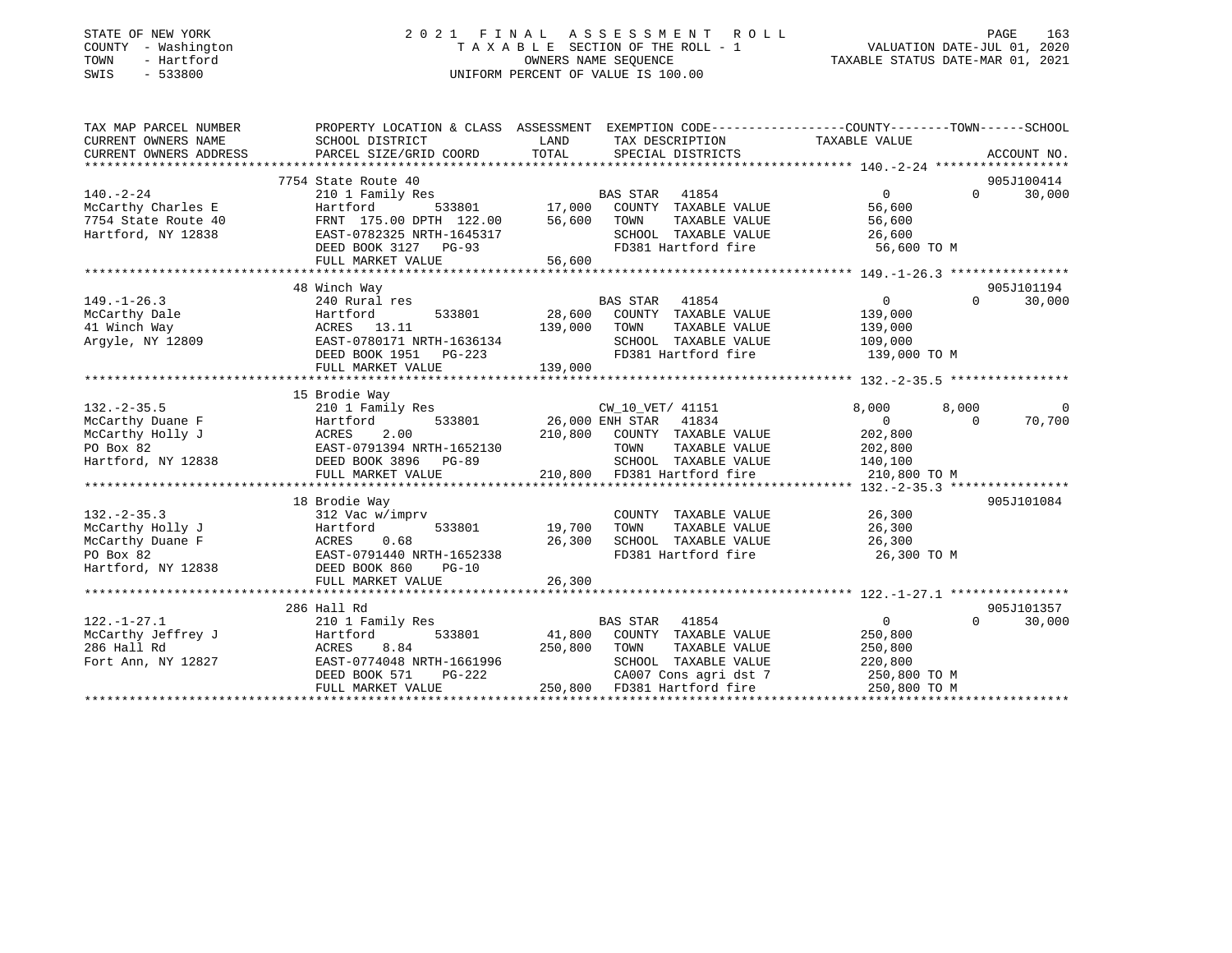| STATE OF NEW YORK<br>COUNTY - Washington<br>TOWN<br>- Hartford<br>SWIS<br>$-533800$ | 2021 FINAL                                                                                      | OWNERS NAME SEOUENCE | ASSESSMENT ROLL<br>TAXABLE SECTION OF THE ROLL - 1<br>UNIFORM PERCENT OF VALUE IS 100.00 | VALUATION DATE-JUL 01, 2020<br>TAXABLE STATUS DATE-MAR 01, 2021 | PAGE<br>164 |
|-------------------------------------------------------------------------------------|-------------------------------------------------------------------------------------------------|----------------------|------------------------------------------------------------------------------------------|-----------------------------------------------------------------|-------------|
| TAX MAP PARCEL NUMBER                                                               | PROPERTY LOCATION & CLASS ASSESSMENT EXEMPTION CODE---------------COUNTY-------TOWN------SCHOOL |                      |                                                                                          |                                                                 |             |
| CURRENT OWNERS NAME<br>CURRENT OWNERS ADDRESS                                       | SCHOOL DISTRICT<br>PARCEL SIZE/GRID COORD                                                       | LAND<br>TOTAL        | TAX DESCRIPTION<br>SPECIAL DISTRICTS                                                     | TAXABLE VALUE                                                   | ACCOUNT NO. |
| ********************                                                                |                                                                                                 |                      |                                                                                          |                                                                 |             |
|                                                                                     | 48 Mcdougal Rd                                                                                  |                      |                                                                                          |                                                                 |             |
| $148. - 1 - 25.3$                                                                   | 210 1 Family Res                                                                                |                      | BAS STAR<br>41854                                                                        | $\Omega$<br>$\Omega$                                            | 30,000      |
| McClellan Heather A                                                                 | Hartford<br>533801                                                                              | 26,800               | COUNTY TAXABLE VALUE                                                                     | 96,800                                                          |             |
| 48 McDougal Rd                                                                      | LOT 8                                                                                           | 96,800               | TAXABLE VALUE<br>TOWN                                                                    | 96,800                                                          |             |
| Fort Ann, NY 12827                                                                  | ACRES<br>2.26 BANK<br>999                                                                       |                      | SCHOOL TAXABLE VALUE                                                                     | 66,800                                                          |             |
|                                                                                     | EAST-0766533 NRTH-1636129                                                                       |                      | CA006 Cons agri dst 6                                                                    | 96,800 TO M                                                     |             |
|                                                                                     | DEED BOOK 821<br>PG-163<br>FULL MARKET VALUE                                                    |                      | FD381 Hartford fire                                                                      | 96,800 TO M                                                     |             |
|                                                                                     |                                                                                                 | 96,800               |                                                                                          |                                                                 |             |
|                                                                                     | Mcdougal Rd                                                                                     |                      |                                                                                          |                                                                 |             |
| $148. - 1 - 25.4$                                                                   | 314 Rural vac<10                                                                                |                      | COUNTY TAXABLE VALUE                                                                     | 18,000                                                          |             |
| McClellan Heather A                                                                 | Hartford<br>533801                                                                              | 18,000               | TAXABLE VALUE<br>TOWN                                                                    | 18,000                                                          |             |
| 48 McDougal Rd                                                                      | LOT 9                                                                                           | 18,000               | SCHOOL TAXABLE VALUE                                                                     | 18,000                                                          |             |
| Fort Ann, NY 12827                                                                  | ACRES<br>2.57                                                                                   |                      | CA006 Cons agri dst 6                                                                    | 18,000 TO M                                                     |             |
|                                                                                     | EAST-0766548 NRTH-1635861                                                                       |                      | FD381 Hartford fire                                                                      | 18,000 TO M                                                     |             |
|                                                                                     | DEED BOOK 2282 PG-196                                                                           |                      |                                                                                          |                                                                 |             |
|                                                                                     | FULL MARKET VALUE                                                                               | 18,000               |                                                                                          |                                                                 |             |
|                                                                                     |                                                                                                 |                      |                                                                                          |                                                                 | 905J100227  |
| $132. - 1 - 23.1$                                                                   | 194 Hartford Main St<br>210 1 Family Res                                                        |                      | COUNTY TAXABLE VALUE                                                                     | 65,000                                                          |             |
| McClenning Richard R                                                                | 533801<br>Hartford                                                                              | 15,900               | TAXABLE VALUE<br>TOWN                                                                    | 65,000                                                          |             |
| McClenning Cindy B                                                                  | mapping corr 5/18                                                                               | 65,000               | SCHOOL TAXABLE VALUE                                                                     | 65,000                                                          |             |
| 155 County Route 44                                                                 | ACRES 0.44                                                                                      |                      | CA007 Cons agri dst 7                                                                    | 65,000 TO M                                                     |             |
| Argyle, NY 12809                                                                    | EAST-0788452 NRTH-1655582                                                                       |                      | FD381 Hartford fire                                                                      | 65,000 TO M                                                     |             |
|                                                                                     | DEED BOOK 3913 PG-96                                                                            |                      |                                                                                          |                                                                 |             |
|                                                                                     | FULL MARKET VALUE                                                                               | 65,000               |                                                                                          |                                                                 |             |
|                                                                                     |                                                                                                 |                      |                                                                                          |                                                                 |             |
|                                                                                     | State Route 40                                                                                  |                      |                                                                                          |                                                                 | 905J100417  |
| $114. - 1 - 12$                                                                     | 314 Rural vac<10                                                                                |                      | COUNTY TAXABLE VALUE                                                                     | 17,000                                                          |             |
| McClenning Robert L<br>2629 County Route 17                                         | 533801<br>Hartford<br>7.20<br>ACRES                                                             | 17,000<br>17,000     | TAXABLE VALUE<br>TOWN<br>SCHOOL TAXABLE VALUE                                            | 17,000<br>17,000                                                |             |
| Granville, NY 12832                                                                 | EAST-0792537 NRTH-1666537                                                                       |                      | CA007 Cons agri dst 7                                                                    | 17,000 TO M                                                     |             |
|                                                                                     | DEED BOOK 470<br>$PG-68$                                                                        |                      | FD381 Hartford fire                                                                      | 17,000 TO M                                                     |             |
|                                                                                     | FULL MARKET VALUE                                                                               | 17,000               |                                                                                          |                                                                 |             |
|                                                                                     |                                                                                                 |                      |                                                                                          |                                                                 |             |
|                                                                                     | State Route 40                                                                                  |                      |                                                                                          |                                                                 | 905J101034  |
| $114. - 1 - 14$                                                                     | 314 Rural vac<10                                                                                |                      | COUNTY TAXABLE VALUE                                                                     | 2,000                                                           |             |
| McClenning Robert L                                                                 | Hartford<br>533801                                                                              | 2,000                | TOWN<br>TAXABLE VALUE                                                                    | 2,000                                                           |             |
| 2629 County Route 17                                                                | ACRES<br>4.10                                                                                   | 2,000                | SCHOOL TAXABLE VALUE                                                                     | 2,000                                                           |             |
| Granville, NY 12832                                                                 | EAST-0792894 NRTH-1665464                                                                       |                      | CA007 Cons agri dst 7                                                                    | 2,000 TO M                                                      |             |
|                                                                                     | DEED BOOK 470<br>$PG-68$<br>FULL MARKET VALUE                                                   | 2,000                | FD381 Hartford fire                                                                      | 2,000 TO M                                                      |             |
|                                                                                     |                                                                                                 |                      |                                                                                          |                                                                 |             |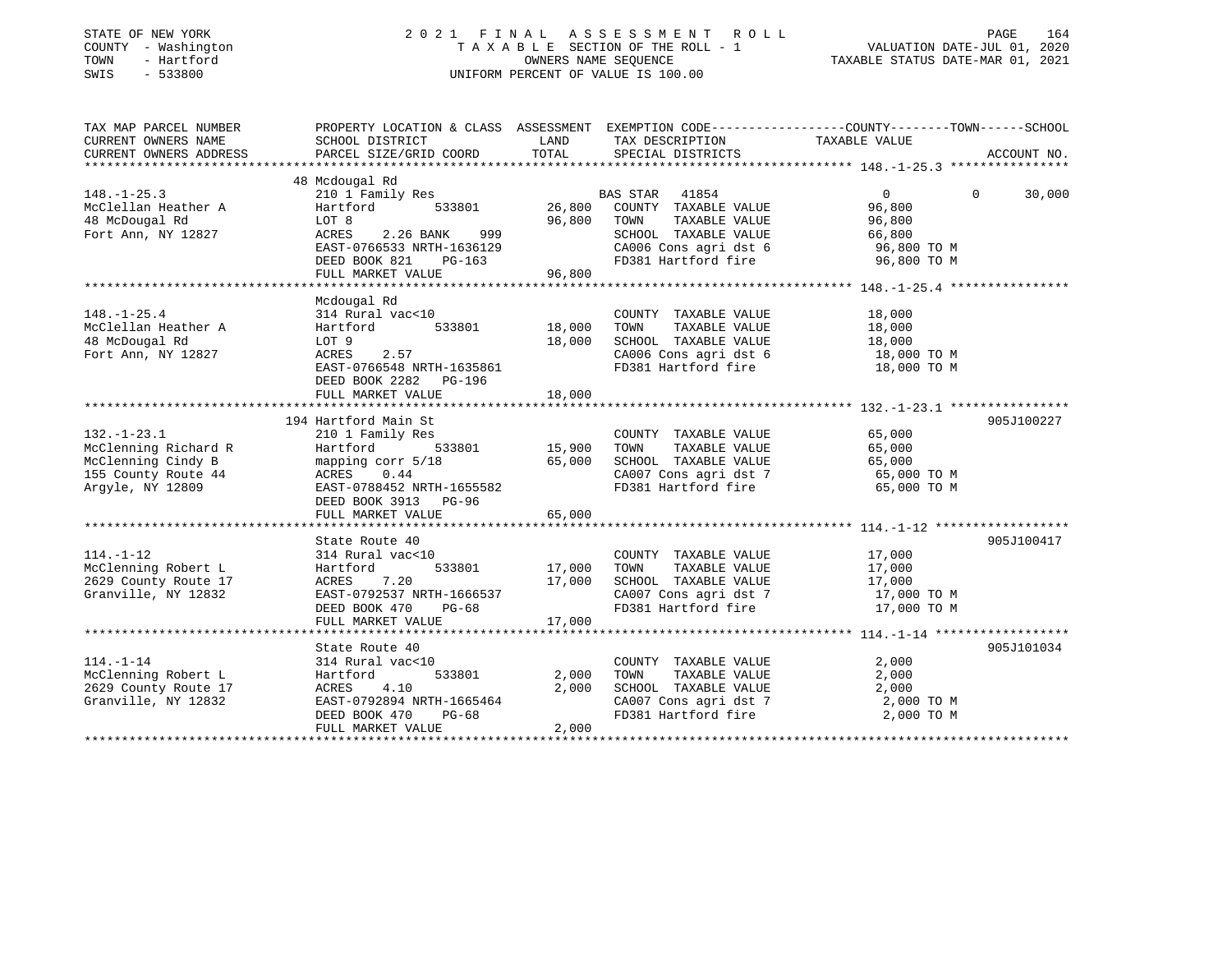| STATE OF NEW YORK<br>COUNTY - Washington<br>TOWN<br>- Hartford<br>$-533800$<br>SWIS | 2021 FINAL ASSESSMENT<br>TAXABLE SECTION OF THE ROLL - 1<br>UNIFORM PERCENT OF VALUE IS 100.00                      | TAXABLE STATUS DATE-MAR 01, 2021 | PAGE<br>165<br>VALUATION DATE-JUL 01, 2020    |                            |                    |
|-------------------------------------------------------------------------------------|---------------------------------------------------------------------------------------------------------------------|----------------------------------|-----------------------------------------------|----------------------------|--------------------|
| TAX MAP PARCEL NUMBER<br>CURRENT OWNERS NAME                                        | PROPERTY LOCATION & CLASS ASSESSMENT EXEMPTION CODE----------------COUNTY-------TOWN------SCHOOL<br>SCHOOL DISTRICT | LAND                             | TAX DESCRIPTION                               | TAXABLE VALUE              |                    |
| CURRENT OWNERS ADDRESS                                                              | PARCEL SIZE/GRID COORD                                                                                              | TOTAL                            | SPECIAL DISTRICTS                             |                            | ACCOUNT NO.        |
|                                                                                     |                                                                                                                     |                                  |                                               |                            |                    |
| $122. - 1 - 49$                                                                     | 126 Country Ln<br>323 Vacant rural                                                                                  |                                  |                                               | 44,500                     | 905J101125         |
| McClure Lee                                                                         | Hartford<br>533801                                                                                                  | 44,500                           | COUNTY TAXABLE VALUE<br>TOWN<br>TAXABLE VALUE | 44,500                     |                    |
| 32 Stone Schoolhouse Rd                                                             | 723-111 Easement & ROW                                                                                              | 44,500                           | SCHOOL TAXABLE VALUE                          | 44,500                     |                    |
| Hudson Falls, NY 12839                                                              | ACRES 50.03                                                                                                         |                                  | CA007 Cons agri dst 7                         |                            |                    |
|                                                                                     | EAST-0768743 NRTH-1660318                                                                                           |                                  | FD381 Hartford fire                           | 44,500 TO M<br>44,500 TO M |                    |
|                                                                                     | DEED BOOK 472<br>PG-149                                                                                             |                                  |                                               |                            |                    |
|                                                                                     | FULL MARKET VALUE                                                                                                   | 44,500                           |                                               |                            |                    |
|                                                                                     |                                                                                                                     |                                  |                                               |                            |                    |
|                                                                                     | 83 Hartford Main St                                                                                                 |                                  |                                               |                            | 905J100655         |
| $132.15 - 1 - 4$                                                                    | 210 1 Family Res                                                                                                    |                                  | ENH STAR<br>41834                             | $\overline{0}$             | $\Omega$<br>70,700 |
| McCotter John A                                                                     | Hartford<br>533801                                                                                                  | 24,200                           | COUNTY TAXABLE VALUE                          | 104,000                    |                    |
| McCotter Gladys                                                                     | FRNT 125.00 DPTH 492.00                                                                                             | 104,000                          | TOWN<br>TAXABLE VALUE                         | 104,000                    |                    |
| 83 Hartford Main St                                                                 | BANK<br>999                                                                                                         |                                  | SCHOOL TAXABLE VALUE                          | 33,300                     |                    |
| Hartford, NY 12838                                                                  | EAST-0786492 NRTH-1653581                                                                                           |                                  | CA007 Cons agri dst 7                         | 104,000 TO M               |                    |
|                                                                                     | DEED BOOK 3168 PG-38                                                                                                |                                  | FD381 Hartford fire                           | 104,000 TO M               |                    |
|                                                                                     | FULL MARKET VALUE                                                                                                   | 104,000                          |                                               |                            |                    |
|                                                                                     | ***************************                                                                                         |                                  |                                               |                            |                    |
|                                                                                     | 38 Hinck Ln                                                                                                         |                                  |                                               |                            | 905J101313         |
| $149. - 1 - 24.4$                                                                   | 240 Rural res                                                                                                       |                                  | 41854<br>BAS STAR                             | $\overline{0}$             | 30,000<br>0        |
| McCullen Larry M                                                                    | 533801<br>Hartford                                                                                                  | 34,500                           | COUNTY TAXABLE VALUE                          | 154,500                    |                    |
| McCullen Georgia W                                                                  |                                                                                                                     | 154,500                          | TOWN<br>TAXABLE VALUE                         | 154,500                    |                    |
| PO Box 76                                                                           | ACRES 15.00<br>EAST-0780478 N<br>EAST-0780478 NRTH-1640340                                                          |                                  | SCHOOL TAXABLE VALUE                          | 124,500                    |                    |
| Hartford, NY 12838                                                                  | DEED BOOK 539<br>PG-347                                                                                             |                                  | FD381 Hartford fire                           | 154,500 TO M               |                    |
|                                                                                     | FULL MARKET VALUE                                                                                                   | 154,500                          |                                               |                            |                    |
|                                                                                     |                                                                                                                     |                                  |                                               |                            |                    |
|                                                                                     | 5526 County Route 30                                                                                                |                                  |                                               |                            |                    |
| $150.-1-5.1$                                                                        | 210 1 Family Res                                                                                                    |                                  | COUNTY TAXABLE VALUE                          | 191,300                    |                    |
| McDermott Kelly                                                                     | Hartford<br>533801                                                                                                  | 18,800                           | TOWN<br>TAXABLE VALUE                         | 191,300                    |                    |
| 5526 County Route 30                                                                | FRNT 180.00 DPTH 147.00                                                                                             | 191,300                          | SCHOOL TAXABLE VALUE                          | 191,300                    |                    |
| Granville, NY 12832                                                                 | EAST-0789136 NRTH-1641960                                                                                           |                                  | CA008 Cons agri dst 8                         | 191,300 TO M               |                    |
|                                                                                     | DEED BOOK 20200 PG-6260                                                                                             |                                  | FD381 Hartford fire                           | 191,300 TO M               |                    |
|                                                                                     | FULL MARKET VALUE                                                                                                   | 191,300                          |                                               |                            |                    |
|                                                                                     |                                                                                                                     |                                  |                                               |                            |                    |
|                                                                                     | 5698 County Route 30                                                                                                |                                  |                                               |                            | 905J101240         |
| $141. - 3 - 28.1$                                                                   | 210 1 Family Res                                                                                                    |                                  | AGRI-D IND 41730                              | 2,180                      | 2,180<br>2,180     |
| McFarlane Kathleen A                                                                | Hartford<br>533801                                                                                                  | 25,800                           | COUNTY TAXABLE VALUE                          | 140,820                    |                    |
| 5698 County Route 30                                                                | Sub Div Lot                                                                                                         | 143,000                          | TOWN<br>TAXABLE VALUE                         | 140,820                    |                    |
| Granville, NY 12832                                                                 | comb28.1 & 28.6                                                                                                     |                                  | SCHOOL TAXABLE VALUE                          | 140,820                    |                    |
|                                                                                     | <b>ACRES</b><br>3.00                                                                                                |                                  | FD381 Hartford fire                           | 143,000 TO M               |                    |
| MAY BE SUBJECT TO PAYMENT                                                           | EAST-0787670 NRTH-1645812                                                                                           |                                  |                                               |                            |                    |
| UNDER AGDIST LAW TIL 2028                                                           | DEED BOOK 3691<br><b>PG-144</b>                                                                                     |                                  |                                               |                            |                    |
|                                                                                     | FULL MARKET VALUE                                                                                                   | 143,000                          |                                               |                            |                    |
|                                                                                     |                                                                                                                     | <b>+++++++++++++++</b>           |                                               |                            |                    |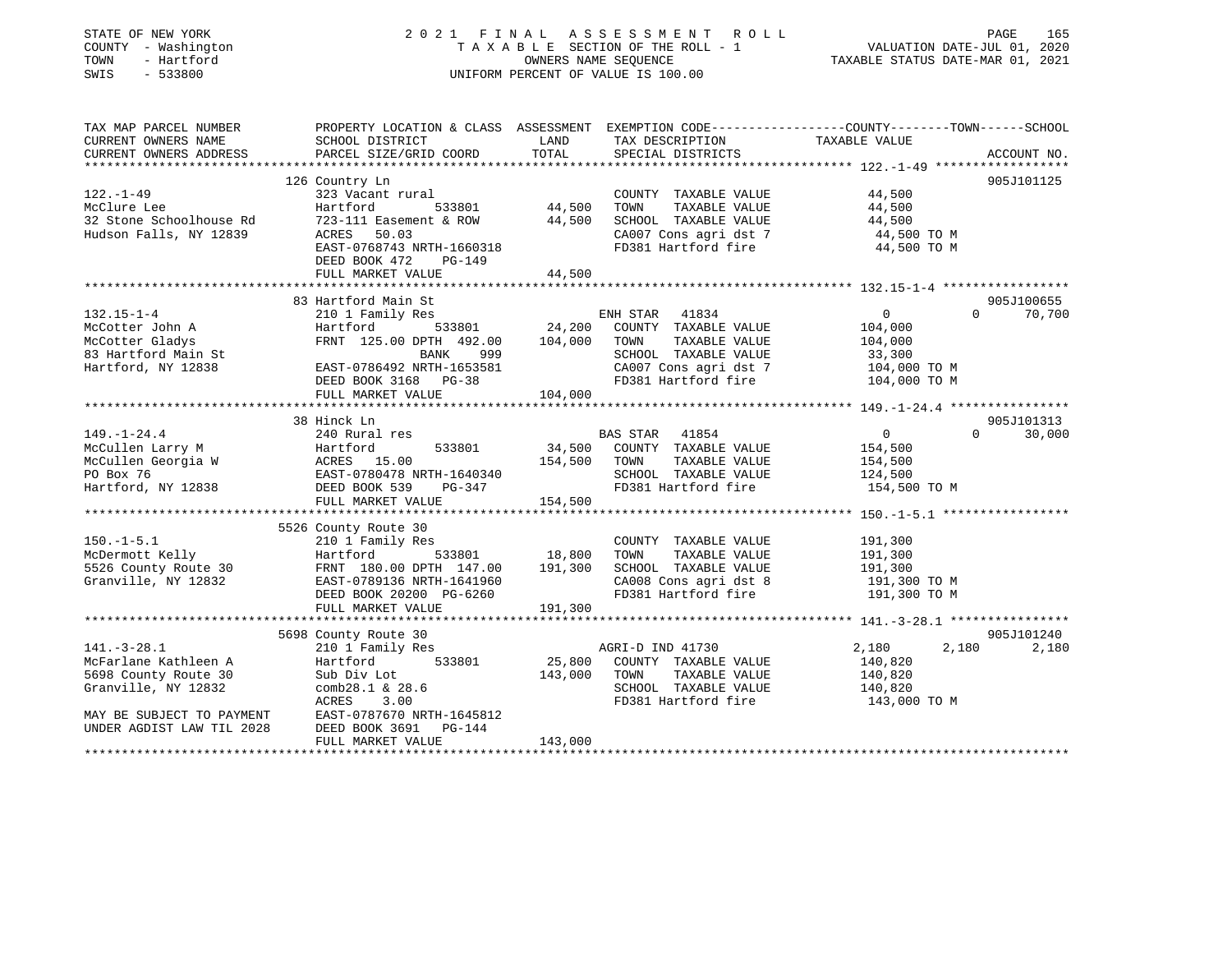| STATE OF NEW YORK<br>COUNTY - Washington<br>- Hartford<br>TOWN<br>$-533800$<br>SWIS | ASSESSMENT ROLL<br>2021 FINAL<br>TAXABLE SECTION OF THE ROLL - 1<br>OWNERS NAME SEQUENCE<br>UNIFORM PERCENT OF VALUE IS 100.00               |                   |                                                                       | VALUATION DATE-JUL 01, 2020<br>TAXABLE STATUS DATE-MAR 01, 2021 | PAGE<br>166                      |
|-------------------------------------------------------------------------------------|----------------------------------------------------------------------------------------------------------------------------------------------|-------------------|-----------------------------------------------------------------------|-----------------------------------------------------------------|----------------------------------|
| TAX MAP PARCEL NUMBER<br>CURRENT OWNERS NAME<br>CURRENT OWNERS ADDRESS              | PROPERTY LOCATION & CLASS ASSESSMENT EXEMPTION CODE----------------COUNTY-------TOWN-----SCHOOL<br>SCHOOL DISTRICT<br>PARCEL SIZE/GRID COORD | LAND<br>TOTAL     | TAX DESCRIPTION<br>SPECIAL DISTRICTS                                  | TAXABLE VALUE                                                   | ACCOUNT NO.                      |
|                                                                                     |                                                                                                                                              |                   |                                                                       |                                                                 |                                  |
| $141. - 3 - 28.3$<br>McFarlane Kathleen A                                           | County Route 30<br>323 Vacant rural<br>533801<br>Hartford                                                                                    | 45,400            | AGRI-D IND 41730<br>COUNTY TAXABLE VALUE                              | 10,778<br>10,778<br>34,622                                      | 10,778                           |
| 5698 County Route 30<br>Granville, NY 12832                                         | Sub Div Lot 2<br>comb28.3728.47&28.5<br>ACRES 57.11                                                                                          | 45,400            | TAXABLE VALUE<br>TOWN<br>SCHOOL TAXABLE VALUE<br>FD381 Hartford fire  | 34,622<br>34,622<br>45,400 TO M                                 |                                  |
| MAY BE SUBJECT TO PAYMENT<br>UNDER AGDIST LAW TIL 2028                              | EAST-0788798 NRTH-1645732<br>DEED BOOK 3691 PG-144<br>FULL MARKET VALUE                                                                      | 45,400            |                                                                       |                                                                 |                                  |
| ********************                                                                | **********************                                                                                                                       | **********        |                                                                       | ********************** 122.-1-27 *******************            |                                  |
| $122. - 1 - 27$                                                                     | 300 Hall Rd<br>210 1 Family Res                                                                                                              |                   | BAS STAR 41854                                                        | $\overline{0}$                                                  | 905J100142<br>$\Omega$<br>30,000 |
| McFarren Renee<br>300 Hall Rd<br>Fort Ann, NY 12827                                 | Hartford<br>533801<br>LOT 4<br>ACRES<br>999<br>5.58 BANK                                                                                     | 36,700<br>166,700 | COUNTY TAXABLE VALUE<br>TOWN<br>TAXABLE VALUE<br>SCHOOL TAXABLE VALUE | 166,700<br>166,700<br>136,700                                   |                                  |
|                                                                                     | EAST-0773606 NRTH-1662060<br>DEED BOOK 2592 PG-61<br>FULL MARKET VALUE                                                                       | 166,700           | CA007 Cons agri dst 7<br>FD381 Hartford fire                          | 166,700 то м<br>166,700 TO M                                    |                                  |
|                                                                                     |                                                                                                                                              |                   |                                                                       |                                                                 |                                  |
|                                                                                     | 332 Hall Rd                                                                                                                                  |                   |                                                                       |                                                                 |                                  |
| $122. - 1 - 27.5$                                                                   | 314 Rural vac<10                                                                                                                             |                   | COUNTY TAXABLE VALUE                                                  | 25,000                                                          |                                  |
| McFarren Renee                                                                      | 533801<br>Hartford                                                                                                                           | 25,000            | TAXABLE VALUE<br>TOWN                                                 | 25,000                                                          |                                  |
| 300 Hall Rd                                                                         | LOT 5                                                                                                                                        | 25,000            | SCHOOL TAXABLE VALUE                                                  | 25,000                                                          |                                  |
| Fort Ann, NY 12827                                                                  | ACRES<br>8.34<br>EAST-0773922 NRTH-1662533<br>DEED BOOK 3478 PG-302                                                                          |                   | CA007 Cons agri dst 7<br>FD381 Hartford fire                          | 25,000 TO M<br>25,000 TO M                                      |                                  |
|                                                                                     | FULL MARKET VALUE                                                                                                                            | 25,000            |                                                                       |                                                                 |                                  |
|                                                                                     | 31 Miller Rdg                                                                                                                                |                   |                                                                       |                                                                 | 905J101164                       |
| $141. - 3 - 39.5$                                                                   | 240 Rural res                                                                                                                                |                   | ENH STAR 41834                                                        | $\overline{0}$                                                  | $\Omega$<br>70,700               |
| Mcgee Martha                                                                        | Hartford<br>533801                                                                                                                           | 37,900            | COUNTY TAXABLE VALUE                                                  | 164,800                                                         |                                  |
| 31 Miller Rdg                                                                       | ACRES 13.80 BANK<br>999                                                                                                                      | 164,800           | TOWN<br>TAXABLE VALUE                                                 | 164,800                                                         |                                  |
| Hartford, NY 12838                                                                  | EAST-0786514 NRTH-1641529                                                                                                                    |                   | SCHOOL TAXABLE VALUE                                                  | 94,100                                                          |                                  |
|                                                                                     | DEED BOOK 2049<br>PG-224<br>FULL MARKET VALUE                                                                                                | 164,800           | FD381 Hartford fire                                                   | 164,800 TO M                                                    |                                  |
|                                                                                     |                                                                                                                                              |                   |                                                                       |                                                                 |                                  |
|                                                                                     | 1377 Burch Rd                                                                                                                                |                   |                                                                       |                                                                 | 905J101338                       |
| $151 - 2 - 8.1$                                                                     | 323 Vacant rural                                                                                                                             |                   | COUNTY TAXABLE VALUE                                                  | 39,800                                                          |                                  |
| McIlwaine Thomas                                                                    | Hartford<br>533801                                                                                                                           | 39,800            | TOWN<br>TAXABLE VALUE                                                 | 39,800                                                          |                                  |
| 26 Hillside Ter Apt D                                                               | ease 2688/227                                                                                                                                | 39,800            | SCHOOL TAXABLE VALUE                                                  | 39,800                                                          |                                  |
| White Plains, NY 10601                                                              | $151. - 1 - 8.1$                                                                                                                             |                   | CA008 Cons agri dst 8                                                 | 39,800 TO M                                                     |                                  |
|                                                                                     | ACRES<br>45.20<br>EAST-0796491 NRTH-1633104<br>DEED BOOK 20191 PG-28484                                                                      |                   | FD381 Hartford fire                                                   | 39,800 TO M                                                     |                                  |
|                                                                                     | FULL MARKET VALUE                                                                                                                            | 39,800            |                                                                       |                                                                 |                                  |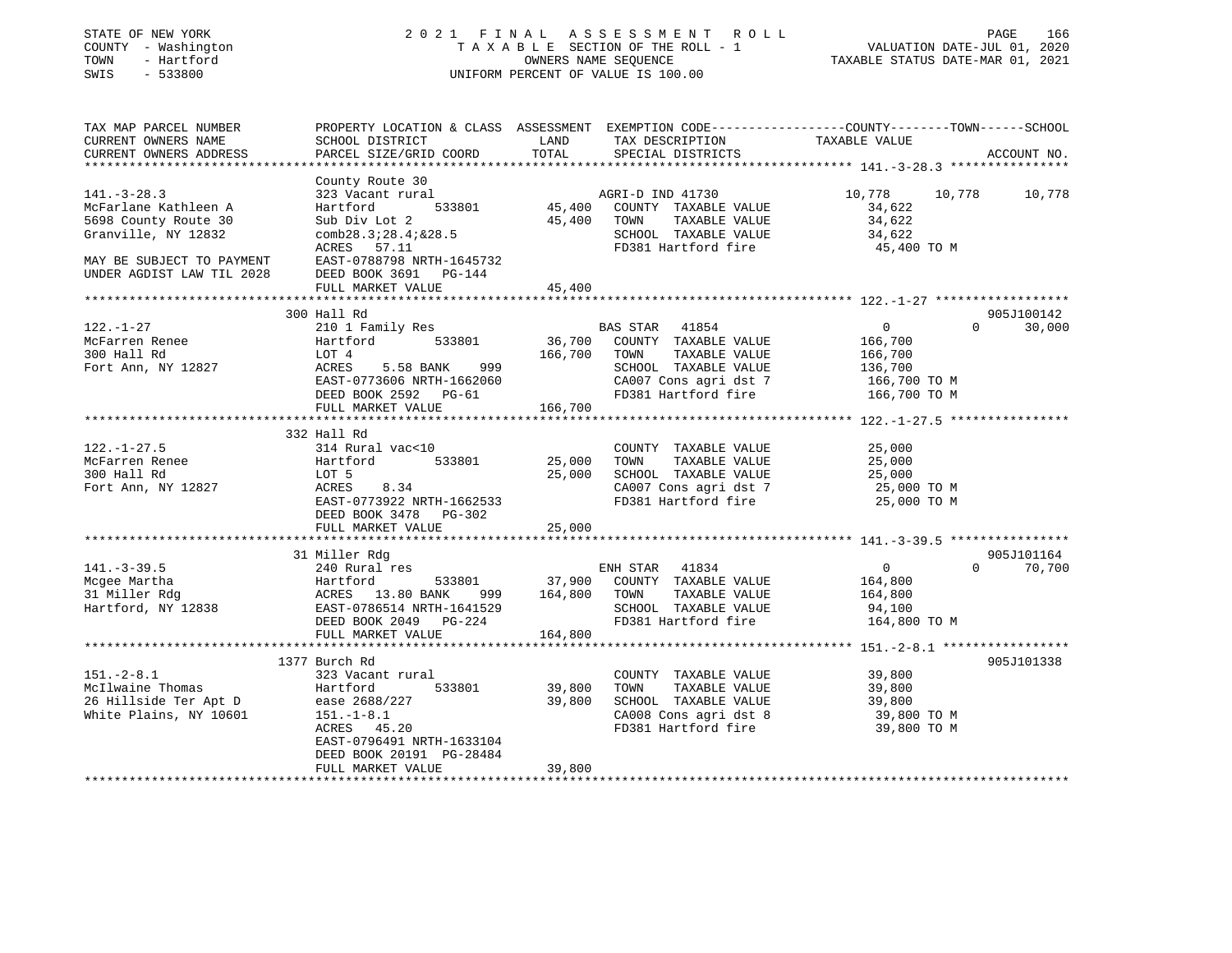## STATE OF NEW YORK 2 0 2 1 F I N A L A S S E S S M E N T R O L L PAGE 167COUNTY - Washington  $T A X A B L E$  SECTION OF THE ROLL - 1<br>TOWN - Hartford SWIS - 533800 UNIFORM PERCENT OF VALUE IS 100.00

VALUATION DATE-JUL 01, 2020

TAXABLE STATUS DATE-MAR 01, 2021

| TAX MAP PARCEL NUMBER                                                                                     | PROPERTY LOCATION & CLASS ASSESSMENT EXEMPTION CODE---------------COUNTY-------TOWN-----SCHOOL                                                                                                                                                                                                                                                                                                                                                |                        |                                                                                         |                          |            |
|-----------------------------------------------------------------------------------------------------------|-----------------------------------------------------------------------------------------------------------------------------------------------------------------------------------------------------------------------------------------------------------------------------------------------------------------------------------------------------------------------------------------------------------------------------------------------|------------------------|-----------------------------------------------------------------------------------------|--------------------------|------------|
| CURRENT OWNERS NAME SCHOOL DISTRICT                                                                       |                                                                                                                                                                                                                                                                                                                                                                                                                                               | <b>Example 12</b> LAND | TAX DESCRIPTION TAXABLE VALUE                                                           |                          |            |
| CURRENT OWNERS ADDRESS                                                                                    |                                                                                                                                                                                                                                                                                                                                                                                                                                               |                        |                                                                                         |                          |            |
|                                                                                                           |                                                                                                                                                                                                                                                                                                                                                                                                                                               |                        |                                                                                         |                          |            |
|                                                                                                           | 1579 Baldwin Corners Rd                                                                                                                                                                                                                                                                                                                                                                                                                       |                        |                                                                                         |                          | 905J100563 |
|                                                                                                           |                                                                                                                                                                                                                                                                                                                                                                                                                                               |                        |                                                                                         |                          |            |
|                                                                                                           |                                                                                                                                                                                                                                                                                                                                                                                                                                               |                        |                                                                                         |                          |            |
|                                                                                                           | Jiz vac w/imprv<br>Hartford 533801 51,200<br>ACRES 59.70 56.900<br>EAST-0773157.77777                                                                                                                                                                                                                                                                                                                                                         |                        | COUNTY TAXABLE VALUE 56,900<br>TOWN TAXABLE VALUE 56,900<br>SCHOOL TAXABLE VALUE 56,900 |                          |            |
|                                                                                                           |                                                                                                                                                                                                                                                                                                                                                                                                                                               |                        | CA007 Cons agri dst 7 56,900 TO M                                                       |                          |            |
|                                                                                                           |                                                                                                                                                                                                                                                                                                                                                                                                                                               |                        | FD381 Hartford fire                                                                     | 56,900 TO M              |            |
|                                                                                                           |                                                                                                                                                                                                                                                                                                                                                                                                                                               |                        |                                                                                         |                          |            |
|                                                                                                           | 122.-1-4<br>McKeighan Kim Hartford 533801 51,200<br>McKeighan Kathleen ACRES 59.70 56,900<br>147 County Route 49 EAST-0773157 NRTH-1664730<br>Salem, NY 12865 FULL MARKET VALUE 56,900<br>FULL MARKET VALUE 56,900                                                                                                                                                                                                                            |                        |                                                                                         |                          |            |
|                                                                                                           | 7400 State Route 40                                                                                                                                                                                                                                                                                                                                                                                                                           |                        |                                                                                         |                          | 905J100671 |
| $149. - 1 - 22.1$                                                                                         | 240 Rural res                                                                                                                                                                                                                                                                                                                                                                                                                                 |                        | COUNTY TAXABLE VALUE 310,000                                                            |                          |            |
|                                                                                                           |                                                                                                                                                                                                                                                                                                                                                                                                                                               |                        | TOWN                                                                                    | TAXABLE VALUE 310,000    |            |
|                                                                                                           |                                                                                                                                                                                                                                                                                                                                                                                                                                               |                        |                                                                                         |                          |            |
|                                                                                                           |                                                                                                                                                                                                                                                                                                                                                                                                                                               |                        |                                                                                         |                          |            |
|                                                                                                           |                                                                                                                                                                                                                                                                                                                                                                                                                                               |                        |                                                                                         |                          |            |
|                                                                                                           |                                                                                                                                                                                                                                                                                                                                                                                                                                               |                        |                                                                                         |                          |            |
|                                                                                                           |                                                                                                                                                                                                                                                                                                                                                                                                                                               |                        |                                                                                         |                          |            |
|                                                                                                           | 117 North Rd                                                                                                                                                                                                                                                                                                                                                                                                                                  |                        |                                                                                         |                          | 905J101075 |
|                                                                                                           |                                                                                                                                                                                                                                                                                                                                                                                                                                               |                        | COUNTY TAXABLE VALUE 62,100<br>TOWN TAXABLE VALUE 62,100                                |                          |            |
|                                                                                                           | COUNTY<br>533801 42,100 TOWN                                                                                                                                                                                                                                                                                                                                                                                                                  |                        |                                                                                         |                          |            |
|                                                                                                           |                                                                                                                                                                                                                                                                                                                                                                                                                                               |                        | SCHOOL TAXABLE VALUE 62,100                                                             |                          |            |
|                                                                                                           |                                                                                                                                                                                                                                                                                                                                                                                                                                               |                        | FD381 Hartford fire 62,100 TO M                                                         |                          |            |
|                                                                                                           |                                                                                                                                                                                                                                                                                                                                                                                                                                               |                        |                                                                                         |                          |            |
|                                                                                                           | $\begin{tabular}{lllllllllllllllllllllll} \rule{0pt}{0pt} \rule{0pt}{0pt} \rule{0pt}{0pt} \rule{0pt}{0pt} \rule{0pt}{0pt} \rule{0pt}{0pt} \rule{0pt}{0pt} \rule{0pt}{0pt} \rule{0pt}{0pt} \rule{0pt}{0pt} \rule{0pt}{0pt} \rule{0pt}{0pt} \rule{0pt}{0pt} \rule{0pt}{0pt} \rule{0pt}{0pt} \rule{0pt}{0pt} \rule{0pt}{0pt} \rule{0pt}{0pt} \rule{0pt}{0pt} \rule{0pt}{0pt} \rule{0pt}{0pt} \rule{0pt}{0pt} \rule{$<br>FULL MARKET VALUE 62,100 |                        |                                                                                         |                          |            |
|                                                                                                           |                                                                                                                                                                                                                                                                                                                                                                                                                                               |                        |                                                                                         |                          |            |
|                                                                                                           | 109 North Rd                                                                                                                                                                                                                                                                                                                                                                                                                                  |                        |                                                                                         |                          |            |
| $140. - 1 - 16.2$                                                                                         | 240 Rural res                                                                                                                                                                                                                                                                                                                                                                                                                                 |                        | COUNTY TAXABLE VALUE 232,000                                                            |                          |            |
|                                                                                                           | 533801 38,300                                                                                                                                                                                                                                                                                                                                                                                                                                 |                        | TOWN                                                                                    | TAXABLE VALUE 232,000    |            |
|                                                                                                           |                                                                                                                                                                                                                                                                                                                                                                                                                                               |                        |                                                                                         |                          |            |
|                                                                                                           | McKittrick John W Hartford 533801<br>McKittrick Theresa M ACRES 10.00<br>109 North Rd EAST-0772573 NRTH-1641323                                                                                                                                                                                                                                                                                                                               | 232,000                |                                                                                         |                          |            |
|                                                                                                           | Fort Ann, NY 12827 DEED BOOK 3994 PG-147                                                                                                                                                                                                                                                                                                                                                                                                      |                        |                                                                                         |                          |            |
|                                                                                                           | FULL MARKET VALUE                                                                                                                                                                                                                                                                                                                                                                                                                             | 232,000                |                                                                                         |                          |            |
|                                                                                                           |                                                                                                                                                                                                                                                                                                                                                                                                                                               |                        |                                                                                         |                          |            |
|                                                                                                           | 3360 State Route 196                                                                                                                                                                                                                                                                                                                                                                                                                          |                        |                                                                                         |                          |            |
| $149. - 1 - 1.2$                                                                                          |                                                                                                                                                                                                                                                                                                                                                                                                                                               |                        |                                                                                         | 13,012   13,012   13,012 |            |
| i 1982 - 220 2 Family 1983<br>Martford<br>--<br>McNall Teri<br>3360 State Route 196<br>Fort Ann, NY 12827 |                                                                                                                                                                                                                                                                                                                                                                                                                                               |                        |                                                                                         | 211,988                  |            |
|                                                                                                           |                                                                                                                                                                                                                                                                                                                                                                                                                                               |                        |                                                                                         |                          |            |
|                                                                                                           |                                                                                                                                                                                                                                                                                                                                                                                                                                               |                        |                                                                                         |                          |            |
|                                                                                                           | Subdiv 12299 Lot 1 225,000 TOWN TAXABLE VALUE 211,988<br>ACRES 5.30 SCHOOL TAXABLE VALUE 211,988<br>EAST-0769769 NRTH-1641284 FD381 Hartford fire 225.000                                                                                                                                                                                                                                                                                     |                        |                                                                                         | 225,000 TO M             |            |
| MAY BE SUBJECT TO PAYMENT                                                                                 | DEED BOOK 20191 PG-28198                                                                                                                                                                                                                                                                                                                                                                                                                      |                        |                                                                                         |                          |            |
| UNDER AGDIST LAW TIL 2028                                                                                 | FULL MARKET VALUE                                                                                                                                                                                                                                                                                                                                                                                                                             | 225,000                |                                                                                         |                          |            |
|                                                                                                           |                                                                                                                                                                                                                                                                                                                                                                                                                                               |                        |                                                                                         |                          |            |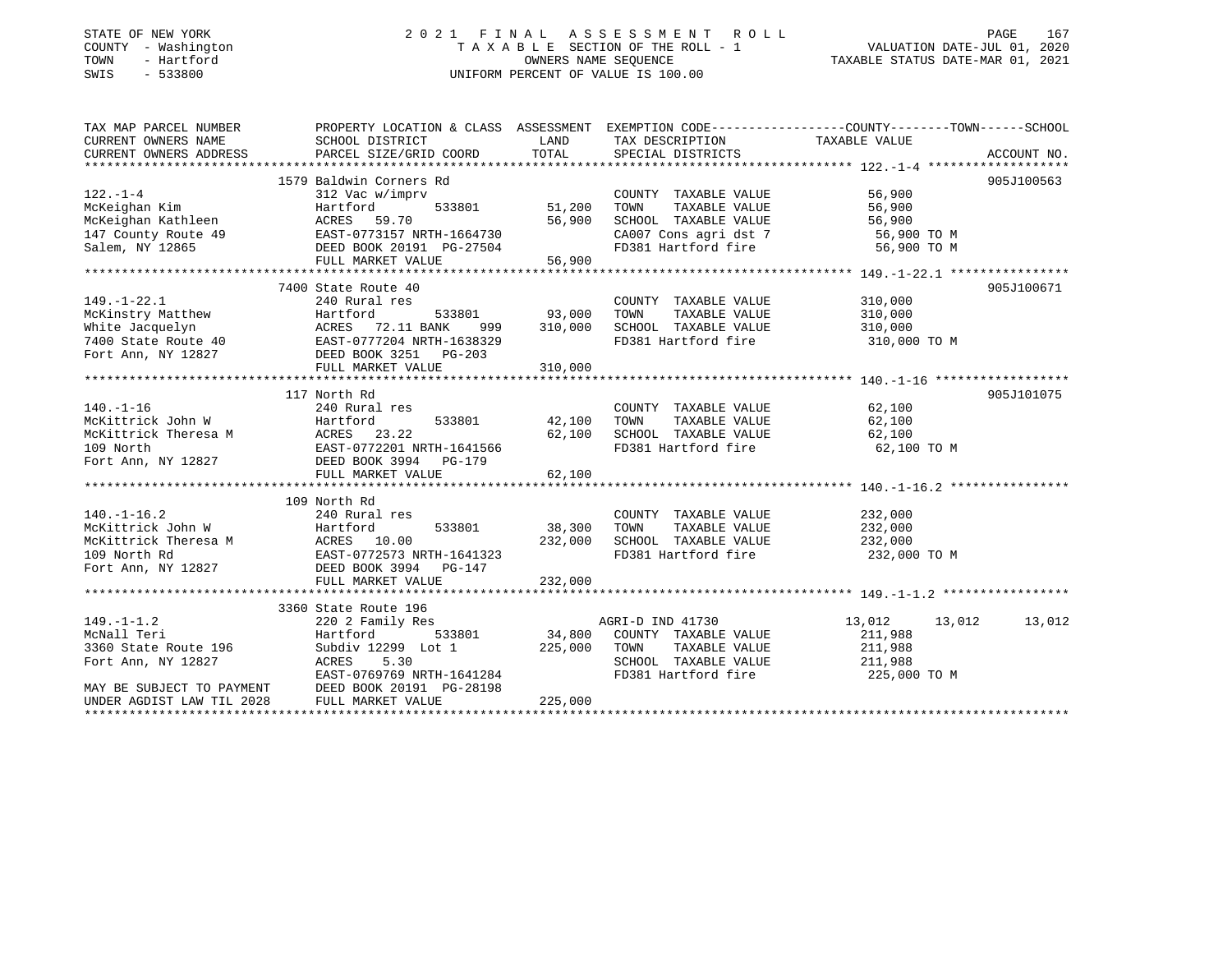### STATE OF NEW YORK 2 0 2 1 F I N A L A S S E S S M E N T R O L L PAGE 168 COUNTY - Washington T A X A B L E SECTION OF THE ROLL - 1 VALUATION DATE-JUL 01, 2020 TOWN - Hartford OWNERS NAME SEQUENCE TAXABLE STATUS DATE-MAR 01, 2021 SWIS - 533800 UNIFORM PERCENT OF VALUE IS 100.00

| TAX MAP PARCEL NUMBER      |                           |         | PROPERTY LOCATION & CLASS ASSESSMENT EXEMPTION CODE----------------COUNTY-------TOWN------SCHOOL |               |        |             |
|----------------------------|---------------------------|---------|--------------------------------------------------------------------------------------------------|---------------|--------|-------------|
| CURRENT OWNERS NAME        | SCHOOL DISTRICT           | LAND    | TAX DESCRIPTION                                                                                  | TAXABLE VALUE |        |             |
| CURRENT OWNERS ADDRESS     | PARCEL SIZE/GRID COORD    | TOTAL   | SPECIAL DISTRICTS                                                                                |               |        | ACCOUNT NO. |
|                            |                           |         |                                                                                                  |               |        |             |
|                            | State Route 196           |         |                                                                                                  |               |        |             |
| $149. - 1 - 1.3$           | 323 Vacant rural          |         | AGRI-D IND 41730                                                                                 | 14,014        | 14,014 | 14,014      |
| McNall Teri                | 533801<br>Hartford        | 25,900  | COUNTY TAXABLE VALUE                                                                             | 11,886        |        |             |
| 3360 State Route 196       | ACRES<br>22.82            | 25,900  | TOWN<br>TAXABLE VALUE                                                                            | 11,886        |        |             |
| Fort Ann, NY 12827         | EAST-0770641 NRTH-1641206 |         | SCHOOL TAXABLE VALUE                                                                             | 11,886        |        |             |
|                            | DEED BOOK 20191 PG-28198  |         | FD381 Hartford fire                                                                              | 25,900 TO M   |        |             |
| MAY BE SUBJECT TO PAYMENT  | FULL MARKET VALUE         | 25,900  |                                                                                                  |               |        |             |
| UNDER AGDIST LAW TIL 2028  |                           |         |                                                                                                  |               |        |             |
|                            |                           |         |                                                                                                  |               |        |             |
|                            | 15 Marlboro Country Rd    |         |                                                                                                  |               |        | 905J100351  |
| $141. - 3 - 42$            | 210 1 Family Res          |         | COUNTY TAXABLE VALUE                                                                             | 125,000       |        |             |
| Meager Alice M             | 533801<br>Hartford        | 25,700  | TOWN<br>TAXABLE VALUE                                                                            | 125,000       |        |             |
| 28 Collins Ter             | ACRES<br>1.52             | 125,000 | SCHOOL TAXABLE VALUE                                                                             | 125,000       |        |             |
| Saratoga Springs, NY 12866 | EAST-0785656 NRTH-1641858 |         | FD381 Hartford fire                                                                              | 125,000 TO M  |        |             |
|                            | DEED BOOK 554<br>PG-127   |         |                                                                                                  |               |        |             |
|                            | FULL MARKET VALUE         | 125,000 |                                                                                                  |               |        |             |
|                            |                           |         |                                                                                                  |               |        |             |
|                            | County Route 30           |         |                                                                                                  |               |        | 905J100214  |
| $150. - 1 - 19$            | 323 Vacant rural          |         | AG DIST<br>41720                                                                                 | 29,526        | 29,526 | 29,526      |
| Mercure Brian R            | 533801<br>Hartford        | 40,800  | COUNTY TAXABLE VALUE                                                                             | 11,274        |        |             |
| Mercure Matthew B          | LOT 1                     | 40,800  | TOWN<br>TAXABLE VALUE                                                                            | 11,274        |        |             |
| 5319 County Route 30       | ACRES 29.91               |         | SCHOOL TAXABLE VALUE                                                                             | 11,274        |        |             |
| Granville, NY 12832        | EAST-0789605 NRTH-1635530 |         | CA008 Cons agri dst 8                                                                            | 11,274 TO M   |        |             |
|                            | DEED BOOK 2020 PG-305     |         | 29,526 EX                                                                                        |               |        |             |
| MAY BE SUBJECT TO PAYMENT  | FULL MARKET VALUE         | 40,800  | FD381 Hartford fire                                                                              | 40,800 TO M   |        |             |
| UNDER AGDIST LAW TIL 2025  |                           |         |                                                                                                  |               |        |             |
|                            |                           |         |                                                                                                  |               |        |             |
|                            |                           |         |                                                                                                  |               |        |             |
|                            | County Route 30           |         |                                                                                                  |               |        |             |
| $150.-1-19.1$              | 323 Vacant rural          |         | 41720<br>AG DIST                                                                                 | 19,572 19,572 |        | 19,572      |
| Mercure Brian R            | Hartford<br>533801        | 33,900  | COUNTY TAXABLE VALUE                                                                             | 14,328        |        |             |
| Mercure Matthew B          | LOT 2                     | 33,900  | TOWN<br>TAXABLE VALUE                                                                            | 14,328        |        |             |
| 5319 County Route 30       | ACRES 33.09               |         | SCHOOL TAXABLE VALUE                                                                             | 14,328        |        |             |
| Granville, NY 12832        | EAST-0789369 NRTH-1634787 |         | CA008 Cons agri dst 8                                                                            | 14,328 TO M   |        |             |
|                            | DEED BOOK 2020 PG-305     |         | 19,572 EX                                                                                        |               |        |             |
| MAY BE SUBJECT TO PAYMENT  | FULL MARKET VALUE         |         | 33,900 FD381 Hartford fire                                                                       | 33,900 TO M   |        |             |
| UNDER AGDIST LAW TIL 2025  |                           |         |                                                                                                  |               |        |             |
|                            |                           |         |                                                                                                  |               |        |             |
|                            | County Route 30           |         |                                                                                                  |               |        |             |
| $150. - 1 - 19.2$          | 323 Vacant rural          |         | AG DIST<br>41720                                                                                 | 20,111        | 20,111 | 20,111      |
| Mercure Brian R            | 533801<br>Hartford        | 35,500  | COUNTY TAXABLE VALUE                                                                             | 15,389        |        |             |
| Mercure Matthew B          | LOT 3                     | 35,500  | TOWN<br>TAXABLE VALUE                                                                            | 15,389        |        |             |
| 5319 County Route 30       | ACRES 35.54               |         | SCHOOL TAXABLE VALUE                                                                             | 15,389        |        |             |
| Granville, NY 12832        | EAST-0788879 NRTH-1634073 |         | CA008 Cons agri dst 8                                                                            | 15,389 TO M   |        |             |
|                            | DEED BOOK 2020<br>PG-305  |         | 20,111 EX                                                                                        |               |        |             |
| MAY BE SUBJECT TO PAYMENT  | FULL MARKET VALUE         |         | 35,500 FD381 Hartford fire                                                                       | 35,500 TO M   |        |             |
| UNDER AGDIST LAW TIL 2025  |                           |         |                                                                                                  |               |        |             |
|                            |                           |         |                                                                                                  |               |        |             |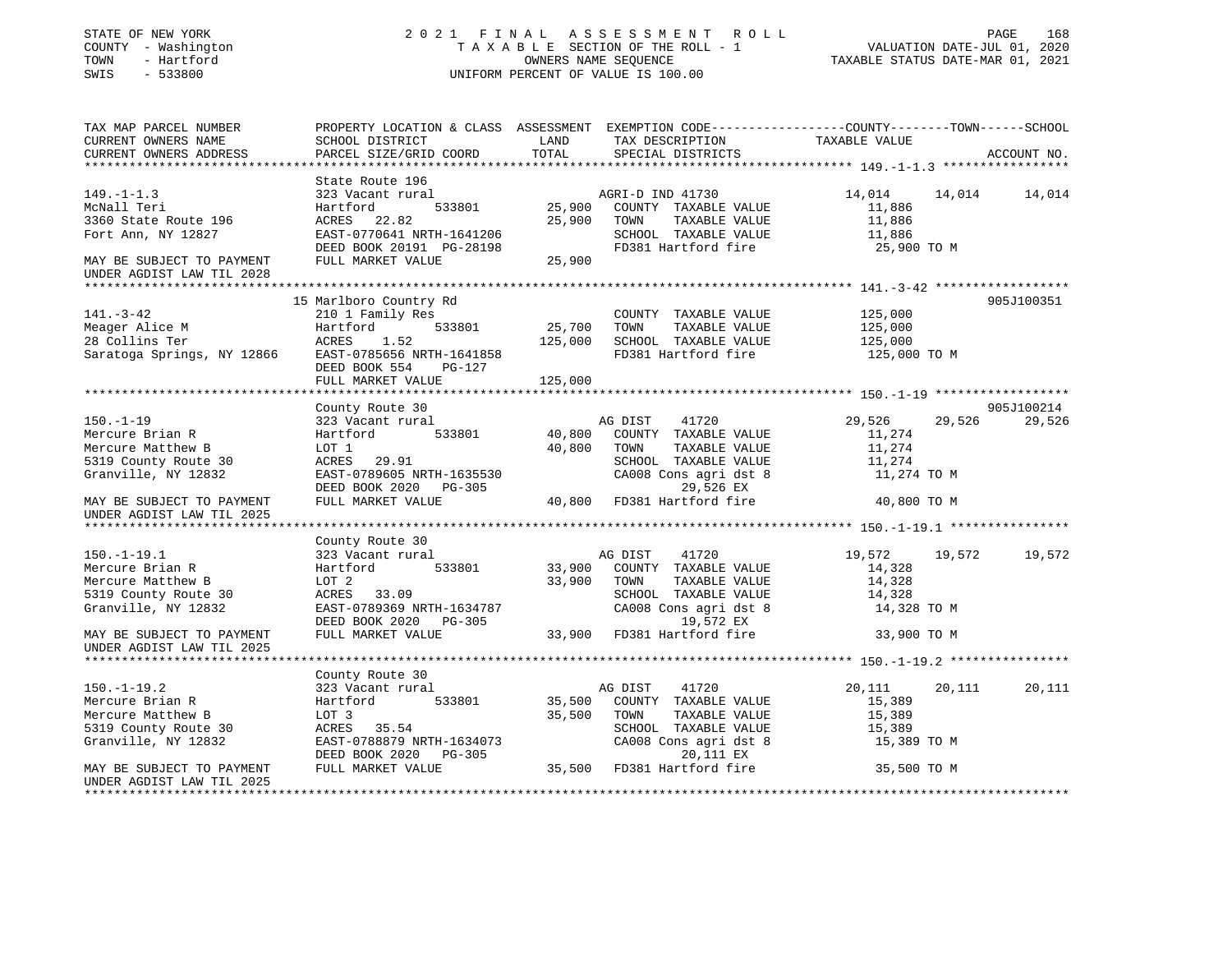| STATE OF NEW YORK<br>COUNTY - Washington<br>TOWN<br>- Hartford<br>SWIS<br>$-533800$ | 2021 FINAL ASSESSMENT ROLL<br>TAXABLE SECTION OF THE ROLL - 1<br>OWNERS NAME SEQUENCE<br>UNIFORM PERCENT OF VALUE IS 100.00                   |               |                                               |                  | PAGE<br>169<br>VALUATION DATE-JUL 01, 2020<br>TAXABLE STATUS DATE-MAR 01, 2021 |
|-------------------------------------------------------------------------------------|-----------------------------------------------------------------------------------------------------------------------------------------------|---------------|-----------------------------------------------|------------------|--------------------------------------------------------------------------------|
| TAX MAP PARCEL NUMBER<br>CURRENT OWNERS NAME<br>CURRENT OWNERS ADDRESS              | PROPERTY LOCATION & CLASS ASSESSMENT EXEMPTION CODE----------------COUNTY-------TOWN------SCHOOL<br>SCHOOL DISTRICT<br>PARCEL SIZE/GRID COORD | LAND<br>TOTAL | TAX DESCRIPTION<br>SPECIAL DISTRICTS          | TAXABLE VALUE    | ACCOUNT NO.                                                                    |
|                                                                                     |                                                                                                                                               |               |                                               |                  |                                                                                |
|                                                                                     | 5195 County Route 30                                                                                                                          |               |                                               |                  | 905J100433                                                                     |
| $150. - 1 - 36$                                                                     | 241 Rural res&ag                                                                                                                              |               | AG DIST<br>41720                              | 22,071           | 22,071<br>22,071                                                               |
| Mercure Brian R                                                                     | Hartford<br>533801                                                                                                                            |               | 56,700 COUNTY TAXABLE VALUE                   | 110,429          |                                                                                |
| Mercure Matthew B                                                                   | ACRES 32.00                                                                                                                                   | 132,500       | TAXABLE VALUE<br>TOWN                         | 110,429          |                                                                                |
| 5319 County Route 30<br>Granville, NY 12832                                         | EAST-0787217 NRTH-1636038<br>DEED BOOK 2020 PG-306                                                                                            |               | SCHOOL TAXABLE VALUE                          | 110,429          |                                                                                |
|                                                                                     | FULL MARKET VALUE                                                                                                                             | 132,500       | CA008 Cons agri dst 8<br>22,071 EX            | 110,429 TO M     |                                                                                |
| MAY BE SUBJECT TO PAYMENT                                                           |                                                                                                                                               |               | FD381 Hartford fire                           | 132,500 TO M     |                                                                                |
| UNDER AGDIST LAW TIL 2025                                                           |                                                                                                                                               |               |                                               |                  |                                                                                |
| ********************                                                                |                                                                                                                                               |               |                                               |                  |                                                                                |
|                                                                                     | 47 Washburn Hill Rd                                                                                                                           |               |                                               |                  | 905J100431                                                                     |
| $150. - 1 - 38$                                                                     | 112 Dairy farm                                                                                                                                |               | AG DIST<br>41720                              | 169,036          | 169,036<br>169,036                                                             |
| Mercure Brian R                                                                     | Hartford<br>533801                                                                                                                            |               | 354,800 BAS STAR 41854                        | $\overline{0}$   | 30,000<br>$\sim$ 0                                                             |
| Mercure Matthew B                                                                   | 2 STAR Exemptions                                                                                                                             |               | 742,300 COUNTY TAXABLE VALUE                  | 573,264          |                                                                                |
| 5319 County Route 30                                                                | ACRES 330.20                                                                                                                                  |               | TAXABLE VALUE<br>TOWN                         | 573,264          |                                                                                |
| Granville, NY 12832                                                                 | EAST-0789276 NRTH-1638361                                                                                                                     |               | SCHOOL TAXABLE VALUE                          | 543,264          |                                                                                |
|                                                                                     | DEED BOOK 2020 PG-306                                                                                                                         |               | CA008 Cons agri dst 8                         | 573,264 TO M     |                                                                                |
| MAY BE SUBJECT TO PAYMENT                                                           | FULL MARKET VALUE                                                                                                                             | 742,300       | 169,036 EX                                    |                  |                                                                                |
| UNDER AGDIST LAW TIL 2025                                                           | **********************************                                                                                                            |               | FD381 Hartford fire                           | 742,300 TO M     |                                                                                |
|                                                                                     |                                                                                                                                               |               |                                               |                  | ***************** 132.15-1-9 *****************                                 |
|                                                                                     | 59 Hartford Main St                                                                                                                           |               |                                               |                  | 905J100031                                                                     |
| $132.15 - 1 - 9$                                                                    | 210 1 Family Res<br>533801<br>Hartford                                                                                                        | 22,600        | COUNTY TAXABLE VALUE<br>TOWN<br>TAXABLE VALUE | 81,200<br>81,200 |                                                                                |
| Mercure Ronald LE<br>Mercure Diane LE                                               | FRNT 99.00 DPTH 422.00                                                                                                                        | 81,200        | SCHOOL TAXABLE VALUE                          | 81,200           |                                                                                |
| 59 Hartford Main St                                                                 | EAST-0786274 NRTH-1652999                                                                                                                     |               | CA007 Cons agri dst 7                         | 81,200 TO M      |                                                                                |
| Hartford, NY 12838                                                                  | DEED BOOK 2020 PG-503                                                                                                                         |               | FD381 Hartford fire                           | 81,200 TO M      |                                                                                |
|                                                                                     | FULL MARKET VALUE                                                                                                                             | 81,200        |                                               |                  |                                                                                |
|                                                                                     |                                                                                                                                               |               |                                               |                  |                                                                                |
|                                                                                     | County Route 19                                                                                                                               |               |                                               |                  | 905J100438                                                                     |
| $149. - 1 - 5$                                                                      | 322 Rural vac>10                                                                                                                              |               | COUNTY TAXABLE VALUE                          | 38,300           |                                                                                |
| Middleton Daniel A                                                                  | 533801<br>Hartford                                                                                                                            | 38,300        | TOWN<br>TAXABLE VALUE                         | 38,300           |                                                                                |
| 1450 Patten Mills Rd                                                                | ACRES 12.46                                                                                                                                   | 38,300        | SCHOOL TAXABLE VALUE                          | 38,300           |                                                                                |
| Fort Ann, NY 12827                                                                  | EAST-0770964 NRTH-1638709                                                                                                                     |               | FD381 Hartford fire                           | 38,300 TO M      |                                                                                |
|                                                                                     | DEED BOOK 463<br>$PG-773$                                                                                                                     |               |                                               |                  |                                                                                |
|                                                                                     | FULL MARKET VALUE                                                                                                                             | 38,300        |                                               |                  |                                                                                |
|                                                                                     |                                                                                                                                               |               |                                               |                  |                                                                                |
|                                                                                     | Hastings Rd                                                                                                                                   |               |                                               |                  | 905J100439                                                                     |
| $132. - 1 - 6$                                                                      | 323 Vacant rural                                                                                                                              |               | AG DIST<br>41720                              | 48,535           | 48,535<br>48,535                                                               |
| Mihaly Matthew Etal                                                                 | Hartford<br>533801                                                                                                                            | 98,900        | COUNTY TAXABLE VALUE                          | 50,365           |                                                                                |
| Mihaly John V Etal                                                                  | 718/343                                                                                                                                       | 98,900        | TOWN<br>TAXABLE VALUE                         | 50,365           |                                                                                |
| 111 Booth Hill Rd<br>Trumbull, CT 06611                                             | ACRES 72.00<br>EAST-0786682 NRTH-1655725                                                                                                      |               | SCHOOL TAXABLE VALUE<br>CA007 Cons agri dst 7 | 50,365           |                                                                                |
|                                                                                     | DEED BOOK 906<br>PG-200                                                                                                                       |               | 48,535 EX                                     | 50,365 TO M      |                                                                                |
| MAY BE SUBJECT TO PAYMENT                                                           | FULL MARKET VALUE                                                                                                                             |               | 98,900 FD381 Hartford fire                    | 98,900 TO M      |                                                                                |
| UNDER AGDIST LAW TIL 2025                                                           |                                                                                                                                               |               |                                               |                  |                                                                                |
|                                                                                     |                                                                                                                                               |               |                                               |                  |                                                                                |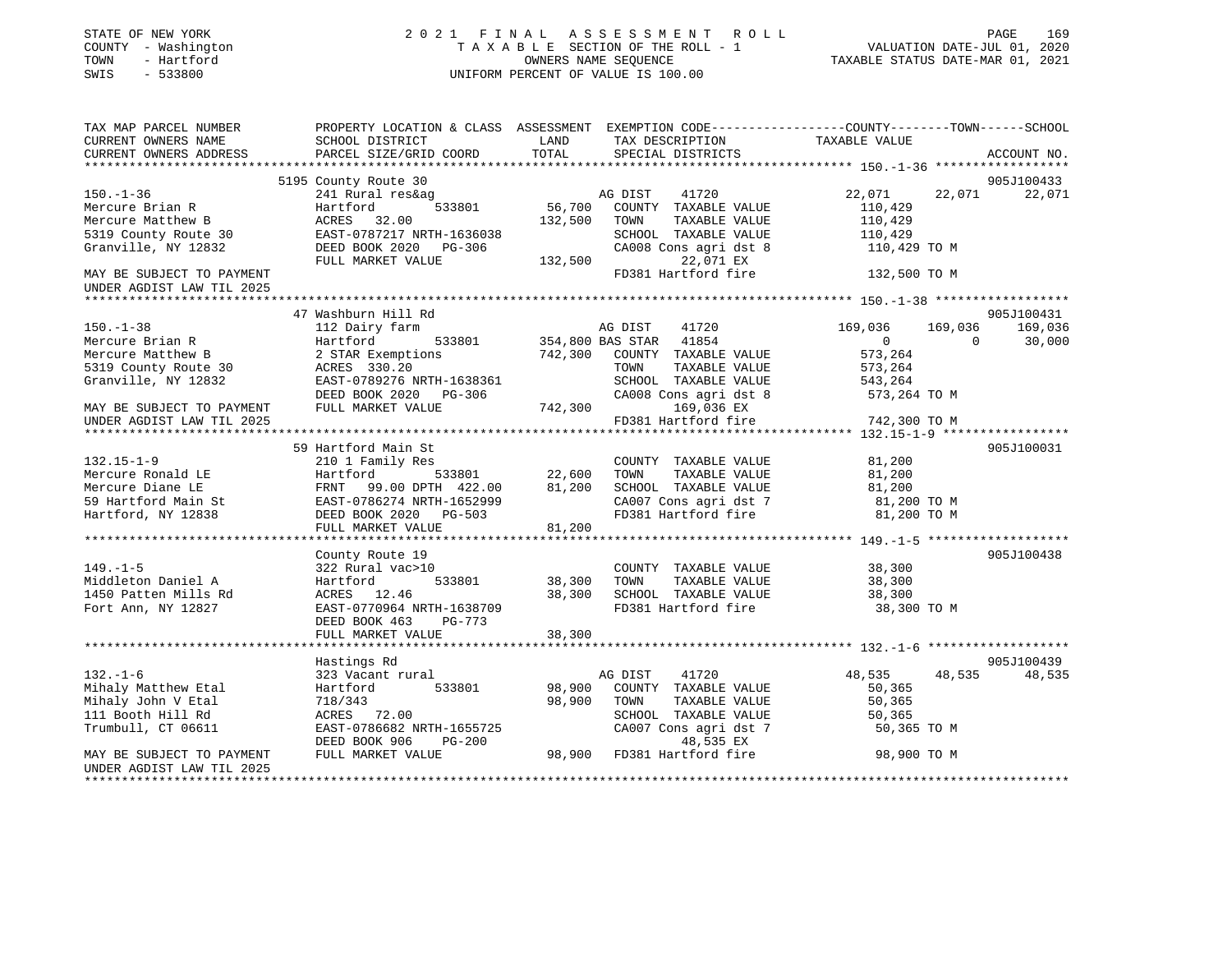| STATE OF NEW YORK<br>COUNTY - Washington<br>TOWN<br>- Hartford<br>SWIS<br>$-533800$                                                                                                                    | 2021 FINAL ASSESSMENT ROLL<br>T A X A B L E SECTION OF THE ROLL - 1<br>OWNERS NAME SEQUENCE<br>UNIFORM PERCENT OF VALUE IS 100.00           |                   |                                                                                        | VALUATION DATE-JUL 01, 2020<br>TAXABLE STATUS DATE-MAR 01, 2021 | PAGE<br>170                 |
|--------------------------------------------------------------------------------------------------------------------------------------------------------------------------------------------------------|---------------------------------------------------------------------------------------------------------------------------------------------|-------------------|----------------------------------------------------------------------------------------|-----------------------------------------------------------------|-----------------------------|
| TAX MAP PARCEL NUMBER<br>CURRENT OWNERS NAME<br>CURRENT OWNERS ADDRESS                                                                                                                                 | PROPERTY LOCATION & CLASS ASSESSMENT EXEMPTION CODE---------------COUNTY-------TOWN-----SCHOOL<br>SCHOOL DISTRICT<br>PARCEL SIZE/GRID COORD |                   |                                                                                        | TAXABLE VALUE                                                   | ACCOUNT NO.                 |
|                                                                                                                                                                                                        |                                                                                                                                             |                   |                                                                                        |                                                                 |                             |
| 141.-1-21                                                                                                                                                                                              | Gilchrist Hill Rd<br>323 Vacant rural                                                                                                       |                   | 41720<br>AG DIST                                                                       | 15,852                                                          | 905J100441<br>15,852 15,852 |
| Mihaly Matthew G Etal                                                                                                                                                                                  | Hartford 533801                                                                                                                             |                   | 67,800 COUNTY TAXABLE VALUE                                                            | 51,948                                                          |                             |
| Mihaly Orestes J Jr-Etal                                                                                                                                                                               |                                                                                                                                             |                   | 67,800 TOWN<br>TAXABLE VALUE                                                           | 51,948                                                          |                             |
| 111 Booth Hill Rd                                                                                                                                                                                      | $ACRES$ 64.00                                                                                                                               |                   | SCHOOL TAXABLE VALUE                                                                   | 51,948                                                          |                             |
| Trumbull, CT 06611                                                                                                                                                                                     | EAST-0784448 NRTH-1645612                                                                                                                   |                   | FD381 Hartford fire                                                                    | 67,800 TO M                                                     |                             |
|                                                                                                                                                                                                        | DEED BOOK 906 PG-204                                                                                                                        |                   |                                                                                        |                                                                 |                             |
| MAY BE SUBJECT TO PAYMENT<br>UNDER AGDIST LAW TIL 2025                                                                                                                                                 | FULL MARKET VALUE                                                                                                                           | 67,800            |                                                                                        |                                                                 |                             |
|                                                                                                                                                                                                        |                                                                                                                                             |                   |                                                                                        |                                                                 |                             |
|                                                                                                                                                                                                        | 3906 State Route 149                                                                                                                        |                   |                                                                                        |                                                                 | 905J101132                  |
| $131. - 1 - 13.2$                                                                                                                                                                                      | 210 1 Family Res                                                                                                                            |                   | VET COM CT 41131                                                                       | 28,750<br>28,750<br>$\overline{0}$<br>$\sim$ 0                  | $\sim$ 0                    |
|                                                                                                                                                                                                        |                                                                                                                                             |                   | 533801 30,100 ENH STAR 41834<br>115,000 COUNTY TAXABLE<br>115,000 COUNTY TAXABLE VALUE | 86,250                                                          | 70,700                      |
| Miller Gary I Martford 533801 30,100 E<br>Miller Shirley I ACRES 3.35 115,000<br>3906 State Route 149 EAST-0768244 NRTH-1653885<br>Fort Ann, NY 12827 DEED BOOK 471 PG-107<br>FILL MAPKET VALUE PG-107 |                                                                                                                                             |                   | TOWN TAXABLE VALUE                                                                     | 86,250                                                          |                             |
|                                                                                                                                                                                                        |                                                                                                                                             |                   | SCHOOL TAXABLE VALUE                                                                   | 44,300                                                          |                             |
|                                                                                                                                                                                                        | FULL MARKET VALUE                                                                                                                           |                   |                                                                                        | 115,000 TO M                                                    |                             |
|                                                                                                                                                                                                        |                                                                                                                                             |                   | 115,000 CA007 Cons agri dst 7<br>FD381 Hartford fire                                   | 115,000 TO M                                                    |                             |
|                                                                                                                                                                                                        |                                                                                                                                             |                   |                                                                                        |                                                                 |                             |
|                                                                                                                                                                                                        | 5582 County Route 30                                                                                                                        |                   |                                                                                        |                                                                 | 905J100423                  |
| $141. - 3 - 32$                                                                                                                                                                                        | 210 1 Family Res                                                                                                                            |                   | BAS STAR 41854                                                                         | $\overline{0}$                                                  | $\Omega$<br>30,000          |
|                                                                                                                                                                                                        |                                                                                                                                             |                   | 34,700 COUNTY TAXABLE VALUE                                                            | 217,100                                                         |                             |
|                                                                                                                                                                                                        |                                                                                                                                             |                   | 217,100 TOWN<br>TAXABLE VALUE                                                          | 217,100                                                         |                             |
|                                                                                                                                                                                                        |                                                                                                                                             |                   | SCHOOL TAXABLE VALUE                                                                   | 187,100                                                         |                             |
|                                                                                                                                                                                                        |                                                                                                                                             |                   | CA008 Cons agri dst 8                                                                  | 217,100 TO M                                                    |                             |
|                                                                                                                                                                                                        | DEED BOOK 3032 PG-174                                                                                                                       |                   | FD381 Hartford fire                                                                    | 217,100 TO M                                                    |                             |
|                                                                                                                                                                                                        | FULL MARKET VALUE                                                                                                                           | 217,100           |                                                                                        |                                                                 |                             |
|                                                                                                                                                                                                        | County Route 30                                                                                                                             |                   |                                                                                        |                                                                 |                             |
| $141. - 3 - 33.1$                                                                                                                                                                                      | 311 Res vac land                                                                                                                            |                   | COUNTY TAXABLE VALUE                                                                   | 18,500                                                          |                             |
|                                                                                                                                                                                                        |                                                                                                                                             | 18,500            | TOWN<br>TAXABLE VALUE                                                                  | 18,500                                                          |                             |
| --.<br>Miller George<br><sup>Miller</sup> Suann                                                                                                                                                        |                                                                                                                                             | 18,500            | SCHOOL TAXABLE VALUE                                                                   | 18,500                                                          |                             |
| 5582 County Route 30                                                                                                                                                                                   |                                                                                                                                             |                   | CA008 Cons agri dst 8                                                                  | 18,500 TO M                                                     |                             |
| Granville, NY 12832                                                                                                                                                                                    | EAST-0788898 NRTH-1642451                                                                                                                   |                   | FD381 Hartford fire                                                                    | 18,500 TO M                                                     |                             |
|                                                                                                                                                                                                        | DEED BOOK 3754 PG-128                                                                                                                       |                   |                                                                                        |                                                                 |                             |
|                                                                                                                                                                                                        | FULL MARKET VALUE                                                                                                                           | 18,500            |                                                                                        |                                                                 |                             |
|                                                                                                                                                                                                        |                                                                                                                                             |                   |                                                                                        |                                                                 |                             |
|                                                                                                                                                                                                        | 57 Wright Rd                                                                                                                                |                   |                                                                                        |                                                                 |                             |
| $132. - 1 - 3.3$                                                                                                                                                                                       | 210 1 Family Res                                                                                                                            |                   | COUNTY TAXABLE VALUE                                                                   | 121,600                                                         |                             |
| Miller Mark A<br>LaPoint Dale T                                                                                                                                                                        | Hartford 533801                                                                                                                             | 23,500<br>121,600 | TOWN<br>TAXABLE VALUE<br>SCHOOL TAXABLE VALUE                                          | 121,600<br>121,600                                              |                             |
| PO Box 184                                                                                                                                                                                             | Surbey 12420 Lot 1<br>ACRES 1.15<br>1.15<br>ACRES                                                                                           |                   | CA007 Cons agri dst 7                                                                  | 121,600 TO M                                                    |                             |
| Hartford, NY 12838                                                                                                                                                                                     | EAST-0785590 NRTH-1654862                                                                                                                   |                   | FD381 Hartford fire                                                                    | 121,600 TO M                                                    |                             |
|                                                                                                                                                                                                        | DEED BOOK 3547 PG-311<br>FULL MARKET VALUE                                                                                                  | 121,600           |                                                                                        |                                                                 |                             |
|                                                                                                                                                                                                        |                                                                                                                                             |                   |                                                                                        |                                                                 |                             |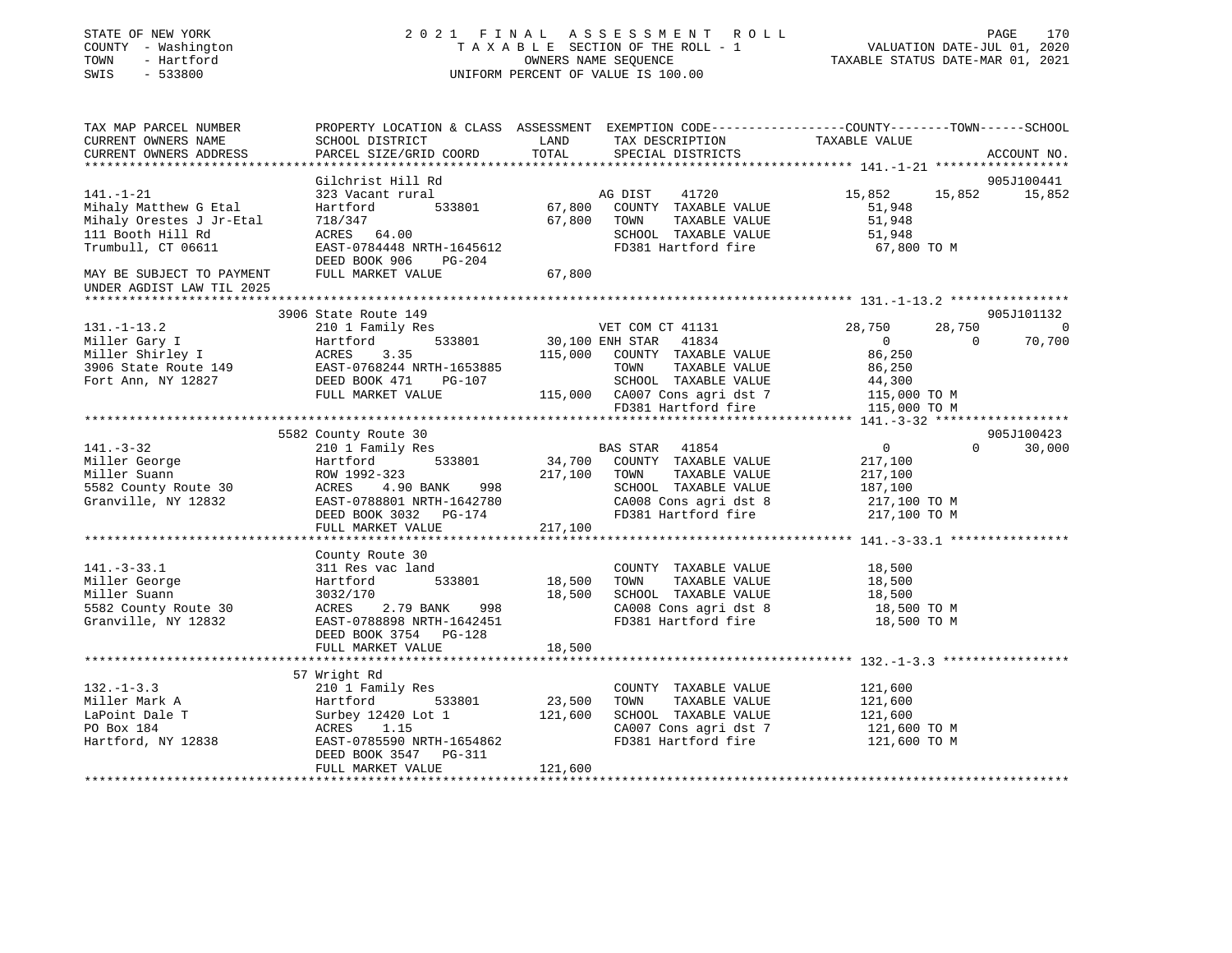### STATE OF NEW YORK 2 0 2 1 F I N A L A S S E S S M E N T R O L L PAGE 171 COUNTY - Washington T A X A B L E SECTION OF THE ROLL - 1 VALUATION DATE-JUL 01, 2020 TOWN - Hartford **Taxable State of the CONNERS OWNERS NAME SEQUENCE** TAXABLE STATUS DATE-MAR 01, 2021 SWIS - 533800 UNIFORM PERCENT OF VALUE IS 100.00

| TAX MAP PARCEL NUMBER<br>CURRENT OWNERS NAME<br>CURRENT OWNERS ADDRESS<br>PARCEL SIZE/GRID COORD<br>PARCEL SIZE/GRID COORD | PROPERTY LOCATION & CLASS ASSESSMENT EXEMPTION CODE-----------------COUNTY-------TOWN------SCHOOL                                                                                                                                                             | LAND                     | TAX DESCRIPTION TAXABLE VALUE                                                                                                                                                                                                                                                                                                                                                                                                |                    |                    |
|----------------------------------------------------------------------------------------------------------------------------|---------------------------------------------------------------------------------------------------------------------------------------------------------------------------------------------------------------------------------------------------------------|--------------------------|------------------------------------------------------------------------------------------------------------------------------------------------------------------------------------------------------------------------------------------------------------------------------------------------------------------------------------------------------------------------------------------------------------------------------|--------------------|--------------------|
|                                                                                                                            |                                                                                                                                                                                                                                                               |                          | TOTAL SPECIAL DISTRICTS                                                                                                                                                                                                                                                                                                                                                                                                      |                    | ACCOUNT NO.        |
|                                                                                                                            | 77 Skyview Meadows Ln                                                                                                                                                                                                                                         |                          |                                                                                                                                                                                                                                                                                                                                                                                                                              |                    | 905J100147         |
|                                                                                                                            | 141.-1-50<br>Miller Robert R<br>Miller Susan H<br>Miller Susan H<br>Miller Susan H<br>Miller Susan H<br>Miller Susan H<br>MILL MARKET VALUE 210,900 TOWN TAXABLE VALUE 210,900<br>EAST-0787825 NRTH-1649325<br>Miller Susan H<br>MARKET VALUE 210,            |                          |                                                                                                                                                                                                                                                                                                                                                                                                                              |                    | $\Omega$<br>30,000 |
|                                                                                                                            |                                                                                                                                                                                                                                                               |                          |                                                                                                                                                                                                                                                                                                                                                                                                                              |                    |                    |
|                                                                                                                            |                                                                                                                                                                                                                                                               |                          |                                                                                                                                                                                                                                                                                                                                                                                                                              |                    |                    |
|                                                                                                                            |                                                                                                                                                                                                                                                               |                          |                                                                                                                                                                                                                                                                                                                                                                                                                              |                    |                    |
|                                                                                                                            |                                                                                                                                                                                                                                                               |                          |                                                                                                                                                                                                                                                                                                                                                                                                                              |                    |                    |
|                                                                                                                            |                                                                                                                                                                                                                                                               |                          |                                                                                                                                                                                                                                                                                                                                                                                                                              |                    |                    |
|                                                                                                                            |                                                                                                                                                                                                                                                               |                          |                                                                                                                                                                                                                                                                                                                                                                                                                              |                    |                    |
|                                                                                                                            | 2092 County Route 43                                                                                                                                                                                                                                          |                          |                                                                                                                                                                                                                                                                                                                                                                                                                              |                    | 905J100021         |
| $148. - 1 - 26$                                                                                                            | 411 Apartment                                                                                                                                                                                                                                                 |                          | COUNTY TAXABLE VALUE 199,600                                                                                                                                                                                                                                                                                                                                                                                                 |                    |                    |
|                                                                                                                            |                                                                                                                                                                                                                                                               |                          | TAXABLE VALUE<br>TOWN                                                                                                                                                                                                                                                                                                                                                                                                        |                    |                    |
|                                                                                                                            |                                                                                                                                                                                                                                                               | 533801 29,200<br>199,600 | SCHOOL TAXABLE VALUE                                                                                                                                                                                                                                                                                                                                                                                                         | 199,600<br>199,600 |                    |
|                                                                                                                            |                                                                                                                                                                                                                                                               |                          | FD381 Hartford fire                                                                                                                                                                                                                                                                                                                                                                                                          | 199,600 TO M       |                    |
|                                                                                                                            | Miller Robert R<br>Miller Susan H<br>PO Box 50<br>Hartford, NY 12838<br>PO Box 50<br>Hartford, NY 12838<br>PO BOX 563<br>PO BOX 563<br>PO BOX 563<br>PO BOX 563<br>PO BOX 563<br>PO BOX 563<br>PO BOX 563<br>PO BOX 563<br>PO BOX 563<br>PO BOX 563<br>PO BOX |                          |                                                                                                                                                                                                                                                                                                                                                                                                                              |                    |                    |
|                                                                                                                            | FULL MARKET VALUE 199,600                                                                                                                                                                                                                                     |                          |                                                                                                                                                                                                                                                                                                                                                                                                                              |                    |                    |
|                                                                                                                            |                                                                                                                                                                                                                                                               |                          |                                                                                                                                                                                                                                                                                                                                                                                                                              |                    |                    |
|                                                                                                                            | 1620 Baldwin Corners Rd                                                                                                                                                                                                                                       |                          |                                                                                                                                                                                                                                                                                                                                                                                                                              |                    | 905J100056         |
|                                                                                                                            |                                                                                                                                                                                                                                                               |                          |                                                                                                                                                                                                                                                                                                                                                                                                                              |                    | $\Omega$<br>30,000 |
|                                                                                                                            |                                                                                                                                                                                                                                                               |                          |                                                                                                                                                                                                                                                                                                                                                                                                                              |                    |                    |
|                                                                                                                            |                                                                                                                                                                                                                                                               |                          |                                                                                                                                                                                                                                                                                                                                                                                                                              |                    |                    |
|                                                                                                                            |                                                                                                                                                                                                                                                               |                          |                                                                                                                                                                                                                                                                                                                                                                                                                              |                    |                    |
|                                                                                                                            |                                                                                                                                                                                                                                                               |                          |                                                                                                                                                                                                                                                                                                                                                                                                                              |                    |                    |
|                                                                                                                            |                                                                                                                                                                                                                                                               |                          |                                                                                                                                                                                                                                                                                                                                                                                                                              |                    |                    |
|                                                                                                                            |                                                                                                                                                                                                                                                               |                          |                                                                                                                                                                                                                                                                                                                                                                                                                              |                    |                    |
|                                                                                                                            | 7 Kittie Mae Way                                                                                                                                                                                                                                              |                          |                                                                                                                                                                                                                                                                                                                                                                                                                              |                    |                    |
| $132. - 1 - 21.3$                                                                                                          | 311 Res vac land                                                                                                                                                                                                                                              |                          | COUNTY TAXABLE VALUE                                                                                                                                                                                                                                                                                                                                                                                                         | 1,500              |                    |
|                                                                                                                            |                                                                                                                                                                                                                                                               |                          | TAXABLE VALUE<br>TOWN                                                                                                                                                                                                                                                                                                                                                                                                        | 1,500              |                    |
|                                                                                                                            |                                                                                                                                                                                                                                                               |                          |                                                                                                                                                                                                                                                                                                                                                                                                                              | 1,500              |                    |
|                                                                                                                            |                                                                                                                                                                                                                                                               |                          |                                                                                                                                                                                                                                                                                                                                                                                                                              | 1,500 TO M         |                    |
|                                                                                                                            | 132.-1-21.3<br>Milne Lisa King<br>5 Kittie Mae Way<br>5 Kittie Mae Way<br>6 FRNT 102.00 DPTH 215.00<br>5 Cranville, NY 12832<br>5 EAST-0788331 NRTH-1655068<br>5 EAST-0788331 NRTH-1655068<br>DEED BOOK 3276<br>PG-270                                        |                          | 1,500 SCHOOL TAXABLE VALUE<br>CA007 Cons agri dst 7<br>FD381 Hartford fire                                                                                                                                                                                                                                                                                                                                                   | 1,500 TO M         |                    |
|                                                                                                                            | FULL MARKET VALUE                                                                                                                                                                                                                                             | 1,500                    |                                                                                                                                                                                                                                                                                                                                                                                                                              |                    |                    |
|                                                                                                                            |                                                                                                                                                                                                                                                               |                          |                                                                                                                                                                                                                                                                                                                                                                                                                              |                    |                    |
|                                                                                                                            | State Route 40                                                                                                                                                                                                                                                |                          |                                                                                                                                                                                                                                                                                                                                                                                                                              |                    |                    |
|                                                                                                                            |                                                                                                                                                                                                                                                               |                          | COUNTY TAXABLE VALUE 13,000                                                                                                                                                                                                                                                                                                                                                                                                  |                    |                    |
|                                                                                                                            |                                                                                                                                                                                                                                                               |                          |                                                                                                                                                                                                                                                                                                                                                                                                                              |                    |                    |
|                                                                                                                            |                                                                                                                                                                                                                                                               |                          |                                                                                                                                                                                                                                                                                                                                                                                                                              |                    |                    |
|                                                                                                                            |                                                                                                                                                                                                                                                               |                          | COUNTY TAXABLE VALUE<br>TOWN TAXABLE VALUE 13,000<br>SCHOOL TAXABLE VALUE 13,000 TO M<br>IS 13,000 TO M<br>IS 13,000 TO M                                                                                                                                                                                                                                                                                                    |                    |                    |
|                                                                                                                            |                                                                                                                                                                                                                                                               |                          | CA007 Cons agri dst 7 13,000 TO M<br>FD381 Hartford fire 13,000 TO M                                                                                                                                                                                                                                                                                                                                                         |                    |                    |
|                                                                                                                            | 132.-1-21.8<br>Milne Robert J<br>Milne Lisa E<br>5 Kittie Mae Way<br>5 Kittie Mae Way<br>6 Granville, NY 12832<br>7 EAST-0788583 NRTH-1654906<br>5 Kittie Mae Way<br>5 EED BOOK 3120<br>PG-202<br>FIIT. MARKET VALUE<br>13,000<br>FULL MARKET VALUE           | 13,000                   |                                                                                                                                                                                                                                                                                                                                                                                                                              |                    |                    |
|                                                                                                                            |                                                                                                                                                                                                                                                               |                          |                                                                                                                                                                                                                                                                                                                                                                                                                              |                    |                    |
|                                                                                                                            | 287 Blood St                                                                                                                                                                                                                                                  |                          |                                                                                                                                                                                                                                                                                                                                                                                                                              |                    |                    |
| $142. - 1 - 13.2$                                                                                                          | 240 Rural res                                                                                                                                                                                                                                                 |                          |                                                                                                                                                                                                                                                                                                                                                                                                                              |                    | $\Omega$<br>30,000 |
|                                                                                                                            |                                                                                                                                                                                                                                                               |                          | ${\small \begin{tabular}{ccccc} res & & & & & & \text{BAS STAR} & 41854 & & & & \text{0} \\ 533801 & 32,300 & \text{COUNTY} & \text{TAXABLE VALUE} & 139,000 & \text{0} & \text{0} & \text{0} & \text{0} & \text{0} & \text{0} & \text{0} & \text{0} & \text{0} & \text{0} & \text{0} & \text{0} & \text{0} & \text{0} & \text{0} & \text{0} & \text{0} & \text{0} & \text{0} & \text{0} & \text{0} & \text{0} & \text{0} &$ |                    |                    |
|                                                                                                                            |                                                                                                                                                                                                                                                               | 6 139,000                | TAXABLE VALUE<br>TOWN                                                                                                                                                                                                                                                                                                                                                                                                        | 139,000            |                    |
|                                                                                                                            |                                                                                                                                                                                                                                                               |                          | SCHOOL TAXABLE VALUE                                                                                                                                                                                                                                                                                                                                                                                                         | 109,000            |                    |
|                                                                                                                            | 142.-1-13.2<br>Mitchell Christopher P Hartford 533801<br>Mitchell Cynthia-Mary N ACRES 15.02 BANK 6<br>287 Blood St EAST-0793351 NRTH-1647209<br>Granville, NY 12832 DEED BOOK 2026 PG-279<br>FULL MARKET VALUE                                               |                          | FD381 Hartford fire                                                                                                                                                                                                                                                                                                                                                                                                          | 139,000 TO M       |                    |
|                                                                                                                            | FULL MARKET VALUE                                                                                                                                                                                                                                             | 139,000                  |                                                                                                                                                                                                                                                                                                                                                                                                                              |                    |                    |
|                                                                                                                            |                                                                                                                                                                                                                                                               |                          |                                                                                                                                                                                                                                                                                                                                                                                                                              |                    |                    |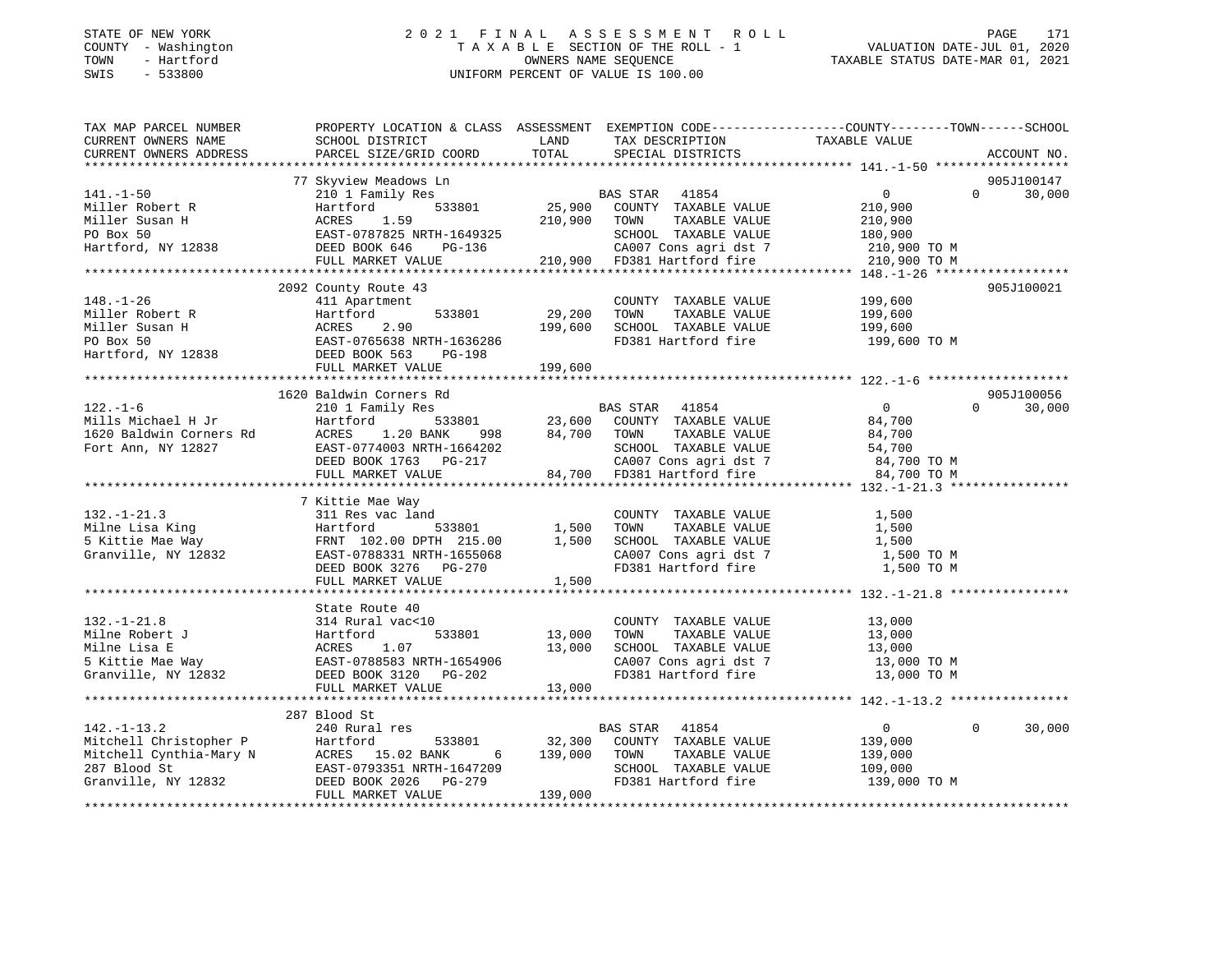| STATE OF NEW YORK |  |              |  |
|-------------------|--|--------------|--|
| COUNTY            |  | - Washington |  |
| TOWN              |  | - Hartford   |  |
| SWTS              |  | $-533800$    |  |

# STATE OF NEW YORK CONTROLLER SERVICE OF A LIGHT ASSESS OF THE RELATION CONTROLLER STATE OF NEW YORK CONTROLLER T A X A B L E SECTION OF THE ROLL - 1<br>OWNERS NAME SEQUENCE SWIS - 533800 UNIFORM PERCENT OF VALUE IS 100.00

VALUATION DATE-JUL 01, 2020

TAXABLE STATUS DATE-MAR 01, 2021

| TAX MAP PARCEL NUMBER                                                                                                                                                                                                                                           |                           |               |                                                                           | PROPERTY LOCATION & CLASS ASSESSMENT EXEMPTION CODE---------------COUNTY-------TOWN-----SCHOOL                                                                                                                                       |            |
|-----------------------------------------------------------------------------------------------------------------------------------------------------------------------------------------------------------------------------------------------------------------|---------------------------|---------------|---------------------------------------------------------------------------|--------------------------------------------------------------------------------------------------------------------------------------------------------------------------------------------------------------------------------------|------------|
|                                                                                                                                                                                                                                                                 |                           | LAND          |                                                                           |                                                                                                                                                                                                                                      |            |
|                                                                                                                                                                                                                                                                 |                           |               |                                                                           |                                                                                                                                                                                                                                      |            |
|                                                                                                                                                                                                                                                                 |                           |               |                                                                           |                                                                                                                                                                                                                                      |            |
|                                                                                                                                                                                                                                                                 | 7778 State Route 40       |               |                                                                           |                                                                                                                                                                                                                                      | 905J100451 |
|                                                                                                                                                                                                                                                                 |                           |               |                                                                           | 140.-2-19<br>Modeen Veontha P (210 1 Family Res VET WAR CT 41121 1,925 11,925 11,925 0<br>Modeen Veontha P Hartford 533801 12,200 AGED-CO/TN 41801 33,788 33,788 0<br>PO Box 212 FRNT 66.00 DPTH 186.00 79,500 ENH STAR 41834 0 70,7 |            |
|                                                                                                                                                                                                                                                                 |                           |               |                                                                           |                                                                                                                                                                                                                                      |            |
|                                                                                                                                                                                                                                                                 |                           |               |                                                                           |                                                                                                                                                                                                                                      |            |
|                                                                                                                                                                                                                                                                 |                           |               |                                                                           |                                                                                                                                                                                                                                      |            |
|                                                                                                                                                                                                                                                                 |                           |               | TAXABLE VALUE                                                             |                                                                                                                                                                                                                                      |            |
|                                                                                                                                                                                                                                                                 | FULL MARKET VALUE         |               | 79,500 SCHOOL TAXABLE VALUE 8,800<br>FD381 Hartford fire 79,500 TO M      |                                                                                                                                                                                                                                      |            |
|                                                                                                                                                                                                                                                                 |                           |               |                                                                           |                                                                                                                                                                                                                                      |            |
|                                                                                                                                                                                                                                                                 |                           |               |                                                                           |                                                                                                                                                                                                                                      |            |
|                                                                                                                                                                                                                                                                 | West Starbuck Ln          |               |                                                                           |                                                                                                                                                                                                                                      | 905J100452 |
| $112. - 2 - 2$                                                                                                                                                                                                                                                  |                           |               | COUNTY TAXABLE VALUE 31,500                                               |                                                                                                                                                                                                                                      |            |
| Moni Charles                                                                                                                                                                                                                                                    |                           |               |                                                                           | 31,500                                                                                                                                                                                                                               |            |
| 124 Parkside Dr                                                                                                                                                                                                                                                 | 939/107                   |               |                                                                           |                                                                                                                                                                                                                                      |            |
| Princeton, NJ 08540                                                                                                                                                                                                                                             | $112. - 1 - 2$            |               | 31,500 SCHOOL TAXABLE VALUE 31,500<br>FD381 Hartford fire 31,500 TO M     |                                                                                                                                                                                                                                      |            |
|                                                                                                                                                                                                                                                                 | ACRES 10.24               |               |                                                                           |                                                                                                                                                                                                                                      |            |
|                                                                                                                                                                                                                                                                 | EAST-0765668 NRTH-1667689 |               |                                                                           |                                                                                                                                                                                                                                      |            |
|                                                                                                                                                                                                                                                                 | DEED BOOK 939 PG-109      |               |                                                                           |                                                                                                                                                                                                                                      |            |
|                                                                                                                                                                                                                                                                 | FULL MARKET VALUE         | 31,500        |                                                                           |                                                                                                                                                                                                                                      |            |
|                                                                                                                                                                                                                                                                 |                           |               |                                                                           |                                                                                                                                                                                                                                      |            |
|                                                                                                                                                                                                                                                                 | 8421 State Route 40       |               |                                                                           |                                                                                                                                                                                                                                      |            |
| $123. - 1 - 12.2$                                                                                                                                                                                                                                               | 240 Rural res             |               | BAS STAR 41854                                                            | $\sim$ 0<br>$\Omega$                                                                                                                                                                                                                 | 30,000     |
| 123.-1-12.2<br>Monikowski Frank T<br>Monikowski Linda 0<br>PO Box 33<br>The Monikowski Linda 0<br>LOT 1, 3618/227<br>Sub aband 3624/219<br>Monikowski Linda 0<br>Monikowski Linda 0<br>Sub aband 3624/219<br>Montford NY 12838<br>ACRES 39.23<br>Notic          | 533801                    |               |                                                                           |                                                                                                                                                                                                                                      |            |
|                                                                                                                                                                                                                                                                 |                           |               | 49,100 COUNTY TAXABLE VALUE 239,000<br>239,000 TOWN TAXABLE VALUE 239,000 |                                                                                                                                                                                                                                      |            |
|                                                                                                                                                                                                                                                                 |                           |               | SCHOOL TAXABLE VALUE 209,000                                              |                                                                                                                                                                                                                                      |            |
|                                                                                                                                                                                                                                                                 |                           |               |                                                                           |                                                                                                                                                                                                                                      |            |
|                                                                                                                                                                                                                                                                 | EAST-0791461 NRTH-1659819 |               |                                                                           | CA007 Cons agri dst 7 and 239,000 TO M<br>FD381 Hartford fire 239,000 TO M                                                                                                                                                           |            |
|                                                                                                                                                                                                                                                                 | DEED BOOK 3098 PG-58      |               |                                                                           |                                                                                                                                                                                                                                      |            |
|                                                                                                                                                                                                                                                                 | FULL MARKET VALUE         | 239,000       |                                                                           |                                                                                                                                                                                                                                      |            |
|                                                                                                                                                                                                                                                                 |                           |               |                                                                           |                                                                                                                                                                                                                                      |            |
|                                                                                                                                                                                                                                                                 | 549 Warren Rd             |               |                                                                           |                                                                                                                                                                                                                                      | 905J100118 |
|                                                                                                                                                                                                                                                                 |                           |               |                                                                           |                                                                                                                                                                                                                                      |            |
|                                                                                                                                                                                                                                                                 | 533801 32,000 TOWN        |               | COUNTY TAXABLE VALUE 125,000<br>TOWN TAXABLE VALUE 125,000                |                                                                                                                                                                                                                                      |            |
| 114.-1-16<br>Monrian Eric E<br>Hall Paige E<br>FactFord 533801 32,000<br>560 Lower Oak St<br>Hudson Falls, NY 12839<br>EAST-0790411 NRTH-1664489<br>EAST-0790411 NRTH-1664489<br>EAST-0790411 NRTH-1664489<br>ELED BOOK 20191 PG-28601<br>THE ROOM              |                           |               |                                                                           | TOWN TAXABLE VALUE<br>SCHOOL TAXABLE VALUE 125,000<br>CAROS Consider dst 7 125,000 TO M                                                                                                                                              |            |
|                                                                                                                                                                                                                                                                 |                           |               |                                                                           |                                                                                                                                                                                                                                      |            |
|                                                                                                                                                                                                                                                                 |                           |               |                                                                           | CA007 Cons agri dst 7 125,000 TO M<br>FD381 Hartford fire 125,000 TO M                                                                                                                                                               |            |
|                                                                                                                                                                                                                                                                 |                           |               |                                                                           |                                                                                                                                                                                                                                      |            |
|                                                                                                                                                                                                                                                                 |                           |               |                                                                           |                                                                                                                                                                                                                                      |            |
|                                                                                                                                                                                                                                                                 | 166 Gulf Ln               |               |                                                                           |                                                                                                                                                                                                                                      |            |
| $139. -4 - 7.5$                                                                                                                                                                                                                                                 | 314 Rural vac<10          |               | COUNTY TAXABLE VALUE 16,300                                               |                                                                                                                                                                                                                                      |            |
|                                                                                                                                                                                                                                                                 |                           | 533801 16,300 | TOWN<br>TAXABLE VALUE                                                     | 16,300                                                                                                                                                                                                                               |            |
|                                                                                                                                                                                                                                                                 |                           | 16,300        | SCHOOL TAXABLE VALUE                                                      | $16,300$<br>$16,300$                                                                                                                                                                                                                 |            |
|                                                                                                                                                                                                                                                                 |                           |               |                                                                           |                                                                                                                                                                                                                                      |            |
| Monroe Jonathan S<br>Monroe Krystal M<br>16,300<br>16,300<br>16,300<br>16,300<br>16,300<br>16,300<br>Fort Ann, NY 12827<br>Fort Ann, NY 12827<br>FULL MARKET VALUE<br>16,300<br>16,300<br>16,300<br>16,300<br>IERST-0766082<br>NRTH-1643879<br>PG-317<br>16,300 |                           |               | FD381 Hartford fire                                                       | CA007 Cons agri dst 7 16,300 TO M<br>16,300 TO M                                                                                                                                                                                     |            |
|                                                                                                                                                                                                                                                                 | FULL MARKET VALUE         | 16,300        |                                                                           |                                                                                                                                                                                                                                      |            |
|                                                                                                                                                                                                                                                                 |                           |               |                                                                           |                                                                                                                                                                                                                                      |            |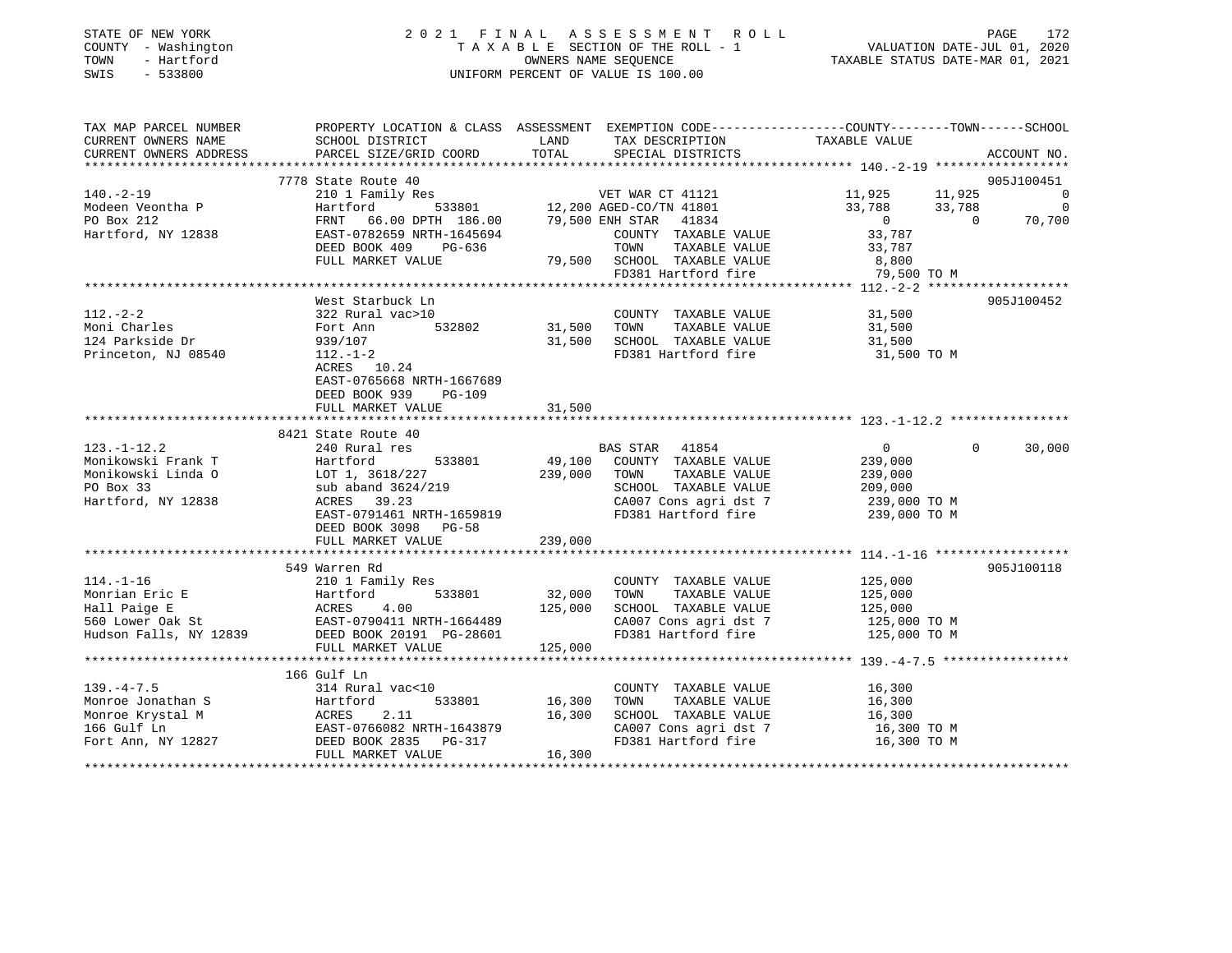| STATE OF NEW YORK<br>COUNTY - Washington<br>TOWN<br>- Hartford<br>$-533800$<br>SWIS |                                                                             |              | 2021 FINAL ASSESSMENT ROLL<br>TAXABLE SECTION OF THE ROLL - 1<br>OWNERS NAME SEQUENCE<br>TAXABLE STATUS DATE-MAR 01, 2021<br>UNIFORM PERCENT OF VALUE IS 100.00 |                |                | PAGE<br>173 |
|-------------------------------------------------------------------------------------|-----------------------------------------------------------------------------|--------------|-----------------------------------------------------------------------------------------------------------------------------------------------------------------|----------------|----------------|-------------|
| TAX MAP PARCEL NUMBER                                                               |                                                                             |              | PROPERTY LOCATION & CLASS ASSESSMENT EXEMPTION CODE---------------COUNTY-------TOWN------SCHOOL                                                                 |                |                |             |
| CURRENT OWNERS NAME                                                                 | SCHOOL DISTRICT                                                             | LAND         | TAX DESCRIPTION TAXABLE VALUE                                                                                                                                   |                |                |             |
| CURRENT OWNERS ADDRESS                                                              | PARCEL SIZE/GRID COORD                                                      | TOTAL        | SPECIAL DISTRICTS                                                                                                                                               |                |                | ACCOUNT NO. |
|                                                                                     | 139 Pope Hill Rd                                                            |              |                                                                                                                                                                 |                |                |             |
| $150.-1-29.10$                                                                      | 210 1 Family Res<br>210 1 Family Res                                        |              |                                                                                                                                                                 | 77,750         | 77,750         | 77,750      |
| Monroe Kenneth R Sr                                                                 | Argyle                                                                      |              | 532001 28,100 ENH STAR 41834                                                                                                                                    | $\overline{0}$ | $\overline{0}$ | 70,700      |
| 139 Pope Hill Rd                                                                    | ACRES 2.30                                                                  |              |                                                                                                                                                                 | 77,750         |                |             |
| Argyle, NY 12809                                                                    |                                                                             |              | ACRES 2.30 155,500 COUNTY TAXABLE VALUE<br>EAST-0780315 NRTH-1633368 TOWN TAXABLE VALUE<br>TAXABLE VALUE                                                        | 77,750         |                |             |
|                                                                                     | DEED BOOK 936 PG-95                                                         |              |                                                                                                                                                                 |                |                |             |
|                                                                                     | FULL MARKET VALUE                                                           |              | SCHOOL TAXABLE VALUE 7,050<br>155,500 CA006 Cons agri dst 6 155,500 TO M                                                                                        |                |                |             |
|                                                                                     |                                                                             |              | FD381 Hartford fire                                                                                                                                             | 155,500 TO M   |                |             |
|                                                                                     |                                                                             |              |                                                                                                                                                                 |                |                |             |
|                                                                                     | 182 Gulf Ln                                                                 |              |                                                                                                                                                                 |                |                |             |
| $139. -4 - 7.1$                                                                     |                                                                             |              |                                                                                                                                                                 | $\overline{0}$ | $\Omega$       | 30,000      |
| Monroe Kermit O                                                                     |                                                                             |              | 107,400 TOWN TAXABLE VALUE                                                                                                                                      | 107,400        |                |             |
| Monroe Dianna                                                                       | 139.-1-7.1 100 BANK 997<br>ACRES 1.00 BANK 997<br>EAST-0765264 NRTH-1644051 |              |                                                                                                                                                                 | 107,400        |                |             |
| 182 Gulf Ln<br>Fort Ann, NY 12827                                                   |                                                                             |              | SCHOOL TAXABLE VALUE 77,400<br>CA007 Cons agri dst 7 107,400 TO M                                                                                               |                |                |             |
|                                                                                     |                                                                             |              | FD381 Hartford fire 107,400 TO M                                                                                                                                |                |                |             |
|                                                                                     | DEED BOOK 659 PG-57                                                         |              |                                                                                                                                                                 |                |                |             |
|                                                                                     |                                                                             |              |                                                                                                                                                                 |                |                |             |
|                                                                                     | 172 Gulf Ln                                                                 |              |                                                                                                                                                                 |                |                |             |
| $139. -4 - 7.2$                                                                     | 312 Vac w/imprv                                                             |              | COUNTY TAXABLE VALUE                                                                                                                                            | 4,500          |                |             |
| Monroe Kermit O                                                                     | Hartford                                                                    | 533801 1,000 | TAXABLE VALUE<br>TOWN                                                                                                                                           | 4,500          |                |             |
| Monroe Dianna L                                                                     |                                                                             | 4,500        |                                                                                                                                                                 |                |                |             |
| 182 Gulf Ln                                                                         | 139.-1-7.2<br>FRNT 130.00 DPTH 147.00                                       |              | SCHOOL TAXABLE VALUE 4,500<br>CA007 Cons agri dst 7 4,500 TO M                                                                                                  |                |                |             |
| Fort Ann, NY 12827                                                                  | EAST-0765233 NRTH-1643839                                                   |              | FD381 Hartford fire                                                                                                                                             | 4,500 TO M     |                |             |
|                                                                                     | DEED BOOK 836<br>PG-272                                                     |              |                                                                                                                                                                 |                |                |             |
|                                                                                     | FULL MARKET VALUE                                                           | 4,500        |                                                                                                                                                                 |                |                |             |
|                                                                                     |                                                                             |              |                                                                                                                                                                 |                |                |             |
|                                                                                     | Gulf Ln                                                                     |              |                                                                                                                                                                 |                |                |             |
| $139. -4 - 7.3$                                                                     | 323 Vacant rural                                                            |              | COUNTY TAXABLE VALUE 45,600                                                                                                                                     |                |                |             |
| Monroe Kermit O                                                                     |                                                                             | 45,600       | TOWN TAXABLE VALUE 45,600<br>SCHOOL TAXABLE VALUE 45,600                                                                                                        |                |                |             |
| Monroe Dianna L                                                                     |                                                                             | 45,600       |                                                                                                                                                                 |                |                |             |
| 182 Gulf Ln                                                                         | $139. -1 - 7.3$<br>$27.3$<br>$28.05$                                        |              | CA007 Cons agri dst 7 45,600 TO M                                                                                                                               |                |                |             |
| Fort Ann, NY 12827                                                                  | EAST-0765885 NRTH-1644350                                                   |              | FD381 Hartford fire                                                                                                                                             | 45,600 TO M    |                |             |
|                                                                                     | DEED BOOK 2586 PG-134                                                       |              |                                                                                                                                                                 |                |                |             |
|                                                                                     |                                                                             |              |                                                                                                                                                                 |                |                |             |

|                    | FULL MARKET VALUE         | 45,600  |                         |              |
|--------------------|---------------------------|---------|-------------------------|--------------|
|                    |                           |         |                         |              |
|                    | 4 Outatha Way             |         |                         | 905J101093   |
| $131. - 1 - 9.2$   | 240 Rural res             |         | TAXABLE VALUE<br>COUNTY | 214,600      |
| Montgomery Levi    | Hartford<br>533801        | 41,400  | TOWN<br>TAXABLE VALUE   | 214,600      |
| 4 Outatha Way      | 997<br>ACRES 11.05 BANK   | 214,600 | SCHOOL TAXABLE VALUE    | 214,600      |
| Fort Ann, NY 12827 | EAST-0775939 NRTH-1651535 |         | CA007 Cons agri dst 7   | 214,600 TO M |
|                    | DEED BOOK 3841 PG-1       |         | FD381 Hartford fire     | 214,600 TO M |
|                    | FULL MARKET VALUE         | 214,600 |                         |              |
|                    |                           |         |                         |              |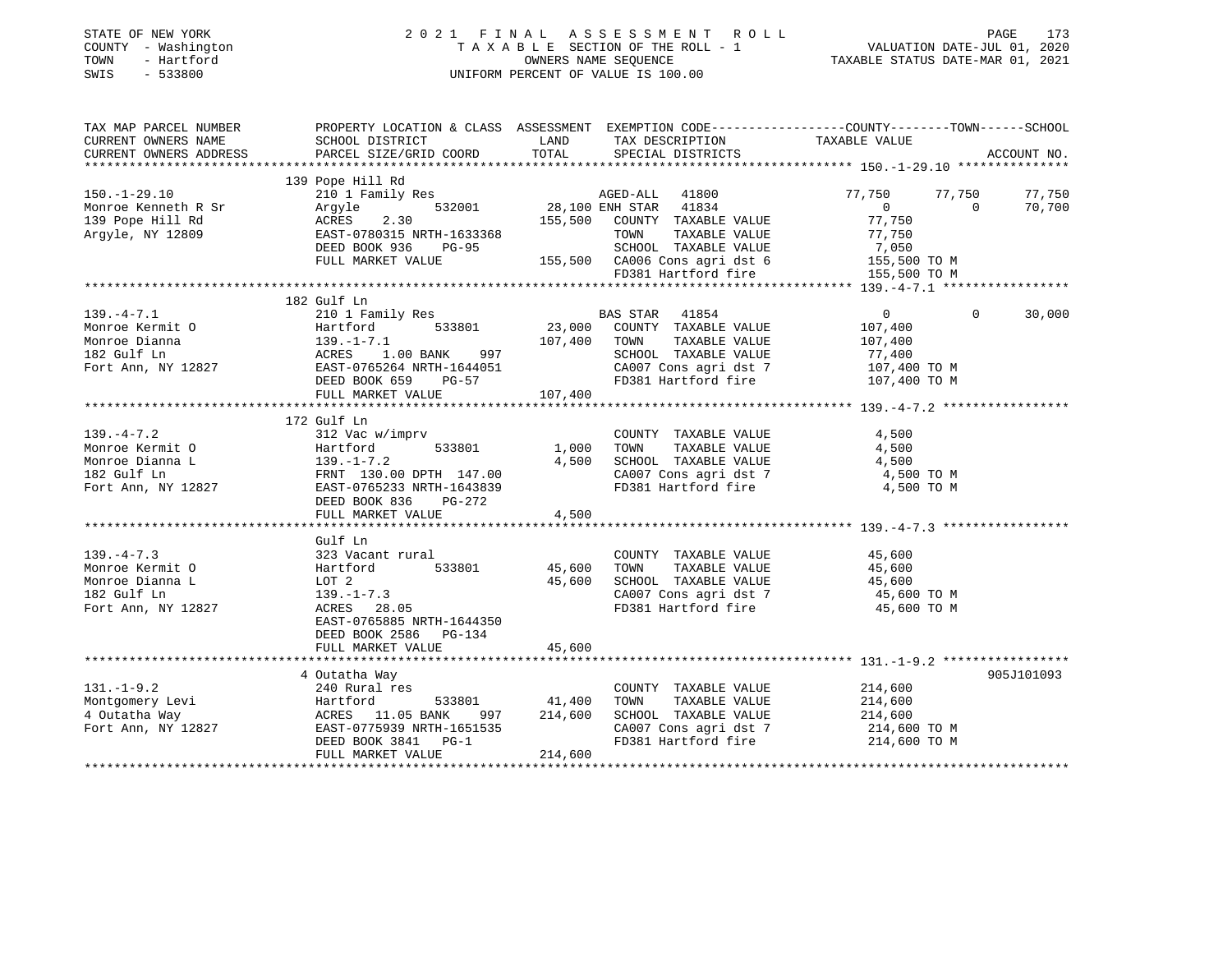### STATE OF NEW YORK 2 0 2 1 F I N A L A S S E S S M E N T R O L L PAGE 174 COUNTY - Washington T A X A B L E SECTION OF THE ROLL - 1 VALUATION DATE-JUL 01, 2020 TOWN - Hartford OWNERS NAME SEQUENCE TAXABLE STATUS DATE-MAR 01, 2021 SWIS - 533800 UNIFORM PERCENT OF VALUE IS 100.00

| TAX MAP PARCEL NUMBER                                                                                                                                                                                                                      | PROPERTY LOCATION & CLASS ASSESSMENT EXEMPTION CODE----------------COUNTY--------TOWN------SCHOOL         |         |                                                                 |                            |                 |
|--------------------------------------------------------------------------------------------------------------------------------------------------------------------------------------------------------------------------------------------|-----------------------------------------------------------------------------------------------------------|---------|-----------------------------------------------------------------|----------------------------|-----------------|
|                                                                                                                                                                                                                                            |                                                                                                           |         |                                                                 |                            |                 |
|                                                                                                                                                                                                                                            |                                                                                                           |         |                                                                 |                            |                 |
|                                                                                                                                                                                                                                            |                                                                                                           |         |                                                                 |                            |                 |
|                                                                                                                                                                                                                                            | 3491 State Route 196<br>240 Rural res<br>Hartford 533801 298,100 ENH STAR 41834<br>298,100 ENH STAR 41834 |         |                                                                 |                            | 905J100454      |
| $139. -4 - 3$                                                                                                                                                                                                                              |                                                                                                           |         | AG DIST 41720 148,020                                           |                            | 148,020 148,020 |
|                                                                                                                                                                                                                                            |                                                                                                           |         |                                                                 |                            | $0 \t 70,700$   |
|                                                                                                                                                                                                                                            |                                                                                                           |         | 448,000 COUNTY TAXABLE VALUE                                    | 0<br>299,980               |                 |
|                                                                                                                                                                                                                                            |                                                                                                           |         |                                                                 |                            |                 |
|                                                                                                                                                                                                                                            |                                                                                                           |         |                                                                 |                            |                 |
|                                                                                                                                                                                                                                            |                                                                                                           |         |                                                                 |                            |                 |
|                                                                                                                                                                                                                                            |                                                                                                           |         |                                                                 |                            |                 |
|                                                                                                                                                                                                                                            |                                                                                                           |         |                                                                 |                            |                 |
| MOOTE DAWIN TAXABLE VALUE<br>MOOTE DAWIN TAXABLE VALUE<br>3491 State Route 196 ACRES 263.75 TOWN TAXABLE VALUE 299,980<br>Fort Ann, NY 12827 EAST-0768067 NRTH-1643490 SCHOOL TAXABLE VALUE 229,280<br>MAY BE SUBJECT TO PAYMENT DEED      |                                                                                                           |         |                                                                 |                            |                 |
|                                                                                                                                                                                                                                            | Gilchrist Hill Rd                                                                                         |         |                                                                 |                            | 905J100015      |
| $150. - 1 - 45$                                                                                                                                                                                                                            |                                                                                                           |         |                                                                 | 70,000 70,000              | 70,000          |
| Foor Marlene Trustee Hartford 533801<br>Pike Mary Ellen Trustee 823/75<br>456 Gilchrist Hill Rd Forest Tax 2324/32<br>Hartford, NY 12838 ACRES 155.60<br>MAY BE SUBJECT TO PAYMENT DEED BOOK 3378 PG-49<br>UNDER RPTL480A UNTIL MARKET V   |                                                                                                           |         |                                                                 | 32,600                     |                 |
|                                                                                                                                                                                                                                            |                                                                                                           |         | $102,600$ TOWN TAXABLE VALUE 32,600                             |                            |                 |
|                                                                                                                                                                                                                                            |                                                                                                           |         |                                                                 |                            |                 |
|                                                                                                                                                                                                                                            |                                                                                                           |         | SCHOOL TAXABLE VALUE 32,600<br>FD381 Hartford fire 102,600 TO M |                            |                 |
|                                                                                                                                                                                                                                            |                                                                                                           |         |                                                                 |                            |                 |
|                                                                                                                                                                                                                                            |                                                                                                           |         |                                                                 |                            |                 |
|                                                                                                                                                                                                                                            |                                                                                                           |         |                                                                 |                            |                 |
|                                                                                                                                                                                                                                            |                                                                                                           | 102,600 |                                                                 |                            |                 |
|                                                                                                                                                                                                                                            |                                                                                                           |         |                                                                 |                            |                 |
|                                                                                                                                                                                                                                            |                                                                                                           |         |                                                                 |                            | 905J101378      |
|                                                                                                                                                                                                                                            |                                                                                                           |         |                                                                 |                            |                 |
|                                                                                                                                                                                                                                            |                                                                                                           |         |                                                                 |                            |                 |
|                                                                                                                                                                                                                                            |                                                                                                           |         |                                                                 |                            |                 |
|                                                                                                                                                                                                                                            |                                                                                                           |         |                                                                 | 18,600 TO M                |                 |
|                                                                                                                                                                                                                                            |                                                                                                           |         |                                                                 |                            |                 |
|                                                                                                                                                                                                                                            | FULL MARKET VALUE                                                                                         | 18,600  |                                                                 |                            |                 |
|                                                                                                                                                                                                                                            |                                                                                                           |         |                                                                 |                            |                 |
|                                                                                                                                                                                                                                            | Blood St OFF                                                                                              |         |                                                                 |                            |                 |
| $132. -4 - 8.7$                                                                                                                                                                                                                            | 311 Res vac land                                                                                          |         | COUNTY TAXABLE VALUE                                            | 2,900                      |                 |
|                                                                                                                                                                                                                                            |                                                                                                           |         |                                                                 |                            |                 |
| Morehouse Jason and the Hartford and the S33801 2,900 TOWN TAXABLE VALUE 2,900 2,900<br>418 Blood St FRNT 290.00 DPTH 148.00 2,900 SCHOOL TAXABLE VALUE 2,900 2,900<br>Granville, NY 12832 EAST-0795244 NRTH-1649877 FD381 Hartfor         |                                                                                                           |         |                                                                 |                            |                 |
|                                                                                                                                                                                                                                            |                                                                                                           |         |                                                                 |                            |                 |
|                                                                                                                                                                                                                                            | DEED BOOK 3665 PG-19                                                                                      |         |                                                                 |                            |                 |
|                                                                                                                                                                                                                                            | FULL MARKET VALUE                                                                                         | 2,900   |                                                                 |                            |                 |
|                                                                                                                                                                                                                                            |                                                                                                           |         |                                                                 |                            |                 |
|                                                                                                                                                                                                                                            | Durkee Ln                                                                                                 |         |                                                                 |                            |                 |
|                                                                                                                                                                                                                                            |                                                                                                           |         | COUNTY TAXABLE VALUE                                            | 38,200                     |                 |
|                                                                                                                                                                                                                                            |                                                                                                           |         | TOWN<br>TAXABLE VALUE                                           | 38,200                     |                 |
|                                                                                                                                                                                                                                            |                                                                                                           |         | SCHOOL TAXABLE VALUE 38,200                                     |                            |                 |
|                                                                                                                                                                                                                                            |                                                                                                           |         |                                                                 |                            |                 |
|                                                                                                                                                                                                                                            |                                                                                                           |         | CA007 Cons agri dst 7<br>FD381 Hartford fire                    | 38,200 TO M<br>38,200 TO M |                 |
| 114.-1-20.2<br>Morelli Jeanine 1233 Vacant rural<br>Morelli Jeanine Hartford 533801 38,200<br>C/O Cary Morelli ACRES 25.85 38,200<br>21 Sloan Dr EAST-0785306 NRTH-1663880<br>Greenwich, NY 12834 DEED BOOK 1977 PG-1<br>FULL MARKET VALUE | FULL MARKET VALUE                                                                                         | 38,200  |                                                                 |                            |                 |
|                                                                                                                                                                                                                                            |                                                                                                           |         |                                                                 |                            |                 |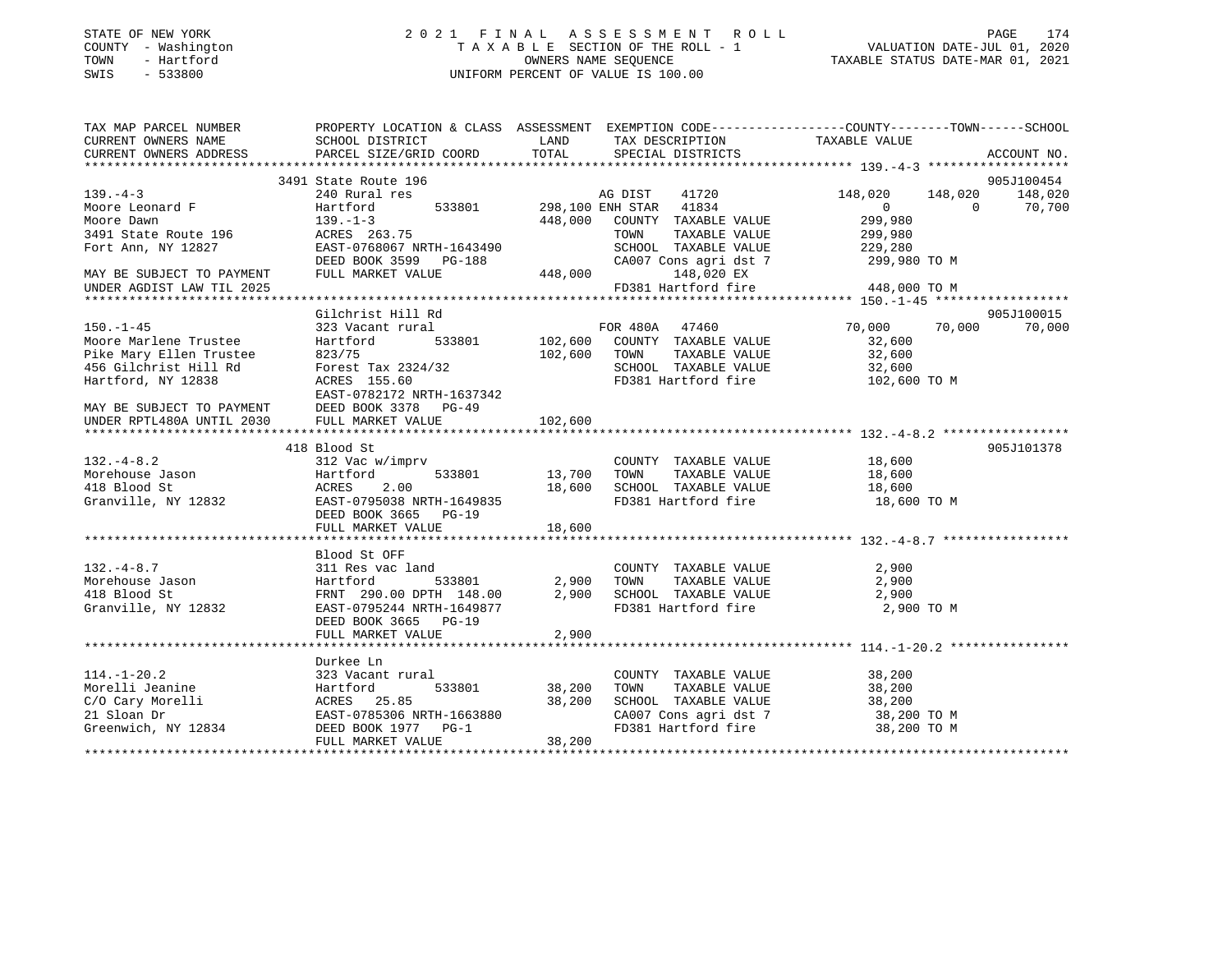| STATE OF NEW YORK<br>COUNTY - Washington<br>TOWN<br>- Hartford<br>SWIS<br>$-533800$ | 2021 FINAL ASSESSMENT ROLL<br>TAXABLE SECTION OF THE ROLL - 1<br>UNIFORM PERCENT OF VALUE IS 100.00                | PAGE<br>175<br>VALUATION DATE-JUL 01, 2020<br>TAXABLE STATUS DATE-MAR 01, 2021 |                                                                        |                                    |             |
|-------------------------------------------------------------------------------------|--------------------------------------------------------------------------------------------------------------------|--------------------------------------------------------------------------------|------------------------------------------------------------------------|------------------------------------|-------------|
| TAX MAP PARCEL NUMBER<br>CURRENT OWNERS NAME                                        | PROPERTY LOCATION & CLASS ASSESSMENT EXEMPTION CODE---------------COUNTY-------TOWN------SCHOOL<br>SCHOOL DISTRICT | LAND                                                                           | TAX DESCRIPTION                                                        | TAXABLE VALUE                      |             |
| CURRENT OWNERS ADDRESS                                                              | PARCEL SIZE/GRID COORD                                                                                             | TOTAL                                                                          | SPECIAL DISTRICTS                                                      |                                    | ACCOUNT NO. |
|                                                                                     | 7381 State Route 40                                                                                                |                                                                                |                                                                        |                                    | 905J100324  |
| $149. - 1 - 18$                                                                     | 210 1 Family Res                                                                                                   |                                                                                | COUNTY TAXABLE VALUE                                                   | 375,000                            |             |
| Morgan Raymond P<br>Morgan Michelle<br>7381 State Route 40                          | 533801<br>Hartford<br>ACRES<br>1.70<br>EAST-0775738 NRTH-1638931                                                   | 25,100<br>375,000                                                              | TAXABLE VALUE<br>TOWN<br>SCHOOL TAXABLE VALUE<br>CA007 Cons agri dst 7 | 375,000<br>375,000<br>375,000 TO M |             |
| Fort Ann, NY 12827                                                                  | DEED BOOK 20210 PG-826                                                                                             |                                                                                | FD381 Hartford fire                                                    | 375,000 TO M                       |             |
| MAY BE SUBJECT TO PAYMENT<br>UNDER RPTL483 UNTIL 2024                               | FULL MARKET VALUE                                                                                                  | 375,000                                                                        |                                                                        |                                    |             |
|                                                                                     |                                                                                                                    |                                                                                |                                                                        |                                    | 905J101303  |
| $149. - 1 - 18.1$<br>Morgan Raymond P                                               | State Route 40 OFF<br>312 Vac w/imprv<br>Hartford<br>533801                                                        | 17,700                                                                         | COUNTY TAXABLE VALUE<br>TAXABLE VALUE<br>TOWN                          | 47,600<br>47,600                   |             |
| Morgan Michelle                                                                     | ACRES 15.30                                                                                                        | 47,600                                                                         | SCHOOL TAXABLE VALUE                                                   | 47,600                             |             |
| 7381 State Route 40                                                                 | EAST-0775273 NRTH-1639283                                                                                          |                                                                                | CA007 Cons agri dst 7                                                  | 47,600 TO M                        |             |
| Fort Ann, NY 12827                                                                  | DEED BOOK 20210 PG-826                                                                                             |                                                                                | FD381 Hartford fire                                                    | 47,600 TO M                        |             |
|                                                                                     | FULL MARKET VALUE                                                                                                  | 47,600                                                                         |                                                                        |                                    |             |
|                                                                                     | 146 Mcdougal Rd                                                                                                    |                                                                                |                                                                        |                                    | 905J100607  |
| $148. - 1 - 23$                                                                     | 240 Rural res                                                                                                      |                                                                                | BAS STAR 41854                                                         | $\overline{0}$<br>$\Omega$         | 30,000      |
| Morris Deborah A                                                                    | 533801<br>Hartford                                                                                                 | 48,400                                                                         | COUNTY TAXABLE VALUE                                                   | 244,000                            |             |
| 146 McDougal Rd                                                                     | ACRES 13.30                                                                                                        | 244,000                                                                        | TAXABLE VALUE<br>TOWN                                                  | 244,000                            |             |
| Argyle, NY 12809                                                                    | EAST-0767583 NRTH-1634431                                                                                          |                                                                                | SCHOOL TAXABLE VALUE                                                   | 214,000                            |             |
|                                                                                     | DEED BOOK 561<br>PG-58                                                                                             |                                                                                | CA006 Cons agri dst 6                                                  | 244,000 TO M                       |             |
|                                                                                     | FULL MARKET VALUE                                                                                                  | 244,000                                                                        | FD381 Hartford fire                                                    | 244,000 TO M                       |             |
|                                                                                     | 7936 State Route 40                                                                                                |                                                                                |                                                                        |                                    | 905J100179  |
| $141. - 1 - 33$                                                                     | 312 Vac w/imprv                                                                                                    |                                                                                | COUNTY TAXABLE VALUE                                                   | 22,000                             |             |
| Morris Robert B                                                                     | 533801<br>Hartford                                                                                                 | 22,000                                                                         | TAXABLE VALUE<br>TOWN                                                  | 22,000                             |             |
| 207 Potters Dr                                                                      | 1.97<br>ACRES                                                                                                      | 22,000                                                                         | SCHOOL TAXABLE VALUE                                                   | 22,000                             |             |
| Bayville, NY 08721                                                                  | EAST-0784707 NRTH-1648903                                                                                          |                                                                                | CA007 Cons agri dst 7<br>FD381 Hartford fire                           | 22,000 TO M<br>22,000 TO M         |             |
|                                                                                     | DEED BOOK 20200 PG-5168<br>FULL MARKET VALUE                                                                       | 22,000                                                                         |                                                                        |                                    |             |
|                                                                                     |                                                                                                                    |                                                                                |                                                                        |                                    |             |
|                                                                                     | 354 County Route 19                                                                                                |                                                                                |                                                                        |                                    | 905J101380  |
| $149. - 1 - 32.7$                                                                   | 210 1 Family Res                                                                                                   |                                                                                | BAS STAR 41854                                                         | $\mathsf{O}$<br>$\Omega$           | 30,000      |
| Morrison Patricia S                                                                 | Hartford<br>533801                                                                                                 | 30,300                                                                         | COUNTY TAXABLE VALUE                                                   | 155,500                            |             |
| 354 County Route 19                                                                 | LOT 4                                                                                                              | 155,500                                                                        | TOWN<br>TAXABLE VALUE                                                  | 155,500                            |             |
| Fort Ann, NY 12827                                                                  | 3.42 BANK<br>999<br>ACRES<br>EAST-0775183 NRTH-1638024                                                             |                                                                                | SCHOOL TAXABLE VALUE<br>CA006 Cons agri dst 6                          | 125,500<br>155,500 TO M            |             |
|                                                                                     | DEED BOOK 2608<br>PG-183                                                                                           |                                                                                | FD381 Hartford fire                                                    | 155,500 TO M                       |             |
|                                                                                     | FULL MARKET VALUE                                                                                                  | 155,500                                                                        |                                                                        |                                    |             |
|                                                                                     |                                                                                                                    |                                                                                |                                                                        |                                    |             |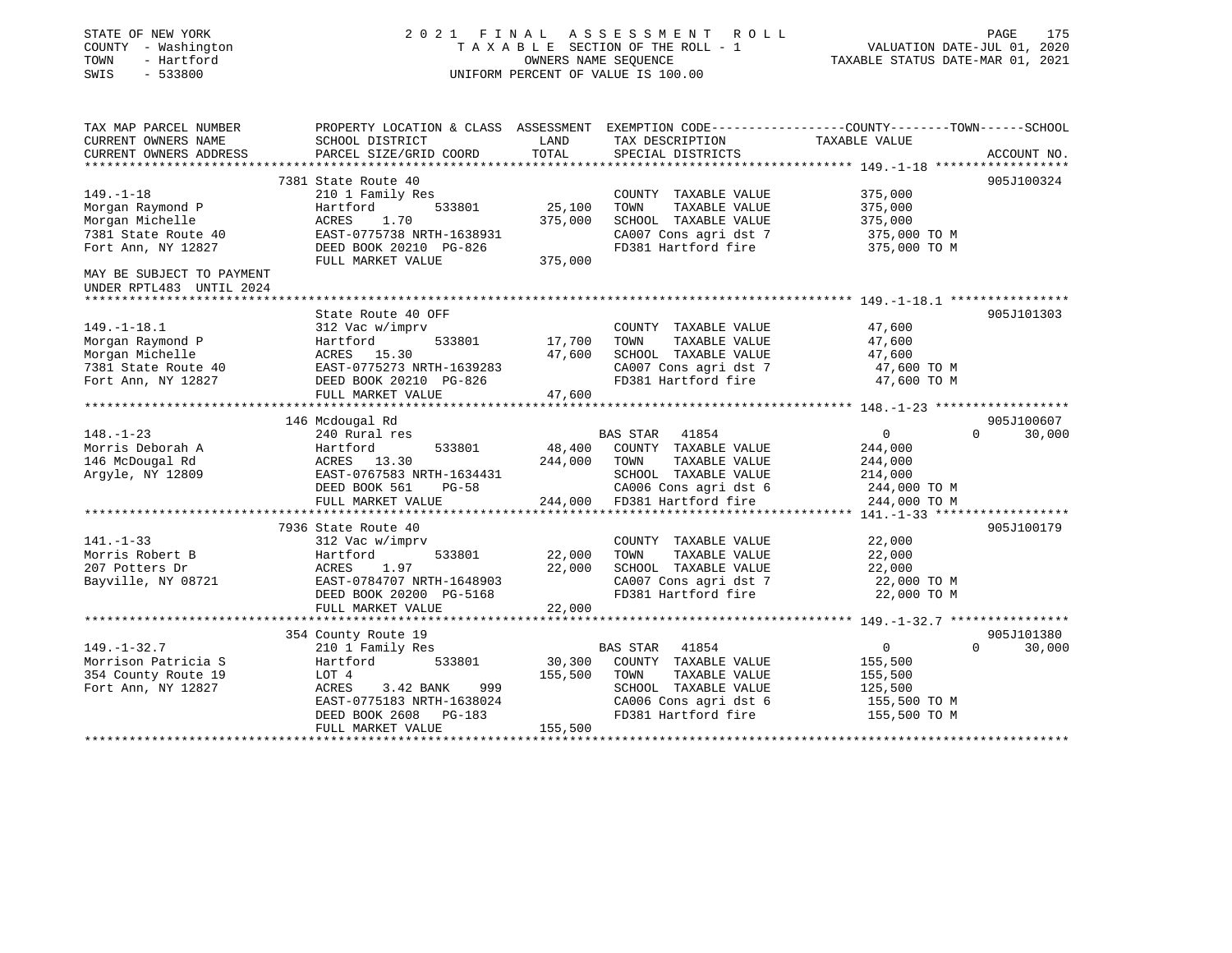| STATE OF NEW YORK<br>- Washington<br>COUNTY<br>- Hartford<br>TOWN<br>$-533800$<br>SWIS | 2021 FINAL ASSESSMENT ROLL<br>TAXABLE SECTION OF THE ROLL - 1<br>OWNERS NAME SEQUENCE<br>UNIFORM PERCENT OF VALUE IS 100.00 |                    |                                                                                                                    |               | VALUATION DATE-JUL 01, 2020<br>TAXABLE STATUS DATE-MAR 01, 2021 | 176<br>PAGE |
|----------------------------------------------------------------------------------------|-----------------------------------------------------------------------------------------------------------------------------|--------------------|--------------------------------------------------------------------------------------------------------------------|---------------|-----------------------------------------------------------------|-------------|
| TAX MAP PARCEL NUMBER<br>CURRENT OWNERS NAME<br>CURRENT OWNERS ADDRESS                 | PROPERTY LOCATION & CLASS<br>SCHOOL DISTRICT<br>PARCEL SIZE/GRID COORD TOTAL                                                | ASSESSMENT<br>LAND | EXEMPTION CODE-----------------COUNTY-------TOWN------SCHOOL<br>TAX DESCRIPTION TAXABLE VALUE<br>SPECIAL DISTRICTS |               |                                                                 | ACCOUNT NO. |
|                                                                                        | 8488 State Route 40                                                                                                         |                    |                                                                                                                    |               |                                                                 | 905J101323  |
| $123. - 1 - 11.3$                                                                      | 270 Mfg housing                                                                                                             |                    | AGED-CO/TN 41801                                                                                                   | 17,560 17,560 |                                                                 |             |
| Morrow Paula J                                                                         | Hartford<br>533801                                                                                                          |                    | 41834<br>23,000 ENH STAR                                                                                           |               | $\mathbf{0}$                                                    | 43,900      |
| 8518 State Route 40                                                                    | ACRES 1.00                                                                                                                  | 43,900             | COUNTY<br>TAXABLE VALUE                                                                                            | 26,340        |                                                                 |             |
| Granville, NY 12832                                                                    | EAST-0792782 NRTH-1660044                                                                                                   |                    | TOWN<br>TAXABLE VALUE                                                                                              | 26,340        |                                                                 |             |
|                                                                                        | DEED BOOK 561<br>PG-67                                                                                                      |                    | SCHOOL<br>TAXABLE VALUE                                                                                            |               |                                                                 |             |
|                                                                                        | FULL MARKET VALUE                                                                                                           | 43,900             | CA007 Cons agri dst 7                                                                                              | 43,900 TO M   |                                                                 |             |
|                                                                                        |                                                                                                                             |                    | FD381 Hartford fire                                                                                                | 43,900 TO M   |                                                                 |             |

|                     |                                                                       | FD381 Hartford fire                                       | 43,900 TO M                         |            |
|---------------------|-----------------------------------------------------------------------|-----------------------------------------------------------|-------------------------------------|------------|
|                     |                                                                       |                                                           |                                     |            |
|                     | 8518 State Route 40                                                   |                                                           |                                     | 905J101321 |
| $123. - 1 - 11.1$   | 210 1 Family Res                                                      | BAS STAR<br>41854                                         | $\overline{0}$<br>$\Omega$          | 30,000     |
| Morrow Thomas E     | Hartford                                                              | 533801 27,800 COUNTY TAXABLE VALUE                        | 95,500                              |            |
| Morrow William E    |                                                                       | 95,500 TOWN<br>TAXABLE VALUE                              | 95,500                              |            |
| 8518 State Route 40 |                                                                       | SCHOOL TAXABLE VALUE 65,500                               |                                     |            |
| Granville, NY 12832 | ACRES 6.66<br>40 EAST-0793113 NRTH-1661043<br>32 DEED BOOK 831 PG-319 | CA007 Cons agri dst 7 95,500 TO M                         |                                     |            |
|                     | FULL MARKET VALUE                                                     | 95,500 FD381 Hartford fire 95,500 TO M                    |                                     |            |
|                     |                                                                       |                                                           |                                     |            |
|                     | 8492 State Route 40                                                   |                                                           |                                     |            |
| $123. - 1 - 11.12$  | 314 Rural vac<10                                                      | COUNTY TAXABLE VALUE                                      | 14,000                              |            |
| Morrow William E    | Hartford<br>533801 14,000                                             | TAXABLE VALUE<br>TOWN                                     | 14,000                              |            |
| 8518 State Route 40 | ACRES 1.34                                                            | 14,000 SCHOOL TAXABLE VALUE 14,000                        |                                     |            |
| Granville, NY 12832 | EAST-0792865 NRTH-1660298                                             | CA007 Cons agri dst 7                                     | 14,000 TO M                         |            |
|                     | DEED BOOK 20200 PG-6546                                               | FD381 Hartford fire 14,000 TO M                           |                                     |            |
|                     | FULL MARKET VALUE                                                     | 14,000                                                    |                                     |            |
|                     |                                                                       |                                                           |                                     |            |
|                     | 72 Hartford Main St                                                   |                                                           |                                     | 905J100161 |
| $132.15 - 2 - 35$   | 210 1 Family Res                                                      | AGED-ALL 41800                                            | 38,200 38,200                       | 38,200     |
| Morse Diane S       | Hartford                                                              | 533801 17,000 ENH STAR 41834                              | $\overline{0}$<br>$\Omega$          | 38,200     |
| 72 Hartford Main St |                                                                       | FRNT 50.00 DPTH 427.00 76,400 COUNTY TAXABLE VALUE 38,200 |                                     |            |
| Hartford, NY 12838  | EAST-0786860 NRTH-1653161                                             | TOWN<br>TAXABLE VALUE                                     | 38,200                              |            |
|                     | DEED BOOK 2917 PG-285                                                 | SCHOOL TAXABLE VALUE                                      | $\Omega$                            |            |
|                     | FULL MARKET VALUE                                                     | 76,400 CA007 Cons agri dst 7 76,400 TO M                  |                                     |            |
|                     |                                                                       | FD381 Hartford fire                                       | 76,400 TO M                         |            |
|                     |                                                                       |                                                           |                                     |            |
|                     | 3216 Coach Rd                                                         |                                                           |                                     | 905J101157 |
| $149. - 1 - 24.3$   | 210 1 Family Res                                                      | BAS STAR<br>41854                                         | $\overline{0}$<br>$0 \qquad \qquad$ | 30,000     |
| Morse Donald        | Hartford                                                              | 533801 36,500 COUNTY TAXABLE VALUE                        | 209,700                             |            |
| Morse Carol         | ACRES 5.50 BANK 150                                                   | 209,700 TOWN<br>TAXABLE VALUE                             | 209,700                             |            |
| 3216 Coach Rd       | EAST-0779665 NRTH-1638993                                             | SCHOOL TAXABLE VALUE                                      | 179,700                             |            |
| Arqyle, NY 12809    | DEED BOOK 477<br><b>PG-189</b>                                        | FD381 Hartford fire 209,700 TO M                          |                                     |            |
|                     | FULL MARKET VALUE                                                     | 209,700                                                   |                                     |            |
|                     |                                                                       |                                                           |                                     |            |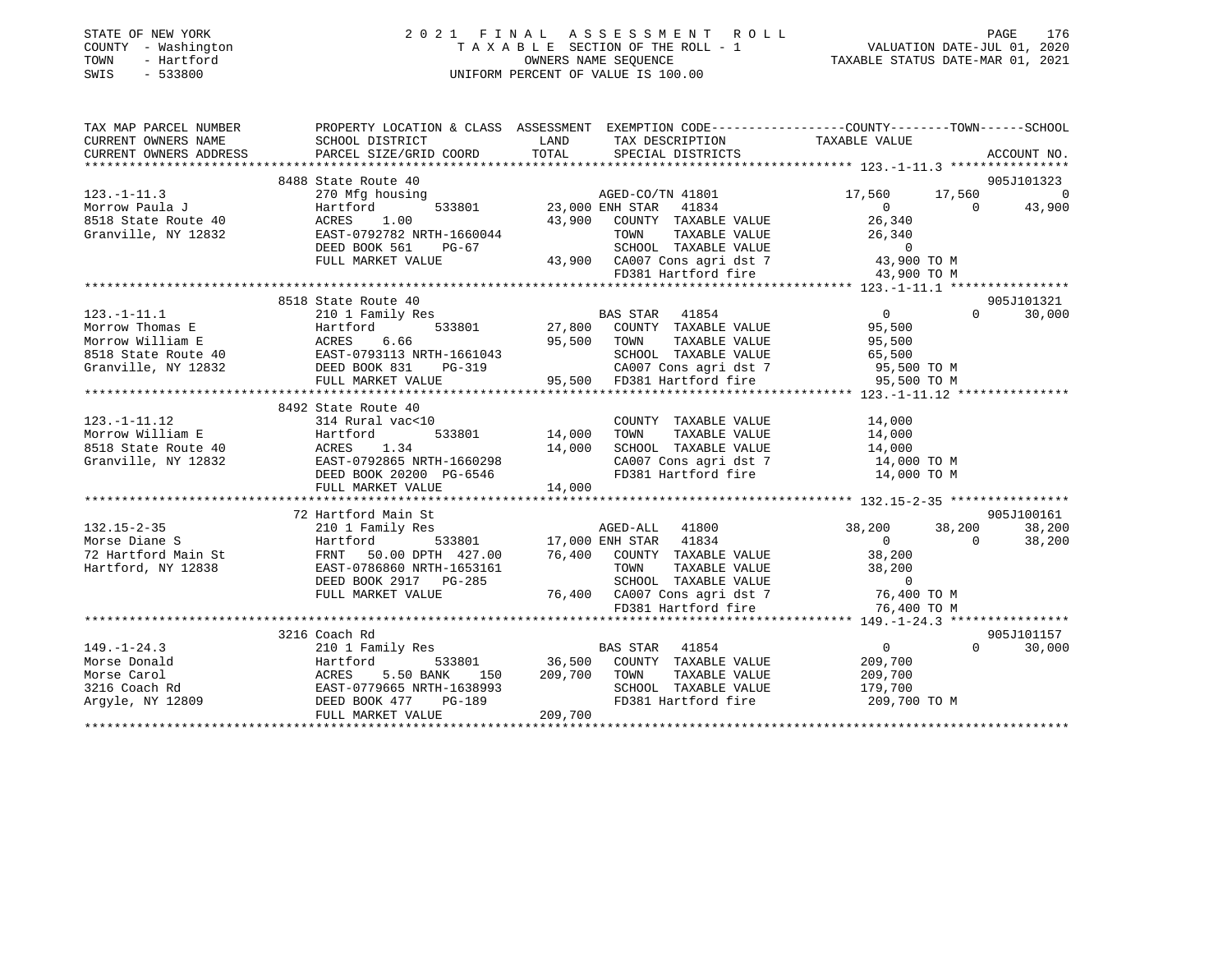| STATE OF NEW YORK<br>COUNTY - Washington<br>- Hartford<br>TOWN<br>SWIS<br>$-533800$ | 2021 FINAL ASSESSMENT ROLL<br>TAXABLE SECTION OF THE ROLL - 1<br>UNIFORM PERCENT OF VALUE IS 100.00 | PAGE<br>177<br>VALUATION DATE-JUL 01, 2020<br>TAXABLE STATUS DATE-MAR 01, 2021                                            |                            |             |
|-------------------------------------------------------------------------------------|-----------------------------------------------------------------------------------------------------|---------------------------------------------------------------------------------------------------------------------------|----------------------------|-------------|
| TAX MAP PARCEL NUMBER<br>CURRENT OWNERS NAME                                        | SCHOOL DISTRICT                                                                                     | PROPERTY LOCATION & CLASS ASSESSMENT EXEMPTION CODE---------------COUNTY-------TOWN-----SCHOOL<br>LAND<br>TAX DESCRIPTION | TAXABLE VALUE              |             |
| CURRENT OWNERS ADDRESS                                                              | PARCEL SIZE/GRID COORD                                                                              | TOTAL<br>SPECIAL DISTRICTS                                                                                                |                            | ACCOUNT NO. |
|                                                                                     |                                                                                                     |                                                                                                                           |                            |             |
|                                                                                     | 8284 State Route 40                                                                                 |                                                                                                                           |                            | 905J100686  |
| $132.-1-18.1$                                                                       | 240 Rural res                                                                                       | AGRI-D IND 41730                                                                                                          | 14,248<br>14,248           | 14,248      |
| Moselle Bruce                                                                       | Hartford<br>533801                                                                                  | 57,100 BAS STAR<br>41854                                                                                                  | $\Omega$<br>$\Omega$       | 30,000      |
| Moselle Darlene                                                                     | ACRES<br>36.65                                                                                      | 323,800<br>COUNTY TAXABLE VALUE                                                                                           | 309,552                    |             |
| 8284 State Route 40<br>Granville, NY 12832                                          | EAST-0790036 NRTH-1655545<br>DEED BOOK 926<br><b>PG-89</b>                                          | TAXABLE VALUE<br>TOWN<br>SCHOOL TAXABLE VALUE                                                                             | 309,552<br>279,552         |             |
|                                                                                     | FULL MARKET VALUE                                                                                   | 323,800 FD381 Hartford fire                                                                                               | 323,800 TO M               |             |
| MAY BE SUBJECT TO PAYMENT<br>UNDER AGDIST LAW TIL 2028                              |                                                                                                     |                                                                                                                           |                            |             |
|                                                                                     |                                                                                                     |                                                                                                                           |                            |             |
|                                                                                     | 232 Eldridge Ln                                                                                     |                                                                                                                           |                            | 905J100204  |
| $140. - 1 - 2$                                                                      | 240 Rural res                                                                                       | BAS STAR 41854                                                                                                            | $\overline{0}$<br>$\Omega$ | 30,000      |
| Moulton Daniel                                                                      | Hartford<br>533801                                                                                  | 59,800<br>COUNTY TAXABLE VALUE                                                                                            | 166,800                    |             |
| Moulton Jane                                                                        | ACRES<br>36.67<br>EAST-0772523 NRTH-1649695                                                         | 166,800<br>TAXABLE VALUE<br>TOWN<br>SCHOOL TAXABLE VALUE                                                                  | 166,800<br>136,800         |             |
| 232 Eldridge Ln<br>Fort Ann, NY 12827                                               | DEED BOOK 783<br>PG-44                                                                              | FD381 Hartford fire                                                                                                       | 166,800 TO M               |             |
|                                                                                     | FULL MARKET VALUE                                                                                   | 166,800                                                                                                                   |                            |             |
|                                                                                     | ****************************                                                                        |                                                                                                                           |                            |             |
|                                                                                     | 187 North Rd                                                                                        |                                                                                                                           |                            | 905J100645  |
| $140. - 1 - 21$                                                                     | 210 1 Family Res                                                                                    | VET COM CT 41131                                                                                                          | 37,150<br>37,150           | $\Omega$    |
| Mulhall Claudia J LE                                                                | 533801<br>Hartford                                                                                  | 29,900 ENH STAR<br>41834                                                                                                  | $\overline{0}$<br>$\Omega$ | 70,700      |
| Mulhall Rebecca A                                                                   | ACRES<br>3.30                                                                                       | 148,600<br>COUNTY TAXABLE VALUE                                                                                           | 111,450                    |             |
| 187 North Rd                                                                        | EAST-0772456 NRTH-1643067                                                                           | TAXABLE VALUE<br>TOWN                                                                                                     | 111,450                    |             |
| Fort Ann, NY 12827                                                                  | DEED BOOK 20191 PG-29474                                                                            | SCHOOL TAXABLE VALUE                                                                                                      | 77,900                     |             |
|                                                                                     | FULL MARKET VALUE                                                                                   | 148,600 FD381 Hartford fire                                                                                               | 148,600 TO M               |             |
|                                                                                     |                                                                                                     |                                                                                                                           |                            |             |
|                                                                                     | 99 County Route 19                                                                                  |                                                                                                                           |                            | 905J100184  |
| $149. - 1 - 3$                                                                      | 210 1 Family Res                                                                                    | BAS STAR<br>41854                                                                                                         | $\circ$<br>$\Omega$        | 30,000      |
| Mulhall Michael S II                                                                | 533801<br>Hartford                                                                                  | 35,300<br>COUNTY TAXABLE VALUE                                                                                            | 187,000                    |             |
| Mulhall Rebecca M<br>99 County Route 19                                             | ACRES<br>5.10 BANK<br>997<br>EAST-0769664 NRTH-1638459                                              | 187,000<br>TOWN<br>TAXABLE VALUE<br>SCHOOL TAXABLE VALUE                                                                  | 187,000<br>157,000         |             |
| Fort Ann, NY 12827                                                                  | DEED BOOK 2804 PG-149                                                                               | FD381 Hartford fire                                                                                                       | 187,000 TO M               |             |
|                                                                                     | FULL MARKET VALUE                                                                                   | 187,000                                                                                                                   |                            |             |
|                                                                                     | **********************                                                                              |                                                                                                                           |                            |             |
|                                                                                     | 1806 Burch Rd                                                                                       |                                                                                                                           |                            |             |
| $150. - 1 - 9.1$                                                                    | 210 1 Family Res                                                                                    | <b>BAS STAR 41854</b>                                                                                                     | $\mathbf{0}$<br>$\Omega$   | 30,000      |
| Mullen Jay                                                                          | 533801<br>Hartford                                                                                  | 29,200<br>COUNTY TAXABLE VALUE                                                                                            | 177,600                    |             |
| 1806 Burch Rd                                                                       | LOT 2                                                                                               | 177,600<br>TOWN<br>TAXABLE VALUE                                                                                          | 177,600                    |             |
| Granville, NY 12832                                                                 | ACRES<br>3.07                                                                                       | SCHOOL TAXABLE VALUE                                                                                                      | 147,600                    |             |
|                                                                                     | EAST-0792444 NRTH-1641561                                                                           | CA008 Cons agri dst 8                                                                                                     | 177,600 TO M               |             |
|                                                                                     | DEED BOOK 1745<br>$PG-111$                                                                          | FD381 Hartford fire                                                                                                       | 177,600 TO M               |             |
| ***************************                                                         | FULL MARKET VALUE<br>***********************                                                        | 177,600<br>* * * * * * * * * * * * *                                                                                      |                            |             |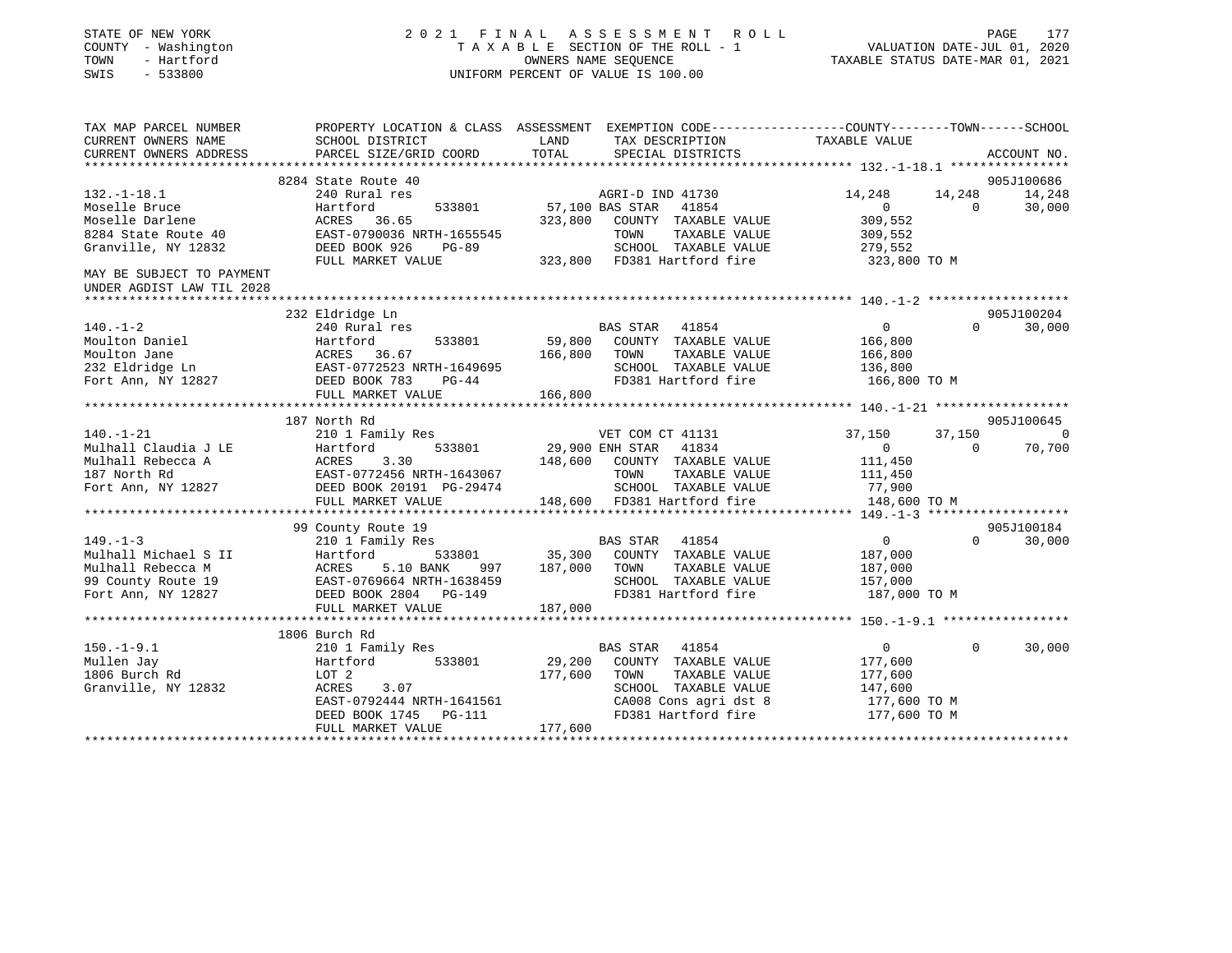### STATE OF NEW YORK 2 0 2 1 F I N A L A S S E S S M E N T R O L L PAGE 178 COUNTY - Washington T A X A B L E SECTION OF THE ROLL - 1 VALUATION DATE-JUL 01, 2020 TOWN - Hartford OWNERS NAME SEQUENCE TAXABLE STATUS DATE-MAR 01, 2021 SWIS - 533800 UNIFORM PERCENT OF VALUE IS 100.00

| TAX MAP PARCEL NUMBER<br>CURRENT OWNERS NAME | PROPERTY LOCATION & CLASS ASSESSMENT EXEMPTION CODE---------------COUNTY-------TOWN------SCHOOL<br>SCHOOL DISTRICT | LAND                    | TAX DESCRIPTION                               | TAXABLE VALUE              |             |
|----------------------------------------------|--------------------------------------------------------------------------------------------------------------------|-------------------------|-----------------------------------------------|----------------------------|-------------|
| CURRENT OWNERS ADDRESS                       | PARCEL SIZE/GRID COORD                                                                                             | TOTAL                   | SPECIAL DISTRICTS                             |                            | ACCOUNT NO. |
|                                              |                                                                                                                    |                         |                                               |                            |             |
|                                              | Hall Rd                                                                                                            |                         |                                               |                            | 905J101306  |
| $122. - 1 - 28.1$                            | 314 Rural vac<10                                                                                                   |                         | COUNTY TAXABLE VALUE                          | 30,300                     |             |
| Mullins Denis L                              | Hartford                                                                                                           | 533801 30,300           | TOWN<br>TAXABLE VALUE                         | 30,300                     |             |
| Mullins Maria                                |                                                                                                                    |                         | SCHOOL TAXABLE VALUE<br>CA007 Cons agri dst 7 | 30,300                     |             |
| 349 Hall Rd                                  |                                                                                                                    |                         |                                               | 30,300 TO M                |             |
| Fort Ann, NY 12827 DEED BOOK 742             |                                                                                                                    |                         | FD381 Hartford fire 30,300 TO M               |                            |             |
|                                              | FULL MARKET VALUE                                                                                                  | 30,300                  |                                               |                            |             |
|                                              |                                                                                                                    |                         |                                               |                            |             |
|                                              | 349 Hall Rd                                                                                                        |                         |                                               |                            |             |
| $122. - 1 - 28.3$                            | 210 1 Family Res                                                                                                   |                         | 41854<br>BAS STAR                             | $\overline{0}$<br>$\Omega$ | 30,000      |
| Mullins Denis L                              | 533801<br>Hartford                                                                                                 | 26,000                  | COUNTY TAXABLE VALUE                          | 170,200                    |             |
| Mullins Maria                                | Lot A                                                                                                              | 170,200                 | TAXABLE VALUE<br>TOWN                         | 170,200                    |             |
| 349 Hall Rd                                  | ACRES<br>2.00                                                                                                      |                         | SCHOOL TAXABLE VALUE                          | 140,200                    |             |
| Fort Ann, NY 12827                           | EAST-0773382 NRTH-1663198                                                                                          |                         | CA007 Cons agri dst 7                         | 170,200 TO M               |             |
|                                              | DEED BOOK 742                                                                                                      |                         | FD381 Hartford fire 170,200 TO M              |                            |             |
|                                              | FULL MARKET VALUE                                                                                                  | $PG-243$<br>LUE 170,200 |                                               |                            |             |
|                                              |                                                                                                                    |                         |                                               |                            |             |
|                                              | 60 Hartford Main St                                                                                                |                         |                                               |                            |             |
| $132.15 - 2 - 31$                            | 210 1 Family Res                                                                                                   |                         | COUNTY TAXABLE VALUE                          | 101,200                    |             |
| Munchbach Benjamin G                         | 533801 14,700<br>Hartford                                                                                          |                         | TAXABLE VALUE<br>TOWN                         | 101,200                    |             |
| Munchbach Sheryl M                           | FRNT 106.00 DPTH 161.00                                                                                            | 101,200                 | SCHOOL TAXABLE VALUE                          | 101,200                    |             |
| 60 County Route 23                           | BANK<br>999                                                                                                        |                         | CA007 Cons agri dst 7 101,200 TO M            |                            |             |
| Hartford, NY 12838                           | EAST-0786632 NRTH-1652983                                                                                          |                         | FD381 Hartford fire                           | 101,200 TO M               |             |
|                                              |                                                                                                                    |                         |                                               |                            |             |
|                                              | DEED BOOK 3611 PG-318                                                                                              |                         |                                               |                            |             |
|                                              | FULL MARKET VALUE                                                                                                  | 101, 200                |                                               |                            |             |
|                                              |                                                                                                                    |                         |                                               |                            |             |
|                                              | Mcdougal Rd OFF                                                                                                    |                         |                                               |                            | 905J100467  |
| $148. - 1 - 17$                              | 323 Vacant rural                                                                                                   |                         | COUNTY TAXABLE VALUE                          | 47,400                     |             |
| Munson-Franchini Lori J                      | Hartford                                                                                                           | 533801 47,400           | TOWN<br>TAXABLE VALUE                         | 47,400                     |             |
| Munson-Farley Jenifer H                      | ACRES 52.10                                                                                                        | 47,400                  | SCHOOL TAXABLE VALUE                          | 47,400                     |             |
| 3 Isaac Foss Rd                              | EAST-0769587 NRTH-1633077                                                                                          |                         | CA006 Cons agri dst 6 47,400 TO M             |                            |             |
| Chester, NH 03036                            | DEED BOOK 572<br>PG-316                                                                                            |                         | FD381 Hartford fire                           | 47,400 TO M                |             |
|                                              | FULL MARKET VALUE                                                                                                  | 47,400                  |                                               |                            |             |
|                                              |                                                                                                                    |                         |                                               |                            |             |
|                                              | Pope Hill Rd                                                                                                       |                         |                                               |                            |             |
| $150. - 1 - 29.17$                           | 314 Rural vac<10                                                                                                   |                         | 41720<br>AG DIST                              | 20,222<br>20,222           | 20,222      |
| Murphy Brian                                 | 532001<br>Argyle                                                                                                   | 23,600                  | COUNTY TAXABLE VALUE                          | 3,378                      |             |
| Murphy Kathy L                               | 756/116                                                                                                            | 23,600                  | TOWN<br>TAXABLE VALUE                         | 3,378                      |             |
| 823 Bay Rd                                   | 8.10<br>ACRES                                                                                                      |                         | SCHOOL TAXABLE VALUE                          | 3,378                      |             |
| Queensbury, NY 12804                         | EAST-0780093 NRTH-1633765                                                                                          |                         | SCHOOL TAXABLE VALUE<br>CA006 Cons agri dst 6 | 3,378 TO M                 |             |
|                                              | DEED BOOK 707<br>PG-222                                                                                            |                         | 20,222 EX                                     |                            |             |
| MAY BE SUBJECT TO PAYMENT                    | FULL MARKET VALUE                                                                                                  | 23,600                  | FD381 Hartford fire                           | 23,600 TO M                |             |
| UNDER AGDIST LAW TIL 2025                    |                                                                                                                    |                         |                                               |                            |             |
|                                              |                                                                                                                    |                         |                                               |                            |             |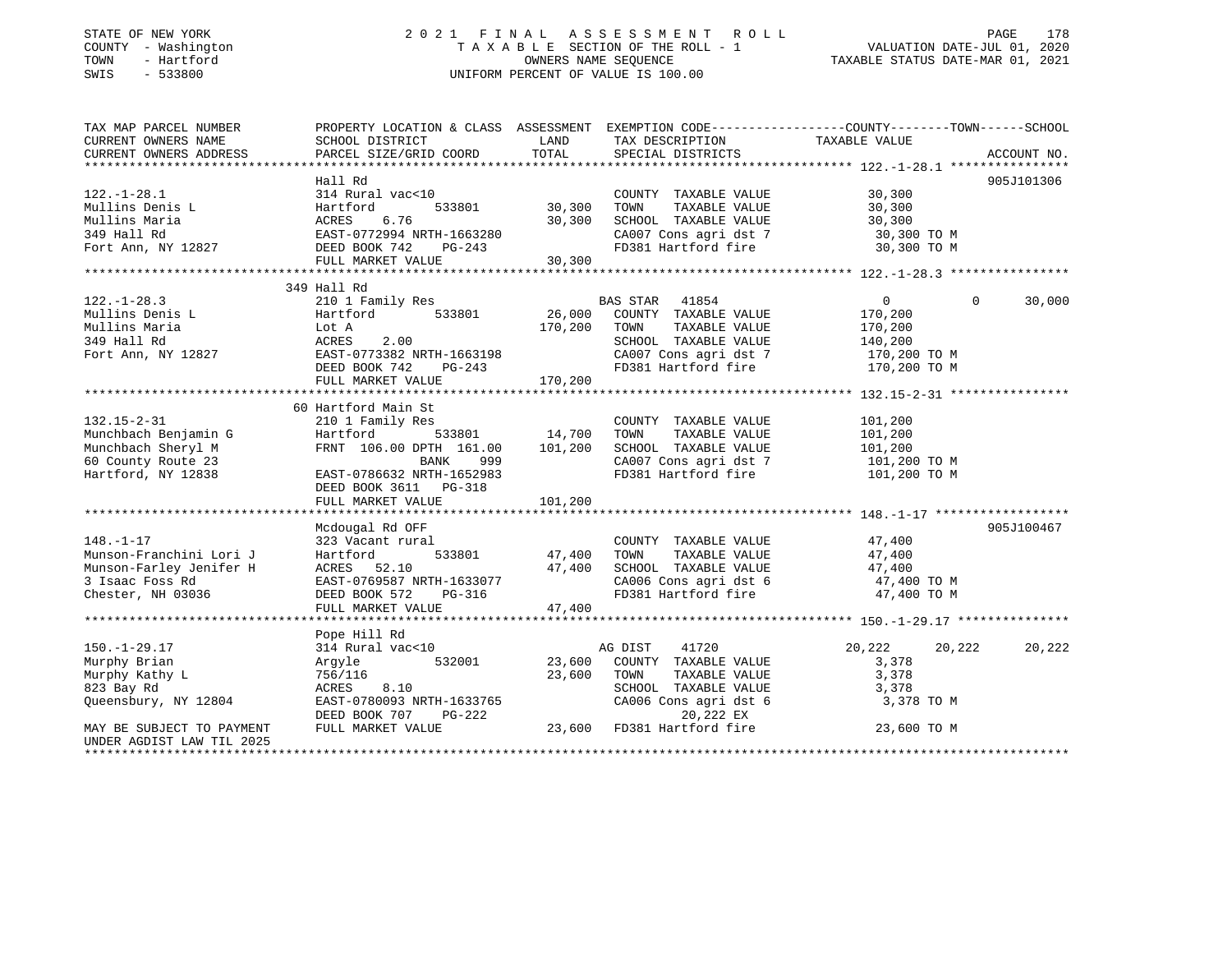### STATE OF NEW YORK 2 0 2 1 F I N A L A S S E S S M E N T R O L L PAGE 179 COUNTY - Washington T A X A B L E SECTION OF THE ROLL - 1 VALUATION DATE-JUL 01, 2020 TOWN - Hartford OWNERS NAME SEQUENCE TAXABLE STATUS DATE-MAR 01, 2021 SWIS - 533800 UNIFORM PERCENT OF VALUE IS 100.00

| TAX MAP PARCEL NUMBER                                                                                                             | PROPERTY LOCATION & CLASS ASSESSMENT EXEMPTION CODE----------------COUNTY-------TOWN------SCHOOL                                                        |                   |                                                                                                                                                                                                                                          |                    |                                                                |
|-----------------------------------------------------------------------------------------------------------------------------------|---------------------------------------------------------------------------------------------------------------------------------------------------------|-------------------|------------------------------------------------------------------------------------------------------------------------------------------------------------------------------------------------------------------------------------------|--------------------|----------------------------------------------------------------|
| CURRENT OWNERS NAME                                                                                                               | SCHOOL DISTRICT                                                                                                                                         | <b>LAND</b>       | TAX DESCRIPTION                                                                                                                                                                                                                          | TAXABLE VALUE      |                                                                |
| CURRENT OWNERS ADDRESS                                                                                                            | PARCEL SIZE/GRID COORD TOTAL                                                                                                                            |                   | SPECIAL DISTRICTS                                                                                                                                                                                                                        |                    | ACCOUNT NO.                                                    |
|                                                                                                                                   |                                                                                                                                                         |                   |                                                                                                                                                                                                                                          |                    |                                                                |
|                                                                                                                                   | 40 Christian Hill Rd<br>210 1 Family Res<br>Hartford 533801 25,400 SOL/WINDSY 49500<br>25,400 SOL/WINDSY 49500                                          |                   |                                                                                                                                                                                                                                          |                    | 905J100369                                                     |
| $132. - 1 - 28$                                                                                                                   |                                                                                                                                                         |                   |                                                                                                                                                                                                                                          | $\overline{0}$     | $\begin{array}{ccc} & 0 & 30,000 \\ 7,800 & 7,800 \end{array}$ |
| Murphy Elise M                                                                                                                    |                                                                                                                                                         |                   |                                                                                                                                                                                                                                          | 7,800              |                                                                |
| PO Box 218                                                                                                                        | ACRES<br>1.40 BANK                                                                                                                                      |                   | 999 184,000 COUNTY TAXABLE VALUE                                                                                                                                                                                                         | 176,200            |                                                                |
| Hartford, NY 12838                                                                                                                | EAST-0785093 NRTH-1652136                                                                                                                               |                   | TOWN<br>TAXABLE VALUE                                                                                                                                                                                                                    | 176,200<br>146,200 |                                                                |
|                                                                                                                                   | DEED BOOK 700 PG-190                                                                                                                                    |                   | SCHOOL TAXABLE VALUE                                                                                                                                                                                                                     |                    |                                                                |
|                                                                                                                                   | FULL MARKET VALUE                                                                                                                                       |                   | 184,000 CA007 Cons agri dst 7 184,000 TO M                                                                                                                                                                                               |                    |                                                                |
|                                                                                                                                   |                                                                                                                                                         |                   | FD381 Hartford fire 184,000 TO M                                                                                                                                                                                                         |                    |                                                                |
|                                                                                                                                   |                                                                                                                                                         |                   |                                                                                                                                                                                                                                          |                    |                                                                |
|                                                                                                                                   | 35 Skyview Meadows Ln                                                                                                                                   |                   |                                                                                                                                                                                                                                          |                    | 905J100368                                                     |
| 141.-1-57 210 1 Family Res<br>Murphy Erin B Hartford 533<br>44 Skyview Meadows Ln ACRES 3.40 BANK<br>The Tagge of Tagge 1314 NDTH |                                                                                                                                                         |                   | COUNTY TAXABLE VALUE                                                                                                                                                                                                                     | 149,700            |                                                                |
|                                                                                                                                   |                                                                                                                                                         |                   | TOWN TAXABLE VALUE                                                                                                                                                                                                                       | 149,700            |                                                                |
|                                                                                                                                   |                                                                                                                                                         | 999 149,700       | SCHOOL TAXABLE VALUE                                                                                                                                                                                                                     | 149,700            |                                                                |
| Granville, NY 12832                                                                                                               | EAST-0786911 NRTH-1648501<br>DEED BOOK 3586 PG-293                                                                                                      |                   | CA007 Cons agri dst 7 149,700 TO M                                                                                                                                                                                                       |                    |                                                                |
|                                                                                                                                   |                                                                                                                                                         |                   | FD381 Hartford fire                                                                                                                                                                                                                      | 149,700 TO M       |                                                                |
|                                                                                                                                   | FULL MARKET VALUE 149,700                                                                                                                               |                   |                                                                                                                                                                                                                                          |                    |                                                                |
|                                                                                                                                   |                                                                                                                                                         |                   |                                                                                                                                                                                                                                          |                    |                                                                |
|                                                                                                                                   | 5245 County Route 30                                                                                                                                    |                   |                                                                                                                                                                                                                                          |                    | 905J101337                                                     |
| $150. - 1 - 37.3$                                                                                                                 | 210 1 Family Res                                                                                                                                        |                   | COUNTY TAXABLE VALUE                                                                                                                                                                                                                     | 102,900            |                                                                |
|                                                                                                                                   |                                                                                                                                                         |                   | TOWN<br>TAXABLE VALUE                                                                                                                                                                                                                    | 102,900            |                                                                |
|                                                                                                                                   |                                                                                                                                                         |                   | $\begin{tabular}{lllllllll} \texttt{SCHOOL} & \texttt{TAXABLE} & \texttt{VALUE} & & \texttt{102,900} \\ \texttt{CA008} & \texttt{Cons} & \texttt{agri} & \texttt{dst} & 8 & & \texttt{102,900} & \texttt{TO} & \texttt{M} \end{tabular}$ |                    |                                                                |
|                                                                                                                                   |                                                                                                                                                         |                   |                                                                                                                                                                                                                                          |                    |                                                                |
|                                                                                                                                   | Murphy Philip E<br>Murphy Elizabeth ACRES 1.06 102,900<br>5245 County Route 30 EAST-0788170 NRTH-1635456<br>Granville, NY 12832 DEED BOOK 20200 PG-3763 |                   | FD381 Hartford fire 102,900 TO M                                                                                                                                                                                                         |                    |                                                                |
|                                                                                                                                   | FULL MARKET VALUE                                                                                                                                       | 102,900           |                                                                                                                                                                                                                                          |                    |                                                                |
|                                                                                                                                   |                                                                                                                                                         |                   |                                                                                                                                                                                                                                          |                    |                                                                |
|                                                                                                                                   | Skyview Meadows Ln                                                                                                                                      |                   |                                                                                                                                                                                                                                          |                    | 905J101021                                                     |
| $141. - 1 - 59$                                                                                                                   | 311 Res vac land                                                                                                                                        |                   | COUNTY TAXABLE VALUE                                                                                                                                                                                                                     | 1,500<br>1,500     |                                                                |
| Murphy Steven D                                                                                                                   | Hartford                                                                                                                                                | 533801 1,500 TOWN | TAXABLE VALUE                                                                                                                                                                                                                            |                    |                                                                |
| 44 Skyview Meadows Ln                                                                                                             | FRNT 150.00 DPTH 532.00 1,500                                                                                                                           |                   | SCHOOL TAXABLE VALUE                                                                                                                                                                                                                     | 1,500              |                                                                |
| Granville, NY 12832                                                                                                               | EAST-0787592 NRTH-1648694<br>EAST-0787592 NRTH-1648694                                                                                                  |                   | CA007 Cons agri dst 7 1,500 TO M<br>FD381 Hartford fire 1,500 TO M                                                                                                                                                                       |                    |                                                                |
|                                                                                                                                   | DEED BOOK 2536 PG-1                                                                                                                                     |                   |                                                                                                                                                                                                                                          |                    |                                                                |
|                                                                                                                                   | FULL MARKET VALUE                                                                                                                                       | 1,500             |                                                                                                                                                                                                                                          |                    |                                                                |
|                                                                                                                                   |                                                                                                                                                         |                   |                                                                                                                                                                                                                                          |                    |                                                                |
|                                                                                                                                   | 44 Skyview Meadows Ln                                                                                                                                   |                   |                                                                                                                                                                                                                                          |                    | 905J101026                                                     |
| $141. - 1 - 65$                                                                                                                   | 210 1 Family Res                                                                                                                                        |                   | BAS STAR 41854                                                                                                                                                                                                                           | $\overline{0}$     | $\Omega$<br>30,000                                             |
|                                                                                                                                   |                                                                                                                                                         |                   | 31,300 COUNTY TAXABLE VALUE                                                                                                                                                                                                              | 200,000            |                                                                |
|                                                                                                                                   | ACRES 9.24 200,000 TOWN                                                                                                                                 |                   | TAXABLE VALUE                                                                                                                                                                                                                            | 200,000            |                                                                |
|                                                                                                                                   |                                                                                                                                                         |                   | SCHOOL TAXABLE VALUE                                                                                                                                                                                                                     | 170,000            |                                                                |
| Granville, NY 12832                                                                                                               |                                                                                                                                                         |                   |                                                                                                                                                                                                                                          |                    |                                                                |
|                                                                                                                                   |                                                                                                                                                         |                   |                                                                                                                                                                                                                                          |                    |                                                                |
|                                                                                                                                   |                                                                                                                                                         |                   |                                                                                                                                                                                                                                          |                    |                                                                |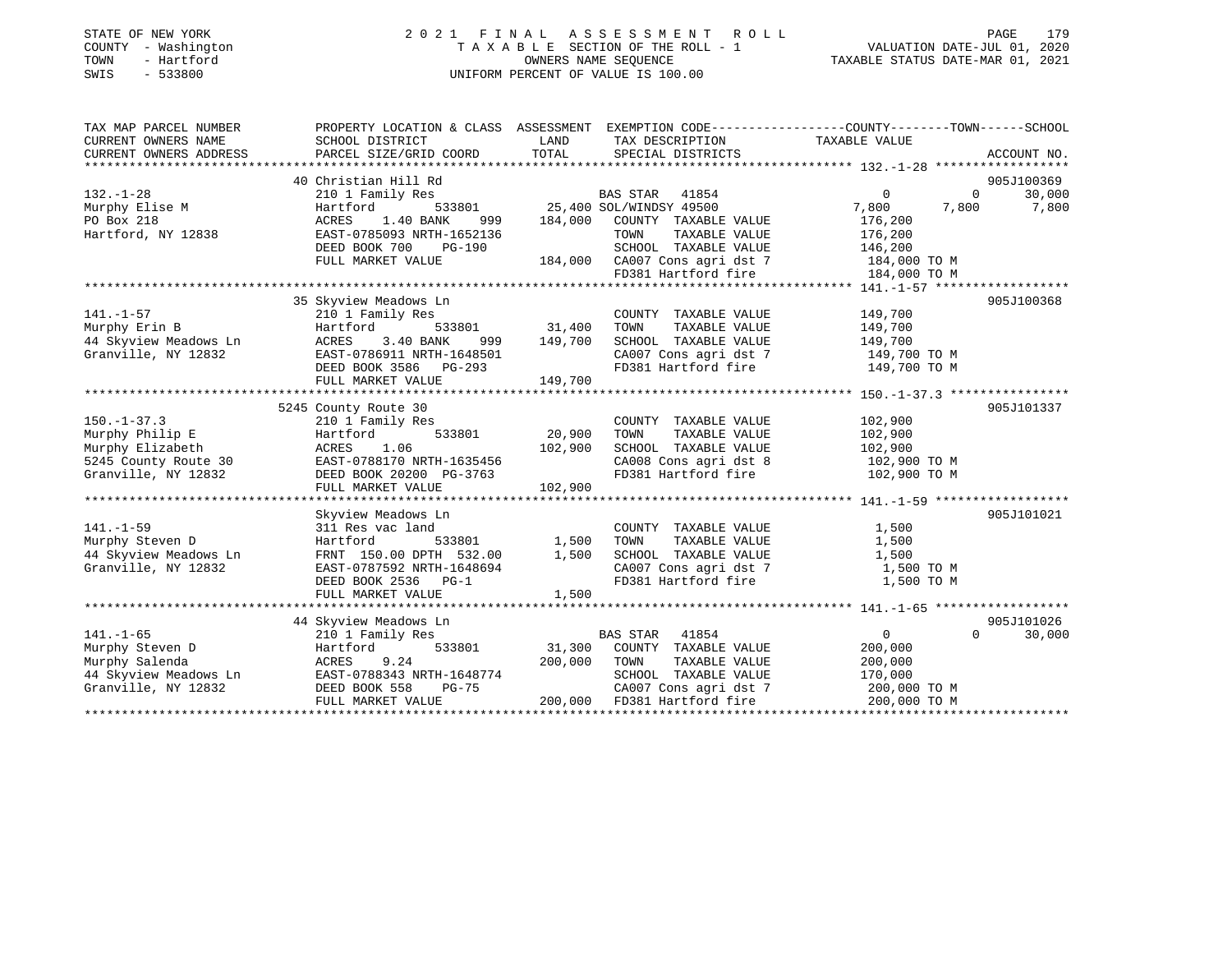### STATE OF NEW YORK 2 0 2 1 F I N A L A S S E S S M E N T R O L L PAGE 180 COUNTY - Washington T A X A B L E SECTION OF THE ROLL - 1 VALUATION DATE-JUL 01, 2020 TOWN - Hartford OWNERS NAME SEQUENCE TAXABLE STATUS DATE-MAR 01, 2021 SWIS - 533800 UNIFORM PERCENT OF VALUE IS 100.00

| <b>LAND</b><br>TAX DESCRIPTION TAXABLE VALUE<br>SCHOOL DISTRICT<br>TOTAL SPECIAL DISTRICTS<br>CURRENT OWNERS ADDRESS<br>PARCEL SIZE/GRID COORD<br>ACCOUNT NO.<br>5255 State Route 149<br>905J100332<br>$\overline{0}$<br>$0 \qquad \qquad$<br>30,000<br>$132. - 2 - 21.1$<br>210 1 Family Res<br>107,700<br>Hartford<br>$999$ $107,700$ TOWN<br>TAXABLE VALUE 107,700<br>Murray Shari<br>ACRES<br>5.00 BANK<br>SCHOOL TAXABLE VALUE 77,700<br>FD381 Hartford fire<br>107,700 TO M<br>905J101128<br>52 Cedar Ridge Way<br>BAS STAR 41854 0<br>533801 27,100 COUNTY TAXABLE VALUE 83,800<br>27,100 COUNTY TAXABLE VALUE 83,800<br>$\overline{0}$<br>$122. - 1 - 50$<br>210 1 Family Res<br>$\Omega$<br>30,000<br>CA007 Cons agri dst 7 83,800 TO M<br>83,800 TO M<br>905J100469<br>229 Blood St<br>$\begin{tabular}{lllllllllllll} \multicolumn{2}{c}{\text{COUNTY}} & \text{TAXABLE VALUE} & & & & 21\,,200 \\ \multicolumn{2}{c}{\text{TOWN}} & \text{TAXABLE VALUE} & & & 21\,,200 \end{tabular}$<br>$312$ Vac w/imprv<br>$Hartford$ 533801 20,000 TOWN<br>142.-1-17<br>Myer Roy I Jr<br>Myer Douglas A<br>SCHOOL TAXABLE VALUE 21,200<br>2329/156<br>21,200<br>COMper Apiaries<br>COMper Apiaries<br>148 Honey Hill Ln<br>Granville, NY 12832<br>DEED BOOK 3137 PG-149<br>FD381 Hartford fire 21,200 TO M<br>FULL MARKET VALUE<br>21,200<br>905J101139<br>Country Ln Ext<br>56,000<br>56,000<br>$122. - 1 - 34$<br>COUNTY TAXABLE VALUE<br>323 Vacant rural<br>533801 56,000<br>Myhrberg Gustaf H<br>Alexandr Ave<br>TAXABLE VALUE<br>56,000<br>Hartford<br>TOWN<br>SCHOOL TAXABLE VALUE<br>56,000<br>ACRES 30.46<br>EAST-0770941 NRTH-1660606<br>Oueensbury, NY 12804<br>CA007 Cons agri dst 7 56,000 TO M<br>FD381 Hartford fire<br>56,000 TO M<br>56,000<br>FULL MARKET VALUE<br>Country Ln Ext<br>COUNTY TAXABLE VALUE 24,600<br>$122. - 1 - 34.1$<br>314 Rural vac<10<br>Myhrberg Gustaf H<br>533801 24,600<br>TOWN TAXABLE VALUE $24,600$<br>SCHOOL TAXABLE VALUE $24,600$<br>CA007 Cons agri dst 7 $24,600$ TO M<br>Hartford<br>88 Everts Ave<br>$\begin{tabular}{l l l l} \hline & $\texttt{--0170686} $ & $\texttt{mm1660111}$ & $ \texttt{24,600}$ \\ \hline \texttt{EAST-0770686} $ & $\texttt{RTH-1660111}$ & & $ \texttt{24,600}$ \\ \texttt{DEED BOOK 785} & $\texttt{PG-145}$ & \\ \texttt{FULL MARKET VALIIF} & & \\ \end{tabular}$<br>Queensbury, NY 12804<br>FD381 Hartford fire<br>24,600 TO M | TAX MAP PARCEL NUMBER | PROPERTY LOCATION & CLASS ASSESSMENT EXEMPTION CODE----------------COUNTY-------TOWN------SCHOOL |  |  |  |
|---------------------------------------------------------------------------------------------------------------------------------------------------------------------------------------------------------------------------------------------------------------------------------------------------------------------------------------------------------------------------------------------------------------------------------------------------------------------------------------------------------------------------------------------------------------------------------------------------------------------------------------------------------------------------------------------------------------------------------------------------------------------------------------------------------------------------------------------------------------------------------------------------------------------------------------------------------------------------------------------------------------------------------------------------------------------------------------------------------------------------------------------------------------------------------------------------------------------------------------------------------------------------------------------------------------------------------------------------------------------------------------------------------------------------------------------------------------------------------------------------------------------------------------------------------------------------------------------------------------------------------------------------------------------------------------------------------------------------------------------------------------------------------------------------------------------------------------------------------------------------------------------------------------------------------------------------------------------------------------------------------------------------------------------------------------------------------------------------------------------------------------------------------------------------------------------------------------------------------------------------------------------------------------------------------------------------------------------------------------------------------------------------------------------|-----------------------|--------------------------------------------------------------------------------------------------|--|--|--|
|                                                                                                                                                                                                                                                                                                                                                                                                                                                                                                                                                                                                                                                                                                                                                                                                                                                                                                                                                                                                                                                                                                                                                                                                                                                                                                                                                                                                                                                                                                                                                                                                                                                                                                                                                                                                                                                                                                                                                                                                                                                                                                                                                                                                                                                                                                                                                                                                                     | CURRENT OWNERS NAME   |                                                                                                  |  |  |  |
|                                                                                                                                                                                                                                                                                                                                                                                                                                                                                                                                                                                                                                                                                                                                                                                                                                                                                                                                                                                                                                                                                                                                                                                                                                                                                                                                                                                                                                                                                                                                                                                                                                                                                                                                                                                                                                                                                                                                                                                                                                                                                                                                                                                                                                                                                                                                                                                                                     |                       |                                                                                                  |  |  |  |
|                                                                                                                                                                                                                                                                                                                                                                                                                                                                                                                                                                                                                                                                                                                                                                                                                                                                                                                                                                                                                                                                                                                                                                                                                                                                                                                                                                                                                                                                                                                                                                                                                                                                                                                                                                                                                                                                                                                                                                                                                                                                                                                                                                                                                                                                                                                                                                                                                     |                       |                                                                                                  |  |  |  |
|                                                                                                                                                                                                                                                                                                                                                                                                                                                                                                                                                                                                                                                                                                                                                                                                                                                                                                                                                                                                                                                                                                                                                                                                                                                                                                                                                                                                                                                                                                                                                                                                                                                                                                                                                                                                                                                                                                                                                                                                                                                                                                                                                                                                                                                                                                                                                                                                                     |                       |                                                                                                  |  |  |  |
|                                                                                                                                                                                                                                                                                                                                                                                                                                                                                                                                                                                                                                                                                                                                                                                                                                                                                                                                                                                                                                                                                                                                                                                                                                                                                                                                                                                                                                                                                                                                                                                                                                                                                                                                                                                                                                                                                                                                                                                                                                                                                                                                                                                                                                                                                                                                                                                                                     |                       |                                                                                                  |  |  |  |
|                                                                                                                                                                                                                                                                                                                                                                                                                                                                                                                                                                                                                                                                                                                                                                                                                                                                                                                                                                                                                                                                                                                                                                                                                                                                                                                                                                                                                                                                                                                                                                                                                                                                                                                                                                                                                                                                                                                                                                                                                                                                                                                                                                                                                                                                                                                                                                                                                     | Murray David          |                                                                                                  |  |  |  |
|                                                                                                                                                                                                                                                                                                                                                                                                                                                                                                                                                                                                                                                                                                                                                                                                                                                                                                                                                                                                                                                                                                                                                                                                                                                                                                                                                                                                                                                                                                                                                                                                                                                                                                                                                                                                                                                                                                                                                                                                                                                                                                                                                                                                                                                                                                                                                                                                                     |                       |                                                                                                  |  |  |  |
|                                                                                                                                                                                                                                                                                                                                                                                                                                                                                                                                                                                                                                                                                                                                                                                                                                                                                                                                                                                                                                                                                                                                                                                                                                                                                                                                                                                                                                                                                                                                                                                                                                                                                                                                                                                                                                                                                                                                                                                                                                                                                                                                                                                                                                                                                                                                                                                                                     |                       |                                                                                                  |  |  |  |
|                                                                                                                                                                                                                                                                                                                                                                                                                                                                                                                                                                                                                                                                                                                                                                                                                                                                                                                                                                                                                                                                                                                                                                                                                                                                                                                                                                                                                                                                                                                                                                                                                                                                                                                                                                                                                                                                                                                                                                                                                                                                                                                                                                                                                                                                                                                                                                                                                     |                       |                                                                                                  |  |  |  |
|                                                                                                                                                                                                                                                                                                                                                                                                                                                                                                                                                                                                                                                                                                                                                                                                                                                                                                                                                                                                                                                                                                                                                                                                                                                                                                                                                                                                                                                                                                                                                                                                                                                                                                                                                                                                                                                                                                                                                                                                                                                                                                                                                                                                                                                                                                                                                                                                                     |                       |                                                                                                  |  |  |  |
|                                                                                                                                                                                                                                                                                                                                                                                                                                                                                                                                                                                                                                                                                                                                                                                                                                                                                                                                                                                                                                                                                                                                                                                                                                                                                                                                                                                                                                                                                                                                                                                                                                                                                                                                                                                                                                                                                                                                                                                                                                                                                                                                                                                                                                                                                                                                                                                                                     |                       |                                                                                                  |  |  |  |
|                                                                                                                                                                                                                                                                                                                                                                                                                                                                                                                                                                                                                                                                                                                                                                                                                                                                                                                                                                                                                                                                                                                                                                                                                                                                                                                                                                                                                                                                                                                                                                                                                                                                                                                                                                                                                                                                                                                                                                                                                                                                                                                                                                                                                                                                                                                                                                                                                     |                       |                                                                                                  |  |  |  |
|                                                                                                                                                                                                                                                                                                                                                                                                                                                                                                                                                                                                                                                                                                                                                                                                                                                                                                                                                                                                                                                                                                                                                                                                                                                                                                                                                                                                                                                                                                                                                                                                                                                                                                                                                                                                                                                                                                                                                                                                                                                                                                                                                                                                                                                                                                                                                                                                                     |                       |                                                                                                  |  |  |  |
|                                                                                                                                                                                                                                                                                                                                                                                                                                                                                                                                                                                                                                                                                                                                                                                                                                                                                                                                                                                                                                                                                                                                                                                                                                                                                                                                                                                                                                                                                                                                                                                                                                                                                                                                                                                                                                                                                                                                                                                                                                                                                                                                                                                                                                                                                                                                                                                                                     |                       |                                                                                                  |  |  |  |
|                                                                                                                                                                                                                                                                                                                                                                                                                                                                                                                                                                                                                                                                                                                                                                                                                                                                                                                                                                                                                                                                                                                                                                                                                                                                                                                                                                                                                                                                                                                                                                                                                                                                                                                                                                                                                                                                                                                                                                                                                                                                                                                                                                                                                                                                                                                                                                                                                     |                       |                                                                                                  |  |  |  |
|                                                                                                                                                                                                                                                                                                                                                                                                                                                                                                                                                                                                                                                                                                                                                                                                                                                                                                                                                                                                                                                                                                                                                                                                                                                                                                                                                                                                                                                                                                                                                                                                                                                                                                                                                                                                                                                                                                                                                                                                                                                                                                                                                                                                                                                                                                                                                                                                                     |                       |                                                                                                  |  |  |  |
|                                                                                                                                                                                                                                                                                                                                                                                                                                                                                                                                                                                                                                                                                                                                                                                                                                                                                                                                                                                                                                                                                                                                                                                                                                                                                                                                                                                                                                                                                                                                                                                                                                                                                                                                                                                                                                                                                                                                                                                                                                                                                                                                                                                                                                                                                                                                                                                                                     |                       |                                                                                                  |  |  |  |
|                                                                                                                                                                                                                                                                                                                                                                                                                                                                                                                                                                                                                                                                                                                                                                                                                                                                                                                                                                                                                                                                                                                                                                                                                                                                                                                                                                                                                                                                                                                                                                                                                                                                                                                                                                                                                                                                                                                                                                                                                                                                                                                                                                                                                                                                                                                                                                                                                     |                       |                                                                                                  |  |  |  |
|                                                                                                                                                                                                                                                                                                                                                                                                                                                                                                                                                                                                                                                                                                                                                                                                                                                                                                                                                                                                                                                                                                                                                                                                                                                                                                                                                                                                                                                                                                                                                                                                                                                                                                                                                                                                                                                                                                                                                                                                                                                                                                                                                                                                                                                                                                                                                                                                                     |                       |                                                                                                  |  |  |  |
|                                                                                                                                                                                                                                                                                                                                                                                                                                                                                                                                                                                                                                                                                                                                                                                                                                                                                                                                                                                                                                                                                                                                                                                                                                                                                                                                                                                                                                                                                                                                                                                                                                                                                                                                                                                                                                                                                                                                                                                                                                                                                                                                                                                                                                                                                                                                                                                                                     |                       |                                                                                                  |  |  |  |
|                                                                                                                                                                                                                                                                                                                                                                                                                                                                                                                                                                                                                                                                                                                                                                                                                                                                                                                                                                                                                                                                                                                                                                                                                                                                                                                                                                                                                                                                                                                                                                                                                                                                                                                                                                                                                                                                                                                                                                                                                                                                                                                                                                                                                                                                                                                                                                                                                     |                       |                                                                                                  |  |  |  |
|                                                                                                                                                                                                                                                                                                                                                                                                                                                                                                                                                                                                                                                                                                                                                                                                                                                                                                                                                                                                                                                                                                                                                                                                                                                                                                                                                                                                                                                                                                                                                                                                                                                                                                                                                                                                                                                                                                                                                                                                                                                                                                                                                                                                                                                                                                                                                                                                                     |                       |                                                                                                  |  |  |  |
|                                                                                                                                                                                                                                                                                                                                                                                                                                                                                                                                                                                                                                                                                                                                                                                                                                                                                                                                                                                                                                                                                                                                                                                                                                                                                                                                                                                                                                                                                                                                                                                                                                                                                                                                                                                                                                                                                                                                                                                                                                                                                                                                                                                                                                                                                                                                                                                                                     |                       |                                                                                                  |  |  |  |
|                                                                                                                                                                                                                                                                                                                                                                                                                                                                                                                                                                                                                                                                                                                                                                                                                                                                                                                                                                                                                                                                                                                                                                                                                                                                                                                                                                                                                                                                                                                                                                                                                                                                                                                                                                                                                                                                                                                                                                                                                                                                                                                                                                                                                                                                                                                                                                                                                     |                       |                                                                                                  |  |  |  |
|                                                                                                                                                                                                                                                                                                                                                                                                                                                                                                                                                                                                                                                                                                                                                                                                                                                                                                                                                                                                                                                                                                                                                                                                                                                                                                                                                                                                                                                                                                                                                                                                                                                                                                                                                                                                                                                                                                                                                                                                                                                                                                                                                                                                                                                                                                                                                                                                                     |                       |                                                                                                  |  |  |  |
|                                                                                                                                                                                                                                                                                                                                                                                                                                                                                                                                                                                                                                                                                                                                                                                                                                                                                                                                                                                                                                                                                                                                                                                                                                                                                                                                                                                                                                                                                                                                                                                                                                                                                                                                                                                                                                                                                                                                                                                                                                                                                                                                                                                                                                                                                                                                                                                                                     |                       |                                                                                                  |  |  |  |
|                                                                                                                                                                                                                                                                                                                                                                                                                                                                                                                                                                                                                                                                                                                                                                                                                                                                                                                                                                                                                                                                                                                                                                                                                                                                                                                                                                                                                                                                                                                                                                                                                                                                                                                                                                                                                                                                                                                                                                                                                                                                                                                                                                                                                                                                                                                                                                                                                     |                       |                                                                                                  |  |  |  |
|                                                                                                                                                                                                                                                                                                                                                                                                                                                                                                                                                                                                                                                                                                                                                                                                                                                                                                                                                                                                                                                                                                                                                                                                                                                                                                                                                                                                                                                                                                                                                                                                                                                                                                                                                                                                                                                                                                                                                                                                                                                                                                                                                                                                                                                                                                                                                                                                                     |                       |                                                                                                  |  |  |  |
|                                                                                                                                                                                                                                                                                                                                                                                                                                                                                                                                                                                                                                                                                                                                                                                                                                                                                                                                                                                                                                                                                                                                                                                                                                                                                                                                                                                                                                                                                                                                                                                                                                                                                                                                                                                                                                                                                                                                                                                                                                                                                                                                                                                                                                                                                                                                                                                                                     |                       |                                                                                                  |  |  |  |
|                                                                                                                                                                                                                                                                                                                                                                                                                                                                                                                                                                                                                                                                                                                                                                                                                                                                                                                                                                                                                                                                                                                                                                                                                                                                                                                                                                                                                                                                                                                                                                                                                                                                                                                                                                                                                                                                                                                                                                                                                                                                                                                                                                                                                                                                                                                                                                                                                     |                       |                                                                                                  |  |  |  |
|                                                                                                                                                                                                                                                                                                                                                                                                                                                                                                                                                                                                                                                                                                                                                                                                                                                                                                                                                                                                                                                                                                                                                                                                                                                                                                                                                                                                                                                                                                                                                                                                                                                                                                                                                                                                                                                                                                                                                                                                                                                                                                                                                                                                                                                                                                                                                                                                                     |                       |                                                                                                  |  |  |  |
|                                                                                                                                                                                                                                                                                                                                                                                                                                                                                                                                                                                                                                                                                                                                                                                                                                                                                                                                                                                                                                                                                                                                                                                                                                                                                                                                                                                                                                                                                                                                                                                                                                                                                                                                                                                                                                                                                                                                                                                                                                                                                                                                                                                                                                                                                                                                                                                                                     |                       |                                                                                                  |  |  |  |
|                                                                                                                                                                                                                                                                                                                                                                                                                                                                                                                                                                                                                                                                                                                                                                                                                                                                                                                                                                                                                                                                                                                                                                                                                                                                                                                                                                                                                                                                                                                                                                                                                                                                                                                                                                                                                                                                                                                                                                                                                                                                                                                                                                                                                                                                                                                                                                                                                     |                       |                                                                                                  |  |  |  |
|                                                                                                                                                                                                                                                                                                                                                                                                                                                                                                                                                                                                                                                                                                                                                                                                                                                                                                                                                                                                                                                                                                                                                                                                                                                                                                                                                                                                                                                                                                                                                                                                                                                                                                                                                                                                                                                                                                                                                                                                                                                                                                                                                                                                                                                                                                                                                                                                                     |                       |                                                                                                  |  |  |  |
|                                                                                                                                                                                                                                                                                                                                                                                                                                                                                                                                                                                                                                                                                                                                                                                                                                                                                                                                                                                                                                                                                                                                                                                                                                                                                                                                                                                                                                                                                                                                                                                                                                                                                                                                                                                                                                                                                                                                                                                                                                                                                                                                                                                                                                                                                                                                                                                                                     |                       |                                                                                                  |  |  |  |
|                                                                                                                                                                                                                                                                                                                                                                                                                                                                                                                                                                                                                                                                                                                                                                                                                                                                                                                                                                                                                                                                                                                                                                                                                                                                                                                                                                                                                                                                                                                                                                                                                                                                                                                                                                                                                                                                                                                                                                                                                                                                                                                                                                                                                                                                                                                                                                                                                     |                       |                                                                                                  |  |  |  |
|                                                                                                                                                                                                                                                                                                                                                                                                                                                                                                                                                                                                                                                                                                                                                                                                                                                                                                                                                                                                                                                                                                                                                                                                                                                                                                                                                                                                                                                                                                                                                                                                                                                                                                                                                                                                                                                                                                                                                                                                                                                                                                                                                                                                                                                                                                                                                                                                                     |                       |                                                                                                  |  |  |  |
|                                                                                                                                                                                                                                                                                                                                                                                                                                                                                                                                                                                                                                                                                                                                                                                                                                                                                                                                                                                                                                                                                                                                                                                                                                                                                                                                                                                                                                                                                                                                                                                                                                                                                                                                                                                                                                                                                                                                                                                                                                                                                                                                                                                                                                                                                                                                                                                                                     |                       |                                                                                                  |  |  |  |
|                                                                                                                                                                                                                                                                                                                                                                                                                                                                                                                                                                                                                                                                                                                                                                                                                                                                                                                                                                                                                                                                                                                                                                                                                                                                                                                                                                                                                                                                                                                                                                                                                                                                                                                                                                                                                                                                                                                                                                                                                                                                                                                                                                                                                                                                                                                                                                                                                     |                       |                                                                                                  |  |  |  |
|                                                                                                                                                                                                                                                                                                                                                                                                                                                                                                                                                                                                                                                                                                                                                                                                                                                                                                                                                                                                                                                                                                                                                                                                                                                                                                                                                                                                                                                                                                                                                                                                                                                                                                                                                                                                                                                                                                                                                                                                                                                                                                                                                                                                                                                                                                                                                                                                                     |                       |                                                                                                  |  |  |  |
|                                                                                                                                                                                                                                                                                                                                                                                                                                                                                                                                                                                                                                                                                                                                                                                                                                                                                                                                                                                                                                                                                                                                                                                                                                                                                                                                                                                                                                                                                                                                                                                                                                                                                                                                                                                                                                                                                                                                                                                                                                                                                                                                                                                                                                                                                                                                                                                                                     |                       |                                                                                                  |  |  |  |
|                                                                                                                                                                                                                                                                                                                                                                                                                                                                                                                                                                                                                                                                                                                                                                                                                                                                                                                                                                                                                                                                                                                                                                                                                                                                                                                                                                                                                                                                                                                                                                                                                                                                                                                                                                                                                                                                                                                                                                                                                                                                                                                                                                                                                                                                                                                                                                                                                     |                       |                                                                                                  |  |  |  |
|                                                                                                                                                                                                                                                                                                                                                                                                                                                                                                                                                                                                                                                                                                                                                                                                                                                                                                                                                                                                                                                                                                                                                                                                                                                                                                                                                                                                                                                                                                                                                                                                                                                                                                                                                                                                                                                                                                                                                                                                                                                                                                                                                                                                                                                                                                                                                                                                                     |                       |                                                                                                  |  |  |  |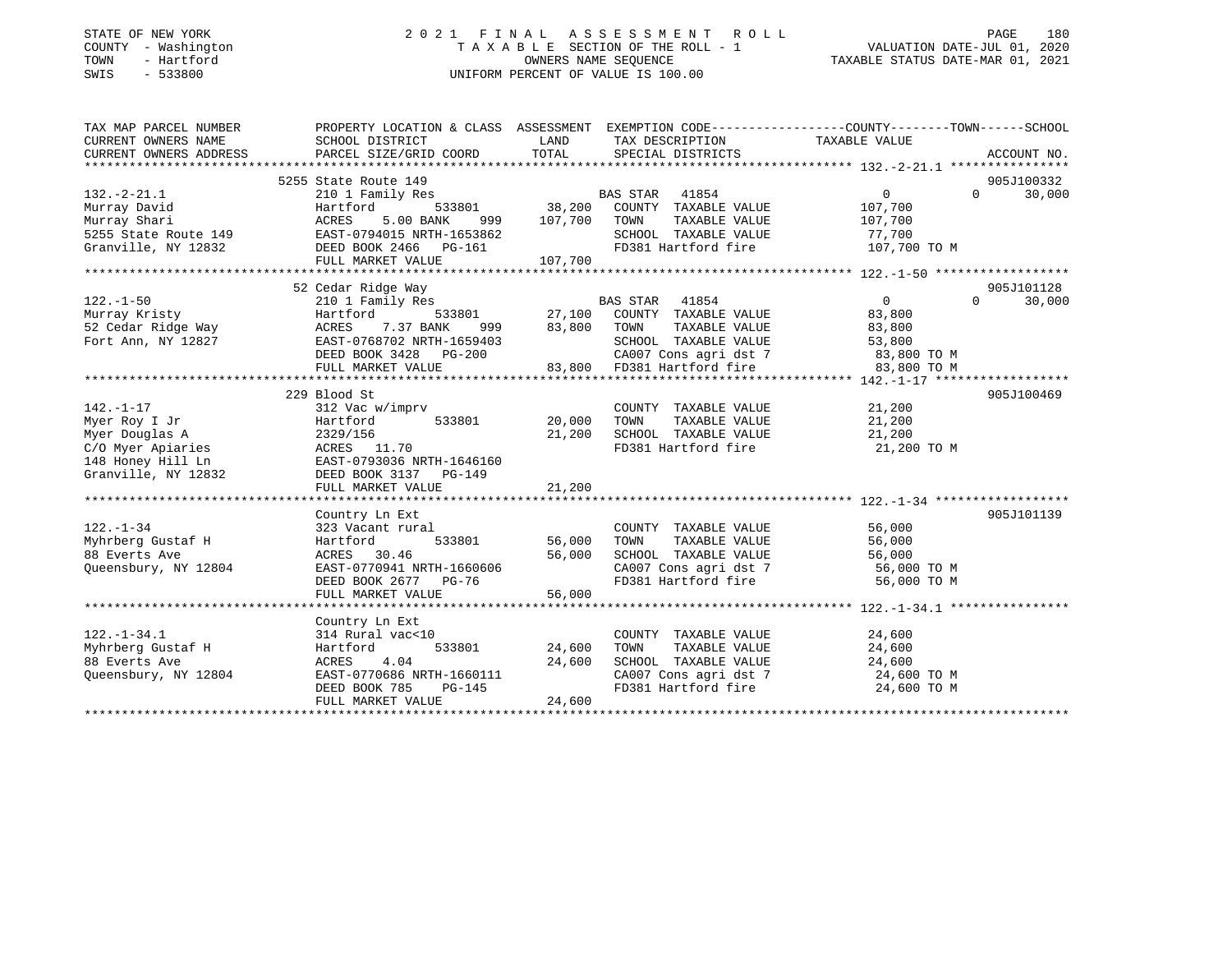### STATE OF NEW YORK 2 0 2 1 F I N A L A S S E S S M E N T R O L L PAGE 181 COUNTY - Washington T A X A B L E SECTION OF THE ROLL - 1 VALUATION DATE-JUL 01, 2020 TOWN - Hartford OWNERS NAME SEQUENCE TAXABLE STATUS DATE-MAR 01, 2021 SWIS - 533800 UNIFORM PERCENT OF VALUE IS 100.00

| TAX MAP PARCEL NUMBER  |                                                                                                                                                                                                                                                                                                                                                                                                                      |                                             | PROPERTY LOCATION & CLASS ASSESSMENT EXEMPTION CODE---------------COUNTY-------TOWN------SCHOOL                                                                                                                                                           |                    |
|------------------------|----------------------------------------------------------------------------------------------------------------------------------------------------------------------------------------------------------------------------------------------------------------------------------------------------------------------------------------------------------------------------------------------------------------------|---------------------------------------------|-----------------------------------------------------------------------------------------------------------------------------------------------------------------------------------------------------------------------------------------------------------|--------------------|
| CURRENT OWNERS NAME    | SCHOOL DISTRICT                                                                                                                                                                                                                                                                                                                                                                                                      | LAND<br>TAX DESCRIPTION                     | TAXABLE VALUE                                                                                                                                                                                                                                             |                    |
| CURRENT OWNERS ADDRESS | PARCEL SIZE/GRID COORD                                                                                                                                                                                                                                                                                                                                                                                               | TOTAL<br>SPECIAL DISTRICTS                  |                                                                                                                                                                                                                                                           | ACCOUNT NO.        |
|                        |                                                                                                                                                                                                                                                                                                                                                                                                                      |                                             |                                                                                                                                                                                                                                                           |                    |
|                        | 32 Brayton Rd                                                                                                                                                                                                                                                                                                                                                                                                        |                                             |                                                                                                                                                                                                                                                           | 905J101339         |
| $114. - 1 - 1.1$       | 210 1 Family Res                                                                                                                                                                                                                                                                                                                                                                                                     | VET COM CT 41131                            | 18,250                                                                                                                                                                                                                                                    | 18,250<br>$\sim$ 0 |
| Myott David T          | Hartford                                                                                                                                                                                                                                                                                                                                                                                                             | 533801 19,900 ENH STAR<br>41834             | $0 \qquad \qquad$                                                                                                                                                                                                                                         | 70,700<br>$\Omega$ |
| Myott Audrey J         | Unrecord Tax Sale                                                                                                                                                                                                                                                                                                                                                                                                    | 73,000 COUNTY TAXABLE VALUE                 | 54,750                                                                                                                                                                                                                                                    |                    |
| 32 Brayton Rd          | 0.69<br>ACRES                                                                                                                                                                                                                                                                                                                                                                                                        | TOWN                                        | TAXABLE VALUE<br>54,750                                                                                                                                                                                                                                   |                    |
| Fort Ann, NY 12827     | EAST-0780014 NRTH-1668060                                                                                                                                                                                                                                                                                                                                                                                            | SCHOOL TAXABLE VALUE                        |                                                                                                                                                                                                                                                           |                    |
|                        | DEED BOOK 825<br>PG-257                                                                                                                                                                                                                                                                                                                                                                                              |                                             | 2,300<br>73,000 TO M                                                                                                                                                                                                                                      |                    |
|                        | FULL MARKET VALUE                                                                                                                                                                                                                                                                                                                                                                                                    |                                             | 73,000 TO M                                                                                                                                                                                                                                               |                    |
|                        |                                                                                                                                                                                                                                                                                                                                                                                                                      |                                             |                                                                                                                                                                                                                                                           |                    |
|                        | 65 Hartford Main St                                                                                                                                                                                                                                                                                                                                                                                                  |                                             |                                                                                                                                                                                                                                                           | 905J100011         |
| $132.15 - 1 - 6$       | 210 1 Family Res                                                                                                                                                                                                                                                                                                                                                                                                     | ENH STAR 41834                              | $0 \qquad \qquad$                                                                                                                                                                                                                                         | $\Omega$<br>70,700 |
| Myott Margaret         | 533801<br>Hartford                                                                                                                                                                                                                                                                                                                                                                                                   | 23,300<br>COUNTY TAXABLE VALUE              | 127,000                                                                                                                                                                                                                                                   |                    |
| PO Box 158             | 1.10<br>ACRES                                                                                                                                                                                                                                                                                                                                                                                                        | 127,000<br>TOWN                             | TAXABLE VALUE<br>127,000                                                                                                                                                                                                                                  |                    |
|                        |                                                                                                                                                                                                                                                                                                                                                                                                                      |                                             |                                                                                                                                                                                                                                                           |                    |
|                        |                                                                                                                                                                                                                                                                                                                                                                                                                      |                                             |                                                                                                                                                                                                                                                           |                    |
|                        |                                                                                                                                                                                                                                                                                                                                                                                                                      |                                             |                                                                                                                                                                                                                                                           |                    |
|                        | ${\small \begin{tabular}{l} Hartford, NY 12838 \\ \texttt{Hartford, NY 12838} \\ \texttt{DEED B0OK 502} \\ \texttt{DEED B0OK 502} \\ \texttt{FULL MARKET VALUE} \\ \texttt{MARKET VALUE} \\ \texttt{127,000} \\ \texttt{FOLL MARKET VALUE} \\ \texttt{127,000} \\ \texttt{127,000} \\ \texttt{127,000} \\ \texttt{127,000} \\ \texttt{127,000} \\ \texttt{127,000} \\ \texttt{127,000} \\ \texttt{127,000} \\ \text$ |                                             |                                                                                                                                                                                                                                                           |                    |
|                        | 7848 State Route 40                                                                                                                                                                                                                                                                                                                                                                                                  |                                             |                                                                                                                                                                                                                                                           | 905J100301         |
| $141. - 1 - 27$        | 210 1 Family Res                                                                                                                                                                                                                                                                                                                                                                                                     | COUNTY TAXABLE VALUE                        | 70,700                                                                                                                                                                                                                                                    |                    |
| Narkiewicz Peter       | 533801<br>Hartford                                                                                                                                                                                                                                                                                                                                                                                                   | 21,100<br>TOWN                              | TAXABLE VALUE<br>70,700                                                                                                                                                                                                                                   |                    |
| Narkiewicz Sarah       | FRNT 225.00 DPTH                                                                                                                                                                                                                                                                                                                                                                                                     | 70,700<br>SCHOOL TAXABLE VALUE              | 70,700                                                                                                                                                                                                                                                    |                    |
| 56 Deer Run Way        | ACRES<br>0.79                                                                                                                                                                                                                                                                                                                                                                                                        | FD381 Hartford fire                         | 70,700 TO M                                                                                                                                                                                                                                               |                    |
| Hartford, NY 12838     | EAST-0783591 NRTH-1647034                                                                                                                                                                                                                                                                                                                                                                                            |                                             |                                                                                                                                                                                                                                                           |                    |
|                        | DEED BOOK 3417 PG-120                                                                                                                                                                                                                                                                                                                                                                                                |                                             |                                                                                                                                                                                                                                                           |                    |
|                        | FULL MARKET VALUE                                                                                                                                                                                                                                                                                                                                                                                                    | 70,700                                      |                                                                                                                                                                                                                                                           |                    |
|                        |                                                                                                                                                                                                                                                                                                                                                                                                                      |                                             |                                                                                                                                                                                                                                                           |                    |
|                        | 56 Deer Run Way                                                                                                                                                                                                                                                                                                                                                                                                      |                                             |                                                                                                                                                                                                                                                           | 905J101348         |
| $141. - 3 - 57$        | 210 1 Family Res                                                                                                                                                                                                                                                                                                                                                                                                     | BAS STAR 41854                              | $\overline{0}$                                                                                                                                                                                                                                            | $\Omega$<br>30,000 |
|                        | Narkiewicz Revocable Trust Pet Hartford 533801                                                                                                                                                                                                                                                                                                                                                                       | 36,200<br>COUNTY TAXABLE VALUE              | 220,000                                                                                                                                                                                                                                                   |                    |
| Narkiewicz Peter D     | LOT 8                                                                                                                                                                                                                                                                                                                                                                                                                | 220,000<br>TOWN                             | TAXABLE VALUE<br>220,000                                                                                                                                                                                                                                  |                    |
| 56 Deer Run Wa         | ACRES<br>6.95                                                                                                                                                                                                                                                                                                                                                                                                        | SCHOOL TAXABLE VALUE                        | 190,000                                                                                                                                                                                                                                                   |                    |
| Hartford, NY 12838     | EAST-0783077 NRTH-1642063                                                                                                                                                                                                                                                                                                                                                                                            | FD381 Hartford fire                         | 220,000 TO M                                                                                                                                                                                                                                              |                    |
|                        | DEED BOOK 2277 PG-125                                                                                                                                                                                                                                                                                                                                                                                                |                                             |                                                                                                                                                                                                                                                           |                    |
|                        |                                                                                                                                                                                                                                                                                                                                                                                                                      |                                             |                                                                                                                                                                                                                                                           |                    |
|                        |                                                                                                                                                                                                                                                                                                                                                                                                                      |                                             |                                                                                                                                                                                                                                                           |                    |
|                        | 1292 Baldwin Corners Rd                                                                                                                                                                                                                                                                                                                                                                                              | 96 PCT OF VALUE USED FOR EXEMPTION PURPOSES |                                                                                                                                                                                                                                                           | 905J100471         |
| $121. -4 - 9$          | 240 Rural res                                                                                                                                                                                                                                                                                                                                                                                                        | AGED-ALL 41800                              | 38,400                                                                                                                                                                                                                                                    | 38,400<br>38,400   |
| Neddo Thomas R Sr-LE-  | 532802<br>Fort Ann                                                                                                                                                                                                                                                                                                                                                                                                   | 38,500 ENH STAR 41834                       | $0 \qquad \qquad$                                                                                                                                                                                                                                         | $\Omega$<br>41,600 |
| Neddo Scott E          | $121. - 1 - 9$                                                                                                                                                                                                                                                                                                                                                                                                       | 80,000<br>COUNTY TAXABLE VALUE              | 41,600                                                                                                                                                                                                                                                    |                    |
| C/O Scott E Neddo      | ACRES 11.02                                                                                                                                                                                                                                                                                                                                                                                                          | TOWN                                        | TAXABLE VALUE<br>41,600                                                                                                                                                                                                                                   |                    |
| 219 Cronin Rd          | EAST-0766714 NRTH-1661267                                                                                                                                                                                                                                                                                                                                                                                            |                                             |                                                                                                                                                                                                                                                           |                    |
| Queensbury, NY 12804   | EAST-0766714 N<br>DEED BOOK 933                                                                                                                                                                                                                                                                                                                                                                                      | n-1661267<br>PG-241                         | $\begin{tabular}{lllllllllll} \multicolumn{4}{c}{\textbf{SCHODL}} & \textbf{TAXABLE} & \textbf{VALUE} & & 0 \\ \multicolumn{4}{c}{\textbf{CAOO7}} & \textbf{Cons} & \textbf{agri} & \textbf{dst} & 7 & & 80,000 & \textbf{TO} & \textbf{M} \end{tabular}$ |                    |
|                        | FULL MARKET VALUE                                                                                                                                                                                                                                                                                                                                                                                                    | 80,000 FD381 Hartford fire                  | 80,000 TO M                                                                                                                                                                                                                                               |                    |
|                        |                                                                                                                                                                                                                                                                                                                                                                                                                      |                                             |                                                                                                                                                                                                                                                           |                    |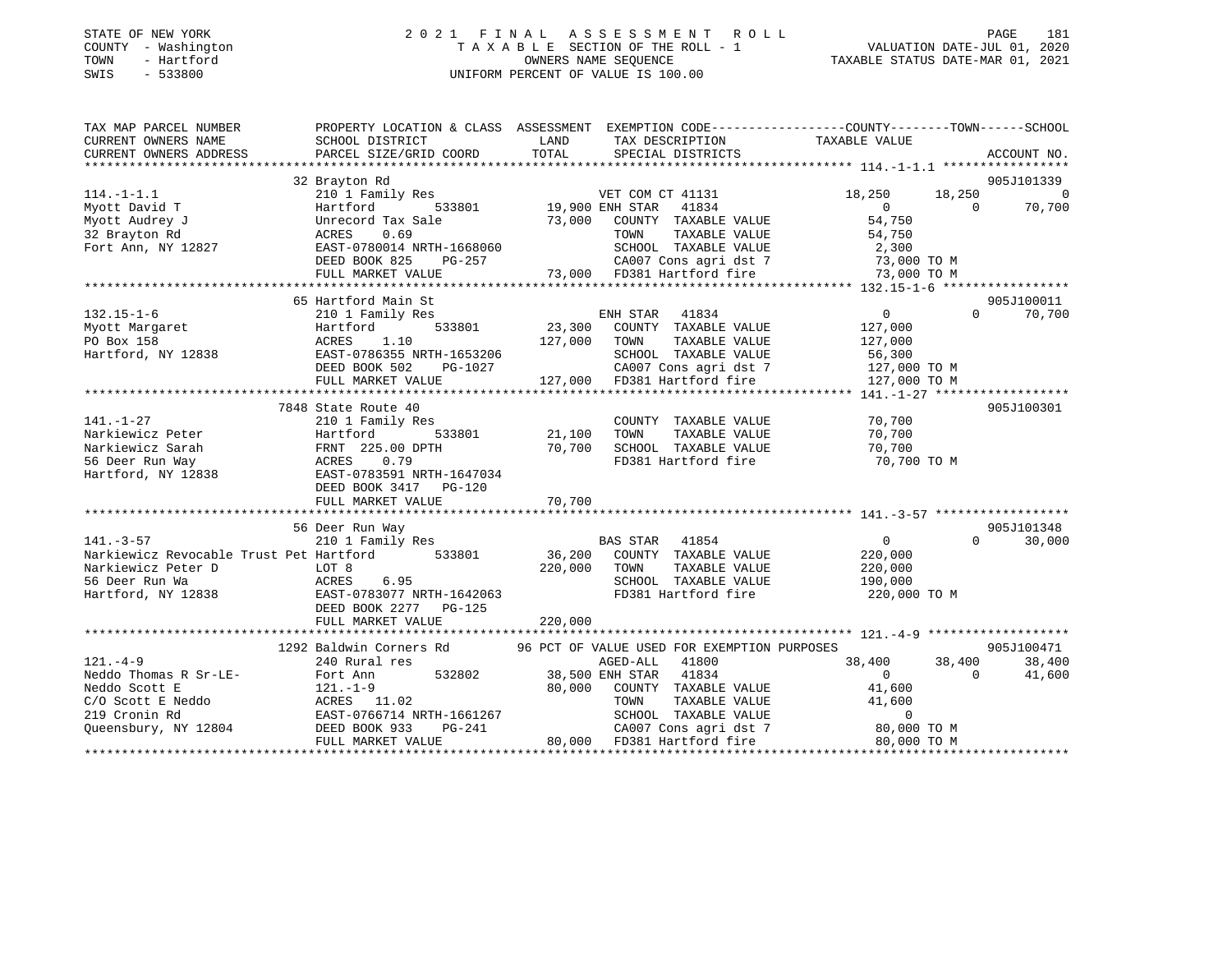| STATE OF NEW YORK<br>COUNTY - Washington<br>- Hartford<br>TOWN<br>SWIS<br>$-533800$ | 2021 FINAL ASSESSMENT ROLL<br>TAXABLE SECTION OF THE ROLL - 1<br>UNIFORM PERCENT OF VALUE IS 100.00 | 182<br>PAGE<br>VALUATION DATE-JUL 01, 2020<br>TAXABLE STATUS DATE-MAR 01, 2021 |                                                                     |                                                          |             |
|-------------------------------------------------------------------------------------|-----------------------------------------------------------------------------------------------------|--------------------------------------------------------------------------------|---------------------------------------------------------------------|----------------------------------------------------------|-------------|
| TAX MAP PARCEL NUMBER                                                               | PROPERTY LOCATION & CLASS ASSESSMENT EXEMPTION CODE-----------------COUNTY-------TOWN------SCHOOL   |                                                                                |                                                                     |                                                          |             |
| CURRENT OWNERS NAME                                                                 | SCHOOL DISTRICT                                                                                     | LAND                                                                           | TAX DESCRIPTION                                                     | TAXABLE VALUE                                            |             |
| CURRENT OWNERS ADDRESS<br>**********************                                    | PARCEL SIZE/GRID COORD<br>**************************                                                | TOTAL                                                                          | SPECIAL DISTRICTS                                                   |                                                          | ACCOUNT NO. |
|                                                                                     | 152 West Starbuck Ln                                                                                |                                                                                |                                                                     |                                                          |             |
| $112.-2-5.1$                                                                        | 210 1 Family Res                                                                                    |                                                                                | COUNTY TAXABLE VALUE                                                | 142,800                                                  |             |
| Neron Bryan Joseph                                                                  | 532802<br>Fort Ann                                                                                  | 26,200                                                                         | TAXABLE VALUE<br>TOWN                                               | 142,800                                                  |             |
| Neron Heather Lynn                                                                  | LOT 1                                                                                               | 142,800                                                                        | SCHOOL TAXABLE VALUE                                                | 142,800                                                  |             |
| 152 West Starbuck Ln                                                                | 2.07<br>ACRES                                                                                       |                                                                                | FD381 Hartford fire                                                 | 142,800 TO M                                             |             |
| Fort Ann, NY 12827                                                                  | EAST-0766642 NRTH-1667955                                                                           |                                                                                |                                                                     |                                                          |             |
|                                                                                     | DEED BOOK 20191 PG-27977                                                                            |                                                                                |                                                                     |                                                          |             |
|                                                                                     | FULL MARKET VALUE                                                                                   | 142,800                                                                        |                                                                     |                                                          |             |
|                                                                                     | 24 Gibson Rd                                                                                        |                                                                                |                                                                     |                                                          | 905J100575  |
| $141. - 1 - 22$                                                                     | 240 Rural res                                                                                       |                                                                                | BAS STAR<br>41854                                                   | $\overline{0}$<br>$\Omega$                               | 30,000      |
| Nestle Chrys P                                                                      | 533801<br>Hartford                                                                                  | 39,700                                                                         | COUNTY TAXABLE VALUE                                                | 176,200                                                  |             |
| Nestle Frank D                                                                      | ACRES<br>11.37                                                                                      | 176,200                                                                        | TAXABLE VALUE<br>TOWN                                               | 176,200                                                  |             |
| 24 Gibson Rd                                                                        | EAST-0783636 NRTH-1645802                                                                           |                                                                                | SCHOOL TAXABLE VALUE                                                | 146,200                                                  |             |
| Hartford, NY 12838                                                                  | DEED BOOK 506<br>PG-437                                                                             |                                                                                | FD381 Hartford fire                                                 | 176,200 TO M                                             |             |
|                                                                                     | FULL MARKET VALUE                                                                                   | 176,200                                                                        |                                                                     |                                                          |             |
|                                                                                     |                                                                                                     |                                                                                |                                                                     |                                                          |             |
|                                                                                     | 5535 County Route 30                                                                                |                                                                                |                                                                     |                                                          |             |
| $150. - 1 - 3.2$                                                                    | 312 Vac w/imprv                                                                                     |                                                                                | COUNTY TAXABLE VALUE                                                | 16,000                                                   |             |
| Niemynski James                                                                     | 533801<br>Hartford                                                                                  | 13,800                                                                         | TAXABLE VALUE<br>TOWN                                               | 16,000                                                   |             |
| McManus Susan<br>92 Sheridan St                                                     | 2011 to be combined $w/34$ .<br>2.28                                                                | 16,000                                                                         | SCHOOL TAXABLE VALUE                                                | 16,000                                                   |             |
| Glens Falls, NY 12801                                                               | ACRES<br>EAST-0788807 NRTH-1641803                                                                  |                                                                                | CA008 Cons agri dst 8<br>FD381 Hartford fire                        | 16,000 TO M<br>16,000 TO M                               |             |
|                                                                                     | DEED BOOK 20191 PG-30580                                                                            |                                                                                |                                                                     |                                                          |             |
|                                                                                     | FULL MARKET VALUE                                                                                   | 16,000                                                                         |                                                                     |                                                          |             |
|                                                                                     | ************************                                                                            |                                                                                |                                                                     |                                                          |             |
|                                                                                     | 7948 State Route 40                                                                                 |                                                                                |                                                                     |                                                          | 905J100558  |
| $141. - 1 - 34$                                                                     | 210 1 Family Res                                                                                    |                                                                                | BAS STAR<br>41854                                                   | $\overline{0}$<br>$\Omega$                               | 30,000      |
| Nims Adam                                                                           | Hartford<br>533801                                                                                  | 29,000                                                                         | COUNTY TAXABLE VALUE                                                | 137,000                                                  |             |
| Nims Jennifer                                                                       | ACRES<br>2.60 BANK<br>999                                                                           | 137,000                                                                        | TAXABLE VALUE<br>TOWN                                               | 137,000                                                  |             |
| PO Box 145                                                                          | EAST-0784922 NRTH-1649184                                                                           |                                                                                | SCHOOL TAXABLE VALUE                                                | 107,000                                                  |             |
| Hartford, NY 12838                                                                  | DEED BOOK 2759 PG-47                                                                                |                                                                                | CA007 Cons agri dst 7                                               | 137,000 TO M                                             |             |
|                                                                                     | FULL MARKET VALUE<br>*****************************                                                  |                                                                                | 137,000 FD381 Hartford fire<br>************************************ | 137,000 TO M<br>********** 140.-1-42 ******************* |             |
|                                                                                     | 3376 State Route 196                                                                                |                                                                                |                                                                     |                                                          | 905J100690  |
| $140. - 1 - 42$                                                                     | 210 1 Family Res                                                                                    |                                                                                | COUNTY TAXABLE VALUE                                                | 150,400                                                  |             |
| Nims Chad                                                                           | Hartford<br>533801                                                                                  | 24,200                                                                         | TAXABLE VALUE<br>TOWN                                               | 150,400                                                  |             |
| 1546 State Route 196                                                                | 1.40 BANK<br>ACRES<br>999                                                                           | 150,400                                                                        | SCHOOL TAXABLE VALUE                                                | 150,400                                                  |             |
| Fort Edward, NY 12828                                                               | EAST-0769942 NRTH-1641612                                                                           |                                                                                | FD381 Hartford fire                                                 | 150,400 TO M                                             |             |
|                                                                                     | DEED BOOK 2293<br>PG-345                                                                            |                                                                                |                                                                     |                                                          |             |
|                                                                                     | FULL MARKET VALUE                                                                                   | 150,400                                                                        |                                                                     |                                                          |             |
|                                                                                     |                                                                                                     |                                                                                |                                                                     |                                                          |             |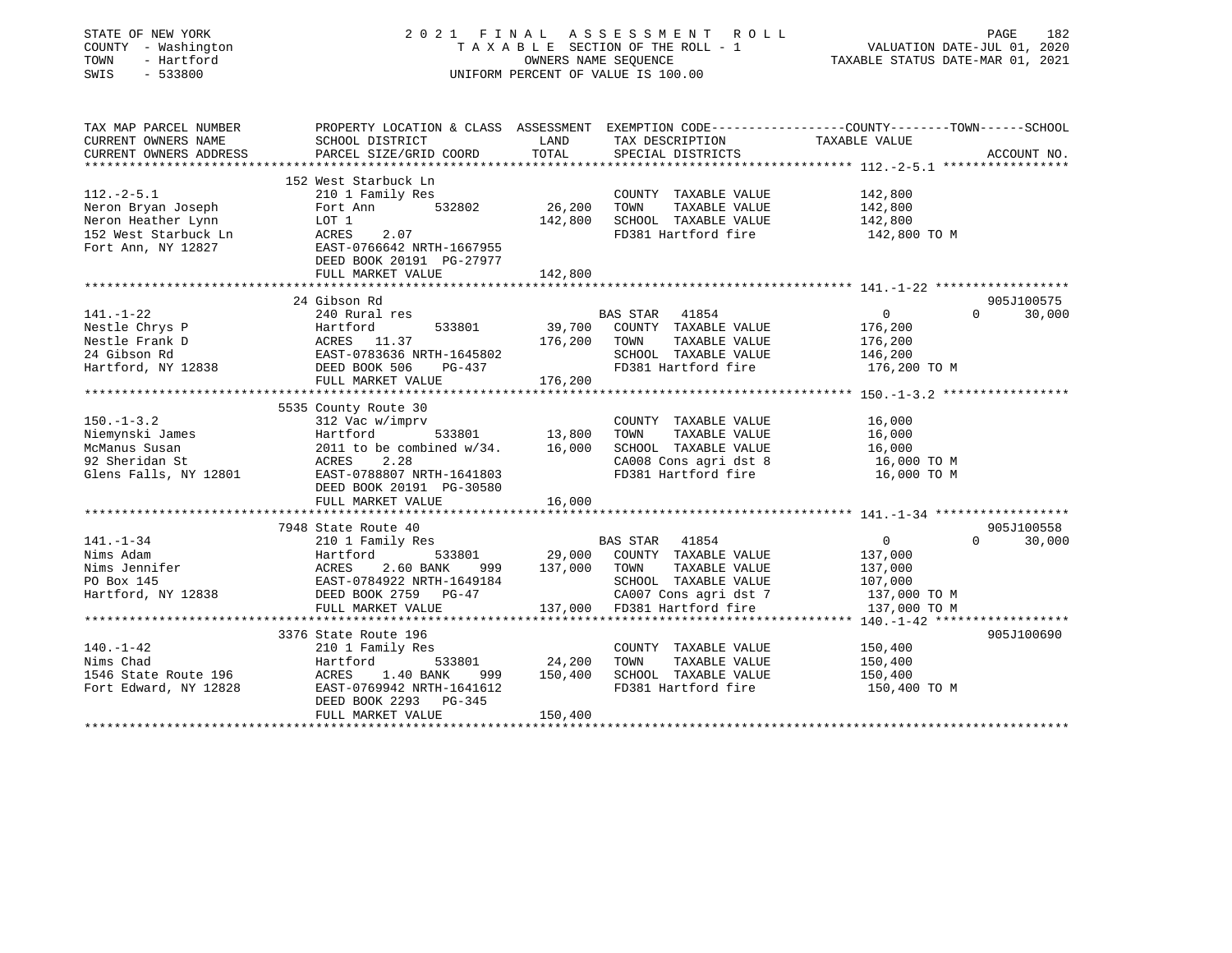| STATE OF NEW YORK           |              |
|-----------------------------|--------------|
| COUNTY                      | - Washington |
| TOWN                        | - Hartford   |
| CM <sub>T</sub> C<br>$\sim$ | 533800       |

# STATE OF NEW YORK CONTROLLER SERVICE OF A LIGHT A S S A LIGHT A S S E S S M E N T R O L LIGHT OF NEW YORK LIGH T A X A B L E SECTION OF THE ROLL - 1<br>OWNERS NAME SEQUENCE SWIS - 533800 UNIFORM PERCENT OF VALUE IS 100.00

VALUATION DATE-JUL 01, 2020

TAXABLE STATUS DATE-MAR 01, 2021

| TAX MAP PARCEL NUMBER     | PROPERTY LOCATION & CLASS ASSESSMENT EXEMPTION CODE---------------COUNTY-------TOWN-----SCHOOL |                 |                          |                |          |             |
|---------------------------|------------------------------------------------------------------------------------------------|-----------------|--------------------------|----------------|----------|-------------|
| CURRENT OWNERS NAME       | SCHOOL DISTRICT                                                                                | LAND            | TAX DESCRIPTION          | TAXABLE VALUE  |          |             |
| CURRENT OWNERS ADDRESS    | PARCEL SIZE/GRID COORD                                                                         | TOTAL           | SPECIAL DISTRICTS        |                |          | ACCOUNT NO. |
|                           | 3134 Coach Rd                                                                                  |                 |                          |                |          | 905J101249  |
| $149. - 1 - 26.16$        | 240 Rural res                                                                                  |                 | 41854<br><b>BAS STAR</b> | $\overline{0}$ | $\Omega$ | 30,000      |
| Nims Chad E               | Hartford<br>533801                                                                             | 53,900          | COUNTY TAXABLE VALUE     | 311,000        |          |             |
| 1546 State Route 196      | ACRES<br>46.79                                                                                 | 311,000         | TAXABLE VALUE<br>TOWN    | 311,000        |          |             |
| Fort Edward, NY 12828     | EAST-0780600 NRTH-1637782                                                                      |                 | SCHOOL TAXABLE VALUE     | 281,000        |          |             |
|                           | DEED BOOK 3357<br>$PG-185$                                                                     |                 | FD381 Hartford fire      | 311,000 TO M   |          |             |
|                           | FULL MARKET VALUE                                                                              | 311,000         |                          |                |          |             |
|                           |                                                                                                |                 |                          |                |          |             |
|                           | 7684 State Route 40                                                                            |                 |                          |                |          | 905J100168  |
| $140. - 2 - 37$           | 240 Rural res                                                                                  |                 | COUNTY TAXABLE VALUE     | 143,800        |          |             |
| Nims Outdoor Services Inc | 533801<br>Hartford                                                                             | 44,900          | TOWN<br>TAXABLE VALUE    | 143,800        |          |             |
| 1546 State Route 196      | ACRES<br>39.00                                                                                 | 143,800         | SCHOOL TAXABLE VALUE     | 143,800        |          |             |
| Fort Edward, NY 12828     | EAST-0781074 NRTH-1643311                                                                      |                 | CA007 Cons agri dst 7    | 143,800 TO M   |          |             |
|                           | DEED BOOK 3480<br>PG-124                                                                       |                 | FD381 Hartford fire      | 143,800 TO M   |          |             |
|                           | FULL MARKET VALUE                                                                              | 143,800         |                          |                |          |             |
|                           |                                                                                                |                 |                          |                |          |             |
|                           | 14 Hillcrest Way                                                                               |                 |                          |                |          | 905J101110  |
| $132 - 2 - 2.3$           | 210 1 Family Res                                                                               |                 | VET WAR CT 41121         | 19,440         | 19,440   | - 0         |
| Noble Stanley             | 533801<br>Hartford                                                                             | 23,600 ENH STAR | 41834                    | $\overline{0}$ | $\Omega$ | 70,700      |
| Noble Jean                | 1.16<br>ACRES                                                                                  | 129,600         | COUNTY TAXABLE VALUE     | 110,160        |          |             |
| 14 Hillcrest Way          | EAST-0790051 NRTH-1656540                                                                      |                 | TAXABLE VALUE<br>TOWN    | 110,160        |          |             |
| Granville, NY 12832       | DEED BOOK 494<br>$PG-282$                                                                      |                 | SCHOOL TAXABLE VALUE     | 58,900         |          |             |
|                           | FULL MARKET VALUE                                                                              | 129,600         | FD381 Hartford fire      | 129,600 TO M   |          |             |
|                           |                                                                                                |                 |                          |                |          |             |
|                           | 3603 State Route 196                                                                           |                 |                          |                |          | 905J100380  |
| $140. - 1 - 28$           | 240 Rural res                                                                                  |                 | COUNTY TAXABLE VALUE     | 137,400        |          |             |
| Nolan Samuel J            | 533801<br>Hartford                                                                             | 85,000          | TOWN<br>TAXABLE VALUE    | 137,400        |          |             |
| Matuszak Abigail A        | 45.50<br>ACRES                                                                                 | 137,400         | SCHOOL TAXABLE VALUE     | 137,400        |          |             |
| 7 Stevens St              | EAST-0772856 NRTH-1646141                                                                      |                 | CA007 Cons agri dst 7    | 137,400 TO M   |          |             |
| Glens Falls, NY 12801     | DEED BOOK 20210 PG-2424                                                                        |                 | FD381 Hartford fire      | 137,400 TO M   |          |             |
|                           | FULL MARKET VALUE                                                                              | 137,400         |                          |                |          |             |
| PRIOR OWNER ON 3/01/2021  |                                                                                                |                 |                          |                |          |             |
| Guns Realty LLC           |                                                                                                |                 |                          |                |          |             |
|                           |                                                                                                |                 |                          |                |          |             |
| MAY BE SUBJECT TO PAYMENT |                                                                                                |                 |                          |                |          |             |
| UNDER AGDIST LAW TIL 2025 |                                                                                                |                 |                          |                |          |             |
|                           | 166 Baker Rd                                                                                   |                 |                          |                |          | 9079900745  |
| $132 - 4 - 4$             | 210 1 Family Res                                                                               |                 | 41854<br>BAS STAR        | $\mathbf 0$    | $\Omega$ | 30,000      |
| Norman James A            | Hartford<br>533801                                                                             | 24,300          | COUNTY TAXABLE VALUE     | 114,500        |          |             |
| 166 Baker Rd              | FRNT 170.00 DPTH 369.00                                                                        | 114,500         | TOWN<br>TAXABLE VALUE    | 114,500        |          |             |
| Granville, NY 12832       | BANK<br>997                                                                                    |                 | SCHOOL TAXABLE VALUE     | 84,500         |          |             |
|                           | EAST-0794313 NRTH-1654245                                                                      |                 | FD381 Hartford fire      | 114,500 TO M   |          |             |
|                           | DEED BOOK 1683<br>PG-216                                                                       |                 |                          |                |          |             |
|                           | FULL MARKET VALUE                                                                              | 114,500         |                          |                |          |             |
|                           |                                                                                                |                 |                          |                |          |             |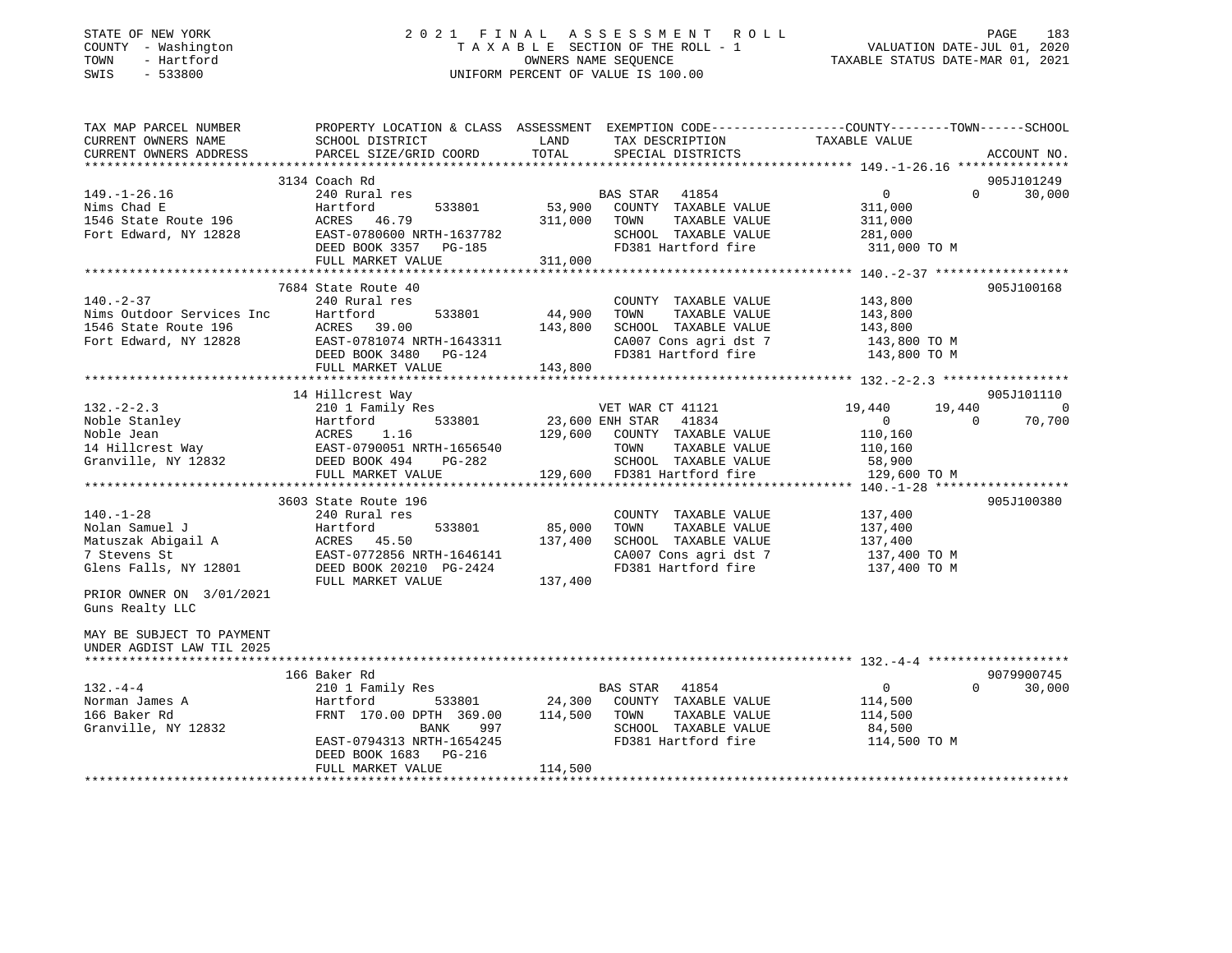| STATE OF NEW YORK<br>COUNTY - Washington<br>TOWN<br>- Hartford<br>SWIS<br>$-533800$ |                                                                                                 |         | 2021 FINAL ASSESSMENT ROLL<br>TAXABLE SECTION OF THE ROLL - 1<br>OWNERS NAME SEQUENCE<br>UNIFORM PERCENT OF VALUE IS 100.00 |                  | PAGE<br>184<br>VALUATION DATE-JUL 01, 2020<br>TAXABLE STATUS DATE-MAR 01, 2021 |
|-------------------------------------------------------------------------------------|-------------------------------------------------------------------------------------------------|---------|-----------------------------------------------------------------------------------------------------------------------------|------------------|--------------------------------------------------------------------------------|
| TAX MAP PARCEL NUMBER                                                               | PROPERTY LOCATION & CLASS ASSESSMENT EXEMPTION CODE----------------COUNTY-------TOWN-----SCHOOL |         |                                                                                                                             |                  |                                                                                |
| CURRENT OWNERS NAME                                                                 | SCHOOL DISTRICT                                                                                 | LAND    | TAX DESCRIPTION TAXABLE VALUE                                                                                               |                  |                                                                                |
| CURRENT OWNERS ADDRESS<br>**********************                                    | PARCEL SIZE/GRID COORD                                                                          | TOTAL   | SPECIAL DISTRICTS                                                                                                           |                  | ACCOUNT NO.                                                                    |
|                                                                                     | 61 Blood St                                                                                     |         |                                                                                                                             |                  |                                                                                |
| $142. - 1 - 30.2$                                                                   | 210 1 Family Res                                                                                |         | COUNTY TAXABLE VALUE                                                                                                        | 201,000          |                                                                                |
| Normile-Morrison Michele L                                                          | 533801<br>Hartford                                                                              | 26,000  | TOWN<br>TAXABLE VALUE                                                                                                       | 201,000          |                                                                                |
| 61 Blood St                                                                         | LOT 2                                                                                           | 201,000 | SCHOOL TAXABLE VALUE                                                                                                        | 201,000          |                                                                                |
| Granville, NY 12832                                                                 | ACRES<br>2.00 BANK<br>997                                                                       |         | CA008 Cons agri dst 8                                                                                                       | 201,000 ТО М     |                                                                                |
|                                                                                     | EAST-0790650 NRTH-1642977<br>DEED BOOK 3912 PG-303                                              |         | FD381 Hartford fire                                                                                                         | 201,000 TO M     |                                                                                |
|                                                                                     | FULL MARKET VALUE                                                                               | 201,000 |                                                                                                                             |                  |                                                                                |
|                                                                                     |                                                                                                 |         |                                                                                                                             |                  |                                                                                |
|                                                                                     | Washburn Hill Rd                                                                                |         |                                                                                                                             |                  |                                                                                |
| $151. - 2 - 4.13$                                                                   | 314 Rural vac<10<br>533801<br>Hartford                                                          | 32,100  | COUNTY TAXABLE VALUE                                                                                                        | 32,100           |                                                                                |
| Norsemen Farms, LLC<br>10 Duncan Dr                                                 | Survey 13192                                                                                    | 32,100  | TOWN<br>TAXABLE VALUE<br>SCHOOL TAXABLE VALUE                                                                               | 32,100<br>32,100 |                                                                                |
| Troy, NY 12182                                                                      | Lot 1                                                                                           |         | CA008 Cons agri dst 8                                                                                                       | 32,100 TO M      |                                                                                |
|                                                                                     | ACRES 15.20                                                                                     |         | FD381 Hartford fire                                                                                                         | 32,100 TO M      |                                                                                |
|                                                                                     | EAST-0795364 NRTH-1639190                                                                       |         |                                                                                                                             |                  |                                                                                |
|                                                                                     | DEED BOOK 20191 PG-25728                                                                        |         |                                                                                                                             |                  |                                                                                |
|                                                                                     | FULL MARKET VALUE                                                                               | 32,100  |                                                                                                                             |                  |                                                                                |
|                                                                                     | 30 Gibson Rd                                                                                    |         |                                                                                                                             |                  | 905J101391                                                                     |
| $141.-1-20.3$                                                                       | 280 Res Multiple                                                                                |         | COUNTY TAXABLE VALUE                                                                                                        | 115,000          |                                                                                |
| North Country Storage Svc<br>290-R North St                                         | 533801<br>Hartford                                                                              | 38,000  | TOWN<br>TAXABLE VALUE                                                                                                       | 115,000          |                                                                                |
| 290-R North St<br>Newburgh, NY 12550                                                | ACRES<br>1.40                                                                                   | 115,000 | SCHOOL TAXABLE VALUE                                                                                                        | 115,000          |                                                                                |
|                                                                                     | EAST-0783171 NRTH-1646377                                                                       |         | FD381 Hartford fire                                                                                                         | 115,000 TO M     |                                                                                |
|                                                                                     | DEED BOOK 3512 PG-188                                                                           |         |                                                                                                                             |                  |                                                                                |
|                                                                                     | FULL MARKET VALUE                                                                               | 115,000 |                                                                                                                             |                  |                                                                                |
|                                                                                     | 7021 State Route 40                                                                             |         |                                                                                                                             |                  | 905J100680                                                                     |
| $149. - 1 - 40$                                                                     | 240 Rural res                                                                                   |         | AG DIST<br>41720                                                                                                            | 38,820           | 38,820<br>38,820                                                               |
| North Wayne R LE                                                                    | 533801<br>Hartford                                                                              |         | 95,500 ENH STAR<br>41834                                                                                                    | $\overline{0}$   | 70,700<br>$\Omega$                                                             |
| North Marion G LE                                                                   | ACRES 68.30                                                                                     |         | 190,500 COUNTY TAXABLE VALUE                                                                                                | 151,680          |                                                                                |
| 7021 State Route 40                                                                 | EAST-0770973 NRTH-1631805                                                                       |         | TOWN<br>TAXABLE VALUE                                                                                                       | 151,680          |                                                                                |
| Argyle, NY 12809                                                                    | DEED BOOK 3546 PG-168                                                                           |         | SCHOOL TAXABLE VALUE                                                                                                        | 80,980           |                                                                                |
|                                                                                     | FULL MARKET VALUE                                                                               |         | 190,500 CA006 Cons agri dst 6                                                                                               | 151,680 TO M     |                                                                                |
| MAY BE SUBJECT TO PAYMENT                                                           |                                                                                                 |         | 38,820 EX                                                                                                                   |                  |                                                                                |
| UNDER AGDIST LAW TIL 2025                                                           |                                                                                                 |         | FD381 Hartford fire                                                                                                         | 190,500 TO M     |                                                                                |
|                                                                                     | 34 Country Ln                                                                                   |         |                                                                                                                             |                  | 905J101102                                                                     |
| $122. - 1 - 39$                                                                     | 210 1 Family Res                                                                                |         | BAS STAR 41854                                                                                                              | $\overline{0}$   | 30,000<br>$\Omega$                                                             |
| Norton Dale                                                                         | 533801<br>Hartford                                                                              |         | 35,200 COUNTY TAXABLE VALUE                                                                                                 | 193,700          |                                                                                |
| Norton Suzanne                                                                      | ACRES<br>5.07                                                                                   | 193,700 | TOWN<br>TAXABLE VALUE                                                                                                       | 193,700          |                                                                                |
| 34 Country Ln                                                                       | EAST-0771419 NRTH-1658478                                                                       |         | SCHOOL TAXABLE VALUE                                                                                                        | 163,700          |                                                                                |
| Fort Ann, NY 12827                                                                  | DEED BOOK 564<br>PG-277                                                                         |         | CA007 Cons agri dst 7 193,700 TO M<br>193,700 FD381 Hartford fire 193,700 TO M                                              |                  |                                                                                |
|                                                                                     | FULL MARKET VALUE                                                                               |         |                                                                                                                             |                  |                                                                                |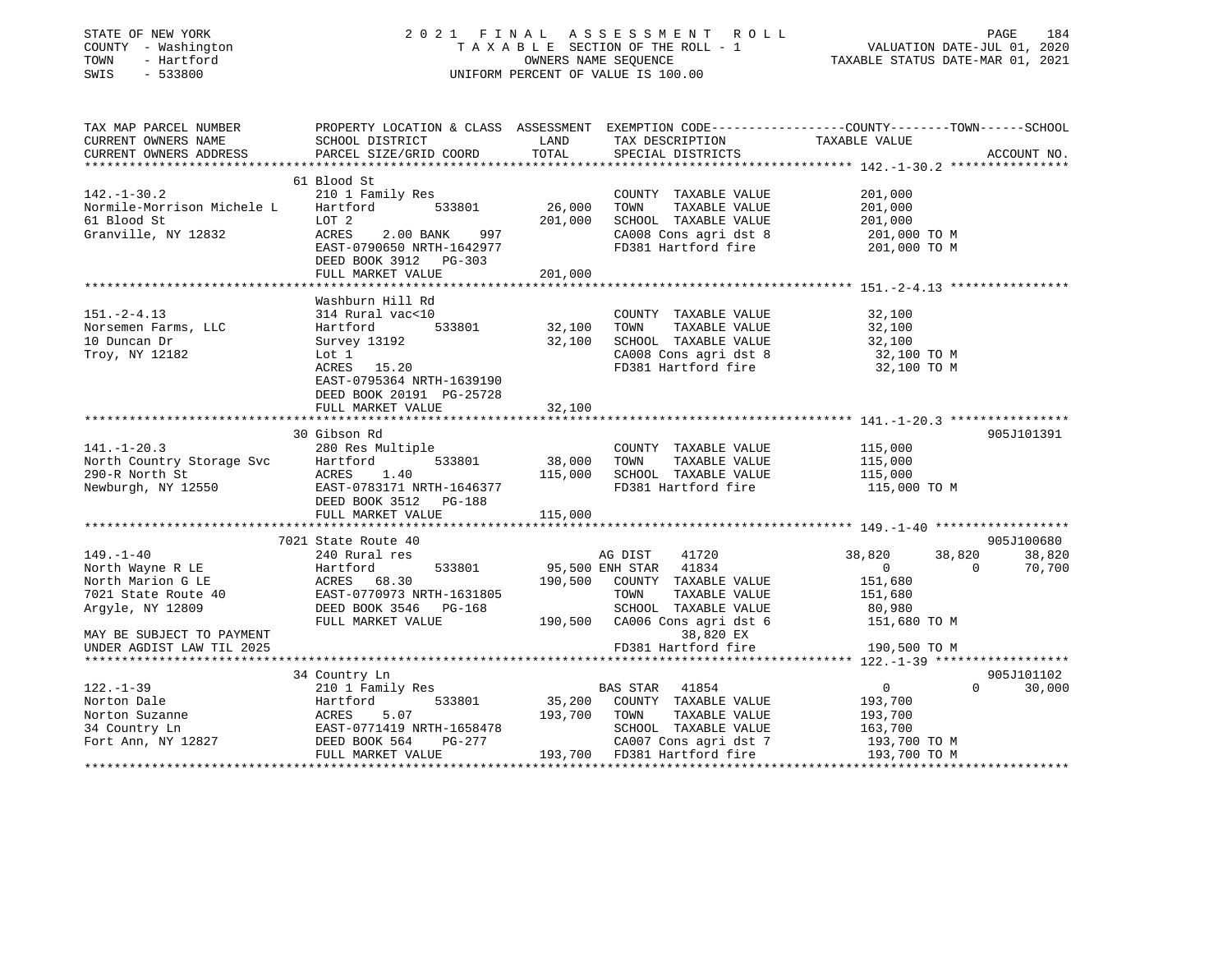| STATE OF NEW YORK<br>COUNTY - Washington<br>TOWN<br>- Hartford<br>SWIS<br>$-533800$ |                                                                                                                                              |                     | 2021 FINAL ASSESSMENT ROLL<br>TAXABLE SECTION OF THE ROLL - 1<br>OWNERS NAME SEQUENCE<br>UNIFORM PERCENT OF VALUE IS 100.00 | VALUATION DATE-JUL 01, 2020<br>TAXABLE STATUS DATE-MAR 01, 2021 | PAGE<br>185 |
|-------------------------------------------------------------------------------------|----------------------------------------------------------------------------------------------------------------------------------------------|---------------------|-----------------------------------------------------------------------------------------------------------------------------|-----------------------------------------------------------------|-------------|
| TAX MAP PARCEL NUMBER<br>CURRENT OWNERS NAME<br>CURRENT OWNERS ADDRESS              | PROPERTY LOCATION & CLASS ASSESSMENT EXEMPTION CODE----------------COUNTY-------TOWN-----SCHOOL<br>SCHOOL DISTRICT<br>PARCEL SIZE/GRID COORD | LAND<br>TOTAL       | TAX DESCRIPTION<br>SPECIAL DISTRICTS                                                                                        | TAXABLE VALUE                                                   | ACCOUNT NO. |
|                                                                                     |                                                                                                                                              |                     |                                                                                                                             |                                                                 |             |
|                                                                                     | 28 Big Burch Hill Rd                                                                                                                         |                     |                                                                                                                             |                                                                 |             |
| $151 - 2 - 4.5$                                                                     | 210 1 Family Res                                                                                                                             |                     | COUNTY TAXABLE VALUE                                                                                                        | 118,400                                                         |             |
| O'Connor Harold H Jr                                                                | Hartford<br>533801                                                                                                                           | 24,200              | TOWN<br>TAXABLE VALUE                                                                                                       | 118,400                                                         |             |
| 28 Big Burch Hill Rd                                                                | map corr 13258                                                                                                                               | 118,400             | SCHOOL TAXABLE VALUE                                                                                                        | 118,400                                                         |             |
| Granville, NY 12832                                                                 | $151. - 1 - 4.5$                                                                                                                             |                     | CA008 Cons agri dst 8                                                                                                       | 118,400 TO M                                                    |             |
|                                                                                     | ACRES 1.40                                                                                                                                   |                     | FD381 Hartford fire                                                                                                         | 118,400 TO M                                                    |             |
|                                                                                     | EAST-0796557 NRTH-1638635<br>DEED BOOK 20191 PG-26810                                                                                        |                     |                                                                                                                             |                                                                 |             |
|                                                                                     | FULL MARKET VALUE                                                                                                                            | 118,400             |                                                                                                                             |                                                                 |             |
|                                                                                     |                                                                                                                                              |                     |                                                                                                                             |                                                                 |             |
|                                                                                     | Burch Rd                                                                                                                                     |                     |                                                                                                                             |                                                                 |             |
| $151 - 2 - 8.4$                                                                     | 322 Rural vac>10                                                                                                                             |                     | AG DIST<br>41720                                                                                                            | 4,146<br>4,146                                                  | 4,146       |
| O'Hara Brian P                                                                      | 533801<br>Hartford                                                                                                                           | 27,300              | COUNTY TAXABLE VALUE                                                                                                        | 23,154                                                          |             |
| O'Hara Rachel                                                                       | Subdiv 12272; Lot 3                                                                                                                          | 27,300              | TOWN<br>TAXABLE VALUE                                                                                                       | 23,154                                                          |             |
| 1366 Burch Ln                                                                       | 895/240                                                                                                                                      |                     | SCHOOL TAXABLE VALUE                                                                                                        | 23,154                                                          |             |
| Granville, NY 12832                                                                 | ACRES 17.87                                                                                                                                  |                     | CA008 Cons agri dst 8                                                                                                       | 23,154 TO M                                                     |             |
|                                                                                     | EAST-0797524 NRTH-1633446                                                                                                                    |                     | 4,146 EX                                                                                                                    |                                                                 |             |
| MAY BE SUBJECT TO PAYMENT                                                           | DEED BOOK 3640 PG-296                                                                                                                        |                     | FD381 Hartford fire                                                                                                         | 27,300 TO M                                                     |             |
| UNDER AGDIST LAW TIL 2025                                                           | FULL MARKET VALUE                                                                                                                            | 27,300              |                                                                                                                             |                                                                 |             |
|                                                                                     |                                                                                                                                              | * * * * * * * * * * |                                                                                                                             |                                                                 |             |
|                                                                                     | 206 Hartford Main St                                                                                                                         |                     |                                                                                                                             |                                                                 | 905J100367  |
| $132. - 1 - 22$                                                                     | 210 1 Family Res                                                                                                                             |                     | COUNTY TAXABLE VALUE                                                                                                        | 142,200                                                         |             |
| O'Hara John                                                                         | 533801<br>Hartford                                                                                                                           | 20,600              | TOWN<br>TAXABLE VALUE                                                                                                       | 142,200                                                         |             |
| O'Hara Jennifer M                                                                   | FRNT 107.00 DPTH 300.00                                                                                                                      | 142,200             | SCHOOL TAXABLE VALUE                                                                                                        | 142,200                                                         |             |
| 206 Hartford Main St                                                                | EAST-0788653 NRTH-1655591                                                                                                                    |                     | CA007 Cons agri dst 7                                                                                                       | 142,200 TO M                                                    |             |
| Granville, NY 12832                                                                 | DEED BOOK 20210 PG-1240<br>FULL MARKET VALUE                                                                                                 | 142,200             | FD381 Hartford fire                                                                                                         | 142,200 TO M                                                    |             |
|                                                                                     |                                                                                                                                              |                     |                                                                                                                             |                                                                 |             |
|                                                                                     | Blood St                                                                                                                                     |                     |                                                                                                                             |                                                                 | 905J100481  |
| $142. - 1 - 8$                                                                      | 323 Vacant rural                                                                                                                             |                     | COUNTY TAXABLE VALUE                                                                                                        | 41,200                                                          |             |
| Oatman Thomas Elliott                                                               | Hartford<br>533801                                                                                                                           | 41,200              | TOWN<br>TAXABLE VALUE                                                                                                       | 41,200                                                          |             |
| 3182 Golansky Blvd Ste 102                                                          | ACRES 54.40                                                                                                                                  | 41,200              | SCHOOL TAXABLE VALUE                                                                                                        | 41,200                                                          |             |
| Woodbridge, VA 22192                                                                | EAST-0794661 NRTH-1648830                                                                                                                    |                     | FD381 Hartford fire                                                                                                         | 41,200 TO M                                                     |             |
|                                                                                     | DEED BOOK 840<br>PG-199                                                                                                                      |                     |                                                                                                                             |                                                                 |             |
|                                                                                     | FULL MARKET VALUE                                                                                                                            | 41,200              |                                                                                                                             |                                                                 |             |
|                                                                                     |                                                                                                                                              |                     |                                                                                                                             |                                                                 |             |
|                                                                                     | 3984 State Route 149                                                                                                                         |                     |                                                                                                                             |                                                                 | 905J101234  |
| $131. - 1 - 13.3$                                                                   | 210 1 Family Res                                                                                                                             |                     | AGED-CO/TN 41801                                                                                                            | 55,850<br>55,850                                                | $\Omega$    |
| OConnor Diane E                                                                     | 533801<br>Hartford<br>Hartfo<br>ACRES                                                                                                        |                     | 23,400 AGED-SCH<br>41804                                                                                                    | $\overline{0}$<br>$\mathbf{0}$                                  | 44,680      |
| Petteys Donna Lea                                                                   | 1.10                                                                                                                                         |                     | 111,700 ENH STAR<br>41834                                                                                                   | $\mathbf{0}$<br>$\mathbf{0}$                                    | 67,020      |
| 3984 State Route 149                                                                | EAST-0770272 NRTH-1654557                                                                                                                    |                     | COUNTY TAXABLE VALUE                                                                                                        | 55,850                                                          |             |
| Fort Ann, NY 12827                                                                  | DEED BOOK 743<br>PG-192                                                                                                                      |                     | TOWN<br>TAXABLE VALUE                                                                                                       | 55,850                                                          |             |
|                                                                                     | FULL MARKET VALUE                                                                                                                            |                     | 111,700 SCHOOL TAXABLE VALUE                                                                                                | $\mathbf 0$                                                     |             |
|                                                                                     |                                                                                                                                              |                     | CA007 Cons agri dst 7                                                                                                       | 111,700 TO M                                                    |             |
|                                                                                     |                                                                                                                                              |                     | FD381 Hartford fire                                                                                                         | 111,700 TO M                                                    |             |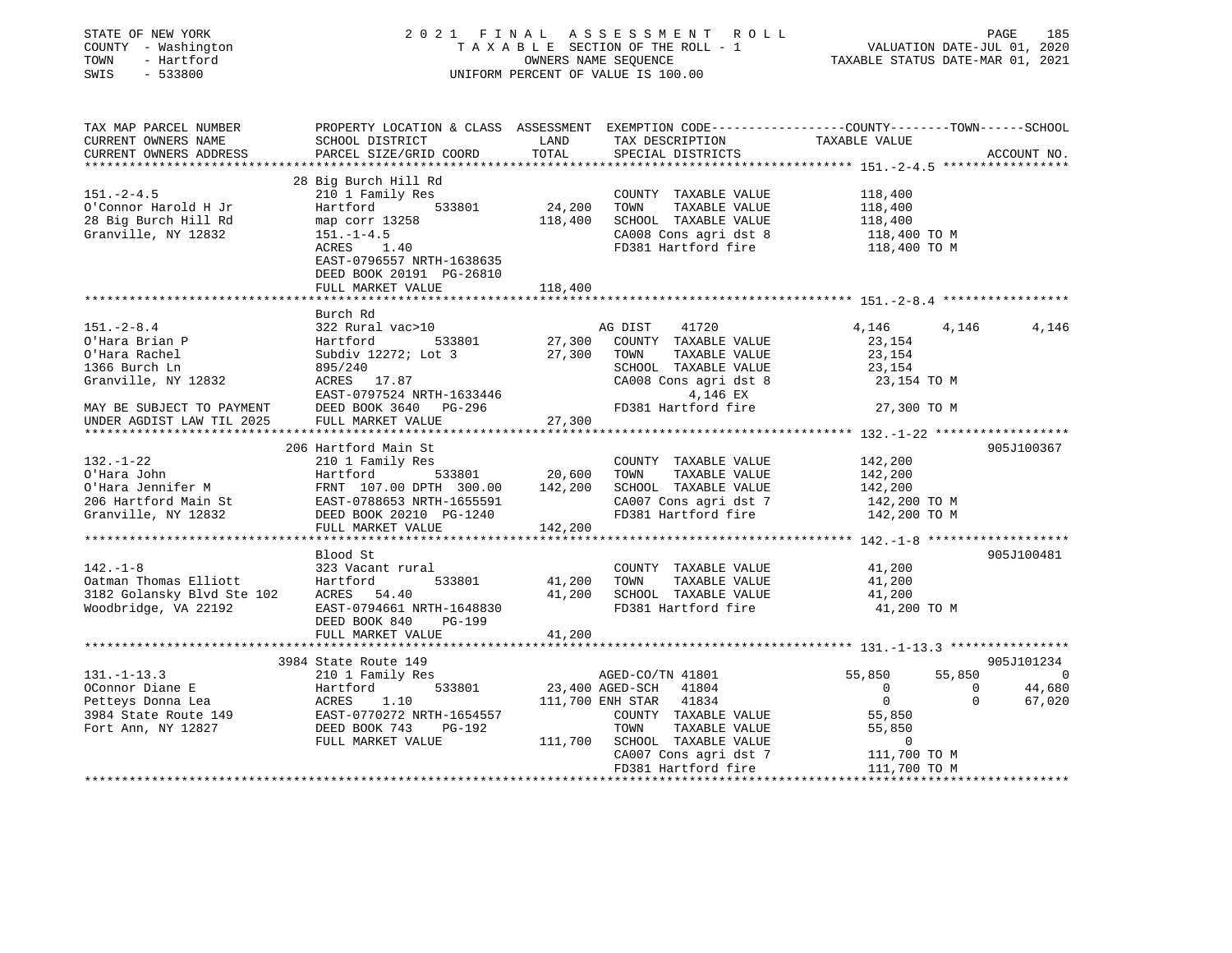### STATE OF NEW YORK 2 0 2 1 F I N A L A S S E S S M E N T R O L L PAGE 186 COUNTY - Washington T A X A B L E SECTION OF THE ROLL - 1 VALUATION DATE-JUL 01, 2020 TOWN - Hartford OWNERS NAME SEQUENCE TAXABLE STATUS DATE-MAR 01, 2021 SWIS - 533800 UNIFORM PERCENT OF VALUE IS 100.00

| TAX MAP PARCEL NUMBER<br>CURRENT OWNERS NAME<br>CURRENT OWNERS ADDRESS                          | SCHOOL DISTRICT<br>PARCEL SIZE/GRID COORD                                                                                                                                           | LAND<br>TOTAL              | TAX DESCRIPTION<br>SPECIAL DISTRICTS                                                                                                                                          | PROPERTY LOCATION & CLASS ASSESSMENT EXEMPTION CODE---------------COUNTY-------TOWN------SCHOOL<br>TAXABLE VALUE<br>ACCOUNT NO.                                             |
|-------------------------------------------------------------------------------------------------|-------------------------------------------------------------------------------------------------------------------------------------------------------------------------------------|----------------------------|-------------------------------------------------------------------------------------------------------------------------------------------------------------------------------|-----------------------------------------------------------------------------------------------------------------------------------------------------------------------------|
| $150. - 1 - 30$<br>Oqden Ryan<br>240 Little Burch Hill Rd<br>Granville, NY 12832                | Pope Hill Rd<br>314 Rural vac<10<br>533801<br>Hartford<br>LOT 5<br>1.20<br>ACRES<br>EAST-0782928 NRTH-1633454<br>DEED BOOK 3542<br>PG-210<br>FULL MARKET VALUE                      | 13,800<br>13,800<br>13,800 | COUNTY TAXABLE VALUE<br>TAXABLE VALUE<br>TOWN<br>SCHOOL TAXABLE VALUE<br>FD381 Hartford fire                                                                                  | 905J100050<br>13,800<br>13,800<br>13,800<br>13,800 TO M                                                                                                                     |
| $132.15 - 2 - 17$<br>Ogden Travis R<br>14 Hartford Main St<br>Hartford, NY 12838                | 14 Hartford Main St<br>210 1 Family Res<br>Hartford<br>533801<br>FRNT 128.00 DPTH 165.00<br>BANK<br>998<br>EAST-0786145 NRTH-1651776<br>DEED BOOK 3580 PG-343<br>FULL MARKET VALUE  | 16,800<br>69,500<br>69,500 | COUNTY TAXABLE VALUE<br>TOWN<br>TAXABLE VALUE<br>SCHOOL TAXABLE VALUE<br>CA007 Cons agri dst 7<br>FD381 Hartford fire                                                         | 905J100418<br>69,500<br>69,500<br>69,500<br>69,500 TO M<br>69,500 TO M                                                                                                      |
| $132. - 2 - 18$<br>Olsen George Jr<br>Olsen Celine<br>30 Baker Rd<br>Granville, NY 12832        | 30 Baker Rd<br>210 1 Family Res<br>533801<br>Hartford<br>two veteran owners<br>2.40 BANK<br>ACRES<br>997<br>EAST-0791349 NRTH-1653209<br>DEED BOOK 2634 PG-224<br>FULL MARKET VALUE |                            | CW_10_VET/ 41151<br>27,200 CW_10_VET/ 41151<br>143,500 BAS STAR 41854<br>COUNTY TAXABLE VALUE<br>TOWN<br>TAXABLE VALUE<br>SCHOOL TAXABLE VALUE<br>143,500 FD381 Hartford fire | 905J100571<br>8,000<br>8,000<br>$\overline{0}$<br>$\overline{0}$<br>8,000<br>8,000<br>$\overline{0}$<br>$\Omega$<br>30,000<br>127,500<br>127,500<br>113,500<br>143,500 TO M |
| $141. - 1 - 70.11$<br>Osborne G Keith<br>Osborne Brenda Lee<br>25 Toad Ln<br>Hartford, NY 12838 | County Route 30<br>323 Vacant rural<br>533801<br>Hartford<br>Survey 12873<br>1B, 433/1098<br>ACRES 50.00<br>EAST-0785959 NRTH-1646299<br>DEED BOOK 3773 PG-5<br>FULL MARKET VALUE   | 58,600<br>58,600<br>58,600 | COUNTY TAXABLE VALUE<br>TOWN<br>TAXABLE VALUE<br>SCHOOL TAXABLE VALUE<br>CA007 Cons agri dst 7<br>FD381 Hartford fire                                                         | 58,600<br>58,600<br>58,600<br>58,600 TO M<br>58,600 TO M                                                                                                                    |
| $141. - 3 - 15$<br>Osborne G Keith<br>Osborne Brenda<br>25 Toad Ln<br>Hartford, NY 12838        | Gilchrist Hill Ext<br>314 Rural vac<10<br>533801<br>Hartford<br>ACRES<br>1.52<br>EAST-0785024 NRTH-1644047<br>DEED BOOK 872<br>$PG-120$<br>FULL MARKET VALUE                        | 14,500<br>14,500<br>14,500 | COUNTY TAXABLE VALUE<br>TOWN<br>TAXABLE VALUE<br>SCHOOL TAXABLE VALUE<br>FD381 Hartford fire                                                                                  | 905J100688<br>14,500<br>14,500<br>14,500<br>14,500 TO M                                                                                                                     |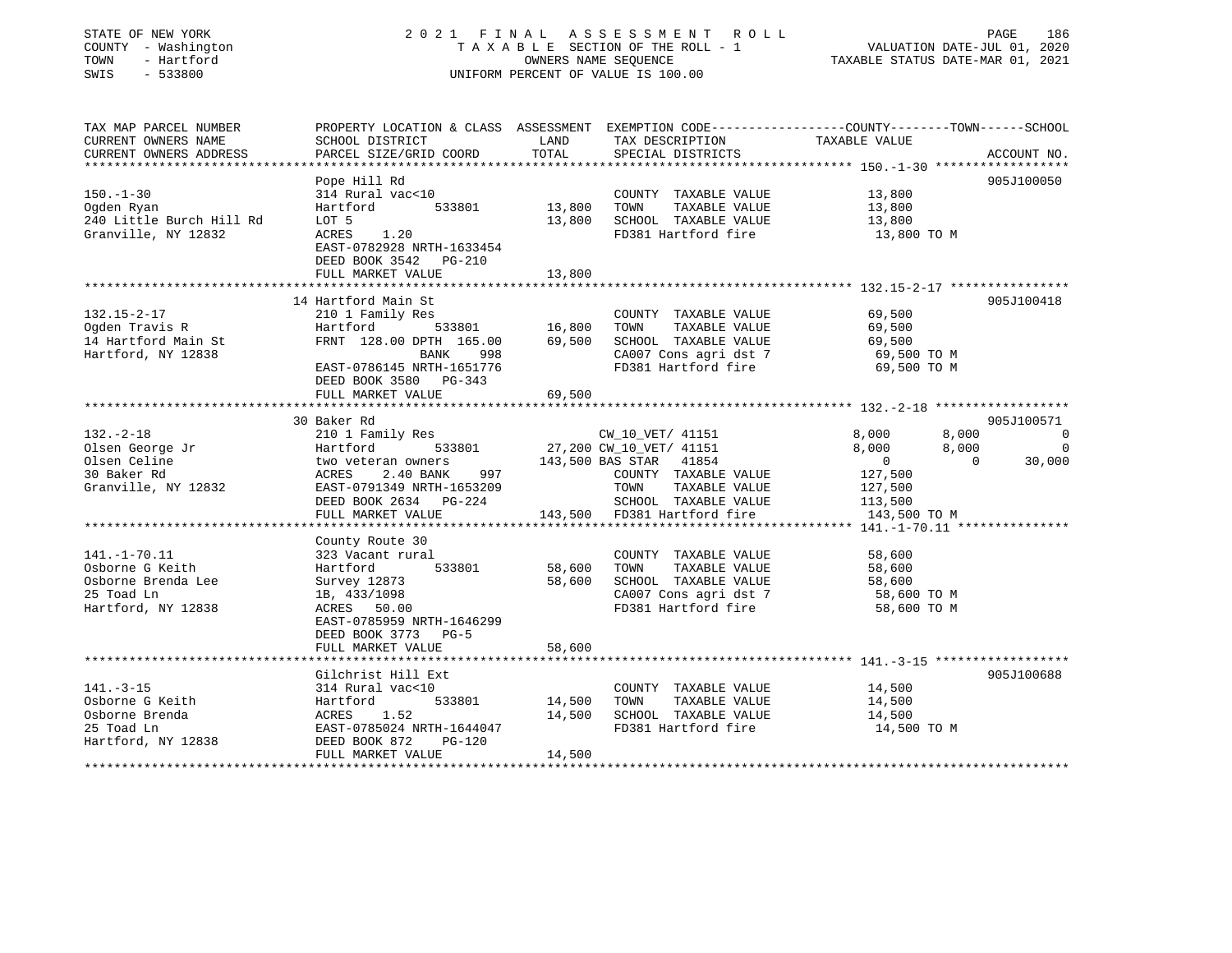#### STATE OF NEW YORK 2 0 2 1 F I N A L A S S E S S M E N T R O L L PAGE 187COUNTY - Washington  $T A X A B L E$  SECTION OF THE ROLL - 1<br>TOWN - Hartford  $\bullet$  2000 - 2021 - 2021 - 2020 - 2020 - 2020 - 2020 - 2020 - 2020 - 2020 - 2020 - 2020 - 2020 TOWN - Hartford **Taxable State of the CONNERS OWNERS NAME SEQUENCE** TAXABLE STATUS DATE-MAR 01, 2021 SWIS - 533800 UNIFORM PERCENT OF VALUE IS 100.00

VALUATION DATE-JUL 01, 2020

| TAX MAP PARCEL NUMBER                   | PROPERTY LOCATION & CLASS ASSESSMENT EXEMPTION CODE----------------COUNTY-------TOWN------SCHOOL                                                                        |                    |                                        |                           |          |             |
|-----------------------------------------|-------------------------------------------------------------------------------------------------------------------------------------------------------------------------|--------------------|----------------------------------------|---------------------------|----------|-------------|
| CURRENT OWNERS NAME                     | SCHOOL DISTRICT                                                                                                                                                         | LAND               | TAX DESCRIPTION TAXABLE VALUE          |                           |          |             |
| CURRENT OWNERS ADDRESS                  | PARCEL SIZE/GRID COORD                                                                                                                                                  | TOTAL              | SPECIAL DISTRICTS                      |                           |          | ACCOUNT NO. |
|                                         |                                                                                                                                                                         |                    |                                        |                           |          |             |
|                                         | 25 Toad Ln                                                                                                                                                              |                    |                                        |                           |          | 905J101420  |
| 141.-3-15.1                             | 210 1 Family Res                                                                                                                                                        | s<br>533801 28,400 | BAS STAR 41854                         | $\overline{0}$            | $\Omega$ | 30,000      |
|                                         |                                                                                                                                                                         |                    | COUNTY TAXABLE VALUE                   | 178,000                   |          |             |
|                                         | 999                                                                                                                                                                     | 178,000            | TOWN<br>TAXABLE VALUE                  | 178,000                   |          |             |
|                                         |                                                                                                                                                                         |                    | SCHOOL TAXABLE VALUE                   | 148,000                   |          |             |
|                                         | CONSIDER THE MANUSCRIP OF THE MANUSCRIP OF THE SAME STORE STORE TO A PART OF THE MANUSCRIP OF THE MANUSCRIP OF<br>25 Toad Ln<br>Hartford, NY 12838 TOBED BOOK 629 PG-80 |                    | FD381 Hartford fire 178,000 TO M       |                           |          |             |
|                                         | FULL MARKET VALUE                                                                                                                                                       | 178,000            |                                        |                           |          |             |
|                                         |                                                                                                                                                                         |                    |                                        |                           |          |             |
|                                         | 5732 County Route 30                                                                                                                                                    |                    |                                        |                           |          | 905J100488  |
| 141.–1–70.1                             | 240 Rural res                                                                                                                                                           |                    | 41720<br>AG DIST                       | 39,722                    | 39,722   | 39,722      |
|                                         | 533801<br>Hartford                                                                                                                                                      | 94,500             | COUNTY TAXABLE VALUE                   | 124,278                   |          |             |
|                                         |                                                                                                                                                                         | 164,000            | TOWN<br>TAXABLE VALUE                  | 124,278                   |          |             |
| 5836 County Route 30                    |                                                                                                                                                                         |                    | SCHOOL TAXABLE VALUE                   | 124,278                   |          |             |
| Granville, NY 12832                     | 433/1098<br>ACRES 67.10                                                                                                                                                 |                    | CA007 Cons agri dst 7                  | 124,278 TO M              |          |             |
|                                         |                                                                                                                                                                         |                    | 39,722 EX                              |                           |          |             |
| MAY BE SUBJECT TO PAYMENT DEED BOOK 433 | EAST-0788064 NRTH-1646897<br>DEED BOOK 433 PG-1098                                                                                                                      |                    | FD381 Hartford fire                    | 164,000 TO M              |          |             |
| UNDER AGDIST LAW TIL 2025               | FULL MARKET VALUE                                                                                                                                                       | 164,000            |                                        |                           |          |             |
|                                         |                                                                                                                                                                         |                    |                                        |                           |          |             |
|                                         | 5836 County Route 30                                                                                                                                                    |                    |                                        |                           |          |             |
|                                         | County Route 50<br>210 1 Family Res                                                                                                                                     |                    |                                        |                           | $\Omega$ |             |
| 141.-1-70.8<br>Osborne Georgia          | 533801<br>Hartford                                                                                                                                                      | 25,800             | ENH STAR 41834<br>COUNTY TAXABLE VALUE | $\overline{0}$<br>162,600 |          | 70,700      |
|                                         |                                                                                                                                                                         |                    |                                        |                           |          |             |
| Osborne Franklin D                      | LOT 1                                                                                                                                                                   | 162,600            | TOWN<br>TAXABLE VALUE                  | 162,600                   |          |             |
|                                         |                                                                                                                                                                         |                    | SCHOOL TAXABLE VALUE                   | 91,900                    |          |             |
|                                         |                                                                                                                                                                         | PG-1085            | CA007 Cons agri dst 7                  | 162,600 TO M              |          |             |
|                                         |                                                                                                                                                                         |                    | FD381 Hartford fire                    | 162,600 TO M              |          |             |
|                                         | FULL MARKET VALUE                                                                                                                                                       | 162,600            |                                        |                           |          |             |
|                                         |                                                                                                                                                                         |                    |                                        |                           |          |             |
|                                         | 7 Rowe Hill Rd                                                                                                                                                          |                    |                                        |                           |          |             |
| 141.-1-70.9                             | 210 1 Family Res                                                                                                                                                        |                    | COUNTY TAXABLE VALUE                   | 36,600                    |          |             |
| Osborne Georgia                         | 533801<br>Hartford                                                                                                                                                      | 26,500             | TOWN TAXABLE VALUE                     | 36,600                    |          |             |
| Osborne Franklin D                      | LOT 2                                                                                                                                                                   | 36,600             | SCHOOL TAXABLE VALUE                   | 36,600                    |          |             |
| 5836 Conty ROute 30 Rd                  | ACRES 2.15                                                                                                                                                              |                    | CA007 Cons agri dst 7                  | 36,600 TO M               |          |             |
| Granville, NY 12832                     | EAST-0785834 NRTH-1648100                                                                                                                                               |                    | FD381 Hartford fire                    | 36,600 TO M               |          |             |
|                                         | DEED BOOK 421<br>PG-1085                                                                                                                                                |                    |                                        |                           |          |             |
|                                         | FULL MARKET VALUE                                                                                                                                                       | 36,600             |                                        |                           |          |             |
|                                         |                                                                                                                                                                         |                    |                                        |                           |          |             |
|                                         | 5711 County Route 30                                                                                                                                                    |                    |                                        |                           |          |             |
| 141.-1-70.7                             | 210 1 Family Res                                                                                                                                                        |                    | COUNTY TAXABLE VALUE                   | 80,300                    |          |             |
| Osborne Georgia I                       | Hartford 533801                                                                                                                                                         | 23,900             | TOWN<br>TAXABLE VALUE                  | 80,300                    |          |             |
| Osborne Franklin D                      | LOT 4<br>ACRES 1.57                                                                                                                                                     | 80,300             | SCHOOL TAXABLE VALUE                   | 80,300                    |          |             |
| 5836 County Route 30                    |                                                                                                                                                                         |                    | CA007 Cons agri dst 7                  | 80,300 TO M               |          |             |
| Hartford, NY 12832                      | EAST-0787097 NRTH-1645912                                                                                                                                               |                    | FD381 Hartford fire                    | 80,300 TO M               |          |             |
|                                         | DEED BOOK 2966<br>PG-268                                                                                                                                                |                    |                                        |                           |          |             |
|                                         | FULL MARKET VALUE                                                                                                                                                       | 80,300             |                                        |                           |          |             |
|                                         |                                                                                                                                                                         |                    |                                        |                           |          |             |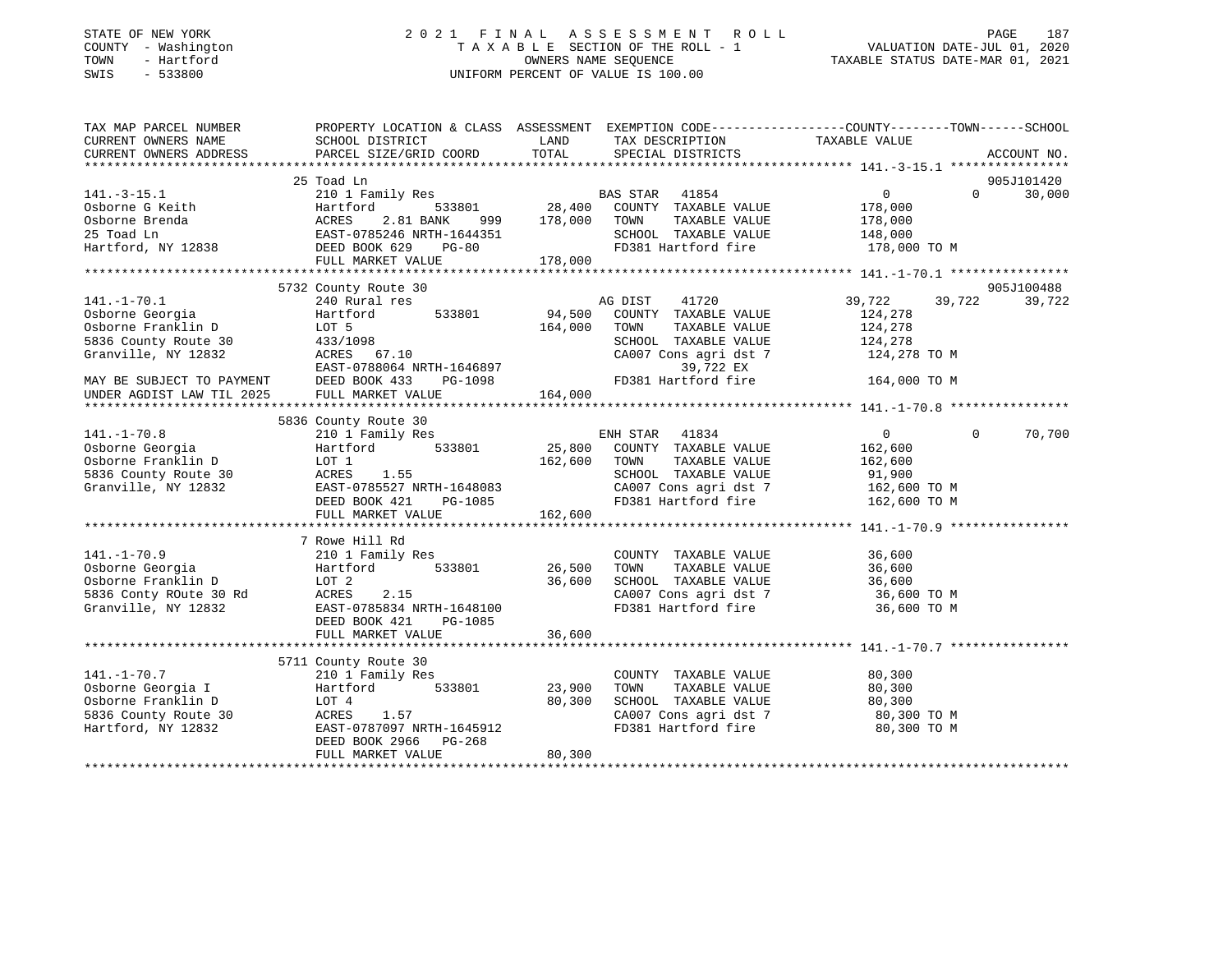| STATE OF NEW YORK |     |  |              |
|-------------------|-----|--|--------------|
| COUNTY            |     |  | - Washington |
| TOWN              |     |  | - Hartford   |
| CM <sub>T</sub> C | $-$ |  | 533800       |

### STATE OF NEW YORK 2 0 2 1 F I N A L A S S E S S M E N T R O L L PAGE 188 COUNTY - Washington T A X A B L E SECTION OF THE ROLL - 1 VALUATION DATE-JUL 01, 2020 TOWN - Hartford OWNERS NAME SEQUENCE TAXABLE STATUS DATE-MAR 01, 2021 SWIS - 533800 UNIFORM PERCENT OF VALUE IS 100.00

| TAX MAP PARCEL NUMBER<br>CURRENT OWNERS NAME<br>CURRENT OWNERS ADDRESS                                       | SCHOOL DISTRICT<br>PARCEL SIZE/GRID COORD                                                                                                                                                 | LAND<br>TOTAL                       | TAX DESCRIPTION<br>SPECIAL DISTRICTS                                                                                                    | PROPERTY LOCATION & CLASS ASSESSMENT EXEMPTION CODE---------------COUNTY-------TOWN------SCHOOL<br>TAXABLE VALUE | ACCOUNT NO.          |
|--------------------------------------------------------------------------------------------------------------|-------------------------------------------------------------------------------------------------------------------------------------------------------------------------------------------|-------------------------------------|-----------------------------------------------------------------------------------------------------------------------------------------|------------------------------------------------------------------------------------------------------------------|----------------------|
|                                                                                                              |                                                                                                                                                                                           |                                     |                                                                                                                                         |                                                                                                                  |                      |
| $141. - 1 - 70.10$<br>Osborne Georgia J<br>Osborne Franklin D<br>5836 County Route 30<br>Granville, NY 12832 | County Route 30<br>312 Vac w/imprv<br>Hartford<br>field survey 12873<br>1A, 433/1098<br>ACRES 23.66<br>EAST-0786251 NRTH-1647177                                                          | 533801 28,100<br>38,300             | 41720<br>AG DIST<br>COUNTY TAXABLE VALUE<br>TOWN<br>TAXABLE VALUE<br>SCHOOL TAXABLE VALUE<br>CA007 Cons agri dst 7<br>13,862 EX         | 13,862<br>13,862 13,862<br>24,438<br>24,438<br>24,438<br>24,438 TO M                                             |                      |
| MAY BE SUBJECT TO PAYMENT                                                                                    | DEED BOOK 421<br>PG-1085                                                                                                                                                                  |                                     | FD381 Hartford fire 38,300 TO M                                                                                                         |                                                                                                                  |                      |
| UNDER AGDIST LAW TIL 2025                                                                                    | FULL MARKET VALUE                                                                                                                                                                         | 38,300                              |                                                                                                                                         |                                                                                                                  |                      |
| $141. - 3 - 22$<br>Osborne Patrick<br>Keeley Jasmine<br>25 Toad Ln<br>Hartford, NY 12838                     | 24 Toad Ln<br>210 1 Family Res<br>533801<br>Hartford                                                                                                                                      | 26,200<br>129,300                   | COUNTY TAXABLE VALUE<br>TOWN<br>TAXABLE VALUE<br>SCHOOL TAXABLE VALUE<br>FD381 Hartford fire                                            | 129,300<br>129,300<br>129,300<br>129,300 TO M                                                                    | 905J100687           |
|                                                                                                              |                                                                                                                                                                                           |                                     |                                                                                                                                         |                                                                                                                  |                      |
|                                                                                                              | FULL MARKET VALUE                                                                                                                                                                         | 129,300                             |                                                                                                                                         |                                                                                                                  |                      |
|                                                                                                              |                                                                                                                                                                                           |                                     |                                                                                                                                         |                                                                                                                  |                      |
| $131. - 1 - 13.8$<br>Ostrander Melissa G<br>3943 State Route 149<br>Fort Ann, NY 12827                       | 3943 State Route 149<br>240 Rural res<br>Hartford<br>2608/317<br>ACRES 10.31 BANK 999<br>EAST-0769076 NRTH-1654864<br>DEED BOOK 3081 PG-125<br>DEED BOOK 3081 PG-125<br>FULL MARKET VALUE | 533801 36,100<br>242,700<br>242,700 | BAS STAR 41854<br>COUNTY TAXABLE VALUE<br>TOWN<br>TAXABLE VALUE<br>SCHOOL TAXABLE VALUE<br>CA007 Cons agri dst 7<br>FD381 Hartford fire | $0 \qquad \qquad$<br>$\Omega$<br>242,700<br>242,700<br>212,700<br>242,700 TO M<br>242,700 TO M                   | 30,000               |
|                                                                                                              |                                                                                                                                                                                           |                                     |                                                                                                                                         |                                                                                                                  |                      |
| $132. - 2 - 35.1$<br>Ouellette Barry<br>PO Box 42<br>Hartford, NY 12838                                      | 282 Dick Hill Rd<br>210 1 Family Res<br>533801<br>Hartford<br>6.40<br>ACRES<br>EAST-0791735 NRTH-1652251<br>DEED BOOK 2729 PG-53<br>FULL MARKET VALUE                                     | 26,500<br>83,300<br>83,300          | BAS STAR 41854<br>COUNTY TAXABLE VALUE<br>TAXABLE VALUE<br>TOWN<br>SCHOOL TAXABLE VALUE<br>FD381 Hartford fire 83,300 TO M              | $0 \qquad \qquad$<br>$\Omega$<br>83,300<br>83,300<br>53,300                                                      | 905J101051<br>30,000 |
|                                                                                                              |                                                                                                                                                                                           |                                     |                                                                                                                                         |                                                                                                                  |                      |
| $121. - 4 - 18.1$<br>Paige Sherry<br>784 County Route 46<br>Fort Edward, NY 12828-3202                       | Kelly Way<br>322 Rural vac>10<br>533801<br>Hartford<br>$121.-1-18.1$<br>ACRES 24.68<br>EAST-0767706 NRTH-1659434<br>DEED BOOK 939<br>PG-175<br>FULL MARKET VALUE                          | 28,400<br>28,400<br>28,400          | COUNTY TAXABLE VALUE<br>TOWN<br>TAXABLE VALUE<br>SCHOOL TAXABLE VALUE<br>CA007 Cons agri dst 7 28,400 TO M<br>FD381 Hartford fire       | 28,400<br>28,400<br>28,400<br>28,400 TO M                                                                        |                      |
|                                                                                                              |                                                                                                                                                                                           |                                     |                                                                                                                                         |                                                                                                                  |                      |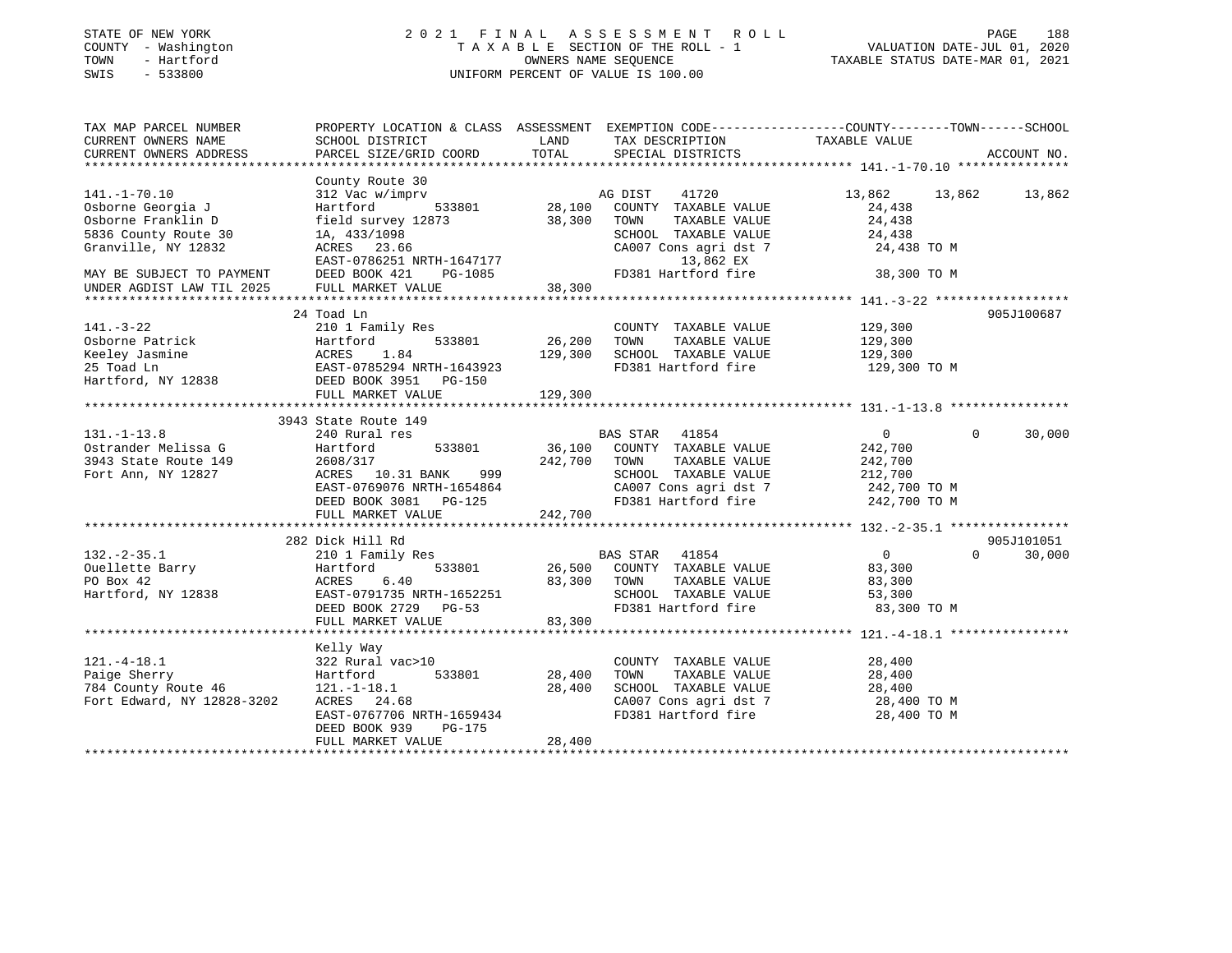| STATE OF NEW YORK<br>COUNTY - Washington<br>TOWN<br>- Hartford<br>SWIS<br>$-533800$                         | 2021 FINAL<br>PAGE 189<br>TAXABLE SECTION OF THE ROLL - 1 VALUATION DATE-JUL 01, 2020<br>OWNERS NAME SEQUENCE TAXABLE STATUS DATE-MAR 01, 2021<br>UNIFORM PERCENT OF VALUE IS 100.00                |                                                  |                                                                                                                                                                                                        |                                                                                      |                                    |                            |
|-------------------------------------------------------------------------------------------------------------|-----------------------------------------------------------------------------------------------------------------------------------------------------------------------------------------------------|--------------------------------------------------|--------------------------------------------------------------------------------------------------------------------------------------------------------------------------------------------------------|--------------------------------------------------------------------------------------|------------------------------------|----------------------------|
| TAX MAP PARCEL NUMBER<br>CURRENT OWNERS NAME<br>CURRENT OWNERS ADDRESS                                      | PROPERTY LOCATION & CLASS ASSESSMENT EXEMPTION CODE----------------COUNTY-------TOWN------SCHOOL<br>SCHOOL DISTRICT<br>PARCEL SIZE/GRID COORD                                                       | LAND<br>TOTAL                                    | TAX DESCRIPTION<br>SPECIAL DISTRICTS                                                                                                                                                                   | TAXABLE VALUE                                                                        |                                    | ACCOUNT NO.                |
|                                                                                                             | 1443 Baldwin Corners Rd                                                                                                                                                                             |                                                  |                                                                                                                                                                                                        |                                                                                      |                                    | 905J100347                 |
| $122. - 1 - 33$<br>24 Chestnut Rdg Apt 2<br>24 Chestnut Rdg Apt 2<br>Queensbury, NY 12804<br>2001           | 210 1 Family Res<br>533801<br>ACRES 1.42<br>EAST-0769912 NRTH-1663501<br>DEED BOOK 20191 PG-29995                                                                                                   | 24,300 TOWN                                      | COUNTY TAXABLE VALUE<br>TAXABLE VALUE<br>34,300 SCHOOL TAXABLE VALUE<br>FD381 Hartford fire                                                                                                            | 34,300<br>34,300<br>34,300<br>34,300 TO M                                            |                                    |                            |
|                                                                                                             | FULL MARKET VALUE                                                                                                                                                                                   | 34,300                                           |                                                                                                                                                                                                        |                                                                                      |                                    |                            |
| $122. - 1 - 33.4$                                                                                           | 1434 Baldwin Corners Rd<br>210 1 Family Res<br>FULL MARKET VALUE                                                                                                                                    |                                                  | VET COM CT 41131<br>27,200 VET DIS CT 41141<br>165,000 BAS STAR 41854<br>COUNTY TAXABLE VALUE<br>TOWN<br>TAXABLE VALUE<br>165,000 SCHOOL TAXABLE VALUE<br>CA007 Cons agri dst 7<br>FD381 Hartford fire | 41,250<br>57,750<br>0<br>66,000<br>66,000<br>135,000<br>165,000 TO M<br>165,000 TO M | 41,250<br>57,750<br>$\overline{0}$ | 0<br>$\mathbf 0$<br>30,000 |
|                                                                                                             |                                                                                                                                                                                                     |                                                  |                                                                                                                                                                                                        |                                                                                      |                                    |                            |
| $140. - 1 - 41.6$<br>Palmer Cody John<br>31 Slate Way<br>Fort Ann, NY 12827                                 | 31 Slate Way<br>210 1 Family Res<br>Hartford<br>533801<br>LOT 2<br>ACRES<br>6.25<br>EAST-0770543 NRTH-1642043<br>DEED BOOK 2020 PG-178<br>FULL MARKET VALUE                                         | 34,800 TOWN<br>140,000                           | COUNTY TAXABLE VALUE<br>TAXABLE VALUE<br>140,000 SCHOOL TAXABLE VALUE<br>FD381 Hartford fire                                                                                                           | 140,000<br>140,000<br>140,000<br>140,000 TO M                                        |                                    |                            |
|                                                                                                             |                                                                                                                                                                                                     |                                                  |                                                                                                                                                                                                        |                                                                                      |                                    |                            |
| $140.-1-41.3$<br>Palmer John<br>Palmer Mildred<br>Fort Ann, NY 12827                                        | 3434 State Route 196<br>210 1 Family Res<br>533801<br>Hartford<br>ACRES<br>5.00<br>Palmer miluted<br>3434 State Route 196 EAST-0770449 NRTH-1643129<br>DEED BOOK 654<br>PG-140<br>FULL MARKET VALUE |                                                  | AGED-CO/TN 41801<br>35,000 ENH STAR<br>41834<br>93,700 COUNTY TAXABLE VALUE<br>TOWN<br>TAXABLE VALUE<br>SCHOOL TAXABLE VALUE<br>93,700 FD381 Hartford fire                                             | 28,110<br>$\overline{0}$<br>65,590<br>65,590<br>23,000<br>93,700 TO M                | 28,110<br>$\Omega$                 | $\mathbf 0$<br>70,700      |
|                                                                                                             | ****************************                                                                                                                                                                        |                                                  |                                                                                                                                                                                                        |                                                                                      |                                    |                            |
|                                                                                                             | 5087 State Route 149                                                                                                                                                                                |                                                  |                                                                                                                                                                                                        |                                                                                      |                                    | 905J100362                 |
| $132.-2-10.1$<br>Palmer Lydia R<br>5087 State Route 149<br>Granville, NY 12832<br>MAY BE SUBJECT TO PAYMENT | 240 Rural res<br>ددد Hartford<br>ACRES 70.80 BANK<br>1 ACRES 11 ACREW<br>EAST-0790164 NRTH-1653984<br>DEED BOOK 3058 PG-231<br>FULL MARKET VALUE                                                    | 533801 81,100 BAS STAR<br>ANK 998 257,000 COUNTY | 41720<br>AG DIST<br>41854<br>257,000 COUNTY TAXABLE VALUE<br>TOWN TAXABLE VALUE<br>SCHOOL TAXABLE VALUE<br>257,000 FD381 Hartford fire                                                                 | 15,434<br>$\overline{0}$<br>241,566<br>241,566<br>211,566<br>257,000 TO M            | $\overline{0}$                     | 15,434 15,434<br>30,000    |
| UNDER AGDIST LAW TIL 2025                                                                                   |                                                                                                                                                                                                     |                                                  |                                                                                                                                                                                                        |                                                                                      |                                    |                            |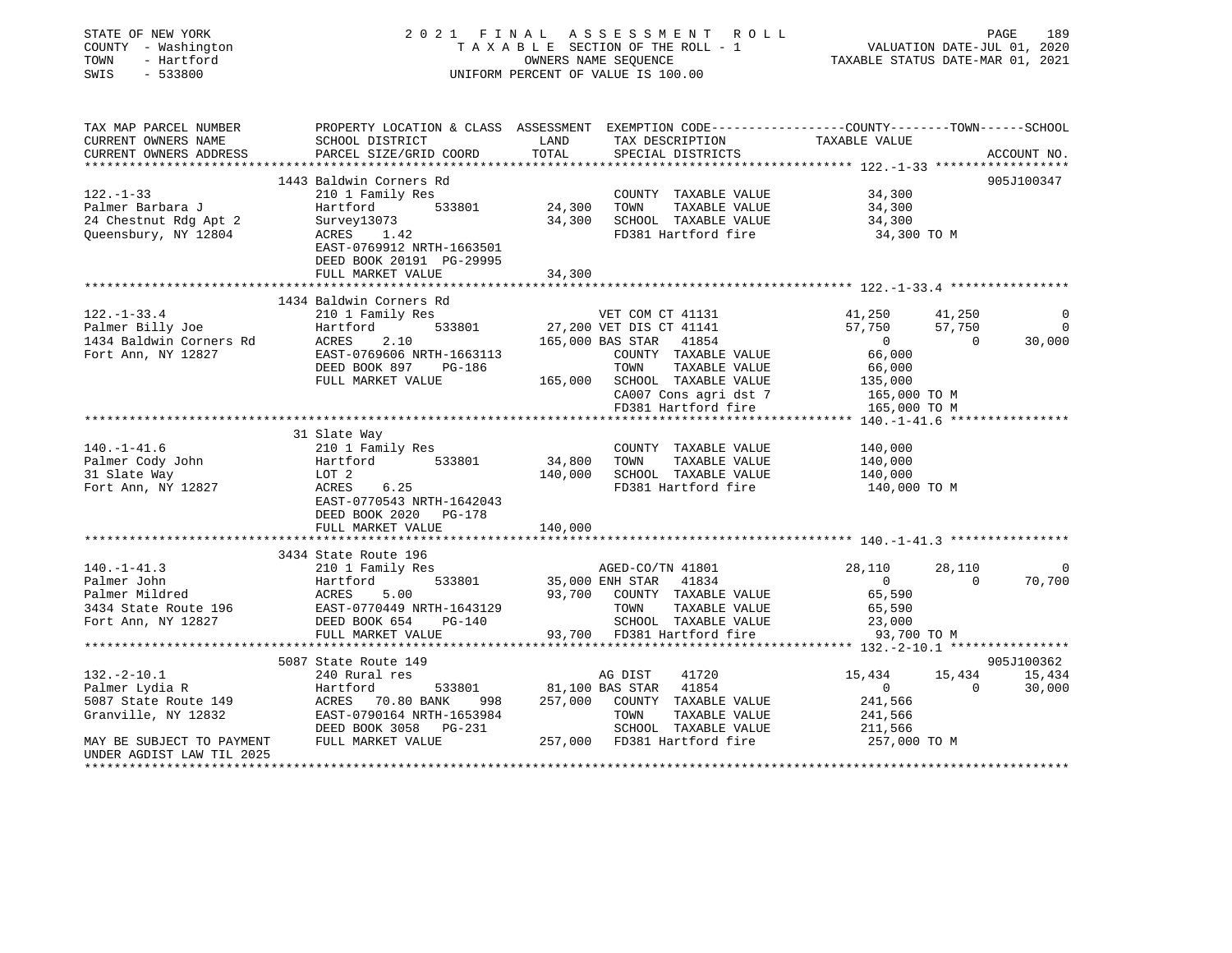# STATE OF NEW YORK 2 0 2 1 F I N A L A S S E S S M E N T R O L L PAGE 190COUNTY - Washington  $T A X A B L E$  SECTION OF THE ROLL - 1<br>TOWN - Hartford SWIS - 533800 UNIFORM PERCENT OF VALUE IS 100.00

VALUATION DATE-JUL 01, 2020

TAXABLE STATUS DATE-MAR 01, 2021

| TAX MAP PARCEL NUMBER                                               | PROPERTY LOCATION & CLASS ASSESSMENT EXEMPTION CODE---------------COUNTY-------TOWN-----SCHOOL |                              |                                                                                                                                              |                                                                       |                |             |
|---------------------------------------------------------------------|------------------------------------------------------------------------------------------------|------------------------------|----------------------------------------------------------------------------------------------------------------------------------------------|-----------------------------------------------------------------------|----------------|-------------|
| CURRENT OWNERS NAME                                                 | SCHOOL DISTRICT                                                                                | LAND                         | TAX DESCRIPTION                                                                                                                              | TAXABLE VALUE                                                         |                |             |
| CURRENT OWNERS ADDRESS                                              | PARCEL SIZE/GRID COORD                                                                         | TOTAL                        | SPECIAL DISTRICTS                                                                                                                            |                                                                       |                | ACCOUNT NO. |
|                                                                     |                                                                                                |                              |                                                                                                                                              |                                                                       |                |             |
|                                                                     | 91 Hartford Main St                                                                            |                              |                                                                                                                                              |                                                                       |                | 905J100633  |
| 132.15-1-3<br>Palmer Todd G<br>91 Hartford Main St<br>1500 NY 12838 | 210 1 Family Res                                                                               |                              | COUNTY TAXABLE VALUE                                                                                                                         | 155,200                                                               |                |             |
|                                                                     | Hartford                                                                                       |                              | TAXABLE VALUE                                                                                                                                | 155,200                                                               |                |             |
|                                                                     | ACRES<br>2.35 BANK<br>999                                                                      |                              | 155,200 SCHOOL TAXABLE VALUE 155,200                                                                                                         |                                                                       |                |             |
|                                                                     | EAST-0786479 NRTH-1653729                                                                      |                              |                                                                                                                                              |                                                                       |                |             |
|                                                                     | DEED BOOK 3850 PG-319                                                                          |                              | CA007 Cons agri dst 7 155,200 TO M<br>FD381 Hartford fire 155,200 TO M                                                                       |                                                                       |                |             |
|                                                                     | FULL MARKET VALUE                                                                              | 155,200                      |                                                                                                                                              |                                                                       |                |             |
|                                                                     |                                                                                                |                              |                                                                                                                                              |                                                                       |                |             |
|                                                                     | Camp A Way                                                                                     |                              |                                                                                                                                              |                                                                       |                | 905J100613  |
| $142. - 1 - 37$                                                     | 322 Rural vac>10                                                                               |                              | COUNTY TAXABLE VALUE 16,800                                                                                                                  |                                                                       |                |             |
| Palmer William                                                      | 533801<br>Hartford                                                                             | 16,800 TOWN                  | TAXABLE VALUE                                                                                                                                | 16,800                                                                |                |             |
| Wolfe Ronald                                                        | ACRES 15.25                                                                                    |                              | 16,800 SCHOOL TAXABLE VALUE 16,800                                                                                                           |                                                                       |                |             |
| 3 Hall Rd                                                           | EAST-0791433 NRTH-1645697                                                                      |                              | FD381 Hartford fire                                                                                                                          | 16,800 TO M                                                           |                |             |
|                                                                     | Queensbury, NY 12804 DEED BOOK 20210 PG-394                                                    |                              |                                                                                                                                              |                                                                       |                |             |
|                                                                     | FULL MARKET VALUE                                                                              | 16,800                       |                                                                                                                                              |                                                                       |                |             |
|                                                                     |                                                                                                |                              |                                                                                                                                              |                                                                       |                |             |
|                                                                     |                                                                                                |                              |                                                                                                                                              |                                                                       |                | 905J100348  |
|                                                                     | 122 Hartford Main St                                                                           |                              |                                                                                                                                              |                                                                       | $\Omega$       |             |
| $132.11 - 3 - 2$                                                    | 210 1 Family Res                                                                               |                              | BAS STAR 41854                                                                                                                               | $\overline{0}$                                                        |                | 30,000      |
| Parrott-Fuller Linda W                                              | 533801<br>Hartford                                                                             |                              | 17,000 COUNTY TAXABLE VALUE                                                                                                                  | 175,000                                                               |                |             |
| 122 Hartford Main St                                                | $132 - 3 - 2$                                                                                  | 175,000 TOWN                 | TAXABLE VALUE                                                                                                                                | 175,000                                                               |                |             |
| Granville, NY 12832                                                 | FRNT 152.00 DPTH 140.00                                                                        |                              | SCHOOL TAXABLE VALUE<br>SCHOOL   TAXABLE  VALUE                           145,000<br>CA007 Cons agri dst 7                      175,000 TO M |                                                                       |                |             |
|                                                                     | EAST-0787122 NRTH-1654360                                                                      |                              |                                                                                                                                              |                                                                       |                |             |
|                                                                     | DEED BOOK 2846 PG-144                                                                          |                              | FD381 Hartford fire 175,000 TO M                                                                                                             |                                                                       |                |             |
|                                                                     | FULL MARKET VALUE                                                                              | 175,000                      |                                                                                                                                              |                                                                       |                |             |
|                                                                     |                                                                                                |                              |                                                                                                                                              |                                                                       |                |             |
|                                                                     | 16 Brayton Rd                                                                                  |                              | 33 PCT OF VALUE USED FOR EXEMPTION PURPOSES                                                                                                  |                                                                       |                | 905J101315  |
| $113. - 2 - 3.2$                                                    |                                                                                                | VET WAR CT<br>63,200 AG DIST | VET WAR CT 41121                                                                                                                             | $\begin{array}{cccc} 9,900 & & 9,900 \ 25,506 & & 25,506 \end{array}$ |                | $\Omega$    |
| Paulsen Paul H                                                      | 533801                                                                                         |                              | 41720                                                                                                                                        |                                                                       |                | 25,506      |
| Paulsen Cynthia                                                     | Survey 13169                                                                                   |                              | 200,000 AGED-CO/TN 41801                                                                                                                     | 28,050                                                                | 28,050         | - 0         |
| 16 Brayton Rd                                                       | Lot 1                                                                                          |                              | AGED-SCH 41804                                                                                                                               | $\overline{0}$                                                        | $\overline{0}$ | 13,200      |
| Fort Ann, NY 12827                                                  | ACRES 33.46                                                                                    |                              | ENH STAR 41834                                                                                                                               | $\overline{0}$                                                        | $\Omega$       | 70,700      |
|                                                                     | EAST-0779259 NRTH-1668229                                                                      |                              | COUNTY TAXABLE VALUE                                                                                                                         | 136,544                                                               |                |             |
| MAY BE SUBJECT TO PAYMENT                                           | DEED BOOK 563<br>PG-194                                                                        |                              | TOWN<br>TAXABLE VALUE                                                                                                                        | 136,544                                                               |                |             |
| UNDER AGDIST LAW TIL 2025                                           | FULL MARKET VALUE                                                                              |                              | 200,000 SCHOOL TAXABLE VALUE                                                                                                                 | 90,594                                                                |                |             |
|                                                                     |                                                                                                |                              | CA007 Cons agri dst 7 174,494 TO M                                                                                                           |                                                                       |                |             |
|                                                                     |                                                                                                |                              | 25,506 EX                                                                                                                                    |                                                                       |                |             |
|                                                                     |                                                                                                |                              | FD381 Hartford fire                                                                                                                          | 200,000 TO M                                                          |                |             |
|                                                                     |                                                                                                |                              |                                                                                                                                              |                                                                       |                |             |
|                                                                     | 3446 State Route 196                                                                           |                              |                                                                                                                                              |                                                                       |                |             |
| $140. - 1 - 41.2$                                                   | 210 1 Family Res                                                                               |                              | COUNTY TAXABLE VALUE                                                                                                                         | 175,500                                                               |                |             |
| Pearson Jane                                                        | Hartford                                                                                       | 533801 35,000                | TOWN<br>TAXABLE VALUE                                                                                                                        | 175,500                                                               |                |             |
| 3446 State Route 196                                                | Hartfo<br>ACRES<br>5.00                                                                        |                              | 175,500 SCHOOL TAXABLE VALUE                                                                                                                 | 175,500                                                               |                |             |
| Fort Ann, NY 12827                                                  | EAST-0770423 NRTH-1643413                                                                      |                              | FD381 Hartford fire                                                                                                                          | 175,500 TO M                                                          |                |             |
|                                                                     | DEED BOOK 2188 PG-106                                                                          |                              |                                                                                                                                              |                                                                       |                |             |
|                                                                     | FULL MARKET VALUE                                                                              | 175,500                      |                                                                                                                                              |                                                                       |                |             |
|                                                                     |                                                                                                |                              |                                                                                                                                              |                                                                       |                |             |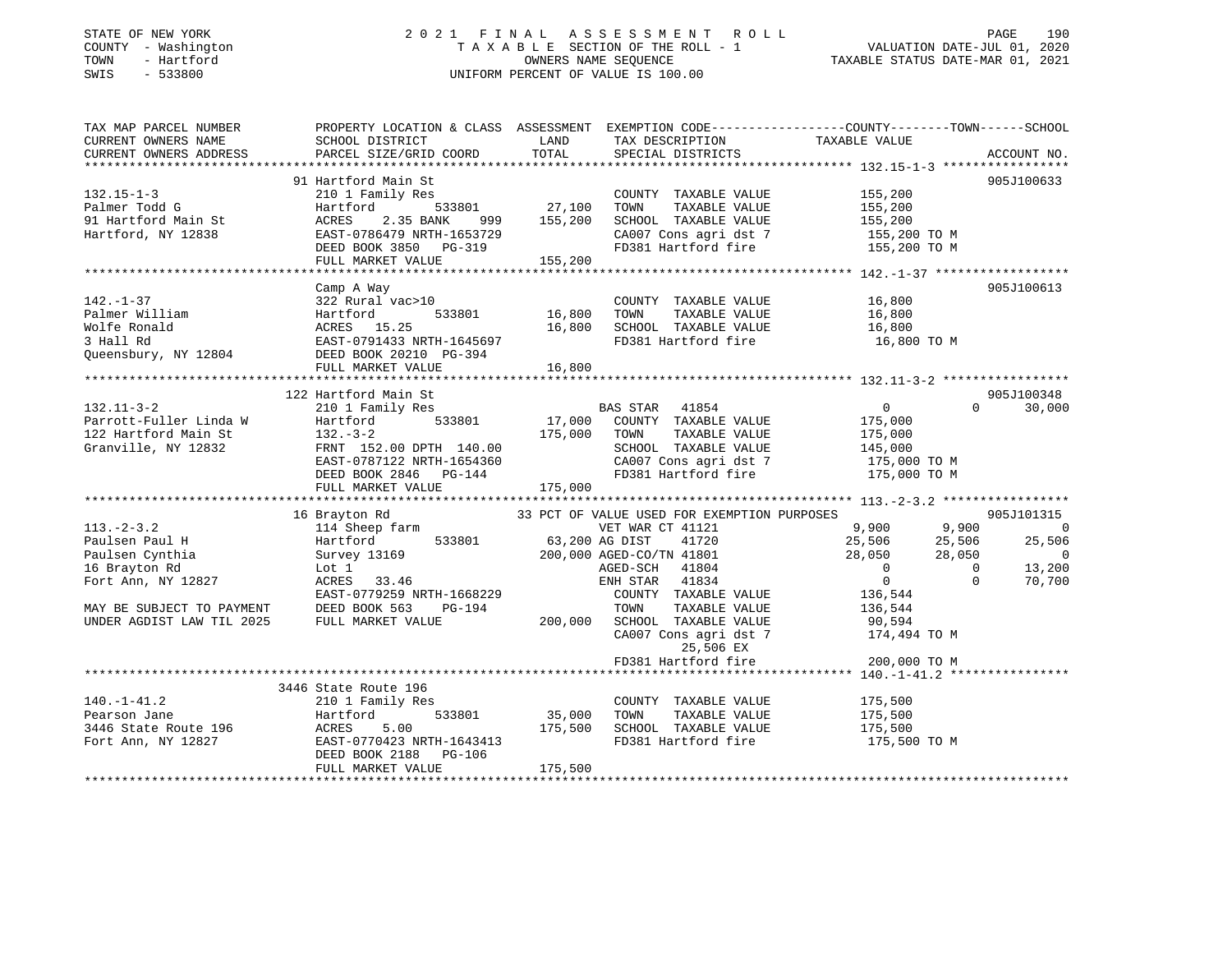### STATE OF NEW YORK 2 0 2 1 F I N A L A S S E S S M E N T R O L L PAGE 191 COUNTY - Washington T A X A B L E SECTION OF THE ROLL - 1 VALUATION DATE-JUL 01, 2020 TOWN - Hartford OWNERS NAME SEQUENCE TAXABLE STATUS DATE-MAR 01, 2021 SWIS - 533800 UNIFORM PERCENT OF VALUE IS 100.00

| TAX MAP PARCEL NUMBER<br>CURRENT OWNERS NAME<br>CURRENT OWNERS ADDRESS               | PROPERTY LOCATION & CLASS ASSESSMENT EXEMPTION CODE----------------COUNTY-------TOWN------SCHOOL<br>SCHOOL DISTRICT<br>PARCEL SIZE/GRID COORD | LAND<br>TOTAL         | TAX DESCRIPTION<br>SPECIAL DISTRICTS          | TAXABLE VALUE                                 | ACCOUNT NO.      |
|--------------------------------------------------------------------------------------|-----------------------------------------------------------------------------------------------------------------------------------------------|-----------------------|-----------------------------------------------|-----------------------------------------------|------------------|
|                                                                                      |                                                                                                                                               |                       |                                               |                                               |                  |
| $132. - 4 - 11.2$                                                                    | 461 Blood St<br>312 Vac w/imprv                                                                                                               |                       | COUNTY TAXABLE VALUE                          | 17,700                                        | 905J101059       |
| Pesha Ronna LE<br>Pesha Noah T                                                       | Hartford<br>533801                                                                                                                            | 14,300<br>17,700      | TOWN<br>TAXABLE VALUE<br>SCHOOL TAXABLE VALUE | 17,700<br>17,700                              |                  |
| 22 Fourth St<br>Fair Haven, VT 05743 DEED BOOK 4016 PG-276                           | ACRES 1.33<br>EAST-0794508 NRTH-1651023<br>FULL MARKET VALUE                                                                                  | 17,700                | FD381 Hartford fire                           | 17,700 TO M                                   |                  |
|                                                                                      |                                                                                                                                               |                       |                                               |                                               |                  |
|                                                                                      | 8171 State Route 40                                                                                                                           |                       |                                               |                                               | 905J101341       |
| $132. -2 - 12.4$<br>Peterson Michael J                                               | 210 1 Family Res<br>з<br>533801                                                                                                               |                       | VET COM CT 41131<br>30,600 VET COM CT 41131   | 37,125<br>37,125<br>37,125<br>37,125          | 0<br>$\mathbf 0$ |
| Peterson Eve A                                                                       | Hartford 533801<br>ACRES 3.00<br>EAST-0787851_NRTH-1653903                                                                                    |                       | 148,500 VET DIS CT 41141<br>VET DIS CT 41141  | 44,550<br>44,550                              | 0                |
| 8171 State Route 40                                                                  |                                                                                                                                               |                       |                                               | 29,700<br>29,700                              | $\mathbf 0$      |
| Granville, NY 12832                                                                  | DEED BOOK 3553 PG-69                                                                                                                          |                       | COUNTY TAXABLE VALUE                          | $\mathbf{0}$                                  |                  |
|                                                                                      | FULL MARKET VALUE                                                                                                                             | 148,500 TOWN          | TAXABLE VALUE                                 | $\overline{0}$                                |                  |
|                                                                                      |                                                                                                                                               |                       | SCHOOL TAXABLE VALUE                          | 148,500<br>CA007 Cons agri dst 7 148,500 TO M |                  |
|                                                                                      |                                                                                                                                               |                       | FD381 Hartford fire                           | 148,500 TO M                                  |                  |
|                                                                                      |                                                                                                                                               |                       |                                               |                                               |                  |
|                                                                                      | 47 Marlboro Country Rd                                                                                                                        |                       |                                               |                                               | 905J101031       |
| $141.-3-38.2$                                                                        | 210 1 Family Res                                                                                                                              |                       | COUNTY TAXABLE VALUE                          | 166,900                                       |                  |
| Petit Chas R                                                                         | Hartford<br>533801                                                                                                                            | COUNTY<br>27,400 TOWN | TAXABLE VALUE                                 | 166,900                                       |                  |
| Petit Kim M<br>465/197-200<br>47 Marlboro County Ln<br>KRES 2.47                     |                                                                                                                                               |                       | 166,900 SCHOOL TAXABLE VALUE                  | 166,900                                       |                  |
|                                                                                      |                                                                                                                                               |                       | FD381 Hartford fire                           | 166,900 TO M                                  |                  |
| Hartford, NY 12838 EAST-0786211 NRTH-1642614                                         | FULL MARKET VALUE                                                                                                                             | 166,900               |                                               |                                               |                  |
|                                                                                      |                                                                                                                                               |                       |                                               |                                               |                  |
|                                                                                      | 7378 State Route 40                                                                                                                           |                       |                                               |                                               | 905J101330       |
| $149. - 1 - 22.5$                                                                    | 210 1 Family Res                                                                                                                              | 30,800 TOWN           | COUNTY TAXABLE VALUE                          | 140,000                                       |                  |
| Petit Christopher J<br>7378 State Route 40                                           | Hartford 533801<br>BLA 772/5                                                                                                                  | 140,000               | TAXABLE VALUE<br>SCHOOL TAXABLE VALUE         | 140,000<br>140,000                            |                  |
| Fort Ann, NY 12827                                                                   | 999<br>ACRES<br>3.60 BANK                                                                                                                     |                       | FD381 Hartford fire                           | 140,000 TO M                                  |                  |
|                                                                                      | EAST-0776223 NRTH-1638644<br>DEED BOOK 3755 PG-344<br>FULL MARKET VALUE                                                                       | 140,000               |                                               |                                               |                  |
|                                                                                      |                                                                                                                                               |                       |                                               |                                               |                  |
|                                                                                      | 50 Harper Hill Rd                                                                                                                             |                       |                                               |                                               | 905J100504       |
| $123. - 1 - 20$                                                                      | 312 Vac w/imprv                                                                                                                               |                       | AG DIST<br>41720                              | 25,883                                        | 25,883<br>25,883 |
| Petrie Carol C ETAL                                                                  | Hartford<br>533801                                                                                                                            |                       | 106,700 COUNTY TAXABLE VALUE                  | 95,117                                        |                  |
| Cal Janice M ETAL                                                                    |                                                                                                                                               | 121,000               | TOWN<br>TAXABLE VALUE                         | 95,117                                        |                  |
|                                                                                      | ACRES 100.08<br>EAST-0784546 NRTH-1659982                                                                                                     |                       | SCHOOL TAXABLE VALUE                          | 95,117                                        |                  |
| Cal Janice n 22.<br>ATT:Elizabeth Miller<br>7 Mount Locust Ave<br>Rockport, MA 01966 | DEED BOOK 666<br>PG-216<br>FULL MARKET VALUE                                                                                                  | 121,000               | CA007 Cons agri dst 7<br>25,883 EX            | 95,117 TO M                                   |                  |
| MAY BE SUBJECT TO PAYMENT<br>UNDER AGDIST LAW TIL 2025<br>*********************      |                                                                                                                                               |                       | FD381 Hartford fire                           | 121,000 TO M                                  |                  |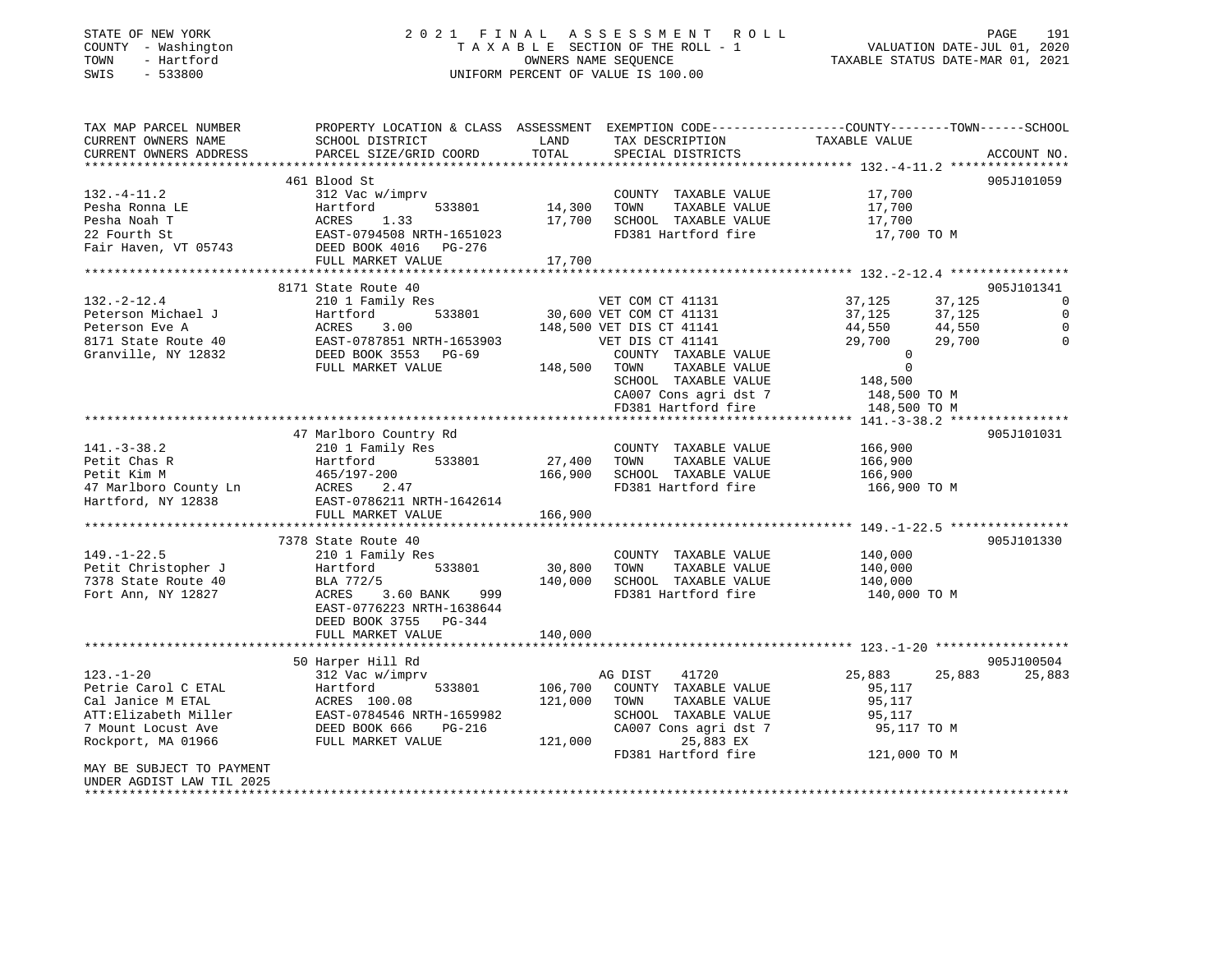# STATE OF NEW YORK 2 0 2 1 F I N A L A S S E S S M E N T R O L L PAGE 192COUNTY - Washington  $T A X A B L E$  SECTION OF THE ROLL - 1<br>TOWN - Hartford SWIS - 533800 UNIFORM PERCENT OF VALUE IS 100.00

TAXABLE STATUS DATE-MAR 01, 2021

| TAX MAP PARCEL NUMBER      | PROPERTY LOCATION & CLASS ASSESSMENT EXEMPTION CODE----------------COUNTY-------TOWN------SCHOOL                                                                                                                                               |               |                                                           |                                                                    |                    |
|----------------------------|------------------------------------------------------------------------------------------------------------------------------------------------------------------------------------------------------------------------------------------------|---------------|-----------------------------------------------------------|--------------------------------------------------------------------|--------------------|
| CURRENT OWNERS NAME        | SCHOOL DISTRICT                                                                                                                                                                                                                                | LAND          | TAX DESCRIPTION                                           | TAXABLE VALUE                                                      |                    |
| CURRENT OWNERS ADDRESS     | PARCEL SIZE/GRID COORD                                                                                                                                                                                                                         | TOTAL         | SPECIAL DISTRICTS                                         |                                                                    | ACCOUNT NO.        |
|                            |                                                                                                                                                                                                                                                |               |                                                           |                                                                    |                    |
|                            | Mcdougal Rd                                                                                                                                                                                                                                    |               |                                                           |                                                                    | 905J101244         |
| $148. - 1 - 23.1$          | 314 Rural vac<10                                                                                                                                                                                                                               |               | COUNTY TAXABLE VALUE 17,100                               |                                                                    |                    |
| Petteys Glenn C Jr LE      | Hartford<br>533801                                                                                                                                                                                                                             | 17,100        | TOWN      TAXABLE  VALUE<br>SCHOOL   TAXABLE  VALUE       | 17,100                                                             |                    |
| Petteys Brenda L LE        | ACRES<br>5.65                                                                                                                                                                                                                                  | 17,100        |                                                           | 17,100                                                             |                    |
| 94 Mcdougal Rd             | EAST-0767165 NRTH-1634518                                                                                                                                                                                                                      |               |                                                           | CA006 Cons agri dst 6 17,100 TO M                                  |                    |
| Fort Ann, NY 12827         | DEED BOOK 3818 PG-98                                                                                                                                                                                                                           |               |                                                           | FD381 Hartford fire 17,100 TO M                                    |                    |
|                            | FULL MARKET VALUE                                                                                                                                                                                                                              | 17,100        |                                                           |                                                                    |                    |
|                            |                                                                                                                                                                                                                                                |               |                                                           |                                                                    |                    |
|                            | 94 Mcdougal Rd                                                                                                                                                                                                                                 |               |                                                           |                                                                    | 905J100350         |
| $148. - 1 - 24$            | 210 1 Family Res                                                                                                                                                                                                                               |               | BAS STAR 41854                                            | $\overline{0}$                                                     | $\Omega$<br>30,000 |
|                            |                                                                                                                                                                                                                                                |               |                                                           |                                                                    |                    |
|                            |                                                                                                                                                                                                                                                |               |                                                           |                                                                    |                    |
|                            |                                                                                                                                                                                                                                                |               |                                                           |                                                                    |                    |
|                            | Petteys Glenn C Jr LE<br>Petteys Brenda L LE<br>23.700 COUNTY TAXABLE VALUE<br>23.700 COUNTY TAXABLE VALUE<br>23.700 COUNTY TAXABLE VALUE<br>23.700 COUNTY TAXABLE VALUE<br>23.700 COUNTY TAXABLE VALUE<br>23.700 COUNTY TAXABLE VALUE<br>23.7 |               | CA006 Cons agri dst 6 134,000 TO M                        |                                                                    |                    |
|                            |                                                                                                                                                                                                                                                |               |                                                           |                                                                    |                    |
|                            |                                                                                                                                                                                                                                                |               |                                                           |                                                                    |                    |
|                            | 8549 State Route 40                                                                                                                                                                                                                            |               |                                                           |                                                                    | 905J101376         |
| $123. - 1 - 11.5$          |                                                                                                                                                                                                                                                |               |                                                           |                                                                    | 30,000             |
|                            |                                                                                                                                                                                                                                                |               |                                                           |                                                                    |                    |
|                            |                                                                                                                                                                                                                                                |               |                                                           |                                                                    |                    |
|                            |                                                                                                                                                                                                                                                |               |                                                           |                                                                    |                    |
|                            |                                                                                                                                                                                                                                                |               |                                                           |                                                                    |                    |
|                            |                                                                                                                                                                                                                                                |               |                                                           |                                                                    |                    |
|                            |                                                                                                                                                                                                                                                |               |                                                           |                                                                    |                    |
|                            | 45 Hartford Main St                                                                                                                                                                                                                            |               |                                                           |                                                                    | 905J100412         |
| $132.15 - 1 - 14$          | 210 1 Family Res                                                                                                                                                                                                                               |               | COUNTY TAXABLE VALUE                                      | 168,500                                                            |                    |
| Pettiford Holly M Martford | 533801 25,100                                                                                                                                                                                                                                  |               | TAXABLE VALUE<br>TOWN                                     | 168,500                                                            |                    |
|                            | Fahlmann Maggie bdy & Agree 1701/214 168,500<br>45 Hartford Main St               ACRES     1.54                                                                                                                                               |               |                                                           | SCHOOL TAXABLE VALUE 168,500<br>CA007 Cons agri dst 7 168,500 TO M |                    |
|                            |                                                                                                                                                                                                                                                |               |                                                           |                                                                    |                    |
| Hartford, NY 12838         | EAST-0786114 NRTH-1652678                                                                                                                                                                                                                      |               |                                                           | FD381 Hartford fire 168,500 TO M                                   |                    |
|                            | DEED BOOK 20191 PG-30152                                                                                                                                                                                                                       |               |                                                           |                                                                    |                    |
|                            | FULL MARKET VALUE                                                                                                                                                                                                                              | 168,500       |                                                           |                                                                    |                    |
|                            |                                                                                                                                                                                                                                                |               |                                                           |                                                                    |                    |
|                            | 21 Camp A Way                                                                                                                                                                                                                                  |               |                                                           |                                                                    | 905J100608         |
| $142. - 1 - 6$             | 322 Rural vac>10                                                                                                                                                                                                                               |               | COUNTY TAXABLE VALUE 16,600                               |                                                                    |                    |
| Pfiitze Justin             |                                                                                                                                                                                                                                                | 533801 16,600 | TOWN                                                      | TAXABLE VALUE 16,600                                               |                    |
| 103 Alpine Ave             |                                                                                                                                                                                                                                                |               | SCHOOL TAXABLE VALUE 16,600<br>FD381 Hartford fire 16,600 |                                                                    |                    |
| Queensbury, NY 12804       | ACRES 15.05 16,600<br>EAST-0792878 NRTH-1647717 16,600                                                                                                                                                                                         |               |                                                           | 16,600 TO M                                                        |                    |
|                            | DEED BOOK 20191 PG-25591                                                                                                                                                                                                                       |               |                                                           |                                                                    |                    |
|                            | FULL MARKET VALUE                                                                                                                                                                                                                              | 16,600        |                                                           |                                                                    |                    |
|                            |                                                                                                                                                                                                                                                |               |                                                           |                                                                    |                    |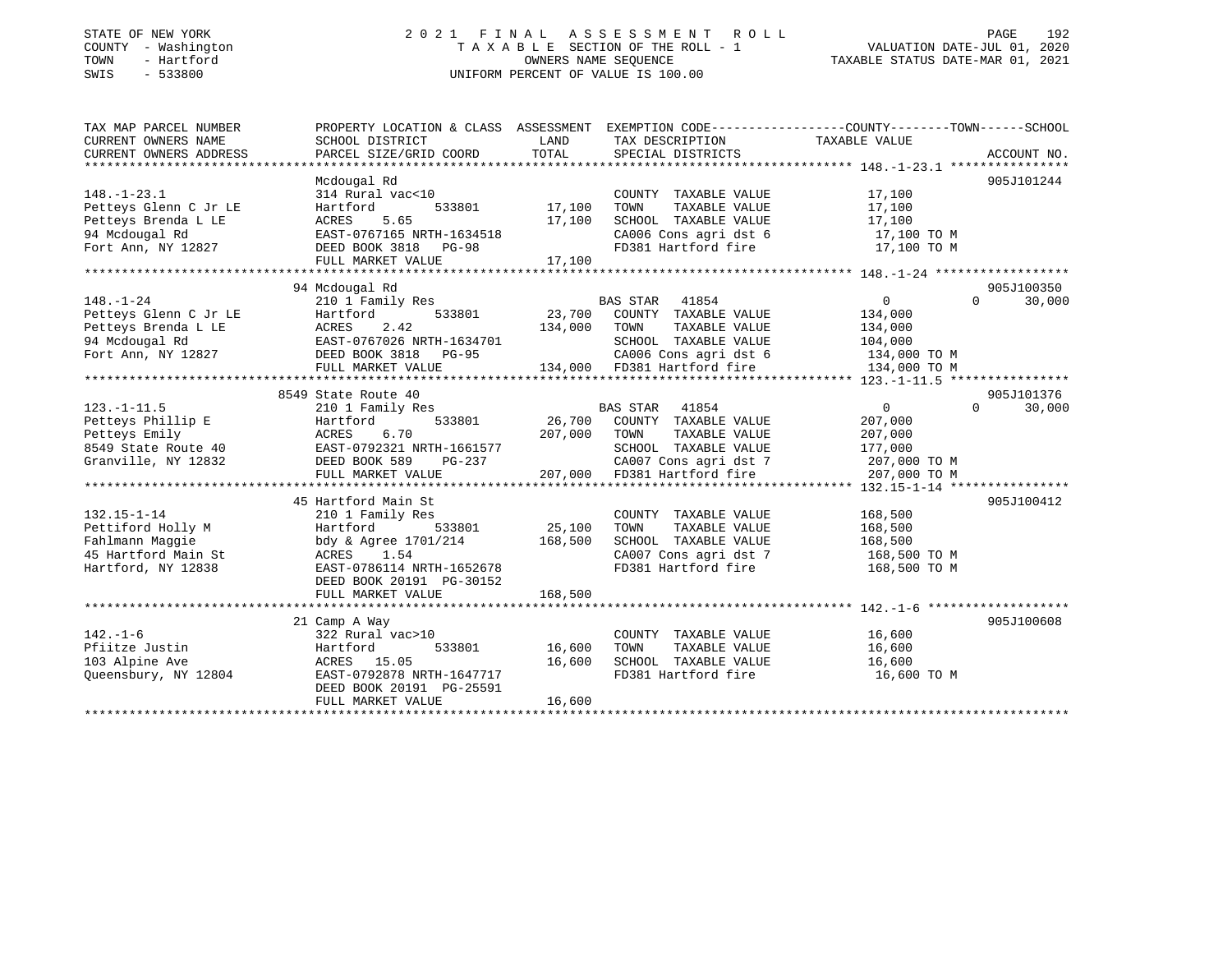#### STATE OF NEW YORK 2 0 2 1 F I N A L A S S E S S M E N T R O L L PAGE 193COUNTY - Washington  $T A X A B L E$  SECTION OF THE ROLL - 1<br>TOWN - Hartford TOWN - Hartford **Taxable STATUS DATE-MAR 01, 2021** OWNERS NAME SEQUENCE TAXABLE STATUS DATE-MAR 01, 2021 SWIS - 533800 UNIFORM PERCENT OF VALUE IS 100.00

VALUATION DATE-JUL 01, 2020

| TAX MAP PARCEL NUMBER<br>CURRENT OWNERS NAME<br>CURRENT OWNERS ADDRESS                                                                          | SCHOOL DISTRICT<br>PARCEL SIZE/GRID COORD                                 | LAND<br>TOTAL | TAX DESCRIPTION<br>SPECIAL DISTRICTS | PROPERTY LOCATION & CLASS ASSESSMENT EXEMPTION CODE---------------COUNTY-------TOWN-----SCHOOL<br>TAXABLE VALUE | ACCOUNT NO.    |
|-------------------------------------------------------------------------------------------------------------------------------------------------|---------------------------------------------------------------------------|---------------|--------------------------------------|-----------------------------------------------------------------------------------------------------------------|----------------|
|                                                                                                                                                 |                                                                           |               |                                      |                                                                                                                 |                |
|                                                                                                                                                 | 20 Hartford Main St                                                       |               |                                      |                                                                                                                 | 9079900736     |
| $132.15 - 2 - 19$                                                                                                                               | 210 1 Family Res                                                          |               | COUNTY TAXABLE VALUE                 | 74,800                                                                                                          |                |
| Phelps Norman B                                                                                                                                 | Hartford                                                                  | 533801 16,100 | TAXABLE VALUE<br>TOWN                | 74,800                                                                                                          |                |
| Wright Linda L                                                                                                                                  | ACRES<br>0.77                                                             | 74,800        | SCHOOL TAXABLE VALUE                 | 74,800                                                                                                          |                |
| $\label{eq:1} \frac{1}{\sqrt{2\pi}}\int_{0}^{\infty}\frac{1}{\sqrt{2\pi}}\left(\frac{1}{\sqrt{2\pi}}\right)^{2\pi}d\mu\,d\mu$<br>35 Cortland St | EAST-0786308 NRTH-1651940                                                 |               | CA007 Cons agri dst 7                | 74,800 TO M                                                                                                     |                |
| Lake George, NY 12845                                                                                                                           | DEED BOOK 20191 PG-30030                                                  |               | FD381 Hartford fire                  | 74,800 TO M                                                                                                     |                |
|                                                                                                                                                 | FULL MARKET VALUE                                                         | 74,800        |                                      |                                                                                                                 |                |
|                                                                                                                                                 |                                                                           |               |                                      |                                                                                                                 |                |
|                                                                                                                                                 | 7386 State Route 40                                                       |               |                                      |                                                                                                                 | 905J101071     |
| $149. - 1 - 22.3$                                                                                                                               | 210 1 Family Res                                                          |               | ENH STAR 41834                       | $\Omega$<br>$\overline{0}$                                                                                      | 70,700         |
|                                                                                                                                                 | 533801<br>Hartford                                                        | 23,600        | COUNTY TAXABLE VALUE                 | 134,000                                                                                                         |                |
|                                                                                                                                                 | ACRES<br>1.20                                                             | 134,000 TOWN  | TAXABLE VALUE                        | 134,000                                                                                                         |                |
|                                                                                                                                                 | EAST-0776190 NRTH-1638822                                                 |               | SCHOOL TAXABLE VALUE                 | 63,300                                                                                                          |                |
|                                                                                                                                                 | DEED BOOK 463<br>$PG-14$                                                  |               | FD381 Hartford fire                  | 134,000 TO M                                                                                                    |                |
|                                                                                                                                                 | FULL MARKET VALUE                                                         | 134,000       |                                      |                                                                                                                 |                |
|                                                                                                                                                 |                                                                           |               |                                      |                                                                                                                 |                |
|                                                                                                                                                 | Hinck Ln                                                                  |               |                                      |                                                                                                                 |                |
| $149. - 1 - 24.7$                                                                                                                               | 323 Vacant rural                                                          |               | COUNTY TAXABLE VALUE                 | 18,100                                                                                                          |                |
| Pike William F Jr LE                                                                                                                            |                                                                           | 18,100        | TOWN<br>TAXABLE VALUE                | 18,100                                                                                                          |                |
| Pike Mary Ellen LE                                                                                                                              |                                                                           | 18,100        | SCHOOL TAXABLE VALUE                 | 18,100                                                                                                          |                |
| 456 Gilchrist Hill Rd                                                                                                                           | Hartford 533801<br>ACRES 27.80<br>EAST-0780387 NRTH-1639274               |               | FD381 Hartford fire                  | 18,100 TO M                                                                                                     |                |
| Hartford, NY 12838                                                                                                                              | DEED BOOK 3844 PG-49                                                      |               |                                      |                                                                                                                 |                |
|                                                                                                                                                 | FULL MARKET VALUE                                                         | 18,100        |                                      |                                                                                                                 |                |
|                                                                                                                                                 |                                                                           |               |                                      |                                                                                                                 |                |
|                                                                                                                                                 |                                                                           |               |                                      |                                                                                                                 |                |
|                                                                                                                                                 | 456 Gilchrist Hill Rd                                                     |               |                                      |                                                                                                                 | 905J100510     |
| $150. - 1 - 44$                                                                                                                                 | 210 1 Family Res                                                          |               | VET WAR CT 41121                     | 18,285<br>18,285                                                                                                | $\overline{0}$ |
|                                                                                                                                                 | Hartford<br>533801                                                        |               | 24,200 ENH STAR 41834                | $\Omega$<br>$\overline{0}$                                                                                      | 70,700         |
|                                                                                                                                                 | 1.40                                                                      |               | 121,900 COUNTY TAXABLE VALUE         | 103,615                                                                                                         |                |
|                                                                                                                                                 |                                                                           |               | TOWN<br>TAXABLE VALUE                | 103,615                                                                                                         |                |
| Pike William F Jr LE Hartfc<br>Pike Mary Ellen LE ACRES<br>456 Gilchrist Hill Rd EAST-0<br>Hartford, NY 12838 DEED E<br>Hartford, NY 12838      | EAST-0782050 NRTH-1639291<br>DEED BOOK 3844 PG-44<br>DEED BOOK 3844 PG-44 |               | SCHOOL TAXABLE VALUE                 | 51,200                                                                                                          |                |
|                                                                                                                                                 | FULL MARKET VALUE                                                         |               | 121,900 FD381 Hartford fire          | 121,900 TO M                                                                                                    |                |
|                                                                                                                                                 |                                                                           |               |                                      |                                                                                                                 |                |
|                                                                                                                                                 | Gilchrist Hill Rd                                                         |               |                                      |                                                                                                                 |                |
| $150. - 1 - 45.2$                                                                                                                               | 323 Vacant rural                                                          |               | COUNTY TAXABLE VALUE                 | 36,400                                                                                                          |                |
| Pike William F Jr LE                                                                                                                            | Hartford<br>533801                                                        | 36,400        | TOWN<br>TAXABLE VALUE                | 36,400                                                                                                          |                |
| Pike Mary Ellen LE                                                                                                                              |                                                                           | 36,400        | SCHOOL TAXABLE VALUE                 | 36,400                                                                                                          |                |
| 456 Gilchrist Hill Rd                                                                                                                           | ACRES 30.30<br>EAST-0781602 NRTH-1639851                                  |               | FD381 Hartford fire                  | 36,400 TO M                                                                                                     |                |
| Hartford, NY 12838                                                                                                                              | DEED BOOK 3844 PG-44                                                      |               |                                      |                                                                                                                 |                |
|                                                                                                                                                 | FULL MARKET VALUE                                                         | 36,400        |                                      |                                                                                                                 |                |
|                                                                                                                                                 |                                                                           |               |                                      |                                                                                                                 |                |
| $132.15 - 1 - 8$                                                                                                                                | 61 Hartford Main St                                                       |               | COUNTY TAXABLE VALUE                 | 192,500                                                                                                         | 905J100257     |
| Planet Home Lending, LLC                                                                                                                        | 210 1 Family Res<br>533801<br>Hartford                                    | 19,400        | TOWN<br>TAXABLE VALUE                | 192,500                                                                                                         |                |
| 321 Research Pkwy                                                                                                                               | ACRES<br>0.73                                                             | 192,500       | SCHOOL TAXABLE VALUE                 | 192,500                                                                                                         |                |
| Meriden, CT 06450                                                                                                                               | EAST-0786314 NRTH-1653094                                                 |               | CA007 Cons agri dst 7                | 192,500 TO M                                                                                                    |                |
|                                                                                                                                                 | DEED BOOK 20210 PG-1569                                                   |               | FD381 Hartford fire                  | 192,500 TO M                                                                                                    |                |
| PRIOR OWNER ON 3/01/2021                                                                                                                        | FULL MARKET VALUE                                                         | 192,500       |                                      |                                                                                                                 |                |
| Planet Home Lending LLC                                                                                                                         |                                                                           |               |                                      |                                                                                                                 |                |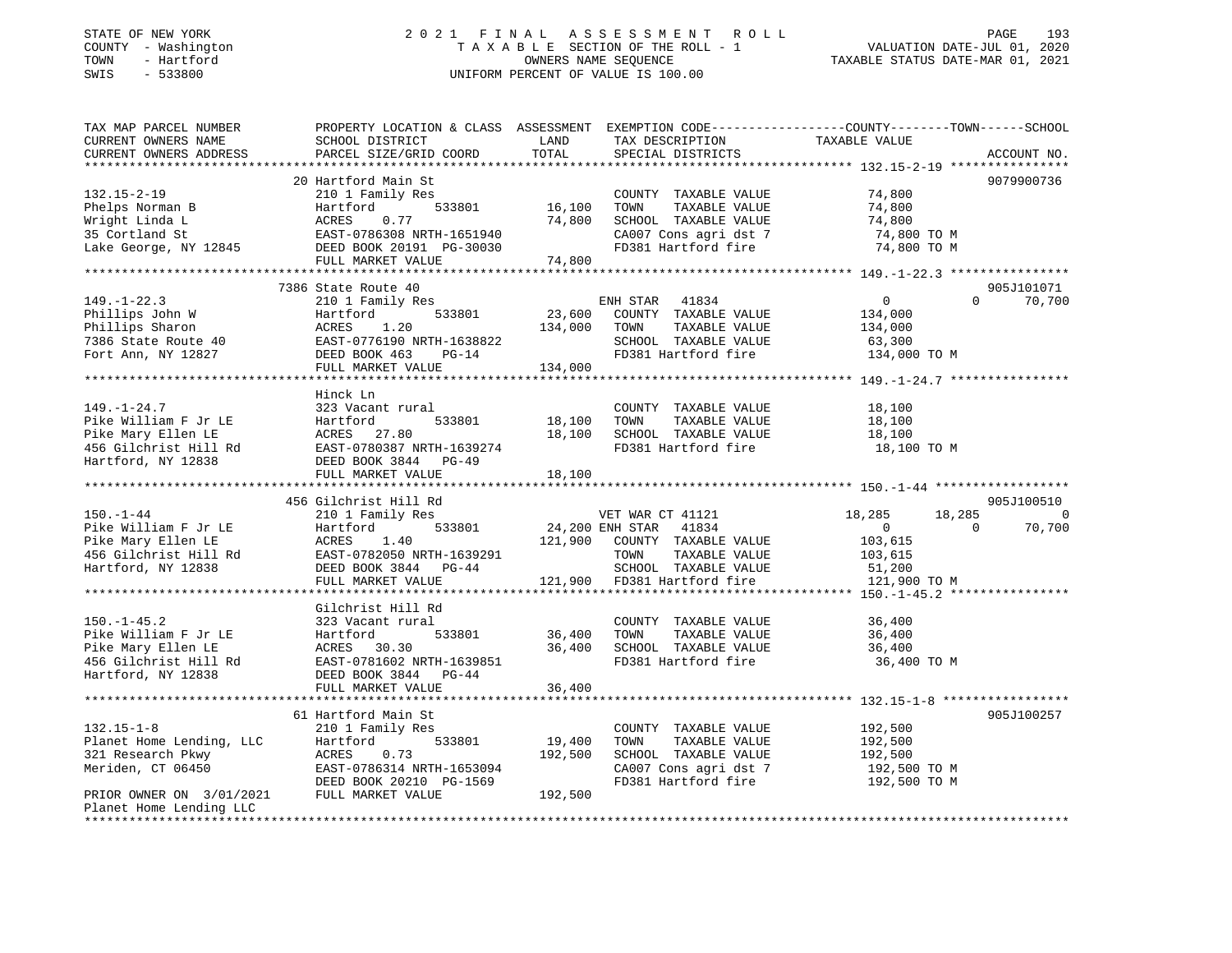# STATE OF NEW YORK 2 0 2 1 F I N A L A S S E S S M E N T R O L L PAGE 194COUNTY - Washington  $T A X A B L E$  SECTION OF THE ROLL - 1<br>TOWN - Hartford SWIS - 533800 UNIFORM PERCENT OF VALUE IS 100.00

# VALUATION DATE-JUL 01, 2020

TAXABLE STATUS DATE-MAR 01, 2021

| TAX MAP PARCEL NUMBER                                                                                                                                                                                                                                                                                                                                                                                                                    | PROPERTY LOCATION & CLASS ASSESSMENT EXEMPTION CODE----------------COUNTY-------TOWN------SCHOOL |             |                                                          |                                                    |                   |             |
|------------------------------------------------------------------------------------------------------------------------------------------------------------------------------------------------------------------------------------------------------------------------------------------------------------------------------------------------------------------------------------------------------------------------------------------|--------------------------------------------------------------------------------------------------|-------------|----------------------------------------------------------|----------------------------------------------------|-------------------|-------------|
| CURRENT OWNERS NAME                                                                                                                                                                                                                                                                                                                                                                                                                      | SCHOOL DISTRICT                                                                                  | <b>LAND</b> | TAX DESCRIPTION TAXABLE VALUE                            |                                                    |                   |             |
| CURRENT OWNERS ADDRESS                                                                                                                                                                                                                                                                                                                                                                                                                   | PARCEL SIZE/GRID COORD TOTAL                                                                     |             | SPECIAL DISTRICTS                                        |                                                    |                   | ACCOUNT NO. |
|                                                                                                                                                                                                                                                                                                                                                                                                                                          |                                                                                                  |             |                                                          |                                                    |                   |             |
| 311 Res vac land<br>22.-1-28.2 311 Res vac land<br>23.-1-28.2 311 Res vac land<br>23.-1-28.2 311 Res vac land<br>23.801 7,400 TOWN TAXABLE VALUE 7,400<br>23.801 7,400 TOWN TAXABLE VALUE 7,400<br>27.400 TOWN TAXABLE VALUE 7,400<br>27.400                                                                                                                                                                                             |                                                                                                  |             |                                                          |                                                    |                   | 905J101358  |
|                                                                                                                                                                                                                                                                                                                                                                                                                                          |                                                                                                  |             |                                                          |                                                    |                   |             |
|                                                                                                                                                                                                                                                                                                                                                                                                                                          |                                                                                                  |             |                                                          |                                                    |                   |             |
|                                                                                                                                                                                                                                                                                                                                                                                                                                          |                                                                                                  |             |                                                          |                                                    |                   |             |
|                                                                                                                                                                                                                                                                                                                                                                                                                                          |                                                                                                  |             |                                                          |                                                    |                   |             |
|                                                                                                                                                                                                                                                                                                                                                                                                                                          |                                                                                                  |             |                                                          |                                                    |                   |             |
|                                                                                                                                                                                                                                                                                                                                                                                                                                          |                                                                                                  |             |                                                          |                                                    |                   |             |
|                                                                                                                                                                                                                                                                                                                                                                                                                                          |                                                                                                  |             |                                                          |                                                    |                   |             |
|                                                                                                                                                                                                                                                                                                                                                                                                                                          | 1558 Baldwin Corners Rd                                                                          |             |                                                          |                                                    |                   | 905J100511  |
| $122. - 1 - 30$                                                                                                                                                                                                                                                                                                                                                                                                                          | 210 1 Family Res                                                                                 |             |                                                          | $\overline{0}$                                     | $\Omega$          | 70,700      |
|                                                                                                                                                                                                                                                                                                                                                                                                                                          |                                                                                                  |             |                                                          |                                                    |                   |             |
|                                                                                                                                                                                                                                                                                                                                                                                                                                          |                                                                                                  |             |                                                          |                                                    |                   |             |
|                                                                                                                                                                                                                                                                                                                                                                                                                                          |                                                                                                  |             |                                                          |                                                    |                   |             |
|                                                                                                                                                                                                                                                                                                                                                                                                                                          |                                                                                                  |             |                                                          |                                                    |                   |             |
|                                                                                                                                                                                                                                                                                                                                                                                                                                          |                                                                                                  |             |                                                          |                                                    |                   |             |
|                                                                                                                                                                                                                                                                                                                                                                                                                                          |                                                                                                  |             |                                                          |                                                    |                   |             |
| $\begin{array}{cccccc} \text{150.-1-30.3} & \text{243 Pope Hill Rd} & \text{240 Rural res} & \text{BAS STAR} & \text{41854} & 0 \\ \text{Plude Thomas M} & \text{138,600} & \text{Hartford} & \text{533801} & 42,300 & \text{COUNTY TAXABLE VALUE} & \text{138,600} \\ \text{MatrixSINATE} & \text{138,600} & \text{138,600} & \text{138,600} & \text{243 Pope Hill Rd} & \text{243 Pope Hill Rd} & \text{243 Pope Hill Rd} & \text{243$ |                                                                                                  |             |                                                          |                                                    |                   | 905J101335  |
|                                                                                                                                                                                                                                                                                                                                                                                                                                          |                                                                                                  |             |                                                          |                                                    | $0 \qquad \qquad$ | 30,000      |
|                                                                                                                                                                                                                                                                                                                                                                                                                                          |                                                                                                  |             |                                                          |                                                    |                   |             |
|                                                                                                                                                                                                                                                                                                                                                                                                                                          |                                                                                                  |             |                                                          |                                                    |                   |             |
|                                                                                                                                                                                                                                                                                                                                                                                                                                          |                                                                                                  |             |                                                          |                                                    |                   |             |
|                                                                                                                                                                                                                                                                                                                                                                                                                                          |                                                                                                  |             |                                                          |                                                    |                   |             |
|                                                                                                                                                                                                                                                                                                                                                                                                                                          | EAST-0782689 NRTH-1634825                                                                        |             |                                                          |                                                    |                   |             |
|                                                                                                                                                                                                                                                                                                                                                                                                                                          | DEED BOOK 3349 PG-265                                                                            |             |                                                          |                                                    |                   |             |
|                                                                                                                                                                                                                                                                                                                                                                                                                                          | FULL MARKET VALUE                                                                                | 138,600     |                                                          |                                                    |                   |             |
|                                                                                                                                                                                                                                                                                                                                                                                                                                          |                                                                                                  |             |                                                          |                                                    |                   |             |
|                                                                                                                                                                                                                                                                                                                                                                                                                                          |                                                                                                  |             |                                                          |                                                    |                   |             |
| $140. -2 - 41.4$                                                                                                                                                                                                                                                                                                                                                                                                                         |                                                                                                  |             |                                                          | $\begin{array}{ccc} & & 0 & \quad & 0 \end{array}$ |                   | 30,000      |
|                                                                                                                                                                                                                                                                                                                                                                                                                                          |                                                                                                  |             |                                                          |                                                    |                   |             |
|                                                                                                                                                                                                                                                                                                                                                                                                                                          |                                                                                                  |             |                                                          |                                                    |                   |             |
|                                                                                                                                                                                                                                                                                                                                                                                                                                          |                                                                                                  |             |                                                          |                                                    |                   |             |
|                                                                                                                                                                                                                                                                                                                                                                                                                                          |                                                                                                  |             |                                                          |                                                    |                   |             |
|                                                                                                                                                                                                                                                                                                                                                                                                                                          |                                                                                                  |             |                                                          |                                                    |                   |             |
|                                                                                                                                                                                                                                                                                                                                                                                                                                          |                                                                                                  |             |                                                          |                                                    |                   |             |
|                                                                                                                                                                                                                                                                                                                                                                                                                                          | Russell Ln                                                                                       |             |                                                          |                                                    |                   |             |
|                                                                                                                                                                                                                                                                                                                                                                                                                                          |                                                                                                  |             | COUNTY TAXABLE VALUE 39,700                              |                                                    |                   |             |
|                                                                                                                                                                                                                                                                                                                                                                                                                                          |                                                                                                  |             | TOWN                                                     |                                                    |                   |             |
|                                                                                                                                                                                                                                                                                                                                                                                                                                          |                                                                                                  |             | TOWN TAXABLE VALUE 39,700<br>SCHOOL TAXABLE VALUE 39,700 |                                                    |                   |             |
|                                                                                                                                                                                                                                                                                                                                                                                                                                          |                                                                                                  |             | CA006 Cons agri dst $6$ 39,700 TO M                      |                                                    |                   |             |
| 149.-1-43.3<br>Pollack Thomas W 323 Vacant rural<br>Pollack Debbie H 10t 3<br>66 Russell Ln 2009<br>Argyle, NY 12809<br>Argyle, NY 12809<br>PERS 42.10<br>REES 42.10<br>POLLAS NRTH-1634284<br>PERS 12.10<br>PERS 12.10<br>POLLAS NRTH-1634284                                                                                                                                                                                           |                                                                                                  |             | FD381 Hartford fire                                      | 39,700 TO M                                        |                   |             |
|                                                                                                                                                                                                                                                                                                                                                                                                                                          | DEED BOOK 3235 PG-97                                                                             |             |                                                          |                                                    |                   |             |
|                                                                                                                                                                                                                                                                                                                                                                                                                                          |                                                                                                  | 39,700      |                                                          |                                                    |                   |             |
|                                                                                                                                                                                                                                                                                                                                                                                                                                          | FULL MARKET VALUE                                                                                |             |                                                          |                                                    |                   |             |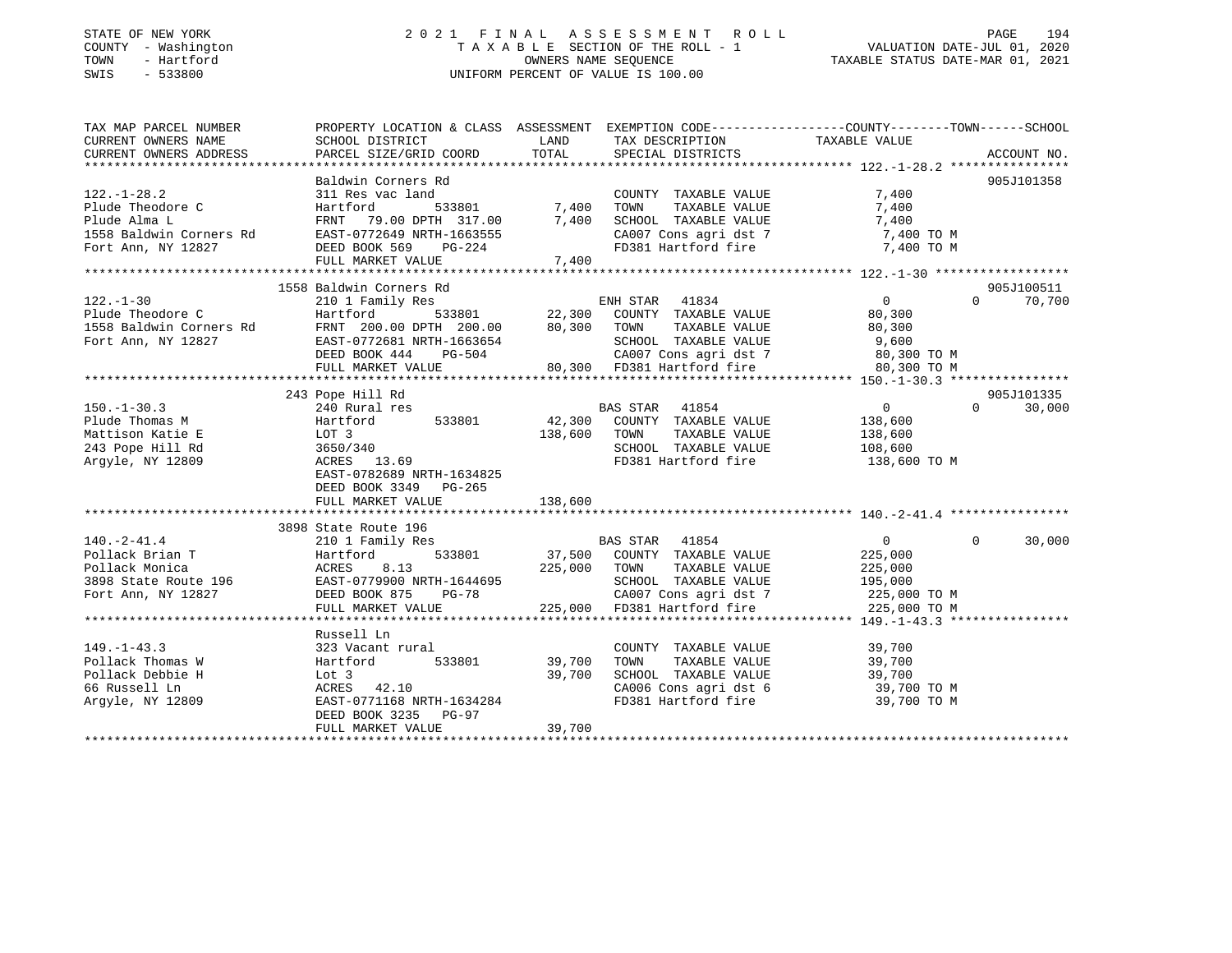### STATE OF NEW YORK 2 0 2 1 F I N A L A S S E S S M E N T R O L L PAGE 195 COUNTY - Washington T A X A B L E SECTION OF THE ROLL - 1 VALUATION DATE-JUL 01, 2020 TOWN - Hartford OWNERS NAME SEQUENCE TAXABLE STATUS DATE-MAR 01, 2021 SWIS - 533800 UNIFORM PERCENT OF VALUE IS 100.00

| TAX MAP PARCEL NUMBER<br>CURRENT OWNERS NAME | PROPERTY LOCATION & CLASS ASSESSMENT EXEMPTION CODE----------------COUNTY-------TOWN------SCHOOL<br>SCHOOL DISTRICT | LAND    | TAX DESCRIPTION                                      | TAXABLE VALUE      |             |                |
|----------------------------------------------|---------------------------------------------------------------------------------------------------------------------|---------|------------------------------------------------------|--------------------|-------------|----------------|
| CURRENT OWNERS ADDRESS                       | PARCEL SIZE/GRID COORD                                                                                              | TOTAL   | SPECIAL DISTRICTS                                    |                    | ACCOUNT NO. |                |
|                                              |                                                                                                                     |         |                                                      |                    |             |                |
|                                              | Russell Ln OFF                                                                                                      |         |                                                      |                    | 905J100514  |                |
| $149. - 1 - 51.1$                            | 314 Rural vac<10                                                                                                    |         | COUNTY TAXABLE VALUE                                 | 18,400             |             |                |
| Pollack Thomas W                             | Hartford<br>533801                                                                                                  | 18,400  | TAXABLE VALUE<br>TOWN                                | 18,400             |             |                |
| 66 Russell Ln                                | ACRES<br>9.30                                                                                                       | 18,400  | SCHOOL TAXABLE VALUE                                 | 18,400             |             |                |
| Argyle, NY 12809                             | EAST-0771620 NRTH-1636251                                                                                           |         | CA006 Cons agri dst 6                                | 18,400 TO M        |             |                |
|                                              | DEED BOOK 807<br>PG-122                                                                                             |         | FD381 Hartford fire                                  | 18,400 TO M        |             |                |
|                                              | FULL MARKET VALUE                                                                                                   | 18,400  |                                                      |                    |             |                |
|                                              |                                                                                                                     |         |                                                      |                    |             |                |
|                                              | 66 Russell Ln                                                                                                       |         |                                                      |                    | 905J100513  |                |
| $149. - 1 - 51.2$                            | 210 1 Family Res                                                                                                    |         | ENH STAR 41834                                       | $\overline{0}$     | $\Omega$    | 70,700         |
| Pollack Thomas W                             | 533801<br>Hartford                                                                                                  | 28,600  | COUNTY TAXABLE VALUE                                 | 154,000            |             |                |
| 66 Russell Ln                                | 2.48<br>ACRES                                                                                                       | 154,000 | TOWN<br>TAXABLE VALUE                                | 154,000            |             |                |
| Arqyle, NY 12809                             | EAST-0771897 NRTH-1635797                                                                                           |         | SCHOOL TAXABLE VALUE                                 | 83,300             |             |                |
|                                              | DEED BOOK 807<br>$PG-122$                                                                                           |         |                                                      | 154,000 TO M       |             |                |
|                                              | FULL MARKET VALUE                                                                                                   |         | CAUUD CONS agri dst 6<br>154,000 FD381 Hartford fire | 154,000 TO M       |             |                |
|                                              |                                                                                                                     |         |                                                      |                    |             |                |
|                                              | 355 Wright Rd                                                                                                       |         |                                                      |                    | 905J101318  |                |
| $122. - 1 - 15.2$                            | 210 1 Family Res                                                                                                    |         | VET COM CT 41131                                     | 28,325             | 28,325      | $\overline{0}$ |
| Pollock Faylene I                            | 533801<br>Hartford                                                                                                  |         | 22,100 VET DIS CT 41141                              | 33,990             | 33,990      | $\Omega$       |
| 355 Wright Rd                                | FRNT 160.00 DPTH 245.00                                                                                             |         | 113,300 ENH STAR 41834                               | $\overline{0}$     | $\Omega$    | 70,700         |
| Fort Ann, NY 12827                           | EAST-0780847 NRTH-1658977                                                                                           |         | COUNTY TAXABLE VALUE                                 | 50,985             |             |                |
|                                              | DEED BOOK 792<br>PG-190                                                                                             |         | TOWN<br>TAXABLE VALUE                                | 50,985             |             |                |
|                                              | FULL MARKET VALUE                                                                                                   | 113,300 | SCHOOL TAXABLE VALUE                                 | 42,600             |             |                |
|                                              |                                                                                                                     |         | CA007 Cons agri dst 7                                | 113,300 TO M       |             |                |
|                                              |                                                                                                                     |         | FD381 Hartford fire                                  | 113,300 TO M       |             |                |
|                                              |                                                                                                                     |         |                                                      |                    |             |                |
|                                              | 123 County Route 19                                                                                                 |         |                                                      |                    |             |                |
| $149. - 1 - 4.3$                             | 210 1 Family Res                                                                                                    |         | BAS STAR 41854                                       | $\overline{0}$     | $\Omega$    | 30,000         |
| Pomainville Leonard                          | Hartford<br>533801                                                                                                  | 25,400  | COUNTY TAXABLE VALUE                                 | 162,500            |             |                |
| Pomainville Julie A                          | ACRES<br>1.80 BANK<br>999                                                                                           | 162,500 | TOWN<br>TAXABLE VALUE                                | 162,500            |             |                |
| 123 County Route 19                          | EAST-0770182 NRTH-1638305                                                                                           |         | SCHOOL TAXABLE VALUE                                 | 132,500            |             |                |
| Fort Ann, NY 12827                           | DEED BOOK 2224 PG-164                                                                                               |         | FD381 Hartford fire                                  | 162,500 TO M       |             |                |
|                                              | FULL MARKET VALUE                                                                                                   | 162,500 |                                                      |                    |             |                |
|                                              |                                                                                                                     |         |                                                      |                    |             |                |
|                                              | 7729 State Route 40                                                                                                 |         |                                                      |                    | 905J100279  |                |
| $140. - 2 - 34$<br>Poquette Tyler M          | 210 1 Family Res<br>533801<br>Hartford                                                                              | 10,600  | COUNTY TAXABLE VALUE<br>TAXABLE VALUE<br>TOWN        | 116,000<br>116,000 |             |                |
| Poquette Ashley R                            | FRNT<br>98.00 DPTH 100.00                                                                                           | 116,000 | SCHOOL TAXABLE VALUE                                 | 116,000            |             |                |
| 14 Madison St Apt 2                          | EAST-0781830 NRTH-1644972                                                                                           |         | FD381 Hartford fire                                  | 116,000 TO M       |             |                |
| Glens Falls, NY 12801                        | DEED BOOK 20210 PG-1105                                                                                             |         |                                                      |                    |             |                |
|                                              | FULL MARKET VALUE                                                                                                   | 116,000 |                                                      |                    |             |                |
|                                              |                                                                                                                     |         |                                                      |                    |             |                |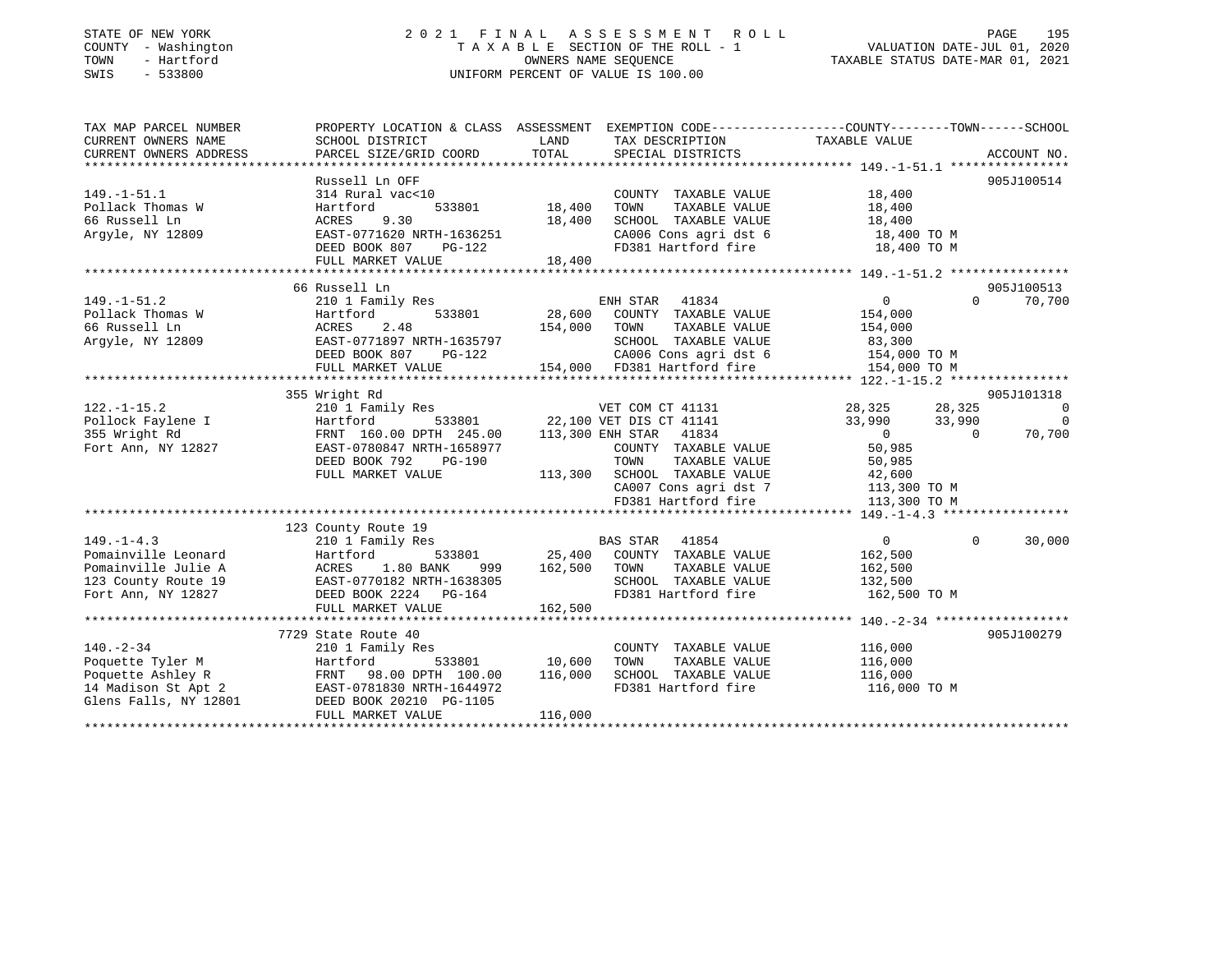### STATE OF NEW YORK 2 0 2 1 F I N A L A S S E S S M E N T R O L L PAGE 196 COUNTY - Washington T A X A B L E SECTION OF THE ROLL - 1 VALUATION DATE-JUL 01, 2020 TOWN - Hartford OWNERS NAME SEQUENCE TAXABLE STATUS DATE-MAR 01, 2021 SWIS - 533800 UNIFORM PERCENT OF VALUE IS 100.00

| TAX MAP PARCEL NUMBER                                                                                                                     |                                                                                                                                                                                |                                         |                                                                                                                                                                                              | PROPERTY LOCATION & CLASS ASSESSMENT EXEMPTION CODE---------------COUNTY-------TOWN------SCHOOL                                                                                                                                                                                                                                       |                                           |
|-------------------------------------------------------------------------------------------------------------------------------------------|--------------------------------------------------------------------------------------------------------------------------------------------------------------------------------|-----------------------------------------|----------------------------------------------------------------------------------------------------------------------------------------------------------------------------------------------|---------------------------------------------------------------------------------------------------------------------------------------------------------------------------------------------------------------------------------------------------------------------------------------------------------------------------------------|-------------------------------------------|
| $121. - 4 - 14$<br>Potter Charles W<br>Potter Lois<br>77 Northrup Ln<br>77 Northrup Ln<br>Fort Ann, NY 12827                              | Baldwin Corners Rd OFF<br>314 Rural vac<10<br>Fort Ann<br>121.-1-14<br>ACRES 3.67<br>EAST-0766692 NRTH-1659601<br>DEED BOOK 464<br>PG-819<br>FULL MARKET VALUE                 | 1,800<br>1,800                          | COUNTY TAXABLE VALUE<br>TOWN<br>TAXABLE VALUE<br>SCHOOL TAXABLE VALUE                                                                                                                        | 1,800<br>1,800<br>1,800<br>CA007 Cons agri dst 7 $1,800$ TO M<br>FD381 Hartford fire $1,800$ TO M                                                                                                                                                                                                                                     | 905J101316                                |
|                                                                                                                                           |                                                                                                                                                                                |                                         |                                                                                                                                                                                              |                                                                                                                                                                                                                                                                                                                                       |                                           |
| $131. -1 - 4$<br>Potter Charles W<br>Potter Lois F<br>77 Northrup Ln<br>77 Northrup Ln<br>Fort Ann, NY 12827<br>MAY BE SUBJECT TO PAYMENT | 77 Northrup Ln<br>112 Dairy farm<br>533801<br>Hartford<br>ACRES 301.80<br>EAST-0777300 NRTH-1654913<br>$PG-819$<br>DEED BOOK 464<br>FULL MARKET VALUE                          | 439,300                                 | 32 PCT OF VALUE USED FOR EXEMPTION PURPOSES<br>AG DIST<br>41720<br>333,700 AGED-ALL 41800<br>439,300 ENH STAR 41834<br>COUNTY TAXABLE VALUE<br>TAXABLE VALUE<br>TOWN<br>SCHOOL TAXABLE VALUE | 153,786 153,786<br>70,288<br>70,288<br>$\begin{array}{c} 0 \\ 215,226 \end{array}$<br>$\Omega$<br>215,226<br>$\begin{tabular}{lllllll} \texttt{SCHOOL} & \texttt{TAXABLE} & \texttt{VALUE} & & 144,526 \\ \texttt{CA007} & \texttt{Cons}\ \texttt{agri}\ \texttt{dst}\ \texttt{7} & & 285,514\ \texttt{TO}\ \texttt{M} \end{tabular}$ | 905J100149<br>153,786<br>70,288<br>70,700 |
| UNDER AGDIST LAW TIL 2025                                                                                                                 |                                                                                                                                                                                |                                         |                                                                                                                                                                                              |                                                                                                                                                                                                                                                                                                                                       |                                           |
|                                                                                                                                           |                                                                                                                                                                                |                                         | 153,786 EX<br>FD381 Hartford fire                                                                                                                                                            | 439,300 TO M                                                                                                                                                                                                                                                                                                                          |                                           |
|                                                                                                                                           |                                                                                                                                                                                |                                         |                                                                                                                                                                                              |                                                                                                                                                                                                                                                                                                                                       |                                           |
| $122. - 1 - 48$<br>Potter Gerald Jr. Hartfor<br>29 Country Lane Ext. ACRES<br>Fort Ann, NY 12827 EAST-07<br>DEED BO                       | 29 Country Ln Ext<br>210 1 Family Res<br>Hartford 533801 28,300 COUNTY TAXABLE VALUE<br>9.22 BANK<br>998<br>AURES 7.2 ---<br>EAST-0770086 NRTH-1660648<br>TIPR POOK 100 PG-101 | 97,300                                  | BAS STAR 41854<br>TAXABLE VALUE<br>TOWN<br>560648 SCHOOL TAXABLE VALUE 67,300<br>101 CA007 Cons agri dst 7 97,300 TD 97,300<br>101 97,300 FD381 Hartford fire 97,300 TO M                    | $\overline{0}$<br>$\Omega$<br>97,300<br>97,300                                                                                                                                                                                                                                                                                        | 905J101141<br>30,000                      |
|                                                                                                                                           | FULL MARKET VALUE                                                                                                                                                              |                                         |                                                                                                                                                                                              |                                                                                                                                                                                                                                                                                                                                       |                                           |
| $122. - 1 - 48.1$<br>Potter Gerald Jr.<br>29 Country Lane Ext.<br>Fort Ann, NY 12827 EAST-0770028 NRTH-1660191                            | 27 Country Ln Ext<br>314 Rural vac<10<br>DEED BOOK 1780 PG-325<br>FULL MARKET VALUE                                                                                            | 533801 12,500<br>$998$ 12,500<br>12,500 | COUNTY TAXABLE VALUE<br>TAXABLE VALUE<br>TOWN                                                                                                                                                | 12,500<br>12,500<br>SCHOOL TAXABLE VALUE 12,500<br>CA007 Cons agri dst 7 12,500 TO M<br>FD381 Hartford fire 12,500 TO M                                                                                                                                                                                                               |                                           |
|                                                                                                                                           |                                                                                                                                                                                |                                         |                                                                                                                                                                                              |                                                                                                                                                                                                                                                                                                                                       |                                           |
| $142. - 1 - 11$<br>Powers Martin<br>PO Box 972<br>Bernardston, MA 01337                                                                   | 13 Camp A Way<br>314 Rural vac<10<br>Hartford<br>533801<br>ACRES 3.42<br>EAST-0793797 NRTH-1647664<br>DEED BOOK 2939 PG-341<br>FULL MARKET VALUE                               | 9,400<br>9,400<br>9,400                 | COUNTY TAXABLE VALUE<br>TOWN<br>TAXABLE VALUE<br>SCHOOL TAXABLE VALUE<br>FD381 Hartford fire                                                                                                 | 9,400<br>9,400<br>9,400<br>9,400 TO M                                                                                                                                                                                                                                                                                                 | 905J100136                                |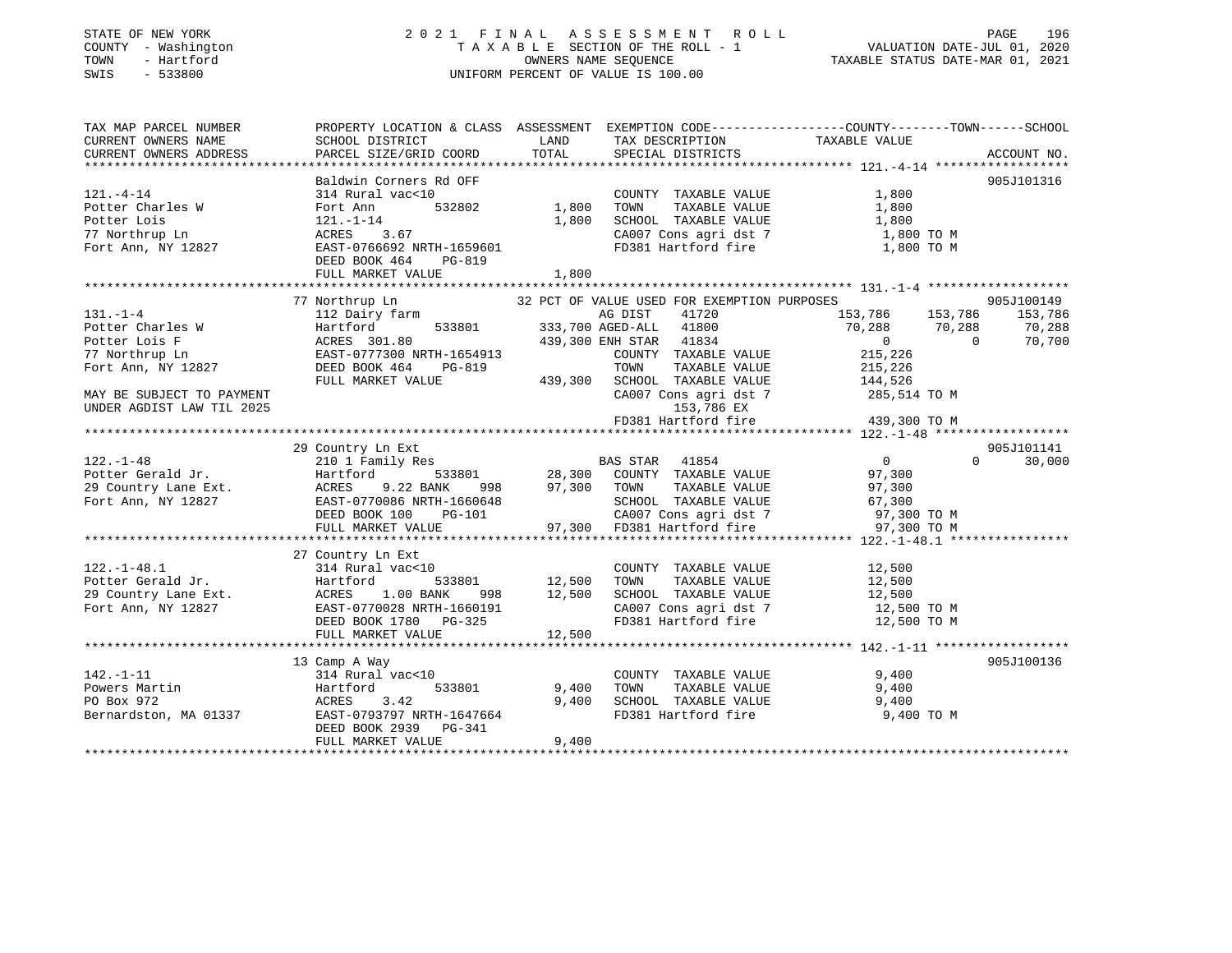| STATE OF NEW YORK |  |              |  |
|-------------------|--|--------------|--|
| COUNTY            |  | - Washington |  |
| TOWN              |  | - Hartford   |  |
| <b>SWTS</b>       |  | $-533800$    |  |

### STATE OF NEW YORK 2 0 2 1 F I N A L A S S E S S M E N T R O L L PAGE 197 COUNTY - Washington T A X A B L E SECTION OF THE ROLL - 1 VALUATION DATE-JUL 01, 2020 TOWN - Hartford OWNERS NAME SEQUENCE TAXABLE STATUS DATE-MAR 01, 2021 SWIS - 533800 UNIFORM PERCENT OF VALUE IS 100.00

|                       | PAGE |     |
|-----------------------|------|-----|
| VALIIATION DATR-JIII. |      | つのつ |

| TAX MAP PARCEL NUMBER                                     | PROPERTY LOCATION & CLASS ASSESSMENT EXEMPTION CODE----------------COUNTY-------TOWN------SCHOOL |         |                                                                                                                                                                                                                              |                                                      |                          |
|-----------------------------------------------------------|--------------------------------------------------------------------------------------------------|---------|------------------------------------------------------------------------------------------------------------------------------------------------------------------------------------------------------------------------------|------------------------------------------------------|--------------------------|
| CURRENT OWNERS NAME                                       | SCHOOL DISTRICT                                                                                  | LAND    | TAX DESCRIPTION                                                                                                                                                                                                              | TAXABLE VALUE                                        |                          |
| CURRENT OWNERS ADDRESS                                    | PARCEL SIZE/GRID COORD                                                                           | TOTAL   | SPECIAL DISTRICTS                                                                                                                                                                                                            |                                                      | ACCOUNT NO.              |
|                                                           |                                                                                                  |         |                                                                                                                                                                                                                              |                                                      |                          |
|                                                           | 21 Gilchrist Hill Ext                                                                            |         |                                                                                                                                                                                                                              |                                                      | 905J100274               |
| $141. - 3 - 5$                                            | 210 1 Family Res                                                                                 |         | ${\small \begin{tabular}{lllllllllll} \texttt{SAC} & \texttt{SAC} & \texttt{SAC} & \texttt{SAC} \\ \texttt{S} & \texttt{S3001} & \texttt{S27,900} & \texttt{COUNTY} & \texttt{TAXABLE VALUE} \end{tabular}} \label{eq:1854}$ | $\overline{0}$                                       | 30,000<br>$\Omega$       |
| Pritzker Stan L                                           | Hartford                                                                                         |         |                                                                                                                                                                                                                              | 203,900                                              |                          |
|                                                           |                                                                                                  |         |                                                                                                                                                                                                                              |                                                      |                          |
|                                                           |                                                                                                  |         |                                                                                                                                                                                                                              |                                                      |                          |
|                                                           |                                                                                                  |         |                                                                                                                                                                                                                              | FD381 Hartford fire 203,900 TO M                     |                          |
|                                                           |                                                                                                  |         |                                                                                                                                                                                                                              |                                                      |                          |
|                                                           | 5291 State Route 149                                                                             |         |                                                                                                                                                                                                                              |                                                      |                          |
| $132. -4 - 4.4$                                           | 440 Warehouse                                                                                    |         |                                                                                                                                                                                                                              | 117,000                                              |                          |
| Properties of Hartford NY LLC Hartford                    | 533801 25,000                                                                                    |         | COUNTY TAXABLE VALUE<br>TAXABLE VALUE<br>TOWN                                                                                                                                                                                |                                                      |                          |
| PO Box 321                                                | 732/8                                                                                            | 117,000 | SCHOOL TAXABLE VALUE                                                                                                                                                                                                         | 117,000<br>117,000                                   |                          |
| Argyle, NY 12809                                          | $1.32/8$<br>ACRES 1.80                                                                           |         | FD381 Hartford fire                                                                                                                                                                                                          | 117,000 TO M                                         |                          |
|                                                           | EAST-0794443 NRTH-1653862                                                                        |         |                                                                                                                                                                                                                              |                                                      |                          |
|                                                           |                                                                                                  |         |                                                                                                                                                                                                                              |                                                      |                          |
|                                                           | DEED BOOK 3297 PG-25<br>FULL MARKET VALUE                                                        | 117,000 |                                                                                                                                                                                                                              |                                                      |                          |
|                                                           |                                                                                                  |         |                                                                                                                                                                                                                              |                                                      |                          |
|                                                           | 149 Wright Rd                                                                                    |         |                                                                                                                                                                                                                              |                                                      | 905J100013               |
| $132. -1 - 1$                                             |                                                                                                  |         | COUNTY TAXABLE VALUE                                                                                                                                                                                                         | 124,100                                              |                          |
| Pruiksma Trudy L                                          | 210 <sup>1</sup> Family Res<br>Hartford 533801<br>Hartford                                       | 24,200  | TOWN<br>TAXABLE VALUE                                                                                                                                                                                                        | 124,100                                              |                          |
| Attn: Richard & Nancy Armstron ACRES                      | 1.00                                                                                             | 124,100 | SCHOOL TAXABLE VALUE 124,100                                                                                                                                                                                                 |                                                      |                          |
|                                                           |                                                                                                  |         |                                                                                                                                                                                                                              |                                                      |                          |
|                                                           |                                                                                                  |         | CA007 Cons agri dst 7<br>FD381 Hartford fire                                                                                                                                                                                 | 124,100 TO M<br>124,100 TO M                         |                          |
|                                                           | FULL MARKET VALUE                                                                                | 124,100 |                                                                                                                                                                                                                              |                                                      |                          |
|                                                           |                                                                                                  |         |                                                                                                                                                                                                                              |                                                      |                          |
|                                                           | 118 Townsend Rd                                                                                  |         |                                                                                                                                                                                                                              |                                                      | 905J100643               |
| $141. - 1 - 73$                                           |                                                                                                  |         |                                                                                                                                                                                                                              |                                                      | $\overline{\phantom{0}}$ |
| Pugh Carol                                                | Hartford                                                                                         |         |                                                                                                                                                                                                                              |                                                      | $\overline{0}$           |
|                                                           | 2.22<br>ACRES                                                                                    |         | 106,000 ENH STAR 41834                                                                                                                                                                                                       | $\overline{0}$                                       | 70,700                   |
| Pugh Kenneth<br>PO Box 83<br>Hartford, NY 12838           | EAST-0781560 NRTH-1649329                                                                        |         | COUNTY TAXABLE VALUE                                                                                                                                                                                                         | $\begin{array}{c} 0 \\ 63,600 \end{array}$<br>63,600 |                          |
|                                                           | DEED BOOK 3019 PG-182                                                                            |         | TAXABLE VALUE<br>TOWN                                                                                                                                                                                                        | 63,600                                               |                          |
|                                                           | FULL MARKET VALUE                                                                                |         |                                                                                                                                                                                                                              |                                                      |                          |
|                                                           |                                                                                                  |         |                                                                                                                                                                                                                              |                                                      |                          |
|                                                           |                                                                                                  |         | 106,000 SCHOOL TAXABLE VALUE 35,300<br>CA007 Cons agri dst 7 106,000 TO M<br>FD381 Hartford fire 106,000 TO M                                                                                                                |                                                      |                          |
|                                                           |                                                                                                  |         |                                                                                                                                                                                                                              |                                                      |                          |
|                                                           | 219 County Route 19                                                                              |         |                                                                                                                                                                                                                              |                                                      | 905J100522               |
| $149. - 1 - 7.1$                                          | 210 1 Family Res                                                                                 |         |                                                                                                                                                                                                                              |                                                      |                          |
| Purdy Gregory                                             | Hartford 533801 29,600 TOWN                                                                      |         | COUNTY TAXABLE VALUE 130,000<br>TOWN TAXABLE VALUE 130.000<br>TAXABLE VALUE                                                                                                                                                  | 130,000                                              |                          |
|                                                           | 130,000<br>7.49                                                                                  |         | SCHOOL TAXABLE VALUE 130,000                                                                                                                                                                                                 |                                                      |                          |
| 219 County Route 19 ACRES<br>Fort Ann, NY 12827 EAST-0772 | EAST-0772043 NRTH-1639499                                                                        |         | FD381 Hartford fire                                                                                                                                                                                                          | 130,000 TO M                                         |                          |
|                                                           | DEED BOOK 20191 PG-27168                                                                         |         |                                                                                                                                                                                                                              |                                                      |                          |
|                                                           | FULL MARKET VALUE                                                                                | 130,000 |                                                                                                                                                                                                                              |                                                      |                          |
|                                                           |                                                                                                  |         |                                                                                                                                                                                                                              |                                                      |                          |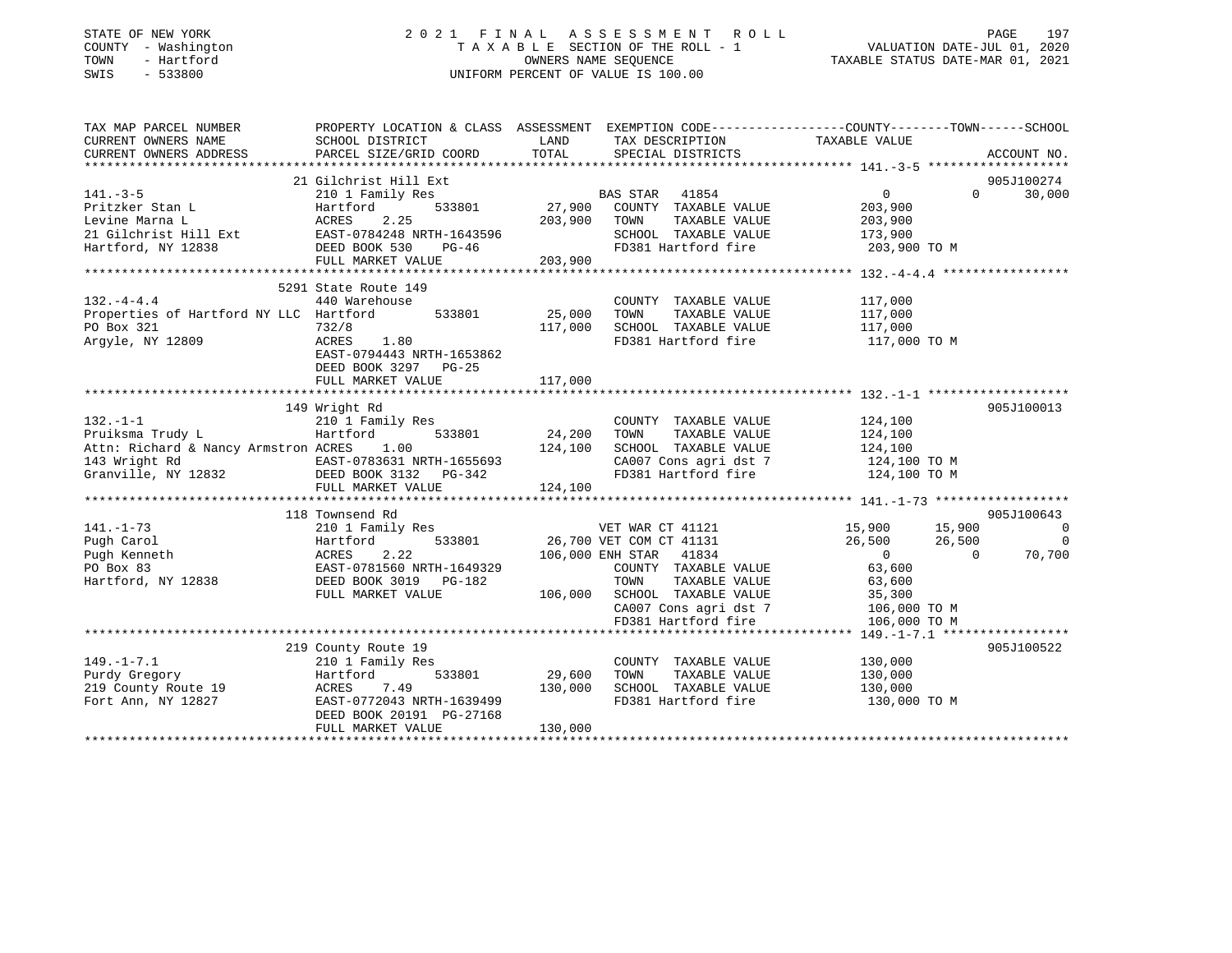#### STATE OF NEW YORK 2 0 2 1 F I N A L A S S E S S M E N T R O L L PAGE 198COUNTY - Washington T A X A B L E SECTION OF THE ROLL - 1 TOWN - Hartford OWNERS NAME SEQUENCE TAXABLE STATUS DATE-MAR 01, 2021 SWIS - 533800 UNIFORM PERCENT OF VALUE IS 100.00

TAX MAP PARCEL NUMBER PROPERTY LOCATION & CLASS ASSESSMENT EXEMPTION CODE------------------COUNTY--------TOWN------SCHOOL CURRENT OWNERS NAME SCHOOL DISTRICT A LAND TAX DESCRIPTION TAXABLE VALUE CURRENT OWNERS ADDRESS PARCEL SIZE/GRID COORD TOTAL SPECIAL DISTRICTS ACCOUNT NO. \*\*\*\*\*\*\*\*\*\*\*\*\*\*\*\*\*\*\*\*\*\*\*\*\*\*\*\*\*\*\*\*\*\*\*\*\*\*\*\*\*\*\*\*\*\*\*\*\*\*\*\*\*\*\*\*\*\*\*\*\*\*\*\*\*\*\*\*\*\*\*\*\*\*\*\*\*\*\*\*\*\*\*\*\*\*\*\*\*\*\*\*\*\*\*\*\*\*\*\*\*\*\* 122.-1-10.5 \*\*\*\*\*\*\*\*\*\*\*\*\*\*\*\* 508 County Route 17 122.-1-10.5 270 Mfg housing BAS STAR 41854 0 0 30,000 Purdy Kelsey Hartford 533801 24,600 COUNTY TAXABLE VALUE 55,000 508 County Route 17 ACRES 2.05 55,000 TOWN TAXABLE VALUE 55,000 Fort Ann, NY 12827 **EAST-0778722 NRTH-1663372** SCHOOL TAXABLE VALUE 25,000 DEED BOOK 2914 PG-182 CA007 Cons agri dst 7 55,000 TO M FULL MARKET VALUE 55,000 FD381 Hartford fire 55,000 TO M \*\*\*\*\*\*\*\*\*\*\*\*\*\*\*\*\*\*\*\*\*\*\*\*\*\*\*\*\*\*\*\*\*\*\*\*\*\*\*\*\*\*\*\*\*\*\*\*\*\*\*\*\*\*\*\*\*\*\*\*\*\*\*\*\*\*\*\*\*\*\*\*\*\*\*\*\*\*\*\*\*\*\*\*\*\*\*\*\*\*\*\*\*\*\*\*\*\*\*\*\*\*\* 149.-1-7.2 \*\*\*\*\*\*\*\*\*\*\*\*\*\*\*\*\*

|                                                                  | 83 North Rd                                                                                                                                                                                                                                       |                                                                                      | 905J101030                           |
|------------------------------------------------------------------|---------------------------------------------------------------------------------------------------------------------------------------------------------------------------------------------------------------------------------------------------|--------------------------------------------------------------------------------------|--------------------------------------|
| $149. - 1 - 7.2$                                                 | 210 1 Family Res                                                                                                                                                                                                                                  | VET COM CT 41131                                                                     | 38,100<br>$\overline{0}$<br>38,100   |
| Purdy Kenneth R                                                  | Hartford                                                                                                                                                                                                                                          | $\frac{1}{29,100}$ ENH STAR 41834                                                    | $\overline{0}$<br>70,700<br>$\Omega$ |
| Purdy Marie P                                                    | ACRES 3.04<br>EAST-0773303 NRTH-1640662                                                                                                                                                                                                           | 152,400<br>COUNTY TAXABLE VALUE                                                      | 114,300                              |
| 83 North Rd                                                      |                                                                                                                                                                                                                                                   | TAXABLE VALUE<br>TOWN                                                                | 114,300                              |
|                                                                  | Fort Ann, NY 12827 DEED BOOK 3094 PG-214                                                                                                                                                                                                          |                                                                                      |                                      |
|                                                                  | FULL MARKET VALUE                                                                                                                                                                                                                                 | SCHOOL TAXABLE VALUE 81,700<br>152,400 FD381 Hartford fire 152,400 TO M              |                                      |
|                                                                  |                                                                                                                                                                                                                                                   |                                                                                      |                                      |
|                                                                  | County Route 19                                                                                                                                                                                                                                   |                                                                                      |                                      |
| $149. - 1 - 7.3$                                                 | 323 Vacant rural                                                                                                                                                                                                                                  | COUNTY TAXABLE VALUE                                                                 | 40,800                               |
| Purdy Kenneth R                                                  | 533801<br>Hartford                                                                                                                                                                                                                                | 40,800<br>TOWN<br>TAXABLE VALUE                                                      | 40,800                               |
| 83 North Rd                                                      |                                                                                                                                                                                                                                                   | SCHOOL TAXABLE VALUE 40,800                                                          |                                      |
| Fort Ann, NY 12827                                               | 40,800 43.72 40,800<br>EAST-0772462 NRTH-1640349 40,800                                                                                                                                                                                           | FD381 Hartford fire                                                                  | 40,800 TO M                          |
|                                                                  | DEED BOOK 20191 PG-27170<br>FULL MARKET VALUE                                                                                                                                                                                                     | 40,800                                                                               |                                      |
|                                                                  |                                                                                                                                                                                                                                                   |                                                                                      |                                      |
|                                                                  | 58 North Rd                                                                                                                                                                                                                                       |                                                                                      |                                      |
| $149. - 1 - 9.1$                                                 | 210 1 Family Res                                                                                                                                                                                                                                  | BAS STAR 41854                                                                       | $\overline{0}$<br>$\Omega$<br>30,000 |
| Purdy Lester M                                                   | --- -<br>Hartfo<br>ACRES<br>Hartford                                                                                                                                                                                                              | 533801 28,400 COUNTY TAXABLE VALUE                                                   | 104,000                              |
| 58 North Rd                                                      | 2.80 BANK                                                                                                                                                                                                                                         | 997 104,000<br>TAXABLE VALUE<br>TOWN                                                 | 104,000                              |
|                                                                  | Fort Ann, NY 12827 EAST-0773744 NRTH-1640521                                                                                                                                                                                                      | SCHOOL TAXABLE VALUE 74,000                                                          |                                      |
|                                                                  | DEED BOOK 850<br>$PG-10$                                                                                                                                                                                                                          | FD381 Hartford fire                                                                  | 104,000 TO M                         |
|                                                                  | FULL MARKET VALUE                                                                                                                                                                                                                                 | 104,000                                                                              |                                      |
|                                                                  |                                                                                                                                                                                                                                                   |                                                                                      |                                      |
|                                                                  | 57 North Rd                                                                                                                                                                                                                                       | 83 PCT OF VALUE USED FOR EXEMPTION PURPOSES                                          | 905J100523                           |
| $149. - 1 - 9$                                                   | 240 Rural res                                                                                                                                                                                                                                     | VET WAR CT 41121                                                                     | 24,228<br>24,228<br>$\Omega$         |
|                                                                  | Purdy Lester T<br>Purdy Mary L<br>Purdy Mary L<br>57 North Rd<br>Fort Ann, NY 12827<br>Pure Public CAST-0774129 NRTH-1640137<br>Pure Public CAST-0774129 NRTH-1640137<br>Public CAST-0774129 NRTH-1640137<br>Public CAST-0774129 NRTH-1640137<br> | 533801 47,400 ENH STAR<br>41834                                                      | 70,700<br>$\overline{0}$<br>$\Omega$ |
|                                                                  |                                                                                                                                                                                                                                                   | 999 194,600 COUNTY TAXABLE VALUE                                                     | 170,372                              |
|                                                                  |                                                                                                                                                                                                                                                   | TOWN<br>TAXABLE VALUE                                                                | 170,372                              |
|                                                                  |                                                                                                                                                                                                                                                   | SCHOOL TAXABLE VALUE                                                                 | 123,900                              |
|                                                                  | FULL MARKET VALUE                                                                                                                                                                                                                                 | 194,600 FD381 Hartford fire                                                          | 194,600 TO M                         |
|                                                                  |                                                                                                                                                                                                                                                   |                                                                                      |                                      |
|                                                                  | 120 Smith Ln                                                                                                                                                                                                                                      |                                                                                      |                                      |
| $149. - 1 - 47.2$                                                | 210 1 Family Res                                                                                                                                                                                                                                  | COUNTY TAXABLE VALUE                                                                 | 167,400                              |
|                                                                  | 533801<br>Hartford                                                                                                                                                                                                                                | 46,800<br>TAXABLE VALUE<br>TOWN<br>TOWN      TAXABLE VALUE<br>SCHOOL   TAXABLE VALUE | 167,400                              |
| Radloff Mark<br>Radloff Mary<br>120 Smith Ln<br>Argyle, NY 12809 | LOT C                                                                                                                                                                                                                                             | 167,400                                                                              | 167,400                              |
|                                                                  | 8.94<br>ACRES                                                                                                                                                                                                                                     |                                                                                      | CA006 Cons agri dst 6 167,400 TO M   |
|                                                                  | EAST-0770748 NRTH-1635396                                                                                                                                                                                                                         | FD381 Hartford fire                                                                  | 167,400 ТО М                         |
|                                                                  | DEED BOOK 20191 PG-26628                                                                                                                                                                                                                          |                                                                                      |                                      |
|                                                                  | FULL MARKET VALUE                                                                                                                                                                                                                                 | 167,400                                                                              |                                      |
|                                                                  |                                                                                                                                                                                                                                                   |                                                                                      |                                      |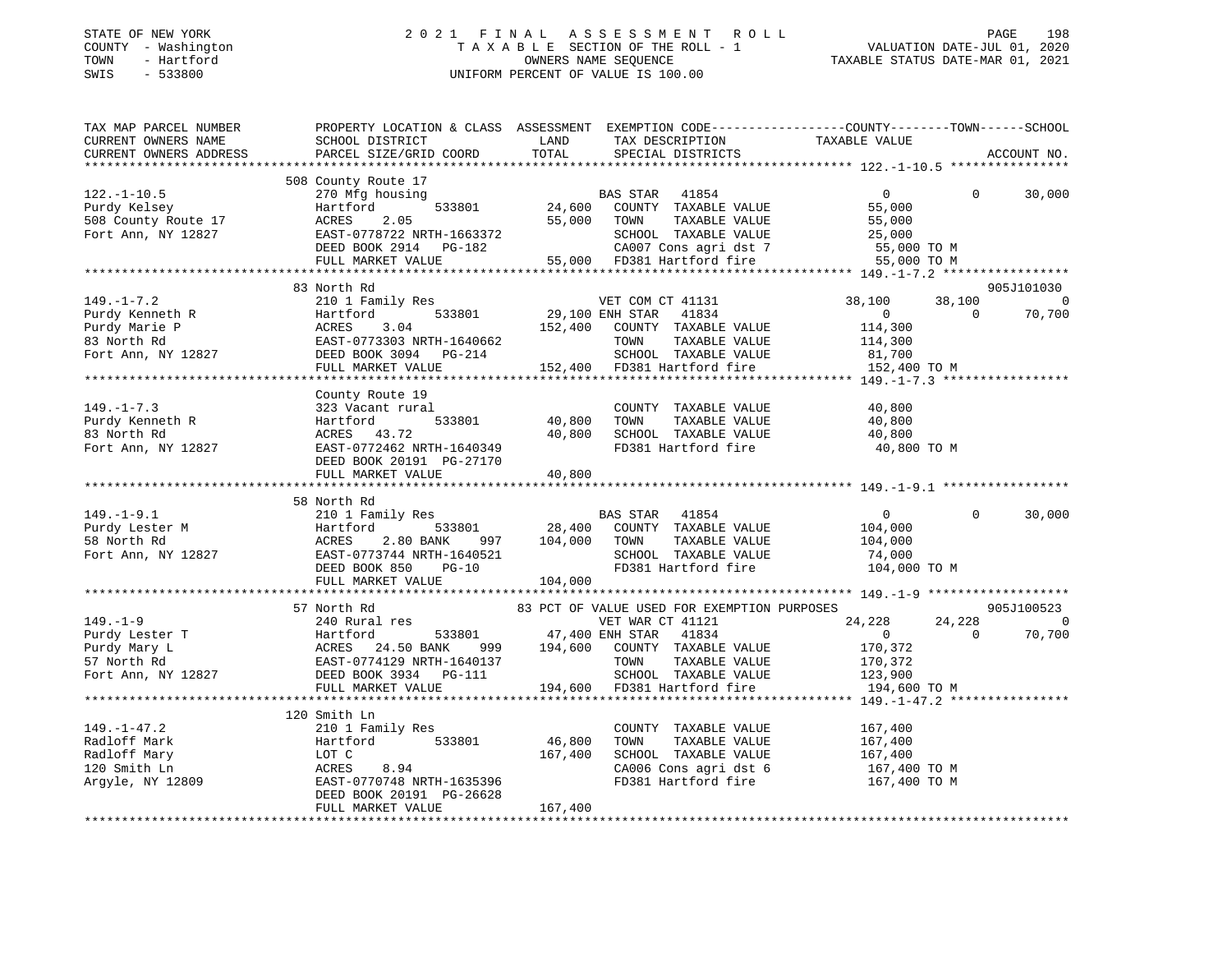| STATE OF NEW YORK<br>COUNTY - Washington<br>TOWN - Hartford<br>SWIS<br>$-533800$                        |                                                                                                                                                                               | 2021 FINAL ASSESSMENT ROLL<br>UNIFORM PERCENT OF VALUE IS 100.00                                                                                                                                                                                                                                                                                                  | PAGE<br>199<br>FINAL ASSESSMENT ROLL<br>TAXABLE SECTION OF THE ROLL - 1 VALUATION DATE-JUL 01, 2020<br>OWNERS NAME SEQUENCE TAXABLE STATUS DATE-MAR 01, 2021 |
|---------------------------------------------------------------------------------------------------------|-------------------------------------------------------------------------------------------------------------------------------------------------------------------------------|-------------------------------------------------------------------------------------------------------------------------------------------------------------------------------------------------------------------------------------------------------------------------------------------------------------------------------------------------------------------|--------------------------------------------------------------------------------------------------------------------------------------------------------------|
| TAX MAP PARCEL NUMBER<br>CURRENT OWNERS NAME<br>CURRENT OWNERS ADDRESS                                  | SCHOOL DISTRICT<br>PARCEL SIZE/GRID COORD                                                                                                                                     | TAX DESCRIPTION<br>LAND<br>TOTAL<br>SPECIAL DISTRICTS                                                                                                                                                                                                                                                                                                             | PROPERTY LOCATION & CLASS ASSESSMENT EXEMPTION CODE---------------COUNTY-------TOWN-----SCHOOL<br>TAXABLE VALUE<br>ACCOUNT NO.                               |
| $132.11 - 3 - 4$<br>Rafferty Patrick M<br>Rafferty Joyce<br>108 Hartford Main St<br>Granville, NY 12832 | 108 Hartford Main St<br>210 1 Family Res<br>Hartford<br>$132 - 3 - 4$<br>FRNT 146.00 DPTH 168.00<br>ACRES 0.56 BANK 999<br>EAST-0787006 NRTH-1654107<br>DEED BOOK 3999 PG-311 | COUNTY TAXABLE VALUE<br>533801 22,600 TOWN<br>TAXABLE VALUE<br>169,700 SCHOOL TAXABLE VALUE<br>CA007 Cons agri dst 7                                                                                                                                                                                                                                              | 905J100192<br>169,700<br>169,700<br>169,700<br>169,700 TO M<br>FD381 Hartford fire 169,700 TO M                                                              |
|                                                                                                         | FULL MARKET VALUE                                                                                                                                                             | 169,700                                                                                                                                                                                                                                                                                                                                                           |                                                                                                                                                              |
| $114.-1-20.1$                                                                                           | 104 Durkee Ln<br>240 Rural res                                                                                                                                                |                                                                                                                                                                                                                                                                                                                                                                   | 75,891<br>75,891<br>75,891                                                                                                                                   |
|                                                                                                         |                                                                                                                                                                               | AG DIST 41720<br>533801 186,400 ENH STAR 41834<br>Ranney Thomas K (Additional Health State 186,400 ENH STAR 41834<br>Ranney Debra (Additional ACRES 156.77 (Additional STAR 41834<br>104 Durkee Ln EAST-0783420 NRTH-1664858 TOWN TAXABLE VALUE<br>Fort Ann, NY 12827 DEED BOOK 2628 P<br>SCHOOL TAXABLE VALUE<br>FULL MARKET VALUE 367,600 CA007 Cons agri dst 7 | $\overline{0}$<br>$\sim$ 0<br>70,700<br>291,709<br>291,709<br>$\frac{221,009}{291,709}$<br>291,709 TO M                                                      |
| MAY BE SUBJECT TO PAYMENT<br>UNDER AGDIST LAW TIL 2025                                                  |                                                                                                                                                                               | 75,891 EX<br>FD381 Hartford fire                                                                                                                                                                                                                                                                                                                                  | 367,600 ТО М                                                                                                                                                 |
|                                                                                                         | LOT 14 Provincial Pat                                                                                                                                                         |                                                                                                                                                                                                                                                                                                                                                                   | 905J101215                                                                                                                                                   |
| $122. - 1 - 10.4$<br>Ranney Thomas K<br>Ranney Debra P<br>104 Durkee Ln<br>Fort Ann, NY 12827           | 314 Rural vac<10<br>533801<br>Hartford<br>ACRES 8.00<br>EAST-0782551 NRTH-1664305<br>DEED BOOK 2307 PG-172<br>FULL MARKET VALUE                                               | AG DIST 41720<br>10,500 COUNTY TAXABLE VALUE<br>10,500 TOWN<br>TAXABLE VALUE<br>SCHOOL TAXABLE VALUE<br>SCHOOL TAXABLE VALUE<br>CA007 Cons agri dst 7<br>10,500<br>6,222 EX                                                                                                                                                                                       | 6,222<br>6,222 6,222<br>4,278<br>4,278<br>4,278<br>4,278 TO M                                                                                                |
| MAY BE SUBJECT TO PAYMENT<br>UNDER AGDIST LAW TIL 2025                                                  |                                                                                                                                                                               |                                                                                                                                                                                                                                                                                                                                                                   | FD381 Hartford fire 10,500 TO M                                                                                                                              |
|                                                                                                         |                                                                                                                                                                               |                                                                                                                                                                                                                                                                                                                                                                   |                                                                                                                                                              |
| $131. - 1 - 17$<br>Ratcliff Elizabeth H<br>PO Box 45<br>Hartford, NY 12838                              | Townsend Rd OFF<br>314 Rural vac<10<br>533801<br>Hartford<br>DEED BOOK 475 PG-242<br>FULL MARKET VALUE                                                                        | COUNTY<br>12,500 TOWN<br>COUNTY TAXABLE VALUE<br>TAXABLE VALUE<br>ACRES 2.80 12,500 SCHOOL TAXABLE VALUE<br>EAST-0778389 NRTH-1650751 CA007 Cons agri dst 7<br>DEED BOOK 475 PG-242 FD381 Hartford fire<br>FD381 Hartford fire<br>12,500                                                                                                                          | 905J101117<br>12,500<br>12,500<br>12,500<br>CA007 Cons agri dst 7 12,500 TO M<br>12,500 TO M                                                                 |
|                                                                                                         |                                                                                                                                                                               |                                                                                                                                                                                                                                                                                                                                                                   |                                                                                                                                                              |
|                                                                                                         | 257 Townsend Rd                                                                                                                                                               |                                                                                                                                                                                                                                                                                                                                                                   | 905J100271                                                                                                                                                   |
| $131. - 1 - 18$<br>Ratcliff Elizabeth H<br>PO Box 45<br>Hartford, NY 12838                              | 210 1 Family Res<br>EAST-0778691 NRTH-1650808                                                                                                                                 | BAS STAR 41854<br>Hartford 533801 26,000 COUNTY TAXABLE VALUE<br>ACRES 2.00 BANK 997 150,800 TOWN TAXABLE VALUE<br>SCHOOL TAXABLE VALUE<br>CA007 Cons agri dst 7                                                                                                                                                                                                  | $0 \qquad \qquad$<br>$\overline{0}$<br>30,000<br>150,800<br>150,800<br>120,800                                                                               |
|                                                                                                         | DEED BOOK 475 PG-240<br>FULL MARKET VALUE                                                                                                                                     | 40 CA007 Cons agri dst 7 150,800 TO M<br>150,800 FD381 Hartford fire 150,800 TO M                                                                                                                                                                                                                                                                                 |                                                                                                                                                              |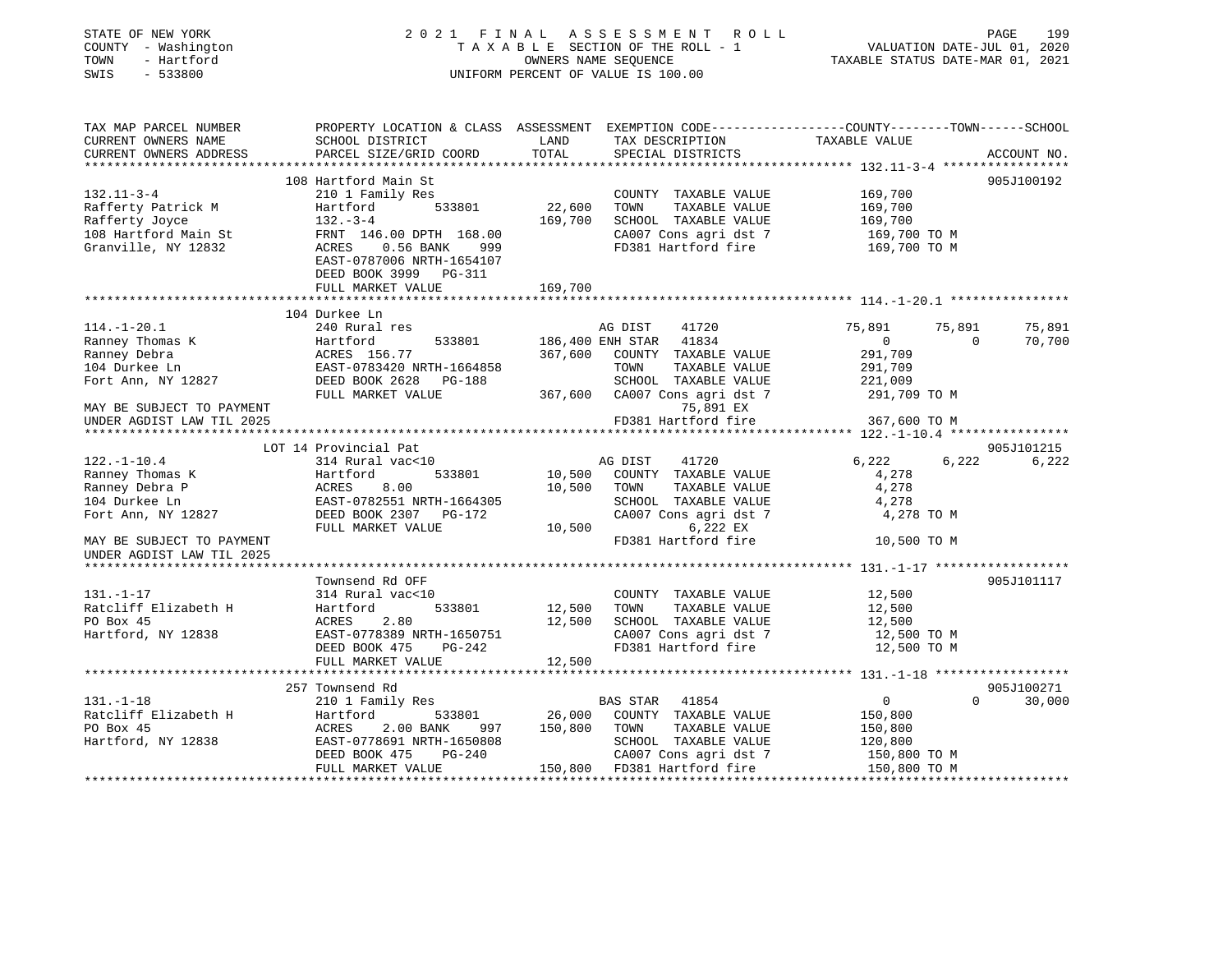| STATE OF NEW YORK |              |
|-------------------|--------------|
| COUNTY            | - Washington |
| TOWN              | - Hartford   |
| <b>CMTC</b>       | 533800       |

### STATE OF NEW YORK 2 0 2 1 F I N A L A S S E S S M E N T R O L L PAGE 200 COUNTY - Washington T A X A B L E SECTION OF THE ROLL - 1 VALUATION DATE-JUL 01, 2020 OWNERS NAME SEQUENCE TAXABLE STATUS DATE-MAR 01, 2021 SWIS - 533800 UNIFORM PERCENT OF VALUE IS 100.00

| TAX MAP PARCEL NUMBER                                                                       | PROPERTY LOCATION & CLASS ASSESSMENT EXEMPTION CODE----------------COUNTY-------TOWN------SCHOOL |               |                                                                         |                       |                    |
|---------------------------------------------------------------------------------------------|--------------------------------------------------------------------------------------------------|---------------|-------------------------------------------------------------------------|-----------------------|--------------------|
| CURRENT OWNERS NAME                                                                         | SCHOOL DISTRICT                                                                                  | LAND          | TAX DESCRIPTION                                                         | TAXABLE VALUE         |                    |
| CURRENT OWNERS ADDRESS                                                                      | PARCEL SIZE/GRID COORD                                                                           | TOTAL         | SPECIAL DISTRICTS                                                       |                       | ACCOUNT NO.        |
|                                                                                             | 191 Hartford Main St                                                                             |               |                                                                         |                       | 905J100530         |
| $132. - 1 - 16$                                                                             | 210 1 Family Res                                                                                 |               | AGED-CO/TN 41801                                                        | 25,605                | 25,605 0           |
| Rathbun Dorothy<br>191 Hartford Main St<br>Granville, NY 12832<br>EAST-0788028 NRTH-1656060 |                                                                                                  |               | 533801 27,900 ENH STAR 41834                                            | $\overline{0}$        | $\Omega$<br>70,700 |
|                                                                                             |                                                                                                  |               | 170,700 COUNTY TAXABLE VALUE                                            | 145,095               |                    |
|                                                                                             |                                                                                                  |               | TOWN<br>TAXABLE VALUE                                                   | 145,095               |                    |
|                                                                                             | DEED BOOK 443 PG-181                                                                             |               | SCHOOL TAXABLE VALUE                                                    | 100,000               |                    |
|                                                                                             | FULL MARKET VALUE                                                                                |               | -181 SCHOOL TAXABLE VALUE<br>170,700 CA007 Cons agri dst 7 170,700 TO M |                       |                    |
|                                                                                             |                                                                                                  |               | FD381 Hartford fire                                                     | 170,700 TO M          |                    |
|                                                                                             |                                                                                                  |               |                                                                         |                       |                    |
|                                                                                             | 419 Blood St                                                                                     |               |                                                                         |                       | 905J101064         |
| $132 - 4 - 9.2$                                                                             | 323 Vacant rural                                                                                 | 533801 29,400 | COUNTY TAXABLE VALUE                                                    | 29,400                |                    |
| Ratti David B                                                                               | Harttoru<br>ACRES 27.30<br>27.3845                                                               |               | TOWN<br>TAXABLE VALUE                                                   | 29,400                |                    |
|                                                                                             |                                                                                                  |               | SCHOOL TAXABLE VALUE<br>FD381 Hartford fire                             | 29,400<br>29,400 TO M |                    |
| ACRES 27.30 29,400<br>Dover Plains, NY 12522 EAST-0793845 NRTH-1649787                      | DEED BOOK 875<br>PG-226                                                                          |               |                                                                         |                       |                    |
|                                                                                             | FULL MARKET VALUE                                                                                | 29,400        |                                                                         |                       |                    |
|                                                                                             |                                                                                                  |               |                                                                         |                       |                    |
|                                                                                             | Swamp Ln OFF                                                                                     |               |                                                                         |                       | 905J101267         |
| $149. - 1 - 30.8$                                                                           | 314 Rural vac<10                                                                                 |               | COUNTY TAXABLE VALUE                                                    | 9,000                 |                    |
| Rattlesnake Hill LLC                                                                        | Hartford 533801                                                                                  | 9,000         | TAXABLE VALUE<br>TOWN                                                   | 9,000                 |                    |
| PO Box 536                                                                                  | LOT 8                                                                                            | 9,000         | SCHOOL TAXABLE VALUE                                                    | 9,000                 |                    |
| Manchester, ME 04351                                                                        | ACRES 8.03                                                                                       |               | CA006 Cons agri dst 6                                                   | 9,000 TO M            |                    |
|                                                                                             | EAST-0775386 NRTH-1633798                                                                        |               | FD381 Hartford fire                                                     | 9,000 TO M            |                    |
|                                                                                             | DEED BOOK 2595 PG-213                                                                            |               |                                                                         |                       |                    |
|                                                                                             | FULL MARKET VALUE                                                                                | 9,000         |                                                                         |                       |                    |
|                                                                                             |                                                                                                  |               |                                                                         |                       |                    |
|                                                                                             | Swamp Ln OFF                                                                                     |               |                                                                         |                       | 905J101304         |
| $149. - 1 - 30.9$<br>Rattlesnake Hill LLC                                                   | 314 Rural vac<10<br>533801<br>Hartford                                                           | 7,500         | COUNTY TAXABLE VALUE<br>TAXABLE VALUE<br>TOWN                           | 7,500<br>7,500        |                    |
| PO Box 536                                                                                  | LOT 9                                                                                            | 7,500         | SCHOOL TAXABLE VALUE                                                    | 7,500                 |                    |
| Manchester, ME 04351                                                                        | ACRES 5.24                                                                                       |               | CA006 Cons agri dst 6 7,500 TO M                                        |                       |                    |
|                                                                                             | EAST-0775707 NRTH-1634016                                                                        |               | FD381 Hartford fire                                                     | 7,500 TO M            |                    |
|                                                                                             | DEED BOOK 2595 PG-213                                                                            |               |                                                                         |                       |                    |
|                                                                                             | FULL MARKET VALUE                                                                                | 7,500         |                                                                         |                       |                    |
|                                                                                             |                                                                                                  |               |                                                                         |                       |                    |
|                                                                                             | Swamp Ln OFF                                                                                     |               |                                                                         |                       | 905J101268         |
| $149. - 1 - 30.10$                                                                          | 314 Rural vac<10                                                                                 |               | COUNTY TAXABLE VALUE                                                    | 5,000                 |                    |
| Rattlesnake Hill LLC                                                                        | Hartford 533801                                                                                  | 5,000         | TOWN<br>TAXABLE VALUE                                                   | 5,000                 |                    |
| PO Box 536                                                                                  | LOT 10                                                                                           | 5,000         | SCHOOL TAXABLE VALUE                                                    | 5,000                 |                    |
| Manchester, ME 04351                                                                        | ACRES<br>2.82                                                                                    |               | CA006 Cons agri dst 6 5,000 TO M                                        |                       |                    |
|                                                                                             | EAST-0776015 NRTH-1634163                                                                        |               | FD381 Hartford fire                                                     | 5,000 TO M            |                    |
|                                                                                             | PG-213<br>DEED BOOK 2595                                                                         |               |                                                                         |                       |                    |
|                                                                                             | FULL MARKET VALUE                                                                                | 5,000         |                                                                         |                       |                    |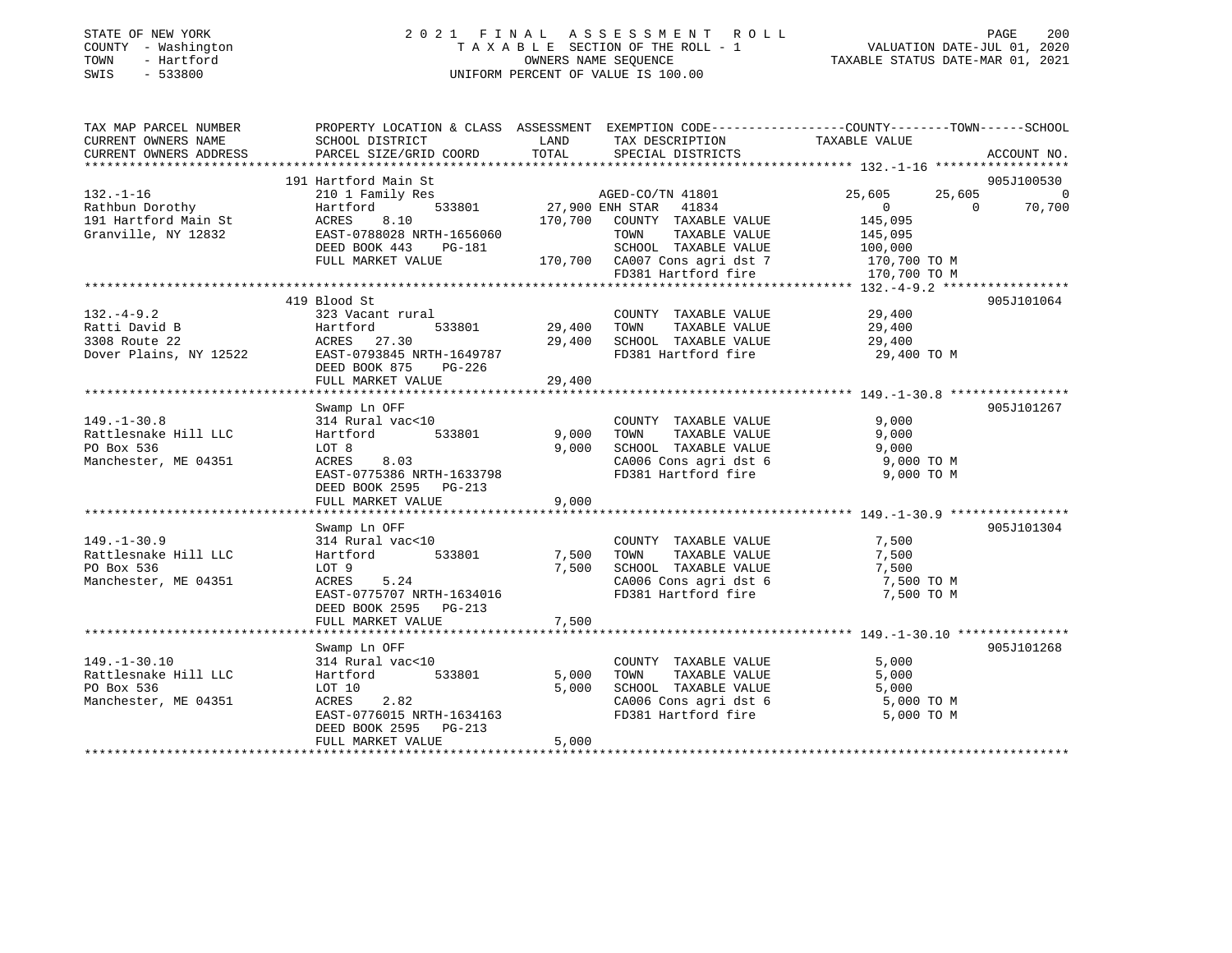| STATE OF NEW YORK |  |              |
|-------------------|--|--------------|
| COUNTY            |  | - Washington |
| TOWN              |  | - Hartford   |
| CM <sub>T</sub> C |  | $-$ 533800   |

### STATE OF NEW YORK 2 0 2 1 F I N A L A S S E S S M E N T R O L L PAGE 201 COUNTY - Washington T A X A B L E SECTION OF THE ROLL - 1 VALUATION DATE-JUL 01, 2020 OWNERS NAME SEQUENCE TAXABLE STATUS DATE-MAR 01, 2021 SWIS - 533800 UNIFORM PERCENT OF VALUE IS 100.00

| TAX MAP PARCEL NUMBER  |                                                |                        |                                            | PROPERTY LOCATION & CLASS ASSESSMENT EXEMPTION CODE----------------COUNTY-------TOWN------SCHOOL |  |
|------------------------|------------------------------------------------|------------------------|--------------------------------------------|--------------------------------------------------------------------------------------------------|--|
| CURRENT OWNERS NAME    | SCHOOL DISTRICT                                | LAND                   | TAX DESCRIPTION                            | TAXABLE VALUE                                                                                    |  |
| CURRENT OWNERS ADDRESS | PARCEL SIZE/GRID COORD                         | TOTAL                  | SPECIAL DISTRICTS                          | ACCOUNT NO.                                                                                      |  |
|                        |                                                |                        |                                            |                                                                                                  |  |
|                        | Swamp Ln OFF                                   |                        |                                            | 905J101269                                                                                       |  |
| $149. - 1 - 30.11$     | 322 Rural vac>10                               |                        | COUNTY TAXABLE VALUE                       | 14,500                                                                                           |  |
| Rattlesnake Hill LLC   | 533801<br>Hartford                             | 14,500                 | TOWN<br>TAXABLE VALUE                      | 14,500                                                                                           |  |
| PO Box 536             | LOT 11                                         | 14,500                 | SCHOOL TAXABLE VALUE                       | 14,500                                                                                           |  |
| Manchester, ME 04351   | ACRES 18.78                                    |                        | CA006 Cons agri dst 6                      | 14,500 TO M                                                                                      |  |
|                        | EAST-0775582 NRTH-1632718                      |                        | FD381 Hartford fire                        | 14,500 TO M                                                                                      |  |
|                        | DEED BOOK 2595<br>PG-213                       |                        |                                            |                                                                                                  |  |
|                        | FULL MARKET VALUE<br>************************* | 14,500<br>************ |                                            |                                                                                                  |  |
|                        |                                                |                        |                                            | 905J101270                                                                                       |  |
| $149. - 1 - 30.12$     | Swamp Ln OFF                                   |                        |                                            |                                                                                                  |  |
| Rattlesnake Hill LLC   | 314 Rural vac<10<br>533801                     | 9,000                  | COUNTY TAXABLE VALUE<br>TOWN TAXABLE VALUE | 9,000<br>9,000                                                                                   |  |
| PO Box 536             | Hartford<br>LOT 12                             | 9,000                  | SCHOOL TAXABLE VALUE                       | 9,000                                                                                            |  |
| Manchester, ME 04351   | 8.61<br>ACRES                                  |                        | CA006 Cons agri dst 6                      | 9,000 TO M                                                                                       |  |
|                        |                                                |                        | FD381 Hartford fire                        |                                                                                                  |  |
|                        | EAST-0775979 NRTH-1632828                      |                        |                                            | 9,000 TO M                                                                                       |  |
|                        | DEED BOOK 2595 PG-213                          | 9,000                  |                                            |                                                                                                  |  |
|                        | FULL MARKET VALUE                              |                        |                                            |                                                                                                  |  |
|                        | Swamp Ln OFF                                   |                        |                                            | 905J101271                                                                                       |  |
| $149. - 1 - 30.13$     | 314 Rural vac<10                               |                        | COUNTY TAXABLE VALUE                       | 9,500                                                                                            |  |
| Rattlesnake Hill LLC   | Hartford<br>533801                             | 9,500                  | TOWN TAXABLE VALUE                         | 9,500                                                                                            |  |
| PO Box 536             | LOT 13                                         | 9.500                  | SCHOOL TAXABLE VALUE                       | 9,500                                                                                            |  |
| Manhester, ME 04351    | ACRES<br>9.13                                  |                        | CA006 Cons agri dst 6                      | 9,500 TO M                                                                                       |  |
|                        | EAST-0776170 NRTH-1633074                      |                        | FD381 Hartford fire                        | 9,500 TO M                                                                                       |  |
|                        | DEED BOOK 2595 PG-213                          |                        |                                            |                                                                                                  |  |
|                        | FULL MARKET VALUE                              | 9,500                  |                                            |                                                                                                  |  |
|                        |                                                |                        |                                            |                                                                                                  |  |
|                        | Swamp Ln OFF                                   |                        |                                            | 905J101272                                                                                       |  |
| $149. - 1 - 30.14$     | 314 Rural vac<10                               |                        | COUNTY TAXABLE VALUE                       | 10,000                                                                                           |  |
| Rattlesnake Hill LLC   | 533801<br>Hartford                             | 10,000                 | TOWN<br>TAXABLE VALUE                      | 10,000                                                                                           |  |
| PO Box 536             | LOT 14                                         | 10,000                 | SCHOOL TAXABLE VALUE                       | 10,000                                                                                           |  |
| Manchester, ME 04351   | ACRES<br>9.64                                  |                        | CA006 Cons agri dst 6                      | 10,000 TO M                                                                                      |  |
|                        | EAST-0776364 NRTH-1633385                      |                        | FD381 Hartford fire                        | 10,000 TO M                                                                                      |  |
|                        | DEED BOOK 2595 PG-213                          |                        |                                            |                                                                                                  |  |
|                        | FULL MARKET VALUE                              | 10,000                 |                                            |                                                                                                  |  |
|                        |                                                |                        |                                            |                                                                                                  |  |
|                        | Swamp Ln OFF                                   |                        |                                            | 905J101273                                                                                       |  |
| $149. - 1 - 30.15$     | 314 Rural vac<10                               |                        | COUNTY TAXABLE VALUE                       | 10,000                                                                                           |  |
| Rattlesnake Hill LLC   | 533801<br>Hartford                             | 10,000                 | TAXABLE VALUE<br>TOWN                      | 10,000                                                                                           |  |
| PO Box 536             | LOT 15                                         | 10,000                 | SCHOOL TAXABLE VALUE                       | 10,000                                                                                           |  |
| Manchester, ME 04351   | 9.94<br>ACRES                                  |                        | CA006 Cons agri dst 6                      | 10,000 TO M                                                                                      |  |
|                        | EAST-0776530 NRTH-1633771                      |                        | FD381 Hartford fire                        | 10,000 TO M                                                                                      |  |
|                        | DEED BOOK 2595<br>PG-213                       |                        |                                            |                                                                                                  |  |
|                        | FULL MARKET VALUE                              | 10,000                 |                                            |                                                                                                  |  |
|                        |                                                |                        |                                            |                                                                                                  |  |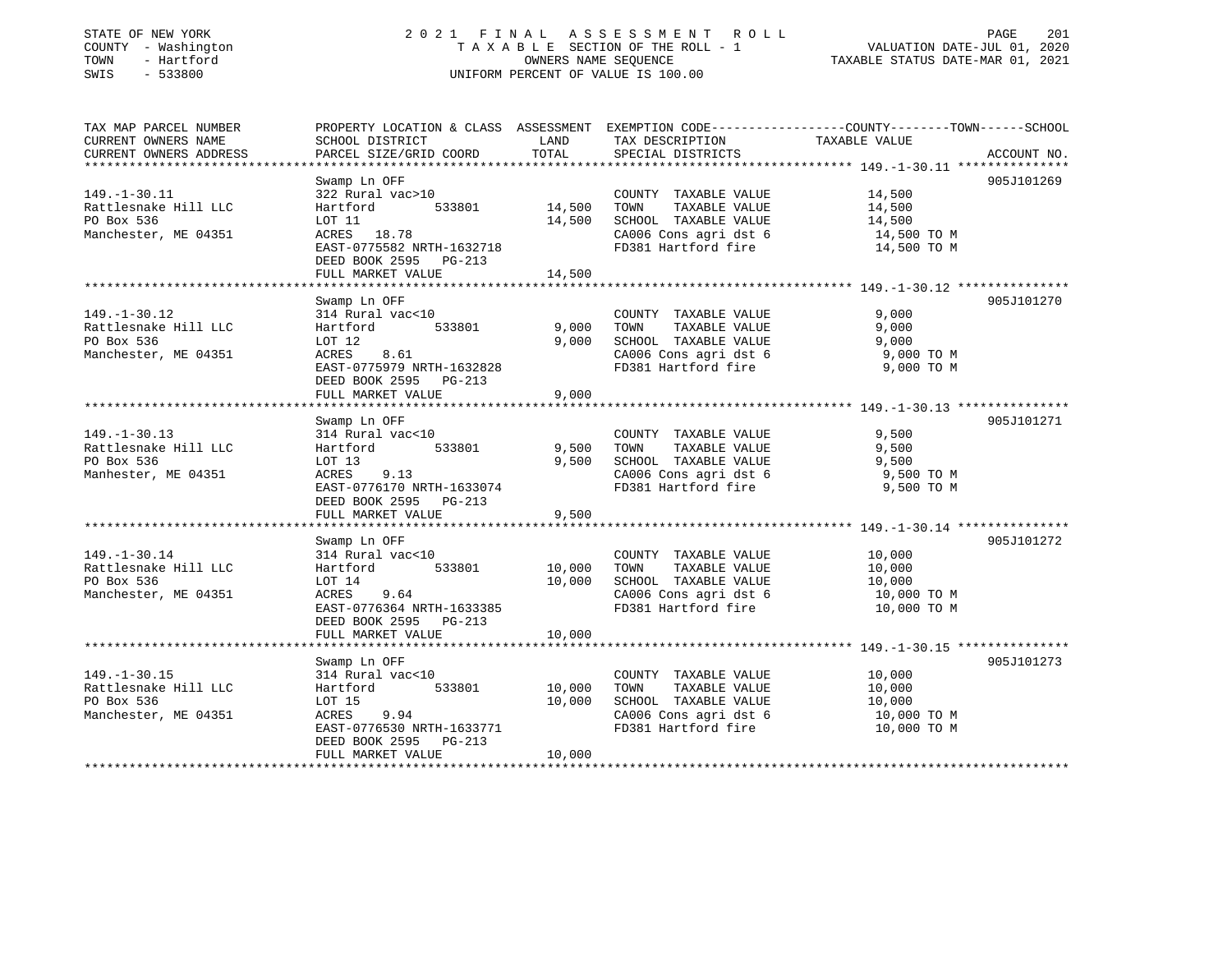#### STATE OF NEW YORK 2 0 2 1 F I N A L A S S E S S M E N T R O L L PAGE 202COUNTY - Washington T A X A B L E SECTION OF THE ROLL - 1 VALUATION DATE-JUL 01, 2020 OWNERS NAME SEQUENCE TAXABLE STATUS DATE-MAR 01, 2021 SWIS - 533800 UNIFORM PERCENT OF VALUE IS 100.00

VALUATION DATE-JUL 01, 2020

| TAX MAP PARCEL NUMBER  | PROPERTY LOCATION & CLASS ASSESSMENT EXEMPTION CODE---------------COUNTY-------TOWN-----SCHOOL                                                                                                                                            |         |                                                                                                           |                       |             |
|------------------------|-------------------------------------------------------------------------------------------------------------------------------------------------------------------------------------------------------------------------------------------|---------|-----------------------------------------------------------------------------------------------------------|-----------------------|-------------|
| CURRENT OWNERS NAME    | SCHOOL DISTRICT                                                                                                                                                                                                                           |         | LAND TAX DESCRIPTION TAXABLE VALUE                                                                        |                       |             |
| CURRENT OWNERS ADDRESS | PARCEL SIZE/GRID COORD TOTAL SPECIAL DISTRICTS                                                                                                                                                                                            |         |                                                                                                           |                       | ACCOUNT NO. |
|                        |                                                                                                                                                                                                                                           |         |                                                                                                           |                       |             |
|                        | Swamp Ln OFF                                                                                                                                                                                                                              |         |                                                                                                           |                       | 905J101274  |
| $149. - 1 - 30.16$     | $\begin{tabular}{llll} 314 \text{ Rural vac} & 10 & \text{COUNTY} \\ \text{Hartford} & 533801 & 9,000 & \text{TOWN} \end{tabular}$                                                                                                        |         | COUNTY TAXABLE VALUE                                                                                      | 9,000                 |             |
| Rattlesnake Hill LLC   |                                                                                                                                                                                                                                           |         | TAXABLE VALUE                                                                                             | 9,000                 |             |
| PO Box 536             | LOT 16<br>LOT 16<br>ACRES       8.49                                                                                                                                                                                                      | 9,000   | SCHOOL TAXABLE VALUE 9,000                                                                                |                       |             |
| Manchester, ME 04351   |                                                                                                                                                                                                                                           |         | CA006 Cons agri dst 6 9,000 TO M<br>FD381 Hartford fire 9,000 TO M                                        |                       |             |
|                        | EAST-0776790 NRTH-1633956                                                                                                                                                                                                                 |         |                                                                                                           |                       |             |
|                        | DEED BOOK 2595 PG-213                                                                                                                                                                                                                     |         |                                                                                                           |                       |             |
|                        | FULL MARKET VALUE 9,000                                                                                                                                                                                                                   |         |                                                                                                           |                       |             |
|                        |                                                                                                                                                                                                                                           |         |                                                                                                           |                       |             |
|                        | Coach Rd                                                                                                                                                                                                                                  |         |                                                                                                           |                       | 905J101285  |
|                        |                                                                                                                                                                                                                                           |         | COUNTY TAXABLE VALUE                                                                                      | 28,000                |             |
|                        |                                                                                                                                                                                                                                           |         |                                                                                                           | TAXABLE VALUE 28,000  |             |
| PO Box 536             |                                                                                                                                                                                                                                           |         |                                                                                                           |                       |             |
| Manchester, ME 04351   | LOT 27 28,000<br>ACRES 40.60 28,000                                                                                                                                                                                                       |         | SCHOOL TAXABLE VALUE $28,000$<br>CA006 Cons agri dst 6 $28,000$ TO M<br>FD381 Hartford fire $28,000$ TO M |                       |             |
|                        | EAST-0777259 NRTH-1633150                                                                                                                                                                                                                 |         |                                                                                                           |                       |             |
|                        | DEED BOOK 2595 PG-213                                                                                                                                                                                                                     |         |                                                                                                           |                       |             |
|                        |                                                                                                                                                                                                                                           |         |                                                                                                           |                       |             |
|                        |                                                                                                                                                                                                                                           |         |                                                                                                           |                       |             |
|                        | State Route 40                                                                                                                                                                                                                            |         |                                                                                                           |                       |             |
|                        |                                                                                                                                                                                                                                           |         |                                                                                                           |                       |             |
|                        |                                                                                                                                                                                                                                           |         |                                                                                                           |                       |             |
|                        |                                                                                                                                                                                                                                           |         |                                                                                                           |                       |             |
|                        |                                                                                                                                                                                                                                           |         |                                                                                                           |                       |             |
|                        |                                                                                                                                                                                                                                           |         |                                                                                                           |                       |             |
|                        |                                                                                                                                                                                                                                           |         |                                                                                                           |                       |             |
|                        | 149.-1-37.5<br>2000 EXTERNALLE AND STATE OF A COUNTY TAXABLE VALUE<br>21.000 EXTERNALLE STATE OF A STATE OF A STATE OF A SAMPLE CHANNER VALUE<br>2.000 EXTERNALLE PO BOX 536<br>2.000 EXTERNALLE VALUE<br>2.000 EXTERNALLE VALUE<br>2.000 |         |                                                                                                           |                       |             |
|                        | State Route 40 OFF                                                                                                                                                                                                                        |         |                                                                                                           |                       |             |
| $149. - 1 - 37.6$      | c land COUNT<br>533801 600 TOWN<br>311 Res vac land                                                                                                                                                                                       |         | COUNTY TAXABLE VALUE<br>TOWN TAXABLE VALUE                                                                | 600                   |             |
|                        |                                                                                                                                                                                                                                           |         |                                                                                                           |                       |             |
|                        |                                                                                                                                                                                                                                           |         |                                                                                                           |                       |             |
|                        |                                                                                                                                                                                                                                           |         |                                                                                                           |                       |             |
|                        |                                                                                                                                                                                                                                           |         |                                                                                                           |                       |             |
|                        | 149.-1-37.6<br>Rattlesnake Hill LLC Hartford 533801 600 TOWN TAXABLE VALUE<br>PO Box 536 FRNT 98.00 DPTH 106.00 600 SCHOOL TAXABLE VALUE<br>Manchester, ME 04351 EAST-0773983 NRTH-1634219 CA006 Cons agri dst 6 600 TO M<br>DEED BOO     |         |                                                                                                           |                       |             |
|                        |                                                                                                                                                                                                                                           |         |                                                                                                           |                       |             |
|                        | 7186 State Route 40                                                                                                                                                                                                                       |         | COUNTY TAXABLE VALUE 389,800                                                                              |                       | 905J100604  |
| $149. - 1 - 39.1$      | 480 Mult-use bld                                                                                                                                                                                                                          |         |                                                                                                           | TAXABLE VALUE 389,800 |             |
|                        | 149.-1-39.1<br>Rattlesnake Hill LLC Hartford 533801 88,700<br>PO Box 536 ACRES 7.07 389,800<br>Manchester, ME 04351 EAST-0773178 NRTH-1634433<br>DEED BOOK 2839 PG-18                                                                     |         | TOWN                                                                                                      |                       |             |
|                        |                                                                                                                                                                                                                                           |         | SCHOOL TAXABLE VALUE 389,800<br>CA006 Cons agri dst 6 389,800 TO M                                        |                       |             |
|                        |                                                                                                                                                                                                                                           |         | FD381 Hartford fire 389,800 TO M                                                                          |                       |             |
|                        | FULL MARKET VALUE                                                                                                                                                                                                                         | 389,800 |                                                                                                           |                       |             |
|                        |                                                                                                                                                                                                                                           |         |                                                                                                           |                       |             |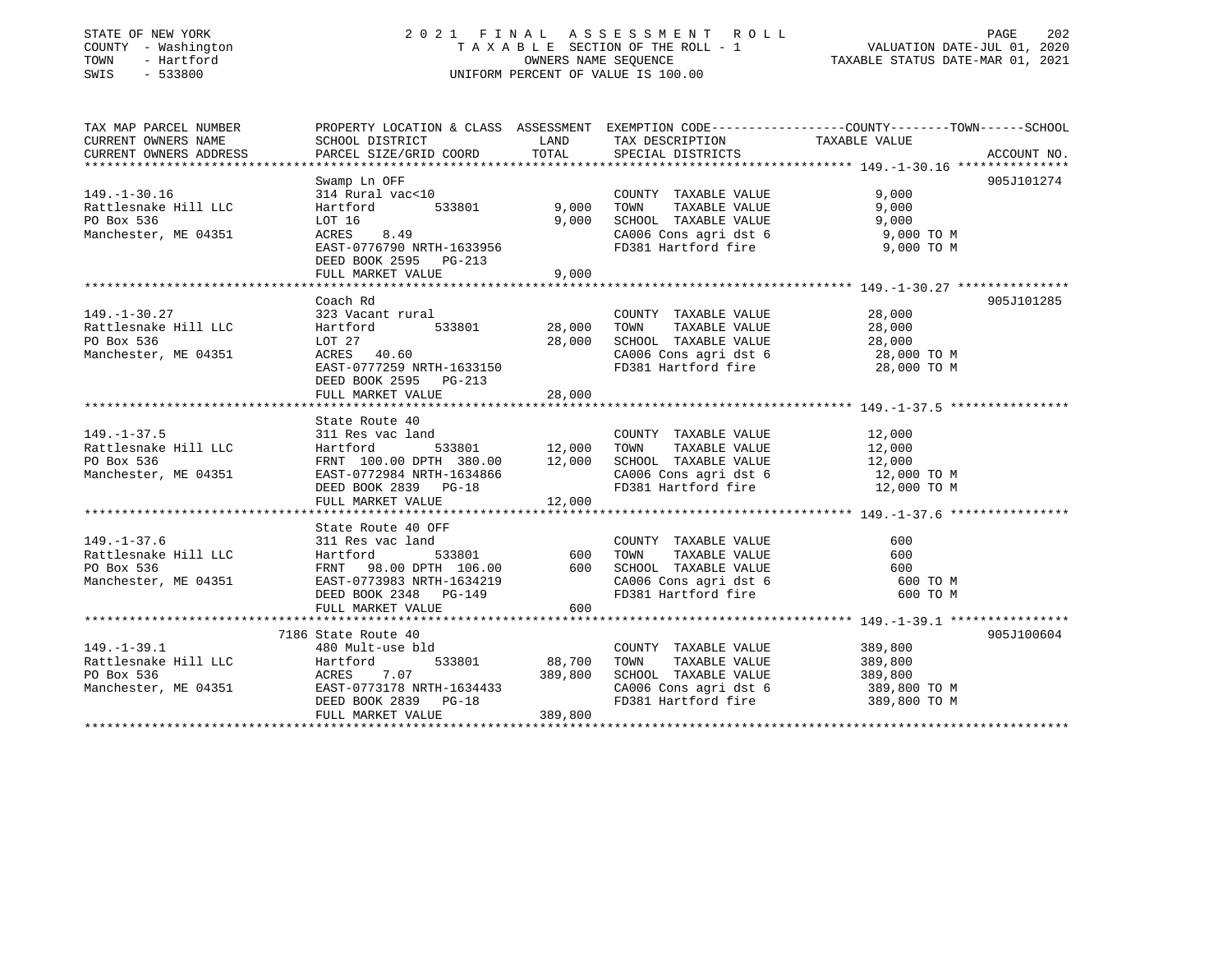### STATE OF NEW YORK 2 0 2 1 F I N A L A S S E S S M E N T R O L L PAGE 203 COUNTY - Washington T A X A B L E SECTION OF THE ROLL - 1 VALUATION DATE-JUL 01, 2020 TOWN - Hartford OWNERS NAME SEQUENCE TAXABLE STATUS DATE-MAR 01, 2021 SWIS - 533800 UNIFORM PERCENT OF VALUE IS 100.00

| TAX MAP PARCEL NUMBER<br>CURRENT OWNERS NAME<br>CURRENT OWNERS ADDRESS | SCHOOL DISTRICT<br>PARCEL SIZE/GRID COORD          | LAND<br>TOTAL | TAX DESCRIPTION<br>SPECIAL DISTRICTS | PROPERTY LOCATION & CLASS ASSESSMENT EXEMPTION CODE---------------COUNTY-------TOWN-----SCHOOL<br>TAXABLE VALUE | ACCOUNT NO. |
|------------------------------------------------------------------------|----------------------------------------------------|---------------|--------------------------------------|-----------------------------------------------------------------------------------------------------------------|-------------|
|                                                                        |                                                    |               |                                      |                                                                                                                 |             |
|                                                                        | 7162 State Route 40                                |               |                                      |                                                                                                                 | 905J101167  |
| $149. - 1 - 39.2$                                                      | 311 Res vac land                                   |               | COUNTY TAXABLE VALUE                 | 13,000                                                                                                          |             |
| Rattlesnake Hill LLC                                                   | 533801<br>Hartford                                 | 13,000        | TAXABLE VALUE<br>TOWN                | 13,000                                                                                                          |             |
| PO Box 536                                                             | 1.10<br>ACRES                                      | 13,000        | SCHOOL TAXABLE VALUE                 | 13,000                                                                                                          |             |
| Manchester, ME 04351                                                   | EAST-0772491 NRTH-1634310                          |               | CA006 Cons agri dst 6                | 13,000 TO M                                                                                                     |             |
|                                                                        | DEED BOOK 2410 PG-214                              |               | FD381 Hartford fire                  | 13,000 TO M                                                                                                     |             |
|                                                                        | FULL MARKET VALUE                                  | 13,000        |                                      |                                                                                                                 |             |
|                                                                        |                                                    |               |                                      |                                                                                                                 |             |
|                                                                        | State Route 40                                     |               |                                      |                                                                                                                 | 905J101168  |
| $149. - 1 - 39.3$                                                      | 311 Res vac land                                   |               | COUNTY TAXABLE VALUE                 | 2,500                                                                                                           |             |
| Rattlesnake Hill LLC                                                   | Hartford<br>533801                                 | 2,500         | TOWN<br>TAXABLE VALUE                | 2,500                                                                                                           |             |
| PO Box 536                                                             | FRNT 150.00 DPTH 200.00                            | 2,500         | SCHOOL TAXABLE VALUE                 | 2,500                                                                                                           |             |
| Manchester, ME 04351                                                   | EAST-0772367 NRTH-1634304<br>DEED BOOK 2410 PG-214 |               | CA006 Cons agri dst 6                | 2,500 TO M<br>2,500 TO M                                                                                        |             |
|                                                                        | FULL MARKET VALUE                                  | 2,500         | FD381 Hartford fire                  |                                                                                                                 |             |
|                                                                        |                                                    |               |                                      |                                                                                                                 |             |
|                                                                        | 7190 State Route 40                                |               |                                      |                                                                                                                 |             |
| $149. - 1 - 39.4$                                                      | 331 Com vac w/im                                   |               | AG DIST<br>41720                     | 32,664<br>32,664                                                                                                | 32,664      |
| Rattlesnake Hill LLC                                                   | 533801<br>Hartford                                 | 196,700       | COUNTY TAXABLE VALUE                 | 231,636                                                                                                         |             |
| PO Box 536                                                             | ACRES 132.30                                       | 264,300       | TOWN<br>TAXABLE VALUE                | 231,636                                                                                                         |             |
| Manchester, ME 04351                                                   | EAST-0773894 NRTH-1632955                          |               | SCHOOL TAXABLE VALUE                 | 231,636                                                                                                         |             |
|                                                                        | DEED BOOK 2348 PG-149                              |               | CA006 Cons agri dst 6                | 231,636 TO M                                                                                                    |             |
| MAY BE SUBJECT TO PAYMENT                                              | FULL MARKET VALUE                                  | 264,300       | 32,664 EX                            |                                                                                                                 |             |
| UNDER AGDIST LAW TIL 2025                                              |                                                    |               | FD381 Hartford fire                  | 264,300 TO M                                                                                                    |             |
|                                                                        |                                                    |               |                                      |                                                                                                                 |             |
|                                                                        | 3388 State Route 196                               |               |                                      |                                                                                                                 | 905J100532  |
| $140. - 1 - 44$                                                        | 220 2 Family Res                                   |               | COUNTY TAXABLE VALUE                 | 136,000                                                                                                         |             |
| Reid Mildred F Estate                                                  | 533801<br>Hartford                                 | 24,800        | TOWN<br>TAXABLE VALUE                | 136,000                                                                                                         |             |
| C/O Gerald Ross                                                        | ACRES<br>1.60                                      | 136,000       | SCHOOL TAXABLE VALUE                 | 136,000                                                                                                         |             |
| 3144 Coach Rd                                                          | EAST-0769967 NRTH-1641941                          |               | FD381 Hartford fire                  | 136,000 TO M                                                                                                    |             |
| Argyle, NY 12809                                                       | DEED BOOK 384<br>PG-353                            |               |                                      |                                                                                                                 |             |
|                                                                        | FULL MARKET VALUE                                  | 136,000       |                                      |                                                                                                                 |             |
|                                                                        |                                                    |               |                                      |                                                                                                                 |             |
| $150. - 1 - 29.19$                                                     | Pope Hill Rd                                       |               | COUNTY TAXABLE VALUE                 |                                                                                                                 |             |
| Reid Steven                                                            | 311 Res vac land<br>532001                         | 1,000         | TOWN<br>TAXABLE VALUE                | 1,000<br>1,000                                                                                                  |             |
| Reid Marlene                                                           | Argyle<br>FRNT 220.00 DPTH 125.00                  | 1,000         | SCHOOL TAXABLE VALUE                 | 1,000                                                                                                           |             |
| PO Box 156                                                             | EAST-0778998 NRTH-1632589                          |               | CA006 Cons agri dst 6                | 1,000 TO M                                                                                                      |             |
| Arqyle, NY 12809                                                       | DEED BOOK 1973 PG-176                              |               | FD381 Hartford fire                  | 1,000 TO M                                                                                                      |             |
|                                                                        | FULL MARKET VALUE                                  | 1,000         |                                      |                                                                                                                 |             |
|                                                                        | *************************                          |               |                                      |                                                                                                                 |             |
|                                                                        | Camp A Way                                         |               |                                      |                                                                                                                 | 905J100534  |
| $142. - 1 - 35$                                                        | 322 Rural vac>10                                   |               | COUNTY TAXABLE VALUE                 | 13,400                                                                                                          |             |
| Reisinger Adam                                                         | 533801<br>Hartford                                 | 13,400        | TAXABLE VALUE<br>TOWN                | 13,400                                                                                                          |             |
|                                                                        | ACRES 10.12                                        | 13,400        | SCHOOL TAXABLE VALUE                 | 13,400                                                                                                          |             |
|                                                                        | EAST-0792218 NRTH-1646821                          |               | FD381 Hartford fire                  | 13,400 TO M                                                                                                     |             |
| Reisinger Olga<br>1 Elder Ave<br>Farmingville, NY 11738                | DEED BOOK 444<br>$PG-81$                           |               |                                      |                                                                                                                 |             |
|                                                                        | FULL MARKET VALUE                                  | 13,400        |                                      |                                                                                                                 |             |
|                                                                        |                                                    |               |                                      |                                                                                                                 |             |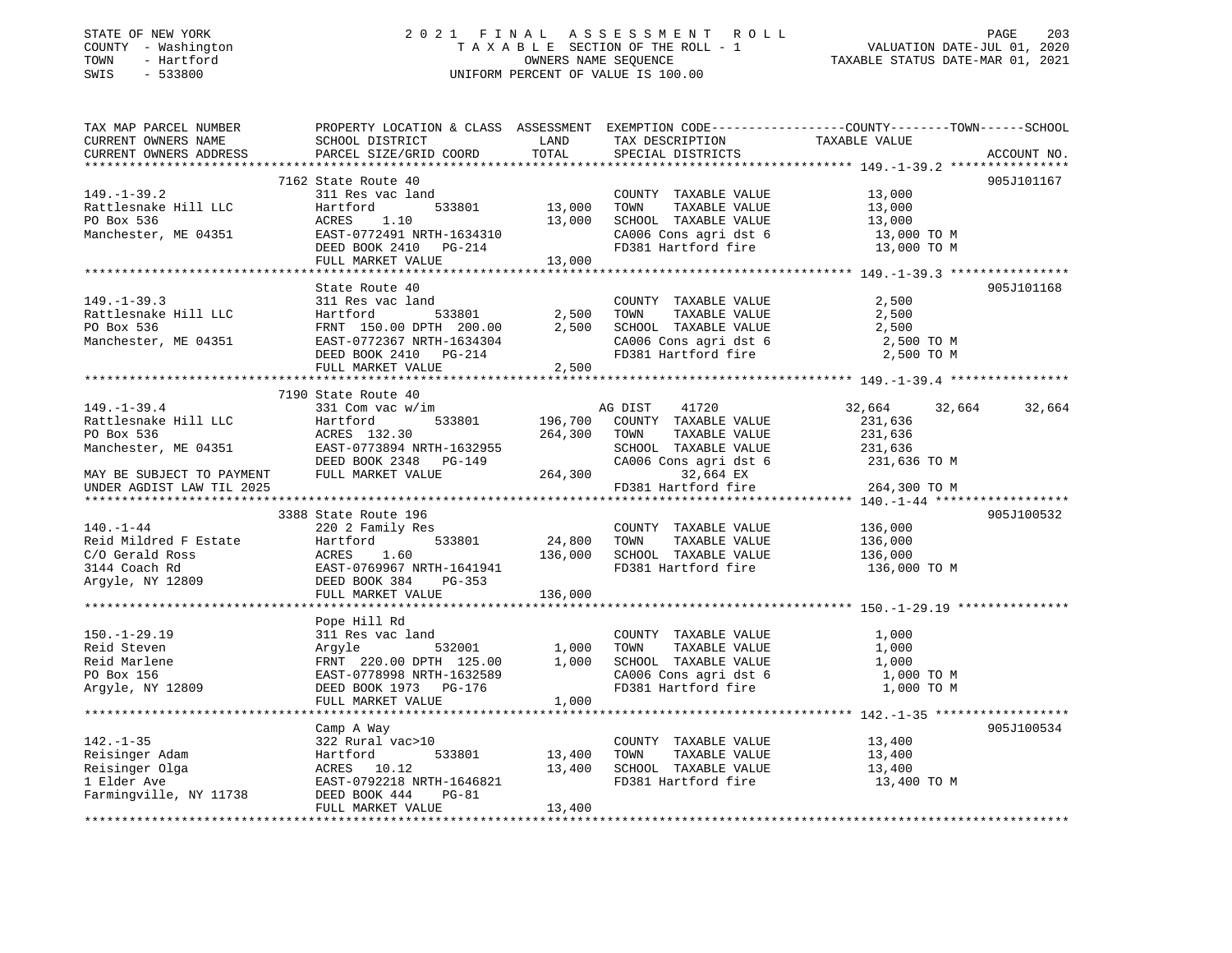| STATE OF NEW YORK<br>- Washington<br>COUNTY<br>- Hartford<br>TOWN<br>$-533800$<br>SWIS |                                                                        |                             | 2021 FINAL ASSESSMENT ROLL<br>TAXABLE SECTION OF THE ROLL - 1<br>OWNERS NAME SEOUENCE<br>UNIFORM PERCENT OF VALUE IS 100.00 |                                                                               | 204<br>PAGE<br>VALUATION DATE-JUL 01, 2020<br>TAXABLE STATUS DATE-MAR 01, 2021 |
|----------------------------------------------------------------------------------------|------------------------------------------------------------------------|-----------------------------|-----------------------------------------------------------------------------------------------------------------------------|-------------------------------------------------------------------------------|--------------------------------------------------------------------------------|
| TAX MAP PARCEL NUMBER<br>CURRENT OWNERS NAME<br>CURRENT OWNERS ADDRESS                 | PROPERTY LOCATION & CLASS<br>SCHOOL DISTRICT<br>PARCEL SIZE/GRID COORD | ASSESSMENT<br>LAND<br>TOTAL | TAX DESCRIPTION<br>SPECIAL DISTRICTS                                                                                        | EXEMPTION CODE-----------------COUNTY-------TOWN------SCHOOL<br>TAXABLE VALUE | ACCOUNT NO.                                                                    |

|                           | 111 Pope Hill Rd           |                             |                       |                |          |            |
|---------------------------|----------------------------|-----------------------------|-----------------------|----------------|----------|------------|
| $150. - 1 - 29.18$        | 240 Rural res              | AG DIST                     | 41720                 | 14,746         | 14,746   | 14,746     |
| Reynolds Daniel J         | 532001<br>Argyle           | 46,500 BAS STAR             | 41854                 | $\overline{0}$ | $\Omega$ | 30,000     |
| Reynolds Melissa A        | $875/83 + 85$              | 179,000                     | COUNTY TAXABLE VALUE  | 164,254        |          |            |
| 111 Pope Hill Rd          | ACRES 16.98                | TOWN                        | TAXABLE VALUE         | 164,254        |          |            |
| Arqyle, NY 12809          | EAST-0779419 NRTH-1633480  |                             | SCHOOL TAXABLE VALUE  | 134,254        |          |            |
|                           | DEED BOOK 707<br>PG-219    |                             | CA006 Cons agri dst 6 | 164,254 TO M   |          |            |
| MAY BE SUBJECT TO PAYMENT | FULL MARKET VALUE          | 179,000                     | 14,746 EX             |                |          |            |
| UNDER AGDIST LAW TIL 2025 |                            | FD381 Hartford fire         |                       | 179,000 TO M   |          |            |
|                           |                            |                             |                       |                |          |            |
|                           | 107 Pope Hill Rd           |                             |                       |                |          |            |
| $150. - 1 - 29.23$        | 312 Vac w/imprv            |                             | COUNTY TAXABLE VALUE  | 38,100         |          |            |
| Reynolds Daniel J         | 532001<br>Argyle           | 16,300<br>TOWN              | TAXABLE VALUE         | 38,100         |          |            |
| Reynolds Melissa A        | 2.10<br>ACRES              | 38,100                      | SCHOOL TAXABLE VALUE  | 38,100         |          |            |
| 111 Pope Hill Rd          | EAST-0779591 NRTH-1632906  |                             | CA006 Cons agri dst 6 | 38,100 TO M    |          |            |
| Argyle, NY 12809          | DEED BOOK 3178 PG-174      |                             | FD381 Hartford fire   | 38,100 TO M    |          |            |
|                           | FULL MARKET VALUE          | 38,100                      |                       |                |          |            |
|                           |                            |                             |                       |                |          |            |
|                           | Pope Hill Rd               |                             |                       |                |          |            |
| $150. - 1 - 29.7$         | 311 Res vac land           |                             | COUNTY TAXABLE VALUE  | 1,000          |          |            |
| Reynolds Elizabeth L LE   | 532001<br>Argyle           | 1,000<br>TOWN               | TAXABLE VALUE         | 1,000          |          |            |
| Reynolds Daniel J         | ACRES<br>0.80              | 1,000                       | SCHOOL TAXABLE VALUE  | 1,000          |          |            |
| 276 Safford Rd            | EAST-0779776 NRTH-1632718  |                             | CA006 Cons agri dst 6 | 1,000 TO M     |          |            |
| Argyle, NY 12809          | DEED BOOK 3926<br>PG-278   |                             | FD381 Hartford fire   | 1,000 TO M     |          |            |
|                           | FULL MARKET VALUE          | 1,000                       |                       |                |          |            |
|                           |                            |                             |                       |                |          |            |
|                           | 85 Pope Hill Rd            |                             |                       |                |          | 905J100536 |
| $150. - 1 - 26$           | 210 1 Family Res           | AGED-ALL                    | 41800                 | 77,500         | 77,500   | 77,500     |
| Reynolds Naomi            | 532001<br>Argyle           | 40,200 ENH STAR 41834       |                       | $\overline{0}$ | $\Omega$ | 70,700     |
| 85 Pope Hill Rd           | 875/80                     | 155,000                     | COUNTY TAXABLE VALUE  | 77,500         |          |            |
| Arqyle, NY 12809          | 6.36<br>ACRES              | TOWN                        | TAXABLE VALUE         | 77,500         |          |            |
|                           | EAST-0779176 NRTH-1632863  |                             | SCHOOL TAXABLE VALUE  | 6,800          |          |            |
|                           | DEED BOOK 707<br>PG-210    |                             | CA006 Cons agri dst 6 | 155,000 TO M   |          |            |
|                           | FULL MARKET VALUE          | 155,000 FD381 Hartford fire |                       | 155,000 TO M   |          |            |
|                           |                            |                             |                       |                |          |            |
|                           | 3669 State Route 196       |                             |                       |                |          | 905J101403 |
| $140. - 1 - 6.2$          | 210 1 Family Res           |                             | COUNTY TAXABLE VALUE  | 158,800        |          |            |
| Reynolds Rebecca          | Hartford<br>533801         | 22,500<br>TOWN              | TAXABLE VALUE         | 158,800        |          |            |
| 3669 State Route 196      | $861/27 + 722/281$         | 158,800                     | SCHOOL TAXABLE VALUE  | 158,800        |          |            |
| Fort Ann, NY 12827        | 2.70 BANK<br>ACRES<br>999  |                             | CA007 Cons agri dst 7 | 158,800 TO M   |          |            |
|                           | EAST-0774539 NRTH-1646488  |                             | FD381 Hartford fire   | 158,800 TO M   |          |            |
|                           | DEED BOOK 3469<br>$PG-142$ |                             |                       |                |          |            |
|                           | FULL MARKET VALUE          | 158,800                     |                       |                |          |            |
|                           |                            |                             |                       |                |          |            |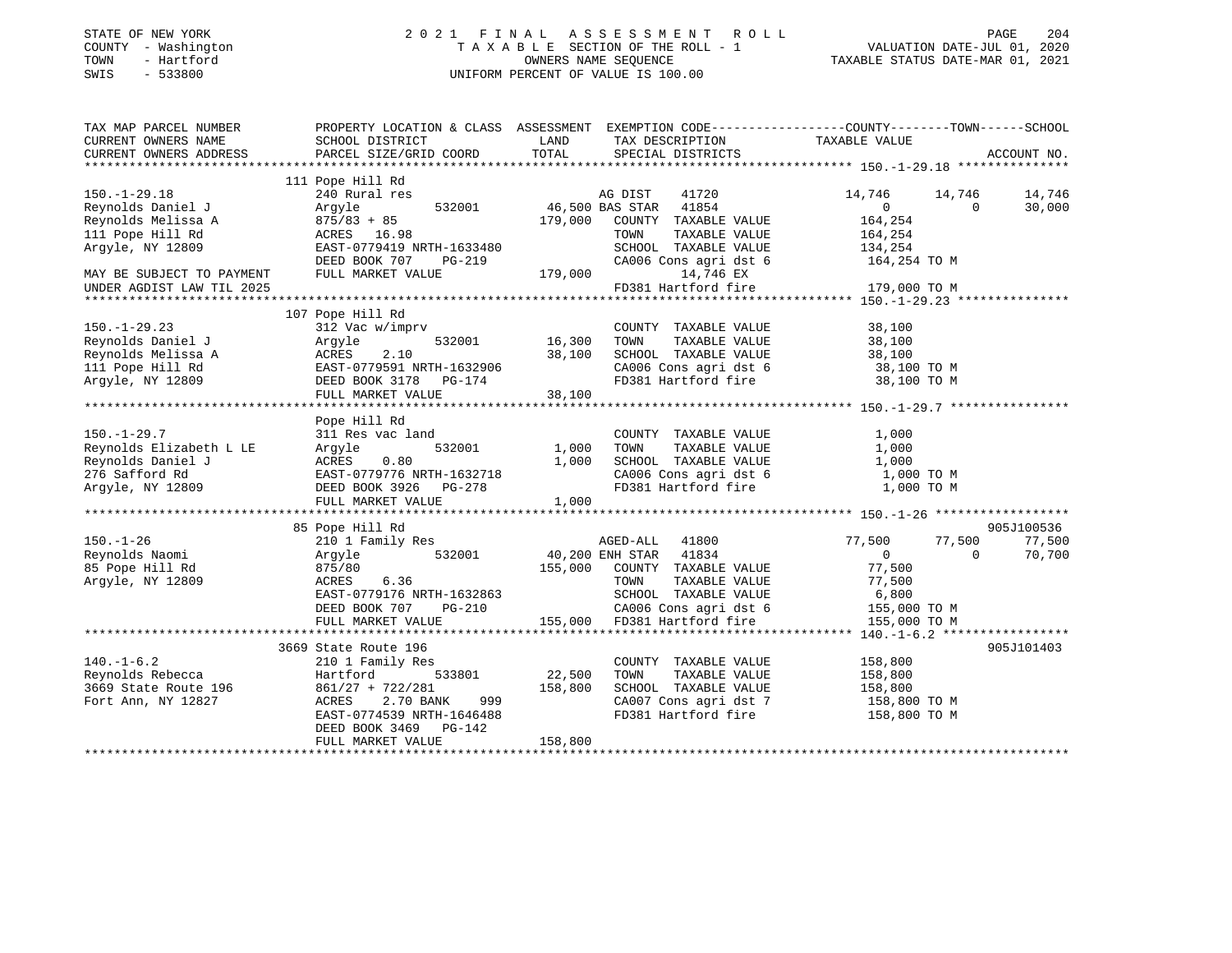| STATE OF NEW YORK<br>COUNTY - Washington<br>TOWN<br>- Hartford<br>$-533800$<br>SWIS | 2021 FINAL                                                                                                         | OWNERS NAME SEQUENCE<br>UNIFORM PERCENT OF VALUE IS 100.00 | A S S E S S M E N T<br>ROLL<br>TAXABLE SECTION OF THE ROLL - 1 | VALUATION DATE-JUL 01, 2020<br>TAXABLE STATUS DATE-MAR 01, 2021 | PAGE<br>205 |
|-------------------------------------------------------------------------------------|--------------------------------------------------------------------------------------------------------------------|------------------------------------------------------------|----------------------------------------------------------------|-----------------------------------------------------------------|-------------|
| TAX MAP PARCEL NUMBER<br>CURRENT OWNERS NAME                                        | PROPERTY LOCATION & CLASS ASSESSMENT EXEMPTION CODE----------------COUNTY-------TOWN-----SCHOOL<br>SCHOOL DISTRICT | LAND                                                       | TAX DESCRIPTION                                                | TAXABLE VALUE                                                   |             |
| CURRENT OWNERS ADDRESS                                                              | PARCEL SIZE/GRID COORD                                                                                             | TOTAL                                                      | SPECIAL DISTRICTS                                              |                                                                 | ACCOUNT NO. |
|                                                                                     | 5126 County Route 30                                                                                               |                                                            |                                                                |                                                                 |             |
| $150. - 1 - 21.1$                                                                   | 210 1 Family Res                                                                                                   |                                                            | BAS STAR 41854                                                 | $\overline{0}$<br>$\Omega$                                      | 30,000      |
| Richards Gretchen                                                                   | 533801<br>Hartford                                                                                                 | 28,100                                                     | COUNTY TAXABLE VALUE                                           | 233,400                                                         |             |
| Richards Jeffrey W                                                                  | BLA 1963-180                                                                                                       | 233,400                                                    | TAXABLE VALUE<br>TOWN                                          | 233,400                                                         |             |
| 5126 County Route 30                                                                | ACRES<br>4.28 BANK<br>999                                                                                          |                                                            | SCHOOL TAXABLE VALUE                                           | 203,400                                                         |             |
| Granville, NY 12832                                                                 | EAST-0785910 NRTH-1633464                                                                                          |                                                            | CA008 Cons agri dst 8                                          | 233,400 TO M                                                    |             |
|                                                                                     | DEED BOOK 919<br>$PG-54$                                                                                           |                                                            | FD381 Hartford fire                                            | 233,400 TO M                                                    |             |
|                                                                                     | FULL MARKET VALUE                                                                                                  | 233,400                                                    |                                                                |                                                                 |             |
|                                                                                     |                                                                                                                    | ***********                                                |                                                                | *************** 158. -2-6.4 ******************                  |             |
|                                                                                     | 1108 Lundy Rd                                                                                                      |                                                            |                                                                |                                                                 | 905J100529  |
| $158. - 2 - 6.4$<br>Richter Johannes                                                | 312 Vac w/imprv<br>533801<br>Hartford                                                                              | 14,900                                                     | COUNTY TAXABLE VALUE<br>TOWN<br>TAXABLE VALUE                  | 15,900<br>15,900                                                |             |
| 10 Taylor Dr                                                                        | 1683-292                                                                                                           | 15,900                                                     | SCHOOL TAXABLE VALUE                                           | 15,900                                                          |             |
| Cos Cob, CT 06807                                                                   | $158. - 1 - 6.4$                                                                                                   |                                                            | FD381 Hartford fire                                            | 15,900 TO M                                                     |             |
|                                                                                     | 3.89<br>ACRES                                                                                                      |                                                            |                                                                |                                                                 |             |
|                                                                                     | EAST-0786511 NRTH-1632652                                                                                          |                                                            |                                                                |                                                                 |             |
|                                                                                     | DEED BOOK 3716 PG-334                                                                                              |                                                            |                                                                |                                                                 |             |
|                                                                                     | FULL MARKET VALUE                                                                                                  | 15,900                                                     |                                                                |                                                                 |             |
|                                                                                     |                                                                                                                    |                                                            |                                                                |                                                                 |             |
| $142. - 1 - 18.1$                                                                   | 230 Blood St                                                                                                       |                                                            |                                                                | $\Omega$<br>$\overline{0}$                                      |             |
| Ricketts Harold W                                                                   | 210 1 Family Res<br>533801<br>Hartford                                                                             | 23,000                                                     | BAS STAR<br>41854<br>COUNTY TAXABLE VALUE                      | 109,000                                                         | 30,000      |
| Ricketts Penny                                                                      | ACRES<br>1.00                                                                                                      | 109,000                                                    | TOWN<br>TAXABLE VALUE                                          | 109,000                                                         |             |
| 230 Blood St                                                                        | EAST-0793372 NRTH-1645888                                                                                          |                                                            | SCHOOL TAXABLE VALUE                                           | 79,000                                                          |             |
| Granville, NY 12832                                                                 | DEED BOOK 669<br><b>PG-199</b>                                                                                     |                                                            | FD381 Hartford fire                                            | 109,000 TO M                                                    |             |
|                                                                                     | FULL MARKET VALUE                                                                                                  | 109,000                                                    |                                                                |                                                                 |             |
|                                                                                     | *********************                                                                                              |                                                            |                                                                | *************** 142.-1-18 *******************                   |             |
|                                                                                     | 220 Blood St                                                                                                       |                                                            |                                                                |                                                                 | 905J100542  |
| $142. - 1 - 18$                                                                     | 210 1 Family Res                                                                                                   |                                                            | COUNTY TAXABLE VALUE                                           | 33,000                                                          |             |
| Ricketts Robert J                                                                   | 533801<br>Hartford                                                                                                 | 27,800                                                     | TOWN<br>TAXABLE VALUE                                          | 33,000                                                          |             |
| 220 Blood St                                                                        | 2.60<br>ACRES                                                                                                      | 33,000                                                     | SCHOOL TAXABLE VALUE                                           | 33,000                                                          |             |
| Granville, NY 12832                                                                 | EAST-0793349 NRTH-1645731                                                                                          |                                                            | FD381 Hartford fire                                            | 33,000 TO M                                                     |             |
|                                                                                     | DEED BOOK 3703 PG-23<br>FULL MARKET VALUE                                                                          | 33,000                                                     |                                                                |                                                                 |             |
|                                                                                     | ********************************                                                                                   |                                                            |                                                                |                                                                 |             |
|                                                                                     | 31 Skyview Meadows Ln                                                                                              |                                                            |                                                                |                                                                 | 905J100193  |
| $141. - 1 - 71$                                                                     | 210 1 Family Res                                                                                                   |                                                            | COUNTY TAXABLE VALUE                                           | 157,500                                                         |             |
| Riley Alyssa A                                                                      | 533801<br>Hartford                                                                                                 | 26,900                                                     | TOWN<br>TAXABLE VALUE                                          | 157,500                                                         |             |
| Riley Cullen P                                                                      | ACRES<br>1.90                                                                                                      | 157,500                                                    | SCHOOL TAXABLE VALUE                                           | 157,500                                                         |             |
| 31 Skyview Meadows Ln                                                               | EAST-0786970 NRTH-1648327                                                                                          |                                                            | CA007 Cons agri dst 7                                          | 157,500 TO M                                                    |             |
| Granville, NY 12832                                                                 | DEED BOOK 2020<br>PG-416                                                                                           |                                                            | FD381 Hartford fire                                            | 157,500 TO M                                                    |             |
|                                                                                     | FULL MARKET VALUE                                                                                                  | 157,500                                                    |                                                                |                                                                 |             |
|                                                                                     |                                                                                                                    |                                                            |                                                                |                                                                 |             |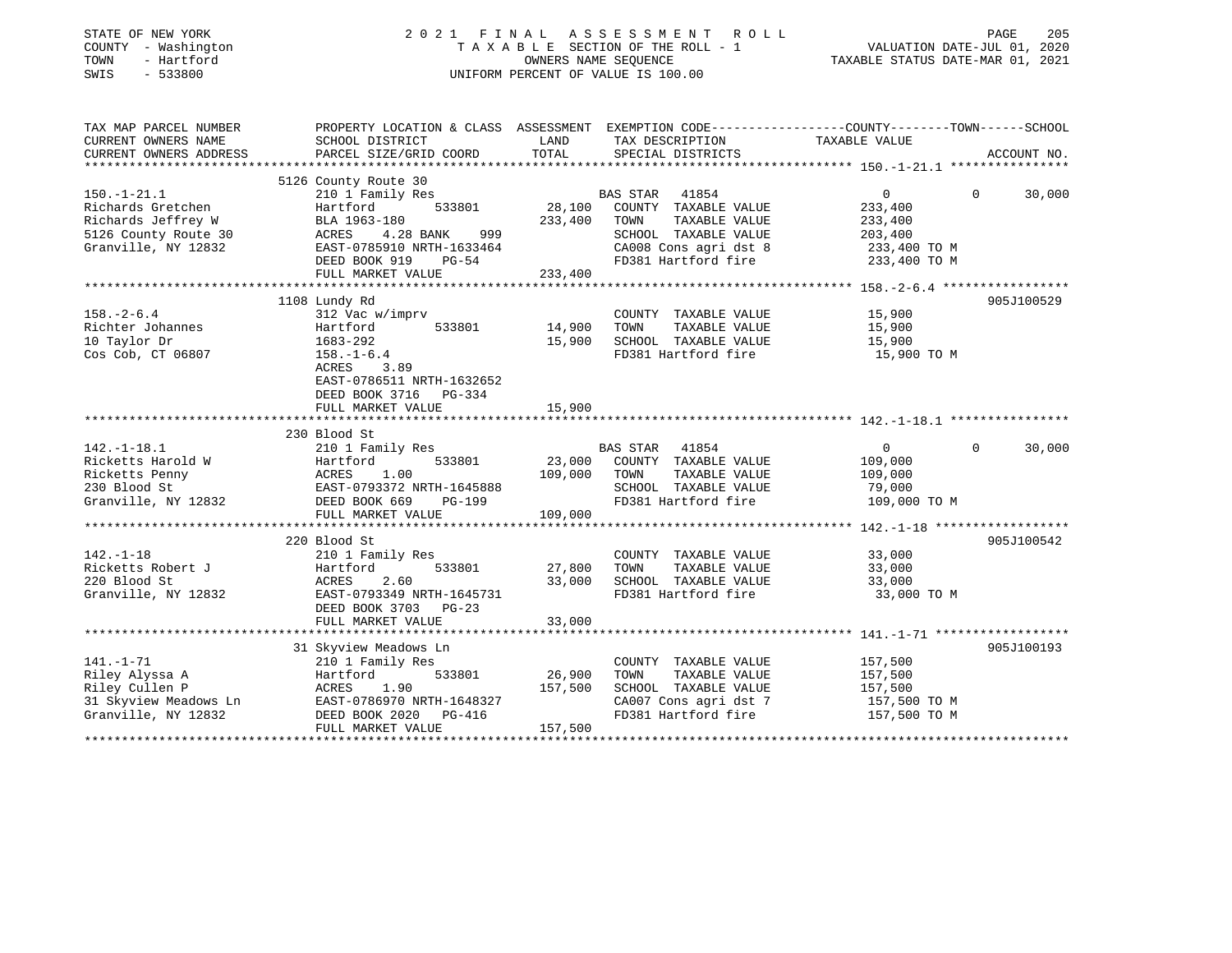| STATE OF NEW YORK |  |              |
|-------------------|--|--------------|
| COUNTY            |  | - Washington |
| TOWN              |  | - Hartford   |
| CM <sub>T</sub> C |  | 533800       |

### STATE OF NEW YORK 2 0 2 1 F I N A L A S S E S S M E N T R O L L PAGE 206 COUNTY - Washington T A X A B L E SECTION OF THE ROLL - 1 VALUATION DATE-JUL 01, 2020 TOWN - Hartford OWNERS NAME SEQUENCE TAXABLE STATUS DATE-MAR 01, 2021 SWIS - 533800 UNIFORM PERCENT OF VALUE IS 100.00

| TAX MAP PARCEL NUMBER                                      | PROPERTY LOCATION & CLASS ASSESSMENT EXEMPTION CODE---------------COUNTY-------TOWN------SCHOOL                                                                                                                  |                   |                                    |                |          |             |
|------------------------------------------------------------|------------------------------------------------------------------------------------------------------------------------------------------------------------------------------------------------------------------|-------------------|------------------------------------|----------------|----------|-------------|
| CURRENT OWNERS NAME                                        | SCHOOL DISTRICT                                                                                                                                                                                                  | LAND              | TAX DESCRIPTION                    | TAXABLE VALUE  |          |             |
| CURRENT OWNERS ADDRESS                                     | PARCEL SIZE/GRID COORD                                                                                                                                                                                           | TOTAL             | SPECIAL DISTRICTS                  |                |          | ACCOUNT NO. |
|                                                            |                                                                                                                                                                                                                  |                   |                                    |                |          |             |
|                                                            | 3 Eldridge Ln                                                                                                                                                                                                    |                   |                                    |                |          |             |
| $140. - 1 - 1.3$                                           | 210 1 Family Res                                                                                                                                                                                                 |                   | BAS STAR 41854                     | $\overline{0}$ | $\Omega$ | 30,000      |
| Riley Donna J                                              | 215 1 1 2 2 33801 2000 2000 2011<br>AGRES 5.75 BANK 999 146,200 TOWN<br>EAST-0771753 NRTH-1644848 SCHOOL                                                                                                         | $533801$ $37,300$ | COUNTY TAXABLE VALUE               | 146,200        |          |             |
|                                                            |                                                                                                                                                                                                                  |                   | TAXABLE VALUE                      | 146,200        |          |             |
| 3 Eldridge Ln<br>Fort Ann, NY 12827                        |                                                                                                                                                                                                                  |                   | SCHOOL TAXABLE VALUE               | 116,200        |          |             |
|                                                            | DEED BOOK 1939 $PG-304$                                                                                                                                                                                          |                   | FD381 Hartford fire 146,200 TO M   |                |          |             |
|                                                            | FULL MARKET VALUE                                                                                                                                                                                                | 146, 200          |                                    |                |          |             |
|                                                            |                                                                                                                                                                                                                  |                   |                                    |                |          |             |
|                                                            | Blood St                                                                                                                                                                                                         |                   |                                    |                |          | 905J100543  |
| $132. -4 - 13$                                             | 322 Rural vac>10                                                                                                                                                                                                 |                   | COUNTY TAXABLE VALUE               | 15,600         |          |             |
| Ritchie William Jr                                         | Hartford                                                                                                                                                                                                         | 533801 15,600     | TOWN<br>TAXABLE VALUE              | 15,600         |          |             |
| Box 50                                                     | Survey 12474                                                                                                                                                                                                     | 15,600            | SCHOOL TAXABLE VALUE               | 15,600         |          |             |
| Middle Granville, NY 12849 ACRES 13.43                     |                                                                                                                                                                                                                  |                   | FD381 Hartford fire                | 15,600 TO M    |          |             |
|                                                            | EAST-0794011 NRTH-1652636                                                                                                                                                                                        |                   |                                    |                |          |             |
|                                                            | DEED BOOK 423<br>PG-337                                                                                                                                                                                          |                   |                                    |                |          |             |
|                                                            | FULL MARKET VALUE                                                                                                                                                                                                | 15,600            |                                    |                |          |             |
|                                                            |                                                                                                                                                                                                                  |                   |                                    |                |          |             |
|                                                            | 43 Guilder Hollow Rd                                                                                                                                                                                             |                   |                                    |                |          |             |
| $123. - 1 - 11.13$                                         | 444 Lumber yd/ml                                                                                                                                                                                                 |                   | COUNTY TAXABLE VALUE               | 114,400        |          |             |
| RJ Young Construction LLC                                  | Hartford<br>533801                                                                                                                                                                                               | 52,100            | TOWN TAXABLE VALUE                 | 114,400        |          |             |
| 16 Crowley Rd                                              | Survey 12923                                                                                                                                                                                                     | 114,400           | SCHOOL TAXABLE VALUE               | 114,400        |          |             |
| Hudson Falls, NY 12839                                     | Subdyd Lot 1                                                                                                                                                                                                     |                   | CA007 Cons agri dst 7              | 114,400 TO M   |          |             |
|                                                            | ACRES<br>1.69                                                                                                                                                                                                    |                   | FD381 Hartford fire                | 114,400 TO M   |          |             |
|                                                            | EAST-0793591 NRTH-1660053                                                                                                                                                                                        |                   |                                    |                |          |             |
|                                                            | DEED BOOK 20191 PG-27548                                                                                                                                                                                         |                   |                                    |                |          |             |
|                                                            | FULL MARKET VALUE                                                                                                                                                                                                | 114,400           |                                    |                |          |             |
|                                                            |                                                                                                                                                                                                                  |                   |                                    |                |          |             |
|                                                            | 5256 State Route 149                                                                                                                                                                                             |                   |                                    |                |          | 905J100018  |
| $132. - 2 - 28.1$                                          | 322 Rural vac>10                                                                                                                                                                                                 |                   | COUNTY TAXABLE VALUE 40,500        |                |          |             |
|                                                            | 533801                                                                                                                                                                                                           |                   | 40,500 TOWN TAXABLE VALUE          | 40,500         |          |             |
| RJ Young Construction LLC Hartford<br>567 Blood St ACRES 1 | ACRES 18.75                                                                                                                                                                                                      | 40,500            | SCHOOL TAXABLE VALUE               | 40,500         |          |             |
| Granville, NY 12832                                        | EAST-0793743 NRTH-1653070                                                                                                                                                                                        |                   | FD381 Hartford fire                | 40,500 TO M    |          |             |
|                                                            | DEED BOOK 3623 PG-75                                                                                                                                                                                             |                   |                                    |                |          |             |
|                                                            | FULL MARKET VALUE                                                                                                                                                                                                | 40,500            |                                    |                |          |             |
|                                                            |                                                                                                                                                                                                                  |                   |                                    |                |          |             |
|                                                            | 3251 Coach Rd                                                                                                                                                                                                    |                   |                                    |                |          |             |
| $149. - 1 - 24.9$                                          | 210 1 Family Res                                                                                                                                                                                                 |                   | BAS STAR 41854                     | $\overline{0}$ | $\Omega$ | 30,000      |
|                                                            |                                                                                                                                                                                                                  |                   | 533801 30,500 COUNTY TAXABLE VALUE | 164,000        |          |             |
|                                                            |                                                                                                                                                                                                                  |                   | TAXABLE VALUE                      | 164,000        |          |             |
|                                                            |                                                                                                                                                                                                                  |                   | SCHOOL TAXABLE VALUE               | 134,000        |          |             |
|                                                            | 149.-1-24.9 BAS STA<br>Robbins Darrell W Hartford 533801 30,500 COUNT<br>Robbins Jodi A ACRES 3.50 164,000 TOWN<br>3251 Coach Rd EAST-0779027 NRTH-1640389 5CHOO<br>Argyle, NY 12809 DEED BOOK 2442 PG-135 FD381 |                   | FD381 Hartford fire                | 164,000 TO M   |          |             |
|                                                            | FULL MARKET VALUE                                                                                                                                                                                                | 164,000           |                                    |                |          |             |
|                                                            |                                                                                                                                                                                                                  |                   |                                    |                |          |             |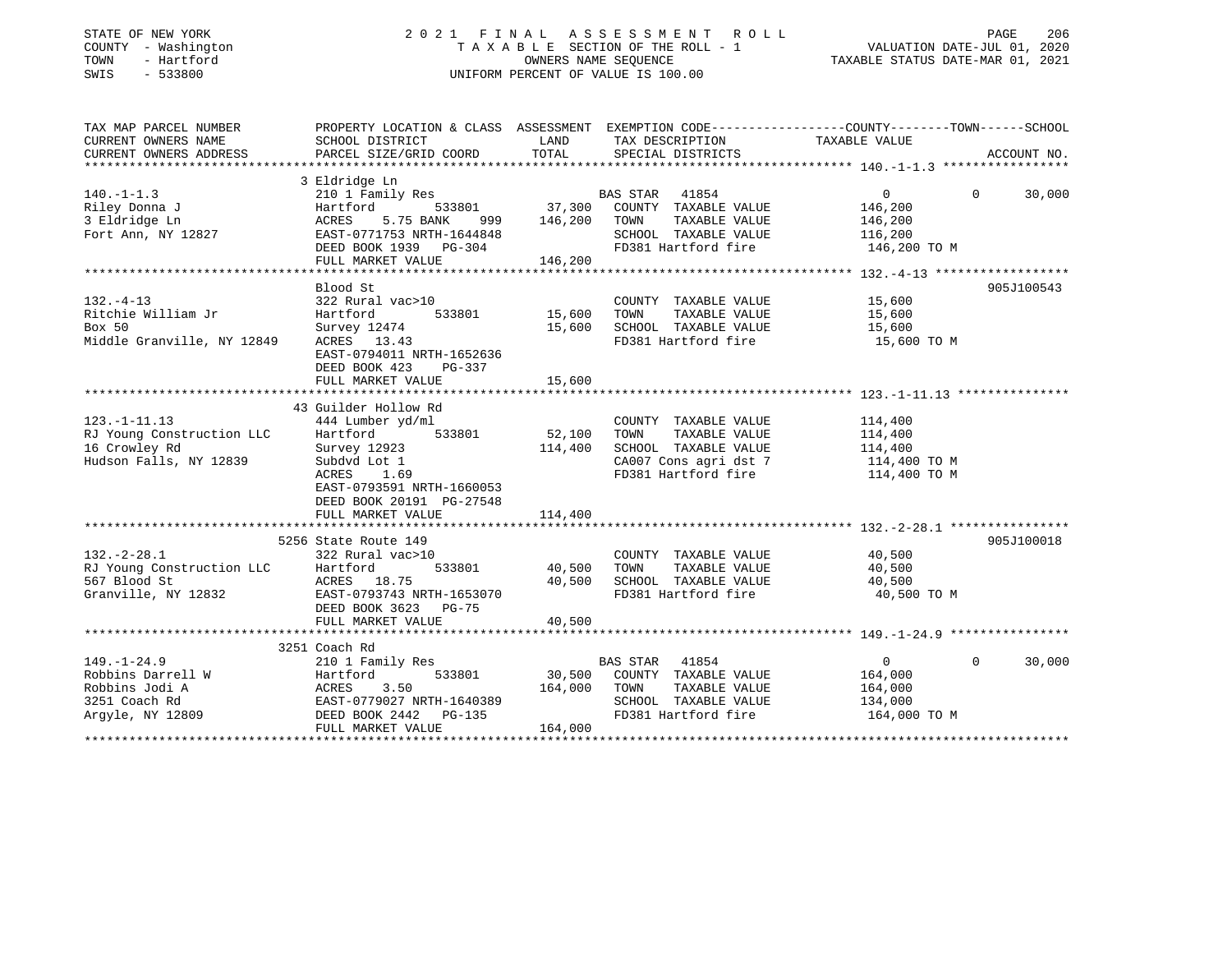### STATE OF NEW YORK 2 0 2 1 F I N A L A S S E S S M E N T R O L L PAGE 207 COUNTY - Washington T A X A B L E SECTION OF THE ROLL - 1 VALUATION DATE-JUL 01, 2020 TOWN - Hartford OWNERS NAME SEQUENCE TAXABLE STATUS DATE-MAR 01, 2021 SWIS - 533800 UNIFORM PERCENT OF VALUE IS 100.00

| TAX MAP PARCEL NUMBER                                               | PROPERTY LOCATION & CLASS ASSESSMENT EXEMPTION CODE----------------COUNTY-------TOWN------SCHOOL |                |                                                                |                              |                                  |
|---------------------------------------------------------------------|--------------------------------------------------------------------------------------------------|----------------|----------------------------------------------------------------|------------------------------|----------------------------------|
| CURRENT OWNERS NAME                                                 | SCHOOL DISTRICT                                                                                  | LAND           | TAX DESCRIPTION                                                | TAXABLE VALUE                |                                  |
| CURRENT OWNERS ADDRESS                                              | PARCEL SIZE/GRID COORD                                                                           | TOTAL          | SPECIAL DISTRICTS                                              |                              | ACCOUNT NO.                      |
|                                                                     |                                                                                                  |                |                                                                |                              |                                  |
|                                                                     | 119 Gilchrist Hill Rd                                                                            |                |                                                                |                              | 905J100544                       |
| $141. - 3 - 3$                                                      | 210 1 Family Res                                                                                 |                | COUNTY TAXABLE VALUE                                           | 67,600                       |                                  |
| Robbins Virginia                                                    | Hartford                                                                                         | 533801 29,600  | TAXABLE VALUE<br>TOWN                                          | 67,600                       |                                  |
| 119 Gilchrist Hill Rd                                               | Trans Exempt Repay 2021 67,600                                                                   |                | SCHOOL TAXABLE VALUE 67,600<br>FD381 Hartford fire 67,600 TO M |                              |                                  |
| Hartford, NY 12838                                                  | ACRES<br>3.20<br>EAST-0783894 NRTH-1643452                                                       |                | TE533 Trans exempt flg 676.16 MT                               |                              |                                  |
|                                                                     | DEED BOOK 437 PG-560                                                                             |                |                                                                |                              |                                  |
|                                                                     | FULL MARKET VALUE                                                                                | 67,600         |                                                                |                              |                                  |
|                                                                     |                                                                                                  |                |                                                                |                              |                                  |
|                                                                     | Coach Rd                                                                                         |                |                                                                |                              | 905J100252                       |
| $149. - 1 - 24.1$                                                   | 323 Vacant rural                                                                                 |                | COUNTY TAXABLE VALUE                                           | 118,500                      |                                  |
| Robbins Virginia                                                    | Hartford<br>533801 118,500                                                                       |                | TOWN<br>TAXABLE VALUE                                          | 118,500                      |                                  |
| 119 Gilchrist Hill Rd                                               | ACRES 70.20                                                                                      | 118,500        | SCHOOL TAXABLE VALUE                                           | 118,500                      |                                  |
| Hartford, NY 12838                                                  | EAST-0778714 NRTH-1639318                                                                        |                | FD381 Hartford fire                                            | 118,500 TO M                 |                                  |
|                                                                     | DEED BOOK 841 PG-167                                                                             |                |                                                                |                              |                                  |
|                                                                     | FULL MARKET VALUE                                                                                | 118,500        |                                                                |                              |                                  |
|                                                                     |                                                                                                  |                |                                                                |                              |                                  |
|                                                                     | 659 Halls Pond Rd                                                                                |                |                                                                |                              | 905J100255                       |
| $150. - 1 - 17.1$                                                   | 240 Rural res                                                                                    |                | AG DIST 41720                                                  | 78,393                       | 78,393 78,393                    |
| Rock Rev Trust Estate Stanley Hartford                              |                                                                                                  | 533801 147,300 | COUNTY TAXABLE VALUE                                           | 239,607                      |                                  |
| Rock Rev Trust Estate Janet Trans Exempt Repay 2021 318,000         |                                                                                                  |                | TOWN<br>TAXABLE VALUE                                          | 239,607                      |                                  |
| 659 Halls Pond Rd                                                   | ACRES 105.50                                                                                     |                | SCHOOL TAXABLE VALUE                                           | 239,607                      |                                  |
| Granville, NY 12832                                                 | EAST-0790896 NRTH-1634324                                                                        |                | CA008 Cons agri dst 8                                          | 239,607 TO M                 |                                  |
|                                                                     | DEED BOOK 3978 PG-274                                                                            |                | 78,393 EX                                                      |                              |                                  |
| MAY BE SUBJECT TO PAYMENT                                           | FULL MARKET VALUE                                                                                |                |                                                                |                              |                                  |
| UNDER AGDIST LAW TIL 2025                                           |                                                                                                  |                | TE533 Trans exempt flg                                         | 1220.72 MT                   |                                  |
|                                                                     |                                                                                                  |                |                                                                |                              |                                  |
| $141. - 1 - 58$                                                     | 40 Skyview Meadows Ln<br>210 1 Family Res                                                        |                | BAS STAR 41854                                                 | 0                            | 905J101020<br>$\Omega$<br>30,000 |
| Rogers Joshua L                                                     | Hartford<br>533801                                                                               |                | 23,800 COUNTY TAXABLE VALUE                                    | 170,000                      |                                  |
|                                                                     | <b>ACRES</b><br>1.25                                                                             | 170,000        | TOWN<br>TAXABLE VALUE                                          | 170,000                      |                                  |
| 40 Skyview Meadows Ln<br>Granville, NY 12832<br>Granville, NY 12832 |                                                                                                  |                | SCHOOL TAXABLE VALUE                                           | 140,000                      |                                  |
|                                                                     |                                                                                                  |                | CA007 Cons agri dst 7 170,000 TO M                             |                              |                                  |
|                                                                     | FULL MARKET VALUE                                                                                |                | 170,000 FD381 Hartford fire                                    | 170,000 TO M                 |                                  |
|                                                                     |                                                                                                  |                |                                                                |                              |                                  |
|                                                                     | 11 East St                                                                                       |                |                                                                |                              | 905J100580                       |
| $132.15 - 2 - 9$                                                    | 210 1 Family Res                                                                                 |                | BAS STAR 41854                                                 | $\overline{0}$               | $\Omega$<br>30,000               |
| Rogers Matthew A                                                    | 533801<br>Hartford                                                                               | 24,100         | COUNTY TAXABLE VALUE                                           | 105,000                      |                                  |
| 11 East St                                                          | ACRES 1.35                                                                                       | 105,000 TOWN   | TAXABLE VALUE                                                  | 105,000                      |                                  |
| Hartford, NY 12838                                                  | EAST-0786732 NRTH-1652513                                                                        |                | SCHOOL TAXABLE VALUE                                           | 75,000                       |                                  |
|                                                                     | DEED BOOK 554<br>PG-205                                                                          |                | CA007 Cons agri dst 7                                          | 105,000 TO M<br>105,000 TO M |                                  |
|                                                                     | FULL MARKET VALUE                                                                                |                | $105,000$ FD381 Hartford fire                                  |                              |                                  |
|                                                                     |                                                                                                  |                |                                                                |                              |                                  |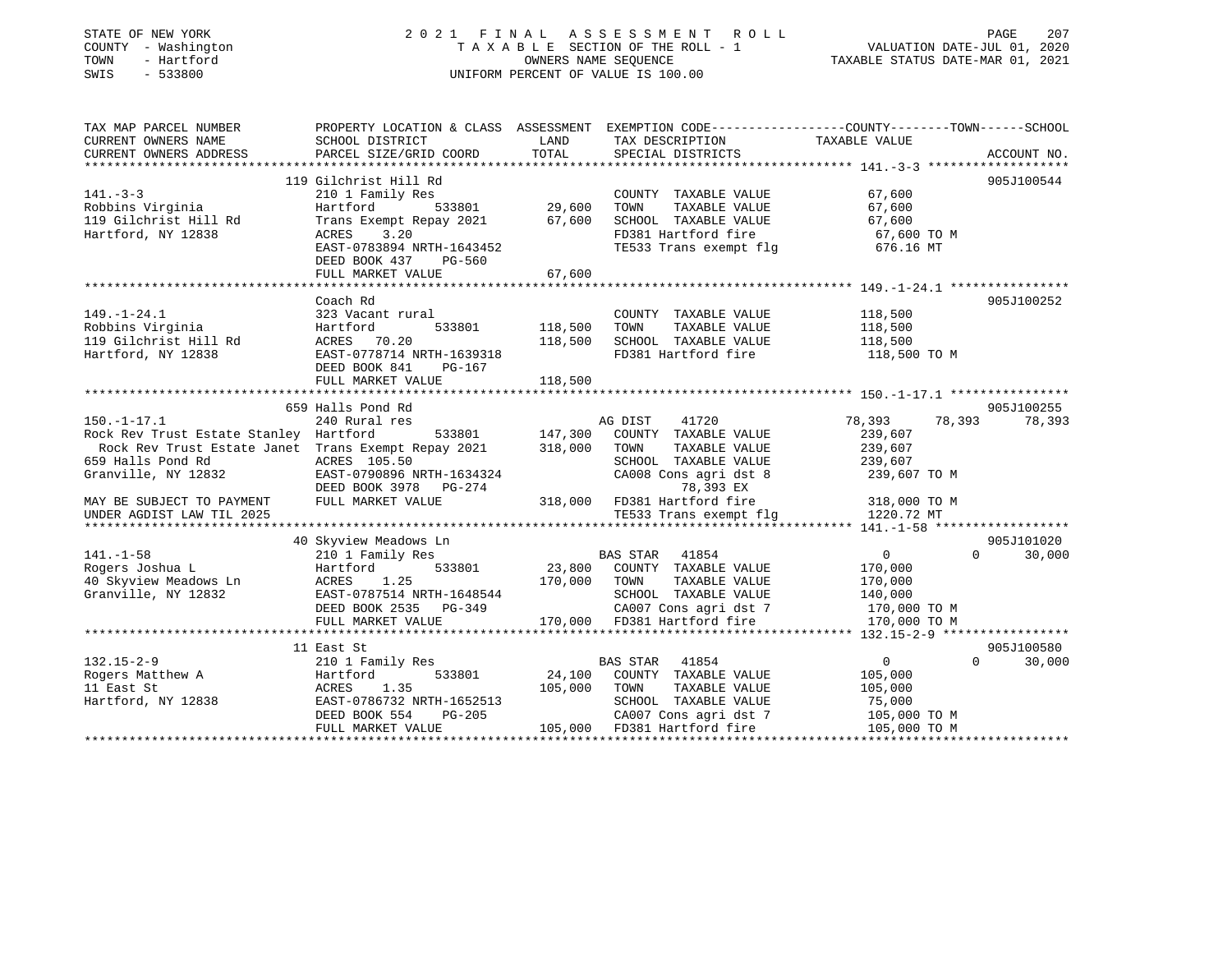### STATE OF NEW YORK 2 0 2 1 F I N A L A S S E S S M E N T R O L L PAGE 208 COUNTY - Washington T A X A B L E SECTION OF THE ROLL - 1 VALUATION DATE-JUL 01, 2020 TOWN - Hartford OWNERS NAME SEQUENCE TAXABLE STATUS DATE-MAR 01, 2021 SWIS - 533800 UNIFORM PERCENT OF VALUE IS 100.00

| TAX MAP PARCEL NUMBER<br>CURRENT OWNERS NAME<br>CURRENT OWNERS ADDRESS | SCHOOL DISTRICT<br>PARCEL SIZE/GRID COORD     | LAND<br>TOTAL              | TAX DESCRIPTION<br>SPECIAL DISTRICTS | PROPERTY LOCATION & CLASS ASSESSMENT EXEMPTION CODE---------------COUNTY-------TOWN------SCHOOL<br>TAXABLE VALUE<br>ACCOUNT NO. |  |
|------------------------------------------------------------------------|-----------------------------------------------|----------------------------|--------------------------------------|---------------------------------------------------------------------------------------------------------------------------------|--|
|                                                                        |                                               |                            |                                      |                                                                                                                                 |  |
|                                                                        | 8360 State Route 40                           |                            |                                      | 905J101230                                                                                                                      |  |
| $123. - 1 - 13.4$                                                      | 210 1 Family Res                              |                            | COUNTY TAXABLE VALUE                 | 160,000                                                                                                                         |  |
| Rogers Nathaniel P                                                     | 533801<br>Hartford                            | 23,000                     | TOWN<br>TAXABLE VALUE                | 160,000                                                                                                                         |  |
| McFarren Olivia L                                                      | 1.00<br>ACRES                                 | 160,000                    | SCHOOL TAXABLE VALUE                 | 160,000                                                                                                                         |  |
| 8360 State Route 40                                                    | EAST-0790567 NRTH-1657743                     |                            | FD381 Hartford fire                  | 160,000 TO M                                                                                                                    |  |
| Granville, NY 12832                                                    | DEED BOOK 20191 PG-25715<br>FULL MARKET VALUE | 160,000                    |                                      |                                                                                                                                 |  |
|                                                                        |                                               |                            |                                      |                                                                                                                                 |  |
|                                                                        | 419 Gilchrist Hill Rd                         |                            |                                      | 905J101402                                                                                                                      |  |
| $150. - 1 - 64.1$                                                      | 210 1 Family Res                              |                            | BAS STAR 41854                       | $\mathbf 0$<br>$\Omega$<br>30,000                                                                                               |  |
| Rogers Paul W                                                          | 533801<br>Hartford                            | 31,300                     | COUNTY TAXABLE VALUE                 | 215,700                                                                                                                         |  |
| Rogers Wendy C                                                         | $P/O$ 11                                      | 215,700                    | TOWN<br>TAXABLE VALUE                | 215,700                                                                                                                         |  |
| 419 Gilchrist Hill Rd                                                  | ACRES<br>6.50                                 |                            | SCHOOL TAXABLE VALUE                 | 185,700                                                                                                                         |  |
| Hartford, NY 12838                                                     | EAST-0783036 NRTH-1638582                     |                            | FD381 Hartford fire                  | 215,700 TO M                                                                                                                    |  |
|                                                                        | DEED BOOK 692<br>$PG-292$                     |                            |                                      |                                                                                                                                 |  |
|                                                                        | FULL MARKET VALUE                             | 215,700                    |                                      |                                                                                                                                 |  |
|                                                                        |                                               |                            |                                      |                                                                                                                                 |  |
|                                                                        | Blood St                                      |                            |                                      | 905J100574                                                                                                                      |  |
| $142. - 1 - 15$                                                        | 323 Vacant rural                              |                            | COUNTY TAXABLE VALUE                 | 50,100                                                                                                                          |  |
| Rogers Richard C Major                                                 | Hartford<br>533801                            | 50,100                     | TOWN<br>TAXABLE VALUE                | 50,100                                                                                                                          |  |
| PO Box 1091                                                            | ACRES 58.02                                   | 50,100                     | SCHOOL TAXABLE VALUE                 | 50,100                                                                                                                          |  |
| Cordova, AK 99574                                                      | EAST-0794851 NRTH-1646437                     |                            | FD381 Hartford fire                  | 50,100 TO M                                                                                                                     |  |
|                                                                        | DEED BOOK 2338 PG-161<br>FULL MARKET VALUE    | 50,100                     |                                      |                                                                                                                                 |  |
|                                                                        |                                               |                            |                                      |                                                                                                                                 |  |
|                                                                        | Coach Rd                                      |                            |                                      | 905J101186                                                                                                                      |  |
| $149. - 1 - 26.9$                                                      | 314 Rural vac<10                              |                            | COUNTY TAXABLE VALUE                 | 26,000                                                                                                                          |  |
| Ross Family Irr Inc Only Trust Hartford                                | 533801                                        | 26,000                     | TOWN<br>TAXABLE VALUE                | 26,000                                                                                                                          |  |
| Ross Gerald F LE                                                       | ACRES<br>5.00                                 | 26,000                     | SCHOOL TAXABLE VALUE                 | 26,000                                                                                                                          |  |
| 3144 Coach Rd                                                          | EAST-0779593 NRTH-1637825                     |                            | FD381 Hartford fire                  | 26,000 TO M                                                                                                                     |  |
| Argyle, NY 12809                                                       | DEED BOOK 20210 PG-1963                       |                            |                                      |                                                                                                                                 |  |
|                                                                        | FULL MARKET VALUE                             | 26,000                     |                                      |                                                                                                                                 |  |
| PRIOR OWNER ON 3/01/2021                                               |                                               |                            |                                      |                                                                                                                                 |  |
| Ross Family Irr Inc Only Trust                                         |                                               |                            |                                      |                                                                                                                                 |  |
|                                                                        |                                               |                            |                                      |                                                                                                                                 |  |
|                                                                        | 3144 Coach Rd                                 |                            |                                      | 905J101187                                                                                                                      |  |
| $149. - 1 - 26.10$                                                     | 210 1 Family Res                              |                            | VET WAR CT 41121                     | 27,810<br>27,000<br>$\overline{0}$                                                                                              |  |
| Ross Family Irr Inc Only Trust Hartford<br>Ross Gerald F LE            | 533801<br>594/257                             | 42,100 ENH STAR<br>185,400 | 41834<br>COUNTY TAXABLE VALUE        | 70,700<br>$\mathbf 0$<br>$\Omega$<br>157,590                                                                                    |  |
| 3144 Coach Rd                                                          | 7.36<br>ACRES                                 |                            | TAXABLE VALUE<br>TOWN                | 158,400                                                                                                                         |  |
| Argyle, NY 12809                                                       | EAST-0779653 NRTH-1637475                     |                            | SCHOOL TAXABLE VALUE                 | 114,700                                                                                                                         |  |
|                                                                        | DEED BOOK 20210 PG-1962                       |                            | FD381 Hartford fire                  | 185,400 TO M                                                                                                                    |  |
| PRIOR OWNER ON 3/01/2021                                               | FULL MARKET VALUE                             | 185,400                    |                                      |                                                                                                                                 |  |
| Ross Family Irr Inc Only Trust                                         |                                               |                            |                                      |                                                                                                                                 |  |
|                                                                        |                                               |                            |                                      |                                                                                                                                 |  |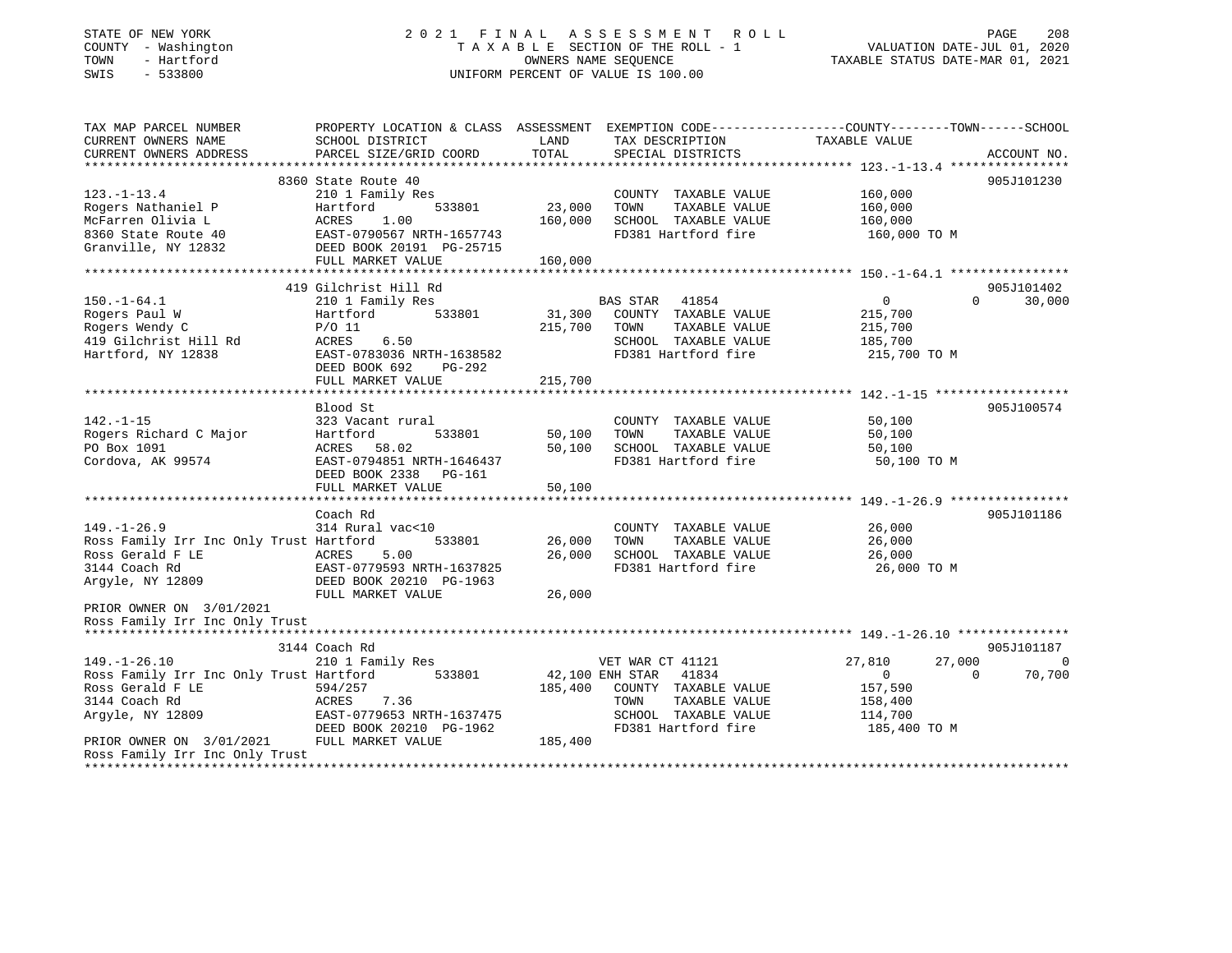### STATE OF NEW YORK 2 0 2 1 F I N A L A S S E S S M E N T R O L L PAGE 209 COUNTY - Washington T A X A B L E SECTION OF THE ROLL - 1 VALUATION DATE-JUL 01, 2020 TOWN - Hartford OWNERS NAME SEQUENCE TAXABLE STATUS DATE-MAR 01, 2021 SWIS - 533800 UNIFORM PERCENT OF VALUE IS 100.00

| TAX MAP PARCEL NUMBER                                                                                                                                      | PROPERTY LOCATION & CLASS ASSESSMENT EXEMPTION CODE---------------COUNTY-------TOWN-----SCHOOL   |                          |                                                                                                                       |                       |                    |
|------------------------------------------------------------------------------------------------------------------------------------------------------------|--------------------------------------------------------------------------------------------------|--------------------------|-----------------------------------------------------------------------------------------------------------------------|-----------------------|--------------------|
| CURRENT OWNERS NAME                                                                                                                                        | SCHOOL DISTRICT                                                                                  | LAND                     | TAX DESCRIPTION                                                                                                       | TAXABLE VALUE         |                    |
| CURRENT OWNERS ADDRESS                                                                                                                                     | PARCEL SIZE/GRID COORD                                                                           | TOTAL                    | SPECIAL DISTRICTS                                                                                                     |                       | ACCOUNT NO.        |
|                                                                                                                                                            |                                                                                                  |                          |                                                                                                                       |                       |                    |
|                                                                                                                                                            | 5538 County Route 30                                                                             |                          |                                                                                                                       |                       | 905J100424         |
| $141. - 3 - 33$                                                                                                                                            | 240 Rural res                                                                                    |                          | BAS STAR 41854                                                                                                        | $\overline{0}$        | 30,000<br>$\Omega$ |
| Roy Diane                                                                                                                                                  | Hartford<br>533801                                                                               |                          | 27,700 COUNTY TAXABLE VALUE                                                                                           | 108,000               |                    |
| 5538 County Route 30                                                                                                                                       | ACRES 10.43                                                                                      |                          | 108,000 TOWN<br>TAXABLE VALUE<br>SCHOOL TAXABLE VALUE                                                                 | 108,000               |                    |
| Granville, NY 12832                                                                                                                                        | EAST-0789502 NRTH-1642340<br>DEED BOOK 918<br>PG-116                                             |                          |                                                                                                                       | 78,000                |                    |
|                                                                                                                                                            | FULL MARKET VALUE                                                                                |                          | 2340 SCHOOL TAXABLE VALUE 78,000<br>16 CA008 Cons agri dst 8 108,000 TO M<br>108,000 FD381 Hartford fire 108,000 TO M |                       |                    |
|                                                                                                                                                            |                                                                                                  |                          |                                                                                                                       |                       |                    |
|                                                                                                                                                            | County Route 30 OFF                                                                              |                          |                                                                                                                       |                       |                    |
| $141. - 3 - 33.2$                                                                                                                                          | 323 Vacant rural                                                                                 |                          | COUNTY TAXABLE VALUE 48,300                                                                                           |                       |                    |
| Roy Diane                                                                                                                                                  | Hartford                                                                                         | 1<br>1933801 18,300 TOWN | TAXABLE VALUE                                                                                                         | 48,300                |                    |
| 5538 County Route 30                                                                                                                                       |                                                                                                  |                          |                                                                                                                       |                       |                    |
| Granville, NY 12832                                                                                                                                        | ACRES 58.57 48,300<br>EAST-0790028 NRTH-1643944 48,300<br>DEED BOOK 918 PG-116<br>THI WINDOW 111 |                          | SCHOOL TAXABLE VALUE $48,300$<br>CA008 Cons agri dst 8 $48,300$ TO M<br>FD381 Hartford fire $48,300$ TO M             |                       |                    |
|                                                                                                                                                            |                                                                                                  |                          |                                                                                                                       |                       |                    |
|                                                                                                                                                            | FULL MARKET VALUE 48,300                                                                         |                          |                                                                                                                       |                       |                    |
|                                                                                                                                                            |                                                                                                  |                          |                                                                                                                       |                       |                    |
|                                                                                                                                                            | 128 North Rd                                                                                     |                          |                                                                                                                       |                       | 905J100170         |
| $140. - 1 - 13$                                                                                                                                            | 240 Rural res                                                                                    |                          |                                                                                                                       | $\overline{0}$        | 30,000<br>$\Omega$ |
| X40 Kural res<br>Roycewicz Clifford L<br>Roycewicz Denise A<br>128 North Rd<br>Fort Ann, NY 12827<br>Fort Ann, NY 12827<br>Results CERED BOOK 845<br>PG-40 |                                                                                                  |                          | BAS STAR 41854<br>78,100 COUNTY TAXABLE VALUE                                                                         | 154,500               |                    |
|                                                                                                                                                            |                                                                                                  | 154,500 TOWN             |                                                                                                                       | TAXABLE VALUE 154,500 |                    |
|                                                                                                                                                            |                                                                                                  |                          | SCHOOL TAXABLE VALUE 124,500                                                                                          |                       |                    |
|                                                                                                                                                            |                                                                                                  |                          | FD381 Hartford fire                                                                                                   | 154,500 TO M          |                    |
|                                                                                                                                                            | FULL MARKET VALUE                                                                                | 154,500                  |                                                                                                                       |                       |                    |
|                                                                                                                                                            |                                                                                                  |                          |                                                                                                                       |                       |                    |
|                                                                                                                                                            | North Rd                                                                                         |                          |                                                                                                                       |                       | 905J100549         |
| $140. - 1 - 15$                                                                                                                                            | 314 Rural vac<10                                                                                 |                          | COUNTY TAXABLE VALUE 15,000                                                                                           |                       |                    |
| Roycewicz Clifford L                                                                                                                                       | Hartford                                                                                         | 533801 15,000            | TAXABLE VALUE<br>TOWN                                                                                                 | 15,000                |                    |
| 128 North Rd<br>Fort Ann, NY 12827                                                                                                                         | ACRES<br>2.40<br>EAST-0772899 NRTH-1641227                                                       | 15,000                   |                                                                                                                       |                       |                    |
|                                                                                                                                                            | DEED BOOK 504<br>PG-135                                                                          |                          |                                                                                                                       |                       |                    |
|                                                                                                                                                            | FULL MARKET VALUE                                                                                | 15,000                   |                                                                                                                       |                       |                    |
|                                                                                                                                                            |                                                                                                  |                          |                                                                                                                       |                       |                    |
|                                                                                                                                                            | County Route 19 OFF                                                                              |                          |                                                                                                                       |                       | 905J101184         |
| $149. - 1 - 6.2$                                                                                                                                           | 314 Rural vac<10                                                                                 |                          | COUNTY TAXABLE VALUE 2,700                                                                                            |                       |                    |
| Roycewicz Clifford L                                                                                                                                       | Hartford                                                                                         | 533801 2,700 TOWN        | TAXABLE VALUE                                                                                                         | 2,700                 |                    |
| 128 North Rd                                                                                                                                               | $149. - 1 - 6.2 - 1$                                                                             | 2,700                    | SCHOOL TAXABLE VALUE 2,700                                                                                            |                       |                    |
| Fort Ann, NY 12827                                                                                                                                         | ACRES 4.12                                                                                       |                          | FD381 Hartford fire                                                                                                   | 2,700 TO M            |                    |
|                                                                                                                                                            | EAST-0771494 NRTH-1640594                                                                        |                          |                                                                                                                       |                       |                    |
|                                                                                                                                                            | DEED BOOK 504<br>PG-135                                                                          |                          |                                                                                                                       |                       |                    |
|                                                                                                                                                            | FULL MARKET VALUE                                                                                | 2,700                    |                                                                                                                       |                       |                    |
|                                                                                                                                                            |                                                                                                  |                          |                                                                                                                       |                       |                    |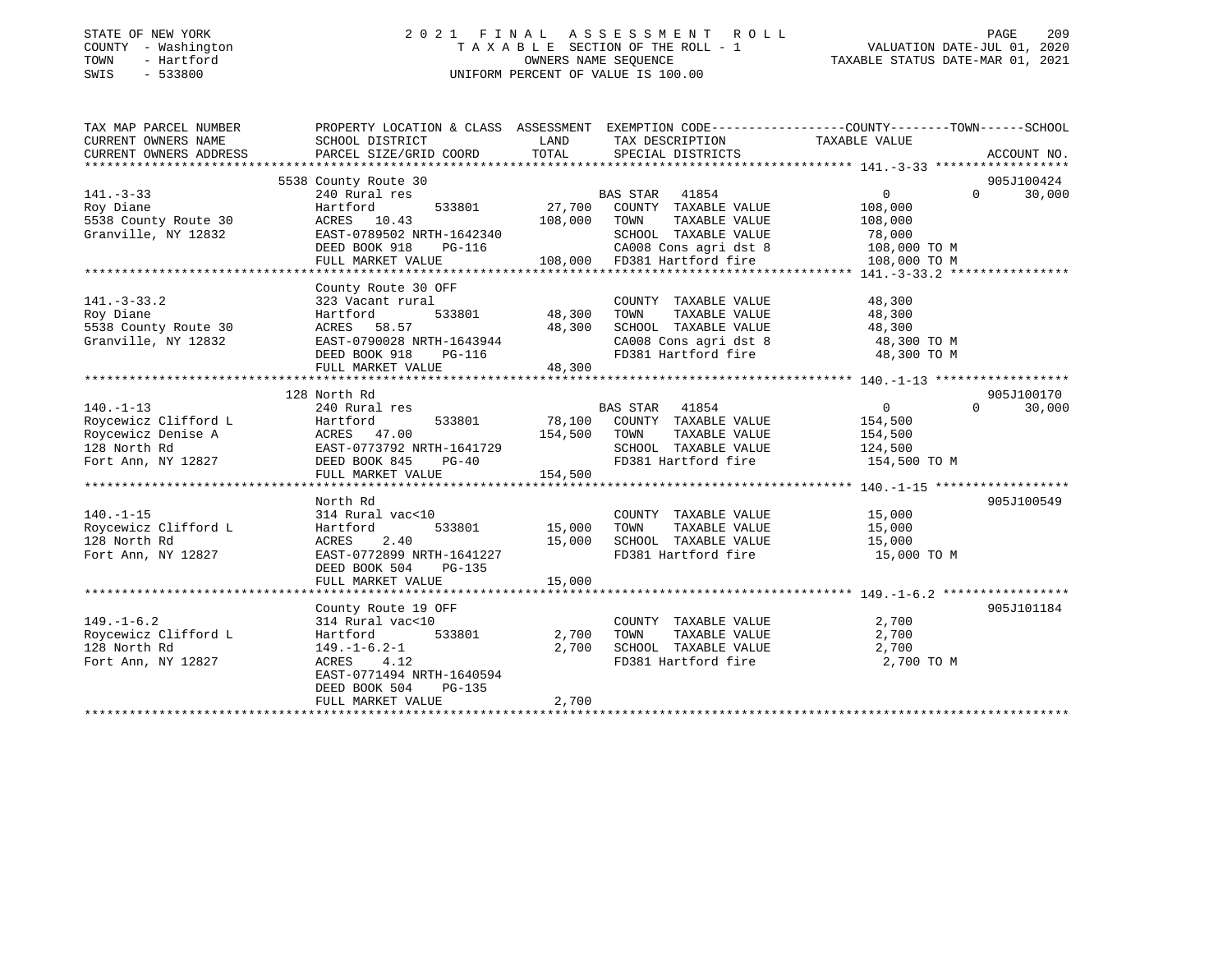| STATE OF NEW YORK |              |
|-------------------|--------------|
| COUNTY            | - Washington |
| TOWN              | - Hartford   |
| <b>CMTC</b>       | $-533800$    |

### STATE OF NEW YORK 2 0 2 1 F I N A L A S S E S S M E N T R O L L PAGE 210 COUNTY - Washington T A X A B L E SECTION OF THE ROLL - 1 VALUATION DATE-JUL 01, 2020 TOWN - Hartford OWNERS NAME SEQUENCE TAXABLE STATUS DATE-MAR 01, 2021 SWIS - 533800 UNIFORM PERCENT OF VALUE IS 100.00

| TAX MAP PARCEL NUMBER            |                                                                                                                                                                                                    |                    |                                                          | PROPERTY LOCATION & CLASS ASSESSMENT EXEMPTION CODE---------------COUNTY-------TOWN------SCHOOL               |                |
|----------------------------------|----------------------------------------------------------------------------------------------------------------------------------------------------------------------------------------------------|--------------------|----------------------------------------------------------|---------------------------------------------------------------------------------------------------------------|----------------|
| CURRENT OWNERS NAME              | SCHOOL DISTRICT                                                                                                                                                                                    | LAND               | TAX DESCRIPTION                                          | TAXABLE VALUE                                                                                                 |                |
| CURRENT OWNERS ADDRESS           | PARCEL SIZE/GRID COORD                                                                                                                                                                             | TOTAL              | SPECIAL DISTRICTS                                        |                                                                                                               | ACCOUNT NO.    |
|                                  |                                                                                                                                                                                                    |                    |                                                          |                                                                                                               |                |
|                                  | 5630 County Route 30                                                                                                                                                                               |                    |                                                          |                                                                                                               |                |
| $141. - 3 - 29.2$                | 240 Rural res                                                                                                                                                                                      |                    | BAS STAR 41854                                           | $\overline{0}$<br>$\Omega$                                                                                    | 30,000         |
| Rozell Matthew A                 | 533801<br>Hartford                                                                                                                                                                                 |                    | 75,800 COUNTY TAXABLE VALUE                              | 305,900                                                                                                       |                |
|                                  |                                                                                                                                                                                                    | 305,900 TOWN       | TAXABLE VALUE                                            | 305,900                                                                                                       |                |
|                                  | Rozell Laura L<br>Rozell Laura L<br>5630 County Route 30<br>Granville, NY 12832<br>Cranville, NY 12832<br>Cranville, NY 12832<br>Cranville, NY 12832<br>CREED BOOK 760<br>CREED BOOK 760<br>PG-309 |                    | SCHOOL TAXABLE VALUE                                     | 275,900                                                                                                       |                |
|                                  |                                                                                                                                                                                                    |                    | CA008 Cons agri dst 8 305,900 TO M                       |                                                                                                               |                |
|                                  | FULL MARKET VALUE 305,900 FD381 Hartford fire                                                                                                                                                      |                    |                                                          | 305,900 TO M                                                                                                  |                |
|                                  |                                                                                                                                                                                                    |                    |                                                          |                                                                                                               |                |
|                                  | 427 Gilchrist Hill Rd                                                                                                                                                                              |                    |                                                          |                                                                                                               | 905J101374     |
| $150. - 1 - 45.1$                | 210 1 Family Res                                                                                                                                                                                   |                    | COUNTY TAXABLE VALUE 197,300                             |                                                                                                               |                |
| Ruckert Christopher J            | Hartford                                                                                                                                                                                           | 533801 36,700 TOWN | TAXABLE VALUE                                            | 197,300                                                                                                       |                |
| 427 Gilchrist Hill Rd            | ROW 2622/73                                                                                                                                                                                        | 197,300            | SCHOOL TAXABLE VALUE                                     | 197,300                                                                                                       |                |
| Hartford, NY 12838               | ACRES 5.56 BANK<br>999                                                                                                                                                                             |                    | FD381 Hartford fire                                      | 197,300 TO M                                                                                                  |                |
|                                  | EAST-0782524 NRTH-1638685                                                                                                                                                                          |                    |                                                          |                                                                                                               |                |
|                                  | DEED BOOK 2622 PG-70                                                                                                                                                                               |                    |                                                          |                                                                                                               |                |
|                                  | FULL MARKET VALUE                                                                                                                                                                                  | 197,300            |                                                          |                                                                                                               |                |
|                                  |                                                                                                                                                                                                    |                    |                                                          |                                                                                                               |                |
|                                  | 672 County Route 17                                                                                                                                                                                |                    |                                                          |                                                                                                               | 905J100662     |
| $113. - 2 - 5$                   | 113 Cattle farm                                                                                                                                                                                    |                    | 41720<br>AG DIST                                         | 100,120<br>100,120                                                                                            | 100,120        |
|                                  | 533801 236,300 BAS STAR 41854<br>Hartford                                                                                                                                                          |                    |                                                          | $\overline{0}$<br>$\Omega$                                                                                    | 30,000         |
| Rudenko Denise<br>Rudenko Denise | $113. -1 - 5$                                                                                                                                                                                      |                    |                                                          | 252,080                                                                                                       |                |
| PO Box 130                       | ACRES 254.10                                                                                                                                                                                       |                    | 352,200 COUNTY TAXABLE VALUE<br>TOWN<br>TAXABLE VALUE    |                                                                                                               |                |
|                                  |                                                                                                                                                                                                    |                    |                                                          | 252,080                                                                                                       |                |
| Fort Ann, NY 12827               | EAST-0776187 NRTH-1667474                                                                                                                                                                          |                    | SCHOOL TAXABLE VALUE                                     | 222,080                                                                                                       |                |
|                                  | DEED BOOK 3370 PG-57                                                                                                                                                                               |                    | CA007 Cons agri dst 7                                    | 252,080 TO M                                                                                                  |                |
| MAY BE SUBJECT TO PAYMENT        | FULL MARKET VALUE                                                                                                                                                                                  | 352,200            |                                                          |                                                                                                               |                |
| UNDER AGDIST LAW TIL 2025        |                                                                                                                                                                                                    |                    | FD381 Hartford fire                                      | 100,120 EX<br>$200 \text{ F10}$<br>$352,200 \text{ TO M}$<br>$352,200 \text{ TO M}$<br>$352,200 \text{ TO M}$ |                |
|                                  |                                                                                                                                                                                                    |                    |                                                          |                                                                                                               |                |
|                                  | 5125 County Route 30                                                                                                                                                                               |                    |                                                          |                                                                                                               | 905J100557     |
| $150. - 1 - 33$                  | 240 Rural res                                                                                                                                                                                      |                    | COUNTY TAXABLE VALUE 81,800                              |                                                                                                               |                |
|                                  | 533801                                                                                                                                                                                             | 32,900 TOWN        | 32,900 TOWN TAXABLE VALUE<br>81,800 SCHOOL TAXABLE VALUE | 81,800                                                                                                        |                |
|                                  |                                                                                                                                                                                                    |                    |                                                          | 81,800                                                                                                        |                |
|                                  | EAST-0785321 NRTH-1633321                                                                                                                                                                          |                    | FD381 Hartford fire 31,800 TO M                          |                                                                                                               |                |
|                                  | DEED BOOK 3401 PG-85                                                                                                                                                                               |                    |                                                          |                                                                                                               |                |
|                                  | FULL MARKET VALUE                                                                                                                                                                                  | 81,800             |                                                          |                                                                                                               |                |
|                                  |                                                                                                                                                                                                    |                    |                                                          |                                                                                                               |                |
|                                  | 350 Gilchrist Hill Rd 83 PCT OF VALUE USED FOR EXEMPTION PURPOSES                                                                                                                                  |                    |                                                          |                                                                                                               | 905J101290     |
| $150. - 1 - 53$                  | 210 1 Family Res                                                                                                                                                                                   |                    | VET COM CT 41131                                         | 14,982<br>14,982                                                                                              | $\overline{0}$ |
| Russell Robert H LE              | Hartford                                                                                                                                                                                           |                    | 533801 43,700 ENH STAR 41834                             | $\overline{0}$<br>$\Omega$                                                                                    | 70,700         |
|                                  |                                                                                                                                                                                                    |                    | 72,200 COUNTY TAXABLE VALUE 57,218                       |                                                                                                               |                |
|                                  |                                                                                                                                                                                                    |                    | TOWN<br>TAXABLE VALUE                                    | 57,218                                                                                                        |                |
|                                  |                                                                                                                                                                                                    |                    | SCHOOL TAXABLE VALUE                                     | 1,500                                                                                                         |                |
|                                  | FULL MARKET VALUE                                                                                                                                                                                  |                    | 72,200 FD381 Hartford fire                               | 72,200 TO M                                                                                                   |                |
|                                  |                                                                                                                                                                                                    |                    |                                                          |                                                                                                               |                |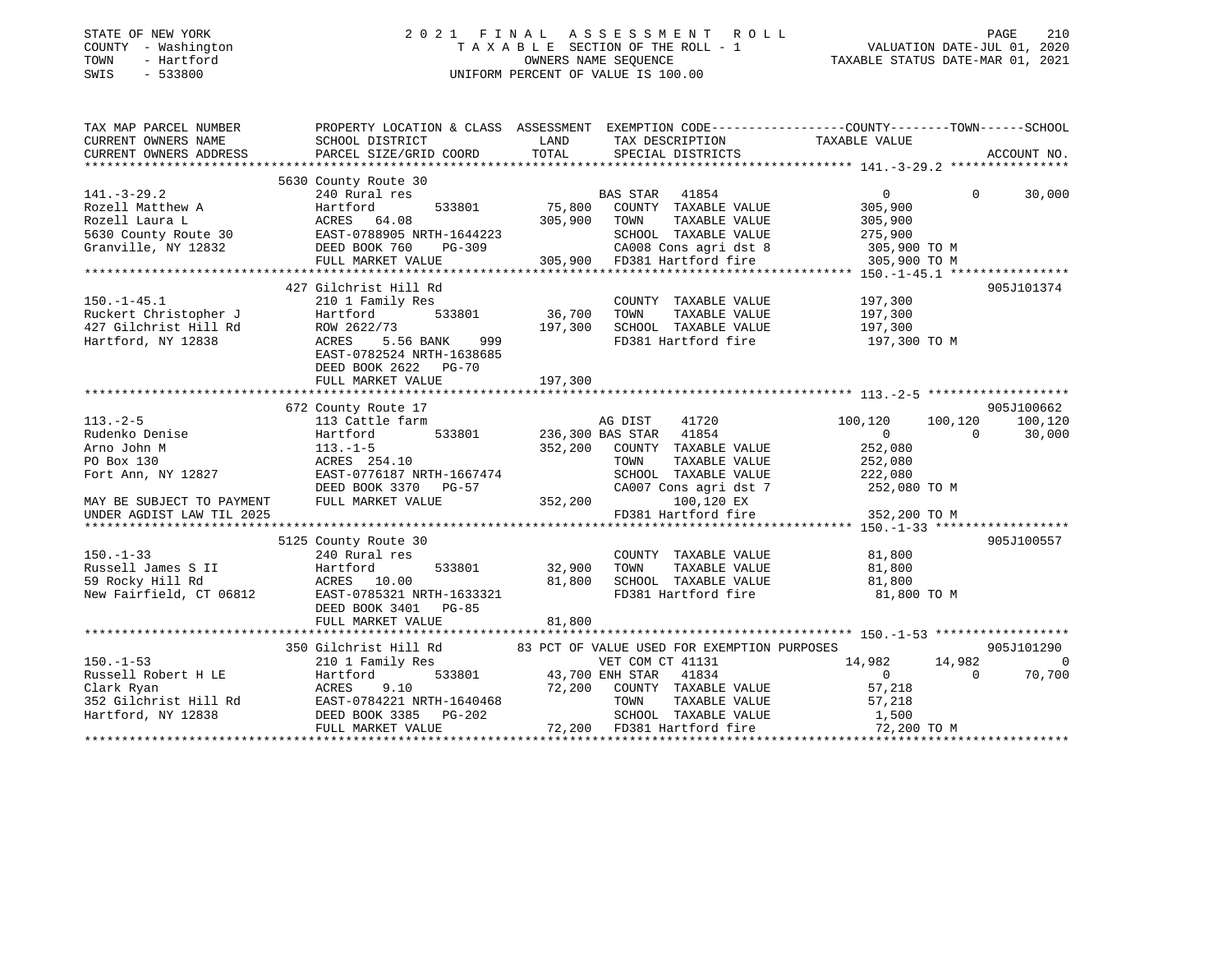|      | STATE OF NEW YORK   |  |  |  |  | 2021 FINAL ASSESSMEN               |  |  |  |  |
|------|---------------------|--|--|--|--|------------------------------------|--|--|--|--|
|      | COUNTY - Washington |  |  |  |  | TAXABLE SECTION OF THE ROL         |  |  |  |  |
| TOWN | - Hartford          |  |  |  |  | OWNERS NAME SEOUENCE               |  |  |  |  |
|      | SWIS - 533800       |  |  |  |  | UNIFORM PERCENT OF VALUE IS 100.00 |  |  |  |  |

# STATE OF NEW YORK 2 0 2 1 F I N A L A S S E S S M E N T R O L L PAGE 211T A X A B L E SECTION OF THE ROLL - 1<br>OWNERS NAME SEQUENCE TOWN - Hartford OWNERS NAME SEQUENCE TAXABLE STATUS DATE-MAR 01, 2021

| TAX MAP PARCEL NUMBER                                                                                                      | PROPERTY LOCATION & CLASS ASSESSMENT EXEMPTION CODE----------------COUNTY-------TOWN------SCHOOL |         |                                                       |                |                    |     |
|----------------------------------------------------------------------------------------------------------------------------|--------------------------------------------------------------------------------------------------|---------|-------------------------------------------------------|----------------|--------------------|-----|
| CURRENT OWNERS NAME                                                                                                        | SCHOOL DISTRICT                                                                                  | LAND    | TAX DESCRIPTION                                       | TAXABLE VALUE  |                    |     |
| CURRENT OWNERS ADDRESS                                                                                                     | PARCEL SIZE/GRID COORD                                                                           | TOTAL   | SPECIAL DISTRICTS                                     |                | ACCOUNT NO.        |     |
|                                                                                                                            |                                                                                                  |         |                                                       |                |                    |     |
|                                                                                                                            | 1121 Lundy Rd                                                                                    |         |                                                       |                | 905J101000         |     |
| $158. - 2 - 6.2$                                                                                                           | 240 Rural res                                                                                    |         | AGED-CO/TN 41801                                      | 64,600         | 64,600 0           |     |
| Rutter Joel                                                                                                                | 533801 33,700 ENH STAR<br>Hartford                                                               |         | 41834                                                 | $\sim$ 0       | 70,700<br>$\Omega$ |     |
| Rutter Claudia                                                                                                             | $158. - 1 - 6.2$                                                                                 |         | 129,200 COUNTY TAXABLE VALUE                          | 64,600         |                    |     |
| 1121 Lundy Rd                                                                                                              | 158.-1-0.4<br>ACRES 10.06                                                                        |         | TOWN<br>TAXABLE VALUE                                 | 64,600         |                    |     |
| Granville, NY 12832 EAST-0786365 NRTH-1633355                                                                              |                                                                                                  |         | SCHOOL TAXABLE VALUE                                  | 58,500         |                    |     |
|                                                                                                                            | DEED BOOK 819<br>$PG-218$                                                                        |         | FD381 Hartford fire                                   | 129,200 TO M   |                    |     |
|                                                                                                                            | FULL MARKET VALUE                                                                                | 129,200 |                                                       |                |                    |     |
|                                                                                                                            |                                                                                                  |         |                                                       |                |                    |     |
|                                                                                                                            | 7 Baker Rd                                                                                       |         |                                                       |                | 905J100587         |     |
| $132 - 2 - 17$                                                                                                             | 210 1 Family Res                                                                                 |         | ENH STAR<br>41834                                     | $\overline{0}$ | $\Omega$<br>70,700 |     |
| Saboski Albert                                                                                                             | 533801 22,100<br>Hartford                                                                        |         | COUNTY TAXABLE VALUE                                  | 127,500        |                    |     |
| Saboski Kellie                                                                                                             | FRNT 300.00 DPTH 130.00                                                                          | 127,500 | TAXABLE VALUE<br>TOWN                                 | 127,500        |                    |     |
| PO Box 695                                                                                                                 | BANK<br>999                                                                                      |         | SCHOOL TAXABLE VALUE                                  | 56,800         |                    |     |
| Hudson Falls, NY 12839                                                                                                     | EAST-0790619 NRTH-1653231                                                                        |         | FD381 Hartford fire                                   | 127,500 TO M   |                    |     |
|                                                                                                                            | DEED BOOK 2431 PG-274                                                                            |         |                                                       |                |                    |     |
|                                                                                                                            |                                                                                                  |         |                                                       |                |                    |     |
|                                                                                                                            |                                                                                                  |         |                                                       |                |                    |     |
|                                                                                                                            | 66 Hastings Rd                                                                                   |         |                                                       |                | 905J100148         |     |
| $132. - 1 - 10$                                                                                                            | 240 Rural res                                                                                    |         | AG DIST<br>41720                                      | 9,573          | 9,573<br>9,573     |     |
| Sage Marsha                                                                                                                | 533801<br>Hartford                                                                               | 43,000  | COUNTY TAXABLE VALUE                                  | 136,627        |                    |     |
| 66 Hastings Rd                                                                                                             | BLA 764/233                                                                                      | 146,200 | TOWN<br>TAXABLE VALUE                                 | 136,627        |                    |     |
|                                                                                                                            | ACRES 23.00                                                                                      |         | SCHOOL TAXABLE VALUE                                  | 136,627        |                    |     |
|                                                                                                                            |                                                                                                  |         | CA007 Cons agri dst 7                                 | 136,627 TO M   |                    |     |
|                                                                                                                            |                                                                                                  |         | 9,573 EX                                              |                |                    |     |
|                                                                                                                            | DEED BOOK 2020 PG-273<br>FIILL MARKET VALUE 146,200                                              |         | FD381 Hartford fire                                   | 146,200 TO M   |                    |     |
| 0.1.2007 ----- 23.00<br>MAY BE SUBJECT TO PAYMENT BEST-0787218 NRTH-1657557<br>UNDER AGDIST LAW TIL 2025 FULL MARKET VALUE |                                                                                                  |         |                                                       |                |                    |     |
|                                                                                                                            | 176 Pope Hill Rd                                                                                 |         |                                                       |                |                    |     |
| $150. - 1 - 29.14$                                                                                                         | 314 Rural vac<10                                                                                 |         | COUNTY TAXABLE VALUE                                  | 15,600         |                    |     |
| Sands Family Irrv Trust George Argyle                                                                                      | 532001 15,600                                                                                    |         | TOWN<br>TAXABLE VALUE                                 | 15,600         |                    |     |
| Sands Sandra K Trustee ACRES                                                                                               | 6.50                                                                                             | 15,600  | SCHOOL TAXABLE VALUE 15,600                           |                |                    |     |
| 176 Pope Hill Rd                                                                                                           |                                                                                                  |         | CA006 Cons agri dst 6                                 | 15,600 TO M    |                    |     |
| Argyle, NY 12809                                                                                                           | EAST-0781179 NRTH-1633244<br>DEED BOOK 3893 PG-252                                               |         | FD381 Hartford fire                                   | 15,600 TO M    |                    |     |
|                                                                                                                            | FULL MARKET VALUE                                                                                | 15,600  |                                                       |                |                    |     |
|                                                                                                                            |                                                                                                  |         |                                                       |                |                    |     |
|                                                                                                                            | 502 Blood St                                                                                     |         |                                                       |                | 905J100693         |     |
| $132 - 4 - 6$                                                                                                              | 270 Mfg housing                                                                                  |         | AGED-CO/TN 41801                                      | 15,120         | 15,120             | - 0 |
| Sargent Marie M LE                                                                                                         | Hartford                                                                                         |         | 533801 19,700 ENH STAR 41834                          | $\Omega$       | 43,200<br>$\Omega$ |     |
|                                                                                                                            |                                                                                                  | 43,200  | COUNTY TAXABLE VALUE                                  | 28,080         |                    |     |
|                                                                                                                            |                                                                                                  |         | TOWN       TAXABLE  VALUE<br>SCHOOL    TAXABLE  VALUE | 28,080         |                    |     |
| Sargent Robert Jr<br>Sargent Robert Jr<br>502 Blood St<br>Granville, NY 12832<br>DEED BOOK 20200 PG-1952                   |                                                                                                  |         |                                                       | $\mathbf{0}$   |                    |     |
|                                                                                                                            | FULL MARKET VALUE                                                                                |         | 43,200 FD381 Hartford fire 43,200 TO M                |                |                    |     |
|                                                                                                                            |                                                                                                  |         |                                                       |                |                    |     |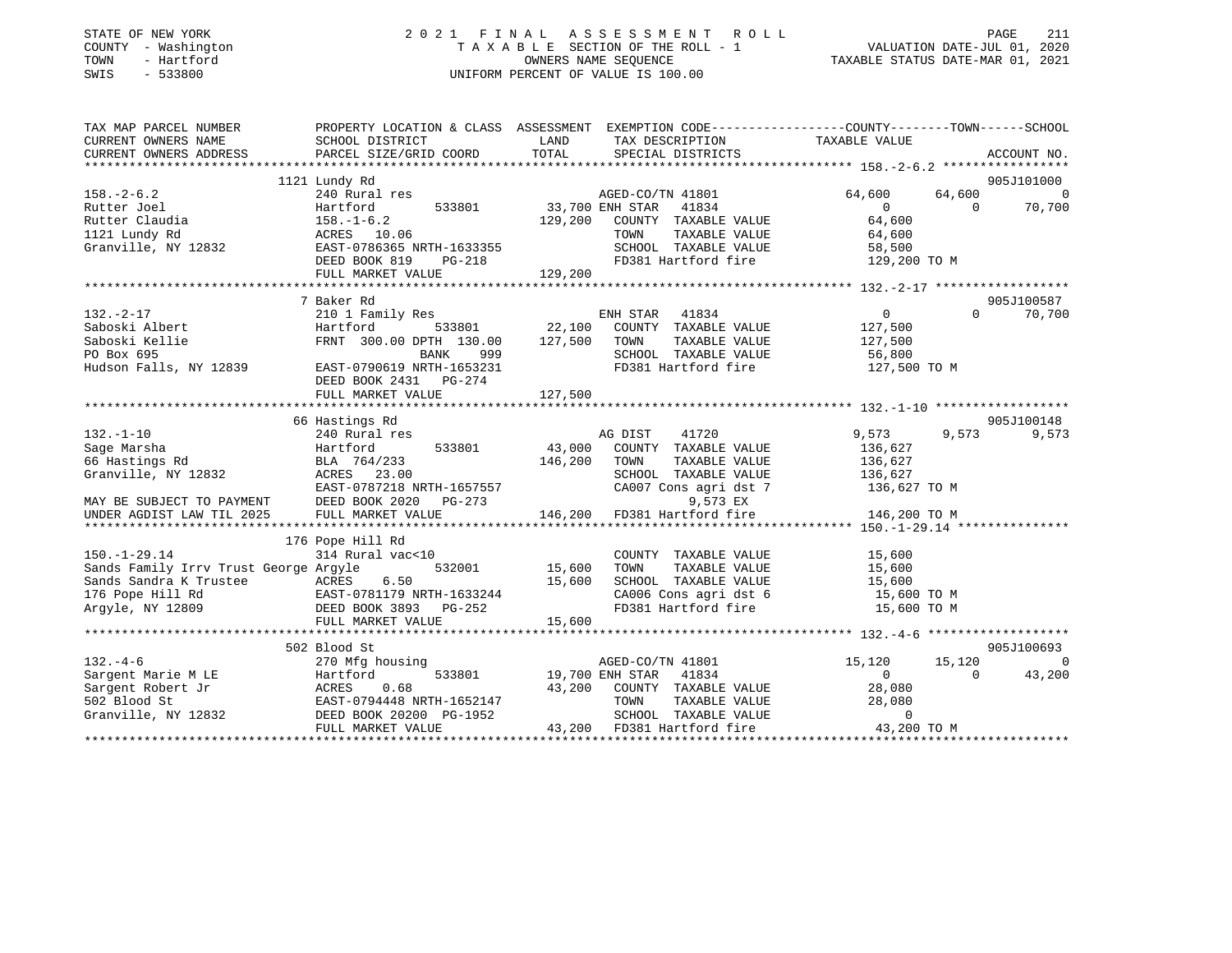### STATE OF NEW YORK 2 0 2 1 F I N A L A S S E S S M E N T R O L L PAGE 212 COUNTY - Washington T A X A B L E SECTION OF THE ROLL - 1 VALUATION DATE-JUL 01, 2020 TOWN - Hartford OWNERS NAME SEQUENCE TAXABLE STATUS DATE-MAR 01, 2021 SWIS - 533800 UNIFORM PERCENT OF VALUE IS 100.00

| TAX MAP PARCEL NUMBER                                                                                         |                           |               |                             | PROPERTY LOCATION & CLASS ASSESSMENT EXEMPTION CODE----------------COUNTY-------TOWN-----SCHOOL |  |
|---------------------------------------------------------------------------------------------------------------|---------------------------|---------------|-----------------------------|-------------------------------------------------------------------------------------------------|--|
| CURRENT OWNERS NAME                                                                                           | SCHOOL DISTRICT           | LAND          | TAX DESCRIPTION             | TAXABLE VALUE                                                                                   |  |
| CURRENT OWNERS ADDRESS                                                                                        | PARCEL SIZE/GRID COORD    | TOTAL         | SPECIAL DISTRICTS           | ACCOUNT NO.                                                                                     |  |
|                                                                                                               |                           |               |                             |                                                                                                 |  |
|                                                                                                               | 176 Marlboro Country Rd   |               |                             | 905J101039                                                                                      |  |
| $141. - 3 - 24.2$                                                                                             | 210 1 Family Res          |               | COUNTY TAXABLE VALUE        | 86,500                                                                                          |  |
| Sargent Matthew                                                                                               | Hartford                  | 533801 30,600 | TAXABLE VALUE<br>TOWN       | 86,500                                                                                          |  |
| Gillis Brittany                                                                                               | FRNT 416.00 DPTH 369.00   | 86,500        | SCHOOL TAXABLE VALUE        | 86,500                                                                                          |  |
| 455 Lily Pond Rd                                                                                              | EAST-0785276 NRTH-1643604 |               | FD381 Hartford fire         | 86,500 TO M                                                                                     |  |
| Granville, NY 12832                                                                                           | DEED BOOK 3433 PG-102     |               |                             |                                                                                                 |  |
|                                                                                                               | FULL MARKET VALUE         | 86,500        |                             |                                                                                                 |  |
|                                                                                                               |                           |               |                             |                                                                                                 |  |
|                                                                                                               | 250 Hartford Main St      |               |                             | 905J101255                                                                                      |  |
| $132. - 1 - 18.4$                                                                                             | 270 Mfg housing           |               | BAS STAR 41854              | $0 \qquad \qquad$<br>30,000<br>$\Omega$                                                         |  |
| Sargent Robert                                                                                                | Hartford<br>533801        | 26,400        | COUNTY TAXABLE VALUE        | 52,200                                                                                          |  |
| Mesick Wanda                                                                                                  | ACRES 1.90 BANK           | 52,200        | TOWN<br>TAXABLE VALUE       | 52,200                                                                                          |  |
|                                                                                                               |                           |               | SCHOOL TAXABLE VALUE        | 22,200                                                                                          |  |
| Mesick Wanda<br>250 Hartford Main St<br>Granville, NY 12832<br>CHER COOK 3379 PE-133<br>CHER COOK 3379 PG-133 |                           |               | CA007 Cons agri dst 7       | 52,200 TO M                                                                                     |  |
|                                                                                                               | FULL MARKET VALUE         |               | 52,200 FD381 Hartford fire  | 52,200 TO M                                                                                     |  |
|                                                                                                               |                           |               |                             |                                                                                                 |  |
|                                                                                                               | 16 Hastings Rd            |               |                             | 905J100458                                                                                      |  |
| $132. - 1 - 14$                                                                                               | 210 1 Family Res          |               | BAS STAR 41854              | $\overline{0}$<br>30,000<br>$\Omega$                                                            |  |
| Sasselman Karl W                                                                                              | Hartford<br>533801        |               | 23,000 COUNTY TAXABLE VALUE | 122,500                                                                                         |  |
| 16 Hastings Rd                                                                                                | ACRES<br>1.00 BANK<br>999 | 122,500       | TAXABLE VALUE<br>TOWN       | 122,500                                                                                         |  |
| Granville, NY 12832                                                                                           | EAST-0787796 NRTH-1655628 |               | SCHOOL TAXABLE VALUE        | 92,500                                                                                          |  |
|                                                                                                               | DEED BOOK 932<br>PG-245   |               | CA007 Cons agri dst 7       | 122,500 TO M                                                                                    |  |
|                                                                                                               | FULL MARKET VALUE         |               | 122,500 FD381 Hartford fire | 122,500 TO M                                                                                    |  |
|                                                                                                               |                           |               |                             |                                                                                                 |  |
|                                                                                                               | 4683 State Route 149      |               |                             | 905J101416                                                                                      |  |
| $132. - 1 - 27.3$                                                                                             | 210 1 Family Res          |               | ENH STAR 41834              | $\overline{0}$<br>$\Omega$<br>70,700                                                            |  |
| Saunders Steven L                                                                                             | 533801<br>Hartford        | 24,200        | COUNTY TAXABLE VALUE        | 141,000                                                                                         |  |
| Saunders Karen                                                                                                | ACRES<br>1.00             | 141,000       | TOWN<br>TAXABLE VALUE       | 141,000                                                                                         |  |
| 4683 State Route 149                                                                                          | EAST-0785307 NRTH-1651856 |               | SCHOOL TAXABLE VALUE        | 70,300                                                                                          |  |
| Hartford, NY 12838                                                                                            | PG-153<br>DEED BOOK 641   |               | CA007 Cons agri dst 7       | 141,000 TO M                                                                                    |  |
|                                                                                                               | FULL MARKET VALUE         |               | 141,000 FD381 Hartford fire | 141,000 TO M                                                                                    |  |
|                                                                                                               |                           |               |                             |                                                                                                 |  |
|                                                                                                               | State Route 149           |               |                             | 905J101417                                                                                      |  |
| $132. - 1 - 27.4$                                                                                             | 314 Rural vac<10          |               | COUNTY TAXABLE VALUE        | 12,500                                                                                          |  |
| Saunders Steven L                                                                                             | Hartford<br>533801        | 12,500        | TOWN<br>TAXABLE VALUE       | 12,500                                                                                          |  |
| 4683 State Route 149                                                                                          | 1.00<br>ACRES             | 12,500        | SCHOOL TAXABLE VALUE        | 12,500                                                                                          |  |
| Hartford, NY 12838                                                                                            | EAST-0785467 NRTH-1651869 |               | CA007 Cons agri dst 7       | 12,500 TO M                                                                                     |  |
|                                                                                                               | DEED BOOK 682<br>PG-131   |               | FD381 Hartford fire         | 12,500 TO M                                                                                     |  |
|                                                                                                               | FULL MARKET VALUE         | 12,500        |                             |                                                                                                 |  |
|                                                                                                               |                           |               |                             |                                                                                                 |  |
|                                                                                                               | 7752 State Route 40       |               |                             | 905J100446                                                                                      |  |
| $140. - 2 - 25$                                                                                               | 210 1 Family Res          |               | COUNTY TAXABLE VALUE        | 107,800                                                                                         |  |
| Saunders Tonya B                                                                                              | Hartford<br>533801        | 11,000        | TOWN<br>TAXABLE VALUE       | 107,800                                                                                         |  |
| 7752 State Route 40                                                                                           | FRNT 104.00 DPTH 102.00   | 107,800       | SCHOOL TAXABLE VALUE        | 107,800                                                                                         |  |
| Hartford, NY 12838                                                                                            | BANK<br>999               |               | FD381 Hartford fire         | 107,800 TO M                                                                                    |  |
|                                                                                                               | EAST-0782226 NRTH-1645208 |               |                             |                                                                                                 |  |
|                                                                                                               | DEED BOOK 3598<br>PG-255  |               |                             |                                                                                                 |  |
|                                                                                                               | FULL MARKET VALUE         | 107,800       |                             |                                                                                                 |  |
|                                                                                                               |                           |               |                             |                                                                                                 |  |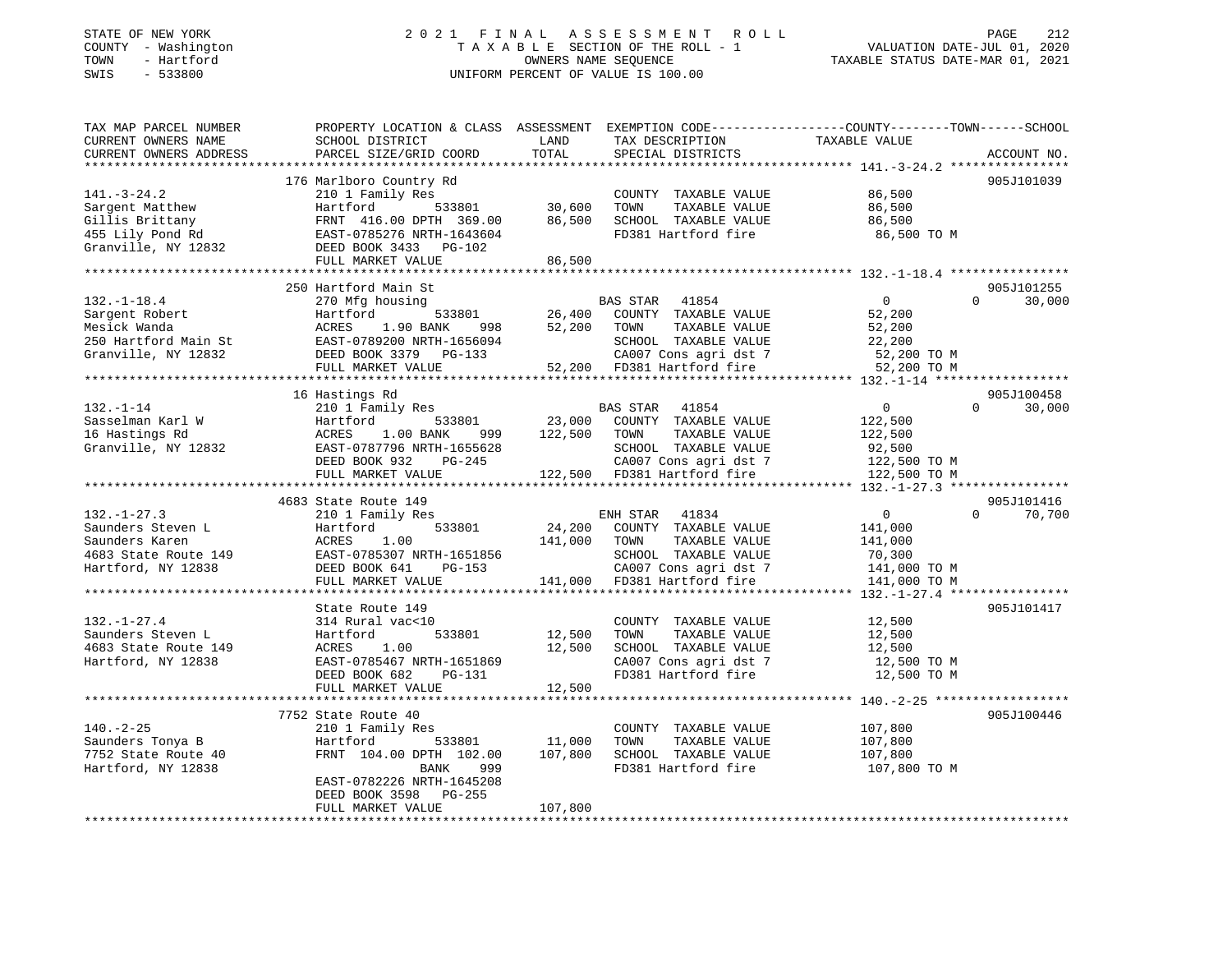| STATE OF NEW YORK<br>COUNTY - Washington<br>- Hartford<br>TOWN<br>SWIS<br>$-533800$        |                                                                                                                                                                               | 2021 FINAL ASSESSMENT ROLL                                                                                                                                                                                                                                                                                               | 213<br>PAGE<br>$\begin{tabular}{lllllllllllllllllll} \multicolumn{2}{c c c c c} \multicolumn{2}{c c c} \multicolumn{2}{c c} \multicolumn{2}{c c} \multicolumn{2}{c c} \multicolumn{2}{c}{\multicolumn{2}{c}{\multicolumn{2}{c}{\multicolumn{2}{c}{\multicolumn{2}{c}{\multicolumn{2}{c}{\multicolumn{2}{c}{\multicolumn{2}{c}{\multicolumn{2}{c}{\multicolumn{2}{c}{\multicolumn{2}{c}{\multicolumn{2}{c}{\multicolumn{2}{c}{\multicolumn{2}{c}{\multicolumn{2}{c}{\multicolumn{$ |
|--------------------------------------------------------------------------------------------|-------------------------------------------------------------------------------------------------------------------------------------------------------------------------------|--------------------------------------------------------------------------------------------------------------------------------------------------------------------------------------------------------------------------------------------------------------------------------------------------------------------------|-----------------------------------------------------------------------------------------------------------------------------------------------------------------------------------------------------------------------------------------------------------------------------------------------------------------------------------------------------------------------------------------------------------------------------------------------------------------------------------|
| TAX MAP PARCEL NUMBER<br>CURRENT OWNERS NAME<br>CURRENT OWNERS ADDRESS                     | SCHOOL DISTRICT                                                                                                                                                               | LAND<br>TAX DESCRIPTION                                                                                                                                                                                                                                                                                                  | PROPERTY LOCATION & CLASS ASSESSMENT EXEMPTION CODE----------------COUNTY-------TOWN-----SCHOOL<br>TAXABLE VALUE                                                                                                                                                                                                                                                                                                                                                                  |
| $150. - 1 - 27$<br>Savage Rose Ann<br>1019 Cardinal Rd<br>Wauchula, FL 33873               | 151 Pope Hill Rd<br>210 1 Family Res<br>$532001$ 32,500<br>Arqyle<br>BLA 707/207<br>ACRES<br>2.26<br>EAST-0780453 NRTH-1633798<br>DEED BOOK 919<br>PG-87<br>FULL MARKET VALUE | COUNTY TAXABLE VALUE 148,900<br>TOWN<br>SCHOOL TAXABLE VALUE 148,900<br>148,900<br>CA006 Cons agri dst 6 148,900 TO M<br>FD381 Hartford fire 148,900 TO M<br>148,900                                                                                                                                                     | 905J100158<br>TAXABLE VALUE 148,900                                                                                                                                                                                                                                                                                                                                                                                                                                               |
| $150. - 1 - 20$<br>Saville Jay<br>Saville Lisa<br>96 Reservoir Rd<br>Fort Edward, NY 12828 | County Route 30<br>323 Vacant rural<br>533801<br>Hartford<br>916/47<br>ACRES 29.90<br>EAST-0788091 NRTH-1634260<br>DEED BOOK 913<br>PG-305                                    | COUNTY TAXABLE VALUE 38,500<br>TAXABLE VALUE<br>38,500 TOWN<br>38,500<br>SCHOOL TAXABLE VALUE 38,500<br>CA008 Cons agri dst 8 38,500 TO M<br>FD381 Hartford fire                                                                                                                                                         | 905J100447<br>38,500<br>38,500 TO M                                                                                                                                                                                                                                                                                                                                                                                                                                               |
| $132.15 - 1 - 19$                                                                          | FULL MARKET VALUE<br>29 Hartford Main St<br>210 1 Family Res                                                                                                                  | 38,500<br>ENH STAR 41834                                                                                                                                                                                                                                                                                                 | 905J100399<br>$\overline{0}$<br>$\Omega$<br>70,700                                                                                                                                                                                                                                                                                                                                                                                                                                |
| Sawn Sandra R<br>PO Box 195<br>Hartford, NY 12838                                          | Hartford<br>FRNT 178.00 DPTH 282.00<br><b>BANK</b><br>999<br>EAST-0786145 NRTH-1652336<br>DEED BOOK 1803 PG-26<br>FULL MARKET VALUE                                           | 533801 23,600 COUNTY TAXABLE VALUE<br>223,300 TOWN<br>TAXABLE VALUE<br>SCHOOL TAXABLE VALUE<br>$\begin{array}{ccc}\n & - & - & - & - \\ \text{CA007 Cons agri dist 7} & 223,300 \text{ TO M} \\ \text{FD381 Hartford time} & & \text{C23 } 300 \text{ TO M}\n\end{array}$<br>FD381 Hartford fire 223,300 TO M<br>223,300 | 223,300<br>223,300<br>152,600                                                                                                                                                                                                                                                                                                                                                                                                                                                     |
| $149 - 1 - 19$                                                                             | 7382 State Route 40<br>210 1 Family Res                                                                                                                                       | VET COM CT 41131                                                                                                                                                                                                                                                                                                         | 905J100527<br>24.200<br>24.200<br>$\overline{0}$                                                                                                                                                                                                                                                                                                                                                                                                                                  |
|                                                                                            |                                                                                                                                                                               |                                                                                                                                                                                                                                                                                                                          |                                                                                                                                                                                                                                                                                                                                                                                                                                                                                   |

|                     | 7382 State Route 40       |                                   |                  | 905J100527   |
|---------------------|---------------------------|-----------------------------------|------------------|--------------|
| $149. - 1 - 19$     | 210 1 Family Res          | VET COM CT 41131                  | 24,200<br>24,200 | $\Omega$     |
| Sawtell Paul E LE   | Hartford<br>533801        | 19,500 VET DIS CT 41141           | 43,560<br>43,560 | $\Omega$     |
| Sawtell Gary C      | FRNT 140.00 DPTH 205.00   | 96,800 AGED-CO/TN 41801           | 14,520<br>14,520 | $\mathbf{0}$ |
| 7382 State Route 40 | EAST-0776049 NRTH-1638736 | 41804<br>AGED-SCH                 |                  | 33,880       |
| Fort Ann, NY 12827  | DEED BOOK 3211 PG-330     | 41834<br>ENH STAR                 |                  | 62,920       |
|                     | FULL MARKET VALUE         | 96,800<br>COUNTY<br>TAXABLE VALUE | 14,520           |              |
|                     |                           | TOWN<br>TAXABLE VALUE             | 14,520           |              |
|                     |                           | SCHOOL<br>TAXABLE VALUE           |                  |              |
|                     |                           | FD381 Hartford fire               | 96,800 TO M      |              |
|                     |                           |                                   |                  |              |
|                     | 8309 State Route 40       |                                   |                  |              |
| $123. - 1 - 15.1$   | 210 1 Family Res          | TAXABLE VALUE<br>COUNTY           | 84,000           |              |
| Sayers Gerald H Jr  | Hartford<br>533801        | 23,600<br>TOWN<br>TAXABLE VALUE   | 84,000           |              |
| PO Box 3417         | FRNT 191.00 DPTH 263.00   | 84,000<br>SCHOOL<br>TAXABLE VALUE | 84,000           |              |
| Concord, NH 03302   | EAST-0789706 NRTH-1656892 | CA007 Cons agri dst 7             | 84,000 TO M      |              |
|                     | DEED BOOK 20210 PG-405    | FD381 Hartford fire               | 84,000 TO M      |              |
|                     | FULL MARKET VALUE         | 84,000                            |                  |              |
|                     |                           |                                   |                  |              |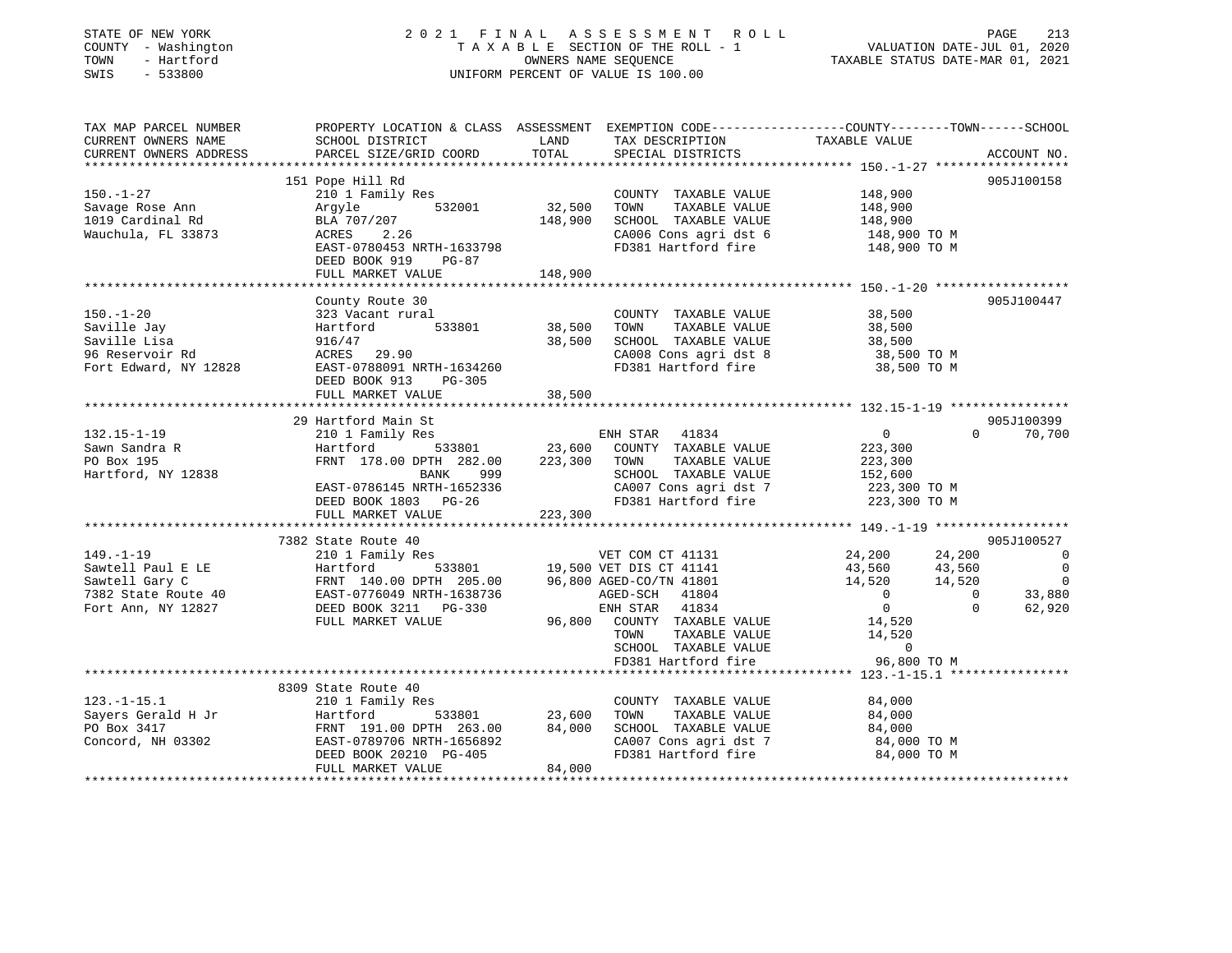| STATE OF NEW YORK<br>COUNTY - Washington<br>TOWN<br>- Hartford<br>SWIS<br>$-533800$ |                                                                                                 |                  | 2021 FINAL ASSESSMENT ROLL<br>TAXABLE SECTION OF THE ROLL - 1<br>OWNERS NAME SEOUENCE<br>UNIFORM PERCENT OF VALUE IS 100.00 | VALUATION DATE-JUL 01, 2020<br>TAXABLE STATUS DATE-MAR 01, 2021 | PAGE<br>214 |
|-------------------------------------------------------------------------------------|-------------------------------------------------------------------------------------------------|------------------|-----------------------------------------------------------------------------------------------------------------------------|-----------------------------------------------------------------|-------------|
| TAX MAP PARCEL NUMBER                                                               | PROPERTY LOCATION & CLASS ASSESSMENT EXEMPTION CODE---------------COUNTY-------TOWN------SCHOOL |                  |                                                                                                                             |                                                                 |             |
| CURRENT OWNERS NAME                                                                 | SCHOOL DISTRICT                                                                                 | LAND             | TAX DESCRIPTION                                                                                                             | TAXABLE VALUE                                                   |             |
| CURRENT OWNERS ADDRESS                                                              | PARCEL SIZE/GRID COORD                                                                          | TOTAL            | SPECIAL DISTRICTS                                                                                                           |                                                                 | ACCOUNT NO. |
|                                                                                     | 8321 State Route 40                                                                             |                  |                                                                                                                             |                                                                 | 905J100185  |
| $123. - 1 - 15$                                                                     | 323 Vacant rural                                                                                |                  | AG DIST<br>41720                                                                                                            | 65,022<br>65,022                                                | 65,022      |
| Schneider William A                                                                 | Hartford<br>533801                                                                              | 146,800          | COUNTY TAXABLE VALUE                                                                                                        | 84,278                                                          |             |
| Schneider Joanne K                                                                  | 3185/82                                                                                         | 149,300          | TOWN<br>TAXABLE VALUE                                                                                                       | 84,278                                                          |             |
| 60 Country Club Rd                                                                  | ACRES 120.60                                                                                    |                  | SCHOOL TAXABLE VALUE                                                                                                        | 84,278                                                          |             |
| Middletown, CT 06457                                                                | EAST-0789242 NRTH-1659368<br>DEED BOOK 2611 PG-25                                               |                  | CA007 Cons agri dst 7<br>65,022 EX                                                                                          | 84,278 TO M                                                     |             |
| MAY BE SUBJECT TO PAYMENT<br>UNDER AGDIST LAW TIL 2025                              | FULL MARKET VALUE                                                                               |                  | 149,300 FD381 Hartford fire                                                                                                 | 149,300 TO M                                                    |             |
|                                                                                     |                                                                                                 |                  |                                                                                                                             |                                                                 |             |
|                                                                                     | 7735 State Route 40                                                                             |                  |                                                                                                                             |                                                                 | 905J100642  |
| $140. - 2 - 33$                                                                     | 210 1 Family Res                                                                                |                  | BAS STAR 41854                                                                                                              | $\Omega$<br>$\overline{0}$                                      | 30,000      |
| Schofield Peter H<br>Schofield Sharon                                               | Hartford<br>71.00 DPTH 355.00 138,300<br>FRNT                                                   | 533801 15,200    | COUNTY TAXABLE VALUE<br>TAXABLE VALUE<br>TOWN                                                                               | 138,300<br>138,300                                              |             |
| 7735 State Route 40                                                                 | ACRES<br>0.72                                                                                   |                  | SCHOOL TAXABLE VALUE                                                                                                        | 108,300                                                         |             |
| Hartford, NY 12838                                                                  | EAST-0781777 NRTH-1645124                                                                       |                  | FD381 Hartford fire                                                                                                         | 138,300 TO M                                                    |             |
|                                                                                     | DEED BOOK 937 PG-250                                                                            |                  |                                                                                                                             |                                                                 |             |
|                                                                                     | FULL MARKET VALUE                                                                               | 138,300          |                                                                                                                             |                                                                 |             |
|                                                                                     |                                                                                                 |                  |                                                                                                                             |                                                                 |             |
|                                                                                     | 8852 State Route 40                                                                             |                  |                                                                                                                             |                                                                 | 905J100318  |
| $114. - 1 - 8$<br>Schroeder Mark                                                    | 210 1 Family Res<br>533801                                                                      | 26,500           | COUNTY TAXABLE VALUE<br>TAXABLE VALUE<br>TOWN                                                                               | 243,700<br>243,700                                              |             |
| 8852 State Route 40                                                                 | Hartford<br>ROW 710/277                                                                         | 243,700          | SCHOOL TAXABLE VALUE                                                                                                        | 243,700                                                         |             |
| Fort Ann, NY 12827                                                                  | 6.31<br>ACRES                                                                                   |                  | CA007 Cons agri dst 7                                                                                                       | 243,700 TO M                                                    |             |
|                                                                                     | EAST-0791729 NRTH-1668566                                                                       |                  | FD381 Hartford fire                                                                                                         | 243,700 TO M                                                    |             |
| MAY BE SUBJECT TO PAYMENT                                                           | DEED BOOK 1883 PG-114                                                                           |                  |                                                                                                                             |                                                                 |             |
| UNDER RPTL483 UNTIL 2028                                                            | FULL MARKET VALUE                                                                               | 243,700          |                                                                                                                             |                                                                 |             |
|                                                                                     |                                                                                                 |                  |                                                                                                                             |                                                                 |             |
|                                                                                     | State Route 40                                                                                  |                  |                                                                                                                             |                                                                 | 905J101149  |
| $132 - 2 - 2.4$                                                                     | 312 Vac w/imprv                                                                                 |                  | COUNTY TAXABLE VALUE                                                                                                        | 16,000                                                          |             |
| Schult Eric S<br>Bentley Schult Lucille N LE                                        | 533801<br>Hartford<br>1.20<br>ACRES                                                             | 11,000<br>16,000 | TAXABLE VALUE<br>TOWN<br>SCHOOL TAXABLE VALUE                                                                               | 16,000<br>16,000                                                |             |
| 6 Hillcrest Way                                                                     | EAST-0790057 NRTH-1656892                                                                       |                  | FD381 Hartford fire                                                                                                         | 16,000 TO M                                                     |             |
| Granville, NY 12832                                                                 | DEED BOOK 3472 PG-196                                                                           |                  |                                                                                                                             |                                                                 |             |
|                                                                                     | FULL MARKET VALUE                                                                               | 16,000           |                                                                                                                             |                                                                 |             |
|                                                                                     |                                                                                                 |                  |                                                                                                                             |                                                                 |             |
|                                                                                     | 30 Hillcrest Way                                                                                |                  |                                                                                                                             |                                                                 | 905J100566  |
| $132 - 2 - 2.1$                                                                     | 240 Rural res                                                                                   |                  | ENH STAR 41834                                                                                                              | $\overline{0}$<br>$\Omega$                                      | 70,700      |
| Schult Roy A                                                                        | 533801                                                                                          | 63,000           | COUNTY TAXABLE VALUE                                                                                                        | 180,700                                                         |             |
| Schult Lucille N                                                                    | Hartford 533801<br>ACRES 30.00<br>EAST-0790726 NRTH-1656231                                     | 180,700          | TOWN<br>TAXABLE VALUE<br>SCHOOL TAXABLE VALUE                                                                               | 180,700                                                         |             |
| 30 Hillcrest Way<br>Granville, NY 12832                                             | DEED BOOK 2355<br>PG-144                                                                        |                  | FD381 Hartford fire                                                                                                         | 110,000<br>180,700 TO M                                         |             |
|                                                                                     | FULL MARKET VALUE                                                                               | 180,700          |                                                                                                                             |                                                                 |             |
|                                                                                     |                                                                                                 |                  |                                                                                                                             |                                                                 |             |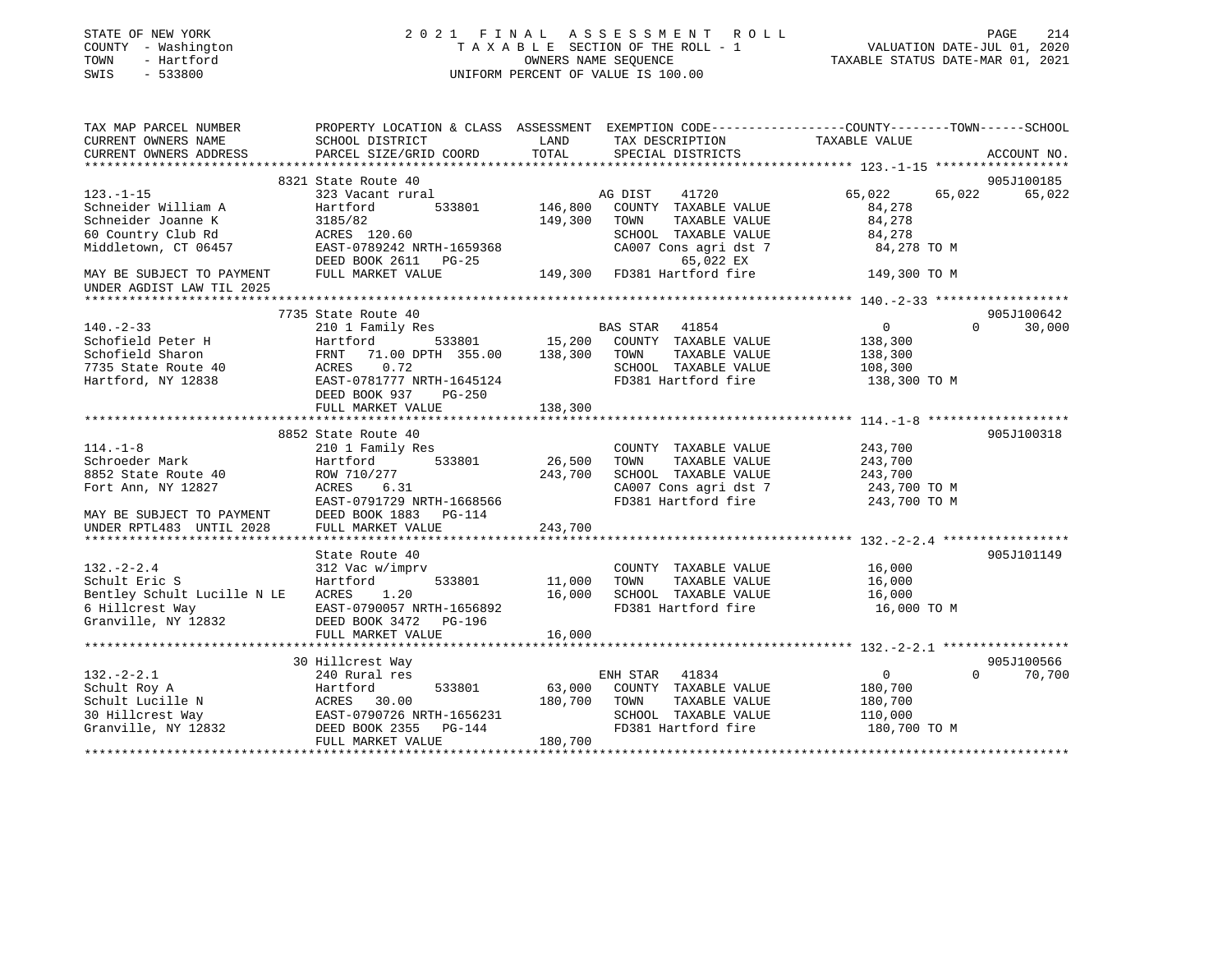| STATE OF NEW YORK                                                                                                                                                    | 2021 FINAL                                                                                       |                      | A S S E S S M E N T<br>R O L L                                                        |                                  | PAGE                        | 215                                |
|----------------------------------------------------------------------------------------------------------------------------------------------------------------------|--------------------------------------------------------------------------------------------------|----------------------|---------------------------------------------------------------------------------------|----------------------------------|-----------------------------|------------------------------------|
| COUNTY - Washington                                                                                                                                                  |                                                                                                  |                      | TAXABLE SECTION OF THE ROLL - 1                                                       |                                  | VALUATION DATE-JUL 01, 2020 |                                    |
| TOWN<br>- Hartford                                                                                                                                                   |                                                                                                  | OWNERS NAME SEQUENCE |                                                                                       | TAXABLE STATUS DATE-MAR 01, 2021 |                             |                                    |
| SWIS<br>$-533800$                                                                                                                                                    |                                                                                                  |                      | UNIFORM PERCENT OF VALUE IS 100.00                                                    |                                  |                             |                                    |
|                                                                                                                                                                      |                                                                                                  |                      |                                                                                       |                                  |                             |                                    |
| TAX MAP PARCEL NUMBER                                                                                                                                                | PROPERTY LOCATION & CLASS ASSESSMENT EXEMPTION CODE----------------COUNTY-------TOWN------SCHOOL |                      |                                                                                       |                                  |                             |                                    |
| CURRENT OWNERS NAME<br>CURRENT OWNERS ADDRESS                                                                                                                        | SCHOOL DISTRICT<br>PARCEL SIZE/GRID COORD                                                        | LAND<br>TOTAL        | TAX DESCRIPTION<br>SPECIAL DISTRICTS                                                  | TAXABLE VALUE                    |                             | ACCOUNT NO.                        |
|                                                                                                                                                                      | ********************                                                                             |                      |                                                                                       |                                  |                             |                                    |
|                                                                                                                                                                      | 8322 State Route 40                                                                              |                      |                                                                                       |                                  |                             |                                    |
| $123. - 1 - 13.7$                                                                                                                                                    | 210 1 Family Res                                                                                 |                      | COUNTY TAXABLE VALUE                                                                  | 144,000                          |                             |                                    |
| Schult Roy A -LE-                                                                                                                                                    | Hartford<br>533801                                                                               | 24,800               | TOWN<br>TAXABLE VALUE                                                                 | 144,000                          |                             |                                    |
| Schult Lucille -LE-                                                                                                                                                  | LOT B                                                                                            | 144,000              | SCHOOL TAXABLE VALUE                                                                  | 144,000                          |                             |                                    |
| 8322 State Route 40                                                                                                                                                  | ACRES<br>4.56                                                                                    |                      | FD381 Hartford fire                                                                   | 144,000 TO M                     |                             |                                    |
| Granville, NY 12832                                                                                                                                                  | EAST-0790326 NRTH-1657055                                                                        |                      |                                                                                       |                                  |                             |                                    |
|                                                                                                                                                                      | DEED BOOK 2140<br>PG-194                                                                         |                      |                                                                                       |                                  |                             |                                    |
|                                                                                                                                                                      | FULL MARKET VALUE                                                                                | 144,000              |                                                                                       |                                  |                             |                                    |
|                                                                                                                                                                      |                                                                                                  |                      |                                                                                       |                                  |                             |                                    |
|                                                                                                                                                                      | 6 Hillcrest Way                                                                                  |                      |                                                                                       |                                  |                             |                                    |
| $132 - 2 - 2.6$                                                                                                                                                      | 210 1 Family Res                                                                                 |                      | COUNTY TAXABLE VALUE                                                                  | 177,000                          |                             |                                    |
| Schult Roy A -LE-                                                                                                                                                    | Hartford<br>533801                                                                               | 23,400               | TOWN<br>TAXABLE VALUE                                                                 | 177,000                          |                             |                                    |
| Schult Eric S                                                                                                                                                        | 2140/190                                                                                         | 177,000              | SCHOOL TAXABLE VALUE<br>FD381 Hartford fire                                           | 177,000                          |                             |                                    |
| 6 Hillcrest Way<br>Granville, NY 12832                                                                                                                               | Sub Lot A<br>FRNT 218.00 DPTH 226.00                                                             |                      |                                                                                       | 177,000 TO M                     |                             |                                    |
|                                                                                                                                                                      |                                                                                                  |                      |                                                                                       |                                  |                             |                                    |
|                                                                                                                                                                      |                                                                                                  |                      |                                                                                       |                                  |                             |                                    |
|                                                                                                                                                                      | EAST-0789925 NRTH-1656652                                                                        |                      |                                                                                       |                                  |                             |                                    |
|                                                                                                                                                                      | DEED BOOK 2174 PG-227                                                                            |                      |                                                                                       |                                  |                             |                                    |
|                                                                                                                                                                      | FULL MARKET VALUE                                                                                | 177,000<br>********  |                                                                                       |                                  |                             |                                    |
|                                                                                                                                                                      | State Route 40                                                                                   |                      |                                                                                       |                                  |                             | 905J101040                         |
|                                                                                                                                                                      | 322 Rural vac>10                                                                                 |                      | COUNTY TAXABLE VALUE                                                                  | 11,500                           |                             |                                    |
|                                                                                                                                                                      | Hartford<br>533801                                                                               | 11,500               | TAXABLE VALUE<br>TOWN                                                                 | 11,500                           |                             |                                    |
| $123. - 1 - 13.2$<br>Schult Roy A LE<br>Schult Lucille N LE                                                                                                          | 24.40<br>ACRES                                                                                   | 11,500               | SCHOOL TAXABLE VALUE                                                                  | 11,500                           |                             |                                    |
|                                                                                                                                                                      | EAST-0790901 NRTH-1657654                                                                        |                      | FD381 Hartford fire                                                                   | 11,500 TO M                      |                             |                                    |
|                                                                                                                                                                      | DEED BOOK 3472 PG-193                                                                            |                      |                                                                                       |                                  |                             |                                    |
|                                                                                                                                                                      | FULL MARKET VALUE                                                                                | 11,500               |                                                                                       |                                  |                             |                                    |
|                                                                                                                                                                      |                                                                                                  |                      |                                                                                       |                                  |                             |                                    |
|                                                                                                                                                                      | 23 East St                                                                                       |                      |                                                                                       |                                  |                             | 905J100413                         |
|                                                                                                                                                                      | 220 2 Family Res                                                                                 |                      | VET WAR CT 41121                                                                      | 12,195                           | 12,195                      |                                    |
|                                                                                                                                                                      | Hartford<br>533801                                                                               |                      | 15,400 AGED-ALL 41800                                                                 | 34,553                           | 34,553                      |                                    |
|                                                                                                                                                                      | FRNT 100.00 DPTH 183.00                                                                          |                      | 81,300 ENH STAR 41834                                                                 | $\overline{0}$                   | $\mathbf{0}$                |                                    |
|                                                                                                                                                                      | BANK<br>999                                                                                      |                      | COUNTY TAXABLE VALUE                                                                  | 34,552                           |                             |                                    |
|                                                                                                                                                                      | EAST-0786881 NRTH-1652376                                                                        |                      | TOWN<br>TAXABLE VALUE                                                                 | 34,552                           |                             |                                    |
|                                                                                                                                                                      | DEED BOOK 2012 PG-316                                                                            |                      | SCHOOL TAXABLE VALUE                                                                  | $\mathbf 0$                      |                             |                                    |
|                                                                                                                                                                      | FULL MARKET VALUE                                                                                |                      | 81,300 CA007 Cons agri dst 7                                                          |                                  | 81,300 TO M                 | $\overline{0}$<br>40,650<br>40,650 |
|                                                                                                                                                                      |                                                                                                  |                      | FD381 Hartford fire<br>********************************* 149.-1-15 ****************** |                                  | 81,300 TO M                 |                                    |
|                                                                                                                                                                      | State Route 40                                                                                   |                      |                                                                                       |                                  |                             | 905J100316                         |
|                                                                                                                                                                      | 311 Res vac land                                                                                 |                      | COUNTY TAXABLE VALUE                                                                  | 9,500                            |                             |                                    |
| 8322 State Route 40<br>Granville, NY 12832<br>$132.15 - 2 - 7$<br>Scott Eleanor Colleen<br>23 East St<br>Hartford, NY 12838<br>$149. - 1 - 15$<br>Scripture Martha A | Hartford<br>533801                                                                               | 9,500                | TAXABLE VALUE<br>TOWN                                                                 | 9,500                            |                             |                                    |
| Scripture Victor M                                                                                                                                                   | FRNT 150.00 DPTH 150.00                                                                          | 9,500                | SCHOOL TAXABLE VALUE                                                                  | 9,500                            |                             |                                    |
| 7364 State Route 40                                                                                                                                                  | EAST-0775648 NRTH-1638130                                                                        |                      | FD381 Hartford fire                                                                   |                                  | 9,500 TO M                  |                                    |
| Fort Ann, NY 12827                                                                                                                                                   | DEED BOOK 1843<br>PG-275<br>FULL MARKET VALUE                                                    | 9,500                |                                                                                       |                                  |                             |                                    |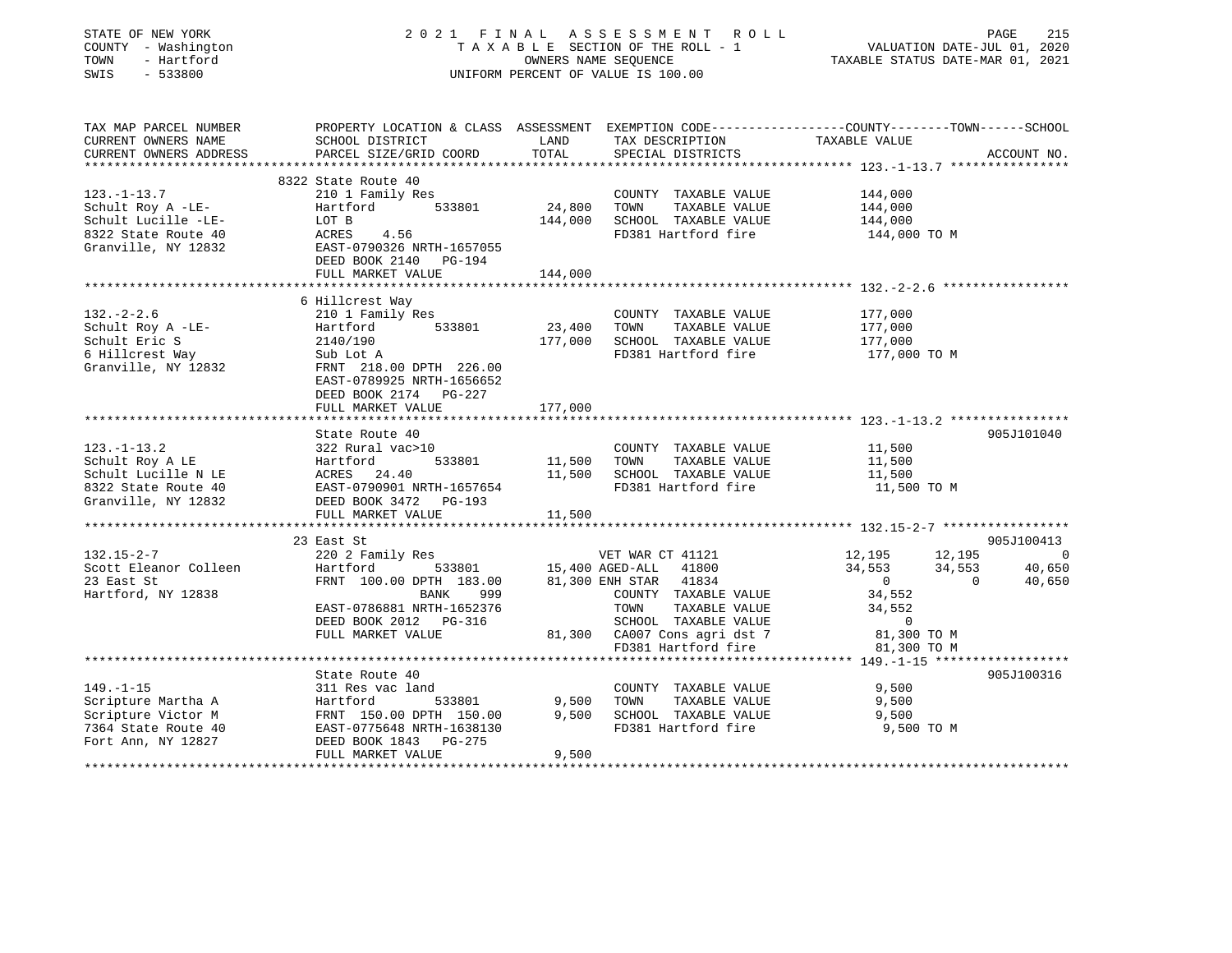| STATE OF NEW YORK                       |              |
|-----------------------------------------|--------------|
| COUNTY                                  | - Washington |
| TOWN                                    | - Hartford   |
| <b>CMTC</b><br>$\overline{\phantom{0}}$ | 533800       |

### STATE OF NEW YORK 2 0 2 1 F I N A L A S S E S S M E N T R O L L PAGE 216 COUNTY - Washington T A X A B L E SECTION OF THE ROLL - 1 VALUATION DATE-JUL 01, 2020 TOWN - Hartford OWNERS NAME SEQUENCE TAXABLE STATUS DATE-MAR 01, 2021 SWIS - 533800 UNIFORM PERCENT OF VALUE IS 100.00UNIFORM PERCENT OF VALUE IS 100.00

| TAX MAP PARCEL NUMBER<br>CURRENT OWNERS NAME | PROPERTY LOCATION & CLASS ASSESSMENT EXEMPTION CODE---------------COUNTY-------TOWN-----SCHOOL<br>SCHOOL DISTRICT | LAND             | TAX DESCRIPTION                                                                                                                                                                                                                | TAXABLE VALUE                                                                                 |          |            |
|----------------------------------------------|-------------------------------------------------------------------------------------------------------------------|------------------|--------------------------------------------------------------------------------------------------------------------------------------------------------------------------------------------------------------------------------|-----------------------------------------------------------------------------------------------|----------|------------|
|                                              |                                                                                                                   |                  |                                                                                                                                                                                                                                |                                                                                               |          |            |
|                                              |                                                                                                                   |                  |                                                                                                                                                                                                                                |                                                                                               |          | 905J101312 |
| $149. - 1 - 22.4$                            | 7364 State Route 40<br>210 1 Family Res                                                                           |                  | <b>BAS STAR</b><br>41854                                                                                                                                                                                                       | $\Omega$                                                                                      | $\Omega$ | 30,000     |
| Scripture Martha A                           | 533801<br>Hartford                                                                                                |                  | 33,900 COUNTY TAXABLE VALUE                                                                                                                                                                                                    | 106,000                                                                                       |          |            |
| Scripture Victor M                           | Hartford 533801<br>ACRES 4.63<br>EAST-0775961 NRTH-1638140                                                        | 106,000          | TOWN<br>TAXABLE VALUE                                                                                                                                                                                                          | 106,000                                                                                       |          |            |
| 7364 State Route 40                          |                                                                                                                   |                  | SCHOOL TAXABLE VALUE 76,000                                                                                                                                                                                                    |                                                                                               |          |            |
| Fort Ann, NY 12827                           | DEED BOOK 1817 PG-120                                                                                             |                  |                                                                                                                                                                                                                                | FD381 Hartford fire 106,000 TO M                                                              |          |            |
|                                              | FULL MARKET VALUE                                                                                                 | 106,000          |                                                                                                                                                                                                                                |                                                                                               |          |            |
|                                              |                                                                                                                   |                  |                                                                                                                                                                                                                                |                                                                                               |          |            |
|                                              | 5245 State Route 149                                                                                              |                  |                                                                                                                                                                                                                                |                                                                                               |          | 905J101104 |
| $132. - 2 - 21.4$                            | 210 1 Family Res                                                                                                  |                  | BAS STAR 41854                                                                                                                                                                                                                 | $\overline{0}$                                                                                | $\Omega$ | 30,000     |
|                                              | Sears Robert J<br>Sears Debra A<br>5345 State Route 149<br>5245 State Route 149<br>EAST-0793327 NRTH-1653670      |                  | 533801 29,700 COUNTY TAXABLE VALUE                                                                                                                                                                                             | 122,600                                                                                       |          |            |
|                                              |                                                                                                                   | 999 122,600 TOWN |                                                                                                                                                                                                                                |                                                                                               |          |            |
|                                              | EAST-0793327 NRTH-1653670<br>DEED BOOK 887 PG-317                                                                 |                  |                                                                                                                                                                                                                                | TOWN TAXABLE VALUE 122,600<br>SCHOOL TAXABLE VALUE 92,600<br>FD381 Hartford fire 122,600 TO M |          |            |
| Granville, NY 12832                          |                                                                                                                   |                  |                                                                                                                                                                                                                                |                                                                                               |          |            |
|                                              |                                                                                                                   |                  |                                                                                                                                                                                                                                |                                                                                               |          |            |
|                                              | 5253 State Route 149                                                                                              |                  |                                                                                                                                                                                                                                |                                                                                               |          | 905J101169 |
|                                              | 210 1 Family Res                                                                                                  |                  |                                                                                                                                                                                                                                | $0 \qquad \qquad$                                                                             | $\Omega$ | 30,000     |
| $132.-2-21.5$<br>Seitz Linda A               | 533801<br>Hartford                                                                                                |                  | BAS STAR 41854<br>29,700 COUNTY TAXABLE VALUE                                                                                                                                                                                  | 124,100                                                                                       |          |            |
| 5253 State Route 149                         | ACRES<br>2.77                                                                                                     | 124,100          | TOWN<br>TAXABLE VALUE                                                                                                                                                                                                          | 124, 100                                                                                      |          |            |
| Granville, NY 12832                          | EAST-0793521 NRTH-1653797                                                                                         |                  | SCHOOL TAXABLE VALUE                                                                                                                                                                                                           |                                                                                               |          |            |
|                                              | DEED BOOK 925<br>PG-66                                                                                            |                  | SCHOOL TAXABLE VALUE<br>FD381 Hartford fire                                                                                                                                                                                    | 94,100<br>124,100 TO M                                                                        |          |            |
|                                              | FULL MARKET VALUE                                                                                                 | 124,100          |                                                                                                                                                                                                                                |                                                                                               |          |            |
|                                              |                                                                                                                   |                  |                                                                                                                                                                                                                                |                                                                                               |          |            |
|                                              | 71 Old Town Way 64 PCT OF VALUE USED FOR EXEMPTION PURPOSES                                                       |                  |                                                                                                                                                                                                                                |                                                                                               |          | 905J100519 |
|                                              |                                                                                                                   |                  | VET COM CT 41131                                                                                                                                                                                                               | 40,194                                                                                        | 40,194   | $\Omega$   |
|                                              | 533801 56,500 BAS STAR 41854                                                                                      |                  |                                                                                                                                                                                                                                | $\overline{0}$                                                                                | $\Omega$ | 30,000     |
|                                              |                                                                                                                   |                  | 191,400 COUNTY TAXABLE VALUE                                                                                                                                                                                                   | 151,206                                                                                       |          |            |
|                                              |                                                                                                                   |                  | TOWN<br>TAXABLE VALUE                                                                                                                                                                                                          | 151,206                                                                                       |          |            |
|                                              |                                                                                                                   |                  | SCHOOL TAXABLE VALUE 161,400<br>191,400 FD381 Hartford fire 191,400                                                                                                                                                            |                                                                                               |          |            |
|                                              |                                                                                                                   |                  |                                                                                                                                                                                                                                | 191,400 TO M                                                                                  |          |            |
|                                              |                                                                                                                   |                  |                                                                                                                                                                                                                                |                                                                                               |          |            |
|                                              | 19 Slate Way                                                                                                      |                  |                                                                                                                                                                                                                                |                                                                                               |          |            |
| $140. - 1 - 41.5$                            | 270 Mfg housing                                                                                                   |                  | COUNTY TAXABLE VALUE 76,100                                                                                                                                                                                                    |                                                                                               |          |            |
| Severance Joseph C                           | Hartford<br>533801                                                                                                | 38,600           | TOWN<br>TAXABLE VALUE                                                                                                                                                                                                          | 76,100                                                                                        |          |            |
| Severance Angie J                            | LOT 3                                                                                                             | 76,100           | SCHOOL TAXABLE VALUE                                                                                                                                                                                                           |                                                                                               |          |            |
| 19 Slate Way                                 | 6.19<br>ACRES                                                                                                     |                  | CONCORRECTED TRANSFORM TO THE TRANSFORM OF THE TRANSFORM TRANSFORM TRANSFORM TRANSFORM TRANSFORM THE TRANSFORM TRANSFORM TRANSFORM TRANSFORM TRANSFORM TRANSFORM TRANSFORM TRANSFORM TRANSFORM TRANSFORM TRANSFORM TRANSFORM T | 76,100 TO M                                                                                   |          |            |
| Fort Ann, NY 12827                           | EAST-0770598 NRTH-1642354                                                                                         |                  |                                                                                                                                                                                                                                |                                                                                               |          |            |
|                                              | DEED BOOK 756<br>PG-286                                                                                           |                  |                                                                                                                                                                                                                                |                                                                                               |          |            |
|                                              | FULL MARKET VALUE                                                                                                 | 76,100           |                                                                                                                                                                                                                                |                                                                                               |          |            |
|                                              |                                                                                                                   |                  |                                                                                                                                                                                                                                |                                                                                               |          |            |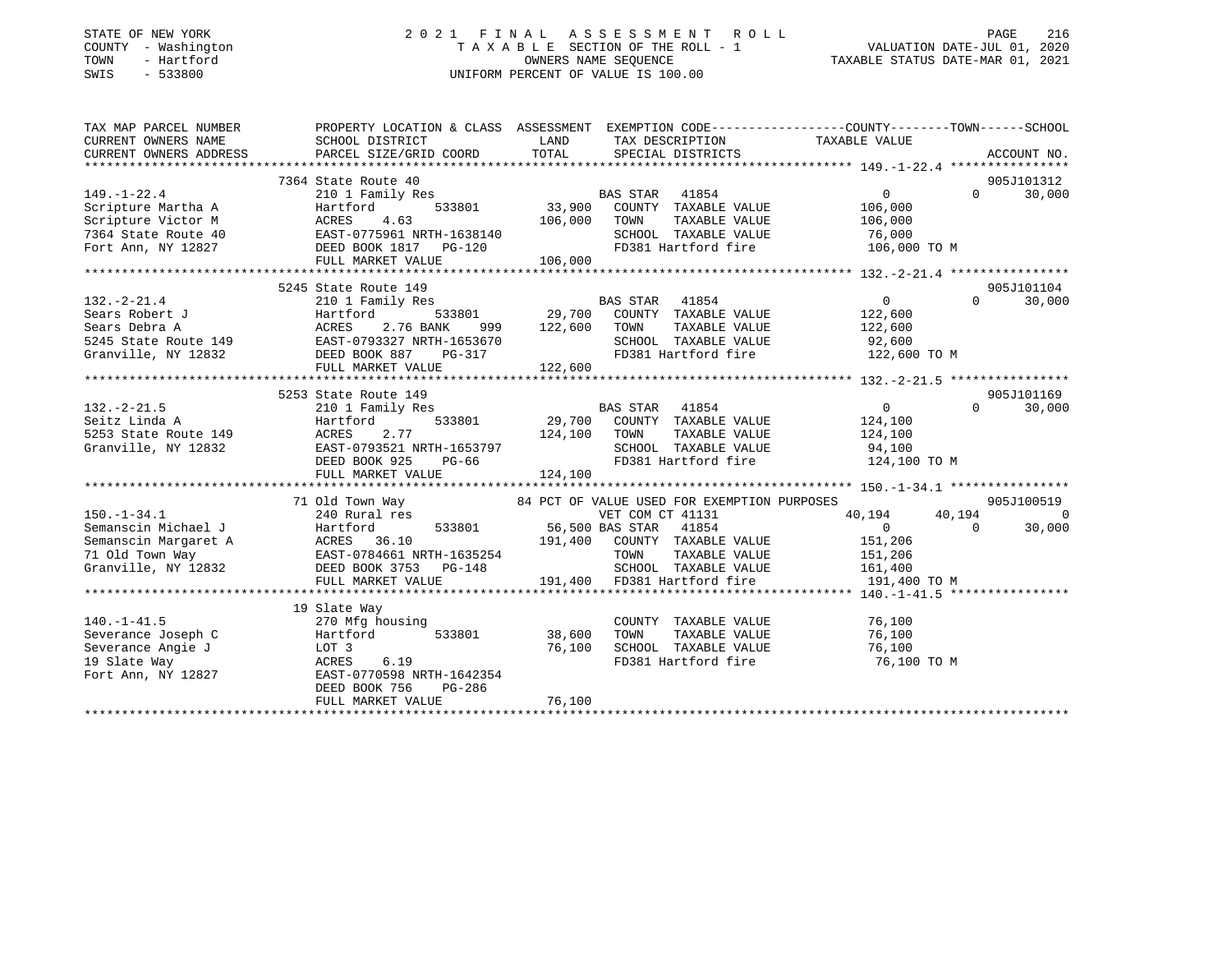#### STATE OF NEW YORK 2 0 2 1 F I N A L A S S E S S M E N T R O L L PAGE 217 COUNTY - Washington T A X A B L E SECTION OF THE ROLL - 1 VALUATION DATE-JUL 01, 2020 TOWN - Hartford OWNERS NAME SEQUENCE TAXABLE STATUS DATE-MAR 01, 2021 SWIS - 533800 UNIFORM PERCENT OF VALUE IS 100.00

| TAX MAP PARCEL NUMBER<br>CURRENT OWNERS NAME                                                                                                                                                                                                | PROPERTY LOCATION & CLASS ASSESSMENT EXEMPTION CODE---------------COUNTY-------TOWN-----SCHOOL<br>SCHOOL DISTRICT | LAND         | TAX DESCRIPTION                                             | TAXABLE VALUE  |                    |
|---------------------------------------------------------------------------------------------------------------------------------------------------------------------------------------------------------------------------------------------|-------------------------------------------------------------------------------------------------------------------|--------------|-------------------------------------------------------------|----------------|--------------------|
| CURRENT OWNERS ADDRESS                                                                                                                                                                                                                      | PARCEL SIZE/GRID COORD                                                                                            | TOTAL        | SPECIAL DISTRICTS                                           |                | ACCOUNT NO.        |
|                                                                                                                                                                                                                                             |                                                                                                                   |              |                                                             |                |                    |
|                                                                                                                                                                                                                                             | 69 Townsend Rd                                                                                                    |              |                                                             |                | 905J101212         |
| $140. - 2 - 2.1$                                                                                                                                                                                                                            | 210 1 Family Res                                                                                                  |              | BAS STAR 41854                                              | $\Omega$       | $\Omega$<br>30,000 |
| Sharp Matthew S                                                                                                                                                                                                                             | Hartford                                                                                                          |              |                                                             | 133,300        |                    |
| Sharp Jennifer M                                                                                                                                                                                                                            | ACRES<br>4.00 BANK                                                                                                |              |                                                             | 133,300        |                    |
| 69 Townsend Rd                                                                                                                                                                                                                              | EAST-0781557 NRTH-1647491                                                                                         |              | SCHOOL TAXABLE VALUE                                        | 103,300        |                    |
| Hartford, NY 12838                                                                                                                                                                                                                          | DEED BOOK 932<br>PG-206                                                                                           |              | CA007 Cons agri dst 7                                       | 133,300 TO M   |                    |
|                                                                                                                                                                                                                                             | FULL MARKET VALUE 133,300 FD381 Hartford fire                                                                     |              |                                                             | 133,300 TO M   |                    |
|                                                                                                                                                                                                                                             |                                                                                                                   |              |                                                             |                |                    |
|                                                                                                                                                                                                                                             | 59 Blood St                                                                                                       |              |                                                             |                | 905J101183         |
| $142. - 1 - 30$                                                                                                                                                                                                                             | 210 1 Family Res                                                                                                  |              | ENH STAR<br>41834                                           | $\overline{0}$ | 70,700<br>$\Omega$ |
| Shattuck Christine                                                                                                                                                                                                                          | Hartford<br>533801                                                                                                | 34,300       | COUNTY TAXABLE VALUE                                        | 109,200        |                    |
| 59 Blood St                                                                                                                                                                                                                                 | 8.07<br>ACRES                                                                                                     | 109,200 TOWN | TAXABLE VALUE                                               | 109,200        |                    |
| Granville, NY 12832                                                                                                                                                                                                                         | EAST-0790288 NRTH-1642828                                                                                         |              | SCHOOL TAXABLE VALUE                                        | 38,500         |                    |
|                                                                                                                                                                                                                                             | DEED BOOK 782<br>PG-288                                                                                           |              | CA008 Cons agri dst 8                                       | 109,200 TO M   |                    |
|                                                                                                                                                                                                                                             | FULL MARKET VALUE                                                                                                 |              | 109,200 FD381 Hartford fire                                 | 109,200 TO M   |                    |
|                                                                                                                                                                                                                                             |                                                                                                                   |              |                                                             |                |                    |
|                                                                                                                                                                                                                                             | Blood St                                                                                                          |              |                                                             |                | 905J100498         |
| $132.-4-9.1$                                                                                                                                                                                                                                | 312 Vac w/imprv                                                                                                   |              | COUNTY TAXABLE VALUE                                        | 8,000          |                    |
|                                                                                                                                                                                                                                             |                                                                                                                   | 1,000        |                                                             | 8,000          |                    |
|                                                                                                                                                                                                                                             |                                                                                                                   | 8,000        | COLLINAABLE VALUE<br>SCHOOL TAXABLE VALUE<br>FD381 Hartford | 8,000          |                    |
|                                                                                                                                                                                                                                             |                                                                                                                   |              | FD381 Hartford fire                                         | 8,000 TO M     |                    |
| Shaw David E<br>Shaw Nina<br>1993 Blood St<br>1993 Blood St<br>1993 Blood St<br>1993 Blood St<br>1993 BLSD BOOK 604<br>1994620 NRTH-1650111<br>1994620 NRTH-1650111<br>1994620 NRTH-1650111<br>1994620 NRTH-1650111<br>1994620 NRTH-1650111 |                                                                                                                   |              |                                                             |                |                    |
|                                                                                                                                                                                                                                             | FULL MARKET VALUE                                                                                                 | 8,000        |                                                             |                |                    |
|                                                                                                                                                                                                                                             |                                                                                                                   |              |                                                             |                |                    |
|                                                                                                                                                                                                                                             | 423 Blood St                                                                                                      |              |                                                             |                | 905J100117         |
| $132. - 4 - 10$                                                                                                                                                                                                                             | 210 1 Family Res                                                                                                  |              | ENH STAR 41834                                              | $\overline{0}$ | $\Omega$<br>70,700 |
| Shaw David E                                                                                                                                                                                                                                |                                                                                                                   |              | 533801 25,700 COUNTY TAXABLE VALUE                          | 152,800        |                    |
| Shaw Nina L                                                                                                                                                                                                                                 |                                                                                                                   | 152,800      | TOWN<br>TAXABLE VALUE                                       | 152,800        |                    |
| 423 Blood St                                                                                                                                                                                                                                |                                                                                                                   |              | SCHOOL TAXABLE VALUE                                        | 82,100         |                    |
| Granville, NY 12832                                                                                                                                                                                                                         | Hartford 533801<br>ACRES 1.90<br>EAST-0794487 NRTH-1650323<br>DEED BOOK 477 PG-876                                |              | FD381 Hartford fire                                         | 152,800 TO M   |                    |
|                                                                                                                                                                                                                                             | FULL MARKET VALUE                                                                                                 | 152,800      |                                                             |                |                    |
|                                                                                                                                                                                                                                             |                                                                                                                   |              |                                                             |                |                    |
|                                                                                                                                                                                                                                             | 3142 County Route 43                                                                                              |              |                                                             |                | 905J100093         |
| $148. - 1 - 9$                                                                                                                                                                                                                              | 210 1 Family Res                                                                                                  |              | COUNTY TAXABLE VALUE                                        | 70,200         |                    |
| Shaw John                                                                                                                                                                                                                                   | Hartford<br>533801                                                                                                | 14,000       | TAXABLE VALUE<br>TOWN                                       | 70,200         |                    |
|                                                                                                                                                                                                                                             | FRNT 115.00 DPTH 135.00                                                                                           | 70,200       | SCHOOL TAXABLE VALUE                                        | 70,200         |                    |
| 180 Waite Rd<br>Hudson Falls, NY 12839                                                                                                                                                                                                      | EAST-0765356 NRTH-1637442                                                                                         |              | FD381 Hartford fire                                         | 70,200 TO M    |                    |
|                                                                                                                                                                                                                                             | DEED BOOK 20191 PG-29537                                                                                          |              |                                                             |                |                    |
|                                                                                                                                                                                                                                             | FULL MARKET VALUE                                                                                                 | 70,200       |                                                             |                |                    |
|                                                                                                                                                                                                                                             |                                                                                                                   |              |                                                             |                |                    |
|                                                                                                                                                                                                                                             | 1485 Baldwin Corners Rd                                                                                           |              |                                                             |                | 905J100573         |
| $122. - 1 - 2$                                                                                                                                                                                                                              | 270 Mfg housing                                                                                                   |              | COUNTY TAXABLE VALUE                                        | 45,300         |                    |
| Shaw Phyllis Estate                                                                                                                                                                                                                         | 533801<br>Hartford                                                                                                | 27,500       | TAXABLE VALUE<br>TOWN                                       | 45,300         |                    |
| Shaw Walter Estate                                                                                                                                                                                                                          | Survey13107                                                                                                       | 45,300       | SCHOOL TAXABLE VALUE                                        | 45,300         |                    |
| 1485 Baldwin Corners Rd                                                                                                                                                                                                                     | ACRES<br>2.50                                                                                                     |              | FD381 Hartford fire                                         | 45,300 TO M    |                    |
| Fort Ann, NY 12827                                                                                                                                                                                                                          | EAST-0770697 NRTH-1663748                                                                                         |              |                                                             |                |                    |
|                                                                                                                                                                                                                                             | DEED BOOK 422<br>PG-822                                                                                           |              |                                                             |                |                    |
|                                                                                                                                                                                                                                             | FULL MARKET VALUE                                                                                                 | 45,300       |                                                             |                |                    |
|                                                                                                                                                                                                                                             |                                                                                                                   |              |                                                             |                |                    |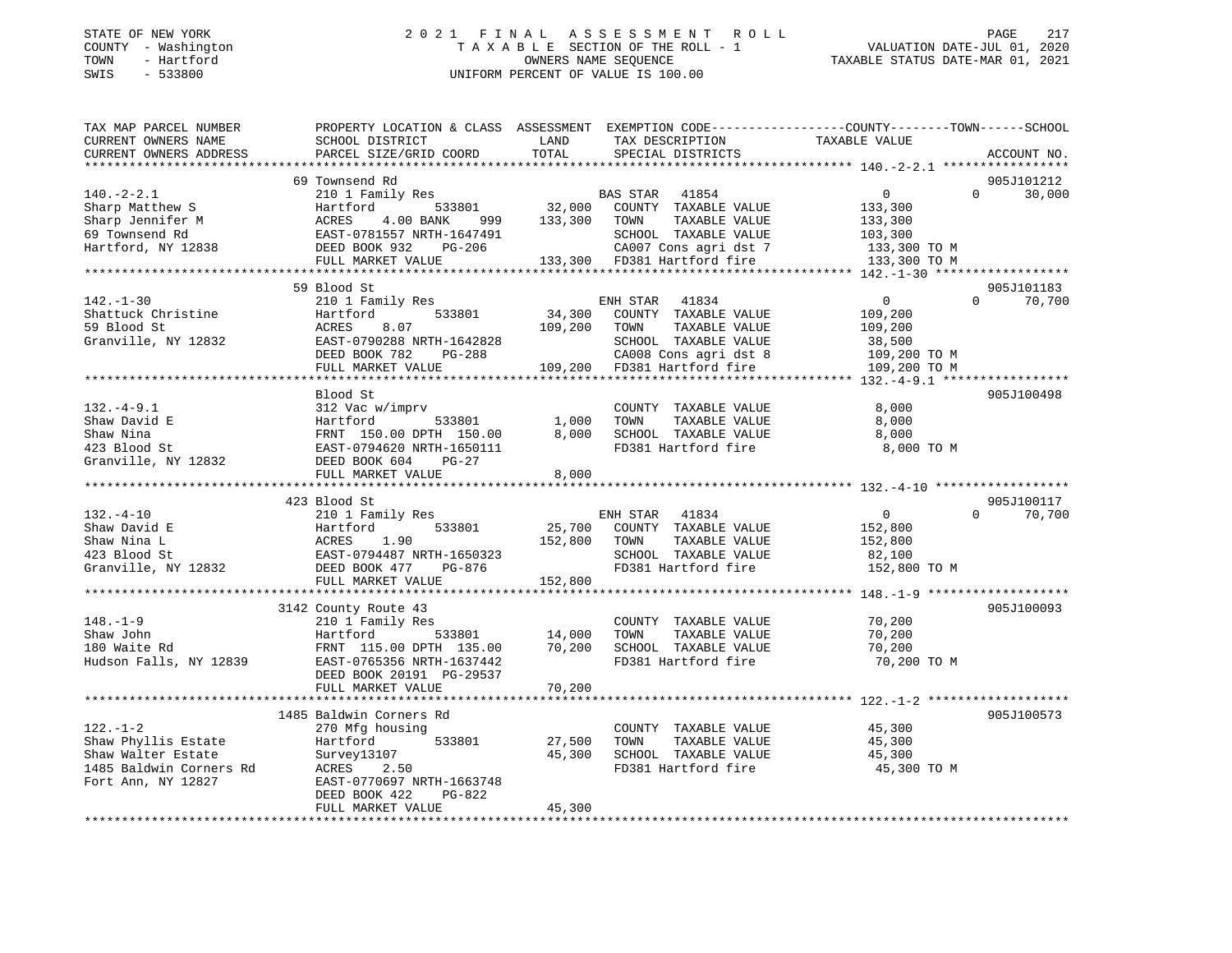#### STATE OF NEW YORK 2 0 2 1 F I N A L A S S E S S M E N T R O L L PAGE 218 COUNTY - Washington T A X A B L E SECTION OF THE ROLL - 1 VALUATION DATE-JUL 01, 2020 TOWN - Hartford OWNERS NAME SEQUENCE TAXABLE STATUS DATE-MAR 01, 2021 SWIS - 533800 UNIFORM PERCENT OF VALUE IS 100.00

| TAX MAP PARCEL NUMBER               |                                                 | PROPERTY LOCATION & CLASS ASSESSMENT EXEMPTION CODE---------------COUNTY-------TOWN-----SCHOOL                                                                                |                                                                    |             |
|-------------------------------------|-------------------------------------------------|-------------------------------------------------------------------------------------------------------------------------------------------------------------------------------|--------------------------------------------------------------------|-------------|
| CURRENT OWNERS NAME                 | SCHOOL DISTRICT                                 | LAND<br>TAX DESCRIPTION                                                                                                                                                       | TAXABLE VALUE                                                      |             |
| CURRENT OWNERS ADDRESS              | PARCEL SIZE/GRID COORD                          | TOTAL SPECIAL DISTRICTS                                                                                                                                                       |                                                                    | ACCOUNT NO. |
|                                     |                                                 |                                                                                                                                                                               |                                                                    |             |
|                                     | 41 Skyview Meadows Ln                           |                                                                                                                                                                               |                                                                    | 905J101018  |
| $141. - 1 - 55$                     | 210 1 Family Res                                | BAS STAR 41854                                                                                                                                                                | 0<br>$\Omega$                                                      | 30,000      |
| Sherman Randolph Edward             | 533801<br>Hartford                              | 29,300 COUNTY TAXABLE VALUE                                                                                                                                                   | 183,400                                                            |             |
| Sherman Kathleen Ann                | ACRES<br>2.70                                   | TAXABLE VALUE<br>183,400 TOWN                                                                                                                                                 | 183,400                                                            |             |
|                                     | 41 Skyview Meadows Ln EAST-0787085 NRTH-1648719 | SCHOOL TAXABLE VALUE 153,400                                                                                                                                                  |                                                                    |             |
| Granville, NY 12832                 | DEED BOOK 3633 PG-194                           | CA007 Cons agri dst 7 183,400 TO M<br>183,400 FD381 Hartford fire 183,400 TO M                                                                                                |                                                                    |             |
|                                     | FULL MARKET VALUE                               |                                                                                                                                                                               |                                                                    |             |
|                                     |                                                 |                                                                                                                                                                               |                                                                    | 905J100338  |
| $140. - 2 - 6$                      | 31 Townsend Rd<br>210 1 Family Res              |                                                                                                                                                                               | $\overline{0}$<br>$\Omega$                                         |             |
|                                     |                                                 | BAS STAR 41854<br>533801 23,200 COUNTY TAXABLE VALUE                                                                                                                          |                                                                    | 30,000      |
| Sherwin Jack L Jr<br>31 Townsend Rd | Hartford<br>ACRES 1.06 BANK                     | TAXABLE VALUE                                                                                                                                                                 | 121,200<br>121,200                                                 |             |
| Hartford, NY 12838                  | EAST-0782335 NRTH-1646842                       | 999 121,200 TOWN<br>SCHOOL TAXABLE VALUE                                                                                                                                      | 91,200                                                             |             |
|                                     | DEED BOOK 3847 PG-140                           |                                                                                                                                                                               | CA007 Cons agri dst 7 121,200 TO M                                 |             |
|                                     |                                                 |                                                                                                                                                                               |                                                                    |             |
|                                     |                                                 |                                                                                                                                                                               |                                                                    |             |
|                                     | 620 Warren Rd                                   |                                                                                                                                                                               |                                                                    |             |
| $123. - 1 - 11.11$                  | 270 Mfg housing                                 | BAS STAR 41854                                                                                                                                                                | $\mathbf{0}$<br>$\overline{0}$                                     | 30,000      |
| Shields Timothy J                   | Hartford                                        | BAS STAR 41854<br>533801 25,600 COUNTY TAXABLE VALUE                                                                                                                          | 48,700                                                             |             |
| PO Box 37                           | 5.01 BANK<br>ACRES                              | 999 48,700 TOWN<br>TAXABLE VALUE                                                                                                                                              | 48,700                                                             |             |
| Hartford, NY 12838                  |                                                 |                                                                                                                                                                               |                                                                    |             |
|                                     |                                                 |                                                                                                                                                                               |                                                                    |             |
|                                     |                                                 | EAST-0792084 NRTH-1663969 SCHOOL TAXABLE VALUE $18,700$<br>DEED BOOK 788 PG-187 CA007 Cons agri dst 7 48,700 TO M<br>FULL MARKET VALUE 48,700 FD381 Hartford fire 48,700 TO M |                                                                    |             |
|                                     |                                                 |                                                                                                                                                                               |                                                                    |             |
|                                     | 44 Russell Ln                                   |                                                                                                                                                                               |                                                                    | 905J100512  |
| $149. - 1 - 45$                     | 210 1 Family Res                                | COUNTY TAXABLE VALUE                                                                                                                                                          | 147,200                                                            |             |
| Shine Ryan R                        | Hartford                                        | 533801 30,200<br>TOWN<br>TAXABLE VALUE                                                                                                                                        | 147,200                                                            |             |
| 44 Russell Ln                       | ACRES<br>2.90 BANK                              | 999 147,200                                                                                                                                                                   |                                                                    |             |
| Argyle, NY 12809                    | EAST-0771743 NRTH-1635425                       |                                                                                                                                                                               | SCHOOL TAXABLE VALUE 147,200<br>CA006 Cons agri dst 6 147,200 TO M |             |
|                                     | DEED BOOK 3718 PG-36                            |                                                                                                                                                                               | FD381 Hartford fire 147,200 TO M                                   |             |
|                                     | FULL MARKET VALUE                               | 147,200                                                                                                                                                                       |                                                                    |             |
|                                     |                                                 |                                                                                                                                                                               |                                                                    |             |
|                                     | 747 County Route 17                             |                                                                                                                                                                               |                                                                    | 905J101355  |
| $114. - 1 - 1.2$                    | 210 1 Family Res                                | BAS STAR 41854                                                                                                                                                                | $\sim$ 0<br>$\Omega$                                               | 30,000      |
| Sill Brenda                         | Hartford<br>533801                              | 32,000 COUNTY TAXABLE VALUE                                                                                                                                                   | 164,000                                                            |             |
| 747 County Route 17                 | 573/103                                         | 164,000 TOWN<br>TAXABLE VALUE                                                                                                                                                 | 164,000                                                            |             |
| Fort Ann, NY 12827                  | ACRES 4.00                                      | SCHOOL TAXABLE VALUE                                                                                                                                                          | 134,000                                                            |             |
|                                     | EAST-0780477 NRTH-1668611                       |                                                                                                                                                                               |                                                                    |             |
|                                     | DEED BOOK 929<br>$PG-23$                        |                                                                                                                                                                               | FD381 Hartford fire 164,000 TO M                                   |             |
|                                     | FULL MARKET VALUE                               | 164,000                                                                                                                                                                       |                                                                    |             |
|                                     |                                                 |                                                                                                                                                                               |                                                                    |             |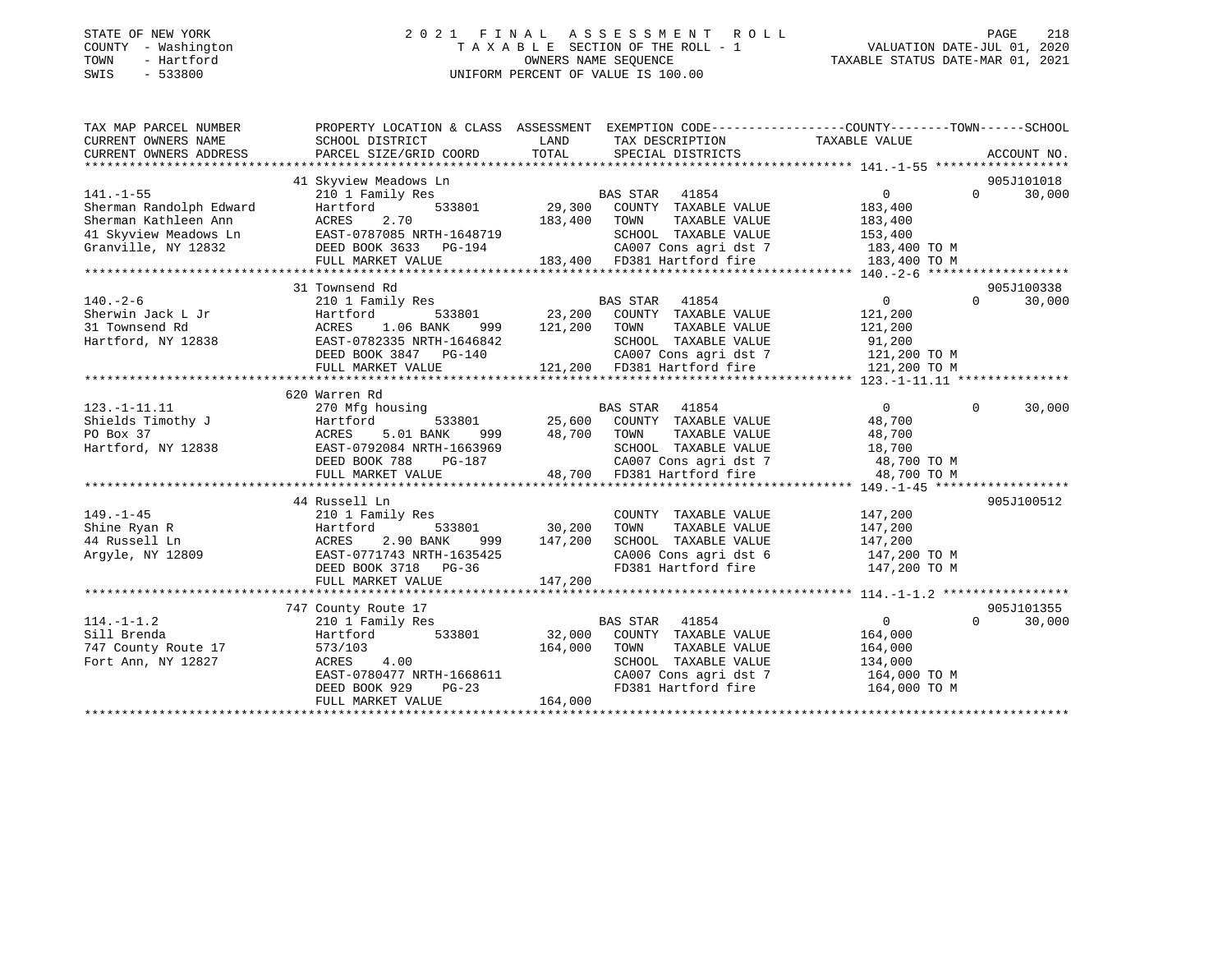### STATE OF NEW YORK 2 0 2 1 F I N A L A S S E S S M E N T R O L L PAGE 219 COUNTY - Washington T A X A B L E SECTION OF THE ROLL - 1 VALUATION DATE-JUL 01, 2020 TOWN - Hartford OWNERS NAME SEQUENCE TAXABLE STATUS DATE-MAR 01, 2021 SWIS - 533800 UNIFORM PERCENT OF VALUE IS 100.00

| TAX MAP PARCEL NUMBER<br>CURRENT OWNERS NAME | PROPERTY LOCATION & CLASS ASSESSMENT EXEMPTION CODE----------------COUNTY-------TOWN------SCHOOL<br>SCHOOL DISTRICT | LAND             | TAX DESCRIPTION             | TAXABLE VALUE  |                       |
|----------------------------------------------|---------------------------------------------------------------------------------------------------------------------|------------------|-----------------------------|----------------|-----------------------|
| CURRENT OWNERS ADDRESS                       | PARCEL SIZE/GRID COORD                                                                                              | TOTAL            | SPECIAL DISTRICTS           |                | ACCOUNT NO.           |
|                                              |                                                                                                                     |                  |                             |                |                       |
|                                              | 8095 State Route 40                                                                                                 |                  |                             |                | 905J100044            |
| $132.15 - 2 - 5$                             | 210 1 Family Res                                                                                                    |                  | COUNTY TAXABLE VALUE        | 78,000         |                       |
| Sipowicz James                               | 533801<br>Hartford                                                                                                  | 6,300            | TAXABLE VALUE<br>TOWN       | 78,000         |                       |
| PO Box 169                                   | FRNT 184.00 DPTH 70.00                                                                                              | 78,000           | SCHOOL TAXABLE VALUE        | 78,000         |                       |
| Hartford, NY 12838                           | 999<br>BANK                                                                                                         |                  | CA007 Cons agri dst 7       | 78,000 TO M    |                       |
|                                              | EAST-0787161 NRTH-1652295<br>DEED BOOK 920<br>PG-147                                                                |                  | FD381 Hartford fire         | 78,000 TO M    |                       |
|                                              | FULL MARKET VALUE                                                                                                   | 78,000           |                             |                |                       |
|                                              |                                                                                                                     |                  |                             |                |                       |
|                                              | 20 Skyview Meadows Ln                                                                                               |                  |                             |                | 905J101370            |
| $141. - 1 - 66.3$                            | 210 1 Family Res                                                                                                    |                  | BAS STAR<br>41854           | $\overline{0}$ | $\Omega$<br>30,000    |
| Sipowicz James                               | 533801<br>Hartford                                                                                                  |                  | 37,400 COUNTY TAXABLE VALUE | 230,000        |                       |
| Sipowicz Melody                              | ACRES<br>1.95 BANK<br>999                                                                                           | 230,000          | TOWN<br>TAXABLE VALUE       | 230,000        |                       |
| PO Box 169                                   | EAST-0787416 NRTH-1647959                                                                                           |                  | SCHOOL TAXABLE VALUE        | 200,000        |                       |
| Hartford, NY 12838                           | DEED BOOK 764<br>PG-136                                                                                             |                  | CA007 Cons agri dst 7       | 230,000 TO M   |                       |
|                                              | FULL MARKET VALUE                                                                                                   |                  | 230,000 FD381 Hartford fire | 230,000 TO M   |                       |
|                                              |                                                                                                                     |                  |                             |                |                       |
|                                              | Dick Hill Rd                                                                                                        |                  |                             |                |                       |
| $141. - 1 - 66.4$                            | 314 Rural vac<10                                                                                                    |                  | COUNTY TAXABLE VALUE        | 14,000         |                       |
| Sipowicz James                               | Hartford<br>533801                                                                                                  | 14,000<br>14,000 | TAXABLE VALUE<br>TOWN       | 14,000         |                       |
| Sipowicz Melody                              | 1.44 BANK<br>999                                                                                                    |                  | SCHOOL TAXABLE VALUE        | 14,000         |                       |
| PO Box 169                                   | EAST-0787210 NRTH-1647915                                                                                           |                  | CA007 Cons agri dst 7       | 14,000 TO M    |                       |
| Hartford, NY 12838                           | Hart<br>ACRES<br>EAST-0<br>DEED<br>DEED BOOK 764<br>PG-136                                                          |                  | FD381 Hartford fire         | 14,000 TO M    |                       |
|                                              | FULL MARKET VALUE                                                                                                   | 14,000           |                             |                |                       |
|                                              |                                                                                                                     |                  |                             |                |                       |
|                                              | 3498 State Route 196                                                                                                |                  |                             |                |                       |
| $140. - 1 - 22.3$                            | 270 Mfg housing                                                                                                     |                  | BAS STAR 41854              | $\overline{0}$ | $\mathbf 0$<br>30,000 |
| Sisco Craig                                  | 533801<br>Hartford                                                                                                  | 23,400           | COUNTY TAXABLE VALUE        | 36,700         |                       |
| 3498 State Route 196                         | ACRES<br>1.10                                                                                                       | 36,700 TOWN      | TAXABLE VALUE               | 36,700         |                       |
| Fort Ann, NY 12827                           | EAST-0770761 NRTH-1644223                                                                                           |                  | SCHOOL TAXABLE VALUE        | 6,700          |                       |
|                                              | DEED BOOK 1778 PG-41                                                                                                |                  | FD381 Hartford fire         | 36,700 TO M    |                       |
|                                              | FULL MARKET VALUE                                                                                                   | 36,700           |                             |                |                       |
|                                              |                                                                                                                     |                  |                             |                |                       |
|                                              | 3531 State Route 196                                                                                                |                  |                             |                | 905J100585            |
| $140. - 1 - 31$                              | 210 1 Family Res                                                                                                    |                  | COUNTY TAXABLE VALUE        | 97,100         |                       |
| Sisco Kenneth W                              | 533801<br>Hartford                                                                                                  | 24,200           | TOWN<br>TAXABLE VALUE       | 97,100         |                       |
| 3531 State Route 196                         | 1.40<br>ACRES                                                                                                       | 97,100           | SCHOOL TAXABLE VALUE        | 97,100         |                       |
| Fort Ann, NY 12827                           | EAST-0771416 NRTH-1644689                                                                                           |                  | FD381 Hartford fire         | 97,100 TO M    |                       |
|                                              | DEED BOOK 824<br>PG-284                                                                                             |                  |                             |                |                       |
|                                              | FULL MARKET VALUE                                                                                                   | 97,100           |                             |                |                       |
|                                              |                                                                                                                     |                  |                             |                |                       |
|                                              | State Route 196                                                                                                     |                  |                             |                | 905J100381            |
| $140. - 1 - 32$                              | 312 Vac w/imprv                                                                                                     |                  | COUNTY TAXABLE VALUE        | 16,700         |                       |
| Sisco Kenneth W                              | 533801<br>Hartford                                                                                                  | 1,500            | TOWN<br>TAXABLE VALUE       | 16,700         |                       |
| 3531 State Route 196                         | FRNT 100.00 DPTH 167.00                                                                                             | 16,700           | SCHOOL TAXABLE VALUE        | 16,700         |                       |
| Fort Ann, NY 12827                           | 0.39<br>ACRES                                                                                                       |                  | FD381 Hartford fire         | 16,700 TO M    |                       |
|                                              | EAST-0771350 NRTH-1644564                                                                                           |                  |                             |                |                       |
|                                              | DEED BOOK 824<br>PG-284                                                                                             |                  |                             |                |                       |
|                                              | FULL MARKET VALUE                                                                                                   | 16,700           |                             |                |                       |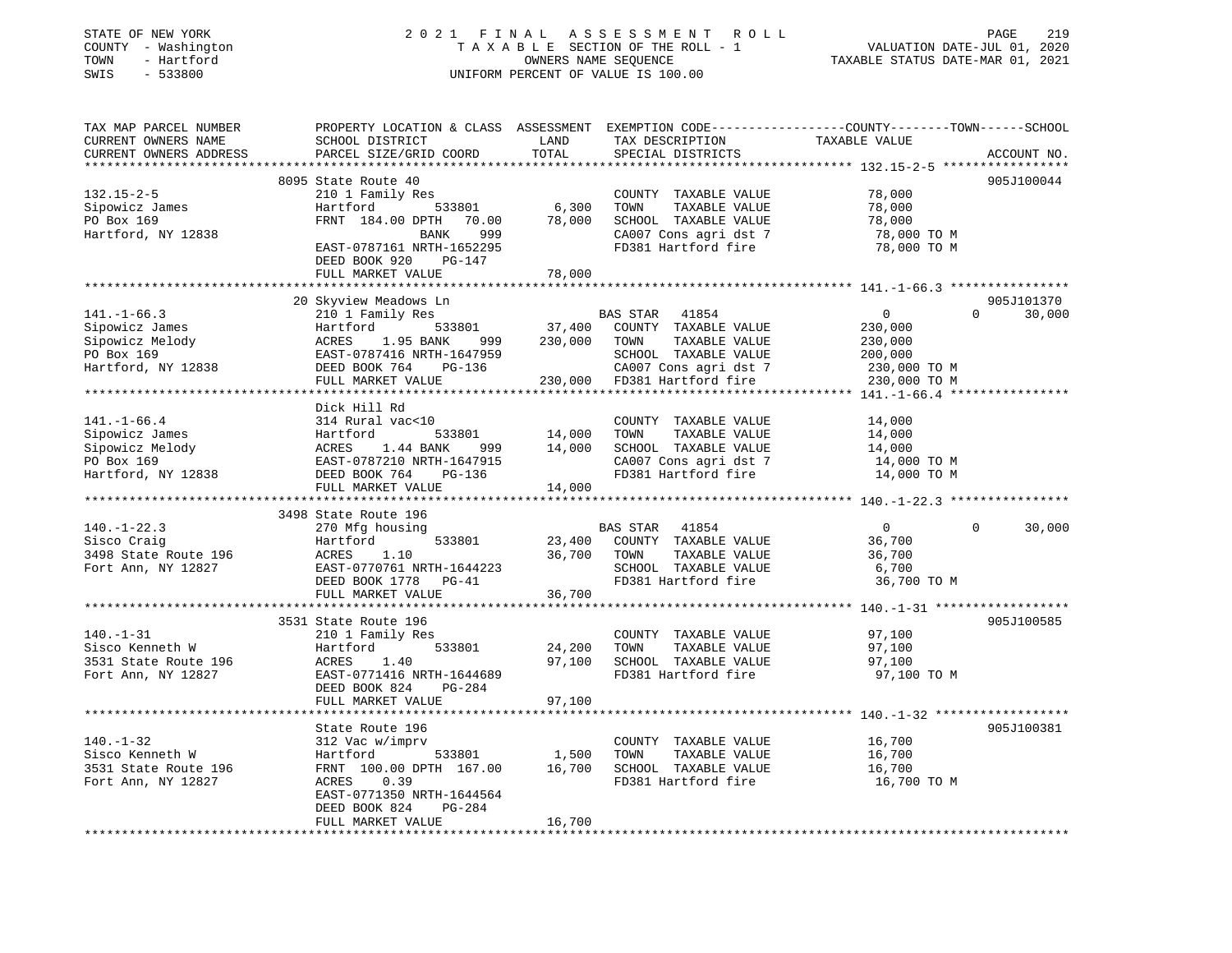#### STATE OF NEW YORK 2 0 2 1 F I N A L A S S E S S M E N T R O L L PAGE 220 COUNTY - Washington T A X A B L E SECTION OF THE ROLL - 1 VALUATION DATE-JUL 01, 2020 TOWN - Hartford OWNERS NAME SEQUENCE TAXABLE STATUS DATE-MAR 01, 2021 SWIS - 533800 UNIFORM PERCENT OF VALUE IS 100.00

| TAX MAP PARCEL NUMBER<br>CURRENT OWNERS NAME | PROPERTY LOCATION & CLASS ASSESSMENT EXEMPTION CODE----------------COUNTY-------TOWN-----SCHOOL<br>SCHOOL DISTRICT                                                                                                                             | LAND          | TAX DESCRIPTION                                      | TAXABLE VALUE  |          |             |
|----------------------------------------------|------------------------------------------------------------------------------------------------------------------------------------------------------------------------------------------------------------------------------------------------|---------------|------------------------------------------------------|----------------|----------|-------------|
| CURRENT OWNERS ADDRESS                       | PARCEL SIZE/GRID COORD                                                                                                                                                                                                                         | TOTAL         | SPECIAL DISTRICTS                                    |                |          | ACCOUNT NO. |
|                                              |                                                                                                                                                                                                                                                |               |                                                      |                |          |             |
|                                              | 190 North Rd                                                                                                                                                                                                                                   |               |                                                      |                |          | 905J101257  |
| $140. - 1 - 22.1$                            | 210 1 Family Res                                                                                                                                                                                                                               |               | BAS STAR<br>41854                                    | $\Omega$       | $\Omega$ | 30,000      |
| Sisco Roberta A                              | 533801<br>Hartford                                                                                                                                                                                                                             | 23,300        | COUNTY TAXABLE VALUE                                 | 143,000        |          |             |
| 190 North Rd                                 | 1.09<br>ACRES                                                                                                                                                                                                                                  | 143,000       | TOWN<br>TAXABLE VALUE                                | 143,000        |          |             |
| Fort Ann, NY 12827                           | EAST-0772670 NRTH-1643379                                                                                                                                                                                                                      |               | SCHOOL TAXABLE VALUE                                 | 113,000        |          |             |
|                                              | DEED BOOK 936<br>PG-11                                                                                                                                                                                                                         |               | FD381 Hartford fire                                  | 143,000 TO M   |          |             |
|                                              | FULL MARKET VALUE                                                                                                                                                                                                                              | 143,000       |                                                      |                |          |             |
|                                              |                                                                                                                                                                                                                                                |               |                                                      |                |          |             |
|                                              | 3518 State Route 196                                                                                                                                                                                                                           |               |                                                      |                |          |             |
|                                              | Paradis James III artford 533801<br>Fort Ann, NY 12827<br>The Martford 533801<br>Fort Ann, NY 12827<br>The DEED BOOK 826<br>The Martford DEED BOOK 826<br>The Martford DEED BOOK 826<br>The Martford DEED BOOK 826<br>The Martford DEED BOOK 8 |               | BAS STAR<br>41854                                    | $\mathbf{0}$   | $\Omega$ | 30,000      |
|                                              |                                                                                                                                                                                                                                                | 23,500        | COUNTY TAXABLE VALUE                                 | 170,600        |          |             |
|                                              |                                                                                                                                                                                                                                                | 170,600       | TOWN<br>TAXABLE VALUE                                | 170,600        |          |             |
|                                              |                                                                                                                                                                                                                                                |               | SCHOOL TAXABLE VALUE                                 | 140,600        |          |             |
|                                              |                                                                                                                                                                                                                                                |               | CA007 Cons agri dst 7<br>170,600 FD381 Hartford fire | 170,600 TO M   |          |             |
|                                              |                                                                                                                                                                                                                                                |               |                                                      | 170,600 TO M   |          |             |
|                                              |                                                                                                                                                                                                                                                |               |                                                      |                |          |             |
|                                              | 208 Pope Hill Rd                                                                                                                                                                                                                               |               |                                                      |                |          |             |
| $150. - 1 - 29.8$                            | 210 1 Family Res                                                                                                                                                                                                                               |               | COUNTY TAXABLE VALUE                                 | 204,600        |          |             |
|                                              |                                                                                                                                                                                                                                                |               | TOWN<br>TAXABLE VALUE                                | 204,600        |          |             |
|                                              |                                                                                                                                                                                                                                                |               | SCHOOL TAXABLE VALUE                                 | 204,600        |          |             |
|                                              |                                                                                                                                                                                                                                                |               | CA006 Cons agri dst 6                                | 204,600 TO M   |          |             |
|                                              |                                                                                                                                                                                                                                                |               | FD381 Hartford fire                                  | 204,600 TO M   |          |             |
|                                              | FULL MARKET VALUE                                                                                                                                                                                                                              | 204,600       |                                                      |                |          |             |
|                                              |                                                                                                                                                                                                                                                |               |                                                      |                |          |             |
|                                              | 1484 Baldwin Corners Rd                                                                                                                                                                                                                        |               |                                                      |                |          | 905J100391  |
| $122. - 1 - 32$                              | 270 Mfg housing                                                                                                                                                                                                                                |               | COUNTY TAXABLE VALUE                                 | 63,000         |          |             |
|                                              |                                                                                                                                                                                                                                                | 533801 23,500 | TAXABLE VALUE<br>TOWN                                | 63,000         |          |             |
|                                              |                                                                                                                                                                                                                                                | 63,000        | SCHOOL TAXABLE VALUE                                 | 63,000         |          |             |
|                                              |                                                                                                                                                                                                                                                |               | CA007 Cons agri dst 7                                | 63,000 TO M    |          |             |
|                                              | 12.1.1.92<br>Slingerland Margaret Hartford 533801<br>Millington Nolen ACRES 1.90<br>1484 Baldwin Corners Rd EAST-0770790 NRTH-1663313<br>Fort Ann, NY 12827 DEED BOOK 20191 PG-28838<br>DEED BOOK 20191 PG-28838                               |               | FD381 Hartford fire                                  | 63,000 TO M    |          |             |
|                                              | FULL MARKET VALUE                                                                                                                                                                                                                              | 63,000        |                                                      |                |          |             |
|                                              |                                                                                                                                                                                                                                                |               |                                                      |                |          |             |
|                                              | 24 Blood St                                                                                                                                                                                                                                    |               |                                                      |                |          |             |
| $142.-1-28.1$                                | 210 1 Family Res                                                                                                                                                                                                                               |               | VET WAR CT 41121                                     | 16,995         | 16,995   | $\mathbf 0$ |
| Smelik Ricky                                 | 533801<br>Hartford                                                                                                                                                                                                                             |               | 23,500 ENH STAR 41834                                | $\overline{0}$ | $\Omega$ | 70,700      |
| Smelik Nancy                                 | ACRES 1.16<br>EAST-0790227 NRTH-1641906<br>EAST-0790227 NRTH-1641906                                                                                                                                                                           | 113,300       | COUNTY TAXABLE VALUE                                 | 96,305         |          |             |
| 24 Blood St                                  |                                                                                                                                                                                                                                                |               | TOWN<br>TAXABLE VALUE                                | 96,305         |          |             |
| Granville, NY 12832 DEED BOOK 687            | <b>PG-11</b>                                                                                                                                                                                                                                   |               | SCHOOL TAXABLE VALUE                                 | 42,600         |          |             |
|                                              | FULL MARKET VALUE                                                                                                                                                                                                                              |               | 113,300 CA008 Cons agri dst 8                        | 113,300 TO M   |          |             |
|                                              |                                                                                                                                                                                                                                                |               | FD381 Hartford fire                                  | 113,300 TO M   |          |             |
|                                              |                                                                                                                                                                                                                                                |               |                                                      |                |          |             |
|                                              | Old Town Way                                                                                                                                                                                                                                   |               |                                                      |                |          | 905J101400  |
| $150. - 1 - 34.4$                            | 322 Rural vac>10                                                                                                                                                                                                                               |               | COUNTY TAXABLE VALUE                                 | 28,600         |          |             |
| Smelik Ricky                                 | Hartford<br>533801                                                                                                                                                                                                                             | 28,600        | TOWN<br>TAXABLE VALUE                                | 28,600         |          |             |
| Smelik Nancy                                 | ACRES<br>24.10                                                                                                                                                                                                                                 | 28,600        | SCHOOL TAXABLE VALUE                                 | 28,600         |          |             |
| 24 Blood St                                  | EAST-0784380 NRTH-1636012                                                                                                                                                                                                                      |               | FD381 Hartford fire                                  | 28,600 TO M    |          |             |
| Granville, NY 12832                          | DEED BOOK 841<br>PG-335                                                                                                                                                                                                                        |               |                                                      |                |          |             |
|                                              | FULL MARKET VALUE                                                                                                                                                                                                                              | 28,600        |                                                      |                |          |             |
|                                              |                                                                                                                                                                                                                                                |               |                                                      |                |          |             |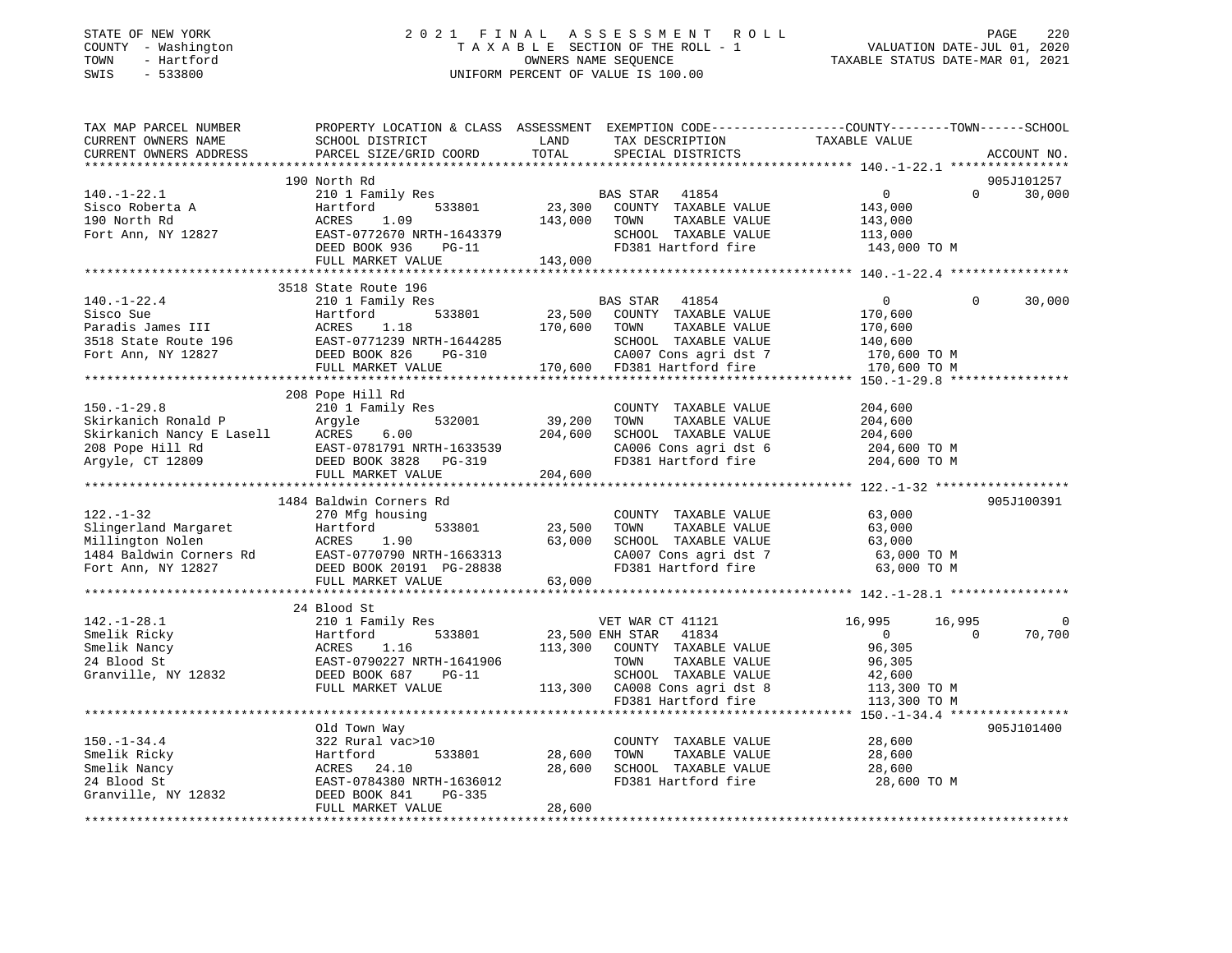#### STATE OF NEW YORK 2 0 2 1 F I N A L A S S E S S M E N T R O L L PAGE 221 COUNTY - Washington T A X A B L E SECTION OF THE ROLL - 1 VALUATION DATE-JUL 01, 2020 TOWN - Hartford OWNERS NAME SEQUENCE TAXABLE STATUS DATE-MAR 01, 2021 SWIS - 533800 UNIFORM PERCENT OF VALUE IS 100.00

| TAX MAP PARCEL NUMBER                                                                                                                                                     |                                                            |         |                                              | PROPERTY LOCATION & CLASS ASSESSMENT EXEMPTION CODE----------------COUNTY-------TOWN------SCHOOL |                             |
|---------------------------------------------------------------------------------------------------------------------------------------------------------------------------|------------------------------------------------------------|---------|----------------------------------------------|--------------------------------------------------------------------------------------------------|-----------------------------|
| CURRENT OWNERS NAME                                                                                                                                                       | SCHOOL DISTRICT                                            | LAND    | TAX DESCRIPTION TAXABLE VALUE                |                                                                                                  |                             |
| CURRENT OWNERS ADDRESS                                                                                                                                                    | PARCEL SIZE/GRID COORD                                     | TOTAL   | SPECIAL DISTRICTS                            |                                                                                                  | ACCOUNT NO.                 |
|                                                                                                                                                                           |                                                            |         |                                              |                                                                                                  |                             |
|                                                                                                                                                                           | 43 Swamp Ln                                                |         |                                              |                                                                                                  | 905J100157                  |
| $149. - 1 - 31$                                                                                                                                                           | 240 Rural res                                              |         | res<br>533801 66,600 COUNTY TAXABLE VALUE    | $\overline{0}$                                                                                   | $0 \t 30,000$               |
| Smith Beth A                                                                                                                                                              | Hartford                                                   |         |                                              | 159,200                                                                                          |                             |
| 43 Swamp Ln                                                                                                                                                               | 159,200 TOWN                                               |         | TAXABLE VALUE                                | 159,200                                                                                          |                             |
| Argyle, NY 12809                                                                                                                                                          | ACRES 10.98<br>EAST-0775747 N<br>EAST-0775747 NRTH-1636314 |         |                                              | SCHOOL TAXABLE VALUE 129,200<br>CA006 Cons agri dst 6 159,200 TO M                               |                             |
|                                                                                                                                                                           | DEED BOOK 3463 PG-211                                      |         |                                              |                                                                                                  |                             |
|                                                                                                                                                                           | FULL MARKET VALUE                                          |         | 159,200 FD381 Hartford fire 159,200 TO M     |                                                                                                  |                             |
|                                                                                                                                                                           |                                                            |         |                                              |                                                                                                  |                             |
|                                                                                                                                                                           | 85 Baker Rd                                                |         |                                              |                                                                                                  | 905J100588                  |
| $132 - 2 - 6$                                                                                                                                                             | 240 Rural res                                              |         | BAS STAR 41854                               | $\overline{0}$                                                                                   | $\Omega$<br>30,000          |
|                                                                                                                                                                           |                                                            |         |                                              | 160,000                                                                                          |                             |
|                                                                                                                                                                           |                                                            |         | TOWN<br>TAXABLE VALUE                        | 160,000                                                                                          |                             |
|                                                                                                                                                                           |                                                            |         |                                              | SCHOOL TAXABLE VALUE 130,000<br>FD381 Hartford fire 160,000 TO M                                 |                             |
|                                                                                                                                                                           |                                                            |         | FD381 Hartford fire                          |                                                                                                  |                             |
|                                                                                                                                                                           | FULL MARKET VALUE                                          | 160,000 |                                              |                                                                                                  |                             |
|                                                                                                                                                                           |                                                            |         |                                              |                                                                                                  |                             |
|                                                                                                                                                                           | Baker Rd                                                   |         |                                              |                                                                                                  | 905J100589                  |
| $132 - 2 - 7$                                                                                                                                                             | 322 Rural vac>10                                           |         | COUNTY TAXABLE VALUE 32,000                  |                                                                                                  |                             |
|                                                                                                                                                                           | 533801 32,000                                              |         | TAXABLE VALUE<br>TOWN                        | 32,000<br>32,000                                                                                 |                             |
|                                                                                                                                                                           |                                                            | 32,000  | SCHOOL TAXABLE VALUE                         |                                                                                                  |                             |
|                                                                                                                                                                           |                                                            |         |                                              | FD381 Hartford fire 32,000 TO M                                                                  |                             |
| 9 Smith Bonnie L<br>Walls Larry A<br>Malls Larry A<br>2,000<br>85 Baker Rd<br>Granville, NY 12832<br>2000<br>2000 BOOK 922<br>2000 BOOK 922<br>2000 PG-229<br>2000 PG-229 |                                                            |         |                                              |                                                                                                  |                             |
|                                                                                                                                                                           | FULL MARKET VALUE                                          | 32,000  |                                              |                                                                                                  |                             |
|                                                                                                                                                                           |                                                            |         |                                              |                                                                                                  |                             |
|                                                                                                                                                                           | 179 Washburn Hill Rd                                       |         |                                              |                                                                                                  | 905J101375                  |
| $151.-2-13.1$                                                                                                                                                             | 210 1 Family Res                                           |         | BAS STAR 41854                               | $\overline{0}$<br>$\Omega$                                                                       | 30,000                      |
| Smith Daniel J                                                                                                                                                            | Hartford 533801 27,400 COUNTY TAXABLE VALUE                |         |                                              | 193,600                                                                                          |                             |
| PO Box 3                                                                                                                                                                  | $151.-1-13.1$                                              | 193,600 | TAXABLE VALUE<br>TOWN                        | 193,600                                                                                          |                             |
| Hartford, NY 12838                                                                                                                                                        | ACRES 2.45                                                 |         | SCHOOL TAXABLE VALUE                         | 163,600                                                                                          |                             |
|                                                                                                                                                                           | EAST-0793350 NRTH-1637947<br>DEED BOOK 2348 PG-241         |         | CA008 Cons agri dst 8                        | 193,600 TO M                                                                                     |                             |
|                                                                                                                                                                           |                                                            |         | FD381 Hartford fire                          | 193,600 TO M                                                                                     |                             |
|                                                                                                                                                                           | FULL MARKET VALUE                                          | 193,600 |                                              |                                                                                                  |                             |
|                                                                                                                                                                           |                                                            |         |                                              |                                                                                                  |                             |
|                                                                                                                                                                           | 72 Skyview Meadows Ln                                      |         |                                              |                                                                                                  | 905J101024                  |
| $141. - 1 - 62$                                                                                                                                                           | 210 1 Family Res                                           |         | <b>BAS STAR</b><br>41854                     | $0 \qquad \qquad$                                                                                | $0 \qquad \qquad$<br>30,000 |
| Smith David W                                                                                                                                                             |                                                            |         |                                              |                                                                                                  |                             |
| Smith Bonny A                                                                                                                                                             | 495/34                                                     | 214,000 | TOWN<br>TAXABLE VALUE                        | $214,000$<br>$214,000$                                                                           |                             |
| 72 Skyview Meadows Ln                                                                                                                                                     | ACRES 3.10                                                 |         | SCHOOL TAXABLE VALUE                         | 184,000                                                                                          |                             |
| Granville, NY 12832                                                                                                                                                       | EAST-0788017 NRTH-1649035<br>$PG-153$                      |         | CA007 Cons agri dst 7<br>FD381 Hartford fire | 214,000 TO M                                                                                     |                             |
|                                                                                                                                                                           | DEED BOOK 470                                              |         |                                              | 214,000 TO M                                                                                     |                             |
|                                                                                                                                                                           | FULL MARKET VALUE                                          | 214,000 |                                              |                                                                                                  |                             |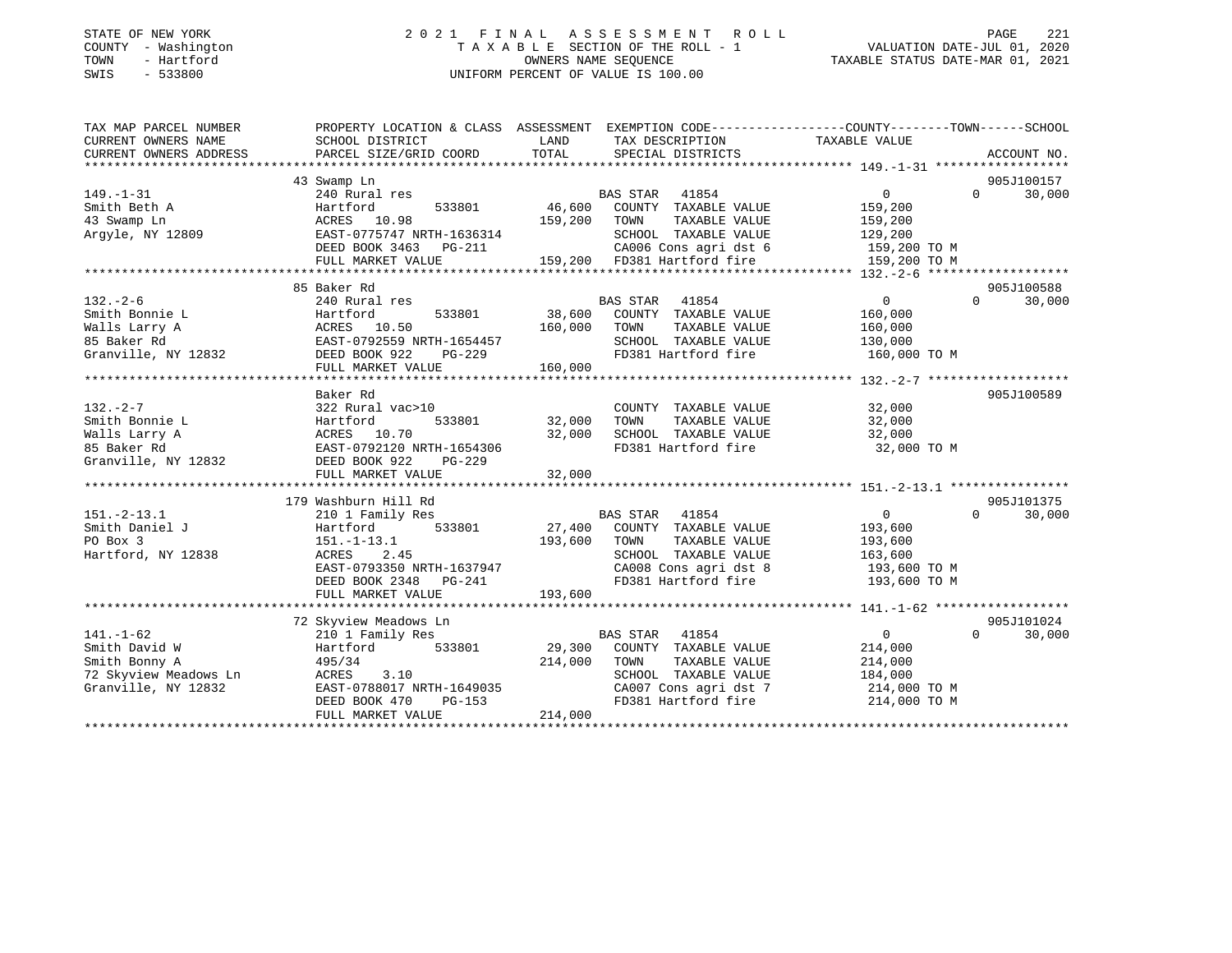#### STATE OF NEW YORK 2 0 2 1 F I N A L A S S E S S M E N T R O L L PAGE 222 COUNTY - Washington T A X A B L E SECTION OF THE ROLL - 1 VALUATION DATE-JUL 01, 2020 TOWN - Hartford OWNERS NAME SEQUENCE TAXABLE STATUS DATE-MAR 01, 2021 SWIS - 533800 UNIFORM PERCENT OF VALUE IS 100.00

| TAX MAP PARCEL NUMBER   | PROPERTY LOCATION & CLASS ASSESSMENT EXEMPTION CODE----------------COUNTY-------TOWN------SCHOOL                                                                                                                                                             |               |                                               |                             |                      |
|-------------------------|--------------------------------------------------------------------------------------------------------------------------------------------------------------------------------------------------------------------------------------------------------------|---------------|-----------------------------------------------|-----------------------------|----------------------|
| CURRENT OWNERS NAME     | SCHOOL DISTRICT                                                                                                                                                                                                                                              | LAND          | TAX DESCRIPTION                               | TAXABLE VALUE               |                      |
|                         |                                                                                                                                                                                                                                                              |               |                                               |                             |                      |
|                         |                                                                                                                                                                                                                                                              |               |                                               |                             |                      |
|                         | Baker Rd                                                                                                                                                                                                                                                     |               |                                               |                             | 905J100596           |
| $132 - 2 - 5$           | 311 Res vac land                                                                                                                                                                                                                                             |               | COUNTY TAXABLE VALUE 15,000                   |                             |                      |
| Smith Douglas L         | Hartford                                                                                                                                                                                                                                                     | 533801 15,000 | TOWN<br>TAXABLE VALUE                         | 15,000                      |                      |
|                         |                                                                                                                                                                                                                                                              | 15,000        | SCHOOL TAXABLE VALUE 15,000                   |                             |                      |
|                         |                                                                                                                                                                                                                                                              |               | FD381 Hartford fire                           | 15,000 TO M                 |                      |
|                         |                                                                                                                                                                                                                                                              |               |                                               |                             |                      |
|                         | Smith Tracy A<br>395 Corinth Rd<br>2013 (Queensbury, NY 12804)<br>2014 DEED BOOK 3660 PG-335                                                                                                                                                                 |               |                                               |                             |                      |
|                         |                                                                                                                                                                                                                                                              |               |                                               |                             |                      |
|                         | 488 Blood St                                                                                                                                                                                                                                                 |               |                                               |                             | 905J100590           |
| $132. -4 - 7$           |                                                                                                                                                                                                                                                              |               |                                               | $0 \qquad \qquad$           | 51,300<br>$\Omega$   |
|                         |                                                                                                                                                                                                                                                              |               |                                               | 51,300                      |                      |
| Smith Garry             |                                                                                                                                                                                                                                                              |               |                                               |                             |                      |
| Smith Marsha            | 445/298                                                                                                                                                                                                                                                      | 51,300        | TAXABLE VALUE<br>TOWN                         | 51,300                      |                      |
| 488 Blood St            | ACRES 1.30<br>EAST-0794524 NRTH-1651776                                                                                                                                                                                                                      |               | SCHOOL TAXABLE VALUE<br>FD381 Hartford fire   | $\overline{0}$              |                      |
| Granville, NY 12832     |                                                                                                                                                                                                                                                              |               |                                               | 51,300 TO M                 |                      |
|                         | DEED BOOK 427<br>PG-342                                                                                                                                                                                                                                      |               |                                               |                             |                      |
|                         | FULL MARKET VALUE                                                                                                                                                                                                                                            | 51,300        |                                               |                             |                      |
|                         |                                                                                                                                                                                                                                                              |               |                                               |                             |                      |
|                         | 171 Marlboro Country Rd                                                                                                                                                                                                                                      |               |                                               |                             |                      |
| $141. - 3 - 24.8$       | 210 1 Family Res                                                                                                                                                                                                                                             |               | BAS STAR 41854                                | $\overline{0}$              | $0 \t 30,000$        |
| Smith James A           | Hartford                                                                                                                                                                                                                                                     |               | 533801 24,800 COUNTY TAXABLE VALUE            | 63,800                      |                      |
|                         |                                                                                                                                                                                                                                                              |               |                                               |                             |                      |
|                         |                                                                                                                                                                                                                                                              |               |                                               |                             |                      |
|                         |                                                                                                                                                                                                                                                              |               |                                               |                             |                      |
|                         |                                                                                                                                                                                                                                                              |               |                                               |                             |                      |
|                         | Canale Tammy<br>1.61<br>2. ACRES 1.61<br>2. ACRES 1.61<br>2. ACRES 1.61<br>2. ACRES 1.61<br>2. ACRES 1.61<br>2. ACRES 1.61<br>2. ACRES 1.61<br>2. ACRES 1.61<br>2. ACRES 1.61<br>2. ACRES 1.61<br>2. ACRES 1.61<br>2. ACRES 1.61<br>2. ACRES 1.61<br>2. ACRE |               |                                               |                             |                      |
|                         | 1330 Baldwin Corners Rd                                                                                                                                                                                                                                      |               |                                               |                             | 905J101162           |
| $121. -4 - 5.3$         | 240 Rural res                                                                                                                                                                                                                                                |               | ENH STAR 41834                                | $\overline{0}$              | $\Omega$<br>70,700   |
| Smith Kenneth           |                                                                                                                                                                                                                                                              |               |                                               | 222,500                     |                      |
| Smith Cathy             | $121. -1 - 5.3$                                                                                                                                                                                                                                              | 222,500       | TOWN<br>TAXABLE VALUE                         | 222,500                     |                      |
| 1330 Baldwin Corners Rd |                                                                                                                                                                                                                                                              |               |                                               |                             |                      |
| Fort Ann, NY 12827      |                                                                                                                                                                                                                                                              |               | SCHOOL TAXABLE VALUE<br>CA007 Cons agri dst 7 | 151,800<br>222,500 TO M     |                      |
|                         | DEED BOOK 497<br>PG-409                                                                                                                                                                                                                                      |               | FD381 Hartford fire 222,500 TO M              |                             |                      |
|                         |                                                                                                                                                                                                                                                              | 222,500       |                                               |                             |                      |
|                         | FULL MARKET VALUE                                                                                                                                                                                                                                            |               |                                               |                             |                      |
|                         | 152 Baker Rd                                                                                                                                                                                                                                                 |               |                                               |                             | 905J101038           |
|                         | 210 1 Family Res                                                                                                                                                                                                                                             |               |                                               |                             |                      |
| $132 - 2 - 21.2$        |                                                                                                                                                                                                                                                              |               | VET COM CT 41131                              | 31,850<br>$0 \qquad \qquad$ | 31,850<br>$\bigcirc$ |
| Smith Michael S         | Hartford                                                                                                                                                                                                                                                     |               | 533801 30,600 BAS STAR 41854                  |                             | 30,000<br>$\Omega$   |
|                         |                                                                                                                                                                                                                                                              |               | 997 127,400 COUNTY TAXABLE VALUE              | 95,550                      |                      |
|                         |                                                                                                                                                                                                                                                              |               | TOWN<br>TAXABLE VALUE                         | 95,550                      |                      |
|                         |                                                                                                                                                                                                                                                              |               | SCHOOL TAXABLE VALUE 97,400                   |                             |                      |
|                         | FULL MARKET VALUE                                                                                                                                                                                                                                            |               | 127,400 FD381 Hartford fire                   | 127,400 TO M                |                      |
|                         |                                                                                                                                                                                                                                                              |               |                                               |                             |                      |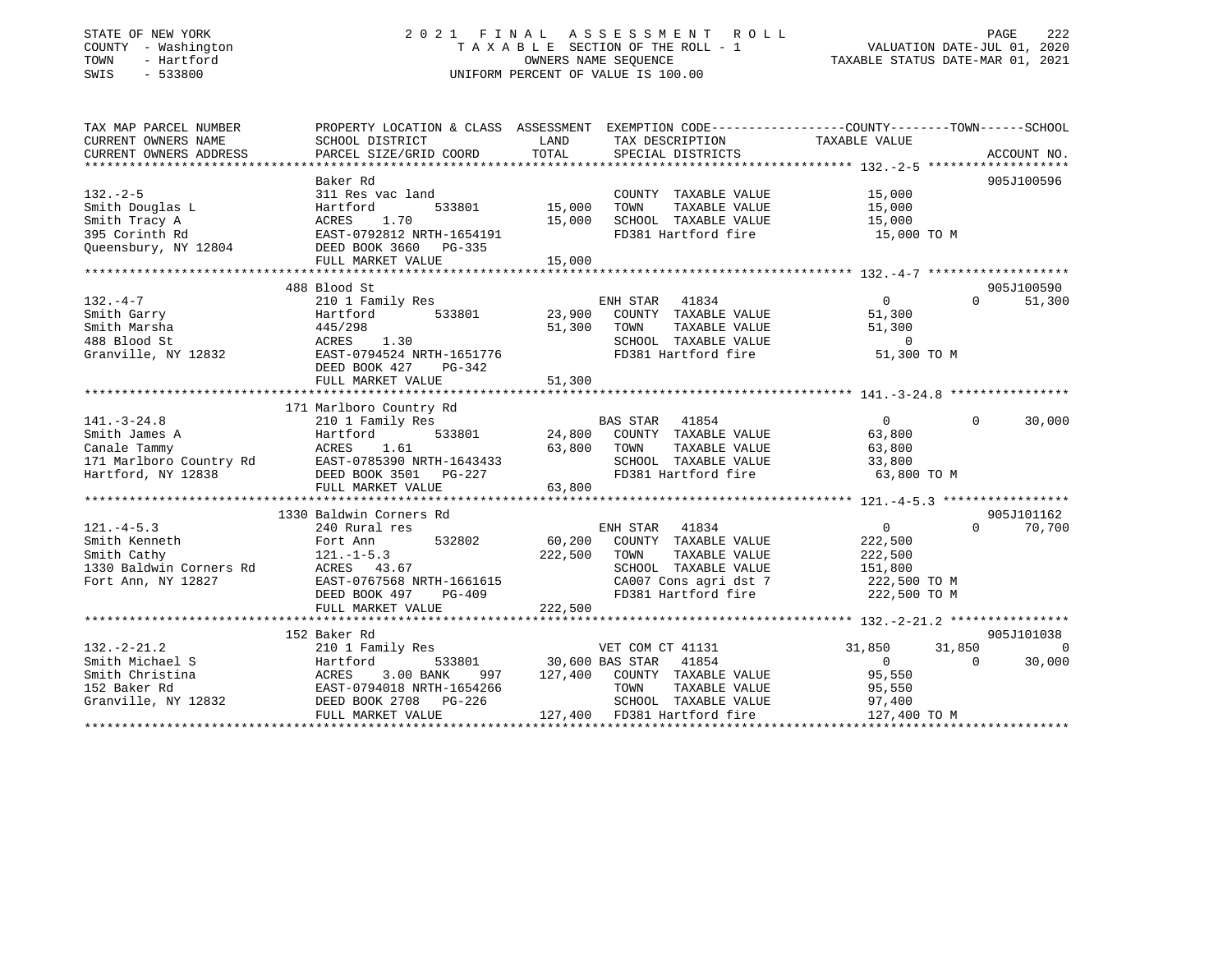### STATE OF NEW YORK 2 0 2 1 F I N A L A S S E S S M E N T R O L L PAGE 223 COUNTY - Washington T A X A B L E SECTION OF THE ROLL - 1 VALUATION DATE-JUL 01, 2020 TOWN - Hartford OWNERS NAME SEQUENCE TAXABLE STATUS DATE-MAR 01, 2021 SWIS - 533800 UNIFORM PERCENT OF VALUE IS 100.00UNIFORM PERCENT OF VALUE IS 100.00

| TAX MAP PARCEL NUMBER | PROPERTY LOCATION & CLASS ASSESSMENT EXEMPTION CODE---------------COUNTY-------TOWN-----SCHOOL                                                                                                                                                                                                                                                                                                                                      |         |                                                                                            |                                                |            |
|-----------------------|-------------------------------------------------------------------------------------------------------------------------------------------------------------------------------------------------------------------------------------------------------------------------------------------------------------------------------------------------------------------------------------------------------------------------------------|---------|--------------------------------------------------------------------------------------------|------------------------------------------------|------------|
| CURRENT OWNERS NAME   | SCHOOL DISTRICT                                                                                                                                                                                                                                                                                                                                                                                                                     |         | LAND TAX DESCRIPTION TAXABLE VALUE                                                         |                                                |            |
|                       |                                                                                                                                                                                                                                                                                                                                                                                                                                     |         |                                                                                            |                                                |            |
|                       |                                                                                                                                                                                                                                                                                                                                                                                                                                     |         |                                                                                            |                                                |            |
|                       | 478 Blood St                                                                                                                                                                                                                                                                                                                                                                                                                        |         |                                                                                            |                                                | 905J101418 |
| $132. -4 - 8.3$       | and the studies of the studies of the studies of the studies of the studies of the studies of the studies of t<br>Hartford 533801 533801 23,000 COUNTY TAXABLE VALUE 138,800                                                                                                                                                                                                                                                        |         |                                                                                            |                                                | 30,000     |
|                       |                                                                                                                                                                                                                                                                                                                                                                                                                                     |         |                                                                                            |                                                |            |
|                       |                                                                                                                                                                                                                                                                                                                                                                                                                                     |         |                                                                                            |                                                |            |
|                       |                                                                                                                                                                                                                                                                                                                                                                                                                                     |         |                                                                                            |                                                |            |
|                       |                                                                                                                                                                                                                                                                                                                                                                                                                                     |         |                                                                                            |                                                |            |
|                       |                                                                                                                                                                                                                                                                                                                                                                                                                                     |         |                                                                                            |                                                |            |
|                       | $\begin{tabular}{lllllllllllllllllllll} \texttt{132.--4-8.5} & \texttt{210 I family} & \texttt{new} & \texttt{132.--4-8.5} & \texttt{210 I family} & \texttt{new} & \texttt{138.800} & \texttt{23.000} & \texttt{COUNT} & \texttt{TXABLE VALUE} & \texttt{138.800} \\ \texttt{Smith} & \texttt{Joint} & \texttt{Martford} & \texttt{ACRES} & 1.00 & 138,800 & \texttt{TONNABLE VALUE} & 138,800 \\ \texttt{478 Blood St} & \texttt$ |         |                                                                                            |                                                |            |
|                       | Blood St OFF                                                                                                                                                                                                                                                                                                                                                                                                                        |         |                                                                                            |                                                |            |
| $132. -4 - 8.6$       | 314 Rural vac<10                                                                                                                                                                                                                                                                                                                                                                                                                    |         | COUNTY TAXABLE VALUE                                                                       | 3,500                                          |            |
|                       | 533801 3,500 TOWN                                                                                                                                                                                                                                                                                                                                                                                                                   |         |                                                                                            | TAXABLE VALUE 3,500                            |            |
|                       | 132.-4-8.6<br>Smith Patrick G<br>Smith Lori M<br>478 Blood St<br>Granville, NY 12832<br>$\begin{array}{ccc}\n & 14 & \text{Rural Vac} < 10 \\ \text{Hartford} & 533801 & 3,500 \\ \text{ACRES} & 1.09 & 3,500 \\ \text{EAST-0794665 NRTH-1651980} & & \\ \text{EAST-0794665 NRTH-1651980} & & \\ \text{DESD} & 97 & 97 & $                                                                                                          |         | 3,500 SCHOOL TAXABLE VALUE                                                                 | 3,500                                          |            |
|                       |                                                                                                                                                                                                                                                                                                                                                                                                                                     |         | FD381 Hartford fire 3,500 TO M                                                             |                                                |            |
|                       |                                                                                                                                                                                                                                                                                                                                                                                                                                     |         |                                                                                            |                                                |            |
|                       |                                                                                                                                                                                                                                                                                                                                                                                                                                     | 3,500   |                                                                                            |                                                |            |
|                       | FULL MARKET VALUE                                                                                                                                                                                                                                                                                                                                                                                                                   |         |                                                                                            |                                                |            |
|                       |                                                                                                                                                                                                                                                                                                                                                                                                                                     |         |                                                                                            |                                                |            |
|                       | 125 Smith Ln                                                                                                                                                                                                                                                                                                                                                                                                                        |         |                                                                                            |                                                |            |
| $149. - 1 - 48.1$     | 240 Rural res                                                                                                                                                                                                                                                                                                                                                                                                                       |         | res<br>533801 36,400 COUNTY TAXABLE VALUE<br>533801 36,400 COUNTY TAXABLE VALUE<br>232,100 |                                                | 70,700     |
|                       |                                                                                                                                                                                                                                                                                                                                                                                                                                     |         |                                                                                            |                                                |            |
|                       |                                                                                                                                                                                                                                                                                                                                                                                                                                     |         |                                                                                            |                                                |            |
|                       |                                                                                                                                                                                                                                                                                                                                                                                                                                     |         |                                                                                            |                                                |            |
|                       |                                                                                                                                                                                                                                                                                                                                                                                                                                     |         |                                                                                            |                                                |            |
|                       |                                                                                                                                                                                                                                                                                                                                                                                                                                     |         |                                                                                            |                                                |            |
|                       | 129.100<br>Smith Randy G Trustee Hartford 533801 36,400 COUNTY TAXABLE VALUE 232,100<br>Smith Diane G Trustee ACRES 10.55 232,100 TOWN TAXABLE VALUE 232,100<br>125 Smith Ln EAST-0770799 NRTH-1636127 5CHOOL TAXABLE VALUE 161,400<br>                                                                                                                                                                                             |         |                                                                                            |                                                |            |
|                       | 94 Smith Ln                                                                                                                                                                                                                                                                                                                                                                                                                         |         |                                                                                            |                                                | 905J100593 |
| 149.–1–47             | 240 Rural res                                                                                                                                                                                                                                                                                                                                                                                                                       |         | COUNTY TAXABLE VALUE 129,200                                                               |                                                |            |
|                       |                                                                                                                                                                                                                                                                                                                                                                                                                                     | 29,200  | TOWN                                                                                       | TAXABLE VALUE 129,200<br>TAXABLE VALUE 129,200 |            |
|                       |                                                                                                                                                                                                                                                                                                                                                                                                                                     | 129,200 | SCHOOL TAXABLE VALUE                                                                       |                                                |            |
|                       |                                                                                                                                                                                                                                                                                                                                                                                                                                     |         | CA006 Cons agri dst 6 129,200 TO M                                                         |                                                |            |
|                       | ed aminum argyle, NY 12809<br>Argyle, NY 12809 BLA 925-259<br>ACRES 10.59                                                                                                                                                                                                                                                                                                                                                           |         | FD381 Hartford fire                                                                        | 129,200 TO M                                   |            |
|                       | EAST-0770097 NRTH-1634649                                                                                                                                                                                                                                                                                                                                                                                                           |         |                                                                                            |                                                |            |
|                       | DEED BOOK 3760 PG-279                                                                                                                                                                                                                                                                                                                                                                                                               |         |                                                                                            |                                                |            |
|                       | FULL MARKET VALUE                                                                                                                                                                                                                                                                                                                                                                                                                   | 129,200 |                                                                                            |                                                |            |
|                       |                                                                                                                                                                                                                                                                                                                                                                                                                                     |         |                                                                                            |                                                |            |
|                       | 143 Mcdougal Rd                                                                                                                                                                                                                                                                                                                                                                                                                     |         |                                                                                            |                                                | 905J101241 |
|                       |                                                                                                                                                                                                                                                                                                                                                                                                                                     |         | COUNTY TAXABLE VALUE 40,700                                                                |                                                |            |
|                       |                                                                                                                                                                                                                                                                                                                                                                                                                                     |         | TOWN                                                                                       |                                                |            |
|                       |                                                                                                                                                                                                                                                                                                                                                                                                                                     |         | SCHOOL TAXABLE VALUE                                                                       | TAXABLE VALUE 40,700<br>TAXABLE VALUE 40,700   |            |
|                       |                                                                                                                                                                                                                                                                                                                                                                                                                                     |         | CA006 Cons agri dst 6 40,700 TO M                                                          |                                                |            |
|                       |                                                                                                                                                                                                                                                                                                                                                                                                                                     |         | FD381 Hartford fire                                                                        | 40,700 TO M                                    |            |
|                       |                                                                                                                                                                                                                                                                                                                                                                                                                                     |         |                                                                                            |                                                |            |
|                       | ACRES 23.97<br>EAST-0768344 NRTH-1634256<br>DEED BOOK 2950 PG-103<br>RILL WICH                                                                                                                                                                                                                                                                                                                                                      |         |                                                                                            |                                                |            |
|                       | FULL MARKET VALUE                                                                                                                                                                                                                                                                                                                                                                                                                   | 40,700  |                                                                                            |                                                |            |
|                       |                                                                                                                                                                                                                                                                                                                                                                                                                                     |         |                                                                                            |                                                |            |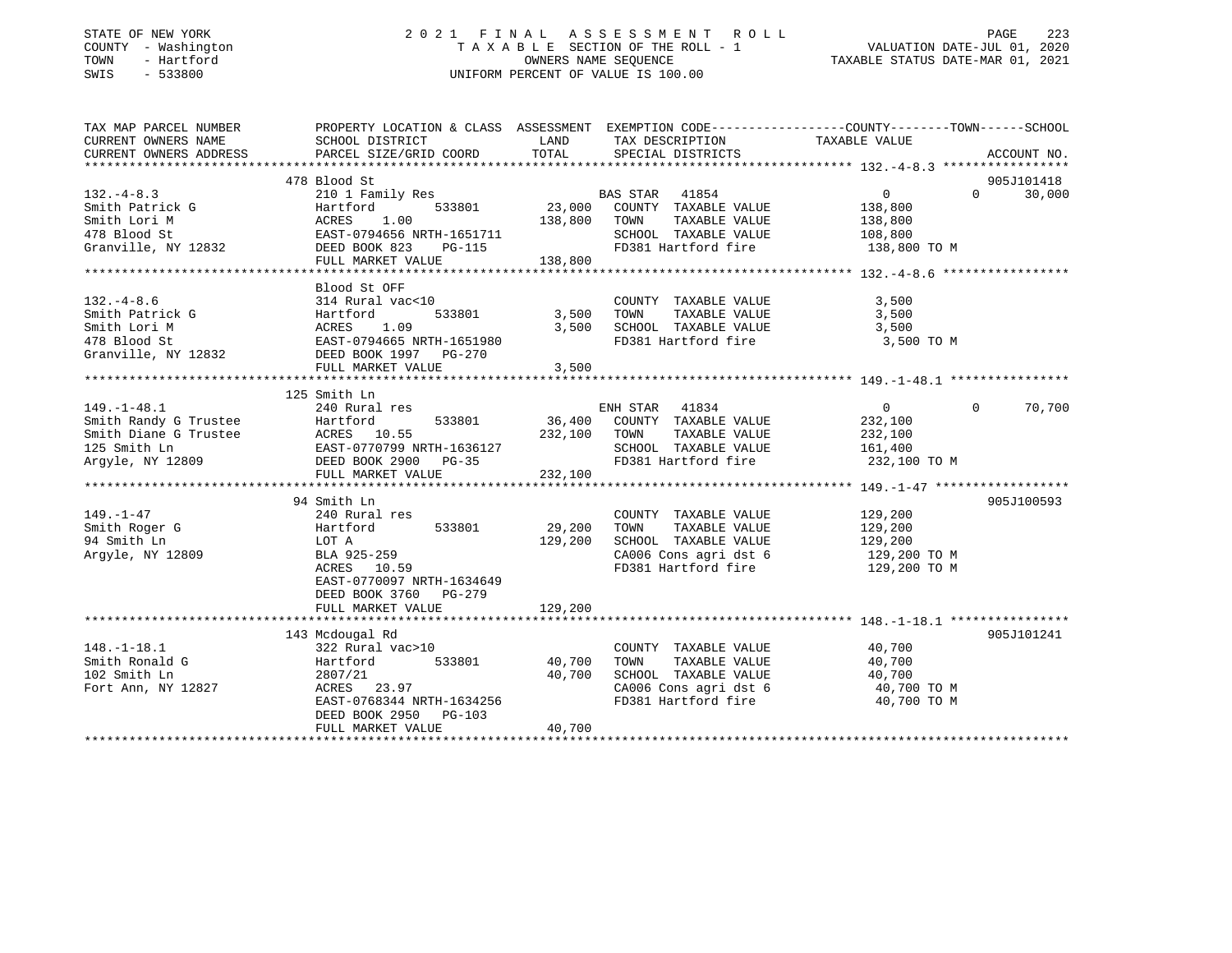| STATE OF NEW YORK<br>COUNTY - Washington<br>TOWN<br>- Hartford<br>SWIS<br>$-533800$                                                                           |                                                                                                                                                                                                 |                                   | 2021 FINAL ASSESSMENT ROLL<br>UNIFORM PERCENT OF VALUE IS 100.00                                                                                                                                       | $\begin{tabular}{lllllllllll} \multicolumn{2}{c l} \multicolumn{2}{c l} \multicolumn{2}{c l} \multicolumn{2}{c l} \multicolumn{2}{c l} \multicolumn{2}{c l} \multicolumn{2}{c l} \multicolumn{2}{c l} \multicolumn{2}{c l} \multicolumn{2}{c l} \multicolumn{2}{c l} \multicolumn{2}{c l} \multicolumn{2}{c l} \multicolumn{2}{c l} \multicolumn{2}{c l} \multicolumn{2}{c l} \multicolumn{2}{c l} \multicolumn{2}{c l} \multicolumn{2}{c $ | PAGE<br>224                  |
|---------------------------------------------------------------------------------------------------------------------------------------------------------------|-------------------------------------------------------------------------------------------------------------------------------------------------------------------------------------------------|-----------------------------------|--------------------------------------------------------------------------------------------------------------------------------------------------------------------------------------------------------|---------------------------------------------------------------------------------------------------------------------------------------------------------------------------------------------------------------------------------------------------------------------------------------------------------------------------------------------------------------------------------------------------------------------------------------------|------------------------------|
| TAX MAP PARCEL NUMBER<br>CURRENT OWNERS NAME<br>CURRENT OWNERS ADDRESS                                                                                        | SCHOOL DISTRICT<br>PARCEL SIZE/GRID COORD                                                                                                                                                       | LAND<br>TOTAL                     | TAX DESCRIPTION<br>SPECIAL DISTRICTS                                                                                                                                                                   | PROPERTY LOCATION & CLASS ASSESSMENT EXEMPTION CODE---------------COUNTY-------TOWN-----SCHOOL<br>TAXABLE VALUE                                                                                                                                                                                                                                                                                                                             | ACCOUNT NO.                  |
|                                                                                                                                                               | 102 Smith Ln                                                                                                                                                                                    |                                   |                                                                                                                                                                                                        |                                                                                                                                                                                                                                                                                                                                                                                                                                             |                              |
| $149. - 1 - 47.1$<br>Smith Ronald G<br>102 Smith Ln<br>Fort Ann, NY 12827                                                                                     | 240 Rural res<br>Hartford<br>533801<br>LOT B<br>BLA 925/259<br>$ACRES$ 17.43<br>EAST-0770541 NRTH-1634625<br>DEED BOOK 359 PG-188                                                               | 40,500<br>225,000                 | BAS STAR 41854<br>COUNTY TAXABLE VALUE<br>TOWN TAXABLE VALUE<br>SCHOOL TAXABLE VALUE<br>CA006 Cons agri dst 6<br>FD381 Hartford fire                                                                   | $\overline{0}$<br>$\overline{0}$<br>225,000<br>225,000<br>195,000<br>225,000 TO M<br>225,000 TO M                                                                                                                                                                                                                                                                                                                                           | 30,000                       |
|                                                                                                                                                               | FULL MARKET VALUE                                                                                                                                                                               | 225,000                           |                                                                                                                                                                                                        |                                                                                                                                                                                                                                                                                                                                                                                                                                             |                              |
| $149. - 1 - 48.2$<br>Smith Ronald G<br>102 Smith Ln<br>Fort Ann, NY 12827                                                                                     | Smith Ln<br>323 Vacant rural<br>Hartford<br>533801<br>2483/249,2757/63<br>ACRES 50.34<br>EAST-0769606 NRTH-1636153<br>DEED BOOK 2483 PG-249<br>FULL MARKET VALUE                                | 67,100                            | COUNTY TAXABLE VALUE<br>67,100 TOWN TAXABLE VALUE<br>67,100 SCHOOL TAXABLE VALUE<br>FD381 Hartford fire                                                                                                | 67,100<br>67,100<br>67,100<br>67,100 TO M                                                                                                                                                                                                                                                                                                                                                                                                   |                              |
|                                                                                                                                                               |                                                                                                                                                                                                 |                                   |                                                                                                                                                                                                        |                                                                                                                                                                                                                                                                                                                                                                                                                                             |                              |
| $148. - 1 - 18.2$<br>Smith Ruth A LE<br>Smith, Dec'd Roger G<br>97 Smith Ln<br>Fort Ann, NY 12827                                                             | Smith Ln<br>314 Rural vac<10<br>EAST-0768505 NRTH-1634839<br>DEED BOOK 3622 PG-134                                                                                                              | 533801 15,500<br>15,500           | COUNTY TAXABLE VALUE<br>TAXABLE VALUE<br>TOWN<br>SCHOOL TAXABLE VALUE<br>CA006 Cons agri dst 6<br>FD381 Hartford fire                                                                                  | 15,500<br>15,500<br>15,500<br>15,500 TO M<br>15,500 TO M                                                                                                                                                                                                                                                                                                                                                                                    |                              |
|                                                                                                                                                               | FULL MARKET VALUE                                                                                                                                                                               | 15,500                            |                                                                                                                                                                                                        |                                                                                                                                                                                                                                                                                                                                                                                                                                             |                              |
|                                                                                                                                                               | 97 Smith Ln                                                                                                                                                                                     |                                   |                                                                                                                                                                                                        |                                                                                                                                                                                                                                                                                                                                                                                                                                             | 905J100592                   |
| $149. - 1 - 48$<br>Smith Ruth A LE<br>Fuller Eric<br>97 Smith Ln<br>Fort Ann, NY 12827                                                                        | 210 1 Family Res<br>Hartford 533801<br>674/49<br>ACRES 9.83<br>EAST-0770028 NRTH-1635621<br>DEED BOOK 20200 PG-2479<br>FULL MARKET VALUE                                                        |                                   | AGED-CO/TN 41801<br>32,000 AGED-SCH 41804<br>AGED-CO/TN 41801 61,150<br>122,300 ENH STAR 41834<br>COUNTY TAXABLE VALUE<br>TOWN<br>TAXABLE VALUE<br>SCHOOL TAXABLE VALUE<br>122,300 FD381 Hartford fire | 61,150<br>$\overline{0}$<br>$\overline{0}$<br>$\overline{0}$<br>$\Omega$<br>61,150<br>61,150<br>8,795<br>122,300 TO M                                                                                                                                                                                                                                                                                                                       | $\sim$ 0<br>42,805<br>70,700 |
|                                                                                                                                                               |                                                                                                                                                                                                 |                                   |                                                                                                                                                                                                        |                                                                                                                                                                                                                                                                                                                                                                                                                                             |                              |
| $141. - 1 - 30.3$<br>Smith Todd M<br>Smith Leonie K<br>1638 County Route 28<br>1638 County Route 28<br>MAY BE SUBJECT TO PAYMENT<br>UNDER AGDIST LAW TIL 2023 | 7860&7864 State Route 40<br>240 Rural res<br>Hartford<br>533801<br>959/197+199+201<br>960/116+118+120<br>ACRES 37.46<br>EAST-0784482 NRTH-1647215<br>DEED BOOK 4011 PG-184<br>FULL MARKET VALUE | 65,400 TOWN<br>135,000<br>135,000 | COUNTY TAXABLE VALUE<br>TAXABLE VALUE<br>SCHOOL TAXABLE VALUE<br>CA007 Cons agri dst 7<br>FD381 Hartford fire                                                                                          | 135,000<br>135,000<br>135,000<br>135,000 TO M<br>135,000 TO M                                                                                                                                                                                                                                                                                                                                                                               | 905J100415                   |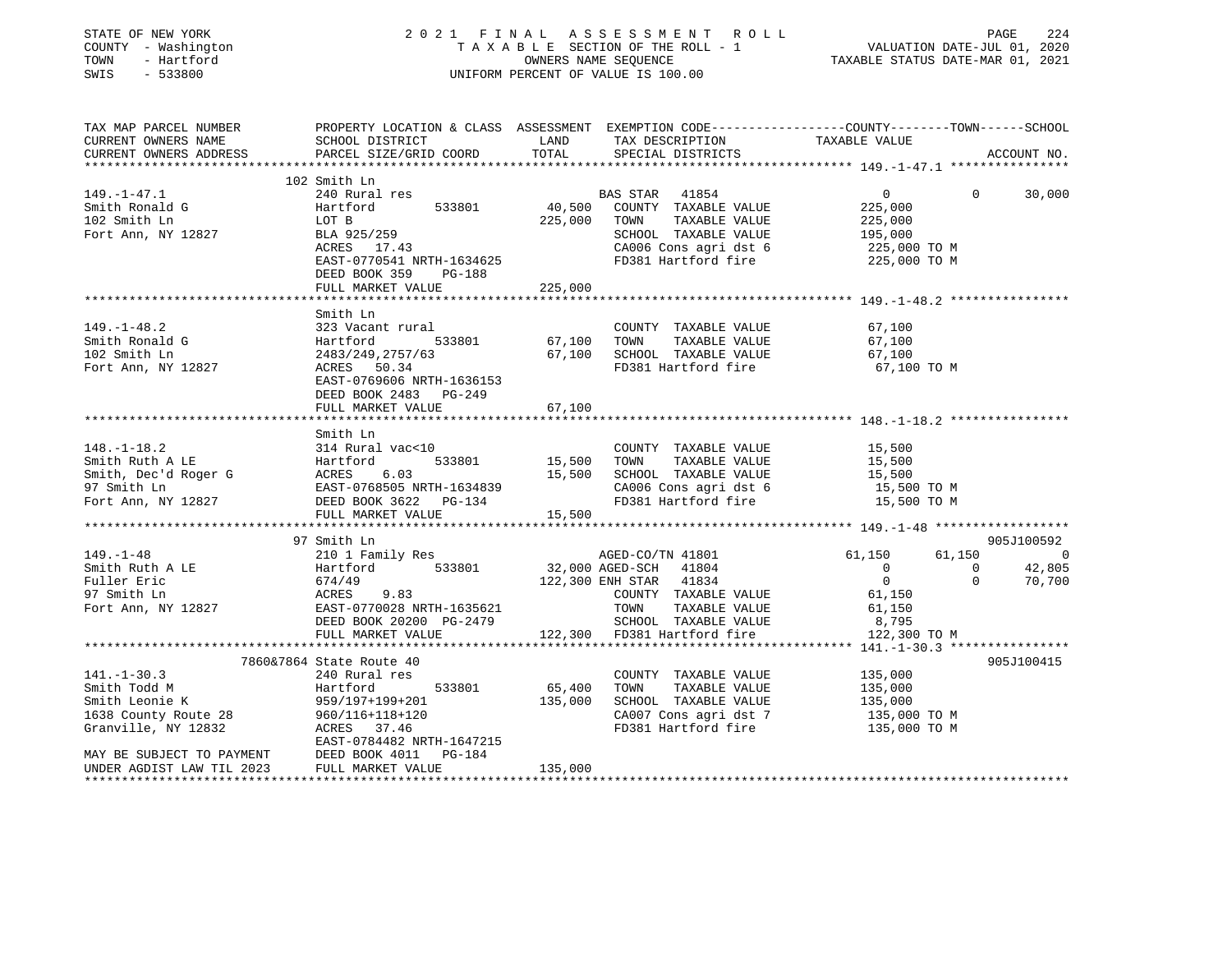| STATE OF NEW YORK |              |
|-------------------|--------------|
| COUNTY            | - Washington |
| TOWN              | - Hartford   |
| OMT O             | E 22000      |

## STATE OF NEW YORK 2 0 2 1 F I N A L A S S E S S M E N T R O L L PAGE 225T A X A B L E SECTION OF THE ROLL - 1<br>OWNERS NAME SEQUENCE SWIS - 533800 UNIFORM PERCENT OF VALUE IS 100.00

TAXABLE STATUS DATE-MAR 01, 2021

| TAX MAP PARCEL NUMBER |                                                                                                                                                                                                                                |               |                                                                                                         | PROPERTY LOCATION & CLASS ASSESSMENT EXEMPTION CODE----------------COUNTY-------TOWN------SCHOOL |            |
|-----------------------|--------------------------------------------------------------------------------------------------------------------------------------------------------------------------------------------------------------------------------|---------------|---------------------------------------------------------------------------------------------------------|--------------------------------------------------------------------------------------------------|------------|
| CURRENT OWNERS NAME   | SCHOOL DISTRICT                                                                                                                                                                                                                | LAND          | TAX DESCRIPTION                                                                                         | TAXABLE VALUE                                                                                    |            |
|                       |                                                                                                                                                                                                                                |               |                                                                                                         |                                                                                                  |            |
|                       |                                                                                                                                                                                                                                |               |                                                                                                         |                                                                                                  |            |
|                       | 212 Blood St                                                                                                                                                                                                                   |               |                                                                                                         |                                                                                                  | 905J101032 |
| $142. - 1 - 19$       | 210 1 Family Res                                                                                                                                                                                                               |               | COUNTY TAXABLE VALUE 69,300                                                                             |                                                                                                  |            |
| Smith Walter F Jr     | 533801<br>Hartford                                                                                                                                                                                                             | 25,100        | TAXABLE VALUE<br>TOWN                                                                                   | 69,300                                                                                           |            |
| 212 Blood St          | ACRES 1.70                                                                                                                                                                                                                     | 69,300        | SCHOOL TAXABLE VALUE                                                                                    | 69,300                                                                                           |            |
|                       | Granville, NY 12832 EAST-0793138 NRTH-1645500                                                                                                                                                                                  |               | FD381 Hartford fire                                                                                     | 69,300 TO M                                                                                      |            |
|                       | DEED BOOK 20191 PG-28062                                                                                                                                                                                                       |               |                                                                                                         |                                                                                                  |            |
|                       | FULL MARKET VALUE                                                                                                                                                                                                              | 69,300        |                                                                                                         |                                                                                                  |            |
|                       |                                                                                                                                                                                                                                |               |                                                                                                         |                                                                                                  |            |
|                       | 3568 State Route 196                                                                                                                                                                                                           |               |                                                                                                         |                                                                                                  | 905J100063 |
| $140. - 1 - 26$       | 210 1 Family Res                                                                                                                                                                                                               |               | COUNTY TAXABLE VALUE 132,400                                                                            |                                                                                                  |            |
|                       |                                                                                                                                                                                                                                |               |                                                                                                         |                                                                                                  |            |
|                       |                                                                                                                                                                                                                                |               |                                                                                                         | 132,400                                                                                          |            |
|                       |                                                                                                                                                                                                                                |               |                                                                                                         |                                                                                                  |            |
|                       |                                                                                                                                                                                                                                |               |                                                                                                         |                                                                                                  |            |
|                       |                                                                                                                                                                                                                                |               |                                                                                                         |                                                                                                  |            |
|                       |                                                                                                                                                                                                                                |               |                                                                                                         |                                                                                                  |            |
|                       | Note that the corresponding to the main of the main of the corresponding to the main of the corresponding to the main of the corresponding to the corresponding to the main of the corresponding to the corresponding to the c |               |                                                                                                         |                                                                                                  |            |
|                       | 7090 State Route 40                                                                                                                                                                                                            |               | 71 PCT OF VALUE USED FOR EXEMPTION PURPOSES                                                             |                                                                                                  | 905J100601 |
| $149. - 1 - 41$       | 240 Rural res                                                                                                                                                                                                                  |               | VET COM CT 41131                                                                                        | 35,216                                                                                           | 35,216 0   |
| Sollosy Frank J       | Hartford 533801<br>40 ACRES 75.00<br>EAST-0771555 NRTH-1632971                                                                                                                                                                 |               | 111,600 BAS STAR 41854                                                                                  | $\sim$ 0<br>$\Omega$                                                                             | 30,000     |
| 7090 State Route 40   |                                                                                                                                                                                                                                | 198,400       | COUNTY TAXABLE VALUE                                                                                    | 163,184                                                                                          |            |
| Argyle, NY 12809      |                                                                                                                                                                                                                                |               |                                                                                                         |                                                                                                  |            |
|                       | DEED BOOK 420<br>PG-947                                                                                                                                                                                                        |               |                                                                                                         |                                                                                                  |            |
|                       | FULL MARKET VALUE                                                                                                                                                                                                              |               | TOWN TAXABLE VALUE 163,184<br>SCHOOL TAXABLE VALUE 168,400<br>198,400 CA006 Cons agridst 6 198,400 TO M |                                                                                                  |            |
|                       |                                                                                                                                                                                                                                |               | FD381 Hartford fire                                                                                     | 198,400 TO M                                                                                     |            |
|                       |                                                                                                                                                                                                                                |               |                                                                                                         |                                                                                                  |            |
|                       | Gilchrist Hill Rd                                                                                                                                                                                                              |               |                                                                                                         |                                                                                                  | 905J101346 |
| $141. - 3 - 54$       | 314 Rural vac<10                                                                                                                                                                                                               |               | COUNTY TAXABLE VALUE 15,800                                                                             |                                                                                                  |            |
| Sprague Samantha      | Hartford                                                                                                                                                                                                                       | 533801 15,800 | TAXABLE VALUE<br>TOWN                                                                                   | 15,800                                                                                           |            |
|                       |                                                                                                                                                                                                                                | 15,800        | SCHOOL TAXABLE VALUE                                                                                    | 15,800                                                                                           |            |
|                       | 5.31                                                                                                                                                                                                                           |               | FD381 Hartford fire                                                                                     | 15,800 TO M                                                                                      |            |
|                       | Warrensburg, NY 12885 EAST-0783439 NRTH-1643589                                                                                                                                                                                |               |                                                                                                         |                                                                                                  |            |
|                       | DEED BOOK 2020 PG-221                                                                                                                                                                                                          |               |                                                                                                         |                                                                                                  |            |
|                       |                                                                                                                                                                                                                                | 15,800        |                                                                                                         |                                                                                                  |            |
|                       | FULL MARKET VALUE                                                                                                                                                                                                              |               |                                                                                                         |                                                                                                  |            |
|                       |                                                                                                                                                                                                                                |               |                                                                                                         |                                                                                                  |            |
|                       | 7939 State Route 40                                                                                                                                                                                                            |               |                                                                                                         | $\Omega$                                                                                         |            |
| $141. - 1 - 8.3$      | 210 1 Family Res                                                                                                                                                                                                               |               | BAS STAR 41854                                                                                          | $\overline{0}$                                                                                   | 30,000     |
| St Louis Robert       | 533801<br>Hartford<br>Hartford<br>781/195;2826/99                                                                                                                                                                              |               | 24,400 COUNTY TAXABLE VALUE                                                                             | 184,700                                                                                          |            |
| St Louis Brenda       |                                                                                                                                                                                                                                | 184,700       | TOWN<br>TAXABLE VALUE                                                                                   | 184,700                                                                                          |            |
| PO Box 124            |                                                                                                                                                                                                                                |               | SCHOOL TAXABLE VALUE                                                                                    | 154,700                                                                                          |            |
| Hartford, NY 12838    | ACRES 1.00<br>EAST-0784463 NRTH-1649161<br>And Dana DG-99                                                                                                                                                                      |               | CA007 Cons agri dst 7                                                                                   | 184,700 TO M                                                                                     |            |
|                       |                                                                                                                                                                                                                                |               | FD381 Hartford fire                                                                                     | 184,700 TO M                                                                                     |            |
|                       | FULL MARKET VALUE                                                                                                                                                                                                              | 184,700       |                                                                                                         |                                                                                                  |            |
|                       |                                                                                                                                                                                                                                |               |                                                                                                         |                                                                                                  |            |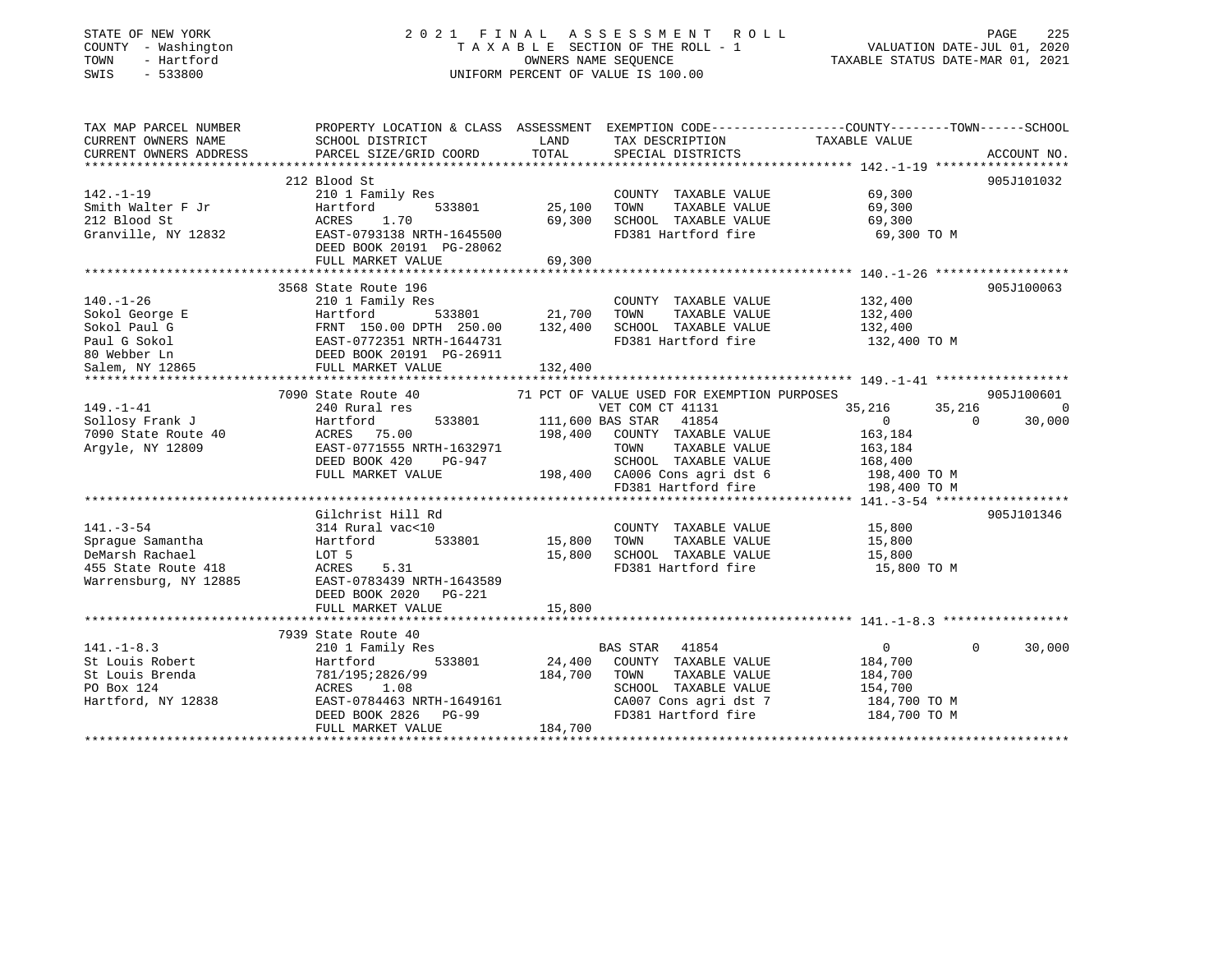### STATE OF NEW YORK 2 0 2 1 F I N A L A S S E S S M E N T R O L L PAGE 226 COUNTY - Washington T A X A B L E SECTION OF THE ROLL - 1 VALUATION DATE-JUL 01, 2020 TOWN - Hartford OWNERS NAME SEQUENCE TAXABLE STATUS DATE-MAR 01, 2021 SWIS - 533800 UNIFORM PERCENT OF VALUE IS 100.00

| TAX MAP PARCEL NUMBER   | PROPERTY LOCATION & CLASS ASSESSMENT EXEMPTION CODE----------------COUNTY-------TOWN------SCHOOL                                                                                                                                                                             |                                                                                                                     |                                                                  |                                                                      |                    |
|-------------------------|------------------------------------------------------------------------------------------------------------------------------------------------------------------------------------------------------------------------------------------------------------------------------|---------------------------------------------------------------------------------------------------------------------|------------------------------------------------------------------|----------------------------------------------------------------------|--------------------|
| CURRENT OWNERS NAME     | SCHOOL DISTRICT                                                                                                                                                                                                                                                              | <b>EXAMPLE TO A LAND THE SECOND SERVICE SERVICE SERVICE SERVICE SERVICE SERVICE SERVICE SERVICE SERVICE SERVICE</b> | TAX DESCRIPTION TAXABLE VALUE                                    |                                                                      |                    |
| CURRENT OWNERS ADDRESS  |                                                                                                                                                                                                                                                                              |                                                                                                                     |                                                                  |                                                                      |                    |
|                         |                                                                                                                                                                                                                                                                              |                                                                                                                     |                                                                  |                                                                      |                    |
|                         | Hall Rd                                                                                                                                                                                                                                                                      |                                                                                                                     |                                                                  |                                                                      | 905J100113         |
| $122. - 1 - 28$         | 323 Vacant rural                                                                                                                                                                                                                                                             |                                                                                                                     | COUNTY TAXABLE VALUE 91,500                                      |                                                                      |                    |
| Star Creek Holdings LLC | 533801 91,500<br>Hartford                                                                                                                                                                                                                                                    |                                                                                                                     | TOWN<br>TOWN TAXABLE VALUE 91,500<br>SCHOOL TAXABLE VALUE 91,500 |                                                                      |                    |
|                         | ACRES 73.30<br>2014 1405 State Route 196 MCRES (2012)<br>Fort Edward, NY 12828 EAST-0772186 NRTH-1662410                                                                                                                                                                     |                                                                                                                     |                                                                  |                                                                      |                    |
|                         |                                                                                                                                                                                                                                                                              |                                                                                                                     |                                                                  | CA007 Cons agri dst 7 91,500 TO M                                    |                    |
|                         | DEED BOOK 20200 PG-5294<br>FULL MARKET VALUE 91,500                                                                                                                                                                                                                          |                                                                                                                     | FD381 Hartford fire                                              | 91,500 TO M                                                          |                    |
|                         |                                                                                                                                                                                                                                                                              |                                                                                                                     |                                                                  |                                                                      |                    |
|                         |                                                                                                                                                                                                                                                                              |                                                                                                                     |                                                                  |                                                                      |                    |
|                         | 51 Hartford Main St                                                                                                                                                                                                                                                          |                                                                                                                     |                                                                  |                                                                      | 905J100182         |
| $132.15 - 1 - 10.1$     | 210 1 Family Res                                                                                                                                                                                                                                                             |                                                                                                                     | COUNTY TAXABLE VALUE 177,500                                     |                                                                      |                    |
|                         |                                                                                                                                                                                                                                                                              |                                                                                                                     |                                                                  |                                                                      |                    |
|                         |                                                                                                                                                                                                                                                                              |                                                                                                                     |                                                                  |                                                                      |                    |
|                         |                                                                                                                                                                                                                                                                              |                                                                                                                     |                                                                  |                                                                      |                    |
|                         |                                                                                                                                                                                                                                                                              |                                                                                                                     |                                                                  |                                                                      |                    |
|                         |                                                                                                                                                                                                                                                                              |                                                                                                                     |                                                                  |                                                                      |                    |
|                         | 132.15-1-10.1<br>Stark Michele Hartford 533801 24,200 TOWN TAXABLE VALUE<br>51 Hartford Main St<br>EAST-0786190 NRTH-1652881 2A007 Cons agri dst 7 177,500 TOM<br>FULL MARKET VALUE 177,500 2010 FD381 Hartford fire 177,500 TOM<br>FULL                                     |                                                                                                                     |                                                                  |                                                                      |                    |
|                         | Swamp Ln                                                                                                                                                                                                                                                                     |                                                                                                                     |                                                                  |                                                                      | 905J101276         |
|                         |                                                                                                                                                                                                                                                                              |                                                                                                                     | COUNTY TAXABLE VALUE<br>TOWN TAXABLE VALUE 77,000                |                                                                      |                    |
|                         | 149.-1-30.18<br>Starks Marlena N<br>Elliott David A Jr<br>74 Jenkensville Rd<br>27,000<br>27,000<br>27,000<br>27,000<br>27,000<br>27,000<br>27,000<br>27,000<br>27,000<br>27,000<br>27,000<br>27,000<br>27,000<br>27,000<br>27,000<br>27,000<br>28<br>27,000<br>28<br>27,000 |                                                                                                                     |                                                                  |                                                                      |                    |
|                         |                                                                                                                                                                                                                                                                              |                                                                                                                     | SCHOOL TAXABLE VALUE 27,000                                      |                                                                      |                    |
|                         |                                                                                                                                                                                                                                                                              |                                                                                                                     |                                                                  | CA006 Cons agri dst 6 27,000 TO M<br>FD381 Hartford fire 27,000 TO M |                    |
|                         |                                                                                                                                                                                                                                                                              |                                                                                                                     |                                                                  |                                                                      |                    |
|                         | DEED BOOK 3843 PG-185                                                                                                                                                                                                                                                        |                                                                                                                     |                                                                  |                                                                      |                    |
|                         | FULL MARKET VALUE                                                                                                                                                                                                                                                            | 27,000                                                                                                              |                                                                  |                                                                      |                    |
|                         |                                                                                                                                                                                                                                                                              |                                                                                                                     |                                                                  |                                                                      |                    |
|                         | 41 Guilder Hollow Rd 75 PCT OF VALUE USED FOR EXEMPTION PURPOSES                                                                                                                                                                                                             |                                                                                                                     |                                                                  |                                                                      | 905J101361         |
| $123. - 1 - 11.4$       | 240 Rural res                                                                                                                                                                                                                                                                |                                                                                                                     | VET WAR CT 41121                                                 | 30,150                                                               | 27,000 0           |
|                         |                                                                                                                                                                                                                                                                              |                                                                                                                     |                                                                  | 237,850                                                              |                    |
|                         | 123.1-1.1.4<br>268,000 COUNTY TAXABLE VALUE<br>268,000 TOWN TAXABLE VALUE<br>268,000 TOWN TAXABLE VALUE<br>31 Granville, NY 12832<br>268,000 TOWN TAXABLE VALUE<br>268,000 TOWN TAXABLE VALUE<br>268,000 TOWN TAXABLE VALUE<br>268,000 TOWN TA                               |                                                                                                                     |                                                                  | TAXABLE VALUE 241,000                                                |                    |
|                         |                                                                                                                                                                                                                                                                              |                                                                                                                     |                                                                  | SCHOOL TAXABLE VALUE 268,000<br>CA007 Cons agri dst 7 268,000 TO M   |                    |
|                         |                                                                                                                                                                                                                                                                              |                                                                                                                     |                                                                  |                                                                      |                    |
|                         | FULL MARKET VALUE                                                                                                                                                                                                                                                            |                                                                                                                     | 268,000 FD381 Hartford fire                                      | 268,000 TO M                                                         |                    |
|                         |                                                                                                                                                                                                                                                                              |                                                                                                                     |                                                                  |                                                                      |                    |
|                         | 8876 State Route 40                                                                                                                                                                                                                                                          |                                                                                                                     |                                                                  |                                                                      | 905J100667         |
| $114. - 1 - 7$          | 210 1 Family Res                                                                                                                                                                                                                                                             |                                                                                                                     | ENH STAR 41834                                                   | $\overline{0}$                                                       | $\Omega$<br>70,700 |
|                         |                                                                                                                                                                                                                                                                              |                                                                                                                     |                                                                  |                                                                      |                    |
|                         |                                                                                                                                                                                                                                                                              |                                                                                                                     |                                                                  |                                                                      |                    |
|                         |                                                                                                                                                                                                                                                                              |                                                                                                                     |                                                                  |                                                                      |                    |
|                         |                                                                                                                                                                                                                                                                              |                                                                                                                     |                                                                  |                                                                      |                    |
|                         | 11.1.1 Artificial Example 20 Exercise 1.79<br>8876 State Route 40 ACRES 1.79 137,500 TOWN TAXABLE VALUE 137,500<br>Fort Ann, NY 12827 EAST-0791757 NRTH-1668837<br>FULL MARKET VALUE 137,500 CAOOI TAXABLE VALUE 66,800<br>DEED BOOK 1                                       |                                                                                                                     |                                                                  |                                                                      |                    |
|                         |                                                                                                                                                                                                                                                                              |                                                                                                                     |                                                                  |                                                                      |                    |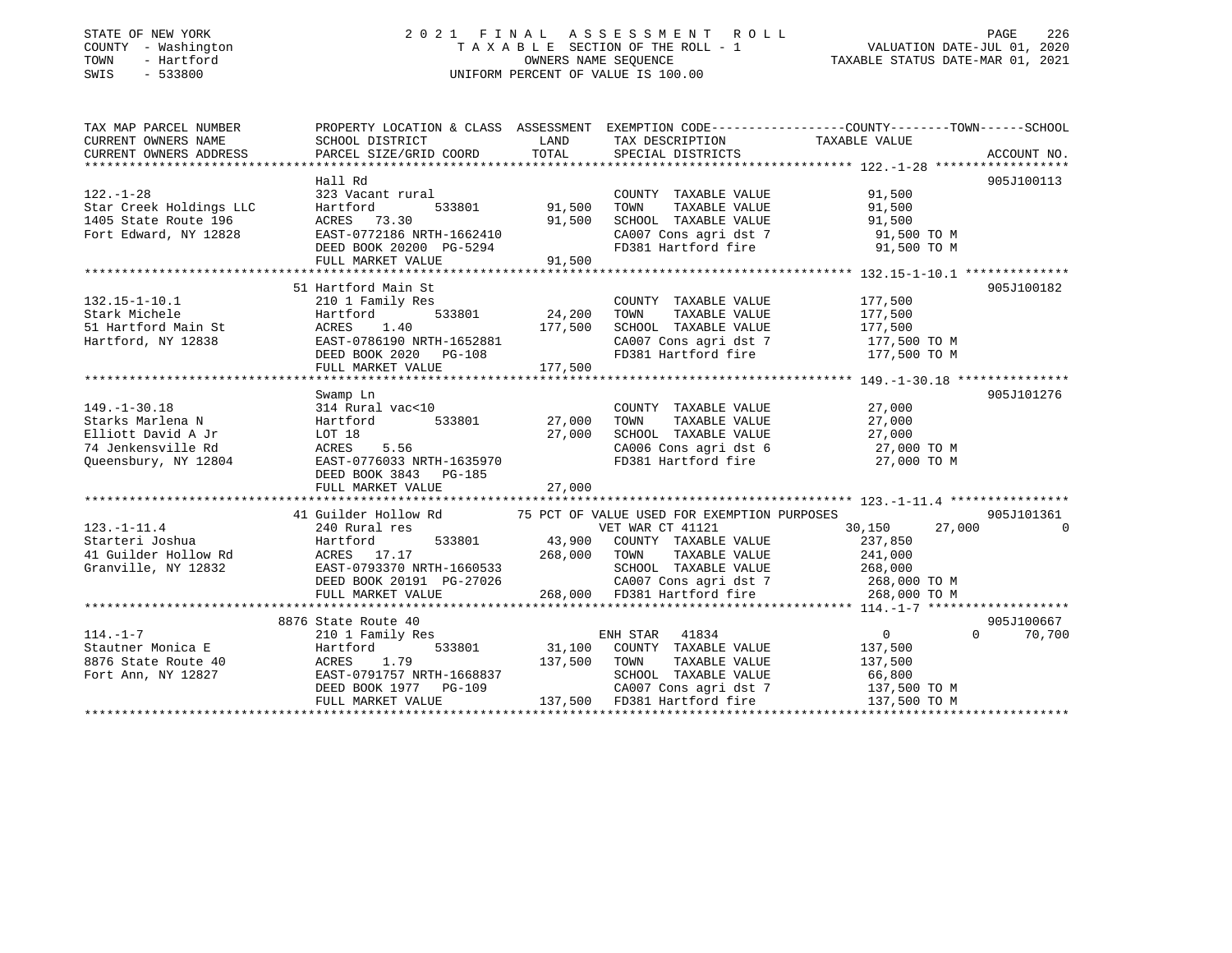### STATE OF NEW YORK 2 0 2 1 F I N A L A S S E S S M E N T R O L L PAGE 227 COUNTY - Washington T A X A B L E SECTION OF THE ROLL - 1 VALUATION DATE-JUL 01, 2020 TOWN - Hartford OWNERS NAME SEQUENCE TAXABLE STATUS DATE-MAR 01, 2021 SWIS - 533800 UNIFORM PERCENT OF VALUE IS 100.00

| TAX MAP PARCEL NUMBER<br>CURRENT OWNERS NAME<br>CURRENT OWNERS ADDRESS                           | PROPERTY LOCATION & CLASS ASSESSMENT<br>SCHOOL DISTRICT<br>PARCEL SIZE/GRID COORD                                                                           | LAND<br>TOTAL                | TAX DESCRIPTION<br>SPECIAL DISTRICTS                                                                                                                      | EXEMPTION CODE-----------------COUNTY-------TOWN------SCHOOL<br>TAXABLE VALUE               | ACCOUNT NO. |
|--------------------------------------------------------------------------------------------------|-------------------------------------------------------------------------------------------------------------------------------------------------------------|------------------------------|-----------------------------------------------------------------------------------------------------------------------------------------------------------|---------------------------------------------------------------------------------------------|-------------|
| $122. - 1 - 15.5$<br>Steele John E<br>Brown Kelly A<br>304 Wright Rd<br>Granville, NY 12832      | Wright Rd<br>323 Vacant rural<br>Hartford<br>533801<br>Survey 12587<br>ACRES 45.44<br>EAST-0781937 NRTH-1658560<br>DEED BOOK 3410 PG-153                    | 54,700<br>54,700             | COUNTY TAXABLE VALUE<br>TAXABLE VALUE<br>TOWN<br>SCHOOL TAXABLE VALUE<br>CA007 Cons agri dst 7<br>FD381 Hartford fire                                     | 54,700<br>54,700<br>54,700<br>54,700 TO M<br>54,700 TO M                                    |             |
|                                                                                                  | FULL MARKET VALUE                                                                                                                                           | 54,700                       |                                                                                                                                                           |                                                                                             |             |
|                                                                                                  |                                                                                                                                                             |                              |                                                                                                                                                           |                                                                                             |             |
| $122. - 1 - 15.3$<br>Steele Kelly A<br>Steele John E<br>304 Wright Rd<br>Granville, NY 12832     | 304 Wright Rd<br>270 Mfg housing<br>533801<br>Hartford<br>LOT 2<br>ACRES<br>1.78<br>EAST-0781625 NRTH-1657959<br>DEED BOOK 20191 PG-30777                   | 13,000<br>31,000             | COUNTY TAXABLE VALUE<br>TOWN<br>TAXABLE VALUE<br>SCHOOL TAXABLE VALUE<br>CA007 Cons agri dst 7<br>FD381 Hartford fire                                     | 31,000<br>31,000<br>31,000<br>31,000 TO M<br>31,000 TO M                                    |             |
|                                                                                                  | FULL MARKET VALUE                                                                                                                                           | 31,000                       |                                                                                                                                                           |                                                                                             |             |
|                                                                                                  | 309 Dick Hill Rd                                                                                                                                            |                              |                                                                                                                                                           |                                                                                             | 905J100476  |
| $132 - 2 - 36$<br>Stein Terry B<br>Stein Susan M<br>309 Dick Hill Rd<br>Granville, NY 12832      | 240 Rural res<br>Hartford<br>533801<br>ACRES 10.70 DENSITY<br>EAST-0790984 NRTH-1652660<br>EAST-0790984 NRTH-1652660<br>DEED BOOK 2505<br>FULL MARKET VALUE | 44,100<br>146,300<br>146,300 | ENH STAR 41834<br>COUNTY TAXABLE VALUE<br>TOWN<br>TAXABLE VALUE<br>SCHOOL TAXABLE VALUE<br>FD381 Hartford fire                                            | $0 \qquad \qquad$<br>$\Omega$<br>146,300<br>146,300<br>75,600<br>146,300 TO M               | 70,700      |
|                                                                                                  | 1472 Baldwin Corners Rd                                                                                                                                     |                              |                                                                                                                                                           |                                                                                             |             |
| $122. - 1 - 32.1$<br>Stemp David<br>Stemp Debra<br>1472 Baldwin Corners Rd<br>Fort Ann, NY 12827 | 210 1 Family Res<br>533801<br>Hartford<br>1.90 BANK<br>ACRES<br>997<br>EAST-0770600 NRTH-1663254<br>DEED BOOK 2637 PG-99<br>FULL MARKET VALUE               | 139,000                      | 41854<br>BAS STAR<br>26,400 COUNTY TAXABLE VALUE<br>TAXABLE VALUE<br>TOWN<br>SCHOOL TAXABLE VALUE<br>CA007 Cons agri dst 7<br>139,000 FD381 Hartford fire | $\overline{0}$<br>$\Omega$<br>139,000<br>139,000<br>109,000<br>139,000 TO M<br>139,000 TO M | 30,000      |
|                                                                                                  |                                                                                                                                                             |                              |                                                                                                                                                           |                                                                                             |             |
| $132. - 2 - 38.5$<br>Stevens Jesse Andrew<br>28 Hayes Way<br>Granville, NY 12832                 | 28 Hayes Way<br>210 1 Family Res<br>533801<br>Hartford<br>4.00<br>ACRES<br>EAST-0789021 NRTH-1652067<br>DEED BOOK 20210 PG-1872                             | 34,400<br>86,000             | COUNTY TAXABLE VALUE<br>TAXABLE VALUE<br>TOWN<br>SCHOOL TAXABLE VALUE<br>FD381 Hartford fire                                                              | 86,000<br>86,000<br>86,000<br>86,000 TO M                                                   | 905J101238  |
| PRIOR OWNER ON 3/01/2021<br>Williams Tami L<br>**************                                    | FULL MARKET VALUE                                                                                                                                           | 86,000                       |                                                                                                                                                           |                                                                                             |             |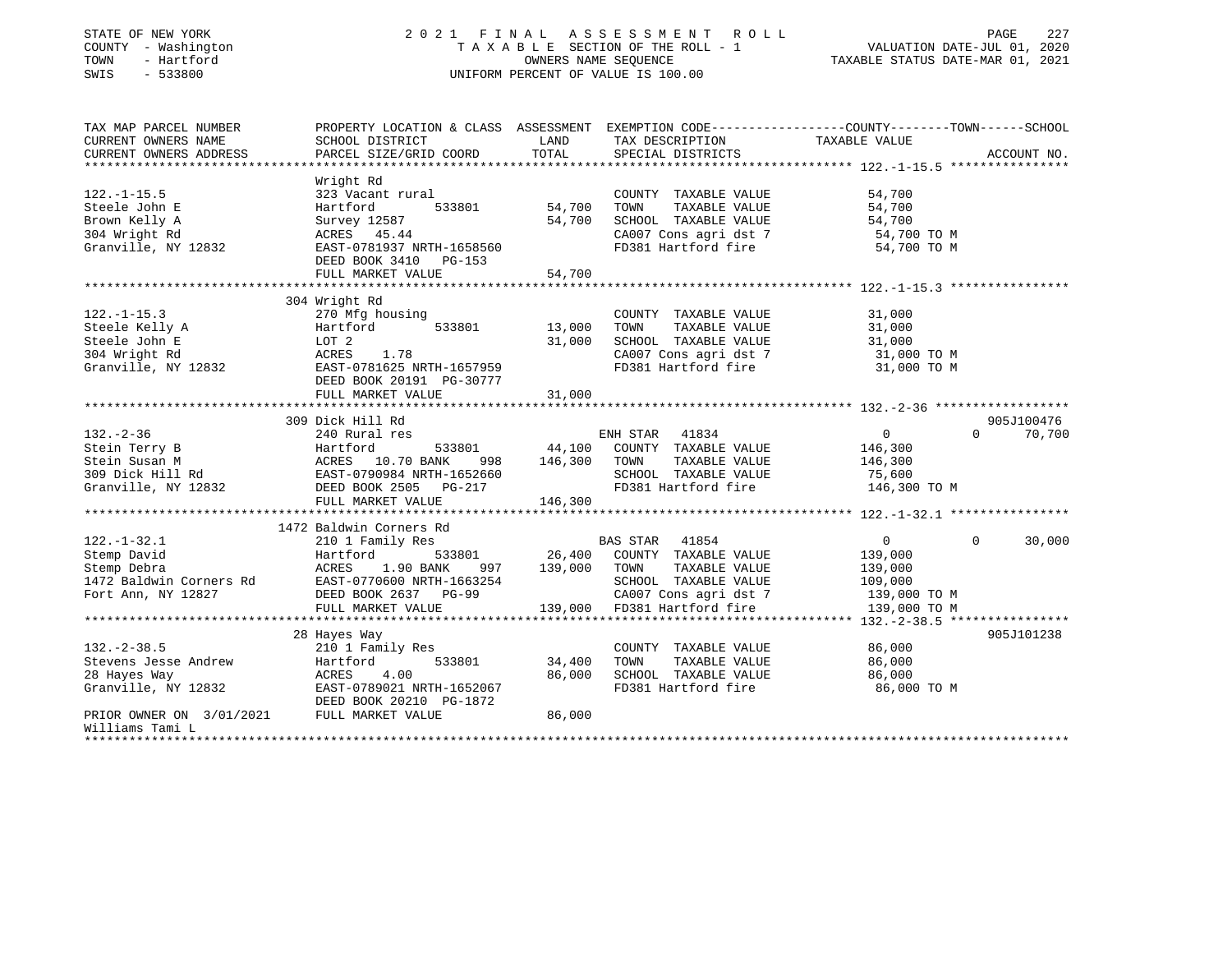#### STATE OF NEW YORK 2 0 2 1 F I N A L A S S E S S M E N T R O L L PAGE 228 COUNTY - Washington T A X A B L E SECTION OF THE ROLL - 1 VALUATION DATE-JUL 01, 2020 TOWN - Hartford OWNERS NAME SEQUENCE TAXABLE STATUS DATE-MAR 01, 2021 SWIS - 533800 UNIFORM PERCENT OF VALUE IS 100.00

| TAX MAP PARCEL NUMBER                           | PROPERTY LOCATION & CLASS ASSESSMENT EXEMPTION CODE----------------COUNTY-------TOWN-----SCHOOL                                                                                                                                                                                                                                                                                                                                       |             |                                                                                                                                      |                                         |               |
|-------------------------------------------------|---------------------------------------------------------------------------------------------------------------------------------------------------------------------------------------------------------------------------------------------------------------------------------------------------------------------------------------------------------------------------------------------------------------------------------------|-------------|--------------------------------------------------------------------------------------------------------------------------------------|-----------------------------------------|---------------|
| CURRENT OWNERS NAME                             | SCHOOL DISTRICT                                                                                                                                                                                                                                                                                                                                                                                                                       | LAND        | TAX DESCRIPTION TAXABLE VALUE                                                                                                        |                                         |               |
| CURRENT OWNERS ADDRESS                          |                                                                                                                                                                                                                                                                                                                                                                                                                                       |             |                                                                                                                                      |                                         |               |
|                                                 |                                                                                                                                                                                                                                                                                                                                                                                                                                       |             |                                                                                                                                      |                                         |               |
|                                                 | $\begin{array}{cccccccc} & & & & & 1524 & \text{Baldwin}\ \text{Corems} & & & & & & & 1524 & \text{Baldwin}\ \text{SLevens} & & & & & & & & & 1524 & \text{Baldwin}\ \text{Corems} & & & & & & & & & & & 1524 & \text{Baldwin}\ \text{Corems} & & & & & & & & & & & & 1524 & \text{Baldwin}\ \text{Corems} & & & & & & & & & & & & & 1524 & \text{Baldwin}\ \text{Corems} & & & & & & & & & & & & & 1524 & \text{CPE} & & & & & 1524$ |             |                                                                                                                                      |                                         | 905J101406    |
|                                                 |                                                                                                                                                                                                                                                                                                                                                                                                                                       |             |                                                                                                                                      |                                         | $0 \t 30,000$ |
|                                                 |                                                                                                                                                                                                                                                                                                                                                                                                                                       |             |                                                                                                                                      |                                         |               |
|                                                 |                                                                                                                                                                                                                                                                                                                                                                                                                                       |             |                                                                                                                                      |                                         |               |
|                                                 |                                                                                                                                                                                                                                                                                                                                                                                                                                       |             |                                                                                                                                      |                                         |               |
|                                                 |                                                                                                                                                                                                                                                                                                                                                                                                                                       |             |                                                                                                                                      |                                         |               |
|                                                 |                                                                                                                                                                                                                                                                                                                                                                                                                                       |             |                                                                                                                                      |                                         |               |
|                                                 |                                                                                                                                                                                                                                                                                                                                                                                                                                       |             |                                                                                                                                      |                                         |               |
|                                                 | 60 Skyview Meadows Ln                                                                                                                                                                                                                                                                                                                                                                                                                 |             |                                                                                                                                      |                                         | 905J101023    |
|                                                 |                                                                                                                                                                                                                                                                                                                                                                                                                                       |             | COUNTY TAXABLE VALUE 172,000<br>TOWN TAXABLE VALUE 172,000                                                                           |                                         |               |
|                                                 |                                                                                                                                                                                                                                                                                                                                                                                                                                       |             |                                                                                                                                      |                                         |               |
|                                                 |                                                                                                                                                                                                                                                                                                                                                                                                                                       |             |                                                                                                                                      |                                         |               |
|                                                 |                                                                                                                                                                                                                                                                                                                                                                                                                                       |             |                                                                                                                                      |                                         |               |
|                                                 |                                                                                                                                                                                                                                                                                                                                                                                                                                       |             |                                                                                                                                      |                                         |               |
|                                                 |                                                                                                                                                                                                                                                                                                                                                                                                                                       |             |                                                                                                                                      |                                         |               |
|                                                 | 141.-1-61<br>Steves Beth A<br>Steves Beth A<br>Steves Robert F<br>Steves Robert E<br>Steves Robert E<br>ACRES 1.00<br>Steves Robert A<br>ACRES 1.00<br>STERING S33801<br>23,000 TOWN TAXABLE VALUE<br>23,000 TOWN TAXABLE VALUE<br>23,000 TOWN TAXABLE                                                                                                                                                                                |             |                                                                                                                                      |                                         |               |
|                                                 | 283 Townsend Rd                                                                                                                                                                                                                                                                                                                                                                                                                       |             |                                                                                                                                      |                                         | 905J101428    |
| $131. - 1 - 5.3$                                | 210 1 Family Res                                                                                                                                                                                                                                                                                                                                                                                                                      |             | BAS STAR 41854                                                                                                                       | $\overline{0}$                          | $0 \t30,000$  |
|                                                 |                                                                                                                                                                                                                                                                                                                                                                                                                                       |             |                                                                                                                                      |                                         |               |
|                                                 |                                                                                                                                                                                                                                                                                                                                                                                                                                       |             |                                                                                                                                      |                                         |               |
|                                                 |                                                                                                                                                                                                                                                                                                                                                                                                                                       |             |                                                                                                                                      |                                         |               |
|                                                 |                                                                                                                                                                                                                                                                                                                                                                                                                                       |             |                                                                                                                                      |                                         |               |
|                                                 | 131.-1-5.3<br>SHER EXERCISE AND HART MANUS 26,800 COUNTY TAXABLE VALUE<br>FORE SALE CONTROLLY AND MANUS 2.26<br>HART MANUS 2.26<br>HART MANUS 2.26<br>HART MANUS 2.26<br>HART MANUS 2.26<br>EAST-0778668 NRTH-1651245<br>DEED BOOK 1663 PG-307                                                                                                                                                                                        |             |                                                                                                                                      |                                         |               |
|                                                 |                                                                                                                                                                                                                                                                                                                                                                                                                                       |             |                                                                                                                                      |                                         |               |
|                                                 | State Route 149                                                                                                                                                                                                                                                                                                                                                                                                                       |             |                                                                                                                                      |                                         | 905J100443    |
| $131. - 1 - 5$                                  | 120 Field crops                                                                                                                                                                                                                                                                                                                                                                                                                       |             | AG DIST 41720<br>533801 58,000 COUNTY TAXABLE VALUE                                                                                  | 41720 22,113 22,113                     | 22,113        |
| Stewart Mary                                    | Hartford                                                                                                                                                                                                                                                                                                                                                                                                                              |             |                                                                                                                                      | 39,887                                  |               |
| PO Box 18                                       | ACRES 55.60                                                                                                                                                                                                                                                                                                                                                                                                                           | 62,000 TOWN |                                                                                                                                      | TAXABLE VALUE 39,887                    |               |
| Hartford, NY 12838                              |                                                                                                                                                                                                                                                                                                                                                                                                                                       |             |                                                                                                                                      |                                         |               |
|                                                 |                                                                                                                                                                                                                                                                                                                                                                                                                                       |             |                                                                                                                                      |                                         |               |
| MAY BE SUBJECT TO PAYMENT                       |                                                                                                                                                                                                                                                                                                                                                                                                                                       |             |                                                                                                                                      |                                         |               |
| UNDER AGDIST LAW TIL 2025                       |                                                                                                                                                                                                                                                                                                                                                                                                                                       |             |                                                                                                                                      |                                         |               |
|                                                 | ACRES 55.60<br>EAST-0779517 NRTH-1653198<br>DEED BOOK 626 PG-63<br>FULL MARKET VALUE 62,000<br>CA007 Cons agri dst 7 39,887 TO M<br>22,113 EX 62,000 TO M<br>FD381 Hartford fire 62,000 TO M<br>CA007 Constant in the 2000 COM<br>FD381 Ha                                                                                                                                                                                            |             |                                                                                                                                      |                                         |               |
|                                                 | 4495 State Route 149                                                                                                                                                                                                                                                                                                                                                                                                                  |             |                                                                                                                                      |                                         | 905J100409    |
| $132. - 1 - 29$                                 | 112 Dairy farm                                                                                                                                                                                                                                                                                                                                                                                                                        |             | ر دول سے دورے ہوں۔<br>70,000 میں سے سے 70,000 میں 11700 میں سے 11700 میں سے 20,000 میں ہے جو میں سے 20 کھلاڑ کیا جاتا ہے۔ اس کے مطاب |                                         |               |
| Stewart Mary<br>PO Box 18<br>Hartford, NY 12838 | Hartford                                                                                                                                                                                                                                                                                                                                                                                                                              |             | $533801$ $331,100$ AG DIST $41720$<br>$740$ FOO FNH STAR $41834$                                                                     | $155,280$ $155,280$ $155,280$ $155,280$ |               |
|                                                 | ACRES 309.23                                                                                                                                                                                                                                                                                                                                                                                                                          |             |                                                                                                                                      |                                         |               |
|                                                 | EAST-0781742 NRTH-1652328                                                                                                                                                                                                                                                                                                                                                                                                             |             |                                                                                                                                      |                                         |               |
|                                                 | DEED BOOK 592<br>PG-312                                                                                                                                                                                                                                                                                                                                                                                                               |             | 1652328 COUNTY TAXABLE VALUE 515,220<br>G-312 TOWN TAXABLE VALUE 515,220<br>740,500 SCHOOL TAXABLE VALUE 444,520                     |                                         |               |
| MAY BE SUBJECT TO PAYMENT                       | FULL MARKET VALUE                                                                                                                                                                                                                                                                                                                                                                                                                     |             |                                                                                                                                      |                                         |               |
| UNDER AGDIST LAW TIL 2025                       |                                                                                                                                                                                                                                                                                                                                                                                                                                       |             | CA007 Cons agri dst 7                                                                                                                | 585,220 TO M                            |               |
|                                                 |                                                                                                                                                                                                                                                                                                                                                                                                                                       |             | 155,280 EX                                                                                                                           |                                         |               |
|                                                 |                                                                                                                                                                                                                                                                                                                                                                                                                                       |             | FD381 Hartford fire                                                                                                                  | 740,500 TO M                            |               |
|                                                 |                                                                                                                                                                                                                                                                                                                                                                                                                                       |             |                                                                                                                                      |                                         |               |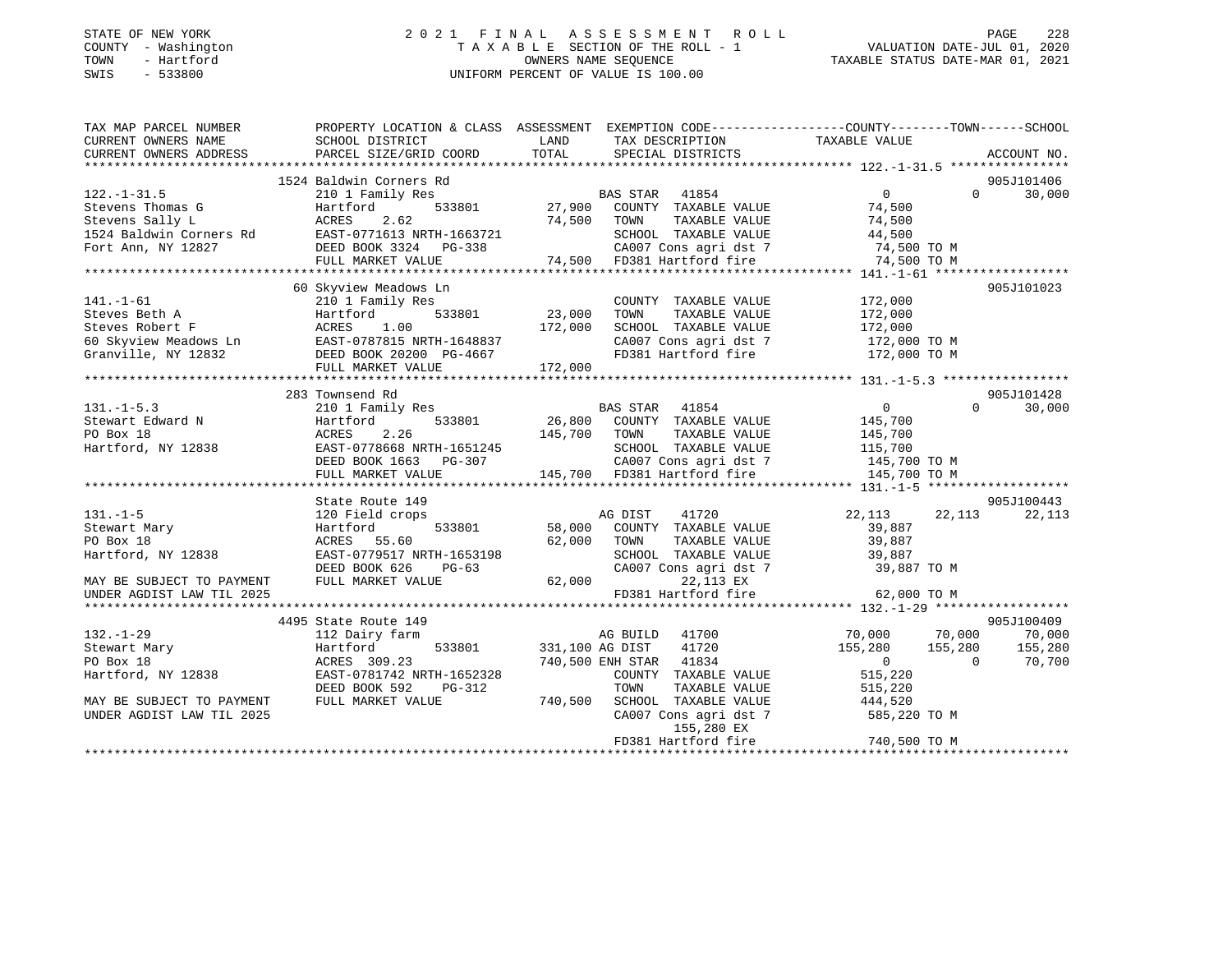| COUNTY - Washington<br>TOWN<br>- Hartford<br>SWIS<br>$-533800$                     |                                                                                                                                                                                    |                               | UNIFORM PERCENT OF VALUE IS 100.00                                                                                                                 |                                                                                                                                 |
|------------------------------------------------------------------------------------|------------------------------------------------------------------------------------------------------------------------------------------------------------------------------------|-------------------------------|----------------------------------------------------------------------------------------------------------------------------------------------------|---------------------------------------------------------------------------------------------------------------------------------|
| TAX MAP PARCEL NUMBER<br>CURRENT OWNERS NAME<br>CURRENT OWNERS ADDRESS             | SCHOOL DISTRICT<br>PARCEL SIZE/GRID COORD                                                                                                                                          | LAND<br>TOTAL                 | TAX DESCRIPTION<br>SPECIAL DISTRICTS                                                                                                               | PROPERTY LOCATION & CLASS ASSESSMENT EXEMPTION CODE---------------COUNTY-------TOWN------SCHOOL<br>TAXABLE VALUE<br>ACCOUNT NO. |
|                                                                                    | Christian Hill Rd                                                                                                                                                                  |                               |                                                                                                                                                    |                                                                                                                                 |
| $132. - 1 - 29.3$<br>Stewart Mary<br>PO Box 18<br>Hartford, NY 12838               | 311 Res vac land<br>533801<br>Hartford<br>Survey 12722<br>FRNT 83.00 DPTH<br>ACRES<br>0.22                                                                                         |                               | COUNTY TAXABLE VALUE<br>TONN TAXABLE VALUE<br>700 SCHOOL TAXABLE VALUE<br>2008 agri dist<br>CA007 Cons agri dst 7<br>FD381 Hartford fire           | 700<br>700<br>700<br>700 TO M<br>700 TO M                                                                                       |
|                                                                                    | EAST-0784834 NRTH-1652325<br>DEED BOOK 592<br>PG-312<br>FULL MARKET VALUE                                                                                                          | 700                           |                                                                                                                                                    |                                                                                                                                 |
|                                                                                    |                                                                                                                                                                                    |                               |                                                                                                                                                    |                                                                                                                                 |
| $132. - 1 - 29.4$<br>Stewart Mary<br>PO Box 18<br>Hartford, NY 12838               | Christian Hill Rd<br>311 Res vac land<br>$\frac{1}{1}$ 533801<br>Hartford<br>Survey 12722<br>FRNT 26.00 DPTH<br>ACRES 0.05<br>EAST-0784986 NRTH-1652342<br>DEED BOOK 592<br>PG-312 | 200                           | COUNTY TAXABLE VALUE<br>TOWN<br>TAXABLE VALUE<br>200 SCHOOL TAXABLE VALUE<br>CA007 Cons agri dst 7<br>CA007 Cons agri dst 7<br>FD381 Hartford fire | 200<br>200<br>200<br>200 TO M<br>200 TO M                                                                                       |
|                                                                                    | FULL MARKET VALUE                                                                                                                                                                  | 200                           |                                                                                                                                                    |                                                                                                                                 |
| $132 - 2 - 39.2$<br>Stewart's Shops Corp<br>PO Box 435                             | State Route 40<br>330 Vacant comm<br>533801<br>Hartford<br>0.50<br>ACRES<br>Saratoga Springs, NY 12866 EAST-0786845 NRTH-1651574<br>DEED BOOK 2198 PG-315                          | 16,500                        | COUNTY TAXABLE VALUE<br>TOWN<br>TAXABLE VALUE<br>16,500 SCHOOL TAXABLE VALUE<br>CA007 Cons agri dst 7<br>FD381 Hartford fire                       | 16,500<br>16,500<br>16,500<br>16,500 TO M<br>16,500 TO M                                                                        |
|                                                                                    | FULL MARKET VALUE                                                                                                                                                                  | 16,500                        |                                                                                                                                                    |                                                                                                                                 |
| $132 - 2 - 40$<br>Stewart's Shops Corp<br>PO Box 435<br>Saratoga Springs, NY 12866 | 8062 State Route 40<br>486 Mini-mart<br>533801<br>Hartford<br>1.02<br>ACRES<br>EAST-0786750 NRTH-1651369<br>DEED BOOK 2176 - PG-210<br>DEED BOOK 2176 PG-210<br>FULL MARKET VALUE  | 127,500<br>626,000<br>626,000 | COUNTY TAXABLE VALUE<br>TOWN<br>TAXABLE VALUE<br>SCHOOL TAXABLE VALUE<br>CA007 Cons agri dst 7<br>FD381 Hartford fire                              | 905J100259<br>626,000<br>626,000<br>626,000<br>626,000 TO M<br>626,000 TO M                                                     |
|                                                                                    | 8060 State Route 40                                                                                                                                                                |                               |                                                                                                                                                    |                                                                                                                                 |
| $132. - 2 - 40.1$<br>Stewart's Shops Corp<br>PO Box 435<br>Saratoga Springs, NY    | 464 Office bldg.<br>Hartford<br>FRNT 101.00 DPTH 232.00 135,800<br>EAST-0786613 NRTH-1651262<br>12866-0435 DEED BOOK 2202 PG-230<br>FULL MARKET VALUE                              | 533801 68,500<br>135,800      | COUNTY TAXABLE VALUE<br>TOWN<br>TAXABLE VALUE<br>SCHOOL TAXABLE VALUE<br>CA007 Cons agri dst 7<br>FD381 Hartford fire                              | 135,800<br>135,800<br>135,800<br>135,800 TO M<br>135,800 TO M                                                                   |

\*\*\*\*\*\*\*\*\*\*\*\*\*\*\*\*\*\*\*\*\*\*\*\*\*\*\*\*\*\*\*\*\*\*\*\*\*\*\*\*\*\*\*\*\*\*\*\*\*\*\*\*\*\*\*\*\*\*\*\*\*\*\*\*\*\*\*\*\*\*\*\*\*\*\*\*\*\*\*\*\*\*\*\*\*\*\*\*\*\*\*\*\*\*\*\*\*\*\*\*\*\*\*\*\*\*\*\*\*\*\*\*\*\*\*\*\*\*\*\*\*\*\*\*\*\*\*\*\*\*\*\*

STATE OF NEW YORK 2 0 2 1 F I N A L A S S E S S M E N T R O L L PAGE 229

229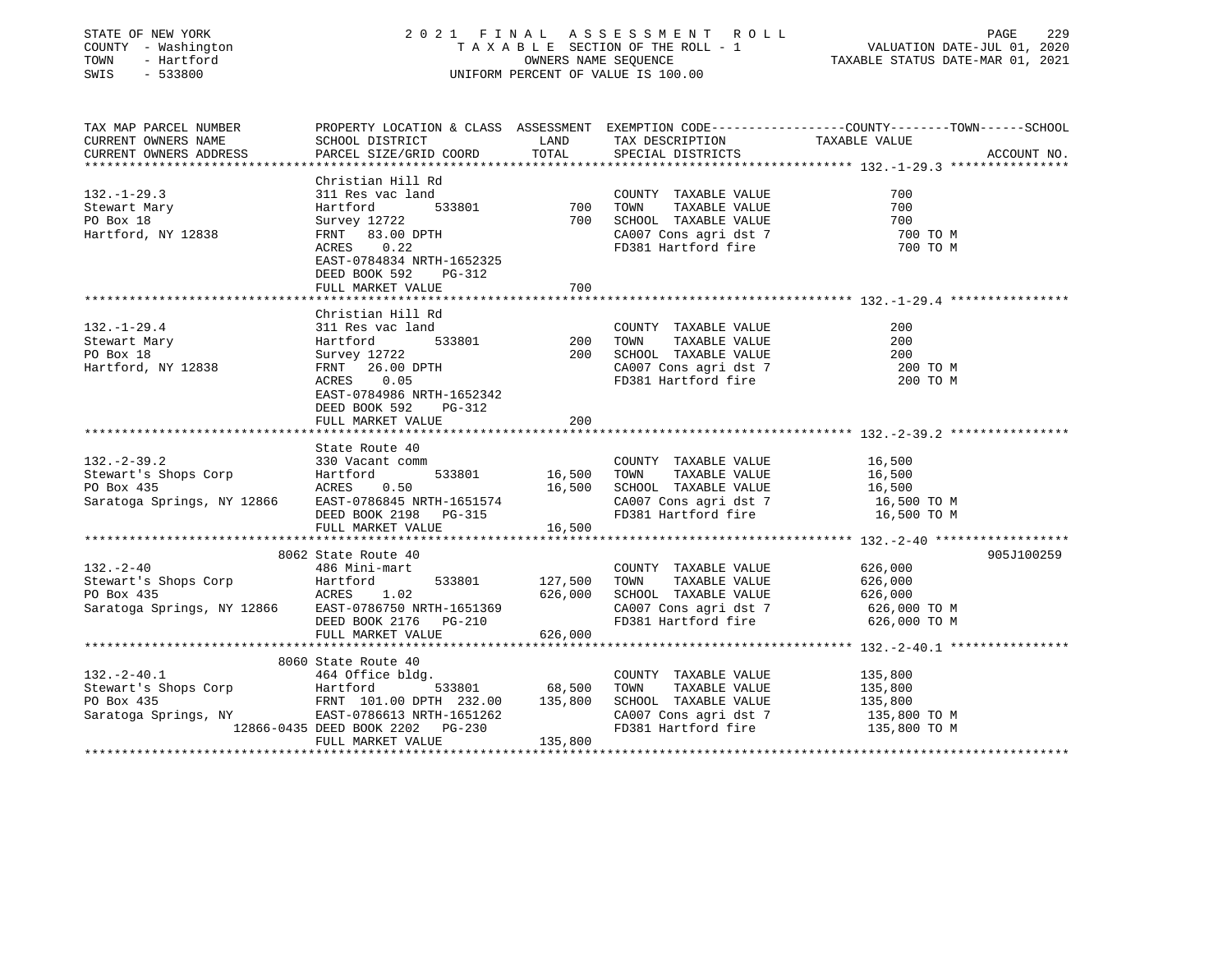| STATE OF NEW YORK<br>COUNTY - Washington<br>TOWN<br>- Hartford<br>$-533800$<br>SWIS |                                                                                                                     | OWNERS NAME SEQUENCE | 2021 FINAL ASSESSMENT ROLL<br>TAXABLE SECTION OF THE ROLL - 1<br>UNIFORM PERCENT OF VALUE IS 100.00 | VALUATION DATE-JUL 01, 2020<br>TAXABLE STATUS DATE-MAR 01, 2021 | PAGE<br>230        |
|-------------------------------------------------------------------------------------|---------------------------------------------------------------------------------------------------------------------|----------------------|-----------------------------------------------------------------------------------------------------|-----------------------------------------------------------------|--------------------|
| TAX MAP PARCEL NUMBER<br>CURRENT OWNERS NAME                                        | PROPERTY LOCATION & CLASS ASSESSMENT EXEMPTION CODE----------------COUNTY-------TOWN------SCHOOL<br>SCHOOL DISTRICT | LAND                 | TAX DESCRIPTION TAXABLE VALUE                                                                       |                                                                 |                    |
| CURRENT OWNERS ADDRESS                                                              | PARCEL SIZE/GRID COORD                                                                                              | TOTAL                | SPECIAL DISTRICTS                                                                                   |                                                                 | ACCOUNT NO.        |
|                                                                                     |                                                                                                                     |                      |                                                                                                     |                                                                 |                    |
| $121. - 4 - 13$                                                                     | LOT 22 Provincial Pat<br>314 Rural vac<10                                                                           |                      | COUNTY TAXABLE VALUE                                                                                | 2,500                                                           | 905J101170         |
| Stockbridge-Munsee Community Fort Ann                                               | 532802                                                                                                              | 2,500                | TAXABLE VALUE<br>TOWN                                                                               | 2,500                                                           |                    |
| PO Box 70                                                                           | $121. - 1 - 13$                                                                                                     | 2,500                | SCHOOL TAXABLE VALUE                                                                                | 2,500                                                           |                    |
| Bowler, WI 54416                                                                    | ACRES<br>5.05                                                                                                       |                      | CA007 Cons agri dst 7                                                                               | 2,500 TO M                                                      |                    |
|                                                                                     | EAST-0766179 NRTH-1660136<br>DEED BOOK 927<br>PG-44                                                                 |                      | FD381 Hartford fire                                                                                 | 2,500 TO M                                                      |                    |
|                                                                                     | FULL MARKET VALUE                                                                                                   | 2,500                |                                                                                                     |                                                                 |                    |
|                                                                                     | LOT 22 Provincial Pat                                                                                               |                      |                                                                                                     |                                                                 | 905J101209         |
| $121. - 4 - 17$                                                                     | 314 Rural vac<10                                                                                                    |                      | COUNTY TAXABLE VALUE                                                                                | 2,900                                                           |                    |
| Stockbridge-Munsee Community Fort Ann                                               | 532802                                                                                                              | 2,900                | TOWN<br>TAXABLE VALUE                                                                               | 2,900                                                           |                    |
| PO Box 70                                                                           | $121. - 1 - 17$                                                                                                     | 2,900                | SCHOOL TAXABLE VALUE                                                                                | 2,900                                                           |                    |
| Bowler, WI 54416                                                                    | ACRES<br>5.73                                                                                                       |                      | CA007 Cons agri dst 7                                                                               | 2,900 TO M                                                      |                    |
|                                                                                     | EAST-0766801 NRTH-1660555                                                                                           |                      | FD381 Hartford fire                                                                                 | 2,900 TO M                                                      |                    |
|                                                                                     | DEED BOOK 927<br>PG-44                                                                                              |                      |                                                                                                     |                                                                 |                    |
|                                                                                     | FULL MARKET VALUE                                                                                                   | 2,900                |                                                                                                     |                                                                 |                    |
|                                                                                     | 23 Townsend Rd                                                                                                      |                      |                                                                                                     |                                                                 | 905J101182         |
| $140. -2 - 8.2$                                                                     | 210 1 Family Res                                                                                                    |                      | BAS STAR 41854                                                                                      | $\overline{0}$                                                  | 30,000<br>$\Omega$ |
| Stoddard Gina M                                                                     |                                                                                                                     |                      | 18,600 COUNTY TAXABLE VALUE                                                                         | 185,700                                                         |                    |
|                                                                                     | 999                                                                                                                 | 185,700 TOWN         | TAXABLE VALUE                                                                                       | 185,700                                                         |                    |
|                                                                                     | Hartford 533801<br>ACRES 1.08 BANK 999<br>EAST-0782506 NRTH-1646660                                                 |                      | SCHOOL TAXABLE VALUE                                                                                | 155,700                                                         |                    |
| Stoddard Gina M<br>Stoddard Ronald<br>23 Townsend Rd<br>Hartford, NY 12838          | DEED BOOK 815<br>PG-159                                                                                             |                      | FD381 Hartford fire                                                                                 | 185,700 TO M                                                    |                    |
|                                                                                     | FULL MARKET VALUE                                                                                                   | 185,700              |                                                                                                     |                                                                 |                    |
|                                                                                     |                                                                                                                     |                      |                                                                                                     |                                                                 |                    |
| $142. - 1 - 10$                                                                     | 327 Blood St                                                                                                        |                      | COUNTY TAXABLE VALUE                                                                                | 76,000                                                          | 905J100401         |
| Stoddard William                                                                    | 210 1 Family Res<br>533801<br>Hartford                                                                              | 30,500               | TOWN<br>TAXABLE VALUE                                                                               | 76,000                                                          |                    |
| Stoddard Kristina                                                                   |                                                                                                                     | 76,000               | SCHOOL TAXABLE VALUE                                                                                | 76,000                                                          |                    |
| 327 Blood St                                                                        | 142.-1-10.-1<br>ACRES 3.50<br>3.50 BANK 40                                                                          |                      | FD381 Hartford fire                                                                                 | 76,000 ТО М                                                     |                    |
| Granville, NY 12832                                                                 | EAST-0794270 NRTH-1647774                                                                                           |                      |                                                                                                     |                                                                 |                    |
|                                                                                     | DEED BOOK 3933 PG-63                                                                                                |                      |                                                                                                     |                                                                 |                    |
|                                                                                     | FULL MARKET VALUE                                                                                                   | 76,000               |                                                                                                     |                                                                 |                    |
|                                                                                     |                                                                                                                     |                      |                                                                                                     |                                                                 |                    |
|                                                                                     | 107 Blood St                                                                                                        |                      |                                                                                                     |                                                                 | 905J100374         |
| $142. - 1 - 32$<br>Stokowski John T 111                                             | 240 Rural res<br>533801<br>Hartford                                                                                 |                      | BAS STAR 41854<br>30,800 FOR 480A 47460                                                             | $\overline{0}$<br>$\overline{0}$<br>4,700<br>4,700              | 30,000<br>4,700    |
| Vargas Olga M                                                                       | ACRES 10.50                                                                                                         |                      | 202,500 COUNTY TAXABLE VALUE                                                                        | 197,800                                                         |                    |
| 107 Blood St                                                                        | EAST-0792150 NRTH-1644808                                                                                           |                      | TOWN<br>TAXABLE VALUE                                                                               | 197,800                                                         |                    |
| Granville, NY 12832                                                                 | DEED BOOK 2051 PG-258                                                                                               |                      | SCHOOL TAXABLE VALUE                                                                                | 167,800                                                         |                    |
|                                                                                     | FULL MARKET VALUE                                                                                                   |                      | 202,500 FD381 Hartford fire                                                                         | 202,500 TO M                                                    |                    |
| MAY BE SUBJECT TO PAYMENT<br>UNDER RPTL480A UNTIL 2030                              |                                                                                                                     |                      |                                                                                                     |                                                                 |                    |

\*\*\*\*\*\*\*\*\*\*\*\*\*\*\*\*\*\*\*\*\*\*\*\*\*\*\*\*\*\*\*\*\*\*\*\*\*\*\*\*\*\*\*\*\*\*\*\*\*\*\*\*\*\*\*\*\*\*\*\*\*\*\*\*\*\*\*\*\*\*\*\*\*\*\*\*\*\*\*\*\*\*\*\*\*\*\*\*\*\*\*\*\*\*\*\*\*\*\*\*\*\*\*\*\*\*\*\*\*\*\*\*\*\*\*\*\*\*\*\*\*\*\*\*\*\*\*\*\*\*\*\*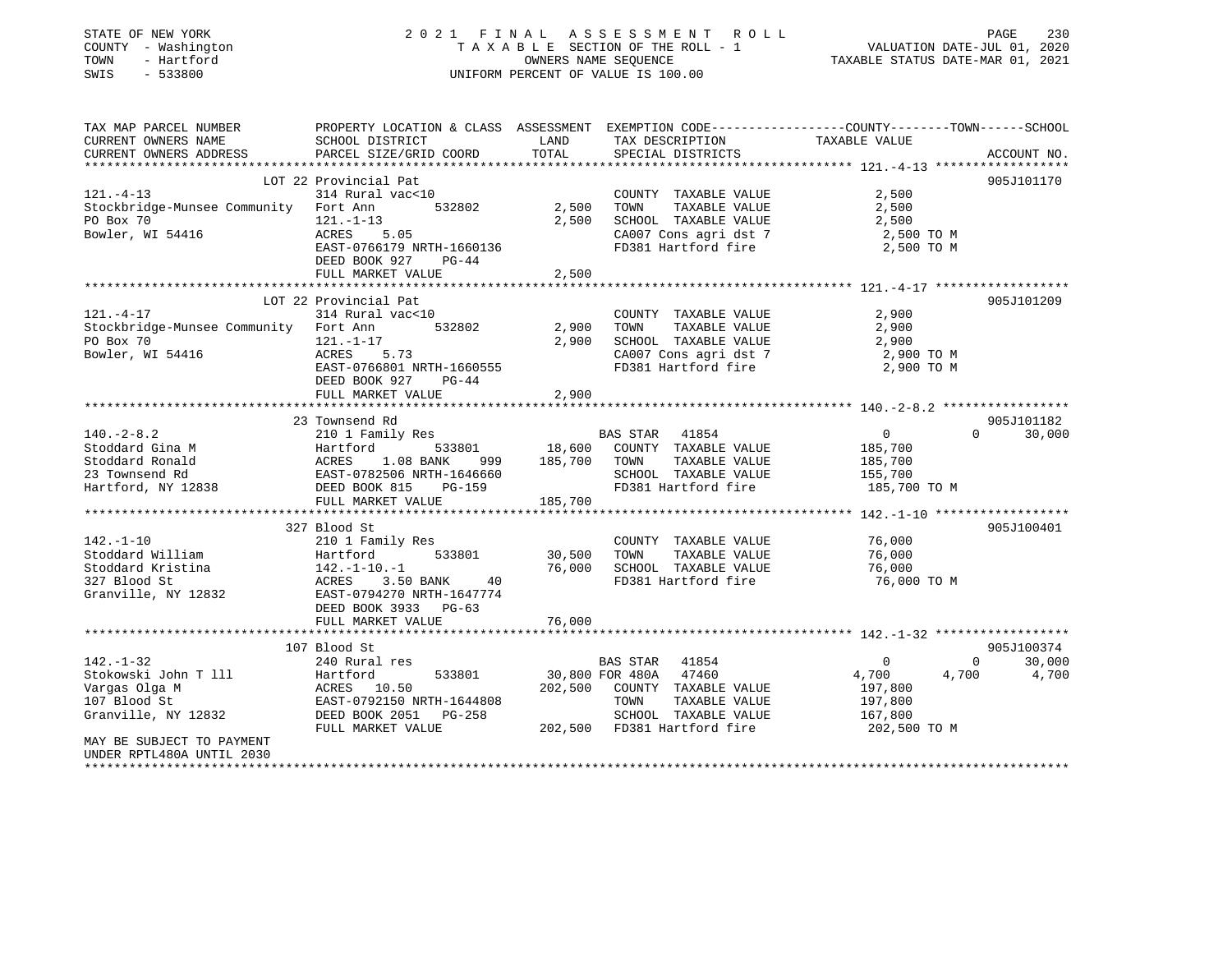| STATE OF NEW YORK<br>COUNTY - Washington<br>- Hartford<br>TOWN<br>SWIS<br>$-533800$ |                                                    |         | 2021 FINAL ASSESSMENT ROLL<br>TAXABLE SECTION OF THE ROLL - 1<br>OWNERS NAME SEQUENCE<br>UNIFORM PERCENT OF VALUE IS 100.00 | TAXABLE STATUS DATE-MAR 01, 2021 | PAGE<br>231<br>VALUATION DATE-JUL 01, 2020 |
|-------------------------------------------------------------------------------------|----------------------------------------------------|---------|-----------------------------------------------------------------------------------------------------------------------------|----------------------------------|--------------------------------------------|
| TAX MAP PARCEL NUMBER<br>CURRENT OWNERS NAME                                        | SCHOOL DISTRICT                                    | LAND    | PROPERTY LOCATION & CLASS ASSESSMENT EXEMPTION CODE---------------COUNTY-------TOWN------SCHOOL<br>TAX DESCRIPTION          | TAXABLE VALUE                    |                                            |
| CURRENT OWNERS ADDRESS                                                              | PARCEL SIZE/GRID COORD                             | TOTAL   | SPECIAL DISTRICTS                                                                                                           |                                  | ACCOUNT NO.                                |
|                                                                                     | Blood St                                           |         |                                                                                                                             |                                  |                                            |
| $142. - 1 - 32.1$                                                                   | 323 Vacant rural                                   |         | FOR 480A 47460                                                                                                              | 24,400<br>24,400                 | 24,400                                     |
| Stokowski John T 111                                                                | Hartford<br>533801                                 | 43,600  | COUNTY TAXABLE VALUE                                                                                                        | 19,200                           |                                            |
| Vargas Olga M                                                                       | ACRES 48.00                                        | 43,600  | TOWN<br>TAXABLE VALUE                                                                                                       | 19,200                           |                                            |
| 107 Blood St<br>Granville, NY 12832                                                 | EAST-0791378 NRTH-1644561<br>DEED BOOK 2051 PG-258 |         | SCHOOL TAXABLE VALUE<br>FD381 Hartford fire                                                                                 | 19,200<br>43,600 TO M            |                                            |
|                                                                                     | FULL MARKET VALUE                                  | 43,600  |                                                                                                                             |                                  |                                            |
| MAY BE SUBJECT TO PAYMENT<br>UNDER RPTL480A UNTIL 2030                              |                                                    |         |                                                                                                                             |                                  |                                            |
| **********************                                                              |                                                    |         |                                                                                                                             |                                  |                                            |
| $132 - 2 - 30$                                                                      | 280 Dick Hill Rd<br>240 Rural res                  |         | COUNTY TAXABLE VALUE                                                                                                        | 159,000                          | 905J100518                                 |
| Stone Joshua A                                                                      | Hartford<br>533801                                 | 33,600  | TAXABLE VALUE<br>TOWN                                                                                                       | 159,000                          |                                            |
| Stone Kneesaa L                                                                     | ACRES 13.70 BANK<br>999                            | 159,000 | SCHOOL TAXABLE VALUE                                                                                                        | 159,000                          |                                            |
| 280 Dick Hill Rd                                                                    | EAST-0791768 NRTH-1651799                          |         | FD381 Hartford fire                                                                                                         | 159,000 TO M                     |                                            |
| Granville, NY 12832                                                                 | DEED BOOK 3746 PG-138                              |         |                                                                                                                             |                                  |                                            |
|                                                                                     | FULL MARKET VALUE                                  | 159,000 |                                                                                                                             |                                  |                                            |
|                                                                                     |                                                    |         |                                                                                                                             |                                  | 905J100618                                 |
| $148. - 1 - 3$                                                                      | 3290 County Route 43<br>210 1 Family Res           |         | COUNTY TAXABLE VALUE                                                                                                        | 120,000                          |                                            |
| Story Albert H                                                                      | 533801<br>Hartford                                 | 31,100  | TAXABLE VALUE<br>TOWN                                                                                                       | 120,000                          |                                            |
| Story M Alexander II                                                                | ACRES<br>3.70                                      | 120,000 | SCHOOL TAXABLE VALUE                                                                                                        | 120,000                          |                                            |
| 3290 County Route 43                                                                | EAST-0765016 NRTH-1641273                          |         | CA007 Cons agri dst 7                                                                                                       | 120,000 TO M                     |                                            |
| Fort Ann, NY 12827                                                                  | DEED BOOK 2330 PG-153                              |         | FD381 Hartford fire                                                                                                         | 120,000 TO M                     |                                            |
|                                                                                     | FULL MARKET VALUE                                  | 120,000 |                                                                                                                             |                                  |                                            |
|                                                                                     | 3294 County Route 43                               |         |                                                                                                                             |                                  | 905J100639                                 |
| $148. - 1 - 1.1$                                                                    | 210 1 Family Res                                   |         | BAS STAR 41854                                                                                                              | $\overline{0}$                   | $\Omega$<br>30,000                         |
| Story M Alexander II                                                                | Hartford<br>533801                                 | 29,600  | COUNTY TAXABLE VALUE                                                                                                        | 128,000                          |                                            |
| Story Dorothy M                                                                     | ACRES<br>3.20 BANK<br>999                          | 128,000 | TOWN<br>TAXABLE VALUE                                                                                                       | 128,000                          |                                            |
| 3294 County Route 43<br>Fort Ann, NY 12827                                          | EAST-0764869 NRTH-1641478                          |         | SCHOOL TAXABLE VALUE                                                                                                        | 98,000                           |                                            |
|                                                                                     | DEED BOOK 2168 PG-27                               |         | CA007 Cons agri dst 7                                                                                                       | 128,000 TO M                     |                                            |
|                                                                                     | FULL MARKET VALUE                                  |         | 128,000 FD381 Hartford fire                                                                                                 | 128,000 TO M                     |                                            |
|                                                                                     | 3292 County Route 43                               |         |                                                                                                                             |                                  | 905J101192                                 |
| $148. - 1 - 1.2$                                                                    | 312 Vac w/imprv                                    |         | COUNTY TAXABLE VALUE                                                                                                        | 2,200                            |                                            |
| Story M Alexander II                                                                | Hartford<br>533801                                 | 1,200   | TOWN<br>TAXABLE VALUE                                                                                                       | 2,200                            |                                            |
| 3294 County Route 43                                                                | unrecorded t/s deed                                | 2,200   | SCHOOL TAXABLE VALUE                                                                                                        | 2,200                            |                                            |
| Fort Ann, NY 12827                                                                  | FRNT 50.00 DPTH 165.00                             |         | CA007 Cons agri dst 7                                                                                                       | 2,200 TO M                       |                                            |
|                                                                                     | EAST-0764799 NRTH-1641229                          |         | FD381 Hartford fire                                                                                                         | 2,200 TO M                       |                                            |
|                                                                                     | DEED BOOK 2838 PG-332                              |         |                                                                                                                             |                                  |                                            |
|                                                                                     | FULL MARKET VALUE                                  | 2,200   |                                                                                                                             |                                  |                                            |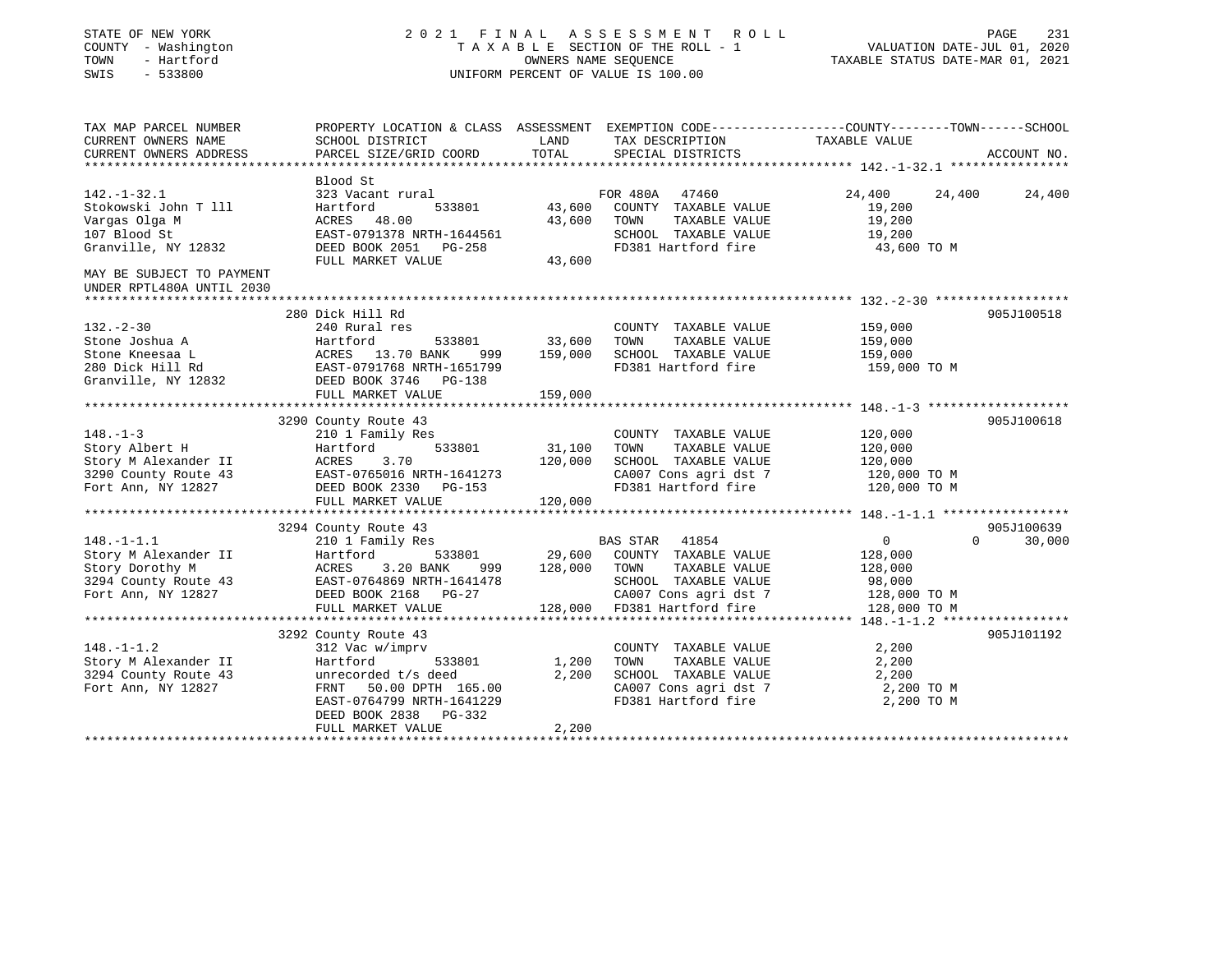| STATE OF NEW YORK |      |              |
|-------------------|------|--------------|
| COUNTY            |      | - Washington |
| TOWN              |      | - Hartford   |
| SMTS              | $ -$ | 533800       |

### STATE OF NEW YORK 2 0 2 1 F I N A L A S S E S S M E N T R O L L PAGE 232 COUNTY - Washington T A X A B L E SECTION OF THE ROLL - 1 VALUATION DATE-JUL 01, 2020 TOWN - Hartford OWNERS NAME SEQUENCE TAXABLE STATUS DATE-MAR 01, 2021 SWIS - 533800 UNIFORM PERCENT OF VALUE IS 100.00

| TAX MAP PARCEL NUMBER<br>CURRENT OWNERS NAME<br>CURRENT OWNERS ADDRESS                                  | PROPERTY LOCATION & CLASS ASSESSMENT EXEMPTION CODE---------------COUNTY-------TOWN-----SCHOOL<br>SCHOOL DISTRICT<br>PARCEL SIZE/GRID COORD         | LAND<br>TOTAL                 | TAX DESCRIPTION<br>SPECIAL DISTRICTS                                                                                                                                            | TAXABLE VALUE                                                                   |                             | ACCOUNT NO.                             |
|---------------------------------------------------------------------------------------------------------|-----------------------------------------------------------------------------------------------------------------------------------------------------|-------------------------------|---------------------------------------------------------------------------------------------------------------------------------------------------------------------------------|---------------------------------------------------------------------------------|-----------------------------|-----------------------------------------|
|                                                                                                         |                                                                                                                                                     |                               |                                                                                                                                                                                 |                                                                                 |                             |                                         |
| $121. - 4 - 5.12$<br>Stowhas Alejandro<br>Stowhas Elizabeth                                             | 1296 Baldwin Corners Rd<br>210 1 Family Res<br>Fort Ann<br>532802<br>5.00<br>ACRES                                                                  | 28,000 BAS STAR<br>175,600    | VET WAR CT 41121<br>41854<br>COUNTY TAXABLE VALUE                                                                                                                               | 26,340<br>$\overline{0}$<br>149,260                                             | 26,340<br>$\Omega$          | $\Omega$<br>30,000                      |
| 1296 Baldwin Corners Rd<br>Fort Ann, NY 12827                                                           | EAST-0766972 NRTH-1661626<br>DEED BOOK 3199 PG-134<br>FULL MARKET VALUE                                                                             |                               | TAXABLE VALUE<br>TOWN<br>SCHOOL TAXABLE VALUE<br>175,600 CA007 Cons agri dst 7                                                                                                  | 149,260<br>145,600<br>175,600 TO M                                              |                             |                                         |
|                                                                                                         |                                                                                                                                                     |                               | FD381 Hartford fire                                                                                                                                                             | 175,600 TO M                                                                    |                             |                                         |
|                                                                                                         |                                                                                                                                                     |                               |                                                                                                                                                                                 |                                                                                 |                             |                                         |
|                                                                                                         | 56+61+69 Strainer Ln                                                                                                                                |                               |                                                                                                                                                                                 |                                                                                 |                             | 905J100621                              |
| $131. - 1 - 1.1$<br>Strainer Farm LLC<br>Barbara J Harsha<br>3344 County Route 43<br>Fort Ann, NY 12827 | 240 Rural res<br>533801<br>Hartford<br>ACRES 197.90<br>EAST-0771523 NRTH-1652270<br>DEED BOOK 3849 PG-119<br>FULL MARKET VALUE                      | 263,500<br>410,000<br>410,000 | 41720<br>AG DIST<br>COUNTY TAXABLE VALUE<br>TAXABLE VALUE<br>TOWN<br>SCHOOL TAXABLE VALUE<br>CA007 Cons agri dst 7<br>98,746 EX                                                 | 98,746<br>311,254<br>311,254<br>311,254<br>311,254 TO M                         | 98,746                      | 98,746                                  |
| MAY BE SUBJECT TO PAYMENT                                                                               |                                                                                                                                                     |                               | FD381 Hartford fire                                                                                                                                                             | 410,000 TO M                                                                    |                             |                                         |
| UNDER AGDIST LAW TIL 2025                                                                               |                                                                                                                                                     |                               |                                                                                                                                                                                 |                                                                                 |                             |                                         |
|                                                                                                         |                                                                                                                                                     |                               |                                                                                                                                                                                 |                                                                                 |                             |                                         |
| $150.-1-32.1$                                                                                           | 347 Pope Hill Rd<br>210 1 Family Res                                                                                                                |                               | COUNTY TAXABLE VALUE                                                                                                                                                            | 146,600                                                                         |                             |                                         |
| Strainer Jeffrey<br>347 Pope Hill Rd                                                                    | Hartford<br>533801<br>Lot 2                                                                                                                         | 31,500<br>146,600             | TAXABLE VALUE<br>TOWN<br>SCHOOL TAXABLE VALUE                                                                                                                                   | 146,600<br>146,600                                                              |                             |                                         |
| Granville, NY 12832                                                                                     | Filed Survey 12398<br>3.84 BANK<br>ACRES<br>999<br>EAST-0784859 NRTH-1632619<br>DEED BOOK 3306 PG-74<br>FULL MARKET VALUE                           | 146,600                       | FD381 Hartford fire                                                                                                                                                             | 146,600 TO M                                                                    |                             |                                         |
|                                                                                                         |                                                                                                                                                     |                               |                                                                                                                                                                                 |                                                                                 |                             |                                         |
|                                                                                                         | 168 Eldridge Ln                                                                                                                                     |                               |                                                                                                                                                                                 |                                                                                 |                             | 905J100382                              |
| $140. - 1 - 3$<br>Strainer Stanley<br>Strainer Kelly<br>168 Eldridge Ln<br>Fort Ann, NY 12839           | 240 Rural res<br>533801<br>Hartford<br>ACRES 15.00<br>EAST-0772824 NRTH-1648593<br>DEED BOOK 703<br>PG-86<br>FULL MARKET VALUE                      | 39,600 BAS STAR               | AGRI-D IND 41730<br>41854<br>175,000 COUNTY TAXABLE VALUE<br>TOWN<br>TAXABLE VALUE<br>SCHOOL TAXABLE VALUE<br>175,000 FD381 Hartford fire                                       | 7,693<br>$\Omega$<br>167,307<br>167,307<br>137,307<br>175,000 TO M              | 7,693<br>$\Omega$           | 7,693<br>30,000                         |
| MAY BE SUBJECT TO PAYMENT<br>UNDER AGDIST LAW TIL 2028                                                  |                                                                                                                                                     |                               |                                                                                                                                                                                 |                                                                                 |                             |                                         |
| ************************                                                                                |                                                                                                                                                     |                               |                                                                                                                                                                                 |                                                                                 |                             |                                         |
| $150. - 1 - 29.4$<br>Streit Theresa<br>131 Pope Hill Rd<br>Argyle, NY 12809                             | 131 Pope Hill Rd<br>210 1 Family Res<br>532001<br>Argyle<br>5.00<br>ACRES<br>EAST-0779967 NRTH-1633159<br>DEED BOOK 684 PG-267<br>FULL MARKET VALUE |                               | VETCOM CTS 41130<br>36,200 VETDIS CTS 41140<br>125,000 ENH STAR 41834<br>COUNTY TAXABLE VALUE<br>TOWN<br>TAXABLE VALUE<br>125,000 SCHOOL TAXABLE VALUE<br>CA006 Cons agri dst 6 | 31,250<br>6,250<br>$\overline{0}$<br>87,500<br>87,500<br>16,800<br>125,000 TO M | 31,250<br>6,250<br>$\Omega$ | 905J101436<br>31,250<br>6,250<br>70,700 |
|                                                                                                         |                                                                                                                                                     |                               | FD381 Hartford fire                                                                                                                                                             | 125,000 TO M                                                                    |                             |                                         |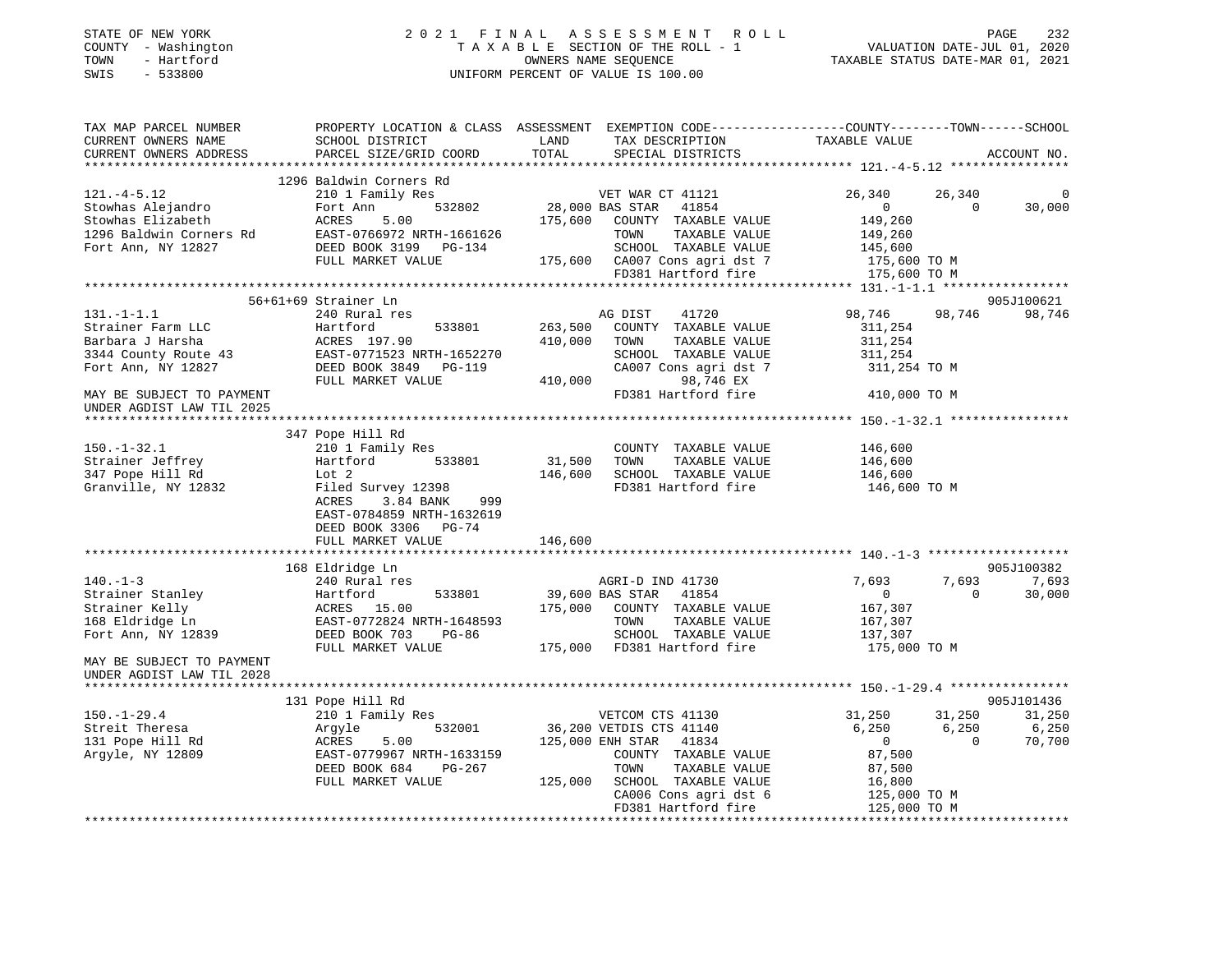| STATE OF NEW YORK |  |              |
|-------------------|--|--------------|
| COUNTY            |  | - Washington |
| TOWN              |  | - Hartford   |
| SWIS              |  | $-533800$    |

## STATE OF NEW YORK 2 0 2 1 F I N A L A S S E S S M E N T R O L L PAGE 233T A X A B L E SECTION OF THE ROLL - 1<br>OWNERS NAME SEQUENCE SWIS - 533800 UNIFORM PERCENT OF VALUE IS 100.00

# VALUATION DATE-JUL 01, 2020

TAXABLE STATUS DATE-MAR 01, 2021

| PROPERTY LOCATION & CLASS ASSESSMENT EXEMPTION CODE----------------COUNTY-------TOWN------SCHOOL<br>LAND TAX DESCRIPTION<br>CURRENT OWNERS NAME<br>SCHOOL DISTRICT<br>TAXABLE VALUE<br>CURRENT OWNERS ADDRESS<br>TOTAL<br>PARCEL SIZE/GRID COORD<br>SPECIAL DISTRICTS<br>ACCOUNT NO.<br>905J100597<br>5235 State Route 149<br>$132. - 2 - 22$<br>161,900<br>210 1 Family Res<br>COUNTY TAXABLE VALUE |                |
|------------------------------------------------------------------------------------------------------------------------------------------------------------------------------------------------------------------------------------------------------------------------------------------------------------------------------------------------------------------------------------------------------|----------------|
|                                                                                                                                                                                                                                                                                                                                                                                                      |                |
|                                                                                                                                                                                                                                                                                                                                                                                                      |                |
|                                                                                                                                                                                                                                                                                                                                                                                                      |                |
|                                                                                                                                                                                                                                                                                                                                                                                                      |                |
|                                                                                                                                                                                                                                                                                                                                                                                                      |                |
| TOWN<br>TAXABLE VALUE<br>161,900                                                                                                                                                                                                                                                                                                                                                                     |                |
| 161,900<br>SCHOOL TAXABLE VALUE<br>161,900                                                                                                                                                                                                                                                                                                                                                           |                |
| Strong Thomas Richard III Hartford 533801<br>5235 State Route 149 ACRES 4.93<br>Granville, NY 12832 EAST-0792987 NRTH-1653570<br>FD381 Hartford fire<br>161,900 TO M                                                                                                                                                                                                                                 |                |
| DEED BOOK 20200 PG-5796                                                                                                                                                                                                                                                                                                                                                                              |                |
| FULL MARKET VALUE<br>161,900                                                                                                                                                                                                                                                                                                                                                                         |                |
|                                                                                                                                                                                                                                                                                                                                                                                                      |                |
| 905J100022<br>Mcdougal Rd                                                                                                                                                                                                                                                                                                                                                                            |                |
| 23,700<br>$148. - 1 - 25$<br>314 Rural vac<10<br>COUNTY TAXABLE VALUE                                                                                                                                                                                                                                                                                                                                |                |
| 23,700<br>Sullivan Richard E<br>533801 23,700<br>TOWN<br>TAXABLE VALUE                                                                                                                                                                                                                                                                                                                               |                |
| Hartford<br>LOT 6<br>23,700<br>SCHOOL TAXABLE VALUE<br>23,700<br>Sullivan Elizabeth                                                                                                                                                                                                                                                                                                                  |                |
| CA006 Cons agri dst 6 23,700 TO M<br>64 Mcdougal Rd                                                                                                                                                                                                                                                                                                                                                  |                |
| ACRES 3.81<br>EAST-0766141 NRTH-1635685<br>DEED BOOK 2224 PG-313<br>FD381 Hartford fire<br>Fort Ann, NY 12827<br>23,700 TO M                                                                                                                                                                                                                                                                         |                |
| DEED BOOK 2224 PG-313                                                                                                                                                                                                                                                                                                                                                                                |                |
| 23,700<br>FULL MARKET VALUE                                                                                                                                                                                                                                                                                                                                                                          |                |
|                                                                                                                                                                                                                                                                                                                                                                                                      |                |
| 64 Mcdougal Rd                                                                                                                                                                                                                                                                                                                                                                                       |                |
| 210 1 Family Res<br>$148. - 1 - 25.7$<br>VET COM CT 41131<br>55,000<br>45,000                                                                                                                                                                                                                                                                                                                        | $\overline{0}$ |
| VEL CUM CT 41131<br>533801 35,100 ENH STAR 41834<br>Hartford<br>$\begin{array}{ccc} 0 & & & 0 \end{array}$<br>Sullivan Richard E                                                                                                                                                                                                                                                                     | 70,700         |
| 237,000 COUNTY TAXABLE VALUE<br>Sullivan Elizabeth<br>182,000                                                                                                                                                                                                                                                                                                                                        |                |
| LOT 5<br>ACRES 7.53<br>TOWN TAXABLE VALUE<br>64 Mcdougal Rd<br>192,000                                                                                                                                                                                                                                                                                                                               |                |
| EAST-0766384 NRTH-1635443<br>SCHOOL TAXABLE VALUE 166,300<br>Fort Ann, NY 12827                                                                                                                                                                                                                                                                                                                      |                |
|                                                                                                                                                                                                                                                                                                                                                                                                      |                |
|                                                                                                                                                                                                                                                                                                                                                                                                      |                |
|                                                                                                                                                                                                                                                                                                                                                                                                      |                |
| 93 Rojcewicz Ln                                                                                                                                                                                                                                                                                                                                                                                      |                |
| $140.-1-11.1$<br>210 1 Family Res<br>BAS STAR 41854<br>$\overline{0}$<br>$\Omega$                                                                                                                                                                                                                                                                                                                    | 30,000         |
| 533801 23,000 COUNTY TAXABLE VALUE<br>69,600                                                                                                                                                                                                                                                                                                                                                         |                |
| 1907–1911.1<br>Sullivan Roberta (1917) Hartford 533801<br>93 Rojcewicz Ln (1927) RCRES 1.00<br>Fort Ann, NY 12827 (1928) EAST-0775492 NRTH-1643990<br>69,600 TOWN<br>TAXABLE VALUE<br>69,600<br>s Rojcewicz Ln<br>Fort Ann, NY 12827                                                                                                                                                                 |                |
| SCHOOL TAXABLE VALUE<br>39,600                                                                                                                                                                                                                                                                                                                                                                       |                |
| $PG-309$<br>CA007 Cons agri dst 7 69,600 TO M<br>DEED BOOK 744                                                                                                                                                                                                                                                                                                                                       |                |
| 69,600 FD381 Hartford fire<br>69,600 TO M<br>FULL MARKET VALUE                                                                                                                                                                                                                                                                                                                                       |                |
|                                                                                                                                                                                                                                                                                                                                                                                                      |                |
| 1532 Baldwin Corners Rd<br>905J101179                                                                                                                                                                                                                                                                                                                                                                |                |
| $\overline{0}$<br>$122. - 1 - 31.2$<br><b>BAS STAR 41854</b><br>$\Omega$<br>210 1 Family Res                                                                                                                                                                                                                                                                                                         | 30,000         |
| Sullivan Steven T Martford<br>533801 35,100 COUNTY TAXABLE VALUE<br>175,300                                                                                                                                                                                                                                                                                                                          |                |
| Sullivan Ann<br>ACRES 7.39<br>175,300 TOWN TAXABLE VALUE<br>175,300                                                                                                                                                                                                                                                                                                                                  |                |
| 1532 Baldwin Corners Rd<br>SCHOOL TAXABLE VALUE<br>145,300                                                                                                                                                                                                                                                                                                                                           |                |
| ACRES 7.39<br>FAST-0771818 NRTH-1663499<br>INDEED BOOK 672 PG-258<br>PG-258 2007 Cons agri dst 7<br>E 175,300 FD381 Hartford fire<br>CA007 Cons agri dst 7 175,300 TO M<br>Fort Ann, NY 12827                                                                                                                                                                                                        |                |
| 175,300 TO M                                                                                                                                                                                                                                                                                                                                                                                         |                |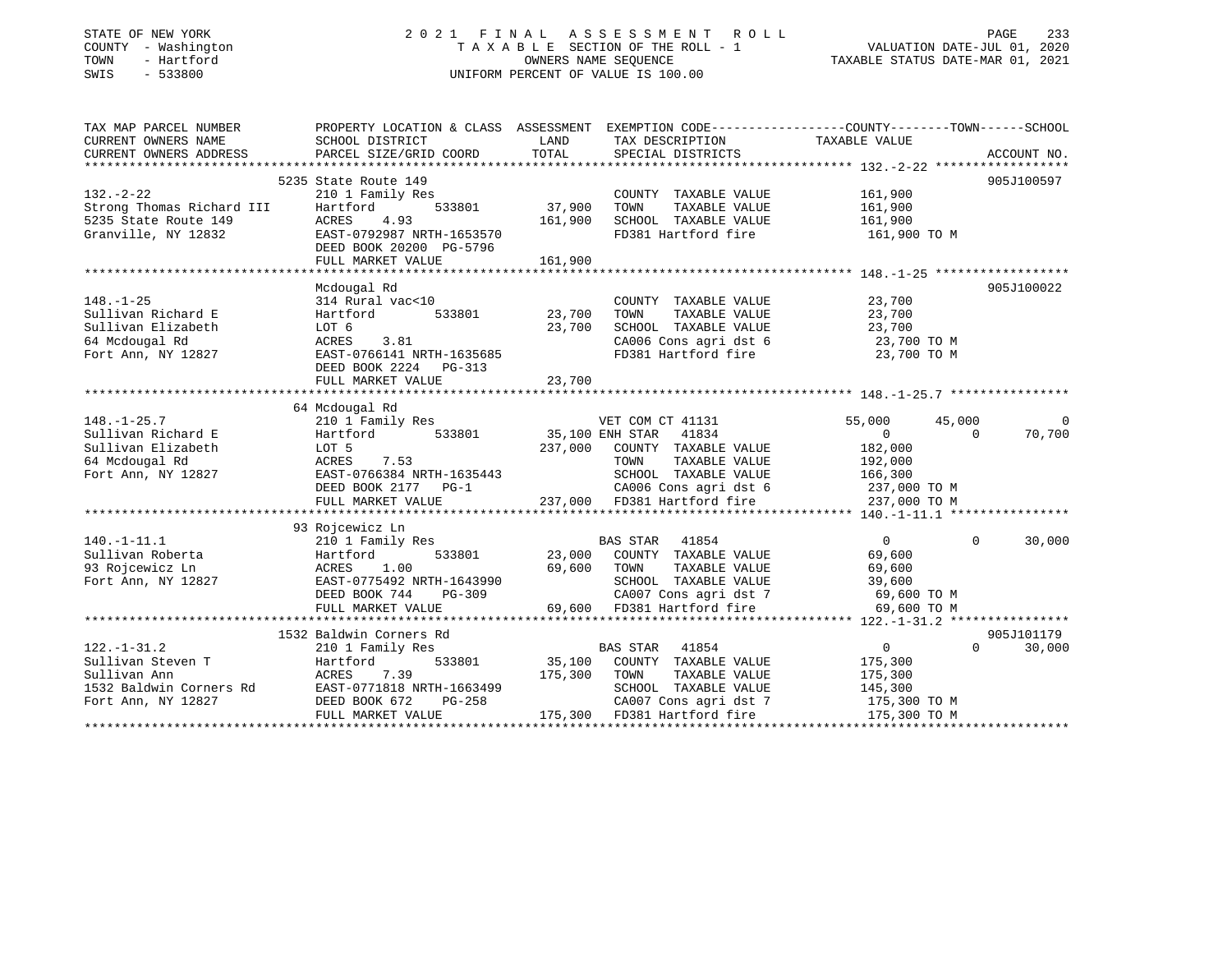#### STATE OF NEW YORK 2 0 2 1 F I N A L A S S E S S M E N T R O L L PAGE 234COUNTY - Washington  $T A X A B L E$  SECTION OF THE ROLL - 1<br>TOWN - Hartford TOWN - Hartford **Taxable STATUS DATE-MAR 01, 2021** OWNERS NAME SEQUENCE TAXABLE STATUS DATE-MAR 01, 2021 SWIS - 533800 UNIFORM PERCENT OF VALUE IS 100.00

VALUATION DATE-JUL 01, 2020

| TAX MAP PARCEL NUMBER                                                                                                                                                                                                                                  | PROPERTY LOCATION & CLASS ASSESSMENT EXEMPTION CODE----------------COUNTY-------TOWN------SCHOOL |               |                                              |                   |                    |
|--------------------------------------------------------------------------------------------------------------------------------------------------------------------------------------------------------------------------------------------------------|--------------------------------------------------------------------------------------------------|---------------|----------------------------------------------|-------------------|--------------------|
| CURRENT OWNERS NAME<br>CURRENT OWNERS ADDRESS                                                                                                                                                                                                          | SCHOOL DISTRICT                                                                                  | LAND<br>TOTAL | TAX DESCRIPTION                              | TAXABLE VALUE     |                    |
|                                                                                                                                                                                                                                                        | PARCEL SIZE/GRID COORD                                                                           |               | SPECIAL DISTRICTS                            |                   | ACCOUNT NO.        |
|                                                                                                                                                                                                                                                        | 164 Hartford Main St                                                                             |               |                                              |                   | 905J100622         |
|                                                                                                                                                                                                                                                        |                                                                                                  |               |                                              |                   |                    |
| $132. - 1 - 25.2$                                                                                                                                                                                                                                      | 210 1 Family Res                                                                                 |               | COUNTY TAXABLE VALUE                         | 46,300            |                    |
|                                                                                                                                                                                                                                                        |                                                                                                  |               | TOWN<br>TAXABLE VALUE                        | 46,300<br>46,300  |                    |
|                                                                                                                                                                                                                                                        |                                                                                                  | 46,300        | SCHOOL TAXABLE VALUE                         |                   |                    |
|                                                                                                                                                                                                                                                        |                                                                                                  |               | CA007 Cons agri dst 7<br>FD381 Hartford fire | 46,300 TO M       |                    |
| Sullivan Steven T<br>Sullivan Ann M<br>1532 Baldwin Corners Rd<br>1532 Baldwin Corners Rd<br>1654991<br>1654991<br>1654991<br>1767 DEED BOOK 2684<br>1767-244<br>1767 DEED BOOK 2684<br>1767-244                                                       |                                                                                                  | 46, 300       |                                              | 46,300 TO M       |                    |
|                                                                                                                                                                                                                                                        | FULL MARKET VALUE                                                                                |               |                                              |                   |                    |
|                                                                                                                                                                                                                                                        | 227 Gilchrist Hill Rd                                                                            |               |                                              |                   | 905J100623         |
| $141. - 3 - 47$                                                                                                                                                                                                                                        |                                                                                                  |               |                                              | $0 \qquad \qquad$ | $\Omega$           |
|                                                                                                                                                                                                                                                        | 210 1 Family Res                                                                                 | 25,800        | ENH STAR 41834                               |                   | 70,700             |
|                                                                                                                                                                                                                                                        |                                                                                                  |               | COUNTY TAXABLE VALUE                         | 146,500           |                    |
|                                                                                                                                                                                                                                                        |                                                                                                  | 146,500       | TOWN<br>TAXABLE VALUE                        | 146,500           |                    |
|                                                                                                                                                                                                                                                        | ACRES 5.37<br>EAST-0785250 NRTH-1642045                                                          |               | SCHOOL TAXABLE VALUE                         | 75,800            |                    |
|                                                                                                                                                                                                                                                        |                                                                                                  |               | FD381 Hartford fire                          | 146,500 TO M      |                    |
| 141.1.3-14<br>Sulzer Simon 0<br>Sulzer Theresa<br>Attn: Simon Sulzer<br>PO Box 1<br>Hartford, NY 12838<br>Hartford, NY 12838<br>PO Box 1<br>Hartford, NY 12838<br>DEED BOOK 2785250 NRTH-1642045<br>DEED BOOK 2785250<br>DEED BOOK 2785250<br>DEED BOO |                                                                                                  |               |                                              |                   |                    |
|                                                                                                                                                                                                                                                        | FULL MARKET VALUE                                                                                | 146,500       |                                              |                   |                    |
|                                                                                                                                                                                                                                                        |                                                                                                  |               |                                              |                   |                    |
|                                                                                                                                                                                                                                                        | 1149 Baldwin Corners Rd                                                                          |               |                                              |                   | 905J100261         |
| $121. - 4 - 2$                                                                                                                                                                                                                                         | 240 Rural res                                                                                    |               | AGRI-D IND 41730                             | 46,200<br>46,200  | 46,200             |
| Sutherland Peter W                                                                                                                                                                                                                                     | Fort Ann                                                                                         |               | 532802 115,800 ENH STAR 41834                | $\overline{0}$    | $\Omega$<br>70,700 |
| Sutherland Nancy L                                                                                                                                                                                                                                     | 557/244                                                                                          | 339,400       | COUNTY TAXABLE VALUE                         | 293,200           |                    |
| 1139 Baldwin Corners Rd                                                                                                                                                                                                                                | 121.-1-2                                                                                         |               | TAXABLE VALUE<br>TOWN                        | 293,200           |                    |
| Fort Ann, NY 12827                                                                                                                                                                                                                                     | ACRES 81.50                                                                                      |               | SCHOOL TAXABLE VALUE                         | 222,500           |                    |
|                                                                                                                                                                                                                                                        | EAST-0762744 NRTH-1662452                                                                        |               | FD381 Hartford fire                          | 339,400 TO M      |                    |
|                                                                                                                                                                                                                                                        |                                                                                                  |               |                                              |                   |                    |
|                                                                                                                                                                                                                                                        |                                                                                                  |               |                                              |                   |                    |
|                                                                                                                                                                                                                                                        |                                                                                                  |               |                                              |                   |                    |
|                                                                                                                                                                                                                                                        | State Route 149                                                                                  |               |                                              |                   |                    |
| $131. - 1 - 5.6$                                                                                                                                                                                                                                       | 322 Rural vac>10                                                                                 |               | AG DIST<br>41720                             | 5,305             | 5,305<br>5,305     |
| Sweeney Donald P                                                                                                                                                                                                                                       | Hartford 533801                                                                                  | 13,400        | COUNTY TAXABLE VALUE                         | 8,095             |                    |
| Sweeney Margaret A                                                                                                                                                                                                                                     | LOT 1                                                                                            | 13,400        | TAXABLE VALUE<br>TOWN                        | 8,095             |                    |
| 38 Outatha Way                                                                                                                                                                                                                                         | ACRES 12.55                                                                                      |               | SCHOOL TAXABLE VALUE                         | 8,095             |                    |
| Fort Ann, NY 12827                                                                                                                                                                                                                                     | EAST-0776422 NRTH-1650824                                                                        |               | CA007 Cons agri dst 7                        | 8,095 TO M        |                    |
|                                                                                                                                                                                                                                                        | DEED BOOK 1779 PG-167                                                                            |               | 5,305 EX                                     |                   |                    |
| MAY BE SUBJECT TO PAYMENT                                                                                                                                                                                                                              | FULL MARKET VALUE                                                                                |               | 13,400 FD381 Hartford fire                   | 13,400 TO M       |                    |
| UNDER AGDIST LAW TIL 2025                                                                                                                                                                                                                              |                                                                                                  |               |                                              |                   |                    |
|                                                                                                                                                                                                                                                        |                                                                                                  |               |                                              |                   |                    |
|                                                                                                                                                                                                                                                        | State Route 149                                                                                  |               |                                              |                   |                    |
| $131. - 1 - 5.7$                                                                                                                                                                                                                                       | 322 Rural vac>10                                                                                 |               | AG DIST<br>41720                             | 4,507             | 4,507<br>4,507     |
| Sweeney Donald P                                                                                                                                                                                                                                       | Hartford                                                                                         | 533801 10,300 | COUNTY TAXABLE VALUE                         | 5,793             |                    |
| Sweeney Margaret A                                                                                                                                                                                                                                     | LOT 2                                                                                            | 10,300        | TOWN<br>TAXABLE VALUE                        | 5,793             |                    |
| 38 Outatha Way                                                                                                                                                                                                                                         | ACRES 10.00                                                                                      |               | SCHOOL TAXABLE VALUE                         | 5,793             |                    |
| Fort Ann, NY 12827                                                                                                                                                                                                                                     | EAST-0776706 NRTH-1650766                                                                        |               | CA007 Cons agri dst 7                        | 5,793 TO M        |                    |
|                                                                                                                                                                                                                                                        | DEED BOOK 1885 PG-77                                                                             |               | 4,507 EX                                     |                   |                    |
| MAY BE SUBJECT TO PAYMENT                                                                                                                                                                                                                              | FULL MARKET VALUE                                                                                |               | 10,300 FD381 Hartford fire                   | 10,300 TO M       |                    |
| UNDER AGDIST LAW TIL 2025                                                                                                                                                                                                                              |                                                                                                  |               |                                              |                   |                    |
|                                                                                                                                                                                                                                                        |                                                                                                  |               |                                              |                   |                    |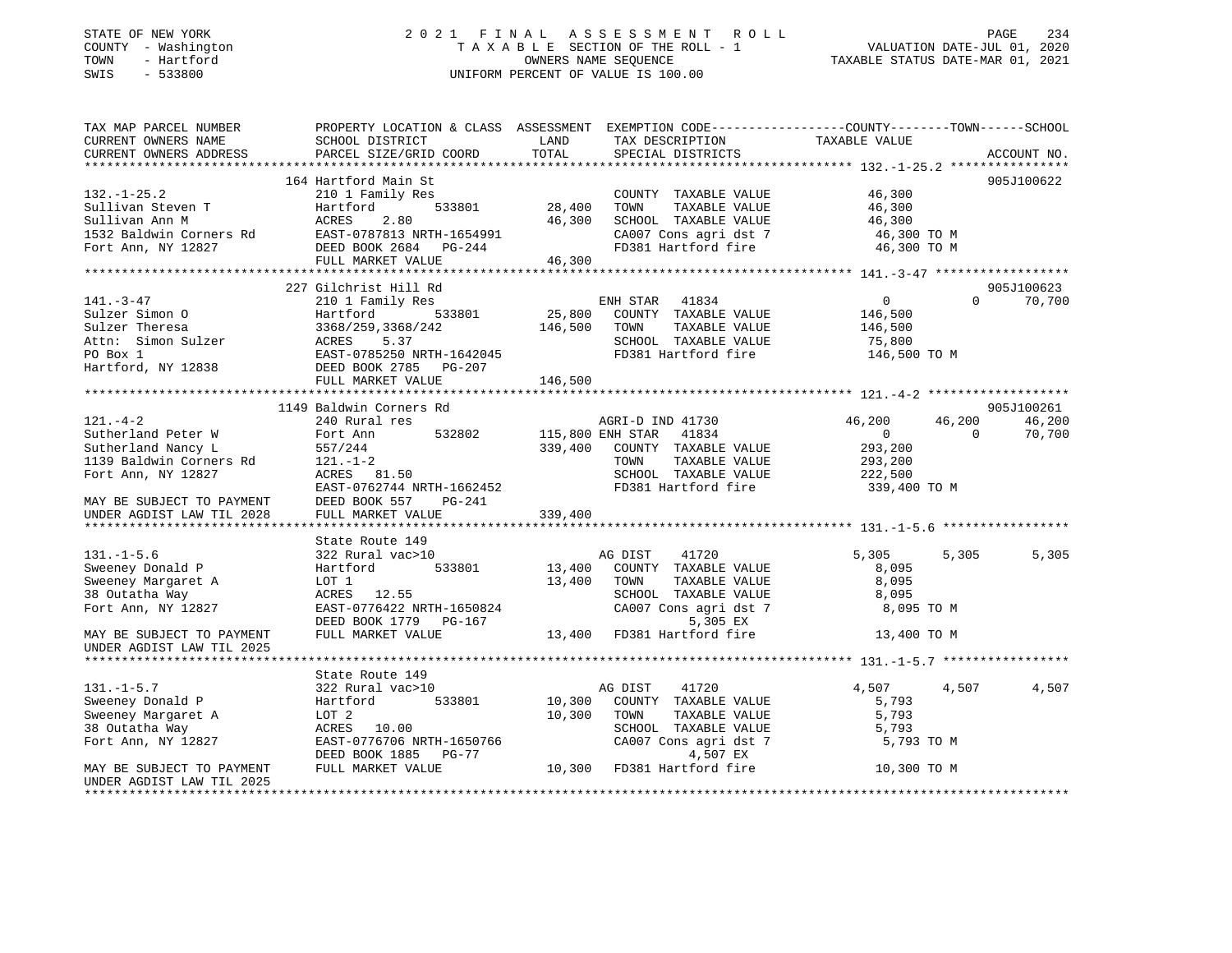| STATE OF NEW YORK<br>COUNTY - Washington<br>TOWN<br>- Hartford<br>SWIS<br>$-533800$ |                                                    | OWNERS NAME SEQUENCE | 2021 FINAL ASSESSMENT ROLL<br>TAXABLE SECTION OF THE ROLL - 1<br>UNIFORM PERCENT OF VALUE IS 100.00 | VALUATION DATE-JUL 01, 2020<br>TAXABLE STATUS DATE-MAR 01, 2021 | PAGE     | 235         |
|-------------------------------------------------------------------------------------|----------------------------------------------------|----------------------|-----------------------------------------------------------------------------------------------------|-----------------------------------------------------------------|----------|-------------|
| TAX MAP PARCEL NUMBER                                                               |                                                    |                      | PROPERTY LOCATION & CLASS ASSESSMENT EXEMPTION CODE----------------COUNTY-------TOWN-----SCHOOL     |                                                                 |          |             |
| CURRENT OWNERS NAME<br>CURRENT OWNERS ADDRESS                                       | SCHOOL DISTRICT<br>PARCEL SIZE/GRID COORD          | LAND<br>TOTAL        | TAX DESCRIPTION<br>SPECIAL DISTRICTS                                                                | TAXABLE VALUE                                                   |          | ACCOUNT NO. |
|                                                                                     |                                                    |                      |                                                                                                     |                                                                 |          |             |
|                                                                                     | State Route 149                                    |                      |                                                                                                     |                                                                 |          |             |
| $131. -1 - 5.8$                                                                     | 322 Rural vac>10                                   |                      | AG DIST<br>41720                                                                                    | 3,643                                                           | 3,643    | 3,643       |
| Sweeney Donald P                                                                    | Hartford<br>533801                                 | 9,700                | COUNTY TAXABLE VALUE                                                                                | 6,057                                                           |          |             |
| Sweeney Margaret A                                                                  | LOT 3                                              | 9,700                | TOWN<br>TAXABLE VALUE                                                                               | 6,057                                                           |          |             |
| 38 Outatha Way                                                                      | ACRES 10.00                                        |                      | SCHOOL TAXABLE VALUE                                                                                | 6,057                                                           |          |             |
| Fort Ann, NY 12827                                                                  | EAST-0776989 NRTH-1650835                          |                      | CA007 Cons agri dst 7                                                                               | 6,057 TO M                                                      |          |             |
|                                                                                     | DEED BOOK 1885 PG-77                               |                      | 3,643 EX                                                                                            |                                                                 |          |             |
| MAY BE SUBJECT TO PAYMENT                                                           | FULL MARKET VALUE                                  | 9,700                | FD381 Hartford fire                                                                                 | 9,700 TO M                                                      |          |             |
| UNDER AGDIST LAW TIL 2025                                                           |                                                    |                      |                                                                                                     |                                                                 |          |             |
|                                                                                     |                                                    |                      |                                                                                                     |                                                                 |          |             |
|                                                                                     | State Route 149                                    |                      |                                                                                                     |                                                                 |          | 905J100551  |
| $131. - 1 - 9.1$                                                                    | 323 Vacant rural                                   |                      | AG DIST<br>41720                                                                                    | 44,102                                                          | 44,102   | 44,102      |
| Sweeney Donald P                                                                    | Hartford<br>533801                                 | 134,100              | COUNTY TAXABLE VALUE                                                                                | 89,998                                                          |          |             |
| Sweeney Margaret A                                                                  | ACRES 148.68                                       | 134,100              | TAXABLE VALUE<br>TOWN                                                                               | 89,998                                                          |          |             |
| 38 Outatha Way                                                                      | EAST-0774520 NRTH-1651306                          |                      | SCHOOL TAXABLE VALUE                                                                                | 89,998                                                          |          |             |
| Fort Ann, NY 12827                                                                  | DEED BOOK 2416 PG-140                              |                      | CA007 Cons agri dst 7                                                                               | 89,998 TO M                                                     |          |             |
| MAY BE SUBJECT TO PAYMENT                                                           | FULL MARKET VALUE                                  | 134,100              | 44,102 EX<br>FD381 Hartford fire                                                                    | 134,100 TO M                                                    |          |             |
| UNDER AGDIST LAW TIL 2025                                                           |                                                    |                      |                                                                                                     |                                                                 |          |             |
|                                                                                     |                                                    |                      |                                                                                                     |                                                                 |          |             |
|                                                                                     | 38 Outatha Way                                     |                      |                                                                                                     |                                                                 |          |             |
| $131. -1 - 9.3$                                                                     | 240 Rural res                                      |                      | AG DIST<br>41720                                                                                    | 10,749                                                          | 10,749   | 10,749      |
| Sweeney Donald P                                                                    | Hartford<br>533801                                 |                      | 50,100 BAS STAR 41854                                                                               | 0                                                               | $\Omega$ | 30,000      |
| Sweeney Margaret A                                                                  | 1702/242                                           |                      | 192,300 COUNTY TAXABLE VALUE                                                                        | 181,551                                                         |          |             |
| 38 Outatha Way                                                                      | ACRES 30.02                                        |                      | TOWN<br>TAXABLE VALUE                                                                               | 181,551                                                         |          |             |
| Fort Ann, NY 12827                                                                  | EAST-0775267 NRTH-1650482                          |                      | SCHOOL TAXABLE VALUE                                                                                | 151,551                                                         |          |             |
|                                                                                     | DEED BOOK 1702 PG-242                              |                      | CA007 Cons agri dst 7                                                                               | 181,551 TO M                                                    |          |             |
| MAY BE SUBJECT TO PAYMENT                                                           | FULL MARKET VALUE                                  | 192,300              | 10,749 EX                                                                                           |                                                                 |          |             |
| UNDER AGDIST LAW TIL 2025                                                           |                                                    |                      | FD381 Hartford fire                                                                                 | 192,300 TO M                                                    |          |             |
|                                                                                     |                                                    |                      |                                                                                                     |                                                                 |          |             |
|                                                                                     | 164 Gilchrist Hill Rd                              |                      |                                                                                                     |                                                                 |          | 905J101343  |
| $141. - 3 - 51$                                                                     | 210 1 Family Res                                   |                      | COUNTY TAXABLE VALUE                                                                                | 120,700                                                         |          |             |
| Sweeney Family Nominee Trust                                                        | Hartford 533801                                    | 27,500               | TOWN<br>TAXABLE VALUE                                                                               | 120,700                                                         |          |             |
| Sweeney Brian J Trustee                                                             | LOT 2                                              | 120,700              | SCHOOL TAXABLE VALUE                                                                                | 120,700                                                         |          |             |
| 105 Lenox Ave                                                                       | ACRES<br>2.51                                      |                      | FD381 Hartford fire                                                                                 | 120,700 TO M                                                    |          |             |
| Pittsfield, MA 01201                                                                | EAST-0784242 NRTH-1642818<br>DEED BOOK 2357 PG-178 |                      |                                                                                                     |                                                                 |          |             |
|                                                                                     | FULL MARKET VALUE                                  | 120,700              |                                                                                                     |                                                                 |          |             |
|                                                                                     |                                                    |                      |                                                                                                     |                                                                 |          |             |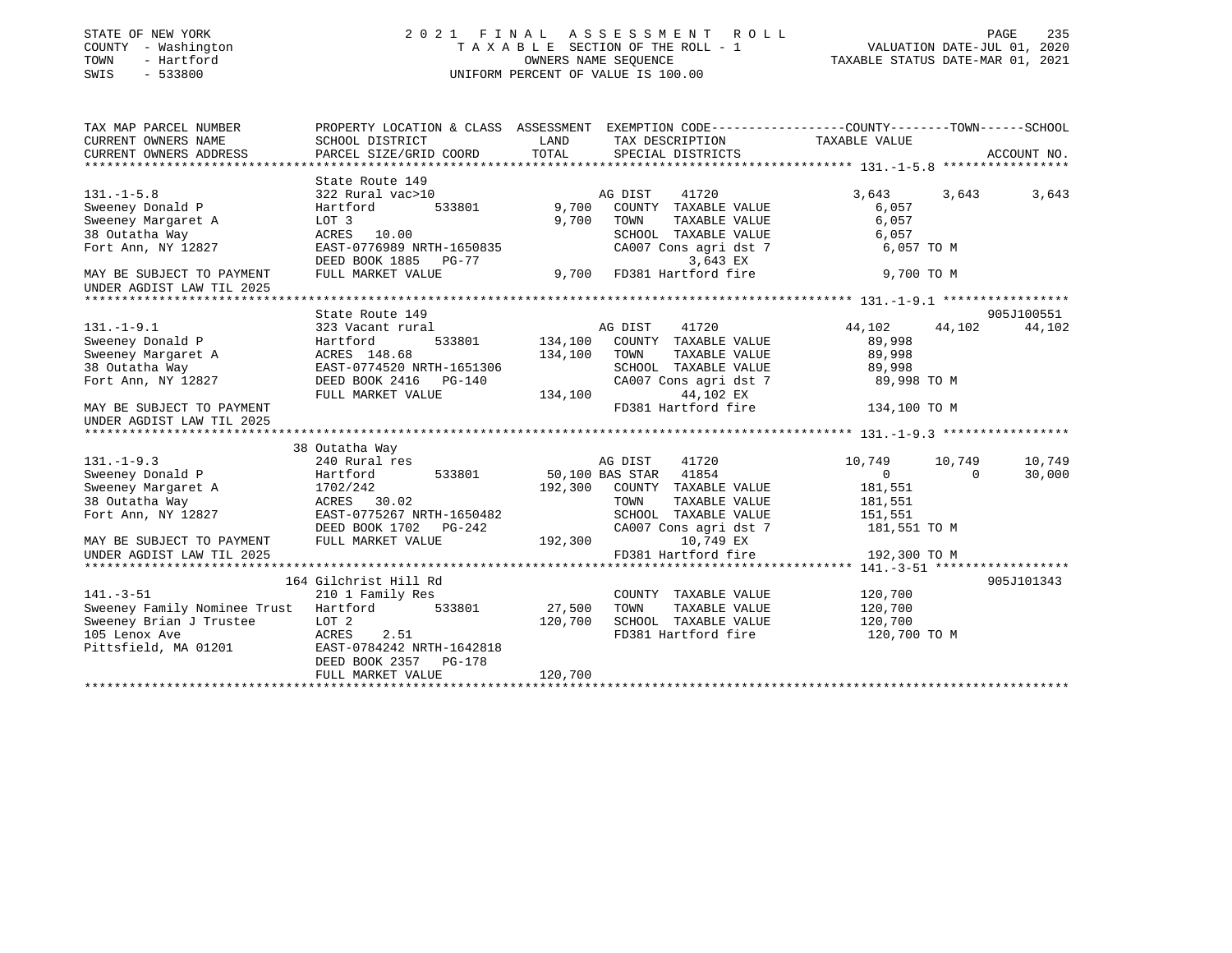| STATE OF NEW YORK<br>COUNTY - Washington<br>- Hartford<br>TOWN<br>$-533800$<br>SWIS | 2021 FINAL ASSESSMENT ROLL<br>TAXABLE SECTION OF THE ROLL - 1<br>OWNERS NAME SEOUENCE<br>UNIFORM PERCENT OF VALUE IS 100.00 | TAXABLE STATUS DATE-MAR 01, 2021 | PAGE<br>VALUATION DATE-JUL 01, 2020 | 236 |
|-------------------------------------------------------------------------------------|-----------------------------------------------------------------------------------------------------------------------------|----------------------------------|-------------------------------------|-----|
| TAX MAP PARCEL NUMBER                                                               | PROPERTY LOCATION & CLASS ASSESSMENT<br>EXEMPTION CODE------------------COUNTY-------TOWN------SCHOOL                       |                                  |                                     |     |

| CURRENT OWNERS NAME<br>SCHOOL DISTRICT<br>LAND<br>TAX DESCRIPTION<br>TAXABLE VALUE                         |                |             |
|------------------------------------------------------------------------------------------------------------|----------------|-------------|
| TOTAL<br>PARCEL SIZE/GRID COORD<br>CURRENT OWNERS ADDRESS<br>SPECIAL DISTRICTS                             |                | ACCOUNT NO. |
|                                                                                                            |                |             |
| 301 Gibbs Rd                                                                                               |                | 905J100239  |
| $123. - 1 - 9$<br>112 Dairy farm<br>AG BUILD 41700<br>130,000                                              | 130,000        | 130,000     |
| 41720<br>Swezey David J<br>Hartford<br>533801 224,000 AG DIST<br>123,323                                   | 123,323        | 123,323     |
| 301 Gibbs Rd<br>ACRES 170.00 BANK<br>455,700 B STAR MH 41864<br>$0 \qquad \qquad$<br>997                   | $\overline{0}$ | 30,000      |
| EAST-0789486 NRTH-1661479<br>202,377<br>Fort Ann, NY 12827<br>COUNTY TAXABLE VALUE                         |                |             |
| DEED BOOK 3389 PG-156<br>TOWN<br>TAXABLE VALUE                                                             |                |             |
| 202,377<br>172,377<br>MAY BE SUBJECT TO PAYMENT<br>FULL MARKET VALUE<br>455,700<br>SCHOOL TAXABLE VALUE    |                |             |
| CA007 Cons agri dst 7 332,377 TO M<br>UNDER AGDIST LAW TIL 2026                                            |                |             |
| 123,323 EX                                                                                                 |                |             |
| 455,700 TO M<br>FD381 Hartford fire                                                                        |                |             |
|                                                                                                            |                |             |
| 327 Gibbs Rd<br>47 PCT OF VALUE USED FOR EXEMPTION PURPOSES                                                |                | 905J100240  |
| 112 Dairy farm<br>AG DIST<br>41720<br>105,092 105,092 105,092<br>$123. - 1 - 16.1$                         |                |             |
| 533801<br>Swezey Michael<br>Hartford<br>210,000 AGED-ALL 41800<br>64,860 64,860                            |                | 64,860      |
| Swezey Rita<br>ConsEas 3019/260<br>276,000 ENH STAR 41834<br>$\overline{0}$                                | $\sim$ 0       | 70,700      |
| 327 Gibbs Rd<br>ACRES 169.80 BANK<br>997<br>COUNTY TAXABLE VALUE<br>106,048                                |                |             |
| Fort Ann, NY 12827<br>EAST-0787115 NRTH-1660378<br>TOWN<br>TAXABLE VALUE<br>106,048                        |                |             |
| SCHOOL TAXABLE VALUE<br>DEED BOOK 494<br>PG-801<br>35,348                                                  |                |             |
| 276,000 CA007 Cons agri dst 7 170,908 TO M<br>FULL MARKET VALUE<br>MAY BE SUBJECT TO PAYMENT               |                |             |
| UNDER AGDIST LAW TIL 2025<br>105,092 EX<br>105,092 EX<br>FD381 Hartford fire                               |                |             |
| 276,000 TO M                                                                                               |                |             |
|                                                                                                            |                |             |
| 5499 County Route 30                                                                                       |                | 905J100310  |
| 458,700<br>$150. - 1 - 3$<br>582 Camping park<br>COUNTY TAXABLE VALUE                                      |                |             |
| 533801 178,300<br>Sykes Andrew P<br>Hartford<br>TOWN<br>TAXABLE VALUE<br>458,700                           |                |             |
| 458,700<br>SCHOOL TAXABLE VALUE<br>Sykes Allyn A<br>3189/42<br>458,700                                     |                |             |
| 458,700 TO M<br>Survey 12845<br>5499 County Route 30<br>CA008 Cons agri dst 8                              |                |             |
| Trans Exempt Repay 2021<br>FD381 Hartford fire 458,700 TO M<br>Granville, NY 12832                         |                |             |
| TE533 Trans exempt flg<br>ACRES 109.80<br>3183.91 MT                                                       |                |             |
| EAST-0788601 NRTH-1640761<br>MAY BE SUBJECT TO PAYMENT                                                     |                |             |
| UNDER AGDIST LAW TIL 2025<br>DEED BOOK 20200 PG-5041                                                       |                |             |
| 458,700<br>FULL MARKET VALUE                                                                               |                |             |
|                                                                                                            |                |             |
| Halls Pond Rd OFF                                                                                          |                | 905J101208  |
| $158. - 2 - 8.2$<br>311 Res vac land<br>500<br>COUNTY TAXABLE VALUE                                        |                |             |
| 533801 500<br>Taylor John<br>Hartford<br>TOWN<br>TAXABLE VALUE<br>500                                      |                |             |
| Taylor Marjorie Johnson<br>SCHOOL TAXABLE VALUE<br>Ex & Res 488/977<br>500<br>500<br>CA008 Cons agri dst 8 |                |             |
| 500 TO M<br>301 Shine Hill Rd<br>$158. - 1 - 8.2$                                                          |                |             |
| FD381 Hartford fire<br>Fort Ann, NY 12827<br>FRNT 111.00 DPTH 194.00                                       | 500 TO M       |             |
| EAST-0789481 NRTH-1631486                                                                                  |                |             |
| DEED BOOK 2331 PG-284                                                                                      |                |             |
| 500<br>FULL MARKET VALUE                                                                                   |                |             |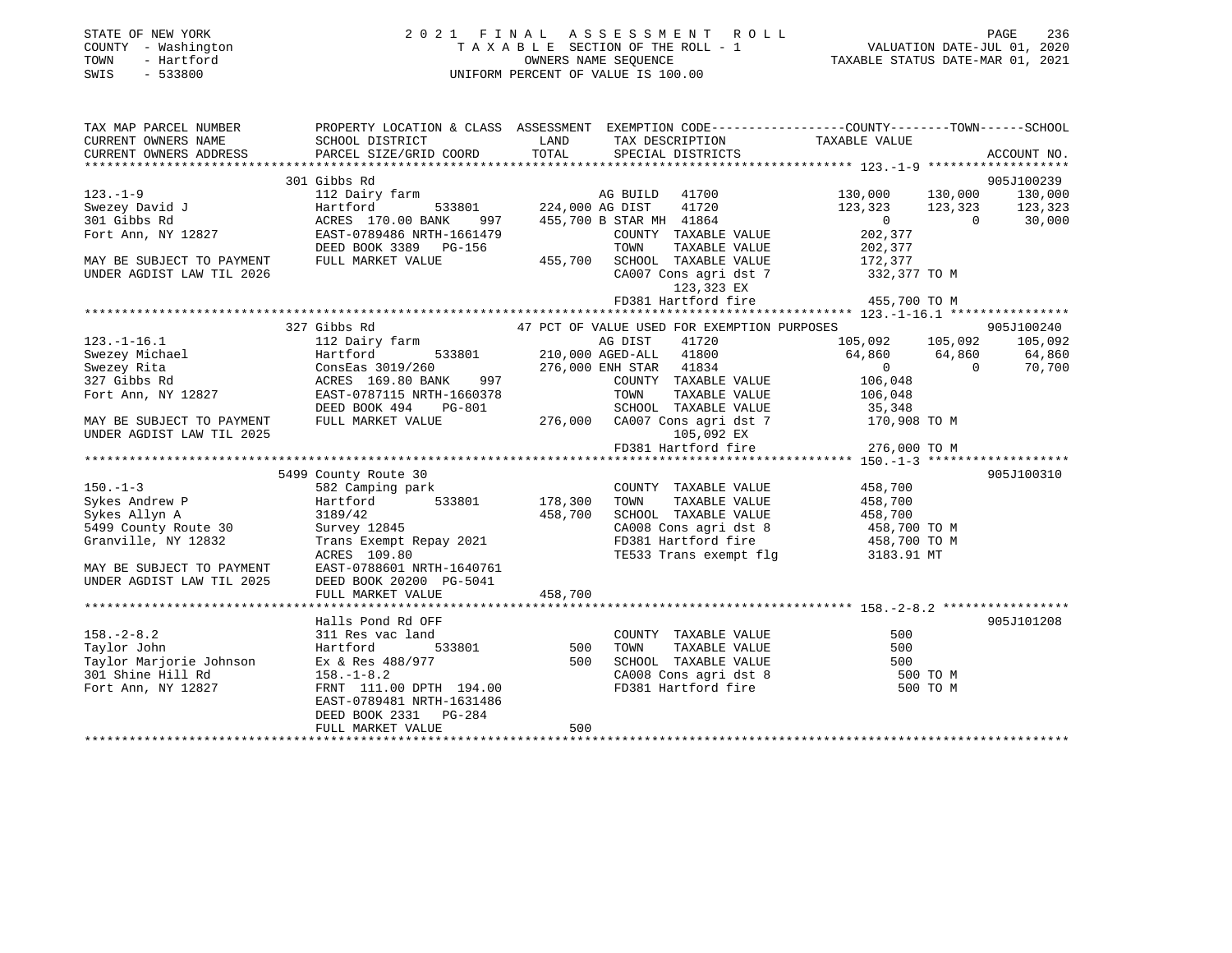#### STATE OF NEW YORK 2 0 2 1 F I N A L A S S E S S M E N T R O L L PAGE 237COUNTY - Washington T A X A B L E SECTION OF THE ROLL - 1 TOWN - Hartford **Taxable State of the CONNERS OWNERS NAME SEQUENCE** TAXABLE STATUS DATE-MAR 01, 2021 SWIS - 533800 UNIFORM PERCENT OF VALUE IS 100.00

# VALUATION DATE-JUL 01, 2020

| TAX MAP PARCEL NUMBER<br>CURRENT OWNERS NAME<br>CURRENT OWNERS ADDRESS | PROPERTY LOCATION & CLASS ASSESSMENT EXEMPTION CODE---------------COUNTY-------TOWN-----SCHOOL<br>SCHOOL DISTRICT<br>PARCEL SIZE/GRID COORD                                                                                                                                                                          | TOTAL         | LAND TAX DESCRIPTION<br>SPECIAL DISTRICTS                                          | TAXABLE VALUE            | ACCOUNT NO.              |
|------------------------------------------------------------------------|----------------------------------------------------------------------------------------------------------------------------------------------------------------------------------------------------------------------------------------------------------------------------------------------------------------------|---------------|------------------------------------------------------------------------------------|--------------------------|--------------------------|
|                                                                        |                                                                                                                                                                                                                                                                                                                      |               |                                                                                    |                          |                          |
|                                                                        | 301 County Route 19                                                                                                                                                                                                                                                                                                  |               |                                                                                    |                          | 905J101434               |
| $149. - 1 - 13.1$                                                      | 210 1 Family Res                                                                                                                                                                                                                                                                                                     |               | COUNTY TAXABLE VALUE                                                               | 172,000                  |                          |
|                                                                        |                                                                                                                                                                                                                                                                                                                      | 30,700        | TAXABLE VALUE<br>TOWN                                                              |                          |                          |
|                                                                        | Taylor Joseph Trust<br>Taylor Betty Trust<br>29 Hills Rd<br>Loudonville, NY 12211<br>DEED BOOK 3269 PG-341                                                                                                                                                                                                           | 172,000       | SCHOOL TAXABLE VALUE                                                               | 172,000<br>172,000       |                          |
|                                                                        |                                                                                                                                                                                                                                                                                                                      |               | CA007 Cons agri dst 7 172,000 TO M                                                 |                          |                          |
|                                                                        |                                                                                                                                                                                                                                                                                                                      |               | FD381 Hartford fire                                                                | 172,000 TO M             |                          |
|                                                                        | FULL MARKET VALUE                                                                                                                                                                                                                                                                                                    | 172,000       |                                                                                    |                          |                          |
|                                                                        |                                                                                                                                                                                                                                                                                                                      |               |                                                                                    |                          |                          |
|                                                                        | 3359 State Route 196 69 FCT OF VALUE USED FOR EXEMPTION PURPOSES                                                                                                                                                                                                                                                     |               |                                                                                    |                          | 905J100308               |
| $148. - 1 - 6$                                                         | 240 Rural res                                                                                                                                                                                                                                                                                                        |               |                                                                                    | 17,204 17,204            | $\overline{\phantom{0}}$ |
|                                                                        | Hartford                                                                                                                                                                                                                                                                                                             |               | VET WAR CT 41121<br>533801 90,800 AG DIST 41720<br>194,400 ENH STAR 41834<br>41720 |                          | 38,244                   |
| Taylor Michael M<br>Tavlor Ida M<br>Taylor Ida M                       | ACRES 63.40                                                                                                                                                                                                                                                                                                          |               |                                                                                    | $38,244$ $38,244$<br>0 0 | 70,700                   |
|                                                                        | 3359 State Route 196 EAST-0767736 NRTH-1641090                                                                                                                                                                                                                                                                       |               | COUNTY TAXABLE VALUE 138,952                                                       |                          |                          |
| Fort Ann, NY 12827                                                     | DEED BOOK 860<br>PG-7                                                                                                                                                                                                                                                                                                |               | TOWN<br>TAXABLE VALUE                                                              | 138,952                  |                          |
|                                                                        | FULL MARKET VALUE                                                                                                                                                                                                                                                                                                    |               | 194,400 SCHOOL TAXABLE VALUE 85,456                                                |                          |                          |
| MAY BE SUBJECT TO PAYMENT                                              |                                                                                                                                                                                                                                                                                                                      |               | FD381 Hartford fire 194,400 TO M                                                   |                          |                          |
|                                                                        |                                                                                                                                                                                                                                                                                                                      |               |                                                                                    |                          |                          |
| UNDER AGDIST LAW TIL 2025                                              |                                                                                                                                                                                                                                                                                                                      |               |                                                                                    |                          |                          |
|                                                                        | 626 Halls Pond Rd                                                                                                                                                                                                                                                                                                    |               |                                                                                    |                          | 905J100392               |
|                                                                        |                                                                                                                                                                                                                                                                                                                      |               | ENH STAR 41834                                                                     | $\overline{0}$           | $\Omega$                 |
| $150. - 1 - 16$                                                        | 210 1 Family Res                                                                                                                                                                                                                                                                                                     |               |                                                                                    |                          | 70,700                   |
|                                                                        |                                                                                                                                                                                                                                                                                                                      |               | 533801 35,300 COUNTY TAXABLE VALUE 166,000                                         |                          |                          |
|                                                                        |                                                                                                                                                                                                                                                                                                                      |               |                                                                                    |                          |                          |
|                                                                        |                                                                                                                                                                                                                                                                                                                      |               |                                                                                    |                          |                          |
|                                                                        |                                                                                                                                                                                                                                                                                                                      |               | CA008 Cons agri dst 8 166,000 TO M                                                 |                          |                          |
|                                                                        | 150.-1-16<br>Taylor Nancy J<br>626 Halls Pond Rd<br>Granville, NY 12832<br>EXST-0791450 NRTH-1634257<br>DEED BOOK 723 PG-24<br>FULL MARKET VALUE<br>FULL MARKET VALUE<br>CAO00 FD381 Hartford fire<br>166,000 FD381 Hartford fire<br>166,000 FD38                                                                    |               |                                                                                    | 166,000 TO M             |                          |
|                                                                        |                                                                                                                                                                                                                                                                                                                      |               |                                                                                    |                          |                          |
|                                                                        | 7300 State Route 40                                                                                                                                                                                                                                                                                                  |               |                                                                                    |                          |                          |
| $149. - 1 - 33.1$                                                      | 210 1 Family Res                                                                                                                                                                                                                                                                                                     |               | COUNTY TAXABLE VALUE                                                               | 166,500                  |                          |
|                                                                        |                                                                                                                                                                                                                                                                                                                      | 533801 46,500 | TOWN<br>TAXABLE VALUE                                                              | 166,500                  |                          |
|                                                                        | Telgen Carie M<br>Telgen Carie M<br>7300 State Route 40<br>Fort Ann, NY 12827<br>FAST-0774969 NRTH-1636920                                                                                                                                                                                                           | 166,500       | SCHOOL TAXABLE VALUE 166,500<br>CA006 Cons agri dst 6 166,500 TO M                 |                          |                          |
|                                                                        |                                                                                                                                                                                                                                                                                                                      |               |                                                                                    |                          |                          |
|                                                                        | DEED BOOK 3643 PG-63                                                                                                                                                                                                                                                                                                 |               | FD381 Hartford fire 166,500 TO M                                                   |                          |                          |
|                                                                        | FULL MARKET VALUE                                                                                                                                                                                                                                                                                                    | 166,500       |                                                                                    |                          |                          |
|                                                                        |                                                                                                                                                                                                                                                                                                                      |               |                                                                                    |                          |                          |
|                                                                        | 363 Hall Rd                                                                                                                                                                                                                                                                                                          |               |                                                                                    |                          | 905J100233               |
| $122. - 1 - 29$                                                        | 270 Mfg housing                                                                                                                                                                                                                                                                                                      |               | BAS STAR 41854                                                                     | $\overline{0}$           | $\Omega$<br>30,000       |
| Theusch Patricia A                                                     | Hartford                                                                                                                                                                                                                                                                                                             |               | 533801 22,300 COUNTY TAXABLE VALUE                                                 | 85,000                   |                          |
| 363 Hall Rd                                                            | FRNT 200.00 DPTH 200.00<br>EAST-0773342 NRTH-1663504                                                                                                                                                                                                                                                                 |               |                                                                                    | 85,000                   |                          |
| Fort Ann, NY 12827                                                     | EAST-0773342 NRTH-1663504                                                                                                                                                                                                                                                                                            |               | 85,000 TOWN TAXABLE VALUE<br>SCHOOL TAXABLE VALUE                                  | 55,000                   |                          |
|                                                                        |                                                                                                                                                                                                                                                                                                                      |               | CA007 Cons agri dst 7 85,000 TO M                                                  |                          |                          |
|                                                                        | $\begin{array}{lllllllllllll} \texttt{EAST-0773342 NKM-1003303} \\ \texttt{DEED BOOK 2563} & \texttt{PG-320} \\ \texttt{POTN} & \texttt{MADKFT VAIJIF.} & \texttt{85,000} & \texttt{FD381 Mattford fire} \\ \texttt{POTN} & \texttt{MADKFT VAIJIF.} & \texttt{85,000} & \texttt{FD381 Mattford fire} \\ \end{array}$ |               |                                                                                    | 85,000 TO M              |                          |
|                                                                        |                                                                                                                                                                                                                                                                                                                      |               |                                                                                    |                          |                          |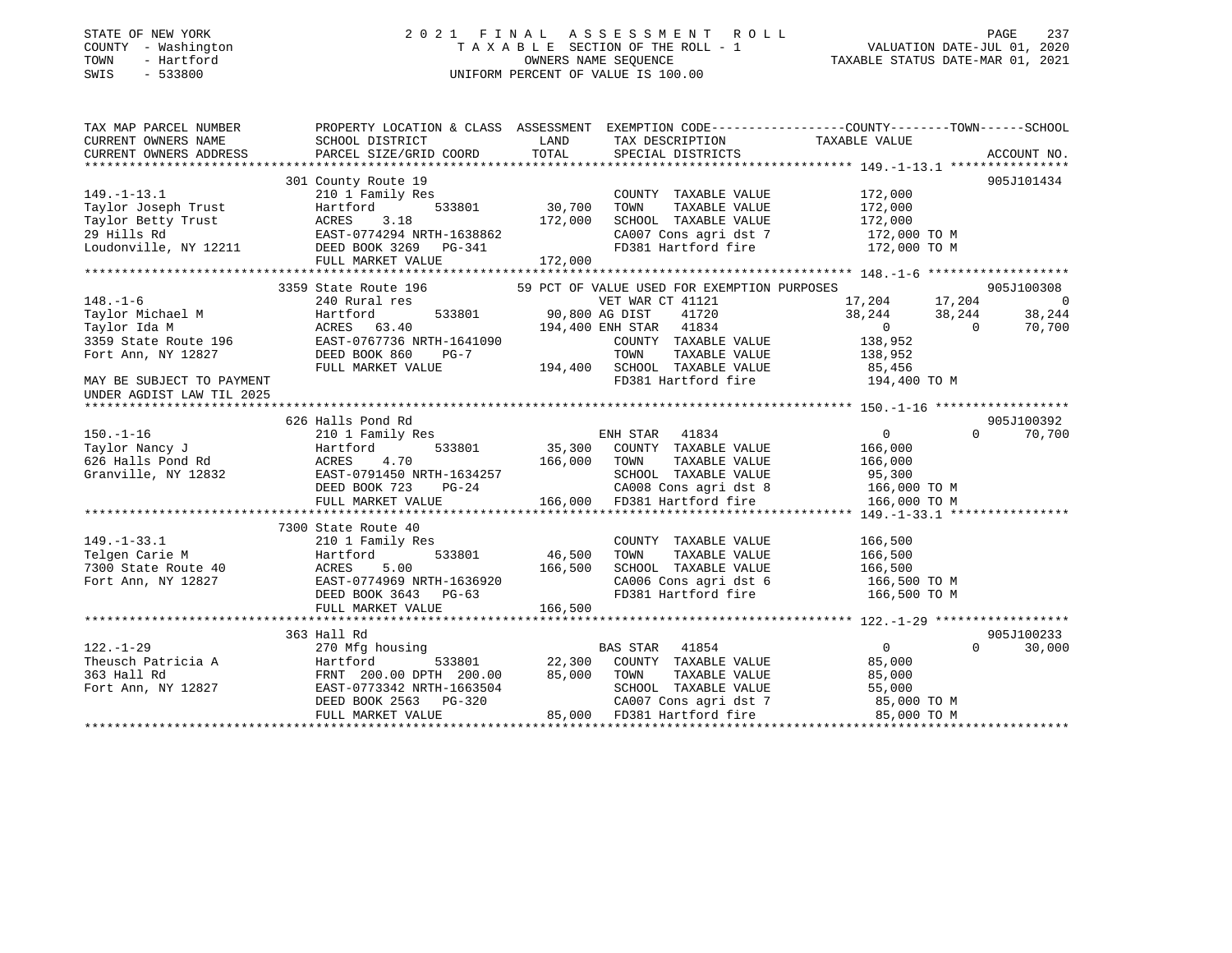#### STATE OF NEW YORK 2 0 2 1 F I N A L A S S E S S M E N T R O L L PAGE 238 COUNTY - Washington T A X A B L E SECTION OF THE ROLL - 1 VALUATION DATE-JUL 01, 2020 TOWN - Hartford OWNERS NAME SEQUENCE TAXABLE STATUS DATE-MAR 01, 2021 SWIS - 533800 UNIFORM PERCENT OF VALUE IS 100.00

| TAX MAP PARCEL NUMBER                                                                                                                                                                                                                              | PROPERTY LOCATION & CLASS ASSESSMENT EXEMPTION CODE---------------COUNTY-------TOWN-----SCHOOL |                    |                                                                                                                               |                                             |                          |
|----------------------------------------------------------------------------------------------------------------------------------------------------------------------------------------------------------------------------------------------------|------------------------------------------------------------------------------------------------|--------------------|-------------------------------------------------------------------------------------------------------------------------------|---------------------------------------------|--------------------------|
| CURRENT OWNERS NAME                                                                                                                                                                                                                                | SCHOOL DISTRICT                                                                                | LAND               | TAX DESCRIPTION                                                                                                               | TAXABLE VALUE                               |                          |
| CURRENT OWNERS ADDRESS                                                                                                                                                                                                                             | PARCEL SIZE/GRID COORD                                                                         | TOTAL              | SPECIAL DISTRICTS                                                                                                             |                                             | ACCOUNT NO.              |
|                                                                                                                                                                                                                                                    |                                                                                                |                    |                                                                                                                               |                                             |                          |
|                                                                                                                                                                                                                                                    | Hall Rd                                                                                        |                    |                                                                                                                               |                                             |                          |
| $122. - 1 - 16.4$                                                                                                                                                                                                                                  | 311 Res vac land                                                                               |                    | COUNTY TAXABLE VALUE                                                                                                          | 26,200                                      |                          |
| Thomas Bruce A                                                                                                                                                                                                                                     | Hartford                                                                                       | -<br>533801 26,200 | TOWN<br>TAXABLE VALUE                                                                                                         | 26, 200                                     |                          |
| Thomas Janine T                                                                                                                                                                                                                                    |                                                                                                | 26,200             |                                                                                                                               |                                             |                          |
| Survey3121<br>Lot B                                                                                                                                                                                                                                |                                                                                                |                    | SCHOOL TAXABLE VALUE 26, 200<br>CA007 Cons agri dst 7 26, 200 TO M                                                            |                                             |                          |
| PO Box 29<br>Hartford, NY 12838 FRNT 474.00 DPTH                                                                                                                                                                                                   |                                                                                                |                    | FD381 Hartford fire 26,200 TO M                                                                                               |                                             |                          |
|                                                                                                                                                                                                                                                    | ACRES<br>5.41                                                                                  |                    |                                                                                                                               |                                             |                          |
|                                                                                                                                                                                                                                                    | FULL MARKET VALUE                                                                              | 26,200             |                                                                                                                               |                                             |                          |
|                                                                                                                                                                                                                                                    |                                                                                                |                    |                                                                                                                               |                                             |                          |
|                                                                                                                                                                                                                                                    | 240 Hall Rd                                                                                    |                    |                                                                                                                               |                                             | 905J101253               |
|                                                                                                                                                                                                                                                    |                                                                                                |                    |                                                                                                                               | $\begin{array}{c} 0 \\ 225,600 \end{array}$ | $\Omega$<br>30,000       |
|                                                                                                                                                                                                                                                    |                                                                                                |                    |                                                                                                                               |                                             |                          |
|                                                                                                                                                                                                                                                    |                                                                                                |                    |                                                                                                                               | TAXABLE VALUE 225,600                       |                          |
|                                                                                                                                                                                                                                                    |                                                                                                |                    |                                                                                                                               |                                             |                          |
|                                                                                                                                                                                                                                                    |                                                                                                |                    | SCHOOL TAXABLE VALUE 195,600<br>CA007 Cons agri dst 7 1225,600                                                                | 225,600 TO M                                |                          |
|                                                                                                                                                                                                                                                    |                                                                                                |                    | 225,600 FD381 Hartford fire 225,600 TO M                                                                                      |                                             |                          |
|                                                                                                                                                                                                                                                    |                                                                                                |                    |                                                                                                                               |                                             |                          |
|                                                                                                                                                                                                                                                    | 43 Rowe Hill Rd                                                                                |                    |                                                                                                                               |                                             | 905J100606               |
| 141.-1-41<br>141.-1-41<br>2010 I Family Res<br>26,900 VET DIS CT 41131 55,000 45,000<br>26,900 VET DIS CT 41141 110,000 90,000<br>223,700 ENH STAR 41834 0<br>223,700 ENH STAR 41834 0<br>223,700 ENH STAR 41834 0<br>223,700 ENH STAR 41834       |                                                                                                |                    |                                                                                                                               |                                             | $\overline{0}$           |
|                                                                                                                                                                                                                                                    |                                                                                                |                    |                                                                                                                               |                                             | $\overline{0}$           |
|                                                                                                                                                                                                                                                    |                                                                                                |                    |                                                                                                                               |                                             | $\overline{0}$<br>70,700 |
|                                                                                                                                                                                                                                                    |                                                                                                |                    |                                                                                                                               |                                             |                          |
|                                                                                                                                                                                                                                                    |                                                                                                |                    |                                                                                                                               |                                             |                          |
|                                                                                                                                                                                                                                                    | FULL MARKET VALUE                                                                              |                    | 223,700 SCHOOL TAXABLE VALUE 153,000                                                                                          |                                             |                          |
|                                                                                                                                                                                                                                                    |                                                                                                |                    | CA007 Cons agri dst 7                                                                                                         | 223,700 TO M                                |                          |
|                                                                                                                                                                                                                                                    |                                                                                                |                    | FD381 Hartford fire                                                                                                           | 223,700 TO M                                |                          |
|                                                                                                                                                                                                                                                    |                                                                                                |                    |                                                                                                                               |                                             |                          |
|                                                                                                                                                                                                                                                    |                                                                                                |                    |                                                                                                                               |                                             | 905J100654               |
| 132.15-1-2<br>Thornton Dawn<br>93 Hartford Main St<br>Hartford, NY 12838<br>200 Hartford 533801<br>210 Hartford 533801<br>FRNT 97.00 DPTH 118.00<br>2010 Hartford, NY 12838<br>2010 Hartford 533801<br>2010 Hartford, NY 12838<br>2010 Hartford, N |                                                                                                |                    |                                                                                                                               |                                             | $\Omega$<br>30,000       |
|                                                                                                                                                                                                                                                    |                                                                                                |                    | EXEREM A STAR A 1854 (1954)<br>533801 11,700 COUNTY TAXABLE VALUE 68,900                                                      |                                             |                          |
|                                                                                                                                                                                                                                                    |                                                                                                |                    |                                                                                                                               | TAXABLE VALUE 68,900                        |                          |
|                                                                                                                                                                                                                                                    |                                                                                                |                    |                                                                                                                               |                                             |                          |
|                                                                                                                                                                                                                                                    |                                                                                                |                    |                                                                                                                               |                                             |                          |
|                                                                                                                                                                                                                                                    | FULL MARKET VALUE                                                                              |                    | 1653788 SCHOOL TAXABLE VALUE 38,900<br>G-3 68,900 CA007 Cons agri dst 7 68,900 TO M<br>68,900 FD381 Hartford fire 68,900 TO M |                                             |                          |
|                                                                                                                                                                                                                                                    |                                                                                                |                    |                                                                                                                               |                                             |                          |
|                                                                                                                                                                                                                                                    | 109 Dick Hill Rd                                                                               |                    |                                                                                                                               |                                             | 905J100591               |
| $141. - 1 - 68$                                                                                                                                                                                                                                    | 210 1 Family Res                                                                               |                    |                                                                                                                               |                                             |                          |
| Thorpe Christopher S -LE-&1/ Hartford                                                                                                                                                                                                              |                                                                                                | 533801 24,100      | COUNTY TAXABLE VALUE 53,500<br>TOWN TAXABLE VALUE 53,500                                                                      |                                             |                          |
|                                                                                                                                                                                                                                                    |                                                                                                |                    | SCHOOL TAXABLE VALUE 53,500                                                                                                   |                                             |                          |
|                                                                                                                                                                                                                                                    |                                                                                                |                    |                                                                                                                               | 53,500 TO M                                 |                          |
|                                                                                                                                                                                                                                                    |                                                                                                |                    | CA007 Cons agri dst 7<br>FD381 Hartford fire                                                                                  | 53,500 TO M                                 |                          |
|                                                                                                                                                                                                                                                    | FULL MARKET VALUE                                                                              | 53,500             |                                                                                                                               |                                             |                          |
|                                                                                                                                                                                                                                                    |                                                                                                |                    |                                                                                                                               |                                             |                          |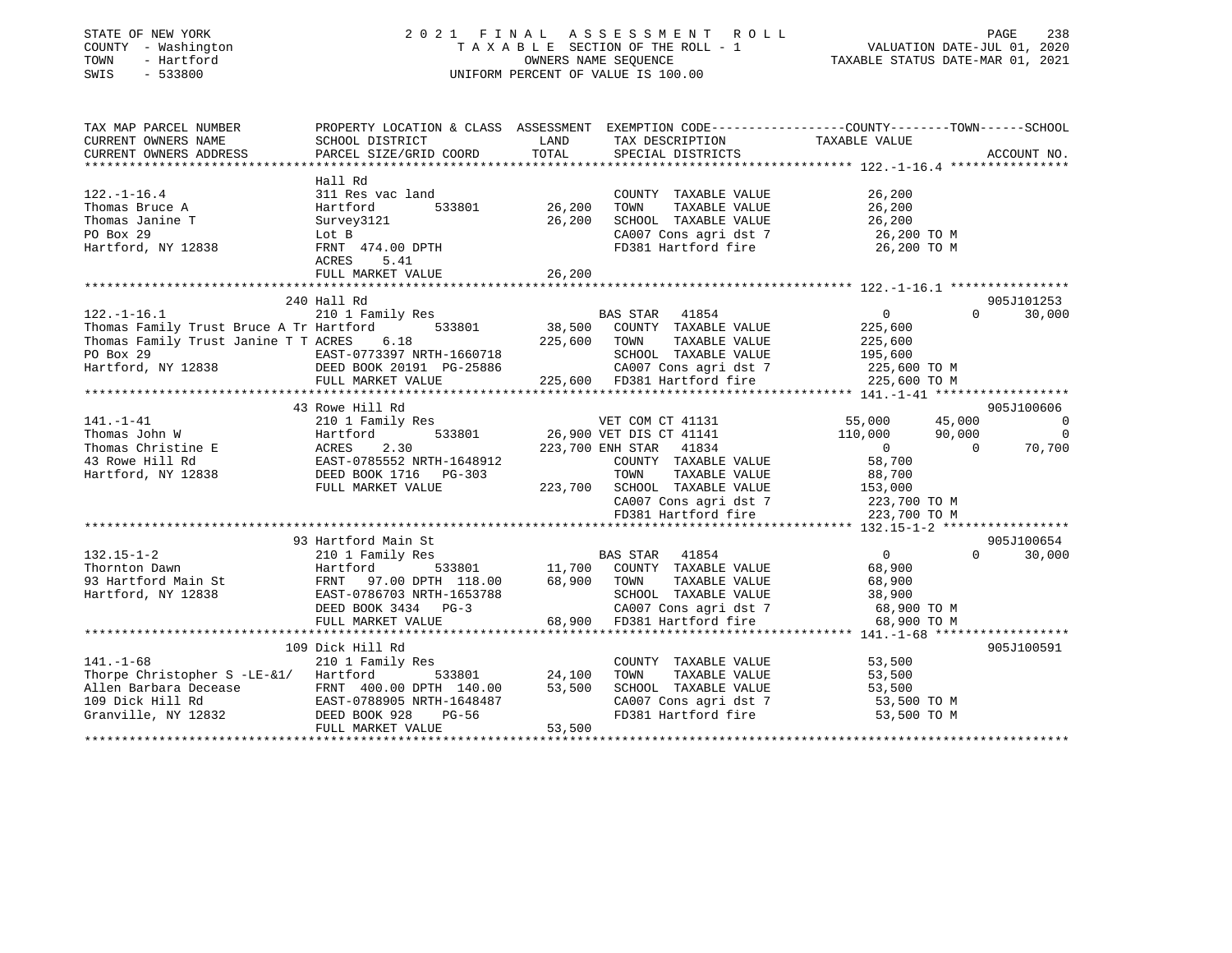#### STATE OF NEW YORK 2 0 2 1 F I N A L A S S E S S M E N T R O L L PAGE 239 COUNTY - Washington T A X A B L E SECTION OF THE ROLL - 1 VALUATION DATE-JUL 01, 2020 TOWN - Hartford OWNERS NAME SEQUENCE TAXABLE STATUS DATE-MAR 01, 2021 SWIS - 533800 UNIFORM PERCENT OF VALUE IS 100.00

| TAX MAP PARCEL NUMBER<br>CURRENT OWNERS NAME               | PROPERTY LOCATION & CLASS ASSESSMENT EXEMPTION CODE---------------COUNTY-------TOWN-----SCHOOL<br>SCHOOL DISTRICT                                                                                                                      | LAND         |                                                                         |                                |             |
|------------------------------------------------------------|----------------------------------------------------------------------------------------------------------------------------------------------------------------------------------------------------------------------------------------|--------------|-------------------------------------------------------------------------|--------------------------------|-------------|
| CURRENT OWNERS ADDRESS                                     | PARCEL SIZE/GRID COORD                                                                                                                                                                                                                 | TOTAL        | TAX DESCRIPTION TAXABLE VALUE<br>SERCIAL DISTRICTS<br>SPECIAL DISTRICTS |                                | ACCOUNT NO. |
|                                                            |                                                                                                                                                                                                                                        |              |                                                                         |                                |             |
|                                                            | 124 Pope Hill Rd                                                                                                                                                                                                                       |              |                                                                         |                                | 905J101424  |
| $150. - 1 - 29.3$                                          | 312 Vac w/imprv                                                                                                                                                                                                                        |              | COUNTY TAXABLE VALUE                                                    | 70,300                         |             |
| Townsend Glen S Jr                                         | 532001<br>Argyle                                                                                                                                                                                                                       | 26,300       | TAXABLE VALUE<br>TOWN                                                   | 70,300                         |             |
| 146 Academy St                                             | ACRES<br>1.70                                                                                                                                                                                                                          | 70,300       | SCHOOL TAXABLE VALUE                                                    | 70,300                         |             |
| Greenwich, NY 12834                                        | EAST-0780083 NRTH-1632811                                                                                                                                                                                                              |              |                                                                         | 70,300 TO M                    |             |
|                                                            | DEED BOOK 2901 PG-33                                                                                                                                                                                                                   |              | CA006 Cons agri dst 6<br>FD381 Hartford fire                            | 70,300 TO M                    |             |
|                                                            |                                                                                                                                                                                                                                        |              |                                                                         |                                |             |
|                                                            |                                                                                                                                                                                                                                        |              |                                                                         |                                |             |
|                                                            | 132 Pope Hill Rd                                                                                                                                                                                                                       |              |                                                                         |                                |             |
| $150. - 1 - 29.20$                                         | 210 1 Family Res                                                                                                                                                                                                                       |              |                                                                         | $\overline{0}$<br>$\mathbf{0}$ | 30,000      |
|                                                            | Argyle<br>532001                                                                                                                                                                                                                       |              | BAS STAR 41854<br>27,200 COUNTY TAXABLE VALUE                           | 131,500                        |             |
| Townsend Jessica D<br>132 Pope Hill Rd<br>Argyle, NY 12809 | 2.40<br>ACRES                                                                                                                                                                                                                          | 131,500      | TOWN<br>TAXABLE VALUE                                                   | 131,500                        |             |
| Argyle, NY 12809                                           | EAST-0780381 NRTH-1633023                                                                                                                                                                                                              |              | SCHOOL TAXABLE VALUE                                                    | 101,500                        |             |
|                                                            | DEED BOOK 2901 PG-29                                                                                                                                                                                                                   |              |                                                                         |                                |             |
|                                                            |                                                                                                                                                                                                                                        |              | CA006 Cons agri dst 6                                                   | 131,500 TO M                   |             |
|                                                            | FULL MARKET VALUE                                                                                                                                                                                                                      |              | 131,500 FD381 Hartford fire                                             | 131,500 TO M                   |             |
|                                                            |                                                                                                                                                                                                                                        |              |                                                                         |                                |             |
|                                                            | 128 Townsend Rd                                                                                                                                                                                                                        |              |                                                                         |                                |             |
| $141. - 1 - 1.3$                                           | 210 1 Family Res                                                                                                                                                                                                                       |              | BAS STAR 41854                                                          | $\Omega$<br>$\overline{0}$     | 30,000      |
| Townsend Peter C                                           | 533801<br>Hartford                                                                                                                                                                                                                     |              | 32,100 COUNTY TAXABLE VALUE                                             | 133,000                        |             |
| 128 Townsend Rd                                            | 4.04<br>ACRES                                                                                                                                                                                                                          | 133,000 TOWN | TAXABLE VALUE                                                           | 133,000<br>103,000             |             |
| Hartford, NY 12838                                         |                                                                                                                                                                                                                                        |              |                                                                         |                                |             |
|                                                            |                                                                                                                                                                                                                                        |              |                                                                         |                                |             |
|                                                            | 120 1000 12838<br>Hartford, NY 12838 EAST-0781334 NRTH-1649113<br>EED BOOK 714 PG-277 CA007 Cons agri dst 7 133,000 TO M<br>FULL MARKET VALUE 133,000 FD381 Hartford fire 133,000 TO M<br>FULL MARKET VALUE 133,000 FD381 Hartford fir |              |                                                                         |                                |             |
|                                                            |                                                                                                                                                                                                                                        |              |                                                                         |                                |             |
|                                                            | 78 Townsend Rd                                                                                                                                                                                                                         |              |                                                                         |                                | 905J101052  |
| $141. - 1 - 72$                                            | 240 Rural res                                                                                                                                                                                                                          |              | 41720<br>AG DIST                                                        | 44,517<br>44,517               | 44,517      |
| Townsend William M                                         | 533801<br>Hartford                                                                                                                                                                                                                     |              | 92,100 ENH STAR 41834                                                   | $\sim$ 0<br>$\overline{0}$     | 70,700      |
| Townsend Colleen M                                         | $770 - 319$                                                                                                                                                                                                                            |              | 256,300 SOL/WINDSY 49500                                                | 7,800<br>7,800                 | 7,800       |
| 78 Townsend Rd                                             | ACRES 50.90                                                                                                                                                                                                                            |              | COUNTY TAXABLE VALUE                                                    | 203,983                        |             |
| Hartford, NY 12838                                         | EAST-0782262 NRTH-1648818                                                                                                                                                                                                              |              | TOWN<br>TAXABLE VALUE                                                   | 203,983                        |             |
|                                                            | DEED BOOK 457<br>PG-551                                                                                                                                                                                                                |              | SCHOOL TAXABLE VALUE                                                    | 133,283                        |             |
| MAY BE SUBJECT TO PAYMENT                                  | FULL MARKET VALUE                                                                                                                                                                                                                      |              | 256,300 CA007 Cons agri dst 7                                           | 211,783 TO M                   |             |
| UNDER AGDIST LAW TIL 2025                                  |                                                                                                                                                                                                                                        |              | 44,517 EX                                                               |                                |             |
|                                                            |                                                                                                                                                                                                                                        |              | FD381 Hartford fire                                                     | 256,300 TO M                   |             |
|                                                            |                                                                                                                                                                                                                                        |              |                                                                         |                                |             |
|                                                            | 3918 State Route 149                                                                                                                                                                                                                   |              |                                                                         |                                | 905J101411  |
| $131. - 1 - 13.6$                                          | 240 Rural res                                                                                                                                                                                                                          |              | COUNTY TAXABLE VALUE                                                    | 195,000                        |             |
| Trapasso Nicholas J                                        | Hartford<br>533801                                                                                                                                                                                                                     | 39,200       | TAXABLE VALUE<br>TOWN                                                   | 195,000                        |             |
| 3918 State Route 149                                       | ACRES 14.24 BANK<br>998                                                                                                                                                                                                                | 195,000      | SCHOOL TAXABLE VALUE                                                    | 195,000                        |             |
| Fort Ann, NY 12827                                         | EAST-0768681 NRTH-1653816                                                                                                                                                                                                              |              | CA007 Cons agri dst 7<br>En281 Hartford fire                            | 195,000 TO M                   |             |
|                                                            | DEED BOOK 3548 PG-228                                                                                                                                                                                                                  |              | FD381 Hartford fire                                                     | 195,000 TO M                   |             |
|                                                            | FULL MARKET VALUE                                                                                                                                                                                                                      | 195,000      |                                                                         |                                |             |
|                                                            |                                                                                                                                                                                                                                        |              |                                                                         |                                |             |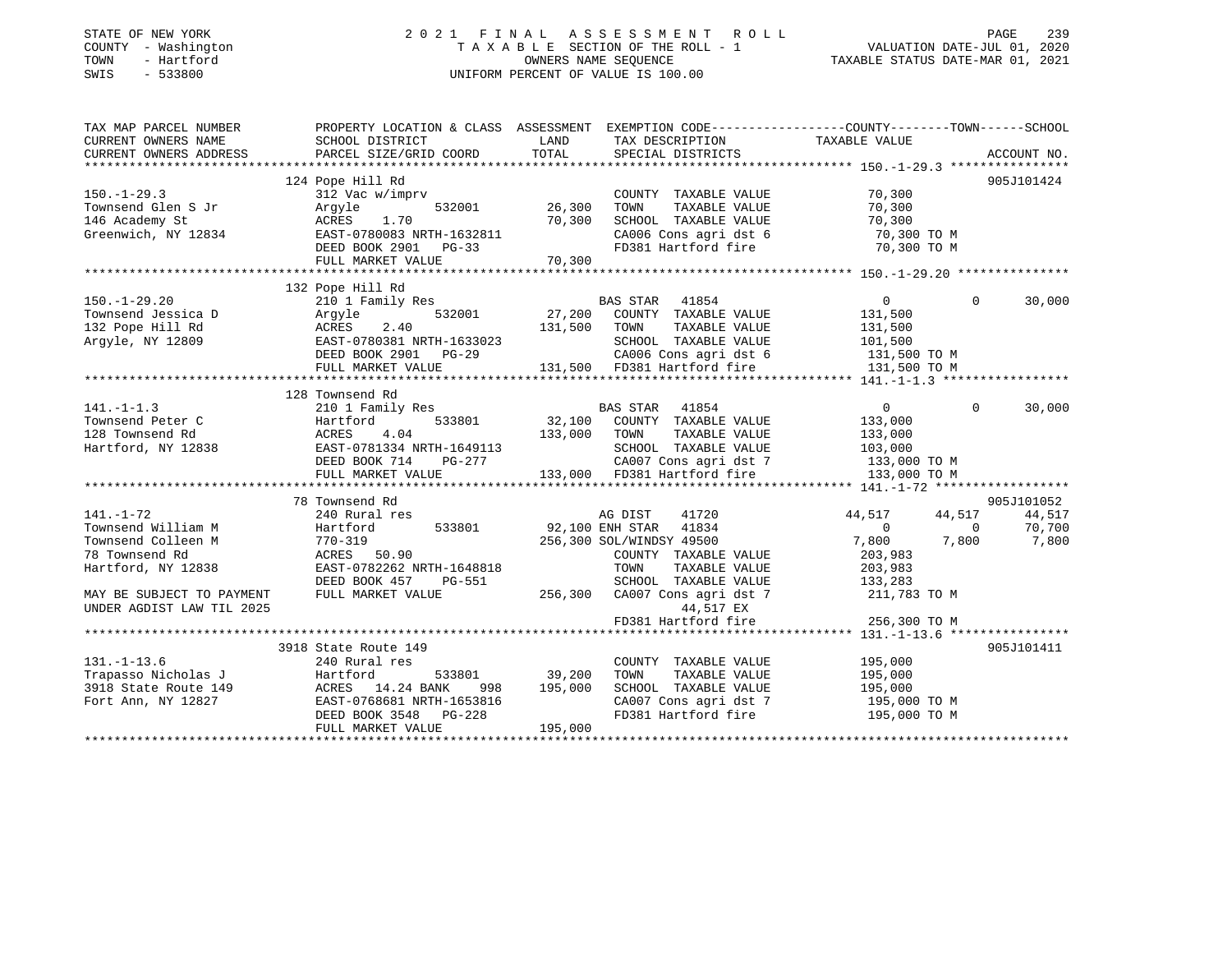| STATE OF NEW YORK |  |              |  |
|-------------------|--|--------------|--|
| COUNTY            |  | - Washington |  |
| TOWN              |  | - Hartford   |  |
| <b>CMTC</b>       |  | $-533800$    |  |

#### STATE OF NEW YORK 2 0 2 1 F I N A L A S S E S S M E N T R O L L PAGE 240 COUNTY - Washington T A X A B L E SECTION OF THE ROLL - 1 VALUATION DATE-JUL 01, 2020 OWNERS NAME SEQUENCE TAXABLE STATUS DATE-MAR 01, 2021 SWIS - 533800 UNIFORM PERCENT OF VALUE IS 100.00

| TAX MAP PARCEL NUMBER<br>CURRENT OWNERS NAME<br>CURRENT OWNERS ADDRESS                 | PROPERTY LOCATION & CLASS ASSESSMENT EXEMPTION CODE---------------COUNTY-------TOWN------SCHOOL<br>SCHOOL DISTRICT<br>PARCEL SIZE/GRID COORD | LAND<br>TOTAL    | TAX DESCRIPTION<br>SPECIAL DISTRICTS                                                                               | TAXABLE VALUE                                                 | ACCOUNT NO.      |
|----------------------------------------------------------------------------------------|----------------------------------------------------------------------------------------------------------------------------------------------|------------------|--------------------------------------------------------------------------------------------------------------------|---------------------------------------------------------------|------------------|
|                                                                                        |                                                                                                                                              |                  |                                                                                                                    |                                                               |                  |
| $131. - 1 - 13.9$<br>Trapasso Nicholas J<br>3918 State Route 149<br>Fort Ann, NY 12827 | State Route 149<br>311 Res vac land<br>Hartford<br>533801<br>FRNT 160.00 DPTH 192.00<br>0.68<br>ACRES                                        | 2,700<br>2,700   | COUNTY TAXABLE VALUE<br>TOWN<br>TAXABLE VALUE<br>SCHOOL TAXABLE VALUE<br>CA007 Cons agri dst 7                     | 2,700<br>2,700<br>2,700<br>2,700 TO M                         |                  |
|                                                                                        | EAST-0768509 NRTH-1654141<br>DEED BOOK 3548<br>$PG-228$<br>FULL MARKET VALUE                                                                 | 2,700            | FD381 Hartford fire                                                                                                | 2,700 TO M                                                    |                  |
|                                                                                        |                                                                                                                                              |                  |                                                                                                                    |                                                               |                  |
|                                                                                        | Mcdougal Rd                                                                                                                                  |                  |                                                                                                                    |                                                               | 905J100474       |
| $148. - 1 - 15$<br>Tripp Helene B<br>248 McDougal Rd<br>Arqyle, NY 12809               | 323 Vacant rural<br>533801<br>Hartford<br>ACRES 34.62<br>EAST-0767324 NRTH-1635809<br>DEED BOOK W 477 PG-911                                 | 60,500<br>60,500 | AG DIST<br>41720<br>COUNTY TAXABLE VALUE<br>TOWN<br>TAXABLE VALUE<br>SCHOOL TAXABLE VALUE<br>CA006 Cons agri dst 6 | 44,774<br>44,774<br>15,726<br>15,726<br>15,726<br>15,726 TO M | 44,774           |
| MAY BE SUBJECT TO PAYMENT                                                              | FULL MARKET VALUE                                                                                                                            | 60,500           | 44,774 EX                                                                                                          |                                                               |                  |
| UNDER AGDIST LAW TIL 2025                                                              |                                                                                                                                              |                  | FD381 Hartford fire                                                                                                | 60,500 TO M                                                   |                  |
|                                                                                        |                                                                                                                                              |                  |                                                                                                                    |                                                               |                  |
|                                                                                        | 248 Mcdougal Rd                                                                                                                              |                  |                                                                                                                    |                                                               | 905J100472       |
| $148. - 1 - 18$<br>Tripp Helene B                                                      | 240 Rural res<br>533801<br>Hartford                                                                                                          |                  | AG DIST<br>41720<br>41834<br>156,800 ENH STAR                                                                      | 92,388<br>92,388<br>$\Omega$<br>$\Omega$                      | 92,388<br>70,700 |
| 248 Mcdougal Rd<br>Argyle, NY 12809                                                    | W 477/911 Ref 249/502<br>ACRES 92.00<br>EAST-0767963 NRTH-1631869                                                                            | 254,400          | COUNTY TAXABLE VALUE<br>TOWN<br>TAXABLE VALUE<br>SCHOOL TAXABLE VALUE                                              | 162,012<br>162,012<br>91,312                                  |                  |
| MAY BE SUBJECT TO PAYMENT<br>UNDER AGDIST LAW TIL 2025                                 | FULL MARKET VALUE                                                                                                                            | 254,400          | CA006 Cons agri dst 6<br>92,388 EX                                                                                 | 162,012 TO M                                                  |                  |
|                                                                                        |                                                                                                                                              |                  | FD381 Hartford fire                                                                                                | 254,400 TO M                                                  |                  |
|                                                                                        |                                                                                                                                              |                  |                                                                                                                    |                                                               |                  |
|                                                                                        | 3174 County Route 43                                                                                                                         |                  |                                                                                                                    |                                                               | 905J101433       |
| $148. - 1 - 8.4$                                                                       | 210 1 Family Res                                                                                                                             |                  | 41854<br><b>BAS STAR</b>                                                                                           | $\overline{0}$<br>$\Omega$                                    | 30,000           |
| Tripp Philip L                                                                         | 533801<br>Hartford                                                                                                                           | 32,300           | COUNTY TAXABLE VALUE                                                                                               | 196,700                                                       |                  |
| Tripp Elizabeth A                                                                      | 3.14 BANK<br>ACRES<br>999                                                                                                                    | 196,700          | TOWN<br>TAXABLE VALUE                                                                                              | 196,700                                                       |                  |
| 3174 County Route 43<br>Fort Ann, NY 12827                                             | EAST-0765475 NRTH-1638247<br>DEED BOOK 635<br><b>PG-170</b>                                                                                  |                  | SCHOOL TAXABLE VALUE<br>FD381 Hartford fire                                                                        | 166,700<br>196,700 TO M                                       |                  |
|                                                                                        | FULL MARKET VALUE                                                                                                                            | 196,700          |                                                                                                                    |                                                               |                  |
|                                                                                        |                                                                                                                                              |                  |                                                                                                                    |                                                               |                  |
|                                                                                        | 143 Marlboro Country Rd                                                                                                                      |                  |                                                                                                                    |                                                               | 905J101225       |
| $141. - 3 - 24.7$                                                                      | 210 1 Family Res                                                                                                                             |                  | COUNTY TAXABLE VALUE                                                                                               | 113,500                                                       |                  |
| Troumbley Raymond                                                                      | 533801<br>Hartford                                                                                                                           | 24,000           | TOWN<br>TAXABLE VALUE                                                                                              | 113,500                                                       |                  |
| 143 Marlboro Country Rd                                                                | Survey 12636                                                                                                                                 | 113,500          | SCHOOL TAXABLE VALUE                                                                                               | 113,500                                                       |                  |
| Hartford, NY 12838                                                                     | 3466/219<br>2.57 BANK<br>ACRES<br>999<br>EAST-0785751 NRTH-1643719<br>$PG-248$<br>DEED BOOK 3693                                             |                  | FD381 Hartford fire                                                                                                | 113,500 TO M                                                  |                  |
|                                                                                        | FULL MARKET VALUE                                                                                                                            | 113,500          |                                                                                                                    |                                                               |                  |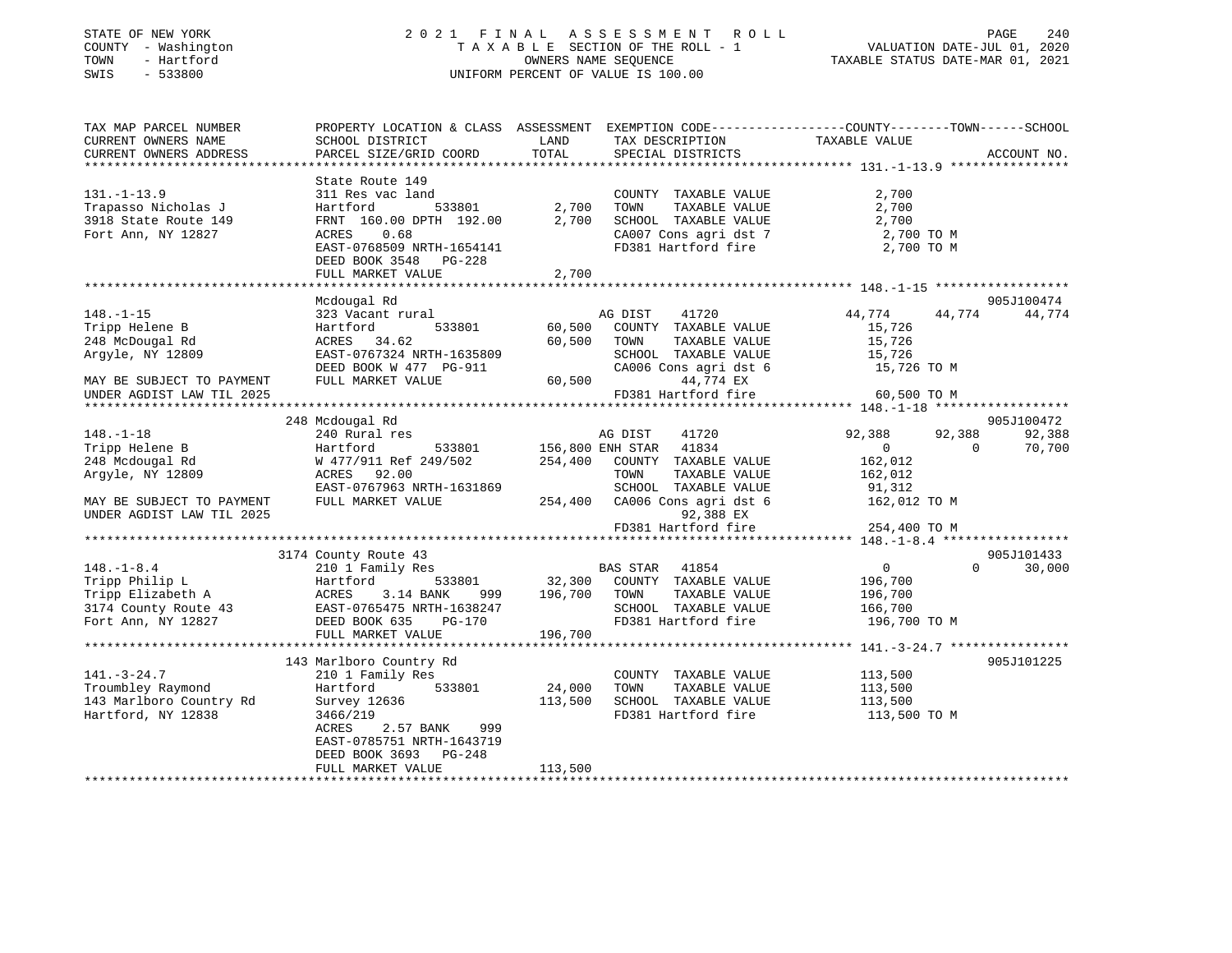#### STATE OF NEW YORK 2 0 2 1 F I N A L A S S E S S M E N T R O L L PAGE 241 COUNTY - Washington T A X A B L E SECTION OF THE ROLL - 1 VALUATION DATE-JUL 01, 2020 TOWN - Hartford OWNERS NAME SEQUENCE TAXABLE STATUS DATE-MAR 01, 2021 SWIS - 533800 UNIFORM PERCENT OF VALUE IS 100.00

| TAX MAP PARCEL NUMBER<br>CURRENT OWNERS NAME                                                               | PROPERTY LOCATION & CLASS ASSESSMENT EXEMPTION CODE----------------COUNTY-------TOWN------SCHOOL<br>SCHOOL DISTRICT                                                          | LAND                         | TAX DESCRIPTION                                                                                                                                                      | TAXABLE VALUE                                                                        |                                |                                    |
|------------------------------------------------------------------------------------------------------------|------------------------------------------------------------------------------------------------------------------------------------------------------------------------------|------------------------------|----------------------------------------------------------------------------------------------------------------------------------------------------------------------|--------------------------------------------------------------------------------------|--------------------------------|------------------------------------|
| CURRENT OWNERS ADDRESS                                                                                     | PARCEL SIZE/GRID COORD                                                                                                                                                       | TOTAL                        | SPECIAL DISTRICTS                                                                                                                                                    |                                                                                      |                                | ACCOUNT NO.                        |
|                                                                                                            |                                                                                                                                                                              |                              |                                                                                                                                                                      |                                                                                      |                                |                                    |
| $140. - 1 - 45$<br>Trudeau Brentin J<br>Trudeau Michaela L<br>58 Fenway Dr<br>Lake Luzerne, NY 12346       | 3402 State Route 196<br>210 1 Family Res<br>Hartford<br>533801<br>ACRES<br>1.80 BANK<br>998<br>EAST-0770107 NRTH-1642297<br>DEED BOOK 3949 PG-130                            | 25,400<br>175,400            | COUNTY TAXABLE VALUE<br>TOWN<br>TAXABLE VALUE<br>SCHOOL TAXABLE VALUE<br>FD381 Hartford fire                                                                         | 175,400<br>175,400<br>175,400<br>175,400 TO M                                        |                                | 905J100379                         |
|                                                                                                            | FULL MARKET VALUE                                                                                                                                                            | 175,400                      |                                                                                                                                                                      |                                                                                      |                                |                                    |
|                                                                                                            |                                                                                                                                                                              |                              |                                                                                                                                                                      |                                                                                      |                                |                                    |
| $123. - 1 - 25.1$<br>Truehart Anthony C<br>Truehart Patricia R<br>51 Harper Hill Rd<br>Granville, NY 12832 | 51 Harper Hill Rd<br>210 1 Family Res<br>Hartford<br>533801<br>ACRES<br>1.12<br>EAST-0783926 NRTH-1658641<br>DEED BOOK 952<br>$PG-87$<br>FULL MARKET VALUE                   | 88,400                       | AGED-CO/TN 41801<br>24,600 AGED-SCH 41804<br>88,400 ENH STAR 41834<br>COUNTY TAXABLE VALUE<br>TOWN<br>TAXABLE VALUE<br>SCHOOL TAXABLE VALUE<br>CA007 Cons agri dst 7 | 44,200<br>$\mathbf{0}$<br>$\Omega$<br>44,200<br>44,200<br>$\mathbf 0$<br>88,400 TO M | 44,200<br>$\Omega$<br>$\Omega$ | $\overline{0}$<br>26,520<br>61,880 |
|                                                                                                            |                                                                                                                                                                              |                              | FD381 Hartford fire                                                                                                                                                  | 88,400 TO M                                                                          |                                |                                    |
|                                                                                                            |                                                                                                                                                                              |                              |                                                                                                                                                                      |                                                                                      |                                |                                    |
| $123. - 1 - 25.2$<br>Truehart Anthony Jr<br>75 Harper Hill Rd<br>Granville, NY 12832                       | 75 Harper Hill Rd<br>210 1 Family Res<br>Hartford<br>533801<br>3154/252 3730/226<br>7.55<br>ACRES<br>EAST-0783506 NRTH-1658782<br>DEED BOOK 2662 PG-339<br>FULL MARKET VALUE | 28,400<br>301,400<br>301,400 | BAS STAR 41854<br>COUNTY TAXABLE VALUE<br>TOWN<br>TAXABLE VALUE<br>SCHOOL TAXABLE VALUE<br>CA007 Cons agri dst 7<br>FD381 Hartford fire                              | $\overline{0}$<br>301,400<br>301,400<br>271,400<br>301,400 TO M<br>301,400 TO M      | $\mathbf 0$                    | 30,000                             |
|                                                                                                            |                                                                                                                                                                              |                              |                                                                                                                                                                      |                                                                                      |                                |                                    |
| $141. - 3 - 20$<br>Truehart Julia<br>187 Marlboro Country Rd<br>Hartford, NY 12838                         | 187 Marlboro Country Rd<br>210 1 Family Res<br>Hartford<br>533801<br>1.15 BANK<br>ACRES<br>997<br>EAST-0784896 NRTH-1643435<br>DEED BOOK 3649 PG-271<br>FULL MARKET VALUE    | 23,500<br>124,200<br>124,200 | COUNTY TAXABLE VALUE<br>TOWN<br>TAXABLE VALUE<br>SCHOOL TAXABLE VALUE<br>FD381 Hartford fire                                                                         | 124,200<br>124,200<br>124,200<br>124,200 TO M                                        |                                | 905J100426                         |
|                                                                                                            |                                                                                                                                                                              |                              |                                                                                                                                                                      |                                                                                      |                                |                                    |
| $140. - 1 - 20$<br>Tucker James P<br>Tucker Darlene K<br>173 North Rd<br>Ft Ann, NY 12827                  | 173 North Rd<br>210 1 Family Res<br>533801<br>Hartford<br>2.40<br>ACRES<br>EAST-0772383 NRTH-1642833<br>PG-839<br>DEED BOOK 469<br>FULL MARKET VALUE                         | 27,200<br>145,000<br>145,000 | ENH STAR<br>41834<br>COUNTY TAXABLE VALUE<br>TOWN<br>TAXABLE VALUE<br>SCHOOL TAXABLE VALUE<br>FD381 Hartford fire                                                    | $\overline{0}$<br>145,000<br>145,000<br>74,300<br>145,000 TO M                       | $\Omega$                       | 905J100463<br>70,700               |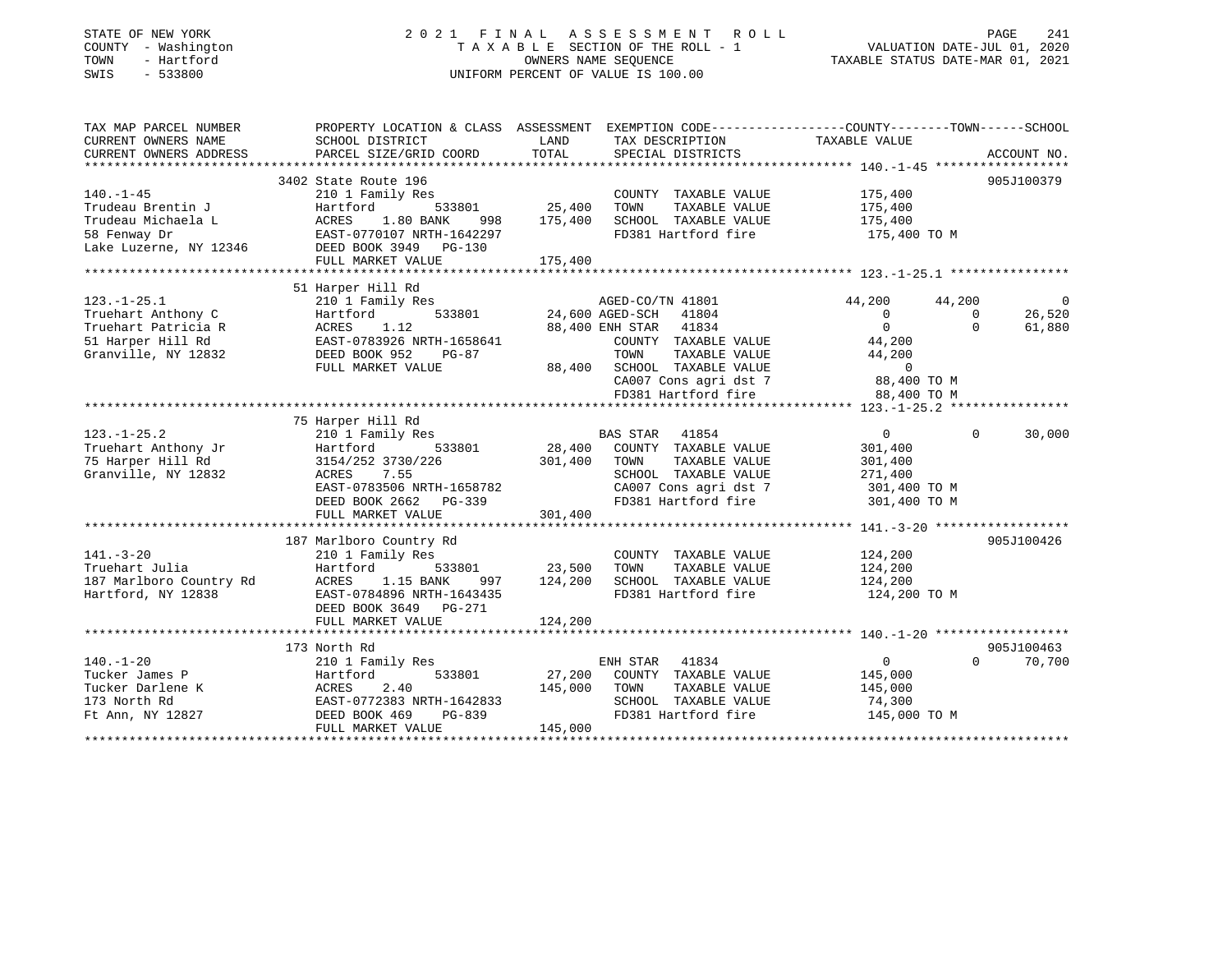| STATE OF NEW YORK |  |              |
|-------------------|--|--------------|
| COUNTY            |  | - Washington |
| TOWN              |  | - Hartford   |
| SWIS              |  | $-533800$    |

### STATE OF NEW YORK 2 0 2 1 F I N A L A S S E S S M E N T R O L L PAGE 242 COUNTY - Washington T A X A B L E SECTION OF THE ROLL - 1 VALUATION DATE-JUL 01, 2020 OWNERS NAME SEQUENCE TAXABLE STATUS DATE-MAR 01, 2021 SWIS - 533800 UNIFORM PERCENT OF VALUE IS 100.00

| TAX MAP PARCEL NUMBER                                                                                                                                                                                                                  | PROPERTY LOCATION & CLASS ASSESSMENT EXEMPTION CODE----------------COUNTY-------TOWN------SCHOOL |                          |                                                                   |                   |                    |
|----------------------------------------------------------------------------------------------------------------------------------------------------------------------------------------------------------------------------------------|--------------------------------------------------------------------------------------------------|--------------------------|-------------------------------------------------------------------|-------------------|--------------------|
| CURRENT OWNERS NAME                                                                                                                                                                                                                    | SCHOOL DISTRICT                                                                                  | LAND                     | TAX DESCRIPTION                                                   | TAXABLE VALUE     |                    |
| CURRENT OWNERS ADDRESS                                                                                                                                                                                                                 | PARCEL SIZE/GRID COORD                                                                           | TOTAL                    | SPECIAL DISTRICTS                                                 |                   | ACCOUNT NO.        |
|                                                                                                                                                                                                                                        | Christian Hill Rd                                                                                |                          |                                                                   |                   | 905J100046         |
| $132. - 1 - 26.1$                                                                                                                                                                                                                      | 105 Vac farmland                                                                                 |                          | 41720<br>AG DIST                                                  | 20,477            | 20,477 20,477      |
| Twin Brooks Farm of Hartford                                                                                                                                                                                                           | Hartford                                                                                         | 533801 28,000            | COUNTY TAXABLE VALUE                                              | 7,523             |                    |
| PO Box 113                                                                                                                                                                                                                             | ACRES 20.00                                                                                      |                          | 28,000 TOWN<br>TAXABLE VALUE                                      | 7,523             |                    |
| Hartford, NY 12838                                                                                                                                                                                                                     | EAST-0785747 NRTH-1653121                                                                        |                          | SCHOOL TAXABLE VALUE                                              | 7,523             |                    |
|                                                                                                                                                                                                                                        | DEED BOOK 20191 PG-27162                                                                         |                          | CA007 Cons agri dst 7                                             | 7,523 TO M        |                    |
| MAY BE SUBJECT TO PAYMENT                                                                                                                                                                                                              | FULL MARKET VALUE                                                                                | 28,000                   | 20,477 EX                                                         |                   |                    |
| UNDER AGDIST LAW TIL 2025                                                                                                                                                                                                              |                                                                                                  |                          | FD381 Hartford fire 28,000 TO M                                   |                   |                    |
|                                                                                                                                                                                                                                        |                                                                                                  |                          |                                                                   |                   |                    |
|                                                                                                                                                                                                                                        | 1494 Baldwin Corners Rd                                                                          |                          |                                                                   |                   | 905J101381         |
| $122. - 1 - 31.4$                                                                                                                                                                                                                      | 210 1 Family Res                                                                                 |                          | COUNTY TAXABLE VALUE 144,500                                      |                   |                    |
|                                                                                                                                                                                                                                        |                                                                                                  |                          |                                                                   |                   |                    |
|                                                                                                                                                                                                                                        |                                                                                                  |                          |                                                                   |                   |                    |
|                                                                                                                                                                                                                                        |                                                                                                  |                          |                                                                   |                   |                    |
|                                                                                                                                                                                                                                        |                                                                                                  |                          |                                                                   |                   |                    |
| 122.-1-31.4<br>Tyler Daren H Hartford 533801 25,400 TOWN TAXABLE VALUE<br>Tyler Brenda ACRES 1.80 25,400 TOWN TAXABLE VALUE 144,500<br>The Step of the Same CRES 1.80 2007 Cons agri dst 7 144,500 TO M<br>Fort Ann, NY 12827 DEED BOO |                                                                                                  |                          |                                                                   |                   |                    |
|                                                                                                                                                                                                                                        | 8341&8343 State Route 40                                                                         |                          |                                                                   |                   | 905J101158         |
|                                                                                                                                                                                                                                        | 280 Res Multiple                                                                                 |                          | COUNTY TAXABLE VALUE 115,600                                      |                   |                    |
|                                                                                                                                                                                                                                        |                                                                                                  |                          | TOWN<br>TAXABLE VALUE                                             | 115,600           |                    |
|                                                                                                                                                                                                                                        | $533801$ $38,000$<br>$115,600$<br>1.40                                                           |                          | SCHOOL TAXABLE VALUE                                              | 115,600           |                    |
|                                                                                                                                                                                                                                        |                                                                                                  |                          | CA007 Cons agri dst 7 115,600 TO M                                |                   |                    |
| Fort Ann, NY 12827<br>EAST-0790107 NRTH-1657831<br>DEED BOOK 3462 PG-46                                                                                                                                                                |                                                                                                  |                          | FD381 Hartford fire                                               | 115,600 TO M      |                    |
|                                                                                                                                                                                                                                        | FULL MARKET VALUE 115,600                                                                        |                          |                                                                   |                   |                    |
|                                                                                                                                                                                                                                        |                                                                                                  |                          |                                                                   |                   |                    |
|                                                                                                                                                                                                                                        | 104 Rowe Hill Rd                                                                                 |                          |                                                                   |                   | 905J100444         |
| $141. - 1 - 46$                                                                                                                                                                                                                        | 210 1 Family Res                                                                                 |                          | BAS STAR 41854                                                    | $0 \qquad \qquad$ | $\Omega$<br>30,000 |
|                                                                                                                                                                                                                                        |                                                                                                  |                          | 533801 24,800 COUNTY TAXABLE VALUE                                | 136,000           |                    |
|                                                                                                                                                                                                                                        |                                                                                                  | 999 136,000              | TOWN<br>TAXABLE VALUE                                             | 136,000           |                    |
| 141.-1-46 210 1 Family Res<br>Tyler Jared M Hartford 533801<br>Tyler Stacey L ACRES 1.60 BANK 999<br>104 Rowe Hill Rd EAST-0786558 NRTH-1650387<br>Hartford, NY 12838 DEED BOOK 804 PG-194                                             |                                                                                                  | H-1650387<br>PG-194<br>F | SCHOOL TAXABLE VALUE                                              | 106,000           |                    |
|                                                                                                                                                                                                                                        | FULL MARKET VALUE                                                                                |                          | CA007 Cons agri dst 7 136,000 TO M<br>136,000 FD381 Hartford fire | 136,000 TO M      |                    |
|                                                                                                                                                                                                                                        |                                                                                                  |                          |                                                                   |                   |                    |
|                                                                                                                                                                                                                                        | 3583 State Route 196                                                                             |                          |                                                                   |                   | 905J100203         |
| $140. - 1 - 29$                                                                                                                                                                                                                        | 210 1 Family Res                                                                                 |                          | COUNTY TAXABLE VALUE                                              | 194,600           |                    |
|                                                                                                                                                                                                                                        | 533801<br>Hartford                                                                               | 29,100                   | TOWN<br>TAXABLE VALUE                                             | 194,600           |                    |
| Urich Timothy G<br>3583 State Route 196                                                                                                                                                                                                | LOT 1                                                                                            | 194,600                  | SCHOOL TAXABLE VALUE                                              | 194,600           |                    |
| Fort Ann, NY 12827                                                                                                                                                                                                                     | SubvAband3475/191                                                                                |                          | FD381 Hartford fire                                               | 194,600 TO M      |                    |
|                                                                                                                                                                                                                                        | Trans Exempt Repay 2021                                                                          |                          | TE533 Trans exempt flg 1590.16 MT                                 |                   |                    |
|                                                                                                                                                                                                                                        | 9.28<br>ACRES                                                                                    |                          |                                                                   |                   |                    |
|                                                                                                                                                                                                                                        | EAST-0772264 NRTH-1645346                                                                        |                          |                                                                   |                   |                    |
|                                                                                                                                                                                                                                        | DEED BOOK 20200 PG-3670                                                                          |                          |                                                                   |                   |                    |
|                                                                                                                                                                                                                                        | FULL MARKET VALUE                                                                                | 194,600                  |                                                                   |                   |                    |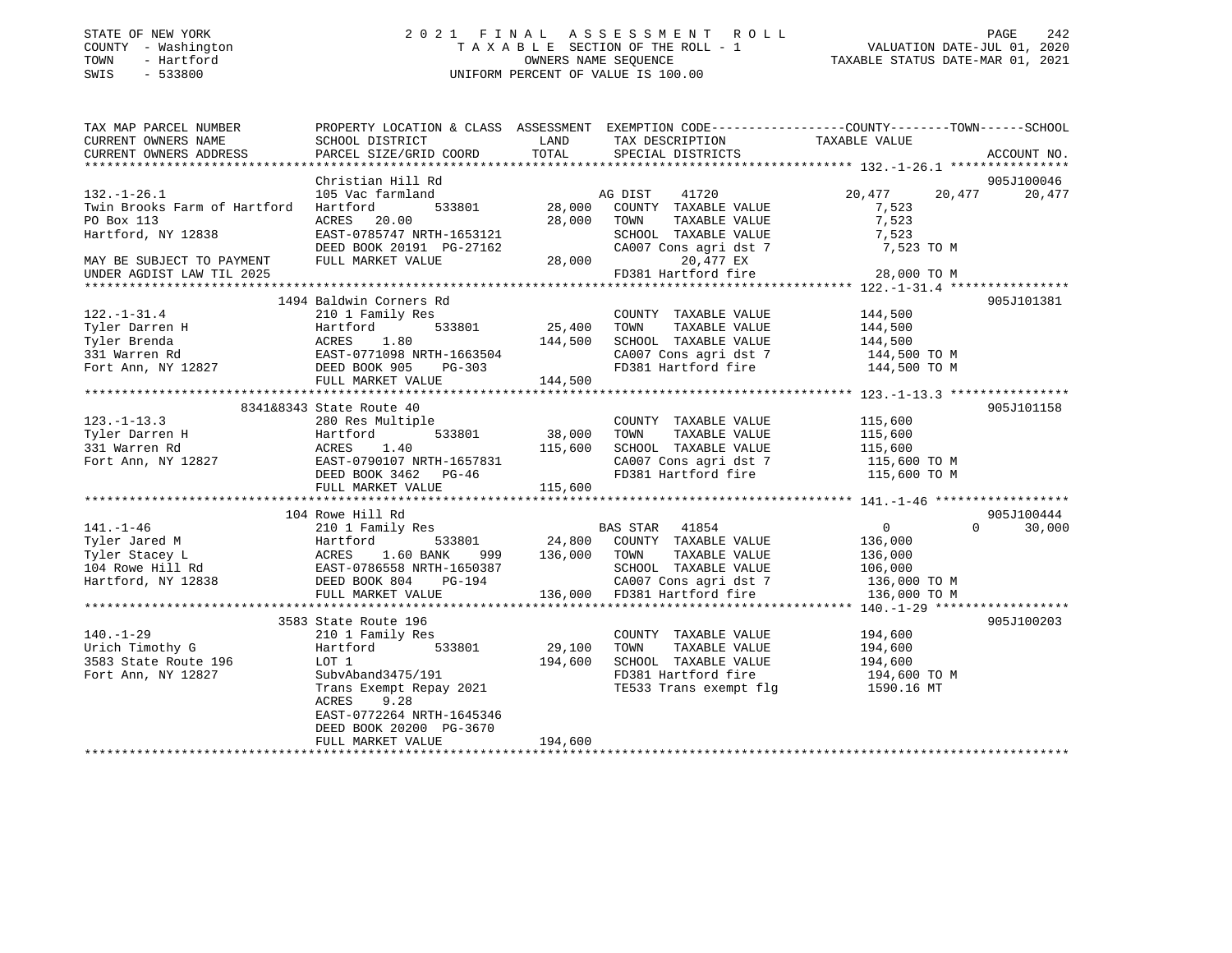| STATE OF NEW YORK |              |
|-------------------|--------------|
| COUNTY            | - Washington |
| TOWN              | - Hartford   |
| <b>CMTC</b>       | 522800       |

#### STATE OF NEW YORK 2 0 2 1 F I N A L A S S E S S M E N T R O L L PAGE 243 COUNTY - Washington T A X A B L E SECTION OF THE ROLL - 1 VALUATION DATE-JUL 01, 2020 TOWN - Hartford OWNERS NAME SEQUENCE TAXABLE STATUS DATE-MAR 01, 2021 SWIS - 533800 UNIFORM PERCENT OF VALUE IS 100.00

| TAX MAP PARCEL NUMBER                                                                        | PROPERTY LOCATION & CLASS ASSESSMENT EXEMPTION CODE----------------COUNTY-------TOWN------SCHOOL                                                                                   |               |                                                                                                                                                                            |                       |                    |
|----------------------------------------------------------------------------------------------|------------------------------------------------------------------------------------------------------------------------------------------------------------------------------------|---------------|----------------------------------------------------------------------------------------------------------------------------------------------------------------------------|-----------------------|--------------------|
| CURRENT OWNERS NAME<br>CURRENT OWNERS ADDRESS                                                | SCHOOL DISTRICT<br>PARCEL SIZE/GRID COORD                                                                                                                                          | LAND<br>TOTAL | TAX DESCRIPTION TAXABLE VALUE SPECIAL DISTRICTS                                                                                                                            |                       | ACCOUNT NO.        |
|                                                                                              |                                                                                                                                                                                    |               |                                                                                                                                                                            |                       |                    |
|                                                                                              | 3840 State Route 196                                                                                                                                                               |               |                                                                                                                                                                            |                       |                    |
| $140. -2 - 41.3$                                                                             | $533801$<br>$5.50$<br>$341.300$<br>$39 \text{ NRTH-16450}$                                                                                                                         |               |                                                                                                                                                                            |                       |                    |
|                                                                                              | 710 Manufacture                                                                                                                                                                    |               | COUNTY TAXABLE VALUE                                                                                                                                                       | 341,300               |                    |
| Utopia Enterprises of Hartford Hartford                                                      |                                                                                                                                                                                    |               | TOWN<br>TAXABLE VALUE                                                                                                                                                      | 341,300<br>341,300    |                    |
|                                                                                              |                                                                                                                                                                                    |               | SCHOOL TAXABLE VALUE                                                                                                                                                       |                       |                    |
|                                                                                              |                                                                                                                                                                                    |               | CA007 Cons agri dst 7 341,300 TO M                                                                                                                                         |                       |                    |
|                                                                                              |                                                                                                                                                                                    |               | FD381 Hartford fire                                                                                                                                                        | 341,300 TO M          |                    |
|                                                                                              | FULL MARKET VALUE                                                                                                                                                                  | 341,300       |                                                                                                                                                                            |                       |                    |
|                                                                                              |                                                                                                                                                                                    |               |                                                                                                                                                                            |                       |                    |
|                                                                                              | 331 County Route 19                                                                                                                                                                |               |                                                                                                                                                                            |                       | 905J100336         |
| $149. - 1 - 13$                                                                              | 240 Rural res                                                                                                                                                                      |               | COUNTY TAXABLE VALUE                                                                                                                                                       | 338,000               |                    |
| Valente Michael Joseph                                                                       | 533801<br>Hartford                                                                                                                                                                 | 39,500        | TOWN<br>TAXABLE VALUE                                                                                                                                                      | 338,000               |                    |
| Grasmeder Danielle Redington ACRES 11.98                                                     |                                                                                                                                                                                    | 338,000       | SCHOOL TAXABLE VALUE                                                                                                                                                       | 338,000               |                    |
|                                                                                              |                                                                                                                                                                                    |               | CA007 Cons agri dst 7 338,000 TO M                                                                                                                                         |                       |                    |
|                                                                                              |                                                                                                                                                                                    |               | FD381 Hartford fire                                                                                                                                                        | 338,000 TO M          |                    |
| 331 County Route 19<br>Fort Ann, NY 12827<br>Fort Ann, NY 12827<br>FULL MARKET VALUE 338,000 |                                                                                                                                                                                    |               |                                                                                                                                                                            |                       |                    |
|                                                                                              |                                                                                                                                                                                    |               |                                                                                                                                                                            |                       |                    |
|                                                                                              | 3474 State Route 196                                                                                                                                                               |               |                                                                                                                                                                            |                       | 905J100096         |
| $140. - 1 - 38$                                                                              | 210 1 Family Res                                                                                                                                                                   |               | BAS STAR 41854                                                                                                                                                             | 0                     | $\Omega$<br>30,000 |
|                                                                                              |                                                                                                                                                                                    |               |                                                                                                                                                                            |                       |                    |
| Vanderwarker Jacqueline<br>3474 State Route 196                                              |                                                                                                                                                                                    |               |                                                                                                                                                                            |                       |                    |
| Fort Ann, NY 12827                                                                           |                                                                                                                                                                                    |               | SCHOOL TAXABLE VALUE 66,800                                                                                                                                                |                       |                    |
|                                                                                              | Hartford 533801 19,900 COUNTY TAXABLE VALUE<br>FRNT 300.00 DPTH 295.00 96,800 TOWN TAXABLE VALUE<br>BANK 999 SCHOOL TAXABLE VALUE<br>EAST-0770313 NRTH-1644029 FD381 Hartford fire |               | FD381 Hartford fire                                                                                                                                                        | 96,800 TO M           |                    |
|                                                                                              | DEED BOOK 2482 PG-141                                                                                                                                                              |               |                                                                                                                                                                            |                       |                    |
|                                                                                              |                                                                                                                                                                                    |               |                                                                                                                                                                            |                       |                    |
|                                                                                              |                                                                                                                                                                                    |               |                                                                                                                                                                            |                       |                    |
|                                                                                              | 5659 County Route 30                                                                                                                                                               |               |                                                                                                                                                                            |                       | 905J100635         |
| $141. - 3 - 26$                                                                              |                                                                                                                                                                                    |               |                                                                                                                                                                            | $\overline{0}$        | $\Omega$<br>70,700 |
|                                                                                              | 210 1 Family Res ENH STAR 41834<br>Hartford 533801 30,200 COUNTY TAXABLE VALUE                                                                                                     |               |                                                                                                                                                                            | 110,200               |                    |
|                                                                                              |                                                                                                                                                                                    | 110,200       |                                                                                                                                                                            |                       |                    |
|                                                                                              |                                                                                                                                                                                    |               | TOWN                                                                                                                                                                       | TAXABLE VALUE 110,200 |                    |
|                                                                                              |                                                                                                                                                                                    |               | SCHOOL TAXABLE VALUE<br>FD381 Hartford fire                                                                                                                                | 39,500                |                    |
|                                                                                              |                                                                                                                                                                                    |               |                                                                                                                                                                            | 110,200 TO M          |                    |
|                                                                                              | FULL MARKET VALUE                                                                                                                                                                  | 110, 200      |                                                                                                                                                                            |                       |                    |
|                                                                                              |                                                                                                                                                                                    |               |                                                                                                                                                                            |                       |                    |
|                                                                                              | 7764 State Route 40                                                                                                                                                                |               |                                                                                                                                                                            |                       | 905J100475         |
| $140. - 2 - 23$                                                                              | 210 1 Family Res                                                                                                                                                                   |               |                                                                                                                                                                            | $0 \qquad \qquad$     | $\Omega$<br>30,000 |
| Vanness Arthur W                                                                             | Hartford                                                                                                                                                                           |               | $\begin{tabular}{lllllllll} \bf 1y\;\; Res & \tt\;\;BAS\;\; STR & \tt\;\; 41854 \\ \bf 533801 & \tt\;\; 14,500 & \tt\;\; COUNTY & \tt\;\; TAXABLE\;\; VALUE \end{tabular}$ | 151,000               |                    |
| Vanness Diana                                                                                | FRNT 135.00 DPTH 122.00 151,000 TOWN                                                                                                                                               |               | TAXABLE VALUE                                                                                                                                                              | 151,000               |                    |
| 7764 State Route 40                                                                          |                                                                                                                                                                                    |               | SCHOOL TAXABLE VALUE                                                                                                                                                       | 121,000               |                    |
| Hartford, NY 12838                                                                           | BANK 999<br>EAST-0782424 NRTH-1645443                                                                                                                                              |               | FD381 Hartford fire                                                                                                                                                        | 151,000 TO M          |                    |
|                                                                                              | DEED BOOK 511<br>PG-316                                                                                                                                                            |               |                                                                                                                                                                            |                       |                    |
|                                                                                              | FULL MARKET VALUE                                                                                                                                                                  | 151,000       |                                                                                                                                                                            |                       |                    |
|                                                                                              |                                                                                                                                                                                    |               |                                                                                                                                                                            |                       |                    |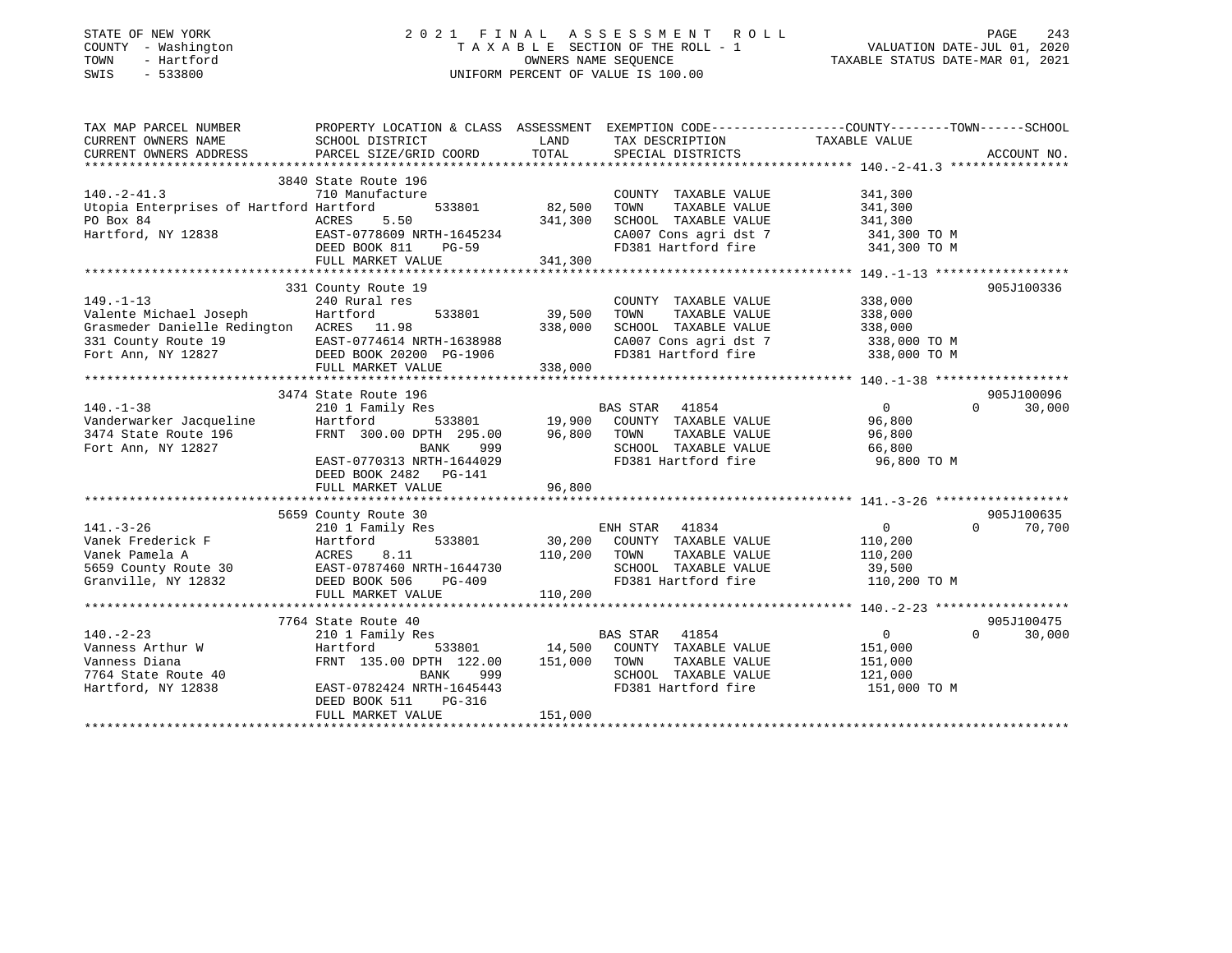#### STATE OF NEW YORK 2 0 2 1 F I N A L A S S E S S M E N T R O L L PAGE 244 COUNTY - Washington T A X A B L E SECTION OF THE ROLL - 1 VALUATION DATE-JUL 01, 2020 TOWN - Hartford OWNERS NAME SEQUENCE TAXABLE STATUS DATE-MAR 01, 2021 SWIS - 533800 UNIFORM PERCENT OF VALUE IS 100.00

| TAX MAP PARCEL NUMBER<br>CURRENT OWNERS NAME | PROPERTY LOCATION & CLASS ASSESSMENT EXEMPTION CODE----------------COUNTY-------TOWN------SCHOOL<br>SCHOOL DISTRICT | LAND    | TAX DESCRIPTION              | TAXABLE VALUE  |          |                |
|----------------------------------------------|---------------------------------------------------------------------------------------------------------------------|---------|------------------------------|----------------|----------|----------------|
| CURRENT OWNERS ADDRESS                       | PARCEL SIZE/GRID COORD                                                                                              | TOTAL   | SPECIAL DISTRICTS            |                |          | ACCOUNT NO.    |
|                                              | 3 Dick Hill Rd                                                                                                      |         |                              |                |          |                |
| $141. - 1 - 70.4$                            | 270 Mfg housing                                                                                                     |         | BAS STAR<br>41854            | $\overline{0}$ | $\Omega$ | 30,000         |
| Vaughn Linda A                               | 533801<br>Hartford                                                                                                  |         | 24,200 COUNTY TAXABLE VALUE  | 60,100         |          |                |
| 3 Dick Hill Rd                               | ACRES<br>1.40 BANK<br>998                                                                                           | 60,100  | TOWN<br>TAXABLE VALUE        | 60,100         |          |                |
| Granville, NY 12832                          | EAST-0786474 NRTH-1647703                                                                                           |         | SCHOOL TAXABLE VALUE         | 30,100         |          |                |
|                                              | DEED BOOK 2314 PG-345                                                                                               |         | CA007 Cons agri dst 7        | 60,100 TO M    |          |                |
|                                              | FULL MARKET VALUE                                                                                                   |         | 60,100 FD381 Hartford fire   | 60,100 TO M    |          |                |
|                                              |                                                                                                                     |         |                              |                |          |                |
|                                              | 68 Baker Rd                                                                                                         |         |                              |                |          | 905J101044     |
| $132. - 2 - 19.2$                            | 210 1 Family Res                                                                                                    |         | BAS STAR<br>41854            | $\overline{0}$ | $\Omega$ | 30,000         |
| Venner William H                             | Hartford<br>533801                                                                                                  | 29,300  | COUNTY TAXABLE VALUE         | 152,900        |          |                |
| Venner Shirley P                             | ACRES<br>3.10                                                                                                       | 152,900 | TOWN<br>TAXABLE VALUE        | 152,900        |          |                |
| 68 Baker Rd                                  | EAST-0792163 NRTH-1653540                                                                                           |         | SCHOOL TAXABLE VALUE         | 122,900        |          |                |
| Granville, NY 12832                          | DEED BOOK 607<br>PG-74                                                                                              |         | FD381 Hartford fire          | 152,900 TO M   |          |                |
|                                              | FULL MARKET VALUE                                                                                                   | 152,900 |                              |                |          |                |
|                                              |                                                                                                                     |         |                              |                |          |                |
|                                              | Northrup Ln                                                                                                         |         |                              |                |          | 905J101409     |
| $131.-1-5.1$                                 | 312 Vac w/imprv                                                                                                     |         | COUNTY TAXABLE VALUE         | 68,600         |          |                |
| Verdi John G                                 | 533801<br>Hartford                                                                                                  | 40,800  | TOWN<br>TAXABLE VALUE        | 68,600         |          |                |
| Verdi Ellen M                                | ACRES<br>5.00                                                                                                       | 68,600  | SCHOOL TAXABLE VALUE         | 68,600         |          |                |
| 50 Taber Knolls Dr                           | EAST-0776729 NRTH-1652088                                                                                           |         | CA007 Cons agri dst 7        | 68,600 TO M    |          |                |
| Pawling, NY 12504                            | DEED BOOK 2513 PG-142                                                                                               |         | FD381 Hartford fire          | 68,600 TO M    |          |                |
|                                              | FULL MARKET VALUE                                                                                                   | 68,600  |                              |                |          |                |
|                                              |                                                                                                                     |         |                              |                |          |                |
|                                              | 18 Northrup Ln                                                                                                      |         |                              |                |          |                |
| $131. - 1 - 5.4$                             | 314 Rural vac<10                                                                                                    |         | COUNTY TAXABLE VALUE         | 24,700         |          |                |
| Verdi John G                                 | Hartford<br>533801                                                                                                  | 24,700  | TAXABLE VALUE<br>TOWN        | 24,700         |          |                |
| Verdi Ellen M                                | 4.90<br>ACRES                                                                                                       | 24,700  | SCHOOL TAXABLE VALUE         | 24,700         |          |                |
| 50 Taber Knolls Dr                           | EAST-0776983 NRTH-1652117                                                                                           |         | CA007 Cons agri dst 7        | 24,700 TO M    |          |                |
| Pawling, NY 12504                            | DEED BOOK 2513 PG-142                                                                                               |         | FD381 Hartford fire          | 24,700 TO M    |          |                |
|                                              | FULL MARKET VALUE                                                                                                   | 24,700  |                              |                |          |                |
|                                              | **********************                                                                                              |         |                              |                |          |                |
|                                              | 9 Brodie Way                                                                                                        |         |                              |                |          | 905J101085     |
| $132. - 2 - 35.2$                            | 210 1 Family Res                                                                                                    |         | AGED-CO/TN 41801             | 53,500         | 53,500   | $\overline{0}$ |
| Wade Diane R                                 | Hartford<br>533801                                                                                                  |         | 23,500 AGED-SCH<br>41804     | $\overline{0}$ | $\Omega$ | 32,100         |
| 288 Dick Hill Rd                             | ACRES<br>1.70                                                                                                       |         | 107,000 ENH STAR<br>41834    | $\Omega$       | $\Omega$ | 70,700         |
| Granville, NY 12832                          | EAST-0791211 NRTH-1652405                                                                                           |         | COUNTY TAXABLE VALUE         | 53,500         |          |                |
|                                              | DEED BOOK 460<br>PG-945                                                                                             |         | TOWN<br>TAXABLE VALUE        | 53,500         |          |                |
|                                              | FULL MARKET VALUE                                                                                                   |         | 107,000 SCHOOL TAXABLE VALUE | 4,200          |          |                |
|                                              |                                                                                                                     |         | FD381 Hartford fire          | 107,000 TO M   |          |                |
|                                              |                                                                                                                     |         |                              |                |          |                |
|                                              | 4 Brodie Way                                                                                                        |         |                              |                |          |                |
| $132 - 2 - 35.6$                             | 210 1 Family Res                                                                                                    |         | COUNTY TAXABLE VALUE         | 60,000         |          |                |
| Wade Diane R                                 | 533801<br>Hartford                                                                                                  | 23,000  | TOWN<br>TAXABLE VALUE        | 60,000         |          |                |
| Wade Roy M                                   | 1.00<br>ACRES                                                                                                       | 60,000  | SCHOOL TAXABLE VALUE         | 60,000         |          |                |
| 288 Dick Hill Rd                             | EAST-0791058 NRTH-1652078                                                                                           |         | FD381 Hartford fire          | 60,000 TO M    |          |                |
| Granville, NY 12832                          | DEED BOOK 3026 PG-55                                                                                                |         |                              |                |          |                |
|                                              | FULL MARKET VALUE                                                                                                   | 60,000  |                              |                |          |                |
|                                              |                                                                                                                     |         |                              |                |          |                |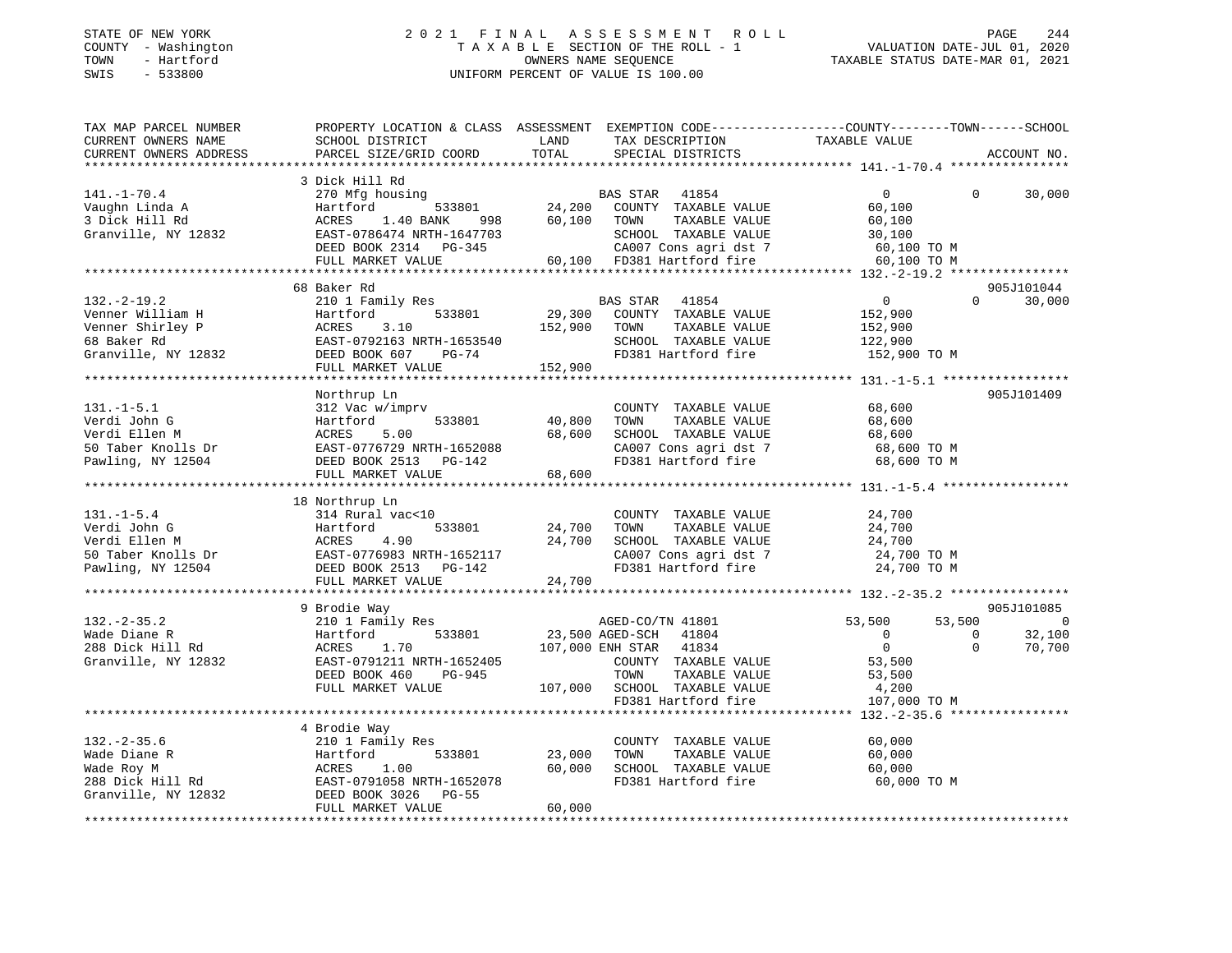#### STATE OF NEW YORK 2 0 2 1 F I N A L A S S E S S M E N T R O L L PAGE 245 COUNTY - Washington T A X A B L E SECTION OF THE ROLL - 1 VALUATION DATE-JUL 01, 2020 TOWN - Hartford OWNERS NAME SEQUENCE TAXABLE STATUS DATE-MAR 01, 2021 SWIS - 533800 UNIFORM PERCENT OF VALUE IS 100.00

| TAX MAP PARCEL NUMBER                                                                                                                                                                                                                                    | PROPERTY LOCATION & CLASS ASSESSMENT EXEMPTION CODE----------------COUNTY-------TOWN------SCHOOL                                               |             |                                                                         |                      |                    |
|----------------------------------------------------------------------------------------------------------------------------------------------------------------------------------------------------------------------------------------------------------|------------------------------------------------------------------------------------------------------------------------------------------------|-------------|-------------------------------------------------------------------------|----------------------|--------------------|
| CURRENT OWNERS NAME                                                                                                                                                                                                                                      | SCHOOL DISTRICT                                                                                                                                |             | LAND TAX DESCRIPTION TAXABLE VALUE                                      |                      |                    |
| CURRENT OWNERS ADDRESS                                                                                                                                                                                                                                   | PARCEL SIZE/GRID COORD                                                                                                                         | TOTAL       | SPECIAL DISTRICTS                                                       |                      | ACCOUNT NO.        |
| 1919.1-54<br>1919.1-54<br>1920 1 Family Res<br>2010 I Family Res<br>25,500 COUNTY TAXABLE VALUE<br>219 1 Family Res<br>25,500 COUNTY TAXABLE VALUE<br>25,500 COUNTY TAXABLE VALUE<br>25,500 COUNTY TAXABLE VALUE<br>25,500 COUNTY TAXABLE VALUE<br>      |                                                                                                                                                |             |                                                                         |                      |                    |
|                                                                                                                                                                                                                                                          |                                                                                                                                                |             |                                                                         |                      | 905J100146         |
|                                                                                                                                                                                                                                                          |                                                                                                                                                |             |                                                                         | $\overline{0}$       | 30,000<br>$\Omega$ |
|                                                                                                                                                                                                                                                          |                                                                                                                                                |             |                                                                         | 61,800               |                    |
|                                                                                                                                                                                                                                                          |                                                                                                                                                |             | 7000 7AXABLE VALUE 61,800<br>SCHOOL TAXABLE VALUE 31,800                |                      |                    |
|                                                                                                                                                                                                                                                          |                                                                                                                                                |             |                                                                         |                      |                    |
|                                                                                                                                                                                                                                                          |                                                                                                                                                |             | FD381 Hartford fire 61,800 TO M                                         |                      |                    |
|                                                                                                                                                                                                                                                          |                                                                                                                                                |             |                                                                         |                      |                    |
|                                                                                                                                                                                                                                                          |                                                                                                                                                |             |                                                                         |                      |                    |
|                                                                                                                                                                                                                                                          | County Route 19                                                                                                                                |             |                                                                         |                      |                    |
| $149. - 1 - 54.1$                                                                                                                                                                                                                                        | 322 Rural vac>10                                                                                                                               |             | COUNTY TAXABLE VALUE                                                    | 23,300               |                    |
| Wade Rocky E Jr                                                                                                                                                                                                                                          | 533801 23,300 TOWN<br>Hartford                                                                                                                 |             |                                                                         | TAXABLE VALUE 23,300 |                    |
| Wade Desiree C                                                                                                                                                                                                                                           | ACRES 20.00                                                                                                                                    |             |                                                                         |                      |                    |
| 194 County Route 19 EAST-0771322 NRTH-1637808                                                                                                                                                                                                            |                                                                                                                                                |             | 23,300 SCHOOL TAXABLE VALUE 23,300 TO M PD381 Hartford fire 23,300 TO M |                      |                    |
| Fort Ann, NY 12827                                                                                                                                                                                                                                       | DEED BOOK 1875 PG-69                                                                                                                           |             |                                                                         |                      |                    |
|                                                                                                                                                                                                                                                          |                                                                                                                                                |             |                                                                         |                      |                    |
|                                                                                                                                                                                                                                                          |                                                                                                                                                |             |                                                                         |                      |                    |
|                                                                                                                                                                                                                                                          | Dick Hill Rd                                                                                                                                   |             |                                                                         |                      |                    |
|                                                                                                                                                                                                                                                          |                                                                                                                                                |             |                                                                         |                      |                    |
|                                                                                                                                                                                                                                                          |                                                                                                                                                |             |                                                                         |                      |                    |
|                                                                                                                                                                                                                                                          |                                                                                                                                                |             |                                                                         |                      |                    |
|                                                                                                                                                                                                                                                          |                                                                                                                                                |             |                                                                         |                      |                    |
|                                                                                                                                                                                                                                                          |                                                                                                                                                |             |                                                                         |                      |                    |
| Wade Roy M<br>Wade Roy M<br>Wade Diane<br>Wade Diane<br>288 Dick Hill Rd<br>288 Dick Hill Rd<br>288 Dick Hill Rd<br>288 Dick Hill Rd<br>288 Dick Hill Rd<br>288 Dick Hill Rd<br>288 Dick Hill Rd<br>288 Dick Hill Rd<br>288 Dick Hill Rd<br>288 Dick Hil | FULL MARKET VALUE                                                                                                                              | 1,500       |                                                                         |                      |                    |
|                                                                                                                                                                                                                                                          |                                                                                                                                                |             |                                                                         |                      |                    |
|                                                                                                                                                                                                                                                          | 4 North Rd                                                                                                                                     |             |                                                                         |                      |                    |
| $149. - 1 - 53.3$                                                                                                                                                                                                                                        | 210 1 Family Res                                                                                                                               |             | BAS STAR 41854                                                          | $\overline{0}$       | $\Omega$<br>30,000 |
| Wade Russell M                                                                                                                                                                                                                                           |                                                                                                                                                |             |                                                                         |                      |                    |
| Wade Andrea L                                                                                                                                                                                                                                            | Hartford<br>LOT 2                                                                                                                              |             | 533801 28,300 COUNTY TAXABLE VALUE<br>207,000 TOWN TAXABLE VALUE        | 207,000<br>207,000   |                    |
| 4 North Rd                                                                                                                                                                                                                                               | 697/205 2327/233<br>ACRES 5.39                                                                                                                 |             |                                                                         |                      |                    |
|                                                                                                                                                                                                                                                          |                                                                                                                                                |             | SCHOOL TAXABLE VALUE 177,000                                            |                      |                    |
| Fort Ann, NY 12827                                                                                                                                                                                                                                       |                                                                                                                                                |             |                                                                         |                      |                    |
|                                                                                                                                                                                                                                                          | EAST-0773799 NRTH-1639147                                                                                                                      |             |                                                                         |                      |                    |
|                                                                                                                                                                                                                                                          | DEED BOOK 950 PG-35                                                                                                                            |             |                                                                         |                      |                    |
|                                                                                                                                                                                                                                                          |                                                                                                                                                |             |                                                                         |                      |                    |
|                                                                                                                                                                                                                                                          |                                                                                                                                                |             |                                                                         |                      |                    |
|                                                                                                                                                                                                                                                          | LOT 1 Provincial Pat                                                                                                                           |             |                                                                         |                      | 905J101151         |
| $112. - 2 - 9$                                                                                                                                                                                                                                           | 105 Vac farmland                                                                                                                               |             | 41720<br>AG DIST                                                        | 11,900<br>11,900     | 11,900             |
| 112.-2-y<br>Walker Farms LLC $\begin{array}{ccc} 1 & 0 & 0 & 0 \\ 0 & 0 & 0 & 0 \\ 0 & 0 & 0 & 0 \\ 0 & 0 & 0 & 0 \end{array}$ = 112.-1-9                                                                                                                |                                                                                                                                                |             | 532802 19,600 COUNTY TAXABLE VALUE                                      | 7,700                |                    |
|                                                                                                                                                                                                                                                          |                                                                                                                                                | 19,600 TOWN | TAXABLE VALUE                                                           | 7,700                |                    |
| Fort Ann, NY 12827                                                                                                                                                                                                                                       | ACRES 14.00                                                                                                                                    |             | SCHOOL TAXABLE VALUE                                                    | 7,700                |                    |
|                                                                                                                                                                                                                                                          |                                                                                                                                                |             | CA007 Cons agri dst 7                                                   | 7,700 TO M           |                    |
| MAY BE SUBJECT TO PAYMENT                                                                                                                                                                                                                                | ACRES 14.00<br>EAST-0761574 NRTH-1665779 CA007 Cons agri dst<br>DEED BOOK 822 PG-104 11,900 EX<br>FULL MARKET VALUE 19,600 FD381 Hartford fire |             |                                                                         |                      |                    |
| UNDER AGDIST LAW TIL 2025                                                                                                                                                                                                                                |                                                                                                                                                |             |                                                                         | 19,600 TO M          |                    |
|                                                                                                                                                                                                                                                          |                                                                                                                                                |             |                                                                         |                      |                    |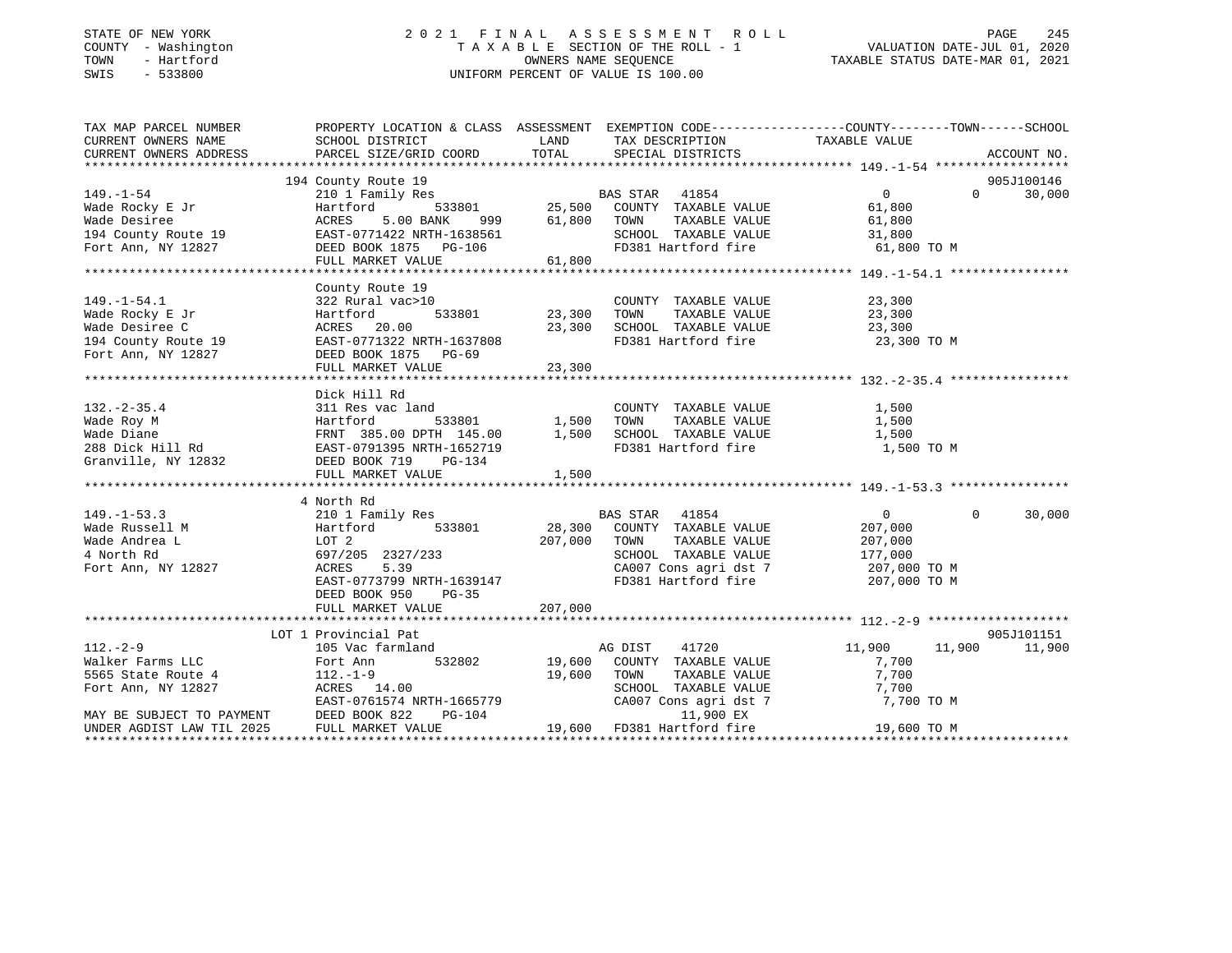### STATE OF NEW YORK 2 0 2 1 F I N A L A S S E S S M E N T R O L L PAGE 246 COUNTY - Washington T A X A B L E SECTION OF THE ROLL - 1 VALUATION DATE-JUL 01, 2020 TOWN - Hartford OWNERS NAME SEQUENCE TAXABLE STATUS DATE-MAR 01, 2021 SWIS - 533800 UNIFORM PERCENT OF VALUE IS 100.00

| TAX MAP PARCEL NUMBER<br>CURRENT OWNERS NAME | PROPERTY LOCATION & CLASS ASSESSMENT EXEMPTION CODE---------------COUNTY-------TOWN-----SCHOOL<br>SCHOOL DISTRICT | LAND    | TAX DESCRIPTION               | TAXABLE VALUE  |          |             |
|----------------------------------------------|-------------------------------------------------------------------------------------------------------------------|---------|-------------------------------|----------------|----------|-------------|
| CURRENT OWNERS ADDRESS                       | PARCEL SIZE/GRID COORD                                                                                            | TOTAL   | SPECIAL DISTRICTS             |                |          | ACCOUNT NO. |
|                                              |                                                                                                                   |         |                               |                |          |             |
|                                              | Rojcewicz Ln                                                                                                      |         |                               |                |          | 905J101098  |
| $140. - 1 - 12$                              | 120 Field crops                                                                                                   |         | 41720<br>AG DIST              | 89,342         | 89,342   | 89,342      |
| Walker Farms LLC                             | 533801<br>Hartford                                                                                                |         | 202,000 COUNTY TAXABLE VALUE  | 114,658        |          |             |
| 5565 State Route 4                           | ACRES 146.90                                                                                                      | 204,000 | TOWN<br>TAXABLE VALUE         | 114,658        |          |             |
| Fort Ann, NY 12827                           | EAST-0775369 NRTH-1643329                                                                                         |         | SCHOOL TAXABLE VALUE          | 114,658        |          |             |
|                                              | DEED BOOK 822<br>PG-104                                                                                           |         | CA007 Cons agri dst 7         | 114,658 TO M   |          |             |
| MAY BE SUBJECT TO PAYMENT                    | FULL MARKET VALUE                                                                                                 |         | 204,000<br>89,342 EX          |                |          |             |
| UNDER AGDIST LAW TIL 2025                    |                                                                                                                   |         | FD381 Hartford fire           | 204,000 TO M   |          |             |
|                                              |                                                                                                                   |         |                               |                |          |             |
|                                              | 9 Mcdougal Rd                                                                                                     |         |                               |                |          | 905J100269  |
| $148. - 1 - 14$                              | 105 Vac farmland                                                                                                  |         | AGRI-D IND 41730              | 80,220         | 80,220   | 80,220      |
| Walker Farms LLC                             | 533801<br>Hartford                                                                                                |         | 183,100 COUNTY TAXABLE VALUE  | 102,880        |          |             |
| 5565 State Route 4                           | ACRES 114.90                                                                                                      |         | 183,100 TOWN<br>TAXABLE VALUE | 102,880        |          |             |
| Fort Ann, NY 12827                           | EAST-0768905 NRTH-1637263                                                                                         |         | SCHOOL TAXABLE VALUE          | 102,880        |          |             |
|                                              | DEED BOOK 876<br>PG-322                                                                                           |         | FD381 Hartford fire           | 183,100 TO M   |          |             |
| MAY BE SUBJECT TO PAYMENT                    | FULL MARKET VALUE                                                                                                 | 183,100 |                               |                |          |             |
| UNDER AGDIST LAW TIL 2028                    |                                                                                                                   |         |                               |                |          |             |
|                                              |                                                                                                                   |         |                               |                |          |             |
|                                              | Russell Ln OFF                                                                                                    |         |                               |                |          | 905J100617  |
| $149. - 1 - 50$                              | 322 Rural vac>10                                                                                                  |         | AGRI-D IND 41730              | 2,626          | 2,626    | 2,626       |
| Walker Farms LLC                             | 533801<br>Hartford                                                                                                |         | 7,900 COUNTY TAXABLE VALUE    | 5,274          |          |             |
| 5565 State Route 4                           | ACRES 12.18                                                                                                       |         | 7,900 TOWN<br>TAXABLE VALUE   | 5,274          |          |             |
| Fort Ann, NY 12827                           | EAST-0771363 NRTH-1636928                                                                                         |         | SCHOOL TAXABLE VALUE          | 5,274          |          |             |
|                                              | DEED BOOK 876<br>PG-322                                                                                           |         | FD381 Hartford fire           | 7,900 TO M     |          |             |
| MAY BE SUBJECT TO PAYMENT                    | FULL MARKET VALUE                                                                                                 | 7,900   |                               |                |          |             |
| UNDER AGDIST LAW TIL 2028                    |                                                                                                                   |         |                               |                |          |             |
|                                              |                                                                                                                   |         |                               |                |          |             |
|                                              | 320 Pope Hill Rd                                                                                                  |         |                               |                |          |             |
| $150. - 1 - 31.1$                            | 240 Rural res                                                                                                     |         | BAS STAR 41854                | $\overline{0}$ | $\Omega$ | 30,000      |
| Walker James S                               | 533801<br>Hartford                                                                                                |         | 28,900 COUNTY TAXABLE VALUE   | 140,700        |          |             |
| Walker Elaine A                              | LOT 2                                                                                                             | 140,700 | TAXABLE VALUE<br>TOWN         | 140,700        |          |             |
| 320 Pope Hill Rd                             | 999<br>ACRES 10.01 BANK                                                                                           |         | SCHOOL TAXABLE VALUE          | 110,700        |          |             |
| Granville, NY 12832                          | EAST-0783700 NRTH-1633534                                                                                         |         | CA006 Cons agri dst 6         | 140,700 TO M   |          |             |
|                                              | DEED BOOK 771<br>PG-102                                                                                           |         | FD381 Hartford fire           | 140,700 TO M   |          |             |
|                                              | FULL MARKET VALUE                                                                                                 | 140,700 |                               |                |          |             |
|                                              | 45 Baker Rd                                                                                                       |         |                               |                |          | 905J100140  |
| $132 - 2 - 9$                                | 240 Rural res                                                                                                     |         | COUNTY TAXABLE VALUE          | 132,400        |          |             |
| Wall Walter J                                | 533801<br>Hartford                                                                                                | 30,000  | TOWN<br>TAXABLE VALUE         | 132,400        |          |             |
| Wall Melissa D                               | Survey12758                                                                                                       | 132,400 | SCHOOL TAXABLE VALUE          | 132,400        |          |             |
| 45 Baker Rd                                  | ACRES 11.16                                                                                                       |         | FD381 Hartford fire           | 132,400 TO M   |          |             |
| Granville, NY 12832                          | EAST-0791312 NRTH-1654079                                                                                         |         |                               |                |          |             |
|                                              | DEED BOOK 3756 PG-270                                                                                             |         |                               |                |          |             |
|                                              | FULL MARKET VALUE                                                                                                 | 132,400 |                               |                |          |             |
|                                              |                                                                                                                   |         |                               |                |          |             |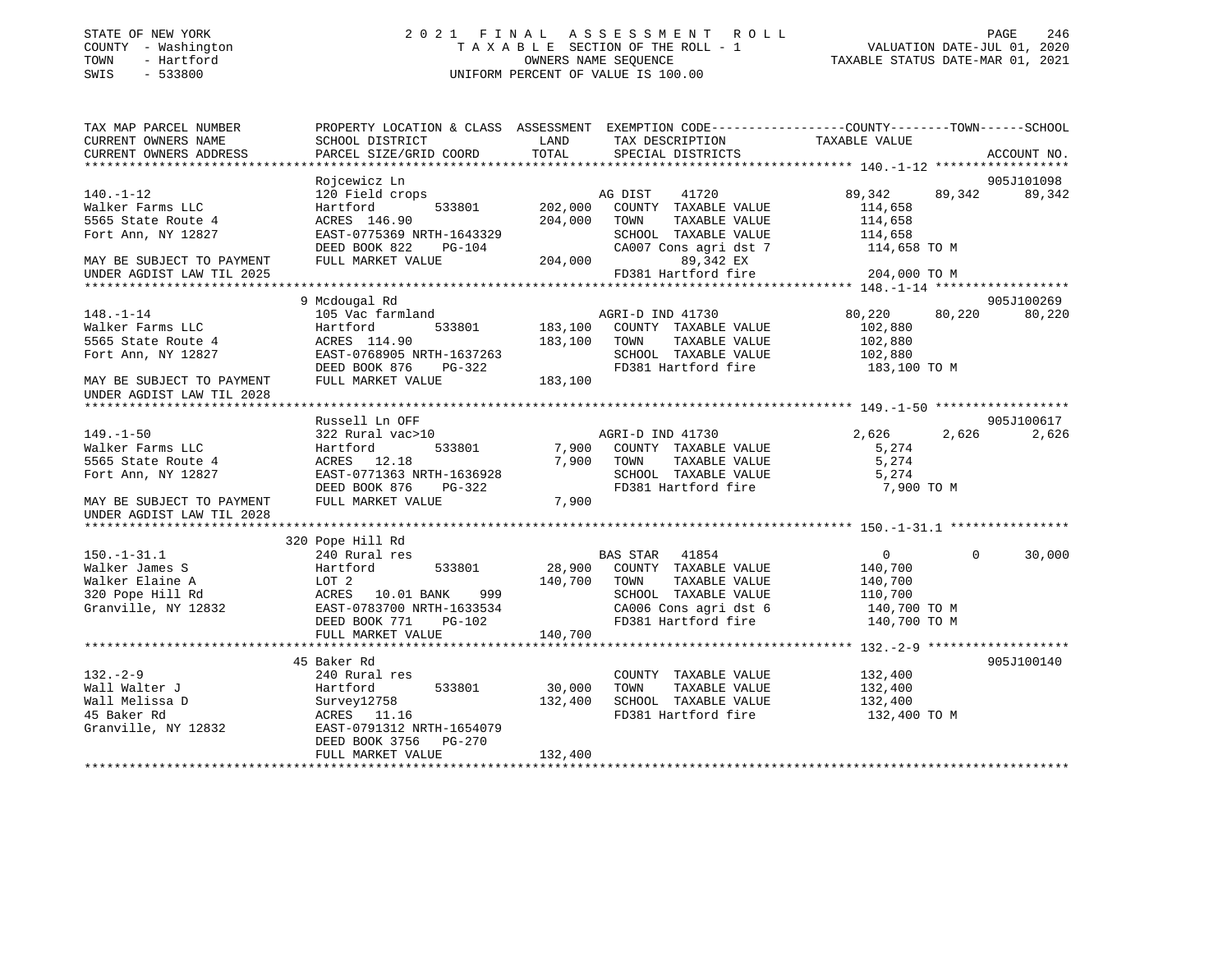#### STATE OF NEW YORK 2 0 2 1 F I N A L A S S E S S M E N T R O L L PAGE 247 COUNTY - Washington T A X A B L E SECTION OF THE ROLL - 1 VALUATION DATE-JUL 01, 2020 TOWN - Hartford OWNERS NAME SEQUENCE TAXABLE STATUS DATE-MAR 01, 2021 SWIS - 533800 UNIFORM PERCENT OF VALUE IS 100.00

| TAX MAP PARCEL NUMBER                                                                                                                                                                                                                                    | PROPERTY LOCATION & CLASS ASSESSMENT EXEMPTION CODE----------------COUNTY-------TOWN------SCHOOL                             |               |                                                                                                                                                                                                                    |                |               |
|----------------------------------------------------------------------------------------------------------------------------------------------------------------------------------------------------------------------------------------------------------|------------------------------------------------------------------------------------------------------------------------------|---------------|--------------------------------------------------------------------------------------------------------------------------------------------------------------------------------------------------------------------|----------------|---------------|
| CURRENT OWNERS NAME SCHOOL DISTRICT<br>CURRENT OWNERS ADDRESS PARCEL SIZE/GRID COORD                                                                                                                                                                     |                                                                                                                              | LAND<br>TOTAL | TAX DESCRIPTION TAXABLE VALUE<br>SPECIAL DISTRICTS                                                                                                                                                                 |                | ACCOUNT NO.   |
|                                                                                                                                                                                                                                                          |                                                                                                                              |               |                                                                                                                                                                                                                    |                |               |
|                                                                                                                                                                                                                                                          |                                                                                                                              |               |                                                                                                                                                                                                                    |                | 905J100461    |
|                                                                                                                                                                                                                                                          |                                                                                                                              |               |                                                                                                                                                                                                                    |                | $0 \t 30,000$ |
|                                                                                                                                                                                                                                                          |                                                                                                                              |               |                                                                                                                                                                                                                    |                |               |
|                                                                                                                                                                                                                                                          |                                                                                                                              |               |                                                                                                                                                                                                                    |                |               |
|                                                                                                                                                                                                                                                          |                                                                                                                              |               |                                                                                                                                                                                                                    |                |               |
|                                                                                                                                                                                                                                                          |                                                                                                                              |               | SCHOOL TAXABLE VALUE 120,000<br>FD381 Hartford fire 150,000 TO M                                                                                                                                                   |                |               |
| 3141.-3-1<br>240 Rural res<br>240 Rural res<br>240 Rural res<br>240 Rural res<br>240 Rural res<br>240 Rural res<br>240 Rural res<br>253801<br>26,200 COUNTY TAXABLE VALUE<br>250,000<br>26,000 TOWN TAXABLE VALUE<br>250,000<br>26,000 TOWN TAXABLE VALU |                                                                                                                              |               |                                                                                                                                                                                                                    |                |               |
|                                                                                                                                                                                                                                                          |                                                                                                                              |               |                                                                                                                                                                                                                    |                |               |
|                                                                                                                                                                                                                                                          | Baker Rd                                                                                                                     |               |                                                                                                                                                                                                                    | 3,900          | 905J101202    |
|                                                                                                                                                                                                                                                          |                                                                                                                              |               |                                                                                                                                                                                                                    | 3,900          |               |
|                                                                                                                                                                                                                                                          |                                                                                                                              |               |                                                                                                                                                                                                                    | 3,900          |               |
|                                                                                                                                                                                                                                                          |                                                                                                                              |               |                                                                                                                                                                                                                    | 3,900 TO M     |               |
|                                                                                                                                                                                                                                                          |                                                                                                                              |               |                                                                                                                                                                                                                    |                |               |
|                                                                                                                                                                                                                                                          | DEED BOOK 2625 PG-253                                                                                                        |               |                                                                                                                                                                                                                    |                |               |
|                                                                                                                                                                                                                                                          |                                                                                                                              |               |                                                                                                                                                                                                                    |                |               |
|                                                                                                                                                                                                                                                          |                                                                                                                              |               |                                                                                                                                                                                                                    |                |               |
|                                                                                                                                                                                                                                                          | State Route 40                                                                                                               |               |                                                                                                                                                                                                                    |                | 905J100610    |
| $149. - 1 - 34$                                                                                                                                                                                                                                          | 314 Rural vac<10                                                                                                             |               | COUNTY TAXABLE VALUE 14,300                                                                                                                                                                                        |                |               |
| Walsh Charles F<br>Walsh Vickie D                                                                                                                                                                                                                        |                                                                                                                              |               | $\begin{tabular}{lllllllllll} \textsc{Tom} & \textsc{TrXABLE} & \textsc{VALUE} & & \textsc{14}\,,\textsc{300} \\ \textsc{SCHOOL} & \textsc{TrXABLE} & \textsc{VALUE} & & \textsc{14}\,,\textsc{300} \end{tabular}$ |                |               |
|                                                                                                                                                                                                                                                          |                                                                                                                              |               |                                                                                                                                                                                                                    |                |               |
| Walsh Charles F<br>Walsh Charles F<br>Walsh Vickie D<br>Tartford 533801 14,300<br>Tartford 533801 14,300<br>Tartford 533801 14,300<br>Tartford 533801 14,300<br>Tartford 14,300<br>Tartford NRTH-1636782                                                 |                                                                                                                              |               | CA006 Cons agri dst 6 14,300 TO M<br>FD381 Hartford fire 14,300 TO M                                                                                                                                               |                |               |
|                                                                                                                                                                                                                                                          |                                                                                                                              |               |                                                                                                                                                                                                                    |                |               |
|                                                                                                                                                                                                                                                          | DEED BOOK 843<br>PG-210                                                                                                      |               |                                                                                                                                                                                                                    |                |               |
|                                                                                                                                                                                                                                                          |                                                                                                                              |               |                                                                                                                                                                                                                    |                |               |
|                                                                                                                                                                                                                                                          | 7280 State Route 40                                                                                                          |               |                                                                                                                                                                                                                    |                | 905J100610    |
|                                                                                                                                                                                                                                                          | 210 1 Family Res                                                                                                             |               |                                                                                                                                                                                                                    | $\overline{0}$ | $0 \t 70,700$ |
|                                                                                                                                                                                                                                                          |                                                                                                                              |               |                                                                                                                                                                                                                    |                |               |
|                                                                                                                                                                                                                                                          |                                                                                                                              |               |                                                                                                                                                                                                                    |                |               |
|                                                                                                                                                                                                                                                          |                                                                                                                              |               |                                                                                                                                                                                                                    |                |               |
|                                                                                                                                                                                                                                                          |                                                                                                                              |               |                                                                                                                                                                                                                    |                |               |
|                                                                                                                                                                                                                                                          |                                                                                                                              |               |                                                                                                                                                                                                                    |                |               |
|                                                                                                                                                                                                                                                          |                                                                                                                              |               |                                                                                                                                                                                                                    |                |               |
|                                                                                                                                                                                                                                                          |                                                                                                                              |               |                                                                                                                                                                                                                    |                |               |
|                                                                                                                                                                                                                                                          | 671 County Route 17<br>210 1 Family Res                                                                                      |               |                                                                                                                                                                                                                    | $\overline{0}$ | 905J100661    |
| $113. - 2 - 4$<br>Ward Charles S                                                                                                                                                                                                                         |                                                                                                                              |               |                                                                                                                                                                                                                    |                | $0 \t 70,700$ |
| $e$ 17<br>671 County Route 17                                                                                                                                                                                                                            | 210 1 Family Res ENH STAK 41054<br>Hartford 533801 19,900 COUNTY TAXABLE VALUE 117,000<br>117,000 TOMM TAXABLE VALUE 117,000 |               |                                                                                                                                                                                                                    |                |               |
| Fort Ann, NY 12827                                                                                                                                                                                                                                       |                                                                                                                              |               | SCHOOL TAXABLE VALUE 46,300                                                                                                                                                                                        |                |               |
|                                                                                                                                                                                                                                                          |                                                                                                                              |               |                                                                                                                                                                                                                    |                |               |
|                                                                                                                                                                                                                                                          | FRNT 150.00 DPTH 200.00<br>EAST-0779084 NRTH-1666913<br>DEED BOOK 669 PG-69                                                  |               | CA007 Cons agri dst 7 117,000 TO M<br>FD381 Hartford fire 117,000 TO M                                                                                                                                             |                |               |
|                                                                                                                                                                                                                                                          | FULL MARKET VALUE                                                                                                            | 117,000       |                                                                                                                                                                                                                    |                |               |
|                                                                                                                                                                                                                                                          |                                                                                                                              |               |                                                                                                                                                                                                                    |                |               |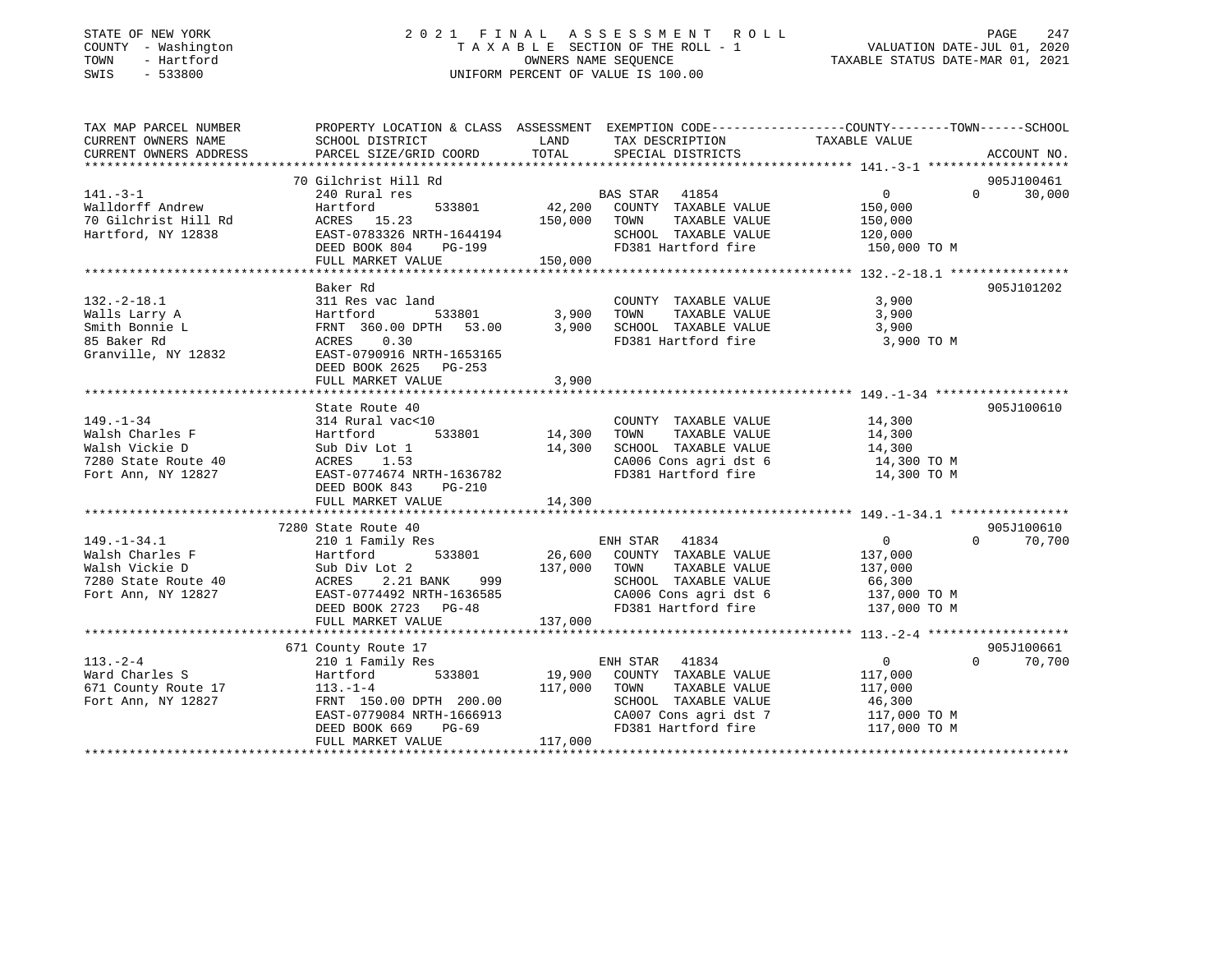#### STATE OF NEW YORK 2 0 2 1 F I N A L A S S E S S M E N T R O L L PAGE 248 COUNTY - Washington T A X A B L E SECTION OF THE ROLL - 1 VALUATION DATE-JUL 01, 2020 TOWN - Hartford OWNERS NAME SEQUENCE TAXABLE STATUS DATE-MAR 01, 2021 SWIS - 533800 UNIFORM PERCENT OF VALUE IS 100.00

| TAX MAP PARCEL NUMBER                                                                                                                       | PROPERTY LOCATION & CLASS ASSESSMENT EXEMPTION CODE---------------COUNTY-------TOWN------SCHOOL                             |              |                                              |                                    |                                 |
|---------------------------------------------------------------------------------------------------------------------------------------------|-----------------------------------------------------------------------------------------------------------------------------|--------------|----------------------------------------------|------------------------------------|---------------------------------|
| CURRENT OWNERS NAME                                                                                                                         | SCHOOL DISTRICT                                                                                                             | LAND         | TAX DESCRIPTION                              | TAXABLE VALUE                      |                                 |
| CURRENT OWNERS ADDRESS                                                                                                                      | PARCEL SIZE/GRID COORD                                                                                                      | TOTAL        | SPECIAL DISTRICTS                            |                                    | ACCOUNT NO.                     |
|                                                                                                                                             |                                                                                                                             |              |                                              |                                    |                                 |
|                                                                                                                                             | 80 Rowe Hill Rd                                                                                                             |              |                                              |                                    | 905J100626                      |
| $141. - 1 - 44$                                                                                                                             | 280 Res Multiple                                                                                                            |              | BAS STAR 41854                               | $\overline{0}$                     | $\Omega$<br>30,000              |
| Ward Edward S                                                                                                                               | 533801<br>Hartford                                                                                                          | 32,600       | COUNTY TAXABLE VALUE                         | 290,600                            |                                 |
|                                                                                                                                             |                                                                                                                             | 290,600      | TOWN<br>TAXABLE VALUE                        | 290,600                            |                                 |
| Ward Edward S<br>Ward Beth G<br>80 Rowe Hill Rd                                                                                             | ACRES 2.80<br>EAST-0786408 NRTH-1649808                                                                                     | $290o$       | SCHOOL TAXABLE VALUE                         | 260,600                            |                                 |
| Hartford, NY 12838 DEED BOOK 725                                                                                                            | PG-141                                                                                                                      |              | CA007 Cons agri dst 7                        | 290,600 TO M                       |                                 |
|                                                                                                                                             | FULL MARKET VALUE                                                                                                           |              | 290,600 FD381 Hartford fire                  | 290,600 TO M                       |                                 |
|                                                                                                                                             |                                                                                                                             |              |                                              |                                    |                                 |
|                                                                                                                                             | 392 Wright Rd                                                                                                               |              |                                              |                                    | 905J100704                      |
| $122. - 1 - 13.1$                                                                                                                           | 240 Rural res                                                                                                               |              | AG DIST<br>41720                             | 157,345 157,345                    | 157,345                         |
| Ward Hiram Estate                                                                                                                           |                                                                                                                             | 304,800      | COUNTY TAXABLE VALUE                         | 182,655                            |                                 |
| C/O John P Ward                                                                                                                             | Hartford 533801<br>ACRES 257.00<br>40 EAST-0779404 NRTH-1660377                                                             | 340,000      | TOWN<br>TAXABLE VALUE                        | 182,655                            |                                 |
| 2154 State Route 40                                                                                                                         |                                                                                                                             |              | SCHOOL TAXABLE VALUE                         | 182,655                            |                                 |
|                                                                                                                                             |                                                                                                                             |              |                                              |                                    |                                 |
| Greenwich, NY 12834                                                                                                                         | DEED BOOK 499<br>PG-1061                                                                                                    |              |                                              | CA007 Cons agri dst 7 182,655 TO M |                                 |
|                                                                                                                                             | FULL MARKET VALUE                                                                                                           | 340,000      | 157,345 EX                                   |                                    |                                 |
| MAY BE SUBJECT TO PAYMENT                                                                                                                   |                                                                                                                             |              | FD381 Hartford fire                          | 340,000 TO M                       |                                 |
| UNDER AGDIST LAW TIL 2025                                                                                                                   |                                                                                                                             |              |                                              |                                    |                                 |
|                                                                                                                                             |                                                                                                                             |              |                                              |                                    |                                 |
|                                                                                                                                             | Wright Rd                                                                                                                   |              |                                              |                                    | 905J101314                      |
| $122. - 1 - 13.3$                                                                                                                           | 322 Rural vac>10                                                                                                            |              | COUNTY TAXABLE VALUE                         | 21,500                             |                                 |
|                                                                                                                                             | 533801                                                                                                                      | 21,500       | TAXABLE VALUE<br>TOWN                        | 21,500                             |                                 |
|                                                                                                                                             |                                                                                                                             | 21,500       | SCHOOL TAXABLE VALUE 21,500                  |                                    |                                 |
|                                                                                                                                             | EAST-0782151 NRTH-1657670                                                                                                   |              | CA007 Cons agri dst 7<br>FD381 Hartford fire | 21,500 TO M                        |                                 |
|                                                                                                                                             | RTH-1657670<br>PG-1060                                                                                                      |              |                                              | 21,500 TO M                        |                                 |
| 122.-1-13.3<br>Ward Hiram Estate<br>Ward Judith Estate<br>C/O John P Ward<br>254 State Route 40 Rd<br>Greenwich, NY 12834<br>PULL MARKET VA | FULL MARKET VALUE                                                                                                           | 21,500       |                                              |                                    |                                 |
|                                                                                                                                             |                                                                                                                             |              |                                              |                                    |                                 |
|                                                                                                                                             | 50 Christian Hill Rd                                                                                                        |              |                                              |                                    | 905J101414                      |
| $132. - 1 - 27.1$                                                                                                                           | 210 1 Family Res                                                                                                            |              | ENH STAR 41834                               | 0                                  | $0 \t 70,700$                   |
| Ward Irrevoc Trust Richard K Hartford                                                                                                       | 533801                                                                                                                      |              | 27,900 COUNTY TAXABLE VALUE                  | 144,700                            |                                 |
| PO Box 107                                                                                                                                  | 2.24<br>ACRES                                                                                                               | 144,700 TOWN | TAXABLE VALUE                                | 144,700                            |                                 |
| Hartford, NY 12838                                                                                                                          |                                                                                                                             |              |                                              | 74,000                             |                                 |
|                                                                                                                                             |                                                                                                                             |              |                                              | CA007 Cons agri dst 7 144,700 TO M |                                 |
|                                                                                                                                             | EAST-0785409 NRTH-1652137<br>DEED BOOK 3663 PG-112<br>FULL MARKET VALUE<br>FULL MARKET VALUE<br>144,700 FD381 Hartford fire |              |                                              | 144,700 TO M                       |                                 |
|                                                                                                                                             |                                                                                                                             |              |                                              |                                    |                                 |
|                                                                                                                                             | 1397 Baldwin Corners Rd                                                                                                     |              | 58 PCT OF VALUE USED FOR EXEMPTION PURPOSES  |                                    | 905J100665                      |
|                                                                                                                                             |                                                                                                                             |              |                                              | 30,986 30,986                      |                                 |
| $121. -4 - 7$                                                                                                                               | 240 Rural res                                                                                                               |              | 41720<br>AG DIST                             |                                    | 30,986                          |
| Ward Marilyn                                                                                                                                | 533801<br>Hartford                                                                                                          |              | 91,800 AGED-CO/TN 41801                      | 66,642<br>66,642                   | $\sim$ 0                        |
| 1397 Baldwin Corners Rd                                                                                                                     | $121. - 1 - 7$                                                                                                              |              | 229,800 AGED-SCH 41804                       | $\overline{0}$<br>$\overline{0}$   | 59,978                          |
| Fort Ann, NY 12827                                                                                                                          | ACRES 63.00                                                                                                                 |              | ENH STAR 41834                               | $\overline{0}$                     | 70,700<br>$\Omega$              |
|                                                                                                                                             | EAST-0768522 NRTH-1663947                                                                                                   |              | COUNTY TAXABLE VALUE                         | 132,172                            |                                 |
| MAY BE SUBJECT TO PAYMENT                                                                                                                   | DEED BOOK 406<br>PG-575                                                                                                     |              | TOWN<br>TAXABLE VALUE                        | 132,172                            |                                 |
| UNDER AGDIST LAW TIL 2025                                                                                                                   | FULL MARKET VALUE                                                                                                           | 229,800      | SCHOOL TAXABLE VALUE                         | 68,136                             |                                 |
|                                                                                                                                             |                                                                                                                             |              | CA007 Cons agri dst 7                        | 198,814 TO M                       |                                 |
|                                                                                                                                             |                                                                                                                             |              | 30,986 EX                                    |                                    |                                 |
|                                                                                                                                             |                                                                                                                             |              | FD381 Hartford fire                          | 229,800 TO M                       |                                 |
|                                                                                                                                             |                                                                                                                             |              |                                              |                                    | * * * * * * * * * * * * * * * * |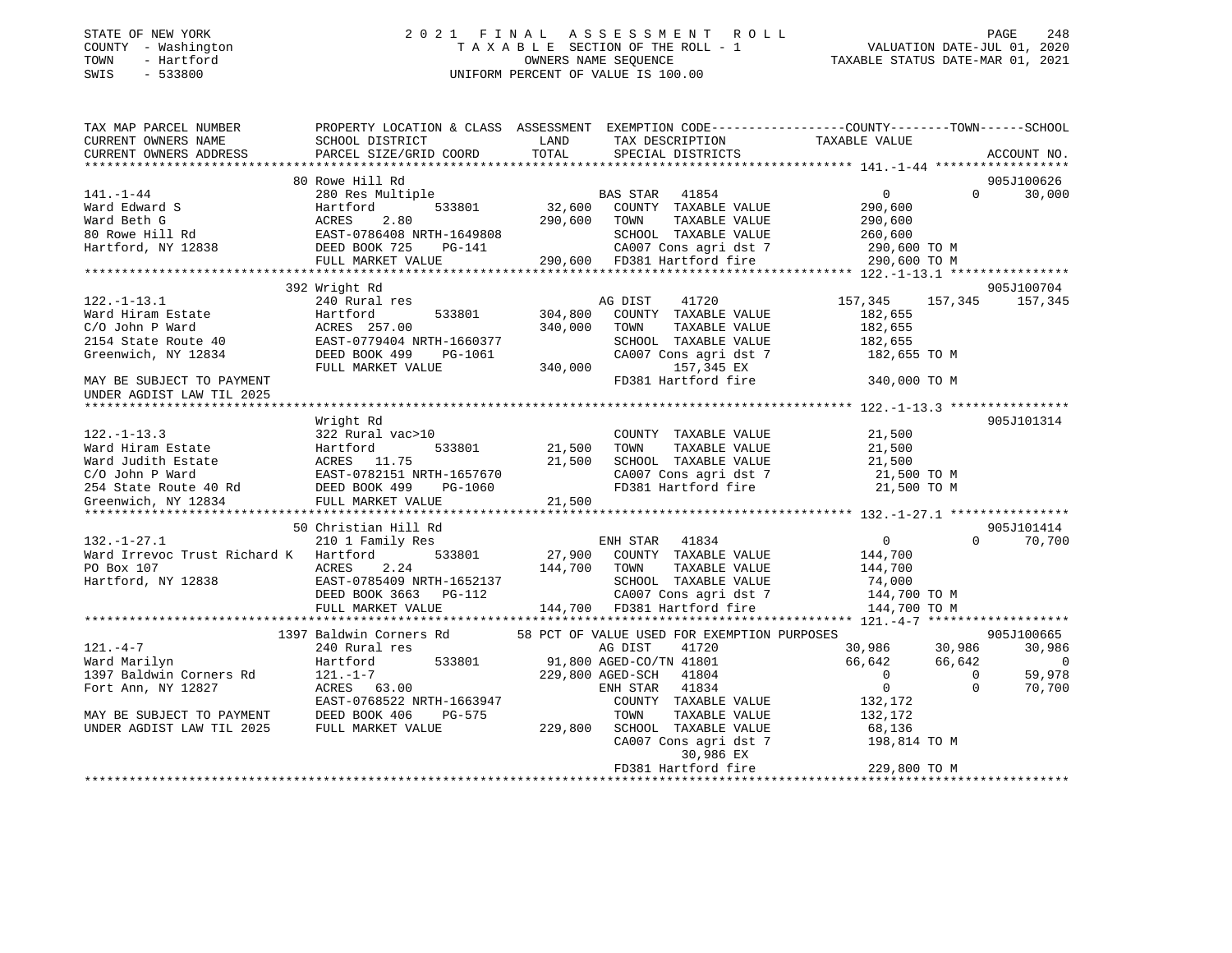### STATE OF NEW YORK 2 0 2 1 F I N A L A S S E S S M E N T R O L L PAGE 249 COUNTY - Washington T A X A B L E SECTION OF THE ROLL - 1 VALUATION DATE-JUL 01, 2020 TOWN - Hartford OWNERS NAME SEQUENCE TAXABLE STATUS DATE-MAR 01, 2021 SWIS - 533800 UNIFORM PERCENT OF VALUE IS 100.00

| TAX MAP PARCEL NUMBER                                                                                                                | PROPERTY LOCATION & CLASS ASSESSMENT EXEMPTION CODE----------------COUNTY-------TOWN-----SCHOOL                                                                                                                                                |                             |                                                                                               |                                                                                                                           |                          |
|--------------------------------------------------------------------------------------------------------------------------------------|------------------------------------------------------------------------------------------------------------------------------------------------------------------------------------------------------------------------------------------------|-----------------------------|-----------------------------------------------------------------------------------------------|---------------------------------------------------------------------------------------------------------------------------|--------------------------|
| CURRENT OWNERS NAME                                                                                                                  | SCHOOL DISTRICT                                                                                                                                                                                                                                | LAND                        | TAX DESCRIPTION                                                                               | TAXABLE VALUE                                                                                                             |                          |
| CURRENT OWNERS ADDRESS                                                                                                               | PARCEL SIZE/GRID COORD                                                                                                                                                                                                                         | TOTAL                       | SPECIAL DISTRICTS                                                                             |                                                                                                                           | ACCOUNT NO.              |
|                                                                                                                                      |                                                                                                                                                                                                                                                |                             |                                                                                               |                                                                                                                           |                          |
|                                                                                                                                      | 186 Marlboro Country Rd                                                                                                                                                                                                                        |                             |                                                                                               |                                                                                                                           | 905J100181               |
| $141. - 3 - 21$                                                                                                                      | 210 1 Family Res                                                                                                                                                                                                                               |                             | COUNTY TAXABLE VALUE                                                                          | 171,700                                                                                                                   |                          |
|                                                                                                                                      |                                                                                                                                                                                                                                                |                             |                                                                                               |                                                                                                                           |                          |
|                                                                                                                                      |                                                                                                                                                                                                                                                |                             |                                                                                               |                                                                                                                           |                          |
|                                                                                                                                      |                                                                                                                                                                                                                                                |                             | 1.48 BANK 999 171,700 SCHOOL TAXABLE VALUE 171,700 1.48 BANK 999 171,700 SCHOOL TAXABLE VALUE |                                                                                                                           |                          |
|                                                                                                                                      |                                                                                                                                                                                                                                                |                             |                                                                                               |                                                                                                                           |                          |
|                                                                                                                                      | FULL MARKET VALUE                                                                                                                                                                                                                              | 171,700                     |                                                                                               |                                                                                                                           |                          |
|                                                                                                                                      |                                                                                                                                                                                                                                                |                             |                                                                                               |                                                                                                                           |                          |
|                                                                                                                                      | 23 Deer Run Way                                                                                                                                                                                                                                |                             |                                                                                               |                                                                                                                           | 905J101349               |
| $141. - 3 - 58$                                                                                                                      | 240 Rural res                                                                                                                                                                                                                                  |                             | COUNTY TAXABLE VALUE                                                                          | 122,000                                                                                                                   |                          |
| Warner Seth D                                                                                                                        | 533801                                                                                                                                                                                                                                         | 31,000                      | TOWN<br>TAXABLE VALUE                                                                         | 122,000                                                                                                                   |                          |
|                                                                                                                                      |                                                                                                                                                                                                                                                | 122,000                     | SCHOOL TAXABLE VALUE 122,000                                                                  |                                                                                                                           |                          |
| 23 Deer Run Way<br>Hartford, NY 12838                                                                                                |                                                                                                                                                                                                                                                |                             | FD381 Hartford fire                                                                           | 122,000 TO M                                                                                                              |                          |
|                                                                                                                                      | EAST-0783648 NRTH-1642047                                                                                                                                                                                                                      |                             |                                                                                               |                                                                                                                           |                          |
|                                                                                                                                      | DEED BOOK 3753 PG-90                                                                                                                                                                                                                           |                             |                                                                                               |                                                                                                                           |                          |
|                                                                                                                                      | FULL MARKET VALUE                                                                                                                                                                                                                              | 122,000                     |                                                                                               |                                                                                                                           |                          |
|                                                                                                                                      |                                                                                                                                                                                                                                                |                             |                                                                                               |                                                                                                                           |                          |
|                                                                                                                                      | 365 Gilchrist Hill Rd                                                                                                                                                                                                                          |                             |                                                                                               |                                                                                                                           |                          |
| $150. - 1 - 57.3$                                                                                                                    | 311 Res vac land                                                                                                                                                                                                                               |                             | COUNTY TAXABLE VALUE                                                                          | 39,700                                                                                                                    |                          |
| Warren Randall                                                                                                                       |                                                                                                                                                                                                                                                |                             | TOWN                                                                                          |                                                                                                                           |                          |
| 921 Thrush Circle                                                                                                                    | Hartford 533801 39,700<br>LOT 3                                                                                                                                                                                                                |                             | TAXABLE VALUE 39,700<br>TAXABLE VALUE 39,700<br>39,700 SCHOOL TAXABLE VALUE                   |                                                                                                                           |                          |
|                                                                                                                                      | ACRES 6.58                                                                                                                                                                                                                                     |                             | FD381 Hartford fire                                                                           | 39,700 TO M                                                                                                               |                          |
| Barefoot Bay, FL 32976                                                                                                               |                                                                                                                                                                                                                                                |                             |                                                                                               |                                                                                                                           |                          |
|                                                                                                                                      | EAST-0784009 NRTH-1639487                                                                                                                                                                                                                      |                             |                                                                                               |                                                                                                                           |                          |
|                                                                                                                                      | DEED BOOK 20191 PG-27231                                                                                                                                                                                                                       | 39,700                      |                                                                                               |                                                                                                                           |                          |
|                                                                                                                                      | FULL MARKET VALUE                                                                                                                                                                                                                              |                             |                                                                                               |                                                                                                                           |                          |
|                                                                                                                                      | 3499 State Route 196                                                                                                                                                                                                                           |                             |                                                                                               |                                                                                                                           | 905J100001               |
|                                                                                                                                      | CW_10_VET/41151<br>Washburn Gerald W Sr Martford<br>Washburn Marilla ACRES 3.00 26,000 CW_DISBLD_41171<br>26,000 CW_DISBLD_41171<br>26,000 CW_DISBLD_41171<br>26,000 CW_DISBLD_41171<br>26,000 CW_DISBLD_41171<br>26,400 AGED-CO/TN 41801<br>2 |                             |                                                                                               |                                                                                                                           | $\overline{0}$           |
|                                                                                                                                      |                                                                                                                                                                                                                                                |                             |                                                                                               | $\begin{array}{ccc} 6\,,940 & \qquad & 6\,,940 \\ 3\,,470 & \qquad & 3\,,470 \\ 11\,,798 & \qquad & 11\,,798 \end{array}$ | $\overline{\phantom{0}}$ |
|                                                                                                                                      |                                                                                                                                                                                                                                                |                             |                                                                                               |                                                                                                                           | $\overline{0}$           |
|                                                                                                                                      |                                                                                                                                                                                                                                                |                             |                                                                                               |                                                                                                                           | $\overline{0}$           |
|                                                                                                                                      |                                                                                                                                                                                                                                                |                             |                                                                                               | $\overline{0}$                                                                                                            | 69,400                   |
|                                                                                                                                      |                                                                                                                                                                                                                                                |                             | COUNTY TAXABLE VALUE 47,192                                                                   |                                                                                                                           |                          |
|                                                                                                                                      | FULL MARKET VALUE                                                                                                                                                                                                                              | 69,400       TOWN<br>SCHOOL |                                                                                               |                                                                                                                           |                          |
|                                                                                                                                      |                                                                                                                                                                                                                                                |                             | TOWN TAXABLE VALUE 47,192<br>SCHOOL TAXABLE VALUE 47,192                                      |                                                                                                                           |                          |
|                                                                                                                                      |                                                                                                                                                                                                                                                |                             | FD381 Hartford fire                                                                           | 69,400 TO M                                                                                                               |                          |
|                                                                                                                                      |                                                                                                                                                                                                                                                |                             |                                                                                               |                                                                                                                           |                          |
|                                                                                                                                      | 7401 State Route 40                                                                                                                                                                                                                            |                             |                                                                                               |                                                                                                                           | 905J100111               |
|                                                                                                                                      | 210 1 Family Res                                                                                                                                                                                                                               |                             | BAS STAR 41854<br>19,900 COUNTY TAXABLE VALUE                                                 | $\overline{0}$                                                                                                            | $\Omega$<br>30,000       |
|                                                                                                                                      | 533801                                                                                                                                                                                                                                         |                             |                                                                                               | 131,500                                                                                                                   |                          |
|                                                                                                                                      |                                                                                                                                                                                                                                                | 131,500 TOWN                | TAXABLE VALUE                                                                                 | 131,500                                                                                                                   |                          |
| 149.-1-21 210 1 Family Res<br>Washburn Michael Hartford<br>7401 State Route 40 744/286 556/183<br>Fort Ann, NY 12827 FRNT 200.00 DPT | FRNT 200.00 DPTH 150.00                                                                                                                                                                                                                        |                             | SCHOOL TAXABLE VALUE                                                                          | 101,500                                                                                                                   |                          |
|                                                                                                                                      | BANK<br>999 —                                                                                                                                                                                                                                  |                             | FD381 Hartford fire 131,500 TO M                                                              |                                                                                                                           |                          |
|                                                                                                                                      | EAST-0776131 NRTH-1639313                                                                                                                                                                                                                      |                             |                                                                                               |                                                                                                                           |                          |
|                                                                                                                                      | DEED BOOK 721<br>$PG-80$                                                                                                                                                                                                                       |                             |                                                                                               |                                                                                                                           |                          |
|                                                                                                                                      | FULL MARKET VALUE                                                                                                                                                                                                                              | 131,500                     |                                                                                               |                                                                                                                           |                          |
|                                                                                                                                      |                                                                                                                                                                                                                                                |                             |                                                                                               |                                                                                                                           |                          |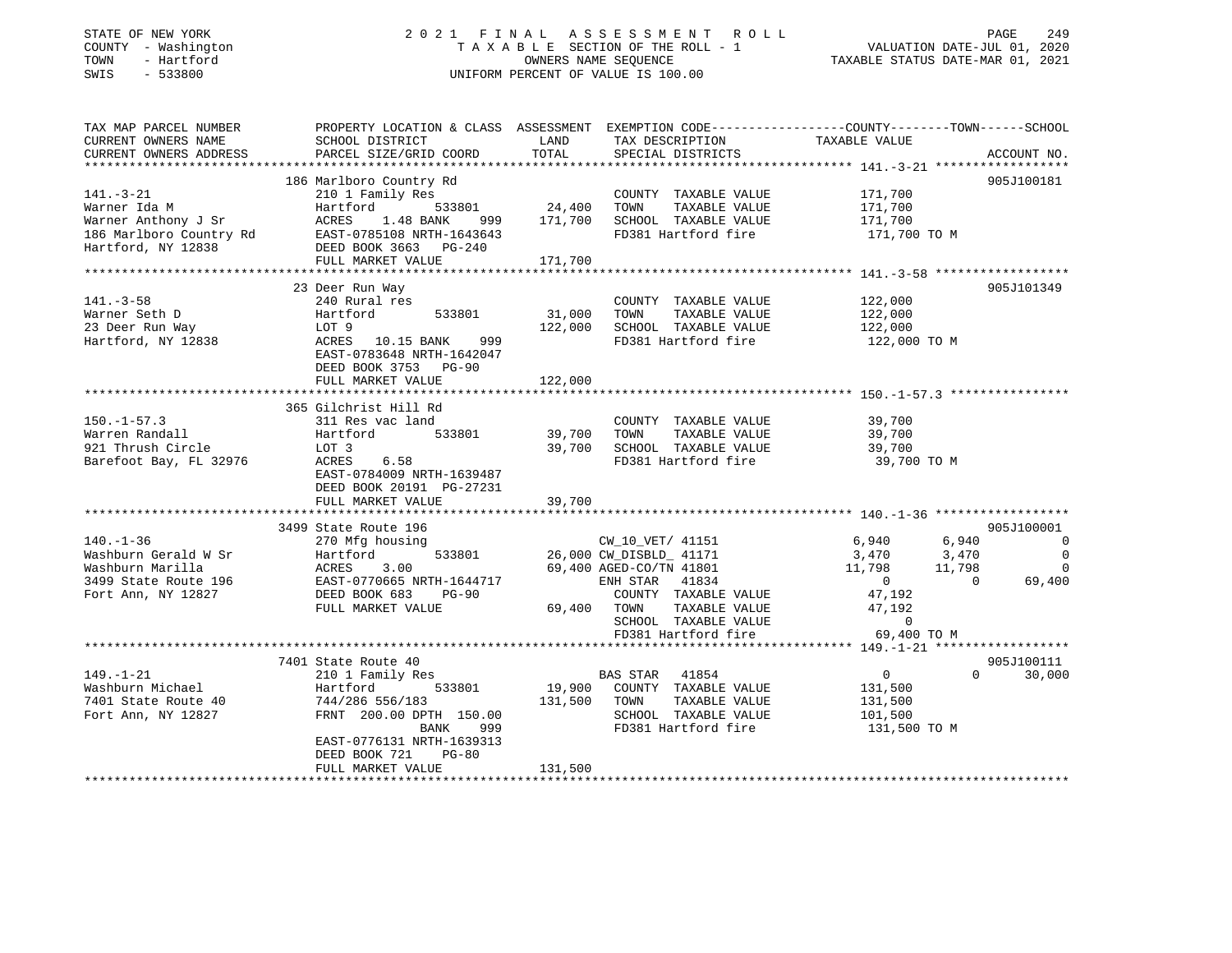#### STATE OF NEW YORK 2 0 2 1 F I N A L A S S E S S M E N T R O L L PAGE 250 COUNTY - Washington T A X A B L E SECTION OF THE ROLL - 1 VALUATION DATE-JUL 01, 2020 TOWN - Hartford OWNERS NAME SEQUENCE TAXABLE STATUS DATE-MAR 01, 2021 SWIS - 533800 UNIFORM PERCENT OF VALUE IS 100.00

| TAX MAP PARCEL NUMBER                                                                                         | PROPERTY LOCATION & CLASS ASSESSMENT EXEMPTION CODE----------------COUNTY-------TOWN------SCHOOL                                                                                                                                                                                                                                                                       |              |                                                                                                                                                                                                          |                                                |                |             |
|---------------------------------------------------------------------------------------------------------------|------------------------------------------------------------------------------------------------------------------------------------------------------------------------------------------------------------------------------------------------------------------------------------------------------------------------------------------------------------------------|--------------|----------------------------------------------------------------------------------------------------------------------------------------------------------------------------------------------------------|------------------------------------------------|----------------|-------------|
|                                                                                                               |                                                                                                                                                                                                                                                                                                                                                                        |              | TAX DESCRIPTION TAXABLE VALUE                                                                                                                                                                            |                                                |                |             |
|                                                                                                               |                                                                                                                                                                                                                                                                                                                                                                        |              | SPECIAL DISTRICTS                                                                                                                                                                                        |                                                |                | ACCOUNT NO. |
|                                                                                                               | 232 Mcdougal Rd<br>240 Rural res<br>240 Rural res<br>247 Martford 533801<br>247 Martford 533801<br>235.000 AG DIST<br>275.000 AG DIST<br>277 Martford 20                                                                                                                                                                                                               |              |                                                                                                                                                                                                          |                                                |                |             |
|                                                                                                               |                                                                                                                                                                                                                                                                                                                                                                        |              | 56 PCT OF VALUE USED FOR EXEMPTION PURPOSES 305J100466                                                                                                                                                   |                                                |                |             |
| $148. - 1 - 21$                                                                                               |                                                                                                                                                                                                                                                                                                                                                                        |              | VET WAR CT 41121 1000 1000 19,740 19,740 0<br>VET DIS CT 41141 65,800 65,800 0<br>AG DIST 41720 26,655 26,655 26,655                                                                                     |                                                |                |             |
| Watrous Kevin R                                                                                               |                                                                                                                                                                                                                                                                                                                                                                        |              |                                                                                                                                                                                                          |                                                |                |             |
| 232 Mcdougal Rd                                                                                               |                                                                                                                                                                                                                                                                                                                                                                        |              |                                                                                                                                                                                                          |                                                |                | 26,655      |
| 232 McGougai<br>Argyle, NY 12809                                                                              | EAST-0767235 NRTH-1632873                                                                                                                                                                                                                                                                                                                                              |              |                                                                                                                                                                                                          |                                                |                |             |
|                                                                                                               | DEED BOOK 20191 PG-29206<br>FULI MARKET WATHER                                                                                                                                                                                                                                                                                                                         |              | $\begin{tabular}{lllllllllll} \multicolumn{2}{c}{\textbf{COUNTY}} & \textbf{TAXABLE VALUE} & & & 122\,,805 \\ \multicolumn{2}{c}{\textbf{TOWN}} & \textbf{TAXABLE VALUE} & & 122\,,805 \\ \end{tabular}$ |                                                |                |             |
| MAY BE SUBJECT TO PAYMENT                                                                                     | FULL MARKET VALUE                                                                                                                                                                                                                                                                                                                                                      |              | 235,000 SCHOOL TAXABLE VALUE<br>CA006 Cons agri dst 6 208,345 TO M<br>ED381 Hartford fire 235,000 TO M<br>PD381 Hartford fire 235,000 TO M                                                               |                                                |                |             |
| UNDER AGDIST LAW TIL 2025                                                                                     |                                                                                                                                                                                                                                                                                                                                                                        |              |                                                                                                                                                                                                          |                                                |                |             |
|                                                                                                               |                                                                                                                                                                                                                                                                                                                                                                        |              |                                                                                                                                                                                                          |                                                |                |             |
|                                                                                                               |                                                                                                                                                                                                                                                                                                                                                                        |              |                                                                                                                                                                                                          |                                                |                |             |
|                                                                                                               |                                                                                                                                                                                                                                                                                                                                                                        |              |                                                                                                                                                                                                          |                                                |                |             |
|                                                                                                               | Swamp Ln                                                                                                                                                                                                                                                                                                                                                               |              |                                                                                                                                                                                                          |                                                |                | 905J100335  |
|                                                                                                               |                                                                                                                                                                                                                                                                                                                                                                        |              |                                                                                                                                                                                                          |                                                |                |             |
|                                                                                                               |                                                                                                                                                                                                                                                                                                                                                                        |              |                                                                                                                                                                                                          |                                                |                |             |
|                                                                                                               |                                                                                                                                                                                                                                                                                                                                                                        |              |                                                                                                                                                                                                          |                                                |                |             |
|                                                                                                               |                                                                                                                                                                                                                                                                                                                                                                        |              |                                                                                                                                                                                                          |                                                |                |             |
|                                                                                                               |                                                                                                                                                                                                                                                                                                                                                                        |              | CA006 Cons agri dst 6 15,500 TO M<br>FD381 Hartford fire 15,500 TO M                                                                                                                                     |                                                |                |             |
|                                                                                                               | FULL MARKET VALUE                                                                                                                                                                                                                                                                                                                                                      | 45,500       |                                                                                                                                                                                                          |                                                |                |             |
|                                                                                                               |                                                                                                                                                                                                                                                                                                                                                                        |              |                                                                                                                                                                                                          |                                                |                |             |
|                                                                                                               | 3876 State Route 196                                                                                                                                                                                                                                                                                                                                                   |              |                                                                                                                                                                                                          |                                                |                |             |
| $140.-2-41.1$                                                                                                 | 210 1 Family Res                                                                                                                                                                                                                                                                                                                                                       |              | <b>BAS STAR 41854</b>                                                                                                                                                                                    | $\overline{0}$                                 | $\overline{0}$ | 30,000      |
| 140.-2-41.1 210 1 Fam<br>Weils Theresa D Hartford<br>3876 State Route 196 785/207<br>Fort Ann, NY 12827 ACRES | Hartford                                                                                                                                                                                                                                                                                                                                                               |              | ${\tt 533801} \hspace{20pt} {\tt 23,800} \hspace{20pt} {\tt COUNTY} \hspace{20pt} {\tt TAXABLE} \hspace{20pt} {\tt VALUE} \hspace{20pt} {\tt 110,600}$                                                   |                                                |                |             |
|                                                                                                               |                                                                                                                                                                                                                                                                                                                                                                        | 110,600 TOWN | TAXABLE VALUE                                                                                                                                                                                            | 110,600                                        |                |             |
|                                                                                                               |                                                                                                                                                                                                                                                                                                                                                                        |              |                                                                                                                                                                                                          |                                                |                |             |
|                                                                                                               |                                                                                                                                                                                                                                                                                                                                                                        |              |                                                                                                                                                                                                          |                                                |                |             |
|                                                                                                               |                                                                                                                                                                                                                                                                                                                                                                        |              |                                                                                                                                                                                                          |                                                |                |             |
|                                                                                                               |                                                                                                                                                                                                                                                                                                                                                                        |              |                                                                                                                                                                                                          |                                                |                |             |
|                                                                                                               | $\begin{array}{r} \text{1.10,000} \\ \text{1.2827} \\ \text{1.20 BANK} \\ \text{1.20 BANK} \\ \text{1.20 BANK} \\ \text{1.20 BANK} \\ \text{1.21,000} \\ \text{1.22,000} \\ \text{1.23,00} \\ \text{1.24,000} \\ \text{1.25,000} \\ \text{1.26,00} \\ \text{1.27,000} \\ \text{1.28,000} \\ \text{1.29,15} \\ \text{1.20 BANK} \\ \text{1.20 BANK} \\ \text{1.20 BANK$ |              |                                                                                                                                                                                                          |                                                |                |             |
|                                                                                                               | --- rupe H111 Rd<br>210 1 Family Res<br>Argyle 532001 44,000<br>843-327 273,100<br>273,100<br>BAST-0780762 NRTH-1633145<br>PEED BOOK 3580 PG-274                                                                                                                                                                                                                       |              |                                                                                                                                                                                                          |                                                |                |             |
| $150. - 1 - 29.15$                                                                                            |                                                                                                                                                                                                                                                                                                                                                                        |              | COUNTY TAXABLE VALUE                                                                                                                                                                                     | 273,100                                        |                |             |
| Weller Neil B                                                                                                 |                                                                                                                                                                                                                                                                                                                                                                        |              | TOWN                                                                                                                                                                                                     |                                                |                |             |
| Weller Nicole L                                                                                               |                                                                                                                                                                                                                                                                                                                                                                        |              | SCHOOL TAXABLE VALUE                                                                                                                                                                                     | TAXABLE VALUE 273,100<br>TAXABLE VALUE 273,100 |                |             |
| 164 Pope Hill Rd                                                                                              |                                                                                                                                                                                                                                                                                                                                                                        |              | CA006 Cons agri dst 6 273,100 TO M                                                                                                                                                                       |                                                |                |             |
| Argyle, NY 12809                                                                                              |                                                                                                                                                                                                                                                                                                                                                                        |              | FD381 Hartford fire                                                                                                                                                                                      | 273,100 TO M                                   |                |             |
|                                                                                                               |                                                                                                                                                                                                                                                                                                                                                                        |              |                                                                                                                                                                                                          |                                                |                |             |
|                                                                                                               |                                                                                                                                                                                                                                                                                                                                                                        |              |                                                                                                                                                                                                          |                                                |                |             |
|                                                                                                               |                                                                                                                                                                                                                                                                                                                                                                        |              |                                                                                                                                                                                                          |                                                |                |             |
|                                                                                                               | 41 Townsend Rd                                                                                                                                                                                                                                                                                                                                                         |              |                                                                                                                                                                                                          |                                                |                |             |
|                                                                                                               |                                                                                                                                                                                                                                                                                                                                                                        |              | COUNTY TAXABLE VALUE 131,400                                                                                                                                                                             |                                                |                |             |
|                                                                                                               |                                                                                                                                                                                                                                                                                                                                                                        |              |                                                                                                                                                                                                          |                                                |                |             |
|                                                                                                               |                                                                                                                                                                                                                                                                                                                                                                        |              |                                                                                                                                                                                                          |                                                |                |             |
|                                                                                                               |                                                                                                                                                                                                                                                                                                                                                                        |              |                                                                                                                                                                                                          |                                                |                |             |
|                                                                                                               |                                                                                                                                                                                                                                                                                                                                                                        |              | CA007 Cons agri dst 7 131,400 TO M<br>FD381 Hartford fire 131,400 TO M                                                                                                                                   |                                                |                |             |
|                                                                                                               |                                                                                                                                                                                                                                                                                                                                                                        | 131,400      |                                                                                                                                                                                                          |                                                |                |             |
|                                                                                                               |                                                                                                                                                                                                                                                                                                                                                                        |              |                                                                                                                                                                                                          |                                                |                |             |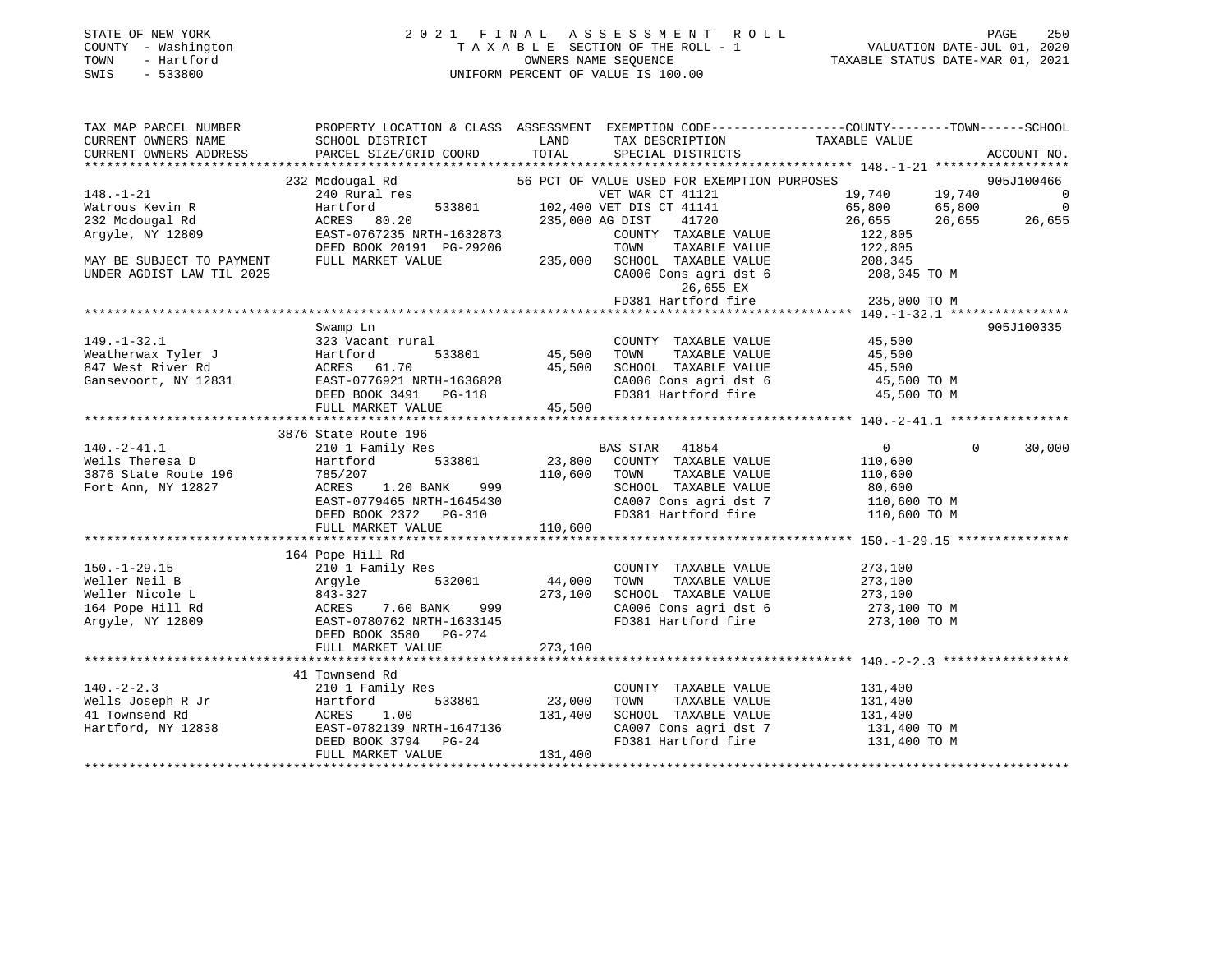| STATE OF NEW YORK<br>COUNTY - Washington<br>TOWN<br>- Hartford<br>$-533800$<br>SWIS | 2021 FINAL ASSESSMENT<br>TAXABLE SECTION OF THE ROLL - 1<br>UNIFORM PERCENT OF VALUE IS 100.00 | PAGE<br>251<br>VALUATION DATE-JUL 01, 2020<br>TAXABLE STATUS DATE-MAR 01, 2021                                             |                                      |  |
|-------------------------------------------------------------------------------------|------------------------------------------------------------------------------------------------|----------------------------------------------------------------------------------------------------------------------------|--------------------------------------|--|
| TAX MAP PARCEL NUMBER<br>CURRENT OWNERS NAME                                        | SCHOOL DISTRICT                                                                                | PROPERTY LOCATION & CLASS ASSESSMENT EXEMPTION CODE---------------COUNTY-------TOWN------SCHOOL<br>LAND<br>TAX DESCRIPTION | TAXABLE VALUE                        |  |
| CURRENT OWNERS ADDRESS                                                              | PARCEL SIZE/GRID COORD                                                                         | TOTAL<br>SPECIAL DISTRICTS                                                                                                 | ACCOUNT NO.                          |  |
|                                                                                     |                                                                                                |                                                                                                                            |                                      |  |
|                                                                                     | 78 Skyview Meadows Ln                                                                          |                                                                                                                            |                                      |  |
| $132 - 2 - 39.1$                                                                    | 240 Rural res                                                                                  | VET WAR CT 41121                                                                                                           | 33,000<br>27,000<br>0                |  |
| Wensley Thomas E                                                                    | Hartford<br>533801                                                                             | 35,400 BAS STAR<br>41854                                                                                                   | $\overline{0}$<br>$\Omega$<br>30,000 |  |
| 78 Skyview Meadows Ln                                                               | SUBJ TO EASEMENT 2417/211                                                                      | 281,000<br>COUNTY TAXABLE VALUE                                                                                            | 248,000                              |  |
| Granville, NY 12832                                                                 | ACRES 11.23 BANK<br>40<br>EAST-0788674 NRTH-1649364                                            | TAXABLE VALUE<br>TOWN<br>SCHOOL TAXABLE VALUE                                                                              | 254,000<br>251,000                   |  |
|                                                                                     | DEED BOOK 3377 PG-20                                                                           | FD381 Hartford fire                                                                                                        | 281,000 TO M                         |  |
|                                                                                     | FULL MARKET VALUE                                                                              | 281,000                                                                                                                    |                                      |  |
|                                                                                     |                                                                                                |                                                                                                                            |                                      |  |
|                                                                                     | 8192 State Route 40                                                                            |                                                                                                                            | 905J101429                           |  |
| $132 - 2 - 1.2$                                                                     | 210 1 Family Res                                                                               | COUNTY TAXABLE VALUE                                                                                                       | 153,000                              |  |
| Wescoat Jason K                                                                     | Hartford<br>533801                                                                             | 26,000<br>TOWN<br>TAXABLE VALUE                                                                                            | 153,000                              |  |
| Wescoat Kristen                                                                     | ACRES<br>1.78 BANK<br>999                                                                      | 153,000<br>SCHOOL TAXABLE VALUE                                                                                            | 153,000                              |  |
| 8192 State Route 40                                                                 | EAST-0788737 NRTH-1654370                                                                      | FD381 Hartford fire                                                                                                        | 153,000 TO M                         |  |
| Granville, NY 12832                                                                 | DEED BOOK 3552 PG-35                                                                           |                                                                                                                            |                                      |  |
|                                                                                     | FULL MARKET VALUE                                                                              | 153,000                                                                                                                    |                                      |  |
|                                                                                     | *****************************                                                                  |                                                                                                                            |                                      |  |
|                                                                                     | 8808 State Route 40                                                                            |                                                                                                                            | 905J100372                           |  |
| $114. - 1 - 10$                                                                     | 210 1 Family Res                                                                               | BAS STAR<br>41854                                                                                                          | $\overline{0}$<br>$\Omega$<br>30,000 |  |
| West Paul D Jr                                                                      | 533801<br>Hartford                                                                             | 21,300<br>COUNTY TAXABLE VALUE                                                                                             | 174,200                              |  |
| 8808 State Route 40                                                                 | FRNT 196.00 DPTH 180.00                                                                        | 174,200<br>TAXABLE VALUE<br>TOWN                                                                                           | 174,200                              |  |
| Fort Ann, NY 12827                                                                  | BANK<br>998<br>EAST-0791525 NRTH-1667561                                                       | SCHOOL TAXABLE VALUE<br>CA007 Cons agri dst 7                                                                              | 144,200<br>174,200 TO M              |  |
|                                                                                     | DEED BOOK 2526 PG-285                                                                          | FD381 Hartford fire                                                                                                        | 174,200 TO M                         |  |
|                                                                                     | FULL MARKET VALUE                                                                              | 174,200                                                                                                                    |                                      |  |
|                                                                                     |                                                                                                |                                                                                                                            |                                      |  |
|                                                                                     | 172 Hartford Main St                                                                           |                                                                                                                            |                                      |  |
| $132. - 1 - 15.3$                                                                   | 210 1 Family Res                                                                               | VET COM CT 41131                                                                                                           | 48,275<br>45,000<br>$\Omega$         |  |
| West Paul D Sr                                                                      | 533801<br>Hartford                                                                             | 24,800<br>COUNTY TAXABLE VALUE                                                                                             | 144,825                              |  |
| West Jacklyn K                                                                      | 3.76<br>ACRES                                                                                  | 193,100<br>TOWN<br>TAXABLE VALUE                                                                                           | 148,100                              |  |
| 172 Hartford Main St                                                                | EAST-0788108 NRTH-1654835                                                                      | SCHOOL TAXABLE VALUE                                                                                                       | 193,100                              |  |
| Granville, NY 12832                                                                 | DEED BOOK 3635<br>PG-344                                                                       | CA007 Cons agri dst 7                                                                                                      | 193,100 ТО М                         |  |
|                                                                                     | FULL MARKET VALUE                                                                              | FD381 Hartford fire<br>193,100                                                                                             | 193,100 TO M                         |  |
|                                                                                     |                                                                                                |                                                                                                                            |                                      |  |
|                                                                                     | 20 Country Ln Ext                                                                              |                                                                                                                            |                                      |  |
| $122. - 1 - 35.3$                                                                   | 210 1 Family Res                                                                               | 41854<br><b>BAS STAR</b>                                                                                                   | $\mathbf{0}$<br>30,000<br>$\Omega$   |  |
| West Ronald                                                                         | Hartford<br>533801                                                                             | 26,800<br>COUNTY TAXABLE VALUE                                                                                             | 130,800                              |  |
| West Karin                                                                          | ACRES<br>2.00 BANK<br>997                                                                      | 130,800<br>TAXABLE VALUE<br>TOWN                                                                                           | 130,800                              |  |
| 20 Country Ln Ext                                                                   | EAST-0770315 NRTH-1659839                                                                      | SCHOOL TAXABLE VALUE                                                                                                       | 100,800                              |  |
| Fort Ann, NY 12827                                                                  | DEED BOOK 1886<br>PG-349                                                                       | CA007 Cons agri dst 7                                                                                                      | 130,800 TO M                         |  |
|                                                                                     | FULL MARKET VALUE                                                                              | 130,800<br>FD381 Hartford fire                                                                                             | 130,800 TO M                         |  |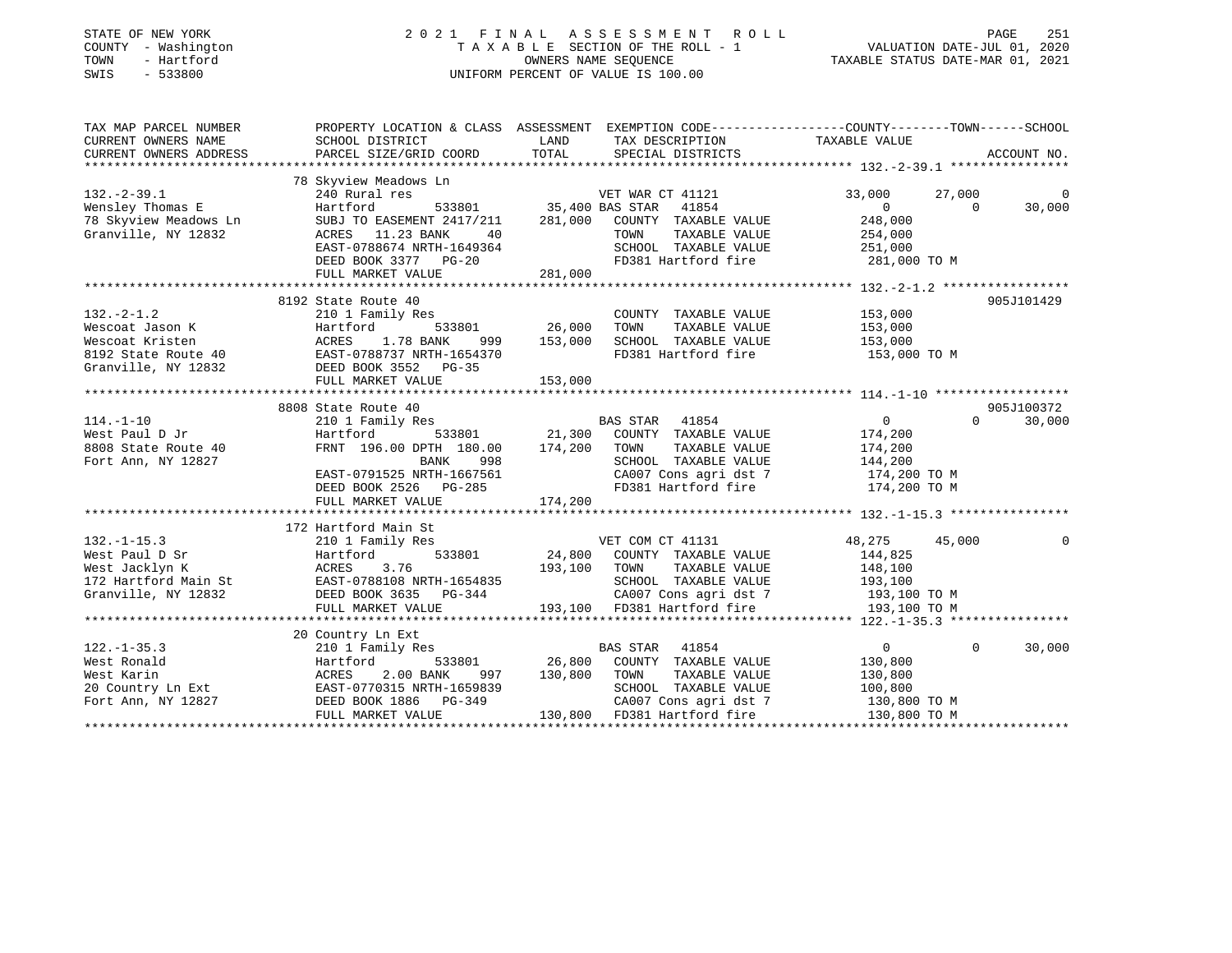| STATE OF NEW YORK<br>COUNTY - Washington<br>TOWN<br>- Hartford<br>SWIS<br>$-533800$ | 2021 FINAL ASSESSMENT ROLL<br>T A X A B L E SECTION OF THE ROLL - 1<br>OWNERS NAME SEQUENCE<br>UNIFORM PERCENT OF VALUE IS 100.00 |         |                                                                                | PAGE<br>252<br>VALUATION DATE-JUL 01, 2020<br>TAXABLE STATUS DATE-MAR 01, 2021 |                                  |  |
|-------------------------------------------------------------------------------------|-----------------------------------------------------------------------------------------------------------------------------------|---------|--------------------------------------------------------------------------------|--------------------------------------------------------------------------------|----------------------------------|--|
| TAX MAP PARCEL NUMBER                                                               | PROPERTY LOCATION & CLASS ASSESSMENT EXEMPTION CODE---------------COUNTY-------TOWN-----SCHOOL                                    |         |                                                                                |                                                                                |                                  |  |
| CURRENT OWNERS NAME                                                                 | SCHOOL DISTRICT                                                                                                                   | LAND    | TAX DESCRIPTION                                                                | TAXABLE VALUE                                                                  |                                  |  |
| CURRENT OWNERS ADDRESS                                                              | PARCEL SIZE/GRID COORD                                                                                                            | TOTAL   | SPECIAL DISTRICTS                                                              |                                                                                | ACCOUNT NO.                      |  |
|                                                                                     |                                                                                                                                   |         |                                                                                |                                                                                |                                  |  |
|                                                                                     | 3985 State Route 196                                                                                                              |         |                                                                                |                                                                                | 905J100100                       |  |
| $140. - 2 - 2$                                                                      | 210 1 Family Res                                                                                                                  |         | COUNTY TAXABLE VALUE                                                           | 164,200                                                                        |                                  |  |
| Westover Aaron                                                                      | Hartford<br>533801                                                                                                                | 37,200  | TAXABLE VALUE<br>TOWN                                                          | 164,200                                                                        |                                  |  |
| 1644 State Route 196                                                                | 371/767 455/817 732/242                                                                                                           | 164,200 | SCHOOL TAXABLE VALUE                                                           | 164,200                                                                        |                                  |  |
| Fort Edward, NY 12828                                                               | Survey13403<br>Trans Exempt Repay 2021                                                                                            |         | CA007 Cons agri dst 7<br>FD381 Hartford fire                                   | 164,200 TO M<br>164,200 TO M                                                   |                                  |  |
|                                                                                     | 5.73<br>ACRES                                                                                                                     |         | TE533 Trans exempt flg 2068.74 MT                                              |                                                                                |                                  |  |
|                                                                                     | EAST-0781952 NRTH-1645847                                                                                                         |         |                                                                                |                                                                                |                                  |  |
|                                                                                     | DEED BOOK 20200 PG-4132                                                                                                           |         |                                                                                |                                                                                |                                  |  |
|                                                                                     | FULL MARKET VALUE                                                                                                                 | 164,200 |                                                                                |                                                                                |                                  |  |
|                                                                                     |                                                                                                                                   |         |                                                                                |                                                                                |                                  |  |
|                                                                                     | 3976-3982 State Route 196                                                                                                         |         |                                                                                |                                                                                |                                  |  |
| $140. -2 - 2.7$                                                                     | 420 Dining est.                                                                                                                   |         | COUNTY TAXABLE VALUE                                                           | 94,000                                                                         |                                  |  |
| Westover Aaron                                                                      | Hartford<br>533801                                                                                                                | 55,500  | TOWN TAXABLE VALUE                                                             | 94,000                                                                         |                                  |  |
| 1644 State Route 196                                                                | Survey13403                                                                                                                       | 94,000  | SCHOOL TAXABLE VALUE                                                           | 94,000                                                                         |                                  |  |
| Fort Edward, NY 12828                                                               | 2.83<br>ACRES                                                                                                                     |         | FD381 Hartford fire                                                            | 94,000 TO M                                                                    |                                  |  |
|                                                                                     | DEED BOOK 20200 PG-4133                                                                                                           |         |                                                                                |                                                                                |                                  |  |
|                                                                                     | FULL MARKET VALUE                                                                                                                 | 94,000  |                                                                                |                                                                                |                                  |  |
|                                                                                     | North R<br>210 1 Fa<br>Hartford<br>ACRES<br>1 EAST-07<br>DPT                                                                      |         |                                                                                |                                                                                |                                  |  |
| $149. - 1 - 8$                                                                      | 210 1 Family Res                                                                                                                  |         | BAS STAR 41854                                                                 | $0 \qquad \qquad$                                                              | 905J100526<br>$\Omega$<br>30,000 |  |
|                                                                                     | 533801                                                                                                                            |         | 23,300 COUNTY TAXABLE VALUE                                                    | 121,500                                                                        |                                  |  |
| Wheeler Randy L<br>Wheeler Barbara A<br>85 North Rd                                 | 1.10 BANK                                                                                                                         |         | 999 121,500 TOWN TAXABLE VALUE                                                 | 121,500                                                                        |                                  |  |
|                                                                                     | EAST-0773279 NRTH-1640994                                                                                                         |         | SCHOOL TAXABLE VALUE                                                           | 91,500                                                                         |                                  |  |
| Fort Ann, NY 12827                                                                  | DEED BOOK 929 PG-42                                                                                                               |         | FD381 Hartford fire                                                            | 121,500 TO M                                                                   |                                  |  |
|                                                                                     | FULL MARKET VALUE                                                                                                                 | 121,500 |                                                                                |                                                                                |                                  |  |
|                                                                                     |                                                                                                                                   |         |                                                                                |                                                                                |                                  |  |
|                                                                                     | North Rd                                                                                                                          |         |                                                                                |                                                                                |                                  |  |
| $149. - 1 - 9.3$                                                                    | 311 Res vac land                                                                                                                  |         | COUNTY TAXABLE VALUE                                                           | 13,700                                                                         |                                  |  |
| Wheeler Randy L                                                                     | 533801<br>Hartford                                                                                                                | 13,700  | TOWN<br>TAXABLE VALUE                                                          | 13,700                                                                         |                                  |  |
| 85 North Rd                                                                         | Survey 12506                                                                                                                      | 13,700  | SCHOOL TAXABLE VALUE                                                           | 13,700                                                                         |                                  |  |
| Fort Ann, NY 12827                                                                  | ACRES<br>2.03                                                                                                                     |         | FD381 Hartford fire                                                            | 13,700 TO M                                                                    |                                  |  |
|                                                                                     | EAST-0773743 NRTH-1639791                                                                                                         |         |                                                                                |                                                                                |                                  |  |
|                                                                                     | DEED BOOK 3417 PG-79                                                                                                              |         |                                                                                |                                                                                |                                  |  |
|                                                                                     | FULL MARKET VALUE                                                                                                                 | 13,700  |                                                                                |                                                                                |                                  |  |
|                                                                                     | 205 Townsend Rd                                                                                                                   |         |                                                                                |                                                                                |                                  |  |
| $140. -2 - 2.5$                                                                     | 210 1 Family Res                                                                                                                  |         | BAS STAR 41854                                                                 | $\overline{0}$                                                                 | 30,000<br>$\Omega$               |  |
| White Charles D Jr                                                                  | 533801<br>Hartford                                                                                                                |         | 24,300 COUNTY TAXABLE VALUE                                                    | 215,200                                                                        |                                  |  |
| White Deborah B                                                                     | ACRES<br>1.05                                                                                                                     | 215,200 | TAXABLE VALUE<br>TOWN                                                          | 215,200                                                                        |                                  |  |
| 205 Townsend Rd                                                                     | EAST-0779346 NRTH-1649099                                                                                                         |         | SCHOOL TAXABLE VALUE                                                           | 185,200                                                                        |                                  |  |
| Hartford, NY 12838                                                                  | DEED BOOK 903<br>$PG-7$                                                                                                           |         |                                                                                |                                                                                |                                  |  |
|                                                                                     | FULL MARKET VALUE                                                                                                                 |         | CA007 Cons agri dst 7 215,200 TO M<br>215,200 FD381 Hartford fire 215,200 TO M |                                                                                |                                  |  |
|                                                                                     |                                                                                                                                   |         |                                                                                |                                                                                |                                  |  |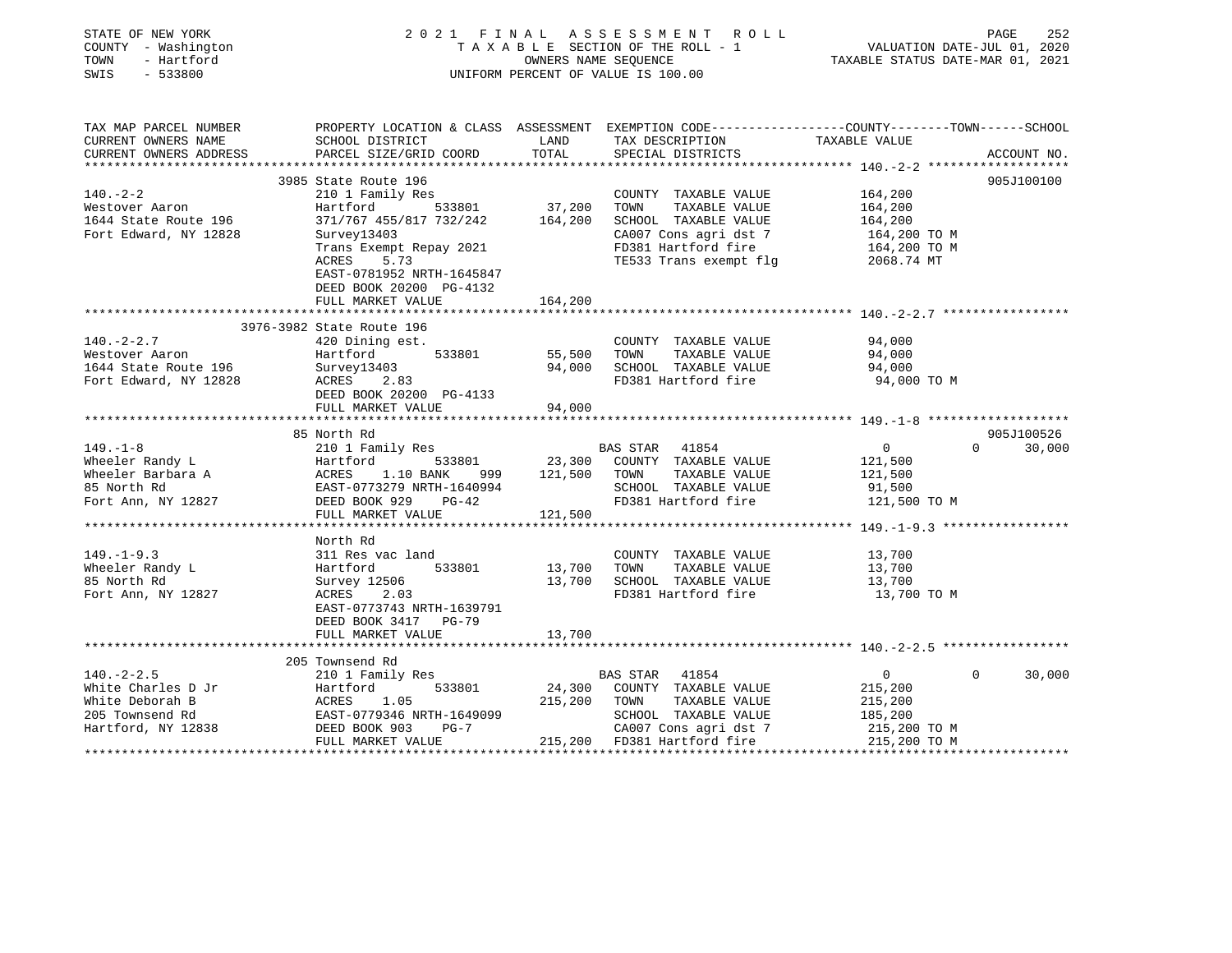| STATE OF NEW YORK |              |
|-------------------|--------------|
| COUNTY            | - Washington |
| TOWN              | - Hartford   |
| $\cap$            | 533000       |

# STATE OF NEW YORK 2 0 2 1 F I N A L A S S E S S M E N T R O L L PAGE 253 COUNTY - Washington T A X A B L E SECTION OF THE ROLL - 1 VALUATION DATE-JUL 01, 2020 TOWN - Hartford OWNERS NAME SEQUENCE TAXABLE STATUS DATE-MAR 01, 2021 SWIS - 533800 UNIFORM PERCENT OF VALUE IS 100.00

| TAX MAP PARCEL NUMBER<br>CURRENT OWNERS NAME                                                                                                                                                                                                         | PROPERTY LOCATION & CLASS ASSESSMENT EXEMPTION CODE---------------COUNTY-------TOWN-----SCHOOL<br>SCHOOL DISTRICT                                                                                                                                        | <b>LAND</b>       | TAX DESCRIPTION                                                    | TAXABLE VALUE                |             |
|------------------------------------------------------------------------------------------------------------------------------------------------------------------------------------------------------------------------------------------------------|----------------------------------------------------------------------------------------------------------------------------------------------------------------------------------------------------------------------------------------------------------|-------------------|--------------------------------------------------------------------|------------------------------|-------------|
| CURRENT OWNERS ADDRESS                                                                                                                                                                                                                               | PARCEL SIZE/GRID COORD                                                                                                                                                                                                                                   | TOTAL             | SPECIAL DISTRICTS                                                  |                              | ACCOUNT NO. |
|                                                                                                                                                                                                                                                      |                                                                                                                                                                                                                                                          |                   |                                                                    |                              |             |
|                                                                                                                                                                                                                                                      | 212 Warren Rd                                                                                                                                                                                                                                            |                   |                                                                    |                              | 905J100675  |
| $123. - 1 - 25$                                                                                                                                                                                                                                      | 240 Rural res                                                                                                                                                                                                                                            |                   | AG DIST 41720                                                      | 10,716 10,716 10,716         |             |
| White Charles L                                                                                                                                                                                                                                      | Hartford                                                                                                                                                                                                                                                 |                   | 533801 47,700 COUNTY TAXABLE VALUE                                 | 78,084                       |             |
| 212 Warren Rd                                                                                                                                                                                                                                        | ACRES 28.00                                                                                                                                                                                                                                              | 88,800 TOWN       | TAXABLE VALUE                                                      | 78,084                       |             |
| Fort Ann, NY 12827                                                                                                                                                                                                                                   | EAST-0783182 NRTH-1659517                                                                                                                                                                                                                                |                   |                                                                    |                              |             |
|                                                                                                                                                                                                                                                      | DEED BOOK 3203 PG-316                                                                                                                                                                                                                                    |                   | SCHOOL TAXABLE VALUE 78,084<br>CA007 Cons agri dst 7 78,084 TO M   |                              |             |
| MAY BE SUBJECT TO PAYMENT                                                                                                                                                                                                                            | FULL MARKET VALUE                                                                                                                                                                                                                                        | 88,800            | 10,716 EX                                                          |                              |             |
| UNDER AGDIST LAW TIL 2025                                                                                                                                                                                                                            |                                                                                                                                                                                                                                                          |                   | 10,716 EX<br>FD381 Hartford fire 88,800 TO M                       |                              |             |
|                                                                                                                                                                                                                                                      |                                                                                                                                                                                                                                                          |                   |                                                                    |                              |             |
|                                                                                                                                                                                                                                                      | 5173 State Route 149                                                                                                                                                                                                                                     |                   |                                                                    |                              | 905J100383  |
|                                                                                                                                                                                                                                                      |                                                                                                                                                                                                                                                          |                   | COUNTY TAXABLE VALUE 157,000                                       |                              |             |
|                                                                                                                                                                                                                                                      |                                                                                                                                                                                                                                                          |                   |                                                                    | 157,000                      |             |
|                                                                                                                                                                                                                                                      |                                                                                                                                                                                                                                                          | 25,100<br>157,000 | TOWN      TAXABLE VALUE<br>SCHOOL   TAXABLE VALUE                  | 157,000                      |             |
|                                                                                                                                                                                                                                                      |                                                                                                                                                                                                                                                          |                   | FD381 Hartford fire 157,000 TO M                                   |                              |             |
|                                                                                                                                                                                                                                                      | 132.-2-24<br>White Clifford<br>White Jeffifer Kelly<br>568-295 568-297<br>5173 State Route 149 St<br>71114. NY 12832<br>712832<br>72207<br>72207<br>72207<br>7240791886 NRTH-1653227<br>7240791886 NRTH-1653227<br>7240791886 NRTH-1653227<br>7240791886 |                   |                                                                    |                              |             |
|                                                                                                                                                                                                                                                      |                                                                                                                                                                                                                                                          |                   |                                                                    |                              |             |
|                                                                                                                                                                                                                                                      | FULL MARKET VALUE                                                                                                                                                                                                                                        | 157,000           |                                                                    |                              |             |
|                                                                                                                                                                                                                                                      |                                                                                                                                                                                                                                                          |                   |                                                                    |                              |             |
|                                                                                                                                                                                                                                                      | 7952 State Route 40                                                                                                                                                                                                                                      |                   |                                                                    |                              | 905J101239  |
| $141. - 1 - 34.1$                                                                                                                                                                                                                                    | 484 1 use sm bld                                                                                                                                                                                                                                         |                   | COUNTY TAXABLE VALUE                                               | 111,200                      |             |
| White Debora B                                                                                                                                                                                                                                       | Hartford                                                                                                                                                                                                                                                 | 533801 24,800     | TAXABLE VALUE<br>TOWN                                              | 111,200                      |             |
| 205 Townsend Rd                                                                                                                                                                                                                                      | Ease 937/305                                                                                                                                                                                                                                             | 111,200           |                                                                    |                              |             |
| Hartford, NY 12838                                                                                                                                                                                                                                   | FRNT 375.00 DPTH 203.00                                                                                                                                                                                                                                  |                   | SCHOOL TAXABLE VALUE 111,200<br>CA007 Cons agri dst 7 111,200 TO M |                              |             |
|                                                                                                                                                                                                                                                      | EAST-0785033 NRTH-1649453                                                                                                                                                                                                                                |                   | FD381 Hartford fire 111,200 TO M                                   |                              |             |
|                                                                                                                                                                                                                                                      | DEED BOOK 775 PG-13                                                                                                                                                                                                                                      |                   |                                                                    |                              |             |
|                                                                                                                                                                                                                                                      | FULL MARKET VALUE                                                                                                                                                                                                                                        | 111,200           |                                                                    |                              |             |
|                                                                                                                                                                                                                                                      |                                                                                                                                                                                                                                                          |                   |                                                                    |                              |             |
|                                                                                                                                                                                                                                                      | 62 Cedar Ridge Way                                                                                                                                                                                                                                       |                   |                                                                    |                              |             |
|                                                                                                                                                                                                                                                      | 210 1 Family Res                                                                                                                                                                                                                                         |                   | COUNTY TAXABLE VALUE                                               | 136,300                      |             |
|                                                                                                                                                                                                                                                      |                                                                                                                                                                                                                                                          |                   | TOWN<br>TAXABLE VALUE                                              | 136,300                      |             |
|                                                                                                                                                                                                                                                      | 3.00 BANK                                                                                                                                                                                                                                                | 999 136,300       | SCHOOL TAXABLE VALUE 136,300                                       |                              |             |
|                                                                                                                                                                                                                                                      | EAST-0768364 NRTH-1659305                                                                                                                                                                                                                                |                   |                                                                    |                              |             |
|                                                                                                                                                                                                                                                      | DEED BOOK 3696 PG-136                                                                                                                                                                                                                                    |                   | CA007 Cons agri dst 7<br>FD381 Hartford fire                       | 136,300 TO M<br>136,300 TO M |             |
| White Ethan R<br>62 Cedar Ridge Way<br>Fort Ann, NY 12827<br>Fort Ann, NY 12827<br>Fort Ann, NY 12827<br>Primer Parties 2010<br>Primer Parties 2010<br>Primer Parties 2010<br>Primer Parties 2010<br>Primer Parties 2010<br>Primer Parties 2010<br>P | FULL MARKET VALUE                                                                                                                                                                                                                                        | 136,300           |                                                                    |                              |             |
|                                                                                                                                                                                                                                                      |                                                                                                                                                                                                                                                          |                   |                                                                    |                              |             |
|                                                                                                                                                                                                                                                      | State Route 40                                                                                                                                                                                                                                           |                   |                                                                    |                              | 905J100366  |
| $132 - 2 - 1$                                                                                                                                                                                                                                        | 322 Rural vac>10                                                                                                                                                                                                                                         |                   | COUNTY TAXABLE VALUE 41,200                                        |                              |             |
| White Orin Jr                                                                                                                                                                                                                                        | Hartford 533801 41,200                                                                                                                                                                                                                                   |                   | TAXABLE VALUE<br>TOWN                                              | 41,200                       |             |
|                                                                                                                                                                                                                                                      |                                                                                                                                                                                                                                                          |                   | SCHOOL TAXABLE VALUE 41,200                                        |                              |             |
| 8642 State Route 40<br>Granville, NY 12832<br>Granville, NY 12832                                                                                                                                                                                    | ACRES 16.72 41,200<br>EAST-0789258 NRTH-1654910                                                                                                                                                                                                          |                   | FD381 Hartford fire                                                | 41,200 TO M                  |             |
|                                                                                                                                                                                                                                                      | DEED BOOK 651<br>PG-178                                                                                                                                                                                                                                  |                   |                                                                    |                              |             |
|                                                                                                                                                                                                                                                      | FULL MARKET VALUE                                                                                                                                                                                                                                        | 41,200            |                                                                    |                              |             |
|                                                                                                                                                                                                                                                      |                                                                                                                                                                                                                                                          |                   |                                                                    |                              |             |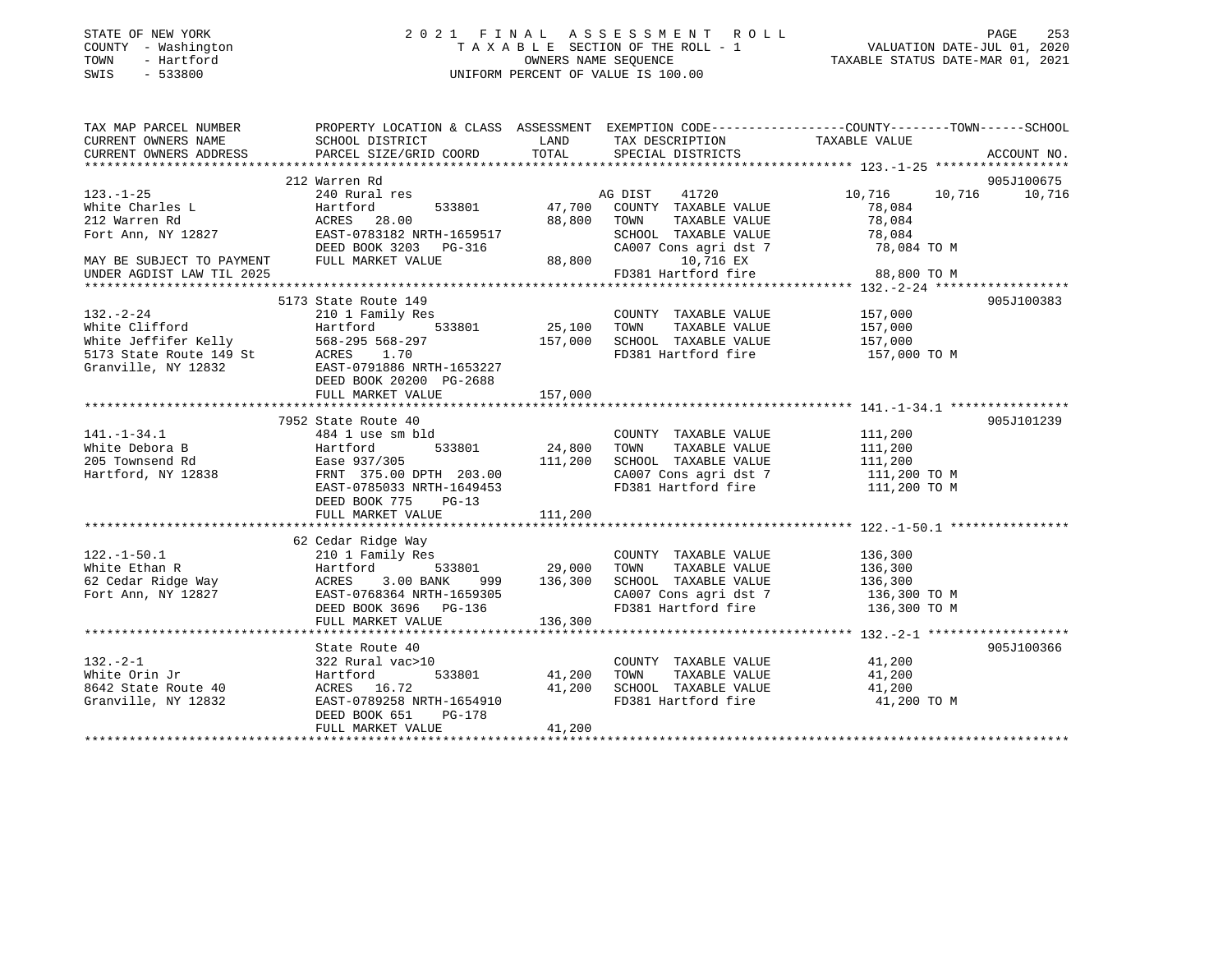| TOWN | STATE OF NEW YORK<br>COUNTY - Washington<br>- Hartford |                                                                                                 | 2021 FINAL ASSESSMENT ROLL<br>TAXABLE SECTION OF THE ROLL - 1<br>OWNERS NAME SEOUENCE | VALUATION DATE-JUL 01, 2020<br>TAXABLE STATUS DATE-MAR 01, 2021 | PAGE | 254 |
|------|--------------------------------------------------------|-------------------------------------------------------------------------------------------------|---------------------------------------------------------------------------------------|-----------------------------------------------------------------|------|-----|
| SWIS | $-533800$                                              |                                                                                                 | UNIFORM PERCENT OF VALUE IS 100.00                                                    |                                                                 |      |     |
|      |                                                        |                                                                                                 |                                                                                       |                                                                 |      |     |
|      |                                                        |                                                                                                 |                                                                                       |                                                                 |      |     |
|      | TAX MAP PARCEL NUMBER                                  | PROPERTY LOCATION & CLASS ASSESSMENT EXEMPTION CODE---------------COUNTY-------TOWN------SCHOOL |                                                                                       |                                                                 |      |     |

| CURRENT OWNERS NAME         | SCHOOL DISTRICT                        | LAND    | TAX DESCRIPTION                              | TAXABLE VALUE           |                   |                |
|-----------------------------|----------------------------------------|---------|----------------------------------------------|-------------------------|-------------------|----------------|
| CURRENT OWNERS ADDRESS      | PARCEL SIZE/GRID COORD                 | TOTAL   | SPECIAL DISTRICTS                            |                         |                   | ACCOUNT NO.    |
| *************************** |                                        |         |                                              |                         |                   |                |
|                             | 90 Rowe Hill Rd                        |         |                                              |                         |                   | 905J100494     |
| $141. - 1 - 45$             | 210 1 Family Res                       |         | VET COM CT 41131                             | 41,500                  | 41,500            | $\overline{0}$ |
| White Randy A               | Hartford<br>533801                     |         | 25,600 VET DIS CT 41141                      | 58,100                  | 58,100            | $\Omega$       |
| White Suzanne M             | 1.88 BANK<br>ACRES<br>998              |         | 166,000 BAS STAR<br>41854                    | $\overline{0}$          | $\Omega$          | 30,000         |
| 90 Rowe Hill Rd             | EAST-0786482 NRTH-1650200              |         | COUNTY TAXABLE VALUE                         | 66,400                  |                   |                |
| Hartford, NY 12838          | DEED BOOK 1924 PG-203                  |         | TAXABLE VALUE<br>TOWN                        | 66,400                  |                   |                |
|                             | FULL MARKET VALUE                      | 166,000 | SCHOOL TAXABLE VALUE                         | 136,000                 |                   |                |
|                             |                                        |         | CA007 Cons agri dst 7                        | 166,000 TO M            |                   |                |
|                             |                                        |         | FD381 Hartford fire                          | 166,000 TO M            |                   |                |
|                             |                                        |         |                                              |                         |                   |                |
|                             | 27 Swamp Ln                            |         |                                              |                         |                   |                |
| $149. - 1 - 32.11$          | 240 Rural res                          |         | BAS STAR<br>41854                            | $\overline{0}$          | $\Omega$          | 30,000         |
| White Scott A               | Hartford<br>533801                     | 61,400  | COUNTY TAXABLE VALUE                         | 215,000                 |                   |                |
| White Billie Jo             | ACRES 18.00                            | 215,000 | TOWN<br>TAXABLE VALUE                        | 215,000                 |                   |                |
| 27 Swamp Ln                 | EAST-0775699 NRTH-1637181              |         | SCHOOL TAXABLE VALUE                         | 185,000                 |                   |                |
| Argyle, NY 12809            | DEED BOOK 840<br>PG-345                |         | CA006 Cons agri dst 6                        | 215,000 TO M            |                   |                |
|                             | FULL MARKET VALUE                      |         | 215,000 FD381 Hartford fire                  | 215,000 TO M            |                   |                |
|                             |                                        |         |                                              |                         |                   |                |
|                             | 278 Eldridge Ln                        |         |                                              |                         |                   |                |
| $140. - 1 - 1.5$            |                                        |         |                                              |                         |                   | $\Omega$       |
| Whitney Keith Allen         | 210 1 Family Res<br>Hartford<br>533801 |         | CW_10_VET/ 41151<br>41854<br>24,200 BAS STAR | 8,000<br>$\overline{0}$ | 8,000<br>$\Omega$ | 30,000         |
| White Cheryl                | 1.00                                   | 197,000 | COUNTY TAXABLE VALUE                         | 189,000                 |                   |                |
|                             | ACRES                                  |         |                                              |                         |                   |                |
| 278 Eldridge Ln             | EAST-0770139 NRTH-1649993              |         | TOWN<br>TAXABLE VALUE                        | 189,000                 |                   |                |
| Fort Ann, NY 12827          | DEED BOOK 830<br>$PG-82$               |         | SCHOOL TAXABLE VALUE                         | 167,000                 |                   |                |
|                             | FULL MARKET VALUE                      | 197,000 | FD381 Hartford fire                          | 197,000 TO M            |                   |                |
|                             |                                        |         |                                              |                         |                   |                |
|                             | 1264 Baldwin Corners Rd                |         |                                              |                         |                   | 905J101223     |
| $121. -4 - 5.4$             | 240 Rural res                          |         | COUNTY TAXABLE VALUE                         | 214,600                 |                   |                |
| Whitney Kenneth C           | 532802<br>Fort Ann                     | 41,700  | TOWN<br>TAXABLE VALUE                        | 214,600                 |                   |                |
| Whitney Dawn A              | BLA 867-285                            | 214,600 | SCHOOL TAXABLE VALUE                         | 214,600                 |                   |                |
| 1264 Baldwin Corners Rd     | $121. - 1 - 5.4$                       |         | CA007 Cons agri dst 7                        | 214,600 TO M            |                   |                |
| Fort Ann, NY 12827          | 22.80 BANK<br>ACRES<br>999             |         | FD381 Hartford fire                          | 214,600 TO M            |                   |                |
|                             | EAST-0765750 NRTH-1661126              |         |                                              |                         |                   |                |
| MAY BE SUBJECT TO PAYMENT   | DEED BOOK 3665<br>PG-85                |         |                                              |                         |                   |                |
| UNDER AGDIST LAW TIL 2021   | FULL MARKET VALUE                      | 214,600 |                                              |                         |                   |                |
|                             |                                        |         |                                              |                         |                   |                |
|                             | State Route 40                         |         |                                              |                         |                   | 905J100238     |
| $114. - 1 - 13$             | 314 Rural vac<10                       |         | COUNTY TAXABLE VALUE                         | 15,200                  |                   |                |
| Whitney Richard             | Hartford<br>533801                     | 15,200  | TOWN<br>TAXABLE VALUE                        | 15,200                  |                   |                |
| Whitney Shirley             | 4.38<br>ACRES                          | 15,200  | SCHOOL TAXABLE VALUE                         | 15,200                  |                   |                |
| Box 140                     | EAST-0792720 NRTH-1666044              |         | CA007 Cons agri dst 7                        | 15,200 TO M             |                   |                |
| North Granville, NY 12854   | DEED BOOK 765<br>$PG-67$               |         | FD381 Hartford fire                          | 15,200 TO M             |                   |                |
|                             | FULL MARKET VALUE                      | 15,200  |                                              |                         |                   |                |
|                             |                                        |         |                                              |                         |                   |                |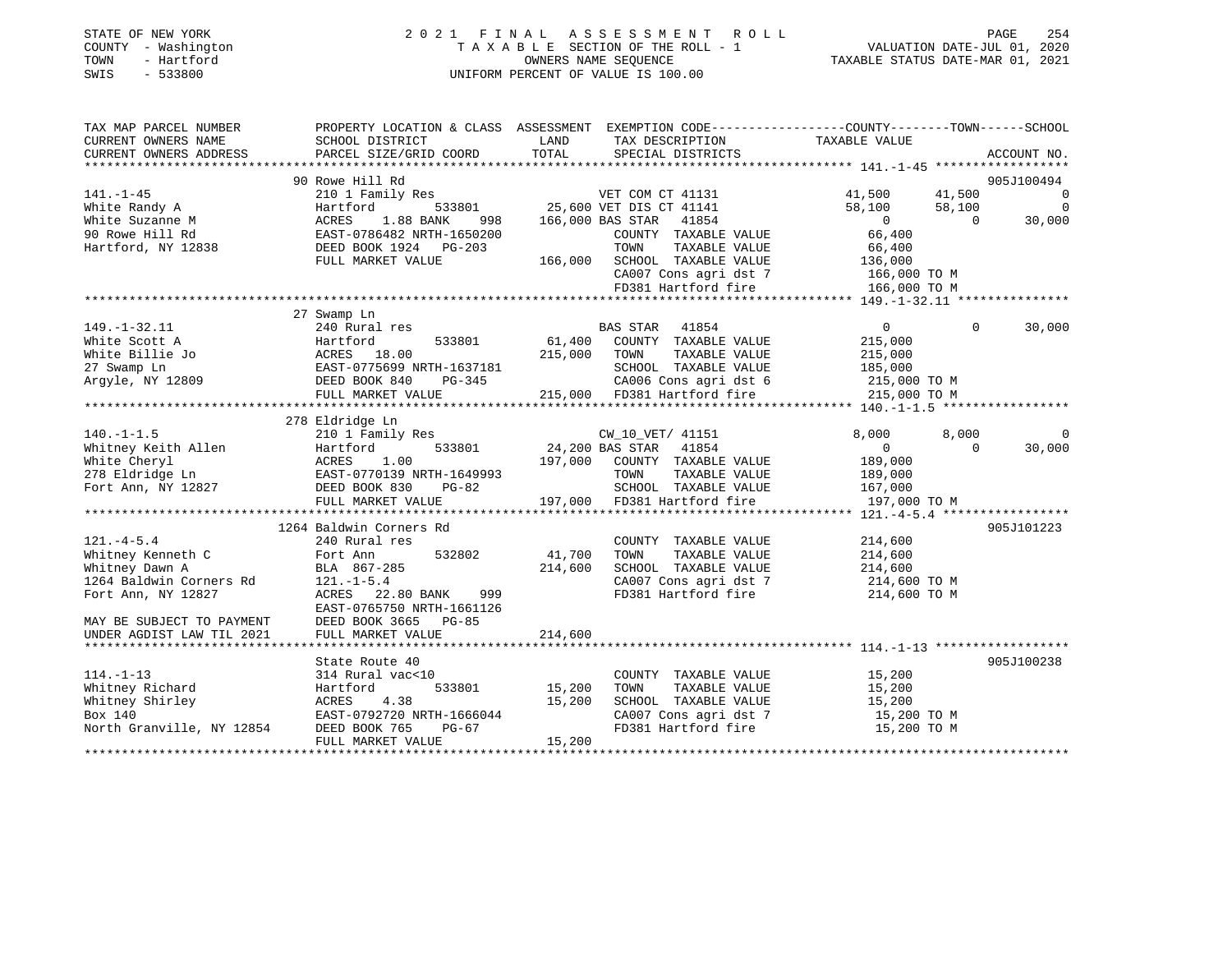| STATE OF NEW YORK<br>COUNTY - Washington<br>TOWN<br>- Hartford<br>SWIS<br>$-533800$ |                                                                                                  |                   | 2021 FINAL ASSESSMENT ROLL<br>TAXABLE SECTION OF THE ROLL - 1<br>OWNERS NAME SEQUENCE<br>UNIFORM PERCENT OF VALUE IS 100.00 | VALUATION DATE-JUL 01, 2020<br>TAXABLE STATUS DATE-MAR 01, 2021 | PAGE<br>255        |
|-------------------------------------------------------------------------------------|--------------------------------------------------------------------------------------------------|-------------------|-----------------------------------------------------------------------------------------------------------------------------|-----------------------------------------------------------------|--------------------|
| TAX MAP PARCEL NUMBER                                                               | PROPERTY LOCATION & CLASS ASSESSMENT EXEMPTION CODE----------------COUNTY-------TOWN------SCHOOL |                   |                                                                                                                             |                                                                 |                    |
| CURRENT OWNERS NAME<br>CURRENT OWNERS ADDRESS                                       | SCHOOL DISTRICT<br>PARCEL SIZE/GRID COORD                                                        | LAND<br>TOTAL     | TAX DESCRIPTION TAXABLE VALUE<br>SPECIAL DISTRICTS                                                                          |                                                                 | ACCOUNT NO.        |
|                                                                                     |                                                                                                  |                   |                                                                                                                             |                                                                 |                    |
|                                                                                     | 8909 State Route 40                                                                              |                   |                                                                                                                             |                                                                 | 905J100295         |
| $114. - 1 - 6$                                                                      | 113 Cattle farm                                                                                  |                   | AG DIST<br>41720                                                                                                            | 28,482<br>28,482                                                | 28,482             |
| Whitney Robert F<br>Reynolds Vicki                                                  | Hartford<br>533801<br>ACRES 44.80                                                                | 71,400<br>222,100 | COUNTY TAXABLE VALUE<br>TOWN<br>TAXABLE VALUE                                                                               | 193,618<br>193,618                                              |                    |
| 8007 State Route 40                                                                 | EAST-0790404 NRTH-1669819                                                                        |                   | SCHOOL TAXABLE VALUE                                                                                                        | 193,618                                                         |                    |
| Hartford, NY 12838                                                                  | DEED BOOK 3742 PG-132                                                                            |                   | CA007 Cons agri dst 7                                                                                                       | 193,618 TO M                                                    |                    |
|                                                                                     | FULL MARKET VALUE                                                                                | 222,100           | 28,482 EX                                                                                                                   |                                                                 |                    |
| MAY BE SUBJECT TO PAYMENT                                                           |                                                                                                  |                   | FD381 Hartford fire                                                                                                         | 222,100 TO M                                                    |                    |
| UNDER AGDIST LAW TIL 2025                                                           |                                                                                                  |                   |                                                                                                                             |                                                                 |                    |
|                                                                                     |                                                                                                  |                   |                                                                                                                             |                                                                 |                    |
|                                                                                     | 73 Christian Hill Rd                                                                             |                   |                                                                                                                             |                                                                 | 905J100080         |
| $132.15 - 1 - 29$                                                                   | 210 1 Family Res                                                                                 |                   | COUNTY TAXABLE VALUE                                                                                                        | 36,900                                                          |                    |
| Whitney Robert F                                                                    | 533801<br>Hartford                                                                               | 15,900            | TAXABLE VALUE<br>TOWN                                                                                                       | 36,900                                                          |                    |
| 8007 State Route 40                                                                 | FRNT 95.00 DPTH 200.00                                                                           | 36,900            | SCHOOL TAXABLE VALUE                                                                                                        | 36,900                                                          |                    |
| Hartford, NY 12838                                                                  | EAST-0785948 NRTH-1652509                                                                        |                   | CA007 Cons agri dst 7                                                                                                       | 36,900 TO M                                                     |                    |
|                                                                                     | DEED BOOK 827<br>PG-181                                                                          |                   | FD381 Hartford fire                                                                                                         | 36,900 TO M                                                     |                    |
|                                                                                     | FULL MARKET VALUE                                                                                | 36,900            |                                                                                                                             |                                                                 |                    |
|                                                                                     |                                                                                                  |                   |                                                                                                                             |                                                                 |                    |
|                                                                                     | State Route 40                                                                                   |                   |                                                                                                                             |                                                                 |                    |
| $141. - 1 - 4.1$                                                                    | 314 Rural vac<10                                                                                 |                   | AG DIST<br>41720                                                                                                            | 4,307<br>4,307                                                  | 4,307              |
| Whitney Robert F                                                                    | Hartford<br>533801                                                                               | 7,500             | COUNTY TAXABLE VALUE                                                                                                        | 3,193                                                           |                    |
| 8007 State Route 40                                                                 | ACRES<br>6.23                                                                                    | 7,500             | TOWN<br>TAXABLE VALUE                                                                                                       | 3,193                                                           |                    |
| Hartford, NY 12838                                                                  | EAST-0786013 NRTH-1650475                                                                        |                   | SCHOOL TAXABLE VALUE                                                                                                        | 3,193                                                           |                    |
|                                                                                     | DEED BOOK 1727 PG-332                                                                            |                   | CA007 Cons agri dst 7                                                                                                       | 3,193 TO M                                                      |                    |
| MAY BE SUBJECT TO PAYMENT                                                           | FULL MARKET VALUE                                                                                | 7,500             | 4,307 EX                                                                                                                    |                                                                 |                    |
| UNDER AGDIST LAW TIL 2025                                                           |                                                                                                  |                   | FD381 Hartford fire                                                                                                         | 7,500 TO M                                                      |                    |
|                                                                                     | 8009 State Route 40                                                                              |                   |                                                                                                                             |                                                                 | 905J100653         |
| $141. - 1 - 6$                                                                      | 411 Apartment                                                                                    |                   | BAS STAR 41854                                                                                                              | $\overline{0}$                                                  | $\Omega$<br>30,000 |
| Whitney Robert F                                                                    | Hartford<br>533801                                                                               | 39,300            | COUNTY TAXABLE VALUE                                                                                                        | 298,300                                                         |                    |
| 8007 State Route 40                                                                 | 10 Apts                                                                                          | 298,300           | TOWN<br>TAXABLE VALUE                                                                                                       | 298,300                                                         |                    |
| Hartford, NY 12838                                                                  | 385/47 470/361                                                                                   |                   | SCHOOL TAXABLE VALUE                                                                                                        | 268,300                                                         |                    |
|                                                                                     | 1.50<br>ACRES                                                                                    |                   | CA007 Cons agri dst 7                                                                                                       | 298,300 ТО М                                                    |                    |
|                                                                                     | EAST-0785620 NRTH-1650487                                                                        |                   | FD381 Hartford fire                                                                                                         | 298,300 TO M                                                    |                    |
|                                                                                     | DEED BOOK 506<br>PG-122                                                                          |                   |                                                                                                                             |                                                                 |                    |
|                                                                                     | FULL MARKET VALUE                                                                                | 298,300           |                                                                                                                             |                                                                 |                    |
|                                                                                     |                                                                                                  |                   |                                                                                                                             |                                                                 |                    |
|                                                                                     | 18 Pope Hill Rd                                                                                  |                   |                                                                                                                             |                                                                 | 905J101055         |
| $149. - 1 - 29.2$                                                                   | 210 1 Family Res                                                                                 |                   | BAS STAR 41854                                                                                                              | $\overline{0}$                                                  | 30,000<br>$\Omega$ |
| Wicks Leslie                                                                        | Hartford<br>533801                                                                               |                   | 28,100 COUNTY TAXABLE VALUE                                                                                                 | 163,700                                                         |                    |
| Wicks Nicole                                                                        | ACRES<br>2.70 BANK<br>999                                                                        | 163,700           | TOWN<br>TAXABLE VALUE                                                                                                       | 163,700                                                         |                    |
| 18 Pope Hill Rd                                                                     | EAST-0778087 NRTH-1633534                                                                        |                   | SCHOOL TAXABLE VALUE                                                                                                        | 133,700                                                         |                    |
| Argyle, NY 12809                                                                    | DEED BOOK 1971 PG-109                                                                            |                   | CA006 Cons agri dst 6                                                                                                       | 163,700 ТО М                                                    |                    |
|                                                                                     | FULL MARKET VALUE                                                                                |                   | 163,700 FD381 Hartford fire                                                                                                 | 163,700 TO M                                                    |                    |
|                                                                                     |                                                                                                  |                   |                                                                                                                             |                                                                 |                    |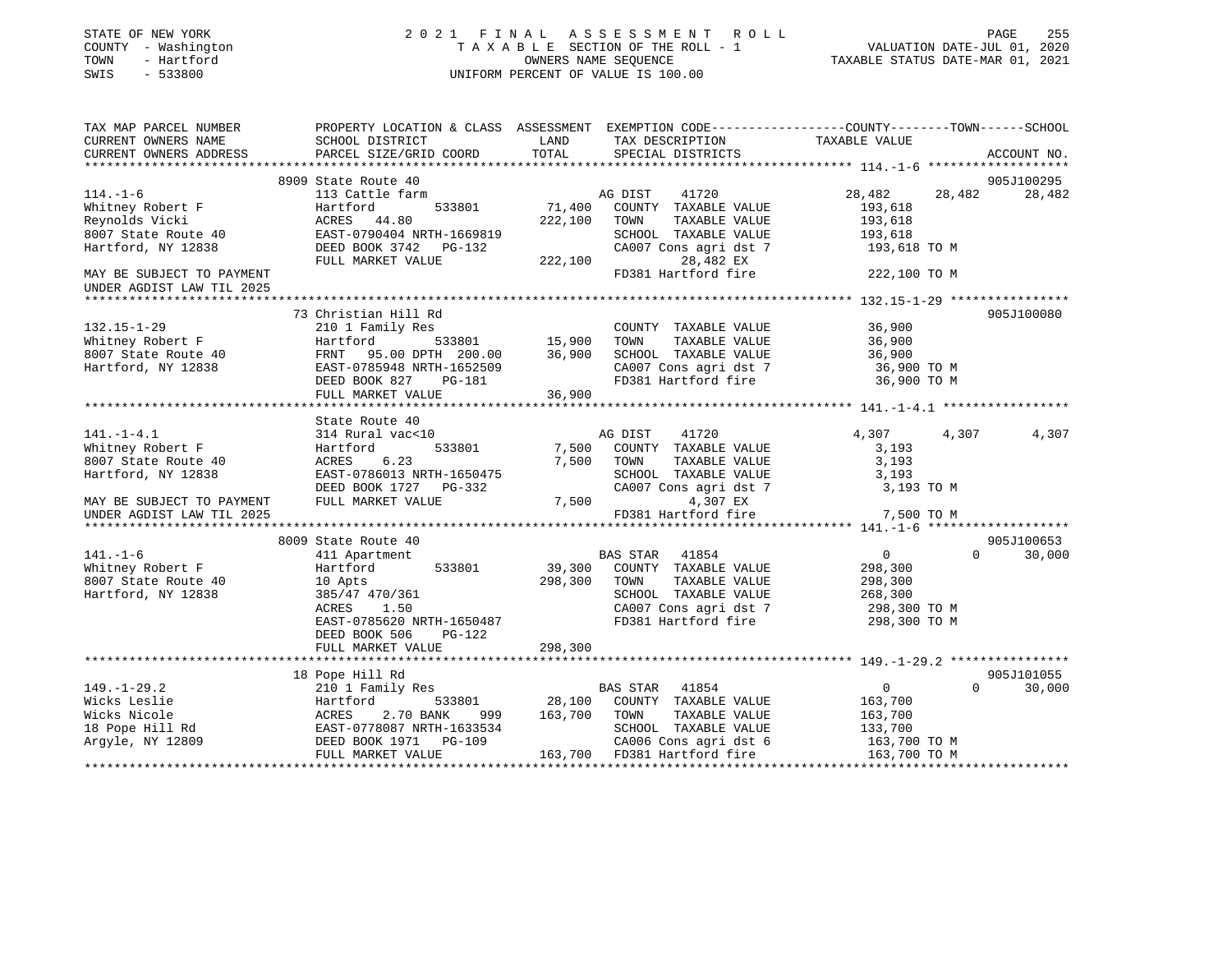| PROPERTY LOCATION & CLASS ASSESSMENT EXEMPTION CODE---------------COUNTY-------TOWN------SCHOOL<br>TAX MAP PARCEL NUMBER<br>CURRENT OWNERS NAME<br>SCHOOL DISTRICT<br>LAND<br>TAX DESCRIPTION<br>TAXABLE VALUE<br>PARCEL SIZE/GRID COORD<br>TOTAL<br>CURRENT OWNERS ADDRESS<br>SPECIAL DISTRICTS<br>ACCOUNT NO.<br>*****************<br>Blood St Ext<br>$132. - 4 - 4.6$<br>311 Res vac land<br>COUNTY TAXABLE VALUE<br>9,600<br>Willard Richard G Jr<br>9,600<br>TOWN<br>TAXABLE VALUE<br>9,600<br>Hartford<br>533801<br>11 Blood Street Ext<br>FRNT 144.00 DPTH 296.00<br>9,600<br>SCHOOL TAXABLE VALUE<br>9,600 |  |
|--------------------------------------------------------------------------------------------------------------------------------------------------------------------------------------------------------------------------------------------------------------------------------------------------------------------------------------------------------------------------------------------------------------------------------------------------------------------------------------------------------------------------------------------------------------------------------------------------------------------|--|
|                                                                                                                                                                                                                                                                                                                                                                                                                                                                                                                                                                                                                    |  |
|                                                                                                                                                                                                                                                                                                                                                                                                                                                                                                                                                                                                                    |  |
|                                                                                                                                                                                                                                                                                                                                                                                                                                                                                                                                                                                                                    |  |
|                                                                                                                                                                                                                                                                                                                                                                                                                                                                                                                                                                                                                    |  |
|                                                                                                                                                                                                                                                                                                                                                                                                                                                                                                                                                                                                                    |  |
|                                                                                                                                                                                                                                                                                                                                                                                                                                                                                                                                                                                                                    |  |
| Granville, NY 12832<br>0.90<br>FD381 Hartford fire<br>ACRES<br>9,600 TO M                                                                                                                                                                                                                                                                                                                                                                                                                                                                                                                                          |  |
| EAST-0794486 NRTH-1654126                                                                                                                                                                                                                                                                                                                                                                                                                                                                                                                                                                                          |  |
| DEED BOOK 20191 PG-28982                                                                                                                                                                                                                                                                                                                                                                                                                                                                                                                                                                                           |  |
| FULL MARKET VALUE<br>9,600<br>*********************                                                                                                                                                                                                                                                                                                                                                                                                                                                                                                                                                                |  |
| 177 Townsend Rd                                                                                                                                                                                                                                                                                                                                                                                                                                                                                                                                                                                                    |  |
| $141. - 1 - 1.4$<br>210 1 Family Res<br>106,000<br>COUNTY TAXABLE VALUE                                                                                                                                                                                                                                                                                                                                                                                                                                                                                                                                            |  |
| Willary Enterprises, LLC<br>533801<br>25,400<br>TOWN<br>TAXABLE VALUE<br>106,000<br>Hartford                                                                                                                                                                                                                                                                                                                                                                                                                                                                                                                       |  |
| 78 Townsend Rd<br>106,000<br>SCHOOL TAXABLE VALUE<br>756/177<br>106,000                                                                                                                                                                                                                                                                                                                                                                                                                                                                                                                                            |  |
| Hartford, NY 12838<br>ACRES 1.40<br>CA007 Cons agri dst 7<br>106,000 TO M                                                                                                                                                                                                                                                                                                                                                                                                                                                                                                                                          |  |
| EAST-0779958 NRTH-1649125<br>FD381 Hartford fire<br>106,000 TO M                                                                                                                                                                                                                                                                                                                                                                                                                                                                                                                                                   |  |
| DEED BOOK 3518 PG-124                                                                                                                                                                                                                                                                                                                                                                                                                                                                                                                                                                                              |  |
| FULL MARKET VALUE<br>106,000                                                                                                                                                                                                                                                                                                                                                                                                                                                                                                                                                                                       |  |
| 291 Blood St<br>905J100500                                                                                                                                                                                                                                                                                                                                                                                                                                                                                                                                                                                         |  |
| $142. - 1 - 12$<br>43,000<br>270 Mfg housing<br>COUNTY TAXABLE VALUE                                                                                                                                                                                                                                                                                                                                                                                                                                                                                                                                               |  |
| Willary Enterprises, LLC<br>533801<br>34,000<br>Hartford<br>TOWN<br>TAXABLE VALUE<br>43,000                                                                                                                                                                                                                                                                                                                                                                                                                                                                                                                        |  |
| SCHOOL TAXABLE VALUE<br>78 Townsend Rd<br>495/541<br>43,000<br>43,000                                                                                                                                                                                                                                                                                                                                                                                                                                                                                                                                              |  |
| Hartford, NY 12838<br>FD381 Hartford fire<br>$142. - 1 - 12. - 1$<br>43,000 TO M                                                                                                                                                                                                                                                                                                                                                                                                                                                                                                                                   |  |
| ACRES<br>3.90                                                                                                                                                                                                                                                                                                                                                                                                                                                                                                                                                                                                      |  |
| EAST-0794162 NRTH-1647379                                                                                                                                                                                                                                                                                                                                                                                                                                                                                                                                                                                          |  |
| DEED BOOK 3451 PG-147                                                                                                                                                                                                                                                                                                                                                                                                                                                                                                                                                                                              |  |
| FULL MARKET VALUE<br>43,000                                                                                                                                                                                                                                                                                                                                                                                                                                                                                                                                                                                        |  |
| 69 Washburn Hill Rd<br>905J100356                                                                                                                                                                                                                                                                                                                                                                                                                                                                                                                                                                                  |  |
| 41720<br>$150. - 1 - 18$<br>240 Rural res<br>AG DIST<br>15,089<br>15,089<br>15,089                                                                                                                                                                                                                                                                                                                                                                                                                                                                                                                                 |  |
| Willary Enterprises, LLC<br>533801<br>46,000<br>COUNTY TAXABLE VALUE<br>97,111<br>Hartford                                                                                                                                                                                                                                                                                                                                                                                                                                                                                                                         |  |
| 112,200<br>97,111<br>78 Townsend Rd<br>ACRES 21.13<br>TOWN<br>TAXABLE VALUE                                                                                                                                                                                                                                                                                                                                                                                                                                                                                                                                        |  |
| Hartford, NY 12838<br>EAST-0791008 NRTH-1637647<br>SCHOOL TAXABLE VALUE<br>97,111                                                                                                                                                                                                                                                                                                                                                                                                                                                                                                                                  |  |
| CA008 Cons agri dst 8<br>DEED BOOK 3451 PG-143<br>97,111 TO M                                                                                                                                                                                                                                                                                                                                                                                                                                                                                                                                                      |  |
| FULL MARKET VALUE<br>15,089 EX<br>MAY BE SUBJECT TO PAYMENT<br>112,200                                                                                                                                                                                                                                                                                                                                                                                                                                                                                                                                             |  |
| FD381 Hartford fire<br>UNDER AGDIST LAW TIL 2025<br>112,200 TO M                                                                                                                                                                                                                                                                                                                                                                                                                                                                                                                                                   |  |
| 90 Camp A Way<br>905J100026                                                                                                                                                                                                                                                                                                                                                                                                                                                                                                                                                                                        |  |
| $142. - 1 - 44$<br>260 Seasonal res<br>8,700<br>COUNTY TAXABLE VALUE                                                                                                                                                                                                                                                                                                                                                                                                                                                                                                                                               |  |
| 533801<br>8,700<br>Williams Bonnie E<br>TOWN<br>TAXABLE VALUE<br>8,700<br>Hartford                                                                                                                                                                                                                                                                                                                                                                                                                                                                                                                                 |  |
| 13 Dayton Hill Rd<br>ACRES<br>2.36<br>8,700<br>SCHOOL TAXABLE VALUE<br>8,700                                                                                                                                                                                                                                                                                                                                                                                                                                                                                                                                       |  |
| Middle Granville, NY 12849<br>FD381 Hartford fire<br>EAST-0791026 NRTH-1646229<br>8,700 TO M                                                                                                                                                                                                                                                                                                                                                                                                                                                                                                                       |  |
| DEED BOOK 752<br>PG-204                                                                                                                                                                                                                                                                                                                                                                                                                                                                                                                                                                                            |  |
| FULL MARKET VALUE<br>8,700                                                                                                                                                                                                                                                                                                                                                                                                                                                                                                                                                                                         |  |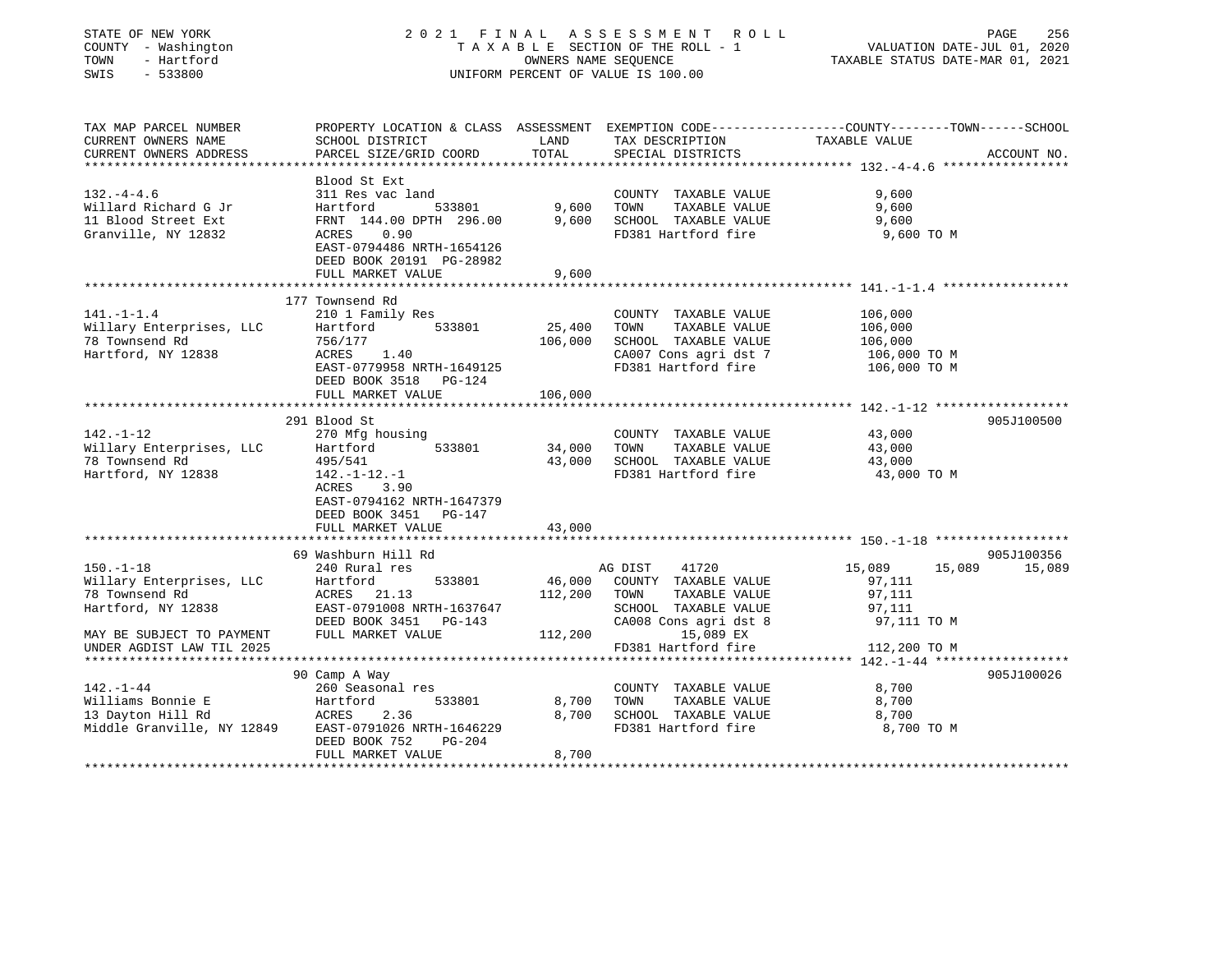# STATE OF NEW YORK 2 0 2 1 F I N A L A S S E S S M E N T R O L L PAGE 257COUNTY - Washington  $T A X A B L E$  SECTION OF THE ROLL - 1<br>TOWN - Hartford TOWN - Hartford **Taxable STATUS DATE-MAR 01, 2021** OWNERS NAME SEQUENCE TAXABLE STATUS DATE-MAR 01, 2021 SWIS - 533800 UNIFORM PERCENT OF VALUE IS 100.00

| TAX MAP PARCEL NUMBER<br>CURRENT OWNERS NAME<br>CURRENT OWNERS ADDRESS                                                                                      | SCHOOL DISTRICT<br>PARCEL SIZE/GRID COORD                                                                                                                                                                                                            | LAND<br>TOTAL            | TAX DESCRIPTION<br>SPECIAL DISTRICTS                                                                                                                                                    | PROPERTY LOCATION & CLASS ASSESSMENT EXEMPTION CODE----------------COUNTY-------TOWN------SCHOOL<br>TAXABLE VALUE                                                                                                                                                                                                                                                                                                                                             | ACCOUNT NO.                                      |
|-------------------------------------------------------------------------------------------------------------------------------------------------------------|------------------------------------------------------------------------------------------------------------------------------------------------------------------------------------------------------------------------------------------------------|--------------------------|-----------------------------------------------------------------------------------------------------------------------------------------------------------------------------------------|---------------------------------------------------------------------------------------------------------------------------------------------------------------------------------------------------------------------------------------------------------------------------------------------------------------------------------------------------------------------------------------------------------------------------------------------------------------|--------------------------------------------------|
|                                                                                                                                                             |                                                                                                                                                                                                                                                      |                          |                                                                                                                                                                                         |                                                                                                                                                                                                                                                                                                                                                                                                                                                               |                                                  |
|                                                                                                                                                             | 28 Harper Hill Rd<br>123.-1-23.1<br>Williams Michael P (Martford Source Mailiams Tina L (Martford Survey 12626, Lot 1<br>28 Harper Rd (Martford ACRES 31.55 BANK 40<br>Granville, NY 12832 (MARTF-1058979 DEED BOOK 3462 PG-65<br>FIIT. MARKET VALUE |                          | res<br>533801 60,500 COUNTY TAXABLE VALUE<br>533801 60,500 COUNTY TAXABLE VALUE<br>26, Lot 1 243,600 TOWN TAXABLE VALUE<br>TAXABLE VALUE<br>SCHOOL TAXABLE VALUE<br>FD381 Hartford fire | $\begin{array}{cc} & & & 0 \\ \text{VALUE} & & 243,600 \\ \text{VALUE} & & 243,600 \\ & & 243,600 \\ \text{C13} & 500 \end{array}$<br>$\Omega$<br>213,600<br>CA007 Cons agri dst 7 243,600 TO M<br>243,600 TO M                                                                                                                                                                                                                                               | 30,000                                           |
|                                                                                                                                                             |                                                                                                                                                                                                                                                      |                          |                                                                                                                                                                                         |                                                                                                                                                                                                                                                                                                                                                                                                                                                               |                                                  |
| $141.-3-18.1$<br>Williams Ruth<br>16 Gilchrist Hill Ext<br>Hartford, NY 12838                                                                               | 16 Gilchrist Hill Ext<br>210 1 Family Res<br>Hartford 533801 21,200 CW_DISBLD_ 41171<br>FRNT 395.00 DPTH 138.00 174,700 COUNTY TAXABLE VALUE<br>FRNT 395.00 DEIN 1999<br>BANK 999<br>EAST-0784484 NRTH-1643289<br>FULL MARKET VALUE                  | 174,700                  | TOWN<br>TAXABLE VALUE<br>SCHOOL TAXABLE VALUE                                                                                                                                           | 8,000<br>8,000<br>40,000<br>40,000<br>126,700<br>126,700<br>174,700<br>FD381 Hartford fire 174,700 TO M                                                                                                                                                                                                                                                                                                                                                       | $\Omega$<br>$\mathbf 0$                          |
|                                                                                                                                                             | 379 Gibbs Rd                                                                                                                                                                                                                                         |                          | 85 PCT OF VALUE USED FOR EXEMPTION PURPOSES                                                                                                                                             |                                                                                                                                                                                                                                                                                                                                                                                                                                                               | 905J100630                                       |
| $123. - 1 - 17$<br>Williams Tami L LE<br>Williams Michael P<br>379 Gibbs Rd<br>Fort Ann, NY 12827<br>MAY BE SUBJECT TO PAYMENT<br>UNDER AGDIST LAW TIL 2021 | 240 Rural res<br>Hartford 533801 37, 600 VEI DIS CITED HARRES 11.19 178, 400 BAS STAR 41854<br>EAST-0788068 NRTH-1663389 SOL-CO/TWN 49501<br>DEED BOOK 20191 PG-29381 COUNTY TAXABLE VALUE<br>FULL MARKET VALUE 178, 400 TOWN TAXABLE VALUE          |                          | VET COM CT 41131<br>533801 37,600 VET DIS CT 41141                                                                                                                                      | 35,003<br>35,003<br>21,002<br>21,002<br>$\overline{0}$<br>$\sim$ 0<br>13,680<br>13,680<br>108,715<br>108,715<br>148,400<br>$\begin{tabular}{lllllllllll} \multicolumn{4}{c}{\textbf{SCHOOD}} & \textbf{TAXABLE} & \textbf{VALUE} & \textbf{148,400} \\ \textbf{CA007} & \textbf{Cons}\text{ agri}\text{ dist }7 & & \textbf{178,400} & \textbf{TO M} \\ \textbf{FD381} & \textbf{Hartford}\text{ fire} & & \textbf{178,400} & \textbf{TO M} \\ \end{tabular}$ | $\Omega$<br>$\overline{0}$<br>30,000<br>$\Omega$ |
|                                                                                                                                                             |                                                                                                                                                                                                                                                      |                          |                                                                                                                                                                                         |                                                                                                                                                                                                                                                                                                                                                                                                                                                               |                                                  |
|                                                                                                                                                             | 23 Hartford Main St 90 PCT OF VALUE USED FOR EXEMPTION PURPOSES                                                                                                                                                                                      |                          |                                                                                                                                                                                         |                                                                                                                                                                                                                                                                                                                                                                                                                                                               | 905J100486                                       |
| $132.15 - 1 - 22$<br>Williamson Bonnie L<br>23 Hartford Main St<br>********** *** 12020<br>Hartford, NY 12838                                               | 210 1 Family Res<br>Hartford 533801 18,500 ENH STAR 41834<br>FRNT 78.00 DPTH 332.00 134,000 COUNTY TAXABLE VALUE<br><b>BANK</b><br>999<br>EAST-0786006 NRTH-1652185<br>DEED BOOK 746 PG-58<br>FULL MARKET VALUE                                      |                          | VET WAR CT 41121<br>TOWN                                                                                                                                                                | 18,090<br>18,090<br>$\overline{0}$<br>$\Omega$<br>115,910<br>TAXABLE VALUE 115,910<br>SCHOOL TAXABLE VALUE 63,300<br>CA007 Cons agri dst 7 134,000 TO M<br>134,000 FD381 Hartford fire 134,000 TO M                                                                                                                                                                                                                                                           | $\Omega$<br>70,700                               |
|                                                                                                                                                             |                                                                                                                                                                                                                                                      |                          |                                                                                                                                                                                         |                                                                                                                                                                                                                                                                                                                                                                                                                                                               |                                                  |
| $151. - 2 - 4.7$<br>Willis Richard<br>PO Box 164<br>Hartford, NY 12838<br>MAY BE SUBJECT TO PAYMENT                                                         | 1661 Burch Rd<br>240 Rural res<br>Hartford<br>ACRES 60.60<br>FULL MARKET VALUE                                                                                                                                                                       | 533801 90,100<br>273,300 | COUNTY TAXABLE VALUE<br>TOWN<br>TAXABLE VALUE<br>FD381 Hartford fire                                                                                                                    | 273,300<br>273,300<br>$\begin{tabular}{lllllllll} \texttt{SCHOOL} & \texttt{TAXABLE} & \texttt{VALUE} & & \texttt{273,300} \\ \texttt{CA008} & \texttt{Cons}\ & \texttt{agri}\ & \texttt{dst}\ & 8 & & \texttt{273,300} & \texttt{TO} \text{ M} \end{tabular}$<br>273,300 TO M                                                                                                                                                                                |                                                  |
| UNDER AGDIST LAW TIL 2021<br>*****************                                                                                                              |                                                                                                                                                                                                                                                      |                          |                                                                                                                                                                                         |                                                                                                                                                                                                                                                                                                                                                                                                                                                               |                                                  |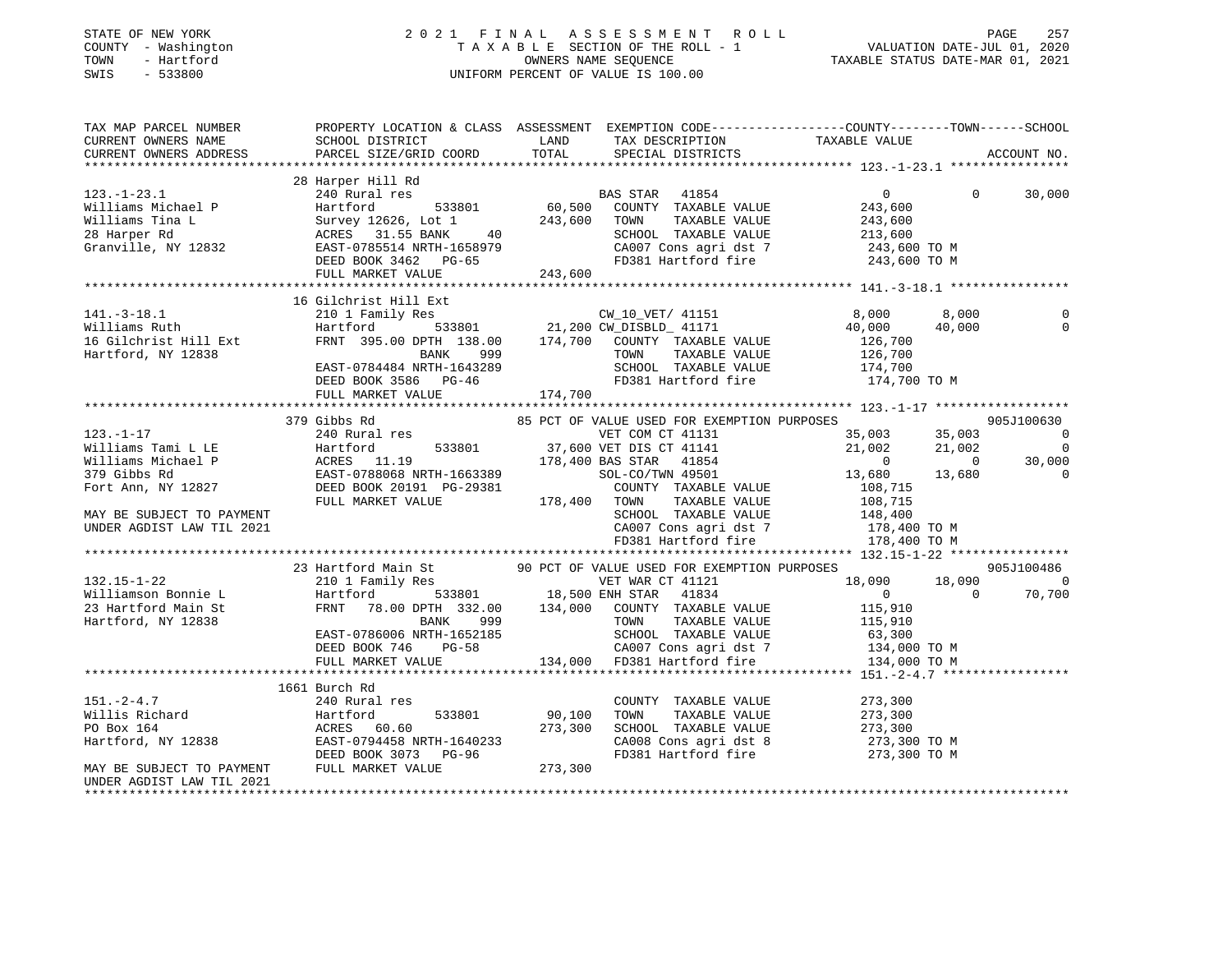# STATE OF NEW YORK 2 0 2 1 F I N A L A S S E S S M E N T R O L L PAGE 258 COUNTY - Washington T A X A B L E SECTION OF THE ROLL - 1 VALUATION DATE-JUL 01, 2020 TOWN - Hartford OWNERS NAME SEQUENCE TAXABLE STATUS DATE-MAR 01, 2021 SWIS - 533800 UNIFORM PERCENT OF VALUE IS 100.00

| TAX MAP PARCEL NUMBER<br>CURRENT OWNERS NAME<br>CURRENT OWNERS ADDRESS | SCHOOL DISTRICT<br>PARCEL SIZE/GRID COORD                | LAND<br>TOTAL | TAX DESCRIPTION TAXABLE VALUE<br>SPECIAL DISTRICTS                     | PROPERTY LOCATION & CLASS ASSESSMENT EXEMPTION CODE----------------COUNTY-------TOWN------SCHOOL<br>ACCOUNT NO. |  |
|------------------------------------------------------------------------|----------------------------------------------------------|---------------|------------------------------------------------------------------------|-----------------------------------------------------------------------------------------------------------------|--|
|                                                                        |                                                          |               |                                                                        |                                                                                                                 |  |
| $149. - 1 - 49$<br>Wilson Guy R                                        | Russell Ln OFF<br>314 Rural vac<10<br>Hartford<br>533801 | 3,300         | COUNTY TAXABLE VALUE<br>TAXABLE VALUE<br>TOWN                          | 905J100682<br>3,300<br>3,300                                                                                    |  |
| Wilson Shaun M                                                         | 5.00<br>ACRES                                            | 3,300         | SCHOOL TAXABLE VALUE                                                   | 3,300                                                                                                           |  |
| 54 County Route 27                                                     | EAST-0771201 NRTH-1636357                                |               | FD381 Hartford fire                                                    | 3,300 TO M                                                                                                      |  |
| Granville, NY 12832                                                    | DEED BOOK 560<br>PG-286                                  |               |                                                                        |                                                                                                                 |  |
|                                                                        | FULL MARKET VALUE                                        | 3,300         |                                                                        |                                                                                                                 |  |
|                                                                        |                                                          |               |                                                                        |                                                                                                                 |  |
|                                                                        | 8311 State Route 40                                      |               |                                                                        | 905J100625                                                                                                      |  |
| $123. - 1 - 14$                                                        | 210 1 Family Res                                         |               | BAS STAR 41854                                                         | $\Omega$<br>$\overline{0}$<br>30,000                                                                            |  |
| Wilson Kristi L                                                        | Hartford<br>533801                                       | 24,100        | COUNTY TAXABLE VALUE                                                   | 130,800                                                                                                         |  |
| 8311 State Route 40                                                    | Sub Div Lot 3                                            | 130,800       | TOWN<br>TAXABLE VALUE                                                  | 130,800                                                                                                         |  |
| Granville, NY 12832                                                    | 3133/293                                                 |               | SCHOOL TAXABLE VALUE                                                   | 100,800                                                                                                         |  |
|                                                                        | ACRES 1.33 BANK 999                                      |               |                                                                        |                                                                                                                 |  |
|                                                                        | EAST-0789652 NRTH-1657075                                |               | CA007 Cons agri dst 7 130,800 TO M<br>FD381 Hartford fire 130,800 TO M |                                                                                                                 |  |
|                                                                        | DEED BOOK 3425 PG-278                                    |               |                                                                        |                                                                                                                 |  |
|                                                                        | FULL MARKET VALUE                                        | 130,800       |                                                                        |                                                                                                                 |  |
|                                                                        |                                                          |               |                                                                        |                                                                                                                 |  |
|                                                                        | 587 Warren Rd                                            |               |                                                                        | 905J100480                                                                                                      |  |
| $114. - 1 - 15$                                                        | 112 Dairy farm                                           |               | 41720<br>AG DIST                                                       | 131,530<br>131,530<br>131,530                                                                                   |  |
| Wilson Lee M Trustee                                                   | Hartford<br>533801                                       |               | 262,700 ENH STAR 41834                                                 | $\Omega$<br>$\overline{0}$<br>70,700                                                                            |  |
| Wilson Kitty Trustee                                                   | ACRES 213.40                                             |               | 355,900 COUNTY TAXABLE VALUE                                           | 224,370                                                                                                         |  |
| 587 Warren Rd                                                          | EAST-0790945 NRTH-1666109                                |               | TOWN<br>TAXABLE VALUE                                                  | 224,370                                                                                                         |  |
| Fort Ann, NY 12827                                                     | DEED BOOK 20200 PG-6520                                  |               | SCHOOL TAXABLE VALUE                                                   | 153,670                                                                                                         |  |
|                                                                        | FULL MARKET VALUE                                        |               | 355,900 CA007 Cons agri dst 7                                          | 224,370 TO M                                                                                                    |  |
|                                                                        |                                                          |               |                                                                        |                                                                                                                 |  |
| MAY BE SUBJECT TO PAYMENT                                              |                                                          |               | 131,530 EX                                                             |                                                                                                                 |  |
| UNDER AGDIST LAW TIL 2025                                              |                                                          |               | FD381 Hartford fire                                                    | 355,900 TO M                                                                                                    |  |
|                                                                        |                                                          |               |                                                                        |                                                                                                                 |  |
|                                                                        | 78 Winch Way                                             |               |                                                                        | 905J100077                                                                                                      |  |
| $149. - 1 - 26.1$                                                      | 210 1 Family Res                                         |               | COUNTY TAXABLE VALUE                                                   | 38,100                                                                                                          |  |
| Winch Charles Estate                                                   | 533801<br>Hartford                                       | 27,000        | TAXABLE VALUE<br>TOWN                                                  | 38,100                                                                                                          |  |
| Boucher Brian D                                                        | ACRES       7.80<br>EAST-0780490  NRTH-1636463           | 38,100        | SCHOOL TAXABLE VALUE<br>FD381 Hartford fire                            | 38,100                                                                                                          |  |
| C/O Brian Boucher<br>7785 State Route 40<br>19838                      |                                                          |               |                                                                        | 38,100 TO M                                                                                                     |  |
|                                                                        | DEED BOOK 931<br>PG-238                                  |               |                                                                        |                                                                                                                 |  |
|                                                                        | FULL MARKET VALUE                                        | 38,100        |                                                                        |                                                                                                                 |  |
|                                                                        |                                                          |               |                                                                        |                                                                                                                 |  |
|                                                                        | Gilchrist Hill Ext                                       |               |                                                                        | 905J100195                                                                                                      |  |
| $141. - 3 - 18$                                                        | 311 Res vac land                                         |               | COUNTY TAXABLE VALUE                                                   | 1,000                                                                                                           |  |
| Winchell George                                                        | Hartford<br>533801                                       | 1,000         | TAXABLE VALUE<br>TOWN                                                  | 1,000                                                                                                           |  |
| 1335 County Route 23                                                   | FRNT 167.00 DPTH 138.00                                  | 1,000         | SCHOOL TAXABLE VALUE                                                   | 1,000                                                                                                           |  |
| Granville, NY 12832                                                    | EAST-0784628 NRTH-1643513                                |               | FD381 Hartford fire                                                    | 1,000 TO M                                                                                                      |  |
|                                                                        | PG-292<br>DEED BOOK 749                                  |               |                                                                        |                                                                                                                 |  |
|                                                                        | FULL MARKET VALUE                                        | 1,000         |                                                                        |                                                                                                                 |  |
|                                                                        |                                                          |               |                                                                        |                                                                                                                 |  |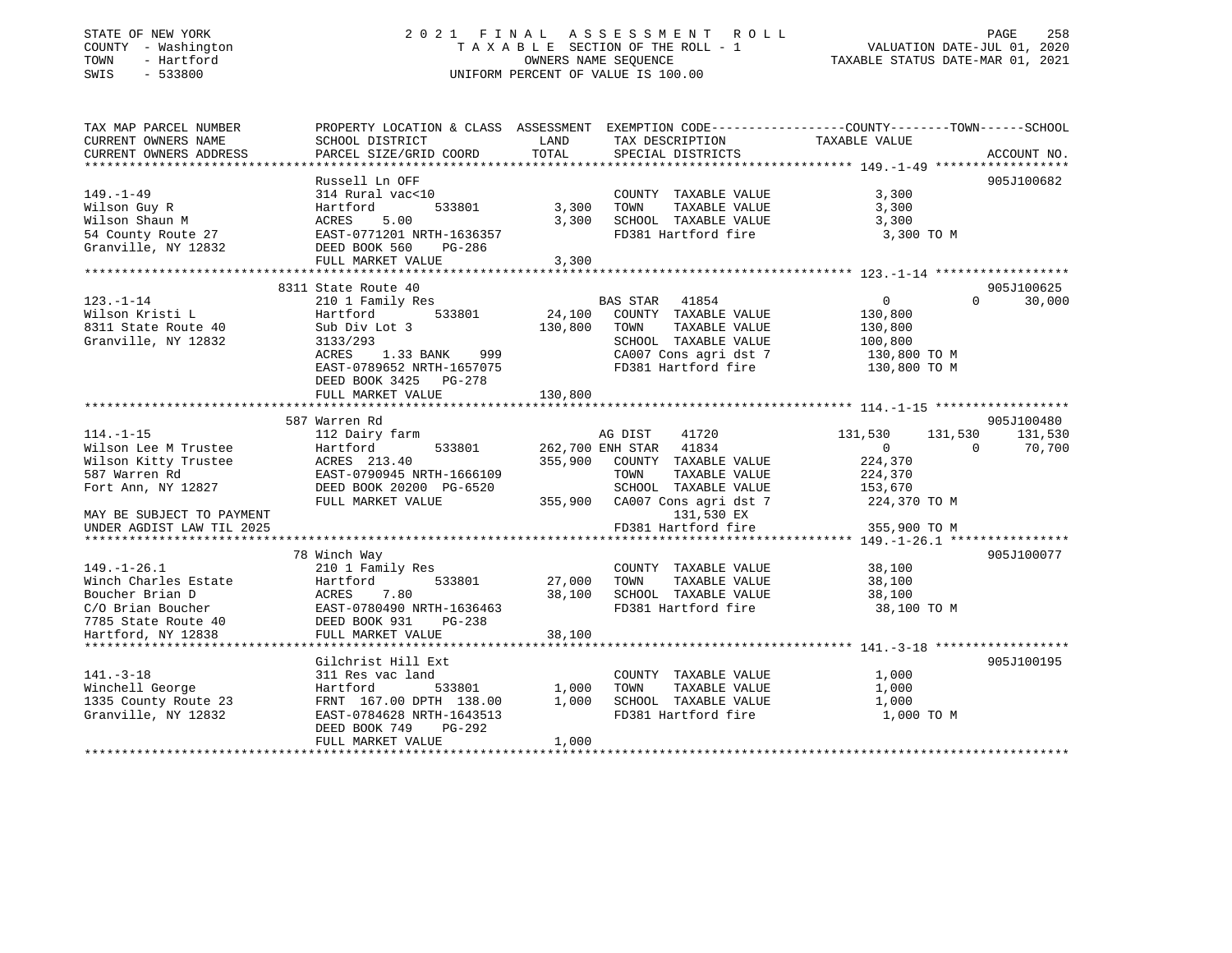# STATE OF NEW YORK 2 0 2 1 F I N A L A S S E S S M E N T R O L L PAGE 259COUNTY - Washington  $T A X A B L E$  SECTION OF THE ROLL - 1<br>TOWN - Hartford TOWN - Hartford **Taxable STATUS DATE-MAR 01, 2021** OWNERS NAME SEQUENCE TAXABLE STATUS DATE-MAR 01, 2021 SWIS - 533800 UNIFORM PERCENT OF VALUE IS 100.00

| TAX MAP PARCEL NUMBER               | PROPERTY LOCATION & CLASS ASSESSMENT EXEMPTION CODE----------------COUNTY-------TOWN------SCHOOL                                                                                                                                                   |              |                                                                                                       |                    |                 |
|-------------------------------------|----------------------------------------------------------------------------------------------------------------------------------------------------------------------------------------------------------------------------------------------------|--------------|-------------------------------------------------------------------------------------------------------|--------------------|-----------------|
| CURRENT OWNERS NAME SCHOOL DISTRICT |                                                                                                                                                                                                                                                    | LAND         | TAX DESCRIPTION TAXABLE VALUE                                                                         |                    |                 |
| CURRENT OWNERS ADDRESS              | PARCEL SIZE/GRID COORD TOTAL                                                                                                                                                                                                                       |              | SPECIAL DISTRICTS                                                                                     |                    | ACCOUNT NO.     |
|                                     |                                                                                                                                                                                                                                                    |              |                                                                                                       |                    |                 |
|                                     |                                                                                                                                                                                                                                                    |              |                                                                                                       |                    | 905J100683      |
|                                     |                                                                                                                                                                                                                                                    |              |                                                                                                       |                    | $0$ 70,700      |
|                                     |                                                                                                                                                                                                                                                    |              |                                                                                                       |                    |                 |
|                                     |                                                                                                                                                                                                                                                    |              |                                                                                                       |                    |                 |
|                                     |                                                                                                                                                                                                                                                    |              |                                                                                                       |                    |                 |
|                                     |                                                                                                                                                                                                                                                    |              |                                                                                                       |                    |                 |
|                                     |                                                                                                                                                                                                                                                    |              |                                                                                                       |                    |                 |
|                                     |                                                                                                                                                                                                                                                    |              |                                                                                                       |                    |                 |
|                                     | 122.-1-12<br>Windy Lea Properties, LLC<br>89 Warren Rd<br>Fort Ann, NY 12827<br>TOWENT PULL MARKET VALUE<br>TOWENT PULL MARKET VALUE<br>TOWENT PULL MARKET VALUE<br>PULL MARKET VALUE<br>PULL MARKET VALUE<br>PULL MARKET VALUE<br>PULL MARKET VAL |              |                                                                                                       |                    | 905J100515      |
|                                     |                                                                                                                                                                                                                                                    |              |                                                                                                       | 73,289 73,289      | 73,289          |
|                                     |                                                                                                                                                                                                                                                    |              | e farm 533801 AG DIST 41720<br>533801 135,200 COUNTY TAXABLE VALUE<br>8.80 233,000 TOWN TAXABLE VALUE | 159,711            |                 |
|                                     |                                                                                                                                                                                                                                                    |              |                                                                                                       |                    |                 |
|                                     |                                                                                                                                                                                                                                                    |              |                                                                                                       |                    |                 |
|                                     |                                                                                                                                                                                                                                                    |              | TOWN TAXABLE VALUE<br>SCHOOL TAXABLE VALUE<br>CA007 Cons agri dst 7 159,711 TO M                      |                    |                 |
|                                     |                                                                                                                                                                                                                                                    |              | 73,289 EX                                                                                             |                    |                 |
|                                     |                                                                                                                                                                                                                                                    |              | FD381 Hartford fire 233,000 TO M                                                                      |                    |                 |
|                                     |                                                                                                                                                                                                                                                    |              |                                                                                                       |                    |                 |
|                                     |                                                                                                                                                                                                                                                    |              |                                                                                                       |                    | 905J100506      |
|                                     |                                                                                                                                                                                                                                                    |              | 41720                                                                                                 | 144,742            | 144,742 144,742 |
|                                     |                                                                                                                                                                                                                                                    |              |                                                                                                       |                    |                 |
|                                     |                                                                                                                                                                                                                                                    |              | 533801 316,000 COUNTY TAXABLE VALUE<br>627,600 TOWN TAXABLE VALUE                                     | 482,858<br>482,858 |                 |
|                                     |                                                                                                                                                                                                                                                    |              |                                                                                                       |                    |                 |
|                                     |                                                                                                                                                                                                                                                    |              | SCHOOL TAXABLE VALUE 482,858<br>CA007 Cons agri dst 7 482,858                                         | 482,858 TO M       |                 |
|                                     |                                                                                                                                                                                                                                                    |              | 144,742 EX                                                                                            |                    |                 |
|                                     |                                                                                                                                                                                                                                                    |              |                                                                                                       |                    |                 |
|                                     | 122.-1-16<br>Windy Lea Properties, LLC<br>89 Warren Rd<br>Fort Ann, NY 12827<br>TORES 272.20<br>EAST-0776083 NRTH-1660345<br>DEED BOOK 3904 PG-154<br>FULL MARKET VALUE<br>FULL MARKET VALUE<br>CA007<br>FULL MARKET VALUE<br>PD38                 |              | FD381 Hartford fire                                                                                   | 627,600 TO M       |                 |
|                                     |                                                                                                                                                                                                                                                    |              |                                                                                                       |                    |                 |
|                                     | 336 Hall Rd                                                                                                                                                                                                                                        |              |                                                                                                       |                    |                 |
|                                     |                                                                                                                                                                                                                                                    |              | AG DIST<br>41720                                                                                      | 56,390<br>56,390   | 56,390          |
|                                     |                                                                                                                                                                                                                                                    |              | 533801 96,500 COUNTY TAXABLE VALUE                                                                    | 54,710             |                 |
|                                     |                                                                                                                                                                                                                                                    | 111,100 TOWN | TAXABLE VALUE                                                                                         | 54,710             |                 |
|                                     | 122.-1-28.5 120 Field crops<br>Windy Lea Properties, LLC Hartford 533801<br>89 Warren Rd ACRES 83.50<br>Fort Ann, NY 12827 EAST-0774858 NRTH-1662961                                                                                               |              | SCHOOL TAXABLE VALUE 54,710                                                                           |                    |                 |
|                                     | EAST-0774858 NRTH-1662961 SCHOOL<br>DEED BOOK 3904 PG-170 CA007 C<br>FULL MARKET VALUE 111,100                                                                                                                                                     |              | CA007 Cons agri dst 7                                                                                 | 54,710 TO M        |                 |
| MAY BE SUBJECT TO PAYMENT           |                                                                                                                                                                                                                                                    |              | 56,390 EX                                                                                             |                    |                 |
| UNDER AGDIST LAW TIL 2025           |                                                                                                                                                                                                                                                    |              | FD381 Hartford fire 111,100 TO M                                                                      |                    |                 |
|                                     |                                                                                                                                                                                                                                                    |              |                                                                                                       |                    |                 |
|                                     | State Route 149                                                                                                                                                                                                                                    |              |                                                                                                       |                    | 905J202523      |
| $131. - 1 - 13.7$                   | 105 Vac farmland                                                                                                                                                                                                                                   |              | AG DIST<br>41720                                                                                      | 61,589 61,589      | 61,589          |
| Windy Lea Properties, LLC           | Hartford                                                                                                                                                                                                                                           |              | 533801 98,500 COUNTY TAXABLE VALUE                                                                    | 36,911             |                 |
| 89 Warren Rd                        | ACRES 88.10                                                                                                                                                                                                                                        | 98,500       | TOWN                                                                                                  |                    |                 |
| Fort Ann, NY 12827                  |                                                                                                                                                                                                                                                    |              |                                                                                                       |                    |                 |
|                                     | ACKES 00.10<br>EAST-0769709 NRTH-1653245 SCHOOL<br>DEED BOOK 3904 PG-162 98,500 CA007<br>FULL MARKET VALUE 98,500                                                                                                                                  |              | CA007 Cons agri dst 7 36,911 TO M                                                                     |                    |                 |
| MAY BE SUBJECT TO PAYMENT           |                                                                                                                                                                                                                                                    |              | 61,589 EX                                                                                             |                    |                 |
| UNDER AGDIST LAW TIL 2025           |                                                                                                                                                                                                                                                    |              | FD381 Hartford fire                                                                                   | 98,500 TO M        |                 |
|                                     |                                                                                                                                                                                                                                                    |              |                                                                                                       |                    |                 |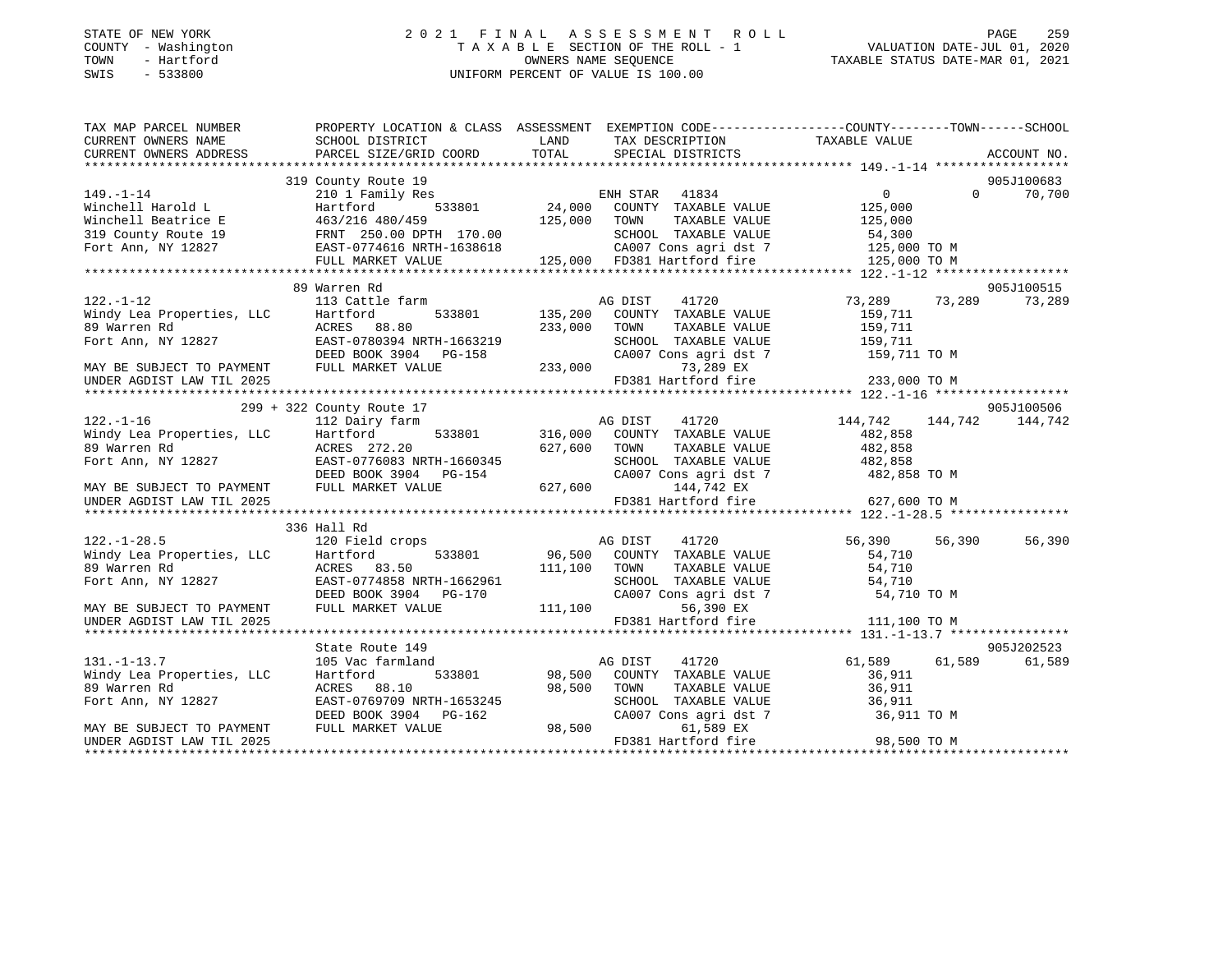| STATE OF NEW YORK<br>COUNTY - Washington<br>- Hartford<br>TOWN<br>SWIS<br>$-533800$ |                                                                                                                     |                     | 2021 FINAL ASSESSMENT ROLL<br>TAXABLE SECTION OF THE ROLL - 1<br>OWNERS NAME SEQUENCE<br>UNIFORM PERCENT OF VALUE IS 100.00 | VALUATION DATE-JUL 01, 2020<br>TAXABLE STATUS DATE-MAR 01, 2021 | 260<br>PAGE |
|-------------------------------------------------------------------------------------|---------------------------------------------------------------------------------------------------------------------|---------------------|-----------------------------------------------------------------------------------------------------------------------------|-----------------------------------------------------------------|-------------|
| TAX MAP PARCEL NUMBER<br>CURRENT OWNERS NAME                                        | PROPERTY LOCATION & CLASS ASSESSMENT EXEMPTION CODE----------------COUNTY-------TOWN------SCHOOL<br>SCHOOL DISTRICT | LAND                | TAX DESCRIPTION                                                                                                             | TAXABLE VALUE                                                   |             |
| CURRENT OWNERS ADDRESS<br>**********************                                    | PARCEL SIZE/GRID COORD                                                                                              | TOTAL               | SPECIAL DISTRICTS                                                                                                           |                                                                 | ACCOUNT NO. |
|                                                                                     | 241 County Route 19                                                                                                 |                     |                                                                                                                             |                                                                 |             |
| $149. - 1 - 10.1$                                                                   | 240 Rural res                                                                                                       |                     | BAS STAR<br>41854                                                                                                           | $\overline{0}$<br>$\Omega$                                      | 30,000      |
| Winn Stephen C                                                                      | Hartford<br>533801                                                                                                  | 48,600              | COUNTY TAXABLE VALUE                                                                                                        | 164,800                                                         |             |
| Winn Sandra A                                                                       | 850/10                                                                                                              | 164,800             | TOWN<br>TAXABLE VALUE                                                                                                       | 164,800                                                         |             |
| 241 County Route 19                                                                 | ACRES 19.70                                                                                                         |                     | SCHOOL TAXABLE VALUE                                                                                                        | 134,800                                                         |             |
| Fort Ann, NY 12827                                                                  | EAST-0773134 NRTH-1639448                                                                                           |                     | FD381 Hartford fire                                                                                                         | 164,800 TO M                                                    |             |
|                                                                                     | DEED BOOK 902 PG-36                                                                                                 |                     |                                                                                                                             |                                                                 |             |
|                                                                                     | FULL MARKET VALUE                                                                                                   | 164,800             |                                                                                                                             |                                                                 |             |
|                                                                                     | 3572 State Route 196                                                                                                |                     |                                                                                                                             |                                                                 |             |
| $140. - 1 - 27.1$                                                                   | 210 1 Family Res                                                                                                    |                     | ENH STAR 41834                                                                                                              | $\Omega$<br>$\Omega$                                            | 70,700      |
| Woodcock James E                                                                    | 533801<br>Hartford                                                                                                  | 21,700              | COUNTY TAXABLE VALUE                                                                                                        | 126,900                                                         |             |
| 3572 State Route 196                                                                | FRNT 150.00 DPTH 250.00                                                                                             | 126,900             | TOWN<br>TAXABLE VALUE                                                                                                       | 126,900                                                         |             |
| Fort Ann, NY 12827                                                                  | EAST-0772440 NRTH-1644852                                                                                           |                     | SCHOOL TAXABLE VALUE                                                                                                        | 56,200                                                          |             |
|                                                                                     | DEED BOOK 826<br>$PG-273$                                                                                           |                     | FD381 Hartford fire                                                                                                         | 126,900 TO M                                                    |             |
|                                                                                     | FULL MARKET VALUE                                                                                                   | 126,900             |                                                                                                                             |                                                                 |             |
|                                                                                     |                                                                                                                     | * * * * * * * * * * |                                                                                                                             | ************** 140.-1-27.2 ***************                      |             |
|                                                                                     | State Route 196                                                                                                     |                     |                                                                                                                             |                                                                 |             |
| $140.-1-27.2$<br>Woodcock James E                                                   | 312 Vac w/imprv<br>533801<br>Hartford                                                                               | 18,000              | COUNTY TAXABLE VALUE<br>TOWN<br>TAXABLE VALUE                                                                               | 42,700<br>42,700                                                |             |
| 3572 State Route 196                                                                | 2.32<br>ACRES                                                                                                       | 42,700              | SCHOOL TAXABLE VALUE                                                                                                        | 42,700                                                          |             |
| Fort Ann, NY 12827                                                                  | EAST-0772579 NRTH-1644844                                                                                           |                     | FD381 Hartford fire                                                                                                         | 42,700 TO M                                                     |             |
|                                                                                     | DEED BOOK 826<br>PG-270                                                                                             |                     |                                                                                                                             |                                                                 |             |
|                                                                                     | FULL MARKET VALUE                                                                                                   | 42,700              |                                                                                                                             |                                                                 |             |
|                                                                                     |                                                                                                                     |                     |                                                                                                                             |                                                                 |             |
|                                                                                     | 5 Durkee Ln                                                                                                         |                     |                                                                                                                             |                                                                 | 905J100696  |
| $114. - 1 - 17$                                                                     | 112 Dairy farm                                                                                                      |                     | 41720<br>AG DIST                                                                                                            | 135,442<br>135,442                                              | 135,442     |
| Wooddell Michael D                                                                  | 533801<br>Hartford                                                                                                  | 218,100             | COUNTY TAXABLE VALUE                                                                                                        | 230,558                                                         |             |
| Wooddell Louise                                                                     | ACRES 165.90                                                                                                        | 366,000             | TOWN<br>TAXABLE VALUE                                                                                                       | 230,558                                                         |             |
| 406 Warren Rd                                                                       | EAST-0786731 NRTH-1665359                                                                                           |                     | SCHOOL TAXABLE VALUE                                                                                                        | 230,558                                                         |             |
| Fort Ann, NY 12827                                                                  | DEED BOOK 829<br>PG-123                                                                                             |                     | CA007 Cons agri dst 7                                                                                                       | 230,558 TO M                                                    |             |
|                                                                                     | FULL MARKET VALUE                                                                                                   | 366,000             | 135,442 EX                                                                                                                  |                                                                 |             |
| MAY BE SUBJECT TO PAYMENT<br>UNDER AGDIST LAW TIL 2025                              |                                                                                                                     |                     | FD381 Hartford fire                                                                                                         | 366,000 TO M                                                    |             |
|                                                                                     |                                                                                                                     |                     |                                                                                                                             |                                                                 |             |
|                                                                                     | Warren Rd                                                                                                           |                     |                                                                                                                             |                                                                 |             |
| $114. - 1 - 17.1$                                                                   | 105 Vac farmland                                                                                                    |                     | 41720<br>AG DIST                                                                                                            | 132, 237 132, 237                                               | 132,237     |
| Wooddell Michael D                                                                  | Hartford<br>533801                                                                                                  | 197,200             | COUNTY TAXABLE VALUE                                                                                                        | 66,963                                                          |             |
| Wooddell Louise                                                                     | 1800/67                                                                                                             | 199,200             | TOWN<br>TAXABLE VALUE                                                                                                       | 66,963                                                          |             |
| 406 Warren Rd                                                                       | ACRES 145.20                                                                                                        |                     | SCHOOL TAXABLE VALUE                                                                                                        | 66,963                                                          |             |
| Fort Ann, NY 12827                                                                  | EAST-0788887 NRTH-1665699                                                                                           |                     | CA007 Cons agri dst 7                                                                                                       | 66,963 ТО М                                                     |             |
|                                                                                     | DEED BOOK 1800 PG-81                                                                                                |                     | 132,237 EX                                                                                                                  |                                                                 |             |
| MAY BE SUBJECT TO PAYMENT                                                           | FULL MARKET VALUE                                                                                                   | 199,200             | FD381 Hartford fire                                                                                                         | 199,200 TO M                                                    |             |
| UNDER AGDIST LAW TIL 2025                                                           |                                                                                                                     |                     |                                                                                                                             |                                                                 |             |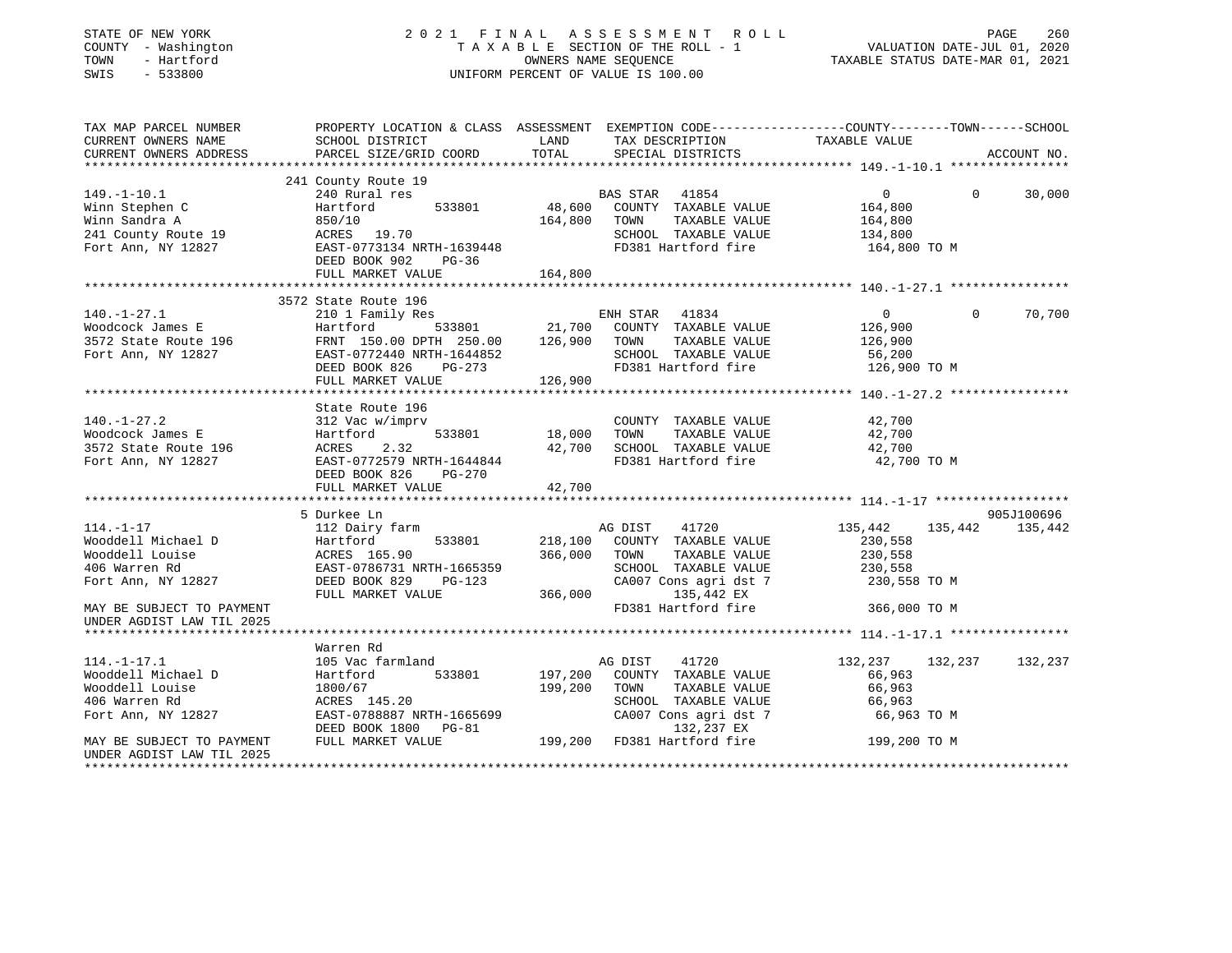| STATE OF NEW YORK<br>COUNTY - Washington<br>- Hartford<br>TOWN<br>SWIS<br>$-533800$ | 2021 FINAL ASSESSMENT ROLL<br>UNIFORM PERCENT OF VALUE IS 100.00                                                                            | FINAL ASSESSMENT ROLL PAGE 261<br>TAXABLE SECTION OF THE ROLL - 1 VALUATION DATE-JUL 01, 2020<br>OWNERS NAME SEQUENCE TAXABLE STATUS DATE-MAR 01, 2021                                                                                              |                                            |  |
|-------------------------------------------------------------------------------------|---------------------------------------------------------------------------------------------------------------------------------------------|-----------------------------------------------------------------------------------------------------------------------------------------------------------------------------------------------------------------------------------------------------|--------------------------------------------|--|
| CURRENT OWNERS NAME<br>CURRENT OWNERS ADDRESS                                       |                                                                                                                                             | TAX MAP PARCEL NUMBER THE PROPERTY LOCATION & CLASS ASSESSMENT EXEMPTION CODE---------------COUNTY--------TOWN------SCHOOL                                                                                                                          | ACCOUNT NO.                                |  |
|                                                                                     |                                                                                                                                             |                                                                                                                                                                                                                                                     |                                            |  |
|                                                                                     | 368 Warren Rd                                                                                                                               |                                                                                                                                                                                                                                                     |                                            |  |
| $123. - 1 - 16.4$                                                                   | 120 Field crops                                                                                                                             | AG DIST<br>41720                                                                                                                                                                                                                                    | 18,096<br>18,096 18,096                    |  |
|                                                                                     |                                                                                                                                             | 533801 37,200<br>COUNTY TAXABLE VALUE                                                                                                                                                                                                               | 74,104                                     |  |
|                                                                                     | Nooddell Michael D<br>Wooddell Louise Martford 533801<br>406 Warren Rd EAST-0786356 NRTH-1663016<br>Fort Ann, NY 12827 DEED BOOK 1800 PG-77 | 92,200<br>TOWN<br>TAXABLE VALUE                                                                                                                                                                                                                     | 74,104                                     |  |
|                                                                                     |                                                                                                                                             | SCHOOL TAXABLE VALUE<br>CA007 Cons agri dst 7                                                                                                                                                                                                       | 74,104<br>74,104 TO M                      |  |
|                                                                                     | FULL MARKET VALUE                                                                                                                           | 92,200<br>18,096 EX                                                                                                                                                                                                                                 |                                            |  |
| MAY BE SUBJECT TO PAYMENT                                                           |                                                                                                                                             | FD381 Hartford fire 92,200 TO M                                                                                                                                                                                                                     |                                            |  |
| UNDER AGDIST LAW TIL 2025                                                           |                                                                                                                                             |                                                                                                                                                                                                                                                     |                                            |  |
|                                                                                     |                                                                                                                                             |                                                                                                                                                                                                                                                     |                                            |  |
|                                                                                     | 406 Warren Rd                                                                                                                               |                                                                                                                                                                                                                                                     |                                            |  |
| $123. - 1 - 16.5$                                                                   |                                                                                                                                             | 210 1 Family Res<br>Hartford 533801 24,500 ENH STAR 41834<br>AGED-CO/TN 41801                                                                                                                                                                       | 31,050<br>31,050                           |  |
|                                                                                     |                                                                                                                                             |                                                                                                                                                                                                                                                     | 70,700<br>$\overline{0}$<br>$\overline{0}$ |  |
|                                                                                     |                                                                                                                                             |                                                                                                                                                                                                                                                     | 175,950<br>175,950                         |  |
|                                                                                     |                                                                                                                                             |                                                                                                                                                                                                                                                     | 136,300                                    |  |
|                                                                                     |                                                                                                                                             |                                                                                                                                                                                                                                                     | 207,000 TO M                               |  |
|                                                                                     |                                                                                                                                             | 123.-1-10.5<br>Wooddell Michael D<br>Wooddell Louise ACRES 1.50<br>406 Warren Rd<br>Fort Ann, NY 12827<br>FULL MARKET VALUE<br>FULL MARKET VALUE<br>FULL MARKET VALUE<br>FULL MARKET VALUE<br>FULL MARKET VALUE<br>FULL MARKET VALUE<br>FULL MARKET | 207,000 TO M                               |  |
|                                                                                     |                                                                                                                                             |                                                                                                                                                                                                                                                     |                                            |  |
|                                                                                     | 360 Warren Rd                                                                                                                               |                                                                                                                                                                                                                                                     |                                            |  |
| $123. - 1 - 16.6$                                                                   | 210 1 Family Res                                                                                                                            | COUNTY TAXABLE VALUE                                                                                                                                                                                                                                | 118,000                                    |  |
| Wooddell Paul E                                                                     | Hartford 533801                                                                                                                             | 23,100<br>TOWN<br>TAXABLE VALUE                                                                                                                                                                                                                     | 118,000                                    |  |
| 5 Durkee Ln                                                                         | Hartford 533801<br>LOT B<br>ACRES 1.02                                                                                                      | 118,000<br>SCHOOL TAXABLE VALUE                                                                                                                                                                                                                     | 118,000<br>118,000 TO M                    |  |
| Fort Ann, NY 12827                                                                  | EAST-0785950 NRTH-1662976                                                                                                                   | CA007 Cons agri dst 7<br>FD381 Hartford fire                                                                                                                                                                                                        |                                            |  |
|                                                                                     | DEED BOOK 1941    PG-232                                                                                                                    |                                                                                                                                                                                                                                                     | 118,000 TO M                               |  |
|                                                                                     | FULL MARKET VALUE                                                                                                                           | 118,000                                                                                                                                                                                                                                             |                                            |  |
|                                                                                     |                                                                                                                                             |                                                                                                                                                                                                                                                     |                                            |  |
|                                                                                     | 104 Hartford Main St                                                                                                                        |                                                                                                                                                                                                                                                     | 905J100457                                 |  |
| $132.11 - 3 - 5$                                                                    | 210 1 Family Res                                                                                                                            | COUNTY TAXABLE VALUE 59,700                                                                                                                                                                                                                         |                                            |  |
| Woods Bonnie L                                                                      | 533801 17,500<br>Hartford                                                                                                                   | TOWN<br>TAXABLE VALUE                                                                                                                                                                                                                               | 59,700                                     |  |
|                                                                                     | NOOds Bonnie L<br>104 Hartford Main St<br>Granville, NY 12832 FRNT 66.00 DPTH 238.00                                                        | 59,700<br>SCHOOL TAXABLE VALUE                                                                                                                                                                                                                      | 59,700                                     |  |
|                                                                                     |                                                                                                                                             | CA007 Cons agri dst 7<br>FD381 Hartford fire                                                                                                                                                                                                        | 59,700 TO M                                |  |
|                                                                                     | EAST-0787037 NRTH-1653988<br>DEED BOOK 20200 PG-6024                                                                                        |                                                                                                                                                                                                                                                     | 59,700 TO M                                |  |
|                                                                                     | FULL MARKET VALUE                                                                                                                           | 59,700                                                                                                                                                                                                                                              |                                            |  |
|                                                                                     |                                                                                                                                             |                                                                                                                                                                                                                                                     |                                            |  |
|                                                                                     | 1461 Baldwin Corners Rd                                                                                                                     |                                                                                                                                                                                                                                                     | 905J100492                                 |  |
| $122. - 1 - 1$                                                                      | 283 Res w/Comuse                                                                                                                            | BAS STAR 41854                                                                                                                                                                                                                                      | $0 \t 30,000$<br>$\overline{0}$            |  |
|                                                                                     |                                                                                                                                             |                                                                                                                                                                                                                                                     | 119,000                                    |  |
|                                                                                     |                                                                                                                                             |                                                                                                                                                                                                                                                     | 119,000                                    |  |
|                                                                                     |                                                                                                                                             | 122.-1-1<br>Woodward Randy S<br>1461 Baldwin Corners Rd<br>FRNT 192.00 DPTH 195.00<br>Fort Ann, NY 12827<br>EAST-0770275 NRTH-1663530<br>EAST-0770275 NRTH-1663530<br>EAST-0770275 NRTH-1663530<br>EAST-0770275 NRTH-1663530<br>ENSERIE VALUE<br>   | 89,000                                     |  |
|                                                                                     |                                                                                                                                             | FD381 Hartford fire                                                                                                                                                                                                                                 | 119,000 TO M                               |  |
|                                                                                     | FULL MARKET VALUE                                                                                                                           | 119,000                                                                                                                                                                                                                                             |                                            |  |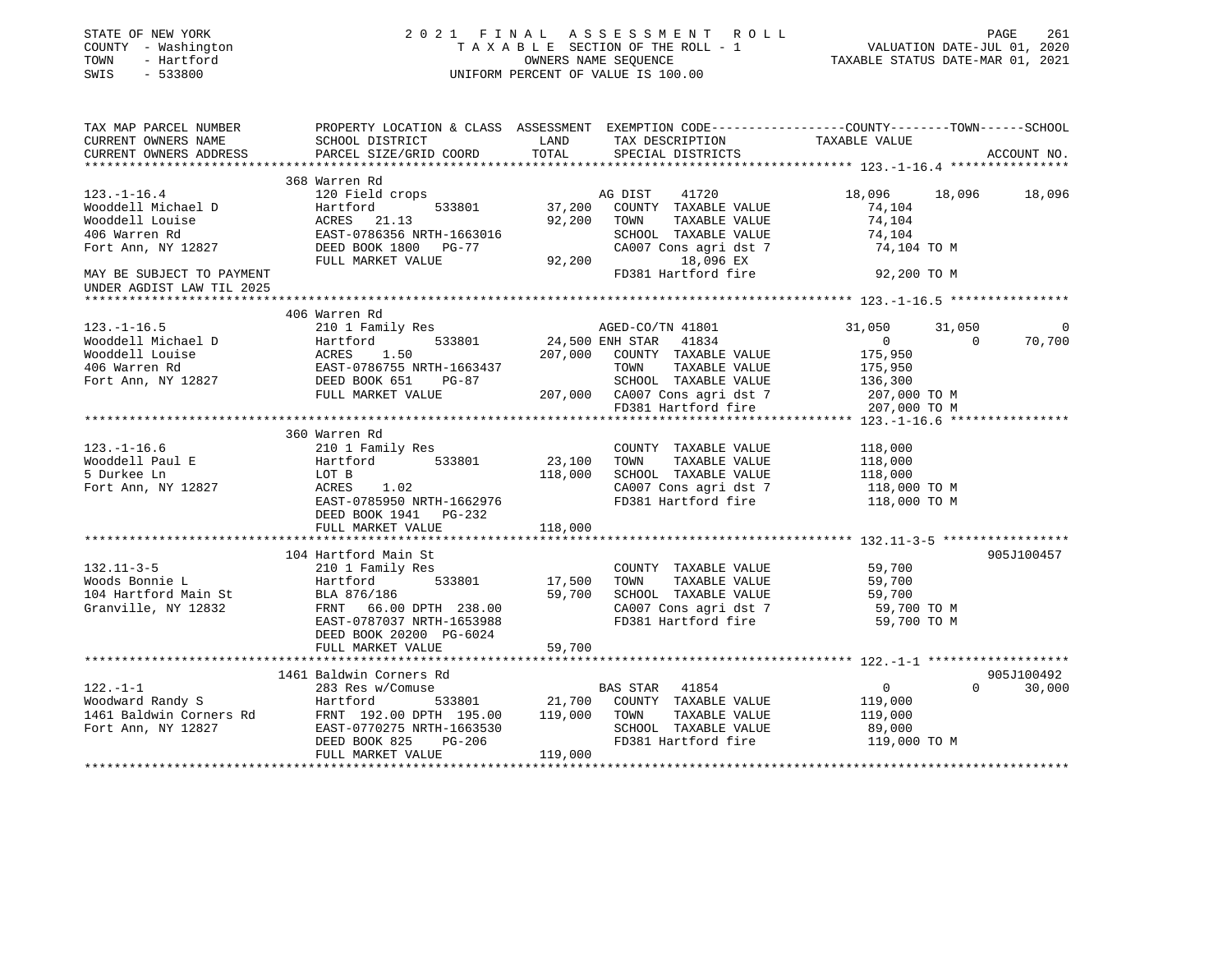# STATE OF NEW YORK 2 0 2 1 F I N A L A S S E S S M E N T R O L L PAGE 262 COUNTY - Washington T A X A B L E SECTION OF THE ROLL - 1 VALUATION DATE-JUL 01, 2020 TOWN - Hartford OWNERS NAME SEQUENCE TAXABLE STATUS DATE-MAR 01, 2021 SWIS - 533800 UNIFORM PERCENT OF VALUE IS 100.00

| TAX MAP PARCEL NUMBER<br>CURRENT OWNERS NAME<br>CURRENT OWNERS ADDRESS                                                  | PROPERTY LOCATION & CLASS ASSESSMENT EXEMPTION CODE---------------COUNTY-------TOWN-----SCHOOL<br>SCHOOL DISTRICT<br>PARCEL SIZE/GRID COORD                                                                                                                                            |                                   | LAND TAX DESCRIPTION<br>TOTAL SPECIAL DISTRICTS                                                                                                           | TAXABLE VALUE                                        | ACCOUNT NO.                      |
|-------------------------------------------------------------------------------------------------------------------------|----------------------------------------------------------------------------------------------------------------------------------------------------------------------------------------------------------------------------------------------------------------------------------------|-----------------------------------|-----------------------------------------------------------------------------------------------------------------------------------------------------------|------------------------------------------------------|----------------------------------|
|                                                                                                                         |                                                                                                                                                                                                                                                                                        |                                   |                                                                                                                                                           |                                                      |                                  |
| $122. - 1 - 33.5$<br>Woodward Randy S                                                                                   | 1460 Baldwin Corners Rd<br>314 Rural vac<10<br>Hartford<br>Notward Manuy 19<br>Bassett Lisa M<br>1461 Baldwin Corners Rd<br>EAST-0770270 NRTH-1663203<br>Fort Ann, NY 12827<br>DEED BOOK 1849 PG-224<br>EAST-0770270 NRTH-1663203<br>FULL MARKET VALUE                                 | 0<br>533801 15,000 TOWN<br>15,000 | COUNTY TAXABLE VALUE 15,000<br>TOWN TAXABLE VALUE 15,000<br>15,000 TOWN TAXABLE VALUE 15,000<br>15,000 SCHOOL TAXABLE VALUE 15,000<br>FD381 Hartford fire | 15,000 TO M                                          |                                  |
|                                                                                                                         |                                                                                                                                                                                                                                                                                        |                                   |                                                                                                                                                           |                                                      |                                  |
| $122. - 1 - 33.8$<br>122.-1-33.8<br>Woodward Randy S<br>Bassett Lisa M<br>1461 Baldwin Corners Rd<br>Fort Ann, NY 12827 | Baldwin Corners Rd<br>314 Rural vac<10<br>Hartford<br>ACRES 5.00<br>EAST-0770213 NRTH-1663943<br>DEED BOOK 2463 PG-257                                                                                                                                                                 |                                   | COUNTY TAXABLE VALUE 15,600<br>TOWN TAXABLE VALUE 15,600<br>15,600 SCHOOL TAXABLE VALUE 15,600<br>FD381 Hartford fire 15,600 TO M                         |                                                      |                                  |
|                                                                                                                         | FULL MARKET VALUE                                                                                                                                                                                                                                                                      | 15,600                            |                                                                                                                                                           |                                                      |                                  |
|                                                                                                                         |                                                                                                                                                                                                                                                                                        |                                   |                                                                                                                                                           |                                                      |                                  |
| $122. - 1 - 33.9$<br>Woodward Randy S<br>Bassett Lisa M<br>1461 Baldwin Corners Rd<br>Fort Ann, NY 12827                | Baldwin Corners Rd<br>311 Res vac land<br>533801 14,200 TOWN<br>Hartford<br>Subdivision: Lot 2 14,200 SCHOOL TAXABLE VALUE 14,200 14,200 ACRES 2.90 FD381 Hartford fire 14,200 TO M<br>EAST-0769870 NRTH-1663120<br>DEED BOOK 3394 PG-259<br>FULL MARKET VALUE<br>3456 State Route 196 | 14,200                            | COUNTY TAXABLE VALUE 14,200                                                                                                                               | TAXABLE VALUE 14,200                                 | 905J100180                       |
| $140. - 1 - 40$<br>Wright Asa<br>Fort Ann, NY 12827                                                                     | ly Res COUNT<br>533801 12,900 TOWN<br>210 1 Family Res<br>Hartford<br>3456 State Route 196 FRNT 142.00 DPTH 112.00<br>ACRES 0.31 BANK<br>999<br>EAST-0770117 NRTH-1643591<br>DEED BOOK 3944 PG-3                                                                                       |                                   | COUNTY TAXABLE VALUE 118,000<br>TAXABLE VALUE<br>118,000 SCHOOL TAXABLE VALUE 118,000<br>FD381 Hartford fire                                              | 118,000<br>118,000 TO M                              |                                  |
| $141. - 3 - 13$<br>Wright Bruce Trustee<br>Wright Barbara Trustee<br>109 Gilchrist Hill Ext<br>Hartford, NY 12838       | 109 Gilchrist Hill Ext<br>210 1 Family Res<br>Hartford 533801<br>513/206<br>ACRES 1.92<br>EAST-0785488 NRTH-1645476 FD381 Hartford fire<br>DEED BOOK 20200 PG-757                                                                                                                      | 191,500 TOWN                      | BAS STAR 41854<br>26,900 COUNTY TAXABLE VALUE<br>TAXABLE VALUE<br>SCHOOL TAXABLE VALUE 161,500                                                            | $\overline{0}$<br>191,500<br>191,500<br>191,500 TO M | 905J100701<br>30,000<br>$\Omega$ |
|                                                                                                                         | FULL MARKET VALUE                                                                                                                                                                                                                                                                      | 191,500                           |                                                                                                                                                           |                                                      |                                  |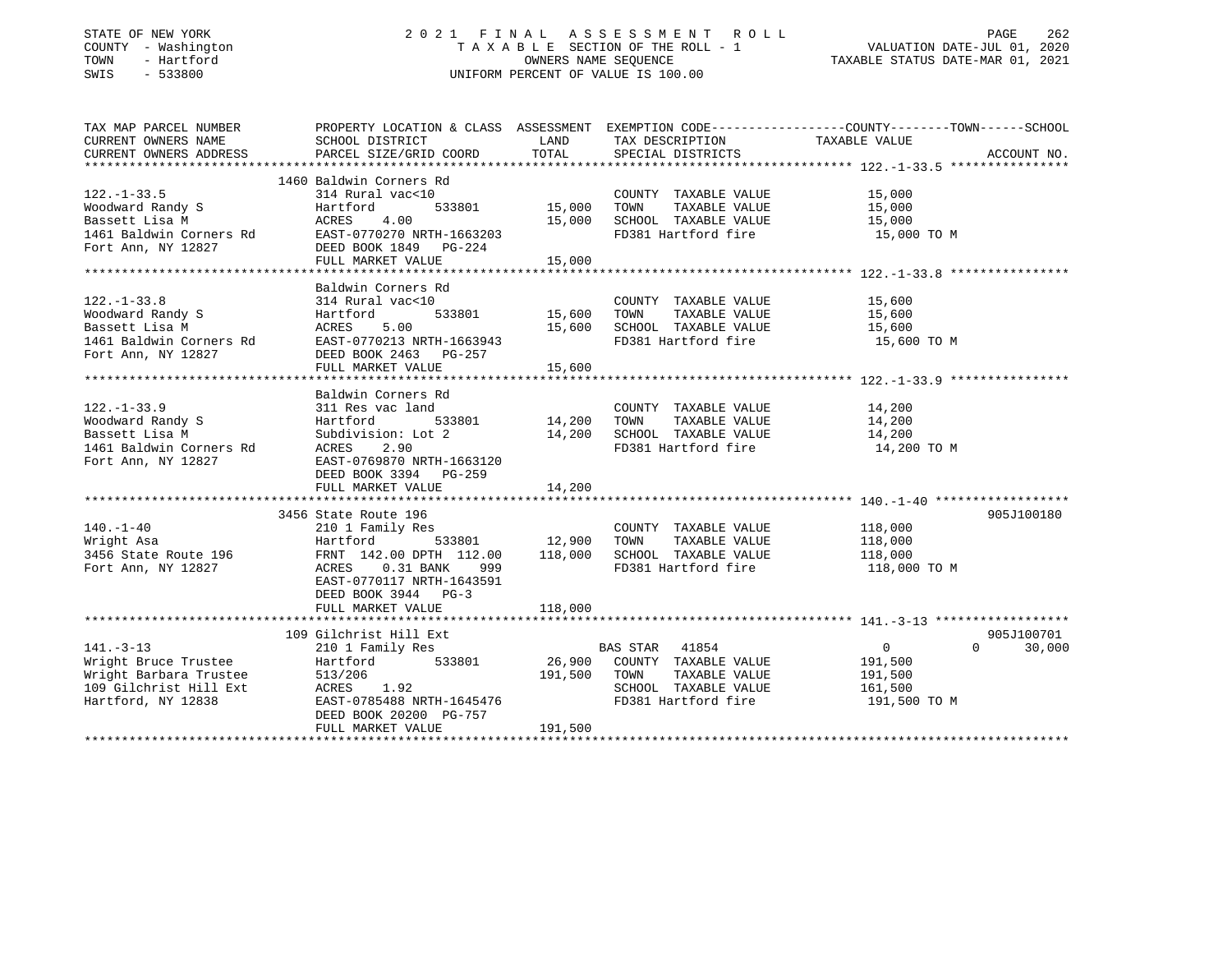# STATE OF NEW YORK 2 0 2 1 F I N A L A S S E S S M E N T R O L L PAGE 263COUNTY - Washington  $T A X A B L E$  SECTION OF THE ROLL - 1<br>TOWN - Hartford SWIS - 533800 UNIFORM PERCENT OF VALUE IS 100.00

# VALUATION DATE-JUL 01, 2020

TAXABLE STATUS DATE-MAR 01, 2021

| TAX MAP PARCEL NUMBER<br>CURRENT OWNERS NAME<br>CURRENT OWNERS ADDRESS                                                                                                                                                                               | PROPERTY LOCATION & CLASS ASSESSMENT EXEMPTION CODE---------------COUNTY-------TOWN-----SCHOOL<br>SCHOOL DISTRICT<br>PARCEL SIZE/GRID COORD                       | LAND<br>TOTAL                                     | TAX DESCRIPTION TAXABLE VALUE SPECIAL DISTRICTS                                                                                                   |                                                                                                                         | ACCOUNT NO. |
|------------------------------------------------------------------------------------------------------------------------------------------------------------------------------------------------------------------------------------------------------|-------------------------------------------------------------------------------------------------------------------------------------------------------------------|---------------------------------------------------|---------------------------------------------------------------------------------------------------------------------------------------------------|-------------------------------------------------------------------------------------------------------------------------|-------------|
| $158. - 2 - 8.1$<br>Yarish Theodore M<br>Yarish Diane L<br>50 Wolfe Ln<br>Salem, NY 12865                                                                                                                                                            | Halls Pond Rd OFF<br>322 Rural vac>10<br>Hartford<br>$158. - 1 - 8.1$<br>ACRES 11.90<br>EAST-0789114 NRTH-1631571<br>DEED BOOK 921<br>PG-198<br>FULL MARKET VALUE | 533801 7,700<br>7,700<br>7,700                    | COUNTY TAXABLE VALUE<br>TAXABLE VALUE<br>TOWN<br>SCHOOL TAXABLE VALUE<br>FD381 Hartford fire                                                      | 7,700<br>7,700<br>7,700<br>CA008 Cons agri dst 8 7,700 TO M<br>7,700 TO M                                               | 905J100685  |
|                                                                                                                                                                                                                                                      |                                                                                                                                                                   |                                                   |                                                                                                                                                   |                                                                                                                         |             |
| 149.-1-32.14<br>Yattaw Jeffrey A<br>Yattaw Vickie L<br>326 County Route 19<br>Fort Ann. NY 12827<br>The CAST COMERS 1.00 BANK<br>Fort Ann. NY 12827<br>Fort Ann. NY 12827<br>The CAST COMERS 1.00 BANK<br>PASS 2011<br>The CAST COMERS 1.00 BANK<br> | 326 County Route 19<br>DEED BOOK 831<br>$PG-62$<br>FULL MARKET VALUE                                                                                              | 158,200<br>158,200                                | TAXABLE VALUE<br>TOWN<br>SCHOOL TAXABLE VALUE 128,200<br>CA006 Cons agri dst 6 158,200 TO M                                                       | $0 \qquad \qquad$<br>$\mathbf{0}$<br>158,200<br>158,200<br>FD381 Hartford fire 158,200 TO M                             | 30,000      |
| $122. - 1 - 5$<br>Yole James S II<br>Yole James > 11<br>1610 Baldwin Corners Rd<br>Fort Ann, NY 12827                                                                                                                                                | 1610 Baldwin Corners Rd<br>270 Mfg housing<br>Hartford 533801 30,800<br>ACRES 3.60<br>EAST-0773940 NRTH-1663993<br>DEED BOOK 20200 PG-3739<br>FULL MARKET VALUE   | 58,800<br>58,800                                  | COUNTY TAXABLE VALUE<br>TOWN<br>TAXABLE VALUE                                                                                                     | 58,800<br>58,800<br>SCHOOL TAXABLE VALUE 58,800<br>CA007 Cons agri dst 7 58,800 TO M<br>FD381 Hartford fire 58,800 TO M | 905J100385  |
|                                                                                                                                                                                                                                                      | 1604 Baldwin Corners Rd                                                                                                                                           |                                                   |                                                                                                                                                   |                                                                                                                         |             |
| $122. - 1 - 5.1$<br>Yole Sandra<br>1604 Baldwin Corners Rd<br>Fort Ann, NY 12827                                                                                                                                                                     | 210 1 Family Res<br>Hartford<br>ACRES 2.00<br>EAST-0773773 NRTH-1663869<br>DEED BOOK 821<br>FULL MARKET VALUE                                                     | 533801 26,000<br>159,400<br>RTH-1663869<br>PG-349 | BAS STAR 41854<br>AS STAR 41854 0<br>COUNTY TAXABLE VALUE 159,400<br>TOWN<br>TAXABLE VALUE<br>SCHOOL TAXABLE VALUE<br>159,400 FD381 Hartford fire | $\overline{0}$<br>$\Omega$<br>159,400<br>129,400<br>CA007 Cons agri dst 7 159,400 TO M<br>159,400 TO M                  | 30,000      |
|                                                                                                                                                                                                                                                      |                                                                                                                                                                   |                                                   |                                                                                                                                                   |                                                                                                                         |             |
| $132. -4 - 15$<br>Young Robert Jr<br>567 Blood St<br>Granville, NY 12832                                                                                                                                                                             | 567 Blood St<br>210 1 Family Res<br>Hartford<br>ACRES 1.00<br>EAST-0794502 NRTH-1653643<br>DEED BOOK 20191 PG-29275<br>FULL MARKET VALUE                          | 533801 23,000<br>56,100<br>56,100                 | COUNTY TAXABLE VALUE<br>TOWN<br>SCHOOL TAXABLE VALUE<br>FD381 Hartford fire                                                                       | 56,100<br>TAXABLE VALUE 56,100<br>56,100<br>56,100 TO M                                                                 | 905J100658  |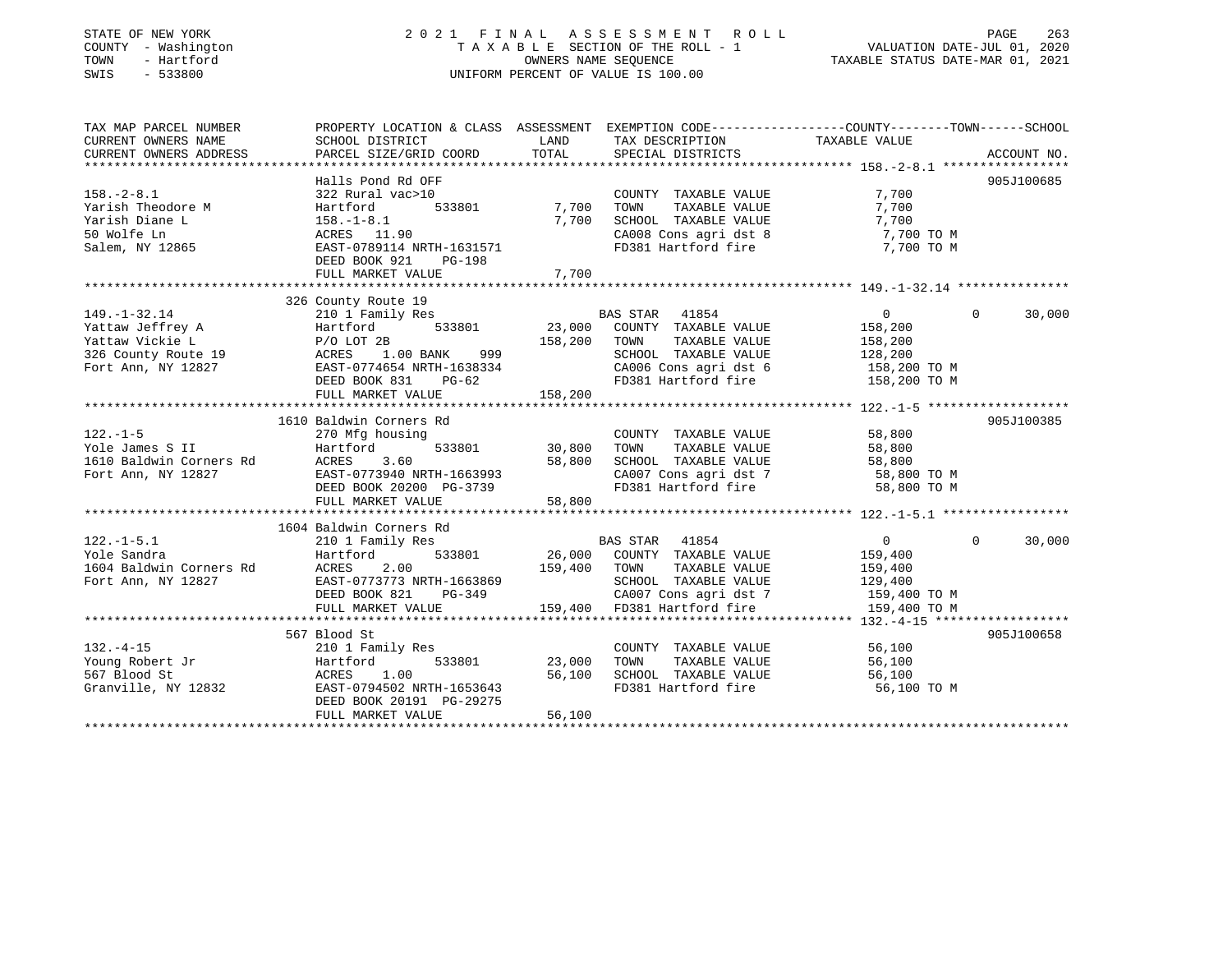# STATE OF NEW YORK 2 0 2 1 F I N A L A S S E S S M E N T R O L L PAGE 264 COUNTY - Washington T A X A B L E SECTION OF THE ROLL - 1 VALUATION DATE-JUL 01, 2020 TOWN - Hartford OWNERS NAME SEQUENCE TAXABLE STATUS DATE-MAR 01, 2021 SWIS - 533800 UNIFORM PERCENT OF VALUE IS 100.00

| TAX MAP PARCEL NUMBER       |                           |               | PROPERTY LOCATION & CLASS ASSESSMENT EXEMPTION CODE--------------COUNTY-------TOWN-----SCHOOL |                |          |             |
|-----------------------------|---------------------------|---------------|-----------------------------------------------------------------------------------------------|----------------|----------|-------------|
| CURRENT OWNERS NAME         | SCHOOL DISTRICT           | LAND          | TAX DESCRIPTION                                                                               | TAXABLE VALUE  |          |             |
| CURRENT OWNERS ADDRESS      | PARCEL SIZE/GRID COORD    | TOTAL         | SPECIAL DISTRICTS                                                                             |                |          | ACCOUNT NO. |
|                             |                           |               |                                                                                               |                |          |             |
|                             | Mcdougal Rd               |               |                                                                                               |                |          | 905J100615  |
| $148. - 1 - 22$             | 323 Vacant rural          |               | 41720<br>AG DIST                                                                              | 7,426          | 7,426    | 7,426       |
| Z&M Farm, LLC               | Hartford<br>533801        | 30,900        | COUNTY TAXABLE VALUE                                                                          | 23,474         |          |             |
| PO Box 1432                 | ACRES 42.50               | 30,900        | TOWN<br>TAXABLE VALUE                                                                         | 23,474         |          |             |
| South Glens Falls, NY 12804 | EAST-0766323 NRTH-1634109 |               | SCHOOL TAXABLE VALUE                                                                          | 23,474         |          |             |
|                             | DEED BOOK 910<br>$PG-1$   |               | CA006 Cons agri dst 6                                                                         | 23,474 TO M    |          |             |
| MAY BE SUBJECT TO PAYMENT   | FULL MARKET VALUE         | 30,900        | 7,426 EX                                                                                      |                |          |             |
| UNDER AGDIST LAW TIL 2025   |                           |               | FD381 Hartford fire                                                                           | 30,900 TO M    |          |             |
|                             |                           |               |                                                                                               |                |          |             |
|                             | 19 Hartford Main St       |               |                                                                                               |                |          | 905J100632  |
| $132.15 - 1 - 23$           | 210 1 Family Res          |               | COUNTY TAXABLE VALUE                                                                          | 115,800        |          |             |
| Zaffo Barbara J             | Hartford                  | 533801 14,300 | TOWN<br>TAXABLE VALUE                                                                         | 115,800        |          |             |
|                             | FRNT                      |               |                                                                                               |                |          |             |
| PO Box 154                  | 50.00 DPTH 324.00         | 115,800       | SCHOOL TAXABLE VALUE                                                                          | 115,800        |          |             |
| Hartford, NY 12838          | BANK<br>998               |               | CA007 Cons agri dst 7 115,800 TO M                                                            |                |          |             |
|                             | EAST-0785977 NRTH-1652119 |               | FD381 Hartford fire                                                                           | 115,800 TO M   |          |             |
|                             | DEED BOOK 3544 PG-210     |               |                                                                                               |                |          |             |
|                             | FULL MARKET VALUE         | 115,800       |                                                                                               |                |          |             |
|                             |                           |               |                                                                                               |                |          |             |
|                             | 5106 County Route 30      |               |                                                                                               |                |          | 905J100586  |
| $150. - 1 - 21$             | 314 Rural vac<10          |               | COUNTY TAXABLE VALUE                                                                          | 17,900         |          |             |
| Zayachek Peter M            | Hartford                  | 533801 17,900 | TAXABLE VALUE<br>TOWN                                                                         | 17,900         |          |             |
| 67 Lake Nebo Rd             | BLA 1963-180              | 17,900        | SUNOUL TAXABLE VALUE<br>CA008 Cons agri dst 8                                                 | 17,900         |          |             |
| Fort Ann, NY 12827          | ACRES<br>8.54             |               |                                                                                               | 17,900 TO M    |          |             |
|                             | EAST-0785608 NRTH-1632931 |               | FD381 Hartford fire                                                                           | 17,900 TO M    |          |             |
|                             | DEED BOOK 1782 PG-282     |               |                                                                                               |                |          |             |
|                             | FULL MARKET VALUE         | 17,900        |                                                                                               |                |          |             |
|                             |                           |               |                                                                                               |                |          |             |
|                             | 7781 State Route 40       |               |                                                                                               |                |          | 905J100226  |
| $140. - 2 - 14$             | 210 1 Family Res          |               | DISAB-C/T 41931                                                                               | 27,300         | 27,300   | $\Omega$    |
| Zeller April                | Hartford                  |               | 533801 12,800 BAS STAR 41854                                                                  | $\overline{0}$ | $\Omega$ | 30,000      |
| Keyser Sandra K             | 71.00 DPTH 191.00<br>FRNT |               | 54,600 COUNTY TAXABLE VALUE                                                                   | 27,300         |          |             |
| 7781 State Route 40         | EAST-0782546 NRTH-1645975 |               | TOWN<br>TAXABLE VALUE                                                                         | 27,300         |          |             |
| Hartford, NY 12838          | DEED BOOK 2120 PG-297     |               | SCHOOL TAXABLE VALUE                                                                          | 24,600         |          |             |
|                             | FULL MARKET VALUE         |               | 54,600 FD381 Hartford fire                                                                    | 54,600 TO M    |          |             |
|                             |                           |               |                                                                                               |                |          |             |
|                             |                           |               |                                                                                               |                |          | 905J100709  |
| $141. - 1 - 51$             | 65 Skyview Meadows Ln     |               |                                                                                               |                |          | 0           |
|                             | 210 1 Family Res          |               | VET COM CT 41131                                                                              | 21,250         | 21,250   |             |
| Zmitrovitch Charles         | 533801<br>Hartford        |               | 24,600 ENH STAR<br>41834                                                                      | $\overline{0}$ | $\Omega$ | 70,700      |
| Zmitrovitch Mary Estate     | 423/477                   | 85,000        | COUNTY TAXABLE VALUE                                                                          | 63,750         |          |             |
| C/O Kiera Zmitrovitch       | ACRES<br>1.53             |               | TOWN<br>TAXABLE VALUE                                                                         | 63,750         |          |             |
| 447 Ridge Rd                | EAST-0787654 NRTH-1649143 |               | SCHOOL TAXABLE VALUE                                                                          | 14,300         |          |             |
| Queensbury, NY 12804        | PG-585<br>DEED BOOK 417   |               | CA007 Cons agri dst 7                                                                         | 85,000 TO M    |          |             |
|                             | FULL MARKET VALUE         |               | 85,000 FD381 Hartford fire                                                                    | 85,000 TO M    |          |             |
|                             |                           |               |                                                                                               |                |          |             |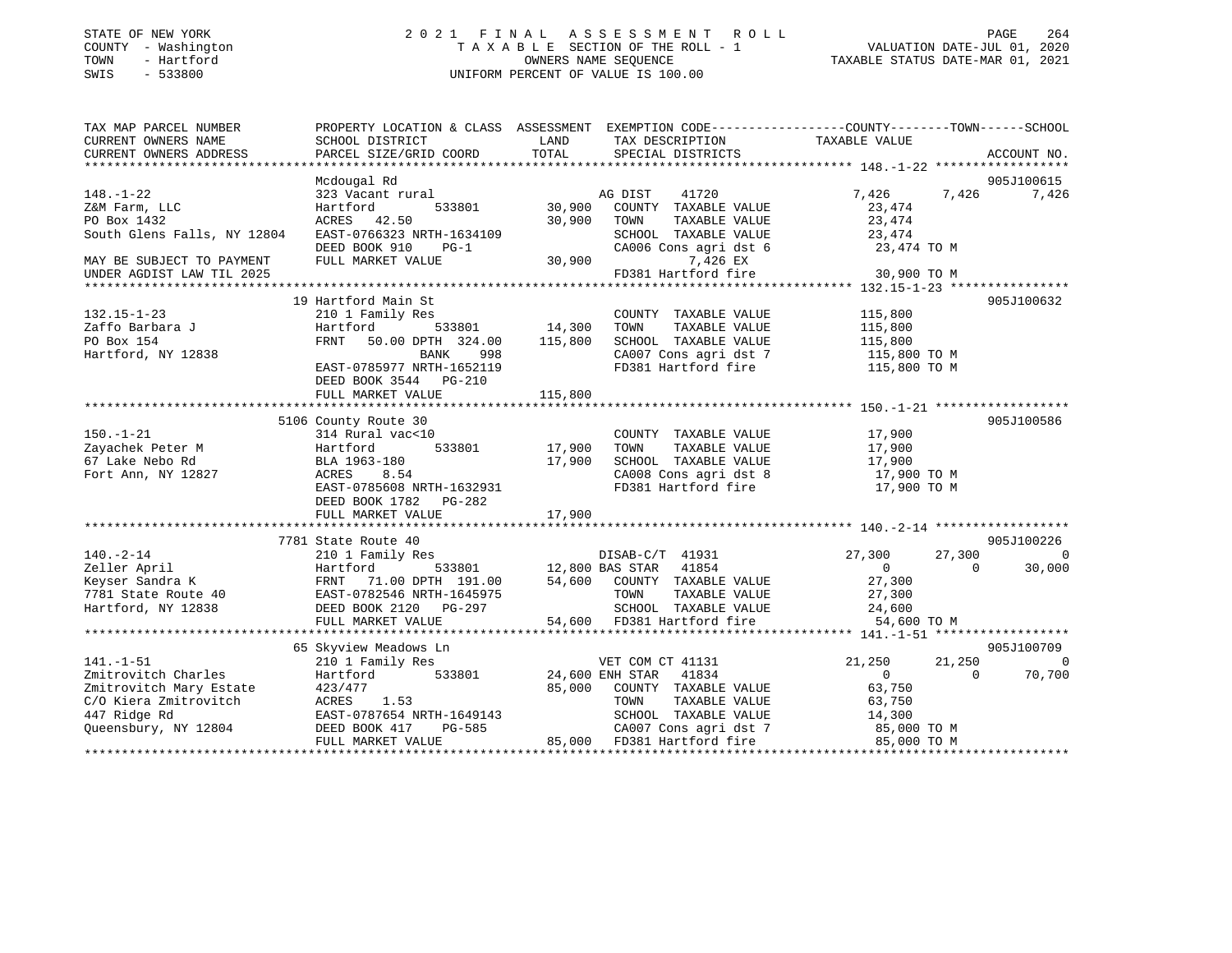| STATE OF NEW YORK<br>- Washington<br>COUNTY<br>- Hartford<br>TOWN<br>$-533800$<br>SWIS | 2021 FINAL ASSESSMENT ROLL<br>TAXABLE SECTION OF THE ROLL - 1<br>UNIFORM PERCENT OF VALUE IS 100.00             | PAGE<br>VALUATION DATE-JUL 01, 2020<br>TAXABLE STATUS DATE-MAR 01, 2021 | 265                                                                                                |                                                                                               |  |
|----------------------------------------------------------------------------------------|-----------------------------------------------------------------------------------------------------------------|-------------------------------------------------------------------------|----------------------------------------------------------------------------------------------------|-----------------------------------------------------------------------------------------------|--|
| TAX MAP PARCEL NUMBER<br>CURRENT OWNERS NAME<br>CURRENT OWNERS ADDRESS                 | PROPERTY LOCATION & CLASS<br>SCHOOL DISTRICT<br>PARCEL SIZE/GRID COORD                                          | ASSESSMENT<br>LAND<br>TOTAL                                             | TAX DESCRIPTION<br>SPECIAL DISTRICTS                                                               | EXEMPTION CODE-----------------COUNTY--------TOWN------SCHOOL<br>TAXABLE VALUE<br>ACCOUNT NO. |  |
|                                                                                        | 92 Baker Rd                                                                                                     |                                                                         |                                                                                                    | 905J100594                                                                                    |  |
| 132.-2-20<br>Zorn Joseph A<br>92 Baker Rd<br>Granville, NY 12832                       | 210 1 Family Res<br>Hartford<br>533801<br>3.50<br>ACRES<br>EAST-0792761 NRTH-1653830<br>DEED BOOK 20200 PG-4768 | 32,500<br>133,300                                                       | TAXABLE VALUE<br>COUNTY<br>TOWN<br>TAXABLE VALUE<br>SCHOOL<br>TAXABLE VALUE<br>FD381 Hartford fire | 133,300<br>133,300<br>133,300<br>133,300 TO M                                                 |  |

FULL MARKET VALUE 133,300 \*\*\*\*\*\*\*\*\*\*\*\*\*\*\*\*\*\*\*\*\*\*\*\*\*\*\*\*\*\*\*\*\*\*\*\*\*\*\*\*\*\*\*\*\*\*\*\*\*\*\*\*\*\*\*\*\*\*\*\*\*\*\*\*\*\*\*\*\*\*\*\*\*\*\*\*\*\*\*\*\*\*\*\*\*\*\*\*\*\*\*\*\*\*\*\*\*\*\*\*\*\*\*\*\*\*\*\*\*\*\*\*\*\*\*\*\*\*\*\*\*\*\*\*\*\*\*\*\*\*\*\*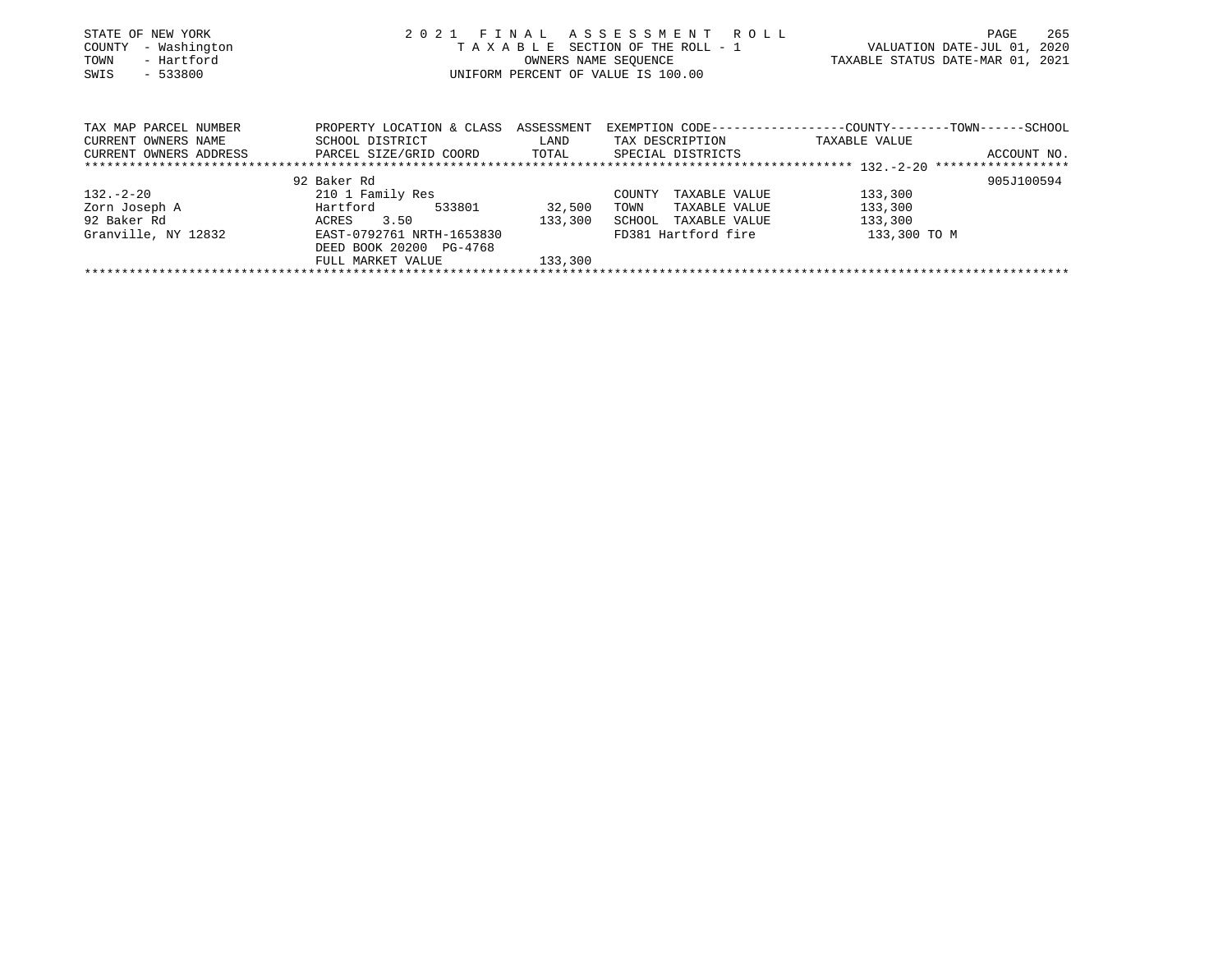| STATE OF NEW YORK   | 2021 FINAL ASSESSMENT ROLL      | PAGE                        | 266 |
|---------------------|---------------------------------|-----------------------------|-----|
| COUNTY - Washington | TAXABLE SECTION OF THE ROLL - 1 | VALUATION DATE-JUL 01, 2020 |     |

COUNTY - Washington T A X A B L E SECTION OF THE ROLL - 1 VALUATION DATE-JUL 01, 2020 TAXABLE STATUS DATE-MAR 01, 2021

SWIS - 533800 RPS150/V04/L015

# UNIFORM PERCENT OF VALUE IS 100.00 CURRENT DATE 6/29/2021

ROLL SUB SECTION - - TOTALS

#### \*\*\* S P E C I A L D I S T R I C T S U M M A R Y \*\*\*

| CODE. | DISTRICT NAME        | TOTAL<br>PARCELS | EXTENSION<br>TYPE | EXTENSION<br>VALUE | AD VALOREM<br>VALUE | EXEMPT<br>AMOUNT | TAXABLE<br>VALUE |
|-------|----------------------|------------------|-------------------|--------------------|---------------------|------------------|------------------|
|       | TE533 Trans exempt f |                  | 9 MOVTAX          | 13209.90           |                     |                  | 13,209.90        |
|       | EZ014 Empire Zone-Si |                  | 1 TOTAL           |                    | 527,800             |                  | 527,800          |
|       | CA006 Cons agri dst  |                  | 135 TOTAL M       |                    | 14102,100           | 361,166          | 13740,934        |
|       | CA007 Cons agri dst  |                  | 581 TOTAL<br>M    |                    | 78813,264           | 6405,184         | 72408,080        |
|       | CA008 Cons agri dst  |                  | 101 TOTAL<br>M    |                    | 12601,300           | 1030,620         | 11570,680        |
|       | FD381 Hartford fire  |                  | 1,331 TOTAL M     |                    | 160886,764          | 168,201          | 160718,563       |

# \*\*\* S C H O O L D I S T R I C T S U M M A R Y \*\*\*

| CODE                                 | DISTRICT NAME                                  | TOTAL<br>PARCELS        | ASSESSED<br>LAND                             | ASSESSED<br>TOTAL                              | EXEMPT<br>AMOUNT                           | TOTAL<br>TAXABLE                               | <b>STAR</b><br>AMOUNT                      | <b>STAR</b><br>TAXABLE                         |
|--------------------------------------|------------------------------------------------|-------------------------|----------------------------------------------|------------------------------------------------|--------------------------------------------|------------------------------------------------|--------------------------------------------|------------------------------------------------|
| 532001<br>532802<br>533801<br>534401 | Arqyle<br>Fort Ann<br>Hartford<br>Hudson Falls | 23<br>36<br>1,263<br>10 | 689,600<br>2474,600<br>49194,311<br>1209,100 | 2914,400<br>4979,689<br>150696,875<br>2310,800 | 235,618<br>631,882<br>10562,271<br>168,426 | 2678,782<br>4347,807<br>140134,604<br>2142,374 | 392,100<br>474,400<br>22288,215<br>120,000 | 2286,682<br>3873,407<br>117846,389<br>2022,374 |
|                                      | SUB-TOTAL                                      | 1,332                   | 53567,611                                    | 160901,764                                     | 11598,197                                  | 149303,567                                     | 23274,715                                  | 126028,852                                     |
|                                      | TOTAL                                          | 1,332                   | 53567,611                                    | 160901,764                                     | 11598,197                                  | 149303,567                                     | 23274,715                                  | 126028,852                                     |

#### \*\*\* S Y S T E M C O D E S S U M M A R Y \*\*\*

# NO SYSTEM EXEMPTIONS AT THIS LEVEL

# \*\*\* E X E M P T I O N S U M M A R Y \*\*\*

| CODE           | DESCRIPTION            | TOTAL<br>PARCELS | COUNTY   | TOWN             | SCHOOL |
|----------------|------------------------|------------------|----------|------------------|--------|
| 29700<br>41003 | RPTL1138<br>EFVET CL/T | $\sim$<br>∠      | 3,200    | 3,200<br>144,883 | 3,200  |
| 41102          | ELG FVT/CO             | ∠                | 8,850    |                  |        |
| 41121          | VET WAR CT             | 47               | 907,384  | 885,424          |        |
| 41130          | VETCOM CTS             |                  | 31,250   | 31,250           | 31,250 |
| 41131          | VET COM CT             | 41               | 1490,194 | 1431,876         |        |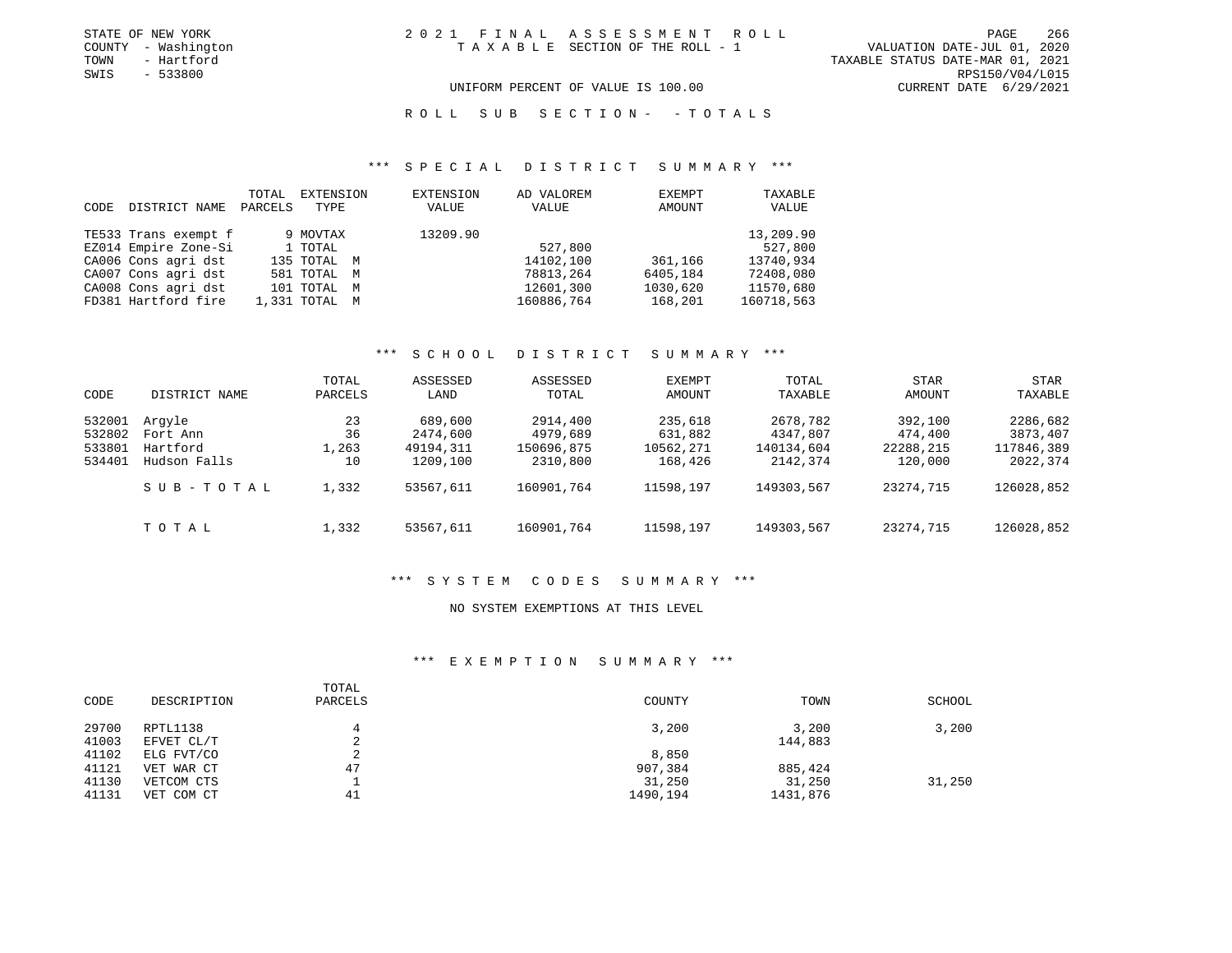| STATE OF NEW YORK   | 2021 FINAL ASSESSMENT ROLL         | 267<br>PAGE                      |
|---------------------|------------------------------------|----------------------------------|
| COUNTY - Washington | TAXABLE SECTION OF THE ROLL - 1    | VALUATION DATE-JUL 01, 2020      |
| TOWN<br>- Hartford  |                                    | TAXABLE STATUS DATE-MAR 01, 2021 |
| SWIS<br>- 533800    |                                    | RPS150/V04/L015                  |
|                     | UNIFORM PERCENT OF VALUE IS 100.00 | CURRENT DATE 6/29/2021           |

R O L L S U B S E C T I O N - - T O T A L S

#### \*\*\* E X E M P T I O N S U M M A R Y \*\*\*

|       |                  | TOTAL          |           |           |           |
|-------|------------------|----------------|-----------|-----------|-----------|
| CODE  | DESCRIPTION      | PARCELS        | COUNTY    | TOWN      | SCHOOL    |
| 41140 | VETDIS CTS       | 1              | 6,250     | 6,250     | 6,250     |
| 41141 | VET DIS CT       | 25             | 1359,251  | 1289,166  |           |
| 41151 | $CW_10_VET/$     | 9              | 78,940    | 78,940    |           |
| 41171 | CW_DISBLD_       | 3              | 83,470    | 83,470    |           |
| 41700 | AG BUILD         | 10             | 587,300   | 587,300   | 587,300   |
| 41720 | AG DIST          | 136            | 7910,841  | 7910,841  | 7910,841  |
| 41730 | AGRI-D IND       | 18             | 586,920   | 586,920   | 586,920   |
| 41800 | AGED-ALL         | 16             | 823,394   | 823,394   | 829,491   |
| 41801 | AGED-CO/TN       | 44             | 1963,532  | 1950,501  |           |
| 41802 | AGED-CO          | 3              | 58,348    |           |           |
| 41803 | AGED-TOWN        |                |           |           |           |
| 41804 | AGED-SCH         | 18             |           |           | 718,044   |
| 41834 | ENH STAR         | 191            |           |           | 12958,995 |
| 41854 | <b>BAS STAR</b>  | 342            |           |           | 10257,720 |
| 41864 | <b>B STAR MH</b> | 2              |           |           | 58,000    |
| 41931 | DISAB-C/T        | $\overline{a}$ | 66,800    | 66,800    |           |
| 42120 | TEMP GRHSE       | $\overline{4}$ | 165,001   | 165,001   | 165,001   |
| 47460 | FOR 480A         | 16             | 698,260   | 698,260   | 698,260   |
| 49500 | SOL/WINDSY       | 6              | 61,640    | 61,640    | 61,640    |
| 49501 | SOL-CO/TWN       | $\overline{2}$ | 24,780    | 24,780    |           |
|       | TOTAL            | 946            | 16915,605 | 16829,896 | 34872,912 |

| ROLL |             | TOTAL   | ASSESSED  | ASSESSED   | TAXABLE    | TAXABLE    | TAXABLE    | STAR       |
|------|-------------|---------|-----------|------------|------------|------------|------------|------------|
| SEC  | DESCRIPTION | PARCELS | ∟AND      | TOTAL      | COUNTY     | TOWN       | SCHOOL     | TAXABLE    |
|      | TAXABLE     | 1,332   | 53567,611 | 160901,764 | 143986,159 | 144071,868 | 149303,567 | 126028,852 |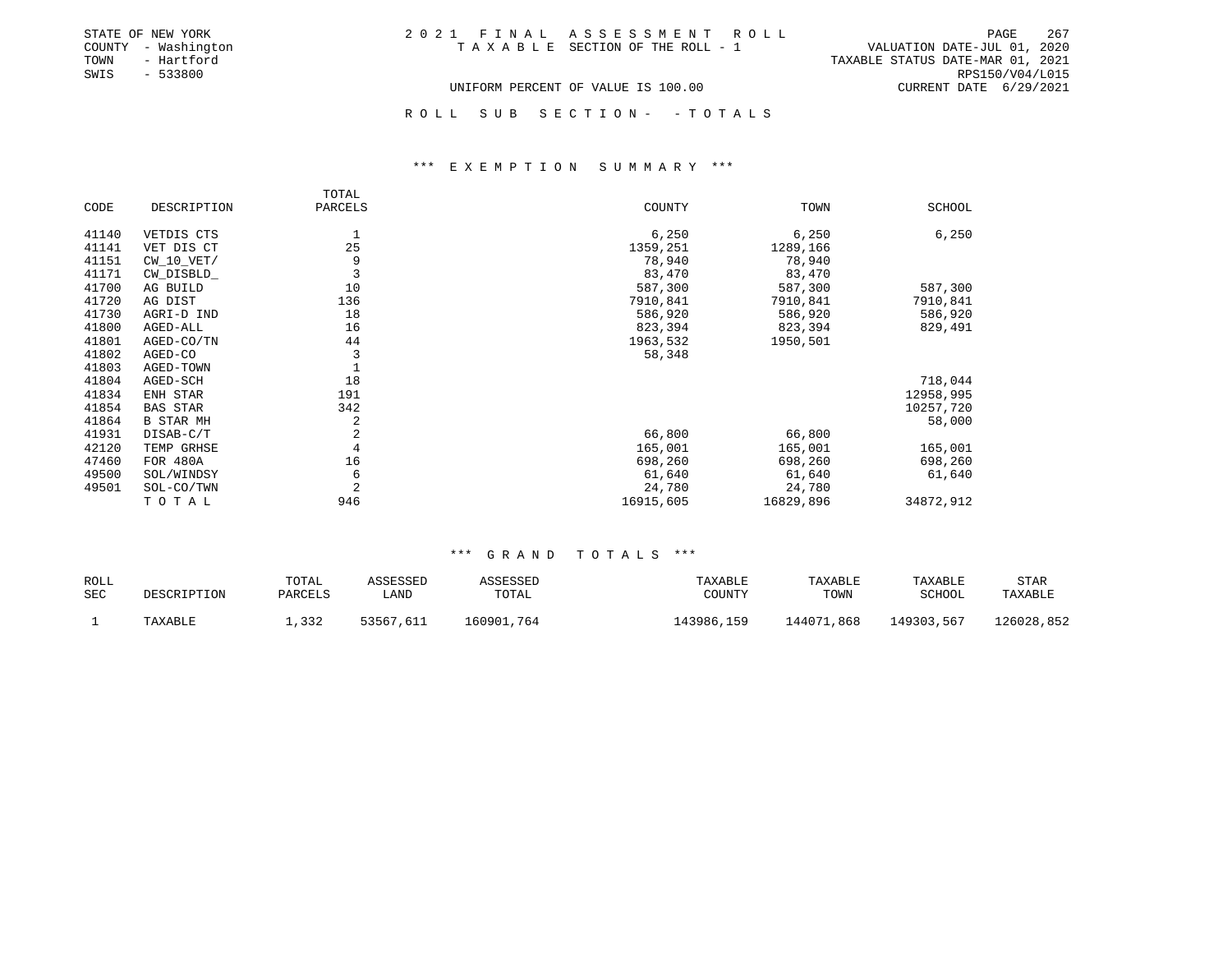| STATE OF NEW YORK   | 2021 FINAL ASSESSMENT ROLL         |                                  | PAGE            | 268 |
|---------------------|------------------------------------|----------------------------------|-----------------|-----|
| COUNTY - Washington | TAXABLE SECTION OF THE ROLL - 1    | VALUATION DATE-JUL 01, 2020      |                 |     |
| TOWN<br>- Hartford  |                                    | TAXABLE STATUS DATE-MAR 01, 2021 |                 |     |
| SWIS<br>- 533800    | UNIFORM PERCENT OF VALUE IS 100.00 |                                  | RPS150/V04/L015 |     |
|                     |                                    | CURRENT DATE 6/29/2021           |                 |     |

# ROLL SECTION TOTALS

#### \*\*\* S P E C I A L D I S T R I C T S U M M A R Y \*\*\*

| CODE | DISTRICT NAME        | TOTAL<br>PARCELS | EXTENSION<br>TYPE | EXTENSION<br>VALUE | AD VALOREM<br>VALUE | EXEMPT<br>AMOUNT | TAXABLE<br>VALUE |
|------|----------------------|------------------|-------------------|--------------------|---------------------|------------------|------------------|
|      | TE533 Trans exempt f |                  | 9 MOVTAX          | 13209.90           |                     |                  | 13,209.90        |
|      | EZ014 Empire Zone-Si |                  | 1 TOTAL           |                    | 527,800             |                  | 527,800          |
|      | CA006 Cons agri dst  |                  | 135 TOTAL M       |                    | 14102,100           | 361,166          | 13740,934        |
|      | CA007 Cons agri dst  |                  | 581 TOTAL M       |                    | 78813,264           | 6405,184         | 72408,080        |
|      | CA008 Cons agri dst  |                  | 101 TOTAL M       |                    | 12601,300           | 1030,620         | 11570,680        |
|      | FD381 Hartford fire  |                  | 1,331 TOTAL M     |                    | 160886,764          | 168,201          | 160718,563       |

# \*\*\* S C H O O L D I S T R I C T S U M M A R Y \*\*\*

| CODE                                 | DISTRICT NAME                                  | TOTAL<br>PARCELS        | ASSESSED<br>LAND                             | ASSESSED<br>TOTAL                              | EXEMPT<br>AMOUNT                           | <b>TOTAL</b><br>TAXABLE                        | <b>STAR</b><br>AMOUNT                      | STAR<br>TAXABLE                                |
|--------------------------------------|------------------------------------------------|-------------------------|----------------------------------------------|------------------------------------------------|--------------------------------------------|------------------------------------------------|--------------------------------------------|------------------------------------------------|
| 532001<br>532802<br>533801<br>534401 | Arqyle<br>Fort Ann<br>Hartford<br>Hudson Falls | 23<br>36<br>1,263<br>10 | 689,600<br>2474,600<br>49194,311<br>1209,100 | 2914,400<br>4979,689<br>150696,875<br>2310,800 | 235,618<br>631,882<br>10562,271<br>168,426 | 2678,782<br>4347,807<br>140134,604<br>2142,374 | 392,100<br>474,400<br>22288,215<br>120,000 | 2286,682<br>3873,407<br>117846,389<br>2022,374 |
|                                      | SUB-TOTAL                                      | 1,332                   | 53567,611                                    | 160901,764                                     | 11598,197                                  | 149303,567                                     | 23274,715                                  | 126028,852                                     |
|                                      | TOTAL                                          | 1,332                   | 53567,611                                    | 160901,764                                     | 11598,197                                  | 149303,567                                     | 23274,715                                  | 126028,852                                     |

#### \*\*\* S Y S T E M C O D E S S U M M A R Y \*\*\*

### NO SYSTEM EXEMPTIONS AT THIS LEVEL

# \*\*\* E X E M P T I O N S U M M A R Y \*\*\*

| CODE           | DESCRIPTION            | TOTAL<br>PARCELS | COUNTY   | TOWN             | SCHOOL |
|----------------|------------------------|------------------|----------|------------------|--------|
| 29700<br>41003 | RPTL1138<br>EFVET CL/T | $\sim$<br>▵      | 3,200    | 3,200<br>144,883 | 3,200  |
| 41102          | ELG FVT/CO             | $\sim$<br>▵      | 8,850    |                  |        |
| 41121          | VET WAR CT             | 47               | 907,384  | 885,424          |        |
| 41130          | VETCOM CTS             |                  | 31,250   | 31,250           | 31,250 |
| 41131          | VET COM CT             | 41               | 1490,194 | 1431,876         |        |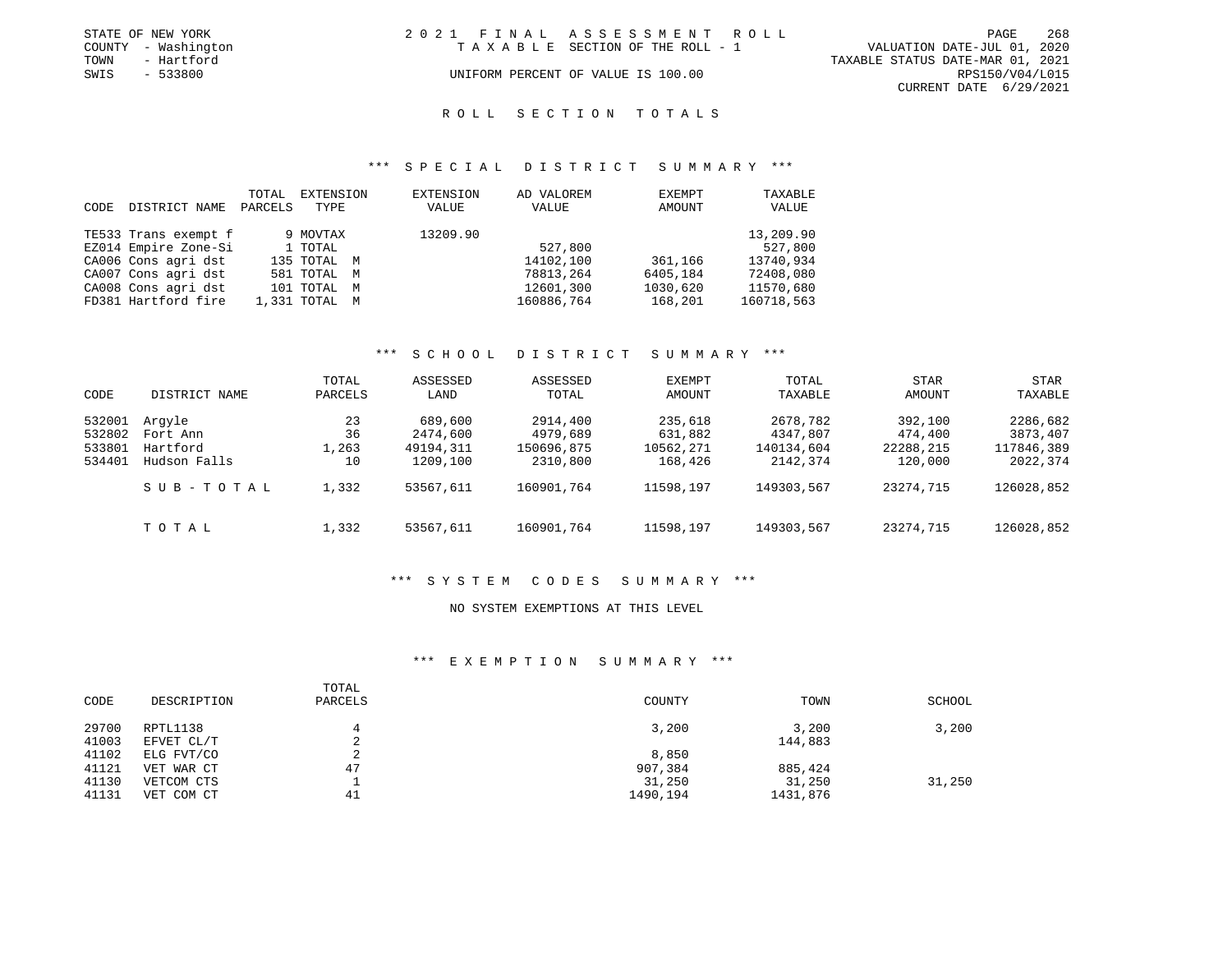|      | STATE OF NEW YORK   | 2021 FINAL ASSESSMENT ROLL |                                    |                                  | PAGE            | -269 |
|------|---------------------|----------------------------|------------------------------------|----------------------------------|-----------------|------|
|      | COUNTY - Washington |                            | TAXABLE SECTION OF THE ROLL - 1    | VALUATION DATE-JUL 01, 2020      |                 |      |
| TOWN | - Hartford          |                            |                                    | TAXABLE STATUS DATE-MAR 01, 2021 |                 |      |
| SWIS | $-533800$           |                            | UNIFORM PERCENT OF VALUE IS 100.00 |                                  | RPS150/V04/L015 |      |
|      |                     |                            |                                    | CURRENT DATE 6/29/2021           |                 |      |
|      |                     |                            |                                    |                                  |                 |      |

# ROLL SECTION TOTALS

#### \*\*\* E X E M P T I O N S U M M A R Y \*\*\*

|       |              | TOTAL          |           |           |               |
|-------|--------------|----------------|-----------|-----------|---------------|
| CODE  | DESCRIPTION  | PARCELS        | COUNTY    | TOWN      | <b>SCHOOL</b> |
| 41140 | VETDIS CTS   |                | 6,250     | 6,250     | 6,250         |
| 41141 | VET DIS CT   | 25             | 1359,251  | 1289,166  |               |
| 41151 | $CW_10_VET/$ | 9              | 78,940    | 78,940    |               |
| 41171 | CW_DISBLD_   | 3              | 83,470    | 83,470    |               |
| 41700 | AG BUILD     | 10             | 587,300   | 587,300   | 587,300       |
| 41720 | AG DIST      | 136            | 7910,841  | 7910,841  | 7910,841      |
| 41730 | AGRI-D IND   | 18             | 586,920   | 586,920   | 586,920       |
| 41800 | AGED-ALL     | 16             | 823,394   | 823,394   | 829,491       |
| 41801 | AGED-CO/TN   | 44             | 1963,532  | 1950,501  |               |
| 41802 | AGED-CO      | 3              | 58,348    |           |               |
| 41803 | AGED-TOWN    |                |           |           |               |
| 41804 | AGED-SCH     | 18             |           |           | 718,044       |
| 41834 | ENH STAR     | 191            |           |           | 12958,995     |
| 41854 | BAS STAR     | 342            |           |           | 10257,720     |
| 41864 | B STAR MH    | 2              |           |           | 58,000        |
| 41931 | DISAB-C/T    | $\overline{c}$ | 66,800    | 66,800    |               |
| 42120 | TEMP GRHSE   | $\overline{4}$ | 165,001   | 165,001   | 165,001       |
| 47460 | FOR 480A     | 16             | 698,260   | 698,260   | 698,260       |
| 49500 | SOL/WINDSY   | 6              | 61,640    | 61,640    | 61,640        |
| 49501 | SOL-CO/TWN   | $\overline{2}$ | 24,780    | 24,780    |               |
|       | TOTAL        | 946            | 16915,605 | 16829,896 | 34872,912     |

| ROLL |             | TOTAL   | ASSESSED  | ASSESSED   | TAXABLE    | TAXABLE    | TAXABLE    | STAR       |
|------|-------------|---------|-----------|------------|------------|------------|------------|------------|
| SEC  | DESCRIPTION | PARCELS | LAND      | TOTAL      | COUNTY     | TOWN       | SCHOOL     | TAXABLE    |
|      | TAXABLE     | 1,332   | 53567,611 | 160901,764 | 143986,159 | 144071,868 | 149303,567 | 126028,852 |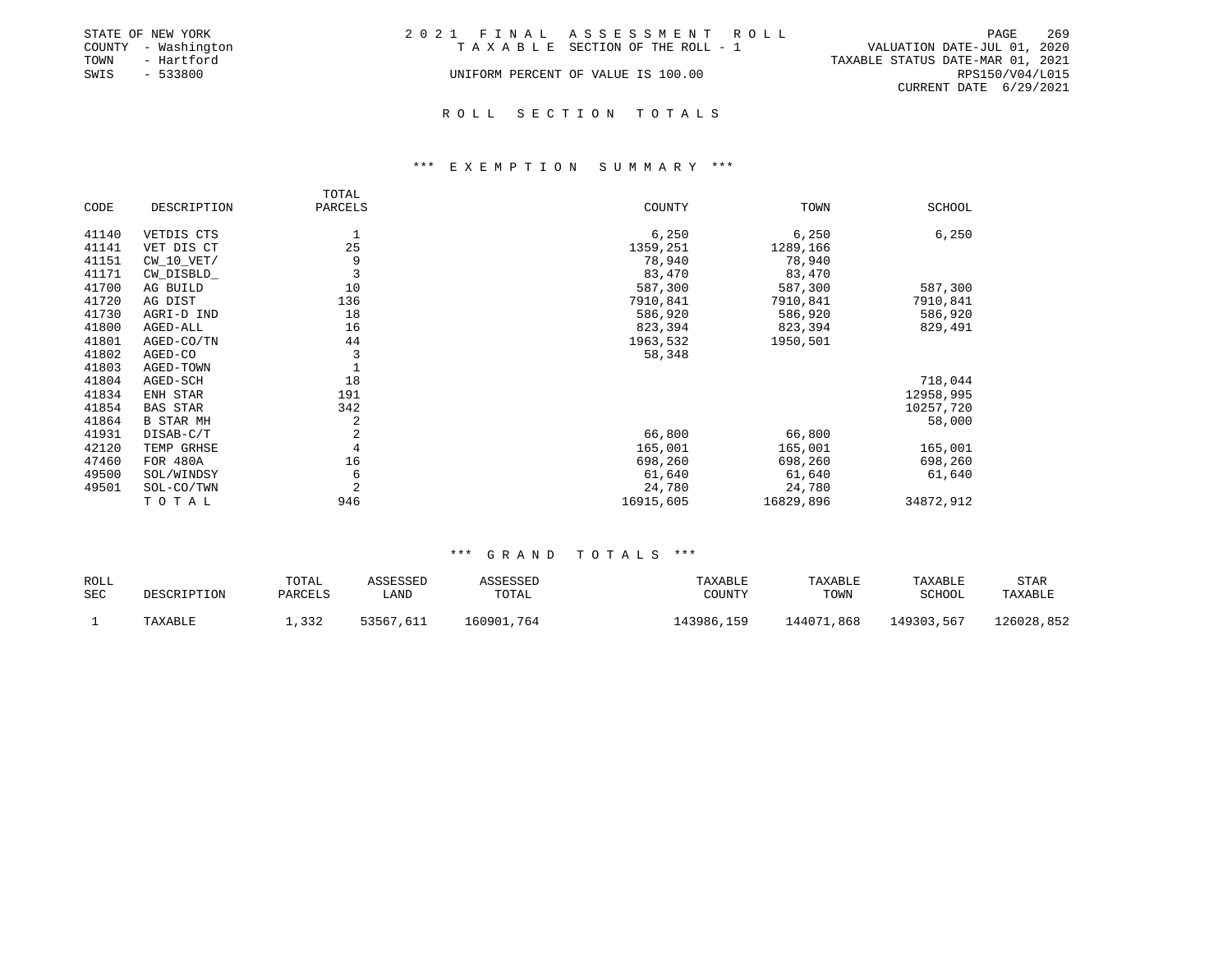| STATE OF NEW YORK   | 2021 FINAL ASSESSMENT ROLL               | 2.70<br>PAGE                     |
|---------------------|------------------------------------------|----------------------------------|
| COUNTY - Washington | STATE OWNED LAND SECTION OF THE ROLL - 3 | VALUATION DATE-JUL 01, 2020      |
| - Hartford<br>TOWN  | OWNERS NAME SEOUENCE                     | TAXABLE STATUS DATE-MAR 01, 2021 |
| SWIS<br>$-533800$   | UNIFORM PERCENT OF VALUE IS 100.00       |                                  |
|                     |                                          |                                  |

| TAX MAP PARCEL NUMBER         | PROPERTY LOCATION & CLASS     |         | ASSESSMENT<br>EXEMPTION CODE-----------------COUNTY-------TOWN------SCHOOL |                   |               |         |             |
|-------------------------------|-------------------------------|---------|----------------------------------------------------------------------------|-------------------|---------------|---------|-------------|
| CURRENT OWNERS NAME           | SCHOOL DISTRICT               | LAND    | TAX DESCRIPTION                                                            |                   | TAXABLE VALUE |         |             |
| CURRENT OWNERS ADDRESS        | PARCEL SIZE/GRID COORD        | TOTAL   |                                                                            | SPECIAL DISTRICTS |               |         | ACCOUNT NO. |
|                               |                               |         |                                                                            |                   |               |         |             |
|                               | Parcel 429, 425, 427, 423, 42 |         |                                                                            |                   |               | 0150001 |             |
| $112.-2-8$                    | 972 Underwater                |         | NY STATE                                                                   | 32301             | 105,000       | 105,000 | $\Omega$    |
| New York State                | 532802<br>Fort Ann            | 105,000 | COUNTY                                                                     | TAXABLE VALUE     |               |         |             |
| Bailey Franklin Estate        | Canal Lands                   | 105,000 | TOWN                                                                       | TAXABLE VALUE     |               |         |             |
| Attn: Washington County Treas | $112.-1-8.-8801$              |         | SCHOOL                                                                     | TAXABLE VALUE     | 105,000       |         |             |
| 383 Broadway                  | ACRES 71.95                   |         |                                                                            |                   |               |         |             |
| Fort Edward, NY 12828         | EAST-0762011 NRTH-1664689     |         |                                                                            |                   |               |         |             |
|                               | FULL MARKET VALUE             | 105,000 |                                                                            |                   |               |         |             |
|                               |                               |         |                                                                            |                   |               |         |             |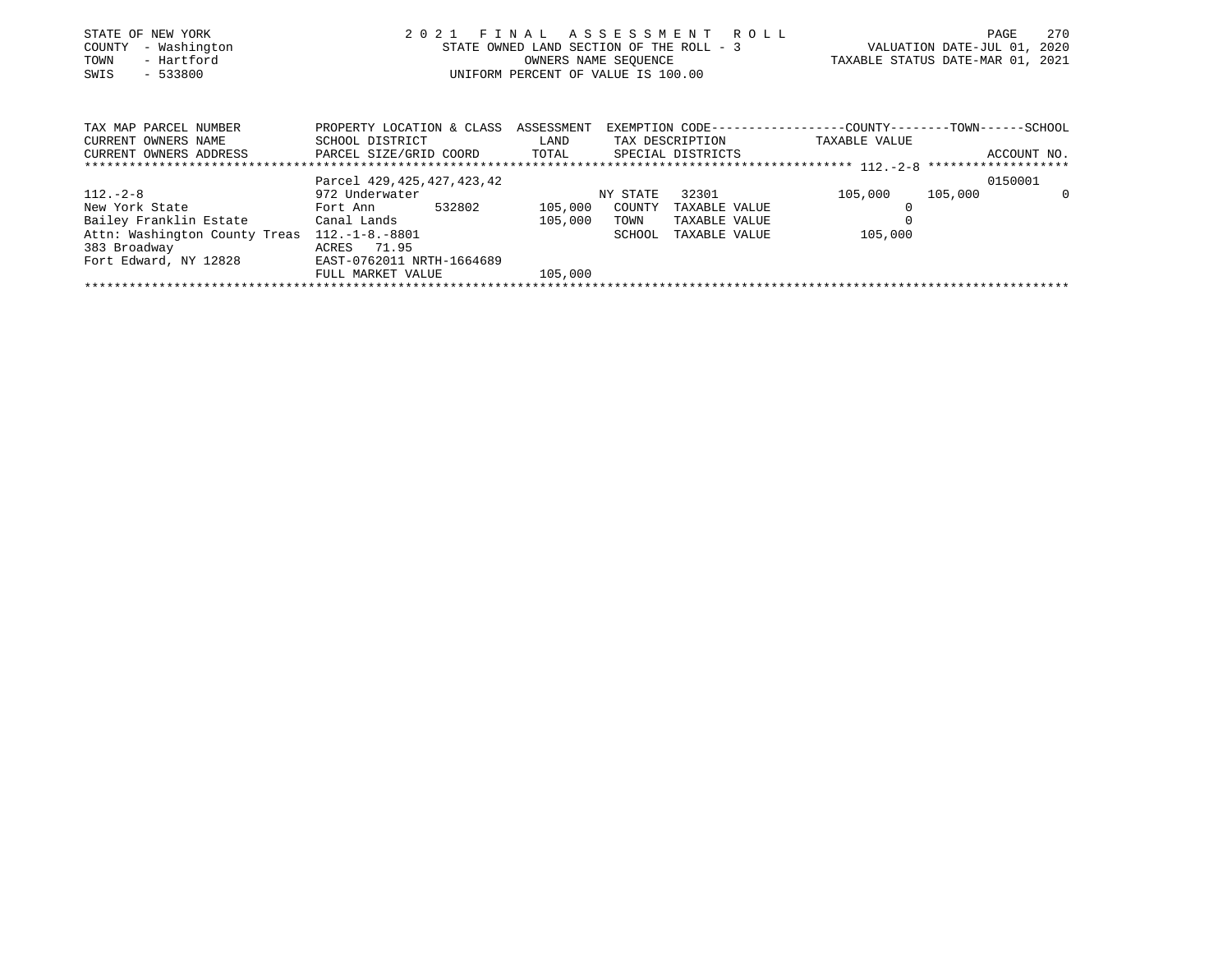| STATE OF NEW YORK   | 2021 FINAL ASSESSMENT ROLL               | 271<br>PAGE                      |
|---------------------|------------------------------------------|----------------------------------|
| COUNTY - Washington | STATE OWNED LAND SECTION OF THE ROLL - 3 | VALUATION DATE-JUL 01, 2020      |
| - Hartford<br>TOWN  |                                          | TAXABLE STATUS DATE-MAR 01, 2021 |
| SWIS<br>- 533800    |                                          | RPS150/V04/L015                  |
|                     | UNIFORM PERCENT OF VALUE IS 100.00       | CURRENT DATE 6/29/2021           |
|                     |                                          |                                  |

# ROLL SUB SECTION - - TOTALS

#### \*\*\* S P E C I A L D I S T R I C T S U M M A R Y \*\*\*

|                                                                                                                       | . . | 'N<br>'NE | -- |  |
|-----------------------------------------------------------------------------------------------------------------------|-----|-----------|----|--|
| oп<br>the contract of the contract of the contract of the contract of the contract of the contract of the contract of |     |           |    |  |

# NO SPECIAL DISTRICTS AT THIS LEVEL

# \*\*\* S C H O O L D I S T R I C T S U M M A R Y \*\*\*

| CODE   | DISTRICT NAME | TOTAL<br>PARCELS | ASSESSED<br>LAND | ASSESSED<br>TOTAL | EXEMPT<br>AMOUNT | TOTAL<br>TAXABLE | <b>STAR</b><br>AMOUNT | <b>STAR</b><br>TAXABLE |
|--------|---------------|------------------|------------------|-------------------|------------------|------------------|-----------------------|------------------------|
| 532802 | Fort Ann      |                  | 105,000          | 105,000           |                  | 105,000          |                       | 105,000                |
|        | SUB-TOTAL     |                  | 105,000          | 105,000           |                  | 105,000          |                       | 105,000                |
|        | ТОТАЬ         |                  | 105,000          | 105,000           |                  | 105,000          |                       | 105,000                |

# \*\*\* S Y S T E M C O D E S S U M M A R Y \*\*\*

# NO SYSTEM EXEMPTIONS AT THIS LEVEL

# \*\*\* E X E M P T I O N S U M M A R Y \*\*\*

| CODE  | DESCRIPTION       | TOTAL<br>PARCELS | COUNTY             | TOWN               | SCHOOL |
|-------|-------------------|------------------|--------------------|--------------------|--------|
| 32301 | NY STATE<br>TOTAL |                  | 105,000<br>105,000 | 105,000<br>105,000 |        |

| ROLL<br>SEC | DESCRIPTION         | TOTAL<br>PARCELS | \SSESSED<br>∟AND | SSESSEL<br>TOTAL | TAXABLE<br>COUNTY | TAXABLE<br>TOWN | TAXABLE<br>SCHOOL | STAR<br>TAXABLE |
|-------------|---------------------|------------------|------------------|------------------|-------------------|-----------------|-------------------|-----------------|
|             | OWNED LAND<br>STATE |                  | 105,000          | 105,000          |                   |                 | 105,000           | 105,000         |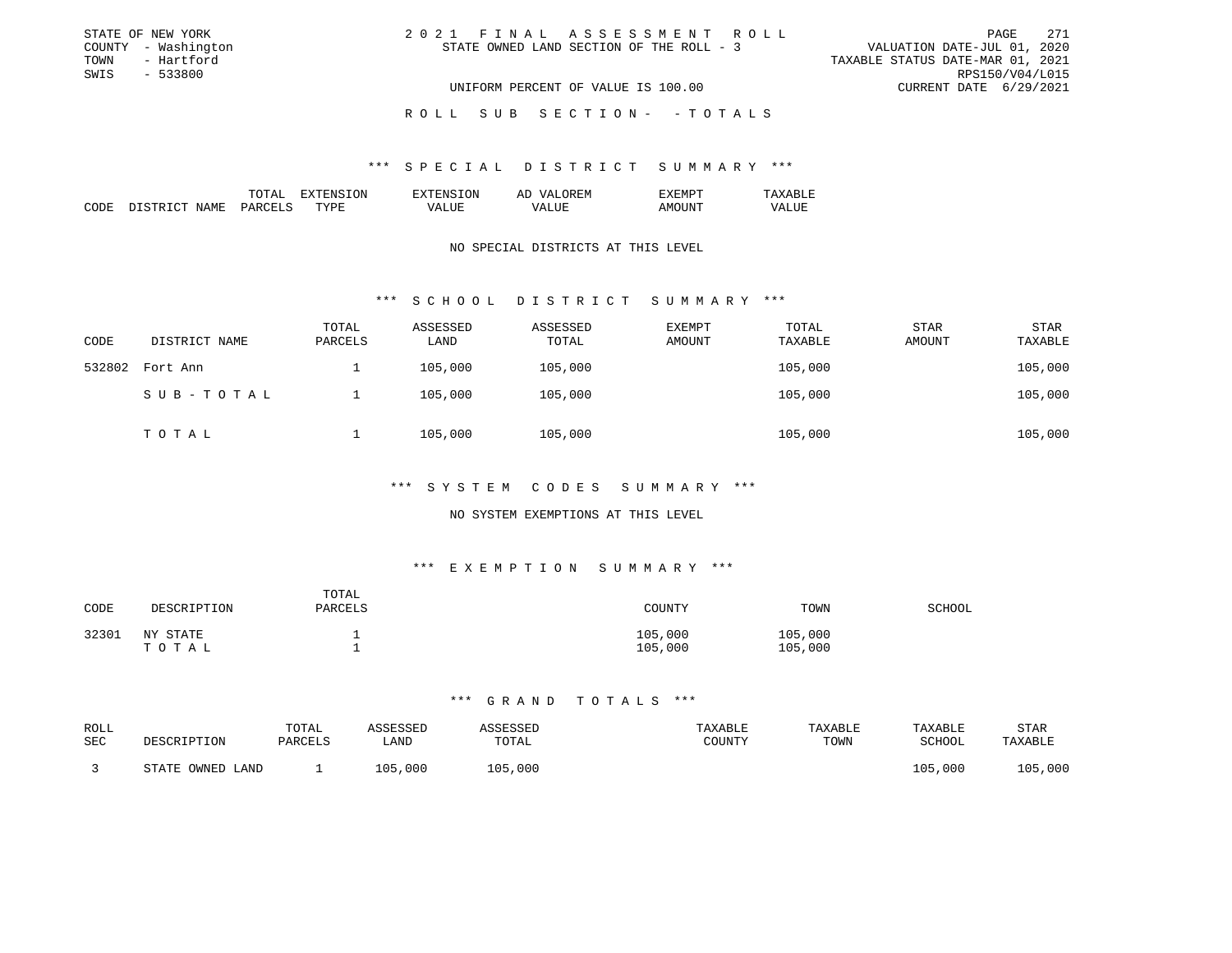| STATE OF NEW YORK   | 2021 FINAL ASSESSMENT ROLL               | 2.72<br>PAGE                     |
|---------------------|------------------------------------------|----------------------------------|
| COUNTY - Washington | STATE OWNED LAND SECTION OF THE ROLL - 3 | VALUATION DATE-JUL 01, 2020      |
| TOWN<br>- Hartford  |                                          | TAXABLE STATUS DATE-MAR 01, 2021 |
| SWIS<br>$-533800$   | UNIFORM PERCENT OF VALUE IS 100.00       | RPS150/V04/L015                  |
|                     |                                          | CURRENT DATE 6/29/2021           |
|                     |                                          |                                  |

# ROLL SECTION TOTALS

#### \*\*\* S P E C I A L D I S T R I C T S U M M A R Y \*\*\*

|  | . А | эN | -- |  |
|--|-----|----|----|--|
|  |     |    |    |  |
|  |     |    |    |  |

# NO SPECIAL DISTRICTS AT THIS LEVEL

# \*\*\* S C H O O L D I S T R I C T S U M M A R Y \*\*\*

| CODE   | DISTRICT NAME | TOTAL<br>PARCELS | ASSESSED<br>LAND | ASSESSED<br>TOTAL | EXEMPT<br>AMOUNT | TOTAL<br>TAXABLE | STAR<br>AMOUNT | <b>STAR</b><br>TAXABLE |
|--------|---------------|------------------|------------------|-------------------|------------------|------------------|----------------|------------------------|
| 532802 | Fort Ann      |                  | 105,000          | 105,000           |                  | 105,000          |                | 105,000                |
|        | SUB-TOTAL     |                  | 105,000          | 105,000           |                  | 105,000          |                | 105,000                |
|        | TOTAL         |                  | 105,000          | 105,000           |                  | 105,000          |                | 105,000                |

#### \*\*\* S Y S T E M C O D E S S U M M A R Y \*\*\*

# NO SYSTEM EXEMPTIONS AT THIS LEVEL

# \*\*\* E X E M P T I O N S U M M A R Y \*\*\*

| CODE  | DESCRIPTION       | TOTAL<br>PARCELS | COUNTY             | TOWN               | SCHOOL |
|-------|-------------------|------------------|--------------------|--------------------|--------|
| 32301 | NY STATE<br>ТОТАЬ |                  | 105,000<br>105,000 | 105,000<br>105,000 |        |

| ROLL<br>SEC | DESCRIPTION         | TOTAL<br>PARCELS | \SSESSED<br>∟AND | TOTAL   | TAXABLE<br>TOUNTY | TAXABLE<br>TOWN | TAXABLE<br><b>SCHOOL</b> | STAR<br>TAXABLE |
|-------------|---------------------|------------------|------------------|---------|-------------------|-----------------|--------------------------|-----------------|
|             | OWNED LAND<br>STATE |                  | LO 5<br>,000     | 105,000 |                   |                 | 105,000                  | 105,000         |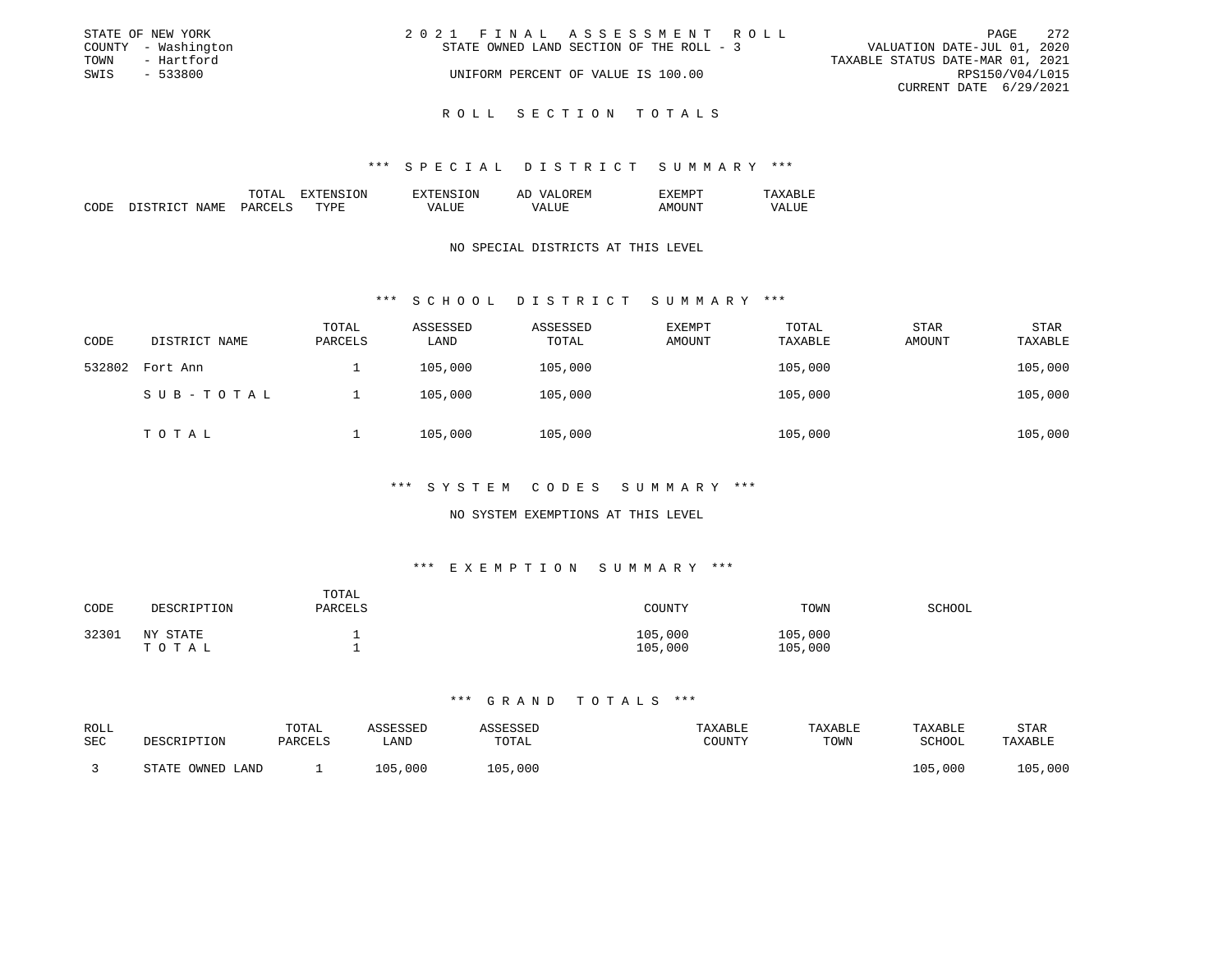# STATE OF NEW YORK 2 0 2 1 F I N A L A S S E S S M E N T R O L L PAGE 273 COUNTY - Washington SPECIAL FRANCHISE SECTION OF THE ROLL - 5 VALUATION DATE-JUL 01, 2020 TOWN - Hartford OWNERS NAME SEQUENCE TAXABLE STATUS DATE-MAR 01, 2021 SWIS - 533800 UNIFORM PERCENT OF VALUE IS 100.00

| TAX MAP PARCEL NUMBER          | PROPERTY LOCATION & CLASS ASSESSMENT |             |                       | EXEMPTION CODE-----------------COUNTY-------TOWN------SCHOOL |  |
|--------------------------------|--------------------------------------|-------------|-----------------------|--------------------------------------------------------------|--|
| CURRENT OWNERS NAME            | SCHOOL DISTRICT                      | LAND        | TAX DESCRIPTION       | TAXABLE VALUE                                                |  |
| CURRENT OWNERS ADDRESS         | PARCEL SIZE/GRID COORD               | TOTAL       | SPECIAL DISTRICTS     | ACCOUNT NO.                                                  |  |
|                                |                                      |             |                       |                                                              |  |
|                                | Special Franchise Propert            |             |                       | 9050300718                                                   |  |
| $500.-15-2.-1$                 | 861 Elec & gas                       |             | COUNTY TAXABLE VALUE  | 2569,981                                                     |  |
| National Grid                  | 533801<br>Hartford                   | $\Omega$    | TOWN<br>TAXABLE VALUE | 2569,981                                                     |  |
| Real Estate Tax Dept           | Apport For Sch 96.3%                 | 2569,981    | SCHOOL TAXABLE VALUE  | 2569,981                                                     |  |
| 300 Erie Boulevard West        | Parcel 1 Of 3                        |             | FD381 Hartford fire   | 2569,981 TO M                                                |  |
| Syracuse, NY 13202             | FULL MARKET VALUE                    | 2569,981    |                       |                                                              |  |
| **************************     | ****************************         |             |                       |                                                              |  |
|                                | Special Franchise Propert            |             |                       | 9076300765                                                   |  |
| $500. - 15 - 2. - 2$           | 861 Elec & gas                       |             | COUNTY TAXABLE VALUE  | 82,677                                                       |  |
| National Grid                  | 532802<br>Fort Ann                   | $\Omega$    | TOWN<br>TAXABLE VALUE | 82,677                                                       |  |
| Real Estate Tax Dept           | Apport For Sch 3.098%                | 82,677      | SCHOOL TAXABLE VALUE  | 82,677                                                       |  |
| 300 Erie Boulevard West        | Parcel 2 Of 3                        |             | FD381 Hartford fire   | 82,677 TO M                                                  |  |
| Syracuse, NY 13202             | FULL MARKET VALUE                    | 82,677      |                       |                                                              |  |
|                                |                                      |             |                       |                                                              |  |
|                                | Special Franchise Propert            |             |                       | 9076300766                                                   |  |
| $500. -15 - 2. -3$             | 861 Elec & gas                       |             | COUNTY TAXABLE VALUE  | 16,066                                                       |  |
| National Grid                  | Hudson Falls<br>534401               | $\Omega$    | TAXABLE VALUE<br>TOWN | 16,066                                                       |  |
| Real Estate Tax Dept           | Apport For Sch. 602%                 | 16,066      | SCHOOL TAXABLE VALUE  | 16,066                                                       |  |
| 300 Erie Boulevard West        | Parcel 3 Of 3                        |             | FD381 Hartford fire   | 16,066 TO M                                                  |  |
| Syracuse, NY 13202             | FULL MARKET VALUE                    | 16,066      |                       |                                                              |  |
|                                |                                      |             |                       |                                                              |  |
|                                | Special Franchise Prop               |             |                       |                                                              |  |
| $500. - 51 - 1$                | 869 Television                       |             | COUNTY TAXABLE VALUE  | 47,675                                                       |  |
| Time Warner                    | Hartford<br>533801                   | 47,675      | TOWN<br>TAXABLE VALUE | 47,675                                                       |  |
| Adirondack 994                 |                                      | 47,675      | SCHOOL TAXABLE VALUE  | 47,675                                                       |  |
| PO Box 7467                    | FULL MARKET VALUE                    | 47,675      | FD381 Hartford fire   | 47,675 TO M                                                  |  |
| Charlotte, NC 28241-7467       |                                      |             |                       |                                                              |  |
| ****************************** |                                      |             |                       |                                                              |  |
|                                | Special Franchise Propert            |             |                       | 9050300717                                                   |  |
| $500. -60 - 5. -1$             | 866 Telephone                        |             | COUNTY TAXABLE VALUE  | 235,524                                                      |  |
| Verizon New York Inc           | Hartford<br>533801                   | $\Omega$    | TAXABLE VALUE<br>TOWN | 235,524                                                      |  |
| PO Box 2749                    | Apport For Sch 97.002%               | 235,524     | SCHOOL TAXABLE VALUE  | 235,524                                                      |  |
| Addison, TX 75001              | Parcel 1 Of 3                        |             | FD381 Hartford fire   | 235,524 TO M                                                 |  |
|                                | FULL MARKET VALUE                    | 235,524     |                       |                                                              |  |
|                                |                                      |             |                       |                                                              |  |
|                                | Special Franchise Propert            |             |                       | 9076300762                                                   |  |
| $500. -60 - 5. -2$             | 866 Telephone                        |             | COUNTY TAXABLE VALUE  | 6,313                                                        |  |
| Verizon New York Inc           | 532802<br>Fort Ann                   | $\mathbf 0$ | TOWN<br>TAXABLE VALUE | 6,313                                                        |  |
| PO Box 2749                    | Apport For Sch 2.6%                  | 6,313       | SCHOOL TAXABLE VALUE  | 6,313                                                        |  |
| Addison, TX 75001              | Parcel 2 Of 3                        |             | FD381 Hartford fire   | 6,313 TO M                                                   |  |
|                                | FULL MARKET VALUE                    | 6,313       |                       |                                                              |  |
|                                |                                      |             |                       |                                                              |  |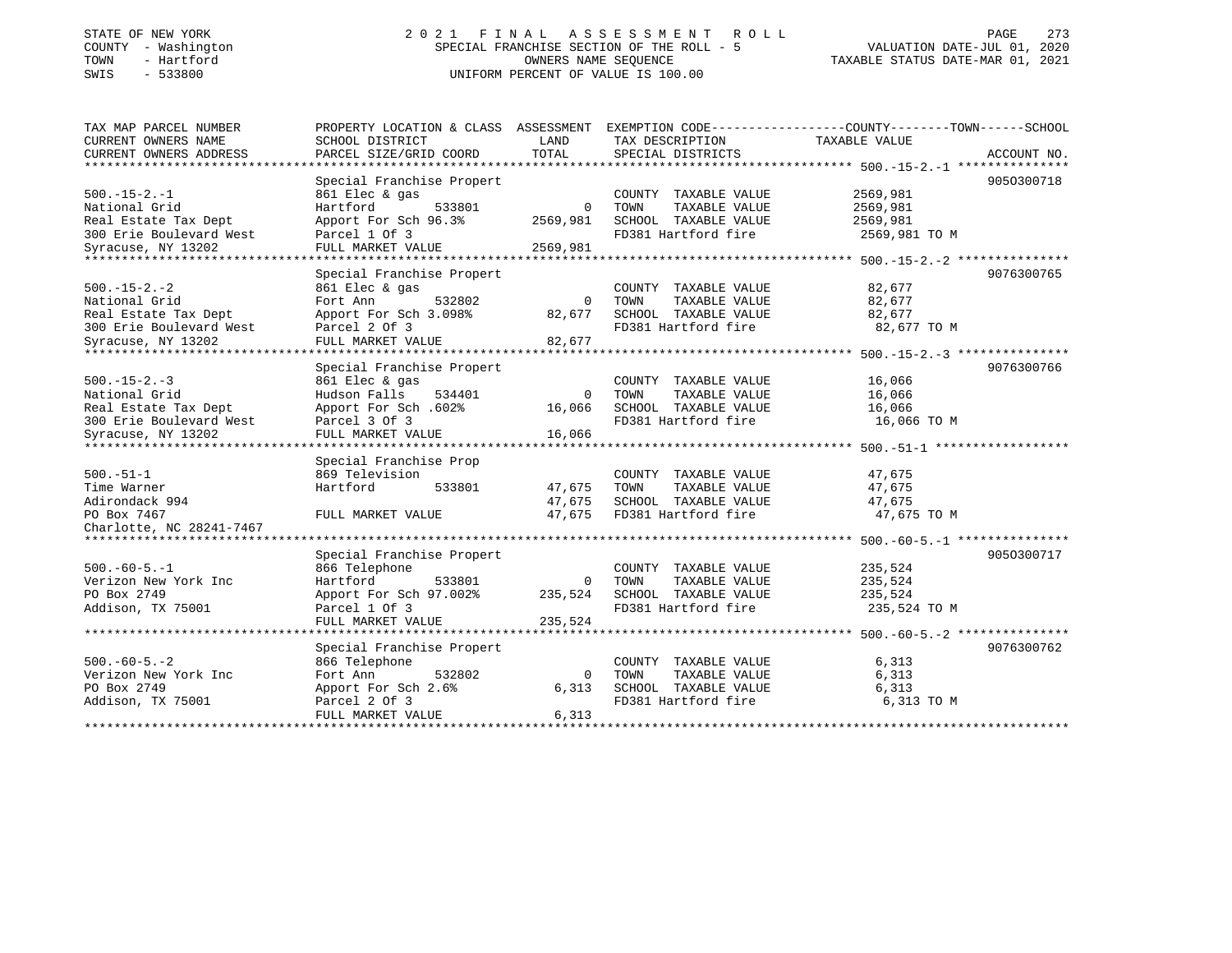|      | STATE OF NEW YORK   | 2021 FINAL ASSESSMENT ROLL                | PAGE                             | 2.74 |
|------|---------------------|-------------------------------------------|----------------------------------|------|
|      | COUNTY - Washington | SPECIAL FRANCHISE SECTION OF THE ROLL - 5 | VALUATION DATE-JUL 01, 2020      |      |
| TOWN | - Hartford          | OWNERS NAME SEOUENCE                      | TAXABLE STATUS DATE-MAR 01, 2021 |      |
| SWIS | $-533800$           | UNIFORM PERCENT OF VALUE IS 100.00        |                                  |      |
|      |                     |                                           |                                  |      |
|      |                     |                                           |                                  |      |

| TAX MAP PARCEL NUMBER  | PROPERTY LOCATION & CLASS ASSESSMENT |          |                         |               |             |
|------------------------|--------------------------------------|----------|-------------------------|---------------|-------------|
| CURRENT OWNERS NAME    | SCHOOL DISTRICT                      | LAND     | TAX DESCRIPTION         | TAXABLE VALUE |             |
| CURRENT OWNERS ADDRESS | PARCEL SIZE/GRID COORD               | TOTAL    | SPECIAL DISTRICTS       |               | ACCOUNT NO. |
|                        |                                      |          |                         |               |             |
|                        | Special Franchise Propert            |          |                         |               | 9076300763  |
| $500. -60 - 5. -3$     | 866 Telephone                        |          | TAXABLE VALUE<br>COUNTY | 966           |             |
| Verizon New York Inc   | Hudson Falls<br>534401               | $\Omega$ | TAXABLE VALUE<br>TOWN   | 966           |             |
| PO Box 2749            | Apport For Sch.398%                  | 966      | TAXABLE VALUE<br>SCHOOL | 966           |             |
| Addison, TX 75001      | Parcel 3 Of 3                        |          | FD381 Hartford fire     | 966 TO M      |             |
|                        | FULL MARKET VALUE                    | 966      |                         |               |             |
|                        |                                      |          |                         |               |             |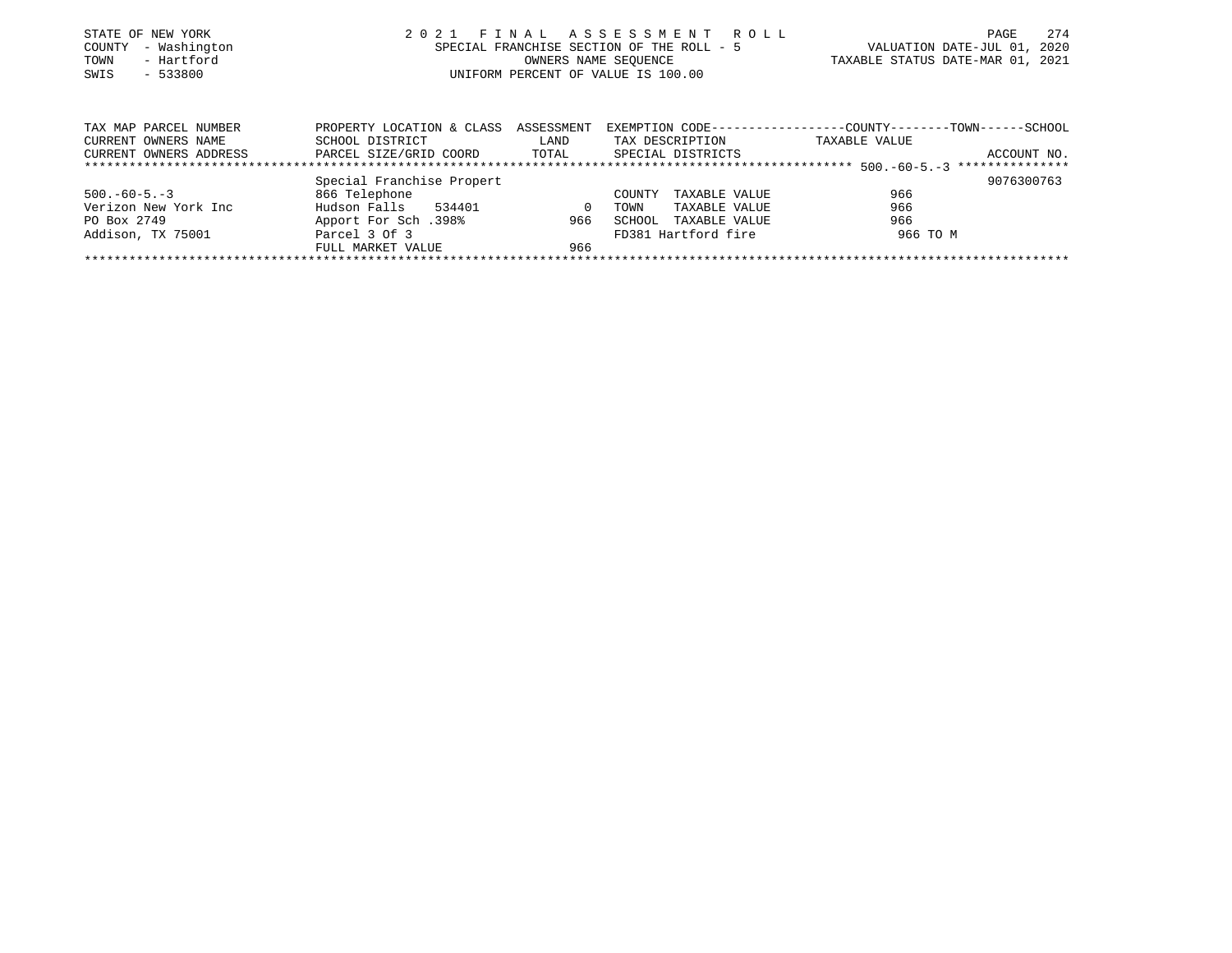| STATE OF NEW YORK   | 2021 FINAL ASSESSMENT ROLL                | 2.75<br>PAGE                     |
|---------------------|-------------------------------------------|----------------------------------|
| COUNTY - Washington | SPECIAL FRANCHISE SECTION OF THE ROLL - 5 | VALUATION DATE-JUL 01, 2020      |
| TOWN<br>- Hartford  |                                           | TAXABLE STATUS DATE-MAR 01, 2021 |
| SWIS - 533800       |                                           | RPS150/V04/L015                  |
|                     | UNIFORM PERCENT OF VALUE IS 100.00        | CURRENT DATE 6/29/2021           |
|                     |                                           |                                  |

ROLL SUB SECTION - - TOTALS

#### \*\*\* S P E C I A L D I S T R I C T S U M M A R Y \*\*\*

|                            | TOTAL EXTENSION | EXTENSION | AD VALOREM | <b>EXEMPT</b> | TAXABLE  |
|----------------------------|-----------------|-----------|------------|---------------|----------|
| CODE DISTRICT NAME PARCELS | TYPE.           | VALUE     | VALUE      | AMOUNT        | VALUE    |
| FD381 Hartford fire        | ' TOTAL M       |           | 2959,202   |               | 2959,202 |

#### \*\*\* S C H O O L D I S T R I C T S U M M A R Y \*\*\*

| CODE                       | DISTRICT NAME                        | TOTAL<br>PARCELS | ASSESSED<br>LAND | ASSESSED<br>TOTAL            | EXEMPT<br>AMOUNT | TOTAL<br>TAXABLE             | <b>STAR</b><br>AMOUNT | <b>STAR</b><br>TAXABLE       |
|----------------------------|--------------------------------------|------------------|------------------|------------------------------|------------------|------------------------------|-----------------------|------------------------------|
| 532802<br>533801<br>534401 | Fort Ann<br>Hartford<br>Hudson Falls | 2<br>2           | 47,675           | 88,990<br>2853,180<br>17,032 |                  | 88,990<br>2853,180<br>17,032 |                       | 88,990<br>2853,180<br>17,032 |
|                            | SUB-TOTAL                            |                  | 47,675           | 2959,202                     |                  | 2959,202                     |                       | 2959,202                     |
|                            | TOTAL                                |                  | 47,675           | 2959,202                     |                  | 2959,202                     |                       | 2959,202                     |

#### \*\*\* S Y S T E M C O D E S S U M M A R Y \*\*\*

#### NO SYSTEM EXEMPTIONS AT THIS LEVEL

#### \*\*\* E X E M P T I O N S U M M A R Y \*\*\*

# NO EXEMPTIONS AT THIS LEVEL

| ROLL<br><b>SEC</b> | DESCRIPTION            | TOTAL<br>PARCELS | \SSESSED<br>LAND | SSESSEL<br>TOTAL | TAXABLE<br>TOUNTY   | TAXABLE<br>TOWN | TAXABLE<br>SCHOOL | STAR<br>TAXABLE |
|--------------------|------------------------|------------------|------------------|------------------|---------------------|-----------------|-------------------|-----------------|
|                    | L FRANCHISE<br>SPECTAL |                  | 675              | ດເດ<br>.202      | <b>DOEQ</b><br>.202 | 2959,202        | 2959,202          | 2959,202        |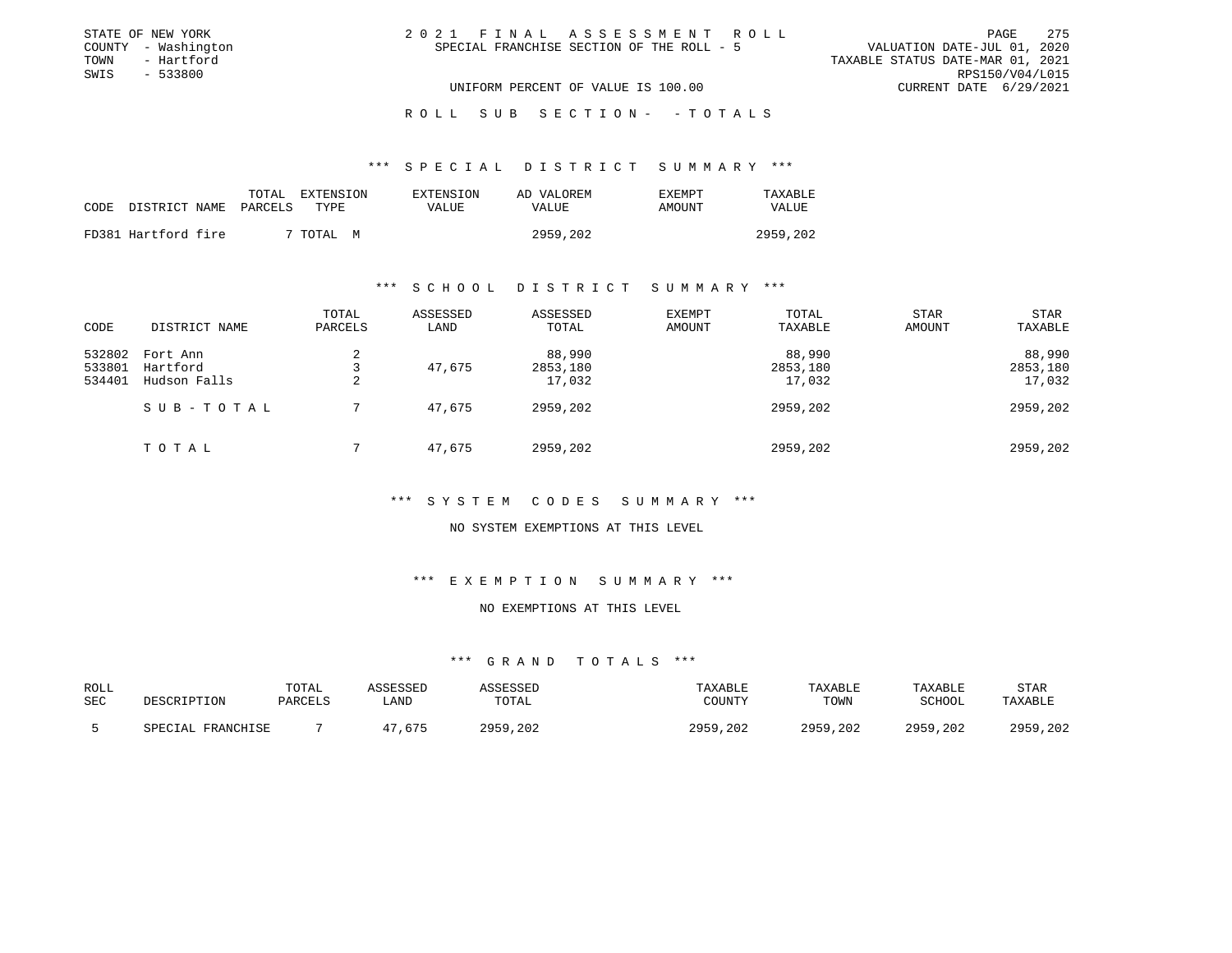|                                  | - 276                   |
|----------------------------------|-------------------------|
| VALUATION DATE-JUL 01, 2020      |                         |
| TAXABLE STATUS DATE-MAR 01, 2021 |                         |
|                                  |                         |
| CURRENT DATE 6/29/2021           |                         |
|                                  | PAGE<br>RPS150/V04/L015 |

#### R O L L S E C T I O N T O T A L S

#### \*\*\* S P E C I A L D I S T R I C T S U M M A R Y \*\*\*

|      |                       | TOTAL<br>EXTENSION | <b>EXTENSION</b> | AD VALOREM | F.XF.MPT | TAXABLE  |
|------|-----------------------|--------------------|------------------|------------|----------|----------|
| CODE | DISTRICT NAME PARCELS | TYPE.              | VALUE.           | VALUE      | AMOUNT   | VALUE    |
|      | FD381 Hartford fire   | TOTAL M            |                  | 2959,202   |          | 2959,202 |

#### \*\*\* S C H O O L D I S T R I C T S U M M A R Y \*\*\*

| CODE             | DISTRICT NAME        | TOTAL<br>PARCELS | ASSESSED<br>LAND | ASSESSED<br>TOTAL  | <b>EXEMPT</b><br>AMOUNT | TOTAL<br>TAXABLE   | STAR<br>AMOUNT | STAR<br>TAXABLE    |
|------------------|----------------------|------------------|------------------|--------------------|-------------------------|--------------------|----------------|--------------------|
| 532802<br>533801 | Fort Ann<br>Hartford | 2                | 47,675           | 88,990<br>2853,180 |                         | 88,990<br>2853,180 |                | 88,990<br>2853,180 |
| 534401           | Hudson Falls         | 2                |                  | 17,032             |                         | 17,032             |                | 17,032             |
|                  | SUB-TOTAL            |                  | 47,675           | 2959,202           |                         | 2959,202           |                | 2959,202           |
|                  | TOTAL                |                  | 47,675           | 2959,202           |                         | 2959,202           |                | 2959,202           |

#### \*\*\* S Y S T E M C O D E S S U M M A R Y \*\*\*

#### NO SYSTEM EXEMPTIONS AT THIS LEVEL

#### \*\*\* E X E M P T I O N S U M M A R Y \*\*\*

# NO EXEMPTIONS AT THIS LEVEL

| ROLL<br>SEC | <b>DESCRIPTION</b>     | TOTAL<br>PARCELS | \SSESSED<br>LAND | <b>SSESSEL</b><br>TOTAL | TAXABLE<br>COUNTY   | TAXABLE<br>TOWN | TAXABLE<br><b>SCHOOL</b> | STAR<br>TAXABLE |
|-------------|------------------------|------------------|------------------|-------------------------|---------------------|-----------------|--------------------------|-----------------|
|             | . FRANCHISE<br>SPECTAL |                  | .675             | .202<br>OQEQ            | <b>COLO</b><br>.202 | 20EQ<br>,202    | 2959,202                 | , 202<br>2959   |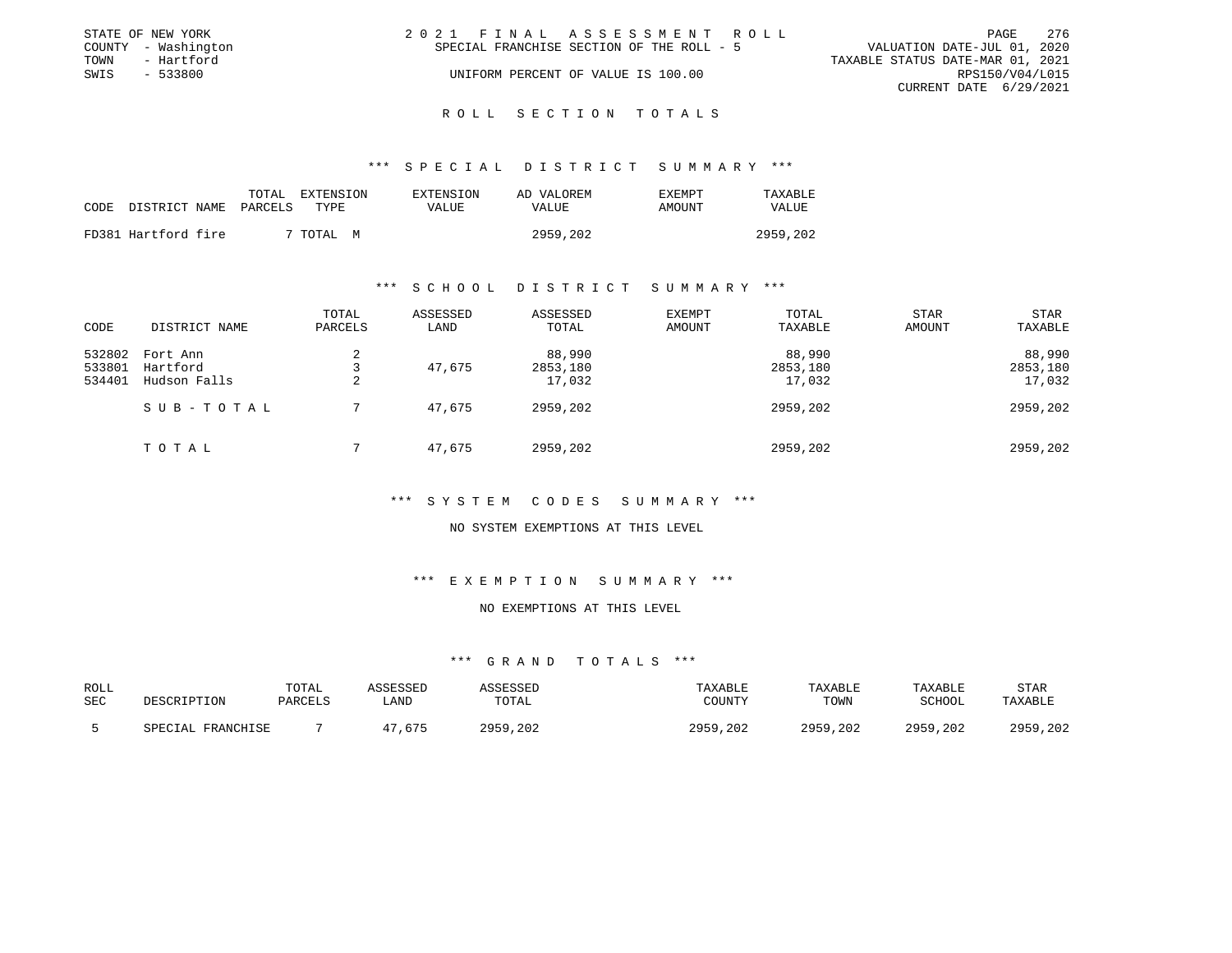| COUNTY<br>- Washington<br>TOWN<br>- Hartford<br>SWIS<br>$-533800$ | UTILITY & R.R. SECTION OF THE ROLL - 6<br>UNIFORM PERCENT OF VALUE IS 100.00                    | VALUATION DATE-JUL 01, 2020<br>TAXABLE STATUS DATE-MAR 01, 2021 |        |                                       |               |             |
|-------------------------------------------------------------------|-------------------------------------------------------------------------------------------------|-----------------------------------------------------------------|--------|---------------------------------------|---------------|-------------|
| TAX MAP PARCEL NUMBER                                             | PROPERTY LOCATION & CLASS ASSESSMENT EXEMPTION CODE---------------COUNTY-------TOWN------SCHOOL |                                                                 |        |                                       |               |             |
| CURRENT OWNERS NAME                                               | SCHOOL DISTRICT                                                                                 | LAND                                                            |        | TAX DESCRIPTION                       | TAXABLE VALUE |             |
| CURRENT OWNERS ADDRESS                                            | PARCEL SIZE/GRID COORD                                                                          | TOTAL                                                           |        | SPECIAL DISTRICTS                     |               | ACCOUNT NO. |
|                                                                   |                                                                                                 |                                                                 |        |                                       |               |             |
|                                                                   | 1010 Pine St                                                                                    |                                                                 |        |                                       |               |             |
| 638.000-0000-601.700-1881                                         | 831 Tele Comm                                                                                   |                                                                 |        | COUNTY TAXABLE VALUE                  | 2             |             |
| AT&T Communications Inc<br>1010 Pine St 9E-L-01                   | Arqyle<br>532001                                                                                | $\mathbf{0}$<br>2                                               | TOWN   | TAXABLE VALUE<br>SCHOOL TAXABLE VALUE | 2             |             |
| St Louis, NY 63101                                                | FULL MARKET VALUE                                                                               | 2                                                               |        |                                       |               |             |
|                                                                   |                                                                                                 |                                                                 |        |                                       |               |             |
|                                                                   | 1010 Pine St                                                                                    |                                                                 |        |                                       |               |             |
| 638.000-0000-601.700-1883                                         | 831 Tele Comm                                                                                   |                                                                 | COUNTY | TAXABLE VALUE                         | 115           |             |
| AT&T Communications Inc                                           | Hartford<br>533801                                                                              | $\mathbf 0$                                                     | TOWN   | TAXABLE VALUE                         | 115           |             |
| 1010 Pine St 9E-L-01                                              |                                                                                                 | 115                                                             |        | SCHOOL TAXABLE VALUE                  | 115           |             |
| St Louis, NY 63101                                                | FULL MARKET VALUE                                                                               | 115                                                             |        |                                       |               |             |
|                                                                   |                                                                                                 |                                                                 |        |                                       |               |             |
|                                                                   | 1010 Pine St                                                                                    |                                                                 |        |                                       |               |             |
| 638.000-0000-601.700-1884                                         | 831 Tele Comm                                                                                   |                                                                 | COUNTY | TAXABLE VALUE                         | 1             |             |
| AT&T Communications Inc                                           | Hudson Falls<br>534401                                                                          | $\Omega$                                                        | TOWN   | TAXABLE VALUE                         | 1             |             |
| 1010 Pine St 9E-L-01                                              |                                                                                                 | $\mathbf{1}$                                                    | SCHOOL | TAXABLE VALUE                         | $\mathbf{1}$  |             |
| St Louis, NY 63101                                                | FULL MARKET VALUE                                                                               | $\mathbf{1}$                                                    |        |                                       |               |             |
|                                                                   |                                                                                                 |                                                                 |        |                                       |               |             |
|                                                                   | 1010 Pine St                                                                                    |                                                                 |        |                                       |               |             |
| 638.000-0000-631.900-1882                                         | 831 Tele Comm                                                                                   |                                                                 | COUNTY | TAXABLE VALUE                         | 3             |             |
| AT&T Communications Inc                                           | 532802<br>Fort Ann                                                                              | $\mathbf 0$                                                     | TOWN   | TAXABLE VALUE                         | 3             |             |
| 1010 Pine St 9E-L-01<br>St Louis, NY 63101                        | FULL MARKET VALUE                                                                               | 3<br>3                                                          |        | SCHOOL TAXABLE VALUE                  | 3             |             |
|                                                                   |                                                                                                 |                                                                 |        |                                       |               |             |
|                                                                   | Outside Plant                                                                                   |                                                                 |        |                                       |               |             |
| 638.000-0000-713.000-1881                                         | 836 Telecom. eq.                                                                                |                                                                 | COUNTY | TAXABLE VALUE                         | 76            |             |
| BCE Nexxia Corp                                                   | Arqyle<br>532001                                                                                | $\mathbf 0$                                                     | TOWN   | TAXABLE VALUE                         | 76            |             |
| PO Box 80615                                                      |                                                                                                 | 76                                                              |        | SCHOOL TAXABLE VALUE                  | 76            |             |
| Indianapolis, IN 46280                                            | FULL MARKET VALUE                                                                               | 76                                                              |        | FD381 Hartford fire                   | 76 TO M       |             |
|                                                                   |                                                                                                 |                                                                 |        |                                       |               |             |
|                                                                   | Outside Plant                                                                                   |                                                                 |        |                                       |               |             |
| 638.000-0000-713.00-1882                                          | 836 Telecom. eq.                                                                                |                                                                 | COUNTY | TAXABLE VALUE                         | 142           |             |
| BCE Nexxia Corp                                                   | Fort Ann<br>532802                                                                              | $\overline{0}$                                                  | TOWN   | TAXABLE VALUE                         | 142           |             |
| PO Box 80615                                                      |                                                                                                 | 142                                                             |        | SCHOOL TAXABLE VALUE                  | 142           |             |
| Indianapolis, IN 46280                                            | FULL MARKET VALUE                                                                               | 142                                                             |        | FD381 Hartford fire                   | 142 TO M      |             |
|                                                                   |                                                                                                 |                                                                 |        |                                       |               |             |
|                                                                   | Outside Plant                                                                                   |                                                                 |        |                                       |               |             |
| 638.000-0000-713.000-1883                                         | 836 Telecom. eq.                                                                                |                                                                 | COUNTY | TAXABLE VALUE                         | 5,027         |             |
| BCE Nexxia Corp                                                   | Hartford<br>533801                                                                              | 0                                                               | TOWN   | TAXABLE VALUE                         | 5,027         |             |
| PO Box 80615                                                      |                                                                                                 | 5,027                                                           |        | SCHOOL TAXABLE VALUE                  | 5,027         |             |
| Indianapolis, IN 46280                                            | FULL MARKET VALUE                                                                               | 5,027                                                           |        | FD381 Hartford fire                   | 5,027 TO M    |             |

PAGE 277

STATE OF NEW YORK 2021 FINAL ASSESSMENT ROLL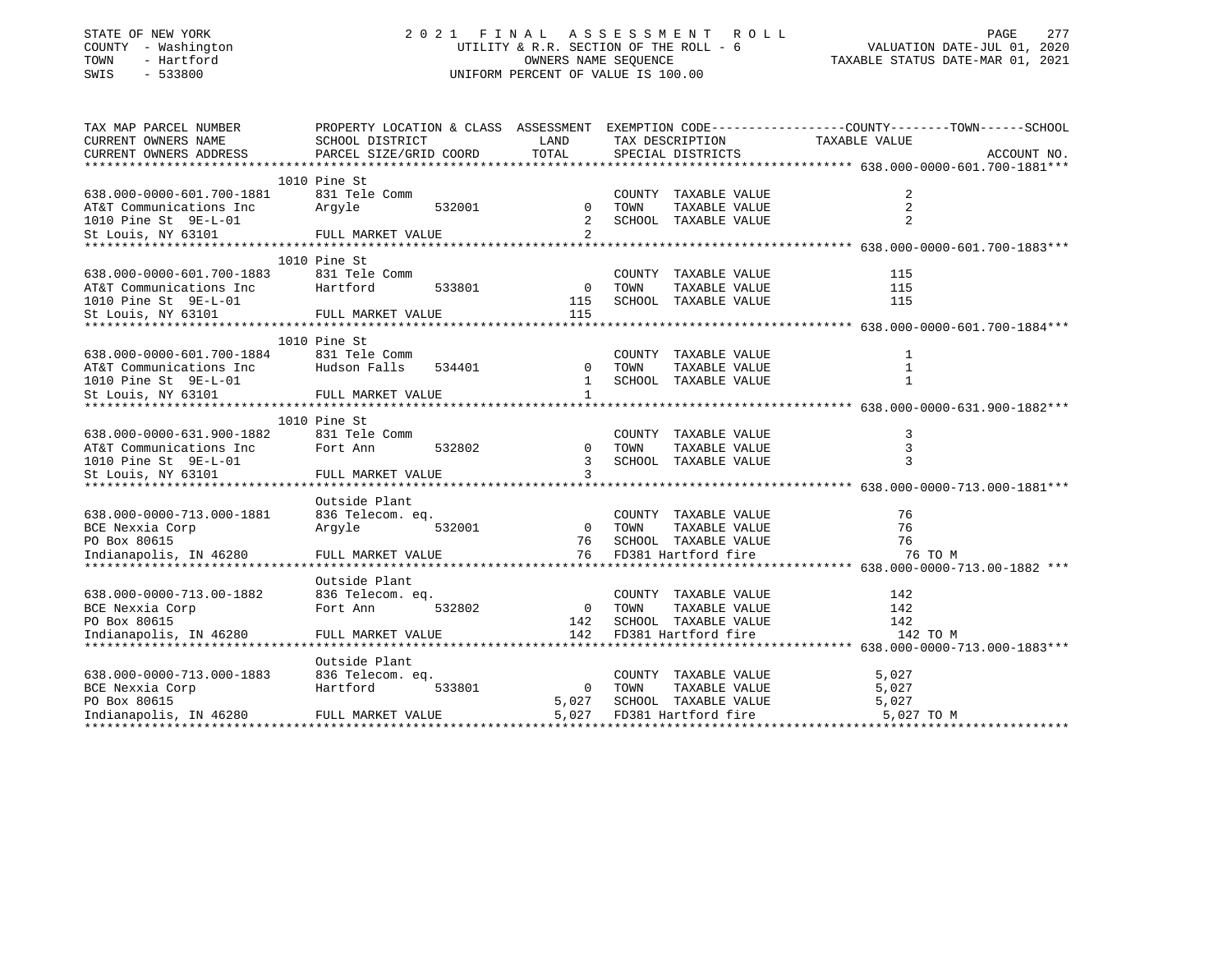# STATE OF NEW YORK 2 0 2 1 F I N A L A S S E S S M E N T R O L L PAGE 278 COUNTY - Washington UTILITY & R.R. SECTION OF THE ROLL - 6 VALUATION DATE-JUL 01, 2020 TOWN - Hartford OWNERS NAME SEQUENCE TAXABLE STATUS DATE-MAR 01, 2021 SWIS - 533800 UNIFORM PERCENT OF VALUE IS 100.00

| TAX MAP PARCEL NUMBER       | PROPERTY LOCATION & CLASS ASSESSMENT |                |                       | EXEMPTION CODE-----------------COUNTY-------TOWN------SCHOOL |             |
|-----------------------------|--------------------------------------|----------------|-----------------------|--------------------------------------------------------------|-------------|
| CURRENT OWNERS NAME         | SCHOOL DISTRICT                      | LAND           | TAX DESCRIPTION       | TAXABLE VALUE                                                |             |
| CURRENT OWNERS ADDRESS      | PARCEL SIZE/GRID COORD               | TOTAL          | SPECIAL DISTRICTS     |                                                              | ACCOUNT NO. |
| ***********************     |                                      |                |                       |                                                              |             |
|                             | Outside Plant                        |                |                       |                                                              |             |
| 638.000-0000-713.000-1884   | 836 Telecom. eq.                     |                | COUNTY TAXABLE VALUE  | 57                                                           |             |
| BCE Nexxia Corp             | Hudson Falls<br>534401               | $\overline{0}$ | TOWN<br>TAXABLE VALUE | 57                                                           |             |
| PO Box 80615                |                                      | 57             | SCHOOL TAXABLE VALUE  | 57                                                           |             |
| Indianapolis, IN 46280      | FULL MARKET VALUE                    | 57             | FD381 Hartford fire   | 57 TO M                                                      |             |
|                             |                                      |                |                       |                                                              |             |
|                             | Outside Plant                        |                |                       |                                                              |             |
| 638.000-0000-745.000-1881   | 836 Telecom. eq.                     |                | COUNTY TAXABLE VALUE  | 21                                                           |             |
| Century Link                | 532001<br>Argyle                     | $\overline{0}$ | TAXABLE VALUE<br>TOWN | 21                                                           |             |
| Prop Tx Dept                |                                      | 21             | SCHOOL TAXABLE VALUE  | 21                                                           |             |
| 1025 El Dorado Blvd         | FULL MARKET VALUE                    | 21             | FD381 Hartford fire   | 21 TO M                                                      |             |
| Broomfield, CO 80021        |                                      |                |                       |                                                              |             |
|                             |                                      |                |                       |                                                              |             |
|                             | Outside Plant                        |                |                       |                                                              |             |
| 638.000-0000-745.000-1882   | 836 Telecom. eq.                     |                | COUNTY TAXABLE VALUE  | 39                                                           |             |
| Century Link                | 532802<br>Fort Ann                   | $\overline{0}$ | TAXABLE VALUE<br>TOWN | 39                                                           |             |
| Prop Tx De[t                |                                      | 39             | SCHOOL TAXABLE VALUE  | 39                                                           |             |
| 1025 El Dorado Blvd         | FULL MARKET VALUE                    | 39             | FD381 Hartford fire   | 39 TO M                                                      |             |
| Broomfield, CO 80021        |                                      |                |                       |                                                              |             |
|                             |                                      |                |                       |                                                              |             |
|                             | Outside Plant                        |                |                       |                                                              |             |
|                             |                                      |                |                       |                                                              |             |
| 638.000-0000-745.000-1883   | 836 Telecom. eq.                     |                | COUNTY TAXABLE VALUE  | 1,382                                                        |             |
| Century Link                | Hartford<br>533801                   | $\overline{0}$ | TOWN<br>TAXABLE VALUE | 1,382                                                        |             |
| Prop Tx Dept                |                                      | 1,382          | SCHOOL TAXABLE VALUE  | 1,382                                                        |             |
| 1025 El Dorado Blvd         | FULL MARKET VALUE                    | 1,382          | FD381 Hartford fire   | 1,382 TO M                                                   |             |
| Broomfield, CO 80021        |                                      |                |                       |                                                              |             |
|                             |                                      |                |                       |                                                              |             |
|                             | Outside Plant                        |                |                       |                                                              |             |
| 638.000-0000-745.000-1884   | 836 Telecom. eq.                     |                | COUNTY TAXABLE VALUE  | 16                                                           |             |
| Century Link                | Hudson Falls<br>534401               | $\overline{0}$ | TAXABLE VALUE<br>TOWN | 16                                                           |             |
| Prop Tx Dept                |                                      | 16             | SCHOOL TAXABLE VALUE  | 16                                                           |             |
| 1025 El Dorado Blvd         | FULL MARKET VALUE                    | 16             | FD381 Hartford fire   | 16 TO M                                                      |             |
| Broomfield, CO 80021        |                                      |                |                       |                                                              |             |
|                             |                                      |                |                       |                                                              |             |
|                             | 217 Dick Hill Rd                     |                |                       |                                                              |             |
| $132.-2-38.6-8801$          | 837 Cell Tower                       |                | COUNTY TAXABLE VALUE  | 150,000                                                      |             |
| Horvath Communications, Inc | Hartford<br>533801                   | $\mathbf 0$    | TOWN<br>TAXABLE VALUE | 150,000                                                      |             |
| Attn: Jessica Geers         |                                      | 150,000        | SCHOOL TAXABLE VALUE  | 150,000                                                      |             |
| 312 W Colfax Ave            | FULL MARKET VALUE                    | 150,000        |                       |                                                              |             |
| South Bend, IN 46601        |                                      |                |                       |                                                              |             |
|                             |                                      |                |                       |                                                              |             |
|                             | Outside Plant                        |                |                       |                                                              |             |
| 638.000-0000-760.700-1881   | 836 Telecom. eq.                     |                | COUNTY TAXABLE VALUE  | 513                                                          |             |
| Level 3 Communications      | Argyle<br>532001                     | $\overline{0}$ | TAXABLE VALUE<br>TOWN | 513                                                          |             |
| Century Link Prop Tx Dept   |                                      | 513            | SCHOOL TAXABLE VALUE  | 513                                                          |             |
| Broomfield, CO 80021        | FULL MARKET VALUE                    | 513            | FD381 Hartford fire   | 513 TO M                                                     |             |
|                             |                                      |                |                       |                                                              |             |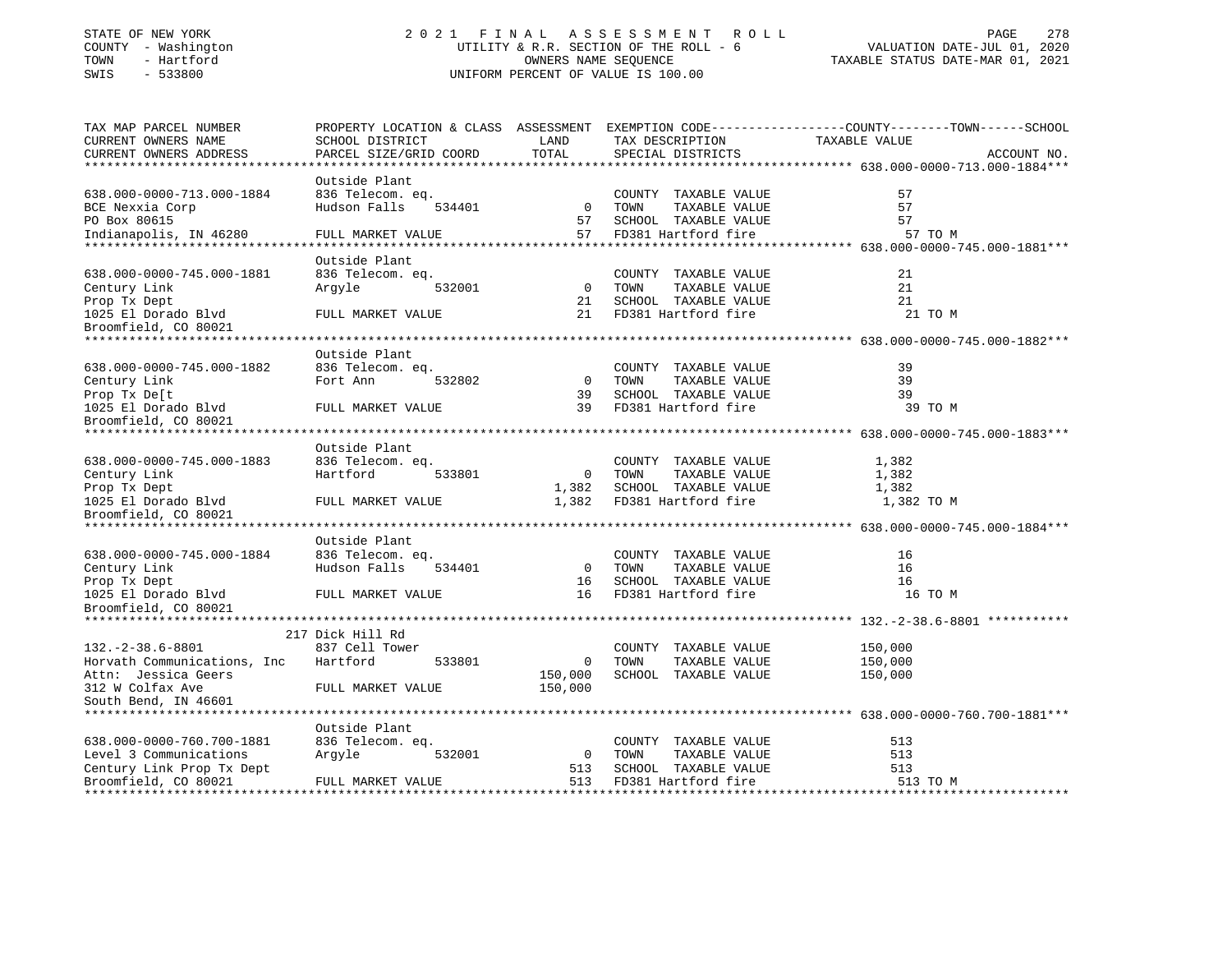# STATE OF NEW YORK 2 0 2 1 F I N A L A S S E S S M E N T R O L L PAGE 279COUNTY - Washington The COUNTY - Washington COUNTY - Washington COUNTY COUNTY COUNTY COUNTY - 6 TOWN - Hartford OWNERS NAME SEQUENCE TAXABLE STATUS DATE-MAR 01, 2021 SWIS - 533800 UNIFORM PERCENT OF VALUE IS 100.00

TAX MAP PARCEL NUMBER PROPERTY LOCATION & CLASS ASSESSMENT EXEMPTION CODE-----------------COUNTY-------TOWN-----SCHOOL CURRENT OWNERS NAME SCHOOL DISTRICT LAND TAX DESCRIPTION TAXABLE VALUECURRENT OWNERS ADDRESS PARCEL SIZE/GRID COORD TOTAL SPECIAL DISTRICTS ACCOUNT NO. \*\*\*\*\*\*\*\*\*\*\*\*\*\*\*\*\*\*\*\*\*\*\*\*\*\*\*\*\*\*\*\*\*\*\*\*\*\*\*\*\*\*\*\*\*\*\*\*\*\*\*\*\*\*\*\*\*\*\*\*\*\*\*\*\*\*\*\*\*\*\*\*\*\*\*\*\*\*\*\*\*\*\*\*\*\*\*\*\*\*\*\*\*\*\*\*\*\*\*\*\*\*\* 638.000-0000-760.700-1882\*\*\* Outside Plant836 Telecom. eq. 638.000-0000-760.700-1882 836 Telecom. eq. COUNTY TAXABLE VALUE 962 Level 3 Communications 62 Fort Ann 532802 0 TOWN TAXABLE VALUE 962 962 Century Link Prop Tx Dept 962 SCHOOL TAXABLE VALUE 1025 El Dorado Blvd FULL MARKET VALUE 962 FD381 Hartford fire 962 TO MBroomfield, CO 80021 \*\*\*\*\*\*\*\*\*\*\*\*\*\*\*\*\*\*\*\*\*\*\*\*\*\*\*\*\*\*\*\*\*\*\*\*\*\*\*\*\*\*\*\*\*\*\*\*\*\*\*\*\*\*\*\*\*\*\*\*\*\*\*\*\*\*\*\*\*\*\*\*\*\*\*\*\*\*\*\*\*\*\*\*\*\*\*\*\*\*\*\*\*\*\*\*\*\*\*\*\*\*\* 638.000-0000-760.700-1883\*\*\* Outside Plant836 Telecom. eq. 638.000-0000-760.700-1883 836 Telecom. eq. COUNTY TAXABLE VALUE 34,029 Level 3 Communications Hartford 533801 0 TOWN TAXABLE VALUE 34,029 Century Link Prop Tx Dept 34,029 SCHOOL TAXABLE VALUE 34,029 1025 El Dorado Blvd FULL MARKET VALUE 34,029 FD381 Hartford fire 34,029 TO M Broomfield, CO 80021 \*\*\*\*\*\*\*\*\*\*\*\*\*\*\*\*\*\*\*\*\*\*\*\*\*\*\*\*\*\*\*\*\*\*\*\*\*\*\*\*\*\*\*\*\*\*\*\*\*\*\*\*\*\*\*\*\*\*\*\*\*\*\*\*\*\*\*\*\*\*\*\*\*\*\*\*\*\*\*\*\*\*\*\*\*\*\*\*\*\*\*\*\*\*\*\*\*\*\*\*\*\*\* 638.000-0000-760.700-1884\*\*\* Outside Plant638.000-0000-760.700-1884 836 Telecom. eq. COUNTY TAXABLE VALUE 388 Level 3 Communications 6388 Hudson Falls 534401 0 TOWN TAXABLE VALUE 388 Century Link Prop Tx Dept 388 SCHOOL TAXABLE VALUE 388 1025 El Dorado Blvd FULL MARKET VALUE 388 FD381 Hartford fire 388 TO MBroomfield, CO 80021 \*\*\*\*\*\*\*\*\*\*\*\*\*\*\*\*\*\*\*\*\*\*\*\*\*\*\*\*\*\*\*\*\*\*\*\*\*\*\*\*\*\*\*\*\*\*\*\*\*\*\*\*\*\*\*\*\*\*\*\*\*\*\*\*\*\*\*\*\*\*\*\*\*\*\*\*\*\*\*\*\*\*\*\*\*\*\*\*\*\*\*\*\*\*\*\*\*\*\*\*\*\*\* 638.000-9999-132.350-1882\*\*\* Outside Plant 9075200759638.000-9999-132.350-1882 884 Elec Dist Out COUNTY TAXABLE VALUE 37,603 Fort Ann 532802 37,603 TOWN TAXABLE VALUE 37,603 Real Estate Tax Dept Poles Wires Cables 37,603 SCHOOL TAXABLE VALUE 37,603 300 Erie Boulevard West FULL MARKET VALUE 37,603 FD381 Hartford fire 37,603 TO M Syracuse, NY 13202 \*\*\*\*\*\*\*\*\*\*\*\*\*\*\*\*\*\*\*\*\*\*\*\*\*\*\*\*\*\*\*\*\*\*\*\*\*\*\*\*\*\*\*\*\*\*\*\*\*\*\*\*\*\*\*\*\*\*\*\*\*\*\*\*\*\*\*\*\*\*\*\*\*\*\*\*\*\*\*\*\*\*\*\*\*\*\*\*\*\*\*\*\*\*\*\*\*\*\*\*\*\*\* 638.000-9999-132.350-1883\*\*\* Outside Plant 905N200716638.000-9999-132.350-1883 884 Elec Dist Out COUNTY TAXABLE VALUE 1154,003<br>Mational Grid Hartford 533801 0 TOWN TAXABLE VALUE 1154,003<br>1154,003 1154,003 National Grid Hartford 533801 0 TOWN TAXABLE VALUE 1154,003 Real Estate Tax Dept Poles Wires Cables 1154,003 SCHOOL TAXABLE VALUE 1154,003 300 Erie Boulevard West FULL MARKET VALUE 1154,003 FD381 Hartford fire 1154,003 TO M Syracuse, NY 13202 \*\*\*\*\*\*\*\*\*\*\*\*\*\*\*\*\*\*\*\*\*\*\*\*\*\*\*\*\*\*\*\*\*\*\*\*\*\*\*\*\*\*\*\*\*\*\*\*\*\*\*\*\*\*\*\*\*\*\*\*\*\*\*\*\*\*\*\*\*\*\*\*\*\*\*\*\*\*\*\*\*\*\*\*\*\*\*\*\*\*\*\*\*\*\*\*\*\*\*\*\*\*\* 638.000-9999-132.350-1884\*\*\* Outside Plant 9075200760638.000-9999-132.350-1884 884 Elec Dist Out COUNTY TAXABLE VALUE 13,619 National Grid Hudson Falls 534401 0 TOWN TAXABLE VALUE 13,619 Real Estate Tax Dept  $\begin{array}{c} \text{App For Sch } 1.13\text{*} \\ \text{9.13,619} \\ \text{13.619} \end{array}$  SCHOOL TAXABLE VALUE  $\begin{array}{c} 13,619 \\ \text{13.619} \end{array}$ 300 Erie Boulevard West FULL MARKET VALUE 13,619 FD381 Hartford fire 13,619 TO M Syracuse, NY 13202 \*\*\*\*\*\*\*\*\*\*\*\*\*\*\*\*\*\*\*\*\*\*\*\*\*\*\*\*\*\*\*\*\*\*\*\*\*\*\*\*\*\*\*\*\*\*\*\*\*\*\*\*\*\*\*\*\*\*\*\*\*\*\*\*\*\*\*\*\*\*\*\*\*\*\*\*\*\*\*\*\*\*\*\*\*\*\*\*\*\*\*\*\*\*\*\*\*\*\*\*\*\*\*\*\*\*\*\*\*\*\*\*\*\*\*\*\*\*\*\*\*\*\*\*\*\*\*\*\*\*\*\*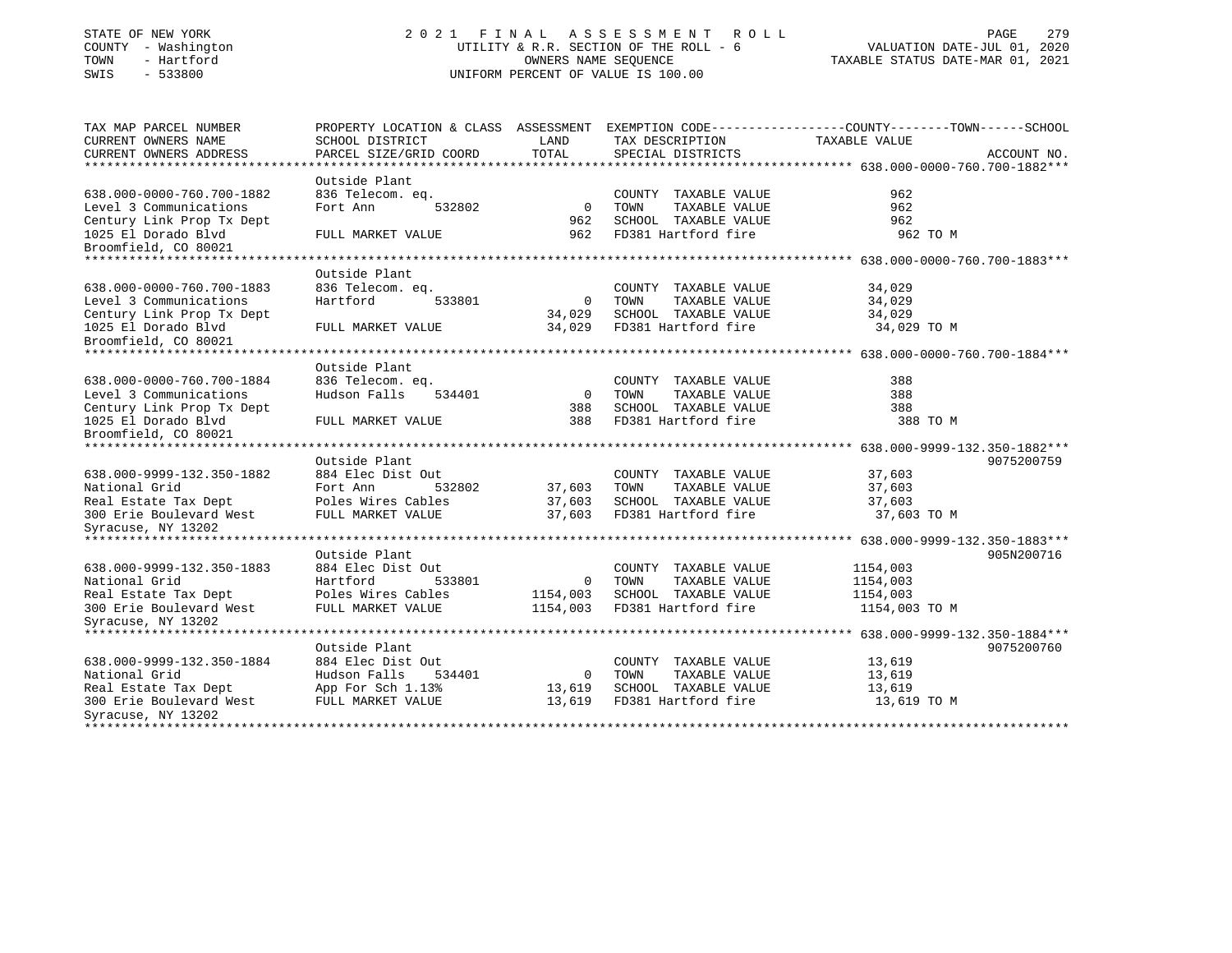# STATE OF NEW YORK 2 0 2 1 F I N A L A S S E S S M E N T R O L L PAGE 280 COUNTY - Washington UTILITY & R.R. SECTION OF THE ROLL - 6 VALUATION DATE-JUL 01, 2020 TOWN - Hartford OWNERS NAME SEQUENCE TAXABLE STATUS DATE-MAR 01, 2021 SWIS - 533800 UNIFORM PERCENT OF VALUE IS 100.00

| TOTAL<br>CURRENT OWNERS ADDRESS<br>PARCEL SIZE/GRID COORD<br>SPECIAL DISTRICTS<br>ACCOUNT NO.<br>Box 521807<br>836 Telecom. eq.<br>12<br>COUNTY TAXABLE VALUE<br>0 TOWN<br>TAXABLE VALUE<br>12<br>Arqyle<br>532001<br>12<br>SCHOOL TAXABLE VALUE<br>12<br>12 FD381 Hartford fire<br>12 TO M<br>FULL MARKET VALUE<br>Outside Plant<br>836 Telecom. eq.<br>22<br>COUNTY TAXABLE VALUE<br>22<br>Fort Ann<br>532802<br>$\overline{0}$<br>TOWN<br>TAXABLE VALUE<br>22<br>22<br>SCHOOL TAXABLE VALUE<br>22<br>FD381 Hartford fire<br>22 TO M<br>Edmonton, AB T5J2N7<br>FULL MARKET VALUE<br>*************************<br>****************************<br>Outside Plant<br>638.000-0000-701.800-1883<br>793<br>836 Telecom. eq.<br>COUNTY TAXABLE VALUE<br>$\overline{0}$<br>TOWN<br>TAXABLE VALUE<br>793<br>Telus Communications, Inc.<br>Hartford<br>533801<br>793<br>793 SCHOOL TAXABLE VALUE<br>PO Box 1552<br>793<br>FD381 Hartford fire<br>793 TO M<br>Edmonton, T5J2N7<br>FULL MARKET VALUE<br>Outside Plant<br>638.000-0000-701.800-1884<br>9<br>836 Telecom. eq.<br>COUNTY TAXABLE VALUE<br>9<br>Hudson Falls<br>$\overline{0}$<br>TAXABLE VALUE<br>Telus Communications, Inc.<br>534401<br>TOWN<br>9<br>9<br>SCHOOL TAXABLE VALUE<br>PO Box 1552<br>9 FD381 Hartford fire<br>9 TO M<br>Edmonton, AB T5J2N7<br>FULL MARKET VALUE<br>5900 County Route 30<br>905N200712<br>$141. - 1 - 31$<br>95,500<br>831 Tele Comm<br>COUNTY TAXABLE VALUE<br>TAXABLE VALUE<br>Verizon New York Inc<br>Hartford<br>533801<br>10,600<br>TOWN<br>95,500<br>PO Box 2749<br>95,500<br>SCHOOL TAXABLE VALUE<br>456/69 221/422<br>95,500<br>Addison, TX 75001<br>FRNT 100.00 DPTH 103.00<br>CA007 Cons agri dst 7<br>95,500 TO M<br>FD381 Hartford fire<br>EAST-0783963 NRTH-1647888<br>95,500 TO M<br>FULL MARKET VALUE<br>95,500<br>Tel Communications<br>638.000-0000-631.900-1881<br>831 Tele Comm<br>COUNTY TAXABLE VALUE<br>1,348<br>532001<br>TAXABLE VALUE<br>Argyle<br>$\overline{0}$<br>TOWN<br>1,348<br>SCHOOL TAXABLE VALUE<br>1,348<br>1,348<br>FD381 Hartford fire<br>FULL MARKET VALUE<br>1,348<br>1,348 TO M<br>Outside Plant<br>9075200756<br>638.000-9999-631.900-1882 836 Telecom. eq.<br>2,526<br>COUNTY TAXABLE VALUE<br>532802<br>TOWN<br>TAXABLE VALUE<br>2,526<br>$\overline{0}$<br>SCHOOL TAXABLE VALUE<br>2,526<br>2,526<br>2,526<br>FD381 Hartford fire<br>2,526 TO M | TAX MAP PARCEL NUMBER      | PROPERTY LOCATION & CLASS ASSESSMENT |      |                 | EXEMPTION CODE-----------------COUNTY-------TOWN------SCHOOL |
|--------------------------------------------------------------------------------------------------------------------------------------------------------------------------------------------------------------------------------------------------------------------------------------------------------------------------------------------------------------------------------------------------------------------------------------------------------------------------------------------------------------------------------------------------------------------------------------------------------------------------------------------------------------------------------------------------------------------------------------------------------------------------------------------------------------------------------------------------------------------------------------------------------------------------------------------------------------------------------------------------------------------------------------------------------------------------------------------------------------------------------------------------------------------------------------------------------------------------------------------------------------------------------------------------------------------------------------------------------------------------------------------------------------------------------------------------------------------------------------------------------------------------------------------------------------------------------------------------------------------------------------------------------------------------------------------------------------------------------------------------------------------------------------------------------------------------------------------------------------------------------------------------------------------------------------------------------------------------------------------------------------------------------------------------------------------------------------------------------------------------------------------------------------------------------------------------------------------------------------------------------------------------------------------------------------------------------------------------------------------------------|----------------------------|--------------------------------------|------|-----------------|--------------------------------------------------------------|
|                                                                                                                                                                                                                                                                                                                                                                                                                                                                                                                                                                                                                                                                                                                                                                                                                                                                                                                                                                                                                                                                                                                                                                                                                                                                                                                                                                                                                                                                                                                                                                                                                                                                                                                                                                                                                                                                                                                                                                                                                                                                                                                                                                                                                                                                                                                                                                                | CURRENT OWNERS NAME        | SCHOOL DISTRICT                      | LAND | TAX DESCRIPTION | TAXABLE VALUE                                                |
|                                                                                                                                                                                                                                                                                                                                                                                                                                                                                                                                                                                                                                                                                                                                                                                                                                                                                                                                                                                                                                                                                                                                                                                                                                                                                                                                                                                                                                                                                                                                                                                                                                                                                                                                                                                                                                                                                                                                                                                                                                                                                                                                                                                                                                                                                                                                                                                |                            |                                      |      |                 |                                                              |
|                                                                                                                                                                                                                                                                                                                                                                                                                                                                                                                                                                                                                                                                                                                                                                                                                                                                                                                                                                                                                                                                                                                                                                                                                                                                                                                                                                                                                                                                                                                                                                                                                                                                                                                                                                                                                                                                                                                                                                                                                                                                                                                                                                                                                                                                                                                                                                                |                            |                                      |      |                 |                                                              |
|                                                                                                                                                                                                                                                                                                                                                                                                                                                                                                                                                                                                                                                                                                                                                                                                                                                                                                                                                                                                                                                                                                                                                                                                                                                                                                                                                                                                                                                                                                                                                                                                                                                                                                                                                                                                                                                                                                                                                                                                                                                                                                                                                                                                                                                                                                                                                                                |                            |                                      |      |                 |                                                              |
|                                                                                                                                                                                                                                                                                                                                                                                                                                                                                                                                                                                                                                                                                                                                                                                                                                                                                                                                                                                                                                                                                                                                                                                                                                                                                                                                                                                                                                                                                                                                                                                                                                                                                                                                                                                                                                                                                                                                                                                                                                                                                                                                                                                                                                                                                                                                                                                | 638.00-0000-701.800-1881   |                                      |      |                 |                                                              |
|                                                                                                                                                                                                                                                                                                                                                                                                                                                                                                                                                                                                                                                                                                                                                                                                                                                                                                                                                                                                                                                                                                                                                                                                                                                                                                                                                                                                                                                                                                                                                                                                                                                                                                                                                                                                                                                                                                                                                                                                                                                                                                                                                                                                                                                                                                                                                                                | Telus Communications, Inc  |                                      |      |                 |                                                              |
|                                                                                                                                                                                                                                                                                                                                                                                                                                                                                                                                                                                                                                                                                                                                                                                                                                                                                                                                                                                                                                                                                                                                                                                                                                                                                                                                                                                                                                                                                                                                                                                                                                                                                                                                                                                                                                                                                                                                                                                                                                                                                                                                                                                                                                                                                                                                                                                | PO Box 1552                |                                      |      |                 |                                                              |
|                                                                                                                                                                                                                                                                                                                                                                                                                                                                                                                                                                                                                                                                                                                                                                                                                                                                                                                                                                                                                                                                                                                                                                                                                                                                                                                                                                                                                                                                                                                                                                                                                                                                                                                                                                                                                                                                                                                                                                                                                                                                                                                                                                                                                                                                                                                                                                                | Edmondton, AB T5j2N7       |                                      |      |                 |                                                              |
|                                                                                                                                                                                                                                                                                                                                                                                                                                                                                                                                                                                                                                                                                                                                                                                                                                                                                                                                                                                                                                                                                                                                                                                                                                                                                                                                                                                                                                                                                                                                                                                                                                                                                                                                                                                                                                                                                                                                                                                                                                                                                                                                                                                                                                                                                                                                                                                |                            |                                      |      |                 |                                                              |
|                                                                                                                                                                                                                                                                                                                                                                                                                                                                                                                                                                                                                                                                                                                                                                                                                                                                                                                                                                                                                                                                                                                                                                                                                                                                                                                                                                                                                                                                                                                                                                                                                                                                                                                                                                                                                                                                                                                                                                                                                                                                                                                                                                                                                                                                                                                                                                                |                            |                                      |      |                 |                                                              |
|                                                                                                                                                                                                                                                                                                                                                                                                                                                                                                                                                                                                                                                                                                                                                                                                                                                                                                                                                                                                                                                                                                                                                                                                                                                                                                                                                                                                                                                                                                                                                                                                                                                                                                                                                                                                                                                                                                                                                                                                                                                                                                                                                                                                                                                                                                                                                                                | 638.000-0000-701.800-1882  |                                      |      |                 |                                                              |
|                                                                                                                                                                                                                                                                                                                                                                                                                                                                                                                                                                                                                                                                                                                                                                                                                                                                                                                                                                                                                                                                                                                                                                                                                                                                                                                                                                                                                                                                                                                                                                                                                                                                                                                                                                                                                                                                                                                                                                                                                                                                                                                                                                                                                                                                                                                                                                                | Telus Communications, Inc. |                                      |      |                 |                                                              |
|                                                                                                                                                                                                                                                                                                                                                                                                                                                                                                                                                                                                                                                                                                                                                                                                                                                                                                                                                                                                                                                                                                                                                                                                                                                                                                                                                                                                                                                                                                                                                                                                                                                                                                                                                                                                                                                                                                                                                                                                                                                                                                                                                                                                                                                                                                                                                                                | PO Box 1552                |                                      |      |                 |                                                              |
|                                                                                                                                                                                                                                                                                                                                                                                                                                                                                                                                                                                                                                                                                                                                                                                                                                                                                                                                                                                                                                                                                                                                                                                                                                                                                                                                                                                                                                                                                                                                                                                                                                                                                                                                                                                                                                                                                                                                                                                                                                                                                                                                                                                                                                                                                                                                                                                |                            |                                      |      |                 |                                                              |
|                                                                                                                                                                                                                                                                                                                                                                                                                                                                                                                                                                                                                                                                                                                                                                                                                                                                                                                                                                                                                                                                                                                                                                                                                                                                                                                                                                                                                                                                                                                                                                                                                                                                                                                                                                                                                                                                                                                                                                                                                                                                                                                                                                                                                                                                                                                                                                                |                            |                                      |      |                 |                                                              |
|                                                                                                                                                                                                                                                                                                                                                                                                                                                                                                                                                                                                                                                                                                                                                                                                                                                                                                                                                                                                                                                                                                                                                                                                                                                                                                                                                                                                                                                                                                                                                                                                                                                                                                                                                                                                                                                                                                                                                                                                                                                                                                                                                                                                                                                                                                                                                                                |                            |                                      |      |                 |                                                              |
|                                                                                                                                                                                                                                                                                                                                                                                                                                                                                                                                                                                                                                                                                                                                                                                                                                                                                                                                                                                                                                                                                                                                                                                                                                                                                                                                                                                                                                                                                                                                                                                                                                                                                                                                                                                                                                                                                                                                                                                                                                                                                                                                                                                                                                                                                                                                                                                |                            |                                      |      |                 |                                                              |
|                                                                                                                                                                                                                                                                                                                                                                                                                                                                                                                                                                                                                                                                                                                                                                                                                                                                                                                                                                                                                                                                                                                                                                                                                                                                                                                                                                                                                                                                                                                                                                                                                                                                                                                                                                                                                                                                                                                                                                                                                                                                                                                                                                                                                                                                                                                                                                                |                            |                                      |      |                 |                                                              |
|                                                                                                                                                                                                                                                                                                                                                                                                                                                                                                                                                                                                                                                                                                                                                                                                                                                                                                                                                                                                                                                                                                                                                                                                                                                                                                                                                                                                                                                                                                                                                                                                                                                                                                                                                                                                                                                                                                                                                                                                                                                                                                                                                                                                                                                                                                                                                                                |                            |                                      |      |                 |                                                              |
|                                                                                                                                                                                                                                                                                                                                                                                                                                                                                                                                                                                                                                                                                                                                                                                                                                                                                                                                                                                                                                                                                                                                                                                                                                                                                                                                                                                                                                                                                                                                                                                                                                                                                                                                                                                                                                                                                                                                                                                                                                                                                                                                                                                                                                                                                                                                                                                |                            |                                      |      |                 |                                                              |
|                                                                                                                                                                                                                                                                                                                                                                                                                                                                                                                                                                                                                                                                                                                                                                                                                                                                                                                                                                                                                                                                                                                                                                                                                                                                                                                                                                                                                                                                                                                                                                                                                                                                                                                                                                                                                                                                                                                                                                                                                                                                                                                                                                                                                                                                                                                                                                                |                            |                                      |      |                 |                                                              |
|                                                                                                                                                                                                                                                                                                                                                                                                                                                                                                                                                                                                                                                                                                                                                                                                                                                                                                                                                                                                                                                                                                                                                                                                                                                                                                                                                                                                                                                                                                                                                                                                                                                                                                                                                                                                                                                                                                                                                                                                                                                                                                                                                                                                                                                                                                                                                                                |                            |                                      |      |                 |                                                              |
|                                                                                                                                                                                                                                                                                                                                                                                                                                                                                                                                                                                                                                                                                                                                                                                                                                                                                                                                                                                                                                                                                                                                                                                                                                                                                                                                                                                                                                                                                                                                                                                                                                                                                                                                                                                                                                                                                                                                                                                                                                                                                                                                                                                                                                                                                                                                                                                |                            |                                      |      |                 |                                                              |
|                                                                                                                                                                                                                                                                                                                                                                                                                                                                                                                                                                                                                                                                                                                                                                                                                                                                                                                                                                                                                                                                                                                                                                                                                                                                                                                                                                                                                                                                                                                                                                                                                                                                                                                                                                                                                                                                                                                                                                                                                                                                                                                                                                                                                                                                                                                                                                                |                            |                                      |      |                 |                                                              |
|                                                                                                                                                                                                                                                                                                                                                                                                                                                                                                                                                                                                                                                                                                                                                                                                                                                                                                                                                                                                                                                                                                                                                                                                                                                                                                                                                                                                                                                                                                                                                                                                                                                                                                                                                                                                                                                                                                                                                                                                                                                                                                                                                                                                                                                                                                                                                                                |                            |                                      |      |                 |                                                              |
|                                                                                                                                                                                                                                                                                                                                                                                                                                                                                                                                                                                                                                                                                                                                                                                                                                                                                                                                                                                                                                                                                                                                                                                                                                                                                                                                                                                                                                                                                                                                                                                                                                                                                                                                                                                                                                                                                                                                                                                                                                                                                                                                                                                                                                                                                                                                                                                |                            |                                      |      |                 |                                                              |
|                                                                                                                                                                                                                                                                                                                                                                                                                                                                                                                                                                                                                                                                                                                                                                                                                                                                                                                                                                                                                                                                                                                                                                                                                                                                                                                                                                                                                                                                                                                                                                                                                                                                                                                                                                                                                                                                                                                                                                                                                                                                                                                                                                                                                                                                                                                                                                                |                            |                                      |      |                 |                                                              |
|                                                                                                                                                                                                                                                                                                                                                                                                                                                                                                                                                                                                                                                                                                                                                                                                                                                                                                                                                                                                                                                                                                                                                                                                                                                                                                                                                                                                                                                                                                                                                                                                                                                                                                                                                                                                                                                                                                                                                                                                                                                                                                                                                                                                                                                                                                                                                                                |                            |                                      |      |                 |                                                              |
|                                                                                                                                                                                                                                                                                                                                                                                                                                                                                                                                                                                                                                                                                                                                                                                                                                                                                                                                                                                                                                                                                                                                                                                                                                                                                                                                                                                                                                                                                                                                                                                                                                                                                                                                                                                                                                                                                                                                                                                                                                                                                                                                                                                                                                                                                                                                                                                |                            |                                      |      |                 |                                                              |
|                                                                                                                                                                                                                                                                                                                                                                                                                                                                                                                                                                                                                                                                                                                                                                                                                                                                                                                                                                                                                                                                                                                                                                                                                                                                                                                                                                                                                                                                                                                                                                                                                                                                                                                                                                                                                                                                                                                                                                                                                                                                                                                                                                                                                                                                                                                                                                                |                            |                                      |      |                 |                                                              |
|                                                                                                                                                                                                                                                                                                                                                                                                                                                                                                                                                                                                                                                                                                                                                                                                                                                                                                                                                                                                                                                                                                                                                                                                                                                                                                                                                                                                                                                                                                                                                                                                                                                                                                                                                                                                                                                                                                                                                                                                                                                                                                                                                                                                                                                                                                                                                                                |                            |                                      |      |                 |                                                              |
|                                                                                                                                                                                                                                                                                                                                                                                                                                                                                                                                                                                                                                                                                                                                                                                                                                                                                                                                                                                                                                                                                                                                                                                                                                                                                                                                                                                                                                                                                                                                                                                                                                                                                                                                                                                                                                                                                                                                                                                                                                                                                                                                                                                                                                                                                                                                                                                |                            |                                      |      |                 |                                                              |
|                                                                                                                                                                                                                                                                                                                                                                                                                                                                                                                                                                                                                                                                                                                                                                                                                                                                                                                                                                                                                                                                                                                                                                                                                                                                                                                                                                                                                                                                                                                                                                                                                                                                                                                                                                                                                                                                                                                                                                                                                                                                                                                                                                                                                                                                                                                                                                                |                            |                                      |      |                 |                                                              |
|                                                                                                                                                                                                                                                                                                                                                                                                                                                                                                                                                                                                                                                                                                                                                                                                                                                                                                                                                                                                                                                                                                                                                                                                                                                                                                                                                                                                                                                                                                                                                                                                                                                                                                                                                                                                                                                                                                                                                                                                                                                                                                                                                                                                                                                                                                                                                                                |                            |                                      |      |                 |                                                              |
|                                                                                                                                                                                                                                                                                                                                                                                                                                                                                                                                                                                                                                                                                                                                                                                                                                                                                                                                                                                                                                                                                                                                                                                                                                                                                                                                                                                                                                                                                                                                                                                                                                                                                                                                                                                                                                                                                                                                                                                                                                                                                                                                                                                                                                                                                                                                                                                |                            |                                      |      |                 |                                                              |
|                                                                                                                                                                                                                                                                                                                                                                                                                                                                                                                                                                                                                                                                                                                                                                                                                                                                                                                                                                                                                                                                                                                                                                                                                                                                                                                                                                                                                                                                                                                                                                                                                                                                                                                                                                                                                                                                                                                                                                                                                                                                                                                                                                                                                                                                                                                                                                                |                            |                                      |      |                 |                                                              |
|                                                                                                                                                                                                                                                                                                                                                                                                                                                                                                                                                                                                                                                                                                                                                                                                                                                                                                                                                                                                                                                                                                                                                                                                                                                                                                                                                                                                                                                                                                                                                                                                                                                                                                                                                                                                                                                                                                                                                                                                                                                                                                                                                                                                                                                                                                                                                                                |                            |                                      |      |                 |                                                              |
|                                                                                                                                                                                                                                                                                                                                                                                                                                                                                                                                                                                                                                                                                                                                                                                                                                                                                                                                                                                                                                                                                                                                                                                                                                                                                                                                                                                                                                                                                                                                                                                                                                                                                                                                                                                                                                                                                                                                                                                                                                                                                                                                                                                                                                                                                                                                                                                |                            |                                      |      |                 |                                                              |
|                                                                                                                                                                                                                                                                                                                                                                                                                                                                                                                                                                                                                                                                                                                                                                                                                                                                                                                                                                                                                                                                                                                                                                                                                                                                                                                                                                                                                                                                                                                                                                                                                                                                                                                                                                                                                                                                                                                                                                                                                                                                                                                                                                                                                                                                                                                                                                                | Verizon New York Inc       |                                      |      |                 |                                                              |
|                                                                                                                                                                                                                                                                                                                                                                                                                                                                                                                                                                                                                                                                                                                                                                                                                                                                                                                                                                                                                                                                                                                                                                                                                                                                                                                                                                                                                                                                                                                                                                                                                                                                                                                                                                                                                                                                                                                                                                                                                                                                                                                                                                                                                                                                                                                                                                                | Property Tax Department    |                                      |      |                 |                                                              |
|                                                                                                                                                                                                                                                                                                                                                                                                                                                                                                                                                                                                                                                                                                                                                                                                                                                                                                                                                                                                                                                                                                                                                                                                                                                                                                                                                                                                                                                                                                                                                                                                                                                                                                                                                                                                                                                                                                                                                                                                                                                                                                                                                                                                                                                                                                                                                                                | PO Box 2749                |                                      |      |                 |                                                              |
|                                                                                                                                                                                                                                                                                                                                                                                                                                                                                                                                                                                                                                                                                                                                                                                                                                                                                                                                                                                                                                                                                                                                                                                                                                                                                                                                                                                                                                                                                                                                                                                                                                                                                                                                                                                                                                                                                                                                                                                                                                                                                                                                                                                                                                                                                                                                                                                | Addison, TX 75001          |                                      |      |                 |                                                              |
|                                                                                                                                                                                                                                                                                                                                                                                                                                                                                                                                                                                                                                                                                                                                                                                                                                                                                                                                                                                                                                                                                                                                                                                                                                                                                                                                                                                                                                                                                                                                                                                                                                                                                                                                                                                                                                                                                                                                                                                                                                                                                                                                                                                                                                                                                                                                                                                |                            |                                      |      |                 |                                                              |
|                                                                                                                                                                                                                                                                                                                                                                                                                                                                                                                                                                                                                                                                                                                                                                                                                                                                                                                                                                                                                                                                                                                                                                                                                                                                                                                                                                                                                                                                                                                                                                                                                                                                                                                                                                                                                                                                                                                                                                                                                                                                                                                                                                                                                                                                                                                                                                                |                            |                                      |      |                 |                                                              |
|                                                                                                                                                                                                                                                                                                                                                                                                                                                                                                                                                                                                                                                                                                                                                                                                                                                                                                                                                                                                                                                                                                                                                                                                                                                                                                                                                                                                                                                                                                                                                                                                                                                                                                                                                                                                                                                                                                                                                                                                                                                                                                                                                                                                                                                                                                                                                                                |                            |                                      |      |                 |                                                              |
|                                                                                                                                                                                                                                                                                                                                                                                                                                                                                                                                                                                                                                                                                                                                                                                                                                                                                                                                                                                                                                                                                                                                                                                                                                                                                                                                                                                                                                                                                                                                                                                                                                                                                                                                                                                                                                                                                                                                                                                                                                                                                                                                                                                                                                                                                                                                                                                |                            |                                      |      |                 |                                                              |
|                                                                                                                                                                                                                                                                                                                                                                                                                                                                                                                                                                                                                                                                                                                                                                                                                                                                                                                                                                                                                                                                                                                                                                                                                                                                                                                                                                                                                                                                                                                                                                                                                                                                                                                                                                                                                                                                                                                                                                                                                                                                                                                                                                                                                                                                                                                                                                                |                            |                                      |      |                 |                                                              |
|                                                                                                                                                                                                                                                                                                                                                                                                                                                                                                                                                                                                                                                                                                                                                                                                                                                                                                                                                                                                                                                                                                                                                                                                                                                                                                                                                                                                                                                                                                                                                                                                                                                                                                                                                                                                                                                                                                                                                                                                                                                                                                                                                                                                                                                                                                                                                                                |                            |                                      |      |                 |                                                              |
|                                                                                                                                                                                                                                                                                                                                                                                                                                                                                                                                                                                                                                                                                                                                                                                                                                                                                                                                                                                                                                                                                                                                                                                                                                                                                                                                                                                                                                                                                                                                                                                                                                                                                                                                                                                                                                                                                                                                                                                                                                                                                                                                                                                                                                                                                                                                                                                |                            |                                      |      |                 |                                                              |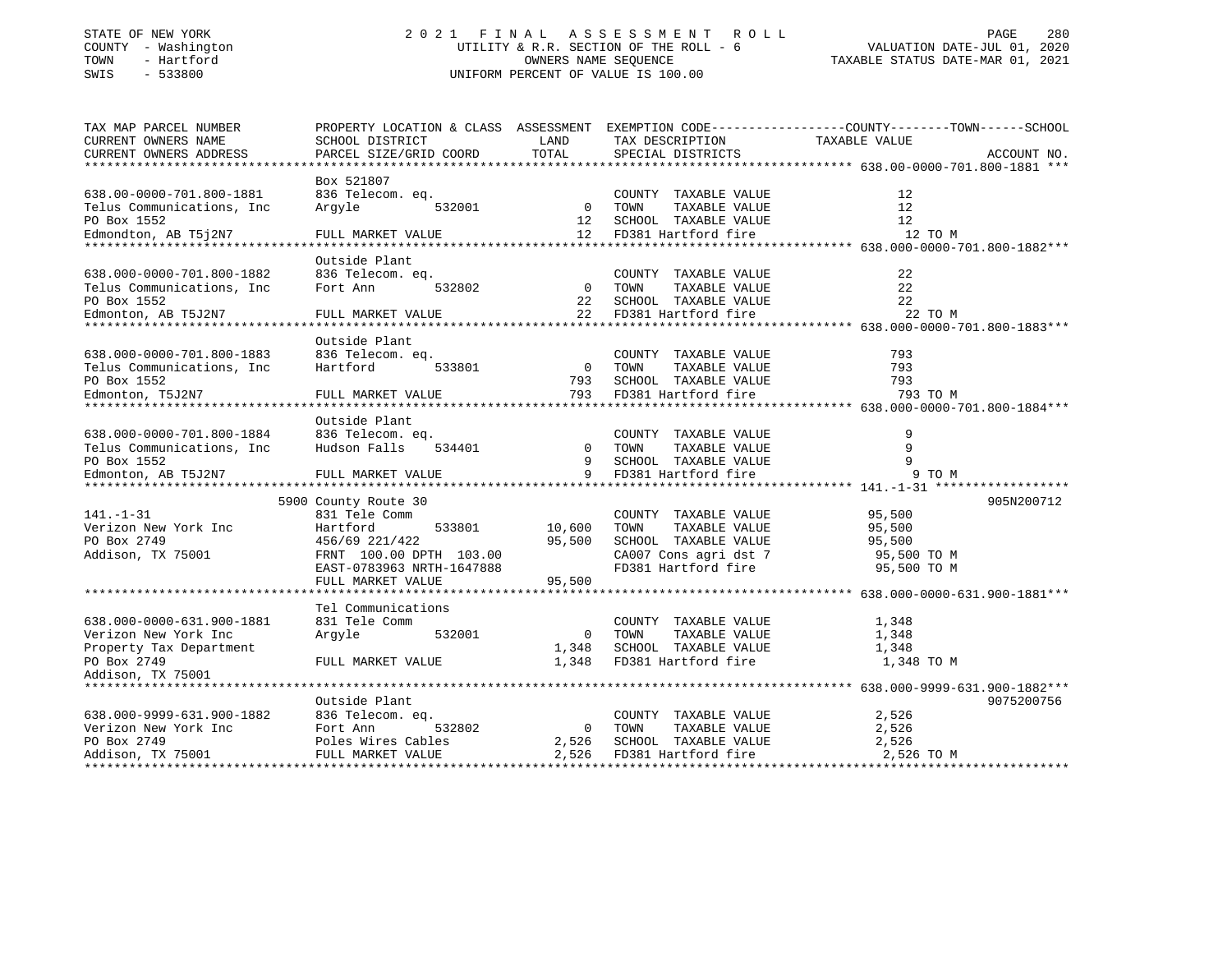| STATE OF NEW YORK<br>- Washington<br>COUNTY<br>- Hartford<br>TOWN<br>$-533800$<br>SWIS | 2021                                 | OWNERS NAME SEOUENCE               | FINAL ASSESSMENT ROLL<br>UNIFORM PERCENT OF VALUE IS 100.00 | 281<br>PAGE<br>UTILITY & R.R. SECTION OF THE ROLL - 6 WALUATION DATE-JUL 01, 2020<br>TAXABLE STATUS DATE-MAR 01, 2021 |
|----------------------------------------------------------------------------------------|--------------------------------------|------------------------------------|-------------------------------------------------------------|-----------------------------------------------------------------------------------------------------------------------|
| TAX MAP PARCEL NUMBER                                                                  | PROPERTY LOCATION & CLASS ASSESSMENT |                                    |                                                             | EXEMPTION CODE-----------------COUNTY-------TOWN------SCHOOL                                                          |
| CURRENT OWNERS NAME                                                                    | SCHOOL DISTRICT                      | <b>EXAMPLE STATE SERVICE STATE</b> | TAX DESCRIPTION                                             | TAXABLE VALUE                                                                                                         |
| CURRENT OWNERS ADDRESS TRARCEL SIZE/GRID COORD TOTAL                                   |                                      |                                    | SPECIAL DISTRICTS                                           | ACCOUNT NO.                                                                                                           |
|                                                                                        |                                      |                                    |                                                             |                                                                                                                       |
|                                                                                        | Outside Plant                        |                                    |                                                             | 905N200711                                                                                                            |
| 638.000-9999-631.900-1883                                                              | 836 Telecom. eq.                     |                                    | COUNTY<br>TAXABLE VALUE                                     | 89,367                                                                                                                |
| Verizon New York Inc                                                                   | Hartford                             | 533801 0                           | TOWN<br>TAXABLE VALUE                                       | 89,367                                                                                                                |
| PO Box 2749                                                                            | Poles Wires Cables                   | 89, 367                            | SCHOOL TAXABLE VALUE                                        | 89,367                                                                                                                |
| Addison, TX 75001 FULL MARKET VALUE 89,367                                             |                                      |                                    | FD381 Hartford fire                                         | 89,367 TO M                                                                                                           |
|                                                                                        |                                      |                                    |                                                             | 638.000-9999-631.900-1884***                                                                                          |
|                                                                                        | Outside Plant                        |                                    |                                                             | 9075200757                                                                                                            |
| 638.000-9999-631.900-1884                                                              | 836 Telecom. eq.                     |                                    | COUNTY<br>TAXABLE VALUE                                     | 1,018                                                                                                                 |
| Verizon New York Inc                                                                   | Hudson Falls<br>534401 0             |                                    | TOWN<br>TAXABLE VALUE                                       | 1,018                                                                                                                 |
| PO Box 2749                                                                            | 199%. Apport For Sch                 | 1,018                              | TAXABLE VALUE<br>SCHOOL                                     | 1,018                                                                                                                 |
| Addison, TX 75001                                                                      | Poles Wires Cables                   |                                    | FD381 Hartford fire                                         | 1,018 TO M                                                                                                            |
|                                                                                        | FULL MARKET VALUE                    | 1,018                              |                                                             |                                                                                                                       |
|                                                                                        |                                      |                                    |                                                             |                                                                                                                       |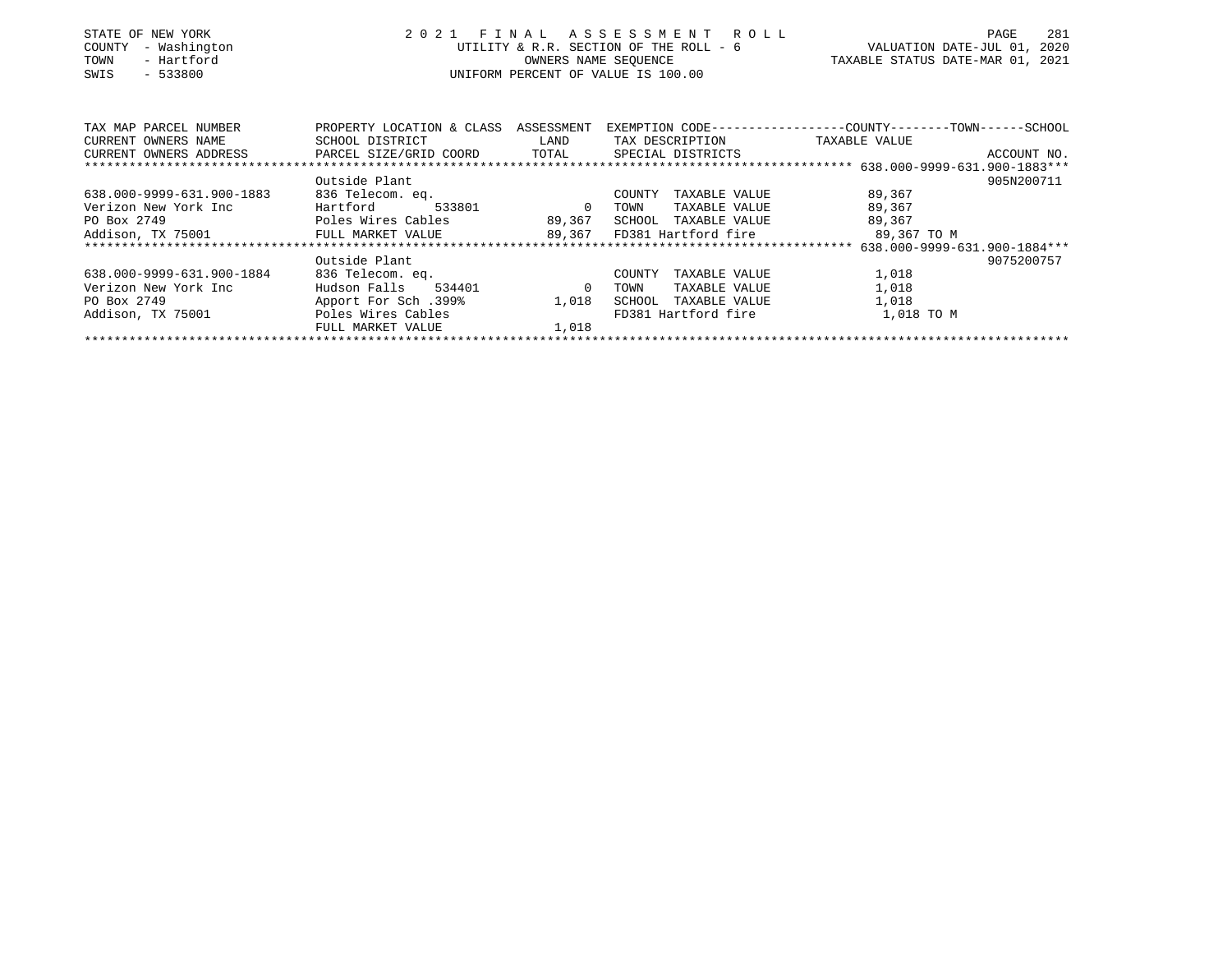| STATE OF NEW YORK   | 2021 FINAL ASSESSMENT ROLL             | PAGE                             | 282 |
|---------------------|----------------------------------------|----------------------------------|-----|
| COUNTY - Washington | UTILITY & R.R. SECTION OF THE ROLL - 6 | VALUATION DATE-JUL 01, 2020      |     |
| TOWN<br>- Hartford  |                                        | TAXABLE STATUS DATE-MAR 01, 2021 |     |
| SWIS<br>$-533800$   |                                        | RPS150/V04/L015                  |     |
|                     | UNIFORM PERCENT OF VALUE IS 100.00     | CURRENT DATE 6/29/2021           |     |

# ROLL SUB SECTION - - TOTALS

#### \*\*\* S P E C I A L D I S T R I C T S U M M A R Y \*\*\*

| CODE DISTRICT NAME                         | TOTAL<br>EXTENSION<br>PARCELS<br>TYPE. | EXTENSION<br><b>VALUE</b> | AD VALOREM<br><b>VALUE</b> | EXEMPT<br>AMOUNT | TAXABLE<br><b>VALUE</b> |
|--------------------------------------------|----------------------------------------|---------------------------|----------------------------|------------------|-------------------------|
| CA007 Cons agri dst<br>FD381 Hartford fire | 1 TOTAL M<br>24 TOTAL M                |                           | 95,500<br>1438,472         |                  | 95,500<br>1438,472      |

# \*\*\* S C H O O L D I S T R I C T S U M M A R Y \*\*\*

| CODE   | DISTRICT NAME | TOTAL<br>PARCELS | ASSESSED<br>LAND | ASSESSED<br>TOTAL | EXEMPT<br>AMOUNT | TOTAL<br>TAXABLE | <b>STAR</b><br>AMOUNT | <b>STAR</b><br>TAXABLE |
|--------|---------------|------------------|------------------|-------------------|------------------|------------------|-----------------------|------------------------|
| 532001 | Arqyle        | 6                |                  | 1,972             |                  | 1,972            |                       | 1,972                  |
| 532802 | Fort Ann      |                  | 37,603           | 41,297            |                  | 41,297           |                       | 41,297                 |
| 533801 | Hartford      | 9                | 10,600           | 1530,216          |                  | 1530,216         |                       | 1530,216               |
| 534401 | Hudson Falls  | ⇁                |                  | 15,108            |                  | 15,108           |                       | 15,108                 |
|        | SUB-TOTAL     | 29               | 48,203           | 1588,593          |                  | 1588,593         |                       | 1588,593               |
|        | TOTAL         | 29               | 48,203           | 1588,593          |                  | 1588,593         |                       | 1588,593               |

#### \*\*\* S Y S T E M C O D E S S U M M A R Y \*\*\*

#### NO SYSTEM EXEMPTIONS AT THIS LEVEL

# \*\*\* E X E M P T I O N S U M M A R Y \*\*\*

# NO EXEMPTIONS AT THIS LEVEL

| ROLL       | DESCRIPTION      | TOTAL   | ASSESSED | ASSESSED | TAXABLE  | TAXABLE  | TAXABLE       | STAR     |
|------------|------------------|---------|----------|----------|----------|----------|---------------|----------|
| <b>SEC</b> |                  | PARCELS | LAND     | TOTAL    | COUNTY   | TOWN     | <b>SCHOOL</b> | TAXABLE  |
|            | UTILITIES & N.C. | つQ      | 48,203   | L588,593 | 1588,593 | 1588,593 | 1588,593      | 1588,593 |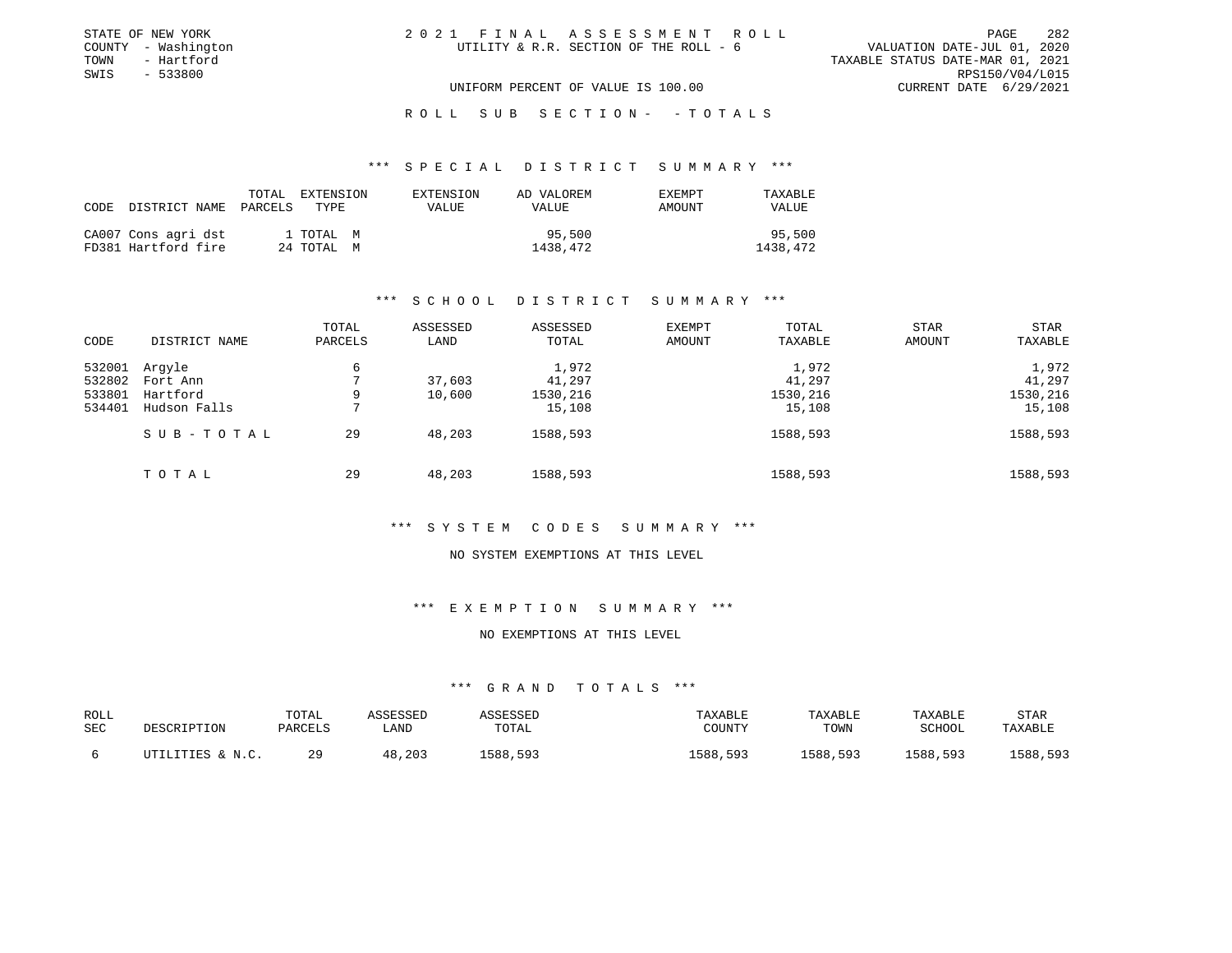|      | STATE OF NEW YORK   | 2021 FINAL ASSESSMENT ROLL                                            | PAGE            | -283 |
|------|---------------------|-----------------------------------------------------------------------|-----------------|------|
|      | COUNTY - Washington | VALUATION DATE-JUL 01, 2020<br>UTILITY & R.R. SECTION OF THE ROLL - 6 |                 |      |
| TOWN | - Hartford          | TAXABLE STATUS DATE-MAR 01, 2021                                      |                 |      |
| SWIS | $-533800$           | UNIFORM PERCENT OF VALUE IS 100.00                                    | RPS150/V04/L015 |      |
|      |                     | CURRENT DATE 6/29/2021                                                |                 |      |
|      |                     |                                                                       |                 |      |

# ROLL SECTION TOTALS

#### \*\*\* S P E C I A L D I S T R I C T S U M M A R Y \*\*\*

| CODE DISTRICT NAME                         | TOTAL<br>PARCELS | <b>EXTENSION</b><br>TYPE. | EXTENSION<br><b>VALUE</b> | AD VALOREM<br>VALUE | EXEMPT<br>AMOUNT | TAXABLE<br><b>VALUE</b> |
|--------------------------------------------|------------------|---------------------------|---------------------------|---------------------|------------------|-------------------------|
| CA007 Cons agri dst<br>FD381 Hartford fire |                  | 1 ТОТАЬ М<br>24 ТОТАЬ М   |                           | 95,500<br>1438,472  |                  | 95,500<br>1438,472      |

# \*\*\* S C H O O L D I S T R I C T S U M M A R Y \*\*\*

| CODE   | DISTRICT NAME | TOTAL<br>PARCELS | ASSESSED<br>LAND | ASSESSED<br>TOTAL | EXEMPT<br>AMOUNT | TOTAL<br>TAXABLE | <b>STAR</b><br>AMOUNT | <b>STAR</b><br>TAXABLE |
|--------|---------------|------------------|------------------|-------------------|------------------|------------------|-----------------------|------------------------|
| 532001 | Arqyle        | 6                |                  | 1,972             |                  | 1,972            |                       | 1,972                  |
| 532802 | Fort Ann      |                  | 37,603           | 41,297            |                  | 41,297           |                       | 41,297                 |
| 533801 | Hartford      | 9                | 10,600           | 1530,216          |                  | 1530,216         |                       | 1530,216               |
| 534401 | Hudson Falls  |                  |                  | 15,108            |                  | 15,108           |                       | 15,108                 |
|        | SUB-TOTAL     | 29               | 48,203           | 1588,593          |                  | 1588,593         |                       | 1588,593               |
|        | TOTAL         | 29               | 48,203           | 1588,593          |                  | 1588,593         |                       | 1588,593               |

#### \*\*\* S Y S T E M C O D E S S U M M A R Y \*\*\*

#### NO SYSTEM EXEMPTIONS AT THIS LEVEL

# \*\*\* E X E M P T I O N S U M M A R Y \*\*\*

## NO EXEMPTIONS AT THIS LEVEL

| ROLL<br>SEC | DESCRIPTION      | TOTAL<br>PARCELS | <b>\SSESSED</b><br>∟AND | ASSESSED<br>TOTAL | TAXABLE<br>COUNTY | TAXABLE<br>TOWN | TAXABLE<br><b>SCHOOL</b> | STAF<br>TAXABLE |
|-------------|------------------|------------------|-------------------------|-------------------|-------------------|-----------------|--------------------------|-----------------|
|             | UTILITIES & N.C. | 29               | .203<br>48              | 1588,593          | 1588,593          | 1588,593        | 1588,593                 | 1588,593        |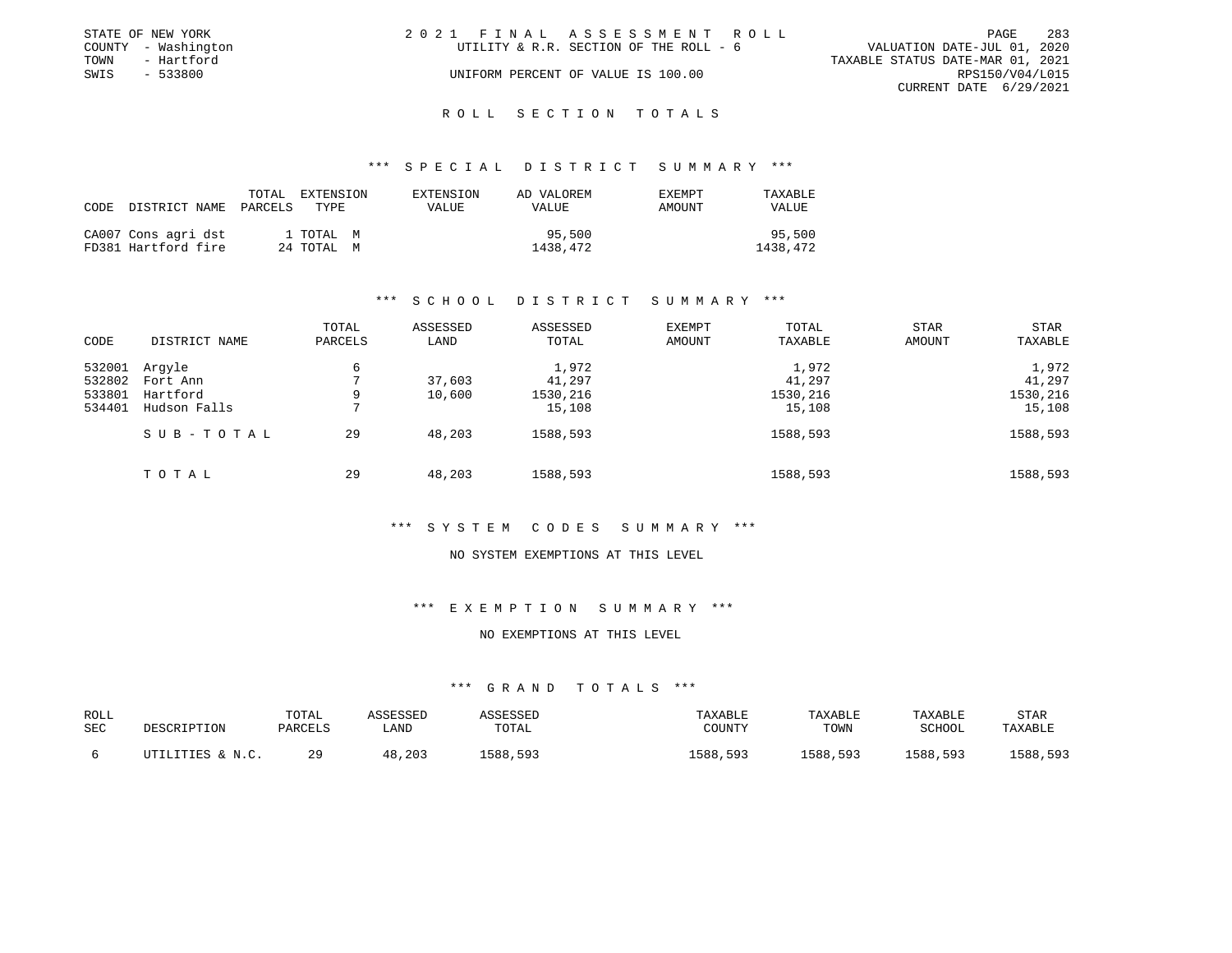| STATE OF NEW YORK<br>- Washington<br>COUNTY<br>- Hartford<br>TOWN<br>$-533800$<br>SWIS | 2021 FINAL ASSESSMENT ROLL<br>UNIFORM PERCENT OF VALUE IS 100.00 | PAGE<br>284<br>CEILING RAILROAD SECTION OF THE ROLL - 7 VALUATION DATE-JUL 01, 2020<br>TAXABLE STATUS DATE-MAR 01, 2021<br>OWNERS NAME SEQUENCE |                                                              |
|----------------------------------------------------------------------------------------|------------------------------------------------------------------|-------------------------------------------------------------------------------------------------------------------------------------------------|--------------------------------------------------------------|
|                                                                                        |                                                                  |                                                                                                                                                 |                                                              |
| TAX MAP PARCEL NUMBER<br>CURRENT OWNERS NAME                                           | PROPERTY LOCATION & CLASS ASSESSMENT<br>SCHOOL DISTRICT LAND     | TAX DESCRIPTION TAXABLE VALUE                                                                                                                   | EXEMPTION CODE-----------------COUNTY-------TOWN------SCHOOL |
| CURRENT OWNERS ADDRESS FRACEL SIZE/GRID COORD TOTAL SPECIAL DISTRICTS                  |                                                                  |                                                                                                                                                 | ACCOUNT NO.                                                  |
|                                                                                        | Fort Ann Town Line                                               |                                                                                                                                                 | 905N201144                                                   |
| $112.-2-10$ 842 Ceiling rr                                                             |                                                                  | COUNTY<br>TAXABLE VALUE                                                                                                                         | 41,166                                                       |
| Delaware & Hudson Railway Corp Fort Ann 532802 13,550                                  |                                                                  | TOWN<br>TAXABLE VALUE                                                                                                                           | 41,166                                                       |
| Tax Department Land/.22 Mi Main Tr 41,166                                              |                                                                  | SCHOOL TAXABLE VALUE                                                                                                                            | 41,166                                                       |
| 7th Floor 112.-1-10                                                                    |                                                                  | CA007 Cons agri dst 7 41,166 TO M                                                                                                               |                                                              |
| 120 S 6th St<br>ACRES 4.50                                                             |                                                                  | FD381 Hartford fire 31,166 TO M                                                                                                                 |                                                              |
| Minneapolis, MN 55402-1201                                                             | EAST-0761440 NRTH-1666053                                        |                                                                                                                                                 |                                                              |
|                                                                                        | DEED BOOK 639<br>PG-168                                          |                                                                                                                                                 |                                                              |
|                                                                                        | FULL MARKET VALUE 41,166                                         |                                                                                                                                                 |                                                              |
|                                                                                        |                                                                  |                                                                                                                                                 |                                                              |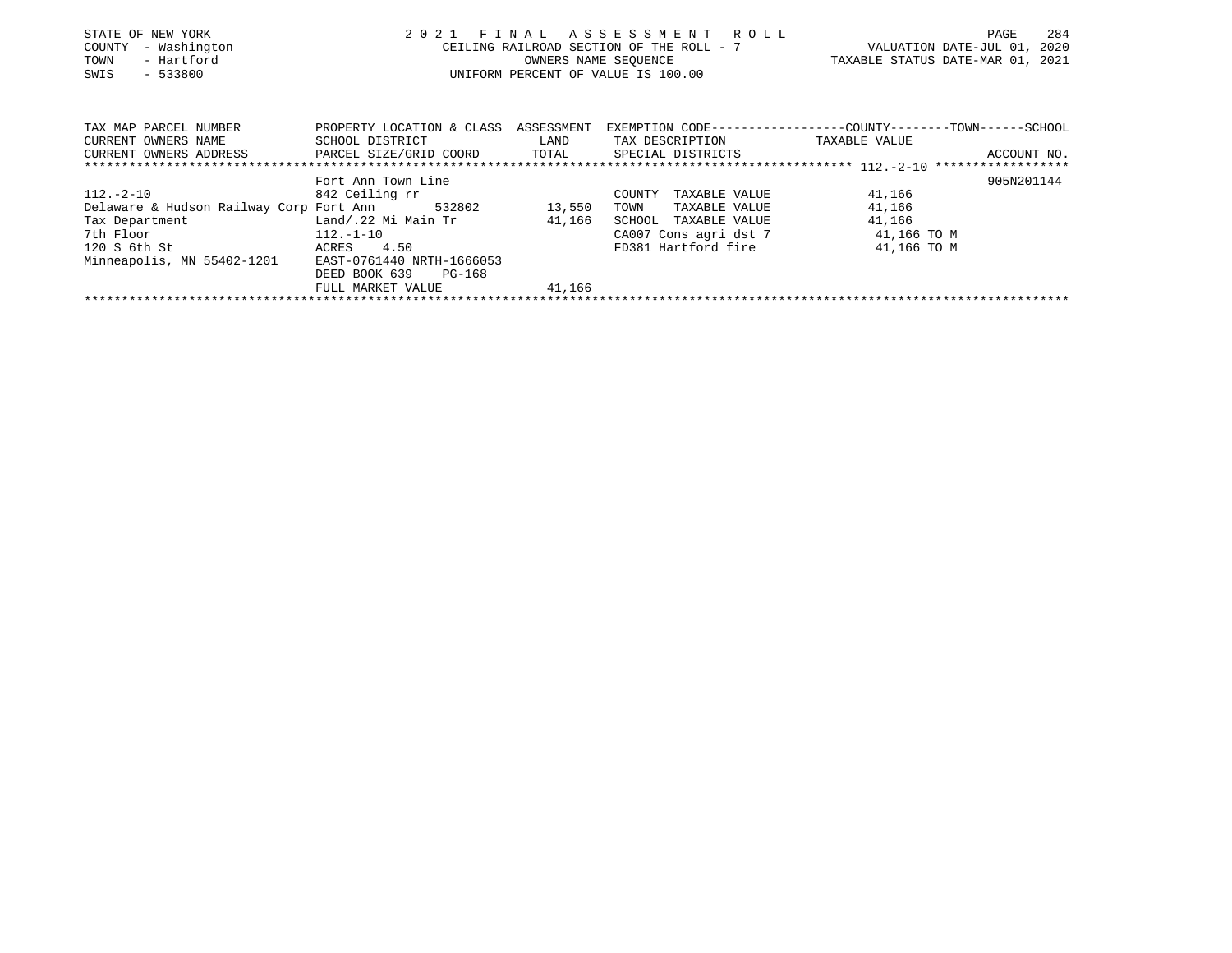| STATE OF NEW YORK   |  | 2021 FINAL ASSESSMENT ROLL               |                                  | PAGE                   | 285 |
|---------------------|--|------------------------------------------|----------------------------------|------------------------|-----|
| COUNTY - Washington |  | CEILING RAILROAD SECTION OF THE ROLL - 7 | VALUATION DATE-JUL 01, 2020      |                        |     |
| TOWN<br>- Hartford  |  |                                          | TAXABLE STATUS DATE-MAR 01, 2021 |                        |     |
| SWIS<br>- 533800    |  |                                          |                                  | RPS150/V04/L015        |     |
|                     |  | UNIFORM PERCENT OF VALUE IS 100.00       |                                  | CURRENT DATE 6/29/2021 |     |

# ROLL SUB SECTION - - TOTALS

#### \*\*\* S P E C I A L D I S T R I C T S U M M A R Y \*\*\*

| CODE | DISTRICT NAME PARCELS                      | TOTAL | EXTENSION<br>TYPE.     | EXTENSION<br>VALUE | AD VALOREM<br>VALUE | <b>EXEMPT</b><br>AMOUNT | TAXABLE<br><b>VALUE</b> |
|------|--------------------------------------------|-------|------------------------|--------------------|---------------------|-------------------------|-------------------------|
|      | CA007 Cons agri dst<br>FD381 Hartford fire |       | 1 TOTAL M<br>1 TOTAL M |                    | 41,166<br>41,166    |                         | 41,166<br>41,166        |

# \*\*\* S C H O O L D I S T R I C T S U M M A R Y \*\*\*

| CODE   | DISTRICT NAME | TOTAL<br>PARCELS | ASSESSED<br>LAND | ASSESSED<br>TOTAL | EXEMPT<br>AMOUNT | TOTAL<br>TAXABLE | <b>STAR</b><br>AMOUNT | <b>STAR</b><br>TAXABLE |
|--------|---------------|------------------|------------------|-------------------|------------------|------------------|-----------------------|------------------------|
| 532802 | Fort Ann      |                  | 13,550           | 41,166            |                  | 41,166           |                       | 41,166                 |
|        | SUB-TOTAL     |                  | 13,550           | 41,166            |                  | 41,166           |                       | 41,166                 |
|        | TOTAL         |                  | 13,550           | 41,166            |                  | 41,166           |                       | 41,166                 |

#### \*\*\* S Y S T E M C O D E S S U M M A R Y \*\*\*

# NO SYSTEM EXEMPTIONS AT THIS LEVEL

# \*\*\* E X E M P T I O N S U M M A R Y \*\*\*

#### NO EXEMPTIONS AT THIS LEVEL

| ROLL |                   | TOTAL   | ASSESSED | <b><i>ASSESSED</i></b> | TAXABLE | TAXABLE | TAXABLE | STAR    |
|------|-------------------|---------|----------|------------------------|---------|---------|---------|---------|
| SEC  | DESCRIPTION       | PARCELS | LAND     | TOTAL                  | COUNTY  | TOWN    | SCHOOL  | TAXABLE |
|      | CEILING RAILROADS |         | 13,550   | 166, 11                | 41,166  | 41,166  | 41,166  | ,166    |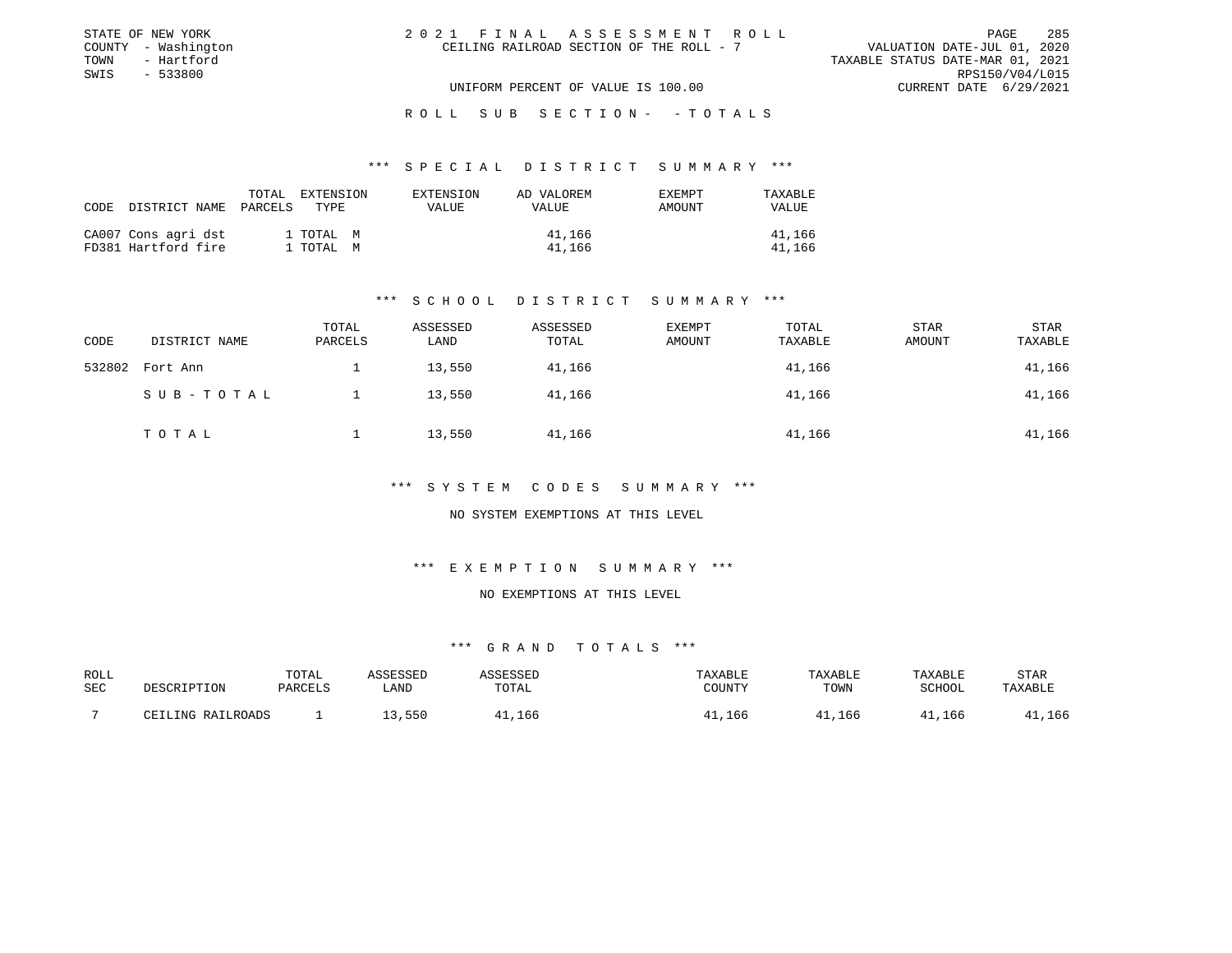|      | STATE OF NEW YORK   | 2021 FINAL ASSESSMENT ROLL                                              | PAGE            | 286 |
|------|---------------------|-------------------------------------------------------------------------|-----------------|-----|
|      | COUNTY - Washington | VALUATION DATE-JUL 01, 2020<br>CEILING RAILROAD SECTION OF THE ROLL - 7 |                 |     |
| TOWN | - Hartford          | TAXABLE STATUS DATE-MAR 01, 2021                                        |                 |     |
| SWIS | - 533800            | UNIFORM PERCENT OF VALUE IS 100.00                                      | RPS150/V04/L015 |     |
|      |                     | CURRENT DATE 6/29/2021                                                  |                 |     |
|      |                     |                                                                         |                 |     |

#### R O L L S E C T I O N T O T A L S

#### \*\*\* S P E C I A L D I S T R I C T S U M M A R Y \*\*\*

| CODE | DISTRICT NAME                              | TOTAL<br>PARCELS | EXTENSION<br>TYPE      | EXTENSION<br>VALUE | AD VALOREM<br>VALUE | EXEMPT<br>AMOUNT | TAXABLE<br><b>VALUE</b> |
|------|--------------------------------------------|------------------|------------------------|--------------------|---------------------|------------------|-------------------------|
|      | CA007 Cons agri dst<br>FD381 Hartford fire |                  | 1 TOTAL M<br>1 TOTAL M |                    | 41,166<br>41,166    |                  | 41,166<br>41,166        |

# \*\*\* S C H O O L D I S T R I C T S U M M A R Y \*\*\*

| CODE   | DISTRICT NAME | TOTAL<br>PARCELS | ASSESSED<br>LAND | ASSESSED<br>TOTAL | EXEMPT<br>AMOUNT | TOTAL<br>TAXABLE | STAR<br>AMOUNT | STAR<br>TAXABLE |
|--------|---------------|------------------|------------------|-------------------|------------------|------------------|----------------|-----------------|
| 532802 | Fort Ann      |                  | 13,550           | 41,166            |                  | 41,166           |                | 41,166          |
|        | SUB-TOTAL     |                  | 13,550           | 41,166            |                  | 41,166           |                | 41,166          |
|        | TOTAL         |                  | 13,550           | 41,166            |                  | 41,166           |                | 41,166          |

#### \*\*\* S Y S T E M C O D E S S U M M A R Y \*\*\*

# NO SYSTEM EXEMPTIONS AT THIS LEVEL

# \*\*\* E X E M P T I O N S U M M A R Y \*\*\*

#### NO EXEMPTIONS AT THIS LEVEL

| ROLL |                   | TOTAL   | ASSESSED | <b><i>ASSESSED</i></b> | TAXABLE | TAXABLE | TAXABLE | STAR    |
|------|-------------------|---------|----------|------------------------|---------|---------|---------|---------|
| SEC  | DESCRIPTION       | PARCELS | LAND     | TOTAL                  | COUNTY  | TOWN    | SCHOOL  | TAXABLE |
|      | CEILING RAILROADS |         | 13,550   | 166, 11                | 41,166  | 41,166  | 41,166  | ,166    |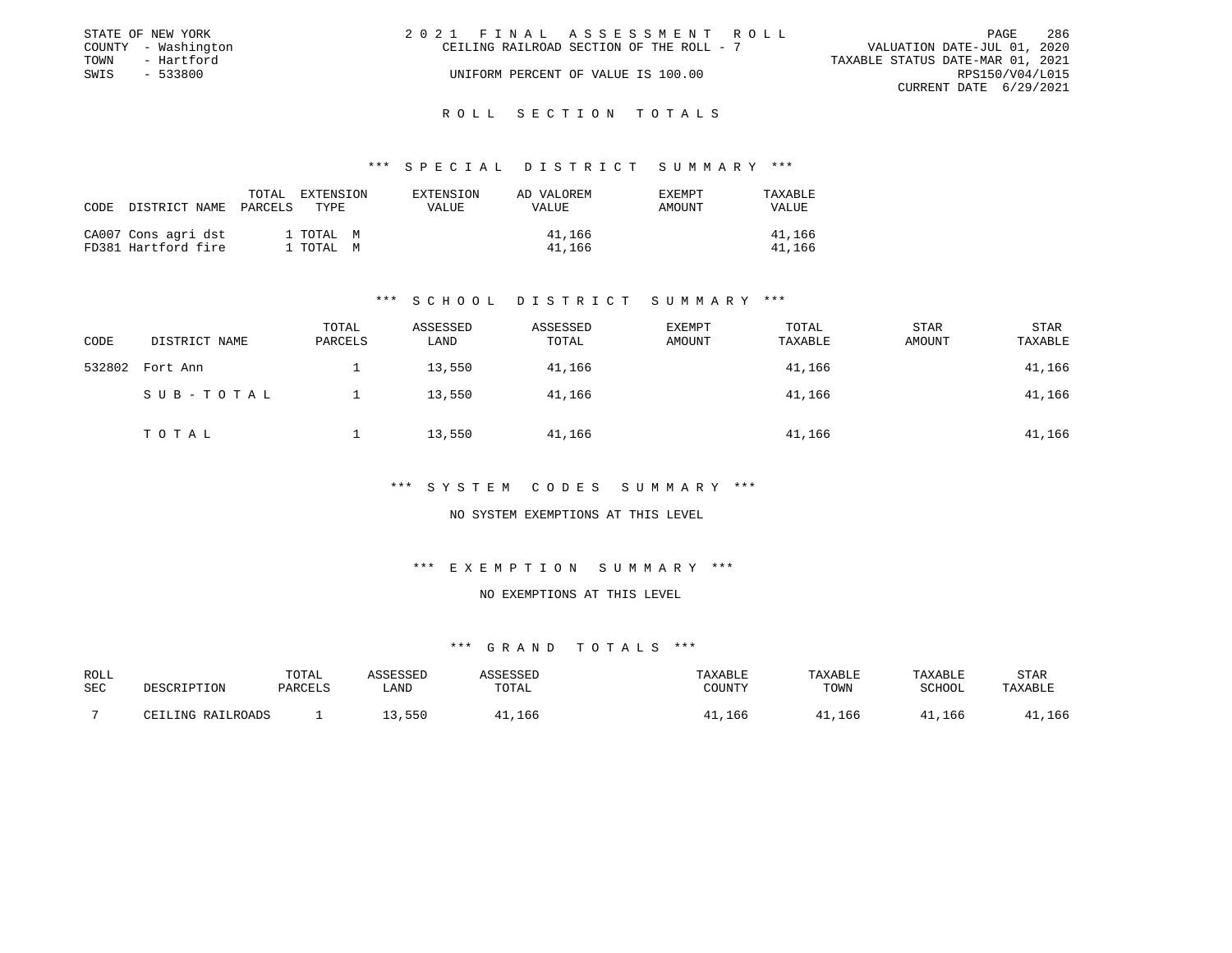| STATE OF NEW YORK<br>COUNTY - Washington<br>- Hartford<br>TOWN<br>SWIS<br>$-533800$                                                                                                                                                                    |                                                                                                                                                                                                                                                |         | 2021 FINAL ASSESSMENT ROLL                                                                                                                                                                                                     | PAGE 287<br>WHOLLY EXEMPT SECTION OF THE ROLL - 8<br>WALUATION DATE-JUL 01, 2020<br>OWNERS NAME SEQUENCE TAXABLE STATUS DATE-MAR 01, 2021<br>UNIFORM PERCENT OF VALUE IS 100.00 |                 |  |
|--------------------------------------------------------------------------------------------------------------------------------------------------------------------------------------------------------------------------------------------------------|------------------------------------------------------------------------------------------------------------------------------------------------------------------------------------------------------------------------------------------------|---------|--------------------------------------------------------------------------------------------------------------------------------------------------------------------------------------------------------------------------------|---------------------------------------------------------------------------------------------------------------------------------------------------------------------------------|-----------------|--|
| TAX MAP PARCEL NUMBER PROPERTY LOCATION & CLASS ASSESSMENT EXEMPTION CODE----------------COUNTY--------TOWN------SCHOOL                                                                                                                                |                                                                                                                                                                                                                                                |         |                                                                                                                                                                                                                                |                                                                                                                                                                                 |                 |  |
| CURRENT OWNERS NAME<br>CURRENT OWNERS ADDRESS                                                                                                                                                                                                          | SCHOOL DISTRICT<br>PARCEL SIZE/GRID COORD TOTAL SPECIAL DISTRICTS                                                                                                                                                                              |         | LAND TAX DESCRIPTION TAXABLE VALUE                                                                                                                                                                                             | ACCOUNT NO.                                                                                                                                                                     |                 |  |
|                                                                                                                                                                                                                                                        |                                                                                                                                                                                                                                                |         |                                                                                                                                                                                                                                |                                                                                                                                                                                 | 9079900720      |  |
| $132.15 - 2 - 30$                                                                                                                                                                                                                                      | 56 Hartford Main St<br>620 Religious 18,900 COUNTY TAXABLE VALUE<br>FRNT 119.00 DPTH 248.00 246,300 TOWN TAXABLE VALUE<br>FRNT 119.00 DPTH 248.00 246,300 TOWN TAXABLE VALUE                                                                   |         |                                                                                                                                                                                                                                | 246,300                                                                                                                                                                         | 246,300 246,300 |  |
|                                                                                                                                                                                                                                                        |                                                                                                                                                                                                                                                |         |                                                                                                                                                                                                                                | $\overline{0}$                                                                                                                                                                  |                 |  |
| Baptist Church<br>Hartford, NY 12838                                                                                                                                                                                                                   |                                                                                                                                                                                                                                                |         |                                                                                                                                                                                                                                |                                                                                                                                                                                 |                 |  |
|                                                                                                                                                                                                                                                        |                                                                                                                                                                                                                                                |         |                                                                                                                                                                                                                                |                                                                                                                                                                                 |                 |  |
|                                                                                                                                                                                                                                                        | FRNT 119.00 DPTH 248.00 246,300 TOWN TAXABLE VALUE ON THE CAST-0786663 NRTH-1652879 SCHOOL TAXABLE VALUE ON TO M<br>DEED BOOK DD PG-544 CA007 Cons agri dst 7 0 TO M<br>FULL MARKET VALUE 246,300 FD PS81 Hartford fire 0 TO M<br>FU           |         |                                                                                                                                                                                                                                |                                                                                                                                                                                 |                 |  |
|                                                                                                                                                                                                                                                        |                                                                                                                                                                                                                                                |         |                                                                                                                                                                                                                                |                                                                                                                                                                                 |                 |  |
|                                                                                                                                                                                                                                                        |                                                                                                                                                                                                                                                |         |                                                                                                                                                                                                                                |                                                                                                                                                                                 |                 |  |
|                                                                                                                                                                                                                                                        |                                                                                                                                                                                                                                                |         |                                                                                                                                                                                                                                |                                                                                                                                                                                 |                 |  |
|                                                                                                                                                                                                                                                        |                                                                                                                                                                                                                                                |         |                                                                                                                                                                                                                                |                                                                                                                                                                                 |                 |  |
|                                                                                                                                                                                                                                                        | 7788 State Route 40                                                                                                                                                                                                                            |         |                                                                                                                                                                                                                                |                                                                                                                                                                                 | 9079900724      |  |
|                                                                                                                                                                                                                                                        |                                                                                                                                                                                                                                                |         | NON-PR REL 25110                                                                                                                                                                                                               | 173,000                                                                                                                                                                         | 173,000 173,000 |  |
|                                                                                                                                                                                                                                                        |                                                                                                                                                                                                                                                |         |                                                                                                                                                                                                                                | $\Omega$                                                                                                                                                                        |                 |  |
| 1.1.1.0<br>Cong Church 620 Religious<br>Hartford, NY 12838 108/192<br>108/192                                                                                                                                                                          | Hartford 533801 7,500 COUNTY TAXABLE VALUE<br>108/192 173,000 TOWN TAXABLE VALUE<br>FRNT 50.00 DPTH 105.00 SCHOOL TAXABLE VALUE<br>ACRES 0.12 FD381 Hartford fire<br>FD381 HATE 0.00 EV                                                        |         |                                                                                                                                                                                                                                | $\Omega$                                                                                                                                                                        |                 |  |
|                                                                                                                                                                                                                                                        |                                                                                                                                                                                                                                                |         |                                                                                                                                                                                                                                |                                                                                                                                                                                 |                 |  |
|                                                                                                                                                                                                                                                        |                                                                                                                                                                                                                                                |         |                                                                                                                                                                                                                                |                                                                                                                                                                                 |                 |  |
|                                                                                                                                                                                                                                                        | EAST-0782782 NRTH-1645937                                                                                                                                                                                                                      |         | $173,000$ EX                                                                                                                                                                                                                   |                                                                                                                                                                                 |                 |  |
|                                                                                                                                                                                                                                                        | DEED BOOK 107<br>PG-569                                                                                                                                                                                                                        |         |                                                                                                                                                                                                                                |                                                                                                                                                                                 |                 |  |
|                                                                                                                                                                                                                                                        | FULL MARKET VALUE                                                                                                                                                                                                                              | 173,000 |                                                                                                                                                                                                                                |                                                                                                                                                                                 |                 |  |
|                                                                                                                                                                                                                                                        |                                                                                                                                                                                                                                                |         |                                                                                                                                                                                                                                |                                                                                                                                                                                 |                 |  |
|                                                                                                                                                                                                                                                        | Warren Rd                                                                                                                                                                                                                                      |         |                                                                                                                                                                                                                                |                                                                                                                                                                                 | 9079900725      |  |
|                                                                                                                                                                                                                                                        |                                                                                                                                                                                                                                                |         | SCH DIST 13800 300                                                                                                                                                                                                             | 300                                                                                                                                                                             | 300             |  |
|                                                                                                                                                                                                                                                        |                                                                                                                                                                                                                                                |         |                                                                                                                                                                                                                                |                                                                                                                                                                                 |                 |  |
|                                                                                                                                                                                                                                                        |                                                                                                                                                                                                                                                |         |                                                                                                                                                                                                                                |                                                                                                                                                                                 |                 |  |
|                                                                                                                                                                                                                                                        |                                                                                                                                                                                                                                                |         |                                                                                                                                                                                                                                |                                                                                                                                                                                 |                 |  |
| 114.-1-19<br>Martiord 330 Vacant comm<br>District No 9<br>Hartford, NY 12838<br>Hartford, NY 12838<br>EAST-0787329 NRTH-1663815<br>DEED BOOK 19<br>PG-287<br>FULL MARKET VALUE<br>THE SCHOOL TAXABLE VALUE<br>DEED BOOK 19<br>PG-287<br>2007 CONS agri |                                                                                                                                                                                                                                                |         | COUNTRY THAT THAT TOWN TRANSPORT ON THE CONTRYPT OF THE CONTRYPT OF THE CONTRYPT OF THE CONTRYPT OF THE CONTRYPT OF THE CONTRYPT OF THE CONTRYPT OF THE CONTRYPT OF THE CONTRYPT OF THE CONTRYPT OF THE CONTRYPT OF THE CONTRY |                                                                                                                                                                                 |                 |  |
|                                                                                                                                                                                                                                                        |                                                                                                                                                                                                                                                |         |                                                                                                                                                                                                                                |                                                                                                                                                                                 |                 |  |
|                                                                                                                                                                                                                                                        |                                                                                                                                                                                                                                                |         | FD381 Hartford fire                                                                                                                                                                                                            | 0 TO M                                                                                                                                                                          |                 |  |
|                                                                                                                                                                                                                                                        |                                                                                                                                                                                                                                                |         |                                                                                                                                                                                                                                |                                                                                                                                                                                 |                 |  |
|                                                                                                                                                                                                                                                        |                                                                                                                                                                                                                                                |         |                                                                                                                                                                                                                                |                                                                                                                                                                                 |                 |  |
| $142. - 1 - 29$                                                                                                                                                                                                                                        | Blood St                                                                                                                                                                                                                                       |         |                                                                                                                                                                                                                                |                                                                                                                                                                                 | 9079900726      |  |
|                                                                                                                                                                                                                                                        | 695 Cemetery                                                                                                                                                                                                                                   |         | TN CEM 13510                                                                                                                                                                                                                   | 10,700 10,700 10,700                                                                                                                                                            |                 |  |
| East Hartford Cemetery<br>Hartford, NY 12838                                                                                                                                                                                                           | Hartford 533801 10,700 COUNTY TAXABLE VALUE                                                                                                                                                                                                    |         |                                                                                                                                                                                                                                |                                                                                                                                                                                 |                 |  |
|                                                                                                                                                                                                                                                        | $\begin{tabular}{lllllllll} \textsc{FRNT} & 115.00 & \textsc{DFTH} & 120.00 & & 10,700 & \textsc{TOMN} & \textsc{TAXABLE VALUE} \\ \textsc{EAST}-0790547 & \textsc{NRTH}-1642446 & & & \textsc{SCHOOL} & \textsc{TAXABLE VALUE} \end{tabular}$ |         |                                                                                                                                                                                                                                |                                                                                                                                                                                 |                 |  |
|                                                                                                                                                                                                                                                        | DEED BOOK O<br>$PG-250$                                                                                                                                                                                                                        |         |                                                                                                                                                                                                                                |                                                                                                                                                                                 |                 |  |
|                                                                                                                                                                                                                                                        | FULL MARKET VALUE                                                                                                                                                                                                                              |         |                                                                                                                                                                                                                                |                                                                                                                                                                                 |                 |  |
|                                                                                                                                                                                                                                                        |                                                                                                                                                                                                                                                |         |                                                                                                                                                                                                                                |                                                                                                                                                                                 |                 |  |
|                                                                                                                                                                                                                                                        |                                                                                                                                                                                                                                                |         | 10,700 EX                                                                                                                                                                                                                      |                                                                                                                                                                                 |                 |  |
|                                                                                                                                                                                                                                                        |                                                                                                                                                                                                                                                |         |                                                                                                                                                                                                                                |                                                                                                                                                                                 |                 |  |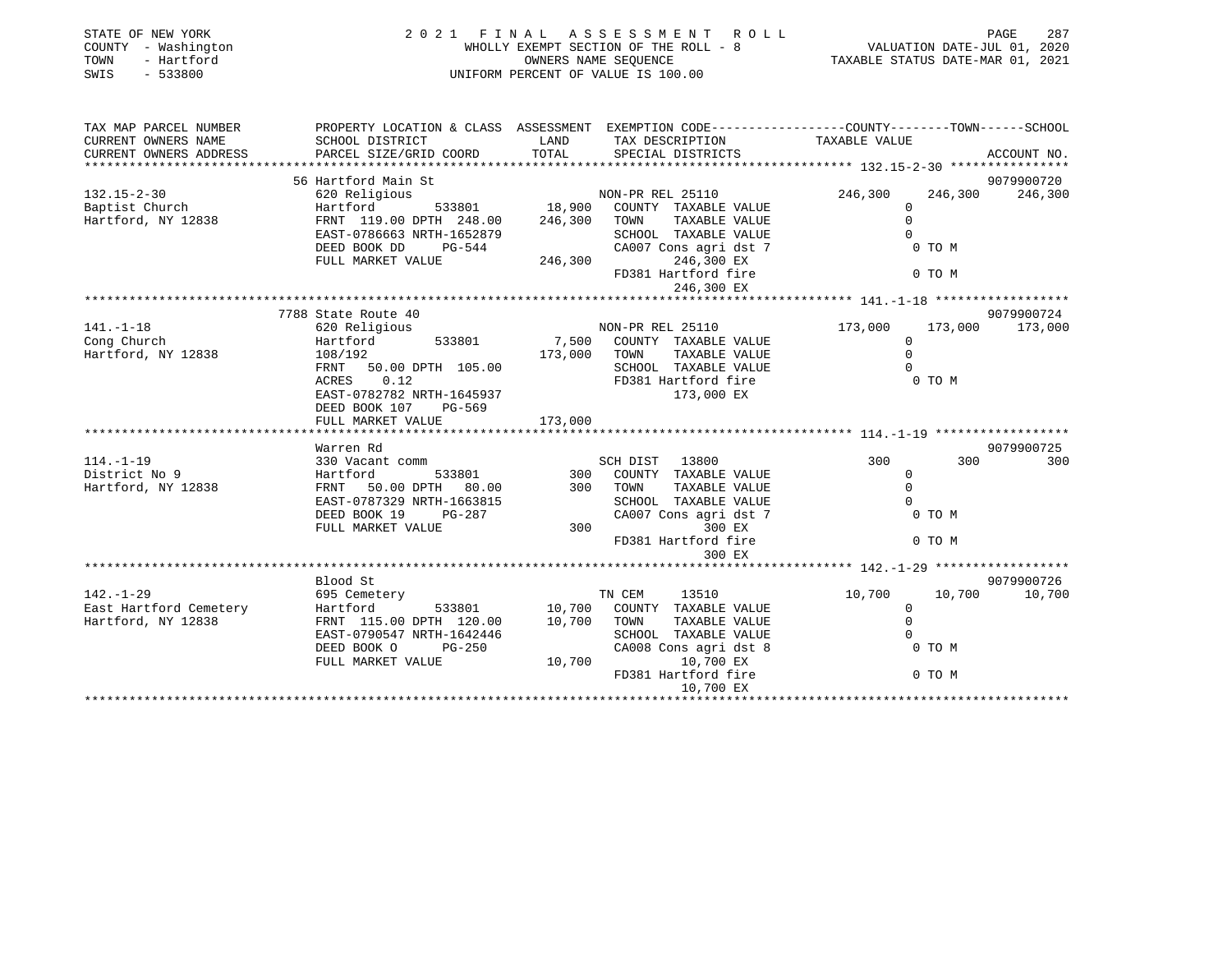| STATE OF NEW YORK<br>COUNTY - Washington<br>- Hartford<br>TOWN<br>SWIS<br>$-533800$                                                                                                                                               |                                                                                                                                                               |             | 2021 FINAL ASSESSMENT ROLL                                                                       | PAGE 288<br>WHOLLY EXEMPT SECTION OF THE ROLL - 8<br>OWNERS NAME SEQUENCE<br>UNIFORM PERCENT OF VALUE IS 100.00<br>UNIFORM PERCENT OF VALUE IS 100.00 |                     |  |
|-----------------------------------------------------------------------------------------------------------------------------------------------------------------------------------------------------------------------------------|---------------------------------------------------------------------------------------------------------------------------------------------------------------|-------------|--------------------------------------------------------------------------------------------------|-------------------------------------------------------------------------------------------------------------------------------------------------------|---------------------|--|
| TAX MAP PARCEL NUMBER THE PROPERTY LOCATION & CLASS ASSESSMENT EXEMPTION CODE---------------COUNTY--------TOWN------SCHOOL                                                                                                        |                                                                                                                                                               |             |                                                                                                  |                                                                                                                                                       |                     |  |
| CURRENT OWNERS NAME<br>SCHOOL DISTRICT                                                                                                                                                                                            |                                                                                                                                                               | LAND        | TAX DESCRIPTION TAXABLE VALUE                                                                    |                                                                                                                                                       |                     |  |
| CURRENT OWNERS ADDRESS                                                                                                                                                                                                            | PARCEL SIZE/GRID COORD                                                                                                                                        | TOTAL       | SPECIAL DISTRICTS                                                                                |                                                                                                                                                       | ACCOUNT NO.         |  |
|                                                                                                                                                                                                                                   | State Route 149                                                                                                                                               |             |                                                                                                  |                                                                                                                                                       | 905J100125          |  |
| 141.-1-3<br>Hartford Central School (Hartford 533801 138,900 TOWN)<br>4704 State Route 149 (ACRES 5.46 138,900 TOWN)<br>Hartford, NY 12838 (EAST-0785026 NRTH-1651261 SCHOOL DEED BOOK 2348 PG-19 CA007 (2348 PG-19 138,900 FD381 |                                                                                                                                                               |             | SCH DIST 13800                                                                                   | 138,900                                                                                                                                               | 138,900 138,900     |  |
|                                                                                                                                                                                                                                   |                                                                                                                                                               |             | 533801 138,900 COUNTY TAXABLE VALUE                                                              | $\mathbf{0}$                                                                                                                                          |                     |  |
|                                                                                                                                                                                                                                   |                                                                                                                                                               |             | TOWN TAXABLE VALUE                                                                               | $\Omega$                                                                                                                                              |                     |  |
|                                                                                                                                                                                                                                   |                                                                                                                                                               |             | SCHOOL TAXABLE VALUE<br>CA007 Cons agri dst 7<br>138,900 EX<br>FD381 Hartford fire<br>138 900 EV | $\Omega$<br>$0$ TO M                                                                                                                                  |                     |  |
|                                                                                                                                                                                                                                   |                                                                                                                                                               |             |                                                                                                  |                                                                                                                                                       |                     |  |
|                                                                                                                                                                                                                                   |                                                                                                                                                               |             |                                                                                                  | 0 TO M                                                                                                                                                |                     |  |
|                                                                                                                                                                                                                                   |                                                                                                                                                               |             |                                                                                                  |                                                                                                                                                       |                     |  |
|                                                                                                                                                                                                                                   |                                                                                                                                                               |             |                                                                                                  |                                                                                                                                                       |                     |  |
|                                                                                                                                                                                                                                   | 4704 State Route 149                                                                                                                                          |             |                                                                                                  |                                                                                                                                                       | 9079900722          |  |
| $141. - 1 - 4$                                                                                                                                                                                                                    | 612 School                                                                                                                                                    |             | SCH DIST 13800                                                                                   | 26833,100<br>$\Omega$                                                                                                                                 | 26833,100 26833,100 |  |
| Hartford Central School<br>Hartford Central School<br>Hartford, NY 12838                                                                                                                                                          | Hartford 533801 91,300 COUNTY TAXABLE VALUE 213/57 411/121 413/411 26833,100 TOWN TAXABLE VALUE                                                               |             |                                                                                                  | $\Omega$                                                                                                                                              |                     |  |
|                                                                                                                                                                                                                                   |                                                                                                                                                               |             | SCHOOL TAXABLE VALUE                                                                             | $\Omega$                                                                                                                                              |                     |  |
|                                                                                                                                                                                                                                   | ACRES 14.30<br>EAST-0785582 NRTH-1651233<br>EAST-0785582 NRTH-1651233<br>DEED BOOK 406 PG-164 26833,100 EX<br>FULL MARKET VALUE 26833,100 FD381 Hartford fire |             |                                                                                                  | 0 TO M                                                                                                                                                |                     |  |
|                                                                                                                                                                                                                                   |                                                                                                                                                               |             |                                                                                                  |                                                                                                                                                       |                     |  |
|                                                                                                                                                                                                                                   |                                                                                                                                                               |             |                                                                                                  | 0 TO M                                                                                                                                                |                     |  |
|                                                                                                                                                                                                                                   |                                                                                                                                                               |             | 26833,100 EX                                                                                     |                                                                                                                                                       |                     |  |
|                                                                                                                                                                                                                                   | Hartford Main St                                                                                                                                              |             |                                                                                                  |                                                                                                                                                       | 905J100119          |  |
| $132. - 1 - 27$                                                                                                                                                                                                                   | 612 School                                                                                                                                                    |             | SCH DIST 13800                                                                                   | 34,000<br>34,000                                                                                                                                      | 34,000              |  |
| Hartford Central School Distri Hartford                                                                                                                                                                                           |                                                                                                                                                               |             | SCH DIST 13800<br>533801 34,000 COUNTY TAXABLE VALUE                                             | $\Omega$                                                                                                                                              |                     |  |
| 4704 State Route 149                                                                                                                                                                                                              | ACRES 2.86<br>EAST-0785722 NRTH-1651870                                                                                                                       | 34,000 TOWN | TAXABLE VALUE                                                                                    | $\overline{0}$                                                                                                                                        |                     |  |
| Hartford, NY 12838                                                                                                                                                                                                                |                                                                                                                                                               |             | SCHOOL TAXABLE VALUE                                                                             | $\bigcirc$                                                                                                                                            |                     |  |
|                                                                                                                                                                                                                                   | DEED BOOK 3988 PG-234                                                                                                                                         | 34,000      | CA007 Cons agri dst 7                                                                            | $0$ TO M                                                                                                                                              |                     |  |
|                                                                                                                                                                                                                                   | FULL MARKET VALUE                                                                                                                                             |             | 34,000 EX<br>FD381 Hartford fire                                                                 | 0 TO M                                                                                                                                                |                     |  |
|                                                                                                                                                                                                                                   |                                                                                                                                                               |             | 34,000 EX                                                                                        |                                                                                                                                                       |                     |  |
|                                                                                                                                                                                                                                   |                                                                                                                                                               |             |                                                                                                  |                                                                                                                                                       |                     |  |
|                                                                                                                                                                                                                                   | 3867 State Route 196                                                                                                                                          |             |                                                                                                  |                                                                                                                                                       | 905J100600          |  |
| $140. -2 - 3$                                                                                                                                                                                                                     | 612 School                                                                                                                                                    |             | SCH DIST 13800                                                                                   | 554,600<br>554,600                                                                                                                                    | 554,600             |  |
| Hartford Central School Distri Hartford 533801 262,500                                                                                                                                                                            |                                                                                                                                                               |             | COUNTY TAXABLE VALUE<br>554,600 TOWN TAXABLE VALUE                                               | $\Omega$                                                                                                                                              |                     |  |
|                                                                                                                                                                                                                                   |                                                                                                                                                               |             | SCHOOL TAXABLE VALUE                                                                             |                                                                                                                                                       |                     |  |
| 4704 State Route 149<br>Hartford, NY 12838<br>DEED BOOK 2614 PG-142                                                                                                                                                               | DEED BOOK 2614 PG-142                                                                                                                                         |             | CA007 Cons agri dst 7                                                                            | TAXABLE VALUE<br>TAXABLE VALUE<br>DIS agri dst 7 0 TO M<br>554,600 EX<br>xxtford fire<br>0 TO M                                                       |                     |  |
|                                                                                                                                                                                                                                   | FULL MARKET VALUE                                                                                                                                             | 554,600     |                                                                                                  |                                                                                                                                                       |                     |  |
|                                                                                                                                                                                                                                   |                                                                                                                                                               |             | FD381 Hartford fire                                                                              |                                                                                                                                                       |                     |  |
|                                                                                                                                                                                                                                   |                                                                                                                                                               |             | 554,600 EX                                                                                       |                                                                                                                                                       |                     |  |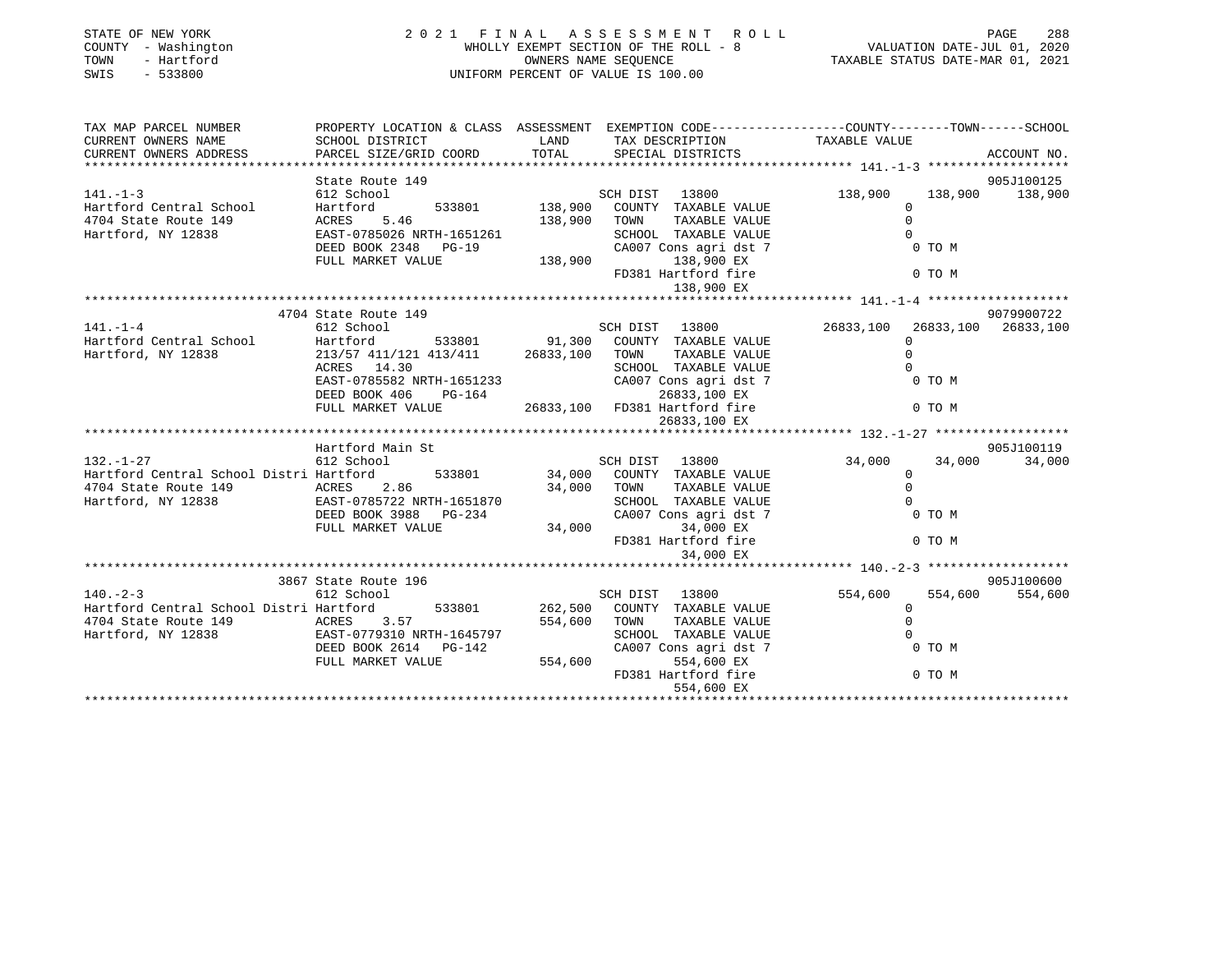| STATE OF NEW YORK<br>COUNTY - Washington<br>- Hartford<br>TOWN<br>$-533800$<br>SWIS |                                                                                                                    |             | 2021 FINAL ASSESSMENT ROLL<br>UNIFORM PERCENT OF VALUE IS 100.00                           | 289                        |                    |  |
|-------------------------------------------------------------------------------------|--------------------------------------------------------------------------------------------------------------------|-------------|--------------------------------------------------------------------------------------------|----------------------------|--------------------|--|
| TAX MAP PARCEL NUMBER<br>CURRENT OWNERS NAME                                        | PROPERTY LOCATION & CLASS ASSESSMENT EXEMPTION CODE----------------COUNTY-------TOWN-----SCHOOL<br>SCHOOL DISTRICT | LAND        | TAX DESCRIPTION TAXABLE VALUE                                                              |                            |                    |  |
| CURRENT OWNERS ADDRESS                                                              | PARCEL SIZE/GRID COORD                                                                                             |             | TOTAL SPECIAL DISTRICTS                                                                    |                            | ACCOUNT NO.        |  |
|                                                                                     | 3556 State Route 196                                                                                               |             |                                                                                            |                            | 905J100657         |  |
| $140. - 1 - 24$                                                                     | 620 Religious                                                                                                      |             |                                                                                            | 203,000                    | 203,000<br>203,000 |  |
| Hartford Christian Fellowship Hartford                                              |                                                                                                                    |             |                                                                                            | $\Omega$                   |                    |  |
| Attn: Assemblies of God                                                             |                                                                                                                    |             | 203,000 TOWN TAXABLE VALUE                                                                 | $\Omega$                   |                    |  |
| PO Box 146                                                                          | 0///199<br>ACRES 1.16                                                                                              |             | SCHOOL TAXABLE VALUE                                                                       | $\Omega$                   |                    |  |
| Hartford, NY 12838                                                                  | ACABO 1.11 NRTH-1644507<br>EAST-077211 NRTH-1644507                                                                |             | FD381 Hartford fire                                                                        |                            | 0 TO M             |  |
|                                                                                     | DEED BOOK 605 PG-94                                                                                                |             | 203,000 EX                                                                                 |                            |                    |  |
|                                                                                     | FULL MARKET VALUE                                                                                                  | 203,000     |                                                                                            |                            |                    |  |
|                                                                                     | 165 Hartford Main St                                                                                               |             |                                                                                            |                            | 9079900743         |  |
| $132. - 1 - 5$                                                                      |                                                                                                                    |             |                                                                                            | 232,300                    | 232,300 232,300    |  |
| Hartford Town Highway                                                               | 533801<br>Hartford                                                                                                 |             | 34,900 COUNTY TAXABLE VALUE                                                                | $\overline{0}$             |                    |  |
| PO Box 214                                                                          | ACRES 1.86                                                                                                         |             | TAXABLE VALUE<br>232,300 TOWN                                                              | $\Omega$                   |                    |  |
| Hartford, NY 12838                                                                  | EAST-0787620 NRTH-1655414<br>DEED BOOK 350 PG-371                                                                  |             |                                                                                            | $\Omega$                   |                    |  |
|                                                                                     |                                                                                                                    |             | SCHOOL TAXABLE VALUE<br>CA007 Cons agri dst 7<br>232,300 232,300 EX<br>FD381 Hartford fire |                            | 0 TO M             |  |
|                                                                                     | FULL MARKET VALUE                                                                                                  |             |                                                                                            |                            |                    |  |
|                                                                                     |                                                                                                                    |             | 232,300 EX                                                                                 |                            | 0 TO M             |  |
|                                                                                     |                                                                                                                    |             |                                                                                            |                            |                    |  |
|                                                                                     | 97 Hartford Main St                                                                                                |             |                                                                                            |                            | 9079900741         |  |
| $132.15 - 1 - 1$                                                                    | 651 Highway gar                                                                                                    |             | r gar<br>533801 11,400 COUNTY TAXABLE VALUE<br>11,400 COUNTY TAXABLE VALUE                 | 16,400                     | 16,400<br>16,400   |  |
| Hartford Town Highway Hartford<br>Po Pay 214                                        |                                                                                                                    |             |                                                                                            | $\overline{0}$<br>$\Omega$ |                    |  |
| PO Box 214<br>Hartford, NY 12838                                                    | FRNT 180.00 DPTH 65.00<br>EAST-0786771 NRTH-1653894                                                                | 16,400 TOWN | TAXABLE VALUE                                                                              | $\Omega$                   |                    |  |
|                                                                                     | DEED BOOK 379 PG-580                                                                                               |             |                                                                                            |                            | 0 TO M             |  |
|                                                                                     | FULL MARKET VALUE                                                                                                  | 16,400      |                                                                                            |                            |                    |  |
|                                                                                     |                                                                                                                    |             | SCHOOL TAXABLE VALUE                                                                       |                            | 0 TO M             |  |
|                                                                                     |                                                                                                                    |             | 16,400 EX                                                                                  |                            |                    |  |
|                                                                                     |                                                                                                                    |             |                                                                                            |                            |                    |  |
|                                                                                     | 52 Hartford Main St                                                                                                |             |                                                                                            |                            | 9079900731         |  |
| $132.15 - 2 - 29$                                                                   | 695 Cemetery                                                                                                       |             | TN CEM 13510                                                                               | 41,400                     | 41,400<br>41,400   |  |
| Hartford Village Cemetery                                                           | Hartford<br>533801                                                                                                 |             | 41,400 COUNTY TAXABLE VALUE                                                                | $\overline{0}$<br>$\Omega$ |                    |  |
| Hartford, NY 12838                                                                  | ACRES 3.14<br>EAST-0786765 NRTH-1652771                                                                            | 41,400 TOWN | TAXABLE VALUE<br>SCHOOL TAXABLE VALUE                                                      | $\Omega$                   |                    |  |
|                                                                                     | DEED BOOK 41<br>PG-576                                                                                             |             | CA007 Cons agri dst 7                                                                      |                            | 0 TO M             |  |
|                                                                                     | FULL MARKET VALUE                                                                                                  | 41,400      | 41,400 EX                                                                                  |                            |                    |  |
|                                                                                     |                                                                                                                    |             | FD381 Hartford fire                                                                        | 0 TO M                     |                    |  |
|                                                                                     |                                                                                                                    |             | 41,400 EX                                                                                  |                            |                    |  |
|                                                                                     |                                                                                                                    |             |                                                                                            |                            |                    |  |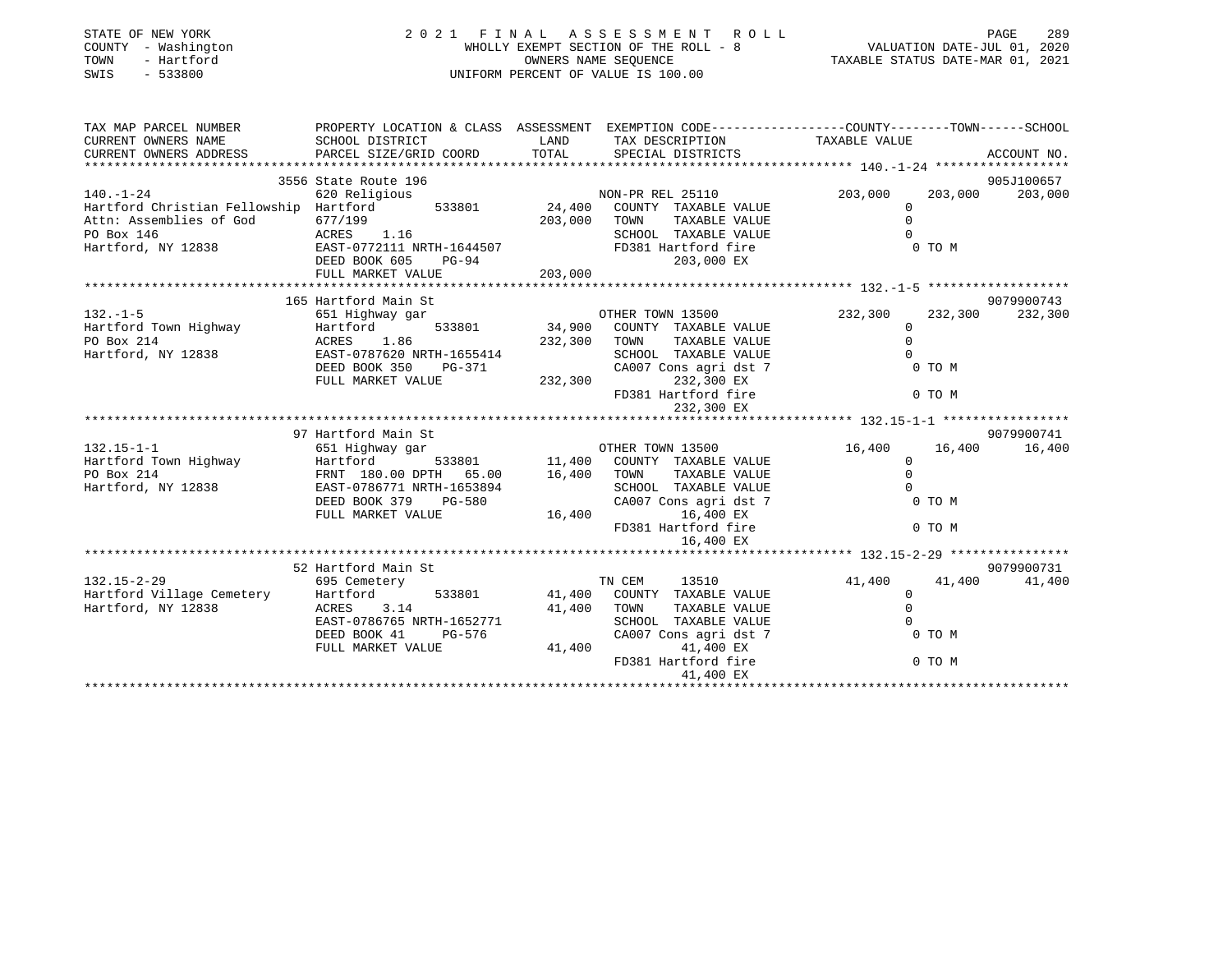| STATE OF NEW YORK<br>COUNTY - Washington<br>TOWN<br>- Hartford<br>SWIS<br>$-533800$                                   |                                                                                                                                                                                                                                            | $\begin{tabular}{lllllllllllll} \multicolumn{3}{c}{\begin{tabular}{l} \multicolumn{3}{c}{\begin{tabular}{l} \multicolumn{3}{c}{\begin{tabular}{l} \multicolumn{3}{c}{\begin{tabular}{l} \multicolumn{3}{c}{\begin{tabular}{l} \multicolumn{3}{c}{\begin{tabular}{l} \multicolumn{3}{c}{\begin{tabular}{l} \multicolumn{3}{c}{\begin{tabular}{l} \multicolumn{3}{c}{\begin{tabular}{c} \multicolumn{3}{c}{\begin{tabular}{c} \multicolumn{3}{c}{\end{tabular} \end{tabular} \end{tabular} \end{tabular} \end{$<br>2021 FINAL ASSESSMENT ROLL |                          |             |
|-----------------------------------------------------------------------------------------------------------------------|--------------------------------------------------------------------------------------------------------------------------------------------------------------------------------------------------------------------------------------------|---------------------------------------------------------------------------------------------------------------------------------------------------------------------------------------------------------------------------------------------------------------------------------------------------------------------------------------------------------------------------------------------------------------------------------------------------------------------------------------------------------------------------------------------|--------------------------|-------------|
| TAX MAP PARCEL NUMBER PROPERTY LOCATION & CLASS ASSESSMENT EXEMPTION CODE---------------COUNTY-------TOWN------SCHOOL |                                                                                                                                                                                                                                            |                                                                                                                                                                                                                                                                                                                                                                                                                                                                                                                                             |                          |             |
| CURRENT OWNERS NAME<br>CURRENT OWNERS ADDRESS                                                                         |                                                                                                                                                                                                                                            |                                                                                                                                                                                                                                                                                                                                                                                                                                                                                                                                             |                          | ACCOUNT NO. |
|                                                                                                                       |                                                                                                                                                                                                                                            |                                                                                                                                                                                                                                                                                                                                                                                                                                                                                                                                             |                          |             |
|                                                                                                                       | 8118 State Route 40                                                                                                                                                                                                                        |                                                                                                                                                                                                                                                                                                                                                                                                                                                                                                                                             |                          |             |
|                                                                                                                       |                                                                                                                                                                                                                                            |                                                                                                                                                                                                                                                                                                                                                                                                                                                                                                                                             |                          |             |
|                                                                                                                       |                                                                                                                                                                                                                                            |                                                                                                                                                                                                                                                                                                                                                                                                                                                                                                                                             |                          |             |
|                                                                                                                       |                                                                                                                                                                                                                                            |                                                                                                                                                                                                                                                                                                                                                                                                                                                                                                                                             |                          |             |
|                                                                                                                       |                                                                                                                                                                                                                                            |                                                                                                                                                                                                                                                                                                                                                                                                                                                                                                                                             |                          |             |
|                                                                                                                       |                                                                                                                                                                                                                                            |                                                                                                                                                                                                                                                                                                                                                                                                                                                                                                                                             |                          |             |
|                                                                                                                       |                                                                                                                                                                                                                                            |                                                                                                                                                                                                                                                                                                                                                                                                                                                                                                                                             |                          |             |
|                                                                                                                       |                                                                                                                                                                                                                                            | 459,400 EX                                                                                                                                                                                                                                                                                                                                                                                                                                                                                                                                  |                          |             |
|                                                                                                                       |                                                                                                                                                                                                                                            |                                                                                                                                                                                                                                                                                                                                                                                                                                                                                                                                             |                          |             |
|                                                                                                                       | State Route 149                                                                                                                                                                                                                            |                                                                                                                                                                                                                                                                                                                                                                                                                                                                                                                                             |                          | 9079900732  |
| $141. - 1 - 5$                                                                                                        | 662 Police/fire                                                                                                                                                                                                                            | VOL FIRE 26400                                                                                                                                                                                                                                                                                                                                                                                                                                                                                                                              | 3,000<br>3,000           | 3,000       |
|                                                                                                                       |                                                                                                                                                                                                                                            |                                                                                                                                                                                                                                                                                                                                                                                                                                                                                                                                             | $\Omega$                 |             |
|                                                                                                                       |                                                                                                                                                                                                                                            | TAXABLE VALUE                                                                                                                                                                                                                                                                                                                                                                                                                                                                                                                               | $\Omega$                 |             |
|                                                                                                                       |                                                                                                                                                                                                                                            |                                                                                                                                                                                                                                                                                                                                                                                                                                                                                                                                             |                          |             |
|                                                                                                                       |                                                                                                                                                                                                                                            | SCHOOL TAXABLE VALUE 0<br>CA007 Cons agri dst 7 0 0 TO M                                                                                                                                                                                                                                                                                                                                                                                                                                                                                    |                          |             |
|                                                                                                                       |                                                                                                                                                                                                                                            | FD381 Hartford fire 0 TO M                                                                                                                                                                                                                                                                                                                                                                                                                                                                                                                  |                          |             |
|                                                                                                                       |                                                                                                                                                                                                                                            | 3,000 EX                                                                                                                                                                                                                                                                                                                                                                                                                                                                                                                                    |                          |             |
|                                                                                                                       |                                                                                                                                                                                                                                            |                                                                                                                                                                                                                                                                                                                                                                                                                                                                                                                                             |                          |             |
|                                                                                                                       | 47 Hartford Main St                                                                                                                                                                                                                        |                                                                                                                                                                                                                                                                                                                                                                                                                                                                                                                                             |                          | 9079900735  |
|                                                                                                                       |                                                                                                                                                                                                                                            |                                                                                                                                                                                                                                                                                                                                                                                                                                                                                                                                             | 209,800                  | 209,800     |
|                                                                                                                       |                                                                                                                                                                                                                                            |                                                                                                                                                                                                                                                                                                                                                                                                                                                                                                                                             | $209,800$<br>0<br>0<br>0 |             |
|                                                                                                                       |                                                                                                                                                                                                                                            |                                                                                                                                                                                                                                                                                                                                                                                                                                                                                                                                             |                          |             |
|                                                                                                                       |                                                                                                                                                                                                                                            | TOWN      TAXABLE VALUE<br>SCHOOL   TAXABLE VALUE                                                                                                                                                                                                                                                                                                                                                                                                                                                                                           |                          |             |
|                                                                                                                       |                                                                                                                                                                                                                                            |                                                                                                                                                                                                                                                                                                                                                                                                                                                                                                                                             |                          |             |
|                                                                                                                       |                                                                                                                                                                                                                                            |                                                                                                                                                                                                                                                                                                                                                                                                                                                                                                                                             |                          |             |
|                                                                                                                       |                                                                                                                                                                                                                                            | CA007 Cons agri dst 7<br>209,800 EX<br>FD381 Hartford fire 209,800 EX<br>209,800 EX 6 0 TO M<br>209,800 EX                                                                                                                                                                                                                                                                                                                                                                                                                                  |                          |             |
|                                                                                                                       |                                                                                                                                                                                                                                            |                                                                                                                                                                                                                                                                                                                                                                                                                                                                                                                                             |                          |             |
|                                                                                                                       |                                                                                                                                                                                                                                            |                                                                                                                                                                                                                                                                                                                                                                                                                                                                                                                                             |                          | 9079900737  |
| $132. - 1 - 25.3$                                                                                                     | 142 Hartford Main St<br>695 Cemetery                                                                                                                                                                                                       | TN CEM 13510                                                                                                                                                                                                                                                                                                                                                                                                                                                                                                                                | 91,300 91,300 91,300     |             |
|                                                                                                                       | Hartford 533801 91,300 COUNTY TAXABLE VALUE 0<br>105/211 91,300 TOWN TAXABLE VALUE 0<br>ACRES 14.29 SCHOOL TAXABLE VALUE 0<br>EAST-0787454 NRTH-1654376 CA007 Cons agri dst 7 0 TO M<br>DEED BOOK 763 PG-13 91,300 FD381 Hartford fire 0 T |                                                                                                                                                                                                                                                                                                                                                                                                                                                                                                                                             |                          |             |
| Hartford, NY 12838                                                                                                    |                                                                                                                                                                                                                                            |                                                                                                                                                                                                                                                                                                                                                                                                                                                                                                                                             |                          |             |
|                                                                                                                       |                                                                                                                                                                                                                                            |                                                                                                                                                                                                                                                                                                                                                                                                                                                                                                                                             |                          |             |
|                                                                                                                       |                                                                                                                                                                                                                                            |                                                                                                                                                                                                                                                                                                                                                                                                                                                                                                                                             |                          |             |
|                                                                                                                       |                                                                                                                                                                                                                                            |                                                                                                                                                                                                                                                                                                                                                                                                                                                                                                                                             |                          |             |
|                                                                                                                       |                                                                                                                                                                                                                                            |                                                                                                                                                                                                                                                                                                                                                                                                                                                                                                                                             |                          |             |
|                                                                                                                       |                                                                                                                                                                                                                                            |                                                                                                                                                                                                                                                                                                                                                                                                                                                                                                                                             |                          |             |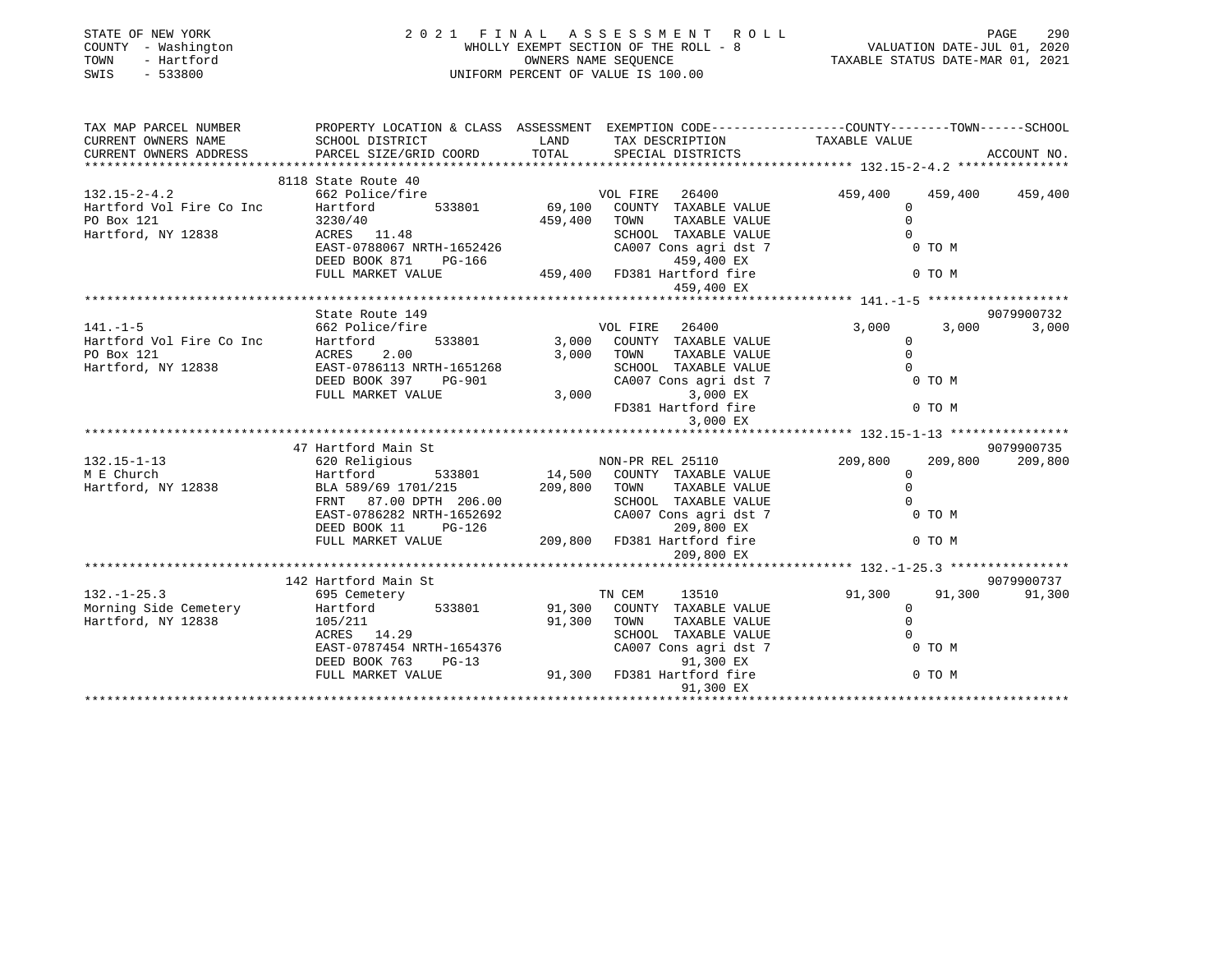| STATE OF NEW YORK<br>COUNTY - Washington<br>- Hartford<br>TOWN<br>$-533800$<br>SWIS | 2021 FINAL                                                                                                                                  | A S S E S S M E N T<br>ROLL<br>WHOLLY EXEMPT SECTION OF THE ROLL - 8<br>OWNERS NAME SEQUENCE<br>UNIFORM PERCENT OF VALUE IS 100.00 | VALUATION DATE-JUL 01, 2020<br>TAXABLE STATUS DATE-MAR 01, 2021             | PAGE<br>291                                     |                      |
|-------------------------------------------------------------------------------------|---------------------------------------------------------------------------------------------------------------------------------------------|------------------------------------------------------------------------------------------------------------------------------------|-----------------------------------------------------------------------------|-------------------------------------------------|----------------------|
| TAX MAP PARCEL NUMBER<br>CURRENT OWNERS NAME<br>CURRENT OWNERS ADDRESS              | PROPERTY LOCATION & CLASS ASSESSMENT EXEMPTION CODE---------------COUNTY-------TOWN-----SCHOOL<br>SCHOOL DISTRICT<br>PARCEL SIZE/GRID COORD | LAND<br>TOTAL                                                                                                                      | TAX DESCRIPTION<br>SPECIAL DISTRICTS                                        | TAXABLE VALUE                                   | ACCOUNT NO.          |
|                                                                                     |                                                                                                                                             |                                                                                                                                    |                                                                             |                                                 |                      |
|                                                                                     | 7790 State Route 40                                                                                                                         |                                                                                                                                    |                                                                             |                                                 | 9079900738           |
| $141. - 1 - 17$                                                                     | 620 Religious                                                                                                                               |                                                                                                                                    | NON-PR REL 25110                                                            | 95,500<br>95,500                                | 95,500               |
| Phillips Memorial Church House Hartford<br>Hartford, NY 12838                       | 533801<br>FRNT 48.00 DPTH 142.00<br>EAST-0782823 NRTH-1645971                                                                               | 95,500                                                                                                                             | 7,500 COUNTY TAXABLE VALUE<br>TOWN<br>TAXABLE VALUE<br>SCHOOL TAXABLE VALUE | $\mathbf 0$<br>$\mathbf 0$<br>$\Omega$          |                      |
|                                                                                     | FULL MARKET VALUE                                                                                                                           |                                                                                                                                    | 95,500 FD381 Hartford fire                                                  | 0 TO M                                          |                      |
|                                                                                     |                                                                                                                                             |                                                                                                                                    | 95,500 EX                                                                   |                                                 |                      |
|                                                                                     | State Route 40 OFF                                                                                                                          |                                                                                                                                    |                                                                             |                                                 | 9079900739           |
| $141. - 1 - 19$                                                                     | 695 Cemetery                                                                                                                                |                                                                                                                                    | TN CEM<br>13510                                                             | 11,400<br>11,400                                | 11,400               |
| South Hartford Cemetery                                                             | Hartford                                                                                                                                    |                                                                                                                                    | COUNTY TAXABLE VALUE                                                        | $\overline{0}$                                  |                      |
| Hartford, NY 12838                                                                  | FRNT 150.00 DPTH 100.00                                                                                                                     | $\begin{tabular}{lllll} 533801 & & & & 11,400 & \text{COUNT} \\ \text{TH} & 100.00 & & & 11,400 & \text{TOWN} \end{tabular}$       | TAXABLE VALUE                                                               | $\mathbf 0$                                     |                      |
|                                                                                     | EAST-0782910 NRTH-1645883                                                                                                                   |                                                                                                                                    | SCHOOL TAXABLE VALUE                                                        | $\Omega$                                        |                      |
|                                                                                     | FULL MARKET VALUE                                                                                                                           |                                                                                                                                    | 11,400 FD381 Hartford fire                                                  | 0 TO M                                          |                      |
|                                                                                     |                                                                                                                                             |                                                                                                                                    | 11,400 EX                                                                   |                                                 |                      |
|                                                                                     |                                                                                                                                             |                                                                                                                                    |                                                                             |                                                 |                      |
| $148. - 1 - 2$                                                                      | County Route 43 OFF                                                                                                                         |                                                                                                                                    | TN CEM                                                                      |                                                 | 9079900740           |
| Storey Cemetery                                                                     | 695 Cemetery<br>Hartford<br>533801                                                                                                          | 12,000                                                                                                                             | 13510<br>COUNTY TAXABLE VALUE                                               | 12,000<br>12,000<br>$\mathbf 0$                 | 12,000               |
| Attn: Town of Hartford                                                              | Ref 374/706 Par 5 Except                                                                                                                    | 12,000                                                                                                                             | TAXABLE VALUE<br>TOWN                                                       | $\Omega$                                        |                      |
| Hartford, NY 12838                                                                  | FRNT 110.00 DPTH 150.00                                                                                                                     |                                                                                                                                    | SCHOOL TAXABLE VALUE                                                        | $\Omega$                                        |                      |
|                                                                                     | EAST-0765090 NRTH-1640795                                                                                                                   |                                                                                                                                    | CA007 Cons agri dst 7                                                       | 0 TO M                                          |                      |
|                                                                                     | FULL MARKET VALUE                                                                                                                           | 12,000                                                                                                                             | 12,000 EX                                                                   |                                                 |                      |
|                                                                                     |                                                                                                                                             |                                                                                                                                    | FD381 Hartford fire                                                         | 0 TO M                                          |                      |
|                                                                                     |                                                                                                                                             |                                                                                                                                    | 12,000 EX                                                                   |                                                 |                      |
|                                                                                     |                                                                                                                                             |                                                                                                                                    |                                                                             | ****************** 132.-1-12 ****************** |                      |
| $132. - 1 - 12$                                                                     | Hastings Rd<br>852 Landfill                                                                                                                 |                                                                                                                                    | OTHER TOWN 13500                                                            | 18,900<br>18,900                                | 9079901028<br>18,900 |
| Town of Hartford                                                                    | 533801<br>Hartford                                                                                                                          | 18,900                                                                                                                             | COUNTY TAXABLE VALUE                                                        | $\mathbf 0$                                     |                      |
| Hartford, NY 12838                                                                  | 780/334                                                                                                                                     | 18,900                                                                                                                             | TAXABLE VALUE<br>TOWN                                                       | $\Omega$                                        |                      |
|                                                                                     | ACRES 2.05                                                                                                                                  |                                                                                                                                    | SCHOOL TAXABLE VALUE                                                        | $\Omega$                                        |                      |
|                                                                                     | EAST-0787817 NRTH-1656736                                                                                                                   |                                                                                                                                    | CA007 Cons agri dst 7                                                       | 0 TO M                                          |                      |
|                                                                                     | DEED BOOK 291<br>PG-297                                                                                                                     |                                                                                                                                    | 18,900 EX                                                                   |                                                 |                      |
|                                                                                     | FULL MARKET VALUE                                                                                                                           |                                                                                                                                    | 18,900 FD381 Hartford fire                                                  | 0 TO M                                          |                      |
|                                                                                     |                                                                                                                                             |                                                                                                                                    | 18,900 EX                                                                   |                                                 |                      |
|                                                                                     | 55 Hartford Main St                                                                                                                         |                                                                                                                                    |                                                                             |                                                 | 9079901108           |
| $132.15 - 1 - 10.2$                                                                 | 681 Culture bldg                                                                                                                            |                                                                                                                                    | OTHER TOWN 13500                                                            | 48,000<br>48,000                                | 48,000               |
| Town of Hartford                                                                    | 533801<br>Hartford                                                                                                                          | 6,900                                                                                                                              | COUNTY TAXABLE VALUE                                                        | $\mathbf{0}$                                    |                      |
| Hartford, NY 12838                                                                  | FRNT 70.00 DPTH 92.00                                                                                                                       | 48,000                                                                                                                             | TAXABLE VALUE<br>TOWN                                                       | $\Omega$                                        |                      |
|                                                                                     | EAST-0786404 NRTH-1652873                                                                                                                   |                                                                                                                                    | SCHOOL TAXABLE VALUE                                                        |                                                 |                      |
|                                                                                     | DEED BOOK 470<br>$PG-18$                                                                                                                    |                                                                                                                                    | CA007 Cons agri dst 7                                                       | 0 TO M                                          |                      |
|                                                                                     | FULL MARKET VALUE                                                                                                                           | 48,000                                                                                                                             | 48,000 EX                                                                   |                                                 |                      |
|                                                                                     |                                                                                                                                             |                                                                                                                                    | FD381 Hartford fire                                                         | 0 TO M                                          |                      |
|                                                                                     |                                                                                                                                             |                                                                                                                                    | 48,000 EX<br>* * * * * * * * * * * * * * * *                                |                                                 |                      |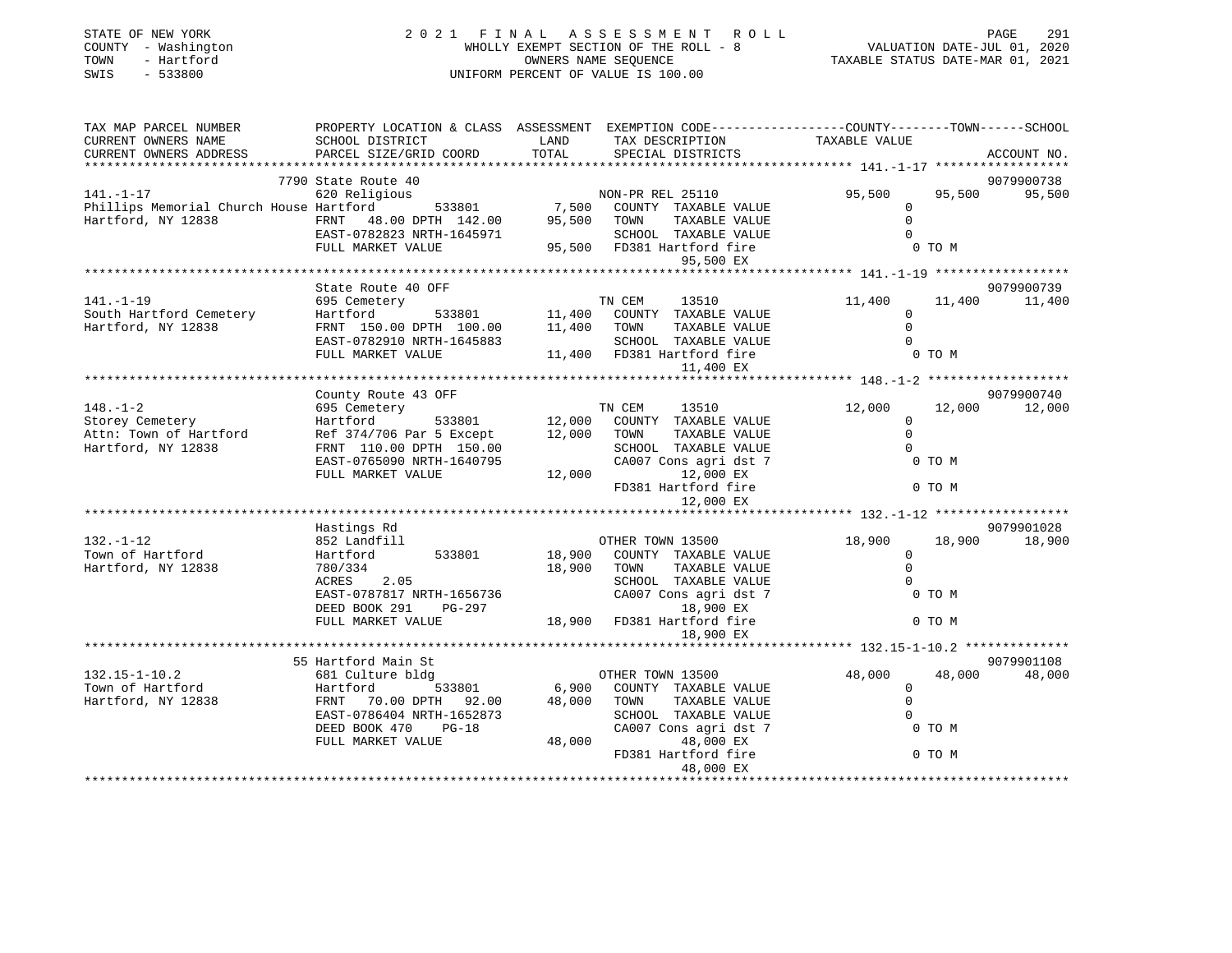| STATE OF NEW YORK<br>COUNTY<br>- Washington<br>- Hartford<br>TOWN<br>$-533800$<br>SWIS | 2021 FINAL ASSESSMENT ROLL                                                                                                                                              | UNIFORM PERCENT OF VALUE IS 100.00 | FINAL ASSESSMENT ROLL<br>WHOLLY EXEMPT SECTION OF THE ROLL - 8<br>OWNERS NAME SEQUENCE THE ROLL - 8<br>OWNERS NAME SEQUENCE TAXABLE STATUS DATE-MAR 01, 2021 | 292<br>PAGE                                                                                      |                     |
|----------------------------------------------------------------------------------------|-------------------------------------------------------------------------------------------------------------------------------------------------------------------------|------------------------------------|--------------------------------------------------------------------------------------------------------------------------------------------------------------|--------------------------------------------------------------------------------------------------|---------------------|
| TAX MAP PARCEL NUMBER                                                                  |                                                                                                                                                                         |                                    |                                                                                                                                                              | PROPERTY LOCATION & CLASS ASSESSMENT EXEMPTION CODE----------------COUNTY-------TOWN------SCHOOL |                     |
| CURRENT OWNERS NAME                                                                    | SCHOOL DISTRICT                                                                                                                                                         | <b>LAND</b>                        | TAX DESCRIPTION TAXABLE VALUE                                                                                                                                |                                                                                                  |                     |
| CURRENT OWNERS ADDRESS                                                                 | PARCEL SIZE/GRID COORD TOTAL SPECIAL DISTRICTS                                                                                                                          |                                    |                                                                                                                                                              |                                                                                                  | ACCOUNT NO.         |
|                                                                                        | State Route 196                                                                                                                                                         |                                    |                                                                                                                                                              |                                                                                                  | 9079900719          |
| $148. - 1 - 11$                                                                        | 695 Cemetery                                                                                                                                                            |                                    | TN CEM 13510<br>533801 13,000 COUNTY TAXABLE VALUE                                                                                                           | 13,000                                                                                           | 13,000 13,000       |
| Town of Hartford                                                                       | Hartford                                                                                                                                                                |                                    |                                                                                                                                                              | 0                                                                                                |                     |
| Town of Hartford<br>C/O Adamsville Cemetery                                            | FRNT 100.00 DPTH 200.00 13,000                                                                                                                                          |                                    | TAXABLE VALUE<br>TOWN                                                                                                                                        | $\Omega$                                                                                         |                     |
| Hartford, NY 12838                                                                     | EAST-0765764 NRTH-1636721 SCHOOL IAAADDE WARENT 100.00 LEAST-0765764 NRTH-1636721 SCHOOL IAAADDE WARENT 13,000<br>TIJ MARKET VALUE 13,000 FD381 Hartford fire 12.000 EX |                                    |                                                                                                                                                              |                                                                                                  |                     |
|                                                                                        |                                                                                                                                                                         |                                    |                                                                                                                                                              | $0$ TO M                                                                                         |                     |
|                                                                                        |                                                                                                                                                                         |                                    |                                                                                                                                                              |                                                                                                  |                     |
|                                                                                        |                                                                                                                                                                         |                                    |                                                                                                                                                              |                                                                                                  |                     |
| $140. - 2 - 17$                                                                        | State Route 40                                                                                                                                                          |                                    | TN CEM<br>13510                                                                                                                                              | 9,500<br>9,500                                                                                   | 9079900744<br>9,500 |
| 695 Cemetery<br>Townsend Cemetery                                                      | Hartford 533801 9,500 COUNTY TAXABLE VALUE                                                                                                                              |                                    |                                                                                                                                                              | $\Omega$                                                                                         |                     |
| Hartford, NY 12838                                                                     | FRNT 50.00 DPTH 150.00                                                                                                                                                  |                                    | 9,500 TOWN TAXABLE VALUE                                                                                                                                     | $\Omega$                                                                                         |                     |
|                                                                                        | EAST-0782740 NRTH-1645801                                                                                                                                               |                                    | SCHOOL TAXABLE VALUE                                                                                                                                         |                                                                                                  |                     |
|                                                                                        | FULL MARKET VALUE                                                                                                                                                       |                                    | 9,500 FD381 Hartford fire                                                                                                                                    | 0 TO M                                                                                           |                     |
|                                                                                        |                                                                                                                                                                         |                                    | 9,500 EX                                                                                                                                                     |                                                                                                  |                     |
|                                                                                        |                                                                                                                                                                         |                                    |                                                                                                                                                              |                                                                                                  |                     |
|                                                                                        | County Route 17                                                                                                                                                         |                                    |                                                                                                                                                              |                                                                                                  | 9079900746          |
| $122. - 1 - 20$                                                                        | 695 Cemetery                                                                                                                                                            |                                    | 13510<br>TN CEM                                                                                                                                              | 21,000<br>21,000                                                                                 | 21,000              |
| West Hartford Cemetery                                                                 | Hartford 533801 21,000 COUNTY TAXABLE VALUE                                                                                                                             |                                    |                                                                                                                                                              | $\Omega$                                                                                         |                     |
| Hartford, NY 12838                                                                     | ACRES 1.10                                                                                                                                                              | 21,000                             | TOWN<br>TAXABLE VALUE                                                                                                                                        | $\Omega$                                                                                         |                     |
|                                                                                        | EAST-0772257 NRTH-1657713                                                                                                                                               |                                    | SCHOOL TAXABLE VALUE                                                                                                                                         |                                                                                                  |                     |
|                                                                                        | FULL MARKET VALUE                                                                                                                                                       | 21,000                             | CA007 Cons agri dst 7<br>21,000 EX                                                                                                                           | 0 TO M                                                                                           |                     |
|                                                                                        |                                                                                                                                                                         |                                    | FD381 Hartford fire<br>21,000 EX                                                                                                                             | 0 TO M                                                                                           |                     |
|                                                                                        |                                                                                                                                                                         |                                    |                                                                                                                                                              |                                                                                                  |                     |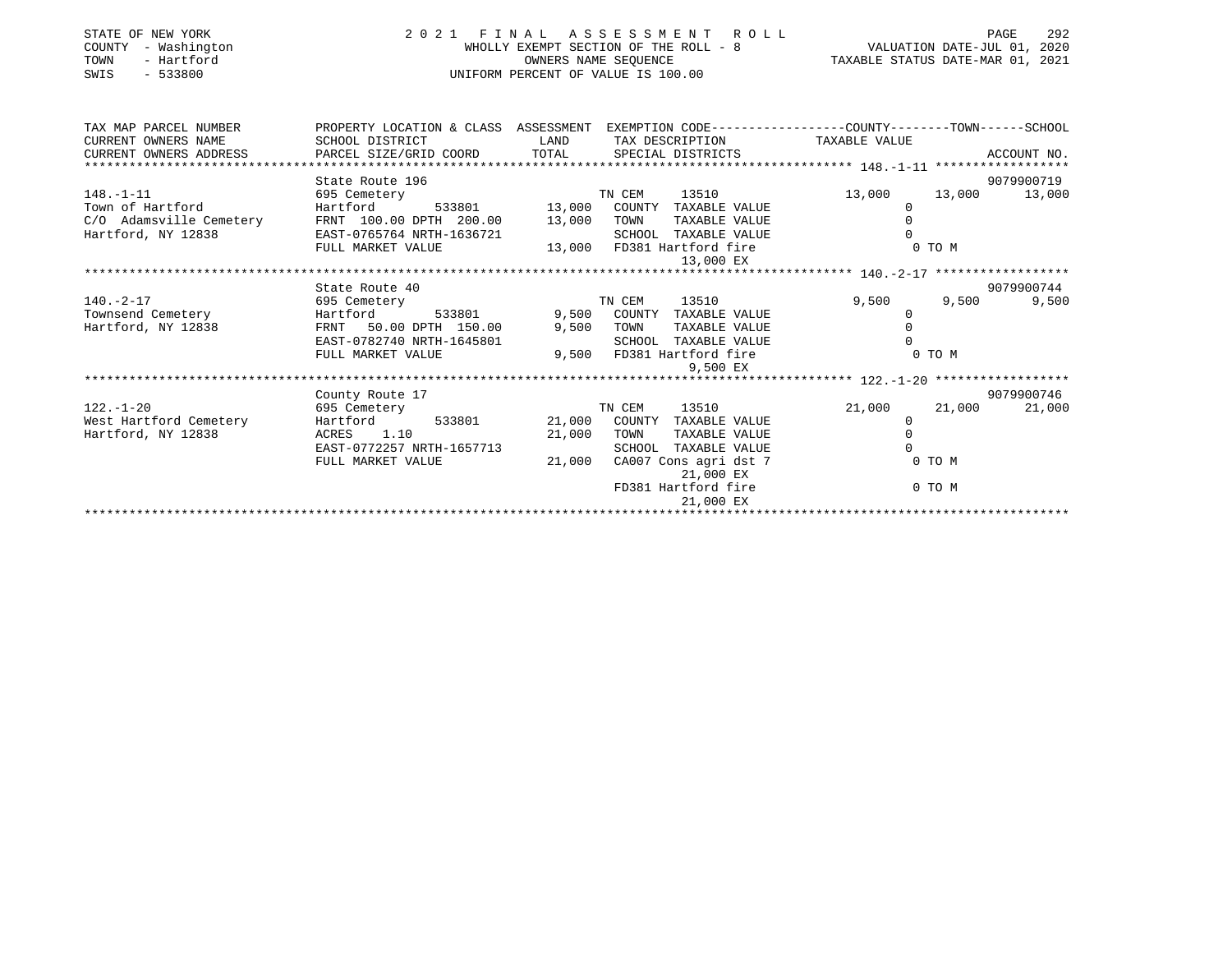|  | 1 FINAL ASSESSMENT ROLL               |  |  |  |  |                                  | PAGE. | 293             |
|--|---------------------------------------|--|--|--|--|----------------------------------|-------|-----------------|
|  | WHOLLY EXEMPT SECTION OF THE ROLL - 8 |  |  |  |  | VALUATION DATE-JUL 01, 2020      |       |                 |
|  |                                       |  |  |  |  | TAXABLE STATUS DATE-MAR 01, 2021 |       |                 |
|  |                                       |  |  |  |  |                                  |       | RPS150/V04/L015 |
|  | UNIFORM PERCENT OF VALUE IS 100.00    |  |  |  |  | CURRENT DATE 6/29/2021           |       |                 |

R O L L S U B S E C T I O N - - T O T A L S

### \*\*\* S P E C I A L D I S T R I C T S U M M A R Y \*\*\*

| CODE DISTRICT NAME PARCELS TYPE | TOTAL | EXTENSION  | EXTENSION<br><b>VALUE</b> | AD VALOREM<br>VALUE | EXEMPT<br>AMOUNT | TAXABLE<br>VALUE |
|---------------------------------|-------|------------|---------------------------|---------------------|------------------|------------------|
| CA007 Cons agri dst             |       | 17 TOTAL M |                           | 28960,700           | 28960,700        |                  |
| CA008 Cons agri dst             |       | 1 ТОТАL М  |                           | 10,700              | 10,700           |                  |
| FD381 Hartford fire             |       | 24 TOTAL M |                           | 29476,800           | 29476,800        |                  |

## \*\*\* S C H O O L D I S T R I C T S U M M A R Y \*\*\*

| CODE   | DISTRICT NAME | TOTAL<br>PARCELS | ASSESSED<br>LAND | ASSESSED<br>TOTAL | EXEMPT<br>AMOUNT | TOTAL<br>TAXABLE | <b>STAR</b><br>AMOUNT | STAR<br>TAXABLE |
|--------|---------------|------------------|------------------|-------------------|------------------|------------------|-----------------------|-----------------|
| 533801 | Hartford      | 24               | 954,300          | 29476,800         | 29476,800        |                  |                       |                 |
|        | SUB-TOTAL     | 24               | 954,300          | 29476,800         | 29476,800        |                  |                       |                 |
|        | TOTAL         | 24               | 954,300          | 29476,800         | 29476,800        |                  |                       |                 |

## \*\*\* S Y S T E M C O D E S S U M M A R Y \*\*\*

## NO SYSTEM EXEMPTIONS AT THIS LEVEL

| CODE  | DESCRIPTION | TOTAL<br>PARCELS | COUNTY    | TOWN      | SCHOOL    |
|-------|-------------|------------------|-----------|-----------|-----------|
| 13500 | OTHER TOWN  |                  | 315,600   | 315,600   | 315,600   |
| 13510 | TN CEM      |                  | 210,300   | 210,300   | 210,300   |
| 13800 | SCH DIST    |                  | 27560,900 | 27560,900 | 27560,900 |
| 25110 | NON-PR REL  |                  | 927,600   | 927,600   | 927,600   |
| 26400 | VOL FIRE    |                  | 462,400   | 462,400   | 462,400   |
|       | TOTAL       | 24               | 29476,800 | 29476,800 | 29476,800 |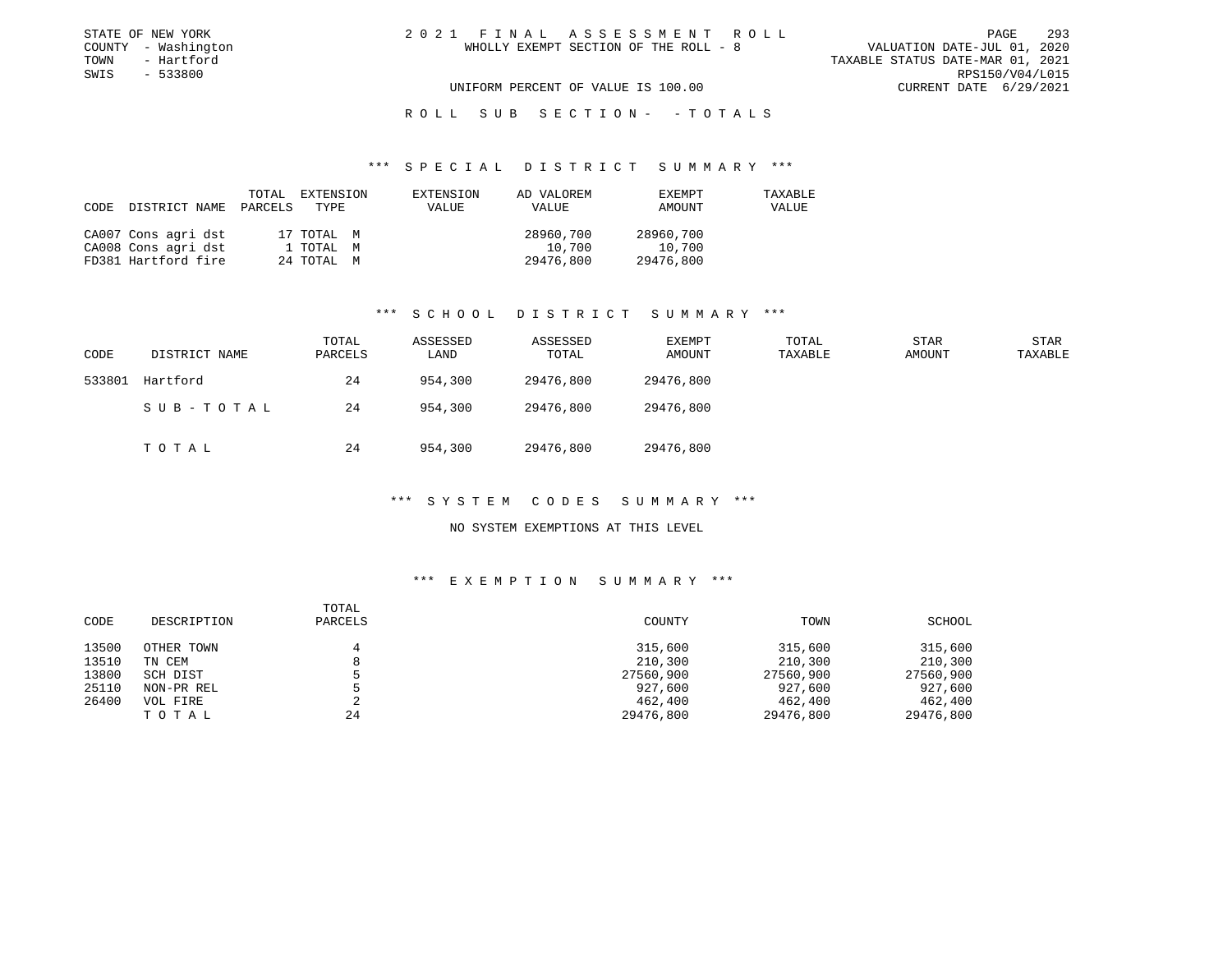|      | STATE OF NEW YORK   | 2021 FINAL ASSESSMENT ROLL            | 294<br>PAGE                      |
|------|---------------------|---------------------------------------|----------------------------------|
|      | COUNTY - Washington | WHOLLY EXEMPT SECTION OF THE ROLL - 8 | VALUATION DATE-JUL 01, 2020      |
| TOWN | - Hartford          |                                       | TAXABLE STATUS DATE-MAR 01, 2021 |
| SWIS | $-533800$           |                                       | RPS150/V04/L015                  |
|      |                     | UNIFORM PERCENT OF VALUE IS 100.00    | CURRENT DATE 6/29/2021           |
|      |                     |                                       |                                  |

R O L L S U B S E C T I O N - - T O T A L S

| ROLL | TOTAL        |           |                | <b>AXABLF</b> | TAXABLE | TAXABLE | STAR    |
|------|--------------|-----------|----------------|---------------|---------|---------|---------|
| SEC  | ⊃. דקבי∩ כדו | ∟AND      | TOTAL          | COUNTY        | TOWN    | COUOOT  | 'AXABLE |
|      |              | 300<br>QE | $20176$<br>800 |               |         |         |         |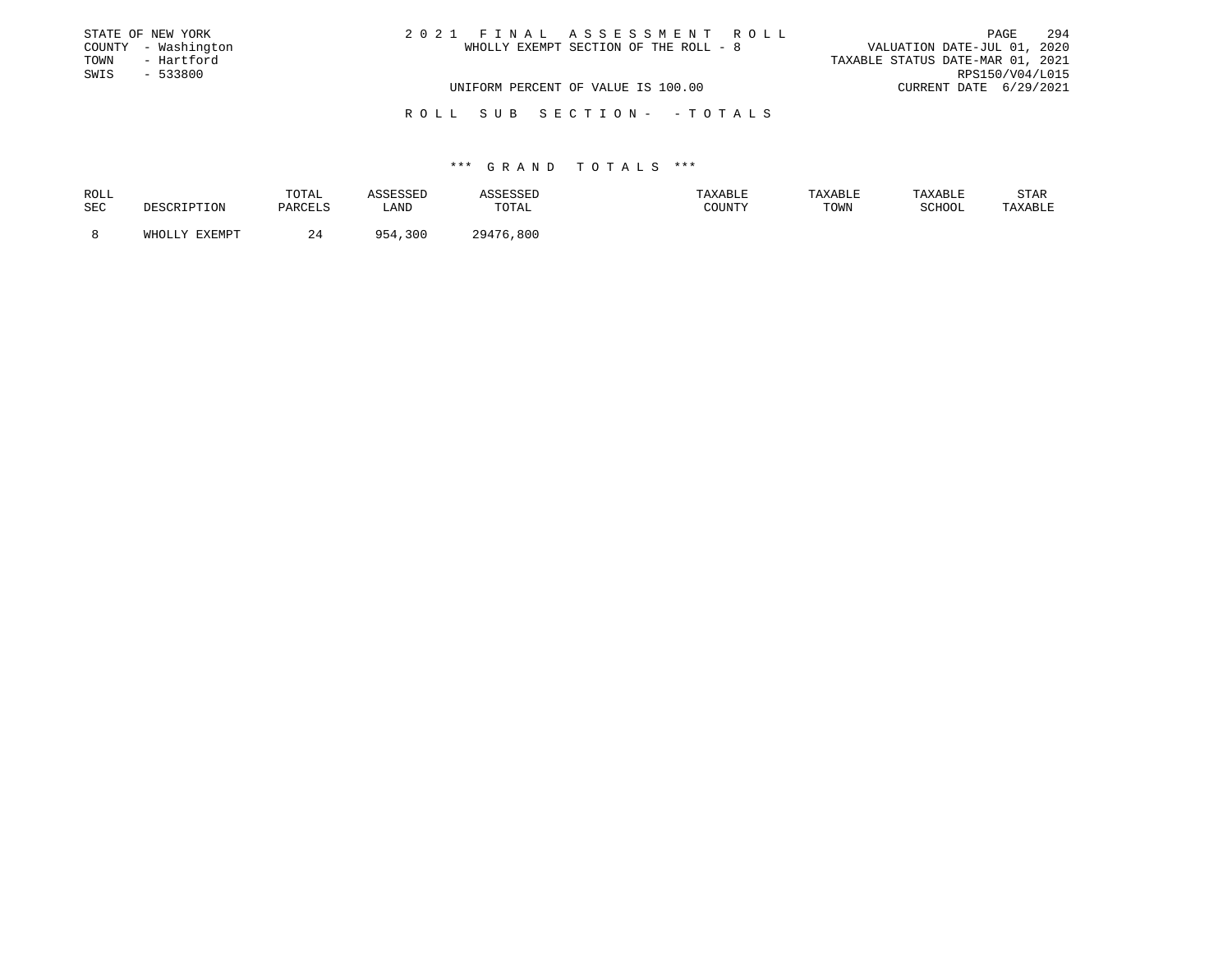|      | STATE OF NEW YORK   | 2021 FINAL ASSESSMENT ROLL            | <b>PAGE</b>                      | 295 |
|------|---------------------|---------------------------------------|----------------------------------|-----|
|      | COUNTY - Washington | WHOLLY EXEMPT SECTION OF THE ROLL - 8 | VALUATION DATE-JUL 01, 2020      |     |
| TOWN | - Hartford          |                                       | TAXABLE STATUS DATE-MAR 01, 2021 |     |
| SWIS | $-533800$           | UNIFORM PERCENT OF VALUE IS 100.00    | RPS150/V04/L015                  |     |
|      |                     |                                       | CURRENT DATE 6/29/2021           |     |

# ROLL SECTION TOTALS

## \*\*\* S P E C I A L D I S T R I C T S U M M A R Y \*\*\*

| CODE | DISTRICT NAME       | TOTAL<br>PARCELS | EXTENSION<br>TYPE | EXTENSION<br>VALUE | AD VALOREM<br>VALUE | EXEMPT<br>AMOUNT | TAXABLE<br>VALUE |
|------|---------------------|------------------|-------------------|--------------------|---------------------|------------------|------------------|
|      | CA007 Cons agri dst |                  | 17 TOTAL M        |                    | 28960,700           | 28960,700        |                  |
|      | CA008 Cons agri dst |                  | 1 TOTAL M         |                    | 10,700              | 10,700           |                  |
|      | FD381 Hartford fire |                  | 24 TOTAL M        |                    | 29476,800           | 29476,800        |                  |

## \*\*\* S C H O O L D I S T R I C T S U M M A R Y \*\*\*

| CODE   | DISTRICT NAME | TOTAL<br>PARCELS | ASSESSED<br>LAND | ASSESSED<br>TOTAL | EXEMPT<br>AMOUNT | TOTAL<br>TAXABLE | STAR<br>AMOUNT | STAR<br>TAXABLE |
|--------|---------------|------------------|------------------|-------------------|------------------|------------------|----------------|-----------------|
| 533801 | Hartford      | 24               | 954,300          | 29476,800         | 29476,800        |                  |                |                 |
|        | SUB-TOTAL     | 24               | 954,300          | 29476,800         | 29476,800        |                  |                |                 |
|        | TOTAL         | 24               | 954,300          | 29476,800         | 29476,800        |                  |                |                 |

## \*\*\* S Y S T E M C O D E S S U M M A R Y \*\*\*

## NO SYSTEM EXEMPTIONS AT THIS LEVEL

| CODE  | DESCRIPTION | TOTAL<br>PARCELS | COUNTY    | TOWN      | SCHOOL    |
|-------|-------------|------------------|-----------|-----------|-----------|
| 13500 | OTHER TOWN  | 4                | 315,600   | 315,600   | 315,600   |
| 13510 | TN CEM      | 8                | 210,300   | 210,300   | 210,300   |
| 13800 | SCH DIST    |                  | 27560,900 | 27560,900 | 27560,900 |
| 25110 | NON-PR REL  |                  | 927,600   | 927,600   | 927,600   |
| 26400 | VOL FIRE    |                  | 462,400   | 462,400   | 462,400   |
|       | TOTAL       | 24               | 29476,800 | 29476,800 | 29476,800 |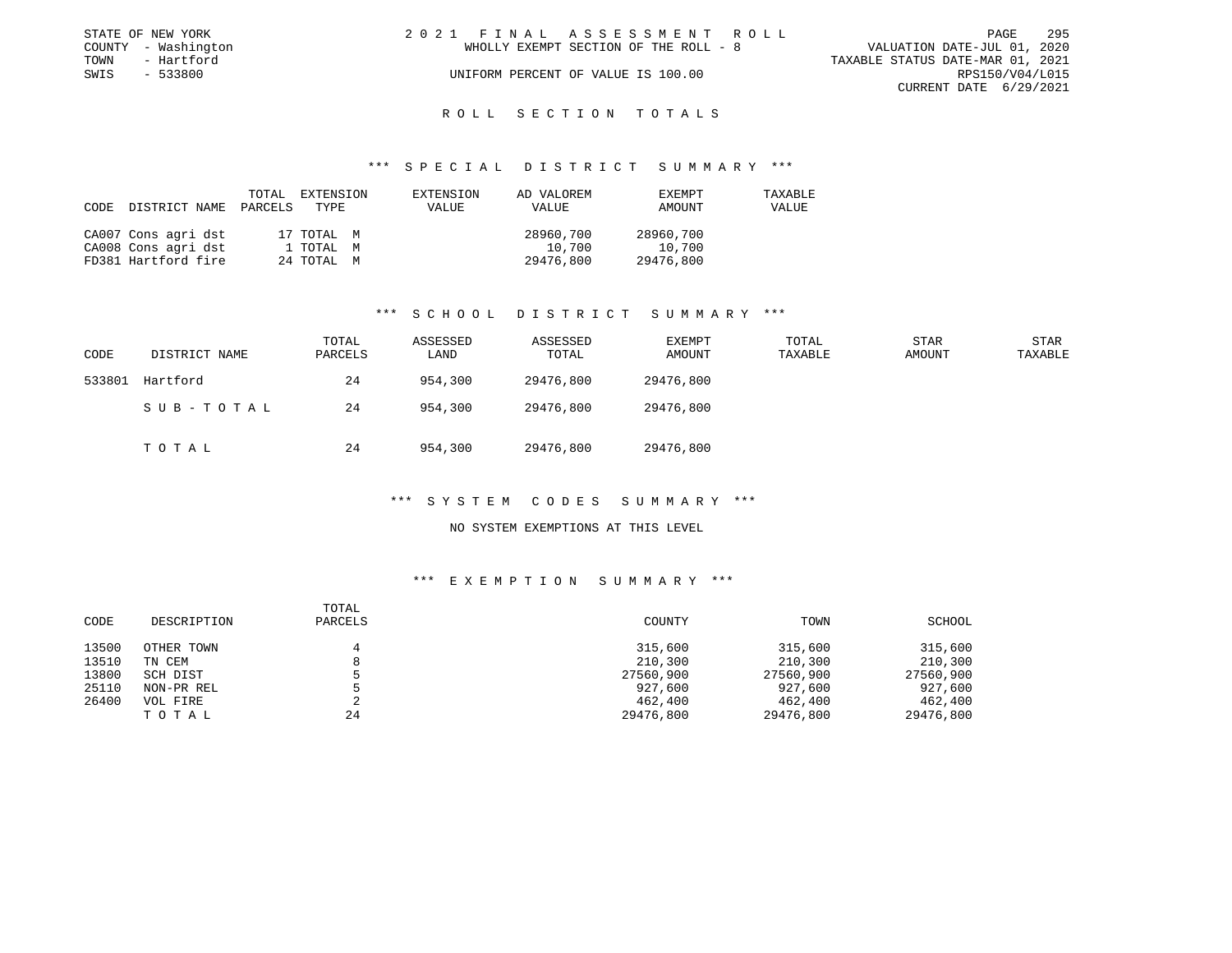|      | STATE OF NEW YORK   | 2021 FINAL ASSESSMENT ROLL            | - 296<br>PAGE                    |
|------|---------------------|---------------------------------------|----------------------------------|
|      | COUNTY - Washington | WHOLLY EXEMPT SECTION OF THE ROLL - 8 | VALUATION DATE-JUL 01, 2020      |
| TOWN | - Hartford          |                                       | TAXABLE STATUS DATE-MAR 01, 2021 |
| SWIS | - 533800            | UNIFORM PERCENT OF VALUE IS 100.00    | RPS150/V04/L015                  |
|      |                     |                                       | CURRENT DATE 6/29/2021           |
|      |                     |                                       |                                  |

## R O L L S E C T I O N T O T A L S

| ROLL |               | TOTAL   | SSESSED     |           | TAXABLE | TAXABLE | TAXABLE | STAR    |
|------|---------------|---------|-------------|-----------|---------|---------|---------|---------|
| SEC  | DESCRIPTION   | PARCELS | LAND        | TOTAL     | COUNTY  | TOWN    | SCHOOL  | TAXABLE |
|      | WHOLLY EXEMPT | 24      | 954<br>,300 | 29476,800 |         |         |         |         |
|      |               |         |             |           |         |         |         |         |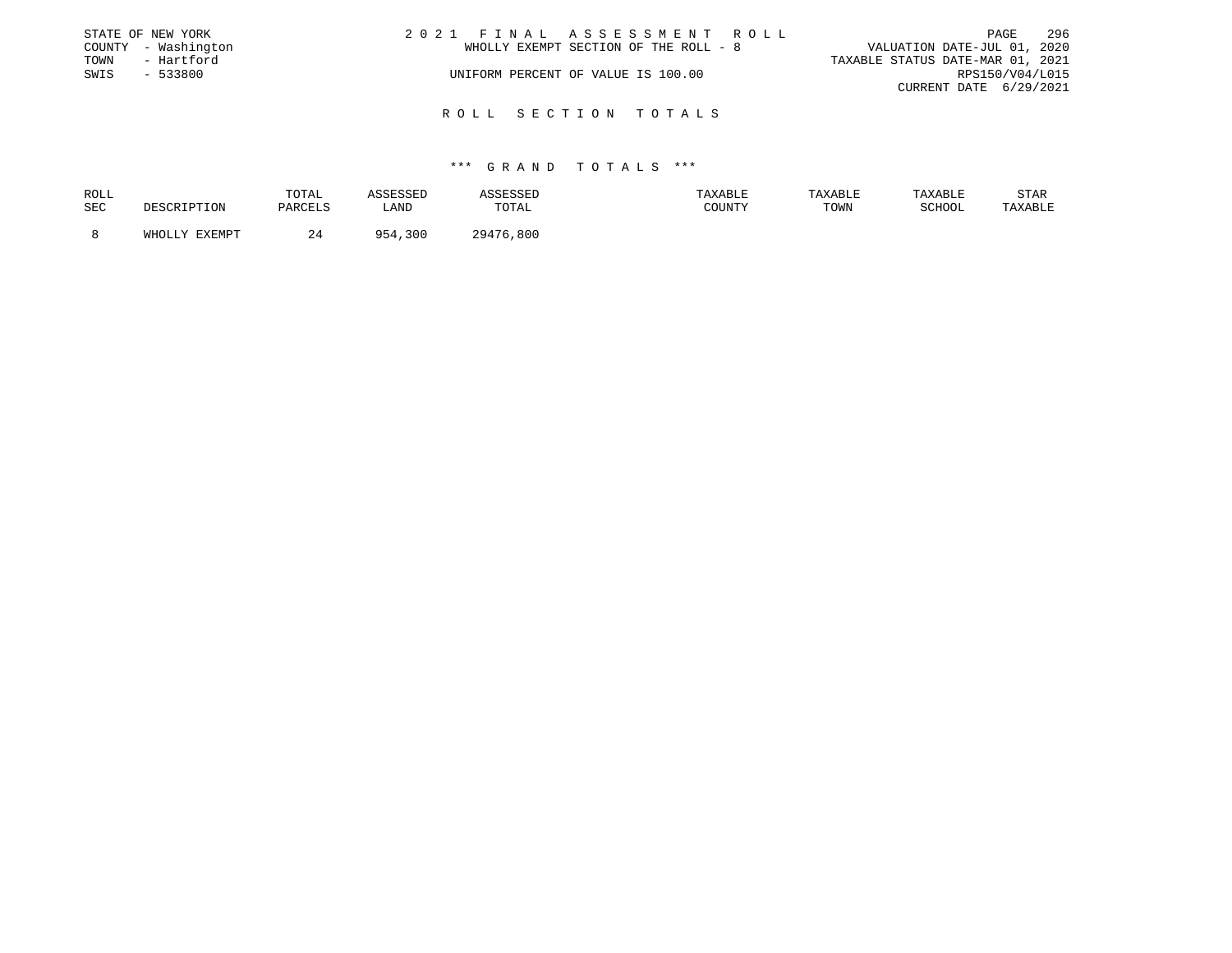|      | STATE OF NEW YORK   |  | 2021 FINAL ASSESSMENT ROLL         | PAGE                             | 297 |
|------|---------------------|--|------------------------------------|----------------------------------|-----|
|      | COUNTY - Washington |  |                                    | VALUATION DATE-JUL 01, 2020      |     |
| TOWN | - Hartford          |  | SWIS TOTALS                        | TAXABLE STATUS DATE-MAR 01, 2021 |     |
| SWIS | - 533800            |  | UNIFORM PERCENT OF VALUE IS 100.00 | RPS150/V04/L015                  |     |

CURRENT DATE 6/29/2021

## \*\*\* S P E C I A L D I S T R I C T S U M M A R Y \*\*\*

|      |                      | TOTAL   | EXTENSION     | EXTENSION | AD VALOREM | EXEMPT    | TAXABLE    |
|------|----------------------|---------|---------------|-----------|------------|-----------|------------|
| CODE | DISTRICT NAME        | PARCELS | TYPE          | VALUE     | VALUE      | AMOUNT    | VALUE      |
|      |                      |         |               |           |            |           |            |
|      | TE533 Trans exempt f |         | 9 MOVTAX      | 13209.90  |            |           | 13,209.90  |
|      | EZ014 Empire Zone-Si |         | 1 TOTAL       |           | 527,800    |           | 527,800    |
|      | CA006 Cons agri dst  |         | 135 TOTAL M   |           | 14102,100  | 361,166   | 13740,934  |
|      | CA007 Cons agri dst  |         | 600 TOTAL M   |           | 107910,630 | 35365,884 | 72544,746  |
|      | CA008 Cons agri dst  |         | 102 TOTAL M   |           | 12612,000  | 1041,320  | 11570,680  |
|      | FD381 Hartford fire  |         | 1,387 TOTAL M |           | 194802,404 | 29645,001 | 165157,403 |

## \*\*\* S C H O O L D I S T R I C T S U M M A R Y \*\*\*

| CODE   | DISTRICT NAME | TOTAL<br>PARCELS | ASSESSED<br>LAND | ASSESSED<br>TOTAL | EXEMPT<br>AMOUNT | TOTAL<br>TAXABLE | STAR<br>AMOUNT | STAR<br>TAXABLE |
|--------|---------------|------------------|------------------|-------------------|------------------|------------------|----------------|-----------------|
| 532001 | Arqyle        | 29               | 689,600          | 2916,372          | 235,618          | 2680,754         | 392,100        | 2288,654        |
| 532802 | Fort Ann      | 47               | 2630,753         | 5256,142          | 631,882          | 4624,260         | 474,400        | 4149,860        |
| 533801 | Hartford      | 1,299            | 50206,886        | 184557,071        | 40039,071        | 144518,000       | 22288,215      | 122229,785      |
| 534401 | Hudson Falls  | 19               | 1209,100         | 2342,940          | 168,426          | 2174,514         | 120,000        | 2054,514        |
|        | SUB-TOTAL     | 1,394            | 54736,339        | 195072,525        | 41074,997        | 153997,528       | 23274,715      | 130722,813      |
|        | TOTAL         | 1,394            | 54736,339        | 195072,525        | 41074,997        | 153997,528       | 23274,715      | 130722,813      |

# \*\*\* S Y S T E M C O D E S S U M M A R Y \*\*\*

## NO SYSTEM EXEMPTIONS AT THIS LEVEL

| CODE  | DESCRIPTION | TOTAL<br>PARCELS | COUNTY    | TOWN      | SCHOOL    |
|-------|-------------|------------------|-----------|-----------|-----------|
| 13500 | OTHER TOWN  |                  | 315,600   | 315,600   | 315,600   |
| 13510 | TN CEM      |                  | 210,300   | 210,300   | 210,300   |
| 13800 | SCH DIST    |                  | 27560,900 | 27560,900 | 27560,900 |
| 25110 | NON-PR REL  |                  | 927,600   | 927,600   | 927,600   |
| 26400 | VOL FIRE    |                  | 462,400   | 462,400   | 462,400   |
| 29700 | RPTL1138    |                  | 3,200     | 3,200     | 3,200     |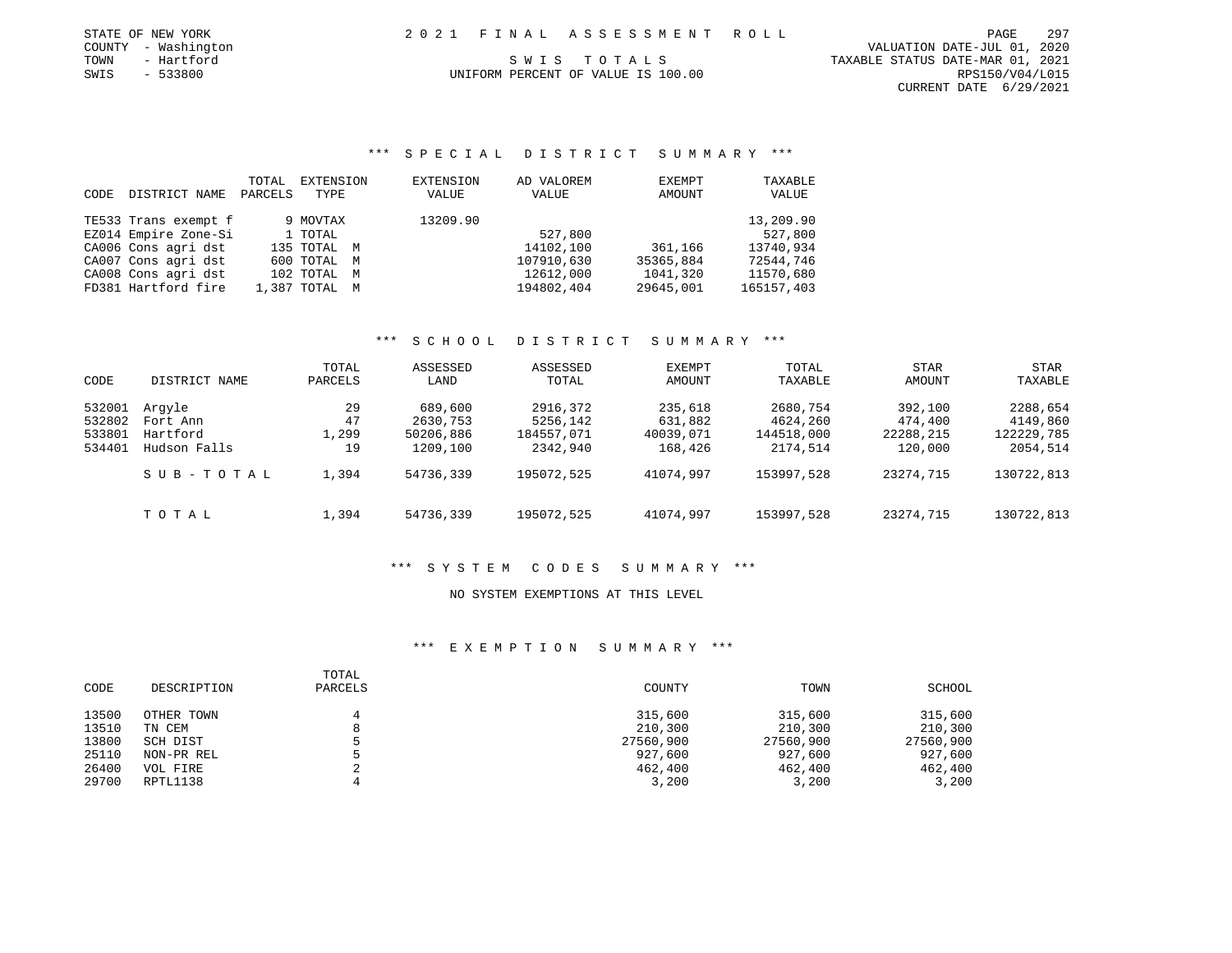# STATE OF NEW YORK 2 0 2 1 F I N A L A S S E S S M E N T R O L L PAGE 298

| STATE OF NEW YORK |              |
|-------------------|--------------|
| COUNTY            | - Washington |
| TOWN              | - Hartford   |
| SWIS              | $-533800$    |

PAGE 298 COUNTY - Washington VALUATION DATE-JUL 01, 2020 TAXABLE STATUS DATE-MAR 01, 2021 UNIFORM PERCENT OF VALUE IS 100.00 RPS150/V04/L015 CURRENT DATE 6/29/2021

|       |                  | TOTAL          |           |           |               |
|-------|------------------|----------------|-----------|-----------|---------------|
| CODE  | DESCRIPTION      | PARCELS        | COUNTY    | TOWN      | <b>SCHOOL</b> |
| 32301 | NY STATE         | 1              | 105,000   | 105,000   |               |
| 41003 | EFVET CL/T       | $\overline{2}$ |           | 144,883   |               |
| 41102 | ELG FVT/CO       | $\overline{2}$ | 8,850     |           |               |
| 41121 | VET WAR CT       | 47             | 907,384   | 885,424   |               |
| 41130 | VETCOM CTS       | $\mathbf{1}$   | 31,250    | 31,250    | 31,250        |
| 41131 | VET COM CT       | 41             | 1490,194  | 1431,876  |               |
| 41140 | VETDIS CTS       | 1              | 6,250     | 6,250     | 6,250         |
| 41141 | VET DIS CT       | 25             | 1359,251  | 1289,166  |               |
| 41151 | $CW_10_VET/$     | 9              | 78,940    | 78,940    |               |
| 41171 | CW_DISBLD_       | 3              | 83,470    | 83,470    |               |
| 41700 | AG BUILD         | 10             | 587,300   | 587,300   | 587,300       |
| 41720 | AG DIST          | 136            | 7910,841  | 7910,841  | 7910,841      |
| 41730 | AGRI-D IND       | 18             | 586,920   | 586,920   | 586,920       |
| 41800 | AGED-ALL         | 16             | 823,394   | 823,394   | 829,491       |
| 41801 | AGED-CO/TN       | 44             | 1963,532  | 1950,501  |               |
| 41802 | AGED-CO          | 3              | 58,348    |           |               |
| 41803 | AGED-TOWN        | 1              |           |           |               |
| 41804 | AGED-SCH         | 18             |           |           | 718,044       |
| 41834 | ENH STAR         | 191            |           |           | 12958,995     |
| 41854 | <b>BAS STAR</b>  | 342            |           |           | 10257,720     |
| 41864 | <b>B STAR MH</b> | 2              |           |           | 58,000        |
| 41931 | DISAB-C/T        | $\sqrt{2}$     | 66,800    | 66,800    |               |
| 42120 | TEMP GRHSE       | 4              | 165,001   | 165,001   | 165,001       |
| 47460 | <b>FOR 480A</b>  | 16             | 698,260   | 698,260   | 698,260       |
| 49500 | SOL/WINDSY       | 6              | 61,640    | 61,640    | 61,640        |
| 49501 | SOL-CO/TWN       | $\overline{2}$ | 24,780    | 24,780    |               |
|       | TOTAL            | 971            | 46497,405 | 46411,696 | 64349,712     |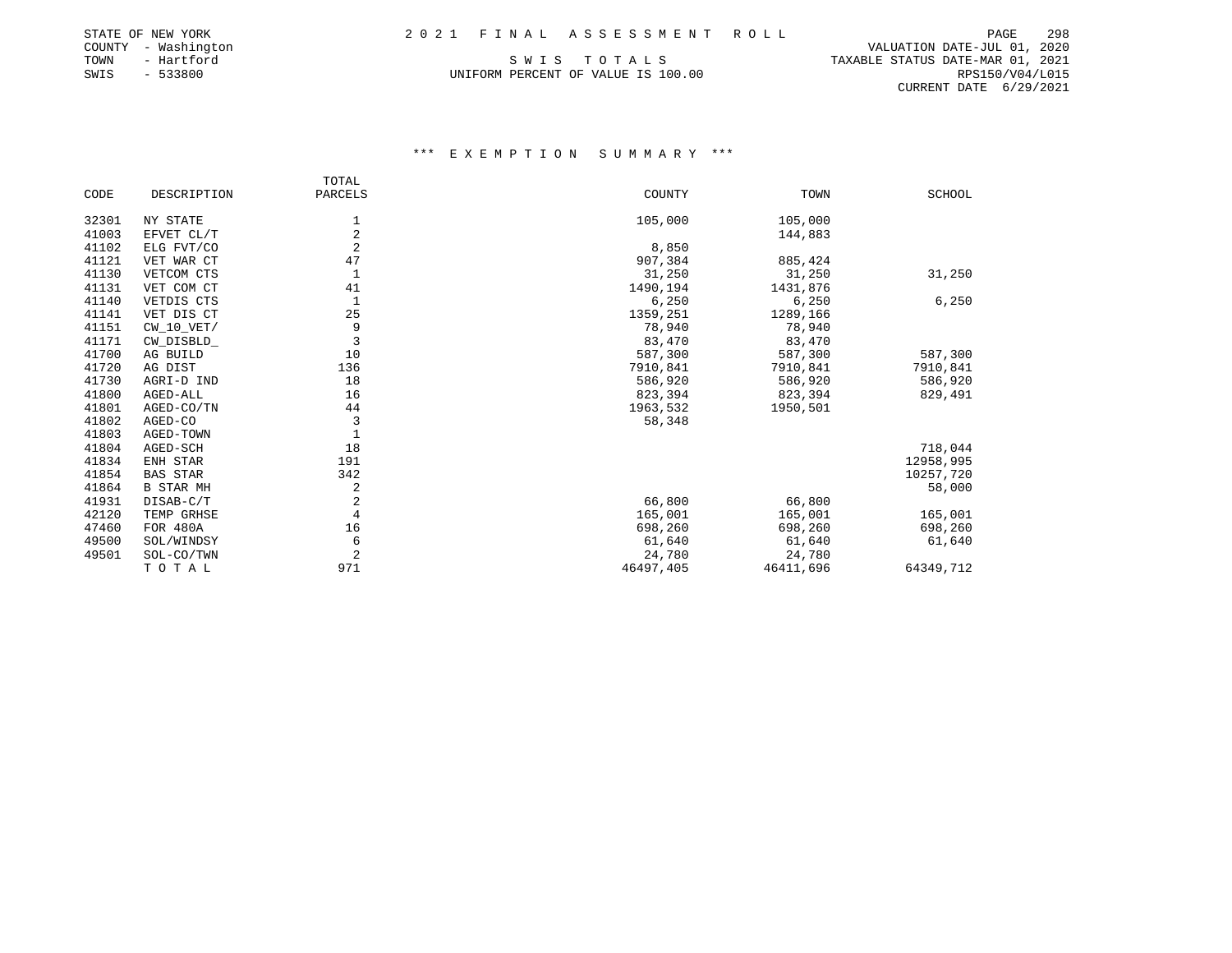|      | STATE OF NEW YORK   |  | 2021 FINAL ASSESSMENT ROLL         |                                  | PAGE            | 299 |
|------|---------------------|--|------------------------------------|----------------------------------|-----------------|-----|
|      | COUNTY - Washington |  |                                    | VALUATION DATE-JUL 01, 2020      |                 |     |
|      |                     |  |                                    |                                  |                 |     |
| TOWN | - Hartford          |  | SWIS TOTALS                        | TAXABLE STATUS DATE-MAR 01, 2021 |                 |     |
| SWIS | $-533800$           |  | UNIFORM PERCENT OF VALUE IS 100.00 |                                  | RPS150/V04/L015 |     |
|      |                     |  |                                    | CURRENT DATE 6/29/2021           |                 |     |

| ROLL<br>SEC  | DESCRIPTION       | TOTAL<br>PARCELS | ASSESSED<br>LAND | ASSESSED<br>TOTAL | TAXABLE<br>COUNTY | TAXABLE<br>TOWN | TAXABLE<br>SCHOOL | <b>STAR</b><br>TAXABLE |
|--------------|-------------------|------------------|------------------|-------------------|-------------------|-----------------|-------------------|------------------------|
| $\mathbf{1}$ | TAXABLE           | 1,332            | 53567,611        | 160901,764        | 143986,159        | 144071,868      | 149303,567        | 126028,852             |
| $\mathbf{3}$ | STATE OWNED LAND  | $\mathbf{1}$     | 105,000          | 105,000           |                   |                 | 105,000           | 105,000                |
| 5            | SPECIAL FRANCHISE | $7^{\circ}$      | 47,675           | 2959,202          | 2959,202          | 2959,202        | 2959,202          | 2959,202               |
| 6            | UTILITIES & N.C.  | 29               | 48,203           | 1588,593          | 1588,593          | 1588,593        | 1588,593          | 1588,593               |
| $7^{\circ}$  | CEILING RAILROADS | $\mathbf{1}$     | 13,550           | 41,166            | 41,166            | 41,166          | 41,166            | 41,166                 |
| 8            | WHOLLY EXEMPT     | 24               | 954,300          | 29476,800         |                   |                 |                   |                        |
| $\ast$       | SUB<br>TOTAL      | 1,394            | 54736,339        | 195072,525        | 148575,120        | 148660,829      | 153997.528        | 130722,813             |
| $***$        | GRAND TOTAL       | 1,394            | 54736,339        | 195072,525        | 148575,120        | 148660,829      | 153997,528        | 130722,813             |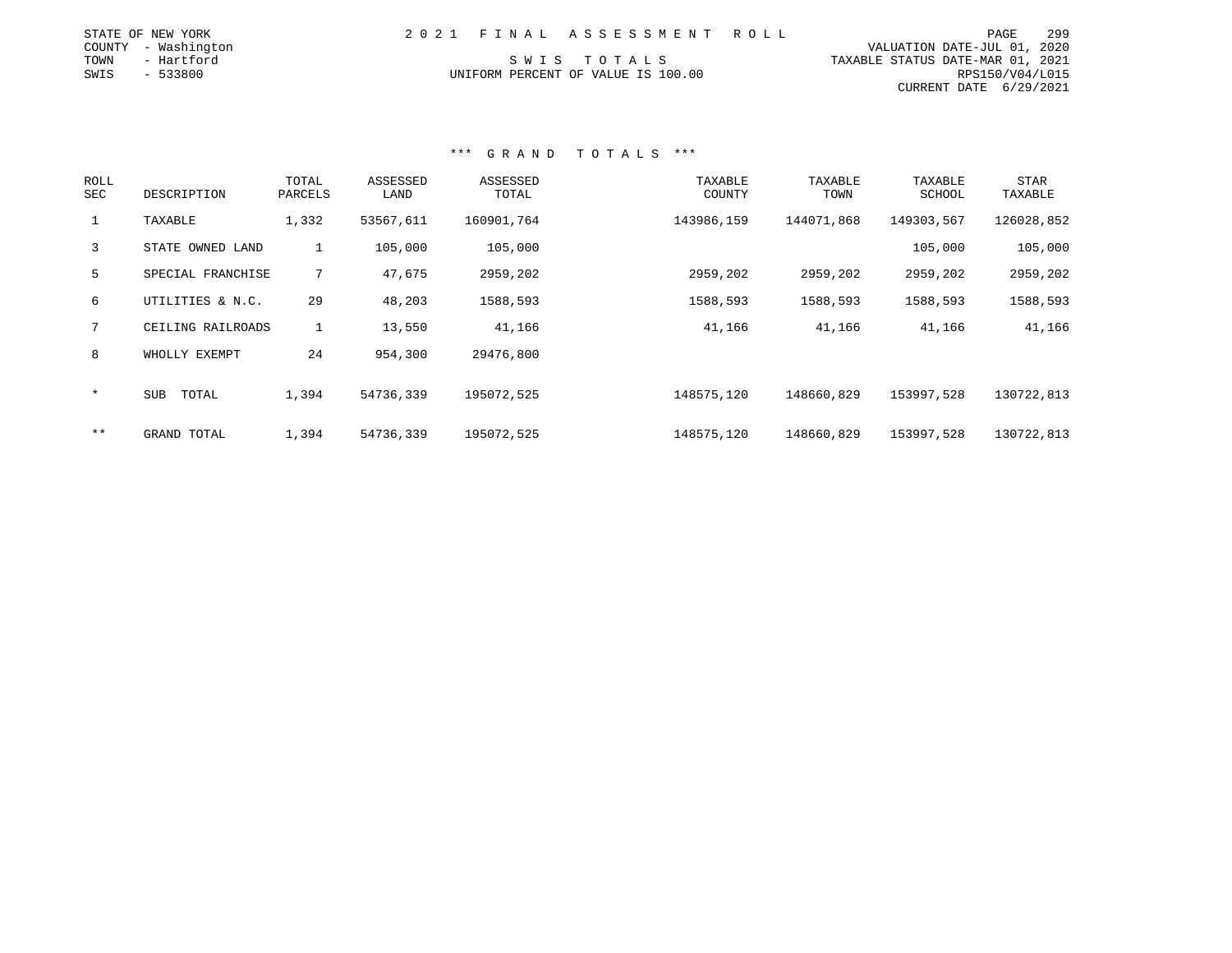| STATE OF NEW YORK   | 2021 FINAL ASSESSMENT ROLL         | 300<br>PAGE                      |
|---------------------|------------------------------------|----------------------------------|
| COUNTY - Washington | TOWN TOTALS                        | VALUATION DATE-JUL 01, 2020      |
| TOWN<br>- Hartford  |                                    | TAXABLE STATUS DATE-MAR 01, 2021 |
| SWIS<br>- 5338      | UNIFORM PERCENT OF VALUE IS 100.00 | RPS150/V04/L015                  |
|                     |                                    | CURRENT DATE 6/29/2021           |

## \*\*\* S P E C I A L D I S T R I C T S U M M A R Y \*\*\*

|      |                      | TOTAL   | EXTENSION     | EXTENSION | AD VALOREM | EXEMPT    | TAXABLE    |
|------|----------------------|---------|---------------|-----------|------------|-----------|------------|
| CODE | DISTRICT NAME        | PARCELS | TYPE          | VALUE     | VALUE      | AMOUNT    | VALUE      |
|      | TE533 Trans exempt f |         | 9 MOVTAX      | 13209.90  |            |           | 13,209.90  |
|      | EZ014 Empire Zone-Si |         | 1 TOTAL       |           | 527,800    |           | 527,800    |
|      | CA006 Cons agri dst  |         | 135 TOTAL M   |           | 14102,100  | 361,166   | 13740,934  |
|      | CA007 Cons agri dst  |         | 600 TOTAL M   |           | 107910,630 | 35365,884 | 72544,746  |
|      | CA008 Cons agri dst  |         | 102 TOTAL M   |           | 12612,000  | 1041,320  | 11570,680  |
|      | FD381 Hartford fire  |         | 1,387 TOTAL M |           | 194802,404 | 29645,001 | 165157,403 |

## \*\*\* S C H O O L D I S T R I C T S U M M A R Y \*\*\*

| CODE   | DISTRICT NAME | TOTAL<br>PARCELS | ASSESSED<br>LAND | ASSESSED<br>TOTAL | EXEMPT<br>AMOUNT | TOTAL<br>TAXABLE | <b>STAR</b><br>AMOUNT | STAR<br>TAXABLE |
|--------|---------------|------------------|------------------|-------------------|------------------|------------------|-----------------------|-----------------|
| 532001 | Arqyle        | 29               | 689,600          | 2916,372          | 235,618          | 2680,754         | 392,100               | 2288,654        |
| 532802 | Fort Ann      | 47               | 2630,753         | 5256,142          | 631,882          | 4624,260         | 474,400               | 4149,860        |
| 533801 | Hartford      | 1,299            | 50206,886        | 184557,071        | 40039,071        | 144518,000       | 22288,215             | 122229,785      |
| 534401 | Hudson Falls  | 19               | 1209,100         | 2342,940          | 168,426          | 2174,514         | 120,000               | 2054,514        |
|        | SUB-TOTAL     | 1,394            | 54736,339        | 195072.525        | 41074,997        | 153997,528       | 23274,715             | 130722,813      |
|        | TOTAL         | 1,394            | 54736,339        | 195072,525        | 41074,997        | 153997,528       | 23274,715             | 130722,813      |

# \*\*\* S Y S T E M C O D E S S U M M A R Y \*\*\*

### NO SYSTEM EXEMPTIONS AT THIS LEVEL

| CODE  | DESCRIPTION | TOTAL<br>PARCELS | COUNTY    | TOWN      | SCHOOL    |
|-------|-------------|------------------|-----------|-----------|-----------|
| 13500 | OTHER TOWN  |                  | 315,600   | 315,600   | 315,600   |
| 13510 | TN CEM      |                  | 210,300   | 210,300   | 210,300   |
| 13800 | SCH DIST    |                  | 27560,900 | 27560,900 | 27560,900 |
| 25110 | NON-PR REL  |                  | 927,600   | 927,600   | 927,600   |
| 26400 | VOL FIRE    |                  | 462,400   | 462,400   | 462,400   |
| 29700 | RPTL1138    |                  | 3,200     | 3,200     | 3,200     |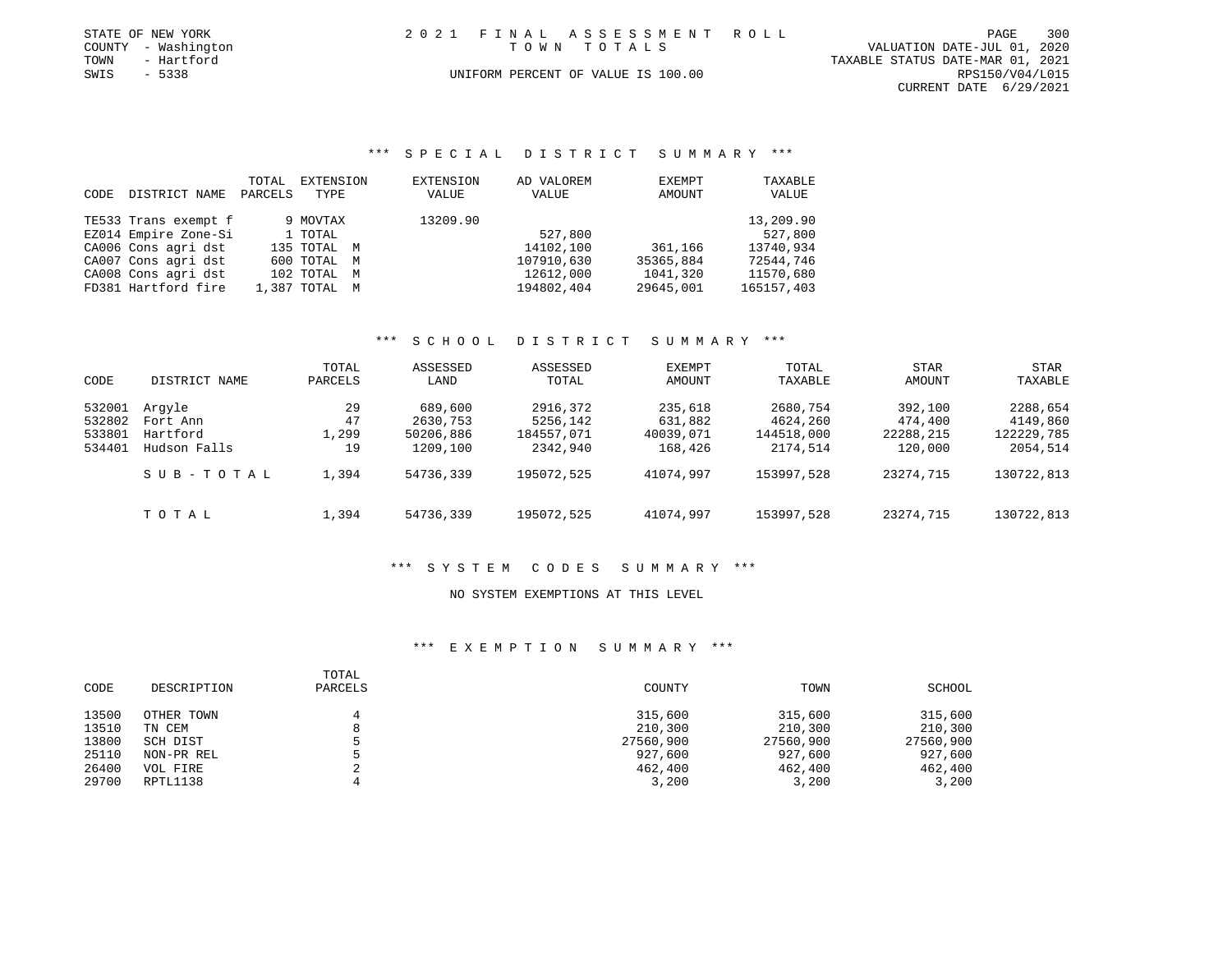|      | STATE OF NEW YORK   | 2021 FINAL ASSESSMENT ROLL         | PAGE                        | 301 |
|------|---------------------|------------------------------------|-----------------------------|-----|
|      | COUNTY - Washington | TOWN TOTALS                        | VALUATION DATE-JUL 01, 2020 |     |
| TOWN | - Hartford          | TAXABLE STATUS DATE-MAR 01, 2021   |                             |     |
| SWIS | $-5338$             | UNIFORM PERCENT OF VALUE IS 100.00 | RPS150/V04/L015             |     |
|      |                     |                                    | CURRENT DATE 6/29/2021      |     |

|       |                  | TOTAL          |           |           |           |
|-------|------------------|----------------|-----------|-----------|-----------|
| CODE  | DESCRIPTION      | PARCELS        | COUNTY    | TOWN      | SCHOOL    |
| 32301 | NY STATE         | 1              | 105,000   | 105,000   |           |
| 41003 | EFVET CL/T       | $\overline{2}$ |           | 144,883   |           |
| 41102 | ELG FVT/CO       | $\overline{2}$ | 8,850     |           |           |
| 41121 | VET WAR CT       | 47             | 907,384   | 885,424   |           |
| 41130 | VETCOM CTS       | 1              | 31,250    | 31,250    | 31,250    |
| 41131 | VET COM CT       | 41             | 1490,194  | 1431,876  |           |
| 41140 | VETDIS CTS       | 1              | 6,250     | 6,250     | 6,250     |
| 41141 | VET DIS CT       | 25             | 1359,251  | 1289,166  |           |
| 41151 | $CW_10_VET/$     | 9              | 78,940    | 78,940    |           |
| 41171 | CW_DISBLD_       | 3              | 83,470    | 83,470    |           |
| 41700 | AG BUILD         | 10             | 587,300   | 587,300   | 587,300   |
| 41720 | AG DIST          | 136            | 7910,841  | 7910,841  | 7910,841  |
| 41730 | AGRI-D IND       | 18             | 586,920   | 586,920   | 586,920   |
| 41800 | AGED-ALL         | 16             | 823,394   | 823,394   | 829,491   |
| 41801 | AGED-CO/TN       | 44             | 1963,532  | 1950,501  |           |
| 41802 | AGED-CO          | 3              | 58,348    |           |           |
| 41803 | AGED-TOWN        | $\mathbf{1}$   |           |           |           |
| 41804 | AGED-SCH         | 18             |           |           | 718,044   |
| 41834 | ENH STAR         | 191            |           |           | 12958,995 |
| 41854 | <b>BAS STAR</b>  | 342            |           |           | 10257,720 |
| 41864 | <b>B STAR MH</b> | $\sqrt{2}$     |           |           | 58,000    |
| 41931 | DISAB-C/T        | 2              | 66,800    | 66,800    |           |
| 42120 | TEMP GRHSE       | 4              | 165,001   | 165,001   | 165,001   |
| 47460 | FOR 480A         | 16             | 698,260   | 698,260   | 698,260   |
| 49500 | SOL/WINDSY       | 6              | 61,640    | 61,640    | 61,640    |
| 49501 | SOL-CO/TWN       | 2              | 24,780    | 24,780    |           |
|       | TOTAL            | 971            | 46497,405 | 46411,696 | 64349,712 |